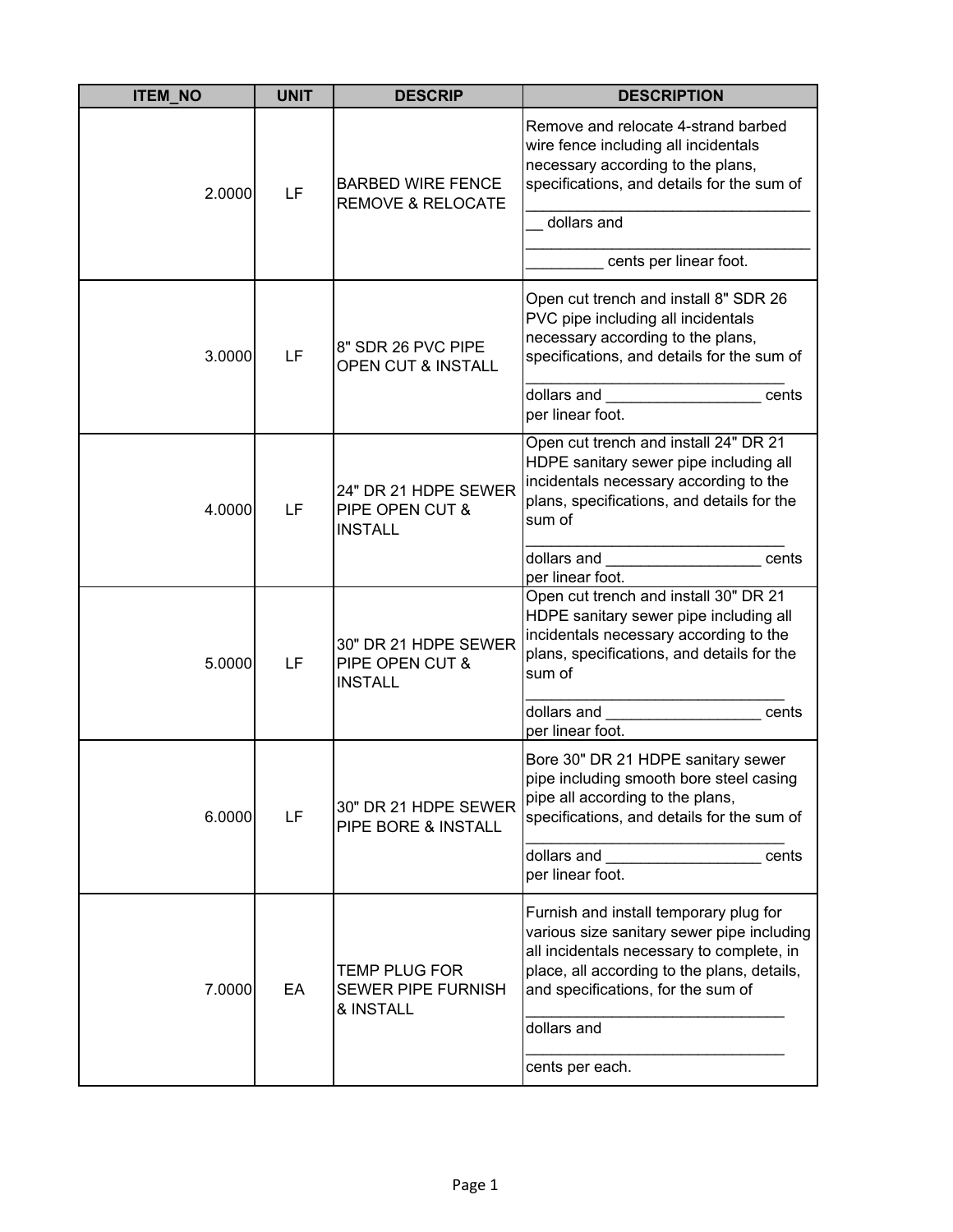| <b>ITEM NO</b> | <b>UNIT</b> | <b>DESCRIP</b>                                                                 | <b>DESCRIPTION</b>                                                                                                                                                                                                                                                                                   |
|----------------|-------------|--------------------------------------------------------------------------------|------------------------------------------------------------------------------------------------------------------------------------------------------------------------------------------------------------------------------------------------------------------------------------------------------|
| 8.0000         | <b>CY</b>   | 2000 PSI CLASS "G"<br><b>CONCRETE</b><br><b>ENCASEMENT</b><br><b>CONSTRUCT</b> | Construct 2000 PSI Class "G" concrete<br>encasement for sanitary sewer trench<br>including all excavation, backfilling, and<br>all incidentals necessary to complete, in<br>place, all according to the plans, details,<br>and specifications for the sum of<br>dollars and<br>cents per cubic yard. |
| 9.0000         | EA          | 4' CLASS "F" SEALED<br><b>CONCRETE MANHOLE</b><br><b>CONSTRUCT</b>             | Construct 4 foot diameter Class "F"<br>reinforced concrete sealed sanitary sewer<br>manhole, including all incidentals<br>necessary to complete according to the<br>plans, specifications and details for the<br>sum of<br>dollars and<br>cents per each.                                            |
| 10.0000        | EA          | 5' CLASS "F" SEALED<br><b>CONCRETE MANHOLE</b><br><b>CONSTRUCT</b>             | Construct 5 foot diameter Class "F"<br>reinforced concrete sealed sanitary sewer<br>manhole, including all incidentals<br>necessary to complete according to the<br>plans, specifications and details for the<br>sum of<br>dollars and<br>cents per each.                                            |
| 12.0000        | LF          | 8" SEWER PIPE<br><b>VIDEOTAPE</b>                                              | Videotaping 8" Sanitary Sewer pipe with<br>pan/tilt camera according to the plans,<br>specifications, and details for the sum of<br>dollars and <b>state of the state of the state</b><br>cents<br>per linear foot.                                                                                  |
| 13.0000        | LF          | 30"/24" SEWER PIPE<br><b>VIDEOTAPE</b>                                         | Videotaping 30"/24" Sanitary Sewer pipe<br>with pan/tilt camera according to the<br>plans, specifications, and details for the<br>sum of<br>dollars and<br>cents<br>per linear foot.                                                                                                                 |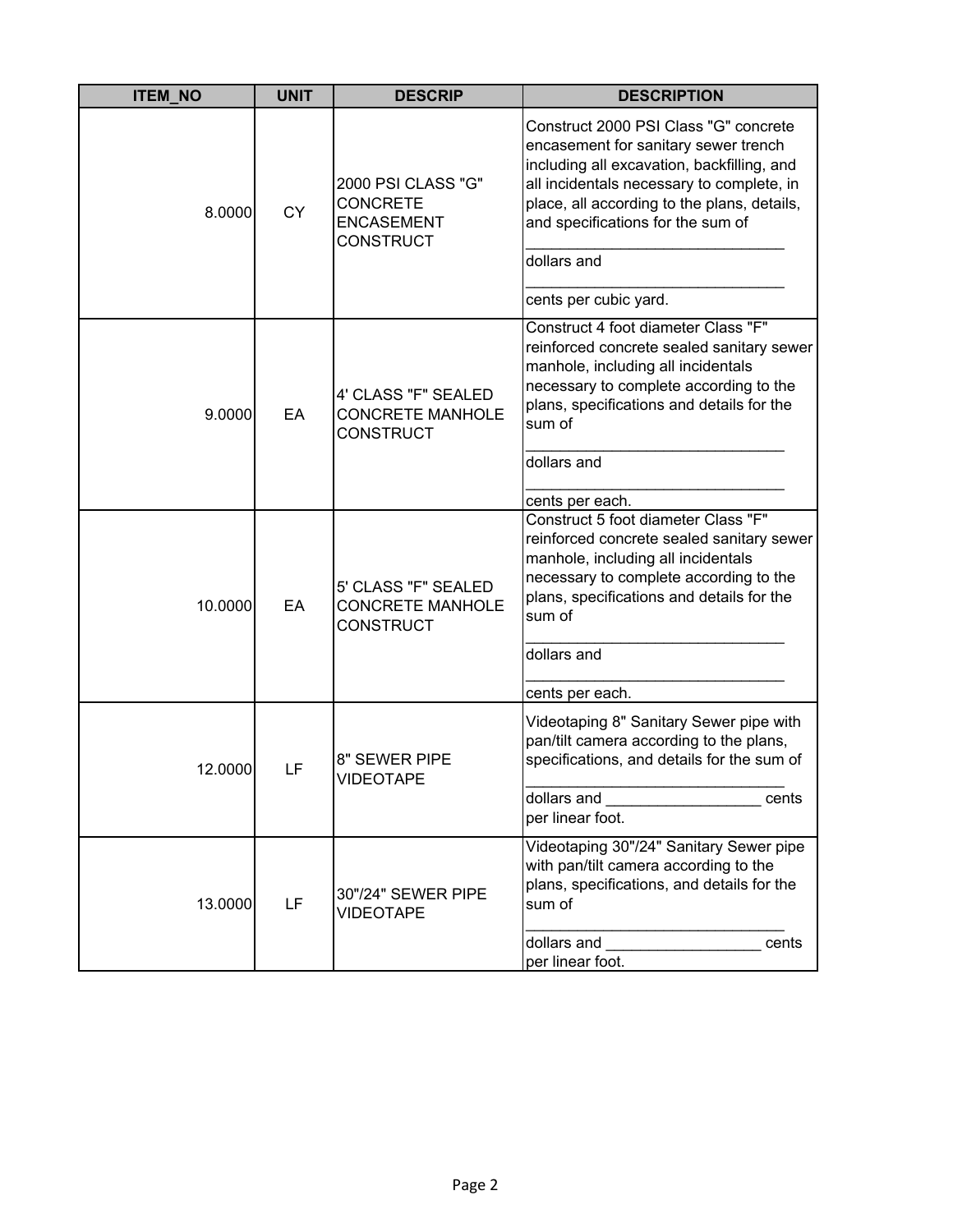| <b>ITEM_NO</b> | <b>UNIT</b> | <b>DESCRIP</b>                                                                                | <b>DESCRIPTION</b>                                                                                                                                                                                                                                                                                                                                                                                     |
|----------------|-------------|-----------------------------------------------------------------------------------------------|--------------------------------------------------------------------------------------------------------------------------------------------------------------------------------------------------------------------------------------------------------------------------------------------------------------------------------------------------------------------------------------------------------|
| 14.0000        | LS          | <b>EROSION CONTROL</b>                                                                        | For all erosion control activities including<br>devices, methods, temporary seeding,<br>installation, maintenance, removal, etc.,<br>for City of Sachse sanitary sewer<br>improvements only, meeting all local,<br>state, and federal requirements, and all<br>incidentals necessary according to the<br>plans, specifications, and details for the<br>sum of<br>dollars and<br>cents<br>per lump sum. |
| 15.0000        | SY          | <b>HYDROMULCH</b><br><b>SEEDING INCLUDING</b><br><b>FERTILIZER &amp;</b><br><b>SPRINKLING</b> | Hydromulch seeding including fertilizer<br>and sprinkling, according to the type,<br>quality, and application rates as shown on<br>the plans, specifications, and details<br>complete and in place for the sum of<br>dollars and<br>cents per square yard.                                                                                                                                             |
| 16.0000        | EA          | <b>CAPITAL</b><br><b>IMPROVEMENT SIGN</b><br><b>INSTALL</b>                                   | For Capital Improvements signs for City<br>of Sachse sanitary sewer improvements<br>only as shown on the plans and installed<br>according to the plans for the sum of<br>dollars and<br>cents each.                                                                                                                                                                                                    |
| 17.0000        | LS          | <b>TRAFFIC CONTROL</b><br><b>IMPLEMENT</b>                                                    | Implement traffic control, signing, and<br>barricading and all other incidentals<br>necessary according to the plans,<br>specifications, and details for City of<br>Sachse sanitary sewer improvements<br>only, for the sum of<br>dollars and <b>state of the state of the state</b><br>cents<br>per lump sum.                                                                                         |
| 18.0000        | LS          | <b>CITY OF SACHSE</b><br><b>SEWER MOBILIZATION</b><br>& MOVE-IN                               | For mobilization and move-in for City of<br>Sachse sanitary sewer improvements<br>only 5% max complete in place for the<br>sum of<br>dollars and<br>cents<br>per lump sum.                                                                                                                                                                                                                             |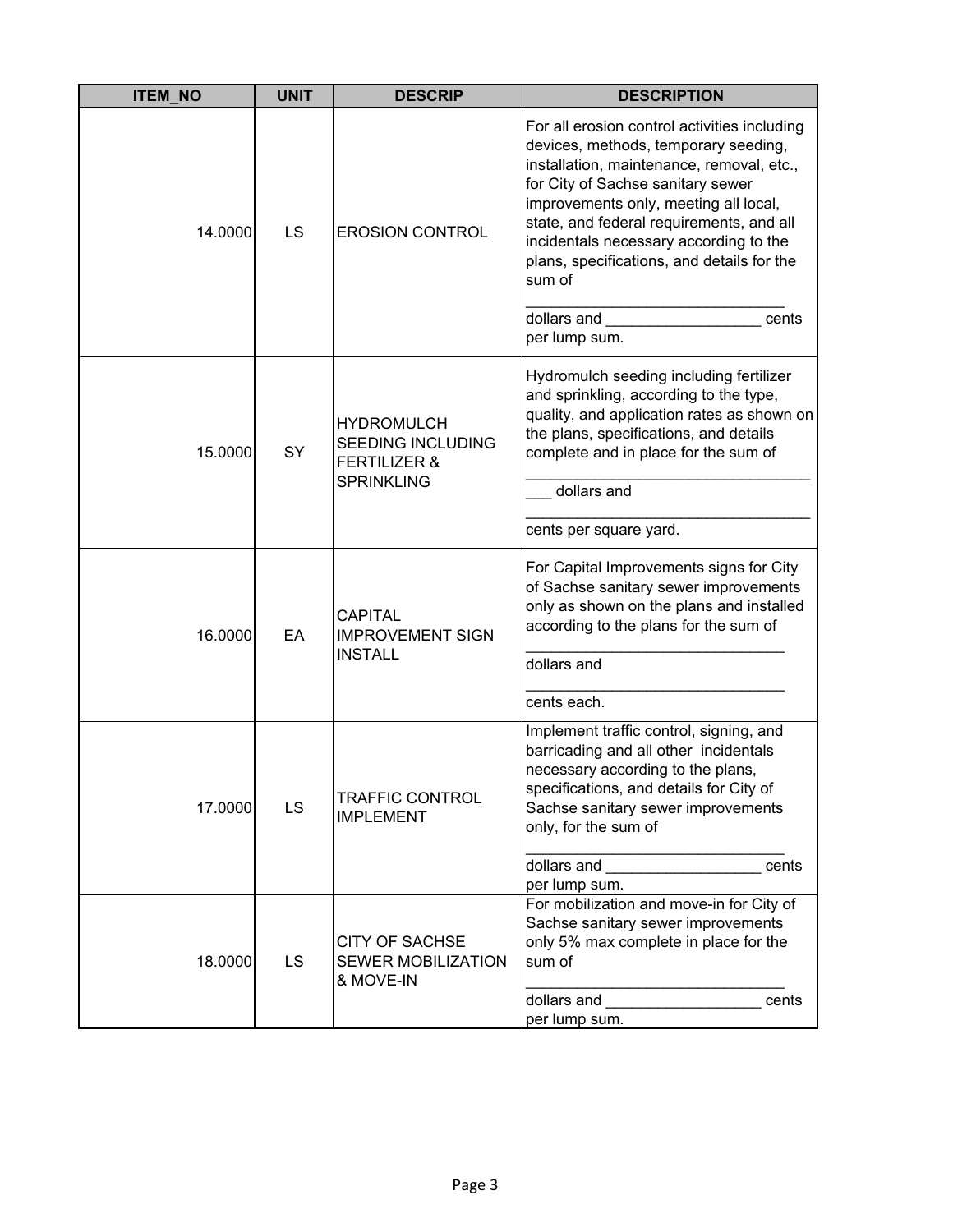| <b>ITEM_NO</b> | <b>UNIT</b> | <b>DESCRIP</b>                                                                         | <b>DESCRIPTION</b>                                                                                                                                                                                                                      |
|----------------|-------------|----------------------------------------------------------------------------------------|-----------------------------------------------------------------------------------------------------------------------------------------------------------------------------------------------------------------------------------------|
| 19.0000        | LS          | <b>CITY OF SACHSE</b><br>SEWER UNFORESEEN<br><b>ITEMS &amp; QUANTITIES</b>             | For unforeseen items or additional<br>quantities of work for City of Sachse<br>sanitary sewer improvements only, to be<br>used at the direction of the owner, for the<br>lump sum of                                                    |
|                |             |                                                                                        | dollars and the control of the control of the control of the control of the control of the control of the control of the control of the control of the control of the control of the control of the control of the control of<br>cents. |
| 101.0000       | EA          | <b>TREES REMOVE &amp;</b><br><b>DISPOSE</b>                                            | Clear, grub and dispose of all trees as<br>noted in the plans or as directed by the<br>City for the sum of<br>dollars and                                                                                                               |
|                |             |                                                                                        | cents each.                                                                                                                                                                                                                             |
| 102.0000       | LS          | <b>TREES APPROVED BY</b><br>THE CITY REMOVE &<br><b>DISPOSE</b>                        | Clear, grub and dispose of all trees as<br>required for construction (subject to prior<br>approval by the engineer) complete for<br>the lump sum of<br>dollars and<br>cents.                                                            |
|                |             |                                                                                        |                                                                                                                                                                                                                                         |
| 102.0001       | EA          | <b>TREES 4" - 12"</b><br>APPROVED BY THE<br><b>CITY REMOVE &amp;</b><br><b>DISPOSE</b> | Clear, grub and dispose of all trees 4 inch<br>to 12 inch diameter as required for<br>construction (subject to prior approval by<br>the engineer) complete for the sum of                                                               |
|                |             |                                                                                        | dollars and                                                                                                                                                                                                                             |
|                |             |                                                                                        | cents each.                                                                                                                                                                                                                             |
| 102.0002       | EA          | TREES 13" - 18"<br>APPROVED BY THE<br><b>CITY REMOVE &amp;</b><br><b>DISPOSE</b>       | Clear, grub and dispose of all trees 13<br>inch to 18 inch diameter as required for<br>construction (subject to prior approval by<br>the engineer) complete for the sum of<br>dollars and<br>cents each.                                |
|                |             |                                                                                        |                                                                                                                                                                                                                                         |
| 102.0003       | EA          | TREES 19" - 24"<br>APPROVED BY THE<br><b>CITY REMOVE &amp;</b><br><b>DISPOSE</b>       | Clear, grub and dispose of all trees 19<br>inch to 24 inch diameter as required for<br>construction (subject to prior approval by<br>the engineer) complete for the sum of                                                              |
|                |             |                                                                                        | dollars and                                                                                                                                                                                                                             |
|                |             |                                                                                        | cents each.                                                                                                                                                                                                                             |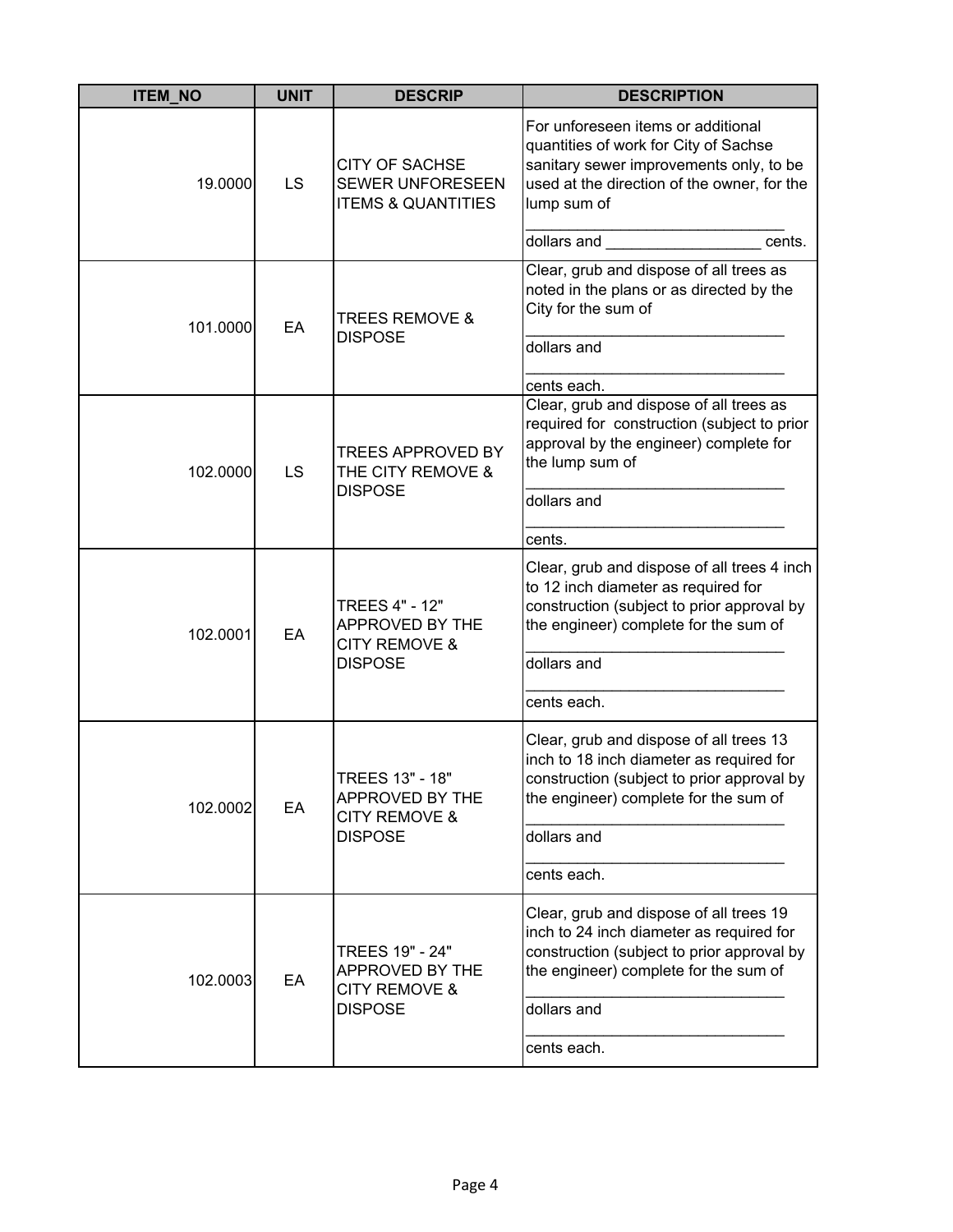| <b>ITEM_NO</b> | <b>UNIT</b> | <b>DESCRIP</b>                                                               | <b>DESCRIPTION</b>                                                                                                                                                           |
|----------------|-------------|------------------------------------------------------------------------------|------------------------------------------------------------------------------------------------------------------------------------------------------------------------------|
| 102.0004       | EA          | <b>TREES GREATER THAN</b><br>24" APPROVED BY THE<br><b>CITY REMOVE &amp;</b> | Clear, grub and dispose of all trees<br>greater than 24 inch diameter as required<br>for construction (subject to prior approval<br>by the engineer) complete for the sum of |
|                |             | <b>DISPOSE</b>                                                               | dollars and                                                                                                                                                                  |
|                |             |                                                                              | cents each.                                                                                                                                                                  |
| 102.0100       | EA          | TREES 4" - 10" REMOVE                                                        | Clear, grub and dispose of all trees 4 inch<br>to 10 inch diameter as noted in the plans<br>complete and in place for the sum of                                             |
|                |             | & DISPOSE                                                                    | dollars and                                                                                                                                                                  |
|                |             |                                                                              | cents each.                                                                                                                                                                  |
| 102.0200       | EA          | TREES 11" - 18"<br><b>REMOVE &amp; DISPOSE</b>                               | Clear, grub and dispose of all trees 11<br>inch to 18 inch diameter as noted in the<br>plans complete and in place for the sum<br>of<br>dollars and                          |
|                |             |                                                                              | cents each.                                                                                                                                                                  |
| 102.0300       | EA          | TREES 19" - 26"<br><b>REMOVE &amp; DISPOSE</b>                               | Clear, grub and dispose of all trees 19<br>inch to 26 inch diameter as noted in the<br>plans complete and in place for the sum<br>of                                         |
|                |             |                                                                              | dollars and                                                                                                                                                                  |
|                |             |                                                                              | cents each.                                                                                                                                                                  |
| 102.0400       | EA          | TREES 26" AND<br><b>GREATER REMOVE &amp;</b><br><b>DISPOSE</b>               | Clear, grub and dispose of all trees 26<br>inch and greater as noted in the plans<br>complete and in place for the sum of<br>dollars and                                     |
|                |             |                                                                              | cents each.                                                                                                                                                                  |
| 103.0000       | <b>AC</b>   | <b>BUSHES, SHRUBS &amp;</b><br><b>TREES CLEAR &amp; GRUB</b>                 | For clearing, grubbing and removal of all<br>bushes, shrubs and trees etc as needed<br>along the proposed alignment, for the<br>sum of<br>dollars and                        |
|                |             |                                                                              | cents per acre.                                                                                                                                                              |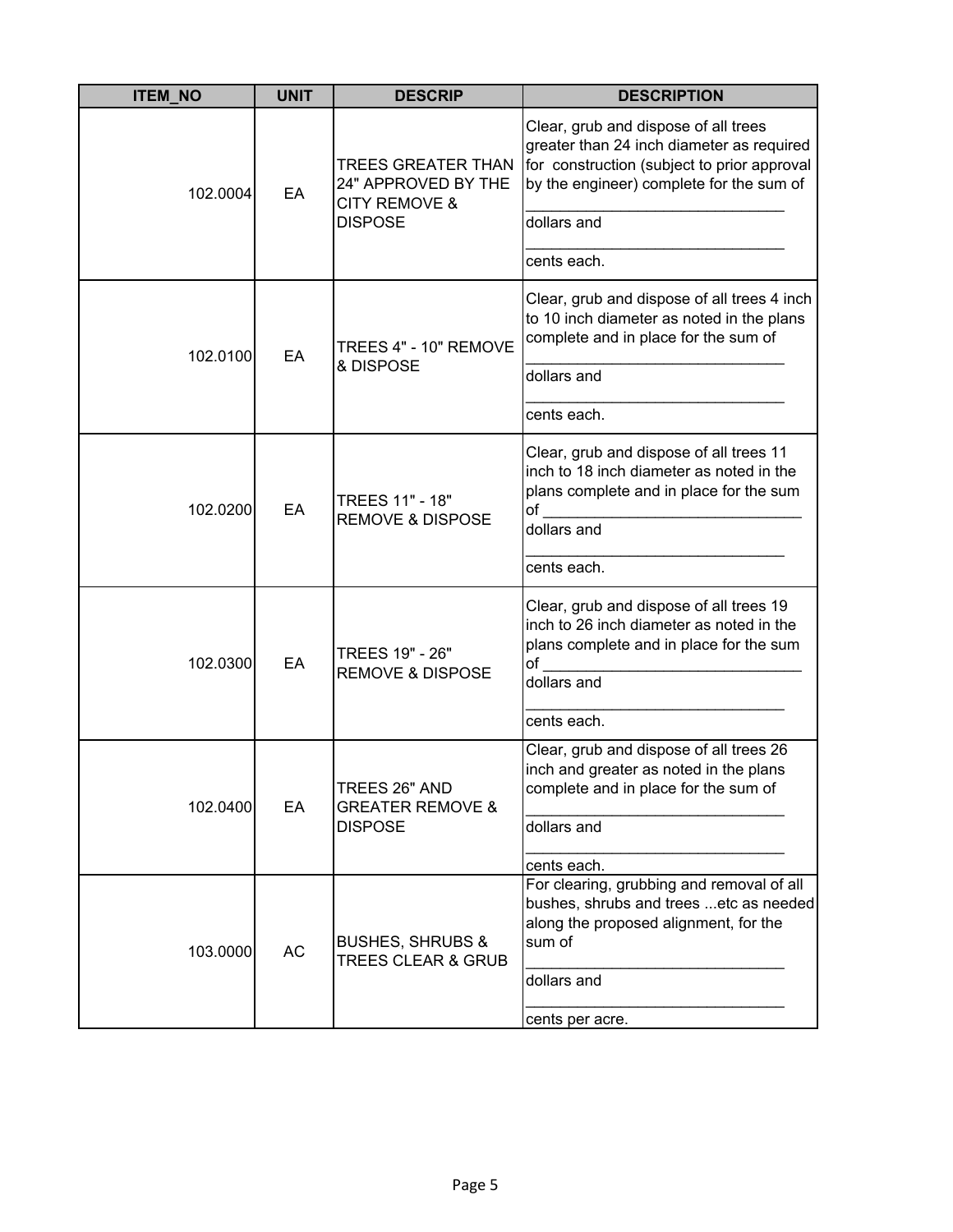| <b>ITEM_NO</b> | <b>UNIT</b> | <b>DESCRIP</b>                                                                                         | <b>DESCRIPTION</b>                                                                                                                                                                 |
|----------------|-------------|--------------------------------------------------------------------------------------------------------|------------------------------------------------------------------------------------------------------------------------------------------------------------------------------------|
| 103.0001       | <b>AC</b>   | <b>BUSHES, SHRUBS &amp;</b><br>TREES RANGE < .5 AC<br>APPROVED BY THE                                  | For clearing, grubbing and removal of all<br>bushes, shrubs and trees (approval by the<br>city engineer) in which the area is less<br>than 0.5 acres for the sum of<br>dollars and |
|                |             | CITY CLEAR & GRUB                                                                                      |                                                                                                                                                                                    |
|                |             |                                                                                                        | cents per acre.                                                                                                                                                                    |
| 103.0002       | <b>AC</b>   | <b>BUSHES, SHRUBS &amp;</b><br>TREES RANGE .5 - 1.0<br>AC APPROVED BY THE                              | For clearing, grubbing and removal of all<br>bushes, shrubs and trees (approval by the<br>city engineer) in which the area is in the<br>range of 0.5 -1.0 acres for the sum of     |
|                |             | <b>CITY CLEAR &amp; GRUB</b>                                                                           | dollars and                                                                                                                                                                        |
|                |             |                                                                                                        | cents per acre.                                                                                                                                                                    |
| 103.0003       | AC          | <b>BUSHES, SHRUBS &amp;</b><br>TREES RANGE > 1.0 AC<br>APPROVED BY THE<br><b>CITY CLEAR &amp; GRUB</b> | For clearing, grubbing and removal of all<br>bushes, shrubs and trees (approval by the<br>city engineer) in which the area is greater<br>than 1.0 acres for the sum of             |
|                |             |                                                                                                        | dollars and                                                                                                                                                                        |
|                |             |                                                                                                        | cents per acre.                                                                                                                                                                    |
| 103.0100       | LS          | <b>BUSHES, SHRUBS &amp;</b><br><b>TREES CLEAR, GRUB</b><br><b>AND DISPOSE</b>                          | For clearing, grubbing and removal of all<br>bushes, shrubs and trees etc as needed<br>along the proposed alignment, for the<br>lump sum of                                        |
|                |             |                                                                                                        | dollars and                                                                                                                                                                        |
|                |             |                                                                                                        | cents.                                                                                                                                                                             |
| 104.0000       | EA          | <b>SHRUBS REMOVE &amp;</b><br><b>DISPOSE</b>                                                           | Clear, grub and dispose of all shrubs as<br>noted in the plans complete and in place<br>for the sum of                                                                             |
|                |             |                                                                                                        | dollars and                                                                                                                                                                        |
|                |             |                                                                                                        | cents each.                                                                                                                                                                        |
| 105.0000       | LS          | <b>OBSTRUCTION</b><br><b>REMOVE &amp; DISPOSE</b>                                                      | For removal and disposal (large areas) of<br>all obstructions from the ROW and<br>designated easements, including all<br>clearing and grubbing for the lump sum of                 |
|                |             |                                                                                                        | dollars and                                                                                                                                                                        |
|                |             |                                                                                                        | cents.                                                                                                                                                                             |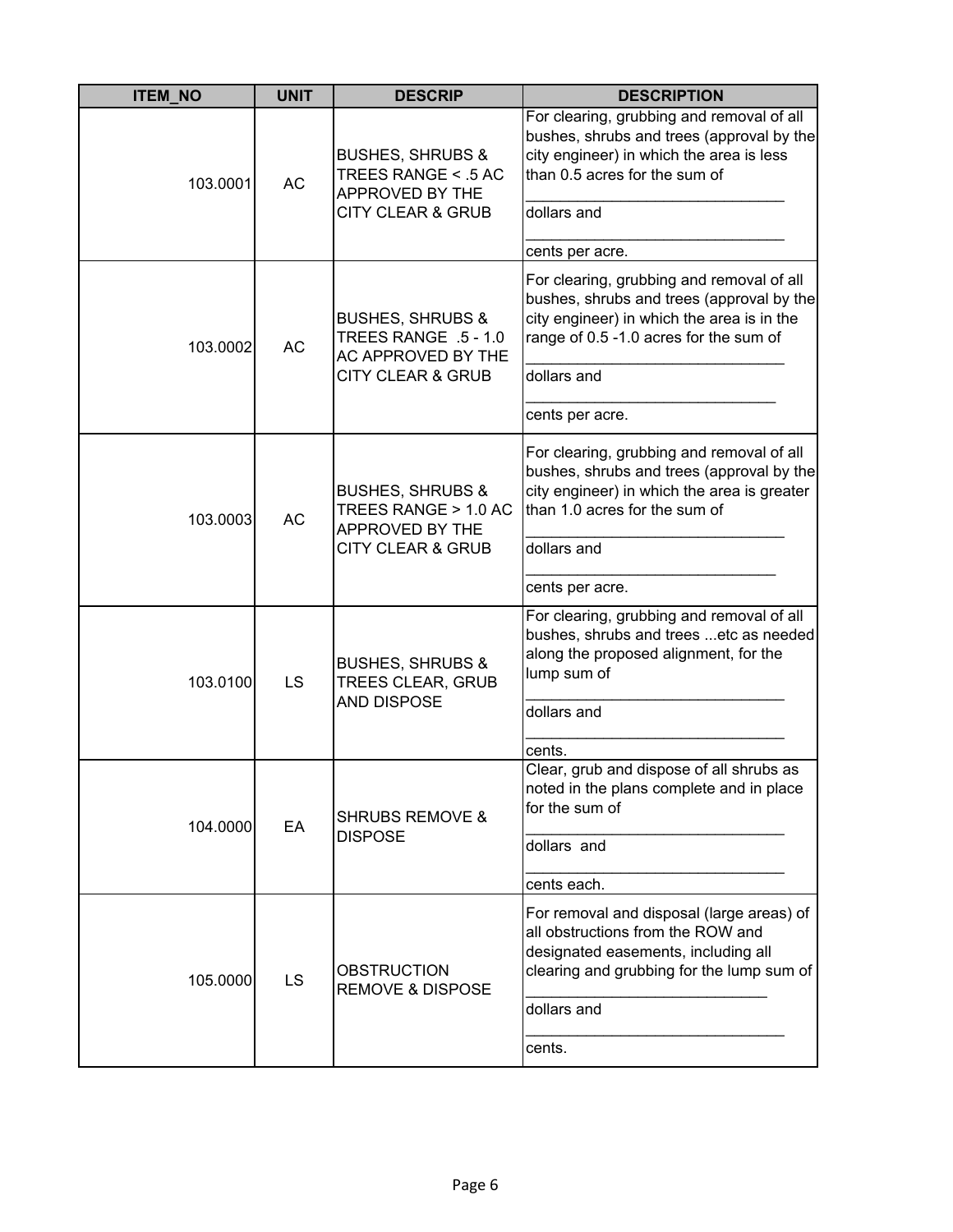| <b>ITEM NO</b> | <b>UNIT</b> | <b>DESCRIP</b>                                                        | <b>DESCRIPTION</b>                                                                                                                                                                                                                               |
|----------------|-------------|-----------------------------------------------------------------------|--------------------------------------------------------------------------------------------------------------------------------------------------------------------------------------------------------------------------------------------------|
| 105.0100       | LF          | SHRUBS, BRUSH,<br>TREES FROM ROW<br><b>REMOVE &amp; DISPOSE</b>       | For removal and disposal of all shrubs,<br>brush, trees, etc from the ROW and<br>designated easements, including all<br>clearing and grubbing for the sum of<br>dollars and<br>cents per linear foot.                                            |
| 105.0110       | LF          | PLANTER BOX FROM<br><b>ROW REMOVE &amp;</b><br><b>DISPOSE</b>         | For removal and disposal of a planter box<br>from the ROW and designated<br>easements, including all clearing and<br>grubbing for the lump sum of<br>dollars and<br>cents.                                                                       |
| 105.1000       | <b>AC</b>   | <b>OBSTRUCTION</b><br><b>REMOVE &amp; DISPOSE</b>                     | For removal and disposal (large areas) of<br>all obstructions from the ROW and<br>designated easements, including all<br>clearing and grubbing for the sum of<br>dollars and<br>cents per acre.                                                  |
| 105.2000       | <b>SF</b>   | <b>HERBICIDE AND</b><br><b>GRUBBING</b><br>VEGETATION                 | For applying herbicide, grubbing<br>vegetation, removing and disposing from<br>the site, including all materials,<br>equipment, labor as shown on the plans<br>and in the specifications for the sum of<br>dollars and<br>cents per square foot. |
| 106.0000       | EA          | <b>TREES REMOVE &amp;</b><br><b>DISPOSE</b>                           | Clear, grub and dispose of all trees as<br>noted in the plans or as directed by the<br>City for the sum of<br>dollars and<br>cents each.                                                                                                         |
| 106.0300       | EA          | TREE ROOTS 3" DIA OR<br><b>GREATER REMOVE &amp;</b><br><b>DISPOSE</b> | Remove and dispose of tree roots 3" or<br>greater in diameter including all<br>incidentals necessary according to the<br>plans for the sum of<br>dollars and<br>cents each.                                                                      |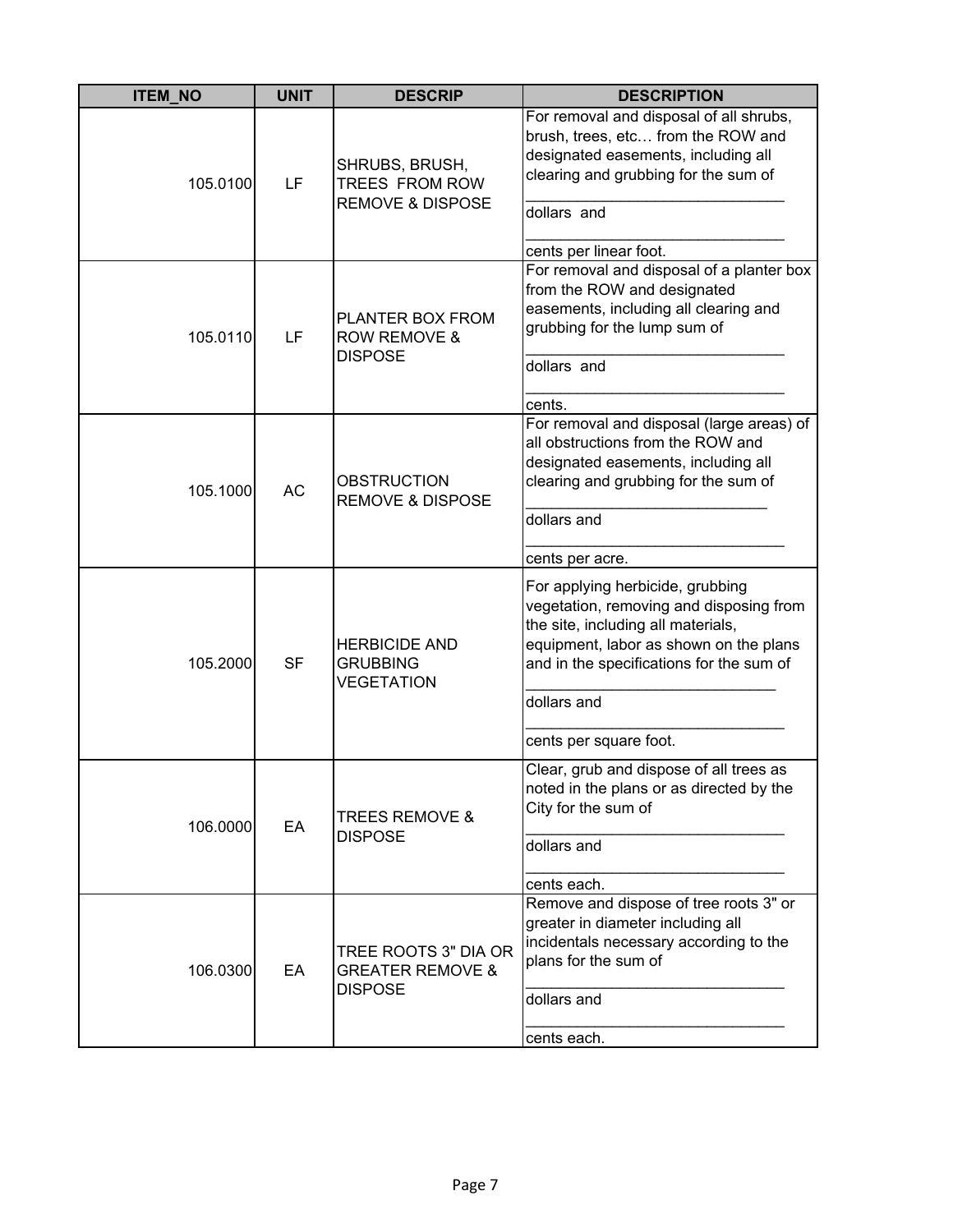| <b>ITEM NO</b> | <b>UNIT</b> | <b>DESCRIP</b>                                                                    | <b>DESCRIPTION</b>                                                                                                                                                                                                                                                           |
|----------------|-------------|-----------------------------------------------------------------------------------|------------------------------------------------------------------------------------------------------------------------------------------------------------------------------------------------------------------------------------------------------------------------------|
| 107.0000       | EA          | <b>TREES PROTECT</b>                                                              | Protect of all trees as noted in the plans<br>or as directed by the City for the sum of<br>dollars and                                                                                                                                                                       |
|                |             |                                                                                   | cents each.                                                                                                                                                                                                                                                                  |
| 108.0000       | EA          | <b>TREE TRIM</b>                                                                  | Trim trees for clearance from professional<br>tree trimming services and all incidentals<br>according to the plans for the sum of                                                                                                                                            |
|                |             |                                                                                   | dollars and                                                                                                                                                                                                                                                                  |
|                |             |                                                                                   | cents each.                                                                                                                                                                                                                                                                  |
| 110.0000       | EA          | <b>TRAFFIC SIGNAL/ LIGHT</b><br><b>BASES REMOVE &amp;</b><br><b>DISPOSE</b>       | For removal and disposal of traffic or<br>street light concrete bases (all types) at<br>the locations shown and all incidentals<br>according to the plans for the sum of<br>dollars and                                                                                      |
|                |             |                                                                                   | cents each.                                                                                                                                                                                                                                                                  |
| 110.0001       | EA          | <b>TRAFFIC SIGNAL/ LIGHT</b><br><b>BASES RANGE &lt; 6'</b><br><b>DEPTH REMOVE</b> | Remove of one (1) concrete street light,<br>traffic signal, or traffic controller base in<br>which the total base depth is 6 feet or<br>less, including all incidentals necessary<br>according to the plan for the sum of<br>dollars and<br>cents each.                      |
| 110.0002       | EA          | <b>BASES RANGE &gt; 6'</b><br><b>DEPTH REMOVE</b>                                 | Remove of one (1) concrete street light,<br>traffic signal, or traffic controller base in<br>TRAFFIC SIGNAL/ LIGHT which the base depth is greater than 6<br>feet, including all incidentals necessary<br>according to the plan for the sum of<br>dollars and<br>cents each. |
| 111.0000       | EA          | STREET LIGHT STD.<br><b>REMOVE &amp; SALVAGE</b>                                  | Remove and salvage street light standard<br>to Garland Power and Light, and all other<br>incidentals necessary to complete in<br>place, for the sum of<br>dollars<br>and<br>cents per each.                                                                                  |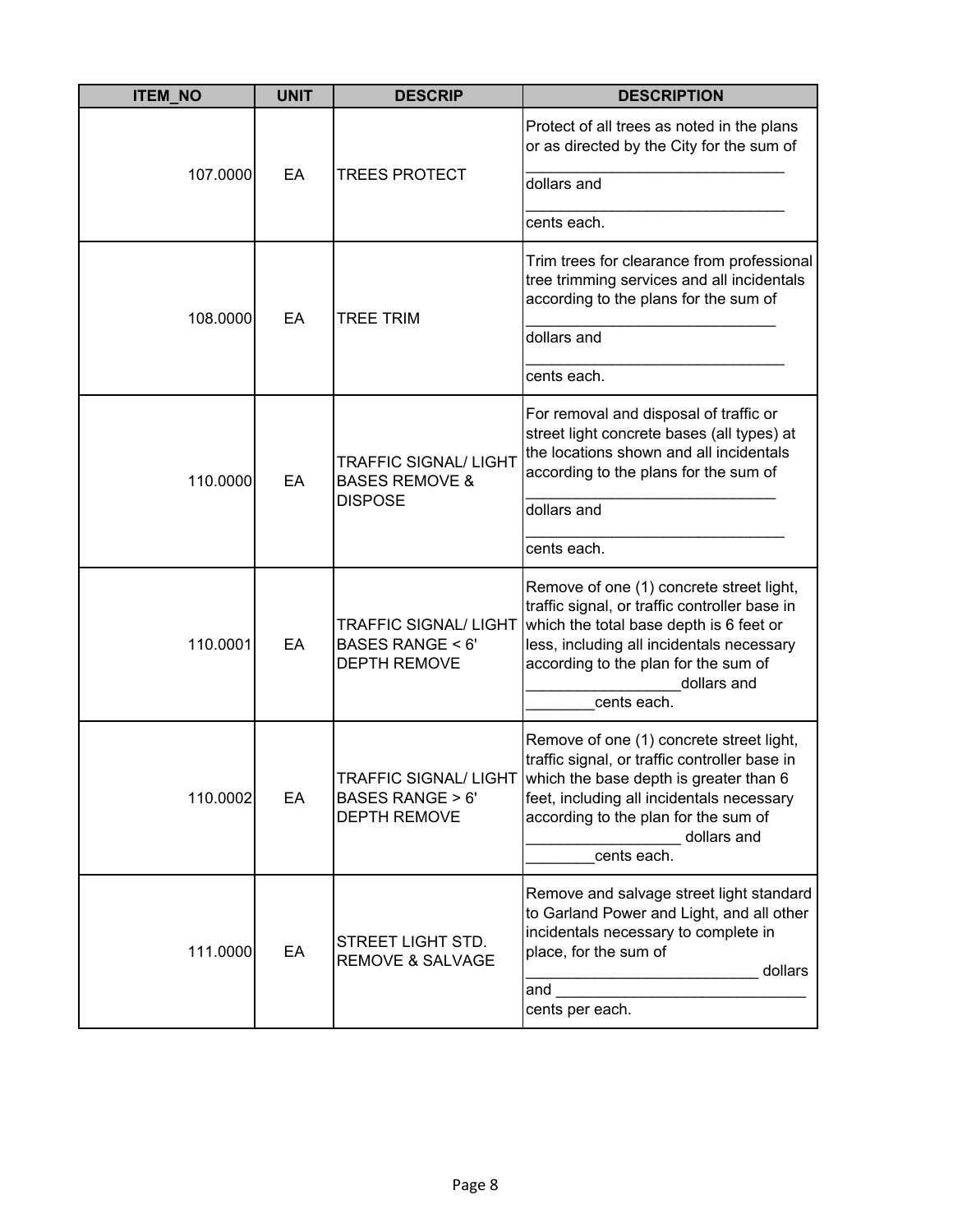| <b>ITEM_NO</b> | <b>UNIT</b> | <b>DESCRIP</b>                                                     | <b>DESCRIPTION</b>                                                                                                                                                                 |
|----------------|-------------|--------------------------------------------------------------------|------------------------------------------------------------------------------------------------------------------------------------------------------------------------------------|
| 112.0000       | EA          | STREET LIGHT STD.<br>REMOVE, SALVAGE<br><b>STORE AND REINSTALL</b> | Remove, salvage, store, and reinstall<br>street light standard and all other<br>incidentals necessary to complete in<br>place, for the sum of<br>dollars<br>and<br>cents per each. |
| 113.0000       | EA          | <b>PAVING MARKING</b><br><b>REMOVE</b>                             |                                                                                                                                                                                    |
| 113.1000       | EA          | <b>PAVING MARKING TYPE</b><br>1 REMOVE                             | Remove Type 1 pavement markings<br>including all necessary incidentals for the<br>sum of<br>dollars and                                                                            |
|                |             |                                                                    | cents per linear foot.                                                                                                                                                             |
| 113.2000       | EA          | <b>PAVING MARKING TYPE</b><br>3 REMOVE                             | Remove Type 3 pavement markings<br>including all necessary incidentals for the<br>sum of                                                                                           |
|                |             |                                                                    | dollars and                                                                                                                                                                        |
|                |             |                                                                    | cents per linear foot.                                                                                                                                                             |
| 113.3000       | EA          | <b>PAVEMENT MARKING</b><br>LETTERING REMOVE                        | Remove pavement marking lettering<br>including all necessary incidentals for the<br>sum of                                                                                         |
|                |             |                                                                    | dollars and                                                                                                                                                                        |
|                |             |                                                                    | cents each.                                                                                                                                                                        |
| 114.0000       | EA          | <b>TRAFFIC ARROW</b><br><b>REMOVE</b>                              | Remove pavement marking lettering<br>including all necessary incidentals for the<br>sum of                                                                                         |
|                |             |                                                                    | dollars and                                                                                                                                                                        |
|                |             |                                                                    | cents each.<br>Remove and dispose of abandoned                                                                                                                                     |
| 115.0000       | EA          | <b>VEHICLE REMOVE &amp;</b><br><b>DISPOSE</b>                      | vehicles (buried and above ground)<br>including all necessary incidentals for the<br>sum of                                                                                        |
|                |             |                                                                    | dollars and                                                                                                                                                                        |
|                |             |                                                                    | cents each.                                                                                                                                                                        |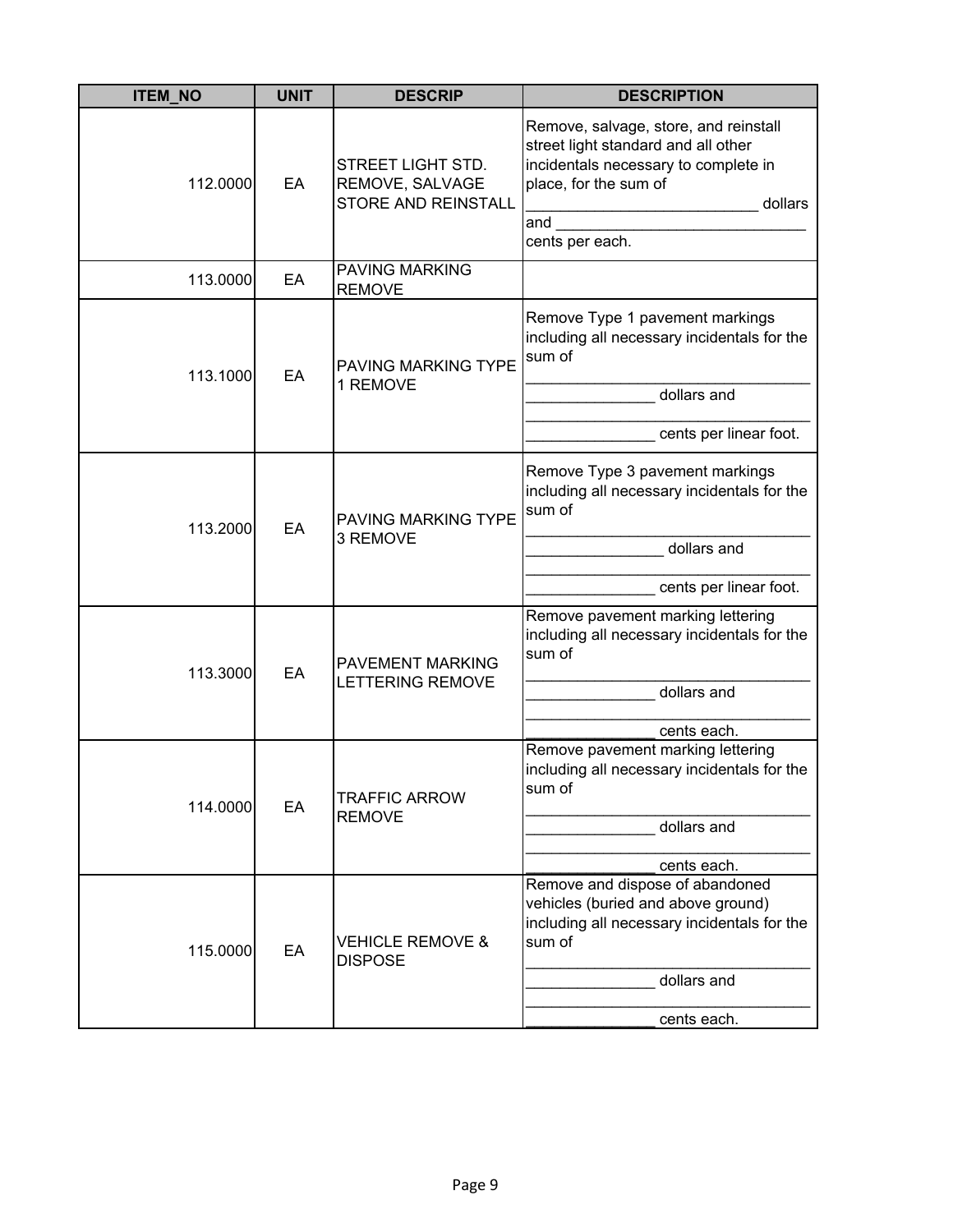| <b>ITEM NO</b> | <b>UNIT</b> | <b>DESCRIP</b>                                        | <b>DESCRIPTION</b>                                                                                                                                                                                                  |
|----------------|-------------|-------------------------------------------------------|---------------------------------------------------------------------------------------------------------------------------------------------------------------------------------------------------------------------|
| 130.0000       | SY          | <b>CONC PAVING SAW</b><br><b>REMOVE &amp; DISPOSE</b> | For sawing, removal and disposal of<br>existing reinforced or non-reinforced<br>concrete, street, median,<br>alley, sidewalk, parking lot or drive<br>approach for the sum of<br>dollars and                        |
|                |             |                                                       | cents per square yard.                                                                                                                                                                                              |
| 130.0001       | LF          | SAW CONC. PAVMT.<br>FULL DEPTH RANGE 0-<br>25 LF      | For sawing concrete pavement of various<br>thicknesses to its full depth, in which the<br>total length is in the range of 0-25 linear<br>foot according to the plans for the sum of<br>dollars and                  |
|                |             |                                                       | cents per linear foot.                                                                                                                                                                                              |
| 130.0002       | LF          | SAW CONC. PAVMT.<br>FULL DEPTH RANGE 26-<br>150 LF    | For sawing concrete pavement of various<br>thicknesses to its full depth, in which the<br>total length is in the range of 26-150 linear<br>foot according to the plans for the sum of                               |
|                |             |                                                       | dollars and<br>cents<br>per linear foot.                                                                                                                                                                            |
| 130.0003       | LF          | SAW CONC. PAVMT.<br>FULL DEPTH RANGE<br>>150 LF       | For sawing concrete pavement of various<br>thicknesses to its full depth, in which the<br>total length is greater than 150 linear foot<br>according to the plans for the sum of                                     |
|                |             |                                                       | dollars and<br>cents<br>per linear foot.                                                                                                                                                                            |
| 130.0004       | LF          | SAW CONC. PAVMT.<br>FULL DEPTH RANGE<br>101-500 LF    | For sawing concrete pavement of various<br>thicknesses to its full depth, in which the<br>total length is in the range of 101-500<br>linear foot according to the plans for the<br>sum of                           |
|                |             |                                                       | dollars and __________________cents per<br>linear foot.                                                                                                                                                             |
| 130.0005       | LF          | SAW CONC. PAVMT.<br>FULL DEPTH RANGE ><br>500 LF      | For sawing concrete pavement of various<br>thicknesses to its full depth, in which the<br>total length is over 500 linear foot<br>according to the plans for the sum of<br>dollars and<br>cents<br>per linear foot. |
|                |             |                                                       |                                                                                                                                                                                                                     |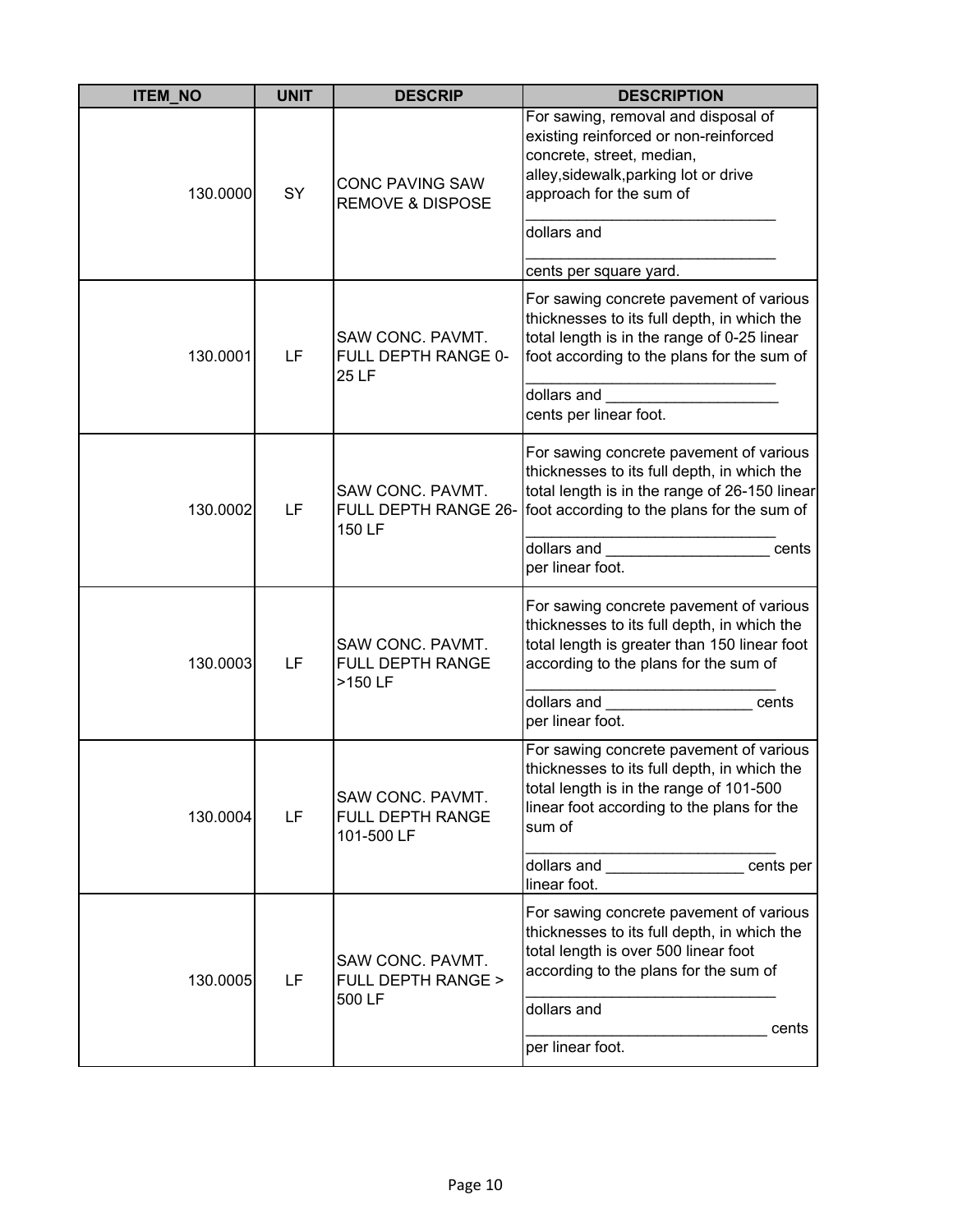| <b>ITEM_NO</b> | <b>UNIT</b> | <b>DESCRIP</b>                                                            | <b>DESCRIPTION</b>                                                                                                                                                                  |
|----------------|-------------|---------------------------------------------------------------------------|-------------------------------------------------------------------------------------------------------------------------------------------------------------------------------------|
| 130.0008       | LF          | SAW CONC. PAVMT.<br>FULL DEPTH RANGE ><br>50 LF                           | For sawing concrete pavement of various<br>thicknesses to its full depth, in which the<br>total length is over 50 linear foot<br>according to the plans for the sum of              |
|                |             |                                                                           | dollars and                                                                                                                                                                         |
|                |             |                                                                           | cents<br>per linear foot.                                                                                                                                                           |
| 130.0009       | LF          | SAW CONC. PAVMT.<br>FULL DEPTH RANGE 0-<br>50 LF                          | For sawing concrete pavement of various<br>thicknesses to its full depth, in which the<br>total length is in the range of 0-50 linear<br>foot according to the plans for the sum of |
|                |             |                                                                           | dollars and<br>cents<br>per linear foot.                                                                                                                                            |
| 130.0506       | SY          | CONC PAVING 6" OR<br>LESS RANGE 0-10 SY<br><b>REMOVE &amp; DISPOSE</b>    | Remove and dispose of existing 6 inch or<br>less concrete street or driveway paving,<br>in which the total area is 0-10 square<br>yard, complete for the sum of                     |
|                |             |                                                                           | dollars and                                                                                                                                                                         |
|                |             |                                                                           | cents per square yard.                                                                                                                                                              |
| 130.0507       | SY          | CONC PAVING 6" OR<br>LESS RANGE 11 - 50 SY<br><b>REMOVE &amp; DISPOSE</b> | Remove and dispose of existing 6 inch or<br>less concrete street or driveway paving,<br>in which the total area is 11-50 square<br>yard, complete for the sum of                    |
|                |             |                                                                           | dollars and                                                                                                                                                                         |
|                |             |                                                                           | cents per square yard.                                                                                                                                                              |
| 130.0508       | SY          | CONC PAVING 6" OR<br><b>LESS RANGE OVER 50</b><br>SY REMOVE & DISPOSE     | Remove and dispose of existing 6 inch or<br>less concrete street or driveway paving,<br>in which the total area is over 50 square<br>yard, complete for the sum of<br>dollars and   |
|                |             |                                                                           | cents per square yard.                                                                                                                                                              |
| 130.0706       | SY          | CONC PAVING > 6"<br>RANGE 0-10 SY<br><b>REMOVE &amp; DISPOSE</b>          | Remove and dispose of existing 6 inch or<br>more concrete street or driveway paving,<br>in which the total area is 0-10 square<br>yard, complete for the sum of<br>dollars and      |
|                |             |                                                                           | cents per square yard.                                                                                                                                                              |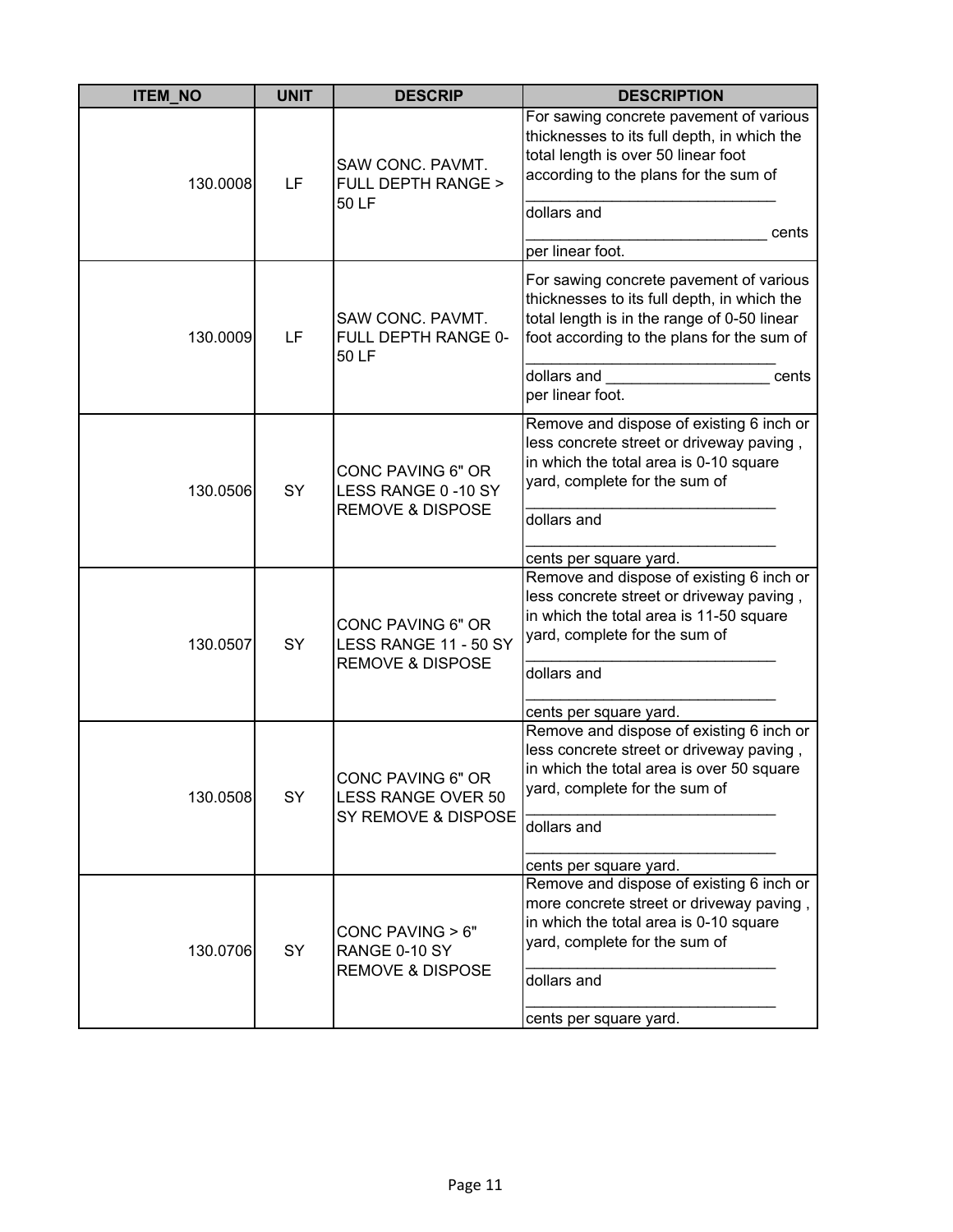| <b>ITEM_NO</b> | <b>UNIT</b> | <b>DESCRIP</b>                                                                   | <b>DESCRIPTION</b>                                                                                                                                                                                           |
|----------------|-------------|----------------------------------------------------------------------------------|--------------------------------------------------------------------------------------------------------------------------------------------------------------------------------------------------------------|
| 130.0707       | SY          | CONC PAVING $> 6"$<br><b>RANGE 11-50 SY</b><br><b>REMOVE &amp; DISPOSE</b>       | Remove and dispose of existing 6 inch or<br>more concrete street or driveway paving,<br>in which the total area is 11-50 square<br>yard, complete for the sum of<br>dollars and<br>cents per square yard.    |
| 130.0708       | SY          | CONC PAVING > 6"<br>RANGE OVER 50 SY<br><b>REMOVE &amp; DISPOSE</b>              | Remove and dispose of existing 6 inch or<br>more concrete street or driveway paving,<br>in which the total area is over 50 square<br>yard, complete for the sum of<br>dollars and<br>cents per square yard.  |
| 131.0000       | LF          | <b>CONC CURB &amp; GUTTER</b><br><b>REMOVE &amp; DISPOSE</b>                     | For the removal and disposal of existing<br>concrete curb and gutter, complete for the<br>sum of<br>dollars and<br>cents per linear foot.                                                                    |
| 131.0006       | LF          | <b>CONC CURB &amp; GUTTER</b><br>RANGE 0-10 LF<br><b>REMOVE &amp; DISPOSE</b>    | For the removal and disposal of existing<br>concrete curb and gutter, in which the<br>total length is in the range of 0-10 linear<br>foot, complete for the sum of<br>dollars and<br>cents per linear foot.  |
| 131.0007       | LF          | <b>CONC CURB &amp; GUTTER</b><br>RANGE 11-50 LF<br><b>REMOVE &amp; DISPOSE</b>   | For the removal and disposal of existing<br>concrete curb and gutter, in which the<br>total length is in the range of 11-50 linear<br>foot, complete for the sum of<br>dollars and<br>cents per linear foot. |
| 131.0008       | LF          | <b>CONC CURB &amp; GUTTER</b><br>RANGE OVER 50 LF<br><b>REMOVE &amp; DISPOSE</b> | For the removal and disposal of existing<br>concrete curb and gutter, in which the<br>total length is over 50 linear foot,<br>complete for the sum of<br>dollars and<br>cents per linear foot.               |
| 131.1000       | LF          | <b>CONC CURB SAW</b><br><b>REMOVE &amp; DISPOSE</b>                              | For sawing, removal and disposal of<br>existing reinforced or non-reinforced<br>concrete curb for the sum of<br>dollars and<br>cents per square yard.                                                        |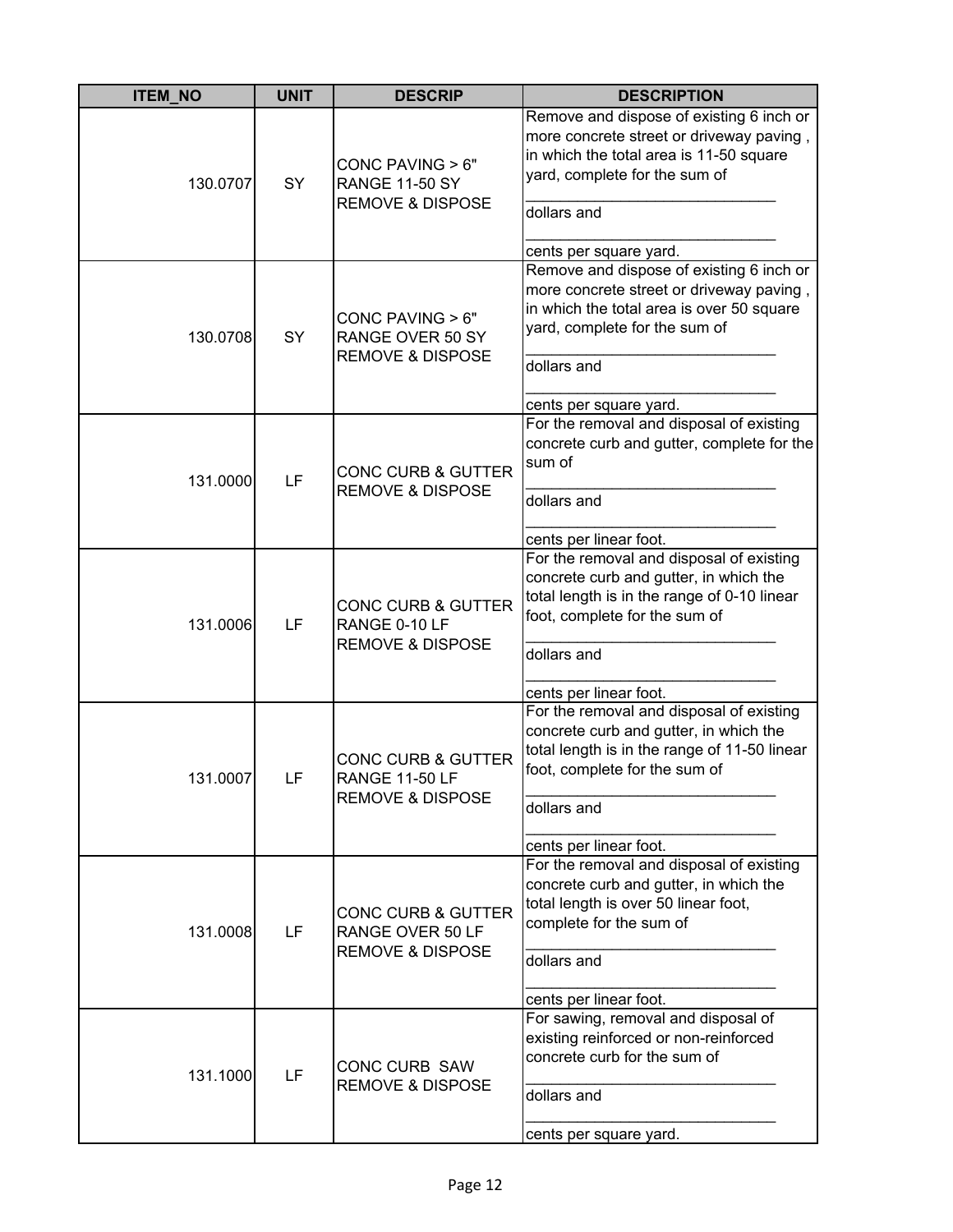| <b>ITEM_NO</b> | <b>UNIT</b> | <b>DESCRIP</b>                                                                                 | <b>DESCRIPTION</b>                                                                                                                                                                                                                             |
|----------------|-------------|------------------------------------------------------------------------------------------------|------------------------------------------------------------------------------------------------------------------------------------------------------------------------------------------------------------------------------------------------|
| 132.0000       | LF          | <b>CONC CURB &amp; GUTTER</b><br><b>SAW REMOVE &amp;</b><br><b>DISPOSE</b>                     | For sawing, removal and disposal of<br>existing monolithic concrete curb and<br>gutter for the sum of<br>dollars and<br>cents per linear foot.                                                                                                 |
| 132.0006       | LF          | <b>CONC CURB &amp; GUTTER</b><br>RANGE 0 -10 LF SAW<br><b>REMOVE &amp; DISPOSE</b>             | For sawing, removal and disposal of<br>existing monolithic concrete curb and<br>gutter, in which the total length is in the<br>range of 0-10 linear foot for the sum of<br>dollars and<br>cents per linear foot.                               |
| 132.0007       | LF          | <b>CONC CURB &amp; GUTTER</b><br>RANGE 11-50 LF SAW<br><b>REMOVE &amp; DISPOSE</b>             | For sawing, removal and disposal of<br>existing monolithic concrete curb and<br>gutte, in which the total length is in the<br>range of 11-50 linear foot for the sum of<br>dollars and<br>cents per linear foot.                               |
| 132.0008       | LF          | <b>CONC CURB &amp; GUTTER</b><br>RANGE OVER 50 LF<br><b>SAW REMOVE &amp;</b><br><b>DISPOSE</b> | For sawing, removal and disposal of<br>existing monolithic concrete curb and<br>gutter, in which the total length is over 50<br>linear foot for the sum of<br>dollars and<br>cents per linear foot.                                            |
| 133.0000       | SY          | STREET, ALLEY,<br>SIDEWALK, CURB &<br><b>GUTTER REMOVE</b>                                     | Remove variable depth concrete street,<br>alley, sidewalk, curb & gutter section, or<br>median paving for the sum of<br>dollars and<br>cents per square yard.                                                                                  |
| 133.0001       | SY          | STREET, ALLEY,<br>SIDEWALK, CURB &<br><b>GUTTER RANGE 0-15</b><br><b>REMOVE</b>                | Remove variable depth concrete street,<br>alley, sidewalk, curb & gutter section, or<br>median paving, at designated locations in<br>which the area is from 0-15 square yards<br>for the sum of<br>dollars<br>and<br>cents per square<br>yard. |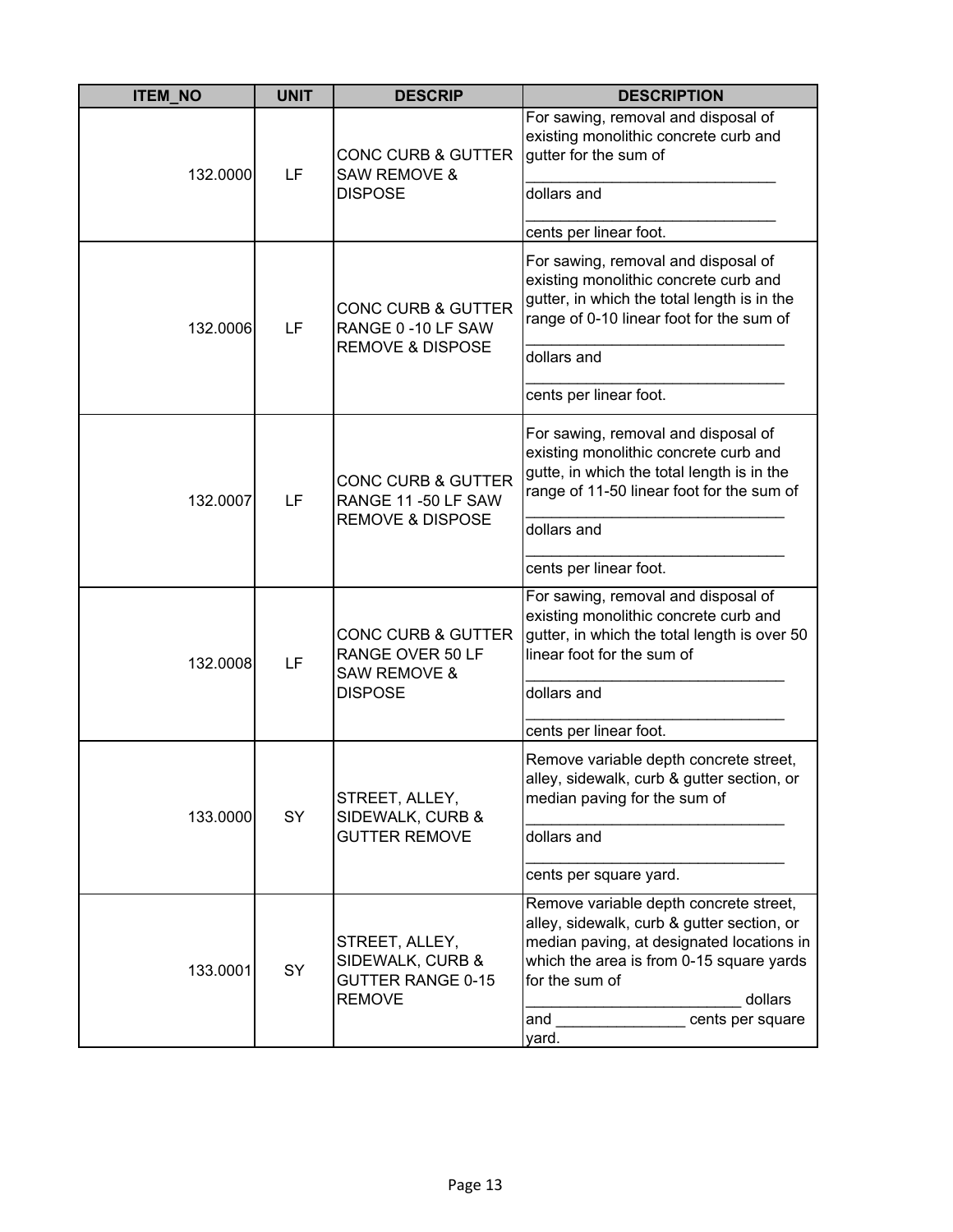| <b>ITEM_NO</b> | <b>UNIT</b> | <b>DESCRIP</b>                                                                      | <b>DESCRIPTION</b>                                                                                                                                                                                                                            |
|----------------|-------------|-------------------------------------------------------------------------------------|-----------------------------------------------------------------------------------------------------------------------------------------------------------------------------------------------------------------------------------------------|
| 133.0002       | SY          | STREET, ALLEY,<br>SIDEWALK, CURB &<br><b>GUTTER RANGE 16-100</b><br><b>REMOVE</b>   | Remove variable depth concrete street,<br>alley, sidewalk, curb & gutter section, or<br>median paving, at designated locations in<br>which the area is from 16-100 square<br>yards for the sum of<br>dollars and<br>cents per square yard.    |
| 133.0003       | SY          | STREET, ALLEY,<br>SIDEWALK, CURB &<br><b>GUTTER RANGE &gt;100</b><br><b>REMOVE</b>  | Remove variable depth concrete street,<br>alley, sidewalk, curb & gutter section, or<br>median paving, at designated locations in<br>which the area is over 100 square yards<br>for the sum of<br>dollars and<br>cents per square yard.       |
| 133.0004       | SY          | STREET, ALLEY,<br>SIDEWALK, CURB &<br><b>GUTTER RANGE 101-</b><br>500 REMOVE        | Remove variable depth concrete street,<br>alley, sidewalk, curb & gutter section, or<br>median paving, at designated locations in<br>which the area is from 101-500 square<br>yards for the sum of<br>dollars and<br>cents per square yard.   |
| 133.0005       | SY          | STREET, ALLEY,<br>SIDEWALK, CURB &<br><b>GUTTER RANGE &gt; 500</b><br><b>REMOVE</b> | Remove variable depth concrete street,<br>alley, sidewalk, curb & gutter section, or<br>median paving, at designated locations in<br>which the area is over 500 square yards<br>for the sum of<br>dollars<br>and<br>cents per square<br>yard. |
| 134.0000       | SY          | <b>DRIVEWAY SAW</b><br><b>REMOVE &amp; DISPOSE</b>                                  | For sawing, removal and disposal of<br>existing driveway, for the sum of<br>dollars and<br>cents per square yard.                                                                                                                             |
| 135.0000       | SY          | <b>ASPHALTIC PAVING</b><br><b>REMOVE &amp; DISPOSE</b>                              | For sawing, removal and disposal of<br>existing asphaltic pavement, for the sum<br>of<br>dollars and<br>cents per square yard.                                                                                                                |
| 135.0010       | SY          | <b>ASPHALTIC PAVEMENT</b><br><b>GRINDING</b>                                        | For grinding and disposal of existing<br>asphaltic pavement from concrete<br>pavement, for the sum of<br>dollars and<br>cents per square yard.                                                                                                |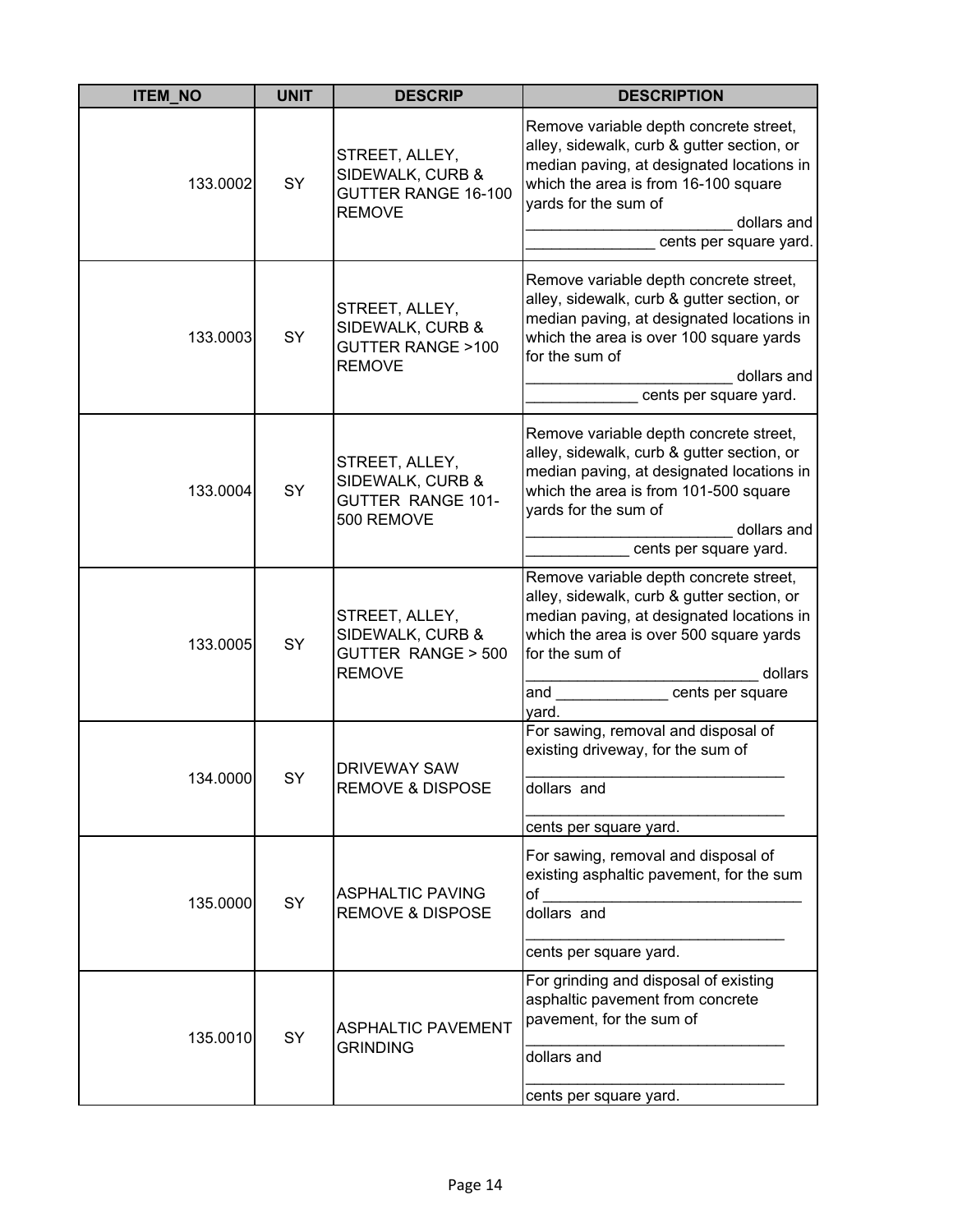| <b>ITEM_NO</b> | <b>UNIT</b> | <b>DESCRIP</b>                                            | <b>DESCRIPTION</b>                                                                                                                                                                                                                         |
|----------------|-------------|-----------------------------------------------------------|--------------------------------------------------------------------------------------------------------------------------------------------------------------------------------------------------------------------------------------------|
| 135.1000       | SY          | <b>GRAVEL DRIVE</b>                                       | Remove and dispose gravel drive<br>including all necessary incidental for the<br>sum of                                                                                                                                                    |
|                |             | <b>REMOVE &amp; DISPOSE</b>                               | dollars and                                                                                                                                                                                                                                |
|                |             |                                                           | cents per square yard.                                                                                                                                                                                                                     |
| 136.0000       | <b>CY</b>   | <b>EXCAVATION UNCL.</b>                                   | Unclassified roadway, alley, or driveway<br>excavation including all clearing, hauling<br>and disposal of surplus for the sum of                                                                                                           |
|                |             | <b>ROADWAY</b>                                            | dollars and                                                                                                                                                                                                                                |
|                |             |                                                           | cents per cubic yard.                                                                                                                                                                                                                      |
| 136.0001       | <b>CY</b>   | <b>EXCAVATION UNCL.</b><br>ROADWAY RANGE 0-10             | Unclassified roadway, alley or driveway<br>excavation including clearing, hauling and<br>disposal of surplus in which the volume is<br>in the range of 0-10 cubic yards for the<br>sum of                                                  |
|                |             |                                                           | dollars and<br>cents<br>per cubic yard.                                                                                                                                                                                                    |
| 136.0002       | <b>CY</b>   | <b>EXCAVATION UNCL.</b><br><b>ROADWAY RANGE 11-</b><br>50 | Unclassified roadway, alley or driveway<br>excavation including clearing, hauling and<br>disposal of surplus in which the volume is<br>in the range of 11-50 cubic yards for the<br>sum of                                                 |
|                |             |                                                           | dollars and<br>cents<br>per cubic yard.                                                                                                                                                                                                    |
| 136.0003       | CY          | <b>EXCAVATION UNCL.</b><br><b>ROADWAY RANGE &gt; 50</b>   | Unclassified roadway, alley or driveway<br>excavation including clearing, hauling and<br>disposal of surplus in which the volume is<br>over 50 cubic yards for the sum of<br>dollars<br>cents per cubic<br>and<br>yard.                    |
| 136.0004       | <b>CY</b>   | <b>EXCAVATION UNCL.</b><br>ROADWAY RANGE 101-<br>500      | Unclassified roadway, alley or driveway<br>excavation including clearing, hauling and<br>disposal of surplus in which the volume is<br>in the range of 101-500 cubic yards for<br>the sum of<br>dollars<br>cents per cubic<br>and<br>yard. |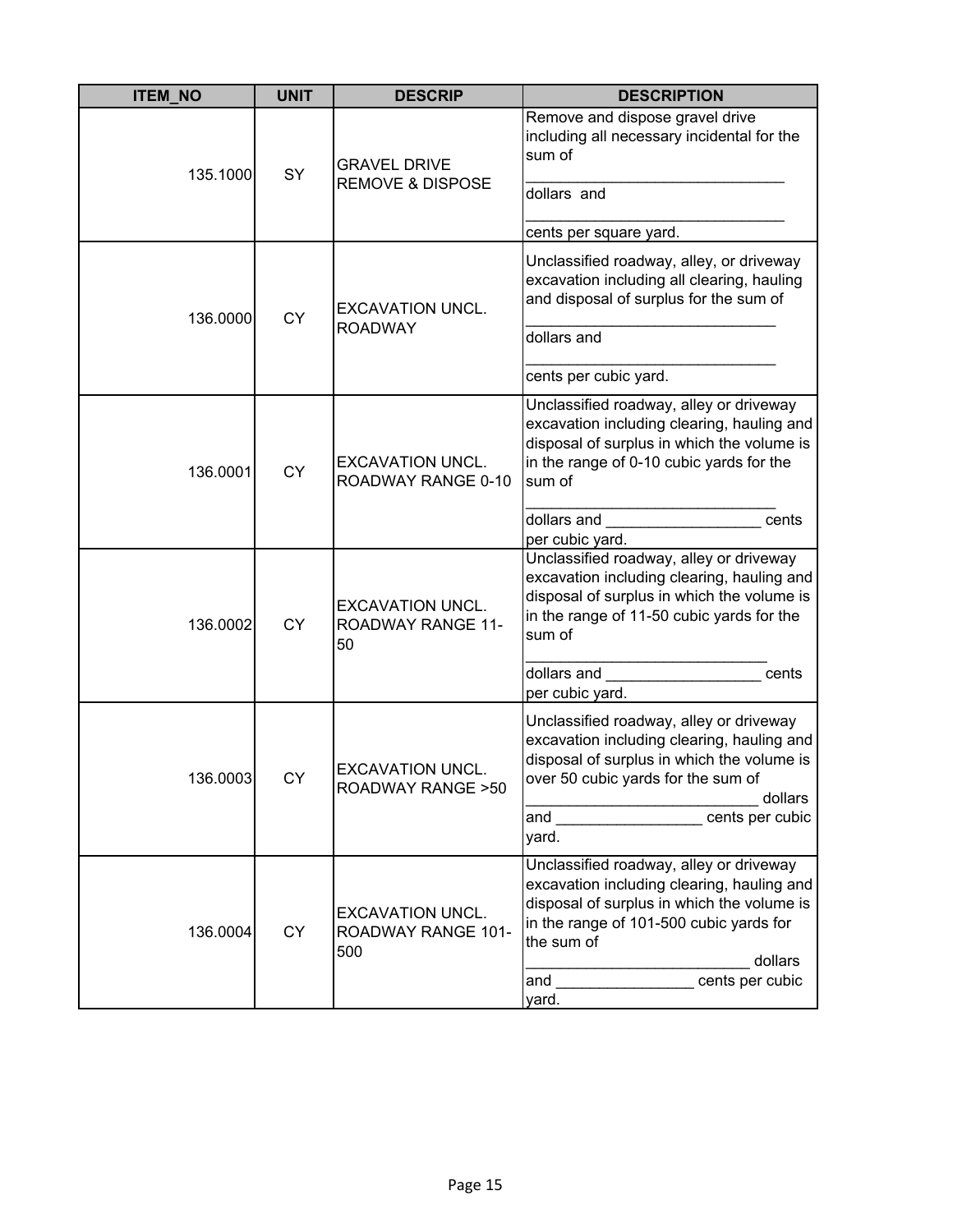| <b>ITEM_NO</b> | <b>UNIT</b> | <b>DESCRIP</b>                                     | <b>DESCRIPTION</b>                                                                                                                                                         |
|----------------|-------------|----------------------------------------------------|----------------------------------------------------------------------------------------------------------------------------------------------------------------------------|
| 136.0005       | <b>CY</b>   | <b>EXCAVATION UNCL.</b><br>ROADWAY RANGE > 500     | Unclassified roadway, alley or driveway<br>excavation including clearing, hauling and<br>disposal of surplus in which the volume is<br>over 500 cubic yards for the sum of |
|                |             |                                                    | dollars and<br>cents<br>per cubic yard.                                                                                                                                    |
| 136.0100       | SY          | <b>EXCAVATION 4" DEPTH</b><br><b>ROADWAY</b>       | For the roadway undercut excavation in<br>rock, 4 inches in depth below subgrade,<br>including all clearing, hauling, and<br>disposal of surplus for the sum of            |
|                |             |                                                    | dollars and                                                                                                                                                                |
|                |             |                                                    | cents per square yard.                                                                                                                                                     |
| 137.0000       | <b>CY</b>   | <b>EXCAVATION UNCL</b><br><b>BORROW</b>            | For unclassified borrow excavation from<br>areas shown on the plans including all<br>clearing, hauling and disposal of surplus<br>for the sum of                           |
|                |             |                                                    | dollars and                                                                                                                                                                |
|                |             |                                                    | cents per cubic yard.                                                                                                                                                      |
| 138.0000       | EA          | <b>CONCRETE STEPS</b><br><b>REMOVE AND DISPOSE</b> | For the removal and disposal of concrete<br>steps as shown on the plans and<br>specifications complete and in place<br>including all incidentals for the sum of            |
|                |             |                                                    | dollars and                                                                                                                                                                |
|                |             |                                                    | cents per each                                                                                                                                                             |
| 138.0400       | LF          | SIDEWALK 4' SAW<br><b>REMOVE &amp; DISPOSE</b>     | For sawing, removal and disposal of<br>existing 4' concrete sidewalk, for the sum<br>of<br>dollars and                                                                     |
|                |             |                                                    | cents per linear foot.                                                                                                                                                     |
| 138.0600       | LF          | SIDEWALK 6' SAW<br><b>REMOVE &amp; DISPOSE</b>     | For sawing, removal and disposal of<br>existing 6' concrete sidewalk, for the sum<br>of<br>dollars and                                                                     |
|                |             |                                                    | cents per linear foot.                                                                                                                                                     |
|                |             |                                                    |                                                                                                                                                                            |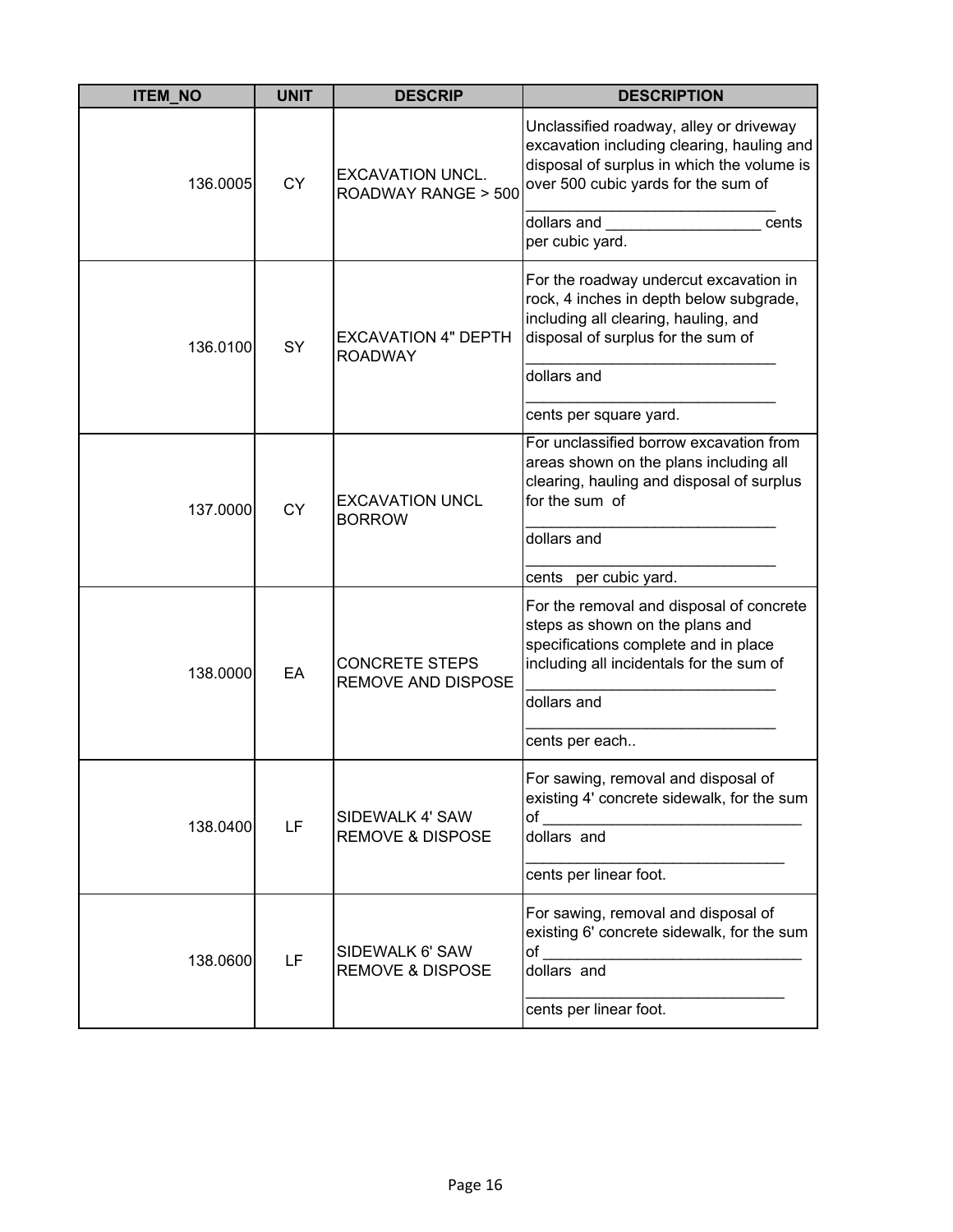| <b>ITEM_NO</b> | <b>UNIT</b> | <b>DESCRIP</b>                                                                | <b>DESCRIPTION</b>                                                                                                                                                                                                                                                                                                                                                                                             |
|----------------|-------------|-------------------------------------------------------------------------------|----------------------------------------------------------------------------------------------------------------------------------------------------------------------------------------------------------------------------------------------------------------------------------------------------------------------------------------------------------------------------------------------------------------|
| 138.0601       | SY          | SIDEWALK 6' SAW<br><b>REMOVE &amp; DISPOSE</b>                                | For sawing, removal and disposal of<br>existing 6' concrete sidewalk, for the sum<br>$\circ$ of $\circ$ and $\circ$ and $\circ$ and $\circ$ and $\circ$ and $\circ$ and $\circ$ and $\circ$ and $\circ$ and $\circ$ and $\circ$ and $\circ$ and $\circ$ and $\circ$ and $\circ$ and $\circ$ and $\circ$ and $\circ$ and $\circ$ and $\circ$ and $\circ$ and $\circ$ and $\circ$ and $\circ$ a<br>$dollars$ and |
|                |             |                                                                               | cents per square yard.                                                                                                                                                                                                                                                                                                                                                                                         |
| 139.0000       | LF          | <b>ASPHALT SIDEWALK</b><br><b>REMOVE &amp; DISPOSE</b>                        | For sawing, removal and disposal of<br>existing asphalt sidewalk, for the sum of<br>dollars and<br>cents per linear foot.                                                                                                                                                                                                                                                                                      |
| 140.0000       | EA          | FIRE HYDRANT<br><b>REMOVE &amp; SALVAGE &amp;</b><br><b>TRANSPORT TO CITY</b> | Remove, salvage, clean and transport to<br>City of Garland existing fire hydrant all<br>according to the plans for the sum of<br>and the contract of the contract of the contract of the contract of the contract of the contract of the contract of the contract of the contract of the contract of the contract of the contract of the contract of the contra<br>cents each.                                 |
| 141.0000       | EA          | FIRE HYDRANT<br><b>REMOVE &amp; DISPOSE</b>                                   | Remove and dispose of existing Fire<br>Hydrants as indicated on the plans for the<br>dollars and<br>cents<br>each.                                                                                                                                                                                                                                                                                             |
| 142.0000       | EA          | FIRE HYDRANT<br><b>REMOVE &amp; RELOCATE</b>                                  | Remove and relocate of existing Fire<br>Hydrants including all incidentals<br>necessary according to the plans for the<br>sum of<br>dollars and<br>cents<br>each.                                                                                                                                                                                                                                              |
| 143.0000       | EA          | WATER PIPE REMOVE & of<br><b>DISPOSE</b>                                      | Remove and dispose of existing water<br>pipe as indicated on the plans for the sum<br>dollars and<br>cents<br>each.                                                                                                                                                                                                                                                                                            |
| 144.0000       | LF          | <b>WATER PIPE REMOVE &amp;</b><br><b>DISPOSE</b>                              | Remove and dispose of existing water<br>pipe as indicated on the plans for the sum<br>of<br>dollars and<br>cents<br>per linear foot.                                                                                                                                                                                                                                                                           |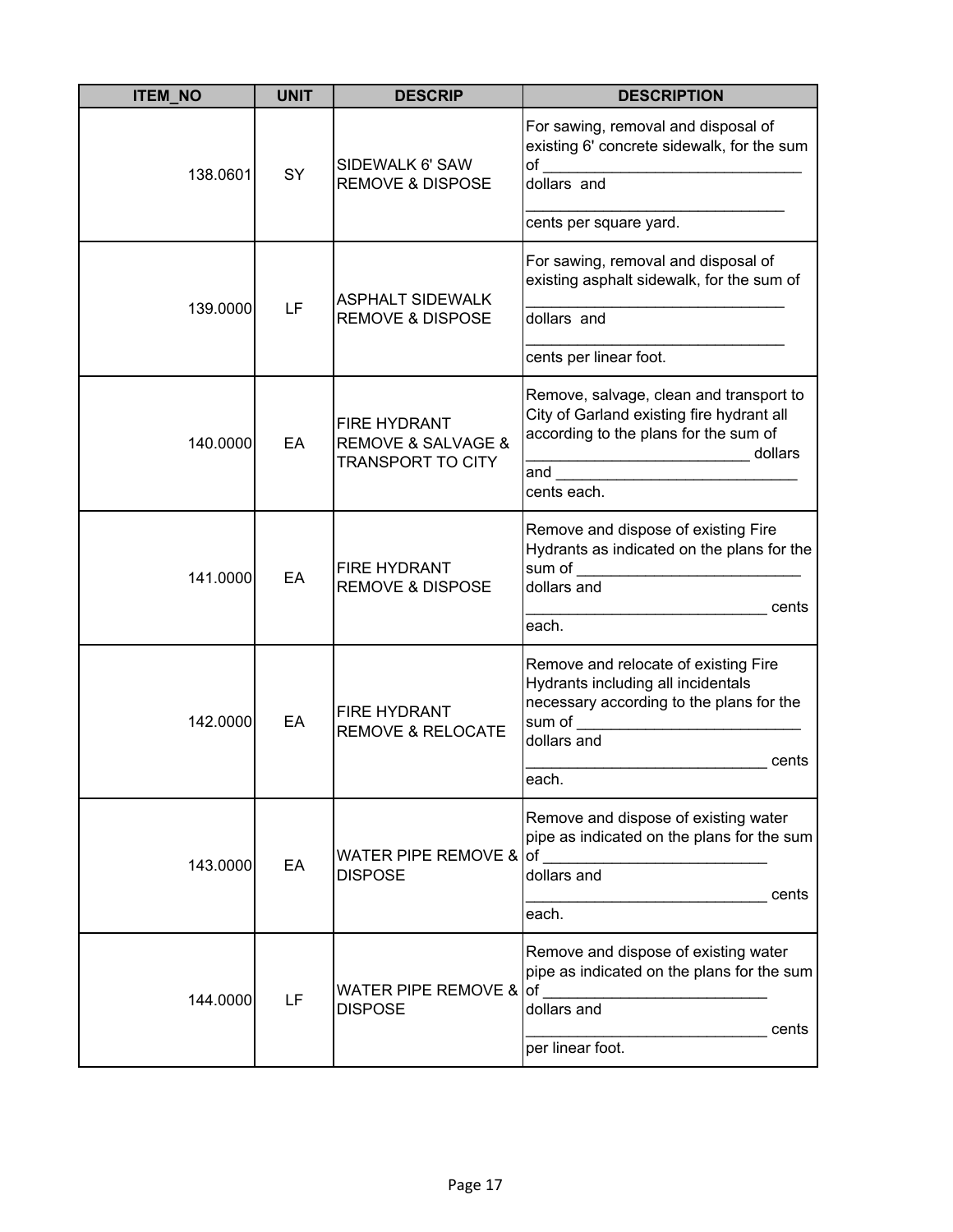| <b>ITEM_NO</b> | <b>UNIT</b> | <b>DESCRIP</b>                                                                            | <b>DESCRIPTION</b>                                                                                                                                                   |
|----------------|-------------|-------------------------------------------------------------------------------------------|----------------------------------------------------------------------------------------------------------------------------------------------------------------------|
| 145.0000       | EA          | <b>VALVE ABANDON</b>                                                                      | For the closing of valve, removal of valve<br>stack, and backfilling of excavated area<br>all according to the specifications and<br>details for the sum of          |
|                |             |                                                                                           | dollars and                                                                                                                                                          |
|                |             |                                                                                           | cents per each.                                                                                                                                                      |
| 145.0001       | EA          | <b>VALVE REMOVE &amp;</b><br><b>DISPOSE</b>                                               | Remove and dispose existing water valve,<br>and backfilling of excavated area all<br>according to the specifications and details<br>for the sum of                   |
|                |             |                                                                                           | dollars and                                                                                                                                                          |
|                |             |                                                                                           | cents per each.                                                                                                                                                      |
| 145.0002       | EA          | <b>GATE VALVE REMOVE &amp;</b><br><b>SALVAGE &amp;</b><br>TRANSPORT TO THE<br><b>CITY</b> | Remove, salvage & transport to the City<br>Of Garland warehouse existing gate valve<br>including all necessary incidentals for the<br>sum of<br>dollars and<br>cents |
|                |             |                                                                                           | each.                                                                                                                                                                |
| 146.0000       | EA          | <b>METER BOX REMOVE</b>                                                                   | Remove existing Meter Box including all<br>incidentals necessary according to the<br>plans for the sum of<br>dollars                                                 |
|                |             |                                                                                           | and<br>cents each.                                                                                                                                                   |
| 147.0000       | LS          | CONCRETE BLOCKING<br><b>DEMOLISH REMOVE &amp;</b><br><b>DISPOSE</b>                       | Demolish, remove and dispose concrete<br>blocking, including all necessary<br>incidentals for the lump sum of<br>dollars and                                         |
|                |             |                                                                                           | cents.                                                                                                                                                               |
| 148.0000       | EA          | <b>WATER WELL</b>                                                                         | Plug water well complete and in place<br>including all incidentals necessary<br>according to the plans for the sum of<br>dollars<br>and<br>cents each.               |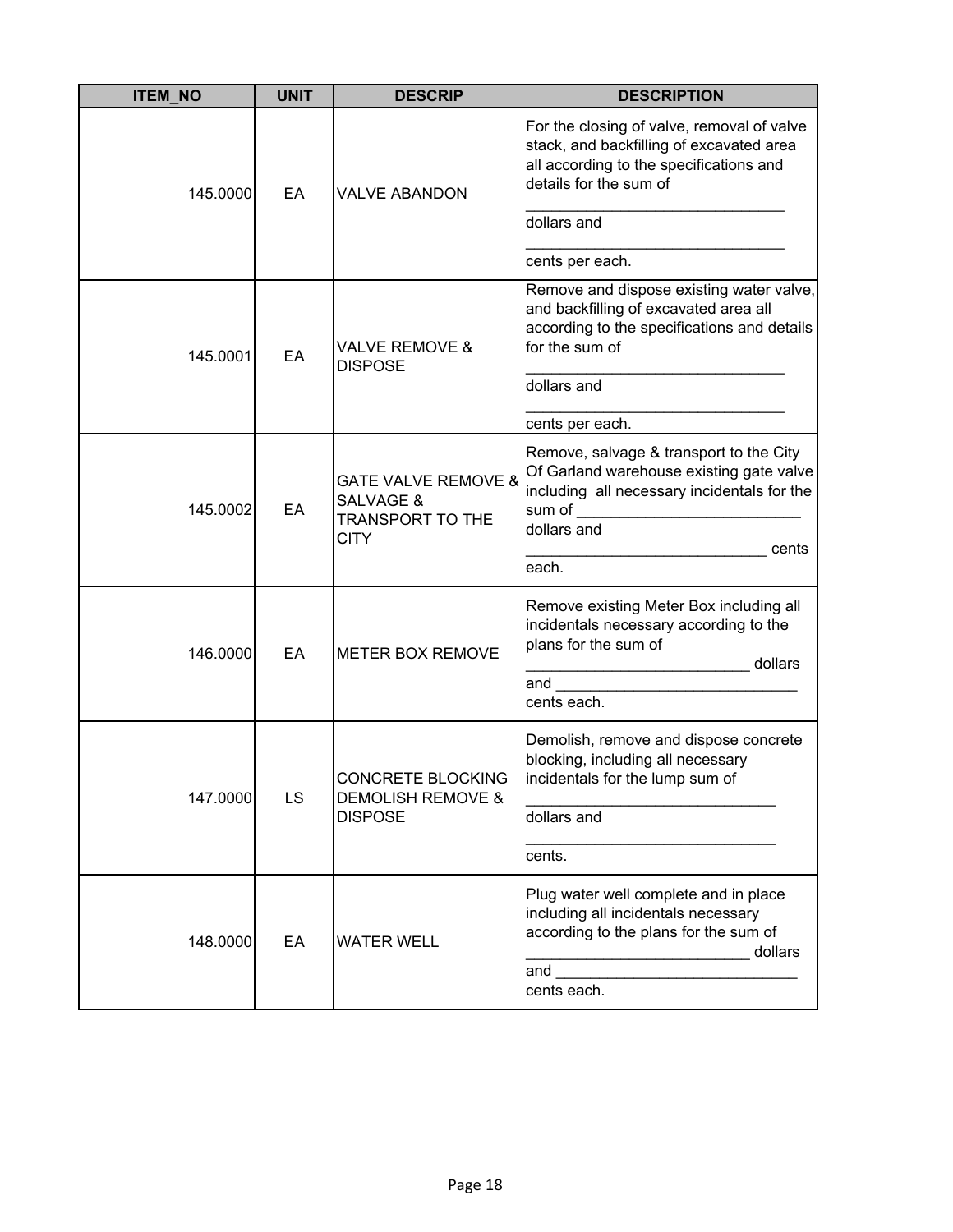| <b>ITEM_NO</b> | <b>UNIT</b> | <b>DESCRIP</b>                                                          | <b>DESCRIPTION</b>                                                                                                                                                                                                           |
|----------------|-------------|-------------------------------------------------------------------------|------------------------------------------------------------------------------------------------------------------------------------------------------------------------------------------------------------------------------|
| 149.0000       | EA          | <b>MANHOLE REMOVE &amp;</b><br><b>DISPOSE</b>                           | Remove and dispose existing sanitary or<br>storm sewer manhole as shown in the<br>plans and all incidentals according to the<br>plans for the sum of<br>dollars and<br>cents each.                                           |
| 149.0001       | EA          | <b>MANHOLE REMOVE &amp;</b><br>DISPOSE, CONNECT TO<br><b>EXIST 6"SS</b> | Remove and dispose existing sanitary or<br>storm sewer manhole, connect to existing<br>6" sanitary sewer as shown in the plans<br>and all incidentals according to the plans<br>for the sum of<br>dollars and<br>cents each. |
| 149.0002       | EA          | <b>MANHOLE REMOVE &amp;</b><br>DISPOSE, CONNECT TO<br><b>EXIST 8"SS</b> | Remove and dispose existing sanitary or<br>storm sewer manhole, connect to existing<br>8" sanitary sewer as shown in the plans<br>and all incidentals according to the plans<br>for the sum of<br>dollars and<br>cents each. |
| 149.0003       | EA          | <b>CONCRETE VAULTS</b><br><b>REMOVE &amp; DISPOSE</b>                   | Remove and dispose existing sanitary or<br>storm sewer concrete vaults, inluding all<br>necessary incidentals, for the sum of<br>dollars and<br>cents each.                                                                  |
| 150.0000       | EA          | <b>MANHOLE REMOVE &amp;</b><br><b>BACKFILL</b>                          | Remove and backfill existing sanitary or<br>storm sewer manhole as shown in the<br>plans and all incidentals according to the<br>plans for the sum of<br>dollars and<br>cents each.                                          |
| 151.0000       | EA          | <b>MANHOLE COLLAPSE &amp;</b><br><b>BACKFILL</b>                        | Collapse and backfill existing sanitary or<br>storm sewer manhole as shown in the<br>plans and all incidentals according to the<br>plans for the sum of<br>dollars and<br>cents each.                                        |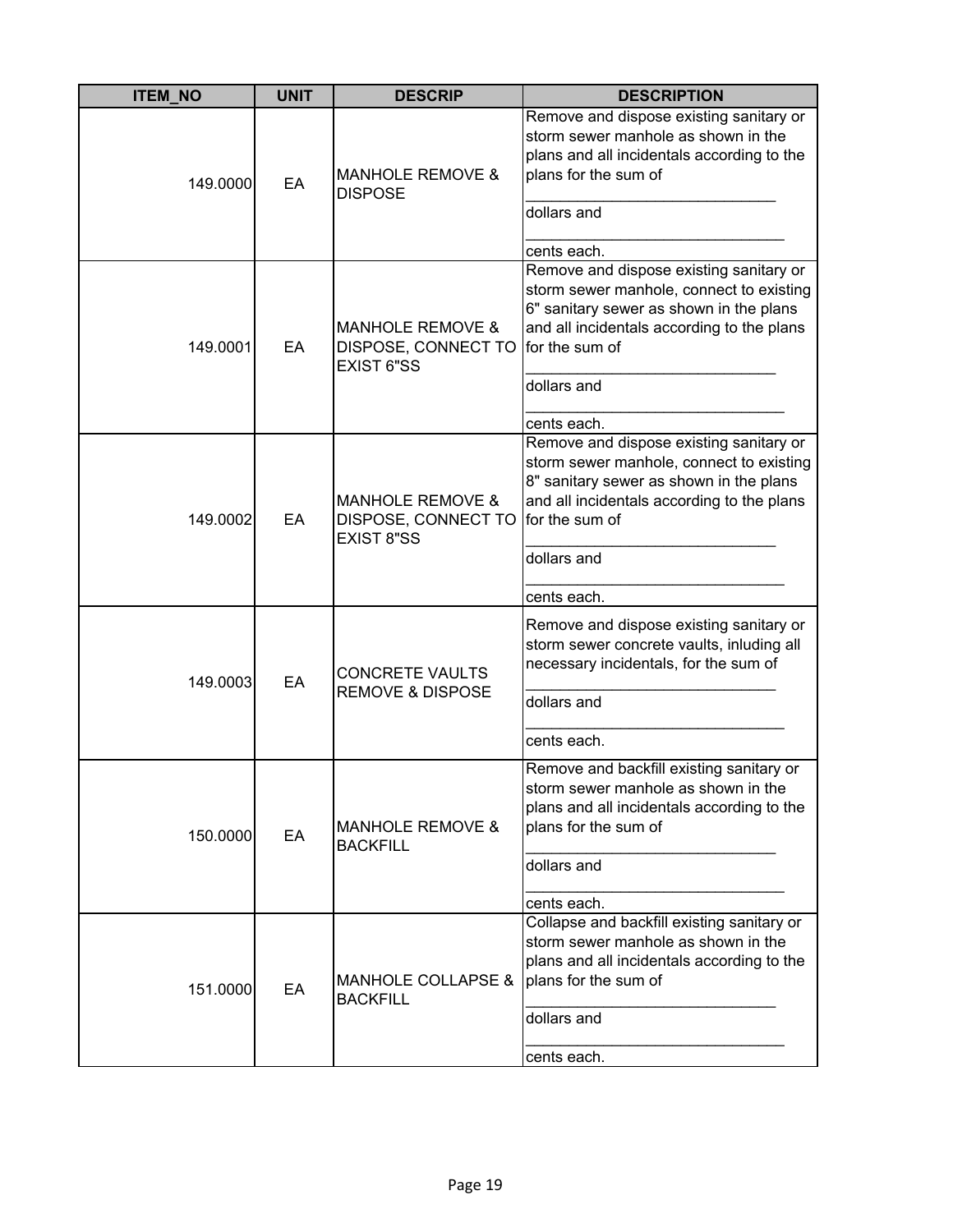| <b>ITEM_NO</b> | <b>UNIT</b> | <b>DESCRIP</b>                                                             | <b>DESCRIPTION</b>                                                                                                                                                                                                    |
|----------------|-------------|----------------------------------------------------------------------------|-----------------------------------------------------------------------------------------------------------------------------------------------------------------------------------------------------------------------|
| 152.0000       | EA          | <b>LIFT STATION REMOVE</b><br>& DISPOSE                                    | Remove and backfill existing sanitary<br>sewer lift stations at the locations shown<br>in the plans complete and in place for the<br>sum of<br>dollars and                                                            |
|                |             |                                                                            | cents each.                                                                                                                                                                                                           |
| 153.0000       | EA          | <b>LIFT STATION REMOVE</b><br>& SALVAGE                                    | Excavate, remove, clean, salvage and<br>transport to destination as noted in the<br>plans various sizes sanitary sewer lift<br>stations complete and in place for the<br>sum of<br>dollars and                        |
|                |             |                                                                            |                                                                                                                                                                                                                       |
| 153.0010       | EA          | <b>LIFT STATION REMOVE</b><br>& SALVAGE (Shore Of<br>Wellington)           | cents each.<br>Excavate, remove, clean, salvage and<br>transport to destination as noted in the<br>plans (Shores of Wellington) sanitary<br>sewer lift station complete and in place for<br>the sum of<br>dollars and |
|                |             |                                                                            | cents each.                                                                                                                                                                                                           |
| 153.0020       | EA          | <b>LIFT STATION REMOVE</b><br>& SALVAGE (Hubbard<br>Hills)                 | Excavate, remove, clean, salvage and<br>transport to destination as noted in the<br>plans (Hubbard Hills) sanitary sewer lift<br>station complete and in place for the sum<br>of<br>dollars and                       |
|                |             |                                                                            | cents each.                                                                                                                                                                                                           |
| 154.0001       | EA          | <b>SAN SEWER RING &amp;</b><br><b>COVER REMOVE &amp;</b><br><b>DISPOSE</b> | Remove and dispose existing sanitary<br>sewer ring and cover, including all<br>materials, and all other incidentals<br>necessary according to the plans for the<br>sum of                                             |
|                |             |                                                                            | dollars and                                                                                                                                                                                                           |
|                |             |                                                                            | cents each.                                                                                                                                                                                                           |
| 155.0000       | LS.         | <b>SAN SEWER AERIAL</b><br><b>CROSSING REMOVE &amp;</b><br><b>DISPOSE</b>  | For removal and disposal of existing<br>aerial crossing, for the lump sum of<br>dollars and                                                                                                                           |
|                |             |                                                                            | cents.                                                                                                                                                                                                                |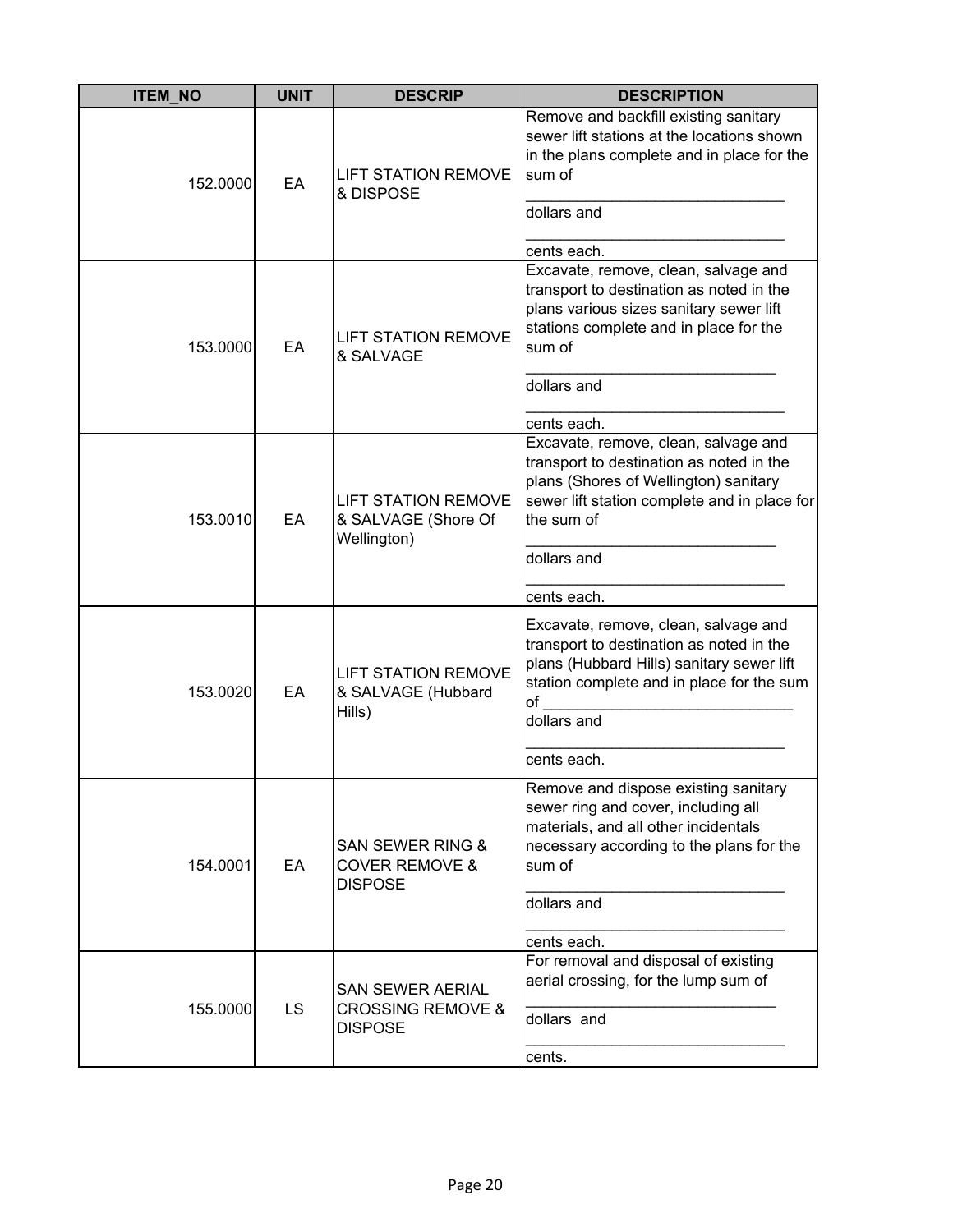| <b>ITEM_NO</b> | <b>UNIT</b> | <b>DESCRIP</b>                                                          | <b>DESCRIPTION</b>                                                                                                             |
|----------------|-------------|-------------------------------------------------------------------------|--------------------------------------------------------------------------------------------------------------------------------|
| 156.0000       | LF          | <b>SAN SEWER FORCE</b><br><b>MAIN REMOVE &amp;</b><br><b>DISPOSE</b>    | For removal and disposal of existing force<br>main, for the sum of<br>dollars and<br>cents each.                               |
| 156.0400       | LF          | <b>SAN SEWER 4" FORCE</b><br><b>MAIN REMOVE &amp;</b><br><b>DISPOSE</b> | For removal and disposal of existing 4"<br>force main, for the sum of<br>dollars and<br>cents per linear foot.                 |
| 156.0600       | LF          | <b>SAN SEWER 6" FORCE</b><br><b>MAIN REMOVE &amp;</b><br><b>DISPOSE</b> | For removal and disposal of existing 6"<br>force main, for the sum of<br>dollars and<br>cents per linear foot.                 |
| 156.0800       | LF          | <b>SAN SEWER 8" FORCE</b><br><b>MAIN REMOVE &amp;</b><br><b>DISPOSE</b> | For removal and disposal of existing 8"<br>force main, for the sum of<br>dollars and<br>cents per linear foot.                 |
| 156.1000       | LF          | SAN SEWER 10" FORCE<br><b>MAIN REMOVE &amp;</b><br><b>DISPOSE</b>       | For removal and disposal of existing 10"<br>force main, for the sum of<br>dollars and                                          |
| 157.0000       | LF          | <b>SAN SEWER REMOVE &amp;</b><br><b>DISPOSE</b>                         | cents per linear foot.<br>For removal and disposal of existing<br>sanitary sewer, for the sum of<br>dollars and<br>cents each. |
| 157.0600       | LF          | SAN SEWER 6" REMOVE<br>& DISPOSE                                        | For removal and disposal of existing 6"<br>sanitary sewer, for the sum of<br>dollars and<br>cents per linear foot.             |
| 157.0800       | LF          | SAN SEWER 8" REMOVE<br>& DISPOSE                                        | For removal and disposal of existing 8"<br>sanitary sewer, for the sum of<br>dollars and<br>cents per linear foot.             |
| 157.1000       | EA          | <b>CLEANOUT SAN SEWER</b><br><b>REMOVE &amp; DISPOSE</b>                | For removal and disposal of existing<br>sanitary sewer cleanout, for the sum of<br>dollars and<br>cents each.                  |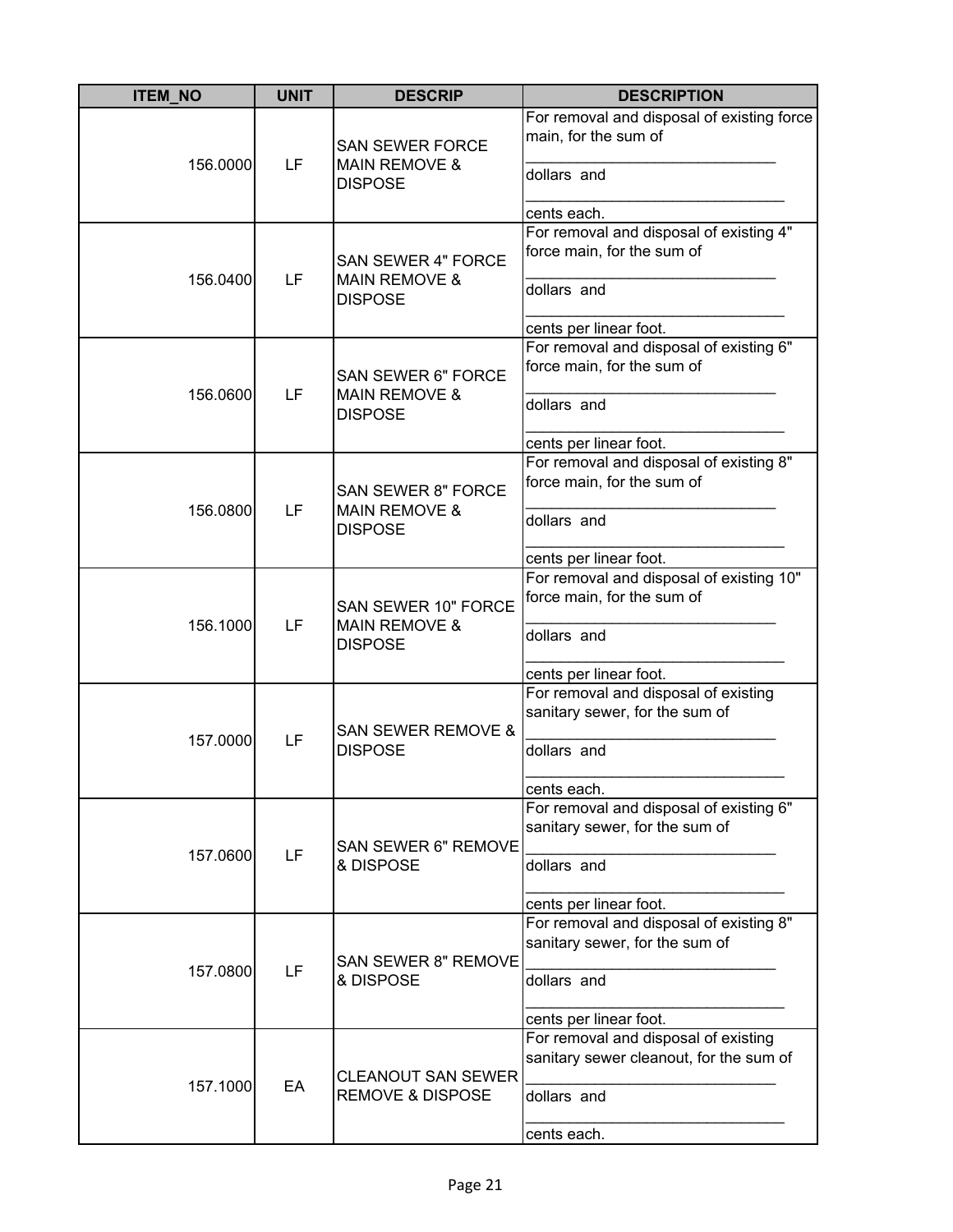| <b>ITEM_NO</b> | <b>UNIT</b> | <b>DESCRIP</b>                                       | <b>DESCRIPTION</b>                                                                                                                                          |
|----------------|-------------|------------------------------------------------------|-------------------------------------------------------------------------------------------------------------------------------------------------------------|
| 157.1200       | LF          | SAN SEWER 12"<br><b>REMOVE &amp; DISPOSE</b>         | For removal and disposal of existing 12"<br>sanitary sewer, for the sum of<br>dollars and<br>cents per linear foot.                                         |
| 157.1800       | LF          | SAN SEWER 18"<br><b>REMOVE &amp; DISPOSE</b>         | For removal and disposal of existing 18"<br>sanitary sewer, including all necessary<br>incidentals, for the sum of<br>dollars and<br>cents per linear foot. |
| 157.2400       | LF          | SAN SEWER 24"<br><b>REMOVE &amp; DISPOSE</b>         | For removal and disposal of existing 24"<br>sanitary sewer, including all necessary<br>incidentals, for the sum of<br>dollars and<br>cents per linear foot. |
| 157.3600       | LF          | SAN SEWER 36"<br><b>REMOVE &amp; DISPOSE</b>         | For removal and disposal of existing 36"<br>sanitary sewer, including all necessary<br>incidentals, for the sum of<br>dollars and<br>cents per linear foot. |
| 157.4800       | LF          | SAN SEWER 48"<br><b>REMOVE &amp; DISPOSE</b>         | For removal and disposal of existing 48"<br>sanitary sewer, including all necessary<br>incidentals, for the sum of<br>dollars and<br>cents per linear foot. |
| 157.5400       | LF          | SAN SEWER 54"<br><b>REMOVE &amp; DISPOSE</b>         | For removal and disposal of existing 54"<br>sanitary sewer, including all necessary<br>incidentals, for the sum of<br>dollars and<br>cents per linear foot. |
| 158.2400       | <b>CY</b>   | <b>CONCRETE GROUT</b><br><b>REMOVE &amp; DISPOSE</b> | For removal and disposal of CONCRETE<br>GROUT, for the sum of<br>dollars and<br>cents per CUBIC YARD.                                                       |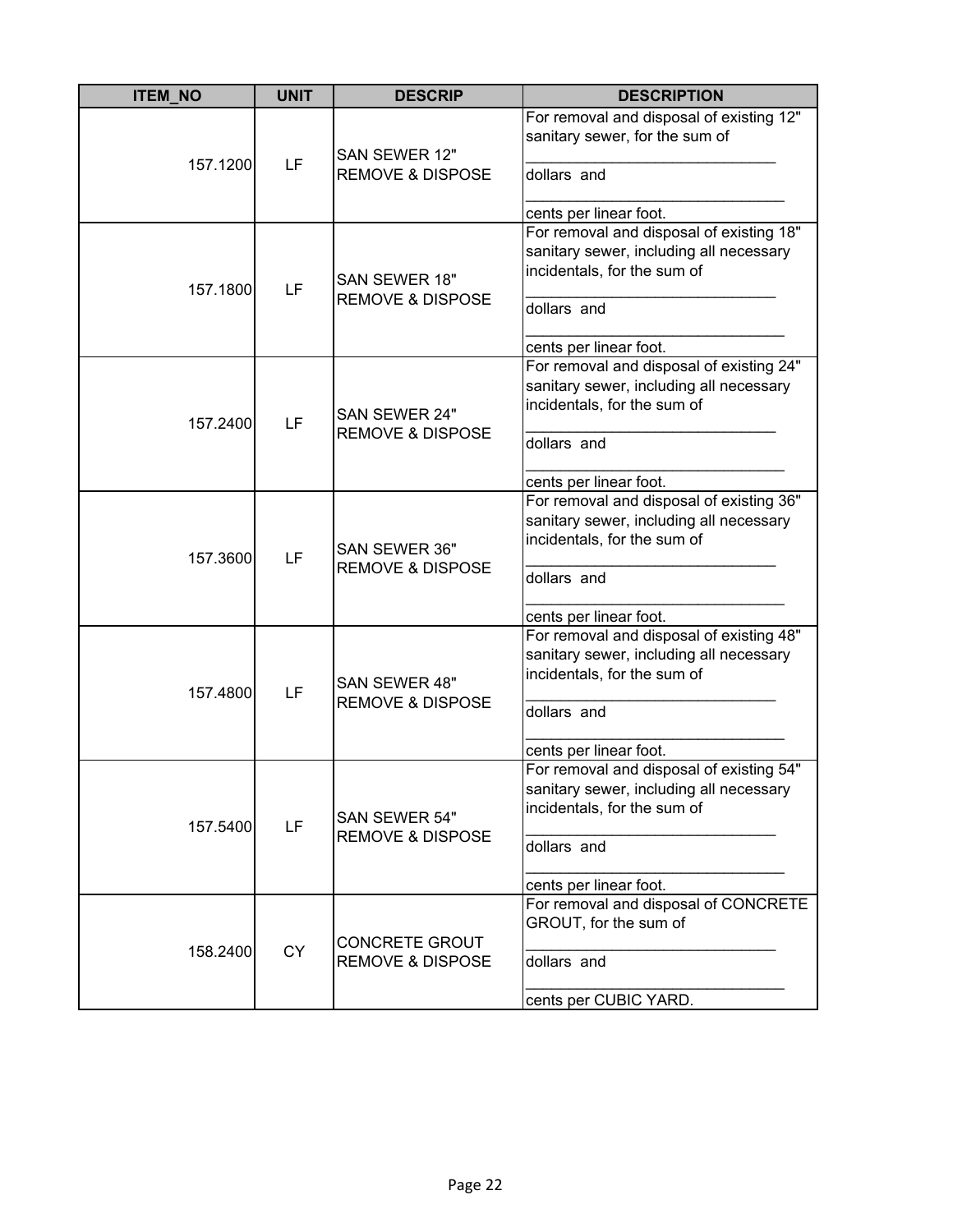| <b>ITEM_NO</b> | <b>UNIT</b> | <b>DESCRIP</b>                                                             | <b>DESCRIPTION</b>                                                                                                                                                                            |
|----------------|-------------|----------------------------------------------------------------------------|-----------------------------------------------------------------------------------------------------------------------------------------------------------------------------------------------|
| 159.0000       | <b>CY</b>   | <b>CONCRETE GROUT</b><br><b>BACKFILL</b>                                   | Backfill of existing sanitary sewer<br>encasement under railroad tracks with<br>concrete grout, complete and in place for<br>the sum of                                                       |
|                |             |                                                                            | dollars and                                                                                                                                                                                   |
|                |             |                                                                            | cents per cibiv yard.                                                                                                                                                                         |
|                |             | <b>LARGE STRUCTURE</b>                                                     | For the removal and disposal of existing<br>large structures complete for the sum of                                                                                                          |
| 160.0000       | LF          | <b>REMOVE &amp; DISPOSE</b>                                                | dollars and                                                                                                                                                                                   |
|                |             |                                                                            | cents per linear foot.                                                                                                                                                                        |
|                |             | <b>LARGE STRUCTURE</b><br><b>REMOVE &amp; DISPOSE</b>                      | For the removal and disposal of existing<br>large structures complete for the sum of                                                                                                          |
| 160.1000       | EA          |                                                                            | dollars and                                                                                                                                                                                   |
|                |             |                                                                            | cents each.                                                                                                                                                                                   |
| 161.0000       | EA          | <b>HEADWALLS &amp; WING</b><br><b>WALLS REMOVE &amp;</b><br><b>DISPOSE</b> | Excavate, remove and dispose of<br>reinforced concrete headwalls and wing<br>walls of various sizes for the sum of                                                                            |
|                |             |                                                                            | dollars and                                                                                                                                                                                   |
|                |             |                                                                            | cents each.                                                                                                                                                                                   |
| 161.1000       | <b>CY</b>   | <b>HEADWALLS &amp; WING</b><br><b>WALLS REMOVE &amp;</b><br><b>DISPOSE</b> | Excavate, remove and dispose of<br>reinforced concrete headwalls, wing walls<br>and footings of various sizes and all other<br>incidentals necessary according to the<br>plans for the sum of |
|                |             |                                                                            | dollars and                                                                                                                                                                                   |
|                |             |                                                                            | cents per cubic yard.                                                                                                                                                                         |
| 162.0000       |             | <b>WOOD RETAINING</b>                                                      | For removal and disposal of variable<br>height wood retaining wall for the sum of                                                                                                             |
|                | LF          | <b>WALL REMOVE &amp;</b><br><b>DISPOSE</b>                                 | dollars and                                                                                                                                                                                   |
|                |             |                                                                            | cents per linear foot.                                                                                                                                                                        |
| 163.0000       | LF          | <b>LANDSCAPE WALL</b>                                                      | For removal and disposal of variable<br>height landscape wall for the sum of                                                                                                                  |
|                |             | <b>REMOVE &amp; DISPOSE</b>                                                | dollars and                                                                                                                                                                                   |
|                |             |                                                                            | cents per linear foot                                                                                                                                                                         |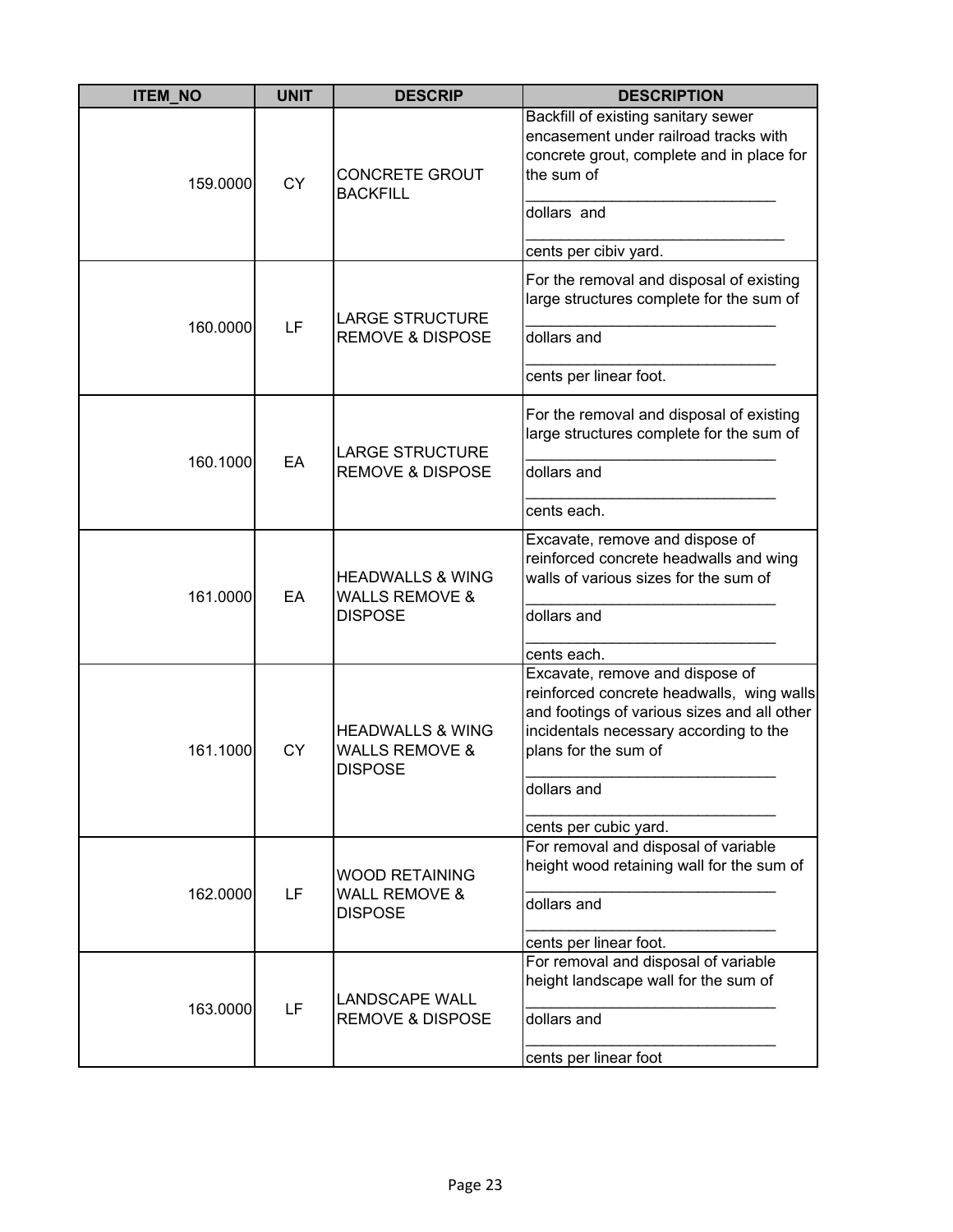| <b>ITEM_NO</b> | <b>UNIT</b> | <b>DESCRIP</b>                                                      | <b>DESCRIPTION</b>                                                                         |
|----------------|-------------|---------------------------------------------------------------------|--------------------------------------------------------------------------------------------|
| 163.0001       | LF          | <b>BRICK WALL REMOVE &amp;</b>                                      | Remove and salvage of brick wall<br>according to the plans for the sum of                  |
|                |             | <b>DISPOSE</b>                                                      | dollars and<br>cents                                                                       |
| 163.0002       | EA          | <b>TRASH REMOVE</b>                                                 | per linear foot.                                                                           |
|                |             |                                                                     | For removal and disposal of variable                                                       |
| 164.0000       | LF          | <b>SCREENING WALL</b><br><b>REMOVE &amp; DISPOSE</b>                | height reinforced concrete screening wall<br>for the sum of<br>dollars and                 |
|                |             |                                                                     | cents per linear foot.                                                                     |
|                |             | <b>CONCRETE PIER</b>                                                | For removal and disposal of concrete pier<br>for the sum of                                |
| 164.0010       | EA          | <b>REMOVE &amp; DISPOSE</b>                                         | dollars and                                                                                |
|                |             |                                                                     | cents each.                                                                                |
|                |             |                                                                     | For removal and disposal top 18"                                                           |
|                |             | TOP 18" CONCRETE                                                    | concrete pier and cap for the sum of                                                       |
| 164.0020       | SY          | PIER & CAP REMOVE<br><b>AND DISPOSE</b>                             | dollars and                                                                                |
|                |             |                                                                     | cents per square yard.                                                                     |
|                |             | 4" CONCRETE MOW                                                     | For removal and disposal of 4" concrete<br>mow strip under existing wall for the sum<br>of |
| 164.0030       | SY          | <b>STRIP REMOVE &amp;</b><br><b>DISPOSE</b>                         | dollars and                                                                                |
|                |             |                                                                     | cents per square yard.                                                                     |
|                |             | <b>CONCRETE RETAINING</b>                                           | For removal and disposal of variable<br>height concrete retaining wall for the sum<br>of   |
| 165.0000       | LF          | <b>WALL REMOVE &amp;</b><br><b>DISPOSE</b>                          | dollars and                                                                                |
|                |             |                                                                     | cents per linear foot.                                                                     |
|                |             |                                                                     | For removal and disposal of 0 - 4 feet<br>concrete retaining wall for the sum of           |
| 165.0001       | LF          | <b>CONCRETE RETAINING</b><br>WALL 0-4' REMOVE &                     |                                                                                            |
|                |             | <b>DISPOSE</b>                                                      | dollars and                                                                                |
|                |             |                                                                     | cents per linear foot.                                                                     |
|                |             |                                                                     | For removal and disposal of 4 - 10 feet                                                    |
| 165.0004       | LF          | <b>CONCRETE RETAINING</b><br>WALL 4'-10' REMOVE &<br><b>DISPOSE</b> | concrete retaining wall for the sum of                                                     |
|                |             |                                                                     | dollars and                                                                                |
|                |             |                                                                     | cents per linear foot.                                                                     |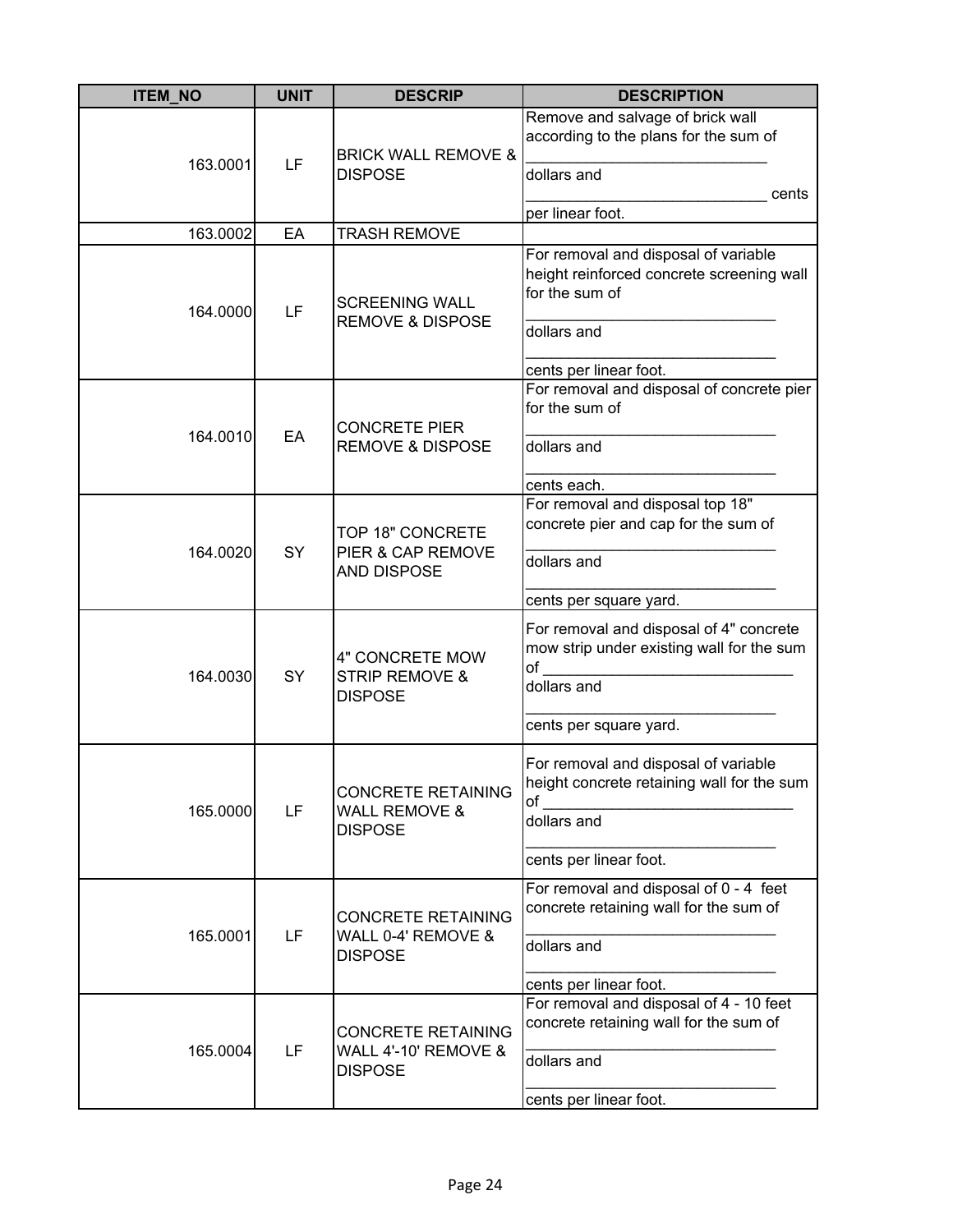| <b>ITEM_NO</b> | <b>UNIT</b> | <b>DESCRIP</b>                                                           | <b>DESCRIPTION</b>                                                                                                                                                                                                                                                   |
|----------------|-------------|--------------------------------------------------------------------------|----------------------------------------------------------------------------------------------------------------------------------------------------------------------------------------------------------------------------------------------------------------------|
| 165.0005       | LF          | <b>CONCRETE RETAINING</b><br>WALL 5'-10' REMOVE &<br><b>DISPOSE</b>      | For removal and disposal of 5 - 10 feet<br>concrete retaining wall for the sum of<br>dollars and<br>cents per linear foot.                                                                                                                                           |
| 166.0000       | <b>SY</b>   | <b>WOOD DECK REMOVE</b><br>& DISPOSE                                     | Remove and dispose of existing wood<br>deck according to the plans for the of<br>dollars and<br>cents per square yard.                                                                                                                                               |
| 170.0000       | LS          | <b>BRIDGE REMOVE &amp;</b><br><b>DISPOSE</b>                             | Remove and dispose of existing bridge<br>according to the plans for the lump sum<br>$\mathsf{of}$ and $\mathsf{of}$<br>dollars and<br>cents.                                                                                                                         |
| 170.1000       | EA          | <b>WOODEN FOOTBRIDGE</b><br><b>BRIDGE REMOVE &amp;</b><br><b>DISPOSE</b> | Remove and dispose of existing wooden<br>footbridge according to the plans for the<br>lump sum of<br>dollars and                                                                                                                                                     |
| 171.0000       | LF          | PEDESTRIAN RAIL<br><b>REMOVE &amp; DISPOSE</b>                           | cents each.<br>For removing and disposing of existing<br>pedestrian rail including cutting, hauling,<br>grinding and treating exposed anchor rod<br>ends, and all incidentals necessary for the<br>sum of<br>dollars and _________________ cents per<br>linear foot. |
| 172.0000       | LF          | <b>GUARDRAIL REMOVE &amp;</b><br>SALVAGE                                 | Remove, salvage and transport to City of<br>Garland Warehouse existing metal beam<br>guardrail and all incidentals necessary<br>according to the plans for the sum of<br>dollars and<br>cents per linear foot.                                                       |
| 172.1000       | EA          | <b>GUARDPOST REMOVE</b><br>& DISPOSE                                     | Remove and dispose existing guardpost<br>and all incidentals necessary according to<br>the plans for the sum of<br>dollars and<br>cents each.                                                                                                                        |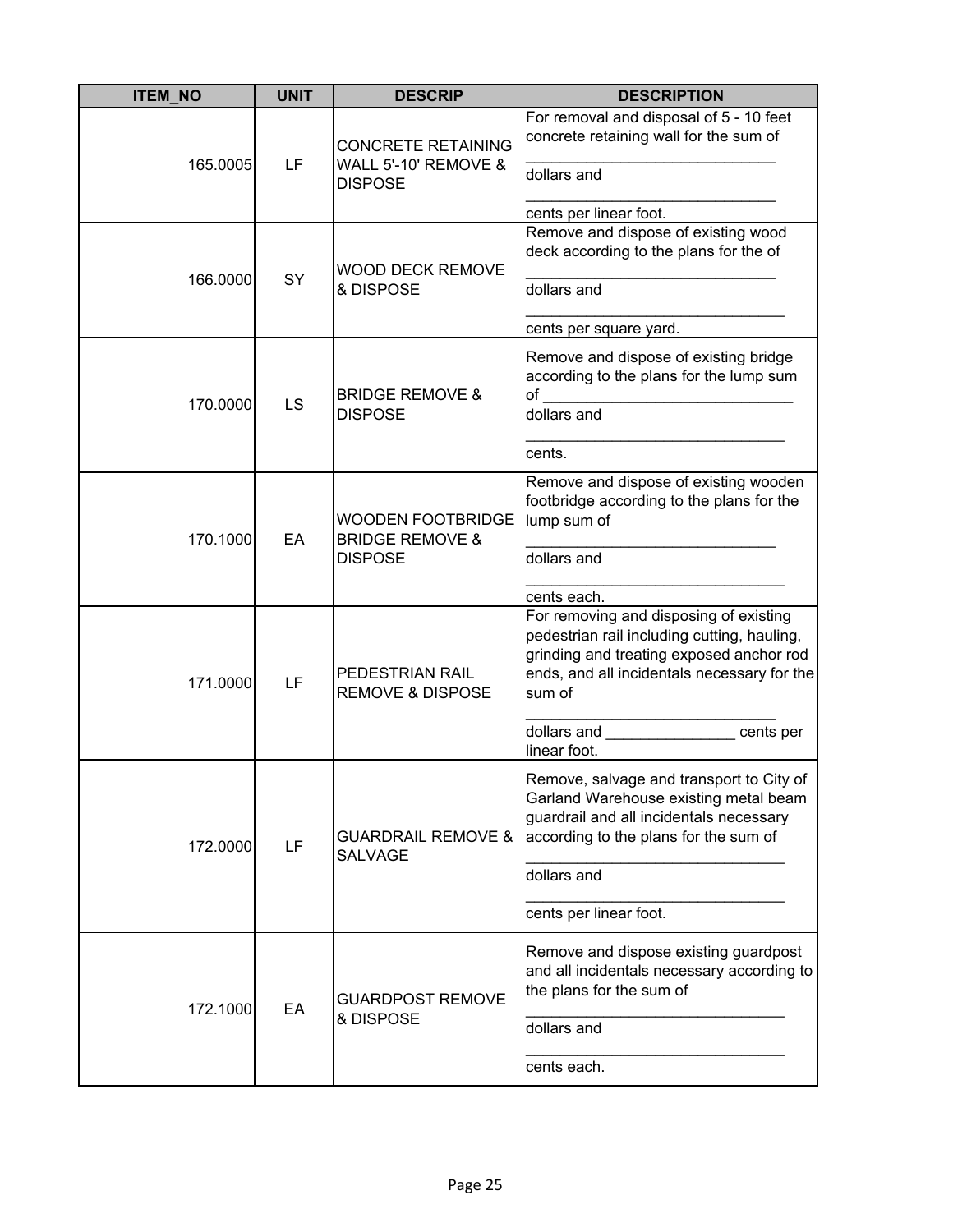| <b>ITEM_NO</b> | <b>UNIT</b> | <b>DESCRIP</b>                                                               | <b>DESCRIPTION</b>                                                                                                                                                                                                |
|----------------|-------------|------------------------------------------------------------------------------|-------------------------------------------------------------------------------------------------------------------------------------------------------------------------------------------------------------------|
| 172.2000       | EA          | <b>SINGLE GUARDRAIL</b><br><b>TERMINAL REMOVE &amp;</b><br><b>SALVAGE</b>    | Remove, salvage and transport to City of<br>Garland Warehouse existing single<br>guardrail terminal (SGT) and all<br>incidentals necessary according to the<br>plans for the sum of<br>dollars and<br>cents each. |
| 172.2001       | LF          | <b>GUARDRAIL REMOVE &amp;</b><br><b>DISPOSE</b>                              | Remove and dispose existing guardrail<br>and all incidentals necessary according to<br>the plans for the sum of<br>dollars and<br>cents each.                                                                     |
| 172.3000       | LS          | <b>CASTLE GUARD</b><br><b>REMOVE &amp; DISPOSE</b>                           | Remove and dispose of castle guard and<br>all incidentals necessary according to the<br>plans for the lump sum of<br>dollars and<br>cents.                                                                        |
| 172.4000       | LF          | <b>GUARDRAIL REMOVE,</b><br>SALVAGE, & REPLACE                               | Remove, salvage, and replace existing<br>metal beam guardrail with new posts and<br>all incidentals necessary according to the<br>plans for the sum of<br>dollars and<br>cents per linear foot.                   |
| 173.0000       | LF          | <b>BARRICADES &amp; GUARD</b><br><b>RAILS REMOVE &amp;</b><br><b>DISPOSE</b> | For removing and disposal or salvaging of<br>all barricades and guard rail, complete<br>and in place for the sum of<br>dollars and<br>cents per linear foot.                                                      |
| 174.0000       | LF          | <b>BRIDGE RAIL SAW</b><br><b>REMOVE &amp; DISPOSE</b>                        | Sawcut remove and dispose off-site of<br>various thickness concrete bridge rail,<br>complete for the sum of<br>dollars and<br>cents per linear foot.                                                              |
| 174.1000       | LF          | <b>POWER WASH</b><br><b>EXISTING CONCRETE</b><br><b>BRIDGE RAILS</b>         | Power wash existing concrete Bridge<br>Rails as shown on the plans<br>dollars and<br>cents per linear foot.                                                                                                       |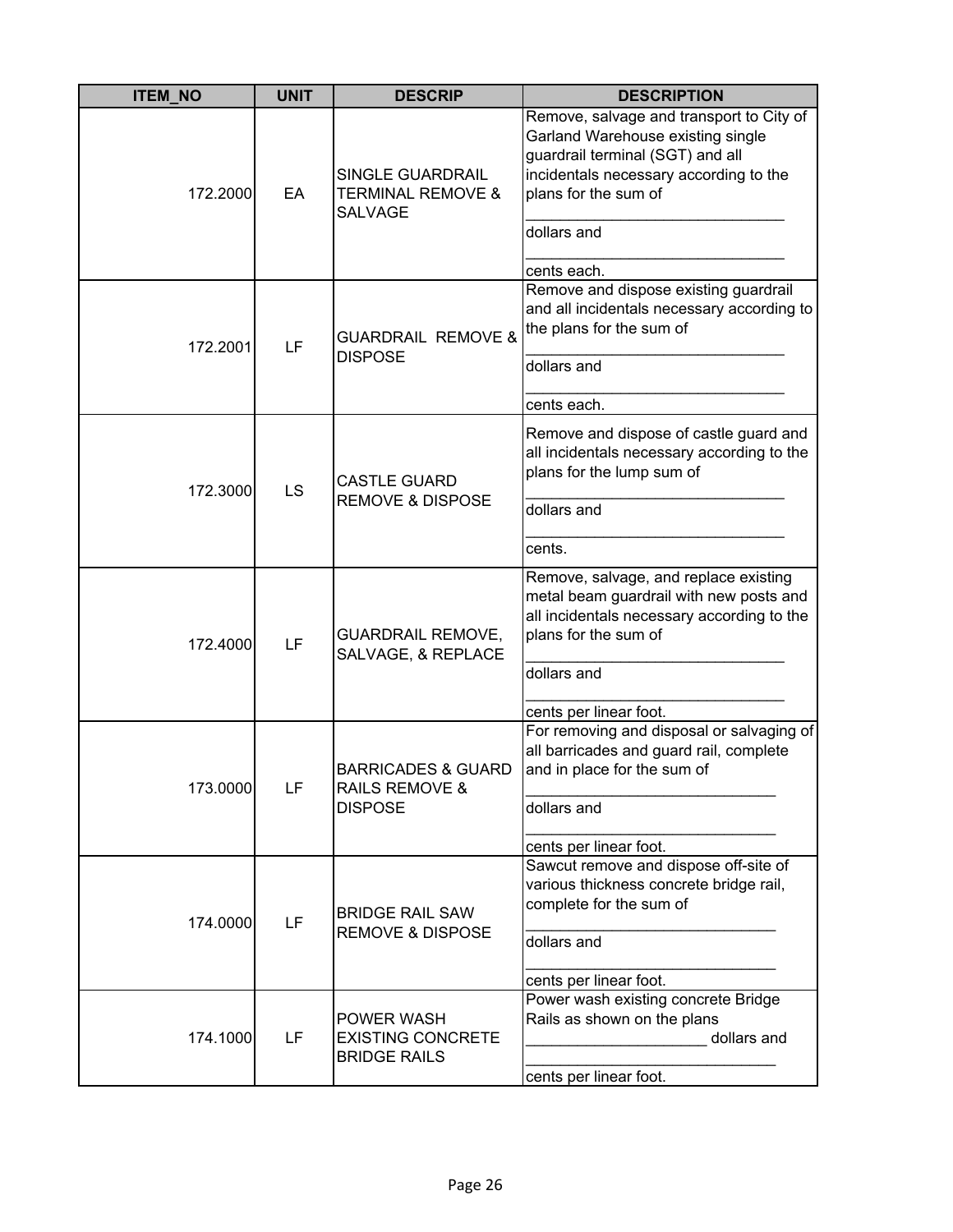| <b>ITEM_NO</b> | <b>UNIT</b> | <b>DESCRIP</b>                                            | <b>DESCRIPTION</b>                                                                                                                                                       |
|----------------|-------------|-----------------------------------------------------------|--------------------------------------------------------------------------------------------------------------------------------------------------------------------------|
| 175,0000       | EA          | <b>STORAGE SHED</b><br><b>RELOCATE</b>                    | Relocate storage shed, including all<br>incidentals necessary according to the<br>plans for the sum of<br>dollars and                                                    |
|                |             |                                                           | cents each.                                                                                                                                                              |
| 175.1000       | EA          | <b>BIKE RACK REMOVE</b>                                   | Remove and reinstall bike rack including<br>foundation according to the plans,<br>specifications and details for the sum of                                              |
|                |             | <b>AND REINSTALL</b>                                      | dollars and                                                                                                                                                              |
|                |             |                                                           | cents per each.                                                                                                                                                          |
| 176.0000       | LF          | <b>VARIABLE TYPE FENCE</b><br><b>REMOVE &amp; DISPOSE</b> | Remove and dispose of variable type<br>fencing, of all heights, including gates and<br>all incidentals necessary according to the<br>plans for the sum of<br>dollars and |
|                |             |                                                           | cents per linear foot.                                                                                                                                                   |
| 177.0000       | LF          | <b>CHAIN LINK FENCE</b><br><b>REMOVE &amp; DISPOSE</b>    | Remove and dispose of variable height<br>chain link fence at the locations shown on<br>the plans, complete for the sum of                                                |
|                |             |                                                           | dollars and                                                                                                                                                              |
|                |             |                                                           | cents per linear foot.                                                                                                                                                   |
|                |             | <b>CHAIN LINK FENCE 3'</b>                                | Remove and dispose 3 foot height chain<br>link fence at the locations shown on the<br>plans, complete for the sum of                                                     |
| 177.0300       | LF          | <b>REMOVE &amp; DISPOSE</b>                               | dollars and                                                                                                                                                              |
|                |             |                                                           | cents per linear foot.                                                                                                                                                   |
| 177.0400       | LF          | <b>CHAIN LINK FENCE 4'</b><br><b>REMOVE &amp; DISPOSE</b> | Remove and dispose 4 foot height chain<br>link fence at the locations shown on the<br>plans, complete for the sum of                                                     |
|                |             |                                                           | dollars and                                                                                                                                                              |
|                |             |                                                           | cents per linear foot.                                                                                                                                                   |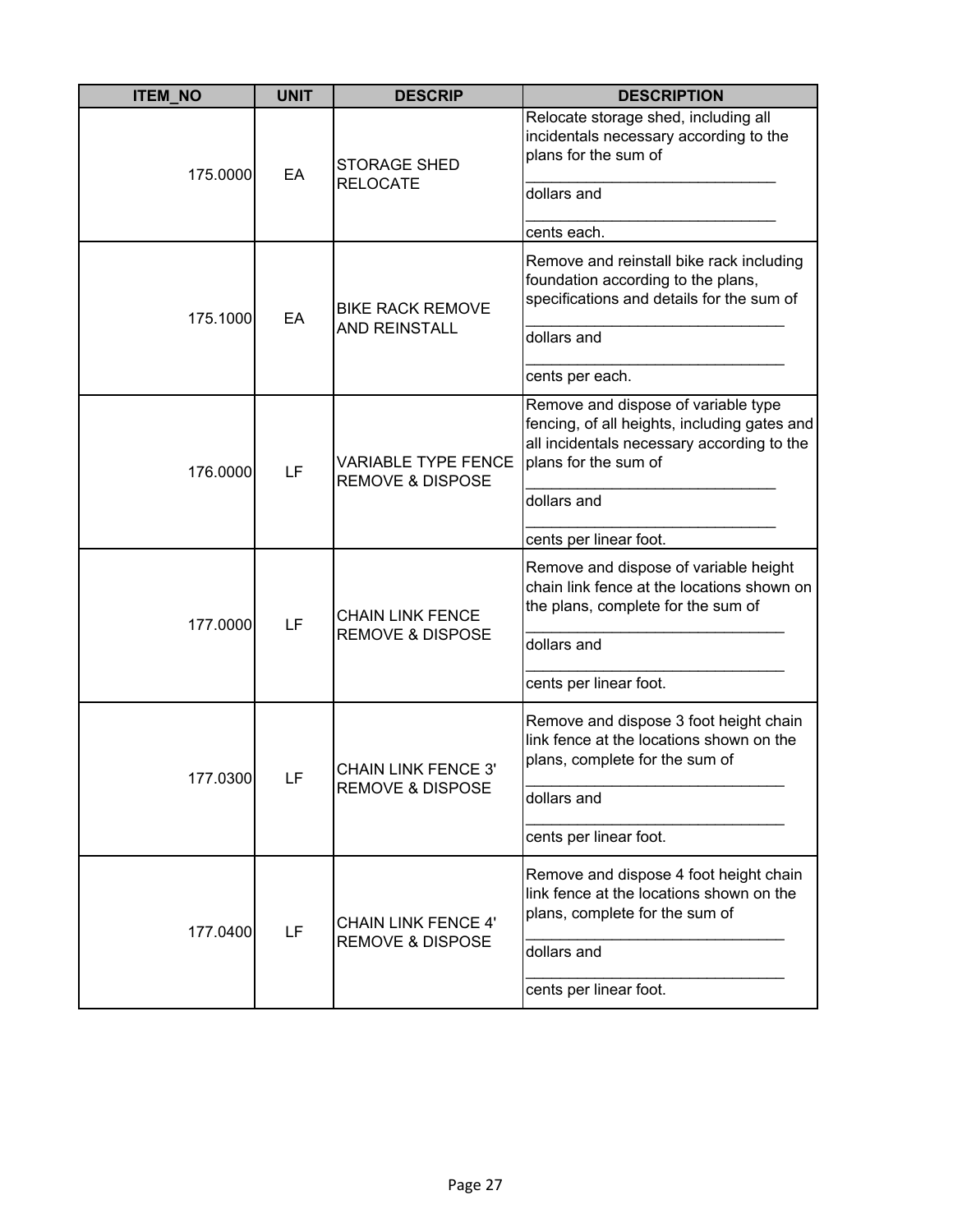| <b>ITEM_NO</b> | <b>UNIT</b> | <b>DESCRIP</b>                                            | <b>DESCRIPTION</b>                                                                                                                                                                         |
|----------------|-------------|-----------------------------------------------------------|--------------------------------------------------------------------------------------------------------------------------------------------------------------------------------------------|
| 177.0500       | LF          | <b>CHAIN LINK FENCE 5'</b><br><b>REMOVE &amp; DISPOSE</b> | Remove and dispose 5 foot height chain<br>link fence at the locations shown on the<br>plans, complete for the sum of<br>dollars and                                                        |
|                |             |                                                           | cents per linear foot.                                                                                                                                                                     |
| 177.0600       | LF          | <b>CHAIN LINK FENCE 6'</b><br><b>REMOVE &amp; DISPOSE</b> | Remove and dispose 6 foot height chain<br>link fence at the locations shown on the<br>plans, complete for the sum of                                                                       |
|                |             |                                                           | dollars and                                                                                                                                                                                |
|                |             |                                                           | cents per linear foot.                                                                                                                                                                     |
| 178.0000       | LF          | <b>WOOD FENCE REMOVE</b>                                  | Remove wood fence including all<br>materials, and all other incidentals<br>necessary according to the plans for the<br>sum of<br>dollars and entries cents per                             |
|                |             |                                                           | linear foot.                                                                                                                                                                               |
| 178.0001       | EA          | <b>WOOD SLIDING GATE</b><br><b>REMOVE &amp; DISPOSE</b>   | Remove and dispose 6' wood sliding<br>gate, including all materials, and all other<br>incidentals necessary according to the<br>plans for the sum of<br>dollars and<br>cents each.         |
| 178.0600       | LF          | WOOD FENCE 6'<br><b>RFMOVF</b>                            | Remove 6 foot high wood fence including<br>all materials, and all other incidentals<br>necessary according to the plans for the<br>sum of<br>dollars and entries cents per<br>linear foot. |
| 178.0800       | LF          | WOOD FENCE 8'<br><b>REMOVE</b>                            | Remove 8 foot high wood fence including<br>all materials, and all other incidentals<br>necessary according to the plans for the<br>sum of<br>dollars and _________________ cents per       |
|                |             |                                                           | linear foot.<br>Remove and dispose of temporary                                                                                                                                            |
| 179.0000       | LF          | <b>TEMP LIVESTOCK</b><br><b>FENCE REMOVE &amp;</b>        | livestock fence according to the plans for<br>the sum of<br>dollars and                                                                                                                    |
|                |             | <b>DISPOSE</b>                                            | cents per linear foot.                                                                                                                                                                     |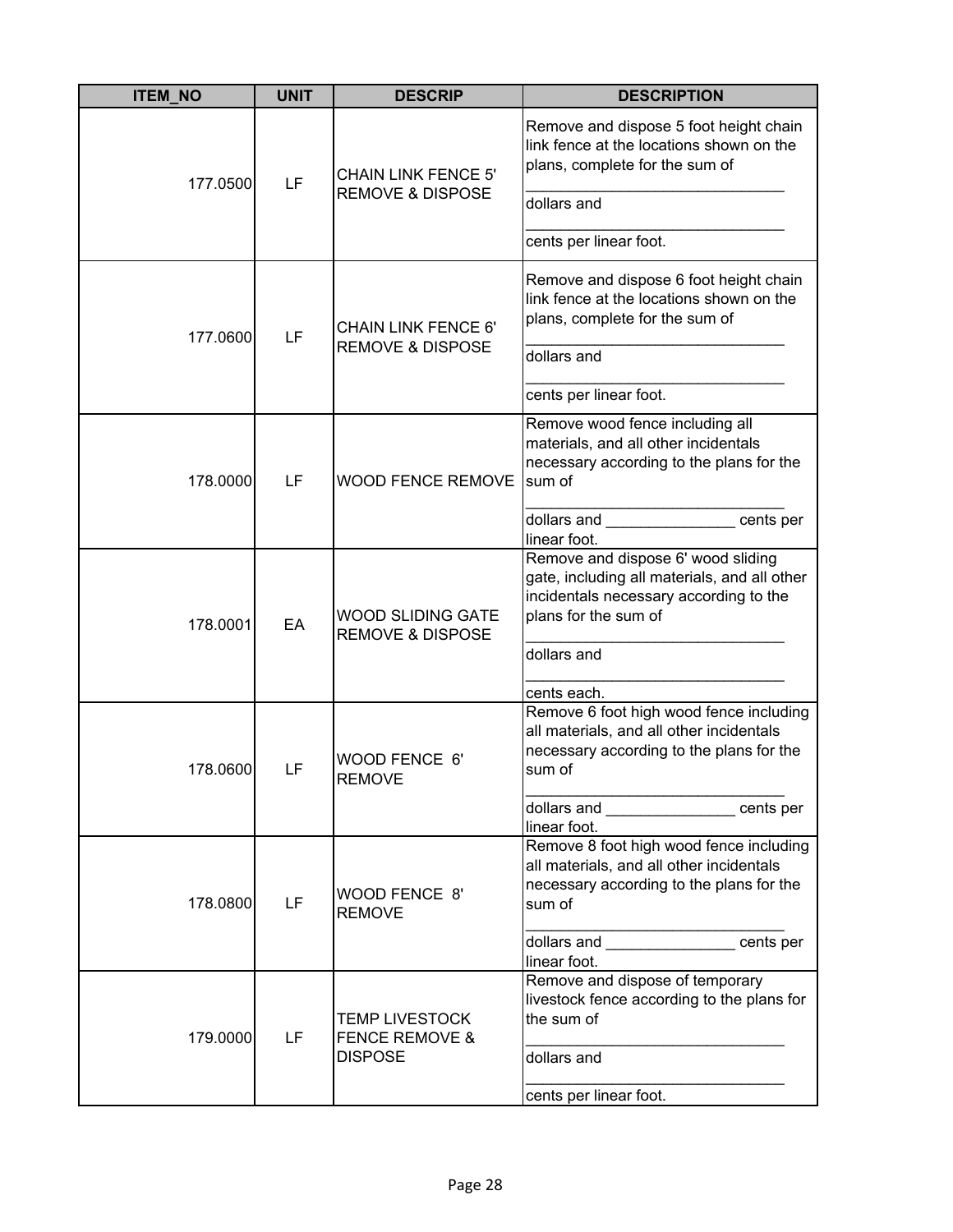| <b>ITEM NO</b> | <b>UNIT</b> | <b>DESCRIP</b>                                             | <b>DESCRIPTION</b>                                                                                                                                                                                                                                            |
|----------------|-------------|------------------------------------------------------------|---------------------------------------------------------------------------------------------------------------------------------------------------------------------------------------------------------------------------------------------------------------|
| 180.0000       | LF          | <b>RCP PIPE REMOVE &amp;</b><br><b>DISPOSE</b>             | Excavate, remove and dispose of various<br>sizes of reinforced concrete storm sewer<br>and culvert pipe complete for the sum of<br>dollars and                                                                                                                |
|                |             |                                                            | cents per linear foot.                                                                                                                                                                                                                                        |
| 180.2400       | LF          | <b>RCP PIPE REMOVE &amp;</b><br><b>DISPOSE 24"</b>         | Excavate, remove and dispose 24 inch<br>reinforced concrete storm sewer and<br>culvert pipe complete for the sum of                                                                                                                                           |
|                |             |                                                            | dollars and                                                                                                                                                                                                                                                   |
|                |             |                                                            | cents per linear foot.                                                                                                                                                                                                                                        |
| 180.3000       | LF          | <b>RCP PIPE REMOVE &amp;</b><br>DISPOSE 30"                | Excavate, remove and dispose 30 inch<br>reinforced concrete storm sewer and<br>culvert pipe complete for the sum of                                                                                                                                           |
|                |             |                                                            | dollars and                                                                                                                                                                                                                                                   |
|                |             |                                                            |                                                                                                                                                                                                                                                               |
|                |             |                                                            | cents per linear foot.<br>Excavate, remove and dispose of 30" and                                                                                                                                                                                             |
| 180.3006       | LF          | RCP 30" RANGE 0-10 LF<br><b>REMOVE &amp; DISPOSE</b>       | smaller diameter of reinforced concrete<br>storm sewer pipe, in which the total length<br>is in the range of 0-10 linear foot,<br>complete for the sum of<br>dollars                                                                                          |
|                |             |                                                            | cents per linear foot.<br>and                                                                                                                                                                                                                                 |
| 180.3007       | LF          | <b>RCP 30" RANGE 11-50</b><br>LF REMOVE & DISPOSE          | Excavate, remove and dispose of 30" and<br>smaller diameter of reinforced concrete<br>storm sewer pipe, in which the total length<br>is in the range of 11-50 linear foot,<br>complete for the sum of<br>dollars and                                          |
|                |             |                                                            | cents per linear foot.                                                                                                                                                                                                                                        |
| 180.3008       | LF          | RCP 30" RANGE OVER<br>50 LF REMOVE &<br><b>DISPOSE</b>     | Excavate, remove and dispose of 30" and<br>smaller diameter of reinforced concrete<br>storm sewer pipe, in which the total length<br>is over 50 linear foot, complete for the<br>sum of                                                                       |
|                |             |                                                            | dollars and<br>cents                                                                                                                                                                                                                                          |
| 180.3306       | LF          | RCP 33" - 60" RANGE 0-<br>10 LF REMOVE &<br><b>DISPOSE</b> | per linear foot.<br>Excavate, remove and dispose of 33"- 60"<br>diameter of reinforced concrete storm<br>sewer pipe, in which the total length is in<br>the range of 0-10 linear foot, complete for<br>the sum of<br>dollars<br>cents per linear foot.<br>and |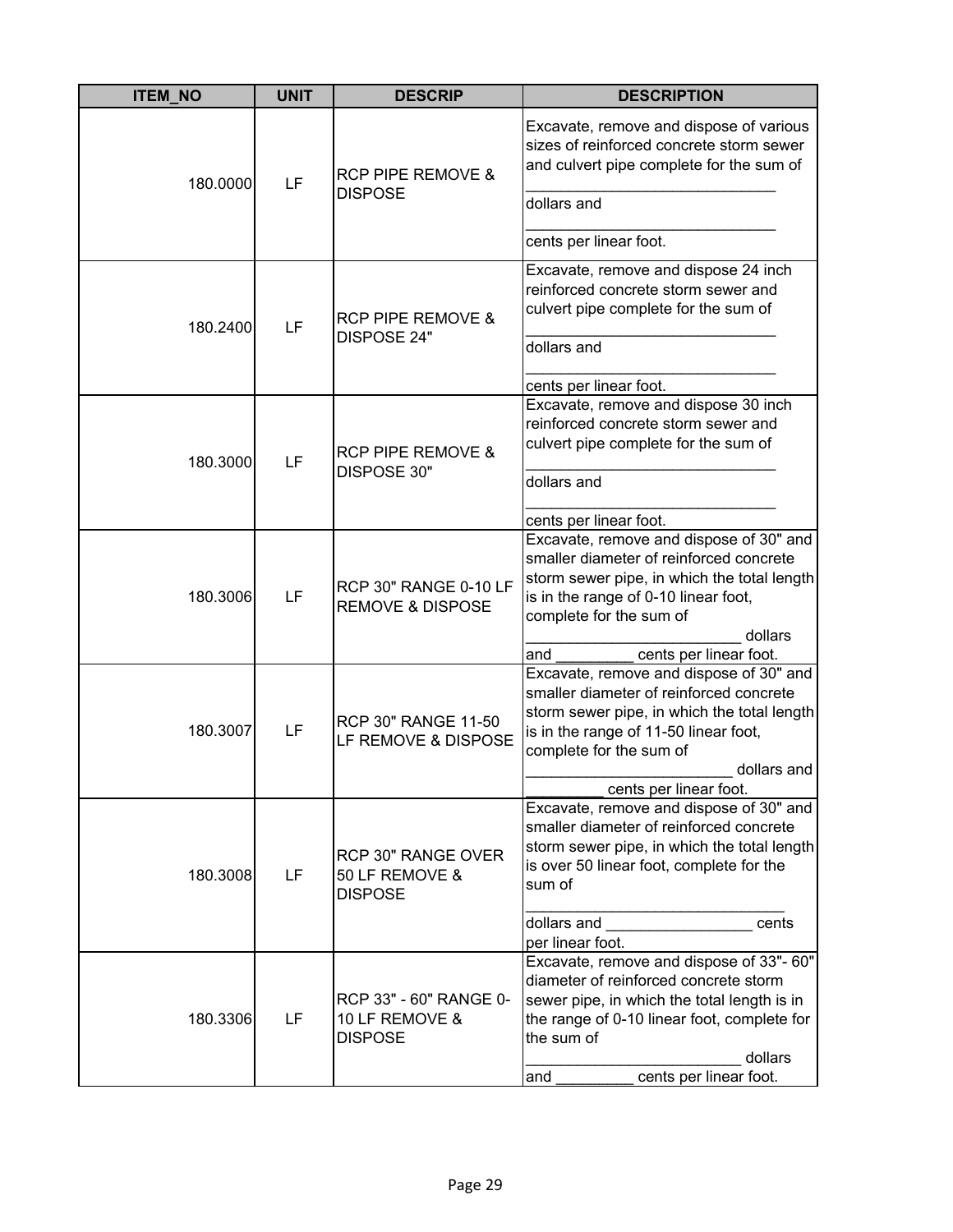| <b>ITEM NO</b> | <b>UNIT</b> | <b>DESCRIP</b>                                               | <b>DESCRIPTION</b>                                                                                                                                                                                                                                                                                                                                                                                                                                     |
|----------------|-------------|--------------------------------------------------------------|--------------------------------------------------------------------------------------------------------------------------------------------------------------------------------------------------------------------------------------------------------------------------------------------------------------------------------------------------------------------------------------------------------------------------------------------------------|
| 180.3307       | LF          | 50 LF REMOVE &<br><b>DISPOSE</b>                             | Excavate, remove and dispose of 33" -<br>60" diameter of reinforced concrete storm<br>RCP 33" - 60" RANGE 11- sewer pipe, in which the total length is in<br>the range of 11-50 linear foot, complete<br>for the sum of<br>dollars and<br>cents per linear foot.                                                                                                                                                                                       |
| 180.3308       | EA          | RCP 33" - 60" RANGE<br>OVER 50 LF REMOVE &<br><b>DISPOSE</b> | Excavate, remove and dispose of 33"- 60"<br>diameter of reinforced concrete storm<br>sewer pipe, in which the total length is<br>over 50 linear foot, complete for the sum<br>of<br>dollars and<br>cents per linear foot.                                                                                                                                                                                                                              |
| 180.6000       | LF          | <b>RCP PIPE REMOVE &amp;</b><br>DISPOSE 60"                  | Excavate, remove and dispose 60 inch<br>reinforced concrete storm sewer and<br>culvert pipe complete for the sum of<br>dollars and<br>cents per linear foot.                                                                                                                                                                                                                                                                                           |
| 180.6106       | LF          | <b>RCP &gt; 60" RANGE 0-10</b><br>LF REMOVE & DISPOSE        | Excavate, remove and dispose of over<br>60" diameter of reinforced concrete storm<br>sewer pipe, in which the total length is in<br>the range of 0-10 linear foot, complete for<br>the sum of<br>dollars<br>cents per linear<br>and<br>foot.                                                                                                                                                                                                           |
| 180.6107       | LF          | RCP > 60" RANGE 11-50<br>LF REMOVE & DISPOSE for the sum of  | Excavate, remove and dispose of over<br>60" diameter of reinforced concrete storm<br>sewer pipe, in which the total length is in<br>the range of 11-50 linear foot, complete<br>dollars<br>and the control of the control of the control of the control of the control of the control of the control of the control of the control of the control of the control of the control of the control of the control of the cont<br>cents per linear<br>foot. |
| 180.6108       | LF          | 50 LF REMOVE &<br><b>DISPOSE</b>                             | Excavate, remove and dispose of over<br>60" diameter of reinforced concrete storm<br>$RCP > 60$ " RANGE OVER sewer pipe, in which the total length is<br>over 50 linear foot, complete for the sum<br>of<br><u> 1990 - Johann Barn, mars ann an t-A</u><br>dollars and<br>cents per linear foot.                                                                                                                                                       |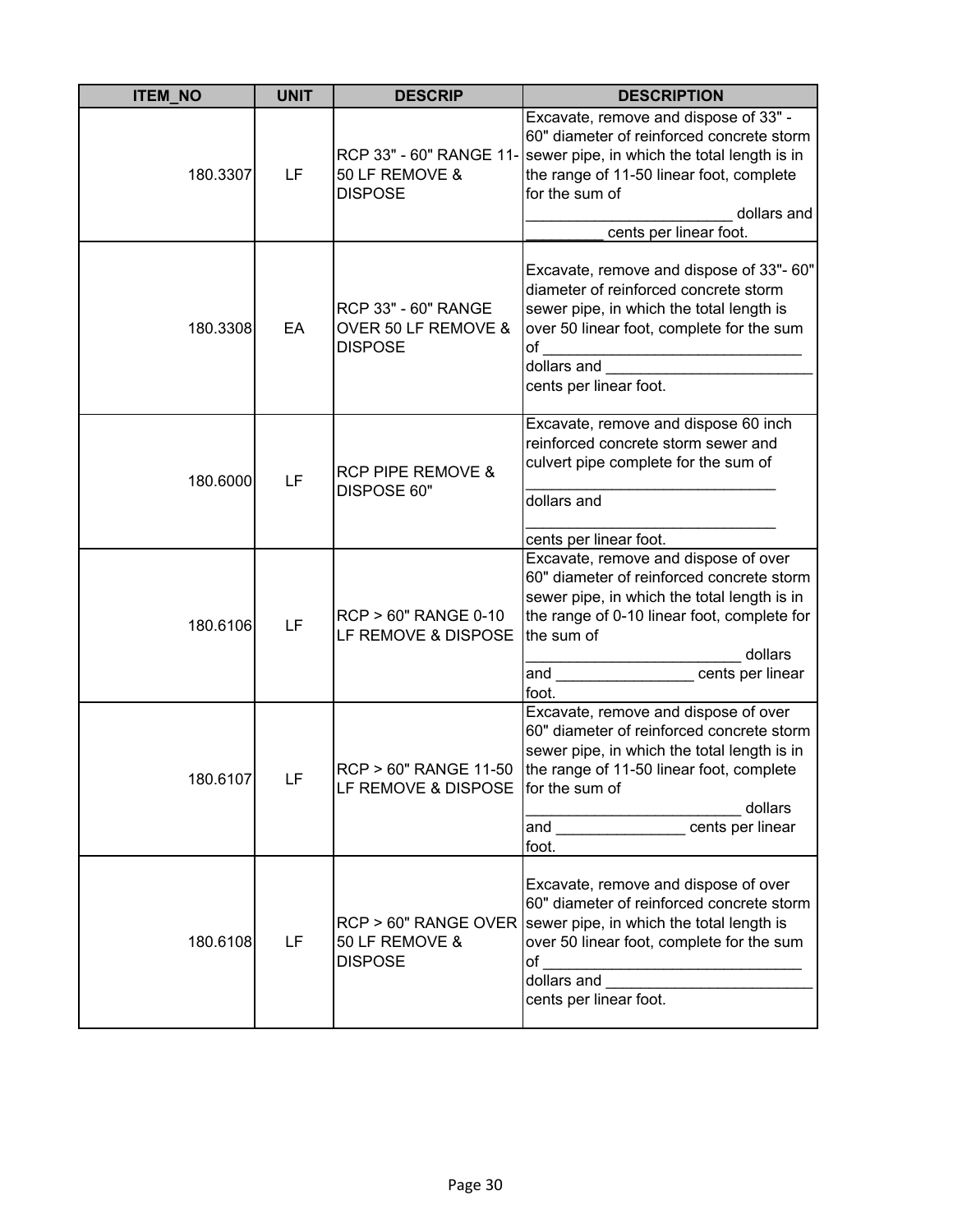| <b>ITEM NO</b> | <b>UNIT</b> | <b>DESCRIP</b>                                                               | <b>DESCRIPTION</b>                                                                                                                                            |
|----------------|-------------|------------------------------------------------------------------------------|---------------------------------------------------------------------------------------------------------------------------------------------------------------|
| 180.7000       | LF          | <b>CORRUGATED METAL</b><br>PIPE VARIOUS SIZES<br><b>REMOVE &amp; DISPOSE</b> | Excavate, remove and dispose of<br>corrugated metal pipe culvert/ storm<br>sewer complete for the sum of<br>dollars and                                       |
|                |             |                                                                              | cents per linear foot.                                                                                                                                        |
|                |             | <b>CURB INLET REMOVE &amp;</b>                                               | For removal and disposal of recessed or<br>standard curb inlets for the sum of                                                                                |
| 181.0000       | EA          | <b>DISPOSE</b>                                                               | dollars and                                                                                                                                                   |
|                |             |                                                                              | cents each.                                                                                                                                                   |
|                |             | <b>INLET, JUNCTION BOX</b><br>OR HEADWALL                                    | Remove one (1) existing inlet box,<br>junction box, or headwall for the sum of                                                                                |
| 182.0000       | EA          | <b>REMOVE</b>                                                                | dollars and                                                                                                                                                   |
|                |             |                                                                              | cents each.                                                                                                                                                   |
| 182.7000       | EA          | <b>INLET, JUNCTION BOX</b><br>OR HEADWALL < 8'<br><b>DEPTH REMOVE</b>        | Remove one (1) existing inlet box,<br>junction box, or headwall in which both<br>the width and depth of the structure is 8<br>feet or less for the sum of     |
|                |             |                                                                              | dollars and<br>cents each.                                                                                                                                    |
| 182.9000       | EA          | <b>INLET, JUNCTION BOX</b><br>OR HEADWALL > 8'<br><b>DEPTH REMOVE</b>        | Remove one (1) existing inlet box,<br>junction box, or headwall in which both<br>the width or depth of the structure is<br>greater than 8 feet for the sum of |
|                |             |                                                                              | dollars and                                                                                                                                                   |
|                |             |                                                                              | cents each.                                                                                                                                                   |
|                |             | <b>INLET TYPE "Y"</b>                                                        | For removal and disposal of "Y" type<br>inlets for the sum of                                                                                                 |
| 183.0000       | EA          | <b>REMOVE &amp; DISPOSE</b>                                                  | dollars and                                                                                                                                                   |
|                |             |                                                                              | each.                                                                                                                                                         |
|                |             | <b>INLET TYPE "Y"</b>                                                        | For removal and disposal of "Y" type<br>inlets 3600 PSI for the sum of                                                                                        |
| 183.1000       | EA          | <b>REMOVE &amp; DISPOSE</b>                                                  | dollars and                                                                                                                                                   |
|                |             |                                                                              | each.                                                                                                                                                         |
|                |             | <b>GRATE INLET REMOVE</b>                                                    | For removal and disposal of GRATE type<br>inlets for the sum of                                                                                               |
| 183.2000       | EA          | & DISPOSE                                                                    | dollars and                                                                                                                                                   |
|                |             |                                                                              | each.                                                                                                                                                         |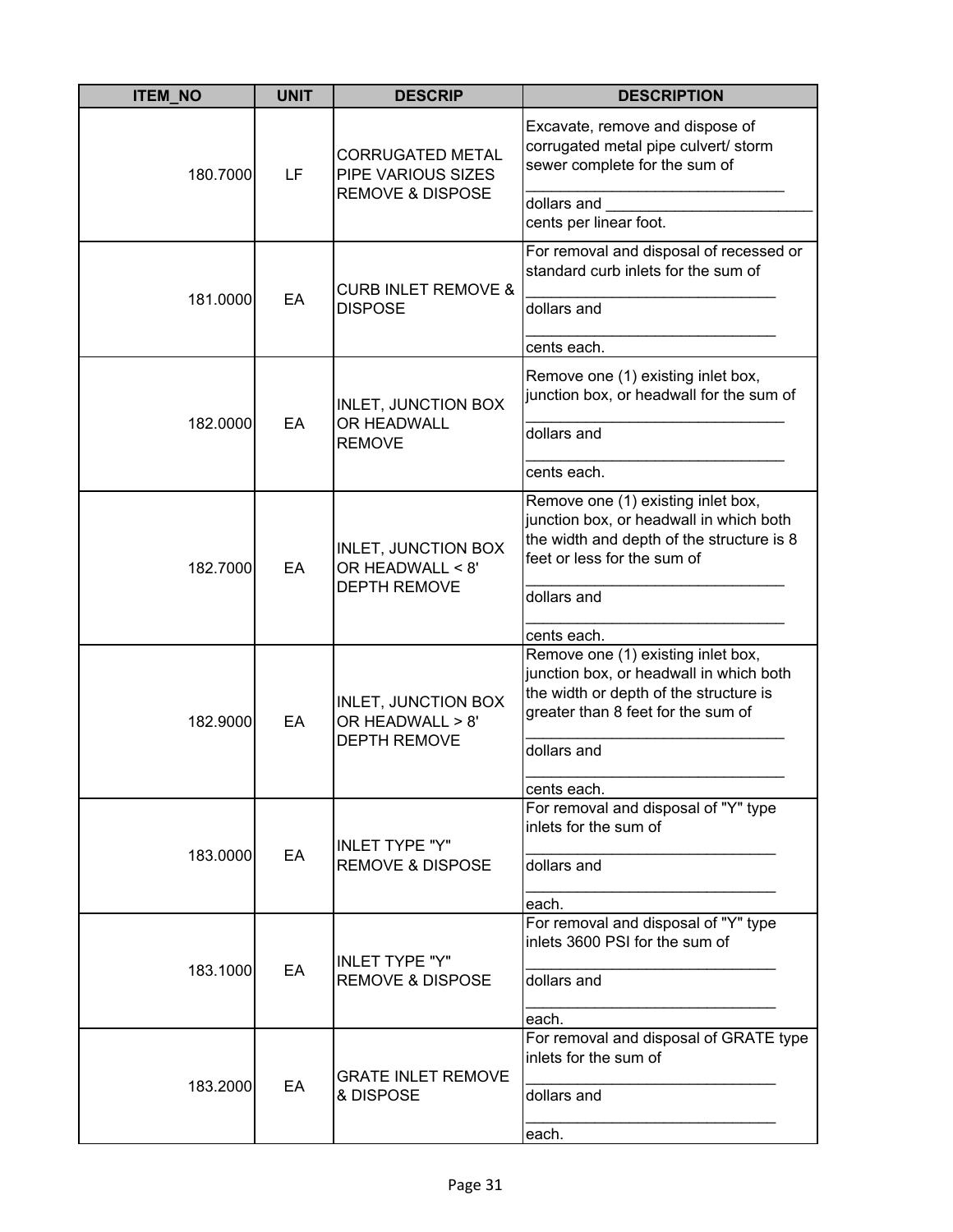| <b>ITEM_NO</b> | <b>UNIT</b> | <b>DESCRIP</b>                                                       | <b>DESCRIPTION</b>                                                                                                                                                                                        |
|----------------|-------------|----------------------------------------------------------------------|-----------------------------------------------------------------------------------------------------------------------------------------------------------------------------------------------------------|
| 183.3000       | EA          | <b>SLOTTED DRAIN</b><br><b>REMOVE &amp; DISPOSE</b>                  | For removal and disposal of slotted drain<br>type inlets for the sum of<br>dollars and<br>each.                                                                                                           |
| 184.0000       | LF          | <b>BOX CULVERT REMOVE</b><br>& DISPOSE                               | For removal and disposal of box culvert<br>for the sum of<br>dollars and<br>cents per linear foot.                                                                                                        |
| 185.0000       | SY          | <b>CHANNEL PAVING</b><br><b>CONCRETE OR RIP-RAP</b><br><b>REMOVE</b> | Remove variable depth concrete channel<br>pavement or rip-rap for the sum of<br>dollars and<br>cents per square yard.                                                                                     |
| 185.0001       | SY          | <b>CHANNEL PAVING</b><br>RANGE 0-15 SY<br><b>REMOVE</b>              | Remove variable depth concrete channel<br>pavement or rip-rap at designated<br>locations in which the removed area is<br>from 0-15 square yards for the sum of<br>dollars and<br>cents per square yard.   |
| 185.0002       | SY          | <b>CHANNEL PAVING</b><br><b>RANGE 16-100 SY</b><br><b>REMOVE</b>     | Remove variable depth concrete channel<br>pavement or rip-rap at designated<br>locations in which the removed area is<br>from 16-100 square yards for the sum of<br>dollars and<br>cents per square yard. |
| 185.0003       | SY          | <b>CHANNEL PAVING</b><br><b>RANGE &gt;100 SY</b><br><b>REMOVE</b>    | Remove variable depth concrete channel<br>pavement or rip-rap at designated<br>locations in which the removed area is<br>over 100 square yards for the sum of<br>dollars and<br>cents per square yard.    |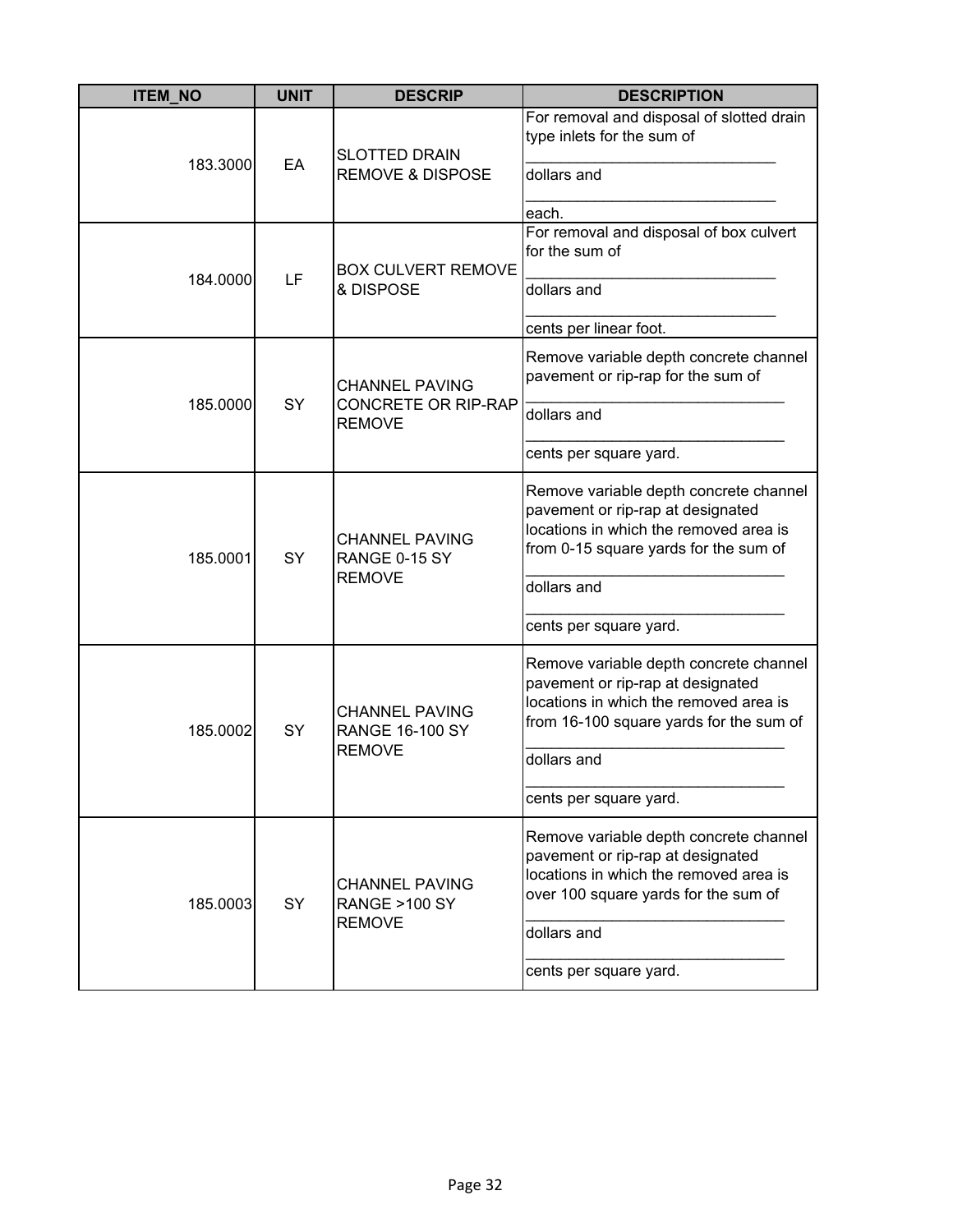| <b>ITEM_NO</b> | <b>UNIT</b> | <b>DESCRIP</b>                                                     | <b>DESCRIPTION</b>                                                                                                                                                               |
|----------------|-------------|--------------------------------------------------------------------|----------------------------------------------------------------------------------------------------------------------------------------------------------------------------------|
| 185.0004       | SY          | <b>CHANNEL PAVING</b><br><b>RANGE 101-500 SY</b><br><b>REMOVE</b>  | Remove variable depth concrete channel<br>pavement or rip-rap at designated<br>locations in which the removed area is<br>from 101-500 square yards for the sum of<br>dollars and |
|                |             |                                                                    | cents per square yard.                                                                                                                                                           |
| 185.0005       | SY          | <b>CHANNEL PAVING</b><br><b>RANGE &gt; 500 SY</b><br><b>REMOVE</b> | Remove variable depth concrete channel<br>pavement or rip-rap at designated<br>locations in which the removed area is<br>over 500 square yards for the sum of<br>dollars and     |
|                |             |                                                                    | cents per square yard.                                                                                                                                                           |
| 185.1000       | SY          | <b>RIPRAP CHANNEL</b><br><b>PAVING REMOVE</b>                      | Remove variable depth riprap channel<br>pavement or rip-rap for the sum of<br>dollars and                                                                                        |
|                |             |                                                                    | cents per square yard.                                                                                                                                                           |
| 186.0000       | <b>CY</b>   | <b>GABION BLANKET</b><br><b>REMOVE</b>                             | Remove Gabion blanket, wire, fiber fabric,<br>rock of the thickness according to the<br>plans, specifications and details complete<br>and in place for the sum of<br>dollars and |
|                |             |                                                                    |                                                                                                                                                                                  |
|                |             |                                                                    | cents per cubic yard.                                                                                                                                                            |
| 186.1200       | <b>CY</b>   | <b>GABION BLANKET 12"</b><br><b>REMOVE</b>                         | Remove 12" Gabion blanket, wire, fiber<br>fabric, rock of the thickness according to<br>the plans, specifications and details<br>complete and in place for the sum of            |
|                |             |                                                                    | dollars and                                                                                                                                                                      |
|                |             |                                                                    | cents per cubic yard.                                                                                                                                                            |
| 187.0000       | CY          | <b>EXCAVATION</b><br><b>UNCLASSIFIED</b><br><b>CHANNEL</b>         | Unclassified channel excavation, all<br>clearing, hauling and disposal of surplus<br>for the sum of                                                                              |
|                |             |                                                                    | dollars and                                                                                                                                                                      |
|                |             |                                                                    | cents per cubic yard.                                                                                                                                                            |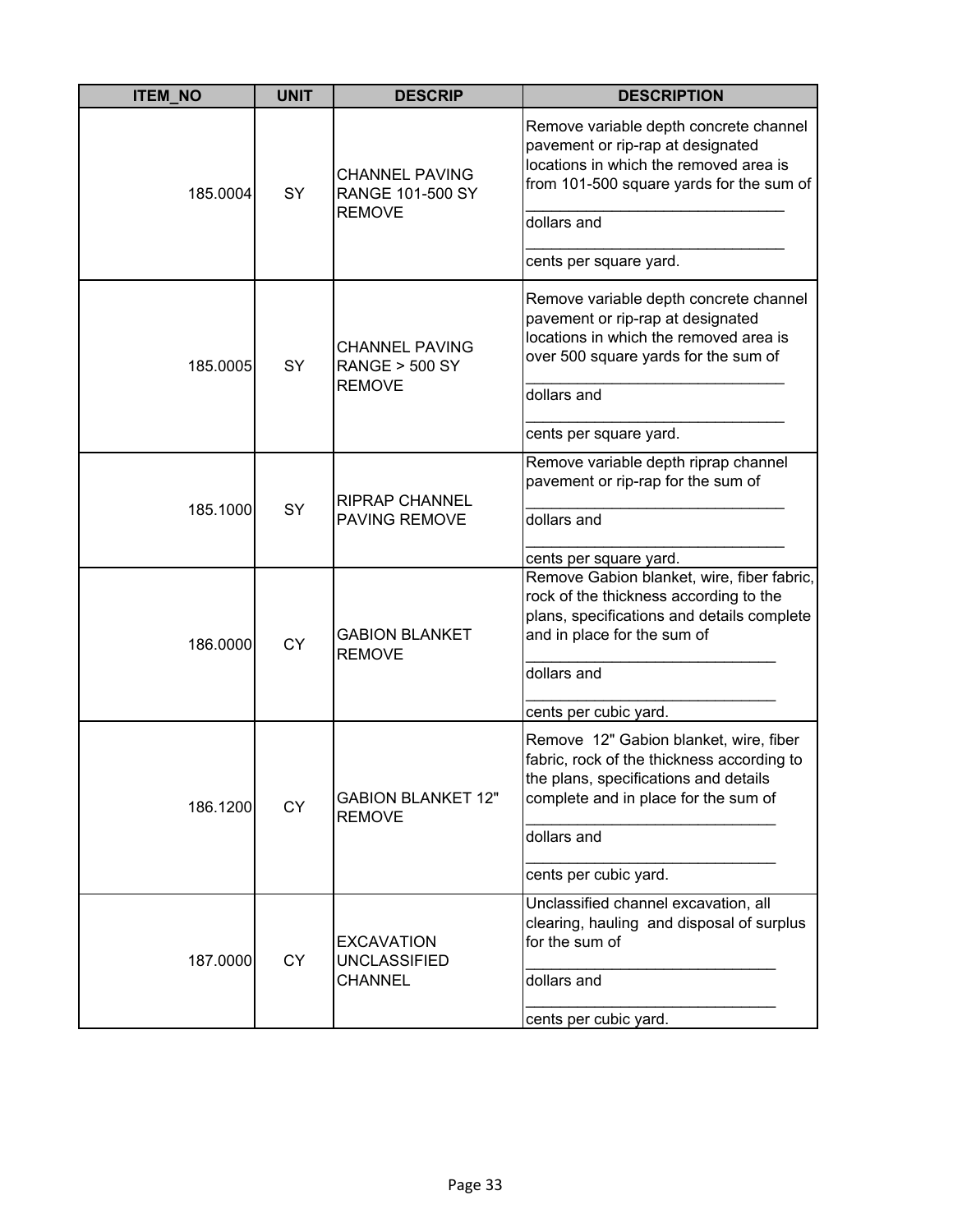| <b>ITEM_NO</b> | <b>UNIT</b> | <b>DESCRIP</b>                                      | <b>DESCRIPTION</b>                                                                                                                                                                                                                                                                       |
|----------------|-------------|-----------------------------------------------------|------------------------------------------------------------------------------------------------------------------------------------------------------------------------------------------------------------------------------------------------------------------------------------------|
| 187.1000       | <b>CY</b>   | <b>EXCAVATION EXCESS</b><br><b>HAUL OFF</b>         | Excess haul off excavation, all clearing,<br>hauling and disposal of surplus for the<br>sum of<br>dollars and<br>cents per cubic yard.                                                                                                                                                   |
| 187.1001       | EA          | <b>EXCAVATION</b><br><b>CLASSIFIED CHANNEL</b>      | Unclassified channel excavation, all<br>clearing, hauling and disposal of debris at<br>various bridge locations for the sum of<br>dollars and<br>cents per each.                                                                                                                         |
| 188.0000       | LF          | <b>PVC PIPE REMOVE &amp;</b><br><b>DISPOSE</b>      | Excavate, remove and dispose of various<br>sizes of PVC storm sewer and all other<br>incidentals necessary, according to the<br>plans and specifications, complete in<br>place for the sum of<br>dollars and<br>cents per linear foot.                                                   |
| 190.0000       | LS          | <b>ANIMAL STALLS</b><br><b>REMOVE &amp; DISPOSE</b> | Remove and dispose of animal stalls<br>(wood or metal) complete at the location<br>shown on the plans for the lump sum of<br>dollars and<br>cents                                                                                                                                        |
| 191.0000       | EA          | SEPTIC TANK REMOVE<br>& DISPOSE                     | Dewater, remove and dispose existing<br>septic tanks including disconnecting<br>service line, back-filling hole, and<br>removing drain tiles as necessary as<br>indicated on the plans complete for the<br>sum of ____________________________<br>dollars and ______________ cents each. |
| 192.0000       | EA          | PIPE BOLLARDS<br><b>REMOVE &amp; DISPOSE</b>        | Remove and dispose steel bollards, and<br>all other incidentals necessary to<br>complete in place all according to the<br>plans for the sum of<br>dollars and<br>cents each.                                                                                                             |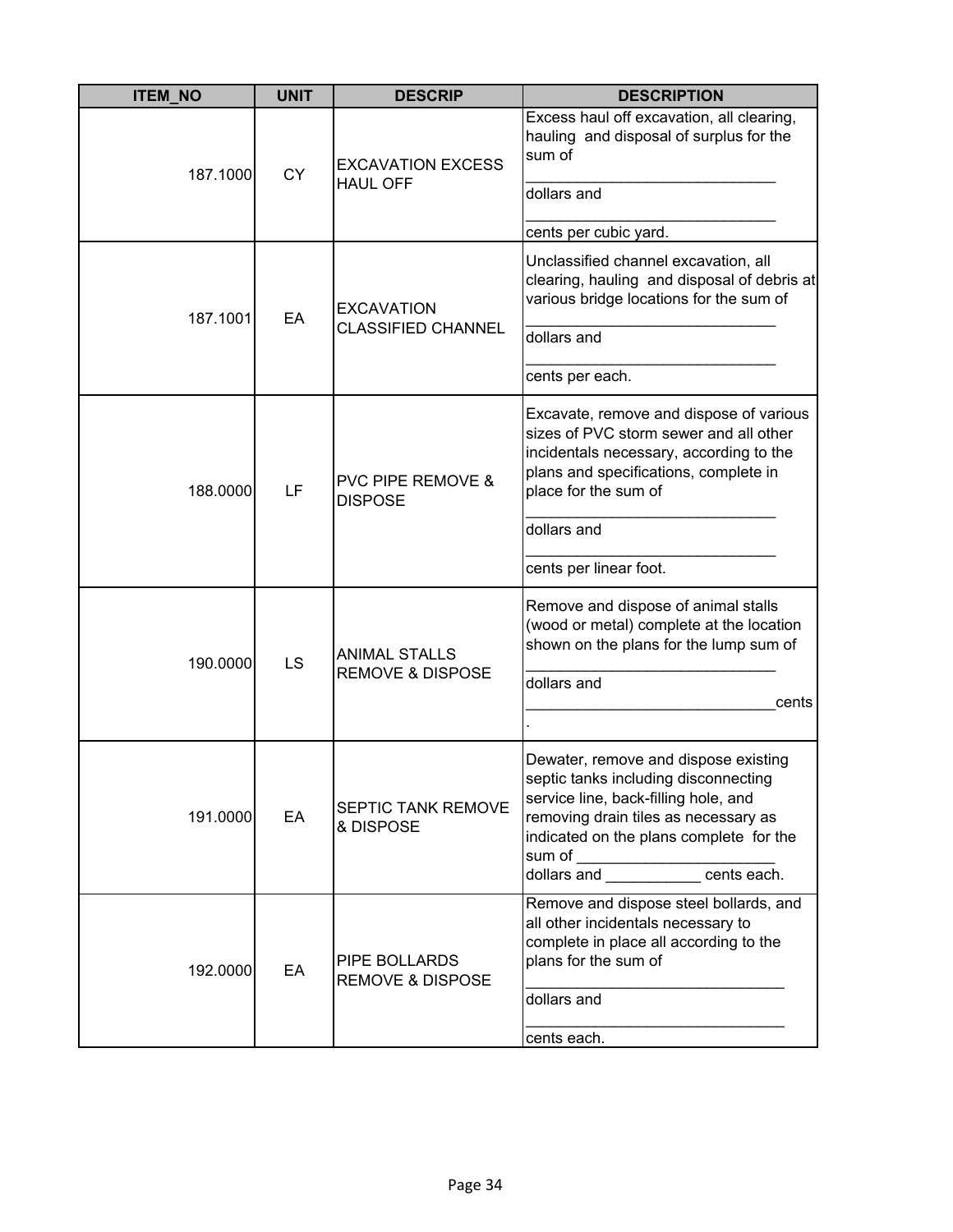| <b>ITEM_NO</b> | <b>UNIT</b> | <b>DESCRIP</b>                                                        | <b>DESCRIPTION</b>                                                                                                                                                                                                                                                                              |
|----------------|-------------|-----------------------------------------------------------------------|-------------------------------------------------------------------------------------------------------------------------------------------------------------------------------------------------------------------------------------------------------------------------------------------------|
| 192.1000       | EA          | <b>WOOD POSTS REMOVE</b><br>& DISPOSE                                 | Remove and dispose wood posts, and all<br>other incidentals necessary to complete in<br>place all according to the plans for the<br>sum of<br>dollars and<br>cents each.                                                                                                                        |
| 193.0000       | LS          | <b>DISPOSE</b>                                                        | Removal, Handling and Disposal of<br>identified fuel tanks in accordance with<br>Texas Department of Health, EPA and<br>FUEL TANKS REMOVE & OSHA Rules and regulations as shown on<br>the plans and all incidentals according to<br>the plans for the lump sum of<br>dollars and<br>cents each. |
| 194.0000       | EA          | <b>ENTRY SIGN REMOVE &amp;</b><br><b>SALVAGE</b>                      | Remove and salvage entry sign including<br>all labor & incidentals necessary for the<br>sum of<br>dollars and<br>cents each.                                                                                                                                                                    |
| 195.0001       | <b>HR</b>   | <b>HYDRO-HAMMER</b>                                                   | For the use of a Hydro-hammer to break<br>out existing concrete including all labor &<br>incidentals necessary for the sum of<br>dollars and<br>cents per hour.                                                                                                                                 |
| 196.0000       | LF          | ITRENCH SAFETY                                                        | Furnish and install complete trench safety<br>including all incidentals necessary<br>according to the specifications, details,<br>and State and Federal regulations for the<br>dollars and ___________________________cents<br>per linear foot.                                                 |
| 198.0000       | LF          | <b>UNDERGROUND</b><br>ELECTRICAL. DUCT<br><b>REMOVE &amp; DISPOSE</b> | Remove and dispose existing<br>underground electrical duct the for the<br>sum of<br>dollars and<br>cents per linear foot.                                                                                                                                                                       |
| 199.0000       | LS          | <b>MISCELLANEOUS</b><br><b>REMOVAL ITEM</b>                           | For the removal and disposal of<br>miscellaneous item as described in the<br>plans, complete for the lump sum of<br>dollars and<br>cents.                                                                                                                                                       |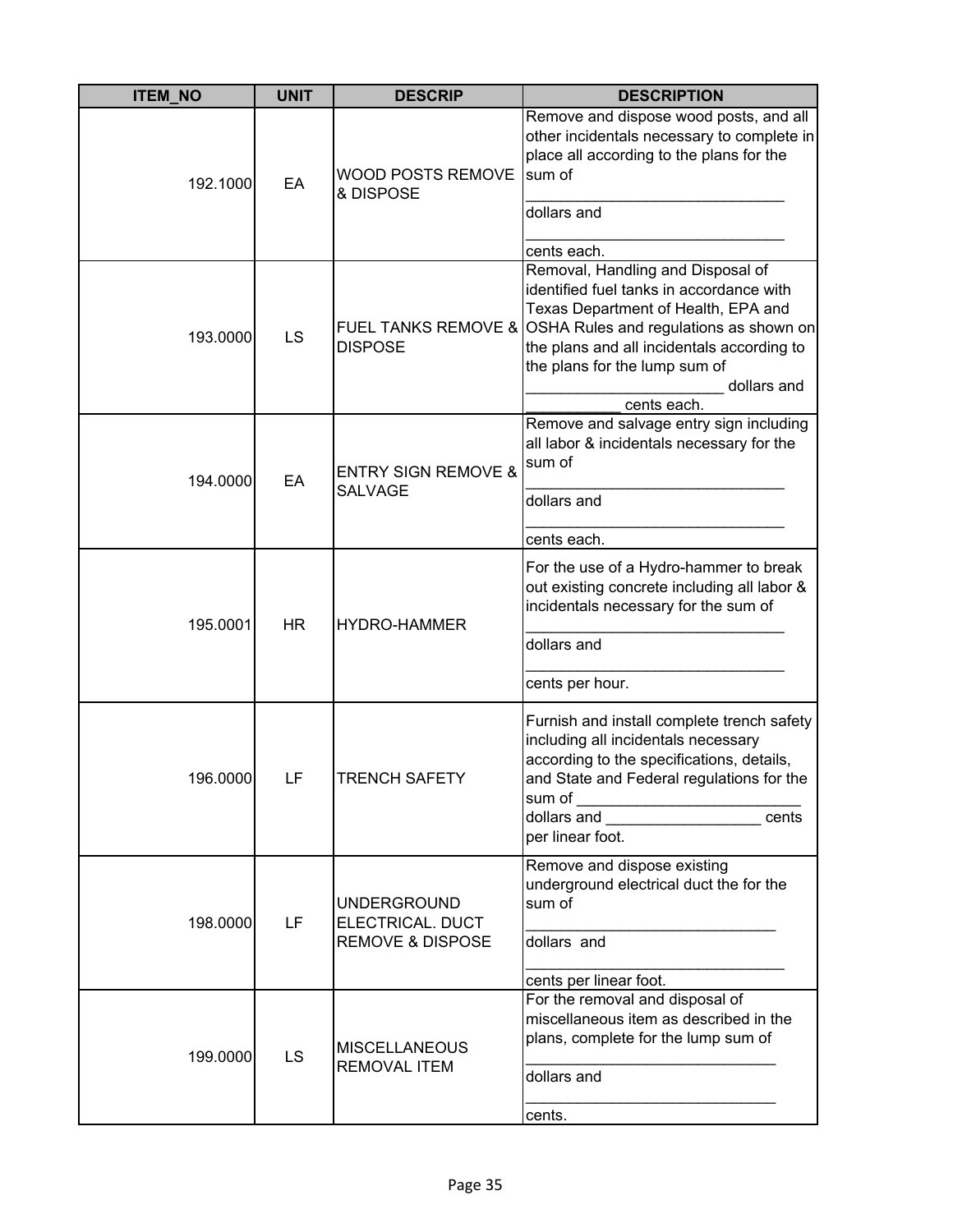| <b>ITEM_NO</b> | <b>UNIT</b> | <b>DESCRIP</b>                                                                          | <b>DESCRIPTION</b>                                                                                                                                                                                                                                                                                                                                                                                                                                                                                                    |
|----------------|-------------|-----------------------------------------------------------------------------------------|-----------------------------------------------------------------------------------------------------------------------------------------------------------------------------------------------------------------------------------------------------------------------------------------------------------------------------------------------------------------------------------------------------------------------------------------------------------------------------------------------------------------------|
| 199.0001       | LS          | <b>APARTMENT</b><br><b>STRUCTURE REMOVE &amp;</b><br><b>DISPOSE</b>                     | For the removal and disposal of existing<br>apartment structures complete for the<br>lump sum of<br>dollars and<br>cents.                                                                                                                                                                                                                                                                                                                                                                                             |
| 199.0002       | LS          | <b>ASBESTOS</b><br><b>CONTAINING MATERIAL</b><br>REMOVAL, HANDLING &<br><b>DISPOSAL</b> | For the removal handling and disposal of<br>identified asbestos containing complete<br>for the lump sum of<br>dollars and<br>cents.                                                                                                                                                                                                                                                                                                                                                                                   |
| 199.0003       | LS          | <b>ASBESTOS</b><br><b>CONTAINING MATERIAL</b><br>REMOVE, HANDLING &<br><b>DISPOSAL</b>  | Removal, handling and Disposal of<br>identified Asbestos Containning Material<br>in accordance with Texas Department of<br>Health, EPA and OSHA Rules and<br>regulations as shown on the plans and all<br>incidentals according to the plans for the<br>lump sum of<br>dollars and <b>contract the contract of the contract of the contract of the contract of the contract of the contract of the contract of the contract of the contract of the contract of the contract of the contract of the cont</b><br>cents. |
| 199.0004       | LS          | <b>IDENTIFIED</b><br><b>STRUCTURES REMOVE</b><br>& DISPOSE                              | Demolition of identified structures in<br>accordance with the City Of Garland,<br>Texas Department of Safety, Health and<br>A, EPA and OSHA requirementss as<br>shown on the plans and including all<br>incidentals according to the plans for the<br>lump sum of<br>dollars and                                                                                                                                                                                                                                      |
|                |             |                                                                                         | cents.                                                                                                                                                                                                                                                                                                                                                                                                                                                                                                                |
| 199.0005       | LS          | <b>RADIO TOWER REMOVE</b><br>& DISPOSAL                                                 | Dissemble radio tower, remove from site<br>and dispose at an approved salvage or<br>land fill location for the lump sum of<br>dollars and<br>cents.                                                                                                                                                                                                                                                                                                                                                                   |
| 199.0006       | LS          | <b>CERAMIC FLOOR &amp;</b><br><b>ASBESTOS REMOVE &amp;</b><br><b>MITIGATE</b>           | Remove and mitigate ceramic floor and<br>asbestos containing floor tile and mastic<br>tile in suites 407 and 411 after building<br>demolition a part of as described in the<br>specifications and all incidentals<br>according to the plans for the lump sum<br>of<br>dollars and<br>cents.                                                                                                                                                                                                                           |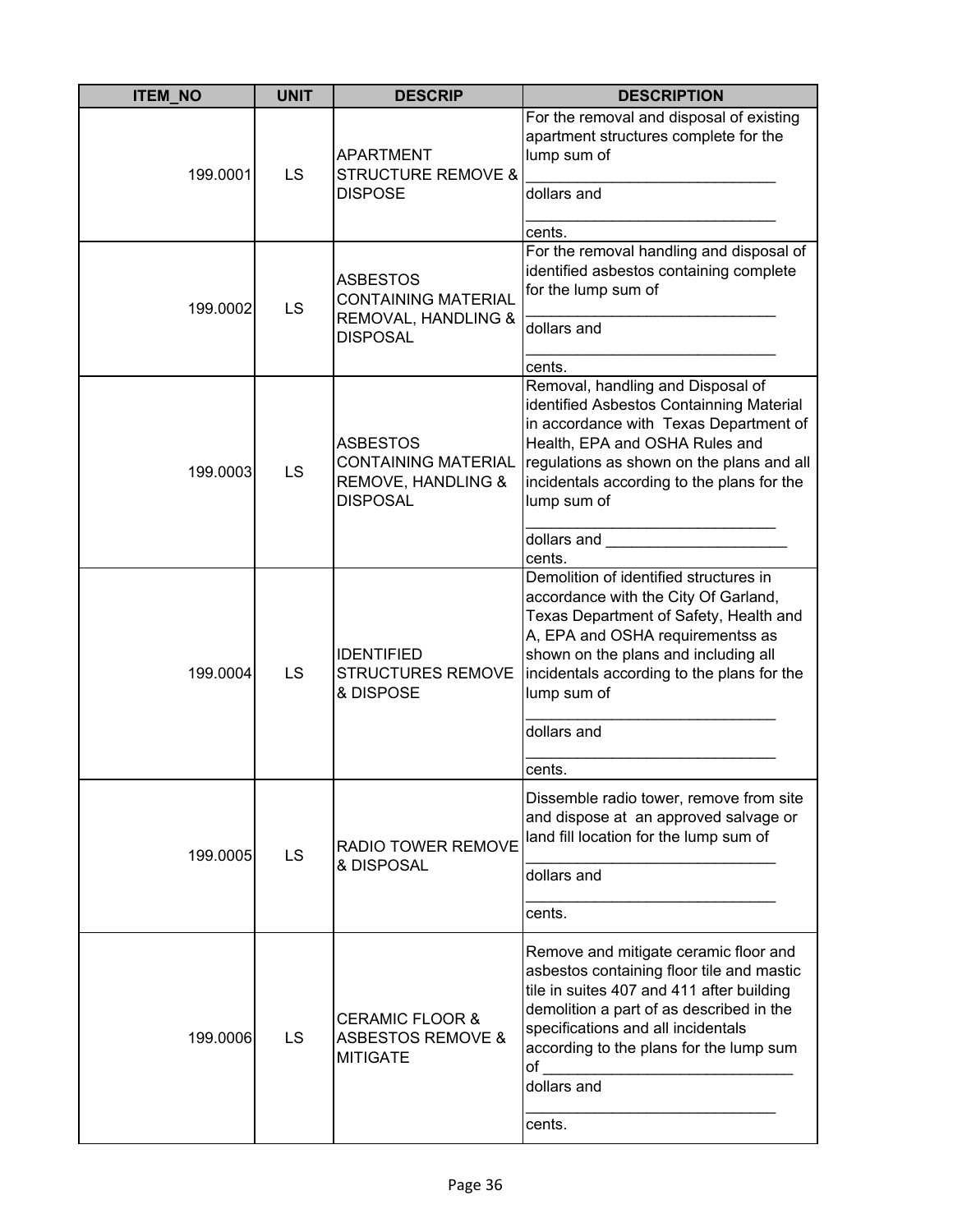| <b>ITEM_NO</b> | <b>UNIT</b> | <b>DESCRIP</b>                                            | <b>DESCRIPTION</b>                                                                                      |
|----------------|-------------|-----------------------------------------------------------|---------------------------------------------------------------------------------------------------------|
| 199.0007       | LF          | <b>CONCRETE BLOCK</b><br><b>WALKWAY REMOVE</b>            | Remove, salvage and reconstruct<br>concrete block walkway for the sum of<br>dollars and                 |
|                |             |                                                           | cents per linear foot.                                                                                  |
|                | LF          | <b>FLAGSTONE WALKWAY</b>                                  | Remove, salvage and reconstruct<br>flagstone walkway for the sum of                                     |
| 199.0008       |             | <b>REMOVE</b>                                             | dollars<br>and<br>cents per linear foot.                                                                |
| 199.0009       | EA          | <b>BIRD HOUSE REMOVE,</b><br><b>STORE &amp; REINSTALL</b> | Remove, store and reinstall bird house<br>including concrete base for the lump sum<br>of<br>dollars and |
|                |             |                                                           | cents per each.                                                                                         |
| 199.0010       | EA          | WINDMILL REMOVE,<br><b>STORE &amp; REINSTALL</b>          | Remove, store and reinstall windmill<br>including concrete base for the lump sum<br>of<br>dollars and   |
|                |             |                                                           | cents per each.                                                                                         |
| 199.0011       | SY          | DRY STONE RIPRAP<br>TYPE 'A' REMOVE                       | Remove and replace 12" Type 'A' dry<br>stone riprap (match existing materials)<br>for the sum of        |
|                |             |                                                           | dollars and                                                                                             |
|                |             |                                                           | cents per square yard.                                                                                  |
| 199.0012       | EA          | <b>WOOD BOLLARD</b>                                       | Remove and replace wood bollard for the<br>sum of                                                       |
|                |             | REMOVE AND REPLACE dollars and                            |                                                                                                         |
|                |             |                                                           | cents per each.                                                                                         |
| 199.0013       | EA          | PET WASTE STATION<br><b>REMOVE &amp; DISPOSE</b>          | Remove and dispose pet waste station<br>inckuding all necessary incidentals for the<br>sum of           |
|                |             |                                                           | dollars and                                                                                             |
|                |             |                                                           | cents per each.                                                                                         |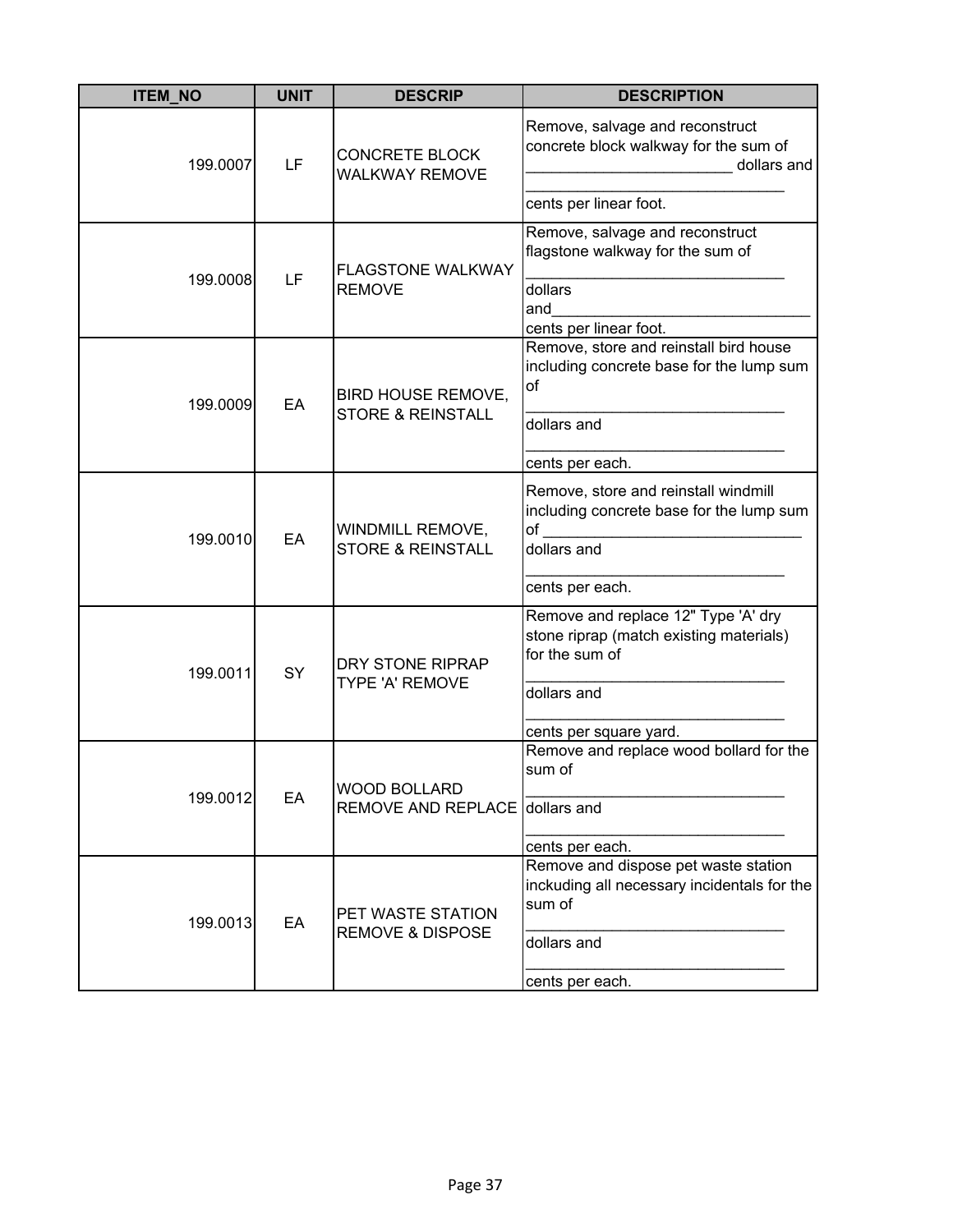| <b>ITEM_NO</b> | <b>UNIT</b> | <b>DESCRIP</b>                                                         | <b>DESCRIPTION</b>                                                                                                                                                                                     |
|----------------|-------------|------------------------------------------------------------------------|--------------------------------------------------------------------------------------------------------------------------------------------------------------------------------------------------------|
| 199.0014       | EA          | <b>WHEEL STOPS</b><br><b>REMOVE AND DISPOSE</b>                        | For the removal and disposal of concrete<br>wheel stops as shown on the plans and<br>specifications complete and in place<br>including all incidentals for the sum of<br>dollars and<br>cents per each |
| 199.0015       | EA          | <b>WATER FOUNTAIN</b><br><b>REMOVE STORE &amp;</b><br><b>REINSTALL</b> | Remove, store, and reinstall drinking<br>fountain including appurtenances for the<br>lump sum<br>of<br>dollars and<br>cents per each.                                                                  |
| 199.0140       | EA          | REMOVE, SALVAGE,<br><b>AND REPLACE</b><br><b>LANDSCAPE ROCK</b>        | Remove, salvage, and replace existing<br>landscape rock on private property<br>according to plans and specifications<br>complete and in place for the sum of<br>doll<br>ars and<br>cents per each.     |
| 201.0000       | <b>TON</b>  | <b>HYDRATED LIME</b>                                                   | Hydrated lime for subgrade treatment all<br>according to the plans and specifications<br>complete and in place for the sum of<br>dollars and<br>cents per ton.                                         |
| 202.0000       | SY          | <b>SUBGRADE MIX LIME</b>                                               | Pulverizing, mixing and compacting 6 inch<br>thick, lime slurry subgrade according to<br>the plans, specifications and details for<br>the sum of<br>dollars and<br>cents per square yard.              |
| 202.1000       | SY          | <b>SUBGRADE MIX LIME</b>                                               | Pulverizing, mixing and compacting 6 inch<br>thick, 6 percent lime slurry subgrade<br>compacted to 95% proctor density for the<br>sum of<br>dollars and<br>cents per square yard.                      |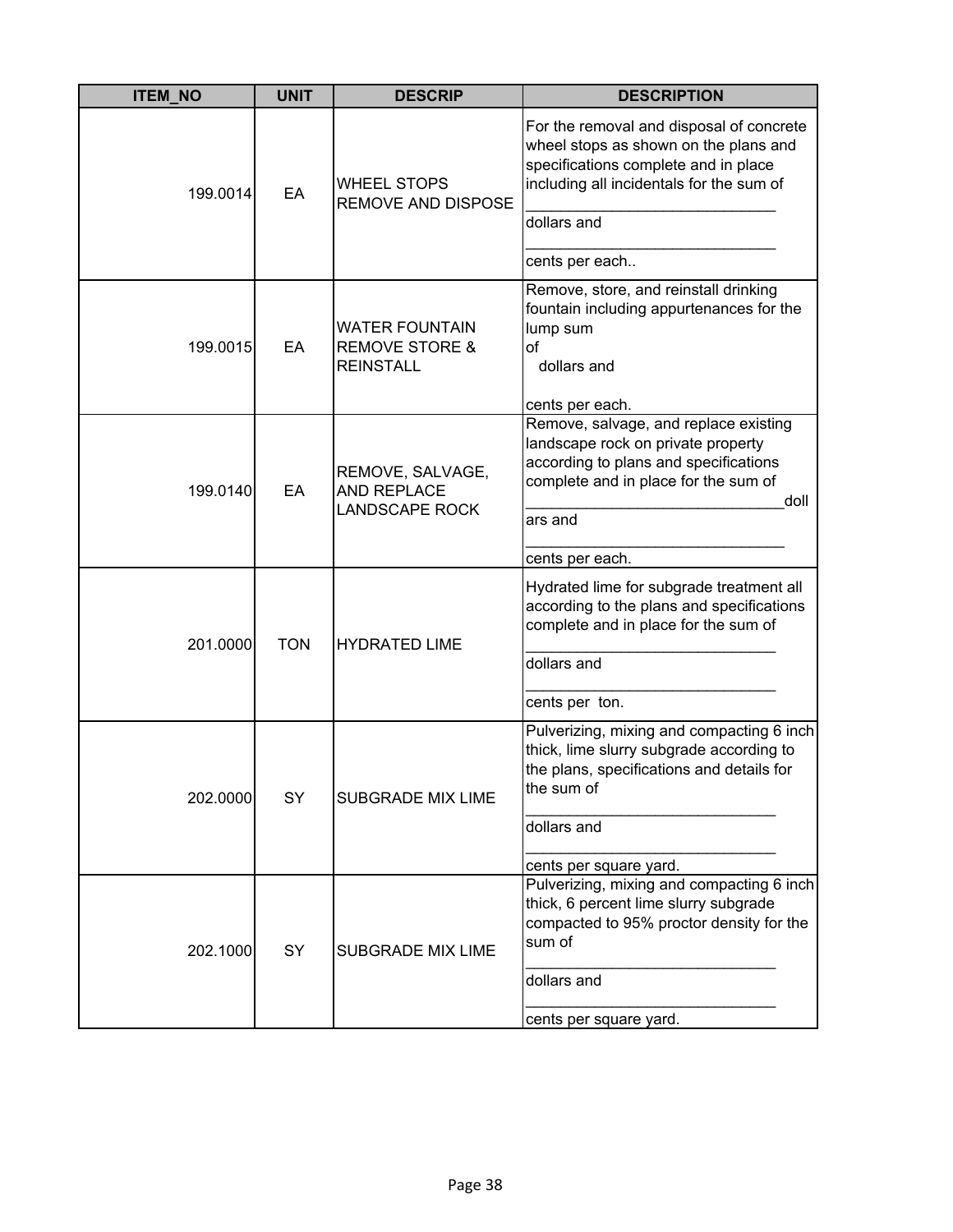| <b>ITEM_NO</b> | <b>UNIT</b> | <b>DESCRIP</b>                            | <b>DESCRIPTION</b>                                                                                                                                                                                                 |
|----------------|-------------|-------------------------------------------|--------------------------------------------------------------------------------------------------------------------------------------------------------------------------------------------------------------------|
| 202.2000       | <b>CY</b>   | SUBGRADE CRUSHED<br><b>ROCK</b>           | For crushed rock, subgrade placement to<br>the thickness shown on the plans, and<br>including all other incidentals necessary<br>according to the plans for the sum of                                             |
|                |             |                                           | dollars and<br>cents per cubic yard.                                                                                                                                                                               |
| 202.2001       | <b>TON</b>  | <b>SUBGRADE CRUSHED</b><br>ROCK RANGE 0-7 | For crushed rock subgrade placement<br>including all incidentals necessary to<br>complete in place, in which the weight of<br>the rock is from 0-7 tons, for the sum of                                            |
|                |             |                                           | dollars and                                                                                                                                                                                                        |
|                |             |                                           | cents per ton.                                                                                                                                                                                                     |
| 202.2002       | <b>TON</b>  | <b>SUBGRADE CRUSHED</b><br>ROCK RANGE > 7 | For crushed rock subgrade placement<br>including all incidentals necessary to<br>complete in place, in which the weight of<br>the rock is greater than 7 tons, for the<br>sum of                                   |
|                |             |                                           | dollars and                                                                                                                                                                                                        |
|                |             |                                           | cents per ton.                                                                                                                                                                                                     |
| 202.2100       | <b>CY</b>   | <b>SUBGRADE CRUSHED</b><br><b>ROCK</b>    | For crushed rock, subgrade placement to<br>the thickness shown on the plans,<br>removing existing unsuitable subgrade<br>and including all other incidentals<br>necessary according to the plans for the<br>sum of |
|                |             |                                           | dollars and                                                                                                                                                                                                        |
|                |             |                                           | cents per cubic yard.                                                                                                                                                                                              |
| 202.3000       | <b>TON</b>  | <b>SUBGRADE CEMENT</b>                    | For cement for subgrade treatment all<br>according to the plans and specifications<br>complete and in place for the sum of                                                                                         |
|                |             | <b>TREATED</b>                            | dollars and                                                                                                                                                                                                        |
|                |             |                                           | cents per ton.                                                                                                                                                                                                     |
| 202.4000       | SY          | SUBGRADE ASPHALT<br><b>PAVEMENT</b>       | For Type A asphaltic concrete pavement<br>subgrade treatment all according to the<br>plans and specifications complete and in<br>place for the sum of                                                              |
|                |             |                                           | dollars and                                                                                                                                                                                                        |
|                |             |                                           | cents per square yard.                                                                                                                                                                                             |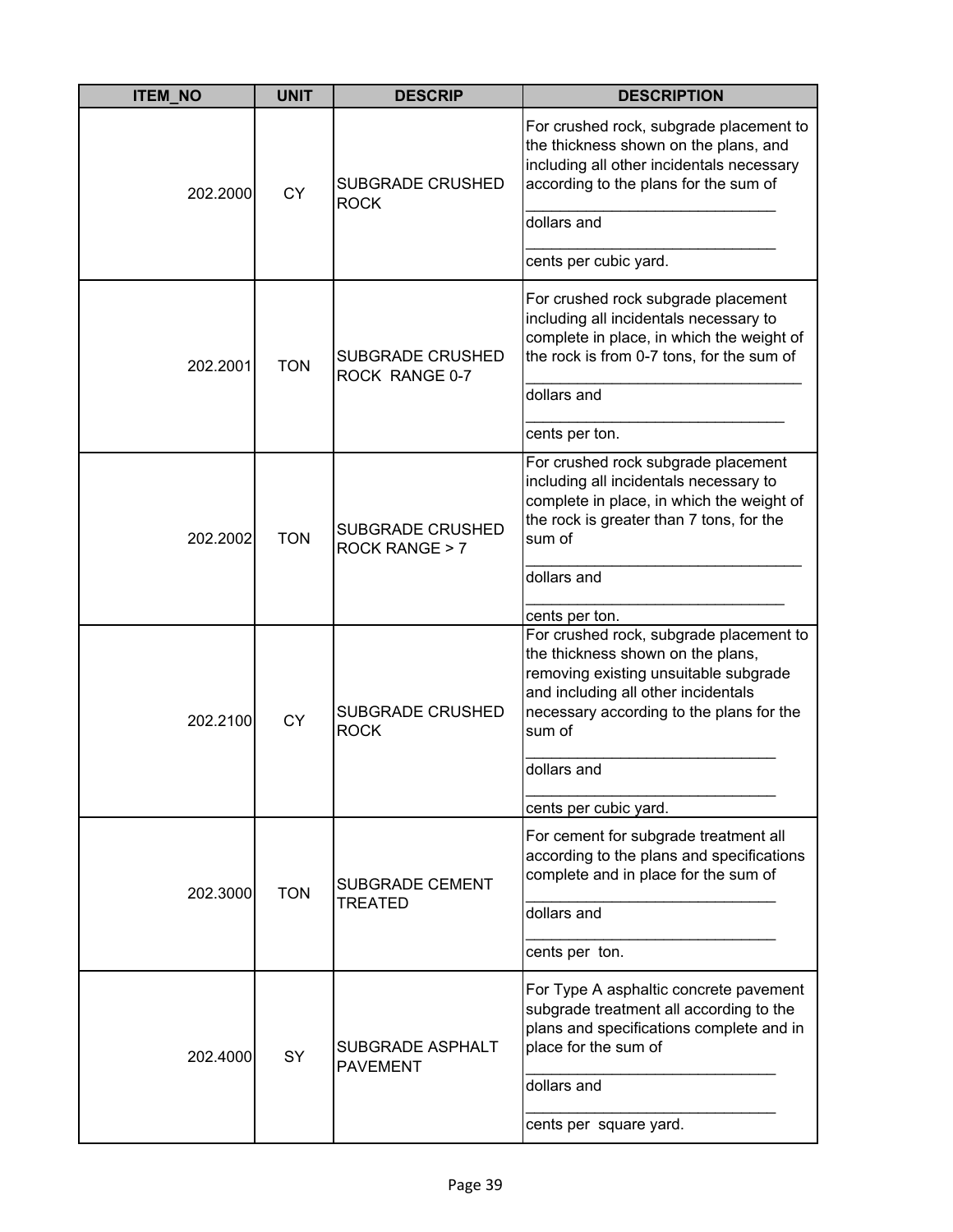| <b>ITEM NO</b> | <b>UNIT</b> | <b>DESCRIP</b>                                                            | <b>DESCRIPTION</b>                                                                                                                                                                                                                                                                 |
|----------------|-------------|---------------------------------------------------------------------------|------------------------------------------------------------------------------------------------------------------------------------------------------------------------------------------------------------------------------------------------------------------------------------|
| 202.5000       | <b>SY</b>   | <b>SUBGRADE CEMENT</b>                                                    | Pulverizing, mixing and compacting<br>cement subgrade compacted to 95%<br>proctor density for the sum of<br>dollars and                                                                                                                                                            |
|                |             |                                                                           |                                                                                                                                                                                                                                                                                    |
| 202.6000       | SY          | SUBGRADE WOVEN                                                            | cents per square yard.<br>For woven geotextile fabric subgrade<br>treatment including all necessary<br>incidentals for the sum of                                                                                                                                                  |
|                |             | <b>GEOTEXTILE FABRIC</b>                                                  | dollars and                                                                                                                                                                                                                                                                        |
|                |             |                                                                           | cents per square yard.                                                                                                                                                                                                                                                             |
| 202.7000       | SY          | <b>SUBGRADE</b><br><b>NONWOVEN</b>                                        | For nonwoven geotextile fabric subgrade<br>treatment including all necessary<br>incidentals for the sum of                                                                                                                                                                         |
|                |             | <b>GEOTEXTILE FABRIC</b>                                                  | dollars and                                                                                                                                                                                                                                                                        |
|                |             |                                                                           | cents per square yard.                                                                                                                                                                                                                                                             |
| 203.0000       | <b>CY</b>   | <b>BORROW DELIVERED</b>                                                   | Borrow delivered to job site requiring fill<br>including hauling, placement and<br>compaction (95% proctor density) for the<br>sum of                                                                                                                                              |
|                |             |                                                                           | dollars and                                                                                                                                                                                                                                                                        |
|                |             |                                                                           | cents per cubic yard.                                                                                                                                                                                                                                                              |
| 203.0001       | <b>CY</b>   | <b>BORROW MATERIAL</b><br><b>CLEAN &amp; GRADED</b><br>RANGE 0-10         | For clean and well graded borrow<br>material, approved by the City, delivered,<br>placed, and compacted to 95% Standard<br>Proctor Density, in which the replacement<br>volume is 0-10 cubic yards, for the sum of<br>_ dollars and<br>cents per cubic yard.                       |
| 203.0002       | <b>CY</b>   | <b>BORROW MATERIAL</b><br><b>CLEAN &amp; GRADED</b><br><b>RANGE 11-25</b> | For clean and well graded borrow<br>material, approved by the City, delivered,<br>placed, and compacted to 95% Standard<br>Proctor Density, in which the replacement<br>volume is 11-25 cubic yards, for the sum<br>of _______________ dollars and ______<br>cents per cubic yard. |
| 203.0003       | <b>CY</b>   | <b>BORROW MATERIAL</b><br>CLEAN & GRADED > 25                             | For clean and well graded borrow<br>material, approved by the City, delivered,<br>placed, and compacted to 95% Standard<br>Proctor Density, in which the replacement<br>volume is over 25 cubic yards, for the<br>sum of ______________ dollars and<br>cents per cubic yard.       |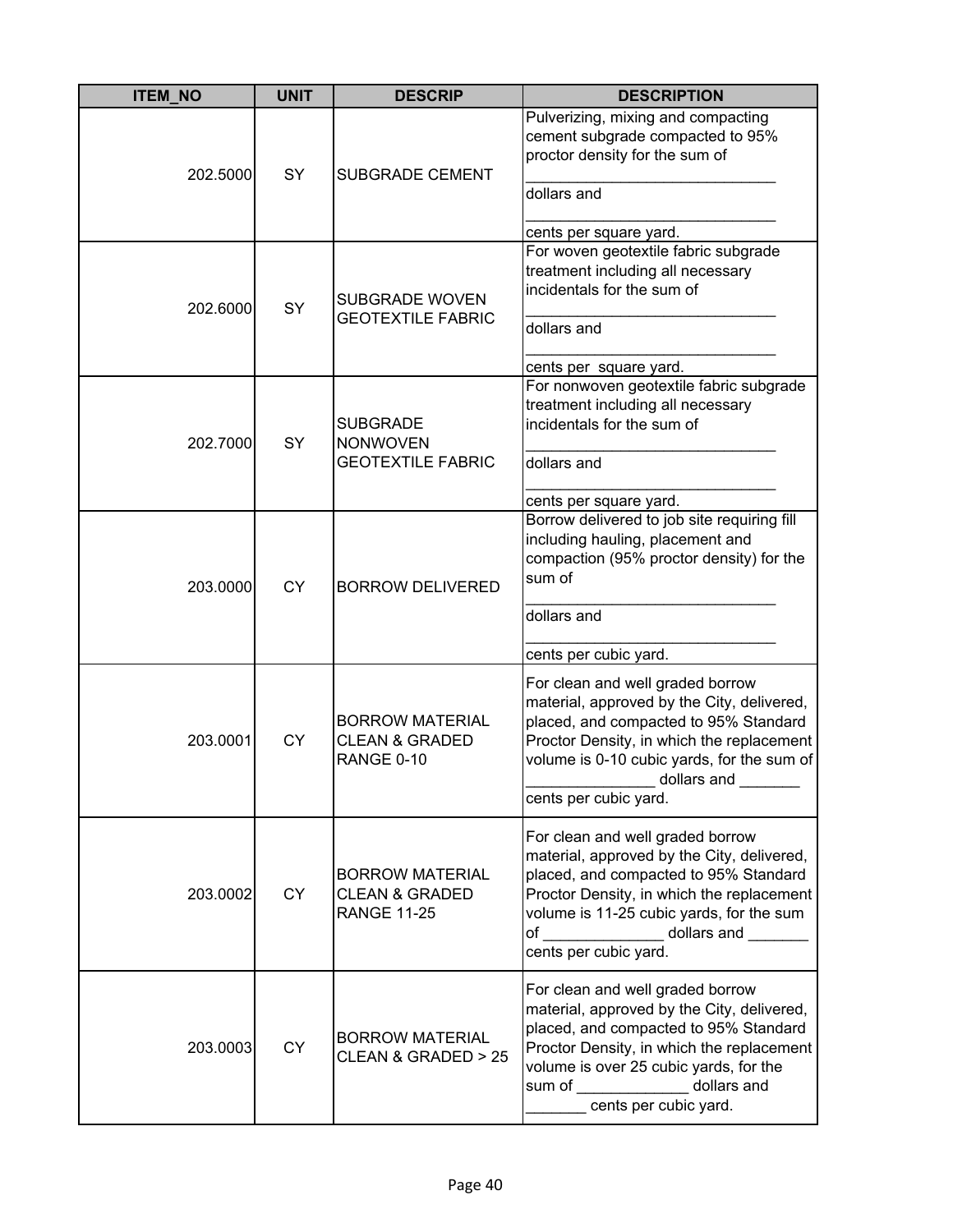| <b>ITEM_NO</b> | <b>UNIT</b> | <b>DESCRIP</b>                                                            | <b>DESCRIPTION</b>                                                                                                                                                                                                                                                                   |
|----------------|-------------|---------------------------------------------------------------------------|--------------------------------------------------------------------------------------------------------------------------------------------------------------------------------------------------------------------------------------------------------------------------------------|
| 203.0004       | <b>CY</b>   | <b>BORROW MATERIAL</b><br><b>CLEAN &amp; GRADED</b><br><b>RANGE 15-20</b> | For clean and well graded borrow<br>material, approved by the City, delivered,<br>placed, and compacted to 95% Standard<br>Proctor Density, in which the replacement<br>volume is 15-20 cubic yards, for the sum<br>of dollars and<br>cents per cubic yard.                          |
| 203.0005       | <b>CY</b>   | <b>BORROW MATERIAL</b><br><b>CLEAN &amp; GRADED</b><br>RANGE > 20         | For clean and well graded borrow<br>material, approved by the City, delivered,<br>placed, and compacted to 95% Standard<br>Proctor Density, in which the replacement<br>volume is over 20 cubic yards, for the<br>dollars and<br>sum of __________<br>cents per cubic yard.          |
| 203.0010       | <b>CY</b>   | <b>BORROW DELIVERED-</b><br>select fill                                   | Borrow delivered to job site requiring<br>select fill including hauling, placement and<br>compaction (95% proctor density) for the<br>sum of<br>dollars and<br>cents per cubic yard.                                                                                                 |
| 203.0020       | <b>CY</b>   | <b>BORROW DELIVERED-</b><br>site excavated fill                           | Borrow delivered to job site requiring on-<br>site fill including hauling, placement and<br>compaction (95% proctor density) for the<br>sum of<br>dollars and<br>cents per cubic yard.                                                                                               |
| 203.0100       | SY          | <b>BORROW DELIVERED,</b><br><b>4" COHESIVE MATERIAL</b>                   | For four inch (4") cohesive material<br>(P.I.<12, not including sand or gravel)<br>delivered, placed in rock undercut areas<br>and compacted to 95% Standard Proctor<br>Density accoeding to the plans and<br>specifications for the sum of<br>dollars and<br>cents per square yard. |
| 203.1000       | SY          | TOP SOIL 4"                                                               | For four inch (4") top soil delivered,<br>placed and compacted to 95% Standard<br>Proctor Density according to the plans,<br>specifications and details for the sum of<br>dollars and<br>cents per square<br>yard.                                                                   |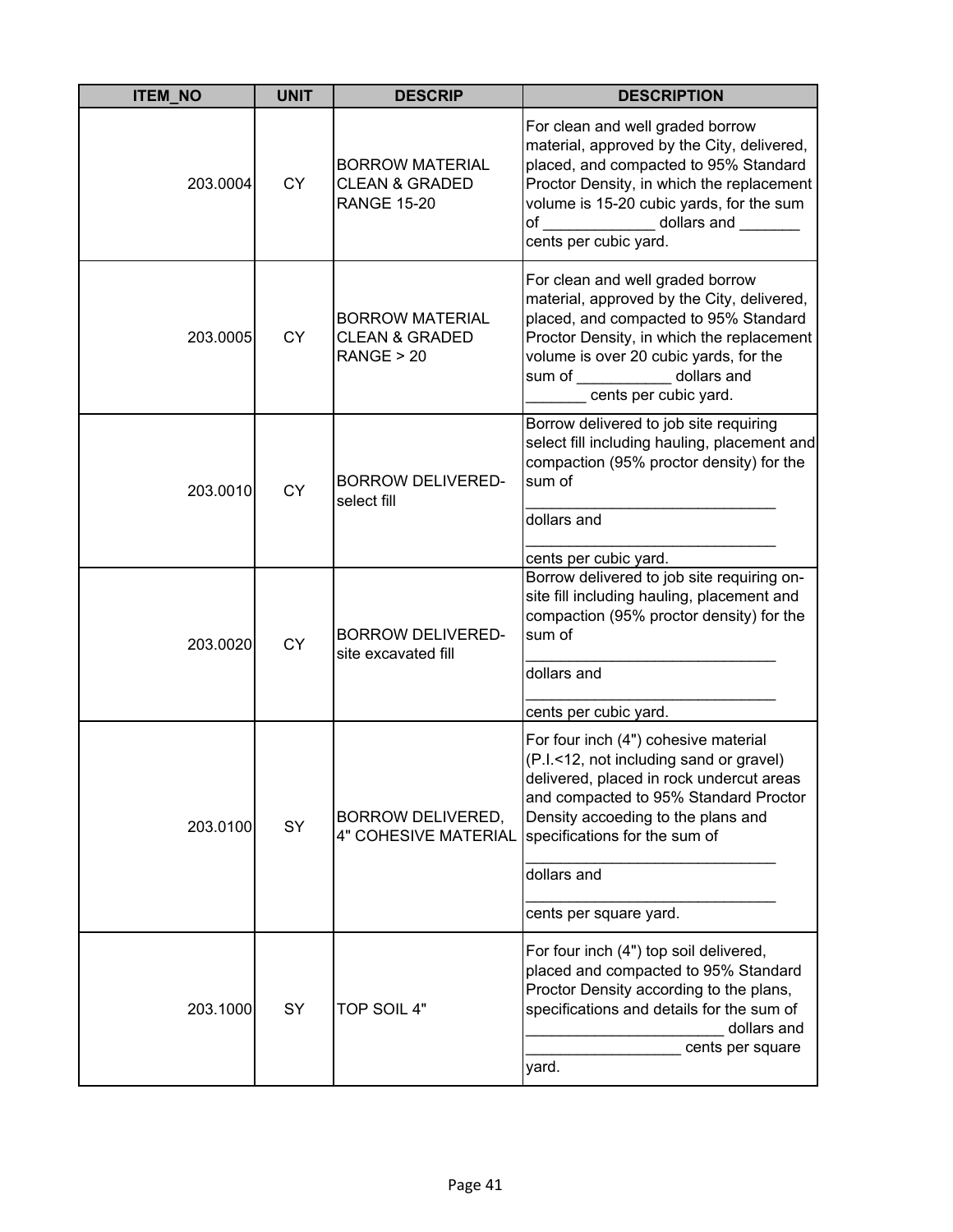| <b>ITEM_NO</b> | <b>UNIT</b> | <b>DESCRIP</b>            | <b>DESCRIPTION</b>                                                                                                                                                                                                                                                                                                                                                                                                                             |
|----------------|-------------|---------------------------|------------------------------------------------------------------------------------------------------------------------------------------------------------------------------------------------------------------------------------------------------------------------------------------------------------------------------------------------------------------------------------------------------------------------------------------------|
| 203.2000       | SY          | TOP SOIL 6"               | For six inch (6") top soil delivered, placed<br>and compacted to 95% Standard Proctor<br>Density according to the plans,<br>specifications and details for the sum of<br>dollars and<br>cents per square<br>yard.                                                                                                                                                                                                                              |
| 203.2010       | SY          | TOP SOIL 6" BORROW        | For six inch (6") top soil boroow delivered,<br>placed and compacted to 95% Standard<br>Proctor Density according to the plans,<br>specifications and details for the sum of<br>dollars and<br>cents per square<br>yard.                                                                                                                                                                                                                       |
| 203.3000       | SY          | <b>TOP SOIL</b>           | For top soil delivered, placed and<br>compacted to 95% Standard Proctor<br>Density according to the plans,<br>specifications and details for the sum of<br>dollars and<br>cents per square<br>yard.                                                                                                                                                                                                                                            |
| 203.4000       | SY          | TOP SOIL 12"              | For twelve inch (12") top soil delivered,<br>placed and compacted to 95% Standard<br>Proctor Density according to the plans,<br>specifications and details for the sum of<br>dollars and<br>cents per square<br>yard.                                                                                                                                                                                                                          |
| 203.4010       | SY          | TOP SOIL 12" BORROW       | For twelve inch (12") top soil borrow<br>delivered, placed and compacted to 95%<br>Standard Proctor Density according to the<br>plans, specifications and details for the<br>dollars and <b>with the contract of the contract of the contract of the contract of the contract of the contract of the contract of the contract of the contract of the contract of the contract of the contract of the contract</b><br>cents<br>per square yard. |
| 204.0000       | <b>CY</b>   | <b>COMPACTION OF FILL</b> | For compaction of fill dirt in all areas<br>designated on the plans to 95% standard<br>proctor density at optimum moisture<br>content and including all hauling and<br>placement for the sum of<br>dollars and _____________ cents per<br>cubic yard.                                                                                                                                                                                          |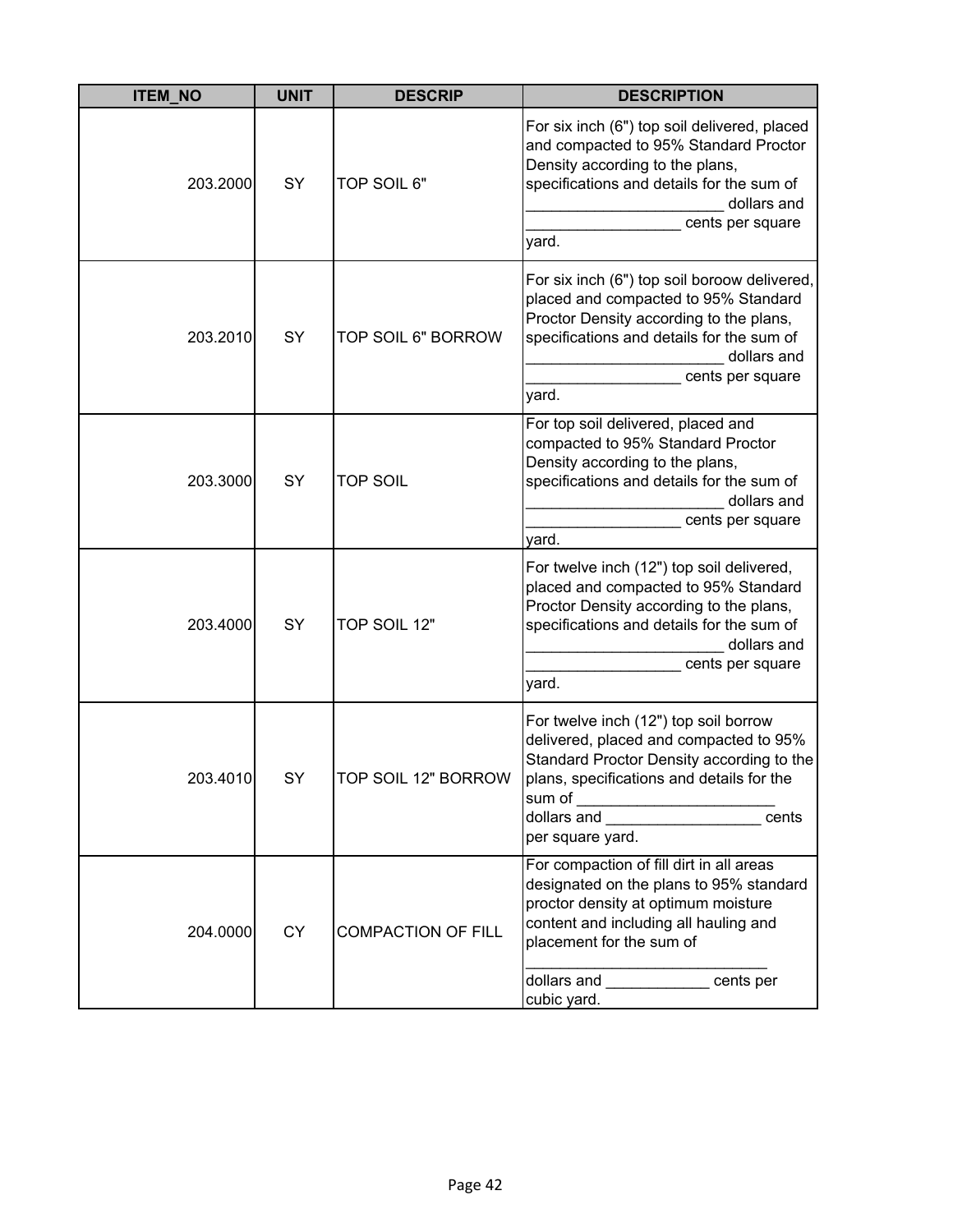| <b>ITEM_NO</b> | <b>UNIT</b> | <b>DESCRIP</b>                                                | <b>DESCRIPTION</b>                                                                                                                                                                                                                                                                                                                                                                                               |
|----------------|-------------|---------------------------------------------------------------|------------------------------------------------------------------------------------------------------------------------------------------------------------------------------------------------------------------------------------------------------------------------------------------------------------------------------------------------------------------------------------------------------------------|
| 204.0600       | SY          | 6" subgrade, scarified and<br>recompacted                     | For subgrade preparation, including<br>scarification (6 inch depth), moisture<br>conditioning and recompaction<br>according to the plans, specifications and<br>details for the sum of<br>dollars and<br>cents per square<br>yard.                                                                                                                                                                               |
| 204.1000       | <b>CY</b>   | <b>COMPACTION</b>                                             | For compaction of all areas designated on<br>the plans to 95% standard proctor density<br>at optimum moisture content and<br>including all hauling and placement for the<br>sum of<br>dollars and cents per<br>cubic yard.                                                                                                                                                                                       |
| 205.0600       | SY          | 6" THICK LIME &<br>CEMENT                                     | Pulverizing, mixing, and compacting 6<br>inch thick lime and cement according to<br>the plans, specifications and details for<br>the sum of __________________________<br>dollars and ______________________cents<br>per square yard.                                                                                                                                                                            |
| 205.0800       | SY          | 8" THICK LIME &<br><b>CEMENT STABLIZED</b><br><b>SUBGRADE</b> | Pulverizing, mixing, and compacting 8<br>inch thick lime and cement according to<br>the plans, specifications and details for<br>the sum of<br>cents<br>dollars and <b>contract the contract of the set of the contract of the contract of the contract of the contract of the contract of the contract of the contract of the contract of the contract of the contract of the contract </b><br>per square yard. |
| 205.2000       | SY          | <b>TWO PASSES THICK</b><br><b>LIME &amp; CEMENT</b>           | Pulverizing, mixing, and compacting lime<br>and cement subgrade in two passes in<br>according to the plans, specifications and<br>details for the sum of<br>dollars and<br>cents per square<br>yard.                                                                                                                                                                                                             |
| 206.0600       | SY          | 6" THICK ASPHALTIC<br><b>CONCRETE</b>                         | For asphaltic concrete subgrade<br>placement to the thickness shown on the<br>plans, and including all other incidentals<br>necessary according to the plans for the<br>sum of<br>dollars and<br>cents per square yard.                                                                                                                                                                                          |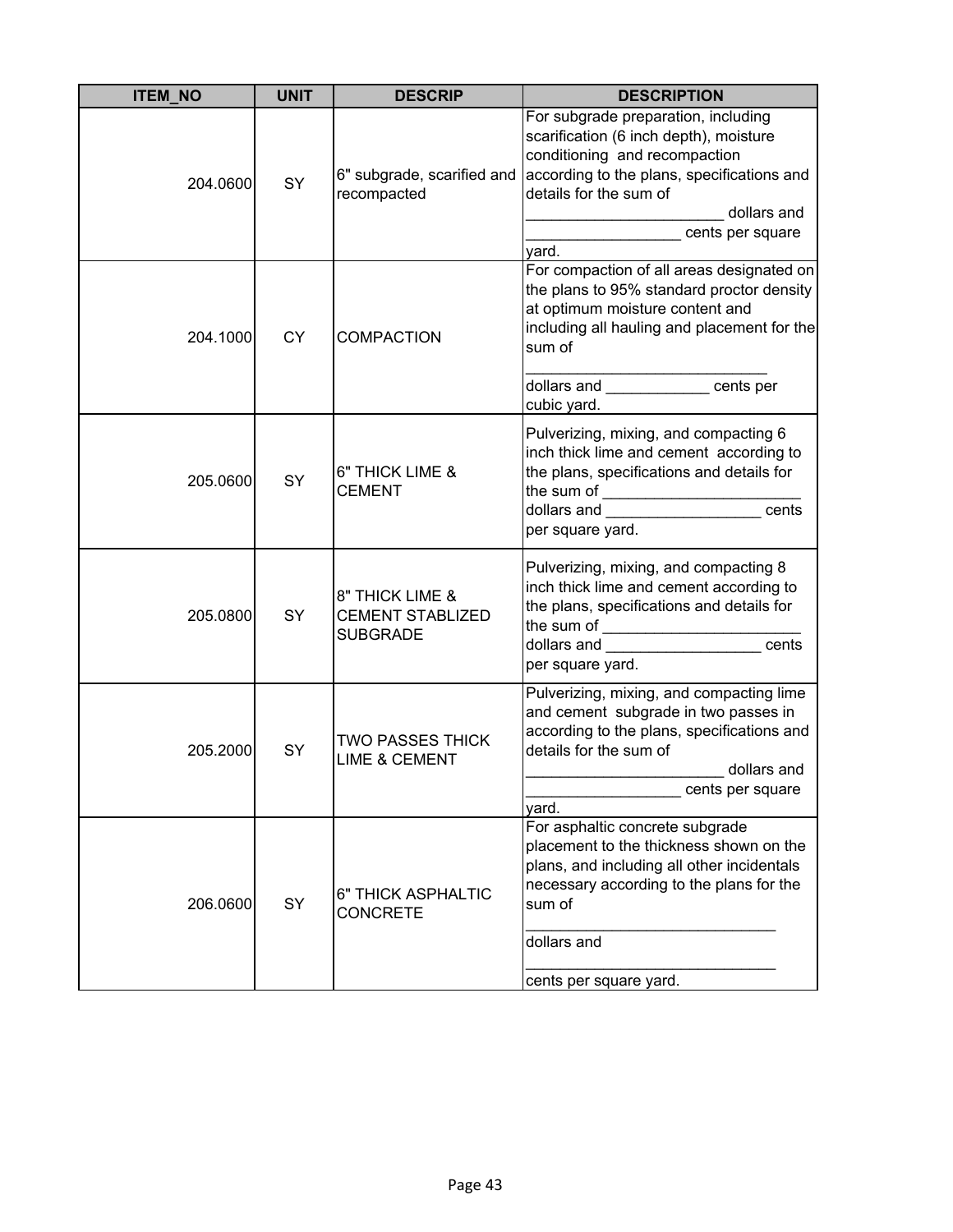| <b>ITEM_NO</b> | <b>UNIT</b> | <b>DESCRIP</b>                                                                                    | <b>DESCRIPTION</b>                                                                                                                                                                                                                                                                                                                                                                                                                          |
|----------------|-------------|---------------------------------------------------------------------------------------------------|---------------------------------------------------------------------------------------------------------------------------------------------------------------------------------------------------------------------------------------------------------------------------------------------------------------------------------------------------------------------------------------------------------------------------------------------|
| 206.0800       | SY          | 8" THICK ASPHALTIC<br><b>CONCRETE</b>                                                             | For asphaltic concrete subgrade<br>placement to the thickness shown on the<br>plans, and including all other incidentals<br>necessary according to the plans for the<br>sum of<br>dollars and<br>cents per square yard.                                                                                                                                                                                                                     |
| 207.0000       | <b>CY</b>   | <b>SUBGRADE</b><br><b>REPLACEMENT</b>                                                             | Subgrade replacement under proposed<br>gabion wall consisting of replacement of<br>soils with a cementitious flowable fill<br>material from the top of the grey<br>limestone to the bottom of the gabion<br>wall, to the fill limits shown, including all<br>incidentals necessary according to the<br>plans for the sum of<br>dollars and<br>cents per cubic yard.                                                                         |
| 207.1000       | <b>CY</b>   | <b>SUBGRADE</b><br><b>REPLACEMENT UNDER</b><br>PROPOSED GABION<br><b>MATTRESS</b>                 | Subgrade replacement under proposed<br>gabion mattress consisting of<br>replacement of soils with a cementitious<br>flowable fill material from the bottom of<br>the trench to the bottom of the gabion<br>mattress, to the fill limits shown, including<br>all incidentals necessary according to the<br>plans for the sum of<br>dollars and<br>cents per<br>cubic yard.                                                                   |
| 208.0000       | <b>CY</b>   | <b>LANDFILL MATERIAL</b><br><b>REMOVAL &amp; DISPOSAL</b><br>& REPLACE WITH<br><b>SELECT FILL</b> | For the removal and disposal of landfill<br>material and unsuitable or unstable soil<br>that is excavated in the pipe trenches or<br>other loctions not shown on the drawings<br>but identified during construction and<br>replacement with select fill delivered and<br>property installed within the trenchs or<br>other identified locations all acording to<br>the plans and specifications for<br>dollars and<br>cents per cubic yard. |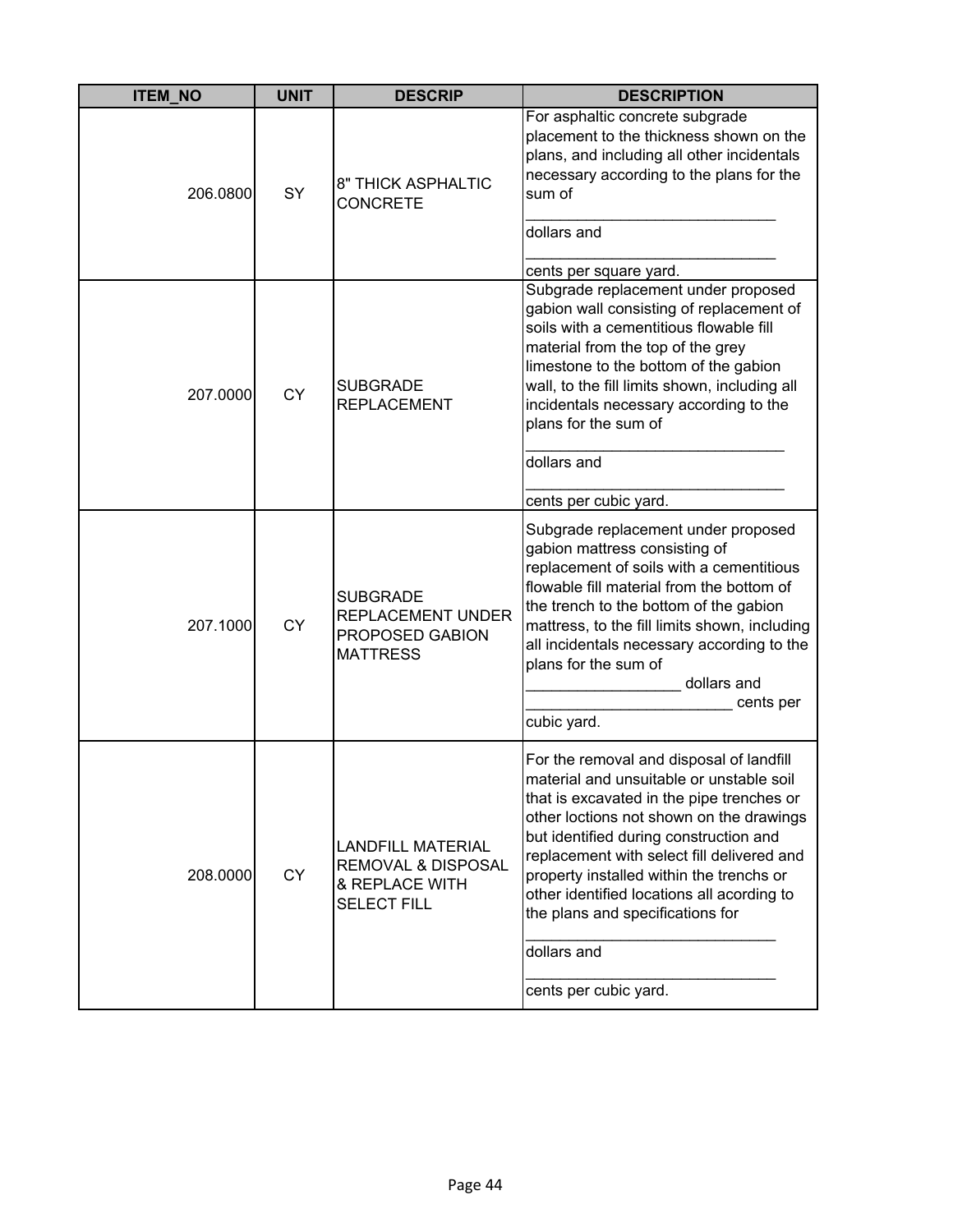| <b>ITEM_NO</b> | <b>UNIT</b> | <b>DESCRIP</b>                                                                                                      | <b>DESCRIPTION</b>                                                                                                                                                                                                                                                                                                                                                                                                                                                                 |
|----------------|-------------|---------------------------------------------------------------------------------------------------------------------|------------------------------------------------------------------------------------------------------------------------------------------------------------------------------------------------------------------------------------------------------------------------------------------------------------------------------------------------------------------------------------------------------------------------------------------------------------------------------------|
| 208.0010       | <b>CY</b>   | NON-HAZARDOUS<br><b>LANDFILL MATERIAL</b><br><b>REMOVAL &amp; DISPOSAL</b><br>& REPLACE WITH<br><b>GENERAL FILL</b> | For the removal and disposal of non-<br>hazardous landfill material and unsuitable<br>or unstable soil that is excavated in the<br>pipe trenches or other locations not<br>shown on the drawings but identified<br>during construction and replacement with<br>general fill delivered and property installed<br>within the trenchs as trench backfill or<br>other identified locations all acording to<br>the plans and specifications for<br>dollars and<br>cents per cubic yard. |
| 208.0020       | <b>CY</b>   | <b>HAZARDOUS LANDFILL</b><br><b>MATERIAL REMOVAL &amp;</b><br><b>DISPOSAL &amp; REPLACE</b><br>WITH GENERAL FILL    | For the removal and disposal of<br>hazardous landfill material and unsuitable<br>or unstable soil that is excavated in the<br>pipe trenches or other locations not<br>shown on the drawings but identified<br>during construction and replacement with<br>general fill delivered and property installed<br>within the trenchs as trench backfill or<br>other identified locations all acording to<br>the plans and specifications for<br>dollars and<br>cents per cubic yard.      |
| 210.0000       | SY          | <b>FLEX BASE</b>                                                                                                    | Flexible base for the thickness as shown<br>in the plans for the sum of<br>dollars and<br>cents per square yard.                                                                                                                                                                                                                                                                                                                                                                   |
| 210.0100       | <b>CY</b>   | <b>FLEX BASE</b>                                                                                                    | Flexible base for the thickness as shown<br>in the plans for the sum of<br>dollars and<br>cents per cubic yard.                                                                                                                                                                                                                                                                                                                                                                    |
| 210.0600       | SY          | 6" FLEX BASE                                                                                                        | Flexible base 6" for the thickness as<br>shown in the plans for the sum of<br>dollars and<br>cents per square yard.                                                                                                                                                                                                                                                                                                                                                                |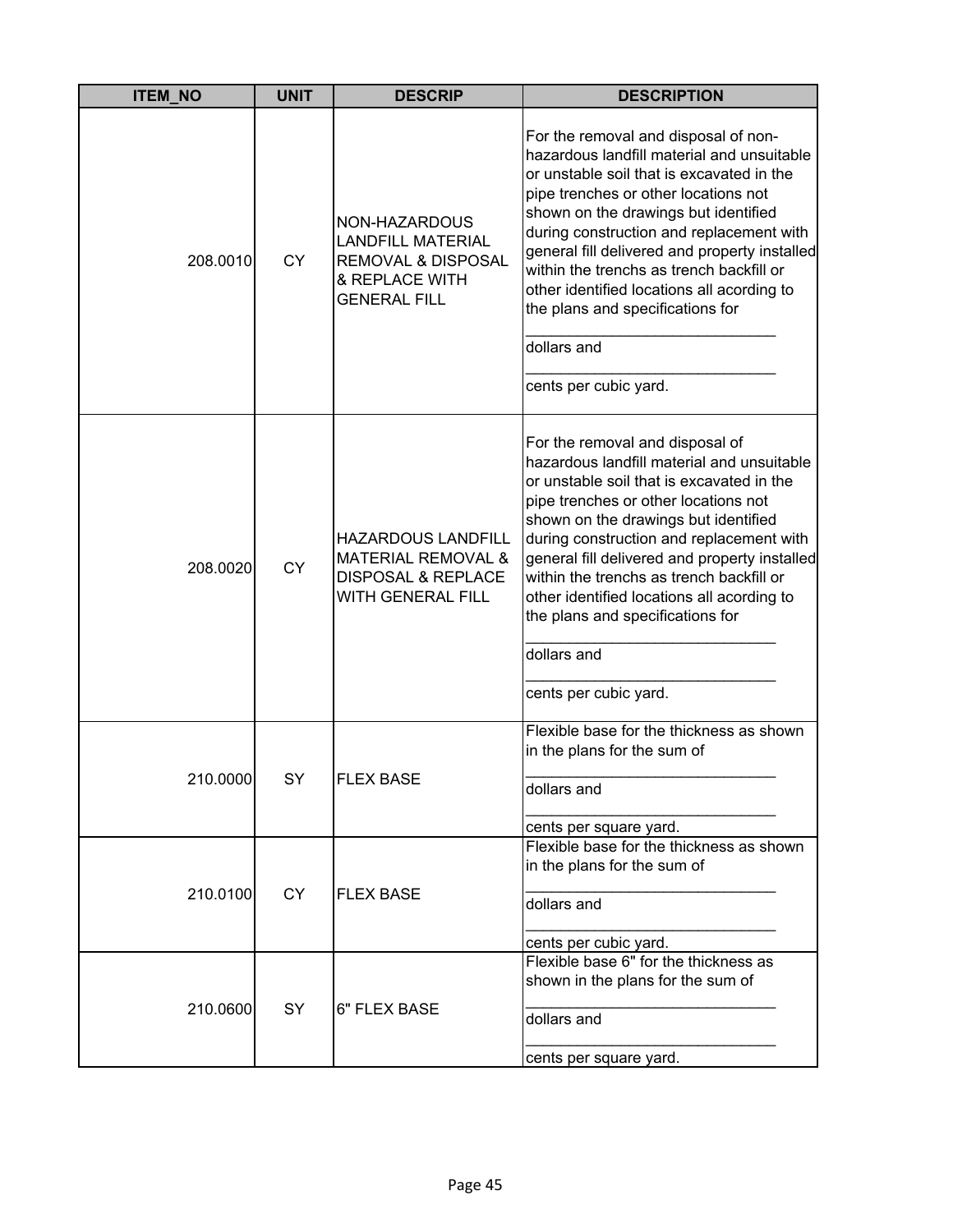| <b>ITEM NO</b> | <b>UNIT</b> | <b>DESCRIP</b>                           | <b>DESCRIPTION</b>                                                                                                                                                                                                                                                                                         |
|----------------|-------------|------------------------------------------|------------------------------------------------------------------------------------------------------------------------------------------------------------------------------------------------------------------------------------------------------------------------------------------------------------|
| 210.0800       | <b>SY</b>   | 8" FLEX BASE                             | Flexible base 8" for the thickness as<br>shown in the plans for the sum of<br>dollars and                                                                                                                                                                                                                  |
| 211.0000       | <b>CY</b>   | <b>CRUSHED ROCK</b>                      | cents per square yard.<br>For crushed rock embedment in<br>accordance with the NTCOG specification<br>item No.2.1.7(d)(3) including all placing,<br>compaction, hauling and all other<br>incidentals necessary to complete in<br>place for the sum of<br>dollars and ____________ cents per<br>cubic yard. |
| 211.0001       | <b>CY</b>   | <b>CRUSHED ROCK</b><br>NTCOG NO. 504.2.1 | For four inch (4") crushed rock<br>embedment in accordance with the<br>NTCOG specification item No.504.2.2.1<br>including all placing, compaction, hauling<br>and all other incidentals necessary to<br>complete in place for the sum of<br>dollars and<br>cents per cubic yard                            |
| 212.0000       | SY          | <b>CEMENT TREATED</b><br><b>BASE</b>     | Cement treated base material (CTB),<br>including spreading, compaction, shaping<br>and finishing all according to the plans,<br>specifications and details for the sum of<br>dollars and<br>cents per square yard.                                                                                         |
| 212.0100       | <b>CY</b>   | <b>CEMENT TREATED</b><br><b>BASE</b>     | Cement treated base material (CTB),<br>including spreading, compaction, shaping<br>and finishing all according to the plans,<br>specifications and details for the sum of<br>dollars and<br>cents per cubic yard.                                                                                          |
| 212.0200       | TN          | <b>CEMENT TREATED</b><br><b>BASE</b>     | Cement treated base material (CTB),<br>including spreading, compaction, shaping<br>and finishing all according to the plans,<br>specifications and details for the sum of<br>dollars and<br>cents per TON.                                                                                                 |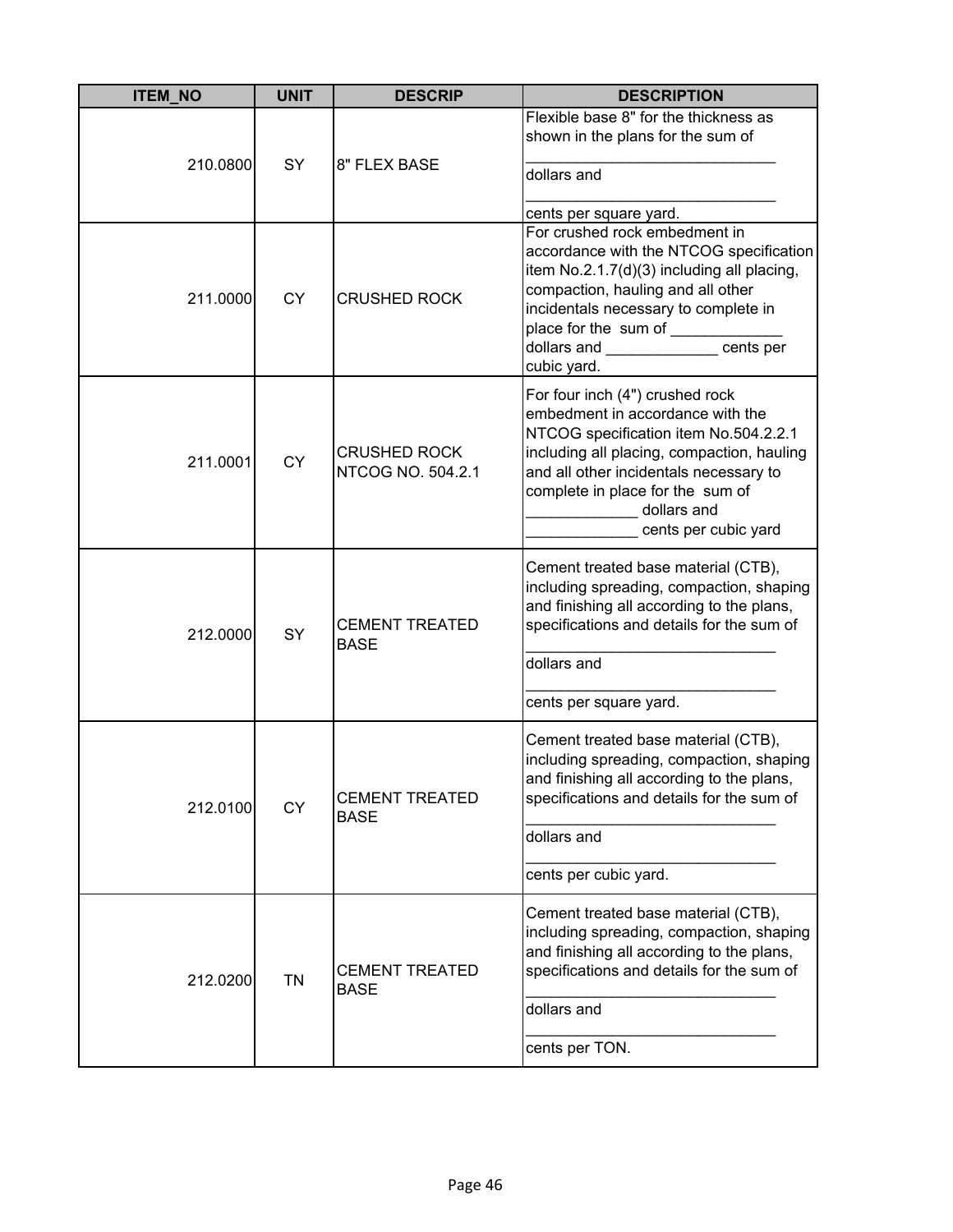| <b>ITEM_NO</b> | <b>UNIT</b> | <b>DESCRIP</b>             | <b>DESCRIPTION</b>                                                                  |
|----------------|-------------|----------------------------|-------------------------------------------------------------------------------------|
|                |             |                            | Select granular material utilized to                                                |
|                |             |                            | improve subgrade for the sum of                                                     |
| 213.0000       | <b>CY</b>   | <b>SELECT FILL SAND</b>    |                                                                                     |
|                |             |                            | dollars and                                                                         |
|                |             |                            | cents per cubic yard.                                                               |
|                |             |                            | For reworking approach slab base                                                    |
|                |             |                            | material by removing, moisture                                                      |
|                |             |                            | processing and recompacting to improve                                              |
|                |             |                            | subgrade all according to the plans and                                             |
| 213.0100       | <b>CY</b>   | <b>SLAB BASE</b>           | specifications for the sum of                                                       |
|                |             |                            |                                                                                     |
|                |             |                            | dollars and                                                                         |
|                |             |                            | cents per cubic yard.                                                               |
|                |             |                            | For 2 inch Type "B" HMHL asphalt fill                                               |
|                |             |                            | according to the plans and specifications                                           |
|                |             | <b>ASPHALT FILL 2"</b>     | for the sum of                                                                      |
| 214.0000       | <b>TON</b>  | <b>CONSTRUCT</b>           |                                                                                     |
|                |             |                            | dollars and                                                                         |
|                |             |                            |                                                                                     |
|                |             |                            | cents per ton.                                                                      |
|                |             |                            | Prepare and treat existing or newly                                                 |
|                |             | PRIME COAT                 | constructed surface with a specified                                                |
|                |             |                            | asphalt or other binder material according<br>to the plans and details as per TxDOT |
|                |             |                            | standards and specifications including all                                          |
| 214.1000       | SY          | <b>TREATMENT</b>           | necessary incidentals for the sum of                                                |
|                |             |                            |                                                                                     |
|                |             |                            | dollars and                                                                         |
|                |             |                            | cents each.                                                                         |
|                |             |                            | Furnish and install a surface treatment                                             |
|                |             |                            | consisting asphalt binder material and                                              |
|                |             |                            | aggregate according to the plans and                                                |
|                |             |                            | details as per TxDOT standards and                                                  |
| 214.2000       | SY          | <b>SURFACE TREATMENT</b>   | specifications including all necessary                                              |
|                |             | <b>FURNISH AND INSTALL</b> | incidentals for the sum of                                                          |
|                |             |                            | dollars and                                                                         |
|                |             |                            |                                                                                     |
|                |             |                            | cents each.                                                                         |
|                |             |                            | For sand cement backfill, 2 sacks cement                                            |
|                |             |                            | per cubic yard of sand complete and in                                              |
|                |             | <b>SAND CEMENT</b>         | place for the sum of                                                                |
| 215.0000       | <b>CY</b>   | <b>BACKFILL</b>            | dollars and                                                                         |
|                |             |                            |                                                                                     |
|                |             |                            | cents per cubic yard.                                                               |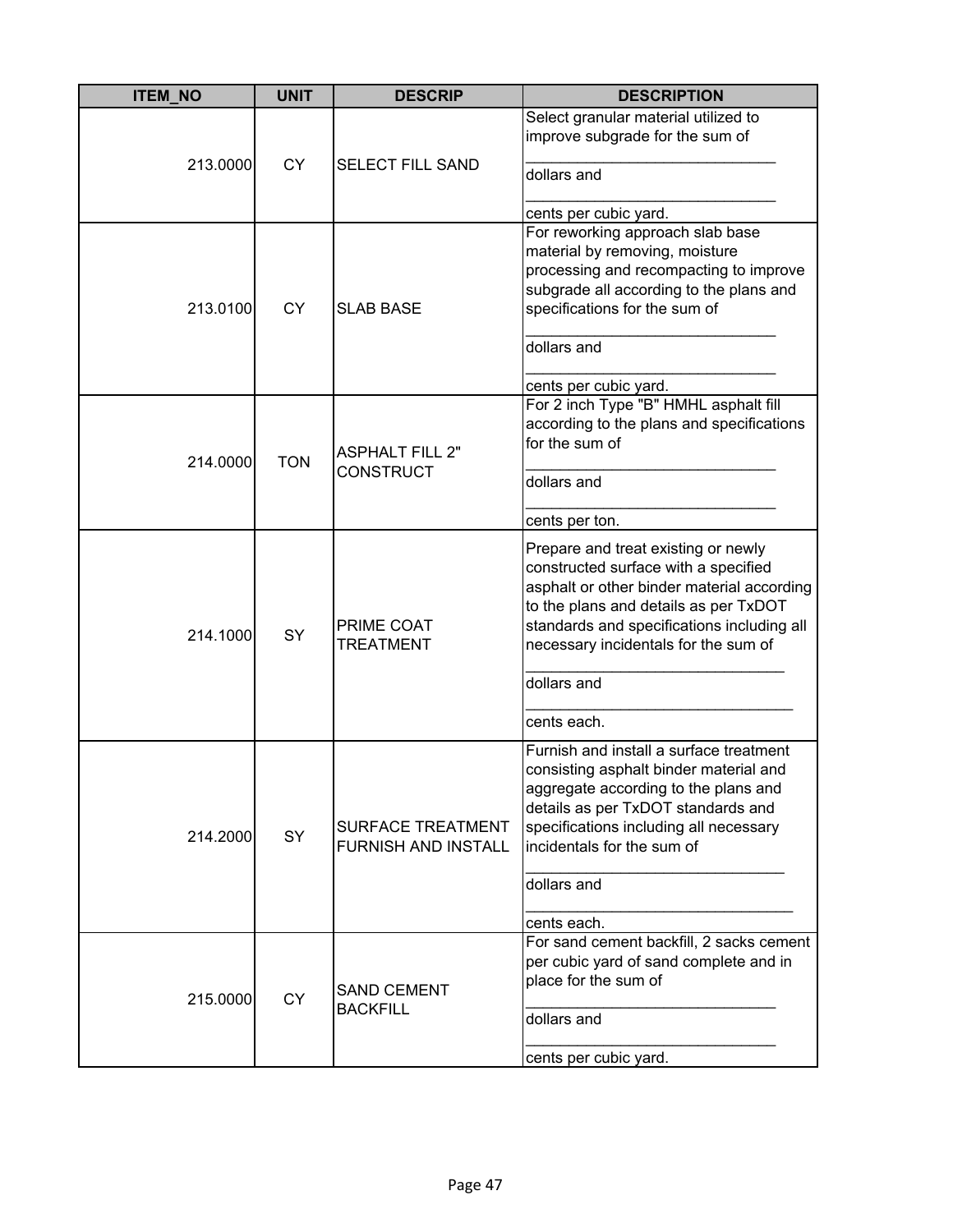| <b>ITEM_NO</b> | <b>UNIT</b> | <b>DESCRIP</b>                                                                                                      | <b>DESCRIPTION</b>                                                                                                                                                                                                                                                                    |
|----------------|-------------|---------------------------------------------------------------------------------------------------------------------|---------------------------------------------------------------------------------------------------------------------------------------------------------------------------------------------------------------------------------------------------------------------------------------|
| 215.1000       | <b>CY</b>   | <b>CEMENT STABILIZED</b><br><b>BACKFILL</b>                                                                         | For cement stabilized per TxDOT<br>including all necessary incidentals for the<br>sum of<br>dollars and<br>cents per cubic yard.                                                                                                                                                      |
| 216.0000       | <b>CY</b>   | <b>SANDY LOAM BACKFILL</b>                                                                                          | For sandy loam backfill or fill dirt, to be<br>placed and spread uniformly at<br>designated locations, including all<br>transporting, placing, spreading, and<br>grading for the sum of<br>dollars and<br>cents<br>per cubic yard.                                                    |
| 217.0000       | <b>CY</b>   | <b>CONCRETE GROUT</b><br><b>BACKFILL</b>                                                                            | Backfill of existing sanitary sewer<br>encasement with concrete grout,<br>complete and in place for the sum of<br>dollars and<br>cents per cibiv yard.                                                                                                                                |
| 218.0000       | <b>CY</b>   | <b>FLEXIBLE BASE 95%</b><br><b>COMPACTED</b>                                                                        | Flexible base placed and compacted to<br>95% Standard Proctor Density to the<br>thickness shown on the plans, or as<br>directed, for the sum of<br>dollars and cents per in-place<br>and compacted cubic yard. Volume<br>determined by plan thickness multiplied<br>by measured area. |
| 219.0000       | <b>TN</b>   | FLEX BASE, CRUSHED<br>CONCRETE, CRUSHED<br><b>GRAVEL, GRAVEL or</b><br><b>FINES FURNISH &amp;</b><br><b>COMPACT</b> | Furnish and compact to City Standards<br>flexible base, crushed concrete, crushed<br>gravel, gravel or fines including all<br>necessary incidentals for the sum of<br>dollars and<br>cents per ton.                                                                                   |
| 219.0001       | <b>TN</b>   | FLEX BASE, CRUSHED<br>CONCRETE, CRUSHED<br>GRAVEL, GRAVEL or<br><b>FINES INSTALL &amp;</b><br><b>COMPACT</b>        | Install and compact to City Standards<br>flexible base, crushed concrete, crushed<br>gravel, gravel or fines including all<br>necessary incidentals for the sum of<br>dollars and<br>cents per ton.                                                                                   |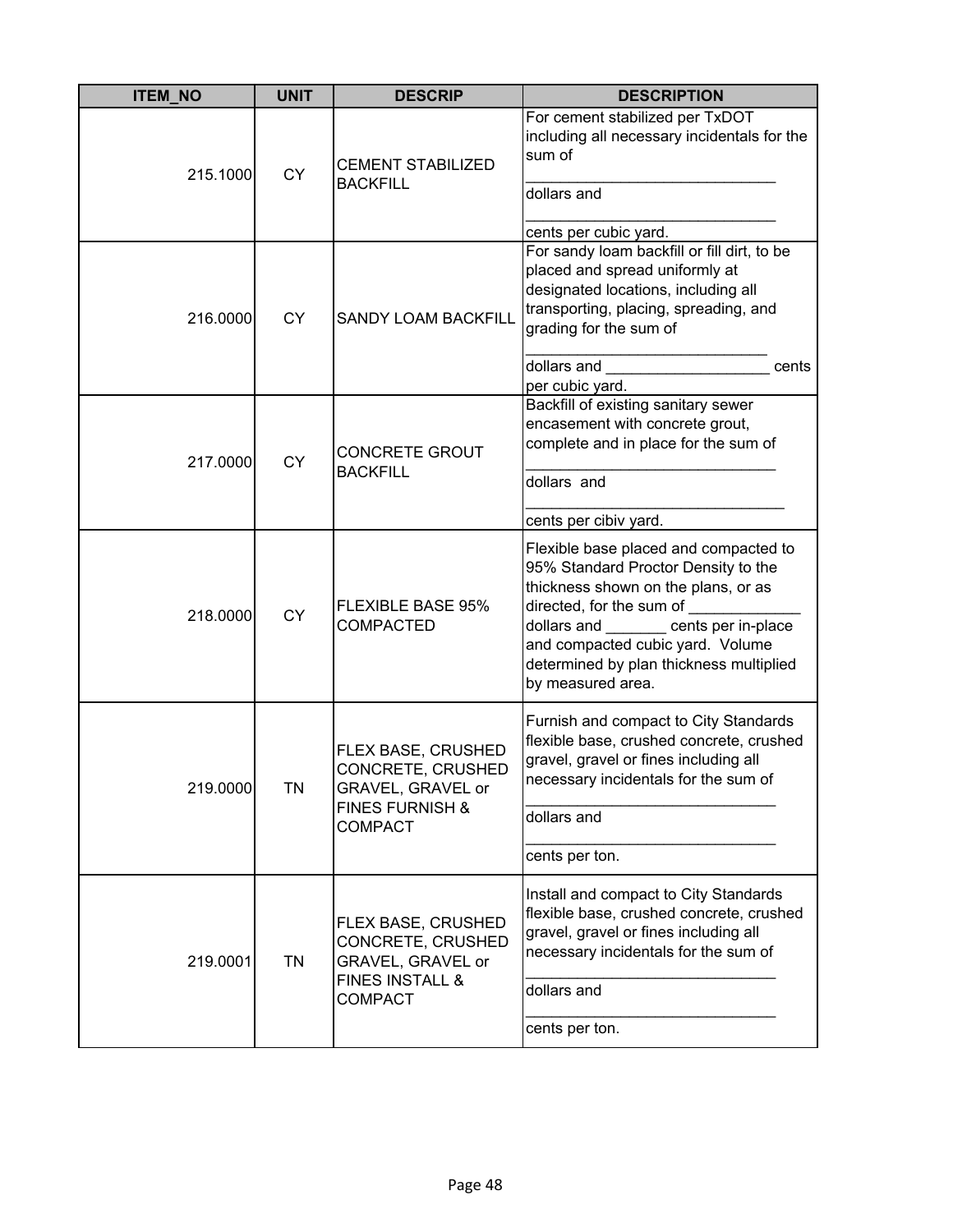| <b>ITEM NO</b>        | <b>UNIT</b>         | <b>DESCRIP</b>                                                                                                                               | <b>DESCRIPTION</b>                                                                                                                                                                                                                          |
|-----------------------|---------------------|----------------------------------------------------------------------------------------------------------------------------------------------|---------------------------------------------------------------------------------------------------------------------------------------------------------------------------------------------------------------------------------------------|
| <b>HR</b><br>220.0000 | <b>HYDRO-HAMMER</b> | For the use of a Hydro-hammer to break<br>out existing concrete including all labor &<br>incidentals necessary for the sum of<br>dollars and |                                                                                                                                                                                                                                             |
|                       |                     |                                                                                                                                              | cents per hour.                                                                                                                                                                                                                             |
| 265.0400              | SY                  | <b>TOPSOIL 4"</b>                                                                                                                            | 4 inch thick topsoil in all areas to receive<br>seed or sod including all incidentals<br>according to the plans, technical<br>specification TS-600, and details for the<br>sum of<br>dollars and<br>cents<br>per square yard.               |
| 269.0000              | SY                  | <b>HYDROMULCH</b>                                                                                                                            | Hydromulch including all incidentals<br>according to the plans for the sum of<br>dollars and<br>cents per square<br>yard.                                                                                                                   |
| 269.0001              | SY                  | <b>HYDROMULCH WITHIN</b><br><b>CITY OF GARLAND</b><br>PARK PROPERTY                                                                          | Hydromulch within City Of Garland park<br>property including all incidentals<br>according to the plans for the sum of<br>dollars and<br>cents per square<br>yard.                                                                           |
| 269.2000              | SY                  | <b>HYDROMULCH WITH</b><br><b>SHADE FRIENDLY</b><br><b>GRASS MIX SEED BY</b><br><b>NATIVE AMERICAN</b><br><b>SEED</b>                         | For Hydromulch with Shade Friendly<br>Grass Mix Seed by Native American Seed<br>or approved equal in Park areas,<br>including sprinkling and fertilizer complete<br>and in place for the sum of<br>dollars and<br>cents per square<br>yard. |
| 269.3000              | SY                  | <b>HYDROMULCH WITH</b><br><b>BERMUDA/ RYE MIX</b><br><b>SEED</b>                                                                             | For Hydromulch with Bermuda / Rye mix<br>seed, including sprinkling and fertilizer<br>comlpete and in place for the sum of<br>dollars and<br>cents per square<br>yard.                                                                      |
| 269.4000              | SY                  | <b>HYDROMULCH WITH</b><br><b>BERMUDA SEED</b>                                                                                                | For Hydromulch with Bermuda seed,<br>including sprinkling and fertilizer complete<br>and in place for the sum of<br>dollars and<br>cents per square<br>yard.                                                                                |
| 269.5000              | SY                  | <b>HYDROMULCH</b><br><b>BUFFALO GRASS</b>                                                                                                    | For planting Buffalo grass (Bouteloua<br>dactyloides) Hydromulch including all<br>necessary incidentals for the sum of<br>Dollars &<br>Cents<br>per Square Yard.                                                                            |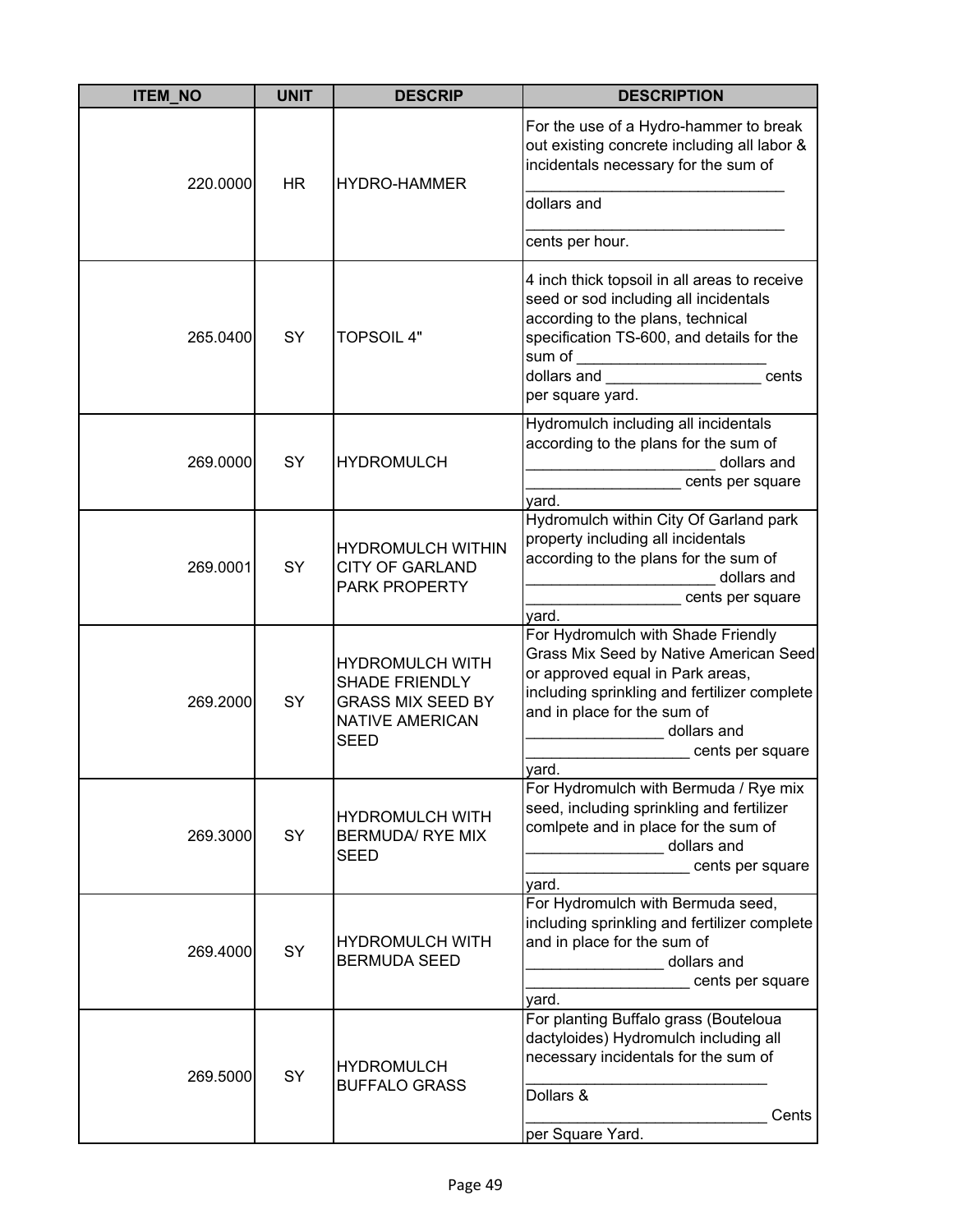| <b>ITEM_NO</b> | <b>UNIT</b> | <b>DESCRIP</b>                                | <b>DESCRIPTION</b>                                                                                                                                                                                                                                                                                                                                                                                      |
|----------------|-------------|-----------------------------------------------|---------------------------------------------------------------------------------------------------------------------------------------------------------------------------------------------------------------------------------------------------------------------------------------------------------------------------------------------------------------------------------------------------------|
|                |             |                                               | Seeding, including fertilizer and sprinkling<br>complete and in place for the sum of                                                                                                                                                                                                                                                                                                                    |
| 270.0000       | <b>SY</b>   | <b>SEEDING</b>                                | dollars and                                                                                                                                                                                                                                                                                                                                                                                             |
|                |             |                                               | cents per square yard.                                                                                                                                                                                                                                                                                                                                                                                  |
| 270.1000       | SY          | <b>SEEDING BERMUDA</b>                        | Bermuda seeding, including fertilizer and<br>sprinkling complete and in place for the<br>sum of                                                                                                                                                                                                                                                                                                         |
|                |             |                                               | dollars and                                                                                                                                                                                                                                                                                                                                                                                             |
|                |             |                                               | cents per square yard.                                                                                                                                                                                                                                                                                                                                                                                  |
| 270.3000       | SY          | <b>SEEDING RYE TURF</b>                       | Rye Turf seeding, including fertilizer and<br>sprinkling complete and in place for the<br>sum of                                                                                                                                                                                                                                                                                                        |
|                |             |                                               | dollars and                                                                                                                                                                                                                                                                                                                                                                                             |
|                |             |                                               | cents per square yard.                                                                                                                                                                                                                                                                                                                                                                                  |
| 270.4000       | <b>SY</b>   | <b>SEEDING BUFFALO</b><br><b>GRASS</b>        | For Buffalo grass (Bouteloua dactyloides)<br>seeding including fertilizer and sprinkling<br>complete and in place for the sum of                                                                                                                                                                                                                                                                        |
|                |             |                                               | Dollars &                                                                                                                                                                                                                                                                                                                                                                                               |
|                |             |                                               | Cents<br>per Square Yard.                                                                                                                                                                                                                                                                                                                                                                               |
| 270.5000       | SY          | SEEDING "SHADE-<br><b>FRIENDLY" GRASS MIX</b> | Seeding with approved 'shade-friendly'<br>grass mix, including fertilizer and<br>sprinkling complete and in place for the<br>sum of the contract of the contract of the contract of the contract of the contract of the contract of the contract of the contract of the contract of the contract of the contract of the contract of the contract of the con<br>dollars and<br>cents per square<br>yard. |
|                |             |                                               | Sodding, including fertilizer and sprinkling                                                                                                                                                                                                                                                                                                                                                            |
|                |             |                                               | complete and in place for the sum of                                                                                                                                                                                                                                                                                                                                                                    |
| 271.0000       | <b>SY</b>   | <b>SODDING</b>                                | dollars and                                                                                                                                                                                                                                                                                                                                                                                             |
|                |             |                                               | cents per square yard.                                                                                                                                                                                                                                                                                                                                                                                  |
| 271.1000       | SY          | SODDING BERMUDA                               | Bermuda sodding for erosion control,<br>including fertilizer and sprinkling complete<br>and in place for the sum of                                                                                                                                                                                                                                                                                     |
|                |             |                                               | dollars and                                                                                                                                                                                                                                                                                                                                                                                             |
|                |             |                                               | cents per square yard.                                                                                                                                                                                                                                                                                                                                                                                  |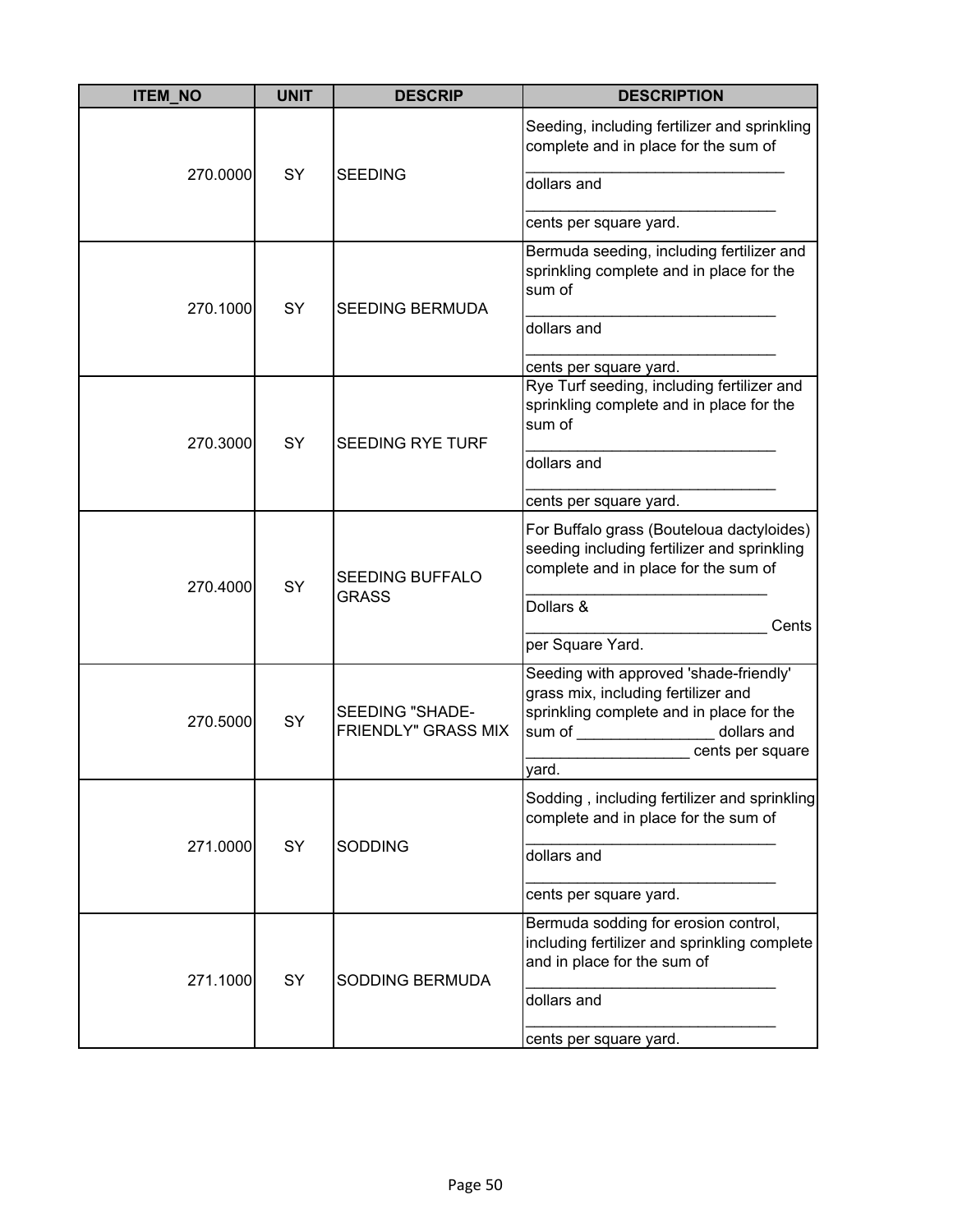| <b>ITEM NO</b> | <b>UNIT</b> | <b>DESCRIP</b>                                                          | <b>DESCRIPTION</b>                                                                                                                                                             |
|----------------|-------------|-------------------------------------------------------------------------|--------------------------------------------------------------------------------------------------------------------------------------------------------------------------------|
| 271.2000       | SY          | SODDING ST.<br><b>AUGUSTINE</b>                                         | St. Augustine sodding, including fertilizer<br>and sprinkling complete and in place for<br>the sum of<br>dollars and<br>cents per square yard.                                 |
| 271.3000       | SY          | SODDING BUFFALO<br><b>GRASS</b>                                         | Buffalo Grass sodding, including fertilizer<br>and sprinkling complete and in place for<br>the sum of<br>dollars and<br>cents per square yard.                                 |
| 272.0000       | <b>SF</b>   | <b>TURF TYPE</b><br><b>PAVESTONE FURNISH &amp;</b><br><b>INSTALL</b>    | Furnish and install Turf Type Pavestone<br>including bedding material and all<br>incidentals according to the plans for the<br>sum of<br>dollars and<br>cents per square foot. |
| 273.0000       | <b>MO</b>   | <b>MOWING</b>                                                           | Mowing, including all incidentals<br>according to the plans for the sum of<br>dollars and<br>cents per month.                                                                  |
| 274.0000       | <b>CY</b>   | <b>DREDGING</b>                                                         | Dredging complete and in place for the<br>sum of<br>dollars and<br>cents per cubic yard.                                                                                       |
| 275.0000       | LF          | <b>RET WALL CROSS TIE</b><br><b>CONSTRUCT</b>                           | Construction of new cross tie retaining<br>wall and all incidentals according to the<br>plans for the sum of<br>dollars and<br>cents per linear foot.                          |
| 280.0000       | SY          | <b>TURF REINFORCEMENT</b><br><b>MAT FURNISH &amp;</b><br><b>INSTALL</b> | Furnish and install Turf Reinforcement<br>Mat and all incidentals according to the<br>plans for the sum of<br>dollars and<br>cents per square yard.                            |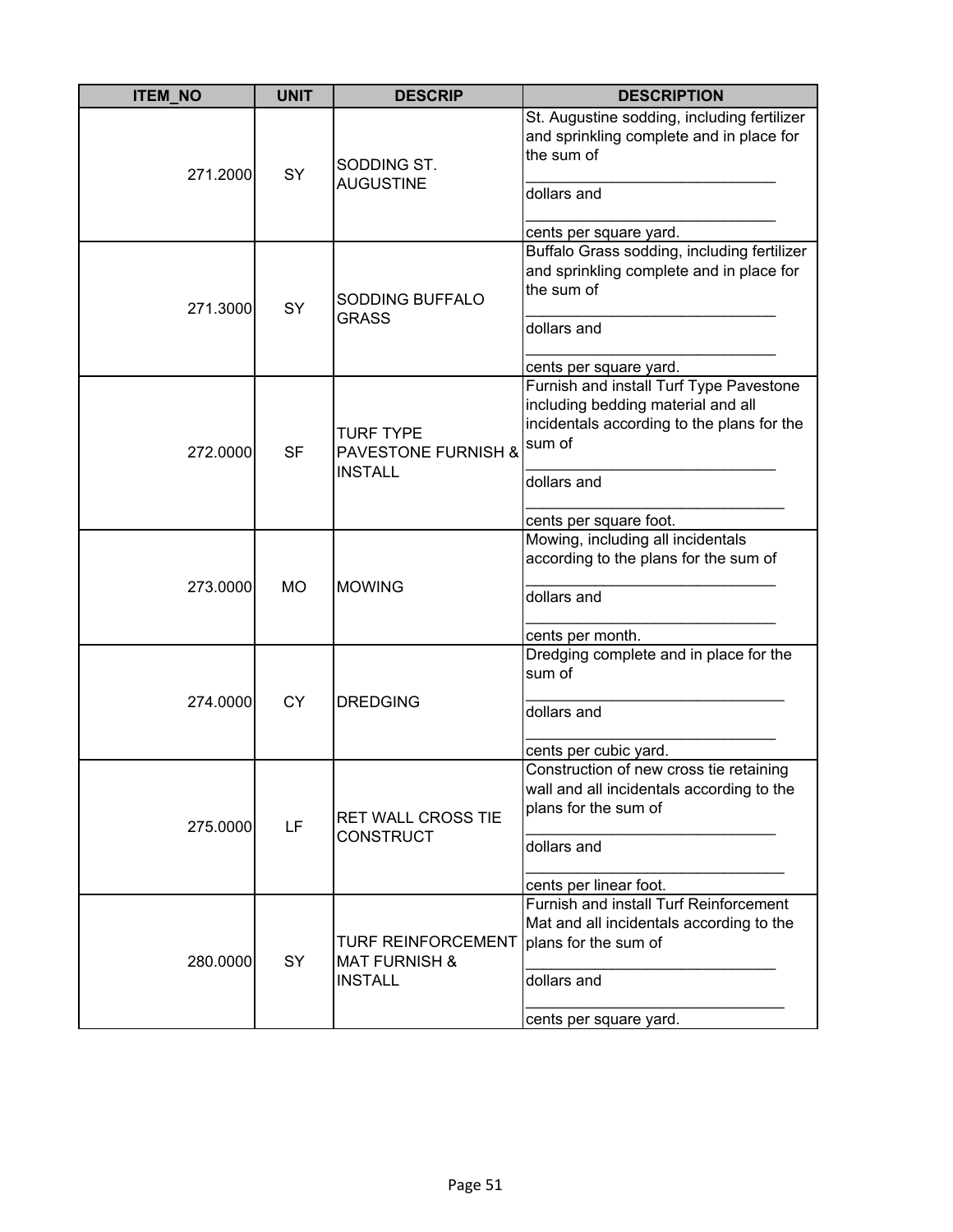| <b>ITEM_NO</b> | <b>UNIT</b> | <b>DESCRIP</b>                                                                  | <b>DESCRIPTION</b>                                                                                                                                                                                                                                                             |
|----------------|-------------|---------------------------------------------------------------------------------|--------------------------------------------------------------------------------------------------------------------------------------------------------------------------------------------------------------------------------------------------------------------------------|
| 280.1000       | <b>SY</b>   | <b>ANCHORED TURF</b><br><b>REINFORCMENT MAT</b><br><b>FURNISH &amp; INSTALL</b> | Furnish and Install Anchored Turf<br>Reinforcement Mat and all incidentals<br>according to the plans for the sum of<br>dollars and                                                                                                                                             |
| 299.0000       | LS          | <b>MISCELLANEOUS</b><br><b>BASE/SLOPE</b><br>PREPARATION ITEM                   | cents per square yard.<br>Miscellaneous base/slope preparation<br>item for the sum of<br>dollars and<br>cents per lump sum.                                                                                                                                                    |
| 301.0000       | <b>TN</b>   | <b>ASPHALT OVERLAY</b><br>TYPE "D" HMHL<br><b>CONSTRUCT</b>                     | Construct Type D HMHL asphaltic<br>concrete pavement overlay to the<br>thickness noted on the plans on existing<br>paving or base according to the plans for<br>the sum of<br>dollars and<br>cents per ton.                                                                    |
| 301.0001       | <b>TN</b>   | <b>ASPHALT OVERLAY</b><br>TYPE "D" HMHL 0-5<br>TONS CONSTRUCT                   | Construct Type D HMHL Asphalt Overlay<br>on concrete paving. Overlay thickness to<br>match existing or as directed by City, in<br>accordance with City specifications and<br>Details in which Asphalt quantity is 0-5<br>Tons for the sum of<br>dollars and<br>cents per ton.  |
| 301.0002       | <b>TN</b>   | <b>ASPHALT OVERLAY</b><br>TYPE "D" HMHL 6-10<br>TONS CONSTRUCT                  | Construct Type D HMHL Asphalt Overlay<br>on concrete paving. Overlay thickness to<br>match existing or as directed by City, in<br>accordance with City specifications and<br>Details in which Asphalt quantity is 6-10<br>Tons for the sum of<br>dollars and<br>cents per ton. |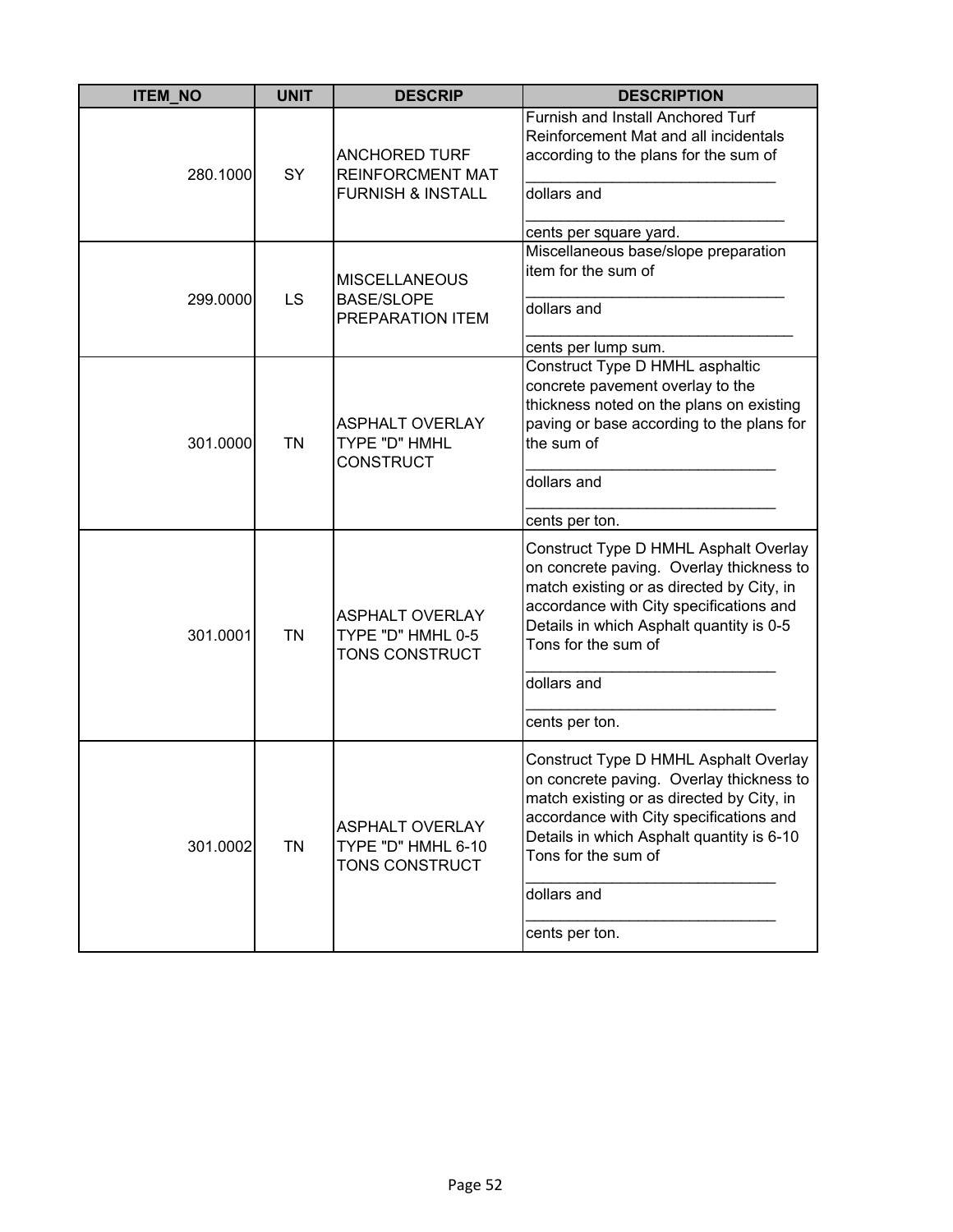| <b>ITEM NO</b> | <b>UNIT</b> | <b>DESCRIP</b>                                                  | <b>DESCRIPTION</b>                                                                                                                                                                                                                                              |
|----------------|-------------|-----------------------------------------------------------------|-----------------------------------------------------------------------------------------------------------------------------------------------------------------------------------------------------------------------------------------------------------------|
| 301.0003       | <b>TN</b>   | <b>ASPHALT OVERLAY</b><br>TYPE "D" HMHL > 10<br>TONS CONSTRUCT  | Construct Type D HMHL Asphalt Overlay<br>on concrete paving. Overlay thickness to<br>match existing or as directed by City, in<br>accordance with City specifications and<br>Details in which Asphalt quantity is over<br>10 Tons for the sum of<br>dollars and |
|                |             |                                                                 | cents per ton.                                                                                                                                                                                                                                                  |
| 301.0200       | <b>TN</b>   | <b>ASPHALT OVERLAY 2"</b><br>TYPE "D"<br><b>HMHLCONSTRUCT</b>   | Construct 2" type D HMHL asphaltic<br>concrete pavement overlay to the<br>thickness noted on the plans on existing<br>paving or base according to the plans for<br>the sum of<br>dollars and<br>cents per ton.                                                  |
| 302.0000       | SY          | <b>ASPHALT PAVEMENT</b><br>TYPE "D" HMHL<br><b>CONSTRUCT</b>    | Construct Type D HMHL asphaltic<br>concrete pavement to the thickness noted<br>on the plans, on specified base, all<br>according to the plans for the sum of<br>dollars and<br>cents per                                                                        |
| 302.0200       | SY          | <b>ASPHALT PAVEMENT 2"</b><br>TYPE "D" HMHL<br><b>CONSTRUCT</b> | square yard.<br>Construct 2 inch Type D HMHL asphaltic<br>concrete pavement on specified base all<br>according to the plans and specifications<br>complete and in place for the sum of<br>dollars and<br>cents per square yard.                                 |
| 302.0300       | SY          | <b>ASPHALT PAVEMENT 3"</b><br>TYPE "D" HMHL<br><b>CONSTRUCT</b> | Construct 3 inch Type D HMHL asphaltic<br>concrete pavement on specified base all<br>according to the plans and specifications<br>complete and in place for the sum of<br>dollars and<br>cents per<br>square yard.                                              |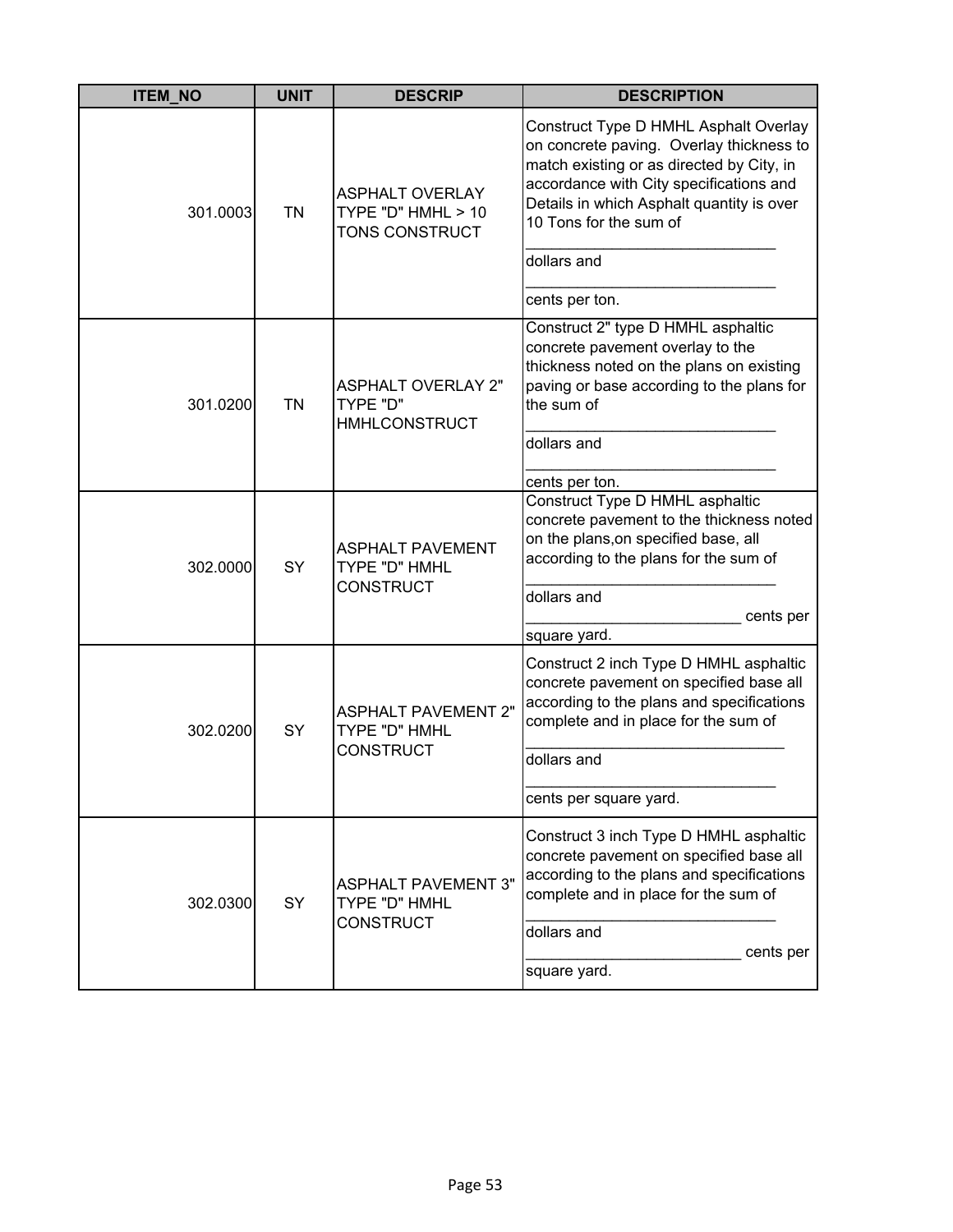| <b>ITEM_NO</b> | <b>UNIT</b> | <b>DESCRIP</b>                                                                      | <b>DESCRIPTION</b>                                                                                                                                                                                                                         |
|----------------|-------------|-------------------------------------------------------------------------------------|--------------------------------------------------------------------------------------------------------------------------------------------------------------------------------------------------------------------------------------------|
| 302.0400       | SY          | <b>ASPHALT PAVEMENT 4"</b><br>TYPE "D" HMHL                                         | Construct 4 inch Type D HMHL asphaltic<br>concrete pavement on specified base all<br>according to the plans and specifications<br>complete and in place for the sum of                                                                     |
|                |             | <b>CONSTRUCT</b>                                                                    | dollars and<br>cents per<br>square yard.                                                                                                                                                                                                   |
| 302.0406       | SY          | <b>ASPHALT PAVEMENT 4"</b><br>TYPE "D" HMHL RANGE<br>0-10 SY CONSTRUCT              | Construct 4 inch Type D HMHL asphaltic<br>concrete pavement on specified base in<br>which the placement area is in the range<br>of 0-10 square yards according to the<br>plans for the sum of<br>dollars and<br>cents per square yard.     |
| 302.0407       | SY          | <b>ASPHALT PAVEMENT 4"</b><br>TYPE "D" HMHL RANGE<br>11-50 SY CONSTRUCT             | Construct 4 inch Type D HMHL asphaltic<br>concrete pavement on specified base in<br>which the placement area is in the range<br>of 11-50 square yards according to the<br>plans for the sum of<br>dollars<br>cents per square yard.<br>and |
| 302.0408       | SY          | <b>ASPHALT PAVEMENT 4"</b><br>TYPE "D" HMHL RANGE<br>OVER 50 SY<br><b>CONSTRUCT</b> | Construct 4 inch Type D HMHL asphaltic<br>concrete pavement on specified base in<br>which the placement area is over 50<br>square yards according to the plans for<br>the sum of<br>dollars and<br>cents per square yard.                  |
| 302.0600       | SY          | <b>ASPHALT PAVEMENT 6"</b><br>HMHL CONSTRUCT                                        | Construct 6 inch Type D HMHL asphaltic<br>concrete pavement on specified base all<br>according to the plans and specifications<br>complete and in place for the sum of<br>dollars and<br>cents per<br>square yard.                         |
| 303.0200       | SY          | <b>ASPHALT PAVEMENT 2"</b><br>TYPE "B" HMAC<br><b>CONSTRUCT</b>                     | Construct 2" Type B HMAC asphaltic<br>concrete pavement on specified base all<br>according to the plans and specifications<br>complete and in place for the sum of<br>dollars and<br>cents per<br>square yard.                             |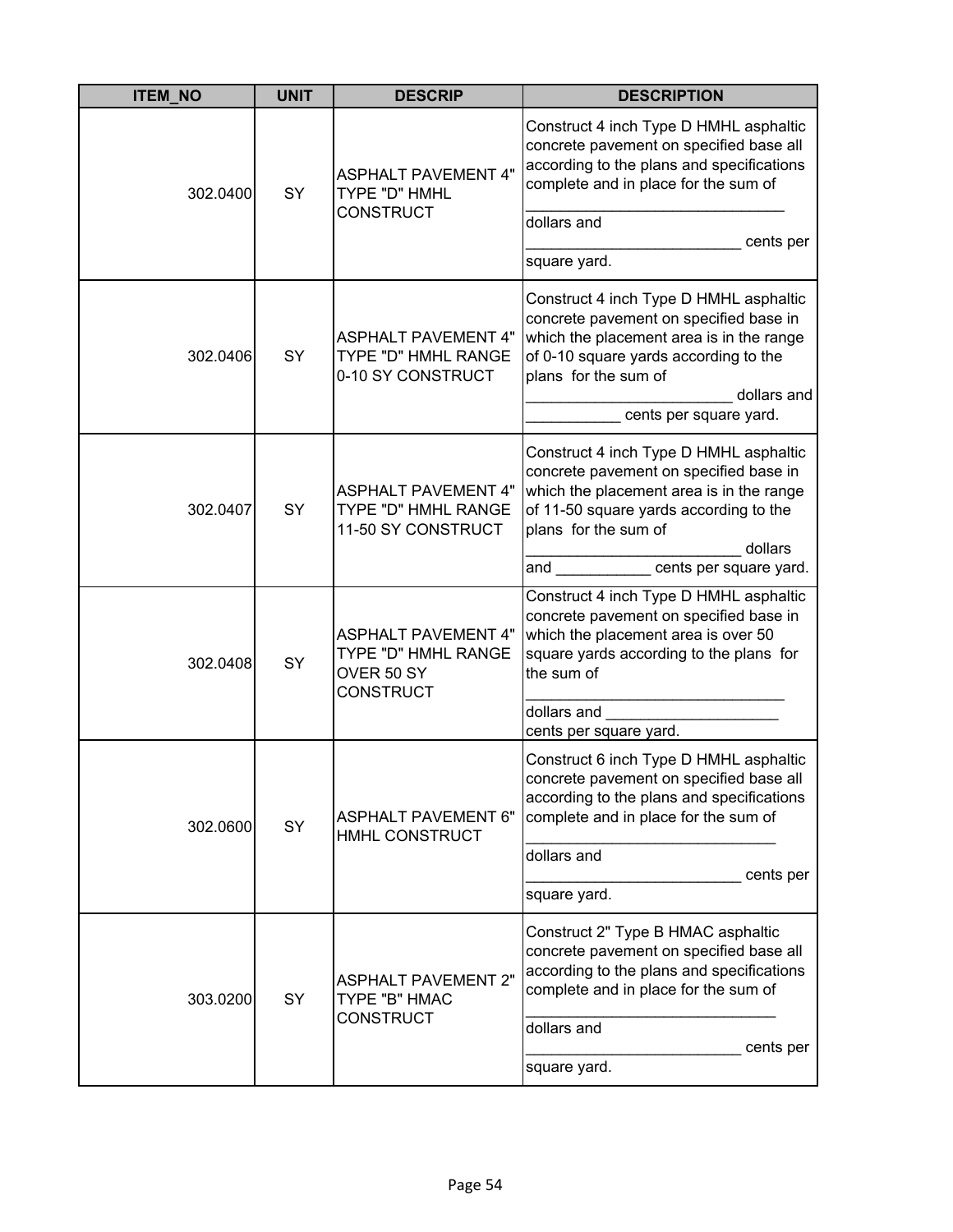| <b>ITEM_NO</b> | <b>UNIT</b> | <b>DESCRIP</b>                                                                 | <b>DESCRIPTION</b>                                                                                                                                                                                                                                                           |
|----------------|-------------|--------------------------------------------------------------------------------|------------------------------------------------------------------------------------------------------------------------------------------------------------------------------------------------------------------------------------------------------------------------------|
| 303.0210       | SY          | <b>ASPHALT PAVEMENT 2"</b><br>TYPE "C" HMAC<br><b>CONSTRUCT</b>                | Construct 2" Type C HMAC asphaltic<br>concrete pavement including all<br>necessary incidentals for the sum of<br>dollars and<br>cents per<br>square yard.                                                                                                                    |
| 303.0400       | SY          | <b>ASPHALT PAVEMENT 4"</b><br>TYPE "B" HMAC<br><b>CONSTRUCT</b>                | Construct 4" Type B HMAC asphaltic<br>concrete pavement on specified base all<br>according to the plans and specifications<br>complete and in place for the sum of<br>dollars and<br>cents per<br>square yard.                                                               |
| 303.0410       | SY          | <b>ASPHALT PAVEMENT 4"</b><br>TYPE "C" HMAC<br><b>CONSTRUCT</b>                | Construct 4" Type C HMAC asphaltic<br>concrete pavement on specified base<br>including all necessary incidentals for the<br>sum of<br>dollars and<br>cents per<br>square yard.                                                                                               |
| 303.0500       | SY          | <b>ASPHALT PAVEMENT 5"</b><br>TYPE "B" HMAC<br><b>CONSTRUCT</b>                | Construct 5" Type B HMAC asphaltic<br>concrete pavement on specified base all<br>according to the plans and specifications<br>complete and in place for the sum of<br>dollars and<br>cents per<br>square yard.                                                               |
| 303.0600       | SY          | <b>ASPHALT PAVEMENT 6"</b><br>4" TYPE 'B' AND 2" TYPE<br>'D' CONSTRUCT         | Construct 6" HMHL Asphalt Paving<br>consisting of 4" Type B base course and<br>2" Type D top course, in accordance with<br>City specification and Details for the sum<br>of<br>dollars and<br>cents per<br>square yard.                                                      |
| 303.0601       | SY          | <b>ASPHALT PAVEMENT 6"</b><br>4" TYPE 'B' AND 2" TYPE<br>'D' 0-10 SY CONSTRUCT | Construct 6" HMHL Asphalt Paving<br>consisting of 4" Type B base course and<br>2" Type D top course, in accordance with<br>City specification and Details in which the<br>placement area is 0-10 square yards, for<br>the sum of<br>dollars and<br>cents per<br>square yard. |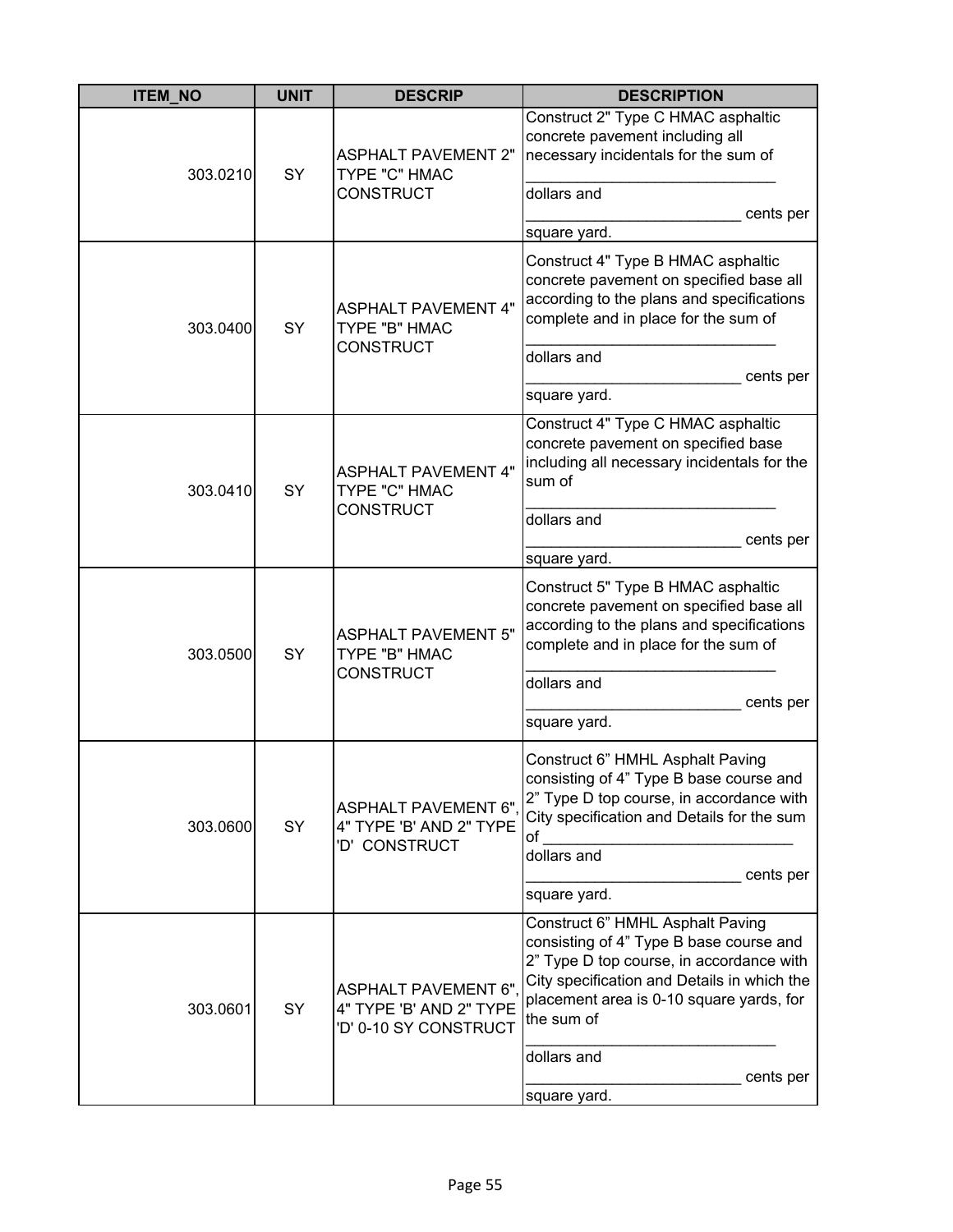| <b>ITEM_NO</b> | <b>UNIT</b> | <b>DESCRIP</b>                                                                 | <b>DESCRIPTION</b>                                                                                                                                                                                                                                                                                 |
|----------------|-------------|--------------------------------------------------------------------------------|----------------------------------------------------------------------------------------------------------------------------------------------------------------------------------------------------------------------------------------------------------------------------------------------------|
| 303.0602       | SY          | 4" TYPE 'B' AND 2" TYPE<br>'D' 11-50 SY<br><b>CONSTRUCT</b>                    | Construct 6" HMHL Asphalt Paving<br>consisting of 4" Type B base course and<br>2" Type D top course, in accordance with<br>ASPHALT PAVEMENT 6", City specification and Details in which the<br>placement area is 11-50 square yards, for<br>the sum of<br>dollars and<br>cents per<br>square yard. |
| 303.0603       | SY          | <b>ASPHALT PAVEMENT 6"</b><br>4" TYPE 'B' AND 2" TYPE<br>'D' > 50 SY CONSTRUCT | Construct 6" HMHL Asphalt Paving<br>consisting of 4" Type B base course and<br>2" Type D top course, in accordance with<br>City specification and Details in which the<br>placement area is over 50 square yards,<br>for the sum of<br>dollars and<br>cents per<br>square yard.                    |
| 304.0000       | SY          | <b>ASPHALT PAVING TYPE</b><br><b>HMAC CONSTRUCT</b>                            | For 1-1/2" HMAC on existing Flex Base<br>used in the construction of temporary<br>roadway, including all other incidentals<br>necessary for the sum of<br>dollars and<br>cents per square yard.                                                                                                    |
| 305.0000       | SY          | <b>CONC POUR FINISHING</b>                                                     | For providing an exposed aggregate finish<br>on new concrete pours, including all labor,<br>materials, and incidentals necessary to<br>complete in place for the sum of<br>dollars and<br>cents per square yard.                                                                                   |
| 306.0000       | <b>SY</b>   | <b>ASPHALT PAVEMENT</b><br><b>TEMPORARY</b><br><b>CONSTRUCT</b>                | Construct temporary asphalt paving all<br>according to the plans and specifications,<br>complete and in place, for the sum of<br>and<br>cents per square yard.                                                                                                                                     |
| 306.0200       | SY          | <b>ASPHALT PAVEMENT 2"</b><br><b>TEMPORARY</b><br><b>CONSTRUCT</b>             | Construct 2" thick temporary asphalt<br>paving all according to the plans and<br>specifications, complete and in place, for<br>the sum of<br>and<br>cents per square yard.                                                                                                                         |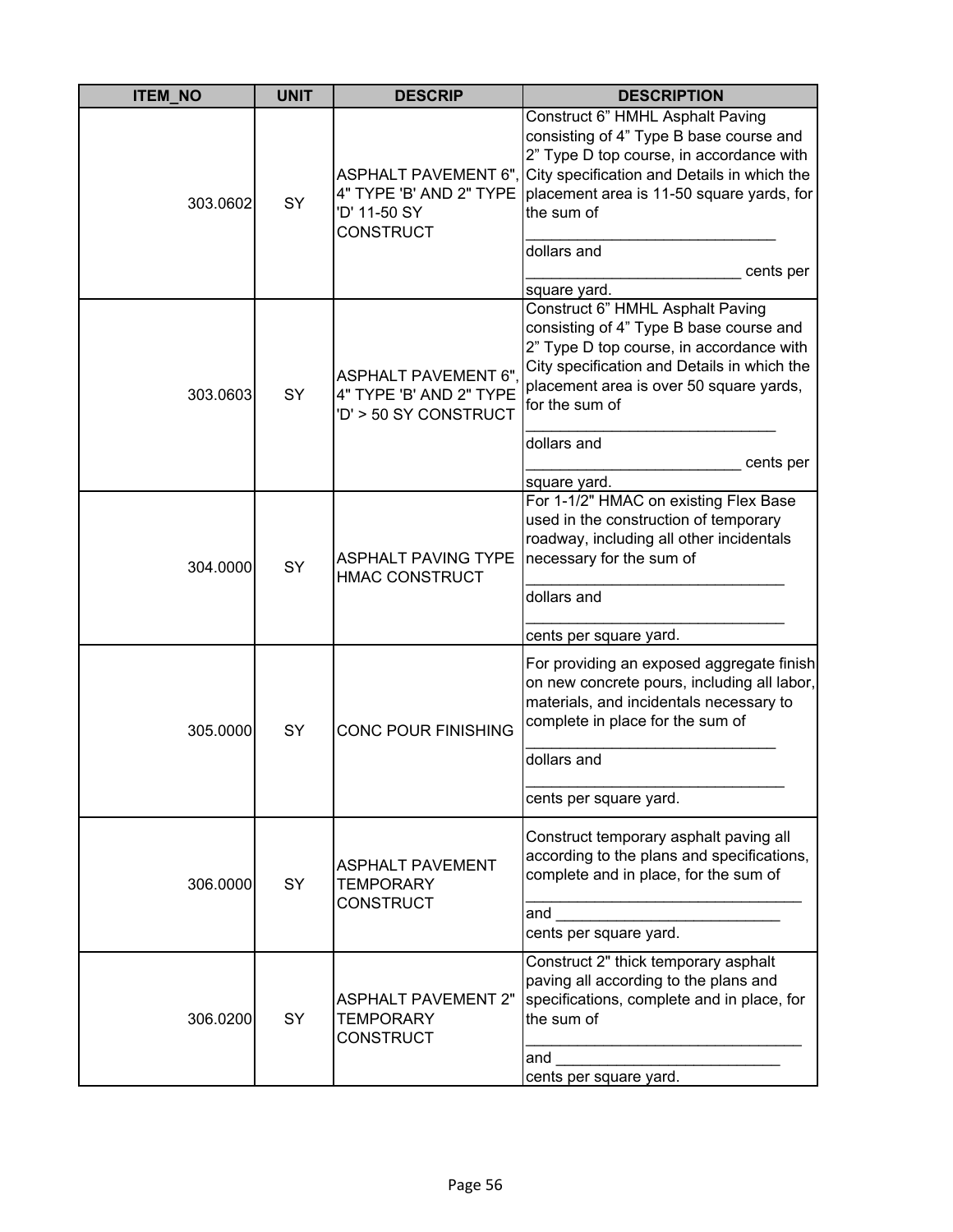| <b>ITEM_NO</b> | <b>UNIT</b> | <b>DESCRIP</b>                                                     | <b>DESCRIPTION</b>                                                                                                                                                                                                                                                                                             |
|----------------|-------------|--------------------------------------------------------------------|----------------------------------------------------------------------------------------------------------------------------------------------------------------------------------------------------------------------------------------------------------------------------------------------------------------|
| 306.0400       | SY          | <b>ASPHALT PAVEMENT 4"</b><br><b>TEMPORARY</b><br><b>CONSTRUCT</b> | Construct 4" thick temporary asphalt<br>paving all according to the plans and<br>specifications, complete and in place, for<br>the sum of<br>and<br>cents per square yard.                                                                                                                                     |
| 306.0410       | SY          | <b>ASPHALT PAVEMENT 4"</b><br><b>TEMPORARY</b><br><b>CONSTRUCT</b> | Construct 4" thick temporary asphalt<br>paving including maintenance, removal,<br>disposal, and all necessary incidentals for<br>the sum of<br>and<br>cents per square yard.                                                                                                                                   |
| 306.0600       | SY          | <b>ASPHALT PAVEMENT 6"</b><br><b>TEMPORARY</b><br><b>CONSTRUCT</b> | Construct 6" thick temporary asphalt<br>paving all according to the plans and<br>specifications, complete and in place, for<br>the sum of<br>and<br>cents per square yard.                                                                                                                                     |
| 306.0800       | SY          | <b>ASPHALT PAVEMENT 8"</b><br><b>TEMPORARY</b><br><b>CONSTRUCT</b> | Construct 8" thick temporary asphalt<br>paving (2" Type C over 6" Type B) all<br>according to the plans and specifications,<br>complete and in place, for the sum of<br>and<br>cents per square yard.                                                                                                          |
| 307.0000       | SY          | SPEED HUMP REMOVE<br>& REPLACE                                     | Remove and replace speed hump, for the<br>sum of<br>dollars and the control of the control of the control of the control of the control of the control of the control of the control of the control of the control of the control of the control of the control of the control of<br>cents<br>per square yard. |
| 308.0500       | SY          | TRAIL 5" CLASS C<br><b>CONSTRUCT</b>                               | Construct 5 inch thick, reinforced Class C<br>concrete trail paving including all<br>incidentals necessary for the sum of<br>dollars and<br>cents per square yard.                                                                                                                                             |
| 308.0601       | SY          | TRAIL 6" CLASS P1<br><b>CONSTRUCT</b>                              | Construct 6 inch thick, reinforced Class<br>P1 concrete trail paving including all<br>incidentals necessary for the sum of<br>$\sf d$<br>ollars and<br>С<br>ents per square yard.                                                                                                                              |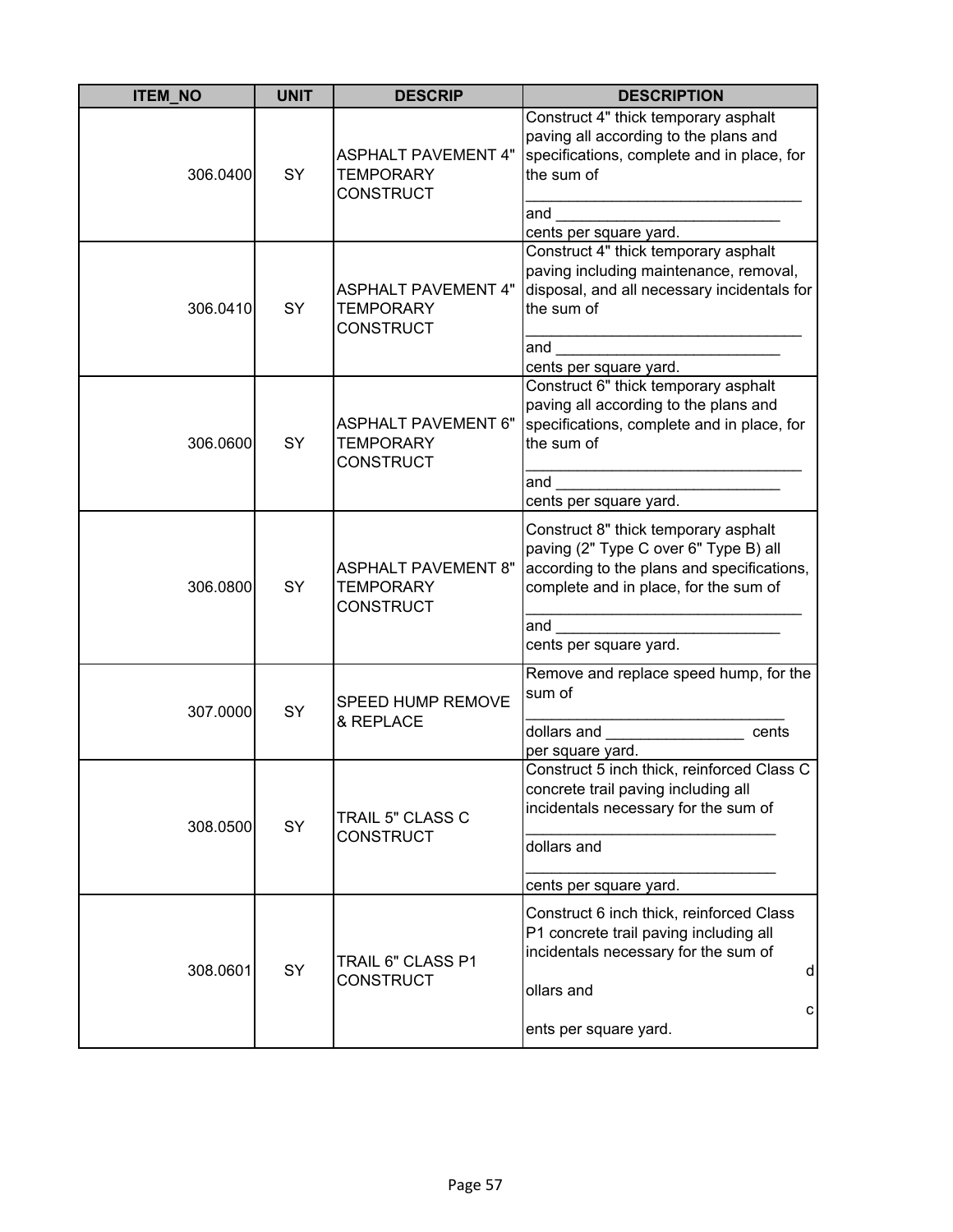| <b>ITEM NO</b> | <b>UNIT</b> | <b>DESCRIP</b>                                                       | <b>DESCRIPTION</b>                                                                                                                                                                                                                                                                                                                                                                |
|----------------|-------------|----------------------------------------------------------------------|-----------------------------------------------------------------------------------------------------------------------------------------------------------------------------------------------------------------------------------------------------------------------------------------------------------------------------------------------------------------------------------|
| 310.0410       | SY          | SIDEWALK 4" 650 FLEX<br><b>REMOVE &amp; REPLACE</b>                  | Remove 4" reinforced concrete sidewalk<br>and replacing with 650 flexural strength<br>concrete of like thickness, for the sum of<br>dollars and <b>contract to the set of the set of the set of the set of the set of the set of the set of the set of the set of the set of the set of the set of the set of the set of the set of the set of the set of the set of</b><br>cents |
|                |             |                                                                      | per square yard.                                                                                                                                                                                                                                                                                                                                                                  |
| 310.0411       | SY          | SIDEWALK 4" 650 FLEX<br>RANGE 0-5 REMOVE &<br><b>REPLACE</b>         | Remove 4" reinforced concrete sidewalk<br>and replacing with 650 flexural strength<br>concrete of like thickness, in which the<br>placement area is 0-5 square yards, for<br>the sum of                                                                                                                                                                                           |
|                |             |                                                                      | dollars and<br>cents<br>per square yard.                                                                                                                                                                                                                                                                                                                                          |
| 310.0412       | SY          | SIDEWALK 4" 650 FLEX<br>RANGE 6-25 REMOVE &<br><b>REPLACE</b>        | Remove 4" reinforced concrete sidewalk<br>and replacing with 650 flexural strength<br>concrete of like thickness, in which the<br>placement area is 6-25 square yards, for<br>the sum of                                                                                                                                                                                          |
|                |             |                                                                      | dollars and the control of the control of the control of the control of the control of the control of the control of the control of the control of the control of the control of the control of the control of the control of<br>cents per<br>square yard.                                                                                                                        |
| 310.0413       | SY          | SIDEWALK 4" 650 FLEX<br>RANGE 26-100 REMOVE<br>& REPLACE             | Remove 4" reinforced concrete sidewalk<br>and replacing with 650 flexural strength<br>concrete of like thickness, in which the<br>placement area is 26-100 square yards,<br>for the sum of                                                                                                                                                                                        |
|                |             |                                                                      | dollars and<br>cents per<br>square yard.                                                                                                                                                                                                                                                                                                                                          |
| 310.0414       | SY          | SIDEWALK 4" 650 FLEX<br>RANGE 101-500<br><b>REMOVE &amp; REPLACE</b> | Remove 4" reinforced concrete sidewalk<br>and replacing with 650 flexural strength<br>concrete of like thickness, in which the<br>placement area is 101-500 square yards,<br>for the sum of                                                                                                                                                                                       |
|                |             |                                                                      | dollars and<br>cents per<br>square yard.                                                                                                                                                                                                                                                                                                                                          |
| 310.0415       | <b>SY</b>   | SIDEWALK 4" 650 FLEX<br>RANGE > 500 REMOVE<br>& REPLACE              | Remove 4" reinforced concrete sidewalk<br>and replacing with 650 flexural strength<br>concrete of like thickness, in which the<br>placement area is over 500 square yards,<br>for the sum of<br>dollars<br>cents per square<br>and<br>yard.                                                                                                                                       |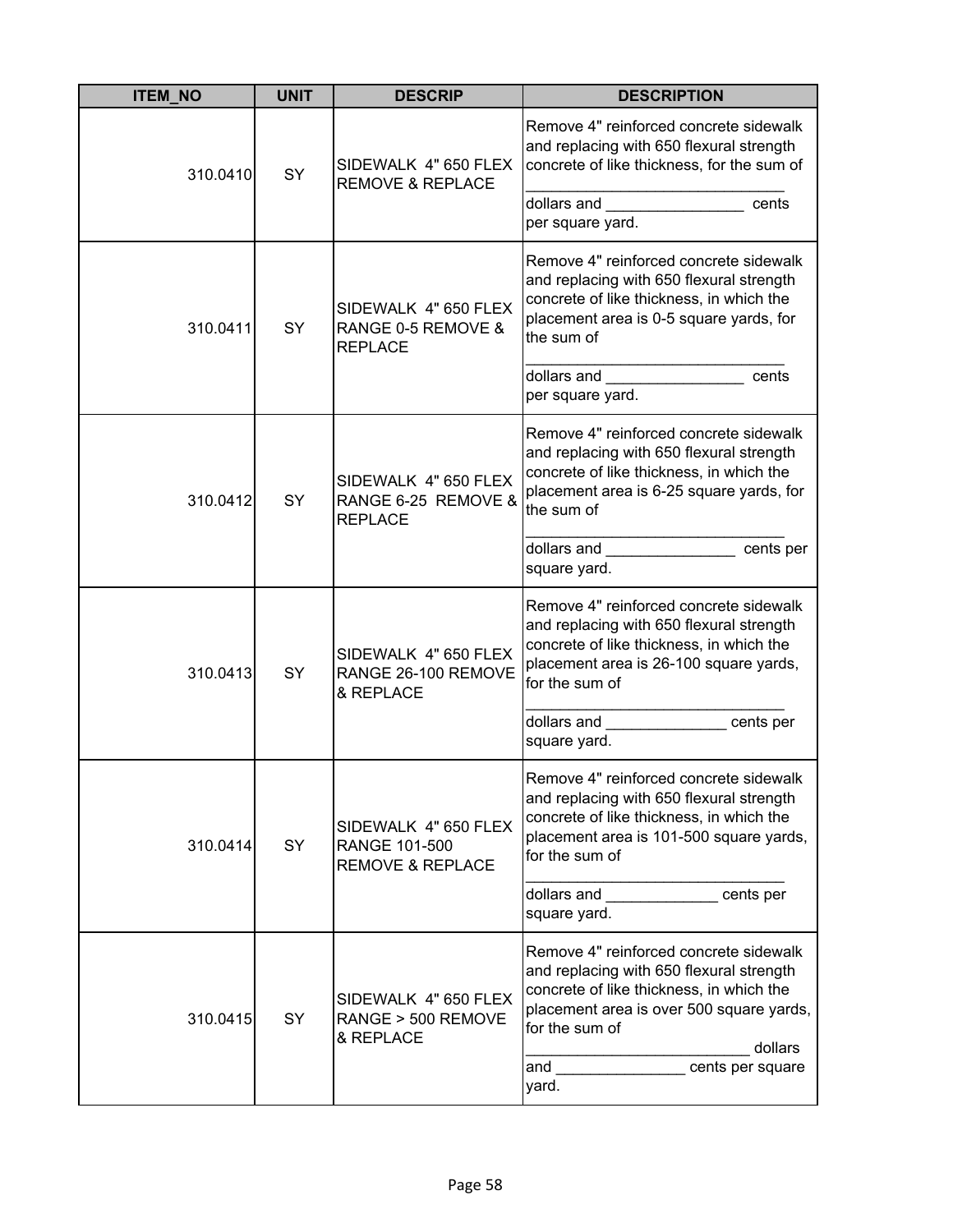| <b>ITEM_NO</b> | <b>UNIT</b> | <b>DESCRIP</b>                                                | <b>DESCRIPTION</b>                                                                                                                                                                                                                                                                                |
|----------------|-------------|---------------------------------------------------------------|---------------------------------------------------------------------------------------------------------------------------------------------------------------------------------------------------------------------------------------------------------------------------------------------------|
| 311.0400       | SY          | SIDEWALK 4" CLASS A<br>CONSTRUCT                              | Construct 4 inch thick, reinforced Class A<br>concrete sidewalk paving including all<br>excavation, forming, expansion joint<br>materials for the sum of<br>dollars and<br>cents per square yard.                                                                                                 |
| 311.0401       | SY          | SIDEWALK 4" CLASS C<br>RANGE 0-10<br>CONSTRUCT                | Construct 4 inch thick, 3600 PSI<br>reinforced Class C concrete sidewalk<br>paving in which the placement area is in<br>the range of 0-10 square yards, including<br>all incidentals necessary for the sum of<br>dollars and<br>cents per square yard.                                            |
| 311.0402       | SY          | SIDEWALK 4" CLASS C<br><b>RANGE 11-50</b><br><b>CONSTRUCT</b> | Construct 4 inch thick, 3600 PSI<br>reinforced Class C concrete sidewalk<br>paving in which the placement area is in<br>the range of 11-50 square yards,<br>including all incidentals necessary for the<br>sum of<br><u> 1990 - Johann Barnett, f</u><br>cents per<br>dollars and<br>square yard. |
| 311.0403       | SY          | SIDEWALK 4" CLASS C<br>RANGE > 50<br><b>CONSTRUCT</b>         | Construct 4 inch thick, 3600 PSI<br>reinforced Class C concrete sidewalk<br>paving in which the placement area is in<br>the range of > 50 square yards, including<br>all incidentals necessary for the sum of<br>dollars and<br>cents per square yard.                                            |
| 311.0404       | SY          | SIDEWALK 4" CLASS A<br>RANGE 101-500<br>CONSTRUCT             | Construct 4 inch thick, reinforced Class A<br>concrete sidewalk paving in which the<br>placement area is in the range of 101-500<br>square yards, including all incidentals<br>necessary for the sum of<br>dollars and<br>cents per square yard.                                                  |
| 311.0405       | <b>SY</b>   | SIDEWALK 4" CLASS A<br><b>RANGE &gt; 500</b><br>CONSTRUCT     | Construct 4 inch thick, reinforced Class A<br>concrete sidewalk paving in which the<br>placement area is over 500 square yards,<br>including all incidentals necessary for the<br>sum of<br>dollars and<br>cents per<br>square yard.                                                              |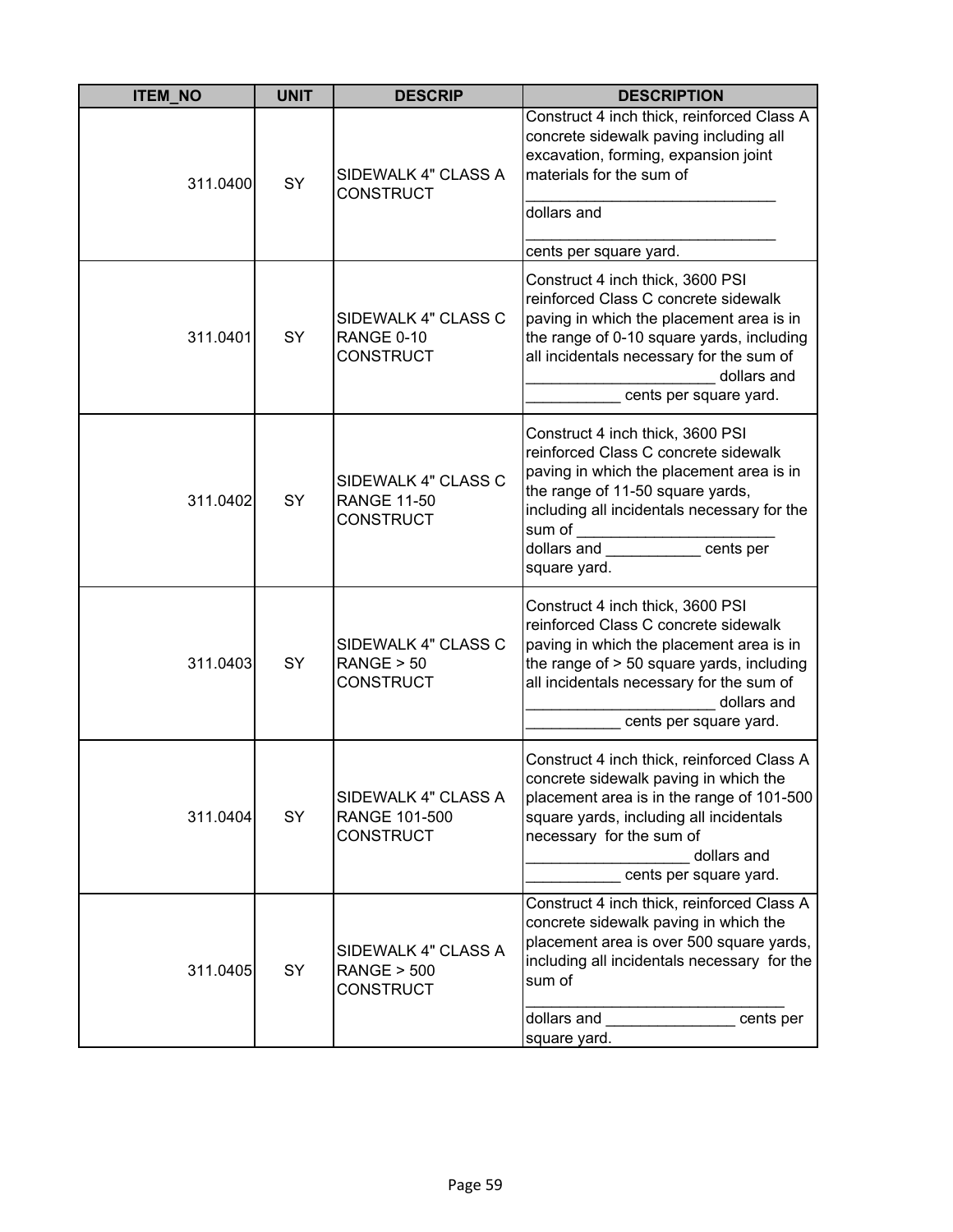| <b>ITEM_NO</b> | <b>UNIT</b> | <b>DESCRIP</b>                                                   | <b>DESCRIPTION</b>                                                                                                                                                                                                           |
|----------------|-------------|------------------------------------------------------------------|------------------------------------------------------------------------------------------------------------------------------------------------------------------------------------------------------------------------------|
| 311.0406       | <b>SY</b>   | SIDEWALK 4" CLASS C<br><b>CONSTRUCT</b>                          | Construct 4 inch thick, reinforced Class C<br>concrete sidewalk paving including all<br>excavation, forming, expansion joint<br>materials for the sum of<br>dollars and<br>cents per square yard.                            |
| 311.0410       | SY          | SIDEWALK 4" CLASS A<br>WITH 24" X 48" JOINT<br>PATTERN CONSTRUCT | Construct 4 inch, reinforced Class A<br>concrete sidewalk with 24 inch x 48 inch<br>joint pattern including all excavation,<br>forming, expansion joint materials for the<br>sum of<br>dollars and<br>cents per square yard. |
| 311.0411       | <b>SY</b>   | SIDEWALK 4" CLASS C<br>WITH 24" X 48" JOINT<br>PATTERN CONSTRUCT | Construct 4 inch, reinforced Class C<br>concrete sidewalk with 24 inch x 48 inch<br>joint pattern including all excavation,<br>forming, expansion joint materials for the<br>sum of<br>dollars and                           |
| 311.0500       | SY          | SIDEWALK 5" CLASS A<br><b>CONSTRUCT</b>                          | cents per square yard.<br>Construct 5 inch thick, reinforced Class A<br>concrete sidewalk paving including all<br>excavation, forming, expansion joint<br>materials for the sum of<br>dollars and<br>cents per square yard.  |
| 311.0501       | SY          | SIDEWALK 5" CLASS C<br><b>CONSTRUCT</b>                          | Construct 5 inch thick, reinforced Class C<br>concrete sidewalk paving including all<br>excavation, forming, expansion joint<br>materials for the sum of<br>dollars and<br>cents per square yard.                            |
| 311.0502       | SY          | SIDEWALK 5" CLASS P1<br><b>CONSTRUCT</b>                         | Construct 5 inch thick, reinforced Class<br>P1 concrete sidewalk paving including all<br>excavation, forming, expansion joint<br>materials for the sum of<br>d<br>ollars<br>and<br>С<br>ents per square yard.                |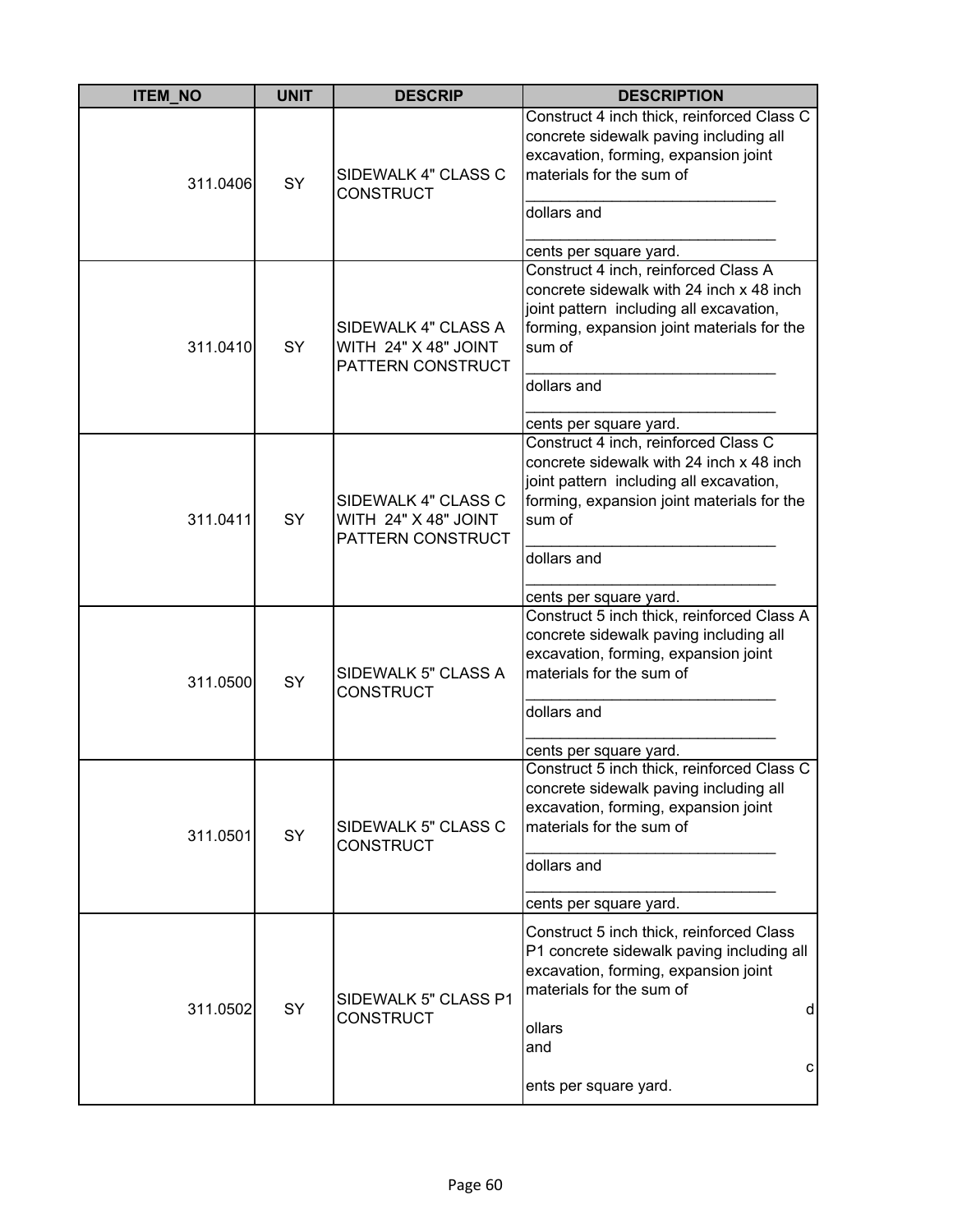| <b>ITEM NO</b> | <b>UNIT</b> | <b>DESCRIP</b>                                                    | <b>DESCRIPTION</b>                                                                                                                                                                                                 |
|----------------|-------------|-------------------------------------------------------------------|--------------------------------------------------------------------------------------------------------------------------------------------------------------------------------------------------------------------|
| 311.0600       | SY          | SIDEWALK 6" CLASS A<br><b>CONSTRUCT</b>                           | Construct 6 inch thick, reinforced Class A<br>concrete sidewalk paving including all<br>excavation, forming, expansion joint<br>materials for the sum of<br>dollars and<br>cents per square yard.                  |
| 311.0601       | SY          | SIDEWALK 6" CLASS C<br><b>CONSTRUCT</b>                           | Construct 6 inch thick, reinforced Class C<br>concrete sidewalk paving including all<br>excavation, forming, expansion joint<br>materials for the sum of<br>dollars and<br>cents per square yard.                  |
| 312.0406       | SY          | SIDEWALK 4" 3000 PSI<br><b>RANGE 0-10 SY</b><br><b>CONSTRUCT</b>  | Construct 4 inch thick, reinforced 3000<br>PSI concrete sidewalk, in which the<br>placement area is in the range of 0-10<br>square yards, for the sum of<br>dollars and<br>cents<br>per square yard.               |
| 312.0407       | <b>SY</b>   | SIDEWALK 4" 3000 PSI<br>RANGE OVER 50 SY<br><b>CONSTRUCT</b>      | Construct 4 inch thick, reinforced 3000<br>PSI concrete sidewalk, in which the<br>placement area is in the range over 50<br>square yards, for the sum of<br>dollars and<br>cents<br>per square yard.               |
| 312.0408       | SY          | SIDEWALK 4" 3000 PSI<br><b>RANGE 11-50 SY</b><br><b>CONSTRUCT</b> | Construct 4 inch thick, reinforced 3000<br>PSI concrete sidewalk, in which the<br>placement area is in the range of 11-50<br>square yards, for the sum of<br>dollars and<br>cents<br>per square yard.              |
| 313.0400       | SY          | SIDEWALK 4" 3200 PSI<br><b>CONSTRUCT</b>                          | Construct 4 inch thick, reinforced 3200<br>PSI concrete sidewalkall according to the<br>plans and specifications, complete and in<br>place, for the sum of<br>dollars and<br>cents<br>per square yard.             |
| 314.0400       | SY          | ARMORED SIDEWALK 4"<br><b>CLASS A CONSTRUCT</b>                   | Construct 4 inch thick armored sidewalk,<br>reinforced Class A concrete sidewalk<br>paving including all excavation, forming,<br>expansion joint materials for the sum of<br>dollars and<br>cents per square yard. |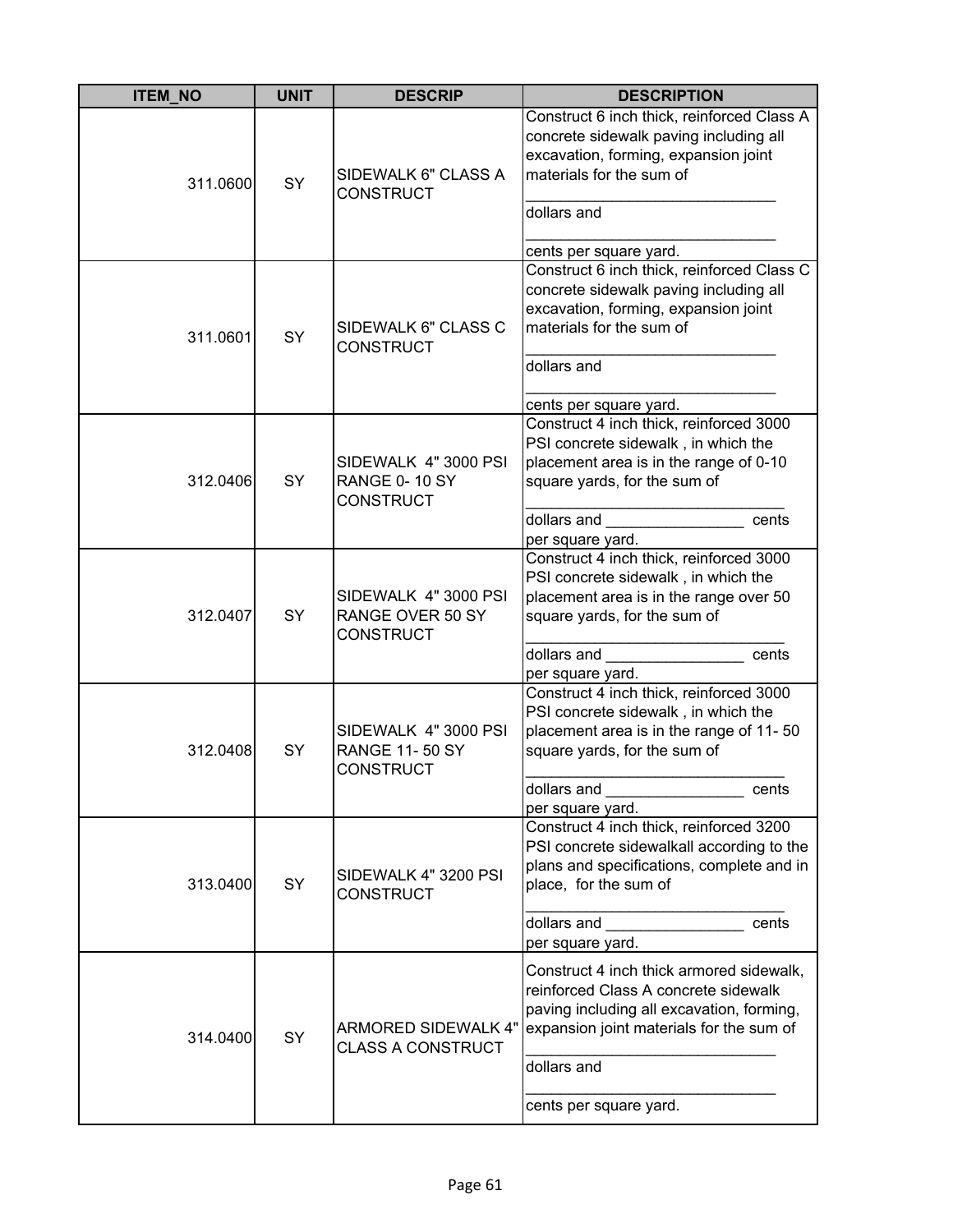| <b>ITEM_NO</b> | <b>UNIT</b> | <b>DESCRIP</b>                                                    | <b>DESCRIPTION</b>                                                                                                                                                                                                |
|----------------|-------------|-------------------------------------------------------------------|-------------------------------------------------------------------------------------------------------------------------------------------------------------------------------------------------------------------|
| 314.0410       | <b>SF</b>   | <b>DEDUCT SIDEAWALK 4"</b><br><b>CONCRETE</b><br><b>CONSTRUCT</b> | Construct 4 inch Deduct concrete<br>sidewalk including all necessary<br>incidentals for the sum of<br>dollars and<br>cents<br>per square foot.                                                                    |
| 315.0000       | <b>SY</b>   | <b>MOW STRIP 4" CLASS</b><br>"A" CONSTRUCT                        | Construct 4 inch thick reinforced Class<br>"A" concrete mow strip under screening<br>wall including all excavation, forming,<br>expansion joint materials for the sum of<br>dollars and<br>cents per square yard. |
| 315.0001       | <b>SY</b>   | <b>MOW STRIP 4" CLASS</b><br>"C" CONSTRUCT                        | Construct 4 inch thick reinforced Class C<br>concrete mow strip under screening wall<br>including all excavation, forming,<br>expansion joint materials for the sum of<br>dollars and<br>cents per square yard.   |
| 316.0000       | <b>SF</b>   | <b>CONCRETE STEPS</b><br><b>CONSTRUCT</b>                         | Construct reinforced Class A concrete<br>steps including all excavation, forming,<br>expansion joint materials for the sum of<br>dollars and<br>cents per square foot                                             |
| 316.0001       | <b>SF</b>   | <b>CONCRETE STEPS</b><br><b>CONSTRUCT</b>                         | Construct reinforced Class C concrete<br>steps including all excavation, forming,<br>expansion joint materials for the sum of<br>dollars and<br>cents per square foot                                             |
| 320.0000       | <b>SY</b>   | ALLEY PAVING CLASS C<br><b>CONSTRUCT</b>                          | Construct Class C concrete alley paving<br>according to the plans, details and<br>specifications for the sum of<br>dollars and<br>cents per square yard.                                                          |
| 320.0001       | SY          | <b>ALLEY PAVING CLASS</b><br>P1 CONSTRUCT                         | Construct 4000 psi Class P1 concrete<br>alley paving according to the plans,<br>details and specifications for the sum of<br>dollars and<br>cents per square yard.                                                |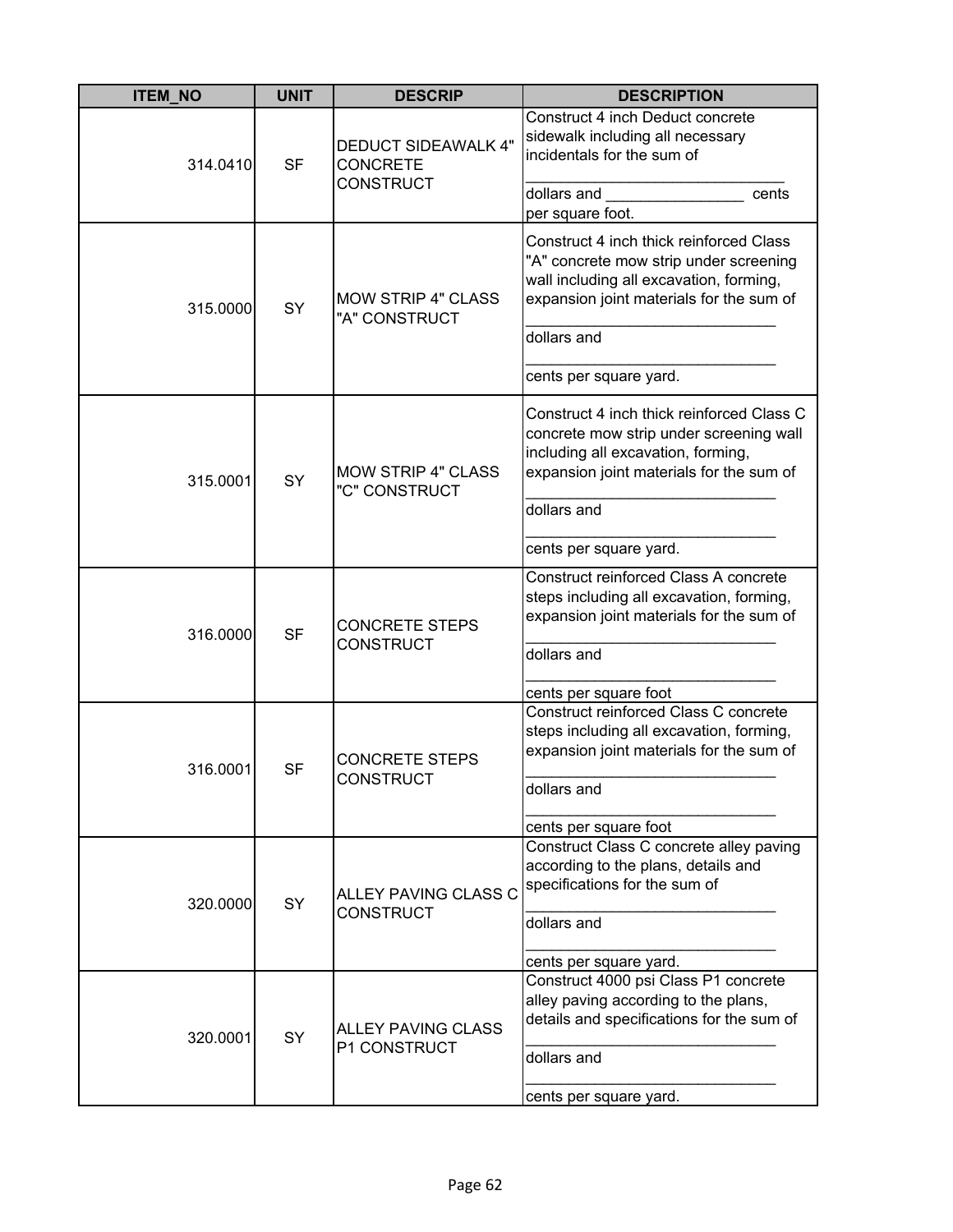| <b>ITEM_NO</b> | <b>UNIT</b> | <b>DESCRIP</b>                                                           | <b>DESCRIPTION</b>                                                                                                                                                                                                                                                                                                                          |
|----------------|-------------|--------------------------------------------------------------------------|---------------------------------------------------------------------------------------------------------------------------------------------------------------------------------------------------------------------------------------------------------------------------------------------------------------------------------------------|
| 320.0002       | <b>CY</b>   | <b>Structural Alley Slab</b>                                             | Construct 4000 PSI Class P1 reinforced<br>concrete pier supported alley slab,<br>including slab supports at ends of slab<br>and adjacent driveways, void forms, soil<br>retainers, subdrain, and all incidentals<br>necessary according to the plans,<br>specifications, and details for the sum of<br>dollars and<br>cents per cubic yard. |
| 320.0006       | SY          | ALLEY PAVING 8"-5"-8"<br>650 PSI FLEX RANGE 0-<br><b>10 SY CONSTRUCT</b> | Construct alley paving with 8 inch edges<br>and a 5 inch center 650 flexural strength<br>concrete, in which the placement area is<br>in the range of 0-10 square yards for the<br>sum of<br>dollars and<br>cents per<br>square yard.                                                                                                        |
| 320.0007       | SY          | ALLEY PAVING 8"-5"-8"<br>650 PSI FLEX RANGE 11-<br>50 SY CONSTRUCT       | Construct alley paving with 8 inch edges<br>and a 5 inch center 650 flexural strength<br>concrete, in which the placement area is<br>in the range of 11-50 square yards for the<br>sum of<br>dollars and<br>cents per<br>square yard.                                                                                                       |
| 320.0008       | SY          | ALLEY PAVING 8"-5"-8"<br>650 PSI FLEX RANGE ><br>50 SY CONSTRUCT         | Construct alley paving with 8 inch edges<br>and a 5 inch center 650 flexural strength<br>concrete, in which the placement area is<br>over 50 square yards for the sum of<br>dollars and<br>cents<br>per square yard.                                                                                                                        |
| 320.0011       | <b>SY</b>   | ALLEY PAVING 8"-5"-8"<br>650 PSI FLEX RANGE 0-<br>5 REMOVE & REPLACE     | For removing existing alley paving, and<br>replacing with 8 inch edges and a 5 inch<br>center 650 flexural strength concrete, in<br>which the placement area is 0-5 square<br>yards, for the sum of<br>dollars and _______ cents per square<br>yard.                                                                                        |
| 320.0012       | SY          | ALLEY PAVING 8"-5"-8"<br>650 PSI FLEX RANGE 6-<br>25 REMOVE & REPLACE    | For removing existing alley paving, and<br>replacing with 8 inch edges and a 5 inch<br>center 650 flexural strength concrete, in<br>which the placement area is 6-25 square<br>yards, for the sum of<br>dollars<br>and cents per square yard.                                                                                               |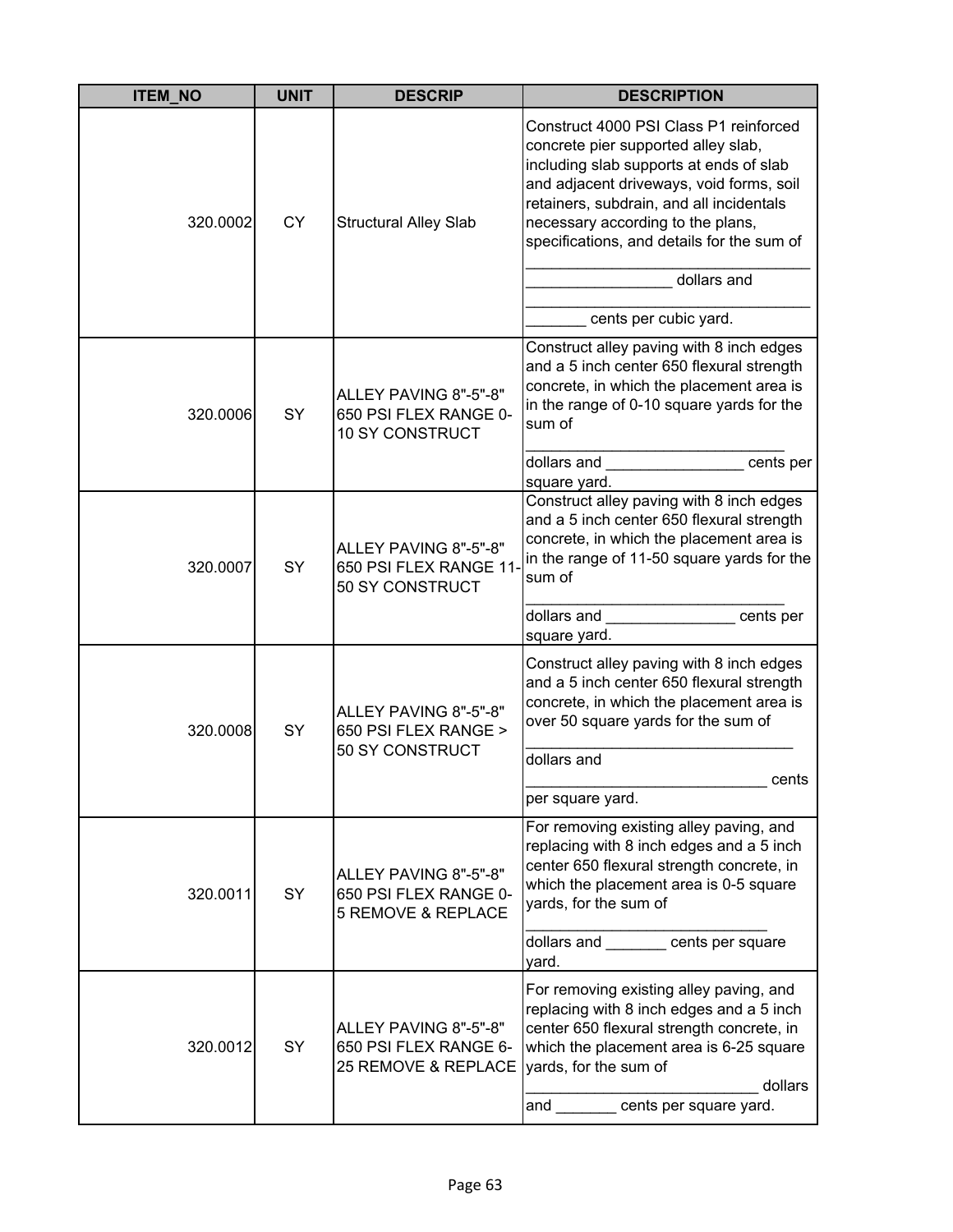| <b>ITEM NO</b> | <b>UNIT</b> | <b>DESCRIP</b>                                                                          | <b>DESCRIPTION</b>                                                                                                                                                                                                                                      |
|----------------|-------------|-----------------------------------------------------------------------------------------|---------------------------------------------------------------------------------------------------------------------------------------------------------------------------------------------------------------------------------------------------------|
| 320.0013       | SY          | ALLEY PAVING 8"-5"-8"<br>650 PSI FLEX RANGE 26-<br>100 REMOVE &<br><b>REPLACE</b>       | For removing existing alley paving, and<br>replacing with 8 inch edges and a 5 inch<br>center 650 flexural strength concrete, in<br>which the placement area is 26-100<br>square yards, for the sum of<br>dollars<br>and _______ cents per square yard. |
| 320.0014       | SY          | ALLEY PAVING 8"-5"-8"<br>650 PSI FLEX RANGE<br>101-500 REMOVE &<br><b>REPLACE</b>       | For removing existing alley paving, and<br>replacing with 8 inch edges and a 5 inch<br>center 650 flexural strength concrete, in<br>which the placement area is 101-500<br>square yards, for the sum of<br>dollars<br>and cents per square yard.        |
| 320.0015       | SY          | ALLEY PAVING 8"-5"-8"<br>650 PSI FLEX RANGE ><br>500 REMOVE &<br><b>REPLACE</b>         | For removing existing alley paving, and<br>replacing with 8 inch edges and a 5 inch<br>center 650 flexural strength concrete, in<br>which the placement area is over 500<br>square yards, for the sum of<br>dollars and<br>cents per square yard.       |
| 320.1000       | SY          | ALLEY PAVING 10' WIDE<br>8"-5"-8" CLASS 'C'<br><b>CONSTRUCT</b>                         | Construct 10 foot wide class 'C' concrete<br>alley with 8 inch thick edges and a 5 inch<br>thick center for the sum of<br>dollars and ____________ cents per<br>square yard.                                                                            |
| 320.1001       | SY          | ALLEY PAVING 10' WIDE<br>8"-5"-8" CLASS 'C'<br>RANGE 0-20<br><b>CONSTRUCT</b>           | Construct 10 foot wide class 'C' concrete<br>alley with 8 inch thick edges and a 5 inch<br>thick center, in which the placement area<br>is from 0-20 square yards, for the sum of<br>dollars and<br>cents per square yard.                              |
| 320.1002       | SY          | 8"-5"-8" CLASS 'C'<br><b>RANGE 21-100</b><br><b>CONSTRUCT</b>                           | Construct 10 foot wide class 'C' concrete<br>ALLEY PAVING 10' WIDE alley with 8 inch thick edges and a 5 inch<br>thick center, in which the placement area<br>is from 21-100 square yards, for the sum<br>of dollars and<br>cents per square yard.      |
| 320.1003       | SY          | ALLEY PAVING 10' WIDE<br>8"-5"-8" CLASS 'C'<br><b>RANGE &gt;100</b><br><b>CONSTRUCT</b> | Construct 10 foot wide class 'C' concrete<br>alley with 8 inch thick edges and a 5 inch<br>thick center, in which the placement area<br>is over100 square yards, for the sum of<br>dollars and ___________<br>cents per square yard.                    |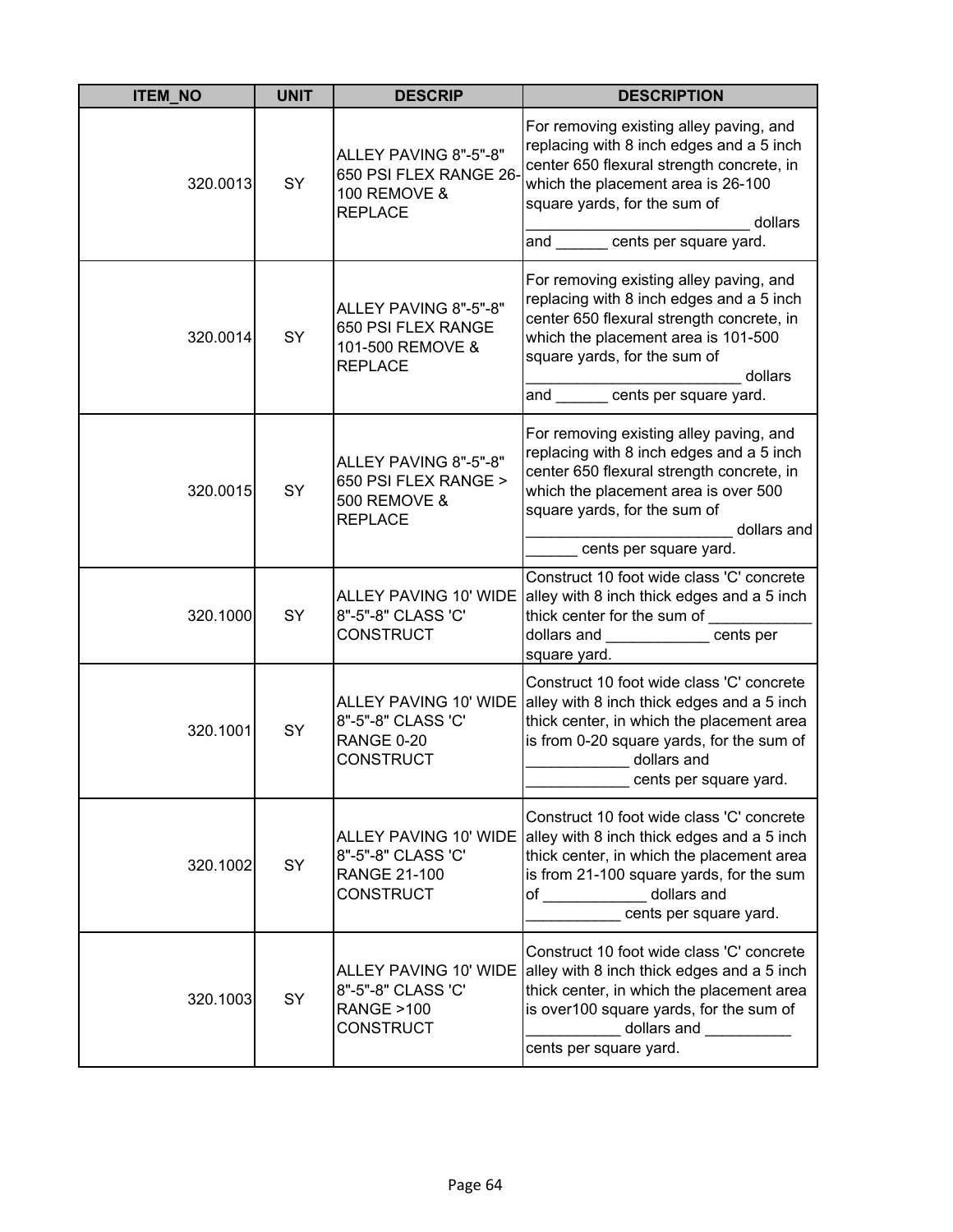| <b>ITEM NO</b> | <b>UNIT</b> | <b>DESCRIP</b>                                                                     | <b>DESCRIPTION</b>                                                                                                                                                                                                                                                                            |
|----------------|-------------|------------------------------------------------------------------------------------|-----------------------------------------------------------------------------------------------------------------------------------------------------------------------------------------------------------------------------------------------------------------------------------------------|
| 320.1004       | SY          | ALLEY PAVING 10' WIDE<br>8"-5"-8" 650 FLEX<br>RANGE 100-500<br><b>CONSTRUCT</b>    | Construct 10 foot wide 650 psi flexural<br>strength reinforced concrete alley with 8<br>inch thick edges and a 5 inch thick center,<br>in which the placement area is from 101-<br>500 square yards, for the sum of<br>dollars and ________<br>cents per square yard.                         |
| 320.1005       | SY          | ALLEY PAVING 10' WIDE<br>8"-5"-8" 650 FLEX<br><b>RANGE &gt; 500</b><br>CONSTRUCT   | Construct 10 foot wide 650 psi flexural<br>strength reinforced concrete alley with 8<br>inch thick edges and a 5 inch thick center,<br>in which the placement area is over 500<br>square yards, for the sum of<br>dollars and<br>cents per square yard.                                       |
| 320.1010       | SY          | ALLEY PAVING 10' WIDE<br>8"-5"-8" CLASS 'P1'<br><b>CONSTRUCT</b>                   | Construct 10 foot wide class 'P1' concrete<br>alley with 8 inch thick edges and a 5 inch<br>thick center for the sum of<br>dollars and entry cents per<br>square yard.                                                                                                                        |
| 320.2000       | SY          | 10"-7"-10" CLASS 'C'<br><b>CONSTRUCT</b>                                           | Construct 10 foot wide class 'C' concrete<br>ALLEY PAVING 10' WIDE alley with 10 inch thick edges and a 7 inch<br>thick center for the sum of<br>dollars and cents per<br>square yard.                                                                                                        |
| 320.2001       | SY          | ALLEY PAVING 10' WIDE<br>10"-7"-10" CLASS 'P1'<br>RANGE 0-20<br><b>CONSTRUCT</b>   | Construct 10 foot wide 4000 PSI 10"-7"-<br>10" class P1 concrete alley with 10 inch<br>thick edges and a 7 inch thick center, in<br>which the placement area is 21 to 100<br>square yards, for the sum of<br>dollars and<br>cents per square yard.                                            |
| 320.2002       | SY          | ALLEY PAVING 10' WIDE<br>10"-7"-10" CLASS 'P1'<br><b>RANGE 21-100</b><br>CONSTRUCT | Construct 10 foot wide 4000 PSI 10"-7"-<br>10" class P1 reinforced concrete alley with<br>10 inch thick edges and a 7 inch thick<br>center, in which the placement area is 21<br>to 100 square yards, for the sum of<br>dollars and<br>cents per square yard.                                 |
| 320.2011       | SY          | P <sub>1</sub>                                                                     | Construct 10 foot wide 4000 PSI 10"-7"-<br>10" class P1 concrete alley with 10 inch<br>ALLEY PAVING 10' WIDE thick edges and a 7 inch thick center<br>10"-7"-10" 4000 PSI Class according to the plans, details and<br>specifications for the sum of<br>dollars and<br>cents per square yard. |
| 321.0600       | SY          | <b>ALLEY PAVING 6" CLASS</b><br>"C" CONSTRUCT                                      | Construct 6 inch Class "C" concrete alley<br>paving according to the plans, details and<br>specifications for the sum of<br>dollars and<br>cents per square yard.                                                                                                                             |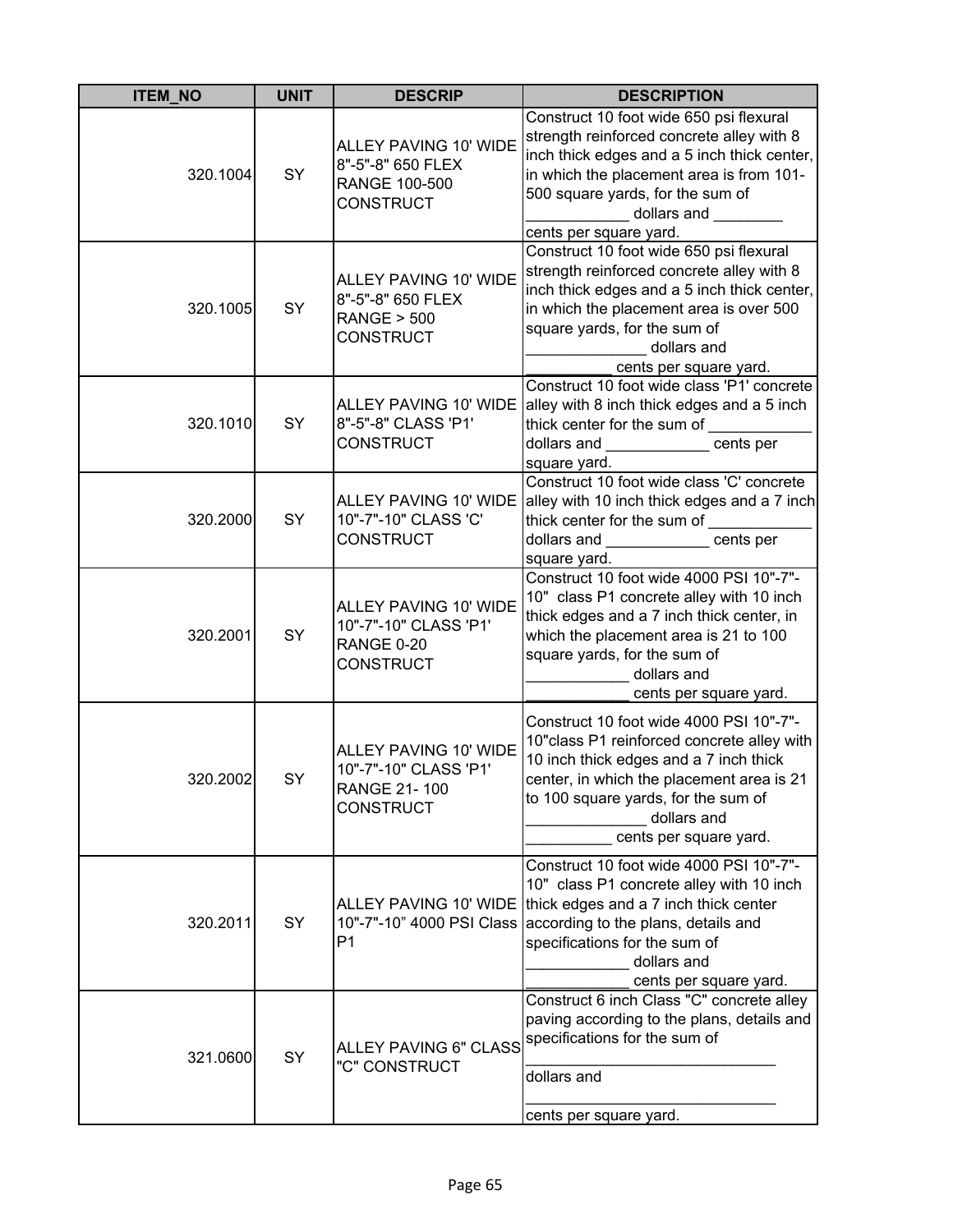| <b>ITEM NO</b> | <b>UNIT</b> | <b>DESCRIP</b>                                             | <b>DESCRIPTION</b>                                                                                                                                                                                     |
|----------------|-------------|------------------------------------------------------------|--------------------------------------------------------------------------------------------------------------------------------------------------------------------------------------------------------|
| 321.0700       | SY          | "C" CONSTRUCT                                              | Construct 7 inch Class "C" concrete alley<br>paving according to the plans, details and<br>ALLEY PAVING 7" CLASS specifications for the sum of                                                         |
|                |             |                                                            | dollars and<br>cents per square yard.                                                                                                                                                                  |
| 321.0800       | SY          | "C" CONSTRUCT                                              | Construct 8 inch Class "C" concrete alley<br>paving according to the plans, details and<br>ALLEY PAVING 8" CLASS specifications for the sum of<br>dollars and<br>cents per square yard.                |
| 321.0801       | SY          | <b>ALLEY PAVING 8" CLASS</b><br>"P1" CONSTRUCT             | Construct 8 inch Class "P1" concrete alley<br>paving according to the plans, details and<br>specifications for the sum of<br>dollars and<br>cents per square yard.                                     |
| 321.1000       | SY          | ALLEY PAVING 10"<br><b>CLASS "C" CONSTRUCT</b>             | Construct 10 inch Class "C" concrete<br>alley paving according to the plans,<br>details and specifications for the sum of<br>dollars and<br>cents per square yard.                                     |
| 330.0500       | SY          | <b>DRIVEWAY PAVEMENT</b><br>5" 650 PSI CONSTRUCT           | Construct 5 inch reinforced 650 PSI<br>flexural strength concrete driveway paving<br>all according to the plans, specifications<br>and details for the sum of<br>dollars and<br>cents per square yard. |
| 330.0600       | <b>SY</b>   | <b>DRIVEWAY PAVEMENT</b><br>6" 650 PSI CONSTRUCT           | Construct 6 inch reinforced 650 PSI<br>flexural strength concrete driveway paving<br>all according to the plans, specifications<br>and details for the sum of<br>dollars and<br>cents per square yard. |
| 330.0700       | SY          | <b>DRIVEWAY PAVEMENT</b><br>7" CLASS C<br><b>CONSTRUCT</b> | Construct 7 inch reinforced Class C<br>flexural strength concrete driveway paving<br>all according to the plans, specifications<br>and details for the sum of<br>dollars and<br>cents per square yard. |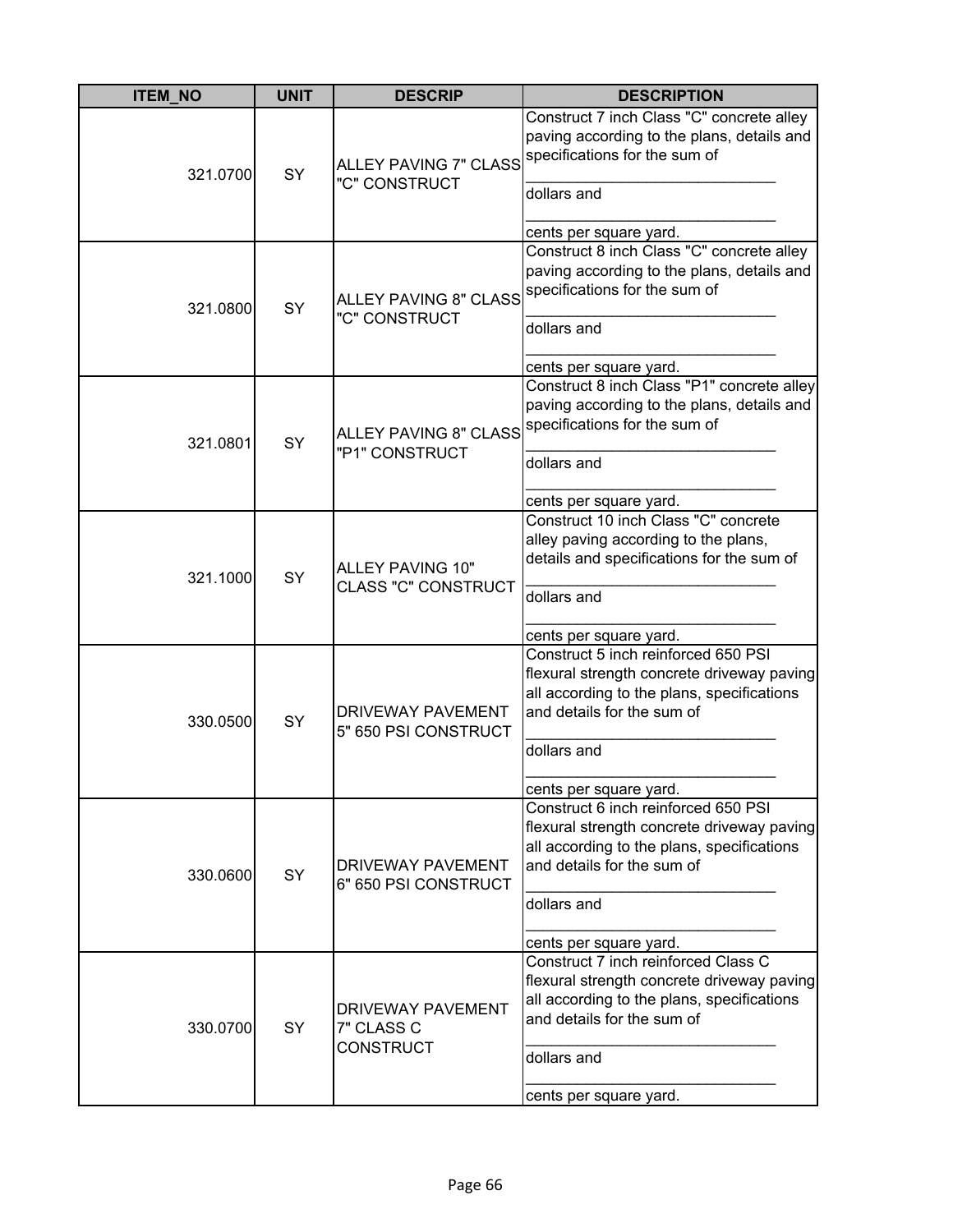| <b>ITEM_NO</b> | <b>UNIT</b> | <b>DESCRIP</b>                                                | <b>DESCRIPTION</b>                                                                                                                                                                    |
|----------------|-------------|---------------------------------------------------------------|---------------------------------------------------------------------------------------------------------------------------------------------------------------------------------------|
| 331.0500       | <b>SY</b>   | <b>DRIVEWAY PAVEMENT</b><br>5" CLASS "C"<br><b>CONSTRUCT</b>  | Construct 5 inch Class "C" concrete<br>driveway paving all according to the<br>plans, specifications and details for the<br>sum of<br>dollars and<br>cents per square yard.           |
| 331.0501       | SY          | <b>DRIVEWAY PAVEMENT</b><br>5" CLASS "P1"<br><b>CONSTRUCT</b> | Construct 5 inch 4000 PSI Class P1<br>concrete driveway paving all according to<br>the plans, specifications and details for<br>the sum of<br>dollars and<br>cents per square yard.   |
| 331.0600       | <b>SY</b>   | <b>DRIVEWAY PAVEMENT</b><br>6" CLASS "C"<br><b>CONSTRUCT</b>  | Construct 6 inch Class "C" concrete<br>driveway paving all according to the<br>plans, specifications and details for the<br>sum of<br>dollars and<br>cents per square yard.           |
| 331.0601       | SY          | <b>DRIVEWAY PAVEMENT</b><br>6" CLASS "P1"<br><b>CONSTRUCT</b> | Construct 6 inch 4000 PSI Class "P1"<br>concrete driveway paving all according to<br>the plans, specifications and details for<br>the sum of<br>dollars and<br>cents per square yard. |
| 332.0600       | SY          | <b>DRIVEWAY PAVEMENT</b><br>6" GRAVEL CONSTRUCT               | Construct 6 inch gravel driveway paving<br>including all necessary incidentals for the<br>sum of<br>dollars and<br>cents per square yard.                                             |
| 339.0600       | SY          | STREET PAVING 6" 4000 sum of<br>PSI CONSTRUCT                 | Construct 6 inch 4000 psi reinforced<br>concrete street paving all according to the<br>plans, specifications and details for the<br>dollars and<br>cents per square yard.             |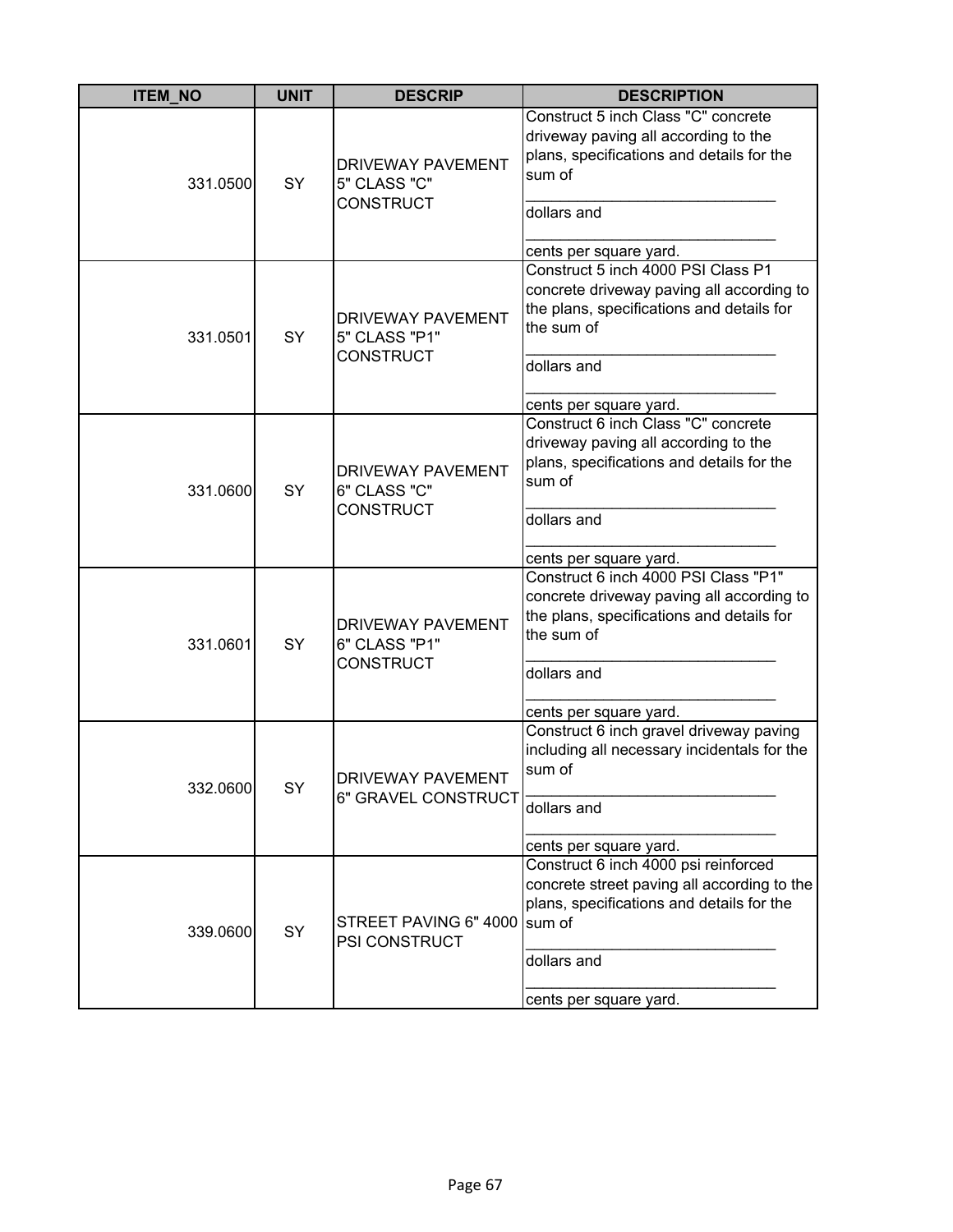| <b>ITEM_NO</b> | <b>UNIT</b> | <b>DESCRIP</b>                                                                          | <b>DESCRIPTION</b>                                                                                                                                                                                                                                                                                                               |
|----------------|-------------|-----------------------------------------------------------------------------------------|----------------------------------------------------------------------------------------------------------------------------------------------------------------------------------------------------------------------------------------------------------------------------------------------------------------------------------|
| 339.0601       | SY          | STREET OR DRIVEWAY<br>PAVING 6" - CLASS 'P1'<br>RANGE 0-20<br><b>CONSTRUCT</b>          | Construct 6 inch 4000 PSI reinforced<br>Class P1 street or driveway concrete<br>pavement in which the placement area is<br>0-20 square yards according to the plans<br>for the sum of<br>dollars and <b>contract the contract of the contract</b><br>cents per<br>square yard.                                                   |
| 339.0602       | SY          | STREET OR 6" - CLASS<br>'P1 RANGE 21-100<br><b>CONSTRUCT</b>                            | Construct 6 inch 4000 PSI reinforced<br>Class 'P1 street or driveway concrete<br>pavement in which the placement area is<br>21-100 square yards according to the<br>plans for the sum of<br>dollars and <b>contract the contract of the contract of the contract of the contract of the contract of the control</b><br>cents per |
| 339.0603       | SY          | STREET OR DRIVEWAY<br>PAVING 6" - CLASS 'P1<br>RANGE OVER 100<br><b>CONSTRUCT</b>       | square yard.<br>Construct 6 inch 4000 PSI reinforced<br>Class P1 street or driveway concrete<br>pavement in which the placement area is<br>over 100 square yards according to the<br>plans for the sum of<br>dollars and entitled cents per<br>square yard.                                                                      |
| 339.0700       | SY          | STREET PAVING 7" 4000<br>PSI CONSTRUCT                                                  | Construct 7 inch 4000 psi reinforced<br>concrete street paving all according to the<br>plans, specifications and details for the<br>sum of<br>dollars and<br>cents per square yard.                                                                                                                                              |
| 339.0701       | SY          | STREET OR DRIVEWAY<br>PAVING 7" - CLASS 'P1'<br>RANGE 0-20<br><b>CONSTRUCT</b>          | Construct 7 inch 4000 PSI reinforced<br>Class P1 street or driveway concrete<br>pavement in which the placement area is<br>0-20 square yards according to the plans<br>for the sum of<br>dollars and<br>cents per<br>square yard.                                                                                                |
| 339.0702       | SY          | STREET OR DRIVEWAY<br>PAVING 7" - CLASS 'P1'<br><b>RANGE 21-100</b><br><b>CONSTRUCT</b> | Construct 7 inch 4000 PSI reinforced<br>Class 'P1" street or driveway concrete<br>pavement in which the placement area is<br>21-100 square yards according to the<br>plans for the sum of<br>dollars and<br>cents per<br>square yard.                                                                                            |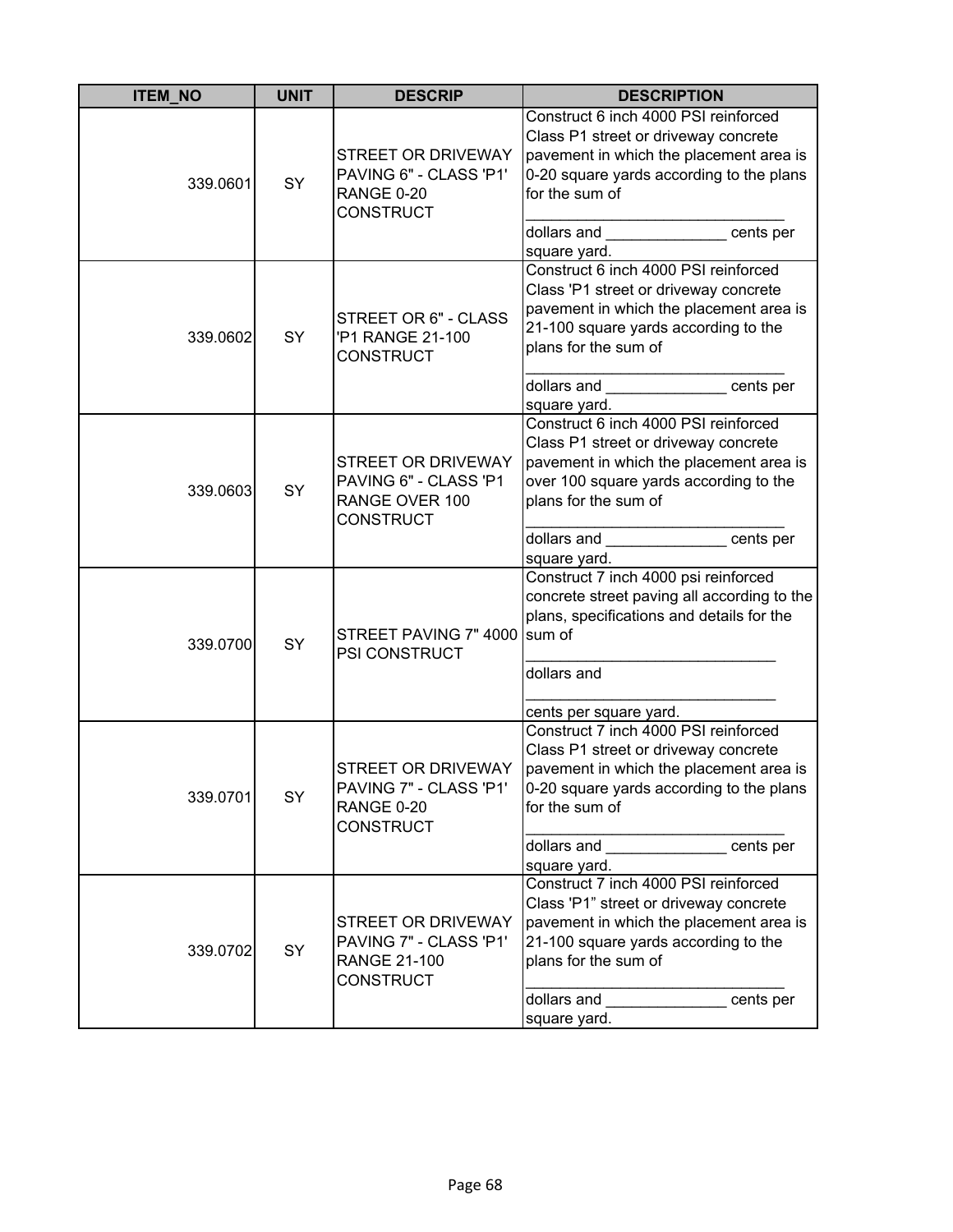| <b>ITEM_NO</b> | <b>UNIT</b> | <b>DESCRIP</b>                                                                        | <b>DESCRIPTION</b>                                                                                                                                                                                              |
|----------------|-------------|---------------------------------------------------------------------------------------|-----------------------------------------------------------------------------------------------------------------------------------------------------------------------------------------------------------------|
| 339.0800       | SY          | <b>STREET OR DRIVEWAY</b><br>PAVING 8" CLASS 'P1'<br><b>CONSTRUCT</b>                 | Construct 8 inch 4000 PSI Class P1<br>reinforced street or driveway concrete<br>pavement in which the placement area is<br>according to the plans for the sum of<br>dollars and<br>cents per<br>square yard.    |
| 339.0801       | SY          | STREET OR DRIVEWAY<br>PAVING 8" CLASS 'P1'<br><b>RANGE 0-20</b><br><b>CONSTRUCT</b>   | Construct 8 inch 4000 PSI reinforced<br>Class P1 street or driveway concrete<br>pavement in which the placement area is<br>0-20 square yards according to the plans<br>for the sum of                           |
|                |             |                                                                                       | dollars and <b>selling</b> and <b>selling</b><br>cents per<br>square yard.                                                                                                                                      |
| 339.0802       | SY          | STREET OR DRIVEWAY<br>PAVING 8" CLASS 'P1'<br><b>RANGE 21-100</b><br><b>CONSTRUCT</b> | Construct 8 inch 4000 PSI reinforced<br>Class P1 street or driveway concrete<br>pavement in which the placement area is<br>21-100 square yards according to the<br>plans for the sum of                         |
|                |             |                                                                                       | dollars and<br>cents per                                                                                                                                                                                        |
| 339.0900       | SY          | STREET PAVING 9" 4000 sum of<br>PSI CONSTRUCT                                         | square yard.<br>Construct 9 inch 4000 psi reinforced<br>concrete street paving all according to the<br>plans, specifications and details for the<br>dollars and                                                 |
|                |             |                                                                                       | cents per square yard.                                                                                                                                                                                          |
| 339.1000       | SY          | STREET PAVING 10"<br>4000 PSI CLASS 'P1'<br><b>CONSTRUCT</b>                          | Construct 10 inch 4000 PSI Class P1<br>reinforced concrete street paving all<br>according to the plans, specifications, and<br>details for the sum of                                                           |
|                |             |                                                                                       | dollars and __________________ cents per                                                                                                                                                                        |
| 339.1100       | SY          | STREET PAVING 11"<br>4000 PSI CLASS "P1"<br><b>CONSTRUCT</b>                          | square yard.<br>Construct 11 inch 4000 psi Class "P1"<br>reinforced concrete street paving all<br>according to the plans, specifications and<br>details for the sum of<br>dollars and<br>cents per square yard. |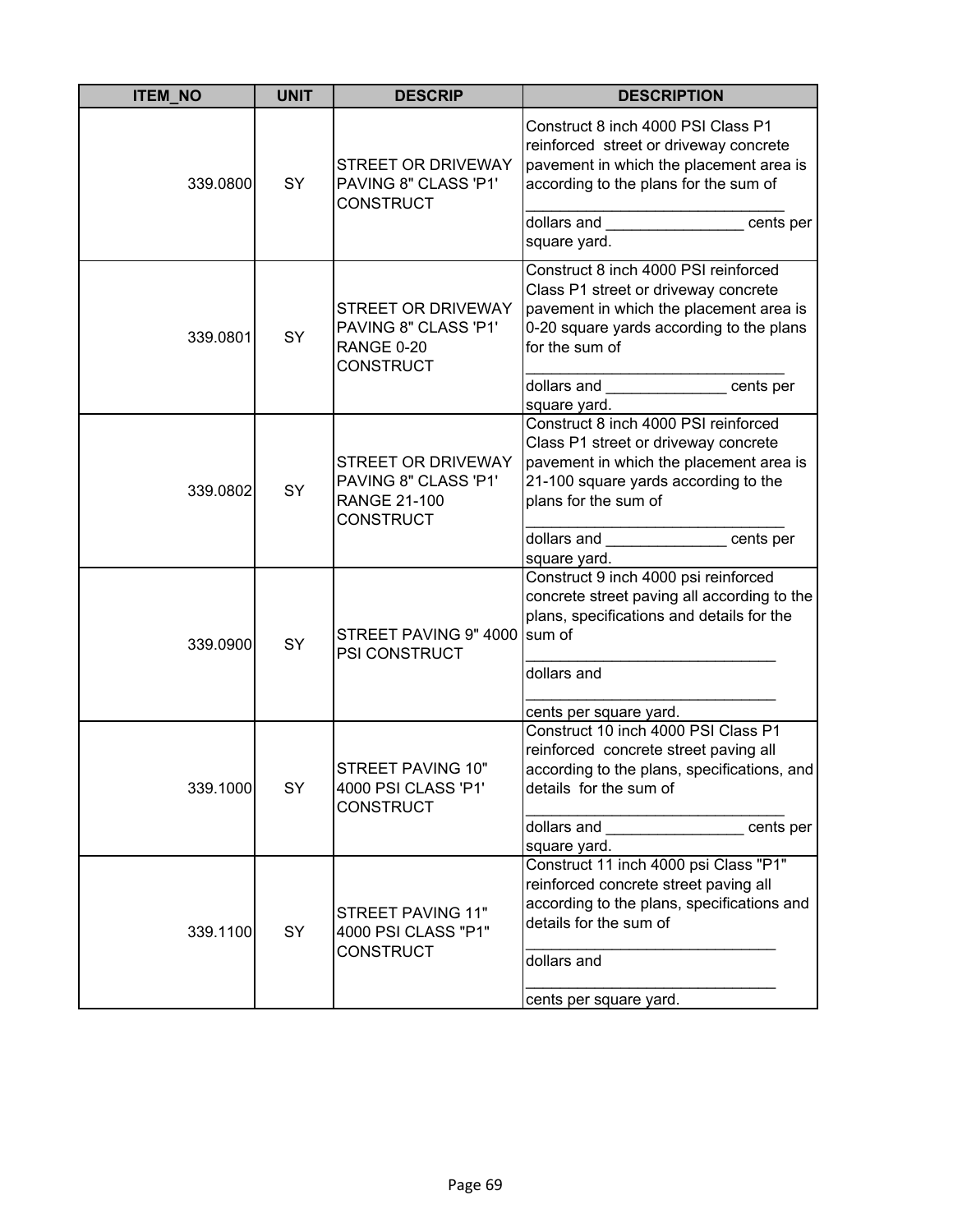| <b>ITEM NO</b> | <b>UNIT</b> | <b>DESCRIP</b>                               | <b>DESCRIPTION</b>                                                                                                                                                                                   |
|----------------|-------------|----------------------------------------------|------------------------------------------------------------------------------------------------------------------------------------------------------------------------------------------------------|
| 340.0500       | <b>SY</b>   | STREET PAVING 5" 650<br><b>PSI CONSTRUCT</b> | Construct 5 inch reinforced Class C<br>concrete street paving all according to the<br>plans, specifications and details for the<br>sum of<br>dollars and<br>cents per square yard.                   |
| 340.0600       | SY          | STREET PAVING 6" 650<br><b>PSI CONSTRUCT</b> | Construct 6 inch reinforced Class C<br>concrete street paving all according to the<br>plans, specifications and details for the<br>sum of<br>dollars and<br>cents per square yard.                   |
| 340.0700       | SY          | STREET PAVING 7" 650<br><b>PSI CONSTRUCT</b> | Construct 7 inch reinforced 650 PSI<br>flexural strength concrete street paving all<br>according to the plans, specifications and<br>details for the sum of<br>dollars and<br>cents per square yard. |
| 340.0800       | SY          | STREET PAVING 8" 650<br>PSI CONSTRUCT        | Construct 8 inch reinforced 650 PSI<br>flexural strength concrete street paving all<br>according to the plans, specifications and<br>details for the sum of<br>dollars and<br>cents per square yard. |
| 340.0900       | SY          | STREET PAVING 9" 650<br>PSI CONSTRUCT        | Construct 9 inch reinforced 650 PSI<br>flexural strength concrete street paving all<br>according to the plans, specifications and<br>details for the sum of<br>dollars and<br>cents per square yard. |
| 340.1000       | SY          | STREET PAVING 10" 650<br>PSI CONSTRUCT       | Construct 10 inch reinforced 650 PSI<br>flexural strength concrete street paving<br>according to the plans for the sum of<br>dollars and<br>cents per square yard.                                   |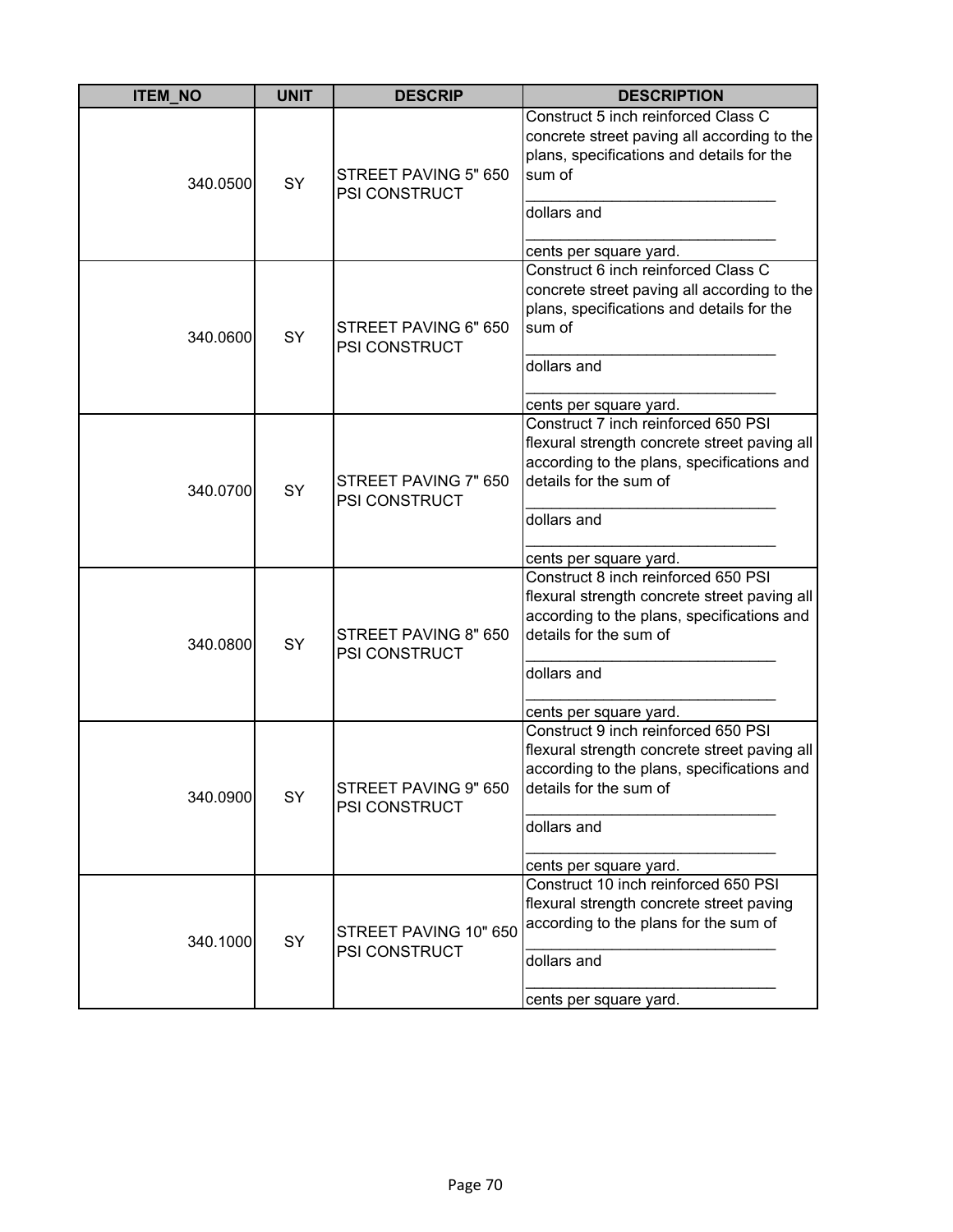| <b>ITEM_NO</b> | <b>UNIT</b> | <b>DESCRIP</b>                                                       | <b>DESCRIPTION</b>                                                                                                                                                                             |
|----------------|-------------|----------------------------------------------------------------------|------------------------------------------------------------------------------------------------------------------------------------------------------------------------------------------------|
| 341.0500       | SY          | STREET PAVING 5" 4200 details for the sum of<br>PSI CONSTRUCT        | Construct 5 inch 4200 psi "class F"<br>reinforced concrete street paving all<br>according to the plans, specifications and<br>dollars and<br>cents per square yard.                            |
| 341.0600       | SY          | STREET PAVING 6" 4200<br><b>PSI CONSTRUCT</b>                        | Construct 6 inch 4200 psi "class F"<br>reinforced concrete street paving all<br>according to the plans, specifications and<br>details for the sum of<br>dollars and<br>cents per square yard.  |
| 341.0700       | SY          | STREET PAVING 7" 4200 details for the sum of<br><b>PSI CONSTRUCT</b> | Construct 7 inch 4200 psi "class F"<br>reinforced concrete street paving all<br>according to the plans, specifications and<br>dollars and<br>cents per square yard.                            |
| 341.0800       | SY          | STREET PAVING 8" 4200 details for the sum of<br>PSI CONSTRUCT        | Construct 8 inch 4200 psi "class F"<br>reinforced concrete street paving all<br>according to the plans, specifications and<br>dollars and<br>cents per square yard.                            |
| 341.0900       | SY          | STREET PAVING 9" 4200 details for the sum of<br><b>PSI CONSTRUCT</b> | Construct 9 inch 4200 psi "class F"<br>reinforced concrete street paving all<br>according to the plans, specifications and<br>dollars and<br>cents per square yard.                            |
| 341.1000       | SY          | STREET PAVING 10"<br>4200 PSI CONSTRUCT                              | Construct 10 inch 4200 psi "class F"<br>reinforced concrete street paving all<br>according to the plans, specifications and<br>details for the sum of<br>dollars and<br>cents per square yard. |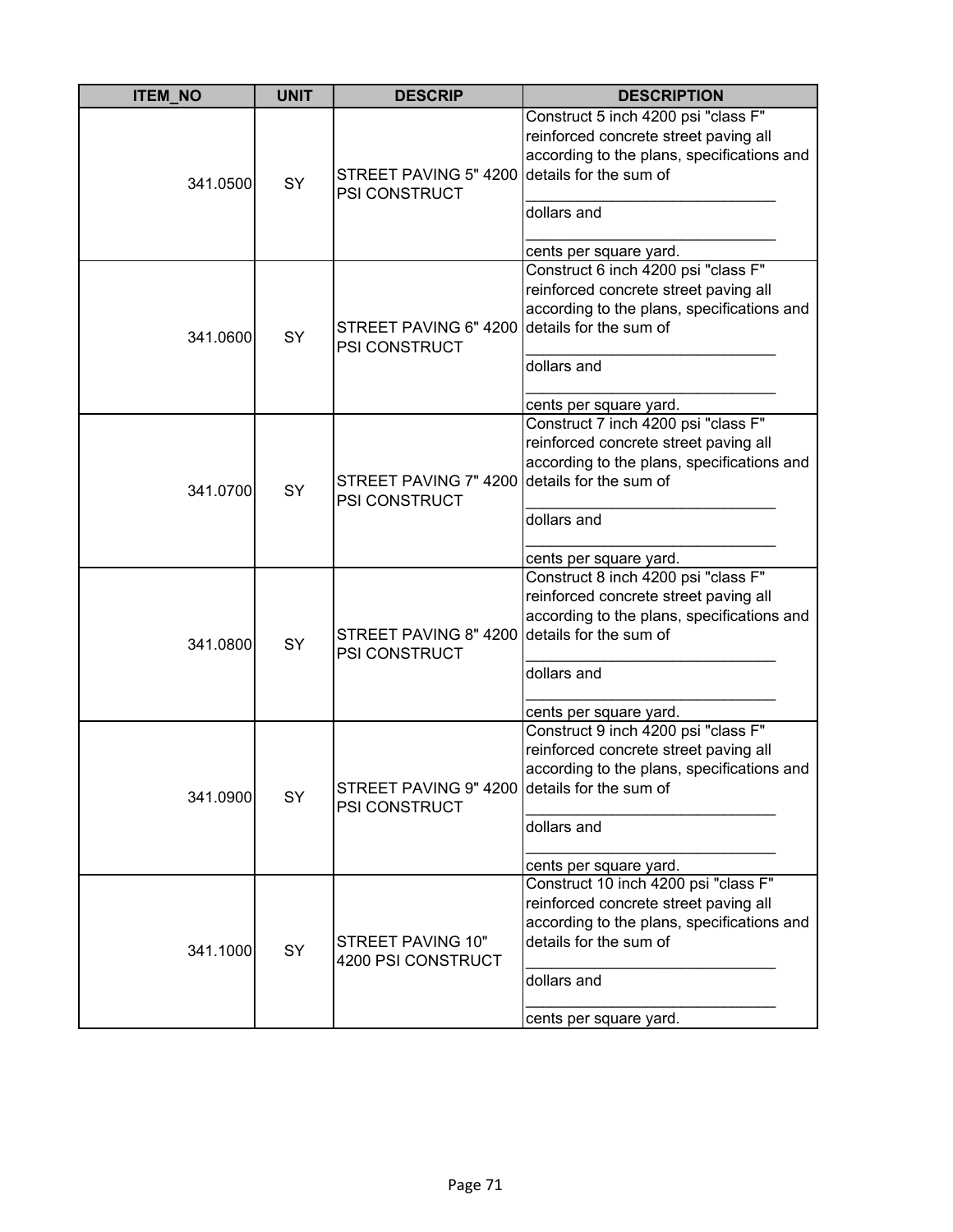| <b>ITEM_NO</b> | <b>UNIT</b> | <b>DESCRIP</b>                                                                                                   | <b>DESCRIPTION</b>                                                                                                                                                                                                                                           |
|----------------|-------------|------------------------------------------------------------------------------------------------------------------|--------------------------------------------------------------------------------------------------------------------------------------------------------------------------------------------------------------------------------------------------------------|
| 342.0500       | <b>SY</b>   | <b>STREET PAVING 5"</b><br><b>CLASS C CONSTRUCT</b>                                                              | Construct 5 inch Class C reinforced<br>concrete street paving all according to the<br>plans, specifications and details for the<br>sum of<br>dollars and                                                                                                     |
| 342.0600       | SY          | STREET PAVING 6"<br><b>CLASS C CONSTRUCT</b>                                                                     | cents per square yard.<br>Construct 6 inch Class C reinforced<br>concrete street paving all according to the<br>plans, specifications and details for the<br>sum of<br>dollars and<br>cents per square yard.                                                 |
| 342.0601       | <b>SY</b>   | STREET PAVING 6"<br><b>MINIMUM 3000 PSI AT 24</b><br>HRS. AND MINIMUM<br>4200 PSI AT 28 DAYS<br><b>CONSTRUCT</b> | Construct 6 inch high early strenght<br>reinforced concrete street paving (<br>minimum 3000 PSI strength at 24 hrs.,<br>and minimum 4200 PSI strength at 28<br>days) all according to the plans,<br>specifications and details for the sum of<br>dollars and |
| 342.0700       | SY          | STREET PAVING 7"<br><b>CLASS C CONSTRUCT</b>                                                                     | cents per square yard.<br>Construct 7 inch Class C reinforced<br>concrete street paving all according to the<br>plans, specifications and details for the<br>sum of<br>dollars and<br>cents per square yard.                                                 |
| 342.0800       | SY          | STREET PAVING 8"<br><b>CLASS C CONSTRUCT</b>                                                                     | Construct 8 inch Class C reinforced<br>concrete street paving all according to the<br>plans, specifications and details for the<br>sum of<br>dollars and<br>cents per square yard.                                                                           |
| 342.0900       | SY          | STREET PAVING 9"<br><b>CLASS C CONSTRUCT</b>                                                                     | Construct 9 inch Class C reinforced<br>concrete street paving all according to the<br>plans, specifications and details for the<br>sum of<br>dollars and<br>cents per square yard.                                                                           |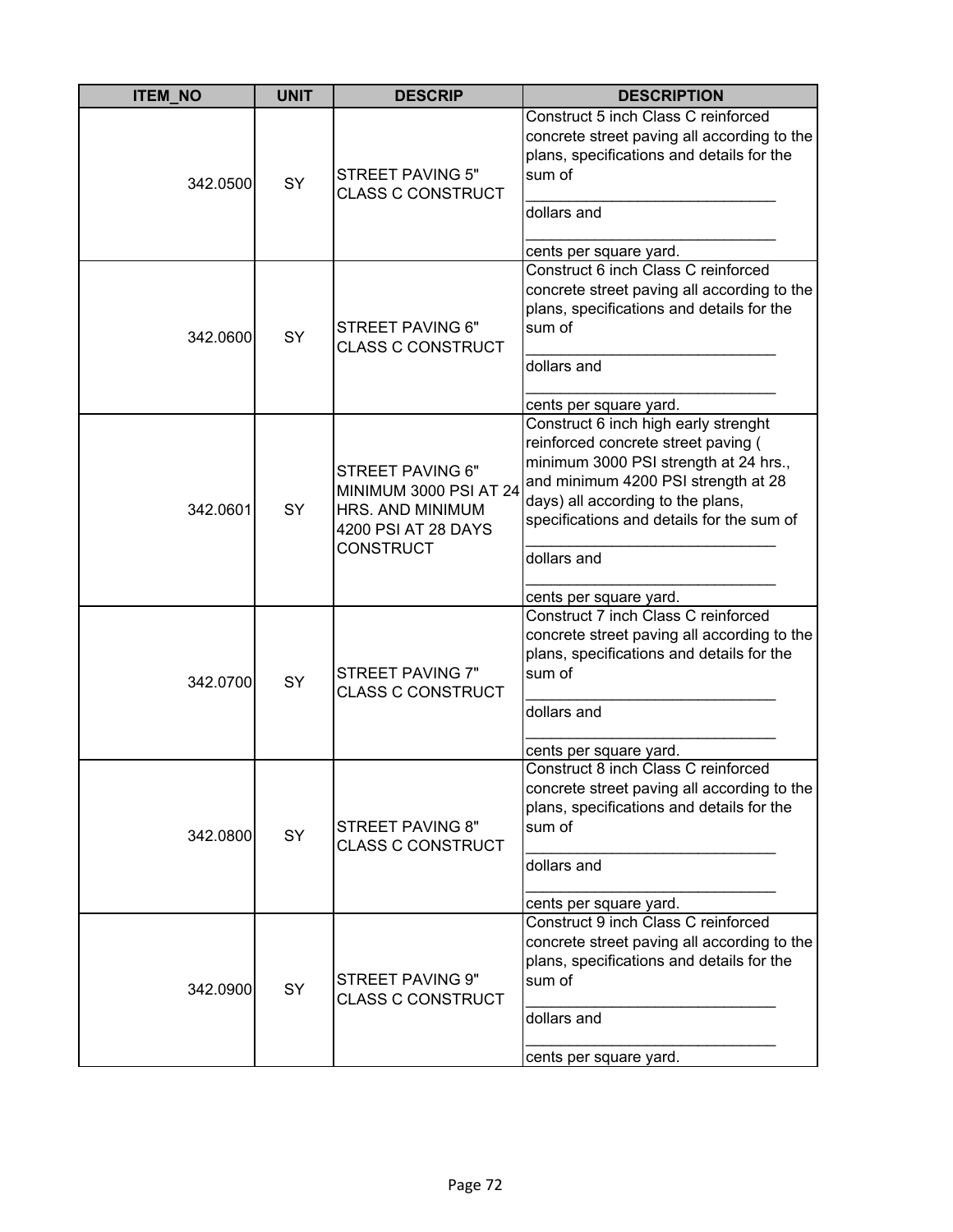| <b>ITEM NO</b> | <b>UNIT</b> | <b>DESCRIP</b>                                       | <b>DESCRIPTION</b>                                                                                                                                                                                                                                                                                                |
|----------------|-------------|------------------------------------------------------|-------------------------------------------------------------------------------------------------------------------------------------------------------------------------------------------------------------------------------------------------------------------------------------------------------------------|
| 342.1000       | SY          | <b>STREET PAVING 10"</b><br><b>CLASS C CONSTRUCT</b> | Construct 10 inch Class C reinforced<br>concrete street paving all according to the<br>plans, specifications and details for the<br>sum of<br>dollars and                                                                                                                                                         |
| 342.1001       | SY          | <b>STREET PAVING 10"</b><br>4200 PSI CONSTRUCT       | cents per square yard.<br>Construct 10 inch high early strenght<br>reinforced concrete street paving (<br>minimum 3000 PSI strength at 24 hrs.,<br>and minimum 4200 PSI strength at 28<br>days) all according to the plans,<br>specifications and details for the sum of<br>dollars and<br>cents per square yard. |
| 343.0500       | <b>SY</b>   | <b>DRIVEWAY PAVING 5"</b><br>4200 PSI CONSTRUCT      | Construct 5 inch 4200 psi Class F<br>reinforced concrete driveway paving all<br>according to the plans, specifications and<br>details for the sum of<br>dollars and                                                                                                                                               |
|                |             |                                                      | cents per square yard.                                                                                                                                                                                                                                                                                            |
| 344.0000       | SY          | <b>STREET PAVING CLASS</b><br><b>K CONSTRUCT</b>     | Construct Class K reinforced concrete<br>street paving all according to the plans,<br>specifications and details for the sum of<br>dollars and                                                                                                                                                                    |
|                |             |                                                      | cents per square yard.                                                                                                                                                                                                                                                                                            |
| 344.0001       | <b>CY</b>   | <b>STREET PAVING CLASS</b><br><b>K CONSTRUCT</b>     | Construct Class K reinforced concrete<br>street paving all according to the plans,<br>specifications and details for the sum of<br>dollars and                                                                                                                                                                    |
|                |             |                                                      | cents per cubic yard.                                                                                                                                                                                                                                                                                             |
| 344.0601       | <b>SY</b>   | STREET PAVING 6"<br><b>CLASS K CONSTRUCT</b>         | Construct 6 inch Class K reinforced<br>concrete street paving all according to the<br>plans, specifications and details for the<br>sum of<br>dollars and<br>cents per square yard.                                                                                                                                |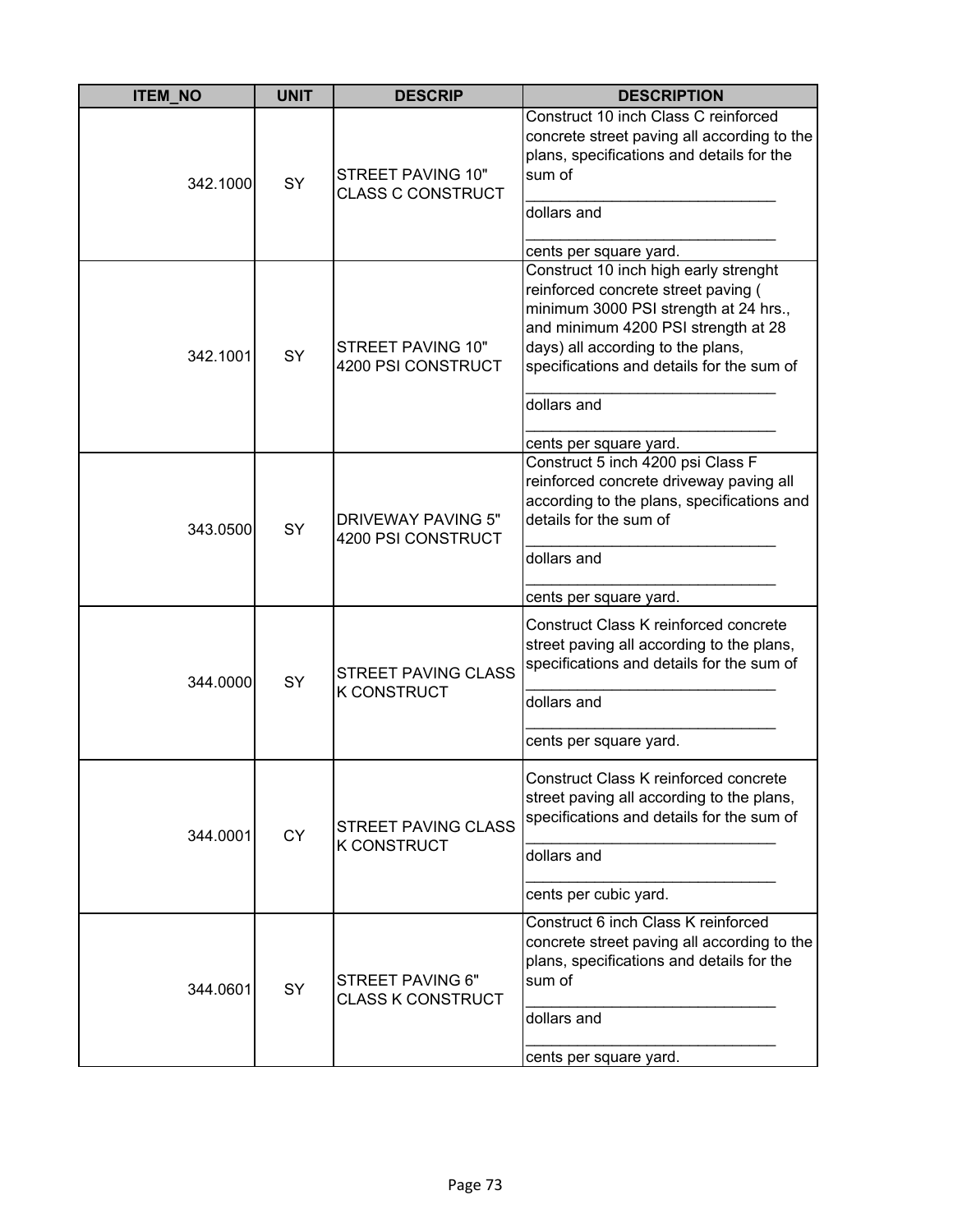| <b>ITEM_NO</b> | <b>UNIT</b> | <b>DESCRIP</b>                                                                              | <b>DESCRIPTION</b>                                                                                                                                                                                                                                                                                                                                                                                                                                     |
|----------------|-------------|---------------------------------------------------------------------------------------------|--------------------------------------------------------------------------------------------------------------------------------------------------------------------------------------------------------------------------------------------------------------------------------------------------------------------------------------------------------------------------------------------------------------------------------------------------------|
| 344.0800       | <b>SY</b>   | <b>STREET PAVING 8"</b><br><b>CLASS K CONSTRUCT</b>                                         | Construct 8 inch Class K reinforced<br>concrete street paving all according to the<br>plans, specifications and details for the<br>sum of<br>dollars and<br>cents per square yard.                                                                                                                                                                                                                                                                     |
| 344.1000       | SY          | STREET PAVING 10"<br><b>CLASS K CONSTRUCT</b>                                               | Construct 10 inch Class K reinforced<br>concrete street paving all according to the<br>plans, specifications and details for the<br>sum of<br>dollars and<br>cents per square yard.                                                                                                                                                                                                                                                                    |
| 345.0500       | SY          | <b>STREET OR DRIVEWAY</b><br>PAVING 5" - CLASS 'C'<br><b>CONSTRUCT</b>                      | Construct 5 inch reinforced Class 'C'<br>street or driveway concrete pavement<br>according to the plans for the sum of<br>dollars and entry cents per<br>square yard.                                                                                                                                                                                                                                                                                  |
| 345.0501       | <b>SY</b>   | <b>STREET OR DRIVEWAY</b><br>PAVING 5" - CLASS 'C'<br><b>RANGE 0-20</b><br><b>CONSTRUCT</b> | Construct 5 inch reinforced Class 'C'<br>street or driveway concrete pavement in<br>which the placement area is 0-20 square<br>yards according to the plans for the sum<br>of<br><u> 1980 - Johann Barbara, martin a</u><br>dollars and <b>container</b><br>cents per<br>square yard.                                                                                                                                                                  |
| 345.0502       | SY          | STREET OR DRIVEWAY<br>PAVING 5" - CLASS 'C'<br>RANGE RANGE 21-100<br><b>CONSTRUCT</b>       | Construct 5 inch reinforced Class 'C'<br>street or driveway concrete pavement in<br>which the placement area is 21-100<br>square yards according to the plans for<br>the sum of<br>dollars and<br>cents per<br>square yard.                                                                                                                                                                                                                            |
| 345.0503       | SY          | STREET OR DRIVEWAY<br>PAVING 5" - CLASS 'C'<br><b>RANGE &gt;100</b><br><b>CONSTRUCT</b>     | Construct 5 inch reinforced Class 'C'<br>street or driveway concrete pavement in<br>which the placement area is over 100<br>square yards according to the plans for<br>the sum of<br>dollars and <b>with the control of the control of the control of the control of the control of the control of the control of the control of the control of the control of the control of the control of the control of the contr</b><br>cents per<br>square yard. |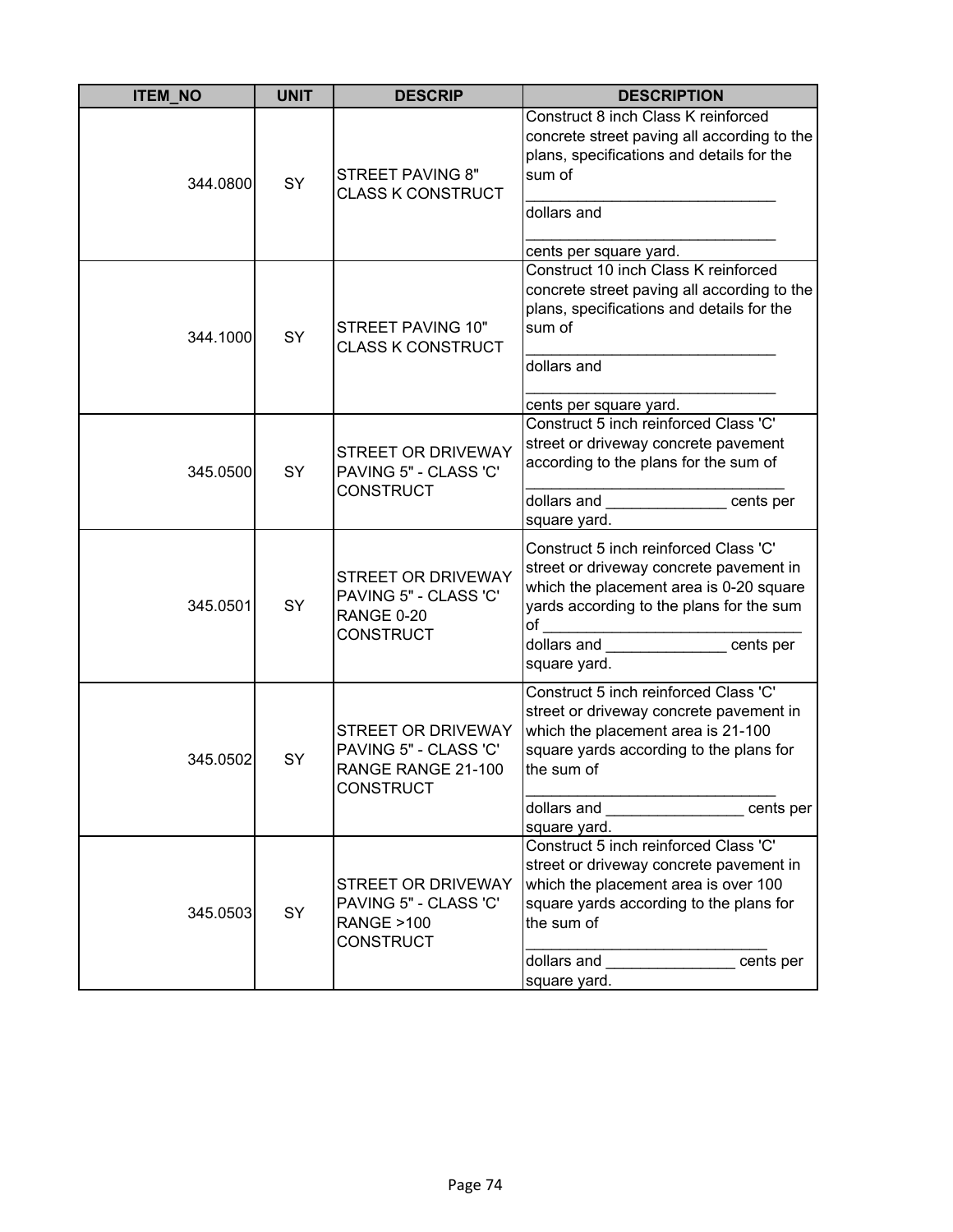| <b>ITEM_NO</b> | <b>UNIT</b> | <b>DESCRIP</b>                                                                            | <b>DESCRIPTION</b>                                                                                                                                                                                                                                         |
|----------------|-------------|-------------------------------------------------------------------------------------------|------------------------------------------------------------------------------------------------------------------------------------------------------------------------------------------------------------------------------------------------------------|
| 345.0504       | SY          | STREET OR DRIVEWAY<br>PAVING 5" - 650 FLEX<br>RANGE 101-500<br><b>CONSTRUCT</b>           | Construct 5 inch reinforced 650 flexural<br>strength street or driveway concrete<br>pavement in which the placement area is<br>101-500 square yards according to the<br>plans for the sum of<br>dollars<br>and cents per square<br>yard.                   |
| 345.0505       | SY          | STREET OR DRIVEWAY<br>PAVING 5" - 650 FLEX<br><b>RANGE &gt; 500</b><br><b>CONSTRUCT</b>   | Construct 5 inch reinforced 650 flexural<br>strength street or driveway concrete<br>pavement in which the placement area is<br>over 500 square yards according to the<br>plans for the sum of<br>dollars<br>and ________________ cents per square<br>yard. |
| 345.0506       | <b>SY</b>   | STREET OR DRIVEWAY<br>PAVING 5" - 650 FLEX<br>RANGE 0-10 SY<br><b>CONSTRUCT</b>           | Construct 5 inch reinforced 650 flexural<br>strength street or driveway concrete<br>pavement in which the placement area is<br>0-10 square yards according to the plans<br>for the sum of<br>dollars and _______________ cents per<br>square yard.         |
| 345.0507       | SY          | STREET OR DRIVEWAY<br>PAVING 5" - 650 FLEX<br><b>RANGE 11 - 50 SY</b><br><b>CONSTRUCT</b> | Construct 5 inch reinforced 650 flexural<br>strength street or driveway concrete<br>pavement in which the placement area is<br>11-50 square yards according to the plans<br>for the sum of<br>dollars and ______________ cents per<br>square yard.         |
| 345.0508       | SY          | STREET OR DRIVEWAY<br>PAVING 5" - 650 FLEX<br>RANGE > 50 SY<br><b>CONSTRUCT</b>           | Construct 5 inch reinforced 650 flexural<br>strength street or driveway concrete<br>pavement in which the placement area is<br>over 50 square yards according to the<br>plans for the sum of<br>dollars and the cents per<br>square yard.                  |
| 345.0511       | SY          | <b>STREET OR DRIVEWAY</b><br>PAVING 5" 650 FLEX<br>RANGE 0-5 REMOVE &<br><b>REPLACE</b>   | Remove 5" thick concrete street or<br>driveway paving, and replacing with 650<br>flexural strength concrete of like<br>thickness, in which the placement area is<br>0-5 square yards, for the sum of<br>dollars and<br>cents per square yard.              |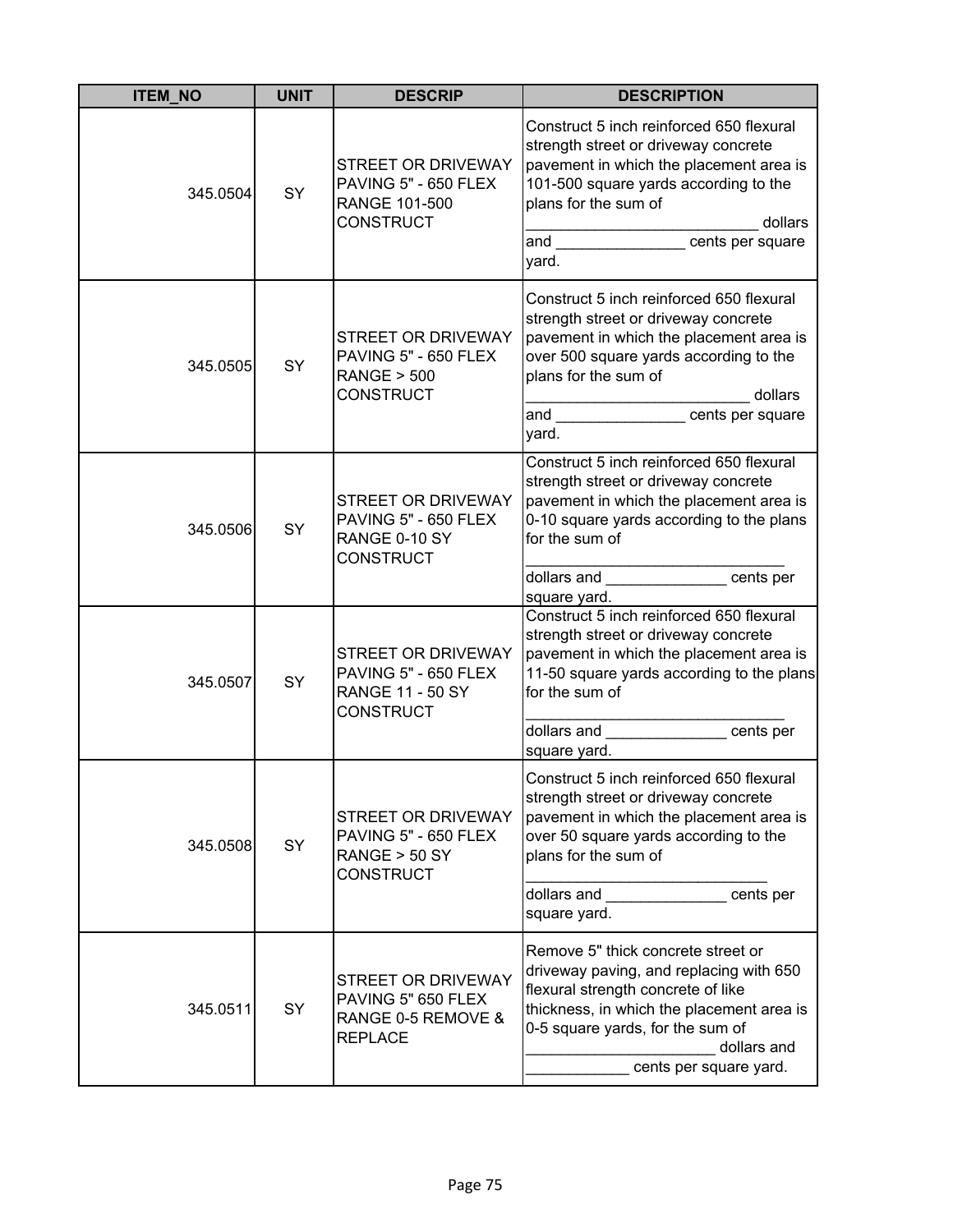| <b>ITEM_NO</b> | <b>UNIT</b> | <b>DESCRIP</b>                                                                              | <b>DESCRIPTION</b>                                                                                                                                                                                                                                 |
|----------------|-------------|---------------------------------------------------------------------------------------------|----------------------------------------------------------------------------------------------------------------------------------------------------------------------------------------------------------------------------------------------------|
| 345.0512       | SY          | STREET OR DRIVEWAY<br>PAVING 5" 650 FLEX<br>RANGE 6-25 REMOVE &<br><b>REPLACE</b>           | Remove 5" thick concrete street or<br>driveway paving, and replacing with 650<br>flexural strength concrete of like<br>thickness, in which the placement area is<br>6-25 square yards, for the sum of<br>dollars and<br>cents per square yard.     |
| 345.0513       | SY          | <b>STREET OR DRIVEWAY</b><br>PAVING 5" 650 FLEX<br>RANGE 26-100 REMOVE<br>& REPLACE         | Remove 5" thick concrete street or<br>driveway paving, and replacing with 650<br>flexural strength concrete of like<br>thickness, in which the placement area is<br>26-100 square yards, for the sum of<br>dollars and<br>cents per square yard.   |
| 345.0514       | SY          | STREET OR DRIVEWAY<br>PAVING 5" 650 FLEX<br>RANGE 101-500<br><b>REMOVE &amp; REPLACE</b>    | Remove 5" thick concrete street or<br>driveway paving, and replacing with 650<br>flexural strength concrete of like<br>thickness, in which the placement area is<br>101-500 square yards, for the sum of<br>dollars and<br>cents per square yard.  |
| 345.0515       | SY          | <b>STREET OR DRIVEWAY</b><br>PAVING 5" 650 FLEX<br>RANGE > 500 REMOVE<br>& REPLACE          | Remove 5" thick concrete street or<br>driveway paving, and replacing with 650<br>flexural strength concrete of like<br>thickness, in which the placement area is<br>over 500 square yards, for the sum of<br>dollars and<br>cents per square yard. |
| 345.0600       | <b>SY</b>   | STREET OR DRIVEWAY<br>PAVING 6" - Class 'C'<br><b>CONSTRUCT</b>                             | Construct 6 inch reinforced Class 'C'<br>street or driveway concrete pavement,<br>according to the plans for the sum of<br>dollars and entry cents per<br>square yard.                                                                             |
| 345.0601       | SY          | <b>STREET OR DRIVEWAY</b><br>PAVING 6" - CLASS 'C'<br><b>RANGE 0-20</b><br><b>CONSTRUCT</b> | Construct 6 inch reinforced Class 'C'<br>street or driveway concrete pavement in<br>which the placement area is 0-20 square<br>yards according to the plans for the sum<br>of<br>square yard.                                                      |
| 345.0602       | SY          | STREET OR DRIVEWAY<br>PAVING 6" - CLASS 'C'<br><b>RANGE 21-100</b><br><b>CONSTRUCT</b>      | Construct 6 inch reinforced Class 'C'<br>street or driveway concrete pavement in<br>which the placement area is 21-100<br>square yards according to the plans for<br>the sum of<br>dollars and cents per<br>square yard.                           |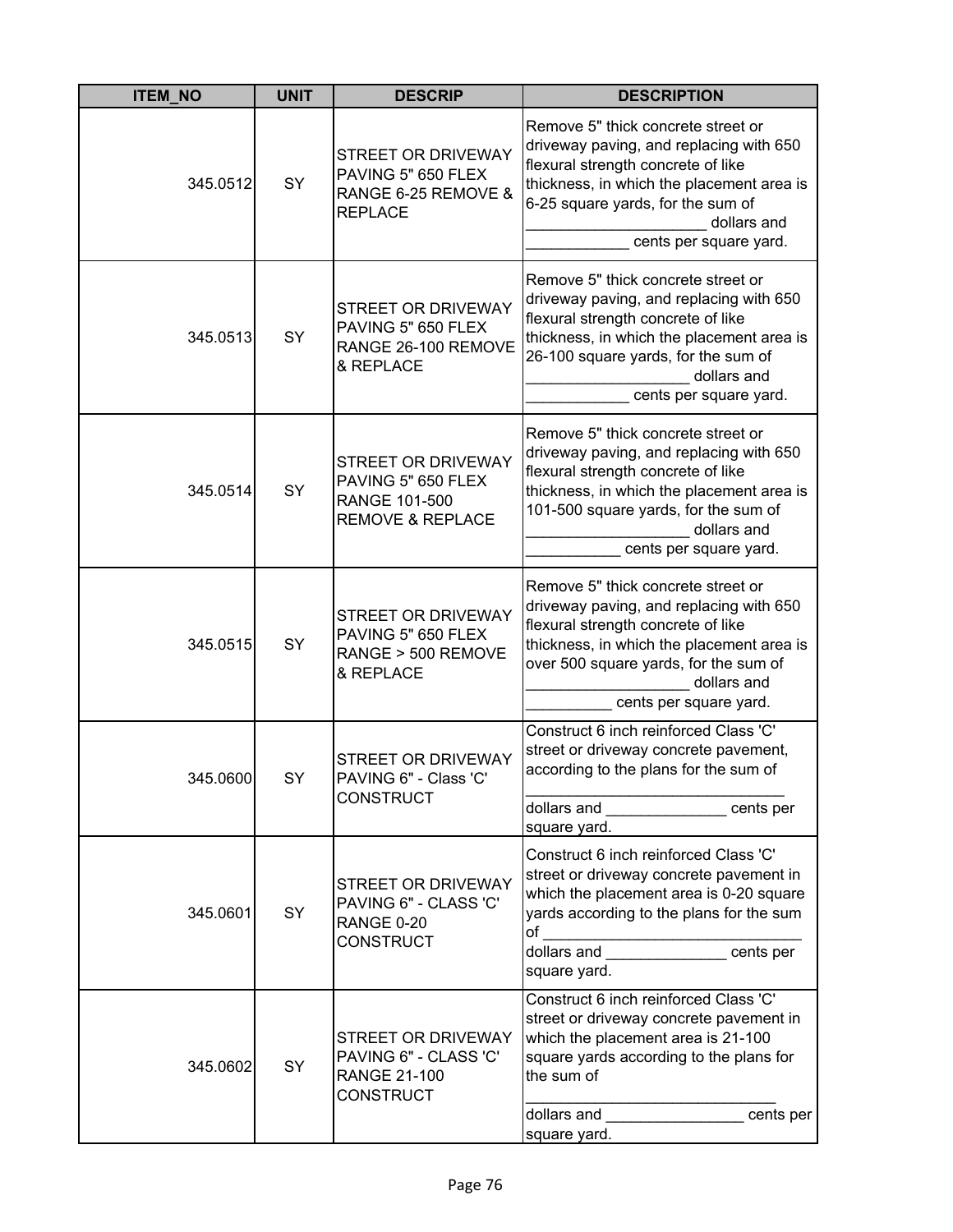| <b>ITEM_NO</b> | <b>UNIT</b> | <b>DESCRIP</b>                                                                     | <b>DESCRIPTION</b>                                                                                                                                                                                                                                            |
|----------------|-------------|------------------------------------------------------------------------------------|---------------------------------------------------------------------------------------------------------------------------------------------------------------------------------------------------------------------------------------------------------------|
| 345.0603       | SY          | STREET OR DRIVEWAY<br>PAVING 6" CLASS 'C'<br><b>RANGE &gt;100</b><br>CONSTRUCT     | Construct 6 inch reinforced Class 'C'<br>street or driveway concrete pavement in<br>which the placement area is over 100<br>square yards according to the plans for<br>the sum of<br>dollars and <b>contract and dollars</b> and<br>cents per<br>square yard. |
| 345.0604       | SY          | STREET OR DRIVEWAY<br>PAVING 6" - 650 FLEX<br>RANGE 101-500<br>CONSTRUCT           | Construct 6 inch reinforced 650 flexural<br>strength street or driveway concrete<br>pavement in which the placement area is<br>101-500 square yards according to the<br>plans for the sum of<br>dollars<br>and cents per square<br>yard.                      |
| 345.0605       | SY          | STREET OR DRIVEWAY<br>PAVING 6" - 650 FLEX<br><b>RANGE &gt; 500</b><br>CONSTRUCT   | Construct 6 inch reinforced 650 flexural<br>strength street or driveway concrete<br>pavement in which the placement area is<br>over 500 square yards according to the<br>plans for the sum of<br>dollars<br>and<br>cents per square<br>yard.                  |
| 345.0606       | SY          | STREET OR DRIVEWAY<br>PAVING 6" - 650 FLEX<br><b>RANGE 0 - 10 SY</b><br>CONSTRUCT  | Construct 6 inch reinforced 650 flexural<br>strength street or driveway concrete<br>pavement in which the placement area is<br>0-10 square yards according to the plans<br>for the sum of<br>dollars<br>and _______________________cents per<br>square yard.  |
| 345.0607       | SY          | STREET OR DRIVEWAY<br>PAVING 6" - 650 FLEX<br><b>RANGE 11 - 50 SY</b><br>CONSTRUCT | Construct 6 inch reinforced 650 flexural<br>strength street or driveway concrete<br>pavement in which the placement area is<br>11-50 square yards according to the plans<br>for the sum of<br>dollars<br>and<br>cents per<br>square yard.                     |
| 345.0608       | SY          | STREET OR DRIVEWAY<br>PAVING 6" - 650 FLEX<br><b>RANGE &gt; 50 SY</b><br>CONSTRUCT | Construct 6 inch reinforced 650 flexural<br>strength street or driveway concrete<br>pavement in which the placement area is<br>over 50 square yards according to the<br>plans for the sum of<br>dollars and<br>cents per square<br>yard.                      |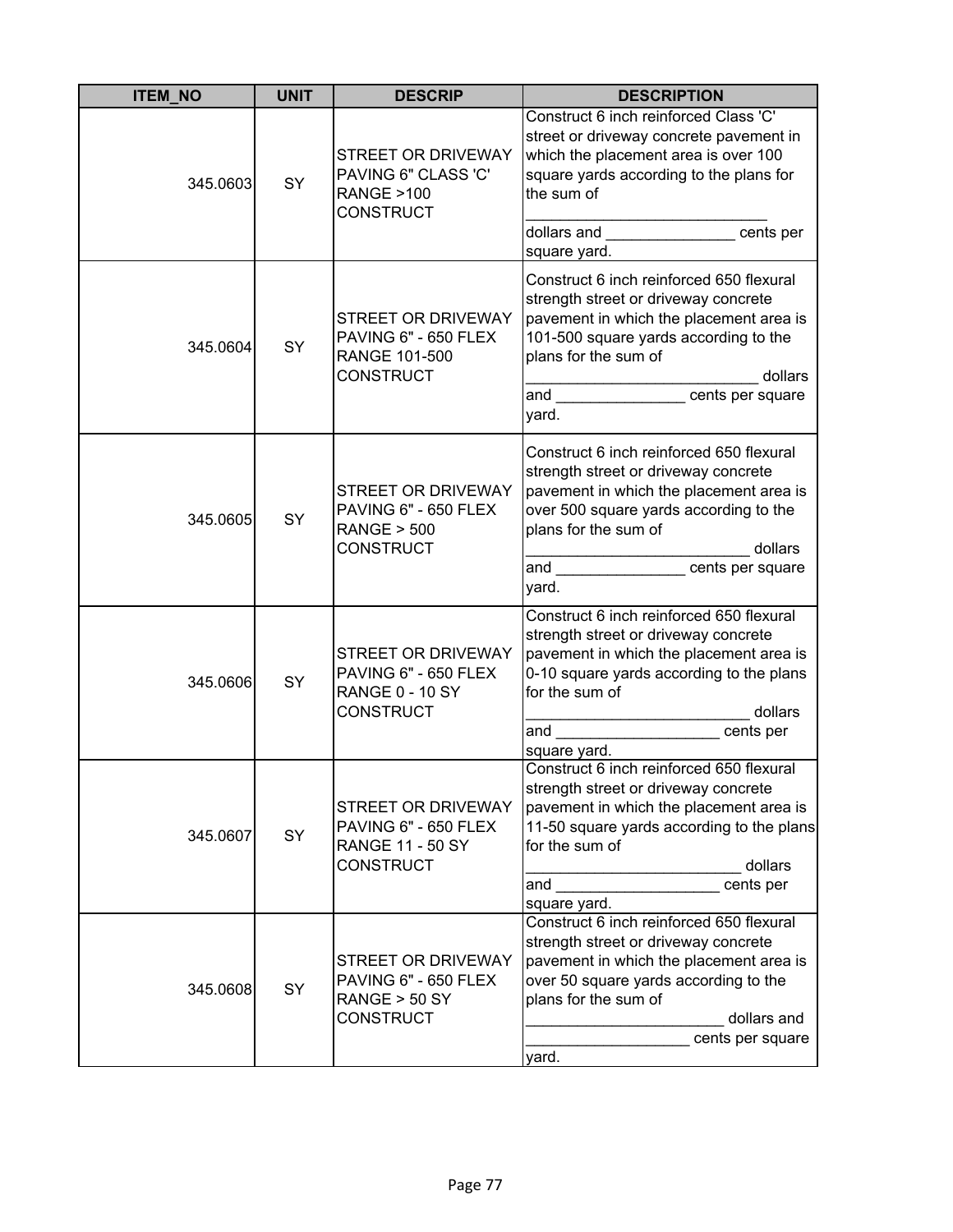| <b>ITEM NO</b> | <b>UNIT</b> | <b>DESCRIP</b>                                                                                | <b>DESCRIPTION</b>                                                                                                                                                                                                                                 |
|----------------|-------------|-----------------------------------------------------------------------------------------------|----------------------------------------------------------------------------------------------------------------------------------------------------------------------------------------------------------------------------------------------------|
| 345.0611       | SY          | STREET OR DRIVEWAY<br>PAVING 6" 650 FLEX<br>RANGE 0-5 REMOVE &<br><b>REPLACE</b>              | Remove 6" thick concrete street or<br>driveway paving, and replacing with 650<br>flexural strength concrete of like<br>thickness, in which the placement area is<br>0-5 square yards, for the sum of<br>dollars and<br>cents per square yard.      |
| 345.0612       | SY          | STREET OR DRIVEWAY<br>PAVING 6" 650 FLEX<br>RANGE 6-25 REMOVE &<br><b>REPLACE</b>             | Remove 6" thick concrete street or<br>driveway paving, and replacing with 650<br>flexural strength concrete of like<br>thickness, in which the placement area is<br>6-25 square yards, for the sum of<br>dollars and<br>cents per square yard.     |
| 345.0613       | SY          | STREET OR DRIVEWAY<br><b>PAVING 6" 650</b><br>FLEXRANGE 26-100<br><b>REMOVE &amp; REPLACE</b> | Remove 6" thick concrete street or<br>driveway paving, and replacing with 650<br>flexural strength concrete of like<br>thickness, in which the placement area is<br>26-100 square yards, for the sum of<br>dollars and<br>cents per square yard.   |
| 345.0614       | SY          | STREET OR DRIVEWAY<br>PAVING 6" 650 FLEX<br>RANGE 101-500<br><b>REMOVE &amp; REPLACE</b>      | Remove 6" thick concrete street or<br>driveway paving, and replacing with 650<br>flexural strength concrete of like<br>thickness, in which the placement area is<br>101-500 square yards, for the sum of<br>dollars and<br>cents per square yard.  |
| 345.0615       | SY          | STREET OR DRIVEWAY<br>PAVING 6" 650 FLEX<br>RANGE > 500 REMOVE<br>& REPLACE                   | Remove 6" thick concrete street or<br>driveway paving, and replacing with 650<br>flexural strength concrete of like<br>thickness, in which the placement area is<br>over 500 square yards, for the sum of<br>dollars and<br>cents per square yard. |
| 345.0700       | <b>SY</b>   | <b>STREET OR DRIVEWAY</b><br>PAVING 7" - Class 'C'<br><b>CONSTRUCT</b>                        | Construct 7 inch reinforced Class C<br>concrete street or driveway concrete<br>pavement according to the plans, details<br>and specifications for the sum of<br>dollars and<br>cents per<br>square yard.                                           |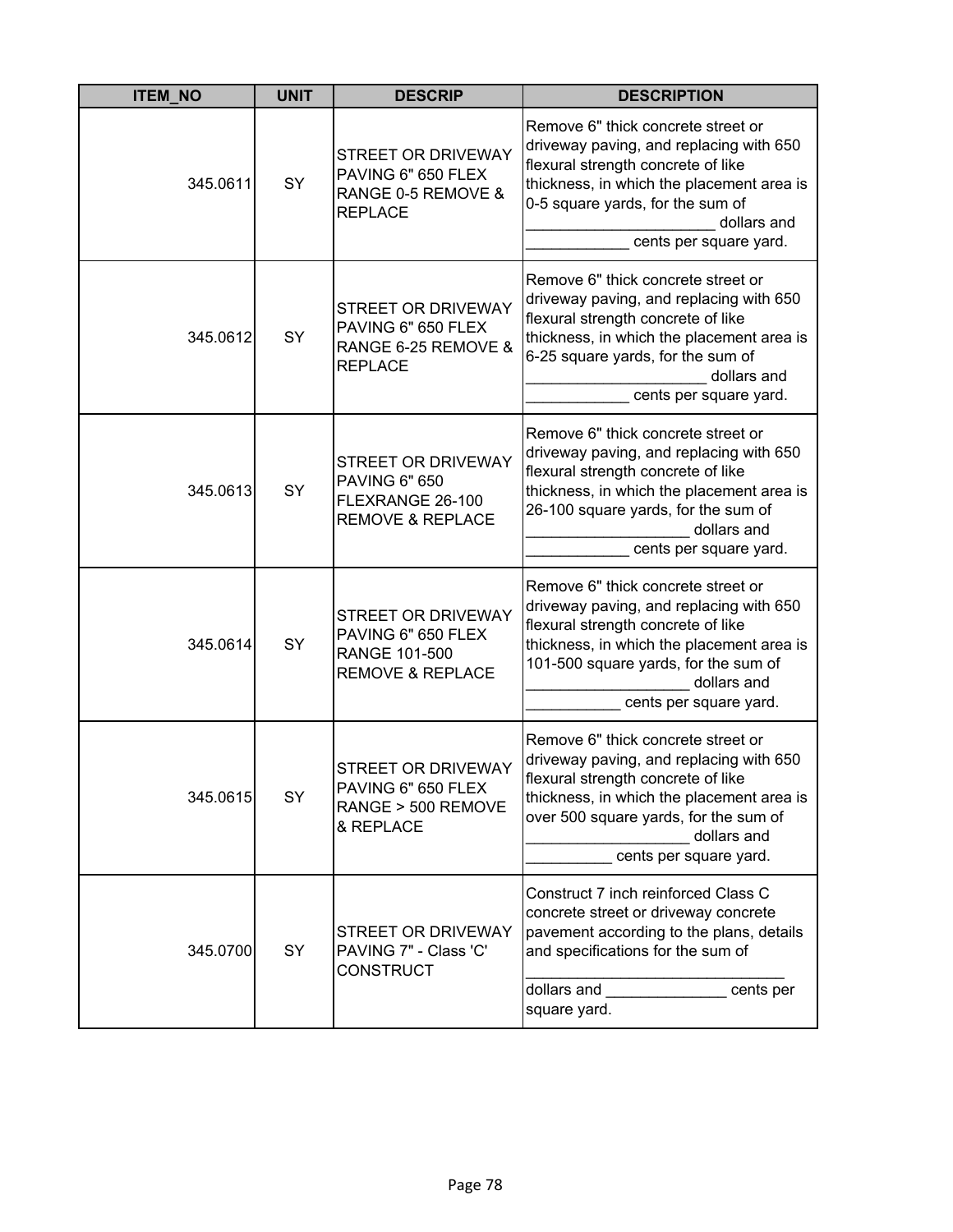| <b>ITEM_NO</b> | <b>UNIT</b> | <b>DESCRIP</b>                                                                                 | <b>DESCRIPTION</b>                                                                                                                                                                                                                               |
|----------------|-------------|------------------------------------------------------------------------------------------------|--------------------------------------------------------------------------------------------------------------------------------------------------------------------------------------------------------------------------------------------------|
| 345.0701       | SY          | STREET OR DRIVEWAY<br>PAVING 7" - CLASS 'C'<br><b>RANGE 0-20</b><br><b>CONSTRUCT</b>           | Construct 7 inch reinforced Class 'C'<br>street or driveway concrete pavement in<br>which the placement area is 0-20 square<br>yards according to the plans for the sum<br>of<br>dollars and<br>cents per<br>square yard.                        |
| 345.0702       | SY          | <b>STREET OR DRIVEWAY</b><br>PAVING 7" - CLASS 'C'<br><b>RANGE 21-100</b><br><b>CONSTRUCT</b>  | Construct 7 inch reinforced Class 'C'<br>street or driveway concrete pavement in<br>which the placement area is 21-100<br>square yards according to the plans for<br>the sum of<br>dollars and<br>cents per<br>square yard.                      |
| 345.0703       | SY          | STREET OR DRIVEWAY<br>PAVING 7" - CLASS 'C'<br><b>RANGE &gt;100</b><br><b>CONSTRUCT</b>        | Construct 7 inch reinforced Class 'C'<br>street or driveway concrete pavement in<br>which the placement area is over 100<br>square yards according to the plans for<br>the sum of<br>dollars and<br><b>Example 2</b> cents per<br>square yard.   |
| 345.0704       | SY          | <b>STREET OR DRIVEWAY</b><br>PAVING 7" - 650 FLEX<br>RANGE 101-500<br><b>CONSTRUCT</b>         | Construct 7 inch reinforced 650 flexural<br>strength street or driveway concrete<br>pavement in which the placement area is<br>101-500 square yards according to the<br>plans for the sum of<br>dollars<br>cents per square<br>and<br>yard.      |
| 345.0705       | SY          | <b>STREET OR DRIVEWAY</b><br>PAVING 7" - 650 FLEX<br><b>RANGE &gt; 500</b><br><b>CONSTRUCT</b> | Construct 7 inch reinforced 650 flexural<br>strength street or driveway concrete<br>pavement in which the placement area is<br>over 500 square yards according to the<br>plans for the sum of<br>dollars<br>and <u>cents</u> per square<br>yard. |
| 345.0706       | SY          | STREET OR DRIVEWAY<br>PAVING 7" - 650 FLEX<br>RANGE 0-10 SY<br><b>CONSTRUCT</b>                | Construct 7 inch reinforced 650 flexural<br>strength street or driveway concrete<br>pavement in which the placement area is<br>0-10 square yards according to the plans<br>for the sum of<br>dollars<br>cents per square<br>and<br>yard.         |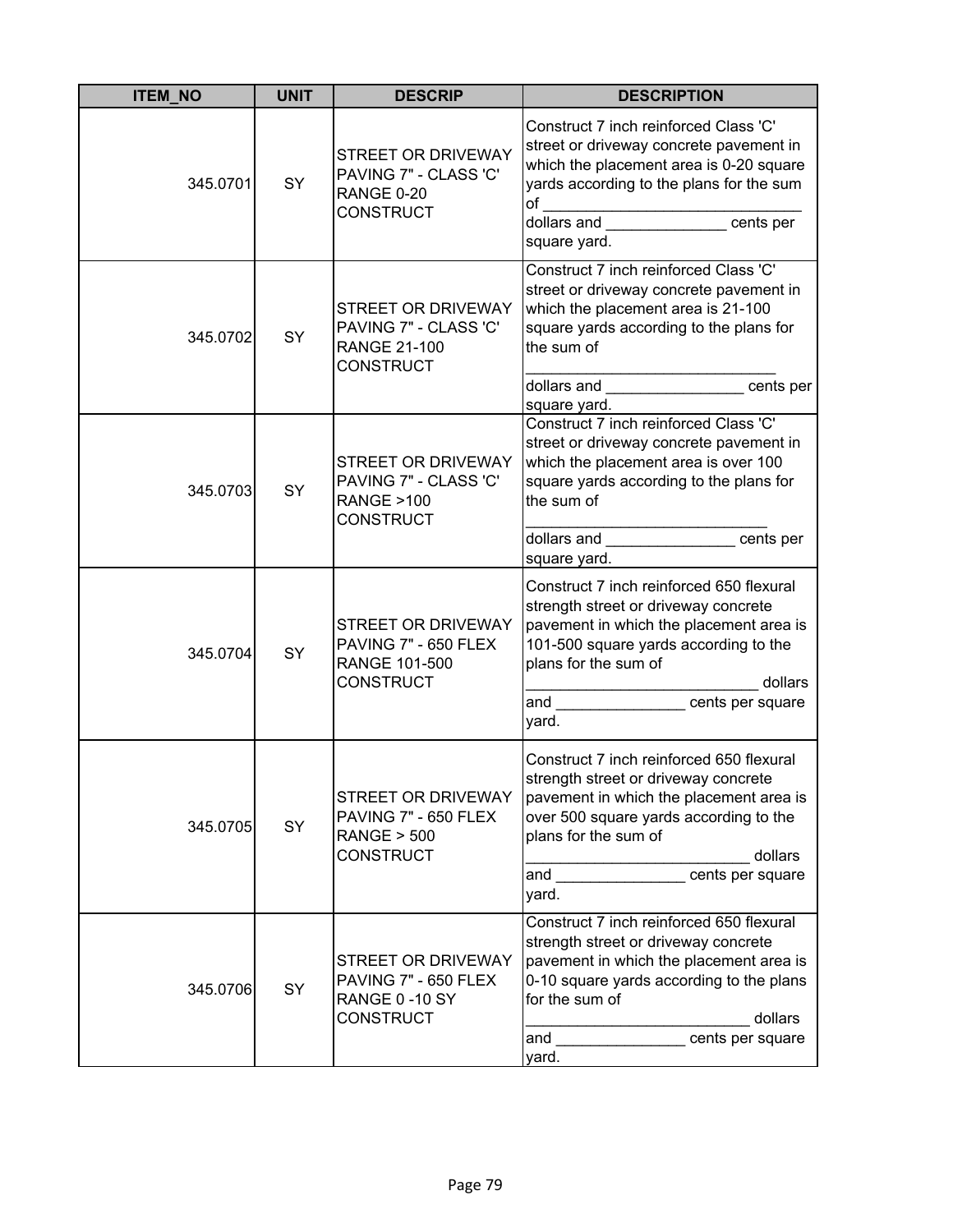| <b>ITEM_NO</b> | <b>UNIT</b> | <b>DESCRIP</b>                                                                           | <b>DESCRIPTION</b>                                                                                                                                                                                                                                |
|----------------|-------------|------------------------------------------------------------------------------------------|---------------------------------------------------------------------------------------------------------------------------------------------------------------------------------------------------------------------------------------------------|
| 345.0707       | SY          | STREET OR DRIVEWAY<br>PAVING 7" - 650 FLEX<br><b>RANGE 11 - 50 SY</b><br>CONSTRUCT       | Construct 7 inch reinforced 650 flexural<br>strength street or driveway concrete<br>pavement in which the placement area is<br>11-50 square yards according to the plans<br>for the sum of<br>dollars<br>and<br>cents per square<br>vard.         |
| 345.0708       | SY          | STREET OR DRIVEWAY<br>PAVING 7" - 650 FLEX<br>RANGE OVER 50 SY<br>CONSTRUCT              | Construct 7 inch reinforced 650 flexural<br>strength street or driveway concrete<br>pavement in which the placement area is<br>11-50 square yards according to the plans<br>for the sum of<br>dollars<br>and<br>cents per square<br>yard.         |
| 345.0711       | <b>SY</b>   | STREET OR DRIVEWAY<br>PAVING 7" 650 FLEX<br>RANGE 0-5 REMOVE &<br><b>REPLACE</b>         | Remove 7" thick concrete street or<br>driveway paving, and replacing with 650<br>flexural strength concrete of like<br>thickness, in which the placement area is<br>0-5 square yards, for the sum of<br>dollars and<br>cents per square yard.     |
| 345.0712       | SY          | STREET OR DRIVEWAY<br>PAVING 7" 650 FLEX<br>RANGE 6-25 REMOVE &<br><b>REPLACE</b>        | Remove 7" thick concrete street or<br>driveway paving, and replacing with 650<br>flexural strength concrete of like<br>thickness, in which the placement area is<br>6-25 square yards, for the sum of<br>dollars and<br>cents per square yard.    |
| 345.0713       | <b>SY</b>   | STREET OR DRIVEWAY<br>PAVING 7" 650 FLEX<br>RANGE 26-100 REMOVE<br>& REPLACE             | Remove 7" thick concrete street or<br>driveway paving, and replacing with 650<br>flexural strength concrete of like<br>thickness, in which the placement area is<br>26-100 square yards, for the sum of<br>dollars and<br>cents per square yard.  |
| 345.0714       | SY          | STREET OR DRIVEWAY<br>PAVING 7" 650 FLEX<br>RANGE 101-500<br><b>REMOVE &amp; REPLACE</b> | Remove 7" thick concrete street or<br>driveway paving, and replacing with 650<br>flexural strength concrete of like<br>thickness, in which the placement area is<br>101-500 square yards, for the sum of<br>dollars and<br>cents per square yard. |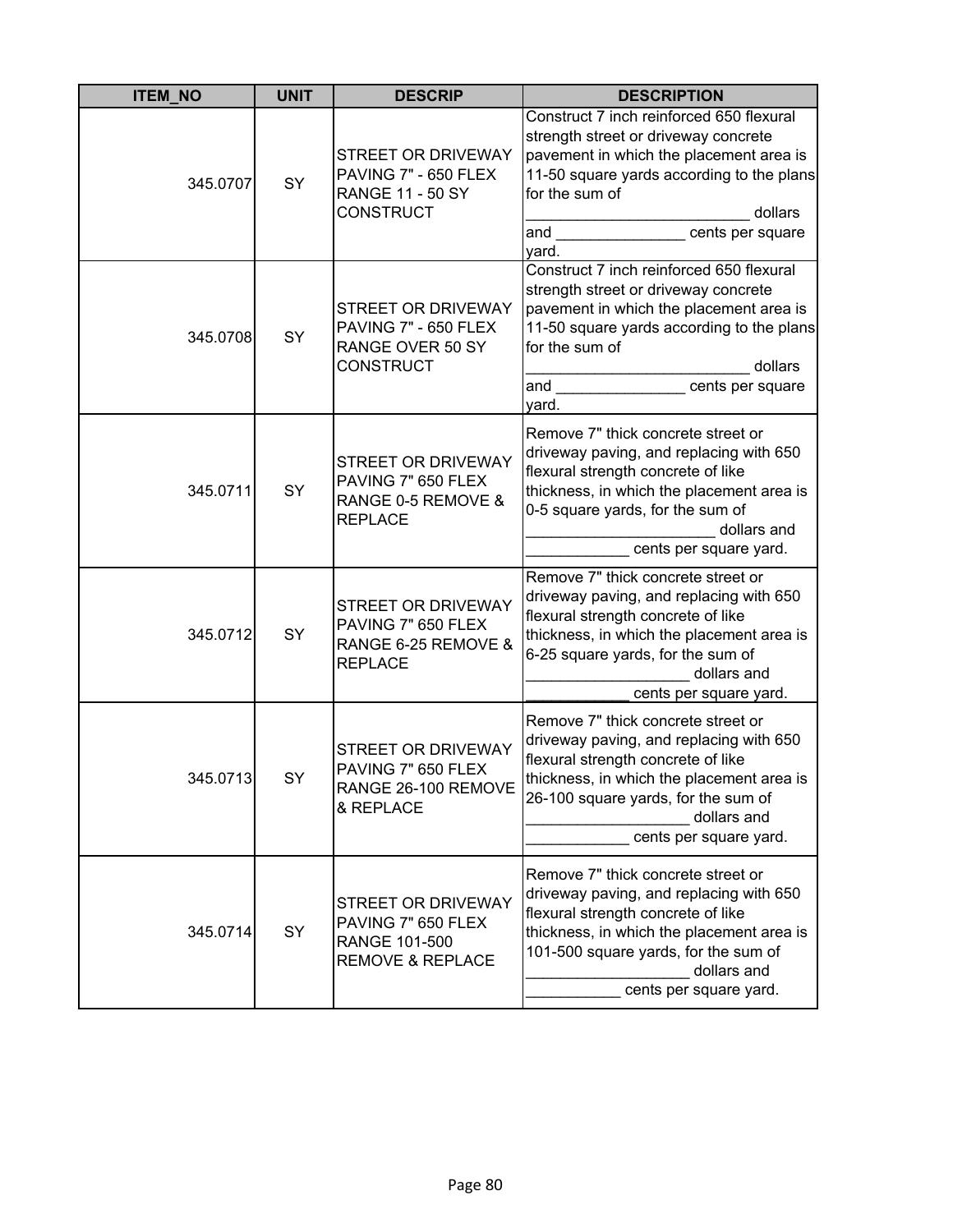| <b>ITEM_NO</b> | <b>UNIT</b> | <b>DESCRIP</b>                                                                                | <b>DESCRIPTION</b>                                                                                                                                                                                                                                 |
|----------------|-------------|-----------------------------------------------------------------------------------------------|----------------------------------------------------------------------------------------------------------------------------------------------------------------------------------------------------------------------------------------------------|
| 345.0715       | SY          | STREET OR DRIVEWAY<br>PAVING 7" 650 FLEX<br>RANGE > 500 REMOVE<br>& REPLACE                   | Remove 7" thick concrete street or<br>driveway paving, and replacing with 650<br>flexural strength concrete of like<br>thickness, in which the placement area is<br>over 500 square yards, for the sum of<br>dollars and<br>cents per square yard. |
| 345.0716       | SY          | STREET OR DRIVEWAY<br>PAVING 7" 650 FLEX<br>RANGE 6-25 REMOVE &<br><b>REPLACE</b>             | Remove 7" thick concrete street or<br>driveway paving, and replacing with 650<br>flexural strength concrete of like<br>thickness, in which the placement area is<br>6-25 square yards, for the sum of<br>dollars and<br>cents per square yard.     |
| 345.0800       | SY          | <b>STREET OR DRIVEWAY</b><br>PAVING 8" - Class 'C'<br><b>CONSTRUCT</b>                        | Construct 8 inch reinforced Class 'C'<br>street or driveway concrete pavement all<br>according to the plans, specifications and<br>details for the sum of<br>dollars and<br>cents per square yard.                                                 |
| 345.0801       | SY          | <b>STREET OR DRIVEWAY</b><br>PAVING 8" - CLASS 'C'<br>RANGE 0-20<br><b>CONSTRUCT</b>          | Construct 8 inch reinforced Class 'C'<br>street or driveway concrete pavement in<br>which the placement area is 0-20 square<br>yards according to the plans for the sum<br>of<br>dollars and<br>cents per<br>square yard.                          |
| 345.0802       | SY          | <b>STREET OR DRIVEWAY</b><br>PAVING 8" - CLASS 'C'<br><b>RANGE 21-100</b><br><b>CONSTRUCT</b> | Construct 8 inch reinforced Class 'C'<br>street or driveway concrete pavement in<br>which the placement area is 21-100<br>square yards according to the plans for<br>the sum of<br>dollars and<br>cents per<br>square yard.                        |
| 345.0803       | SY          | STREET OR DRIVEWAY<br>PAVING 8" - CLASS 'C'<br><b>RANGE &gt;100</b><br><b>CONSTRUCT</b>       | Construct 8 inch reinforced Class 'C'<br>street or driveway concrete pavement in<br>which the placement area is over 100<br>square yards according to the plans for<br>the sum of<br>dollars and<br>cents per<br>square yard.                      |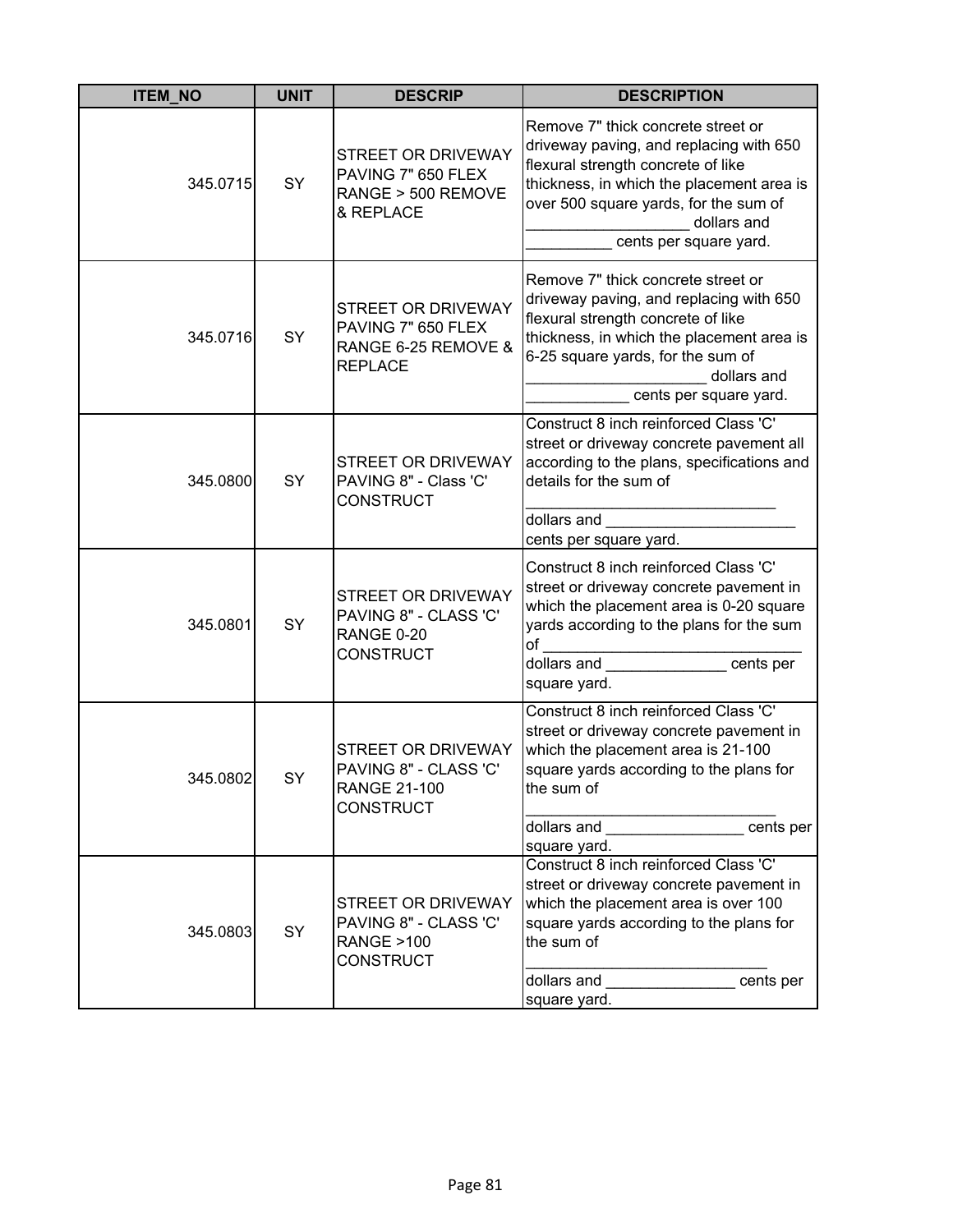| <b>ITEM_NO</b> | <b>UNIT</b> | <b>DESCRIP</b>                                                                                   | <b>DESCRIPTION</b>                                                                                                                                                                                                                                           |
|----------------|-------------|--------------------------------------------------------------------------------------------------|--------------------------------------------------------------------------------------------------------------------------------------------------------------------------------------------------------------------------------------------------------------|
| 345.0804       | SY          | STREET OR DRIVEWAY<br>PAVING 8" - 650 FLEX<br>RANGE 101-500<br><b>CONSTRUCT</b>                  | Construct 8 inch reinforced 650 flexural<br>strength street or driveway concrete<br>pavement in which the placement area is<br>101-500 square yards according to the<br>plans for the sum of<br>dollars<br>and cents per square<br>yard.                     |
| 345.0805       | SY          | STREET OR DRIVEWAY<br>PAVING 8" - 650 FLEX<br><b>RANGE &gt; 500</b><br><b>CONSTUCT</b>           | Construct 8 inch reinforced 650 flexural<br>strength street or driveway concrete<br>pavement in which the placement area is<br>over 500 square yards according to the<br>plans for the sum of<br>dollars<br>and <u>example and</u> cents per square<br>yard. |
| 345.0806       | SY          | <b>STREET OR DRIVEWAY</b><br>PAVING 8" - 650 FLEX<br><b>RANGE 0 - 10 SY</b><br><b>CONSTRUCT</b>  | Construct 8 inch reinforced 650 flexural<br>strength street or driveway concrete<br>pavement in which the placement area is<br>0-10 square yards according to the plans<br>for the sum of<br>dollars<br>and <b>cents</b> per square<br>yard.                 |
| 345.0807       | SY          | STREET OR DRIVEWAY<br>PAVING 8" - 650 FLEX<br><b>RANGE 11 - 50 SY</b><br><b>CONSTRUCT</b>        | Construct 8 inch reinforced 650 flexural<br>strength street or driveway concrete<br>pavement in which the placement area is<br>11-50 square yards according to the plans<br>for the sum of<br>dollars<br>and<br>cents per square<br>yard.                    |
| 345.0808       | SY          | <b>STREET OR DRIVEWAY</b><br>PAVING 8" - 650 FLEX<br><b>RANGE &gt; 50 SY</b><br><b>CONSTRUCT</b> | Construct 8 inch reinforced 650 flexural<br>strength street or driveway concrete<br>pavement in which the placement area is<br>over 50 square yards according to the<br>plans for the sum of<br>dollars<br>and<br>cents per square<br>yard.                  |
| 345.0811       | SY          | STREET OR DRIVEWAY<br>PAVING 8" 650 FLEX<br>RANGE 0-5 REMOVE &<br><b>REPLACE</b>                 | Remove 8" thick concrete street or<br>driveway paving, and replacing with 650<br>flexural strength concrete of like<br>thickness, in which the placement area is<br>0-5 square yards, for the sum of<br>dollars and<br>cents per square yard.                |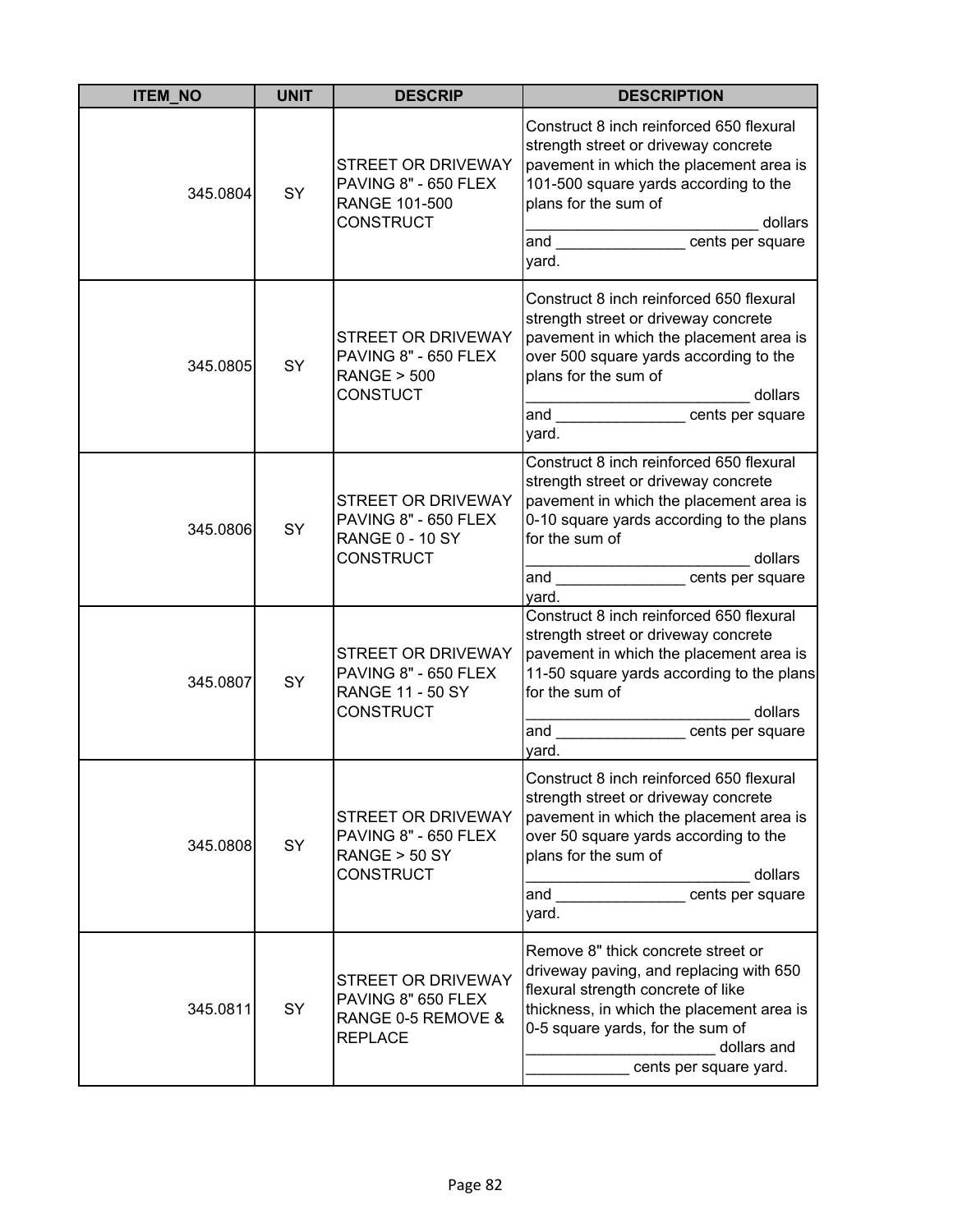| <b>ITEM NO</b> | <b>UNIT</b> | <b>DESCRIP</b>                                                                                  | <b>DESCRIPTION</b>                                                                                                                                                                                                                                 |
|----------------|-------------|-------------------------------------------------------------------------------------------------|----------------------------------------------------------------------------------------------------------------------------------------------------------------------------------------------------------------------------------------------------|
| 345.0812       | SY          | STREET OR DRIVEWAY<br>PAVING 8" 650 FLEX<br>RANGE 6-25 REMOVE &<br><b>REPLACE</b>               | Remove 8" thick concrete street or<br>driveway paving, and replacing with 650<br>flexural strength concrete of like<br>thickness, in which the placement area is<br>6-25 square yards, for the sum of<br>dollars and<br>cents per square yard.     |
| 345.0813       | SY          | STREET OR DRIVEWAY<br>PAVING 8" 650 FLEX<br>RANGE 26-100 REMOVE<br>& REPLACE                    | Remove 8" thick concrete street or<br>driveway paving, and replacing with 650<br>flexural strength concrete of like<br>thickness, in which the placement area is<br>26-100 square yards, for the sum of<br>dollars and<br>cents per square yard.   |
| 345.0814       | SY          | <b>STREET OR DRIVEWAY</b><br>PAVING 8" 650 FLEX<br>RANGE 101-500<br><b>REMOVE &amp; REPLACE</b> | Remove 8" thick concrete street or<br>driveway paving, and replacing with 650<br>flexural strength concrete of like<br>thickness, in which the placement area is<br>101-500 square yards, for the sum of<br>dollars and<br>cents per square yard.  |
| 345.0815       | SY          | <b>STREET OR DRIVEWAY</b><br>PAVING 8" 650 FLEX<br>RANGE > 500 REMOVE<br>& REPLACE              | Remove 8" thick concrete street or<br>driveway paving, and replacing with 650<br>flexural strength concrete of like<br>thickness, in which the placement area is<br>over 500 square yards, for the sum of<br>dollars and<br>cents per square yard. |
| 345.1000       | SY          | <b>STREET OR DRIVEWAY</b><br>PAVING 10" - Class 'C'<br><b>CONSTRUCT</b>                         | Construct 10 inch reinforced Class C<br>concrete street or driveway concrete<br>pavement according to the plans, details<br>and specifications for the sum of<br>dollars and<br>cents per square yard.                                             |
| 345.1001       | SY          | <b>STREET OR DRIVEWAY</b><br>PAVING 10" CLASS 'C'<br><b>RANGE 0-20</b><br><b>CONSTRUCT</b>      | Construct 10 inch reinforced Class 'C'<br>street or driveway concrete pavement in<br>which the placement area is 0-20 square<br>yards according to the plans for the sum<br>of<br>dollars and cents per<br>square yard.                            |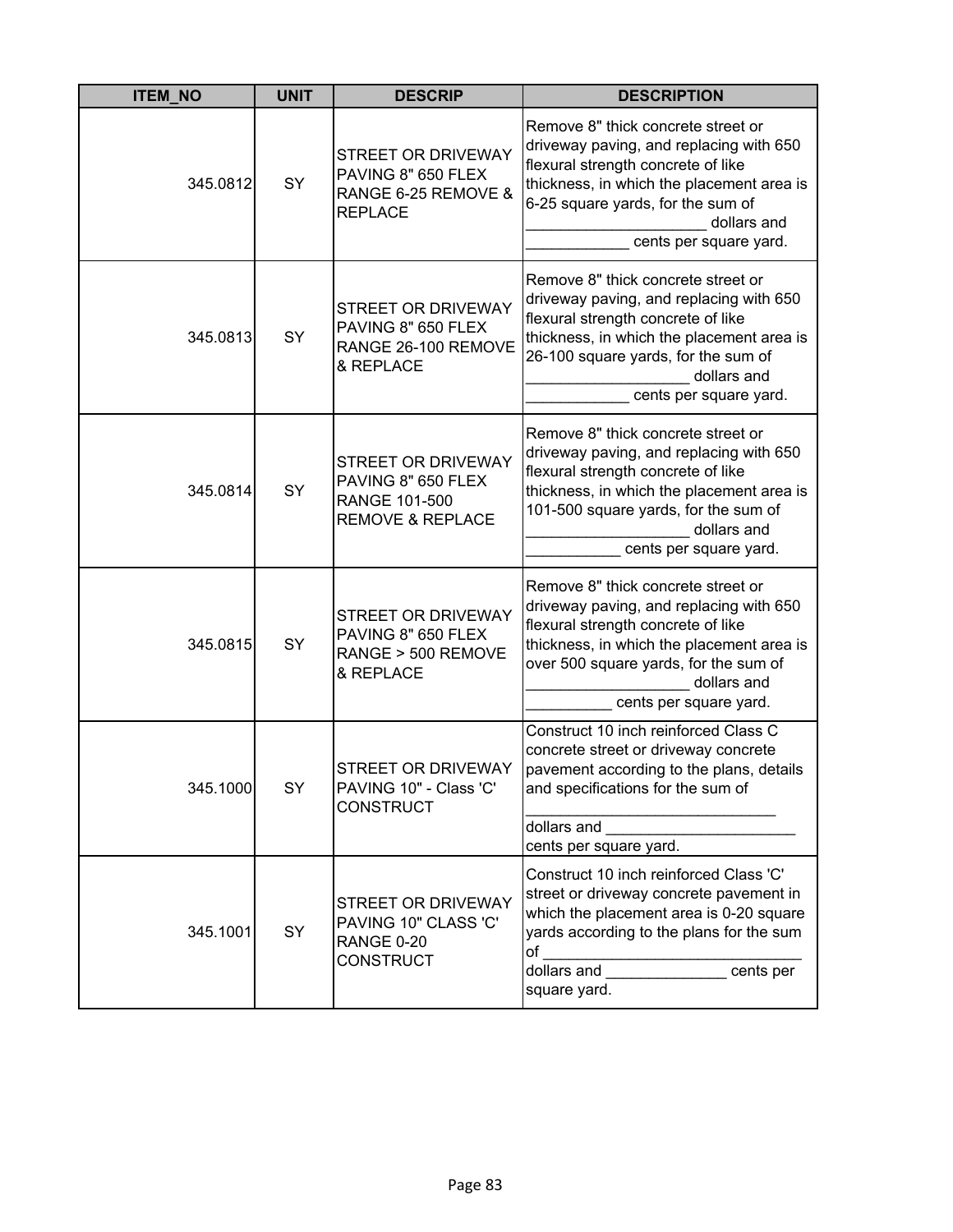| <b>ITEM NO</b> | <b>UNIT</b> | <b>DESCRIP</b>                                                                                 | <b>DESCRIPTION</b>                                                                                                                                                                                                                      |
|----------------|-------------|------------------------------------------------------------------------------------------------|-----------------------------------------------------------------------------------------------------------------------------------------------------------------------------------------------------------------------------------------|
| 345.1002       | SY          | STREET OR DRIVEWAY<br>PAVING 10" CLASS 'C'<br><b>RANGE 21-100</b><br><b>CONSTRUCT</b>          | Construct 10 inch reinforced Class 'C'<br>street or driveway concrete pavement in<br>which the placement area is 21-100<br>square yards according to the plans for<br>the sum of                                                        |
|                |             |                                                                                                | dollars and cents per<br>square yard.                                                                                                                                                                                                   |
| 345.1003       | SY          | STREET OR DRIVEWAY<br>PAVING 10" CLASS 'C'<br><b>RANGE &gt;100</b><br>CONSTRUCT                | Construct 10 inch reinforced Class 'C'<br>street or driveway concrete pavement in<br>which the placement area is over 100<br>square yards according to the plans for<br>the sum of                                                      |
|                |             |                                                                                                | dollars and<br><b>CONSIDENTIFY</b> Cents per<br>square yard.                                                                                                                                                                            |
| 345.1004       | SY          | STREET OR DRIVEWAY<br>PAVING 10" 650 FLEX<br>RANGE 101-500<br><b>CONSTRUCT</b>                 | Construct 10 inch reinforced 650 flexural<br>strength street or driveway concrete<br>pavement in which the placement area is<br>101-500 square yards according to the<br>plans for the sum of<br>dollars                                |
|                |             |                                                                                                | and cents per square<br>yard.                                                                                                                                                                                                           |
| 345.1005       | SY          | STREET OR DRIVEWAY<br>PAVING 10" 650 FLEX<br><b>RANGE &gt; 500</b><br><b>CONSTRUCT</b>         | Construct 10 inch reinforced 650 flexural<br>strength street or driveway concrete<br>pavement in which the placement area is<br>over 500 square yards according to the<br>plans for the sum of<br>dollars<br>and<br>cents per square    |
|                |             |                                                                                                | yard.<br>Construct 10 inch reinforced 650 flexural                                                                                                                                                                                      |
| SY<br>345.1006 |             | STREET OR DRIVEWAY<br><b>PAVING 10" - 650 FLEX</b><br><b>RANGE 0-10 SY</b><br><b>CONSTRUCT</b> | strength street or driveway concrete<br>pavement in which the placement area is<br>0-10 square yards according to the plans<br>for the sum of                                                                                           |
|                |             |                                                                                                | dollars and cents per<br>square yard.                                                                                                                                                                                                   |
| 345.1007       | SY          | STREET OR DRIVEWAY<br><b>PAVING 10" - 650 FLEX</b><br><b>RANGE 11 - 50 SY</b><br>CONSTRUCT     | Construct 10 inch reinforced 650 flexural<br>strength street or driveway concrete<br>pavement in which the placement area is<br>11-50 square yards according to the plans<br>for the sum of<br>dollars and<br>cents per<br>square yard. |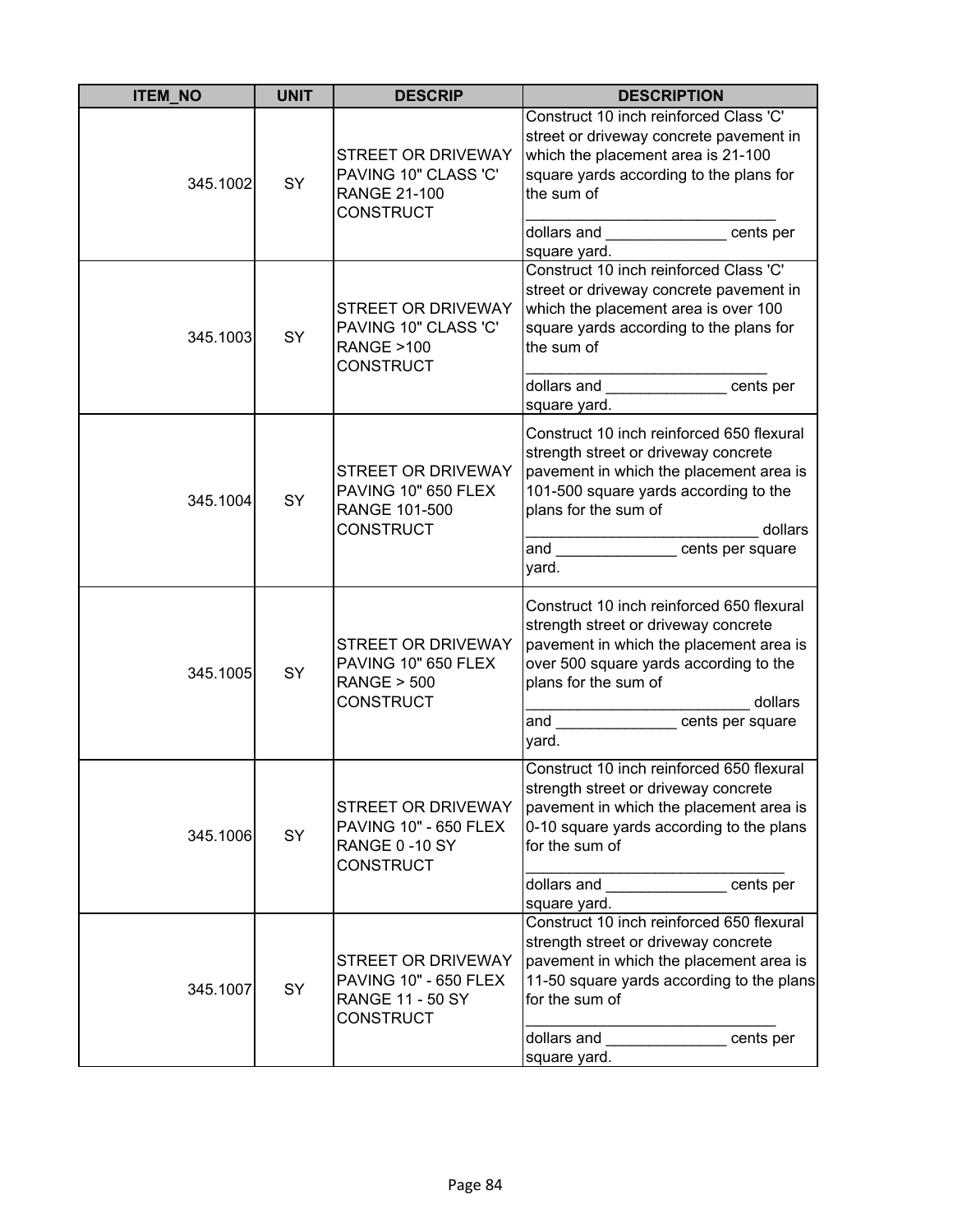| <b>ITEM NO</b> | <b>UNIT</b> | <b>DESCRIP</b>                                                                                           | <b>DESCRIPTION</b>                                                                                                                                                                                                                                  |
|----------------|-------------|----------------------------------------------------------------------------------------------------------|-----------------------------------------------------------------------------------------------------------------------------------------------------------------------------------------------------------------------------------------------------|
| 345.1008       | SY          | <b>STREET OR DRIVEWAY</b><br><b>PAVING 10" - 650 FLEX</b><br><b>RANGE &gt; 50 SY</b><br><b>CONSTRUCT</b> | Construct 10 inch reinforced 650 flexural<br>strength street or driveway concrete<br>pavement in which the placement area is<br>over 50 square yards according to the<br>plans for the sum of<br>dollars<br>and<br>cents per square<br>yard.        |
| 345.1011       | SY          | <b>STREET OR DRIVEWAY</b><br><b>PAVING 10" 650 FLEX</b><br>RANGE 0-5 REMOVE &<br><b>REPLACE</b>          | Remove 10" thick concrete street or<br>driveway paving, and replacing with 650<br>flexural strength concrete of like<br>thickness, in which the placement area is<br>0-5 square yards, for the sum of<br>dollars and<br>cents per square yard.      |
| 345.1012       | SY          | STREET OR DRIVEWAY<br>PAVING 10" 650 FLEX<br>RANGE 6-25 REMOVE &<br><b>REPLACE</b>                       | Remove 10" thick concrete street or<br>driveway paving, and replacing with 650<br>flexural strength concrete of like<br>thickness, in which the placement area is<br>6-25 square yards, for the sum of<br>dollars and<br>cents per square yard.     |
| 345.1013       | SY          | <b>STREET OR DRIVEWAY</b><br><b>PAVING 10" 650 FLEX</b><br>RANGE 26-100 REMOVE<br>& REPLACE              | Remove 10" thick concrete street or<br>driveway paving, and replacing with 650<br>flexural strength concrete of like<br>thickness, in which the placement area is<br>26-100 square yards, for the sum of<br>dollars and<br>cents per square yard.   |
| 345.1014       | SY          | STREET OR DRIVEWAY<br>PAVING 10" 650 FLEX<br>RANGE 101-500<br><b>REMOVE &amp; REPLACE</b>                | Remove 10" thick concrete street or<br>driveway paving, and replacing with 650<br>flexural strength concrete of like<br>thickness, in which the placement area is<br>101-500 square yards, for the sum of<br>dollars and<br>cents per square yard.  |
| 345.1015       | SY          | <b>STREET OR DRIVEWAY</b><br><b>PAVING 10" 650 FLEX</b><br>RANGE > 500 REMOVE<br>& REPLACE               | Remove 10" thick concrete street or<br>driveway paving, and replacing with 650<br>flexural strength concrete of like<br>thickness, in which the placement area is<br>over 500 square yards, for the sum of<br>dollars and<br>cents per square yard. |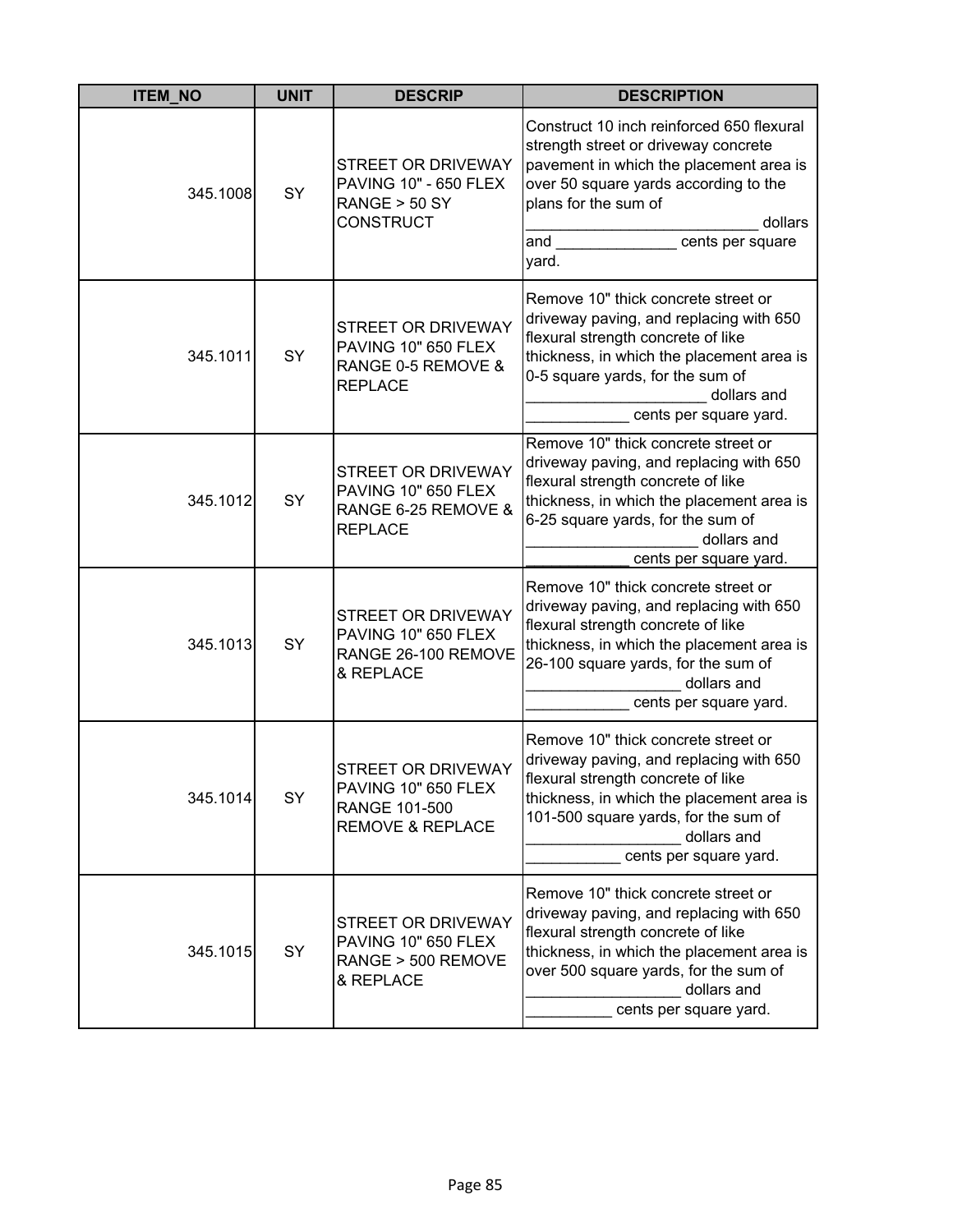| <b>ITEM_NO</b> | <b>UNIT</b> | <b>DESCRIP</b>                                                                                           | <b>DESCRIPTION</b>                                                                                                                                                                                                                                      |
|----------------|-------------|----------------------------------------------------------------------------------------------------------|---------------------------------------------------------------------------------------------------------------------------------------------------------------------------------------------------------------------------------------------------------|
| 345.1206       | SY          | STREET OR DRIVEWAY<br>PAVING 12" - 650 FLEX<br>RANGE 0-10 SY<br><b>CONSTRUCT</b>                         | Construct 12 inch reinforced 650 flexural<br>strength street or driveway concrete<br>pavement in which the placement area is<br>0-10 square yards according to the plans<br>for the sum of<br>dollars and cents per                                     |
| 345.1207       | SY          | <b>STREET OR DRIVEWAY</b><br><b>PAVING 12" - 650 FLEX</b><br><b>RANGE 11 - 50 SY</b><br><b>CONSTRUCT</b> | square yard.<br>Construct 12 inch reinforced 650 flexural<br>strength street or driveway concrete<br>pavement in which the placement area is<br>11-50 square yards according to the plans<br>for the sum of<br>dollars and<br>cents per<br>square yard. |
| 345.1208       | SY          | STREET OR DRIVEWAY<br><b>PAVING 12" - 650 FLEX</b><br>RANGE > 50 SY<br><b>CONSTRUCT</b>                  | Construct 12 inch reinforced 650 flexural<br>strength street or driveway concrete<br>pavement in which the placement area is<br>over 50 square yards according to the<br>plans for the sum of<br>dollars<br>and cents per square<br>yard.               |
| 346.0001       | <b>CY</b>   | STREET, DRIVEWAY OR<br>ALLEY PVMT. 6000 PSI<br>RANGE 0-5<br><b>CONSTRUCT</b>                             | Construct street, driveway, or alley paving<br>to thickness and configuration required,<br>using 6000 PSI reinforce concrete in<br>which the placement area is 0-5 cubic<br>yards, for the sum of<br>dollars and<br>cents per cubic yard.               |
| 346.0002       | <b>CY</b>   | STREET OR DRIVEWAY<br>PVMT. 6000 PSI RANGE<br>6-25 CONSTRUCT                                             | Construct street, driveway, or alley paving<br>to thickness and configuration required,<br>using 6000 PSI reinforce concrete in<br>which the placement area is 6-25 cubic<br>yards, for the sum of<br>dollars and<br>cents per cubic yard.              |
| 346.0003       | <b>CY</b>   | <b>STREET OR DRIVEWAY</b><br>PVMT. 6000 PSI RANGE<br>26-100 CONSTRUCT                                    | Construct street, driveway, or alley paving<br>to thickness and configuration required,<br>using 6000 PSI reinforce concrete in<br>which the placement area is 26-100 cubic<br>yards, for the sum of<br>dollars and<br>cents per cubic yard.            |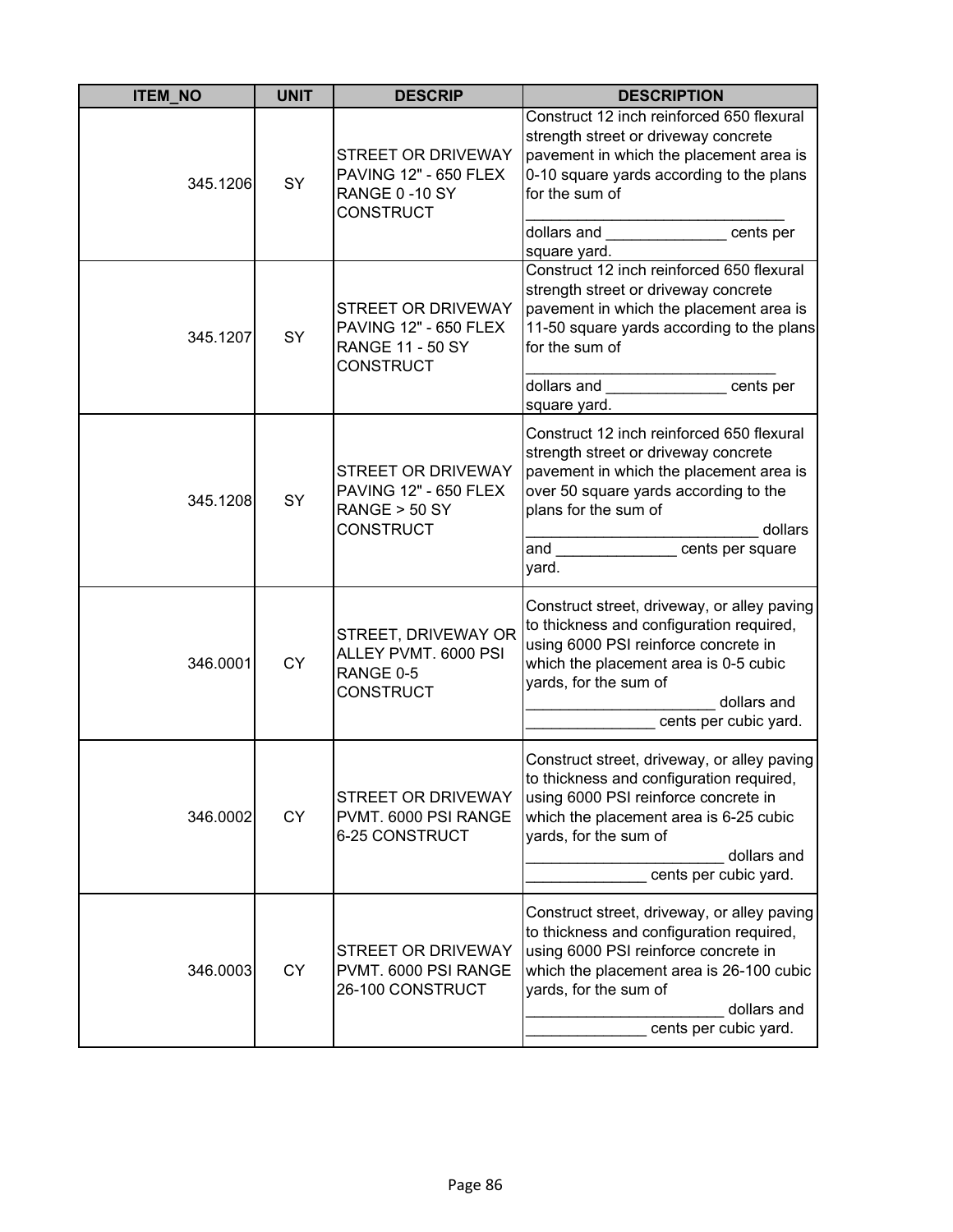| <b>ITEM_NO</b> | <b>UNIT</b> | <b>DESCRIP</b>                                                   | <b>DESCRIPTION</b>                                                                                                                                                                                                                             |
|----------------|-------------|------------------------------------------------------------------|------------------------------------------------------------------------------------------------------------------------------------------------------------------------------------------------------------------------------------------------|
| 346.0004       | <b>CY</b>   | STREET OR DRIVEWAY<br>PVMT. 6000 PSI RANGE<br>101-500 CONSTRUCT  | Construct street, driveway, or alley paving<br>to thickness and configuration required,<br>using 6000 PSI reinforce concrete in<br>which the placement area is 101-500<br>cubic yards, for the sum of<br>dollars and<br>cents per cubic yard.  |
| 346.0005       | <b>CY</b>   | STREET OR DRIVEWAY<br>PVMT. 6000 PSI RANGE<br>>500 CONSTRUCT     | Construct street, driveway, or alley paving<br>to thickness and configuration required,<br>using 6000 PSI reinforce concrete in<br>which the placement area is over 500<br>cubic yards, for the sum of<br>dollars and<br>cents per cubic yard. |
| 346.1000       | <b>CY</b>   | STREET OR DRIVEWAY<br>PVMT. 10" - 6000 PSI<br><b>CONSTRUCT</b>   | Construct 10 inch street, driveway, or<br>alley paving to thickness and<br>configuration required, using 6000 PSI<br>reinforce concrete, for the sum of<br>dollars and<br>cents per cubic yard.                                                |
| 347.0400       | SY          | RIP-RAP 4" 3000 PSI<br><b>CONSTRUCT</b>                          | Construct 4 inch thick reinforced 3000 psi<br>compressive strength concrete rip-rap<br>pavement on a sloped surface (steeper<br>than 6:1 slope), for the sum of<br>dollars and<br>ce                                                           |
| 347.0500       | SY          | <b>RIP-RAP 5" 3000 PSI</b><br><b>CONSTRUCT</b>                   | nts per square yard.<br>Construct 5 inch thick reinforced 3000 psi<br>compressive strength concrete rip-rap<br>pavement on a sloped surface (steeper<br>than 6:1 slope), for the sum of<br>dollars and<br>ce<br>nts per square yard.           |
| 347.0501       | <b>CY</b>   | <b>CONCRETE RIPRAP 5"</b><br><b>FURNISH &amp; INSTALL</b>        | Furnish and install 5 inch concrete riprap<br>per TxDOT including all necessary<br>incidentals for the sum<br>dollars and<br>cents per cubic yard.                                                                                             |
| 347.0502       | <b>CY</b>   | <b>CONCRETE RIPRAP</b><br>STAMPED 5" FURNISH &<br><b>INSTALL</b> | Furnish and install 5 inch stamped<br>concrete riprap per TxDOT including all<br>necessary incidentals for the sum<br>dollars and<br>cents per cubic yard.                                                                                     |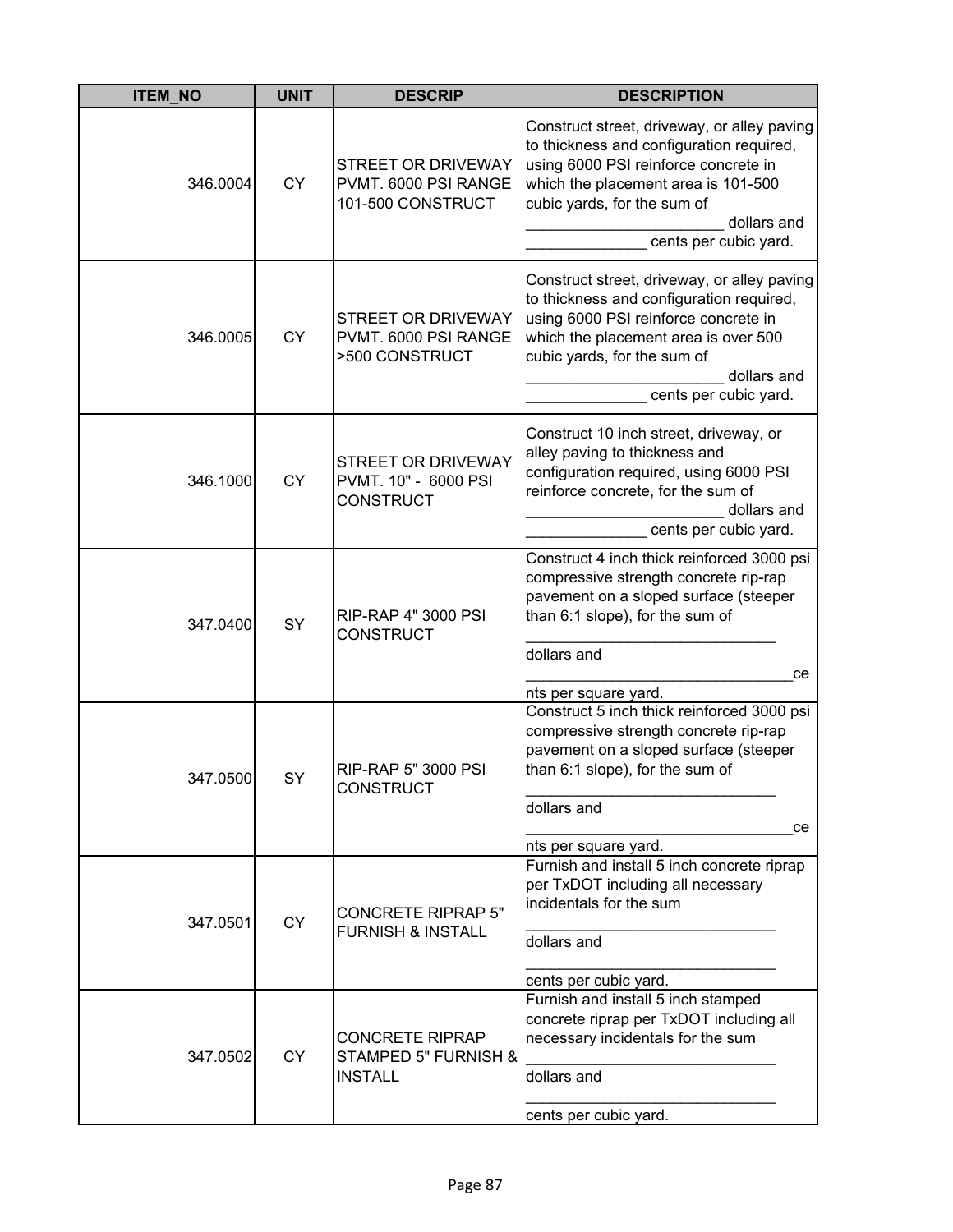| <b>ITEM_NO</b> | <b>UNIT</b> | <b>DESCRIP</b>                                                   | <b>DESCRIPTION</b>                                                                                                                                                                                                                                                  |
|----------------|-------------|------------------------------------------------------------------|---------------------------------------------------------------------------------------------------------------------------------------------------------------------------------------------------------------------------------------------------------------------|
| 347.0600       | SY          | RIP-RAP 6" 3000 PSI<br><b>CONSTRUCT</b>                          | Construct 6 inch thick reinforced 3000 psi<br>compressive strength concrete rip-rap<br>pavement on a sloped surface (steeper<br>than 6:1 slope), for the sum of<br>dollars and<br>ce<br>nts per square yard.                                                        |
| 347.0601       | SY          | RIP-RAP 6" 3000 PSI<br><b>RANGE 0-150</b><br><b>CONSTRUCT</b>    | Construct 6 inch thick reinforced 3000 psi<br>compressive strength concrete rip-rap<br>pavement on a sloped surface (steeper<br>than 6:1 slope) in which the placement<br>area is 0-150 square yards, for the sum of<br>dollars and cents<br>per square yard.       |
| 347.0602       | <b>SY</b>   | RIP-RAP 6" 3000 PSI<br><b>RANGE &gt;150</b><br><b>CONSTRUCT</b>  | Construct 6 inch thick reinforced 3000 psi<br>compressive strength concrete rip-rap<br>pavement on a sloped surface (steeper<br>than 6:1 slope) in which the placement<br>area is over 150 square yards, for the<br>sum of dollars and<br>cents per square yard.    |
| 347.0605       | SY          | RIP-RAP 6" 3000 PSI<br><b>RANGE &gt; 500</b><br><b>CONSTRUCT</b> | Construct 6 inch thick reinforced 3000 psi<br>compressive strength concrete rip-rap<br>pavement on a sloped surface (steeper<br>than 6:1 slope) in which the placement<br>area is over 500 square yards, for the<br>dollars and<br>sum of<br>cents per square yard. |
| 347.0800       | <b>CY</b>   | <b>CONCRETE RIPRAP 8"</b><br><b>FURNISH &amp; INSTALL</b>        | Furnish and install 8 inch concrete riprap<br>per TxDOT including all necessary<br>incidentals for the sum<br>dollars and<br>cents per cubic yard.                                                                                                                  |
| 348.0010       | <b>SY</b>   | <b>BRICK PAVER REMOVE</b><br>& REPLACE                           | Remove and replace brick paver<br>according to the plans for the sum of<br>dollars and cents per<br>square yard.                                                                                                                                                    |
| 348.0020       | <b>SY</b>   | <b>BRICK PAVER REMOVE</b><br>& SALVAGE                           | Remove and salvage brick paver<br>according to the plans for the sum of<br>dollars and dollar cents per<br>square yard.                                                                                                                                             |
| 348.0021       | SY          | <b>VARIOUS TYPE PAVER</b><br><b>REMOVE &amp; SALVAGE</b>         | Remove and salvage various type pavers<br>according to the plans for the sum of<br>dollars and<br>cents per<br>square yard.                                                                                                                                         |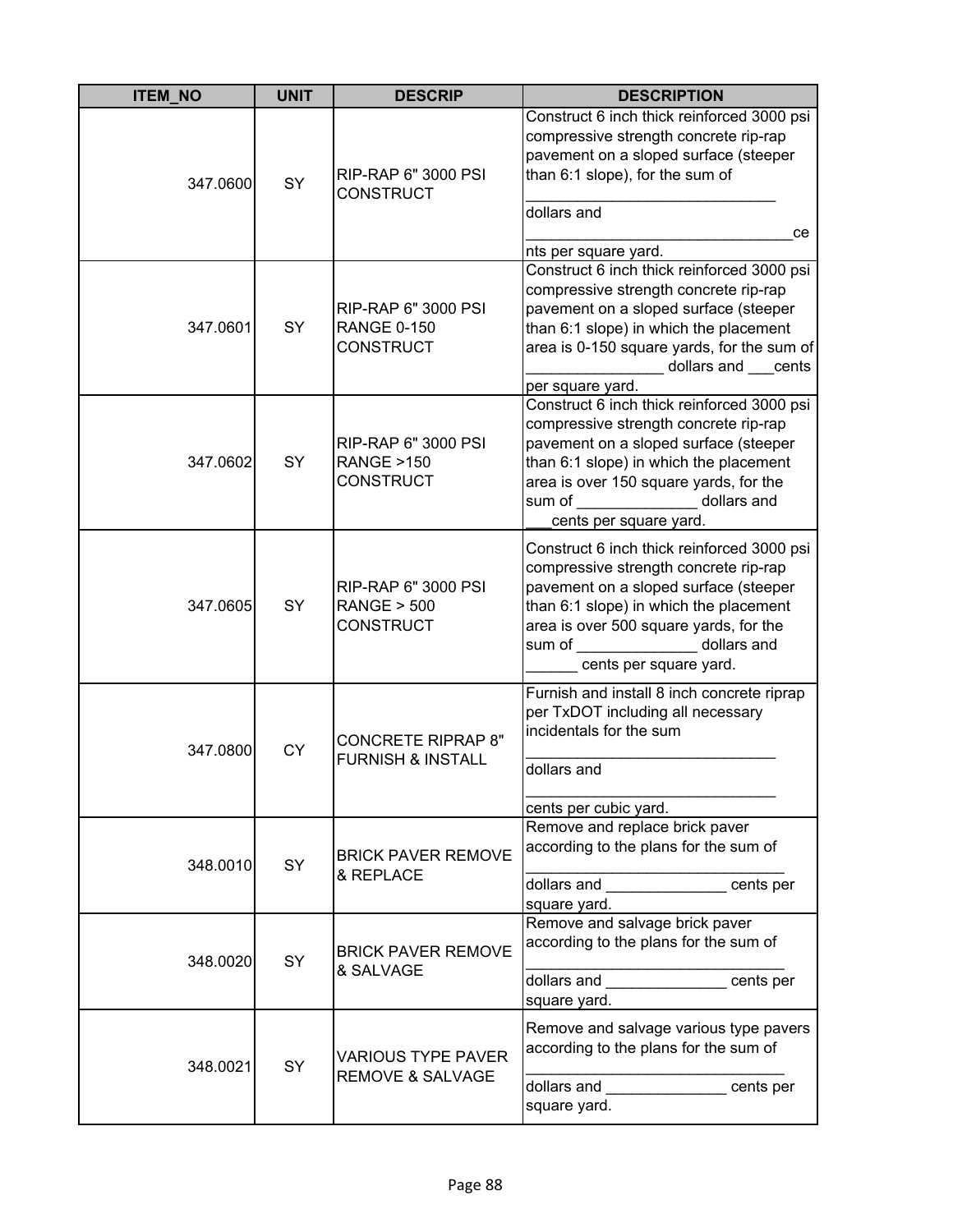| <b>ITEM NO</b> | <b>UNIT</b> | <b>DESCRIP</b>                                                                                                          | <b>DESCRIPTION</b>                                                                                                                                                                                                                                           |
|----------------|-------------|-------------------------------------------------------------------------------------------------------------------------|--------------------------------------------------------------------------------------------------------------------------------------------------------------------------------------------------------------------------------------------------------------|
| 348.1000       | SY          | <b>CONCRETE</b><br>GRASSCRETE PAVING 5-incidentals for the sum of<br>1/2" CAST IN PLACE<br><b>FURNISH &amp; INSTALL</b> | Furnish and Install 5-1/2" cast in place<br>concrete grasscrete (Bomanite or<br>approved equal) including all necessary<br>dollars and                                                                                                                       |
|                |             |                                                                                                                         | cents per square yard.                                                                                                                                                                                                                                       |
| 348.1001       | SY          | <b>CONCRETE</b><br><b>GRASSCRETE PAVING 5</b><br>1/2" CAST IN PLACE<br><b>REMOVE, FURNISH &amp;</b>                     | Furnish and Install 5-1/2" cast in place<br>concrete grasscrete (Bomanite or<br>approved equal) including all necessary<br>incidentals for the sum of                                                                                                        |
|                |             | <b>INSTALL</b>                                                                                                          | dollars and                                                                                                                                                                                                                                                  |
|                |             |                                                                                                                         | cents per square yard.                                                                                                                                                                                                                                       |
| 348.2000       | <b>SF</b>   | <b>BRICK PAVER FURNISH</b><br>& INSTALL                                                                                 | Furnish and install brick paver according<br>to the plans for the sum of                                                                                                                                                                                     |
|                |             |                                                                                                                         | dollars and<br>____________ cents per                                                                                                                                                                                                                        |
| 348.3000       | SY          | PERMEABLE GRASS<br><b>PAVING FURNISH &amp;</b><br><b>INSTALL</b>                                                        | square foot.<br>Furnish and Install grass paving of the<br>size and thickness shown on the plans<br>and specifications including all necessary<br>incidentals for the sum of<br>dollars and                                                                  |
|                |             |                                                                                                                         | cents per square yard.                                                                                                                                                                                                                                       |
| 349.0000       | LF          | <b>LONGITUDINAL BUTT</b>                                                                                                | Construct LONGITUDINAL BUTT JOINT<br>according to the plans for the sum of                                                                                                                                                                                   |
|                |             | TNIOL                                                                                                                   | dollars and                                                                                                                                                                                                                                                  |
|                |             |                                                                                                                         | cents per linear foot                                                                                                                                                                                                                                        |
| 350.0411       | SY          | MEDIAN 4" PVMT 650<br>FLEX RANGE 0-5<br><b>REMOVE &amp; REPLACE</b>                                                     | Remove 4" non-reinforced concrete<br>median pavement and replacing with 650<br>flexural strength concrete of like<br>thickness, in which the placement area is<br>0-5 square yards, for the sum of<br>dollars and<br>cents per square yard.                  |
| 350.0412       | SY          | MEDIAN 4" PVMT 650<br>FLEX RANGE 6-25<br><b>REMOVE &amp; REPLACE</b>                                                    | Remove 4" non-reinforced concrete<br>median pavement and replacing with 650<br>flexural strength concrete of like<br>thickness, in which the placement area is<br>in the range of 6-25 square yards, for the<br>sum of dollars and<br>cents per square yard. |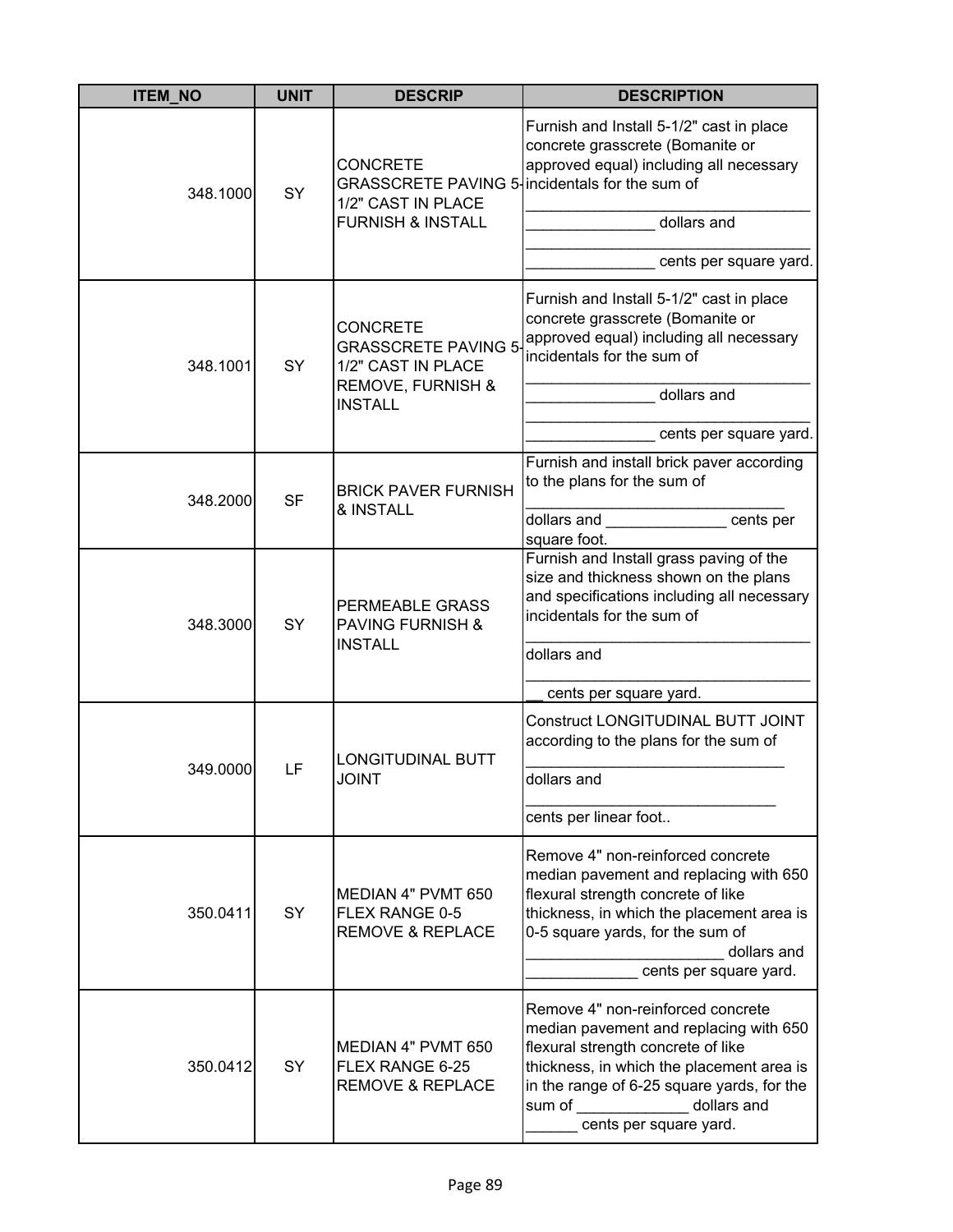| <b>ITEM_NO</b> | <b>UNIT</b> | <b>DESCRIP</b>                                                                 | <b>DESCRIPTION</b>                                                                                                                                                                                                                               |
|----------------|-------------|--------------------------------------------------------------------------------|--------------------------------------------------------------------------------------------------------------------------------------------------------------------------------------------------------------------------------------------------|
| 350.0413       | SY          | MEDIAN 4" PVMT 650<br>FLEX RANGE 26-100<br><b>REMOVE &amp; REPLACE</b>         | Remove 4" non-reinforced concrete<br>median pavement and replacing with 650<br>flexural strength concrete of like<br>thickness, in which the placement area is<br>26-100 square yards, for the sum of<br>dollars and<br>cents per square yard.   |
| 350.0414       | SY          | MEDIAN PVMT 4" 650<br><b>FLEX RANGE 101-500</b><br><b>REMOVE &amp; REPLACE</b> | Remove 4" non-reinforced concrete<br>median pavement and replacing with 650<br>flexural strength concrete of like<br>thickness, in which the placement area is<br>101-500 square yards, for the sum of<br>dollars and<br>cents per square yard.  |
| 350.0415       | SY          | MEDIAN PVMT 4" 650<br>FLEX RANGE > 500<br><b>REMOVE &amp; REPLACE</b>          | Remove 4" non-reinforced concrete<br>median pavement and replacing with 650<br>flexural strength concrete of like<br>thickness, in which the placement area is<br>over 500 square yards, for the sum of<br>dollars and<br>cents per square yard. |
| 351.0400       | SY          | <b>MEDIAN PVMT 4" CLASS</b><br>A CONSTRUCT                                     | Construct 4 inch reinforced, Class A<br>concrete median paving all according to<br>the plans, specifications and details for<br>the sum of<br>dollars and<br>cents per square yard.                                                              |
| 351.0401       | SY          | MEDIAN PVMT 4" CLASS the sum of<br>C CONSTRUCT                                 | Construct 4 inch reinforced, Class C<br>concrete median paving all according to<br>the plans, specifications and details for<br>dollars and<br>cents per square yard.                                                                            |
| 352.0401       | SY          | MEDIAN PVMT 4" 3000<br>PSI RANGE 0-10 SY<br><b>CONSTRUCT</b>                   | Construct 4 inch reinforced, 3000 PSI<br>concrete median paving, in which the total<br>new concrete area is in the range of 0-10<br>square yards for the sum of<br>dollars and<br>cents per square yard.                                         |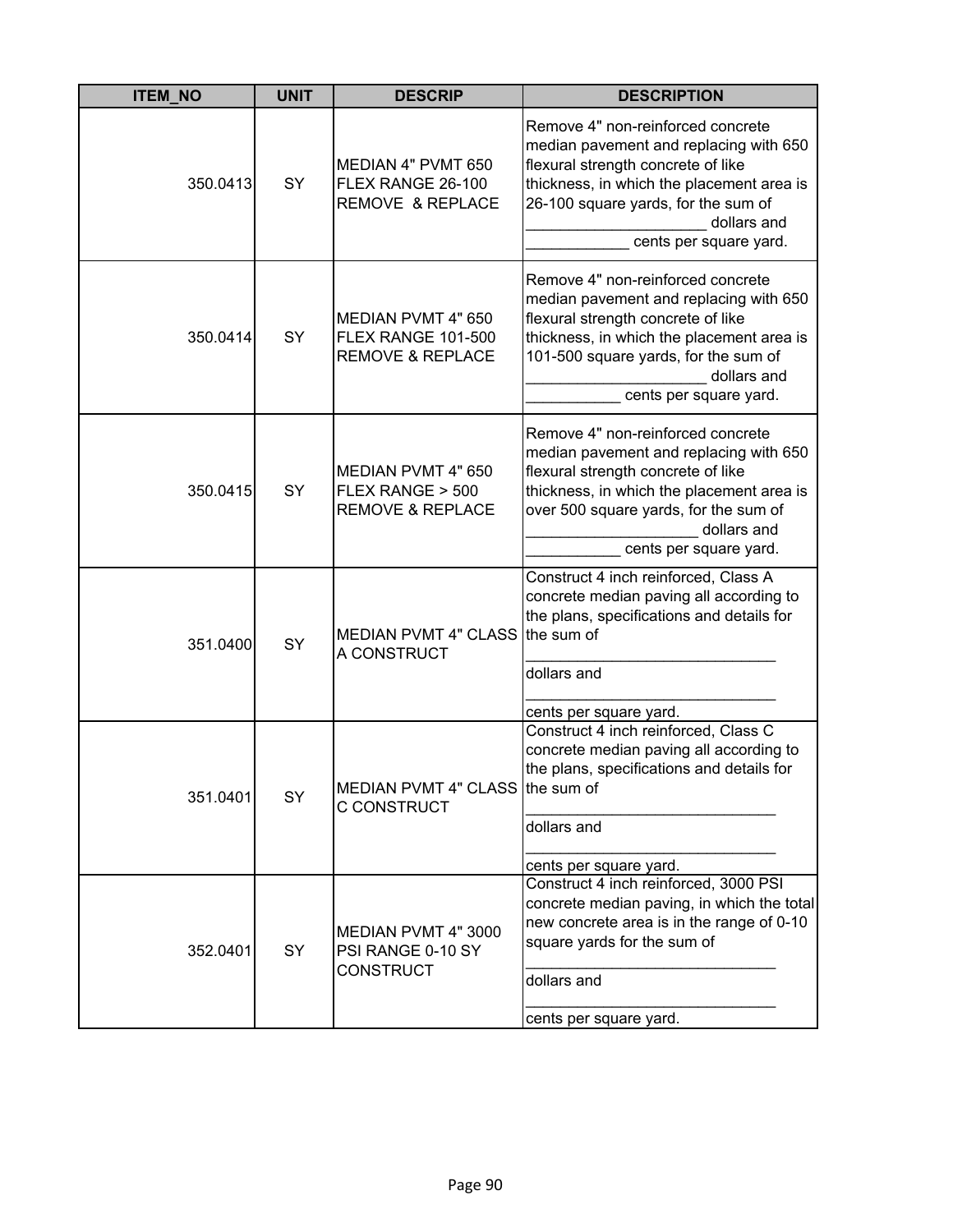| <b>ITEM_NO</b> | <b>UNIT</b> | <b>DESCRIP</b>                                                                                    | <b>DESCRIPTION</b>                                                                                                                                                                                                                |
|----------------|-------------|---------------------------------------------------------------------------------------------------|-----------------------------------------------------------------------------------------------------------------------------------------------------------------------------------------------------------------------------------|
| 352.0407       | SY          | MEDIAN PVMT 4" 3000<br>PSI RANGE 11-50 SY<br><b>CONSTRUCT</b>                                     | Construct 4 inch reinforced, 3000 PSI<br>concrete median paving, in which the total<br>new concrete area is in the range of 11-<br>50 square yards for the sum of<br>dollars and<br>cents per square yard.                        |
| 352.0408       | SY          | MEDIAN PVMT 4"3000<br>PSI RANGE > 50 SY<br><b>CONSTRUCT</b>                                       | Construct 4 inch reinforced, 3000 PSI<br>concrete median paving, in which the total<br>new concrete area is over 50 square<br>yards for the sum of<br>dollars and<br>cents per square yard.                                       |
| 353,0000       | LF          | <b>MEDIAN BARRIER</b><br>PORTABLE CONCRETE<br><b>FURNISH &amp; INSTALL &amp;</b><br><b>REMOVE</b> | Furnish and install portable concrete<br>median barrier including removal at end<br>of project per TxDOT detail and all<br>incidentals necessary for the sum of<br>dollars and                                                    |
|                |             |                                                                                                   | cents per linear foot.<br>Reset portable concrete median barrier                                                                                                                                                                  |
| 353.0020       | LF          | <b>MEDIAN BARRIER</b><br>PORTABLE CONCRETE<br><b>RESET</b>                                        | including all incidentals necessary<br>according to the plans for the sum of                                                                                                                                                      |
|                |             |                                                                                                   | dollars and                                                                                                                                                                                                                       |
|                |             |                                                                                                   | cents per linear foot.                                                                                                                                                                                                            |
| 353.0033       | EA          | <b>REMOVE &amp; INSTALL</b><br><b>MANHOLE RING &amp;</b><br><b>COVER</b>                          | Remove existing manhole ring and cover,<br>transport to City's warehouse, pick up<br>new City supplied ring & cover, transport<br>to job site, and install on manhole,<br>including all hauling and labor costs for<br>the sum of |
|                |             |                                                                                                   | dollars and                                                                                                                                                                                                                       |
|                |             |                                                                                                   | cents each.                                                                                                                                                                                                                       |
| 354.0000       | SY          | <b>MEDIAN NOSE CLASS C</b><br><b>CONSTRUCT</b>                                                    | Construct CLASS C reinforced concrete<br>monolithic median nose, in which the<br>nominal street thickness is 8" at<br>designated locations, for the sum of                                                                        |
|                |             |                                                                                                   | dollars and                                                                                                                                                                                                                       |
|                |             |                                                                                                   | cents per square yard.                                                                                                                                                                                                            |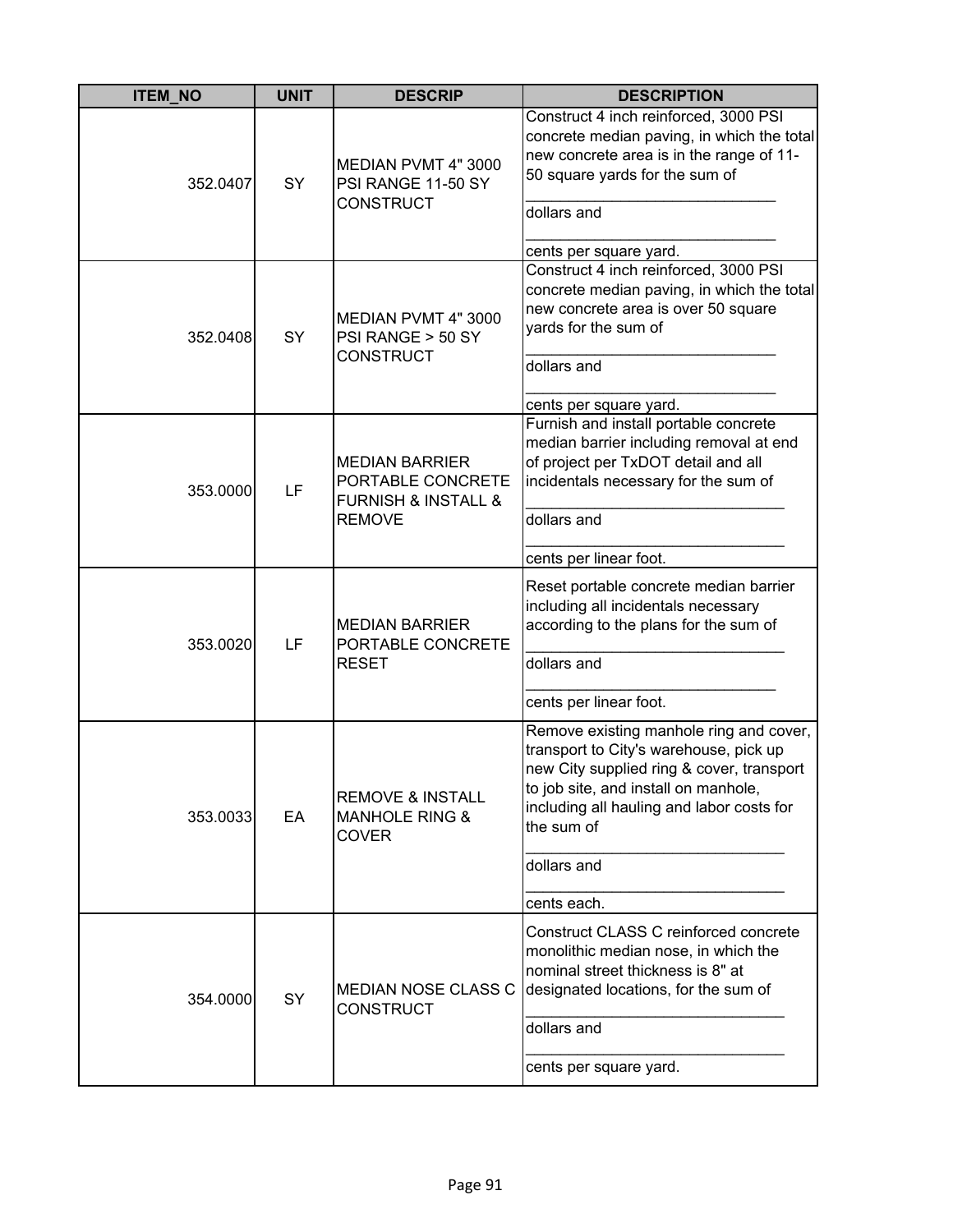| <b>ITEM_NO</b> | <b>UNIT</b> | <b>DESCRIP</b>                                                                          | <b>DESCRIPTION</b>                                                                                                                                                               |
|----------------|-------------|-----------------------------------------------------------------------------------------|----------------------------------------------------------------------------------------------------------------------------------------------------------------------------------|
| 354.0001       | SY          | <b>MEDIAN NOSE CLASS</b><br>P1 CONSTRUCT                                                | Construct 4000 PSI reinforced Class P1<br>concrete monolithic median nose,<br>including all incidentals according to the<br>plans, specifications and details, for the<br>sum of |
|                |             |                                                                                         | dollars and                                                                                                                                                                      |
|                |             |                                                                                         | cents per square yard.                                                                                                                                                           |
| 355.0000       | SY          | <b>MEDIAN PVMT</b><br><b>ENHANCED</b><br>PATTERENED 4                                   | Construct Enhanced Patterened 4 median<br>paving all according to the plans,<br>specifications and details for the sum of                                                        |
|                |             | <b>CONSTRUCT</b>                                                                        | dollars and                                                                                                                                                                      |
|                |             |                                                                                         | cents per square yard.                                                                                                                                                           |
| 355.1000       | <b>SY</b>   | <b>MEDIAN PVMT</b><br><b>CONCRETE WITH</b><br><b>VARIOUS HEIGHT</b><br><b>CONSTRUCT</b> | Construct concrete median paving with<br>various height curb including all<br>necessary incidentals for the sum of<br>dollars and                                                |
|                |             |                                                                                         |                                                                                                                                                                                  |
|                |             |                                                                                         | cents per square yard.                                                                                                                                                           |
| 356.0000       | SY          | <b>BRICK PAVER</b><br><b>CROSSWALK FURNISH</b><br>& INSTALL                             | Furnish and Install brick paver crosswalk<br>according to the plans for the sum of                                                                                               |
|                |             |                                                                                         | dollars and<br>cents per<br>square yard.                                                                                                                                         |
| 357.0000       | SY          | <b>BRICK PAVER</b><br>SIDEWALK/ MEDIAN<br><b>FURNISH &amp; INSTALL</b>                  | Furnish and Install brick paver<br>sidewalk/median according to the plans<br>for the sum of                                                                                      |
|                |             |                                                                                         | dollars and<br>cents per<br>square yard.                                                                                                                                         |
| 359.0000       | <b>CY</b>   | STREET, CURB &<br>GUTTER, DRIVEWAY,<br>OR ALLEY PAVING 6000<br>PSI CLASS 'C' PROVIDE    | Provide 6000 PSI concrete in lieu of the<br>specified Class 'C' concrete for street,<br>curb and gutter, driveway. Or alley paving<br>for the summ of                            |
|                |             |                                                                                         | dollars and cents per<br>cubic yard.                                                                                                                                             |
| 360.1201       | LF          | CURB 6" / GUTTER 12"<br>RANGE 0-5 LF<br><b>CONSTRUCT</b>                                | Construct 6" concrete curb with 12" wide<br>gutter in which the placement is from 0-5<br>LF according to the plans, specifications<br>and details for the sum of<br>dollars and  |
|                |             |                                                                                         | cents<br>per linear foot.                                                                                                                                                        |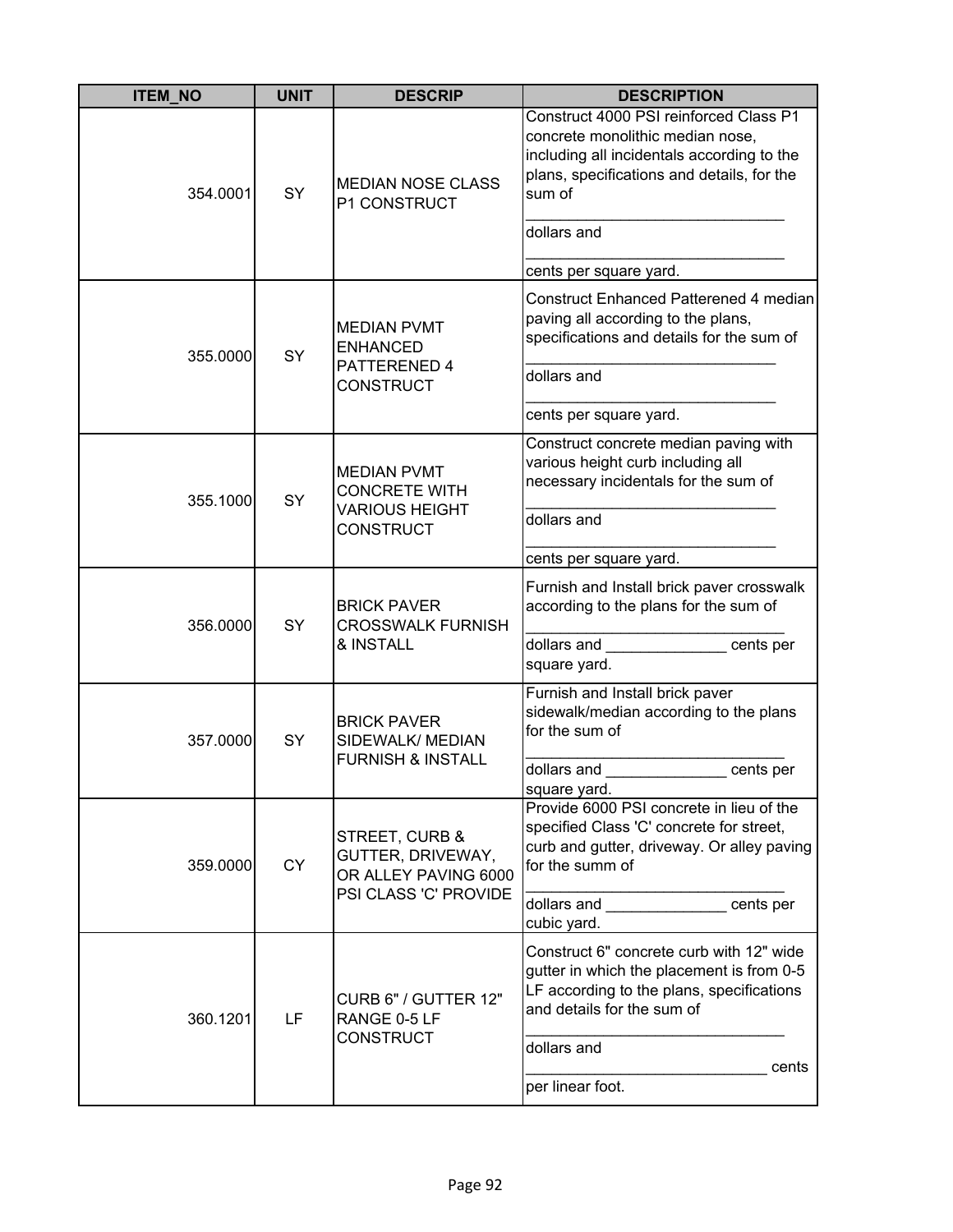| <b>ITEM_NO</b> | <b>UNIT</b> | <b>DESCRIP</b>                                                        | <b>DESCRIPTION</b>                                                                                                                                                               |
|----------------|-------------|-----------------------------------------------------------------------|----------------------------------------------------------------------------------------------------------------------------------------------------------------------------------|
| 360.1202       | LF          | CURB 6"/ GUTTER 12"<br>RANGE 6-25 LF<br><b>CONSTRUCT</b>              | Construct 6" concrete curb with 12" wide<br>gutter in which the placement is from 6-25<br>LF according to the plans, specifications<br>and details for the sum of                |
|                |             |                                                                       | dollars and<br>cents                                                                                                                                                             |
|                |             |                                                                       | per linear foot.                                                                                                                                                                 |
| 360.1203       | LF          | CURB 6"/ GUTTER 12"<br><b>RANGE 26-100 LF</b>                         | Construct 6" concrete curb with 12" wide<br>gutter in which the placement is from 26-<br>100 LF according to the plans,<br>specifications and details for the sum of             |
|                |             | <b>CONSTRUCT</b>                                                      | dollars and                                                                                                                                                                      |
|                |             |                                                                       | cents<br>per linear foot.                                                                                                                                                        |
| 360.1204       | LF          | CURB 6"/ GUTTER 12"<br><b>RANGE 101-500 LF</b><br><b>CONSTRUCT</b>    | Construct 6" concrete curb with 12" wide<br>gutter in which the placement is from 101-<br>500 LF according to the plans,<br>specifications and details for the sum of            |
|                |             |                                                                       | dollars and                                                                                                                                                                      |
|                |             |                                                                       | cents<br>per linear foot.                                                                                                                                                        |
| 360.1205       | LF          | CURB 6" / GUTTER 12"<br><b>RANGE &gt; 500 LF</b><br><b>CONSTRUCT</b>  | Construct 6" concrete curb with 12" wide<br>gutter in which the placement is over 500<br>LF according to the plans, specifications<br>and details for the sum of                 |
|                |             |                                                                       | dollars and                                                                                                                                                                      |
|                |             |                                                                       | cents<br>per linear foot.                                                                                                                                                        |
| 360.1206       | LF          | <b>CURB &amp; GUTTER 12"</b><br>3000 PSI RANGE 0 - 10<br>LF CONSTRUCT | Construct 12 inch 3000 PSI reinforced<br>concrete curb and gutter, in which the<br>total length is 0-10 linear foot all<br>according to the plans, for the sum of<br>dollars and |
|                |             |                                                                       |                                                                                                                                                                                  |
|                |             |                                                                       | cents per square yard.<br>Construct 12 inch 3000 PSI reinforced                                                                                                                  |
| 360.1207       | LF          | <b>CURB &amp; GUTTER 12"</b><br>3000 PSI RANGE 11 - 50                | concrete curb and gutter, in which the<br>total length is 11-50 linear foot all<br>according to the plans, for the sum of                                                        |
|                |             | LF CONSTRUCT                                                          | dollars and                                                                                                                                                                      |
|                |             |                                                                       | cents per square yard.                                                                                                                                                           |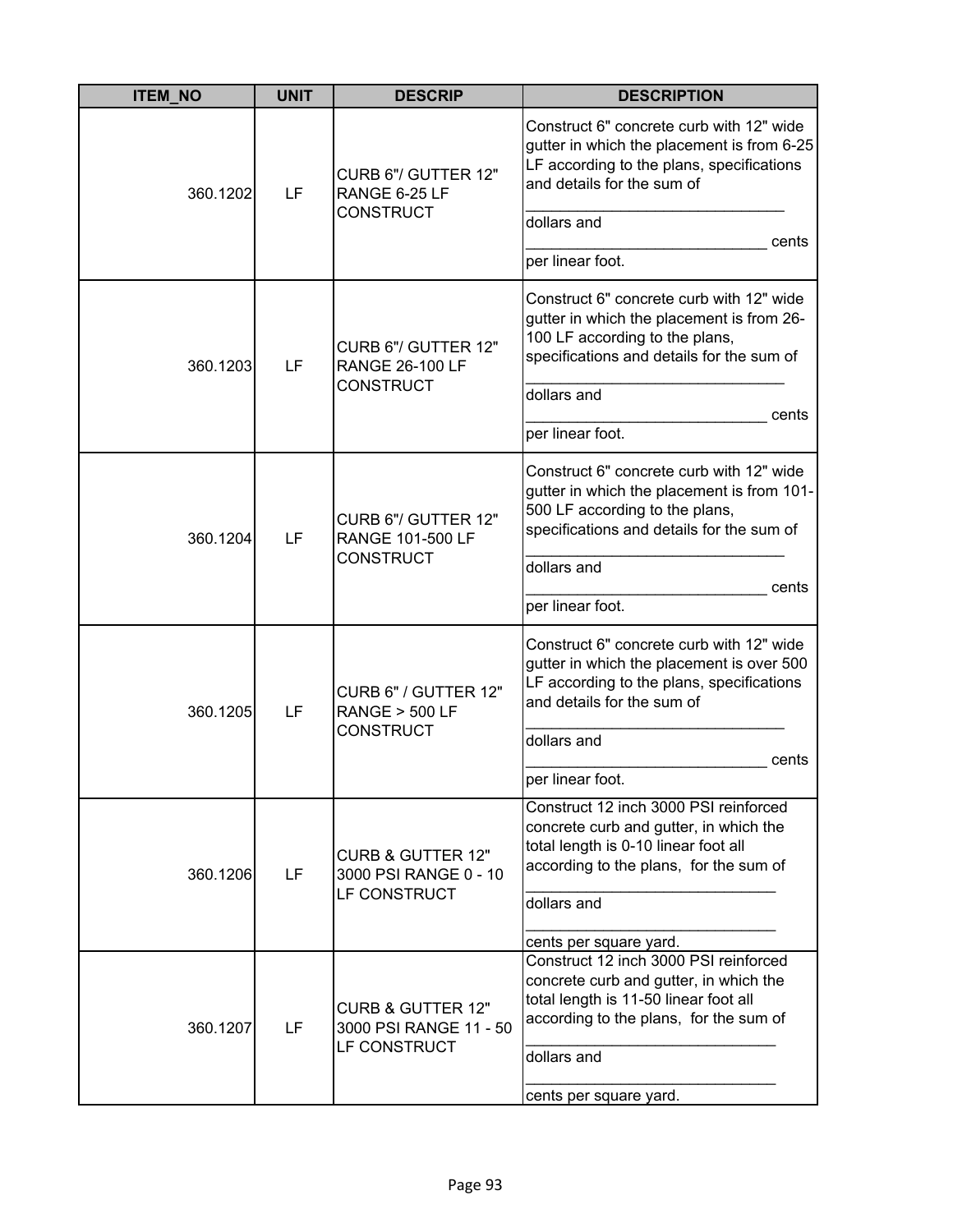| <b>ITEM_NO</b> | <b>UNIT</b> | <b>DESCRIP</b>                                                             | <b>DESCRIPTION</b>                                                                                                                                                                                                                                                      |
|----------------|-------------|----------------------------------------------------------------------------|-------------------------------------------------------------------------------------------------------------------------------------------------------------------------------------------------------------------------------------------------------------------------|
| 360.1208       | LF          | <b>CURB &amp; GUTTER 12"</b><br>3000 PSI RANGE > 50 LF<br><b>CONSTRUCT</b> | Construct 12 inch 3000 PSI reinforced<br>concrete curb and gutter, in which the<br>total length is over 50 linear foot all<br>according to the plans, for the sum of                                                                                                    |
|                |             |                                                                            | dollars and                                                                                                                                                                                                                                                             |
|                |             |                                                                            | cents per square yard.                                                                                                                                                                                                                                                  |
| 360.1210       | LF          | CURB 6"/ GUTTER 12"<br><b>REMOVE &amp; REPLACE</b>                         | For removing 6" curb with 12" wide gutter<br>and replacing with 650 flexural strength<br>concrete of like cross section at<br>designated locations for the sum of                                                                                                       |
|                |             |                                                                            | dollars and<br>cents per linear foot.                                                                                                                                                                                                                                   |
| 360.1211       | LF          | CURB 6"/ GUTTER 12"<br>RANGE 0-5 REMOVE &<br><b>REPLACE</b>                | For removing 6" curb with 12" wide gutter<br>and replacing with 650 flexural strength<br>concrete of like cross section at<br>designated locations in which the<br>placement area is in the range of 0-5 LF<br>for the sum of dollars and<br>cents per linear foot.     |
| 360.1212       | LF          | CURB 6"/ GUTTER 12"<br>RANGE 6-25 REMOVE &<br><b>REPLACE</b>               | For removing 6" curb with 12" wide gutter<br>and replacing with 650 flexural strength<br>concrete of like cross section at<br>designated locations in which the<br>placement area is in the range of 6-25 LF<br>for the sum of dollars and<br>cents per linear foot.    |
| 360.1213       | LF          | CURB 6"/ GUTTER 12"<br>RANGE 26-100 REMOVE<br>& REPLACE                    | For removing 6" curb with 12" wide gutter<br>and replacing with 650 flexural strength<br>concrete of like cross section at<br>designated locations in which the<br>placement area is in the range of 26-100<br>LF for the sum of dollars and<br>cents per linear foot.  |
| 360.1214       | LF          | CURB 6"/ GUTTER 12"<br>RANGE 101-500<br><b>REMOVE &amp; REPLACE</b>        | For removing 6" curb with 12" wide gutter<br>and replacing with 650 flexural strength<br>concrete of like cross section at<br>designated locations in which the<br>placement area is in the range of 101-500<br>LF for the sum of dollars and<br>cents per linear foot. |
| 360.1215       | LF          | CURB 6" /GUTTER 12"<br>RANGE > 500 REMOVE<br>& REPLACE                     | For removing 6" curb with 12" wide gutter<br>and replacing with 650 flexural strength<br>concrete of like cross section at<br>designated locations in which the<br>placement area is over 500 LF for the<br>sum of<br>dollars and<br>cents per linear foot.             |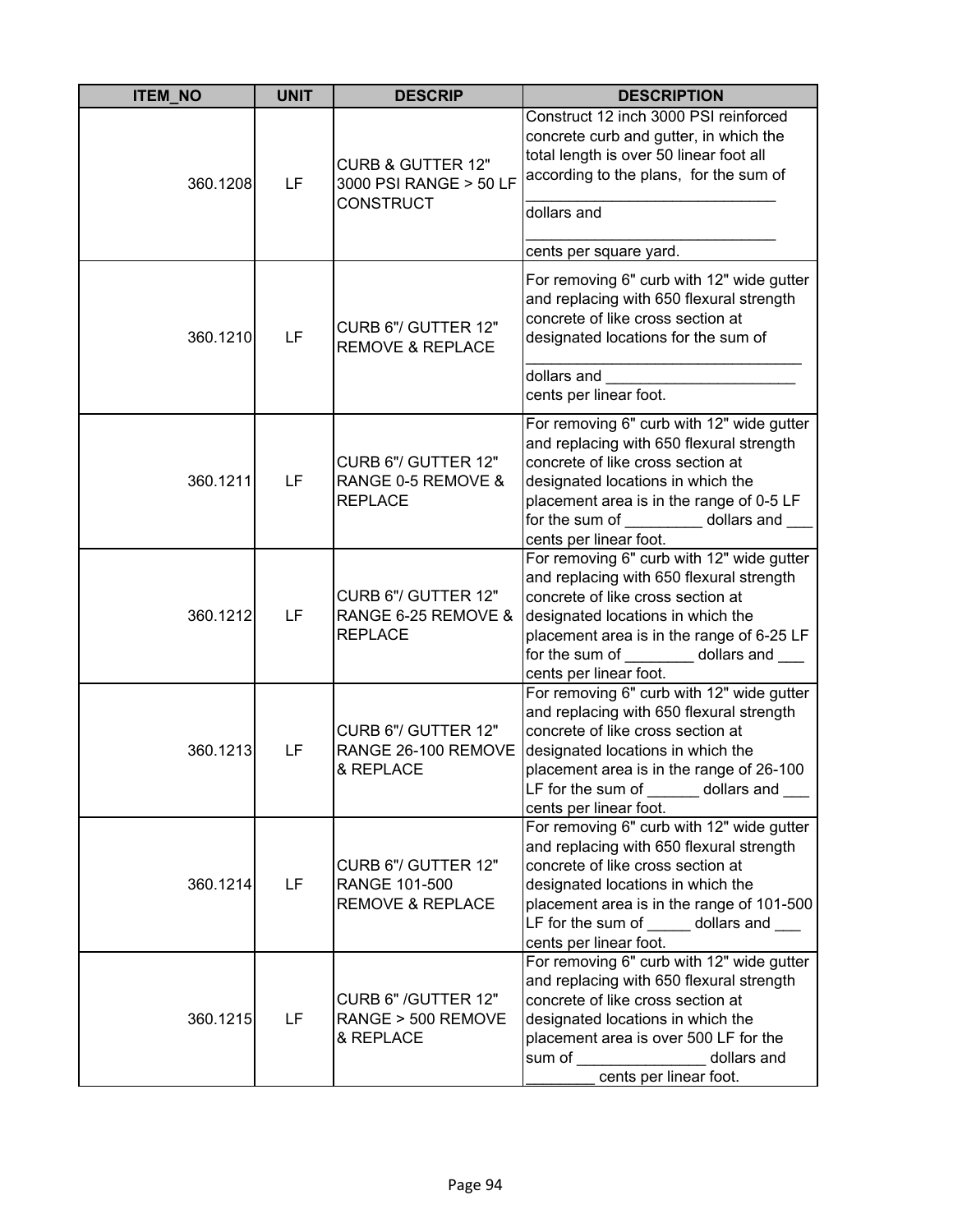| <b>ITEM_NO</b> | <b>UNIT</b> | <b>DESCRIP</b>                                                        | <b>DESCRIPTION</b>                                                                                                                                                                                                   |
|----------------|-------------|-----------------------------------------------------------------------|----------------------------------------------------------------------------------------------------------------------------------------------------------------------------------------------------------------------|
| 360.1800       | LF          | <b>CURB &amp; GUTTER 18"</b><br><b>CLASS A CONSTRUCT</b>              | Construct 18 inch Class A reinforced<br>concrete curb and gutter all according to<br>the plans, specifications and details for<br>the sum of<br>dollars and<br>cents per linear foot.                                |
| 360.1801       | LF          | <b>CURB &amp; GUTTER 18"</b><br><b>CLASS C CONSTRUCT</b>              | Construct 18 inch Class C reinforced<br>concrete curb and gutter all according to<br>the plans, specifications and details for<br>the sum of<br>dollars and<br>cents per linear foot.                                |
| 360.1802       | LF          | <b>CURB &amp; GUTTER 18"</b><br>CLASS 'C' RANGE 11-25<br>LF CONSTRUCT | Construct 18" curb and gutter of Class 'C'<br>reinforced concrete in accordance with<br>City detailsd in which the placement is<br>from 11-25 linear feet for the sum of<br>dollars and<br>cents<br>per linear foot. |
| 360.1803       | LF          | <b>CURB &amp; GUTTER 18"</b><br>CLASS 'C' RANGE >25<br>LF CONSTRUCT   | Construct 18" curb and gutter of Class 'C'<br>reinforced concrete in accordance with<br>City detailsd in which the placement is<br>over 25 linear feet for the sum of<br>dollars and<br>cents<br>per linear foot.    |
| 360.1804       | LF          | CURB 6"/ GUTTER 18"<br><b>RANGE 101-500 LF</b><br><b>CONSTRUCT</b>    | Construct 6" concrete curb with 18" wide<br>gutter in which the placement is from 101-<br>500 LF according to the plans,<br>specifications and details for the sum of<br>dollars and<br>cents<br>per linear foot.    |
| 360.1805       | LF          | CURB 6"/ GUTTER 18"<br><b>RANGE &gt; 500 LF</b><br><b>CONSTRUCT</b>   | Construct 6" concrete curb with 18" wide<br>gutter in which the placement is over 500<br>LF according to the plans, specifications<br>and details for the sum of<br>dollars and<br>cents<br>per linear foot.         |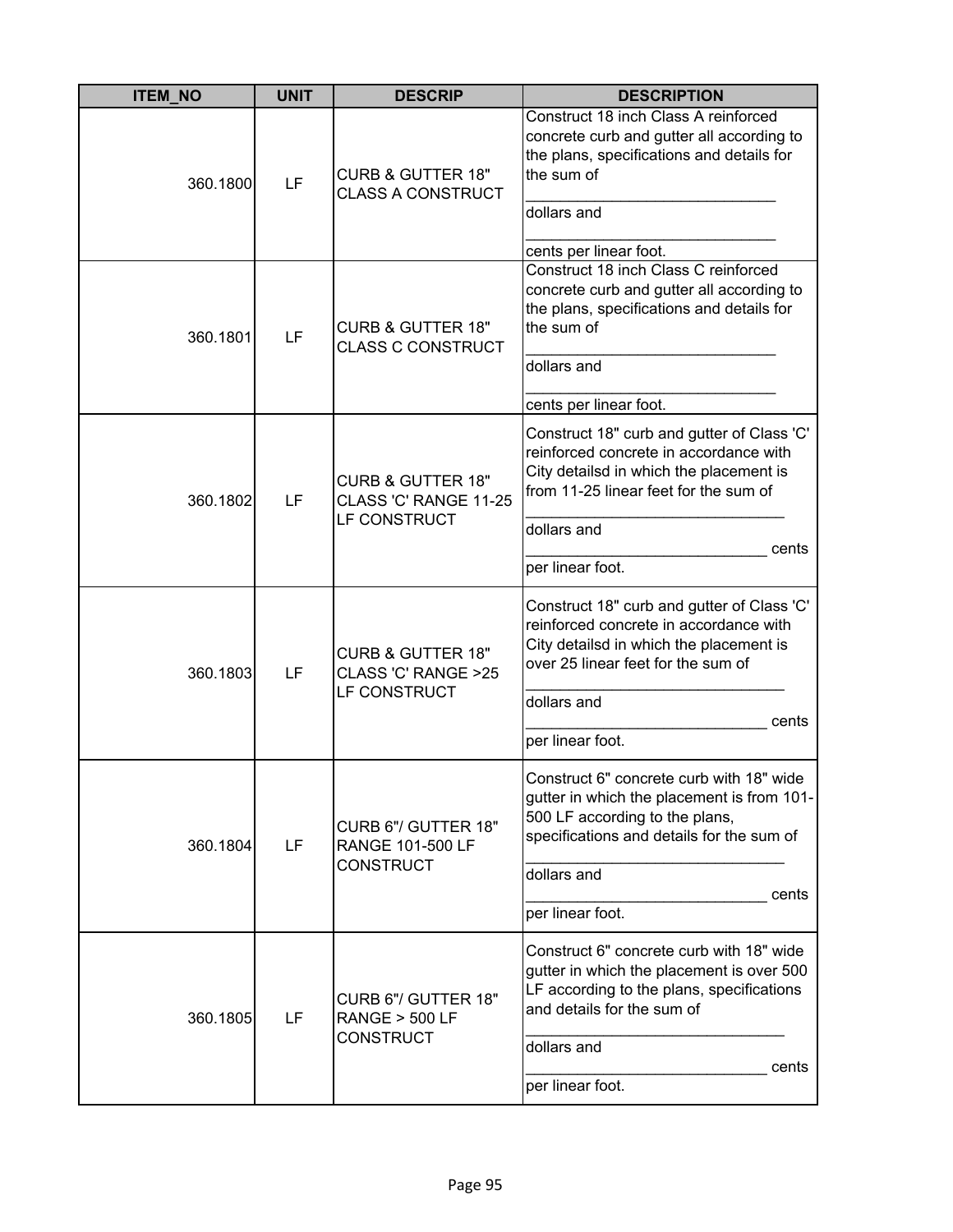| <b>ITEM NO</b> | <b>UNIT</b>                                                                    | <b>DESCRIP</b>                                                                                                                                                                                          | <b>DESCRIPTION</b>                                                                                                                                                                                                                                                   |
|----------------|--------------------------------------------------------------------------------|---------------------------------------------------------------------------------------------------------------------------------------------------------------------------------------------------------|----------------------------------------------------------------------------------------------------------------------------------------------------------------------------------------------------------------------------------------------------------------------|
| 360.1806       | <b>CURB &amp; GUTTER 18"</b><br>CLASS "P1"<br>LF<br><b>CONSTRUCT RANGE 0 -</b> | Construct 18 inch 4000 PSI reinforced<br>Class P1 concrete curb and gutter in<br>which the total length is 0-10 linear feet all<br>according to the plans, specifications and<br>details for the sum of |                                                                                                                                                                                                                                                                      |
|                |                                                                                | 10 LF CONSTRUCT                                                                                                                                                                                         | dollars and                                                                                                                                                                                                                                                          |
|                |                                                                                |                                                                                                                                                                                                         | cents per linear foot.                                                                                                                                                                                                                                               |
| 360.1807       | LF                                                                             | <b>CURB &amp; GUTTER 24"</b><br>CLASS P1 RANGE 11-25<br>LF CONSTRUCT                                                                                                                                    | Construct 18 inch 4000 PSI reinforced<br>Class P1 concrete curb and gutter in<br>which the total length is from 11-25 linear<br>feet all according to the plans,<br>specifications and details for the sum of                                                        |
|                |                                                                                |                                                                                                                                                                                                         | dollars and                                                                                                                                                                                                                                                          |
|                |                                                                                |                                                                                                                                                                                                         | cents<br>per linear foot.                                                                                                                                                                                                                                            |
| 360.1808       | LF                                                                             | <b>CURB &amp; GUTTER 18"</b><br>CLASS 'P1' RANGE >25<br>LF CONSTRUCT                                                                                                                                    | Construct 18 inch 4000 PSI reinforced<br>Class 'P1' concrete curb and gutter of in<br>which the total length is over 25 linear feet<br>all according to the plans, specifications<br>and details for the for the sum of                                              |
|                |                                                                                |                                                                                                                                                                                                         | dollars and<br>cents                                                                                                                                                                                                                                                 |
|                |                                                                                |                                                                                                                                                                                                         | per linear foot.                                                                                                                                                                                                                                                     |
| 360.1809       | LF                                                                             | <b>CURB &amp; GUTTER 18"</b><br>CLASS 'C' RANGE 0-10<br>LF CONSTRUCT                                                                                                                                    | Construct 18" curb and gutter of Class 'C'<br>reinforced concrete in accordance with<br>City detailsd in which the placement is<br>from 0-10 linear feet for the sum of<br>dollars and                                                                               |
|                |                                                                                |                                                                                                                                                                                                         | cents                                                                                                                                                                                                                                                                |
|                |                                                                                |                                                                                                                                                                                                         | per linear foot.<br>For removing 6" curb with 18" wide gutter                                                                                                                                                                                                        |
| 360.1811       | LF                                                                             | CURB 6"/ GUTTER 18"<br>RANGE 0-5 REMOVE &<br><b>REPLACE</b>                                                                                                                                             | and replacing with 650 flexural strength<br>concrete of like cross section at<br>designated locations in which the<br>placement area is in the range of 0-5 LF<br>for the sum of dollars and<br>cents per linear foot.                                               |
| 360.1812       | LF                                                                             | CURB 6"/ GUTTER 18"<br>RANGE 6-25 REMOVE &<br><b>REPLACE</b>                                                                                                                                            | For removing 6" curb with 18" wide gutter<br>and replacing with 650 flexural strength<br>concrete of like cross section at<br>designated locations in which the<br>placement area is in the range of 6-25 LF<br>for the sum of dollars and<br>cents per linear foot. |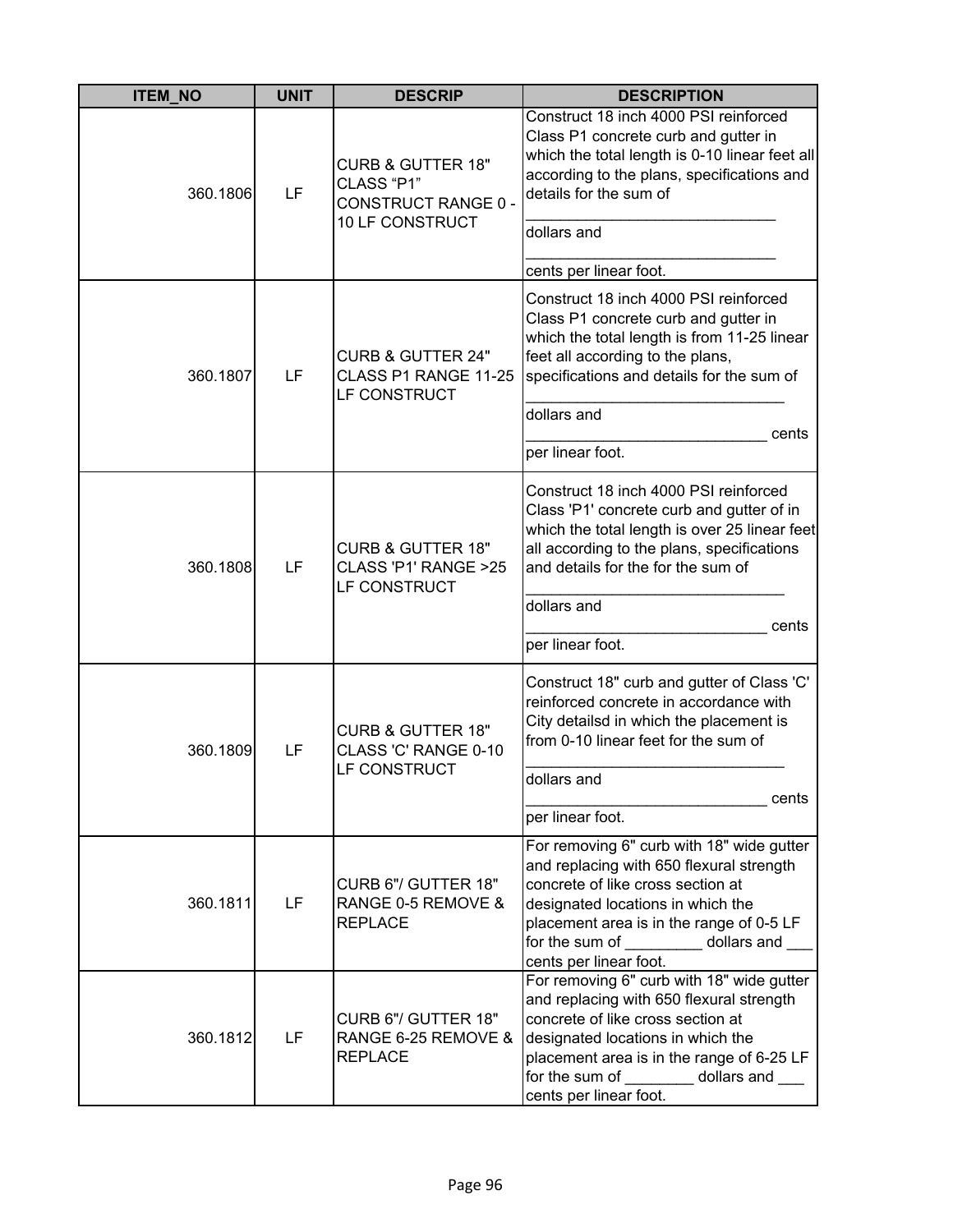| <b>ITEM_NO</b> | <b>UNIT</b> | <b>DESCRIP</b>                                                        | <b>DESCRIPTION</b>                                                                                                                                                                                                                                                      |
|----------------|-------------|-----------------------------------------------------------------------|-------------------------------------------------------------------------------------------------------------------------------------------------------------------------------------------------------------------------------------------------------------------------|
| 360.1813       | LF          | CURB 6"/ GUTTER 18"<br>RANGE 26-100 REMOVE<br>& REPLACE               | For removing 6" curb with 18" wide gutter<br>and replacing with 650 flexural strength<br>concrete of like cross section at<br>designated locations in which the<br>placement area is in the range of 26-100<br>LF for the sum of dollars and<br>cents per linear foot.  |
| 360.1814       | LF          | CURB 6"/ GUTTER 18"<br>RANGE 101-500<br><b>REMOVE &amp; REPLACE</b>   | For removing 6" curb with 18" wide gutter<br>and replacing with 650 flexural strength<br>concrete of like cross section at<br>designated locations in which the<br>placement area is in the range of 101-500<br>LF for the sum of dollars and<br>cents per linear foot. |
| 360.1815       | LF          | CURB 6"/ GUTTER 18"<br>RANGE > 500 REMOVE<br>& REPLACE                | For removing 6" curb with 18" wide gutter<br>and replacing with 650 flexural strength<br>concrete of like cross section at<br>designated locations in which the<br>placement area is over 500 LF for the<br>sum of<br>dollars and<br>cents per linear foot.             |
| 360.2400       | LF          | <b>CURB &amp; GUTTER 24"</b><br><b>CLASS A CONSTRUCT</b>              | Construct 24 inch reinforced Class A<br>concrete curb and gutter all according to<br>the plans, specifications and details for<br>the sum of<br>dollars and<br>cents per linear foot.                                                                                   |
| 360.2401       | LF          | <b>CURB &amp; GUTTER 24"</b><br><b>CLASS C CONSTRUCT</b>              | Construct 24 inch reinforced Class C<br>concrete curb and gutter all according to<br>the plans, specifications and details for<br>the sum of<br>dollars and<br>cents per linear foot.                                                                                   |
| 360.2402       | LF          | <b>CURB &amp; GUTTER 24"</b><br>CLASS 'C' RANGE 11-25<br>LF CONSTRUCT | Construct 6" concrete curb with 24" wide<br>gutter in which the placement is from 6-25<br>LF according to the plans, specifications<br>and details for the sum of<br>dollars and<br>cents<br>per linear foot.                                                           |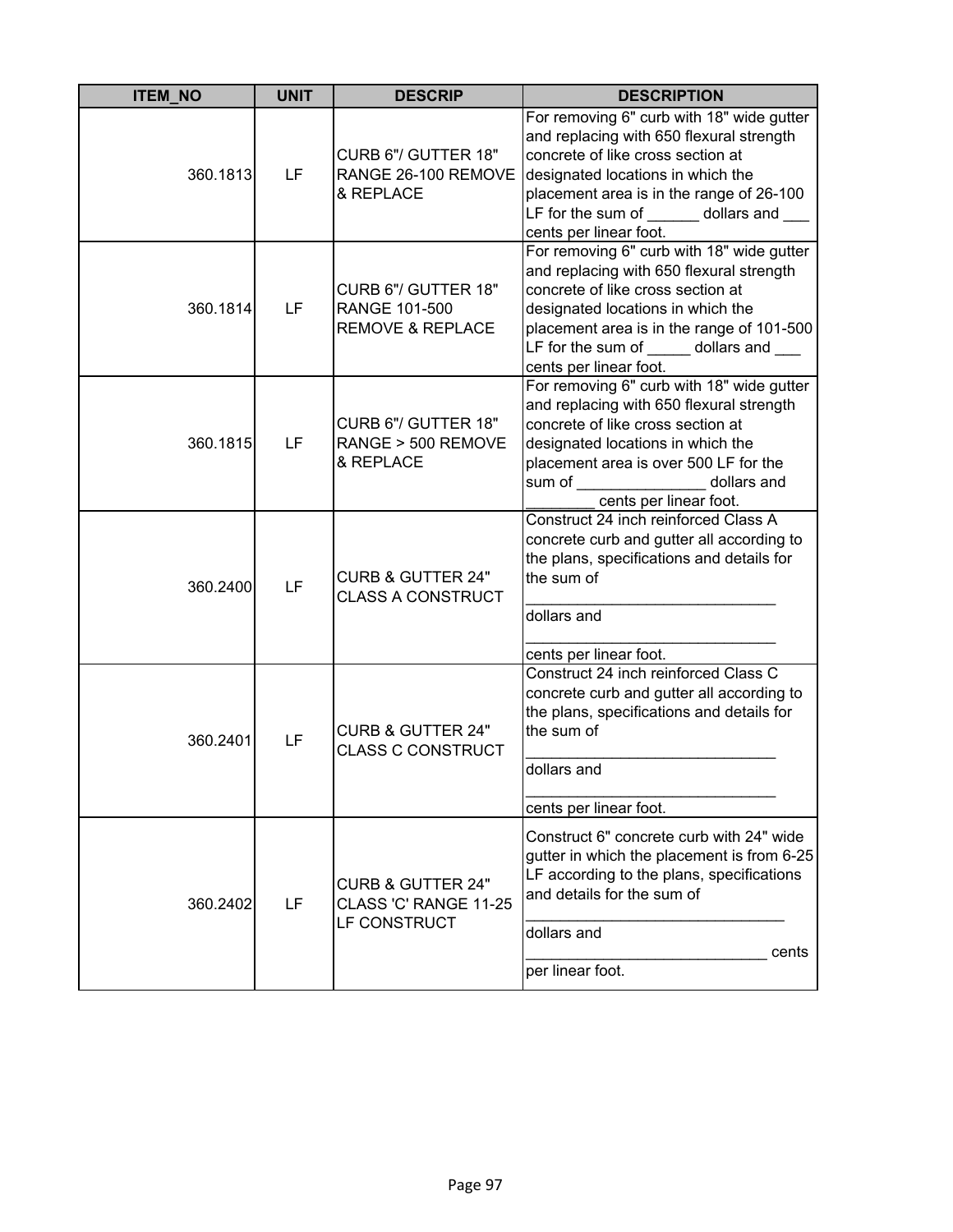| <b>ITEM_NO</b> | <b>UNIT</b> | <b>DESCRIP</b>                                                       | <b>DESCRIPTION</b>                                                                                                                                                                                    |
|----------------|-------------|----------------------------------------------------------------------|-------------------------------------------------------------------------------------------------------------------------------------------------------------------------------------------------------|
| 360.2403       | LF          | <b>CURB CURB &amp; GUTTER</b><br>24" CLASS 'C' RANGE                 | Construct 18" curb and gutter of Class 'C'<br>reinforced concrete in accordance with<br>City detailsd in which the placement is<br>over 25 linear feet for the sum of                                 |
|                |             | >25 LF CONSTRUCT                                                     | dollars and<br>cents<br>per linear foot.                                                                                                                                                              |
| 360.2404       | LF          | CURB 6"/ GUTTER 24"<br>RANGE 101-500 LF                              | Construct 6" concrete curb with 24" wide<br>gutter in which the placement is from 101-<br>500 LF according to the plans,<br>specifications and details for the sum of                                 |
|                |             | <b>CONSTRUCT</b>                                                     | dollars and<br>cents                                                                                                                                                                                  |
|                |             |                                                                      | per linear foot.                                                                                                                                                                                      |
| 360.2405       | LF          | CURB 6"/ GUTTER 24"<br><b>RANGE &gt; 500 LF</b><br><b>CONSTRUCT</b>  | Construct 6" concrete curb with 24" wide<br>gutter in which the placement is over 500<br>LF according to the plans, specifications<br>and details for the sum of                                      |
|                |             |                                                                      | dollars and<br>cents                                                                                                                                                                                  |
|                |             |                                                                      | per linear foot.                                                                                                                                                                                      |
| 360.2406       | LF          | <b>CURB &amp; GUTTER 24"</b><br>CLASS P1 RANGE 0-10<br>LF CONSTRUCT  | Construct 24 inch 4000 PSI reinforced<br>Class P1 concrete curb and gutter in<br>which the placement is 0-10 linear feet all<br>according to the plans, specifications and<br>details for the sum of  |
|                |             |                                                                      | dollars and                                                                                                                                                                                           |
|                |             |                                                                      | cents per linear foot                                                                                                                                                                                 |
| 360.2407       | LF          | <b>CURB &amp; GUTTER 24"</b><br>CLASS P1 RANGE 11-25<br>LF CONSTRUCT | Construct 24 inch 4000 PSI reinforced<br>Class P1 concrete curb and gutter in<br>which the placement is 11-25 linear feet<br>all according to the plans, specifications<br>and details for the sum of |
|                |             |                                                                      | dollars and                                                                                                                                                                                           |
|                |             |                                                                      | cents per linear foot.                                                                                                                                                                                |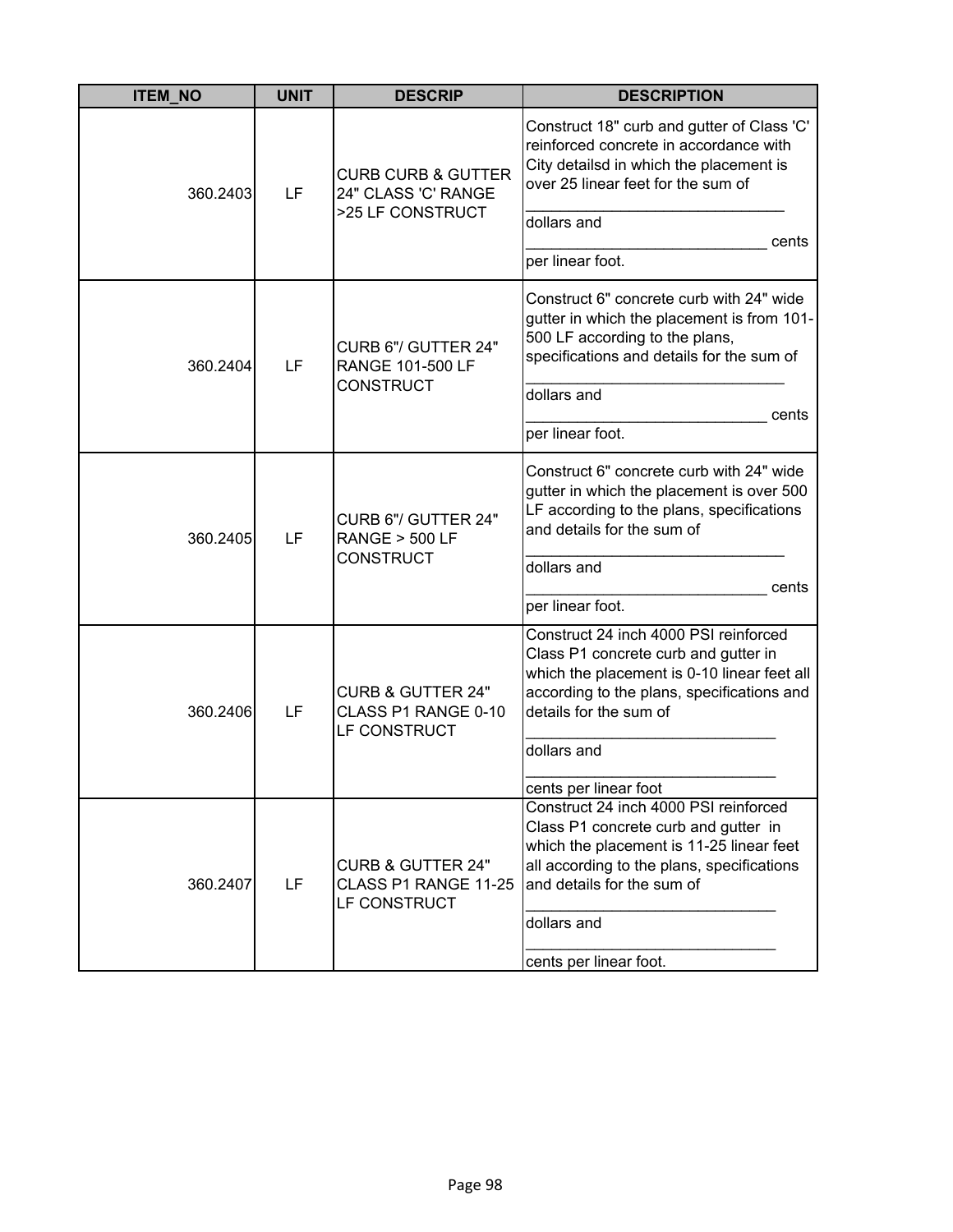| <b>ITEM_NO</b> | <b>UNIT</b> | <b>DESCRIP</b>                                                       | <b>DESCRIPTION</b>                                                                                                                                                                                                                                                                      |
|----------------|-------------|----------------------------------------------------------------------|-----------------------------------------------------------------------------------------------------------------------------------------------------------------------------------------------------------------------------------------------------------------------------------------|
| 360.2408       | LF          | <b>CURB &amp; GUTTER 24"</b><br>CLASS 'P1' RANGE >25<br>LF CONSTRUCT | Construct 24 inch 4000 PSI reinforced<br>Class P1 curb and gutter of Class 'P1'<br>reinforced concrete in which the<br>placement is over 25 linear feet all<br>according to the plans, specifications and<br>details for the for the sum of<br>dollars and<br>cents<br>per linear foot. |
| 360.2409       | LF          | <b>CURB &amp; GUTTER 24"</b><br>CLASS 'C' RANGE 0-10<br>LF           | Construct 18" curb and gutter of Class 'C'<br>reinforced concrete in accordance with<br>City detailsd in which the placement is<br>over 25 linear feet for the sum of<br>dollars and<br>cents<br>per linear foot.                                                                       |
| 360.2411       | LF          | CURB 6"/ GUTTER 24"<br>RANGE 0-5 REMOVE &<br><b>REPLACE</b>          | For removing 6" curb with 24" wide gutter<br>and replacing with 650 flexural strength<br>concrete of like cross section at<br>designated locations in which the<br>placement area is 0-5 LF for the sum of<br>dollars and<br>cents per linear foot.                                     |
| 360.2412       | LF          | CURB 6"/ GUTTER 24"<br>RANGE 6-25 REMOVE &<br><b>REPLACE</b>         | For removing 6" curb with 24" wide gutter<br>and replacing with 650 flexural strength<br>concrete of like cross section at<br>designated locations in which the<br>placement area is 6-25 LF for the sum of<br>dollars and<br>cents per linear foot.                                    |
| 360.2413       | LF          | CURB 6"/ GUTTER 24"<br>RANGE 26-100 REMOVE<br>& REPLACE              | For removing 6" curb with 24" wide gutter<br>and replacing with 650 flexural strength<br>concrete of like cross section at<br>designated locations in which the<br>placement area is 26-100 LF for the sum<br>of dollars and<br>cents per linear foot.                                  |
| 360.2414       | LF          | CURB 6"/ GUTTER 24"<br>RANGE 101-500<br><b>REMOVE &amp; REPLACE</b>  | For removing 6" curb with 24" wide gutter<br>and replacing with 650 flexural strength<br>concrete of like cross section at<br>designated locations in which the<br>placement area is 101-500 LF for the sum<br>of _______________ dollars and<br>cents per linear foot.                 |
| 360.2415       | LF          | CURB 6"/ GUTTER 24"<br>RANGE > 500 REMOVE<br>& REPLACE               | For removing 6" curb with 24" wide gutter<br>and replacing with 650 flexural strength<br>concrete of like cross section at<br>designated locations in which the<br>placement area is over 500 LF for the<br>sum of _________________<br>dollars and<br>cents per linear foot.           |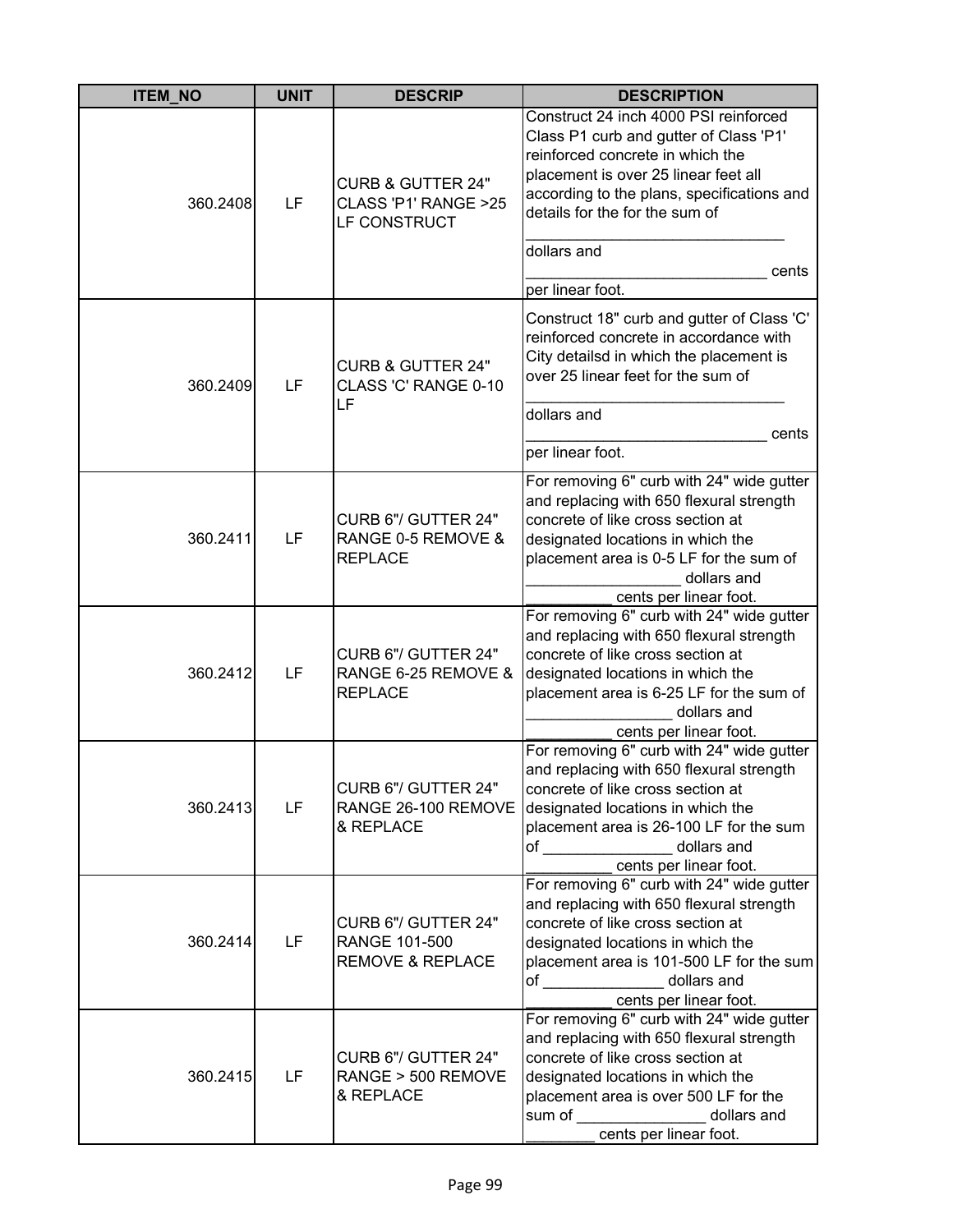| <b>ITEM NO</b> | <b>UNIT</b> | <b>DESCRIP</b>                                                                             | <b>DESCRIPTION</b>                                                                                                                                                                                            |
|----------------|-------------|--------------------------------------------------------------------------------------------|---------------------------------------------------------------------------------------------------------------------------------------------------------------------------------------------------------------|
| 360.3000       | LF          | <b>CURB &amp; GUTTER 30"</b><br><b>CLASS A CONSTRUCT</b>                                   | Construct 30 inch Class A reinforced<br>concrete curb and gutter all according to<br>the plans, specifications and details for<br>the sum of<br>dollars and<br>cents per linear foot.                         |
| 360.3001       | LF          | <b>CURB &amp; GUTTER 30"</b><br><b>CLASS C CONSTRUCT</b>                                   | Construct 30 inch Class C reinforced<br>concrete curb and gutter all according to<br>the plans, specifications and details for<br>the sum of<br>dollars and<br>cents per linear foot.                         |
| 361.0000       | LF          | <b>CURB VARIABLE</b><br><b>HEIGHT INTEGRAL ON</b><br>SIDEWALK, ALLEY,<br>CHANNEL CONSTRUCT | Construct variable height integral curb on<br>sidewalk, alley, or channel paving section<br>all according to the plans, specifications<br>and details for the sum of<br>dollars and<br>cents per linear foot. |
| 361.0400       | LF          | <b>CURB 4" INTEGRAL ON</b><br>SIDEWALK, ALLEY,<br>CHANNEL CONSTRUCT                        | Construct 4" integral curb on sidewalk,<br>alley, or channel paving section all<br>according to the plans, specifications and<br>details for the sum of<br>dollars and<br>cents per linear foot.              |
| 361.0500       | LF          | <b>CURB 5" INTEGRAL ON</b><br>SIDEWALK, ALLEY,<br><b>CHANNEL CONSTRUCT</b>                 | Construct 5" integral curb on sidewalk,<br>alley, or channel paving section all<br>according to the plans, specifications and<br>details for the sum of<br>dollars and<br>cents per linear foot.              |
| 361.0600       | LF          | <b>CURB 6" INTEGRAL ON</b><br>SIDEWALK, ALLEY,<br>CHANNEL CONSTRUCT                        | Construct 6" integral curb on sidewalk,<br>alley, or channel paving section all<br>according to the plans, specifications and<br>details for the sum of<br>dollars and<br>cents per linear foot.              |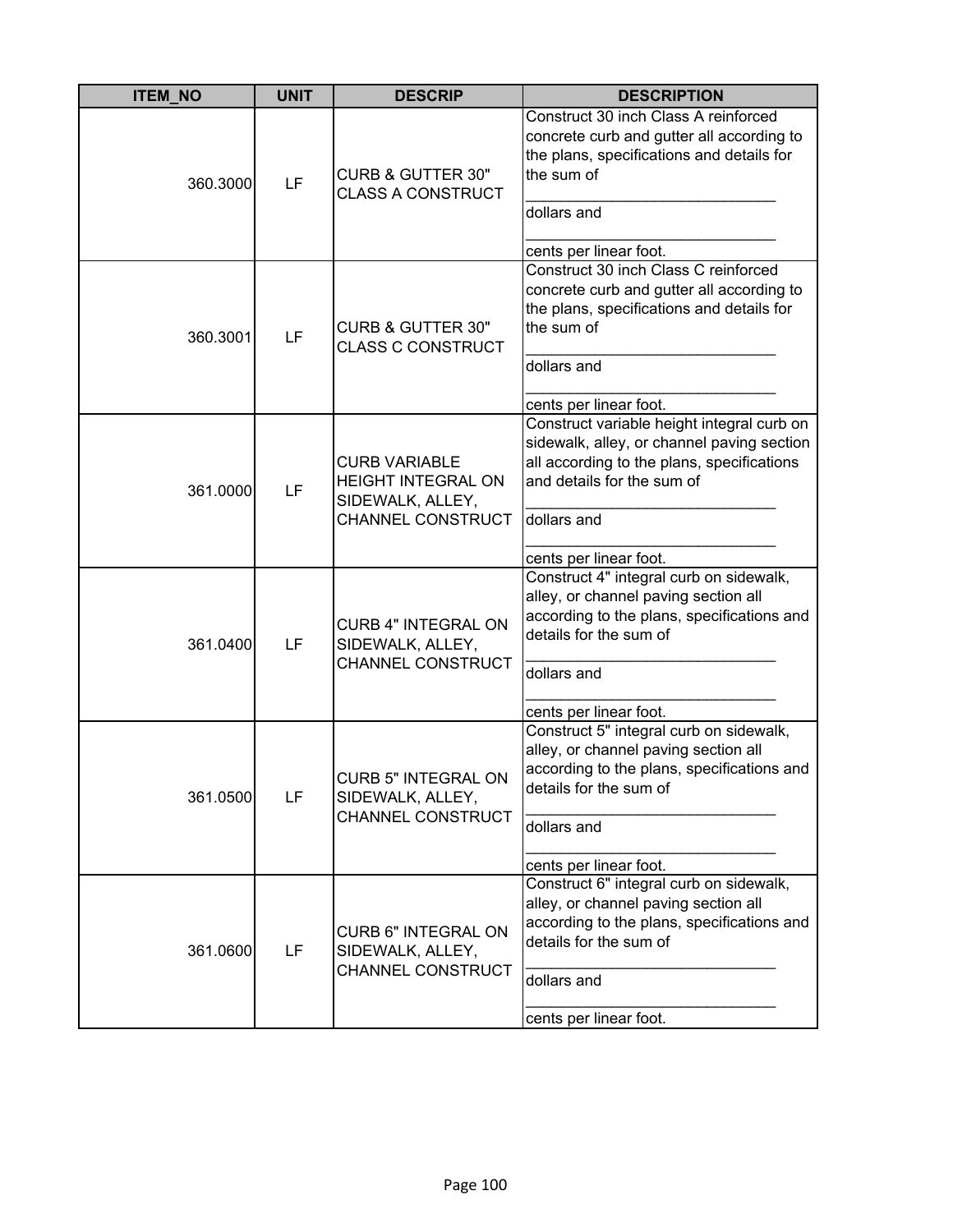| <b>ITEM_NO</b> | <b>UNIT</b> | <b>DESCRIP</b>                                                                                                                              | <b>DESCRIPTION</b>                                                                                                                                                                                                                                                                                                             |
|----------------|-------------|---------------------------------------------------------------------------------------------------------------------------------------------|--------------------------------------------------------------------------------------------------------------------------------------------------------------------------------------------------------------------------------------------------------------------------------------------------------------------------------|
| 361.0611       | LF          | <b>CURB INTEGRAL 6"</b><br>THICK UP TO 6" HEIGHT<br>ON SIDEWALK, ALLEY,<br>CHANNEL RANGE 0-100<br><b>CONSTRUCT</b>                          | Construct integral curb, 6" thick, up to 6"<br>in height on alley, sidewalk, or channel<br>paving section where the placement area<br>is within 0-100 linear feet for the sum of<br>dollars and<br>cents per linear foot.                                                                                                      |
| 361.0612       | LF          | <b>CURB INTEGRAL 6"</b><br>THICK UP TO 6" HEIGHT<br>ON SIDEWALK, ALLEY,<br>CHANNEL RANGE > 100<br><b>CONSTRUCT</b>                          | Construct integral curb, 6" thick, up to 6"<br>in height on alley, sidewalk, or channel<br>paving section where the placement area<br>is more than 100 linear feet for the sum of<br>dollars and<br>cents per linear foot.                                                                                                     |
| 361.0620       | LF          | <b>CURB INTEGRAL 6"</b><br>THICK BETWEEN 7"-12"<br><b>HEIGHT ON SIDEWALK,</b><br>ALLEY, CHANNEL<br><b>CONSTRUCT</b>                         | Construct integral curb, 6" thick, between<br>7-12 inches in height. Vertical section<br>reinforced with #3 bars, horizontal &<br>vertical, at 8" spacing. On alley, sidewalk,<br>or channel paving section for the sum of<br>dollars and<br>cents per linear foot.                                                            |
| 361.0621       | LF          | <b>CURB INTEGRAL 6"</b><br>THICK BETWEEN 7"-12"<br>HEIGHT ON SIDEWALK,<br>ALLEY, CHANNEL<br><b>RANGE 0-100</b><br><b>CONSTRUCT</b>          | Construct integral curb, 6" thick, between<br>7-12 inches in height. Vertical section<br>reinforced with #3 bars, horizontal &<br>vertical, at 8" spacing. On alley, sidewalk,<br>or channel paving section where the<br>placement area is within 0-100 linear feet<br>for the sum of<br>dollars and<br>cents per linear foot. |
| 361.0622       | LF          | <b>CURB INTEGRAL 6"</b><br>THICK BETWEEN 7"-12"<br><b>HEIGHT ON SIDEWALK,</b><br>ALLEY, CHANNEL<br><b>RANGE &gt;100</b><br><b>CONSTRUCT</b> | Construct integral curb, 6" thick, between<br>7-12 inches in height. Vertical section<br>reinforced with #3 bars, horizontal &<br>vertical, at 8" spacing. On alley, sidewalk,<br>or channel paving section where the<br>placement area is more than100 linear<br>feet for the sum of<br>dollars and<br>cents per linear foot. |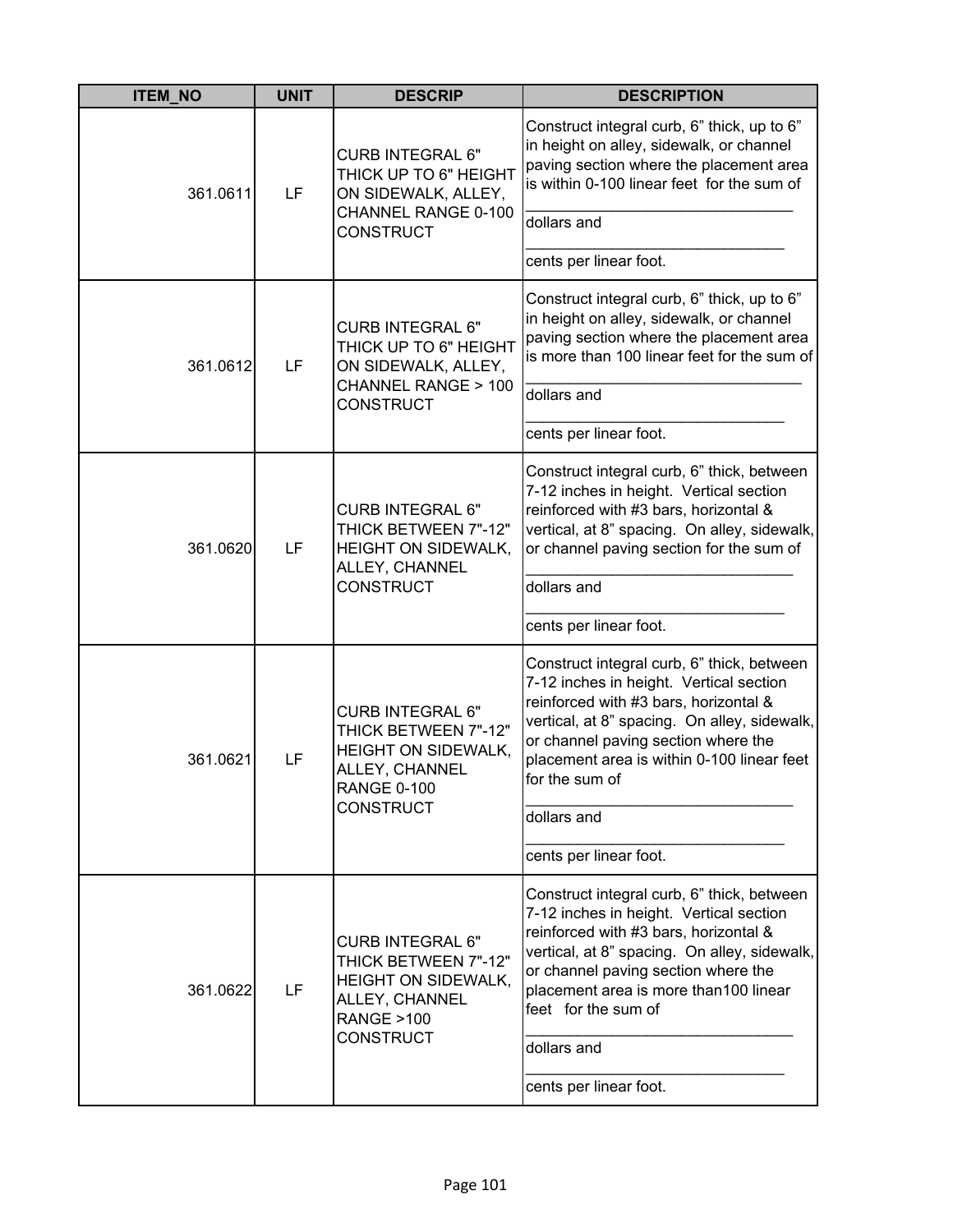| <b>ITEM NO</b> | <b>UNIT</b> | <b>DESCRIP</b>                                                      | <b>DESCRIPTION</b>                                                                                                                                                                                      |
|----------------|-------------|---------------------------------------------------------------------|---------------------------------------------------------------------------------------------------------------------------------------------------------------------------------------------------------|
| 361.0800       | LF          | <b>CURB 8" INTEGRAL ON</b><br>SIDEWALK, ALLEY,<br>CHANNEL CONSTRUCT | Construct 8" integral curb on sidewalk,<br>alley, or channel paving section all<br>according to the plans, specifications and<br>details for the sum of<br>dollars and<br>cents per linear foot.        |
| 362.0600       | LF          | CURB RIBBON 6" 3000<br><b>PSI CONSTRUCT</b>                         | Construct 6 inch 3000 PSI reinforced<br>concrete ribbon curb all according to the<br>plans, specifications and details for the<br>sum of<br>dollars and<br>cents per linear foot.                       |
| 362.0601       | LF          | CURB RIBBON 6" 3600<br>PSI CONSTRUCT                                | Construct 6 inch 3600 PSI reinforced<br>concrete ribbon curb all according to the<br>plans, specifications and details for the<br>sum of<br>dollars and<br>cents per linear foot.                       |
| 362.0900       | LF          | CURB 9" RIBBON 3000<br>PSI CONSTRUCT                                | Construct 9 inch 3000 PSI reinforced<br>concrete ribbon curb all according to the<br>plans, specifications and details complete<br>and in place for the sum of<br>dollars and<br>cents per linear foot. |
| 362.1200       | LF          | CURB RIBBON 12" 3000<br>PSI CONSTRUCT                               | Construct 12 inch 3000 PSI reinforced<br>concrete ribbon curb all according to the<br>plans, specifications and details for the<br>sum of<br>dollars and<br>cents per linear foot.                      |
| 363.0000       | LF          | <b>CURB TYPE II TXDOT</b><br><b>CONSTRUCT</b>                       | Construct Type II TxDOT Class A<br>concrete curb, all according to the plans,<br>specifications and details, for the sum of<br>dollars and<br>cents per linear foot.                                    |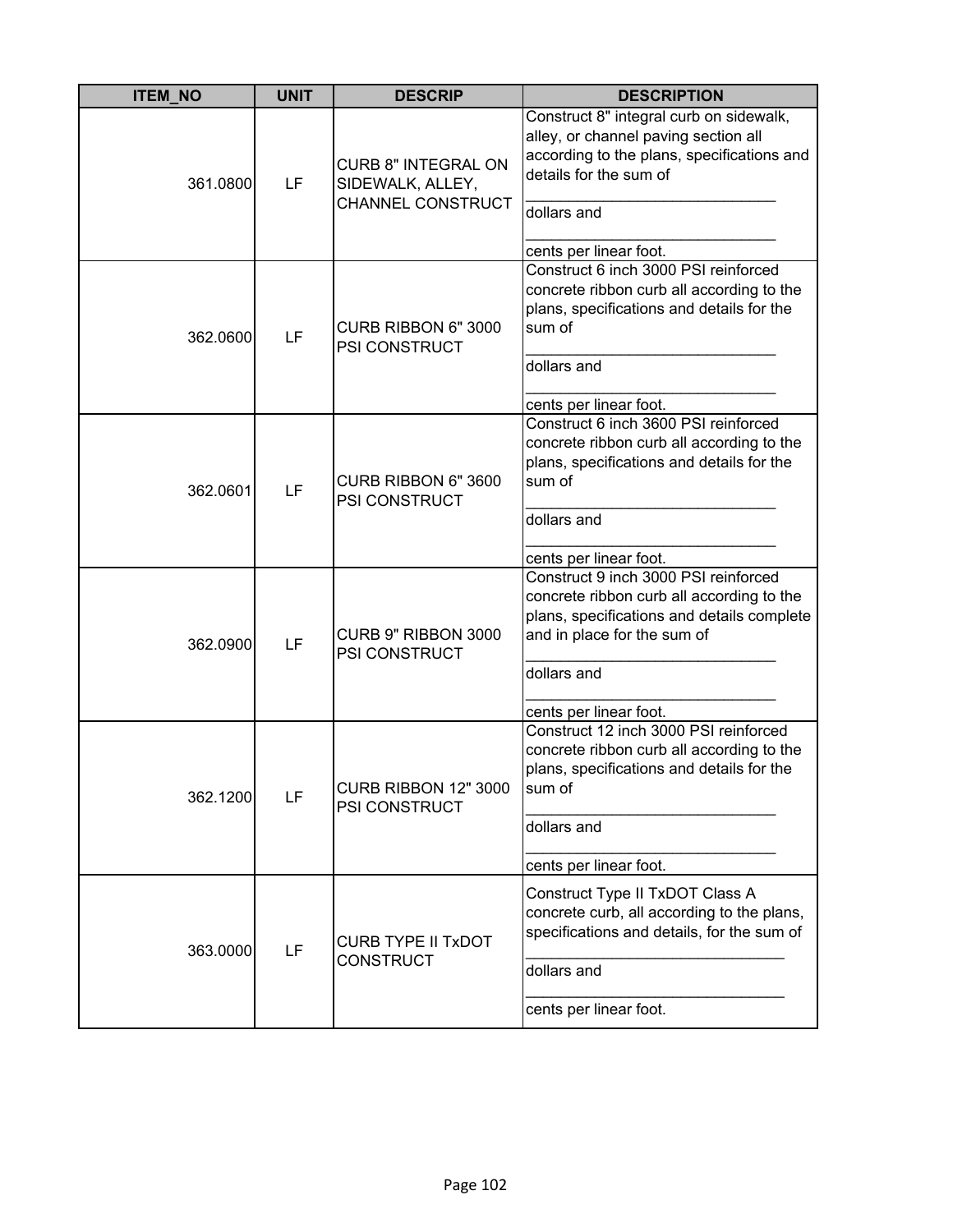| <b>ITEM_NO</b> | <b>UNIT</b> | <b>DESCRIP</b>                                                     | <b>DESCRIPTION</b>                                                                                                                                             |
|----------------|-------------|--------------------------------------------------------------------|----------------------------------------------------------------------------------------------------------------------------------------------------------------|
| 363.1800       | LF          | CURB 18" TYPE II TxDOT details, for the sum of<br><b>CONSTRUCT</b> | Construct eighteen inch (18") doweled<br>Type II TxDOT Class A concrete curb, all<br>according to the plans, specifications and                                |
|                |             |                                                                    | dollars and                                                                                                                                                    |
|                |             |                                                                    | cents per linear foot.                                                                                                                                         |
| 363.2400       | LF          | CURB 24" TYPE II TxDOT<br><b>CONSTRUCT</b>                         | Construct twenty- four inch (24")<br>doweled Type II TxDOT Class A concrete<br>curb, all according to the plans,<br>specifications and details, for the sum of |
|                |             |                                                                    | dollars and                                                                                                                                                    |
|                |             |                                                                    | cents per linear foot.                                                                                                                                         |
| 364.1800       | LF          | <b>CURB 18" INTEGRAL</b><br><b>CONSTRUCT</b>                       | Construct integral reinforced concrete<br>mountable curb all according to the plans,<br>specifications and details for the sum of                              |
|                |             |                                                                    | dollars and<br>cents                                                                                                                                           |
|                |             |                                                                    | per linear foot.                                                                                                                                               |
| 364.1801       | LF          | <b>CURB 18" INTEGRAL</b><br><b>CLASS C CONSTRUCT</b>               | Construct integral Class C reinforced<br>concrete mountable curb all according to<br>the plans, specifications and details for<br>the sum of                   |
|                |             |                                                                    | dollars and<br>cents                                                                                                                                           |
|                |             |                                                                    | per linear foot.                                                                                                                                               |
| 364.2400       | LF          | <b>CURB 24" INTEGRAL</b>                                           | Construct integral reinforced concrete<br>mountable curb all according to the plans,<br>specifications and details for the sum of                              |
|                |             | <b>CONSTRUCT</b>                                                   | dollars and<br>cents                                                                                                                                           |
|                |             |                                                                    | per linear foot.                                                                                                                                               |
| 364.2401       | LF          | <b>CURB 24" INTEGRAL</b><br><b>CLASS C CONSTRUCT</b>               | Construct integral Class C reinforced<br>concrete mountable curb all according to<br>the plans, specifications and details for<br>the sum of                   |
|                |             |                                                                    | dollars and<br>cents<br>per linear foot.                                                                                                                       |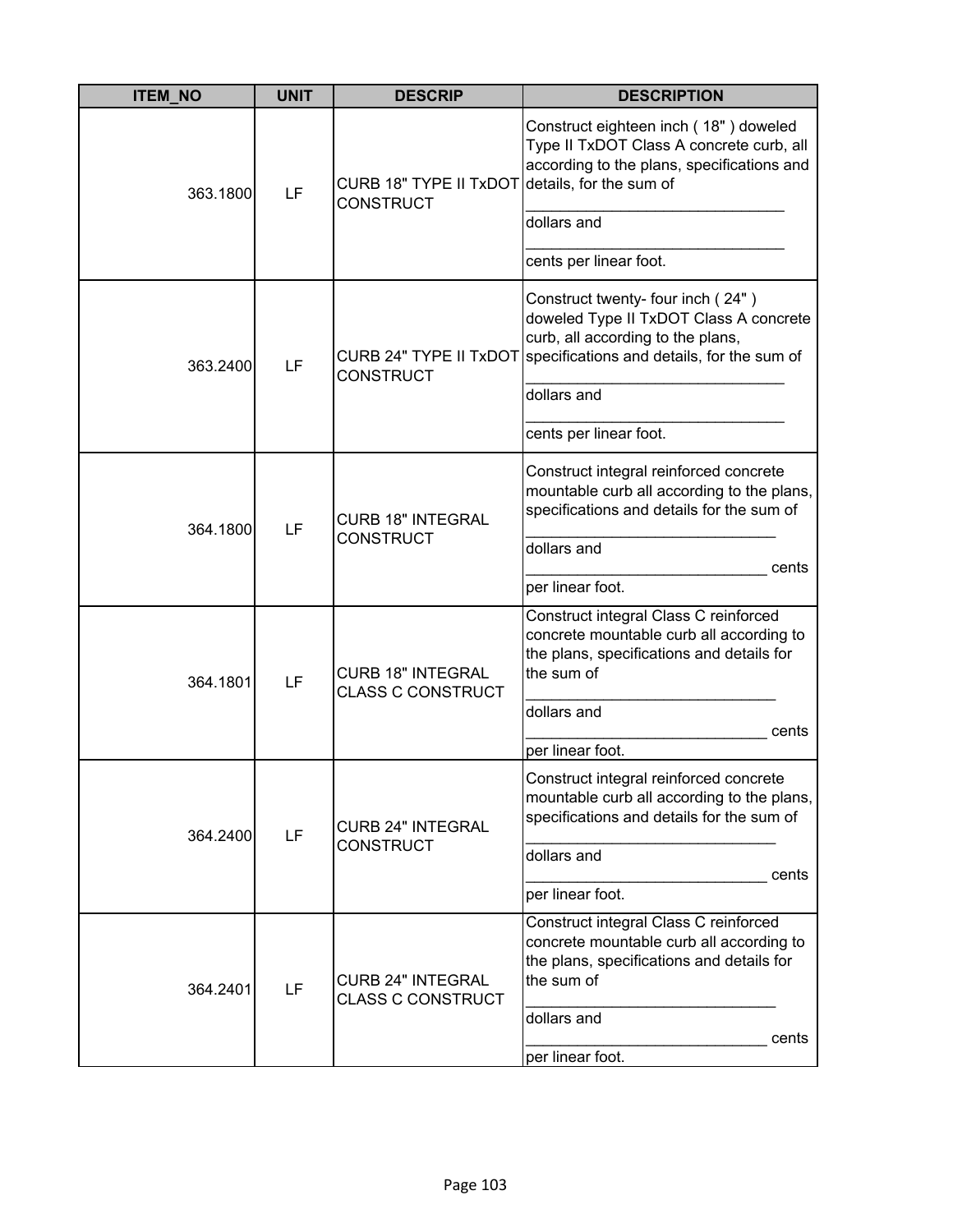| <b>ITEM_NO</b> | <b>UNIT</b> | <b>DESCRIP</b>                                                    | <b>DESCRIPTION</b>                                                                                                                                                                                                                         |
|----------------|-------------|-------------------------------------------------------------------|--------------------------------------------------------------------------------------------------------------------------------------------------------------------------------------------------------------------------------------------|
| 365.0010       | <b>CY</b>   | SIDEWALK TURNDOWN<br><b>WALL</b>                                  | For sidewalk turndown wall including all<br>excavation, reinforcing steel, and forming<br>all according to the plans and all other<br>incidentals necessary to complete in<br>place for the sum of<br>dollars and<br>cents per cubic yard. |
| 365.0600       | LF          | 6" ASPHALT ROLL CURB the sum of<br><b>CONSTRUCT</b>               | For constructing 6" asphaltic concrete roll<br>curb complete and in place all according<br>to the plans, specifications and details for<br>dollars and<br>cents<br>per linear foot.                                                        |
| 366.1800       | LF          | <b>CURB &amp; GUTTER 18"</b><br><b>CLASS C CONSTRUCT</b>          | Construct 18 inch reinforced class C<br>concrete curb and gutter all according to<br>the plans, specifications and details for<br>the sum of<br>dollars and<br>cents per linear foot.                                                      |
| 366.2400       | LF          | <b>CURB &amp; GUTTER 24"</b><br><b>CLASS C CONSTRUCT</b>          | Construct 24 inch reinforced class C<br>concrete curb and gutter all according to<br>the plans, specifications and details for<br>the sum of<br>dollars and<br>cents per linear foot.                                                      |
| 366.3000       | LF          | <b>CURB &amp; GUTTER 30"</b><br><b>CLASS C CONSTRUCT</b>          | Construct 30 inch reinforced class C<br>concrete curb and gutter all according to<br>the plans, specifications and details for<br>the sum of<br>dollars and<br>cents per linear foot.                                                      |
| 367.1000       | LF          | STREET HEADER FOR<br><b>FUTURE PAVEMENT</b><br><b>CONSTRUCT</b>   | <b>Construct Street Header for Future</b><br>Pavement in accordance with City Detail<br>for the sum of dollars and<br>cents per linear foot.                                                                                               |
| 367.2000       | LF          | STREET HEADER FOR<br><b>EXISTING PAVEMENT</b><br><b>CONSTRUCT</b> | <b>Construct Street Header for Existing</b><br>Pavement in accordance with City Detail<br>for the sum of<br>dollars and<br>cents per linear foot.                                                                                          |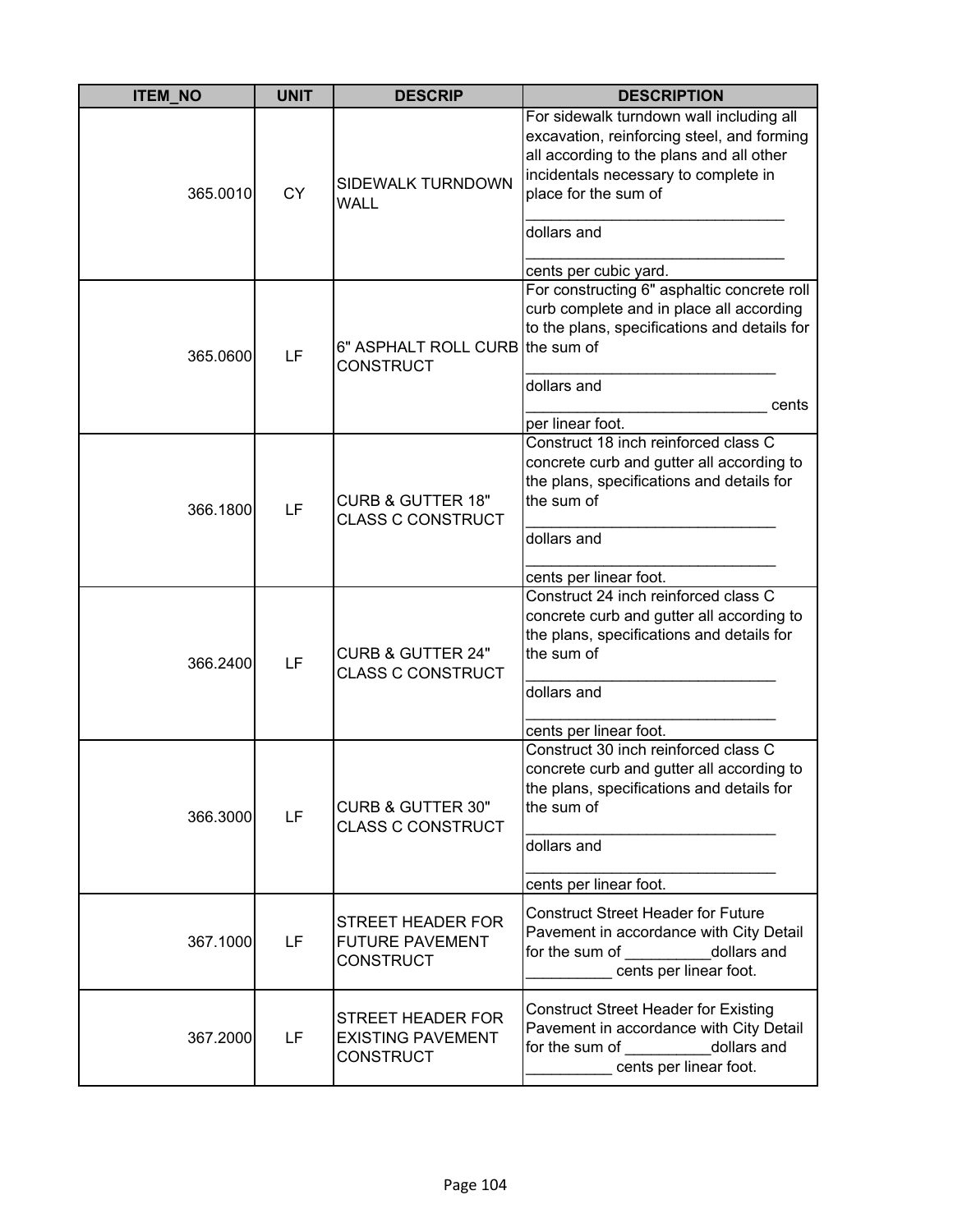| <b>ITEM_NO</b> | <b>UNIT</b> | <b>DESCRIP</b>                                                                    | <b>DESCRIPTION</b>                                                                                                                                                                                                                                                   |
|----------------|-------------|-----------------------------------------------------------------------------------|----------------------------------------------------------------------------------------------------------------------------------------------------------------------------------------------------------------------------------------------------------------------|
| 368.0600       | LF          | <b>CURB 6" DOWELED ON</b><br>ALLEY - CONSTRUCT                                    | Construct 6 inch doweled curb on alley all<br>according to the plans, specifications and<br>details for the sum of<br>dollars and<br>cents                                                                                                                           |
|                |             |                                                                                   | per linear foot.                                                                                                                                                                                                                                                     |
| 369.0000       | SY          | <b>STREET CUT PAVING</b><br>CONCRETE - 650PSI -<br><b>CONSTRUCT</b>               | Construct reinforced concrete 650 PSI<br>flexural strength street cut paving for all<br>utility lines/storm sewer/construction that<br>crosses or parallels existing streets or<br>roadway according to plan for the sum of<br>dollars and<br>cents per square yard. |
| 369.0200       | SY          | 2" STREET CUT PAVING<br>CONCRETE - 650PSI -<br><b>CONSTRUCT</b>                   | Construct reinforced concrete 650 PSI<br>flexural strength street cut paving for all<br>utility lines/storm sewer/construction that<br>crosses or parallels existing streets or<br>roadway according to plan for the sum of<br>dollars and<br>cents per square yard. |
| 370.0000       | SY          | <b>STREET CUT PAVING</b><br>CONCRETE - CLASS C<br><b>CONSTRUCT</b>                | Construct Class C reinforced concrete<br>street cut paving for all utility lines/storm<br>sewer/construction that crosses or<br>parallels existing streets or roadway<br>according to plan for the sum of<br>dollars and<br>cents per square yard.                   |
| 370.1000       | SY          | STREET CUT PAVING<br>CONCRETE - CLASS C<br>W/ ASPHALT OVERLAY<br><b>CONSTRUCT</b> | Construct Class C reinforced concrete<br>street cut paving w/ asphalt overlay for all<br>utility lines that crosses or parallels<br>existing streets or roadways according to<br>plan for the sum of<br>dollars and<br>cents per<br>square yard.                     |
| 371.0000       | SY          | <b>STREET CUT PAVING</b><br><b>ASPHALT CONSTRUCT</b>                              | Construct asphalt street cut paving to the<br>thickness noted on the plans, placed on<br>cement treated base, all according to<br>details, for the sum of<br>dollars and<br>cents per square yard.                                                                   |
| 372.0000       | LF          | <b>SAW CUT</b>                                                                    | For sawing new concrete as needed for<br>an expansion, construction, or any other<br>type of joint for the sum of for the sum of<br>dollars and<br>cents per<br>linear foot.                                                                                         |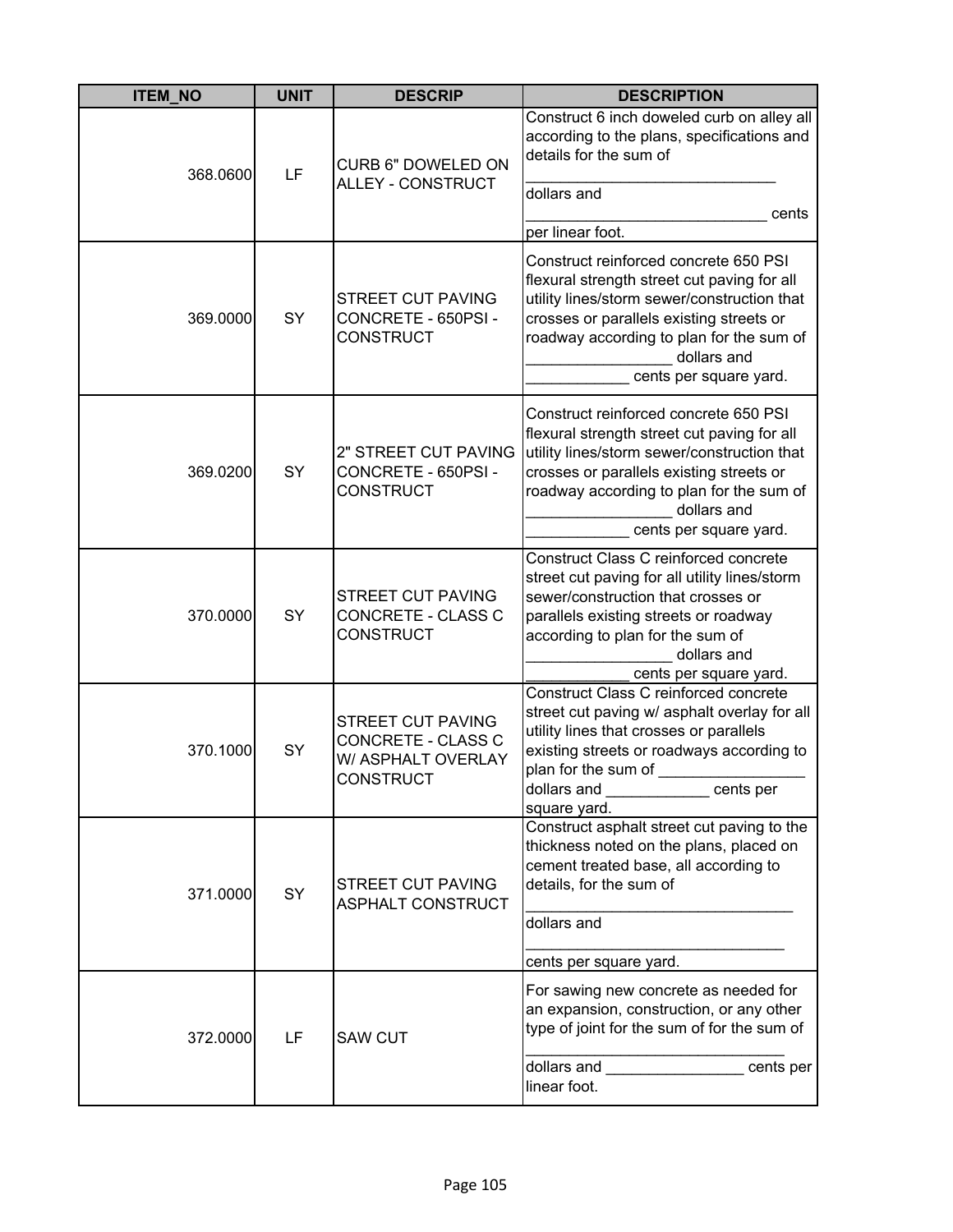| <b>ITEM_NO</b> | <b>UNIT</b> | <b>DESCRIP</b>                  | <b>DESCRIPTION</b>                                                                                                                                                                                                                                                                                                                                                                                                                                            |
|----------------|-------------|---------------------------------|---------------------------------------------------------------------------------------------------------------------------------------------------------------------------------------------------------------------------------------------------------------------------------------------------------------------------------------------------------------------------------------------------------------------------------------------------------------|
| 372.0001       | LF          | SAW CUT RANGE 0-50              | For sawing new concrete as needed for<br>an expansion, construction, or any other<br>type of joint, in which the saw length is<br>from 0-50 linear feet for the sum of for the<br>sum of<br>dollars and ___________________cents per<br>linear foot.                                                                                                                                                                                                          |
| 372.0002       | LF          | <b>SAW CUT RANGE 51-</b><br>500 | For sawing new concrete as needed for<br>an expansion, construction, or any other<br>type of joint, in which the saw length is<br>from 51-500 linear feet for the sum of for<br>the sum of<br>dollars and cents per<br>linear foot.                                                                                                                                                                                                                           |
| 372.0003       | LF          | <b>SAW CUT RANGE 51-</b><br>500 | For sawing new concrete as needed for<br>an expansion, construction, or any other<br>type of joint, in which the saw length is<br>from 51-500 linear feet for the sum of for<br>the sum of<br>dollars and __________________ cents per<br>linear foot.                                                                                                                                                                                                        |
| 372.0004       | LF          | SAW CUT RANGE > 500             | For sawing new concrete as needed for<br>an expansion, construction, or any other<br>type of joint, in which the saw length is<br>over 500 linear feet for the sum of for the<br>sum of<br>dollars and ________________ cents per<br>linear foot.                                                                                                                                                                                                             |
| 372.0005       | LF          | SAW CUT RANGE > 500             | For sawing new concrete as needed for<br>an expansion, construction, or any other<br>type of joint, in which the saw length is<br>over 500 linear feet for the sum of for the<br>sum of<br>dollars and <b>with the set of the set of the set of the set of the set of the set of the set of the set of the set of the set of the set of the set of the set of the set of the set of the set of the set of the set of the se</b><br>cents<br>per linear foot.  |
| 372.0007       | LF          | SAW CUT RANGE 0-50              | For sawing new concrete as needed for<br>an expansion, construction, or any other<br>type of joint, in which the saw length is<br>from 0-50 linear feet for the sum of for the<br>sum of<br>dollars and <b>contract the contract of the set of the set of the set of the set of the set of the set of the set of the set of the set of the set of the set of the set of the set of the set of the set of the set of the set </b><br>cents per<br>linear foot. |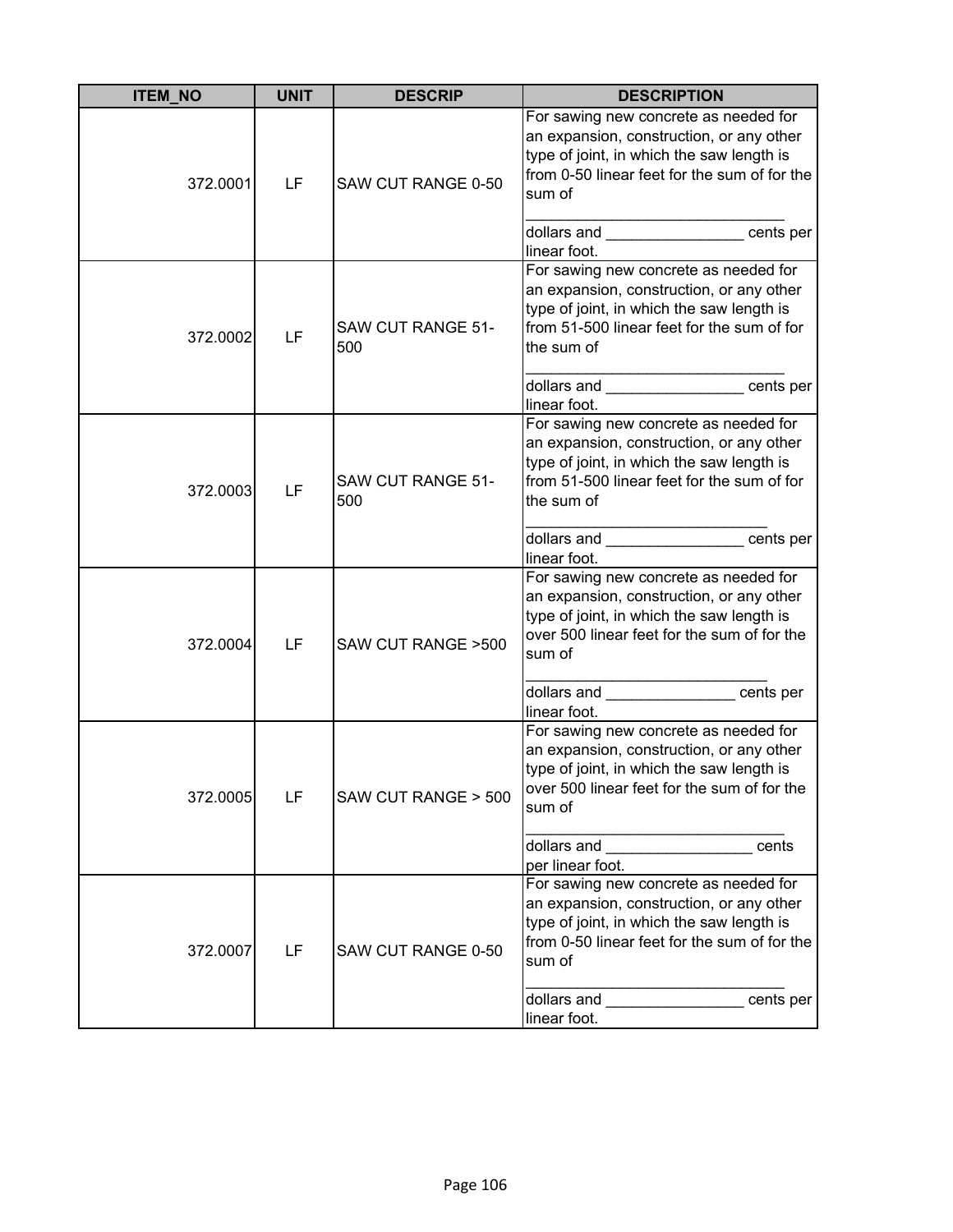| <b>ITEM_NO</b> | <b>UNIT</b> | <b>DESCRIP</b>                                                            | <b>DESCRIPTION</b>                                                                                                                                                                                                                                         |
|----------------|-------------|---------------------------------------------------------------------------|------------------------------------------------------------------------------------------------------------------------------------------------------------------------------------------------------------------------------------------------------------|
| 372.0008       | LF          | SAW CUT RANGE > 50                                                        | For sawing new concrete as needed for<br>an expansion, construction, or any other<br>type of joint, in which the saw length is<br>greater than 50 linear feet for the sum of<br>for the sum of<br>dollars and _________________ cents per                  |
| 372.1001       | LF          | SAW CUT 1/4 DEPTH<br><b>RANGE 0 - 50 LF</b>                               | linear foot.<br>For sawing new concrete 1/4 depth as<br>needed for an expansion, construction, or<br>any other type of joint, in which the saw<br>length is from 0-50 linear feet for the sum<br>dollars and ____________________cents per<br>linear foot. |
| 372.1008       | LF          | SAW CUT 1/4 DEPTH<br>RANGE > 50 LF                                        | For sawing new concrete 1/4 depth as<br>needed for an expansion, construction, or<br>any other type of joint, in which the saw<br>length is over 50 linear feet for the sum of<br>for the sum of _____________________cents per<br>linear foot.            |
| 372.2001       | LF          | <b>SAW CONC.FOR</b><br><b>TRAFFIC SIGNAL LOOP</b><br>2" DEPTH RANGE 0-25  | For sawing concrete for traffic signal<br>loops with a 1/4 inch wide cut and depth<br>of 2 inches, in which the length is from 0-<br>25 LF, for the sum of<br>dollars and<br>cents per linear foot.                                                        |
| 372.2003       | LF          | SAW CONC. FOR<br><b>TRAFFIC SIGNAL LOOP</b><br>2" DEPTH RANGE 26-100      | For sawing concrete for traffic signal<br>loops with a 1/4 inch wide cut and depth<br>of 2 inches, in which the length is from 26-<br>100 LF, for the sum of<br>dollars and<br>cents per linear foot.                                                      |
| 372.2004       | LF          | SAW CONC. FOR<br><b>TRAFFIC SIGNAL LOOP</b><br>2" DEPTH RANGE 100-<br>500 | For sawing concrete for traffic signal<br>loops with a 1/4 inch wide cut and depth<br>of 2 inches, in which the length is from<br>100-500 LF, for the sum of<br>dollars and<br>cents per linear foot.                                                      |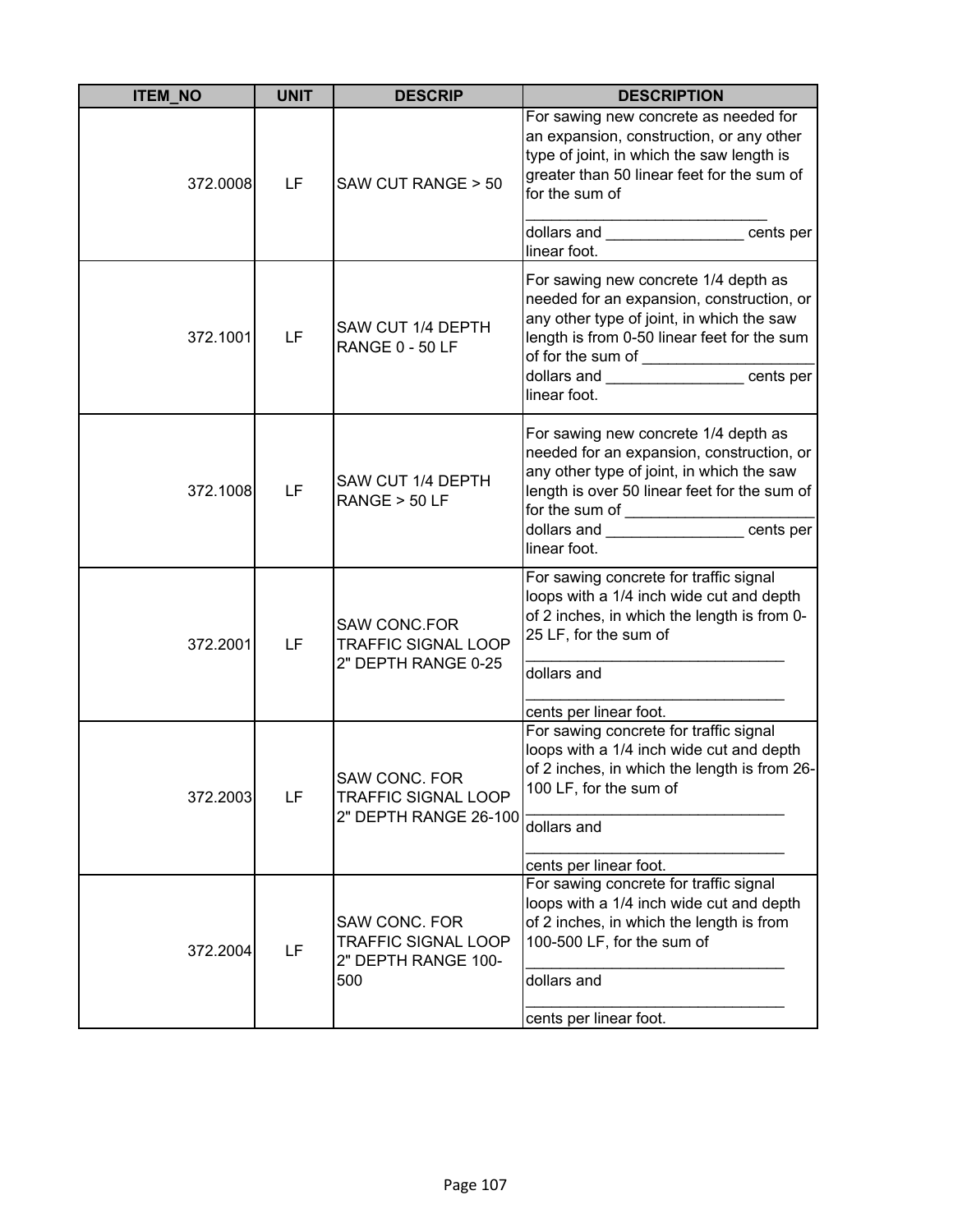| <b>ITEM_NO</b> | <b>UNIT</b> | <b>DESCRIP</b>                                                                   | <b>DESCRIPTION</b>                                                                                                                                                                                     |
|----------------|-------------|----------------------------------------------------------------------------------|--------------------------------------------------------------------------------------------------------------------------------------------------------------------------------------------------------|
| 372.2005       | LF          | <b>SAW CONC. FOR</b><br><b>TRAFFIC SIGNAL LOOP</b><br>2" DEPTH RANGE > 500       | For sawing concrete for traffic signal<br>loops with a 1/4 inch wide cut and depth<br>of 2 inches, in which the length is from<br>over 500 LF, for the sum of<br>dollars and<br>cents per linear foot. |
| 372.3001       | LF          | SAW CONC. FOR<br><b>TRAFFIC SIGNAL LOOP</b><br>3" DEPTH RANGE 0-25               | For sawing concrete for traffic signal<br>loops with a 1/4 inch wide cut and depth<br>of 3 inches, in which the length is from 0-<br>25 LF, for the sum of<br>dollars and<br>cents per linear foot.    |
| 372.3002       | LF          | <b>SAW CONC. FOR</b><br><b>TRAFFIC SIGNAL LOOP</b><br>3" DEPTH RANGE 51-500      | For sawing concrete for traffic signal<br>loops with a 1/4 inch wide cut and depth<br>of 3 inches, in which the length is from 51-<br>500 LF, for the sum of<br>dollars and<br>cents per linear foot.  |
| 372.3003       | LF          | SAW CONC. FOR<br><b>TRAFFIC SIGNAL LOOP</b><br>3" DEPTH RANGE 26-100             | For sawing concrete for traffic signal<br>loops with a 1/4 inch wide cut and depth<br>of 3 inches, in which the length is from 26-<br>100 LF, for the sum of<br>dollars and<br>cents per linear foot.  |
| 372.3004       | LF          | <b>SAW CONC. FOR</b><br><b>TRAFFIC SIGNAL LOOP</b><br>3" DEPTH RANGE 101-<br>500 | For sawing concrete for traffic signal<br>loops with a 1/4 inch wide cut and depth<br>of 3 inches, in which the length is from<br>101-500 LF, for the sum of<br>dollars and<br>cents per linear foot.  |
| 372.3005       | LF          | <b>SAW CONC. FOR</b><br><b>TRAFFIC SIGNAL LOOP</b><br>3" DEPTH RANGE > 500       | For sawing concrete for traffic signal<br>loops with a 1/4 inch wide cut and depth<br>of 3 inches, in which the length is from<br>over 500 LF, for the sum of<br>dollars and<br>cents per linear foot. |
| 373.0000       | LF          | <b>SAW CUT SLURRY</b>                                                            | For continuously vacuuming saw cut<br>slurry as reuired by the specificatios for<br>the sum of<br>dollars and <b>containers</b><br>cents per<br>linear foot.                                           |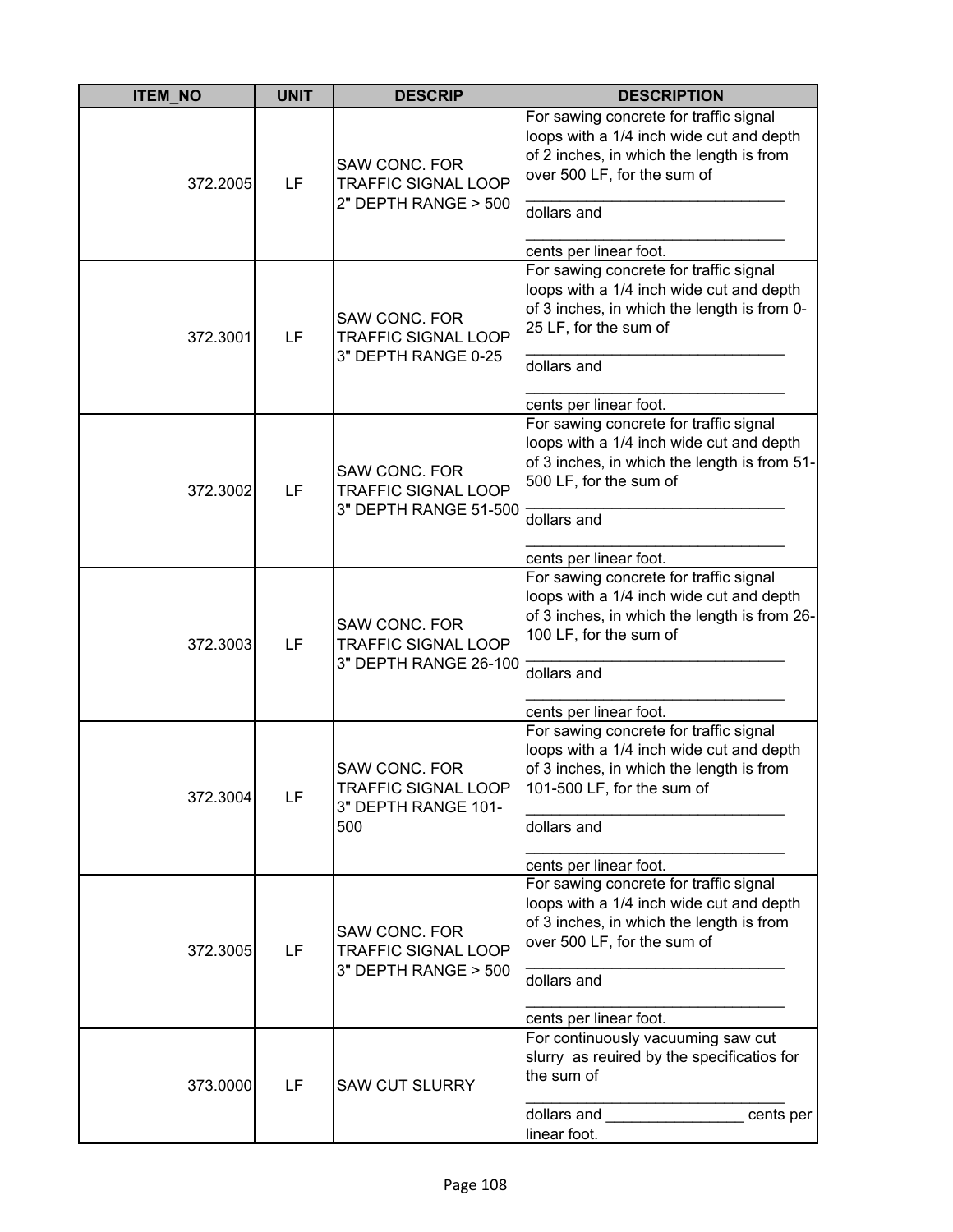| <b>ITEM NO</b> | <b>UNIT</b> | <b>DESCRIP</b>                                                                                         | <b>DESCRIPTION</b>                                                                                                                                                                                                      |
|----------------|-------------|--------------------------------------------------------------------------------------------------------|-------------------------------------------------------------------------------------------------------------------------------------------------------------------------------------------------------------------------|
| 373.2448       | SY          | 24" by 48" SCORED<br><b>JOINT PATTERN</b><br><b>CONSTRUCT</b>                                          | Construct a scored 24" by 48"' scored<br>joint pattern in existing concrete including<br>all incidentals, according to the plans,<br>details and specifications for the sum of<br>dollars and<br>cents per square yard. |
| 374.0600       | LF          | <b>CURB 6" 3600 PSI OR</b><br><b>CLASS C DOWELED ON</b><br><b>EXISTING ALLEY -</b><br><b>CONSTRUCT</b> | Construct 6 inch 3600 PSI or CLASS C<br>doweled curb on alley all according to the<br>plans, specifications and details for the<br>sum of<br>dollars and<br>cents<br>per linear foot.                                   |
| 375.0000       | LF          | <b>SEALING JOINT</b>                                                                                   | For crack sealing saw joints as needed in<br>new concrete in accordance with the<br>specifications for the sum of<br>dollars and<br>cents per linear foot.                                                              |
| 375.0001       | LF          | <b>SEALING JOINT RANGE</b><br>$0 - 50$                                                                 | For crack sealing saw joints as needed in<br>new concrete in accordance with the<br>specifications in which the length is from<br>0-50 linear feet for the sum of<br>dollars and<br>cents per linear foot.              |
| 375.0002       | LF          | SEALING JOINT RANGE<br>51-500                                                                          | For crack sealing saw joints as needed in<br>new concrete in accordance with the<br>specifications in which the length is from<br>51-500 linear feet for the sum of<br>dollars and<br>cents per linear foot.            |
| 375.0003       | LF          | <b>SEALING JOINT RANGE</b><br>> 500                                                                    | For crack sealing saw joints as needed in<br>new concrete in accordance with the<br>specifications in which the length is over<br>500 linear feet for the sum of<br>dollars and<br>cents per linear foot.               |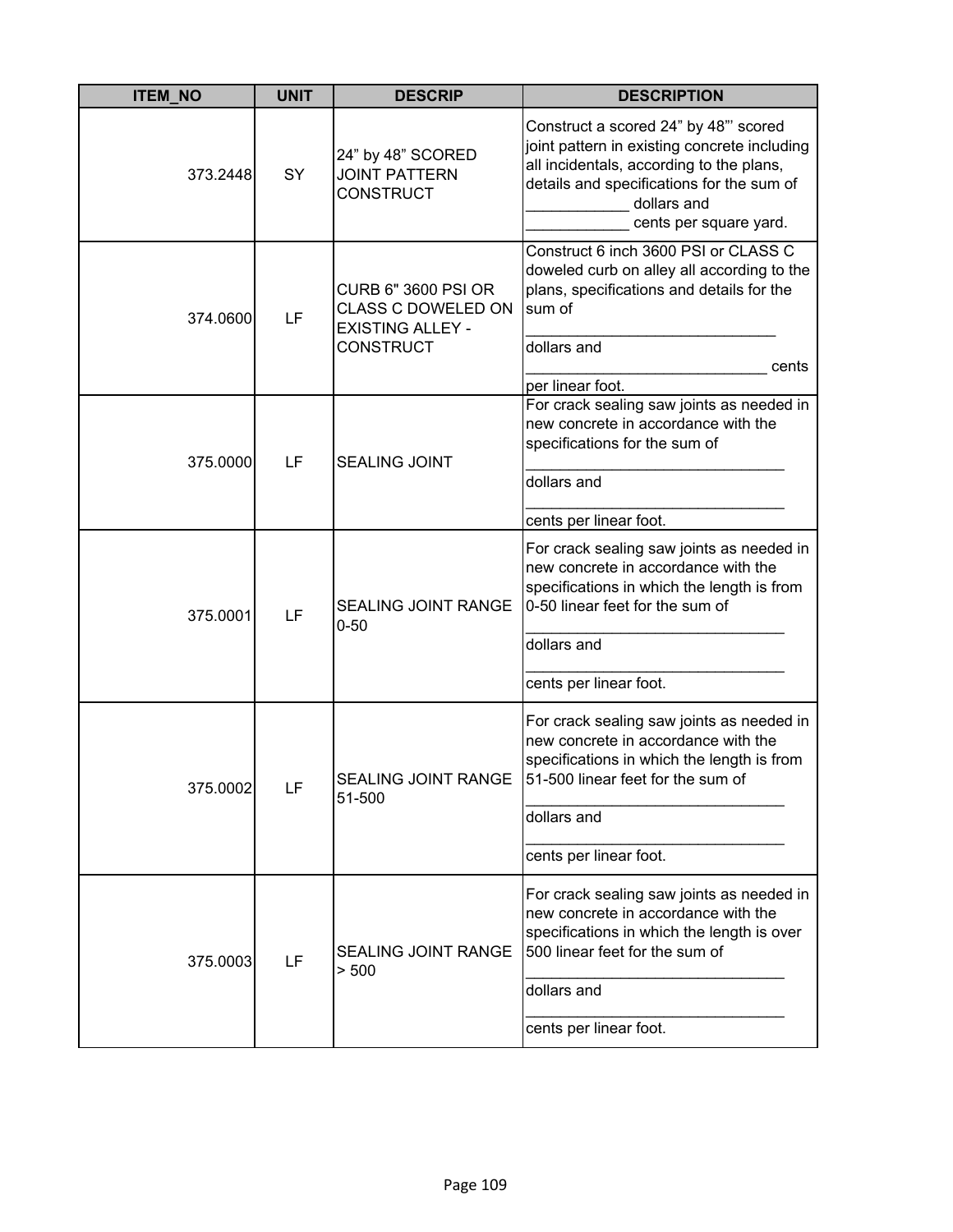| <b>ITEM_NO</b> | <b>UNIT</b> | <b>DESCRIP</b>                                  | <b>DESCRIPTION</b>                                                                                                                                                                                                                        |
|----------------|-------------|-------------------------------------------------|-------------------------------------------------------------------------------------------------------------------------------------------------------------------------------------------------------------------------------------------|
| 375.0005       | LF          | <b>SEALING JOINT RANGE</b><br>> 500             | For crack sealing saw joints as needed in<br>new concrete in accordance with the<br>specifications in which the length is over<br>500 linear feet for the sum of                                                                          |
|                |             |                                                 | dollars and                                                                                                                                                                                                                               |
|                |             |                                                 | cents per linear foot.                                                                                                                                                                                                                    |
| 375.1000       | LF          | <b>SEALING JOINT</b>                            | For crack sealing joints as needed in<br>concrete structures according to the plans<br>and specifications including all incidentals<br>for the sum of                                                                                     |
|                |             |                                                 | dollars and                                                                                                                                                                                                                               |
|                |             |                                                 | cents per linear foot.                                                                                                                                                                                                                    |
| 375.2000       | LF          | <b>CRACK SEALING WIDE</b><br><b>JOINT</b>       | For sealing wide cracks in riprap and<br>bridge structures all according to the<br>plans and specifications including all<br>incidentals for the sum of                                                                                   |
|                |             |                                                 | dollars and                                                                                                                                                                                                                               |
|                |             |                                                 | cents per linear foot.                                                                                                                                                                                                                    |
| 380.0000       | EA          | <b>ACCESS RAMP CURB</b><br><b>INSTALL</b>       | For installing a sidewalk curb access<br>ramp, including all incidentals necessary<br>according to the plans for the sum of<br>dollars and<br>cents each.                                                                                 |
| 380.0001       | EА          | <b>ACCESS RAMP CURB</b><br>RANGE 0-8 SY INSTALL | For installing a sidewalk curb access<br>ramp, in which the total new concrete<br>area is in the range of 0-8 square yards,<br>including all incidentals necessary<br>according to the plans for the sum of<br>dollars and<br>cents each. |
| 380.0002       | EA          | <b>ACCESS RAMP CURB</b><br>RANGE > 8 SY INSTALL | For installing a sidewalk curb access<br>ramp, in which the total new concrete<br>area is greater than 8 square yards,<br>including all incidentals necessary<br>according to the plans for the sum of<br>dollars and<br>cents each.      |
| 380.0610       | EA          | ACCESS RAMP CURB 6"<br>CASE I CONSTRUCT         | For construction of 6" thick sidewalk<br>curb access ramp CASE I, including curb,<br>gutter all incidentals necessary according<br>to the plans for the sum of<br>dollars and<br>cents each.                                              |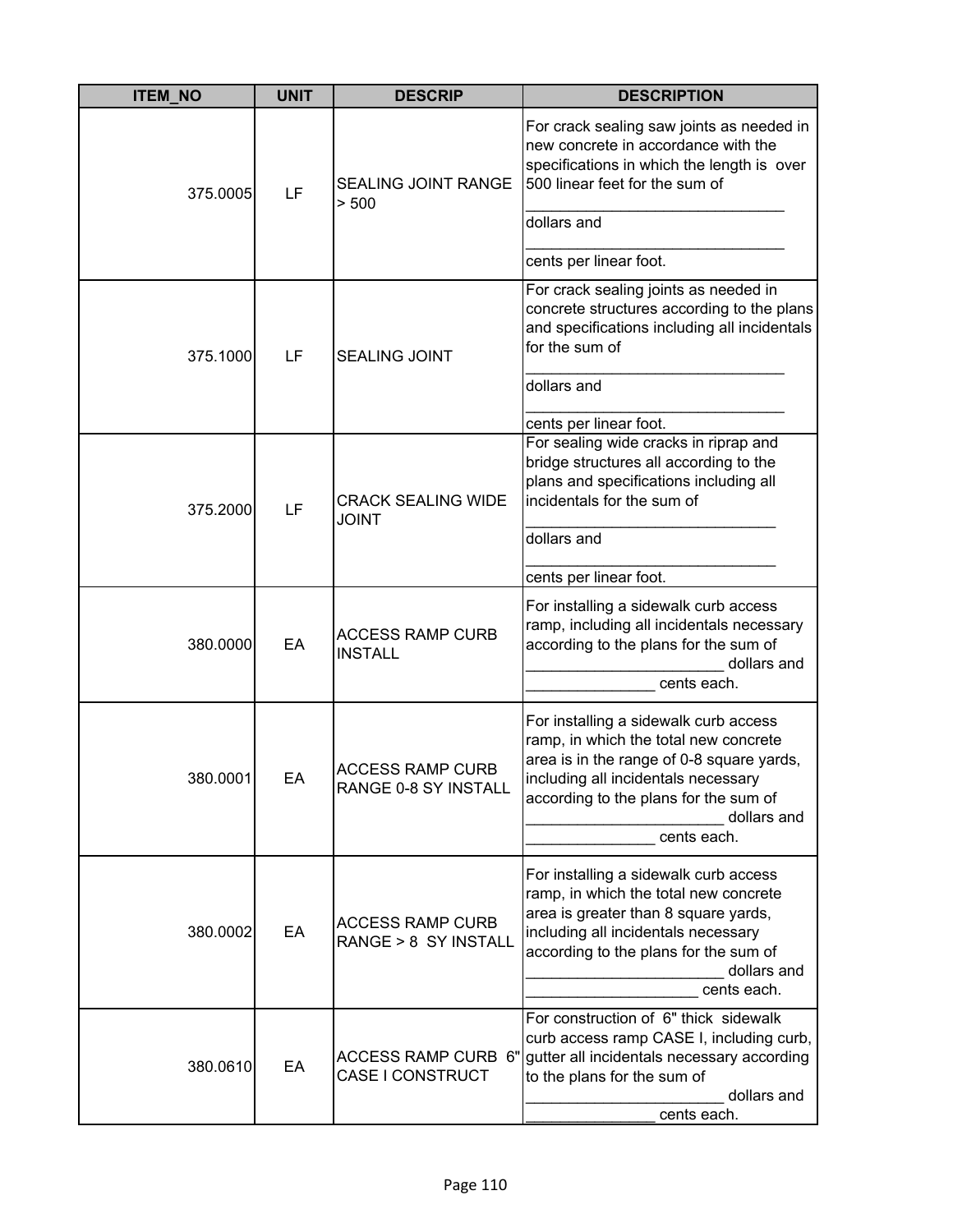| <b>ITEM_NO</b> | <b>UNIT</b> | <b>DESCRIP</b>                                                                         | <b>DESCRIPTION</b>                                                                                                                                                                                                                                                       |
|----------------|-------------|----------------------------------------------------------------------------------------|--------------------------------------------------------------------------------------------------------------------------------------------------------------------------------------------------------------------------------------------------------------------------|
| 380.0620       | EA          | ACCESS RAMP CURB 6"<br><b>CASE II CONSTRUCT</b>                                        | For construction of 6" thick sidewalk curb<br>access ramp CASE II, including curb,<br>gutter all incidentals necessary according<br>to the plans for the sum of<br>dollars and<br>cents each.                                                                            |
| 380.0630       | EA          | <b>ACCESS RAMP CURB 6"</b><br><b>CASE III CONSTRUCT</b>                                | For construction of 6" thick sidewalk curb<br>access ramp CASE III, including curb,<br>gutter all incidentals necessary according<br>to the plans for the sum of<br>dollars and<br>cents each.                                                                           |
| 380.0640       | EA          | <b>ACCESS RAMP CURB 6"</b><br><b>CASE IV CONSTRUCT</b>                                 | For construction of 6" thick sidewalk curb<br>access ramp CASE IV, including curb,<br>gutter all incidentals necessary according<br>to the plans for the sum of<br>dollars and<br>cents each.                                                                            |
| 380.0650       | EA          | <b>ACCESS RAMP CURB 6"</b><br><b>CASE V CONSTRUCT</b>                                  | For construction of 6" thick sidewalk curb<br>access ramp CASE V, including curb,<br>gutter all incidentals necessary according<br>to the plans for the sum of<br>dollars and<br>cents each.                                                                             |
| 380.0660       | EA          | <b>ACCESS RAMP CURB 6"</b><br><b>CASE VI CONSTRUCT</b>                                 | For construction of 6" thick sidewalk curb<br>access ramp CASE VI, including curb,<br>gutter all incidentals necessary according<br>to the plans for the sum of<br>dollars and<br>cents each.                                                                            |
| 381.0000       | SY          | <b>ACCESS RAMP ADA</b><br><b>INSTALL</b>                                               | Construct concrete ADA access sidewalk<br>ramp as shown on the plans and<br>specifications complete and in place for<br>the sum of<br>dollars and<br>cents per square yard.                                                                                              |
| 382.0000       | <b>SY</b>   | ACCESS RAMP ADA<br><b>INCLUDING LAMBERT</b><br><b>COLOR HARDENER</b><br><b>INSTALL</b> | Construct reinforced concrete ADA<br>access sidewalk ramp including Lambert<br>Color Hardener, color 219-1096, Super<br>Iron Black or equal as shown on the plans<br>and specifications complete and in place<br>for the sum of<br>dollars and<br>cents per square yard. |
| 383.0000       | SY          | <b>CONCRETE BARRIER</b><br>FREE RAMP INSTALL                                           | For installing concrete barrier free ramp,<br>including all incidentals necessary<br>according to the plans for the sum of<br>dollars and<br>square yard.                                                                                                                |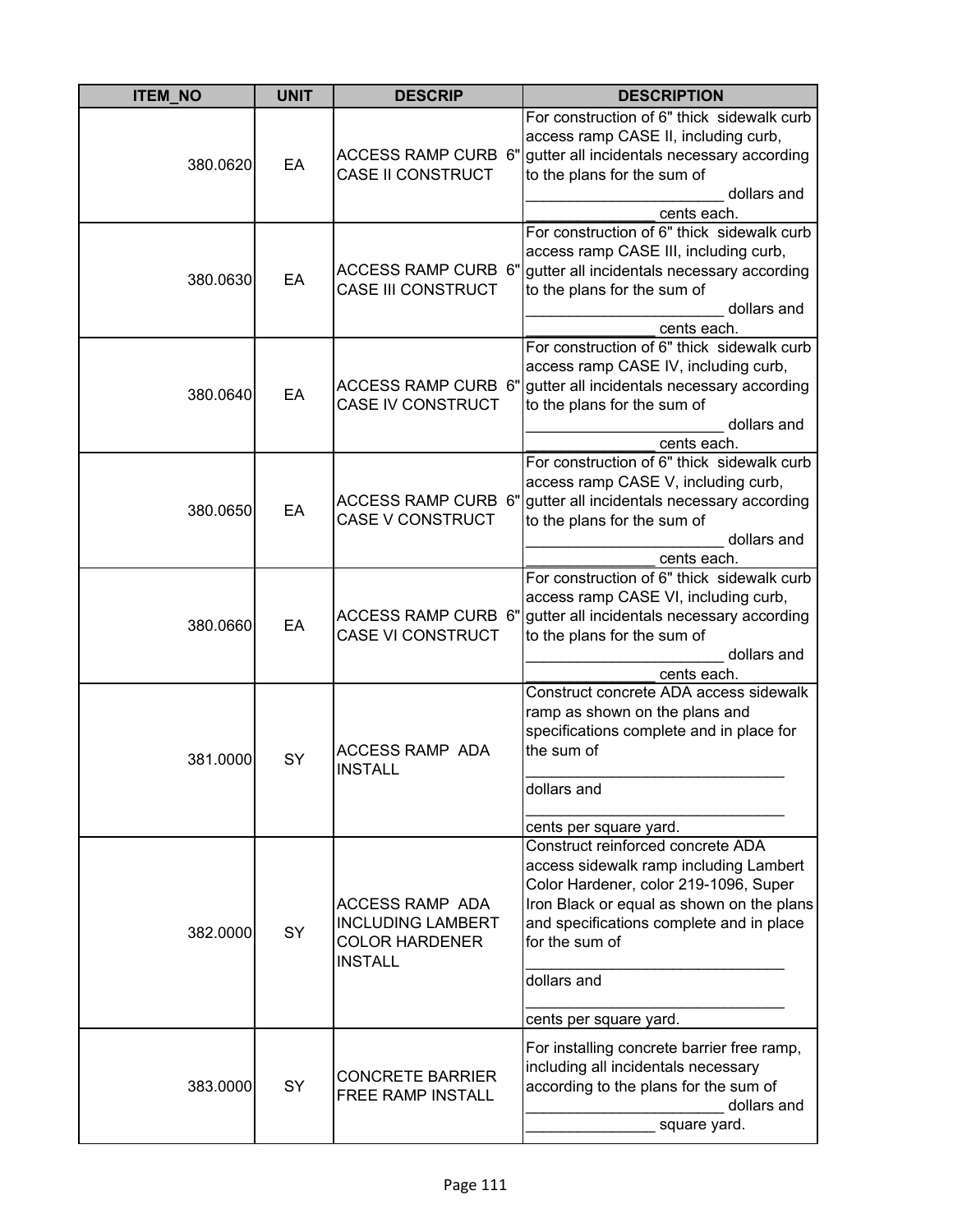| <b>ITEM_NO</b> | <b>UNIT</b> | <b>DESCRIP</b>                                                                                 | <b>DESCRIPTION</b>                                                                                                                                                                                                         |
|----------------|-------------|------------------------------------------------------------------------------------------------|----------------------------------------------------------------------------------------------------------------------------------------------------------------------------------------------------------------------------|
| 383.1000       | EA          | <b>CONCRETE BARRIER</b><br>FREE RAMP INSTALL                                                   | For installing concrete barrier free ramp,<br>including all neceesary incidentals for the<br>sum of ________________________________<br>dollars and _______________________ cents<br>each.                                 |
| 384.0000       | EA          | PRE-CAST TRUNCATED<br><b>DOMED PANELS</b><br><b>INSTALL</b>                                    | For installation of pre-cast truncated<br>domed panels for sidewalk curb access<br>ramps, including transport from the City of<br>Garland Warehouse, for the sum of<br>dollars and<br>cents each.                          |
| 384.1000       | EA          | 2'x2' PRE-CAST<br>TRUNCATED DOMED<br><b>PANELS FURNISH &amp;</b><br><b>INSTALL</b>             | Furnish and install of 2'x2' pre-cast<br>truncated domed panels for sidewalk curb<br>access ramps, according to the City<br>Detail, for the sum of ______________<br>dollars and ______________cents each.                 |
| 384.2000       | <b>SF</b>   | <b>BRICK PAVERS</b><br><b>TRUNCATED DOMED</b><br><b>PANELS FURNISH &amp;</b><br><b>INSTALL</b> | Furnish and install brick pavers truncated<br>domed panels for sidewalk curb access<br>ramps, according to the City Detail, for the<br>sum of _________________ dollars and<br>cents per square foot.                      |
| 384.3000       | LF          | PRE-CAST RADIUS<br>TRUNCATED DOMED<br>PANELS (24" DEPTH)<br><b>FURNISH &amp; INSTALL</b>       | Furnish and install of pre-cast radius<br>truncated domed panels (24" depth) for<br>sidewalk curb access ramps, according to<br>the City Detail, for the sum of<br>dollars and<br>cents per linear foot.                   |
| 386.0000       | LF          | RAILROAD HEADER<br><b>CONSTRUCT</b>                                                            | Construct 650 PSI flexural strength<br>reinforced concrete railroad header all<br>according to the plans, specifications and<br>details for the sum of<br>dollars and                                                      |
| 387.0000       | LF          | STREET HEADER, 650<br>PSI, CONSTRUCT                                                           | cents per linear foot.<br>Construct 650 PSI flexural strength<br>reinforced concrete street header all<br>according to the plans, specifications and<br>details for the sum of<br>dollars<br>and<br>cents per linear foot. |
| 388.0000       | LF          | STREET HEADER,<br>CLASS C, CONSTRUCT                                                           | Construct Class C reinforced concrete<br>street header all according to the plans,<br>specifications and details for the sum of<br>dollars<br>and<br>cents per linear foot.                                                |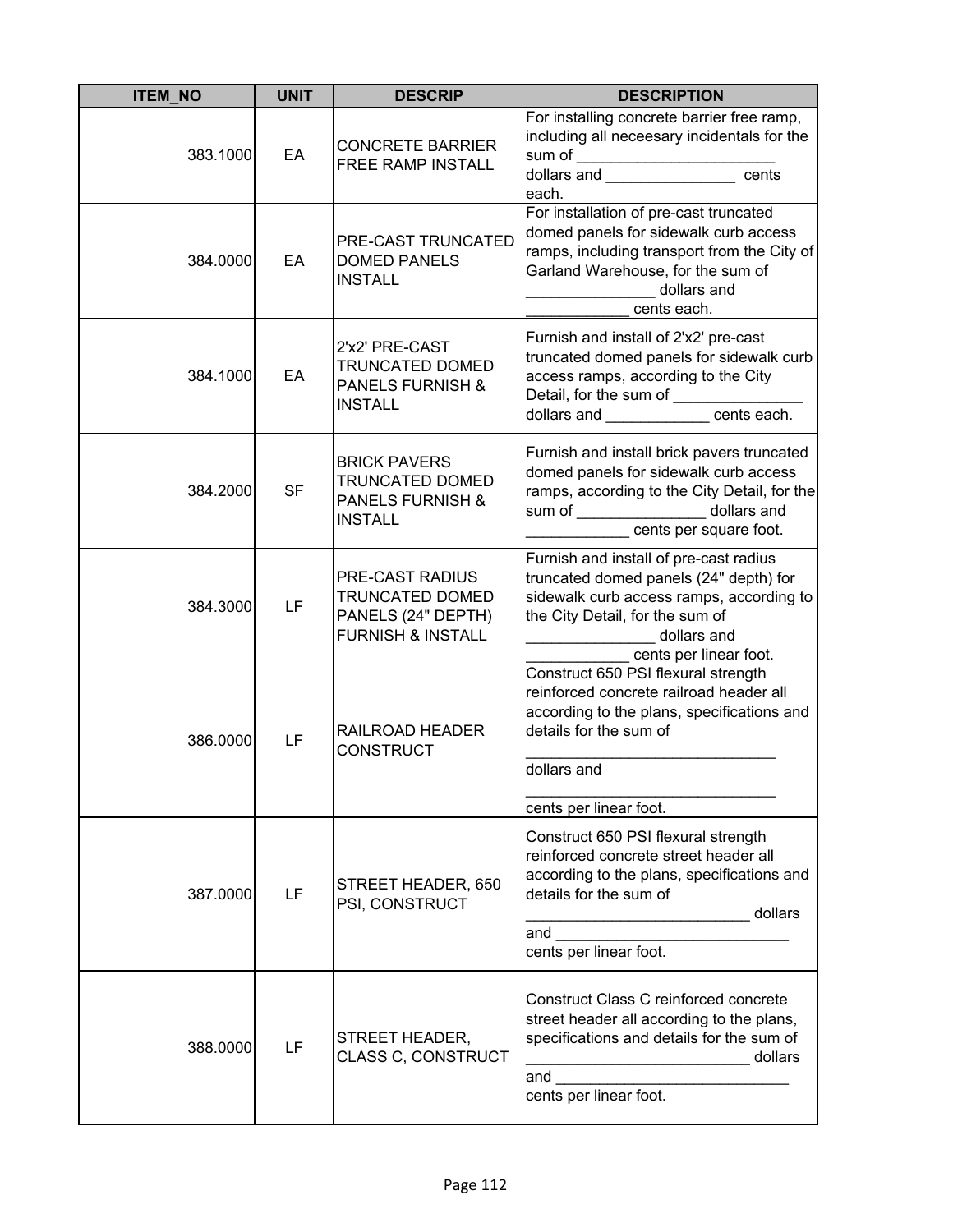| <b>ITEM NO</b> | <b>UNIT</b> | <b>DESCRIP</b>                                               | <b>DESCRIPTION</b>                                                                                                                                                                                                                                                            |
|----------------|-------------|--------------------------------------------------------------|-------------------------------------------------------------------------------------------------------------------------------------------------------------------------------------------------------------------------------------------------------------------------------|
| 388.1000       | LF          | <b>STREET HEADER,</b><br>CLASS P1, CONSTRUCT                 | Construct Class P1 reinforced concrete<br>street header all according to the plans,<br>specifications and details for the sum of<br>_________________________________ dollars<br>and $\qquad \qquad$<br>cents per linear foot.                                                |
| 389.0000       | SY          | <b>COLOR CONCRETE</b>                                        | For application of color concrete for the<br>sum of<br>dollars and<br>cents<br>per square yard.                                                                                                                                                                               |
| 390,0000       | <b>SY</b>   | <b>COLOR HARDENER</b>                                        | For application of Lambert Color<br>Hardener, color 219-1096, Super Iron<br>Black or equal to the full width and depth<br>of paving at the manufacturers rate of<br>1.35 pounds of color hardener for the<br>sum of ___________________ dollars and<br>cents per square yard. |
| 390.1000       | SY          | <b>CONCRETE PAVING</b>                                       | Color hardener for enhanced concrete<br>COLOR HARDENER FOR street or driveway paving for the sum of<br>_________________ dollars and ____<br>cents per square yard.                                                                                                           |
| 390.2000       | SY          | STAMPED COLOR FOR<br><b>CONCRETE PAVING</b>                  | Stamped/ colored finish for enhanced<br>concrete street or driveway paving for the<br>sum of _____________________ dollars and<br>cents per square yard.                                                                                                                      |
| 390.3000       | SY          | STAMPED COLOR FOR<br><b>CONCRETE MEDIAN</b><br><b>PAVING</b> | Stamped/ colored finish for enhanced<br>concrete median paving for the sum of<br>dollars and ___<br><u> 1990 - Johann Barnett, f</u><br>cents per square yard.                                                                                                                |
| 390.4100       | SY          | <b>STAMPED &amp; STAINED</b><br><b>CONCRETE (TYPE 1)</b>     | Furnish and Install Stamped and Stained<br>Concrete (Type 1), including all<br>incidentals necessary to complete, in<br>place, all according to the plans, details,<br>and specifications for the sum of<br>dollars and<br>cents per square<br>yard.                          |
| 390.4200       | SY          | <b>STAMPED &amp; STAINED</b><br>CONCRETE (TYPE 2)            | Furnish and Install Stamped and Stained<br>Concrete (Type 2), including all<br>incidentals necessary to complete, in<br>place, all according to the plans, details,<br>and specifications for the sum of<br>dollars and<br>cents per square<br>yard.                          |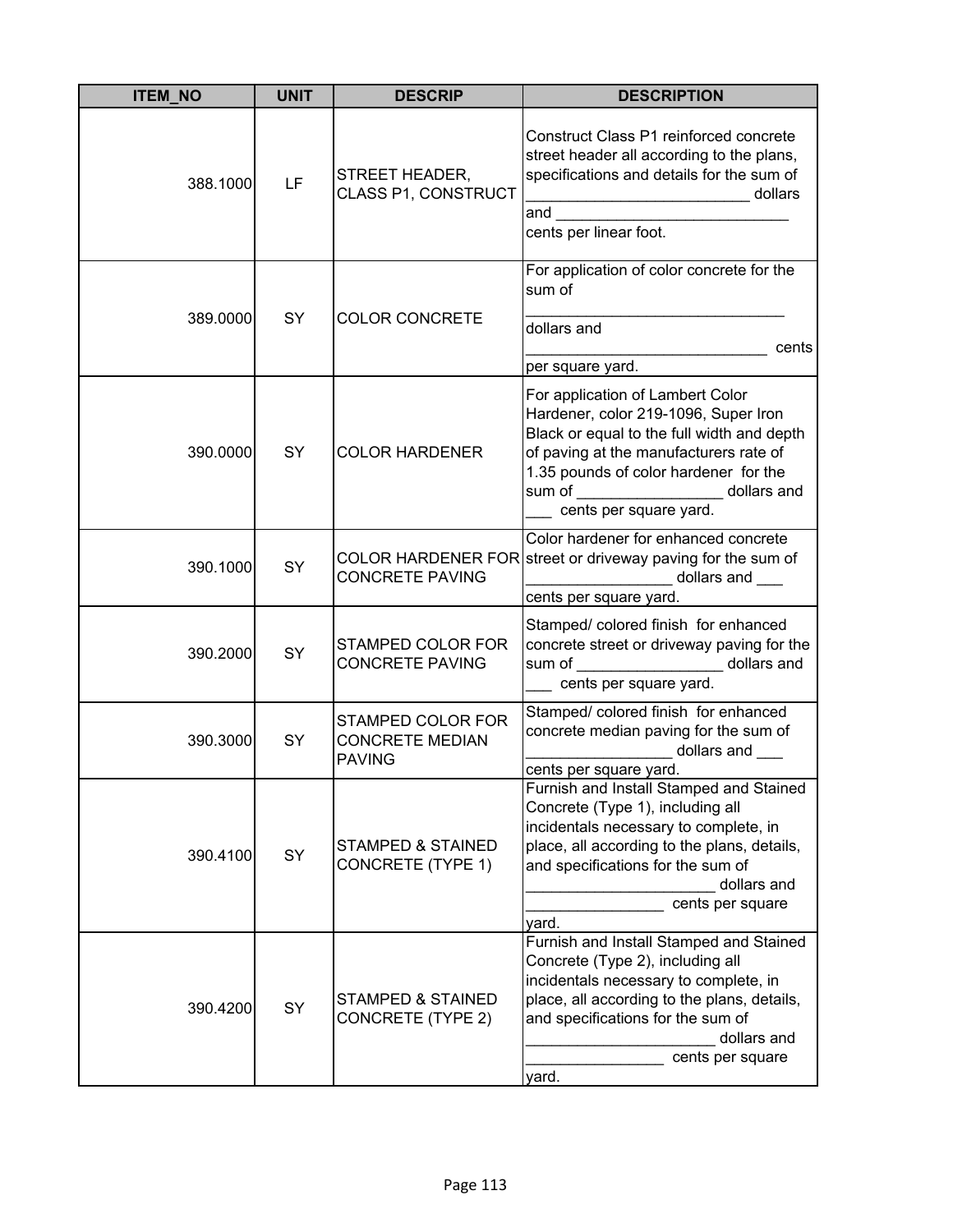| <b>ITEM NO</b> | <b>UNIT</b> | <b>DESCRIP</b>                                                                          | <b>DESCRIPTION</b>                                                                                                                                                                                                 |
|----------------|-------------|-----------------------------------------------------------------------------------------|--------------------------------------------------------------------------------------------------------------------------------------------------------------------------------------------------------------------|
| 390.5000       | SY          | <b>MEDIAN</b>                                                                           | Color hardener for enhanced concrete<br>COLOR HARDENER FOR median paving for the sum of<br>dollars and ___<br>cents per square yard.                                                                               |
| 390.6000       | LF          | <b>SAND BLASTING</b><br>PREPARATION OF<br><b>EXISTING CONCRETE</b><br><b>PAVEMENT</b>   | Sand blasting preparation of existing<br>concrete pavement for the placement of<br>pavement markings, including all<br>necessary incidentals for the sum of<br>dollars and<br>cents per linear foot.               |
| 390.6100       | LF          | <b>SAND BLASTING FOR</b><br>THE REMOVAL<br><b>EXISTING CONCRETE</b><br>PAVEMENT MARKING | Sand blasting for the removal of existing<br>concrete pavement markings, including all<br>necessary incidentals for the sum of<br>dollars and<br>cents per linear foot.                                            |
| 399.0000       | LS          | <b>MISCELLANEOUS</b><br><b>PAVING ITEM</b>                                              | Miscellaneous paving item for the lump<br>sum of<br>dollars and<br>cents.                                                                                                                                          |
| 399.0100       | EA          | PRECAST CONCRETE<br>WHEEL STOPS 7 FOOT<br><b>FURNISH &amp; INSTALL</b>                  | Furnish and install 7 foot precast concrete<br>wheel stops including anchorage and all<br>incidentals necessary to complete in<br>place all according to the plans for the<br>sum of<br>dollars and<br>cents each. |
| 400.0100       | LF          | <b>WATER 2-1/2" DR-18</b><br><b>PVC FURNISH &amp;</b><br><b>INSTALL</b>                 | Furnish and install 1" DR-18 PVC Class<br>150 water pipe including all incidentals<br>according to the plans for the sum of<br>dollars<br>and<br>cents<br>per linear foot.                                         |
| 400.0250       | LF          | <b>WATER 2-1/2" DR-18</b><br><b>PVC FURNISH &amp;</b><br><b>INSTALL</b>                 | Furnish and install 2-1/2" DR-18 PVC<br>Class 150 water pipe including all<br>incidentals according to the plans for the<br>sum of<br>dollars and<br>cents<br>per linear foot.                                     |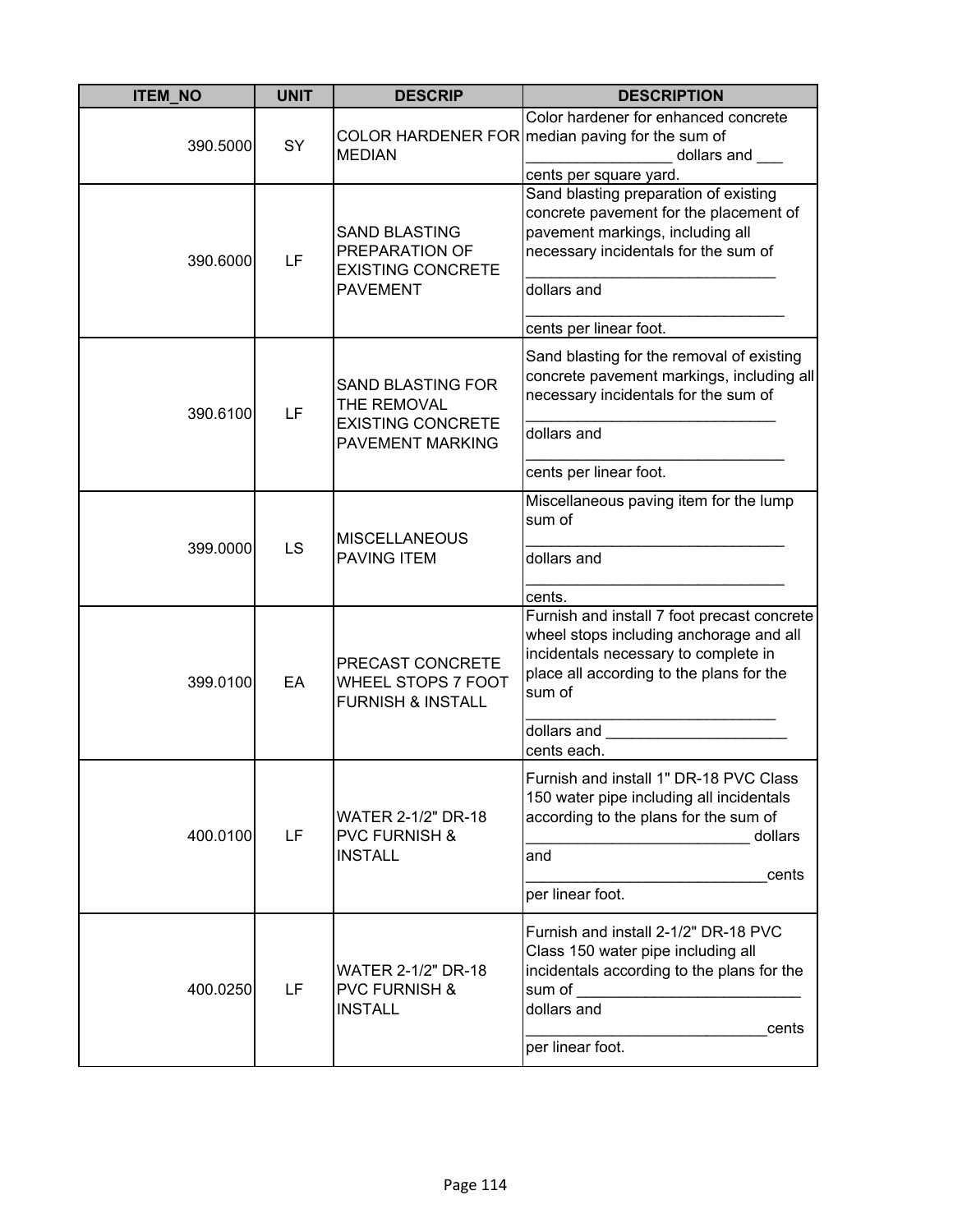| <b>ITEM_NO</b> | <b>UNIT</b> | <b>DESCRIP</b>                                                                 | <b>DESCRIPTION</b>                                                                                                                                                                                                                                                                                                                                                                                                                                                                                                                                                                                                                                                                                             |
|----------------|-------------|--------------------------------------------------------------------------------|----------------------------------------------------------------------------------------------------------------------------------------------------------------------------------------------------------------------------------------------------------------------------------------------------------------------------------------------------------------------------------------------------------------------------------------------------------------------------------------------------------------------------------------------------------------------------------------------------------------------------------------------------------------------------------------------------------------|
| 400.0400       | LF          | WATER 4" DR-18 PVC<br><b>FURNISH &amp; INSTALL</b>                             | Furnish and install 4" DR-18 PVC Class<br>150 water pipe including all incidentals<br>according to the plans for the sum of<br>dollars<br>and<br>cents<br>per linear foot.                                                                                                                                                                                                                                                                                                                                                                                                                                                                                                                                     |
| 400.0600       | LF          | WATER 6" DR-18 PVC<br><b>FURNISH &amp; INSTALL</b>                             | Furnish and install 6 inch DR-18 PVC<br>Class 150 water pipe including all<br>incidentals necessary to complete<br>according to the plans for the sum of<br>dollars<br>$\mathcal{L} = \mathcal{L} \times \mathcal{L} = \mathcal{L} \times \mathcal{L} = \mathcal{L} \times \mathcal{L} = \mathcal{L} \times \mathcal{L} = \mathcal{L} \times \mathcal{L} = \mathcal{L} \times \mathcal{L} = \mathcal{L} \times \mathcal{L} = \mathcal{L} \times \mathcal{L} = \mathcal{L} \times \mathcal{L} = \mathcal{L} \times \mathcal{L} = \mathcal{L} \times \mathcal{L} = \mathcal{L} \times \mathcal{L} = \mathcal{L} \times \mathcal{L} = \mathcal{L} \times \mathcal{L} = \mathcal$<br>and<br>cents per linear foot. |
| 400.0601       | LF          | WATER 6" DR-18 PVC<br><b>RANGE 0 - 25 LF</b><br><b>FURNISH &amp; INSTALL</b>   | Furnish and install 6" DR-18 PVC Class<br>150 water pipe, in which the total length is<br>0-25 linear foot, including all incidentals<br>according to the plans for the sum of<br>dollars<br>$\frac{1}{2}$ or the Summary state of $\frac{1}{2}$<br>cents<br>per linear foot.                                                                                                                                                                                                                                                                                                                                                                                                                                  |
| 400.0603       | LF          | WATER 6" DR-18 PVC<br><b>RANGE 26 - 100 LF</b><br><b>FURNISH &amp; INSTALL</b> | Furnish and install 6" DR-18 PVC Class<br>150 water pipe, in which the total length is<br>26-100 linear foot, including all<br>incidentals according to the plans for the<br>sum of<br>dollars and<br>cents per<br>linear foot.                                                                                                                                                                                                                                                                                                                                                                                                                                                                                |
| 400.0604       | LF          | WATER 6" DR-18 PVC<br>RANGE >100 LF<br><b>FURNISH &amp; INSTALL</b>            | Furnish and install 6" DR-18 PVC Class<br>150 water pipe, in which the total length is<br>over 100 linear foot, including all<br>incidentals according to the plans for the<br>sum of<br>dollars and<br>cents per<br>linear foot.                                                                                                                                                                                                                                                                                                                                                                                                                                                                              |
| 400.0800       | LF          | WATER 8" DR-18 PVC<br><b>FURNISH &amp; INSTALL</b>                             | Furnish and install 8 inch DR-18 PVC<br>Class 150 water pipe including all<br>incidentals necessary to complete<br>according to the plans for the sum of<br>dollars and<br>cents per linear foot.                                                                                                                                                                                                                                                                                                                                                                                                                                                                                                              |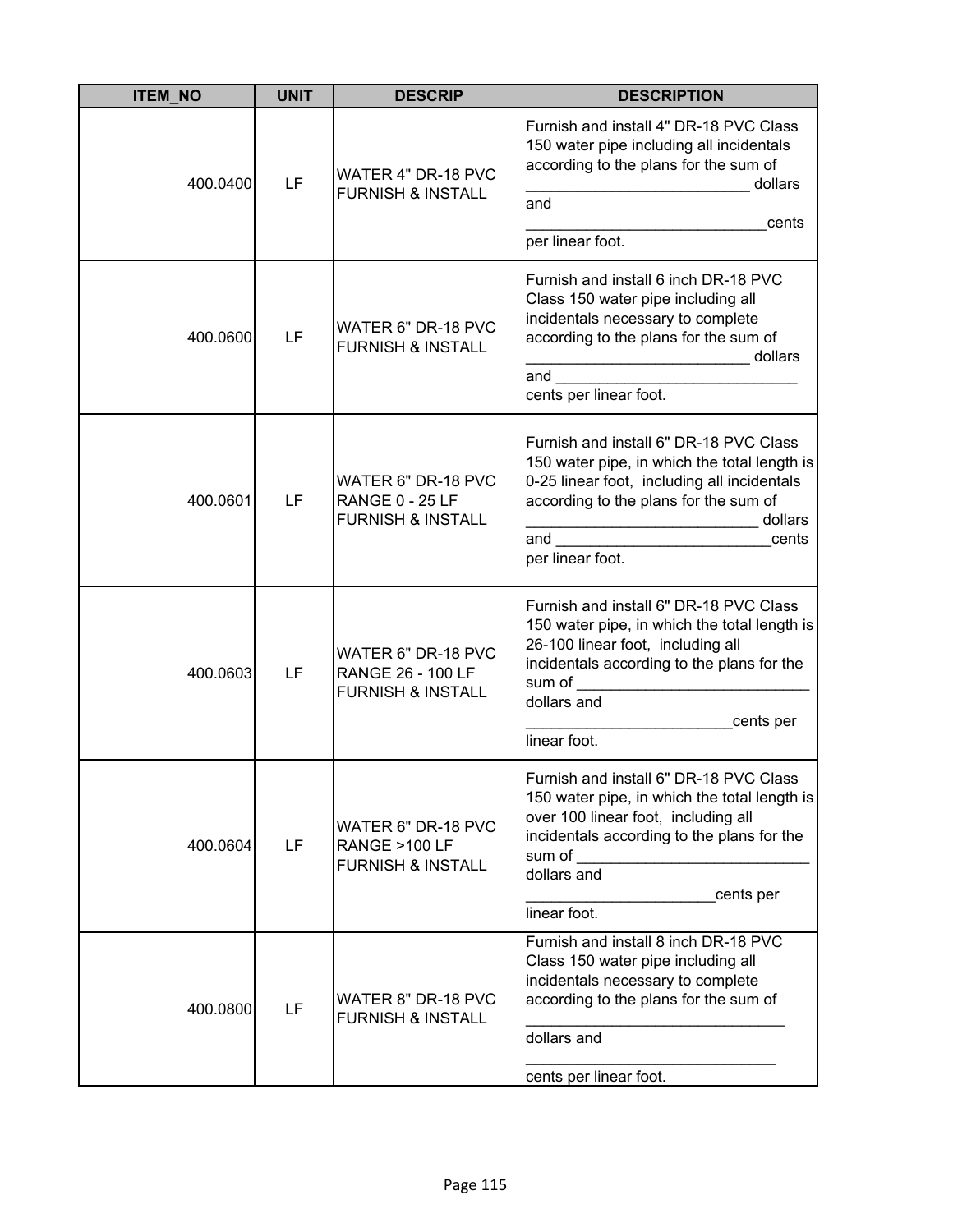| <b>ITEM_NO</b> | <b>UNIT</b> | <b>DESCRIP</b>                                                                 | <b>DESCRIPTION</b>                                                                                                                                                                                                              |
|----------------|-------------|--------------------------------------------------------------------------------|---------------------------------------------------------------------------------------------------------------------------------------------------------------------------------------------------------------------------------|
| 400.0801       | LF          | WATER 8" DR-18 PVC<br><b>RANGE 0 - 25 LF</b><br><b>FURNISH &amp; INSTALL</b>   | Furnish and install 8" DR-18 PVC Class<br>150 water pipe, in which the total length is<br>0-25 linear foot, including all incidentals<br>according to the plans for the sum of<br>dollars<br>and<br>cents<br>per linear foot.   |
| 400.0803       | LF          | WATER 8" DR-18 PVC<br><b>RANGE 26 - 100 LF</b><br><b>FURNISH &amp; INSTALL</b> | Furnish and install 8" DR-18 PVC Class<br>150 water pipe, in which the total length is<br>26-100 linear foot, including all<br>incidentals according to the plans for the<br>sum of<br>dollars and<br>cents per<br>linear foot. |
| 400.0804       | LF          | WATER 8" DR-18 PVC<br><b>RANGE &gt;100 LF</b><br><b>FURNISH &amp; INSTALL</b>  | Furnish and install 8" DR-18 PVC Class<br>150 water pipe, in which the total length is<br>over 100 linear foot, including all<br>incidentals according to the plans for the<br>dollars and<br>cents per linear foot.            |
| 400.1000       | LF          | WATER 10" DR-18 PVC<br><b>FURNISH &amp; INSTALL</b>                            | Furnish and install 10 inch DR-18 PVC<br>Class 150 water pipe including all<br>incidentals necessary to complete<br>according to the plans for the sum of<br>dollars and<br>cents per linear foot.                              |
| 400.1001       | LF          | WATER 10" DR-18 PVC<br><b>RANGE 0 - 25 LF</b><br><b>FURNISH &amp; INSTALL</b>  | Furnish and install 10" DR-18 PVC Class<br>150 water pipe, in which the total length is<br>0-25 linear foot, including all incidentals<br>according to the plans for the sum of<br>dollars<br>and<br>cents per<br>linear foot.  |
| 400.1003       | LF          | WATER 10" DR-18 PVC<br>RANGE 26 - 100 LF<br><b>FURNISH &amp; INSTALL</b>       | Furnish and install 10" DR-18 PVC Class<br>150 water pipe, in which the total length is<br>26-100 linear foot, including all<br>incidentals according to the plans for the<br>sum of<br>dollars and<br>cents per linear foot.   |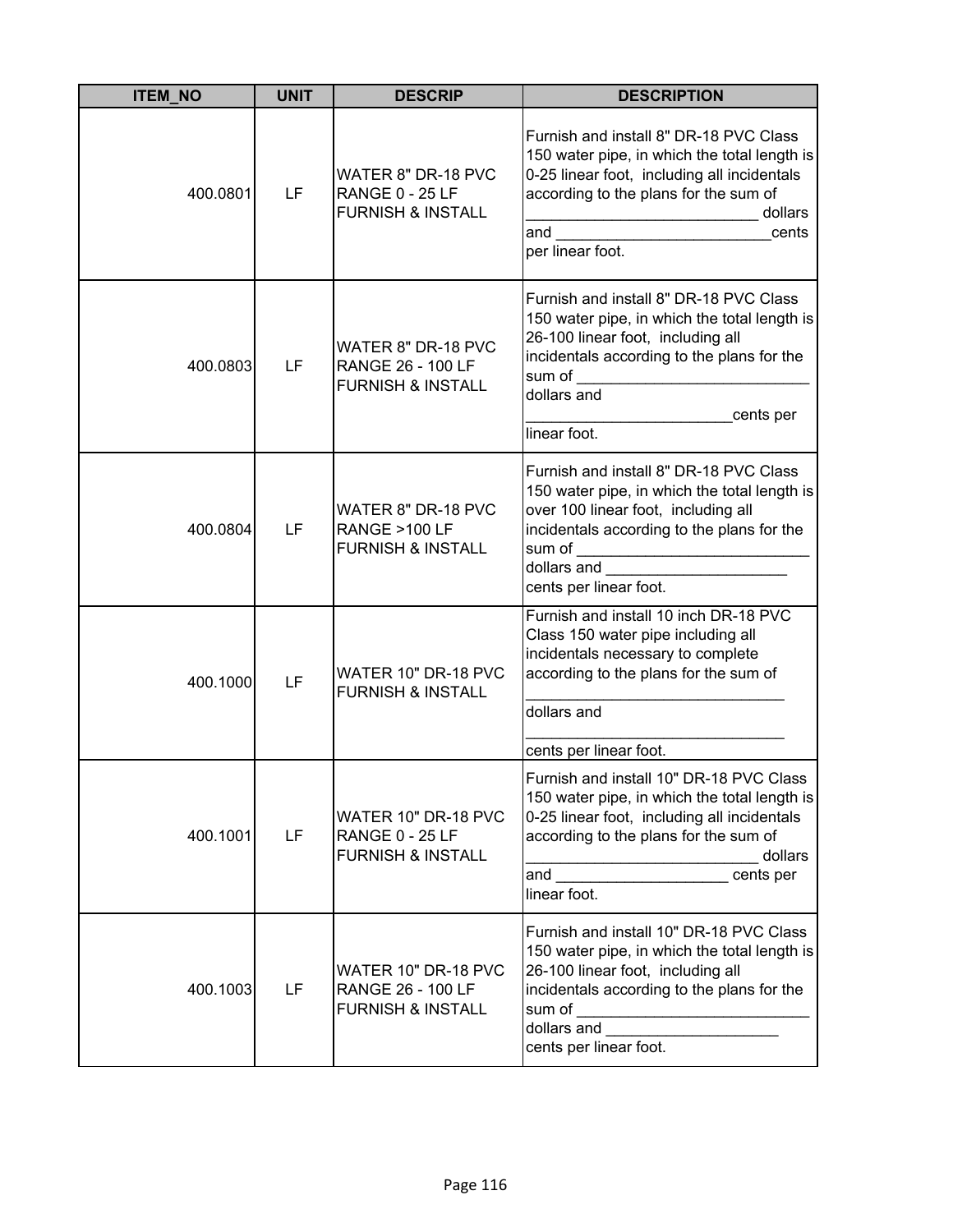| <b>ITEM_NO</b> | <b>UNIT</b> | <b>DESCRIP</b>                                                                  | <b>DESCRIPTION</b>                                                                                                                                                                                                                                                                                                                                                                                                                                              |
|----------------|-------------|---------------------------------------------------------------------------------|-----------------------------------------------------------------------------------------------------------------------------------------------------------------------------------------------------------------------------------------------------------------------------------------------------------------------------------------------------------------------------------------------------------------------------------------------------------------|
| 400.1004       | LF          | WATER 10" DR-18 PVC<br>RANGE >100 LF<br><b>FURNISH &amp; INSTALL</b>            | Furnish and install 10" DR-18 PVC Class<br>150 water pipe, in which the total length is<br>over 100 linear foot, including all<br>incidentals according to the plans for the<br>sum of ____________________________<br>dollars and<br>cents per linear foot.                                                                                                                                                                                                    |
| 400.1200       | LF          | WATER 12" DR-18 PVC<br><b>FURNISH &amp; INSTALL</b>                             | Furnish and install 12 inch DR-18 PVC<br>Class 150 water pipe including all<br>incidentals necessary to complete<br>according to the plans for the sum of<br>dollars and                                                                                                                                                                                                                                                                                        |
|                |             |                                                                                 | cents                                                                                                                                                                                                                                                                                                                                                                                                                                                           |
|                |             |                                                                                 | per linear foot.                                                                                                                                                                                                                                                                                                                                                                                                                                                |
| 400.1201       | LF          | WATER 12" DR-18 PVC<br><b>RANGE 0 - 25 LF</b><br><b>FURNISH &amp; INSTALL</b>   | Furnish and install 12" DR-18 PVC Class<br>150 water pipe, in which the total length is<br>0-25 linear foot, including all incidentals<br>according to the plans for the sum of<br>dollars<br>and <u>the contract of the contract of the contract of the contract of the contract of the contract of the contract of the contract of the contract of the contract of the contract of the contract of the contract of the contr</u><br>cents per<br>linear foot. |
| 400.1203       | LF          | WATER 12" DR-18 PVC<br>RANGE 26 - 100 LF<br><b>FURNISH &amp; INSTALL</b>        | Furnish and install 12" DR-18 PVC Class<br>150 water pipe, in which the total length is<br>26-100 linear foot, including all<br>incidentals according to the plans for the<br>sum of<br>dollars and<br>cents per linear foot.                                                                                                                                                                                                                                   |
| 400.1204       | LF          | WATER 12" DR-18 PVC<br><b>RANGE &gt; 100 LF</b><br><b>FURNISH &amp; INSTALL</b> | Furnish and install 12" DR-18 PVC Class<br>150 water pipe, in which the total length is<br>over 100 linear foot, including all<br>incidentals according to the plans for the<br>sum of<br>dollars and <b>container the contact of the contact of the contact of the contact of the contact of the contact of the contact of the contact of the contact of the contact of the contact of the contact of the contact of the </b><br>cents per linear foot.        |
| 400.1220       | LF          | WATER 12" DR-18 PVC<br><b>RELOCATE</b>                                          | Relocate 12 inch DR-18 PVC Class 150<br>water pipe including all incidentals<br>necessary to complete according to the<br>plans for the sum of<br>dollars<br>cents per<br>and<br>linear foot.                                                                                                                                                                                                                                                                   |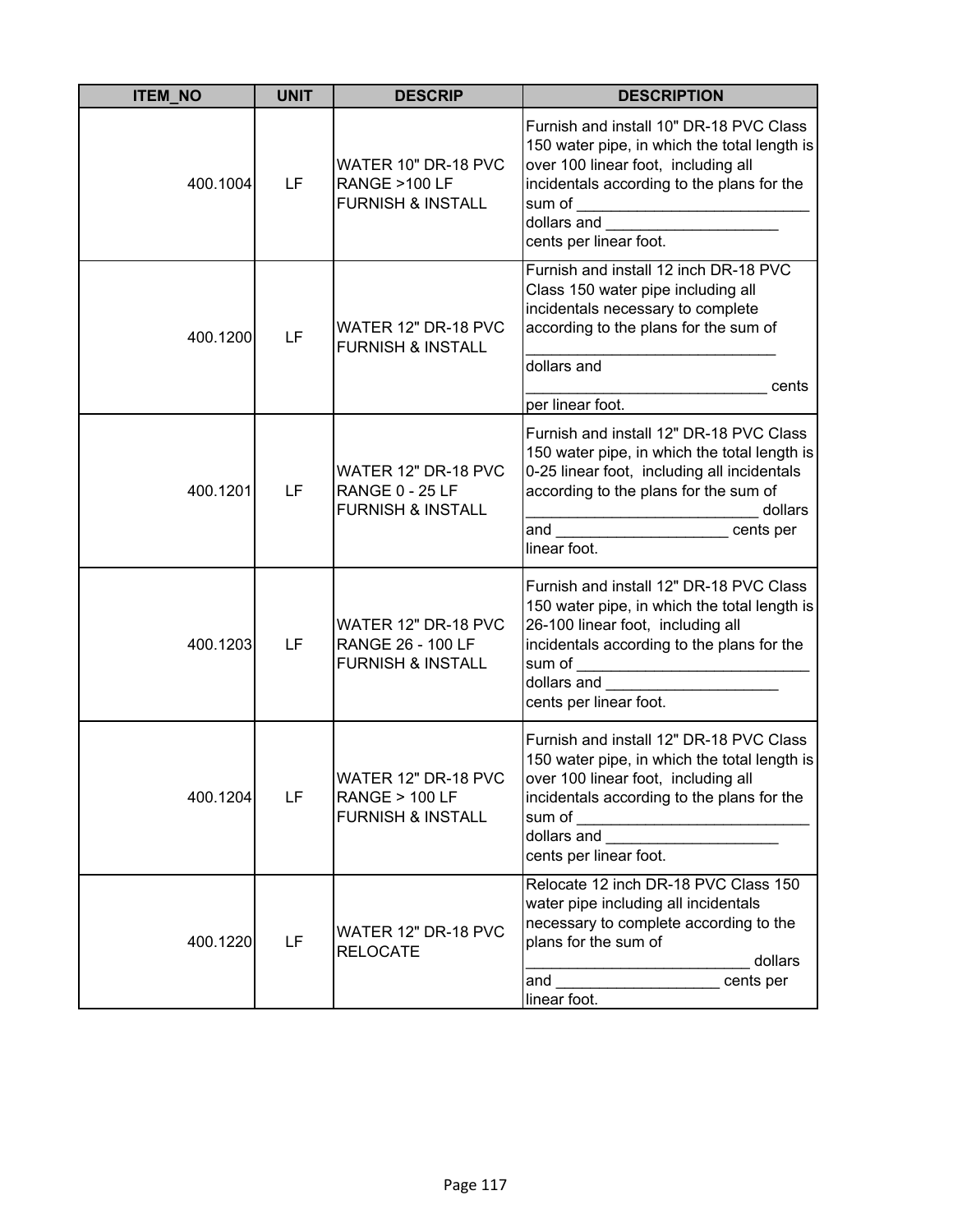| <b>ITEM_NO</b> | <b>UNIT</b> | <b>DESCRIP</b>                                                                | <b>DESCRIPTION</b>                                                                                                                                                                                                             |
|----------------|-------------|-------------------------------------------------------------------------------|--------------------------------------------------------------------------------------------------------------------------------------------------------------------------------------------------------------------------------|
| 400.1600       | LF          | WATER 16" AWWA C905<br>DR-18 PVC FURNISH &<br><b>INSTALL</b>                  | Furnish and Install 16" AWWA C905 DR-<br>18 PVC water pipe including all<br>incidentals necessary to complete<br>according to the plans for the sum of<br>doll<br>ars and<br>cents per linear foot.                            |
| 400.1601       | LF          | WATER 16" DR-18 PVC<br><b>RANGE 0 - 25 LF</b><br><b>FURNISH &amp; INSTALL</b> | Furnish and install 16" DR-18 PVC Class<br>150 water pipe, in which the total length is<br>0-25 linear foot, including all incidentals<br>according to the plans for the sum of<br>dollars<br>and<br>cents per<br>linear foot. |
| 400.1800       | LF          | WATER 18" AWWA C905<br>DR-18 PVC FURNISH &<br><b>INSTALL</b>                  | Furnish and Install 18" AWWA C905 DR-<br>18 PVC water pipe including all<br>incidentals necessay to complete<br>according to the plans for the sum of<br>doll<br>ars and<br>cents per linear foot.                             |
| 400.2401       | LF          | WATER 24" DR-18 PVC<br><b>RANGE 0 - 25 LF</b><br><b>FURNISH &amp; INSTALL</b> | Furnish and install 24" DR-18 PVC Class<br>150 water pipe, in which the total length is<br>0-25 linear foot, including all incidentals<br>according to the plans for the sum of<br>dollars<br>and<br>cents per<br>linear foot. |
| 400.2410       | LF          | <b>DR-18 PVC FURNISH</b><br><b>AND INSTALL</b>                                | Furnish and install 24" AWWA C905 DR-<br>18 PVC water pipe including all<br>WATER 24" AWWA C905 lincidentals necessary to complete<br>according to the plans for the sum of<br>dollars<br>and<br>cents per linear foot.        |
| 400.3001       | LF          | WATER 30" DR-18 PVC<br><b>RANGE 0 - 25 LF</b><br><b>FURNISH &amp; INSTALL</b> | Furnish and install 30" DR-18 PVC Class<br>150 water pipe, in which the total length is<br>0-25 linear foot, including all incidentals<br>according to the plans for the sum of<br>dollars<br>cents per<br>and<br>linear foot. |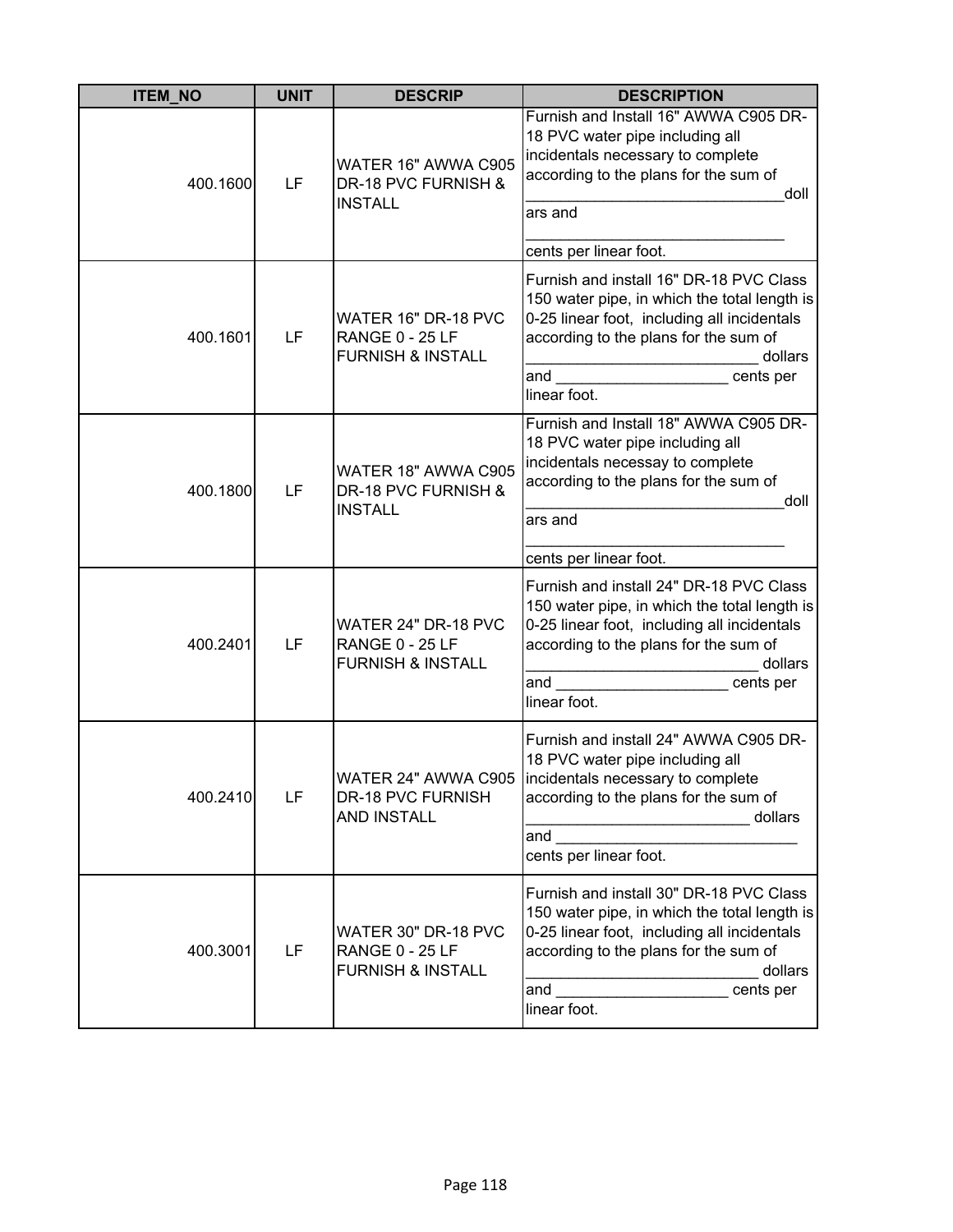| <b>ITEM_NO</b> | <b>UNIT</b> | <b>DESCRIP</b>                                                                | <b>DESCRIPTION</b>                                                                                                                                                                                                                      |
|----------------|-------------|-------------------------------------------------------------------------------|-----------------------------------------------------------------------------------------------------------------------------------------------------------------------------------------------------------------------------------------|
| 400.3601       | LF          | WATER 36" DR-21 PVC<br><b>RANGE 0 - 25 LF</b><br><b>FURNISH &amp; INSTALL</b> | Furnish and install 36" DR-25 PVC Class<br>150 water pipe, in which the total length is<br>0-25 linear foot, including all incidentals<br>according to the plans for the sum of<br>dollars<br>and<br>cents per<br>linear foot.          |
| 400.4201       | LF          | WATER 42" DR-25 PVC<br><b>RANGE 0 - 25 LF</b><br><b>FURNISH &amp; INSTALL</b> | Furnish and install 42" DR-25 PVC Class<br>150 water pipe, in which the total length is<br>0-25 linear foot, including all incidentals<br>according to the plans for the sum of<br>dollars<br>and $\qquad$<br>cents per<br>linear foot. |
| 401.0600       | LF          | WATER 6" A.D.S.PIPE<br><b>FURNISH &amp; INSTALL</b>                           | Furnish and install 6 inch A.D.S. water<br>pipe including all incidentals necessary to<br>complete according to the plans for the<br>sum of<br>dollars and<br>cents<br>per linear foot.                                                 |
| 401.0800       | LF          | WATER 8" AWWA C900<br>DR-25 PVC FURNISH<br><b>AND INSTALL</b>                 | Furnish and install 8 inch AWWA C900<br>DR-25 PVC water pipe including all<br>incidentals necessary to complete<br>according to the plans for the sum of<br>dollars and<br>cents per linear foot.                                       |
| 401.1200       | LF          | WATER 12" A.D.S. PIPE<br><b>FURNISH &amp; INSTALL</b>                         | Furnish and install 12 inch A.D.S. water<br>pipe including all incidentals necessary to<br>complete according to the plans for the<br>sum of<br>dollars and<br>cents<br>per linear foot.                                                |
| 401.1800       | LF          | WATER 18" AWWA C905<br>DR-25 PVC FURNISH<br><b>AND INSTALL</b>                | Furnish and install 18 inch AWWA C905<br>DR-25 PVC water pipe including all<br>incidentals necessary to complete<br>according to the plans for the sum of<br>dollars and<br>cents per linear foot.                                      |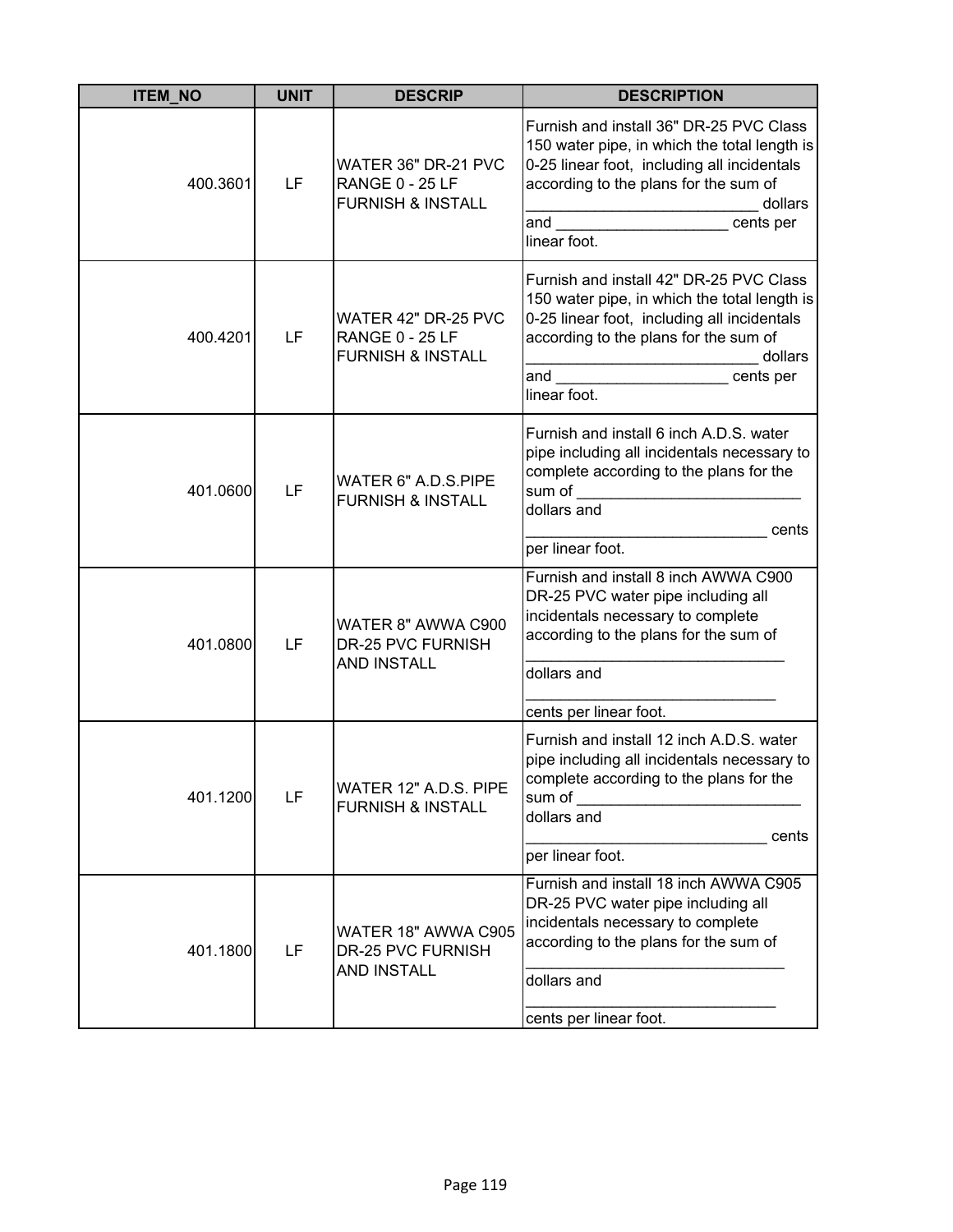| <b>ITEM_NO</b> | <b>UNIT</b> | <b>DESCRIP</b>                                                 | <b>DESCRIPTION</b>                                                                                                                                                                                                                                                                                                                                                                                                                                                  |
|----------------|-------------|----------------------------------------------------------------|---------------------------------------------------------------------------------------------------------------------------------------------------------------------------------------------------------------------------------------------------------------------------------------------------------------------------------------------------------------------------------------------------------------------------------------------------------------------|
| 401.2400       | LF          | WATER 24" AWWA C905<br>DR-25 PVC FURNISH<br><b>AND INSTALL</b> | Furnish and install 24 inch AWWA C905<br>DR-25 PVC water pipe including all<br>incidentals necessary to complete<br>according to the plans for the sum of<br>dollars and                                                                                                                                                                                                                                                                                            |
|                |             |                                                                | cents per linear foot.                                                                                                                                                                                                                                                                                                                                                                                                                                              |
| 402.0400       | LF          | WATER 4" DI FURNISH &<br><b>INSTALL</b>                        | Furnish and install 4 inch class 51<br>polywrap 250 PSI ductile iron water pipe<br>including all incidentals necessary to<br>complete according to the plans for the<br>sum of<br>dollars and<br>cents<br>per linear foot.                                                                                                                                                                                                                                          |
| 402.0600       | LF          | <b>INSTALL</b>                                                 | Furnish and install 6 inch class 51<br>polywrap 250 PSI ductile iron water pipe<br>including all incidentals necessary to<br>WATER 6" DI FURNISH & complete according to the plans for the<br>sum of<br>dollars and<br>cents<br>per linear foot.                                                                                                                                                                                                                    |
| 402.0800       | LF          | WATER 8" DI FURNISH &<br><b>INSTALL</b>                        | Furnish and install 8 inch class 51<br>polywrap 250 PSI ductile iron water pipe<br>including all incidentals necessary to<br>complete according to the plans for the<br>sum of<br>dollars and<br>cents<br>per linear foot.                                                                                                                                                                                                                                          |
| 402.1200       | LF          | <b>WATER 12" DI FURNISH</b><br>& INSTALL                       | Furnish and install 12 inch class 51<br>polywrap 250 PSI ductile iron water pipe<br>including all incidentals necessary to<br>complete according to the plans for the<br>sum of<br>dollars and<br>cents<br>per linear foot.                                                                                                                                                                                                                                         |
| 403.1600       | LF          | <b>WATER 16" P-303 RCCP</b><br><b>FURNISH &amp; INSTALL</b>    | Furnish and install 16 inch reinforced<br>concrete cylinder water pipe AWWA P-<br>303 in variable depth trench including all<br>incidentals necessary according to the<br>plans for the sum of<br>dollars and <b>with the control of the control of the control of the control of the control of the control of the control of the control of the control of the control of the control of the control of the control of the contr</b><br>cents per<br>linear foot. |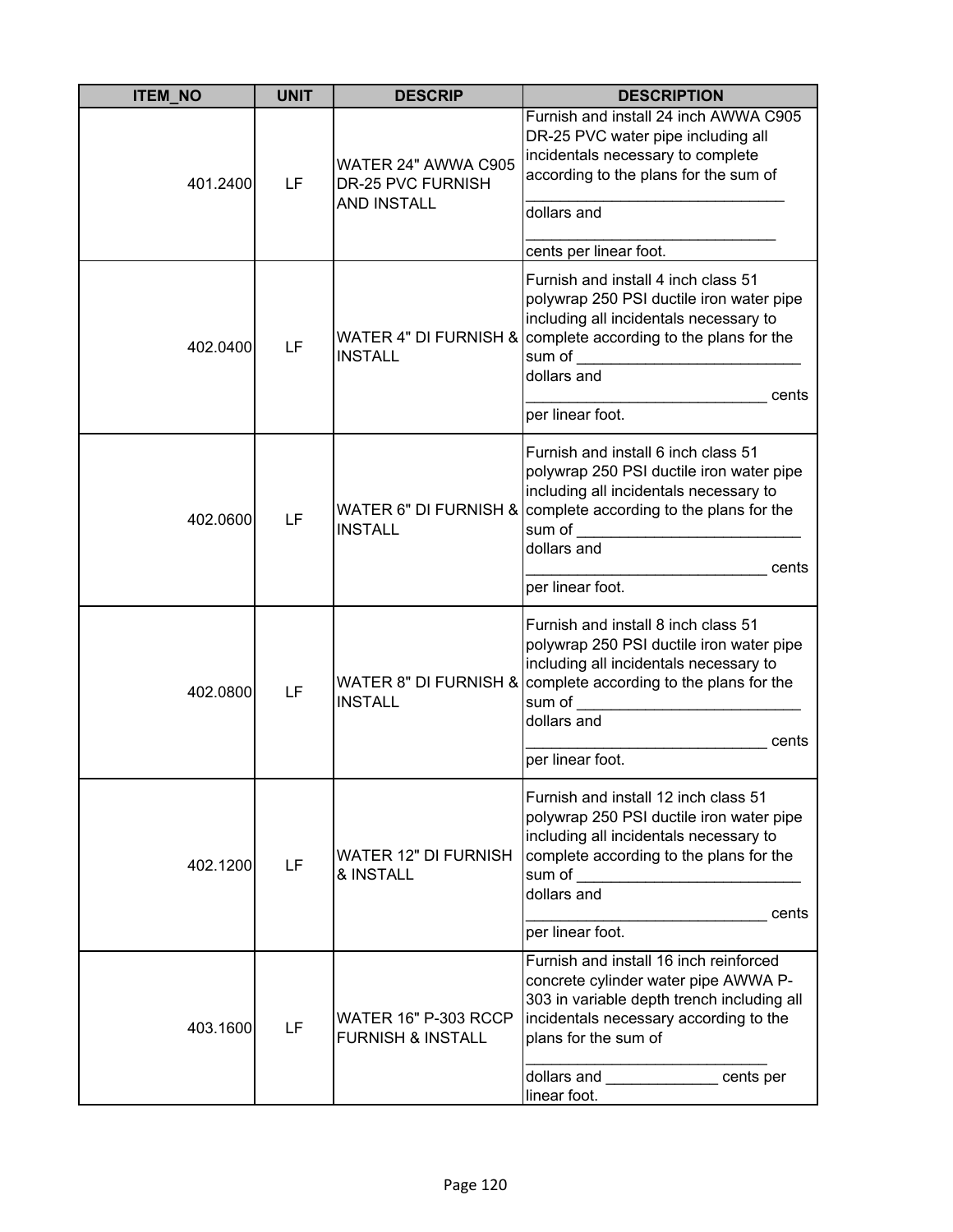| <b>ITEM_NO</b> | <b>UNIT</b> | <b>DESCRIP</b>                                                                        | <b>DESCRIPTION</b>                                                                                                                                                                                                                                                   |
|----------------|-------------|---------------------------------------------------------------------------------------|----------------------------------------------------------------------------------------------------------------------------------------------------------------------------------------------------------------------------------------------------------------------|
| 403.1601       | LF          | <b>WATER 16" P-303 RCCP</b><br><b>RANGE 0 - 25 LF</b><br><b>FURNISH &amp; INSTALL</b> | Furnish and install 16 inch RCCP AWWA<br>P-303, in which the total length is 0-25<br>linear foot, including all incidentals<br>necessary according to the plans for the<br>sum of<br>dollars and _____________ cents per                                             |
| 403.1610       | EA          | WATER 16" RCCP<br><b>CLOSURE FURNISH &amp;</b><br><b>INSTALL</b>                      | linear foot.<br>Furnish and install 16 inch reinforced<br>concrete cylinder water pipe closure<br>section for water main including all<br>incidentals necessary according to the<br>plans for the sum of<br>dollars and ______________ cents per                     |
| 403.1620       | LF          | <b>WATER 16" RCCP</b><br>AWWA C-303 FURNISH<br>& INSTALL                              | each.<br>Furnish and install 16 inch reinforced<br>concrete cylinder water pipe AWWA C-<br>303 in variable depth trench, including all<br>incidentals necessary according to the<br>plans for the sum of<br>dollars and ___________________cents per<br>linear foot. |
| 403.2400       | LF          | WATER 24" P-303 RCCP<br><b>FURNISH &amp; INSTALL</b>                                  | Furnish and install 24 inch reinforced<br>concrete cylinder water pipe AWWA P-<br>303 in variable depth trench including all<br>incidentals necessary according to the<br>plans for the sum of<br>dollars and ents per<br>linear foot.                               |
| 403.2401       | LF          | <b>WATER 24" P-303 RCCP</b><br>RANGE 0 - 25 LF<br><b>FURNISH &amp; INSTALL</b>        | Furnish and install 24 inch RCCP AWWA<br>P-303, in which the total length is 0-25<br>linear foot, including all incidentals<br>necessary according to the plans for the<br>sum of<br>dollars and _____________ cents per<br>linear foot.                             |
| 403.2410       | EA          | <b>WATER 24" RCCP</b><br><b>CLOSURE FURNISH &amp;</b><br><b>INSTALL</b>               | Furnish and install 24 inch reinforced<br>concrete cylinder water pipe closure<br>section for water main including all<br>incidentals necessary according to the<br>plans for the sum of<br>dollars and ______________ cents per<br>each.                            |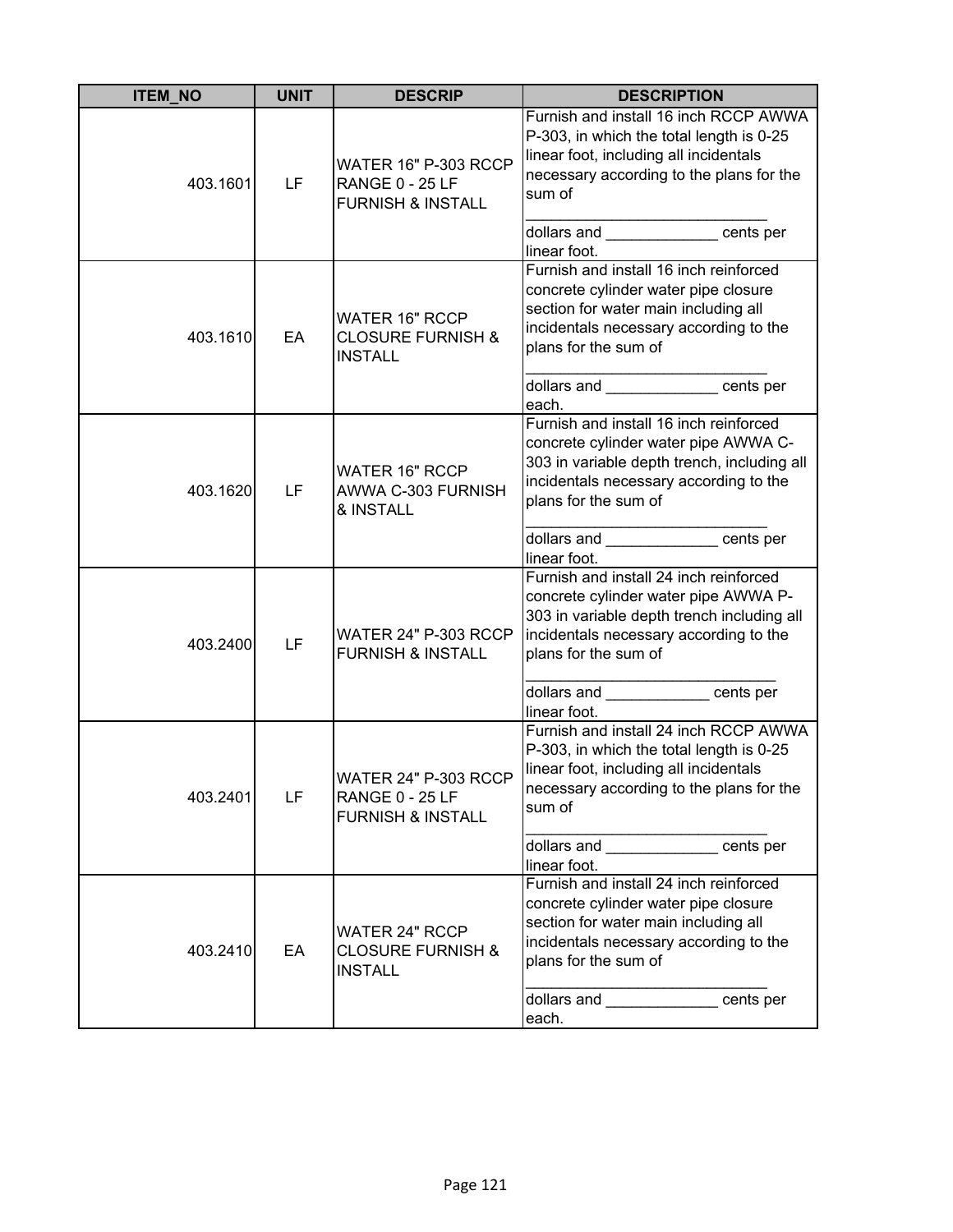| <b>ITEM NO</b> | <b>UNIT</b> | <b>DESCRIP</b>                                                                        | <b>DESCRIPTION</b>                                                                                                                                                                                                                                                   |
|----------------|-------------|---------------------------------------------------------------------------------------|----------------------------------------------------------------------------------------------------------------------------------------------------------------------------------------------------------------------------------------------------------------------|
| 403.3000       | LF          | <b>WATER 30" P-301 RCCP</b><br><b>FURNISH &amp; INSTALL</b>                           | Furnish and install 30 inch reinforced<br>concrete cylinder water pipe AWWA P-<br>301 in variable depth trench including all<br>incidentals necessary according to the<br>plans for the sum of<br>dollars and cents per                                              |
| 403.3001       | LF          | <b>WATER 30" P-303 RCCP</b><br><b>RANGE 0 - 25 LF</b><br><b>FURNISH &amp; INSTALL</b> | linear foot.<br>Furnish and install 30 inch RCCP AWWA<br>P-303, in which the total length is 0-25<br>linear foot, including all incidentals<br>necessary according to the plans for the<br>sum of<br>dollars and cents per                                           |
| 403.3010       | LF          | <b>WATER 30" P-303 RCCP</b><br><b>FURNISH &amp; INSTALL</b>                           | linear foot.<br>Furnish and install 30 inch reinforced<br>concrete cylinder water pipe AWWA P-<br>303 in variable depth trench including all<br>incidentals necessary according to the<br>plans for the sum of<br>dollars and ____________ cents per<br>linear foot. |
| 403.3020       | LF          | WATER 30" RCCP<br>AWWA C-303 FURNISH<br>& INSTALL                                     | Furnish and install 30 inch reinforced<br>concrete cylinder water pipe AWWA C-<br>303 in variable depth trench, including all<br>incidentals necessary according to the<br>plans for the sum of<br>dollars and _____________ cents per<br>linear foot.               |
| 403.3600       | LF          | WATER 36" P-301 RCCP<br><b>FURNISH &amp; INSTALL</b>                                  | Furnish and install 36 inch reinforced<br>concrete cylinder water pipe AWWA P-<br>301 in variable depth trench including all<br>incidentals necessary according to the<br>plans for the sum of<br>dollars and cents per<br>linear foot.                              |
| 403.3601       | LF          | WATER 36" P-303 RCCP<br><b>RANGE 0 - 25 LF</b><br><b>FURNISH &amp; INSTALL</b>        | Furnish and install 36 inch RCCP AWWA<br>P-303, in which the total length is 0-25<br>linear foot, including all incidentals<br>necessary according to the plans for the<br>sum of<br>dollars and _____________ cents per<br>linear foot.                             |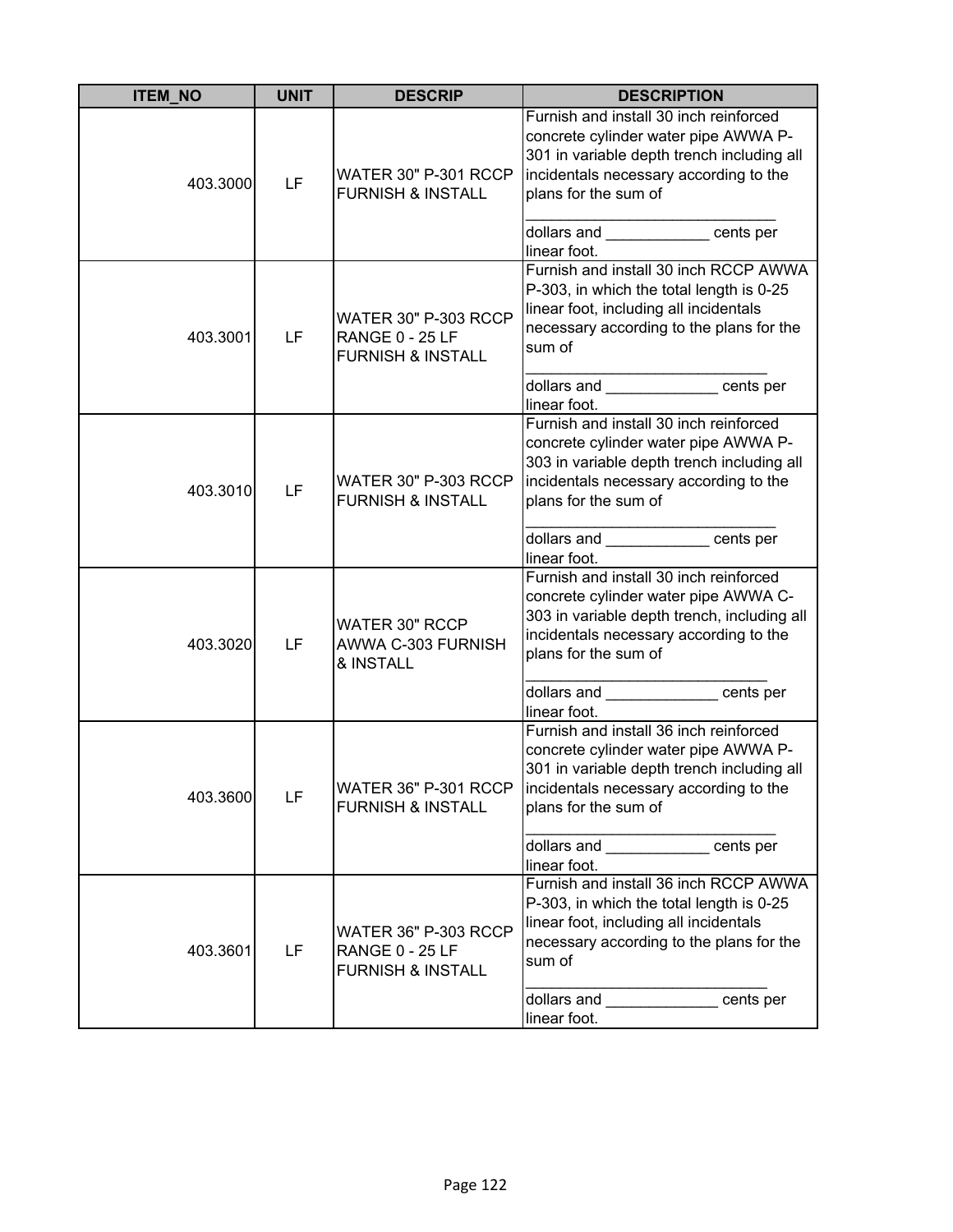| <b>ITEM_NO</b> | <b>UNIT</b> | <b>DESCRIP</b>                                                                 | <b>DESCRIPTION</b>                                                                                                                                                                                                                                                    |
|----------------|-------------|--------------------------------------------------------------------------------|-----------------------------------------------------------------------------------------------------------------------------------------------------------------------------------------------------------------------------------------------------------------------|
| 403.3610       | LF          | <b>WATER 36" P-303 RCCP</b><br><b>FURNISH &amp; INSTALL</b>                    | Furnish and install 36 inch reinforced<br>concrete cylinder water pipe AWWA P-<br>303 in variable depth trench including all<br>incidentals necessary according to the<br>plans for the sum of<br>dollars and ____________ cents per                                  |
| 403.3620       | LF          | <b>WATER 36" RCCP</b><br>AWWA C-303 FURNISH<br>& INSTALL                       | linear foot.<br>Furnish and install 36 inch reinforced<br>concrete cylinder water pipe AWWA C-<br>303 in variable depth trench, including all<br>incidentals necessary according to the<br>plans for the sum of<br>dollars and cents per                              |
| 403.4200       | LF          | WATER 42" P-301 RCCP<br><b>FURNISH &amp; INSTALL</b>                           | linear foot.<br>Furnish and install 42 inch reinforced<br>concrete cylinder water pipe AWWA P-<br>301 in variable depth trench including all<br>incidentals necessary according to the<br>plans for the sum of<br>dollars and _____________ cents per<br>linear foot. |
| 403.4201       | LF          | WATER 42" P-303 RCCP<br><b>RANGE 0 - 25 LF</b><br><b>FURNISH &amp; INSTALL</b> | Furnish and install 42 inch RCCP AWWA<br>P-303, in which the total length is 0-25<br>linear foot, including all incidentals<br>necessary according to the plans for the<br>sum of<br>dollars and _____________ cents per<br>linear foot.                              |
| 404.1600       | EA          | WATER 16" RCCP JOINT<br><b>WELDING</b>                                         | Joint welding for thrust restraint for<br>existing 16-inch RCCP water main<br>including all incidentals necessary<br>according to the plans for the sum of<br>dollars and <b>containers</b><br>cents each.                                                            |
| 404.3000       | EA          | WATER 30" RCCP JOINT<br><b>WELDING</b>                                         | Joint welding for thrust restraint for<br>existing 30-inch RCCP water main<br>including all incidentals necessary<br>according to the plans for the sum of<br>dollars and<br>cents each.                                                                              |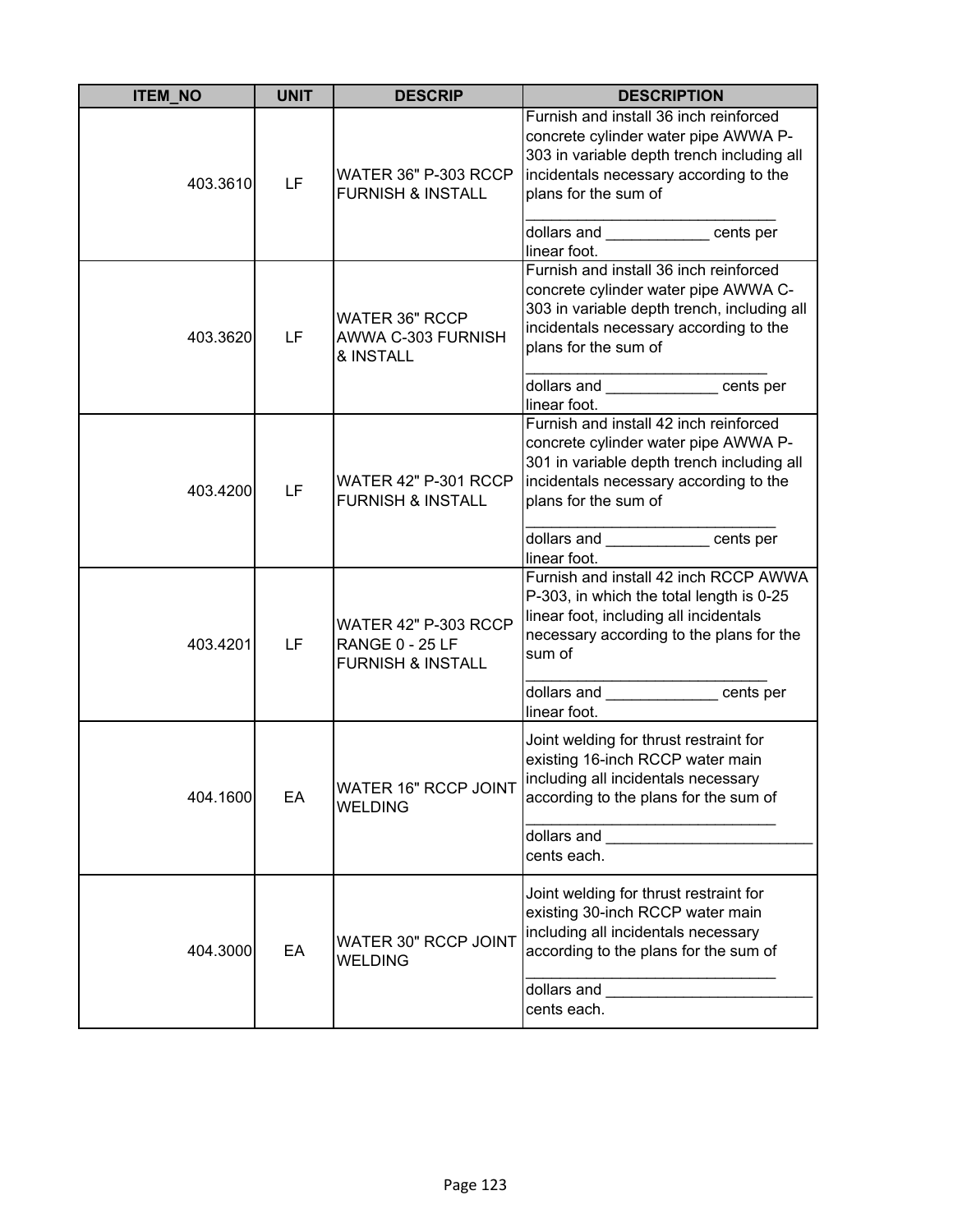| <b>ITEM_NO</b> | <b>UNIT</b> | <b>DESCRIP</b>                                                         | <b>DESCRIPTION</b>                                                                                                                                                                                     |
|----------------|-------------|------------------------------------------------------------------------|--------------------------------------------------------------------------------------------------------------------------------------------------------------------------------------------------------|
| 404.3600       | EA          | <b>WATER 36" RCCP JOINT</b><br>WELDING                                 | Joint welding for thrust restraint for<br>existing 36-inch RCCP water main<br>including all incidentals necessary<br>according to the plans for the sum of                                             |
|                |             |                                                                        | dollars and<br>cents each.                                                                                                                                                                             |
| 404.4200       | EA          | <b>WATER 42" RCCP JOINT</b><br><b>WELDING</b>                          | Joint welding for thrust restraint for<br>existing 42-inch RCCP water main<br>including all incidentals necessary<br>according to the plans for the sum of                                             |
|                |             |                                                                        | dollars and<br>cents each.                                                                                                                                                                             |
| 405.0000       | <b>TN</b>   | <b>DUCTILE IRON</b><br><b>FITTINGS FURNISH &amp;</b><br><b>INSTALL</b> | Furnish and install 350 PSI cement lined<br>poly-wrapped ductile iron fittings with<br>restraining glands for water mains and all<br>other incidentals necessary for the sum of                        |
|                |             |                                                                        | dollars and<br>cents                                                                                                                                                                                   |
|                |             |                                                                        | per ton.                                                                                                                                                                                               |
| 406.0000       | EA          | <b>CUT AND PLUG WATER</b><br>SERVICE (LESS THAN<br>2")                 | Cut and plug all water service less than 2"<br>pipe size in variable depth trench<br>including open cut street backfill and all<br>other incidentals necessary according to<br>the plan for the sum of |
|                |             |                                                                        | dollars and                                                                                                                                                                                            |
|                |             |                                                                        | cents each.                                                                                                                                                                                            |
| 406.0200       | EA          | <b>CUT AND PLUG 2"</b><br><b>WATER LINE</b>                            | Cut and plug all 2" water pipe in variable<br>depth trench including open cut street<br>backfill and all other incidentals necessary<br>according to the plan for the sum of                           |
|                |             |                                                                        | dollars and                                                                                                                                                                                            |
|                |             |                                                                        | cents each.                                                                                                                                                                                            |
| 406.0400       | EA          | <b>CUT AND PLUG 4"</b><br><b>WATER LINE</b>                            | Cut and plug all 4" water pipe in variable<br>depth trench including open cut street<br>backfill and all other incidentals necessary<br>according to the plan for the sum of                           |
|                |             |                                                                        | dollars and                                                                                                                                                                                            |
|                |             |                                                                        | cents each.                                                                                                                                                                                            |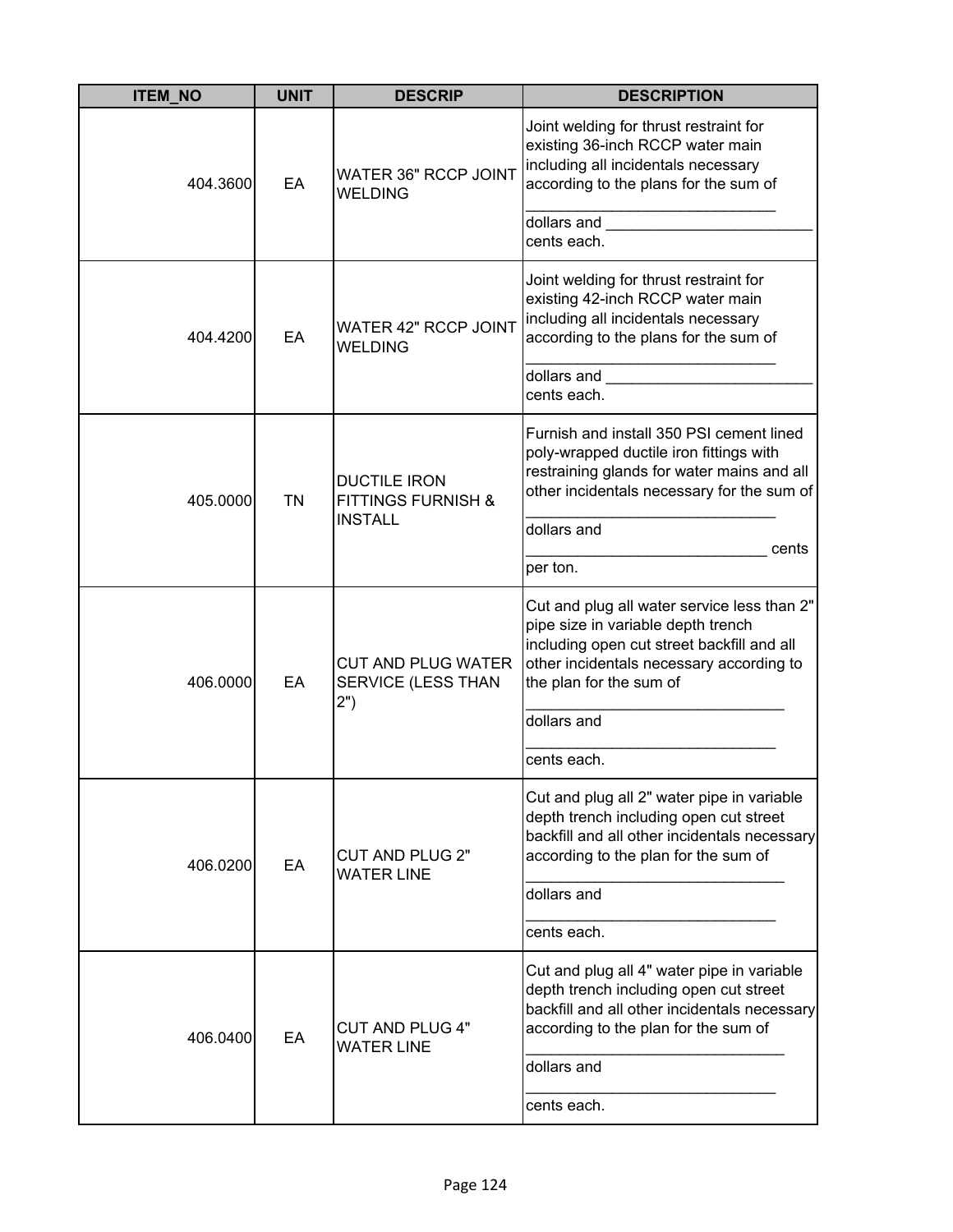| <b>ITEM_NO</b> | <b>UNIT</b> | <b>DESCRIP</b>                               | <b>DESCRIPTION</b>                                                                                                                                                                                                                                   |
|----------------|-------------|----------------------------------------------|------------------------------------------------------------------------------------------------------------------------------------------------------------------------------------------------------------------------------------------------------|
| 406.0600       | EA          | <b>CUT AND PLUG 6"</b><br><b>WATER LINE</b>  | Cut and plug all 6" water pipe in variable<br>depth trench including open cut street<br>backfill and all other incidentals necessary<br>according to the plan for the sum of                                                                         |
|                |             |                                              | dollars and                                                                                                                                                                                                                                          |
|                |             |                                              | cents each.                                                                                                                                                                                                                                          |
| 406.0800       | EA          | <b>CUT AND PLUG 8"</b><br><b>WATER LINE</b>  | Cut and plug all 8" water pipe in variable<br>depth trench including open cut street<br>backfill and all other incidentals necessary<br>according to the plan for the sum of                                                                         |
|                |             |                                              | dollars and                                                                                                                                                                                                                                          |
|                |             |                                              | cents each.                                                                                                                                                                                                                                          |
| 406.1000       | EA          | CUT AND PLUG 10"<br><b>WATER LINE</b>        | Cut and plug all 10" water pipe in variable<br>depth trench including open cut street<br>backfill and all other incidentals necessary<br>according to the plan for the sum of                                                                        |
|                |             |                                              | dollars and                                                                                                                                                                                                                                          |
|                |             |                                              | cents each.                                                                                                                                                                                                                                          |
| 406.1200       | EA          | CUT AND PLUG 12"<br><b>WATER LINE</b>        | Cut and plug all 12" water pipe in variable<br>depth trench including open cut street<br>backfill and all other incidentals necessary<br>according to the plan for the sum of                                                                        |
|                |             |                                              | dollars and                                                                                                                                                                                                                                          |
|                |             |                                              | cents each.                                                                                                                                                                                                                                          |
| 406.1400       | EA          | <b>CUT AND PLUG 14"</b><br><b>WATER LINE</b> | Cut and plug all 14" water pipe in variable<br>depth trench including open cut street<br>backfill and all other incidentals necessary<br>according to the plan for the sum of<br>one thousand one<br>hundred dollars and<br>zero________ cents each. |
| 406.1600       | EA          | <b>CUT AND PLUG 16"</b><br><b>WATER LINE</b> | Cut and plug all 16" water pipe in variable<br>depth trench including open cut street<br>backfill and all other incidentals necessary<br>according to the plan for the sum of<br>dollars and                                                         |
|                |             |                                              | cents each.                                                                                                                                                                                                                                          |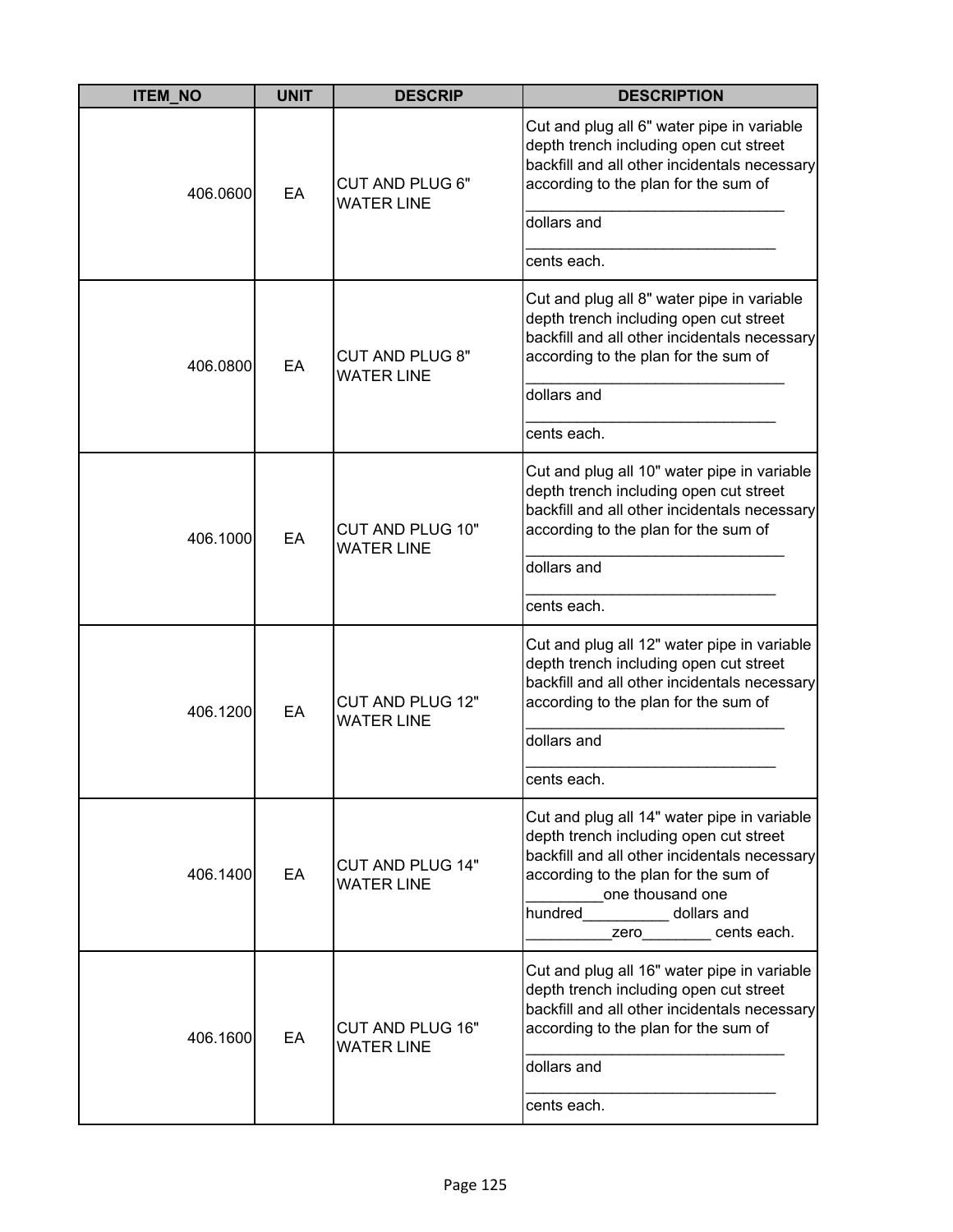| <b>ITEM_NO</b> | <b>UNIT</b> | <b>DESCRIP</b>                                                                           | <b>DESCRIPTION</b>                                                                                                                                                                                              |
|----------------|-------------|------------------------------------------------------------------------------------------|-----------------------------------------------------------------------------------------------------------------------------------------------------------------------------------------------------------------|
| 406.2400       | EA          | <b>CUT AND PLUG 24"</b><br><b>WATER LINE</b>                                             | Cut and plug all 24" water pipe in variable<br>depth trench including open cut street<br>backfill and all other incidentals necessary<br>according to the plan for the sum of<br>dollars and<br>cents each.     |
| 407.0800       | EA          | <b>REPAIR OF DAMAGED</b><br>RCCP WATER PIPE UP<br>TO 8" DIA PUNCTURE<br><b>TYPE HOLE</b> | Repair puncture type hole (up to 8 inch<br>diameter) in RCCP water pipe for the sum<br>of<br>dollars and<br>cents each.                                                                                         |
| 407.1600       | EA          | REPAIR 16" RCCP TOP<br><b>WATER PIPE</b>                                                 | Repair 16" RCCP water top including all<br>incidentals necessary according to the<br>plans for the sum of<br>dollars and<br>cents each.                                                                         |
| 407.2400       | EA          | REPAIR 24" RCCP TOP<br><b>WATER PIPE</b>                                                 | Repair 24" RCCP water top including all<br>incidentals necessary according to the<br>plans for the sum of<br>dollars and<br>cents each.                                                                         |
| 408.0090       | EA          | PVC OR CAST IRON<br><b>WATER PIPE REPAIR</b>                                             | Repair damage in PVC or cast iron water<br>pipe and all other incidentals necessary to<br>complete according to the specifications<br>and details for the sum of<br>dollars and<br>cents per each.              |
| 409.0600       | LF          | <b>WATER 6" CERTA-</b><br><b>LOK/RJ FURNISH &amp;</b><br><b>INSTALL</b>                  | Furnish and install 6 inch Certa-Lok/RJ<br>water pipe by directional drill including all<br>incidentals necessary to complete<br>according to the plans for the sum of<br>dollars and<br>cents per linear foot. |
| 409.0800       | LF          | <b>WATER 8" CERTA-</b><br><b>LOK/RJ FURNISH &amp;</b><br><b>INSTALL</b>                  | Furnish and install 8 inch Certa-Lok/RJ<br>water pipe by directional drill including all<br>incidentals necessary to complete<br>according to the plans for the sum of<br>dollars and<br>cents per linear foot. |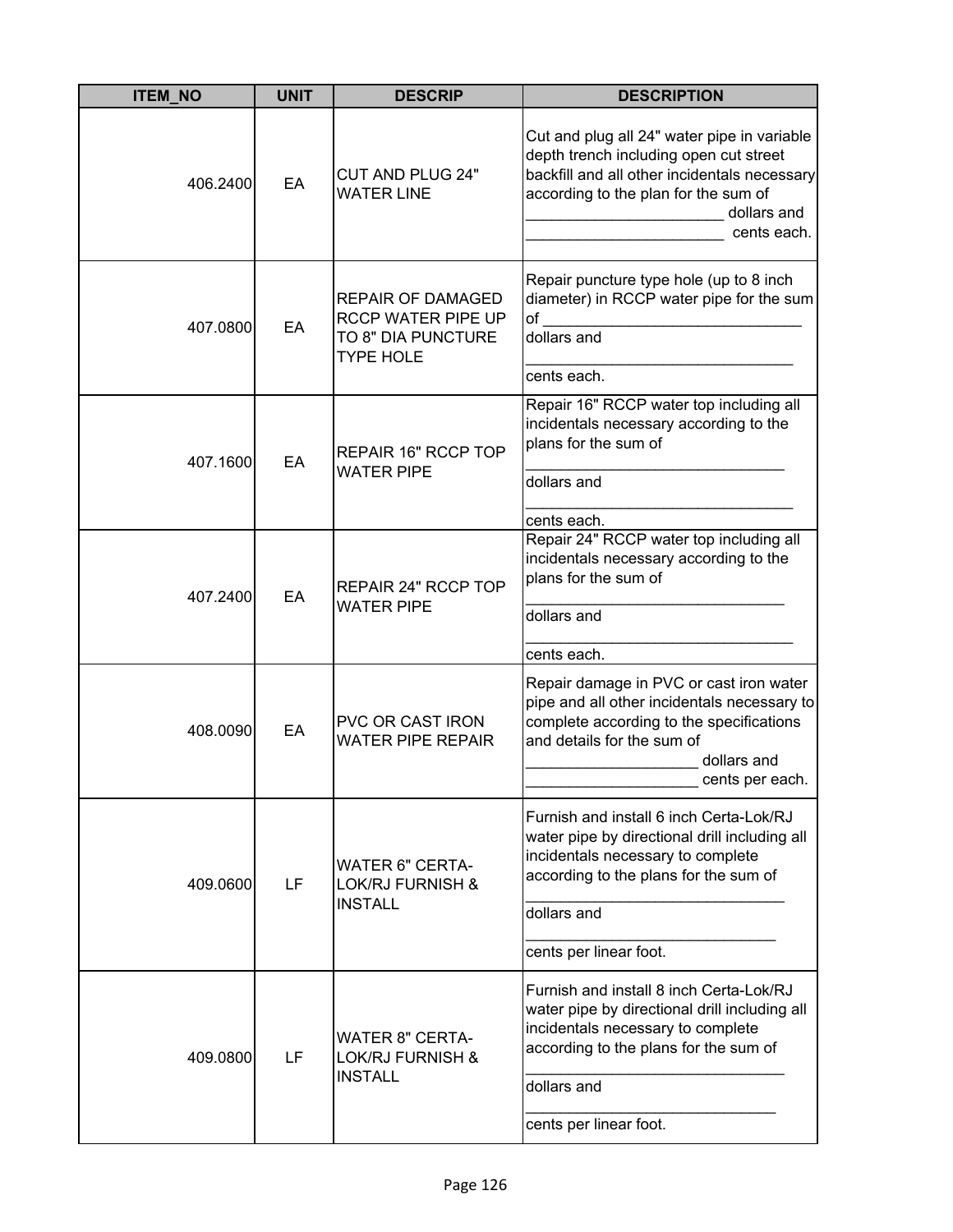| <b>ITEM_NO</b> | <b>UNIT</b> | <b>DESCRIP</b>                                        | <b>DESCRIPTION</b>                                                                                                                                                                                                                                      |
|----------------|-------------|-------------------------------------------------------|---------------------------------------------------------------------------------------------------------------------------------------------------------------------------------------------------------------------------------------------------------|
| 410.0200       | EA          | <b>GATE VALVE 2"</b><br><b>FURNISH &amp; INSTALL</b>  | Furnish and install 2" Gate Valve<br>including box, stack and concrete pad<br>(where called for) all according to the<br>plans, specifications and details for the<br>sum of<br>dollars and<br>cents<br>each.                                           |
| 410.0400       | EA          | <b>GATE VALVE 4"</b><br><b>FURNISH &amp; INSTALL</b>  | Furnish and install 4" gate valve including<br>box, stack and concrete pad (where<br>called for), and all incidentals according to<br>the plans for the sum of<br>dollars and<br>cents each.                                                            |
| 410.0600       | EA          | <b>GATE VALVE 6"</b><br><b>FURNISH &amp; INSTALL</b>  | Furnish and install 6 inch gate valve<br>including box, stack and concrete pad<br>(where called for) and all other incidentals<br>necessary to complete according to the<br>plans for the sum of<br>dollars and<br>cents each.                          |
| 410.0610       | EA          | GATE VALVE 6"<br><b>REMOVE &amp; REPLACE</b>          | Remove and replace 6 inch gate valve<br>and all other incidentals necessary to<br>complete according to the specifications<br>and details for the sum of<br>dollars and<br>cents per each.                                                              |
| 410.0800       | EA          | <b>GATE VALVE 8"</b><br><b>FURNISH &amp; INSTALL</b>  | Furnish and install 8 inch gate valve<br>including box, stack and concrete pad<br>(where called for) and all other incidentals<br>necessary to complete according to the<br>plans for the sum of<br>dollars and ________________________<br>cents each. |
| 410.0810       | EA          | <b>GATE VALVE 8"</b><br><b>REMOVE &amp; REPLACE</b>   | Remove and replace 8 inch gate valve<br>and all other incidentals necessary to<br>complete according to the specifications<br>and details for the sum of<br>dollars and<br>cents per each.                                                              |
| 410.1000       | EA          | <b>GATE VALVE 10"</b><br><b>FURNISH &amp; INSTALL</b> | Furnish and install 10 inch gate valve<br>including box, stack and concrete pad<br>(where called for) and all other incidentals<br>necessary to complete according to the<br>dollar and ____________________________cents<br>each.                      |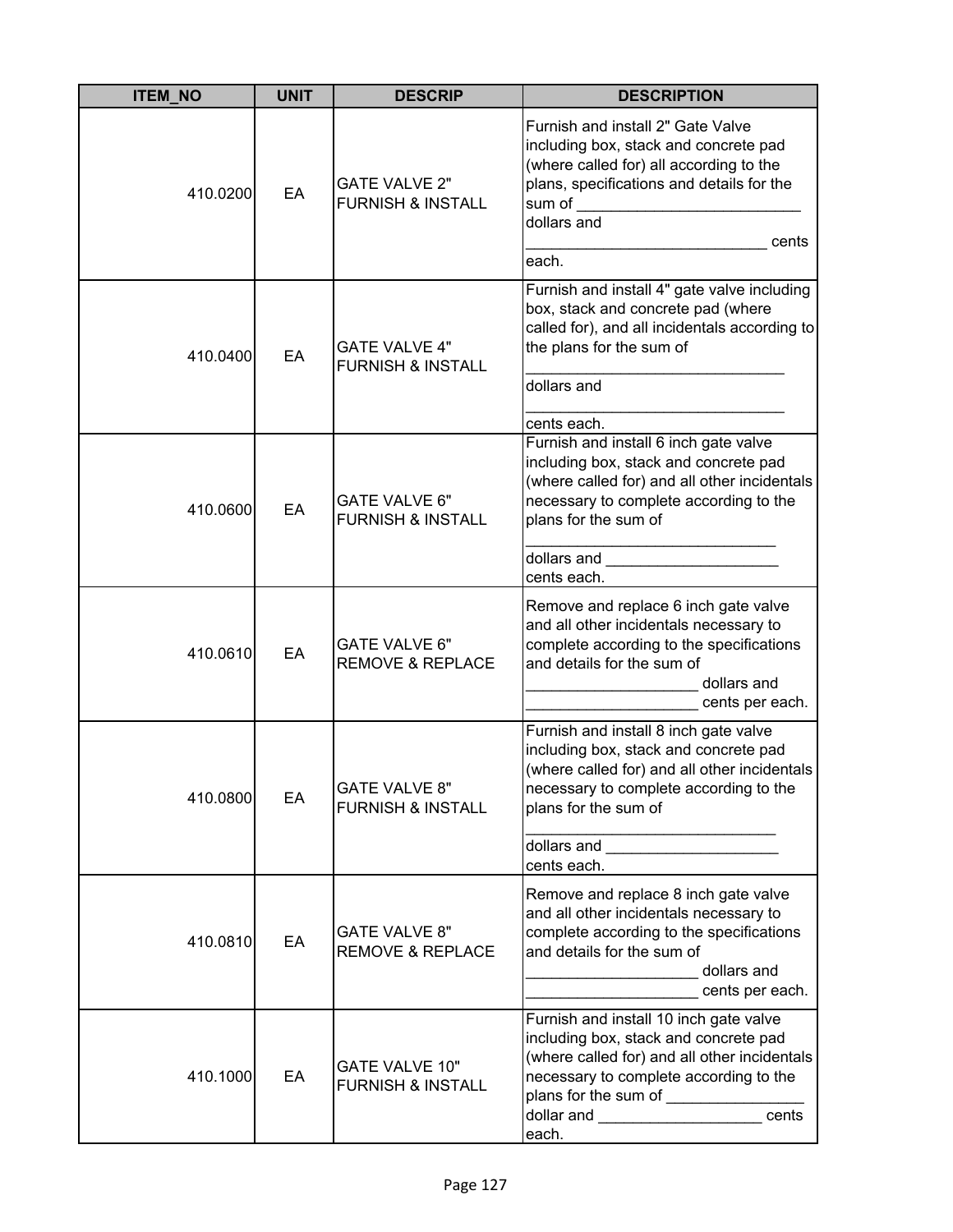| <b>ITEM NO</b> | <b>UNIT</b> | <b>DESCRIP</b>                                                           | <b>DESCRIPTION</b>                                                                                                                                                                                                                                                                                                                                                                                                                                    |
|----------------|-------------|--------------------------------------------------------------------------|-------------------------------------------------------------------------------------------------------------------------------------------------------------------------------------------------------------------------------------------------------------------------------------------------------------------------------------------------------------------------------------------------------------------------------------------------------|
| 410.1010       | EA          | <b>GATE VALVE 10"</b><br><b>REMOVE &amp; REPLACE</b>                     | Remove and replace 10 inch gate valve<br>and all other incidentals necessary to<br>complete according to the specifications<br>and details for the sum of<br>dollars and<br>cents per each.                                                                                                                                                                                                                                                           |
| 410.1200       | EA          | <b>GATE VALVE 12"</b><br><b>FURNISH &amp; INSTALL</b>                    | Furnish and install 12 inch gate valve<br>including box, stack and concrete pad<br>(where called for) and all other incidentals<br>necessary to complete according to the<br>plans for the sum of<br>dollar and the control of the control of the control of the control of the control of the control of the control of the control of the control of the control of the control of the control of the control of the control of t<br>cents<br>each. |
| 410.1210       | EA          | <b>GATE VALVE 12"</b><br><b>REMOVE &amp; REPLACE</b>                     | Remove and replace 12 inch gate valve<br>and all other incidentals necessary to<br>complete according to the specifications<br>and details for the sum of<br>dollars and<br>cents per each.                                                                                                                                                                                                                                                           |
| 410.1600       | EA          | <b>GATE VALVE 16"</b><br><b>VERTICAL FURNISH &amp;</b><br><b>INSTALL</b> | Furnish and install 16 inch vertical gate<br>valve including box, stack, and concrete<br>pad (where called for), and all incidentals<br>according to the plans for the sum of<br>dollars<br>and<br>cents each.                                                                                                                                                                                                                                        |
| 411.1600       | EA          | <b>GATE VALVE</b><br>W/MANHOLE 16" HORIZ<br><b>FURNISH &amp; INSTALL</b> | Furnish and install 16 inch horizontal gate<br>valve including by-pass and manhole and<br>all incidentals necessary to complete<br>according to the plans for the sum of<br>dollars<br>and<br>cents each.                                                                                                                                                                                                                                             |
| 411.2000       | EA          | <b>GATE VALVE</b><br>W/MANHOLE 20" HORIZ<br><b>FURNISH &amp; INSTALL</b> | Furnish and install 20 inch horizontal gate<br>valve including by-pass and manhole and<br>all incidentals necessary to complete<br>according to the plans for the sum of<br>dollars<br>and<br>cents each.                                                                                                                                                                                                                                             |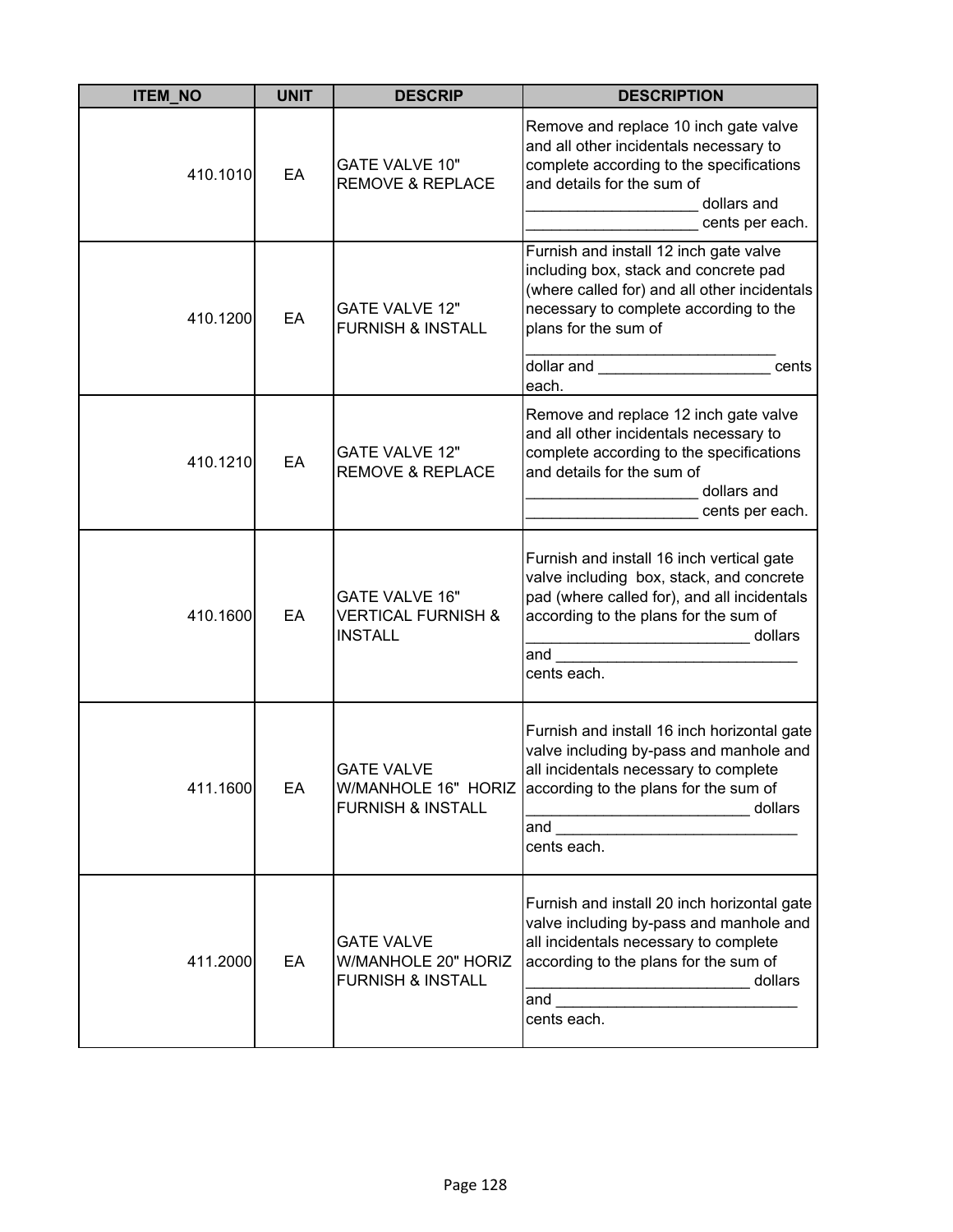| <b>ITEM NO</b> | <b>UNIT</b> | <b>DESCRIP</b>                                                                  | <b>DESCRIPTION</b>                                                                                                                                                                                             |
|----------------|-------------|---------------------------------------------------------------------------------|----------------------------------------------------------------------------------------------------------------------------------------------------------------------------------------------------------------|
| 411.2400       | EA          | <b>GATE VALVE</b><br><b>W/MANHOLE 24" HORIZ</b><br><b>FURNISH &amp; INSTALL</b> | Furnish and install 24 inch horizontal gate<br>valve including by-pass and manhole and<br>all incidentals necessary to complete<br>according to the plans for the sum of<br>dollars<br>and<br>cents each.      |
| 411.3000       | EA          | <b>GATE VALVE</b><br>W/MANHOLE 30" HORIZ<br><b>FURNISH &amp; INSTALL</b>        | Furnish and install 30 inch horizontal gate<br>valve including by-pass and manhole and<br>all incidentals necessary to complete<br>according to the plans for the sum of<br>dollars<br>.<br>and<br>cents each. |
| 411.3600       | EA          | <b>GATE VALVE</b><br>W/MANHOLE 36" HORIZ<br><b>FURNISH &amp; INSTALL</b>        | Furnish and install 36 inch horizontal gate<br>valve including by-pass and manhole and<br>all incidentals necessary to complete<br>according to the plans for the sum of<br>dollars<br>and<br>cents each.      |
| 411.4200       | EA          | <b>GATE VALVE</b><br><b>W/MANHOLE 42" HORIZ</b><br><b>FURNISH &amp; INSTALL</b> | Furnish and install 42 inch horizontal gate<br>valve including by-pass and manhole and<br>all incidentals necessary to complete<br>according to the plans for the sum of<br>dollars<br>and<br>cents each.      |
| 412.0200       | EA          | AIR VALVE 2" FURNISH<br>& INSTALL                                               | Furnish and install 2 inch air valve<br>including 2 inch copper pipe and vault and<br>all incidentals necessary to complete<br>according to the plans for the sum of<br>dollars<br>and<br>cents each.          |
| 412.0210       | EA          | AIR VALVE 2" REMOVE<br>& REPLACE                                                | Remove and replace 2 inch air valve<br>including 2 inch copper pipe and vault and<br>all incidentals necessary to complete<br>according to the plans for the sum of<br>dollars<br>and<br>cents each.           |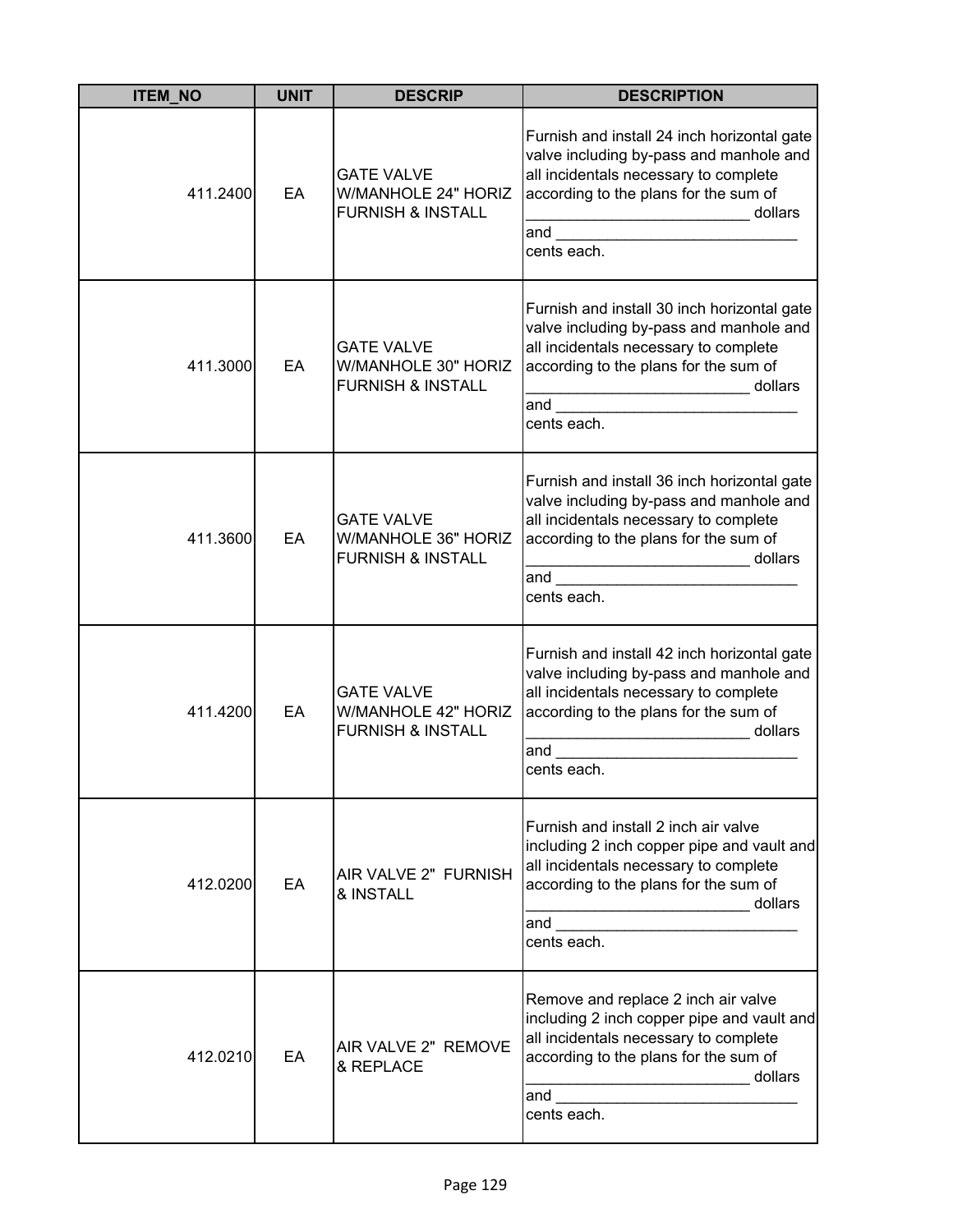| <b>ITEM NO</b> | <b>UNIT</b> | <b>DESCRIP</b>                                                                | <b>DESCRIPTION</b>                                                                                                                                                                                                                                                                                                                                                                                                                                               |
|----------------|-------------|-------------------------------------------------------------------------------|------------------------------------------------------------------------------------------------------------------------------------------------------------------------------------------------------------------------------------------------------------------------------------------------------------------------------------------------------------------------------------------------------------------------------------------------------------------|
| 413.0400       | EA          | <b>BLOW OFF VALVE 4"</b><br><b>FURNISH &amp; INSTALL</b>                      | Furnish and install 4 inch blow off valve<br>including 4 inch ductile iron pipe and all<br>incidentals necessary to complete<br>according to the plans, for the sum of<br>dollars<br>and the control of the control of the control of the control of the control of the control of the control of the control of the control of the control of the control of the control of the control of the control of the cont<br>cents each.                               |
| 413.0600       | EA          | BLOW OFF VALVE 6"<br><b>FURNISH &amp; INSTALL</b>                             | Furnish and install 6 inch blow off valve<br>including 4 inch ductile iron pipe and all<br>incidentals necessary to complete<br>according to the plans, for the sum of<br>_____________________________ dollars<br>and the contract of the contract of the contract of the contract of the contract of the contract of the contract of the contract of the contract of the contract of the contract of the contract of the contract of the contra<br>cents each. |
| 414.1600       | EA          | <b>BUTTERFLY VALVE 16"</b><br><b>VERTICAL FURNISH &amp;</b><br><b>INSTALL</b> | Furnish and install 16 inch vertical<br>butterfly valve including box, stack, and<br>concrete pad (where called for), and all<br>incidentals according to the plans for the<br>sum of _________________________________<br>dollars and<br>cents<br>each.                                                                                                                                                                                                         |
| 414.2400       | EA          | <b>BUTTERFLY VALVE 24"</b><br><b>VERTICAL FURNISH &amp;</b><br><b>INSTALL</b> | Furnish and install 24 inch vertical<br>butterfly valve including box, stack, and<br>concrete pad (where called for), and all<br>incidentals according to the plans for the<br>sum of<br>dollars and<br>cents<br>each.                                                                                                                                                                                                                                           |
| 415.1600       | EA          | <b>BUTTERFLY VALVE 16"</b><br><b>HORIZONTAL FURNISH</b><br>& INSTALL          | Furnish and install 16 inch horizontal<br>butterfly valve including box, stack, and<br>concrete pad (where called for), and all<br>incidentals according to the plans for the<br>sum of<br>dollars and<br>cents<br>each.                                                                                                                                                                                                                                         |
| 415.1610       | EA          | <b>BUTTERFLY VALVE 16"</b><br>HORIZONTAL REMOVE<br>& REPLACE                  | Remove and replace 16 inch butterfly<br>valve and all other incidentals necessary<br>to complete according to the<br>specifications and details for the sum of<br>dollars and<br>cents per each.                                                                                                                                                                                                                                                                 |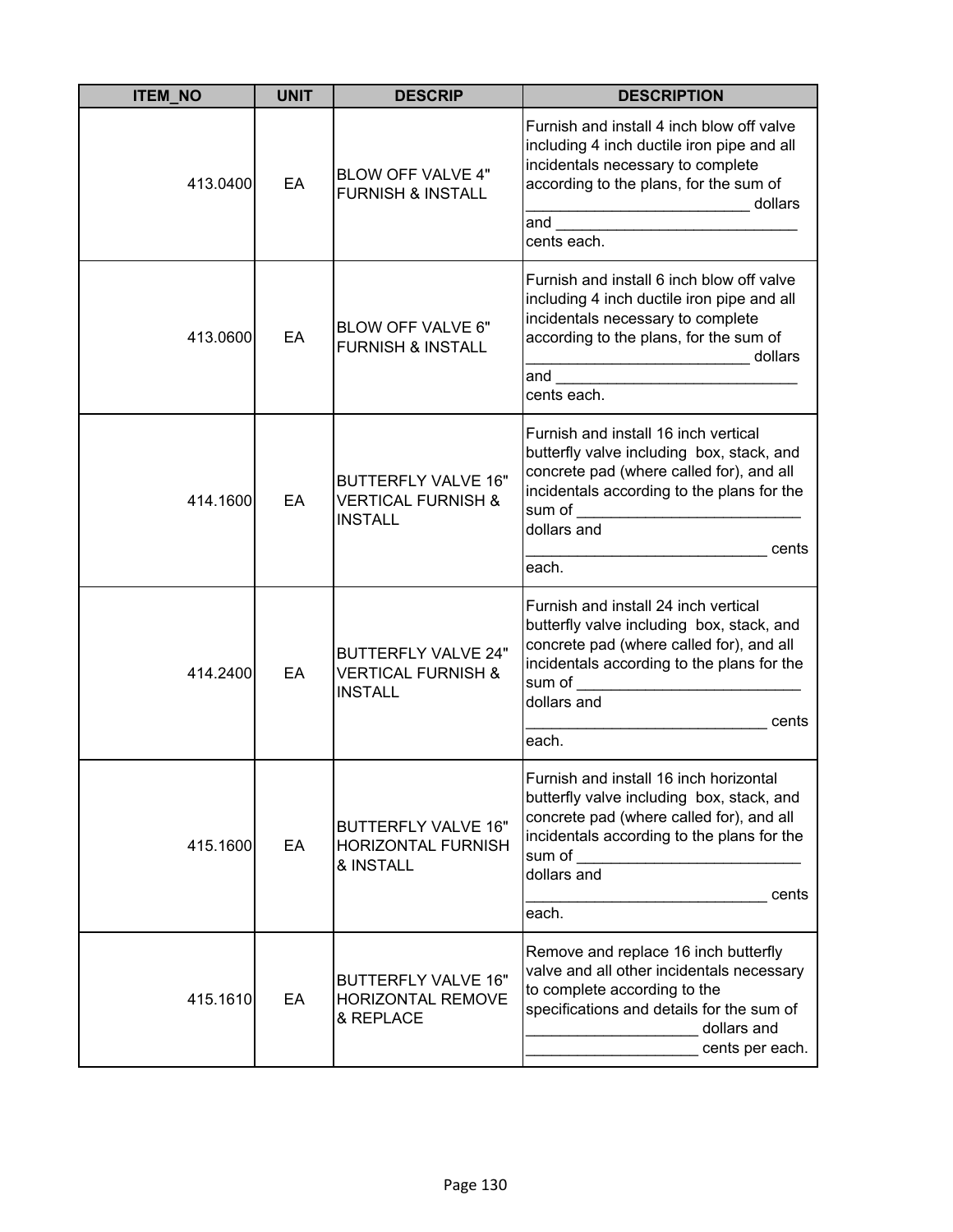| <b>ITEM_NO</b> | <b>UNIT</b> | <b>DESCRIP</b>                                                       | <b>DESCRIPTION</b>                                                                                                                                                                                                       |
|----------------|-------------|----------------------------------------------------------------------|--------------------------------------------------------------------------------------------------------------------------------------------------------------------------------------------------------------------------|
| 415.2400       | EA          | <b>BUTTERFLY VALVE 24"</b><br><b>HORIZONTAL FURNISH</b><br>& INSTALL | Furnish and install 24 inch horizontal<br>butterfly valve including box, stack, and<br>concrete pad (where called for), and all<br>incidentals according to the plans for the<br>sum of<br>dollars and<br>cents<br>each. |
| 415.2410       | EA          | <b>BUTTERFLY VALVE 24"</b><br><b>HORIZONTAL REMOVE</b><br>& REPLACE  | Remove and replace 24 inch butterfly<br>valve and all other incidentals necessary<br>to complete according to the<br>specifications and details for the sum of<br>dollars and<br>cents per each.                         |
| 415.3000       | EA          | <b>BUTTERFLY VALVE 30"</b><br><b>HORIZONTAL FURNISH</b><br>& INSTALL | Furnish and install 30 inch horizontal<br>butterfly valve including box, stack, and<br>concrete pad (where called for), and all<br>incidentals according to the plans for the<br>sum of<br>dollars and<br>cents<br>each. |
| 415.3010       | EA          | <b>BUTTERFLY VALVE 30"</b><br>HORIZONTAL REMOVE<br>& REPLACE         | Remove and replace 30 inch butterfly<br>valve and all other incidentals necessary<br>to complete according to the<br>specifications and details for the sum of<br>dollars and<br>cents per each.                         |
| 415.3600       | EA          | <b>BUTTERFLY VALVE 36"</b><br><b>HORIZONTAL FURNISH</b><br>& INSTALL | Furnish and install 36 inch horizontal<br>butterfly valve including box, stack, and<br>concrete pad (where called for), and all<br>incidentals according to the plans for the<br>sum of<br>dollars and<br>cents<br>each. |
| 415.3610       | EA          | <b>BUTTERFLY VALVE 36"</b><br>HORIZONTAL REMOVE<br>& REPLACE         | Remove and replace 36 inch butterfly<br>valve and all other incidentals necessary<br>to complete according to the<br>specifications and details for the sum of<br>dollars and<br>cents per each.                         |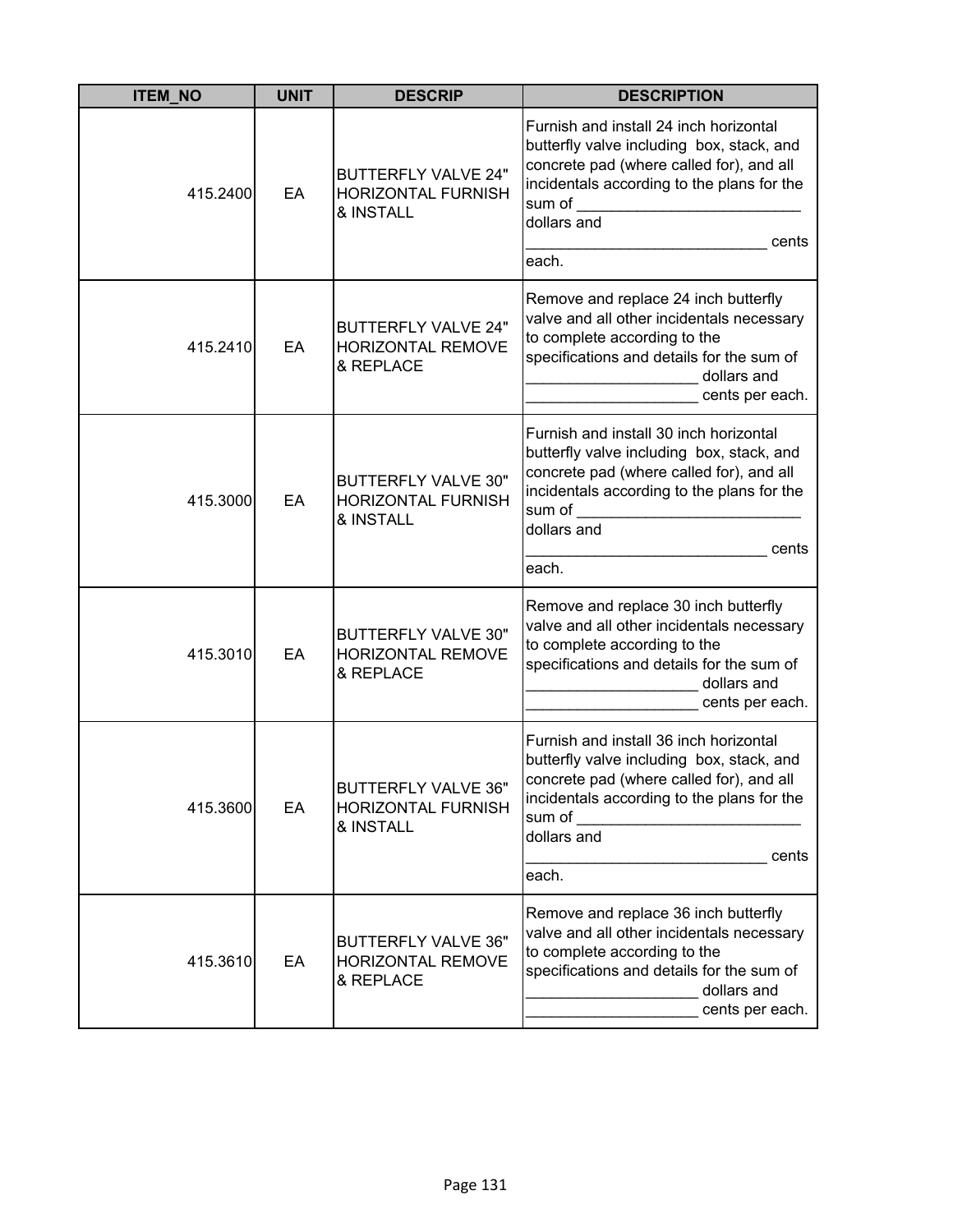| <b>ITEM_NO</b> | <b>UNIT</b> | <b>DESCRIP</b>                                                                  | <b>DESCRIPTION</b>                                                                                                                                                                                                                                                             |
|----------------|-------------|---------------------------------------------------------------------------------|--------------------------------------------------------------------------------------------------------------------------------------------------------------------------------------------------------------------------------------------------------------------------------|
| 415.4200       | EA          | <b>BUTTERFLY VALVE 42"</b><br><b>HORIZONTAL FURNISH</b><br>& INSTALL            | Furnish and install 42 inch horizontal<br>butterfly valve including box, stack, and<br>concrete pad (where called for), and all<br>incidentals according to the plans for the<br>sum of<br>dollars and<br>cents<br>each.                                                       |
| 415.4210       | EA          | <b>BUTTERFLY VALVE 42"</b><br><b>HORIZONTAL REMOVE</b><br>& REPLACE             | Remove and replace 42 inch butterfly<br>valve and all other incidentals necessary<br>to complete according to the<br>specifications and details for the sum of<br>dollars and<br>cents per each.                                                                               |
| 416.0000       | EA          | GATE VALVE __ " CUT-<br>IN VERTICAL FURNISH &<br><b>INSTALL</b>                 | Furnish and install " mechanical joint<br>vertical gate valve on existing line<br>including all incidentals necessary for the<br>sum of<br>dollars and<br>cents each.                                                                                                          |
| 416.0600       | EA          | <b>GATE VALVE 6" CUT-IN</b><br><b>VERTICAL FURNISH &amp;</b><br><b>INSTALL</b>  | Furnish and install 6" mechanical joint<br>gate valve on existing line including<br>sawing existing pipe, M.J. solid sleeve,<br>additional pipe as necessary and all<br>incidentals necessary for the sum of<br>dollars<br>and<br>cents each.                                  |
| 416.0800       | EA          | <b>GATE VALVE 8" CUT-IN</b><br><b>VERTICAL FURNISH &amp;</b><br><b>INSTALL</b>  | Furnish and install 8" mechanical joint<br>gate valve on exisitng line including<br>sawing existing pipe, M.J. solid sleeve,<br>additional pipe as necessary and all<br>incidentals necessary for the sum of<br>dollars<br>cents each.<br>and                                  |
| 416.1000       | EA          | <b>VERTICAL FURNISH &amp;</b><br><b>INSTALL</b>                                 | Furnish and install 10" mechanical joint<br>gate valve on exisitng line including<br>GATE VALVE 10" CUT-IN Sawing existing pipe, M.J. solid sleeve,<br>additional pipe as necessary and all<br>incidentals necessary for the sum of<br>dollars<br>and ____________ cents each. |
| 416.1200       | EA          | <b>GATE VALVE 12" CUT-IN</b><br><b>VERTICAL FURNISH &amp;</b><br><b>INSTALL</b> | Furnish and install 12" mechanical joint<br>gate valve on exisitng line including<br>sawing existing pipe, M.J. solid sleeve,<br>additional pipe as necessary and all<br>incidentals necessary for the sum of<br>dollars<br>and cents each.                                    |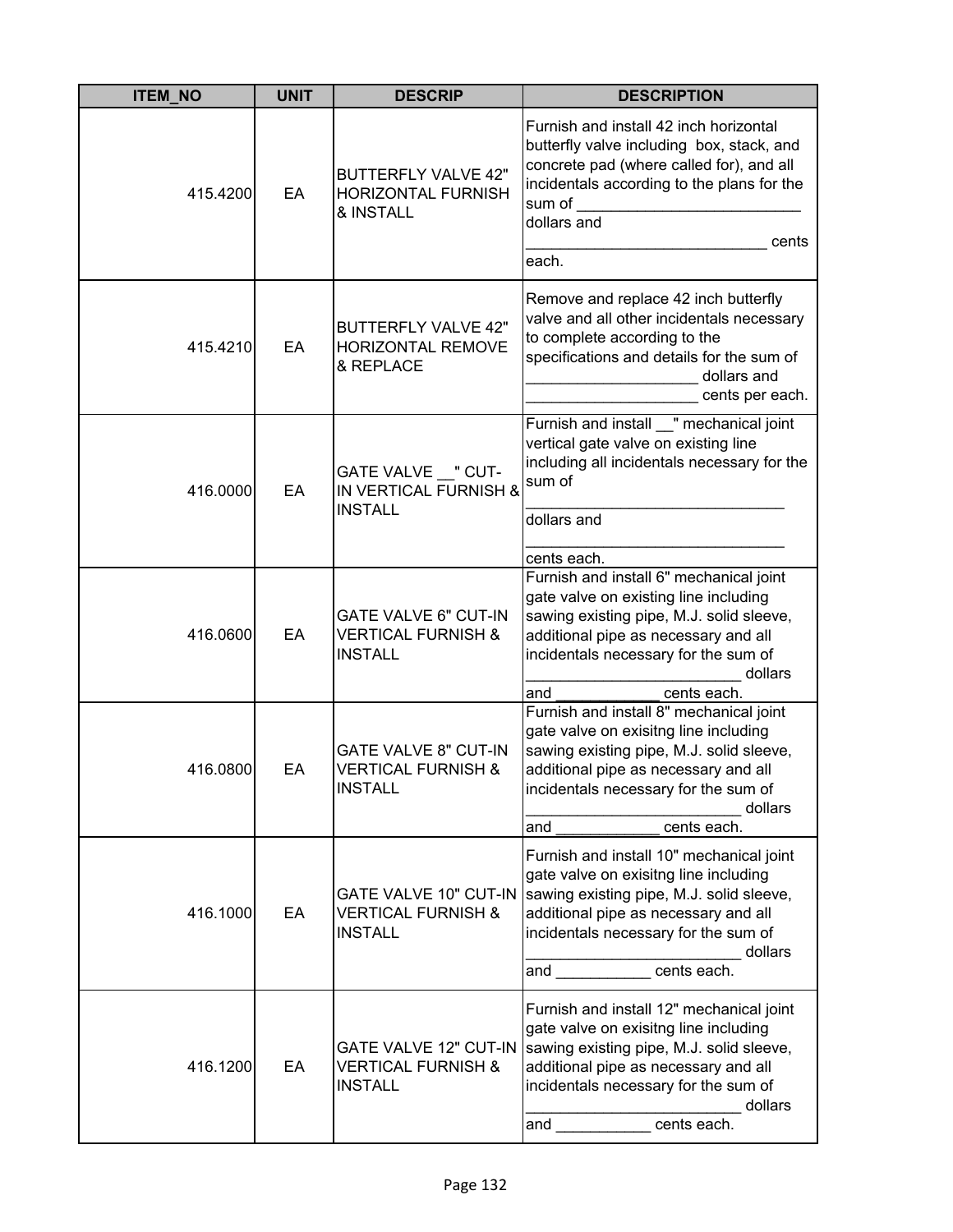| <b>ITEM_NO</b> | <b>UNIT</b> | <b>DESCRIP</b>                                                                                | <b>DESCRIPTION</b>                                                                                                                                                                                        |
|----------------|-------------|-----------------------------------------------------------------------------------------------|-----------------------------------------------------------------------------------------------------------------------------------------------------------------------------------------------------------|
| 417.0000       | EA          | <b>GATE VALVE W/MH</b><br><b>CUT- IN HORIZONTAL</b><br><b>FURNISH &amp; INSTALL</b>           | Furnish and install " horizontal flanged<br>gate valve on existing "RCCP water<br>including all incidentals according to the<br>plans for the sum of<br>dollars and                                       |
|                |             |                                                                                               | cents<br>each.                                                                                                                                                                                            |
| 417.1600       | EA          | <b>GATE VALVE</b><br>W/MANHOLE 16" CUT-IN<br><b>HORIZ FURNISH &amp;</b><br><b>INSTALL</b>     | Furnish and install 16 inch horizontal gate<br>valve including by-pass and manhole and<br>all incidentals necessary to complete<br>according to the plans for the sum of<br>dollars<br>and<br>cents each. |
| 417.1680       | EA          | <b>GATE VALVE</b><br>W/MANHOLE 16" CUT-IN<br><b>HORIZ FURNISHED BY</b><br><b>CITY INSTALL</b> | Install 16" horizontal flanged gate valve<br>furnished by City of Garland on existing<br>16" RCCP water including all incidentals<br>according to the plans for the sum of<br>dollars and<br>cents        |
|                |             |                                                                                               | each.                                                                                                                                                                                                     |
| 417.2080       | EA          | GATE VALVE W/MH 20"<br><b>CUT-IN HORIZ</b><br><b>FURNISHED BY CITY</b><br><b>INSTALL</b>      | Install 20" horizontal flanged gate valve<br>furnished by City of Garland on existing<br>24" RCCP water including all incidentals<br>according to the plans for the sum of                                |
|                |             |                                                                                               | dollars and                                                                                                                                                                                               |
|                |             |                                                                                               | cents<br>each.                                                                                                                                                                                            |
| 418.0600       | EA          | FLAP VALVE 6"<br><b>FURNISH &amp; INSTALL</b>                                                 | Furnish and install 6 inch flap valve<br>including box, stack, and concrete pad<br>(where called for), and all incidentals<br>according to the plans for the sum of<br>dollars<br>and<br>cents each.      |
| 419.0200       | EA          | <b>BACKFLOW &amp; CONTROL</b><br>VALVE 2" W/ 15"x22"<br>VALVE BOX REMOVE &<br><b>REPLACE</b>  | Remove and replace 2" backflow &<br>control valve with 15"x22" valve box<br>including all incidentals necessary<br>according to the plans for the sum of<br>dollars and<br>cents each.                    |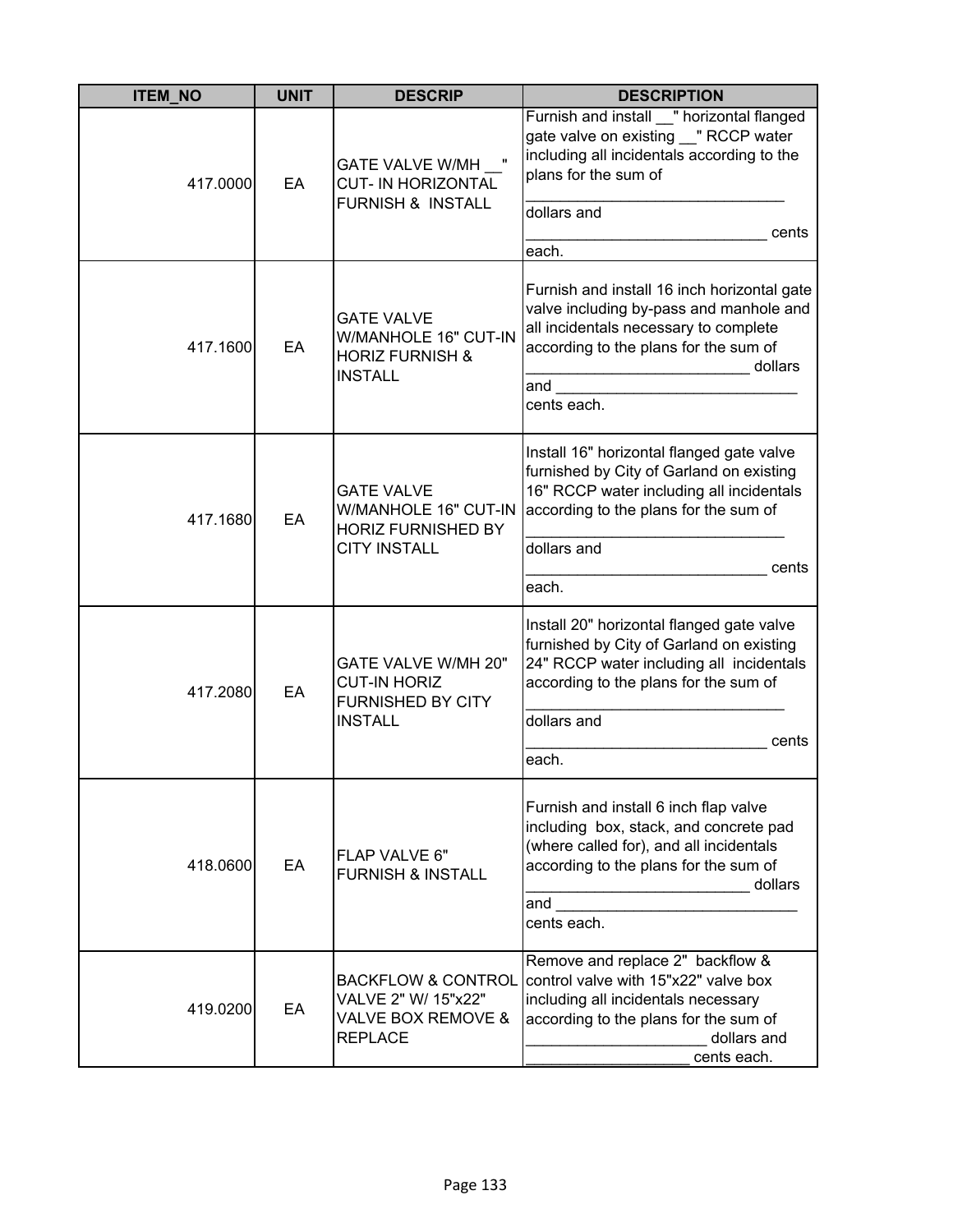| <b>ITEM_NO</b> | <b>UNIT</b> | <b>DESCRIP</b>                                                                                       | <b>DESCRIPTION</b>                                                                                                                                                                                                                                                               |
|----------------|-------------|------------------------------------------------------------------------------------------------------|----------------------------------------------------------------------------------------------------------------------------------------------------------------------------------------------------------------------------------------------------------------------------------|
| 419.0300       | EA          | <b>REMOVE AND</b><br><b>RELOCATE EXISTING</b><br><b>BACKFLOW DEVICE</b><br>AND BOX                   | Remove and relocate existing backflow<br>device and box by a licensed plumber,<br>including connection to existing water<br>service and meter and all incidentals<br>necessary according to the plans,<br>specifications and details for the sum of<br>dollars and<br>cents each |
| 419.1500       | EA          | <b>BACKFLOW &amp; CONTROL</b><br>VALVE 1 1/2" W/ VALVE<br><b>BOX FURNISH &amp;</b><br><b>INSTALL</b> | Furnish and install 1 1/2" backflow &<br>control valve with valve box including all<br>incidentals necessary according to the<br>plans for the sum of<br>dollars and<br><u> 1990 - Johann Barbara, martin a</u><br>cents each.                                                   |
| 420.0610       | LF          | <b>WATER SERVICE 5/8"</b><br>TYPE "K" REMOVE &<br><b>REPLACE</b>                                     | Remove and replace 5/8" Type 'K' water<br>service including all incidentals<br>necessary according to the plans for the<br>sum of __________________________ dollars<br>and ______________________cents per<br>linear foot.                                                      |
| 420.0700       | LF          | <b>WATER SERVICE 3/4"</b><br>TYPE "K" FURNISH &<br><b>INSTALL</b>                                    | Furnish & install 3/4 inch type "K" water<br>service including co-op and angle stop,<br>connecting to existing meter, tapping<br>saddle (PVC only) and all incidentals<br>according to the plans for the sum of<br>dollars and<br>cents per linear foot.                         |
| 420.0710       | LF          | <b>WATER SERVICE 3/4"</b><br>TYPE "K" REMOVE &<br><b>REPLACE</b>                                     | Remove and replace 3/4" Type 'K' water<br>service including all incidentals<br>necessary according to the plans for the<br>sum of _________________________ dollars<br>and ______________________cents per<br>linear foot.                                                       |
| 420.0720       | LF          | <b>WATER SERVICE 3/4"</b><br>TYPE "K" RELOCATE                                                       | Relocate 3/4" Type 'K' water service from<br>new meter location to existing service<br>entrance including all connections<br>required to meet applicable code and<br>restrictions according to the plans for the<br>sum of ____ dollars and __ cents per linear<br>foot.         |
| 420.1000       | LF          | <b>WATER SERVICE 1"</b><br><b>TYPE "K" FURNSH &amp;</b><br><b>INSTALL</b>                            | Furnish and install 1 inch type "K" water<br>service including co-op and angle stop,<br>connecting to existing meter, tapping<br>saddle (PVC only) and all incidentals<br>according to the plans for the sum of<br>dollars and<br>cents per linear foot.                         |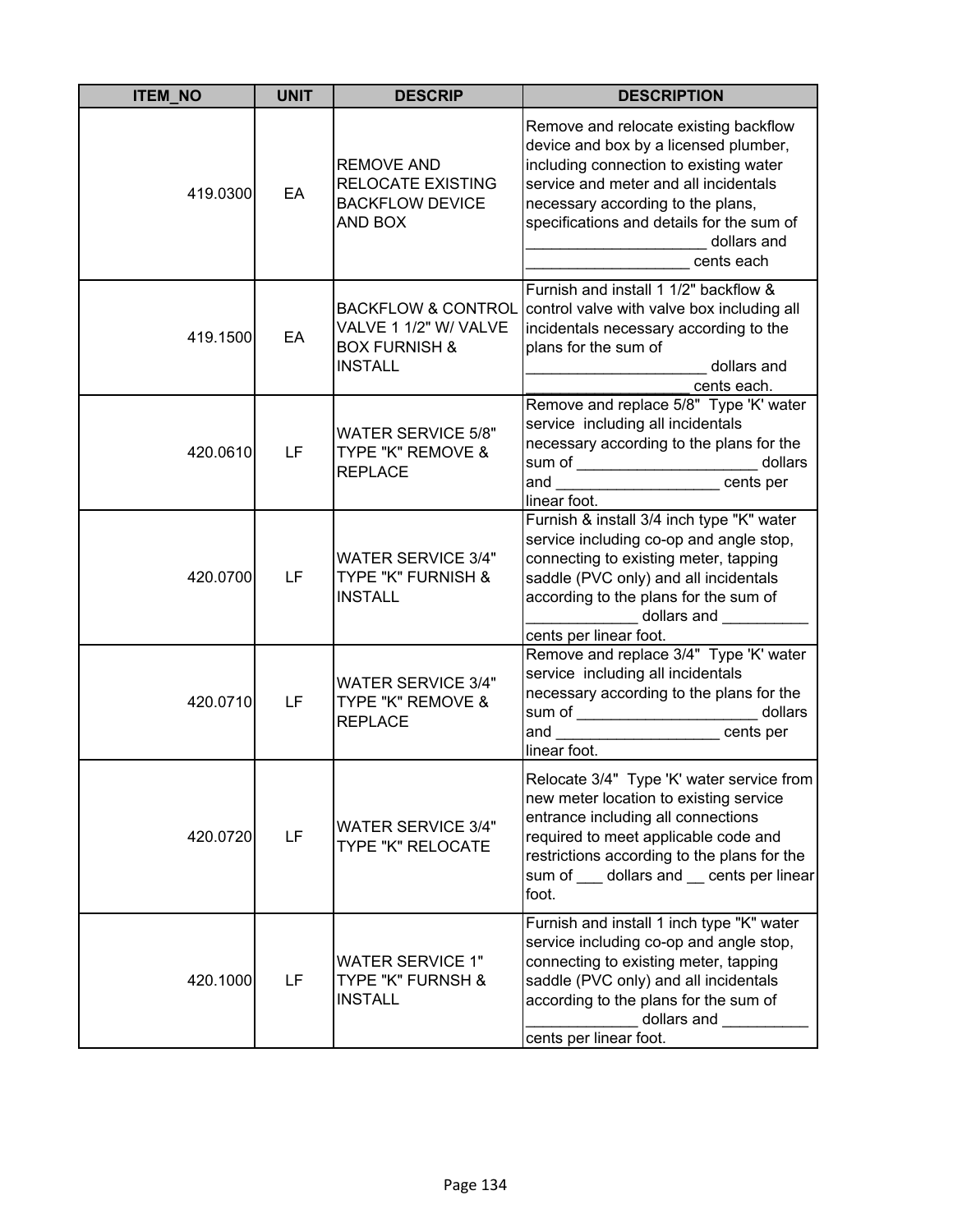| <b>ITEM_NO</b> | <b>UNIT</b> | <b>DESCRIP</b>                                                      | <b>DESCRIPTION</b>                                                                                                                                                                                                                                                                                                                                                                                                                                                                |
|----------------|-------------|---------------------------------------------------------------------|-----------------------------------------------------------------------------------------------------------------------------------------------------------------------------------------------------------------------------------------------------------------------------------------------------------------------------------------------------------------------------------------------------------------------------------------------------------------------------------|
| 420.1001       | LF          | <b>WATER SERVICE 1"</b><br>TYPE "K" FURNSH &<br><b>INSTALL</b>      | Furnish and install 1 inch type "K" water<br>service including co-op and angle stop,<br>connecting to existing meter, tapping<br>saddle (PVC only) and all incidentals<br>according to the plans for the sum of<br>dollars and <b>with the set of the set of the set of the set of the set of the set of the set of the set of the set of the set of the set of the set of the set of the set of the set of the set of the set of the set of the se</b><br>cents per linear foot. |
| 420.1002       | LF          | <b>WATER SERVICE 1"</b><br>TYPE "K" FURNSH &<br><b>INSTALL</b>      | Furnish and install 1 inch type "K" water<br>service including co-op and tapping<br>saddle (PVC only) and all incidentals<br>according to the plans for the sum of<br>dollars and <b>with the set of the set of the set of the set of the set of the set of the set of the set of the set of the set of the set of the set of the set of the set of the set of the set of the set of the set of the se</b><br>cents per linear foot.                                              |
| 420.1010       | LF          | <b>WATER SERVICE 1"</b><br>TYPE "K" REMOVE &<br><b>REPLACE</b>      | Remove and replace 1 inch type "K" water<br>service including all incidentals necessary<br>according to the plans for the sum of<br>dollars<br>and ___________________________cents per<br>linear foot.                                                                                                                                                                                                                                                                           |
| 420.1500       | LF          | <b>WATER SERVICE 1-1/2"</b><br>TYPE "K" FURNISH &<br><b>INSTALL</b> | Furnish & install 1-1/2 inch type "K" water<br>service including co-op and angle stop,<br>connecting to existing meter, tapping<br>saddle (PVC only) and incidentals<br>according to the plans for the sum of<br>dollars and<br>cents per linear foot.                                                                                                                                                                                                                            |
| 420.1510       | LF          | WATER SERVICE 1-1/2"<br>TYPE "K" REMOVE &<br><b>REPLACE</b>         | Remove and replace 1-1/2 inch type "K"<br>water service including all incidentals<br>necessary according to the plans for the<br>dollars and<br>cents per linear foot.                                                                                                                                                                                                                                                                                                            |
| 420.2000       | LF          | <b>WATER SERVICE 2"</b><br>TYPE "K" FURNISH &<br><b>INSTALL</b>     | Furnish and install 2 inch type "K" water<br>service including co-op and angle stop,<br>connecting to existing meter, tapping<br>saddle (PVC only) and incidentals<br>according to the plans for the sum of<br>dollars and<br>cents per linear foot.                                                                                                                                                                                                                              |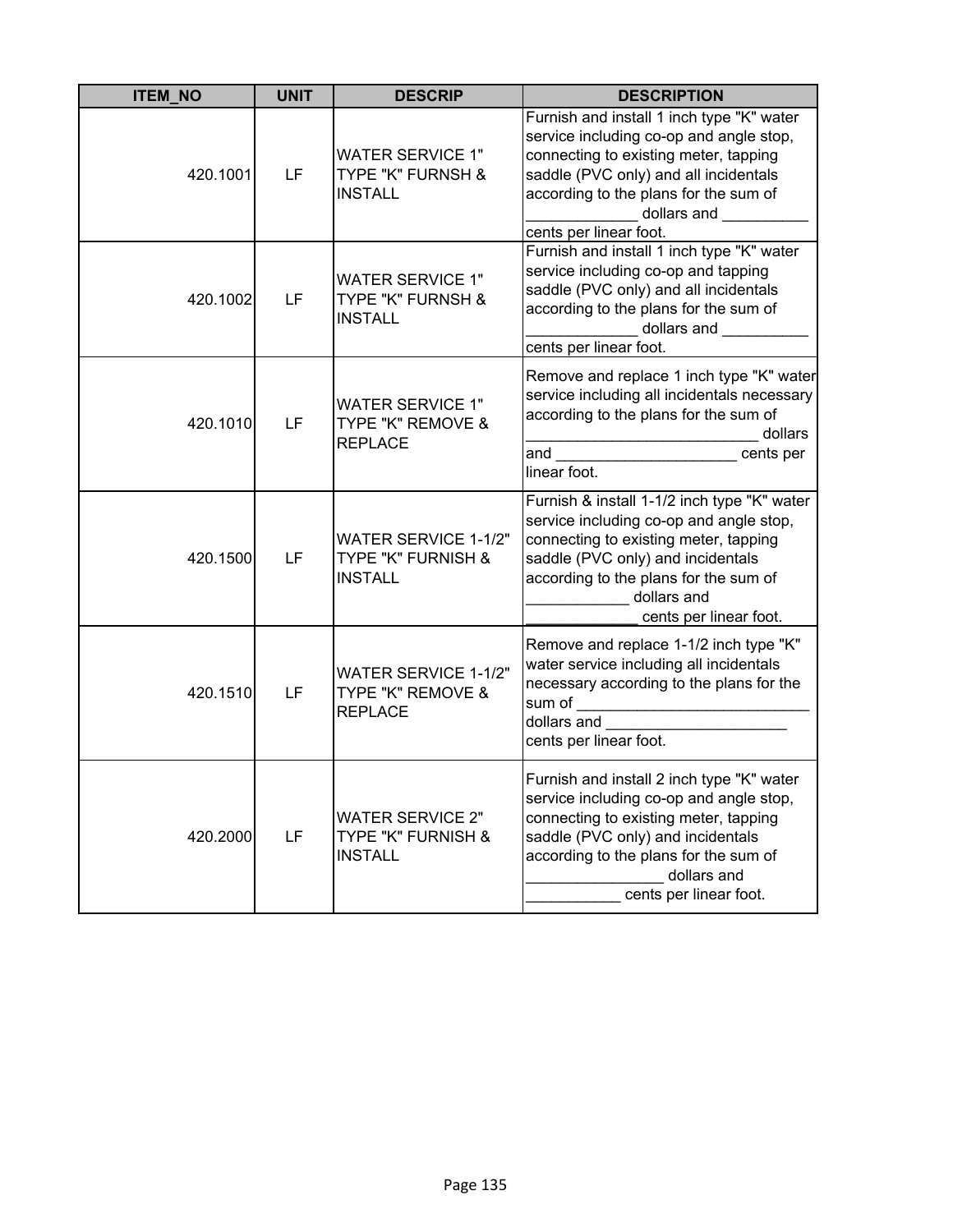| <b>ITEM NO</b> | <b>UNIT</b> | <b>DESCRIP</b>                                                                                                                                                                                    | <b>DESCRIPTION</b>                                                                                                                                                                                                                                                                                                                                                                                  |
|----------------|-------------|---------------------------------------------------------------------------------------------------------------------------------------------------------------------------------------------------|-----------------------------------------------------------------------------------------------------------------------------------------------------------------------------------------------------------------------------------------------------------------------------------------------------------------------------------------------------------------------------------------------------|
| 420.2001       | EA          | <b>WATER SERVICE 2"</b><br>TYPE "K", TAPPING<br>SADDLE (PVC MAIN), 2"<br>ANGLE STOP, CO-OP &<br>WATER METER BOX AT<br><b>5 LOCATION FURNISH &amp;</b><br><b>INSTALL IN NWHY</b><br><b>PROJECT</b> | Furnish and Install 2 inch type "K" water<br>service, tapping saddle (PVC main), 2"<br>angle stop, co-op and water meter box at<br>5 locations, by utility contractor, per Sheet<br>L4.8, for irrigation system including all<br>incidentals necessary to complete, in<br>place, all according to the plans, details,<br>and specifications for the sum of<br>dollars and<br>cents per linear foot. |
| 420.2002       | LF          | <b>WATER SERVICE 2"</b><br>TYPE "K" REMOVE &<br>REPLACE (B.O.T.O.C.)                                                                                                                              | Furnish and install 2 inch type "K" water<br>service including co-op and angle stop,<br>tapping saddle (PVC only), 2 inch cap,<br>and incidentals according to the plans for<br>the sum of ___________________ dollars<br>and ____________ cents per linear foot.                                                                                                                                   |
| 420.2010       | LF          | <b>WATER SERVICE 2"</b><br>TYPE "K" REMOVE &<br><b>REPLACE</b>                                                                                                                                    | Remove and replace 2" Type 'K' water<br>service including all incidentals<br>necessary according to the plans for the<br>sum of _________________________ dollars<br>and<br><b>Cents</b> per<br>linear foot.                                                                                                                                                                                        |
| 420.3000       | LF          | <b>WATER SERVICE 3"</b><br><b>TYPE "K" FURNISH &amp;</b><br><b>INSTALL</b>                                                                                                                        | Furnish and install 3 inch type "K" water<br>service including co-op and angle stop,<br>connecting to existing meter, tapping<br>saddle (PVC only) and incidentals<br>according to the plans for the sum of<br>dollars and<br>cents per linear foot.                                                                                                                                                |
| 420.4000       | LF          | <b>WATER SERVICE 4"</b><br>TYPE "K" FURNISH &<br><b>INSTALL</b>                                                                                                                                   | Furnish and install 4 inch type "K" water<br>service including co-op and angle stop,<br>connecting to existing meter, tapping<br>saddle (PVC only) and incidentals<br>according to the plans for the sum of<br>dollars and<br>cents per linear foot.                                                                                                                                                |
| 421.0740       | EA          | <b>WATER SERVICE 3/4"</b><br>ON SIDE CONNECT                                                                                                                                                      | For connecting existing 3/4 inch on side<br>copper water services including cutting<br>pipe and furnishing new co-op at new<br>main and all incidentals according to the<br>plans for the sum of<br>dollar<br>cents<br>s and<br>each.                                                                                                                                                               |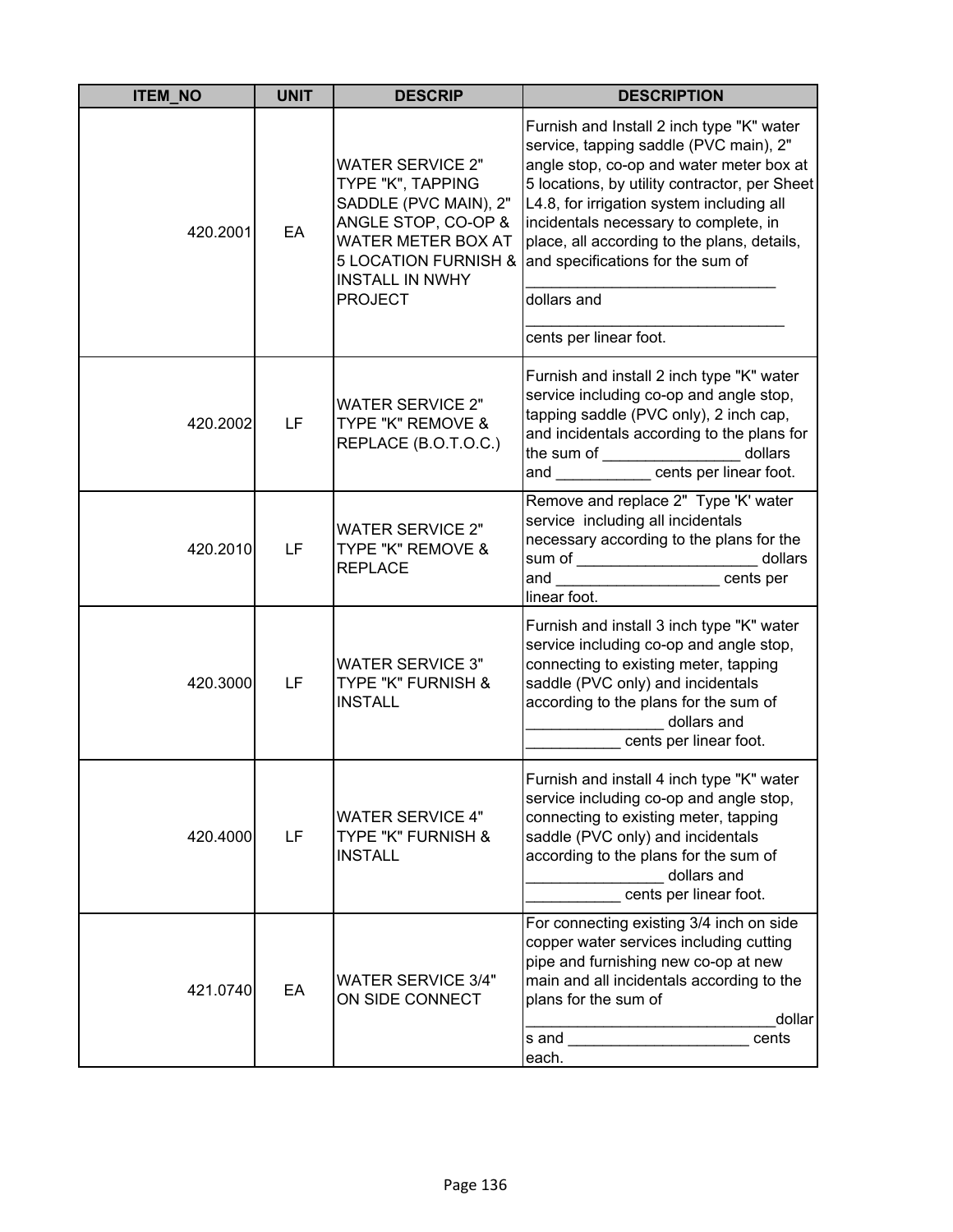| <b>ITEM_NO</b> | <b>UNIT</b> | <b>DESCRIP</b>                                   | <b>DESCRIPTION</b>                                                                                                                                                                                                                                                                                                                                                                                                                              |
|----------------|-------------|--------------------------------------------------|-------------------------------------------------------------------------------------------------------------------------------------------------------------------------------------------------------------------------------------------------------------------------------------------------------------------------------------------------------------------------------------------------------------------------------------------------|
| 421.0790       | EA          | <b>WATER SERVICE 3/4"</b><br>ON SIDE REPAIR      | Repair existing 3/4 inch on side copper<br>water services including cutting pipe and<br>furnishing new co-op at new main and all<br>incidentals according to the plans for the<br>sum of<br>dollar<br>cents<br>each.                                                                                                                                                                                                                            |
| 421.1040       | EA          | <b>WATER SERVICE 1" ON</b><br>SIDE CONNECT       | For connecting existing 1 inch on side<br>copper water services including cutting<br>pipe and furnishing new co-op at new<br>main and all incidentals according to the<br>plans for the sum of<br>cents each.                                                                                                                                                                                                                                   |
| 421.1090       | EA          | <b>WATER SERVICE 1" ON</b><br><b>SIDE REPAIR</b> | Repair existing 1 inch on side copper<br>water services including cutting pipe and<br>furnishing new co-op at new main and all<br>incidentals according to the plans for the<br>sum of<br>dollar<br>s and ________________________cents<br>each.                                                                                                                                                                                                |
| 421.1590       | EA          | <b>WATER SERVICE 1-1/2"</b><br>ON SIDE REPAIR    | Repair existing 1-1/2 inch on side copper<br>water services including cutting pipe and<br>furnishing new co-op at new main and all<br>incidentals according to the plans for the<br>sum of<br>dollar<br>s and service and service of the service of the service of the service of the service of the service of the service of the service of the service of the service of the service of the service of the service of the service o<br>each. |
| 421.2040       | EA          | <b>WATER SERVICE 2" ON</b><br>SIDE CONNECT       | For connecting existing 2 inch on side<br>copper water services including cutting<br>pipe and furnishing new co-op at new<br>main and all incidentals according to the<br>plans for the sum of<br>dollars and __________________________<br>cents each.                                                                                                                                                                                         |
| 421.2090       | EA          | <b>WATER SERVICE 2" ON</b><br><b>SIDE REPAIR</b> | Repair existing 2 inch on side copper<br>water services including cutting pipe and<br>furnishing new co-op at new main and all<br>incidentals according to the plans for the<br>sum of<br>cents each.                                                                                                                                                                                                                                           |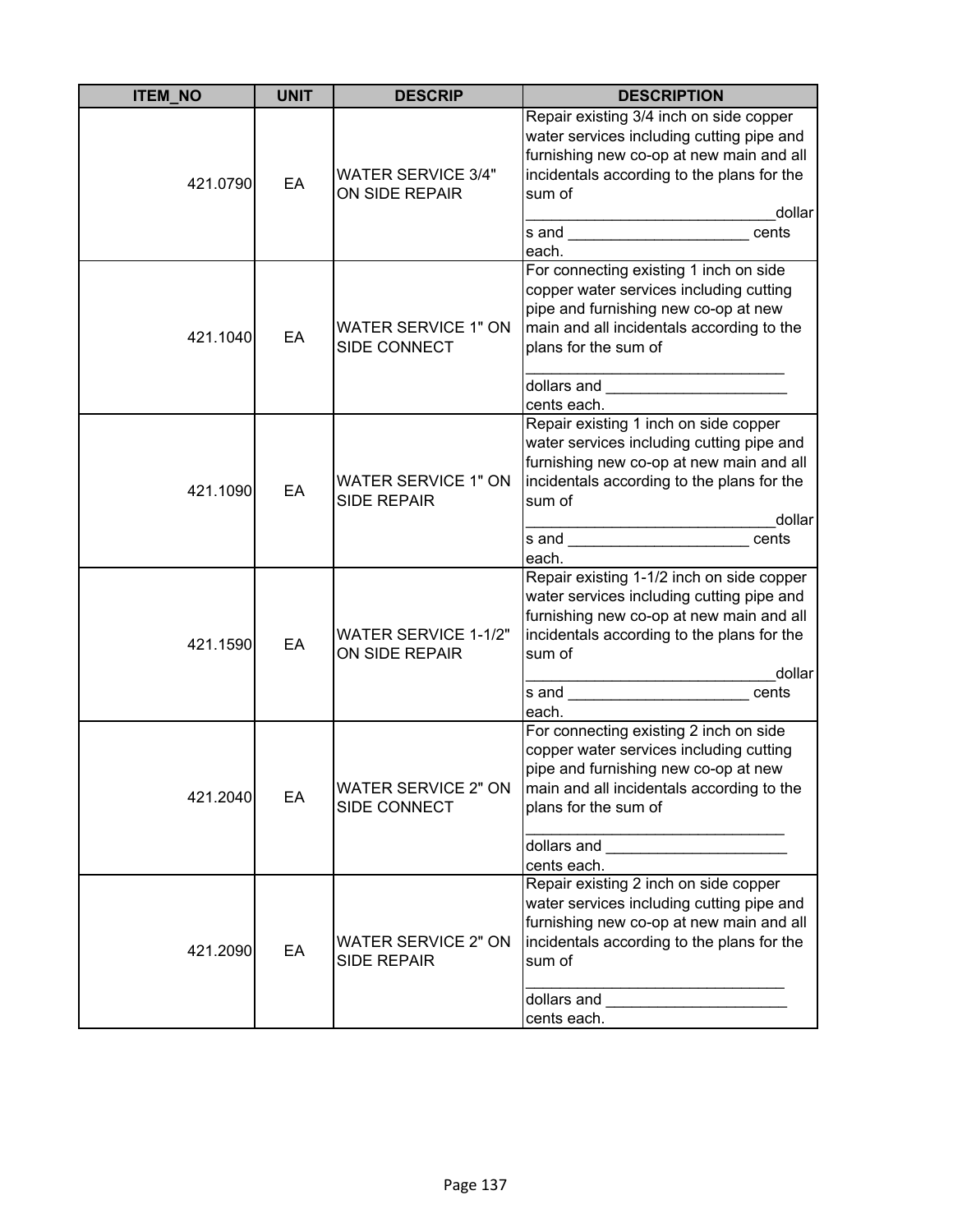| <b>ITEM_NO</b> | <b>UNIT</b> | <b>DESCRIP</b>                                     | <b>DESCRIPTION</b>                                                                                                                                                                                        |
|----------------|-------------|----------------------------------------------------|-----------------------------------------------------------------------------------------------------------------------------------------------------------------------------------------------------------|
| 422.0740       | EA          | <b>WATER SERVICE 3/4"</b><br>OFF SIDE CONNECT      | For connecting existing 3/4 inch off side<br>water services including cutting pipe and<br>furnishing new co-op at main and all<br>incidentals according to the plans for the<br>sum of                    |
|                |             |                                                    | dollars and<br>cents<br>each.                                                                                                                                                                             |
| 422.1040       | LF          | <b>WATER SERVICE 1" OFF</b><br><b>SIDE CONNECT</b> | For connecting existing 1 inch off side<br>water services including cutting pipe and<br>furnishing new co-op at main and all<br>incidentals according to the plans for the<br>sum of                      |
|                |             |                                                    | dollars and<br>cents.                                                                                                                                                                                     |
| 422.1041       | LF          | SIDE CONNECT                                       | For connecting existing 2 inch off side<br>water services including cutting pipe and<br>furnishing new co-op at main and all<br>WATER SERVICE 2" OFF incidentals according to the plans for the<br>sum of |
|                |             |                                                    | dollars and<br>cents.                                                                                                                                                                                     |
| 422.1540       | EA          | <b>WATER SERVICE 1-1/2"</b><br>OFF SIDE CONNECT    | For connecting existing 1-1/2 inch off side<br>water services including cutting pipe and<br>furnishing new co-op at new main<br>complete and in place for the sum of                                      |
|                |             |                                                    | dollars and<br>cents<br>each.                                                                                                                                                                             |
| 422.2040       | LF          | <b>WATER SERVICE 2" OFF</b><br>SIDE CONNECT        | For connecting existing 2 inch off side<br>water services including cutting pipe and<br>furnishing new co-op at main and all<br>incidentals according to the plans for the<br>sum of                      |
|                |             |                                                    | dollars and<br>cents<br>each.                                                                                                                                                                             |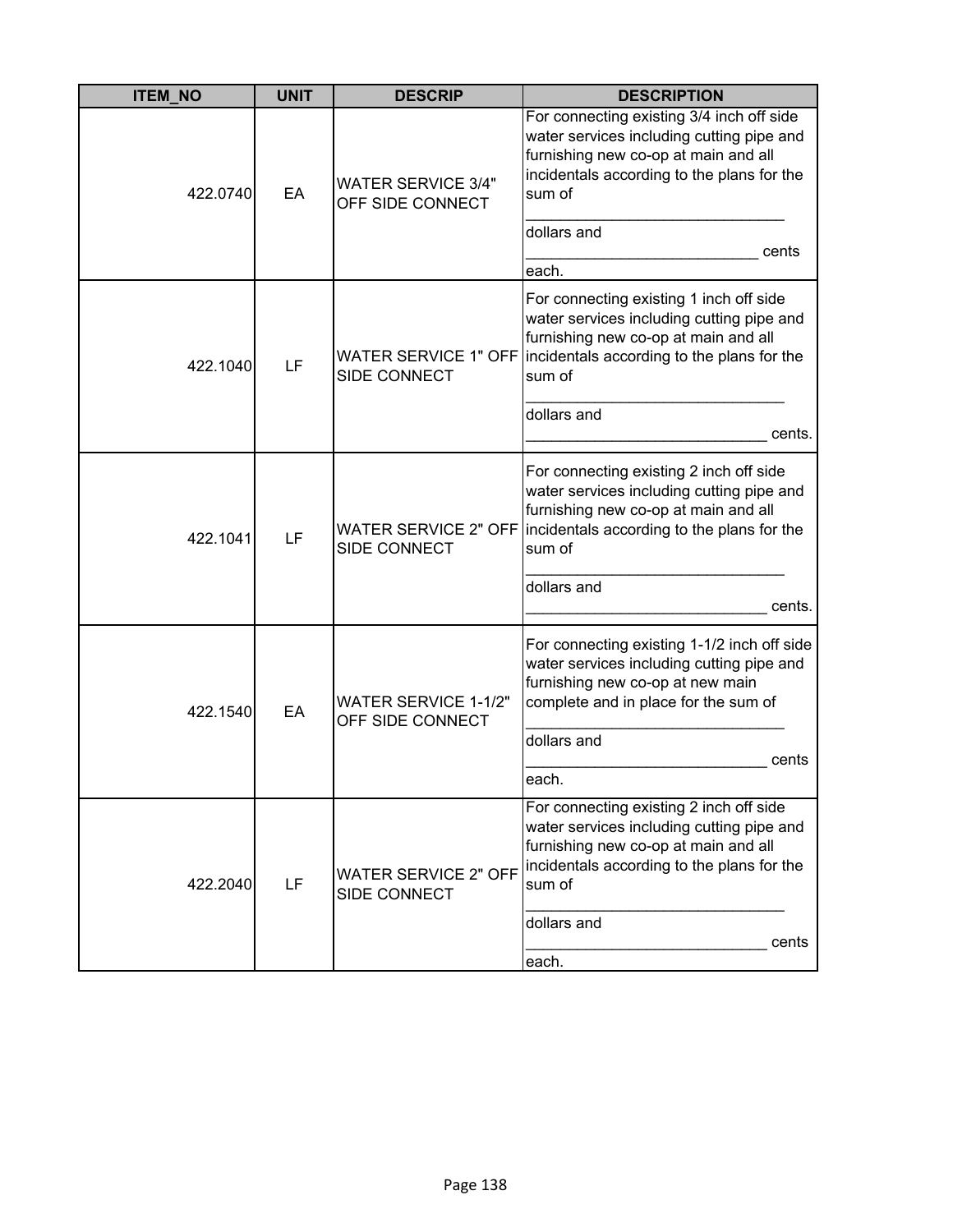| <b>ITEM_NO</b> | <b>UNIT</b>                                                     | <b>DESCRIP</b>                                                                                                                                                                                                                                                                                                                                                         | <b>DESCRIPTION</b>                                                                                                                                                                                    |
|----------------|-----------------------------------------------------------------|------------------------------------------------------------------------------------------------------------------------------------------------------------------------------------------------------------------------------------------------------------------------------------------------------------------------------------------------------------------------|-------------------------------------------------------------------------------------------------------------------------------------------------------------------------------------------------------|
| 423.0700       | <b>WATER SERVICE 3/4"</b><br>EA<br><b>REMOVE &amp; RELOCATE</b> | Remove, temporarily relocate outside of<br>work zone area, and permanently relocate<br>back to original location the existing 3/4<br>inch copper water services including<br>cutting pipe and furnishing new co-op at<br>new main, reusing existing water meter,<br>and installing new water meter box and all<br>incidentals according to the plans for the<br>sum of |                                                                                                                                                                                                       |
|                |                                                                 |                                                                                                                                                                                                                                                                                                                                                                        | dollars and<br>cents<br>each.                                                                                                                                                                         |
| 424.0750       | EA                                                              | 3/4" BULLHEAD WATER<br>SERVICE ASSEMBLY<br><b>REMOVE &amp; REPLACE</b>                                                                                                                                                                                                                                                                                                 | Remove and replace existing 3/4"<br>bullhead water service assembly including<br>all incidentals according to the plans,<br>specifications, and details, for the sum of<br>dollars and<br>cents each. |
| 425.0010       | EA                                                              | WATER METER BOX<br><b>REMOVE &amp; REPLACE</b>                                                                                                                                                                                                                                                                                                                         | Remove and replace existing water meter<br>box to conform to proposed grades<br>according to the specifications and details<br>for the sum of<br>dollars and<br>cents                                 |
|                |                                                                 |                                                                                                                                                                                                                                                                                                                                                                        | each.                                                                                                                                                                                                 |
| 425.0020       | EA                                                              | <b>WATER METER AND</b><br><b>BOX REMOVE &amp;</b><br><b>RELOCATE</b>                                                                                                                                                                                                                                                                                                   | For removing and relocating existing<br>water meters and boxes of various sizes<br>and all incidentals necessary according to<br>the plans for the sum of<br>dollars and<br>cents<br>each.            |
| 425.0030       | EA                                                              | WATER METER BOX<br><b>ADJUST</b>                                                                                                                                                                                                                                                                                                                                       | Adjusting the elevation of existing water<br>meter box to conform to proposed grades<br>according to the specifications and details<br>for the sum of<br>dollars and<br>cents                         |
| 425.1000       | EA                                                              | WATER METER BOX NO<br>85 FURNISH & INSTALL                                                                                                                                                                                                                                                                                                                             | each.<br>Furnish and install No. 85 water meter<br>box for 5/8 inch or 3/4 inch service and all<br>incidentals necessary according to the<br>plans for the sum of<br>dollars and<br>cents<br>each.    |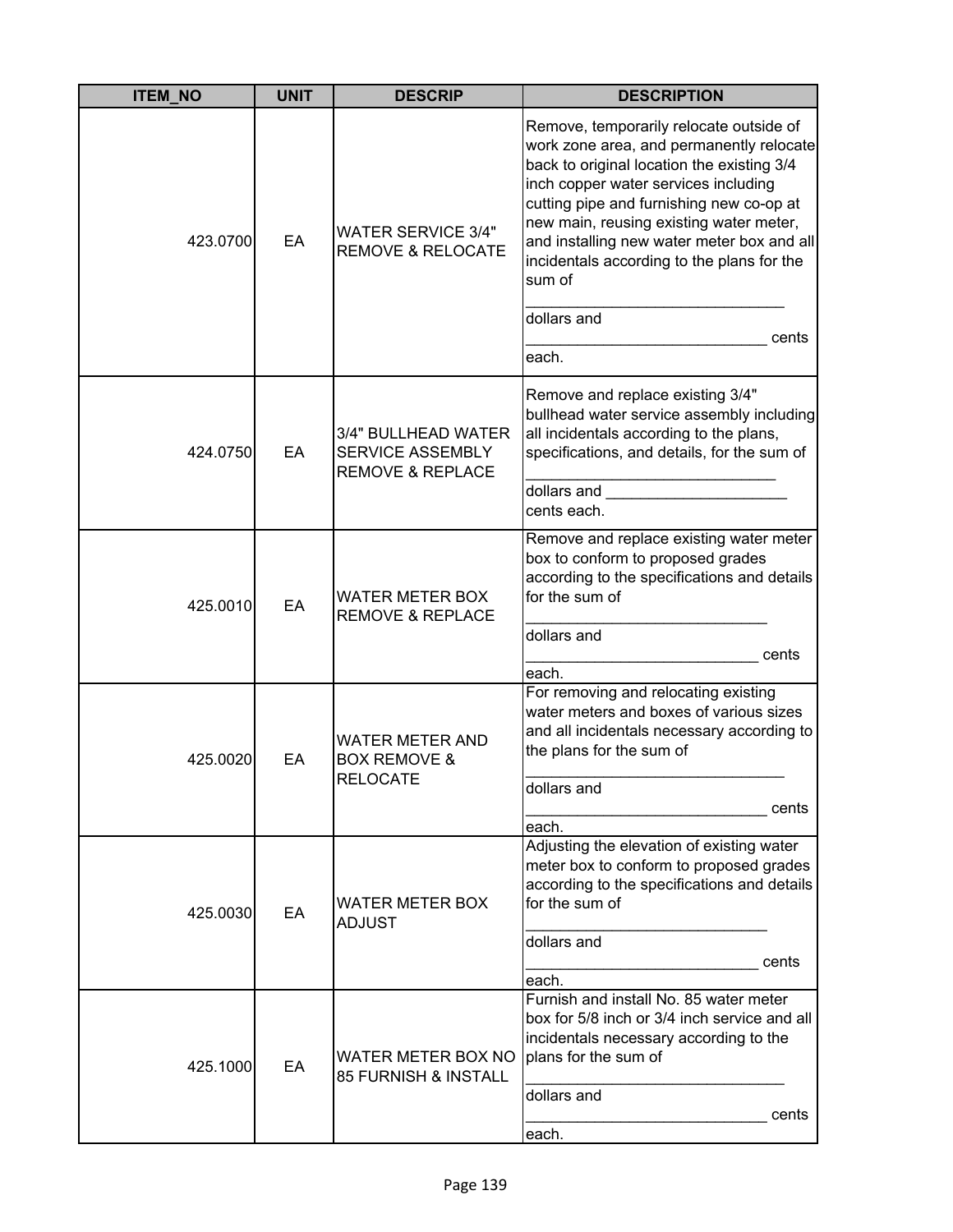| <b>ITEM_NO</b> | <b>UNIT</b> | <b>DESCRIP</b>                                                 | <b>DESCRIPTION</b>                                                                                                                                                                                  |
|----------------|-------------|----------------------------------------------------------------|-----------------------------------------------------------------------------------------------------------------------------------------------------------------------------------------------------|
| 425.1800       | EA          | <b>WATER METER BOX 18"</b><br><b>DIA FURNISH &amp; INSTALL</b> | Furnish and install 18 inch dia water<br>meter box for 5/8 inch or 3/4 inch service<br>and all incidentals necessary according to<br>the plans for the sum of<br>dollars and<br>cents<br>each.      |
| 425.2000       | EA          | WATER METER BOX NO<br>359 FURNISH & INSTALL                    | Furnish and install No. 359 water meter<br>box for 1 inch service and all incidentals<br>necessary according to the plans for the<br>sum of<br>dollars and<br>cents<br>each.                        |
| 425.2400       | EA          | <b>WATER METER BOX 24"</b><br><b>DIA FURNISH &amp; INSTALL</b> | Furnish and install 24 inch dia water<br>meter box for 1 inch or 1 1/2 inch service<br>and all incidentals necessary according to<br>the plans for the sum of<br>dollars and<br>cents<br>each.      |
| 425.2800       | EA          | <b>WATER METER BOX 28"</b><br><b>DIA FURNISH &amp; INSTALL</b> | Furnish and install 28 inch dia water<br>meter box for 3 inch service and all<br>incidentals necessary according to the<br>plans for the sum of<br>dollars and<br>cents<br>each.                    |
| 425.3000       | EA          | WATER METER BOX NO<br>55 FURNISH & INSTALL                     | Furnish and install No. 55 water meter<br>box for 11/2 inch or 2 inch service and all<br>incidentals necessary according to the<br>plans for the sum of<br>dollars and<br>cents<br>each.            |
| 426.0012       | EA          | <b>WATER METER BOX</b><br>DFW37C-12-101BAT                     | Furnish and install meter box with Part<br>No. DFW37C-12-101BAF DEEP and all<br>incidentals necessary according to the<br>plans and standard detail for the sum of<br>dollars and<br>cents<br>each. |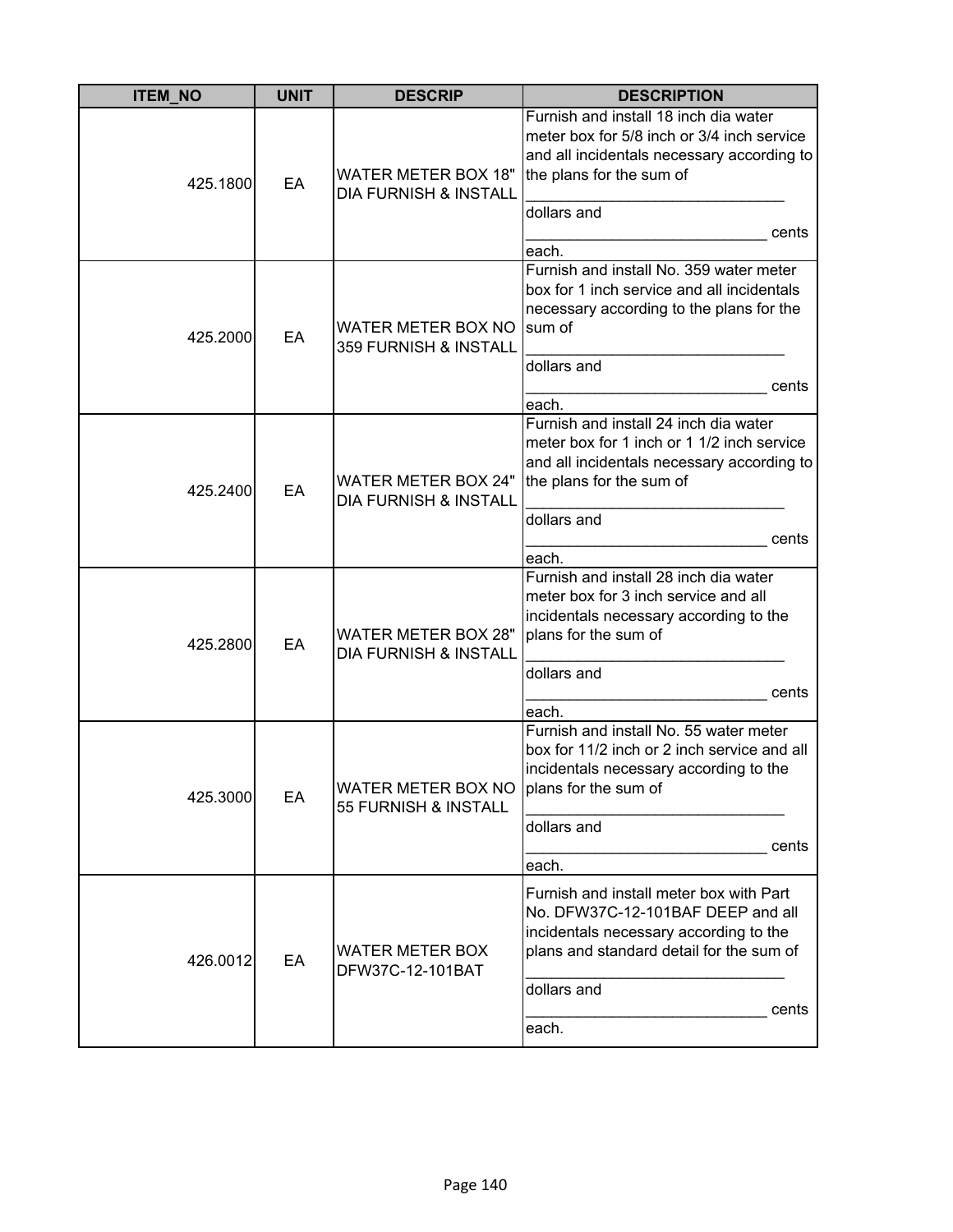| <b>ITEM_NO</b> | <b>UNIT</b> | <b>DESCRIP</b>                                                       | <b>DESCRIPTION</b>                                                                                                                                                                                                                                                                                                                                                                                                                                    |
|----------------|-------------|----------------------------------------------------------------------|-------------------------------------------------------------------------------------------------------------------------------------------------------------------------------------------------------------------------------------------------------------------------------------------------------------------------------------------------------------------------------------------------------------------------------------------------------|
| 426.1000       | EA          | WATER METER BOX NO<br>55 FURNISHED BY CITY<br><b>INSTALL</b>         | Installation No. 55 water meter box<br>furnished by City of Garland, and all<br>incidentals according to the plans for the<br>sum of<br>dollars and                                                                                                                                                                                                                                                                                                   |
|                |             |                                                                      | cents<br>each.                                                                                                                                                                                                                                                                                                                                                                                                                                        |
| 426.2000       | EA          | <b>WATER METER BOX</b><br><b>FURNISHED BY CITY</b><br><b>INSTALL</b> | Installation water meter box furnished by<br>City of Garland, and all incidentals<br>according to the plans for the sum of<br>dollars and<br>cents<br>each.                                                                                                                                                                                                                                                                                           |
| 426.3000       | EA          | <b>WATER METER BOX</b><br><b>DFW-2818F</b>                           | Furnish and install meter box with Part<br>No. DFW-2818F for 2 inch service and<br>all incidentals necessary according to the<br>plans and standard detail for the sum of<br>dollars and<br>cents<br>each.                                                                                                                                                                                                                                            |
| 426.4000       | EA          | <b>WATER METER BOX</b><br>DFW37C-14-101BAT                           | Furnish and install meter box with Part<br>No. DFW37C-14-101BAT and all<br>incidentals necessary according to the<br>plans and standard detail for the sum of<br>dollars and<br>cents<br>each.                                                                                                                                                                                                                                                        |
| 427.3000       | EA          | <b>WATER METER VAULT</b><br><b>FURNISH &amp; INSTALL</b>             | Furnish and install reinforced concrete<br>water meter vault and all incidentals<br>necessary according to the plans for the<br>sum of<br>dollars and<br>cents<br>each.                                                                                                                                                                                                                                                                               |
| 428.0000       | EA          | <b>FIRE SPRINKLER VAULT</b><br><b>REMOVE &amp; REPLACE</b>           | Complete removal and disposal of<br>existing fire sprinkler vault, and the<br>replacing including reinforced concrete<br>vault construction and all incidentals<br>necessary for the sum of<br>dollars and <b>with the set of the set of the set of the set of the set of the set of the set of the set of the set of the set of the set of the set of the set of the set of the set of the set of the set of the set of the se</b><br>cents<br>each. |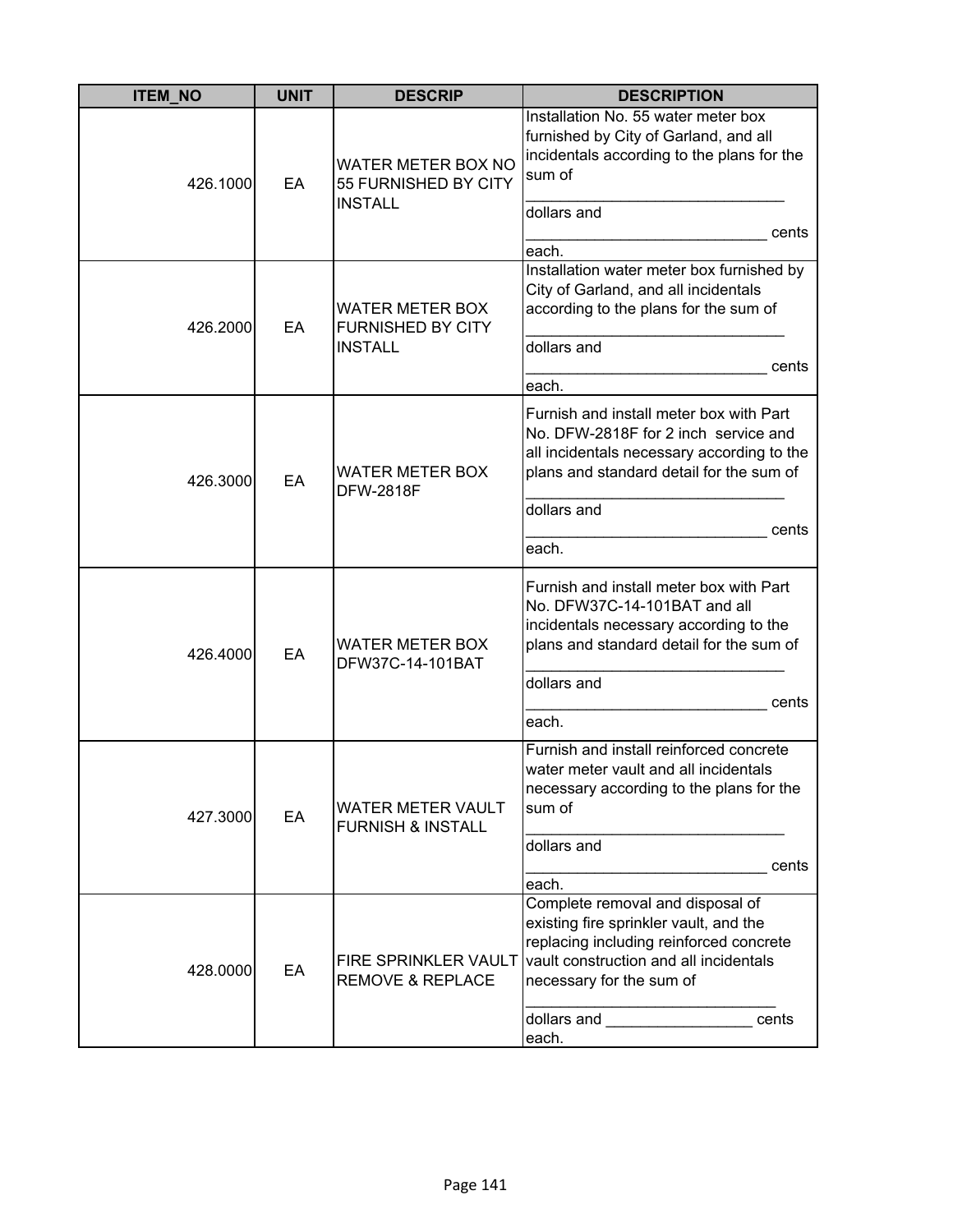| <b>ITEM NO</b> | <b>UNIT</b> | <b>DESCRIP</b>                                                          | <b>DESCRIPTION</b>                                                                                                                                                                                              |
|----------------|-------------|-------------------------------------------------------------------------|-----------------------------------------------------------------------------------------------------------------------------------------------------------------------------------------------------------------|
| 429.0030       | EA          | <b>VALVE BOXES ADJUST</b>                                               | Adjusting the elevation of existing valve<br>boxes to conform to proposed grades<br>according to the plans for the sum of<br>dollars and<br>cents<br>each.                                                      |
| 429.1030       | EA          | <b>WATER VALVES</b><br><b>ADJUST</b>                                    | For adjusting water valves to finish grade<br>including all incidentals necessary to<br>complete all according to the plans,<br>specifications and details, for the sum of<br>dollars and<br>cents<br>per each. |
| 430.0000       | EA          | TAPPING $X''$<br><b>FURNISH &amp; INSTALL</b>                           | Furnish and install __" x __" tap valve and<br>sleeve, and all incidentals necessary<br>according to the plans for the sum of<br>dollars and<br>cents each.                                                     |
| 430.0404       | EA          | TAP VALVE AND<br>SLEEVE 4" X 4"<br><b>FURNISH &amp; INSTALL</b>         | Furnish and install 4" x 4" tap valve and<br>sleeve and all incidentals necessary<br>according to the plans for the sum of<br>dollars and<br>cents<br>each.                                                     |
| 430.0416       | EA          | TAP VALVE AND<br><b>SLEEVE 4" X 16"</b><br><b>FURNISH &amp; INSTALL</b> | Furnish and install 4" x 16" tap valve and<br>sleeve and all incidentals necessary<br>according to the plans for the sum of<br>dollars and<br>cents<br>each.                                                    |
| 430.0604       | EA          | TAP VALVE AND<br>SLEEVE 6" X 4"<br><b>FURNISH &amp; INSTALL</b>         | Furnish and install 6" x 4" tap valve and<br>sleeve, and all other incidentals<br>necessary according to the plans for the<br>sum of<br>dollars and<br>cents<br>per each.                                       |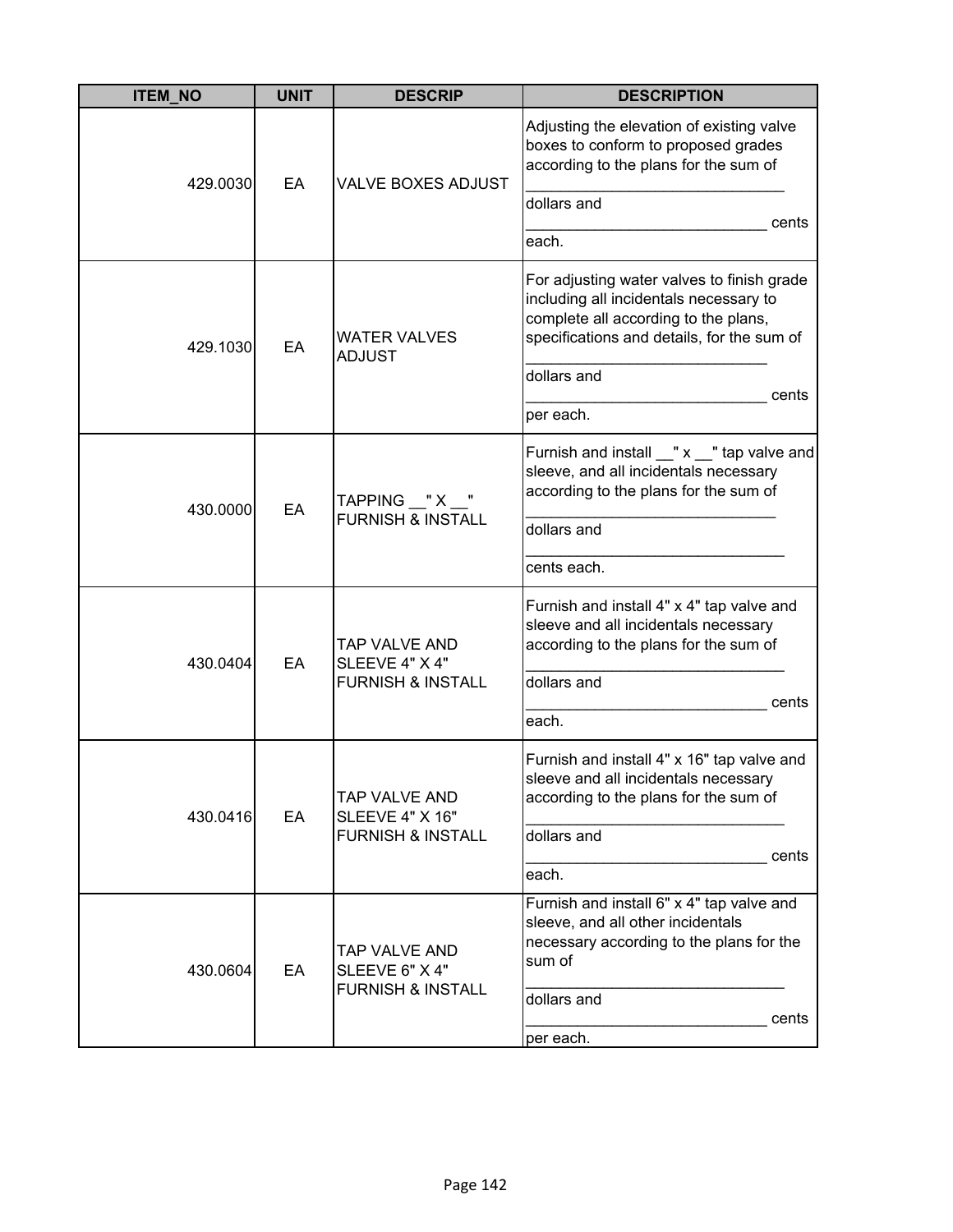| <b>ITEM NO</b> | <b>UNIT</b> | <b>DESCRIP</b>                                                          | <b>DESCRIPTION</b>                                                                                                                                                                                                       |
|----------------|-------------|-------------------------------------------------------------------------|--------------------------------------------------------------------------------------------------------------------------------------------------------------------------------------------------------------------------|
| 430.0606       | EA          | TAP VALVE AND<br>SLEEVE 6" X 6"                                         | Furnish and install 6" X 6" tap valve and<br>sleeve and all other incidentals necessary<br>according to the plans for the sum of                                                                                         |
|                |             | <b>FURNISH &amp; INSTALL</b>                                            | dollars and<br>cents                                                                                                                                                                                                     |
|                |             |                                                                         | per each.                                                                                                                                                                                                                |
| 430.0608       | EA          | TAP VALVE AND<br>SLEEVE 6" X 8"                                         | Furnish and install 6" X 8" tap valve and<br>sleeve and all other incidentals necessary<br>according to the plans for the sum of                                                                                         |
|                |             | <b>FURNISH &amp; INSTALL</b>                                            | dollars and                                                                                                                                                                                                              |
|                |             |                                                                         | cents<br>per each.                                                                                                                                                                                                       |
| 430.0610       | EA          | TAP VALVE AND<br><b>SLEEVE 6" X 10"</b><br><b>FURNISH &amp; INSTALL</b> | Furnish and install 6" x 10" tap valve and<br>sleeve and all other incidentals necessary<br>to complete according to the<br>specifications and details for the sum of<br>dollars<br>and ____________________ cents each. |
| 430.0612       | EA          | TAP VALVE AND<br><b>SLEEVE 6" X 12"</b><br><b>FURNISH &amp; INSTALL</b> | Furnish and install 6" x 12" tap valve and<br>sleeve and all other incidentals necessary<br>to complete according to the<br>specifications and details for the sum of<br>dollars<br>and<br>cents each.                   |
| 430.0616       | EA          | TAP VALVE AND<br><b>SLEEVE 6" X 16"</b><br><b>FURNISH &amp; INSTALL</b> | Furnish and install 6" x 16" tap valve and<br>sleeve and all other incidentals necessary<br>according to the plans for the sum of<br>dollars and                                                                         |
|                |             |                                                                         | cents                                                                                                                                                                                                                    |
| 430.0624       | EA          | TAP VALVE AND<br><b>SLEEVE 6" X 24"</b><br><b>FURNISH &amp; INSTALL</b> | each.<br>Furnish and install 6" x 24" tap valve and<br>sleeve and all other incidentals necessary<br>according to the plans for the sum of<br>dollars and                                                                |
|                |             |                                                                         | cents<br>each.                                                                                                                                                                                                           |
| 430.0630       | EA          | TAP VALVE AND<br><b>SLEEVE 6" X 30"</b><br><b>FURNISH &amp; INSTALL</b> | Furnish and install 6" x 30" tap valve and<br>sleeve and all other incidentals necessary<br>according to the plans for the sum of<br>dollars and                                                                         |
|                |             |                                                                         | cents<br>each.                                                                                                                                                                                                           |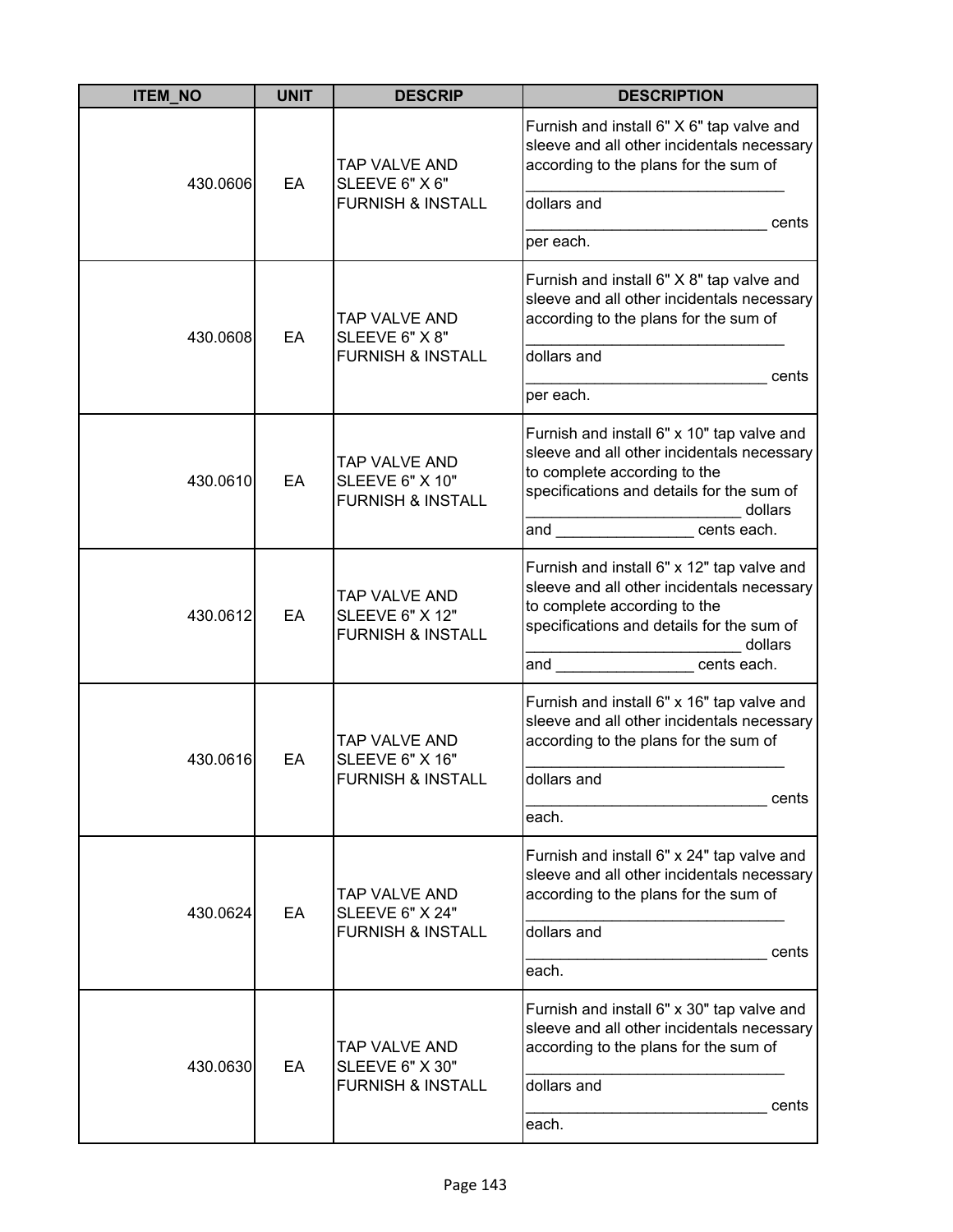| <b>ITEM_NO</b> | <b>UNIT</b> | <b>DESCRIP</b>                                                          | <b>DESCRIPTION</b>                                                                                                                                                        |
|----------------|-------------|-------------------------------------------------------------------------|---------------------------------------------------------------------------------------------------------------------------------------------------------------------------|
| 430.0636       | EA          | TAP VALVE AND<br>SLEEVE 6" X 36"<br><b>FURNISH &amp; INSTALL</b>        | Furnish and install 6" x 36" tap valve and<br>sleeve and all other incidentals necessary<br>according to the plans for the sum of<br>dollars and<br>cents<br>each.        |
| 430.0642       | EA          | TAP VALVE AND<br><b>SLEEVE 6" X 42"</b><br><b>FURNISH &amp; INSTALL</b> | Furnish and install 6" x 42" tap valve and<br>sleeve and all other incidentals necessary<br>according to the plans for the sum of<br>dollars and<br>cents<br>each.        |
| 430.0801       | EA          | <b>TAP VALVE AND</b><br>SLEEVE 8" X 1"<br><b>FURNISH &amp; INSTALL</b>  | Furnish and install 8" x 1" tap valve and<br>sleeve and all other incidentals necessary<br>according to the plans for the sum of<br>dollars and<br>cents<br>per each.     |
| 430.0804       | EA          | TAP VALVE AND<br>SLEEVE 8" X 4"<br><b>FURNISH &amp; INSTALL</b>         | Furnish and install 8" x 4" tap valve and<br>sleeve and all other incidentals necessary<br>according to the plans for the sum of<br>dollars and<br>cents<br>per each.     |
| 430.0806       | EA          | TAP VALVE AND<br>SLEEVE 8" X 6"<br><b>FURNISH &amp; INSTALL</b>         | Furnish and install 8" x 6" tap valve and<br>sleeve and all other incidentals necessary<br>according to the plans for the sum of<br>dollars and<br>cents<br>per each.     |
| 430.0808       | EA          | TAP VALVE AND<br>SLEEVE 8" X 8"<br><b>FURNISH &amp; INSTALL</b>         | Furnish and install 8" x 8" tap valve and<br>sleeve, and all other incidentals<br>necessary according to the plans for the<br>sum of<br>dollars and<br>cents<br>per each. |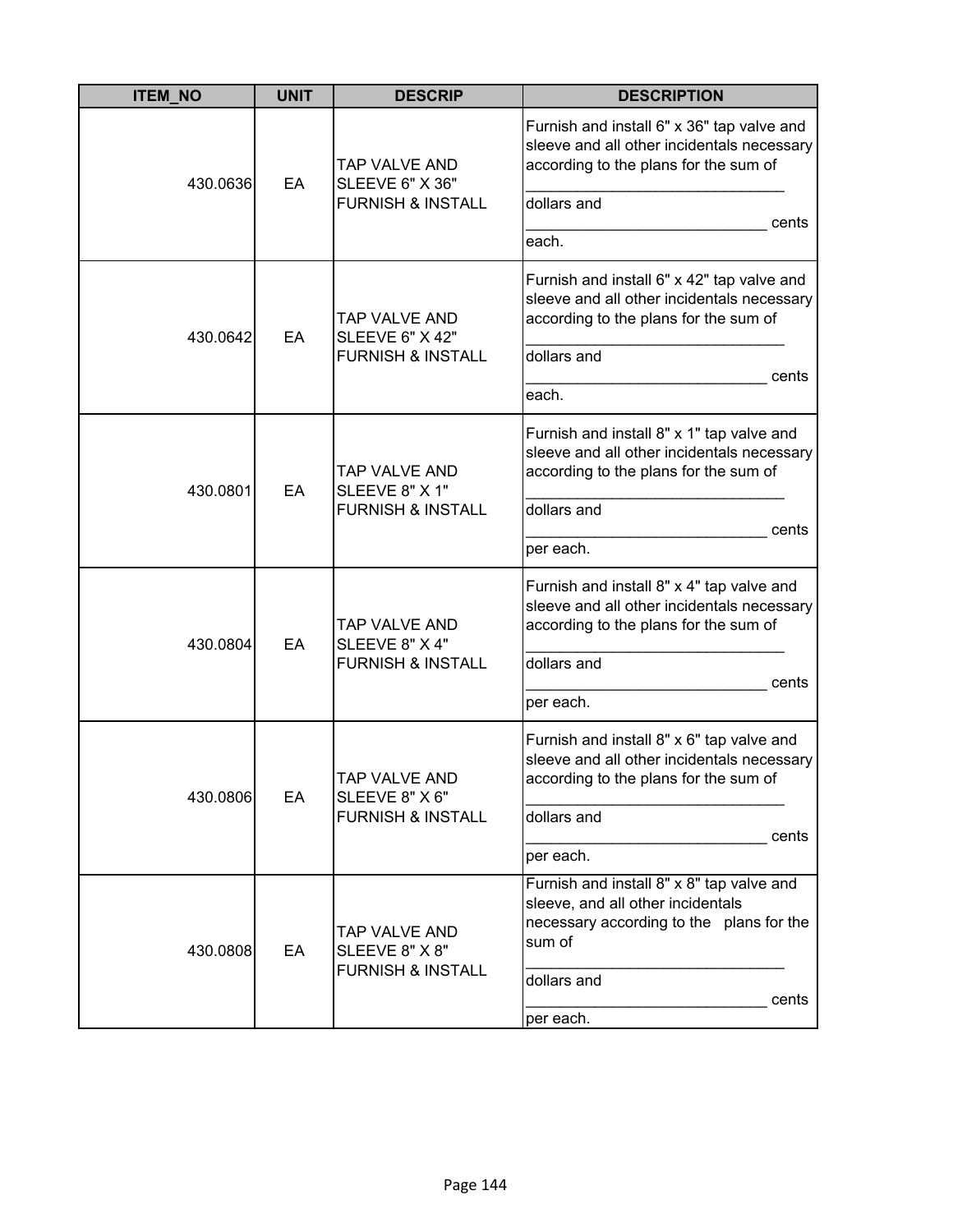| <b>ITEM_NO</b> | <b>UNIT</b> | <b>DESCRIP</b>                                                          | <b>DESCRIPTION</b>                                                                                                                                                         |
|----------------|-------------|-------------------------------------------------------------------------|----------------------------------------------------------------------------------------------------------------------------------------------------------------------------|
| 430.0810       | EA          | TAP VALVE AND<br><b>SLEEVE 8" X 10"</b><br><b>FURNISH &amp; INSTALL</b> | Furnish and install 8" x 10" tap valve and<br>sleeve, and all other incidentals<br>necessary according to the plans for the<br>sum of<br>dollars and<br>cents<br>per each. |
| 430.0812       | EA          | TAP VALVE AND<br><b>SLEEVE 8" X 12"</b><br><b>FURNISH &amp; INSTALL</b> | Furnish and install 8" x 12" tap valve and<br>sleeve, and all other incidentals<br>necessary according to the plans for the<br>sum of<br>dollars and<br>cents<br>per each. |
| 430.0816       | EA          | TAP VALVE AND<br><b>SLEEVE 8" X 16"</b><br><b>FURNISH &amp; INSTALL</b> | Furnish and install 8" x 16" tap valve and<br>sleeve, and all other incidentals<br>necessary according to the plans for the<br>sum of<br>dollars and<br>cents<br>per each. |
| 430.0824       | EA          | TAP VALVE AND<br><b>SLEEVE 8" X 24"</b><br><b>FURNISH &amp; INSTALL</b> | Furnish and install 8" x 24" tap valve and<br>sleeve, and all other incidentals<br>necessary according to the plans for the<br>sum of<br>dollars and<br>cents<br>per each. |
| 430.0830       | EA          | TAP VALVE AND<br><b>SLEEVE 8" X 30"</b><br><b>FURNISH &amp; INSTALL</b> | Furnish and install 8" x 30" tap valve and<br>sleeve, and all other incidentals<br>necessary according to the plans for the<br>sum of<br>dollars and<br>cents<br>per each. |
| 430.0836       | EA          | TAP VALVE AND<br><b>SLEEVE 8" X 36"</b><br><b>FURNISH &amp; INSTALL</b> | Furnish and install 8" x 36" tap valve and<br>sleeve, and all other incidentals<br>necessary according to the plans for the<br>sum of<br>dollars and<br>cents<br>per each. |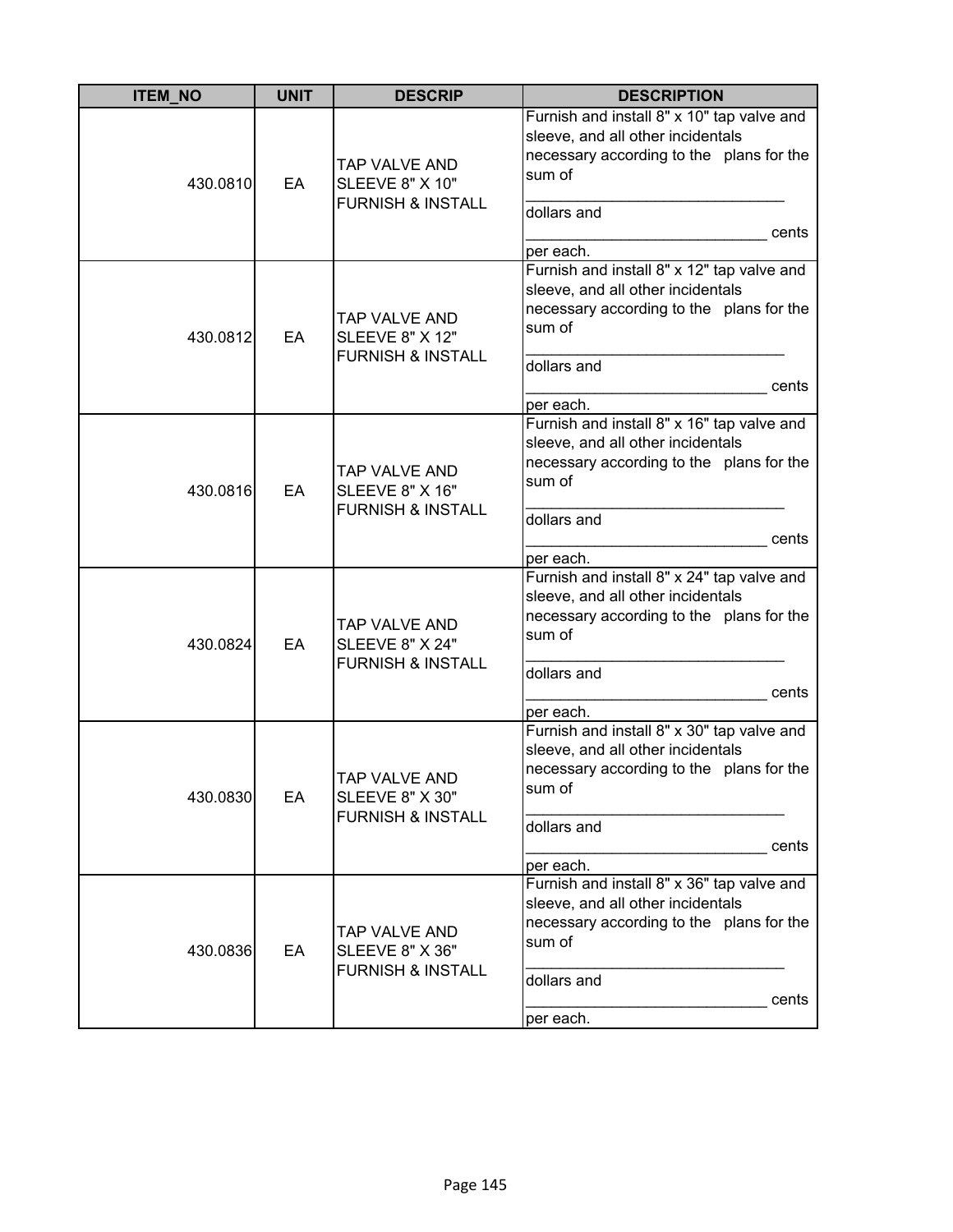| <b>ITEM NO</b> | <b>UNIT</b> | <b>DESCRIP</b>                                                                 | <b>DESCRIPTION</b>                                                                                                                                                          |
|----------------|-------------|--------------------------------------------------------------------------------|-----------------------------------------------------------------------------------------------------------------------------------------------------------------------------|
| 430.0842       | EA          | TAP VALVE AND<br><b>SLEEVE 8" X 42"</b><br><b>FURNISH &amp; INSTALL</b>        | Furnish and install 8" x 42" tap valve and<br>sleeve, and all other incidentals<br>necessary according to the plans for the<br>sum of<br>dollars and<br>cents<br>per each.  |
| 430.1004       | EA          | TAP VALVE AND<br><b>SLEEVE 10" X 4"</b><br><b>FURNISH &amp; INSTALL</b>        | Furnish and install 10" x 4" tap valve and<br>sleeve, and all other incidentals<br>necessary according to the plans for the<br>sum of<br>dollars and<br>cents<br>per each.  |
| 430.1006       | EA          | <b>TAP VALVE AND</b><br><b>SLEEVE 10" X 6"</b><br><b>FURNISH &amp; INSTALL</b> | Furnish and install 10" x 6" tap valve and<br>sleeve, and all other incidentals<br>necessary according to the plans for the<br>sum of<br>dollars and<br>cents<br>per each.  |
| 430.1008       | EA          | TAP VALVE AND<br><b>SLEEVE 10" X 8"</b><br><b>FURNISH &amp; INSTALL</b>        | Furnish and install 10" x 8" tap valve and<br>sleeve, and all other incidentals<br>necessary according to the plans for the<br>sum of<br>dollars and<br>cents<br>per each.  |
| 430.1010       | EA          | ITAP VALVE AND<br><b>SLEEVE 10" X 10"</b><br><b>FURNISH &amp; INSTALL</b>      | Furnish and install 10" x 10" tap valve and<br>sleeve, and all other incidentals<br>necessary according to the plans for the<br>sum of<br>dollars and<br>cents<br>per each. |
| 430.1012       | EA          | TAP VALVE AND<br><b>SLEEVE 10" X 12"</b><br><b>FURNISH &amp; INSTALL</b>       | Furnish and install 10" x 12" tap valve and<br>sleeve, and all other incidentals<br>necessary according to the plans for the<br>sum of<br>dollars and<br>cents<br>per each. |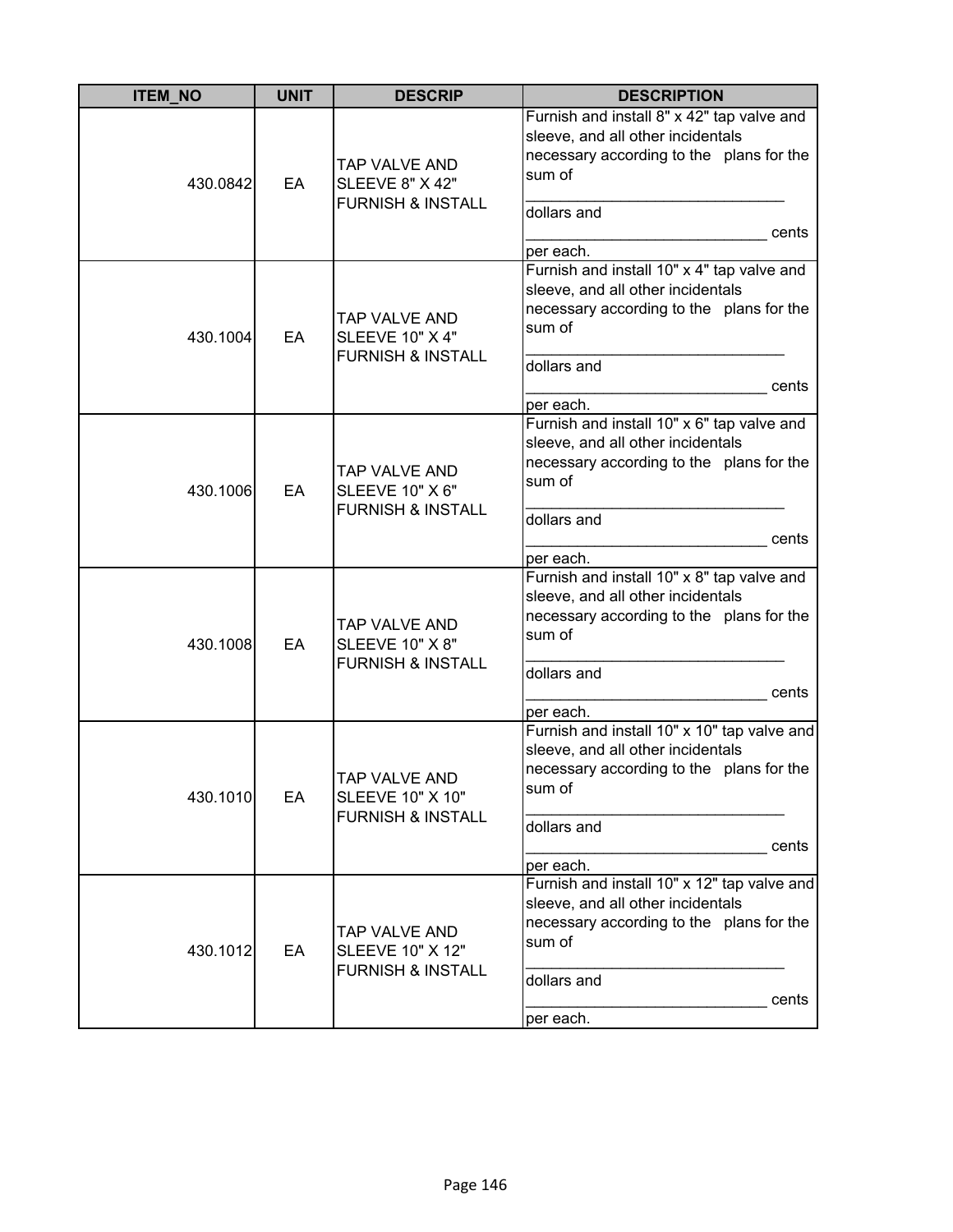| <b>ITEM_NO</b> | <b>UNIT</b> | <b>DESCRIP</b>                                                           | <b>DESCRIPTION</b>                                                                                                                                                          |
|----------------|-------------|--------------------------------------------------------------------------|-----------------------------------------------------------------------------------------------------------------------------------------------------------------------------|
| 430.1206       | EA          | TAP VALVE AND<br><b>SLEEVE 12" X 6"</b><br><b>FURNISH &amp; INSTALL</b>  | Furnish and install 12" x 6" tap valve and<br>sleeve and all other incidentals necessary<br>according to the plans for the sum of<br>dollars and<br>cents<br>per each.      |
| 430.1208       | EA          | TAP VALVE AND<br><b>SLEEVE 12" X 8"</b><br><b>FURNISH &amp; INSTALL</b>  | Furnish and install 12" x 8" tap valve and<br>sleeve and all other incidentals necessary<br>according to the plans for the sum of<br>dollars and<br>cents<br>per each.      |
| 430.1210       | EA          | TAP VALVE AND<br><b>SLEEVE 12" X 10"</b><br><b>FURNISH &amp; INSTALL</b> | Furnish and install 12" x 10" tap valve and<br>sleeve and all other incidentals necessary<br>according to the plans for the sum of<br>dollars and<br>cents<br>per each.     |
| 430.1212       | EA          | TAP VALVE AND<br><b>SLEEVE 12" X 12"</b><br><b>FURNISH &amp; INSTALL</b> | Furnish and install 12" x 12" tap valve and<br>sleeve, and all other incidentals<br>necessary according to the plans for the<br>sum of<br>dollars and<br>cents<br>per each. |
| 430.1606       | EA          | ITAP VALVE AND<br><b>SLEEVE 16" X 6"</b><br><b>FURNISH &amp; INSTALL</b> | Furnish and install 16" x 6" tap valve and<br>sleeve and all other incidentals necessary<br>according to the plans for the sum of<br>dollars and<br>cents<br>per each.      |
| 430.1608       | EA          | TAP VALVE AND<br><b>SLEEVE 16" X 8"</b><br><b>FURNISH &amp; INSTALL</b>  | Furnish and install 16" x 8" tap valve and<br>sleeve and all other incidentals necessary<br>according to the plans for the sum of<br>dollars and<br>cents<br>per each.      |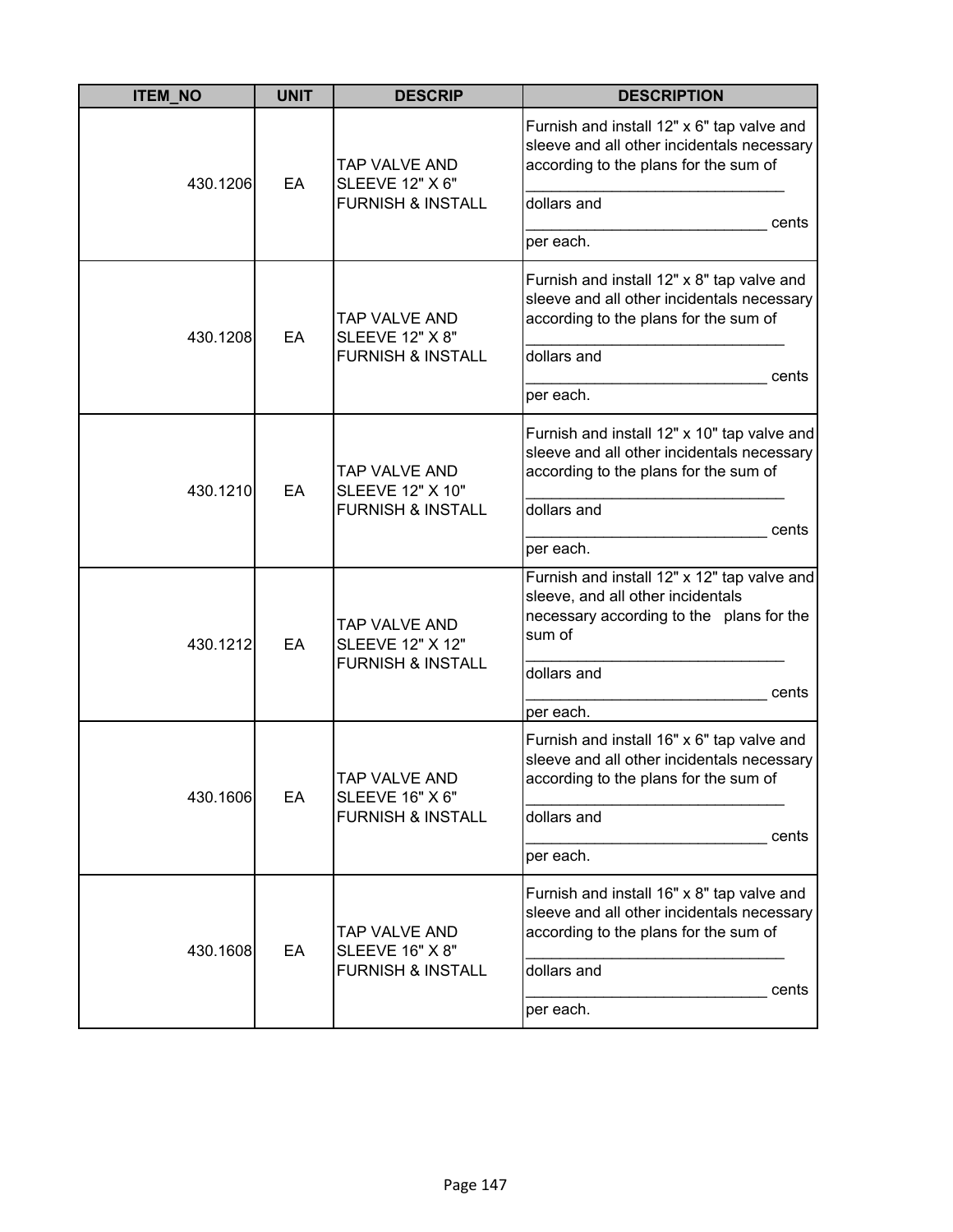| <b>ITEM_NO</b> | <b>UNIT</b> | <b>DESCRIP</b>                                                                | <b>DESCRIPTION</b>                                                                                                                                                      |
|----------------|-------------|-------------------------------------------------------------------------------|-------------------------------------------------------------------------------------------------------------------------------------------------------------------------|
| 430.1610       | EA          | TAP VALVE AND<br><b>SLEEVE 16" X 10"</b><br><b>FURNISH &amp; INSTALL</b>      | Furnish and install 16" x 10" tap valve and<br>sleeve and all other incidentals necessary<br>according to the plans for the sum of<br>dollars and<br>cents<br>per each. |
| 430.1612       | EA          | TAP VALVE AND<br><b>SLEEVE 16"X12"</b><br><b>FURNISH &amp; INSTALL</b>        | Furnish and install 16" x 12" tap valve and<br>sleeve, and all other incidentals<br>necessary according to the plans for the<br>sum of<br>dollars and<br>cents<br>each. |
| 430.1624       | EA          | <b>TAP VALVE AND</b><br><b>SLEEVE 16"X24"</b><br><b>FURNISH &amp; INSTALL</b> | Furnish and install 16" x 24" tap valve and<br>sleeve, and all other incidentals<br>necessary according to the plans for the<br>sum of<br>dollars and<br>cents<br>each. |
| 430.2406       | EA          | TAP VALVE AND<br><b>SLEEVE 24" X 6"</b><br><b>FURNISH &amp; INSTALL</b>       | Furnish and install 24" x 6" tap valve and<br>sleeve and all other incidentals necessary<br>according to the plans for the sum of<br>dollars and<br>cents<br>each.      |
| 430.2408       | EA          | ITAP VALVE AND<br><b>SLEEVE 24" X 8"</b><br><b>FURNISH &amp; INSTALL</b>      | Furnish and install 24" x 8" tap valve and<br>sleeve and all other incidentals necessary<br>according to the plans for the sum of<br>dollars and<br>cents<br>each.      |
| 430.2410       | EA          | TAP VALVE AND<br><b>SLEEVE 24" X 10"</b><br><b>FURNISH &amp; INSTALL</b>      | Furnish and install 24" x 10" tap valve and<br>sleeve and all other incidentals necessary<br>according to the plans for the sum of<br>dollars and<br>cents<br>each.     |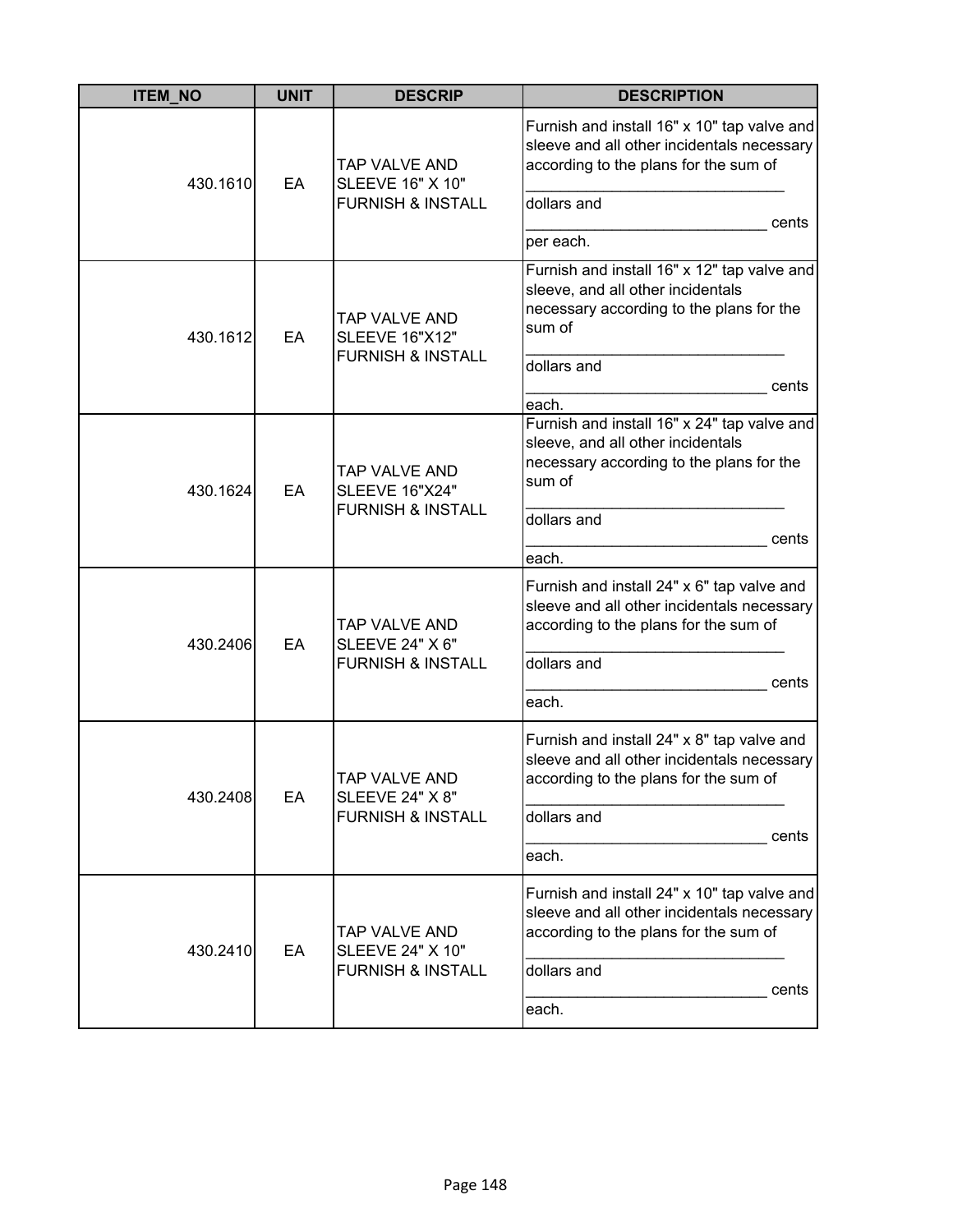| <b>ITEM_NO</b> | <b>UNIT</b> | <b>DESCRIP</b>                                                           | <b>DESCRIPTION</b>                                                                                                                                                  |
|----------------|-------------|--------------------------------------------------------------------------|---------------------------------------------------------------------------------------------------------------------------------------------------------------------|
| 430.2412       | EA          | TAP VALVE AND<br><b>SLEEVE 24" X 12"</b><br><b>FURNISH &amp; INSTALL</b> | Furnish and install 24" x 12" tap valve and<br>sleeve and all other incidentals necessary<br>according to the plans for the sum of<br>dollars and<br>cents<br>each. |
| 430.3006       | EA          | TAP VALVE AND<br><b>SLEEVE 30" X 6"</b><br><b>FURNISH &amp; INSTALL</b>  | Furnish and install 30" x 6" tap valve and<br>sleeve and all other incidentals necessary<br>according to the plans for the sum of<br>dollars and<br>cents<br>each.  |
| 430.3008       | EA          | TAP VALVE AND<br><b>SLEEVE 30" X 8"</b><br><b>FURNISH &amp; INSTALL</b>  | Furnish and install 30" x 8" tap valve and<br>sleeve, and all incidentals necessary<br>according to the plans for the sum of<br>dollars and<br>cents each.          |
| 430.3010       | EA          | TAP VALVE AND<br><b>SLEEVE 30" X 10"</b><br><b>FURNISH &amp; INSTALL</b> | Furnish and install 30" x 10" tap valve and<br>sleeve, and all incidentals necessary<br>according to the plans for the sum of<br>dollars and<br>cents each.         |
| 430.3012       | EA          | TAP VALVE AND<br><b>SLEEVE 30" X 12"</b><br><b>FURNISH &amp; INSTALL</b> | Furnish and install 30" x 12" tap valve and<br>sleeve, and all incidentals necessary<br>according to the plans for the sum of<br>dollars and<br>cents each.         |
| 430.3624       | EA          | TAP VALVE AND<br><b>SLEEVE 36" X 24"</b><br><b>FURNISH &amp; INSTALL</b> | Furnish and install 36" x 24" tap valve and<br>sleeve, and all incidentals necessary<br>according to the plans for the sum of<br>dollars and<br>cents each.         |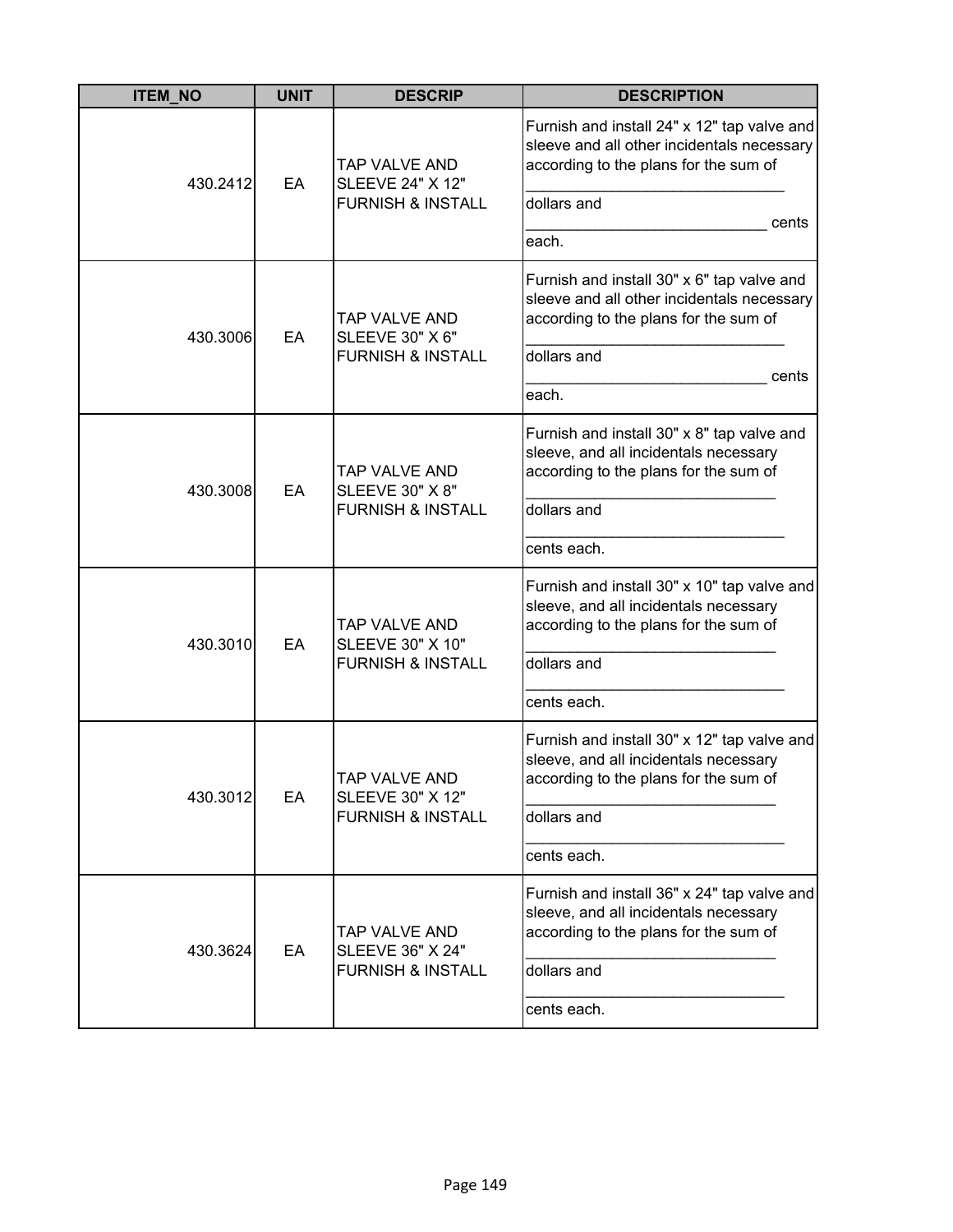| <b>ITEM_NO</b> | <b>UNIT</b> | <b>DESCRIP</b>                                                           | <b>DESCRIPTION</b>                                                                                                                                                          |
|----------------|-------------|--------------------------------------------------------------------------|-----------------------------------------------------------------------------------------------------------------------------------------------------------------------------|
| 430.4208       | EA          | TAP VALVE AND<br><b>SLEEVE 42" X 8"</b><br><b>FURNISH &amp; INSTALL</b>  | Furnish and install 42" x 8" tap valve and<br>sleeve, and all other incidentals<br>necessary according to the plans for the<br>sum of<br>dollars and<br>cents<br>per each.  |
| 430.4236       | EA          | TAP VALVE AND<br><b>SLEEVE 42" X 36"</b><br><b>FURNISH &amp; INSTALL</b> | Furnish and install 42" x 36" tap valve and<br>sleeve, and all other incidentals<br>necessary according to the plans for the<br>sum of<br>dollars and<br>cents<br>per each. |
| 431.0000       | <b>TON</b>  | <b>CERTA-LOK FITTINGS</b><br><b>FURNISH &amp; INSTALL</b>                | Furnish and install Certa-Lok fittings, and<br>all other incidentals necessary according<br>to the plans for the sum of<br>dollars and<br>cents<br>per ton.                 |
| 432.0600       | EA          | <b>CUT IN TEE 6" FURNISH</b><br>& INSTALL                                | Furnish and install cut in tee 6", and all<br>other incidentals necessary according to<br>the plans for the sum of<br>dollars and<br>cents<br>each.                         |
| 432.0800       | EA          | <b>CUT IN TEE 8" FURNISH</b><br>& INSTALL                                | Furnish and install cut in tee 8", and all<br>other incidentals necessary according to<br>the plans for the sum of<br>dollars and<br>cents<br>each.                         |
| 432.1200       | EA          | CUT IN TEE 12"<br><b>FURNISH &amp; INSTALL</b>                           | Furnish and install cut in tee 12", and all<br>other incidentals necessary according to<br>the plans for the sum of<br>dollars and<br>cents<br>each.                        |
| 432.1616       | EA          | CUT IN TEE 16"x16"<br><b>RCCP FURNISH &amp;</b><br><b>INSTALL</b>        | Furnish and install cut in tee 16"x16"<br>RCCP, and all other incidentals<br>necessary according to the plans for the<br>sum of<br>dollars and<br>cents<br>each.            |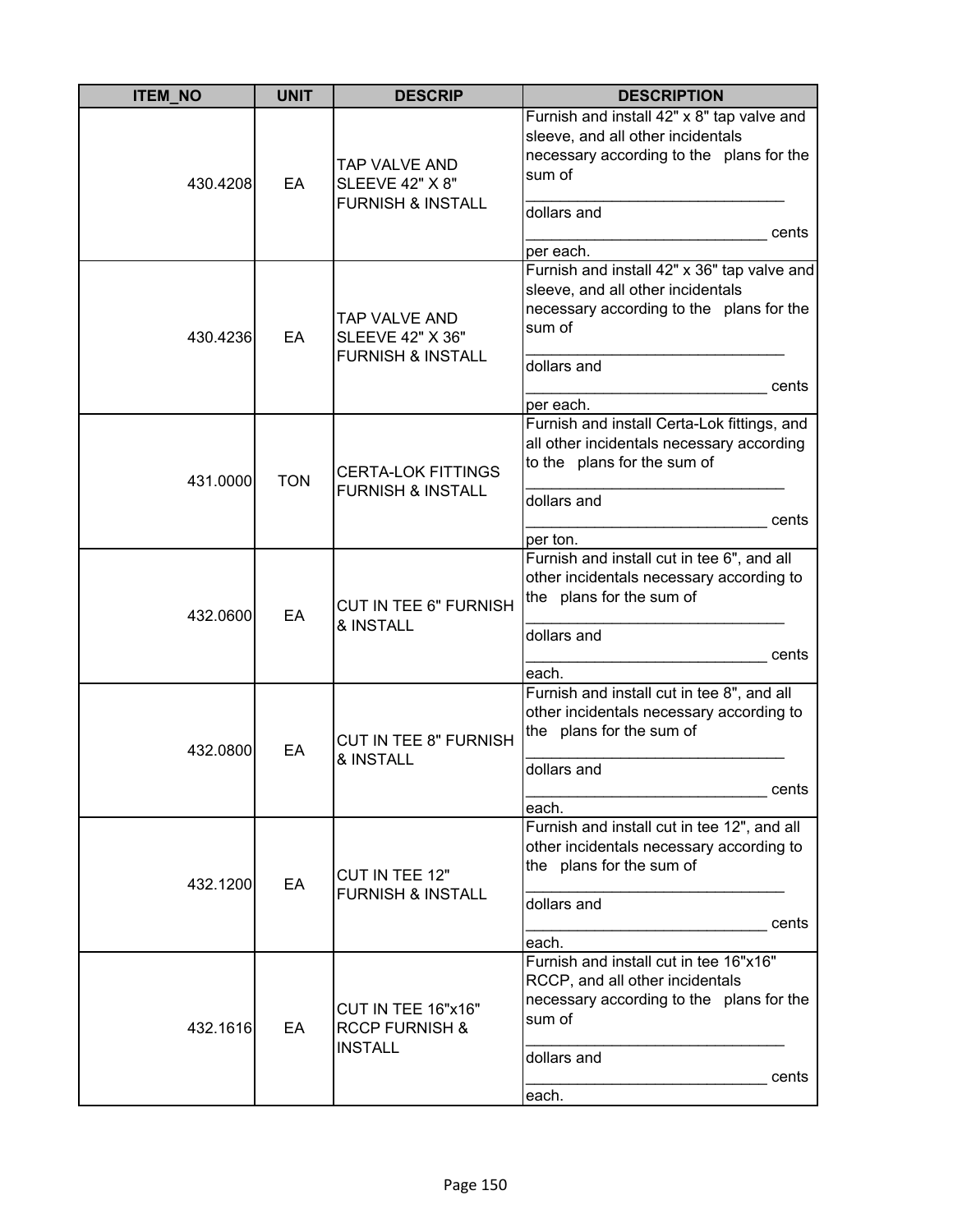| <b>ITEM NO</b> | <b>UNIT</b> | <b>DESCRIP</b>                                                                                                                  | <b>DESCRIPTION</b>                                                                                                                                                                                            |
|----------------|-------------|---------------------------------------------------------------------------------------------------------------------------------|---------------------------------------------------------------------------------------------------------------------------------------------------------------------------------------------------------------|
| 433.0606       | EA          | MJ TEE 6"x6"x6" WITH<br><b>BLOCKING FURNISH &amp;</b><br><b>INSTALL</b>                                                         | Furnish and install 6"x6"x6" MJ Tee with<br>blocking, and all other incidentals<br>necessary according to the plans for the<br>sum of<br>dollars and<br>cents<br>each.                                        |
| 434.0645       | EA          | BEND 45 DEGREE 6"<br><b>WITH BLOCKING</b><br><b>FURNISH &amp; INSTALL</b>                                                       | Furnish and install 6" 45 degree bend with<br>blocking, and all other incidentals<br>necessary according to the plans for the<br>sum of<br>dollars and<br>cents<br>each.                                      |
| 435.0010       | EA          | <b>MANHOLE COVER</b><br><b>REMOVE &amp; REPLACE</b>                                                                             | For removing existing manhole ring and<br>cover and installing new city-supplied<br>manhole ring and cover on manhole,<br>including all incidentals necessary for the<br>sum of<br>dollars and<br>cents each. |
| 435.0011       | EA          | <b>MANHOLE COVER</b><br>"PAMREX" TYPE<br><b>REMOVE &amp; REPLACE</b>                                                            | For removing existing manhole ring and<br>cover and installing new "Pamrex"<br>manhole ring and cover on manhole,<br>including all incidentals necessary for the<br>sum of<br>dollars and<br>cents each.      |
| 435.0030       | EA          | <b>MANHOLE &amp; VALVE</b><br><b>ADJUST</b>                                                                                     | For adjusting the elevation of existing<br>horizontal valves with manholes to<br>conform to proposed grades according to<br>the plans for the sum of<br>dollars and<br>cents<br>each.                         |
| 435.0031       | EA          | <b>ADJUST WATER</b><br><b>MANHOLE RING &amp;</b><br><b>COVER W/ CONCRETE</b><br>RINGS IN 2"<br>INCREMENTS UP TO 18" dollars and | Adjust water manhole rings and covers<br>with concrete rings in 2" increments up to<br>18" to conform to proposed grades<br>according to the specifications and details<br>for the sum of<br>cents<br>each.   |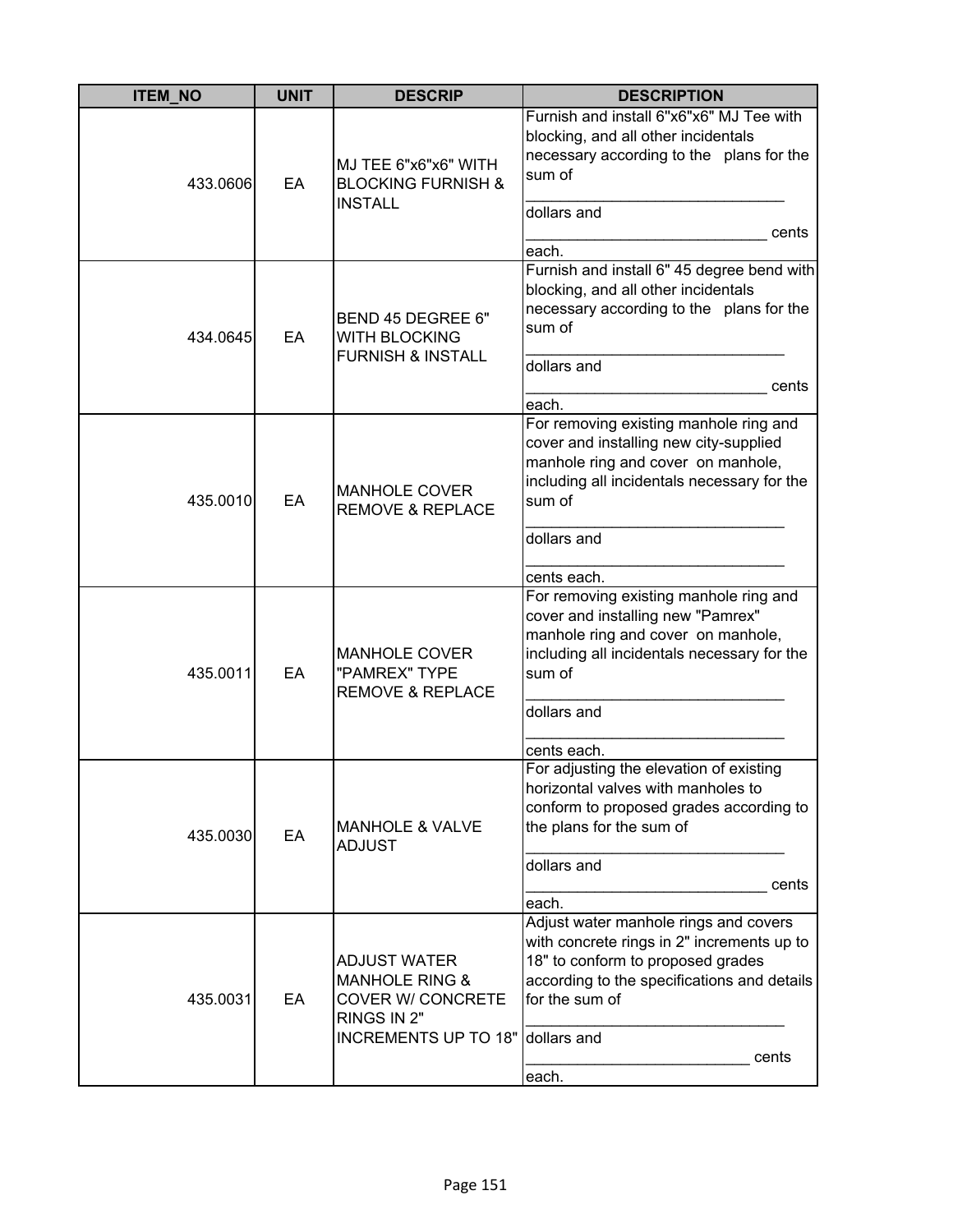| <b>ITEM_NO</b> | <b>UNIT</b> | <b>DESCRIP</b>                                                                                         | <b>DESCRIPTION</b>                                                                                                                                                                                                    |
|----------------|-------------|--------------------------------------------------------------------------------------------------------|-----------------------------------------------------------------------------------------------------------------------------------------------------------------------------------------------------------------------|
| 435.0032       | EA          | <b>REMOVE &amp; REPLACE</b><br><b>WATER MANHOLE</b><br><b>CONE FOR HEIGHT</b><br><b>ADJUSTMENT</b>     | Remove and replace water manhole cone<br>for height adjustment to conform to<br>proposed grades according to the<br>specifications and details for the sum of<br>dollars and                                          |
|                |             |                                                                                                        | cents each.                                                                                                                                                                                                           |
| 435.0433       | <b>VF</b>   | ADD HEIGHT TO BODY<br>OF MANHOLE FOR<br><b>ADJUSTMENT OF 4'</b><br><b>WATER MANHOLE</b>                | Add height to body of manhole for<br>adjustment of 4 foot water manhole to<br>conform to proposed grades according to<br>the specifications and details for the sum<br>$\mathsf{of}$ and $\mathsf{of}$<br>dollars and |
|                |             |                                                                                                        | cents per vertical foot.                                                                                                                                                                                              |
| 435.0434       | <b>VF</b>   | <b>REMOVE HEIGHT FROM</b><br><b>BODY OF MANHOLE</b><br>FOR ADJUSTMENT OF 4' of<br><b>WATER MANHOLE</b> | Remove height to body of manhole for<br>adjustment of 4 foot water manhole to<br>conform to proposed grades according to<br>the specifications and details for the sum<br>dollars and                                 |
|                |             |                                                                                                        | cents per vertical foot.                                                                                                                                                                                              |
| 435.0533       | <b>VF</b>   | ADD HEIGHT TO BODY<br>OF MANHOLE FOR<br><b>ADJUSTMENT OF 5'</b><br><b>WATER MANHOLE</b>                | Add height to body of manhole for<br>adjustment of 5 foot water manhole to<br>conform to proposed grades according to<br>the specifications and details for the sum<br>of<br>dollars and                              |
|                |             |                                                                                                        | cents per vertical foot.                                                                                                                                                                                              |
| 435.0534       | <b>VF</b>   | <b>REMOVE HEIGHT FROM</b><br><b>BODY OF MANHOLE</b><br>FOR ADJUSTMENT OF 5'<br><b>WATER MANHOLE</b>    | Remove height to body of manhole for<br>adjustment of 5 foot water manhole to<br>conform to proposed grades according to<br>the specifications and details for the sum<br>of<br>dollars and                           |
|                |             |                                                                                                        | cents per vertical foot.                                                                                                                                                                                              |
| 435.0633       | <b>VF</b>   | ADD HEIGHT TO BODY<br>OF MANHOLE FOR<br><b>ADJUSTMENT OF 6'</b><br><b>WATER MANHOLE</b>                | Add height to body of manhole for<br>adjustment of 6 foot water manhole to<br>conform to proposed grades according to<br>the specifications and details for the sum<br>of<br>dollars and                              |
|                |             |                                                                                                        | cents per vertical foot.                                                                                                                                                                                              |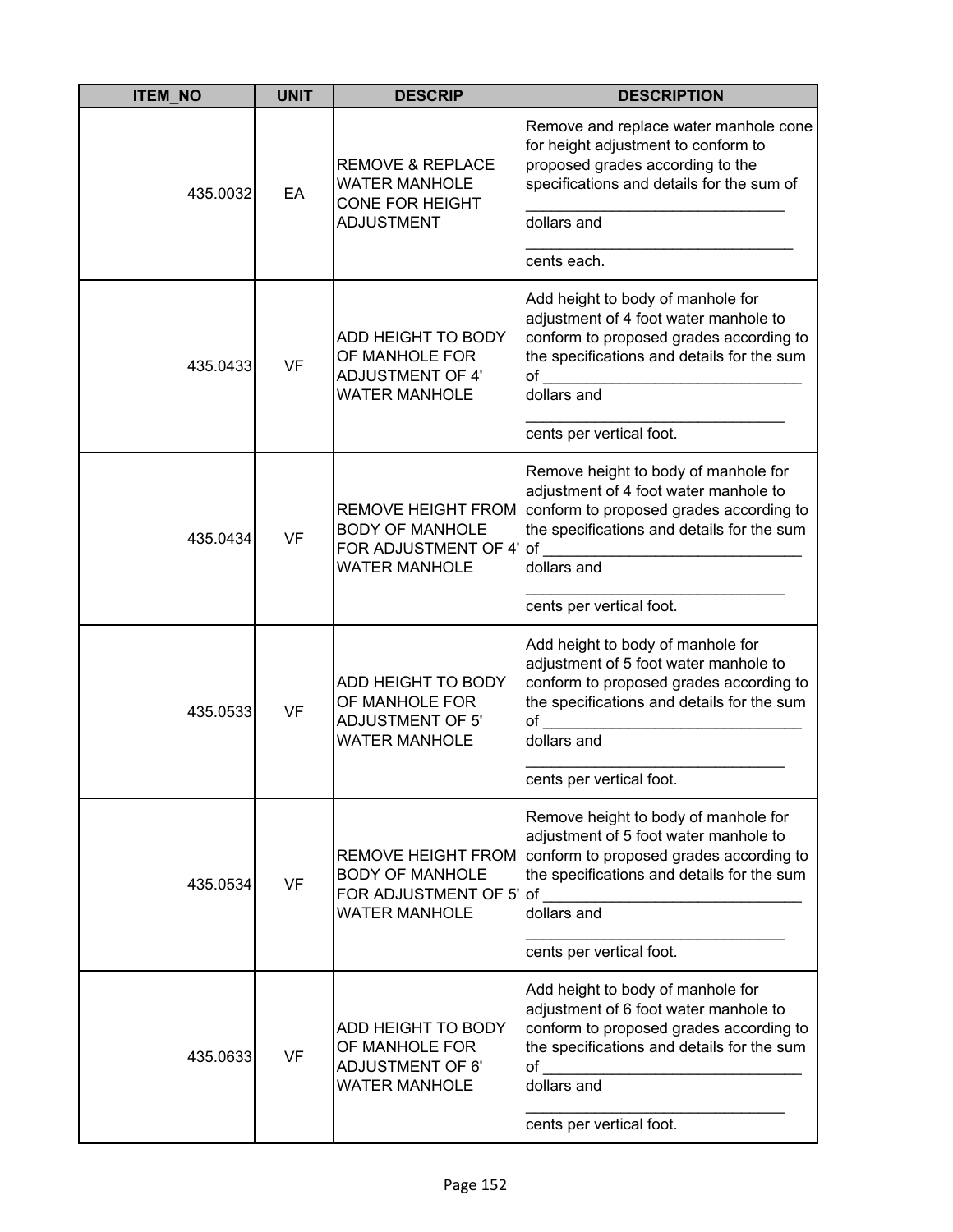| <b>ITEM_NO</b> | <b>UNIT</b> | <b>DESCRIP</b>                                                                                         | <b>DESCRIPTION</b>                                                                                                                                                                                                                                                                                                                                                                                              |
|----------------|-------------|--------------------------------------------------------------------------------------------------------|-----------------------------------------------------------------------------------------------------------------------------------------------------------------------------------------------------------------------------------------------------------------------------------------------------------------------------------------------------------------------------------------------------------------|
| 435.0634       | <b>VF</b>   | <b>REMOVE HEIGHT FROM</b><br><b>BODY OF MANHOLE</b><br>FOR ADJUSTMENT OF 6' of<br><b>WATER MANHOLE</b> | Remove height to body of manhole for<br>adjustment of 6 foot water manhole to<br>conform to proposed grades according to<br>the specifications and details for the sum<br>dollars and<br>cents each.                                                                                                                                                                                                            |
| 436.1600       | LF          | WATER 16" DR-25 PVC<br><b>FURNISH &amp; INSTALL</b>                                                    | Furnish and install 16" DR-25 PVC Class<br>165 water pipe, including all incidentals<br>according to the plans for the sum of<br>dollars<br>and<br>cents per<br>linear foot.                                                                                                                                                                                                                                    |
| 437.0750       | EA          | 3/4" BULLHEAD WATER<br><b>SERVICE ASSEMBLY</b><br><b>FURNISH &amp; INSTALL</b>                         | Furnish and Install 3/4" bullhead water<br>service assembly including all incidentals<br>according to the plans, specifications, and<br>details, for the sum of<br>dollars and the control of the control of the control of the control of the control of the control of the control of the control of the control of the control of the control of the control of the control of the control of<br>cents each. |
| 437.0751       | EA          | 3/4" BULLHEAD WATER<br>SERVICE ASSEMBLY<br><b>FURNISH &amp; INSTALL</b>                                | Furnish and Install 3/4" bullhead water<br>service assembly including angle stops<br>and all incidentals according to the plans,<br>specifications, and details, for the sum of<br>dollars and<br>cents each.                                                                                                                                                                                                   |
| 438.0000       | EA          | SERVICE ON PRIVATE<br><b>PROPERTY</b>                                                                  | Furnish and Install service on private<br>property from new meter to house at<br>existing connection for the sum of<br>dollars and<br>cents each.                                                                                                                                                                                                                                                               |
| 438.0001       | LF          | <b>SERVICE ON PRIVATE</b><br><b>PROPERTY</b>                                                           | Furnish and Install service on private<br>property from new meter to house at<br>existing connection for the sum of<br>dollars and<br>cents per linear foot.                                                                                                                                                                                                                                                    |
| 440.0600       | LF          | <b>WATER LOWING 6"</b>                                                                                 | For lowering 6 inch cast or ductile iron, or<br>PVC water main under existing/proposed<br>structures or utilities and all incidentals<br>necessary for the sum of<br>dollars and<br>cents per linear foot.                                                                                                                                                                                                      |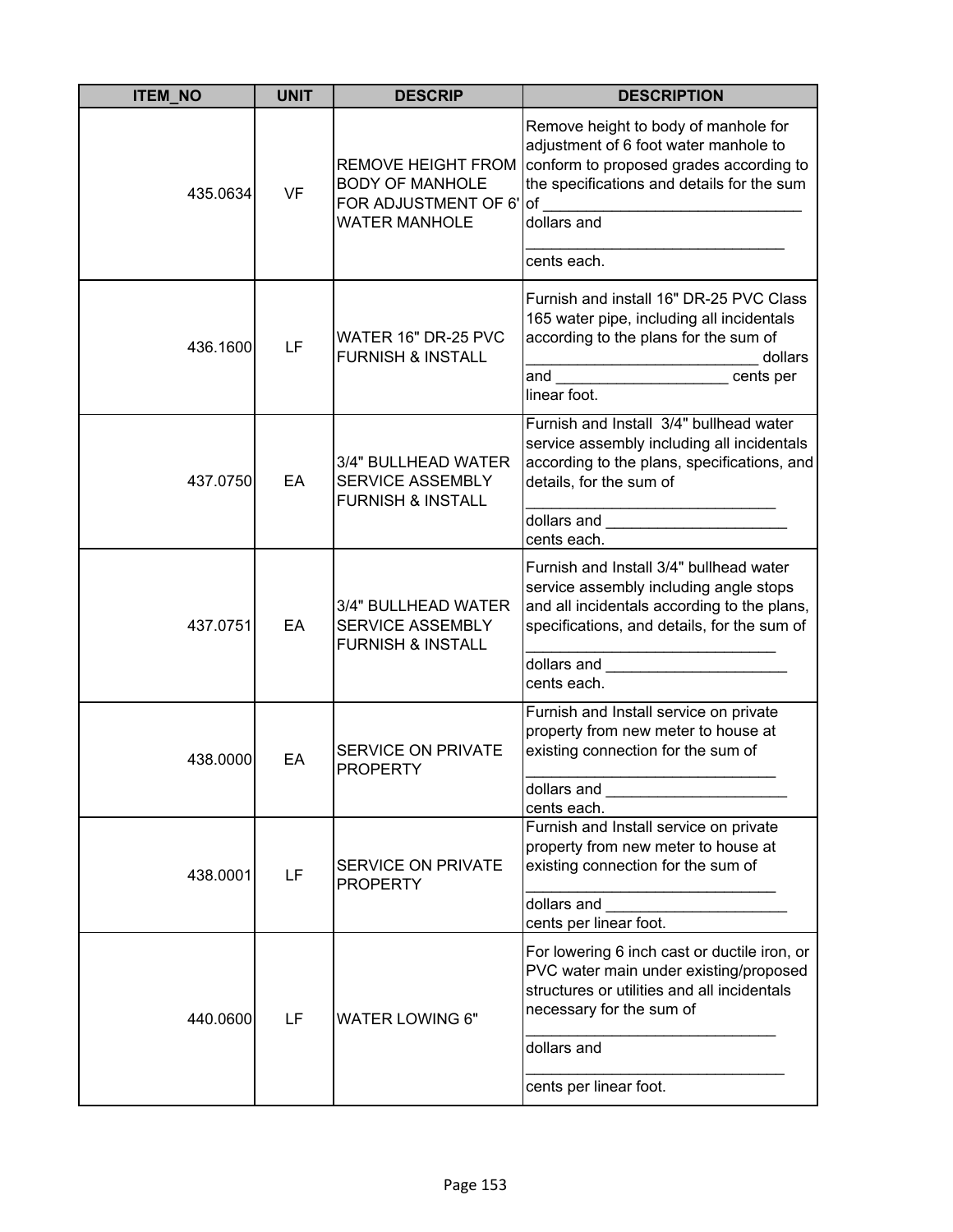| <b>ITEM_NO</b> | <b>UNIT</b> | <b>DESCRIP</b>                                                     | <b>DESCRIPTION</b>                                                                                                                                                                                                                                                                                                                                                                                         |
|----------------|-------------|--------------------------------------------------------------------|------------------------------------------------------------------------------------------------------------------------------------------------------------------------------------------------------------------------------------------------------------------------------------------------------------------------------------------------------------------------------------------------------------|
| 440.0800       | LF          | <b>WATER LOWING 8"</b>                                             | For lowering 8 inch cast or ductile iron, or<br>PVC water main under existing or<br>proposed structures or utilities and all<br>incidentals necessary for the sum of<br>dollars and<br>cents per linear foot.                                                                                                                                                                                              |
| 440.1200       | LF          | <b>WATER LOWING 12"</b>                                            | For lowering 12 inch cast or ductile iron,<br>or PVC water main under existing or<br>proposed structures or utilities and all<br>incidentals necessary for the sum of<br>dollars and<br>cents per linear foot.                                                                                                                                                                                             |
| 440.1600       | LF          | <b>WATER LOWING 16"</b>                                            | For lowering 16 inch reinforced concrete<br>cylinder pipe water main under existing or<br>proposed structures or utilities and all<br>incidentals necessary for the sum of<br>dollars and<br>cents<br>per linear foot.                                                                                                                                                                                     |
| 440.2400       | LF          | <b>WATER LOWING 24"</b>                                            | For lowering 24 inch reinforced concrete<br>cylinder pipe water main under existing or<br>proposed structures or utilities and all<br>incidentals necessary for the sum of<br>dollars and<br>cents<br>per linear foot.                                                                                                                                                                                     |
| 441.0200       | LF          | WATER 2" DR-18 PVC<br><b>FURNISH &amp; INSTALL</b><br>TEMPORARY    | Furnish and Install 2" DR-18 PVC Class<br>150 water pipe including all incidentals<br>necessary to complete according to the<br>plans for the sum of dollars<br>and cents per linear foot.                                                                                                                                                                                                                 |
| 441.0201       | LF          | WATER 2" DR-18 PVC<br><b>BY-PASS FURNISH AND</b><br><b>INSTALL</b> | Furnish and install 2" DR-18 PVC Class<br>150 by-pass water pipe including all<br>incidentals according to the plans for the<br>sum of the contract of the contract of the contract of the contract of the contract of the contract of the contract of the contract of the contract of the contract of the contract of the contract of the contract of the con<br>dollars and<br>cents<br>per linear foot. |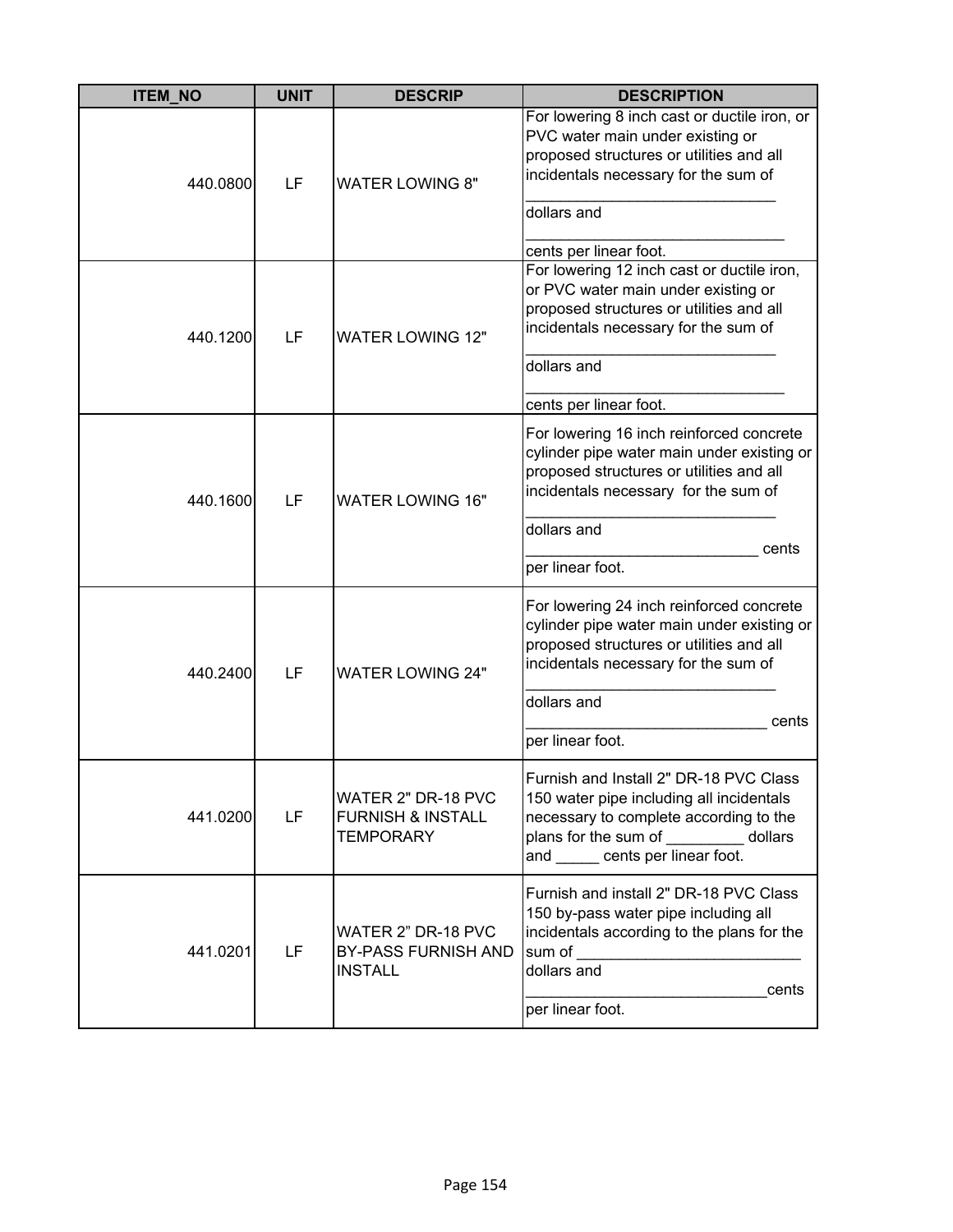| <b>ITEM NO</b> | <b>UNIT</b> | <b>DESCRIP</b>                                                         | <b>DESCRIPTION</b>                                                                                                                                                                                                                                                                                                                                                                                             |
|----------------|-------------|------------------------------------------------------------------------|----------------------------------------------------------------------------------------------------------------------------------------------------------------------------------------------------------------------------------------------------------------------------------------------------------------------------------------------------------------------------------------------------------------|
| 441.0600       | LF          | WATER 6" DR-18 PVC<br><b>FURNISH &amp; INSTALL</b><br><b>TEMPORARY</b> | Furnish and install temporary 6 inch DR-<br>18 PVC Class 150 water pipe including all<br>incidentals necessary to complete<br>according to the plans for the sum of<br>dollars<br>and $\qquad \qquad$<br>cents per linear foot.                                                                                                                                                                                |
| 445.0000       | EA          | FLUSH VALVE -<br><b>FURNISH &amp; INSTALL</b>                          | Furnish and install flush valve including<br>valve box and all incidentals according to<br>the plans, specifications and details for<br>the sum of<br>dollars<br>and the contract of the contract of the contract of the contract of the contract of the contract of the contract of the contract of the contract of the contract of the contract of the contract of the contract of the contra<br>cents each. |
| 450.0000       | EA          | <b>FIRE HYDRANT</b><br><b>STANDARD FURNISH &amp;</b><br><b>INSTALL</b> | Furnish and install standard City of<br>Garland fire hydrant of variable depth bury<br>and all other incidentals necessary to<br>complete according to the plans for the<br>sum of _________________________<br>dollars and<br>cents<br>per each.                                                                                                                                                              |
| 450.0005       | EA          | <b>FIRE HYDRANT</b><br><b>STANDARD RAISE</b>                           | Raise existing fire hydrant including all<br>necessary incidentals for the sum of<br>dollars<br>and<br>cents per each.                                                                                                                                                                                                                                                                                         |
| 450.0020       | EA          | <b>FIRE HYDRANT</b><br><b>REMOVE &amp; RELOCATE</b>                    | Excavate, remove and relocate existing<br>fire hydrant and all incidentals necessary<br>to complete according to the plans for the<br>sum of<br>dollars and<br>cents<br>each.                                                                                                                                                                                                                                  |
| 470.1200       | EA          | <b>WATER 12" A.D.S.</b><br><b>DRAIN BASIN FURNISH</b><br>& INSTALL     | Furnish and install 12 inch A.D.S. drain<br>basin including all incidentals necessary<br>to complete according to the plans for the<br>sum of the contract of the contract of the contract of the contract of the contract of the contract of the contract of the contract of the contract of the contract of the contract of the contract of the contract of the con<br>dollars and<br>cents<br>each.         |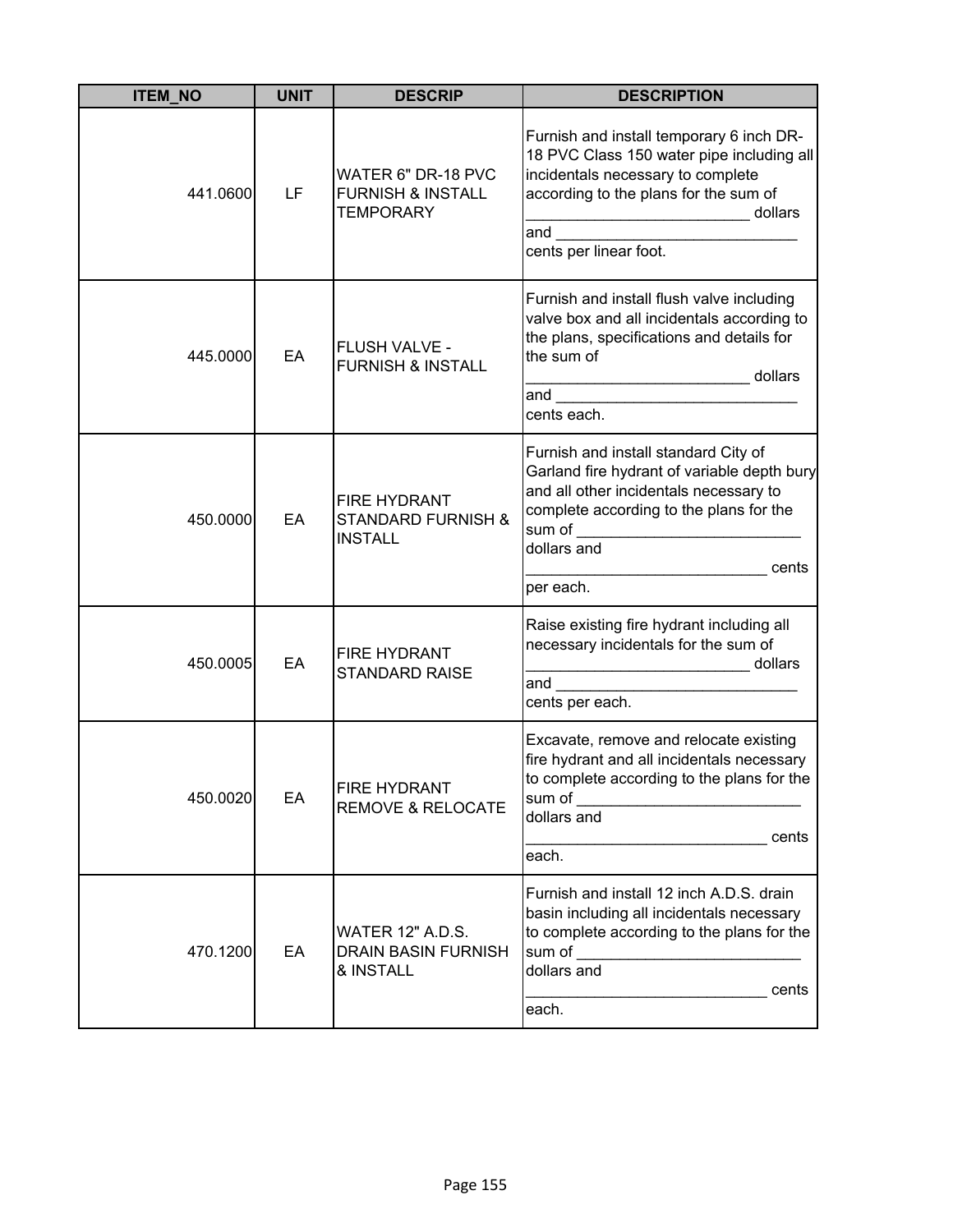| <b>ITEM_NO</b> | <b>UNIT</b> | <b>DESCRIP</b>                                                                                 | <b>DESCRIPTION</b>                                                                                                                                                                                            |
|----------------|-------------|------------------------------------------------------------------------------------------------|---------------------------------------------------------------------------------------------------------------------------------------------------------------------------------------------------------------|
| 480.0000       | LF          | <b>WATER SERVICE 3/4"</b><br>PVC BY BORE &<br><b>ENCASE FURNISH &amp;</b><br><b>INSTALL</b>    | Bore 3/4" PVC water service pipe<br>including steel casing, all according to the<br>plans for the sum of<br>dollars and                                                                                       |
| 480.0100       | LF          | WATER SERVICE 1" PVC the sum of<br><b>BY BORE &amp; ENCASE</b><br><b>FURNISH &amp; INSTALL</b> | cents per linear foot.<br>Bore 1" PVC water service pipe including<br>steel casing, all according to the plans for<br>dollars and<br>cents per linear foot.                                                   |
| 480.0600       | LF          | WATER 6" PVC BORE &<br><b>ENCASE</b>                                                           | Bore 6" PVC water pipe including steel<br>casing, spacers and 2000 PSI plugging all<br>according to the plans for the sum of<br>dollars and<br>cents per linear foot.                                         |
| 480.0671       | LF          | <b>WATER 6" PVC, 3/16"</b><br>CASING RANGE 0 - 30<br>LF BORE & ENCASE                          | Bore 6" PVC water pipe with 3/16" steel<br>casing all incidentals necessary according<br>to the specifications and details for 0 to<br>30 linear feet for the sum of<br>dollars and<br>cents per linear foot. |
| 480.0672       | LF          | WATER 6" PVC, 3/16"<br>CASING RANGE > 30 LF<br><b>BORE &amp; ENCASE</b>                        | Bore 6" PVC water pipe with 3/16" steel<br>casing all incidentals necessary according<br>to the specifications and details for over<br>30 linear feet for the sum of<br>dollars and<br>cents per linear foot. |
| 480.0750       | LF          | WATER 3/4" PVC BORE<br>& ENCASE                                                                | Bore 3/4" PVC water pipe including steel<br>casing, spacers and 2000 PSI plugging all<br>according to the plans for the sum of<br>dollars and<br>cents per linear foot.                                       |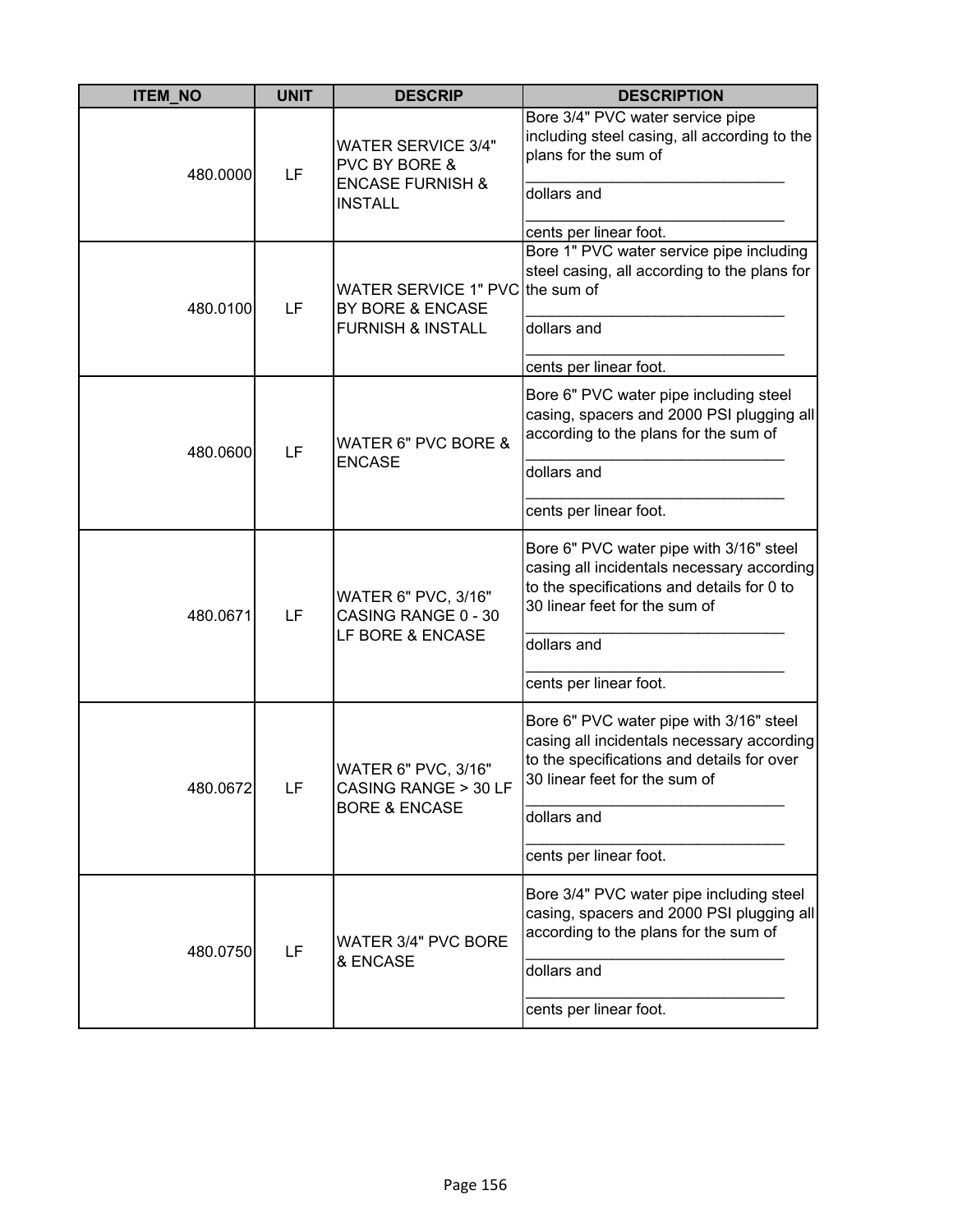| <b>ITEM_NO</b> | <b>UNIT</b> | <b>DESCRIP</b>                                                          | <b>DESCRIPTION</b>                                                                                                                                                                                             |
|----------------|-------------|-------------------------------------------------------------------------|----------------------------------------------------------------------------------------------------------------------------------------------------------------------------------------------------------------|
| 480.0800       | LF          | WATER 8" PVC BORE &<br><b>ENCASE</b>                                    | Bore 8" PVC water pipe including steel<br>casing, spacers and 2000 PSI plugging all<br>according to the plans for the sum of<br>dollars and<br>cents per linear foot.                                          |
| 480.0871       | LF          | WATER 8" PVC, 3/16"<br>CASING RANGE 0 - 30<br>LF BORE & ENCASE          | Bore 8" PVC water pipe with 3/16" steel<br>casing all incidentals necessary according<br>to the specifications and details for 0 to<br>30 linear feet for the sum of<br>dollars and<br>cents per linear foot.  |
| 480.0872       | LF          | WATER 8" PVC, 3/16"<br>CASING RANGE > 30 LF<br><b>BORE &amp; ENCASE</b> | Bore 8" PVC water pipe with 3/16" steel<br>casing all incidentals necessary according<br>to the specifications and details for over<br>30 linear feet for the sum of<br>dollars and<br>cents per linear foot.  |
| 480.1000       | LF          | WATER 1" PVC BORE &<br><b>ENCASE</b>                                    | Bore 1" PVC water pipe including steel<br>casing, spacers and 2000 PSI plugging all<br>according to the plans for the sum of<br>dollars and<br>cents per linear foot.                                          |
| 480.1200       | LF          | WATER 12" PVC BORE &<br><b>ENCASE</b>                                   | Bore 12" PVC water pipe including steel<br>casing, spacers and 2000 PSI plugging all<br>according to the plans for the sum of<br>dollars and<br>cents per linear foot.                                         |
| 480.1271       | LF          | WATER 12" PVC, 3/16"<br>CASING RANGE 0 - 30<br>LF BORE & ENCASE         | Bore 12" PVC water pipe with 3/16" steel<br>casing all incidentals necessary according<br>to the specifications and details for 0 to<br>30 linear feet for the sum of<br>dollars and<br>cents per linear foot. |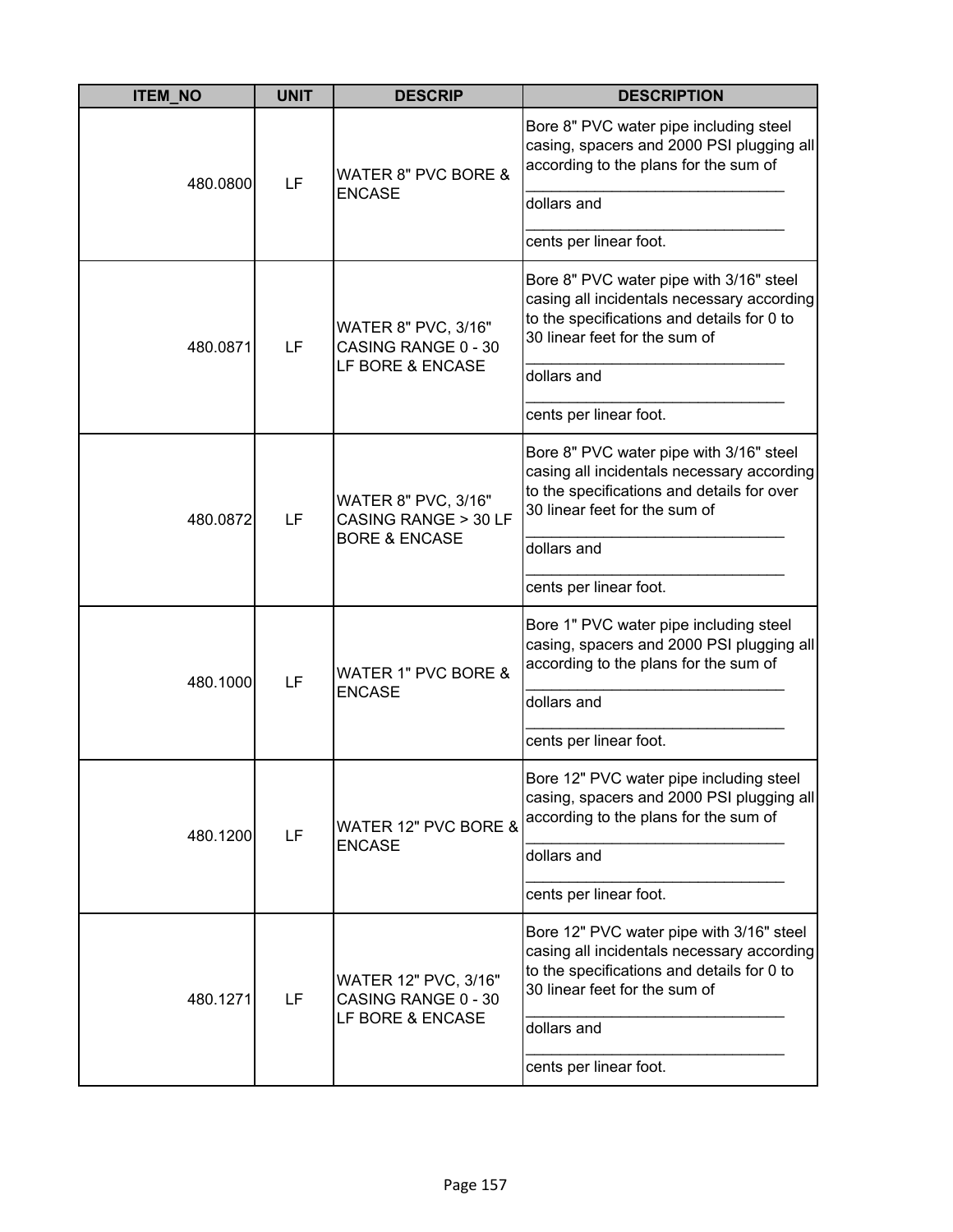| <b>ITEM_NO</b> | <b>UNIT</b>                            | <b>DESCRIP</b>                                                                                                                        | <b>DESCRIPTION</b>                                                                                                                                                                   |
|----------------|----------------------------------------|---------------------------------------------------------------------------------------------------------------------------------------|--------------------------------------------------------------------------------------------------------------------------------------------------------------------------------------|
| 480.1272       | LF                                     | WATER 12" PVC, 3/16"<br>CASING RANGE > 30 LF<br><b>BORE &amp; ENCASE</b>                                                              | Bore 12" PVC water pipe with 3/16" steel<br>casing all incidentals necessary according<br>to the specifications and details for over<br>30 linear feet for the sum of<br>dollars and |
|                |                                        |                                                                                                                                       | cents per linear foot.                                                                                                                                                               |
| 480.1600       | LF                                     | WATER 16" PVC BORE & sum of<br><b>ENCASE</b>                                                                                          | Bore 16" pipe including 24" diameter,<br>3/8" wall steel casing pipe with 2000 PSI<br>plugging all according to the plans for the                                                    |
|                |                                        |                                                                                                                                       | dollars and                                                                                                                                                                          |
|                |                                        |                                                                                                                                       | cents per<br>linear foot.                                                                                                                                                            |
| 480.1800       | LF                                     | WATER 18" PVC BORE & sum of<br><b>ENCASE</b>                                                                                          | Bore 18" pipe including 27" diameter,<br>7/16" wall steel casing pipe with 2000 PSI<br>plugging all according to the plans for the                                                   |
|                |                                        |                                                                                                                                       | dollars and                                                                                                                                                                          |
|                |                                        |                                                                                                                                       | cents per<br>linear foot.                                                                                                                                                            |
| 480.2400       | LF                                     | WATER 24" PVC BORE & sum of<br><b>ENCASE</b>                                                                                          | Bore 24" pipe including 36" diameter,<br>1/2" wall steel casing pipe with 2000 PSI<br>plugging all according to the plans for the                                                    |
|                |                                        |                                                                                                                                       | dollars and                                                                                                                                                                          |
|                |                                        |                                                                                                                                       | cents per<br>linear foot.                                                                                                                                                            |
| 480.3600       | LF                                     | WATER 36" PVC BORE & sum of<br><b>ENCASE</b>                                                                                          | Bore 36" pipe including 36" diameter,<br>1/2" wall steel casing pipe with 2000 PSI<br>plugging all according to the plans for the                                                    |
|                |                                        |                                                                                                                                       | dollars and                                                                                                                                                                          |
|                |                                        |                                                                                                                                       | cents per<br>linear foot.                                                                                                                                                            |
| LF<br>481.1600 | <b>WATER 16" RCCP BORE</b><br>& ENCASE | Bore 16" RCCP water including steel<br>casing pipe with 2000 PSI plugging all<br>according to the plans for the sum of<br>dollars and |                                                                                                                                                                                      |
|                |                                        |                                                                                                                                       |                                                                                                                                                                                      |
|                |                                        |                                                                                                                                       | cents per linear foot.                                                                                                                                                               |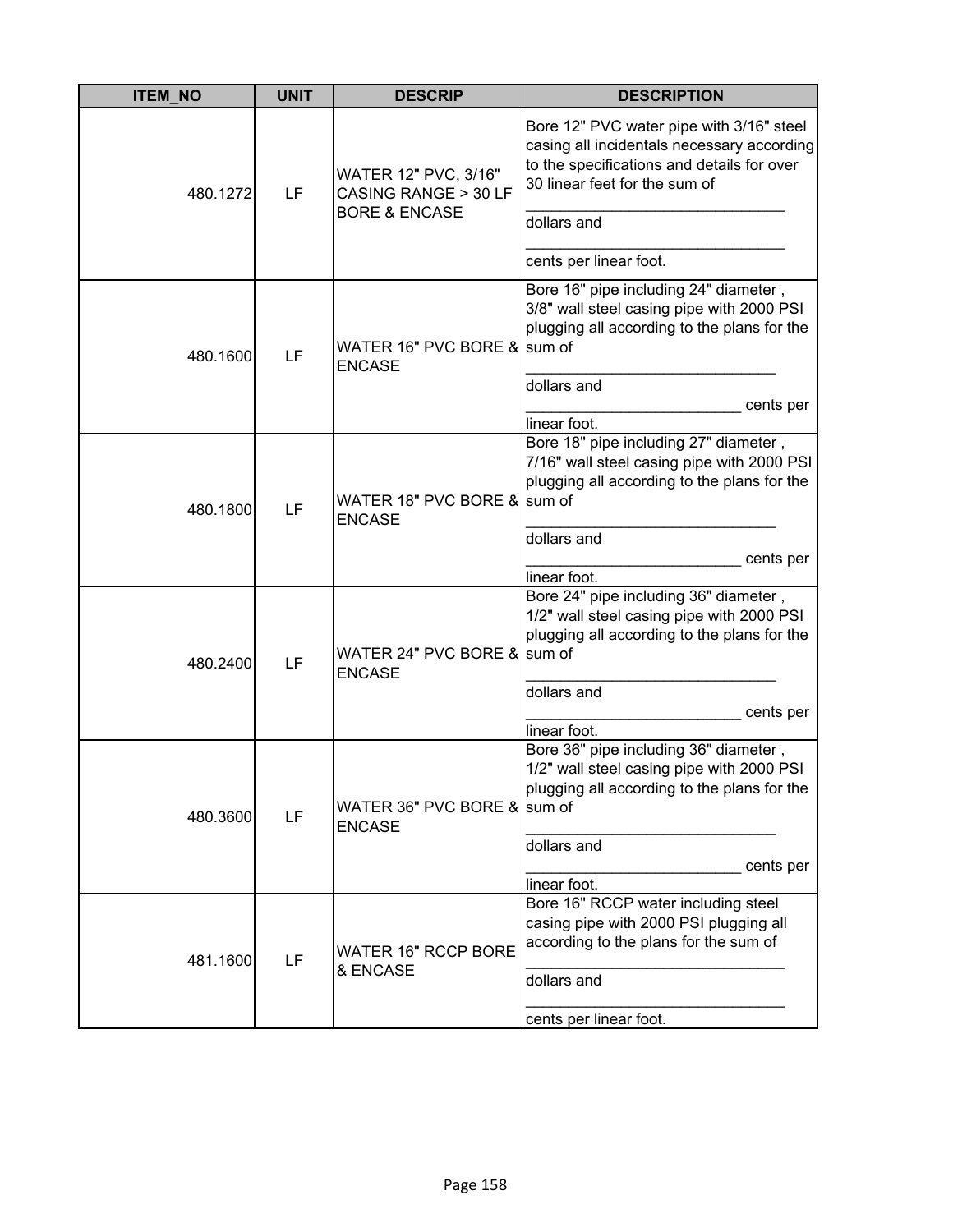| <b>ITEM_NO</b> | <b>UNIT</b> | <b>DESCRIP</b>                                                                  | <b>DESCRIPTION</b>                                                                                                                                                                                                                                   |
|----------------|-------------|---------------------------------------------------------------------------------|------------------------------------------------------------------------------------------------------------------------------------------------------------------------------------------------------------------------------------------------------|
| 481.1661       | LF          | <b>WATER 16" RCCP</b><br>RANGE 0 - 30 LF BORE<br>& ENCASE                       | Bore 16" RCCP water pipe with steel<br>casing all incidentals necessary to<br>complete according to the specifications<br>and details for 0 to 30 linear feet for the<br>sum of                                                                      |
|                |             |                                                                                 | cents per linear foot.                                                                                                                                                                                                                               |
| 481.1662       | LF          | <b>WATER 16" RCCP</b><br>RANGE > 30 LF BORE &<br><b>ENCASE</b>                  | Bore 16" RCCP water pipe with steel<br>casing all incidentals necessary to<br>complete according to the specifications<br>and details for over 30 linear feet for the<br>sum of                                                                      |
|                |             |                                                                                 | dollars and<br>cents per linear foot.                                                                                                                                                                                                                |
| 481.3000       | LF          | WATER 30" RCCP B-303<br><b>BORE &amp; ENCASE</b>                                | Bore B-303 30" RCCP water including 60"<br>diameter steel casing pipe with and all<br>incidentals necessary to complete in<br>place, all according to the plans for the<br>sum of _________________________ dollars<br>and<br>cents per linear foot. |
| 481.3600       | LF          | WATER 36" RCCP B-303<br><b>BORE &amp; ENCASE</b>                                | Bore B-303 36" RCCP water including 60"<br>diameter steel casing pipe with and all<br>incidentals necessary to complete in<br>place, all according to the plans for the<br>sum of ________________________ dollars<br>and<br>cents per linear foot.  |
| 482.1671       | LF          | <b>WATER 16" RCCP, 1/4"</b><br>CASING RANGE 0 - 30<br>LF BORE & ENCASE          | Bore 16" RCCP water pipe with 1/4" steel<br>casing all incidentals necessary according<br>to the specifications and details for 0 to<br>30 linear feet for the sum of<br>dollars and                                                                 |
|                |             |                                                                                 | cents per linear foot.                                                                                                                                                                                                                               |
| 482.1672       | LF          | <b>WATER 16" RCCP, 1/4"</b><br>CASING RANGE > 30 LF<br><b>BORE &amp; ENCASE</b> | Bore 16" RCCP water pipe with 1/4" steel<br>casing all incidentals necessary according<br>to the specifications and details for over<br>30 linear feet for the sum of                                                                                |
|                |             |                                                                                 | dollars and                                                                                                                                                                                                                                          |
|                |             |                                                                                 | cents per linear foot.                                                                                                                                                                                                                               |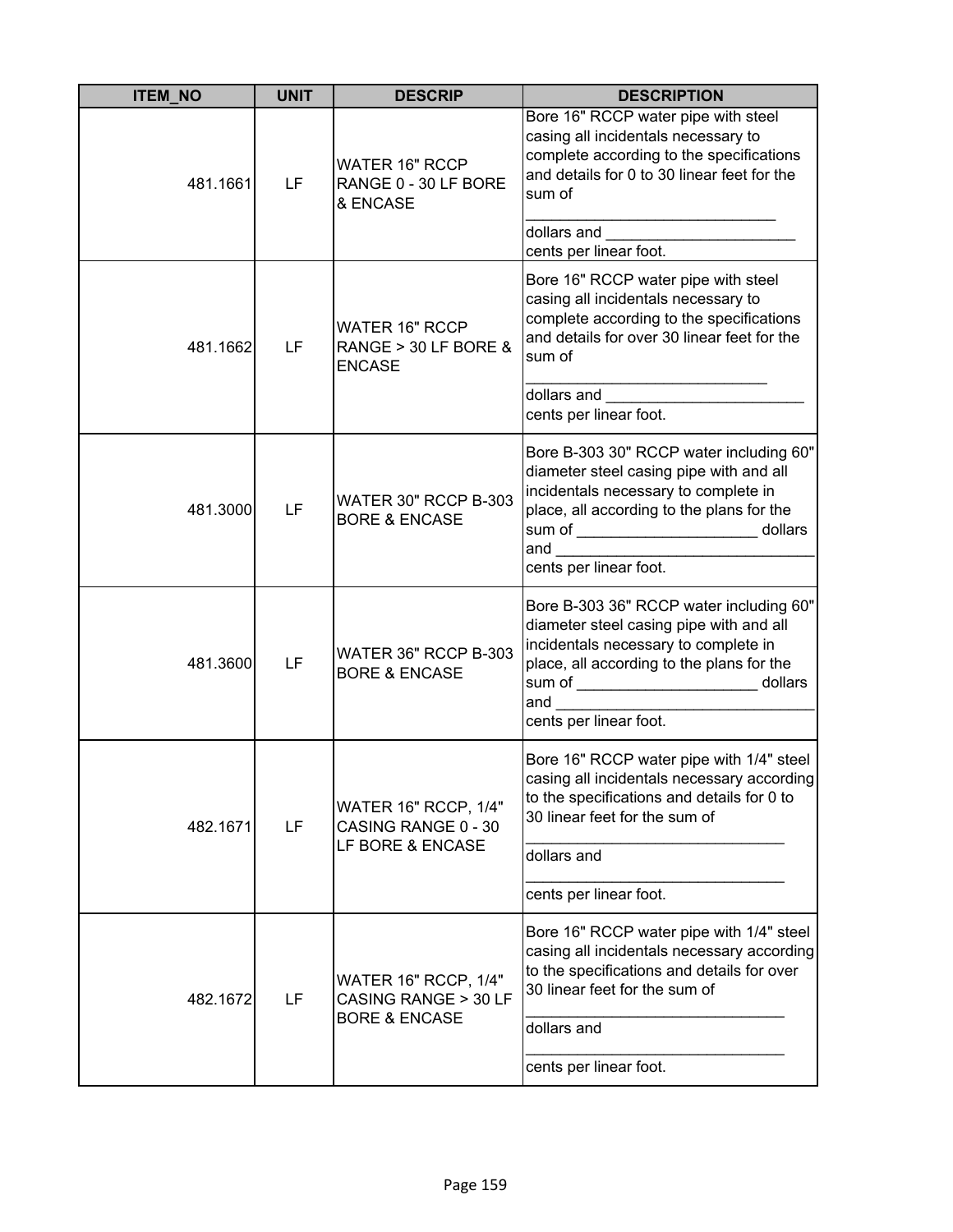| <b>ITEM NO</b> | <b>UNIT</b> | <b>DESCRIP</b>                                                | <b>DESCRIPTION</b>                                                                                                                                                                                                                                                    |
|----------------|-------------|---------------------------------------------------------------|-----------------------------------------------------------------------------------------------------------------------------------------------------------------------------------------------------------------------------------------------------------------------|
| 483.3600       | LF          | WATER 36" PVC BORE &<br><b>ENCASE</b>                         | Bore and encase 36" RCCP (AWWA C-<br>303) pipe including steel casing, spacers,<br>concrete plugging and all incidentals<br>according to the plans and specifications<br>for the sum of                                                                               |
|                |             |                                                               | dollars and<br>cents per                                                                                                                                                                                                                                              |
| 484.2400       | LF          | <b>WATER 24" RCCP OPEN</b><br><b>CUT TRENCH &amp; INSTALL</b> | linear foot.<br>Open cut trench and install 24 inch<br>reinforced concrete cylinder water pipe<br>AWWA P-303 pipe including steel casing<br>pipe, spacers and 2000 PSI plugging all<br>according to the plans for the sum of<br>dollars and<br>cents per linear foot. |
| 485.0000       | LF          | ENCASEMENT "PIPE<br>OPEN-CUT ) INSTALL                        | Install new __" dia. __" thickness smooth<br>steel encasement pipe by open cut water<br>pipe including all incidentals necessary<br>according to the plans for the sum of<br>dollars and<br>cents per linear foot.                                                    |
| 485.0600       | LF          | <b>WATER 6" PVC OPEN</b><br><b>CUT &amp; ENCASE</b>           | Open cut trench and install 6" PVC pipe<br>including steel casing pipe, spacers and<br>2000 PSI plugging all according to the<br>plans for the sum of<br>dollars and<br>cents per linear foot.                                                                        |
| 485.0800       | LF          | <b>WATER 8" PVC OPEN</b><br><b>CUT &amp; ENCASE</b>           | Open cut trench and install 8" PVC pipe<br>including steel casing pipe, spacers and<br>2000 PSI plugging all according to the<br>plans for the sum of<br>dollars and<br>cents per linear foot.                                                                        |
| 485.1000       | LF          | WATER 10" PVC DR-18<br><b>OPEN CUT &amp; ENCASE</b>           | Open cut trench and install 10" PVC DR-<br>18 pipe including steel casing pipe,<br>spacers, and 2000 PSI plugging all<br>according to the plans for the sum of<br>dollars and<br>cents per linear<br>foot.                                                            |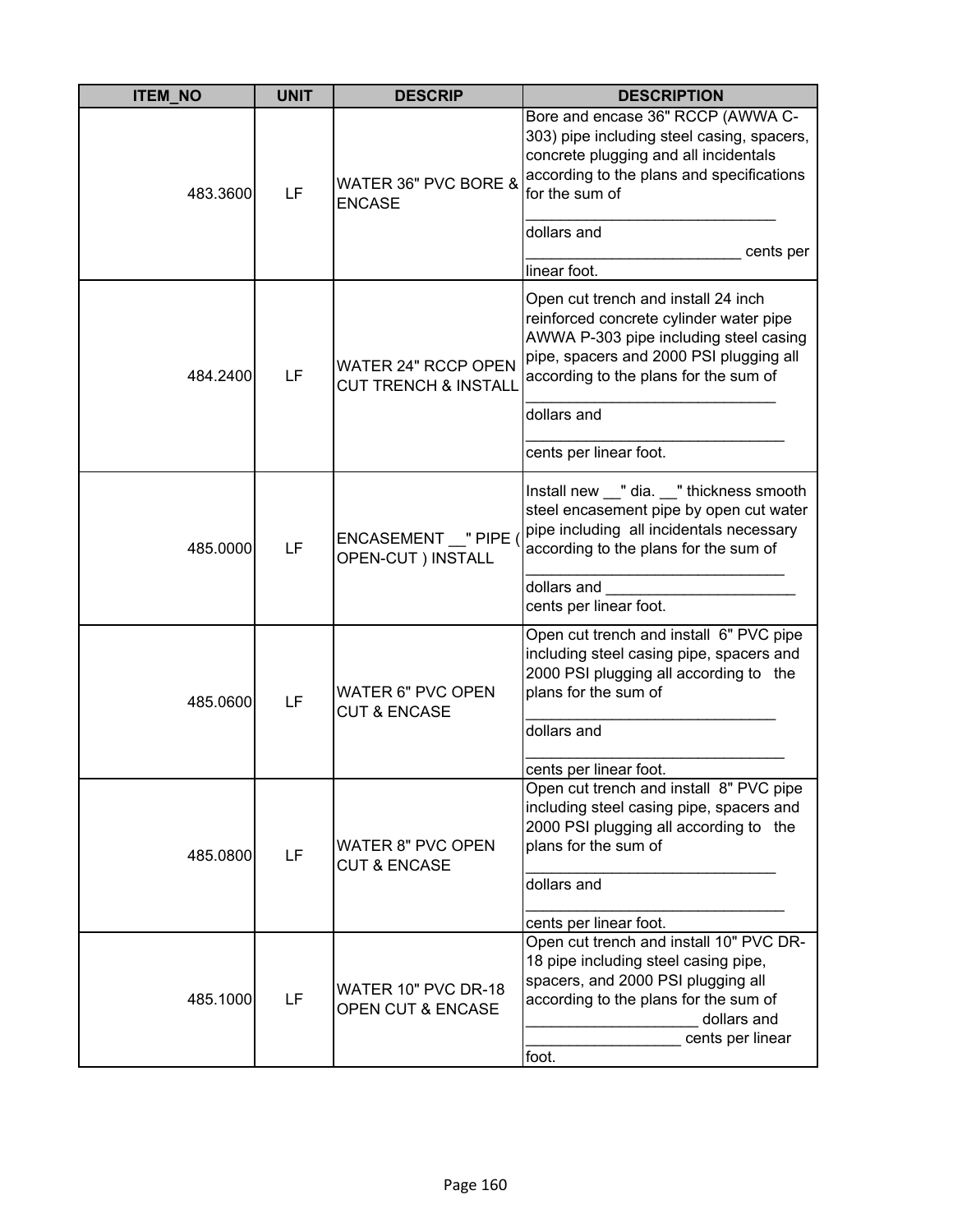| <b>ITEM NO</b> | <b>UNIT</b> | <b>DESCRIP</b>                                                                                                                                 | <b>DESCRIPTION</b>                                                                                                                                                                                                        |
|----------------|-------------|------------------------------------------------------------------------------------------------------------------------------------------------|---------------------------------------------------------------------------------------------------------------------------------------------------------------------------------------------------------------------------|
| 485.1200       | LF          | <b>WATER 12" PVC OPEN</b><br><b>CUT &amp; ENCASE</b>                                                                                           | Open cut trench and install 12" PVC pipe<br>including steel casing pipe, spacers and<br>2000 PSI plugging all according to the<br>plans for the sum of<br>dollars and                                                     |
|                |             |                                                                                                                                                | cents per linear foot.                                                                                                                                                                                                    |
| 485.1210       | LF          | WATER 12" PVC W/ 20"<br>DR-25 PVC OPEN CUT                                                                                                     | Open cut trench and install 12 inch PVC<br>pipe including 20 inch steel casing pipe,<br>spacers and 2000 PSI plugging and all<br>necessary incidentals for the sum of                                                     |
|                |             | <b>TRENCH &amp; INSTALL</b>                                                                                                                    | dollars and                                                                                                                                                                                                               |
|                |             |                                                                                                                                                | cents per linear foot.                                                                                                                                                                                                    |
| 485.1610       | SY          | <b>WATER 16" PVC OPEN</b>                                                                                                                      | Open cut trench and install 16 inch PVC<br>pipe including 24 inch steel casing pipe,<br>spacers and 2000 PSI plugging and all<br>CUT TRENCH & ENCASE necessary incidentals for the sum of                                 |
|                |             |                                                                                                                                                | dollars and                                                                                                                                                                                                               |
| 485.2410       | LF          | <b>WATER 24" PVC</b><br>INCLUDING 36", 1/2"<br><b>WALL STEEL CASING</b><br>PIPE W/ 2000 PSI<br><b>PLUGGING FURNISH &amp;</b><br><b>INSTALL</b> | Furnish and install by open cut 24" PVC<br>pipe including 36" diameter, 1/2" wall steel<br>casing pipe with 2000 PSI plugging and<br>including all incidental necessary for the<br>sum of<br>dollars and                  |
|                |             |                                                                                                                                                | cents per linear foot.                                                                                                                                                                                                    |
| 485.2420       | LF          | <b>WATER 24" PVC</b><br>INCLUDING 36", 1/4"<br><b>WALL STEEL CASING</b><br>PIPE W/ 2000 PSI<br>PLUGGING FURNISH &                              | Furnish and install by open cut 24" PVC<br>pipe including 36" diameter, 1/4" wall steel<br>casing pipe with 2000 PSI plugging and<br>including all incidental necessary for the<br>sum of                                 |
|                |             | <b>INSTALL</b>                                                                                                                                 | dollars and                                                                                                                                                                                                               |
| 485.3600       | LF          | WATER 36" PVC OPEN<br><b>CUT &amp; ENCASE</b>                                                                                                  | cents per linear foot.<br>Open cut trench and install 36" PVC pipe<br>including steel casing pipe, spacers and<br>2000 PSI plugging all according to the<br>plans for the sum of<br>dollars and<br>cents per linear foot. |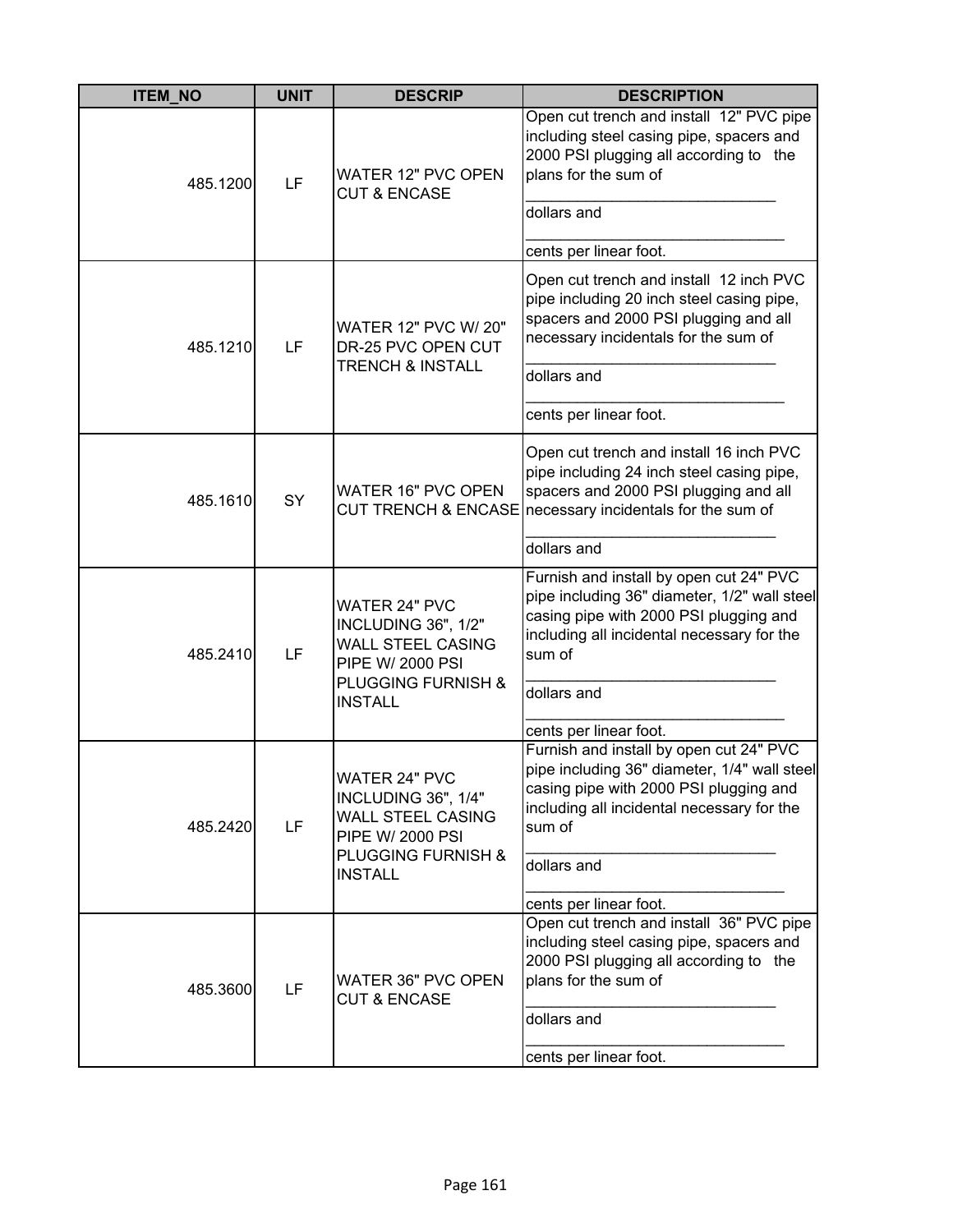| <b>ITEM_NO</b> | <b>UNIT</b> | <b>DESCRIP</b>                                                                   | <b>DESCRIPTION</b>                                                                                                                                                                                                                                                             |
|----------------|-------------|----------------------------------------------------------------------------------|--------------------------------------------------------------------------------------------------------------------------------------------------------------------------------------------------------------------------------------------------------------------------------|
| 486.2400       | LF          | WATER 24" AWWA DI<br>PR CLASS 250 FURNISH<br>& INSTALL                           | Furnish and install 24 inch AWWA DI PR<br>Class 250 water pipe with restrained<br>joints (open cut) including all incidentals<br>necessary for the sum of<br>dollars and<br>cents per linear foot.                                                                             |
| 486.2401       | LF          | WATER 24" AWWA DI<br>PR CLASS 250 FURNISH<br>& INSTALL AERIAL<br><b>CROSSING</b> | Furnish and install 24 inch AWWA DI PR<br>Class 250 water pipe with restrained<br>joints (Aet) including all incidentals<br>necessary for the sum of<br>dollars and<br>cents per linear foot.                                                                                  |
| 487.0800       | LF          | 8" FUSIBLE PVC<br><b>FURNISH &amp; INSTALL BY</b><br>PIPE BURSTING               | Furnish and install 8 inch diameter<br>AWWA C900 Fusible PVC water pipe<br>(DR-18 DIPS) by pipe bursting existing 6<br>inch pipe in accordance with plans and<br>specifications, including all incidentals<br>necessary for the sum of<br>dollars and<br>cents per linear foot |
| 489.0000       | <b>CY</b>   | CONC CAP 2000 PSI<br><b>FURNISH &amp; INSTALL</b>                                | Furnish and install 2000 PSI concrete cap<br>for water mains at the locations shown<br>according to the plans, specifications and<br>details for the sum of<br>dollars and<br>cents per cubic yard.                                                                            |
| 489.1000       | LF          | CONC CAP 2000 PSI<br><b>FURNISH &amp; INSTALL</b>                                | Furnish and install 2000 PSI concrete cap<br>for water mains at the locations shown<br>according to the plans, specifications and<br>details for the sum of<br>dollars and<br>cents per linear foot.                                                                           |
| 490.0000       | <b>CY</b>   | <b>CONC ENCASEMENT</b><br>2000 PSI FURNISH &<br><b>INSTALL</b>                   | Furnish and install 2000 PSI concrete<br>encasement for water mains at the<br>locations shown according to the plans,<br>specifications and details for the sum of<br>dollars and<br>cents per cubic yard.                                                                     |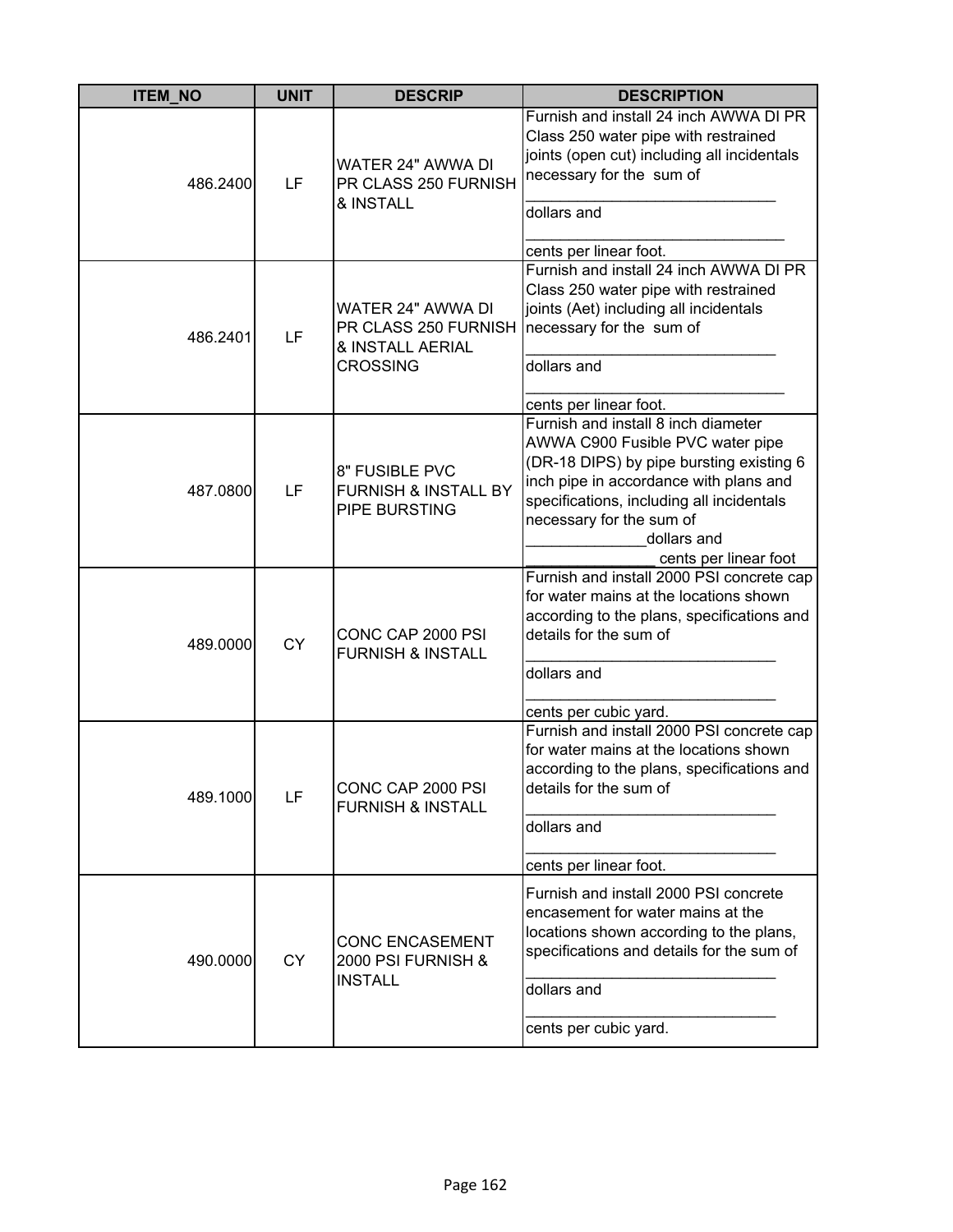| <b>ITEM_NO</b> | <b>UNIT</b> | <b>DESCRIP</b>                                                          | <b>DESCRIPTION</b>                                                                                                                                                                                       |
|----------------|-------------|-------------------------------------------------------------------------|----------------------------------------------------------------------------------------------------------------------------------------------------------------------------------------------------------|
| 490.0001       | <b>CY</b>   | <b>CONC ENCASEMENT</b><br>2000 PSI RANGE 0 - 10<br>CY FURNISH & INSTALL | Furnish and install 2000 PSI concrete<br>encasement for water mains at the<br>locations shown according to the plans,<br>specifications and details for the sum of                                       |
|                |             |                                                                         | dollars and                                                                                                                                                                                              |
|                |             |                                                                         | cents per cubic yard.                                                                                                                                                                                    |
| 490.0002       | <b>CY</b>   | <b>CONC ENCASEMENT</b><br>2000 PSI RANGE> 10 CY                         | Furnish and install 2000 PSI concrete<br>encasement for water mains at the<br>locations shown according to the plans,<br>specifications and details for the sum of                                       |
|                |             | <b>FURNISH &amp; INSTALL</b>                                            | dollars and                                                                                                                                                                                              |
|                |             |                                                                         | cents per cubic yard.                                                                                                                                                                                    |
| 491.0001       | <b>CY</b>   | <b>CONC ENCASEMENT</b><br>2000 PSI OR GREATER<br><b>RANGE 0 - 10 CY</b> | For 2000 PSI or greater concrete<br>encasement for water mains, in which the<br>placement volumn is 0-10 cubic yard,<br>according to the plans for the sum of<br>dollars and                             |
|                |             |                                                                         | cents per cubic yard.                                                                                                                                                                                    |
| 491.0002       | <b>CY</b>   | <b>CONC ENCASEMENT</b><br>2000 PSI OR GREATER<br>RANGE>10 CY            | For 2000 PSI or greater concrete<br>encasement for water mains, in which the<br>placement volumn is over 10 cubic yard,<br>according to the plans for the sum of<br>dollars and<br>cents per cubic yard. |
| 492.0000       | LF          | WATER __ " SPLIT<br><b>ENCASEMENT</b>                                   | Split encasement for existing "water<br>including 2000 PSI plugging according to<br>the plans for the sum of<br>dollars and<br>cents per linear foot.                                                    |
| 492.0800       | LF          | SPLIT ENCASEMENT<br>PIPE FOR EXISTING 8"<br><b>WATER</b>                | Split encasement for existing 8" water<br>including 2000 PSI plugging according to<br>the plans for the sum of<br>dollars and<br>cents per linear foot.                                                  |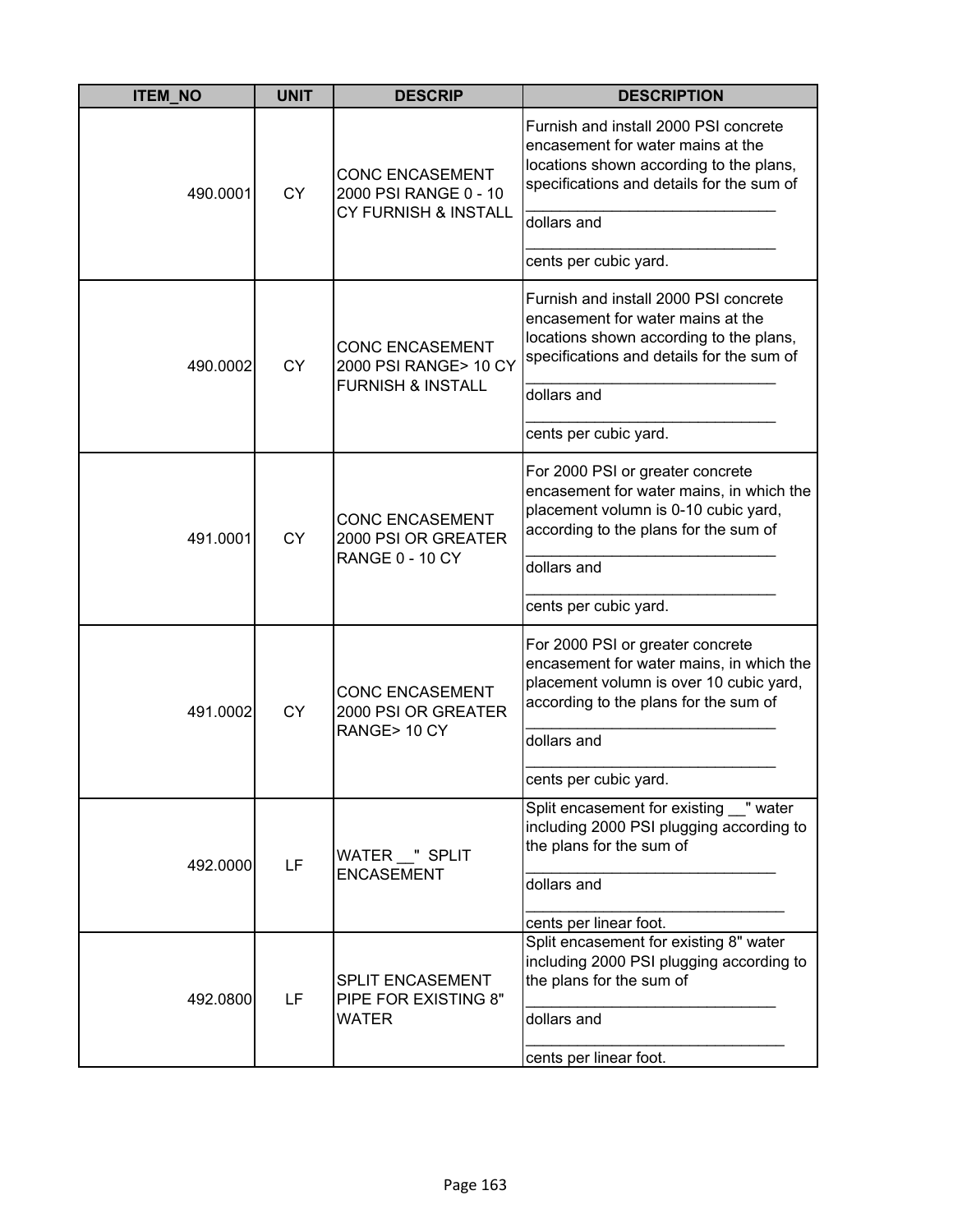| <b>ITEM_NO</b> | <b>UNIT</b> | <b>DESCRIP</b>                                                      | <b>DESCRIPTION</b>                                                                                                                                                                                                                                                                |
|----------------|-------------|---------------------------------------------------------------------|-----------------------------------------------------------------------------------------------------------------------------------------------------------------------------------------------------------------------------------------------------------------------------------|
| 492.1200       | LF          | SPLIT ENCASEMENT<br>PIPE FOR EXISTING 12"<br>WATER                  | Split encasement for existing 12" water<br>including 2000 PSI plugging according to<br>the plans for the sum of<br>dollars and<br>cents per linear foot.                                                                                                                          |
| 492.2400       | LF          | <b>SPLIT ENCASEMENT</b><br>PIPE FOR EXISTING 24"<br><b>WATER</b>    | Split encasement for existing 24" water<br>including 2000 PSI plugging complete and<br>in place for the sum of<br>dollars and<br>cents per linear foot.                                                                                                                           |
| 492.3000       | LF          | <b>SPLIT ENCASEMENT</b><br>PIPE FOR EXISTING 30"<br><b>WATER</b>    | Split encasement for existing 30" water<br>including 2000 PSI plugging complete and<br>in place all according to the plans for the<br>sum of<br>dollars and                                                                                                                       |
| 493.0000       | <b>CY</b>   | CONC BLOCKING 2000<br>PSI FURNISH & INSTALL                         | cents per linear foot.<br>Furnish and install 2000 PSI concrete<br>blocking for water mains at the locations<br>shown according to the plans for the sum<br>of<br>dollars and<br>cents per cubic yard.                                                                            |
| 496.0000       | LF          | <b>TRENCH SAFETY</b><br>–WATER<br><b>FURNISH &amp; INSTALL</b>      | Furnish and install complete trench safety<br>for water installations including all<br>incidentals necessary according to the<br>plans, specifications, details, and<br>regulations of State and Federal for the<br>dollars and _______________________ cents<br>per linear foot. |
| 496.0001       | LF          | TRENCH SAFETY 10'-15<br><b>DEEP FURNISH &amp;</b><br><b>INSTALL</b> | Furnish and install complete trench safety<br>(10' to 15' deep) including all incidentals<br>necessary according to the plans, for the<br>sum of<br>dollars and<br>cents per linear foot.                                                                                         |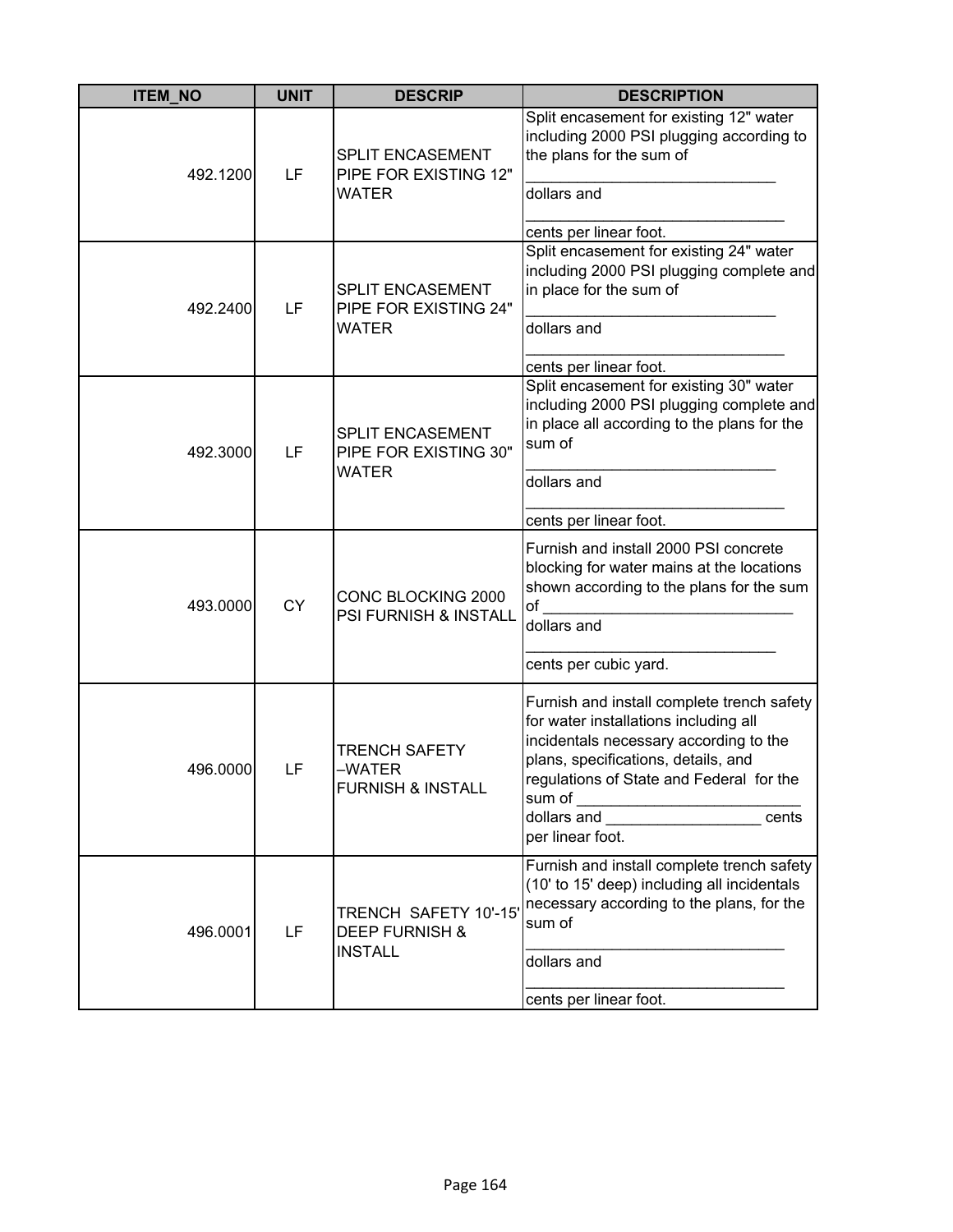| <b>ITEM_NO</b> | <b>UNIT</b> | <b>DESCRIP</b>                                                       | <b>DESCRIPTION</b>                                                                                                                                                                                                                                                               |
|----------------|-------------|----------------------------------------------------------------------|----------------------------------------------------------------------------------------------------------------------------------------------------------------------------------------------------------------------------------------------------------------------------------|
| 496.0002       | LF          | TRENCH SAFETY 15'-20'<br><b>DEEP FURNISH &amp;</b><br><b>INSTALL</b> | Furnish and install complete trench safety<br>(15' to 20' deep) including all incidentals<br>necessary according to the plans, for the<br>sum of<br>dollars and<br>cents per linear foot.                                                                                        |
| 496.0003       | LF          | TRENCH SAFETY 20'-25'<br><b>DEEP FURNISH &amp;</b><br><b>INSTALL</b> | Furnish and install complete trench safety<br>(20' to 25' deep) including all incidentals<br>necessary according to the plans, for the<br>sum of<br>dollars and<br>cents per linear foot.                                                                                        |
| 496.0004       | LF          | TRENCH SAFETY 25'-30'<br><b>DEEP FURNISH &amp;</b><br><b>INSTALL</b> | Furnish and install complete trench safety<br>(25' to 30' deep) including all incidentals<br>necessary according to the plans, for the<br>sum of<br>dollars and<br>cents per linear foot.                                                                                        |
| 496.0005       | LF          | TRENCH SAFETY 30'-35'<br><b>DEEP FURNISH &amp;</b><br><b>INSTALL</b> | Furnish and install complete trench safety<br>(30' to 35' deep) including all incidentals<br>necessary according to the plans, for the<br>sum of<br>dollars and<br>cents per linear foot.                                                                                        |
| 496.0006       | LF          | TRENCH SAFETY 35'-40'<br><b>DEEP FURNISH &amp;</b><br><b>INSTALL</b> | Furnish and install complete trench safety<br>(35' to 40' deep) including all incidentals<br>necessary according to the plans, for the<br>sum of<br>dollars and<br>cents per linear foot.                                                                                        |
| 498.0000       | LS          | <b>WATER SERVICE LINE</b><br><b>MATERIALS VERIFY</b>                 | Verify and document on the plans type of<br>water service line material (Copper,<br>Quest, Galvanized, PVC, PEX, etc.) for a<br>distance of one foot (1') both upstream<br>and downstream of the water meter and<br>water meter box for the lump sum of<br>dollars and<br>cents. |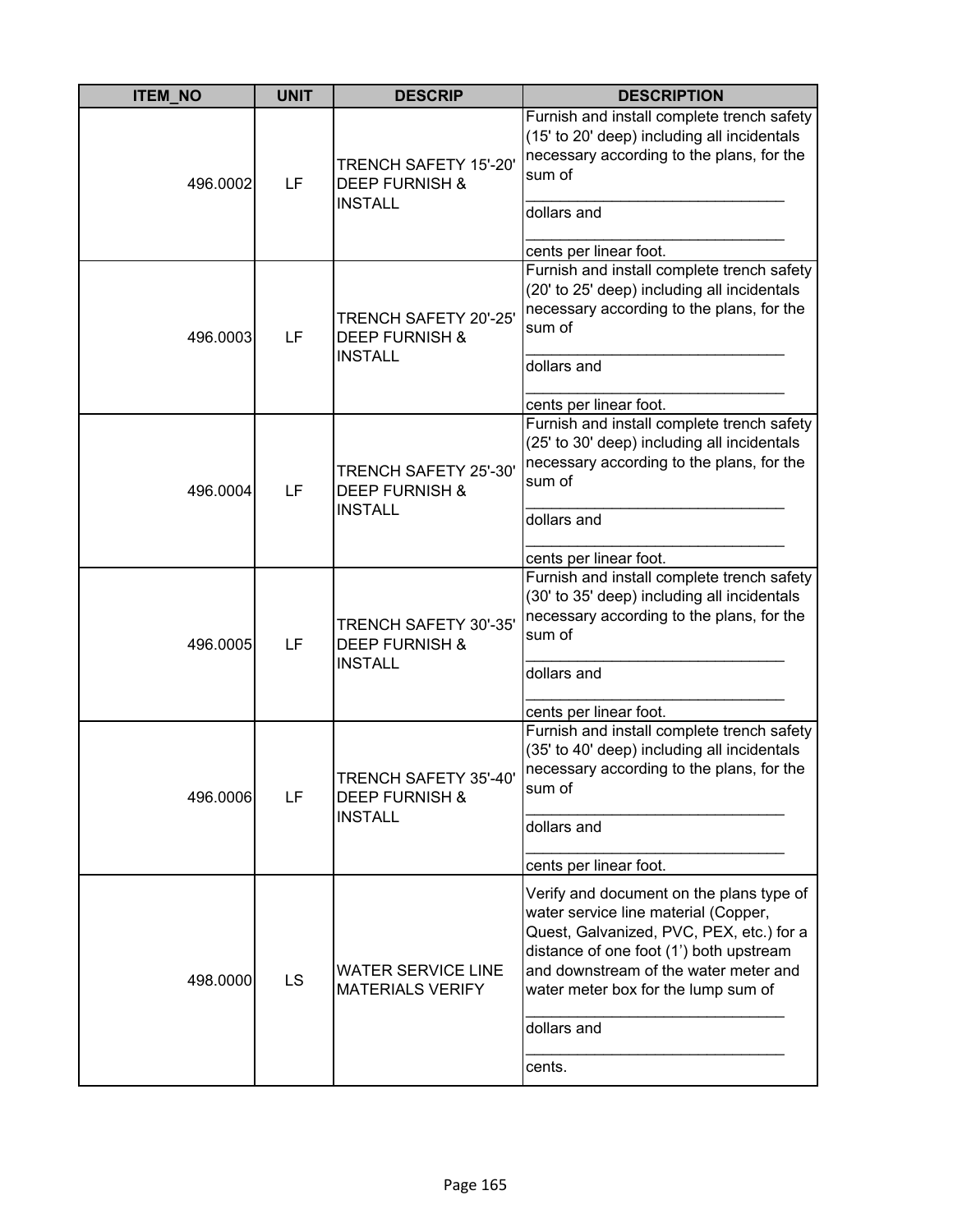| <b>ITEM_NO</b> | <b>UNIT</b> | <b>DESCRIP</b>                                                                   | <b>DESCRIPTION</b>                                                                                                                                                                                                                                                                                                                                                                                                                                                                  |
|----------------|-------------|----------------------------------------------------------------------------------|-------------------------------------------------------------------------------------------------------------------------------------------------------------------------------------------------------------------------------------------------------------------------------------------------------------------------------------------------------------------------------------------------------------------------------------------------------------------------------------|
| 499.0000       | LS          | <b>MISCELLANEOUS</b><br><b>WATER ITEM</b>                                        | Miscellaneous water item for the lump<br>sum of<br>dollars and<br>cents.                                                                                                                                                                                                                                                                                                                                                                                                            |
| 499.0001       | LS          | <b>TEMPORARY LOW</b><br><b>WATER CROSSING</b>                                    | Install and remove temporary low water<br>crossing icluding 7-36" CMP's and all<br>necessary incidentals for the lump sum of<br>dollars and<br>cents.                                                                                                                                                                                                                                                                                                                               |
| 500.0104       | LF          | <b>SANITARY SEWER 4"</b><br>PVC SDR-26 ASTM<br>D2241 FURNISH &<br><b>INSTALL</b> | Furnish and install 4 inch PVC SDR-26<br>sanitary sewer pipe conforming to ASTM<br>D2241 in unclassified depth including all<br>trenching, embedment, backfill and all<br>incidentals necessary for the sum of<br>dollars and the control of the control of the control of the control of the control of the control of the control of the control of the control of the control of the control of the control of the control of the control of<br>cents<br>per linear foot.        |
| 500.0400       | LF          | <b>SANITARY SEWER 4"</b><br>PVC SDR-26 ASTM<br>D3034 FURNISH &<br><b>INSTALL</b> | Furnish and install 4 inch PVC SDR-26<br>sanitary sewer pipe conforming to ASTM<br>D3034 in unclassified depth including all<br>trenching, embedment, backfill and all<br>incidentals necessary for the sum of<br>dollars and<br>cents<br>per linear foot.                                                                                                                                                                                                                          |
| 500.0401       | LF          | SANITARY SFWFR 4"<br>PVC SDR-26 ASTM<br>D2241 FURNISH &<br><b>INSTALL</b>        | Furnish and install 4 inch PVC SDR-26<br>sanitary sewer pipe conforming to ASTM<br>D2241 in unclassified depth including all<br>trenching, embedment, backfill and all<br>incidentals necessary for the sum of<br>dollars and <b>with the contract of the contract of the contract of the contract of the contract of the contract of the contract of the contract of the contract of the contract of the contract of the contract of the contract</b><br>cents<br>per linear foot. |
| 500.0600       | LF          | <b>SANITARY SEWER 6"</b><br>PVC SDR-26 ASTM<br>D3034 FURNISH &<br><b>INSTALL</b> | Furnish and install 6 inch PVC SDR-26<br>sanitary sewer pipe conforming to ASTM<br>D3034 in unclassified depth including all<br>trenching, embedment, backfill and all<br>incidentals necessary for the sum of<br>dollars and<br>cents<br>per linear foot.                                                                                                                                                                                                                          |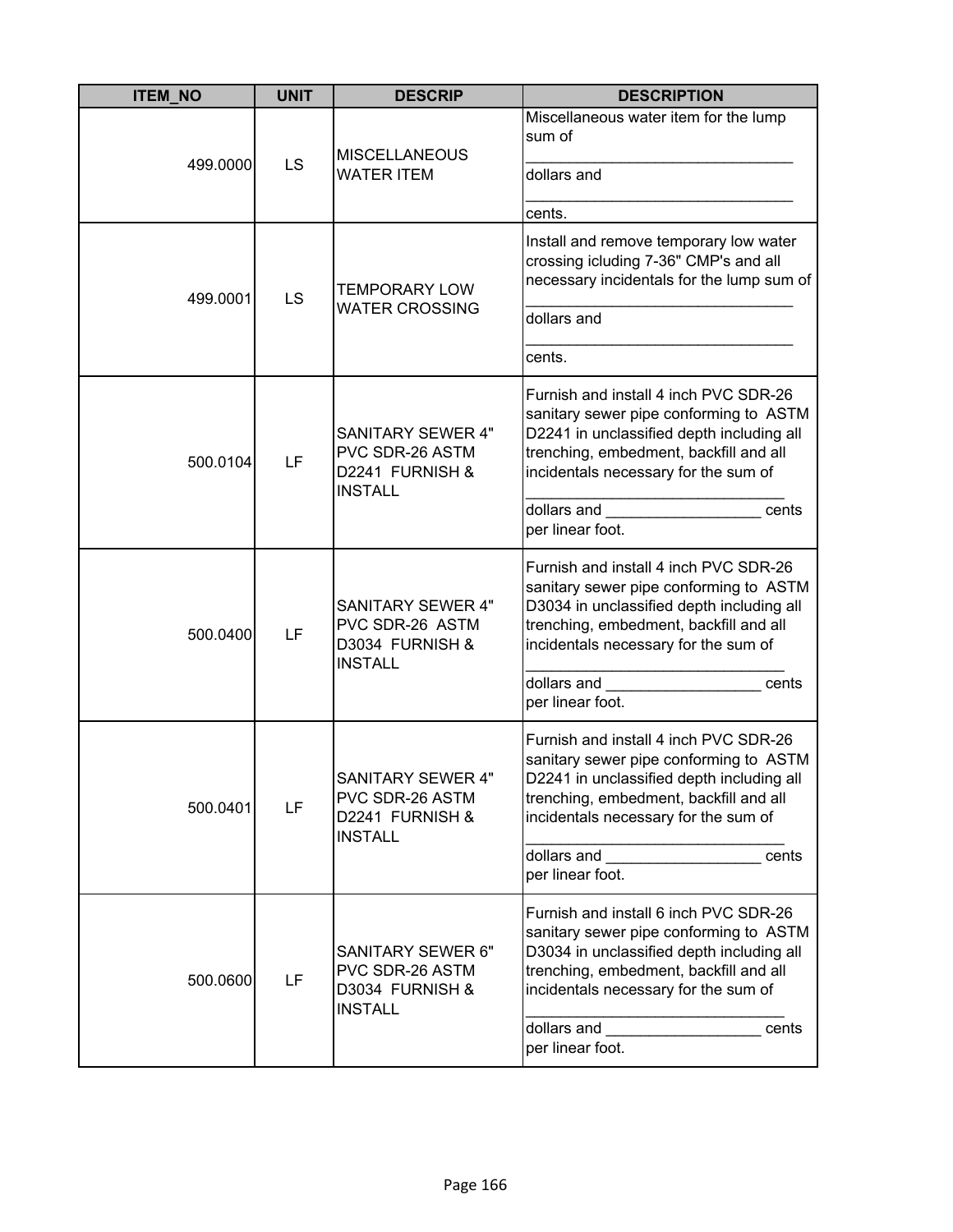| <b>ITEM_NO</b> | <b>UNIT</b> | <b>DESCRIP</b>                                                                    | <b>DESCRIPTION</b>                                                                                                                                                                                                                                                                                                                                                                                                                                              |
|----------------|-------------|-----------------------------------------------------------------------------------|-----------------------------------------------------------------------------------------------------------------------------------------------------------------------------------------------------------------------------------------------------------------------------------------------------------------------------------------------------------------------------------------------------------------------------------------------------------------|
| 500.0601       | LF          | <b>SANITARY SEWER 6"</b><br>PVC SDR-26 ASTM<br>D2241 FURNISH &<br><b>INSTALL</b>  | Furnish and install 6 inch PVC SDR-26<br>sanitary sewer pipe conforming to ASTM<br>D2241 in unclassified depth including all<br>trenching, embedment, backfill and all<br>incidentals necessary for the sum of<br>dollars and <b>with the set of the set of the set of the set of the set of the set of the set of the set of the set of the set of the set of the set of the set of the set of the set of the set of the set of the set of the se</b><br>cents |
|                |             |                                                                                   | per linear foot.                                                                                                                                                                                                                                                                                                                                                                                                                                                |
| 500.0800       | LF          | <b>SANITARY SEWER 8"</b><br>PVC SDR-26 ASTM<br>D3034 FURNISH &<br><b>INSTALL</b>  | Furnish and install 8 inch PVC SDR-26<br>sanitary sewer pipe conforming to ASTM<br>D3034 in unclassified depth including all<br>trenching, embedment, backfill and all<br>incidentals necessary for the sum of                                                                                                                                                                                                                                                  |
|                |             |                                                                                   | dollars and the control of the control of the control of the control of the control of the control of the control of the control of the control of the control of the control of the control of the control of the control of<br>cents<br>per linear foot.                                                                                                                                                                                                      |
| 500.0801       | LF          | <b>SANITARY SEWER 8"</b><br>PVC SDR-26 ASTM<br>D2241 FURNISH &<br><b>INSTALL</b>  | Furnish and install 8 inch PVC SDR-26<br>sanitary sewer pipe conforming to ASTM<br>D2241 in unclassified depth including all<br>trenching, embedment, backfill and all<br>incidentals necessary for the sum of                                                                                                                                                                                                                                                  |
|                |             |                                                                                   | dollars and<br>cents<br>per linear foot.                                                                                                                                                                                                                                                                                                                                                                                                                        |
| 500.1000       | LF          | SANITARY SEWER 10"<br>PVC SDR-26 ASTM<br>D3034 FURNISH &<br><b>INSTALL</b>        | Furnish and install 10 inch PVC SDR-26<br>sanitary sewer pipe conforming to ASTM<br>D3034 in unclassified depth including all<br>trenching, embedment, backfill and all<br>incidentals necessary for the sum of                                                                                                                                                                                                                                                 |
|                |             |                                                                                   | dollars and<br>cents<br>per linear foot.                                                                                                                                                                                                                                                                                                                                                                                                                        |
| 500.1001<br>LF |             | SANITARY SEWER 10"<br>PVC SDR-26 ASTM<br>D2241 FURNISH &<br><b>INSTALL</b>        | Furnish and install 10 inch PVC SDR-26<br>sanitary sewer pipe conforming to ASTM<br>D2241 in unclassified depth including all<br>trenching, embedment, backfill and all<br>incidentals necessary for the sum of                                                                                                                                                                                                                                                 |
|                |             |                                                                                   | dollars and <b>state of the state of the state of the state</b><br>cents<br>per linear foot.                                                                                                                                                                                                                                                                                                                                                                    |
| 500.1200       | LF          | <b>SANITARY SEWER 12"</b><br>PVC SDR-26 ASTM<br>D3034 FURNISH &<br><b>INSTALL</b> | Furnish and install 12 inch PVC SDR-26<br>sanitary sewer pipe conforming to ASTM<br>D3034 in unclassified depth including all<br>trenching, embedment, backfill and all<br>incidentals necessary for the sum of                                                                                                                                                                                                                                                 |
|                |             |                                                                                   | dollars and<br>cents<br>per linear foot.                                                                                                                                                                                                                                                                                                                                                                                                                        |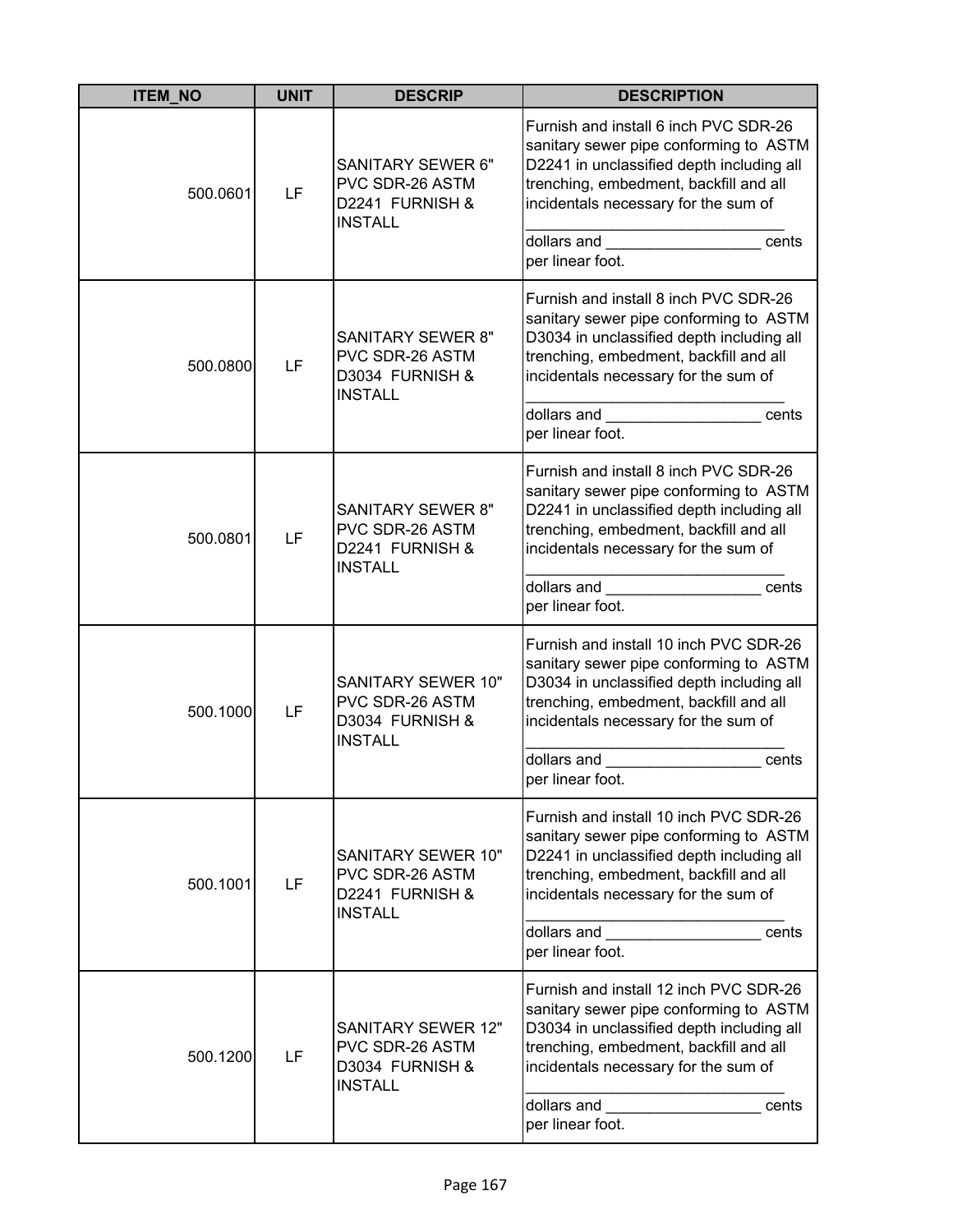| <b>ITEM_NO</b> | <b>UNIT</b> | <b>DESCRIP</b>                                                                    | <b>DESCRIPTION</b>                                                                                                                                                                                                                                                                                                                                                                                                                                                            |
|----------------|-------------|-----------------------------------------------------------------------------------|-------------------------------------------------------------------------------------------------------------------------------------------------------------------------------------------------------------------------------------------------------------------------------------------------------------------------------------------------------------------------------------------------------------------------------------------------------------------------------|
| 500.1201       | LF          | <b>SANITARY SEWER 12"</b><br>PVC SDR-26 ASTM<br>D2241 FURNISH &<br><b>INSTALL</b> | Furnish and install 12 inch PVC SDR-26<br>sanitary sewer pipe conforming to ASTM<br>D2241 in unclassified depth including all<br>trenching, embedment, backfill and all<br>incidentals necessary for the sum of<br>dollars and <b>state of the state of the state</b><br>cents<br>per linear foot.                                                                                                                                                                            |
| 500.1500       | LF          | <b>SANITARY SEWER 15"</b><br>PVC SDR-26 ASTM<br>D3034 FURNISH &<br><b>INSTALL</b> | Furnish and install 15 inch PVC SDR-26<br>sanitary sewer pipe conforming to ASTM<br>D3034 in unclassified depth including all<br>trenching, embedment, backfill and all<br>incidentals necessary for the sum of<br>dollars and<br>cents<br>per linear foot.                                                                                                                                                                                                                   |
| 500.1501       | LF          | <b>SANITARY SEWER 15"</b><br>PVC SDR-26 ASTM<br>D2241 FURNISH &<br><b>INSTALL</b> | Furnish and install 15 inch PVC SDR-26<br>sanitary sewer pipe conforming to ASTM<br>D2241 in unclassified depth including all<br>trenching, embedment, backfill and all<br>incidentals necessary for the sum of<br>dollars and the control of the control of the control of the control of the control of the control of the control of the control of the control of the control of the control of the control of the control of the control of<br>cents<br>per linear foot. |
| 500.1800       | LF          | <b>SANITARY SEWER 18"</b><br>PVC SDR-26 FURNISH &<br><b>INSTALL</b>               | Furnish and install 18 inch PVC SDR-26<br>sanitary sewer pipe in unclassified depth<br>including all trenching, embedment,<br>backfill and all incidentals necessary for<br>the sum of<br>dollars and<br>cents<br>per linear foot.                                                                                                                                                                                                                                            |
| 500.2100       | LF          | <b>SANITARY SEWER 21"</b><br>PVC SDR-26 FURNISH &<br><b>INSTALL</b>               | Furnish and install 21 inch PVC SDR-26<br>sanitary sewer pipe in unclassified depth<br>including all trenching, embedment,<br>backfill and all incidentals necessary for<br>the sum of<br>dollars and the control of the control of the control of the control of the control of the control of the control of the control of the control of the control of the control of the control of the control of the control of<br>cents<br>per linear foot.                          |
| 500.2700       | LF          | <b>SANITARY SEWER 27"</b><br>PVC SDR-26 FURNISH &<br><b>INSTALL</b>               | Furnish and install 27 inch PVC SDR-26<br>sanitary sewer pipe in unclassified depth<br>including all trenching, embedment,<br>backfill and all incidentals necessary for<br>the sum of<br>dollars and<br>cents<br>per linear foot.                                                                                                                                                                                                                                            |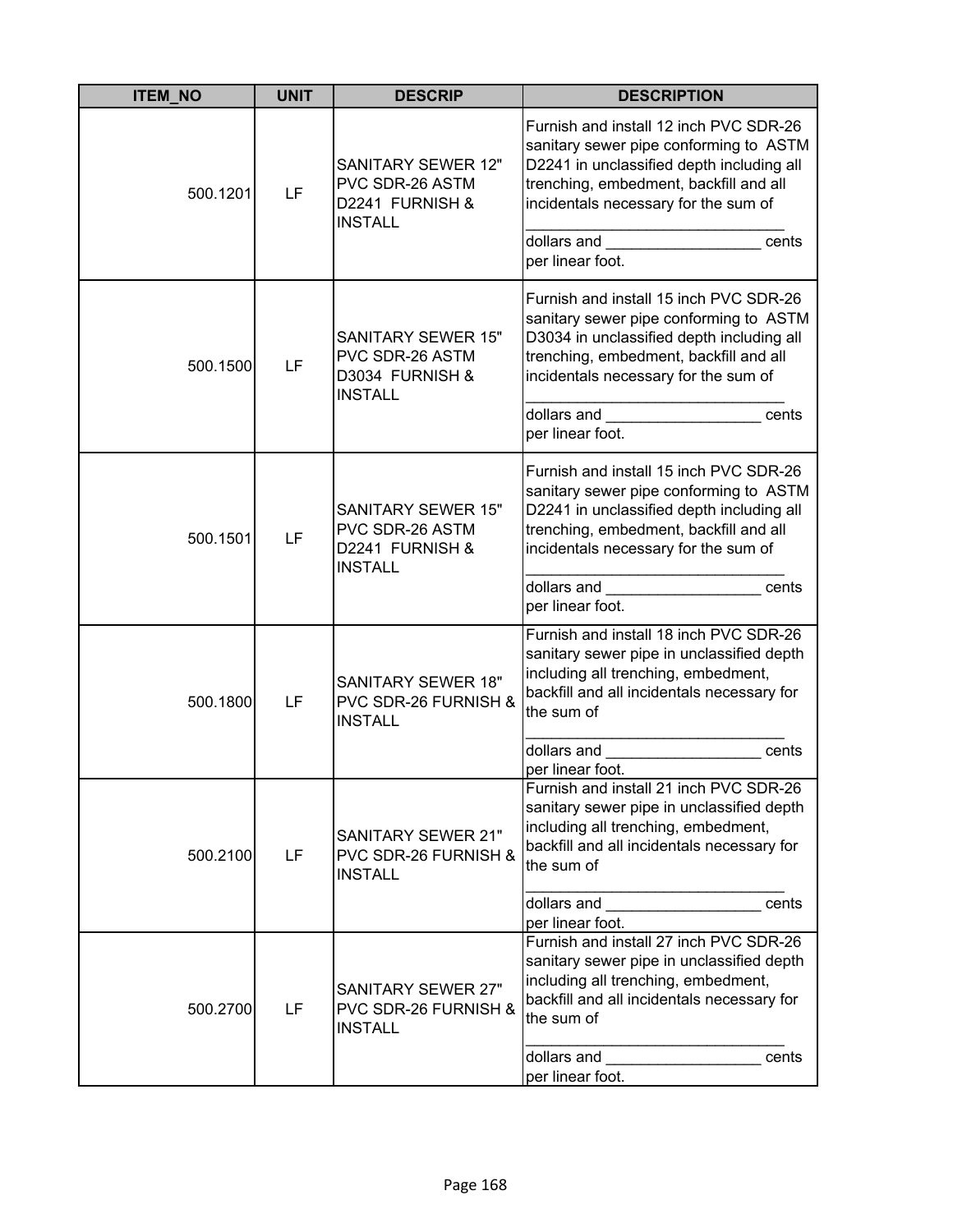| <b>ITEM_NO</b> | <b>UNIT</b> | <b>DESCRIP</b>                                                                          | <b>DESCRIPTION</b>                                                                                                                                                                                                                                                |
|----------------|-------------|-----------------------------------------------------------------------------------------|-------------------------------------------------------------------------------------------------------------------------------------------------------------------------------------------------------------------------------------------------------------------|
| 501.0400       | LF          | <b>SANITARY SEWER 4"</b><br>PVC SDR-35 FURNISH &<br><b>INSTALL</b>                      | Furnish and install 4 inch PVC SDR-35<br>sanitary sewer pipe in unclassified depth<br>including all trenching, embedment,<br>backfill and all incidentals necessary for<br>the sum of                                                                             |
|                |             |                                                                                         | dollars and <b>with the control of the control of the control of the control of the control of the control of the control of the control of the control of the control of the control of the control of the control of the contr</b><br>cents<br>per linear foot. |
| 501.0401       | LF          | <b>SANITARY SEWER 4"</b><br>PVC SDR-35 RANGE 0 -<br>25 LF FURNISH &<br><b>INSTALL</b>   | Furnish and install 4 inch PVC SDR-35<br>sanitary sewer pipe in unclassified depth,<br>in which the total length is 0-25 LF<br>including all incidentals necessary for the<br>sum of                                                                              |
|                |             |                                                                                         | dollars and<br>cents<br>per linear foot.                                                                                                                                                                                                                          |
| 501.0403       | LF          | <b>SANITARY SEWER 4"</b><br>PVC SDR-35 RANGE 26 -<br>100 LF FURNISH &<br><b>INSTALL</b> | Furnish and install 4 inch PVC SDR-35<br>sanitary sewer pipe in unclassified depth,<br>in which the total length is 26-100 LF<br>including all incidentals necessary for the<br>sum of                                                                            |
|                |             |                                                                                         | dollars and the cents<br>per linear foot.                                                                                                                                                                                                                         |
| 501.0404       | LF          | <b>SANITARY SEWER 4"</b><br>PVC SDR-35 RANGE ><br>100 LF FURNISH &<br><b>INSTALL</b>    | Furnish and install 4 inch PVC SDR-35<br>sanitary sewer pipe in unclassified depth,<br>in which the total length is over 100 LF<br>including all incidentals necessary for the<br>sum of                                                                          |
|                |             |                                                                                         | dollars and cents per<br>linear foot.                                                                                                                                                                                                                             |
| 501.0600       | LF          | <b>SANITARY SEWER 6"</b><br>PVC SDR-35 FURNISH &<br><b>INSTALL</b>                      | Furnish and install 6 inch PVC SDR-35<br>sanitary sewer pipe in unclassified depth<br>including all trenching, embedment,<br>backfill and all incidentals necessary for<br>the sum of                                                                             |
|                |             |                                                                                         | dollars and <b>with the set of the set of the set of the set of the set of the set of the set of the set of the set of the set of the set of the set of the set of the set of the set of the set of the set of the set of the se</b><br>cents<br>per linear foot. |
| 501.0601       | LF          | SANITARY SEWER 6"<br>PVC SDR-35 RANGE 0 -<br>25 LF FURNISH &<br><b>INSTALL</b>          | Furnish and install 6 inch PVC SDR-35<br>sanitary sewer pipe in unclassified depth,<br>in which the total length is 0-25 LF<br>including all incidentals necessary for the<br>sum of<br>dollars and<br>cents                                                      |
|                |             |                                                                                         | per linear foot.                                                                                                                                                                                                                                                  |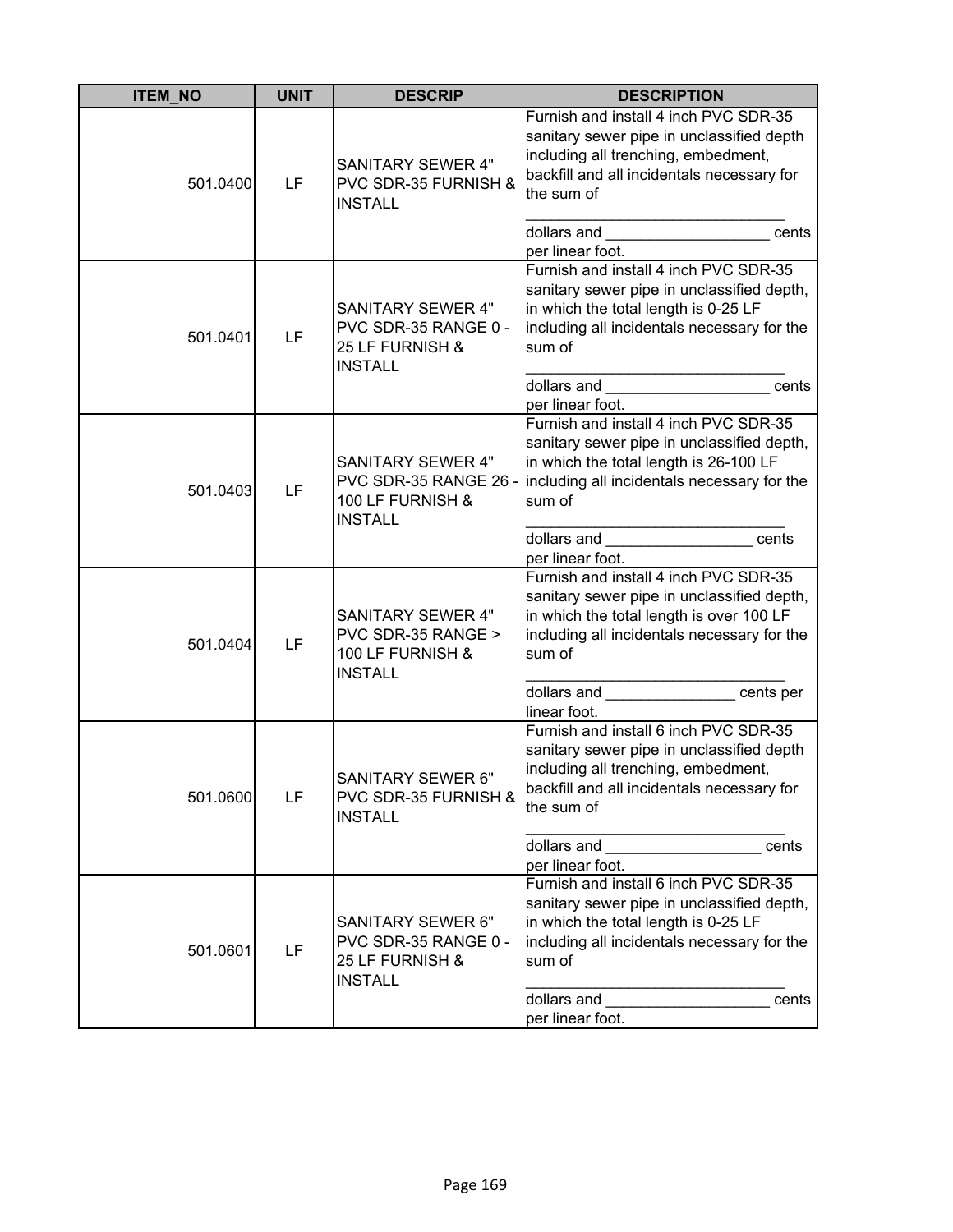| <b>ITEM_NO</b> | <b>UNIT</b> | <b>DESCRIP</b>                                                                        | <b>DESCRIPTION</b>                                                                                                                                                                                                                                                                                                                                                                                                                                                                |
|----------------|-------------|---------------------------------------------------------------------------------------|-----------------------------------------------------------------------------------------------------------------------------------------------------------------------------------------------------------------------------------------------------------------------------------------------------------------------------------------------------------------------------------------------------------------------------------------------------------------------------------|
| 501.0603       | LF          | SANITARY SEWER 6"<br>PVC SDR-35 RANGE 26 -<br>100 LF FURNISH &<br><b>INSTALL</b>      | Furnish and install 6 inch PVC SDR-35<br>sanitary sewer pipe in unclassified depth,<br>in which the total length is 26-100 LF<br>including all incidentals necessary for the<br>sum of<br>dollars and _____________________<br>cents<br>per linear foot.                                                                                                                                                                                                                          |
| 501.0604       | LF          | <b>SANITARY SEWER 6"</b><br>PVC SDR-35 > 100 LF<br><b>FURNISH &amp; INSTALL</b>       | Furnish and install 6 inch PVC SDR-35<br>sanitary sewer pipe in unclassified depth,<br>in which the total length is over 100 LF<br>including all incidentals necessary for the<br>sum of<br>dollars and the cents per                                                                                                                                                                                                                                                             |
| 501.0800       | LF          | <b>SANITARY SEWER 8"</b><br>PVC SDR-35 FURNISH &<br><b>INSTALL</b>                    | linear foot.<br>Furnish and install 8 inch PVC SDR-35<br>sanitary sewer pipe in unclassified depth<br>including all trenching, embedment,<br>backfill and all incidentals necessary for<br>the sum of<br>dollars and the control of the control of the control of the control of the control of the control of the control of the control of the control of the control of the control of the control of the control of the control of<br>cents<br>per linear foot.               |
| 501.0801       | LF          | <b>SANITARY SEWER 8"</b><br>PVC SDR-35 RANGE 0 -<br>25 LF FURNISH &<br><b>INSTALL</b> | Furnish and instal 8 inch PVC SDR-35<br>sanitary sewer pipe in unclassified depth,<br>in which the total length is 0-25 LF<br>including all incidentals necessary for the<br>sum of<br>dollars and<br>cents<br>per linear foot.                                                                                                                                                                                                                                                   |
| 501.0803       | LF          | <b>SANITARY SEWER 8"</b><br>100 LF FURNISH &<br><b>INSTALL</b>                        | Furnish and install 8 inch PVC SDR-35<br>sanitary sewer pipe in unclassified depth,<br>in which the total length is 26-100 LF<br>PVC SDR-35 RANGE 26 - including all incidentals necessary for the<br>sum of<br>dollars and <b>with the control of the control of the control of the control of the control of the control of the control of the control of the control of the control of the control of the control of the control of the contr</b><br>cents<br>per linear foot. |
| 501.0804       | LF          | <b>SANITARY SEWER 8"</b><br>PVC SDR-35 RANGE ><br>100 LF FURNISH &<br><b>INSTALL</b>  | Furnish and install 8 inch PVC SDR-35<br>sanitary sewer pipe in unclassified depth,<br>in which the total length is over 100 LF<br>including all incidentals necessary for the<br>sum of<br>dollars and __________________cents per<br>linear foot.                                                                                                                                                                                                                               |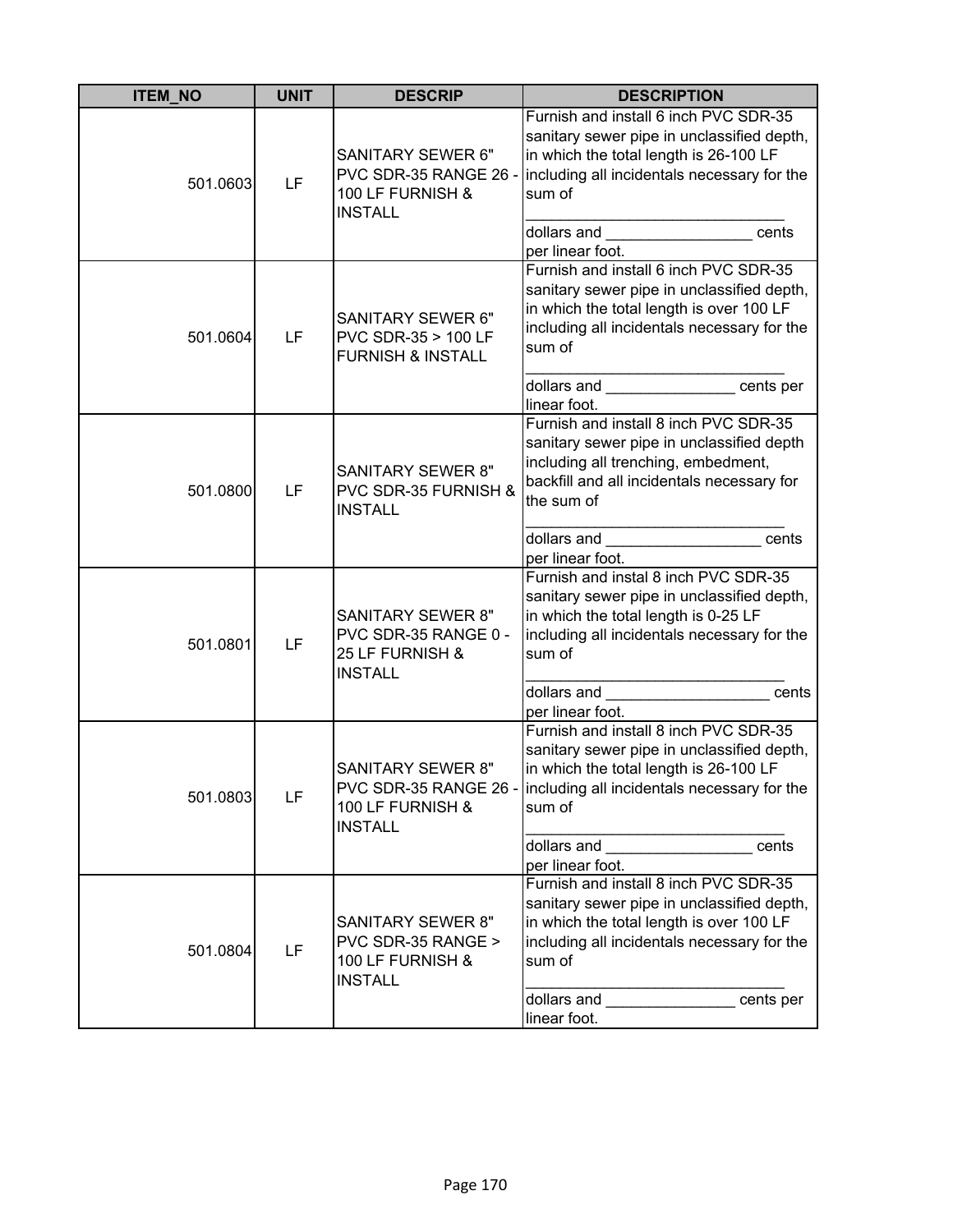| <b>ITEM_NO</b> | <b>UNIT</b> | <b>DESCRIP</b>                                                                         | <b>DESCRIPTION</b>                                                                                                                                                                                           |
|----------------|-------------|----------------------------------------------------------------------------------------|--------------------------------------------------------------------------------------------------------------------------------------------------------------------------------------------------------------|
| 501.1000       | LF          | SANITARY SEWER 10"<br>PVC SDR-35 FURNISH &<br><b>INSTALL</b>                           | Furnish and install 10 inch PVC SDR-35<br>sanitary sewer pipe in unclassified depth<br>including all trenching, embedment,<br>backfill and all incidentals necessary for<br>the sum of                       |
|                |             |                                                                                        | dollars and <b>with the contract of the contract of the contract of the contract of the contract of the contract o</b><br>cents<br>per linear foot.                                                          |
| 501.1001       | LF          | SANITARY SEWER 10"<br>PVC SDR-35 RANGE 0 -<br>25 LF FURNISH &<br><b>INSTALL</b>        | Furnish and instal 10 inch PVC SDR-35<br>sanitary sewer pipe in unclassified depth,<br>in which the total length is 0-25 LF<br>including all incidentals necessary for the<br>sum of                         |
|                |             |                                                                                        | dollars and<br>cents<br>per linear foot.                                                                                                                                                                     |
| 501.1003       | LF          | SANITARY SEWER 10"<br>PVC SDR-35 RANGE 26 -<br>100 LF FURNISH &<br><b>INSTALL</b>      | Furnish and install 10 inch PVC SDR-35<br>sanitary sewer pipe in unclassified depth,<br>in which the total length is 26-100 LF<br>including all incidentals necessary for the<br>sum of                      |
|                |             |                                                                                        | dollars and cents<br>per linear foot.                                                                                                                                                                        |
| 501.1004       | LF          | SANITARY SEWER 10"<br>PVC SDR-35 RANGE ><br>100 LF FURNISH &<br><b>INSTALL</b>         | Furnish and install 10 inch PVC SDR-35<br>sanitary sewer pipe in unclassified depth,<br>in which the total length is over 100 LF<br>including all incidentals necessary for the<br>sum of                    |
|                |             |                                                                                        | dollars and cents per<br>linear foot.                                                                                                                                                                        |
| 501.1200       | LF          | <b>SANITARY SEWER 12"</b><br>PVC SDR-35 FURNISH &<br><b>INSTALL</b>                    | Furnish and install 12 inch PVC SDR-35<br>sanitary sewer pipe in unclassified depth<br>including all trenching, embedment,<br>backfill and all incidentals necessary for<br>the sum of                       |
|                |             |                                                                                        | cents<br>per linear foot.                                                                                                                                                                                    |
| 501.1201       | LF          | <b>SANITARY SEWER 12"</b><br>PVC SDR-35 RANGE 0 -<br>25 LF FURNISH &<br><b>INSTALL</b> | Furnish and instal 12 inch PVC SDR-35<br>sanitary sewer pipe in unclassified depth,<br>in which the total length is 0-25 LF<br>including all incidentals necessary for the<br>sum of<br>dollars and<br>cents |
|                |             |                                                                                        | per linear foot.                                                                                                                                                                                             |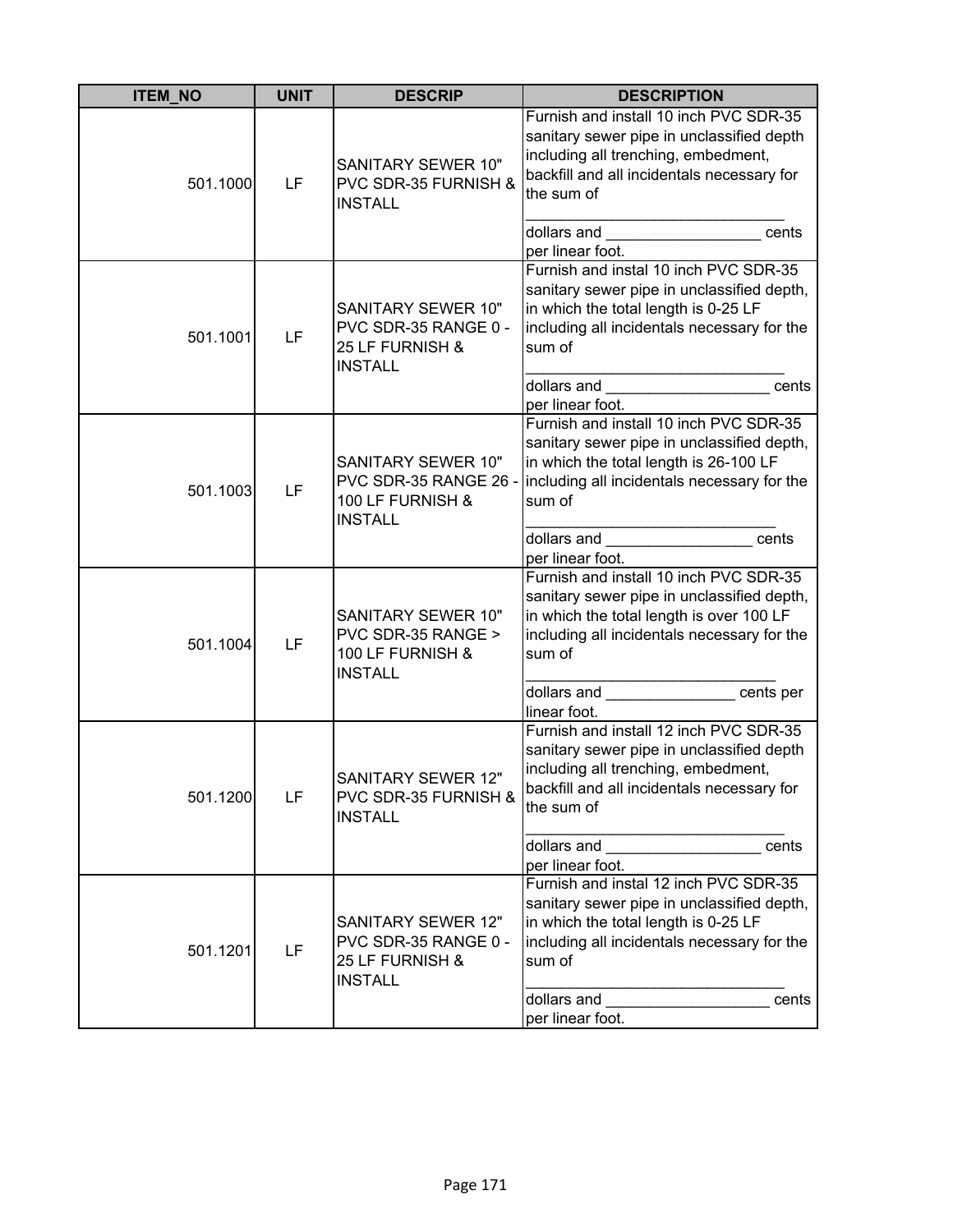| <b>ITEM NO</b> | <b>UNIT</b> | <b>DESCRIP</b>                                                                           | <b>DESCRIPTION</b>                                                                                                                                                                                                                                                                                                                                                                                                                                                                |
|----------------|-------------|------------------------------------------------------------------------------------------|-----------------------------------------------------------------------------------------------------------------------------------------------------------------------------------------------------------------------------------------------------------------------------------------------------------------------------------------------------------------------------------------------------------------------------------------------------------------------------------|
| 501.1203       | LF          | <b>SANITARY SEWER 12"</b><br>PVC SDR-35 RANGE 26 -<br>100 LF FURNISH &<br><b>INSTALL</b> | Furnish and instal 12 inch PVC SDR-35<br>sanitary sewer pipe in unclassified depth,<br>in which the total length is 26-100 LF<br>including all incidentals necessary for the<br>sum of<br>cents<br>per linear foot.                                                                                                                                                                                                                                                               |
| 501.1204       | LF          | SANITARY SEWER 12"<br>PVC SDR-35 RANGE ><br>100 LF FURNISH &<br><b>INSTALL</b>           | Furnish and instal 12 inch PVC SDR-35<br>sanitary sewer pipe in unclassified depth,<br>in which the total length is over 100 LF<br>including all incidentals necessary for the<br>sum of<br>dollars and the cents per<br>linear foot.                                                                                                                                                                                                                                             |
| 501.1500       | LF          | <b>SANITARY SEWER 15"</b><br>PVC SDR-35 FURNISH &<br><b>INSTALL</b>                      | Furnish and install 15 inch PVC SDR-35<br>sanitary sewer pipe in unclassified depth<br>including all trenching, embedment,<br>backfill and all incidentals necessary for<br>the sum of<br>dollars and<br>cents<br>per linear foot.                                                                                                                                                                                                                                                |
| 501.1501       | LF          | <b>SANITARY SEWER 15"</b><br>PVC SDR-35 RANGE 0 -<br>25 LF FURNISH &<br><b>INSTALL</b>   | Furnish and instal 15 inch PVC SDR-35<br>sanitary sewer pipe in unclassified depth,<br>in which the total length is 0-25 LF<br>including all incidentals necessary for the<br>sum of<br>dollars and<br>cents<br>per linear foot.                                                                                                                                                                                                                                                  |
| 501.1503       | LF          | <b>SANITARY SEWER 15"</b><br>100 LF FURNISH &<br><b>INSTALL</b>                          | Furnish and instal 15 inch PVC SDR-35<br>sanitary sewer pipe in unclassified depth,<br>in which the total length is 26-100 LF<br>PVC SDR-35 RANGE 26 - including all incidentals necessary for the<br>sum of<br>dollars and <b>with the control of the control of the control of the control of the control of the control of the control of the control of the control of the control of the control of the control of the control of the contr</b><br>cents<br>per linear foot. |
| 501.1504       | LF          | <b>SANITARY SEWER 15"</b><br>PVC SDR-35 RANGE ><br>100 LF FURNISH &<br><b>INSTALL</b>    | Furnish and instal 15 inch PVC SDR-35<br>sanitary sewer pipe in unclassified depth,<br>in which the total length is over 100 LF<br>including all incidentals necessary for the<br>sum of<br>dollars and cents per<br>linear foot.                                                                                                                                                                                                                                                 |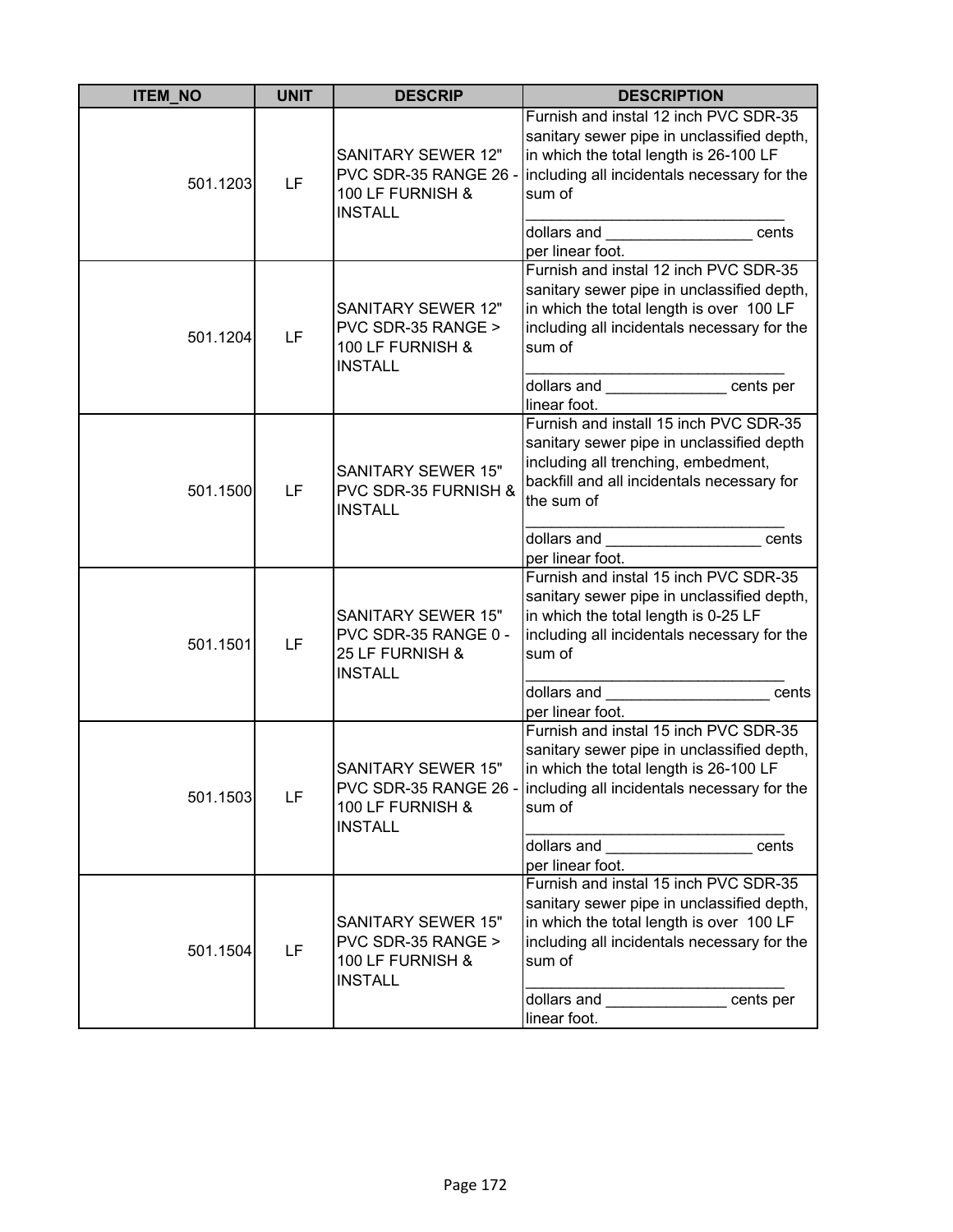| <b>ITEM_NO</b> | <b>UNIT</b> | <b>DESCRIP</b>                                                                           | <b>DESCRIPTION</b>                                                                                                                                                                                                                                             |
|----------------|-------------|------------------------------------------------------------------------------------------|----------------------------------------------------------------------------------------------------------------------------------------------------------------------------------------------------------------------------------------------------------------|
| 501.1800       | LF          | <b>SANITARY SEWER 18"</b><br>PVC SDR-35 FURNISH &<br><b>INSTALL</b>                      | Furnish and install 18" PVC SDR-35<br>Sanitary Sewer pipe in unclassified depth<br>including all trenching, embedment,<br>backfill and all incidentals necessary for<br>the sum of                                                                             |
|                |             |                                                                                          | dollars and <b>with the set of the set of the set of the set of the set of the set of the set of the set of the set of the set of the set of the set of the set of the set of the set of the set of the set of the set of the se</b><br>cents per linear foot. |
| 501.1801       | LF          | <b>SANITARY SEWER 18"</b><br>PVC SDR-35 RANGE 0 -<br>25 LF FURNISH &<br><b>INSTALL</b>   | Furnish and instal 18 inch PVC SDR-35<br>sanitary sewer pipe in unclassified depth,<br>in which the total length is 0-25 LF<br>including all incidentals necessary for the<br>sum of                                                                           |
|                |             |                                                                                          | dollars and the control of the control of the control of the control of the control of the control of the control of the control of the control of the control of the control of the control of the control of the control of<br>cents<br>per linear foot.     |
| 501.1803       | LF          | <b>SANITARY SEWER 18"</b><br>PVC SDR-35 RANGE 26 -<br>100 LF FURNISH &<br><b>INSTALL</b> | Furnish and instal 18 inch PVC SDR-35<br>sanitary sewer pipe in unclassified depth,<br>in which the total length is 26-100 LF<br>including all incidentals necessary for the<br>sum of                                                                         |
|                |             |                                                                                          | dollars and _____________________ cents<br>per linear foot.                                                                                                                                                                                                    |
| 501.1804       | LF          | <b>SANITARY SEWER 18"</b><br>PVC SDR-35 RANGE ><br>100 LF FURNISH &<br><b>INSTALL</b>    | Furnish and instal 18 inch PVC SDR-35<br>sanitary sewer pipe in unclassified depth,<br>in which the total length is over 100 LF<br>including all incidentals necessary for the<br>sum of<br>dollars and cents per                                              |
|                |             |                                                                                          | linear foot.                                                                                                                                                                                                                                                   |
| 501.2100       | LF          | <b>SANITARY SEWER 21"</b><br>PVC SDR-35 FURNISH &<br><b>INSTALL</b>                      | Furnish and install 21" PVC SDR-35<br>Sanitary Sewer pipe in unclassified depth<br>including all trenching, embedment,<br>backfill and all incidentals necessary for<br>the sum of                                                                             |
|                |             |                                                                                          | dollars and<br>cents per linear foot.                                                                                                                                                                                                                          |
| 501.2400       | LF          | <b>SANITARY SEWER 21"</b><br>PVC SDR-35 (ASTM F-<br>679) FURNISH &<br><b>INSTALL</b>     | Furnish and install 21" PVC SDR-35<br>(ASTM F 679) Sanitary Sewer pipe in<br>unclassified depth including all trenching,<br>embedment, backfill and all incidentals<br>necessary for the sum of<br>dollars and<br>cents per linear foot.                       |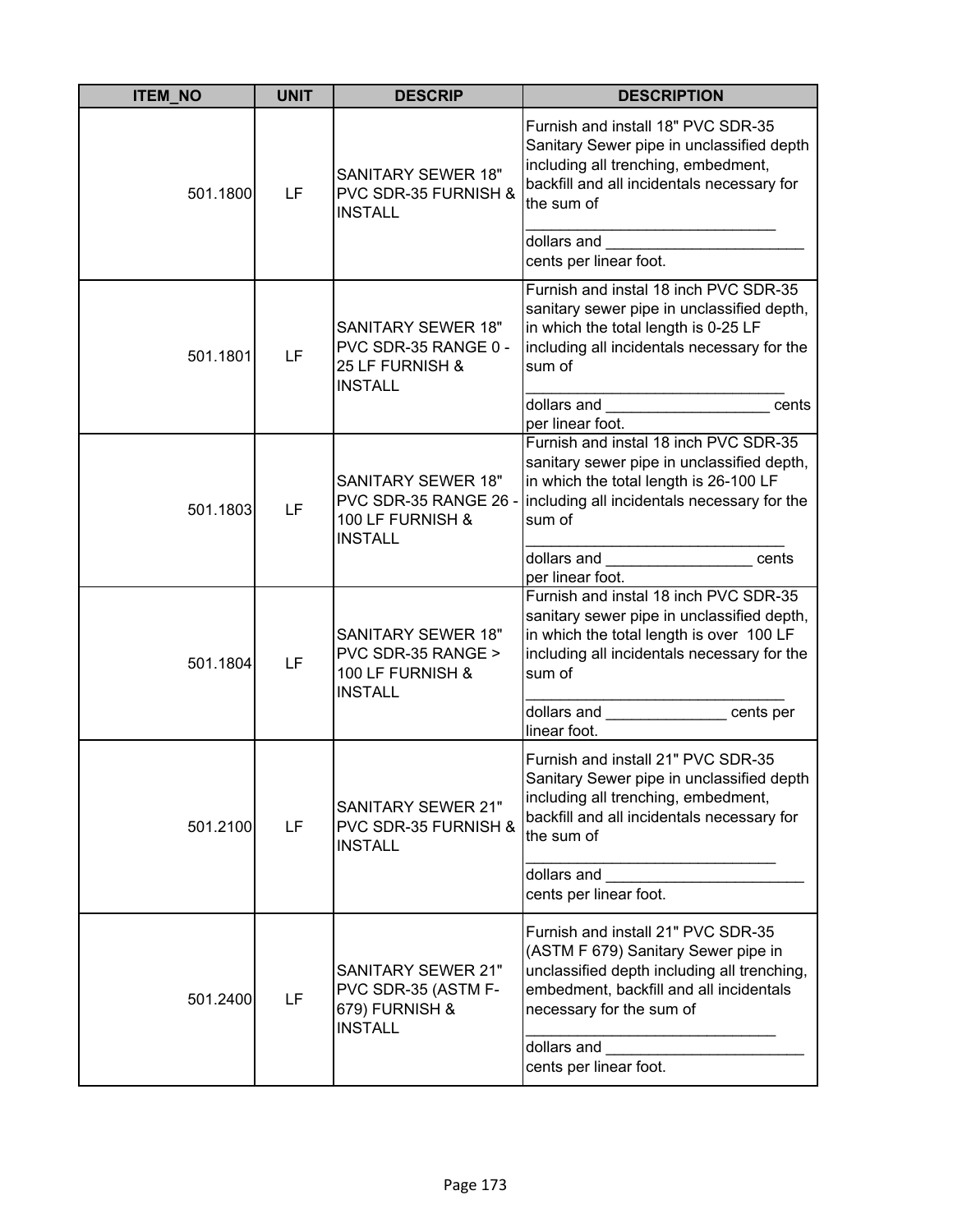| <b>ITEM_NO</b> | <b>UNIT</b> | <b>DESCRIP</b>                                                                | <b>DESCRIPTION</b>                                                                                                                                                                                                                                                            |
|----------------|-------------|-------------------------------------------------------------------------------|-------------------------------------------------------------------------------------------------------------------------------------------------------------------------------------------------------------------------------------------------------------------------------|
| 501.3000       | LF          | <b>SANITARY SEWER 30"</b><br>PVC SDR-35 RANGE<br><b>FURNISH &amp; INSTALL</b> | Furnish and install 30 inch PVC SDR-35<br>Sanitary Sewer pipe, including all<br>incidentals necessary according to the<br>plans for the sum of<br>dollars and<br>cents per linear foots.                                                                                      |
| 501.3600       | LF          | <b>SANITARY SEWER 36"</b><br>PVC SDR-35 RANGE<br><b>FURNISH &amp; INSTALL</b> | Furnish and install 36 inch PVC SDR-35<br>Sanitary Sewer pipe, including all<br>incidentals necessary according to the<br>plans for the sum of<br>dollars and                                                                                                                 |
| 502.2400       | LF          | <b>SAN SEWER 24" C-76</b><br><b>RCCP FURNISH &amp;</b><br><b>INSTALL</b>      | cents per linear foots.<br>Furnish and install 24 inch C-76<br>reinforced concrete wall `B' rubber gasket<br>sanitary sewer pipe in unclassified trench<br>depth including all incidentals necessary<br>for the sum of<br>dollars and _____________ cents per<br>linear foot. |
| 502.3000       | LF          | SAN SEWER 30" C-76<br><b>RCCP FURNISH &amp;</b><br><b>INSTALL</b>             | Furnish and install 30 inch C-76<br>reinforced concrete wall `B' rubber gasket<br>sanitary sewer pipe in unclassified trench<br>depth including all incidentals necessary<br>for the sum of<br>dollars and _____________ cents per                                            |
| 502.3300       | LF          | <b>SAN SEWER 33" C-76</b><br><b>RCCP FURNISH &amp;</b><br><b>INSTALL</b>      | linear foot.<br>Furnish and install 33 inch C-76<br>reinforced concrete wall `B' rubber gasket<br>sanitary sewer pipe in unclassified trench<br>depth including all incidentals necessary<br>for the sum of<br>dollars and cents per<br>linear foot.                          |
| 502.3600       | LF          | <b>SAN SEWER 36" C-76</b><br><b>RCCP FURNISH &amp;</b><br><b>INSTALL</b>      | Furnish and install 36 inch C-76<br>reinforced concrete wall `B' rubber gasket<br>sanitary sewer pipe in unclassified trench<br>depth including all incidentals necessary<br>for the sum of<br>dollars and _____________ cents per<br>linear foot.                            |
| 502.3900       | LF          | <b>SAN SEWER 39" C-76</b><br><b>RCCP FURNISH &amp;</b><br><b>INSTALL</b>      | Furnish and install 39 inch C-76<br>reinforced concrete wall `B' rubber gasket<br>sanitary sewer pipe in unclassified trench<br>depth including all incidentals necessary<br>for the sum of<br>dollars and ______________ cents per<br>linear foot.                           |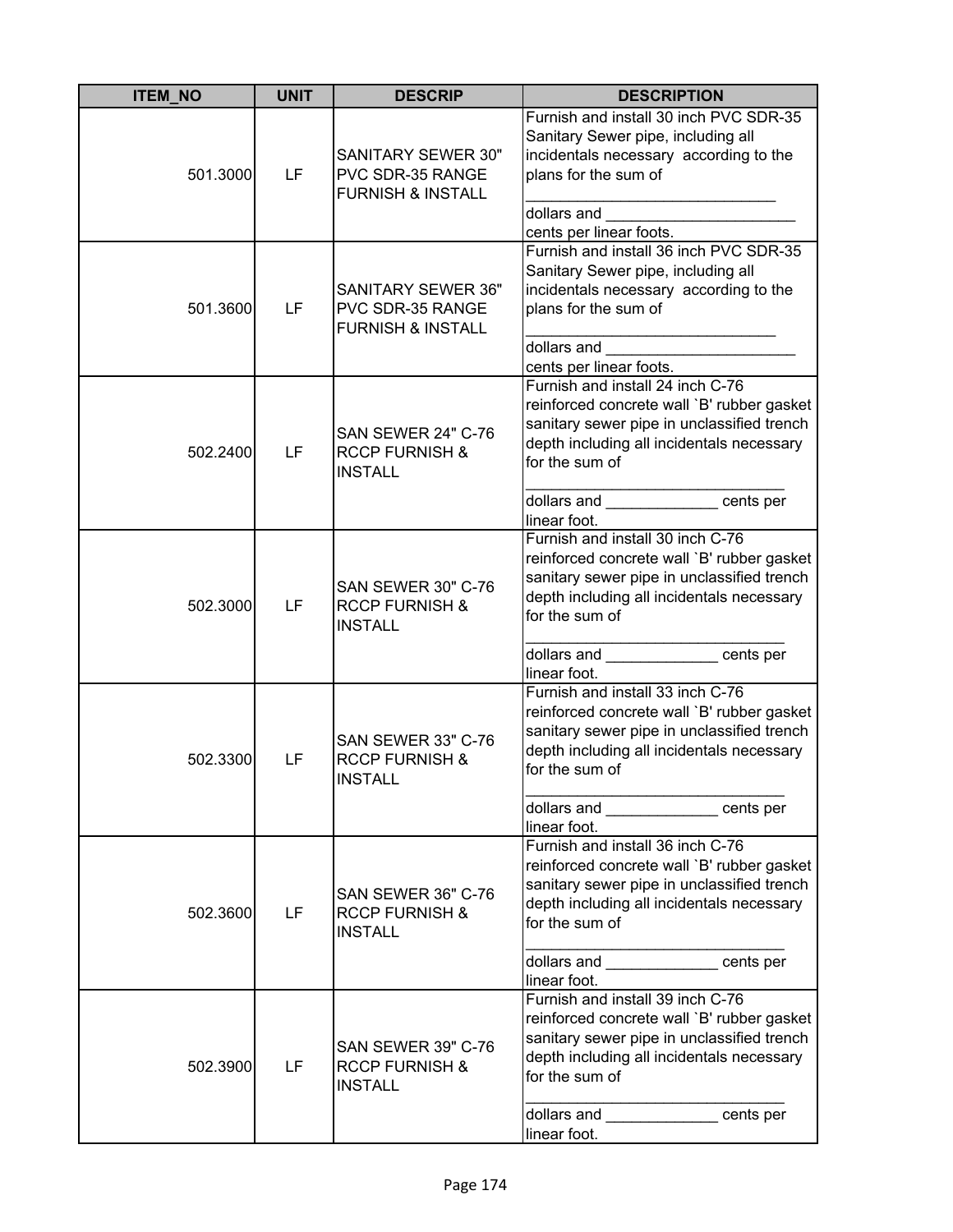| <b>ITEM_NO</b> | <b>UNIT</b> | <b>DESCRIP</b>                                                           | <b>DESCRIPTION</b>                                                                                                                                                                                                                                                                                                 |
|----------------|-------------|--------------------------------------------------------------------------|--------------------------------------------------------------------------------------------------------------------------------------------------------------------------------------------------------------------------------------------------------------------------------------------------------------------|
| 502.4200       | LF          | SAN SEWER 42" C-76<br><b>RCCP FURNISH &amp;</b><br><b>INSTALL</b>        | Furnish and install 42 inch C-76<br>reinforced concrete wall `B' rubber gasket<br>sanitary sewer pipe in unclassified trench<br>depth including all incidentals necessary<br>for the sum of                                                                                                                        |
|                |             |                                                                          | dollars and ______________ cents per<br>linear foot.                                                                                                                                                                                                                                                               |
| 502.4201       | LF          | SAN SEWER 42" C-76<br><b>RCCP FURNISH &amp;</b><br><b>INSTALL</b>        | Furnish and install 42 inch C-76<br>reinforced concrete wall with elastomeric<br>urethane liner, `B' rubber gasket sanitary<br>sewer pipe (Line B between Junction Box<br>E and Flow Meter Vault FE-8103 in the<br>drawings) in unclassified trench depth<br>including all incidentals necessary for the<br>sum of |
|                |             |                                                                          | dollars and _____________ cents per<br>linear foot.                                                                                                                                                                                                                                                                |
| 502.4800       | LF          | SAN SEWER 48" C-76<br><b>RCCP FURNISH &amp;</b><br><b>INSTALL</b>        | Furnish and install 48 inch C-76<br>reinforced concrete wall `B' rubber gasket<br>sanitary sewer pipe in unclassified trench<br>depth including all incidentals necessary<br>for the sum of                                                                                                                        |
|                |             |                                                                          | dollars and ______________ cents per<br>linear foot.                                                                                                                                                                                                                                                               |
| 503.2400       | LF          | <b>SANITARY SEWER 24"</b><br><b>CCFP FURNISH &amp;</b><br><b>INSTALL</b> | Furnish and install 24" Centrifugally Cast<br>Fiberglas Sanitary Sewer pipe in<br>unclassified depth including all incidentals<br>necessary for the sum of                                                                                                                                                         |
|                |             |                                                                          | dollars and <b>contract the contract of the contract of the contract of the contract of the contract of the control</b><br>cents<br>per linear foot.                                                                                                                                                               |
| 503.2700       | LF          | <b>SANITARY SEWER 27"</b><br><b>CCFP FURNISH &amp;</b><br><b>INSTALL</b> | Furnish and install 27" Centrifugally Cast<br>Fiberglas Sanitary Sewer pipe in<br>unclassified depth including all incidentals<br>necessary for the sum of                                                                                                                                                         |
|                |             |                                                                          | dollars and<br>cents<br>per linear foot.                                                                                                                                                                                                                                                                           |
| 503.3000       | LF          | SANITARY SEWER 30"<br><b>CCFP FURNISH &amp;</b><br><b>INSTALL</b>        | Furnish and install 30" Centrifugally Cast<br>Fiberglas Sanitary Sewer pipe in<br>unclassified depth including all incidentals<br>necessary for the sum of                                                                                                                                                         |
|                |             |                                                                          | dollars and<br>cents<br>per linear foot.                                                                                                                                                                                                                                                                           |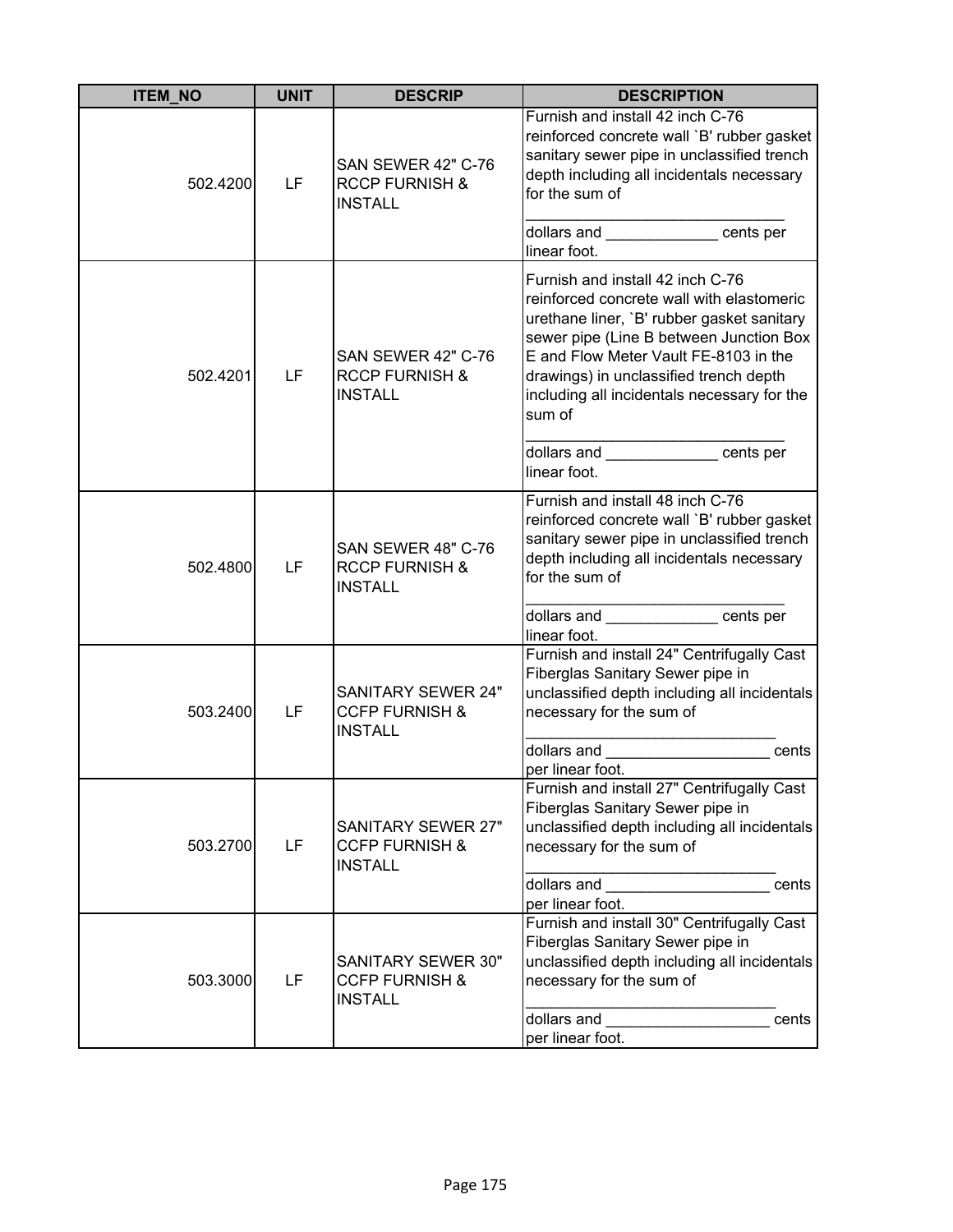| <b>ITEM_NO</b> | <b>UNIT</b> | <b>DESCRIP</b>                                                                                                    | <b>DESCRIPTION</b>                                                                                                                                                                                                                                                 |
|----------------|-------------|-------------------------------------------------------------------------------------------------------------------|--------------------------------------------------------------------------------------------------------------------------------------------------------------------------------------------------------------------------------------------------------------------|
| 503.3600       | LF          | <b>SANITARY SEWER 36"</b><br><b>CCFP FURNISH &amp;</b><br><b>INSTALL</b>                                          | Furnish and install 36" Centrifugally Cast<br>Fiberglas Sanitary Sewer pipe in<br>unclassified depth including all incidentals<br>necessary for the sum of<br>dollars and<br>cents per linear foot.                                                                |
| 503.4800       | LF          | <b>SANITARY SEWER 48"</b><br>CCFP, OPEN CUT,<br><b>FURNISH &amp; INSTALL</b>                                      | Furnish and install 48" Centrifugally Cast<br>Fiberglas Sanitary Sewer pipe, open cut<br>in unclassified depth according to the<br>drawings including all incidentals<br>necessary for the sum of<br>dollars and<br>cents per linear foot.                         |
| 503.4810       | LF          | <b>SANITARY SEWER 48"</b><br>CCFP, OPEN CUT,<br><b>INCLUDING CONCRETE</b><br>CAP FURNISH &<br><b>INSTALL</b>      | Furnish and install 48" Centrifugally Cast<br>Fiberglas Sanitary Sewer pipe, open cut<br>in unclassified depth, including concrete<br>cap according to the drawings including<br>all incidentals necessary for the sum of<br>dollars and<br>cents per linear foot. |
| 503.5400       | LF          | <b>SANITARY SEWER 54"</b><br>CCFP, OPEN CUT,<br><b>FURNISH &amp; INSTALL</b>                                      | Furnish and install 54" Centrifugally Cast<br>Fiberglas Sanitary Sewer pipe, open cut<br>in unclassified depth including all<br>incidentals necessary for the sum of<br>dollars and<br>cents per linear foot.                                                      |
| 503.6001       | LF          | <b>SANITARY SEWER 60"</b><br>CCFP, OPEN CUT,<br>DEPTH 5'-20' FURNISH & necessary for the sum of<br><b>INSTALL</b> | Furnish and install 60" Centrifugally Cast<br>Fiberglas Sanitary Sewer pipe in open cut<br>conditions in nominal invert depths<br>between 5-feet and 20-feet according to<br>the drawings including all incidentals<br>dollars and<br>cents per linear foot.       |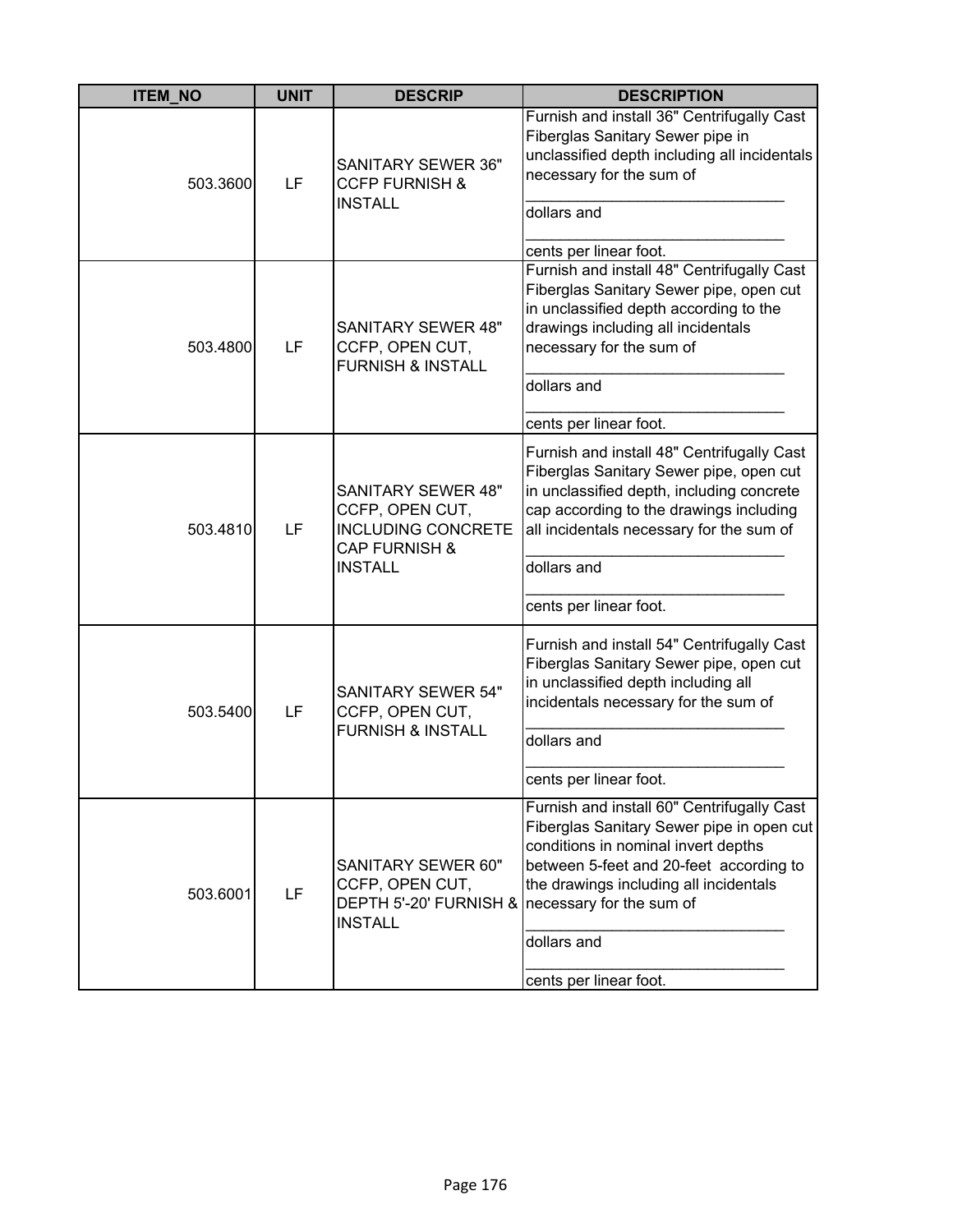| <b>ITEM_NO</b> | <b>UNIT</b> | <b>DESCRIP</b>                                                                                          | <b>DESCRIPTION</b>                                                                                                                                                                                                                                                                       |
|----------------|-------------|---------------------------------------------------------------------------------------------------------|------------------------------------------------------------------------------------------------------------------------------------------------------------------------------------------------------------------------------------------------------------------------------------------|
| 503.6002       | LF          | <b>SANITARY SEWER 60"</b><br>CCFP, OPEN CUT,<br><b>GREATER THAN 20'</b><br><b>FURNISH &amp; INSTALL</b> | Furnish and install 60" Centrifugally Cast<br>Fiberglas Sanitary Sewer pipe in open cut<br>conditions in nominal invert depths<br>greater than 20-feet according to the<br>drawings including all incidentals<br>necessary for the sum of<br>dollars and<br>cents per linear foot.       |
| 503.6003       | LF          | <b>SANITARY SEWER 60"</b><br>CCFP, OPEN CUT,<br><b>GREATER THAN 30'</b><br><b>FURNISH &amp; INSTALL</b> | Furnish and install 60" Centrifugally Cast<br>Fiberglas Sanitary Sewer pipe, open cut<br>conditions in nominal invert depths<br>greater than 30-feet according to the<br>drawings including all incidentals<br>necessary for the sum of<br>dollars and<br>cents per linear foot.         |
| 503.6601       | LF          | <b>SANITARY SEWER 66"</b><br>CCFP, OPEN CUT,<br>DEPTH 5'-20' FURNISH &<br><b>INSTALL</b>                | Furnish and install 66" Centrifugally Cast<br>Fiberglas Sanitary Sewer pipe in open cut<br>conditions in nominal invert depths<br>between 5-feet and 20-feet according to<br>the drawings including all incidentals<br>necessary for the sum of<br>dollars and<br>cents per linear foot. |
| 503.6602       | LF          | <b>SANITARY SEWER 66"</b><br>CCFP, OPEN CUT,<br><b>GREATER THAN 20'</b><br><b>FURNISH &amp; INSTALL</b> | Furnish and install 66" Centrifugally Cast<br>Fiberglas Sanitary Sewer pipe in open cut<br>conditions in nominal invert depths<br>greater than 20-feet according to the<br>drawings including all incidentals<br>necessary for the sum of<br>dollars and<br>cents per linear foot.       |
| 503.6603       | LF          | <b>SANITARY SEWER 66"</b><br>CCFP, OPEN CUT,<br><b>GREATER THAN 30'</b><br><b>FURNISH &amp; INSTALL</b> | Furnish and install 66" Centrifugally Cast<br>Fiberglas Sanitary Sewer pipe, open cut<br>conditions in nominal invert depths<br>greater than 30-feet according to the<br>drawings including all incidentals<br>necessary for the sum of<br>dollars and<br>cents per linear foot.         |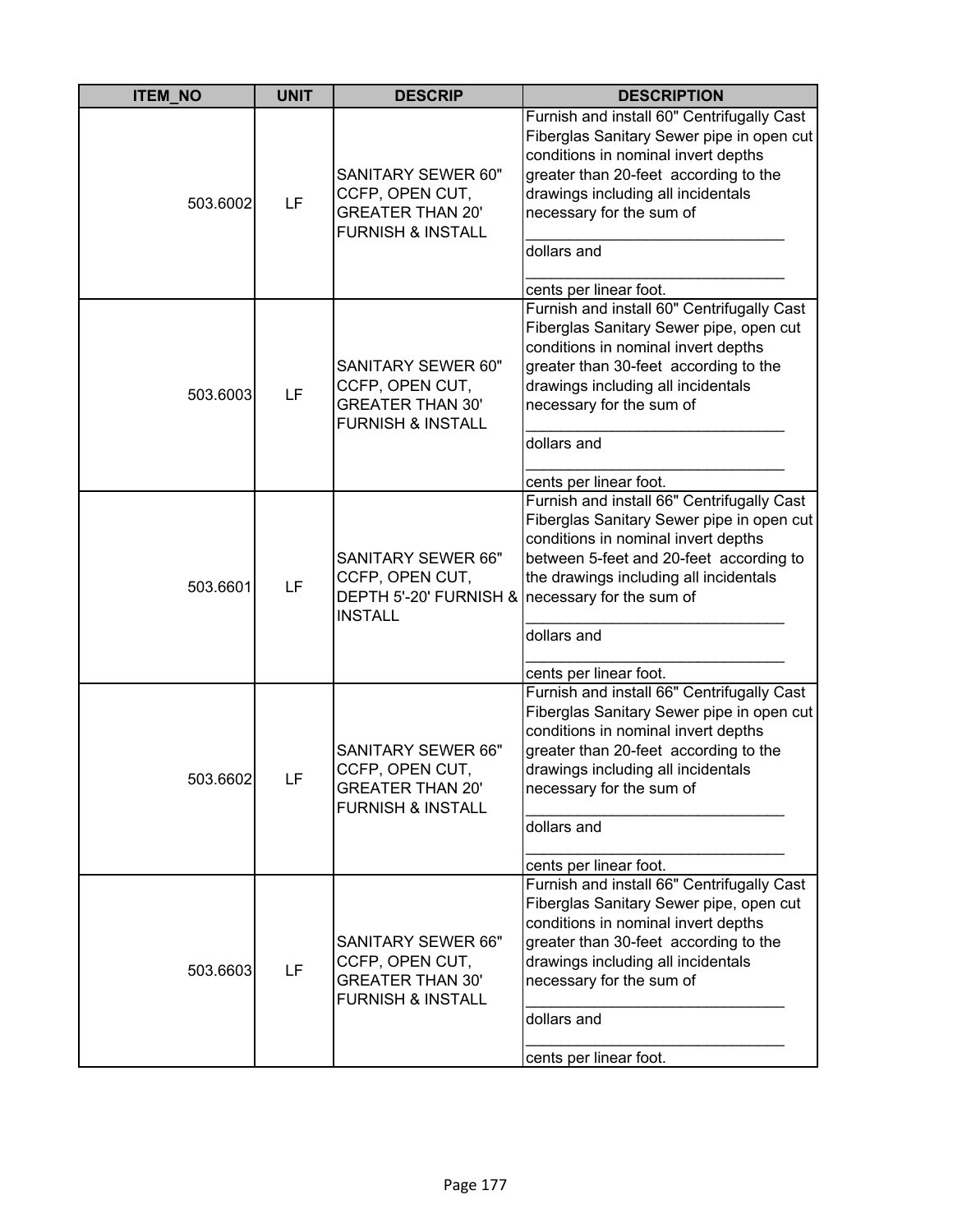| <b>ITEM NO</b> | <b>UNIT</b> | <b>DESCRIP</b>                                                                     | <b>DESCRIPTION</b>                                                                                                                                                                                                                         |
|----------------|-------------|------------------------------------------------------------------------------------|--------------------------------------------------------------------------------------------------------------------------------------------------------------------------------------------------------------------------------------------|
| 504.2400       | LF          | <b>SANITARY SEWER 24"</b><br><b>CLOSED PROFILE</b><br><b>FURNISH &amp; INSTALL</b> | Furnish and install 24 inch diameter<br>closed profile sanitary sewer in<br>accordance with plans and specifications,<br>including all incidentals necessary for the<br>sum of                                                             |
|                |             |                                                                                    | dollars and<br>cents per linear foot.                                                                                                                                                                                                      |
| 505.1400       | LF          | <b>SANITARY SEWER 14"</b><br><b>HDPE SLIPLINE</b>                                  | Furnish and install 14 inch diameter<br>sanitary sewer slipliner pipe in<br>accordance with plans and specifications,<br>including all incidentals necessary for the<br>sum of                                                             |
|                |             |                                                                                    | dollars and                                                                                                                                                                                                                                |
| 505.2400       | LF          | <b>SANITARY SEWER</b><br>SLIPLINER 24"                                             | cents per linear foot.<br>Furnish and install 24 inch diameter<br>sanitary sewer slipliner pipe in<br>accordance with plans and specifications,<br>including all incidentals necessary for the<br>sum of<br>dollars and                    |
|                |             |                                                                                    | cents per linear foot.                                                                                                                                                                                                                     |
| 506.0800       | LF          | <b>SANITARY SEWER 8"</b><br><b>REHABILITATION BY</b><br><b>CURED IN PLACE PIPE</b> | Furnish and install cured in place pipe to<br>rehabilitate existing 8" sanitary sewer<br>including all labor, materials, equipment<br>and incidentals necessary for the sum of                                                             |
|                |             |                                                                                    | dollars and                                                                                                                                                                                                                                |
|                |             |                                                                                    | cent<br>s per linear foot.                                                                                                                                                                                                                 |
| 506.0810       | EA          | <b>TRENCHLESS</b><br><b>REHABILITATION</b>                                         | Trenchless rehabilitation of sanitary sewer<br>service lateral by cured in place pipe (8-<br>inch in diameter or less) up to 10 feet in<br>length, complete in place, for the sum of                                                       |
|                |             |                                                                                    | dollars and<br>cents each.                                                                                                                                                                                                                 |
| 506.1500       | LF          | <b>TRENCHLESS</b><br><b>REHABILITATION</b>                                         | Trenchless rehabilitation of 15- inchx 7.5<br>mm cured in place pipe from Sta.<br>64+29.86 to Station 83+90.88, including<br>all incidentals necessary according to the<br>plans for the sum of<br>dollars and<br>cents per linear<br>foot |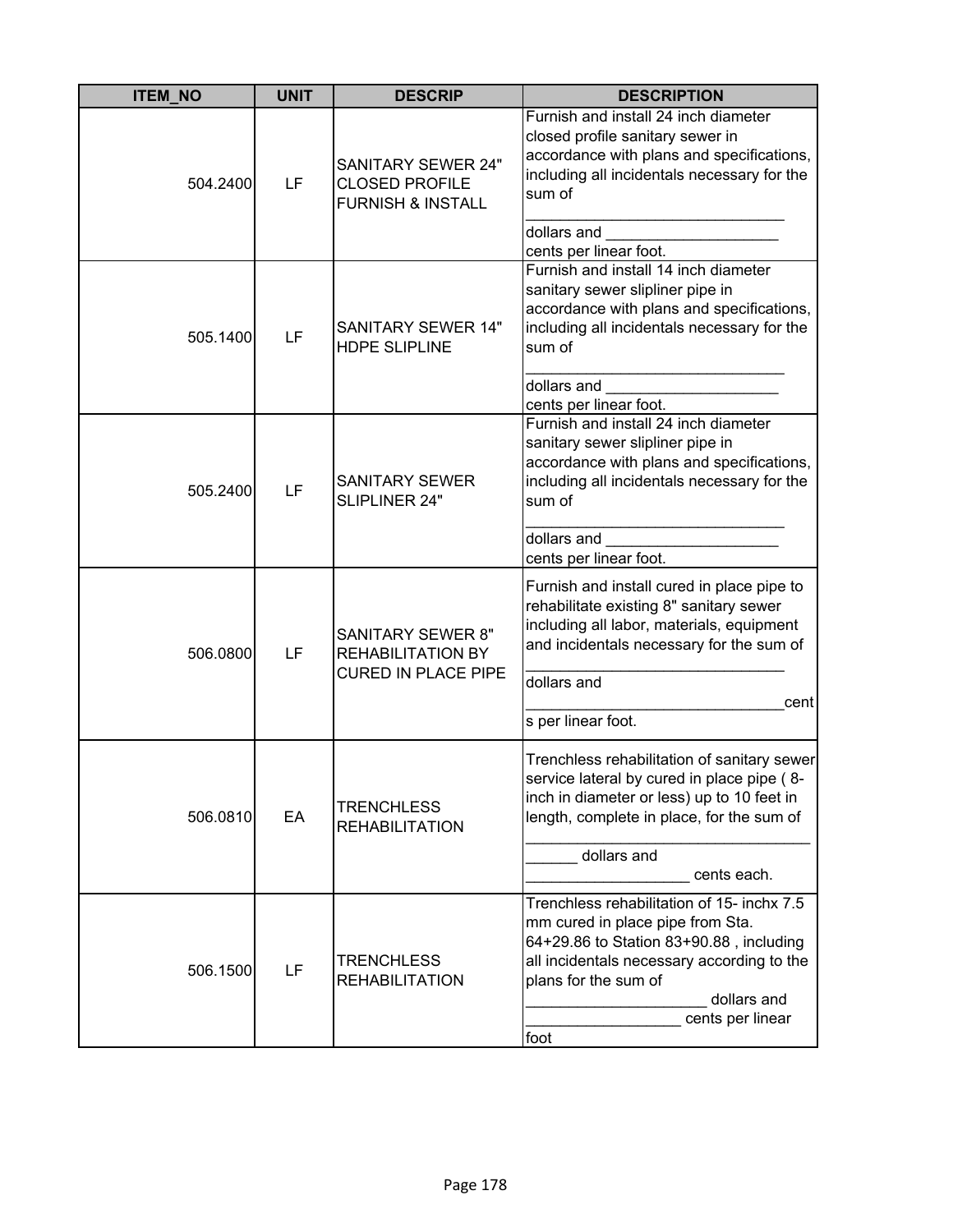| <b>ITEM_NO</b> | <b>UNIT</b> | <b>DESCRIP</b>                                                            | <b>DESCRIPTION</b>                                                                                                                                                                                                                                       |
|----------------|-------------|---------------------------------------------------------------------------|----------------------------------------------------------------------------------------------------------------------------------------------------------------------------------------------------------------------------------------------------------|
| 507.0600       | LF          | SANITARY SEWER 6"<br>DR-17 IPS FURNISH &<br><b>INSTALL</b>                | Furnish and install 6 inch minimum<br>average inside diameter pipe (DR-17 IPS)<br>by pipe bursting in accordance with plans<br>and specifications, including all<br>incidentals necessary for the sum of<br>dollars and<br>cents per linear foot         |
| 507.0800       | LF          | <b>SANITARY SEWER 8"</b><br>DR-17 IPS FURNISH &<br><b>INSTALL</b>         | Furnish and install 8 inch minimum<br>average inside diameter pipe (DR-17 IPS)<br>by pipe bursting in accordance with plans<br>and specifications, including all<br>incidentals necessary for the sum of<br>dollars and<br>cents per linear foot         |
| 507.1000       | LF          | <b>SANITARY SEWER 10"</b><br>DR-17 IPS FURNISH &<br><b>INSTALL</b>        | Furnish and install 10 inch minimum<br>average inside diameter pipe (DR-17 IPS)<br>by pipe bursting in accordance with plans<br>and specifications, including all<br>incidentals necessary for the sum of<br>dollars and<br>cents per linear foot        |
| 507.1010       | LF          | <b>SANITARY SEWER</b><br>11.46" DR-21 IPS<br><b>FURNISH &amp; INSTALL</b> | Furnish and install 11.46 inch minimum<br>average inside diameter pipe (DR-21 IPS)<br>by pipe bursting in accordance with plans<br>and specifications, including all<br>incidentals necessary for the sum of<br>dollars and<br>cents<br>per linear foot. |
| 507.1200       | LF          | <b>SANITARY SEWER 12.2"</b><br>DR-17 IPS FURNISH &<br><b>INSTALL</b>      | Furnish and install 12.2 inch minimum<br>average inside diameter pipe (DR-17 IPS)<br>by pipe bursting in accordance with plans<br>and specifications, including all<br>incidentals necessary for the sum of<br>dollars and<br>cents per linear foot      |
| 507.1210       | LF          | <b>SANITARY SEWER</b><br>12.59" DR-21 IPS<br><b>FURNISH &amp; INSTALL</b> | Furnish and install 12.59 inch minimum<br>average inside diameter pipe (DR-21 IPS)<br>by pipe bursting in accordance with plans<br>and specifications, including all<br>incidentals necessary for the sum of<br>dollars and<br>cents<br>per linear foot. |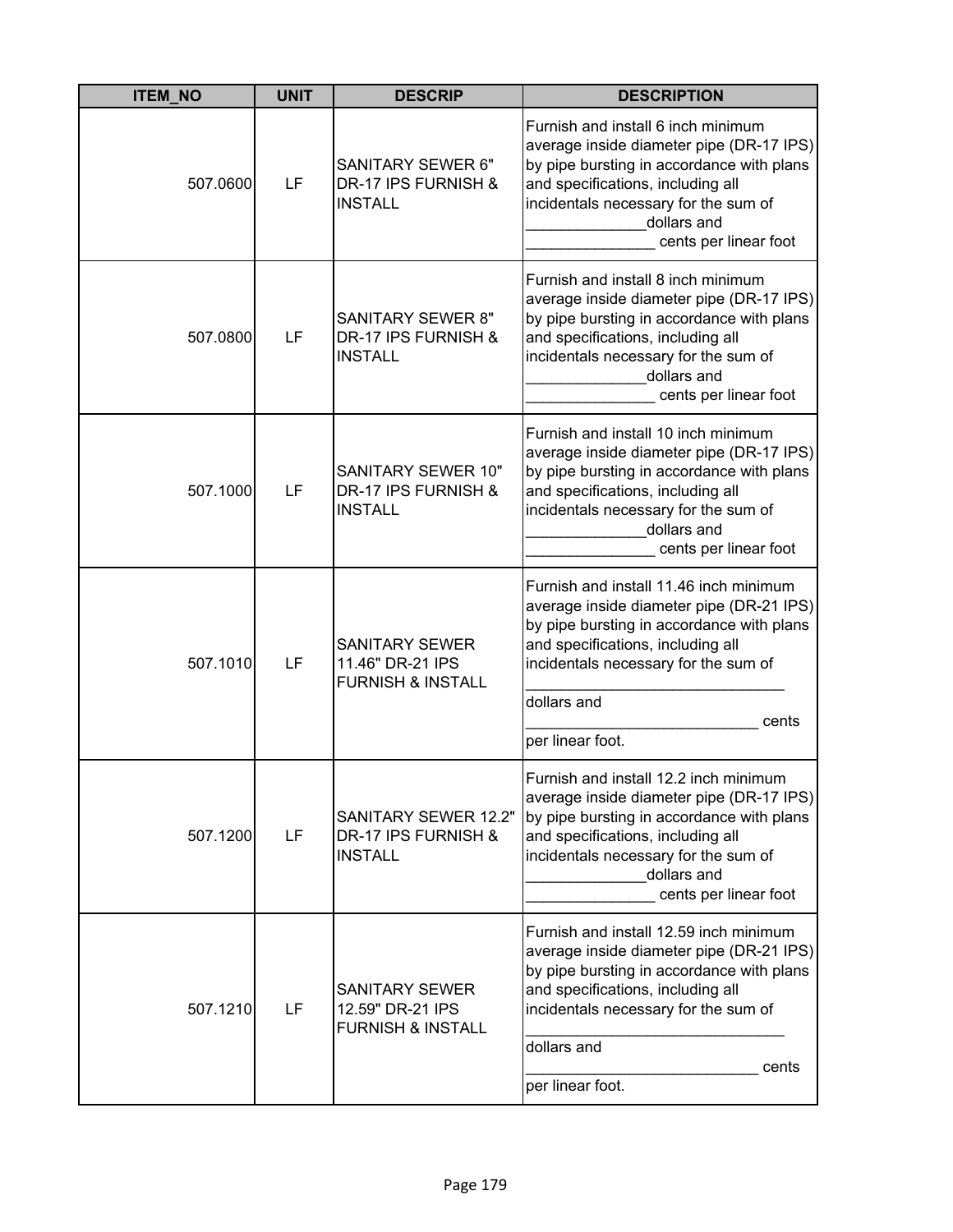| <b>ITEM_NO</b> | <b>UNIT</b> | <b>DESCRIP</b>                                                       | <b>DESCRIPTION</b>                                                                                                                                                                                                                                  |
|----------------|-------------|----------------------------------------------------------------------|-----------------------------------------------------------------------------------------------------------------------------------------------------------------------------------------------------------------------------------------------------|
| 507.1400       | LF          | <b>SANITARY SEWER 14"</b><br>DR-17 IPS FURNISH &<br><b>INSTALL</b>   | Furnish and install 14 inch minimum<br>average inside diameter pipe (DR-17 IPS)<br>by pipe bursting in accordance with plans<br>and specifications, including all<br>incidentals necessary for the sum of<br>dollars and<br>cents per linear foot   |
| 507.1500       | LF          | <b>SANITARY SEWER 15.2"</b><br>DR-17 IPS FURNISH &<br><b>INSTALL</b> | Furnish and install 15.2 inch minimum<br>average inside diameter pipe (DR-17 IPS)<br>by pipe bursting in accordance with plans<br>and specifications, including all<br>incidentals necessary for the sum of<br>dollars and<br>cents per linear foot |
| 507.1600       | LF          | <b>SANITARY SEWER 16"</b><br>DR-17 IPS FURNISH &<br><b>INSTALL</b>   | Furnish and install 16 inch minimum<br>average inside diameter pipe (DR-17 IPS)<br>by pipe bursting in accordance with plans<br>and specifications, including all<br>incidentals necessary for the sum of<br>dollars and<br>cents per linear foot   |
| 507.1800       | LF          | <b>SANITARY SEWER 18"</b><br>DR-17 IPS FURNISH &<br><b>INSTALL</b>   | Furnish and install 18 inch minimum<br>average inside diameter pipe (DR-17 IPS)<br>by pipe bursting in accordance with plans<br>and specifications, including all<br>incidentals necessary for the sum of<br>dollars and<br>cents per linear foot   |
| 507.4800       | LF          | <b>SANITARY SEWER 48"</b><br>DR-17 IPS FURNISH &<br><b>INSTALL</b>   | Furnish and install 48 inch minimum<br>average inside diameter pipe (DR-17 IPS)<br>by pipe bursting in accordance with plans<br>and specifications, including all<br>incidentals necessary for the sum of<br>dollars and<br>cents per linear foot   |
| 508.0800       | LF          | SANITARY SEWER 8" C-<br>900                                          | Furnish and install 8 inch diameter C-900<br>sanitary sewer pipe in accordance with<br>plans and specifications, including all<br>incidentals necessary for the sum of<br>dollars and<br>cents per linear foot.                                     |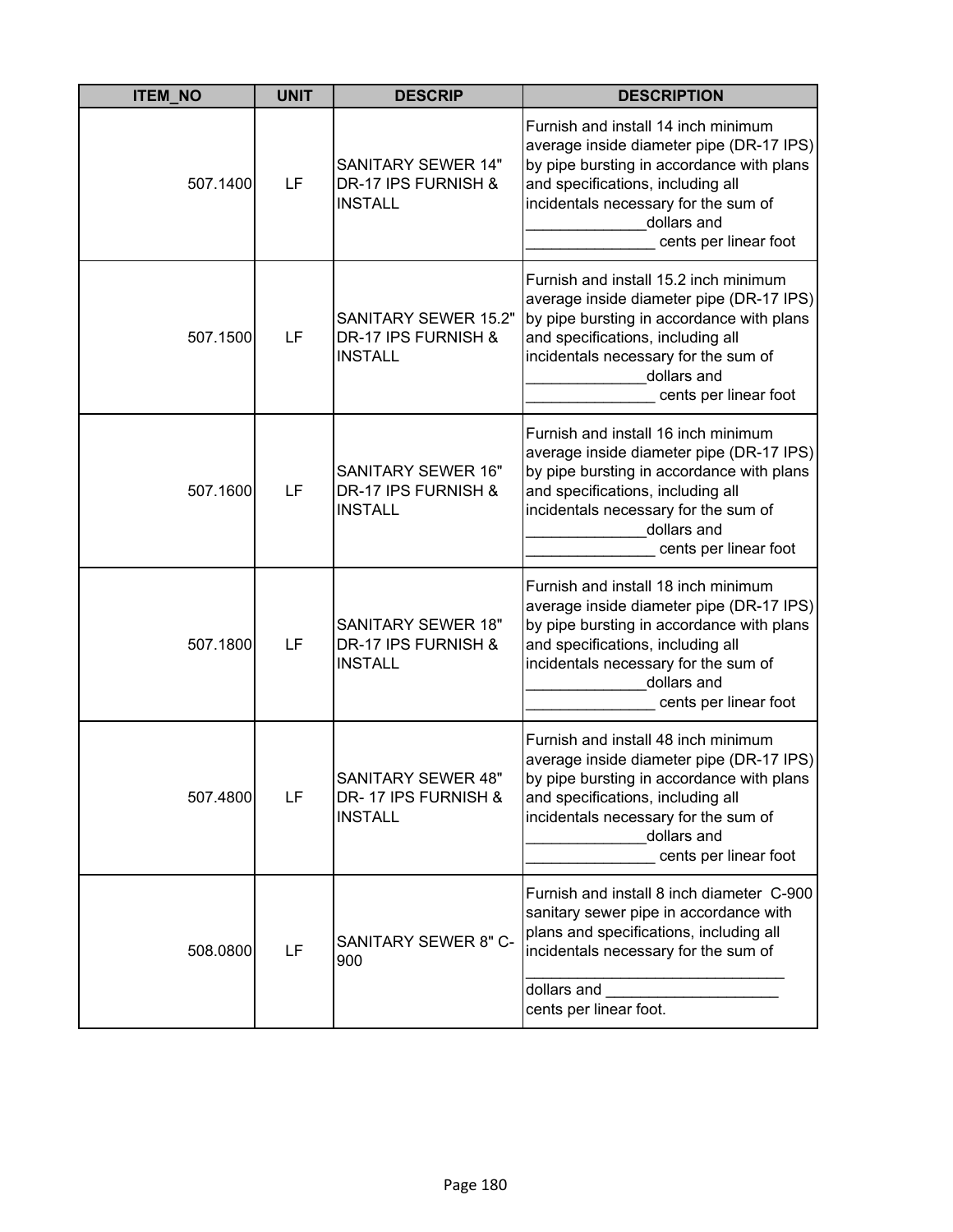| <b>ITEM_NO</b> | <b>UNIT</b> | <b>DESCRIP</b>                                                           | <b>DESCRIPTION</b>                                                                                                                                                                                                                             |
|----------------|-------------|--------------------------------------------------------------------------|------------------------------------------------------------------------------------------------------------------------------------------------------------------------------------------------------------------------------------------------|
| 509.1200       | LF          | <b>SANITARY SEWER 12"</b><br>PVC HDPE (DR-17 DIPS)<br><b>OPEN TRENCH</b> | Furnish and install 12" IPS DR-17 HDPE<br>pipe, open cut, with granular embedment<br>in unclassified trench depth according to<br>the plans and including all incidentals<br>necessary for the sum of<br>dollars and<br>cents per linear foot. |
|                |             |                                                                          |                                                                                                                                                                                                                                                |
| 509.1600       | LF          | <b>SANITARY SEWER 16"</b><br>PVC HDPE (DR-17 DIPS)<br><b>OPEN TRENCH</b> | Furnish and install 16" IPS DR-17 HDPE<br>pipe, open cut, with granular embedment<br>in unclassified trench depth according to<br>the plans and including all incidentals<br>necessary for the sum of                                          |
|                |             |                                                                          | dollars and                                                                                                                                                                                                                                    |
|                |             |                                                                          | cents per linear foot.                                                                                                                                                                                                                         |
| 509.1611       | LF          | <b>SANITARY SEWER 16"</b><br>PVC HDPE (DR-11DIPS)<br><b>OPEN TRENCH</b>  | Furnish and install 16" IPS DR-11 HDPE<br>pipe, open cut, with granular embedment<br>in unclassified trench depth according to<br>the plans and including all incidentals<br>necessary for the sum of<br>dollars and                           |
|                |             |                                                                          | cents per linear foot.                                                                                                                                                                                                                         |
| 509.1800       | LF          | <b>SANITARY SEWER 18"</b><br>PVC HDPE (DR-17 DIPS)<br><b>OPEN TRENCH</b> | For furnishing all labor, materials,<br>supervision, and equipment necesssary to<br>construct a 18" HDPE (DR-17 DIPS)<br>sanitary sewer pipe in open trench for the<br>sum of                                                                  |
|                |             |                                                                          | dollars and<br>cents per linear foot.                                                                                                                                                                                                          |
| 509.3000       | LF          | <b>SANITARY SEWER 30"</b><br>PVC HDPE (DR-17 DIPS)<br><b>OPEN TRENCH</b> | Furnish and install 30" IPS DR-17 HDPE<br>pipe, open cut, with granular embedment<br>in unclassified trench depth according to<br>the plans and including all incidentals<br>necessary for the sum of<br>dollars and                           |
|                |             |                                                                          | cents per linear foot.                                                                                                                                                                                                                         |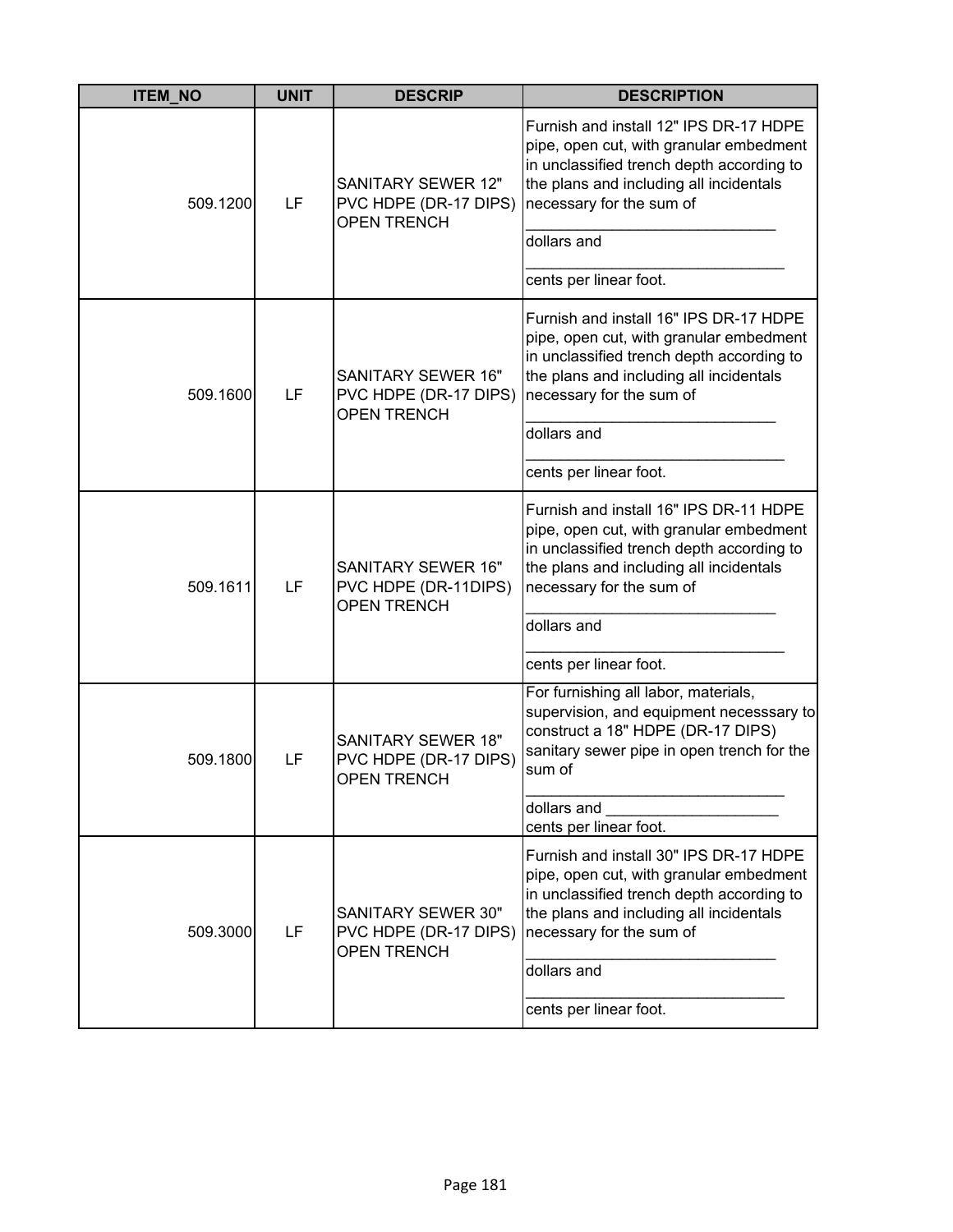| <b>ITEM NO</b> | <b>UNIT</b> | <b>DESCRIP</b>                                                            | <b>DESCRIPTION</b>                                                                                                                                                                                                                   |
|----------------|-------------|---------------------------------------------------------------------------|--------------------------------------------------------------------------------------------------------------------------------------------------------------------------------------------------------------------------------------|
| 509.3600       | LF          | <b>SANITARY SEWER 36"</b><br>PVC HDPE (DR-17 DIPS)<br><b>OPEN TRENCH</b>  | Furnish and install 36" IPS DR-17 HDPE<br>pipe, open cut, with granular embedment<br>in unclassified trench depth according to<br>the plans and including all incidentals<br>necessary for the sum of                                |
|                |             |                                                                           | dollars and                                                                                                                                                                                                                          |
|                |             |                                                                           | cents per linear foot.                                                                                                                                                                                                               |
| 509.3900       | LF          | SANITARY SEWER 39"<br>PVC HDPE (DR-17 DIPS)<br><b>OPEN TRENCH</b>         | Furnish and install 39" IPS DR-17 HDPE<br>pipe, open cut, with granular embedment<br>in unclassified trench depth according to<br>the plans and including all incidentals<br>necessary for the sum of                                |
|                |             |                                                                           | dollars and                                                                                                                                                                                                                          |
|                |             |                                                                           | cents per linear foot.                                                                                                                                                                                                               |
| 509.4800       | LF          | <b>SANITARY SEWER 48"</b><br>PVC HDPE (DR-17 DIPS)<br><b>OPEN TRENCH</b>  | Furnish and install 48" IPS DR-17 HDPE<br>pipe, open cut, with granular embedment<br>in unclassified trench depth according to<br>the plans and including all incidentals<br>necessary for the sum of<br>dollars and                 |
|                |             |                                                                           |                                                                                                                                                                                                                                      |
| 510.1400       | EA          | <b>SANITARY SEWER</b><br><b>SERVICE LATERAL</b><br><b>RECONSTRUCT</b>     | cents per linear foot.<br>Point repair to reconstruct up to 10 feet in<br>length of sanitary sewer service lateral (8-<br>inch diameter or less), including all<br>incidentals necessary for the sum of<br>dollars<br>cents<br>each. |
| 510.1500       | EA          | <b>SANITARY SEWER</b><br><b>SERVICE LATERAL 15"</b><br><b>RECONSTRUCT</b> | Point repair to reconstruct up to 10 feet in<br>length of 15 inch sanitary sewer service<br>lateral, including all incidentals necessary<br>for the sum of<br>dollars<br>cents<br>each.                                              |
| 511.0000       | EA          | SANITARY SEWER<br>SERVICE LATERAL                                         | Internal sanitary sewer service lateral<br>reinstatement (8-inch diameter or less) by<br>remote cutting device, complete in place,<br>for the sum of<br>dollars and<br>cents each.                                                   |
|                |             |                                                                           |                                                                                                                                                                                                                                      |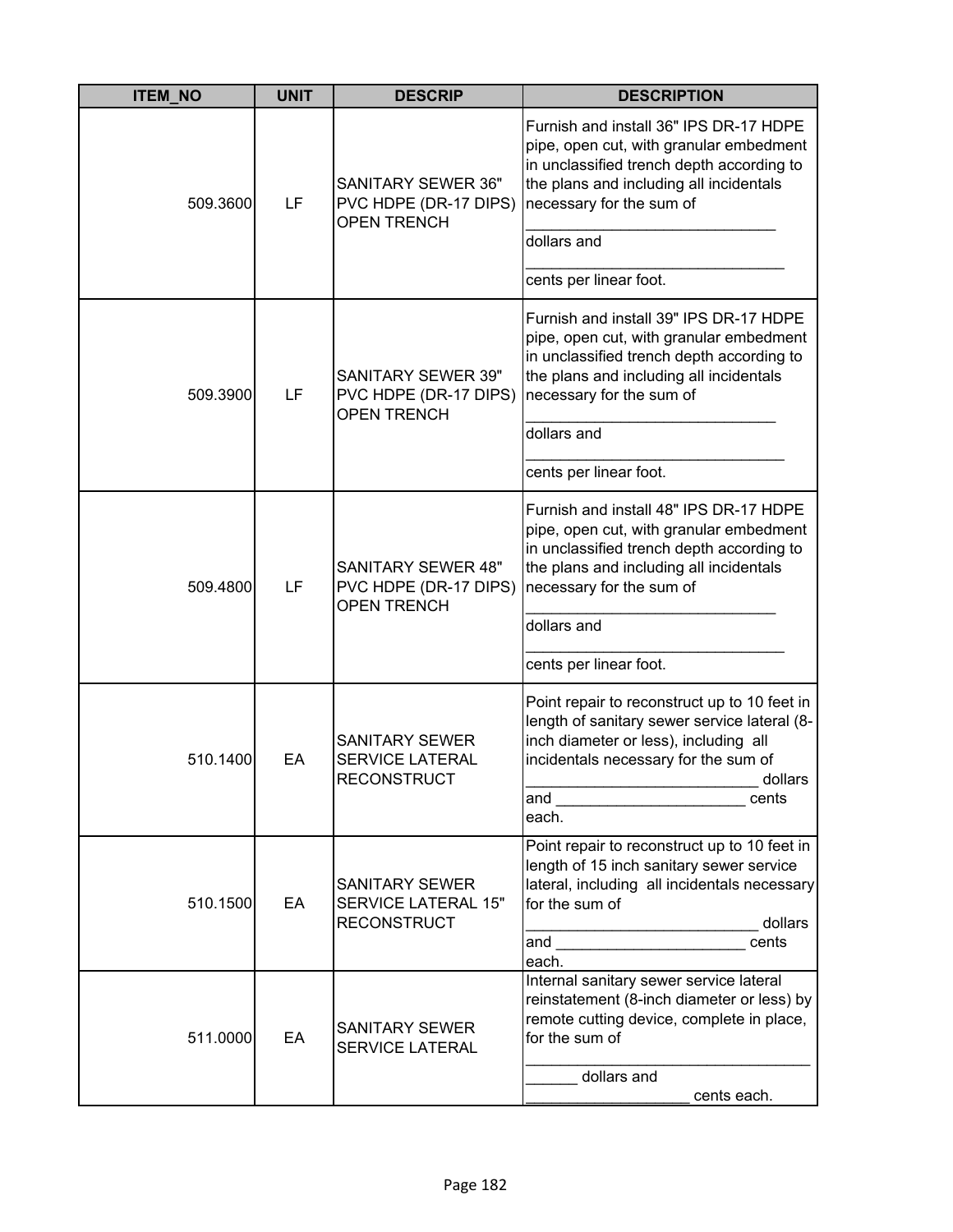| <b>ITEM NO</b> | <b>UNIT</b> | <b>DESCRIP</b>                                                                                                     | <b>DESCRIPTION</b>                                                                                                                                                                                                                                                                                |
|----------------|-------------|--------------------------------------------------------------------------------------------------------------------|---------------------------------------------------------------------------------------------------------------------------------------------------------------------------------------------------------------------------------------------------------------------------------------------------|
| 512.4200       | LF          | <b>SANITARY SEWER 42"</b><br><b>STEEL CARRIER PIPE</b>                                                             | Furnish and install 42 inch STEEL<br><b>CARRIER SANITARY SEWER PIPE</b><br>including all incidentals necessary<br>according to the plans, for the sum of<br>dollars and<br>cents per LINEAR FOOT.                                                                                                 |
| 512.4800       | LF          | <b>SANITARY SEWER 48"</b><br>STEEL CARRIER PIPE                                                                    | Furnish and install 48 inch STEEL<br>CARRIER SANITARY SEWER PIPE<br>including all incidentals necessary<br>according to the plans, for the sum of<br>dollars and<br>cents per LINEAR FOOT.                                                                                                        |
| 513.0800       | LF          | <b>SANITARY SEWER PIPE</b><br>8" PVC HDPE DIPS (DR-<br>7.3) WITH GRANULAR<br><b>EMBEDMENT FURNISH</b><br>& INSTALL | Furnish and install 8- inch HDPE DIPS<br>pipe (DR-7.3) open cut, with granular<br>embedment in unclassified depth<br>including all trenching, embedment,<br>backfill, and incidentals necessary,<br>according to the plans and specifications,<br>complete in place for the sum of<br>dollars and |
| 513.0801       | LF          | <b>SANITARY SEWER PIPE</b><br>8" PVC HDPE DIPS (DR-<br>7.3) WITH CEMENT<br><b>EMBEDMENT FURNISH</b><br>& INSTALL   | cents per linear foot.<br>Furnish and install 8- inch HDPE DIPS<br>pipe (DR-7.3) open cut, with cement<br>stabilized sand embedment in<br>unclassified trech depth according to the<br>plans and specifications, complete in<br>place for the sum of<br>dollars and<br>cents per linear foot.     |
| 513.0810       | LF          | <b>SANITARY SEWER 8"</b><br>, OPEN CUT, 5' TO 20'<br><b>DEPTH FURNISH &amp;</b><br><b>INSTALL</b>                  | Furnish and install 8- inch HDPE DIPS<br>pipe (DR-7.3) open cut conditions in<br>nominal invert depths between 5-feet and<br>PVC HDPE DIPS (DR-7.3) 20-feet according to the plans including all<br>incidentals necessary for the sum of<br>dollars and<br>cents per linear foot.                 |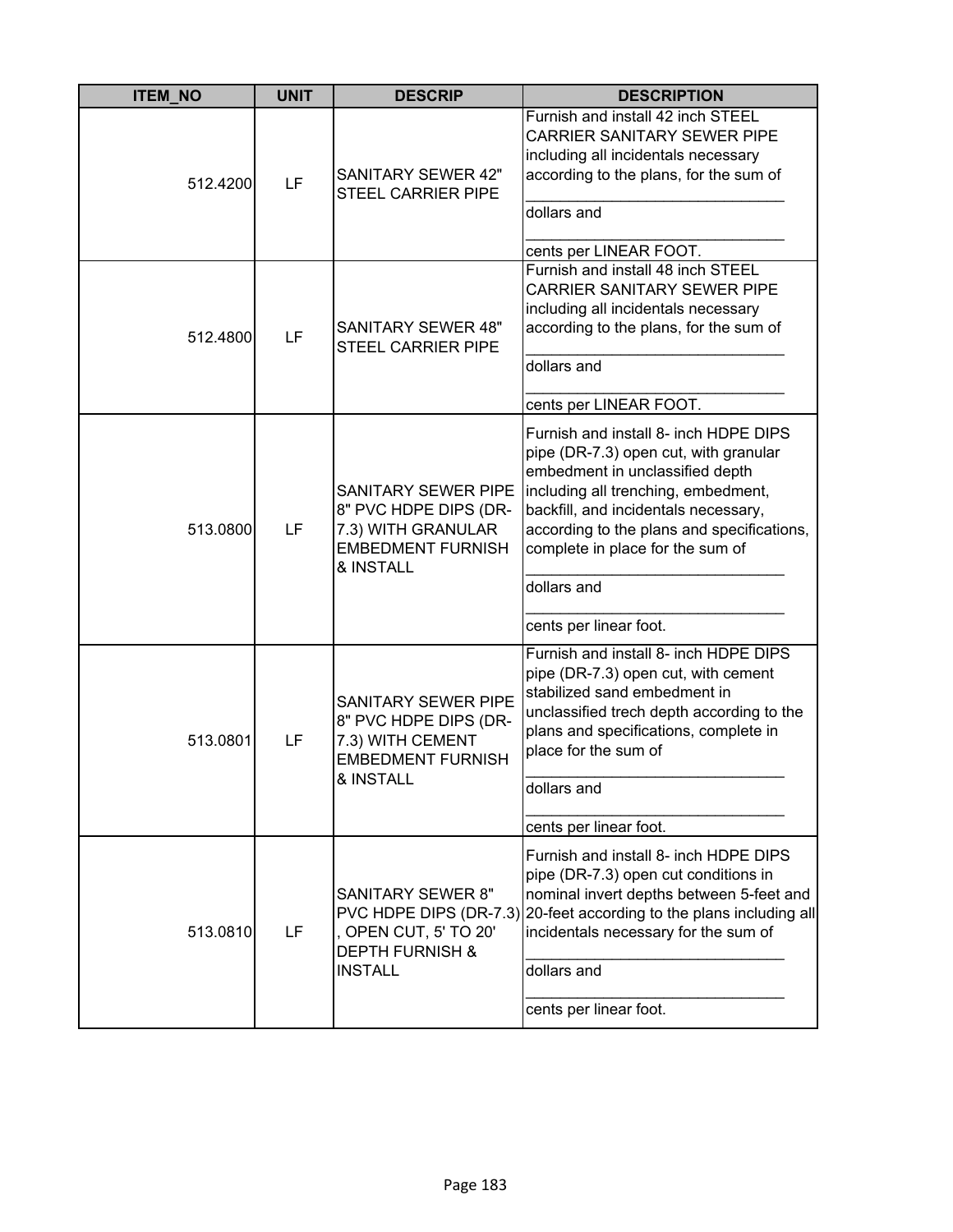| <b>ITEM_NO</b> | <b>UNIT</b> | <b>DESCRIP</b>                                                                                                               | <b>DESCRIPTION</b>                                                                                                                                                                                                                                                                                |
|----------------|-------------|------------------------------------------------------------------------------------------------------------------------------|---------------------------------------------------------------------------------------------------------------------------------------------------------------------------------------------------------------------------------------------------------------------------------------------------|
| 513.0820       | LF          | <b>SANITARY SEWER 8"</b><br>PVC HDPE DIPS (DR-7.3)<br>, OPEN CUT, 20' TO 30'<br><b>DEPTH FURNISH &amp;</b><br><b>INSTALL</b> | Furnish and install 8- inch HDPE DIPS<br>pipe (DR-7.3) open cut conditions in<br>nominal invert depths between 20-feet<br>and 30-feet according to the plans<br>including all incidentals necessary for the<br>sum of<br>dollars and                                                              |
|                |             |                                                                                                                              | cents per linear foot.                                                                                                                                                                                                                                                                            |
| 513.0830       | LF          | <b>SANITARY SEWER 8"</b><br>, OPEN CUT, GREATER<br>THAN 30' DEPTH                                                            | Furnish and install 8- inch HDPE DIPS<br>pipe (DR-7.3) open cut conditions in<br>nominal invert depths greater than 30-feet<br>PVC HDPE DIPS (DR-7.3) according to the plans including all<br>incidentals necessary for the sum of                                                                |
|                |             | <b>FURNISH &amp; INSTALL</b>                                                                                                 | dollars and                                                                                                                                                                                                                                                                                       |
|                |             |                                                                                                                              | cents per linear foot.                                                                                                                                                                                                                                                                            |
| 513.1600       | LF          | <b>SANITARY SEWER 16"</b><br><b>STEEL CASING PIPE</b><br><b>FURNISH &amp; INSTALL</b>                                        | Furnish and install 16- inch steel casing<br>pipe including bore and jack according to<br>the plans and including all incidentals<br>necessary for the sum of<br>dollars and<br>cents per linear foot.                                                                                            |
|                |             |                                                                                                                              | Furnish and install 78- inch steel casing                                                                                                                                                                                                                                                         |
| 513.7800       | LF          | <b>SANITARY SEWER 78"</b><br>STEEL CASING PIPE<br><b>FURNISH &amp; INSTALL</b>                                               | pipe including bore and jack according to<br>the plans and including all incidentals<br>necessary for the sum of                                                                                                                                                                                  |
|                |             |                                                                                                                              | dollars and                                                                                                                                                                                                                                                                                       |
|                |             |                                                                                                                              | cents per linear foot.                                                                                                                                                                                                                                                                            |
| 514.4800       | LF          | <b>SANITARY SEWER 48"</b><br>PVC HDPE IPS (DR-21)<br><b>WITH GRANULAR</b><br><b>EMBEDMENT FURNISH</b><br>& INSTALL           | Furnish and install 48- inch HDPE IPS<br>pipe (DR-21), open cut, with granular<br>embedment in unclassified depth<br>including all trenching, embedment,<br>backfill, and incidentals necessary,<br>according to the plans and specifications,<br>complete in place for the sum of<br>dollars and |
|                |             |                                                                                                                              | cents per linear foot.                                                                                                                                                                                                                                                                            |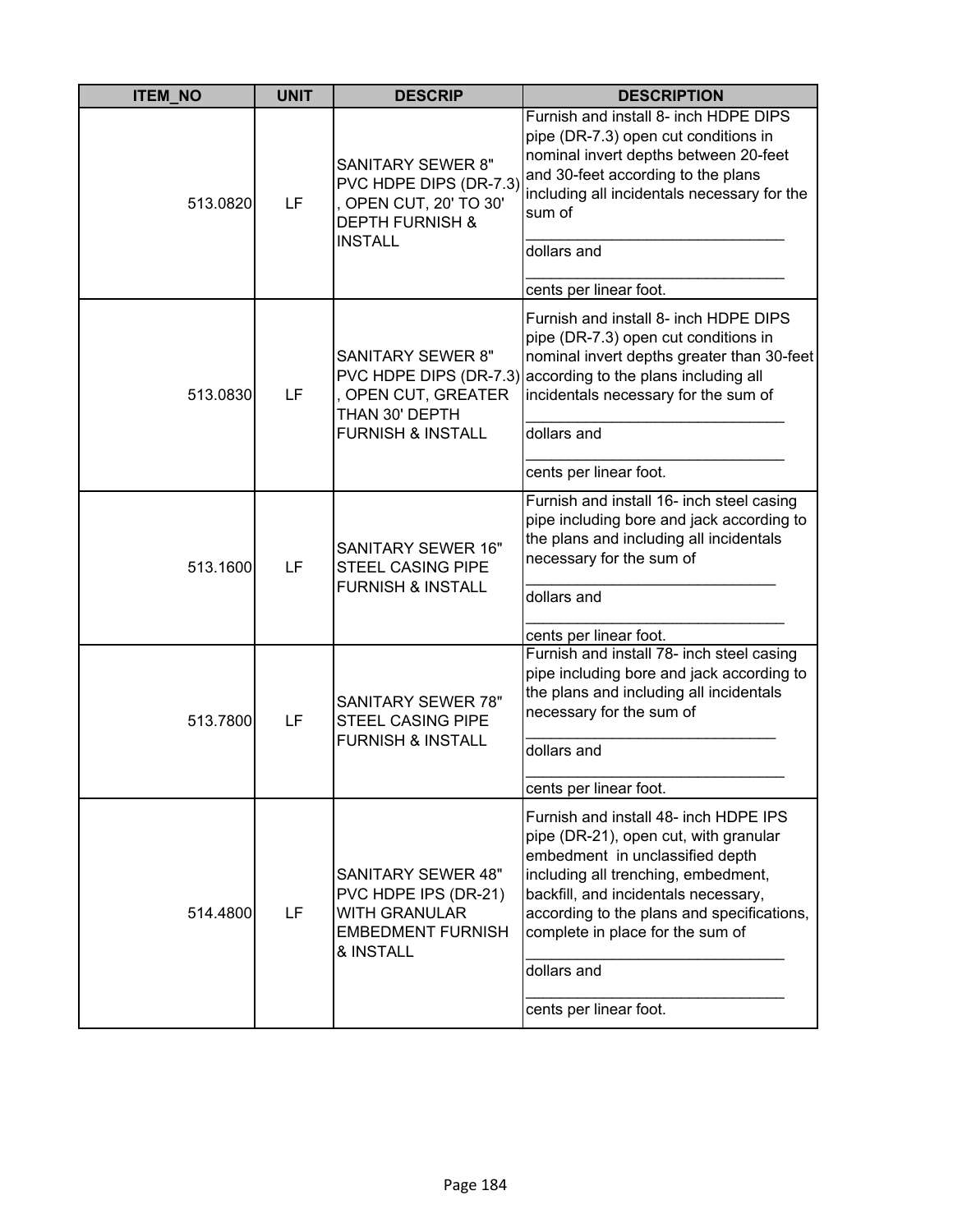| <b>ITEM NO</b> | <b>UNIT</b> | <b>DESCRIP</b>                                                                                                                             | <b>DESCRIPTION</b>                                                                                                                                                                                                                                                                                                 |
|----------------|-------------|--------------------------------------------------------------------------------------------------------------------------------------------|--------------------------------------------------------------------------------------------------------------------------------------------------------------------------------------------------------------------------------------------------------------------------------------------------------------------|
| 514.4801       | LF          | <b>SANITARY SEWER 48"</b><br>PVC HDPE IPS (DR-21)<br><b>WITH CEMENT</b><br><b>STABILIZED SAND</b><br><b>EMBEDMENT FURNISH</b><br>& INSTALL | Furnish and install 48- inch HDPE IPS<br>pipe (DR-21), open cut, with cement<br>stabilized sand embedment in<br>unclassified depth including all trenching,<br>embedment, backfill, and incidentals<br>necessary, according to the plans and<br>specifications, complete in place for the<br>sum of<br>dollars and |
|                |             |                                                                                                                                            | cents per linear foot.                                                                                                                                                                                                                                                                                             |
| 515.1500       | EA          | <b>SANITARY SEWER 15"</b><br><b>CLAY TILE</b><br><b>RECONSTRUCT</b>                                                                        | Point repair to reconstruct up to 10 feet in<br>length of existing 15- inch diameter clay<br>tile pipe, including sawcut, removal and<br>replacement of existing pavement and all<br>incidentals necessary for the sum of<br>dollars and<br>cents each.                                                            |
| 516.4800       | LF          | <b>SANITARY SEWER 48"</b><br>IPS DR-17 HDPE AND 8"<br>DIPS DR 7.3 HDPE WITH<br><b>GRANUAL EMBEDMENT</b><br><b>FURNISH &amp; INSTALL</b>    | Furnish and install 48- inch IPS DR-17<br>HDPE pipe and 8" DIPS DR 7.3 HDPE<br>pipe, open cut, with granular embedment<br>in unclassified trench depth according to<br>the plans and including all incidentals<br>necessary for the sum of<br>dollars and<br>cents per linear foot.                                |
| 516.6001       | LF          | SANITARY SEWER 60"<br>SPIRAL WOUND<br>FIBERGLASS, OPEN<br>CUT, DEPTH 5'-20'<br><b>FURNISH &amp; INSTALL</b>                                | Furnish and install 60" Spiral wound<br>fiberglass pipe in open cut conditions in<br>nominal invert depths between 5-feet and<br>20-feet according to the drawings<br>including all incidentals necessary for the<br>sum of<br>dollars and<br>cents per linear foot.                                               |
| 516.6002       | LF          | SANITARY SEWER 60"<br>SPIRAL WOUND<br>FIBERGLASS, OPEN<br>CUT, GREATER THAN<br>20' FURNISH & INSTALL                                       | Furnish and install 60" Spiral wound<br>fiberglass pipe in open cut conditions in<br>nominal invert depths greater than 20-feet<br>according to the drawings including all<br>incidentals necessary for the sum of<br>dollars and<br>cents per linear foot.                                                        |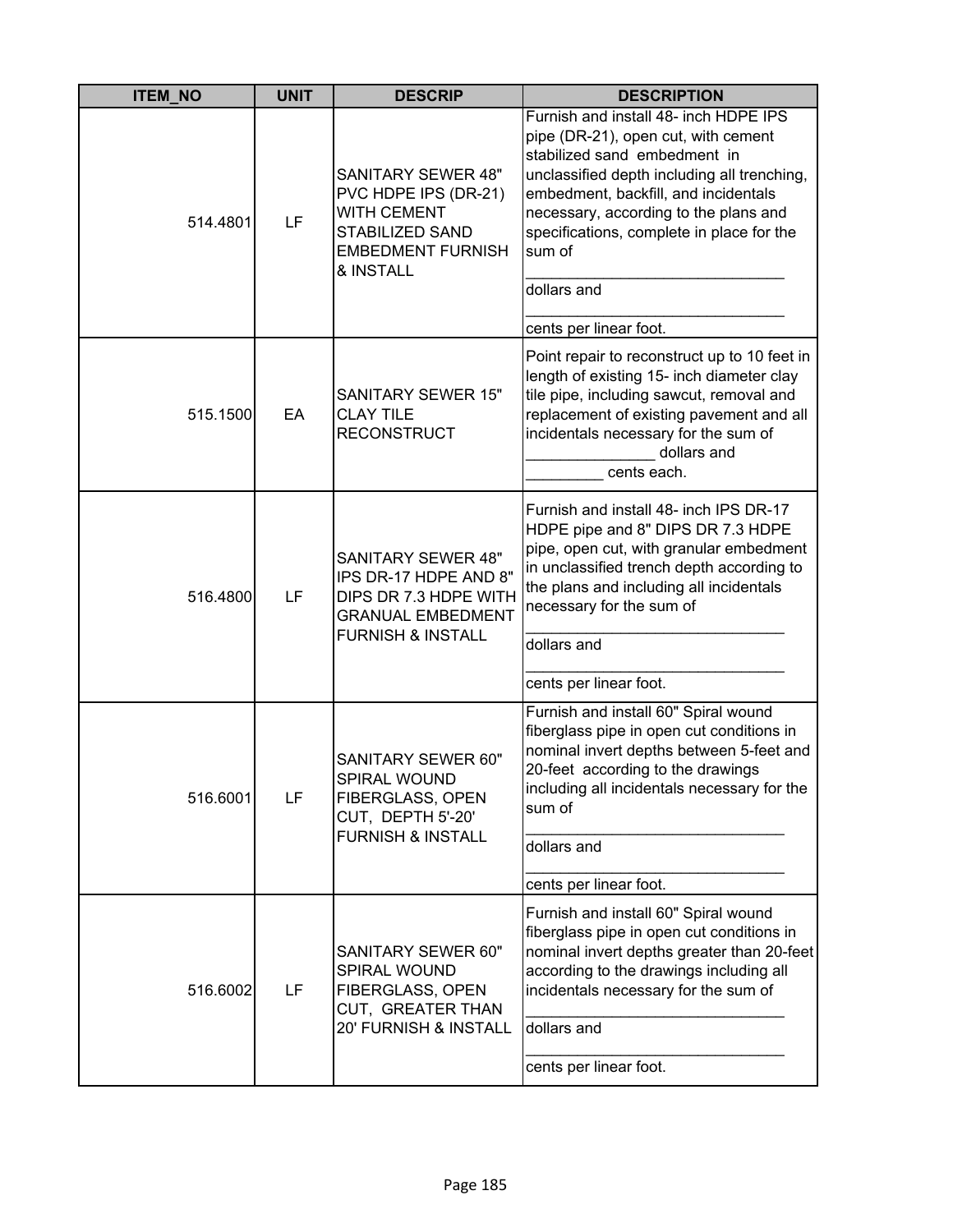| <b>ITEM_NO</b> | <b>UNIT</b> | <b>DESCRIP</b>                                                                                                                          | <b>DESCRIPTION</b>                                                                                                                                                                                                                                                                  |
|----------------|-------------|-----------------------------------------------------------------------------------------------------------------------------------------|-------------------------------------------------------------------------------------------------------------------------------------------------------------------------------------------------------------------------------------------------------------------------------------|
| 516.6003       | LF          | SANITARY SEWER 60"<br>SPIRAL WOUND<br>FIBERGLASS, OPEN<br>CUT, GREATER THAN<br>30' FURNISH & INSTALL                                    | Furnish and install 60" Spiral wound<br>fiberglass pipe in open cut conditions in<br>nominal invert depths greater than 30-feet<br>according to the drawings including all<br>incidentals necessary for the sum of<br>dollars and                                                   |
|                |             |                                                                                                                                         | cents per linear foot.                                                                                                                                                                                                                                                              |
| 516.6601       | LF          | SANITARY SEWER 66"<br>SPIRAL WOUND<br>FIBERGLASS, OPEN<br>CUT, DEPTH 5'-20'<br><b>FURNISH &amp; INSTALL</b>                             | Furnish and install 66" Spiral wound<br>fiberglass pipe in open cut conditions in<br>nominal invert depths between 5-feet and<br>20-feet according to the drawings<br>including all incidentals necessary for the<br>sum of<br>dollars and                                          |
|                |             |                                                                                                                                         | cents per linear foot.                                                                                                                                                                                                                                                              |
| 516.6602       | LF          | SANITARY SEWER 66"<br>SPIRAL WOUND<br>FIBERGLASS, OPEN<br>CUT, GREATER THAN<br>20' FURNISH & INSTALL                                    | Furnish and install 66" Spiral wound<br>fiberglass pipe in open cut conditions in<br>nominal invert depths greater than 20-feet<br>according to the drawings including all<br>incidentals necessary for the sum of<br>dollars and<br>cents per linear foot.                         |
| 516.6603       | LF          | <b>SANITARY SEWER 66"</b><br>SPIRAL WOUND<br><b>FIBERGLASS, OPEN</b><br>CUT, GREATER THAN<br>30' FURNISH & INSTALL                      | Furnish and install 66" Spiral wound<br>fiberglass pipe in open cut conditions in<br>nominal invert depths greater than 30-feet<br>according to the drawings including all<br>incidentals necessary for the sum of<br>dollars and<br>cents per linear foot.                         |
| 517.4800       | LF          | <b>SANITARY SEWER 48"</b><br>IPS DR-21 HDPE AND 8"<br>DIPS DR 7.3 HDPE WITH<br><b>GRANUAL EMBEDMENT</b><br><b>FURNISH &amp; INSTALL</b> | Furnish and install 48- inch IPS DR-21<br>HDPE pipe and 8" dips DR 7.3 HDPE<br>pipe, open cut, with granular embedment<br>in unclassified trench depth according to<br>the plans and including all incidentals<br>necessary for the sum of<br>dollars and<br>cents per linear foot. |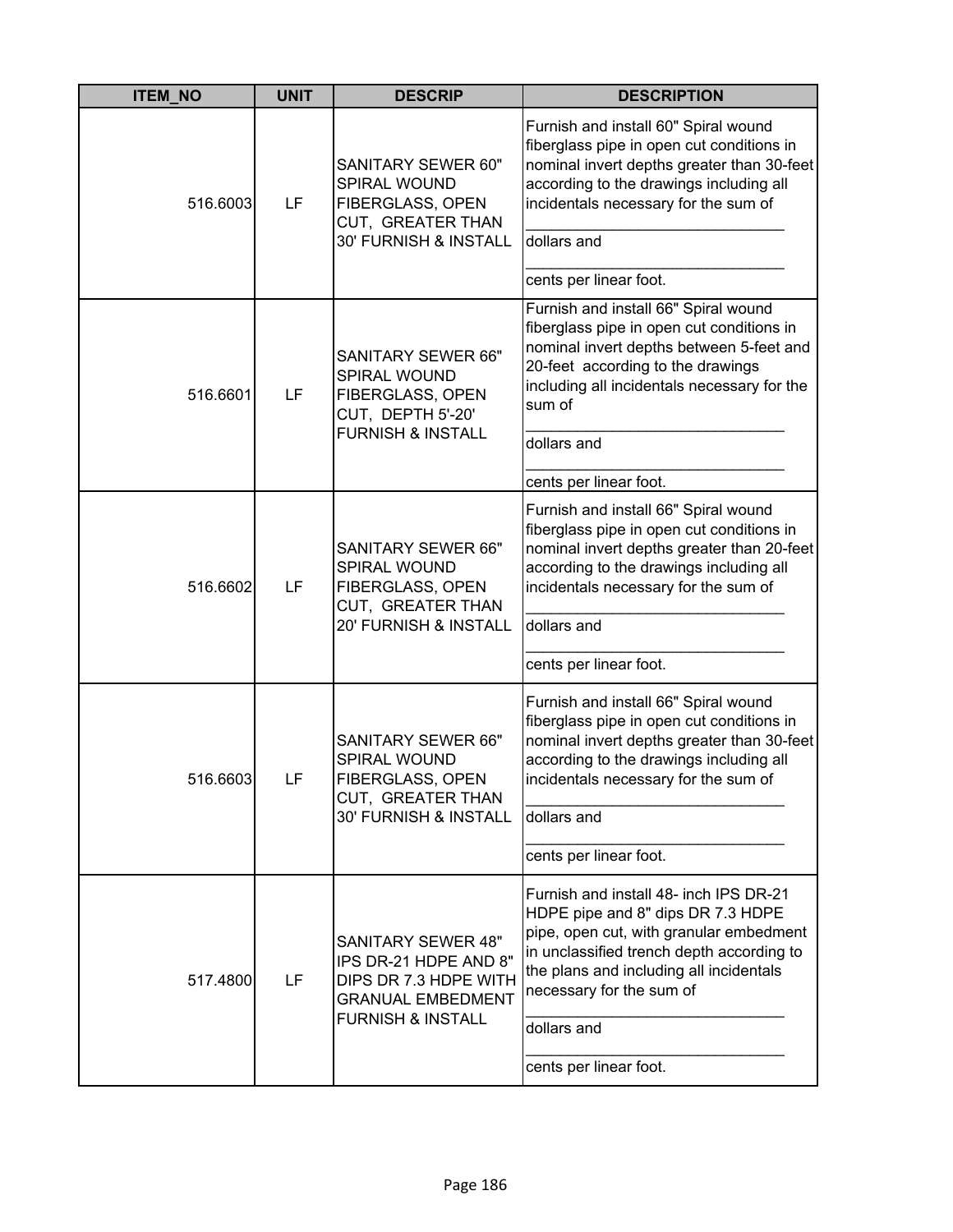| <b>ITEM_NO</b> | <b>UNIT</b> | <b>DESCRIP</b>                                                                                                                       | <b>DESCRIPTION</b>                                                                                                                                                                                                                                                              |
|----------------|-------------|--------------------------------------------------------------------------------------------------------------------------------------|---------------------------------------------------------------------------------------------------------------------------------------------------------------------------------------------------------------------------------------------------------------------------------|
| 517.4801       | LF          | <b>SANITARY SEWER 48"</b><br>IPS DR-21 HDPE AND 8"<br>DIPS DR 7.3 HDPE WITH<br><b>CLSM EMBEDMENT</b><br><b>FURNISH &amp; INSTALL</b> | Furnish and install 48- inch IPS DR-21<br>HDPE pipe and 8" dips DR 7.3 HDPE<br>pipe, open cut, with CLSM embedment in<br>unclassified trench depth according to the<br>plans and including all incidentals<br>necessary for the sum of<br>dollars and<br>cents per linear foot. |
| 518.1000       | LS          | <b>SANITARY SEWER 10"</b><br><b>FORCEMAIN INCLUDING</b><br><b>DUCTILE IRON PIPE</b><br><b>REPLACE</b>                                | Replacement of existiong 10-inch force<br>main including furnishing and installing of<br>new ductile iron pipe, restrained joint<br>couplings, and all incidentals necessary<br>for the lump sum of<br>dollars and<br>cents.                                                    |
| 519.2004       | LF          | <b>SANITARY SEWER 20"</b><br>STEEL CASING PIPE W/<br>12" SDR-35 PVC PIPE<br><b>FURNISH &amp; INSTALL</b>                             | Furnish and install 20" steel casing pipe<br>w/ 12" SDR-35 PVC pipe, icluding bore<br>and jack according to the plans and<br>including all incidentals necessary for the<br>sum of<br>dollars and<br>cents per linear foot.                                                     |
| 520.0400       | EA          | <b>SANITARY SEWER</b><br><b>SERVICE 4" FURNISH &amp;</b><br><b>INSTALL</b>                                                           | Furnish and install 4 inch sanitary sewer<br>services, including all connection as<br>shown in the plans and all incidentals<br>necessary for the sum of<br>dollars and<br>cents each.                                                                                          |
| 520.0401       | EA          | <b>SANITARY SEWER</b><br><b>SERVICE 4" FURNISH &amp;</b><br>INSTALL, W/RIPRAP<br><b>REMOVE &amp; REPLACE</b>                         | Furnish and install 4 inch sanitary sewer<br>services, including all connection as<br>shown in the plans, with riprap removal<br>and replacement, and all incidentals<br>necessary for the sum of<br>dollars and<br>cents each.                                                 |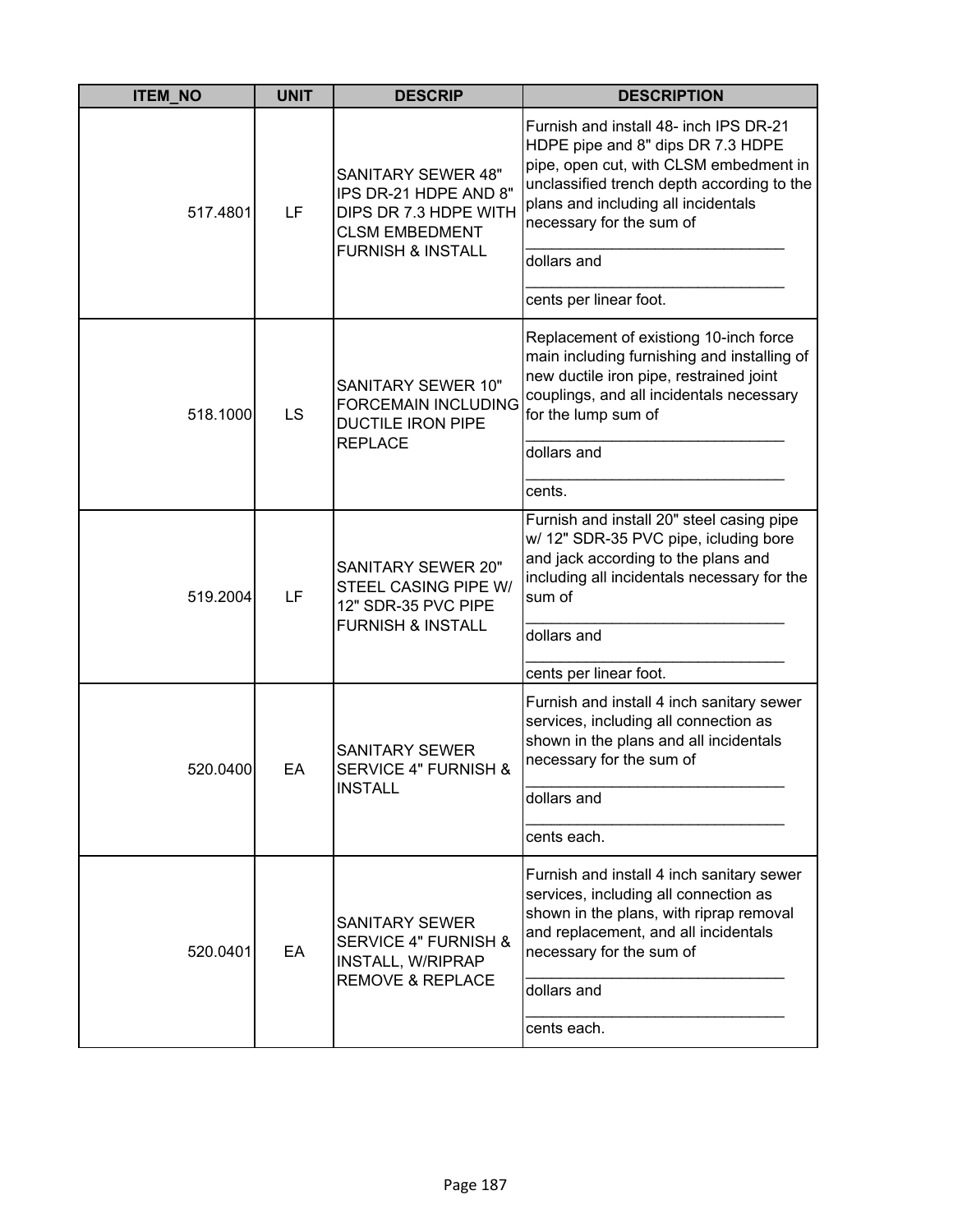| <b>ITEM_NO</b> | <b>UNIT</b> | <b>DESCRIP</b>                                                             | <b>DESCRIPTION</b>                                                                                                                                        |
|----------------|-------------|----------------------------------------------------------------------------|-----------------------------------------------------------------------------------------------------------------------------------------------------------|
| 520.0410       | LF          | <b>SANITARY SEWER</b><br><b>SERVICE 4" FURNISH &amp;</b>                   | Furnish and install 4 inch sanitary sewer<br>services, including all connection as<br>shown in the plans and all incidentals<br>necessary for the sum of  |
|                |             | <b>INSTALL</b>                                                             | dollars and                                                                                                                                               |
|                |             |                                                                            | cents per linear foot.                                                                                                                                    |
|                | EA          | <b>SANITARY SEWER</b>                                                      | Reconnect 4 inch sanitary sewer services,<br>including all incidentals necessary for the<br>sum of                                                        |
| 520.0450       |             | <b>SERVICE 4"</b><br><b>RECONNECT</b>                                      | dollars and                                                                                                                                               |
|                |             |                                                                            | cents each.                                                                                                                                               |
| 520.0600       | EA          | <b>SANITARY SEWER</b><br><b>SERVICE 6" FURNISH &amp;</b><br><b>INSTALL</b> | Furnish and install 6 inch sanitary sewer<br>services, including all connection as<br>shown in the plans and all incidentals<br>necessary for the sum of  |
|                |             |                                                                            | dollars and                                                                                                                                               |
|                |             |                                                                            | cents each.                                                                                                                                               |
| 520.0610       | LF          | SANITARY SEWER<br><b>SERVICE 6" FURNISH &amp;</b><br><b>INSTALL</b>        | Furnish and install 6 inch sanitary sewer<br>services, including all connection as<br>shown in the plans and all incidentals<br>necessary for the sum of  |
|                |             |                                                                            | dollars and                                                                                                                                               |
|                |             |                                                                            | cents per linear foot.                                                                                                                                    |
| 520.0650       | EA          | <b>SANITARY SEWER</b><br>SERVICE 6"                                        | Reconnect 6" sanitary sewer service as<br>shown in the plan, including all incidentals<br>necessary for the sum of                                        |
|                |             | <b>RECONNECT</b>                                                           | dollars and ____________________<br>cents<br>per each.                                                                                                    |
| 520.0800       | EA          | <b>SANITARY SEWER</b><br><b>SERVICE 8" FURNISH &amp;</b><br><b>INSTALL</b> | Furnish and Install 8 inch sanitary sewer<br>services, including all connections as<br>shown in the plans and all incidentals<br>necessary for the sum of |
|                |             |                                                                            | dollars and                                                                                                                                               |
|                |             |                                                                            | cents each.                                                                                                                                               |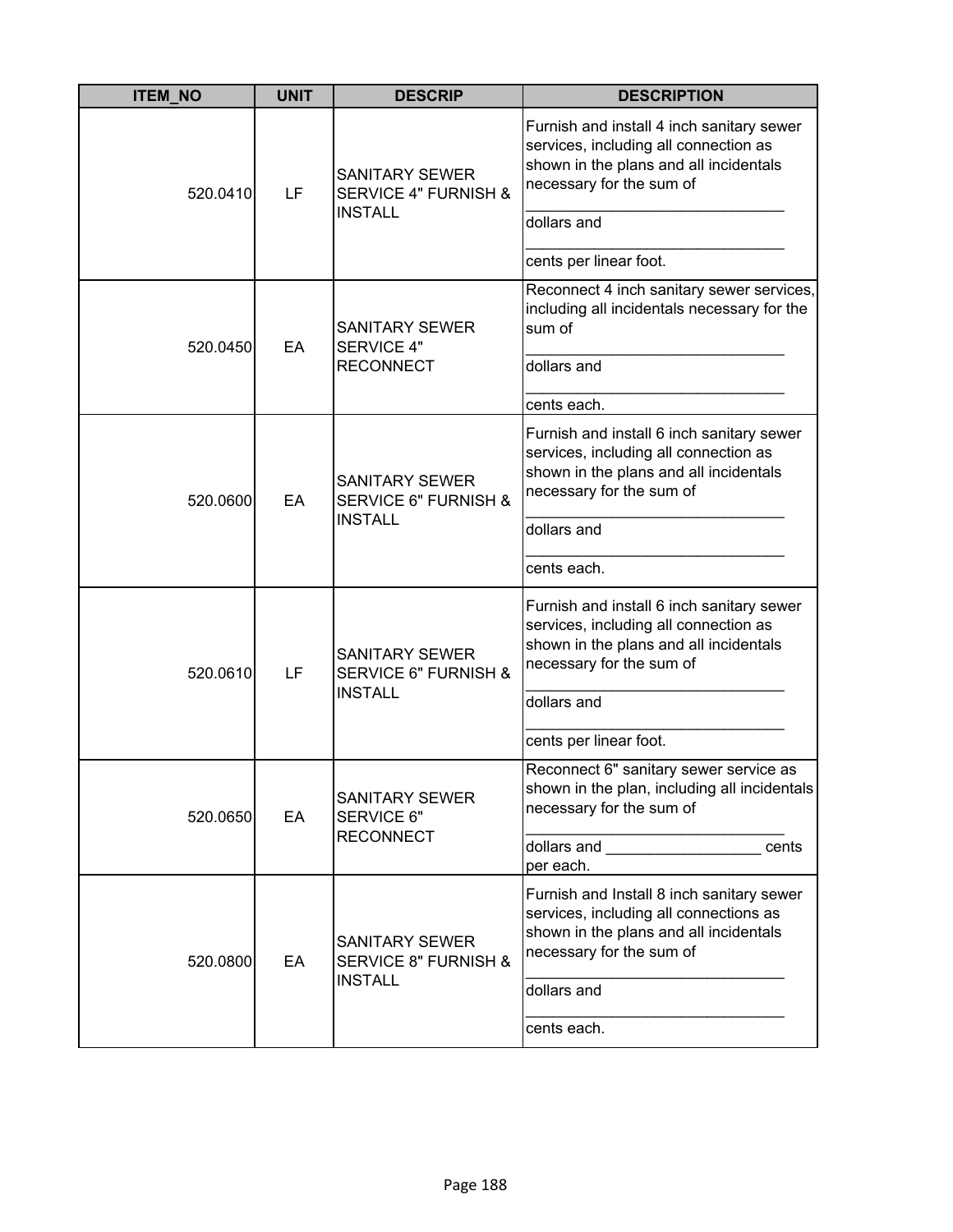| <b>ITEM_NO</b> | <b>UNIT</b> | <b>DESCRIP</b>                                                                           | <b>DESCRIPTION</b>                                                                                                                                                                                                                                     |
|----------------|-------------|------------------------------------------------------------------------------------------|--------------------------------------------------------------------------------------------------------------------------------------------------------------------------------------------------------------------------------------------------------|
| 520.0810       | LF          | <b>SANITARY SEWER</b><br><b>SERVICE 8" FURNISH &amp;</b><br><b>INSTALL</b>               | Furnish and install 8 inch sanitary sewer<br>services, including all connection as<br>shown in the plans and all incidentals<br>necessary for the sum of                                                                                               |
|                |             |                                                                                          | dollars and                                                                                                                                                                                                                                            |
|                |             |                                                                                          | cents per linear foot.                                                                                                                                                                                                                                 |
| 520.0850       | EA          | <b>SANITARY SEWER</b><br>SERVICE 8"<br><b>RECONNECT</b>                                  | Reconnect 8" sanitary sewer service as<br>shown in the plan, including all incidentals<br>necessary for the sum of<br>dollars and <b>contract the contract of the contract of the contract of the contract of the contract of the control</b><br>cents |
|                |             |                                                                                          | per each.                                                                                                                                                                                                                                              |
| 521.0000       |             |                                                                                          |                                                                                                                                                                                                                                                        |
| 521.0400       | EA          | <b>SAN SEWER CLEAN-</b><br><b>OUT 4" FURNISH &amp;</b><br><b>INSTALL</b>                 | Furnish and install 4 inch PVC sanitary<br>sewer clean-outs for each new service<br>installed and all incidentals necessary to<br>complete according to the plans for the<br>sum of<br>dollars and                                                     |
|                |             |                                                                                          |                                                                                                                                                                                                                                                        |
|                |             |                                                                                          | cents each.                                                                                                                                                                                                                                            |
| 521.0600       | EA          | <b>SAN SEWER CLEAN-</b><br>OUT 6" ON MAIN LINE<br><b>FURNISH &amp; INSTALL</b>           | Furnish and install 6 inch PVC sanitary<br>sewer clean-outs at the end of sanitary<br>main and all incidentals necessary to<br>complete according to the plans for the<br>sum of<br>dollars and<br>cents                                               |
|                |             |                                                                                          | each.                                                                                                                                                                                                                                                  |
| 521.0800       | EA          | SAN SEWER DEADEND<br>CLEAN-OUT 8" ON MAIN<br><b>LINE FURNISH &amp;</b><br><b>INSTALL</b> | Furnish and install 8 inch PVC sanitary<br>sewer deadend clean-out at the end of<br>sanitary main and all incidentals<br>necessary to complete according to the<br>plans for the sum of<br>dollars and                                                 |
|                |             |                                                                                          | cents per                                                                                                                                                                                                                                              |
|                |             |                                                                                          | each.                                                                                                                                                                                                                                                  |
| 522.0400       | EA          | <b>DOUBLE 4" SAN SEWER</b><br><b>CLEANOUT FURNISH &amp;</b><br><b>INSTALL</b>            | Furnish and install double 4" sanitary<br>sewer cleanouts for each new service<br>installed and all incidentals necessary to<br>complete according to the plans for the<br>sum of<br>dollars and                                                       |
|                |             |                                                                                          | cents each.                                                                                                                                                                                                                                            |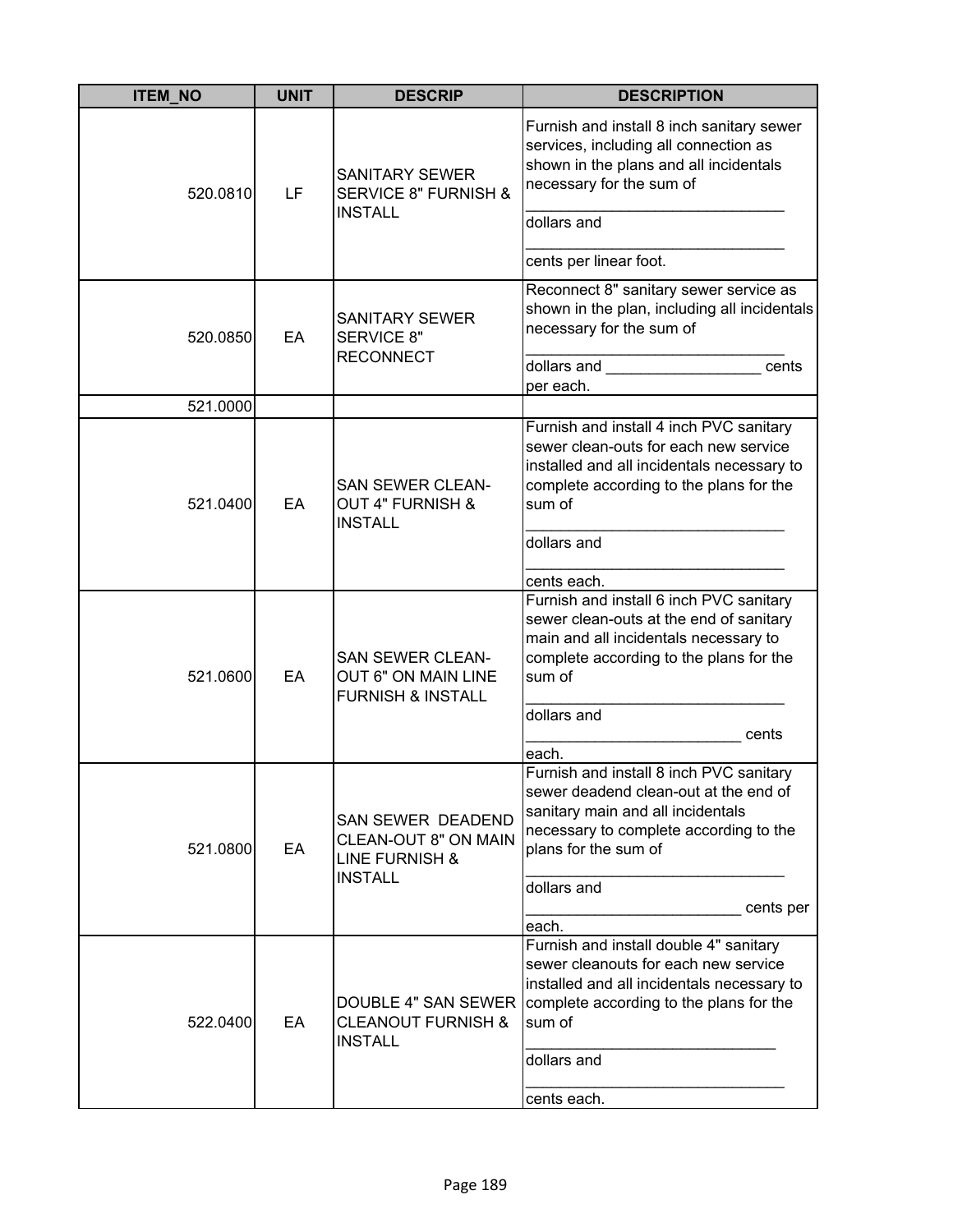| <b>ITEM_NO</b> | <b>UNIT</b> | <b>DESCRIP</b>                                                          | <b>DESCRIPTION</b>                                                                                                                                                                                                                                                      |
|----------------|-------------|-------------------------------------------------------------------------|-------------------------------------------------------------------------------------------------------------------------------------------------------------------------------------------------------------------------------------------------------------------------|
| 522.0401       | EA          | TWO WAY 4" SAN<br>SEWER CLEANOUT<br><b>FURNISH &amp; INSTALL</b>        | Furnish and install two way 4" sanitary<br>sewer cleanouts for each new service<br>installed and all incidentals necessary to<br>complete according to the plans for the<br>sum of<br>dollars and<br>cents each.                                                        |
| 522.0402       | EA          | TWO WAY 4" SAN<br>SEWER CLEANOUT<br><b>FURNISH &amp; INSTALL</b>        | Furnish and install two way 4" sanitary<br>sewer cleanouts with a 4" traffic rated<br>frame and cover (cast iron) for each new<br>service installed and all incidentals<br>necessary to complete according to the<br>plans for the sum of<br>dollars and<br>cents each. |
| 522.0600       | EA          | <b>CLEAN-OUT FURNISH &amp;</b><br><b>INSTALL</b>                        | Furnish and install double 6 inch PVC<br>sanitary sewer clean-outs for each new<br>service installed and all incidentals<br>DOUBLE 6" SAN SEWER   necessary according to the plans for the<br>sum of<br>dollars and                                                     |
| 522.0601       | EA          | TWO WAY 6" SAN<br><b>SEWER CLEANOUT</b><br><b>FURNISH &amp; INSTALL</b> | cents each.<br>Furnish and install two way 6" sanitary<br>sewer cleanouts for each new service<br>installed and all incidentals necessary to<br>complete according to the plans for the<br>sum of<br>dollars and<br>cents each.                                         |
| 522.0602       | EA          | TWO WAY 6" SAN<br>SEWER CLEANOUT<br><b>FURNISH &amp; INSTALL</b>        | Furnish and install two way 6" sanitary<br>sewer cleanouts with a 4" traffic rated<br>frame and cover (cast iron) for each new<br>service installed and all incidentals<br>necessary to complete according to the<br>plans for the sum of<br>dollars and<br>cents each. |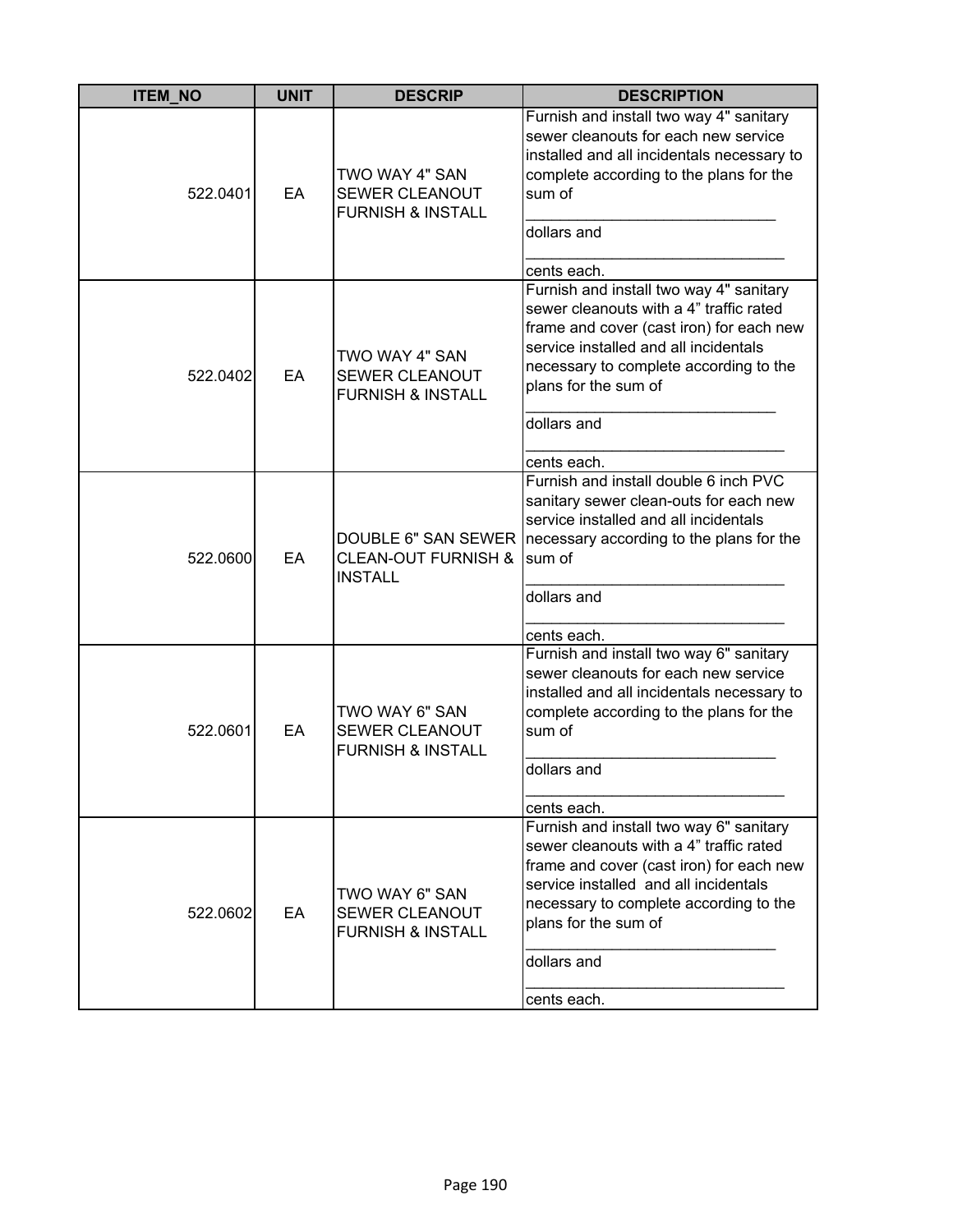| <b>ITEM_NO</b> | <b>UNIT</b> | <b>DESCRIP</b>                                                        | <b>DESCRIPTION</b>                                                                                                                                                                                                  |
|----------------|-------------|-----------------------------------------------------------------------|---------------------------------------------------------------------------------------------------------------------------------------------------------------------------------------------------------------------|
| 522.0800       | EA          | <b>CLEAN-OUT FURNISH &amp;</b><br><b>INSTALL</b>                      | Furnish and install double 8 inch PVC<br>sanitary sewer clean-outs for each new<br>service installed and all incidentals<br>DOUBLE 8" SAN SEWER   necessary according to the plans for the<br>sum of<br>dollars and |
|                |             |                                                                       |                                                                                                                                                                                                                     |
| 522.0801       | EA          | TWO WAY 8" SAN<br>SEWER CLEANOUT<br><b>FURNISH AND INSTALL</b>        | cents each.<br>Furnish and install two way 8" sanitary<br>sewer cleanouts for each new service<br>installed and all incidentals to complete<br>according to the plans for the sum of<br>dollars and                 |
|                |             |                                                                       | cents each.                                                                                                                                                                                                         |
| 523.1600       | LF          | SANITARY SEWER 16" C<br>950                                           | Furnish and install 16 inch diameter C-<br>950 sanitary sewer pipe in accordance<br>with plans and specifications, including all<br>incidentals necessary for the sum of<br>dollars and<br>cents per linear foot.   |
| 525.0000       | EA          | TYPE "B" SAN SEWER<br><b>VENT FURNISH &amp;</b><br><b>INSTALL</b>     | Construct and install Type "B" sanitary<br>sewer vent including all other incidentals<br>necessary to complete in place according<br>to the plans for the sum of<br>dollars and<br>cents each.                      |
| 527.0000       | EA          | <b>SANITARY SEWER</b><br><b>METER FURNISH &amp;</b><br><b>INSTALL</b> | Furnish and install reinforced concrete<br>sanitary sewer meter and all incidentals<br>necessary according to the plans for the<br>sum of<br>dollars and<br>cents<br>each.                                          |
| 528.0000       | EA          | <b>SANITARY SEWER</b><br>METER VAULT FURNISH<br>& INSTALL             | Furnish and install reinforced concrete<br>sanitary sewer meter vault and all<br>incidentals necessary according to the<br>plans for the sum of<br>dollars and<br>cents<br>each.                                    |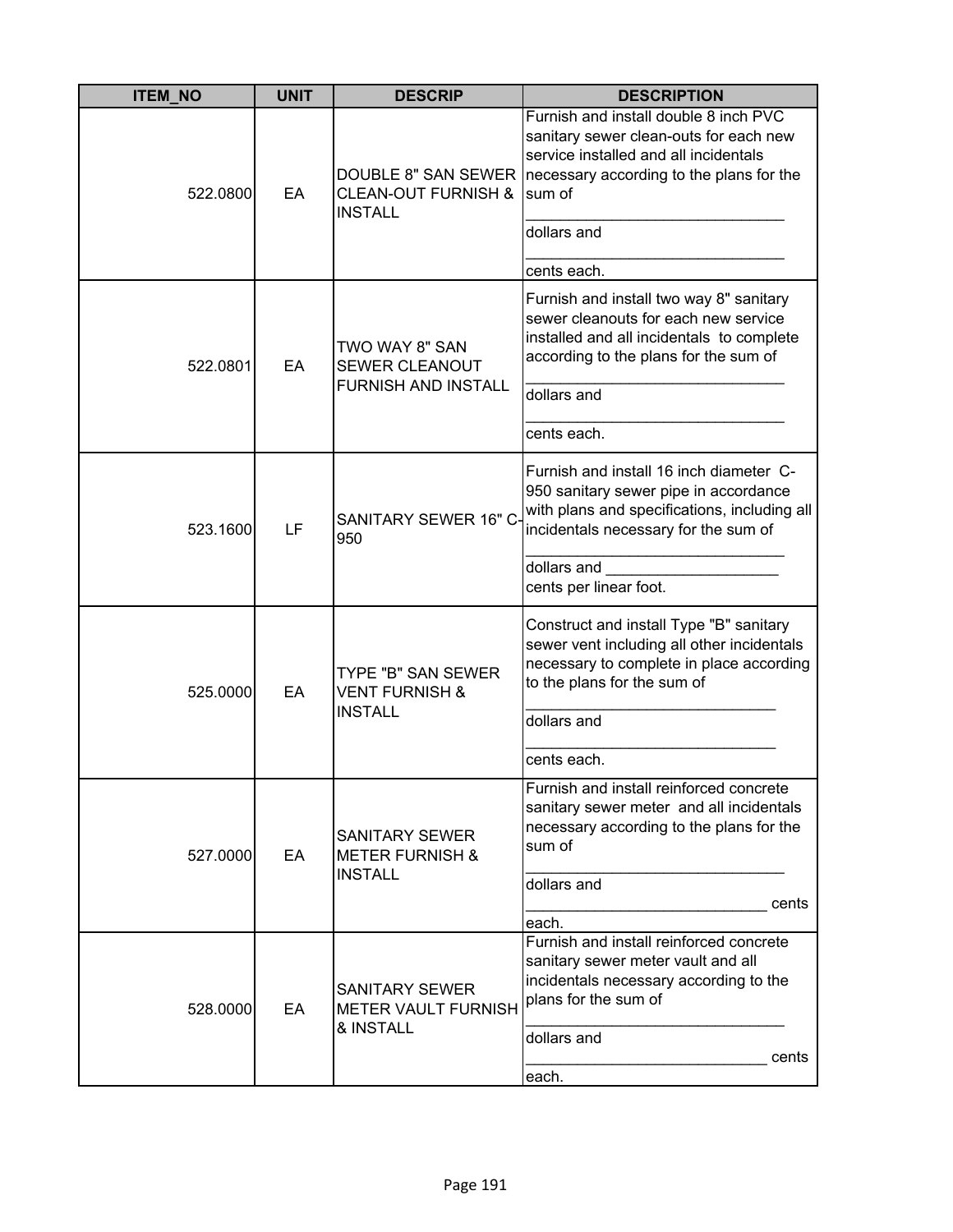| <b>ITEM_NO</b> | <b>UNIT</b> | <b>DESCRIP</b>                                                                                                          | <b>DESCRIPTION</b>                                                                                                                                                                                                                       |
|----------------|-------------|-------------------------------------------------------------------------------------------------------------------------|------------------------------------------------------------------------------------------------------------------------------------------------------------------------------------------------------------------------------------------|
| 529.0600       | EA          | <b>SANITARY SEWER 6"</b><br><b>EXTENDABLE</b><br><b>BACKWATER VALVE</b>                                                 | Furnish and install 6-inch extendable<br>backwater valve Part # EBV-P601<br>manufactured by Clean Check, Inc. or<br>equal (including adapter and plug) all<br>according to the plans and specifications<br>for the sum of<br>dollars and |
|                |             |                                                                                                                         | cents                                                                                                                                                                                                                                    |
| 529.4800       | LF          | <b>SANITARY SEWER 48"</b><br>SWFP, OPEN CUT,<br><b>FURNISH &amp; INSTALL</b>                                            | each.<br>Furnish and install 48" Spiral Wound<br>Fiberglas Sanitary Sewer pipe, open cut<br>in unclassified depth according to the<br>drawings including all incidentals<br>necessary for the sum of<br>dollars and                      |
|                |             |                                                                                                                         | cents per linear foot.                                                                                                                                                                                                                   |
| 529.4810       | LF          | <b>SANITARY SEWER 48"</b><br>SWFP, OPEN CUT,<br><b>INCLUDING CONCRETE</b><br><b>CAP FURNISH &amp;</b><br><b>INSTALL</b> | Furnish and install 48" Spiral Wound<br>Fiberglas Sanitary Sewer pipe, open cut<br>in unclassified depth, including concrete<br>cap according to the drawings including<br>all incidentals necessary for the sum of<br>dollars and       |
|                |             |                                                                                                                         | cents per linear foot.                                                                                                                                                                                                                   |
| 530.1600       | EA          | <b>VERTICAL GATE VALVE</b><br><b>16" FURNISH &amp; INSTALL</b>                                                          | Furnish and install 16 inch vertical gate<br>valve including box, stack, and concrete<br>pad (where called for), and all incidentals<br>according to the plans for the sum of                                                            |
|                |             |                                                                                                                         | dollars and                                                                                                                                                                                                                              |
|                |             |                                                                                                                         | cents each.                                                                                                                                                                                                                              |
| 534.0000       | EA          | <b>PLUG EXISTING</b>                                                                                                    | For furnishing all materials, labor and<br>equipment to plug existing manhole,<br>complete for the sum of                                                                                                                                |
|                |             | <b>MANHOLE</b>                                                                                                          | dollars and                                                                                                                                                                                                                              |
|                |             |                                                                                                                         | cents each.                                                                                                                                                                                                                              |
| 535.0005       | EA          | RING AND COVER<br><b>FURNISH &amp; INSTALL</b>                                                                          | Furnish and install bolt down ring and<br>cover, including all incidentals necessary<br>according to the plans, for the sum of                                                                                                           |
|                |             |                                                                                                                         | dollars and                                                                                                                                                                                                                              |
|                |             |                                                                                                                         | cents each.                                                                                                                                                                                                                              |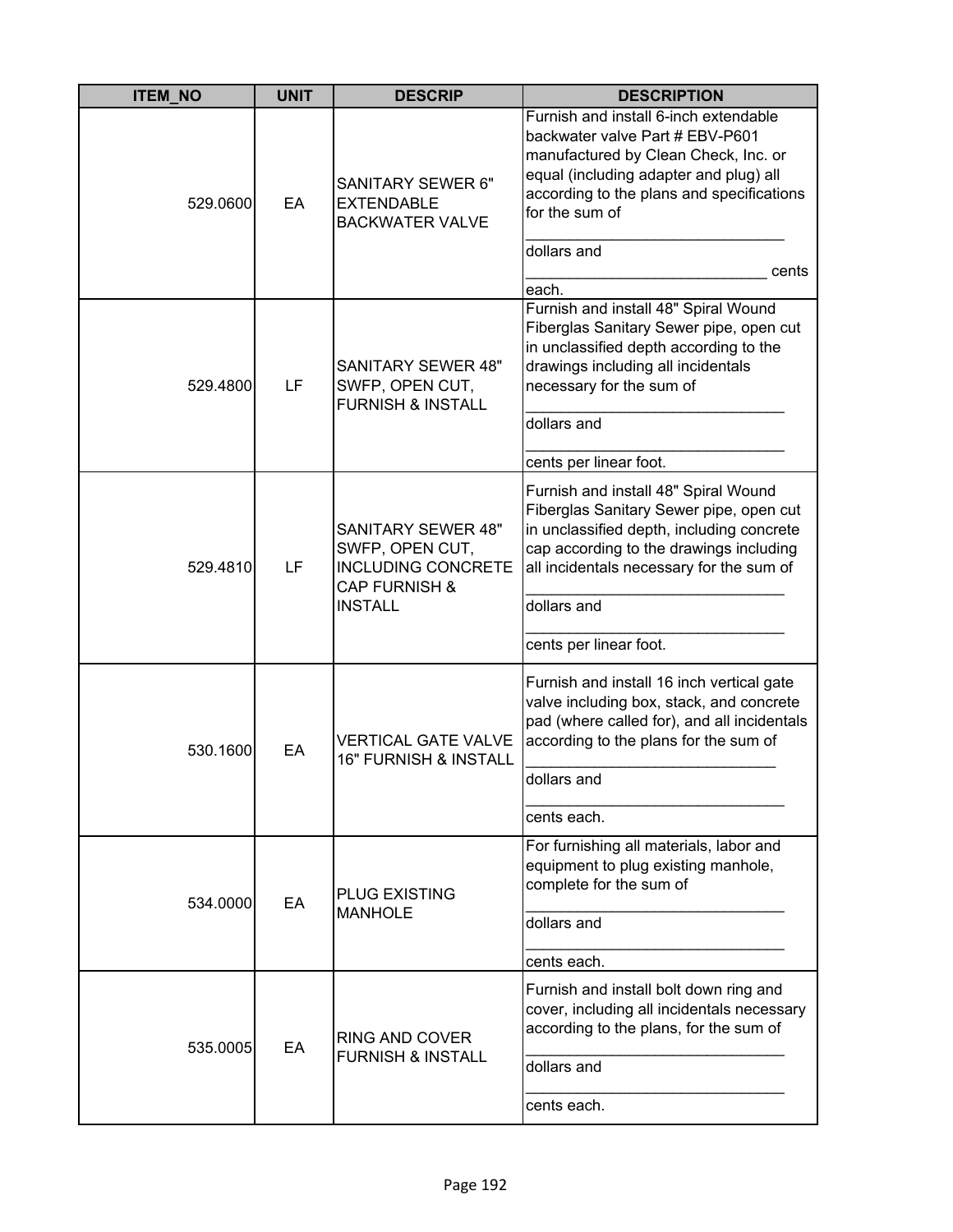| <b>ITEM_NO</b> | <b>UNIT</b> | <b>DESCRIP</b>                                                                                       | <b>DESCRIPTION</b>                                                                                                                                                                         |
|----------------|-------------|------------------------------------------------------------------------------------------------------|--------------------------------------------------------------------------------------------------------------------------------------------------------------------------------------------|
| 535.0006       | EA          | <b>RING AND HINGED</b><br><b>COVER PAMREX</b><br><b>DUCTILE IRON FURNISH</b><br>& INSTALL            | Furnish and install Pamrex ductile iron<br>ring and hinged cover, including all<br>incidentals necessary according to the<br>plans, for the sum of<br>dollars and<br>cents each.           |
| 535.0007       |             |                                                                                                      |                                                                                                                                                                                            |
| 535.0020       | EA          | <b>REHABILITATE</b><br><b>SANITARY SEWER</b><br><b>MANHOLE</b>                                       | Rehabilitate sanitary sewer manhole with<br>protective coating, including all incidentals<br>necessary according to the plans for the<br>sum of                                            |
|                |             |                                                                                                      | dollars and<br>cents per each.                                                                                                                                                             |
| 535.0030       | EA          | <b>MANHOLE REWORK &amp;</b><br><b>RELINE</b>                                                         | Rework and reline existing manhole<br>including reworking cone so manhole lid<br>is flush with the ground, including all<br>incidentals necessary according to the<br>plans for the sum of |
|                |             |                                                                                                      | dollars and<br>cents<br>each.                                                                                                                                                              |
| 535.0031       | EA          | <b>ADJUST SANITARY</b><br><b>SEWER MANHOLE RING</b><br>& COVER                                       | Adjust sanitary sewer manhole ring and<br>cover with concrete rings in 2" increments<br>up to 18" per manhole according to the<br>specifications and details for the sum of                |
|                |             |                                                                                                      | dollars and                                                                                                                                                                                |
|                |             |                                                                                                      | cents each.                                                                                                                                                                                |
| 535.0032       | EA          | <b>REMOVE &amp; REPLACE</b><br><b>SANITARY SEWER</b><br>MANHOLE CONE FOR<br><b>HEIGHT ADJUSTMENT</b> | Adjust sanitary sewer manhole height by<br>removing and replacing cone section<br>according to the specifications and details<br>for the sum of<br>dollars and                             |
|                |             |                                                                                                      | cents each.                                                                                                                                                                                |
| 535.0035       | EA          | <b>BOLT DOWN RING AND</b><br><b>COVER</b>                                                            | For replacing existing manhole ring and<br>cover with sealed ring and cover,<br>including all incidentals necessary<br>according to the plans, for the sum of                              |
|                |             |                                                                                                      | dollars and<br>cents each.                                                                                                                                                                 |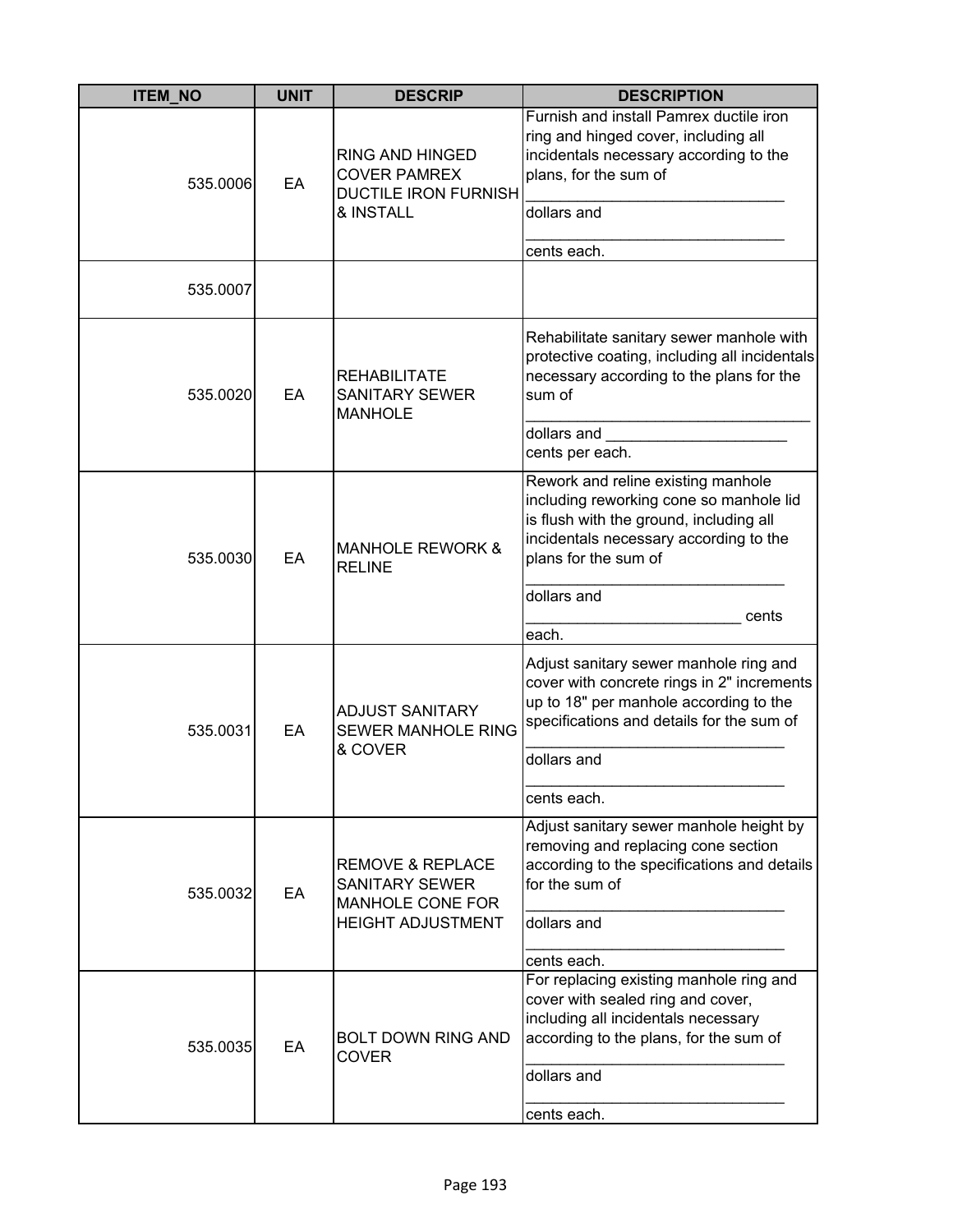| <b>ITEM_NO</b> | <b>UNIT</b> | <b>DESCRIP</b>                                                                                             | <b>DESCRIPTION</b>                                                                                                                                                                                                            |
|----------------|-------------|------------------------------------------------------------------------------------------------------------|-------------------------------------------------------------------------------------------------------------------------------------------------------------------------------------------------------------------------------|
| 535.0400       | EA          | <b>SAN SEWER MANHOLE</b><br>4' DIA CONSTRUCT                                                               | Construct standard 4 foot diameter<br>precast or cast in place sanitary sewer<br>manhole, including all incidentals<br>necessary to complete according to the<br>plans for the sum of<br>dollars and<br>cents each.           |
| 535.0401       | EA          | <b>SAN SEWER MANHOLE</b><br>PRECAST 4' DIA RANGE<br>0 - 5 FEET DEEP<br><b>CONSTRUCT</b>                    | Construct standard 4 foot diameter<br>precast or cast in place sanitary sewer<br>manhole, in which the total depth is 0-5<br>LF, including all incidentals necessary for<br>the sum of<br>dollars and<br>cents each.          |
| 535.0402       | EA          | <b>SAN SEWER MANHOLE</b><br>PRECAST 4' DIA RANGE<br>6 - 10 FEET DEEP<br><b>CONSTRUCT</b>                   | Construct standard 4 foot diameter<br>precast or cast in place sanitary sewer<br>manhole, in which the total depth is 6-10<br>LF, including all incidentals necessary for<br>the sum of<br>dollars and<br>cents<br>each.      |
| 535.0403       | EA          | <b>SAN SEWER MANHOLE</b><br>PRECAST 4' DIA RANGE<br>11 - 15 FEET DEEP<br><b>CONSTRUCT</b>                  | Construct standard 4 foot diameter<br>precast or cast in place sanitary sewer<br>manhole, in which the total depth is 11-15<br>LF, including all incidentals necessary for<br>the sum of<br>dollars and<br>cents<br>each.     |
| 535.0410       | EA          | <b>SAN SEWER MANHOLE</b><br>4' DIA WITH RAVEN 405<br><b>CONSTRUCT</b>                                      | Construct standard 4 foot diameter<br>precast or cast in place sanitary sewer<br>manhole with Raven 405 Lining, including<br>all incidentals necessary according to the<br>plans for the sum of<br>dollars and<br>cents each. |
| 535.0433       | <b>VF</b>   | ADD HEIGHT TO BODY<br>OF MANHOLE FOR<br><b>ADJUSTMENT OF 4'</b><br><b>SANITARY SEWER</b><br><b>MANHOLE</b> | Add height to the body of the manhole for<br>adjustment of 4' sanitary sewer manhole<br>according to specifications and details for<br>the sum of<br>dollars and<br>cents per vertical foot.                                  |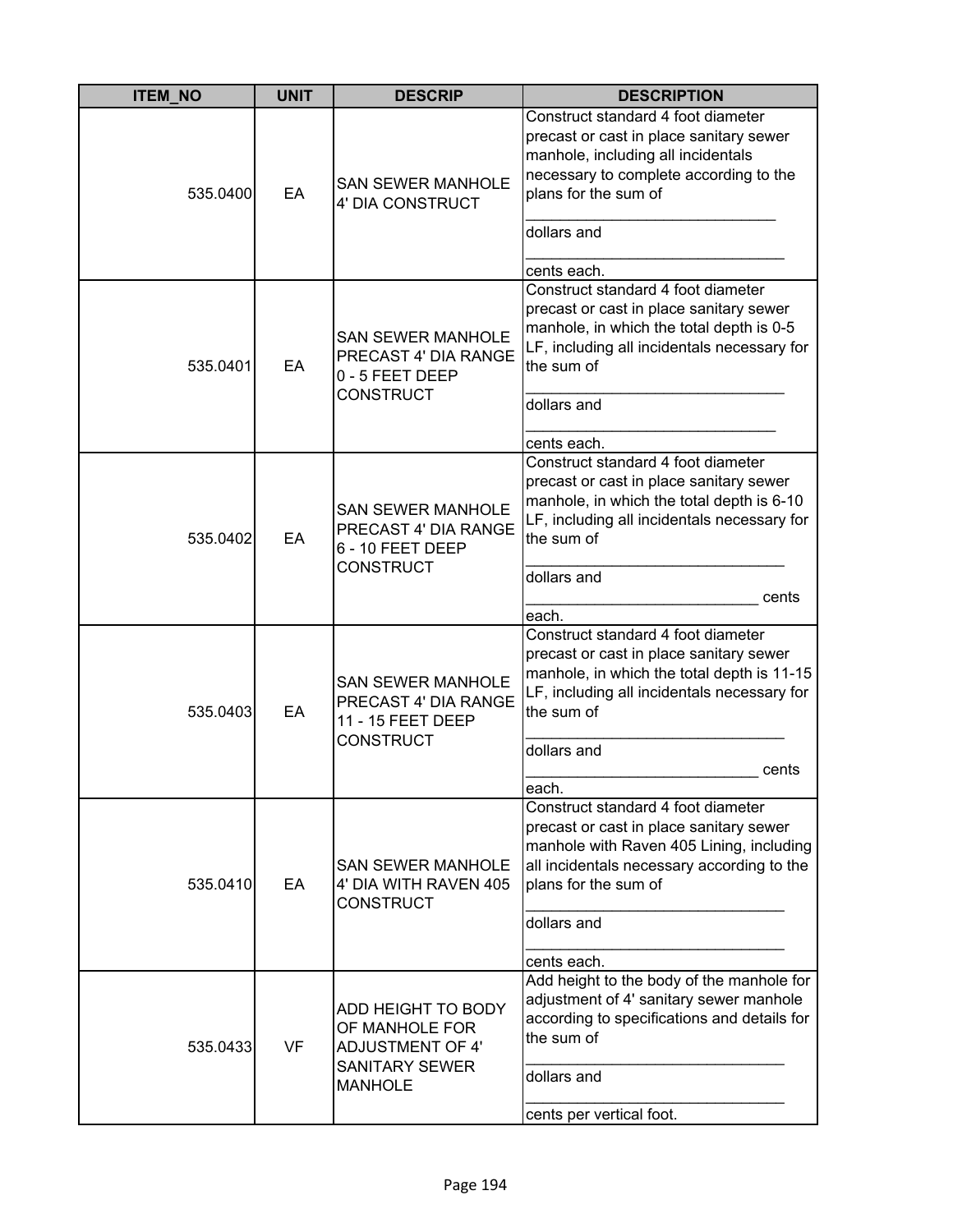| <b>ITEM_NO</b> | <b>UNIT</b> | <b>DESCRIP</b>                                                                                       | <b>DESCRIPTION</b>                                                                                                                                                                                                        |
|----------------|-------------|------------------------------------------------------------------------------------------------------|---------------------------------------------------------------------------------------------------------------------------------------------------------------------------------------------------------------------------|
| 535.0434       | VF          | <b>REMOVE HEIGHT FROM</b><br><b>BODY OF MANHOLE</b><br>FOR ADJUSTMENT OF 4'<br><b>SANITARY SEWER</b> | Remove height from the body of the<br>manhole for adjustment of 4' sanitary<br>sewer manhole according to the<br>specifications and details for the sum of<br>dollars and                                                 |
|                |             | <b>MANHOLE</b>                                                                                       | cents per vertical foot.                                                                                                                                                                                                  |
| 535.0500       | EA          | <b>SAN SEWER MANHOLE</b><br>5' DIA CONSTRUCT                                                         | Construct standard 5 foot diameter<br>precast or cast in place sanitary sewer<br>manhole, including all incidentals<br>necessary according to the plans for the<br>sum of<br>dollars and                                  |
|                |             |                                                                                                      | cents each.                                                                                                                                                                                                               |
| 535.0501       | EA          | <b>SAN SEWER MANHOLE</b><br>5' DIA RANGE 0 - 5 FEET<br>DEEP CONSTRUCT                                | Construct standard 5 foot diameter<br>precast or cast in place sanitary sewer<br>manhole, in which the total depth is 0-5<br>LF, including all incidentals necessary for<br>the sum of                                    |
|                |             |                                                                                                      | dollars and                                                                                                                                                                                                               |
|                |             |                                                                                                      | cents<br>each.                                                                                                                                                                                                            |
| 535.0502       | EA          | <b>SAN SEWER MANHOLE</b><br>5' DIA RANGE 6 - 10<br><b>FEET DEEP</b><br><b>CONSTRUCT</b>              | Construct standard 5 foot diameter<br>precast or cast in place sanitary sewer<br>manhole, in which the total depth is 6-10<br>LF, including all incidentals necessary for<br>the sum of<br>dollars and<br>cents<br>each.  |
| 535.0503       | EA          | <b>SAN SEWER MANHOLE</b><br>5' DIA RANGE 11 - 15<br><b>FEET DEEP</b><br><b>CONSTRUCT</b>             | Construct standard 5 foot diameter<br>precast or cast in place sanitary sewer<br>manhole, in which the total depth is 11-15<br>LF, including all incidentals necessary for<br>the sum of<br>dollars and<br>cents<br>each. |
| 535.0504       | EA          | <b>SAN SEWER MANHOLE</b><br>5' DIA RANGE 16 - 20<br>FEET DEEP<br><b>CONSTRUCT</b>                    | Construct standard 5 foot diameter<br>precast or cast in place sanitary sewer<br>manhole, in which the total depth is 16-20<br>LF, including all incidentals necessary for<br>the sum of<br>dollars and<br>cents<br>each. |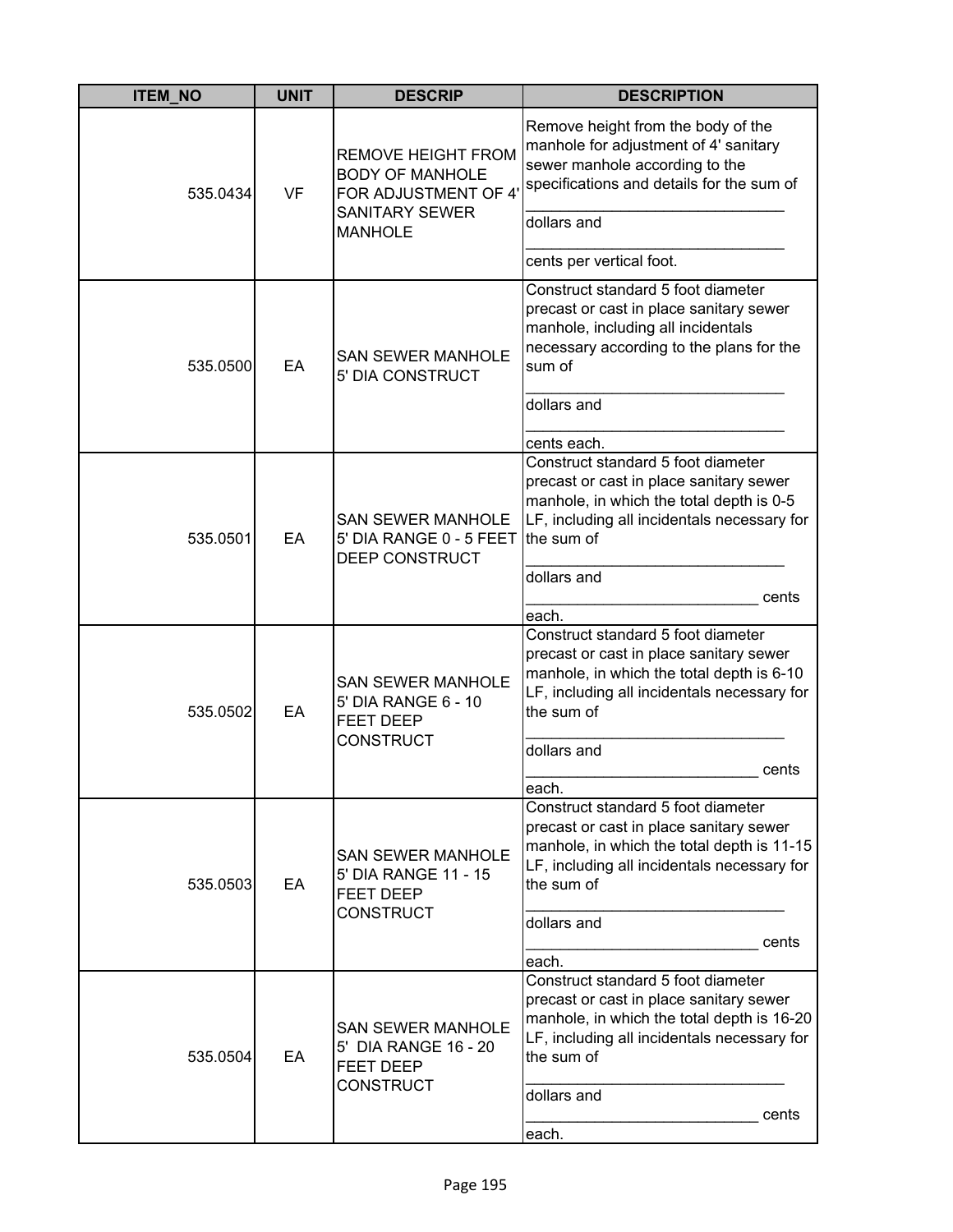| <b>ITEM_NO</b> | <b>UNIT</b> | <b>DESCRIP</b>                                                                                                         | <b>DESCRIPTION</b>                                                                                                                                                                                                            |
|----------------|-------------|------------------------------------------------------------------------------------------------------------------------|-------------------------------------------------------------------------------------------------------------------------------------------------------------------------------------------------------------------------------|
| 535.0505       | EA          | <b>SAN SEWER MANHOLE</b><br>5' DIA RANGE > 20 FEET<br>DEEP CONSTRUCT                                                   | Construct standard 5 foot diameter<br>precast or cast in place sanitary sewer<br>manhole, in which the total depth is over<br>20 LF, including all incidentals necessary<br>for the sum of<br>dollars and<br>cents<br>each.   |
| 535.0510       | EA          | <b>SAN SEWER MANHOLE</b><br>5' DIA WITH RAVEN 405<br><b>CONSTRUCT</b>                                                  | Construct standard 5 foot diameter<br>precast or cast in place sanitary sewer<br>manhole with Raven 405 Lining, including<br>all incidentals necessary according to the<br>plans for the sum of<br>dollars and<br>cents each. |
| 535.0533       | <b>VF</b>   | ADD HEIGHT TO BODY<br>OF MANHOLE FOR<br><b>ADJUSTMENT OF 5'</b><br><b>SANITARY SEWER</b><br><b>MANHOLE</b>             | Add height to the body of the manhole for<br>adjustment of 5' sanitary sewer manhole<br>according to specifications and details for<br>the sum of<br>dollars and<br>cents per vertical foot.                                  |
| 535.0534       | <b>VF</b>   | <b>REMOVE HEIGHT FROM</b><br><b>BODY OF MANHOLE</b><br>FOR ADJUSTMENT OF 5'<br><b>SANITARY SEWER</b><br><b>MANHOLE</b> | Remove height from the body of the<br>manhole for adjustment of 5' sanitary<br>sewer manhole according to the<br>specifications and details for the sum of<br>dollars and<br>cents per vertical foot.                         |
| 535.0600       | EA          | <b>SAN SEWER MANHOLE</b><br>6' DIA CONSTRUCT                                                                           | Construct standard 6 foot diameter<br>precast or cast in place sanitary sewer<br>manhole including all incidentals<br>necessary according to the plans for the<br>sum of<br>dollars and<br>cents each.                        |
| 535.0601       | EA          | <b>SAN SEWER MANHOLE</b><br>6' DIA RANGE 0 - 5 FEET<br>DEEP CONSTRUCT                                                  | Construct standard 6 foot diameter<br>precast or cast in place sanitary sewer<br>manhole, in which the total depth is 0-5<br>LF, including all incidentals necessary for<br>the sum of<br>dollars and<br>cents<br>each.       |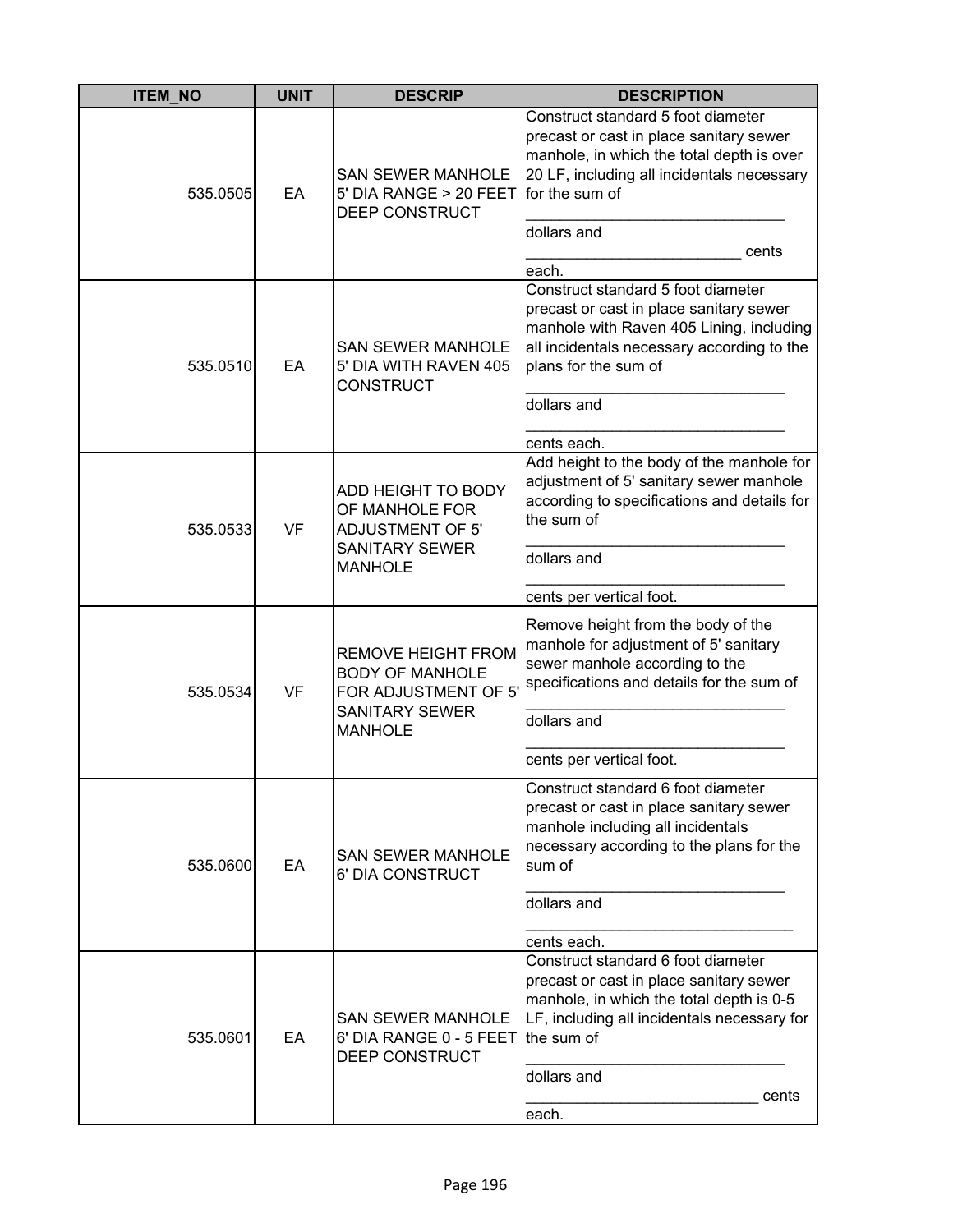| <b>ITEM_NO</b> | <b>UNIT</b> | <b>DESCRIP</b>                                                                                                         | <b>DESCRIPTION</b>                                                                                                                                                                                                        |
|----------------|-------------|------------------------------------------------------------------------------------------------------------------------|---------------------------------------------------------------------------------------------------------------------------------------------------------------------------------------------------------------------------|
| 535.0602       | EA          | <b>SAN SEWER MANHOLE</b><br>6' DIA RANGE 6 - 10<br><b>FEET DEEP</b><br><b>CONSTRUCT</b>                                | Construct standard 6 foot diameter<br>precast or cast in place sanitary sewer<br>manhole, in which the total depth is 6-10<br>LF, including all incidentals necessary for<br>the sum of<br>dollars and<br>cents<br>each.  |
| 535.0603       | EA          | <b>SAN SEWER MANHOLE</b><br>6' DIA RANGE 11 - 15<br><b>FEET DEEP</b><br><b>CONSTRUCT</b>                               | Construct standard 6 foot diameter<br>precast or cast in place sanitary sewer<br>manhole, in which the total depth is 11-15<br>LF, including all incidentals necessary for<br>the sum of<br>dollars and<br>cents<br>each. |
| 535.0604       | EA          | <b>SAN SEWER MANHOLE</b><br>6' DIA RANGE 16 - 20<br><b>FEET DEEP</b><br><b>CONSTRUCT</b>                               | Construct standard 6 foot diameter<br>precast or cast in place sanitary sewer<br>manhole, in which the total depth is 16-20<br>LF, including all incidentals necessary for<br>the sum of<br>dollars and<br>cents<br>each. |
| 535.0605       | EA          | <b>SAN SEWER MANHOLE</b><br>6' DIA RANGE > 20 FEET<br>DEEP CONSTRUCT                                                   | Construct standard 6 foot diameter<br>precast or cast in place sanitary sewer<br>manhole, in which the total depth is over<br>20 LF, including all incidentals necessary<br>for the sum of<br>dollars and<br>cents each.  |
| 535.0633       | <b>VF</b>   | ADD HEIGHT TO BODY<br>OF MANHOLE FOR<br><b>ADJUSTMENT OF 6'</b><br><b>SANITARY SEWER</b><br><b>MANHOLE</b>             | Add height to the body of the manhole for<br>adjustment of 6' sanitary sewer manhole<br>according to specifications and details for<br>the sum of<br>dollars and<br>cents per vertical foot.                              |
| 535.0634       | <b>VF</b>   | <b>REMOVE HEIGHT FROM</b><br><b>BODY OF MANHOLE</b><br>FOR ADJUSTMENT OF 6'<br><b>SANITARY SEWER</b><br><b>MANHOLE</b> | Remove height from the body of the<br>manhole for adjustment of 6' sanitary<br>sewer manhole according to the<br>specifications and details for the sum of<br>dollars and<br>cents per vertical foot.                     |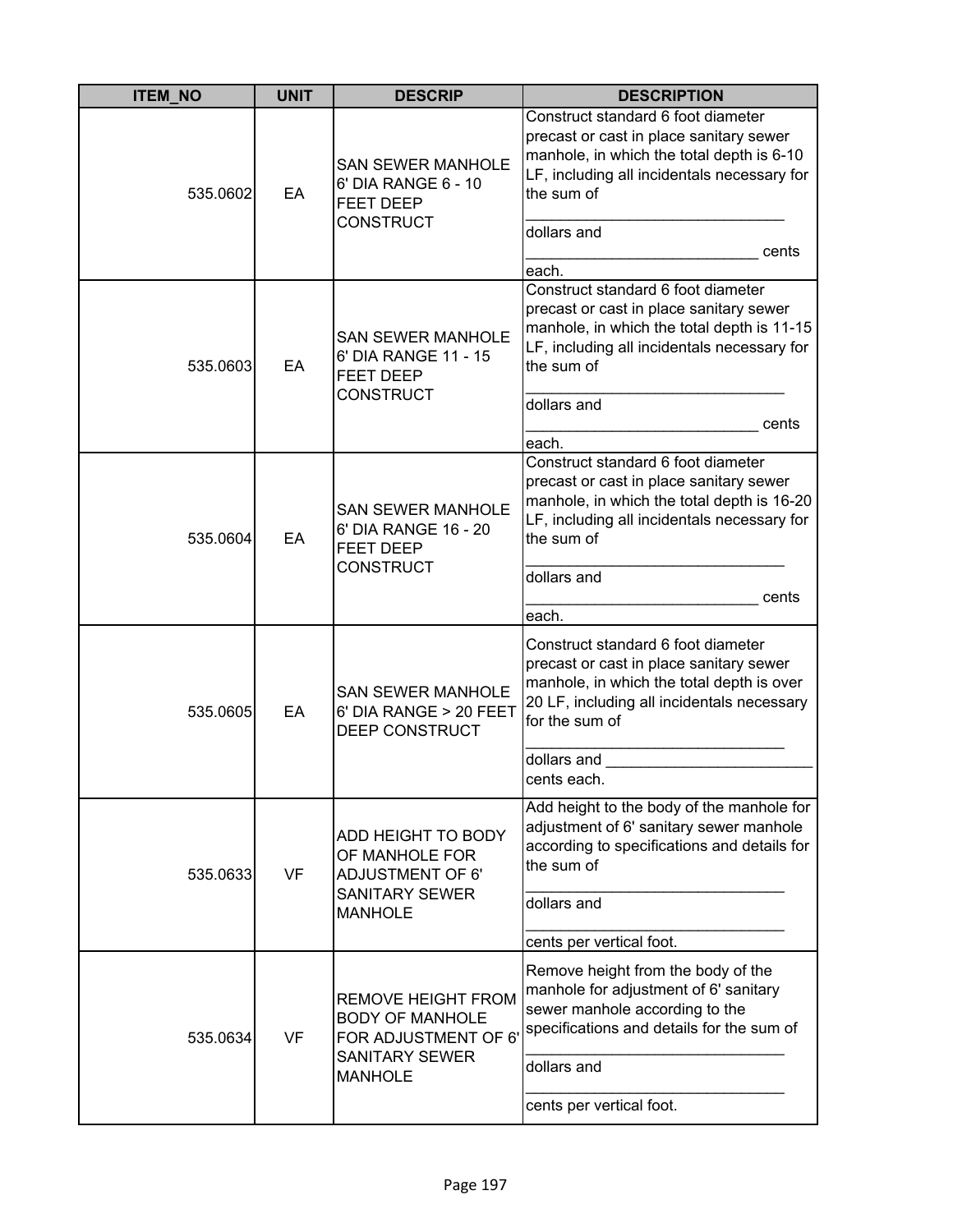| <b>ITEM_NO</b> | <b>UNIT</b> | <b>DESCRIP</b>                                                                                                         | <b>DESCRIPTION</b>                                                                                                                                                                                           |
|----------------|-------------|------------------------------------------------------------------------------------------------------------------------|--------------------------------------------------------------------------------------------------------------------------------------------------------------------------------------------------------------|
| 535.0800       | EA          | <b>SAN SEWER MANHOLE</b><br>8' DIA PRECAST OR<br>CAST-IN-PLACE                                                         | Construct standard 8 foot diameter<br>precast or cast in place sanitary sewer<br>manhole, including all incidentals<br>necessary according to the plans for the<br>sum of                                    |
|                |             | <b>CONSTRUCT</b>                                                                                                       | dollars and<br>cents each.                                                                                                                                                                                   |
| 536.0000       |             |                                                                                                                        |                                                                                                                                                                                                              |
| 536.0400       | EA          | <b>SAN SEWER MANHOLE</b><br>CAST-IN-PLACE 4' DIA<br>SEALED CONSTRUCT                                                   | Construct standard sealed 4 foot diameter<br>cast-in-place sanitary sewer manhole,<br>including all incidentals necessary<br>according to the plans for the sum of                                           |
|                |             |                                                                                                                        | dollars and                                                                                                                                                                                                  |
|                |             |                                                                                                                        | cents<br>each.                                                                                                                                                                                               |
| 536.0401       | EA          | <b>SANITARY SEWER</b><br><b>MANHOLE 4' DIA</b><br><b>SEALED OVER</b><br><b>EXISTING SEWER LINE</b><br>CONSTRUCT        | Construct standard sealed 4 foot diameter<br>cast-in-place sanitary sewer manhole<br>over existing sewer line including all<br>incidentals necessary according to the<br>plans for the sum of<br>dollars and |
|                |             |                                                                                                                        | cents each.                                                                                                                                                                                                  |
| 536.0411       | EA          | <b>SANITARY SEWER</b><br><b>MANHOLE 4' DIA</b><br><b>SEALED OVER</b><br><b>EXISTING SEWER LINE</b><br><b>CONSTRUCT</b> | Construct standard sealed 4 foot diameter<br>cast-in-place sanitary sewer manhole<br>over existing sewer line including all<br>incidentals necessary according to the<br>plans for the sum of<br>dollars and |
|                |             |                                                                                                                        | cents each.                                                                                                                                                                                                  |
| 536.0412       | EA          | <b>SAN SEWER MANHOLE</b><br>CAST-IN-PLACE 4' DIA<br><b>SEALED WITH</b><br><b>INTERNAL DROP</b>                         | Construct standard sealed 4 foot diameter<br>cast-in-place sanitary sewer manhole with<br>internal drop, including all necessary<br>incidentals for the sum of<br>dollars and                                |
|                |             | <b>CONSTRUCT</b>                                                                                                       | cents                                                                                                                                                                                                        |
|                |             |                                                                                                                        | each.                                                                                                                                                                                                        |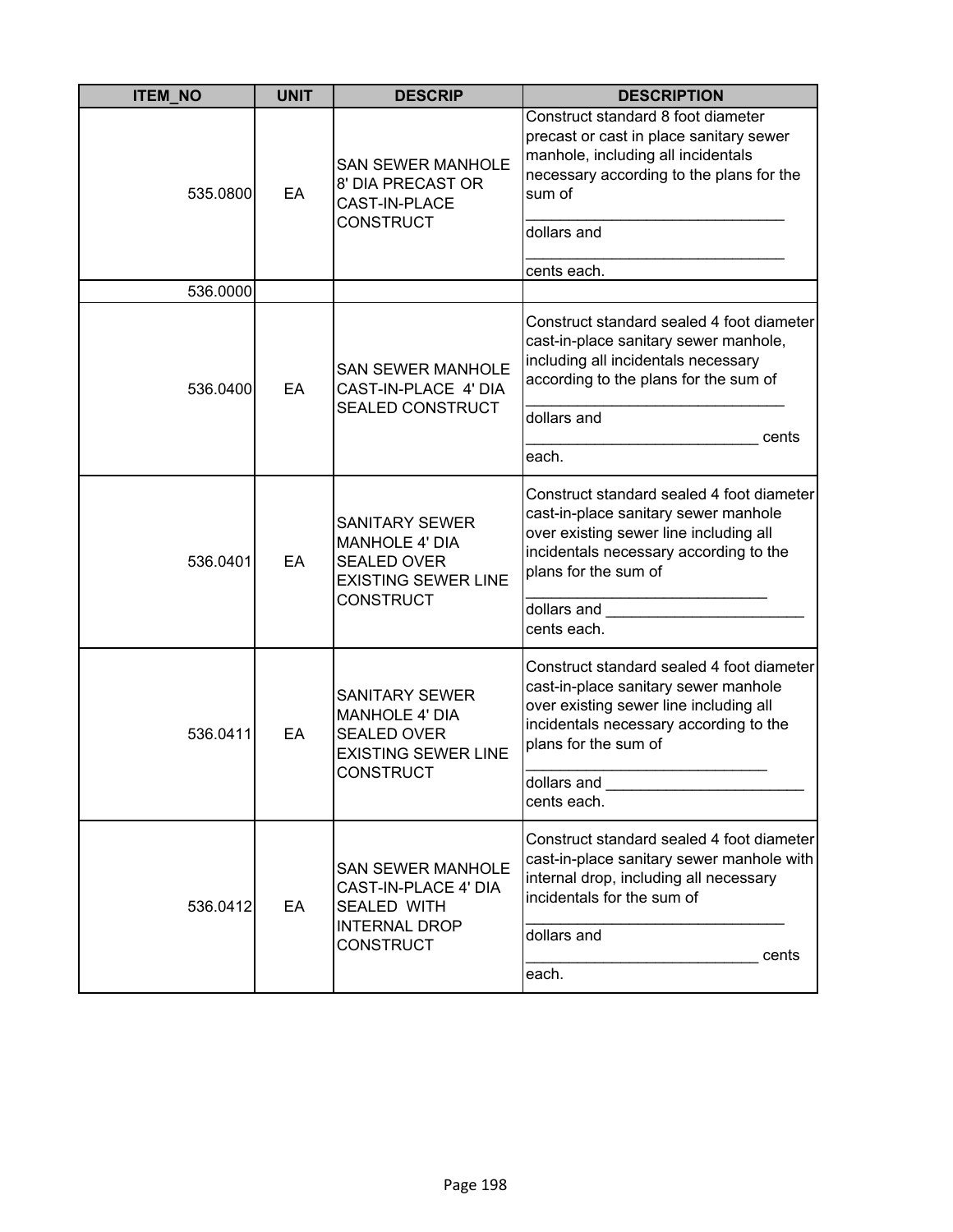| <b>ITEM_NO</b> | <b>UNIT</b> | <b>DESCRIP</b>                                                                                                                                     | <b>DESCRIPTION</b>                                                                                                                                                                                                                                                      |
|----------------|-------------|----------------------------------------------------------------------------------------------------------------------------------------------------|-------------------------------------------------------------------------------------------------------------------------------------------------------------------------------------------------------------------------------------------------------------------------|
| 536.0431       | EA          | <b>SANITARY SEWER</b><br><b>MANHOLE 4' DIA</b><br><b>SEALED WITH</b><br><b>CONSHIELD ADDITIVE</b><br><b>OVER EXISTING SEWER</b>                    | Construct standard sealed 6 foot diameter<br>cast-in-place sanitary sewer manhole with<br>Conshield additive over existing sewer<br>line including all necessary incidentals for<br>the sum of                                                                          |
|                |             | <b>LINE CONSTRUCT</b>                                                                                                                              | dollars and the control of the control of the control of the control of the control of the control of the control of the control of the control of the control of the control of the control of the control of the control of<br>cents each.                            |
| 536.0500       | EA          | <b>SAN SEWER MANHOLE</b><br>CAST-IN-PLACE 5' DIA                                                                                                   | Construct standard sealed 5 foot diameter<br>cast-in-place sanitary sewer manhole,<br>including all incidentals necessary<br>according to the plans for the sum of                                                                                                      |
|                |             | SEALED CONSTRUCT                                                                                                                                   | dollars and<br>cents                                                                                                                                                                                                                                                    |
|                |             |                                                                                                                                                    | each.                                                                                                                                                                                                                                                                   |
| 536.0501       | EA          | <b>SANITARY SEWER</b><br><b>MANHOLE 5' DIA</b><br><b>SEALED OVER</b><br><b>EXISTING SEWER LINE</b><br><b>CONSTRUCT</b>                             | Construct standard sealed 5 foot diameter<br>cast-in-place sanitary sewer manhole<br>over existing sewer line including all<br>incidentals necessary according to the<br>plans for the sum of                                                                           |
|                |             |                                                                                                                                                    | dollars and <b>contract the contract of the contract of the contract of the contract of the contract of the control</b><br>cents each.                                                                                                                                  |
| 536.0502       | EA          | <b>WASTEWATER</b><br><b>MANHOLE CAST-IN-</b><br>PLACE CONCRETE 5'<br>DIA SEALED, WITH<br><b>CORROSION</b><br>PROTECTION LINER,<br><b>CONSTRUCT</b> | Construct standard sealed 5 foot diameter<br>cast-in-place concrete wastewater<br>manhole with approved corrosion<br>protection liner, including all incidentals<br>necessary according to the plans and<br>specifications for the sum of<br>dollars and<br>cents each. |
| 536.0510       | EA          | <b>SAN SEWER MANHOLE</b><br>CAST-IN-PLACE 5' DIA<br>SEALED WITH RAVEN<br>405 LINING<br><b>CONSTRUCT</b>                                            | Construct standard sealed 5 foot diameter<br>cast-in-place sanitary sewer manhole with<br>Raven 405 Lining, including all incidentals<br>necessary according to the plans for the<br>sum of<br>dollars and                                                              |
|                |             |                                                                                                                                                    | cents<br>each.                                                                                                                                                                                                                                                          |
| 536.0511       | EA          | <b>SAN SEWER MANHOLE</b><br>CAST-IN-PLACE 5' DIA<br><b>SEALED WITH</b><br><b>INTERNAL DROP AND</b><br>RAVEN 405 LINING<br><b>CONSTRUCT</b>         | Construct standard sealed 5 foot diameter<br>cast-in-place sanitary sewer manhole with<br>internal drop and Raven 405 Lining,<br>including all incidentals necessary<br>according to the plans for the sum of<br>dollars and<br>cents<br>each.                          |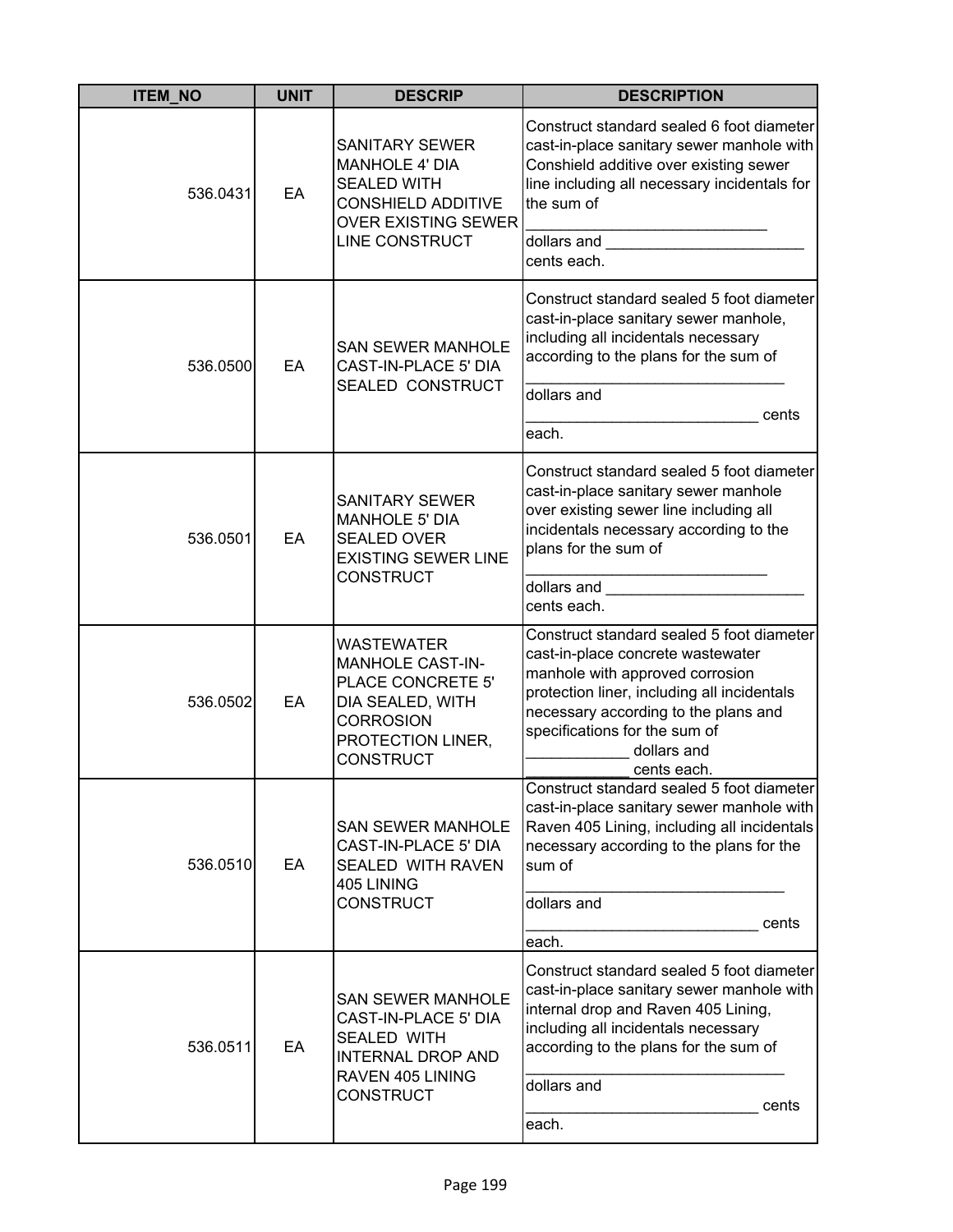| <b>ITEM_NO</b> | <b>UNIT</b> | <b>DESCRIP</b>                                                                                                                                           | <b>DESCRIPTION</b>                                                                                                                                                                                                                                                                                                                                                                                                      |
|----------------|-------------|----------------------------------------------------------------------------------------------------------------------------------------------------------|-------------------------------------------------------------------------------------------------------------------------------------------------------------------------------------------------------------------------------------------------------------------------------------------------------------------------------------------------------------------------------------------------------------------------|
| 536.0512       | EA          | <b>SAN SEWER MANHOLE</b><br>CAST-IN-PLACE 5' DIA<br><b>SEALED WITH</b><br><b>INTERNAL DROP</b><br><b>CONSTRUCT</b>                                       | Construct standard sealed 5 foot diameter<br>cast-in-place sanitary sewer manhole with<br>internal drop, including all incidentals<br>necessary according to the plans for the<br>sum of<br>dollars and<br>cents<br>each.                                                                                                                                                                                               |
| 536.0521       | EA          | <b>SANITARY SEWER</b><br><b>MANHOLE 5' DIA</b><br><b>SEALED OVER</b><br><b>EXISTING SEWER LINE</b><br><b>CONSTRUCT</b>                                   | Construct standard sealed 5 foot diameter<br>cast-in-place sanitary sewer manhole<br>over existing sewer line including all<br>incidentals necessary according to the<br>plans for the sum of<br>dollars and<br>cents each.                                                                                                                                                                                             |
| 536.0600       | EA          | <b>SAN SEWER MANHOLE</b><br>CAST-IN-PLACE 6' DIA<br>SEALED CONSTRUCT                                                                                     | Construct standard sealed 6 foot diameter<br>cast-in-place sanitary sewer manhole,<br>including all incidentals necessary<br>according to the plans for the sum of<br>dollars and<br>cents<br>each.                                                                                                                                                                                                                     |
| 536.0631       | EA          | <b>SANITARY SEWER</b><br><b>MANHOLE 6' DIA</b><br><b>SEALED WITH</b><br><b>CONSHIELD ADDITIVE</b><br><b>OVER EXISTING SEWER</b><br><b>LINE CONSTRUCT</b> | Construct standard sealed 6 foot diameter<br>cast-in-place sanitary sewer manhole with<br>Conshield additive over existing sewer<br>line including all necessary incidentals for<br>the sum of<br>dollars and<br>cents each.                                                                                                                                                                                            |
| 536.0701       | EA          | <b>SANITARY SEWER</b><br><b>MANHOLE 7' DIA</b><br><b>SEALED OVER</b><br><b>EXISTING SEWER LINE</b><br><b>CONSTRUCT</b>                                   | Construct standard sealed 7 foot diameter<br>cast-in-place sanitary sewer manhole<br>over existing sewer line including all<br>incidentals necessary for the sum of<br>cents each.                                                                                                                                                                                                                                      |
| 537.0400       | EA          | <b>SAN SEWER MANHOLE</b><br>PRECAST 4' DIA OVER<br><b>EXISTING LINE</b><br><b>CONSTRUCT</b>                                                              | Construct 4 foot diameter precast or cast<br>in place manhole over existing sewer<br>line, including all incidentals necessary<br>according to the plans for the sum of<br>dollars and the control of the control of the control of the control of the control of the control of the control of the control of the control of the control of the control of the control of the control of the control of<br>cents each. |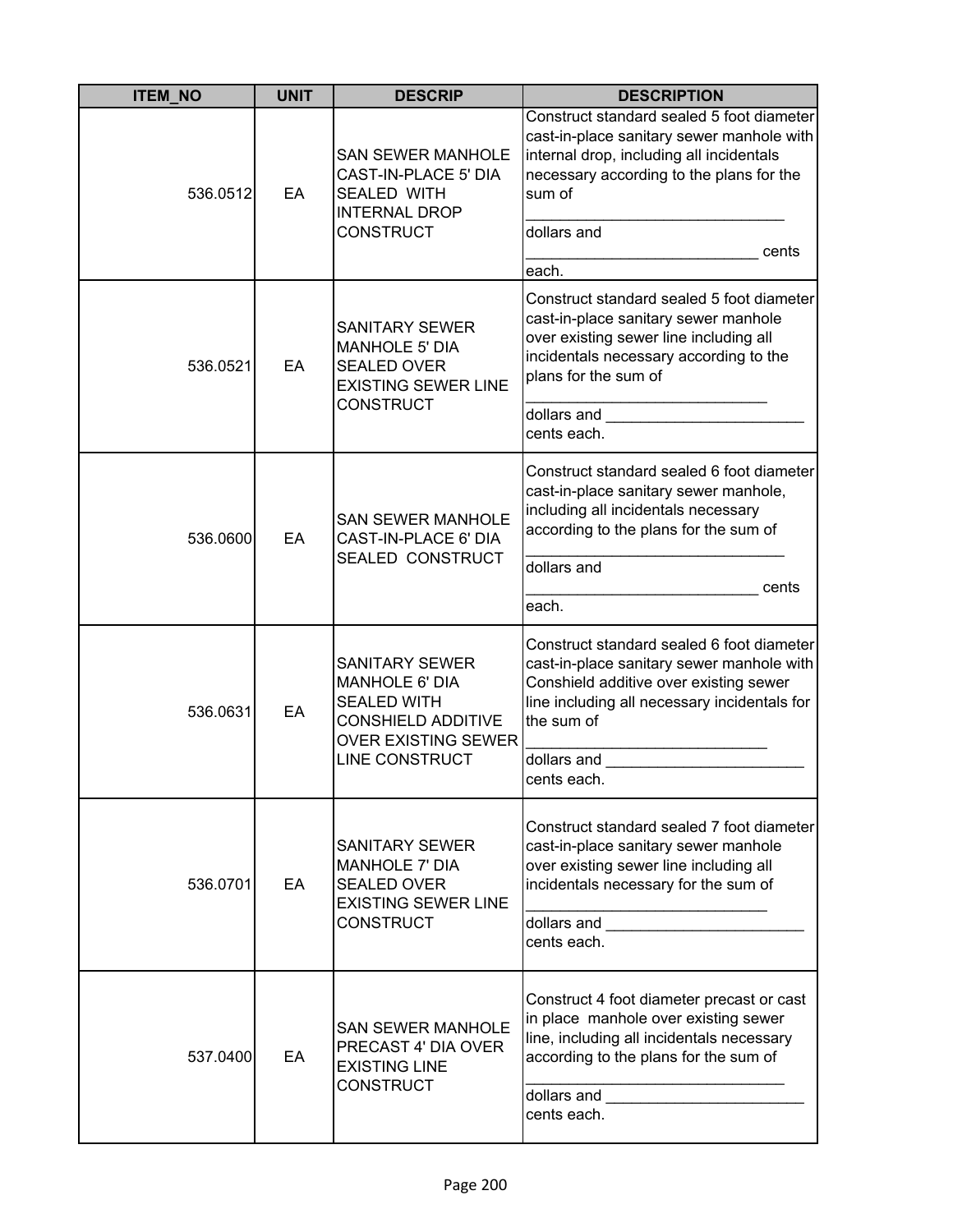| <b>ITEM_NO</b> | <b>UNIT</b> | <b>DESCRIP</b>                                                                              | <b>DESCRIPTION</b>                                                                                                                                                                                                                                                                                                                                                                                                      |
|----------------|-------------|---------------------------------------------------------------------------------------------|-------------------------------------------------------------------------------------------------------------------------------------------------------------------------------------------------------------------------------------------------------------------------------------------------------------------------------------------------------------------------------------------------------------------------|
| 537.0500       | EA          | <b>SAN SEWER MANHOLE</b><br>PRECAST 5' DIA OVER<br><b>EXISTING LINE</b><br><b>CONSTRUCT</b> | Construct 5 foot diameter precast or cast<br>in place manhole over existing sewer<br>line, including all incidentals necessary<br>according to the plans for the sum of<br>cents each.                                                                                                                                                                                                                                  |
| 537.0600       | EA          | <b>SAN SEWER MANHOLE</b><br>PRECAST 6' DIA OVER<br><b>EXISTING LINE</b><br><b>CONSTRUCT</b> | Construct 6 foot diameter precast or cast<br>in place manhole over existing sewer<br>line, including all incidentals necessary<br>according to the plans for the sum of<br>dollars and the control of the control of the control of the control of the control of the control of the control of the control of the control of the control of the control of the control of the control of the control of<br>cents each. |
| 537.0700       | EA          | <b>SAN SEWER MANHOLE</b><br>PRECAST 7' DIA OVER<br><b>EXISTING LINE</b><br><b>CONSTRUCT</b> | Construct 7 foot diameter precast or cast<br>in place manhole over existing sewer<br>line, including all incidentals necessary<br>according to the plans for the sum of<br>cents each.                                                                                                                                                                                                                                  |
| 538.0400       | EA          | <b>SAN SEWER DROP</b><br><b>MANHOLE 4' DIA</b><br><b>CONSTRUCT</b>                          | Construct standard 4 foot diameter<br>precast or cast in place sanitary sewer<br>manhole with drop, including all<br>incidentals necessary according to the<br>plans for the sum of<br>dollars and<br>cents each.                                                                                                                                                                                                       |
| 538.0401       | EA          | <b>SAN SEWER DROP</b><br>0 - 5 FEET DEEP<br><b>CONSTRUCT</b>                                | Construct 4 foot diameter precast or cast<br>in place internal drop sanitary sewer<br>MANHOLE 4' DIA RANGE   manhole, in which the total depth is 0-5<br>LF, including all incidentals necessary for<br>the sum of __________________________________<br> dollars and ________________ cents each.                                                                                                                      |
| 538.0402       | EA          | <b>SAN SEWER DROP</b><br>6-10 FEET DEEP<br><b>CONSTRUCT</b>                                 | Construct 4 foot diameter precast or cast<br>in place internal drop sanitary sewer<br>MANHOLE 4' DIA RANGE   manhole, in which the total depth is 6-10<br>LF, including all incidentals necessary for                                                                                                                                                                                                                   |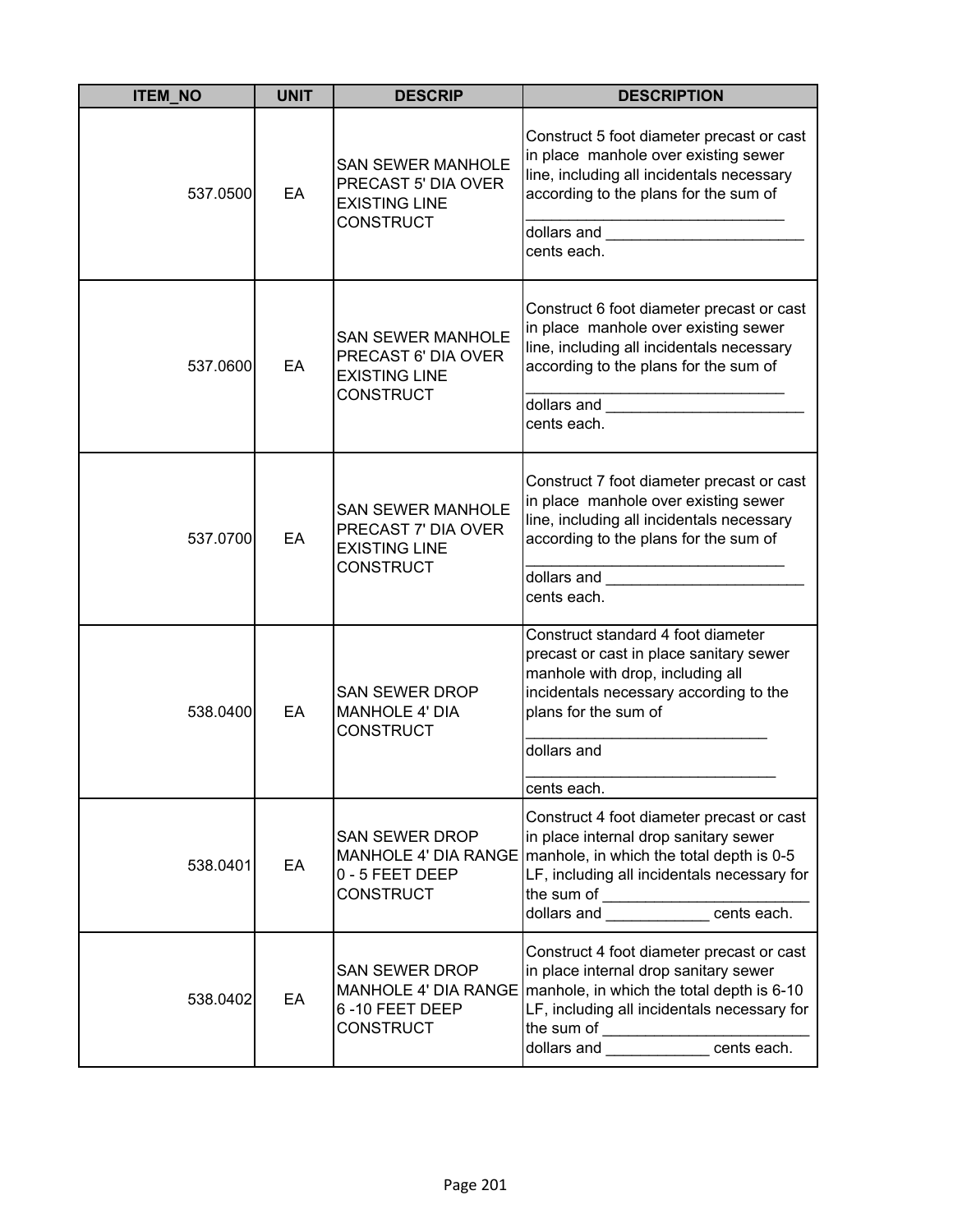| <b>ITEM_NO</b> | <b>UNIT</b> | <b>DESCRIP</b>                                                                               | <b>DESCRIPTION</b>                                                                                                                                                                                                                                   |
|----------------|-------------|----------------------------------------------------------------------------------------------|------------------------------------------------------------------------------------------------------------------------------------------------------------------------------------------------------------------------------------------------------|
| 538.0403       | EA          | <b>SAN SEWER DROP</b><br>11-15 FEET DEEP<br><b>CONSTRUCT</b>                                 | Construct 4 foot diameter precast or cast<br>in place internal drop sanitary sewer<br>MANHOLE 4' DIA RANGE   manhole, in which the total depth is 11-15<br>LF, including all incidentals necessary for<br>the sum of ____________________cents each. |
| 538.0410       | EA          | <b>SAN SEWER DROP</b><br>MANHOLE 4' DIA WITH<br>RAVEN 405 LINING<br><b>CONSTRUCT</b>         | Construct standard 4 foot diameter<br>precast or cast in place sanitary sewer<br>manhole with drop and Raven 405 Lining,<br>including all incidentals necessary<br>according to the plans for the sum of<br>dollars and<br>cents each.               |
| 538.0500       | EA          | <b>SAN SEWER DROP</b><br><b>MANHOLE 5' DIA</b><br><b>CONSTRUCT</b>                           | Construct standard 5 foot diameter<br>precast or cast in place sanitary sewer<br>manhole with drop, including all<br>incidentals necessary according to the<br>plans for the sum of<br>dollars and<br>cents each.                                    |
| 538.0501       | EA          | <b>SAN SEWER DROP</b><br><b>MANHOLE 5' DIA</b><br>RANGE 0 - 5 FEET DEEP<br><b>CONSTRUCT</b>  | Construct standard 5 foot diameter<br>precast or cast in place internal drop<br>sanitary sewer manhole, in which the total<br>depth is 0-5 LF, including all incidentals<br>necessary for the sum of<br>dollars and<br>cents each.                   |
| 538.0502       | EA          | <b>SAN SEWER DROP</b><br><b>MANHOLE 5' DIA RANGE</b><br>6 - 10 FEET DEEP<br><b>CONSTRUCT</b> | Construct standard 5 foot diameter<br>precast or cast in place internal drop<br>sanitary sewer manhole, in which the total<br>depth is 6-10 LF, including all incidentals<br>necessary for the sum of<br>dollars and<br>cents each.                  |
| 538.0503       | EA          | <b>SAN SEWER DROP</b><br>MANHOLE 5' DIA RANGE<br>11 - 15 FEET DEEP<br><b>CONSTRUCT</b>       | Construct standard 5 foot diameter<br>precast or cast in place internal drop<br>sanitary sewer manhole, in which the total<br>depth is 11-15 LF, including all incidentals<br>necessary for the sum of<br>dollars and<br>cents each.                 |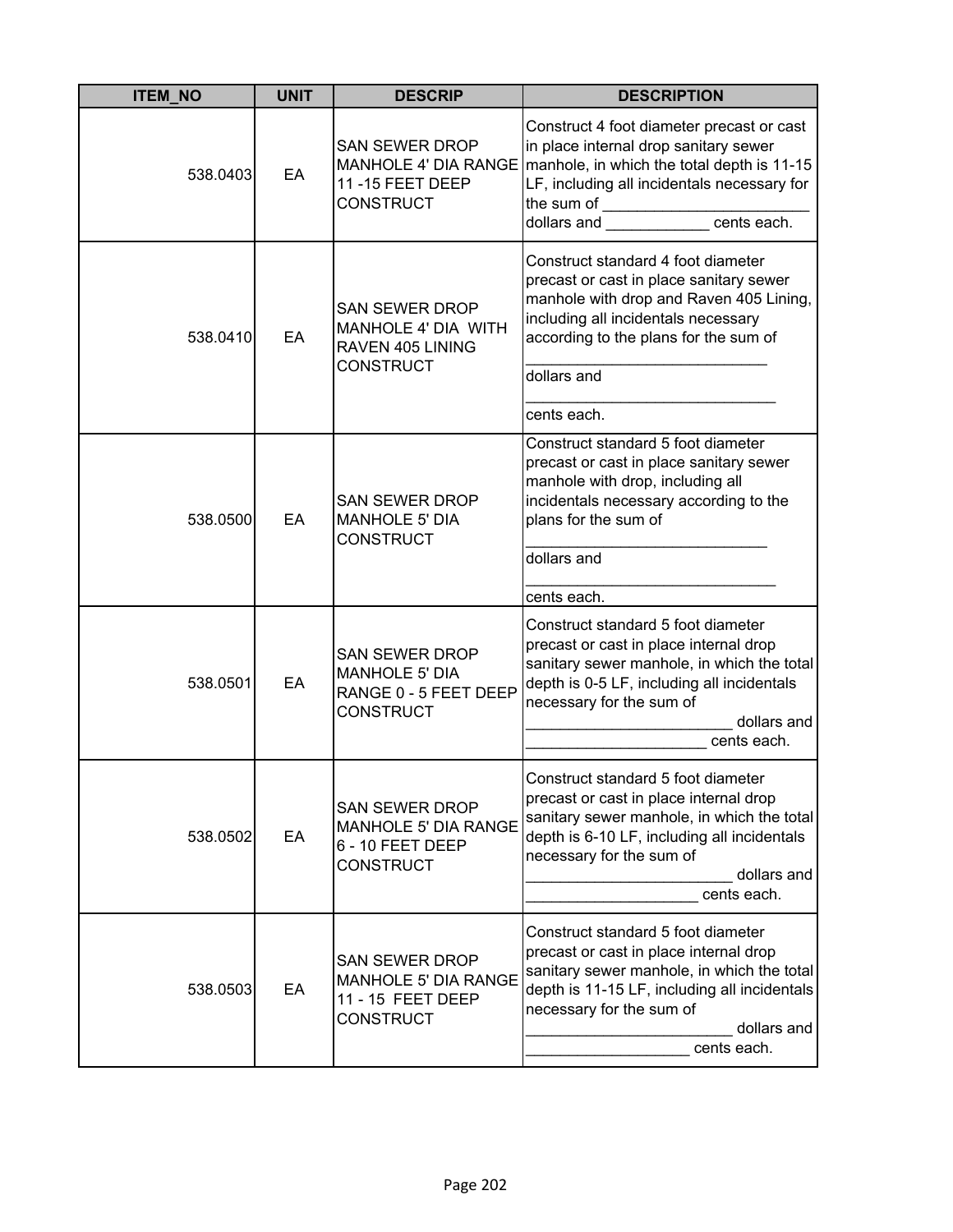| <b>ITEM_NO</b> | <b>UNIT</b> | <b>DESCRIP</b>                                                                            | <b>DESCRIPTION</b>                                                                                                                                                                                                                     |
|----------------|-------------|-------------------------------------------------------------------------------------------|----------------------------------------------------------------------------------------------------------------------------------------------------------------------------------------------------------------------------------------|
| 538.0504       | EA          | <b>SAN SEWER DROP</b><br>MANHOLE 5' DIA RANGE<br>16 - 20 FEET DEEP<br><b>CONSTRUCT</b>    | Construct standard 5 foot diameter<br>precast or cast in place internal drop<br>sanitary sewer manhole, in which the total<br>depth is 16-20 LF, including all incidentals<br>necessary for the sum of<br>dollars and<br>cents each.   |
| 538.0505       | EA          | <b>SAN SEWER DROP</b><br><b>MANHOLE 5' DIA RANGE</b><br>>20 FEET DEEP<br><b>CONSTRUCT</b> | Construct standard 5 foot diameter<br>precast or cast in place internal drop<br>sanitary sewer manhole, in which the total<br>depth is over 20 LF, including all<br>incidentals necessary for the sum of<br>dollars and<br>cents each. |
| 538.0510       | EA          | <b>SAN SEWER DROP</b><br>MANHOLE 5' DIA WITH<br>RAVEN 405 LINING<br><b>CONSTRUCT</b>      | Construct standard 5 foot diameter<br>precast or cast in place sanitary sewer<br>manhole with drop and Raven 405 Lining,<br>including all incidentals necessary<br>according to the plans for the sum of<br>dollars and<br>cents each. |
| 538.0600       | EA          | <b>SAN SEWER DROP</b><br>MANHOLE 6' DIA.<br><b>CONSTRUCT</b>                              | Construct standard 6 foot diameter<br>precast or cast in place sanitary sewer<br>manhole with drop, 10 foot depth or less,<br>including all incidentals necessary for the<br>sum of<br>dollars and<br>cents each.                      |
| 538.0601       | EA          | <b>SAN SEWER DROP</b><br>MANHOLE 6' DIA RANGE<br>0 - 5 FEET DEEP<br><b>CONSTRUCT</b>      | Construct standard 6 foot diameter<br>precast or cast in place internal drop<br>sanitary sewer manhole, in which the total<br>depth is 0-5 LF, including all incidentals<br>necessary for the sum of<br>dollars and<br>cents each.     |
| 538.0602       | EA          | <b>SAN SEWER DROP</b><br>MANHOLE 6' DIA RANGE<br>6 - 10 FEET DEEP<br><b>CONSTRUCT</b>     | Construct standard 6 foot diameter<br>precast or cast in place internal drop<br>sanitary sewer manhole, in which the total<br>depth is 6-10 LF, including all incidentals<br>necessary for the sum of<br>dollars and<br>cents each.    |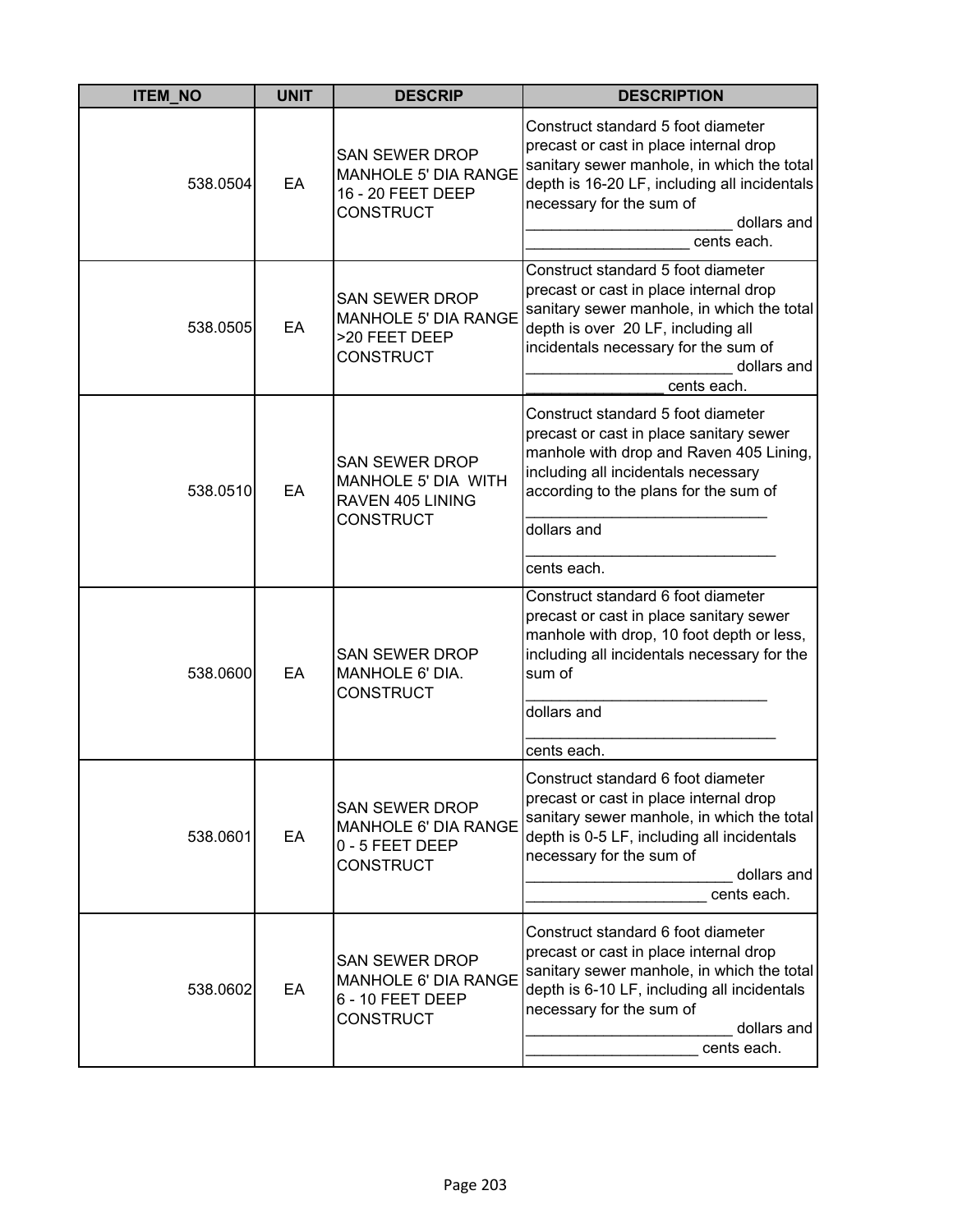| <b>ITEM_NO</b> | <b>UNIT</b> | <b>DESCRIP</b>                                                                                  | <b>DESCRIPTION</b>                                                                                                                                                                                                                                                                                                                                                                                                                    |
|----------------|-------------|-------------------------------------------------------------------------------------------------|---------------------------------------------------------------------------------------------------------------------------------------------------------------------------------------------------------------------------------------------------------------------------------------------------------------------------------------------------------------------------------------------------------------------------------------|
| 538.0603       | EA          | <b>SAN SEWER DROP</b><br><b>MANHOLE 6' DIA</b><br>RANGE 11 - 15 FEET<br>DEEP CONSTRUCT          | Construct standard 6 foot diameter<br>precast or cast in place internal drop<br>sanitary sewer manhole, in which the total<br>depth is 11-15 LF, including all incidentals<br>necessary for the sum of<br>dollars and<br>cents each.                                                                                                                                                                                                  |
| 538.0604       | EA          | <b>SAN SEWER DROP</b><br>MANHOLE 6' DIA RANGE<br>16 - 20 FEET DEEP<br><b>CONSTRUCT</b>          | Construct standard 6 foot diameter<br>precast or cast in place internal drop<br>sanitary sewer manhole, in which the total<br>depth is 16-20 LF, including all incidentals<br>necessary for the sum of<br>dollars and<br>cents each.                                                                                                                                                                                                  |
| 538.0605       | EA          | <b>SAN SEWER DROP</b><br>MANHOLE 6' DIA RANGE<br>>20 FEET DEEP<br><b>CONSTRUCT</b>              | Construct standard 6 foot diameter<br>precast or cast in place internal drop<br>sanitary sewer manhole, in which the total<br>depth is over 20 LF, including all<br>incidentals necessary for the sum of<br>dollars and<br>cents each.                                                                                                                                                                                                |
| 539.0400       | EA          | <b>SAN SEWER DROP</b><br><b>MANHOLE 4' DIA</b><br><b>SEALED CONSTRUCT</b>                       | Construct standard sealed 4 foot diameter<br>precast or cast in place sanitary sewer<br>manhole with drop, including all<br>incidentals necessary according to the<br>plans for the sum of<br>dollars and                                                                                                                                                                                                                             |
|                |             |                                                                                                 | cents<br>each.                                                                                                                                                                                                                                                                                                                                                                                                                        |
| 540.0400       | EA          | SANITARY SEWER<br><b>MANHOLE 4' DIA</b><br>SEALED W/ STUBOUT<br><b>CONSTRUCT</b>                | Construct standard sealed 4 foot diameter<br>precast or cast in place sanitary sewer<br>manhole with stubout, including all<br>incidentals necessary according to the<br>plans for the sum of<br>dollars and <b>with the control of the control of the control of the control of the control of the control of the control of the control of the control of the control of the control of the control of the control of the contr</b> |
|                |             |                                                                                                 | cents each.                                                                                                                                                                                                                                                                                                                                                                                                                           |
| 541.0400       | EA          | <b>SAN SEWER DROP</b><br><b>MANHOLE 4' DIA OVER</b><br><b>EXISTING LINE</b><br><b>CONSTRUCT</b> | Construct 4 foot diameter precast or cast<br>in place manhole with drop over existing<br>sewer line, including all incidentals<br>necessary according to the plans for the<br>sum of<br>dollars and<br>cents each.                                                                                                                                                                                                                    |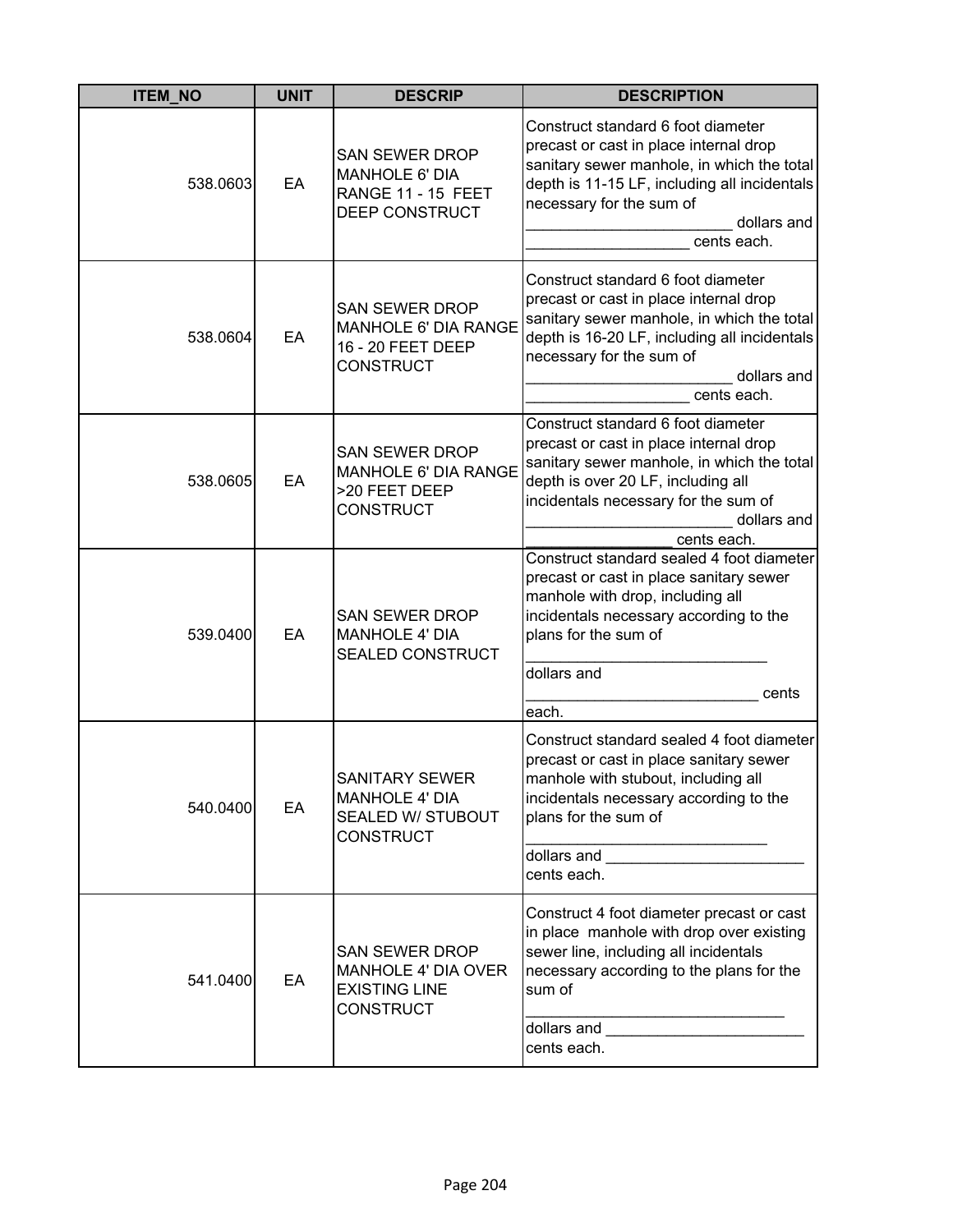| <b>ITEM_NO</b> | <b>UNIT</b> | <b>DESCRIP</b>                                                                                                                           | <b>DESCRIPTION</b>                                                                                                                                                                                                                                                                                                                                                                                                                                     |
|----------------|-------------|------------------------------------------------------------------------------------------------------------------------------------------|--------------------------------------------------------------------------------------------------------------------------------------------------------------------------------------------------------------------------------------------------------------------------------------------------------------------------------------------------------------------------------------------------------------------------------------------------------|
| 541.0500       | EA          | <b>SAN SEWER MANHOLE</b><br>PRECAST 5' DIA WITH<br>DROP CONNECTION<br><b>OVER EXISTING LINE</b><br><b>CONNECTION</b><br><b>CONSTRUCT</b> | Construct 5 foot diameter precast or cast<br>in place manhole over existing sewer line<br>with drop connection, including all<br>incidentals necessary according to the<br>plans for the sum of<br>dollars and <b>contract the contract of the contract of the contract of the contract of the contract of the contract of the contract of the contract of the contract of the contract of the contract of the contract of the cont</b><br>cents each. |
| 541.0600       | EA          | <b>SAN SEWER MANHOLE</b><br>6' DIA WITH DROP<br><b>CONNECTION OVER</b><br><b>EXISTING LINE</b><br><b>CONSTRUCT</b>                       | Construct 6 foot diameter precast or cast<br>in place manhole over existing sewer line<br>with drop connection, including all<br>incidentals necessary according to the<br>plans for the sum of<br>dollars and the control of the control of the control of the control of the control of the control of the control of the control of the control of the control of the control of the control of the control of the control of<br>cents each.        |
| 542.0000       | EA          | <b>SAN SEWER MANHOLE</b><br>3000 PSI TYPE "S"<br><b>CONSTRUCT</b>                                                                        | Construct 3000 PSI reinforced concrete<br>type "S" sanitary sewer manhole,<br>including all incidentals necessary to<br>complete according to the plans for the<br>sum of<br>dollars and                                                                                                                                                                                                                                                               |
|                |             |                                                                                                                                          | cents each.                                                                                                                                                                                                                                                                                                                                                                                                                                            |
| 542.1000<br>EA |             | <b>SAN SEWER MANHOLE</b><br>3600 PSI TYPE "S" OVER<br><b>EXISTING SEWER LINE</b><br><b>CONSTRUCT</b>                                     | Construct 3600 PSI reinforced concrete<br>type "S" sanitary sewer manhole over<br>existing sewer line, including all<br>incidentals necessary to complete<br>according to the plans for the sum of<br>dollars and                                                                                                                                                                                                                                      |
|                |             |                                                                                                                                          | cents each.                                                                                                                                                                                                                                                                                                                                                                                                                                            |
| 542.4000       | EA          | <b>SAN SEWER MANHOLE</b><br>4' DIA 3600 PSI TYPE "S"<br><b>CONSTRUCT</b>                                                                 | Construct 4 foot diameter 3600 PSI<br>reinforced type "S" sanitary sewer<br>manhole, including all incidentals<br>necessary to complete according to the<br>plans for the sum of<br>dollars and<br>cents each.                                                                                                                                                                                                                                         |
| 542.4001       | EA          | <b>SAN SEWER MANHOLE</b><br>4' DIA 3600 PSI TYPE "S"<br><b>OVER EXISTING SEWER</b><br>LINE CONSTRUCT                                     | Construct 4 foot diameter 3600 PSI<br>concrete type "S" sanitary sewer manhole<br>over existing sewer line, including all<br>incidentals necessary to complete<br>according to the plans for the sum of<br>dollars and<br>cents each.                                                                                                                                                                                                                  |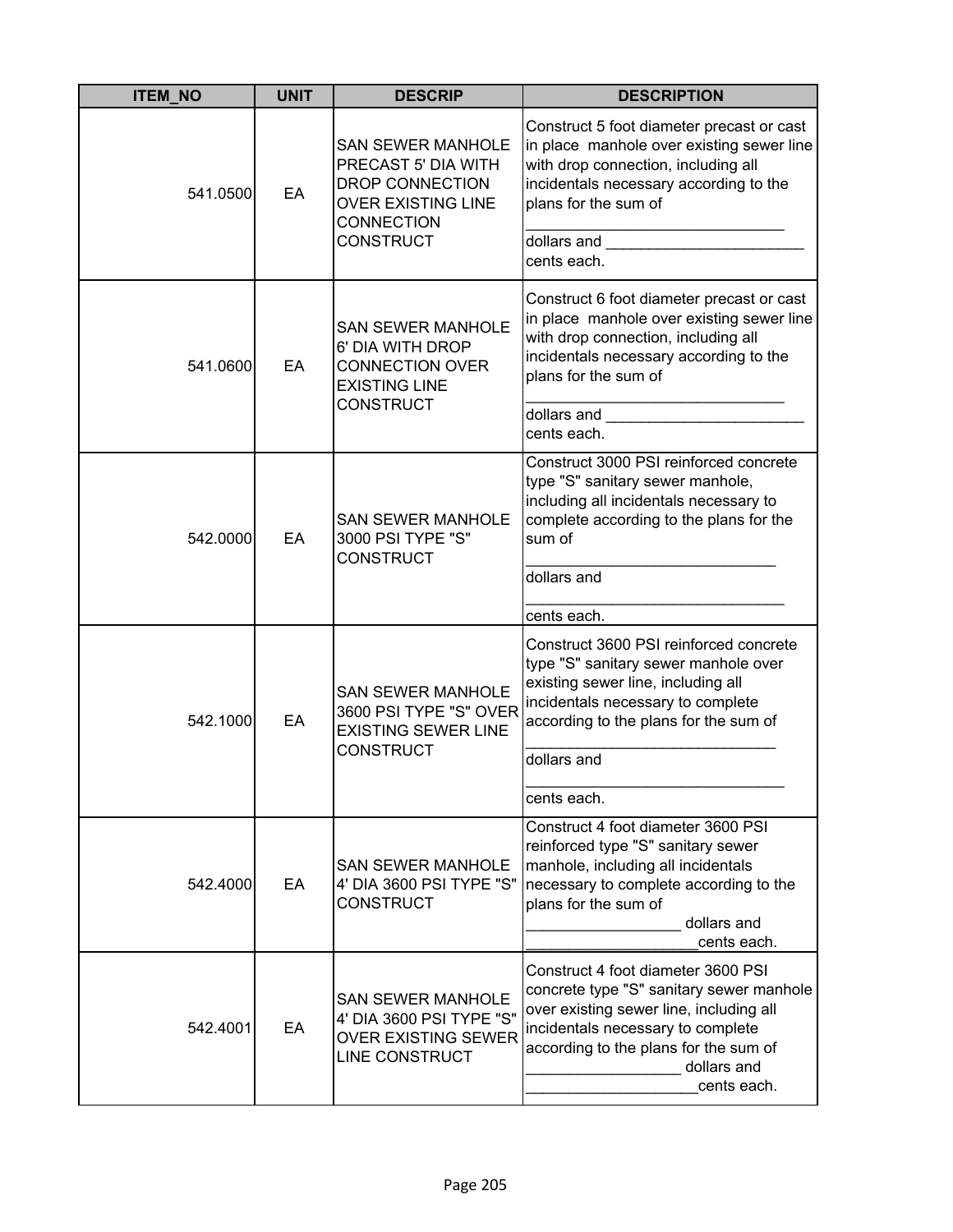| <b>ITEM_NO</b> | <b>UNIT</b> | <b>DESCRIP</b>                                                                                       | <b>DESCRIPTION</b>                                                                                                                                                                                                                      |
|----------------|-------------|------------------------------------------------------------------------------------------------------|-----------------------------------------------------------------------------------------------------------------------------------------------------------------------------------------------------------------------------------------|
| 542.5000       | EA          | <b>SAN SEWER MANHOLE</b><br>5' DIA 3600 PSI TYPE "S"<br><b>CONSTRUCT</b>                             | Construct 5 foot diameter 3600 PSI<br>reinforced concrete type "S" sanitary<br>sewer manhole, including all incidentals<br>necessary to complete according to the<br>plans for the sum of<br>dollars and<br>cents each.                 |
| 542.6000       | EA          | <b>SAN SEWER MANHOLE</b><br>6' DIA 3600 PSI TYPE "S"<br><b>CONSTRUCT</b>                             | Construct 6 foot diameter 3600 PSI<br>reinforced concrete type "S" sanitary<br>sewer manhole, including all incidentals<br>necessary to complete according to the<br>plans for the sum of<br>dollars and<br>cents each.                 |
| 542.6100       | EA          | <b>SAN SEWER MANHOLE</b><br>6' DIA 3600 PSI TYPE "S"<br><b>OVER EXISTING SEWER</b><br>LINE CONSTRUCT | Construct 6 foot 3600 PSI reinforced<br>concrete type "S" sanitary sewer manhole<br>over existing sewer line, including all<br>incidentals necessary to complete<br>according to the plans for the sum of<br>dollars and<br>cents each. |
| 543.0000       | EA          | <b>INTERNAL DROP</b><br><b>CONNECTION TO</b><br><b>EXISTING MANHOLE</b>                              | Construct internal drop connection to<br>existing manhole, including all incidentals<br>necessary to complete according to the<br>plans for the sum of<br>dollars and<br>cents each.                                                    |
| 544.0000       | EA          | <b>SAN SEWER</b><br>SECTIONALIZING VALVE<br><b>STRUCTURE FURNISH &amp;</b><br><b>INSTALL</b>         | Furnish and install sectionalizing valve<br>structure, including all incidentals<br>necessary to complete according to the<br>plans for the lump sum of<br>dollars and<br>cents.                                                        |
| 544.1000       | EA          | <b>SAN SEWER SLUDGE</b><br>PIPELINE DRAIN VALVE<br><b>STRUCTURE FURNISH &amp;</b><br><b>INSTALL</b>  | Furnish and install sludge pipeline drain<br>valve structure, including all incidentals<br>necessary to complete according to the<br>plans for the lump sum of<br>dollars and<br>cents.                                                 |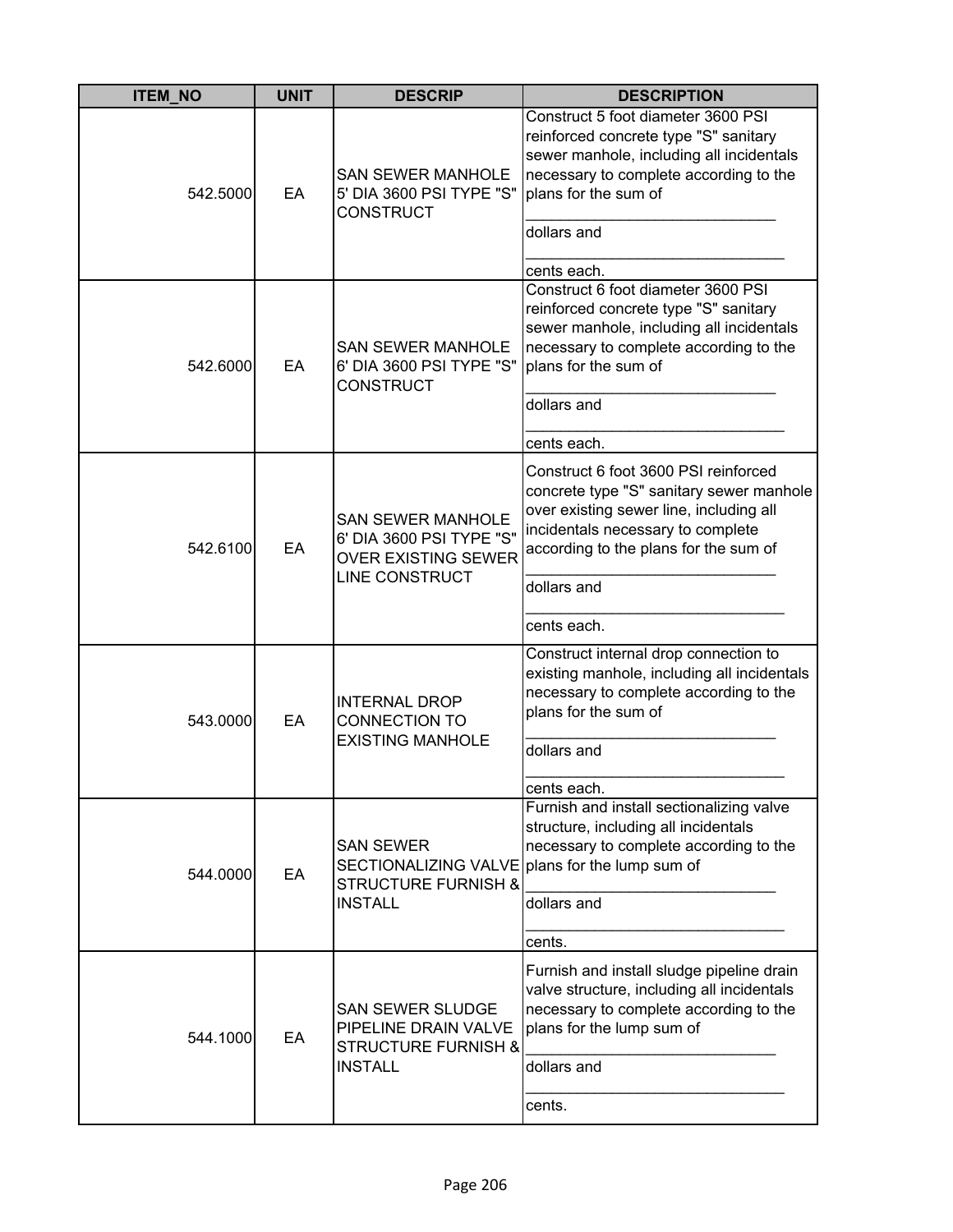| <b>ITEM_NO</b> | <b>UNIT</b> | <b>DESCRIP</b>                                                                          | <b>DESCRIPTION</b>                                                                                                                                                                                                                                                                                                                                                                                                         |
|----------------|-------------|-----------------------------------------------------------------------------------------|----------------------------------------------------------------------------------------------------------------------------------------------------------------------------------------------------------------------------------------------------------------------------------------------------------------------------------------------------------------------------------------------------------------------------|
| 544.2000       | EA          | <b>SAN SEWER DRAIN</b><br><b>VALVE STRUCTURE</b><br><b>FURNISH &amp; INSTALL</b>        | Furnish and install drain valve structure,<br>including all incidentals necessary to<br>complete according to the plans for the<br>lump sum of<br>dollars and<br>cents.                                                                                                                                                                                                                                                    |
| 545.0000       | EA          | SANITARY SEWER T-<br><b>BASE MANHOLE</b><br><b>CONSTRUCT</b>                            | Constuct T-Base manhole including all<br>incidentals according to the plans,<br>specifications, and details, for the sum of<br>cents each.                                                                                                                                                                                                                                                                                 |
| 545.0500       | EA          | <b>SANITARY SEWER 5'</b><br>DIA T-BASE MANHOLE<br><b>CONSTRUCT</b>                      | Constuct 5 foot diameter T-Base manhole<br>including all incidentals according to the<br>plans, specifications, and details, for the<br>sum of<br>dollars and __________________________<br>cents each.                                                                                                                                                                                                                    |
| 546.0000       | EA          | SANITARY SEWER T-<br><b>BASE DROP MANHOLE</b><br><b>CONSTRUCT</b>                       | Construct T-Base drop manhole including<br>all incidentals according to the plans,<br>specifications, and details, for the sum of<br>dollars and the contract of the contract of the contract of the contract of the contract of the contract of the contract of the contract of the contract of the contract of the contract of the contract of the contract of th<br>cents each.                                         |
| 546.0500       | EA          | <b>SANITARY SEWER 5'</b><br><b>DIA T-BASE DROP</b><br>MANHOLE CONSTRUCT                 | Constuct 5 foot diameter T-Base drop<br>manhole including all incidentals<br>according to the plans, specifications, and<br>details, for the sum of<br>dollars and the contract of the contract of the contract of the contract of the contract of the contract of the contract of the contract of the contract of the contract of the contract of the contract of the contract of th<br>cents each.                       |
| 547.0600       | EA          | 6' I.D. SQUARE SIPHON<br><b>BOX CONSTRUCT</b>                                           | Construct 6' I.D. Square siphon box,<br>including fiberglass stop gates, bolted and<br>gasketed covers and all incidentals<br>according to the plans for the sum of<br>dollars and <b>with the contract of the contract of the contract of the contract of the contract of the contract of the contract of the contract of the contract of the contract of the contract of the contract of the contract</b><br>cents each. |
| 547.0611       | EA          | 6' I.D. SEALED SQUARE<br>SIPHON BOX W/<br><b>CONSHIELD ADDITIVE</b><br><b>CONSTRUCT</b> | Construct sealed 6' I.D. Square siphon<br>box with Conshield additive, including all<br>incidentals necessary for the sum of<br>dollars and<br><u> 2000 - Jan Barat, martin da basar da basar</u><br>cents each.                                                                                                                                                                                                           |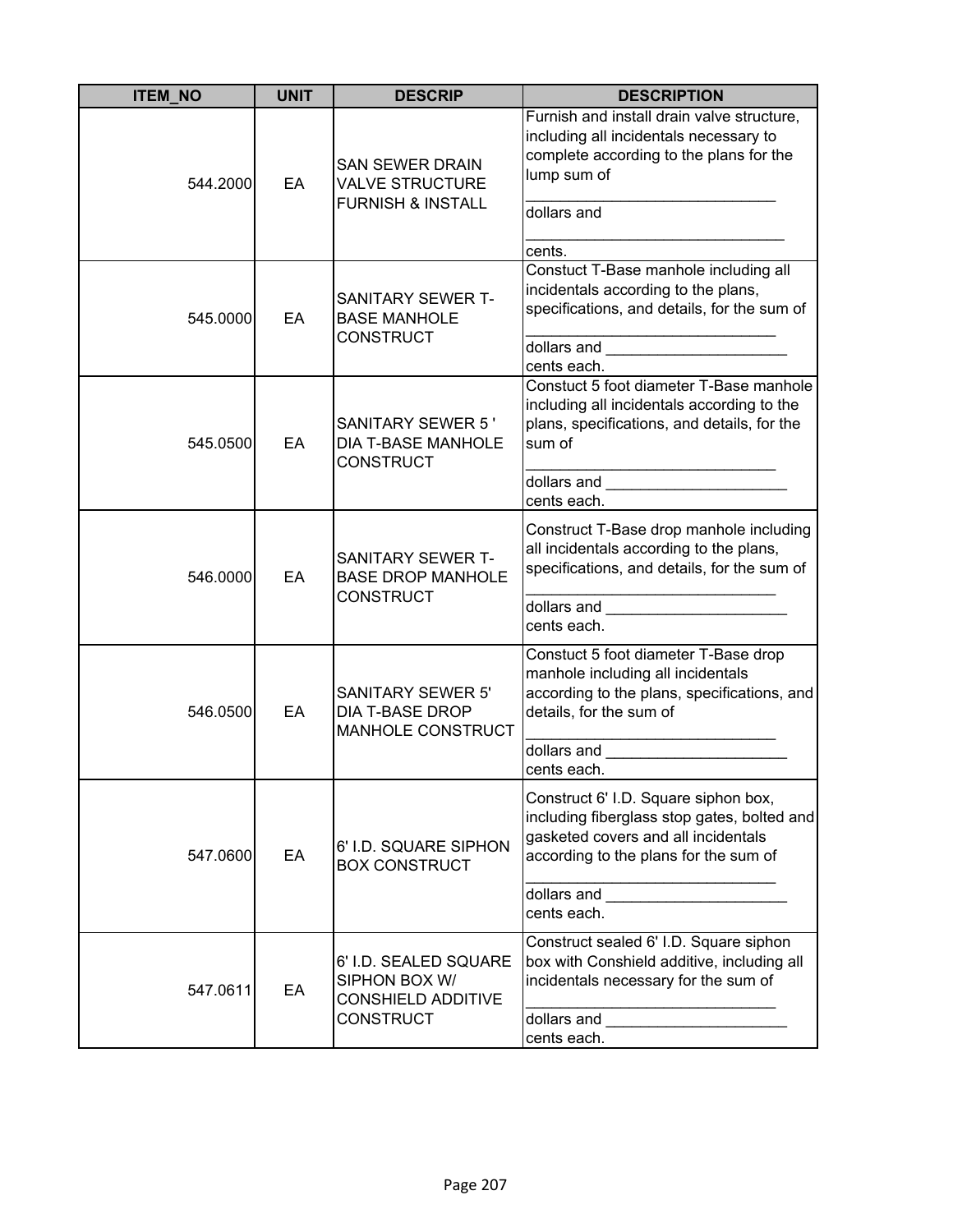| <b>ITEM_NO</b> | <b>UNIT</b> | <b>DESCRIP</b>                                                                                                                                                      | <b>DESCRIPTION</b>                                                                                                                                                                                                                                                                                                                                                                                               |
|----------------|-------------|---------------------------------------------------------------------------------------------------------------------------------------------------------------------|------------------------------------------------------------------------------------------------------------------------------------------------------------------------------------------------------------------------------------------------------------------------------------------------------------------------------------------------------------------------------------------------------------------|
| 548.0500       | EA          | <b>SAN SEWER MANHOLE</b><br><b>FIBERGLASS 5' DIA</b><br><b>OVER EXISTING LINE</b><br><b>CONNECTION</b><br><b>CONSTRUCT</b>                                          | Construct 5 foot diameter fiberglass<br>manhole over existing sewer line,<br>including all incidentals necessary<br>according to the plans for the sum of<br>dollars and <b>contract the contract of the contract of the contract of the contract of the contract of the contract of the contract of the contract of the contract of the contract of the contract of the contract of the cont</b><br>cents each. |
| 548.0600       | EA          | <b>SAN SEWER MANHOLE</b><br>FIBERGLASS 6' DIA<br><b>OVER EXISTING LINE</b><br><b>CONNECTION</b><br><b>CONSTRUCT</b>                                                 | Construct 6 foot diameter fiberglass<br>manhole over existing sewer line,<br>including all incidentals necessary<br>according to the plans for the sum of<br>cents each.                                                                                                                                                                                                                                         |
| 549.0500       | EA          | <b>SAN SEWER MANHOLE</b><br><b>FIBERGLASS 5' DIA</b><br><b>WITH DROP</b><br><b>CONNECTION OVER</b><br><b>EXISTING LINE</b><br><b>CONNECTION</b><br><b>CONSTRUCT</b> | Construct 5 foot diameter fiberglass<br>manhole over existing sewer line with<br>drop connection, including all incidentals<br>necessary according to the plans for the<br>sum of<br>dollars and the contract of the contract of the contract of the contract of the contract of the contract of the<br>cents each.                                                                                              |
| 549.0600       | EA          | <b>SAN SEWER MANHOLE</b><br>FIBERGLASS 6' DIA<br><b>WITH DROP</b><br><b>CONNECTION OVER</b><br><b>EXISTING LINE</b><br><b>CONNECTION</b><br><b>CONSTRUCT</b>        | Construct 6 foot diameter fiberglass<br>manhole over existing sewer line with<br>drop connection, including all incidentals<br>necessary according to the plans for the<br>sum of<br>dollars and<br>cents each.                                                                                                                                                                                                  |
| 550.0000       | <b>CY</b>   | <b>JUNCTION STRUCTURE</b><br><b>CONSTRUCT</b>                                                                                                                       | Construct junction structure for sanitary<br>sewer including all incidentals necessary<br>to complete according to the plans for the<br>sum of<br>dollars and<br>cents<br>per cubic yard.                                                                                                                                                                                                                        |
| 551.1000       | LS          | <b>SAN SEWER SLUDGE</b><br>PIPELINE BLOW-OFF<br><b>STRUCTURES FURNISH</b><br>& INSTALL                                                                              | Furnish and install sludge pipeline blow-<br>off stuctures, including all incidentals<br>necessary to complete according to the<br>plans for the lump sum of<br>dollars and<br>cents.                                                                                                                                                                                                                            |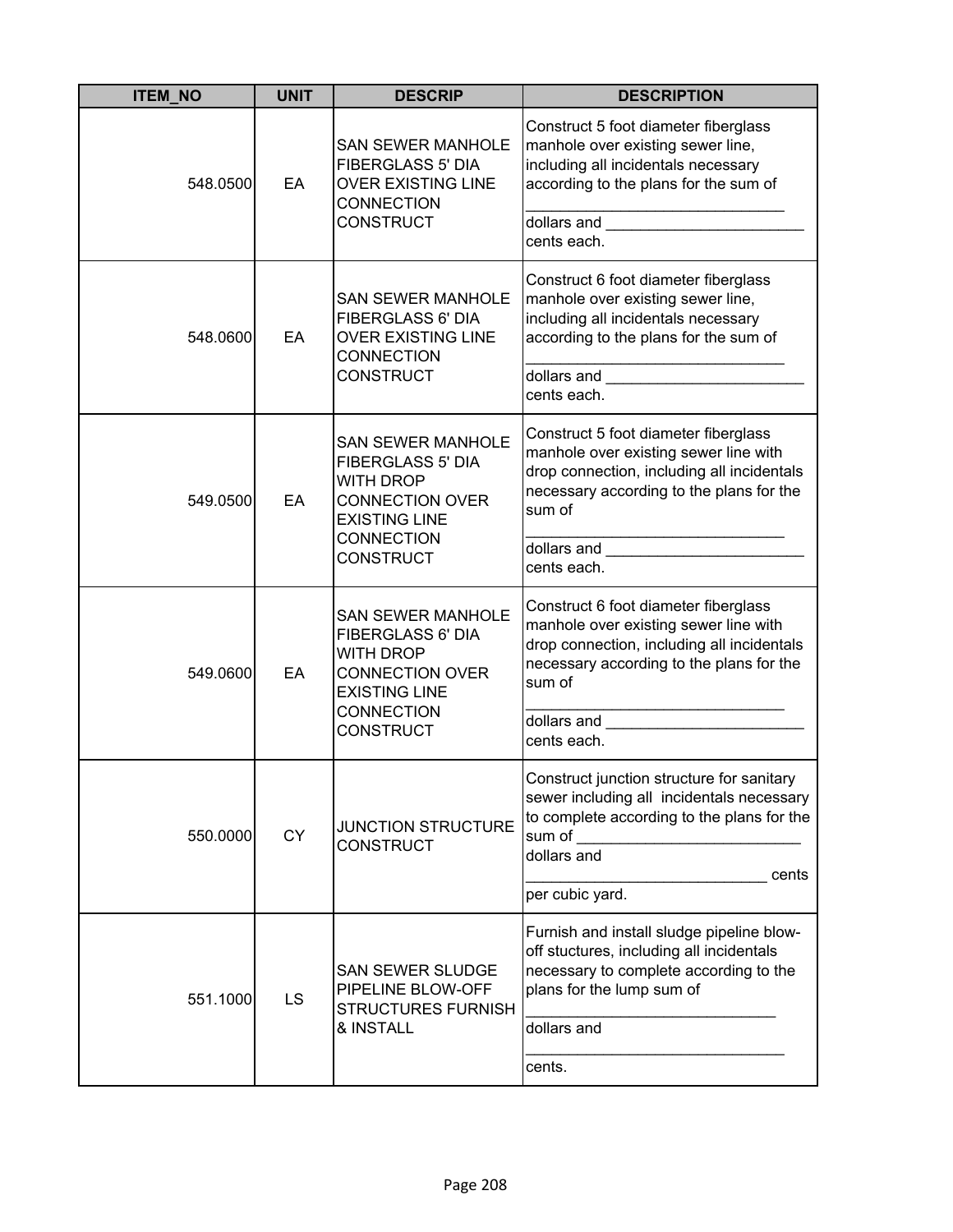| <b>ITEM NO</b> | <b>UNIT</b> | <b>DESCRIP</b>                                                                                                          | <b>DESCRIPTION</b>                                                                                                                                                                                                                                                                                                |
|----------------|-------------|-------------------------------------------------------------------------------------------------------------------------|-------------------------------------------------------------------------------------------------------------------------------------------------------------------------------------------------------------------------------------------------------------------------------------------------------------------|
| 551.1100       | LS          | <b>SAN SEWER FORCE</b><br>MAIN AND SLUDGE<br>PIPELINE BLOW-OFF<br>STRUCTURES STA.<br>210+90 FURNISH &<br><b>INSTALL</b> | Furnish and install force main and sludge<br>pipeline blow-off stuctures at Sta. 210+90<br>including, but not limited to, concrete<br>manholes and internal valving and piping<br>according to the plans and specifications<br>for the lump sum of<br>dollars and<br>cents.                                       |
| 551.1200       | LS          | FORCE MAIN/LINE C<br><b>JUNCTION MANHOLE</b><br><b>FURNISH AND INSTALL</b>                                              | Furnish and install force main/ Line C<br>junction manhole at Sta. 252+38.93<br>according to the plans and specifications<br>for the lump sum of<br>dollars and<br>cents.                                                                                                                                         |
| 551.1300       | LS          | <b>LINE C DIVERSION</b><br><b>MANHOLE FURNISH</b><br><b>AND INSTALL</b>                                                 | Furnish and install Line C diversion<br>manhole near force main Sta. 252+38.93<br>according to the plans and specifications<br>for the lump sum of<br>dollars and<br>cents.                                                                                                                                       |
| 551.1400       | LS          | <b>FORCE MAIN/</b><br><b>INTERCEPTOR SEWER</b><br><b>JUNCTION MANHOLE</b><br><b>FURNISH AND INSTALL</b>                 | Furnish and install force main/ interceptor<br>sewer junction manhole at force main Sta.<br>254+30.64 according to the plans and<br>specifications for the lump sum of<br>dollars and<br>cents.                                                                                                                   |
| 551.1500       | EA          | FORCE MAIN AIR/<br><b>VACUUM RELEASE</b><br><b>STRUCTURE FURNISH</b><br><b>AND INSTALL</b>                              | Furnish and install force main air/ vacuum<br>release structure including, but not limited<br>to, force main tap and outlet, concrete<br>manhole, air/ vacuum release valve and<br>associated piping and valving according<br>to the plans and specifications for the<br>sum of<br>dollars and<br>cents per unit. |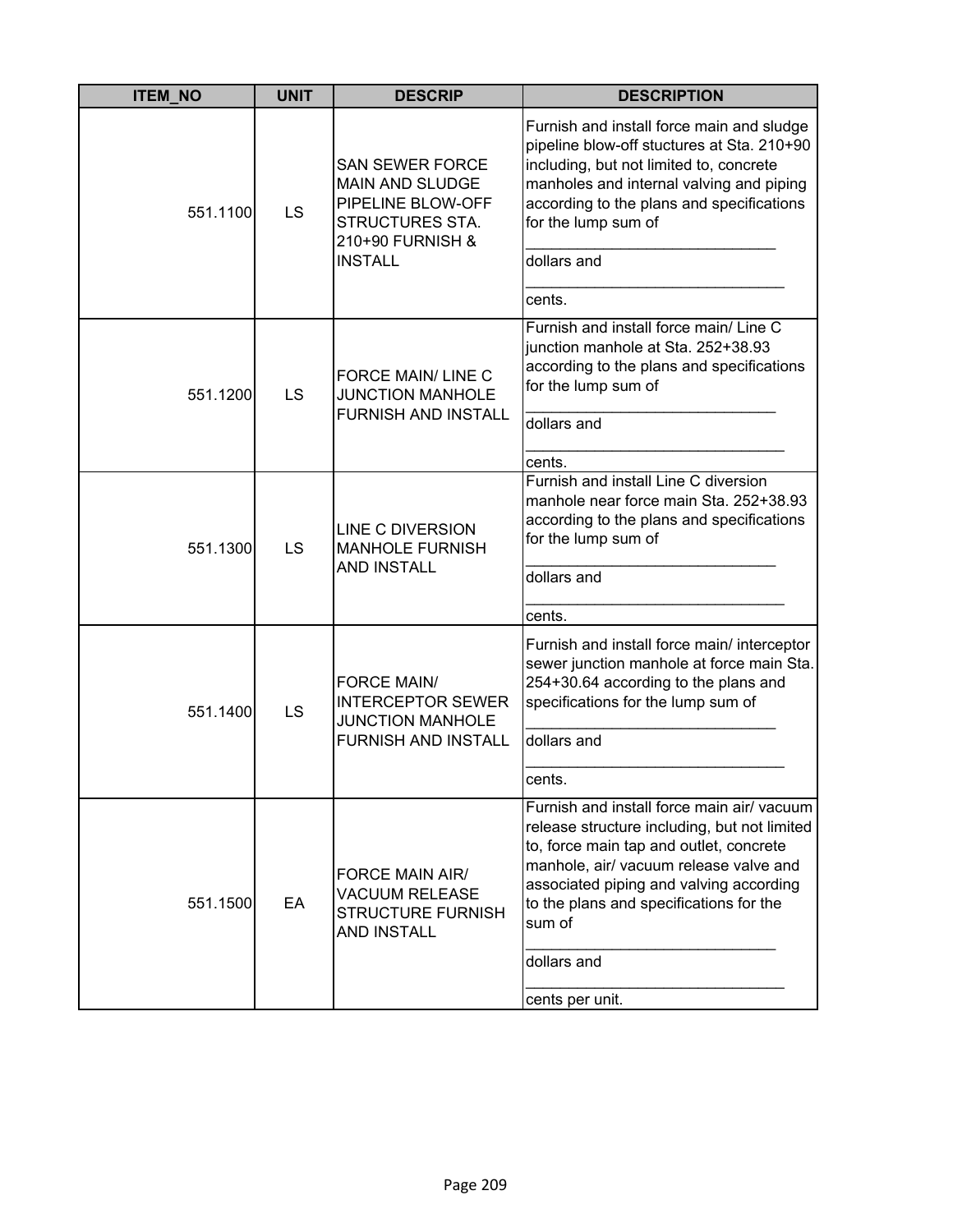| <b>ITEM NO</b> | <b>UNIT</b> | <b>DESCRIP</b>                                                                                        | <b>DESCRIPTION</b>                                                                                                                                                                                                                                                                                                                                                      |
|----------------|-------------|-------------------------------------------------------------------------------------------------------|-------------------------------------------------------------------------------------------------------------------------------------------------------------------------------------------------------------------------------------------------------------------------------------------------------------------------------------------------------------------------|
| 551.1600       | LS          | <b>FORCE MAIN ODOR</b><br><b>CONTROL FACILITY</b><br>STA. 192+06.93<br><b>FURNISH AND INSTALL</b>     | Furnish and install force main odor control<br>facility at Sta. 192+06.93 including, but<br>not limited to, site clearing, Oates and<br>Rose Hill intersection improvements,<br>access driveway, and odor control<br>structure with internal equipment, piping<br>and valving according to the plans and<br>specifications for the lump sum of<br>dollars and<br>cents. |
| 551.1700       | LS          | <b>FORCE MAIN ODOR</b><br><b>CONTROL FACILITY</b><br>STA. 223+40 FURNISH<br><b>AND INSTALL</b>        | Furnish and install force main odor control<br>facility at Sta. 223+40 including, but not<br>limited to, site clearing, access driveway,<br>fence, and odor control structure with<br>internal equipment, piping and valving<br>according to the plans and specifications<br>for the lump sum of<br>dollars and<br>cents.                                               |
| 551.2000       | LS          | <b>SANITARY SEWER</b><br><b>JUNCTION MANHOLE</b><br><b>FURNISH &amp; INSTALL</b>                      | Furnish and install junction manhole,<br>including all incidentals necessary to<br>complete according to the plans for the<br>lump sum of<br>dollars and<br>cents.                                                                                                                                                                                                      |
| 551.2100       | LS          | <b>SANITARY SEWER</b><br><b>JUNCTION MANHOLE</b><br>AT STA. 430+26.84<br><b>FURNISH &amp; INSTALL</b> | Furnish and install junction manhole at<br>Sta. 430+26.84, including all incidentals<br>necessary to complete according to the<br>plans for the lump sum of<br>dollars and<br>cents.                                                                                                                                                                                    |
| 551.2200       | <b>LS</b>   | <b>SANITARY SEWER</b><br><b>JUNCTION MANHOLE</b><br>AT STA. 519+83<br><b>FURNISH &amp; INSTALL</b>    | Furnish and install junction manhole at<br>Sta. 519+83, including all incidentals<br>necessary to complete according to the<br>plans for the lump sum of<br>dollars and<br>cents.                                                                                                                                                                                       |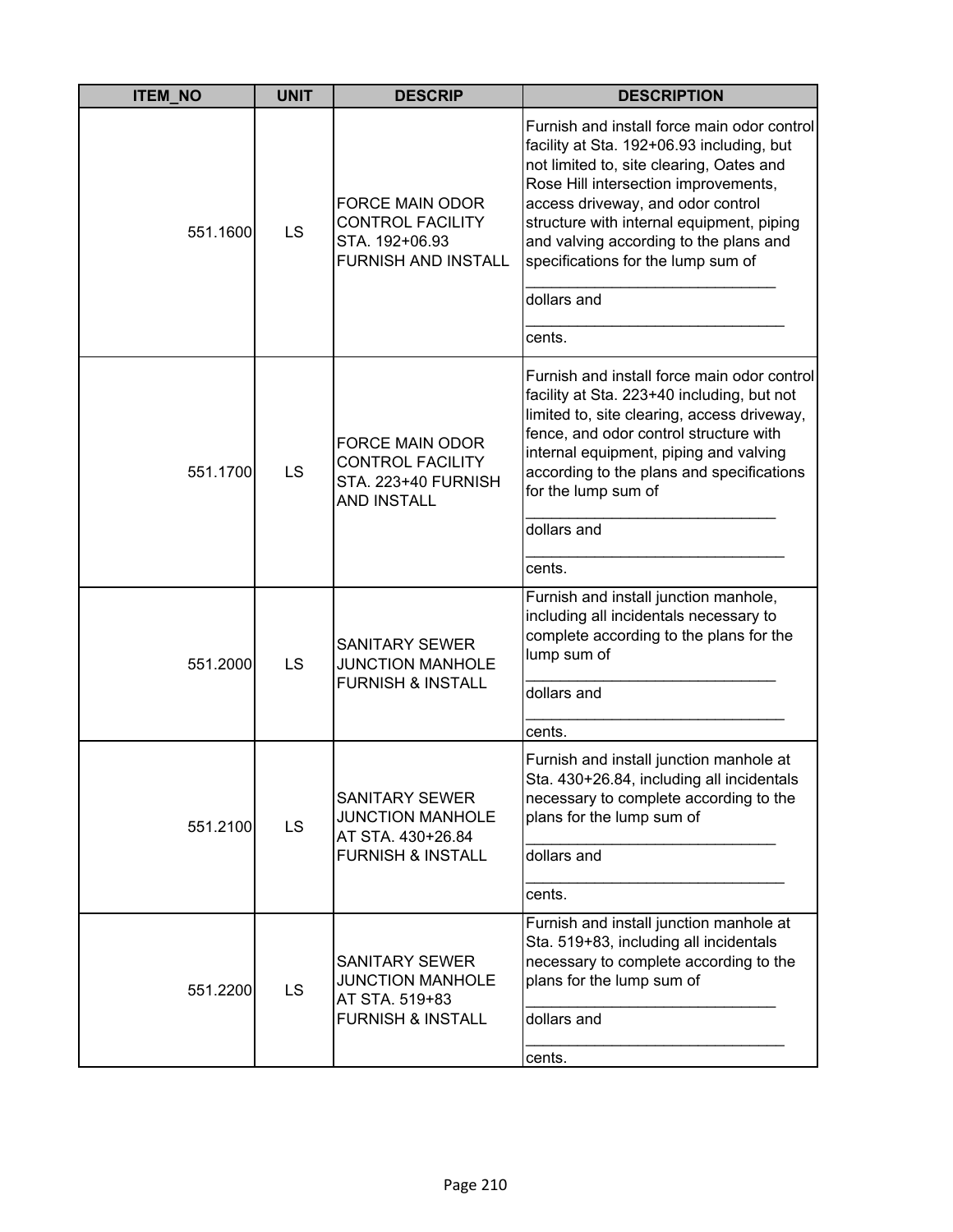| <b>ITEM_NO</b> | <b>UNIT</b> | <b>DESCRIP</b>                                                                                               | <b>DESCRIPTION</b>                                                                                                                                                                                       |
|----------------|-------------|--------------------------------------------------------------------------------------------------------------|----------------------------------------------------------------------------------------------------------------------------------------------------------------------------------------------------------|
| 551.2300       | <b>LS</b>   | <b>SANITARY SEWER</b><br><b>JUNCTION MANHOLE</b><br>AT STA. 541+56.54<br><b>FURNISH &amp; INSTALL</b>        | Furnish and install junction manhole at<br>Sta. 541+56.54, including all incidentals<br>necessary to complete according to the<br>plans for the lump sum of<br>dollars and<br>cents.                     |
| 551.2400       | LS          | <b>SANITARY SEWER</b><br><b>JUNCTION MANHOLE</b><br>AT STA. 556+39.60<br><b>FURNISH &amp; INSTALL</b>        | Furnish and install junction manhole at<br>Sta. 556+39.60, including all incidentals<br>necessary to complete according to the<br>plans for the lump sum of<br>dollars and<br>cents.                     |
| 551.2500       | LS          | <b>SANITARY SEWER</b><br><b>JUNCTION MANHOLE</b><br>AT STA. 600+31<br><b>FURNISH &amp; INSTALL</b>           | Furnish and install junction manhole at<br>Sta. 600+31, including all incidentals<br>necessary to complete according to the<br>plans for the lump sum of<br>dollars and<br>cents.                        |
| 551.2600       | LS          | <b>SANITARY SEWER</b><br><b>JUNCTION BOX E</b><br><b>FURNISH &amp; INSTALL</b>                               | Furnish and install Junction Box E at the<br>end of Line B of the drawings, including<br>all incidentals necessary to complete<br>according to the plans for the lump sum<br>of<br>dollars and<br>cents. |
| 551.4000       | LS          | <b>SANITARY SEWER</b><br><b>INTERCEPTOR SEWER</b><br><b>JUNCTION MANHOLE</b><br><b>FURNISH &amp; INSTALL</b> | Furnish and install interceptor sewer<br>junction manhole, including all incidentals<br>necessary to complete according to the<br>plans for the lump sum of<br>dollars and<br>cents.                     |
| 551.5000       | EA          | SANITARY SEWER AIR/<br><b>VACUUM RELEASE</b><br><b>STRUCTURE FURNISH &amp;</b><br><b>INSTALL</b>             | Furnish and install air/ vacuum release<br>structure, including all incidentals<br>necessary to complete according to the<br>plans for the sum of<br>dollars and<br>cents each.                          |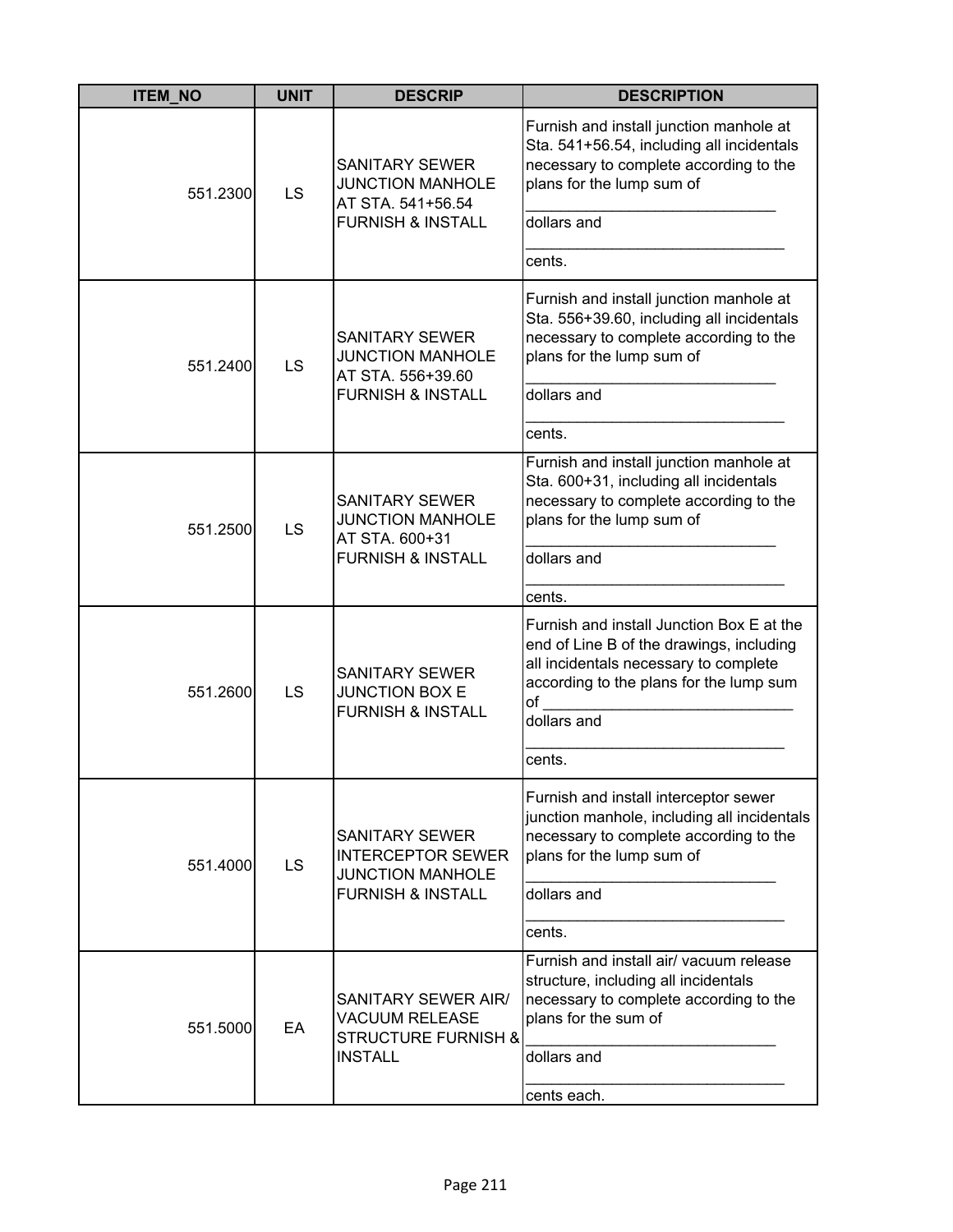| <b>ITEM_NO</b> | <b>UNIT</b> | <b>DESCRIP</b>                                                                                                        | <b>DESCRIPTION</b>                                                                                                                                                          |
|----------------|-------------|-----------------------------------------------------------------------------------------------------------------------|-----------------------------------------------------------------------------------------------------------------------------------------------------------------------------|
| 551.6100       | LS          | <b>SANITARY SEWER</b><br><b>ODOR CONTROL</b><br>FACILITY AT STA.<br>189+80 FURNISH &<br><b>INSTALL</b>                | Furnish and install odor control facility at<br>Sta.189+80, including all incidentals<br>necessary to complete according to the<br>plans for the lump sum of<br>dollars and |
|                |             |                                                                                                                       | cents.                                                                                                                                                                      |
| 551.6200       | LS          | <b>SANITARY SEWER</b><br><b>ODOR CONTROL</b><br>FACILITY AT STA.                                                      | Furnish and install odor control facility at<br>Sta.223+40, including all incidentals<br>necessary to complete according to the<br>plans for the lump sum of                |
|                |             | 223+40 FURNISH &<br><b>INSTALL</b>                                                                                    | dollars and                                                                                                                                                                 |
|                |             |                                                                                                                       | cents.                                                                                                                                                                      |
| 552.0500       | EA          | <b>SAN SEWER MANHOLE</b><br><b>FIBERGLASS 5' DIA</b><br><b>WITH DROP</b><br><b>CONNECTION</b><br><b>CONSTRUCT</b>     | Construct 5 foot diameter fiberglass<br>manhole with drop connection, including<br>all incidentals necessary according to the<br>plans for the sum of                       |
|                |             |                                                                                                                       | dollars and<br>cents each.                                                                                                                                                  |
| 553.0000       | EA          | <b>SAN SEWER CITY</b><br>PROVIDED WAC<br>FIBERGLASS 4' -<br><b>INSTALL</b>                                            | Install City provided 4' Fiberglass WAC at<br>the end of a sanitary sewer line, including<br>all incidentals necessary according to the<br>plans for the sum of             |
|                |             |                                                                                                                       | dollars and                                                                                                                                                                 |
|                |             |                                                                                                                       | cents EACH.                                                                                                                                                                 |
| 555.0500       | EA          | <b>SAN SEWER MANHOLE</b><br><b>FIBERGLASS 5' DIA</b><br><b>CONSTRUCT</b>                                              | Construct standard 5 foot diameter<br>fiberglass sanitary sewer manhole,<br>including all incidentals necessary<br>according to the plans for the sum of<br>dollars and     |
|                |             |                                                                                                                       | cents each.                                                                                                                                                                 |
| 555.0533       | <b>VF</b>   | ADD HEIGHT TO BODY<br>OF MANHOLE FOR<br><b>ADJUSTMENT OF 5'</b><br><b>SANITARY SEWER</b><br><b>FIBERGLASS MANHOLE</b> | Add height to the body of the manhole for<br>adjustment of 5' sanitary sewer fiberglass<br>manhole according to specifications and<br>details for the sum of                |
|                |             |                                                                                                                       | dollars and                                                                                                                                                                 |
|                |             |                                                                                                                       | cents per vertical foot.                                                                                                                                                    |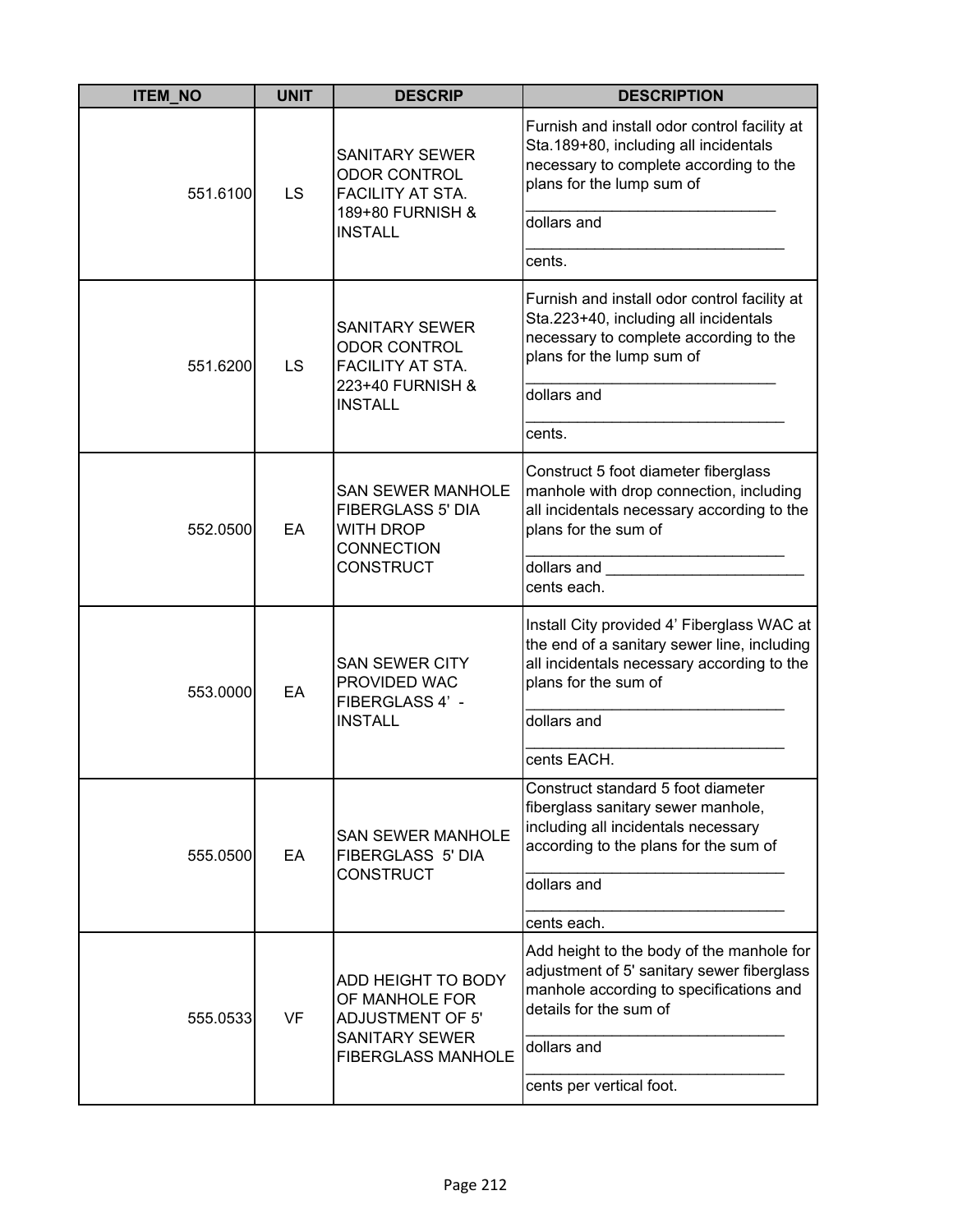| <b>ITEM_NO</b> | <b>UNIT</b> | <b>DESCRIP</b>                                                                                                        | <b>DESCRIPTION</b>                                                                                                                                                                                                                                                                                                                                   |
|----------------|-------------|-----------------------------------------------------------------------------------------------------------------------|------------------------------------------------------------------------------------------------------------------------------------------------------------------------------------------------------------------------------------------------------------------------------------------------------------------------------------------------------|
| 555.0600       | EA          | <b>SAN SEWER MANHOLE</b><br>FIBERGLASS 6' DIA<br><b>CONSTRUCT</b>                                                     | Construct standard 6 foot diameter<br>fiberglass sanitary sewer manhole,<br>including all incidentals necessary<br>according to the plans for the sum of<br>dollars and<br>cents each.                                                                                                                                                               |
| 555.0633       | <b>VF</b>   | ADD HEIGHT TO BODY<br>OF MANHOLE FOR<br><b>ADJUSTMENT OF 6'</b><br><b>SANITARY SEWER</b><br><b>FIBERGLASS MANHOLE</b> | Add height to the body of the manhole for<br>adjustment of 6' sanitary sewer fiberglass<br>manhole according to specifications and<br>details for the sum of<br>dollars and<br>cents per vertical foot.                                                                                                                                              |
| 556.0600       | EA          | <b>SAN SEWER DROP</b><br><b>MANHOLE FIBERGLASS</b><br>6' DIA WATERTIGHT<br>CONSTRUCT                                  | Construct watertight standard 6 foot<br>diameter fiberglass sanitary sewer<br>manhole with internal drop, including all<br>incidentals necessary according to the<br>plans for the sum of<br>dollars and<br>cents each.                                                                                                                              |
| 560.0010       | EA          | 8" SLUDGE PIPELINE<br><b>DISCHARGE</b><br><b>CONNECTION FURNISH</b><br>& INSTALL                                      | Furnish and install 8" sludge pipeline<br>discharge connection and dig pig<br>receiving station at Sta. 0+00 of line A in<br>existing Dissolved Air Flotation Building at<br>Rowlett Creek WWTP incuding, but not<br>limited to, all piping and valving according<br>to the plans and specifications for the<br>lump sum of<br>dollars and<br>cents. |
| 560.0020       | EA          | <b>FORCEMAIN</b><br><b>DISCHARGE</b><br><b>CONNECTION FURNISH</b><br>& INSTALL                                        | <b>Furnish and install Eastern Hills Force</b><br>Main discharge connection at Sta. 70+80<br>incuding, but not limited to, shutdown<br>valve access manhole, and all piping and<br>valving according to the plans and<br>specifications for the sum of<br>dollars and<br>cents per unit.                                                             |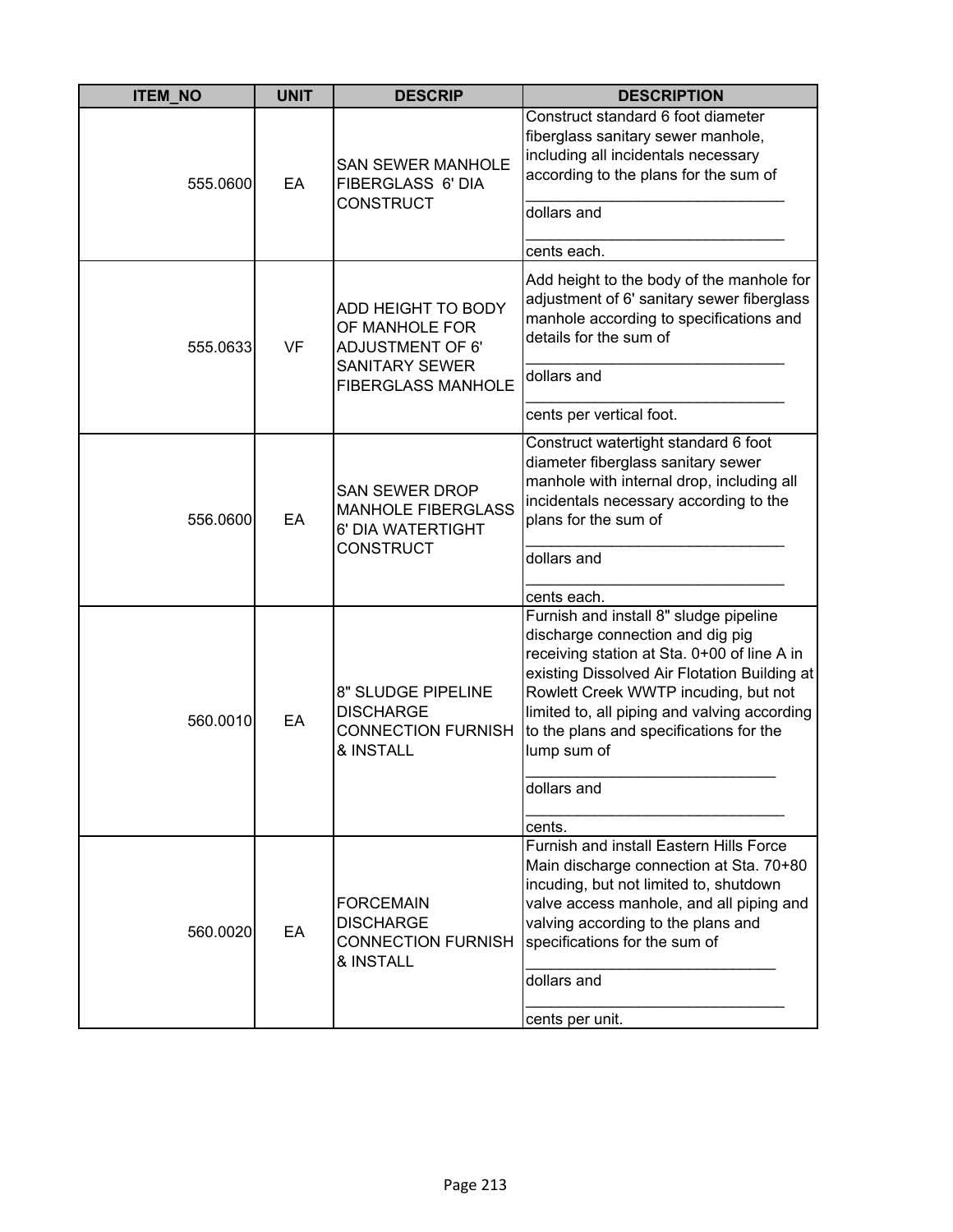| <b>ITEM_NO</b> | <b>UNIT</b> | <b>DESCRIP</b>                                                                               | <b>DESCRIPTION</b>                                                                                                                                                                                                                                                    |
|----------------|-------------|----------------------------------------------------------------------------------------------|-----------------------------------------------------------------------------------------------------------------------------------------------------------------------------------------------------------------------------------------------------------------------|
| 560.0030       | LS          | <b>FORCE MAIN</b><br><b>CONNECTION FURNISH</b><br>& INSTALL                                  | Furnish and install force main connection<br>and pigging station at Sta. 27+41.62<br>including, but not limited to, 4-inch gate<br>valve, 8-inch and 10-inch plug valves, and<br>ductile iron piping according to the plans<br>and specifications for the lump sum of |
|                |             |                                                                                              | dollars and                                                                                                                                                                                                                                                           |
|                |             |                                                                                              | cents.                                                                                                                                                                                                                                                                |
| 560.0040       | LS          | STUB-OUT<br>CONNECTION,<br>INCLUDING 6" SDR-35<br><b>PVC FURNISH &amp;</b><br><b>INSTALL</b> | Furnish and install stub-out connection for<br>future service at Sta. 374+12 including 20<br>feet of 6" SDR-35 PVC sewer pipe and<br>end cap, and all incidentals necessary<br>according to the plans and specifications<br>for the lump sum of<br>dollars and        |
|                |             |                                                                                              | cents.                                                                                                                                                                                                                                                                |
| 564.0030       | EA          | <b>CLEANOUT ADJUST</b>                                                                       | Adjust sanitary sewer clenout according<br>to the specifications and details for the<br>sum of<br>dollars and<br>cents each.                                                                                                                                          |
| 565.0000       | LF          | <b>MANDREL &amp; AIR</b><br><b>TESTING</b>                                                   | Mandrel and air testing Sanitary Sewer<br>pipe according to the specifications and<br>details for the sum of<br>dollars and<br>cents<br>per linear foot.                                                                                                              |
| 565.0001       | LF          | <b>MANDREL &amp; AIR</b><br>TESTING RANGE 0 - 25<br>LF                                       | Mandrel and air testing Sanitary Sewer<br>pipe according to the specifications and<br>details at variable lengths of 0 to 25 linear<br>feet for the sum of<br>dollars and<br>cents<br>per linear foot.                                                                |
| 565.0003       | LF          | <b>MANDREL &amp; AIR</b><br>TESTING RANGE 26 -<br>100 LF                                     | Mandrel and air testing Sanitary Sewer<br>pipe according to the specifications and<br>details at variable lengths of 26 to 100<br>linear feet for the sum of<br>dollars and<br>cents<br>per linear foot.                                                              |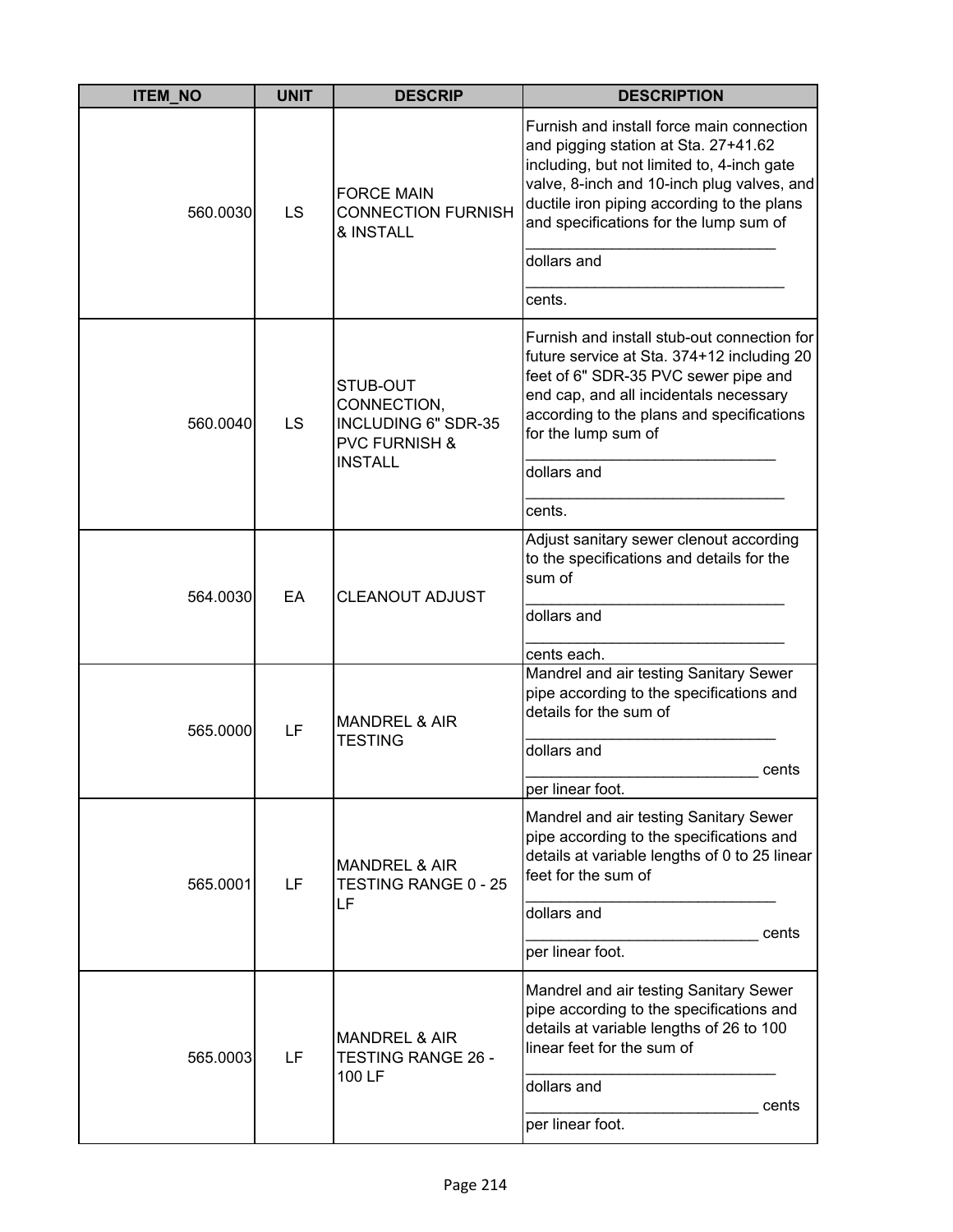| <b>ITEM_NO</b> | <b>UNIT</b>    | <b>DESCRIP</b>                                                                  | <b>DESCRIPTION</b>                                                                                                                                                                                      |
|----------------|----------------|---------------------------------------------------------------------------------|---------------------------------------------------------------------------------------------------------------------------------------------------------------------------------------------------------|
| 565.0004       | LF             | <b>MANDREL &amp; AIR</b><br>TESTING RANGE > 100<br>LF                           | Mandrel and air testing Sanitary Sewer<br>pipe according to the specifications and<br>details at variable lengths of over 1000<br>linear feet for the sum of<br>dollars and                             |
|                |                |                                                                                 | cents<br>per linear foot.                                                                                                                                                                               |
| 570.0800       | LF             | <b>SANITARY SEWER 8"</b><br>DR 21 HDPE WITH                                     | Open cut trench and install 8" DR 21<br>HDPE sanitary sewer pipe including all<br>according to the plans for the sum of                                                                                 |
|                |                | <b>EMBEDMENT BY OPEN</b><br><b>CUT</b>                                          | dollars and                                                                                                                                                                                             |
| 570.1800       | LF             | <b>SANITARY SEWER 18"</b><br>DR 21 HDPE WITH<br><b>EMBEDMENT BY OPEN</b><br>CUT | cents per linear foot.<br>Open cut trench and install 18" DR 21<br>HDPE sanitary sewer pipe including all<br>according to the plans for the sum of                                                      |
|                |                |                                                                                 | dollars and                                                                                                                                                                                             |
|                | 571.0800<br>LF | <b>SANITARY SEWER 8"</b><br>DR 21 HDPE BY<br><b>DIRECTIONAL BORE</b>            | cents per linear foot.<br>Directional bore 8 inch DR 21 HDPE<br>sanitary sewer pipe including all according<br>to the plans for the sum of<br>dollars and                                               |
|                |                |                                                                                 | cents per linear foot.                                                                                                                                                                                  |
| 571.1000       | LF             | SANITARY SEWER 10"<br>DR 21 HDPE BY<br><b>DIRECTIONAL BORE</b>                  | Directional bore 10 inch DR 21 HDPE<br>sanitary sewer pipe including all according<br>to the plans for the sum of                                                                                       |
|                |                |                                                                                 | dollars and                                                                                                                                                                                             |
|                |                |                                                                                 | cents per linear foot.                                                                                                                                                                                  |
| 571.1800       | LF             | <b>SANITARY SEWER 18"</b><br>DR 21 HDPE BY                                      | Bore 18" DR 21 HDPE sanitary sewer<br>pipe including all according to the plans<br>for the sum of                                                                                                       |
|                |                | <b>DIRECTIONAL BORE</b>                                                         | dollars and                                                                                                                                                                                             |
|                |                |                                                                                 | cents per linear foot.                                                                                                                                                                                  |
| 572.3600       | LF             | <b>SANITARY SEWER 36"</b><br>DR 21 HDPE CASING W/<br><b>SPACERS</b>             | Furnish and install 36 inch DR 21 HDPE<br>sanitary sewer pipe in aerial crossing<br>carrier pipe including all casing spacers<br>and all incidentals necessary according to<br>the plans for the sum of |
|                |                |                                                                                 | dollars and                                                                                                                                                                                             |
|                |                |                                                                                 | cents per linear foot.                                                                                                                                                                                  |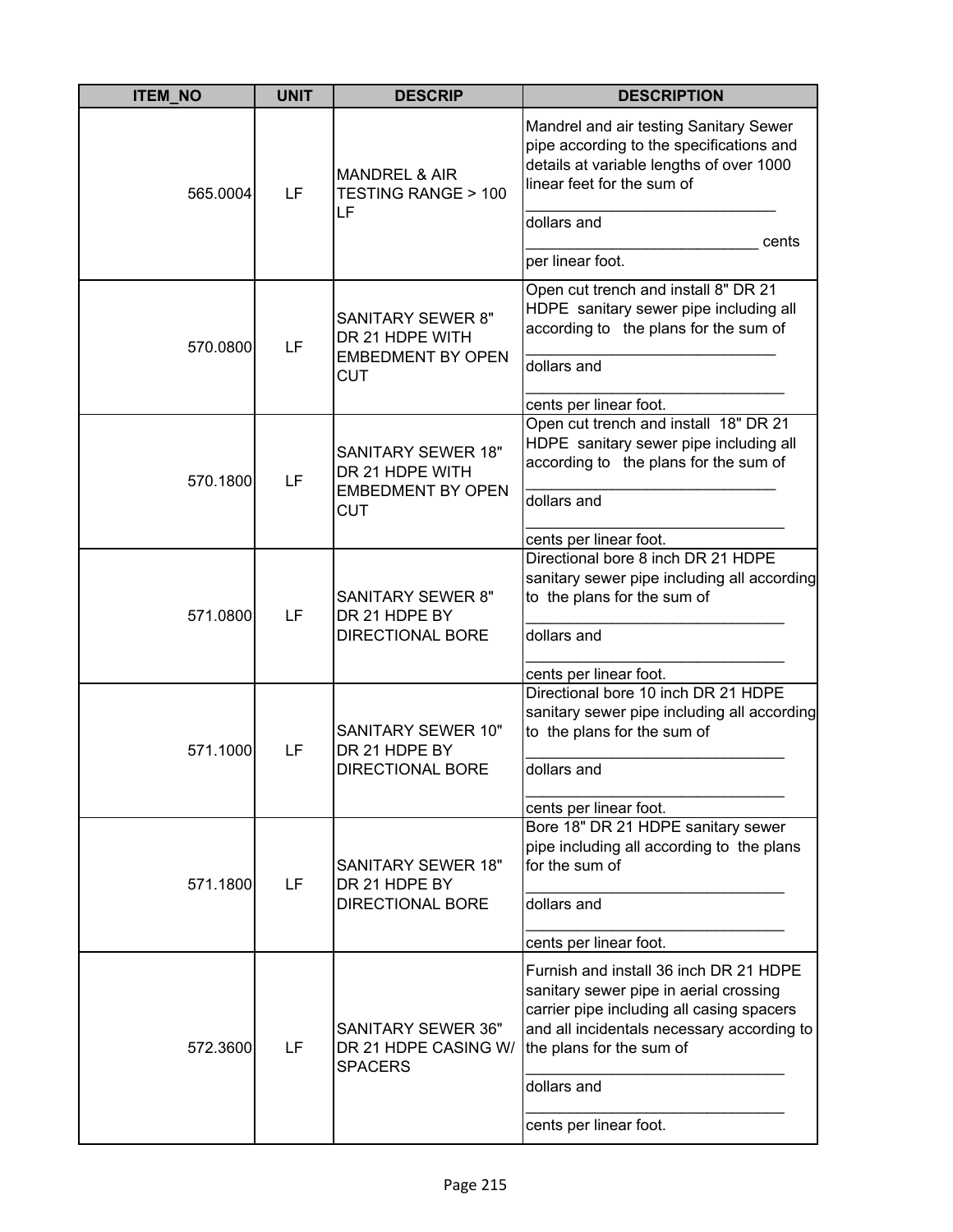| <b>ITEM_NO</b> | <b>UNIT</b> | <b>DESCRIP</b>                                                                                                                                             | <b>DESCRIPTION</b>                                                                                                                                                                                                                                                             |
|----------------|-------------|------------------------------------------------------------------------------------------------------------------------------------------------------------|--------------------------------------------------------------------------------------------------------------------------------------------------------------------------------------------------------------------------------------------------------------------------------|
| 573.1800       | LF          | <b>SANITARY SEWER 18"</b><br>DI CLASS 250 CERAMIC<br><b>EPOXY LINING AND</b><br><b>POLYETHYLENE</b><br><b>ENCASEMENT -</b><br><b>FURNISH &amp; INSTALL</b> | Furnish and install 18 inch ductile iron<br>pressure class 250 flex joint pipe<br>including ceramic epoxy lining and<br>polyethylene encasement in unclassified<br>depth and including all incidentals<br>necessary for the sum of<br>dollars and<br>cents<br>per linear foot. |
| 574.1400       | LF          | <b>SANITARY SEWER 14"</b><br>HDPE (DR-9 DIPS) BY<br><b>DIRECTIONAL BORE</b>                                                                                | Furnish and install 14 inch DR-9 DIPS<br>HDPE sanitary sewer pipe by directional<br>drilling, including all incidentals necessary<br>according to the plans, for the sum of<br>dollars and<br>cents<br>per linear foot                                                         |
| 575.1400       | LF          | <b>SANITARY SEWER 14"</b><br>HDPE (DR-7 DIPS) BY<br><b>DIRECTIONAL BORE</b>                                                                                | Furnish and install 14 inch DR-7 DIPS<br>HDPE sanitary sewer pipe by directional<br>drilling, including all necessary incidentals<br>for the sum of<br>dollars and<br>cents<br>per linear foot                                                                                 |
| 580.0000       | LF          | SAN SEW "PVC BORE<br>& ENCASE                                                                                                                              | Bore __ " PVC sanitary sewer including all<br>according to the plans for the sum of<br>dollars and<br>cents per linear foot.                                                                                                                                                   |
| 580.0600       | LF          | <b>SAN SEW 6" PVC BORE</b><br>& ENCASE                                                                                                                     | Bore 6" PVC sanitary sewer including<br>smooth bore steel casing pipe with 2000<br>PSI plugging all according to the plans for<br>the sum of<br>dollars and<br>cents per linear foot.                                                                                          |
| 580.0800       | LF          | SAN SEW 8" PVC BORE<br>& ENCASE                                                                                                                            | Bore 8" PVC sanitary sewer including<br>smooth bore steel casing pipe with 2000<br>PSI plugging all according to the plans for<br>the sum of<br>dollars and<br>cents per linear foot.                                                                                          |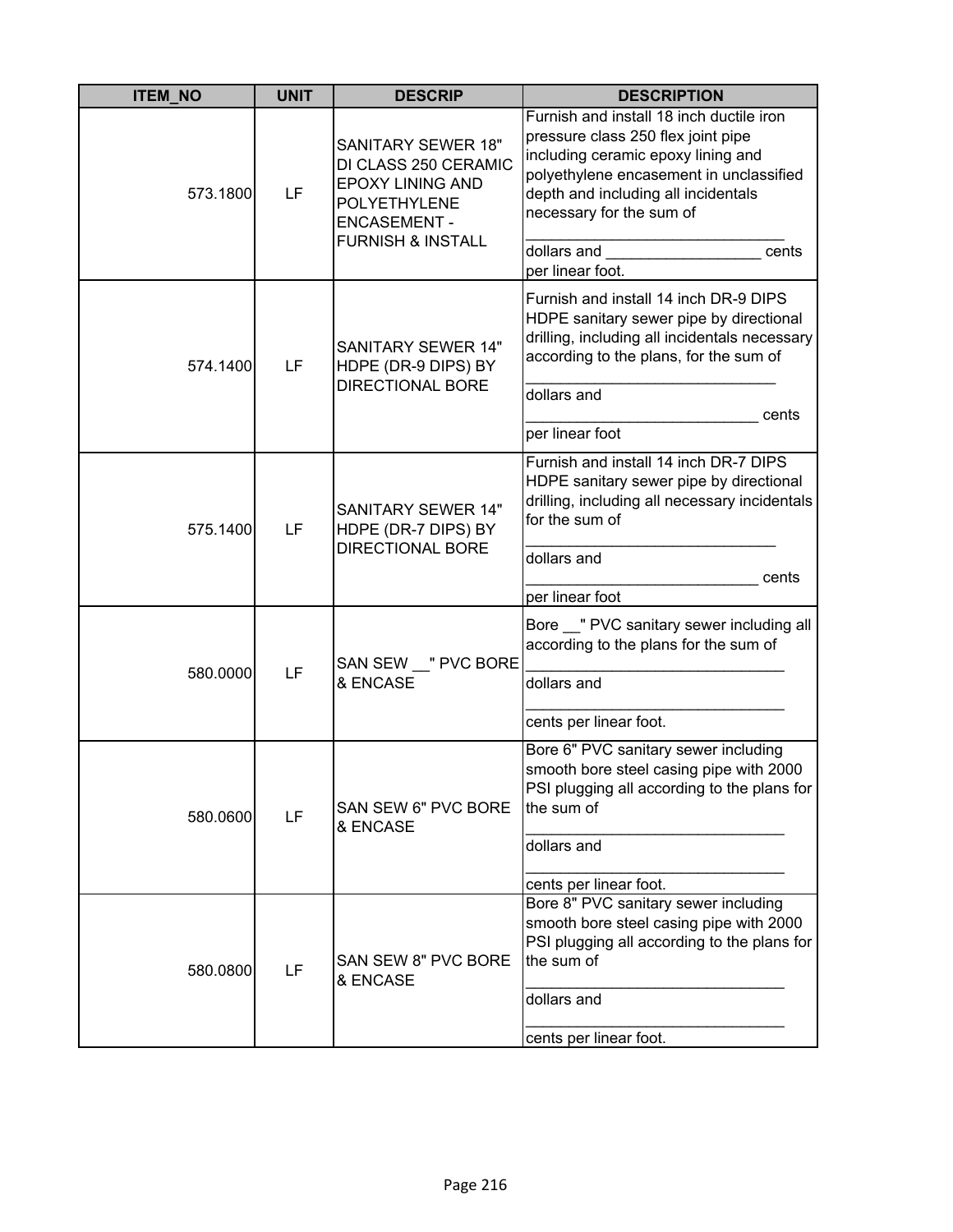| <b>ITEM_NO</b> | <b>UNIT</b> | <b>DESCRIP</b>                                                                                     | <b>DESCRIPTION</b>                                                                                                                                                                          |
|----------------|-------------|----------------------------------------------------------------------------------------------------|---------------------------------------------------------------------------------------------------------------------------------------------------------------------------------------------|
| 580.1000       | LF          | SAN SEW 10" PVC BORE the sum of<br>& ENCASE                                                        | Bore 10" PVC sanitary sewer including<br>smooth bore steel casing pipe with 2000<br>PSI plugging all according to the plans for<br>dollars and                                              |
|                |             |                                                                                                    | cents per linear foot.                                                                                                                                                                      |
| 580.1011       | LF          | <b>SAN SEW 10" SDR-26</b><br>PVC WITH 16" STEEL<br><b>CASING 1/4" THICKNESS</b>                    | Bore 10" SDR-26 PVC sanitary sewer<br>including 16" smooth bore steel casing<br>(1/4" thickness) with 2000 PSI plugging all<br>according to the plans for the sum of                        |
|                |             | <b>BORE &amp; ENCASE</b>                                                                           | dollars and                                                                                                                                                                                 |
|                |             |                                                                                                    | cents per linear foot.                                                                                                                                                                      |
| 580.1200       | LF          | SAN SEW 12" PVC BORE for the sum of<br>& ENCASE                                                    | Bore 12" PVC sanitary sewer including<br>smooth bore steel casing pipe with 2000<br>PSI plugging all according to the plans                                                                 |
|                |             |                                                                                                    | dollars and                                                                                                                                                                                 |
|                |             |                                                                                                    | cents per linear foot.                                                                                                                                                                      |
| 580.1500       | LF          | SAN SEWER 15" PVC<br><b>BORE &amp; ENCASE</b>                                                      | Bore 15" PVC sanitary sewer including<br>smooth bore steel casing pipe with 2000<br>PSI plugging all according to the plans<br>for the sum of<br>dollars and                                |
|                |             |                                                                                                    | cents per linear foot.                                                                                                                                                                      |
| 580.1501       | LF          | SAN SEWER 15" SDR-26<br>PVC WITH STEEL<br><b>CASING 3/8" THICKNESS</b><br><b>BORE &amp; ENCASE</b> | Bore 15" SDR-26 PVC sanitary sewer<br>including 24" smooth bore steel casing<br>pipe (3/8" thickness) with 2000 PSI<br>plugging all according to the plans for the<br>sum of<br>dollars and |
|                |             |                                                                                                    |                                                                                                                                                                                             |
|                |             |                                                                                                    | cents per linear foot.                                                                                                                                                                      |
| 580.1502       | LF          | SAN SEWER 15" SDR-35<br>PVC WITH STEEL<br><b>CASING 3/8" THICKNESS</b><br><b>BORE &amp; ENCASE</b> | Bore 15" SDR-35 PVC sanitary sewer<br>including 24" smooth bore steel casing<br>pipe (3/8" thickness) with 2000 PSI<br>plugging all according to the plans for the<br>sum of<br>dollars and |
|                |             |                                                                                                    | cents per linear foot.                                                                                                                                                                      |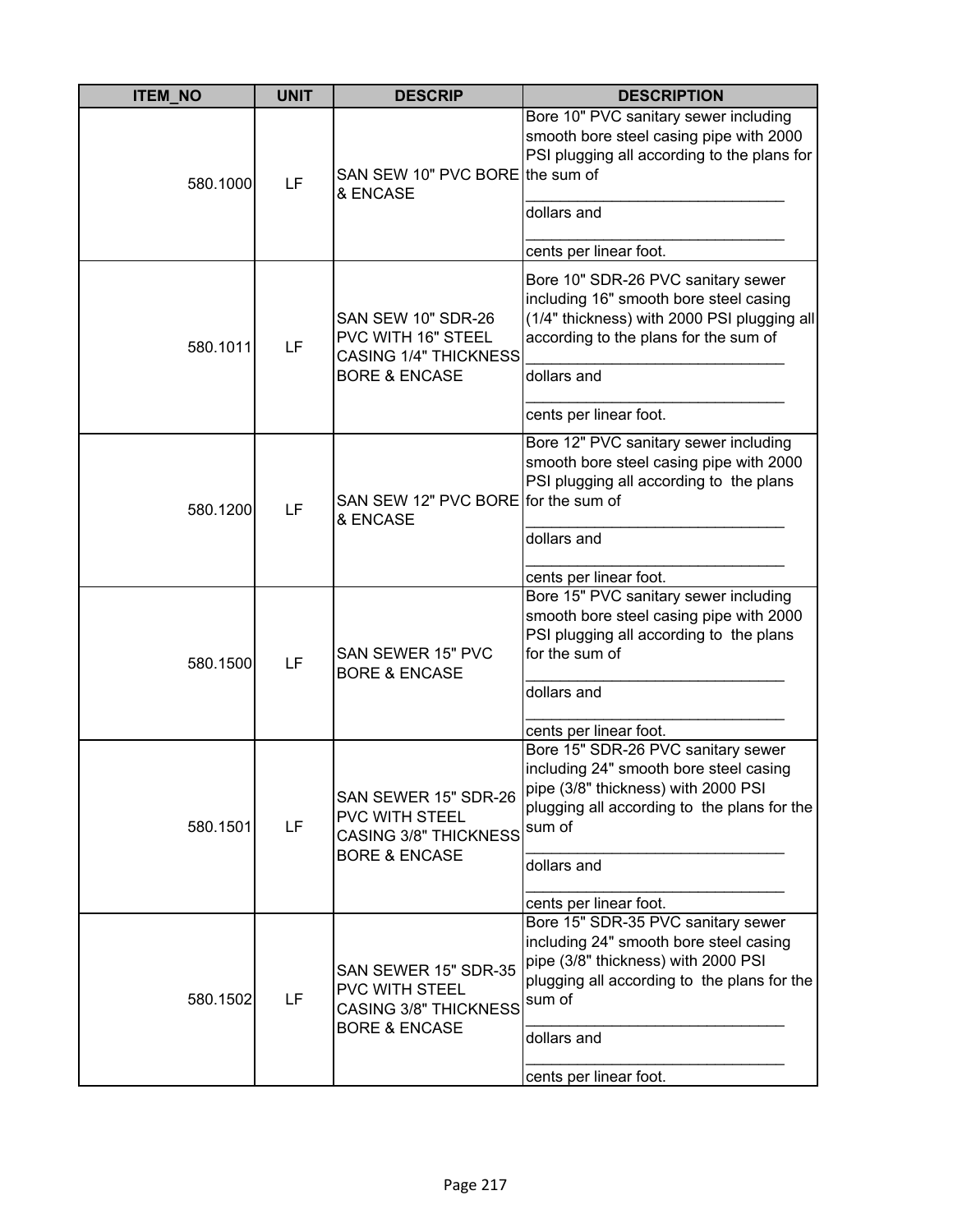| <b>ITEM_NO</b> | <b>UNIT</b> | <b>DESCRIP</b>                                                                                          | <b>DESCRIPTION</b>                                                                                                                                                                                                                |
|----------------|-------------|---------------------------------------------------------------------------------------------------------|-----------------------------------------------------------------------------------------------------------------------------------------------------------------------------------------------------------------------------------|
| 580.1510       | LF          | SAN SEWER 15" SDR-35<br>PVC WITH STEEL<br><b>CASING 1/2" THICKNESS</b><br><b>BORE &amp; ENCASE</b>      | Bore 15" SDR-35 PVC sanitary sewer<br>including 24" smooth bore steel casing<br>pipe (1/2" thickness) with 2000 PSI<br>plugging all according to the plans for the<br>sum of<br>dollars and<br>cents per linear foot.             |
| 580.1511       | LF          | SAN SEWER 15" SDR-26<br>PVC WITH STEEL<br><b>CASING 1/2" THICKNESS</b><br><b>BORE &amp; ENCASE</b>      | Bore 15" SDR-26 PVC sanitary sewer<br>including 24" smooth bore steel casing<br>pipe (1/2" thickness) with 2000 PSI<br>plugging all according to the plans for the<br>sum of<br>dollars and<br>cents per linear foot.             |
| 580.1600       | LF          | <b>SANITARY SEWER 16"</b><br>PIPE BORE & ENCASE                                                         | Bore 16" PVC sanitary sewer including<br>smooth bore steel casing pipe with 2000<br>PSI plugging all according to the plans<br>for the sum of<br>dollars and<br>cents per linear foot.                                            |
| 580.1800       | LF          | <b>SANITARY SEWER 18"</b><br>PIPE BORE & ENCASE                                                         | Bore 18" PVC sanitary sewer including<br>smooth bore steel casing pipe with 2000<br>PSI plugging all according to the plans<br>for the sum of<br>dollars and<br>cents per linear foot.                                            |
| 580.2100       | LF          | SAN SEWER 21" PVC<br><b>BORE &amp; ENCASE</b>                                                           | Bore 21" PVC sanitary sewer including<br>smooth bore steel casing pipe with 2000<br>PSI plugging all according to the plans<br>for the sum of<br>dollars and<br>cents per linear foot.                                            |
| 581.0800       | LF          | SAN SEWER 16" STEEL<br><b>CASING PIPE W/8" DIPS</b><br>DR 7.3 HDPE PIPE<br><b>FURNISH &amp; INSTALL</b> | Furnish and install 16" steel casing pipe<br>w/ 8" DIPS DR 7.3 HDP pipe, including<br>bore and jack, according to the plans and<br>including all incidentals necessary for the<br>sum of<br>dollars and<br>cents per linear foot. |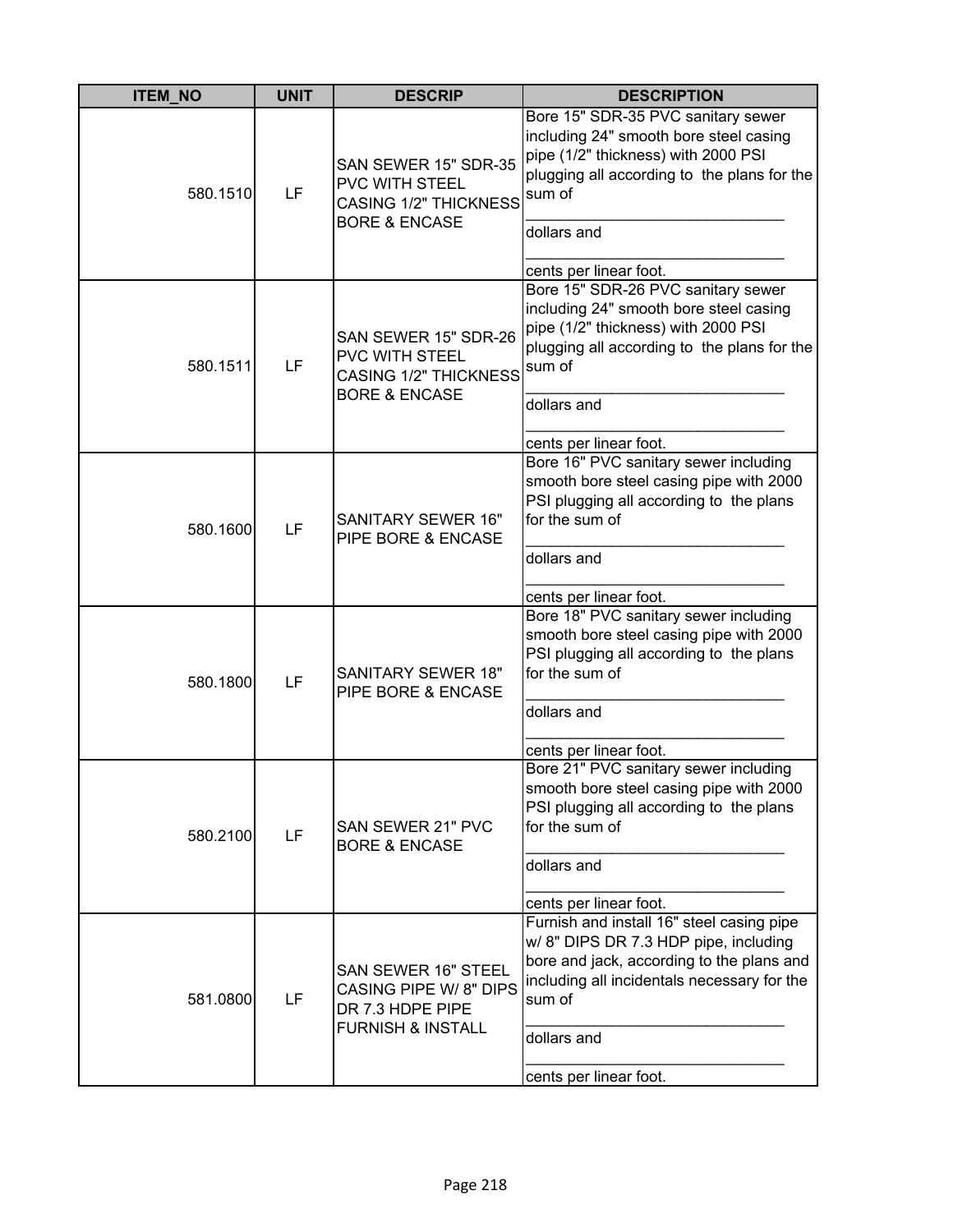| <b>ITEM_NO</b> | <b>UNIT</b> | <b>DESCRIP</b>                                                                                  | <b>DESCRIPTION</b>                                                                                                                                                                                                                                                            |
|----------------|-------------|-------------------------------------------------------------------------------------------------|-------------------------------------------------------------------------------------------------------------------------------------------------------------------------------------------------------------------------------------------------------------------------------|
| 581.1000       | LF          | <b>SAN SEW SAN SEWER</b><br><b>PIPE</b>                                                         | Bore10" PVC sanitary sewer with " dry<br>bore" TxDOT standard, including all<br>incidentals necessary according to the<br>plans for the sum of<br>dollars and<br>cents per linear foot.                                                                                       |
| 581.4801       | LF          | SAN SEWER 60" STEEL<br>CASING PIPE W/ 48" DR-<br>21 HDPE PIPE FURNISH<br>& INSTALL              | Furnish and install 60" steel casing pipe<br>w/ 48" DR-21 HDPE pipe, including bore<br>and jack, according to the plans and<br>including all incidentals necessary for the<br>sum of<br>dollars and<br>cents per linear foot.                                                 |
| 581.6000       | LF          | <b>SAN SEWER 72" STEEL</b><br>CASING PIPE W/ 60"<br><b>CCFP FURNISH &amp;</b><br><b>INSTALL</b> | Furnish and install 78" steel casing pipe<br>or 78" tunnel liner plate w/ 60"<br>Centrifugally Cast Fiberglass pipe,<br>including bore and jack, according to the<br>plans and including all incidentals<br>necessary for the sum of<br>dollars and<br>cents per linear foot. |
| 581.6600       | LF          | SAN SEWER 72" STEEL<br>CASING PIPE W/66"<br><b>CCFP FURNISH &amp;</b><br><b>INSTALL</b>         | Furnish and install 72" steel casing pipe<br>or 78" tunnel liner plate w/ 66"<br>Centrifugally Cast Fiberglas pipe,<br>including bore and jack, according to the<br>plans and including all incidentals<br>necessary for the sum of<br>dollars and<br>cents per linear foot.  |
| 582.0671       | LF          | SAN SEW 6" PVC, 3/16"<br><b>CASING W/ SPACERS</b><br>RANGE 0 - 30 LF BORE<br>& ENCASE           | Bore 6" PVC sanitary sewer including new<br>3/16" thickness steel casing with stainless<br>steel spacers, in which the total depth is 0-<br>30 linear foot, and all incidentals<br>necessary for the sum of<br>dollars and<br>cents per linear foot.                          |
| 582.0672       | LF          | SAN SEW 6" PVC, 3/16"<br><b>CASING W/ SPACERS</b><br>RANGE > 30 LF BORE &<br><b>ENCASE</b>      | Bore 6" PVC sanitary sewer including new<br>3/16" thickness steel casing with stainless<br>steel spacers, in which the total depth is<br>over 30 linear foot, and all incidentals<br>necessary for the sum of<br>dollars and<br>cents per linear foot.                        |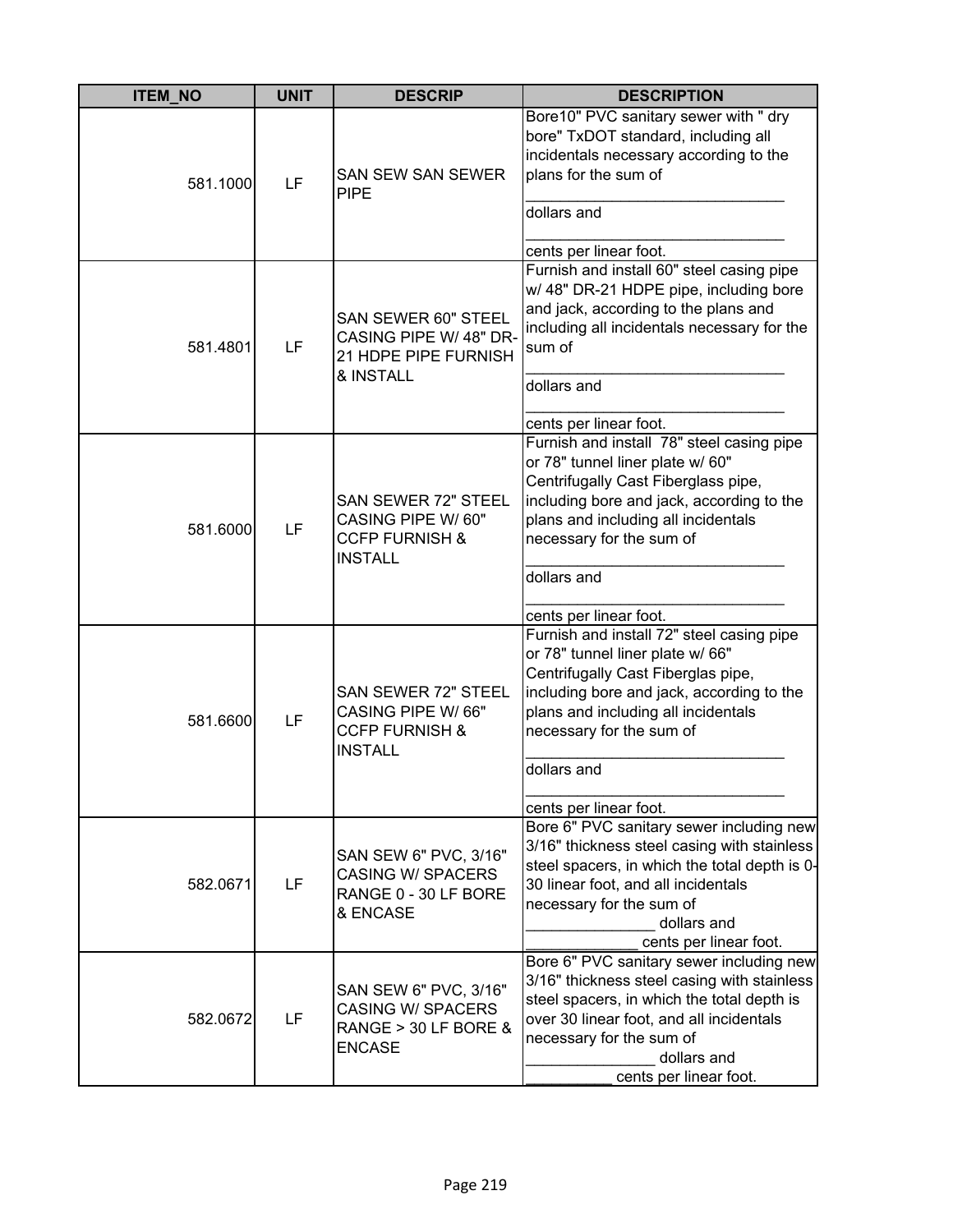| <b>ITEM_NO</b> | <b>UNIT</b> | <b>DESCRIP</b>                                                                              | <b>DESCRIPTION</b>                                                                                                                                                                                                                                      |
|----------------|-------------|---------------------------------------------------------------------------------------------|---------------------------------------------------------------------------------------------------------------------------------------------------------------------------------------------------------------------------------------------------------|
| 582.0870       | LF          | SAN SEW 8" PVC, 3/16"<br><b>CASING W/ SPACERS</b><br><b>BORE &amp; ENCASE</b>               | Bore 8" PVC sanitary sewer including new<br>3/16" thickness steel casing with stainless<br>steel spacers, and all incidentals<br>necessary for the sum of<br>dollars and<br>cents per linear foot.                                                      |
| 582.0871       | LF          | SAN SEW 8" PVC, 3/16"<br><b>CASING W/ SPACERS</b><br>RANGE 0 - 30 LF BORE<br>& ENCASE       | Bore 8" PVC sanitary sewer including new<br>3/16" thickness steel casing with stainless<br>steel spacers, in which the total depth is 0-<br>30 linear foot, and all incidentals<br>necessary for the sum of<br>dollars and<br>cents per linear foot.    |
| 582.0872       | LF          | SAN SEW 8" PVC, 3/16"<br><b>CASING W/ SPACERS</b><br>RANGE > 30 LF BORE &<br><b>ENCASE</b>  | Bore 8" PVC sanitary sewer including new<br>3/16" thickness steel casing with stainless<br>steel spacers, in which the total depth is<br>over 30 linear foot, and all incidentals<br>necessary for the sum of<br>dollars and<br>cents per linear foot.  |
| 582.1070       | LF          | SAN SEW 10" PVC, 3/16"<br><b>CASING W/ SPACERS</b><br><b>BORE &amp; ENCASE</b>              | Bore 10" PVC sanitary sewer including<br>new 3/16" thickness steel casing with<br>stainless steel spacers, and all incidentals<br>necessary for the sum of<br>dollars and<br>cents per linear foot.                                                     |
| 582.1071       | LF          | SAN SEW 10" PVC, 3/16"<br><b>CASING W/ SPACERS</b><br>RANGE 0 - 30 LF BORE<br>& ENCASE      | Bore 10" PVC sanitary sewer including<br>new 3/16" thickness steel casing with<br>stainless steel spacers, in which the total<br>depth is 0-30 linear foot, and all<br>incidentals necessary for the sum of<br>dollars and<br>cents per linear foot.    |
| 582.1072       | LF          | SAN SEW 10" PVC, 3/16"<br><b>CASING W/ SPACERS</b><br>RANGE > 30 LF BORE &<br><b>ENCASE</b> | Bore 10" PVC sanitary sewer including<br>new 3/16" thickness steel casing with<br>stainless steel spacers, in which the total<br>depth is over 30 linear foot, and all<br>incidentals necessary for the sum of<br>dollars and<br>cents per linear foot. |
| 582.1270       | LF          | SAN SEW 12" PVC, 3/16"<br><b>CASING W/ SPACERS</b><br><b>BORE &amp; ENCASE</b>              | Bore 12" PVC sanitary sewer including<br>new 3/16" thickness steel casing with<br>stainless steel spacers, and all incidentals<br>necessary for the sum of<br>dollars and<br>cents per linear foot.                                                     |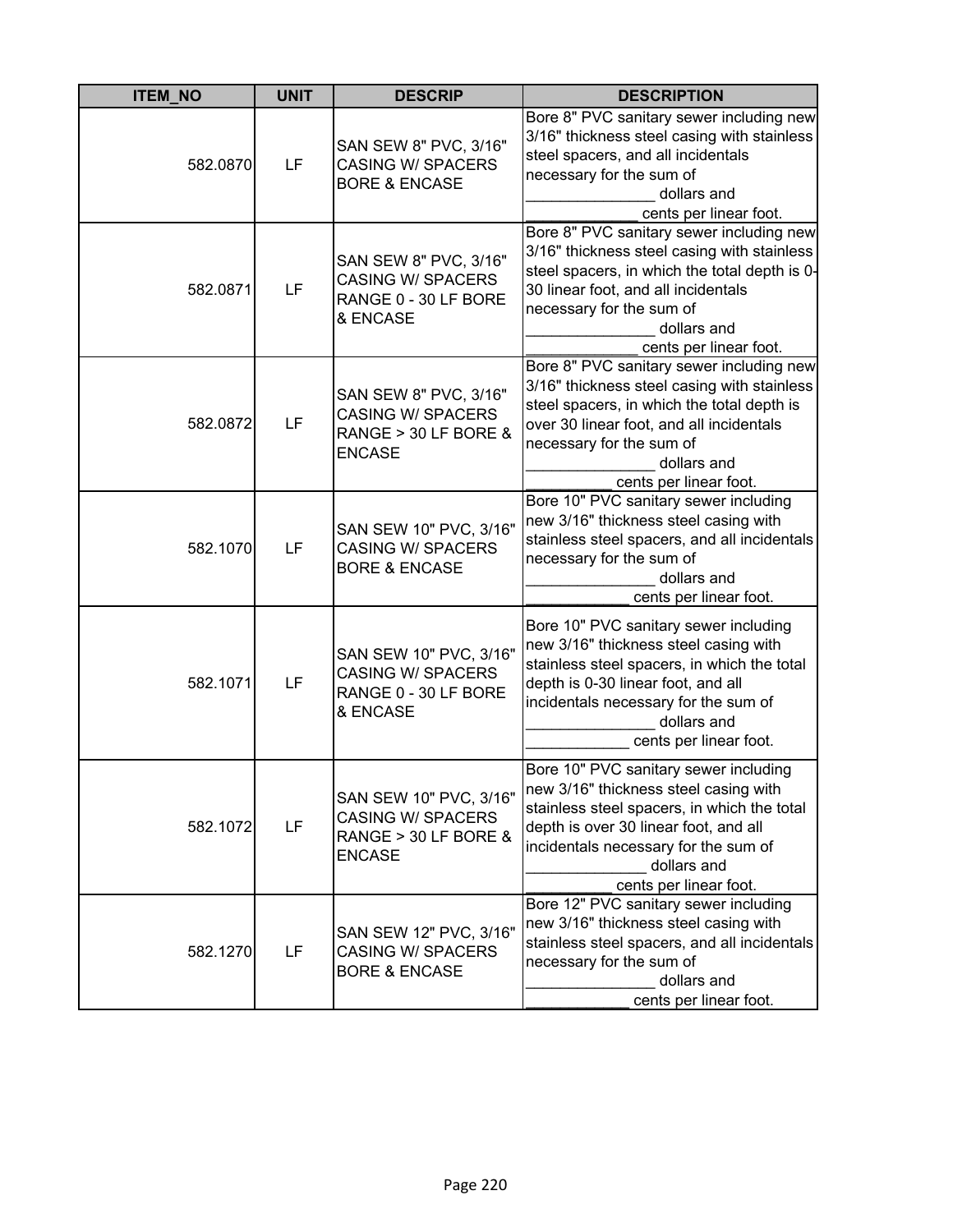| <b>ITEM_NO</b> | <b>UNIT</b> | <b>DESCRIP</b>                                                                                    | <b>DESCRIPTION</b>                                                                                                                                                                                                                                      |
|----------------|-------------|---------------------------------------------------------------------------------------------------|---------------------------------------------------------------------------------------------------------------------------------------------------------------------------------------------------------------------------------------------------------|
| 582.1271       | LF          | SAN SEW 12" PVC, 3/16"<br><b>CASING W/ SPACERS</b><br>RANGE 0 - 30 LF BORE<br>& ENCASE            | Bore 12" PVC sanitary sewer including<br>new 3/16" thickness steel casing with<br>stainless steel spacers, in which the total<br>depth is 0-30 linear foot, and all<br>incidentals necessary for the sum of<br>dollars and<br>cents per linear foot.    |
| 582.1272       | LF          | SAN SEW 12" PVC, 3/16"<br><b>CASING W/ SPACERS</b><br>RANGE > 30 LF BORE &<br><b>ENCASE</b>       | Bore 12" PVC sanitary sewer including<br>new 3/16" thickness steel casing with<br>stainless steel spacers, in which the total<br>depth is over 30 linear foot, and all<br>incidentals necessary for the sum of<br>dollars and<br>cents per linear foot. |
| 582.1560       | LF          | SAN SEW 15" PVC, 1/4"<br><b>CASING W/ SPACERS</b><br><b>BORE &amp; ENCASE</b>                     | Bore 15" PVC sanitary sewer including<br>new 1/4" thickness steel casing with<br>stainless steel spacers, and all incidentals<br>necessary for the sum of<br>dollars and<br>cents per linear foot.                                                      |
| 582.1561       | LF          | SAN SEW 15" PVC, 1/4"<br><b>CASING W/ SPACERS</b><br>RANGE 0 - 30 LF BORE<br>& ENCASE             | Bore 15" PVC sanitary sewer including<br>new 1/4" thickness steel casing with<br>stainless steel spacers, in which the total<br>depth is 0-30 linear foot, and all<br>incidentals necessary for the sum of<br>dollars and<br>cents per linear foot.     |
| 582.1562       | LF          | SAN SEW 15" PVC, 1/4"<br><b>CASING W/ SPACERS</b><br>RANGE OVER 30 LF<br><b>BORE &amp; ENCASE</b> | Bore 15" PVC sanitary sewer including<br>new 1/4" thickness steel casing with<br>stainless steel spacers, in which the total<br>depth is over 30 linear foot, and all<br>incidentals necessary for the sum of<br>dollars and<br>cents per linear foot.  |
| 582.1860       | LF          | SAN SEW 18" PVC, 1/4"<br><b>CASING W/ SPACERS</b><br><b>BORE &amp; ENCASE</b>                     | Bore 18" PVC sanitary sewer including<br>new 1/4" thickness steel casing with<br>stainless steel spacers, and all incidentals<br>necessary for the sum of<br>dollars and<br>cents per linear foot.                                                      |
| 582.1861       | LF          | SAN SEW 18" PVC, 1/4"<br><b>CASING W/ SPACERS</b><br>RANGE 0 - 30 LF BORE<br>& ENCASE             | Bore 18" PVC sanitary sewer including<br>new 1/4" thickness steel casing with<br>stainless steel spacers, in which the total<br>depth is 0-30 linear foot, and all<br>incidentals necessary for the sum of<br>dollars and<br>cents per linear foot.     |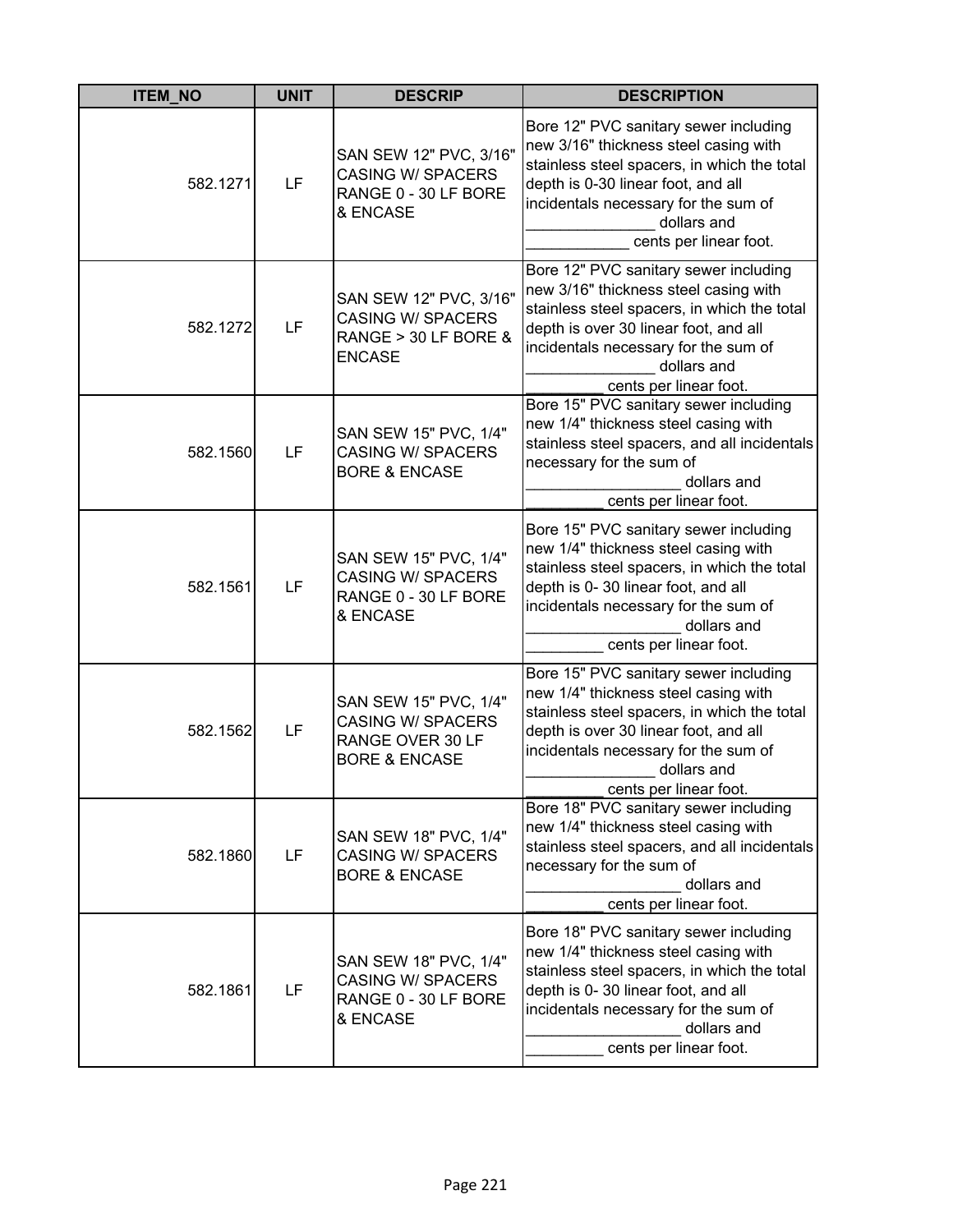| <b>ITEM_NO</b> | <b>UNIT</b> | <b>DESCRIP</b>                                                                                                      | <b>DESCRIPTION</b>                                                                                                                                                                                                                                                   |
|----------------|-------------|---------------------------------------------------------------------------------------------------------------------|----------------------------------------------------------------------------------------------------------------------------------------------------------------------------------------------------------------------------------------------------------------------|
| 582.1862       | LF          | SAN SEW 18" PVC, 1/4"<br><b>CASING W/ SPACERS</b><br>RANGE OVER 30 LF<br><b>BORE &amp; ENCASE</b>                   | Bore 18" PVC sanitary sewer including<br>new 1/4" thickness steel casing with<br>stainless steel spacers, in which the total<br>depth is over 30 linear foot, and all<br>incidentals necessary for the sum of<br>dollars and<br>cents per linear foot.               |
| 582.4800       | LF          | SAN SEWER 60" STEEL<br>CASING PIPE W/ 48" DR-<br>17 HDPE PIPE FURNISH<br>& INSTALL                                  | Furnish and install 60" steel casing pipe<br>or 66" tunnel liner plate w/ 48" DR-17<br>HDPE pipe, including bore and jack,<br>according to the plans and including all<br>incidentals necessary for the sum of<br>dollars and<br>cents per linear foot.              |
| 582.4801       | LF          | SAN SEWER 60" STEEL<br>CASING PIPE W/ 48" DR-<br>21 HDPE PIPE FURNISH<br>& INSTALL                                  | Furnish and install 60" steel casing pipe<br>or 66" tunnel liner plate w/ 48" DR-21<br>HDPE pipe, including bore and jack,<br>according to the plans and including all<br>incidentals necessary for the sum of<br>dollars and<br>cents per linear foot.              |
| 582.6000       | LF          | SAN SEWER 72" STEEL<br>CASING PIPE W/ 60"<br>SPIRAL WOUND<br><b>FIBERGLASS PIPE</b><br><b>FURNISH &amp; INSTALL</b> | Furnish and install 72" steel casing pipe<br>or 78" tunnel liner plate w/ 60" Spiral<br>wound fiberglass pipe, including bore and<br>jack, according to the plans and including<br>all incidentals necessary for the sum of<br>dollars and<br>cents per linear foot. |
| 582.6600       | LF          | <b>SAN SEWER 72" STEEL</b><br>CASING PIPE W/66"<br><b>CCFP FURNISH &amp;</b><br><b>INSTALL</b>                      | Furnish and install 72" steel casing pipe<br>or 78" tunnel liner plate w/ 66" Spiral<br>wound fiberglass pipe, including bore and<br>jack, according to the plans and including<br>all incidentals necessary for the sum of<br>dollars and<br>cents per linear foot. |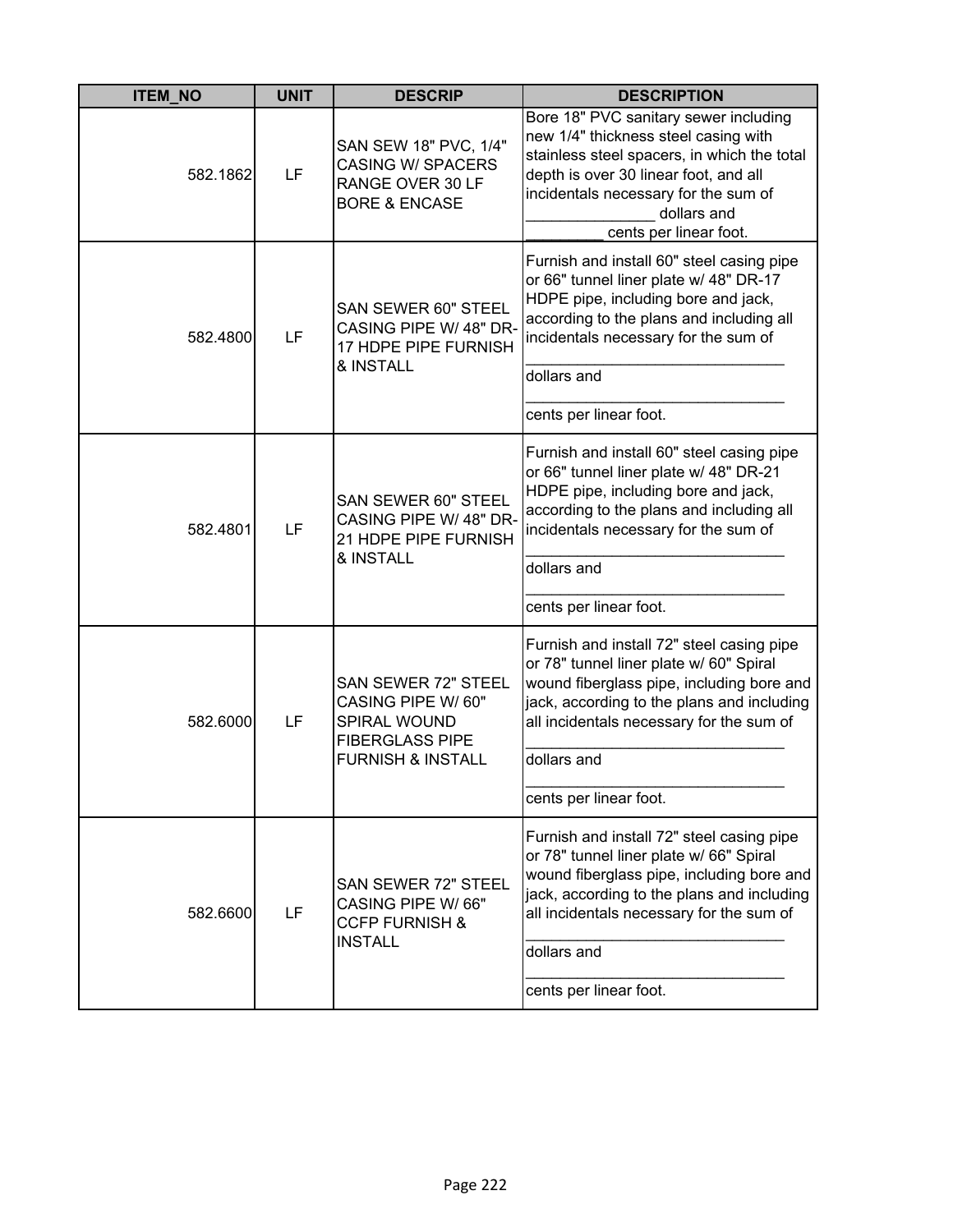| <b>ITEM_NO</b> | <b>UNIT</b> | <b>DESCRIP</b>                                                                  | <b>DESCRIPTION</b>                                                                                                                                                                            |
|----------------|-------------|---------------------------------------------------------------------------------|-----------------------------------------------------------------------------------------------------------------------------------------------------------------------------------------------|
| 583.2420       | LF          | SAN SEWER 24"<br><b>CLOSED PROFILE W/</b><br>36" CASING BORE &<br><b>ENCASE</b> | Bore 24" PVC closed profile sanitary<br>sewer including 36" steel casing pipe with<br>2000 PSI plugging all according to the<br>plans for the sum of<br>dollars and<br>cents per linear foot. |
| 583.3030       | LF          | SAN SEWER 30"<br>CLOSED PROFILE W/<br>42" CASING BORE &<br><b>ENCASE</b>        | Bore 30" PVC closed profile sanitary<br>sewer including 42" steel casing pipe with<br>2000 PSI plugging all according to the<br>plans for the sum of<br>dollars and<br>cents per linear foot. |
| 583.3640       | LF          | SAN SEWER 36"<br>CLOSED PROFILE W/<br>48" CASING BORE &<br><b>ENCASE</b>        | Bore 36" PVC closed profile sanitary<br>sewer including 48" steel casing pipe with<br>2000 PSI plugging all according to the<br>plans for the sum of<br>dollars and<br>cents per linear foot. |
| 583.3650       | LF          | SAN SEWER 36"<br>CLOSED PROFILE W/<br>54" CASING BORE &<br><b>ENCASE</b>        | Bore 36" PVC closed profile sanitary<br>sewer including 54" steel casing pipe with<br>2000 PSI plugging all according to the<br>plans for the sum of<br>dollars and<br>cents per linear foot. |
| 584.3030       | LF          | <b>SAN SEWER 30" CCFP</b><br>W/42" CASING BORE &<br><b>ENCASE</b>               | Bore 30" centrifugally cast fiberglass<br>sanitary sewer including 42" steel casing<br>pipe, all according to the plans for the<br>sum of<br>dollars and<br>cents per linear foot.            |
| 584.3640       | LF          | SAN SEWER 36" CCFP<br>W/48" CASING BORE &<br><b>ENCASE</b>                      | Bore 36" centrifugally cast fiberglass<br>sanitary sewer including 48" steel casing<br>pipe, all according to the plans for the<br>sum of<br>dollars and<br>cents per linear foot.            |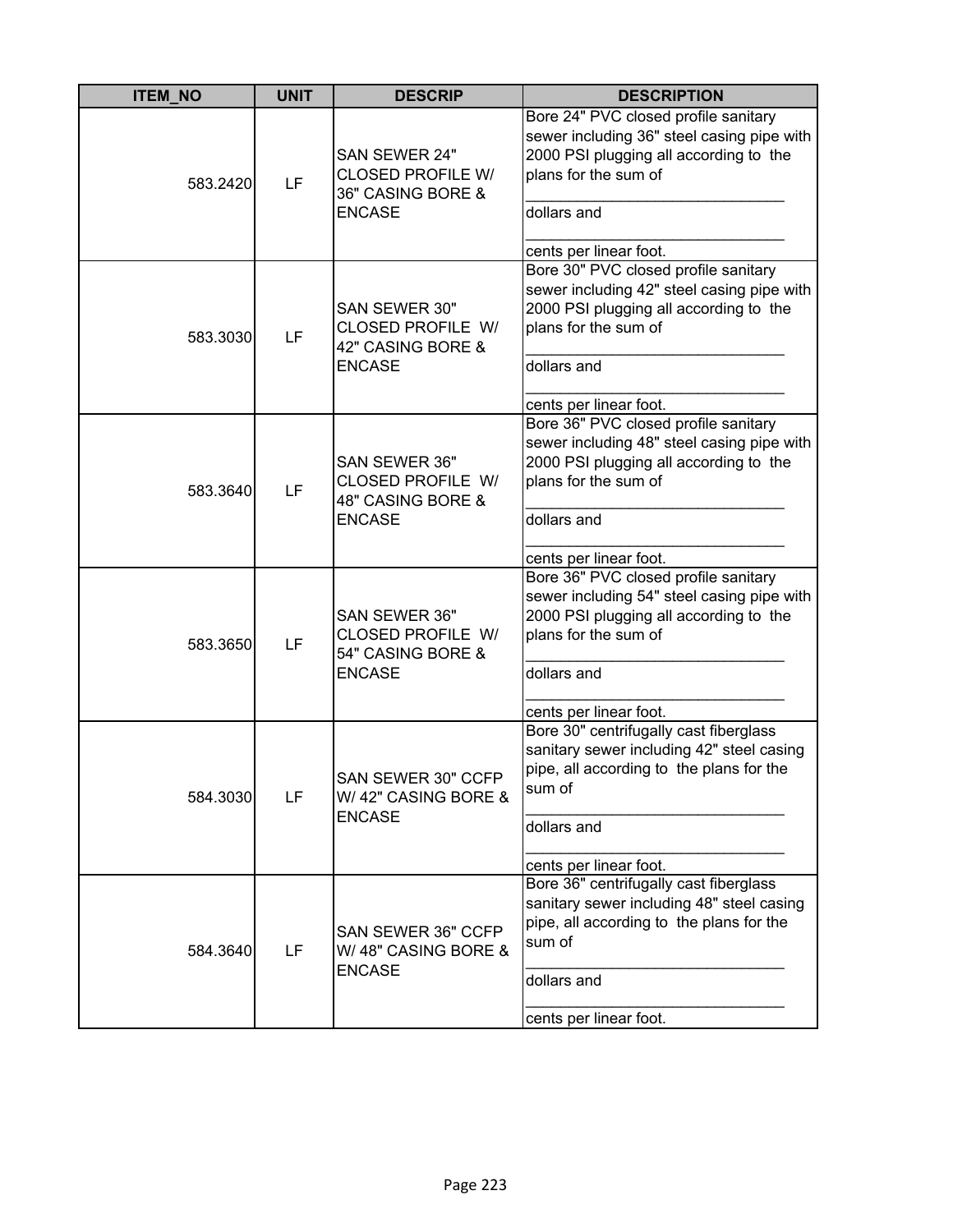| <b>ITEM_NO</b> | <b>UNIT</b> | <b>DESCRIP</b>                                                                | <b>DESCRIPTION</b>                                                                                                                                                                                           |
|----------------|-------------|-------------------------------------------------------------------------------|--------------------------------------------------------------------------------------------------------------------------------------------------------------------------------------------------------------|
| 585.0000       | LF          | SAN SEWER "PVC<br>SDR-35 OPEN CUT &<br><b>ENCASE</b>                          | Open cut trench and install "PVC pipe<br>including steel casing pipe, spacers and<br>2000 PSI plugging all according to the<br>plans for the sum of<br>dollars and<br>cents per linear foot.                 |
| 585.0600       | LF          | <b>SAN SEWER 8" PVC</b><br><b>OPEN CUT &amp; ENCASE</b>                       | Open cut trench and install 6" PVC pipe<br>including steel casing pipe, spacers and<br>2000 PSI plugging all according to the<br>plans for the sum of<br>dollars and<br>cents per linear foot.               |
| 585.0800       | LF          | <b>SAN SEWER 8" PVC</b><br>SDR-35 OPEN CUT &<br><b>ENCASE</b>                 | Open cut trench and install 8" PVC pipe<br>including steel casing pipe, spacers and<br>2000 PSI plugging all according to the<br>plans for the sum of<br>dollars and<br>cents per linear foot.               |
| 585.0801       | LF          | SAN SEWER 8" PVC<br>SDR-26 OPEN CUT &<br><b>ENCASE</b>                        | Open cut trench and install 8" PVC pipe<br>including a minimum 12" steel casing<br>pipe, spacers and 2000 PSI plugging all<br>according to the plans for the sum of<br>dollars and<br>cents per linear foot. |
| 585.1001       | LF          | SAN SEWER 10" PVC<br><b>SDR-26 ASTM D3034</b><br><b>OPEN CUT &amp; ENCASE</b> | Open cut trench and install 10" PVC pipe<br>including steel casing pipe, spacers and<br>2000 PSI plugging all according to the<br>plans for the sum of<br>dollars and<br>cents per linear foot.              |
| 585.1200       | LF          | SAN SEWER 12" PVC<br>SDR-35 OPEN CUT &<br><b>ENCASE</b>                       | Open cut trench and install 12" PVC pipe<br>including steel casing pipe, spacers and<br>2000 PSI plugging all according to the<br>plans for the sum of<br>dollars and<br>cents per linear foot.              |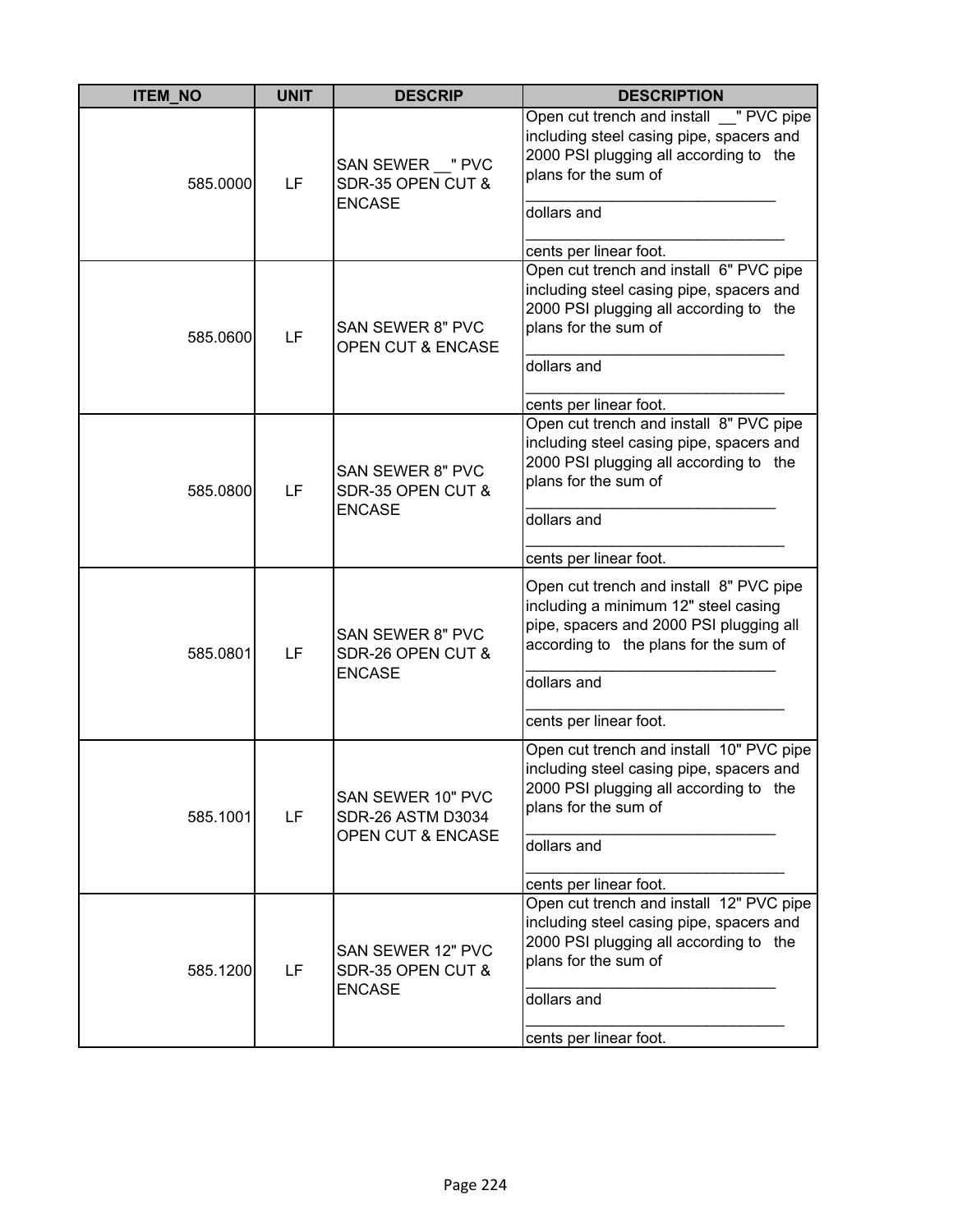| <b>ITEM NO</b> | <b>UNIT</b> | <b>DESCRIP</b>                                                                                   | <b>DESCRIPTION</b>                                                                                                                                                                                                       |
|----------------|-------------|--------------------------------------------------------------------------------------------------|--------------------------------------------------------------------------------------------------------------------------------------------------------------------------------------------------------------------------|
| 586.0800       | LF          | SAN SEWER 8" BY<br><b>DIRECTIONAL DRILLING</b>                                                   | Furnish and install 8 inch sanitary sewer<br>pipe by directional drilling, including all<br>incidentals necessary according to the<br>plans, for the sum of<br>dollars and                                               |
|                |             |                                                                                                  | cents<br>per linear foot                                                                                                                                                                                                 |
| 587.0000       | EA          | <b>PIT BASED</b><br>UNCLASSIFIED SIZE OR<br><b>DEPTH</b>                                         | Install bore and jacking pit based on<br>unclassified size or depth including all<br>other incidentals necessary to complete in<br>place according to the plans for the sum<br>of<br>dollars and<br>cents each.          |
| 588.0600       | LF          | BORE 6" HDPE (DR-17)                                                                             | Furnish and install 6" HDPE (DR-17)<br>sanitary sewer by directional bore,<br>including all incidentals necessary<br>according to the plans for the sum of                                                               |
|                |             |                                                                                                  | dollars and<br>cents per linear foot.                                                                                                                                                                                    |
| 588.1830       | LF          | BORE 18" HDPE (DR-17)<br><b>INCLUDING 30" STEEL</b><br><b>CASING PIPE</b>                        | Bore 18" HDPE (DR-17) sanitary sewer<br>including 30" smooth bore steel casing<br>pipe with 2000 PSI plugging according to<br>the plans for the sum of                                                                   |
|                |             |                                                                                                  | dollars and<br>cents per linear foot.                                                                                                                                                                                    |
| 589.3010       | LF          | SAN SEWER 48"<br><b>TUNNEL LINER PLATE</b><br>W/ 30" SDR-35                                      | Furnish and install 48 inch tunnel liner<br>plate w/ 30 inch SDR-35 sanitary sewer<br>pipe, according to the plans and including<br>all incidentals necessary for the sum of<br>dollars<br>and<br>cents per linear foot. |
|                |             |                                                                                                  | Furnish and install 48 inch tunnel liner<br>plate w/ 30 inch Centrifugally Cast                                                                                                                                          |
| 589.3020       | LF          | SAN SEWER 48"<br><b>TUNNEL LINER PLATE</b><br>W/30" CENTRIFUGALLY<br><b>CAST FIBERGLASS PIPE</b> | Fiberglass pipe, according to the plans<br>and including all incidentals necessary for<br>the sum of<br>dollars<br>and<br>cents per                                                                                      |
|                |             |                                                                                                  | linear foot.                                                                                                                                                                                                             |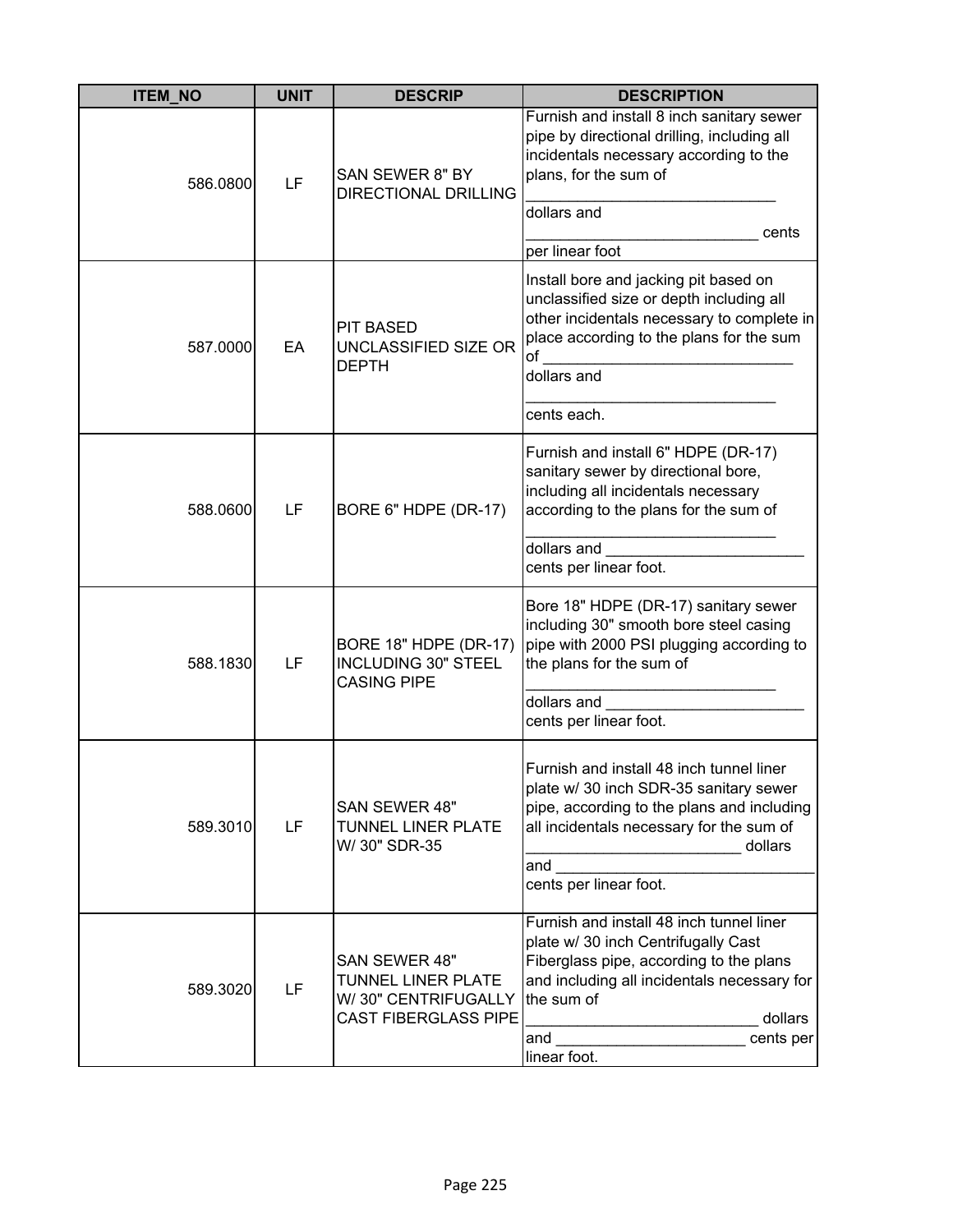| <b>ITEM_NO</b>        | <b>UNIT</b> | <b>DESCRIP</b>                                                              | <b>DESCRIPTION</b>                                                                                                                                                                                                     |
|-----------------------|-------------|-----------------------------------------------------------------------------|------------------------------------------------------------------------------------------------------------------------------------------------------------------------------------------------------------------------|
| 590.0000              | <b>CY</b>   | SAN SEWER CONC.<br><b>ENCASEMENT 2000 PSI</b>                               | For 2000 PSI concrete encasement for<br>sanitary sewer mains, according to the<br>plan for the sum of                                                                                                                  |
|                       |             |                                                                             | dollars and<br>cents per cubic yard.                                                                                                                                                                                   |
| 590.0001              | <b>CY</b>   | SAN SEWER CONC.<br><b>ENCASEMENT 2000 PSI</b><br>RANGE 0-10 CY              | For 2000 PSI concrete encasement for<br>sanitary sewer mains, in which the total<br>volume is in the range of 0-10 cubic yard,<br>according to the plan for the sum of<br>dollars and                                  |
|                       |             |                                                                             | cents per cubic yard.                                                                                                                                                                                                  |
| 590.0002              | <b>CY</b>   | SAN SEWER CONC.<br><b>ENCASEMENT 2000 PSI</b><br>RANGE >10 CY               | For 2000 PSI concrete encasement for<br>sanitary sewer mains, in which the total<br>volume is in the range of over 10 cubic<br>yard, according to the plan for the sum of                                              |
|                       |             |                                                                             | dollars and<br>cents per cubic yard.                                                                                                                                                                                   |
| 590.1000              | <b>CY</b>   | SAN SEWER CONC.<br><b>ENCASEMENT CAP 2000</b><br>PSI                        | For 2000 PSI concrete encasement cap<br>for sanitary sewer mains, according to the<br>plan for the sum of                                                                                                              |
|                       |             |                                                                             | dollars and                                                                                                                                                                                                            |
|                       |             |                                                                             | cents per cubic yard.                                                                                                                                                                                                  |
| 591.0000<br><b>CY</b> |             | SAN SEWER CONC.<br><b>ENCASEMENT 2000 PSI</b><br>OR GREATER                 | For 2000 PSI or greater concrete<br>encasement for sanitary sewer mains,<br>according to the plan for the sum of                                                                                                       |
|                       |             |                                                                             | dollars and                                                                                                                                                                                                            |
|                       |             |                                                                             | cents per cubic yard.                                                                                                                                                                                                  |
| 591.0001              | <b>CY</b>   | SAN SEWER CONC.<br>ENCASEMENT 2000 PSI<br>OR GREATER RANGE 0-<br>10 CY      | For 2000 PSI or greater concrete<br>encasement for sanitary sewer mains, in<br>which the total volume is in the range of 0-<br>10 cubic yard, according to the plan for<br>the sum of                                  |
|                       |             |                                                                             | dollars and                                                                                                                                                                                                            |
|                       |             |                                                                             | cents per cubic yard.                                                                                                                                                                                                  |
| 591.0002              | <b>CY</b>   | SAN SEWER CONC.<br><b>ENCASEMENT 2000 PSI</b><br>OR GREATER RANGE<br>>10 CY | For 2000 PSI or greater concrete<br>encasement for sanitary sewer mains, in<br>which the total volume is in the range of<br>over 10 cubic yard, according to the plan<br>for the sum of<br>dollars<br>cents per<br>and |
|                       |             |                                                                             | cubic yard.                                                                                                                                                                                                            |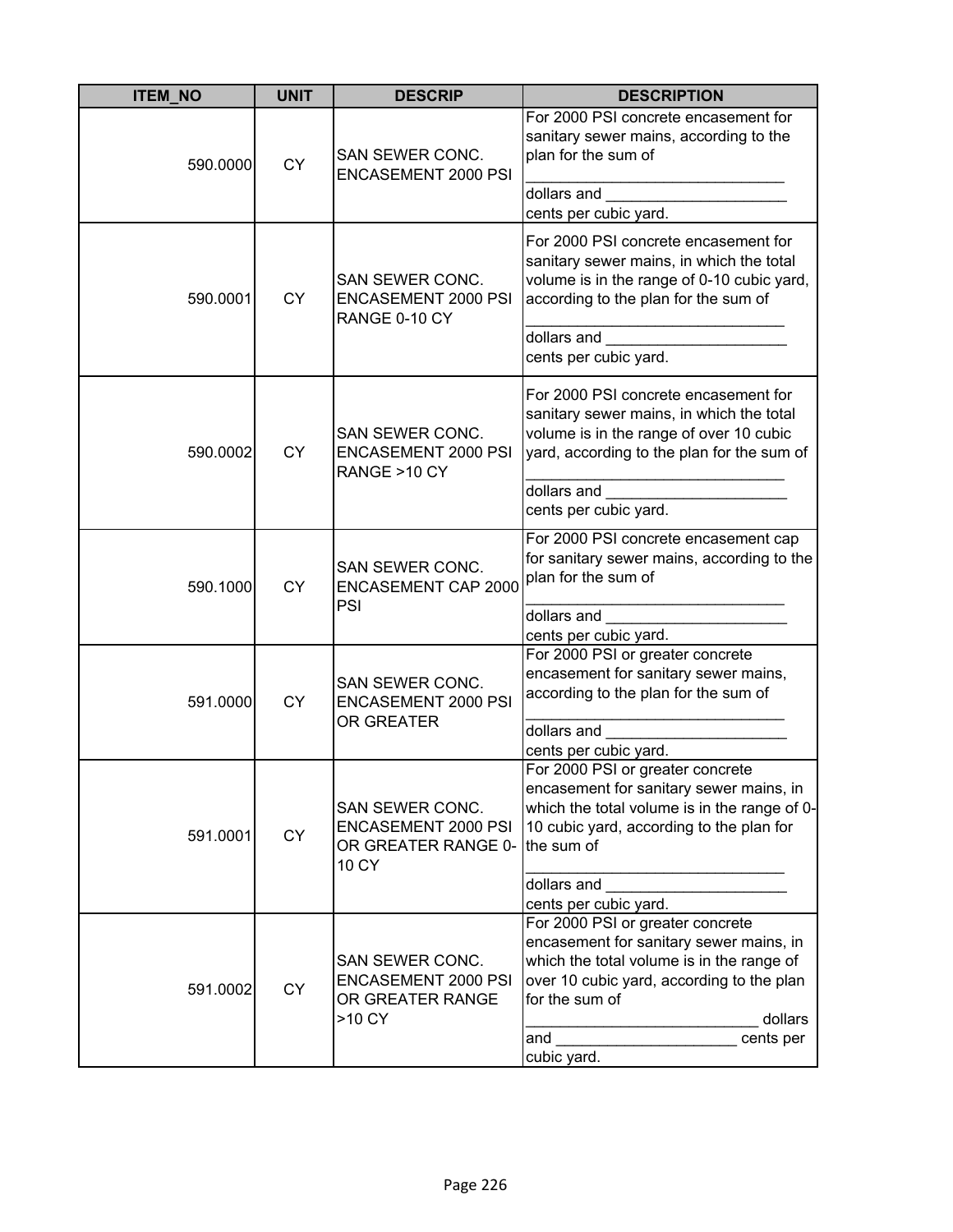| <b>ITEM_NO</b> | <b>UNIT</b> | <b>DESCRIP</b>                                                              | <b>DESCRIPTION</b>                                                                                                                                                                                                                                                                                                                                                                                                                                                                                                                                                                                                             |
|----------------|-------------|-----------------------------------------------------------------------------|--------------------------------------------------------------------------------------------------------------------------------------------------------------------------------------------------------------------------------------------------------------------------------------------------------------------------------------------------------------------------------------------------------------------------------------------------------------------------------------------------------------------------------------------------------------------------------------------------------------------------------|
| 592.1600       | LF          | SAN SEWER 16" STEEL<br>PLIT ENCASEMENT -<br><b>FURNISH &amp; INSTALL</b>    | Furnish and install 16 inch steel split<br>encasement pipe as shown on the plans,<br>including all incidentals necessary for the<br>$\begin{array}{ l l }\n\hline\n\text{including an nonzero} & \text{if} & \text{if} & \text{if} & \text{if} & \text{if} & \text{if} & \text{if} & \text{if} & \text{if} & \text{if} & \text{if} & \text{if} & \text{if} & \text{if} & \text{if} & \text{if} & \text{if} & \text{if} & \text{if} & \text{if} & \text{if} & \text{if} & \text{if} & \text{if} & \text{if} & \text{if} & \text{if} & \text{if} & \text{if} & \text{if} & \text{if} & \text{if} & \text{if$<br>per linear foot. |
| 593.0000       | <b>LS</b>   | SANITARY SEWER<br><b>CONNECTION</b>                                         | Furnish and install connection and pigging<br>station including all incidentals according<br>to the plans, specifications, and details,<br>for the lump sum of<br>dollars and <b>contract the contract of the contract of the contract of the contract of the contract of the contract of the contract of the contract of the contract of the contract of the contract of the contract of the cont</b><br>cents.                                                                                                                                                                                                               |
| 594.3000       | EA          | CONNECT 30" TO<br><b>MANHOLE</b>                                            | Connect Force Main to Manhole, all<br>according to the plans for the sum of<br>dollars and<br>cents each.                                                                                                                                                                                                                                                                                                                                                                                                                                                                                                                      |
| 595.0000       | LS          | <b>SANITARY SEWER</b><br><b>AERIAL CROSSING</b><br>CONSTRUCT                | Construct sanitary sewer aerial crossing<br>all in accordance with plans and<br>specifications for the lump sum of<br>dollars and<br>cents.                                                                                                                                                                                                                                                                                                                                                                                                                                                                                    |
| 596.0000       | LF          | <b>TRENCH SAFETY -</b><br><b>WASTEWATER</b><br><b>FURNISH &amp; INSTALL</b> | Furnish and install complete trench safety<br>for wastewater installations including all<br>incidentals necessary according to the<br>plans, specifications, details, and<br>regulations of State and Federal for the<br>sum of ___________________________<br>dollars and the control of the control of the control of the control of the control of the control of the control of the control of the control of the control of the control of the control of the control of the control of<br>cents<br>per linear foot.                                                                                                      |
| 596.0010       | LS          | <b>EXCAVATION SAFETY</b><br><b>FURNISH &amp; INSTALL</b>                    | Furnish and install complete excavation<br>safety for pump station wetwell and<br>junction box installations according to the<br>specifications, details, and regulations of<br>State and Federal for the lump sum of<br>dollars<br>and the control of the control of the control of the control of the control of the control of the control of the control of the control of the control of the control of the control of the control of the control of the cont<br>cents.                                                                                                                                                   |
| 597.0000       | SY          | <b>HDPE LINER</b><br><b>MEMBRANE FURNISH &amp;</b><br><b>INSTALL</b>        | Furnish and Install high density<br>polyethylene (HDPE) liner membrane (80<br>mil thickness, including all incidentals<br>according to the plans, specifications, and<br>details, for the sum of<br>dollars and<br>cents per square yard.                                                                                                                                                                                                                                                                                                                                                                                      |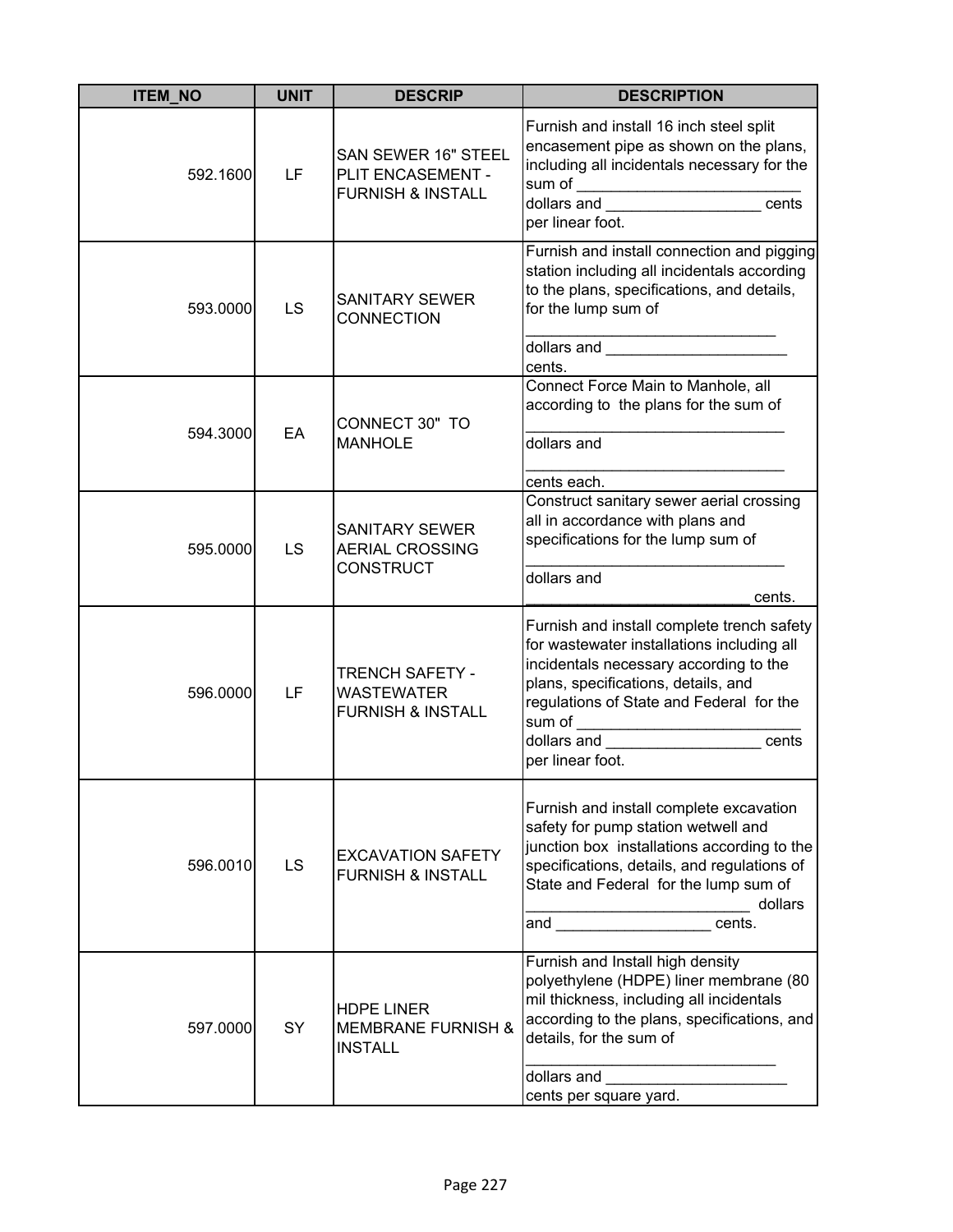| <b>ITEM_NO</b> | <b>UNIT</b> | <b>DESCRIP</b>                                                        | <b>DESCRIPTION</b>                                                                                                                                                                                 |
|----------------|-------------|-----------------------------------------------------------------------|----------------------------------------------------------------------------------------------------------------------------------------------------------------------------------------------------|
| 597.0001       | LF          | <b>TRENCH EXCAVATION</b><br>11' - 15' DEPTHS                          | Additional trench excavation for Sanitary<br>Sewer pipe installation at pipe depths of<br>11' to 15' according to the specifications<br>and details for the sum of<br>dollars and<br>cents         |
|                |             |                                                                       | per linear foot.                                                                                                                                                                                   |
| 597.0002       | LF          | <b>TRENCH EXCAVATION</b><br>16' - 20' DEPTHS                          | Additional trench excavation for Sanitary<br>Sewer pipe installation at pipe depths of<br>16' to 20' according to the specifications<br>and details for the sum of                                 |
|                |             |                                                                       | dollars and                                                                                                                                                                                        |
|                |             |                                                                       | cents<br>per linear foot.                                                                                                                                                                          |
| 598.0001       | LF          | <b>VIDEO TAPE W/</b><br>"STANDARD" CAMERA<br><b>RANGE 0 - 25 LF</b>   | Video taping Sanitary Sewer pipe with<br>"standard" camera according to the<br>specifications and details at variable<br>lengths of 0 to 25 linear feet for the sum<br>of<br>dollars and           |
|                |             |                                                                       | cents                                                                                                                                                                                              |
|                |             |                                                                       | per linear foot.                                                                                                                                                                                   |
| 598.0003       | LF          | <b>VIDEO TAPE W/</b><br>"STANDARD" CAMERA<br><b>RANGE 26 - 100 LF</b> | Video taping Sanitary Sewer pipe with<br>"standard" camera according to the<br>specifications and details at variable<br>lengths of 26 to 100 linear feet for the<br>sum of                        |
|                |             |                                                                       | dollars and                                                                                                                                                                                        |
|                |             |                                                                       | cents<br>per linear foot.                                                                                                                                                                          |
| 598.0004       | LF          | <b>VIDEO TAPE W/</b><br>"STANDARD" CAMERA<br><b>RANGE &gt; 100 LF</b> | Video taping Sanitary Sewer pipe with<br>"standard" camera according to the<br>specifications and details at variable<br>lengths of over 100 linear feet for the sum<br>of<br>dollars and<br>cents |
|                |             |                                                                       | per linear foot.                                                                                                                                                                                   |
| 598.1000       | LF          | VIDEO TAPE W/ "PAN &<br><b>TILT" CAMERA</b>                           | Video taping Sanitary Sewer pipe with<br>"pan and tilt" camera according to the<br>specifications and details for the sum of                                                                       |
|                |             |                                                                       | dollars and<br>cents<br>per linear foot.                                                                                                                                                           |
|                |             |                                                                       |                                                                                                                                                                                                    |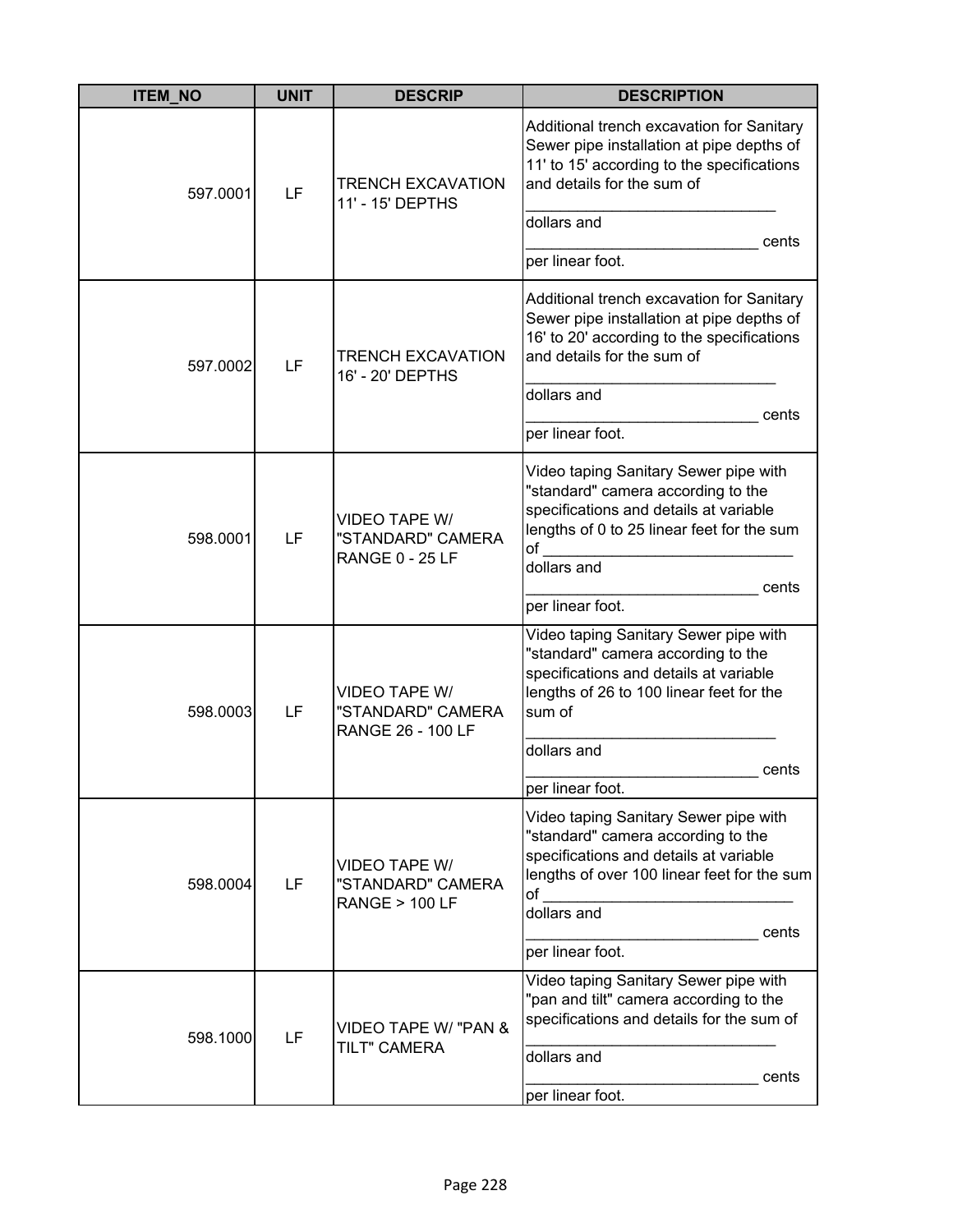| <b>ITEM NO</b> | <b>UNIT</b> | <b>DESCRIP</b>                                                                       | <b>DESCRIPTION</b>                                                                                                                                                                                                                                                                                                                                                     |
|----------------|-------------|--------------------------------------------------------------------------------------|------------------------------------------------------------------------------------------------------------------------------------------------------------------------------------------------------------------------------------------------------------------------------------------------------------------------------------------------------------------------|
| 598.1001       | LF          | VIDEO TAPE W/ "PAN &<br>TILT" CAMERA RANGE 0<br>$-25LF$                              | Video taping Sanitary Sewer pipe with<br>"pan and tilt" camera according to the<br>specifications and details at variable<br>lengths of 0 to 25 linear feet for the sum<br>of<br>dollars and<br>cents<br>per linear foot.                                                                                                                                              |
| 598.1003       | LF          | VIDEO TAPE W/ "PAN &<br>TILT" CAMERA RANGE<br>26 - 100 LF                            | Video taping Sanitary Sewer pipe with<br>"pan and tilt" camera according to the<br>specifications and details at variable<br>lengths of 26 to 100 linear feet for the<br>sum of<br>dollars and<br>cents<br>per linear foot.                                                                                                                                            |
| 598.1004       | LF          | VIDEO TAPE W/ "PAN &<br>TILT" CAMERA RANGE ><br>100 LF                               | Video taping Sanitary Sewer pipe with<br>"pan and tilt" camera according to the<br>specifications and details at variable<br>lengths of over 100 linear feet for the sum<br>of<br>dollars and<br>cents<br>per linear foot.                                                                                                                                             |
| 599.0000       | LS          | <b>MISCELLANEOUS</b><br>SANITARY SEWER ITEM                                          | Miscellaneous sanitary sewer item for the<br>lump sum of<br>dollars and<br>cents.                                                                                                                                                                                                                                                                                      |
| 599.0700       | EA          | <b>SANITARY SEWER</b><br>POLYMER MANHOLE 7'<br><b>DIA SEALED</b><br><b>CONSTRUCT</b> | Construct sealed 7 foot diameter polymer<br>sewer manhole including all incidentals<br>necessary for the sum of<br>dollars and <b>with the contract of the contract of the contract of the contract of the contract of the contract of the contract of the contract of the contract of the contract of the contract of the contract of the contract</b><br>cents each. |
| 599.0800       | EA          | <b>SANITARY SEWER</b><br>POLYMER MANHOLE 8'<br><b>DIA SEALED</b><br>CONSTRUCT        | Construct sealed 8 foot diameter polymer<br>sewer manhole including all incidentals<br>necessary for the sum of<br>dollars and<br>cents each.                                                                                                                                                                                                                          |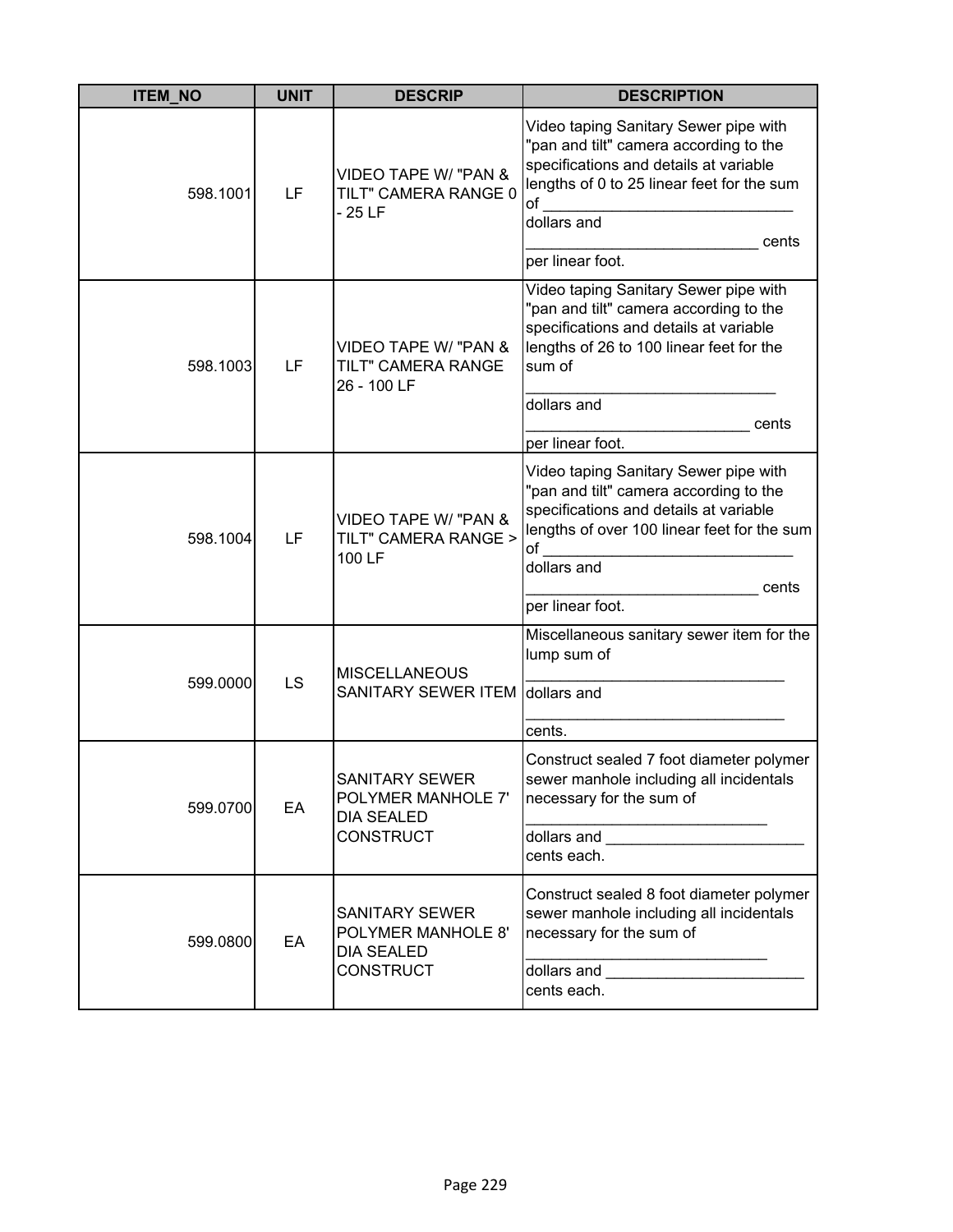| <b>ITEM_NO</b> | <b>UNIT</b> | <b>DESCRIP</b>                                                    | <b>DESCRIPTION</b>                                                                                                                                                                         |
|----------------|-------------|-------------------------------------------------------------------|--------------------------------------------------------------------------------------------------------------------------------------------------------------------------------------------|
| 599.1000       | LS          | <b>LIFT STATION FURNISH</b><br>& INSTALL                          | Furnish and Install Lift Station including<br>driveway, fence, all site work and<br>appurtenances, all according to the plans<br>for the lump sum of                                       |
|                |             |                                                                   | dollars and                                                                                                                                                                                |
|                |             |                                                                   | cents.                                                                                                                                                                                     |
|                |             |                                                                   | Cut and plug SANITARY SEWER PIPE,<br>all according to the plans for the sum of                                                                                                             |
| 599.2000       | EA          | <b>CUT PLK</b>                                                    | dollars and                                                                                                                                                                                |
|                |             |                                                                   | cents each.                                                                                                                                                                                |
|                |             | <b>CONNECT FORCE MAIN</b>                                         | Connect Force Main to Manhole, all<br>according to the plans for the sum of                                                                                                                |
| 599.3000       | EA          | <b>TO MANHOLE</b>                                                 | dollars and                                                                                                                                                                                |
|                |             |                                                                   | cents each.                                                                                                                                                                                |
|                |             |                                                                   | Connect to existing Manhole, all                                                                                                                                                           |
|                |             |                                                                   | according to the plans for the sum of                                                                                                                                                      |
| 599.3001       | EA          | <b>CONNECT TO</b><br><b>MANHOLE</b>                               | dollars and                                                                                                                                                                                |
|                |             |                                                                   | cents each.                                                                                                                                                                                |
| 599.4000       | EA          | CUT, PLUG AND<br><b>ABANDON EXISTING</b><br><b>SANITARY SEWER</b> | Cut and plug existing sanitary sewer pipe<br>in variable depth trench including open<br>cut street backfill and all other incidentals<br>necessary according to the plan for the<br>sum of |
|                |             |                                                                   | dollars and                                                                                                                                                                                |
|                |             |                                                                   | cents each.                                                                                                                                                                                |
| 599.5000       | EA          | <b>CUT, PLUG EXISTING</b><br><b>FORCE MAIN</b>                    | Cut and plug existing force main in<br>variable depth trench including open cut<br>street backfill and all other incidentals<br>necessary according to the plan for the<br>sum of          |
|                |             |                                                                   | dollars and                                                                                                                                                                                |
|                |             |                                                                   | cents each.                                                                                                                                                                                |
| 599.6000       | <b>LS</b>   | <b>SIPHON ABANDON</b>                                             | Abandon existing siphon including all<br>other incidentals necessary according to<br>the plan for the lump sum of                                                                          |
|                |             |                                                                   | dollars and                                                                                                                                                                                |
|                |             |                                                                   | cents.                                                                                                                                                                                     |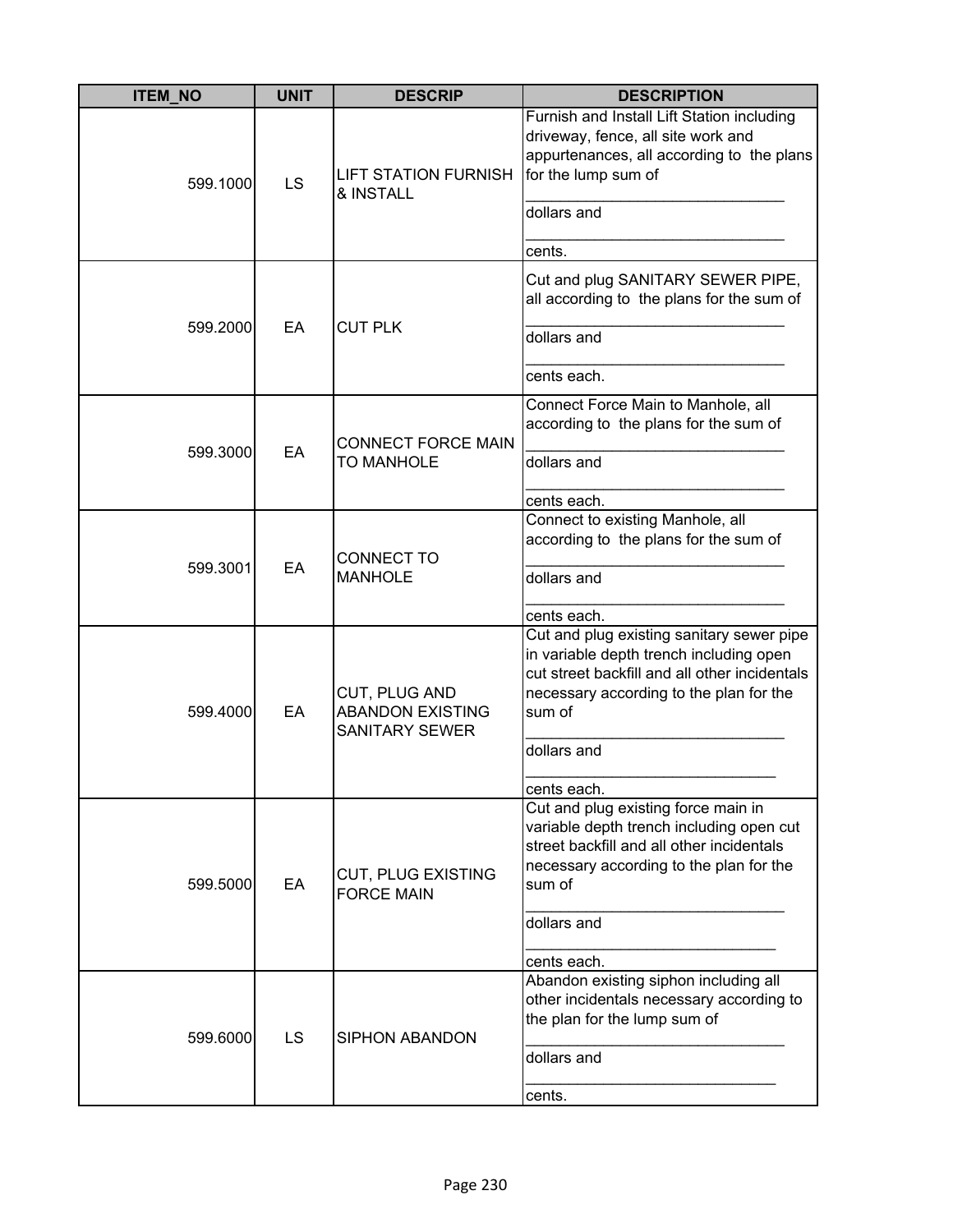| <b>ITEM_NO</b> | <b>UNIT</b> | <b>DESCRIP</b>                                        | <b>DESCRIPTION</b>                                                                                                                                                                                                                                                                                                                                                            |
|----------------|-------------|-------------------------------------------------------|-------------------------------------------------------------------------------------------------------------------------------------------------------------------------------------------------------------------------------------------------------------------------------------------------------------------------------------------------------------------------------|
| 599.7000       | EA          | <b>COLLARS CONCRETE</b><br><b>FURNISH AND INSTALL</b> | Furnish and install concrete collars<br>including all incidentals necessary for the<br>sum of<br>dollars and the control of the control of the control of the control of the control of the control of the control of the control of the control of the control of the control of the control of the control of the control of<br>cents each.                                 |
| 599.8000       | EA          | CONNECT 54" PIPE TO<br><b>JUNCTION BOX</b>            | Connect new 54" CCFP to existing<br>junction box, all according to the plans for<br>the sum of<br>dollars and                                                                                                                                                                                                                                                                 |
| 599.9000       | EA          | <b>TEMPORARY BY-PASS</b>                              | cents each.<br>Provide temporary by-pass for sanitary<br>sewer, including all necessary incidentals<br>for the sum of<br>dollars and<br>cents each.                                                                                                                                                                                                                           |
| 600.0000       | LF          | <b>ARMOR JOINTS</b><br><b>FURNISH &amp; INSTALL</b>   | Furnish and install armor joints all<br>according to the plans, specifications and<br>details for the sum of<br>dollars and<br>cents per linear foot.                                                                                                                                                                                                                         |
| 610.1000       | <b>SF</b>   | <b>BRIDGE DECK RIDING</b><br><b>SURFACE REHAB</b>     | For bridge deck riding surface<br>rehabilitation including surface<br>preparation, Sika Armatec 110 Epo-Cem<br>(or equal), Sika Ferrogard 903 (or equal)<br>and Sikaquick 1000 (or equal) including<br>all incidentals necessary to complete, in<br>place, all according to the plans, details,<br>and specifications for the sum of<br>dollars and<br>cents per square foot. |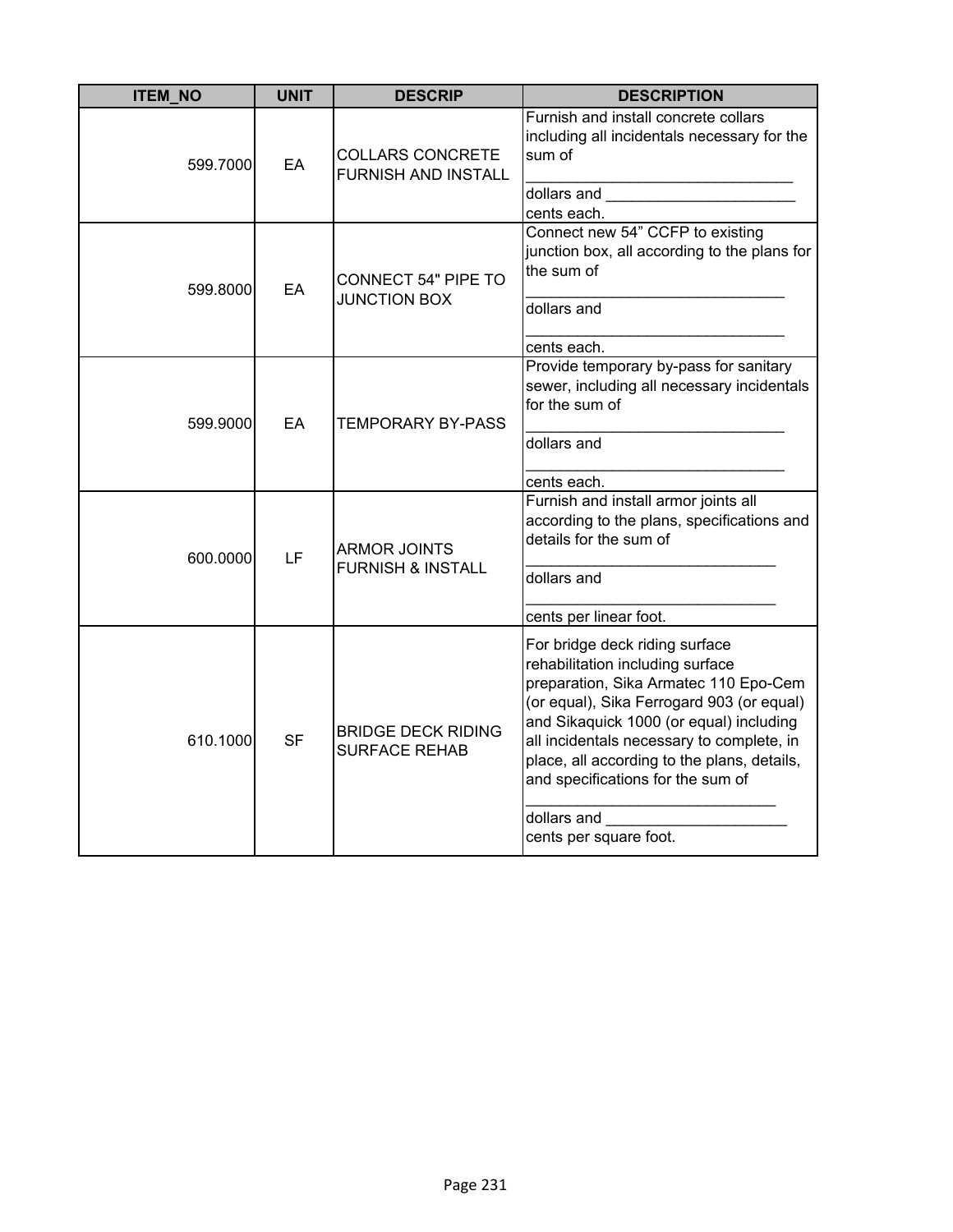| <b>ITEM_NO</b> | <b>UNIT</b> | <b>DESCRIP</b>                                                                         | <b>DESCRIPTION</b>                                                                                                                                                                                                                                                                                                                                                                                                                                                   |
|----------------|-------------|----------------------------------------------------------------------------------------|----------------------------------------------------------------------------------------------------------------------------------------------------------------------------------------------------------------------------------------------------------------------------------------------------------------------------------------------------------------------------------------------------------------------------------------------------------------------|
| 610.1010       | <b>SF</b>   | BRIDGE, CULVERT, OR<br><b>CONCRETE TRAFFIC</b><br><b>RAIL REPAIR</b>                   | For bridge, culvert, or concrete traffic rail<br>repair including removal of damaged<br>concrete, surface preparation, embedded<br>Sika Galvashield XP (or equal), Sika<br>Armatec 110 Epo-Cem (or equal), Sika<br>Ferrogard 903 (or equal), and Sikarepair<br>224 (or equal) including all incidentals<br>necessary to complete, in place, all<br>according to the plans, details, and<br>specifications for the sum of<br>dollars and<br>cents per square<br>foot. |
| 610.1100       | <b>CY</b>   | <b>BRIDGE COLUMN AND</b><br><b>BENT AT CENTERVILLE</b><br><b>FURNISH &amp; INSTALL</b> | Furnish and Install reinforce concrete<br>column and bent for the footbridge over<br>Duck Creek at Centerville, and all<br>necessary incidentals for the sum of<br>dollars<br>and<br>cents per<br>cubic yard.                                                                                                                                                                                                                                                        |
| 610.1200       | <b>CY</b>   | <b>BRIDGE BENT CLASS C</b><br><b>CONCRETE</b>                                          | Furnish and install class C concrete bent<br>per TxDOT including all necessary<br>incidental for the sum of<br>dollars and<br>cents per cibic yard.                                                                                                                                                                                                                                                                                                                  |
| 610.2000       | LF          | <b>BRIDGE DECK EDGE</b><br><b>REHAB</b>                                                | For bridge deck edge rehabilitation<br>including surface preparation, Sika<br>Armatec 110 Epo-Cem (or equal), Sika<br>Ferrogard 903 (or equal) and Sikaquick<br>1000 (or equal) including all incidentals<br>necessary to complete, in place, all<br>according to the plans, details, and<br>specifications for the sum of<br>dollars and<br>cents per linear foot.                                                                                                  |
| 610.3000       | LF          | <b>BRIDGE ARMOR JOINT</b><br><b>REHAB</b>                                              | For bridge armor joint rehabilitation<br>including removal of accumulated debris<br>and sealing with Dow Corning SSI-XJS<br>(or equal) including surface preparation,<br>nosing, and all incidentals necessary to<br>complete, in place, all according to the<br>project plans and details for the sum of<br>dollars and<br>cents per linear foot.                                                                                                                   |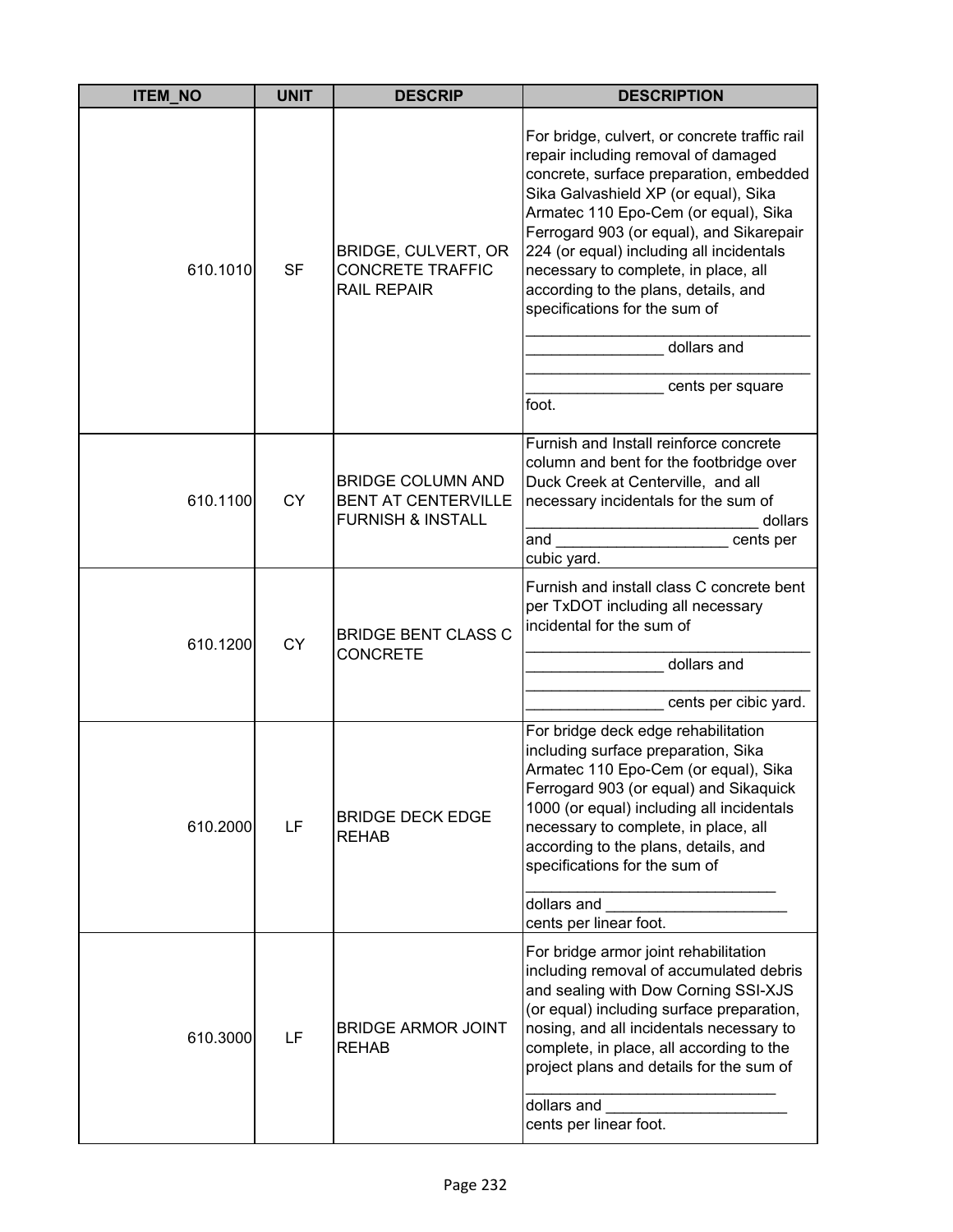| <b>ITEM_NO</b> | <b>UNIT</b> | <b>DESCRIP</b>                                | <b>DESCRIPTION</b>                                                                                                                                                                                                                                                                                                                                                                                                                            |
|----------------|-------------|-----------------------------------------------|-----------------------------------------------------------------------------------------------------------------------------------------------------------------------------------------------------------------------------------------------------------------------------------------------------------------------------------------------------------------------------------------------------------------------------------------------|
| 610.3010       | LF          | <b>BRIDGE EXPANSION</b><br><b>JOINT REHAB</b> | For bridge expansion joint rehabilitation<br>including removal of accumulated debris<br>and sealing with Dow Corning SSI-XJS<br>(or equal) including surface preparation,<br>nosing, and including all incidentals<br>necessary to complete, in place, all<br>according to the plans, details, and<br>specifications for the sum of<br>dollars and<br>cents per linear foot.                                                                  |
| 610.4000       | <b>SF</b>   | <b>BRIDGE COLUMN SPALL</b><br><b>REPAIR</b>   | For bridge column spall repair including<br>surface preparation, Sika Armatec 110<br>Epo-Cem (or equal), Sika Ferrogard 903<br>(or equal) and Sikarepair 224 (or equal)<br>including all incidentals necessary to<br>complete, in place, all according to the<br>plans, details, and specifications for the<br>sum of<br>dollars and<br>cents per square foot.                                                                                |
| 610.4010       | <b>SF</b>   | <b>BRIDGE BEAM REPAIR</b>                     | For bridge beam spall repair including<br>removal of damaged concrete, surface<br>preparation, embedded Sika Galvashield<br>XP (or equal), Sika Armatec 110 Epo-<br>Cem (or equal), Sika Ferrogard 903 (or<br>equal), and Sikarepair 224 (or equal)<br>including all incidentals necessary to<br>complete, in place, all according to the<br>plans, details, and specifications for the<br>sum of<br>dollars and<br>cents per square<br>foot. |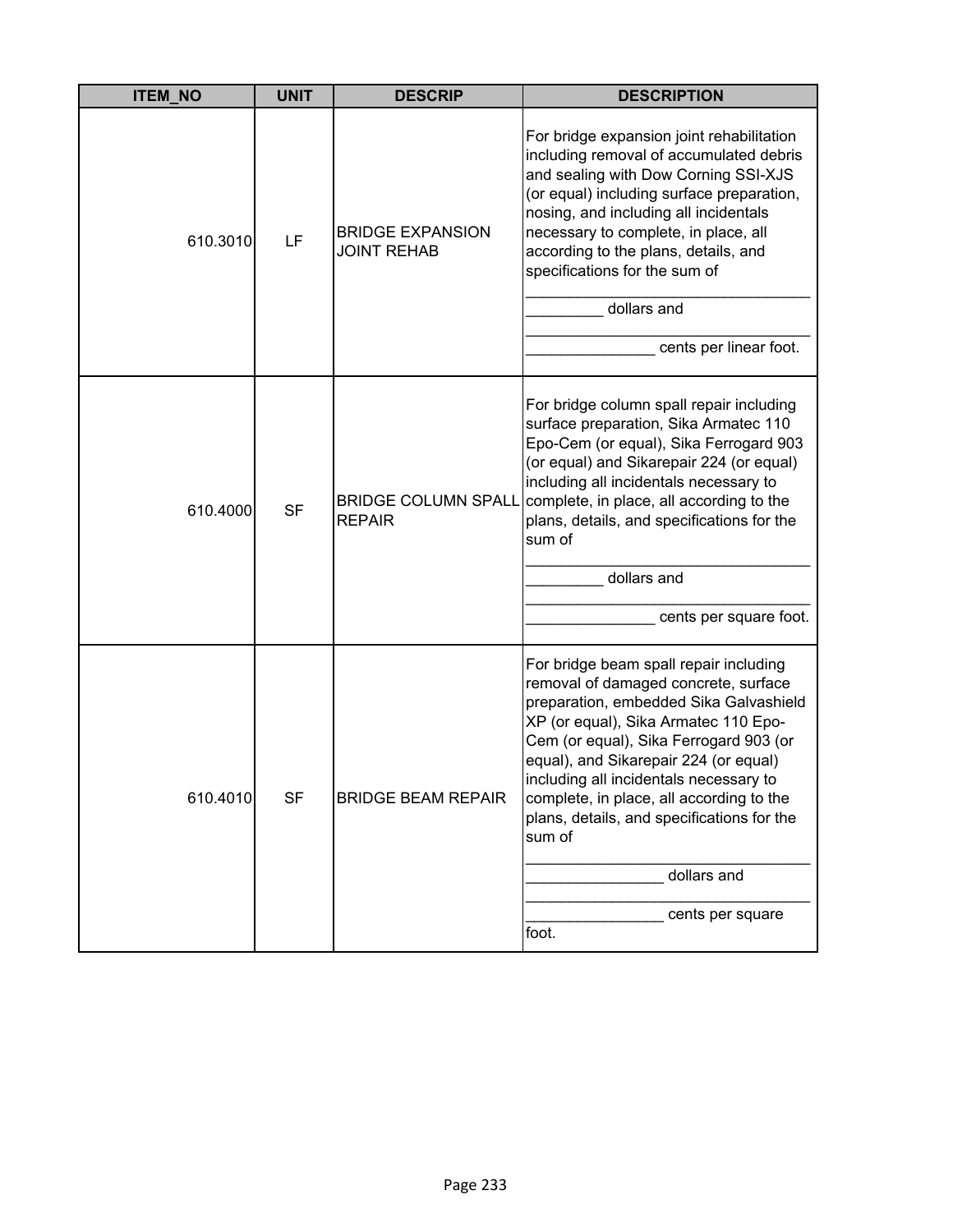| <b>ITEM_NO</b> | <b>UNIT</b> | <b>DESCRIP</b>                                                                                              | <b>DESCRIPTION</b>                                                                                                                                                                                                                                                                                                                                                                                                                                |
|----------------|-------------|-------------------------------------------------------------------------------------------------------------|---------------------------------------------------------------------------------------------------------------------------------------------------------------------------------------------------------------------------------------------------------------------------------------------------------------------------------------------------------------------------------------------------------------------------------------------------|
| 610.5000       | <b>SF</b>   | <b>BRIDGE BENT CAP</b><br><b>SPALL REPAIR</b>                                                               | For bridge bent cap spall repair including<br>removal of damaged concrete, surface<br>preparation, embedded Sika Galvashield<br>XP (or equal), Sika Armatec 110 Epo-<br>Cem (or equal), Sika Ferrogard 903 (or<br>equal), and Sikarepair 224 (or equal)<br>including all incidentals necessary to<br>complete, in place, all according to the<br>plans, details, and specifications for the<br>sum of<br>dollars and<br>cents per square<br>foot. |
| 610.6000       | <b>SF</b>   | <b>BRIDGE DECK</b><br><b>UNDERSIDE</b><br><b>REHABILITATION</b>                                             | For bridge deck underside rehabilitation<br>including surface preparation, Sika<br>Armatec 110 Epo-Cem (or equal), and<br>Sikarepair 224 (or equal) including all<br>incidentals necessary to complete, in<br>place, all according to the plans, details,<br>and specifications for the sum of<br>dollars and<br>cents per square<br>foot.                                                                                                        |
| 610.7000       | <b>SF</b>   | <b>BRIDGE ABUTMENT</b><br><b>WALL REPAIR</b>                                                                | For bridge abutment wall honeycombing<br>repair including surface preparation, Sika<br>Armatec 110 Epo-Cem (or equal), and<br>Sikarepair 224 (or equal) including all<br>incidentals necessary to complete, in<br>place, all according to the plans, details,<br>and specifications for the sum of<br>dollars and<br>cents per square foot.                                                                                                       |
| 610.7011       | <b>CY</b>   | <b>BRIDGE ABUTMENT</b><br>AND WING WALLS<br><b>DUCK CREEK AT</b><br><b>CENTERVILLE FURNISH</b><br>& INSTALL | Furnish and Install abutment and wing<br>walls for bridge over Duck Creek at<br>Centerville including all incidentals<br>according to the plans, details, and<br>specifications for the sum of<br>dollars and<br>cents per cubic yard.                                                                                                                                                                                                            |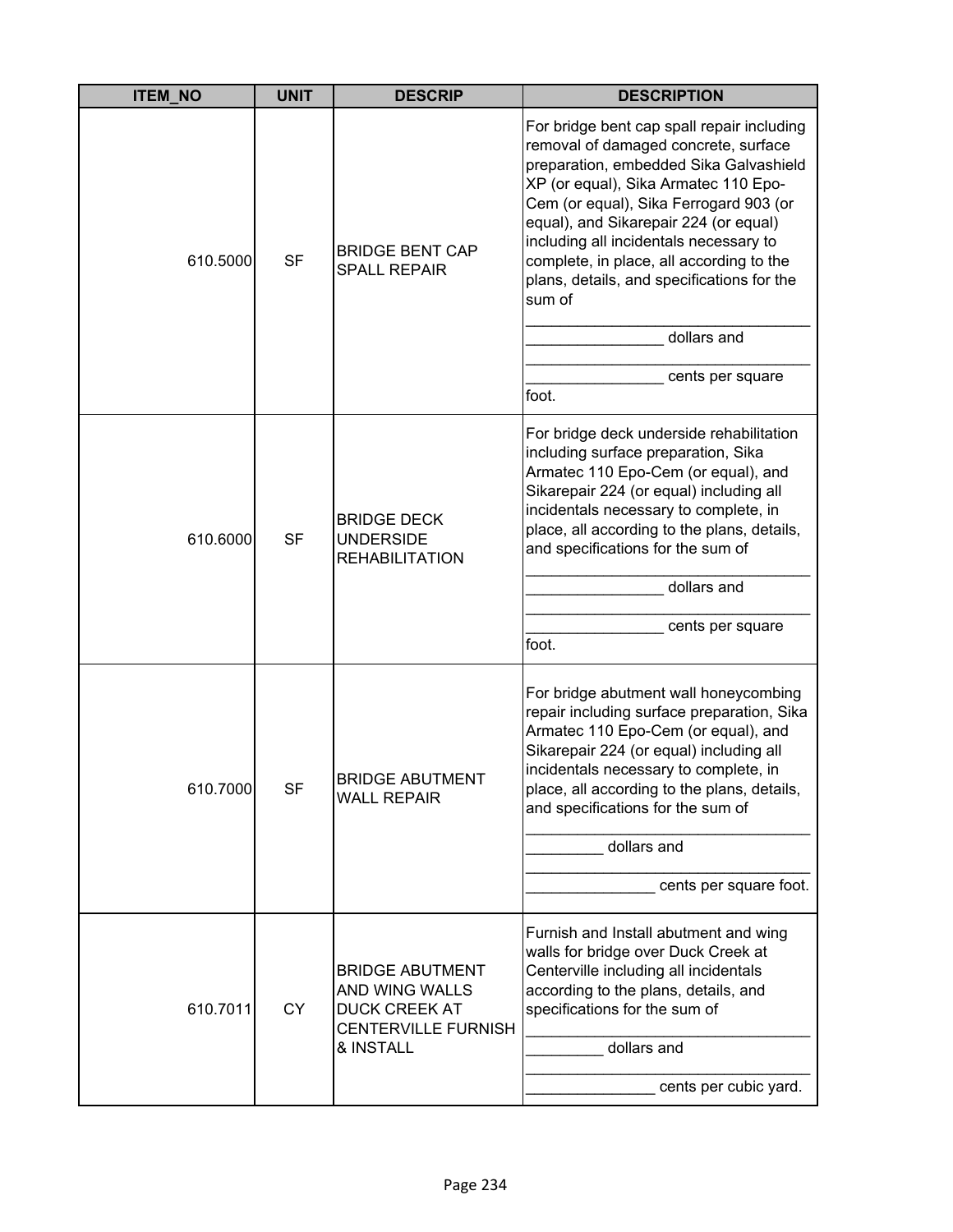| <b>ITEM_NO</b> | <b>UNIT</b> | <b>DESCRIP</b>                                                                                    | <b>DESCRIPTION</b>                                                                                                                                                                                                                                                                                                                             |
|----------------|-------------|---------------------------------------------------------------------------------------------------|------------------------------------------------------------------------------------------------------------------------------------------------------------------------------------------------------------------------------------------------------------------------------------------------------------------------------------------------|
| 610.7012       | <b>CY</b>   | <b>BRIDGE ABUTMENT</b><br>AND WING WALLS<br>DUCK CREEK AT I.H. 30<br><b>FURNISH &amp; INSTALL</b> | Furnish and Install abutment and wing<br>walls for bridge over Duck Creek at I.H.<br>30 including all incidentals according to<br>the plans, details, and specifications for<br>the sum of<br>dollars and<br>cents per cubic yard.                                                                                                             |
| 610.7013       | <b>CY</b>   | <b>BRIDGE ABUTMENT</b><br>AND WING WALLS AT<br>NAAMAN SCHOOL RD.<br><b>FURNISH &amp; INSTALL</b>  | Furnish and Install abutment and wing<br>walls for bridge at Naaman School Rd.<br>including all incidentals according to the<br>plans, details, and specifications for the<br>sum of<br>dollars and<br>cents per cubic yard.                                                                                                                   |
| 610.7014       | <b>SF</b>   | <b>BRIDGE ABUTMENT</b><br><b>CLASS C CONCRETE</b>                                                 | For bridge abutment wall honeycombing<br>repair including surface preparation, Sika<br>Armatec 110 Epo-Cem (or equal), and<br>Sikarepair 224 (or equal) including all<br>incidentals necessary to complete, in<br>place, all according to the plans, details,<br>and specifications for the sum of<br>dollars and<br>cents per SQUARE<br>FOOT. |
| 610.7015       | СY          | <b>BRIDGE ABUTMENT</b><br><b>CLASS C CONCRETE</b><br><b>FURNISH &amp; INSTALL</b>                 | Furnish and install Class C concrete<br>abutment per TxDOT including all<br>necessary incidentals for the sum of<br>dollars and<br>cents per cubic yard.                                                                                                                                                                                       |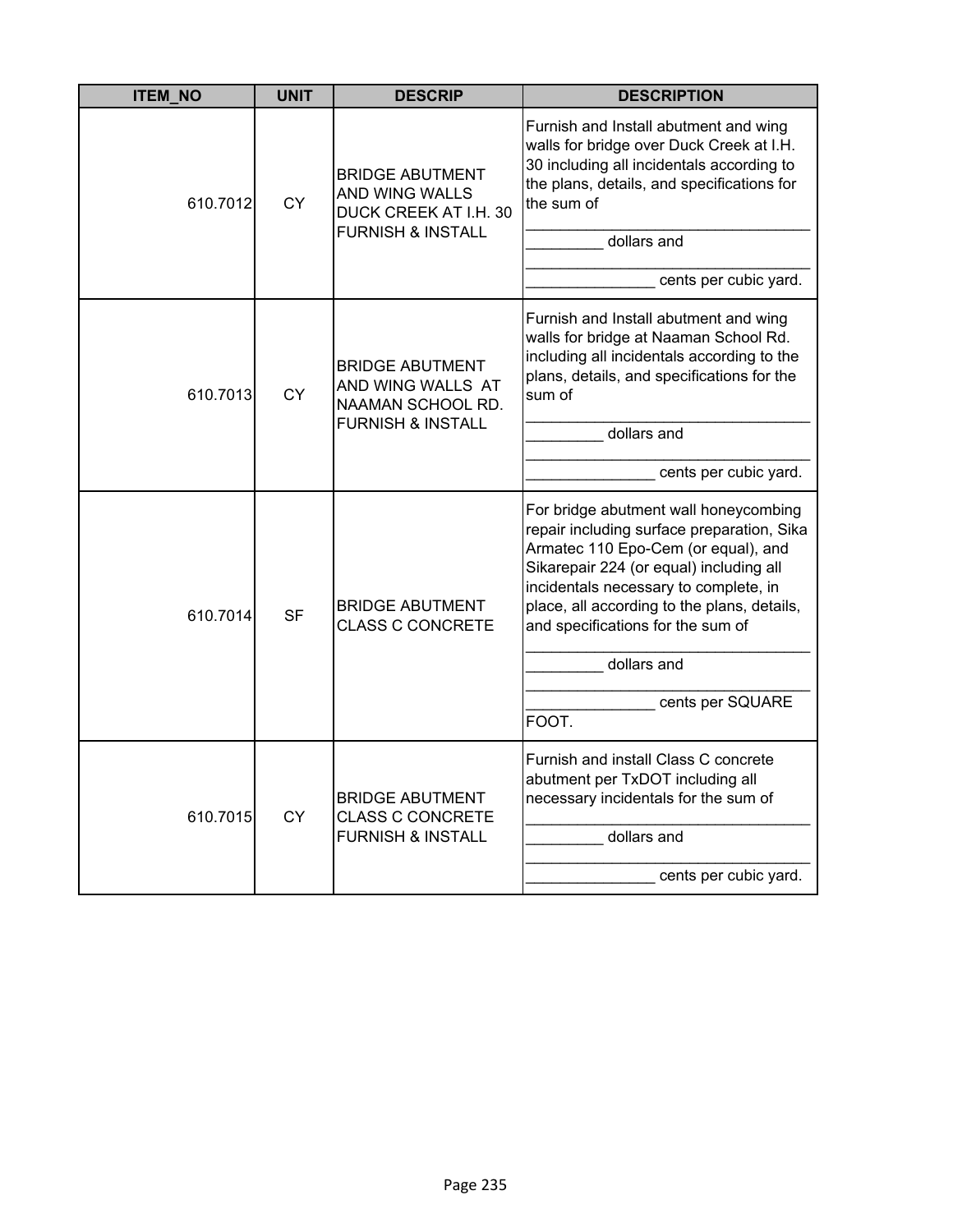| <b>ITEM_NO</b> | <b>UNIT</b> | <b>DESCRIP</b>                                                                               | <b>DESCRIPTION</b>                                                                                                                                                                                                                                                                                                                                                                                     |
|----------------|-------------|----------------------------------------------------------------------------------------------|--------------------------------------------------------------------------------------------------------------------------------------------------------------------------------------------------------------------------------------------------------------------------------------------------------------------------------------------------------------------------------------------------------|
| 610.8000       | <b>SF</b>   | <b>CONCRETE</b><br><b>REINFORCEMENT</b><br><b>CORROSION INHIBITOR</b>                        | For Sika Ferrogard 903 (or equal)<br>concrete reinforcement corrosion inhibitor<br>on entire bridge deck (top, bottom, and<br>edges) and around perimeter of all repar<br>areas (to foot minimum all around)<br>including all incidentals necessary to<br>complete, in place, all according to the<br>plans, details, and specifications for the<br>sum of<br>dollars and<br>cents per SQUARE<br>FOOT. |
| 610.9000       | <b>SF</b>   | <b>BRIDGE DECK</b><br><b>UNDERSIDE REHAB</b>                                                 | For bridge deck underside rehabilitation<br>including surface preparation, Sika<br>Armatec 110 Epo-Cem (or equal), Sika<br>Ferrogard 903 (or equal) and Sikarepair<br>224 (or equal) including all incidentals<br>necessary to complete, in place, all<br>according to the plans, details, and<br>specifications for the sum of<br>dollars and<br>cents per SQUARE FOOT.                               |
| 611.0000       | LF          | <b>REINFORCEED</b><br><b>PAVEMENT JOINT</b><br><b>FABRIC FURNISH &amp;</b><br><b>INSTALL</b> | Furnish and install reinforced pavement<br>joint fabric underseal in conformance with<br>TxDOT Item 356, Fabric Underseal,<br>including all incidentals necessary to<br>complete, in place, all according to the<br>project plans and details for the sum of<br>dollars and<br>cents per linear foot.                                                                                                  |
| 611.1100       | <b>SF</b>   | <b>BRIDGE ABUTMENT</b><br><b>WALL REPAIR</b>                                                 | For bridge abutment wall honeycombing<br>repair including surface preparation, Sika<br>Armatec 110 Epo-Cem (or equal), Sika<br>Ferrogard 903 (or equal) and Sikarepair<br>224 (or equal) including all incidentals<br>necessary to complete, in place, all<br>according to the plans, details, and<br>specifications for the sum of<br>dollars and<br>cents per SQUARE<br>FOOT.                        |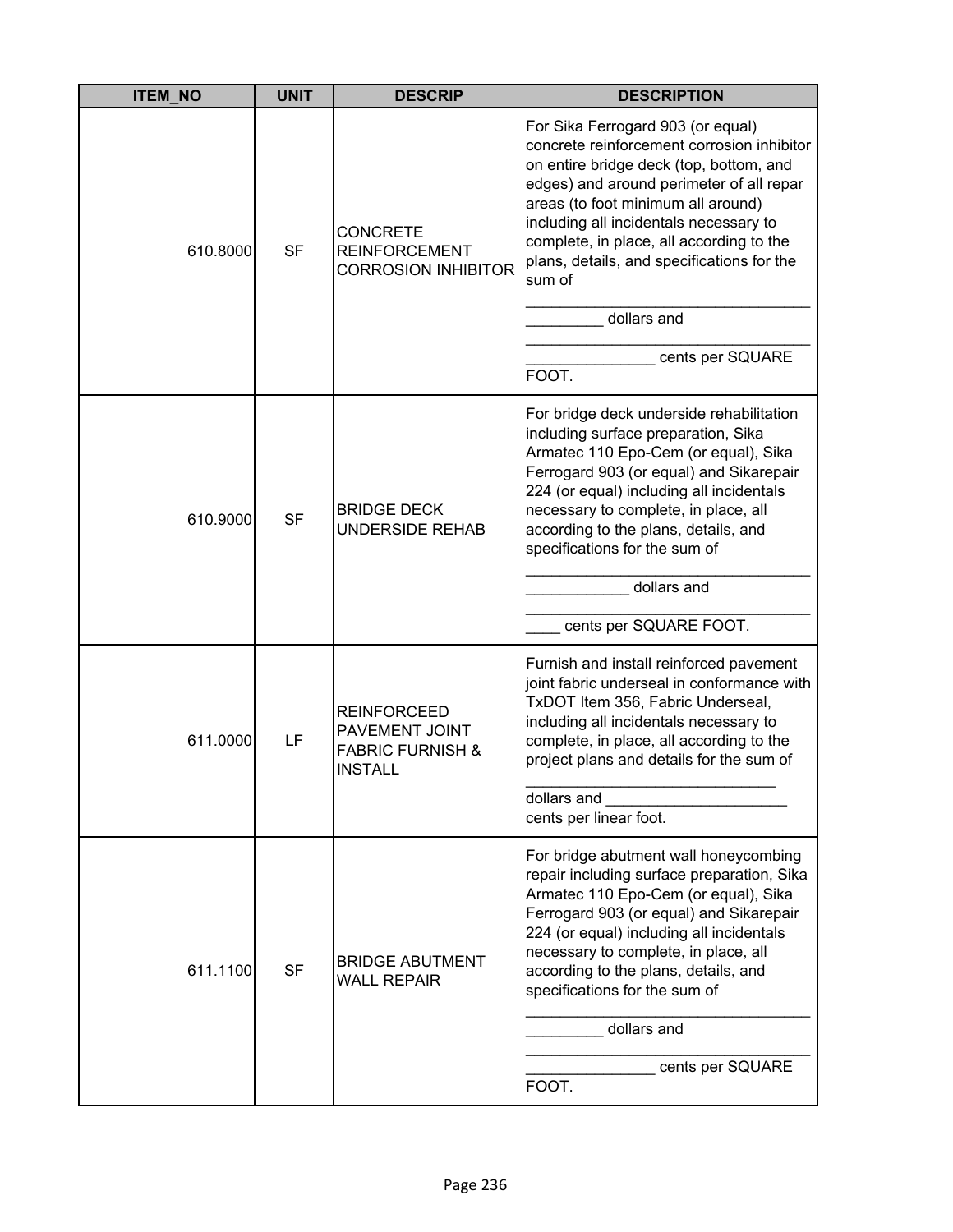| <b>ITEM_NO</b> | <b>UNIT</b> | <b>DESCRIP</b>                                                                                      | <b>DESCRIPTION</b>                                                                                                                                                                                                                                                                                 |
|----------------|-------------|-----------------------------------------------------------------------------------------------------|----------------------------------------------------------------------------------------------------------------------------------------------------------------------------------------------------------------------------------------------------------------------------------------------------|
| 612.0000       | LS          | <b>STRUCTURE OF</b><br><b>EXISTING IRRIGATION</b><br><b>MANHOLE FURNISH &amp;</b><br><b>INSTALL</b> | For structural augmentation of existing<br>irrigation manhole including all structural<br>steel, fabrication, anchorage and all<br>incidentals necessary to complete, in<br>place, all according to the project plans<br>and details for the LUMP SUM of<br>dollars and<br>cents.                  |
|                |             |                                                                                                     | For Class C reinforced concrete bridge                                                                                                                                                                                                                                                             |
| 613.0000       | <b>CY</b>   | <b>BRIDGE COLUMN</b><br><b>COLLAR FURNISH &amp;</b><br><b>INSTALL</b>                               | column collar including all concrete,<br>reinforcement, forming, excavation,<br>backfill, and all incidentals necessary to<br>complete, in place, all according to the<br>project plans and details for the sum of<br>dollars<br>and                                                               |
|                |             |                                                                                                     |                                                                                                                                                                                                                                                                                                    |
|                |             |                                                                                                     | cents per CUBIC<br>YARD.                                                                                                                                                                                                                                                                           |
|                | <b>CY</b>   | <b>BRIDGE COLUMN</b><br><b>CLASS C CONCRETE</b><br><b>FURNISH &amp; INSTALL</b>                     | Furnish and install Class C concrete<br>bridge column mass placement per<br>TxDOT including all necessary incidentals<br>for the sum of                                                                                                                                                            |
| 613.1000       |             |                                                                                                     | dollars<br>and                                                                                                                                                                                                                                                                                     |
|                |             |                                                                                                     | cents per CUBIC<br>YARD.                                                                                                                                                                                                                                                                           |
| 614.0000       | LF          | <b>STEEL COVERPLATE</b><br><b>FURNISH &amp; INSTALL</b>                                             | Furnish and install structural steel<br>coverplate at existing bridge deck armor<br>joint including all materials, fabrication,<br>anchorage, and all incidentals necessary<br>to complete, in place, all according to the<br>project plans and details for the sum of<br>dollars and<br>cents per |
|                |             |                                                                                                     | LINEAR FOOT.                                                                                                                                                                                                                                                                                       |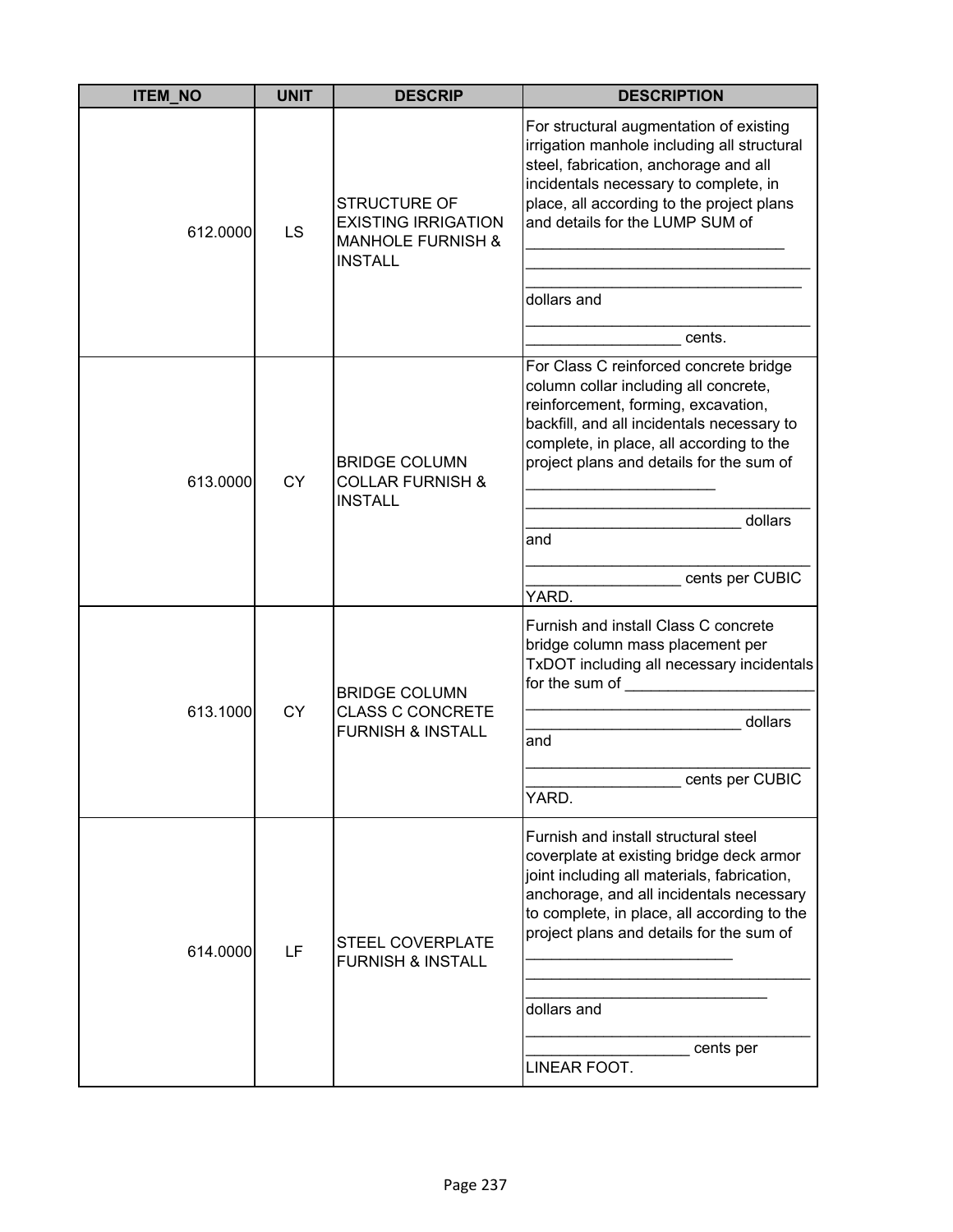| <b>ITEM_NO</b> | <b>UNIT</b> | <b>DESCRIP</b>                                                                             | <b>DESCRIPTION</b>                                                                                                                                                                          |
|----------------|-------------|--------------------------------------------------------------------------------------------|---------------------------------------------------------------------------------------------------------------------------------------------------------------------------------------------|
| 614.1000       | LB          | STEEL (MISC NON-<br><b>BRIDGE) FURNISH &amp;</b><br><b>INSTALL</b>                         | Provide structural steel (misc non-bridge)<br>as shown in the plans, specifications,<br>special provisions, and special<br>specifications for the sum of<br>dollars and<br>cents per pound. |
| 615.1000       | <b>CY</b>   | <b>BRIDGE FOOTING</b><br><b>CLASS C CONCRETE</b><br><b>FURNISH AND INSTALL</b>             | Furnish and install Class C concrete<br>footing per TxDOT including all necessary<br>incidentals for the sum of<br>dollars<br>and<br>cents per cubic<br>yard                                |
| 616.1000       | <b>CY</b>   | <b>BRIDGE SLAB CLASS C</b><br><b>CONCRETE FURNISH &amp;</b><br><b>INSTALL</b>              | Furnish and install Class C concrete slab<br>per TxDOT including all necessary<br>incidentals for the sum of<br>dollars<br>and<br>cents per cubic<br>yard                                   |
| 616.2000       | <b>CY</b>   | <b>BRIDGE SLAB</b><br><b>REINFORCED</b><br><b>CONCRETE FURNISH &amp;</b><br><b>INSTALL</b> | Furnish and install reinforce concrete slab<br>per TxDOT including all necessary<br>incidentals for the sum of<br>dollars<br>and<br>cents per cubic<br>yard                                 |
| 617.0000       | LS          | <b>BRIDGE PEDESTRIAN</b><br><b>SIDEWALK FURNISH &amp;</b><br><b>INSTALL</b>                | Furnish and install pedestrian sidewalk<br>bridge including all necessary incidentals<br>for the lump sum of<br>dollars<br>and<br>cents.                                                    |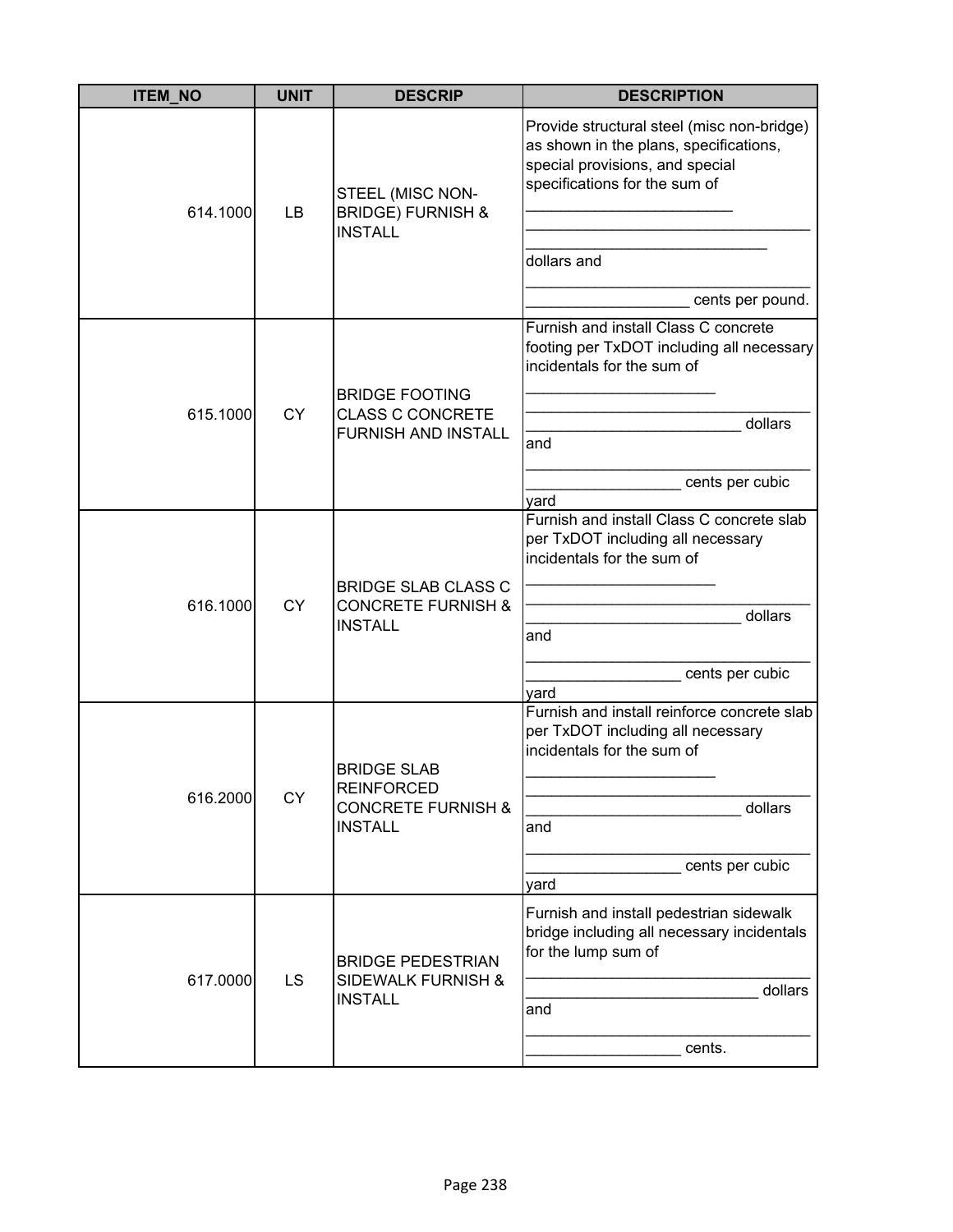| <b>ITEM_NO</b> | <b>UNIT</b> | <b>DESCRIP</b>                                                                                             | <b>DESCRIPTION</b>                                                                                                                                                                                                                                                                                                                                                                     |
|----------------|-------------|------------------------------------------------------------------------------------------------------------|----------------------------------------------------------------------------------------------------------------------------------------------------------------------------------------------------------------------------------------------------------------------------------------------------------------------------------------------------------------------------------------|
| 630.1000       | <b>CY</b>   | <b>BRIDGE APPROACH</b><br>SLAB CLASS C<br><b>CONCRETE FURNISH &amp;</b><br><b>INSTALL</b>                  | Furnish and install Class C concrete<br>approach slab per TxDOT including all<br>necessary incidentals for the sum of<br>dollars<br>and<br>cents per cubic<br>yard                                                                                                                                                                                                                     |
| 630.1300       | CY          | <b>CLASS S CONCRETE</b><br><b>BRIDGE APPROACH</b><br><b>SLAB</b>                                           | For variable thickness Class S concrete<br>bridge approach slab (BAS-94)(MOD)<br>including slab support, shoulder drain and<br>all other incidentals necessary to<br>complete in place for the sum of<br>dollars and<br>cents per cubic yard.                                                                                                                                          |
| 630.1400       | <b>CY</b>   | <b>CLASS S CONCRETE</b><br><b>BRIDGE APPROACH</b><br>SLAB (BAS-C)(MOD)                                     | For variable thickness Class S concrete<br>bridge approach slab (BAS-C)(MOD)<br>including slab support, shoulder drain and<br>all other incidentals necessary to<br>complete in place for the sum of<br>dollars and<br>cents per cubic yard.                                                                                                                                           |
| 631.0400       | LF          | <b>EXPASION JOINT</b><br>SEALED 4" SEJ-A<br><b>FURNISH &amp; INSTALL</b>                                   | Furnish and install 4 inch sealed<br>expansion joint SEJ-A per TXDOT<br>including all necessary incidentals for the<br>sum of<br>dollars and<br>cents per linear foot.                                                                                                                                                                                                                 |
| 632.0000       | <b>CY</b>   | <b>BRIDGE ABUTMENT</b>                                                                                     |                                                                                                                                                                                                                                                                                                                                                                                        |
| 632.1000       | EA          | <b>CRASH CUSHION</b><br><b>ATTENUATOR INSTL</b><br><b>QUAD N PER TxDOT</b><br><b>FURNISH &amp; INSTALL</b> | Furnish & Install crash cushion attenuator<br>INSTL QUAD N per TxDOT including all<br>necessary incidentals for the sum of<br>dollars<br>cents each.<br>and the control of the control of the control of the control of the control of the control of the control of the control of the control of the control of the control of the control of the control of the control of the cont |
| 634.0000       | <b>CY</b>   | <b>BRIDGE BENT</b>                                                                                         |                                                                                                                                                                                                                                                                                                                                                                                        |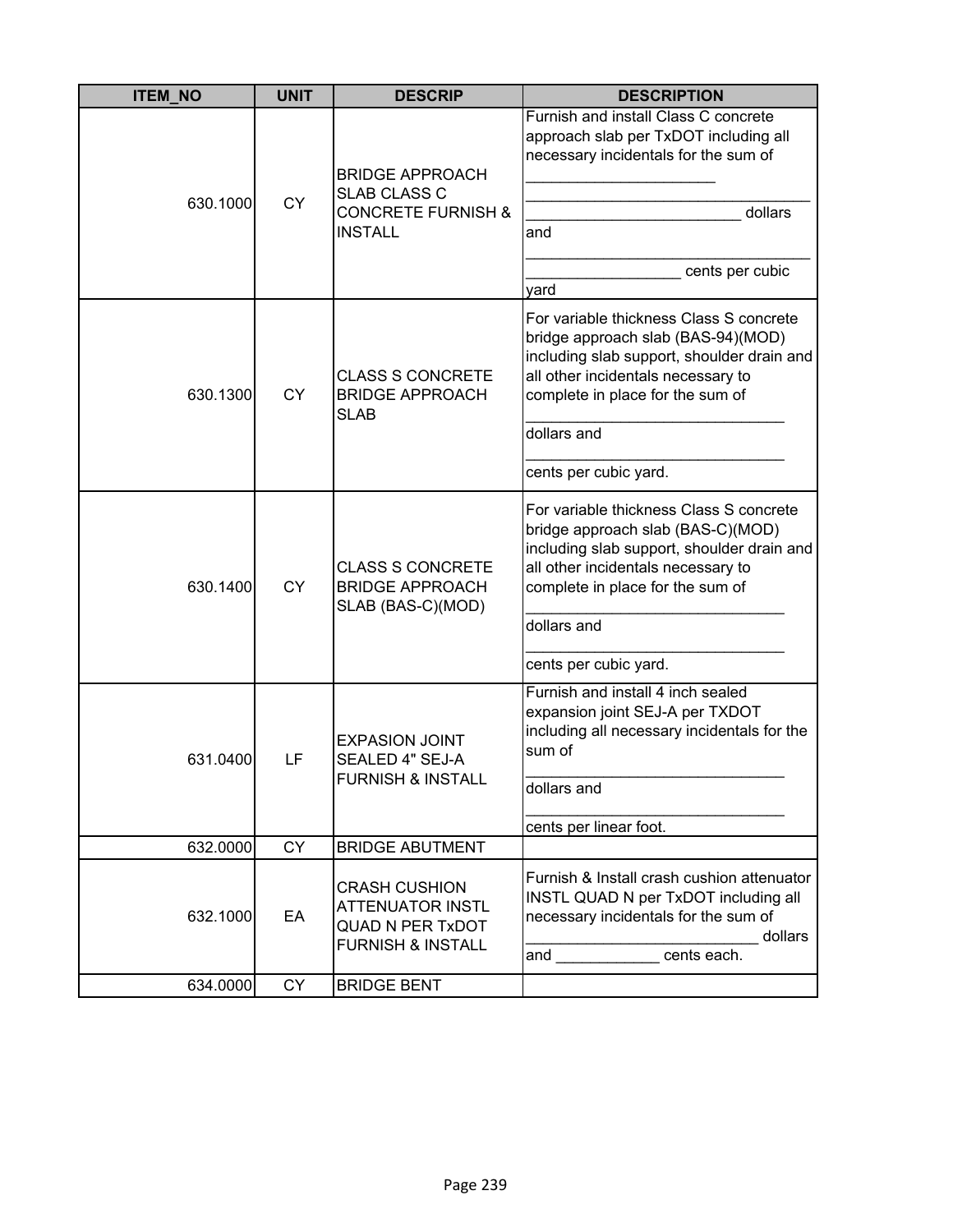| <b>ITEM_NO</b> | <b>UNIT</b> | <b>DESCRIP</b>                               | <b>DESCRIPTION</b>                                                                                                                                                                                                                                                            |
|----------------|-------------|----------------------------------------------|-------------------------------------------------------------------------------------------------------------------------------------------------------------------------------------------------------------------------------------------------------------------------------|
| 652.0000       | <b>CY</b>   | <b>RETAINING WALL</b><br>CLASS "C"           | For Special retaining wall, Class "C"<br>concrete, including all excavation,<br>reinforcing steel, forming, and all<br>according to the plans and all other<br>incidentals necessary to complete in<br>place for the sum of<br>dollars and<br>cents per cubic yard.           |
| 652.0001       | <b>CY</b>   | <b>RETAINING WALL</b><br>CLASS "C" SECTION 1 | For Special retaining wall section 1, Class<br>"C" concrete, including all excavation,<br>reinforcing steel, forming, and all<br>according to the plans and all other<br>incidentals necessary to complete in<br>place for the sum of<br>dollars and<br>cents per cubic yard. |
| 652.0002       | <b>CY</b>   | <b>RETAINING WALL</b><br>CLASS "C" SECTION 2 | For Special retaining wall section 2, Class<br>"C" concrete, including all excavation,<br>reinforcing steel, forming, and all<br>according to the plans and all other<br>incidentals necessary to complete in<br>place for the sum of<br>dollars and<br>cents per cubic yard. |
| 652.0003       | СY          | <b>RETAINING WALL</b><br>CLASS "C" SECTION 3 | For Special retaining wall section 3, Class<br>"C" concrete, including all excavation,<br>reinforcing steel, forming, and all<br>according to the plans and all other<br>incidentals necessary to complete in<br>place for the sum of<br>dollars and<br>cents per cubic yard. |
| 652.0004       | <b>CY</b>   | <b>RETAINING WALL</b><br>CLASS "C" SECTION 4 | For Special retaining wall section 4, Class<br>"C" concrete, including all excavation,<br>reinforcing steel, forming, and all<br>according to the plans and all other<br>incidentals necessary to complete in<br>place for the sum of<br>dollars and<br>cents per cubic yard. |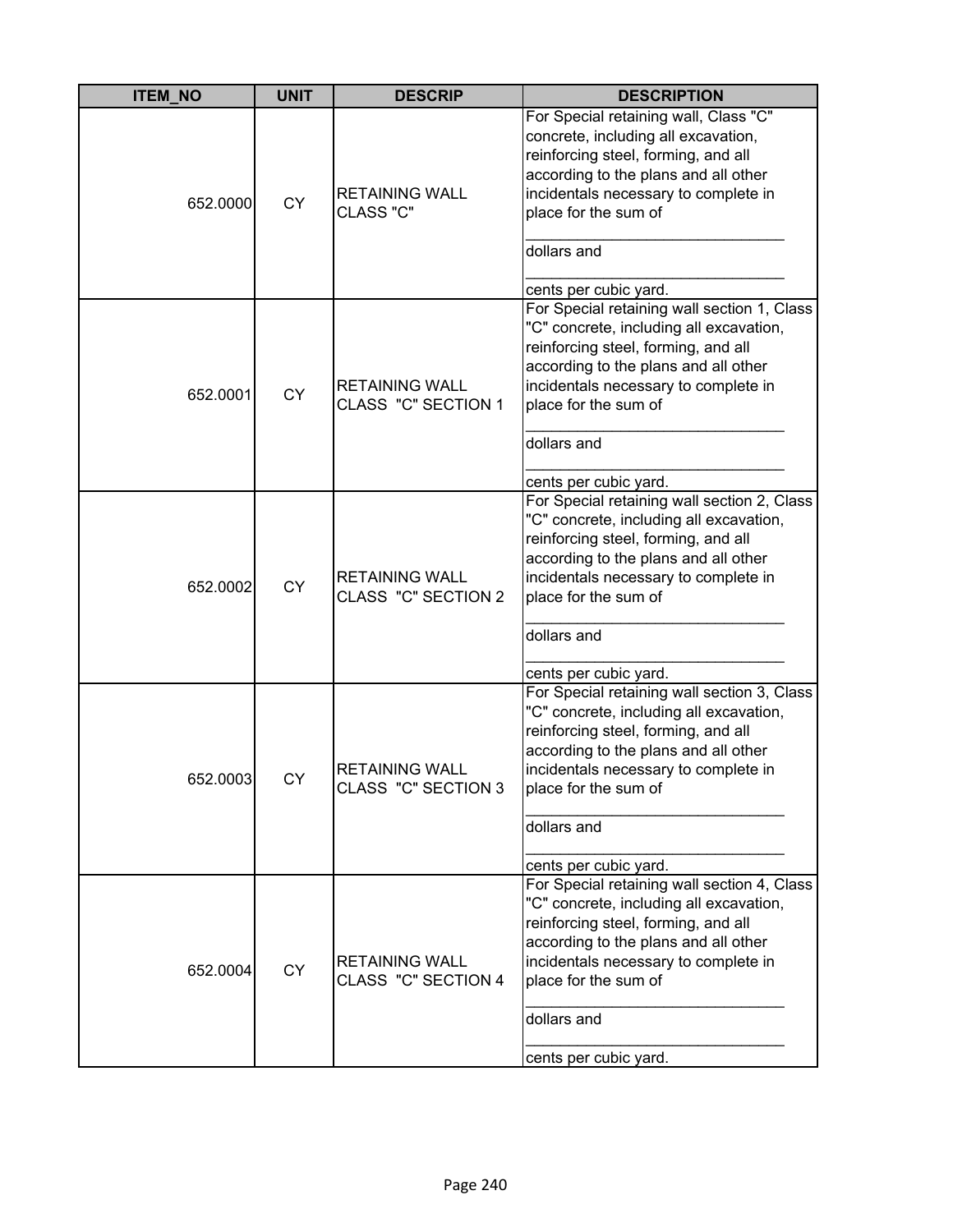| <b>ITEM NO</b> | <b>UNIT</b> | <b>DESCRIP</b>                                                                             | <b>DESCRIPTION</b>                                                                                                                                                                                                                                                                 |
|----------------|-------------|--------------------------------------------------------------------------------------------|------------------------------------------------------------------------------------------------------------------------------------------------------------------------------------------------------------------------------------------------------------------------------------|
| 653.1000       | <b>CY</b>   | <b>RETAINING WALL TYPE</b><br>'A' CONSTRUCT                                                | For Type 'A' retaining wall including all<br>excavation, reinforcing steel, forming, and<br>railing all according to the plans and all<br>other incidentals necessary to complete in<br>place for the sum of<br>dollars and<br>cents per cubic yard.                               |
| 653.2000       | <b>CY</b>   | <b>RETAINING WALL TYPE</b><br>'B' CONSTRUCT                                                | For Type 'B' retaining wall including all<br>excavation, reinforcing steel, forming, and<br>railing all according to the plans and all<br>other incidentals necessary to complete in<br>place for the sum of<br>dollars and<br>cents per cubic yard.                               |
| 653.3000       | <b>CY</b>   | <b>RETAINING WALL TYPE</b><br>'C' CONSTRUCT                                                | For Type 'C' retaining wall including all<br>excavation, reinforcing steel, forming, and<br>railing all according to the plans and all<br>other incidentals necessary to complete in<br>place for the sum of<br>dollars and<br>cents per cubic yard.                               |
| 653.4000       | <b>CY</b>   | <b>RETAINING WALL TYPE</b><br><b>D' CONSTRUCT</b>                                          | For Type 'D' retaining wall icluding all<br>excavation, reinforcing steel, forming, and<br>railing all according to the plans and all<br>other incidentals necessary to complete in<br>place for the sum of<br>dollars and<br>cents per cubic yard.                                |
| 653.5000       | <b>SF</b>   | <b>RETAINING WALL</b><br><b>CONCRETE</b><br><b>SEGMENTAL FURNISH</b><br><b>AND INSTALL</b> | Furnish and install Concrete Segmental<br>Retaining Wall including all excavation,<br>reinforcing steel, forming, and railing all<br>according to the plans and all other<br>incidentals necessary to complete in<br>place for the sum of<br>dollars and<br>cents per square feet. |
| 653.6000       | <b>SF</b>   | <b>RETAINING WALL</b><br><b>SPECIAL FURNISH &amp;</b><br><b>INSTALL</b>                    | Furnish and install Special retaining wall<br>per TxDot including all necessary<br>incidentals for the sum of<br>dollars and<br>cents per square foot.                                                                                                                             |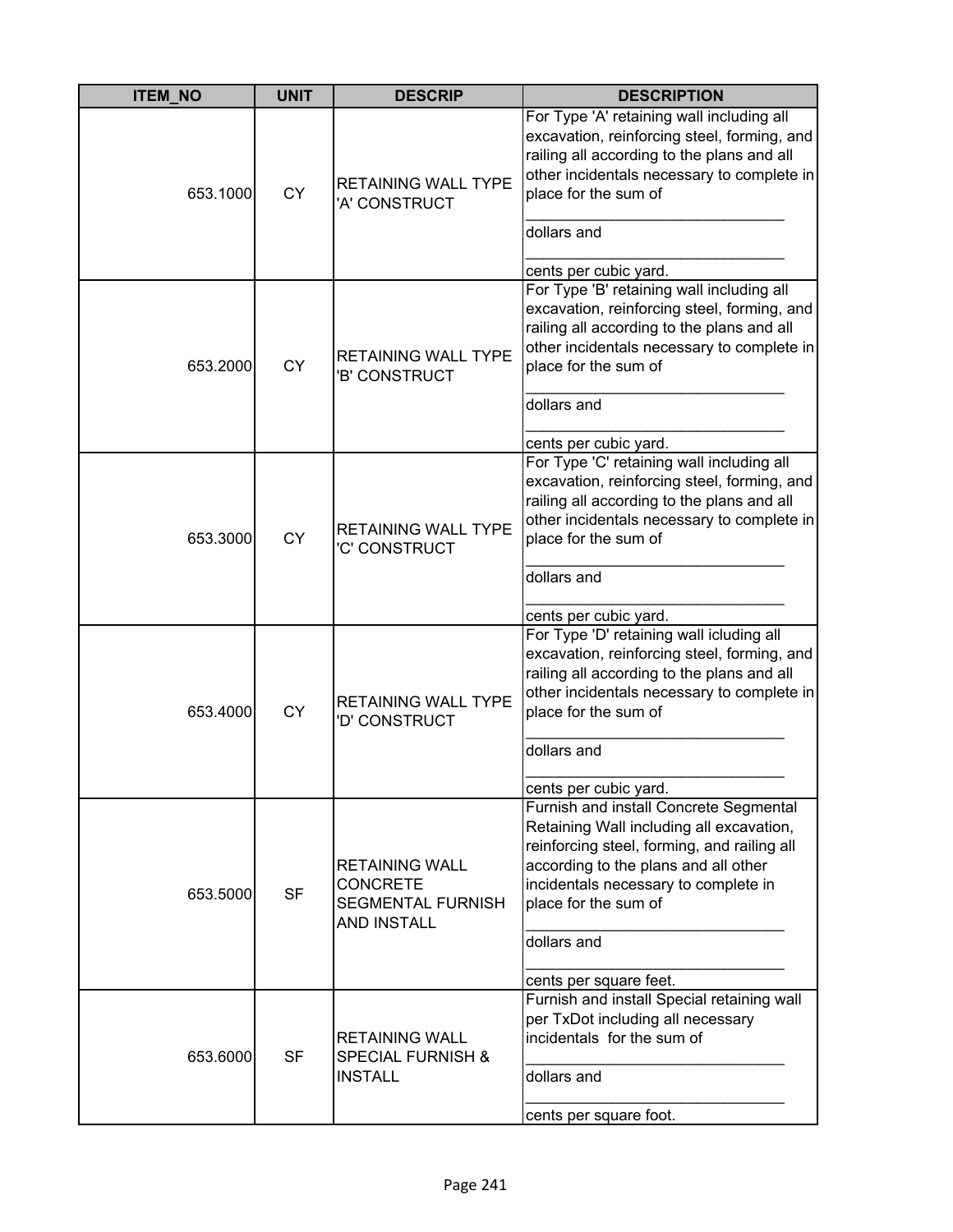| <b>ITEM_NO</b> | <b>UNIT</b> | <b>DESCRIP</b>                                                         | <b>DESCRIPTION</b>                                                                                                                                                                                                                            |
|----------------|-------------|------------------------------------------------------------------------|-----------------------------------------------------------------------------------------------------------------------------------------------------------------------------------------------------------------------------------------------|
| 653.7000       | <b>SF</b>   | <b>VENEER AND</b><br><b>BRICKLEDGE</b><br><b>CONSTRUCT</b>             | Construct brick veneer and brickledge on<br>RETAINING WALL BRICK retaining wall including all incidentals<br>necessary according to the plans for the<br>sum of<br>dollars and<br>cents per square feet.                                      |
| 654.0000       | <b>CY</b>   | <b>RETAINING WALL 3000</b><br><b>PSI NEGATIVE</b>                      | For 3000 PSI reinforced concrete<br>negative retaining wall including all<br>excavation, concrete, reinforcing steel,<br>forming according to the plans for the<br>sum of<br>dollars and<br>cents per cubic yard.                             |
| 655.0010       | LF          | <b>SCREENING WALL</b><br><b>REMOVE AND REPLACE</b>                     | Remove and replace screening wall all<br>according to the plans specifications and<br>details for the sum of<br>dollars and<br>cents per cubic yard.                                                                                          |
| 655.0011       | LS          | <b>SCREENING WALL</b><br><b>REPAIR AND OR</b><br><b>REPLACE</b>        | Repair and replacement of Masonry<br>Screen Walls. Work to be subcontracted<br>to a Masonry Contractor designated by<br>the City. Reimbursement equal to cost of<br>subcontract plus 15% for the sum of<br>dollars and<br>cents per lump sum. |
| 655.1000       | LF          | SINGLE WYTHE<br><b>MASONRY SCREENING</b><br><b>WALL INSTALL</b>        | Install single wythe masonry screening<br>wall all according to the plans<br>specifications and details for the sum of<br>dollars and<br>cents per linear foot.                                                                               |
| 655.2000       | LF          | <b>DOUBLE WYTHE</b><br><b>MASONRY SCREENING</b><br><b>WALL INSTALL</b> | Install double wythe masonry screening<br>wall all according to the plans<br>specifications and details for the sum of<br>dollars and<br>cents per linear foot.                                                                               |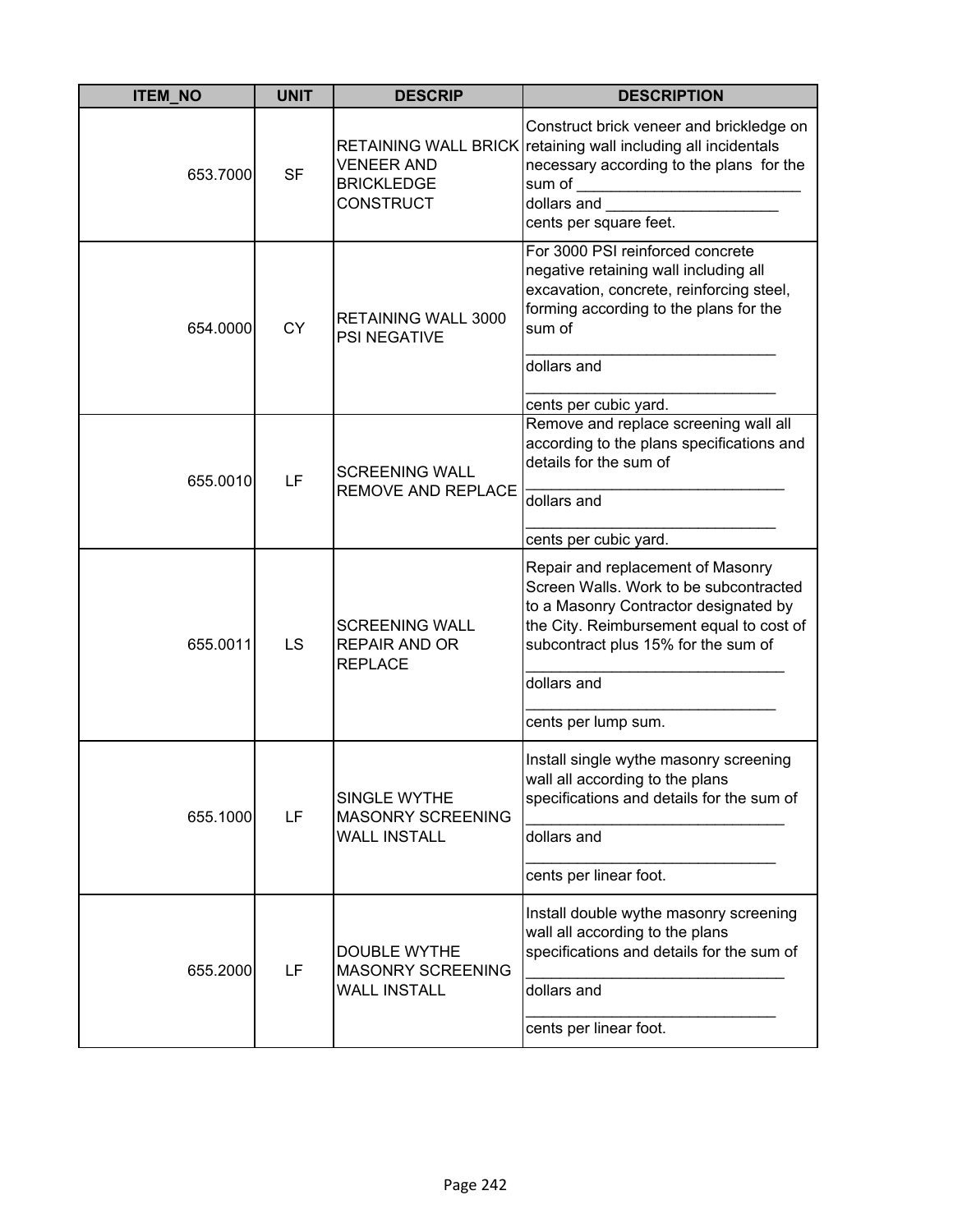| <b>ITEM_NO</b> | <b>UNIT</b> | <b>DESCRIP</b>                                                      | <b>DESCRIPTION</b>                                                                                                                                                        |
|----------------|-------------|---------------------------------------------------------------------|---------------------------------------------------------------------------------------------------------------------------------------------------------------------------|
| 656.0000       | <b>CY</b>   | <b>RETAINING WALL 3600</b><br><b>PSI NEGATIVE</b>                   | For 3600 PSI reinforced concrete<br>negative retaining wall including all<br>excavation, concrete, reinforcing steel,<br>forming according to the plans for the<br>sum of |
|                |             |                                                                     | dollars and                                                                                                                                                               |
|                |             |                                                                     | cents per cubic yard.                                                                                                                                                     |
| 657.0000       | SY          | <b>RETAINING WALL R-</b><br><b>RAP</b>                              | For R- rap retaining wall including all<br>excavation, reinforcing steel and forming<br>all according to the plans for the sum<br>dollars and                             |
|                |             |                                                                     |                                                                                                                                                                           |
|                |             |                                                                     | cents per square yard.                                                                                                                                                    |
| 657.1100       | <b>SY</b>   | <b>RETAINING WALL R-</b><br>RAP 4' HIGH OR LESS.<br>(Range <50 SY)  | For R- rap retaining wall 4' high or less<br>(Range <50 SY) including all excavation,<br>reinforcing steel and forming all<br>according to the plans for the sum          |
|                |             |                                                                     | dollars and                                                                                                                                                               |
|                |             |                                                                     | cents per square yard.                                                                                                                                                    |
| 657.1200       | SY          | <b>RETAINING WALL R-</b><br>RAP 4' HIGH OR LESS.<br>(Range > 50 SY) | For R- rap retaining wall 4' high or less<br>(Range >50 SY) including all excavation,<br>reinforcing steel and forming all<br>according to the plans for the sum          |
|                |             |                                                                     | dollars and                                                                                                                                                               |
|                |             |                                                                     | cents per square yard.                                                                                                                                                    |
| 657.2100       | <b>SY</b>   | <b>RETAINING WALL R-</b><br>RAP HIGHER THAN 4'                      | For R- rap retaining wall higher than 4'<br>(Range <50 SY) including all excavation,<br>reinforcing steel and forming all<br>according to the plans for the sum           |
|                |             | (Range <50 SY)                                                      | dollars and                                                                                                                                                               |
|                |             |                                                                     | cents per square yard.                                                                                                                                                    |
| 657.2200       | SY          | <b>RETAINING WALL R-</b><br><b>RAP HIGHER THAN 4'</b>               | For R- rap retaining wall higher than 4'<br>(Range >50 SY) including all excavation,<br>reinforcing steel and forming all<br>according to the plans for the sum           |
|                |             | (Range > 50 SY)                                                     | dollars and                                                                                                                                                               |
|                |             |                                                                     | cents per square yard.                                                                                                                                                    |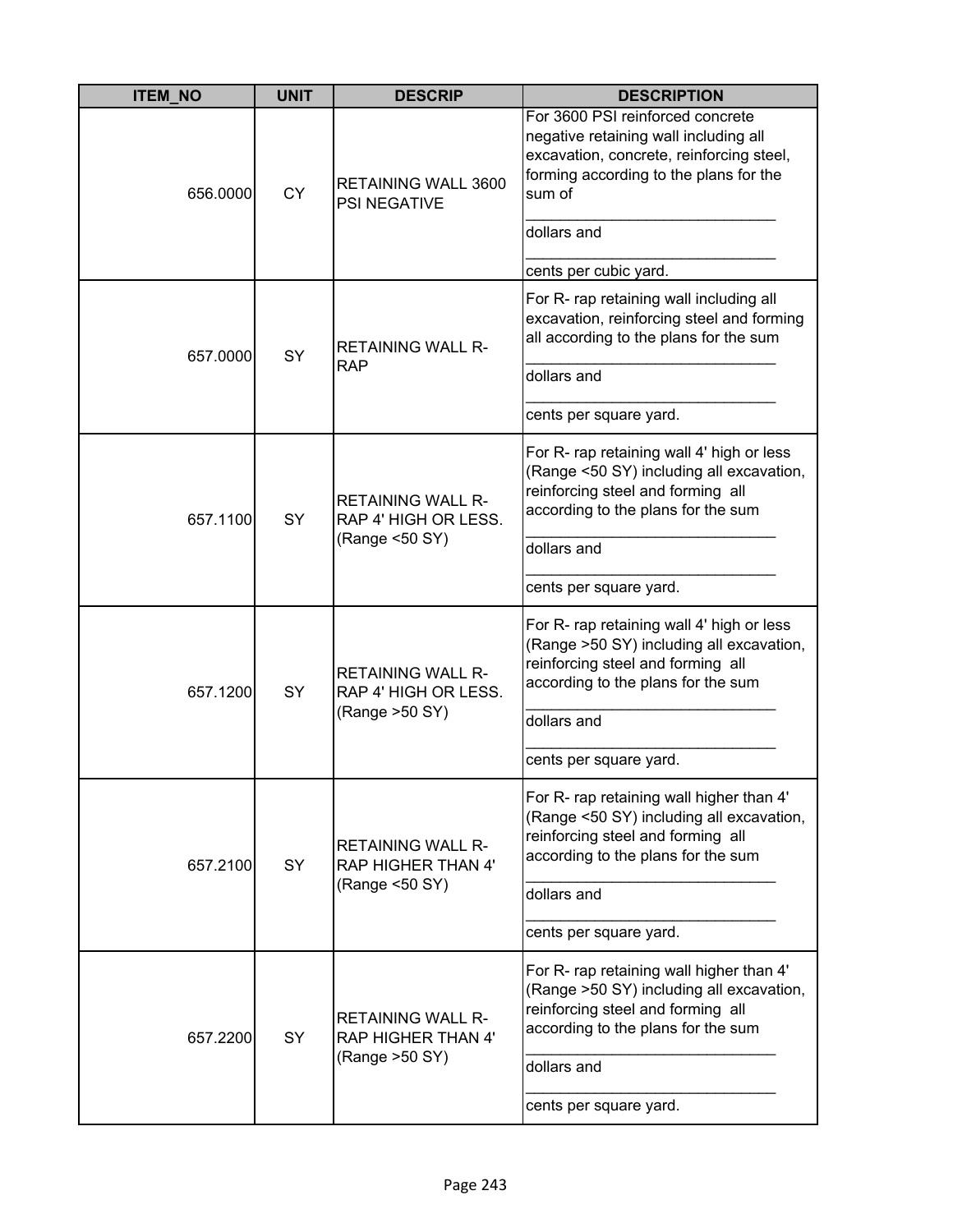| <b>ITEM_NO</b> | <b>UNIT</b> | <b>DESCRIP</b>                                  | <b>DESCRIPTION</b>                                                                                                                                                                                                                 |
|----------------|-------------|-------------------------------------------------|------------------------------------------------------------------------------------------------------------------------------------------------------------------------------------------------------------------------------------|
| 658.0000       | <b>CY</b>   | <b>RETAINING WALL 3000</b><br>PSI CONSTRUCT     | For 3000 PSI reinforce concrete retaining<br>wall including all excavation, reinforcing<br>steel, forming, and railing all according to<br>the plans and all other incidentals<br>necessary to complete in place for the<br>sum of |
|                |             |                                                 | dollars and<br>cents per cubic yard.                                                                                                                                                                                               |
| 658.1000       | <b>CY</b>   | <b>RETAINING WALL</b><br><b>CONSTRUCT</b>       | Construct retaining wall including all<br>necessary incidentals for the sum of<br>dollars and                                                                                                                                      |
|                |             |                                                 | cents per cubic yard.                                                                                                                                                                                                              |
| 659.0000       | SY          | <b>RETAINING WALL RIP</b><br><b>RAP</b>         | For rip rap retaining wall including all<br>excavation, reinforcing steel and forming<br>all according to the plans for the sum<br>dollars and                                                                                     |
|                |             |                                                 | cents per square yard.                                                                                                                                                                                                             |
| 660.0000       | <b>CY</b>   | <b>RETAINING WALL TYPE</b><br><b>RW 1 (H) C</b> | For class C concrete type RW 1 (H) C<br>retaining wall including all excavation,<br>reinforcing steel and forming all<br>according to the plans for the sum<br>dollars and                                                         |
|                |             |                                                 | cents per cubic yard.                                                                                                                                                                                                              |
| 661.1000       | <b>CY</b>   | <b>RETAINING WALL TYPE</b><br><b>RW 1 (L) C</b> | For type RW 1 (L) C retaining wall<br>including all excavation, concrete,<br>reinforcing steel, forming and all other<br>incidentals according to the plans for the<br>$sum_$<br>dollars and                                       |
|                |             |                                                 | cents per cubic yard.                                                                                                                                                                                                              |
| 662.0000       | <b>CY</b>   | RETAINING WALL 3000<br>PSI TYPE 2               | For 3000 PSI type 2 retaining wall<br>including all excavation, concrete,<br>reinforcing steel, forming according to the<br>plans for the sum of                                                                                   |
|                |             |                                                 | dollars and<br>cents per cubic yard.                                                                                                                                                                                               |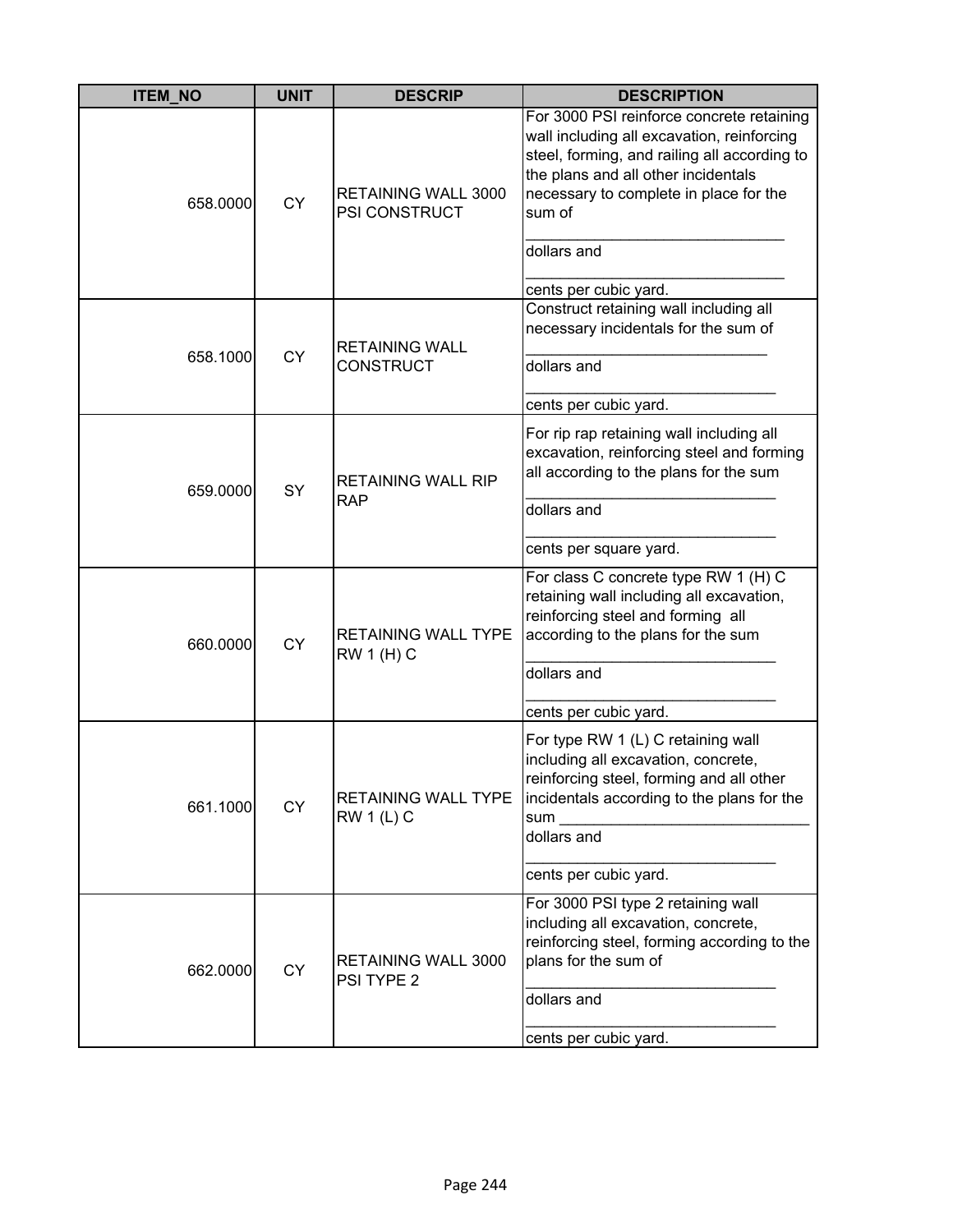| <b>ITEM_NO</b> | <b>UNIT</b> | <b>DESCRIP</b>                                                     | <b>DESCRIPTION</b>                                                                                                                                                                                                                                                        |
|----------------|-------------|--------------------------------------------------------------------|---------------------------------------------------------------------------------------------------------------------------------------------------------------------------------------------------------------------------------------------------------------------------|
| 663.0000       | <b>CY</b>   | RETAINING WALL 3000<br>PSI TYPE 3                                  | For 3000 PSI type 3 retaining wall<br>including all excavation, concrete,<br>reinforcing steel, forming according to the<br>plans for the sum of<br>dollars and<br>cents per cubic yard.                                                                                  |
| 664.4000       | <b>CY</b>   | <b>RETAINING WALL 3000</b><br>PSI TYPE 4                           | For 3000 PSI Type 4 retaining wall<br>including all excavation, concrete,<br>reinforcing steel, forming according to the<br>plans for the sum of<br>dollars and<br>cents per cubic yard.                                                                                  |
| 665.0000       | <b>CY</b>   | RETAINING WALL 3000<br>PSI TYPE 5                                  | For 3000 PSI type 5 retaining wall<br>including all excavation, concrete,<br>reinforcing steel, forming according to the<br>plans for the sum of<br>dollars and<br>cents per cubic yard.                                                                                  |
| 666.0000       | <b>CY</b>   | RETAINING WALL 3000<br>PSI TYPE 6                                  | For 3000 PSI type 6 retaining wall<br>including all excavation, concrete,<br>reinforcing steel, forming according to the<br>plans for the sum of<br>dollars and<br>cents per cubic yard.                                                                                  |
| 666.1000       | <b>CY</b>   | RETAINING WALL 3000<br>PSI TYPE 6A                                 | For 3000 PSI type 6A retaining wall<br>including all excavation, concrete,<br>reinforcing steel, forming and all other<br>incidentals according to the plans for the<br>sum of<br>dollars and<br>cents<br>per cubic yard.                                                 |
| 666.2003       | <b>CY</b>   | <b>RETAINING WALL TYPE</b><br>6 OR 6A < 3' RANGE 26-<br>100 CONST. | Contruct 3000 psi reinforced concrete<br>retaining wall similar to a Type 6 ot Type<br>6A wall in which the height is from greater<br>than 6" to 3' and the total concrete volume<br>is from 26-100 cubic yards, for the sum of<br>dollars and _ cents per cubic<br>yard. |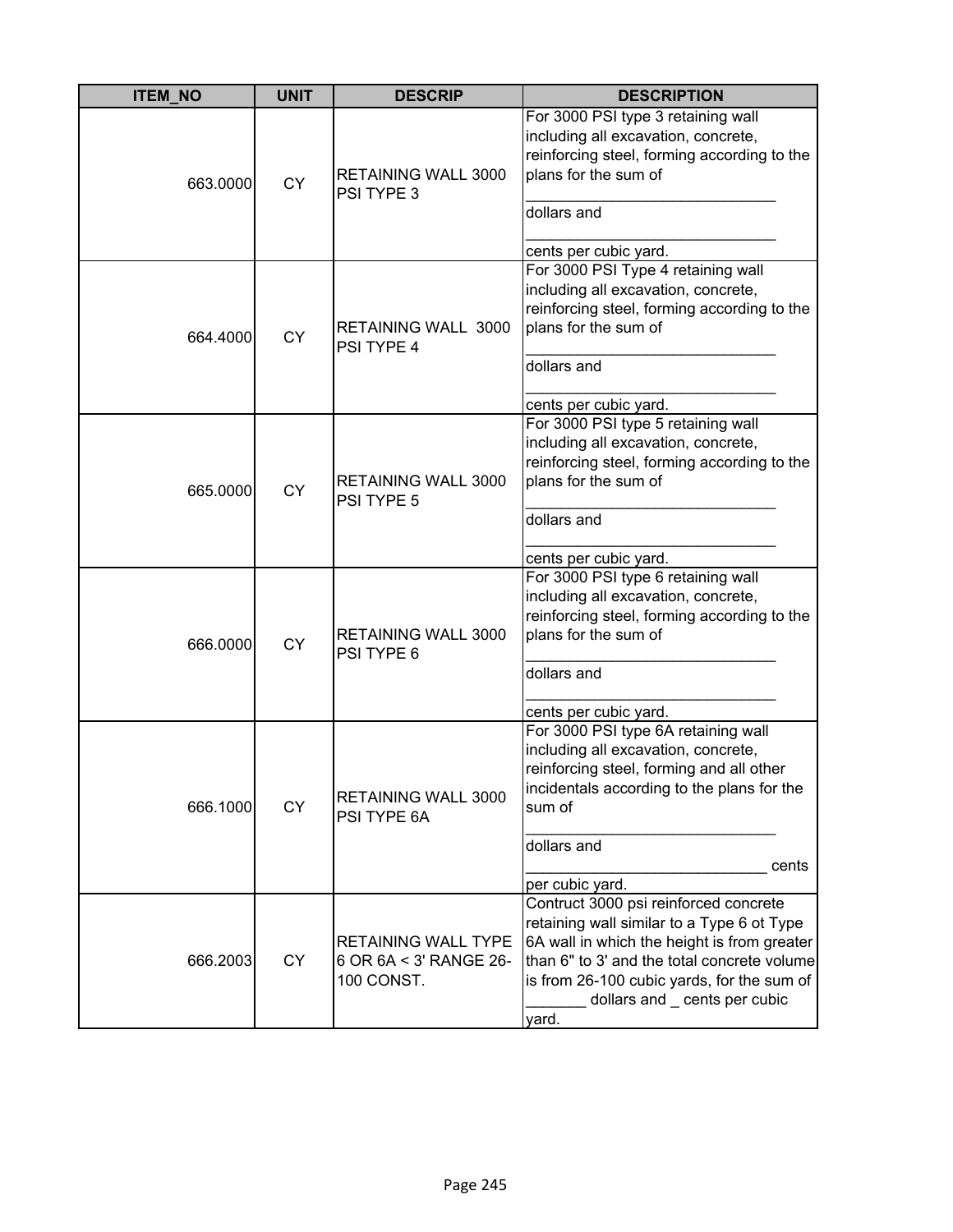| <b>ITEM_NO</b> | <b>UNIT</b> | <b>DESCRIP</b>                                                                            | <b>DESCRIPTION</b>                                                                                                                                                                                                                                                                               |
|----------------|-------------|-------------------------------------------------------------------------------------------|--------------------------------------------------------------------------------------------------------------------------------------------------------------------------------------------------------------------------------------------------------------------------------------------------|
| 666.2004       | <b>CY</b>   | RETAINING WALL TYPE<br>500 CONST.                                                         | Contruct 3000 psi reinforced concrete<br>retaining wall similar to a Type 6 ot Type<br>6A wall in which the height is from greater<br>6 OR 6A < 3' RANGE 100- than 6" to 3' and the total concrete volume<br>is from 100-500 cubic yards, for the sum<br>of dollars and cents per cubic<br>yard. |
| 666.2005       | <b>CY</b>   | <b>RETAINING WALL TYPE</b><br>6 OR 6A < 3' RANGE ><br>500 CONST.                          | Contruct 3000 psi reinforced concrete<br>retaining wall similar to a Type 6 ot Type<br>6A wall in which the height is from greater<br>than 6" to 3' and the total concrete volume<br>is over 500 cubic yards, for the sum of<br>dollars and ______ cents per cubic<br>yard.                      |
| 666.2010       | <b>CY</b>   | <b>RETAINING WALL</b><br>CLASS 'C' TYPE 'B' OR<br>'C' 13"-36" HEIGHT<br>CONST.            | Construct Class 'C' reinforced concrete<br>retaining wall Type B or C in accordance<br>with City Details and Specifications for the<br>sum of _______________________<br>dollars and ________________cents per<br>cubic yard.                                                                    |
| 666.2011       | <b>CY</b>   | <b>RETAINING WALL</b><br>CLASS 'C' TYPE 'B' OR<br>'C' 13"-36" HEIGHT<br>RANGE 0-10 CONST. | Construct Class 'C' reinforced concrete<br>retaining wall Type B or C in accordance<br>with City Details and Specifications. Wall<br>height between 13-36 inches. Total<br>concrete volume is from 0-10 cubic yards,<br>for the sum of dollars and<br>cents per cubic yard.                      |
| 666.2012       | <b>CY</b>   | <b>RETAINING WALL</b><br>CLASS 'C' TYPE 'B' OR<br>'C' 13"-36" RANGE >10<br>CONST.         | Construct Class 'C' reinforced concrete<br>retaining wall Type B or C in accordance<br>with City Details and Specifications. Wall<br>height between 13-36 inches. Total<br>concrete volume is over 10 cubic yards,<br>for the sum of dollars and<br>cents per cubic yard.                        |
| 666.2021       | <b>CY</b>   | <b>RETAINING WALL</b><br>CLASS 'C' TYPE 'B' OR<br>'C' 37"-60" HEIGHT<br>RANGE 0-10 CONST. | Construct Class 'C' reinforced concrete<br>retaining wall Type B or C in accordance<br>with City Details and Specifications. Wall<br>height between 37-60 inches. Total<br>concrete volume is from 0-10 cubic yards,<br>for the sum of <b>container</b><br>dollars and<br>cents per cubic yard.  |
| 666.2022       | <b>CY</b>   | <b>RETAINING WALL</b><br>CLASS 'C' TYPE 'B' OR<br>'C' 37"-60" RANGE >10<br>CONST.         | Construct Class 'C' reinforced concrete<br>retaining wall Type B or C in accordance<br>with City Details and Specifications. Wall<br>height between 37-60 inches. Total<br>concrete volume is over 10 cubic yards,<br>for the sum of __________ dollars and _<br>cents per cubic yard.           |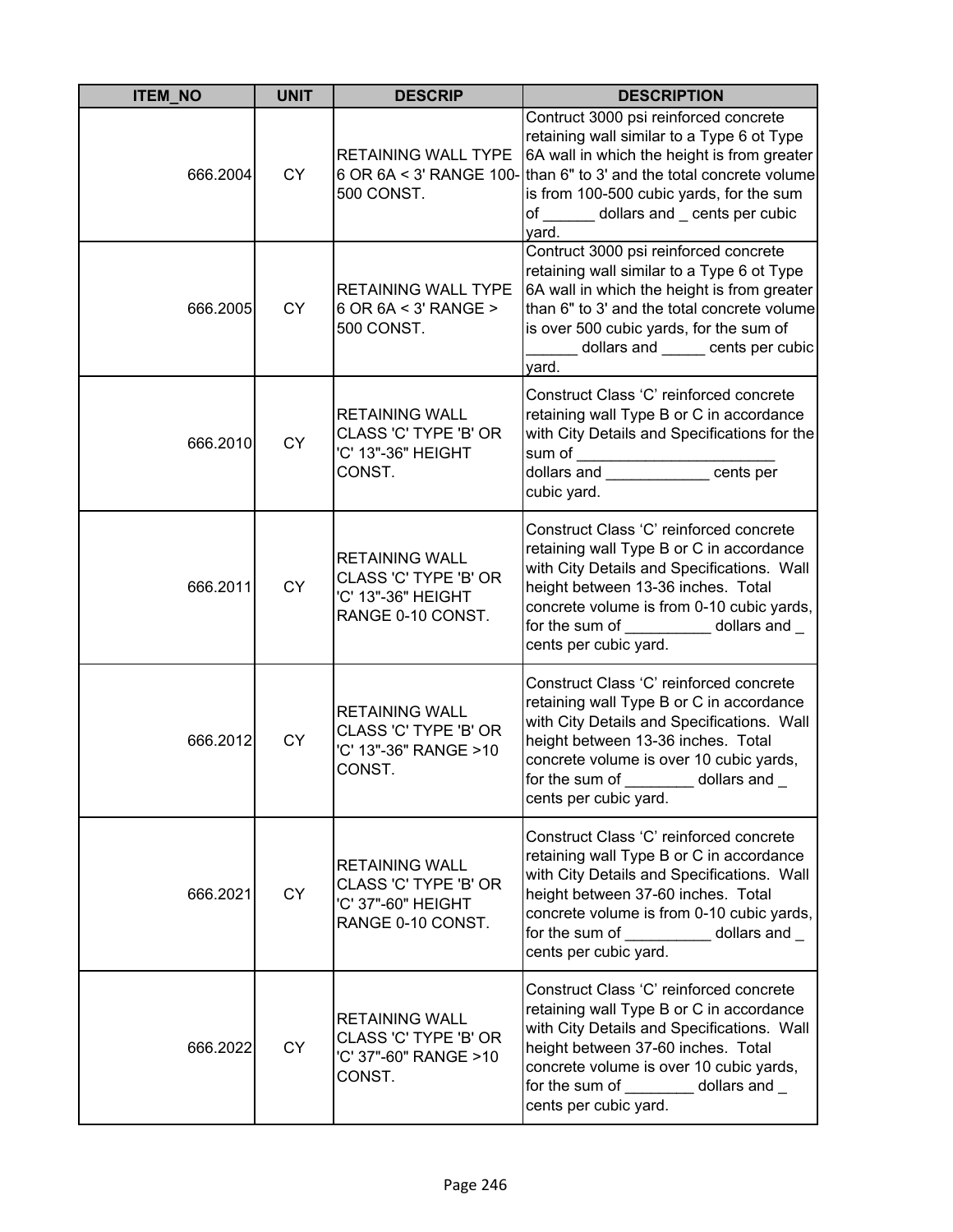| <b>ITEM_NO</b> | <b>UNIT</b> | <b>DESCRIP</b>                                                     | <b>DESCRIPTION</b>                                                                                                                                                                                                                                                                  |
|----------------|-------------|--------------------------------------------------------------------|-------------------------------------------------------------------------------------------------------------------------------------------------------------------------------------------------------------------------------------------------------------------------------------|
| 666.4001       | <b>CY</b>   | <b>RETAINING WALL TYPE</b><br>6 OR 6A > 3' RANGE 0-5<br>CONST.     | Contruct 3000 psi reinforced concrete<br>retaining wall similar to a Type 6 ot Type<br>6A wall in which the height is from greater<br>than 3' up to 5' and the total concrete<br>volume is from 0-5 cubic yards, for the<br>sum of ______ dollars and __ cents per<br>cubic yard.   |
| 666.4003       | <b>CY</b>   | <b>RETAINING WALL TYPE</b><br>6 OR 6A > 3' RANGE 26-<br>100 CONST. | Contruct 3000 psi reinforced concrete<br>retaining wall similar to a Type 6 ot Type<br>6A wall in which the height is from greater<br>than 3' up to 5' and the total concrete<br>volume is from 26-100 cubic yards, for the<br>sum of _____ dollars and _ cents per cubic<br>yard.  |
| 666.4004       | <b>CY</b>   | RETAINING WALL TYPE<br>6 OR 6A > 3' RANGE 100-<br>500 CONST.       | Contruct 3000 psi reinforced concrete<br>retaining wall similar to a Type 6 ot Type<br>6A wall in which the height is from greater<br>than 3' up to 5' and the total concrete<br>volume is from 100-500 cubic yards, for<br>the sum of ___ dollars and _ cents per<br>cubic yard.   |
| 666.4005       | CY          | <b>RETAINING WALL TYPE</b><br>6 OR 6A > 3' RANGE ><br>500 CONST.   | Contruct 3000 psi reinforced concrete<br>retaining wall similar to a Type 6 ot Type<br>6A wall in which the height is from greater<br>than 3' up to 5' and the total concrete<br>volume is over 500 cubic yards, for the<br>sum of _____ dollars and _____ cents per<br>cubic yard. |
| 667.0000       | <b>CY</b>   | <b>RETAINING WALL 3000</b><br>PSI TYPE 7                           | For 3000 PSI type 7 retaining wall<br>including all excavation, concrete,<br>reinforcing steel, forming according to the<br>plans for the sum of<br>dollars and<br>cents per cubic yard.                                                                                            |
| 668.0000       | <b>CY</b>   | RETAINING WALL 3000<br>PSI TYPE 8                                  | For 3000 PSI type 8 retaining wall<br>including all excavation, concrete,<br>reinforcing steel, forming according to the<br>plans for the sum of<br>dollars and<br>cents per cubic yard.                                                                                            |
| 669.1000       | <b>CY</b>   | RETAINING WALL 3000<br>PSI TYPE L1                                 | For 3000 PSI type L1 retaining wall<br>including all excavation, concrete,<br>reinforcing steel, forming according to the<br>plans for the sum of<br>dollars and<br>cents per cubic yard.                                                                                           |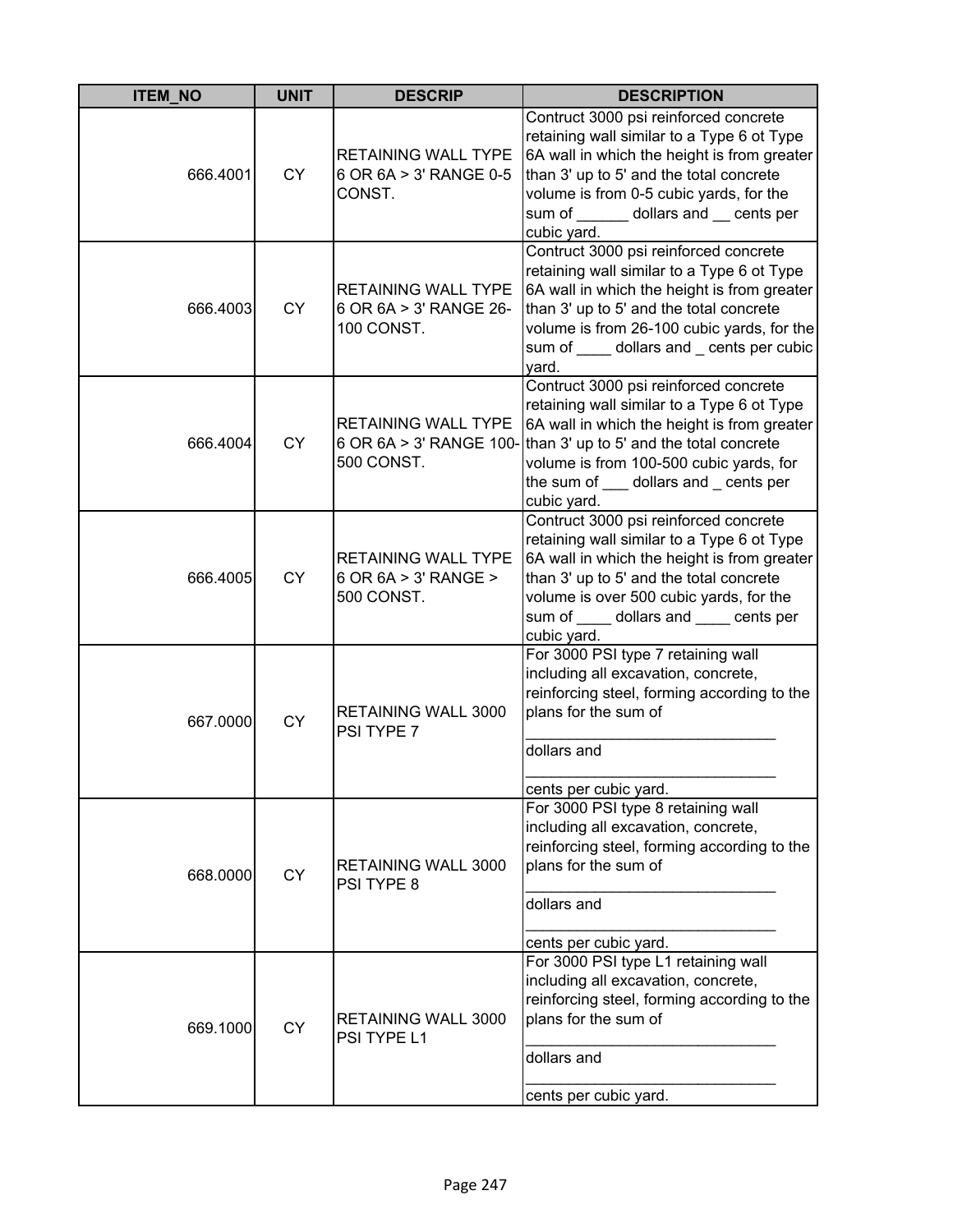| <b>ITEM_NO</b> | <b>UNIT</b> | <b>DESCRIP</b>                                                                                                                | <b>DESCRIPTION</b>                                                                                                                                                                                                                                                                   |
|----------------|-------------|-------------------------------------------------------------------------------------------------------------------------------|--------------------------------------------------------------------------------------------------------------------------------------------------------------------------------------------------------------------------------------------------------------------------------------|
| 669.2000       | <b>CY</b>   | RETAINING WALL 3000<br>PSI TYPE L2                                                                                            | For 3000 PSI type L2 retaining wall<br>including all excavation, concrete,<br>reinforcing steel, forming according to the<br>plans for the sum of<br>dollars and<br>cents per cubic yard.                                                                                            |
| 669.3000       | <b>CY</b>   | RETAINING WALL 3000<br>PSI TYPE B                                                                                             | For 3000 PSI type B retaining wall<br>including all excavation, concrete,<br>reinforcing steel, forming according to the<br>plans for the sum of<br>dollars and<br>cents per cubic yard.                                                                                             |
| 670.0000       | CY          | <b>HEADWALL &amp;</b><br>WINGWALLS 3600 PSI<br><b>CONC CONST</b>                                                              | Class "C" 3600 PSI reinforced concrete<br>for headwalls, wing walls and retaining<br>walls including all excavation, forming,<br>backfill, reinforcement steel, approach<br>slabs according to the plans for the sum<br>of ___________ dollars and ________ cents<br>per cubic yard. |
| 670.0001       | <b>CY</b>   | <b>HEADWALL &amp;</b><br>WINGWALLS 3600 PSI<br><b>CONC CONST</b>                                                              | Class "C" 3600 PSI reinforced concrete<br>for headwalls, wing walls and retaining<br>walls including all excavation, forming,<br>backfill, reinforcement steel, approach<br>slabs according to the plans for the sum<br>dollars and ________ cents<br>of<br>per cubic yard.          |
| 670.0002       | CY          | <b>SPECIAL HEADWALL</b><br>AND WINGWALL<br><b>FURNISH &amp; INSTALL</b>                                                       | Class "C" 3600 PSI reinforced concrete<br>for headwalls, wing walls and retaining<br>walls including all excavation, forming,<br>backfill, reinforcement steel, approach<br>slabs according to the plans for the sum<br>of<br>dollars and<br>cents per cubic<br>yard.                |
| 670.1000       | EA          | 24" PIPE PRECAST<br><b>SAFETY END</b><br>TREATMENT (PSET-SC)<br><b>HEADWALL &amp;</b><br><b>WINGWALLS</b><br><b>CONSTRUCT</b> | Construct 24" pipe precast safety end<br>treatment (PSET-SC) for headwalls, wing<br>walls and retaining walls including all<br>incidentals necessary for the sum of<br>dollars and<br>cents each.                                                                                    |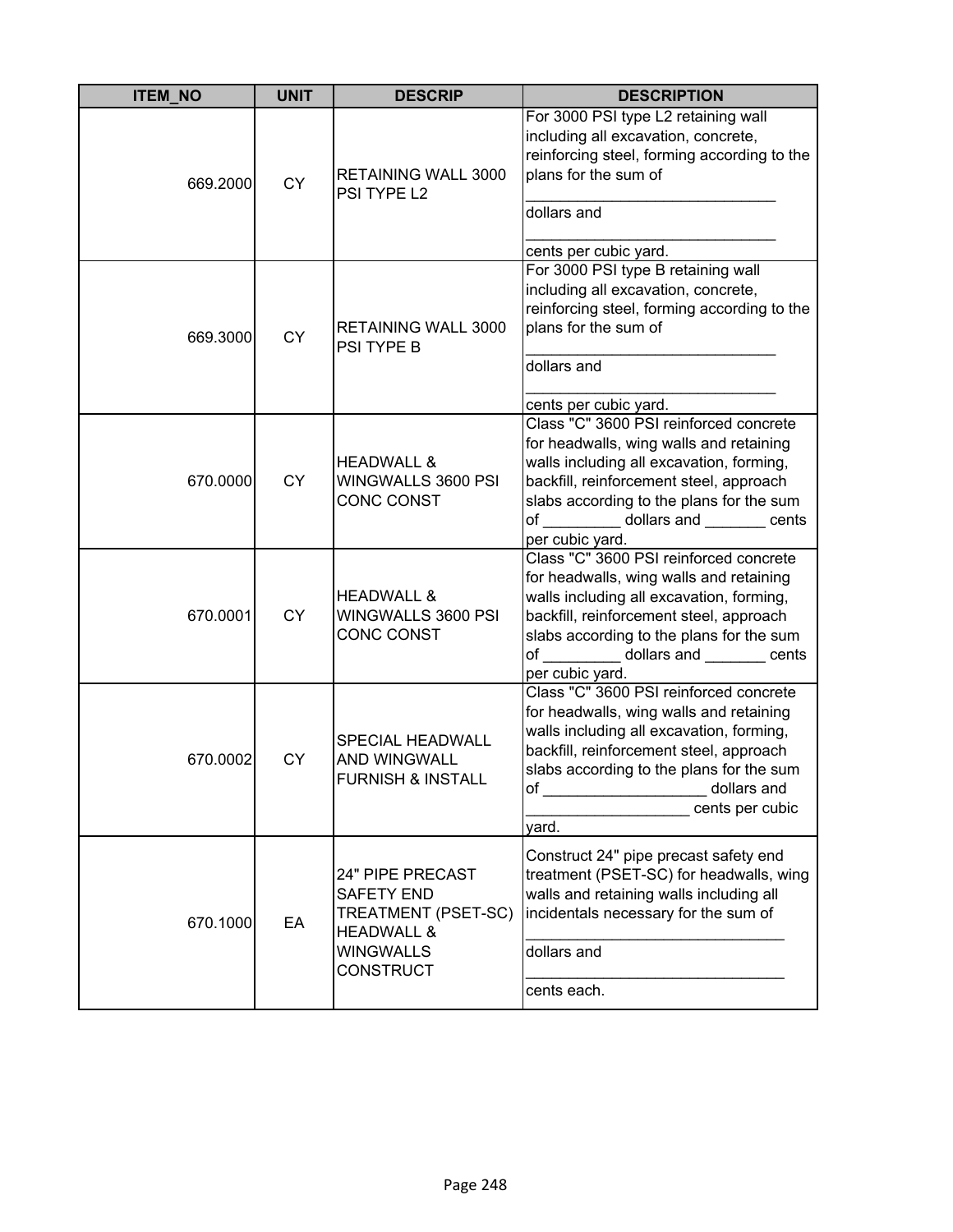| <b>ITEM_NO</b> | <b>UNIT</b> | <b>DESCRIP</b>                                                                                                                | <b>DESCRIPTION</b>                                                                                                                                                                                                                                                                                                                                                                        |
|----------------|-------------|-------------------------------------------------------------------------------------------------------------------------------|-------------------------------------------------------------------------------------------------------------------------------------------------------------------------------------------------------------------------------------------------------------------------------------------------------------------------------------------------------------------------------------------|
| 670.2000       | EA          | 30" PIPE PRECAST<br><b>SAFETY END</b><br>TREATMENT (PSET-SC)<br><b>HEADWALL &amp;</b><br><b>WINGWALLS</b><br><b>CONSTRUCT</b> | Construct 30" pipe precast safety end<br>treatment (PSET-SC) for headwalls, wing<br>walls and retaining walls including all<br>incidentals necessary for the sum of<br>dollars and<br>cents each.                                                                                                                                                                                         |
| 671.0001       | <b>CY</b>   | HEADWALL 3600 PSI<br>RANGE 0-5 CONST.                                                                                         | Construct one (1) 3600 psi reinforced<br>concrete of the following headwalls:<br>TxDOT Type CH-11A, TxDOT Type CH-<br>11B, City of Garland Type G; in which the<br>total volume is in the range of 0-5 cubic<br>yards for the sum of _____ dollars and __<br>cents per cubic yard.                                                                                                        |
| 671.0002       | <b>CY</b>   | HEADWALL 3600 PSI<br>RANGE 5-10 CONST.                                                                                        | Construct one (1) 3600 psi reinforced<br>concrete of the following headwalls:<br>TxDOT Type CH-11A, TxDOT Type CH-<br>11B, City of Garland Type G; in which the<br>total volume is in the range of 5-10 cubic<br>yards for the sum of dollars and<br>cents per cubic yard.                                                                                                                |
| 671.0003       | <b>CY</b>   | HEADWALL 3600 PSI<br>RANGE 10-15 CONST.                                                                                       | Construct one (1) 3600 psi reinforced<br>concrete of the following headwalls:<br>TxDOT Type CH-11A, TxDOT Type CH-<br>11B, City of Garland Type G; in which the<br>total volume is in the range of 10-15 cubic<br>yards for the sum of dollars and<br>cents per cubic yard.                                                                                                               |
| 671.0004       | <b>CY</b>   | HEADWALL 3600 PSI<br>RANGE 15-20 CONST.                                                                                       | Construct one (1) 3600 psi reinforced<br>concrete of the following headwalls:<br>TxDOT Type CH-11A, TxDOT Type CH-<br>11B, City of Garland Type G; in which the<br>total volume is in the range of 15-20 cubic<br>yards for the sum of ___ dollars and __<br>cents per cubic yard.                                                                                                        |
| 671.0005       | <b>CY</b>   | HEADWALL 3600 PSI<br>RANGE >20 CONST.                                                                                         | Construct one (1) 3600 psi reinforced<br>concrete of the following headwalls:<br>TxDOT Type CH-11A, TxDOT Type CH-<br>11B, City of Garland Type G; in which the<br>total volume is over 20 cubic yards for the<br>sum of<br>dollars and<br>cents per cubic yard.                                                                                                                          |
| 672.1104       | EA          | 11' x4' TYPE A<br><b>HEADWALL</b>                                                                                             | Construct 11' x 4' Type A reinforced<br>concrete headwall including all incidentals<br>necessary according to the plans for the<br>sum of<br>dollars and the control of the control of the control of the control of the control of the control of the control of the control of the control of the control of the control of the control of the control of the control of<br>cents each. |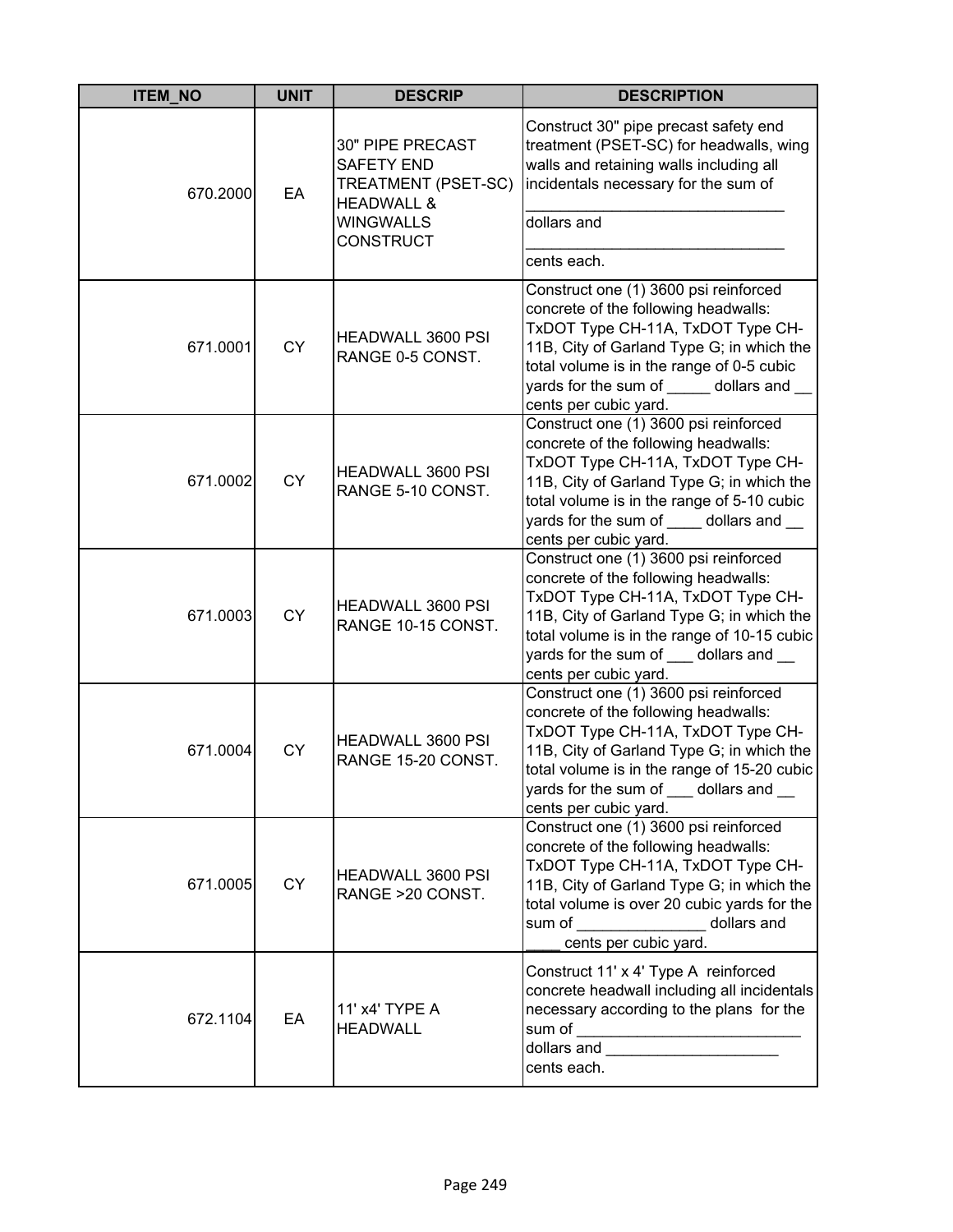| <b>ITEM_NO</b> | <b>UNIT</b> | <b>DESCRIP</b>                                 | <b>DESCRIPTION</b>                                                                                                                                                                                                                                                                                                                                                                |
|----------------|-------------|------------------------------------------------|-----------------------------------------------------------------------------------------------------------------------------------------------------------------------------------------------------------------------------------------------------------------------------------------------------------------------------------------------------------------------------------|
| 672.1500       | EA          | <b>HEADWALL 15" TYPE A</b><br><b>CONSTRUCT</b> | Construct 15" Type A reinforced concrete<br>headwall including all incidentals<br>necessary according to the plans for the<br>sum of ____________________________<br> dollars and _______________________<br>cents each.                                                                                                                                                          |
| 672.1800       | EA          | <b>HEADWALL 18" TYPE A</b><br><b>CONSTRUCT</b> | Construct 18" Type A reinforced concrete<br>headwall including all incidentals<br>necessary according to the plans for the<br>dollars and _______________________<br>cents each.                                                                                                                                                                                                  |
| 672.2400       | EA          | <b>HEADWALL 24" TYPE A</b><br><b>CONSTRUCT</b> | Construct 24" Type A reinforced concrete<br>headwall including all incidentals<br>necessary according to the plans for the<br>dollars and _______________________<br>cents each.                                                                                                                                                                                                  |
| 672.3000       | <b>CY</b>   | <b>HEADWALL 30" TYPE A</b><br><b>CONSTRUCT</b> | Construct 30" Type A reinforced concrete<br>headwall including all incidentals<br>necessary according to the plans for the<br>cents per cubic yard.                                                                                                                                                                                                                               |
| 672.3600       | EA          | <b>HEADWALL 36" TYPE A</b><br><b>CONSTRUCT</b> | Construct 36" Type A reinforced concrete<br>headwall including all incidentals<br>necessary according to the plans for the<br>dollars and <b>contract the contract of the contract of the contract of the contract of the contract of the contract of the contract of the contract of the contract of the contract of the contract of the contract of the cont</b><br>cents each. |
| 673.3600       | EA          | <b>HEADWALL 36" TYPE G</b><br><b>CONSTRUCT</b> | Construct 36" Type G reinforced<br>concrete headwall including all incidentals<br>necessary according to the plans for the<br>sum of ____________________________<br>dollars and _______________________<br>cents each.                                                                                                                                                           |
| 673.5400       | EA          | <b>HEADWALL 54" TYPE G</b><br><b>CONSTRUCT</b> | Construct 54" Type G reinforced<br>concrete headwall including all incidentals<br>necessary according to the plans for the<br>dollars and <b>with the contract of the contract of the contract of the contract of the contract of the contract of the contract of the contract of the contract of the contract of the contract of the contract of the contract</b><br>cents each. |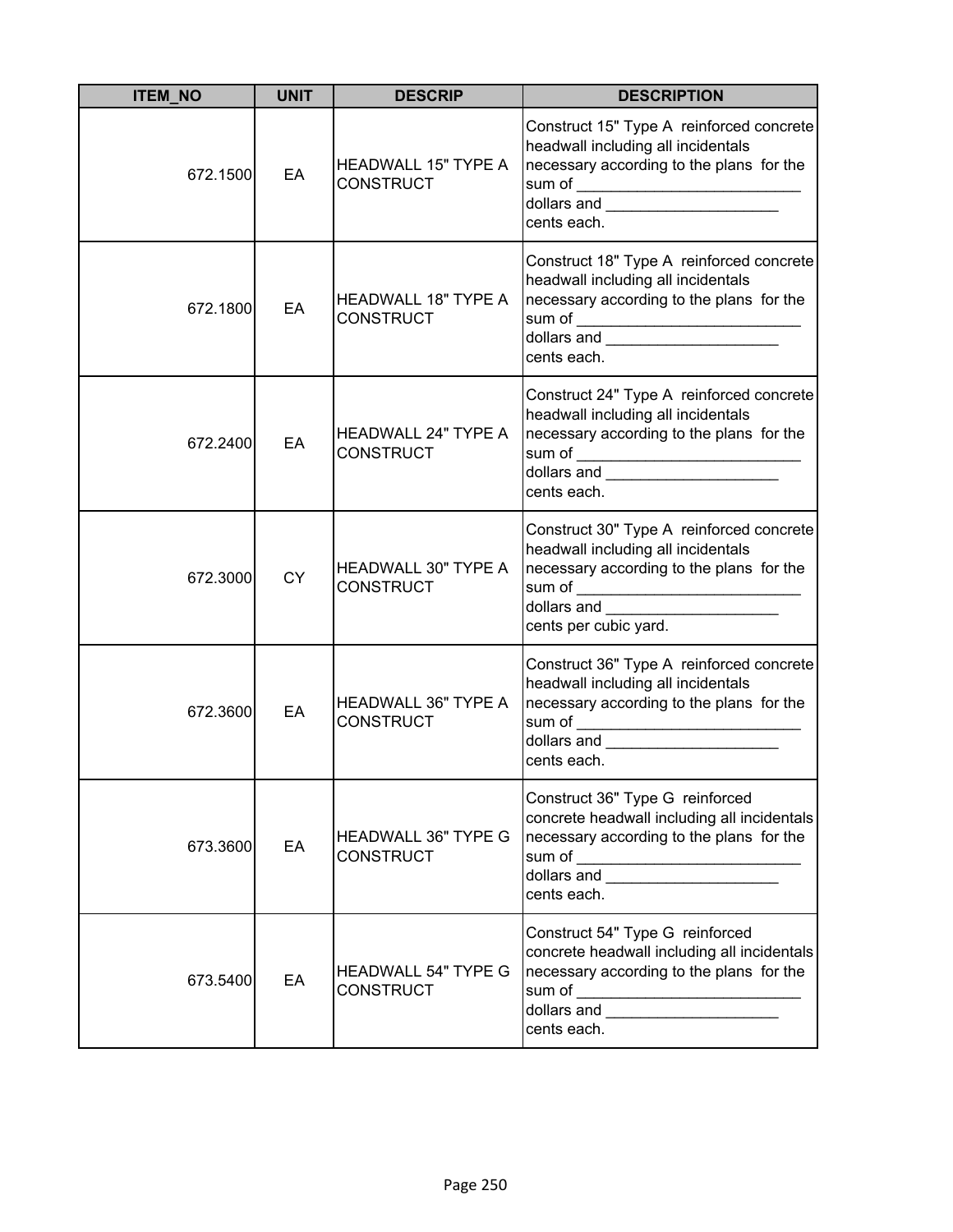| <b>ITEM_NO</b> | <b>UNIT</b> | <b>DESCRIP</b>                                                    | <b>DESCRIPTION</b>                                                                                                                                                                                                                                                                                                                                                                                                             |
|----------------|-------------|-------------------------------------------------------------------|--------------------------------------------------------------------------------------------------------------------------------------------------------------------------------------------------------------------------------------------------------------------------------------------------------------------------------------------------------------------------------------------------------------------------------|
| 673.6000       | EA          | <b>HEADWALL 60" TYPE G</b><br><b>CONSTRUCT</b>                    | Construct 60" Type G reinforced<br>concrete headwall including all incidentals<br>necessary according to the plans for the<br>cents each.                                                                                                                                                                                                                                                                                      |
| 673.6600       | EA          | <b>HEADWALL 66" TYPE G</b><br><b>CONSTRUCT</b>                    | Construct 66" Type G reinforced<br>concrete headwall including all incidentals<br>necessary according to the plans for the<br>dollars and _______________________<br>cents each.                                                                                                                                                                                                                                               |
| 673.7200       | EA          | <b>HEADWALL 72" TYPE G</b><br><b>CONSTRUCT</b>                    | Construct 72" Type G reinforced<br>concrete headwall including all incidentals<br>necessary according to the plans for the<br>dollars and ________________________<br>cents each.                                                                                                                                                                                                                                              |
| 674.0605       | EA          | <b>HEADWALL TXDOT</b><br>TYPE PW-N ON 6'x 5'<br><b>CONSTRUCT</b>  | Construct 6'x 5' TXDOT PW-N reinforced<br>concrete headwall including all incidentals<br>necessary according to the plans for the<br>sum of __________________________________<br>dollars and the control of the control of the control of the control of the control of the control of the control of the control of the control of the control of the control of the control of the control of the control of<br>cents each. |
| 674.0705       | EA          | <b>HEADWALL TXDOT</b><br>TYPE PW-N ON 7'x 5'<br><b>CONSTRUCT</b>  | Construct 7'x 5' TXDOT PW-N reinforced<br>concrete headwall including all incidentals<br>necessary according to the plans for the<br>dollars and ____________________<br>cents each.                                                                                                                                                                                                                                           |
| 674.1004       | EA          | <b>HEADWALL TXDOT</b><br>TYPE PW-N ON 10'x 4'<br><b>CONSTRUCT</b> | Construct 10'x 4' TXDOT PW-N<br>reinforced concrete headwall including all<br>incidentals necessary according to the<br>plans for the sum of<br>dollars<br>cents each.                                                                                                                                                                                                                                                         |
| 674.1009       | EA          | <b>HEADWALL TXDOT</b><br>TYPE PW-N ON 10'x 9'<br><b>CONSTRUCT</b> | Construct 10'x 9' TXDOT PW-N<br>reinforced concrete headwall including all<br>incidentals necessary according to the<br>plans for the sum of<br>dollars<br>and ________________________cents each.                                                                                                                                                                                                                             |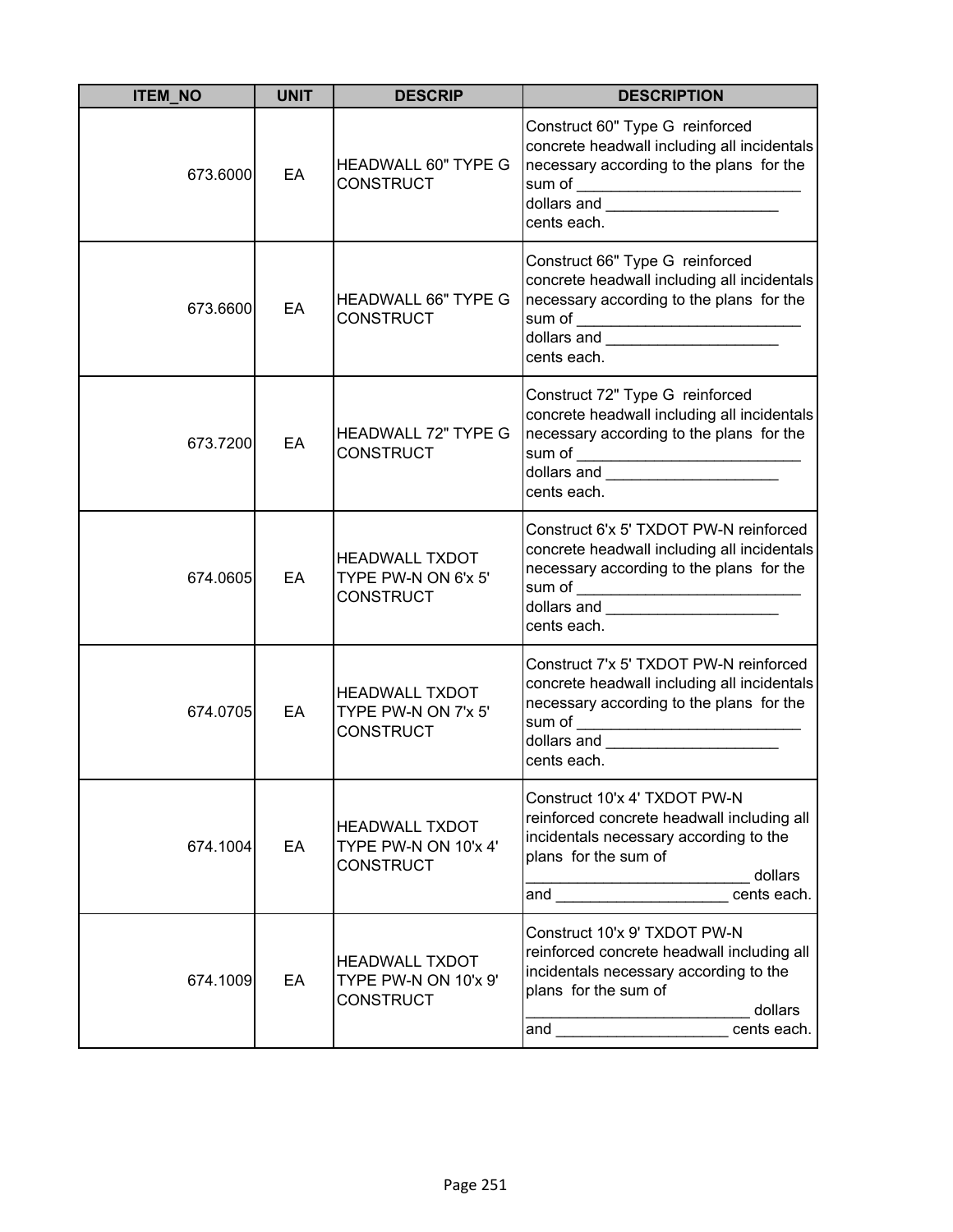| <b>ITEM_NO</b> | <b>UNIT</b> | <b>DESCRIP</b>                                                    | <b>DESCRIPTION</b>                                                                                                                                                                                                                   |
|----------------|-------------|-------------------------------------------------------------------|--------------------------------------------------------------------------------------------------------------------------------------------------------------------------------------------------------------------------------------|
| 674.2008       | EA          | <b>HEADWALL TXDOT</b><br>TYPE PW ON 2-8'x 4'<br><b>CONSTRUCT</b>  | Construct 2 - 8' x 4' TXDOT PW<br>reinforced concrete headwalls including<br>all incidentals necessary according to the<br>plans for the sum of<br>___________________________ dollars<br>and ___________________________cents each. |
| 674.3009       | EA          | <b>HEADWALL TXDOT</b><br>TYPE PW ON 3-4'x 3'<br><b>CONSTRUCT</b>  | Construct 3 - 4' x 3' TXDOT PW<br>reinforced concrete headwalls including<br>all incidentals necessary according to the<br>plans for the sum of<br>dollars dollars<br>and _______________________ cents each.                        |
| 674.3018       | EA          | <b>HEADWALL TXDOT</b><br>TYPE PW ON 3-10'x 6'<br><b>CONSTRUCT</b> | Construct 3-10'x 6' TXDOT PW<br>reinforced concrete headwall including all<br>necessary incidentals for the sum of<br>________________________________dollars<br>and _____________________________cents each.                        |
| 674.3024       | EA          | <b>HEADWALL TXDOT</b><br>TYPE PW ON 3-10'x 8'<br><b>CONSTRUCT</b> | Construct 3-10'x 8' TXDOT PW<br>reinforced concrete headwall including all<br>necessary incidentals for the sum of<br>dollars<br>and ____________________________cents each.                                                         |
| 674.3216       | EA          | <b>HEADWALL TXDOT</b><br>TYPE PW-N ON 4-8'x4'<br><b>CONSTRUCT</b> | Construct 4- 8'x4' TXDOT PW-N<br>reinforced concrete headwall including all<br>incidentals necessary according to the<br>plans for the sum of<br>_________________________________ dollars<br>and cents each.                        |
| 674.4024       | EA          | <b>HEADWALL TXDOT</b><br>TYPE PW ON 4-11'x6'<br>CONSTRUCT         | Construct 4 - 11' x 6' TXDOT PW<br>reinforced concrete headwalls including<br>all incidentals necessary according to the<br>plans for the sum of<br>dollars<br>cents each.<br>and ___________________                                |
| 675.0000       | <b>CY</b>   | TOEWALL 3000 PSI<br><b>CONCRETE</b>                               | For class 'A' 3000 PSI reinforced concrete<br>for toewalls including all incidentals<br>according to the plans for the sum of<br>dollars and<br>cents per cubic yard.                                                                |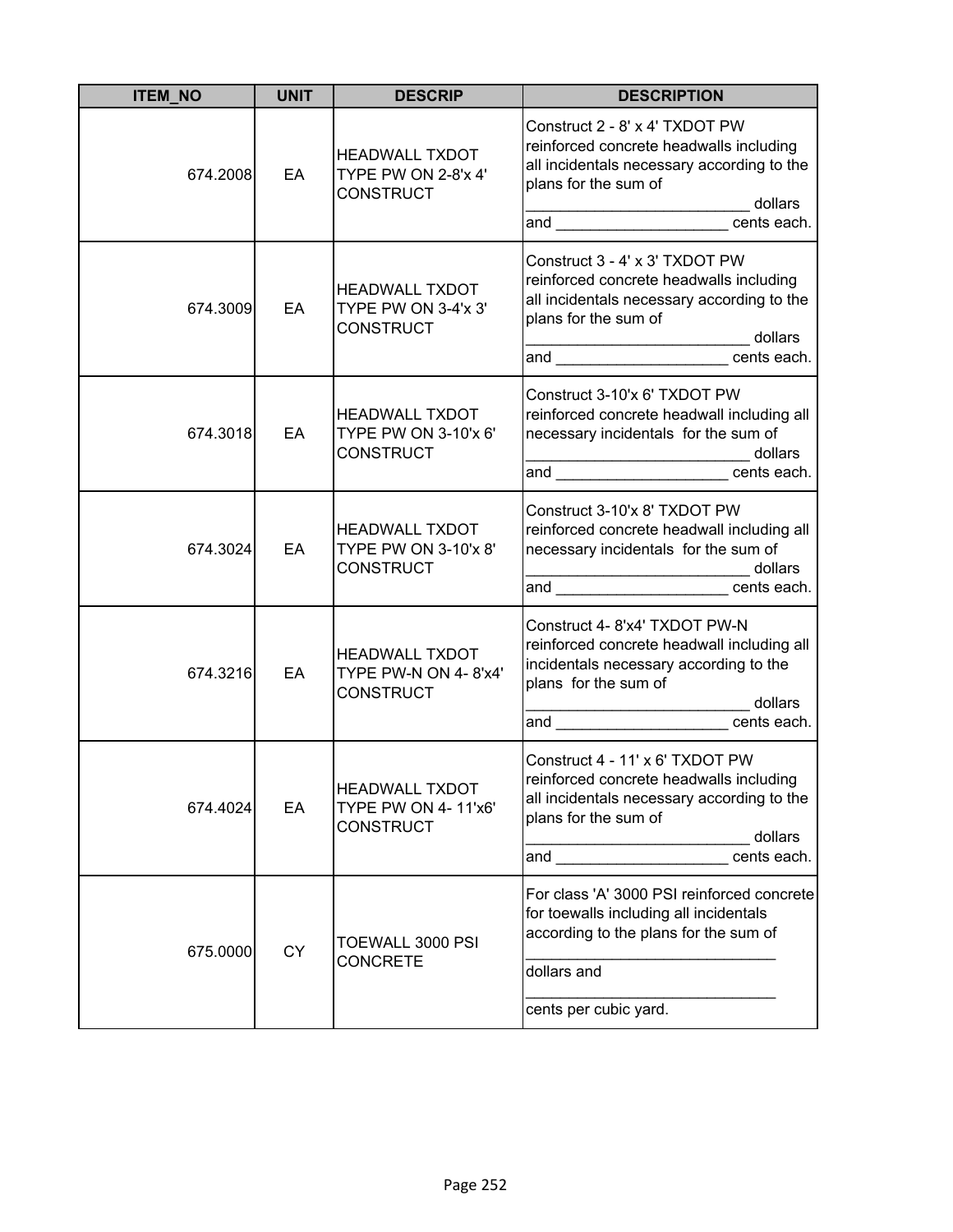| <b>ITEM_NO</b> | <b>UNIT</b> | <b>DESCRIP</b>                                                     | <b>DESCRIPTION</b>                                                                                                                                                                                                                                       |
|----------------|-------------|--------------------------------------------------------------------|----------------------------------------------------------------------------------------------------------------------------------------------------------------------------------------------------------------------------------------------------------|
| 675.0010       | <b>CY</b>   | TOEWALL 3600 PSI<br><b>CONCRETE</b>                                | For class 'C' 3600 PSI reinforced<br>concrete for toewalls including all<br>incidentals according to the plans for the<br>sum of<br>dollars and                                                                                                          |
| 675.0020       | LF          | TOEWALL 3600 PSI<br><b>CONCRETE</b>                                | cents per cubic yard.<br>For class 'C' 3600 PSI reinforced<br>concrete for toewalls including all<br>incidentals according to the plans for the<br>sum of<br>dollars and                                                                                 |
|                |             |                                                                    | cents per linear foot.                                                                                                                                                                                                                                   |
| 676.1500       | EA          | <b>HEADWALL 15" TYPE B</b><br><b>CONSTRUCT</b>                     | Construct 15" Type B reinforced concrete<br>headwall including all incidentals<br>necessary according to the plans for the<br>sum of _________________________________<br>dollars and <b>Contract Contract of the Contract of Table 1</b><br>cents each. |
| 676.1800       | EA          | <b>HEADWALL 18" TYPE B</b><br><b>CONSTRUCT</b>                     | Construct 18" Type B reinforced concrete<br>headwall including all incidentals<br>necessary according to the plans for the<br>dollars and<br>cents each.                                                                                                 |
| 676.2103       | EA          | <b>HEADWALL TXDOT</b><br>TYPE CH-PW-S<br><b>CONSTRUCT</b>          | Construct 21" Type CH-PW-S reinforced<br>concrete headwall including all incidentals<br>necessary according to the plans for the<br>sum of dollars and<br>cents each.                                                                                    |
| 676.2400       | EA          | <b>HEADWALL 24" TYPE B</b><br><b>CONSTRUCT</b>                     | Construct 24" Type B reinforced concrete<br>headwall including all incidentals<br>necessary according to the plans for the<br>sum of __________________________________<br>dollars and _______________________<br>cents each.                            |
| 676.2401       | EA          | <b>HEADWALL 24" TXDOT</b><br><b>TYPE CH-FW</b><br><b>CONSTRUCT</b> | Construct 24" TXDOT Type CH-FW<br>reinforced concrete headwall including all<br>necessary incidentals for the sum of<br>dollars<br>and cents each.                                                                                                       |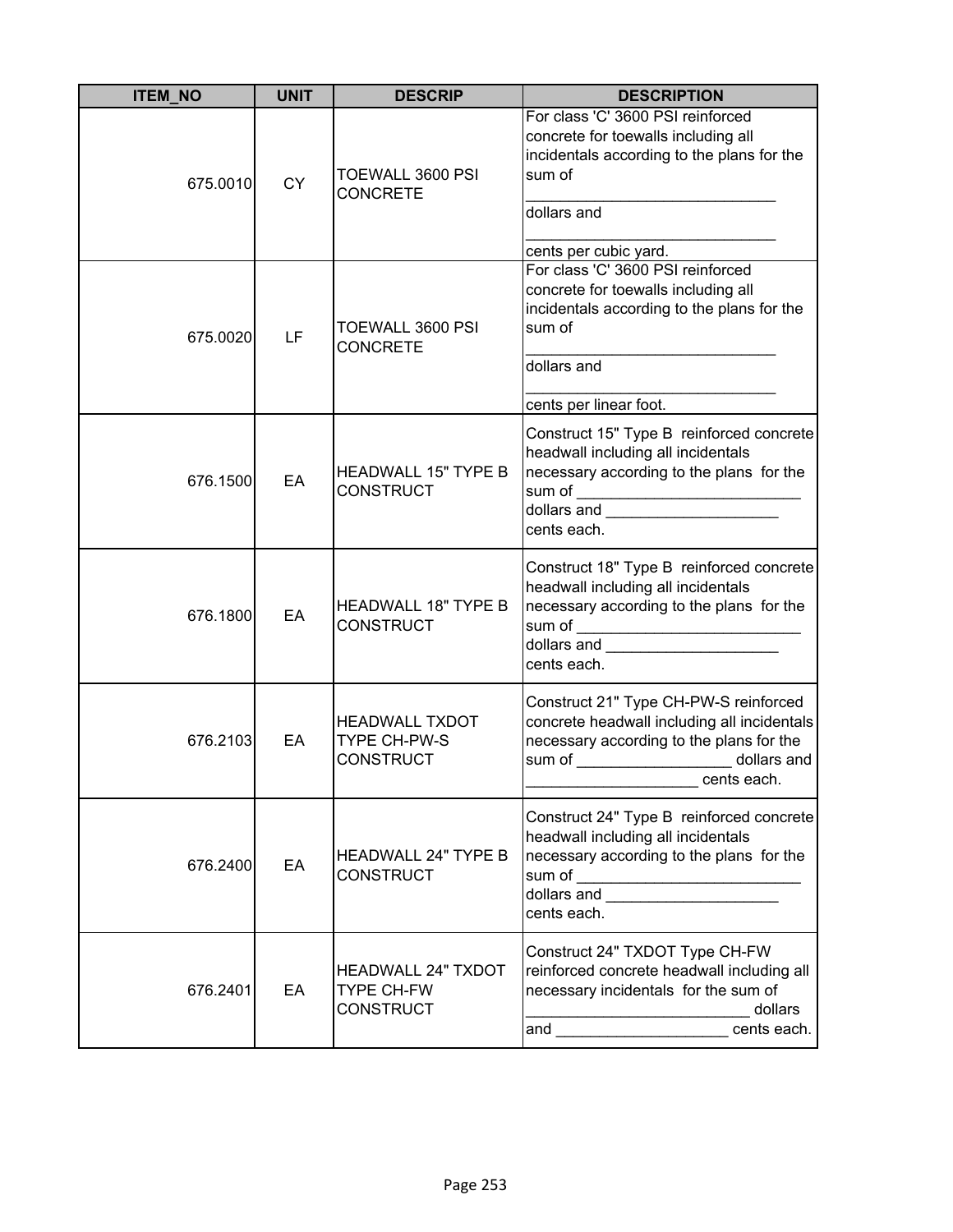| <b>ITEM_NO</b> | <b>UNIT</b> | <b>DESCRIP</b>                                                      | <b>DESCRIPTION</b>                                                                                                                                                                                                                                                                                                                                                                                                                                                                                                                                                                                                                                  |
|----------------|-------------|---------------------------------------------------------------------|-----------------------------------------------------------------------------------------------------------------------------------------------------------------------------------------------------------------------------------------------------------------------------------------------------------------------------------------------------------------------------------------------------------------------------------------------------------------------------------------------------------------------------------------------------------------------------------------------------------------------------------------------------|
| 676.2402       | EA          | <b>HEADWALL 24" TXDOT</b><br>CH-PW-O CONSTRUCT                      | Construct 24" TXDOT Type CH-PW-O<br>reinforced concrete headwall including all<br>necessary incidentals for the sum of<br>dollars<br> _________________________________dollars<br> and ___________________________cents each.                                                                                                                                                                                                                                                                                                                                                                                                                       |
| 676.2700       | <b>CY</b>   | <b>HEADWALL 27" TYPE B</b><br><b>CONSTRUCT</b>                      | Construct 27" Type B reinforced concrete<br>headwall including all incidentals<br>necessary according to the plans for the<br>dollars and _______________________<br>cents per cubic yard.                                                                                                                                                                                                                                                                                                                                                                                                                                                          |
| 676.3600       | EA          | <b>HEADWALL 36" TYPE B</b><br><b>CONSTRUCT</b>                      | Construct 27" Type B reinforced concrete<br>headwall including all incidentals<br>necessary according to the plans for the<br>sum of __________________________________<br>dollars and ________________________<br>cents each.                                                                                                                                                                                                                                                                                                                                                                                                                      |
| 676.3602       | EA          | <b>HEADWALL 36" TXDOT</b><br>CH-PW-O CONSTRUCT                      | Construct 36" TXDOT Type CH-PW-O<br>reinforced concrete headwall including all<br>necessary incidentals for the sum of<br>dollars<br>$\label{eq:3.1} \frac{1}{2} \left( \frac{1}{2} \left( \frac{1}{2} \right) \left( \frac{1}{2} \right) \left( \frac{1}{2} \right) \left( \frac{1}{2} \right) \left( \frac{1}{2} \right) \left( \frac{1}{2} \right) \left( \frac{1}{2} \right) \left( \frac{1}{2} \right) \left( \frac{1}{2} \right) \left( \frac{1}{2} \right) \left( \frac{1}{2} \right) \left( \frac{1}{2} \right) \left( \frac{1}{2} \right) \left( \frac{1}{2} \right) \left( \frac{1}{2} \right$<br>and ________________________cents each. |
| 676.4802       | EA          | <b>HEADWALL 48" TXDOT</b><br>CH-PW-O CONSTRUCT                      | Construct 48" TXDOT Type CH-PW-O<br>reinforced concrete headwall including all<br>necessary incidentals for the sum of<br>dollars<br><u> 2002 - Jan James James Jan James James James James James James James James James James James James James James</u><br>and cents each.                                                                                                                                                                                                                                                                                                                                                                      |
| 676.5401       | EA          | HEADWALL 54" TXDOT<br>CH-PW-S CONSTRUCT                             | Construct 54" Type CH-PW-S reinforced<br>concrete headwall including all incidentals<br>necessary according to the plans for the<br>sum of _________________________________<br>dollars and _______________________<br>cents each.                                                                                                                                                                                                                                                                                                                                                                                                                  |
| 676.6002       | EA          | <b>HEADWALL 60" TXDOT</b><br>CH-PW-O CONSTRUCT                      | Construct 60" TXDOT Type CH-PW-O<br>reinforced concrete headwall including all<br>necessary incidentals for the sum of<br>dollars<br>and cents each.                                                                                                                                                                                                                                                                                                                                                                                                                                                                                                |
| 677.0702       | EA          | <b>HEADWALL TXDOT</b><br>TYPE CH-PW-S ON 7'x 2'<br><b>CONSTRUCT</b> | Construct 7'x 2' TXDOT CH-PW-S<br>reinforced concrete headwall including all<br>necessary incidentals for the sum of<br>dollars<br>and cents each.                                                                                                                                                                                                                                                                                                                                                                                                                                                                                                  |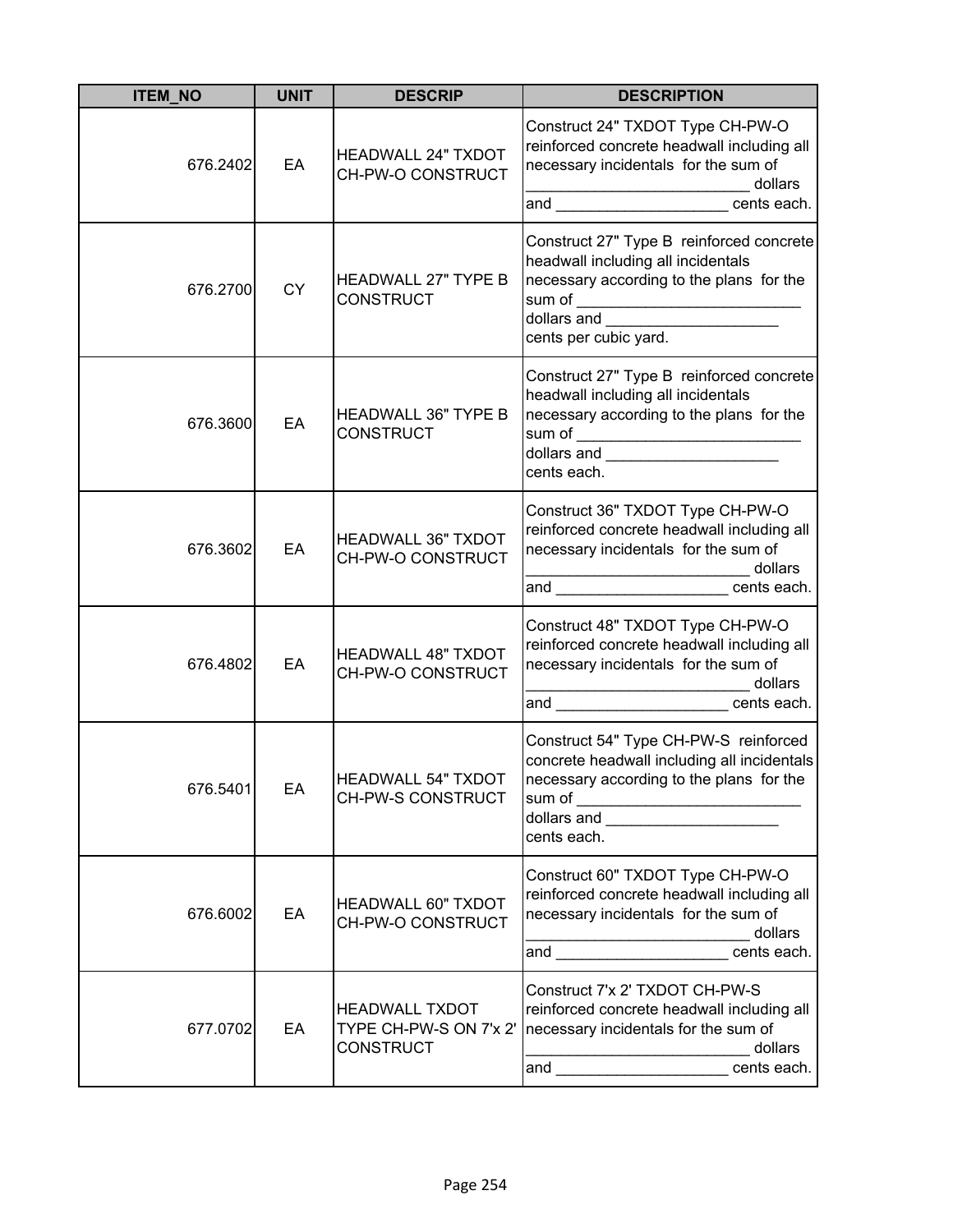| <b>ITEM_NO</b> | <b>UNIT</b> | <b>DESCRIP</b>                                                                          | <b>DESCRIPTION</b>                                                                                                                                                                                                            |
|----------------|-------------|-----------------------------------------------------------------------------------------|-------------------------------------------------------------------------------------------------------------------------------------------------------------------------------------------------------------------------------|
| 677.0806       | EA          | <b>HEADWALL TXDOT</b><br>TYPE FW-S ON 8'x 6'<br><b>CONSTRUCT</b>                        | Construct 8'x 6' TXDOT FW-S reinforced<br>concrete headwall including all necessary<br>incidentals for the sum of<br>dollars<br>and ______________________ cents each.                                                        |
| 677.1004       | EA          | <b>HEADWALL TXDOT</b><br>TYPE SW-0 ON 10'x 4'<br><b>CONSTRUCT</b>                       | Construct 10'x 4' TXDOT SW-0<br>reinforced concrete headwall including all<br>necessary incidentals for the sum of<br>_ dollars<br>and ______________________cents each.                                                      |
| 677.1006       | EA          | <b>HEADWALL TXDOT</b><br>TYPE FW-S ON 4-10'x 6'<br><b>CONSTRUCT</b>                     | Construct 4-10'x 6' TXDOT FW-S<br>reinforced concrete headwall including all<br>incidentals necessary according to the<br>plans for the sum of<br>_________________________ dollars<br>and ______________________ cents each. |
| 678.0300       | <b>SF</b>   | <b>HEADWALL MASONRY</b><br><b>VENEER - CONSTRUCT</b>                                    | Construct 3" MASONRY VENEER on<br>headwall including all incidentals<br>necessary according to the plans for the<br>sum of _____________________________<br> dollars and _______________________<br>cents per square feet.    |
| 678.1000       | <b>SF</b>   | <b>HEADWALL LINER -</b><br><b>FORM</b>                                                  | Form LINER on headwall including all<br>incidentals necessary according to the<br>plans for the sum of<br>__________________________ dollars<br>and _________________________cents per<br>square feet.                        |
| 678.2000       | <b>SF</b>   | <b>HEADWALL MASONRY</b><br><b>VENEER AND</b><br><b>BRICKLEDGE -</b><br><b>CONSTRUCT</b> | <b>Construct MASONRY VENEER AND</b><br>BRICKLEDGE on headwall including all<br>incidentals necessary according to the<br>plans for the sum of<br>dollars<br>and <u>expression and</u><br>cents per<br>square feet.            |
| 678.3000       | LF          | <b>CONRETE WALL</b><br><b>MASONRY CAP</b><br><b>FURNISH &amp; INSTALL</b>               | Furnish and Install concrete wall masonry<br>cap including all necessary incidentals for<br>the sum of<br>dollars<br>cents per<br>square foot.                                                                                |
| 678.4000       | <b>SF</b>   | FORM LINER ON WALL                                                                      | Form LINER on headwall including all<br>incidentals necessary according to the<br>plans for the sum of<br>dollars and<br>cents per square<br>feet.                                                                            |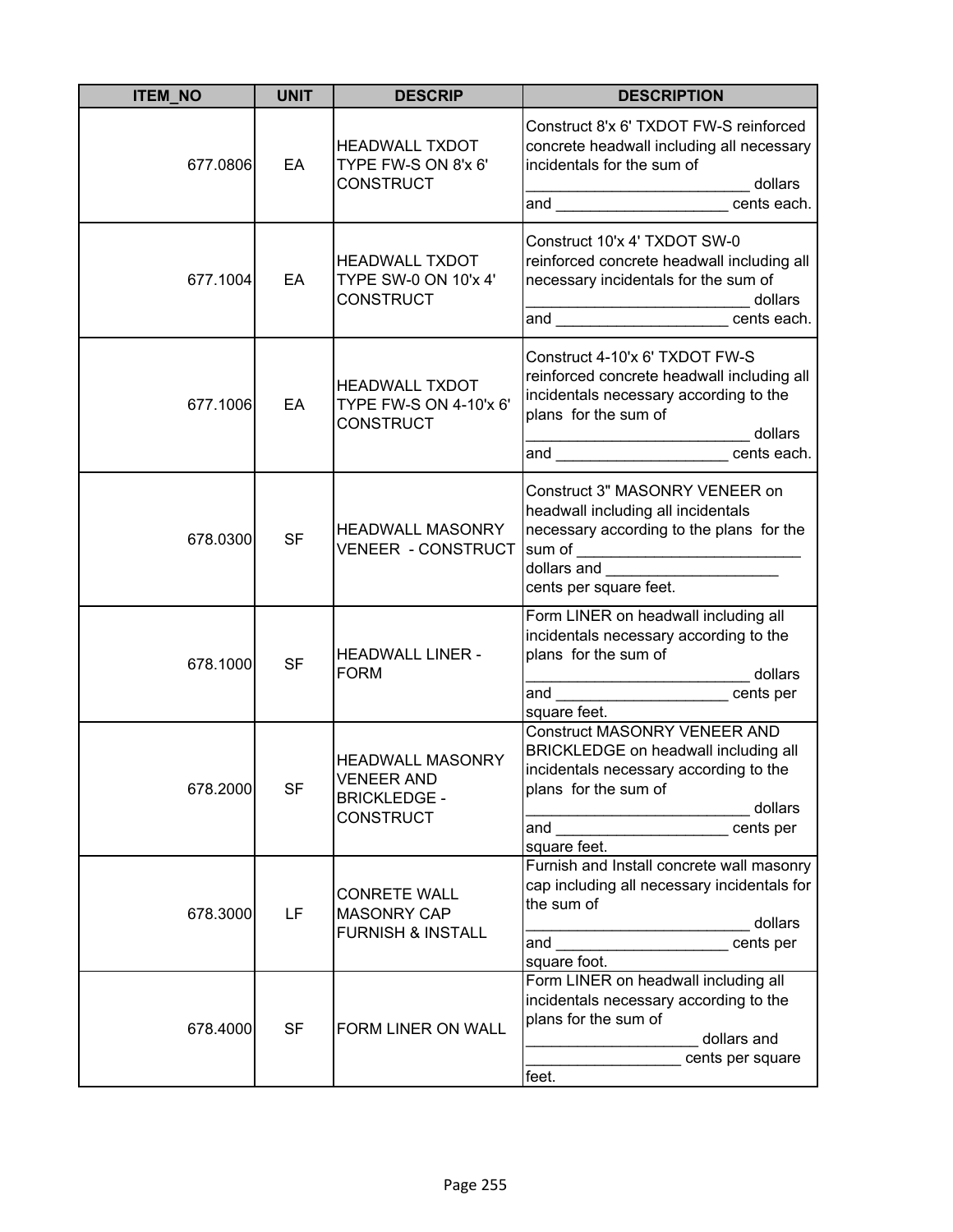| <b>ITEM_NO</b> | <b>UNIT</b> | <b>DESCRIP</b>                                                               | <b>DESCRIPTION</b>                                                                                                                                                                                                  |
|----------------|-------------|------------------------------------------------------------------------------|---------------------------------------------------------------------------------------------------------------------------------------------------------------------------------------------------------------------|
| 679.0000       | <b>CY</b>   | <b>HEADWALL &amp; WING</b><br><b>WALL 3600 PSI -</b><br><b>CONTRUCT</b>      | Construct 3600 PSI reinforced concrete<br>headwall and wing wall of various types<br>for the sum of<br>dollars and<br>cents per cubic yard.                                                                         |
| 680.0000       | LF          | <b>BRIDGE RAILING</b>                                                        | For fabricated steel bridge railing of the<br>type and size as shown in the plans<br>including all priming and painting<br>according to the plans, specifications and<br>details for the sum of<br>dollars          |
| 680.1000       | LF          | <b>BRIDGE RAILING 42"</b><br><b>TYPE C66 FURNISH &amp;</b><br><b>INSTALL</b> | Furnish & install 42" combination railing<br>type C66 including all necessary<br>incidentals for the sum of<br>dollars                                                                                              |
| 680.2000       | LF          | <b>BRIDGE RAIL TYPE PR1</b><br><b>FURNISH &amp; INSTALL</b>                  | Furnish and Install Type PR1 Rail per<br>TXDOT including all incidentals according<br>to the plans for the sum of<br>dollars and<br>cents per linear foot.                                                          |
| 680.3000       | LF          | <b>BRIDGE RAIL TYPE T401</b><br><b>FURNISH &amp; INSTALL</b>                 | Furnish and Install Type T401 Rail per<br>TXDOT, including all incidentals<br>according to the plans for the sum of<br>dollars and<br>cents per linear foot.                                                        |
| 680.4000       | LF          | RAIL TYPE T221<br><b>FURNISH &amp; INSTALL</b>                               | Furnish and Install Type T221 Rail per<br>TXDOT per TxDOT including all<br>incidentals according to the plans for the<br>sum of<br>dollars and<br>cents per linear foot.                                            |
| 680.5000       | LF          | <b>TxDOT TYPE C221 RAIL</b><br><b>FURNISH AND INSTALL</b>                    | Furnish and install Type C221 Rail per<br>TXDOT details, including dowels,<br>anchoring, labor, materials, and all<br>incidentals according to the plans for the<br>sum of<br>dollars and<br>cents per linear foot. |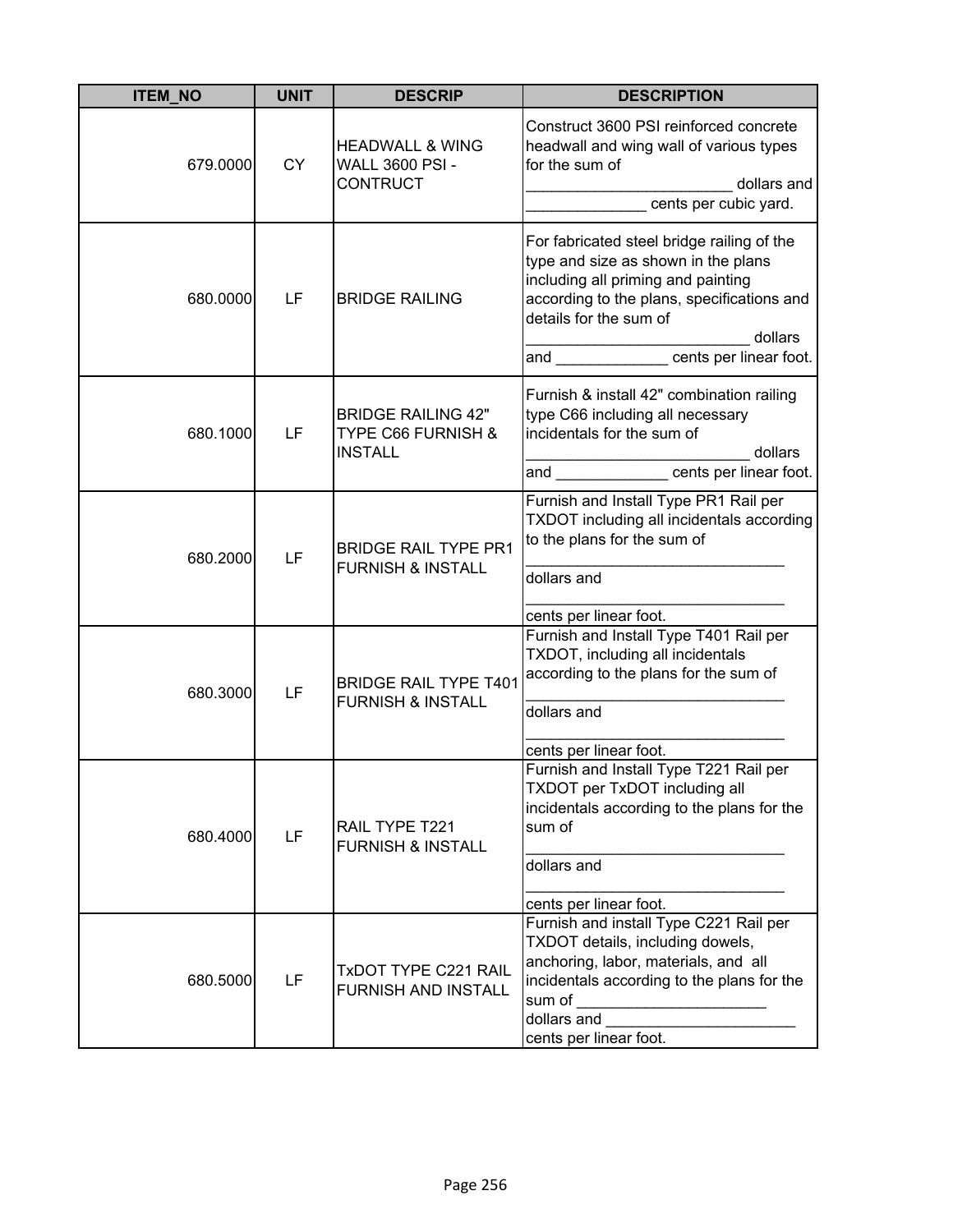| <b>ITEM_NO</b> | <b>UNIT</b> | <b>DESCRIP</b>                                                                           | <b>DESCRIPTION</b>                                                                                                                                                                                                                                                                                                                                                                                                                             |
|----------------|-------------|------------------------------------------------------------------------------------------|------------------------------------------------------------------------------------------------------------------------------------------------------------------------------------------------------------------------------------------------------------------------------------------------------------------------------------------------------------------------------------------------------------------------------------------------|
| 681.0000       | LF          | RAILING PEDESTRIAN<br>TYPE PR (STEEL)                                                    | For pedestrian railing Type PR (steel) as<br>per TxDOT Details and all incidentals<br>according to the plans for the sum of<br>dollars and ________________________<br>cents per linear foot.                                                                                                                                                                                                                                                  |
| 681.1000       | LF          | <b>METAL HANDRAILS</b><br><b>FABRICATE &amp; INSTALL</b>                                 | For fabrication and installation of steel<br>pipe hand railing for culverts, small<br>bridges or retaining walls as shown in the<br>plans including priming and painting for<br>dollars and <b>contract the contract of the contract of the contract of the contract of the contract of the contract of the contract of the contract of the contract of the contract of the contract of the contract of the cont</b><br>cents per linear foot. |
| 681.2000       | EA          | RAILING PEDESTRIAN<br>PILASTERS CLASS C<br><b>REINFORCE CONCRETE</b><br><b>CONSTRUCT</b> | <b>Construct Class C Reinforced Concrete</b><br>Pedestrian Railing Pilasters of the size as<br>shown in the plans including reinforcing,<br>anchorage, and all incidentals necessary<br>according to the plans, specifications and<br>details for the sum of<br>dollars<br>and _________________________________dollard                                                                                                                        |
| 681.2200       | <b>CF</b>   | <b>CAST STONE PILASTER</b><br><b>CAPS FURNISH &amp;</b><br><b>INSTALL</b>                | <b>Furnish and Install Cast Stone Pilaster</b><br>Caps of the size as shown in the plans<br>including anchorage and all incidentals<br>necessary according to the plans,<br>specifications and details for the sum of<br>dollars<br>dolla<br>and ___________________cents cubic foot.                                                                                                                                                          |
| 681.2300       | <b>SF</b>   | <b>MASONRY VENEER ON</b><br>PEDESTRIAN RAIL<br>PILASTER 3"<br><b>CONSTRUCT</b>           | Construct 3" thick MASONRY VENEER<br>on pedestrian rail pilasters including all<br>incidentals necessary according to the<br>plans for the sum of<br>dollars<br>and<br>cents per square foot.                                                                                                                                                                                                                                                  |
| 681.4200       | LF          | <b>METAL HANDRAILS AND</b><br>42" STEEL PIPE<br><b>FABRICATE &amp; INSTALL</b>           | For fabrication and installation of 42<br>inches steel pipe handrailing for culverts,<br>small bridges or retaining walls as shown<br>in the plans including priming and painting<br>for the sum of<br>dollars<br>and<br>cents per<br>linear foot.                                                                                                                                                                                             |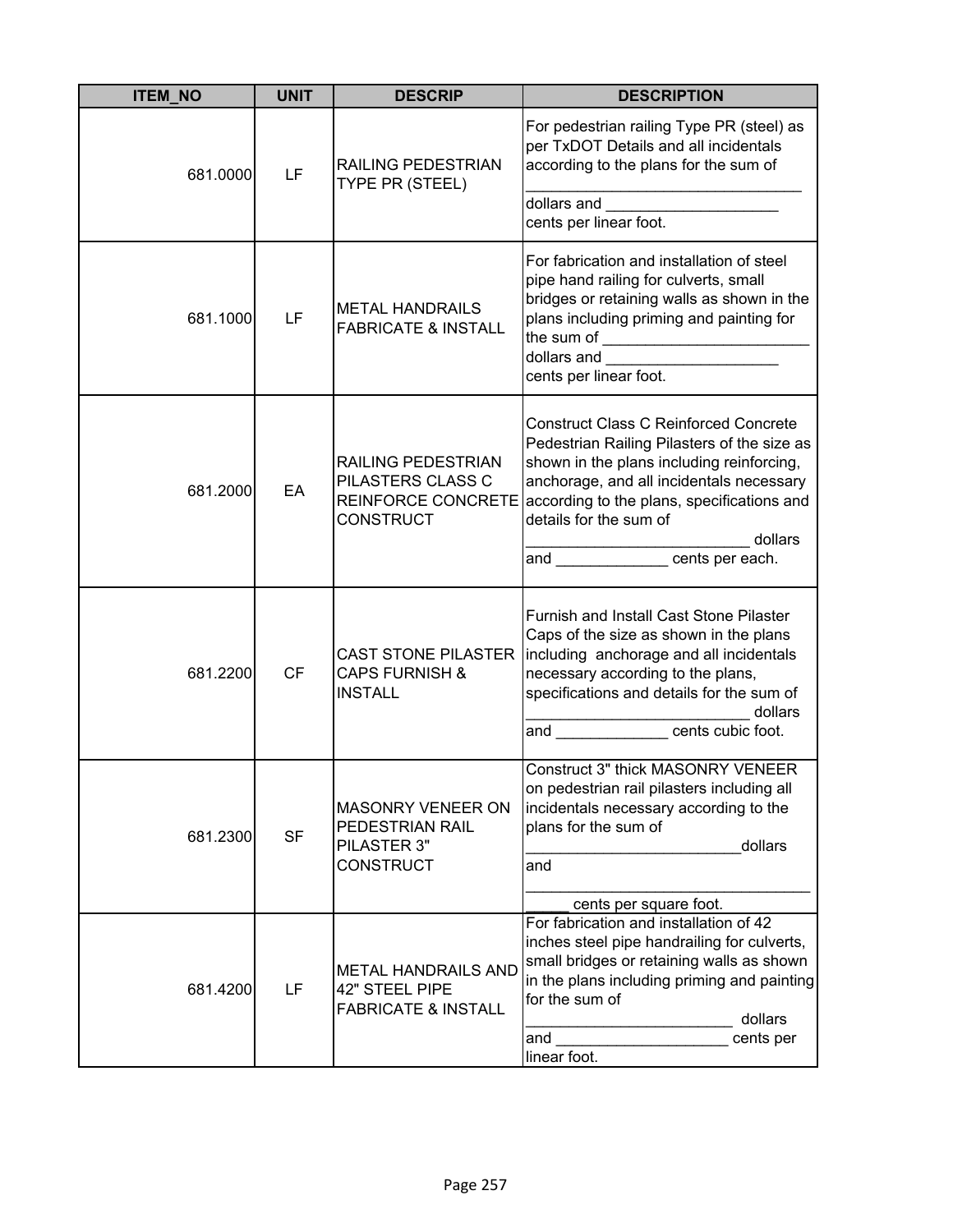| <b>ITEM NO</b> | <b>UNIT</b> | <b>DESCRIP</b>                                                                                        | <b>DESCRIPTION</b>                                                                                                                                                                                                                                                                                                                                                                                                                                                                                                            |
|----------------|-------------|-------------------------------------------------------------------------------------------------------|-------------------------------------------------------------------------------------------------------------------------------------------------------------------------------------------------------------------------------------------------------------------------------------------------------------------------------------------------------------------------------------------------------------------------------------------------------------------------------------------------------------------------------|
| 681.4201       | LF          | PEDESTRIAN HANDRAIL<br>42" FURNISH & INSTALL                                                          | For 42 inch tall pedestrian railing as per<br>City Details and all incidentals according<br>to the plans including priming and painting<br>for the sum of<br>dollars<br>and<br>cents per<br>linear foot.                                                                                                                                                                                                                                                                                                                      |
| 681.4800       | LF          | <b>METAL HANDRAILS AND</b><br><b>48" STEEL PIPE</b><br><b>FABRICATE &amp; INSTALL</b>                 | For fabrication and installation of 48<br>inches steel pipe handrailing for culverts,<br>small bridges or retaining walls as shown<br>in the plans including priming and painting<br>for the sum of<br>dollars<br>and<br>cents per<br>linear foot.                                                                                                                                                                                                                                                                            |
| 681.4801       | LF          | <b>STEEL HANDRAILS AND</b><br>48" STEEL PIPE WITH<br><b>RUBRAIL FABRICATE &amp;</b><br><b>INSTALL</b> | For fabrication and installation of 48<br>inches steel pipe handrailing with rubrail<br>including all necessary incidentals for the<br>sum of<br>dollars and<br>cents per linear foot.                                                                                                                                                                                                                                                                                                                                        |
| 681.4802       | LF          | PEDESTRIAN RAILING<br>4.5 FOOT                                                                        | For 4.5 foot tall pedestrian railing as per<br>City details and all incidentals according<br>to the plans for the sum of<br>dollars and                                                                                                                                                                                                                                                                                                                                                                                       |
| 681.5400       | LF          | <b>METAL HANDRAILS AND</b><br>54" STEEL PIPE<br>WITHOUT MOW STRIP<br><b>FABRICATE &amp; INSTALL</b>   | cents per linear foot.<br>For fabrication and installation of 54<br>inches steel pipe without mow strip<br>handrailing for culverts, small bridges or<br>retaining walls as shown in the plans<br>including priming and painting for the sum<br>lof<br>dollars<br>and the contract of the contract of the contract of the contract of the contract of the contract of the contract of the contract of the contract of the contract of the contract of the contract of the contract of the contra<br>cents per<br>linear foot. |
| 681.5401       | LF          | <b>BICYCLE RAILING 54"</b><br><b>FURNISH &amp; INSTALL</b>                                            | For 54 inch tall bicycle railing as per City<br>Details and all incidentals according to the<br>plans including priming and painting for<br>dollars and ____________________<br>cents per linear foot.                                                                                                                                                                                                                                                                                                                        |
| 681.5410       | LF          | <b>METAL HANDRAILS AND</b><br>54" STEEL PIPE WITH<br><b>MOW STRIP FABRICATE</b><br>& INSTALL          | For fabrication and installation of 54<br>inches steel pipe with mow strip<br>handrailing for culverts, small bridges or<br>retaining walls as shown in the plans<br>including priming and painting for the sum<br>of ___________________________________ dollars<br>and cents per<br>linear foot.                                                                                                                                                                                                                            |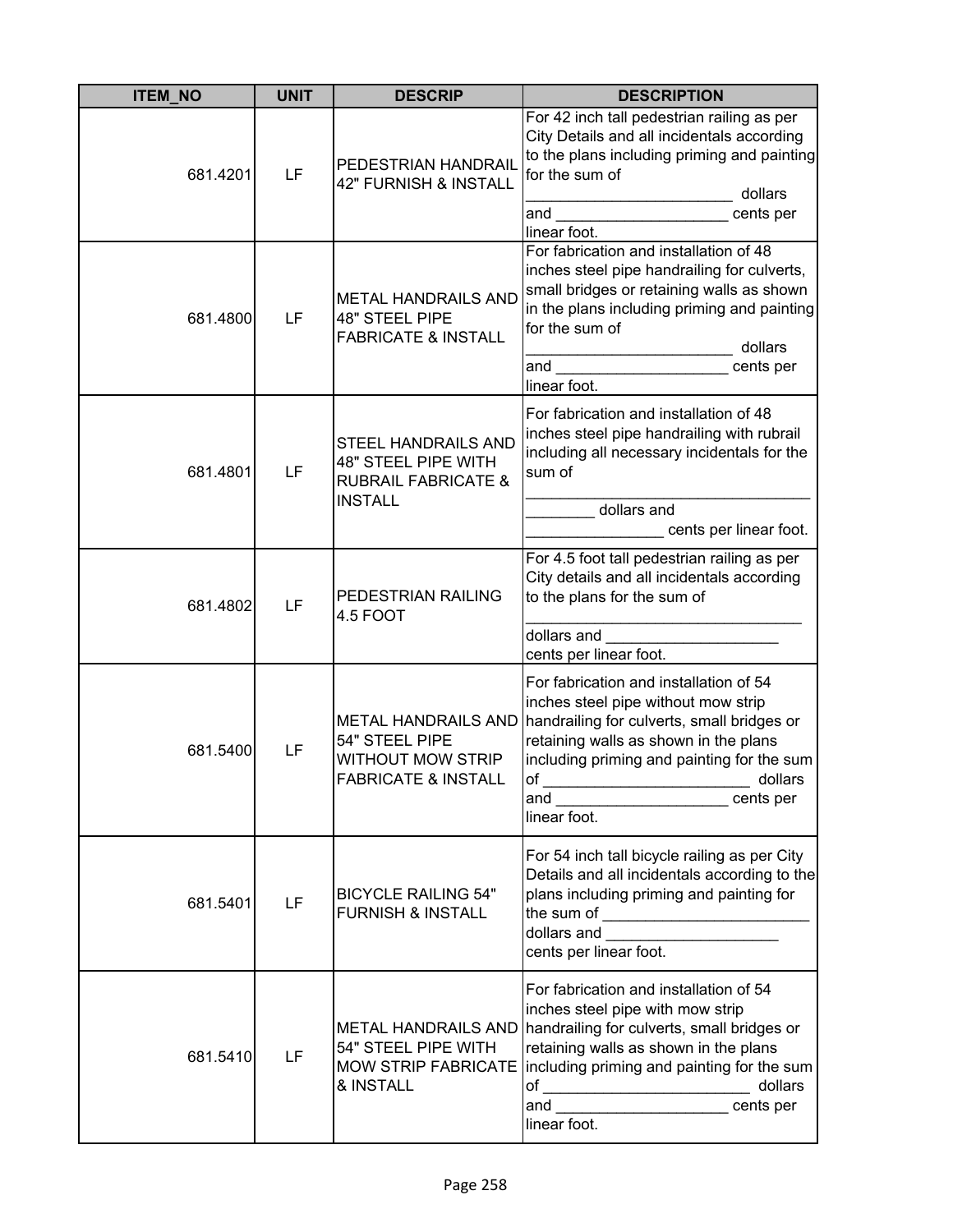| <b>ITEM_NO</b> | <b>UNIT</b> | <b>DESCRIP</b>                                                                                   | <b>DESCRIPTION</b>                                                                                                                                                                                                                            |
|----------------|-------------|--------------------------------------------------------------------------------------------------|-----------------------------------------------------------------------------------------------------------------------------------------------------------------------------------------------------------------------------------------------|
| 682.0000       | LF          | <b>METAL BEAM GUARD</b><br><b>RAIL FURNISH &amp;</b><br><b>INSTALL</b>                           | Furnish and install metal beam guard rail<br>fence including all incidentals according to<br>the plans for the sum of<br>dollars and<br>cents per linear foot.                                                                                |
| 682.0020       | EA          | <b>METAL BEAM GUARD</b><br><b>RAIL REMOVE &amp;</b><br><b>RELOCATE</b>                           | Remove and relocate existing metal<br>beam guard rail terminal end sections<br>according to the plans and specifications<br>for the sum of<br>dollars and<br>cents each.                                                                      |
| 682.1000       | EA          | <b>METAL BEAM GUARD</b><br>RAIL TERMINAL ANGLE<br><b>SECTION FURNISH &amp;</b><br><b>INSTALL</b> |                                                                                                                                                                                                                                               |
| 683.0000       | LF          | <b>METAL BEAM GUARD</b><br><b>W/STEEL POSTS</b><br><b>FURNISH &amp; INSTALL</b>                  | Furnish and install Metal Beam Guard<br>Rail fence including Steel line posts and<br>all incidentals necessary according to the<br>plans for the sum of<br>dollars and<br>cents per linear foot.                                              |
| 684.0000       | LF          | RAIL TYPE T-502                                                                                  | For THD Type T-502 Rail, including<br>dowels and modified anchoring as shown,<br>concrete parapet, terminal connectors,<br>and all labor, materials, and all incidentals<br>necessary for the sum of<br>dollars and<br>cents per linear foot. |
| 684.1000       | LF          | RAIL TYPE T-101<br><b>FURNISH &amp; INSTALL</b>                                                  | For THD Type T-101Rail, including<br>dowels and modified anchoring as shown,<br>concrete parapet, terminal connectors,<br>and all labor, materials, and all incidentals<br>necessary for the sum of<br>dollars and<br>cents per linear foot.  |
| 684.2000       | LF          | RAIL TYPE T-201<br><b>FURNISH &amp; INSTALL</b>                                                  | Furnish and Install Type T-201 Rail,<br>including all incidentals according to the<br>plans for the sum of<br>dollars and<br>cents per linear foot.                                                                                           |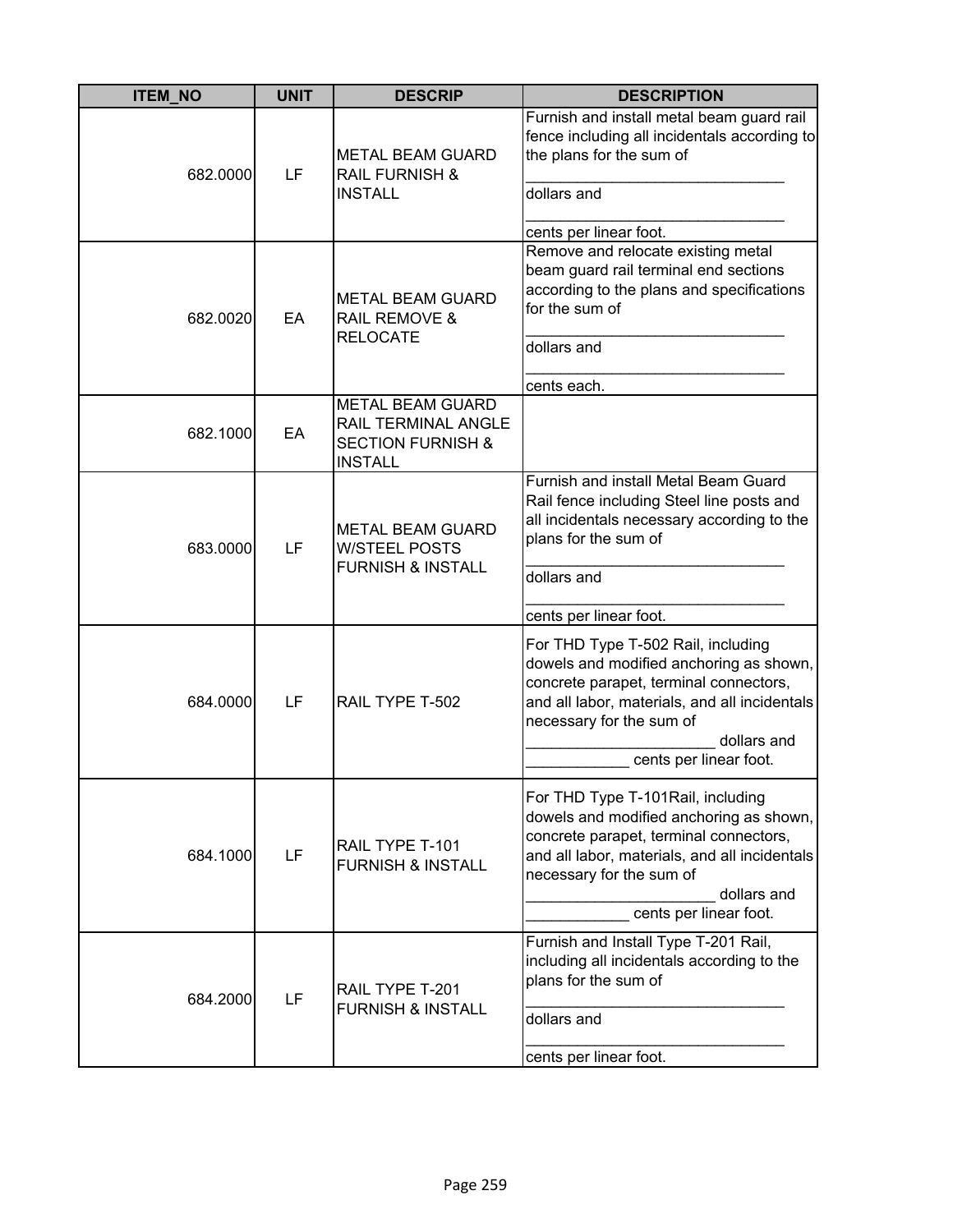| <b>ITEM NO</b> | <b>UNIT</b> | <b>DESCRIP</b>                                                             | <b>DESCRIPTION</b>                                                                                                                                                                                                                            |
|----------------|-------------|----------------------------------------------------------------------------|-----------------------------------------------------------------------------------------------------------------------------------------------------------------------------------------------------------------------------------------------|
| 684.4000       | LF          | RAIL TYPE T-402                                                            | For THD Type T-402 Rail, including<br>dowels and modified anchoring as shown,<br>concrete parapet, terminal connectors,<br>and all labor, materials, and all incidentals<br>necessary for the sum of<br>dollars and<br>cents per linear foot. |
| 684.4500       | <b>CY</b>   | <b>CONC. PARAPET</b><br><b>FURNISH &amp; INSTALL</b>                       | Furnish and install Concrete Parapet,<br>including reinforcement as shown, with<br>class C concrete, and all labor, materials,<br>and all incidentals necessary for the sum<br>dollars and<br>of<br>cents per cubic yard.                     |
| 684.5000       | LF          | <b>TXDOT SINGLE SLOPE</b><br><b>CONCRETE BARRIER</b>                       | Furnish and Install Type SSCB(1), Single<br>Slope Concrete Barrier per TxDOT<br>details including all incidentals according<br>to the plans for the sum of<br>dollars and<br>cents per linear foot.                                           |
| 685.0000       | LF          | <b>TXDOT TYPE RAC</b><br><b>GUARD RAIL FURNISH &amp;</b><br><b>INSTALL</b> | Furnish and install TxDOT Type RAC<br>guard rail including all incidentals<br>according to the plans for the sum of<br>dollars and<br>cents per linear foot.                                                                                  |
| 686.0006       | EA          | PEDESTRIAN LIGHT<br>POLE 6' DEEP<br><b>FOUNDATION</b>                      | Furnish and Install pedestrian light pole 6'<br>deep foundation including all necessary<br>materials, equipment, labor as shown on<br>the plans and in the specifications for the<br>sum of<br>dollars and<br>cents each.                     |
| 686.1000       | EA          | <b>FOOTBRIDGE FURNISH</b><br>& INSTALL                                     | Furnish and Install footbridge, including all<br>incidentals according to the plans for the<br>sum of<br>dollars and<br>cents each.                                                                                                           |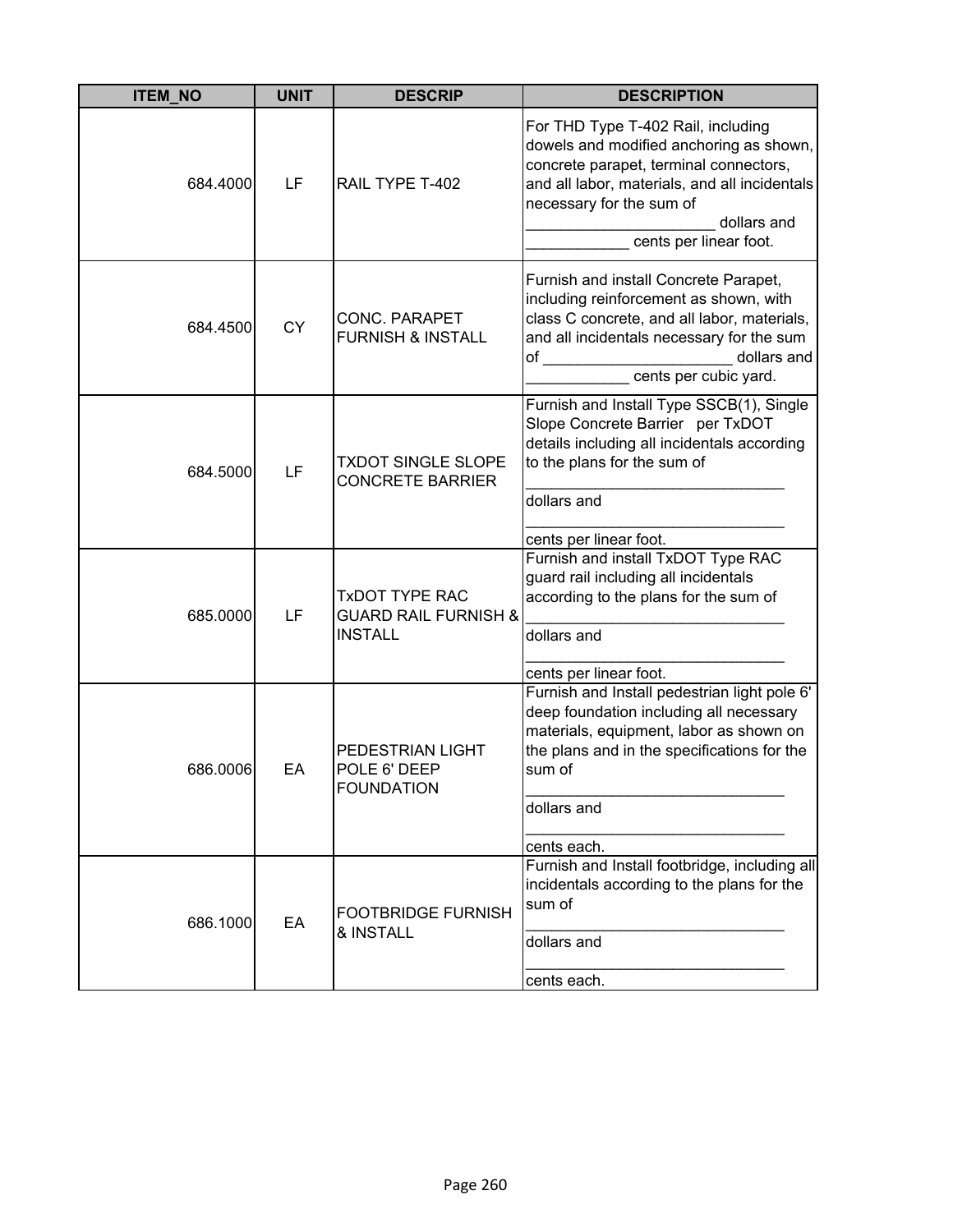| <b>ITEM_NO</b> | <b>UNIT</b> | <b>DESCRIP</b>                                                                       | <b>DESCRIPTION</b>                                                                                                                                                                                                           |
|----------------|-------------|--------------------------------------------------------------------------------------|------------------------------------------------------------------------------------------------------------------------------------------------------------------------------------------------------------------------------|
| 686.1011       | EA          | <b>FOOTBRIDGE DUCK</b><br><b>CREEK AT</b><br><b>CENTERVILLE FURNISH</b><br>& INSTALL | Furnish and Install prefrabricated<br>footbridge over Duck Creek at Centerville,<br>including steel trusses, metal deck,<br>concrete slab, rails and all incidentals<br>according to the plans for the sum of<br>dollars and |
|                |             |                                                                                      | cents each.                                                                                                                                                                                                                  |
| 686.1012       | EA          | <b>FOOTBRIDGE DUCK</b><br>CREEK AT I.H. 30<br><b>FURNISH &amp; INSTALL</b>           | Furnish and Install prefrabricated<br>footbridge over Duck Creek at I.H.30,<br>including steel trusses, metal deck,<br>concrete slab, rails and all incidentals<br>according to the plans for the sum of<br>dollars and      |
|                |             |                                                                                      | cents each.<br>Furnish and Install prefrabricated                                                                                                                                                                            |
| 686.1013       | EA          | <b>FOOTBRIDGE AT</b><br>NAAMAN SCHOOL RD.<br><b>FURNISH &amp; INSTALL</b>            | footbridge at Naaman School Rd.,<br>including steel trusses, metal deck,<br>concrete slab, rails and all incidentals<br>according to the plans for the sum of<br>dollars and<br>cents each.                                  |
|                |             |                                                                                      | Furnish and Install footbridge foundation,                                                                                                                                                                                   |
| 686.2000       | EA          | <b>FOOTBRIDGE</b><br><b>FOUNDATION FURNISH</b><br>& INSTALL                          | including all incidentals according to the<br>plans for the sum of<br>dollars and                                                                                                                                            |
|                |             |                                                                                      |                                                                                                                                                                                                                              |
| 686.3000       | EA          | <b>SHED FOUNDATION</b><br><b>FURNISH &amp; INSTALL</b>                               | cents each.<br>Furnish and Install shed foundation,<br>including all incidentals according to the<br>plans for the sum of<br>dollars and<br>cents each.                                                                      |
| 686.4000       | EA          | <b>RAIL FOUNDATION</b><br><b>CLASS C CONCRETE</b><br><b>FURNISH &amp; INSTALL</b>    | Furnish and Install class C concrete rail<br>foundation per TxDOT including all<br>necssary incidentals for the sum of<br>dollars and<br>cents each.                                                                         |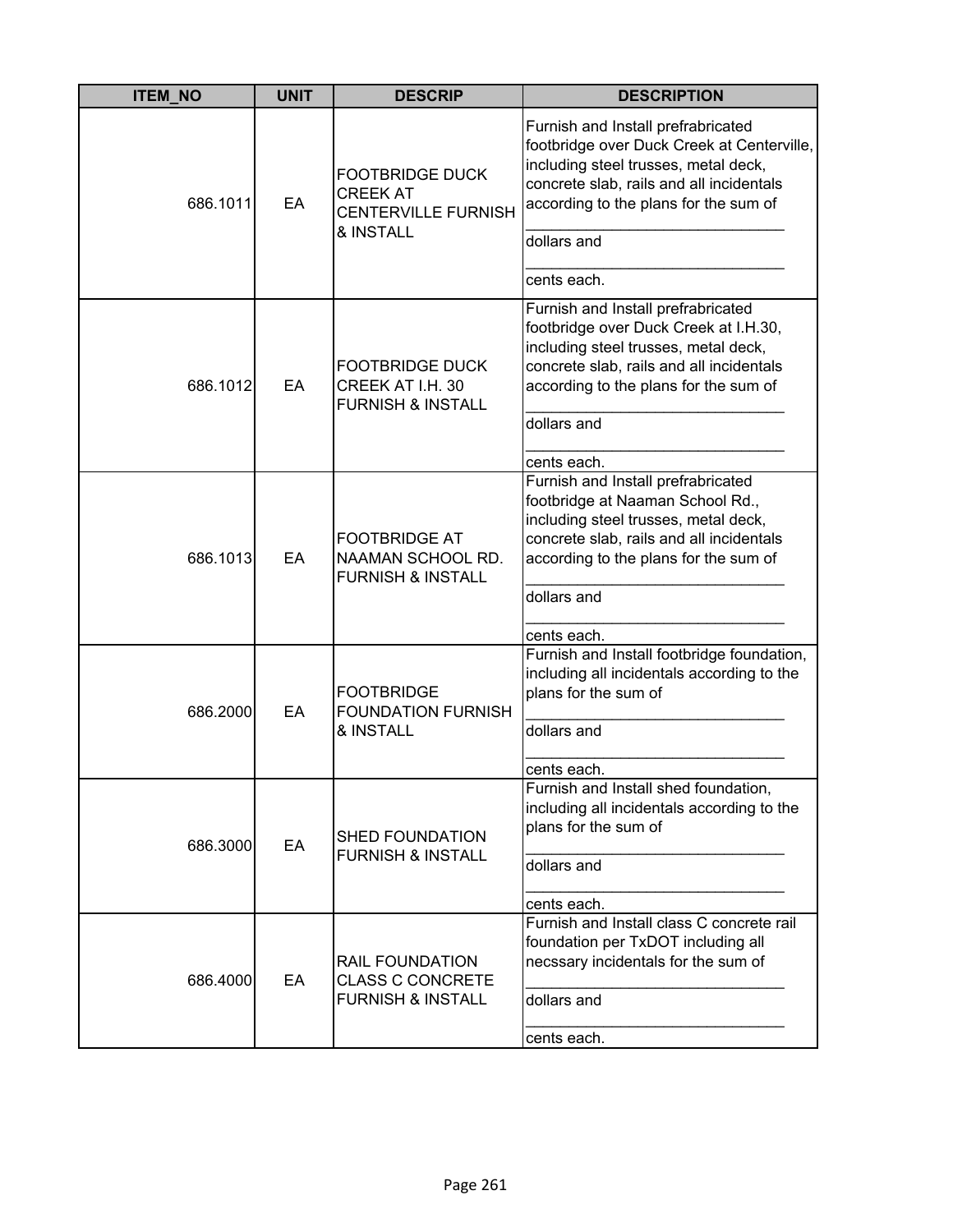| <b>ITEM NO</b> | <b>UNIT</b> | <b>DESCRIP</b>                                                                   | <b>DESCRIPTION</b>                                                                                                                                                                                                                                   |
|----------------|-------------|----------------------------------------------------------------------------------|------------------------------------------------------------------------------------------------------------------------------------------------------------------------------------------------------------------------------------------------------|
| 686.5000       | EA          | <b>BOLLARDS CONCRETE</b><br><b>FOUNDATION FURNISH</b><br>& INSTALL               | Furnish and Install concrete bollard<br>foundation including all necssary<br>incidentals for the sum of<br>dollars and<br>cents each.                                                                                                                |
| 686.6000       | EA          | PEDESTRIAN POLE<br><b>LIGHT SA2</b><br><b>FOUNDATION FURNISH</b><br>& INSTALL    | Furnish and Install pedestrian pole light<br>SA2 foundation including all necssary<br>incidentals for the sum of<br>dollars and<br>cents each.                                                                                                       |
| 687.1000       | SY          | <b>MOW STRIP FURNISH &amp;</b><br><b>INSTALL</b>                                 | Furnish and install 6 inch thick, reinforced<br>Class C concrete mow strip including all<br>necessary incidentals for the sum of<br>dollars and<br>cents per square<br>yard.                                                                         |
| 688.1000       | SY          | <b>SURFACE TREATMENT</b><br><b>CLASS II FURNISH AND</b><br><b>INSTALL</b>        | Furnish and install concrete surface<br>treatment Class II per TxDOT including all<br>necessayr incidentals for the sum of<br>dollars and<br>cents per square<br>foot.                                                                               |
| 690.0000       | LF          | <b>BEAMS PRESTRESSED</b><br><b>CONCRETE</b>                                      | For pre-stressed concrete type beams all<br>according to the plans, specifications and<br>details for the sum of<br>dollars and<br>cents per linear foot.                                                                                            |
| 690.1000       | LF          | <b>BEAMS PRESTRESSED</b><br><b>CONCRETE TX54</b><br><b>FURNISH &amp; INSTALL</b> | For pre-stressed concrete girder (TX54)<br>including all necessary incidentals for the<br>sum of<br>dollars and<br>cents per linear foot.                                                                                                            |
| 691.1600       | LF          | PIERS 16" DIA<br><b>CONSTRUCT</b>                                                | Construct 16 inch class "C" 3600 PSI<br>reinforced concrete drilled shaft<br>foundation including all reinforcement<br>steel, drilling, forming according to the<br>plans and specifications for the sum of<br>dollars and<br>cents per linear foot. |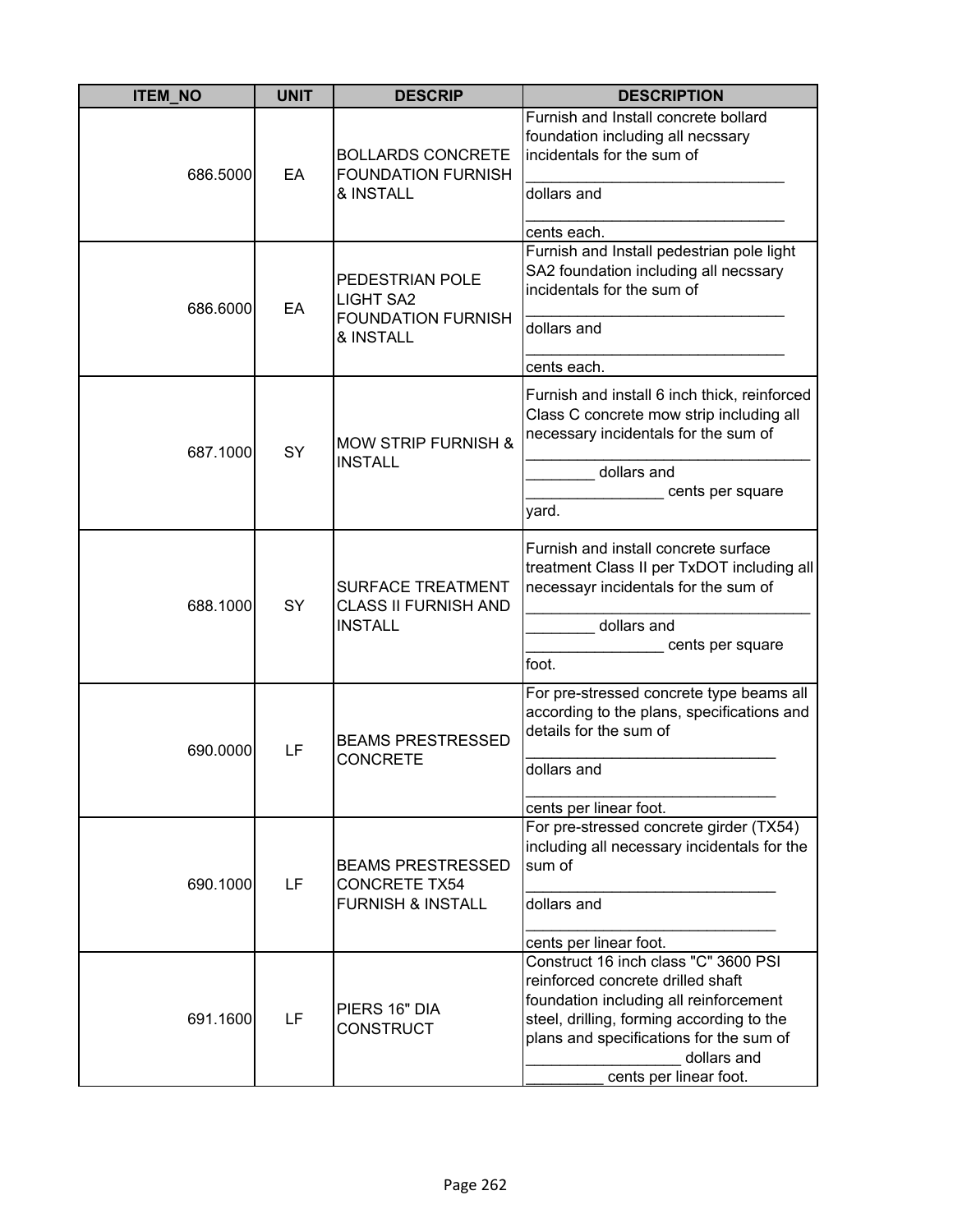| <b>ITEM_NO</b> | <b>UNIT</b> | <b>DESCRIP</b>                                                       | <b>DESCRIPTION</b>                                                                                                                                                                                                                                   |
|----------------|-------------|----------------------------------------------------------------------|------------------------------------------------------------------------------------------------------------------------------------------------------------------------------------------------------------------------------------------------------|
| 691.1800       | LF          | PIERS 18" DIA<br><b>CONSTRUCT</b>                                    | Construct 18 inch class "C" 3600 PSI<br>reinforced concrete drilled shaft<br>foundation including all reinforcement<br>steel, drilling, forming according to the<br>plans and specifications for the sum of<br>dollars and<br>cents per linear foot. |
| 691.2400       | LF          | PIERS 24" DIA.<br><b>CONSTRUCT</b>                                   | Construct 24 inch class "C" 3600 PSI<br>reinforced concrete drilled shaft<br>foundation including all reinforcement<br>steel, drilling, forming according to the<br>plans and specifications for the sum of<br>dollars and<br>cents per linear foot. |
| 691.5400       | LF          | PIERS 54" DIA.<br><b>CONSTRUCT</b>                                   | Construct 54 inch class "C" 3600 PSI<br>reinforced concrete drilled shaft<br>foundation including all reinforcement<br>steel, drilling, forming according to the<br>plans and specifications for the sum of<br>dollars and<br>cents per linear foot. |
| 692.0000       | <b>CY</b>   | <b>CONCRETE GRADE</b><br><b>BEAM FURNISH &amp;</b><br><b>INSTALL</b> | Furnish and install Concrete Grade Beam<br>including all incidentals necessary<br>according to the plans for the sum of<br>dollars and<br>cents per cubic yard.                                                                                      |
| 692.1815       | EA          | <b>CONCRETE BEAM 18" X</b><br>15"                                    | Construct 18 inch x 15 inch diameter<br>concrete BEAM including all incidentals<br>necessary according to the plans and<br>specifications for the sum of<br>dollars and<br>cents EACH.                                                               |
| 692.1818       | EA          | <b>CONCRETE BEAM 18" X</b><br>18"                                    | Construct 18 inch x 18 inch diameter<br>concrete BEAM including all incidentals<br>necessary according to the plans and<br>specifications for the sum of<br>dollars and<br>cents EACH.                                                               |
| 693.1200       | EA          | PIER 12" DIA 10 VF<br>DEEP CONSTRUCT                                 | Construct 12 inch diameter concrete pier<br>10 feet vertical deep including all<br>incidentals necessary according to the<br>plans and specifications for the sum of<br>dollars and<br>cents each.                                                   |
| 694.0001       | EA          | DRILLED SHAFT PER<br>TxDOT CONSTRUCT                                 | Construct drilled shaft per TxDOT<br>including all necessary incidentals for the<br>sum of<br>dollars and<br>cents each.                                                                                                                             |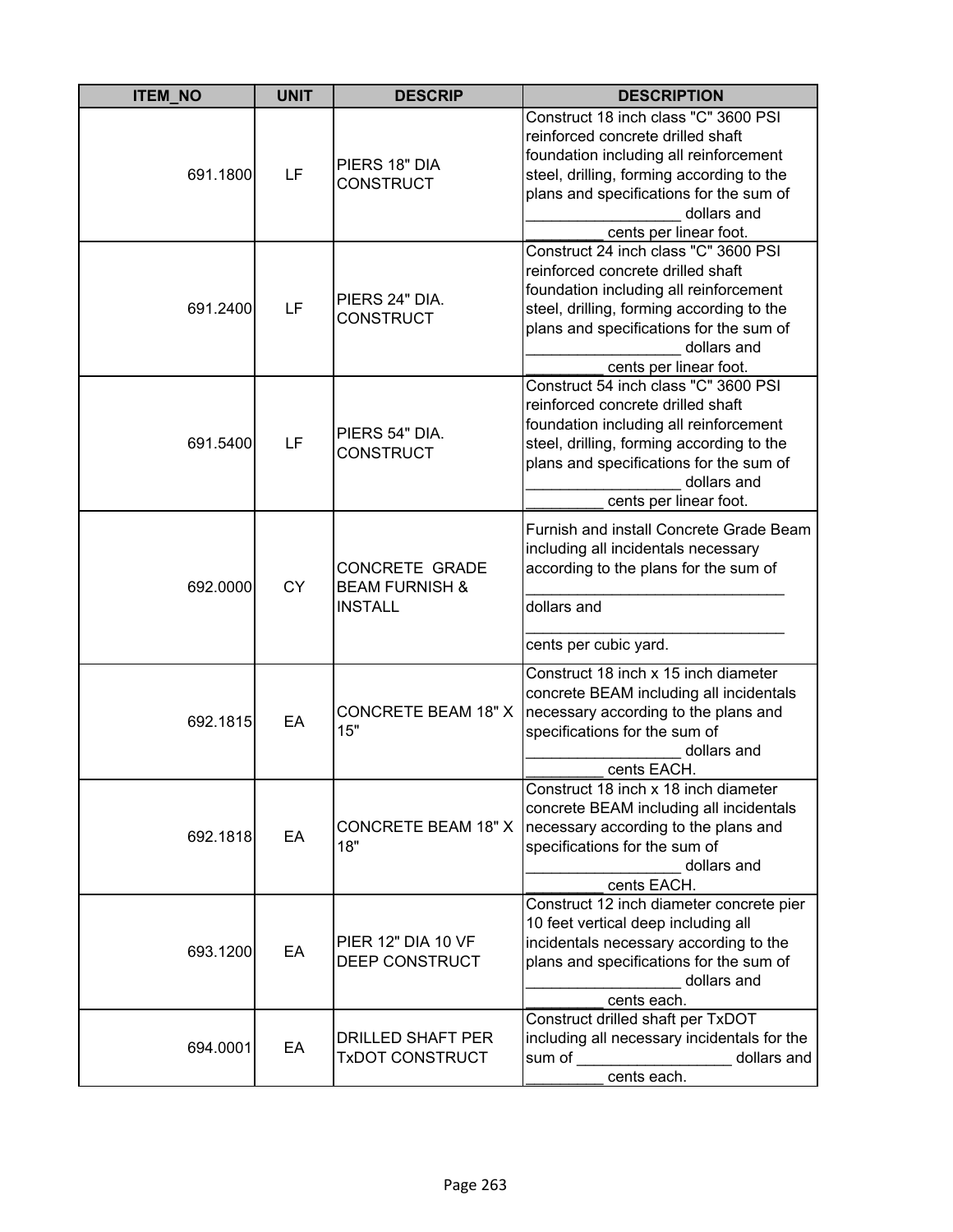| <b>ITEM_NO</b> | <b>UNIT</b> | <b>DESCRIP</b>                                         | <b>DESCRIPTION</b>                                                                                                                                                                                |
|----------------|-------------|--------------------------------------------------------|---------------------------------------------------------------------------------------------------------------------------------------------------------------------------------------------------|
| 694.1800       | <b>LF</b>   | <b>TxDOT CONSTRUCT</b>                                 | Construct 18 inch drilled shaft per TxDOT<br>DRILLED SHAFT 18" PER including all necessary incidentals for the<br>sum of _____________________ dollars and<br>____________ cents per linear foot. |
| 694.3000       | LF          | <b>TxDOT CONSTRUCT</b>                                 | Construct 30 inch drilled shaft per TxDOT<br>DRILLED SHAFT 30" PER including all necessary incidentals for the<br>sum of ______________________ dollars and<br>cents per linear foot.             |
| 694.3600       | LF          | <b>DRILLED SHAFT 36" PER</b><br><b>TxDOT CONSTRUCT</b> | Construct 36 inch drilled shaft per TxDOT<br>including all necessary incidentals for the<br>sum of _____________________ dollars and<br>cents per linear foot.                                    |
| 694.4200       | LF          | <b>TxDOT CONSTRUCT</b>                                 | Construct 42 inch drilled shaft per TxDOT<br>DRILLED SHAFT 42" PER including all necessary incidentals for the<br>sum of ______________________ dollars and<br>cents per linear foot.             |
| 699.0000       | <b>CY</b>   | <b>STRUCTURAL WORK</b><br><b>MISCELLANEOUS</b>         | Miscellaneous structural work (column<br>remediation) related to concrete<br>construction for the sum of<br>dollars and                                                                           |
|                |             |                                                        | cents per cubic yard.                                                                                                                                                                             |
| 699.1000       | <b>CY</b>   | <b>MISCELLANEOUS</b><br><b>SPILLWAY</b>                | Miscellaneous spillway structural work<br>related to concrete construction for the<br>sum of                                                                                                      |
|                |             | STRUCTURAL WORK                                        | dollars and                                                                                                                                                                                       |
| 699.2000       | <b>SF</b>   | SEALER OPAQUE                                          | cents per cubic yard.<br>For opaque sealer finish per TxDOT<br>including all necessary incidentals for the<br>sum of<br>dollars and                                                               |
|                |             |                                                        | cents per square foot.                                                                                                                                                                            |
|                |             |                                                        | Provide canopy per TxDOT including all<br>necessay incidentals for the sum of                                                                                                                     |
| 699.3000       | EA          | <b>CANOPY PROVIDE</b>                                  | dollars and                                                                                                                                                                                       |
|                |             |                                                        | cents each.                                                                                                                                                                                       |
| 699.4000       | EA          | <b>MEDALLIAN SMALL</b><br><b>FURNISH</b>               | Furnish small medallian per TxDOT<br>including all necessay incidentals for the<br>sum of                                                                                                         |
|                |             |                                                        | dollars and                                                                                                                                                                                       |
|                |             |                                                        | cents each.                                                                                                                                                                                       |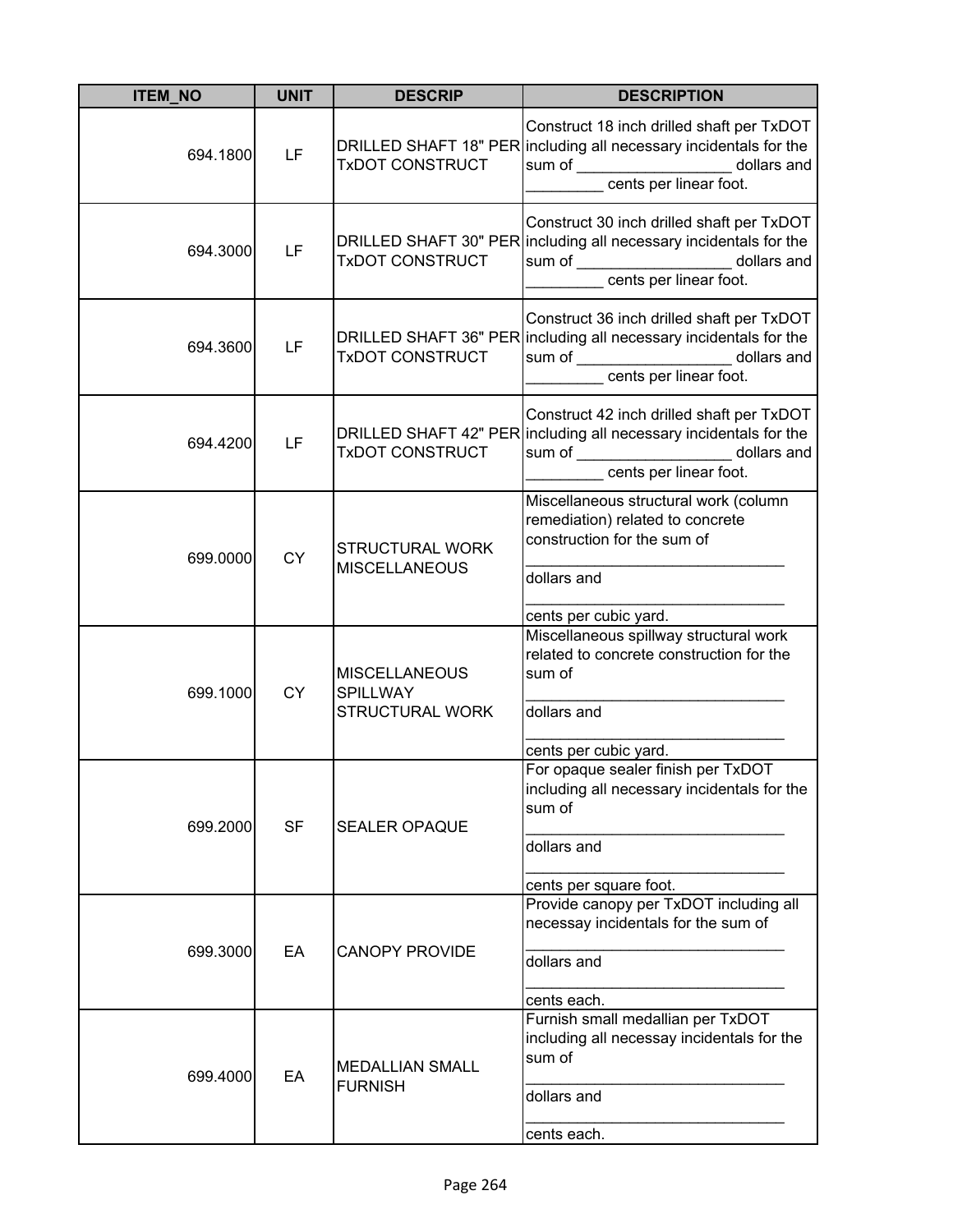| <b>ITEM_NO</b> | <b>UNIT</b> | <b>DESCRIP</b>                                        | <b>DESCRIPTION</b>                                                                                                                                                                                                       |
|----------------|-------------|-------------------------------------------------------|--------------------------------------------------------------------------------------------------------------------------------------------------------------------------------------------------------------------------|
| 699.5000       | EA          | <b>MEDALLIAN LARGE PER</b><br><b>TxDOT FURNISH</b>    | Furnish large medallian per TxDOT<br>including all necessay incidentals for the<br>sum of<br>dollars and                                                                                                                 |
| 699.6000       | EA          | <b>MEDALLIAN SMALL PER</b><br><b>TxDOT INSTALL</b>    | cents each.<br>Install small medallian per TxDOT<br>including all necessay incidentals for the<br>sum of<br>dollars and<br>cents each.                                                                                   |
| 699.7000       | EA          | <b>MEDALLIAN LARGE PER</b><br><b>TxDOT INSTALL</b>    | Install large medallian per TxDOT<br>including all necessay incidentals for the<br>sum of<br>dollars and<br>cents each.                                                                                                  |
| 700.0000       | LS          | <b>LANDSCAPING INSTALL</b>                            | For the installation of all landscaping<br>materials as shown on the plans and<br>specifications unless otherwise indicated,<br>including all appurtenances for the lump<br>sum of<br>dollars and                        |
| 700.0010       | LS          | <b>LANDSCAPING REMOVE</b><br>& REPLACE                | cents.<br>For removal and replace of all<br>landscaping materials as shown on the<br>plans and specifications unless otherwise<br>indicated, including all appurtenances for<br>the lump sum of<br>dollars and<br>cents. |
| 700.0310       | EA          | <b>CALIPER TREE 3"</b><br><b>REMOVE &amp; REPLACE</b> | For removal and replace of 3 inch caliper<br>tree as shown on the plans and<br>specifications unless otherwise indicated,<br>including all appurtenances for the sum of<br>dollars and<br>cents each.                    |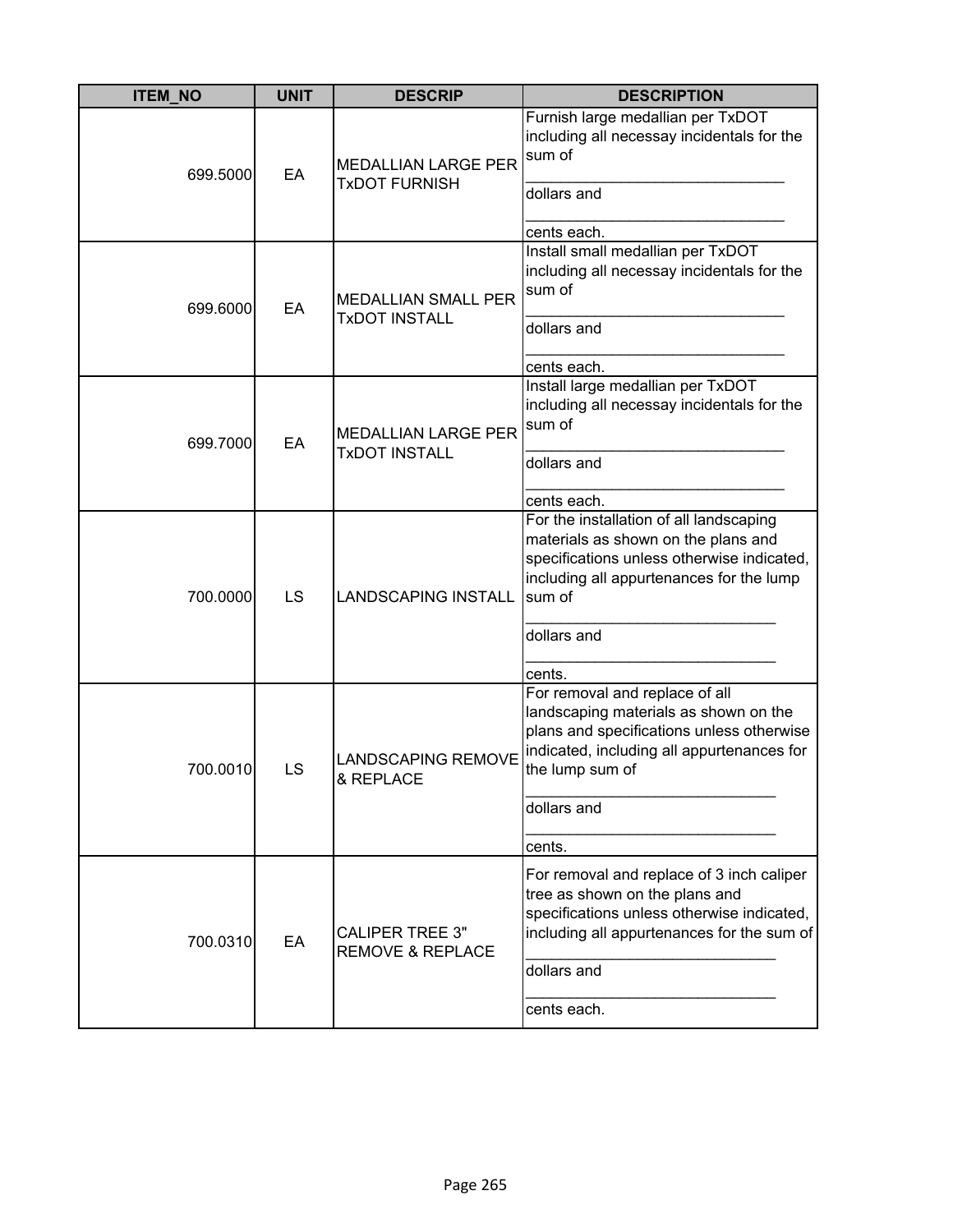| <b>ITEM_NO</b> | <b>UNIT</b> | <b>DESCRIP</b>                                                | <b>DESCRIPTION</b>                                                                                                                                                                                          |
|----------------|-------------|---------------------------------------------------------------|-------------------------------------------------------------------------------------------------------------------------------------------------------------------------------------------------------------|
| 700.1010       | EA          | <b>BUSHES &amp; SHRUBS</b><br><b>REMOVE &amp; REPLACE</b>     | For removal and replace of all bushes<br>and shrubs as shown on the plans and<br>specifications unless otherwise indicated,<br>including all appurtenances for the sum of<br>dollars and<br>cents each.     |
| 701.0010       | EA          | TREE REMOVE &<br><b>REPLACE</b>                               | For removal and replace of all trees as<br>shown on the plans and specifications<br>unless otherwise indicated, including all<br>appurtenances for the lump sum of<br>dollars and<br>cents.                 |
| 701.1000       | EA          | <b>TREE STAKING</b>                                           | Furnish and install Tree Staking, including<br>all incidentals necessary to complete, in<br>place, all according to the plans, details,<br>and specifications for the sum of<br>dollars and<br>cents each.  |
| 702.0010       | HD          | SPRINKLER SYSTEM<br>REMOVE, REPLACE &<br><b>REPAIR</b>        | For removal, replacement and repair of all<br>sprinkler heads, control valves, pipe<br>fitting, controllers, and all incidentals<br>according to the plans for the sum of<br>dollars and<br>cents per head. |
| 702.0011       | <b>LS</b>   | <b>SPRINKLER SYSTEM</b><br>REMOVE, REPLACE &<br><b>REPAIR</b> | For removal, replacement and repair of all<br>sprinkler heads, control valves, pipe<br>fitting, controllers, and all incidentals<br>according to the plans for the lump sum<br>of<br>dollars and<br>cents.  |
| 702.0020       | <b>LS</b>   | <b>SPRINKLER SYSTEM</b><br>REMOVE, REPLACE &<br><b>REPAIR</b> | For removal, replacement and repair of all<br>sprinkler heads, control valves, pipe<br>fitting, controllers, and all incidentals<br>according to the plans for the lump sum<br>of<br>dollars and<br>cents.  |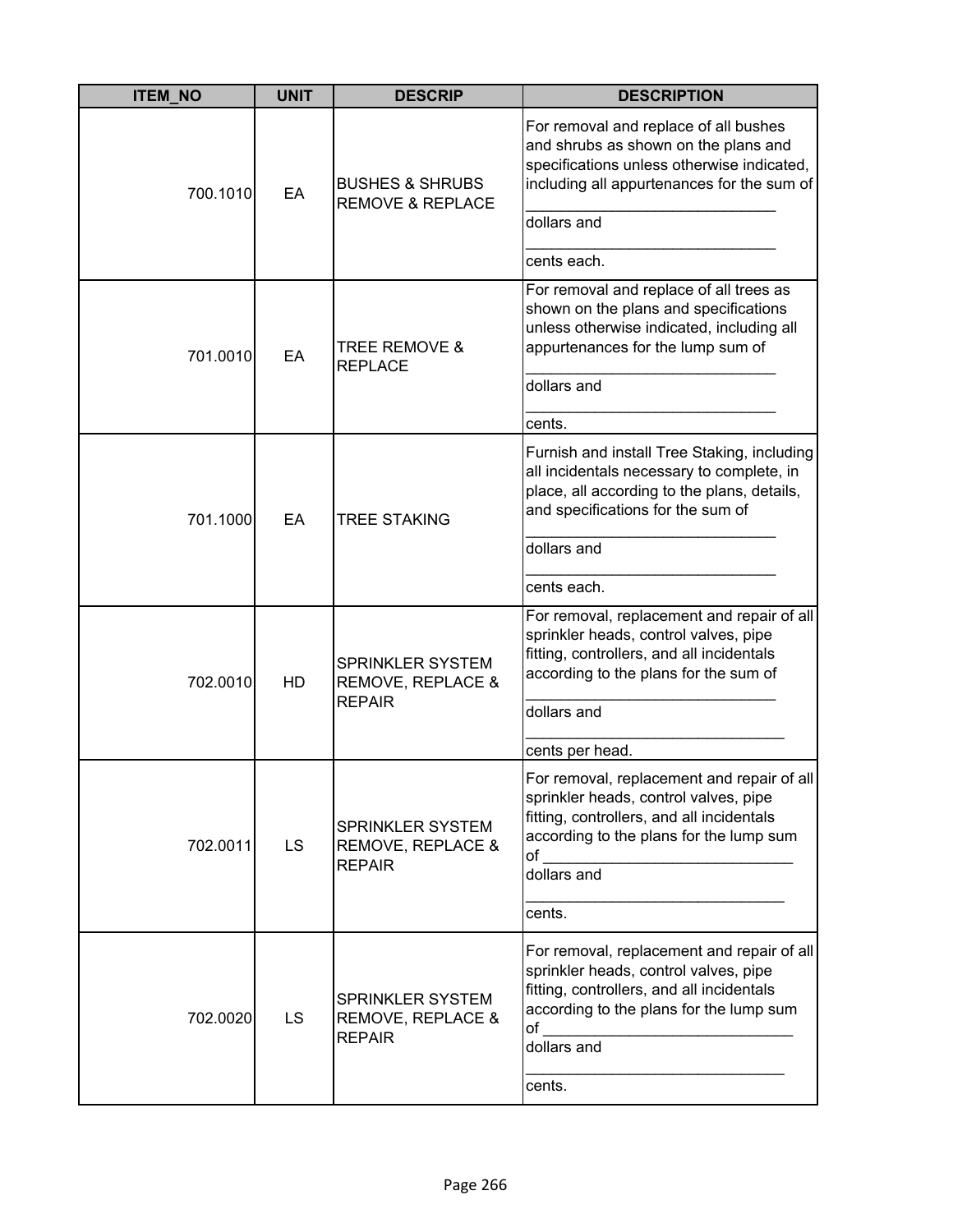| <b>ITEM NO</b> | <b>UNIT</b> | <b>DESCRIP</b>                                                              | <b>DESCRIPTION</b>                                                                                                                                                                                               |
|----------------|-------------|-----------------------------------------------------------------------------|------------------------------------------------------------------------------------------------------------------------------------------------------------------------------------------------------------------|
| 702.0021       | HD          | SPRINKLER SYSTEM<br><b>HYDRAULY CONTROL</b><br><b>REMOVE &amp; RELOCATE</b> | For removal, and relocate of all hydrauly<br>control sprinkler heads, control valves,<br>pipe fitting, controllers, and all incidentals<br>according to the plans for the sum of<br>dollars and<br>cents         |
|                |             |                                                                             | per head.                                                                                                                                                                                                        |
| 702.0090       | LS          | SPRINKLER SYSTEM<br><b>REPAIR</b>                                           | For repair of all sprinkler heads, control<br>valves, pipe fitting, controllers, and all<br>incidentals according to the plans for the<br>lump sum of                                                            |
|                |             |                                                                             | dollars and                                                                                                                                                                                                      |
|                |             |                                                                             | cents.                                                                                                                                                                                                           |
| 703.0010       | LF          | <b>COPPER CONDUCTOR</b><br>WIRE 12 GAUGE<br><b>FURNISH &amp; INSTALL</b>    | Furnish and install 12 gauge, solid copper<br>conductor wire with direct burial<br>insulation, color coded for sprinkler<br>system complete and in place according<br>to the plans for the sum of<br>dollars and |
|                |             |                                                                             | cents                                                                                                                                                                                                            |
|                |             |                                                                             | per linear foot.                                                                                                                                                                                                 |
| 705.0000       | LF          | <b>ROOT BARRIER</b><br><b>FURNISH &amp; INSTALL</b>                         | Furnish and install root barrier as directed<br>by City Engineering Inspector along the<br>proposed alignment, for the sum of                                                                                    |
|                |             |                                                                             | dollars and                                                                                                                                                                                                      |
|                |             |                                                                             | cents per linear foot.                                                                                                                                                                                           |
| 706.0000       | LF          | <b>PLANTINGS FOR</b><br>NATURAL BOTTOM                                      | For planting for natural bottom as shown<br>on the plans and specifications unless<br>otherwise indicated, including all<br>incidentals necessary for the sum of<br>dollars and                                  |
|                |             |                                                                             |                                                                                                                                                                                                                  |
| 706.0001       | <b>SF</b>   | <b>PLANTINGS FOR</b><br>NATURAL BOTTOM                                      | cents per linear foot.<br>For planting for natural bottom as shown<br>on the plans and specifications unless<br>otherwise indicated, including all<br>incidentals necessary for the sum of<br>dollars and        |
|                |             |                                                                             | cents per square foot.                                                                                                                                                                                           |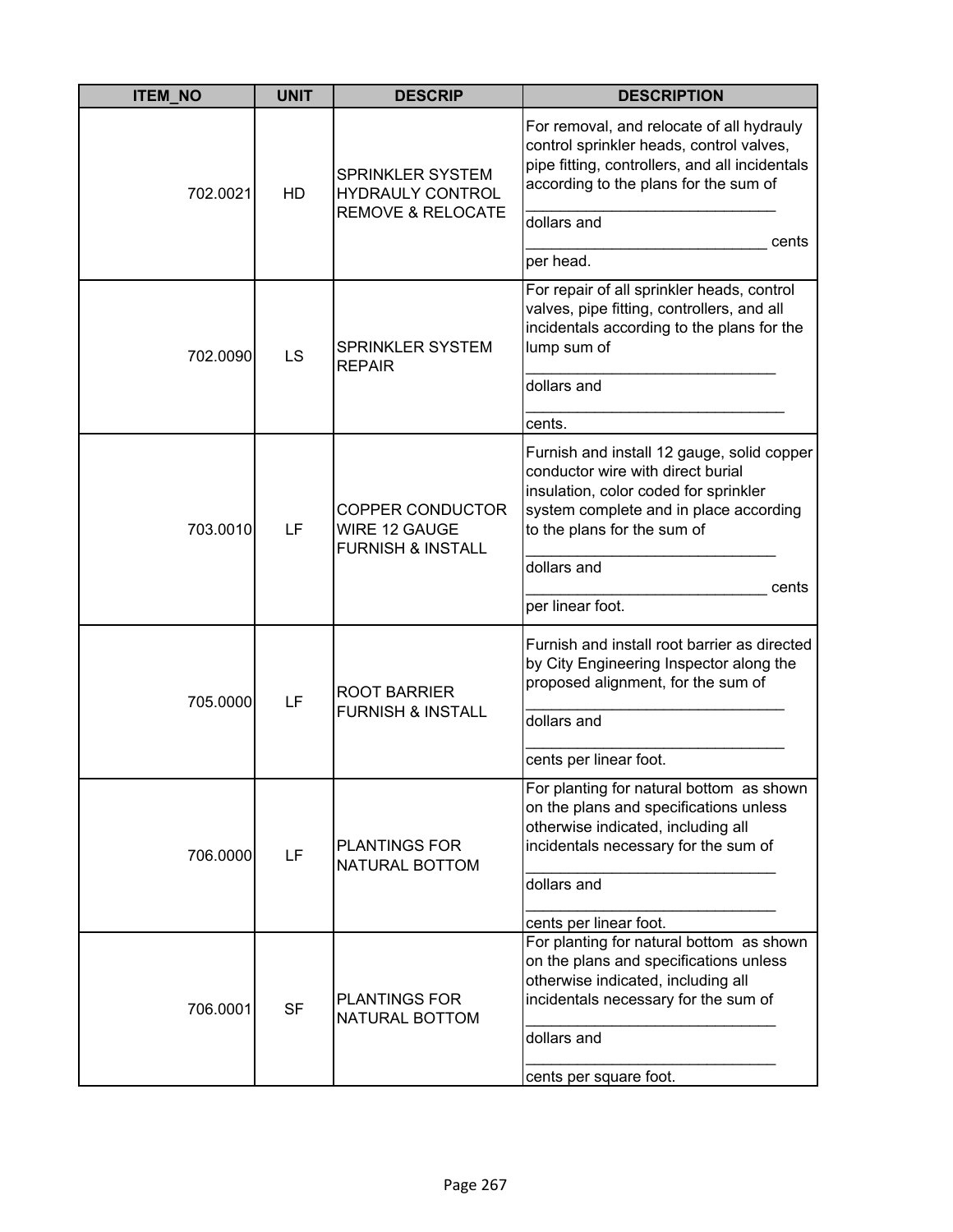| <b>ITEM_NO</b> | <b>UNIT</b> | <b>DESCRIP</b>                                                            | <b>DESCRIPTION</b>                                                                                                                                                                                    |
|----------------|-------------|---------------------------------------------------------------------------|-------------------------------------------------------------------------------------------------------------------------------------------------------------------------------------------------------|
| 706.1000       | LF          | <b>PLANTING AND</b><br><b>SEEDING IN NATURAL</b><br><b>CHANNEL BOTTOM</b> | For planting and seeding in natural<br>channel bottom as shown on the plans<br>and specifications unless otherwise<br>indicated, including all incidentals<br>necessary for the sum of<br>dollars and |
|                |             |                                                                           | cents per linear foot.                                                                                                                                                                                |
| 707.1000       | LF          | <b>PLANTINGS FOR</b><br><b>REINFORCED SLOPE</b>                           | For planting for reinforced slope Area 1as<br>shown on the plans and specifications<br>unless otherwise indicated, including all<br>incidentals necessary for the sum of                              |
|                |             | AREA 1                                                                    | dollars and                                                                                                                                                                                           |
|                |             |                                                                           | cents per linear foot.                                                                                                                                                                                |
| 707.1001       | <b>SF</b>   | <b>PLANTINGS FOR</b><br><b>REINFORCED SLOPE</b><br>AREA 1                 | For planting for reinforced slope Area 1<br>as shown on the plans and specifications<br>unless otherwise indicated, including all<br>incidentals necessary for the sum of                             |
|                |             |                                                                           | dollars and                                                                                                                                                                                           |
|                |             |                                                                           | cents per square foot.                                                                                                                                                                                |
| 707.2000       | LF          | <b>PLANTINGS FOR</b><br><b>REINFORCED SLOPE</b><br>AREA 2                 | For planting for Reinforced Slope Area 2<br>as shown on the plans and specifications<br>unless otherwise indicated, including all<br>incidentals necessary for the sum of                             |
|                |             |                                                                           | dollars and                                                                                                                                                                                           |
|                |             |                                                                           | cents per linear foot.                                                                                                                                                                                |
| 707.2001       | <b>SF</b>   | <b>PLANTINGS FOR</b><br>REINFORCED SLOPE                                  | For planting for Reinforced Slope Area 2<br>as shown on the plans and specifications<br>unless otherwise indicated, including all<br>incidentals necessary for the sum of                             |
|                |             | AREA 2                                                                    | dollars and                                                                                                                                                                                           |
|                |             |                                                                           | cents per square foot.                                                                                                                                                                                |
| 707.4000       | LF          | <b>PLANTINGS FOR</b><br><b>VEGETATED</b>                                  | For planting for vegetated as shown on<br>the plans and specifications unless<br>otherwise indicated, including all<br>incidentals necessary for the sum of                                           |
|                |             |                                                                           | dollars and                                                                                                                                                                                           |
|                |             |                                                                           | cents per linear foot.                                                                                                                                                                                |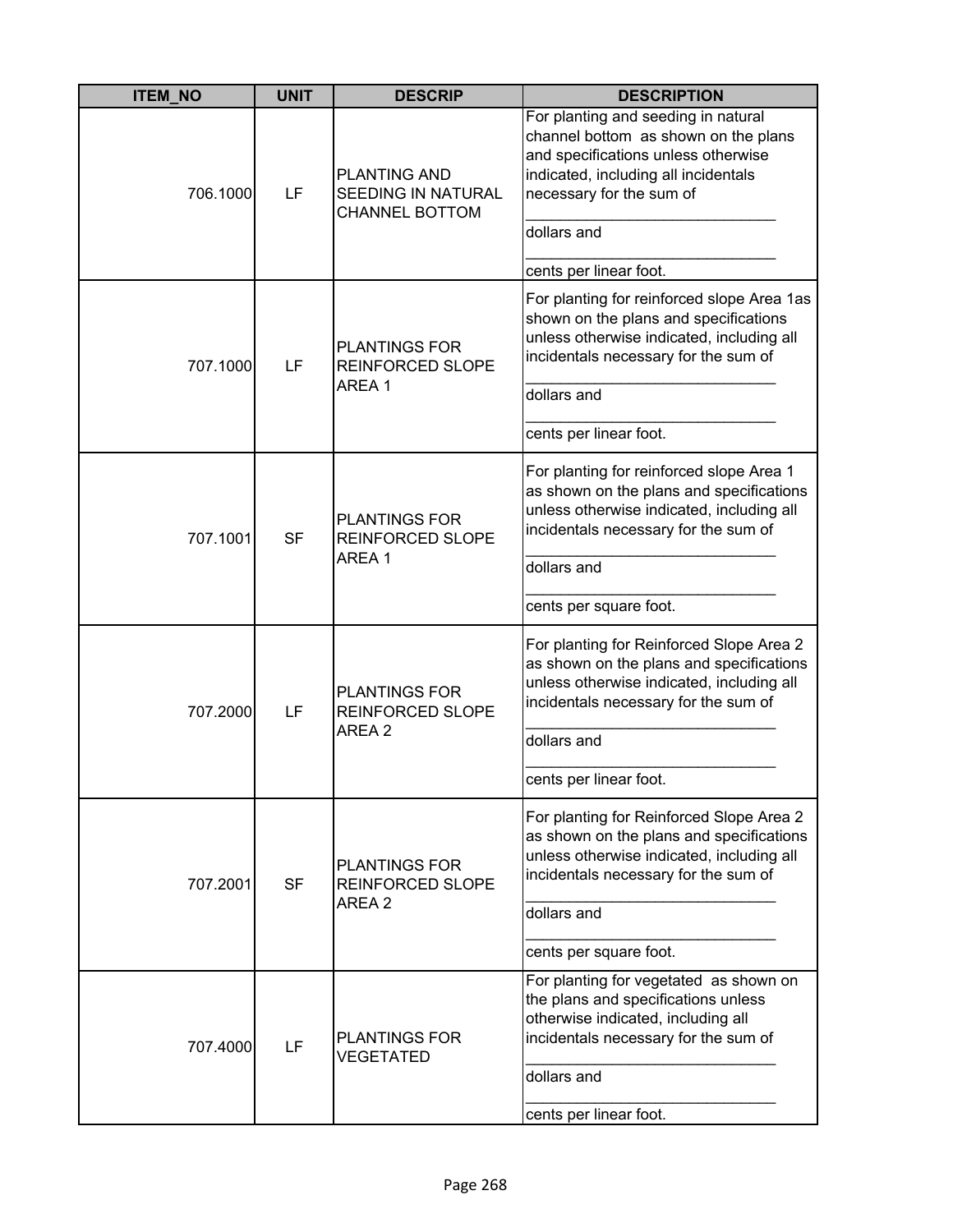| <b>ITEM NO</b> | <b>UNIT</b> | <b>DESCRIP</b>                                  | <b>DESCRIPTION</b>                                                                                                                                                                                          |
|----------------|-------------|-------------------------------------------------|-------------------------------------------------------------------------------------------------------------------------------------------------------------------------------------------------------------|
| 708.1000       | LF          | <b>PLANTING FOR</b><br><b>VEGETATED AREA 1</b>  | For planting for vegetated Area 1 as<br>shown on the plans and specifications<br>unless otherwise indicated, including all<br>incidentals necessary for the sum of<br>dollars and<br>cents per linear foot. |
| 708.2000       | LF          | <b>PLANTINGS FOR</b><br><b>VEGETATED AREA 2</b> | For planting for vegetated Area 2 as<br>shown on the plans and specifications<br>unless otherwise indicated, including all<br>incidentals necessary for the sum of<br>dollars and<br>cents per linear foot. |
| 708.3000       | LF          | <b>PLANTINGS FOR</b><br><b>VEGETATED AREA 3</b> | For planting for vegetated Area 3 as<br>shown on the plans and specifications<br>unless otherwise indicated, including all<br>incidentals necessary for the sum of<br>dollars and<br>cents per linear foot. |
| 708.3001       | <b>SF</b>   | <b>PLANTINGS FOR</b><br><b>VEGETATED AREA 3</b> | For planting for vegetated Area 3 as<br>shown on the plans and specifications<br>unless otherwise indicated, including all<br>incidentals necessary for the sum of<br>dollars and<br>cents per square foot. |
| 708.4000       | LF          | SODDING FOR<br><b>VEGETATED AREA 1</b>          | For sodding for vegetated Area 1 as<br>shown on the plans and specifications<br>unless otherwise indicated, including all<br>incidentals necessary for the sum of<br>dollars and<br>cents per linear foot.  |
| 709.1000       | LF          | <b>SEEDING FOR</b><br><b>VEGETATED AREA 1</b>   | For seeding vegetated Area 1 as shown<br>on the plans and specifications unless<br>otherwise indicated, including all<br>incidentals necessary for the sum of<br>dollars and<br>cents per linear foot.      |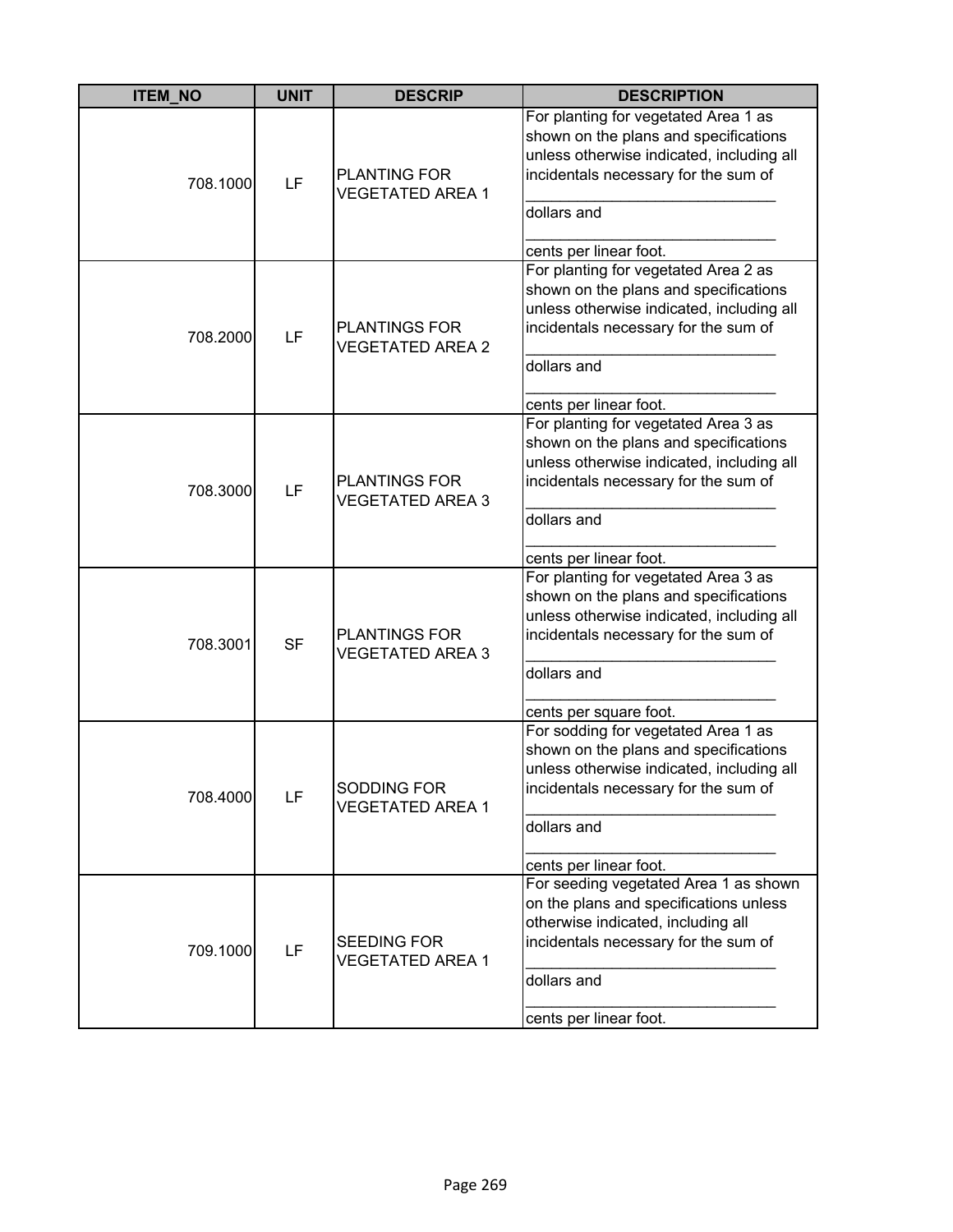| <b>ITEM_NO</b> | <b>UNIT</b> | <b>DESCRIP</b>                                                    | <b>DESCRIPTION</b>                                                                                                                                                                                       |
|----------------|-------------|-------------------------------------------------------------------|----------------------------------------------------------------------------------------------------------------------------------------------------------------------------------------------------------|
| 709.1001       | SY          | <b>SEEDING FOR</b><br><b>VEGETATED AREA 1</b>                     | For seeding vegetated Area 1 as shown<br>on the plans and specifications unless<br>otherwise indicated, including all<br>incidentals necessary for the sum of<br>dollars and<br>cents per square yard.   |
| 709.2001       | SY          | <b>SEEDING FOR</b><br><b>CHANNEL BOTTOM</b>                       | For seeding channel bottom as shown on<br>the plans and specifications unless<br>otherwise indicated, including all<br>incidentals necessary for the sum of<br>dollars and<br>cents per square yard.     |
| 709.3000       | LF          | <b>SEEDING FOR</b><br><b>VEGETATED AREA 3</b>                     | For seeding vegetated Area 3 as shown<br>on the plans and specifications unless<br>otherwise indicated, including all<br>incidentals necessary for the sum of<br>dollars and<br>cents per linear foot.   |
| 709.3001       | SY          | <b>SEEDING FOR</b><br><b>VEGETATED AREA 3</b>                     | For seeding vegetated Area 3 as shown<br>on the plans and specifications unless<br>otherwise indicated, including all<br>incidentals necessary for the sum of<br>dollars and<br>cents per square yard.   |
| 710.0000       | EA          | PLANTINGS VARIOUS<br>SPECIES OF 3" CALIPER sum of<br><b>TREES</b> | For planting various species of 3" caliper<br>trees as shown on the plans and<br>specifications unless otherwise indicated,<br>including all incidentals necessary for the<br>dollars and<br>cents each. |
| 710.0100       | EA          | ALLEE ELM 100 GALLON sum of                                       | For planting Allee Elm 100 Gallon<br>including all necessary necessary<br>materials equipment and labor as shown<br>on the plans and specifications for the<br>dollars and<br>cents each.                |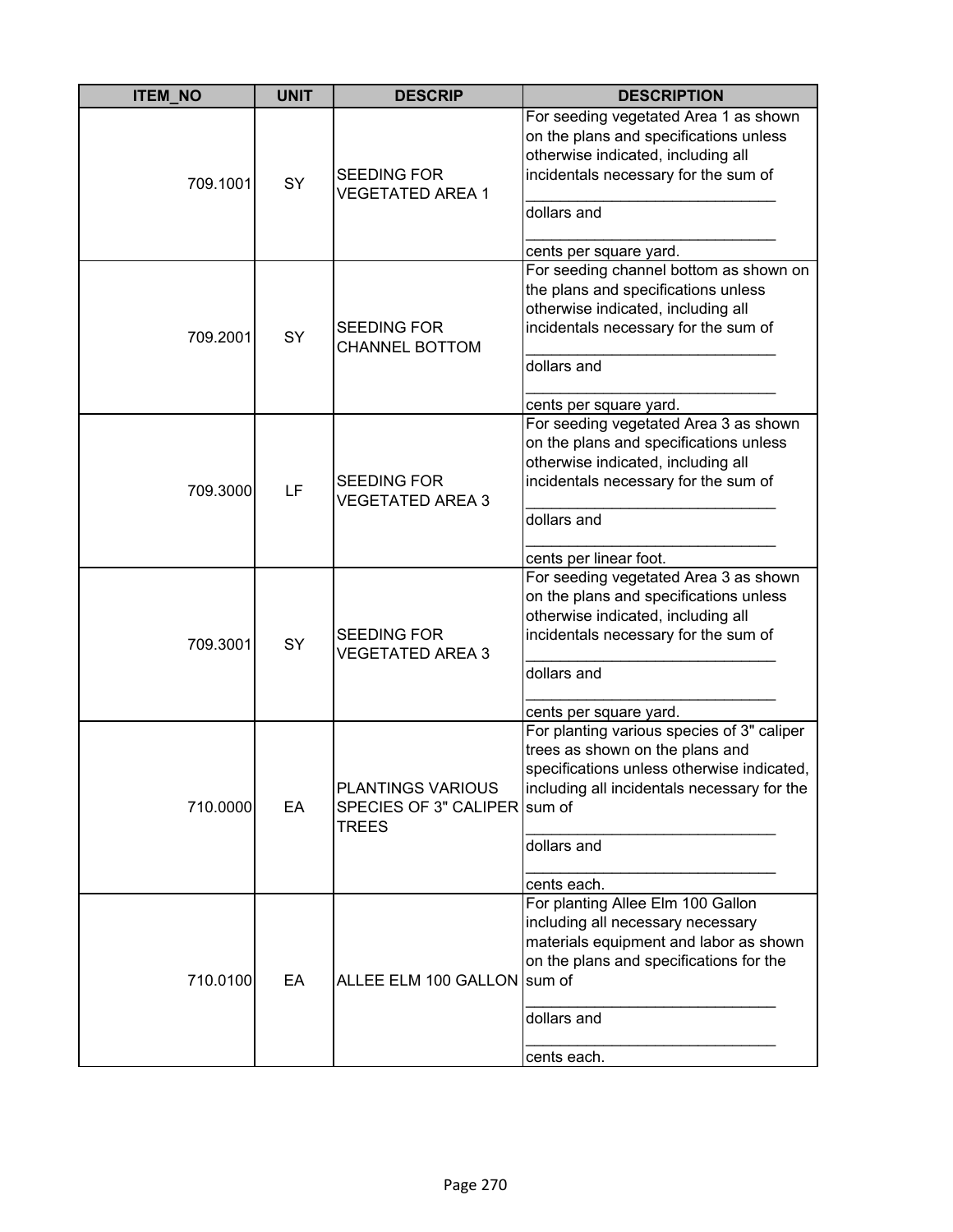| <b>ITEM_NO</b> | <b>UNIT</b> | <b>DESCRIP</b>                                        | <b>DESCRIPTION</b>                                                                                                                                                                                               |
|----------------|-------------|-------------------------------------------------------|------------------------------------------------------------------------------------------------------------------------------------------------------------------------------------------------------------------|
| 710.0165       | EA          | ALLEE ELM 65 GALLON                                   | For planting Allee Elm 65 Gallon including<br>all necessary incidentals for the sum of<br>dollars and<br>cents each.                                                                                             |
| 710.0230       | EA          | <b>WARREN'S RED'</b><br>POSSUMHAW 30<br><b>GALLON</b> | For planting Possumhaw Holly 'Warren's<br>Red' (Ilex decidua 'Warren's Red') 30<br>Gallon including all necessary incidentals<br>for the sum of<br>Dollars &<br>Cents<br>per Unit.                               |
| 710.0245       | EA          | <b>WARREN'S RED</b><br>POSSUMHAW 45<br><b>GALLON</b>  | For planting Warren's Red Possumhaw<br>65 Gallon including all necessary<br>incidentals for the sum of<br>dollars and<br>cents each.                                                                             |
| 710.1100       | EA          | <b>CHINESE PISTACHE 100</b><br><b>GALLON PLANT</b>    | For planting Chinese Pistache 100 Gallon<br>including all necessary incidentals for the<br>sum of<br>dollars and<br>cents each.                                                                                  |
| 710.2100       | EA          | LIVE OAK 100 GALLON<br><b>PLANT</b>                   | For planting Live Oak 100 Gallon<br>including all necessary incidentals for the<br>sum of<br>dollars and<br>cents each.                                                                                          |
| 710.2101       | EA          | <b>HIGH RISE LIVE OAK</b><br>100 GALLON PLANT         | For planting High Rise Live Oak 100<br>Gallon including all necessary materials<br>equipment and labor as shown on the<br>plans and specifications for the sum of<br>dollars and<br>cents each.                  |
| 710.2102       | EA          | <b>GALLON</b>                                         | For planting Shumard Red Oak 100<br>Gallon including all necessary materials<br>equipment and labor as shown on the<br>SHUMARD RED OAK 100 plans and specifications for the sum of<br>dollars and<br>cents each. |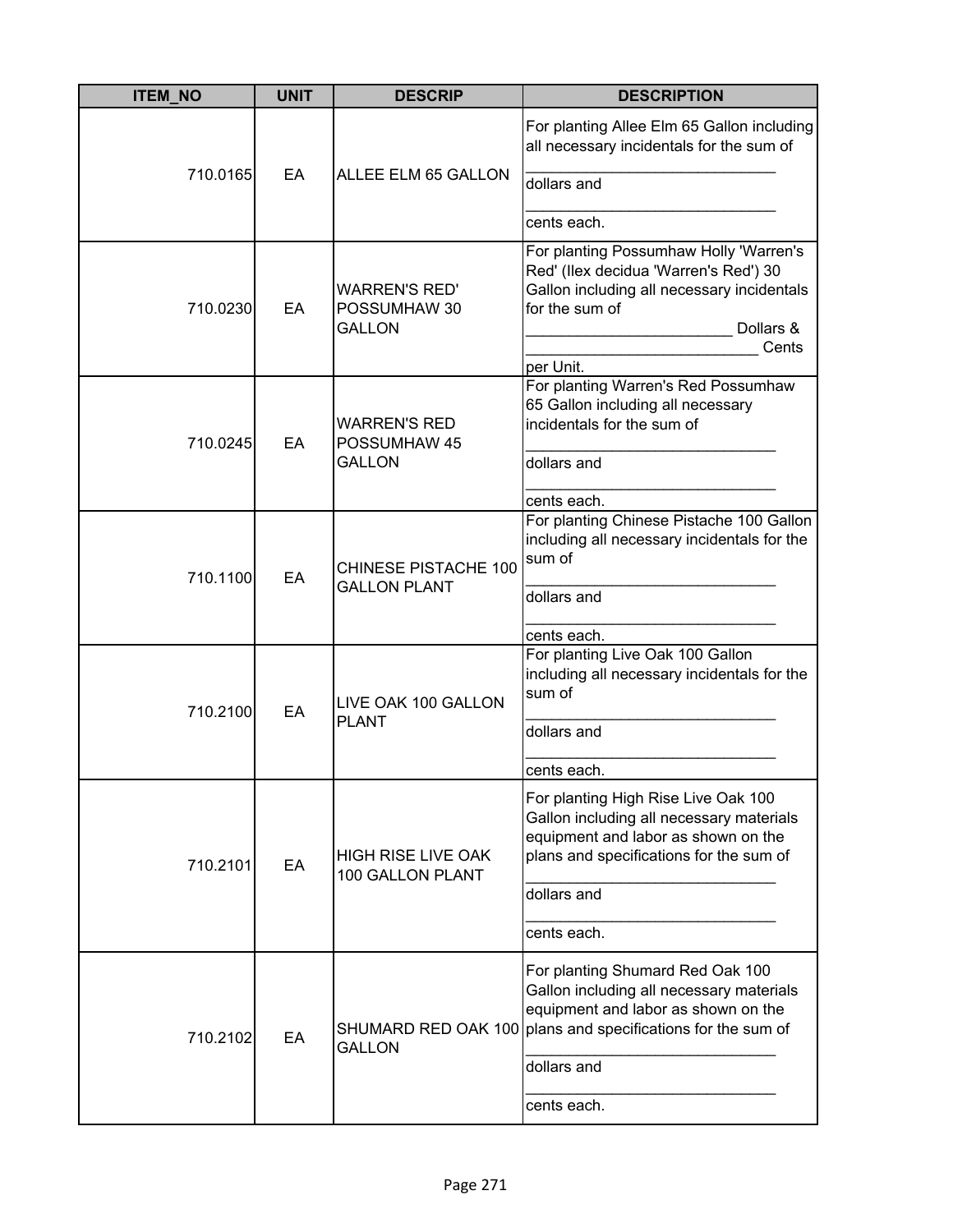| <b>ITEM_NO</b> | <b>UNIT</b> | <b>DESCRIP</b>                                                                                                   | <b>DESCRIPTION</b>                                                                                                                                                                                                                                                   |
|----------------|-------------|------------------------------------------------------------------------------------------------------------------|----------------------------------------------------------------------------------------------------------------------------------------------------------------------------------------------------------------------------------------------------------------------|
| 710.3036       | EA          | <b>HONEY MESQUITE</b><br>'MAVERICK' 36" BOX                                                                      | For planting Thornless Honey Mesquite<br>(Prosopis glandulosa 'Maverick') 36 Inch<br>Box including all necessary incidentals for<br>the sum of<br>Dollars &<br>Cents<br>per Unit.                                                                                    |
| 710.3100       | EA          | <b>TEXAS SAGE</b><br>'SILVERADO' 7 GALLON<br><b>PLANT</b>                                                        | For planting Texas Sage 'Silverado' 7<br>gallon including all necessary incidentals<br>for the sum of<br>dollars and<br>cents each.                                                                                                                                  |
| 710.3101       | EA          | <b>COMPACT TEXAS</b><br><b>RANGER</b><br>(LEUCOPHYLLUM<br><b>FRUTESCENS</b><br>'COMPACTA') - THREE<br>(3) GALLON | For planting Compact Texas Ranger<br>(LEUCOPHYLLUM FRUTESCENS<br>'COMPACTA'), 3 Gallons including all<br>incidentals necessary to complete, in<br>place, all according to the plans, details,<br>and specifications for the sum of<br>dollar<br>s and<br>cents each. |
| 710.4100       | EA          | <b>NEARLY WILD ROSE 3</b><br><b>GALLON PLANT</b>                                                                 | For planting nearly Wild Rose 3 gallon<br>including all necessary incidentals for the<br>sum of<br>dollars and<br>cents each.                                                                                                                                        |
| 710.5100       | EA          | <b>CHERRY SAGE 'CORAL'</b><br>(1 GALLON) PLANT                                                                   | For planting Cherry Sage 'CORAL' 1<br>gallon including all necessary incidentals<br>for the sum of<br>dollars and<br>cents each.                                                                                                                                     |
| 710.5101       | EA          | <b>CORAL AUTUMN SAGE</b><br>1 GALLON PLANT                                                                       | For planting Coral Autumn Sage 1 Gallon<br>including all necessary incidentals for the<br>sum of<br>dollars and<br>cents each.                                                                                                                                       |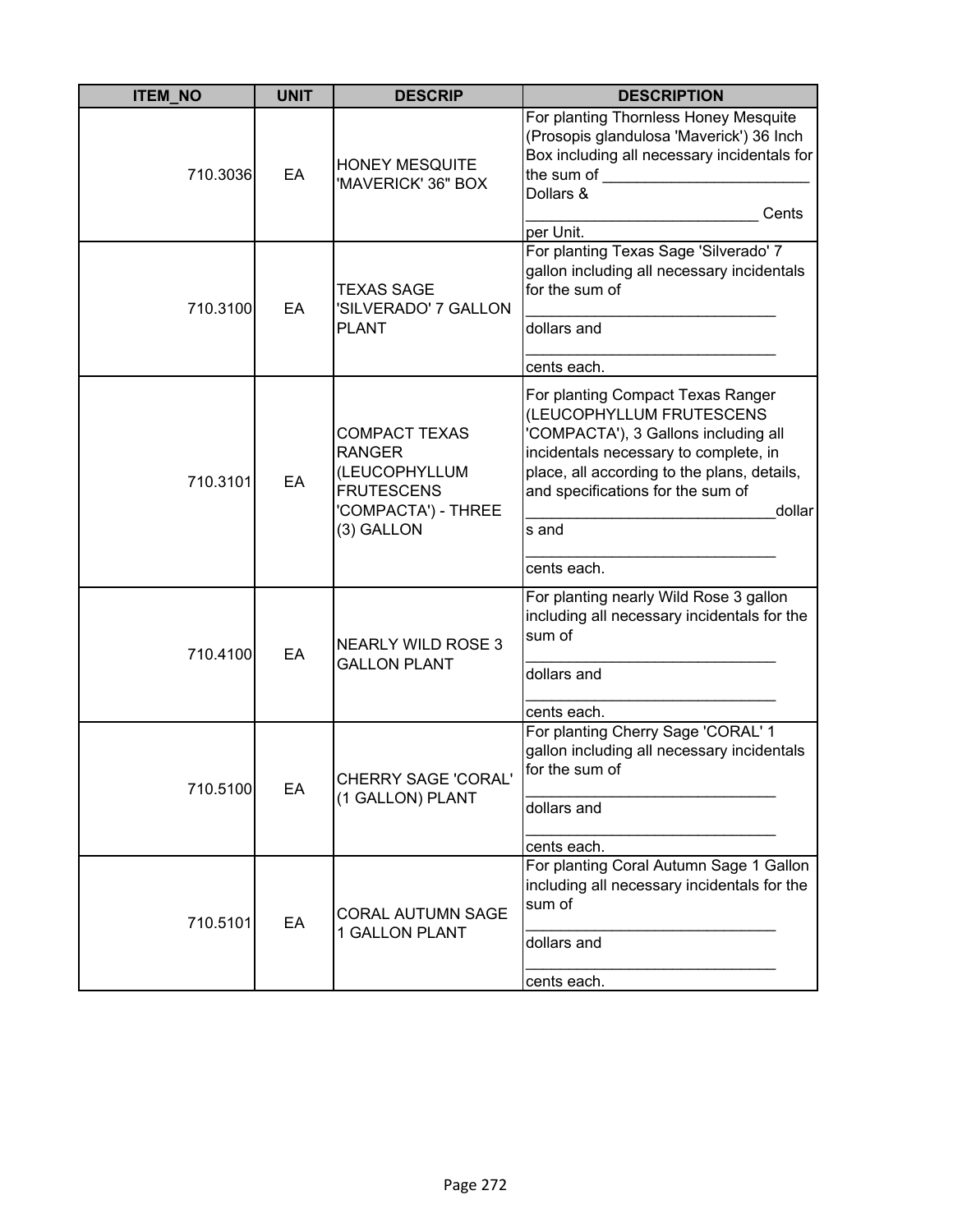| <b>ITEM NO</b> | <b>UNIT</b> | <b>DESCRIP</b>                                      | <b>DESCRIPTION</b>                                                                                                                                                                                                             |
|----------------|-------------|-----------------------------------------------------|--------------------------------------------------------------------------------------------------------------------------------------------------------------------------------------------------------------------------------|
| 710.5103       | EA          | <b>AUTUMN SAGE 3</b><br><b>GALLON</b>               | For planting Autumn Sage 3 Gallon of the<br>color specificed on the plans including all<br>necessary materials equipment and labor<br>as shown on the plans and specifications<br>for the sum of<br>dollars and<br>cents each. |
| 710.6100       | EA          | PINK SKULLCAP 1<br>GALLON                           | For planting pink Skullcap 1 gallon<br>icluding all necessary incidentals for the<br>sum of<br>dollars and<br>cents each.                                                                                                      |
| 710.7100       | EA          | <b>DWARF BURFORD</b><br><b>HOLLY</b>                | For planting Dwarf Burford Holly icluding<br>all necessary incidentals for the sum of<br>dollars and<br>cents each.                                                                                                            |
| 710.9001       | EA          | <b>CATMINT 1 GALLON</b><br><b>PLANT</b>             | For planting Catmint 1 Gallon including all<br>necessary incidentals for the sum of<br>dollars and<br>cents each.                                                                                                              |
| 711.1000       | EA          | 1'-3' TREE WELLS<br><b>FURNISH &amp; INSTALL</b>    | Furnish and Install 1' - 3' tree wells,<br>including all incidentals according to the<br>plans for the summ of<br>dollars and<br>cents each.                                                                                   |
| 711.1001       | <b>SF</b>   | 1'-3' TREE WELLS<br><b>FURNISH &amp; INSTALL</b>    | Furnish and Install 1' - 3' tree wells,<br>including all incidentals according to the<br>plans for the summ of<br>dollars and<br>cents per square foot.                                                                        |
| 712.0001       | <b>SF</b>   | <b>SEEDING FOR NATURAL</b><br><b>CHANNEL BOTTOM</b> | For seeding in channel bottom as shown<br>on the plans and specifications unless<br>otherwise indicated, including all<br>incidentals necessary for the sum of<br>dollars and<br>cents per square foot.                        |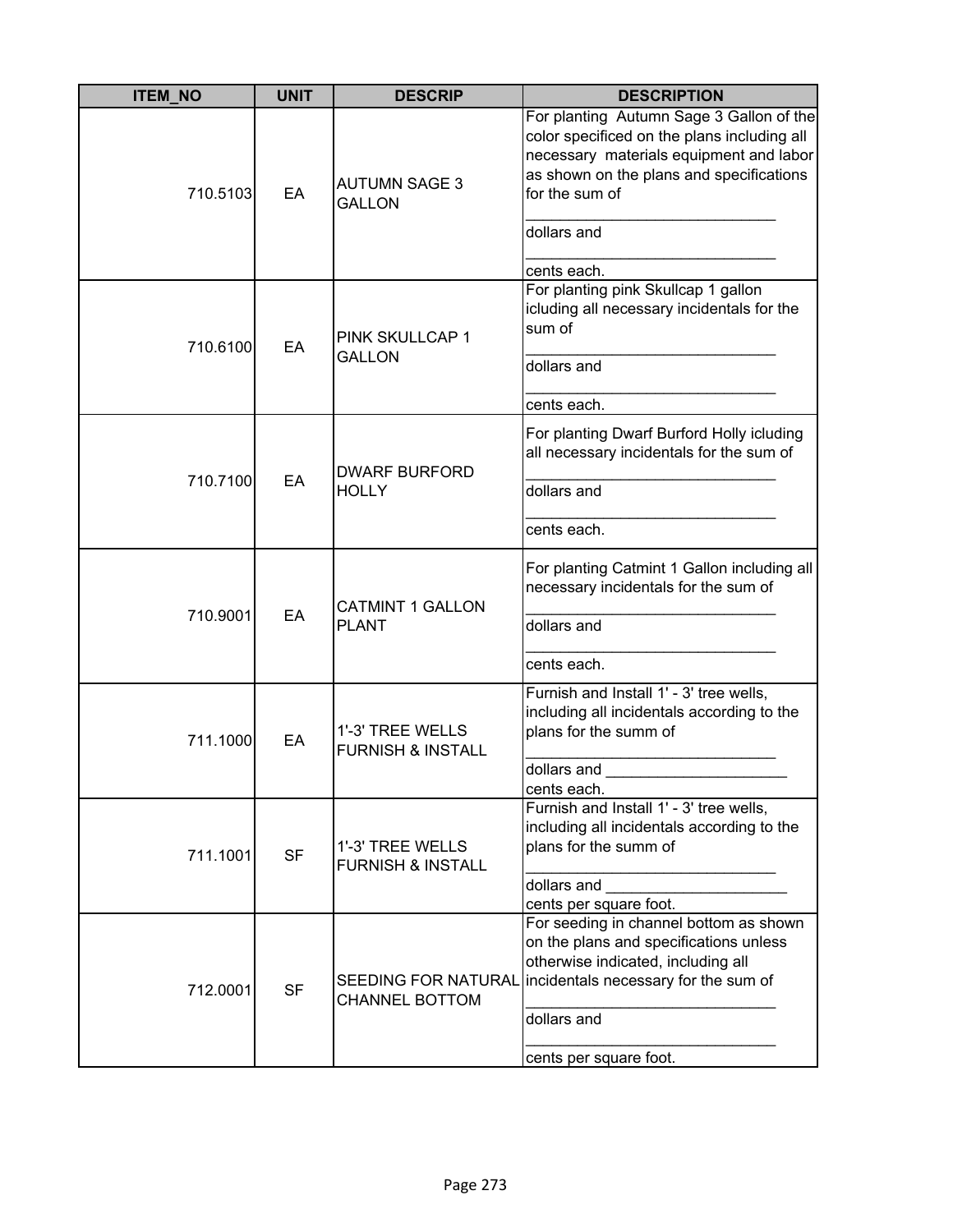| <b>ITEM NO</b> | <b>UNIT</b> | <b>DESCRIP</b>                                                      | <b>DESCRIPTION</b>                                                                                                                                                                          |
|----------------|-------------|---------------------------------------------------------------------|---------------------------------------------------------------------------------------------------------------------------------------------------------------------------------------------|
| 713.1000       | EA          | <b>PLANTINGS BUSHY</b><br><b>BLUESTEM FOR</b><br>REINFORCED SLOPE   | For planting Bushy Bluestem For<br>Reinforced Slope Area 1 as shown on the<br>plans and specifications unless otherwise<br>indicated, including all incidentals<br>necessary for the sum of |
|                |             | AREA 1                                                              | dollars and                                                                                                                                                                                 |
|                |             |                                                                     | cents each.                                                                                                                                                                                 |
| 713.1001       | EA          | <b>LITTLE BLUESTEM 1</b><br><b>GALLON PLANT</b>                     | For planting Little Bluestem 1 gallon as<br>shown on the plans and specifications<br>unless otherwise indicated, including all<br>incidentals necessary for the sum of                      |
|                |             |                                                                     | dollars and                                                                                                                                                                                 |
|                |             |                                                                     | cents each.                                                                                                                                                                                 |
| 713.1002       | <b>SY</b>   | <b>SEEDING LITTLE</b><br><b>BLUESTEM</b>                            | For Little Bluestem (Schizachyrium<br>scoparium) seeding including fertilizer and<br>sprinkling including all necessary<br>incidentals for the sum of<br><b>Dollars</b>                     |
|                |             |                                                                     | &<br>Cents per Square Yard.                                                                                                                                                                 |
| 713.2000       | EA          | PLANTINGS EASTERN<br><b>GAMMA FOR</b><br>REINFORCED SLOPE<br>AREA 1 | For planting Eastern Gamma For<br>Reinforced Slope Area 1 as shown on the<br>plans and specifications unless otherwise<br>indicated, including all incidentals<br>necessary for the sum of  |
|                |             |                                                                     | dollars and                                                                                                                                                                                 |
|                |             |                                                                     | cents each.                                                                                                                                                                                 |
| 713.2101       | EA          | SIDEOATS GRAMA<br><b>GRASS 1 GALLON</b><br><b>PLANT</b>             | For planting Sideoates Grama Grass 1<br>gallon as shown on the plans and<br>specifications unless otherwise indicated,<br>including all incidentals necessary for the<br>sum of             |
|                |             |                                                                     | dollars and                                                                                                                                                                                 |
|                |             |                                                                     | cents each.                                                                                                                                                                                 |
| 713.2102       | SY          | <b>SEEDING SIDEOATS</b><br>GRAMA                                    | For Sideoats Grama (Bouteloua<br>curtipendula) seeding including fertilizer<br>and sprinkling including all necessary<br>incidentals for the sum of<br><b>Dollars</b><br>&                  |
|                |             |                                                                     | Cents per Square Yard.                                                                                                                                                                      |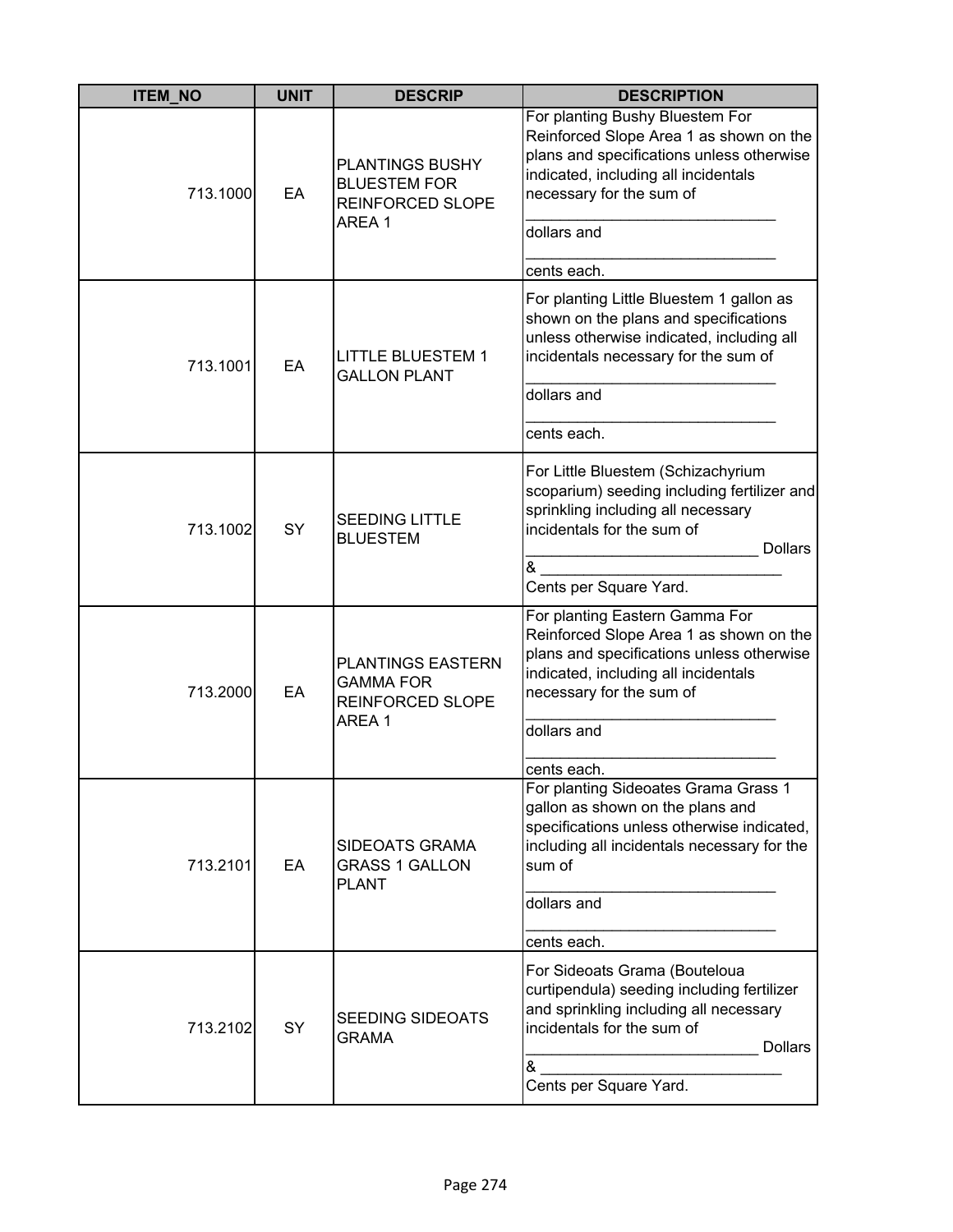| <b>ITEM_NO</b> | <b>UNIT</b> | <b>DESCRIP</b>                                                                     | <b>DESCRIPTION</b>                                                                                                                                                                                                                                      |
|----------------|-------------|------------------------------------------------------------------------------------|---------------------------------------------------------------------------------------------------------------------------------------------------------------------------------------------------------------------------------------------------------|
| 713.2200       | EA          | <b>BLUE GRAMA</b><br>(BOUTELOUA GRACILIS<br>'BLONDE AMBITION') -<br>ONE (1) GALLON | For planting Blue Grama (BOUTELOUA<br>GRACILIS 'BLONDE AMBITION'), 1<br>Gallon including all incidentals necessary<br>to complete, in place, all according to the<br>plans, details, and specifications for the<br>sum of<br>dollars and<br>cents each. |
| 713.3000       | EA          | PLANTINGS VIRGINIA<br><b>WILD RYE FOR</b><br><b>REINFORCED SLOPE</b><br>AREA 1     | For planting Virginia Wild Rye For<br>Reinforced Slope Area 1 as shown on the<br>plans and specifications unless otherwise<br>indicated, including all incidentals<br>necessary for the sum of<br>dollars and<br>cents each.                            |
| 713.4000       | EA          | PLANTINGS CARDINAL<br><b>FLOWER FOR</b><br>REINFORCED SLOPE<br>AREA 1              | For planting Cardinal Flower For<br>Reinforced Slope Area 1 as shown on the<br>plans and specifications unless otherwise<br>indicated, including all incidentals<br>necessary for the sum of<br>dollars and<br>cents each.                              |
| 713.5000       | EA          | <b>PLANTINGS CORAL</b><br>HONEYSUCKLE FOR<br><b>REINFORCED SLOPE</b><br>AREA 1     | For planting Coral Honeysuckle For<br>Reinforced Slope Area 1 as shown on the<br>plans and specifications unless otherwise<br>indicated, including all incidentals<br>necessary for the sum of<br>dollars and<br>cents each.                            |
| 713.6000       | EA          | PLANTINGS WOOD<br><b>FERN FOR</b><br>REINFORCED SLOPE<br>AREA 1                    | For planting Wood Fern For Reinforced<br>Slope Area 1 as shown on the plans and<br>specifications unless otherwise indicated,<br>including all incidentals necessary for the<br>sum of<br>dollars and<br>cents each.                                    |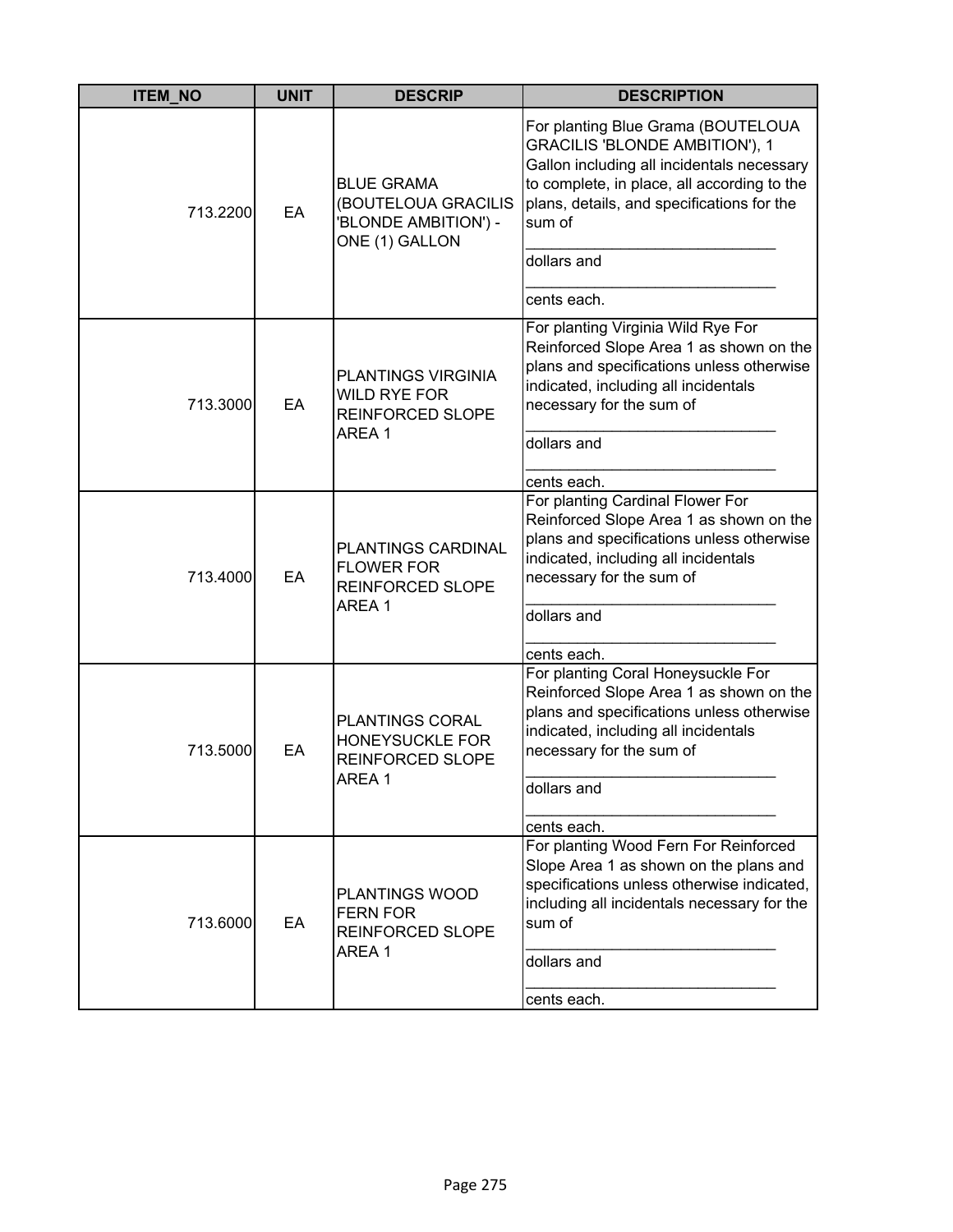| <b>ITEM_NO</b> | <b>UNIT</b> | <b>DESCRIP</b>                                                                    | <b>DESCRIPTION</b>                                                                                                                                                                                                       |
|----------------|-------------|-----------------------------------------------------------------------------------|--------------------------------------------------------------------------------------------------------------------------------------------------------------------------------------------------------------------------|
| 713.7000       | EA          | <b>PLANTINGS TEXAS</b><br><b>LANTANA FOR</b><br><b>REINFORCED SLOPE</b><br>AREA 1 | For planting Texas Lantana For<br>Reinforced Slope Area 1 as shown on the<br>plans and specifications unless otherwise<br>indicated, including all incidentals<br>necessary for the sum of<br>dollars and<br>cents each. |
| 713.7100       | EA          | <b>TEXAS LANTANA 1</b><br><b>GALLON PLANT</b>                                     | For planting Texas Lantana 1 Gallon<br>including all necessary incidentals for the<br>sum of<br>dollars and<br>cents each.                                                                                               |
| 713.8000       | EA          | <b>PLANTINGS TEXAS</b><br><b>VERBENA FOR</b><br><b>REINFORCED SLOPE</b><br>AREA 1 | For planting Texas Verbena For<br>Reinforced Slope Area 1 as shown on the<br>plans and specifications unless otherwise<br>indicated, including all incidentals<br>necessary for the sum of<br>dollars and<br>cents each. |
| 713.8101       | EA          | <b>HOMESTEAD PURPLE</b><br><b>VERBENA 1 GALLON</b><br><b>PLANT</b>                | For planting Homestead Purple Verbena<br>1 gallon as shown on the plans and<br>specifications unless otherwise indicated,<br>including all incidentals necessary for the<br>sum of<br>dollars and<br>cents each.         |
| 713.9001       | EA          | <b>MIXED PERENNIALS 1</b><br><b>GALLON</b>                                        | For planting Mixed Perennials (to be<br>specified) 1 Gallon including all necessary<br>incidentals for the sum of<br>Dollars<br>&<br>Cents per Unit.                                                                     |
| 714.1000       | EA          | <b>ASIAN JASMINE 4" POT</b>                                                       | Asian Jasmine, Trachelospermum<br>Asiaticum, 4" pots as shown on the plans<br>and specifications including all necessary<br>incidentals for the sum of<br>dollars and<br>cents each.                                     |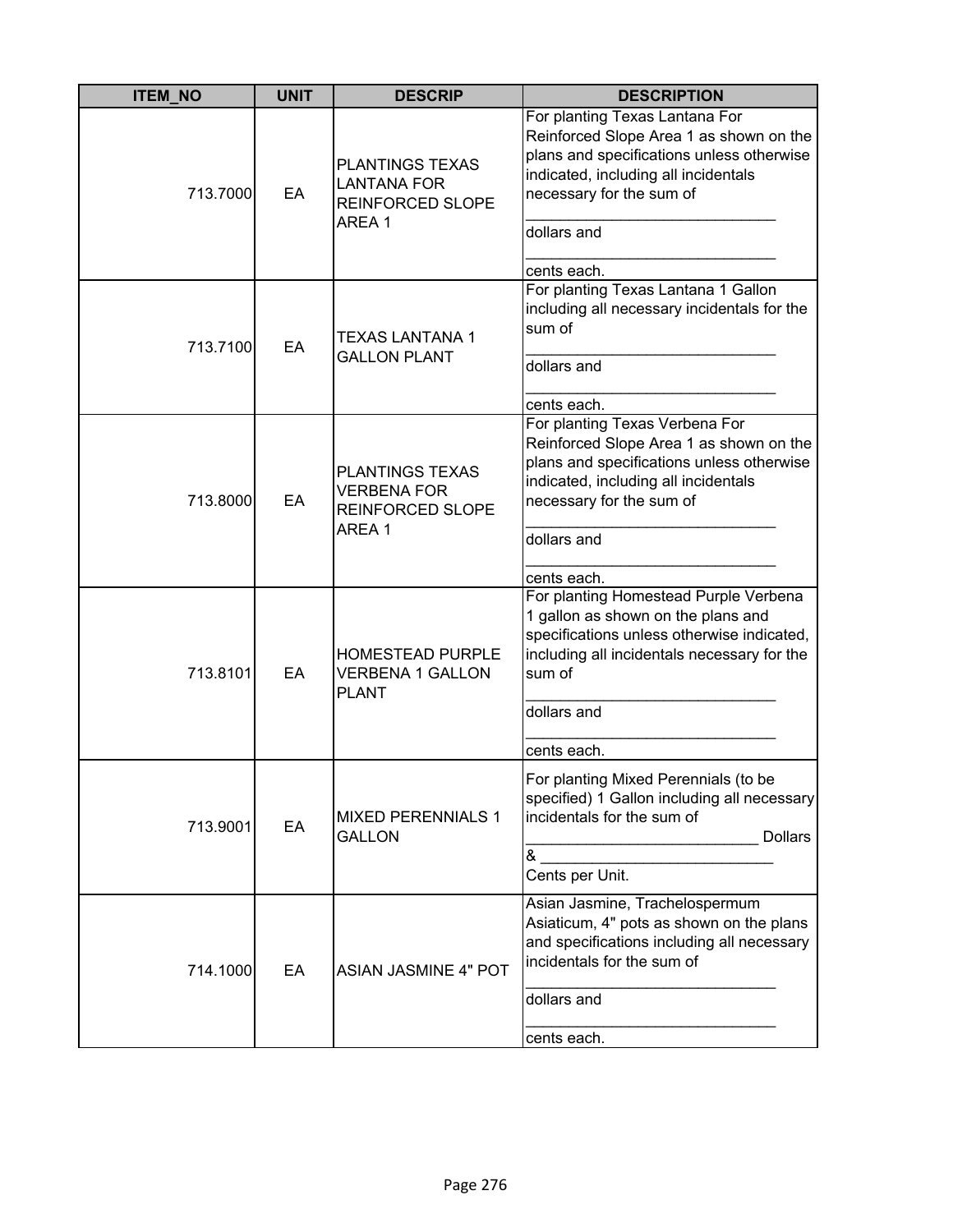| <b>ITEM_NO</b> | <b>UNIT</b> | <b>DESCRIP</b>                                                                    | <b>DESCRIPTION</b>                                                                                                                                                                                                       |
|----------------|-------------|-----------------------------------------------------------------------------------|--------------------------------------------------------------------------------------------------------------------------------------------------------------------------------------------------------------------------|
| 714.4000       | EA          | PLANTINGS CARDINAL<br><b>FLOWER FOR</b><br><b>REINFORCED SLOPE</b><br>AREA 2      | For planting Cardinal Flower For<br>Reinforced Slope Area 2 as shown on the<br>plans and specifications unless otherwise<br>indicated, including all incidentals<br>necessary for the sum of<br>dollars and              |
|                |             |                                                                                   | cents each.                                                                                                                                                                                                              |
| 714.5000       | EA          | PLANTINGS CORAL<br>HONEYSUCKLE FOR<br>REINFORCED SLOPE<br>AREA 2                  | For planting Coral Honeysuckle For<br>Reinforced Slope Area 2 as shown on the<br>plans and specifications unless otherwise<br>indicated, including all incidentals<br>necessary for the sum of<br>dollars and            |
|                |             |                                                                                   |                                                                                                                                                                                                                          |
|                |             |                                                                                   | cents each.                                                                                                                                                                                                              |
| 714.6000       | EA          | <b>PLANTINGS WOOD</b><br><b>FERN FOR</b><br>REINFORCED SLOPE<br>AREA 2            | For planting Wood Fern For Reinforced<br>Slope Area 2 as shown on the plans and<br>specifications unless otherwise indicated,<br>including all incidentals necessary for the<br>sum of<br>dollars and                    |
|                |             |                                                                                   |                                                                                                                                                                                                                          |
| 714.7000       | EA          | <b>PLANTINGS TEXAS</b><br><b>LANTANA FOR</b><br>REINFORCED SLOPE<br>AREA 2        | cents each.<br>For planting Texas Lantana For<br>Reinforced Slope Area 2 as shown on the<br>plans and specifications unless otherwise<br>indicated, including all incidentals<br>necessary for the sum of<br>dollars and |
|                |             |                                                                                   | cents each.                                                                                                                                                                                                              |
| 714.8000       | EA          | <b>PLANTINGS TEXAS</b><br><b>VERBENA FOR</b><br><b>REINFORCED SLOPE</b><br>AREA 2 | For planting Texas Verbena For<br>Reinforced Slope Area 2 as shown on the<br>plans and specifications unless otherwise<br>indicated, including all incidentals<br>necessary for the sum of<br>dollars and                |
|                |             |                                                                                   |                                                                                                                                                                                                                          |
|                |             |                                                                                   | cents each.                                                                                                                                                                                                              |
| 715.0001       | EA          | STEEL PIPE BOLLARD<br><b>REMOVE &amp; REPLACE</b>                                 | Remove and replace steel bollards<br>including all necessary incidentals for<br>the sum of<br>dollars<br>and<br>cents per each.                                                                                          |
|                |             |                                                                                   |                                                                                                                                                                                                                          |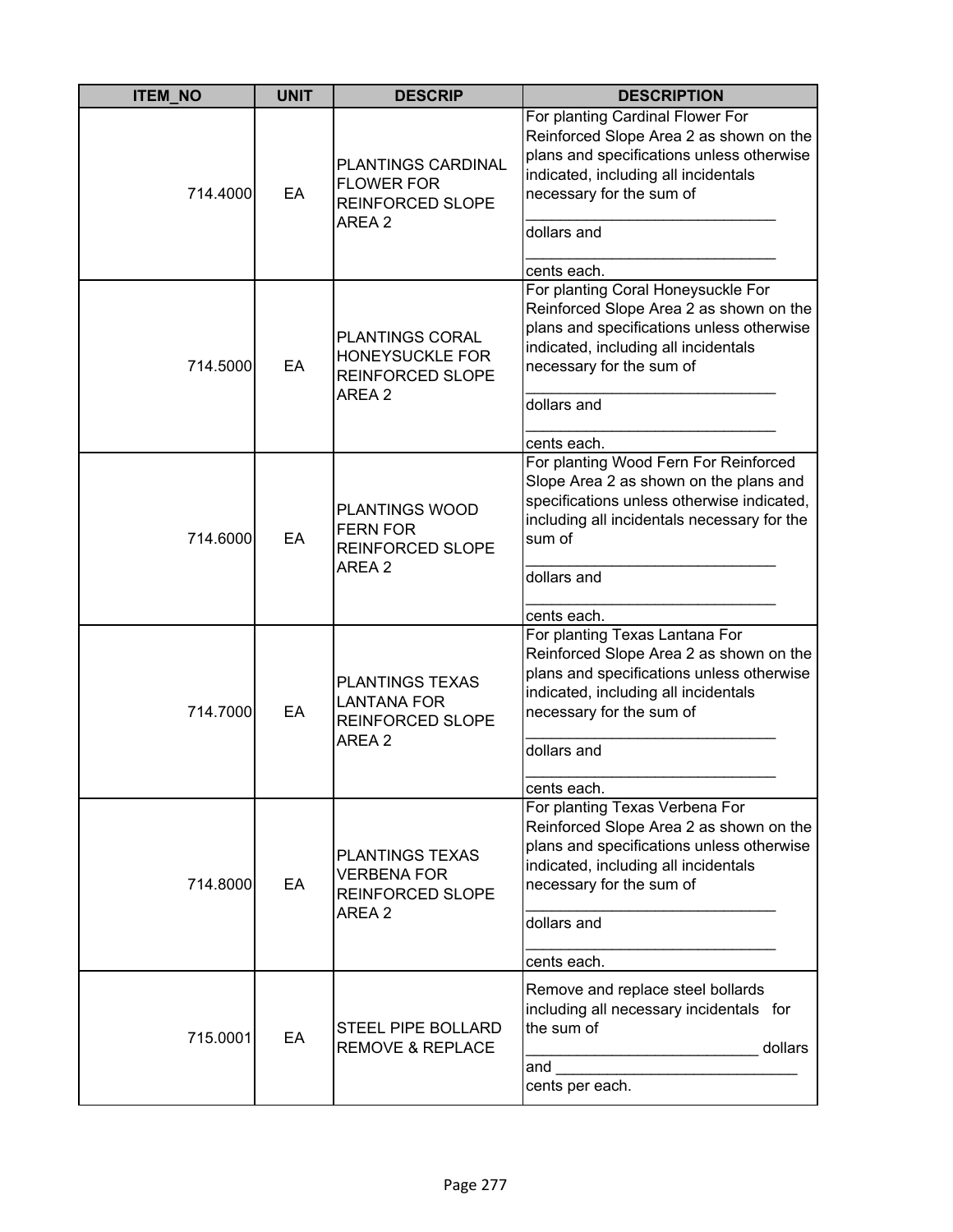| <b>ITEM_NO</b> | <b>UNIT</b> | <b>DESCRIP</b>                                                                       | <b>DESCRIPTION</b>                                                                                                                                                                                                                                    |
|----------------|-------------|--------------------------------------------------------------------------------------|-------------------------------------------------------------------------------------------------------------------------------------------------------------------------------------------------------------------------------------------------------|
| 715.0002       | EA          | <b>BOLLARD WOOD WITH</b><br><b>CONCRETE</b><br><b>FOUNDATION</b><br><b>CONSTRUCT</b> | Construct wood bollards with concrete<br>foundation including all necessary<br>incidentals for the sum of<br>dollars and<br>cents each.                                                                                                               |
| 715.0003       | EA          | REMOVABLE BOLLARD<br><b>FURNISH &amp; INSTALL</b>                                    | Furnish and Install removable bollard<br>including all necessary incidentals for the<br>sum of _____________________cents each.                                                                                                                       |
| 715.0004       | EA          | <b>BOLLARD LIGHTED</b><br><b>FURNISH &amp; INSTALL</b>                               | Furnish and install lighted bollard<br>including all necessary incidentals for the<br>dollars and<br>_________________________________cents<br>EACH.                                                                                                  |
| 715.0005       | EA          | <b>BOLLARD UNLIGHTED</b><br><b>FURNISH &amp; INSTALL</b>                             | Furnish and install unlighted bollard<br>including all necessary incidentals for the<br>dollars and<br>cents<br><u> 1980 - Johann Barbara, martxa alemaniar a</u><br>EACH.                                                                            |
| 715.0600       | EA          | 6" STEEL PIPE BOLLARD<br><b>FURNISH &amp; INSTALL</b>                                | Furnish and install 6" schedule 40 steel<br>pipe bollard including grout filler, concrete<br>foundation and all incidentals necessary<br>according to the plans for the sum of<br>_________________________________ dollars<br>and<br>cents per each. |
| 716.1000       | EA          | <b>PLANTINGS</b><br><b>CORALBERY FOR</b><br><b>VEGETATED AREA 3</b>                  | For planting Coralbery For Vegetated<br>Area 3 as shown on the plans and<br>specifications unless otherwise indicated,<br>including all incidentals necessary for the<br>sum of<br>dollars and<br>cents each.                                         |
| 717.1000       | EA          | PLANTINGS HARDSTEM<br><b>BULLRUSH FOR</b><br>NATURAL BOTTOM                          | For planting Hardstem Bullrush for<br>Natural Bottom as shown on the plans<br>and specifications unless otherwise<br>indicated, including all incidentals<br>necessary for the sum of<br>dollars and<br>cents each.                                   |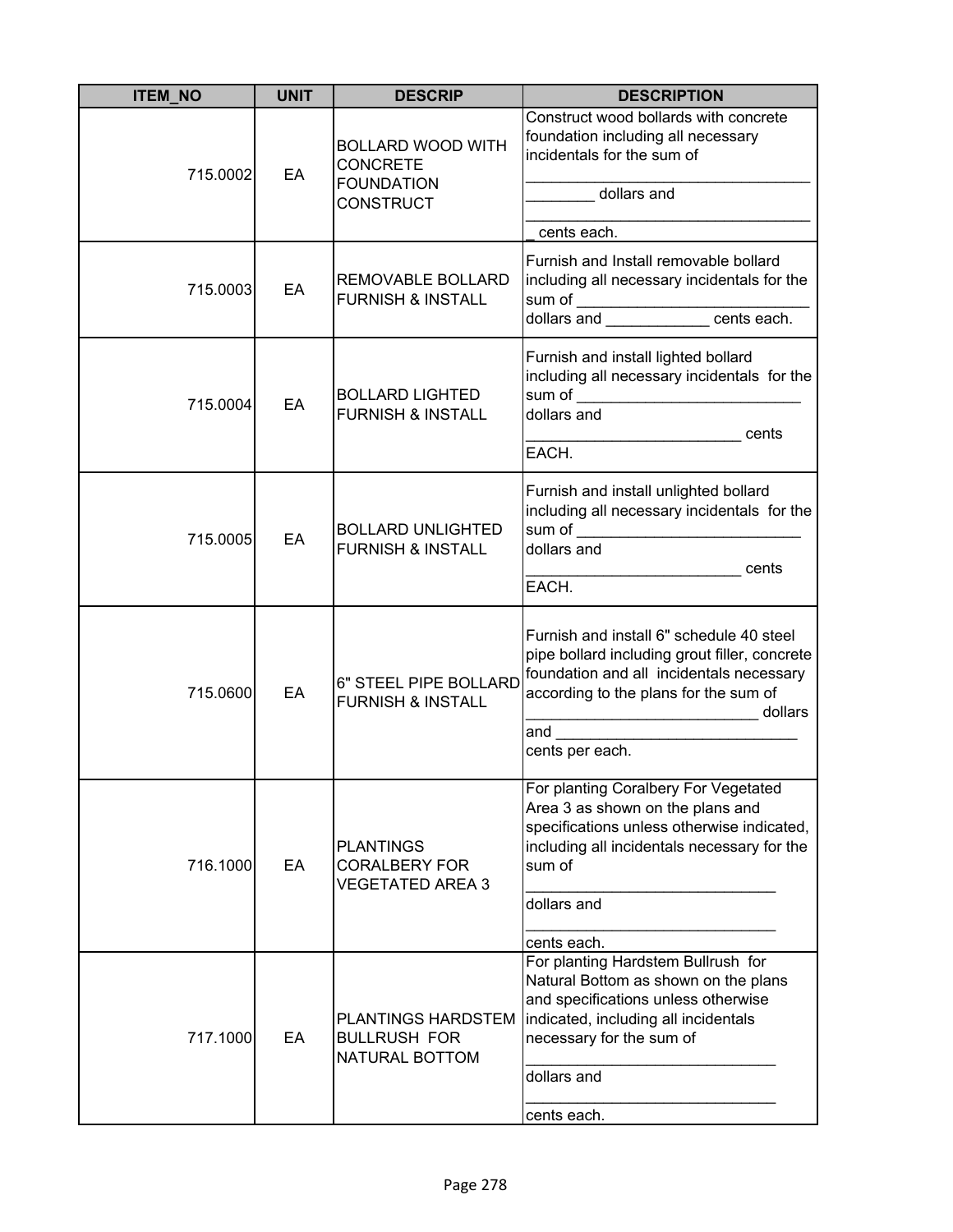| <b>ITEM_NO</b> | <b>UNIT</b> | <b>DESCRIP</b>                                                                   | <b>DESCRIPTION</b>                                                                                                                                                                                                                                                               |
|----------------|-------------|----------------------------------------------------------------------------------|----------------------------------------------------------------------------------------------------------------------------------------------------------------------------------------------------------------------------------------------------------------------------------|
| 717.2000       | EA          | FOR NATURAL BOTTOM                                                               | For planting Spikerush for Natural Bottom<br>as shown on the plans and specifications<br>unless otherwise indicated, including all<br>PLANTINGS SPIKERUSH incidentals necessary for the sum of                                                                                   |
|                |             |                                                                                  | dollars and                                                                                                                                                                                                                                                                      |
|                |             |                                                                                  | cents each.                                                                                                                                                                                                                                                                      |
| 718.0100       | EA          | <b>CRAPE MYRTLE, 30</b><br><b>GALLONS FURNISH &amp;</b><br><b>INSTALL</b>        | Furnish and install Crape Myrtle, 30<br>gallons, including all incidentals<br>necessary to complete, in place, all<br>according to the plans, details, and<br>specifications for the sum of<br>dollars and                                                                       |
|                |             |                                                                                  | cents each.                                                                                                                                                                                                                                                                      |
| 718.0110       | EA          | <b>CRAPE MYRTLE</b><br>'MUSKOGEE' 45<br><b>GALLON PLANT</b>                      | For planting Crape Myrtle 'Muskogee' 45<br>Gallon including all necessary incidentals<br>for the sum of                                                                                                                                                                          |
|                |             |                                                                                  | dollars and                                                                                                                                                                                                                                                                      |
|                |             |                                                                                  | cents each.                                                                                                                                                                                                                                                                      |
| 718.0200       | EA          | <b>COLOR GUARD YUCCA,</b><br>3 GALLONS AT 24" ON<br><b>CENTERS FURNISH &amp;</b> | Furnish and install Color Guard Yucca, 3<br>gallons at 24 inches on centers, including<br>all incidentals necessary to complete, in<br>place, all according to the plans, details,<br>and specifications for the sum of                                                          |
|                |             | <b>INSTALL</b>                                                                   | dollars and                                                                                                                                                                                                                                                                      |
|                |             |                                                                                  | cents each.                                                                                                                                                                                                                                                                      |
| 718.0203       | EA          | YELLOW YUCCA<br>(HESPERALOE<br>ONE (3) GALLON                                    | Furnish and install Yellow Yucca<br>(HESPERALOE PARVIFLORA<br>'YELLOW'), 3 Gallons including all<br>incidentals necessary to complete, in<br>place, all according to the plans, details,<br>PARVIFLORA 'YELLOW') and specifications for the sum of<br>dollars and<br>cents each. |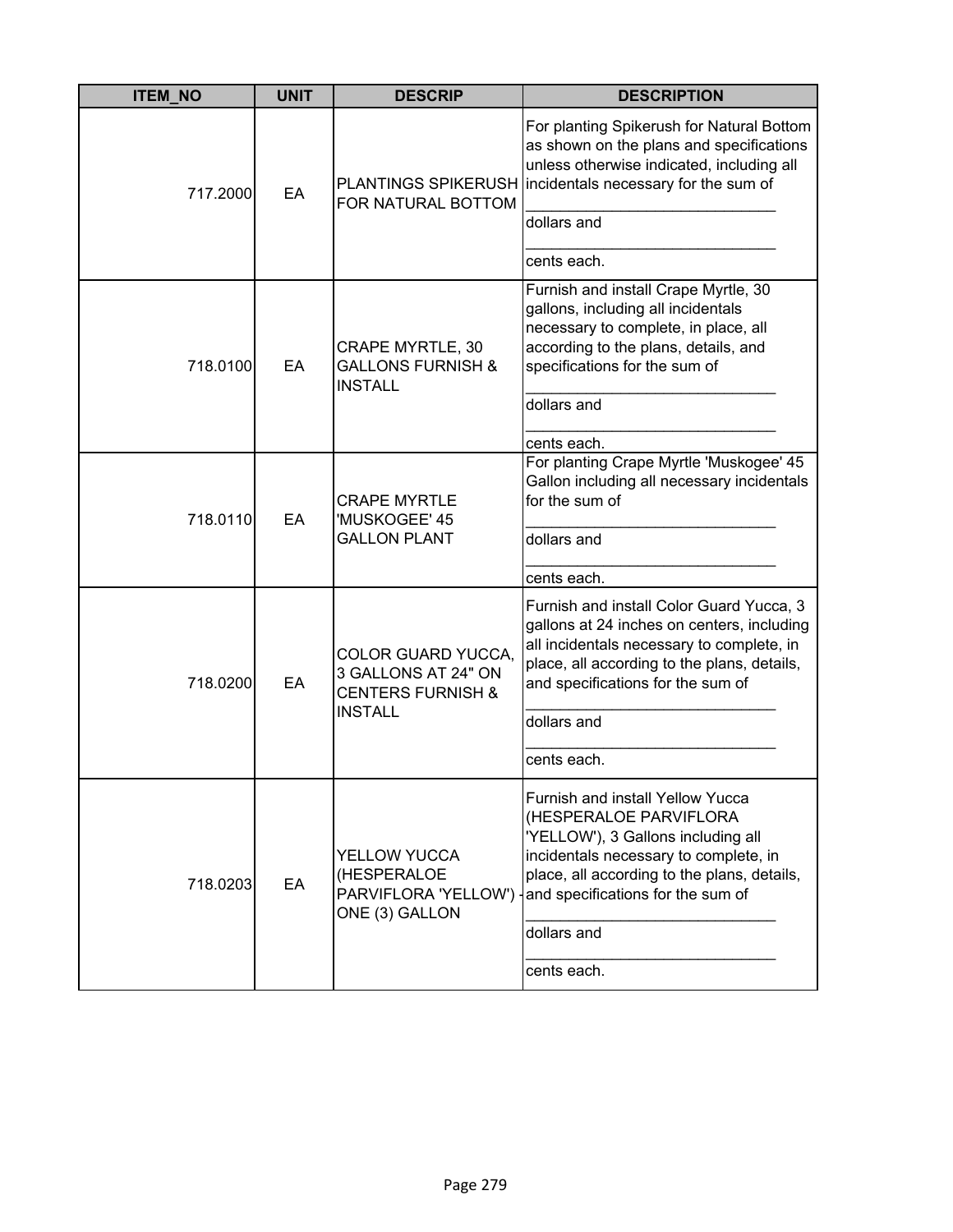| <b>ITEM_NO</b> | <b>UNIT</b> | <b>DESCRIP</b>                                                                                                  | <b>DESCRIPTION</b>                                                                                                                                                                                                                                             |
|----------------|-------------|-----------------------------------------------------------------------------------------------------------------|----------------------------------------------------------------------------------------------------------------------------------------------------------------------------------------------------------------------------------------------------------------|
| 718.0300       | EA          | <b>REGAL MIS GULF</b><br>MULHY, 1 GALLON AT<br><b>18" ON CENTERS</b><br><b>FURNISH &amp; INSTALL</b>            | Furnish and install Regal Mis, Gulf Mulhy,<br>1 gallons at 18 inches on center,<br>including all incidentals necessary to<br>complete, in place, all according to the<br>plans, details, and specifications for the<br>sum of<br>dollars and                   |
|                |             |                                                                                                                 | cents each.                                                                                                                                                                                                                                                    |
| 718.0303       | EA          | <b>MUHLY 3 GALLON</b><br><b>PLANT</b>                                                                           | Furnish and install Muhly, 3 gallon plant,<br>including all necessary materials<br>equipment and labor as shown on the<br>plans and specifications for the sum of<br>dollars and                                                                               |
|                |             |                                                                                                                 | cents each.                                                                                                                                                                                                                                                    |
| 718.0400       | EA          | <b>MEXICAN</b><br>FEATHERGRASS, 1<br><b>GALLONS AT 18" ON</b><br><b>CENTERS FURNISH &amp;</b><br><b>INSTALL</b> | Furnish and install Mexican Featuregrass,<br>1 gallon at 18 inches on center, including<br>all incidentals necessary to complete, in<br>place, all according to the plans, details,<br>and specifications for the sum of<br>dollars and<br>cents each.         |
| 718.0500       | EA          | <b>DWARF PINK GLOSSY</b><br>ABELIA, 5 GALLONS AT<br>30" ON CENTER<br><b>FURNISH &amp; INSTALL</b>               | Furnish and install Dwarf Pink Glossy<br>Abelia, 5 gallons at 30 inches on center,<br>including all incidentals necessary to<br>complete, in place, all according to the<br>plans, details, and specifications for the<br>sum of<br>dollars and<br>cents each. |
| 718.0600       | EA          | <b>BLUE RUG JUNIPER, 5</b><br><b>GALLONS AT 24" ON</b><br><b>CENTER FURNISH &amp;</b><br><b>INSTALL</b>         | Furnish and install Blue Rug Juniper 5<br>gallons at 24 inches on center, including<br>all incidentals necessary to complete, in<br>place, all according to the plans, details,<br>and specifications for the sum of<br>dollars and<br>cents each.             |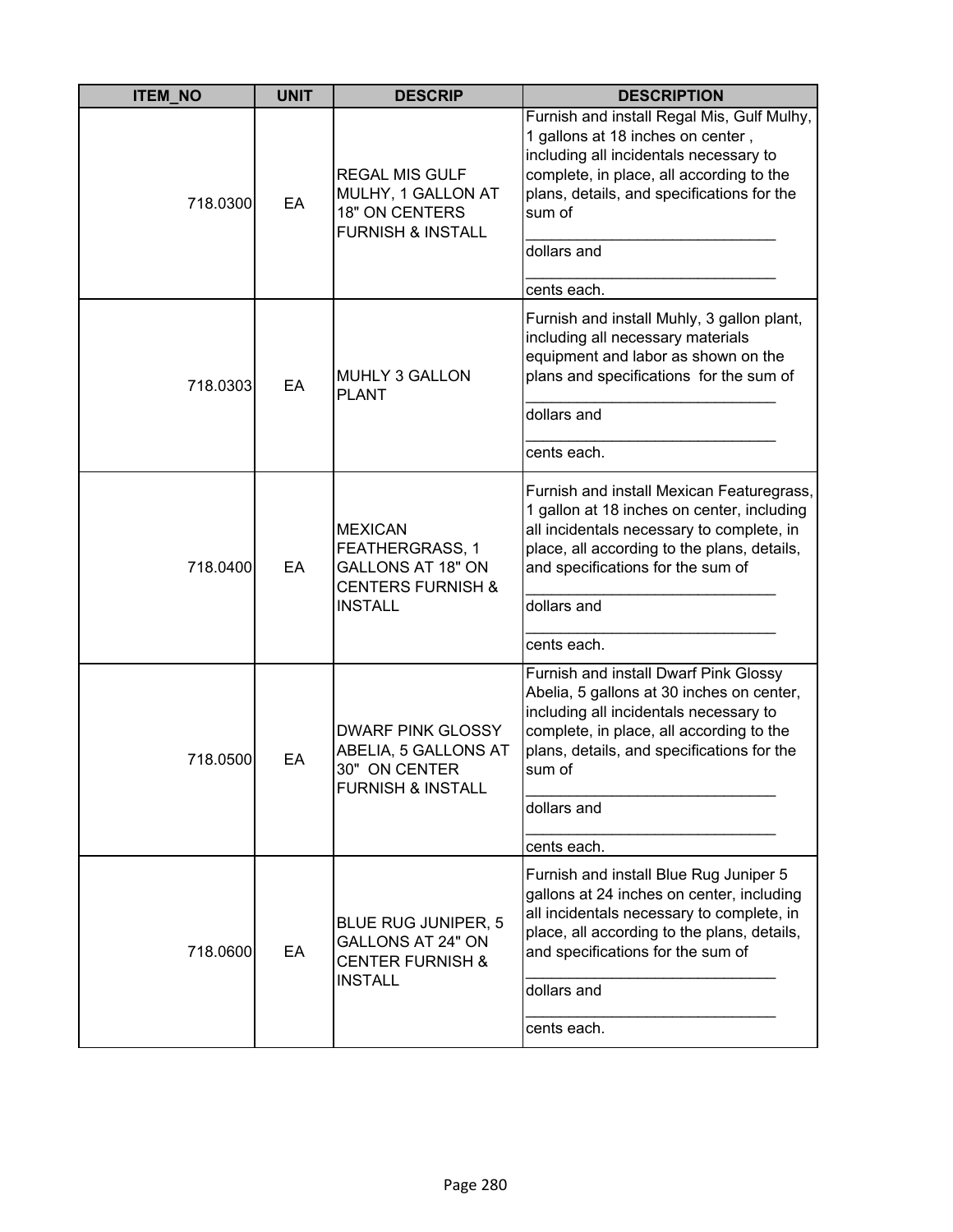| <b>ITEM_NO</b> | <b>UNIT</b> | <b>DESCRIP</b>                                                                                                             | <b>DESCRIPTION</b>                                                                                                                                                                                                                       |
|----------------|-------------|----------------------------------------------------------------------------------------------------------------------------|------------------------------------------------------------------------------------------------------------------------------------------------------------------------------------------------------------------------------------------|
| 718.0700       | EA          | ADAGIO MISCANTHUS,<br>5 GALLONS AT 24" ON<br><b>CENTER FURNISH &amp;</b><br><b>INSTALL</b>                                 | Furnish and install Adagio Miscanthus, 5<br>gallons at 24 inches on center, including<br>all incidentals necessary to complete, in<br>place, all according to the plans, details,<br>and specifications for the sum of<br>dollars and    |
|                |             |                                                                                                                            | cents each.                                                                                                                                                                                                                              |
| 718.0800       | EA          | <b>CABERET</b><br>MISCANTHUS, 5<br><b>GALLONS AT 24" ON</b><br><b>CENTER FURNISH &amp;</b><br><b>INSTALL</b>               | Furnish and install Caberet Miscanthus, 5<br>gallons at 24 inches on center, including<br>all incidentals necessary to complete, in<br>place, all according to the plans, details,<br>and specifications for the sum of<br>dollars and   |
|                |             |                                                                                                                            | cents each.                                                                                                                                                                                                                              |
| 718.0900       | EA          | <b>KARL FOERSTER</b><br><b>FEATHER REED GRASS,</b><br>5 GALLONS AT 18" ON<br><b>CENTER FURNISH &amp;</b><br><b>INSTALL</b> | Furnish and install Karl Foerster Feather<br>Reed Grass, 5 gallons at 18 inches on<br>center, including all incidentals necessary<br>to complete, in place, all according to the<br>plans, details, and specifications for the<br>sum of |
|                |             |                                                                                                                            | dollars and                                                                                                                                                                                                                              |
|                |             |                                                                                                                            | cents each.                                                                                                                                                                                                                              |
| 718.1000       | EA          | <b>MEXICAN</b><br><b>FEATHERGRASS, 1</b><br><b>GALLON AT 18" ON</b><br><b>CENTER FURNISH &amp;</b><br><b>INSTALL</b>       | Furnish and install Mexican Feathergrass,<br>1 gallon at 18 inches on center, including<br>all incidentals necessary to complete, in<br>place, all according to the plans, details,<br>and specifications for the sum of<br>dollars and  |
|                |             |                                                                                                                            | cents each.                                                                                                                                                                                                                              |
| 718.9970       | LF          | <b>STEEL EDGING</b><br><b>FURNISH &amp; INSTALL</b>                                                                        | Furnish and install Steel Edging, including<br>all incidentals necessary to complete, in<br>place, all according to the plans, details,<br>and specifications for the sum of<br>dollars and                                              |
|                |             |                                                                                                                            | cents per linear foot.                                                                                                                                                                                                                   |
|                |             |                                                                                                                            |                                                                                                                                                                                                                                          |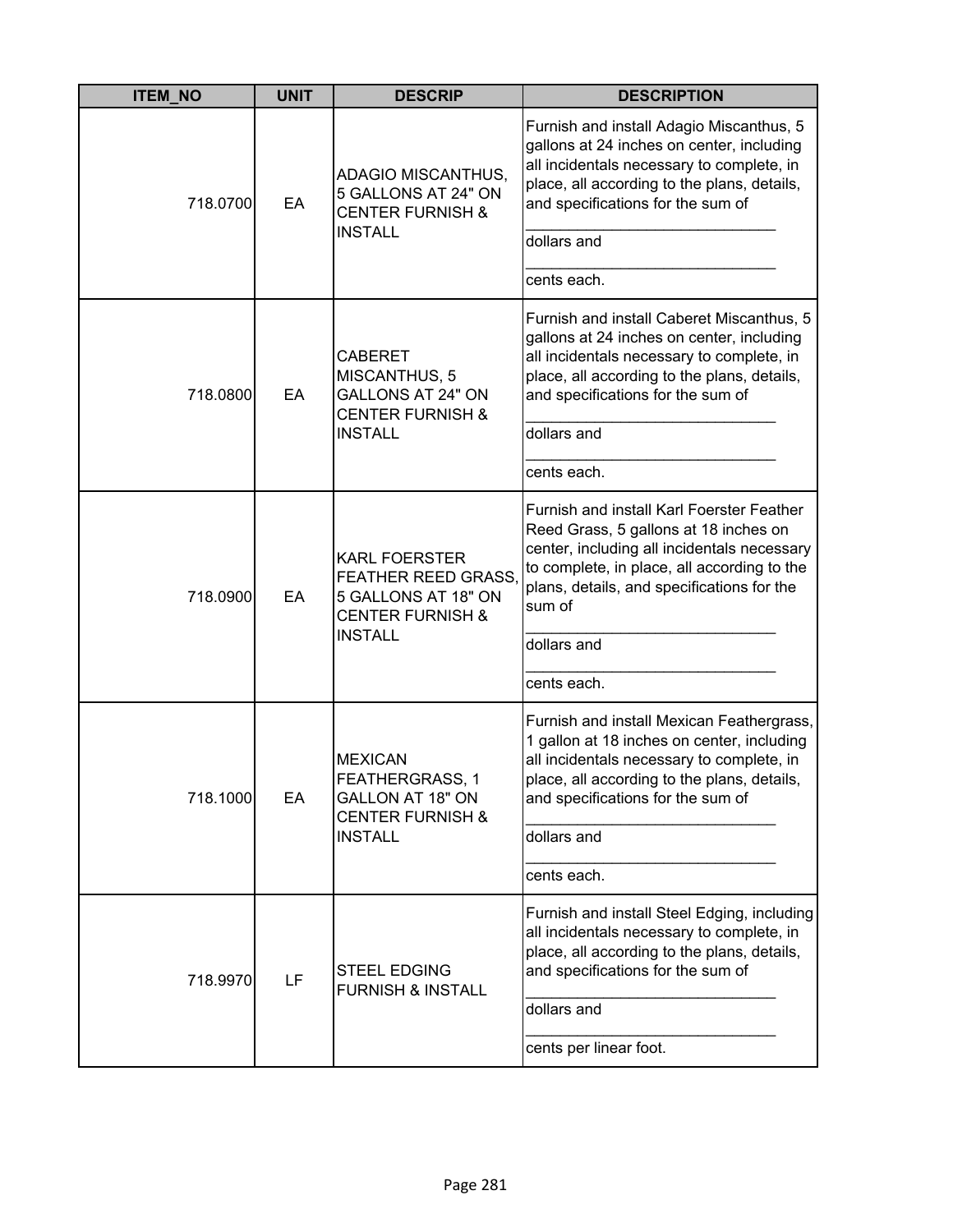| <b>ITEM NO</b> | <b>UNIT</b> | <b>DESCRIP</b>                                                               | <b>DESCRIPTION</b>                                                                                                                                                                                                                                                                                                                                                                                                                               |
|----------------|-------------|------------------------------------------------------------------------------|--------------------------------------------------------------------------------------------------------------------------------------------------------------------------------------------------------------------------------------------------------------------------------------------------------------------------------------------------------------------------------------------------------------------------------------------------|
| 718.9980       | <b>SF</b>   | <b>DECORATIVE MUCH</b><br>WITH FILTER FABRIC<br><b>FURNISH &amp; INSTALL</b> | Furnish and install Decorative Mulch with<br>Filter Fabric, including all incidentals<br>necessary to complete, in place, all<br>according to the plans, details, and<br>specifications for the sum of<br>dollars and<br>cents per square foot.                                                                                                                                                                                                  |
| 718.9990       | <b>SF</b>   | <b>BED PREPARATION &amp;</b><br><b>TOPMULCH</b>                              | Furnish and install Landscape Bed<br>Preparation & Topmulch, including all<br>incidentals necessary to complete, in<br>place, all according to the plans, details,<br>and specifications for the sum of<br>dollars and<br>cents per square foot.                                                                                                                                                                                                 |
| 718.9991       | <b>CY</b>   | <b>DECOMPOSED</b><br><b>GRANITE</b>                                          | Decomposed granite as shown on the<br>plans and specifications including all<br>necessary incidentals for the sum of<br>dollars and<br>cents each.                                                                                                                                                                                                                                                                                               |
| 719.0000       | LS          | <b>FERTILIZERS</b>                                                           | Furnish and install Fertilizers, including all<br>incidentals necessary to complete, in<br>place, all according to the plans, details,<br>and specifications for the lump sum of<br>dollars and<br>cents.                                                                                                                                                                                                                                        |
| 720.0000       | LS          | PERMANENT MARKERS                                                            | For setting permanent markers on the<br>new right-of-way at all property corners to<br>be performed under the direct supervision<br>of a Registered Professional Land<br>Surveyor for the lump sum of<br>dollars and the control of the control of the control of the control of the control of the control of the control of the control of the control of the control of the control of the control of the control of the control of<br>cents. |
| 720.1000       | EA          | UTILITY MARKERS WITH<br><b>BRASS CAP IN</b><br><b>PAVEMENT</b>               | Furnish and install utility markers with<br>brass cap in pavement, and all incidentals<br>necessary to complete according to the<br>plans, specifications, and details for the<br>sum of<br>dollars and<br>cents<br>EACH.                                                                                                                                                                                                                        |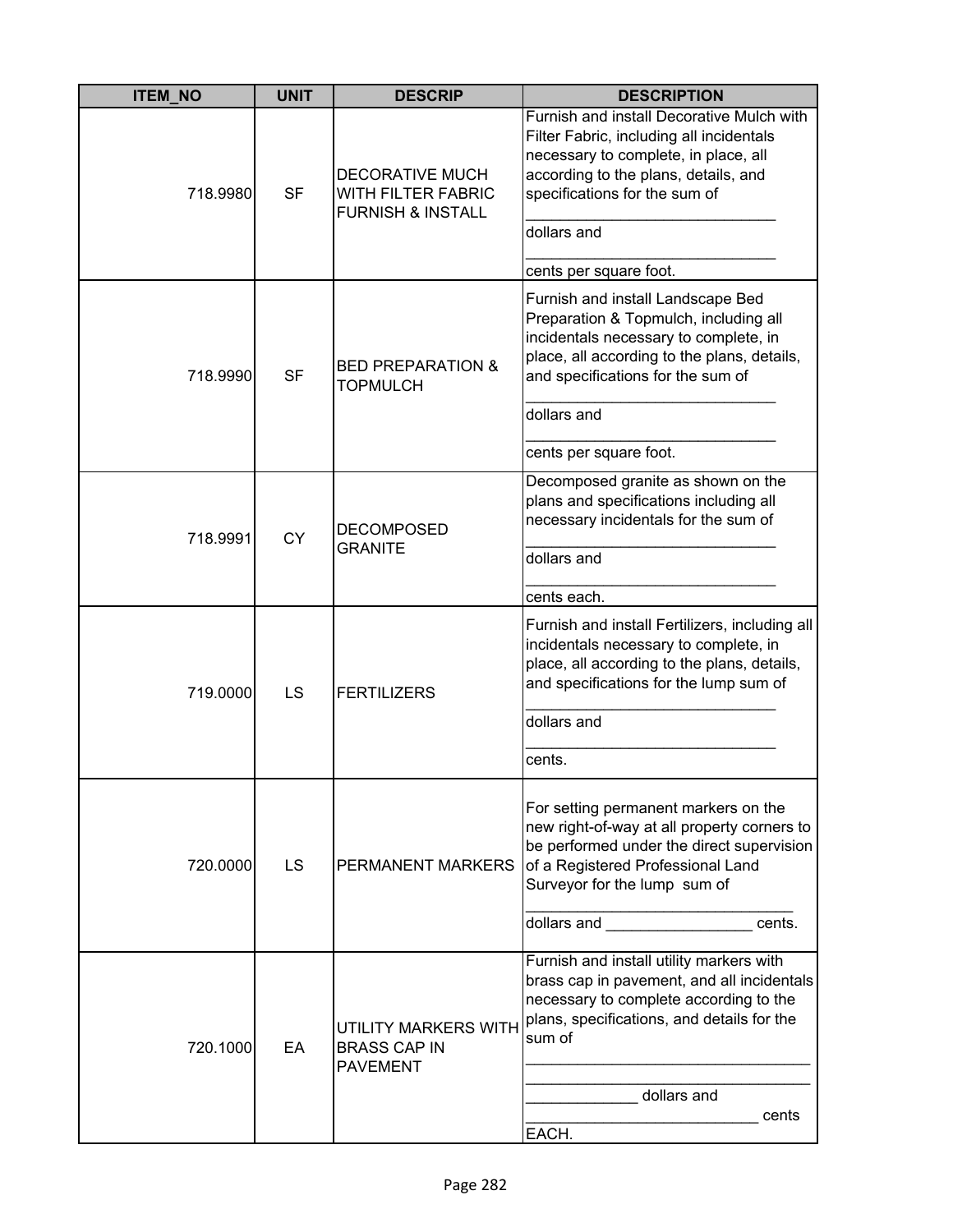| <b>ITEM_NO</b> | <b>UNIT</b> | <b>DESCRIP</b>                                                     | <b>DESCRIPTION</b>                                                                                                                                                                                                              |
|----------------|-------------|--------------------------------------------------------------------|---------------------------------------------------------------------------------------------------------------------------------------------------------------------------------------------------------------------------------|
| 721.0600       | SY          | BUS STOP PAD 6" 3000<br>PSI CONCRETE                               | Furnish and install 6 inch 3000 psi<br>concrete bus stop pad, and all incidentals<br>necessary to complete according to the<br>plans, specifications, and details for the<br>sum of<br>dollars and<br>cents<br>per square yard. |
| 730.0010       | SY          | <b>GRAVEL DRIVES</b><br><b>REMOVE &amp; REPLACE</b>                | For removing, replacing and compaction<br>of existing gravel driveway or roadway<br>paving of the type and thickness existing<br>or as shown in the plans for the sum of<br>dollars and<br>cents per square yard.               |
| 731.0010       | <b>SY</b>   | ASPH. 2" HMAC<br><b>REMOVE &amp; REPLACE</b>                       | For excavating and removing street and<br>driveway asphalt paving from existing<br>base, replacing 2" HMAC on base which<br>exists in field complete and in place for<br>the sum of<br>dollars and<br>cents per square yard.    |
| 750.0000       | SY          | <b>CREEK BOTTOM</b><br><b>STABILIZATION</b>                        | Furnish and install creek bottom<br>stabilization including all incidentals<br>according to the plans, specifications, and<br>details, for the sum of<br>dollars and<br>cents per square yard.                                  |
| 760.1000       | LF          | <b>BARRICADE TYPE END</b><br>OF STREET FURNISH &<br><b>INSTALL</b> | Furnish and install City of Garland End of<br>Street barricade as shown in the plans<br>and details, complete and in place, for the<br>sum of<br>dollars and<br>cents<br>per linear foot.                                       |
| 760.3000       | LF          | <b>BARRICADE TYPE IIII</b><br><b>FURNISH &amp; INSTALL</b>         | Furnish and install City of Garland Type III<br>barricade as shown in the plans and<br>details, complete and in place, for the<br>sum of<br>dollars and<br>cents<br>per linear foot.                                            |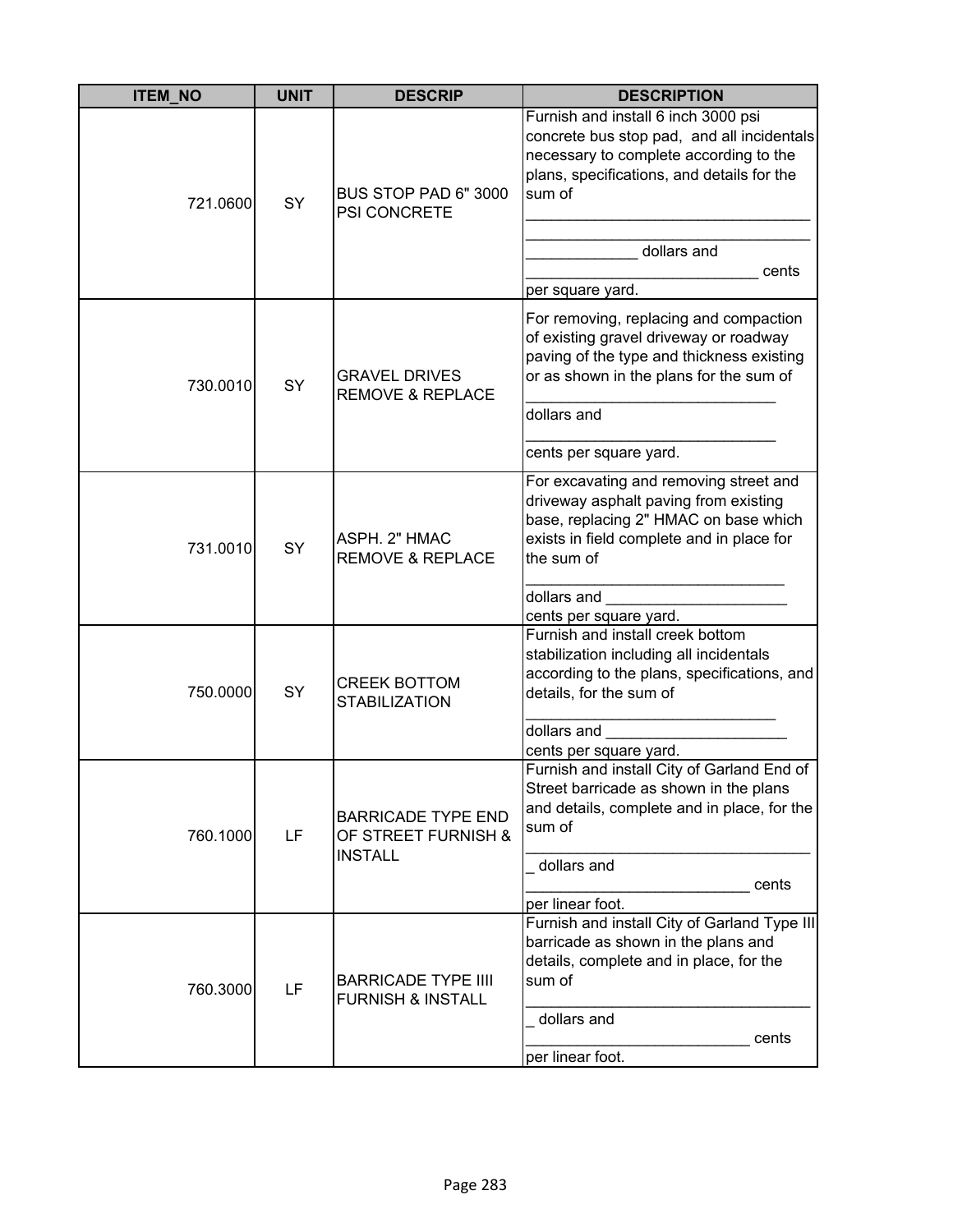| <b>ITEM_NO</b> | <b>UNIT</b> | <b>DESCRIP</b>                                                                                                  | <b>DESCRIPTION</b>                                                                                                                                                                                                                                     |
|----------------|-------------|-----------------------------------------------------------------------------------------------------------------|--------------------------------------------------------------------------------------------------------------------------------------------------------------------------------------------------------------------------------------------------------|
| 761.0000       | LF          | <b>BARRICADE PRECAST</b><br><b>CONCRETE</b><br><b>TEMPORARY</b>                                                 | For temporary precast concrete traffic<br>barrier according to the plans for the sum<br>of<br>dollars and<br>cents<br>per linear foot.                                                                                                                 |
| 761.0100       | LF          | <b>BARRICADE PRECAST</b><br><b>CONCRETE TRAFFIC</b><br><b>BARRIER TEMPORARY</b><br><b>REMOVE &amp; RELOCATE</b> | For removing and relocating temporary<br>precast concrete traffic barrier according<br>to the plans for the sum of<br>dollars and<br>cents                                                                                                             |
|                |             |                                                                                                                 | per linear foot.                                                                                                                                                                                                                                       |
| 762.0000       | EA          | <b>CHANGEABLE</b><br><b>MESSAGE BOARD</b>                                                                       | For temporary changeable message<br>board according to the plans for the sum<br>$\circ$ of                                                                                                                                                             |
|                |             | <b>TEMPORARY</b>                                                                                                | dollars and<br>cents<br>each.                                                                                                                                                                                                                          |
| 762.0001       | <b>MOS</b>  | <b>CHANGEABLE</b><br><b>MESSAGE BOARD</b><br><b>TEMPORARY</b>                                                   | For temporary changeable message<br>board according to the plans for the sum<br>dollars and<br>cents<br>per month.                                                                                                                                     |
| 763.1000       | <b>MOS</b>  | <b>PORTABLE MESSAGE</b><br><b>BOARD TEMPORARY</b>                                                               | For temporary portable message board<br>with message to be displayed and<br>location determined by the plans and/ or<br>project owner, and all incidentals<br>necessary according to the plans for the<br>sum of<br>dollars and<br>cents<br>per month. |
| 763.2000       | <b>MOS</b>  | PORTABLE ARROW<br><b>BOARD TEMPORARY</b>                                                                        | For temporary portable arrow board,<br>direction and location determined by the<br>plans and/ or project owner, and all<br>incidentals necessary according to the<br>plans for the sum of<br>dollars and<br>cents<br>per month.                        |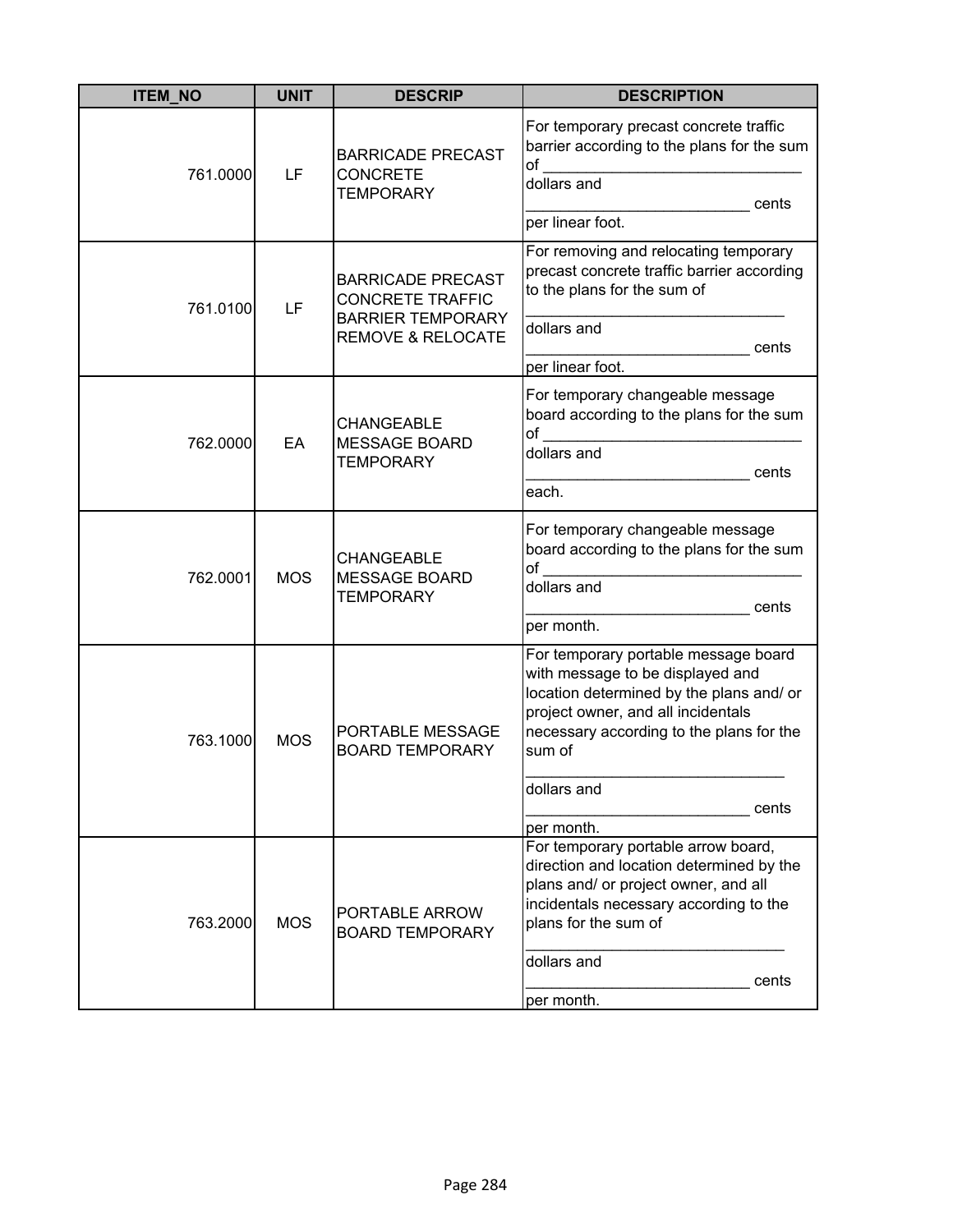| <b>ITEM_NO</b> | <b>UNIT</b> | <b>DESCRIP</b>                                                                             | <b>DESCRIPTION</b>                                                                                                                                                                                                         |
|----------------|-------------|--------------------------------------------------------------------------------------------|----------------------------------------------------------------------------------------------------------------------------------------------------------------------------------------------------------------------------|
| 764.0000       | EA          | METAL BEAM GUARD<br>RAIL TERMINAL<br><b>ANCHOR SECTION</b><br><b>FURNISH &amp; INSTALL</b> | Furnish and install metal beam guard rail<br>terminal anchor sections as shown in the<br>plans including all incidentals according to<br>the plans for the sum of<br>dollars and<br>cents<br>each.                         |
| 764.0100       | EA          | <b>TxDOT GUARD RAIL</b><br>TERMINAL FURNISH &<br><b>INSTALL</b>                            | Furnish and install TxDOT Standard<br>Single Guardrail Terminal (Et-2000<br>PLUS), SGT (7)-00 as shown in the plans<br>including all incidentals according to the<br>plans for the sum of<br>dollars and<br>cents<br>each. |
| 764.0200       | EA          | <b>TxDOT GUARD RAIL</b><br><b>TERMINAL FURNISH &amp;</b><br><b>INSTALL</b>                 | Furnish and install TxDOT Standard<br>Single Guardrail Terminal (SKT 350),<br>SGT (8)-31-14 as shown in the plans<br>including all incidentals according to the<br>plans for the sum of<br>dollars and<br>cents<br>each.   |
| 764.0300       | EA          | <b>TxDOT SINGLE</b><br><b>GUARDRAIL TERMINAL</b><br><b>FURNISH &amp; INSTALL</b>           | Furnish and install TxDOT Standard<br>Single Guardrail Terminal, SGT (8) 31-14<br>as shown in the plans including all<br>incidentals according to the plans for the<br>sum of<br>dollars and<br>cents<br>each.             |
| 764.5000       | EA          | <b>QUADGUARD SYSTEM</b><br>(WIDE) (TYPE B)                                                 | Furnish and install TxDOT Type "B"<br>(wide) Quadguard System as shown in<br>the plans including all incidentals<br>according to the plans, specifications, and<br>details, for the sum of<br>dollars<br>cents<br>per each |
| 765.0000       | EA          | <b>SAFETY END</b><br>TREATMENT                                                             | For construction of Safety End Treatment<br>at locations including all excavation,<br>forming, backfilling, labor, materials and<br>equipment designated on the plans for<br>the sum of<br>dollars<br>and<br>cents each.   |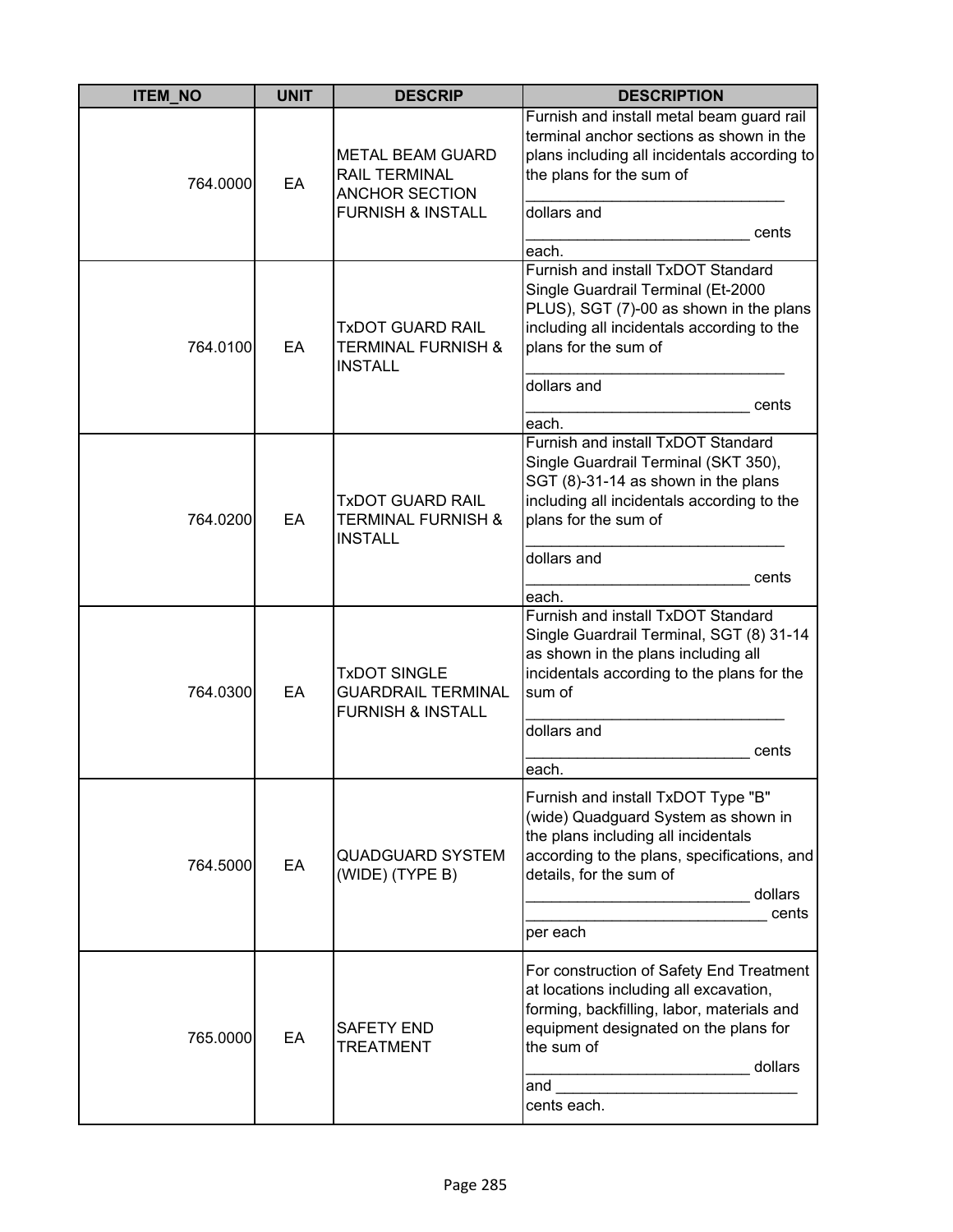| <b>ITEM_NO</b> | <b>UNIT</b> | <b>DESCRIP</b>                                                      | <b>DESCRIPTION</b>                                                                                                                                                                                                         |
|----------------|-------------|---------------------------------------------------------------------|----------------------------------------------------------------------------------------------------------------------------------------------------------------------------------------------------------------------------|
| 768.0000       | LF          | <b>RAIL STRUCTURE</b><br><b>FABRICATE &amp; INSTALL</b>             | For fabrication and installation of the steel<br>rail structure as shown in the plans<br>including priming and painting for the sum<br>of<br>dollars and<br>cents per linear foot.                                         |
| 769.0000       | LF          | TYPE B201 (MOD)<br><b>RAILING FABRICATE &amp;</b><br><b>INSTALL</b> | For fabrication and installation of Type<br>B201 (MOD) Bicycle Railing with chain<br>link fence as shown in the plans<br>including all incidentals necessary for the<br>sum of<br>dollars and<br>cents per<br>linear foot. |
| 770.0000       | LF          | <b>CHAIN LINK FENCE</b><br><b>FURNISH &amp; INSTALL</b>             | Furnish and install chain link fence<br>including all incidentals according to the<br>plans for the sum of<br>dollars and<br>cents per linear foot.                                                                        |
| 770.0010       | LF          | <b>CHAIN LINK FENCE</b><br><b>REMOVE &amp; REPLACE</b>              | Remove and replace chain link fence<br>including all posts, rails, finials and all<br>incidentals according to the plans for the<br>sum of<br>dollars and<br>cents per linear foot.                                        |
| 770.0400       | LF          | <b>CHAIN LINK FENCE 4'</b><br><b>FURNISH &amp; INSTALL</b>          | Furnish and install 4' chain link fence<br>including all incidentals according to the<br>plans for the sum of<br>dollars and<br>cents per linear foot.                                                                     |
| 770.0401       | LF          | PVC COATED CHAIN<br><b>LINK FENCE 4' FURNISH</b><br>& INSTALL       | Furnish and install 4' PVC coated chain<br>link fence including all incidentals<br>according to the plans and specifications<br>for the sum of<br>dollars and<br>cents per linear foot.                                    |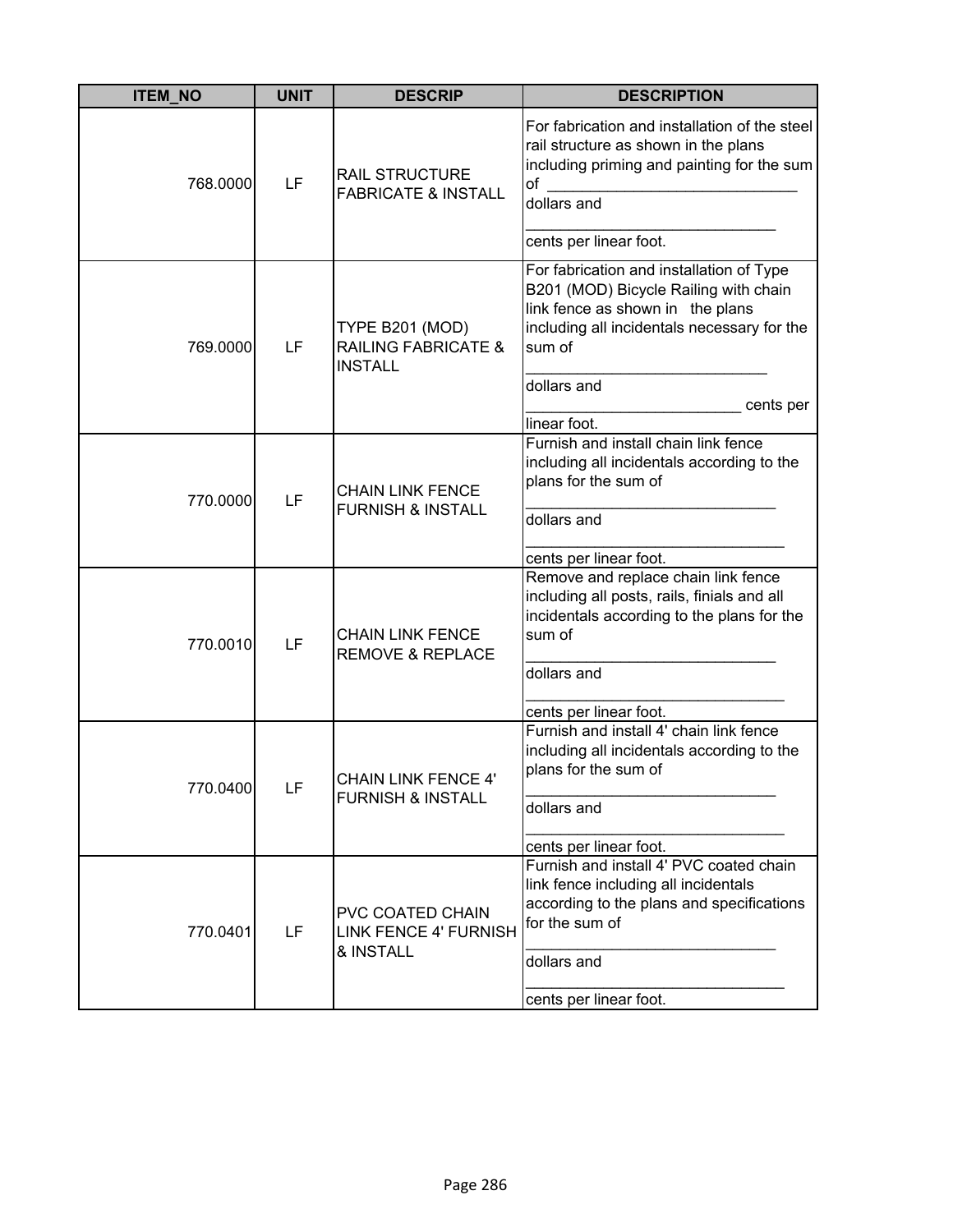| <b>ITEM_NO</b> | <b>UNIT</b> | <b>DESCRIP</b>                                             | <b>DESCRIPTION</b>                                                                                                                                                                                                          |
|----------------|-------------|------------------------------------------------------------|-----------------------------------------------------------------------------------------------------------------------------------------------------------------------------------------------------------------------------|
| 770.0410       | LF          | <b>CHAIN LINK FENCE 4'</b><br><b>REMOVE &amp; REPLACE</b>  | Remove and replace 4 foot chain link<br>fence including all posts, rails, finials and<br>all incidentals according to the plans for<br>the sum of<br>dollars and<br>cents per linear foot.                                  |
| 770.0500       | LF          | <b>CHAIN LINK FENCE 5'</b><br><b>FURNISH &amp; INSTALL</b> | Furnish and install 5' chain link fence<br>including all incidentals according to the<br>plans for the sum of<br>dollars and<br>cents per linear foot.                                                                      |
| 770.0510       | LF          | <b>CHAIN LINK FENCE 5'</b><br><b>REMOVE &amp; REPLACE</b>  | Remove and replace 5 foot chain link<br>fence including all posts, rails, finials and<br>all incidentals according to the plans for<br>the sum of<br>dollars and<br>cents per linear foot.                                  |
| 770.0600       | LF          | <b>CHAIN LINK FENCE 6'</b><br><b>FURNISH &amp; INSTALL</b> | Furnish and install 6' chain link fence<br>including all incidentals according to the<br>plans for the sum of<br>dollars and<br>cents per linear foot.                                                                      |
| 770.0610       | LF          | <b>CHAIN LINK FENCE 6'</b><br><b>REMOVE &amp; REPLACE</b>  | Remove and replace 6 foot chain link<br>fence including all posts, rails, finials and<br>all incidentals according to the plans for<br>the sum of<br>dollars and<br>cents per linear foot.                                  |
| 770.0800       | LF          | <b>CHAIN LINK FENCE 8'</b><br><b>FURNISH &amp; INSTALL</b> | Furnish and install 8' chain link fence<br>including all incidentals according to the<br>plans for the sum of<br>dollars and<br>cents per linear foot.                                                                      |
| 770.0810       | LF          | <b>CHAIN LINK FENCE 8'</b><br><b>REMOVE &amp; REPLACE</b>  | Remove and replace 8 foot chain link<br>fence using existing fabric w/ new posts,<br>rails, finials etc. and all incidentals<br>necessary according to the plans for the<br>sum of<br>dollars and<br>cents per linear foot. |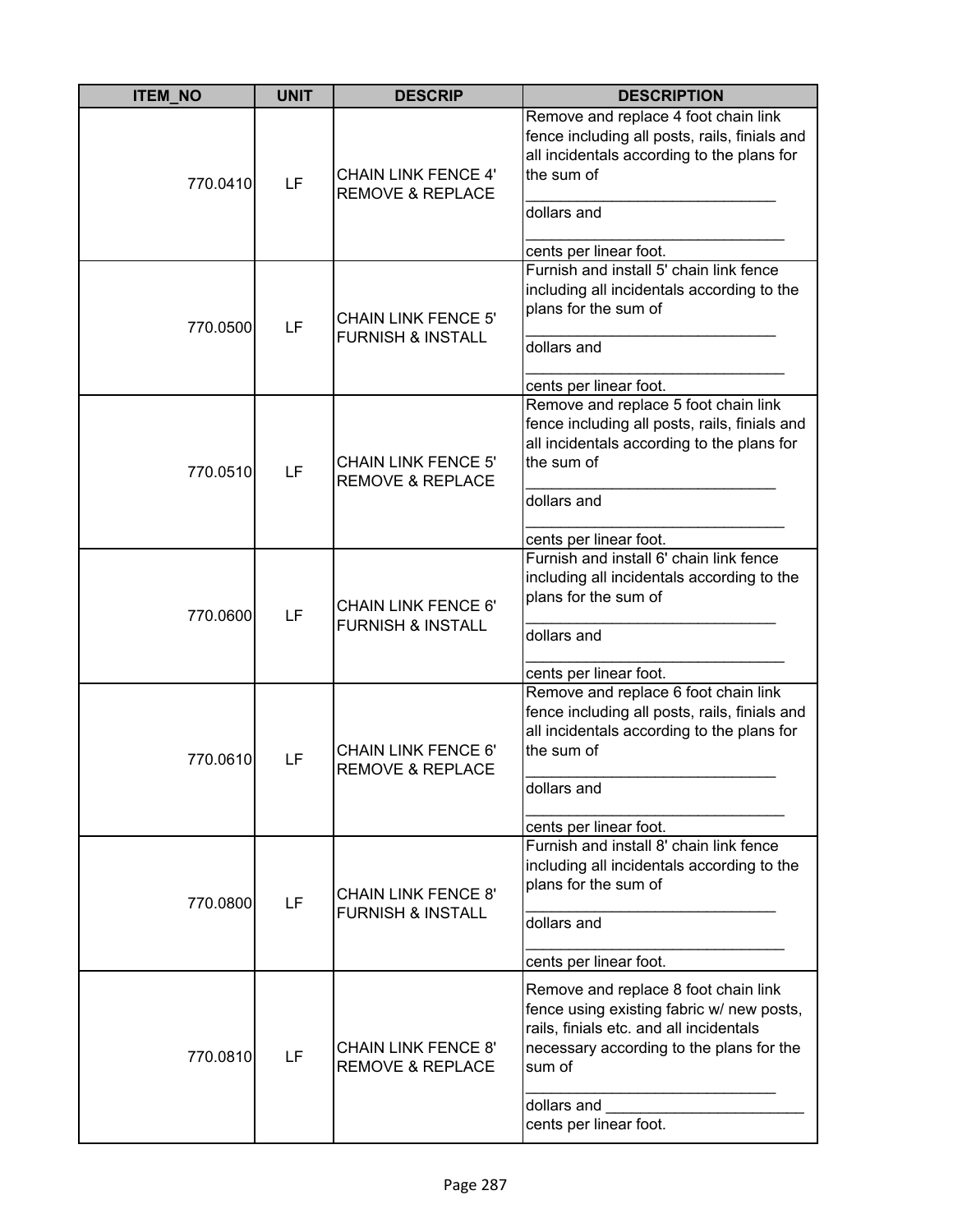| <b>ITEM_NO</b> | <b>UNIT</b> | <b>DESCRIP</b>                                                             | <b>DESCRIPTION</b>                                                                                                                                                              |
|----------------|-------------|----------------------------------------------------------------------------|---------------------------------------------------------------------------------------------------------------------------------------------------------------------------------|
| 771.0000       | LF          | <b>CHAIN LINK FENCE</b><br><b>TEMP. FURNISH &amp;</b>                      | Furnish & install temporary chain link<br>fence including all incidentals according to<br>the plans or as approved for the sum of                                               |
|                |             | <b>INSTALL</b>                                                             | dollars and<br>cents per                                                                                                                                                        |
|                |             |                                                                            | linear foot.                                                                                                                                                                    |
| 771.0400       | LF          | <b>CHAIN LINK FENCE 4'</b><br>TEMP. FURNISH &                              | Furnish & install 4' temporary chain link<br>fence including all incidentals according to<br>the plans or as approved for the sum of                                            |
|                |             | <b>INSTALL</b>                                                             | dollars and<br>cents per                                                                                                                                                        |
|                |             |                                                                            | linear foot.                                                                                                                                                                    |
|                | LF          | <b>CHAIN LINK FENCE 6'</b><br><b>TEMP. FURNISH &amp;</b><br><b>INSTALL</b> | Furnish & install 6' temporary chain link<br>fence including all incidentals according to<br>the plans or as approved for the sum of                                            |
| 771.0600       |             |                                                                            | dollars and                                                                                                                                                                     |
|                |             |                                                                            | cents per<br>linear foot.                                                                                                                                                       |
| 771.4000       | LF          | <b>CHAIN LINK FENCE 4'</b><br><b>TEMP. FURNISH &amp;</b><br><b>INSTALL</b> | Furnish & install 4' temporary chain link<br>fence including all incidentals according to<br>the plans or as approved for the sum of                                            |
|                |             |                                                                            | dollars and<br>cents per                                                                                                                                                        |
|                |             |                                                                            | linear foot.                                                                                                                                                                    |
| 771.6000       | LF          | CHAIN LINK FENCE 6'<br>TEMP. FURNISH &                                     | Furnish & install 6' temporary chain link<br>fence including all incidentals according to<br>the plans or as approved for the sum of                                            |
|                |             | <b>INSTALL</b>                                                             | dollars and<br>cents per                                                                                                                                                        |
|                |             |                                                                            | linear foot.                                                                                                                                                                    |
| 772.4010       | LF          | <b>CHAIN LINK FENCE W/</b><br><b>BARBWIRE 4' REMOVE</b><br>& REINSTALL     | Remove and reinstall 4' chain link fencing<br>including all posts, rails, finials, 3 strand<br>barbed wire fixture and all incidentals<br>according to the plans for the sum of |
|                |             |                                                                            | dollars and<br>cents per                                                                                                                                                        |
|                |             |                                                                            | linear foot.                                                                                                                                                                    |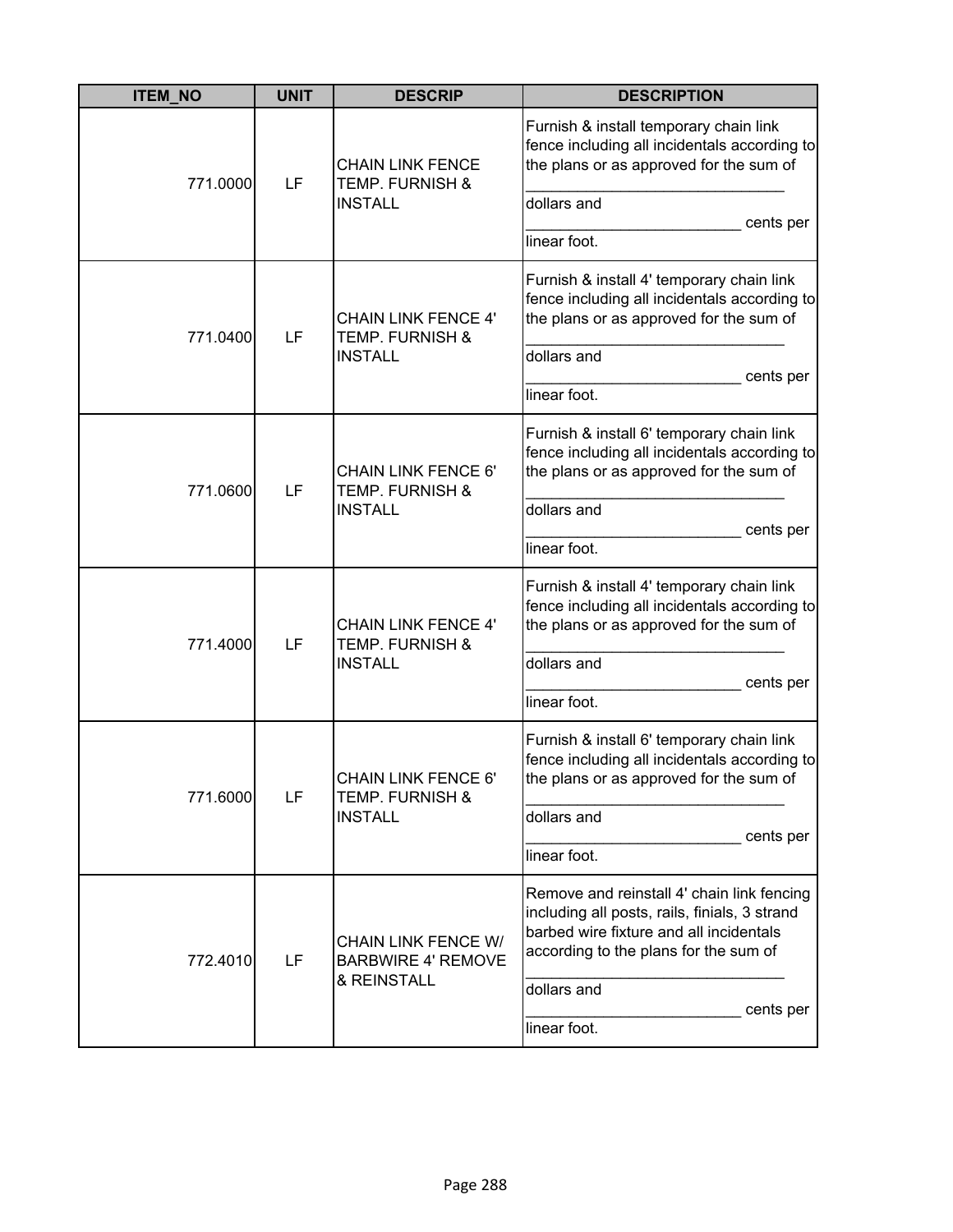| <b>ITEM_NO</b> | <b>UNIT</b> | <b>DESCRIP</b>                                                         | <b>DESCRIPTION</b>                                                                                                                                                                             |
|----------------|-------------|------------------------------------------------------------------------|------------------------------------------------------------------------------------------------------------------------------------------------------------------------------------------------|
| 772.6000       | LF          | <b>CHAIN LINK FENCE W/</b><br><b>BARBWIRE 6' FURNISH</b>               | Furnish & install 6' chain link fencing<br>including all posts, rails, finials, 3 strand<br>barbed wire fixture and all incidentals<br>according to the plans for the sum of                   |
|                |             | & INSTALL                                                              | dollars and<br>cents per<br>linear foot.                                                                                                                                                       |
| 772.6010       | LF          | <b>CHAIN LINK FENCE W/</b><br><b>BARBWIRE 6' REMOVE</b><br>& REINSTALL | Remove and reinstall 6' chain link fencing<br>including all posts, rails, finials, 3 strand<br>barbed wire fixture and all incidentals<br>according to the plans for the sum of<br>dollars and |
|                |             |                                                                        | cents per<br>linear foot.                                                                                                                                                                      |
| 772.6020       | LF          | <b>CHAIN LINK FENCE W/</b><br><b>BARBWIRE 6' REMOVE</b><br>& REINSTALL | Remove & reinstall 6'chain link vehicular<br>or walkway gates including gate posts,<br>barbed wire, and all other incidentals<br>according to the plans for the sum of<br>dollars and          |
|                |             |                                                                        | cents per linear foot.                                                                                                                                                                         |
| 773.0010       | LF          | <b>WOOD FENCE REMOVE</b><br>& REPLACE                                  | Remove and replace wood fence<br>including all new materials, restoration of<br>all existing gates, and all incidentals<br>necessary according to the plans for the<br>sum of                  |
|                |             |                                                                        | dollars and<br>cents per<br>linear foot.                                                                                                                                                       |
| 773.3010       | LF          | <b>WOOD FENCE 3'</b><br><b>REMOVE &amp; REPLACE</b>                    | Remove and replace 3 foot high wood<br>fence including all new materials,<br>restoration of all existing gates, and all<br>incidentals necessary according to the<br>plans for the sum of      |
|                |             |                                                                        | dollars and ________________ cents per<br>linear foot.                                                                                                                                         |
| 773.4000       | LF          | <b>WOOD FENCE 4'</b><br><b>FURNISH &amp; INSTALL</b>                   | Furnish and install 4 foot high wood<br>fence including all new materials, and all<br>incidentals necessary according to the<br>plans for the sum of                                           |
|                |             |                                                                        | dollars and ________________ cents per<br>linear foot.                                                                                                                                         |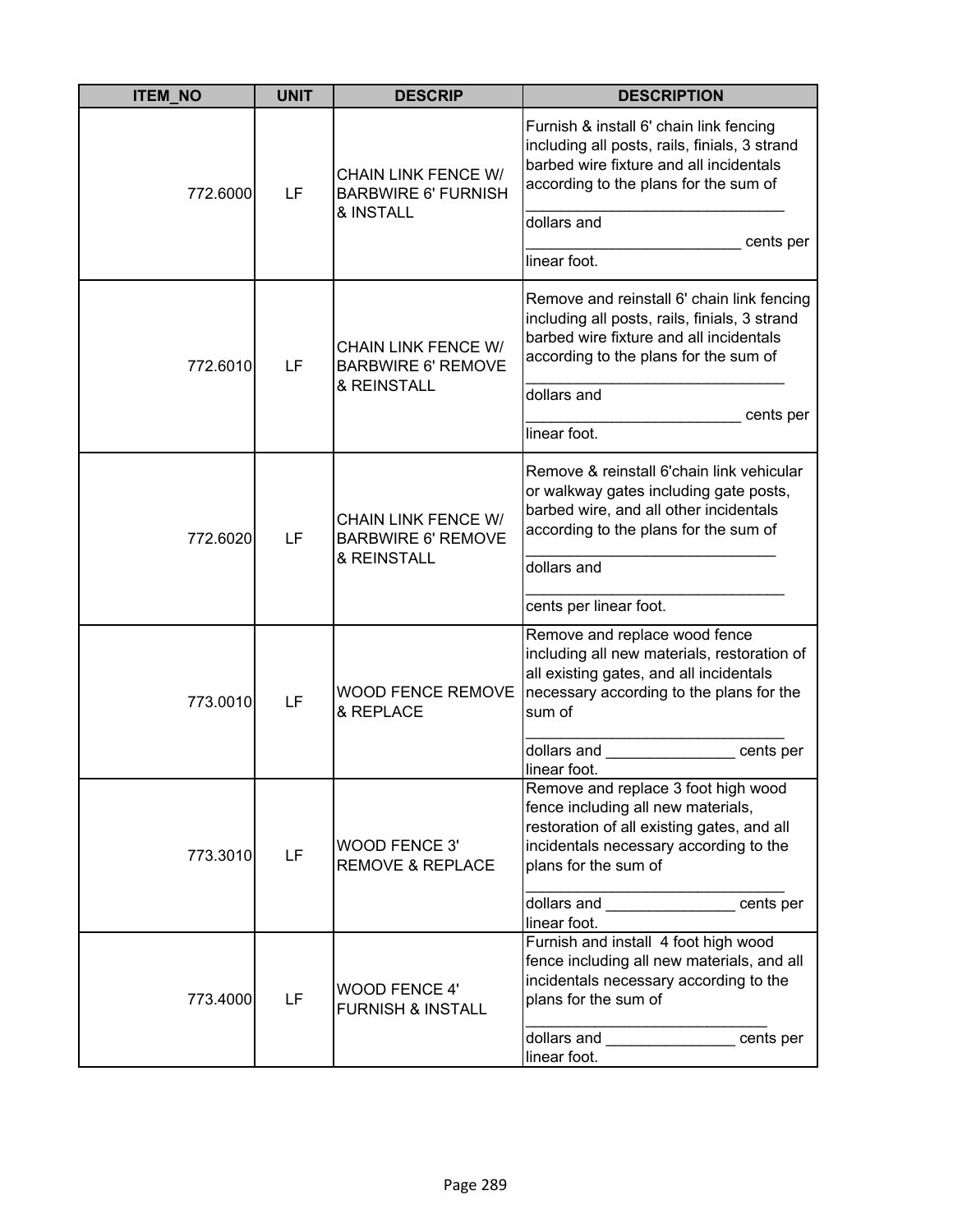| <b>ITEM_NO</b> | <b>UNIT</b> | <b>DESCRIP</b>                                       | <b>DESCRIPTION</b>                                                                                                                                                                                                                                   |
|----------------|-------------|------------------------------------------------------|------------------------------------------------------------------------------------------------------------------------------------------------------------------------------------------------------------------------------------------------------|
| 773.4010       | LF          | <b>WOOD FENCE 4'</b><br><b>REMOVE &amp; REPLACE</b>  | Remove and replace 4 foot high wood<br>fence including all new materials,<br>restoration of all existing gates, and all<br>incidentals necessary according to the<br>plans for the sum of<br>dollars and _______________ cents per<br>linear foot.   |
| 773.5010       | LF          | <b>WOOD FENCE 5'</b><br><b>REMOVE &amp; REPLACE</b>  | Remove and replace 5 foot high wood<br>fence including all new materials,<br>restoration of all existing gates, and all<br>incidentals necessary according to the<br>plans for the sum of<br>dollars and cents per<br>linear foot.                   |
| 773.6000       | LF          | WOOD FENCE 6'<br><b>FURNISH &amp; INSTALL</b>        | Furnish and install 6 foot high wood<br>fence including all new materials, and all<br>incidentals necessary according to the<br>plans for the sum of<br>dollars and _______________________cents per<br>linear foot.                                 |
| 773.6010       | LF          | <b>WOOD FENCE 6'</b><br><b>REMOVE &amp; REPLACE</b>  | Remove and replace 6 foot high wood<br>fence including all new materials,<br>restoration of all existing gates, and all<br>incidentals necessary according to the<br>plans for the sum of<br>dollars and __________________cents per<br>linear foot. |
| 773.7010       | <b>LF</b>   | WOOD FENCE 7"<br><b>REMOVE &amp; REPLACE</b>         | Remove and replace 7 foot high wood<br>fence including new materials, restoration<br>of all existing gates, and all incidentals<br>necessary according to the plans for the<br>sum of<br>dollars and cents per<br>linear foot.                       |
| 773.8000       | LF          | <b>WOOD FENCE 8'</b><br><b>FURNISH &amp; INSTALL</b> | Furnish and install 8 foot high wood<br>fence including all new materials, and all<br>incidentals necessary according to the<br>plans for the sum of<br>dollars and _______________ cents per<br>linear foot.                                        |
| 773.8010       | LF          | <b>WOOD FENCE 8'</b><br><b>REMOVE &amp; REPLACE</b>  | Remove and replace 8 foot high wood<br>fence including new materials, restoration<br>of all existing gates, and all incidentals<br>necessary according to the plans for the<br>sum of<br>dollars and ________________ cents per<br>linear foot.      |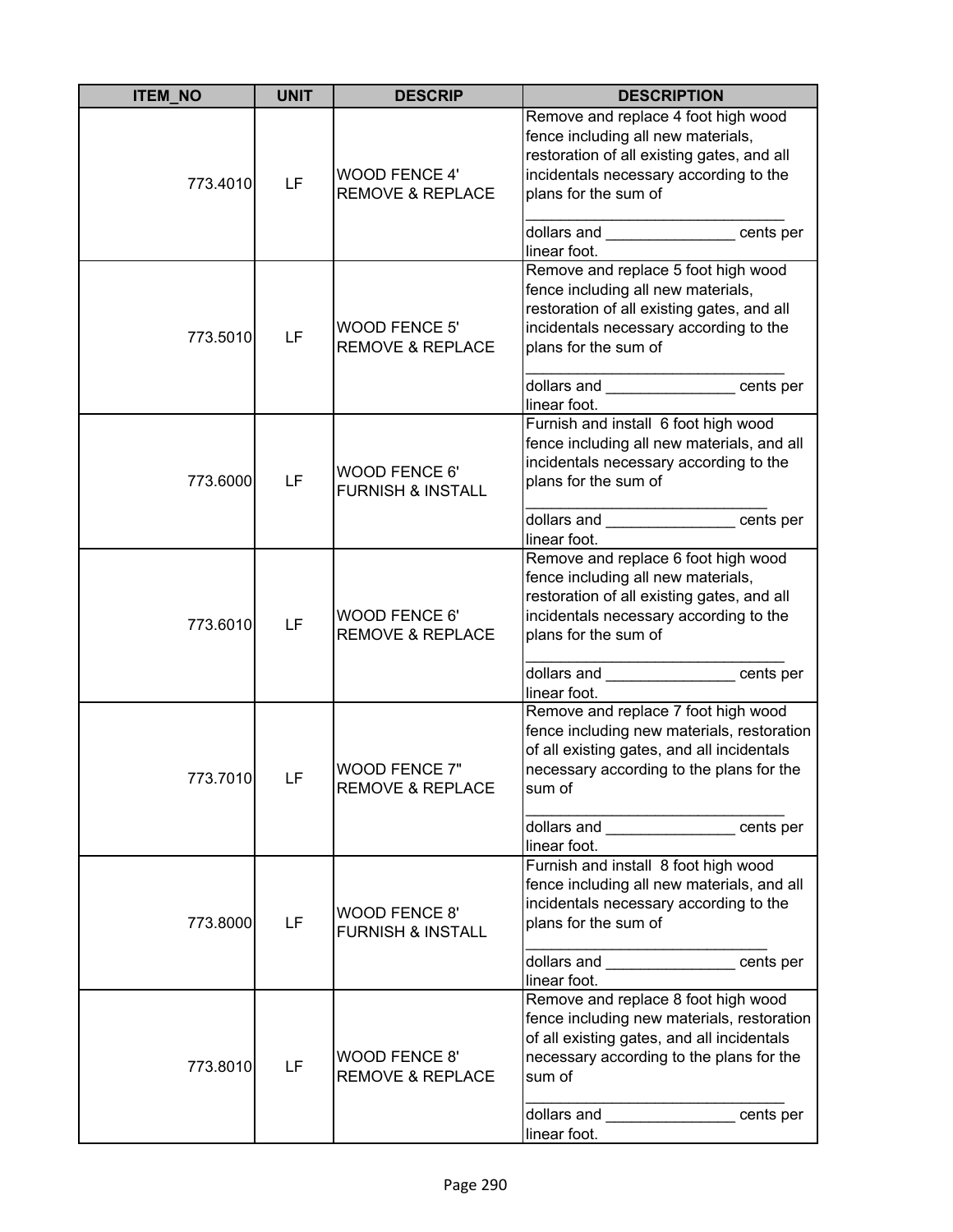| <b>ITEM_NO</b> | <b>UNIT</b> | <b>DESCRIP</b>                                                                                     | <b>DESCRIPTION</b>                                                                                                                                                                                                                           |
|----------------|-------------|----------------------------------------------------------------------------------------------------|----------------------------------------------------------------------------------------------------------------------------------------------------------------------------------------------------------------------------------------------|
| 774.0000       | LF          | <b>INSTALL</b>                                                                                     | Furnish and install iron fence, including all<br>new materials, restoration of all existing<br>IRON FENCE FURNISH & gates, and all incidentals necessary<br>according to the plans for the sum of<br>dollars and<br>cents per linear foot.   |
| 774.0800       | LF          | 8' IRON FENCE<br><b>FURNISH &amp; INSTALL</b>                                                      | Furnish and 8' install iron fence, including<br>all new materials, restoration of all<br>existing gates, and all incidentals<br>necessary according to the plans for the<br>dollars<br>and <u>Contract Counter</u> Cents per linear<br>foot. |
| 775.0000       | LF          | <b>LIVESTOCK FENCE</b><br><b>FURNISH &amp; INSTALL</b>                                             | Furnish and install livestock or barbed<br>wire fence, including all new materials,<br>restoration of all existing gates, and all<br>incidentals necessary according to the<br>plans for the sum of<br>dollars and<br>cents per linear foot. |
| 775.0010       | LF          | <b>LIVESTOCK FENCE</b><br><b>REMOVE &amp; REPLACE</b>                                              | Removal and replace livestock fence<br>including all post, rails, and all incidentals<br>necessary according to the plans for the<br>sum of<br>dollars and<br>cents per linear foot.                                                         |
| 775.0020       | LF          | <b>TEMPORARY</b><br><b>LIVESTOCK FENCE</b><br><b>FURNISH &amp; INSTALL</b>                         | Furnish and install temporary livestock<br>fence, including all new materials,<br>restoration of all existing gates, and all<br>incidentals necessary according to the<br>plans for the sum of<br>dollars and<br>cents per linear foot.      |
| 775.1000       | LF          | <b>BARB WIRE FENCE</b><br>WITH METAL POST<br><b>TxDOT WF(2)-10</b><br><b>FURNISH &amp; INSTALL</b> | Furnish and install barb wire with metal<br>post fencing TxDOT WF(2)-10 including<br>all necessay incidentals for the sum of<br>dollars and<br>cents per linear foot.                                                                        |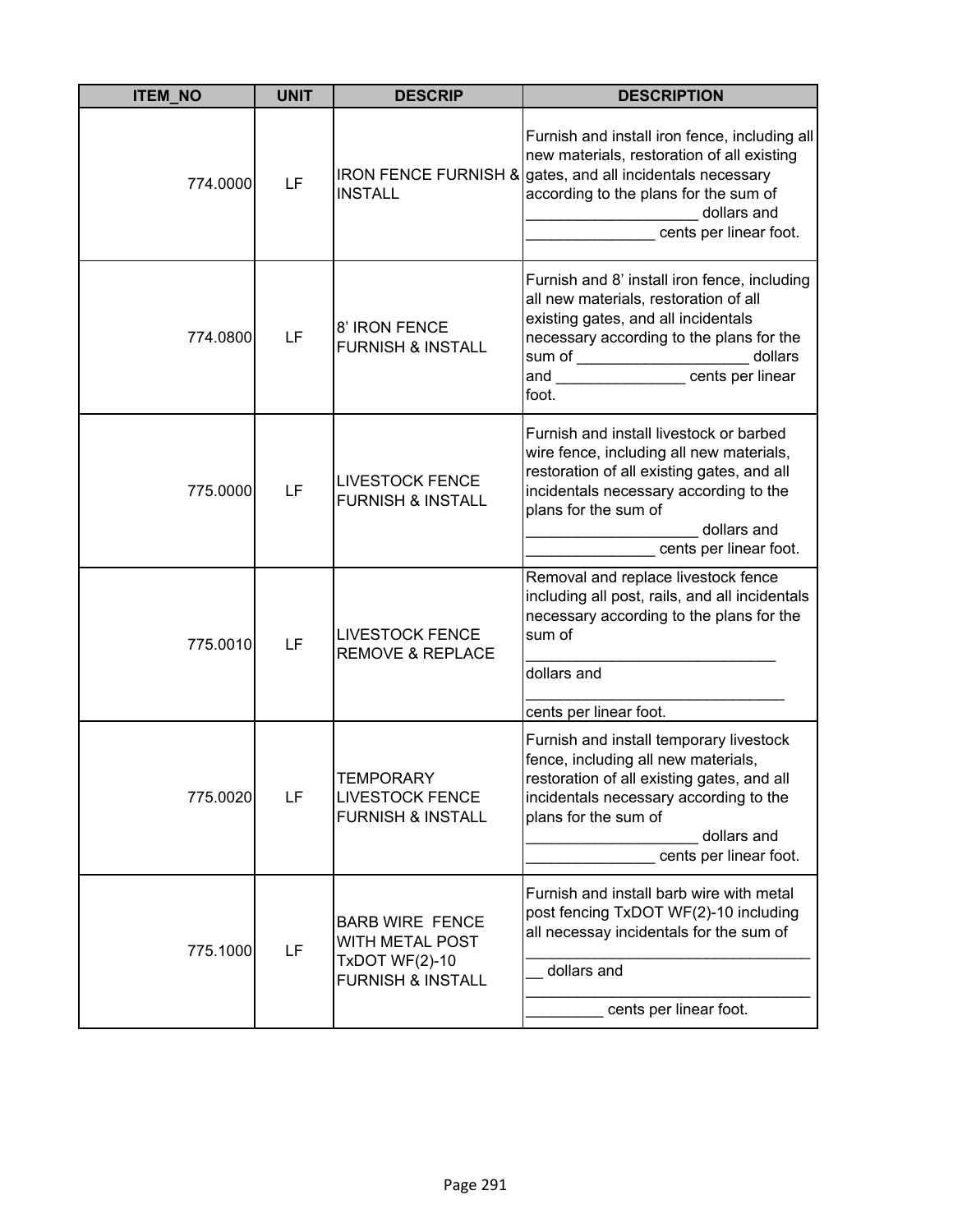| <b>ITEM_NO</b> | <b>UNIT</b> | <b>DESCRIP</b>                                                                                         | <b>DESCRIPTION</b>                                                                                                                                                                                                  |
|----------------|-------------|--------------------------------------------------------------------------------------------------------|---------------------------------------------------------------------------------------------------------------------------------------------------------------------------------------------------------------------|
| 775.1100       | LF          | <b>BARBLESS WIRE FENCE</b><br>WITH METAL POST<br><b>TxDOT WF(2)-10</b><br><b>FURNISH &amp; INSTALL</b> | Furnish and install barbless wire with<br>metal post fencing TxDOT WF(2)-10<br>including all new materials and all<br>incidentals according to the plans for the<br>sum of<br>dollars and<br>cents per linear foot. |
|                |             |                                                                                                        |                                                                                                                                                                                                                     |
| 775.2000       | LF          | <b>CABLE &amp; STEEL POLE</b><br><b>FENCE FURNISH &amp;</b><br><b>INSTALL</b>                          | Furnish and install cable and steel pole<br>fence, including all new materials,<br>restoration of all existing gates, and all<br>necessary incidentals for the sum of<br>dollars and<br>cents per linear foot.      |
| 775.5000       | EA          | <b>METAL GATE 5 PANEL</b><br><b>FURNISH &amp; INSTALL</b>                                              | Furnish and install 5-panel aluminum or<br>galvanized metal gate including gate<br>posts, all hardware and latching or locking<br>devices, and all incidentals according to<br>the plans for the sum of             |
|                |             |                                                                                                        | dollars and<br>cents each.<br>For removal, salvage and reinstallation of                                                                                                                                            |
| 776.0020       | LF          | <b>WELDED PIPE FENCE</b><br><b>REMOVE &amp; RELOCATE</b>                                               | existing welded pipe fence according to<br>the plans for the sum of<br>dollars and<br>cents per linear foot.                                                                                                        |
|                |             |                                                                                                        | For removal, salvage and reinstallation of                                                                                                                                                                          |
| 776.0021       | LF          | <b>WELDED PIPE FENCE</b><br><b>GATE REMOVE AND</b><br>RELOCATE EACH                                    | existing welded pipe fence gate according<br>to the plans for the sum of<br>dollars and<br>cents per linear<br>foot.                                                                                                |
| 777.0000       | EA          | <b>CHAIN LINK GATES</b><br><b>FURNISH &amp; INSTALL</b>                                                | Furnish and install chain link vehicular or<br>walkway gates including gate posts, all<br>hardware and latching or locking devices<br>and all incidentals according to the plans<br>for the sum of<br>dollars       |
|                |             |                                                                                                        | cents each.<br>and                                                                                                                                                                                                  |
| 777.0002       | EA          | <b>TYPE 1 GATE TxDOT</b><br><b>WF(2)-10 FURNISH &amp;</b><br><b>INSTALL</b>                            | Furnish and install type 1 gate per TxDOT<br>WF(2)-10 including gate posts, all<br>hardware and latching or locking devices,<br>and all necessary incidentals for the sum<br>of<br>dollars and <b>cents</b> each.   |
|                |             |                                                                                                        |                                                                                                                                                                                                                     |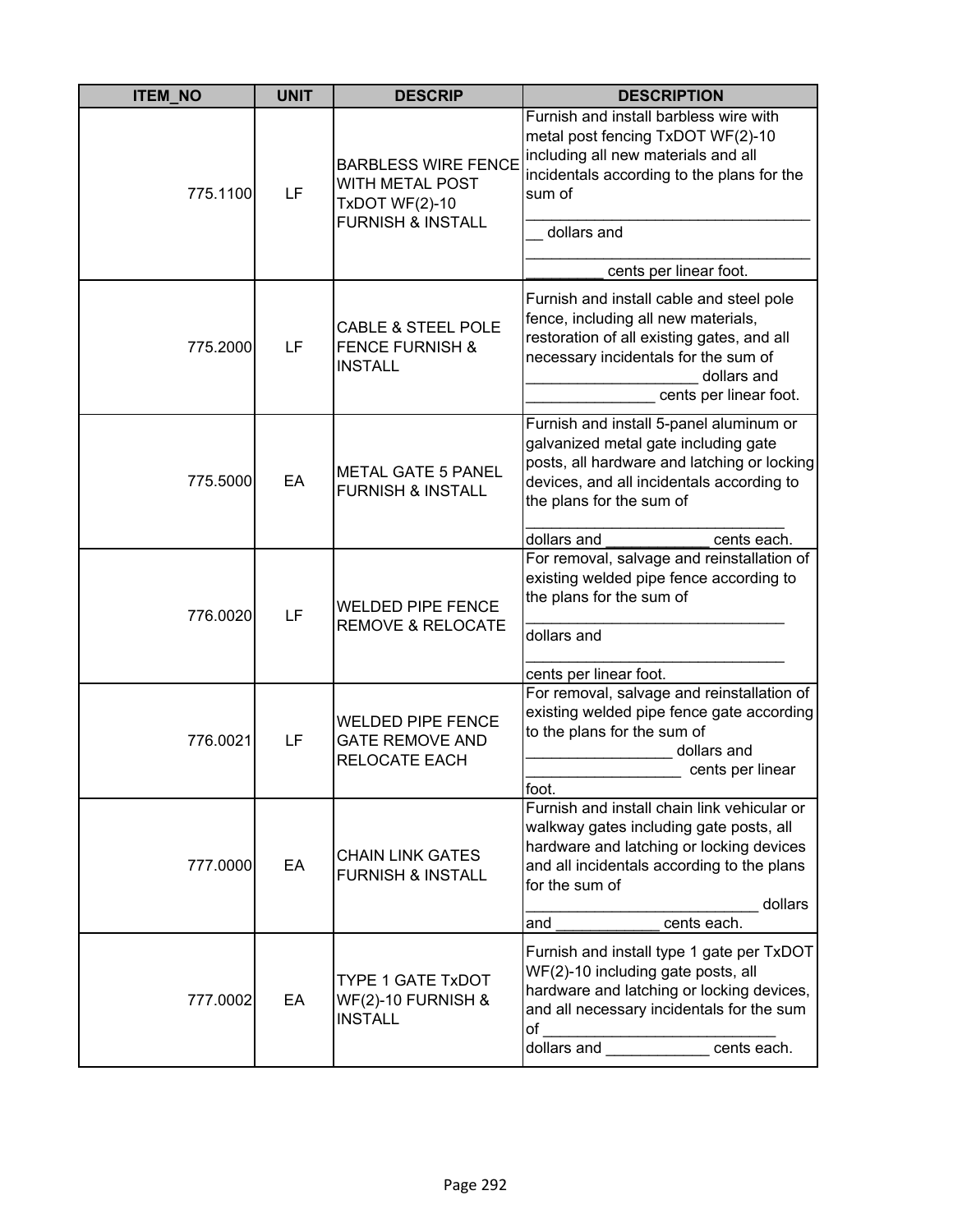| <b>ITEM_NO</b> | <b>UNIT</b> | <b>DESCRIP</b>                                                                                                | <b>DESCRIPTION</b>                                                                                                                                                                                                                         |
|----------------|-------------|---------------------------------------------------------------------------------------------------------------|--------------------------------------------------------------------------------------------------------------------------------------------------------------------------------------------------------------------------------------------|
| 777.0010       | EA          | <b>CHAIN LINK GATES</b><br><b>REMOVE &amp; REPLACE</b>                                                        | Remove and replace chain link vehicular<br>or walkway gates including gate posts, all<br>hardware and latching or locking devices<br>and all incidentals according to the plans<br>for the sum of                                          |
|                |             |                                                                                                               | dollars and<br>cents each.                                                                                                                                                                                                                 |
| 777.0310       | EA          | <b>CHAIN LINK GATES 3'</b><br><b>REMOVE &amp; REPLACE</b>                                                     | Remove and replace 3 foot chain link<br>vehicular or walkway gates including gate<br>posts, all hardware and latching or locking<br>devices and all incidentals according to<br>the plans for the sum of<br>dollars and<br>cents each.     |
| 777.0410       | EA          | <b>CHAIN LINK GATES 4'</b><br><b>REMOVE &amp; REPLACE</b>                                                     | Remove and replace 4 foot chain link<br>vehicular or walkway gates including gate<br>posts, all hardware and latching or locking<br>devices and all incidentals according to<br>the plans for the sum of<br>dollars and<br>cents each.     |
| 777.0610       | EA          | <b>CHAIN LINK GATES 6'</b><br><b>REMOVE &amp; REPLACE</b>                                                     | Remove and replace 6 foot chain link<br>vehicular or walkway gates including gate<br>posts, all hardware and latching or locking<br>devices and all incidentals according to<br>the plans for the sum of                                   |
|                |             |                                                                                                               | dollars and<br>cents each.                                                                                                                                                                                                                 |
| 777.0800       | EA          | <b>CHAIN LINK GATES 8'</b><br><b>FURNISH &amp; INSTALL</b>                                                    | Furnish and install 8 foot chain link<br>vehicular or walkway gates including gate<br>posts, all hardware and latching or locking<br>devices and all incidentals according to<br>the plans for the sum of<br>dollars<br>cents each.<br>and |
| 777.0810       | EA          | <b>CHAIN LINK GATES 8'</b><br><b>REMOVE &amp; REPLACE</b>                                                     | Remove and replace 8 foot chain link<br>vehicular or walkway gates including gate<br>posts, all hardware and latching or locking<br>devices and all incidentals according to<br>the plans for the sum of<br>dollars and<br>cents each.     |
| 777.1600       | EA          | <b>CHAIN LINK GATES 16'</b><br>SINGLE SWING PER<br><b>TXDOT DETAIL CLF-10</b><br><b>FURNISH &amp; INSTALL</b> | Furnish and Install 16 foot single swing<br>chain link gate per txdot detail CLF-10<br>including all necessary incidentals for the<br>sum of<br>dollars and<br>cents each.                                                                 |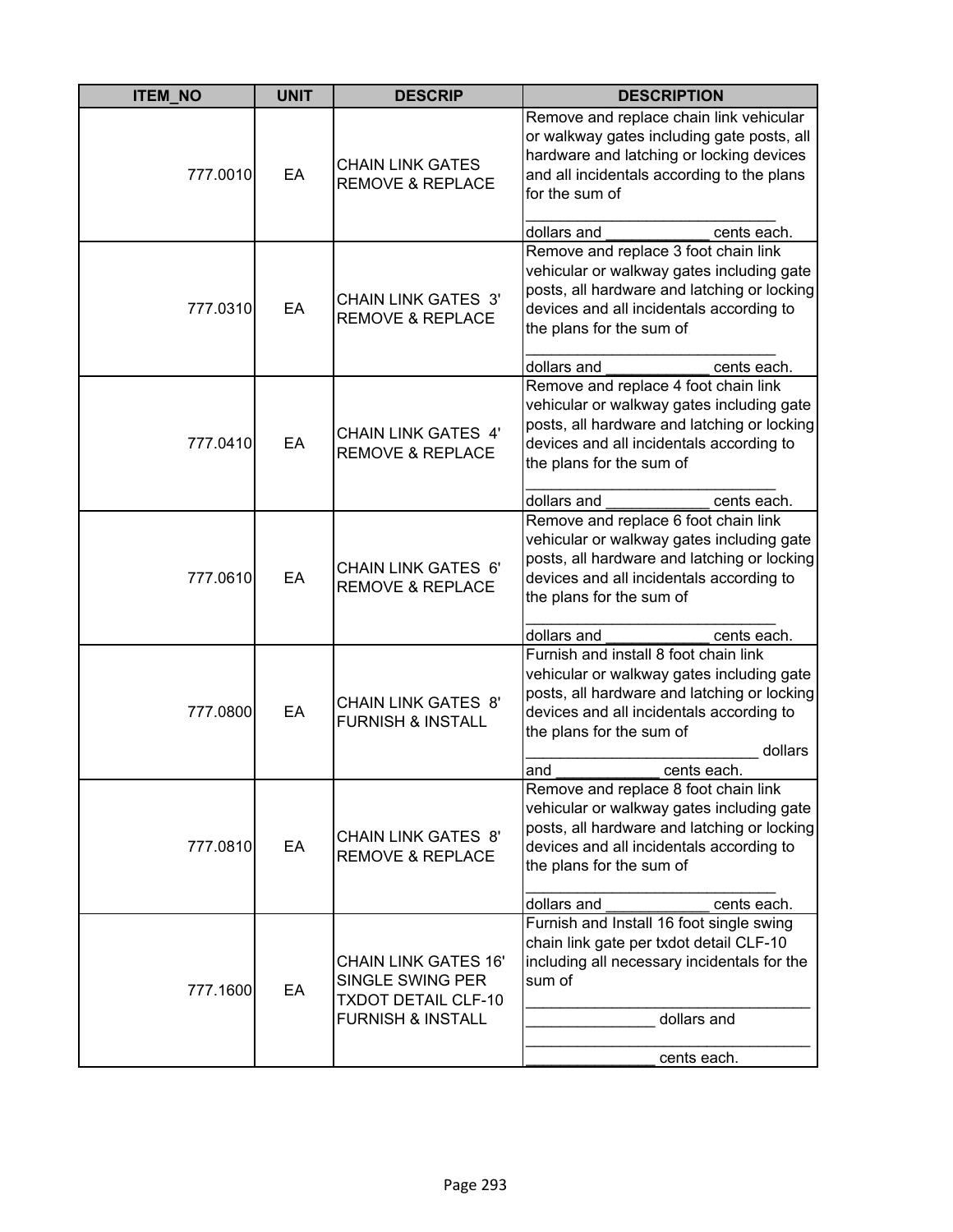| <b>ITEM NO</b> | <b>UNIT</b> | <b>DESCRIP</b>                                                                                                | <b>DESCRIPTION</b>                                                                                                                                                                                                                 |
|----------------|-------------|---------------------------------------------------------------------------------------------------------------|------------------------------------------------------------------------------------------------------------------------------------------------------------------------------------------------------------------------------------|
| 777.2000       | EA          | <b>CHAIN LINK GATES 20'</b><br>DOUBLE SWING PER<br><b>TXDOT DETAIL CLF-10</b><br><b>FURNISH &amp; INSTALL</b> | Furnish and Install 20 foot double swing<br>chain link gate per txdot detail CLF-10<br>including all necessary incidentals for the<br>sum of<br>dollars and<br>cents each.                                                         |
| 777.2401       | EA          | <b>CASTLE GUARD 24'</b><br>TxDOT CGD-44-04<br><b>FURNISH &amp; INSTALL</b>                                    | Furnish and install 24 foot wide cattle<br>guard per TxDOT CGD-44-04 including<br>all necessary incidentals for the sum of<br>dollars<br>cents each.<br>and                                                                        |
| 778.0010       | LF          | SPLIT RAIL WOOD<br><b>FENCE REMOVE &amp;</b><br><b>RELOCATE</b>                                               | Removal and relocate split rail wood<br>fence including all post, rails, and all<br>incidentals necessary according to the<br>plans for the sum of<br>dollars and<br>cents per linear foot.                                        |
| 779.0010       | LF          | <b>REMOVE &amp; REPLACE</b>                                                                                   | Remove and replace wrought iron fence,<br>including all existing gates, post, rails,<br>WROUGHT IRON FENCE finials and all incidentals necessary<br>according to the plans for the sum of<br>dollars and<br>cents per linear foot. |
| 779.0020       | EA          | <b>WROUGHT IRON DRIVE</b><br><b>GATE REMOVE &amp;</b><br><b>RELOCATE</b>                                      | Remove and relocate wrought iron drive<br>gate, including all post, rails, finials and all<br>incidentals necessary according to the<br>plans for the sum of<br>dollars and<br>cents per linear foot.                              |
| 780.0000       | LS          | MOBILIZATION TS-5000                                                                                          | For mobilization of personnel, equipment<br>and supplies at the project site in<br>accordance with technical specification<br>TS-5000, complete and in place for the<br>lump sum of<br>dollars and<br>cents.                       |
| 781.0000       | LF          | CHAIN LINK AND WOOD<br>FENCES REMOVE AND<br><b>REPLACE</b>                                                    | Remove and replace variable height chain<br>link and wood fences, for the sum of<br>dollars and<br>cents per linear foot.                                                                                                          |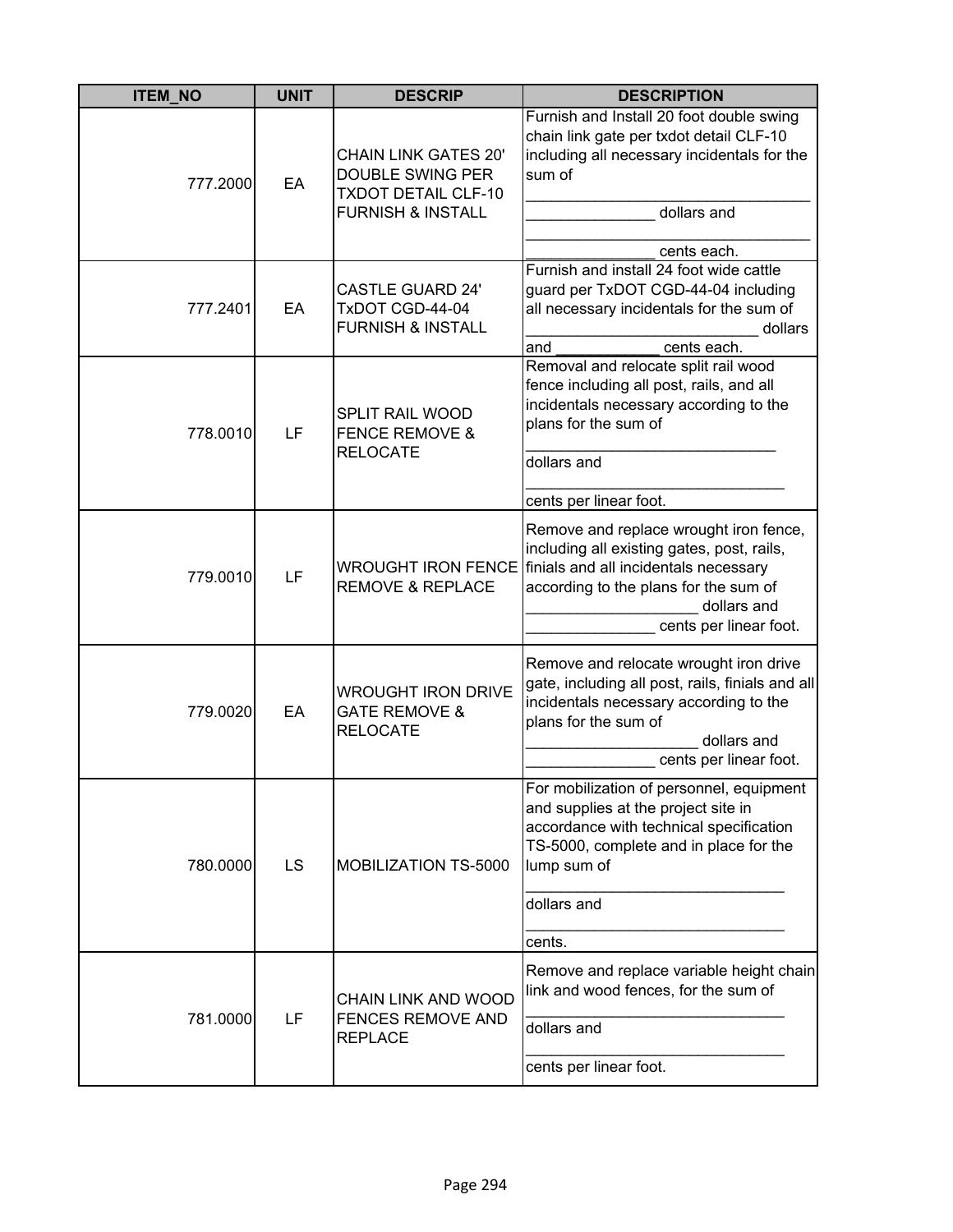| <b>ITEM_NO</b> | <b>UNIT</b> | <b>DESCRIP</b>                                                          | <b>DESCRIPTION</b>                                                                                                                                                                                                                                         |
|----------------|-------------|-------------------------------------------------------------------------|------------------------------------------------------------------------------------------------------------------------------------------------------------------------------------------------------------------------------------------------------------|
| 782.0000       | LF          | <b>METAL BEAM GUARD</b><br><b>FENCE FURNISH &amp;</b><br><b>INSTALL</b> | Furnish and install metal beam guard<br>fence (MBGF-03A) including all new<br>materials, and all incidentals necessary<br>according to the plans for the sum of                                                                                            |
|                |             |                                                                         | dollars and the control of the control of the control of the control of the control of the control of the control of the control of the control of the control of the control of the control of the control of the control of<br>cents per<br>linear foot. |
| 783.0000       | SY          | WOOD DECK<br>CONSTRUCT/REPAIR/                                          | Construct Repair or Replace wood deck,<br>for the sum of<br>dollars and                                                                                                                                                                                    |
|                |             | <b>REPLACE</b>                                                          | cents per square yard.                                                                                                                                                                                                                                     |
| 784.0020       | LF          | <b>PVC FENCE REMOVE &amp;</b><br><b>RELOCATE</b>                        | Remove and relocate PVC fence,<br>including all incidentals necessary<br>according to the plans for the sum of<br>dollars and<br>cents per linear foot.                                                                                                    |
| 784.6010       | LF          | 6' PVC FENCE REMOVE<br><b>SALVAGE &amp; REPLACE</b>                     | Remove salvage and replace 6' PVC<br>fence, including all incidentals necessary<br>according to the plans for the sum of<br>dollars and<br>cents per linear foot.                                                                                          |
| 785.0000       |             |                                                                         |                                                                                                                                                                                                                                                            |
| 785.0600       | EA          | <b>WOOD SLIDING GATE</b><br><b>FURNISH &amp; INSTALL</b>                | Furnish and install 6' wood sliding gate,<br>including all materials, and all other<br>incidentals necessary according to the<br>plans for the sum of<br>dollars and                                                                                       |
|                |             |                                                                         | cents each.                                                                                                                                                                                                                                                |
| 786.0000       | EA          | SIGN POST ANCHOR V-<br><b>LOCK - FURNISH &amp;</b><br><b>INSTALL</b>    | Furnish and install V-Lock sign post<br>anchors, set in concrete, according to the<br>plans and specifications sum of<br>dollars and                                                                                                                       |
|                |             |                                                                         | cents each.                                                                                                                                                                                                                                                |
| 787.1010       | SY          | <b>CONCRETE DECK</b><br><b>REMOVE &amp; REPLACE</b>                     | Construct Repair or Replace concrete<br>deck, for the sum of<br>dollars and                                                                                                                                                                                |
|                |             |                                                                         | cents per square yard.                                                                                                                                                                                                                                     |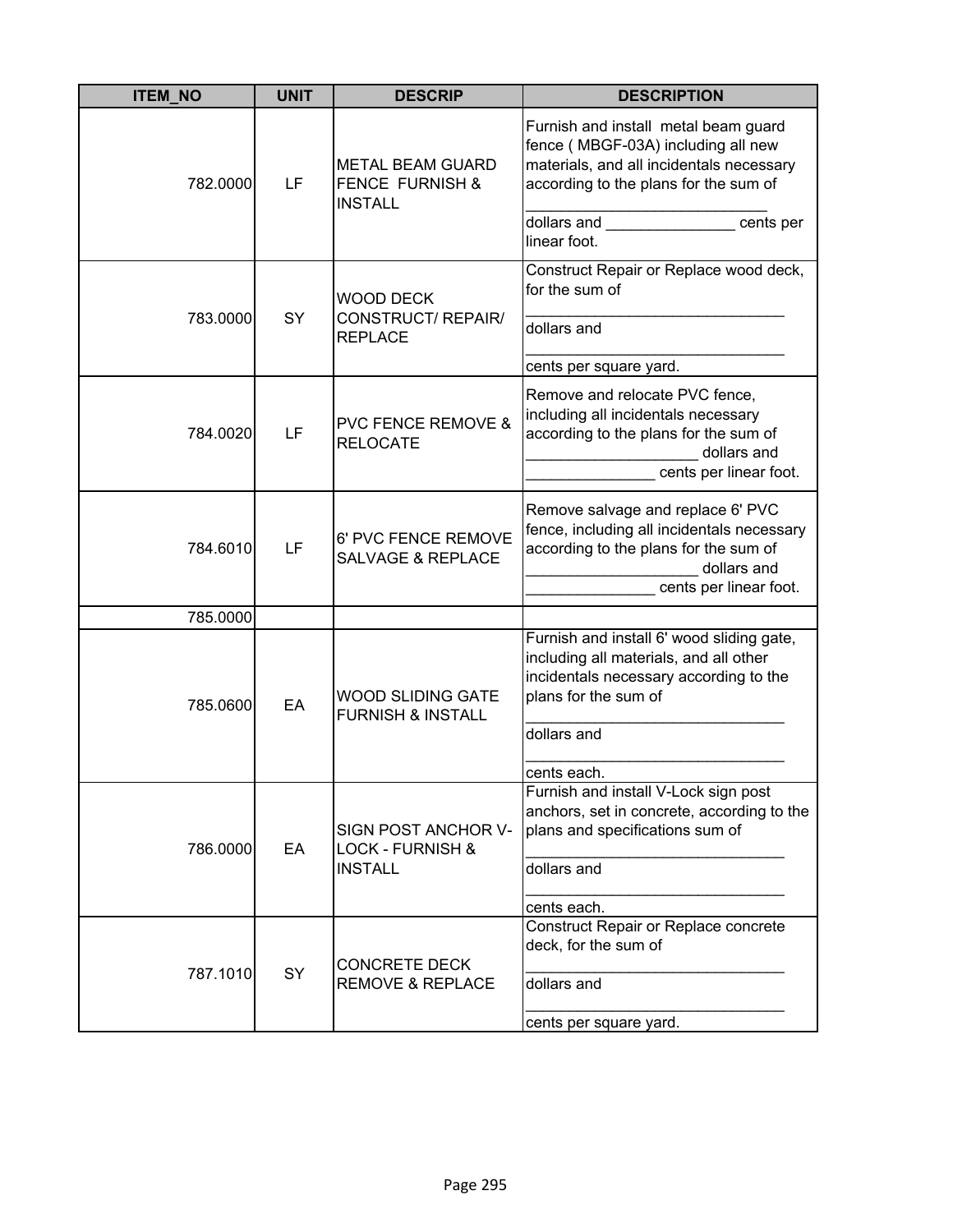| <b>ITEM_NO</b> | <b>UNIT</b> | <b>DESCRIP</b>                                                               | <b>DESCRIPTION</b>                                                                                                                                                                                                                            |
|----------------|-------------|------------------------------------------------------------------------------|-----------------------------------------------------------------------------------------------------------------------------------------------------------------------------------------------------------------------------------------------|
| 788.5800       | EA          | GROUND RODS 5/8"x8'-<br>0" GROUND RODS PER<br><b>TxDOT FURNISH &amp;</b>     | Furnish and install 5/8"x8'0" ground rods<br>inckuding all necessary incidentals for the<br>sum of                                                                                                                                            |
|                |             | <b>INSTALL</b>                                                               | dollars and<br>cents<br>each.                                                                                                                                                                                                                 |
| 789.0416       | EA          | <b>TURBULAR GATE 4'x16'</b><br><b>FURNISH &amp; INSTALL</b>                  | Furnish and install 4'x16' turbular gate<br>including gate posts, all hardware and<br>latching or locking devices, including all<br>necessary incidentals for the sum of<br>dollars<br>cents each.<br>and                                     |
|                |             |                                                                              |                                                                                                                                                                                                                                               |
| 789.0852       | EA          | <b>TURBULAR GATE 4'x26'</b><br><b>DOUBLE FURNISH &amp;</b><br><b>INSTALL</b> | Furnish and install 4'x26' double turbular<br>gate including gate posts, all hardware<br>and latching or locking devices, and all<br>necessary incidentals for the sum of<br>dollars                                                          |
|                |             |                                                                              | cents each.<br>and the contract of the contract of the contract of the contract of the contract of the contract of the contract of the contract of the contract of the contract of the contract of the contract of the contract of the contra |
| 790.0000       | EA          | <b>SIGN REMOVE &amp;</b><br><b>REINSTALL</b>                                 | For the removal and reinstallation of an<br>existing lighted sign including new base,<br>electrical service and all incidentals<br>according to the plans for the sum of<br>dollars and                                                       |
|                |             |                                                                              | cents each.                                                                                                                                                                                                                                   |
| 790.1000       | EA          | <b>TRAFFIC SIGN REMOVE</b><br>& REINSTALL                                    | For the removal and reinstallation of an<br>existing traffic sign including all<br>incidentals according to the plans for the<br>sum of                                                                                                       |
|                |             |                                                                              | dollars and                                                                                                                                                                                                                                   |
|                |             |                                                                              | cents each.                                                                                                                                                                                                                                   |
| 790.2000       | LS          | <b>SIGN LIGHTING &amp;</b><br><b>OTHER RELATED</b><br><b>ELECTICAL</b>       | Furnish and install Sign Lighting and<br>Other Related Electrical, including all<br>incidentals necessary to complete, in<br>place, all according to the plans, details,<br>and specifications for the lump sum of<br>dollars and             |
|                |             |                                                                              | cents                                                                                                                                                                                                                                         |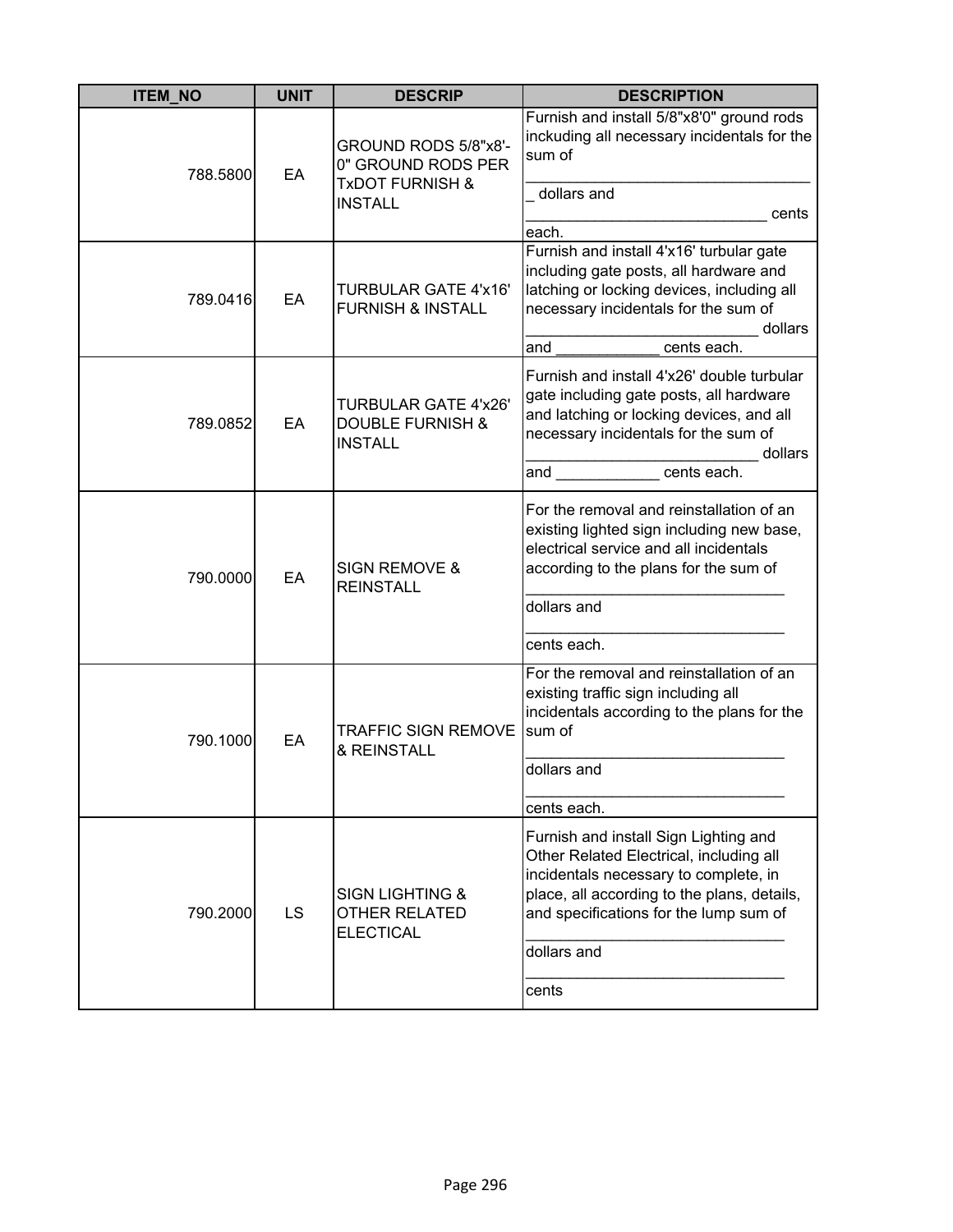| <b>ITEM_NO</b> | <b>UNIT</b> | <b>DESCRIP</b>                                                                           | <b>DESCRIPTION</b>                                                                                                                                                                                                                                                                                                                                                                                                                                      |
|----------------|-------------|------------------------------------------------------------------------------------------|---------------------------------------------------------------------------------------------------------------------------------------------------------------------------------------------------------------------------------------------------------------------------------------------------------------------------------------------------------------------------------------------------------------------------------------------------------|
| 790.2001       | LS          | <b>SIGN LIGHTING &amp;</b><br><b>OTHER RELATED</b><br><b>ELECTICAL</b>                   | ALLOWANCE NO. 1 - Include an<br>allowance of<br>FIFTY THOUSAND DOLLARS AND<br>00/100 cents for the cost of providing<br>materials, labor, equipment and<br>incidentals for providing the electrical<br>service to irrigation controllers and<br>monument sign lighting to be defined on<br>drawings and specifications to be<br>provided to the Contractor after award of<br>bid. The allowance shall be included by<br>the Contractor in the base bid. |
| 790.3000       | LS          | <b>CITY'S ENTRY</b><br><b>FEATURE SIGN</b>                                               | Furnish and install City's Entry Feature<br>Sign, including all incidentals necessary to<br>complete, in place, all according to the<br>plans, details, and specifications for the<br>lump sum of<br>dollars and<br>cents each.                                                                                                                                                                                                                         |
| 790.3001       | LS          | <b>CITY'S ENTRY</b><br><b>FEATURE SIGN</b>                                               | ALLOWANCE NO. 2 - Include an<br>allowance of<br><b>TWENTY-FIVE THOUSAND DOLLARS</b><br>AND 00/100 cents for the cost of<br>providing materials, labor, equipment and<br>incidentals for the installation of the City's<br>entryway monument sign to be defined<br>on the drawings and specifications to be<br>provided to the Contractor after award of<br>bid. This allowance shall be included by<br>the Contractor in the base bid.                  |
| 790.4000       | <b>LS</b>   | SIGN, GATE, CATTLE<br><b>GUARD AND</b><br><b>ACCESSORIES REMOVE</b><br>SALVAGE & REPLACE | Remove, salvage and replace FFA<br>Training Center sign, gate, cattle guard,<br>and accessories including all necessary<br>incidentals for the sum of<br>dollars and<br>cents each.                                                                                                                                                                                                                                                                     |
| 790.5000       | EA          | <b>SIGN REMOVE &amp;</b><br><b>SALVAGE</b>                                               | Remove & salvage sign including all<br>necessary incidentals for the sum<br>dollars and<br>cents each.                                                                                                                                                                                                                                                                                                                                                  |
| 790.5001       | EA          | SIGN REMOVE,<br><b>SALVAGE &amp; REINSTALL</b>                                           | Remove, salvage and reinstall sign<br>including all necessary incidentals for the<br>dollars and<br>cents each.                                                                                                                                                                                                                                                                                                                                         |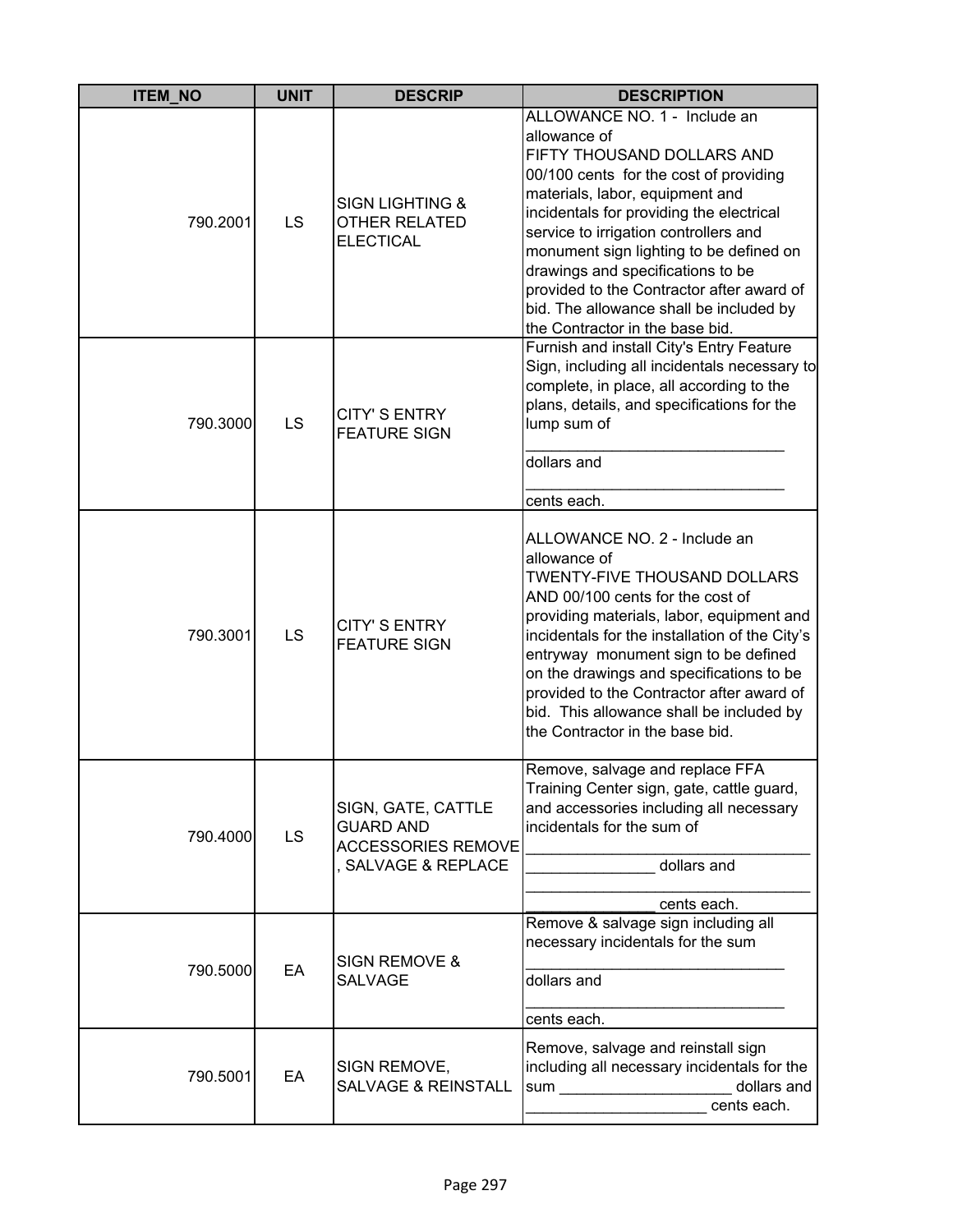| <b>ITEM_NO</b> | <b>UNIT</b> | <b>DESCRIP</b>                                                                             | <b>DESCRIPTION</b>                                                                                                                                                                                                                                                                |
|----------------|-------------|--------------------------------------------------------------------------------------------|-----------------------------------------------------------------------------------------------------------------------------------------------------------------------------------------------------------------------------------------------------------------------------------|
| 791.0000       | EA          | <b>ELECTRICAL SERVICE</b><br>PER TxDOT PROVIDE                                             | Provide an electrical service per TxDOT<br>icluding all necessary incidentals for the<br>sum of<br>dollars and<br>cents<br>each.                                                                                                                                                  |
| 791.1000       | EA          | <b>CIRCUIT BREAKER PER</b><br><b>TxDOT PROVIDE</b>                                         | Provide circuit breaker per TxDOT<br>icluding all necessary incidentals for the<br>sum of<br>dollars and<br>cents<br>each.                                                                                                                                                        |
| 791.2000       | EA          | <b>ELECTRICAL SERVICE</b><br><b>DISTRIBUTION</b><br><b>ENCLOSURE, FURNISH</b><br>& INSTALL | <b>Furnish and Install Electrical Service</b><br>Distribution enclosure including<br>panelboards, lighting controls, meter<br>bases, time clock, GFCI receptacles<br>grounding other incidentals necessary<br>according to the plans for the sum of<br>dollars and<br>cents each. |
| 791.3000       | EA          | <b>ELECTRICAL SERVICE</b><br>CABINET FOUNDATION,<br><b>FURNISH &amp; INSTALL</b>           | Furnish and Install foundation for<br><b>Electrical Service Enclosure other</b><br>incidentals necessary according to the<br>plans for the sum of<br>dollars and<br>cents each.                                                                                                   |
| 792.0000       | EA          | <b>PAINT STRUCTURES</b>                                                                    | For painting of existing metal structures<br>including all incidentals necessary<br>according to the plans for the sum of<br>dollars and<br>cents each.                                                                                                                           |
| 792.1000       | LF          | <b>PAINT STRUCTURES</b>                                                                    | For painting of existing metal structures<br>including all incidentals necessary<br>according to the plans for the sum of<br>dollars and<br>cents each.                                                                                                                           |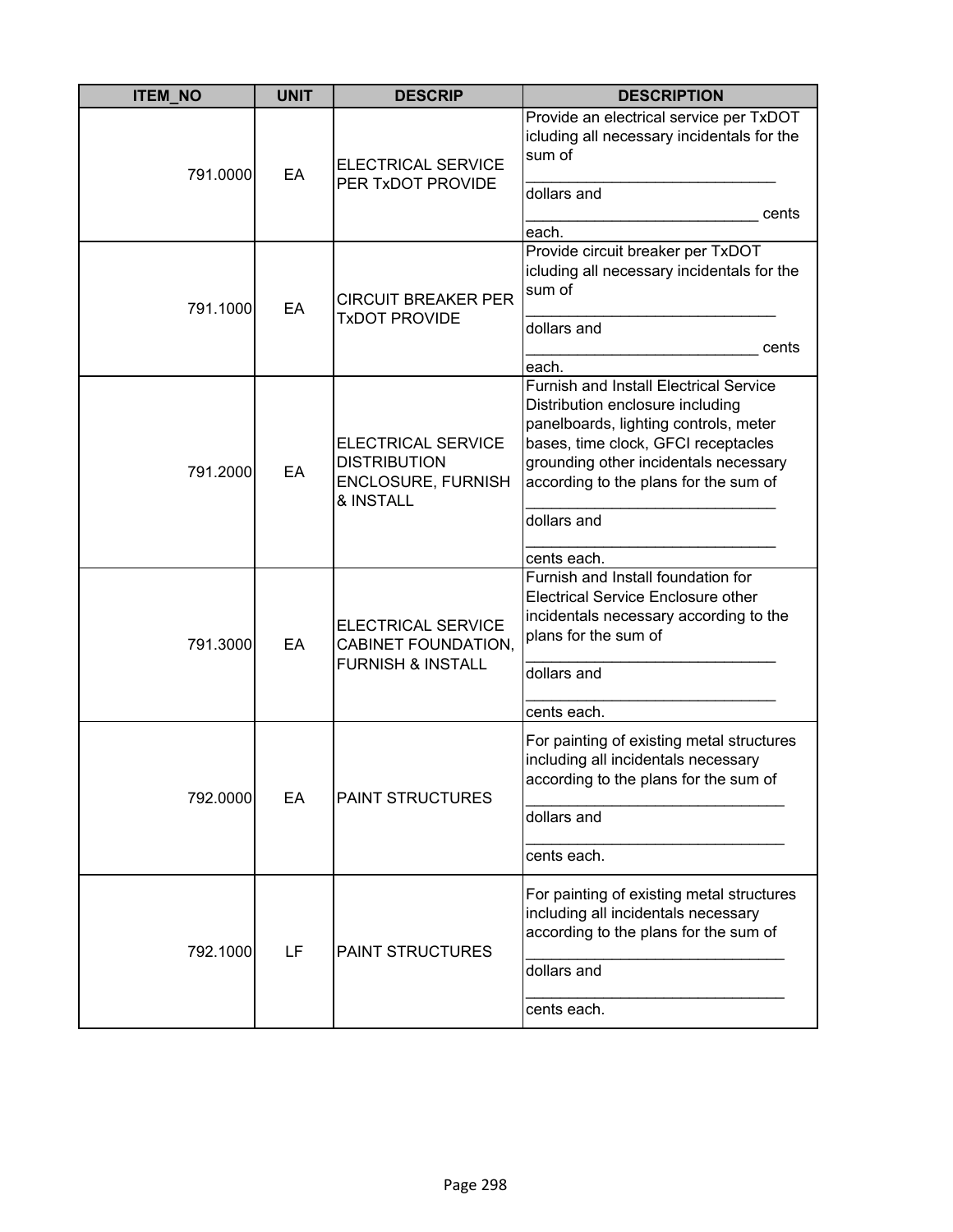| <b>ITEM_NO</b> | <b>UNIT</b> | <b>DESCRIP</b>                                                                      | <b>DESCRIPTION</b>                                                                                                                                                                                                                               |
|----------------|-------------|-------------------------------------------------------------------------------------|--------------------------------------------------------------------------------------------------------------------------------------------------------------------------------------------------------------------------------------------------|
| 793.0010       | EA          | MAILBOXES REMOVE &<br><b>REINSTALL</b>                                              | For removing salvaging and reinstalling<br>existing rural type mailboxes according to<br>the plans for the sum of<br>dollars and<br>cents each.                                                                                                  |
| 793.0020       | EA          | <b>BRICK MAILBOX</b><br><b>REMOVE &amp; REINSTALL</b>                               | For removing, salvaging, and reinstalling<br>existing brick or stone mailboxes<br>according to the plans for the sum of<br>dollars and<br>cents each.                                                                                            |
| 793.0030       | EA          | <b>BRICK MAILBOX</b><br><b>REMOVE &amp; REPLACE</b>                                 | For removing and replacing existing brick<br>or stone mailboxes according to the plans<br>dollars and _________________________cents<br>each.                                                                                                    |
| 793.1000       | EA          | <b>MAILBOXES</b><br><b>TEMPORARY</b>                                                | For providing temporary mail boxes with<br>individual addresses at central locations<br>as determined by the City, complete and<br>in place, for the sum of<br>dollars and<br>cents each.                                                        |
| 793.2000       | LF          | 6' CHAIN LINK FENCE<br><b>TEMPORARY</b>                                             | For providing temporary 6' chain link<br>fence, for the sum of<br>dollars and<br>cents per linear foot.                                                                                                                                          |
| 794.0000       | EA          | <b>TRENCH SAFETY FOR</b><br>SITE SPECIFIC<br><b>ENGINEERED FURNISH</b><br>& INSTALL | Furnish and install complete trench safety<br>for site specific engineered including all<br>incidentals necessary according to the<br>specifications, details, and State and<br>Federal regulations for the sum of<br>dollars<br>and cents EACH. |
| 795.0000       | EA          | <b>TIMBER GUARD POST</b><br><b>FURNISH &amp; INSTALL</b>                            | Furnish and install penta treated S.Y.P.<br>timber guard post and all incidentals<br>necessary according to the plans,<br>specifications and details for the sum of<br>dollars and<br>cents each.                                                |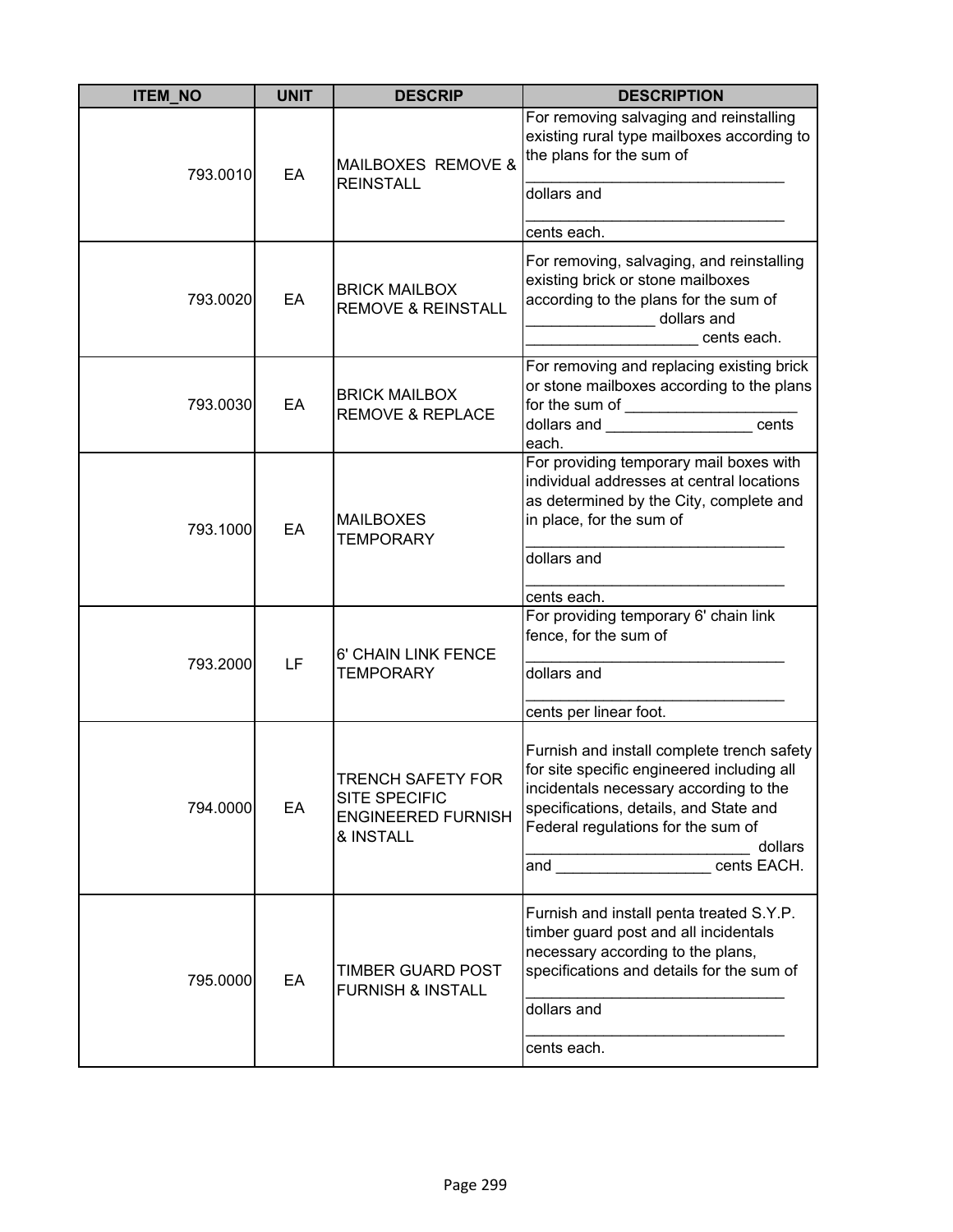| <b>ITEM_NO</b> | <b>UNIT</b> | <b>DESCRIP</b>                                                              | <b>DESCRIPTION</b>                                                                                                                                                                                                                             |
|----------------|-------------|-----------------------------------------------------------------------------|------------------------------------------------------------------------------------------------------------------------------------------------------------------------------------------------------------------------------------------------|
| 795.1000       | EA          | <b>STEEL GUARD POST</b><br><b>FURNISH &amp; INSTALL</b>                     | Furnish and install steel guard post and<br>all incidentals necessary according to the<br>plans, specifications and details for the<br>sum of<br>dollars and<br>cents each.                                                                    |
| 796.0000       | EA          | <b>DART CROSSING</b><br>UTILITY MARKER SIGN                                 | Furnish and Install DART Crossing Utility<br>Marker Sign as detailed in the<br>specifications including all incidentals<br>necessary according to the plans for the<br>sum of<br>dollars and<br>cents each.                                    |
| 796.1000       | EA          | RAILROAD CROSSING<br><b>UTILITY SIGN</b>                                    | Furnish and Install Railroad Crossing<br>Utility Marker Sign as detailed in the<br>specifications including all incidentals<br>necessary according to the plans for the<br>sum of<br>dollars and<br>cents each.                                |
| 797.0000       | EA          | <b>CAPITAL</b><br><b>IMPROVEMENTS SIGNS</b><br><b>FURNISH &amp; INSTALL</b> | For Capital Improvements signs as shown<br>on the plans and installed according to<br>the plans for the sum of<br>dollars and<br>cents each.                                                                                                   |
| 798.0000       | LS          | <b>EROSION CONTROL</b>                                                      | For all erosion control activities including<br>devices, methods, temporary seeding,<br>installation, maintenance, removal, etc.,<br>and all incidentals necessary according to<br>the plans for the lump sum of<br>dollars and <b>cents</b> . |
| 798.1000       | SY          | <b>EROSION CONTROL</b><br><b>MAT WITH GROUND</b><br><b>COVER</b>            | For all erosion control activities incuding<br>devices, methods, temporary seeding,<br>installation, maintenance, removal, etc.,<br>and all incidentals necessary according to<br>the plans for the lump sum of<br>dollars and ents.           |
| 798.2000       | SY          | <b>TEMPORARY</b><br><b>STABILIZATION</b>                                    | Furnish and install temporary stabilization<br>for erosion control according to the plans<br>and specifications, complete and in place,<br>for the sum of<br>dollars<br>and <u>____________________</u><br>cents<br>per square yard.           |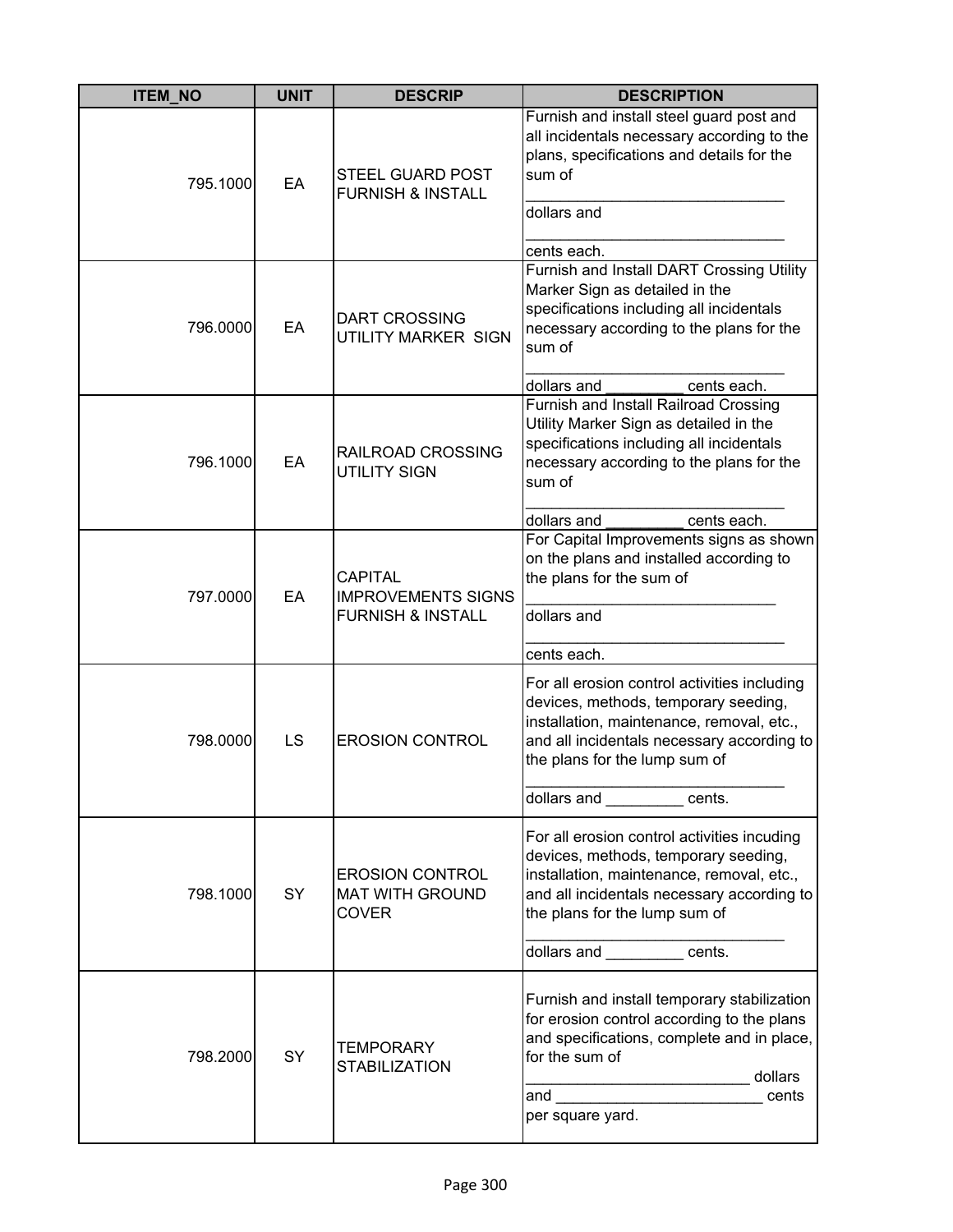| <b>ITEM NO</b> | <b>UNIT</b> | <b>DESCRIP</b>                                                          | <b>DESCRIPTION</b>                                                                                                                                                                                              |
|----------------|-------------|-------------------------------------------------------------------------|-----------------------------------------------------------------------------------------------------------------------------------------------------------------------------------------------------------------|
| 798.3000       | EA          | <b>EROSION CONTROL</b><br><b>INLET PROTECTION</b>                       | For all erosion control inlet protection<br>incuding all necessary incidentals for the<br>sum of<br>dollars and<br>cents each.                                                                                  |
|                |             |                                                                         | Miscellaneous item for the lump sum of                                                                                                                                                                          |
| 799.0000       | LS          | <b>MISCELLANEOUS ITEM</b>                                               | dollars and<br>cents.                                                                                                                                                                                           |
| 799.1000       | EA          | <b>LOCATOR BALL</b><br><b>FURNISH &amp; INSTALL</b>                     | Furnish and install loactor ball, and all<br>incidentals necessary to complete<br>according to the plans, specifications, and<br>details for the sum of<br>dollars and<br>cents<br>EACH.                        |
| 800.1200       | LF          | STORM SEWER 12" RCP<br><b>CLASS III FURNISH &amp;</b><br><b>INSTALL</b> | Furnish and install 12 inch Class III RCP<br>storm sewer pipe in variable depth trench<br>including all incidentals necessary<br>according to the plans for the sum of<br>dollars and<br>cents per linear foot. |
| 800.1500       | LF          | STORM SEWER 15" RCP<br><b>CLASS III FURNISH &amp;</b><br><b>INSTALL</b> | Furnish and install 15 inch Class III RCP<br>storm sewer pipe in variable depth trench<br>including all incidentals necessary<br>according to the plans for the sum of<br>dollars and<br>cents per linear foot. |
| 800.1800       | LF          | STORM SEWER 18" RCP<br><b>CLASS III FURNISH &amp;</b><br><b>INSTALL</b> | Furnish and install 18 inch Class III RCP<br>storm sewer pipe in variable depth trench<br>including all incidentals necessary<br>according to the plans for the sum of<br>dollars and<br>cents per linear foot. |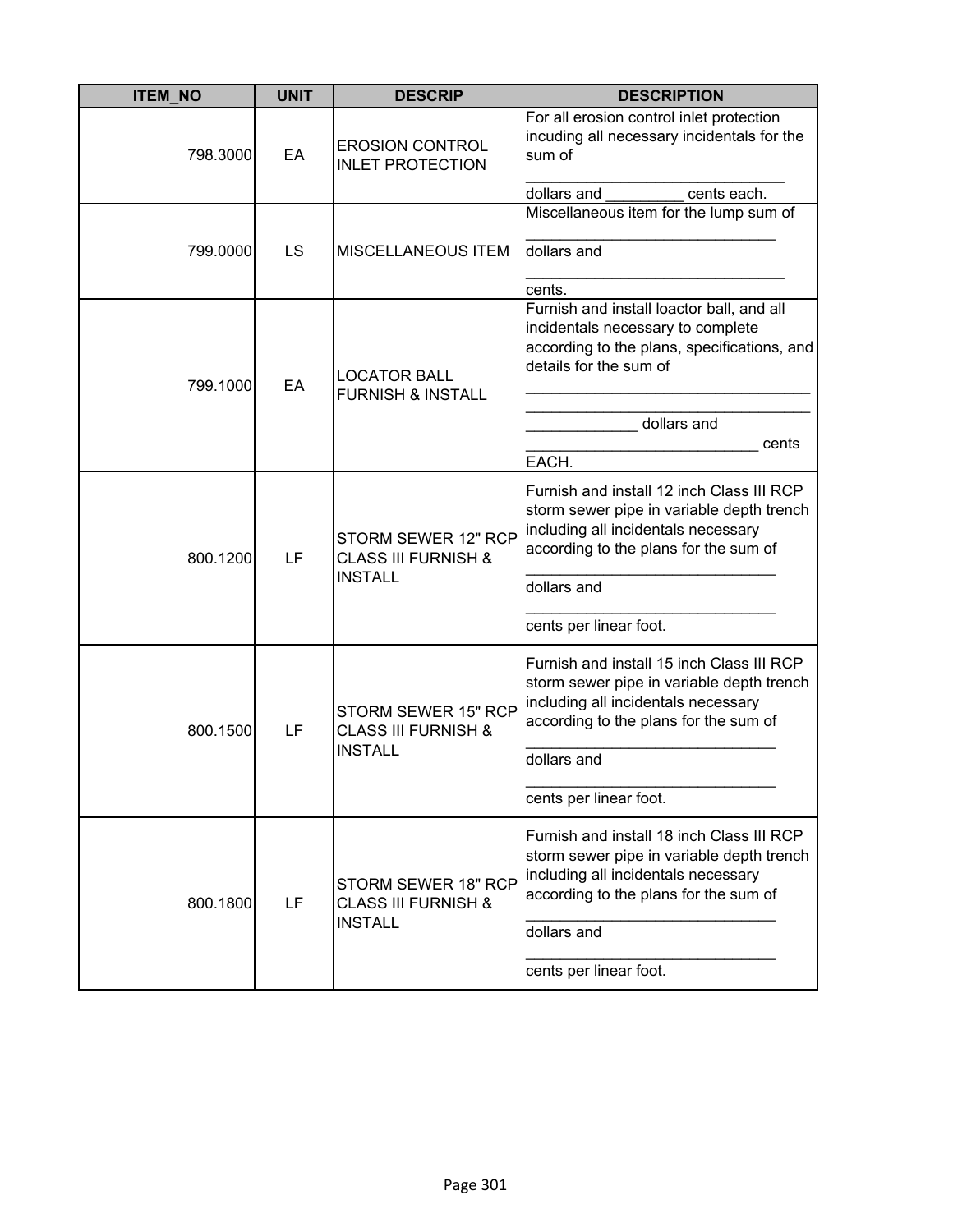| <b>ITEM_NO</b> | <b>UNIT</b> | <b>DESCRIP</b>                                                          | <b>DESCRIPTION</b>                                                                                                                                                                                                 |
|----------------|-------------|-------------------------------------------------------------------------|--------------------------------------------------------------------------------------------------------------------------------------------------------------------------------------------------------------------|
| 800.2100       | LF          | STORM SEWER 21" RCP<br><b>CLASS III FURNISH &amp;</b><br><b>INSTALL</b> | Furnish and install 21 inch Class III RCP<br>storm sewer pipe in variable depth trench<br>including all incidentals necessary<br>according to the plans for the sum of<br>dollars and                              |
|                |             |                                                                         | cents per linear foot.                                                                                                                                                                                             |
| 800.2400       | LF          | STORM SEWER 24" RCP<br><b>CLASS III FURNISH &amp;</b>                   | Furnish and install 24 inch Class III RCP<br>storm sewer pipe in variable depth trench<br>including all incidentals necessary<br>according to the plans for the sum of                                             |
|                |             | <b>INSTALL</b>                                                          | dollars and                                                                                                                                                                                                        |
|                |             |                                                                         | cents per linear foot.                                                                                                                                                                                             |
| 800.2700       | LF          | STORM SEWER 27" RCP<br><b>CLASS III FURNISH &amp;</b><br><b>INSTALL</b> | Furnish and install 27 inch Class III RCP<br>storm sewer pipe in variable depth trench<br>including all incidentals necessary<br>according to the plans for the sum of<br>dollars and                              |
|                |             |                                                                         | cents per linear foot.                                                                                                                                                                                             |
| 800.3000       | LF          | STORM SEWER 30" RCP<br><b>CLASS III FURNISH &amp;</b><br><b>INSTALL</b> | Furnish and install 30 inch Class III RCP<br>storm sewer pipe in variable depth trench<br>including all incidentals necessary<br>according to the plans for the sum of<br>dollars and<br>cents per linear foot.    |
| 800.3300       | LF          | STORM SEWER 33" RCP<br><b>CLASS III FURNISH &amp;</b><br><b>INSTALL</b> | Furnish and install 33 inch Class III RCP<br>storm sewer pipe in variable depth trench<br>including all incidentals necessary<br>according to the plans for the sum of<br>dollars and<br>cents per linear foot.    |
| 800.3600       | LF          | STORM SEWER 36" RCP<br><b>CLASS III FURNISH &amp;</b><br><b>INSTALL</b> | Furnish and install 36 inch Class III RCP<br>storm sewer pipe in variable depth trench<br>including all incidentals necessary<br>according to the plans for the sum of<br>dollars<br>and<br>cents per linear foot. |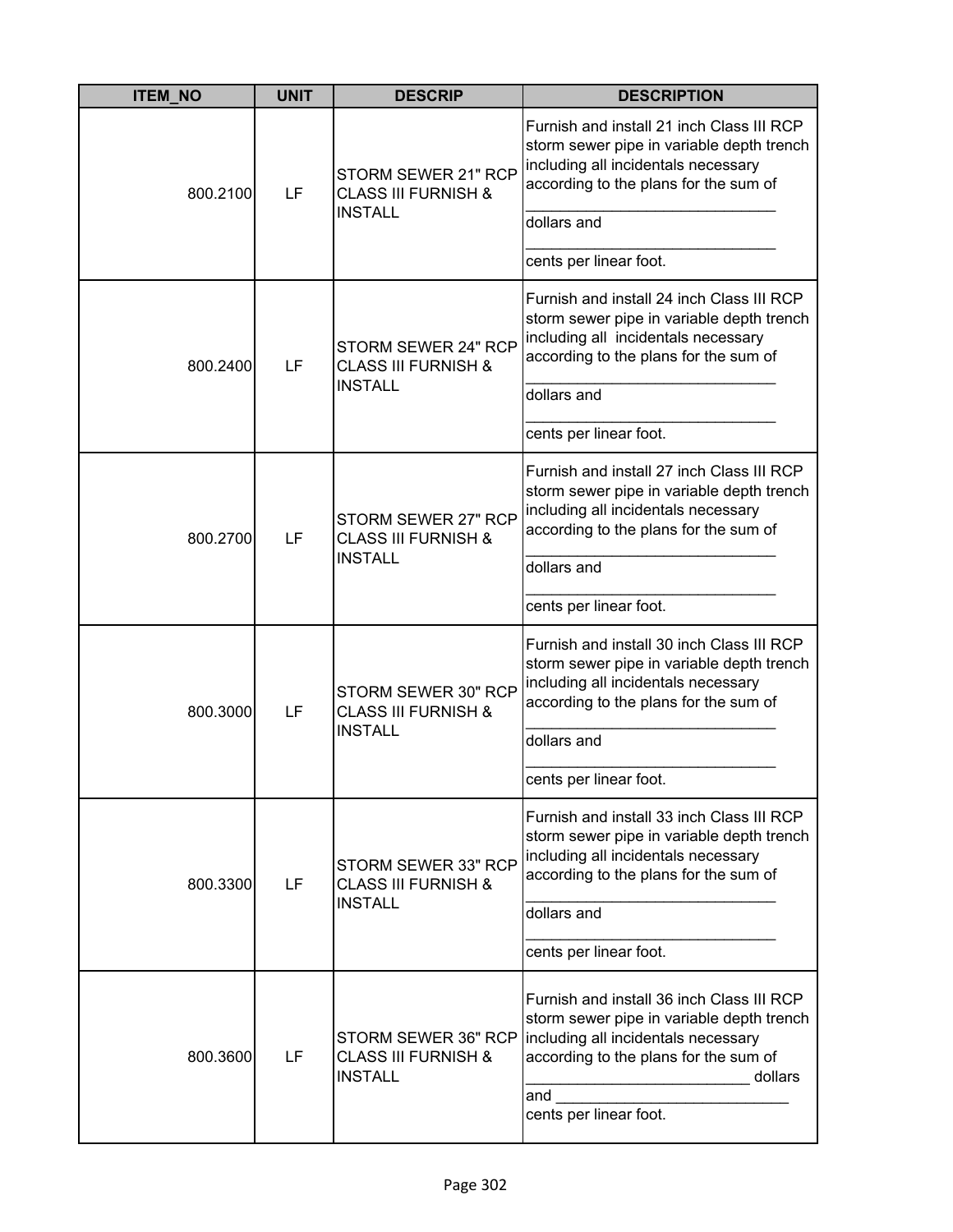| <b>ITEM_NO</b> | <b>UNIT</b> | <b>DESCRIP</b>                                                          | <b>DESCRIPTION</b>                                                                                                                                                                                                                                                                                                                                                                                                                            |
|----------------|-------------|-------------------------------------------------------------------------|-----------------------------------------------------------------------------------------------------------------------------------------------------------------------------------------------------------------------------------------------------------------------------------------------------------------------------------------------------------------------------------------------------------------------------------------------|
| 800.3900       | LF          | STORM SEWER 39" RCP<br><b>CLASS III FURNISH &amp;</b><br><b>INSTALL</b> | Furnish and install 39 inch Class III RCP<br>storm sewer pipe in variable depth trench<br>including all incidentals necessary<br>according to the plans for the sum of<br>dollars<br>and $\qquad \qquad$<br>cents per linear foot.                                                                                                                                                                                                            |
| 800.4200       | LF          | STORM SEWER 42" RCP<br><b>CLASS III FURNISH &amp;</b><br><b>INSTALL</b> | Furnish and install 42 inch Class III RCP<br>storm sewer pipe in variable depth trench<br>including all incidentals necessary<br>according to the plans for the sum of<br>dollars<br>and the control of the control of the control of the control of the control of the control of the control of the control of the control of the control of the control of the control of the control of the control of the cont<br>cents per linear foot. |
| 800.4500       | LF          | STORM SEWER 45" RCP<br><b>CLASS III FURNISH &amp;</b><br><b>INSTALL</b> | Furnish and install 45 inch Class III RCP<br>storm sewer pipe in variable depth trench<br>including all incidentals necessary<br>according to the plans for the sum of<br>______________________________ dollars<br>and $\overline{\phantom{a}}$<br>cents per linear foot.                                                                                                                                                                    |
| 800.4800       | LF          | STORM SEWER 48" RCP<br><b>CLASS III FURNISH &amp;</b><br><b>INSTALL</b> | Furnish and install 48 inch Class III RCP<br>storm sewer pipe in variable depth trench<br>including all incidentals necessary<br>according to the plans for the sum of<br>dollars<br>and<br>cents per linear foot.                                                                                                                                                                                                                            |
| 800.5100       | LF          | STORM SEWER 51" RCP<br><b>CLASS III FURNISH &amp;</b><br><b>INSTALL</b> | Furnish and install 51 inch Class III RCP<br>storm sewer pipe in variable depth trench<br>including all incidentals necessary<br>according to the plans for the sum of<br>dollars<br>and<br>cents per linear foot.                                                                                                                                                                                                                            |
| 800.5400       | LF          | STORM SEWER 54" RCP<br><b>CLASS III FURNISH &amp;</b><br><b>INSTALL</b> | Furnish and install 54 inch Class III RCP<br>storm sewer pipe in variable depth trench<br>including all incidentals necessay<br>according to the plans for the sum of<br>dollars<br>and the control of the control of the control of the control of the control of the control of the control of the control of the control of the control of the control of the control of the control of the control of the cont<br>cents per linear foot.  |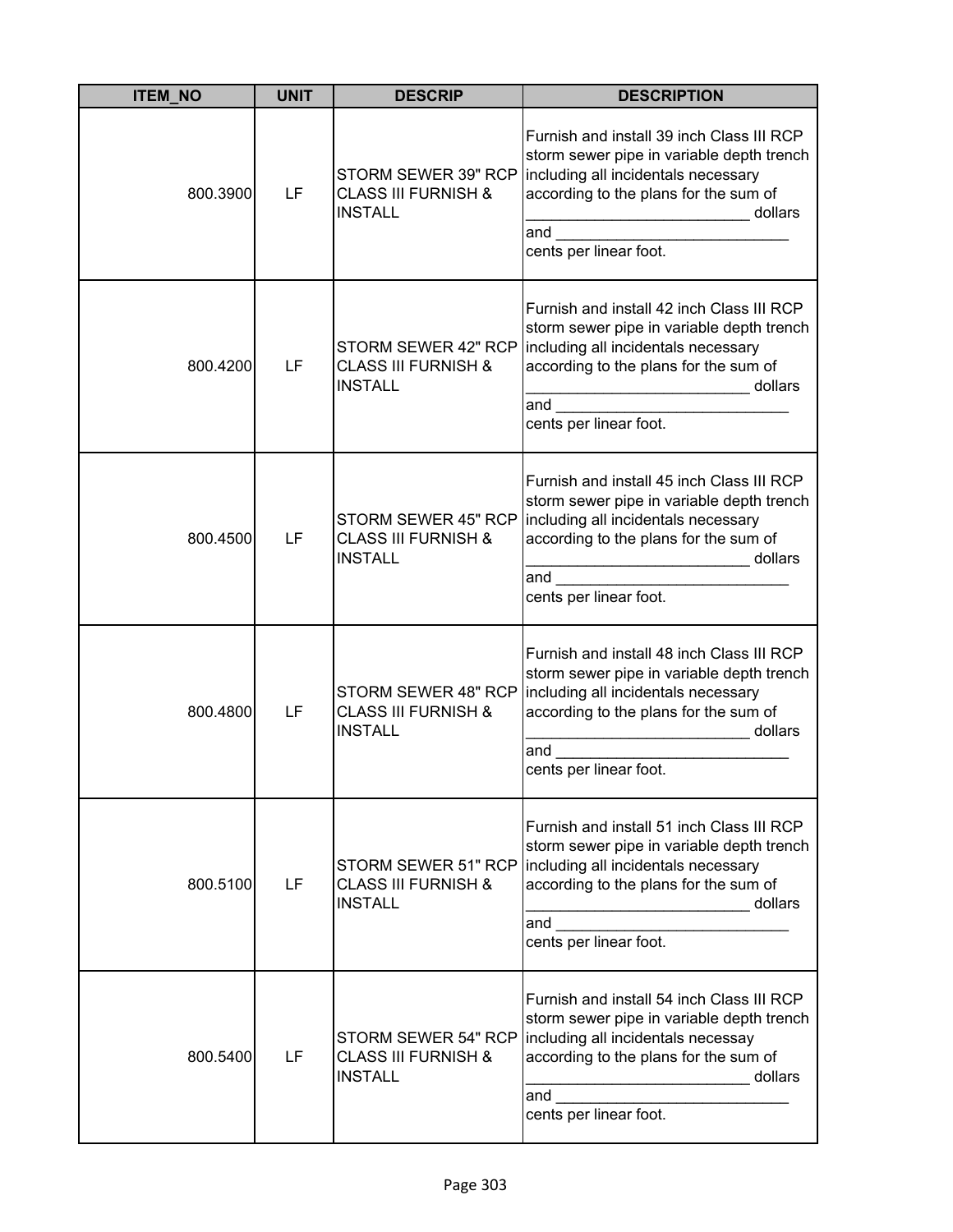| <b>ITEM_NO</b> | <b>UNIT</b> | <b>DESCRIP</b>                                                          | <b>DESCRIPTION</b>                                                                                                                                                                                                 |
|----------------|-------------|-------------------------------------------------------------------------|--------------------------------------------------------------------------------------------------------------------------------------------------------------------------------------------------------------------|
| 800.6000       | LF          | STORM SEWER 60" RCP<br><b>CLASS III FURNISH &amp;</b><br><b>INSTALL</b> | Furnish and install 60 inch Class III RCP<br>storm sewer pipe in variable depth trench<br>including all incidentals necessary<br>according to the plans for the sum of<br>dollars<br>and<br>cents per linear foot. |
| 800.6600       | LF          | STORM SEWER 66" RCP<br><b>CLASS IIIFURNISH &amp;</b><br><b>INSTALL</b>  | Furnish and install 66 inch Class III RCP<br>storm sewer pipe in variable depth trench<br>including all incidentals necessary<br>according to the plans for the sum of<br>dollars<br>and<br>cents per linear foot. |
| 800.7200       | LF          | STORM SEWER 72" RCP<br><b>CLASS III FURNISH &amp;</b><br><b>INSTALL</b> | Furnish and install 72 inch Class III RCP<br>storm sewer pipe in variable depth trench<br>including all incidentals necessary<br>according to the plans for the sum of<br>dollars<br>and<br>cents per linear foot. |
| 801.1200       | LF          | STORM SEWER 12" RCP<br><b>CLASS IV FURNISH &amp;</b><br><b>INSTALL</b>  | Furnish and install 12 inch Class IV RCP<br>storm sewer pipe in variable depth trench<br>including all incidentals necessay<br>according to the plans for the sum of<br>dollars<br>and<br>cents per linear foot.   |
| 801.1800       | LF          | STORM SEWER 18" RCP<br><b>CLASS IV FURNISH &amp;</b><br><b>INSTALL</b>  | Furnish and install 18 inch Class IV RCP<br>storm sewer pipe in variable depth trench<br>including all incidentals necessary<br>according to the plans for the sum of<br>dollars<br>and<br>cents per linear foot.  |
| 801.2100       | LF          | STORM SEWER 21" RCP<br><b>CLASS IV FURNISH &amp;</b><br><b>INSTALL</b>  | Furnish and install 21 inch Class IV RCP<br>storm sewer pipe in variable depth trench<br>including all incidentals necessary<br>according to the plans for the sum of<br>dollars<br>and<br>cents per linear foot.  |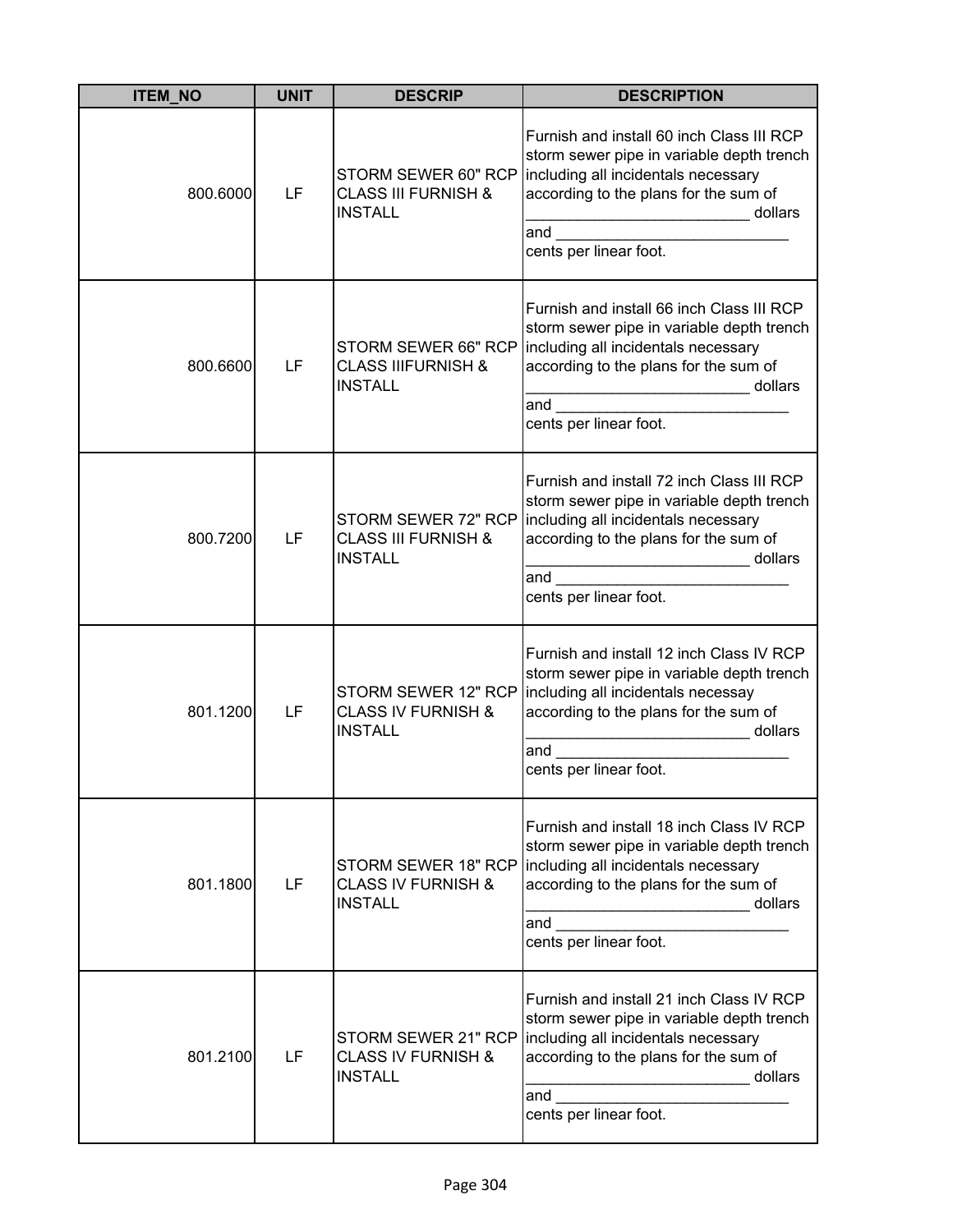| <b>ITEM_NO</b> | <b>UNIT</b> | <b>DESCRIP</b>                                                         | <b>DESCRIPTION</b>                                                                                                                                                                                                                                                                                                                                                                                                                          |
|----------------|-------------|------------------------------------------------------------------------|---------------------------------------------------------------------------------------------------------------------------------------------------------------------------------------------------------------------------------------------------------------------------------------------------------------------------------------------------------------------------------------------------------------------------------------------|
| 801.2400       | LF          | STORM SEWER 24" RCP<br><b>CLASS IV FURNISH &amp;</b><br><b>INSTALL</b> | Furnish and install 24 inch Class IV RCP<br>storm sewer pipe in variable depth trench<br>including all incidentals necessary<br>according to the plans for the sum of<br>dollars<br>and $\qquad \qquad$<br>cents per linear foot.                                                                                                                                                                                                           |
| 801.2700       | LF          | 27" RCP CLASS IV RCP                                                   | Furnish and install 27 inch Class IV RCP<br>storm sewer pipe in variable depth trench<br>including all incidentals necessay<br>according to the plans for the sum of<br>dollars<br>and the control of the control of the control of the control of the control of the control of the control of the control of the control of the control of the control of the control of the control of the control of the cont<br>cents per linear foot. |
| 801.3000       | LF          | STORM SEWER 30" RCP<br><b>CLASS IV FURNISH &amp;</b><br><b>INSTALL</b> | Furnish and install 30 inch Class IV RCP<br>storm sewer pipe in variable depth trench<br>including all incidentals necessay<br>according to the plans for the sum of<br>cents per linear foot.                                                                                                                                                                                                                                              |
| 801.3300       | LF          | STORM SEWER 33" RCP<br><b>CLASS IV FURNISH &amp;</b><br><b>INSTALL</b> | Furnish and install 33 inch Class IV RCP<br>storm sewer pipe in variable depth trench<br>including all incidentals necessay<br>according to the plans for the sum of<br>dollars<br>and<br>cents per linear foot.                                                                                                                                                                                                                            |
| 801.3600       | LF          | STORM SEWER 36" RCP<br><b>CLASS IV FURNISH &amp;</b><br><b>INSTALL</b> | Furnish and install 36 inch Class IV RCP<br>storm sewer pipe in variable depth trench<br>including all incidentals necessay<br>according to the plans for the sum of<br>dollars<br>.<br>and<br>cents per linear foot.                                                                                                                                                                                                                       |
| 801.3900       | LF          | STORM SEWER 39" RCP<br><b>CLASS IV FURNISH &amp;</b><br><b>INSTALL</b> | Furnish and install 39 inch Class IV RCP<br>storm sewer pipe in variable depth trench<br>including all incidentals necessay<br>according to the plans for the sum of<br>dollars<br>and the control of the control of the control of the control of the control of the control of the control of the control of the control of the control of the control of the control of the control of the control of the cont<br>cents per linear foot. |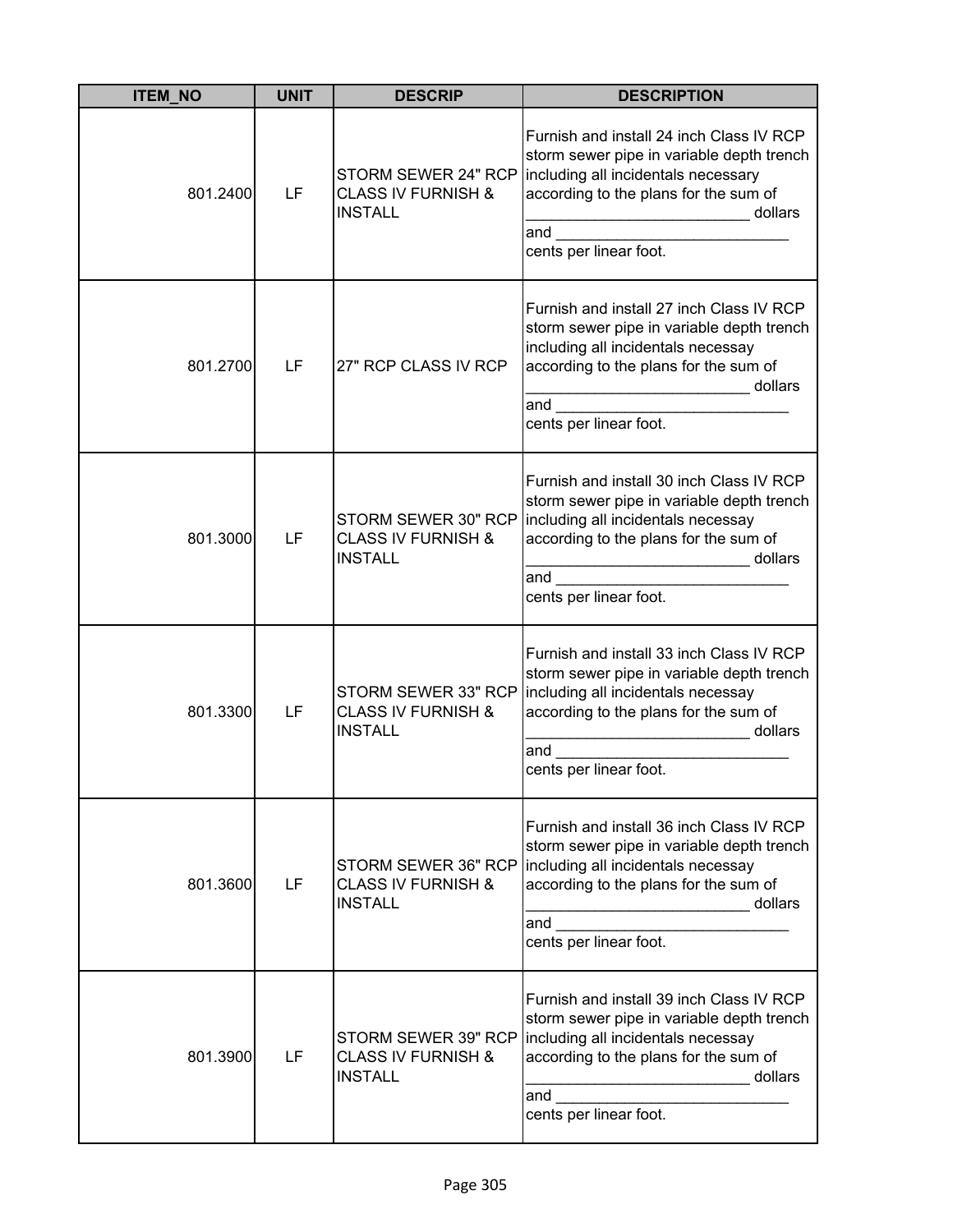| <b>ITEM_NO</b> | <b>UNIT</b> | <b>DESCRIP</b>                                                         | <b>DESCRIPTION</b>                                                                                                                                                                                                                             |
|----------------|-------------|------------------------------------------------------------------------|------------------------------------------------------------------------------------------------------------------------------------------------------------------------------------------------------------------------------------------------|
| 801.4200       | LF          | STORM SEWER 42" RCP<br><b>CLASS IV FURNISH &amp;</b><br><b>INSTALL</b> | Furnish and install 42 inch Class IV RCP<br>storm sewer pipe in variable depth trench<br>including all incidentals necessary<br>according to the plans for the sum of<br>dollars<br>and $\qquad \qquad$<br>cents per linear foot.              |
| 801.4800       | LF          | STORM SEWER 48" RCP<br><b>CLASS IV FURNISH &amp;</b><br><b>INSTALL</b> | Furnish and install 48 inch Class IV RCP<br>storm sewer pipe in variable depth trench<br>including all incidentals necessay<br>according to the plans for the sum of<br>_____________________________ dollars<br>and<br>cents per linear foot. |
| 801.5400       | LF          | STORM SEWER 54" RCP<br><b>CLASS IV FURNISH &amp;</b><br><b>INSTALL</b> | Furnish and install 54 inch Class IV RCP<br>storm sewer pipe in variable depth trench<br>including all incidentals necessay<br>according to the plans for the sum of<br>cents per linear foot.                                                 |
| 801.6000       | LF          | STORM SEWER 60" RCP<br><b>CLASS IV FURNISH &amp;</b><br><b>INSTALL</b> | Furnish and install 60 inch Class IV RCP<br>storm sewer pipe in variable depth trench<br>including all incidentals necessay<br>according to the plans for the sum of<br>dollars<br>and<br>cents per linear foot.                               |
| 801.6600       | LF          | <b>CLASS IV FURNISH &amp;</b><br><b>INSTALL</b>                        | Furnish and install 66 inch Class IV RCP<br>storm sewer pipe in variable depth trench<br>STORM SEWER 66" RCP   including all incidentals necessay<br>according to the plans for the sum of<br>dollars<br>and<br>cents per linear foot.         |
| 802.2100       | LF          | STORM SEWER 21" RCP<br><b>CLASS V FURNISH &amp;</b><br><b>INSTALL</b>  | Furnish and Install 21 inch Class V RCP<br>storm sewer pipe in variable depth trench<br>including all incidentals necessary<br>according to the plans for the sum of<br>dollars and<br>cents per linear foot.                                  |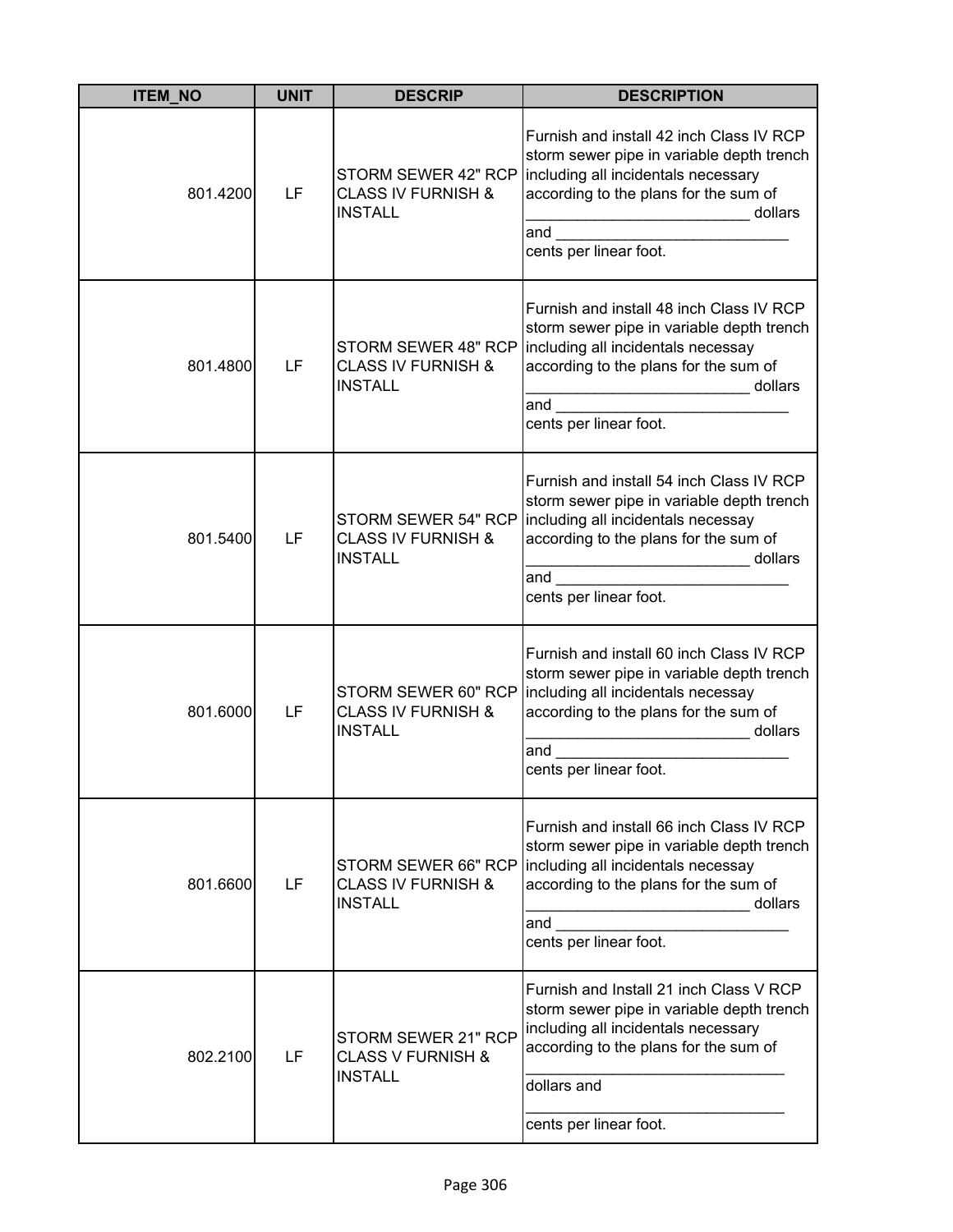| <b>ITEM_NO</b> | <b>UNIT</b> | <b>DESCRIP</b>                                                        | <b>DESCRIPTION</b>                                                                                                                                                                                                                                                                                                                                                                                                                                               |
|----------------|-------------|-----------------------------------------------------------------------|------------------------------------------------------------------------------------------------------------------------------------------------------------------------------------------------------------------------------------------------------------------------------------------------------------------------------------------------------------------------------------------------------------------------------------------------------------------|
| 802.2400       | LF          | STORM SEWER 24" RCP<br><b>CLASS V FURNISH &amp;</b><br><b>INSTALL</b> | Furnish and Install 24 inch Class V RCP<br>storm sewer pipe in variable depth trench<br>including all incidentals necessary<br>according to the plans for the sum of                                                                                                                                                                                                                                                                                             |
|                |             |                                                                       | dollars and                                                                                                                                                                                                                                                                                                                                                                                                                                                      |
|                |             |                                                                       | cents per linear foot.                                                                                                                                                                                                                                                                                                                                                                                                                                           |
| 802.3000       | LF          | STORM SEWER 30" RCP<br><b>CLASS V FURNISH &amp;</b>                   | Furnish and Install 30 inch Class V RCP<br>storm sewer pipe in variable depth trench<br>including all incidentals necessary<br>according to the plans for the sum of                                                                                                                                                                                                                                                                                             |
|                |             | <b>INSTALL</b>                                                        | dollars and                                                                                                                                                                                                                                                                                                                                                                                                                                                      |
|                |             |                                                                       | cents per linear foot.                                                                                                                                                                                                                                                                                                                                                                                                                                           |
| 802.3600       | LF          | STORM SEWER 36" RCP<br><b>CLASS V FURNISH &amp;</b><br><b>INSTALL</b> | Furnish and Install 36 inch Class V RCP<br>storm sewer pipe in variable depth trench<br>including all incidentals necessary<br>according to the plans for the sum of<br>dollars and                                                                                                                                                                                                                                                                              |
|                |             |                                                                       |                                                                                                                                                                                                                                                                                                                                                                                                                                                                  |
|                |             |                                                                       | cents per linear foot.                                                                                                                                                                                                                                                                                                                                                                                                                                           |
| 802.4200       | LF          | STORM SEWER 42" RCP<br><b>CLASS V FURNISH &amp;</b><br><b>INSTALL</b> | Furnish and Install 42 inch Class V RCP<br>storm sewer pipe in variable depth trench<br>including all incidentals necessary<br>according to the plans for the sum of                                                                                                                                                                                                                                                                                             |
|                |             |                                                                       | dollars and                                                                                                                                                                                                                                                                                                                                                                                                                                                      |
|                |             |                                                                       | cents per linear foot.                                                                                                                                                                                                                                                                                                                                                                                                                                           |
| 802.6000       | LF          | STORM SEWER 60" RCP<br><b>CLASS V FURNISH &amp;</b><br><b>INSTALL</b> | Furnish and install 60 inch Class V RCP<br>storm sewer pipe in variable depth trench<br>including all incidentals according to the<br>plans for the sum of<br>________________________ dollars<br>and <u>the contract of the contract of the contract of the contract of the contract of the contract of the contract of the contract of the contract of the contract of the contract of the contract of the contract of the contr</u><br>cents per linear foot. |
| 803.2460       | LF          | STORM SEWER 24"<br><b>CGMP INSTALL &amp;</b><br><b>REMOVE</b>         | For the installation and removal of a<br>temporary 24" corrugated metal pipe<br>including all incidentals necessary for the<br>sum of _______________________cents per<br>linear foot.                                                                                                                                                                                                                                                                           |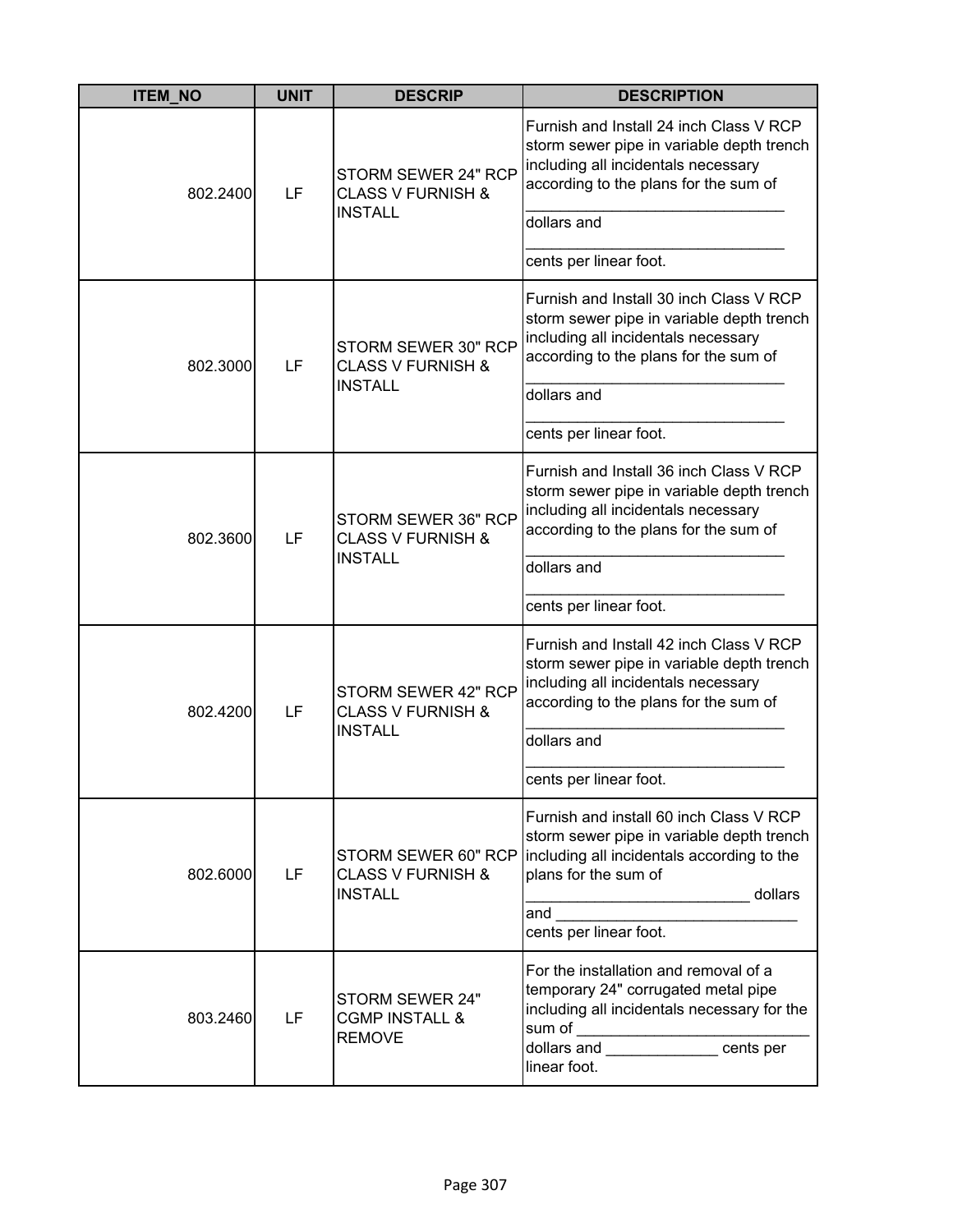| <b>ITEM NO</b> | <b>UNIT</b> | <b>DESCRIP</b>                                                                                    | <b>DESCRIPTION</b>                                                                                                                                                                                                            |
|----------------|-------------|---------------------------------------------------------------------------------------------------|-------------------------------------------------------------------------------------------------------------------------------------------------------------------------------------------------------------------------------|
| 803.4260       | LF          | STORM SEWER 42"<br><b>CGMP INSTALL &amp;</b><br><b>REMOVE</b>                                     | For the installation and removal of a<br>temporary 42" corrugated metal pipe<br>including all incidentals necessary for the<br>sum of _____________________cents per<br>linear foot.                                          |
| 803.6060       | LF          | STORM SEWER 60"<br><b>CGMP INSTALL &amp;</b><br><b>REMOVE</b>                                     | For the installation and removal of a<br>temporary 60" corrugated metal pipe<br>including all incidentals necessary for the<br>sum of ______________________cents per<br>linear foot.                                         |
| 803.6660       | LF          | STORM SEWER 66"<br><b>CGMP INSTALL &amp;</b><br><b>REMOVE</b>                                     | For the installation and removal of a<br>temporary 66" corrugated metal pipe<br>including all incidentals necessary for the<br>sum of $\overline{\qquad \qquad }$<br>dollars and ___________________cents per<br>linear foot. |
| 804.2400       | LF          | STORM SEWER 24" 16<br><b>GAGE STEEL SPIRAL</b><br><b>RIB PIPE FURNISH &amp;</b><br><b>INSTALL</b> | Furnish and install 24 inch 16 gage Steel<br>Spiral Rib pipe in variable depth trench<br>including all incidentals necessary<br>according to the plans for the sum of<br>dollars and<br>cents per linear foot.                |
| 804.2700       | LF          | STORM SEWER 27" 16<br><b>GAGE STEEL SPIRAL</b><br>RIB PIPE FURNISH &<br><b>INSTALL</b>            | Furnish and install 27 inch 16 gage Steel<br>Spiral Rib pipe in variable depth trench<br>including all incidentals necessary<br>according to the plans for the sum of<br>dollars and<br>cents per linear foot.                |
| 804.3600       | LF          | STORM SEWER 36" 16<br><b>GAGE STEEL SPIRAL</b><br><b>RIB PIPE FURNISH &amp;</b><br><b>INSTALL</b> | Furnish and install 36 inch 16 gage Steel<br>Spiral Rib pipe in variable depth trench<br>including all incidentals necessary<br>according to the plans for the sum of<br>dollars and<br>cents per linear foot.                |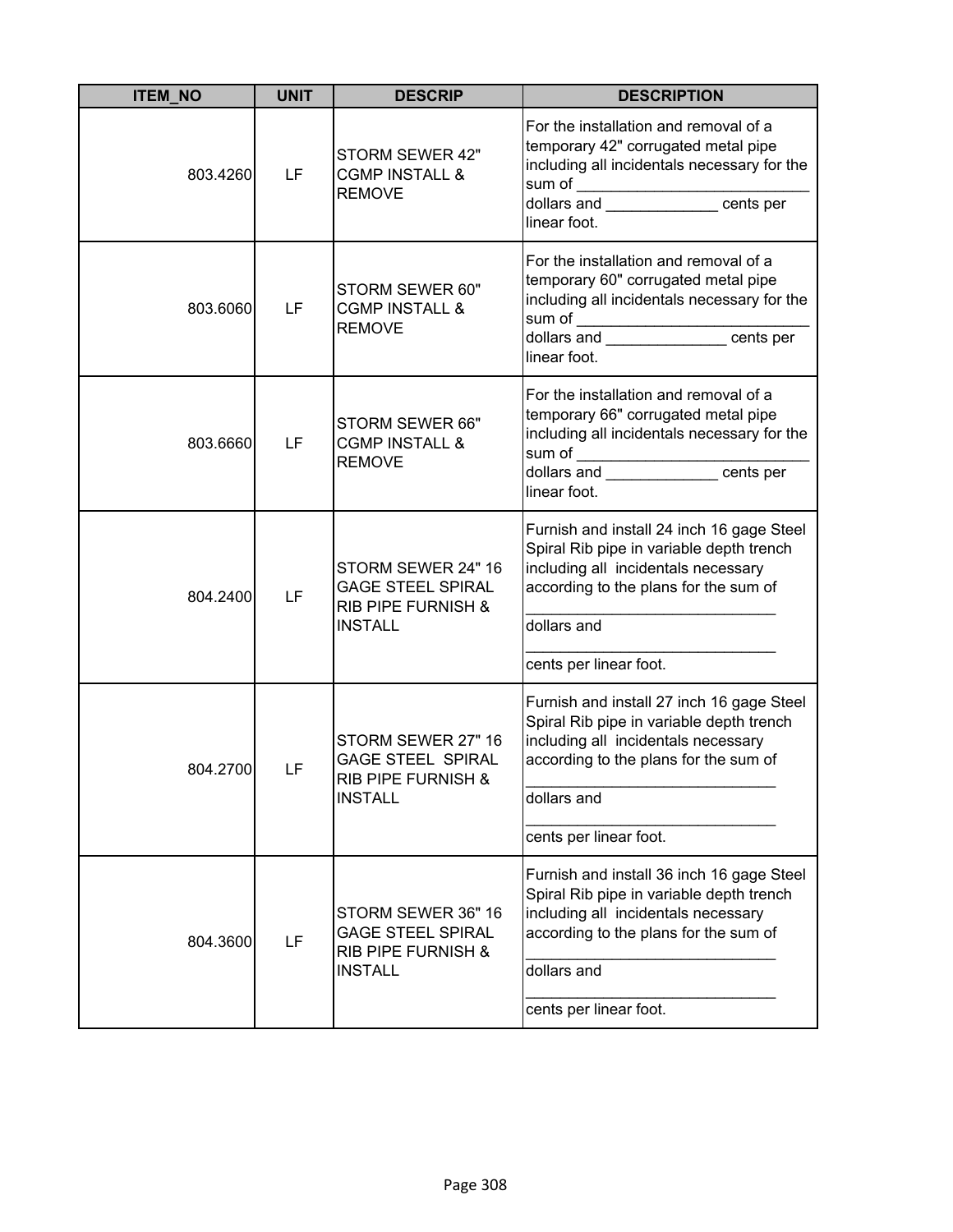| <b>ITEM NO</b> | <b>UNIT</b> | <b>DESCRIP</b>                                                                               | <b>DESCRIPTION</b>                                                                                                                                                                                                               |
|----------------|-------------|----------------------------------------------------------------------------------------------|----------------------------------------------------------------------------------------------------------------------------------------------------------------------------------------------------------------------------------|
| 805.1800       | LF          | STORM SEWER 18"<br><b>CONTECH A-2000 F949</b><br><b>PVC FURNISH &amp;</b><br><b>INSTALL</b>  | Furnish and install 18 inch CONTECH A-<br>2000 F949 PVC storm sewer pipe in<br>variable dept trench including all<br>incidentals necessary according to the<br>plans for the sum of<br>dollars and<br>cents per linear<br>foot.  |
| 805.2100       | LF          | STORM SEWER 21"<br><b>CONTECH A-2000 F949</b><br><b>PVC FURNISH &amp;</b><br><b>INSTALL</b>  | Furnish and install 21 inch CONTECH A-<br>2000 F949 PVC storm sewer pipe in<br>variable dept trench including all<br>incidentals necessary according to the<br>plans for the sum of<br>dollars and<br>cents per linear<br>foot.  |
| 805.2400       | LF          | STORM SEWER 24"<br><b>CONTECH A-2000 F949</b><br><b>PVC FURNISH &amp;</b><br><b>INSTALL</b>  | Furnish and install 24 inch CONTECH A-<br>2000 F949 PVC storm sewer pipe in<br>variable dept trench including all<br>incidentals necessary according to the<br>plans for the sum of<br>dollars and<br>cents per linear<br>foot.  |
| 805.3000       | LF          | STORM SEWER 30"<br><b>CONTECH A-2000 F949</b><br><b>PVC FURNISH &amp;</b><br><b>INSTALL</b>  | Furnish and install 30 inch CONTECH A-<br>2000 F949 PVC storm sewer pipe in<br>variable dept trench including all<br>incidentals necessary according to the<br>plans for the sum of<br>dollars and<br>cents per linear<br>foot.  |
| 806.1800       | LF          | STORM SEWER 18"<br><b>CONTECH ULTRA FLO</b><br><b>ALSRMP FURNISH &amp;</b><br><b>INSTALL</b> | Furnish and install 18 inch CONTECH<br>ULTRA FLO ALSRMP storm sewer pipe<br>in variable depth trench including all<br>incidentals necessary according to the<br>plans for the sum of<br>dollars and<br>cents per linear<br>foot. |
| 806.2100       | LF          | STORM SEWER 21"<br>CONTECH ULTRA FLO<br><b>ALSRMP FURNISH &amp;</b><br><b>INSTALL</b>        | Furnish and install 21 inch CONTECH<br>ULTRA FLO ALSRMP storm sewer pipe<br>in variable depth trench including all<br>incidentals necessary according to the<br>plans for the sum of<br>dollars and<br>cents per linear<br>foot. |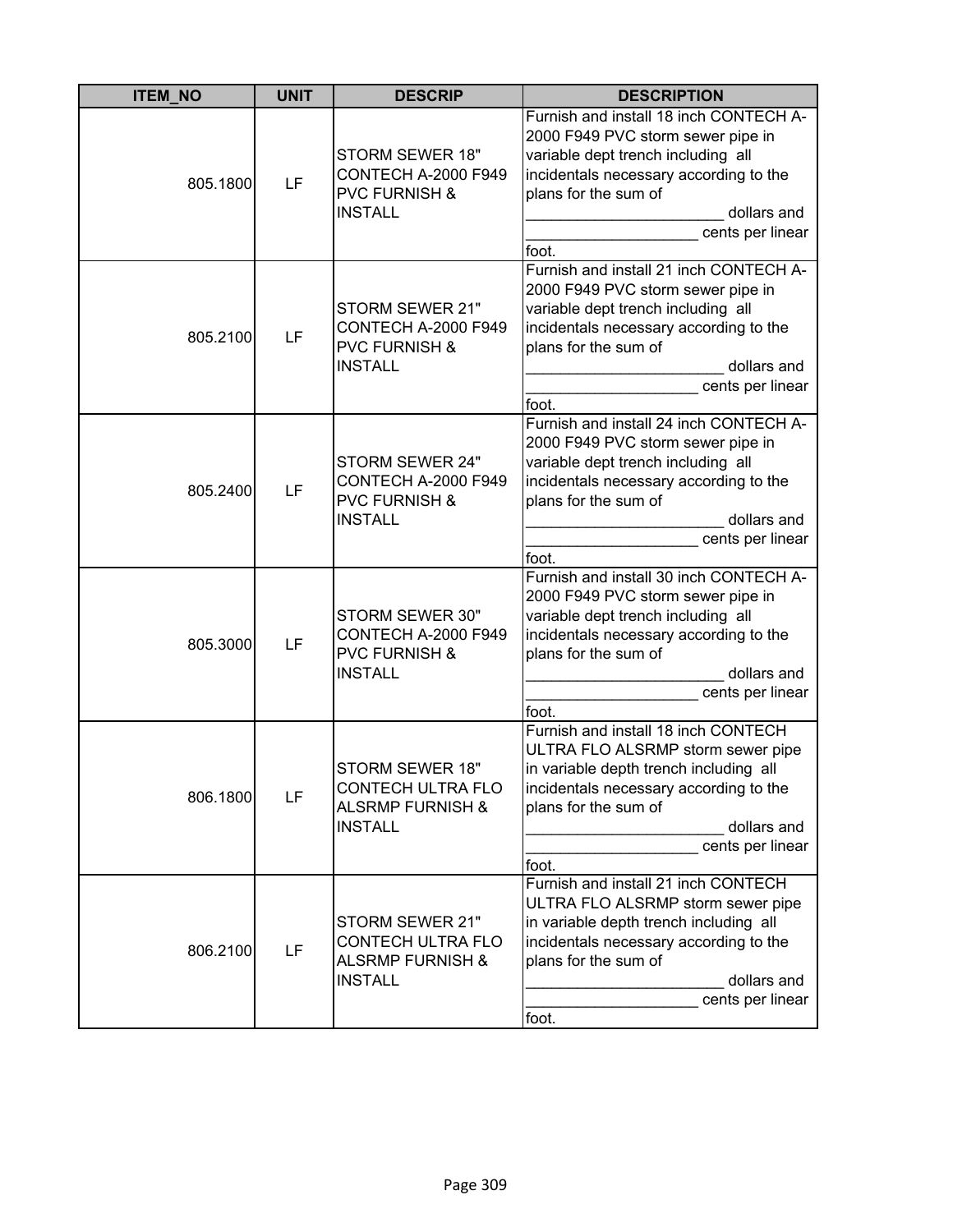| <b>ITEM_NO</b> | <b>UNIT</b> | <b>DESCRIP</b>                                                                                    | <b>DESCRIPTION</b>                                                                                                                                                                                                                                                                                                                                                                                                                                                                                                                        |
|----------------|-------------|---------------------------------------------------------------------------------------------------|-------------------------------------------------------------------------------------------------------------------------------------------------------------------------------------------------------------------------------------------------------------------------------------------------------------------------------------------------------------------------------------------------------------------------------------------------------------------------------------------------------------------------------------------|
| 806.2400       | LF          | STORM SEWER 24"<br>CONTECH ULTRA FLO<br><b>ALSRMP FURNISH &amp;</b><br><b>INSTALL</b>             | Furnish and install 24 inch CONTECH<br>ULTRA FLO ALSRMP storm sewer pipe<br>in variable depth trench including all<br>incidentals necessary according to the<br>plans for the sum of<br>dollars and<br>cents per linear<br>foot.                                                                                                                                                                                                                                                                                                          |
| 806.2401       | LF          | STORM SEWER 24"<br><b>CONTECH ULTRA FLO</b><br>POLYMER COATED CSP<br><b>FURNISH &amp; INSTALL</b> | Furnish and install 24 inch Contech Ultra<br>Flo Polymer Coated Corrugated Steel<br>Pipe or approved equal depth trench<br>including all incidentals necessary<br>according to the plans and specifications<br>for the sum of ________________________<br>cents per linear foot.                                                                                                                                                                                                                                                          |
| 806.3000       | LF          | STORM SEWER 30"<br>CONTECH ULTRA FLO<br><b>ALSRMP FURNISH &amp;</b><br><b>INSTALL</b>             | Furnish and install 30 inch CONTECH<br>ULTRA FLO ALSRMP storm sewer pipe<br>in variable depth trench including all<br>incidentals necessary according to the<br>plans for the sum of<br>dollars and<br>cents per linear<br>foot.                                                                                                                                                                                                                                                                                                          |
| 806.3601       | LF          | STORM SEWER 36"<br>CONTECH ULTRA FLO<br>POLYMER COATED CSP<br><b>FURNISH &amp; INSTALL</b>        | Furnish and install 36 inch Contech Ultra<br>Flo Polymer Coated Corrugated Steel<br>Pipe or approved equal depth trench<br>including all incidentals necessary<br>according to the plans and specifications<br>for the sum of ____________________ dollars<br>and cents per<br>linear foot.                                                                                                                                                                                                                                               |
| 806.4201       | LF          | STORM SEWER 42"<br>CONTECH ULTRA FLO<br>POLYMER COATED CSP<br><b>FURNISH &amp; INSTALL</b>        | Furnish and install 42 inch Contech Ultra<br>Flo Polymer Coated Corrugated Steel<br>Pipe or approved equal depth trench<br>including all incidentals necessary<br>according to the plans and specifications<br>for the sum of _________________cents per<br>linear foot.                                                                                                                                                                                                                                                                  |
| 806.4801       | LF          | STORM SEWER 48"<br>CONTECH ULTRA FLO<br>POLYMER COATED CSP<br><b>FURNISH &amp; INSTALL</b>        | Furnish and install 48 inch Contech Ultra<br>Flo Polymer Coated Corrugated Steel<br>Pipe or approved equal depth trench<br>including all incidentals necessary<br>according to the plans and specifications<br>for the sum of $\frac{1}{2}$ of $\frac{1}{2}$ of $\frac{1}{2}$ of $\frac{1}{2}$ of $\frac{1}{2}$ of $\frac{1}{2}$ of $\frac{1}{2}$ of $\frac{1}{2}$ of $\frac{1}{2}$ of $\frac{1}{2}$ of $\frac{1}{2}$ of $\frac{1}{2}$ of $\frac{1}{2}$ of $\frac{1}{2}$ of $\frac{1}{2}$ of $\frac{1}{2}$ o<br>cents<br>per linear foot. |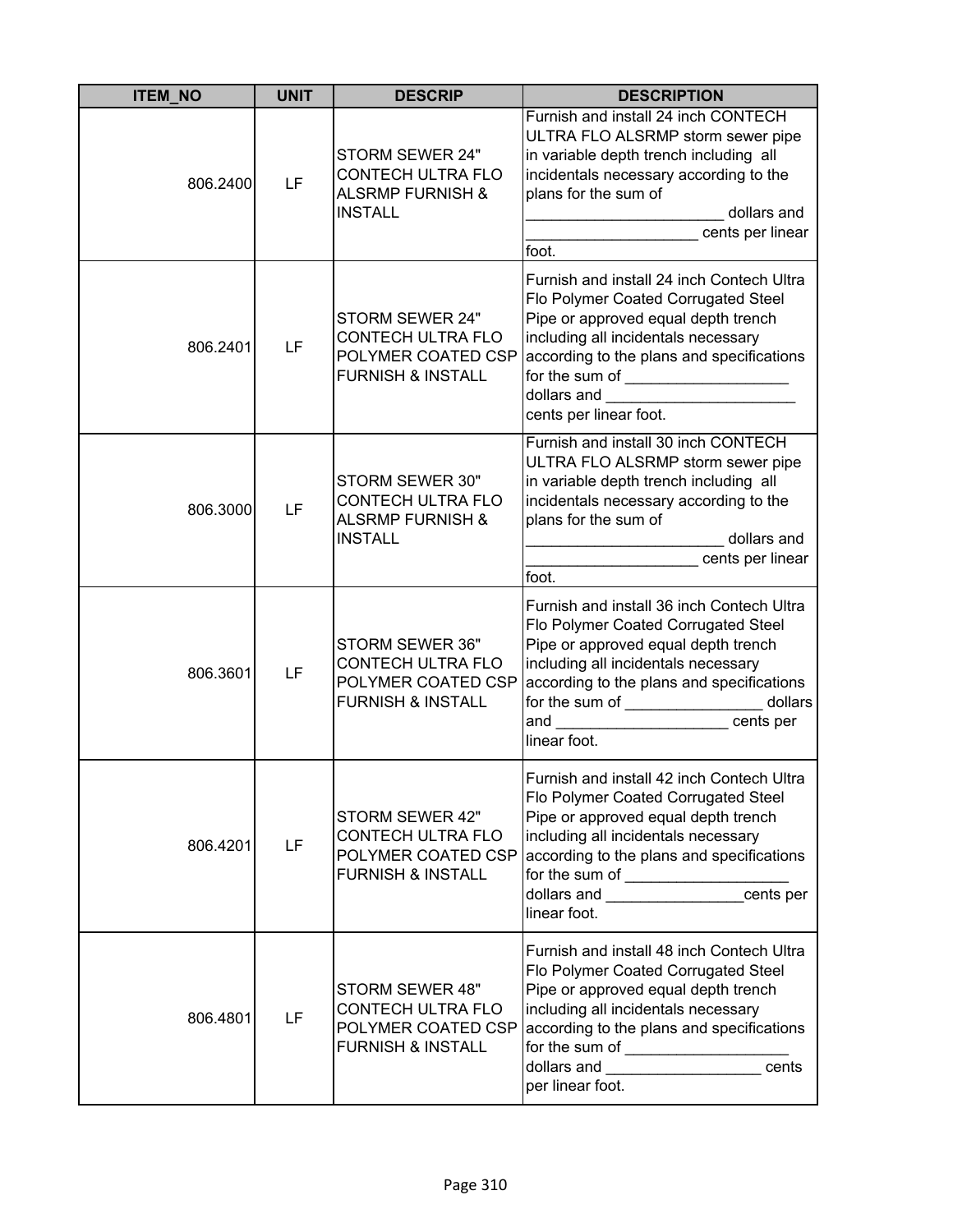| <b>ITEM_NO</b> | <b>UNIT</b> | <b>DESCRIP</b>                                                                                   | <b>DESCRIPTION</b>                                                                                                                                                                                                                                                     |
|----------------|-------------|--------------------------------------------------------------------------------------------------|------------------------------------------------------------------------------------------------------------------------------------------------------------------------------------------------------------------------------------------------------------------------|
| 806.6001       | LF          | STORM SEWER 60"<br>CONTECH ULTRA FLO<br>POLYMER COATED CSP<br><b>FURNISH &amp; INSTALL</b>       | Furnish and install 60 inch Contech Ultra<br>Flo Polymer Coated Corrugated Steel<br>Pipe or approved equal depth trench<br>including all incidentals necessary<br>according to the plans and specifications<br>for the sum of<br>dollars and<br>cents per linear foot. |
| 807.0000       | LF          | <b>STORM SERWER HDPE</b>                                                                         |                                                                                                                                                                                                                                                                        |
| 807.6001       | LF          | STORM SEWER 60"<br><b>CONTECH</b><br>SMOOTHCOR POLYMER<br><b>COATED CSP FURNISH</b><br>& INSTALL | Furnish and install 60 inch Contech<br>Smoothcor Polymer Coated Corrugated<br>Steel Pipe or approved equal depth<br>trench including all incidentals necessary<br>according to the plans and specifications<br>for the sum of<br>dollars and                           |
| 808.0400       | LF          | 4" PVC FURNISH AND<br><b>INSTALL</b>                                                             | cents per linear foot.<br>Furnish and install 4 inch PVC storm<br>sewer pipe in variable depth trench<br>including all incidentals necessary<br>according to the plans for the sum of<br>dollars and<br>cents per linear foot.                                         |
| 808.0600       | LF          | 6" PVC FURNISH AND<br><b>INSTALL</b>                                                             | Furnish and install 6 inch PVC storm<br>sewer pipe in variable depth trench<br>including and all incidentals necessary<br>according to the plans for the sum of<br>dollars and<br>cents per linear foot.                                                               |
| 808.0800       | LF          | 8" PVC FURNISH AND<br><b>INSTALL</b>                                                             | Furnish and install 8 inch PVC storm<br>sewer pipe in variable depth trench<br>including all incidentals necessary<br>according to the plans for the sum of<br>dollars and<br>cents per linear foot.                                                                   |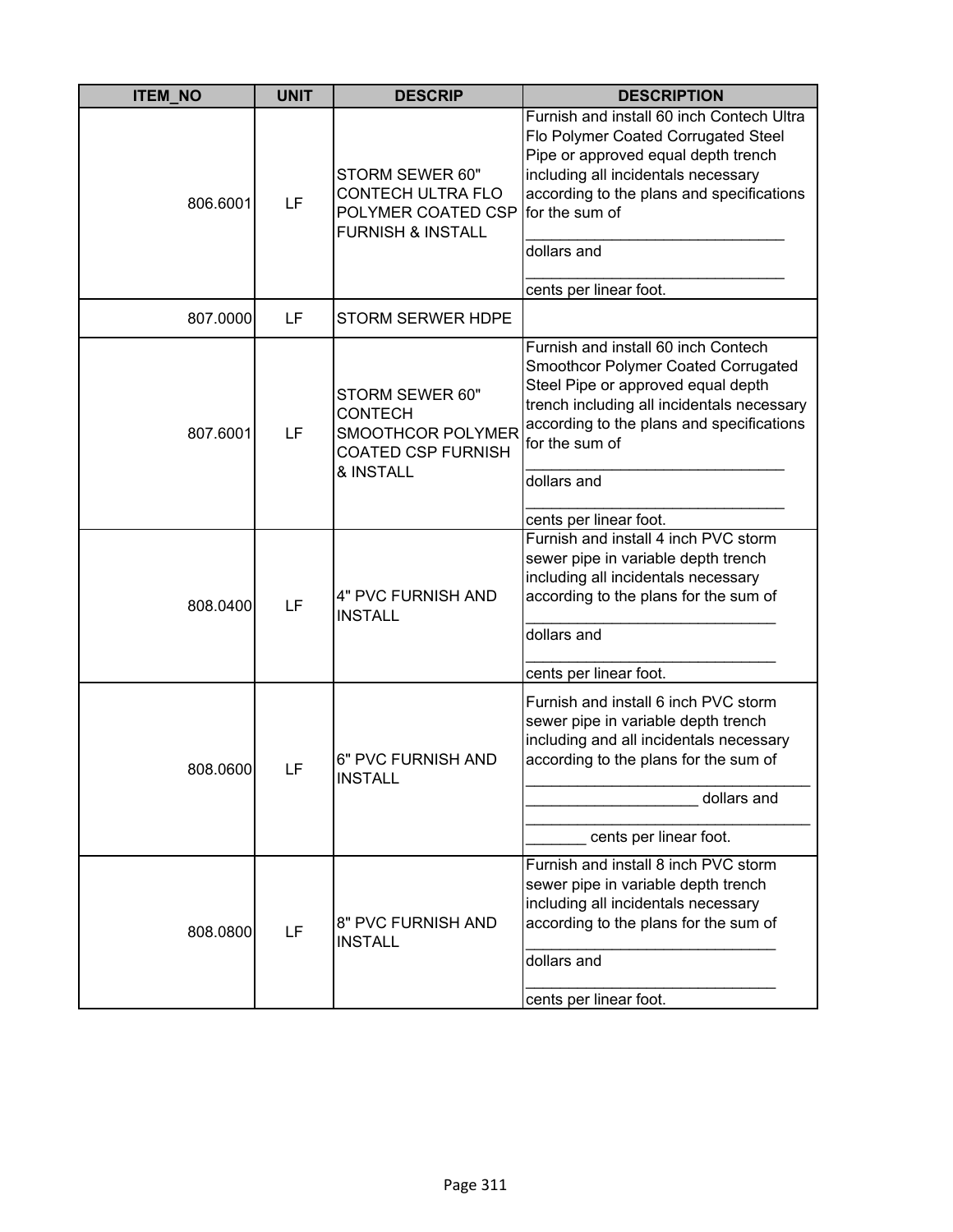| <b>ITEM_NO</b> | <b>UNIT</b> | <b>DESCRIP</b>                                                | <b>DESCRIPTION</b>                                                                                                                                                                                                                                                   |
|----------------|-------------|---------------------------------------------------------------|----------------------------------------------------------------------------------------------------------------------------------------------------------------------------------------------------------------------------------------------------------------------|
| 808.1200       | LF          | 12" PVC FURNISH AND<br><b>INSTALL</b>                         | Furnish and install 12 inch PVC storm<br>sewer pipe in variable depth trench<br>including all incidentals necessary<br>according to the plans for the sum of<br>dollars and<br>cents per linear foot.                                                                |
| 809.0000       | EA          | PLUG EXISTING RCP                                             | For furnishing all materials, labor and<br>equipment to plug existing reinforced<br>concrete pipe, complete for the sum of<br>dollars and<br>cents each.                                                                                                             |
| 809.6000       | EA          | PLUG EXISTING 60"<br><b>RCP</b>                               | For furnishing all materials, labor and<br>equipment to plug existing 60 inch<br>reinforced concrete pipe, complete for the<br>sum of<br>dollars and<br>cents each.                                                                                                  |
| 810.0500       | EA          | <b>CURB INLET 5'</b><br>STANDARD 3000 PSI<br><b>CONSTRUCT</b> | Construct 5 foot, 3000 PSI concrete<br>standard curb inlet including all<br>excavation, reinforcement, backfilling and<br>all other incidentals necessary according<br>to the plans for the sum of<br>dollars<br>and<br>cents<br>each.                               |
| 810.0501       | EА          | <b>CURB INLET 5'</b><br>STANDARD 3600 PSI<br><b>CONSTRUCT</b> | Construct 5 foot, 3600 PSI concrete<br>standard curb inlet including all<br>excavation, reinforcement, backfilling and<br>all other incidentals necessary according<br>to the plans for the sum of<br>dollars<br>and ________________________________ cents<br>each. |
| 810.0502       | EA          | 5' TxDOT CONCRETE<br><b>INLET</b>                             | Construct 5 foot TxDOT concrete precast<br>or cast-in-place inlet including all<br>incidentals according to the plans and<br>specifications for the sum of<br>dollars<br>cents per each.                                                                             |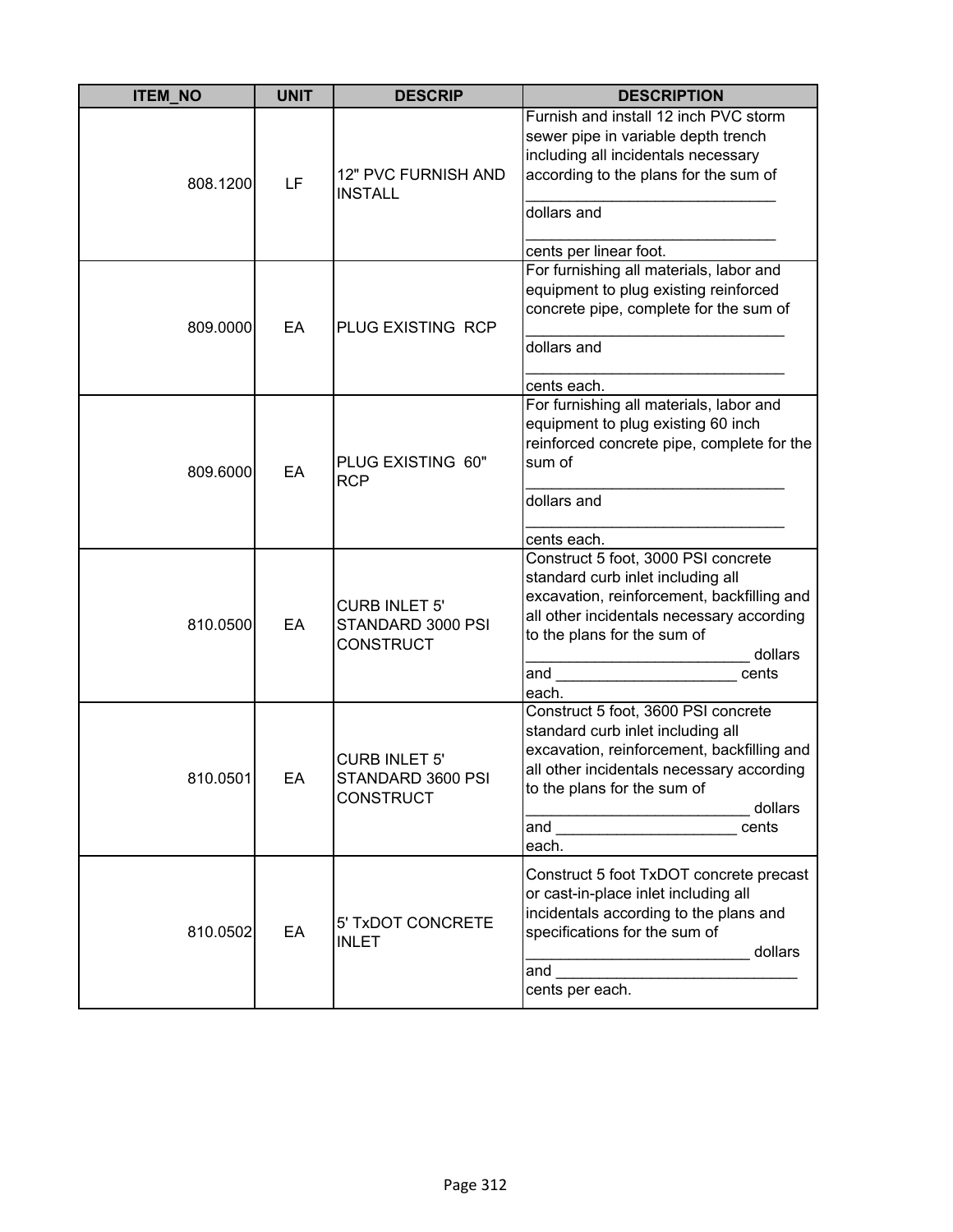| <b>ITEM_NO</b> | <b>UNIT</b> | <b>DESCRIP</b>                                                   | <b>DESCRIPTION</b>                                                                                                                                                                                                                                                                                                                                                                                                          |
|----------------|-------------|------------------------------------------------------------------|-----------------------------------------------------------------------------------------------------------------------------------------------------------------------------------------------------------------------------------------------------------------------------------------------------------------------------------------------------------------------------------------------------------------------------|
| 810.0600       | EA          | <b>CURB INLET 6'</b><br>STANDARD 3000 PSI<br><b>CONSTRUCT</b>    | Construct 6 foot, 3000 PSI concrete<br>standard curb inlet including all<br>excavation, reinforcement, backfilling and<br>all other incidentals necessary according<br>to the plans for the sum of<br>dollars<br>.<br>cents<br>each.                                                                                                                                                                                        |
| 810.1000       | EA          | <b>CURB INLET 10'</b><br>STANDARD 3000 PSI<br><b>CONSTRUCT</b>   | Construct 10 foot, 3000 PSI concrete<br>standard curb inlet including all<br>excavation, reinforcement, backfilling and<br>all other incidentals necessary according<br>to the plans for the sum of<br>________________________ dollars<br>and ___________________________cents each.                                                                                                                                       |
| 810.1001       | EA          | <b>CURB INLET 10'</b><br>STANDARD 3600 PSI<br><b>CONSTRUCT</b>   | Construct 10 foot, 3600 PSI concrete<br>standard curb inlet including all<br>excavation, reinforcement, backfilling and<br>all other incidentals necessary according<br>to the plans for the sum of<br>and ______________________ cents each.                                                                                                                                                                               |
| 810.1010       | EA          | <b>CURB INLET 10'</b><br>STANDARD 3000 PSI<br>DEEP SET CONSTRUCT | Construct 10 foot, 3000 PSI concrete<br>standard curb inlet (DEEP SET) including<br>all excavation, reinforcement, backfilling<br>and all other incidentals necessary<br>according to the plans for the sum of<br>dollars<br>and ______________________cents each.                                                                                                                                                          |
| 810.1011       | EA          | 10' TxDOT CONCRETE<br><b>INLET</b>                               | Construct 10 foot TxDOT concrete<br>precast or cast-in-place inlet including all<br>incidentals according to the plans and<br>specifications for the sum of<br>dollars<br>and the contract of the contract of the contract of the contract of the contract of the contract of the contract of the contract of the contract of the contract of the contract of the contract of the contract of the contra<br>cents per each. |
| 810.1500       | EA          | <b>CURB INLET 15'</b><br>STANDARD 3000 PSI<br><b>CONSTRUCT</b>   | Construct 15 foot, 3000 PSI concrete<br>standard curb inlet including all<br>excavation, reinforcement, backfilling and<br>all other incidentals necessary according<br>to the plans for the sum of<br>dollars<br>cents each.<br>and <b>and and and and and and and</b>                                                                                                                                                     |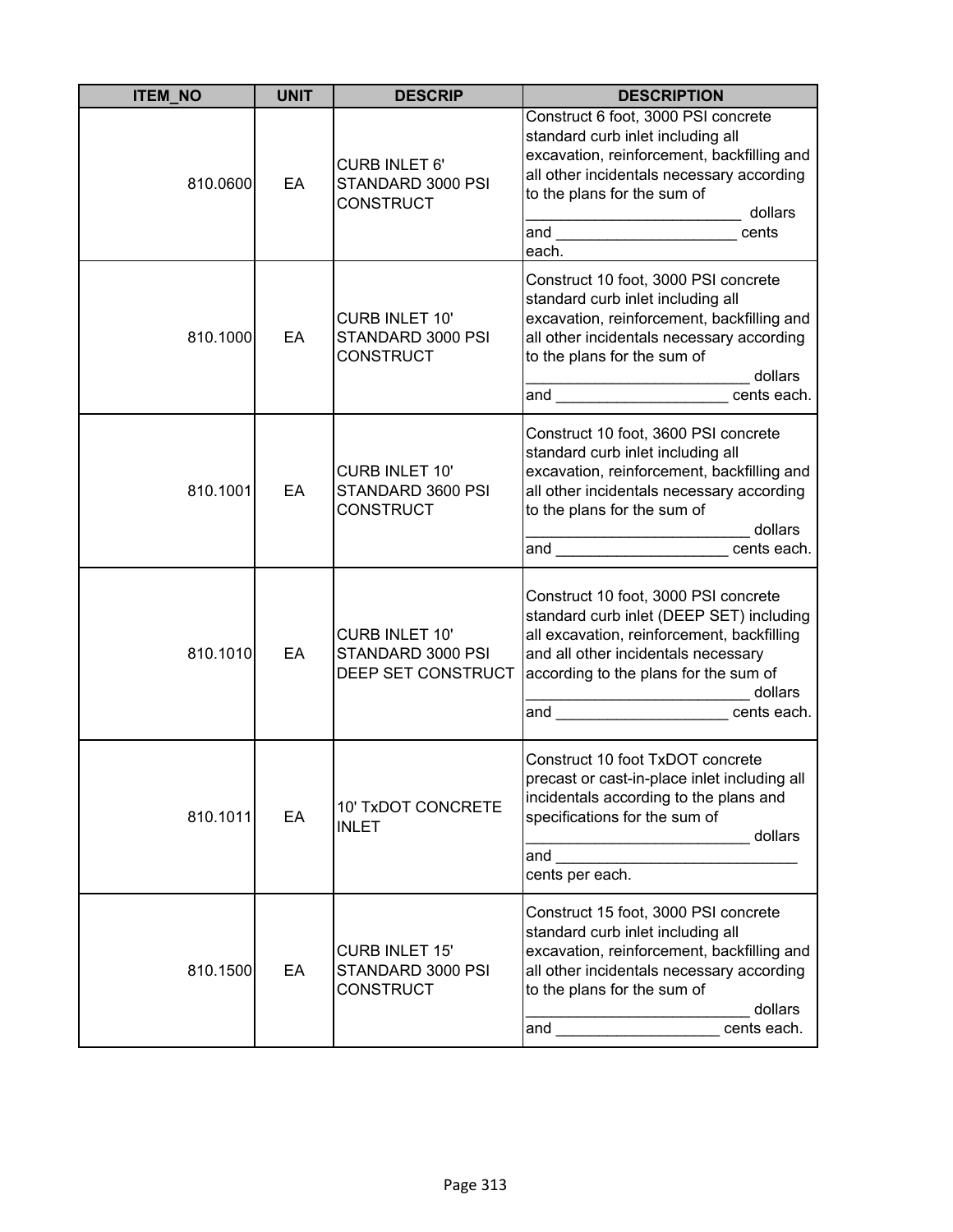| <b>ITEM NO</b> | <b>UNIT</b> | <b>DESCRIP</b>                                                 | <b>DESCRIPTION</b>                                                                                                                                                                                                                                                                                   |
|----------------|-------------|----------------------------------------------------------------|------------------------------------------------------------------------------------------------------------------------------------------------------------------------------------------------------------------------------------------------------------------------------------------------------|
| 810.1501       | EA          | <b>CURB INLET 15'</b><br>STANDARD 3600 PSI<br><b>CONSTRUCT</b> | Construct 15 foot, 3600 PSI concrete<br>standard curb inlet including all<br>excavation, reinforcement, backfilling and<br>all other incidentals necessary according<br>to the plans for the sum of<br>dollars<br>and _______________________ cents each.                                            |
| 810.1502       | EA          | <b>15' TxDOT CONCRETE</b><br><b>INLET</b>                      | Construct 15 foot TxDOT concrete<br>precast or cast-in-place inlet including all<br>incidentals according to the plans and<br>specifications for the sum of<br>dollars<br>cents per each.                                                                                                            |
| 810.2000       | EA          | <b>CURB INLET 20'</b><br>STANDARD 3000 PSI<br><b>CONSTRUCT</b> | Construct double 10 foot, 3000 PSI<br>concrete standard curb inlet including all<br>excavation, reinforcement, backfilling and<br>all other incidentals necessary according<br>to the plans for the sum of<br>dollars<br> ________________________________do<br> and ____________________cents each. |
| 810.2100       | EA          | <b>CURB INLET 20'</b><br>STANDARD 3000 PSI<br><b>CONSTRUCT</b> | Construct 20 foot, 3000 PSI concrete<br>TXDOT type curb inlet including all<br>excavation, reinforcement, backfilling and<br>all other incidentals necessary according<br>to the plans for the sum of<br>dollars<br>cents each.<br>and                                                               |
| 811.0500       | EA          | <b>CURB INLET 5'</b><br><b>RECESSED</b><br><b>CONSTRUCT</b>    | Construct 5 foot, concrete recessed curb<br>inlet including all excavation,<br>reinforcement, backfilling and all other<br>incidentals necessary according to the<br>plans for the sum of<br>_________________________ dollars<br>and ________________________ cents each.                           |
| 811.0600       | EA          | <b>CURB INLET 6'</b><br><b>RECESSED</b><br><b>CONSTRUCT</b>    | Construct 6 foot, concrete recessed curb<br>inlet including all excavation,<br>reinforcement, backfilling and all other<br>incidentals necessary according to the<br>plans for the sum of<br>dollars<br>cents<br>each.                                                                               |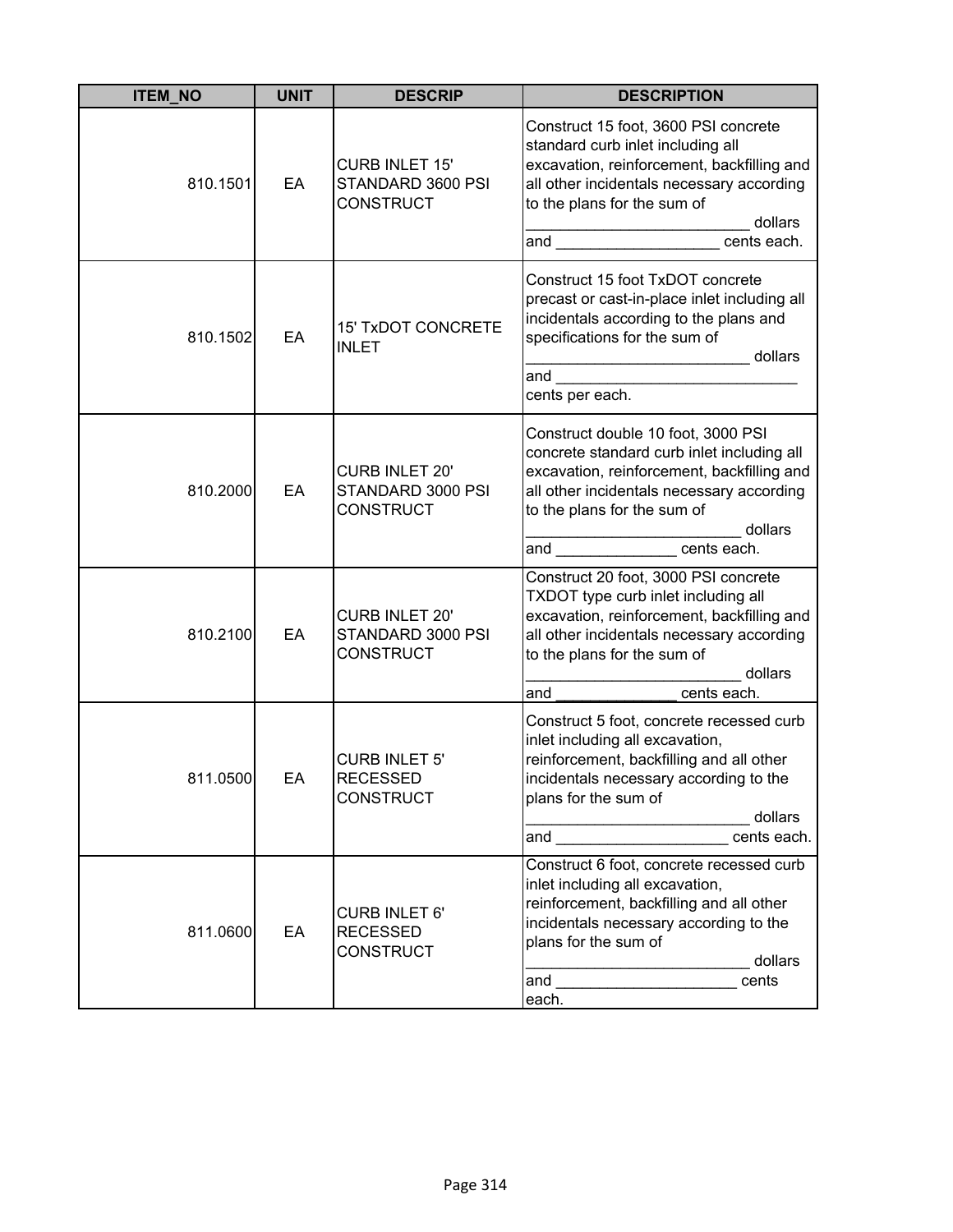| <b>ITEM_NO</b> | <b>UNIT</b> | <b>DESCRIP</b>                                                 | <b>DESCRIPTION</b>                                                                                                                                                                                                                                                                                                                                                               |
|----------------|-------------|----------------------------------------------------------------|----------------------------------------------------------------------------------------------------------------------------------------------------------------------------------------------------------------------------------------------------------------------------------------------------------------------------------------------------------------------------------|
| 811.0800       | EA          | <b>CURB INLET 8'</b><br><b>RECESSED</b><br><b>CONSTRUCT</b>    | Construct 8 foot, concrete recessed curb<br>inlet including all excavation,<br>reinforcement, backfilling and all other<br>incidentals necessary according to the<br>plans for the sum of<br>dollars<br><u> Listen kalendari kalendari kalendari kalendari kalendari kalendari kalendari kalendari kalendari kalendari k</u><br>and __________________________<br>cents<br>each. |
| 811.1000       | EA          | CURB INLET 10'<br><b>RECESSED</b><br><b>CONSTRUCT</b>          | Construct 10 foot, concrete recessed curb<br>inlet including all excavation,<br>reinforcement, backfilling and all other<br>incidentals according to the plans for the<br>sum of _______________________________cents<br> dollars and _______________________cents<br>each.                                                                                                      |
| 811.1010       | EA          | <b>CURB INLET 10'</b><br>RECESSED DEEP SET<br><b>CONSTRUCT</b> | Construct 10 foot, concrete recessed curb<br>inlet (DEEP SET) including all excavation,<br>reinforcement, backfilling and all other<br>incidentals according to the plans for the<br>sum of _________________________________cents<br> dollars and _______________________cents<br>each.                                                                                         |
| 811.1500       | EA          | <b>CURB INLET 15'</b><br><b>RECESSED</b><br><b>CONSTRUCT</b>   | Construct 15 foot, concrete recessed curb<br>inlet including all excavation,<br>reinforcement, backfilling and all other<br>incidentals necessary according to the<br>plans for the sum of<br>dollars<br>and cents each.                                                                                                                                                         |
| 811.1501       | EA          | NCTCOG CURB INLET<br>15' RECESSED<br><b>CONSTUCT</b>           | Construct 15 foot, concrete recessed curb<br>inlet including all excavation,<br>reinforcement, backfilling and all other<br>incidentals necessary according to the<br>plans for the sum of<br>dollars<br>and ______________________ cents each.                                                                                                                                  |
| 811.1510       | EA          | <b>CURB INLET 15'</b><br>RECESSED DEEP SET<br><b>CONSTRUCT</b> | Construct 15 foot, concrete recessed curb<br>inlet (DEEP SET) including all excavation,<br>reinforcement, backfilling and all other<br>incidentals necessary according to the<br>plans for the sum of<br>dollars<br>cents each.<br>and                                                                                                                                           |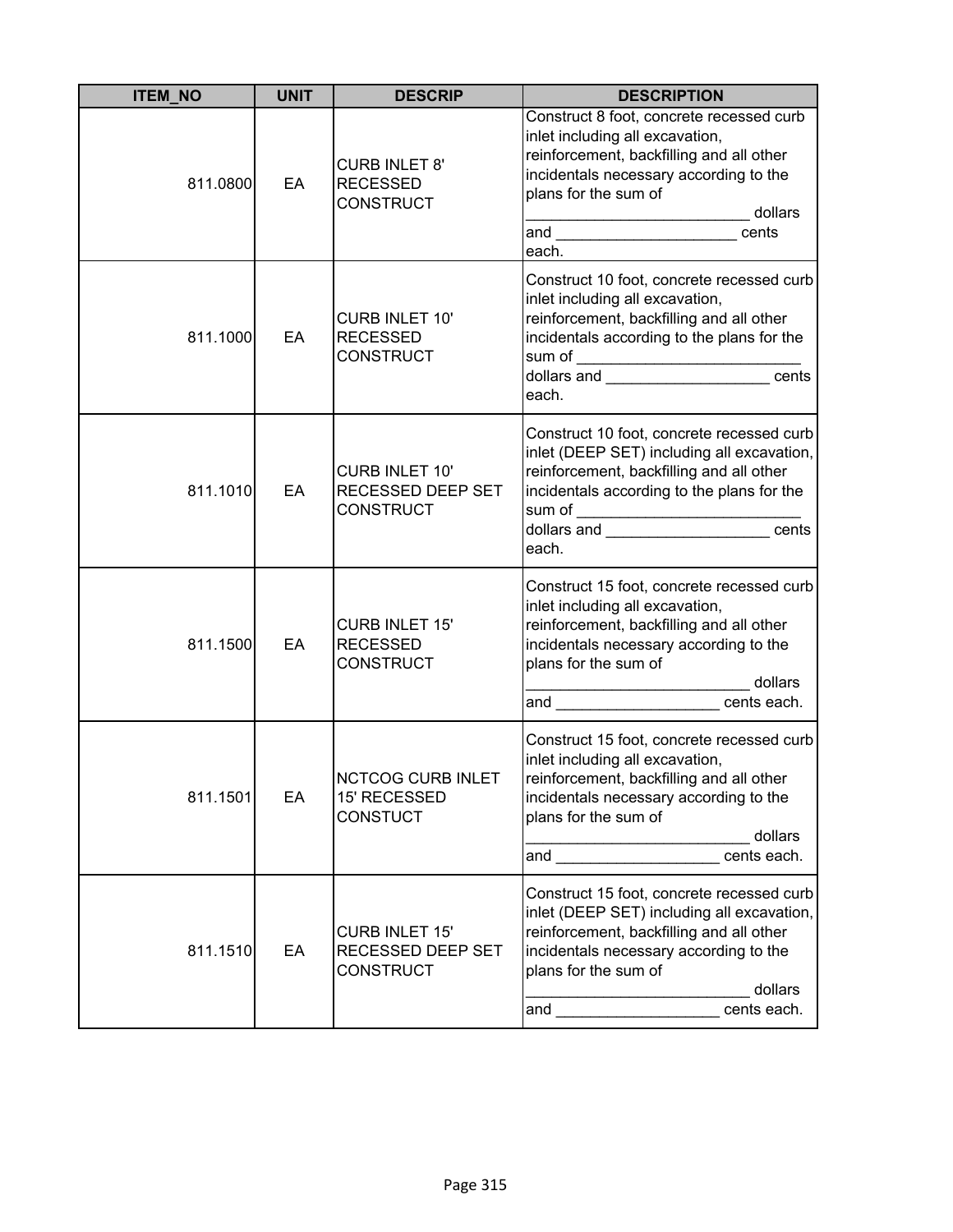| <b>ITEM_NO</b> | <b>UNIT</b> | <b>DESCRIP</b>                                               | <b>DESCRIPTION</b>                                                                                                                                                                                                                                      |
|----------------|-------------|--------------------------------------------------------------|---------------------------------------------------------------------------------------------------------------------------------------------------------------------------------------------------------------------------------------------------------|
| 811.2000       | EA          | <b>CURB INLET 20'</b><br><b>RECESSED</b><br><b>CONSTRUCT</b> | Construct double 10 foot, concrete<br>recessed curb inlet including all<br>excavation, reinforcement, backfilling and<br>all other incidentals necessary according<br>to the plans for the sum of<br>dollars<br>and<br>cents each.                      |
| 811.3000       | EA          | <b>CURB INLET 30'</b><br><b>RECESSED</b><br><b>CONSTRUCT</b> | Construct double 15 foot, concrete<br>recessed curb inlet including all<br>excavation, reinforcement, backfilling and<br>all other incidentals necessary according<br>to the plans for the sum of<br>dollars and<br>cents each.                         |
| 812.0100       | EA          | <b>GRATE INLET 3000 PSI</b><br><b>CONSTRUCT</b>              | For construction of one grate inlet of 3000<br>PSI reinforced concrete including all<br>incidentals according to the plans for the<br>sum of<br>dollars and<br>cents<br>each.                                                                           |
| 812.0900       | EA          | NINE GRATE INLET<br>3000 PSI CONSTRUCT                       | Construct 3000 PSI reinforced concrete<br>nine grate inlet of the size and depth<br>shown in the plans including all other<br>incidentals necessary to complete<br>according to the plans for the sum of<br>dollars and<br>cents each.                  |
| 812.1000       | EA          | TEN GRATE INLET 3000<br>PSI CONSTRUCT                        | Construct 3000 PSI reinforced concrete<br>ten grate inlet of the size and depth<br>shown in the plans including all other<br>incidentals necessary to complete<br>according to the plans for the sum of<br>dollars and<br>cents each.                   |
| 812.1100       | EA          | <b>ELEVEN GRATE INLET</b><br>3000 PSI CONSTRUCT              | Construct 3000 PSI reinforced concrete<br>eleven grate inlet of the size and depth<br>shown in the plans including all other<br>incidentals necessary to complete<br>according to the plans for the sum of<br>dollars and<br>cents each.                |
| 812.2000       | EA          | <b>TWO GRATE INLET</b><br>3000 PSI CONSTRUCT                 | Construct 3000 PSI reinforced concrete<br>two grate inlet of the size and depth<br>shown in the plans including all other<br>incidentals necessary to complete<br>according to the plans for the sum of<br>dollars<br>and __________________cents each. |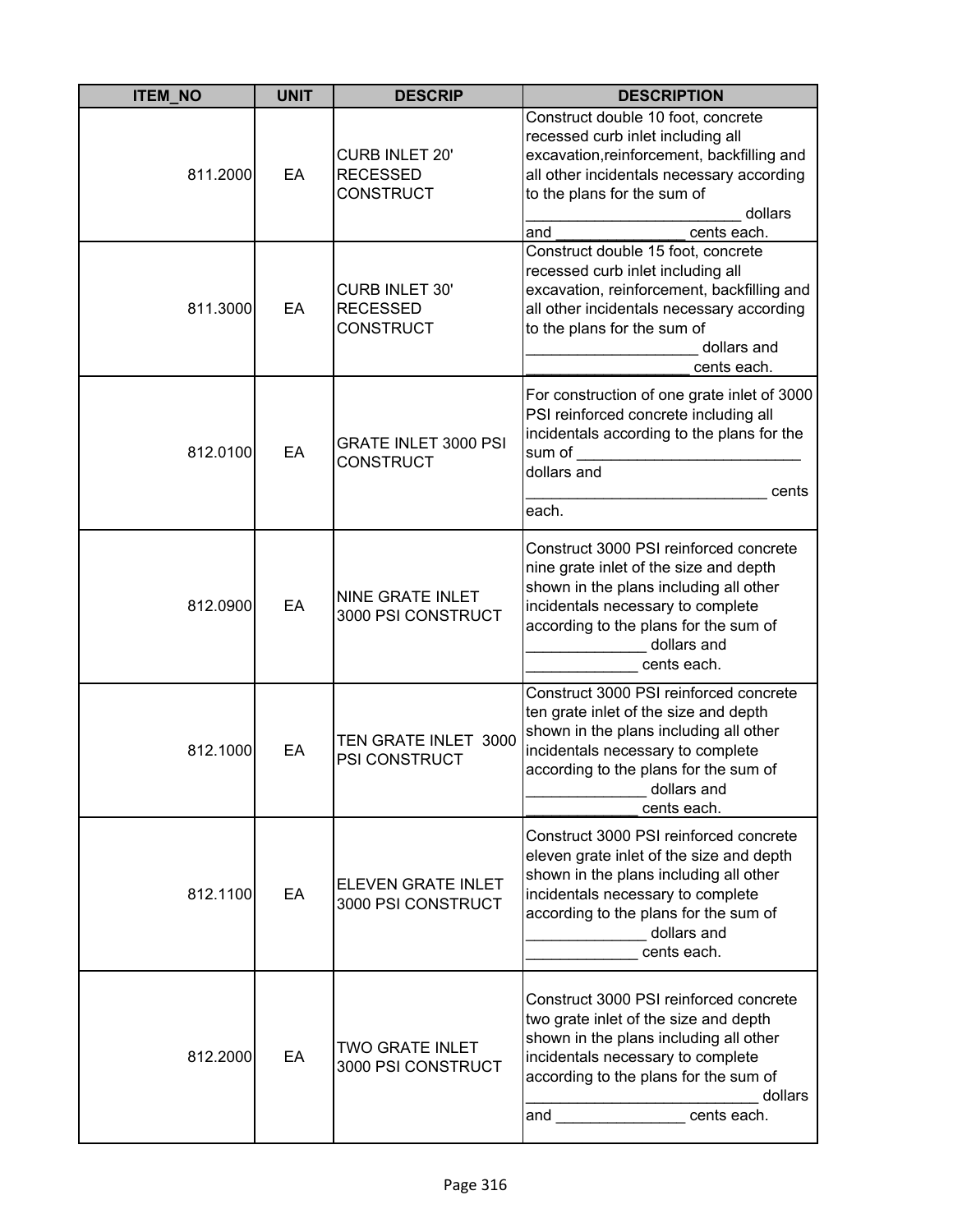| <b>ITEM_NO</b> | <b>UNIT</b> | <b>DESCRIP</b>                                               | <b>DESCRIPTION</b>                                                                                                                                                                                                                                  |
|----------------|-------------|--------------------------------------------------------------|-----------------------------------------------------------------------------------------------------------------------------------------------------------------------------------------------------------------------------------------------------|
| 812.2200       | EA          | TWO GRATE COMBO<br>INLET 3000 PSI<br><b>CONSTRUCT</b>        | Construct 3000 PSI reinforced concrete<br>two grate combination inlet of the size and<br>depth shown in the plans including all<br>other incidentals necessary to complete<br>according to the plans for the sum of<br>dollars and<br>cents each.   |
| 812.2201       | EA          | TWO GRATE COMBO<br>INLET 3600 PSI<br>CONSTRUCT               | Construct 3600 PSI reinforced concrete<br>two grate combination inlet of the size and<br>depth shown in the plans including all<br>other incidentals necessary to complete<br>according to the plans for the sum of<br>dollars and<br>cents each.   |
| 812.3000       | EA          | THREE GRATE INLET<br>3000 PSI CONSTRUCT                      | Construct 3000 PSI reinforced concrete<br>three grate inlet of the size and depth<br>shown in the plans including all other<br>incidentals necessary to complete<br>according to the plans for the sum of<br>dollars and<br>cents each.             |
| 812.3300       | EA          | THREE GRATE COMBO<br>INLET 3000 PSI<br><b>CONSTRUCT</b>      | Construct 3000 PSI reinforced concrete<br>three grate combination inlet of the size<br>and depth shown in the plans including all<br>other incidentals necessary to complete<br>according to the plans for the sum of<br>dollars and<br>cents each. |
| 812.4000       | EA          | <b>FOUR GRATE INLET</b><br>3000 PSI CONSTRUCT                | Construct 3000 PSI reinforced concrete<br>four grate inlet of the size and depth<br>shown in the plans including all other<br>incidentals necessary to complete<br>according to the plans for the sum of<br>dollars<br>cents each.                  |
| 812.5000       | EA          | <b>TWO GRATE ALLEY</b><br>INLET 3000 PSI<br><b>CONSTRUCT</b> | Construct two grate alley inlet including all<br>incidentals according to the plans for the<br>sum of<br>the control of the control of the control of<br>dollars and<br>cents<br>each.                                                              |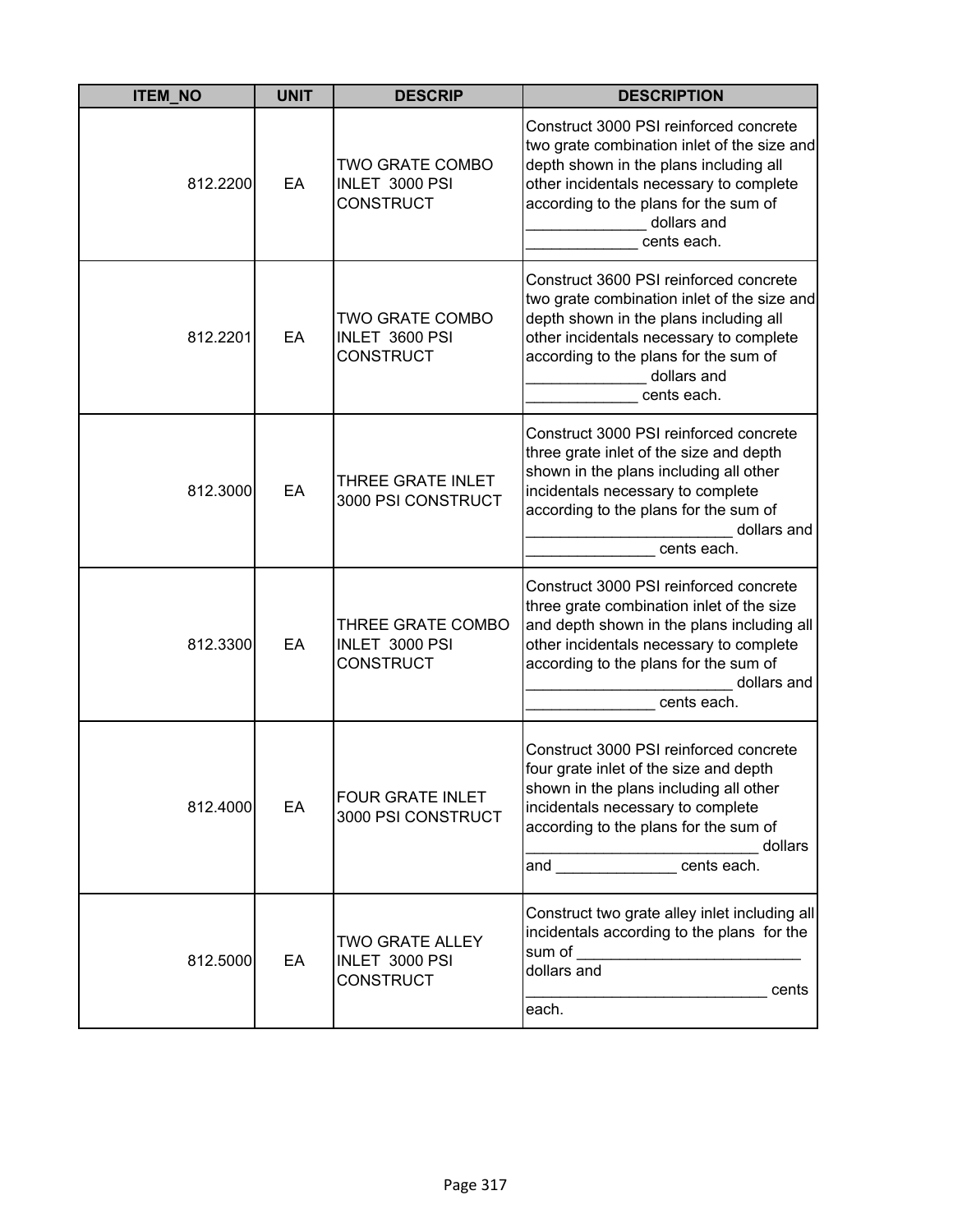| <b>ITEM_NO</b> | <b>UNIT</b> | <b>DESCRIP</b>                                                | <b>DESCRIPTION</b>                                                                                                                                                                                                                                                                                                                                                                                                                                             |
|----------------|-------------|---------------------------------------------------------------|----------------------------------------------------------------------------------------------------------------------------------------------------------------------------------------------------------------------------------------------------------------------------------------------------------------------------------------------------------------------------------------------------------------------------------------------------------------|
| 812.6000       | EA          | THREE GRATE COMBO<br>INLET 3600 PSI<br><b>CONSTRUCT</b>       | Construct 3600 PSI reinforced concrete<br>three grate combination inlet of the size<br>and depth shown in the plans including all<br>other incidentals necessary to complete<br>according to the plans for the sum of<br>dollars and<br>cents each.                                                                                                                                                                                                            |
| 812.7000       | EA          | SIX GRATE INLET 3000<br>PSI CONSTRUCT                         | Construct 3000 PSI reinforced concrete<br>six grate inlet of the size and depth shown<br>in the plans including all other incidentals<br>necessary to complete according to the<br>plans for the sum of<br>dollars<br>and cents each.                                                                                                                                                                                                                          |
| 812.8000       | EA          | <b>FOUR GRATE COMBO</b><br>INLET 3000 PSI<br><b>CONSTRUCT</b> | Construct 3000 PSI reinforced concrete<br>four grate combination inlet of the size<br>and depth shown in the plans including all<br>other incidentals necessary to complete<br>according to the plans for the sum of<br>dollars and<br>cents each.                                                                                                                                                                                                             |
| 813.1000       | EA          | INLET TYPE I "Y" 3000<br>PSI CONSTRUCT                        | Construct 3000 PSI reinforced concrete<br>type I "Y" inlet of the size and depth<br>shown in the plans including all<br>incidentals necessary to complete<br>according to the plans for the sum of<br>dollars<br>and the contract of the contract of the contract of the contract of the contract of the contract of the contract of the contract of the contract of the contract of the contract of the contract of the contract of the contra<br>cents each. |
| 813.1001       | EA          | INLET TYPE I "Y" 3600<br>PSI CONSTRUCT                        | Construct 3600 PSI reinforced concrete<br>type I "Y" inlet of the size and depth<br>shown in the plans including all<br>incidentals necessary to complete<br>according to the plans for the sum of<br>dollars<br>cents each.<br>and <u>the contract of the set of the set of the set of the set of the set of the set of the set of the set of th</u>                                                                                                          |
| 813.2000       | EA          | INLET TYPE II "Y" 3000<br>PSI CONSTRUCT                       | Construct 3000 PSI reinforced concrete<br>type II "Y" inlet of the size and depth<br>shown in the plans including all other<br>incidentals necessary to complete<br>according to the plans for the sum of<br>dollars<br>and cents each.                                                                                                                                                                                                                        |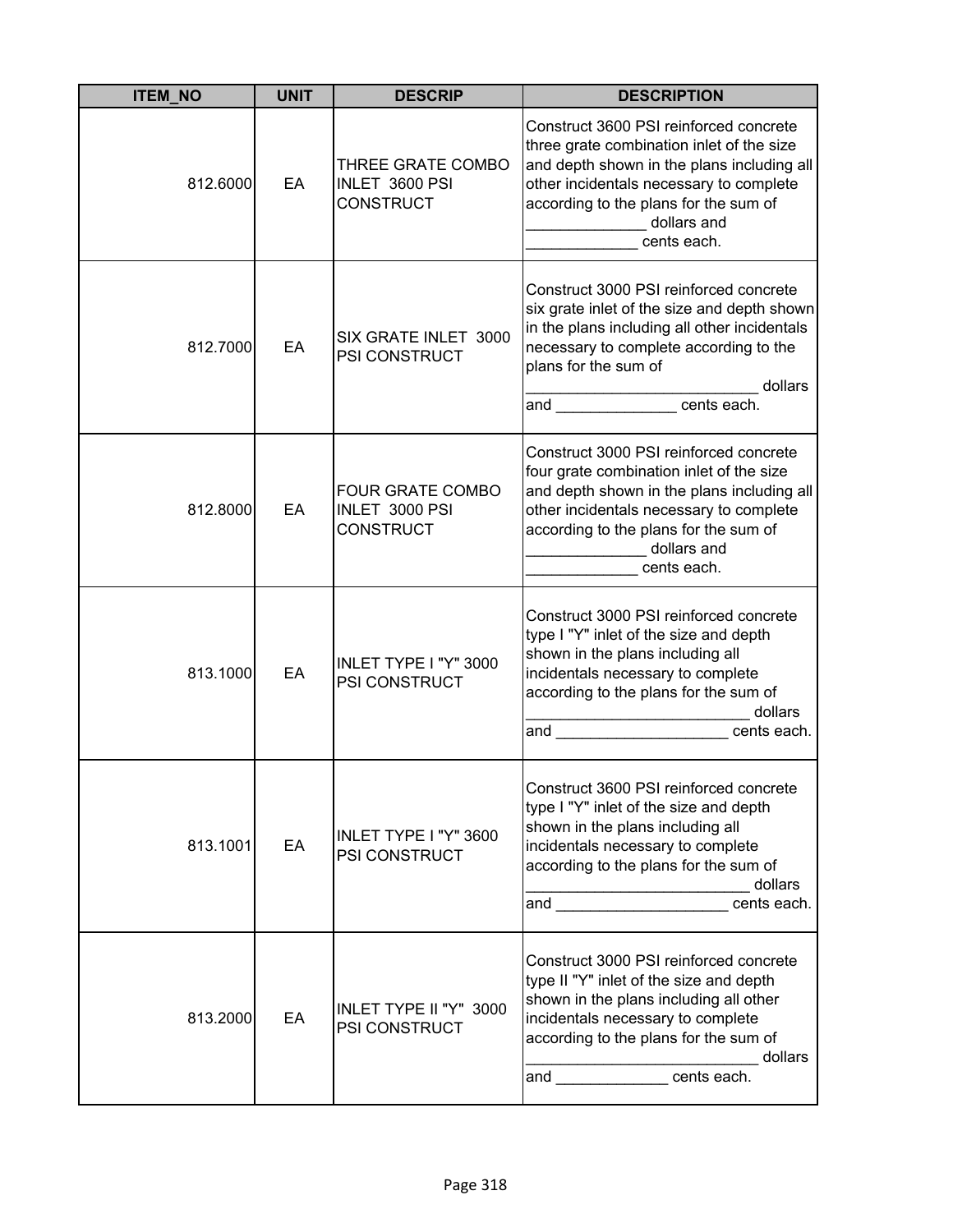| <b>ITEM_NO</b> | <b>UNIT</b> | <b>DESCRIP</b>                                    | <b>DESCRIPTION</b>                                                                                                                                                                                                                                     |
|----------------|-------------|---------------------------------------------------|--------------------------------------------------------------------------------------------------------------------------------------------------------------------------------------------------------------------------------------------------------|
| 813.4000       | EA          | 4'x 4' "Y" INLET                                  | Construct 4'x4' "Y" inlet including<br>excavation, reinforcement, backfilling and<br>all other incidentals necessary to<br>complete in place all according to the<br>plans, specifications and details for the<br>sum of                               |
|                |             |                                                   | dollars and<br>cents<br>each.                                                                                                                                                                                                                          |
|                |             |                                                   | Construct Flume Grate inlet including all<br>necessary incidentals for the sum of                                                                                                                                                                      |
| 813.5000       | EA          | <b>FLUME GRATE INLET</b>                          | dollars and<br>cents<br>each.                                                                                                                                                                                                                          |
|                |             |                                                   | Construct 5'x5' "Y" inlet including all                                                                                                                                                                                                                |
|                |             |                                                   | necessary incidentals for the sum of                                                                                                                                                                                                                   |
| 813.6000       | EA          | 5'x 5' "Y" INLET                                  | dollars and<br>cents                                                                                                                                                                                                                                   |
|                |             |                                                   | each.                                                                                                                                                                                                                                                  |
| 814.0000       | <b>CY</b>   | <b>INLET TYPE-S SLOPING</b><br>3000 PSI CONSTRUCT | For constructing 3000 PSI concrete<br>Sloping Inlet Type-S (1L-S) with Type-S<br>grate (1L-GS) and all incidentals<br>according to the plans for the sum of<br>dollars                                                                                 |
|                |             |                                                   | and                                                                                                                                                                                                                                                    |
|                |             |                                                   | cents per cubic yard.                                                                                                                                                                                                                                  |
| 815.0800       | EA          | 8" INLINE DRAIN                                   | Construct 3000 PSI reinforced concrete<br>inline ADS drain with 6" ADS pipe<br>including excavation, reinforcement,<br>forming, backfilling and all other<br>incidentals necessary according to the<br>plans for the sum of                            |
|                |             |                                                   | dollars and                                                                                                                                                                                                                                            |
|                |             |                                                   | cents                                                                                                                                                                                                                                                  |
| 815.1000       | EA          | 10" INLINE DRAIN                                  | per each<br>Construct 3000 PSI reinforced concrete<br>inline ADS drain with 8" ADS pipe<br>including excavation, reinforcement,<br>forming, backfilling and all other<br>incidentals necessary according to the<br>plans for the sum of<br>dollars and |
|                |             |                                                   | cents<br>per each                                                                                                                                                                                                                                      |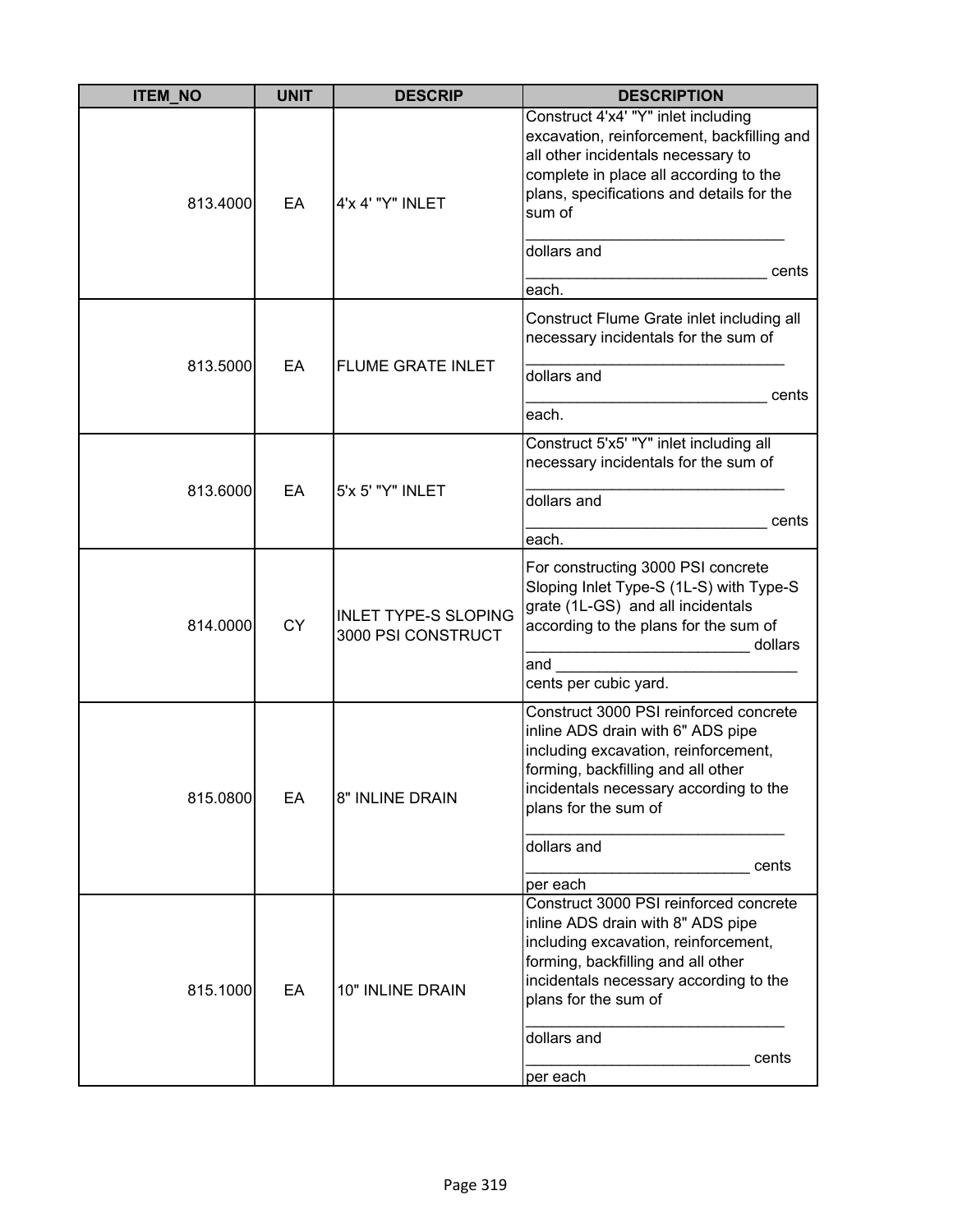| <b>ITEM_NO</b> | <b>UNIT</b> | <b>DESCRIP</b>                                                          | <b>DESCRIPTION</b>                                                                                                                                                                                                                                                                                        |
|----------------|-------------|-------------------------------------------------------------------------|-----------------------------------------------------------------------------------------------------------------------------------------------------------------------------------------------------------------------------------------------------------------------------------------------------------|
| 815.1200       | EA          | 12" INLINE DRAIN                                                        | Construct 3000 PSI reinforced concrete<br>inline ADS drain with 10" ADS pipe<br>including excavation, reinforcement,<br>forming, backfilling and all other<br>incidentals necessary according to the<br>plans for the sum of<br>dollars and<br>cents                                                      |
| 815.1800       | EA          | <b>18" INLINE DRAIN</b>                                                 | per each<br>Construct 3000 PSI reinforced concrete<br>inline ADS drain with 15" ADS pipe<br>including excavation, reinforcement,<br>forming, backfilling and all other<br>incidentals necessary according to the<br>plans for the sum of<br>dollars and<br>cents<br>per each                              |
| 816.1000       | EA          | CURB INLET 10'<br>STANDARD 3000 PSI<br>ADD-ON CONSTRUCT                 | Construct 10 foot, 3000 PSI concrete<br>standard inlet connected to existing inlet<br>including all incidentals according to the<br>plans for the sum of<br>dollars<br>and<br>cents each.                                                                                                                 |
| 817.0000       | EA          | <b>CURB INLET 10'</b><br>STANDARD 3000 PSI IN<br><b>ALLEY CONSTRUCT</b> | Construct 10 foot 3000 PSI concrete<br>standard inlet in alley including all<br>excavation, reinforcement, backfilling and<br>all incidentals according to the plans for<br>the sum of<br>dollars<br>and<br>cents each.                                                                                   |
| 818.0500       | EA          | GRATE 3000 PSI<br><b>CONSTRUCT</b>                                      | Construct 5 foot 3000 PSI reinforced<br>concrete type II curb and grate inlet of the<br>INLET TYPE II 5' CURB & size and depth shown in the plans<br>including all other incidentals necessary<br>to complete according to the plans for the<br>sum of ____________________<br>dollars and<br>cents each. |
| 818.1000       | EA          | <b>INLET TYPE II 10' CURB</b><br>& GRATE 3000 PSI<br><b>CONSTRUCT</b>   | Construct 10 foot 3000 PSI reinforced<br>concrete type II curb and grate inlet of the<br>size and depth shown in the plans<br>including all other incidentals necessary<br>to complete according to the plans for the<br>sum of _________________ dollars and<br>cents each.                              |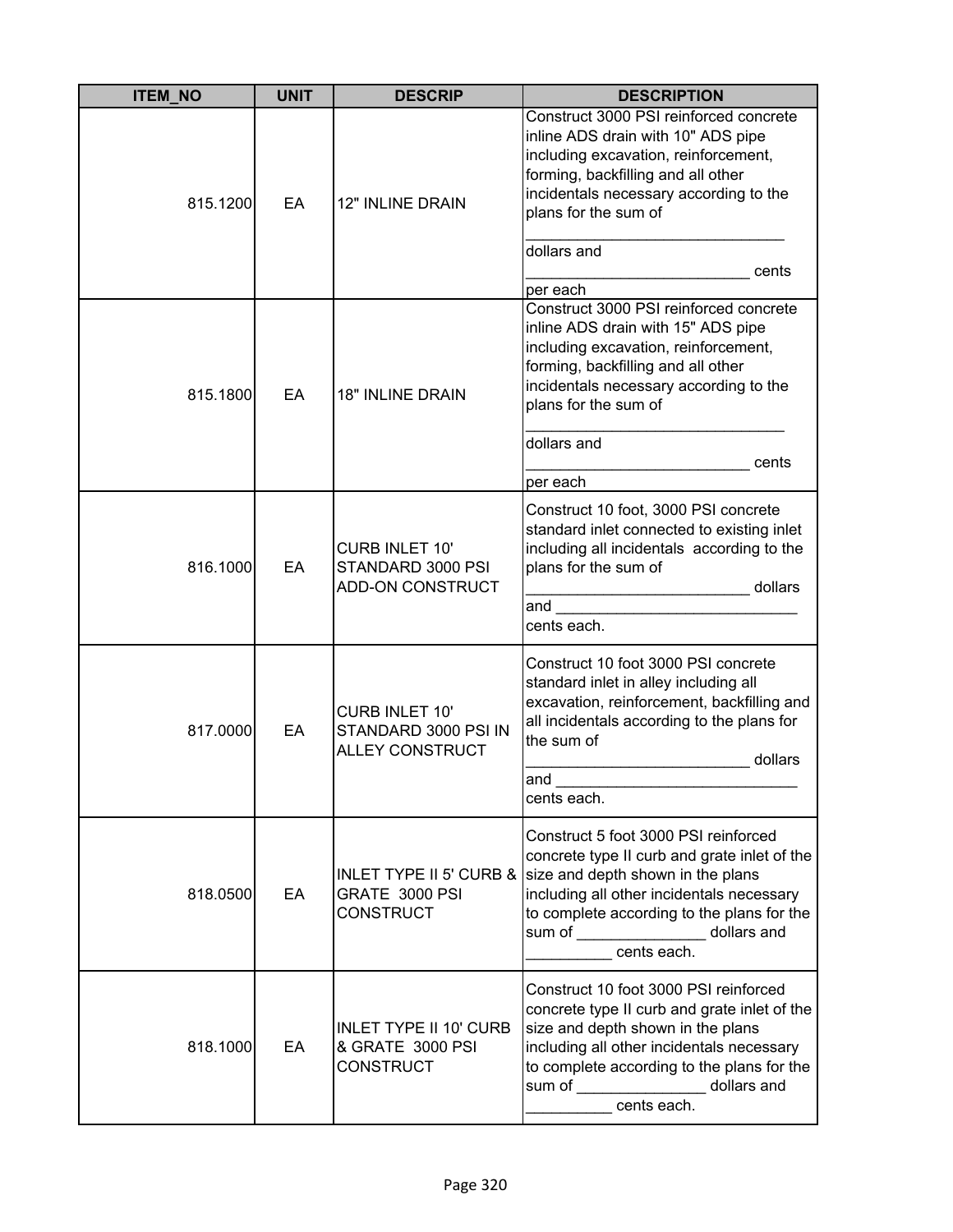| <b>ITEM NO</b> | <b>UNIT</b> | <b>DESCRIP</b>                                                        | <b>DESCRIPTION</b>                                                                                                                                                                                                                                                                                                        |
|----------------|-------------|-----------------------------------------------------------------------|---------------------------------------------------------------------------------------------------------------------------------------------------------------------------------------------------------------------------------------------------------------------------------------------------------------------------|
| 818.1500       | EA          | <b>INLET TYPE II 15' CURB</b><br>& GRATE 3000 PSI<br><b>CONSTRUCT</b> | Construct 15 foot 3000 PSI reinforced<br>concrete type II curb and grate inlet of the<br>size and depth shown in the plans<br>including all other incidentals necessary<br>to complete according to the plans for the<br>sum of _________________ dollars and<br>cents each.                                              |
| 819.0050       | EA          | 5' CURB INLET WITH 5'<br><b>EXTENSION</b><br><b>CONSTRUCT</b>         | Construct 5 foot TxDOT Type II curb inlet<br>and 5 foot extension including all<br>excavation, forming, reinforcing steel,<br>backfilling and all incidentals according to<br>the plans for the sum of<br>dollars<br>_________________________________ dollars<br>and __________________________________<br>cents each.   |
| 819.1000       | EA          | TYPE 'C' INLET WITH<br>TYPE 'E' EXTENSION<br><b>CONSTRUCT</b>         | Construct Type 'C' inlet with Type 'E'<br>extension including all incidentals<br>according to the plans for the sum of<br>cents each.                                                                                                                                                                                     |
| 819.3000       | EA          | NYLOPLAST 30" DOME<br><b>GRATE CONSTRUCT</b>                          | Construct 30 inch nyloplast dome grate<br>and frame inlet including all incidentals<br>according to the plans for the sum of<br>_____________________________ dollars<br>and<br>cents each.                                                                                                                               |
| 820.0510       | EA          | INLET TOP 5' REMOVE<br>& REPLACE                                      | For removing an existing damaged top for<br>a 5 foot wide inlet to the bottom of the<br>throat paving, and replacing it with a new<br>inlet top of 3000 psi compressive strength<br>concrete for the sum of<br>dollars and<br>cents each.                                                                                 |
| 820.0511       | EA          | INLET TOP 5' REMOVE &<br><b>REPLACE</b>                               | For removing an existing damaged top for<br>a 5 foot wide inlet to the bottom of the<br>throat paving, and replacing it with a new<br>inlet top of 3600 PSI reinforced Class C<br>concrete all according to the plans,<br>specifications and details for the for the<br>sum of<br>dollars and <u>entitled</u> cents each. |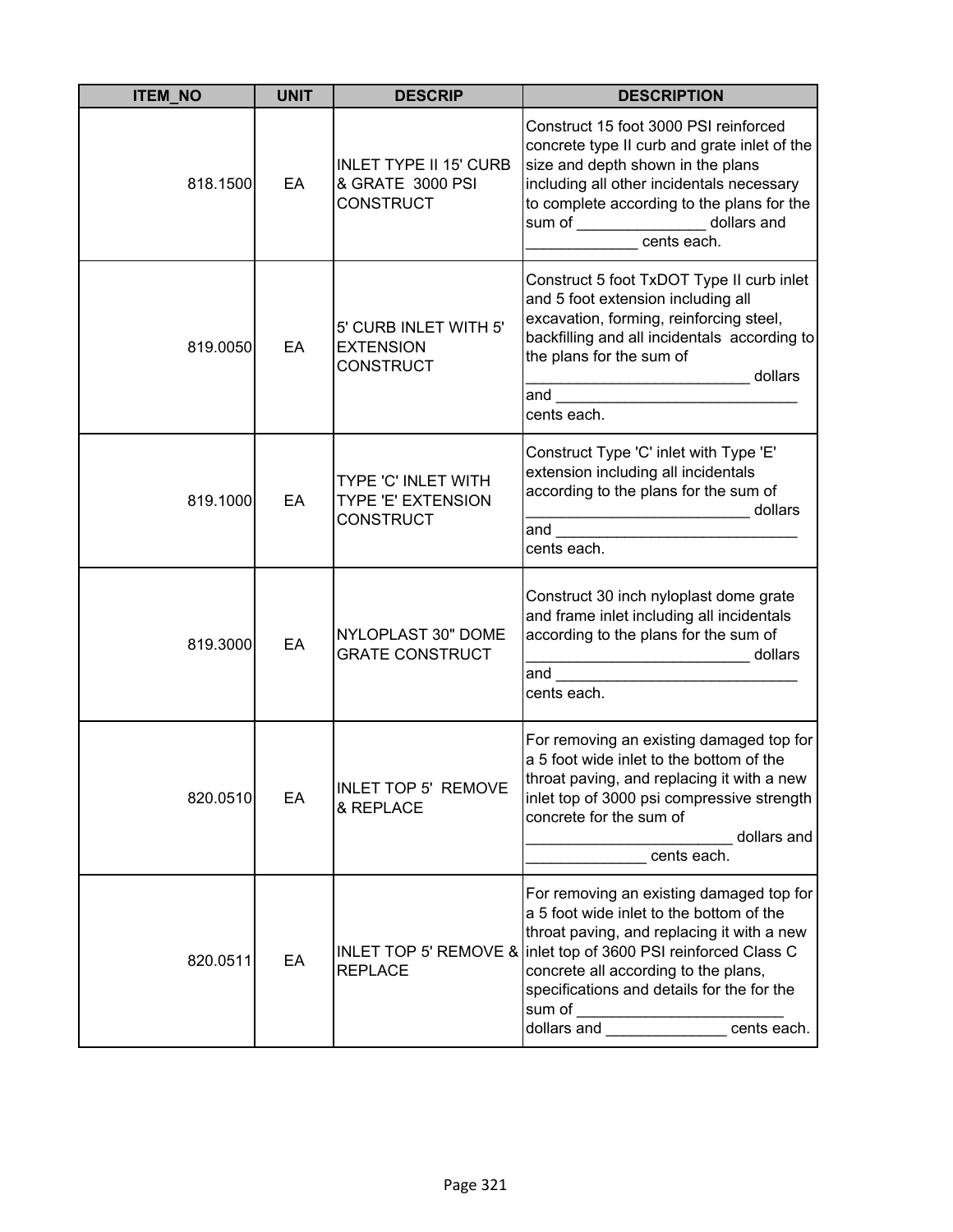| <b>ITEM NO</b> | <b>UNIT</b> | <b>DESCRIP</b>                                        | <b>DESCRIPTION</b>                                                                                                                                                                                                                                                       |
|----------------|-------------|-------------------------------------------------------|--------------------------------------------------------------------------------------------------------------------------------------------------------------------------------------------------------------------------------------------------------------------------|
| 820.1010       | EA          | <b>INLET TOP 10' REMOVE</b><br>& REPLACE              | For removing an existing damaged top for<br>a 10 foot wide inlet to the bottom of the<br>throat paving, and replacing it with a new<br>inlet top of 3000 psi compressive strength<br>concrete for the sum of<br>dollars and<br>cents each.                               |
| 820.1011       | EA          | <b>INLET TOP 10' REMOVE</b><br>& REPLACE              | For removing an existing damaged top for<br>a 10 foot wide inlet to the bottom of the<br>throat paving, and replacing it with a new<br>inlet top of 3600 psi compressive strength<br>concrete for the sum of<br>dollars and<br>cents each.                               |
| 820.1510       | EA          | <b>INLET TOP 15' REMOVE</b><br>& REPLACE              | For removing an existing damaged top for<br>a 15 foot wide inlet to the bottom of the<br>throat paving, and replacing it with a new<br>inlet top of 3000 psi compressive strength<br>concrete for the sum of<br>dollars and<br>cents each.                               |
| 820.1511       | EA          | <b>INLET TOP 15' REMOVE</b><br>& REPLACE              | For removing an existing damaged top for<br>a 15 foot wide inlet to the bottom of the<br>throat paving, and replacing it with a new<br>inlet top of 3600 psi compressive strength<br>concrete for the sum of<br>dollars and<br>cents each.                               |
| 820.2001       | EA          | CURB INLET 20'<br>STANDARD CLASS "C"<br>PSI CONSTRUCT | Construct double 10 foot, Class "C"<br>concrete standard curb inlet including all<br>excavation, reinforcement, backfilling and<br>all other incidentals necessary according<br>to the plans, specifications and details for<br>the sum of<br>dollars<br>and cents each. |
| 820.2010       | EA          | <b>INLET TOP 20' REMOVE</b><br>& REPLACE              | For removing an existing damaged top for<br>a 20 foot wide inlet to the bottom of the<br>throat paving, and replacing it with a new<br>inlet top of 3000 psi compressive strength<br>concrete for the sum of<br>dollars and<br>cents each.                               |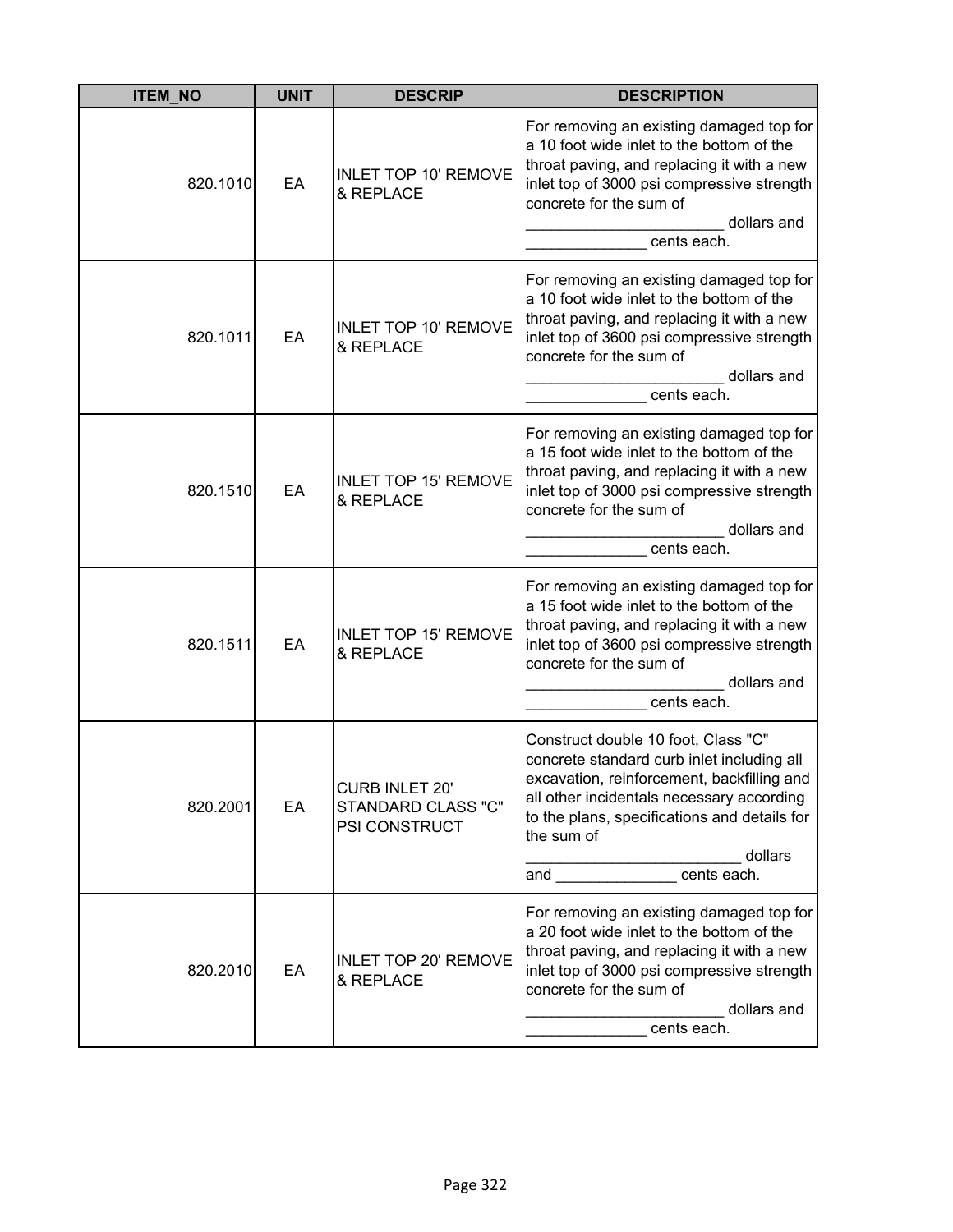| <b>ITEM_NO</b> | <b>UNIT</b> | <b>DESCRIP</b>                                                                                 | <b>DESCRIPTION</b>                                                                                                                                                                                                                                                                                |
|----------------|-------------|------------------------------------------------------------------------------------------------|---------------------------------------------------------------------------------------------------------------------------------------------------------------------------------------------------------------------------------------------------------------------------------------------------|
| 820.2011       | EA          | <b>INLET TOP 20' REMOVE</b><br>& REPLACE                                                       | For removing an existing damaged top for<br>a 20 foot wide inlet to the bottom of the<br>throat paving, and replacing it with a new<br>inlet top of 3600 psi compressive strength<br>concrete for the sum of<br>dollars and<br>cents each.                                                        |
| 821.1010       | EA          | INLET TOP TYPE I "Y"<br><b>REMOVE &amp; REPLACE</b>                                            | For removing an existing damaged top for<br>a Type I "Y" inlet to the bottom of the<br>throat paving, and replacing it with a new<br>inlet top of 3000 psi compressive strength<br>concrete for the sum of<br>dollars and<br>cents each.                                                          |
| 821.1011       | EA          | <b>INLET TOP TYPE I "Y"'</b><br><b>REMOVE &amp; REPLACE</b>                                    | For removing an existing damaged top for<br>a Type I "Y" inlet to the bottom of the<br>throat paving, and replacing it with a new<br>inlet top of 3600 PSI reinforced Class C<br>concrete all according to the plans,<br>specifications and details for the sum of<br>dollars and<br>cents each.  |
| 821.2010       | EA          | INLET TOP TYPE II "Y"<br><b>REMOVE &amp; REPLACE</b>                                           | For removing an existing damaged top for<br>a Type II "Y" inlet to the bottom of the<br>throat paving, and replacing it with a new<br>inlet top of 3000 psi compressive strength<br>concrete for the sum of<br>dollars and<br>cents each.                                                         |
| 821.2011       | EA          | <b>INLET TOP TYPE II "Y"'</b><br><b>REMOVE &amp; REPLACE</b>                                   | For removing an existing damaged top for<br>a Type II "Y" inlet to the bottom of the<br>throat paving, and replacing it with a new<br>inlet top of 3600 PSI reinforced Class C<br>concrete all according to the plans,<br>specifications and details for the sum of<br>dollars and<br>cents each. |
| 822.0001       | EA          | <b>INLET TOP REMOVE &amp;</b><br><b>REPLACE WITH</b><br><b>TEMPORARY GRATE</b><br><b>INLET</b> | Convert curb inlet to grate box, including<br>all incidentals necessary according to the<br>plans for the sum of<br>dollars and<br>cents each.                                                                                                                                                    |
| 822.0500       | EA          | <b>CURB INLET 5' TO</b><br><b>JUNCTION BOX</b><br><b>CONVERT</b>                               | Convert 5' curb inlet to junction box,<br>including all incidentals necessary<br>according to the plans for the sum of<br>cents each.                                                                                                                                                             |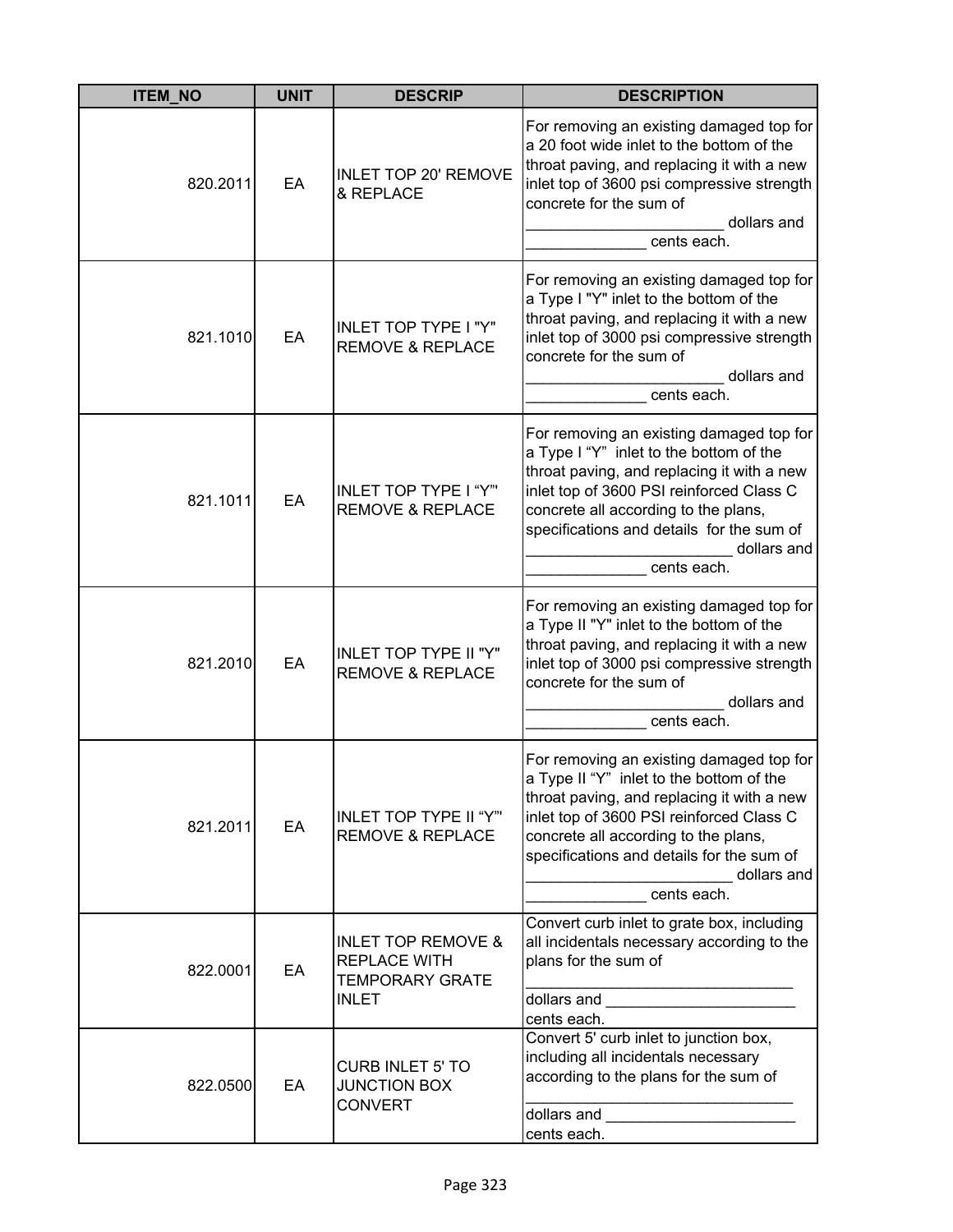| <b>ITEM_NO</b> | <b>UNIT</b> | <b>DESCRIP</b>                                                                     | <b>DESCRIPTION</b>                                                                                                                                                                                                                                                       |
|----------------|-------------|------------------------------------------------------------------------------------|--------------------------------------------------------------------------------------------------------------------------------------------------------------------------------------------------------------------------------------------------------------------------|
| 823.0000       | <b>VF</b>   | ADD EXTRA DEPTH TO<br><b>VARIOUS TYPE OF</b><br><b>INLETS</b>                      | Add extra depth to various type of inlets<br>all according to the plans, specifications<br>and details for the sum of<br>dollars and<br>cents per vertical foot.                                                                                                         |
| 824.0805       | EA          | PLUG EXISTING 08 x05<br><b>RCB</b>                                                 | For furnishing all materials, labor and<br>equipment to plug existing 8' x 5'<br>reinforced concrete box, complete for the<br>sum of<br>dollars and<br>cents each.                                                                                                       |
| 824.1004       | EA          | PLUG EXISTING 10X04<br><b>RCB</b>                                                  | For furnishing all materials, labor and<br>equipment to plug existing reinforced<br>concrete box, complete for the sum of<br>dollars and<br>cents each.                                                                                                                  |
| 824.1005       | EA          | PLUG EXISTING 10x05<br><b>RCB</b>                                                  | For furnishing all materials, labor and<br>equipment to plug existing reinforced<br>concrete box, complete for the sum of<br>dollars and<br>cents each.                                                                                                                  |
| 825.0000       | EA          | <b>COLLARS CONCRETE</b><br><b>FURNISH AND INSTALL</b>                              | Furnish and install concrete collars all<br>according to the plans for the sum of<br>dollars and<br>cents each.                                                                                                                                                          |
| 826.0000       | EA          | SPECIAL GRATE INLET                                                                | Furnish and install special grate inlet<br>according to the plans, specifications and<br>details including all necessary incidentals<br>to complete in place for the sum of<br>dollars and __________________ cents per<br>each.                                         |
| 830.0500       | SY          | <b>CHANNEL PAVING 5"</b><br><b>INCLUDE ROCK &amp;</b><br><b>BACKFILL CONSTRUCT</b> | Construct 5" 3000 PSI reinforced conc.<br>channel paving including rock<br>embedment and all incidentals necessary<br>to complete according to the plans for the<br>sum of<br>.<br>dollars and <b>contract the contract of the contract</b><br>cents<br>per square yard. |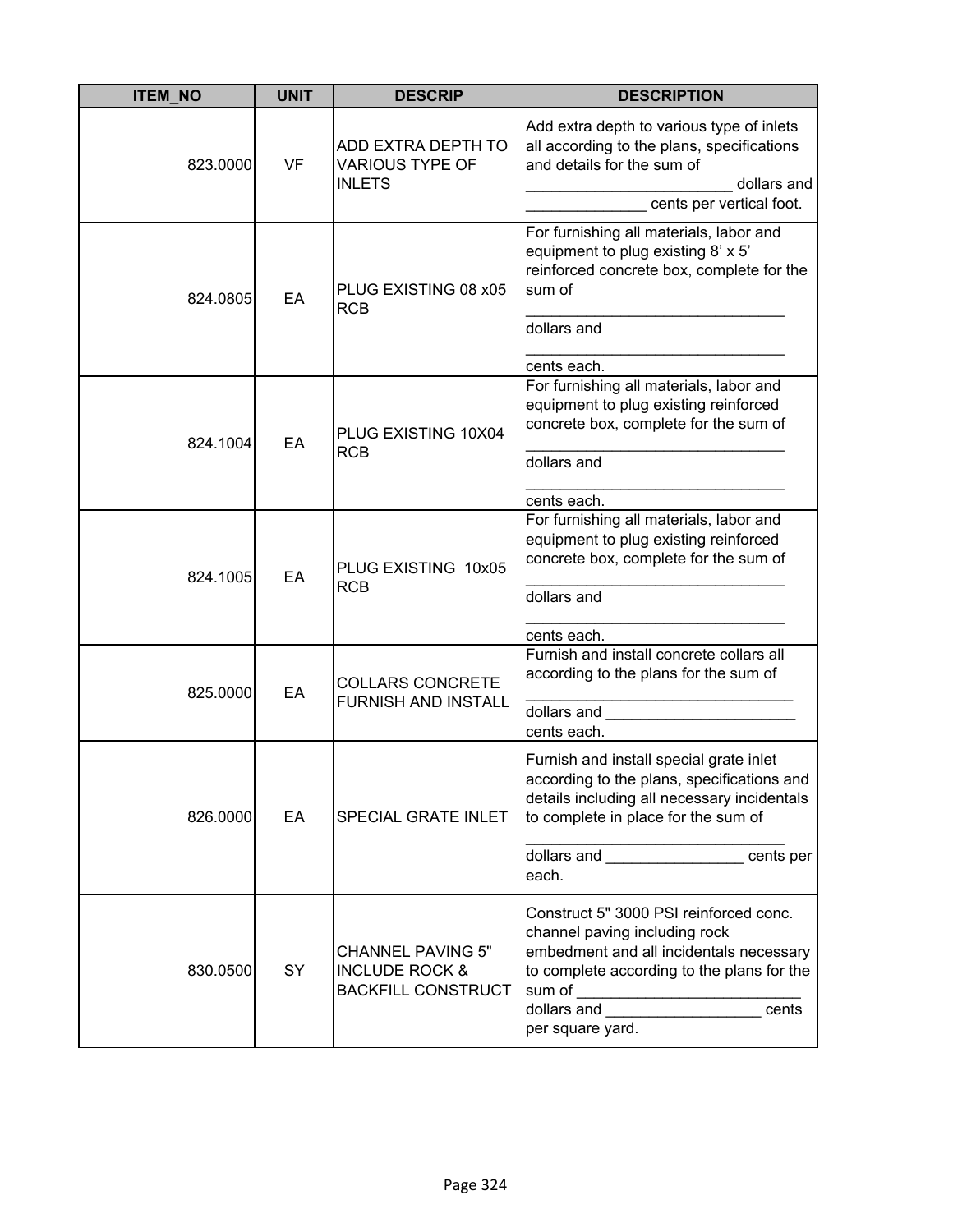| <b>ITEM_NO</b> | <b>UNIT</b> | <b>DESCRIP</b>                                                                     | <b>DESCRIPTION</b>                                                                                                                                                                                                                             |
|----------------|-------------|------------------------------------------------------------------------------------|------------------------------------------------------------------------------------------------------------------------------------------------------------------------------------------------------------------------------------------------|
| 830.0506       | SY          | <b>CHANNEL PAVING 5"</b><br>RANGE 0-10 SY<br><b>CONSTRUCT</b>                      | Construct 5" 3000 PSI reinforced conc.<br>channel paving including all incidentals<br>necessary, in which the placement area is<br>0-10 square yards, according to the plans<br>for the sum of<br>dollars<br>and<br>cents per square<br>yard.  |
| 830.0507       | SY          | <b>CHANNEL PAVING 5"</b><br><b>RANGE 11 - 50 SY</b><br><b>CONSTRUCT</b>            | Construct 5" 3000 PSI reinforced conc.<br>channel paving including all incidentals<br>necessary, in which the placement area is<br>11-50 square yards, according to the<br>plans for the sum of<br>dollars<br>and<br>cents per square<br>yard. |
| 830.0508       | SY          | <b>CHANNEL PAVING 5"</b><br>RANGE OVER 50 SY<br><b>CONSTRUCT</b>                   | Construct 5" 3000 PSI reinforced conc.<br>channel paving including all incidentals<br>necessary, in which the placement area is<br>over 50 square yards, according to the<br>plans for the sum of<br>dollars and<br>cents per square yard.     |
| 830.0600       | SY          | <b>CHANNEL PAVING 6"</b><br><b>INCLUDE ROCK &amp;</b><br><b>BACKFILL CONSTRUCT</b> | Construct 6" 3000 PSI reinforced<br>conc.channel paving including all rock or<br>granular embedment and all incidentals<br>necessary to complete according to the<br>plans for the sum of<br>dollars<br>cents per<br>and<br>square yard.       |
| 830.0606       | SY          | <b>CHANNEL PAVING 6"</b><br><b>RANGE 0 - 10 SY</b><br><b>CONSTRUCT</b>             | Construct 6" 3000 PSI reinforced conc.<br>channel paving including all incidentals<br>necessary, in which the placement area is<br>0-10 square yards, according to the plans<br>for the sum of<br>dollars<br>cents per square<br>and<br>yard.  |
| 830.0607       | SY          | <b>CHANNEL PAVING 6"</b><br><b>RANGE 11 - 50 SY</b><br><b>CONSTRUCT</b>            | Construct 6" 3000 PSI reinforced conc.<br>channel paving including all incidentals<br>necessary, in which the placement area is<br>11-50 square yards, according to the<br>plans for the sum of<br>dollars<br>and<br>cents per square<br>yard. |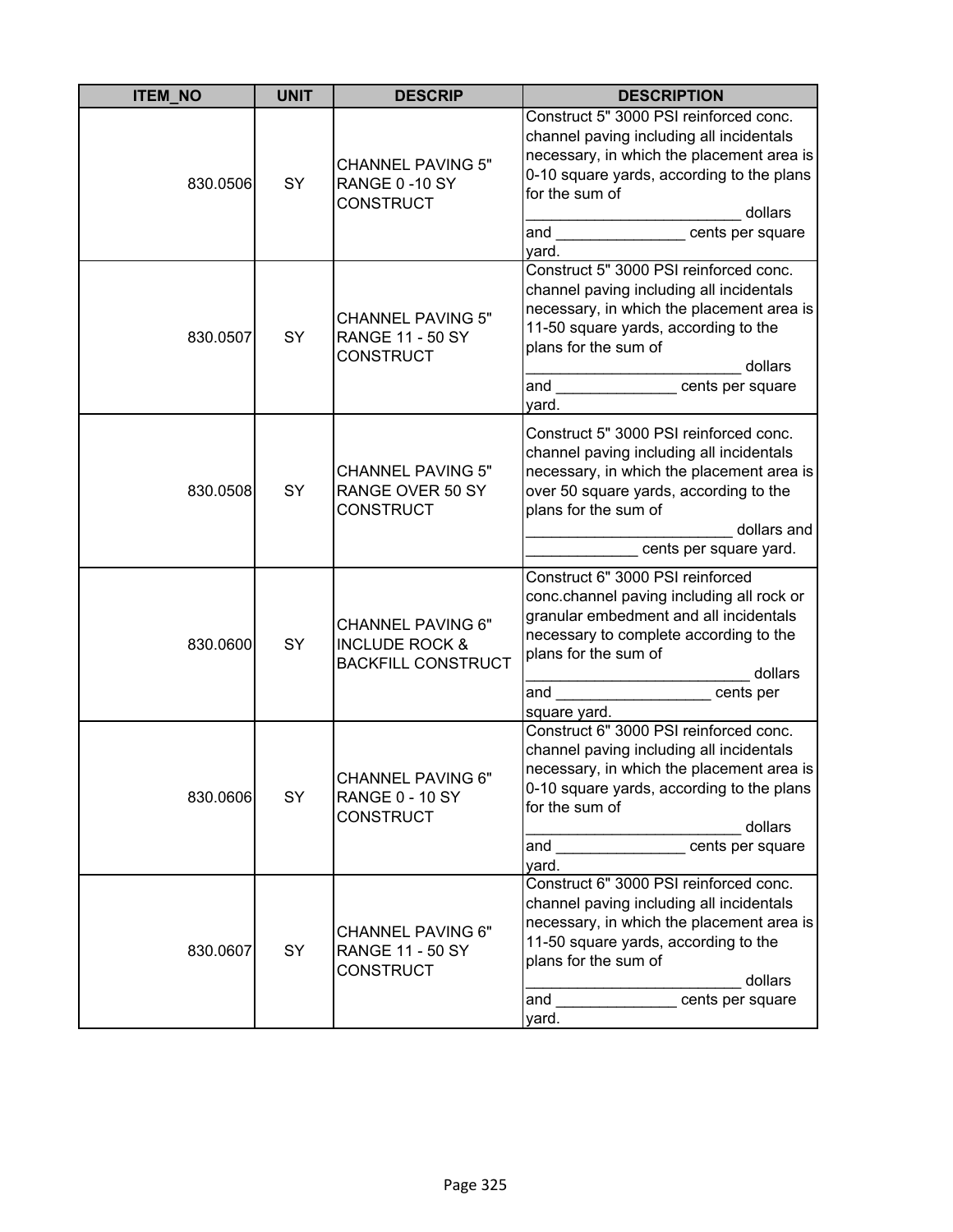| <b>ITEM NO</b> | <b>UNIT</b> | <b>DESCRIP</b>                                                                      | <b>DESCRIPTION</b>                                                                                                                                                                                                                                                                          |
|----------------|-------------|-------------------------------------------------------------------------------------|---------------------------------------------------------------------------------------------------------------------------------------------------------------------------------------------------------------------------------------------------------------------------------------------|
| 830.0608       | SY          | <b>CHANNEL PAVING 6"</b><br>RANGE > 50 SY<br><b>CONSTRUCT</b>                       | Construct 6" 3000 PSI reinforced conc.<br>channel paving including all incidentals<br>necessary, in which the placement area is<br>over 50 square yards, according to the<br>plans for the sum of<br>dollars and<br>cents per square yard.                                                  |
| 830.0609       | SY          | <b>CHANNEL PAVING 6"</b><br><b>RANGE 0 - 10 SY</b><br><b>CONSTRUCT</b>              | Construct 6" 3600 PSI reinforced CL C<br>concrete channel paving including all<br>incidentals necessary, in which the<br>placement area is 0-10 square yards, all<br>according to the plans, specifications and<br>details for the sum of<br>dollars<br>and<br>cents per square<br>yard.    |
| 830.0610       | SY          | <b>CHANNEL PAVING 6"</b><br><b>RANGE 11 - 50 SY</b><br><b>CONSTRUCT</b>             | Construct 6" 3600 PSI reinforced CL C<br>concrete channel paving including all<br>incidentals necessary, in which the<br>placement area is 11-50 square yards, all<br>according to the plans, specifications and<br>details for the sum of<br>dollars<br>cents per square<br>and<br>yard.   |
| 830.0611       | SY          | <b>CHANNEL PAVING 6"</b><br>RANGE 51 - 100 SY<br><b>CONSTRUCT</b>                   | Construct 6" 3600 PSI reinforced CL C<br>concrete channel paving including all<br>incidentals necessary, in which the<br>placement area is 51-100 square yards,<br>all according to the plans, specifications<br>and details for the sum of<br>dollars<br>and<br>cents per square<br>yard.  |
| 830.0612       | SY          | <b>CHANNEL PAVING 6"</b><br><b>RANGE &gt; 101 SY</b><br><b>CONSTRUCT</b>            | Construct 6" 3600 PSI reinforced CL C<br>concrete channel paving including all<br>incidentals necessary, in which the<br>placement area is 101-150 square yards,<br>all according to the plans, specifications<br>and details for the sum of<br>dollars<br>cents per square<br>and<br>yard. |
| 830.1200       | SY          | <b>CHANNEL PAVING 12"</b><br><b>INCLUDE ROCK &amp;</b><br><b>BACKFILL CONSTRUCT</b> | Construct 12" 3000 PSI reinforced<br>conc.channel paving including all rock or<br>granular embedment and all incidentals<br>necessary to complete according to the<br>plans for the sum of<br>dollars<br>cents per<br>and<br>square yard.                                                   |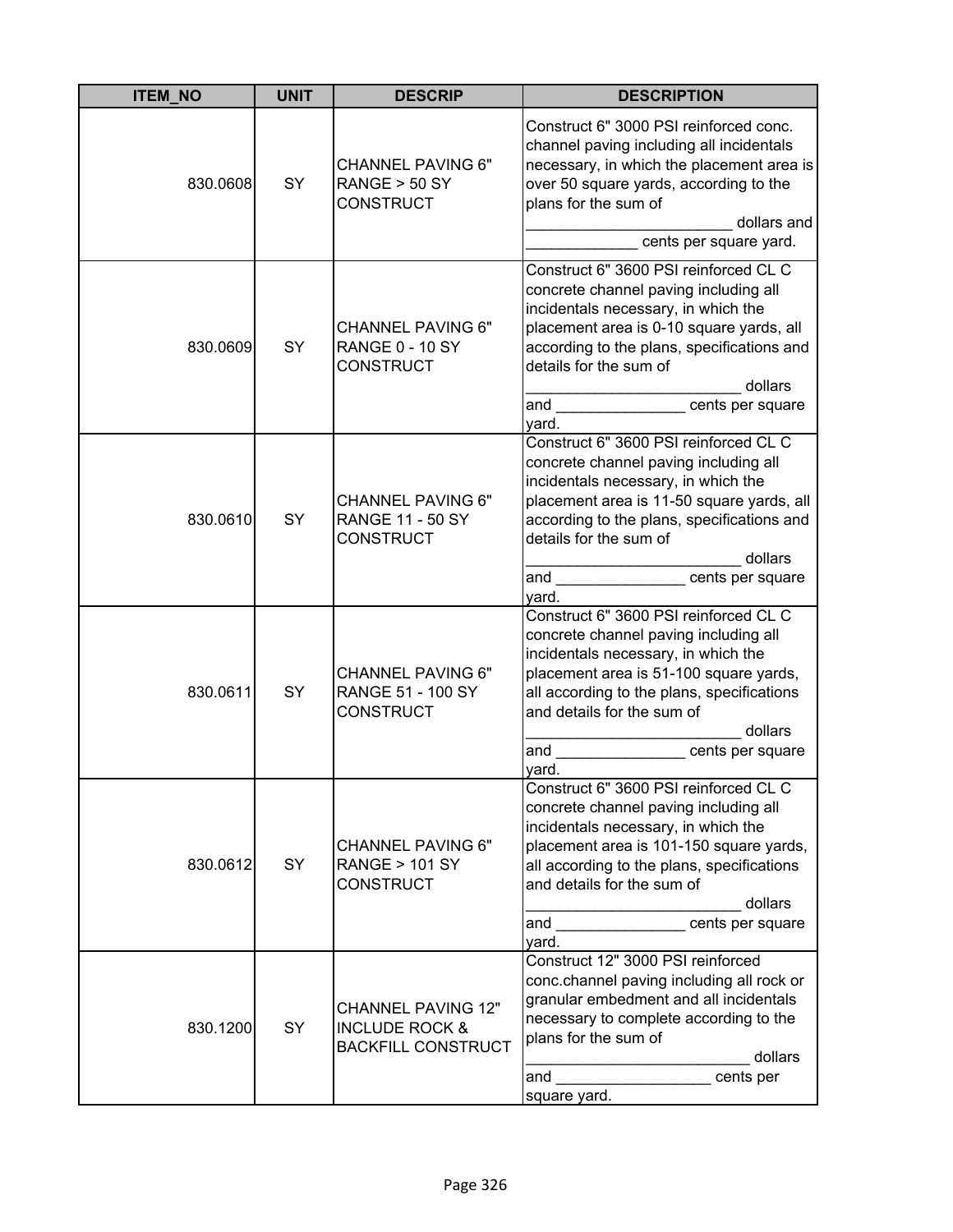| <b>ITEM_NO</b> | <b>UNIT</b> | <b>DESCRIP</b>                                                                                                      | <b>DESCRIPTION</b>                                                                                                                                                                                                                        |
|----------------|-------------|---------------------------------------------------------------------------------------------------------------------|-------------------------------------------------------------------------------------------------------------------------------------------------------------------------------------------------------------------------------------------|
| 831.0000       | <b>SF</b>   | <b>ARTICULATED</b><br><b>CONCRETE BLOCKS</b><br><b>FURNISH AND INSTALL</b>                                          | <b>Furnish and Install Articulated Concrete</b><br>Blocks including all incidentals necessary<br>to complete according to the plans for the<br>per square feet.                                                                           |
| 832.0000       | <b>SF</b>   | <b>CONCRETE</b><br><b>SEGMENTAL</b><br><b>RETAINING WALL</b><br><b>FURNISH AND INSTALL</b>                          | Furnish and Install Concrete Segmental<br>Retaining Wall including all incidentals<br>necessary to complete according to the<br>plans for the sum of<br>dollars<br>and ______________________cents per<br>square feet.                    |
| 832.0001       | <b>CY</b>   | <b>CONCRETE LEVELING</b><br>PAD RETAINING WALL<br><b>FURNISH AND INSTALL</b>                                        | Furnish and Install Concrete Leveling Pad<br>for Retaining Wall including all incidentals<br>necessary to complete according to the<br>plans for the sum of<br>________________ dollars<br>cubic yard.                                    |
| 832.0100       | <b>CY</b>   | CONCRETE LEVELING<br>PAD FOR SEGMENTAL<br><b>RETAINING WALL</b><br><b>FURNISH AND INSTALL</b>                       | Furnish and Install Concrete Leveling Pad<br>for Segmental Retaining Wall including all<br>incidentals necessary to complete<br>according to the plans for the sum of<br>dollars<br>and ________________________cents per<br>square feet. |
| 832.0200       | <b>AC</b>   | <b>BUSHES, SHRUBS &amp;</b><br><b>TREES CLEAR &amp; GRUB</b>                                                        | For clearing, grubbing and removal of all<br>bushes, shrubs and trees etc in densely<br>wooded areas as needed for City of<br>Sachse sanitary sewer improvements<br>only, for the sum of<br>dollars and<br>cents per acre.                |
| 832.1000       | <b>SF</b>   | <b>CONCRETE</b><br><b>SEGMENTAL</b><br><b>RETAINING WALL IN</b><br><b>SMALL BLOCK FURNISH</b><br><b>AND INSTALL</b> | Furnish and Install Concrete Segmental<br>Retaining Wall in small block including all<br>incidentals necessary to complete<br>according to the plans for the sum of<br>dollars<br>and<br>cents per<br>square feet.                        |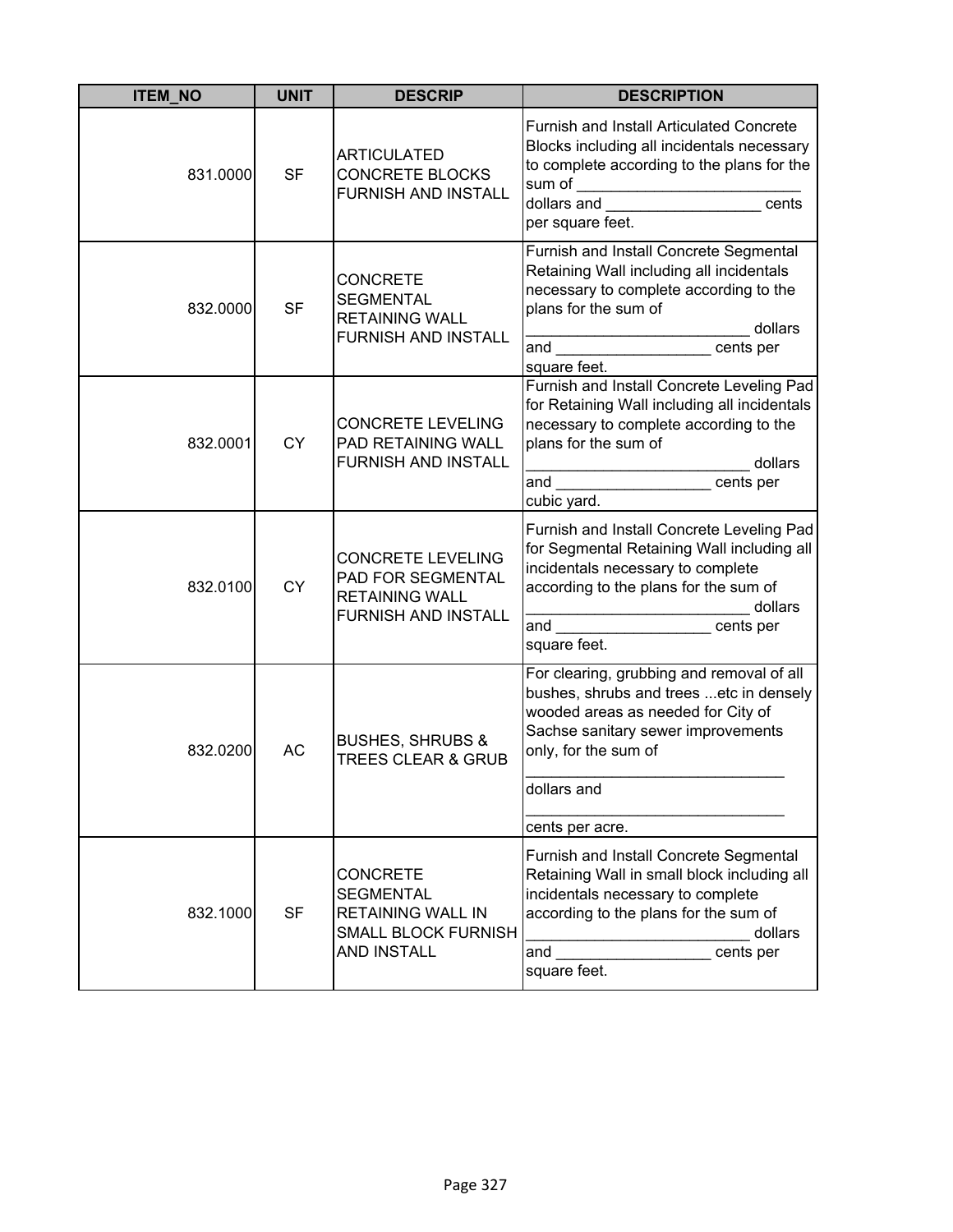| <b>ITEM_NO</b> | <b>UNIT</b> | <b>DESCRIP</b>                                           | <b>DESCRIPTION</b>                                                                                                                                                                                                                            |
|----------------|-------------|----------------------------------------------------------|-----------------------------------------------------------------------------------------------------------------------------------------------------------------------------------------------------------------------------------------------|
| 834.2322       | LF          | DUCT BANK CROSSING,<br><b>FURNISH &amp; INSTALL</b>      | Construct two 3-inch and two 2-inch<br>schedule 40PVC concrete encased duct<br>bank by open cut and all incidentals<br>necessary, according to the plans,<br>specifications, and details, complete and<br>in place for the sum of             |
|                |             |                                                          | dollars and<br>cents per linear foot.                                                                                                                                                                                                         |
| 835.0400       | EA          | <b>STORM SEW MANHOLE</b><br>4' DIA CONSTRUCT             | Construct standard 4 foot diameter<br>precast or cast in place storm sewer<br>manhole, including all incidentals<br>necessary to complete according to the<br>plans for the sum of<br>dollars<br>and<br>cents each.                           |
| 835.0500       | EA          | <b>STORM SEW MANHOLE</b><br>5' DIA CONSTRUCT             | Construct standard 5 foot diameter<br>precast or cast in place storm sewer<br>manhole, including all incidentals<br>necessary to complete according to the<br>plans for the sum of<br>dollars<br>and<br>cents each.                           |
| 835.0600       | EA          | <b>STORM SEW MANHOLE</b><br>6' DIA CONSTRUCT             | Construct standard 6 foot diameter<br>precast or cast in place storm sewer<br>manhole, including all incidentals<br>necessary to complete according to the<br>plans for the sum of<br>dollars<br>and<br>cents each.                           |
| 836.0000       | <b>CY</b>   | <b>MANHOLE TXDOT TYPE</b><br>"M" 3600 PSI CONST.         | Construct one (1) TxDOT Type "M"<br>manholes (MH-M) to be constructed of<br>3600 psi reinforced concrete for the sum<br>of _______________________________dollars<br>and ________________cents per cubic yard.                                |
| 836.0001       | <b>CY</b>   | MANHOLE TXDOT TYPE<br>"M" 3600 PSI RANGE 0-<br>10 CONST. | Construct one (1) TxDOT Type "M"<br>manholes (MH-M) to be constructed of<br>3600 psi reinforced concrete in which the<br>total concrete volume is in the range of 0-<br>10 cubic yards for the sum of<br>dollars and<br>cents per cubic yard. |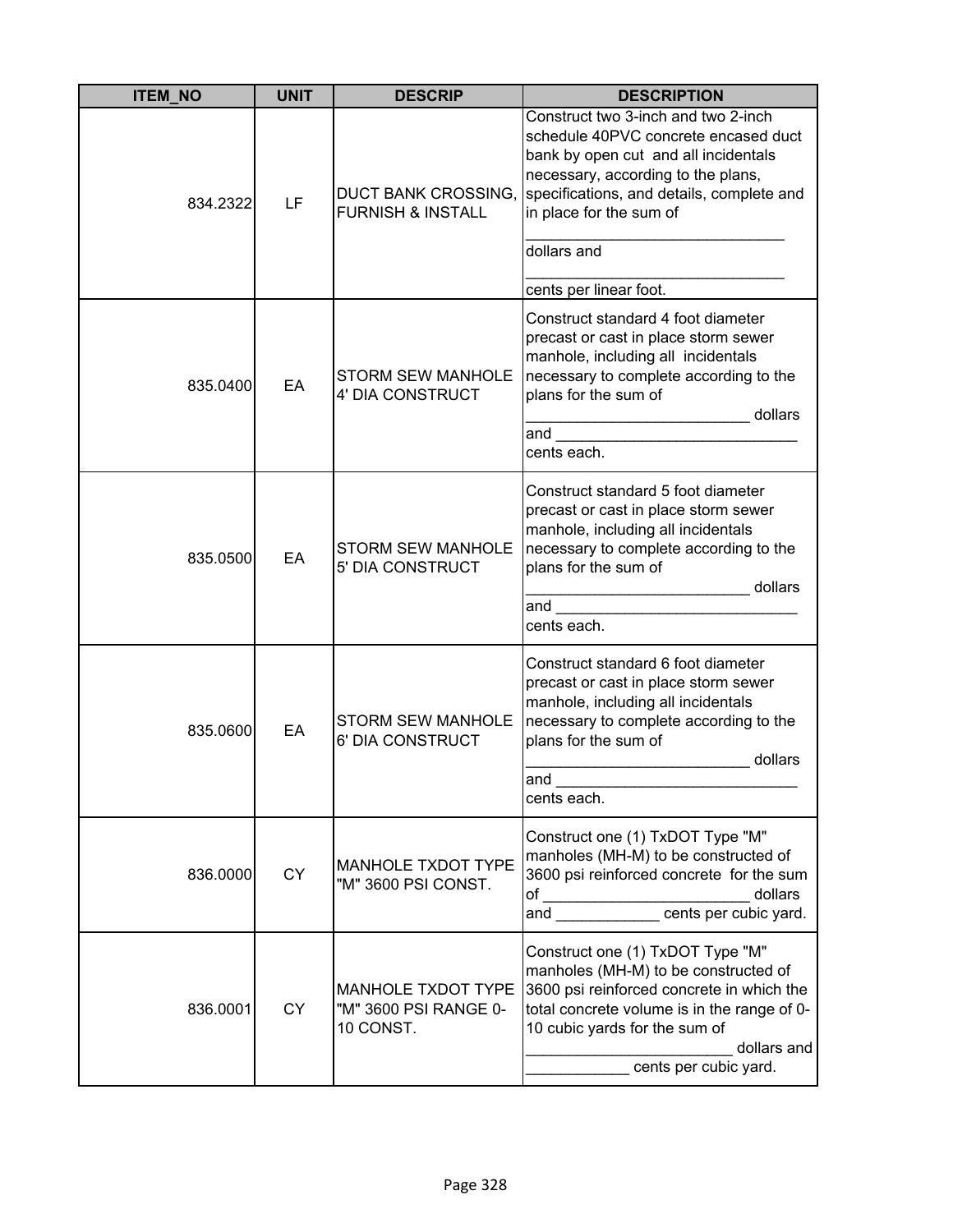| <b>ITEM_NO</b> | <b>UNIT</b> | <b>DESCRIP</b>                                                       | <b>DESCRIPTION</b>                                                                                                                                                                                                                              |
|----------------|-------------|----------------------------------------------------------------------|-------------------------------------------------------------------------------------------------------------------------------------------------------------------------------------------------------------------------------------------------|
| 836.0002       | <b>CY</b>   | <b>MANHOLE TXDOT TYPE</b><br>"M" 3600 PSI RANGE 11-<br>20 CONST.     | Construct one (1) TxDOT Type "M"<br>manholes (MH-M) to be constructed of<br>3600 psi reinforced concrete in which the<br>total concrete volume is in the range of 11-<br>20 cubic yards for the sum of<br>dollars and<br>cents per cubic yard.  |
| 836.0003       | <b>CY</b>   | MANHOLE TXDOT TYPE<br>"M" RANGE 10-15<br>CONST.                      | Construct one (1) TxDOT Type "M"<br>manholes (MH-M) to be constructed of<br>3600 psi reinforced concrete in which the<br>total concrete volume is 10-15 cubic yards<br>for the sum of<br>dollars and<br>cents per cubic yard.                   |
| 836.0004       | <b>CY</b>   | MANHOLE TXDOT TYPE<br>"M" 3600 PSI RANGE 15-<br>20 CONST.            | Construct one (1) TxDOT Type "M"<br>manholes (MH-M) to be constructed of<br>3600 psi reinforced concrete in which the<br>total concrete volume is in the range of 15-<br>20 cubic yards for the sum of<br>dollars and<br>cents per cubic yard.  |
| 836.0005       | <b>CY</b>   | MANHOLE TXDOT TYPE<br>"M" 3600 PSI RANGE ><br>20 CONST.              | Construct one (1) TxDOT Type "M"<br>manholes (MH-M) to be constructed of<br>3600 psi reinforced concrete in which the<br>total concrete volume is in the range of<br>over 20 cubic yards for the sum of<br>dollars and<br>cents per cubic yard. |
| 837.0000       | EA          | STORM SEW MANHOLE<br>TYPE "B" CONSTRUCT                              | Construct standard type "B" precast or<br>cast in place storm sewer manhole,<br>including all incidentals necessary to<br>complete according to the plans for the<br>sum of<br>dollars and<br>cents<br>each.                                    |
| 837.1000       | EA          | <b>STORM SEW MANHOLE</b><br><b>SEAL TYPE "B"</b><br><b>CONSTRUCT</b> | Construct standard seal type "B" precast<br>or cast in place storm sewer manhole,<br>including all incidentals necessary to<br>complete according to the plans for the<br>sum of<br>dollars and<br>cents<br>each.                               |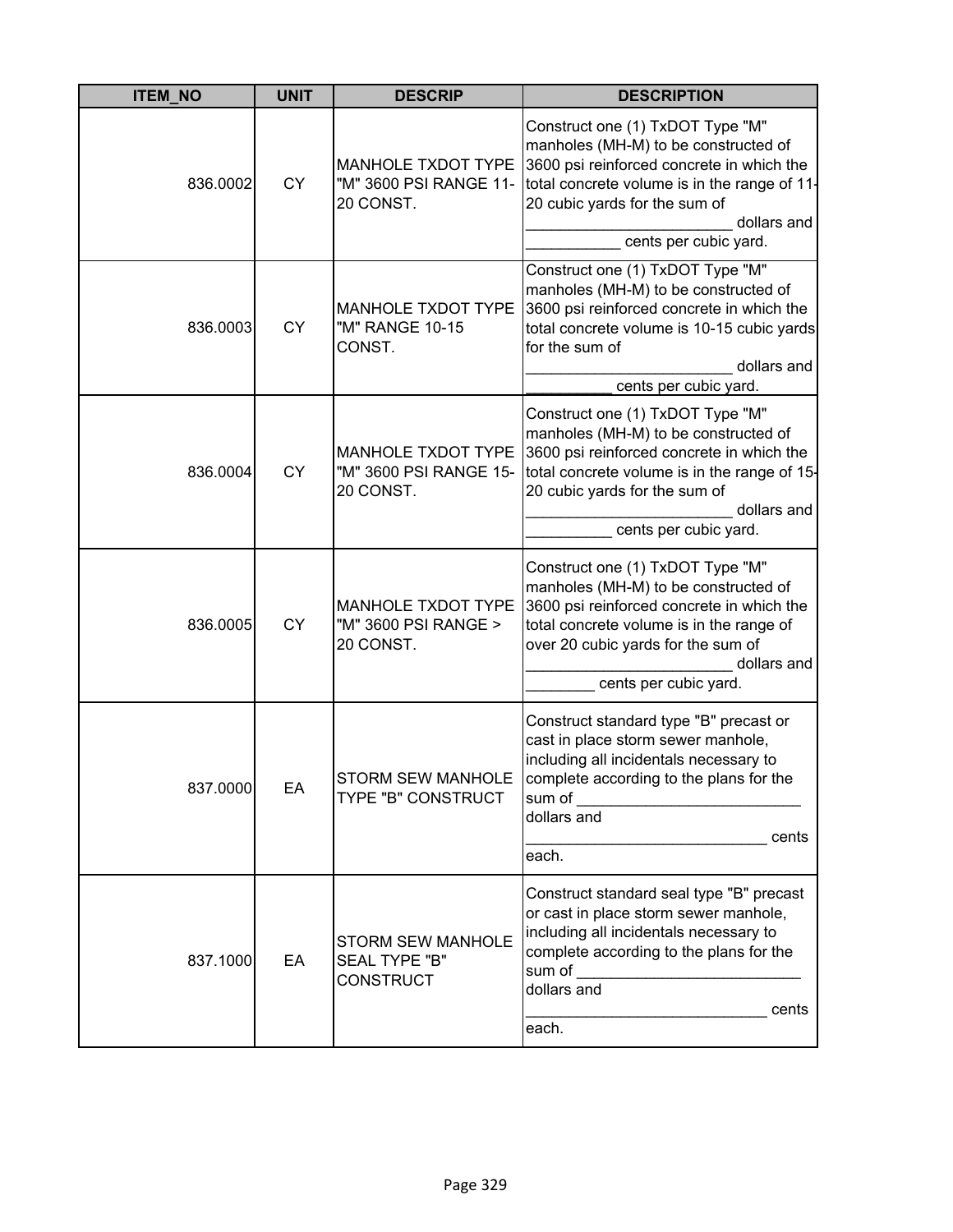| <b>ITEM NO</b> | <b>UNIT</b> | <b>DESCRIP</b>                                                                                      | <b>DESCRIPTION</b>                                                                                                                                                                                                                               |
|----------------|-------------|-----------------------------------------------------------------------------------------------------|--------------------------------------------------------------------------------------------------------------------------------------------------------------------------------------------------------------------------------------------------|
| 838.0000       | EA          | BASS & HAYS 814 FOR<br><b>HS20 LOADING GRATES</b><br>- FURNISH & INSTALL                            | Furnish and install Bass and Hays 814 for<br>HS20 Loading grates, for various type<br>inlets according to the plans and<br>specifications for the sum of<br>dollars and<br>cents<br>EACH.                                                        |
| 838.0001       | EA          | <b>BASS &amp; HAYS 400-24</b><br><b>GRATE WITH H-20</b><br><b>RATED RING - FURNISH</b><br>& INSTALL | Furnish and install Bass and Hays<br>standard cast iron 24" manhole grate with<br>H-20 traffic rated ring, including all<br>necessary incidentials, according to the<br>plans and specifications for the sum of<br>dollars and<br>cents<br>EACH. |
| 840.0000       | <b>CY</b>   | <b>STORM SEW MANHOLE</b><br>WITH A CAST IN PLACE<br><b>RISER CONSTRUCT</b>                          | Construct a storm sewer manhole with<br>cast in place riser, including all incidentals<br>necessary to complete according to the<br>plans for the sum of<br>dollars<br>and<br>cents per cubic yard.                                              |
| 845.1200       | LF          | STORM SERWER 12"<br>ADS N-12 HDPE<br>FURNISH AND INSTALL                                            | Furnish and install 12 inch ADS N-12<br>HDPE icluding all necessary incidentals<br>for the sum of<br>dollars<br>and<br>cents per<br>linear foot.                                                                                                 |
| 850.0000       | <b>CY</b>   | <b>TYPE I JUNCTION BOX</b><br>3000 PSI CONCRETE<br><b>CONSTRUCT</b>                                 | Construct 3000 PSI reinforced type I<br>junction box for storm sewer including all<br>incidentals necessary to complete<br>according to the plans for the sum of<br>dollars<br>and<br>cents per cubic yard.                                      |
| 851.0000       | <b>CY</b>   | <b>TYPE II JUNCTION BOX</b><br>3000 PSI CONCRETE<br><b>CONSTRUCT</b>                                | Construct 3000 PSI reinforced type II<br>junction box for storm sewer including all<br>incidentals necessary to complete<br>according to the plans for the sum of<br>dollars<br>and<br>cents per cubic yard.                                     |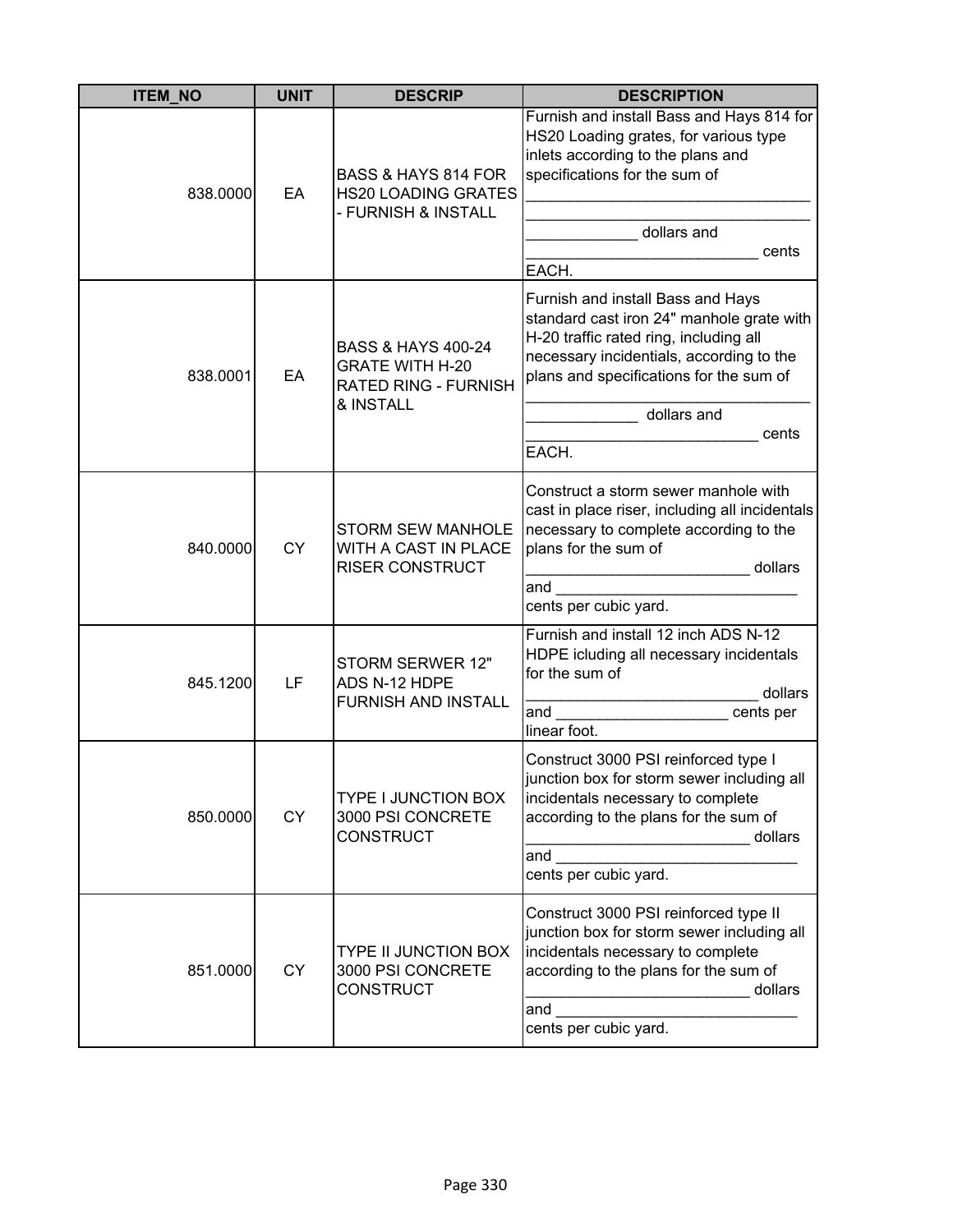| <b>ITEM_NO</b> | <b>UNIT</b> | <b>DESCRIP</b>                                                                   | <b>DESCRIPTION</b>                                                                                                                                                                                                                                                                                                                                                                                                                                                                                                                                                                                                                                                                                                   |
|----------------|-------------|----------------------------------------------------------------------------------|----------------------------------------------------------------------------------------------------------------------------------------------------------------------------------------------------------------------------------------------------------------------------------------------------------------------------------------------------------------------------------------------------------------------------------------------------------------------------------------------------------------------------------------------------------------------------------------------------------------------------------------------------------------------------------------------------------------------|
| 852.0000       | EA          | TYPE "M" STORM<br><b>SEWER MANHOLE</b><br><b>CONSTRUCT</b>                       | Construct concrete type "M" storm sewer<br>manhole including reinforcement and all<br>incidentals according to the details and<br>specifications for the sum of<br>dollars<br><u> 1989 - Johann Barnett, martin santa shekara ta 1989 - A</u><br>and the contract of the contract of the contract of the contract of the contract of the contract of the contract of the contract of the contract of the contract of the contract of the contract of the contract of the contra<br>cents each.                                                                                                                                                                                                                       |
| 853.0000       | <b>CY</b>   | STANDARD JUNCTION<br><b>BOX 3000 PSI</b><br><b>CONCRETE</b><br><b>CONSTRUCT</b>  | Construct 3000 PSI standard junction box<br>for storm sewer including all incidentals<br>necessary to complete according to the<br>plans for the sum of<br>dollars<br>and<br>cents per cubic yard.                                                                                                                                                                                                                                                                                                                                                                                                                                                                                                                   |
| 853.0804       | <b>CY</b>   | STANDARD JUNCTION<br><b>BOX 3000 PSI</b><br>CONCRETE 8' x 4'<br><b>CONSTRUCT</b> | Construct 3000 PSI standard 8' x 4'<br>junction box for storm sewer including all<br>incidentals necessary to complete<br>according to the plans for the sum of<br>dollars<br>$\begin{array}{cccccccccc} \multicolumn{2}{c}{} & \multicolumn{2}{c}{} & \multicolumn{2}{c}{} & \multicolumn{2}{c}{} & \multicolumn{2}{c}{} & \multicolumn{2}{c}{} & \multicolumn{2}{c}{} & \multicolumn{2}{c}{} & \multicolumn{2}{c}{} & \multicolumn{2}{c}{} & \multicolumn{2}{c}{} & \multicolumn{2}{c}{} & \multicolumn{2}{c}{} & \multicolumn{2}{c}{} & \multicolumn{2}{c}{} & \multicolumn{2}{c}{} & \multicolumn{2}{c}{} & \multicolumn{2}{c}{} & \multicolumn{2}{c}{} & \mult$<br>and $\qquad \qquad$<br>cents per cubic yard. |
| 853.0806       | <b>CY</b>   | STANDARD JUNCTION<br><b>BOX 3000 PSI</b><br>CONCRETE 8' x 6'<br><b>CONSTRUCT</b> | Construct 3000 PSI standard 8' x 6'<br>junction box for storm sewer including all<br>incidentals necessary to complete<br>according to the plans for the sum of<br>and<br>cents per cubic yard.                                                                                                                                                                                                                                                                                                                                                                                                                                                                                                                      |
| 853.0906       | <b>CY</b>   | STANDARD JUNCTION<br><b>BOX 3000 PSI</b><br>CONCRETE 9' x 6'<br><b>CONSTRUCT</b> | Construct 3000 PSI standard 9' x 6'<br>junction box for storm sewer including all<br>incidentals necessary to complete<br>according to the plans for the sum of<br>dollars<br>and the control of the control of the control of the control of the control of the control of the control of the control of the control of the control of the control of the control of the control of the control of the cont<br>cents per cubic yard.                                                                                                                                                                                                                                                                                |
| 853.1000       | <b>CY</b>   | STANDARD JUNCTION<br><b>BOX 4200 PSI</b><br><b>CONCRETE</b><br><b>CONSTRUCT</b>  | Construct 4200 PSI standard junction box<br>for storm sewer including all incidentals<br>necessary to complete according to the<br>plans for the sum of<br>dollars<br>and<br>cents per cubic yard.                                                                                                                                                                                                                                                                                                                                                                                                                                                                                                                   |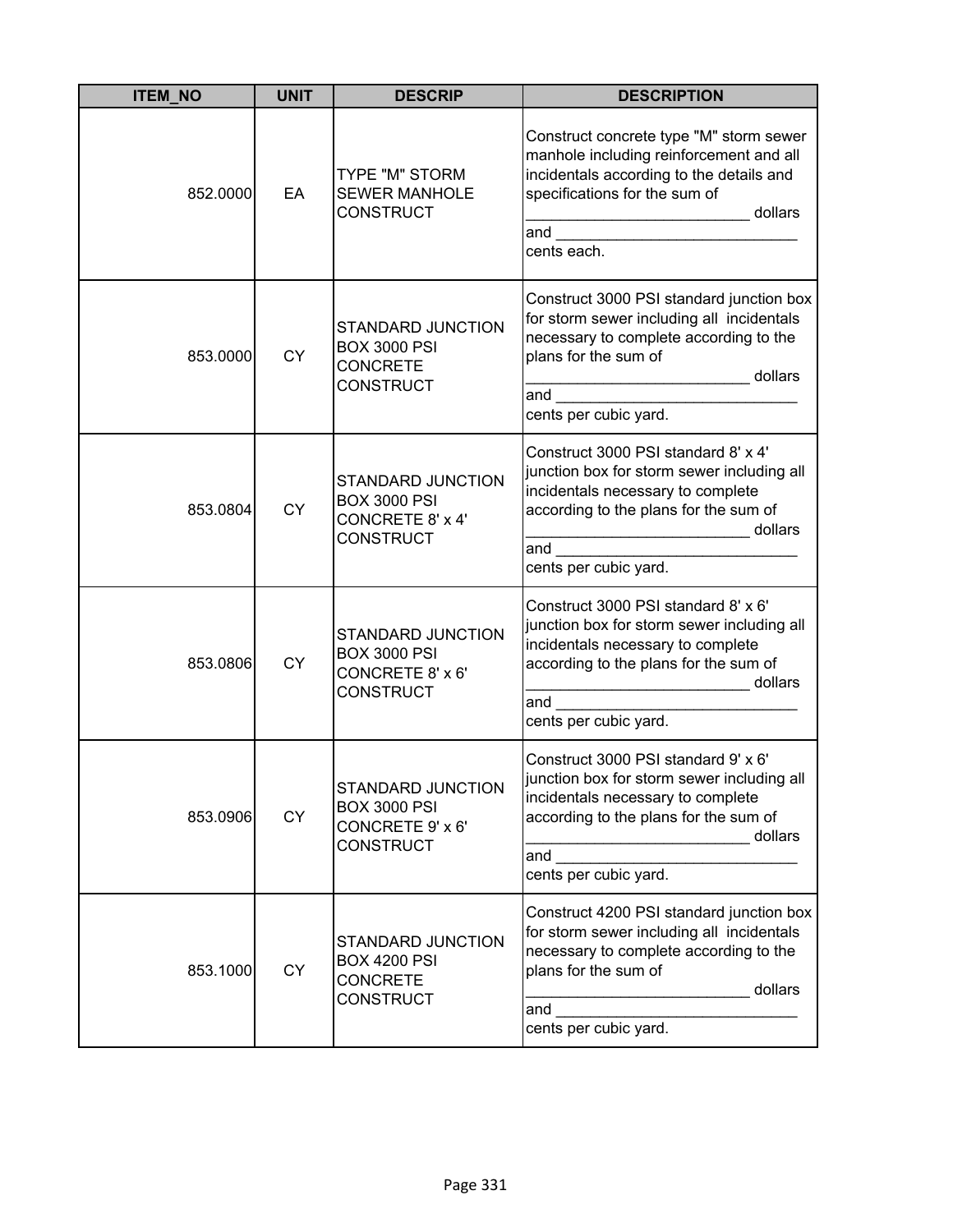| <b>ITEM_NO</b> | <b>UNIT</b> | <b>DESCRIP</b>                                                                           | <b>DESCRIPTION</b>                                                                                                                                                                                                                                                                                                                                                                                                |
|----------------|-------------|------------------------------------------------------------------------------------------|-------------------------------------------------------------------------------------------------------------------------------------------------------------------------------------------------------------------------------------------------------------------------------------------------------------------------------------------------------------------------------------------------------------------|
| 853.1104       | <b>CY</b>   | <b>STANDARD JUNCTION</b><br><b>BOX 3000 PSI</b><br>CONCRETE 11' x 4'<br><b>CONSTRUCT</b> | Construct 3000 PSI standard 11' x 4'<br>junction box for storm sewer including all<br>incidentals necessary to complete<br>according to the plans for the sum of<br>______________________________ dollars<br>and<br>cents per cubic yard.                                                                                                                                                                        |
| 853.9999       | <b>CY</b>   | <b>CLASS B CONCRETE</b><br><b>JUNCTION BOX</b><br><b>CONSTRUCT</b>                       | Construct class B concrete junction box<br>for storm sewer including all incidentals<br>necessary to complete according to the<br>plans for the sum of<br>dollars<br>.<br>and $\overline{\phantom{a}}$<br>cents per cubic yard.                                                                                                                                                                                   |
| 854.0505       | EA          | JUNCTION BOX 5' X 5'<br><b>CONSTRUCT</b>                                                 | Construct concrete junction box 5' x 5'<br>including reinforcement and all incidentals<br>according to the details and specifications<br>for the sum of<br>cents each.                                                                                                                                                                                                                                            |
| 854.0605       | EA          | JUNCTION BOX 6' X 5'<br><b>CONSTRUCT</b>                                                 | Construct concrete junction box 6' x 5'<br>including reinforcement and all incidentals<br>according to the details and specifications<br>for the sum of<br>dollars<br>and<br>cents each.                                                                                                                                                                                                                          |
| 854.1000       | EA          | NO. 1 JUNCTION BOX<br><b>CONSTRUCT</b>                                                   | Construct concrete junction box No. 1<br>including reinforcement and all incidentals<br>according to the details and specifications<br>for the sum of<br>dollars<br>and the control of the control of the control of the control of the control of the control of the control of the control of the control of the control of the control of the control of the control of the control of the cont<br>cents each. |
| 854.1508       | EA          | JUNCTION BOX 15' X<br>08' CONSTRUCT                                                      | Construct concrete junction box 15' x 08'<br>including reinforcement and all incidentals<br>according to the details and specifications<br>for the sum of<br>dollars<br>the control of the control of the control of<br>and<br>cents each.                                                                                                                                                                        |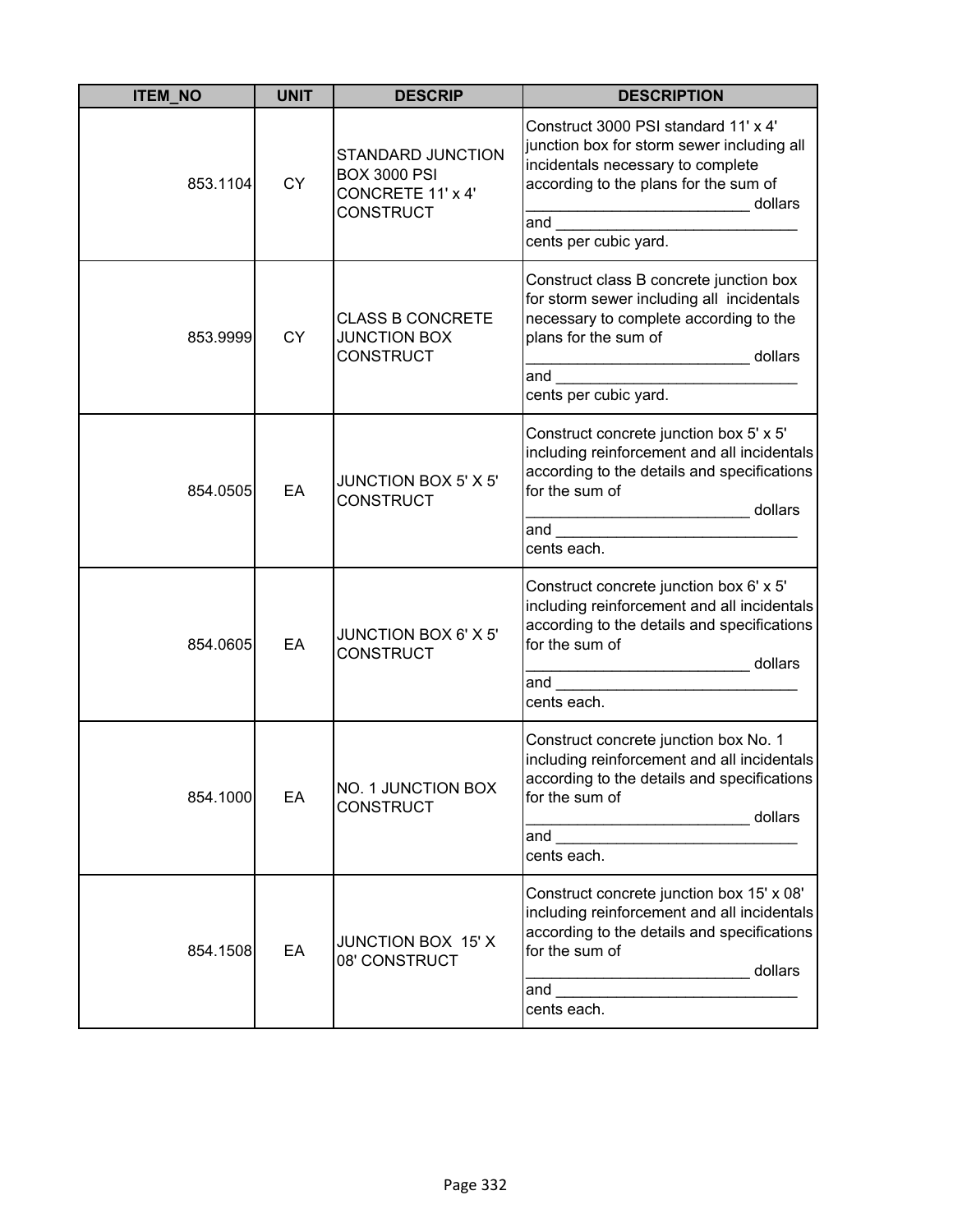| <b>ITEM_NO</b> | <b>UNIT</b> | <b>DESCRIP</b>                                                       | <b>DESCRIPTION</b>                                                                                                                                                                                                                                                                                                                                                                                                |
|----------------|-------------|----------------------------------------------------------------------|-------------------------------------------------------------------------------------------------------------------------------------------------------------------------------------------------------------------------------------------------------------------------------------------------------------------------------------------------------------------------------------------------------------------|
| 854.2000       | EA          | NO. 2 JUNCTION BOX<br><b>CONSTRUCT</b>                               | Construct concrete junction box No. 2<br>including reinforcement and all incidentals<br>according to the details and specifications<br>for the sum of<br>dollars<br>and the control of the control of the control of the control of the control of the control of the control of the control of the control of the control of the control of the control of the control of the control of the cont<br>cents each. |
| 855.0909       | EA          | PRECAST JUNCTION<br><b>BOX 9'x9' CONSTRUCT</b>                       | Furnish and install Precast 9'x9' Junction<br>Box including all necessary incidentals for<br>the sum of<br>dollars<br>and<br>cents per linear foot.                                                                                                                                                                                                                                                               |
| 856.0000       | EA          | ADJUST STORM SEWER<br><b>JUNCTION BOX RING &amp;</b><br><b>COVER</b> | Adjust storm sewer junction box rings and<br>cover to conform to finished grade<br>according to the plans, specifications and<br>details for the sum of<br>dollars and<br>cents<br>per each.                                                                                                                                                                                                                      |
| 860.0000       | LF          | BOX CULVERT __' x _<br><b>FURNISH &amp; INSTALL</b>                  | Furnish and install _'x _' box culvert<br>either pre-cast sections or cast-in place<br>including all excavation embedment and<br>all incidentals necessary for the sum of<br>dollars<br>and<br>cents per linear<br>foot.                                                                                                                                                                                          |
| 860.0302       | LF          | BOX CULVERT 3' x 2'<br><b>FURNISH &amp; INSTALL</b>                  | Furnish and install 3' x 2' box culvert<br>either pre-cast sections or cast-in place<br>including all excavation embedment and<br>all incidentals necessary for the sum of<br>dollars<br>and _________________cents per linear<br>foot.                                                                                                                                                                           |
| 860.0303       | LF          | BOX CULVERT 3' x 3'<br><b>FURNISH &amp; INSTALL</b>                  | Furnish and install 3' x 3' box culvert<br>either pre-cast sections or cast-in place<br>including all excavation embedment and<br>all incidentals necessary for the sum of<br>dollars<br>cents per linear<br>and<br>foot.                                                                                                                                                                                         |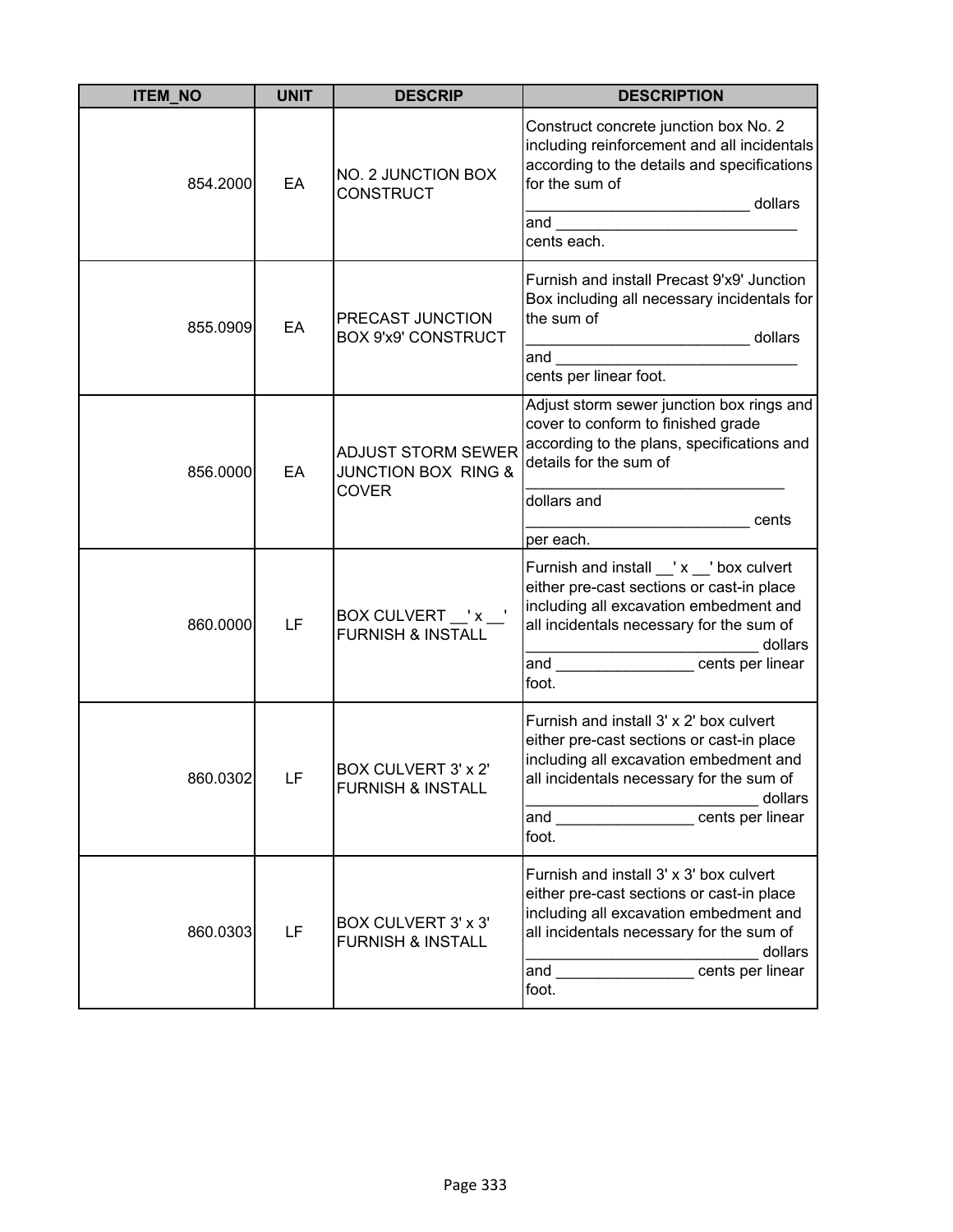| <b>ITEM NO</b> | <b>UNIT</b> | <b>DESCRIP</b>                                             | <b>DESCRIPTION</b>                                                                                                                                                                                                                                                                                                                                                                                                                                   |
|----------------|-------------|------------------------------------------------------------|------------------------------------------------------------------------------------------------------------------------------------------------------------------------------------------------------------------------------------------------------------------------------------------------------------------------------------------------------------------------------------------------------------------------------------------------------|
| 860.0304       | LF          | BOX CULVERT 3' x 4'<br><b>FURNISH &amp; INSTALL</b>        | Furnish and install 3' x 4' box culvert<br>either pre-cast sections or cast-in place<br>including all excavation embedment and<br>all incidentals necessary for the sum of<br>dollars<br>and the contract of the contract of the contract of the contract of the contract of the contract of the contract of the contract of the contract of the contract of the contract of the contract of the contract of the contra<br>cents per linear<br>foot. |
| 860.0402       | LF          | BOX CULVERT 04' x 02'<br><b>FURNISH &amp; INSTALL</b>      | Furnish and install 04' x 02' box culvert<br>either pre-cast sections or cast-in place<br>including all excavation embedment and<br>all incidentals necessary for the sum of<br>dollars<br>and cents per linear<br>foot.                                                                                                                                                                                                                             |
| 860.0403       | LF          | BOX CULVERT 04' x 03'<br><b>FURNISH &amp; INSTALL</b>      | Furnish and install 04' x 03' box culvert<br>either pre-cast sections or cast-in place<br>including all excavation embedment and<br>all incidentals necessary for the sum of<br>dollars<br>and cents per linear<br>foot.                                                                                                                                                                                                                             |
| 860.0404       | LF          | <b>BOX CULVERT 4' x 4'</b><br><b>FURNISH &amp; INSTALL</b> | Furnish and install 4' x 4' box culvert<br>either pre-cast sections or cast-in place<br>including all excavation embedment and<br>all incidentals necessary for the sum of<br>dollars<br>and<br>cents per linear<br>foot.                                                                                                                                                                                                                            |
| 860.0502       | LF          | <b>BOX CULVERT 5' x 2'</b><br><b>FURNISH &amp; INSTALL</b> | Furnish and install 5' x 2' box culvert<br>either pre-cast sections or cast-in place<br>including all excavation embedment and<br>all incidentals necessary for the sum of<br>dollars<br>and __________________cents per linear<br>foot.                                                                                                                                                                                                             |
| 860.0503       | LF          | BOX CULVERT 5' x 3'<br><b>FURNISH &amp; INSTALL</b>        | Furnish and install 5' x 3' box culvert<br>either pre-cast sections or cast-in place<br>including all excavation embedment and<br>all incidentals necessary for the sum of<br>dollars<br>cents per linear<br>and<br>foot.                                                                                                                                                                                                                            |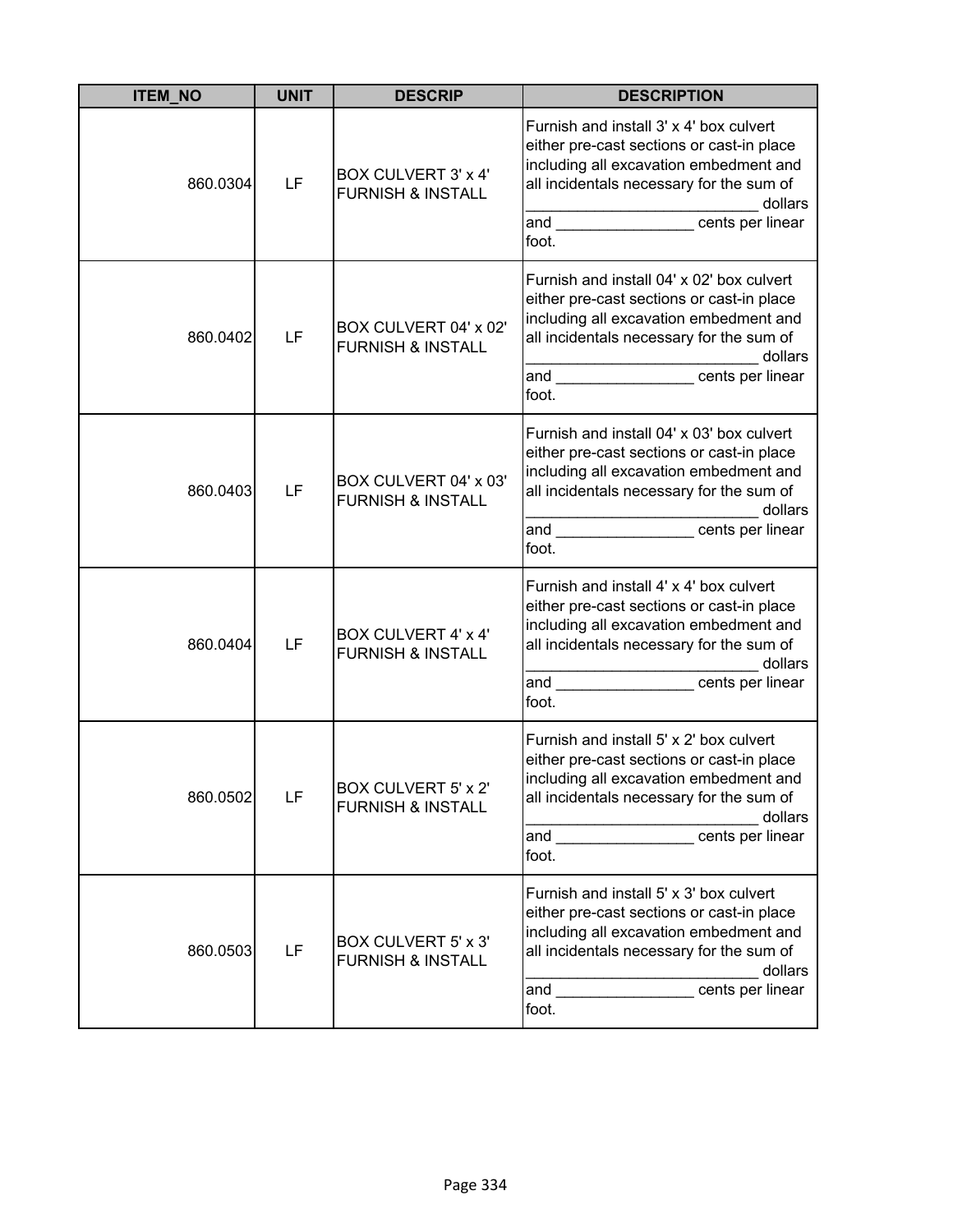| <b>ITEM NO</b> | <b>UNIT</b> | <b>DESCRIP</b>                                             | <b>DESCRIPTION</b>                                                                                                                                                                                                                                                                                                                                                                                                                                   |
|----------------|-------------|------------------------------------------------------------|------------------------------------------------------------------------------------------------------------------------------------------------------------------------------------------------------------------------------------------------------------------------------------------------------------------------------------------------------------------------------------------------------------------------------------------------------|
| 860.0504       | LF          | <b>BOX CULVERT 5' x 4'</b><br><b>FURNISH &amp; INSTALL</b> | Furnish and install 5' x 4' box culvert<br>either pre-cast sections or cast-in place<br>including all excavation embedment and<br>all incidentals necessary for the sum of<br>dollars<br>and the contract of the contract of the contract of the contract of the contract of the contract of the contract of the contract of the contract of the contract of the contract of the contract of the contract of the contra<br>cents per linear<br>foot. |
| 860.0505       | LF          | BOX CULVERT 5' x 5'<br><b>FURNISH &amp; INSTALL</b>        | Furnish and install 5' x 5' box culvert<br>either pre-cast sections or cast-in place<br>including all excavation embedment and<br>all incidentals necessary for the sum of<br>dollars<br>and cents per linear<br>foot.                                                                                                                                                                                                                               |
| 860.0602       | LF          | BOX CULVERT 6' x 5'<br><b>FURNISH &amp; INSTALL</b>        | Furnish and install 6' x 2' box culvert<br>either pre-cast sections or cast-in place<br>including all excavation embedment and<br>all incidentals necessary for the sum of<br>dollars<br>and cents per linear<br>foot.                                                                                                                                                                                                                               |
| 860.0603       | LF          | BOX CULVERT 6' x 3'<br><b>FURNISH &amp; INSTALL</b>        | Furnish and install 6' x 3' box culvert<br>either pre-cast sections or cast-in place<br>including all excavation embedment and<br>all incidentals necessary for the sum of<br>dollars<br>cents per linear<br>and<br>foot.                                                                                                                                                                                                                            |
| 860.0604       | LF          | <b>BOX CULVERT 6' x 4'</b><br><b>FURNISH &amp; INSTALL</b> | Furnish and install 6' x 4' box culvert<br>either pre-cast sections or cast-in place<br>including all excavation embedment and<br>all incidentals necessary for the sum of<br>dollars<br>and __________________cents per linear<br>foot.                                                                                                                                                                                                             |
| 860.0605       | LF          | BOX CULVERT 6' x 5'<br><b>FURNISH &amp; INSTALL</b>        | Furnish and install 6' x 5' box culvert<br>either pre-cast sections or cast-in place<br>including all excavation embedment and<br>all incidentals necessary for the sum of<br>dollars<br>cents per linear<br>and<br>foot.                                                                                                                                                                                                                            |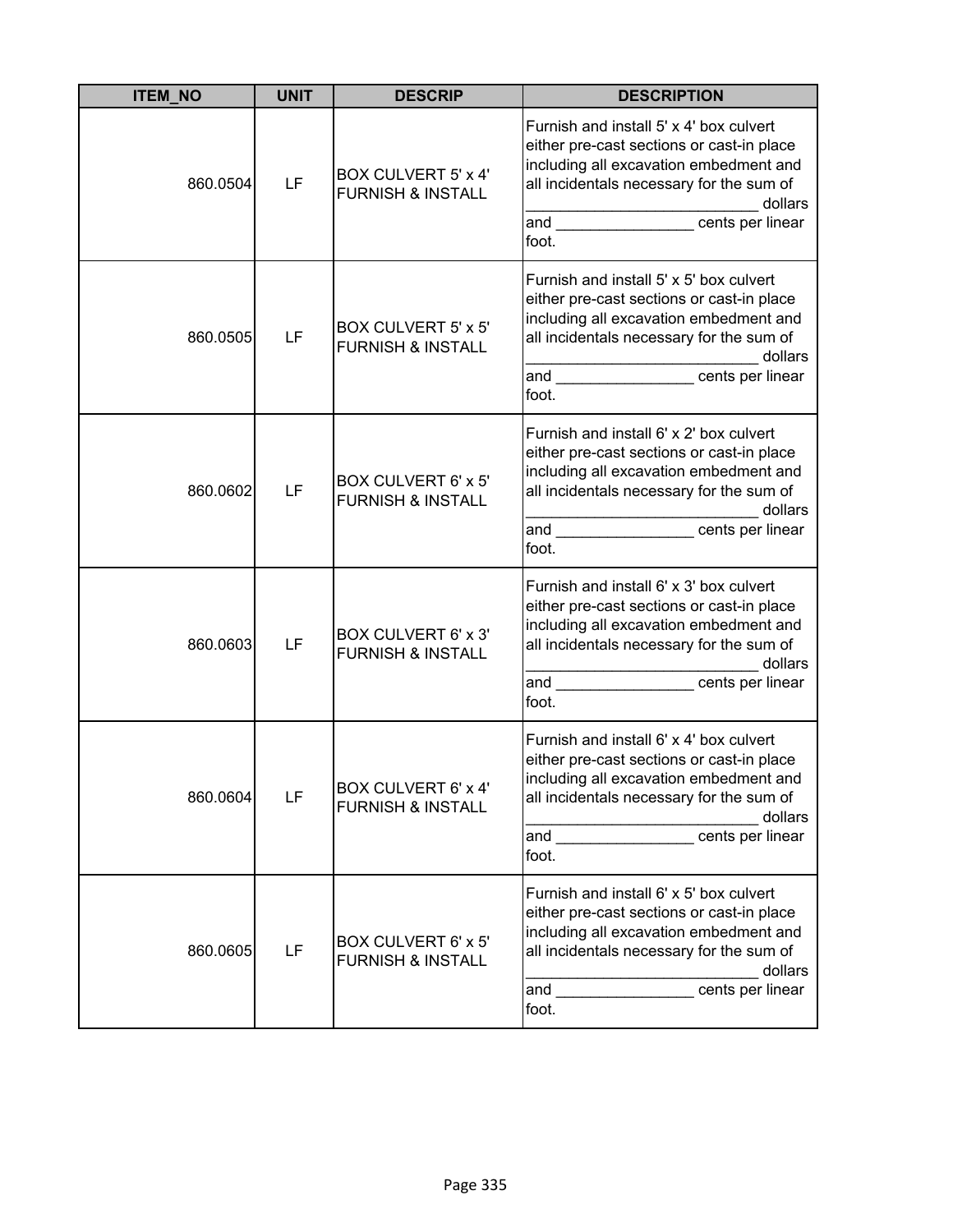| <b>ITEM_NO</b> | <b>UNIT</b> | <b>DESCRIP</b>                                             | <b>DESCRIPTION</b>                                                                                                                                                                                                                                                                                                                                                                                                                                   |
|----------------|-------------|------------------------------------------------------------|------------------------------------------------------------------------------------------------------------------------------------------------------------------------------------------------------------------------------------------------------------------------------------------------------------------------------------------------------------------------------------------------------------------------------------------------------|
| 860.0606       | LF          | BOX CULVERT 6' x 6'<br><b>FURNISH &amp; INSTALL</b>        | Furnish and install 6' x 6' box culvert<br>either pre-cast sections or cast-in place<br>including all excavation embedment and<br>all incidentals necessary for the sum of<br>dollars<br>and the contract of the contract of the contract of the contract of the contract of the contract of the contract of the contract of the contract of the contract of the contract of the contract of the contract of the contra<br>cents per linear<br>foot. |
| 860.0702       | LF          | <b>BOX CULVERT 7' x 2'</b><br><b>FURNISH &amp; INSTALL</b> | Furnish and install 7' x 2' box culvert<br>either pre-cast sections or cast-in place<br>including all excavation embedment and<br>all incidentals necessary for the sum of<br>dollars<br>and cents per linear<br>foot.                                                                                                                                                                                                                               |
| 860.0704       | LF          | <b>BOX CULVERT 7' x 4'</b><br><b>FURNISH &amp; INSTALL</b> | Furnish and install 7' x 4' box culvert<br>either pre-cast sections or cast-in place<br>including all excavation embedment and<br>all incidentals necessary for the sum of<br>dollars<br>and entry cents per linear<br>foot.                                                                                                                                                                                                                         |
| 860.0707       | LF          | BOX CULVERT 7' x 7'<br><b>FURNISH &amp; INSTALL</b>        | Furnish and install 7' x 7' box culvert<br>either pre-cast sections or cast-in place<br>including all excavation embedment and<br>all incidentals necessary for the sum of<br>dollars<br>and<br>cents per linear<br>foot.                                                                                                                                                                                                                            |
| 860.0804       | LF          | <b>BOX CULVERT 8' x 4'</b><br><b>FURNISH &amp; INSTALL</b> | Furnish and install 8' x 4' box culvert<br>either pre-cast sections or cast-in place<br>including all excavation embedment and<br>all incidentals necessary for the sum of<br>dollars<br>cents per linear<br>and<br>foot.                                                                                                                                                                                                                            |
| 860.0805       | LF          | BOX CULVERT 8' x 5'<br><b>FURNISH &amp; INSTALL</b>        | Furnish and install 8' x 5' box culvert<br>either pre-cast sections or cast-in place<br>including all excavation embedment and<br>all incidentals necessary for the sum of<br>dollars<br>cents per linear<br>and<br>foot.                                                                                                                                                                                                                            |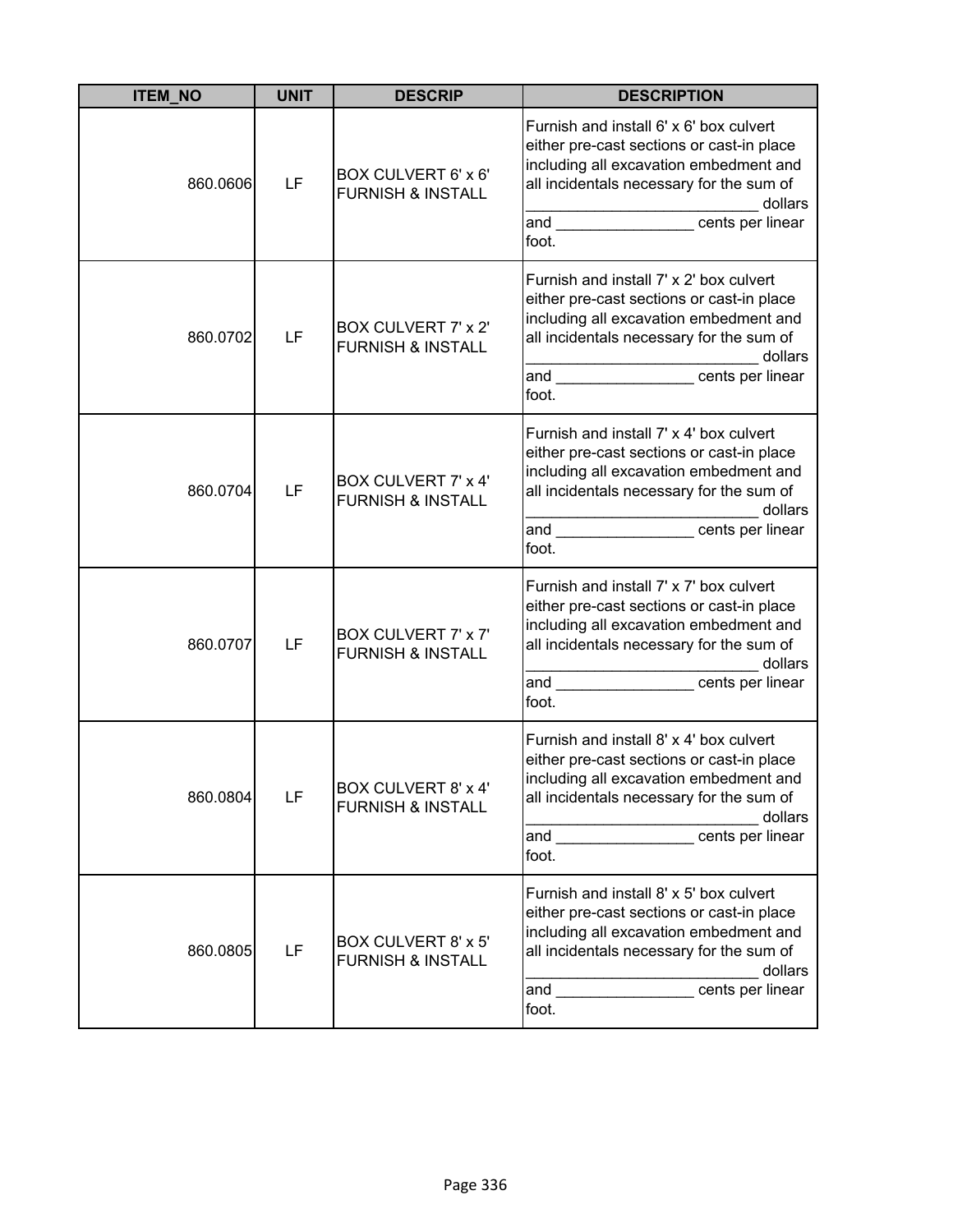| <b>ITEM NO</b> | <b>UNIT</b> | <b>DESCRIP</b>                                       | <b>DESCRIPTION</b>                                                                                                                                                                                                                                                                                                                                                                                                                                   |
|----------------|-------------|------------------------------------------------------|------------------------------------------------------------------------------------------------------------------------------------------------------------------------------------------------------------------------------------------------------------------------------------------------------------------------------------------------------------------------------------------------------------------------------------------------------|
| 860.0806       | LF          | BOX CULVERT 8' x 6'<br><b>FURNISH &amp; INSTALL</b>  | Furnish and install 8' x 6' box culvert<br>either pre-cast sections or cast-in place<br>including all excavation embedment and<br>all incidentals necessary for the sum of<br>dollars<br>and the contract of the contract of the contract of the contract of the contract of the contract of the contract of the contract of the contract of the contract of the contract of the contract of the contract of the contra<br>cents per linear<br>foot. |
| 860.0904       | LF          | BOX CULVERT 9' x 4'<br><b>FURNISH &amp; INSTALL</b>  | Furnish and install 9' x 4' box culvert<br>either pre-cast sections or cast-in place<br>including all excavation embedment and<br>all incidentals necessary for the sum of<br>dollars<br>and cents per linear<br>foot.                                                                                                                                                                                                                               |
| 860.0905       | LF          | BOX CULVERT 9' x 5'<br><b>FURNISH &amp; INSTALL</b>  | Furnish and install 9' x 5' box culvert<br>either pre-cast sections or cast-in place<br>including all excavation embedment and<br>all incidentals necessary for the sum of<br>dollars<br>and cents per linear<br>foot.                                                                                                                                                                                                                               |
| 860.0908       | LF          | BOX CULVERT 9' x 8'<br><b>FURNISH &amp; INSTALL</b>  | Furnish and install 9' x 8' box culvert<br>either pre-cast sections or cast-in place<br>including all excavation embedment and<br>all incidentals necessary for the sum of<br>dollars<br>cents per linear<br>and<br>foot.                                                                                                                                                                                                                            |
| 860.1004       | LF          | BOX CULVERT 10' x 4'<br><b>FURNISH &amp; INSTALL</b> | Furnish and install 10' x 4' box culvert<br>either pre-cast sections or cast-in place<br>including all excavation embedment and<br>all incidentals necessary for the sum of<br>dollars<br>and __________________cents per linear<br>foot.                                                                                                                                                                                                            |
| 860.1005       | LF          | BOX CULVERT 10' x 5'<br><b>FURNISH &amp; INSTALL</b> | Furnish and install 10' x 5' box culvert<br>either pre-cast sections or cast-in place<br>including all excavation embedment and<br>all incidentals necessary for the sum of<br>dollars<br>cents per linear<br>and<br>foot.                                                                                                                                                                                                                           |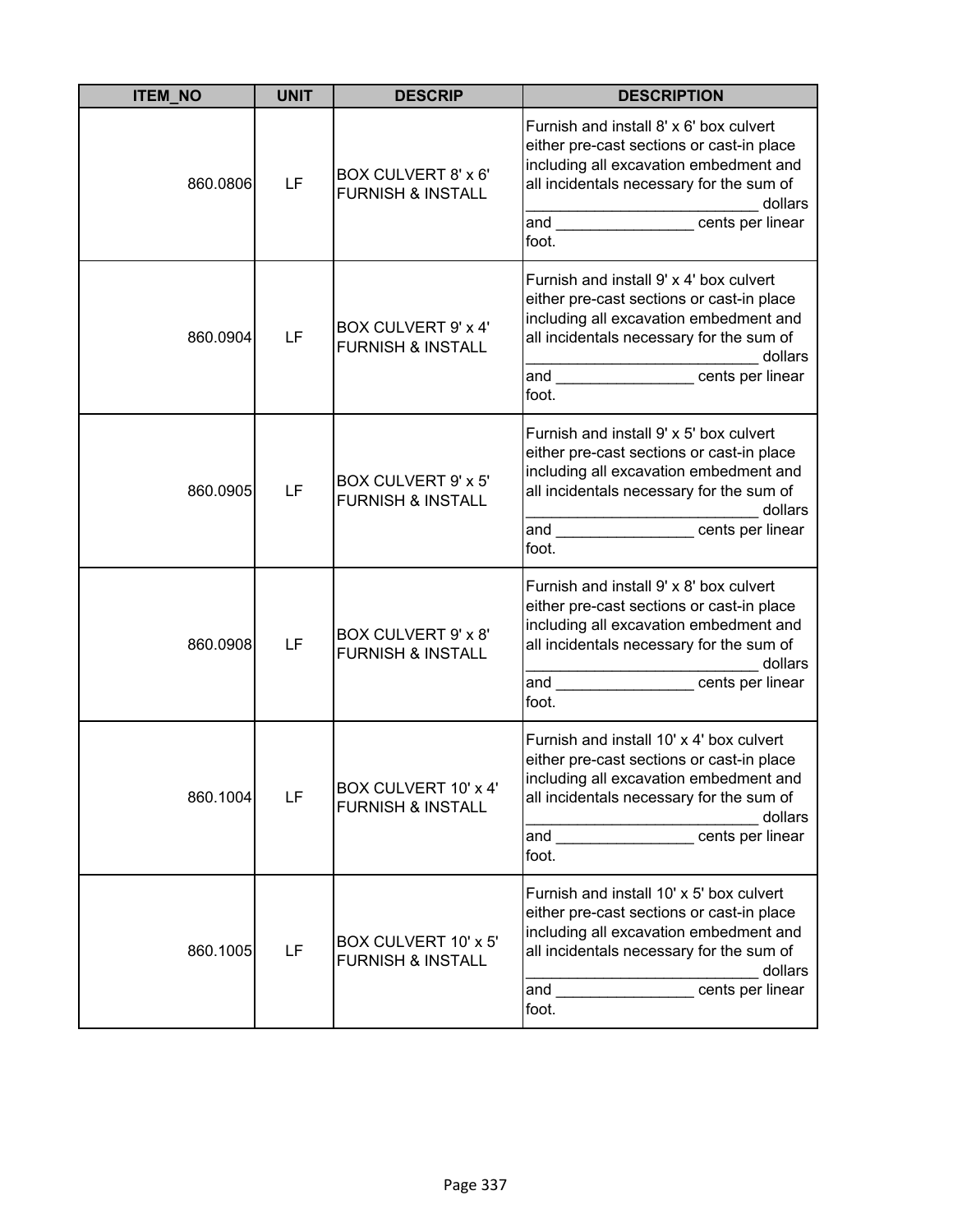| <b>ITEM_NO</b> | <b>UNIT</b> | <b>DESCRIP</b>                                        | <b>DESCRIPTION</b>                                                                                                                                                                                                                                                                                                                                                                                                                                     |
|----------------|-------------|-------------------------------------------------------|--------------------------------------------------------------------------------------------------------------------------------------------------------------------------------------------------------------------------------------------------------------------------------------------------------------------------------------------------------------------------------------------------------------------------------------------------------|
| 860.1006       | LF          | BOX CULVERT 10' x 06'<br><b>FURNISH &amp; INSTALL</b> | Furnish and install 10' x 06' box culvert<br>either pre-cast sections or cast-in place<br>including all excavation embedment and<br>all incidentals necessary for the sum of<br>dollars<br>and the contract of the contract of the contract of the contract of the contract of the contract of the contract of the contract of the contract of the contract of the contract of the contract of the contract of the contra<br>cents per linear<br>foot. |
| 860.1007       | LF          | BOX CULVERT 10' x 07'<br><b>FURNISH &amp; INSTALL</b> | Furnish and install 10' x 07' box culvert<br>either pre-cast sections or cast-in place<br>including all excavation embedment and<br>all incidentals necessary for the sum of<br>dollars<br>and cents per linear<br>foot.                                                                                                                                                                                                                               |
| 860.1008       | LF          | BOX CULVERT 10' x 08'<br><b>FURNISH &amp; INSTALL</b> | Furnish and install 10' x 08' box culvert<br>either pre-cast sections or cast-in place<br>including all excavation embedment and<br>all incidentals necessary for the sum of<br>dollars<br>and cents per linear<br>foot.                                                                                                                                                                                                                               |
| 860.1009       | LF          | BOX CULVERT 10' x 9'<br><b>FURNISH &amp; INSTALL</b>  | Furnish and install 10' x 9' box culvert<br>either pre-cast sections or cast-in place<br>including all excavation embedment and<br>all incidentals necessary for the sum of<br>dollars<br>and<br>cents per linear<br>foot.                                                                                                                                                                                                                             |
| 860.1010       | LF          | BOX CULVERT 10' x 10'<br><b>FURNISH &amp; INSTALL</b> | Furnish and install 10' x 10' box culvert<br>either pre-cast sections or cast-in place<br>including all excavation embedment and<br>all incidentals necessary for the sum of<br>dollars<br>and __________________cents per linear<br>foot.                                                                                                                                                                                                             |
| 860.1104       | LF          | BOX CULVERT 11' x 4'<br><b>FURNISH &amp; INSTALL</b>  | Furnish and install 11' x 4' box culvert<br>either pre-cast sections or cast-in place<br>including all excavation embedment and<br>all incidentals necessary for the sum of<br>dollars<br>cents per linear<br>and<br>foot.                                                                                                                                                                                                                             |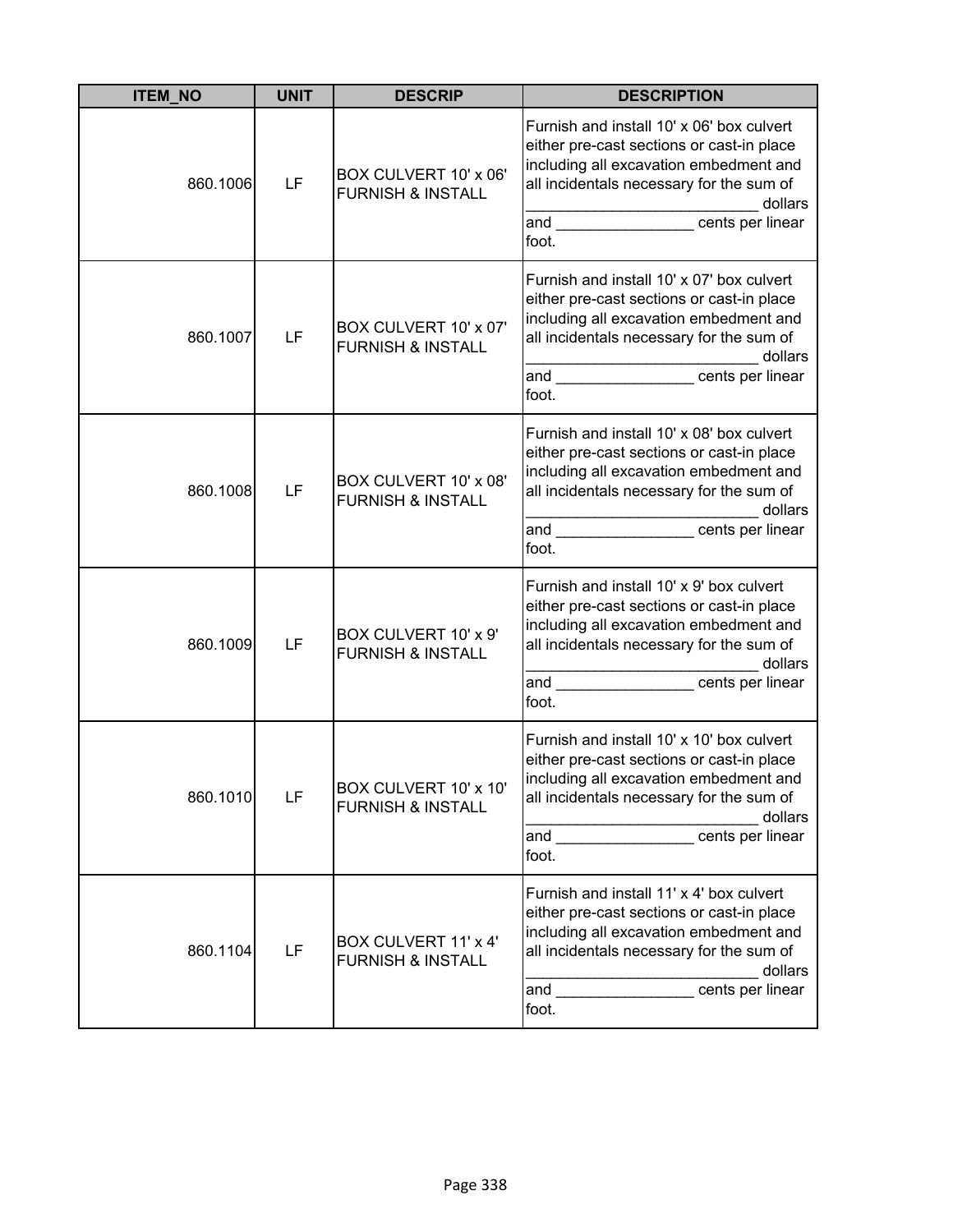| <b>ITEM_NO</b> | <b>UNIT</b> | <b>DESCRIP</b>                                                                                    | <b>DESCRIPTION</b>                                                                                                                                                                                                                        |
|----------------|-------------|---------------------------------------------------------------------------------------------------|-------------------------------------------------------------------------------------------------------------------------------------------------------------------------------------------------------------------------------------------|
| 860.1106       | LF          | BOX CULVERT 11' x 6'<br><b>FURNISH &amp; INSTALL</b>                                              | Furnish and install 11' x 6' box culvert<br>either pre-cast sections or cast-in place<br>including all excavation embedment and<br>all incidentals necessary for the sum of<br>dollars<br>and cents per linear<br>foot.                   |
| 860.1205       | LF          | BOX CULVERT 12' x 05'<br><b>FURNISH &amp; INSTALL</b>                                             | Furnish and install 12' x 05' box culvert<br>either pre-cast sections or cast-in place<br>including all excavation embedment and<br>all incidentals necessary for the sum of<br>dollars<br>and cents per linear<br>foot.                  |
| 860.3216       | LF          | BOX CULVERT 4-8' x 4'<br>TXDOT TYPE MC-8-13<br><b>FURNISH &amp; INSTALL</b>                       | Furnish and install 10' x 10' box culvert<br>either pre-cast sections or cast-in place<br>including all excavation embedment and<br>all incidentals necessary for the sum of<br>dollars<br>and _________________cents per linear<br>foot. |
| 861.2508       | LF          | <b>CROWN SPAN</b><br>PRECAST 25' x 8'<br><b>FURNISH &amp; INSTALL</b>                             | Furnish and install 25' x 8' crown span pre-<br>cast including all excavation embedment<br>and all incidentals necessary for the sum<br>of<br>dollars and<br><b>Example 2016</b> cents per<br>linear foot.                                |
| 863.0000       | LF          | <b>BOX CULVERT</b><br>TRANSITION CAST- IN-<br>PLACE FURNISH &<br><b>INSTALL</b>                   | Furnish and install Cast-In-Place Box<br>Culvert transition including all excavation,<br>embedment and all incidentals according<br>to the plans for the sum of<br>dollars<br>and<br>cents per linear foot.                               |
| 863.1000       | LF          | <b>TRANSITION CAST-IN-</b><br>PLACE PIPE TO BOX<br><b>CULVERT FURNISH &amp;</b><br><b>INSTALL</b> | Furnish and install 36 inch Class IV RCP<br>storm sewer pipe in variable depth trench<br>including all incidentals necessary<br>according to the plans for the sum of<br>dollars<br>and<br>cents per linear foot.                         |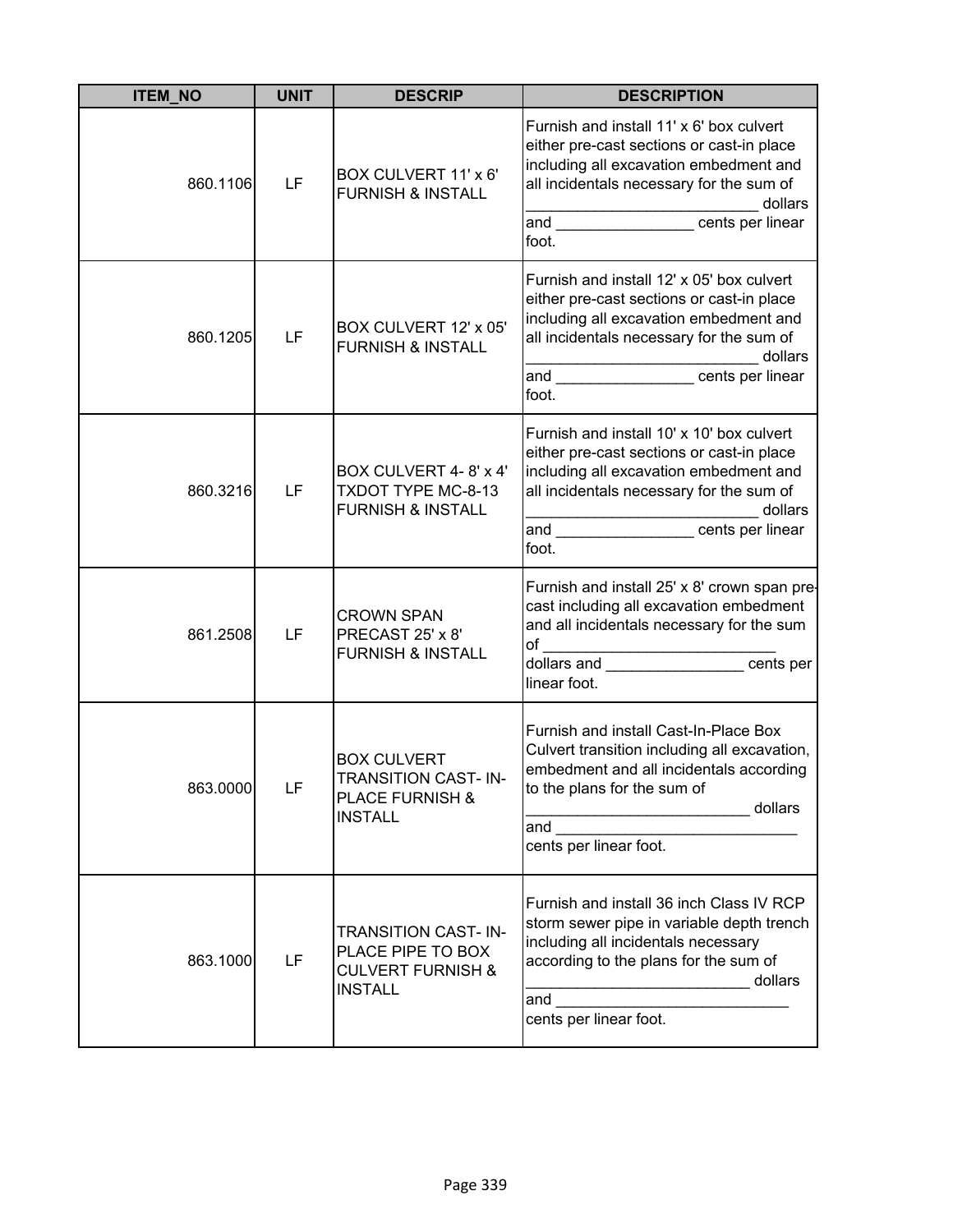| <b>ITEM_NO</b> | <b>UNIT</b> | <b>DESCRIP</b>                                                                                           | <b>DESCRIPTION</b>                                                                                                                                                                                                    |
|----------------|-------------|----------------------------------------------------------------------------------------------------------|-----------------------------------------------------------------------------------------------------------------------------------------------------------------------------------------------------------------------|
| 863.2000       | LF          | <b>TRANSITION CAST-IN-</b><br>PLACE BOX TO BOX<br><b>CULVERT FURNISH &amp;</b><br><b>INSTALL</b>         | Furnish and install Cast-In-Place Box to<br>Box Culvert transition including all<br>excavation, embedment and all<br>incidentals according to the plans for the<br>sum of<br>dollars and<br>cents<br>per linear foot. |
| 863.4000       | LF          | <b>BOX CULVERT</b><br><b>TRANSITION CAST-IN-</b><br>PLACE 8'x6' to 7'x7'<br><b>FURNISH &amp; INSTALL</b> | Furnish and install Cast-In-Place Box<br>Culvert transition (8' X 6' TO 7' X 7')<br>including all excavation, embedment and<br>all necessary incidentals for the sum of<br>dollars<br>and<br>cents per linear foot.   |
| 863.5000       | LF          | <b>BOX CULVERT</b><br><b>TRANSITION CAST-IN-</b><br>PLACE 7'x7' to 6'x4'<br><b>FURNISH &amp; INSTALL</b> | Furnish and install Cast-In-Place Box<br>Culvert transition (7' X 7' TO 6' X 4')<br>including all excavation, embedment and<br>all necessary incidentals for the sum of<br>dollars<br>and<br>cents per linear foot.   |
| 864.2400       | LF          | <b>24" TRANSITION CAST-</b><br><b>IN- PLACE FURNISH &amp;</b><br><b>INSTALL</b>                          | Furnish and install Cast-In-Place 24"<br>transition including all excavation,<br>embedment and all incidentals according<br>to the plans for the sum of<br>dollars<br>and<br>cents per linear foot.                   |
| 865.0000       | SY          | <b>CONC DRAINAGE</b><br><b>FLUME CONSTRUCT</b>                                                           | Construct 3000 PSI reinforced concrete<br>drainage flume of the width, depth and<br>length including all incidentals necessary<br>according to plans for the sum of<br>dollars and<br>cents per square yard.          |
| 865.0010       | EA          | <b>SIDEWALK FLUME &amp;</b><br><b>COVER</b>                                                              | Furnish and install concrete sidewalk<br>flume and steel cover as shown on the<br>plans, and including all other incidentals<br>necessary according to the plans for the<br>sum of<br>dollars and<br>cents each.      |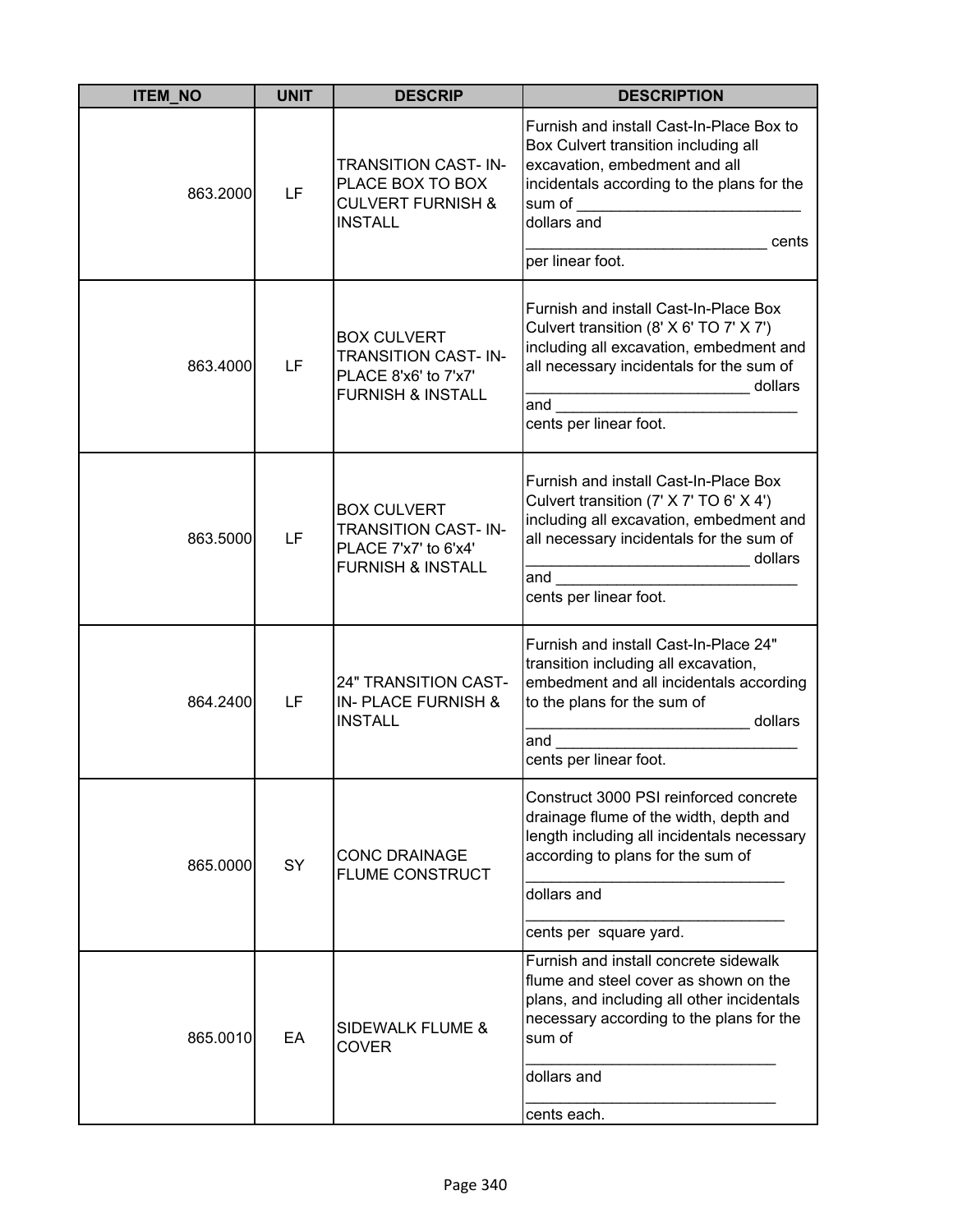| <b>ITEM_NO</b> | <b>UNIT</b> | <b>DESCRIP</b>                                                           | <b>DESCRIPTION</b>                                                                                                                                                                                                                                                                                    |
|----------------|-------------|--------------------------------------------------------------------------|-------------------------------------------------------------------------------------------------------------------------------------------------------------------------------------------------------------------------------------------------------------------------------------------------------|
| 865.0020       | EA          | <b>SIDEWALK FLUME &amp;</b><br><b>CONC BRIDGE</b>                        | Construct concrete sidewalk flume with<br>reinforced concrete sidewalk bridge as<br>shown on the plans, including all<br>necessary incidentals for the sum of<br>dollars and<br>cents each.                                                                                                           |
| 865.3000       | SY          | 30" CONC DRAINAGE<br><b>FLUME CONSTRUCT</b>                              | Construct 30 inch 3000 PSI reinforced<br>concrete drainage flume of the width,<br>depth and length including all incidentals<br>necessary according to plans for the sum<br>of<br>dollars and<br>cents per square yard.                                                                               |
| 865.3600       | SY          | <b>36" CONC DRAINAGE</b><br><b>FLUME CONSTRUCT</b>                       | Construct 36 inch 3000 PSI reinforced<br>concrete drainage flume of the width,<br>depth and length including all incidentals<br>necessary according to plans for the sum<br>of<br>dollars and<br>cents per square yard.                                                                               |
| 866.0000       | EA          | <b>SWALE BASIN</b><br><b>CONTROL MANHOLE</b>                             |                                                                                                                                                                                                                                                                                                       |
| 878.0000       | CY          | <b>CHANNEL BED ROCK</b><br><b>RIPRAP FURNISH &amp;</b><br><b>INSTALL</b> | For channel bed rock riprap (D50=26<br>inches) including dewatering, excavation,<br>hauling, filter fabric, rock, placement and<br>all incidentals necessary to complete, in<br>place, all according to the project plans<br>and details for the sum of<br>dollars<br>and<br>cents per CUBIC<br>YARD. |
| 878.1000       | <b>CY</b>   | <b>CHANNEL BED ROCK</b><br><b>RIPRAP FURNISH &amp;</b><br><b>INSTALL</b> | For channel bed rock riprap including<br>dewatering, excavation, hauling, filter<br>fabric, rock, placement and all incidentals<br>necessary to complete, in place, all<br>according to the project plans and details<br>for the sum of<br>dollars and entitled cents per<br>cubic yard.              |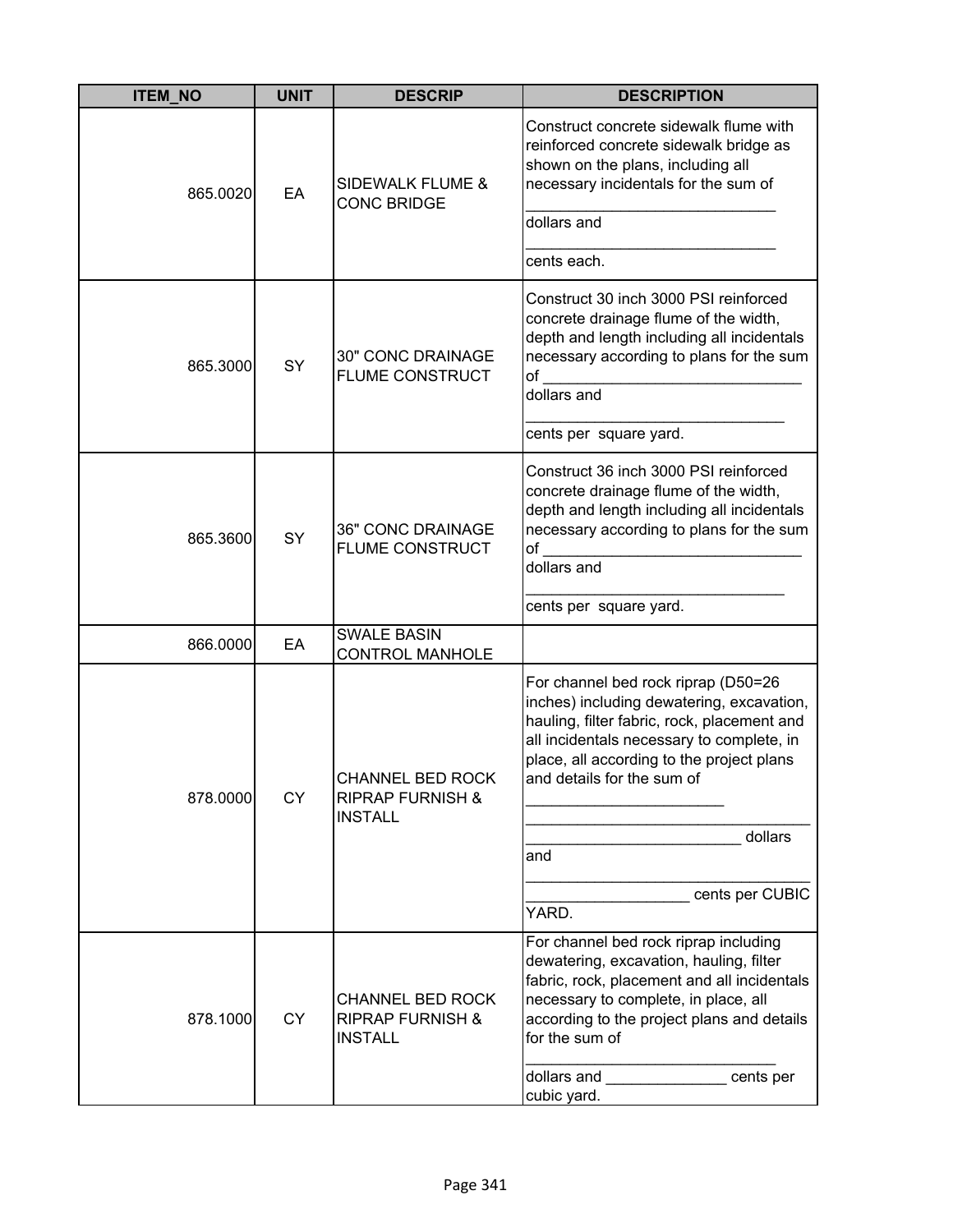| <b>ITEM_NO</b> | <b>UNIT</b> | <b>DESCRIP</b>                                         | <b>DESCRIPTION</b>                                                                                                                                                                                        |
|----------------|-------------|--------------------------------------------------------|-----------------------------------------------------------------------------------------------------------------------------------------------------------------------------------------------------------|
| 879.0000       | SY          | <b>ROCK RIPRAP FURNISH</b><br>& INSTALL                | Furnish and install rock riprap of the<br>thickness shown according to the plans,<br>specifications and details for the sum of<br>dollars and<br>cents per square yard.                                   |
| 879.0600       | SY          | ROCK RIPRAP 6"<br><b>FURNISH &amp; INSTALL</b>         | Furnish and install 6 inch rock riprap<br>including all necessary incidentals for the<br>sum of<br>dollars and<br>cents per square yard.                                                                  |
| 879.1800       | SY          | <b>ROCK RIPRAP 18"</b><br><b>FURNISH &amp; INSTALL</b> | Furnish and install 18 inch rock riprap<br>including all necessary incidentals for the<br>sum of<br>dollars and<br>cents per square yard.                                                                 |
| 879.3000       | SY          | <b>ROCK RIPRAP 30"</b><br><b>FURNISH &amp; INSTALL</b> | Furnish and install 30 inch rock riprap<br>according to the plans, specifications, and<br>details for the sum of<br>dollars and                                                                           |
| 879.3600       | SY          | <b>ROCK RIPRAP 36"</b><br><b>FURNISH &amp; INSTALL</b> | cents per square yard.<br>Furnish and install 36 inch rock riprap<br>including all necessary incidentals for the<br>sum of<br>dollars and<br>cents per square yard.                                       |
| 880.0000       | SY          | RIPRAP 3000 PSI<br><b>FURNISH &amp; INSTALL</b>        | Furnish and install 3000 PSI reinforced<br>concrete riprap of the thickness shown<br>according to the plans, specifications and<br>details for the sum of<br>dollars and<br>cents per square yard.        |
| 880.0006       | SY          | RIPRAP 3000 PSI<br><b>RANGE 0 - 10 SY</b>              | For 3000 PSI reinforced concrete riprap<br>of the thickness shown according to the<br>plans, in which the placement area is 0-10<br>square yards, for the sum of<br>dollars and<br>cents per square yard. |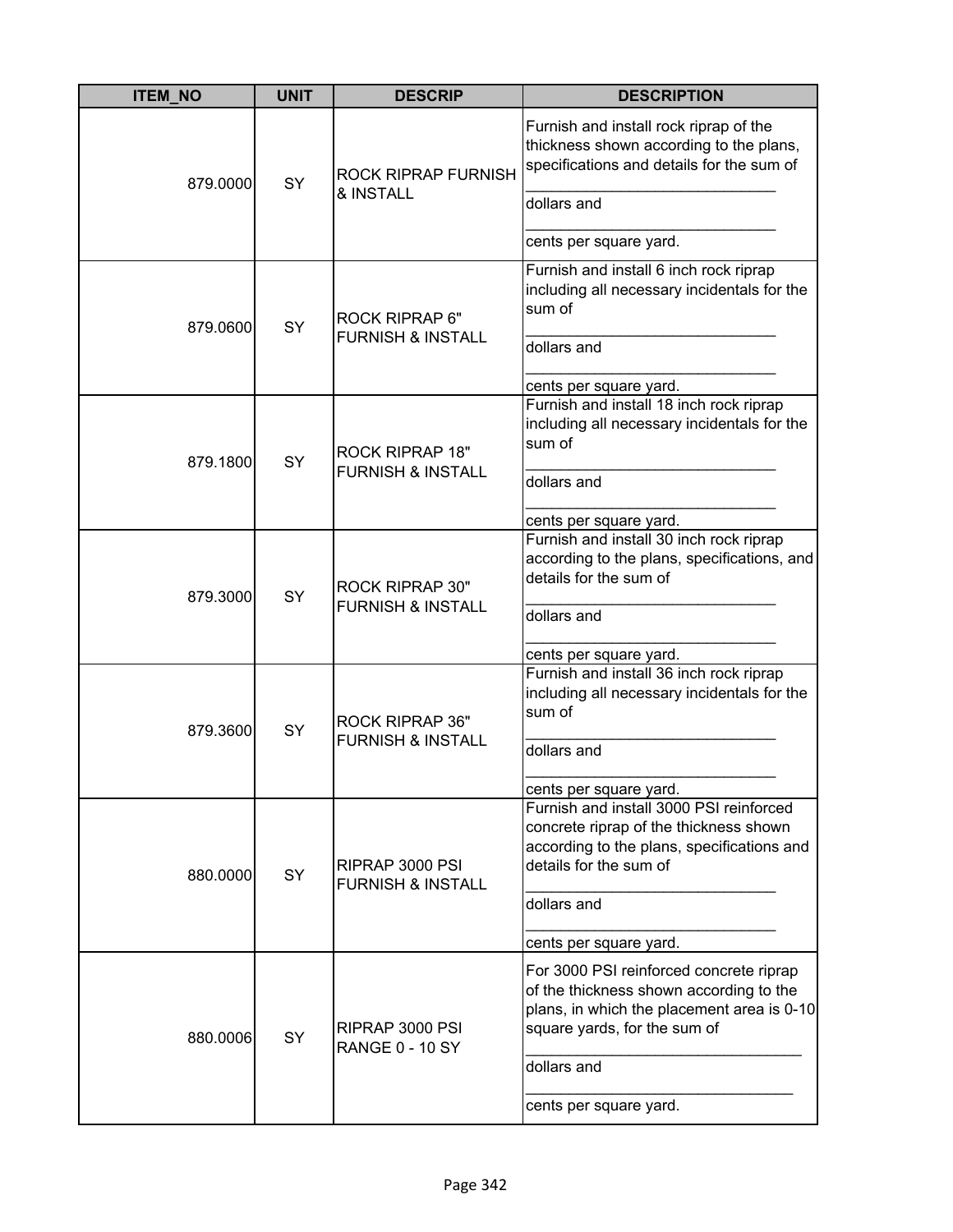| <b>ITEM NO</b> | <b>UNIT</b> | <b>DESCRIP</b>                                                                  | <b>DESCRIPTION</b>                                                                                                                                                                                                                                       |
|----------------|-------------|---------------------------------------------------------------------------------|----------------------------------------------------------------------------------------------------------------------------------------------------------------------------------------------------------------------------------------------------------|
| 880.0007       | SY          | RIPRAP 3000 PSI<br><b>RANGE 11 - 50 SY</b>                                      | For 3000 PSI reinforced concrete riprap<br>of the thickness shown according to the<br>plans, in which the placement area is 11-<br>50 square yards, for the sum of                                                                                       |
|                |             |                                                                                 | dollars and                                                                                                                                                                                                                                              |
|                |             |                                                                                 | cents per square yard.                                                                                                                                                                                                                                   |
| 880.0008       | SY          | RIPRAP 3000 PSI<br>RANGE > 50 SY                                                | For 3000 PSI reinforced concrete riprap<br>of the thickness shown according to the<br>plans, in which the placement area is over<br>50 square yards, for the sum of                                                                                      |
|                |             |                                                                                 | dollars and                                                                                                                                                                                                                                              |
|                |             |                                                                                 | cents per square yard.                                                                                                                                                                                                                                   |
| 880.1000       | <b>CY</b>   | <b>CONCRETE RIPRAP</b><br><b>FURNISH &amp; INSTALL</b>                          | Furnish and install reinforced concrete<br>riprap including all incidentals necessary<br>according to the plans for the sum of                                                                                                                           |
|                |             |                                                                                 | dollars and                                                                                                                                                                                                                                              |
|                |             |                                                                                 | cents per cubic yard.                                                                                                                                                                                                                                    |
| 880.1001       | <b>CY</b>   | <b>CONCRETE RIPRAP</b><br>RANGE 0-10 CY<br><b>FURNISH &amp; INSTALL</b>         | Furnish and install reinforced concrete<br>riprap including all incidentals necessary<br>according to the plans, in which the<br>placement area is 0-10 cubic yards, for<br>the sum of<br>dollars and                                                    |
| 880.1002       | <b>CY</b>   | <b>CONCRETE RIPRAP</b><br><b>RANGE 11-50 CY</b><br><b>FURNISH &amp; INSTALL</b> | cents per cubic yard.<br>Furnish and install reinforced concrete<br>riprap including all incidentals necessary<br>according to the plans, in which the<br>placement area is 11-50 cubic yards, for<br>the sum of<br>dollars and<br>cents per cubic yard. |
| 880.1003       | <b>CY</b>   | <b>CONCRETE RIPRAP</b><br>RANGE > 50 CY<br><b>FURNISH &amp; INSTALL</b>         | Furnish and install reinforced concrete<br>riprap including all incidentals necessary<br>according to the plans, in which the<br>placement area is >50 cubic yards, for the<br>sum of<br>dollars and<br>cents per cubic yard.                            |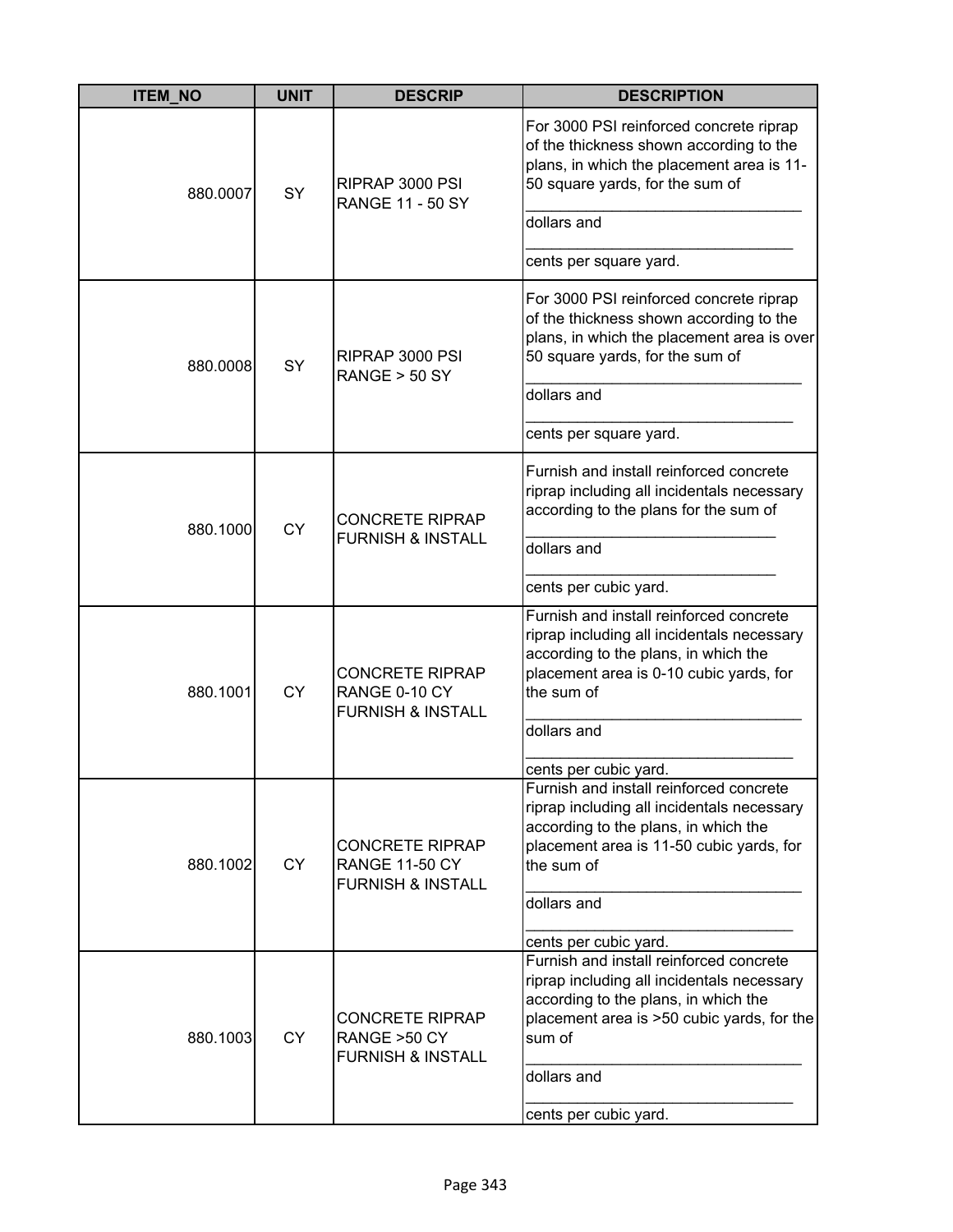| <b>ITEM_NO</b> | <b>UNIT</b> | <b>DESCRIP</b>                                                                  | <b>DESCRIPTION</b>                                                                                                                                                                 |
|----------------|-------------|---------------------------------------------------------------------------------|------------------------------------------------------------------------------------------------------------------------------------------------------------------------------------|
| 881.0000       | SY          | <b>RIPRAP GROUTED</b><br><b>STONE FURNISH &amp;</b><br><b>INSTALL</b>           | Furnish and install grouted stone riprap<br>according to the plans, specifications and<br>details for the sum of<br>dollars and<br>cents per square yard.                          |
| 881.1000       | <b>CY</b>   | <b>RIPRAP GROUTED</b><br><b>STONE FURNISH &amp;</b><br><b>INSTALL</b>           | Furnish and install grouted stone riprap<br>according to the plans, specifications and<br>details for the sum of<br>dollars and<br>cents per cubic yard.                           |
| 881.1200       | SY          | <b>RIPRAP GROUTED</b><br><b>STONE 12" THICK</b><br><b>FURNISH &amp; INSTALL</b> | Furnish and install 12 inch thick grouted<br>stone riprap according to the plans,<br>specifications and details for the sum of<br>dollars and<br>cents per square yard.            |
| 881.1800       | SY          | RIPRAP GROUTED<br>STONE 18" THICK<br><b>FURNISH &amp; INSTALL</b>               | Furnish and install 18 inch thick grouted<br>stone riprap according to the plans,<br>specifications and details for the sum of<br>dollars and<br>cents per square yard.            |
| 881.3000       | SY          | <b>RIPRAP GROUTED</b><br>STONE 30" THICK<br>FURNISH & INSTALL                   | Furnish and install 30 inch thick grouted<br>stone riprap according to the plans,<br>specifications and details for the sum of<br>dollars and<br>cents per square yard.            |
| 881.3600       | <b>SY</b>   | <b>RIPRAP GROUTED</b><br>STONE 36" THICK<br><b>FURNISH &amp; INSTALL</b>        | Furnish and install 36 inch thick grouted<br>stone riprap according to the plans,<br>specifications and details for the sum of<br>dollars and<br>cents per square yard.            |
| 882.0000       | SY          | RIPRAP 2500 PSI<br><b>REINFORCED</b><br><b>CONCRETE</b>                         | For 2500 PSI reinforced concrete riprap<br>of the thickness shown according to the<br>plans, specifications and details for the<br>sum of<br>dollars and<br>cents per square yard. |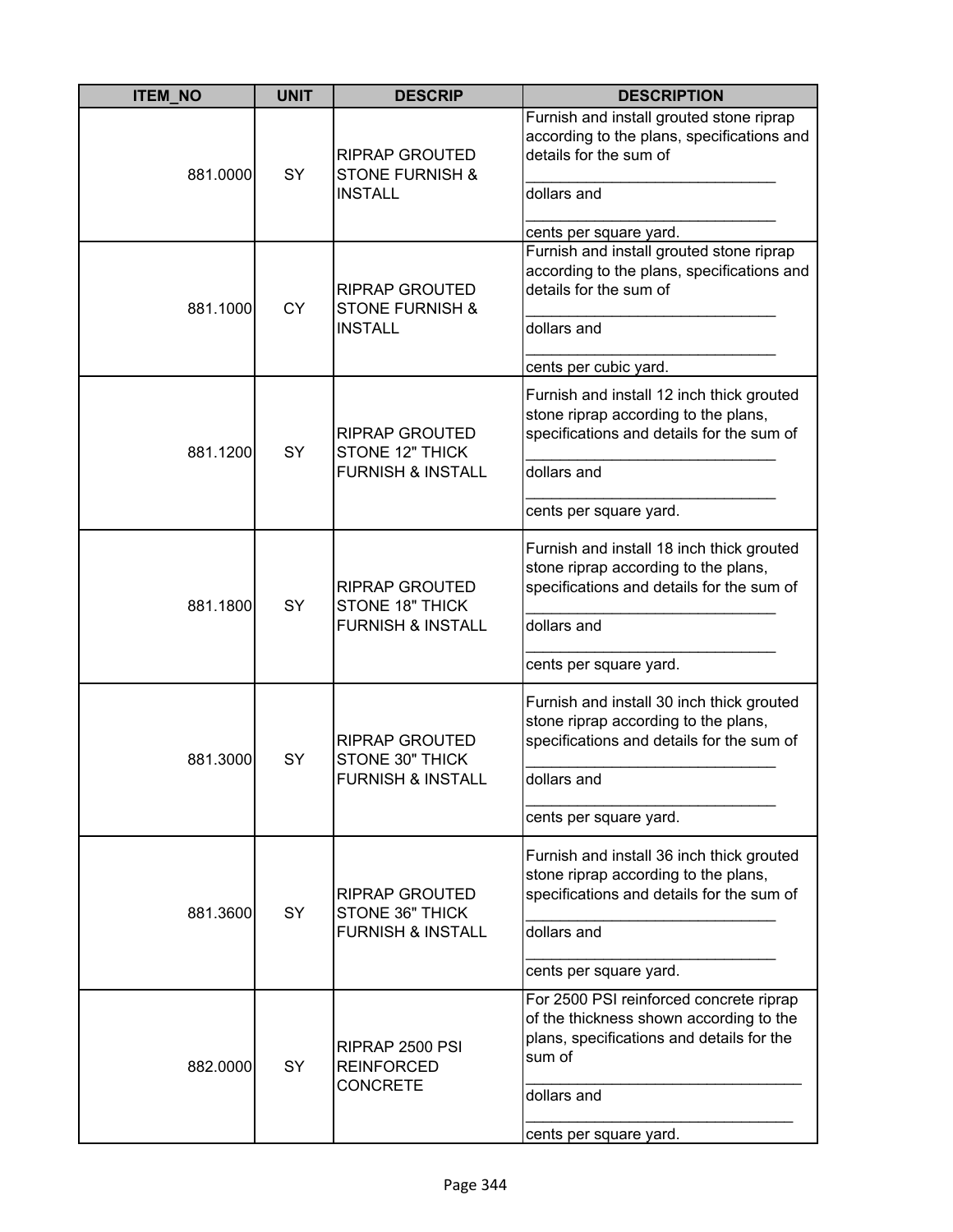| <b>ITEM_NO</b> | <b>UNIT</b> | <b>DESCRIP</b>                             | <b>DESCRIPTION</b>                                                                                                                                                  |
|----------------|-------------|--------------------------------------------|---------------------------------------------------------------------------------------------------------------------------------------------------------------------|
| 882.0001       | LB          | POLYURETHANE FOAM                          | Furnish and install polyurethane foam<br>according to the plans, specifications and<br>details including all incidentals for the sum<br>of<br>dollars and           |
|                |             |                                            | cents per pound.                                                                                                                                                    |
| 882.0006       | SY          | RIPRAP 2500 PSI<br><b>RANGE 0 - 10 SY</b>  | For 2500 PSI reinforced concrete riprap<br>of the thickness shown according to the<br>plans, in which the placement area is 0-10<br>square yards, for the sum of    |
|                |             |                                            | dollars and                                                                                                                                                         |
|                |             |                                            | cents per square yard.                                                                                                                                              |
| 882.0007       | SY          | RIPRAP 2500 PSI<br><b>RANGE 11 - 50 SY</b> | For 2500 PSI reinforced concrete riprap<br>of the thickness shown according to the<br>plans, in which the placement area is 11-<br>50 square yards, for the sum of  |
|                |             |                                            | dollars and                                                                                                                                                         |
|                |             |                                            | cents per square yard.                                                                                                                                              |
| 882.0008       | <b>SY</b>   | RIPRAP 2500 PSI<br><b>RANGE &gt; 50 SY</b> | For 2500 PSI reinforced concrete riprap<br>of the thickness shown according to the<br>plans, in which the placement area is over<br>50 square yards, for the sum of |
|                |             |                                            | dollars and                                                                                                                                                         |
|                |             |                                            | cents per square yard.                                                                                                                                              |
| 882.0100       | <b>CY</b>   | <b>FLOWABLE FILL</b>                       | Furnish and install flowable fill according<br>to the plans, specifications and details for<br>the sum of                                                           |
|                |             |                                            | dollars and                                                                                                                                                         |
|                |             |                                            | cents per cubic yard.                                                                                                                                               |
| 882.2400       | SY          | <b>24" THICK FLOWABLE</b><br><b>FILL</b>   | Furnish and install 24-inch thick flowable<br>fill according to the plans, specifications<br>and details for the sum of                                             |
|                |             |                                            | dollars and                                                                                                                                                         |
|                |             |                                            | cents per square yard.                                                                                                                                              |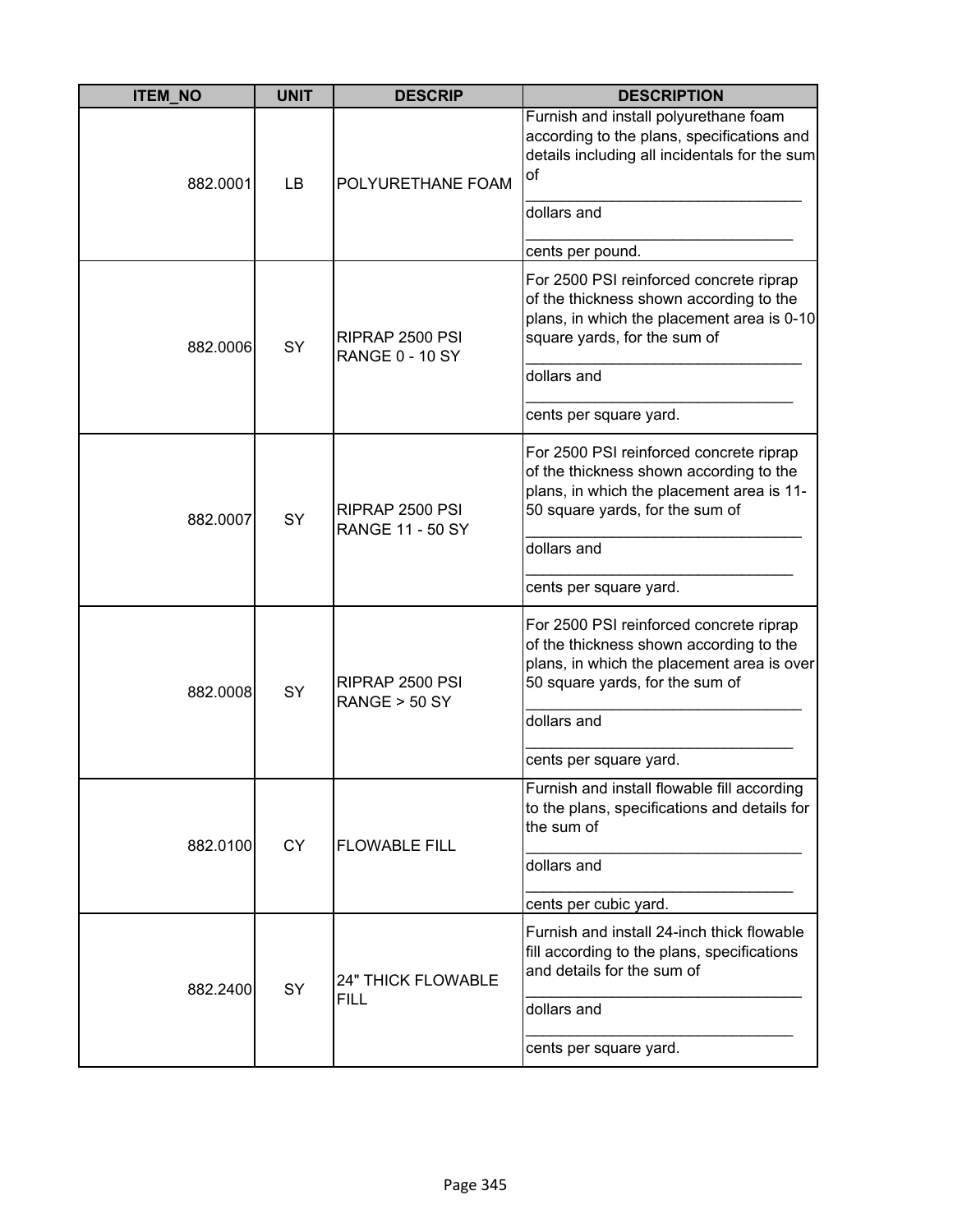| <b>ITEM_NO</b> | <b>UNIT</b> | <b>DESCRIP</b>                                                        | <b>DESCRIPTION</b>                                                                                                                                                                                                                                              |
|----------------|-------------|-----------------------------------------------------------------------|-----------------------------------------------------------------------------------------------------------------------------------------------------------------------------------------------------------------------------------------------------------------|
| 882.3600       | SY          | <b>36" THICK FLOWABLE</b>                                             | Furnish and install 36-inch thick flowable<br>fill according to the plans, specifications<br>and details for the sum of                                                                                                                                         |
|                |             | <b>FILL</b>                                                           | dollars and                                                                                                                                                                                                                                                     |
|                |             |                                                                       | cents per square yard.                                                                                                                                                                                                                                          |
|                |             | <b>ANCHOR ACTIVE</b>                                                  | Construct Gabion Active Anchors and all<br>incidentals according to the plans,<br>specifications and details for the sum of                                                                                                                                     |
| 883.1000       | EA          |                                                                       | dollars and                                                                                                                                                                                                                                                     |
|                |             |                                                                       | cents each.                                                                                                                                                                                                                                                     |
|                |             | <b>ANCHOR ACTIVE</b>                                                  | <b>Construct Active Anchors and all</b><br>incidentals according to the plans,<br>specifications and details for the sum of                                                                                                                                     |
| 883.1100       | EA          |                                                                       | dollars and                                                                                                                                                                                                                                                     |
|                |             |                                                                       | cents each.                                                                                                                                                                                                                                                     |
| 883.1815       | <b>CY</b>   | <b>REINFORECED</b><br><b>CONCRETE GABION TIE-</b><br><b>BACK BEAM</b> | For 18 inch x 15 inch 3600 PSI reinforced<br>concrete gabion tie-back beam, including<br>all incidentals necessary to complete in<br>place all according to the plans,<br>specifications, and details for the sum of<br>dollars and<br>cents per CUBIC<br>YARD. |
| 883.2000       | <b>CY</b>   | <b>REINFORCED</b><br><b>CONCRETE GABION TIE-</b><br><b>BACK BEAM</b>  | For 3600 PSI reinforced concrete gabion<br>tie-back beam, including all incidentals<br>necessary to complete in place all<br>according to the plans, specifications, and<br>details for the sum of<br>dollars and<br>cents per cubic<br>yard.                   |
| 884.0000       | <b>CY</b>   | <b>GABION CHANNEL</b><br><b>BANK RETAINING WALL</b>                   | For tied-back gabion channel bank<br>retaining wall including all filter material<br>and incidentals necessary according to<br>the plan for the sum of<br>dollars and<br>cents per cubic yard.                                                                  |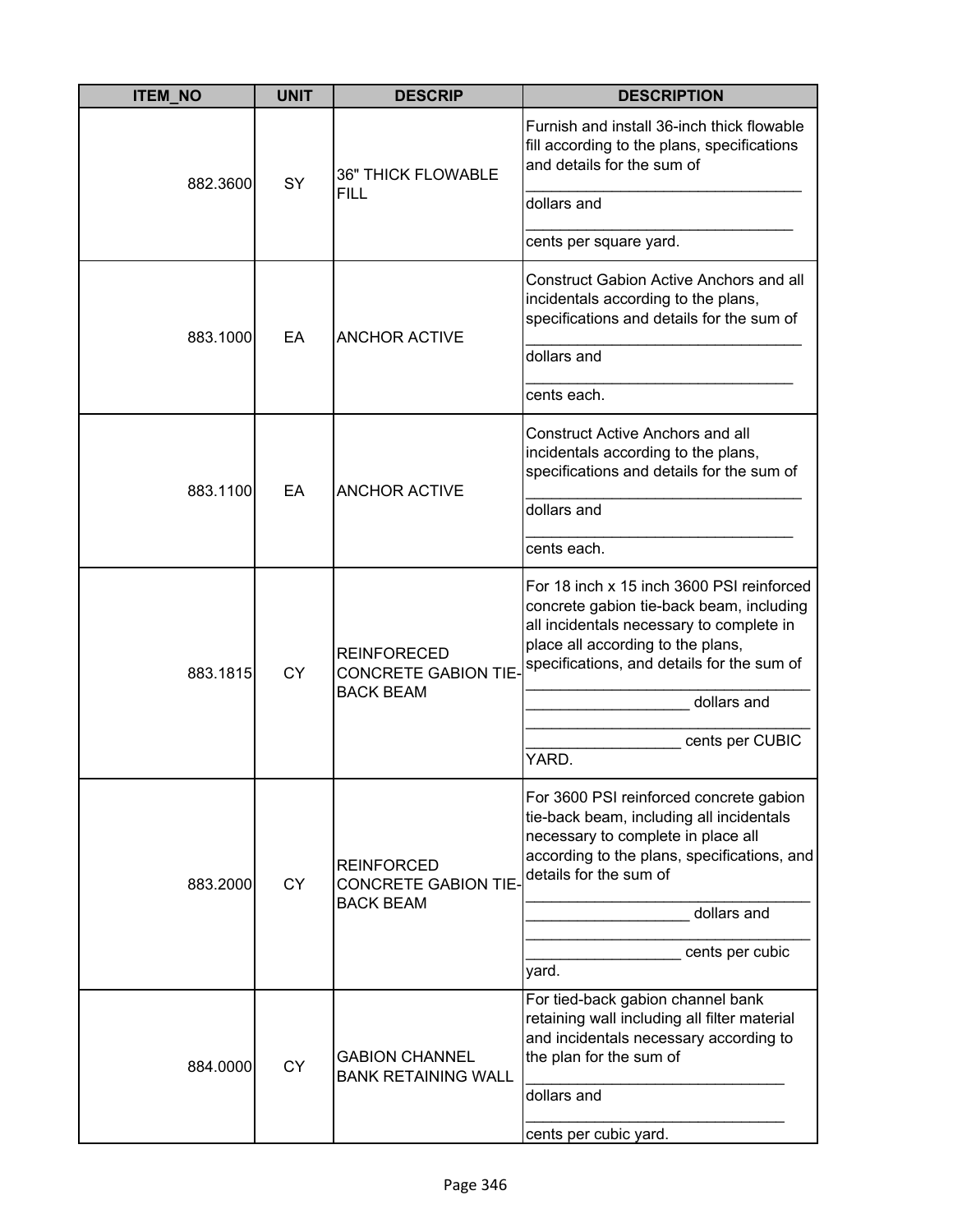| <b>ITEM_NO</b> | <b>UNIT</b> | <b>DESCRIP</b>                                                                    | <b>DESCRIPTION</b>                                                                                                                                                                                                                                                 |
|----------------|-------------|-----------------------------------------------------------------------------------|--------------------------------------------------------------------------------------------------------------------------------------------------------------------------------------------------------------------------------------------------------------------|
| 884.0001       | <b>CY</b>   | <b>GABION CHANNEL</b><br><b>BANK RETAINING WALL</b><br>(RANGE <50 SY)             | For tied-back gabion channel bank<br>retaining wall (Range <50 SY) including<br>all filter material and incidentals<br>necessary according to the plans,<br>specifications and details for the sum of                                                              |
|                |             |                                                                                   | dollars and                                                                                                                                                                                                                                                        |
|                |             |                                                                                   | cents per cubic yard.                                                                                                                                                                                                                                              |
| 884.0002       | <b>CY</b>   | <b>GABION CHANNEL</b><br><b>BANK RETAINING WALL</b><br>(RANGE > 50 SY)            | For tied-back gabion channel bank<br>retaining wall (Range >50 SY) including<br>all filter material and incidentals<br>necessary according to the plans,<br>specifications and details for the sum of                                                              |
|                |             |                                                                                   | dollars and                                                                                                                                                                                                                                                        |
|                |             |                                                                                   | cents per cubic yard.                                                                                                                                                                                                                                              |
| 884.1000       | EA          | <b>GABION ROCK ANCHOR</b>                                                         | For gabion rock anchor ties back<br>assemblies including all incidentals<br>necessary according to the plan for the<br>sum of                                                                                                                                      |
|                |             |                                                                                   | dollars and                                                                                                                                                                                                                                                        |
|                |             |                                                                                   | cents each.                                                                                                                                                                                                                                                        |
| 884.1100       | LF          | <b>ROCK ANCHOR</b>                                                                | For rock anchor ties back assemblies<br>including all incidentals necessary<br>according to the plan for the sum of                                                                                                                                                |
|                |             |                                                                                   | dollars and                                                                                                                                                                                                                                                        |
|                |             |                                                                                   | cents per linear foot.                                                                                                                                                                                                                                             |
| 884.2000       | EA          | <b>GABION SOIL NAIL</b>                                                           | For gabion soil nail ties back assemblies<br>including all incidentals necessary<br>according to the plan for the sum of                                                                                                                                           |
|                |             |                                                                                   | dollars and                                                                                                                                                                                                                                                        |
|                |             |                                                                                   | cents each.                                                                                                                                                                                                                                                        |
| 884.9991       | <b>CY</b>   | GABION 2000PSI NON-<br><b>REINFORCED</b><br><b>CONCRETE -</b><br><b>CONSTRUCT</b> | Construct 2000 psi non-reinforced<br>concrete bearing pad under proposed<br>gabion wall from the top of grey limestone<br>to the bottom of the gabion wall, to the<br>limits shown, including all incidentals<br>necessary according to the plan for the<br>sum of |
|                |             |                                                                                   | dollars and<br>cents per cubic yard.                                                                                                                                                                                                                               |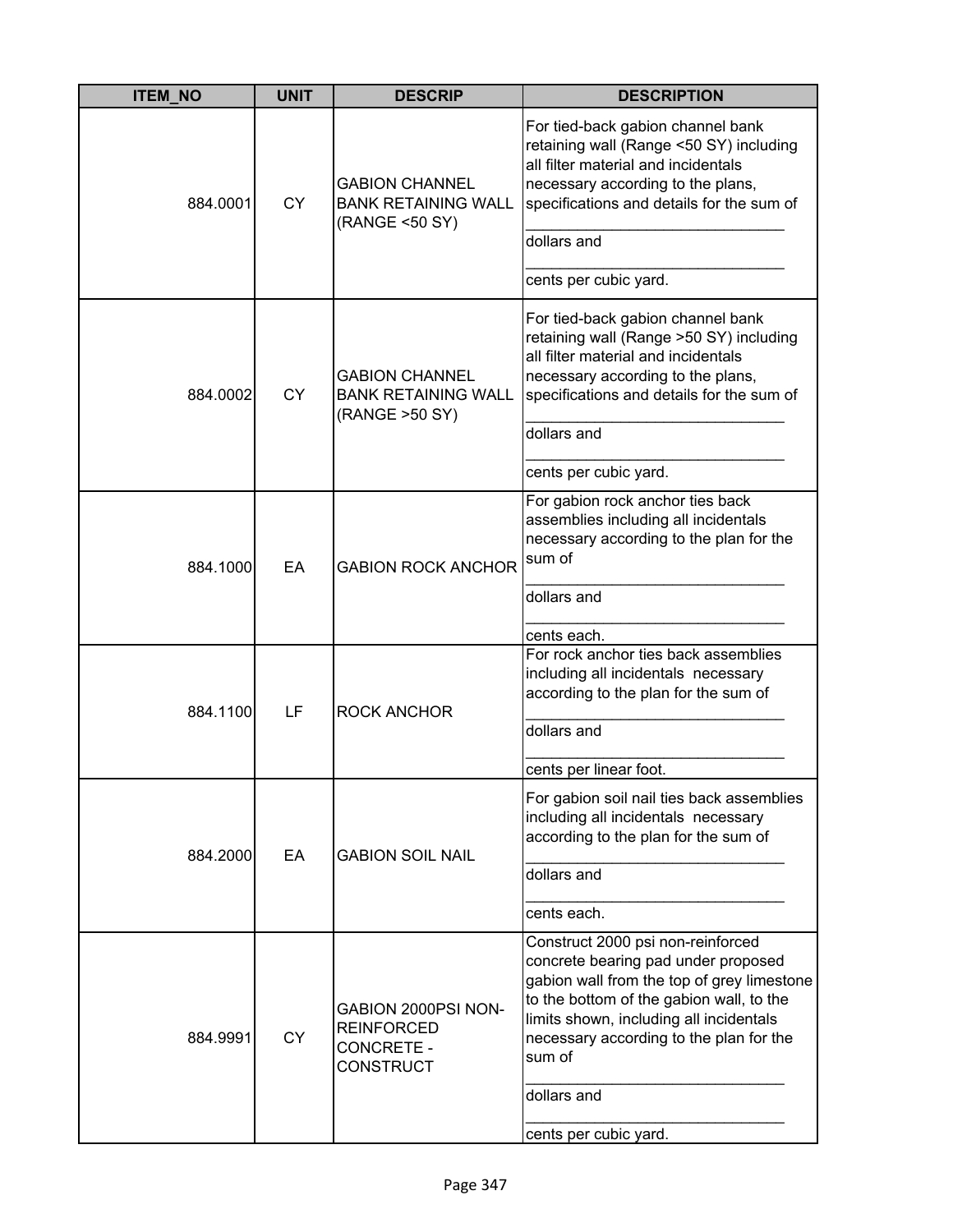| <b>ITEM_NO</b> | <b>UNIT</b> | <b>DESCRIP</b>                                                  | <b>DESCRIPTION</b>                                                                                                                                                                                                                                             |
|----------------|-------------|-----------------------------------------------------------------|----------------------------------------------------------------------------------------------------------------------------------------------------------------------------------------------------------------------------------------------------------------|
| 884.9999       | <b>CY</b>   | <b>GABION CLASS C</b><br><b>CONSTRUCT</b>                       | Construct Class C concrete foundation for<br>gravity gabion channel bank retainning<br>wall including all incidentals necessary<br>according to the plan for the sum of<br>dollars and                                                                         |
|                |             |                                                                 | cents per cubic yard.                                                                                                                                                                                                                                          |
| 885.0000       | <b>CY</b>   | <b>GABION BLANKET</b><br><b>CONSTRUCT</b>                       | For Gabion blankets, wire, fiber fabric,<br>rock of the thickness according to the<br>plans, specifications and details complete<br>and in place for the sum of                                                                                                |
|                |             |                                                                 | dollars and                                                                                                                                                                                                                                                    |
|                |             |                                                                 | cents per cubic yard.                                                                                                                                                                                                                                          |
| 885.0001       | <b>SY</b>   | <b>GABION BLANKET</b><br><b>CONSTRUCT</b>                       | For Gabion blankets, wire, fiber fabric,<br>rock of the thickness according to the<br>plans, specifications and details complete<br>and in place for the sum of<br>dollars and                                                                                 |
|                |             |                                                                 |                                                                                                                                                                                                                                                                |
| 885.1000       | <b>CY</b>   | <b>GABION BLANKET PVC</b><br>COATED CONSTRUCT<br>(RANGE <50 SY) | cents per square yard.<br>For PVC coated Gabion blankets (Range<br><50 SY), wire, fiber fabric, rock of the<br>thickness according to the plans,<br>specifications and details complete and in<br>place for the sum of<br>dollars and<br>cents per cubic yard. |
|                |             |                                                                 | For 12" Gabion blanket, wire, fiber fabric,                                                                                                                                                                                                                    |
| 885.1200       | <b>CY</b>   | <b>GABION BLANKET 12"</b><br><b>CONSTRUCT</b>                   | rock of the thickness according to the<br>plans, specifications and details complete<br>and in place for the sum of                                                                                                                                            |
|                |             |                                                                 | dollars and                                                                                                                                                                                                                                                    |
|                |             |                                                                 | cents per cubic yard.                                                                                                                                                                                                                                          |
| 885.1201       | <b>CY</b>   | <b>GABION BLANKET 12"</b><br>PVC COATED<br><b>CONSTRUCT</b>     | For 12" PVC Coated Gabion blanket type<br>channel protection all according to the<br>plans, specifications and details complete<br>and in place for the sum of<br>dollars and<br>cents per cubic yard.                                                         |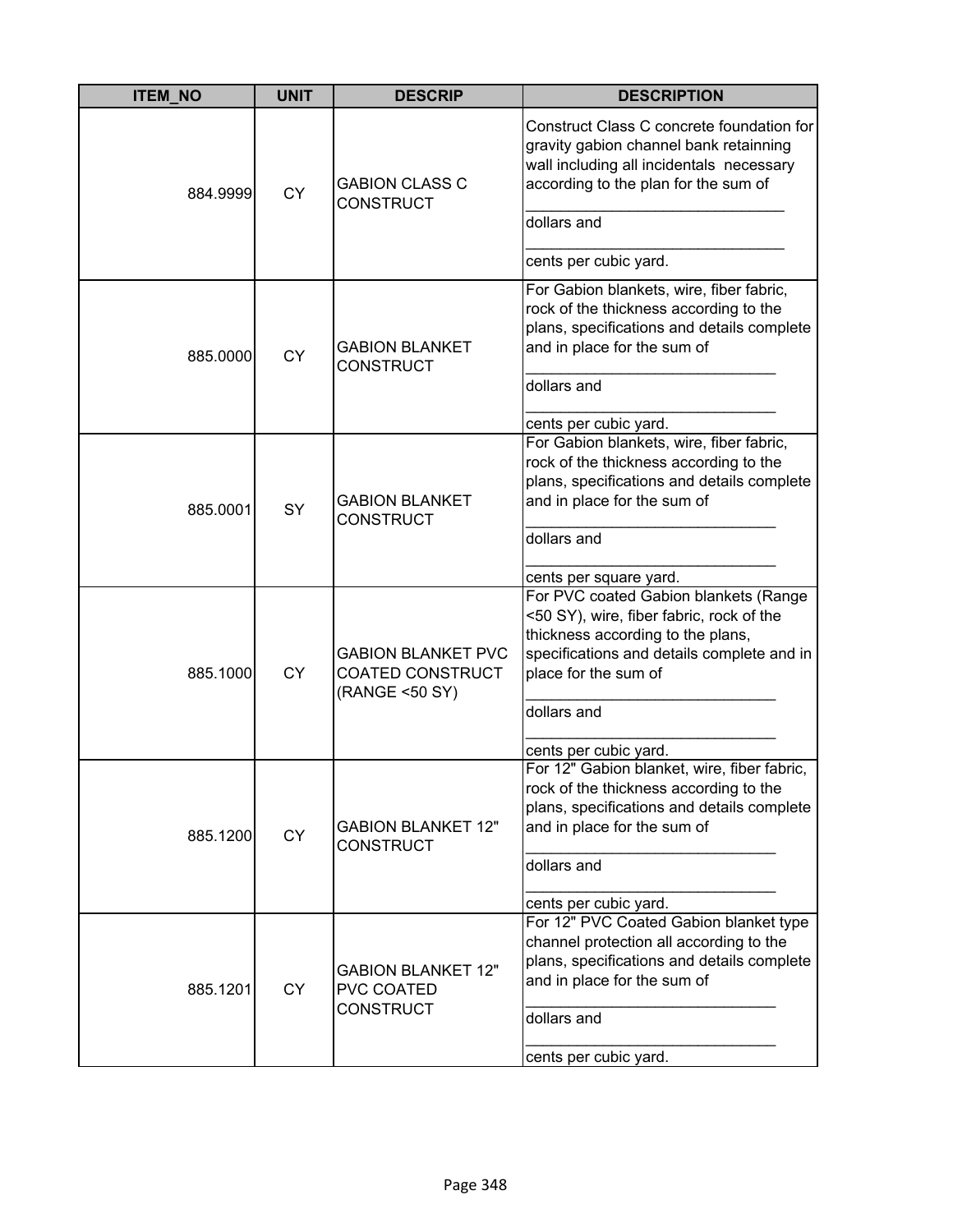| <b>ITEM NO</b> | <b>UNIT</b> | <b>DESCRIP</b>                                                         | <b>DESCRIPTION</b>                                                                                                                                                                                                                      |
|----------------|-------------|------------------------------------------------------------------------|-----------------------------------------------------------------------------------------------------------------------------------------------------------------------------------------------------------------------------------------|
| 885.1203       | <b>CY</b>   | <b>GABION BLANKET 12"</b><br><b>CONSTRUCT</b>                          | For 12" Gabion blanket with 3 inch<br>minimum grout, wire, fiber fabric, rock of<br>the thickness according to the plans,<br>specifications and details complete and in<br>place for the sum of<br>dollars and<br>cents per cubic yard. |
| 885.1800       | <b>CY</b>   | <b>GABION BLANKET 18"</b><br><b>CONSTRUCT</b>                          | For 18" Gabion blanket, wire, fiber fabric,<br>rock of the thickness according to the<br>plans, specifications and details complete<br>and in place for the sum of<br>dollars and<br>cents per cubic yard.                              |
| 885.2000       | <b>CY</b>   | <b>GABION BLANKET PVC</b><br>COATED CONSTRUCT<br>(Range >50 SY)        | For PVC coated Gabion blankets (Range<br>>50 SY), wire, fiber fabric, rock of the<br>thickness according to the plans,<br>specifications and details complete and in<br>place for the sum of<br>dollars and                             |
| 885.3031       | <b>CY</b>   | <b>GABION BLANKET 3' x 3'</b><br><b>PVC COATED</b><br><b>CONSTRUCT</b> | cents per cubic yard.<br>For 3' x 3' PVC Coated Gabion blanket<br>type channel protection all according to<br>the plans, specifications and details<br>complete and in place for the sum of<br>dollars and<br>cents per cubic yard.     |
| 885.3151       | <b>CY</b>   | <b>GABION BLANKET 3' x</b><br>1.5' PVC COATED<br><b>CONSTRUCT</b>      | For 3' x 1.5' PVC Coated Gabion blanket<br>type channel protection all according to<br>the plans, specifications and details<br>complete and in place for the sum of<br>dollars and<br>cents per cubic yard.                            |
| 885.3600       | LF          | <b>GABION TOE WALL 36"</b><br><b>CONSTRUCT</b>                         | Construct 36" thick gabion toe wall<br>including all necessary incidentals for the<br>sum of<br>dollars and<br>cents per linear foot.                                                                                                   |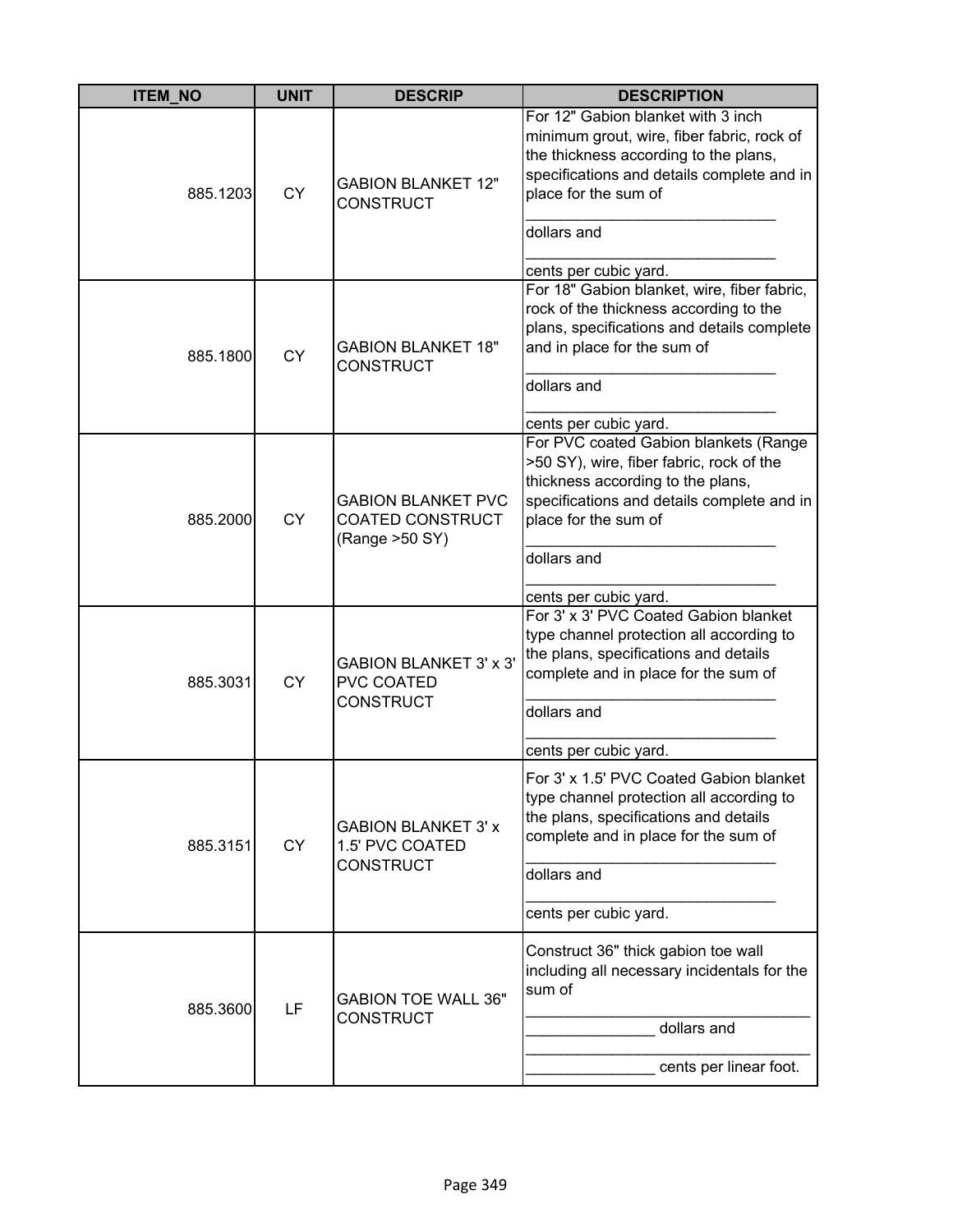| <b>ITEM_NO</b>        | <b>UNIT</b> | <b>DESCRIP</b>                                                                                       | <b>DESCRIPTION</b>                                                                                                                                                                                            |
|-----------------------|-------------|------------------------------------------------------------------------------------------------------|---------------------------------------------------------------------------------------------------------------------------------------------------------------------------------------------------------------|
| <b>CY</b><br>885.5000 |             | <b>GABION BLANKET 3' x</b><br>1.5', 3'x2', 3'x3', and 6'x1'<br><b>PVC COATED</b><br><b>CONSTRUCT</b> | For 3'x1.5', 3'x2', 3'x3', and 6'x1' PVC<br>Coated Gabion blanket type channel<br>protection all according to the plans,<br>specifications and details complete and in<br>place for the sum of<br>dollars and |
|                       |             |                                                                                                      |                                                                                                                                                                                                               |
| 886.0000              | SY          | <b>CURLEX BLANKET 4'</b><br><b>WIDE FURNISH &amp;</b><br><b>INSTALL</b>                              | cents per cubic yard.<br>Furnish and install 4' wide Curlex Blanket<br>as manufactured by American Ex. Co., or<br>approved equal, and all incidentals<br>according to the plans for the sum of<br>dollars and |
|                       |             |                                                                                                      | cents per square yard.                                                                                                                                                                                        |
| 886.1000              | <b>SY</b>   | <b>EROSION CONTROL</b><br><b>BLANKET FOR</b><br><b>CHANNEL SLOPES</b>                                | For high velocity erosion control blanket,<br>including fertilizer and sprinkling,<br>complete and in place, for the sum of<br>dollars and                                                                    |
|                       |             |                                                                                                      | cents per square yard.                                                                                                                                                                                        |
| 886.2000              | EA          | <b>EROSION CONTROL</b><br><b>MAT TEMPORARY</b>                                                       | Furnish and install temporary erosion<br>control mat according to the plans and<br>specifications complete and in place, for<br>the sum of                                                                    |
|                       |             |                                                                                                      | dollars and                                                                                                                                                                                                   |
|                       |             |                                                                                                      | cents per square yard.                                                                                                                                                                                        |
| 887.0000              | <b>SF</b>   | <b>WALLSTONE SLOPE</b><br>PROTECTION FURNISH<br>& INSTALL                                            | Furnish and install Wallstone erosion<br>protection all according to the plans for<br>the sum of<br>dollars and                                                                                               |
|                       |             |                                                                                                      | cents per square face foot.                                                                                                                                                                                   |
| 887.1000              | <b>CY</b>   | <b>REINFORCED SLOPE</b><br>PROTECTION FURNISH                                                        | Furnish and install reinforced slope<br>erosion protection (MSE) all according to<br>the plans for the sum of<br>dollars and                                                                                  |
|                       |             | & INSTALL                                                                                            | cents per cubic yard.                                                                                                                                                                                         |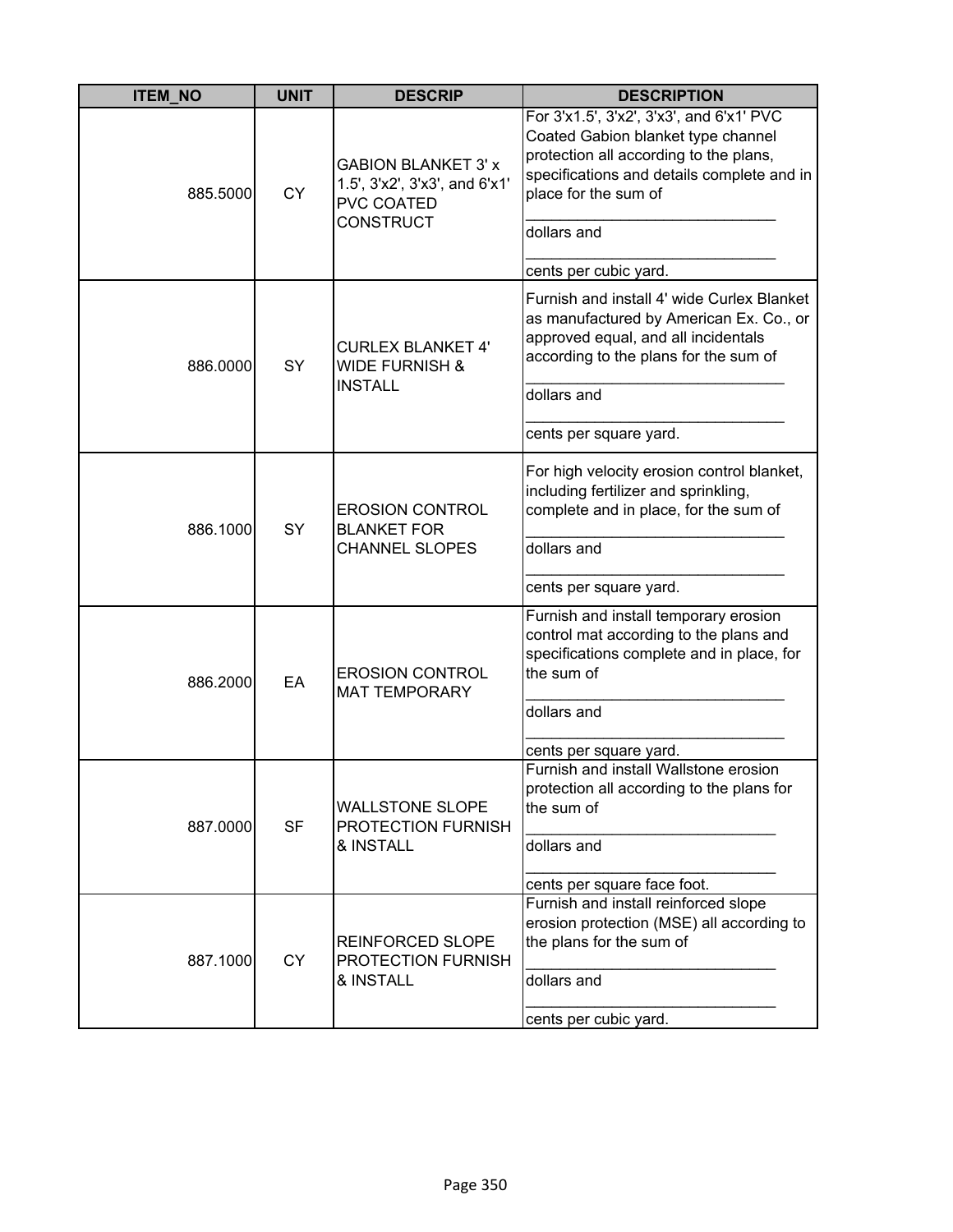| <b>ITEM_NO</b> | <b>UNIT</b> | <b>DESCRIP</b>                                                                                                | <b>DESCRIPTION</b>                                                                                                                                                                                                                                                                                                                                                        |
|----------------|-------------|---------------------------------------------------------------------------------------------------------------|---------------------------------------------------------------------------------------------------------------------------------------------------------------------------------------------------------------------------------------------------------------------------------------------------------------------------------------------------------------------------|
| 887.2000       | SY          | <b>CONCRETE SLOPE</b><br>PROTECTION FURNISH<br>& INSTALL                                                      | Furnish and install concrete slope<br>protection including all necessary<br>incidentals for the sum of<br>dollars and<br>cents per square yard.                                                                                                                                                                                                                           |
| 888.0000       | <b>CY</b>   | <b>BERM EARTHEN</b>                                                                                           | For furnishing all materials, labor and<br>equipment to construct earthen berm,<br>including all incidentals necessary<br>according to the plans for the sum of<br>dollars<br>and<br>cents per<br>cubic yard.                                                                                                                                                             |
| 889.0400       | SY          | <b>CONCRETE MOW STRIP</b><br>4" THICK 8" WIDE<br><b>FURNISH &amp; INSTALL</b>                                 | Furnish and install 4 inch in thickness and<br>8 inch wide mow strip including all<br>necessary incidentals for the sum of<br>dollars<br>and ___________________________ cents per<br>square yard.                                                                                                                                                                        |
| 889.0500       | SY          | <b>CONCRETE MOW STRIP</b><br>5" THICK                                                                         | For construction of concrete mow strip, 5"<br>in thickness including reinforcement, all<br>according to the plans for the sum of<br>dollars<br>cents per<br>square yard.                                                                                                                                                                                                  |
| 889.1200       | SY          | <b>CONCRETE MOW STRIP</b><br>12"                                                                              | For construction of 12" concrete mow<br>strip, 6" in thickness including<br>reinforcement, all according to the plans<br>for the sum of<br>dollars<br>cents per<br>square yard.                                                                                                                                                                                           |
| 889.1800       | SY          | <b>CONCRETE MOW STRIP</b><br>18"                                                                              | For construction of 18" concrete mow<br>strip, 6" in thickness including<br>reinforcement, all according to the plans<br>for the sum of<br>dollars<br>and _____________________________cents per<br>square yard.                                                                                                                                                          |
| 890.0000       | <b>CY</b>   | CURB INLET 5'-20' TYPE<br>I OR II JUNCTION BOX<br>TYPE I OR TYPE II "Y"<br><b>INLET I OR TYPE M</b><br>CONST. | Construct 3600 PSI reinforced Class C<br>concrete 5'-20' standard or recessed curb<br>linlet Type I or II junction box; Type I or II<br>'Y' inlet; Type M Manhole; grate; or<br>combination inlet all according to the<br>plans, specifications and details for the<br>sum of _______________________dolla<br> and ___________________cents per cubic<br>dollars<br>yard. |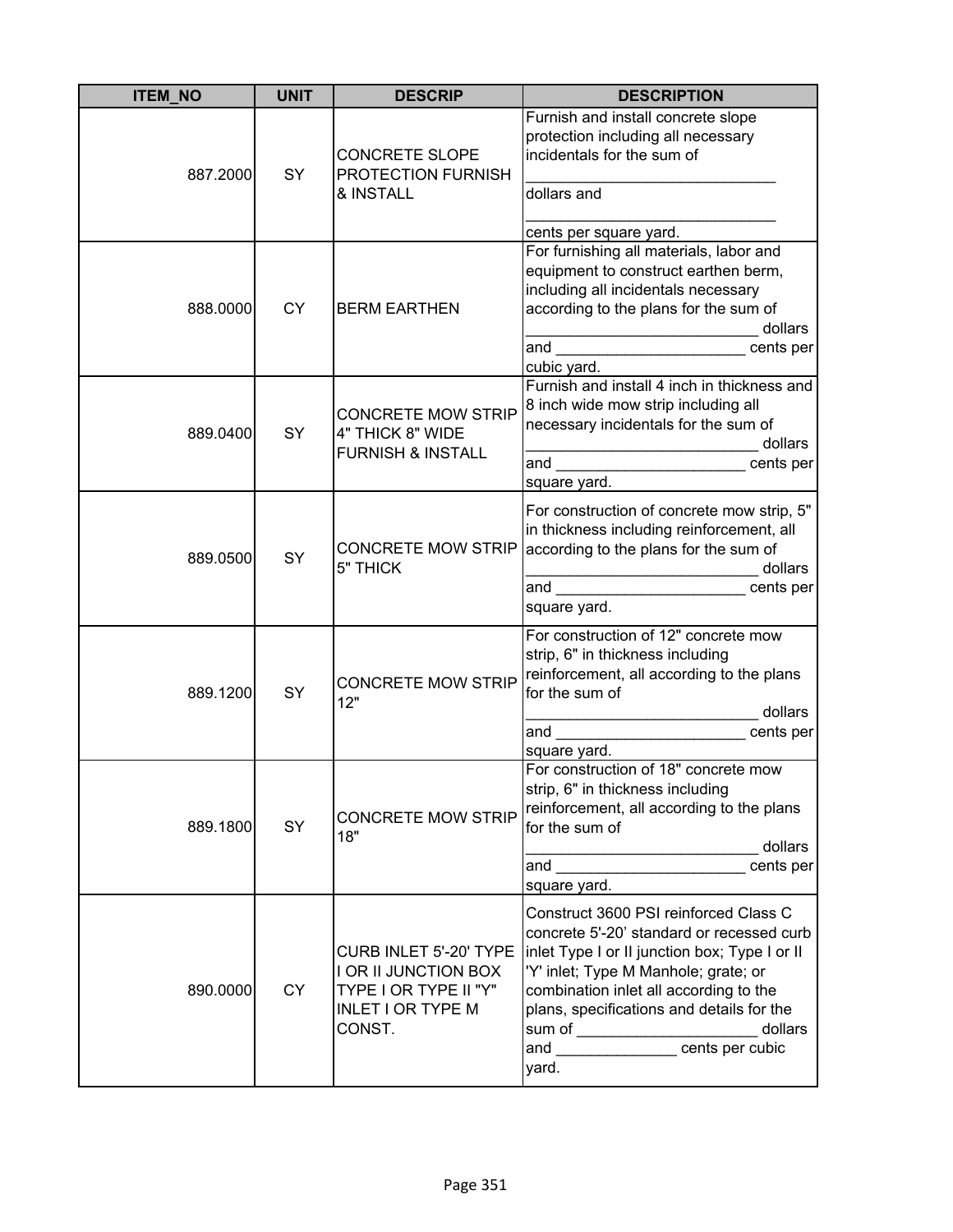| <b>ITEM NO</b> | <b>UNIT</b> | <b>DESCRIP</b>                                                                                                                  | <b>DESCRIPTION</b>                                                                                                                                                                                                                                                                                                       |
|----------------|-------------|---------------------------------------------------------------------------------------------------------------------------------|--------------------------------------------------------------------------------------------------------------------------------------------------------------------------------------------------------------------------------------------------------------------------------------------------------------------------|
| 890.0001       | <b>CY</b>   | CURB INLET 5'-20' TYPE<br><b>I OR II JUNCTION BOX</b><br>TYPE I OR TYPE II "Y"<br><b>INLET I OR TYPE M</b><br>RANGE 0-10 CONST. | Construct 5'-20' standard or recessed<br>curb inlet Type I or II junction box; Type I<br>or II 'Y' inlet; Type M Manhole; grate; or<br>combination inlet in which the total<br>concrete volume is 0-10 cubic yards for<br>the sum of ________________________<br> dollars and _________________ cents per<br>cubic yard. |
| 890.0002       | <b>CY</b>   | CURB INLET 5'-20' TYPE<br><b>I OR II JUNCTION BOX</b><br>TYPE I OR TYPE II "Y"<br><b>INLET I OR TYPE M</b><br>RANGE >10 CONST.  | Construct 5' - 20' standard or recessed<br>curb inlet Type I or II junction box; Type I<br>or II 'Y' inlet; Type M Manhole; grate; or<br>combination inlet in which the total<br>concrete volume is over 10 cubic yards<br>for the sum of _________________cents per<br>cubic yard.                                      |
| 890.0003       | <b>CY</b>   | CURB INLET 5'-15' OR<br>"Y" INLET TYPE I OR II<br>OR JUNCTION BOX<br>RANGE 10-15 CONST.                                         | Construct 5' - 15" standard or recced<br>curb inlet Type I or II junction box; Type I<br>or II 'Y' inlet; Type M Manhole in which the<br>total concrete volume is 10-15 cubic yards<br>dollars and ____________ cents per<br>cubic yard.                                                                                 |
| 890.0004       | CY          | CURB INLET 5'-15' OR<br>"Y" INLET TYPE I OR II<br>OR JUNCTION BOX<br>RANGE 15-20 CONST.                                         | Construct 5' - 15" standard or recced<br>curb inlet Type I or II junction box; Type I<br>or II 'Y' inlet; Type M Manhole in which the<br>total concrete volume is 15-20 cubic yards<br>for the sum of _________________<br>dollars and _______________cents per<br>cubic yard.                                           |
| 890.0005       | <b>CY</b>   | CURB INLET 5'-15' OR<br>"Y" INLET TYPE I OR II<br>OR JUNCTION BOX<br>RANGE > 20 CONST.                                          | Construct 5' - 15" standard or recced<br>curb inlet Type I or II junction box; Type I<br>or II 'Y' inlet; Type M Manhole in which the<br>total concrete volume is 20 cubic yards<br>for the sum of _____________<br>dollars and _____________ cents per<br>cubic yard.                                                   |
| 892.3600       | LF          | BORE 36" RCP, CLASS V<br><b>FURNISH &amp; INSTALL</b>                                                                           | Furnish, Install and Bore 36 inch Class V<br>RCP storm sewer pipe all according to<br>the plans for the sum of<br>dollars and<br>cents per linear foot.                                                                                                                                                                  |
| 893.0000       | <b>CY</b>   | CONCRETE VELOCITY<br><b>DISSIPATER</b>                                                                                          | Construct complete and in place Concrete<br>Energy Dissipater all according to the<br>plans, specifications and details for the<br>sum of<br>dollars and<br>cents per cubic yard.                                                                                                                                        |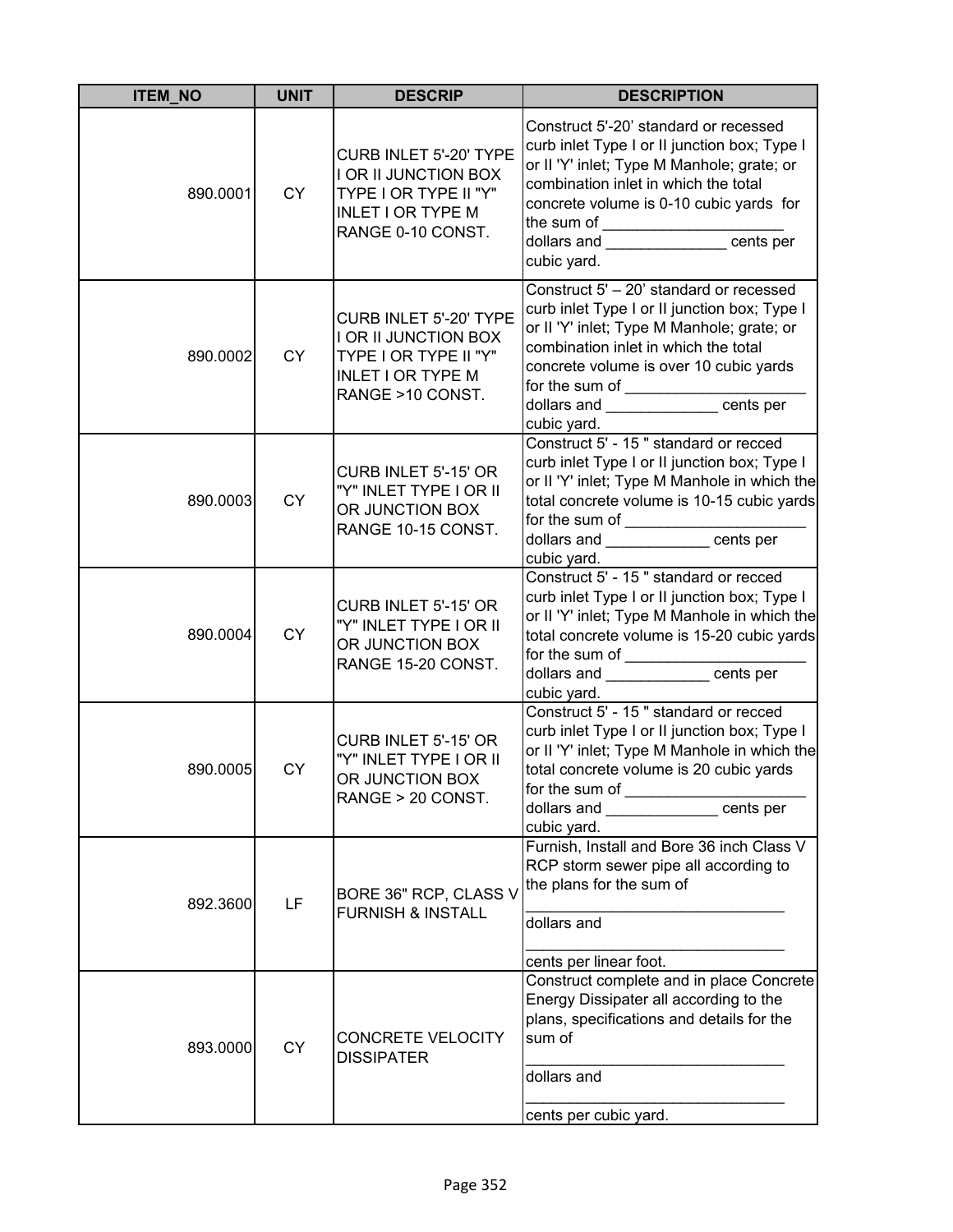| <b>ITEM_NO</b> | <b>UNIT</b> | <b>DESCRIP</b>                                          | <b>DESCRIPTION</b>                                                                                                                                                                                                                                                                                                |
|----------------|-------------|---------------------------------------------------------|-------------------------------------------------------------------------------------------------------------------------------------------------------------------------------------------------------------------------------------------------------------------------------------------------------------------|
| 893.1000       | LS          | <b>CONCRETE ENERGY</b><br><b>DISSIPATER</b>             | Construct complete and in place Concrete<br>Energy Dissipater all all according to the<br>plans for the lump sum of<br>dollars and<br>cents.                                                                                                                                                                      |
| 894.0000       | LF          | <b>STORM SEWER BORE</b>                                 | Bore storm sewer pipe all according to<br>the plans for the sum of<br>dollars and<br>cents per linear foot.                                                                                                                                                                                                       |
| 894.2100       | LF          | BORE 21" RCP, CLASS<br><b>III FURNISH &amp; INSTALL</b> | Furnish, Install and Bore 21 inch Class III<br>RCP storm sewer pipe all according to<br>the plans for the sum of<br>dollars and<br>cents per linear foot.                                                                                                                                                         |
| 894.2400       | LF          | BORE 24" RCP, CLASS<br><b>III FURNISH &amp; INSTALL</b> | Furnish, Install and Bore 24 inch Class III<br>RCP storm sewer pipe all according to<br>the plans for the sum of<br>dollars and                                                                                                                                                                                   |
| 894.3600       | LF          | BORE 36" RCP, CLASS<br><b>III FURNISH &amp; INSTALL</b> | cents per linear foot.<br>Furnish, Install and Bore 36 inch Class III<br>RCP storm sewer pipe all according to<br>the plans for the sum of<br>dollars and<br>cents per linear foot.                                                                                                                               |
| 894.4200       | LF          | BORE 42" RCP, CLASS<br><b>III FURNISH &amp; INSTALL</b> | Furnish, Install and Bore 42 inch Class III<br>RCP storm sewer pipe all according to<br>the plans for the sum of<br>dollars and<br>cents per linear foot.                                                                                                                                                         |
| 895.0000       | <b>LS</b>   | <b>STORM WATER</b><br><b>PREVENTION</b>                 | Storm Water Prevention Plan (SWPPP)<br>for the lump sum of<br>dollars<br>and the contract of the contract of the contract of the contract of the contract of the contract of the contract of the contract of the contract of the contract of the contract of the contract of the contract of the contra<br>cents. |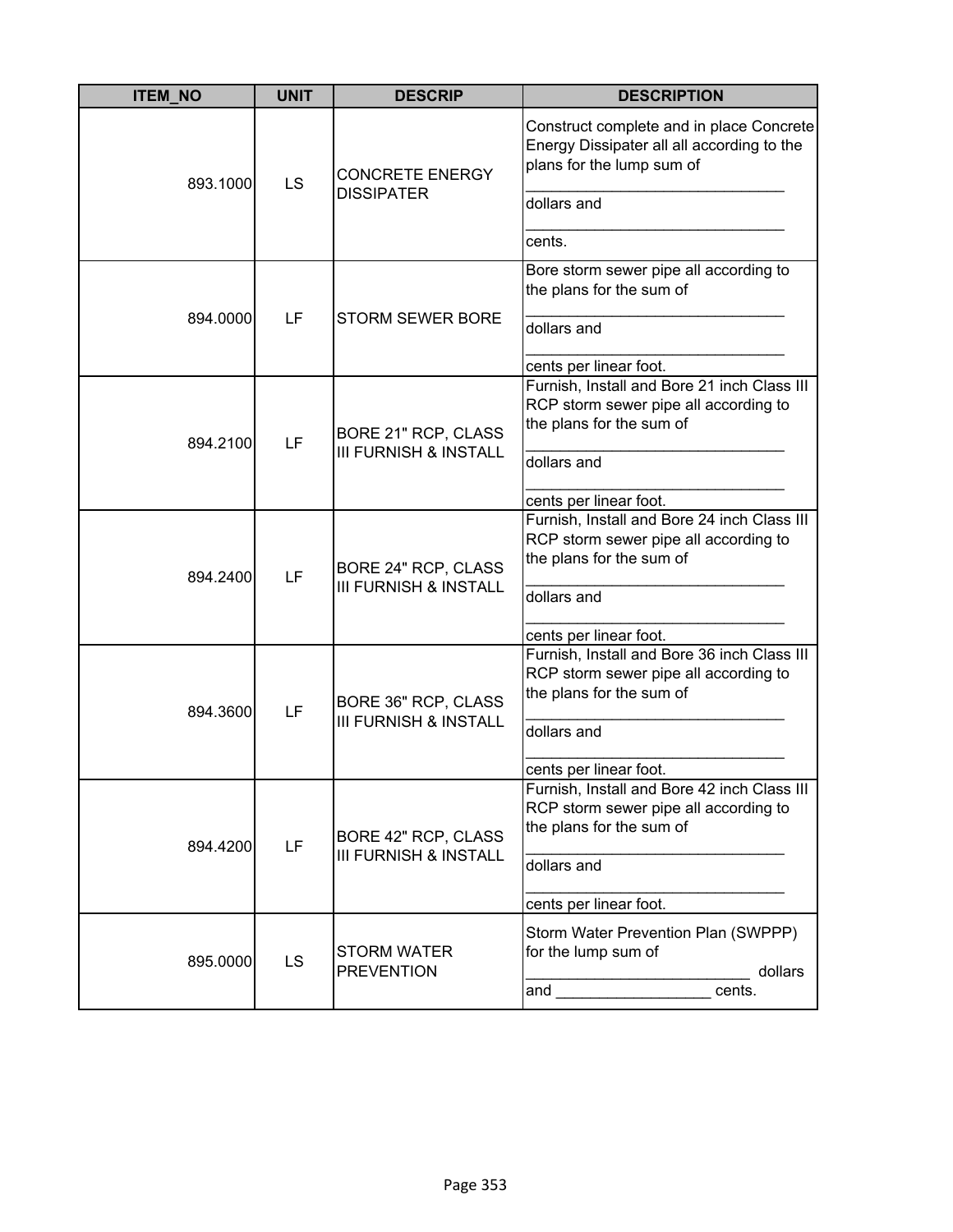| <b>ITEM NO</b> | <b>UNIT</b> | <b>DESCRIP</b>                                                           | <b>DESCRIPTION</b>                                                                                                                                                                                                                                                                                                                                                                                                                                    |
|----------------|-------------|--------------------------------------------------------------------------|-------------------------------------------------------------------------------------------------------------------------------------------------------------------------------------------------------------------------------------------------------------------------------------------------------------------------------------------------------------------------------------------------------------------------------------------------------|
| 896.0000       | LF          | TRENCH SAFETY -<br><b>STORM SEWER</b><br><b>FURNISH &amp; INSTALL</b>    | Furnish and install complete trench safety<br>for storm sewer installation including all<br>incidentals necessary according to the<br>plans, specifications, details, and State<br>and Federal regulations for the sum of<br>dollars<br>and<br>cents per<br>linear foot.                                                                                                                                                                              |
| 897.0000       | LF          | <b>FRENCH DRAIN</b><br><b>FURNISH &amp; INSTALL</b>                      | Furnish and install a French drain the size<br>and length shown including all excavation,<br>specified gravel, filter cloth and<br>incidentals according to the plans for the<br>sum of<br>dollars and the control of the control of the control of the control of the control of the control of the control of the control of the control of the control of the control of the control of the control of the control of<br>cents<br>per linear foot. |
| 897.6000       | EA          | 6" SUBSURFACE DRAIN<br><b>CLEANOUT FURNISH &amp;</b><br><b>INSTALL</b>   | Furnish and install 6" subsurface drain<br>cleanout and all incidentals necessary to<br>complete according to the plans for the<br>sum of<br>dollars and<br>cents each.                                                                                                                                                                                                                                                                               |
| 898.0000       | LF          | <b>AREA DRAIN FURNISH &amp;</b><br><b>INSTALL</b>                        | Furnish and install an area drain the size<br>and length shown including all excavation,<br>specified gravel, filter cloth and<br>incidentals according to the plans for the<br>sum of<br><u> 1990 - Johann Barbara, martin a</u><br>dollars and<br>cents<br>per linear foot.                                                                                                                                                                         |
| 898.1000       | EA          | AREA DRAIN 15" ADS<br><b>NYLOPLAST W/ CAST</b><br><b>IRON DOME GRATE</b> | Furnish and install 15 inch ADS Nylopast<br>area drain basin with cast iron dome grate<br>icluding all necessary incidentals for the<br>sum of<br>dollars and _____________________cents<br>each.                                                                                                                                                                                                                                                     |
| 899.0000       | <b>LS</b>   | <b>MISCELLANEOUS</b><br><b>DRAINAGE ITEM</b>                             | Miscellaneous drainage item for the lump<br>sum of<br>dollars and<br>cents.                                                                                                                                                                                                                                                                                                                                                                           |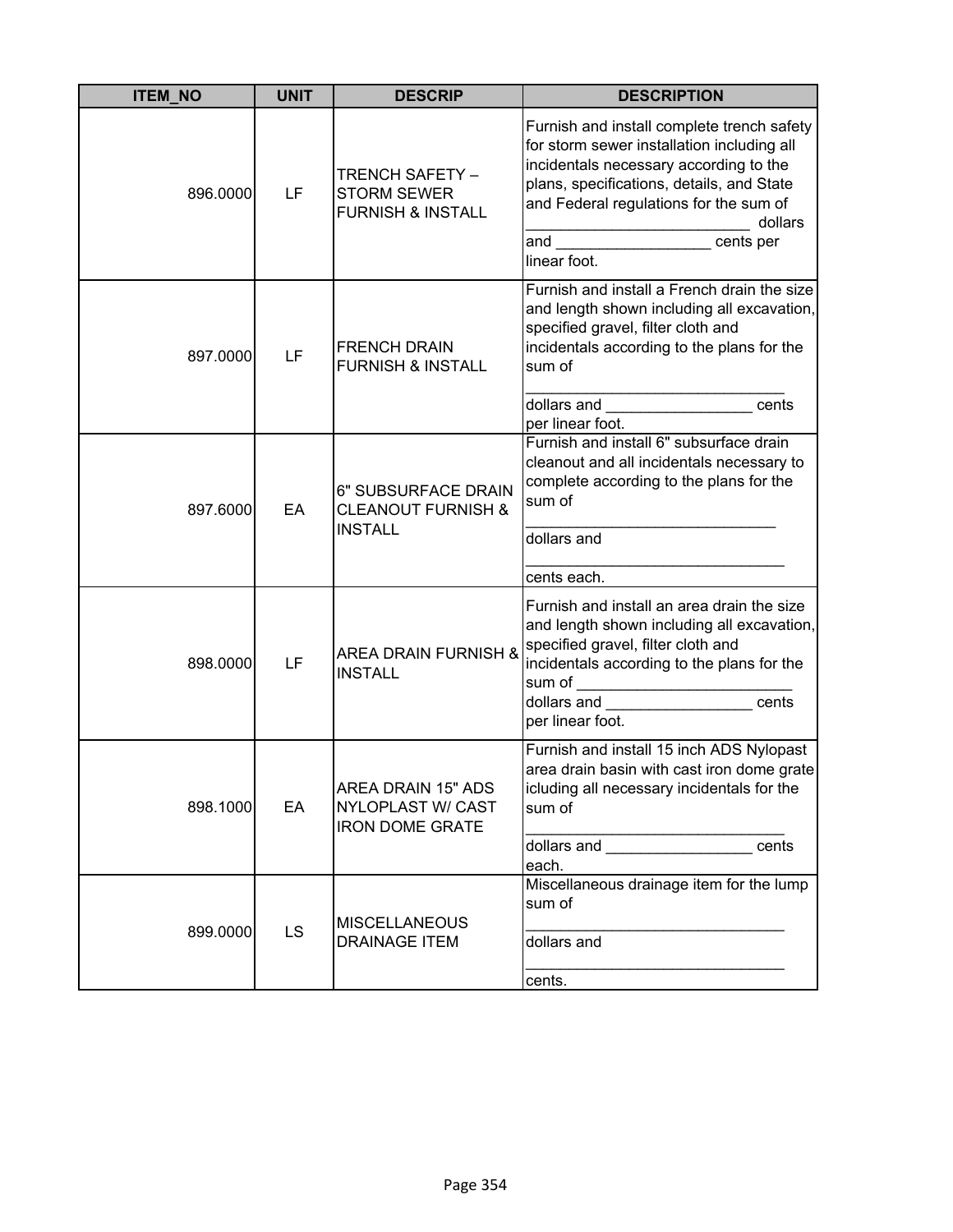| <b>ITEM NO</b> | <b>UNIT</b> | <b>DESCRIP</b>                               | <b>DESCRIPTION</b>                                                                                                                                                            |
|----------------|-------------|----------------------------------------------|-------------------------------------------------------------------------------------------------------------------------------------------------------------------------------|
| 900.0000       | <b>SF</b>   | TRENCH SHORING,<br><b>SACRIFICIAL</b>        | Furnish and install specific sacrificial<br>trench shoring, including all incidentals<br>necessary accoding to the plans,<br>specifications and details for the sum of        |
|                |             |                                              | dollars and                                                                                                                                                                   |
|                |             |                                              | cents per square foot                                                                                                                                                         |
| 900.0001       | LF          | <b>TRENCH SHORING,</b><br><b>SACRIFICIAL</b> | Furnish and install specific sacrificial<br>trench shoring, including all incidentals<br>necessary accoding to the plans,<br>specifications and details for the sum of        |
|                |             |                                              | dollars and                                                                                                                                                                   |
|                |             |                                              | cents per linear foot                                                                                                                                                         |
| 900.0002       | <b>SF</b>   | <b>SHORING</b>                               | Furnish and install shoring including all<br>incidentals necessary according to the<br>plans, specifications and details for the<br>sum of<br>dollars and<br>cents per square |
|                |             |                                              | foot.                                                                                                                                                                         |
| 905.0000       | LS          | <b>ENVIRONMENTAL</b><br>TESTING              | Environmental testing, including all<br>incidentals necessary accoding to the<br>plans, specifications and details for the<br>lump sum of                                     |
|                |             |                                              | dollars and                                                                                                                                                                   |
|                |             |                                              | cents.                                                                                                                                                                        |
| 910.0000       | LS          | <b>ODOR CONTROL</b><br><b>FACILITY</b>       | Furnish and install force main odor control<br>facility including all incidentals necessary<br>according to the plans and specifications<br>for the lump sump of              |
|                |             |                                              | dollars and                                                                                                                                                                   |
|                |             |                                              | cents.                                                                                                                                                                        |
| 911.0000       | EA          | AIR/ VACUUM RELEASE<br><b>STRUCTURE</b>      | Furnish and install force main air/vacuum<br>release structure including all incidentals<br>necessary according to the plans for the<br>sum of                                |
|                |             |                                              | dollars and                                                                                                                                                                   |
|                |             |                                              | cents each.                                                                                                                                                                   |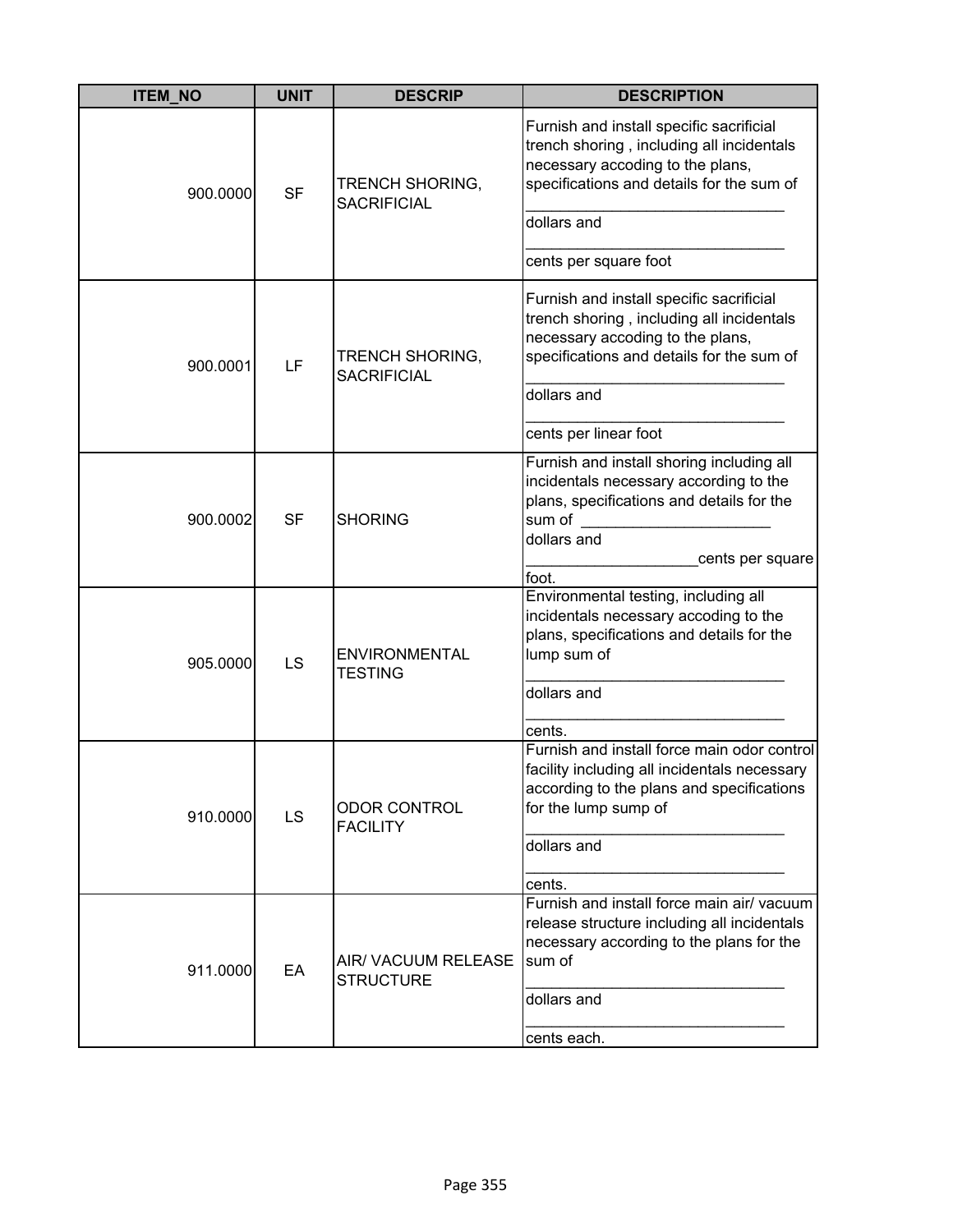| <b>ITEM NO</b> | <b>UNIT</b> | <b>DESCRIP</b>                                        | <b>DESCRIPTION</b>                                                                                                                                                                            |
|----------------|-------------|-------------------------------------------------------|-----------------------------------------------------------------------------------------------------------------------------------------------------------------------------------------------|
| 912.0801       | LF          | <b>FORCE MAIN 8" HDPE</b><br><b>RAISING</b>           | For raising 8-inch HDPE pipe force main<br>over proposed structures or utilities and<br>all incidentals necessary for the sum of<br>dollars and<br>cents<br>per linear foot.                  |
| 912.1001       | LF          | FORCE MAIN 10"<br><b>DUCTILE IRON RAISING</b>         | For raising 10-inch ductile iron pipe force<br>main over proposed structures or utilities<br>and all incidentals necessary for the sum<br>of<br>dollars and<br>cents<br>per linear foot.      |
| 920.0000       | LF          | <b>RAISE DGNO TRACT</b>                               | For furnishing all materials, labor and<br>equipment to raise the existing DGNO<br>TRACT, including all incidentals complete<br>for the sum of<br>dollars and<br>cents per linear foot.       |
| 921.0000       | <b>SF</b>   | <b>CONCRETE PANEL FOR</b><br><b>RAIL CROSSING</b>     | For furnishing all materials, labor and<br>equipment to provide and install a<br><b>CONCRETE PANEL FOR RAIL</b><br>CROSSING, complete for the sum of<br>dollars and<br>cents per square foot. |
| 921.1000       | LF          | <b>TEK-WAY PANELS</b><br><b>REMOVE AND SALVAGE</b>    | Remove and salvage Tek-way panels<br>including all necessary incidentals for the<br>sum of<br>dollars and<br>cents<br>per linear foot.                                                        |
| 921.2000       | EA          | <b>TRELLIS TYPE A</b><br><b>FURNISH &amp; INSTALL</b> | Furnish and install Trellis Type A<br>including all necessary incidentals for the<br>sum of<br>dollars and<br>cents<br>each.                                                                  |
| 921.3000       | EA          | <b>TRELLIS TYPE B</b><br><b>FURNISH &amp; INSTALL</b> | Furnish and install Trellis Type B<br>including all necessary incidentals for the<br>sum of<br>dollars and<br>cents<br>each.                                                                  |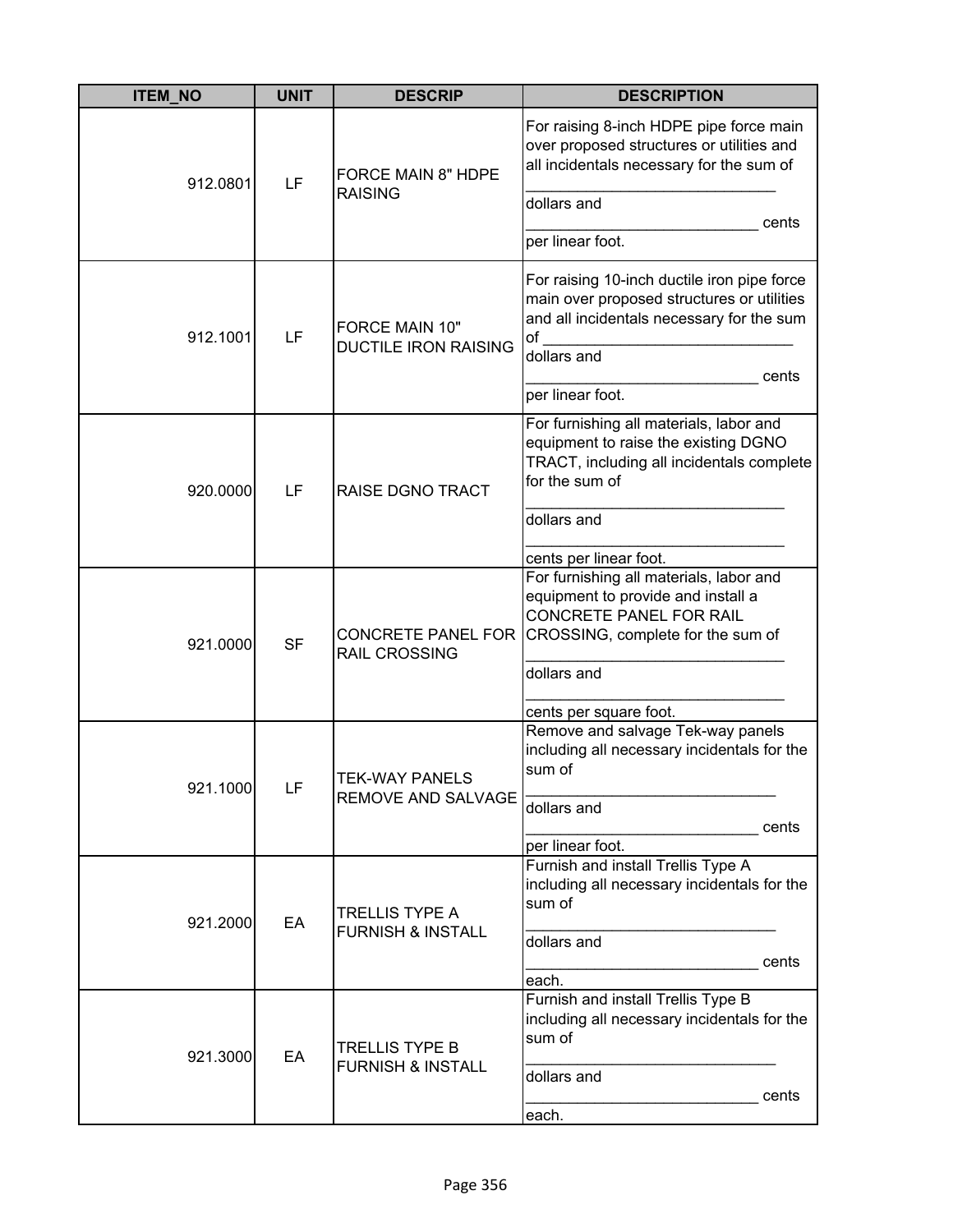| <b>ITEM NO</b> | <b>UNIT</b> | <b>DESCRIP</b>                                         | <b>DESCRIPTION</b>                                                                                                                                                                                                                                                             |
|----------------|-------------|--------------------------------------------------------|--------------------------------------------------------------------------------------------------------------------------------------------------------------------------------------------------------------------------------------------------------------------------------|
| 922.0000       | <b>CY</b>   | <b>COMPACT BALLAST</b><br><b>FILL</b>                  | For furnishing all materials, labor and<br>equipment to provide and compact<br>BALLAST FILL, including all incidentals<br>for the sum of<br>dollars and<br>cents per cubic yard.                                                                                               |
| 922.0001       | <b>TN</b>   | <b>FURNISH AND INSTALL</b><br><b>BALLAST</b>           | For furnishing all materials, labor and<br>equipment to furnish, install and compact<br>ballast, including all incidentals necessary<br>to complete in place all according to the<br>plans, specifications, and details for the<br>sum of<br>dollars and<br>cents per ton.     |
| 922.1001       | <b>TN</b>   | <b>FURNISH AND INSTALL</b><br><b>SUB BALLAST</b>       | For furnishing all materials, labor and<br>equipment to furnish, install and compact<br>sub ballast, including all incidentals<br>necessary to complete in place all<br>according to the plans, specifications, and<br>details for the sum of<br>dollars and<br>cents per ton. |
| 922 2000       | EА          | <b>REMOVE AND</b><br>REINSTALL RAILROAD<br><b>TIES</b> | For furnishing all materials, labor and<br>equipment to remove and reinstall<br>railroad ties, including all incidentals<br>necessary to complete in place all<br>according to the plans, specifications, and<br>details for the sum of<br>dollars and<br>cents per each.      |
| 922.2001       | EA          | <b>REMOVE RAILROAD</b><br><b>TIES</b>                  | For removing an properly disposing of all<br>according to the plans, specifications, and<br>details for the sum of<br>dollars and<br>cents per each.                                                                                                                           |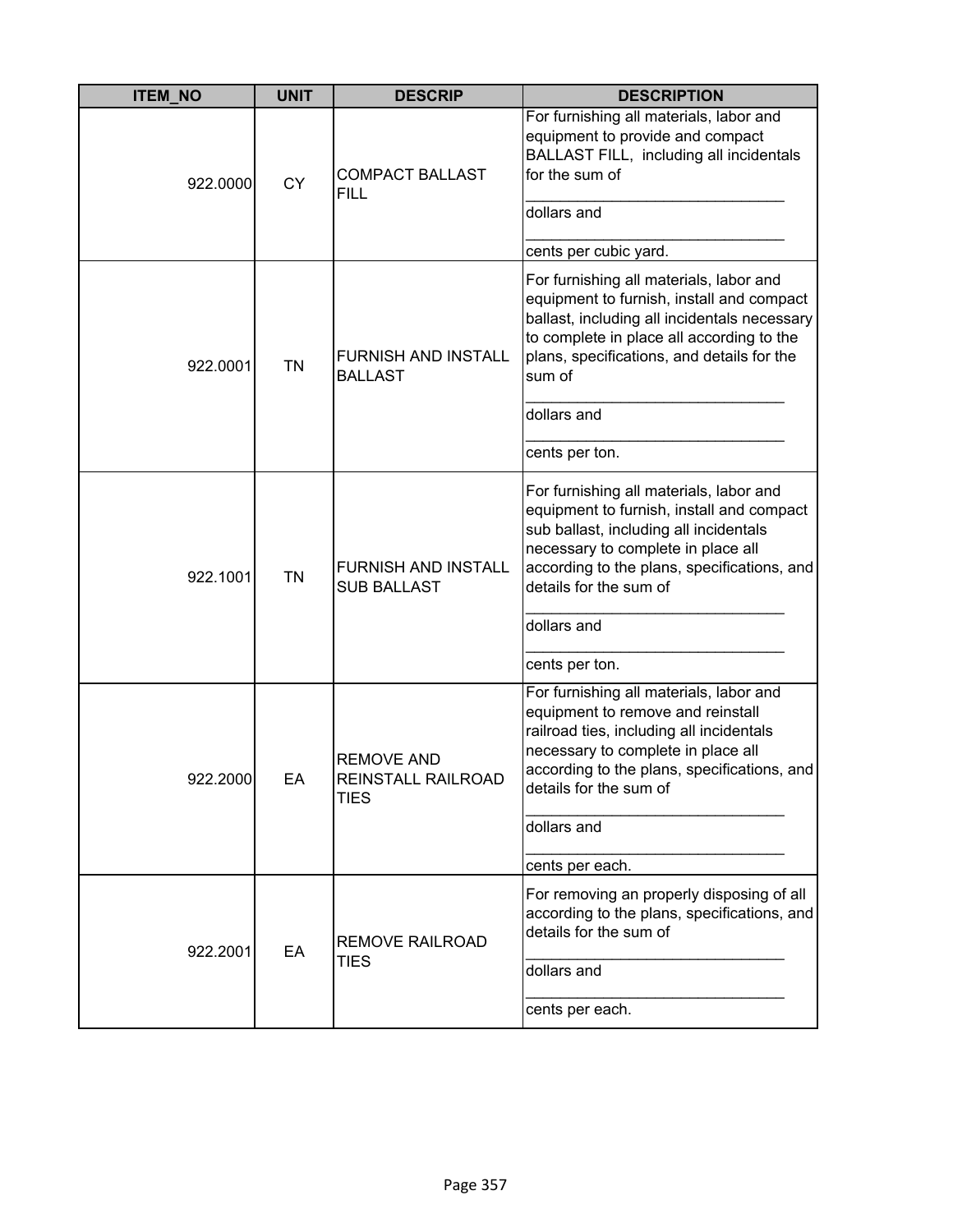| <b>ITEM_NO</b> | <b>UNIT</b> | <b>DESCRIP</b>                                  | <b>DESCRIPTION</b>                                                                                                                                                                                                                                                           |
|----------------|-------------|-------------------------------------------------|------------------------------------------------------------------------------------------------------------------------------------------------------------------------------------------------------------------------------------------------------------------------------|
| 922.2002       | EA          | <b>INSTALL RAILROAD</b><br><b>TIES</b>          | For furnishing all materials, labor and<br>equipment to install railroad ties, including<br>all incidentals necessary to complete in<br>place all according to the plans,<br>specifications, and details for the sum of                                                      |
|                |             |                                                 | dollars and<br>cents per each.                                                                                                                                                                                                                                               |
| 922.3000       | LF          | <b>REMOVE AND</b><br><b>REINSTALL RAIL</b>      | For furnishing all materials, labor and<br>equipment to remove and reinstall rail,<br>including all incidentals necessary to<br>complete in place all according to the<br>plans, specifications, and details for the<br>sum of                                               |
|                |             |                                                 | dollars and<br>cents per linear foot of track.                                                                                                                                                                                                                               |
| 922.4000       | EA          | <b>RAIL WELDING</b><br><b>KITS</b>              | For furnishing all materials, labor and<br>equipment to provide welded rail #115<br>kits, including all incidentals necessary,<br>complete in place all according to the<br>plans, technical specifications, and details<br>for the sum of<br>dollars and<br>cents per Each. |
| 960.0600       | LF          | GAS, 6", BORE,<br><b>FURNISH &amp; INSTALL</b>  | Furnish and install by boring 6" GAS main<br>line and all incidentals necessary,<br>according to the plans, specifications, and<br>details, complete and in place for the sum<br>of<br>dollars and<br>cents per linear foot.                                                 |
| 961.0400       | LF          | GAS, 4" TRENCH,<br><b>FURNISH &amp; INSTALL</b> | Furnish and install by trenching 4" GAS<br>main line and all incidentals necessary,<br>according to the plans, specifications, and<br>details, complete and in place for the sum<br>of<br>dollars and<br>cents per linear foot.                                              |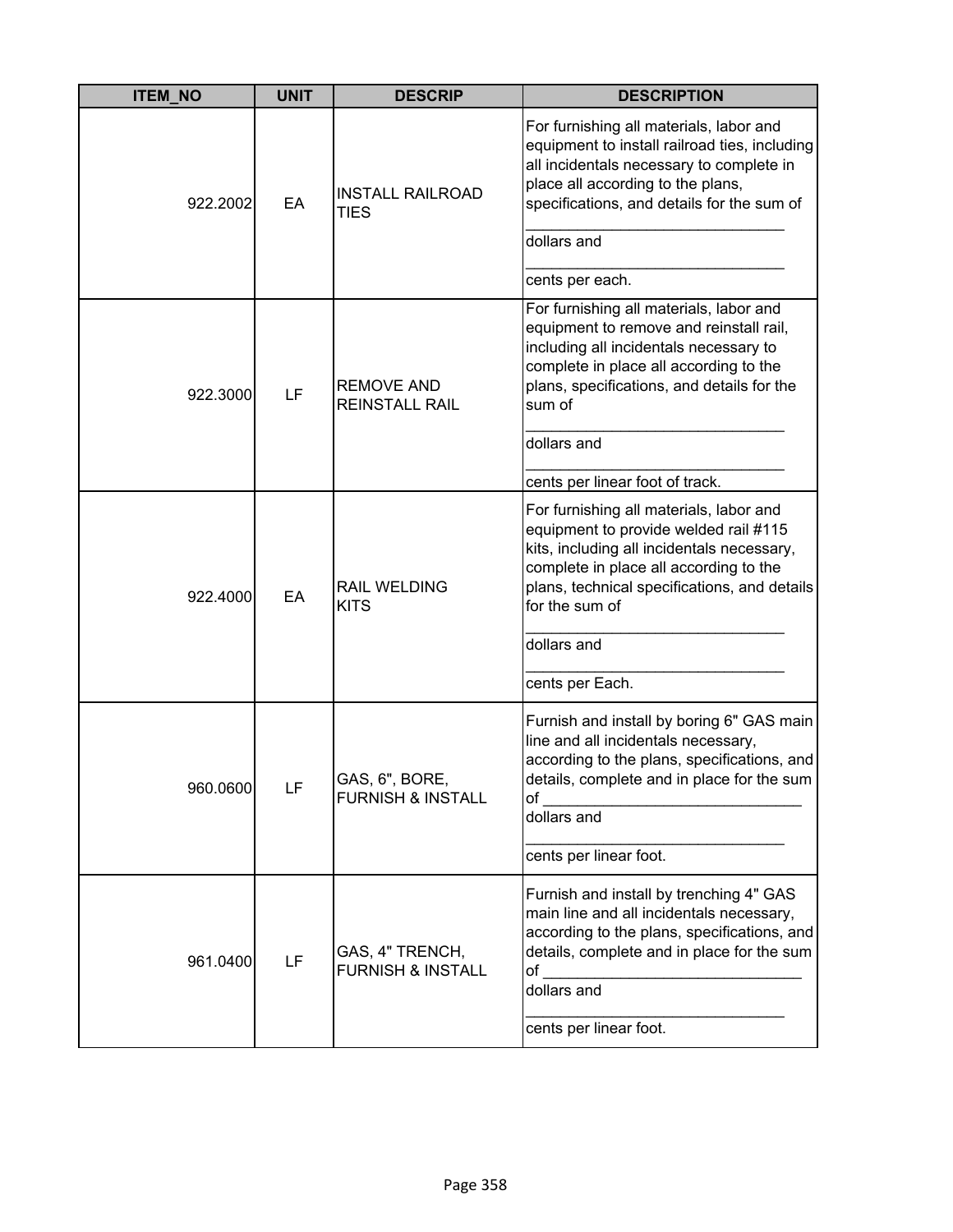| <b>ITEM_NO</b> | <b>UNIT</b> | <b>DESCRIP</b>                                                                     | <b>DESCRIPTION</b>                                                                                                                                                                                    |
|----------------|-------------|------------------------------------------------------------------------------------|-------------------------------------------------------------------------------------------------------------------------------------------------------------------------------------------------------|
| 961.0600       | LF          | GAS, 6" TRENCH,<br><b>FURNISH &amp; INSTALL</b>                                    | Furnish and install by trenching 6" GAS<br>main line and all incidentals necessary,<br>according to the plans, specifications, and<br>details, complete and in place for the sum<br>of<br>dollars and |
|                |             |                                                                                    | cents per linear foot.                                                                                                                                                                                |
| 990.0000       | EA          | <b>VIDEO PROJECT</b>                                                               | For video taping a project, upon<br>notification by the City, prior to beginning<br>work on that project, including all labor<br>and materials to complete for the sum of                             |
|                |             |                                                                                    | dollars and                                                                                                                                                                                           |
|                |             |                                                                                    | cents each.                                                                                                                                                                                           |
| 990.1000       | LS          | <b>VIDEO PROJECT</b>                                                               | For video taping a project, prior to<br>beginning work, including all labor and<br>materials to complete for the sum of                                                                               |
|                |             |                                                                                    | dollars and                                                                                                                                                                                           |
|                |             |                                                                                    | cents each.                                                                                                                                                                                           |
| 991.6000       | EA          | 6' LIGHT POLE, FIXTURE<br><b>AND FOUNDATION</b><br><b>FURNISH &amp; INSTALL</b>    | Furnish and install 6' light pole, fixture and<br>foundation, including all labor and<br>materials to complete for the sum of                                                                         |
|                |             |                                                                                    | dollars and                                                                                                                                                                                           |
|                |             |                                                                                    | cents each.                                                                                                                                                                                           |
| 992.1100       | EA          | ILLUMINATION<br><b>ASSEMBLY ROADWAY</b><br><b>TYPE PER TxDOT</b><br><b>INSTALL</b> | Install roadway illumination assembly<br>roadway type per TxDOT furnished by<br>Garland Power & Light Co. including all<br>necessay incidentals for the sum of<br>dollars and                         |
|                |             |                                                                                    | cents each.                                                                                                                                                                                           |
| 992.1200       | EA          | ILLUMINATION<br><b>ASSEMBLY BRIDGE</b><br><b>TYPE PER TxDOT</b><br><b>INSTALL</b>  | Install roadway illumination assembly<br>bridge type per TxDOT furnished by<br>Garland Power & Light Co. including all<br>necessay incidentals for the sum of<br>dollars and                          |
|                |             |                                                                                    | cents each.                                                                                                                                                                                           |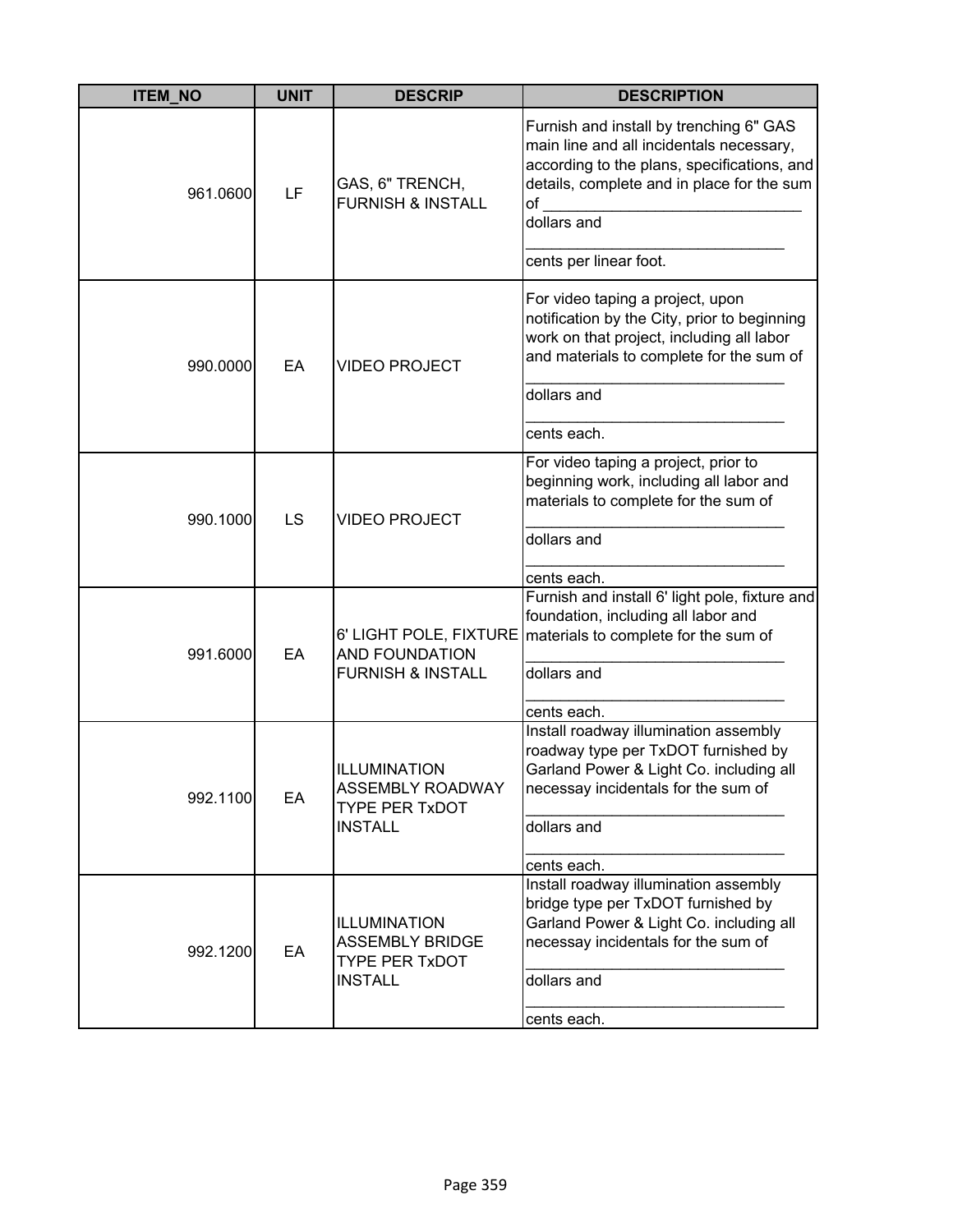| <b>ITEM_NO</b> | <b>UNIT</b> | <b>DESCRIP</b>                                                                          | <b>DESCRIPTION</b>                                                                                                                                          |
|----------------|-------------|-----------------------------------------------------------------------------------------|-------------------------------------------------------------------------------------------------------------------------------------------------------------|
| 992.1300       | EA          | ILLUMINATION<br><b>ASSEMBLY PILASTER</b><br><b>TYPE PER TxDOT</b><br><b>FURNISH</b>     | Furnish illumination assembly pilaster<br>type per TxDOT including all necessay<br>incidentals for the sum of<br>dollars and<br>cents each.                 |
| 992.1400       | EA          | ILLUMINATION<br><b>ASSEMBLY PILASTER</b><br><b>TYPE PER TxDOT</b><br><b>INSTALL</b>     | Install illumination assembly pilaster type<br>per TxDOT including all necessay<br>incidentals for the sum of<br>dollars and<br>cents each                  |
| 992.1500       | EA          | <b>ILLUMINATION</b><br><b>ASSEMBLY TOWER</b><br><b>TYPE PER TxDOT</b><br><b>FURNISH</b> | Furnish illumination assembly tower type<br>per TxDOT for Firewheel logo including<br>all necessay incidentals for the sum of<br>dollars and<br>cents each. |
| 992.1600       | EA          | ILLUMINATION<br><b>ASSEMBLY TOWER</b><br><b>TYPE PER TxDOT</b><br><b>INSTALL</b>        | Install illumination assembly tower type<br>per TxDOT for Firewheel logo including<br>all necessay incidentals for the sum of<br>dollars and<br>cents each. |
| 992.1700       | EA          | LUMINAIRE 'LA2' TYPE<br>PER TxDOT FURNISH                                               | Furnish type 'LA2' luminaire per TxDOT<br>including all necessay incidentals for the<br>sum of<br>dollars and<br>cents each.                                |
| 992.1800       | EA          | <b>TYPE "LA3" LUMINAIR</b><br>PER TXDOT FURNISH                                         | Furnish type 'LA3' luminaire per TxDOT<br>including all necessay incidentals for the<br>sum of<br>dollars and<br>cents each.                                |
| 992.1900       | EA          | <b>LUMINAIRE 'LC' TYPE</b><br>PER TxDOT FURNISH                                         | Furnish type 'LC' luminaire per TxDOT<br>including all necessay incidentals for the<br>sum of<br>dollars and<br>cents each.                                 |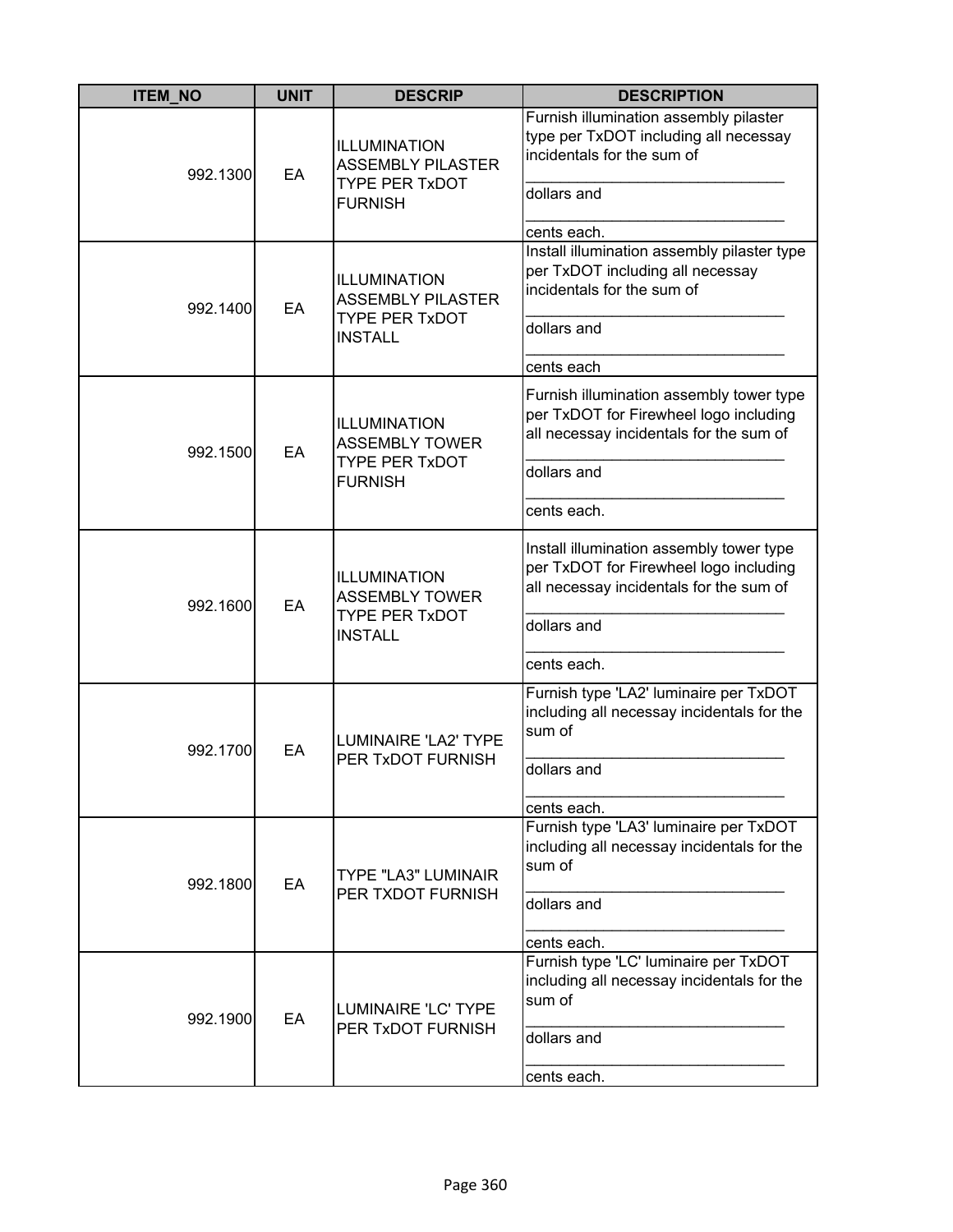| <b>ITEM_NO</b> | <b>UNIT</b> | <b>DESCRIP</b>                                                                                  | <b>DESCRIPTION</b>                                                                                                                                            |
|----------------|-------------|-------------------------------------------------------------------------------------------------|---------------------------------------------------------------------------------------------------------------------------------------------------------------|
| 992.2000       | EA          | <b>LUMINAIRE 'LA3' TYPE</b><br>PER TxDOT FURNISH                                                | Furnish type 'LA6' luminaire per TxDOT<br>including all necessay incidentals for the<br>sum of<br>dollars and<br>cents each.                                  |
| 993.0000       | EA          | <b>UNDERGROUND</b><br>PEDESTALS PER TxDOT sum of<br><b>FURNISHED BY GP&amp;L</b><br>CO. INSTALL | Install underground pedestal per TxDOT<br>furnished by Garland Power & Light Co.<br>including all necessary incidentals for the<br>dollars and<br>cents each. |
| 994.1000       | EA          | <b>BENCH FURNISH &amp;</b><br><b>INSTALL</b>                                                    | Furnish and Install bench including all<br>necessary incidentals for the sum of<br>dollars and<br>cents each.                                                 |
| 994.2000       | EA          | <b>TRASH RECEPTACLE</b><br><b>FURNISH &amp; INSTALL</b>                                         | Furnish and Install trash receptacle<br>including all necessary incidentals for the<br>sum of<br>dollars and<br>cents each.                                   |
| 994.3000       | EA          | PET WASTE STATION<br><b>WITH CONCRETE</b><br><b>FOOTING</b>                                     | Furnish and Install pet waste station with<br>concrete footing including all necessary<br>incidentals for the sum of<br>dollars and<br>cents each.            |
| 994.3001       | EA          | PET WASTE STATION<br><b>REMOVE &amp; SALVAGE</b>                                                | Remove and salvage pet waste station<br>including all necessary incidentals for the<br>sum of<br>dollars and<br>cents per each.                               |
| 994.4000       | EA          | TABLE TYPE A FURNISH<br>& INSTALL                                                               | Furnish and Install table Type A including<br>all necessary incidentals for the sum of<br>dollars and<br>cents each.                                          |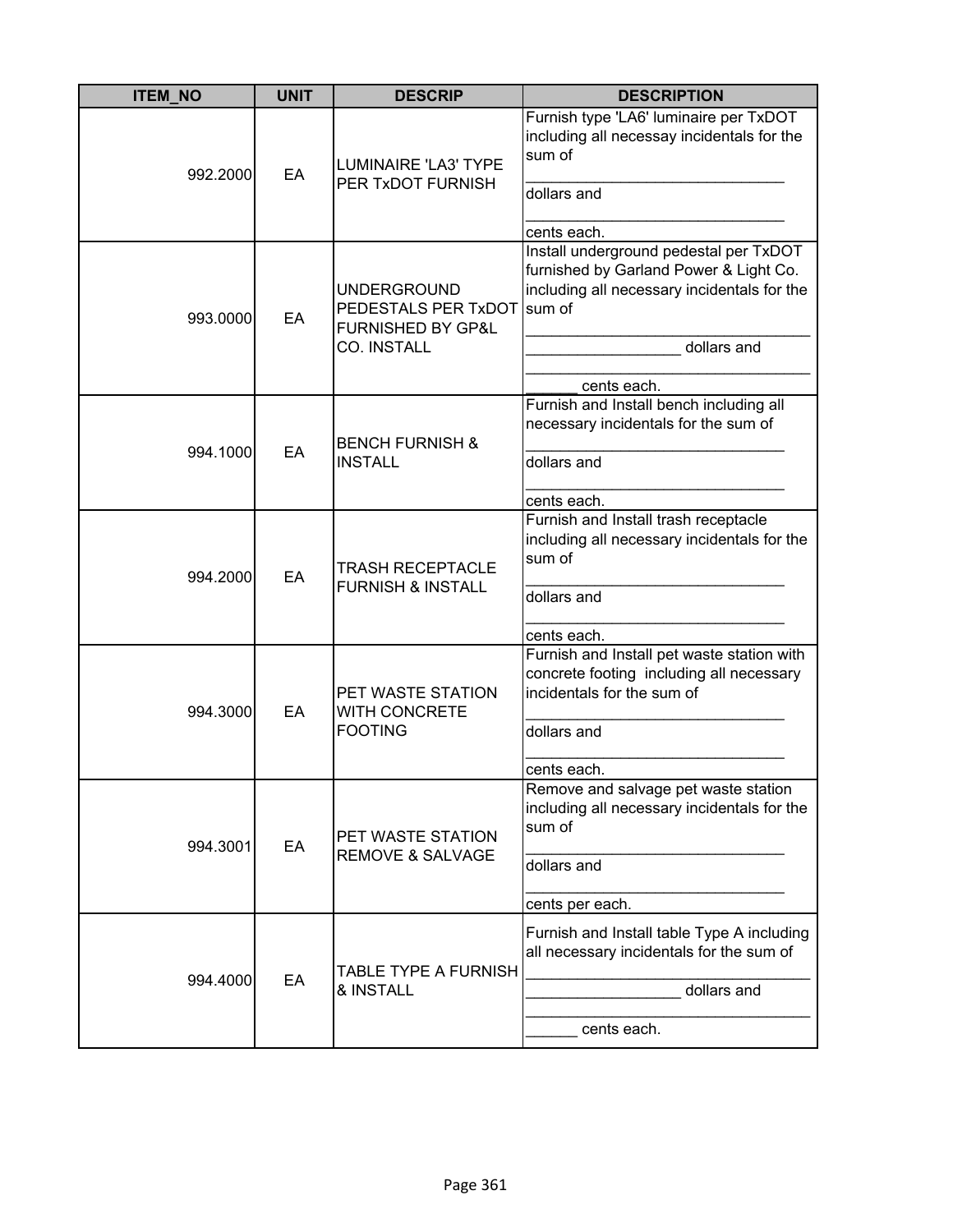| <b>ITEM_NO</b> | <b>UNIT</b> | <b>DESCRIP</b>                                                                                                                      | <b>DESCRIPTION</b>                                                                                                                                                                                                                              |
|----------------|-------------|-------------------------------------------------------------------------------------------------------------------------------------|-------------------------------------------------------------------------------------------------------------------------------------------------------------------------------------------------------------------------------------------------|
| 994.5000       | EA          | TABLE TYPE B FURNISH<br>& INSTALL                                                                                                   | Furnish and Install table Type B including<br>all necessary incidentals for the sum of<br>dollars and<br>cents each.                                                                                                                            |
|                |             |                                                                                                                                     |                                                                                                                                                                                                                                                 |
| 994.6000       | EA          | <b>ASH URN FURNISH &amp;</b>                                                                                                        | Furnish and Install ash urn including all<br>necessary incidentals for the sum of                                                                                                                                                               |
|                |             | <b>INSTALL</b>                                                                                                                      | dollars and                                                                                                                                                                                                                                     |
|                |             |                                                                                                                                     | cents each.                                                                                                                                                                                                                                     |
| 995.0031       | EA          | <b>ADJUST TELEPHONE</b><br><b>MANHOLE RING &amp;</b><br><b>COVER W/ CONCRETE</b><br>RINGS IN 2"<br>INCREMENTS UP TO 18" dollars and | Adjust telephone manhole rings and<br>covers with concrete rings in 2"<br>increments up to 18" to conform to<br>proposed grades including necessary<br>incidentals for the sum of<br>cents                                                      |
|                |             |                                                                                                                                     | each.                                                                                                                                                                                                                                           |
| 999.0000       | LS          | <b>MISCELLANEOUS</b><br><b>SPECIALIZED ITEM</b>                                                                                     | Miscellaneous specialized item for the<br>lump sum of<br>dollars and                                                                                                                                                                            |
|                |             |                                                                                                                                     | cents.                                                                                                                                                                                                                                          |
| 999.0001       | EA          | <b>REFUSE CONTAINER</b><br><b>ENCLOSURE</b>                                                                                         | Furnish, construct, and install a refuse<br>container screening enclosure as shown<br>on the plans, details, and specifications<br>complete and in place including all<br>sealants, paint, and incidentals for the<br>sum of<br>dollars and     |
|                |             |                                                                                                                                     |                                                                                                                                                                                                                                                 |
|                |             |                                                                                                                                     | cents per each                                                                                                                                                                                                                                  |
| 1000.0000      | <b>LS</b>   | <b>LANDSCAPING AND</b><br><b>IRRIGATION FOR</b><br>ROADWAY MEDIAN                                                                   | For complete landscaping and irrigation<br>for roadway medians as shown in the<br>project plans including all incidentals<br>necessary to complete, in place, all<br>according to the plans, details, and<br>specifications for the lump sum of |
|                |             |                                                                                                                                     | dollars and<br>cents                                                                                                                                                                                                                            |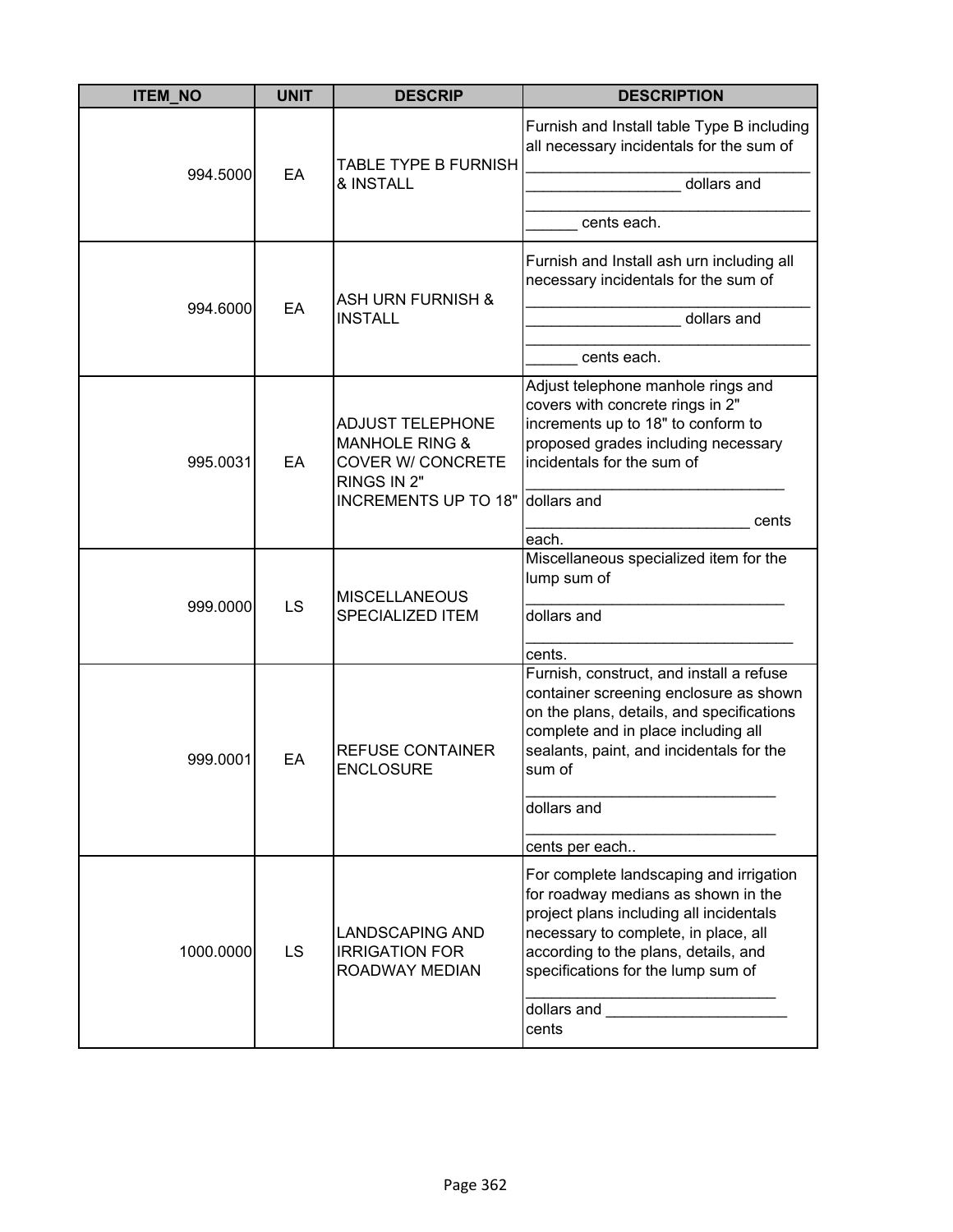| <b>ITEM NO</b> | <b>UNIT</b> | <b>DESCRIP</b>                                                     | <b>DESCRIPTION</b>                                                                                                                                                                                                                                                                                                                                                                                                                                                                 |
|----------------|-------------|--------------------------------------------------------------------|------------------------------------------------------------------------------------------------------------------------------------------------------------------------------------------------------------------------------------------------------------------------------------------------------------------------------------------------------------------------------------------------------------------------------------------------------------------------------------|
| 1000.1000      | LS          | <b>LANDSCAPING AND</b><br><b>IRRIGATION FOR</b><br><b>PARKWAY</b>  | For complete landscaping and irrigation<br>for parkway as shown in the project plans<br>including all incidentals necessary to<br>complete, in place, all according to the<br>plans, details, and specifications for the<br>lump sum of<br>dollars and _________________________                                                                                                                                                                                                   |
|                |             |                                                                    | cents                                                                                                                                                                                                                                                                                                                                                                                                                                                                              |
| 1001.0000      | SY          | <b>IRRIGATION FOR</b><br><b>PLANTING</b>                           | For complete irrigation for planting as<br>shown in the project plans including all<br>incidentals necessary to complete, in<br>place, all according to the plans, details,<br>and specifications for the lump sum of<br>dollars and _________________________<br>cents                                                                                                                                                                                                            |
| 1001.0001      | <b>MOS</b>  | <b>IRRIGATION FOR</b><br>PLANTING - MAINTAIN                       | For complete irrigation and maintenance<br>for planting as shown in the project plans<br>including all incidentals necessary to<br>complete, in place, all according to the<br>plans, details, and specifications per<br>month of<br>dollars and <b>contract the contract of the contract of the contract of the contract of the contract of the contract of the contract of the contract of the contract of the contract of the contract of the contract of the cont</b><br>cents |
| 1002.0001      | SY          | <b>IRRIGATION SYSTEM 0-</b><br>1,000 SY INSTALL &<br><b>REMOVE</b> | For the installation and removal of a<br>complete temporary irrigation system<br>necessary to fully establish permanent<br>vegetation, including all required water<br>and incidentals, in which the total area is<br>between 0-1,000 square yards for the<br>sum of<br>dollars and<br>cents per square yard.                                                                                                                                                                      |
| 1002.0002      | SY          | <b>IRRIGATION SYSTEM</b><br>1,001-5,000 SY INSTALL<br>& REMOVE     | For the installation and removal of a<br>complete temporary irrigation system<br>necessary to fully establish permanent<br>vegetation, including all required water<br>and incidentals, in which the total area is<br>between 1,001-5,000 square yards for the<br>sum of<br>dollars and<br>cents per square yard.                                                                                                                                                                  |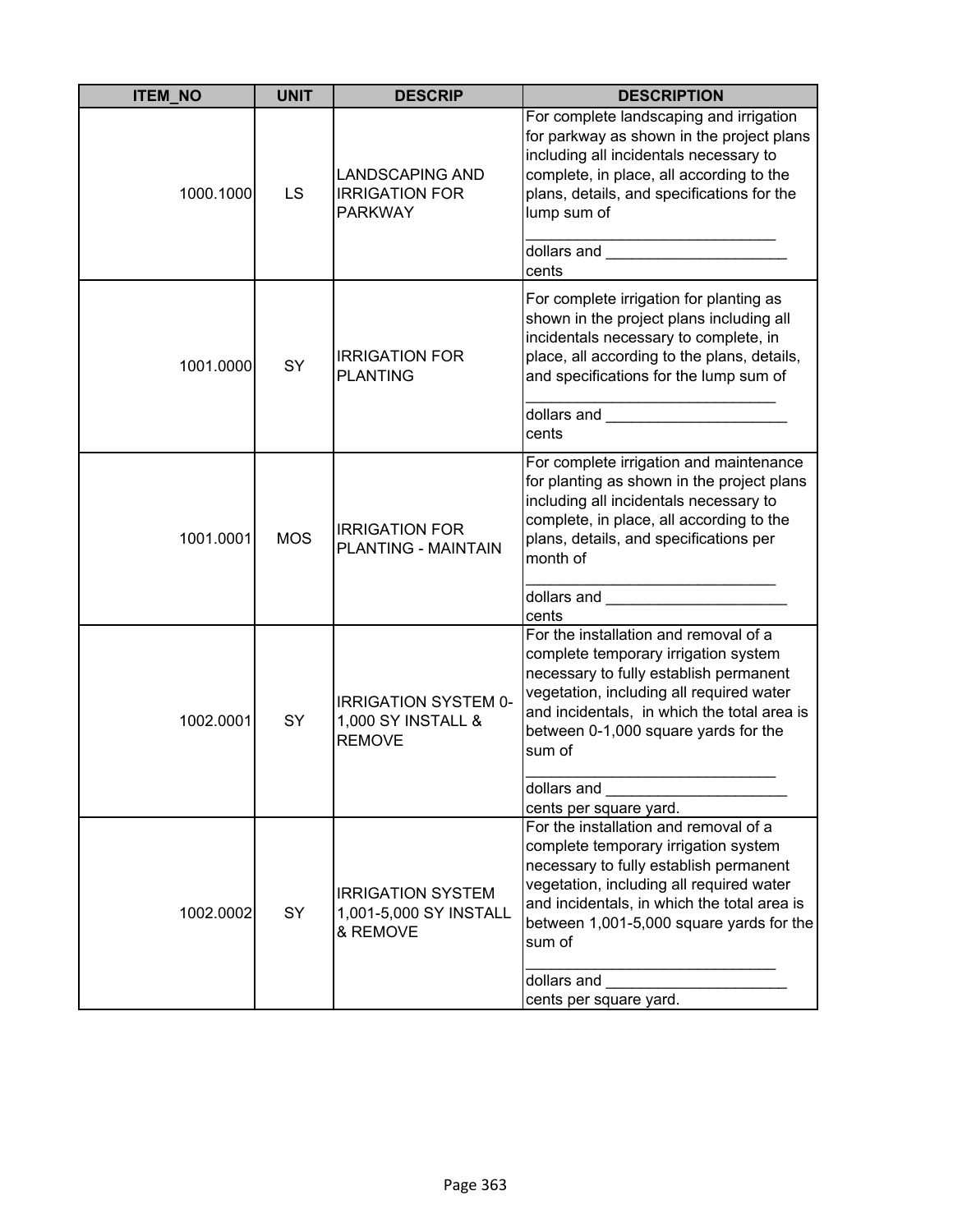| <b>ITEM_NO</b> | <b>UNIT</b> | <b>DESCRIP</b>                                                              | <b>DESCRIPTION</b>                                                                                                                                                                                                                                                                                                           |
|----------------|-------------|-----------------------------------------------------------------------------|------------------------------------------------------------------------------------------------------------------------------------------------------------------------------------------------------------------------------------------------------------------------------------------------------------------------------|
| 1002.0003      | SY          | <b>IRRIGATION SYSTEM</b><br>5,001-10,000 SY INSTALL<br>& REMOVE             | For the installation and removal of a<br>complete temporary irrigation system<br>necessary to fully establish permanent<br>vegetation, including all required water<br>and incidentals, in which the total area is<br>between 5,001-10,000 square yards for<br>the sum of<br>dollars and<br>cents per square yard.           |
| 1002.0004      | SY          | <b>IRRIGATION SYSTEM</b><br>10,001-20,000 SY<br><b>INSTALL &amp; REMOVE</b> | For the installation and removal of a<br>complete temporary irrigation system<br>necessary to fully establish permanent<br>vegetation, including all required water<br>and incidentals, in which the total area is<br>between 10,001-20,000 square yards for<br>the sum of<br>dollars and                                    |
| 1002.0005      | SY          | <b>IRRIGATION SYSTEM</b><br>>20,000 SY INSTALL &<br><b>REMOVE</b>           | cents per square yard.<br>For the installation and removal of a<br>complete temporary irrigation system<br>necessary to fully establish permanent<br>vegetation, including all required water<br>and incidentals, in which the total area is<br>>20,000 square yards for the sum of<br>dollars and<br>cents per square yard. |
| 1003.0000      | LS          | <b>IRRIGATION SYSTEM -</b><br><b>FURNISH &amp; INSTALL</b>                  | Furnish and install irrigation system<br>including all necessary incidentals for the<br>lump sum of<br>dollars and<br>cents.                                                                                                                                                                                                 |
| 1003.0010      | LS          | <b>DRIP IRRIGATION TO</b><br><b>TREE</b>                                    | Furnish and Install Drip Irrigation to<br>Trees, including all incidentals necessary<br>to complete, in place, all according to the<br>plans, details, and specifications for the<br>lump sum of<br>dollars and ________________________<br>cents.                                                                           |
| 1003.0020      | LS          | <b>DRIP IRRIGATION IN ALL</b><br><b>LANDSCAPE BED</b><br><b>AREAS</b>       | Furnish and Install Drip Irrigation in all<br>landscape bed areas, including all<br>incidentals necessary to complete, in<br>place, all according to the plans, details,<br>and specifications for the lump sum of<br>dollars and<br>cents.                                                                                  |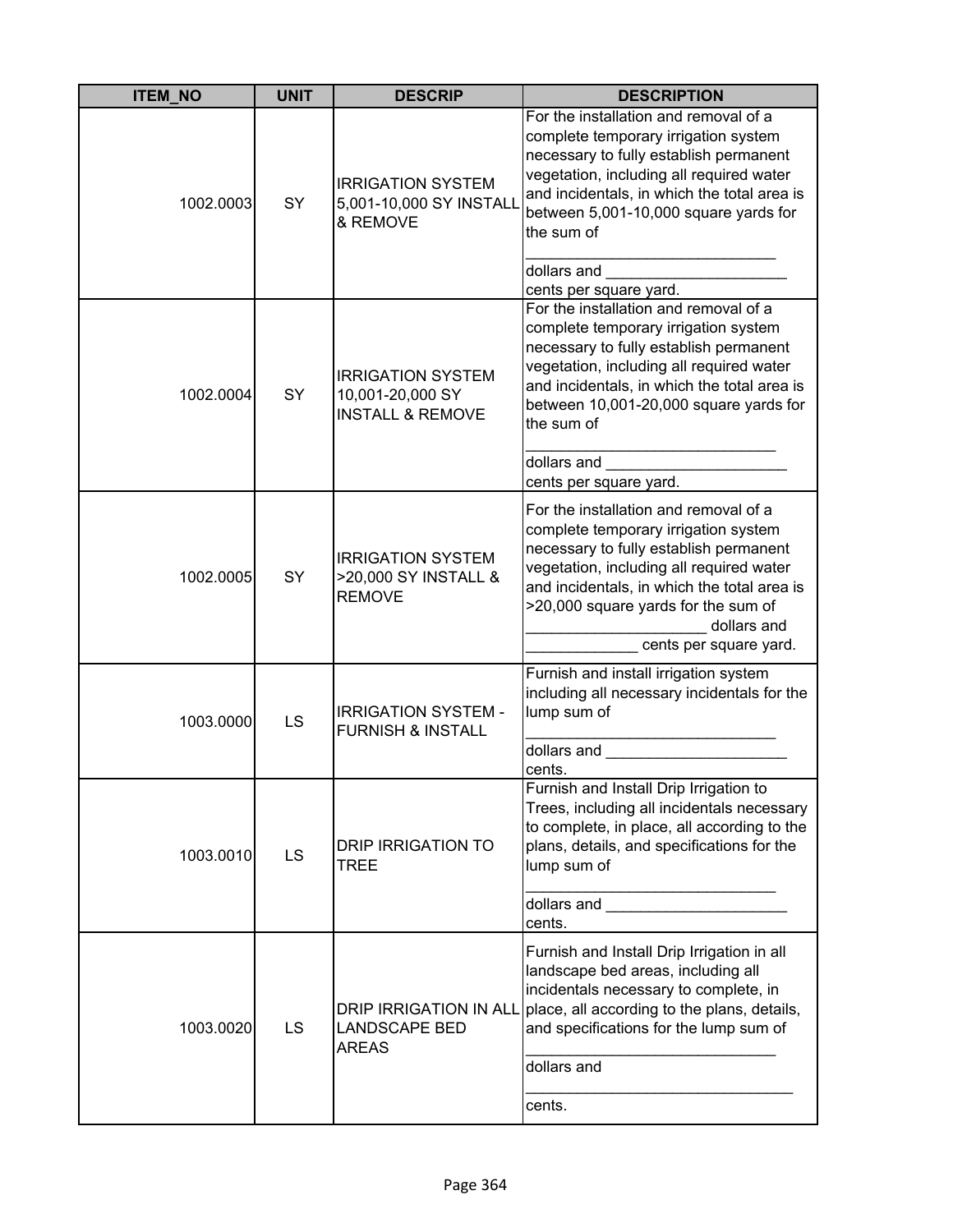| <b>ITEM_NO</b> | <b>UNIT</b> | <b>DESCRIP</b>                                                                                                                                                                                                                                                 | <b>DESCRIPTION</b>                                                                                                                                                                                                                                                                                                                                |
|----------------|-------------|----------------------------------------------------------------------------------------------------------------------------------------------------------------------------------------------------------------------------------------------------------------|---------------------------------------------------------------------------------------------------------------------------------------------------------------------------------------------------------------------------------------------------------------------------------------------------------------------------------------------------|
| 1003.0030      | EA          | <b>IRRIGATION</b><br><b>CONTROLLERS, RAIN</b><br>SENSOR, FREEZE<br>SENSOR, CONCRETE<br>PAD & SWEEP<br><b>CONDUITS FURNISH &amp;</b><br><b>INSTALL</b>                                                                                                          | Furnish and install Irrigation Controller,<br>rain sensor, freeze sensor, concrete pad,<br>and sweep conduits, including all<br>incidentals necessary to complete, in<br>place,                                                                                                                                                                   |
| 1003.0031      | EA          | VALVE, Y STRAINER,<br><b>DOUBLE CHECK</b><br><b>ASSEMBLY &amp;</b><br><b>HYDROMETER WITH</b><br><b>TYPE K COPPER</b><br><b>SERVICE FROM WATER</b><br><b>METER THROUGH</b><br><b>HYDROMETER FOR</b><br><b>IRRIGATION SYSTEM</b><br><b>FURNISH &amp; INSTALL</b> | Furnish and Install Isolation Valve, Y<br>Strainer, Double Check Assembly and<br>Hydrometer with Type K Copper Service<br>from water meter through Hydrometer for<br>irrigation system, including all incidentals<br>necessary to complete, in place, all<br>according to the plans, details, and<br>specifications for the sum of<br>dollars and |
|                |             |                                                                                                                                                                                                                                                                | cents.                                                                                                                                                                                                                                                                                                                                            |
| 1003.0040      | LS          | <b>DRIP IRRIGATION IN ALL</b><br><b>TURF AREAS</b>                                                                                                                                                                                                             | Furnish and Install Drip Irrigation in all turf<br>areas, including all incidentals necessary<br>to complete, in place, all according to the<br>plans, details, and specifications for the<br>lump sum of<br>dollars and<br>cents.                                                                                                                |
| 1003.0300      | EA          | <b>IRRIGATION</b><br>CONTROLLERS, RAIN<br>SENSOR, FREEZE<br><b>SENSOR, CONCRETE</b><br>PAD & SWEEP<br><b>CONDUITS</b>                                                                                                                                          | Furnish and install Irrigation Controller,<br>rain sensor, freeze sensor, concrete pad,<br>and sweep conduits, including all<br>incidentals necessary to complete, in<br>place for the sum of.<br>dollars and<br>cents each.                                                                                                                      |
| 1003.0401      | LF          | <b>BORE 4" PVC</b><br><b>IRRIGATION SLEEVE</b>                                                                                                                                                                                                                 | Furnish, Bore, and Install 4" PVC<br>irrigation sleeve, including all incidentals<br>necessary to complete, in place, all<br>according to the plans, details, and<br>specifications for the sum of<br>dollars and<br>cents per linear foot.                                                                                                       |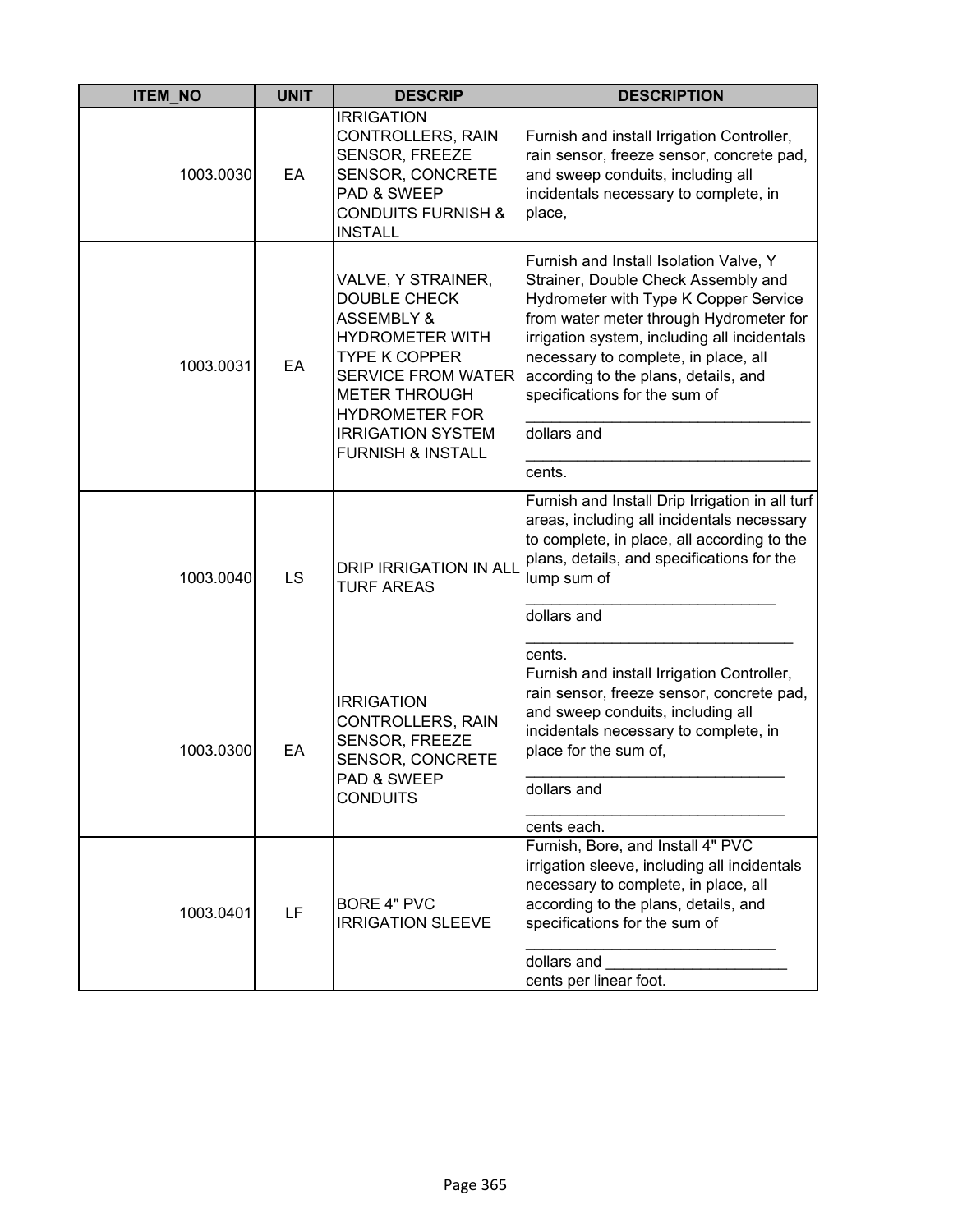| <b>ITEM_NO</b> | <b>UNIT</b> | <b>DESCRIP</b>                                                        | <b>DESCRIPTION</b>                                                                                                                                                                                                                          |
|----------------|-------------|-----------------------------------------------------------------------|---------------------------------------------------------------------------------------------------------------------------------------------------------------------------------------------------------------------------------------------|
| 1003.0410      | LF          | <b>IRRIGATION SLEEVE 4"</b><br><b>PVC</b>                             | Furnish and Install 4" PVC irrigation<br>sleeve, including all incidentals necessary<br>to complete, in place, all according to the<br>plans, details, and specifications for the<br>sum of<br>dolla<br>rs and<br>cents per<br>linear foot. |
| 1003.0600      | LF          | <b>IRRIGATION 6" PVC</b><br><b>FURNISH &amp; INSTALL</b>              | Furnish and Install 6" PVC irrigation,<br>including all incidentals necessary to<br>complete, in place, all according to the<br>plans, details, and specifications for the<br>sum of<br>dollars and<br>cents per linear foot.               |
| 1003.0610      | LF          | <b>IRRIGATION SLEEVE 6"</b><br><b>PVC</b>                             | Furnish and Install 6" PVC irrigation<br>sleeve, including all incidentals necessary<br>to complete, in place, all according to the<br>plans, details, and specifications for the<br>sum of<br>dollars and<br>cents per linear foot.        |
| 1099.0000      | LS          | <b>CONTINGENCY FOR</b><br><b>UNFORESEEN</b><br><b>LANDSCAPE ITEMS</b> | For unforeseen landscape items or<br>additional quantities of work to construct<br>the project, to be used at the direction of<br>the owner, for the lump sum of<br>dollars and<br>cents.                                                   |
| 1100.0000      | EA          | PULLBOX REMOVE &<br><b>RELOCATE</b>                                   | Remove and relocate of existing pullbox<br>including all incidentals necessary<br>according to the plans for the sum of<br>dollars<br>and<br>cents each.                                                                                    |
| 1101.0000      | EA          | CABINET, BASE MT.<br>(INSTALL)                                        | Install traffic signal cabinet according to<br>the plans, specifications, and details,<br>complete and in place for the sum of<br>dollars and<br>cents each.                                                                                |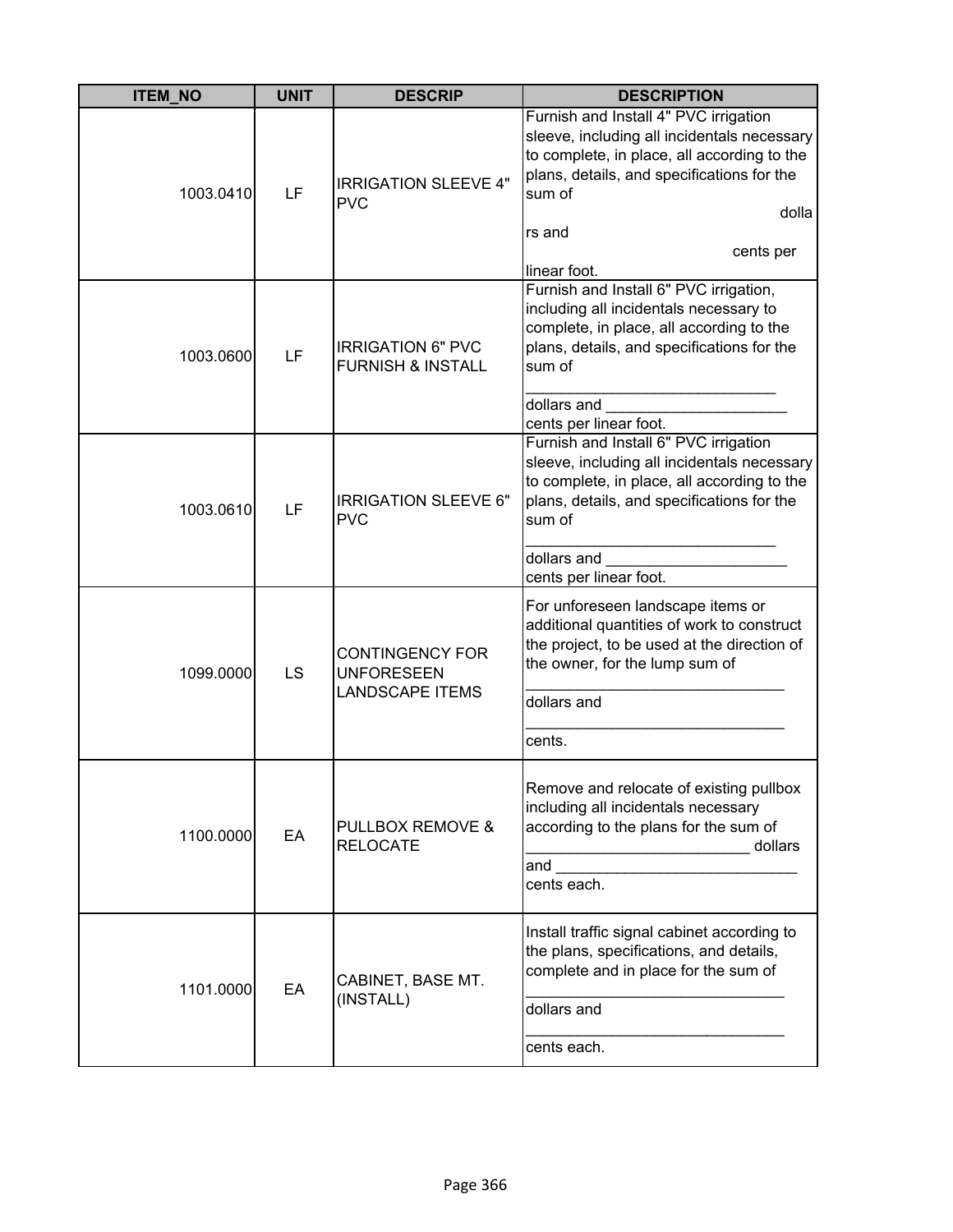| <b>ITEM_NO</b> | <b>UNIT</b> | <b>DESCRIP</b>                                                 | <b>DESCRIPTION</b>                                                                                                                                                                                                                        |
|----------------|-------------|----------------------------------------------------------------|-------------------------------------------------------------------------------------------------------------------------------------------------------------------------------------------------------------------------------------------|
| 1101.1000      | EA          | <b>COMBINATION BASE</b><br>TYPE I CONSTRUCT                    | Construct Type I reinforced concrete base<br>for combination street light pole and all<br>other incidentals necessary according to<br>the plans for the sum of<br>dollars and<br>cents per linear foot.                                   |
| 1101.2000      | EA          | <b>COMBINATION BASE</b><br><b>TYPE II CONSTRUCT</b>            | Construct Type II reinforced concrete<br>base for combination street light pole and<br>all incidentals necessary according to the<br>plans for the sum of<br>dollars and<br>cents each.                                                   |
| 1101.4000      | EA          | <b>COMBINATION BASE</b><br>TYPE IV CONSTRUCT                   | Construct Type IV reinforced concrete<br>base for combination traffic signal or<br>street light pole and all incidentals<br>necessary according to the plans for the<br>sum of<br>dollars and<br>cents each.                              |
| 1110.0000      | EA          | <b>CABINET FOUNDATION,</b><br><b>FURNISH &amp; INSTALL</b>     | Construct concrete traffic signal cabinet<br>foundation and all incidentals necessary<br>according to the plans, specifications, and<br>details, complete and in place for the sum<br>of<br>dollars and<br>cents each.                    |
| 1111.0000      | EA          | PULLBOX, (INSTALL)                                             | Install Type 2 street light pullbox furnished<br>by Garland Power & Light Co., complete<br>and in place, all according to the plans,<br>details, and specifications, for the sum of<br>dollars and<br>cents each.                         |
| 1112.0000      | EA          | <b>TRAFFIC PULLBOX</b><br>TYPE 'D' FURNISH &<br><b>INSTALL</b> | Furnish and install Type 'D' traffic pullbox<br>for traffic signal conduit and all incidentals<br>necessary according to the plans,<br>specifications, and details, complete and<br>in place for the sum of<br>dollars and<br>cents each. |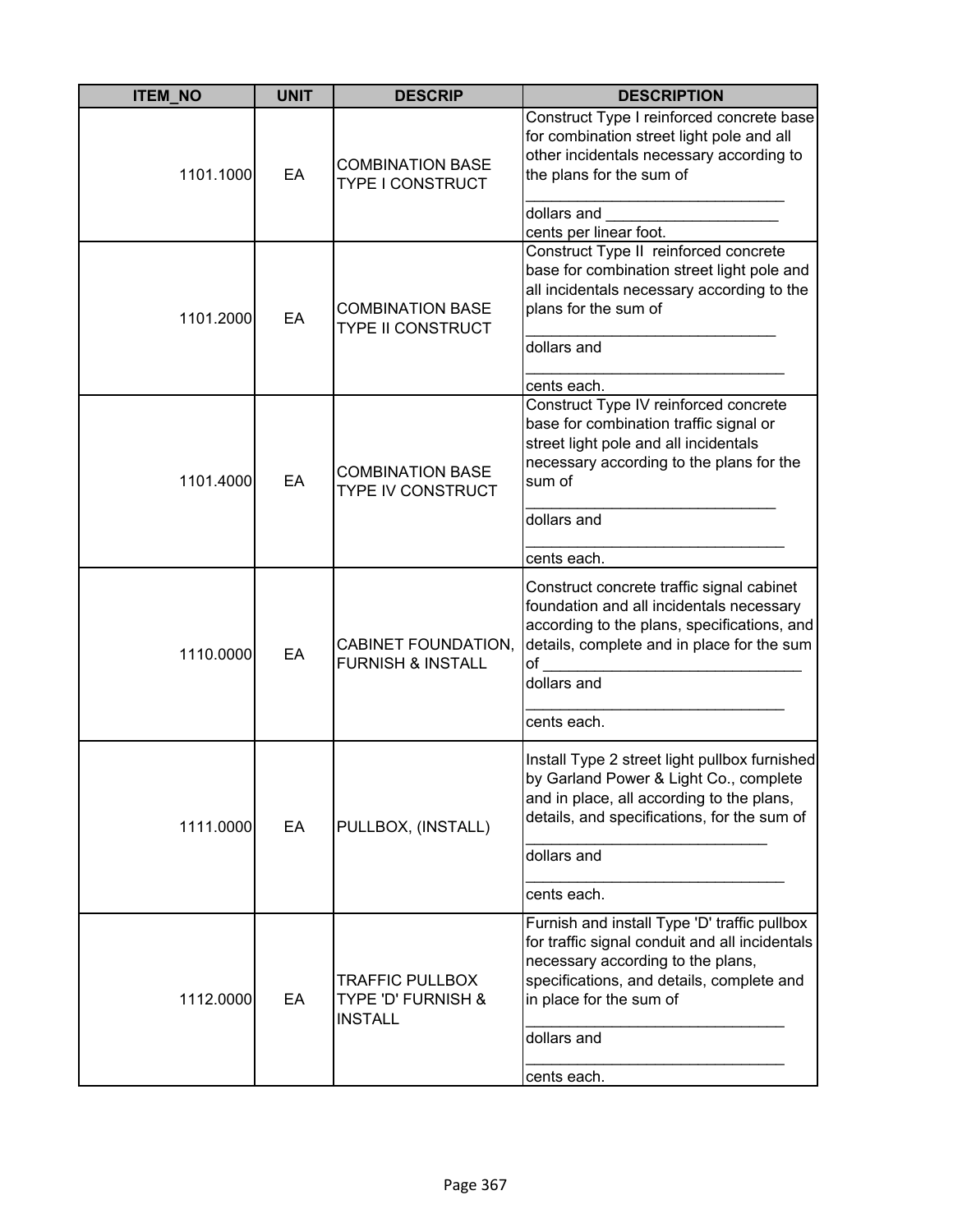| <b>ITEM NO</b> | <b>UNIT</b> | <b>DESCRIP</b>                                                             | <b>DESCRIPTION</b>                                                                                                                                                                                             |
|----------------|-------------|----------------------------------------------------------------------------|----------------------------------------------------------------------------------------------------------------------------------------------------------------------------------------------------------------|
| 1112.2000      | EA          | <b>TRAFFIC PULLBOX</b><br><b>TYPE 2 FURNISH &amp;</b><br><b>INSTALL</b>    | Furnish and install Type 2 or Type 2<br>Extended street light conduit pullbox and<br>all incidentals necessary according to the<br>plans, specifications, and details,<br>complete and in place for the sum of |
|                |             |                                                                            | dollars and                                                                                                                                                                                                    |
|                |             |                                                                            | cents each.                                                                                                                                                                                                    |
| 1114.0000      | EA          | PULLBOX, BREAK-IN<br><b>TYPE (INSTALL)</b>                                 | Install pullbox, break- in type, and all<br>incidentals necessary, according to the<br>plans, specifications, and details,<br>complete and in place for the sum of<br>dollars and                              |
|                |             |                                                                            |                                                                                                                                                                                                                |
|                |             |                                                                            | cents each.                                                                                                                                                                                                    |
| 1115.0000      | EA          | PULLBOX, BREAK-IN<br>TYPE (FURNISH AND<br>INSTALL)                         | Furnish and install pullbox, break- in type,<br>and all incidentals necessary, according<br>to the plans, specifications, and details,<br>complete and in place for the sum of                                 |
|                |             |                                                                            | dollars and                                                                                                                                                                                                    |
|                |             |                                                                            | cents each.                                                                                                                                                                                                    |
| 1116.0000      | EA          | PULLBOX TYPE 'D',<br>REPLACE (INSTALL)                                     | Replace existing and install Type 'D'<br>pullbox, and all incidentals necessary,<br>according to the plans, specifications, and<br>details, complete and in place for the sum<br>of<br>dollars and             |
|                |             |                                                                            |                                                                                                                                                                                                                |
|                |             |                                                                            | cents each.                                                                                                                                                                                                    |
| 1117.0000      | EA          | <b>TRAFFIC PULLBOX</b><br>TYPE 'D' REMOVE,<br><b>FURNISH &amp; INSTALL</b> | Remove existing and furnish and install<br>Type 'D' traffic pullbox, and all incidentals<br>necessary, according to the plans,<br>specifications, and details, complete and<br>in place for the sum of         |
|                |             |                                                                            | dollars and                                                                                                                                                                                                    |
|                |             |                                                                            | cents each.                                                                                                                                                                                                    |
| 1118.0000      | EA          | PULLBOX OVERSIZED<br>2'X3'X2' FURNISH &<br><b>INSTALL</b>                  | Furnish and Install Oversize Pullbox.<br>Measuring 2'X3'X2' and all incidentals<br>necessary, according to the plans,<br>specifications, and details, complete and<br>in place for the sum of<br>dollars and   |
|                |             |                                                                            | cents EACH.                                                                                                                                                                                                    |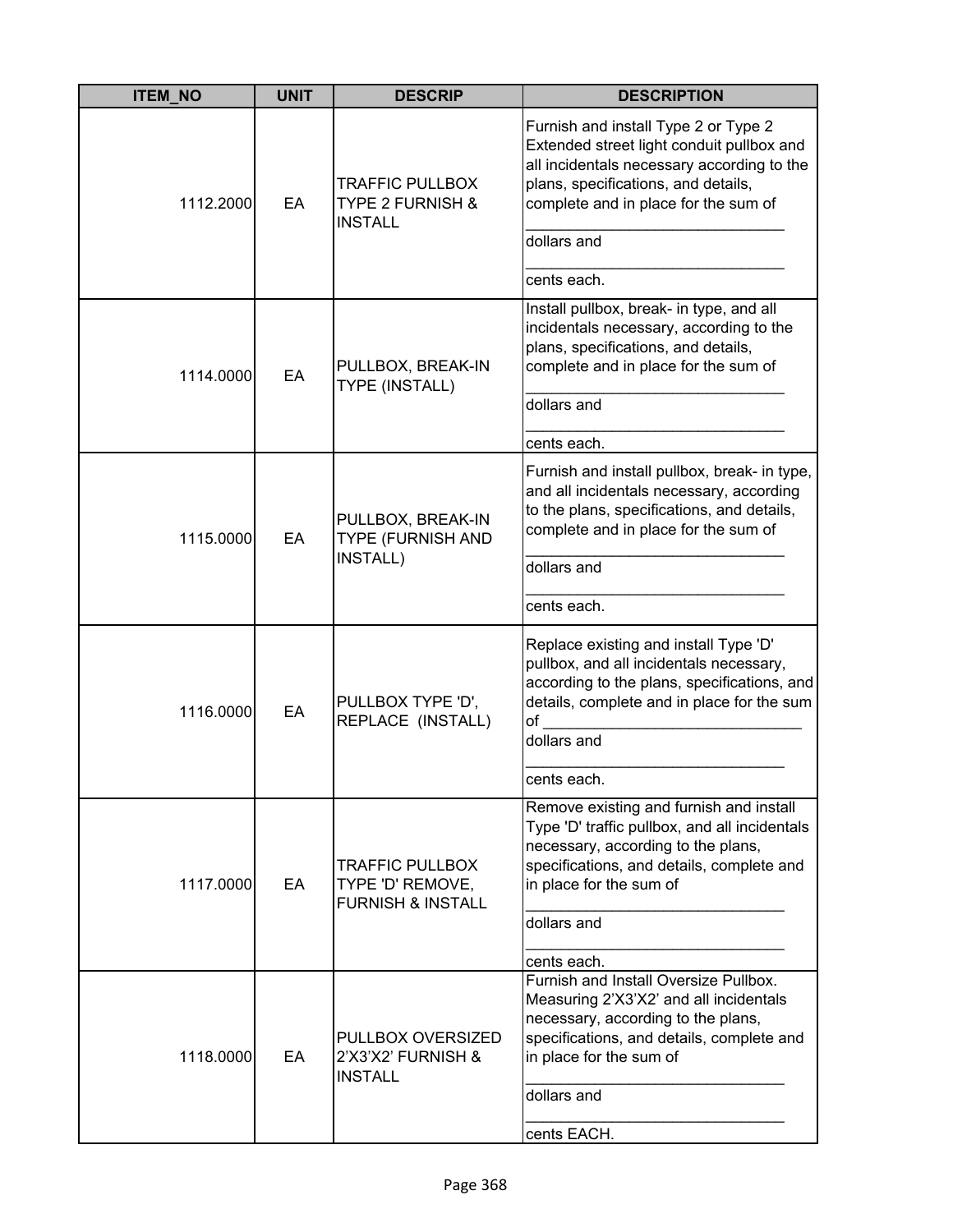| <b>ITEM_NO</b> | <b>UNIT</b> | <b>DESCRIP</b>                                                               | <b>DESCRIPTION</b>                                                                                                                                                                                                                       |
|----------------|-------------|------------------------------------------------------------------------------|------------------------------------------------------------------------------------------------------------------------------------------------------------------------------------------------------------------------------------------|
| 1119.0000      | EA          | <b>COMMUNACATION</b><br><b>VAULT, FURNISH &amp;</b>                          | Furnish and Install Communication Vault,<br>and all incidentals necessary, according<br>to the plans, specifications, and details,<br>complete and in place for the sum of                                                               |
|                |             | <b>INSTALL</b>                                                               | dollars and                                                                                                                                                                                                                              |
|                |             |                                                                              | cents EACH.                                                                                                                                                                                                                              |
| 1152.0000      | LF          | CONDUIT, 1", TRENCH,<br><b>FURNISH &amp; INSTALL</b>                         | Furnish and install by trenching 1" PVC<br>traffic signal and street light conduit, and<br>all incidentals necessary, according to the<br>plans, specifications, and details,<br>complete and in place for the sum of                    |
|                |             |                                                                              | dollars and                                                                                                                                                                                                                              |
|                |             |                                                                              | cents per linear foot.                                                                                                                                                                                                                   |
| 1153.0000      | LF          | CONDUIT, 1-1/4" PVC,<br>TRENCH, FURNISH &<br><b>INSTALL</b>                  | Furnish and install by trenching 1-1/4"<br>PVC traffic signal and street light conduit,<br>and all incidentals necessary, according<br>to the plans, specifications, and details,<br>complete and in place for the sum of<br>dollars and |
|                |             |                                                                              | cents per linear foot.                                                                                                                                                                                                                   |
| 1156.0000      | LF          | CONDUIT 1-1/2" PVC<br><b>FURNISH &amp; INSTALL</b>                           | Furnish and install 1-1/2" PVC traffic<br>signal and street light conduit and all<br>incidentals necessary, according to the<br>plans, specifications, and details,<br>complete and in place for the sum of<br>dollars and               |
|                |             |                                                                              | cents per linear foot.                                                                                                                                                                                                                   |
| 1160.0000      | LF          | <b>CONDUIT 2" PVC BY</b><br><b>TRENCHING FURNISH &amp;</b><br><b>INSTALL</b> | Furnish and install by trenching 2" PVC<br>traffic signal and street light conduit and<br>all incidentals necessary, according to the<br>plans, specifications, and details,<br>complete and in place for the sum of<br>dollars and      |
|                |             |                                                                              | cents per linear foot.                                                                                                                                                                                                                   |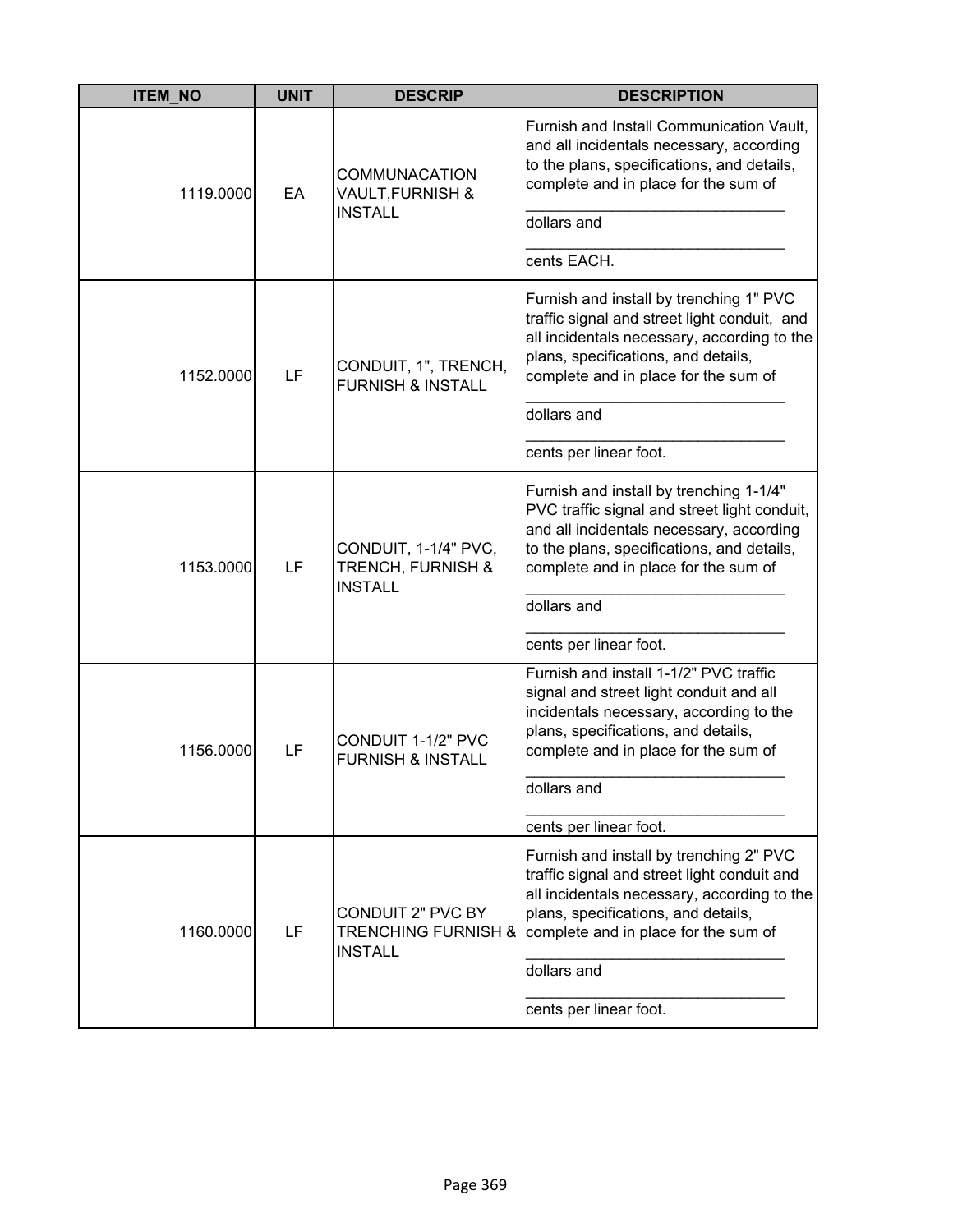| <b>ITEM_NO</b> | <b>UNIT</b> | <b>DESCRIP</b>                                                                  | <b>DESCRIPTION</b>                                                                                                                                                                                                                                            |
|----------------|-------------|---------------------------------------------------------------------------------|---------------------------------------------------------------------------------------------------------------------------------------------------------------------------------------------------------------------------------------------------------------|
| 1160.0001      | LF          | CONDUIT 2" PVC PER<br><b>TXDOT BY TRENCHING</b><br><b>FURNISH &amp; INSTALL</b> | Furnish and install by trenching 2" PVC<br>traffic signal and street light conduit per<br>TxDOT including all necessary incidentals<br>for the sum of<br>dollars and<br>cents per linear foot.                                                                |
| 1161.5000      | LF          | CONDUIT 2-1/2" PVC<br><b>FURNISH &amp; INSTALL</b>                              | Furnish and install 2-1/2" PVC traffic<br>signal and street light conduit and all<br>incidentals necessary, according to the<br>plans, specifications, and details,<br>complete and in place for the sum of<br>dollars and<br>cents per linear foot.          |
| 1162.0000      | LF          | CONDUIT, 2", BORE,<br><b>FURNISH &amp; INSTALL</b>                              | Furnish and install by boring 2" PVC<br>traffic signal and street light conduit and<br>all incidentals necessary, according to the<br>plans, specifications, and details,<br>complete and in place for the sum of<br>dollars and<br>cents per linear foot.    |
| 1164.0000      | LF          | <b>CONDUIT 3" PVC</b><br><b>FURNISH &amp; INSTALL</b>                           | Furnish and install 3" PVC traffic signal<br>and street light conduit and all incidentals<br>necessary, according to the plans,<br>specifications, and details, complete and<br>in place for the sum of<br>dollars and<br>cents per linear foot.              |
| 1164.0001      | LF          | <b>CONDUIT 3" PVC</b><br><b>FURNISH &amp; INSTALL</b>                           | Furnish and install 3" PVC traffic signal<br>and street light conduit per TxDOT<br>including all necessary incidentals for the<br>sum of<br>dollars and<br>cents per linear foot.                                                                             |
| 1165.0000      | LF          | <b>CONDUIT 4" PVC BY</b><br><b>TRENCHING FURNISH &amp;</b><br><b>INSTALL</b>    | Furnish and install by trenching 4" PVC<br>traffic signal and street light conduit and<br>all incidentals necessary, according to the<br>plans, specifications, and details,<br>complete and in place for the sum of<br>dollars and<br>cents per linear foot. |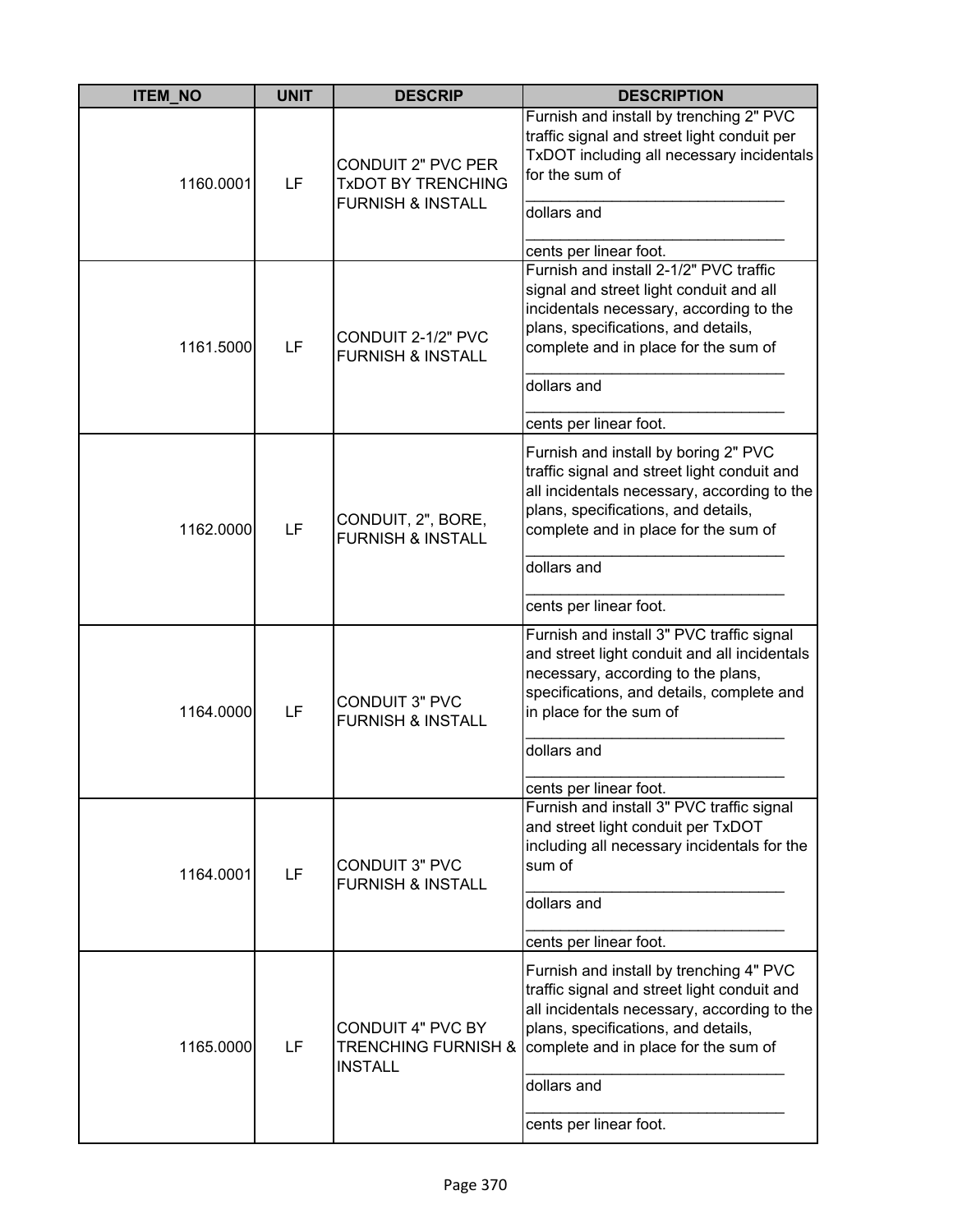| <b>ITEM_NO</b> | <b>UNIT</b> | <b>DESCRIP</b>                                                       | <b>DESCRIPTION</b>                                                                                                                                                                                                                             |
|----------------|-------------|----------------------------------------------------------------------|------------------------------------------------------------------------------------------------------------------------------------------------------------------------------------------------------------------------------------------------|
| 1166.0000      | LF          | CONDUIT, 3", BORE,<br><b>FURNISH &amp; INSTALL</b>                   | Furnish and install by boring 3" PVC<br>traffic signal and street light conduit and<br>all incidentals necessary, according to the<br>plans, specifications, and details,<br>complete and in place for the sum of<br>dollars and               |
|                |             |                                                                      | cents per linear foot.                                                                                                                                                                                                                         |
| 1167.0000      | LF          | CONDUIT, 4", BORE,<br><b>FURNISH &amp; INSTALL</b>                   | Furnish and install by boring 4" PVC<br>traffic signal and street light conduit<br>including all incidentals necessary<br>according to the plans for the sum of<br>dollars<br>and cents per<br>linear foot.                                    |
| 1167.1000      | LF          | <b>CONDUIT WHITE (SCH</b><br>40) 4" PVC FURNISH &<br><b>INSTALL</b>  | Furnish and install 4" pvc electric conduit<br>(white) including all incidentals necessary<br>to complete in place all according to the<br>plans for the sum of<br>dollars and                                                                 |
|                |             |                                                                      | cents per linear foot.                                                                                                                                                                                                                         |
| 1168.0000      | LF          | <b>CONDUIT RIGID METAL</b><br>" BORE                                 | Jack or bore _____ inch rigid metal<br>conduit for traffic signal or street light<br>conduit, and all incidentals necessary,<br>according to the plans, specifications, and<br>details, complete and in place for the sum<br>of<br>dollars and |
|                |             |                                                                      | cents per linear foot.                                                                                                                                                                                                                         |
| 1168.1000      | LF          | 1" RIGID METAL<br><b>CONDUIT FURNISH &amp;</b><br><b>INSTALL</b>     | Furnish and install 1" rigid metal conduit<br>per TxDOT including all necessary<br>incidentals for the sum of<br>dollars and                                                                                                                   |
| 1168.1500      | LF          | 1 1/2" RIGID METAL<br><b>CONDUIT FURNISH &amp;</b><br><b>INSTALL</b> | cents per linear foot.<br>Furnish and install 1 1/2" rigid metal<br>conduit per TxDOT including all<br>necessary incidentals for the sum of<br>dollars and<br>cents per linear foot.                                                           |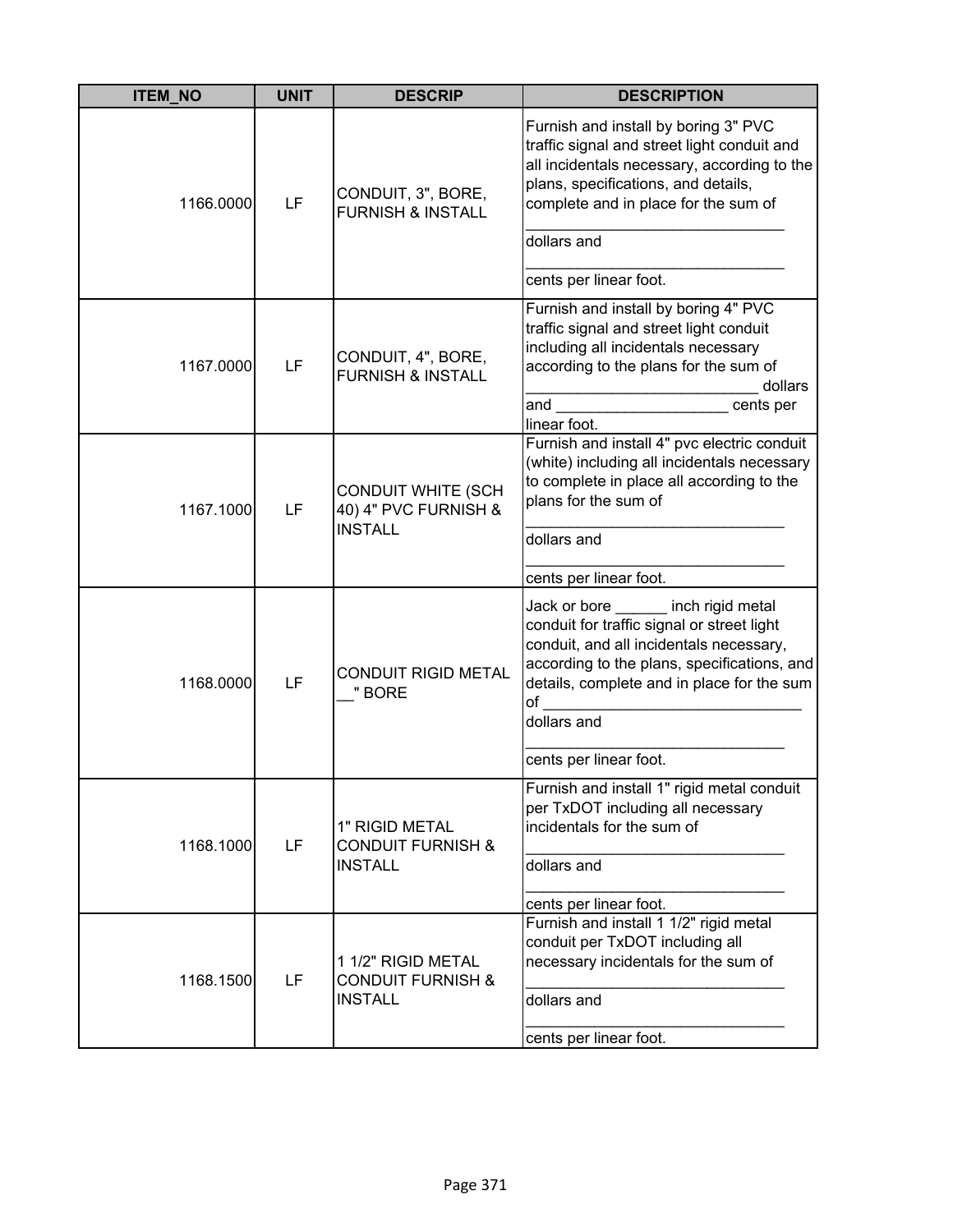| <b>ITEM_NO</b> | <b>UNIT</b> | <b>DESCRIP</b>                                                             | <b>DESCRIPTION</b>                                                                                                                                                                                                                               |
|----------------|-------------|----------------------------------------------------------------------------|--------------------------------------------------------------------------------------------------------------------------------------------------------------------------------------------------------------------------------------------------|
| 1168.2000      | LF          | 2" RIGID METAL<br><b>CONDUIT FURNISH &amp;</b><br><b>INSTALL</b>           | Furnish and install 2" rigid metal conduit<br>for boring, and all incidentals necessary,<br>according to the plans, specifications, and<br>details, complete and in place for the sum<br>of<br>dollars and<br>cents per linear foot.             |
| 1168.2001      | LF          | 2" RIGID METAL<br><b>CONDUIT PER TxDOT</b><br><b>FURNISH &amp; INSTALL</b> | Furnish and install 2" rigid metal conduit<br>per TxDOT including all necessary<br>incidentals for the sum of<br>dollars and<br>cents per linear foot.                                                                                           |
| 1168.3000      | LF          | 3" RIGID METAL<br><b>CONDUIT FURNISH &amp;</b><br><b>INSTALL</b>           | Furnish and install 3" rigid metal conduit<br>per TxDOT including all necessary<br>incidentals for the sum of<br>dollars and<br>cents per linear foot.                                                                                           |
| 1168.7500      | LF          | 3/4" RIGID METAL<br><b>CONDUIT FURNISH &amp;</b><br><b>INSTALL</b>         | Furnish and install 3/4" rigid metal conduit<br>per TxDOT including all necessary<br>incidentals for the sum of<br>dollars and<br>cents per linear foot.                                                                                         |
| 1170.0000      | LF          | <b>CONDUIT 4" PVC</b><br><b>FURNISH &amp; INSTALI</b>                      | Furnish and install 4" PVC traffic signal<br>and street light conduit and all incidentals<br>necessary, according to the plans,<br>specifications, and details, complete and<br>in place for the sum of<br>dollars and<br>cents per linear foot. |
| 1180.0000      | LF          | <b>NYLON PULL CORD</b><br><b>FURNISH &amp; INSTALL</b>                     | Furnish and install nylon pull cord in all<br>existing and proposed electrical conduit<br>as shown on the plans and specifications<br>for the sum of<br>dollars and<br>cents per linear foot.                                                    |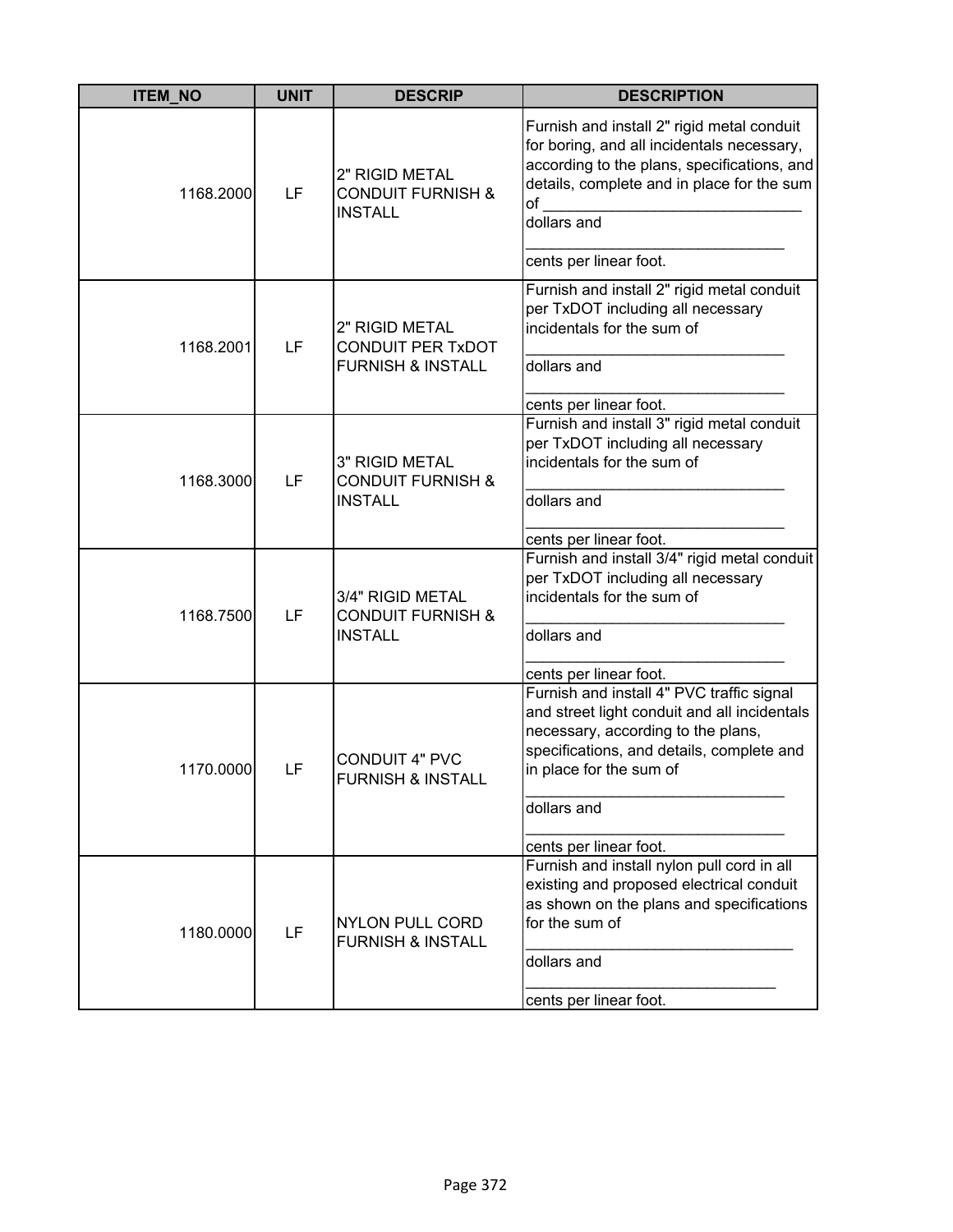| <b>ITEM_NO</b> | <b>UNIT</b> | <b>DESCRIP</b>                                                          | <b>DESCRIPTION</b>                                                                                                                                                                                                                                                             |
|----------------|-------------|-------------------------------------------------------------------------|--------------------------------------------------------------------------------------------------------------------------------------------------------------------------------------------------------------------------------------------------------------------------------|
| 1190.0000      | LF          | <b>ELECTRIC CONDUIT</b><br>WITH 10" STEEL<br><b>CASING PIPE 4" BORE</b> | Bore 4" pvc(Schedule 40) electric conduit<br>including new 1/4 thickness smooth steel<br>10" encasement pipe with stainless steel<br>spacers and all incidental according to the<br>plans for the sum of ________________<br>dollars and ___________ cents per linear<br>foot. |
| 1190.1000      | LF          | <b>ELECTRIC CONDUIT</b><br>WITH 12" STEEL<br><b>CASING PIPE 4" BORE</b> | Bore 4" pvc(Schedule 40) electric conduit<br>including smooth steel 12" encasement<br>pipe with stainless steel spacers and all<br>incidental according to the plans for the<br>dollars and<br>cents per linear foot.                                                          |
| 1220.0000      | EA          | FRAME IN LINE POLE<br>(FI)                                              | Frame in line pole and all incidentals<br>necessary, according to the plans,<br>specifications, and details, complete and<br>in place for the sum of<br>dollars and<br>cents each.                                                                                             |
| 1221.0000      | EA          | FRAME DEAD END<br>POLE (FI)                                             | Frame dead end pole and all incidentals<br>necessary, according to the plans,<br>specifications, and details, complete and<br>in place for the sum of<br>dollars and<br>cents each.                                                                                            |
| 1222.0000      | EA          | FRAME DOUBLE DEAD<br>END POLE (FI)                                      | Frame double dead end pole and all<br>incidentals necessary, according to the<br>plans, specifications, and details,<br>complete and in place for the sum of<br>dollars and<br>cents each.                                                                                     |
| 1223.0000      | LF          | <b>CABLE 3/8" STEEL</b><br>MESSENGER (F&I)                              | Furnish and install 3/8" messenger cable<br>and all incidentals necessary, according<br>to the plans, specifications, and details,<br>complete and in place for the sum of<br>dollars and<br>cents per LINEAR FOOT.                                                            |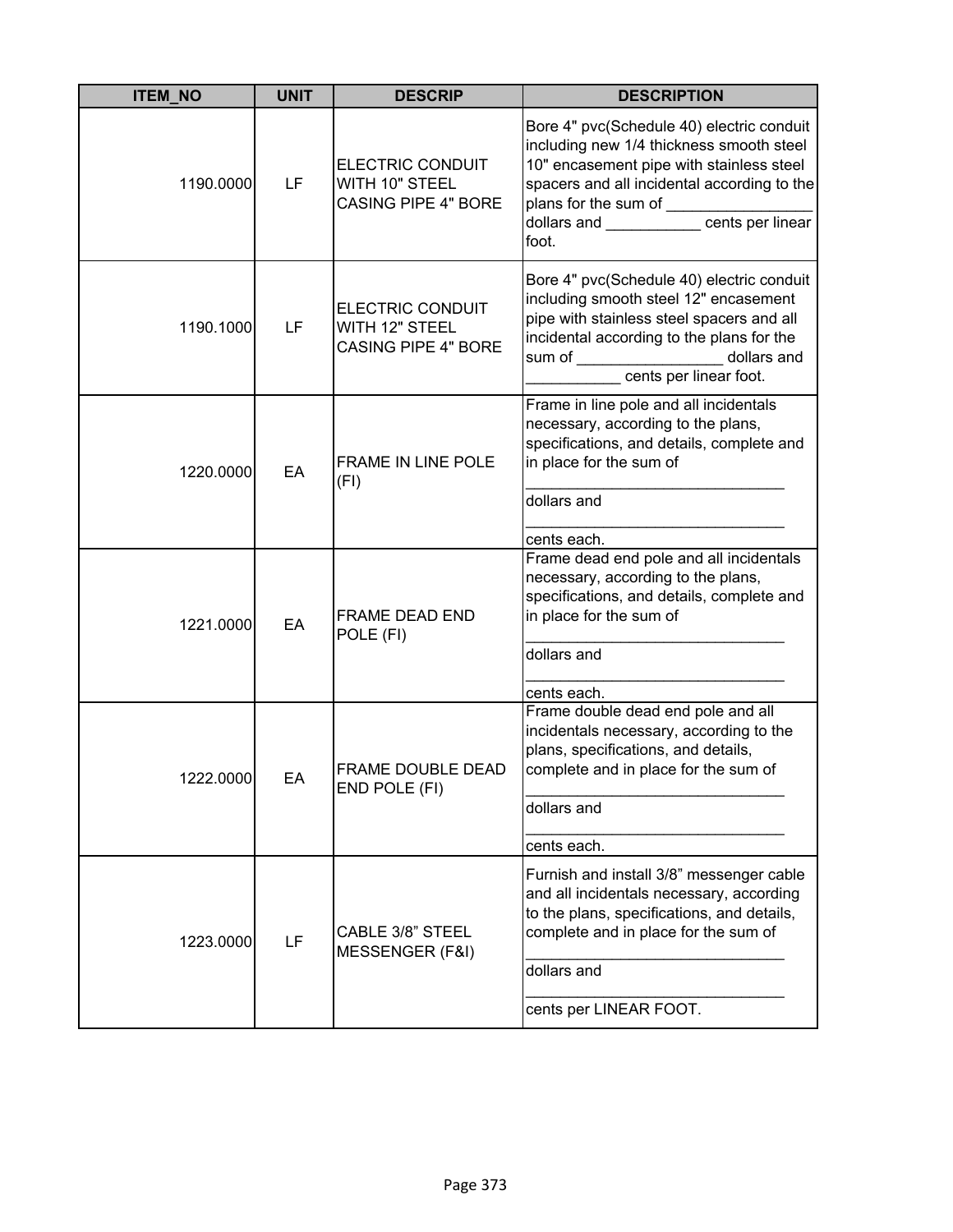| <b>ITEM_NO</b> | <b>UNIT</b> | <b>DESCRIP</b>                                                                             | <b>DESCRIPTION</b>                                                                                                                                                                                        |
|----------------|-------------|--------------------------------------------------------------------------------------------|-----------------------------------------------------------------------------------------------------------------------------------------------------------------------------------------------------------|
| 1223.0025      | LF          | CABLE, 1/4" STEEL<br>MESSENGER (F&I)                                                       | Furnish and install 1/4" messenger cable<br>and all incidentals necessary, according<br>to the plans, specifications, and details,<br>complete and in place for the sum of                                |
|                |             |                                                                                            | dollars and                                                                                                                                                                                               |
|                |             |                                                                                            | cents per linear foot.                                                                                                                                                                                    |
| 1224.0000      | EA          | <b>FRAME POLE FOR</b><br><b>TEMPORARY SIGNAL</b>                                           | Frame wood pole for a temporary Traffic<br>Signal, and all incidentals necessary,<br>according to the plans, specifications, and<br>details, complete and in place for the sum                            |
|                |             | (WOOD)                                                                                     | dollars and                                                                                                                                                                                               |
|                |             |                                                                                            | cents EACH.                                                                                                                                                                                               |
| 1225.0000      | EA          | <b>FRAME POLE FOR</b><br><b>TEMPORARY SIGNAL</b><br>(METAL)                                | Frame metal pole for a temporary Traffic<br>Signal, and all incidentals necessary,<br>according to the plans, specifications, and<br>details, complete and in place for the sum<br>dollars and            |
|                |             |                                                                                            | cents EACH.                                                                                                                                                                                               |
| 1250.0000      | LF          | CABLE, COMM., 12 PR, IN<br><b>CONDUIT FURNISH &amp;</b><br><b>INSTALL</b>                  | Furnish and install 12 pair communication<br>cable in conduit, according to the plans,<br>specifications, and details, complete and<br>in place for the sum of<br>dollars and                             |
|                |             |                                                                                            | cents per linear foot.                                                                                                                                                                                    |
| 1254.0000      | LF          | CABLE, COMM., 12 PR,<br>LASH, FURNISH &                                                    | Furnish and install 12 pair communication<br>cable according to the plans,<br>specifications, and details, complete and<br>in place for the sum of                                                        |
|                |             | <b>INSTALL</b>                                                                             | dollars and                                                                                                                                                                                               |
|                |             |                                                                                            | cents per linear foot                                                                                                                                                                                     |
| 1255.0000      | LF          | CABLE, FIBER, 24<br>STRAND CABLE, FIBER,<br>24 STRAND SINGLE<br><b>MODE, DIRECT BURIAL</b> | Furnish and Install a 24 strand, single<br>mode, direct burial fiber communication<br>cable, including all incidentals necessary,<br>according to the plans, specifications and<br>details for the sum of |
|                |             | <b>FURNISH &amp; INSTALL</b>                                                               | dollars and                                                                                                                                                                                               |
|                |             |                                                                                            | cents per linear foot.                                                                                                                                                                                    |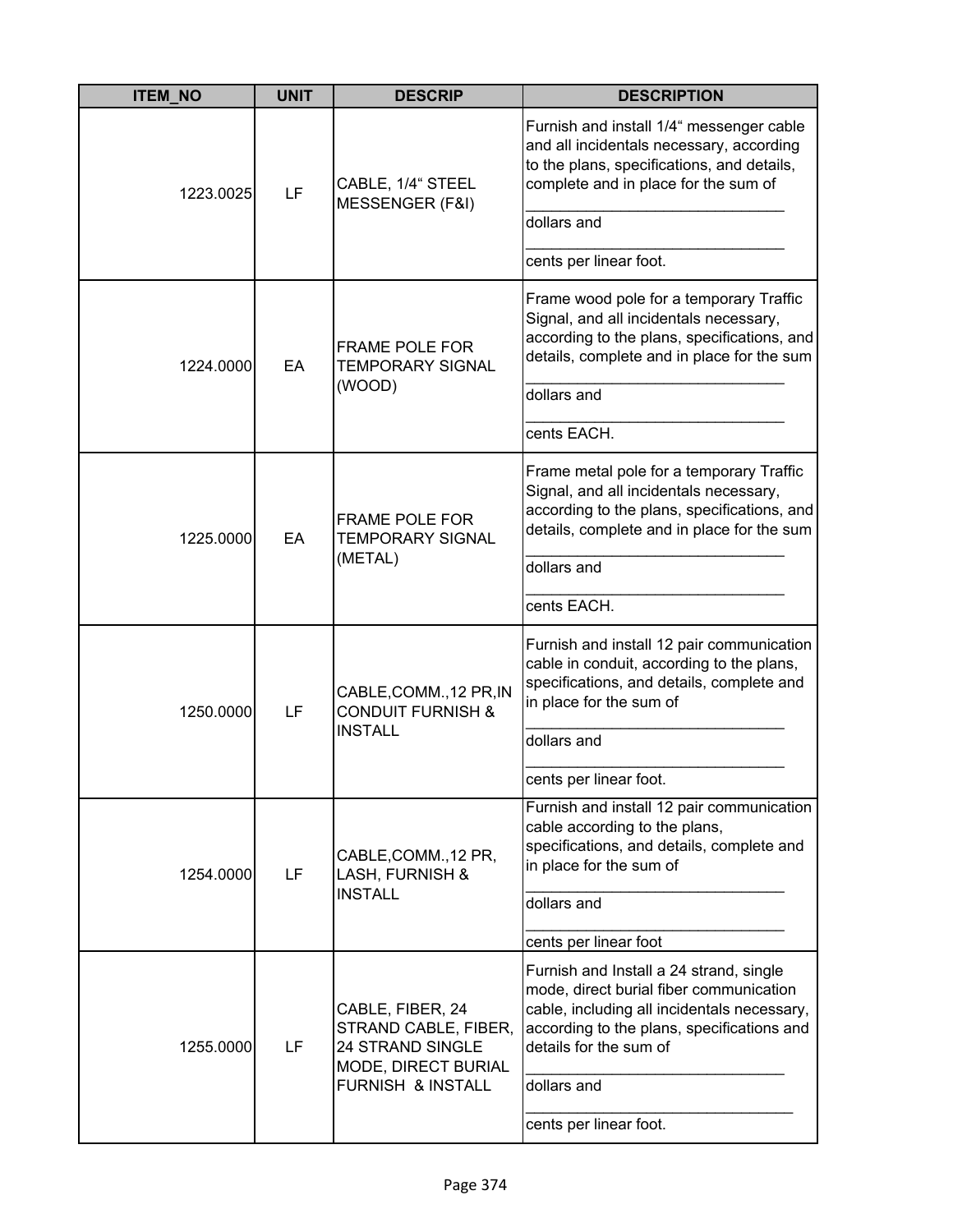| <b>ITEM_NO</b> | <b>UNIT</b> | <b>DESCRIP</b>                                                                                                        | <b>DESCRIPTION</b>                                                                                                                                                                     |
|----------------|-------------|-----------------------------------------------------------------------------------------------------------------------|----------------------------------------------------------------------------------------------------------------------------------------------------------------------------------------|
| 1260.0000      | LF          | CABLE, COMM., 12 PR,<br>FIG-8, FURNISH &<br><b>INSTALL</b>                                                            | Furnish and install 12 pair communication<br>cable, figure 8, according to the plans,<br>specifications, and details, complete and<br>in place for the sum of                          |
|                |             |                                                                                                                       | dollars and                                                                                                                                                                            |
|                |             |                                                                                                                       | cents per linear foot                                                                                                                                                                  |
| 1261.0000      | EA          | CABLE, VIDEO<br>DETECTION,<br><b>COMBINATION FURNISH</b>                                                              | Install combination coaxial head-end/16<br>AWG 3 conductor cable, including all<br>incidentals necessary,<br>according to the plans, specifications and<br>details for the sum of      |
|                |             | & INSTALL                                                                                                             | dollars<br>and                                                                                                                                                                         |
|                |             |                                                                                                                       | cents each.                                                                                                                                                                            |
| 1262.0000      | LF          | CABLE, #16-3<br>CONDUCTOR, 16 AWG,<br>COLOR CODE BLACK,<br>WHITE, GREEN,<br><b>FURNISH &amp; INSTALL</b>              | Furnish & install #16-3 conductor cable<br>according to the plans, specifications, and<br>details, complete and in place for the sum<br>of<br>dollars and<br>cents per linear foot.    |
| 1263.0000      | LF          | CABLE, COMM., 2 TO 12<br>PR., U.G. (INSTALL)                                                                          | Install 2 to 12 pair communication cable,<br>according to the plans, specifications, and<br>details, complete and in place for the sum<br>of<br>dollars and<br>cents per linear foot   |
| 1264.0000      | LF          | CABLE, BELDEN 8281,<br>OR EQUIVALENT FOR<br><b>VIDEO DETECTION</b><br><b>CAMERAS, FURNISH &amp;</b><br><b>INSTALL</b> | Furnish and install coaxial cable<br>according to the plans, specifications, and<br>details, complete and in place for the sum<br>of dollars and<br>cents per linear<br>foot.          |
| 1265.0000      | LF          | CABLE, #14-16<br>CONDUCTOR, FURNISH<br>& INSTALL                                                                      | Furnish and install #14-16 conductor<br>cable according to the plans,<br>specifications, and details, complete and<br>in place for the sum of<br>dollars and<br>cents per linear foot. |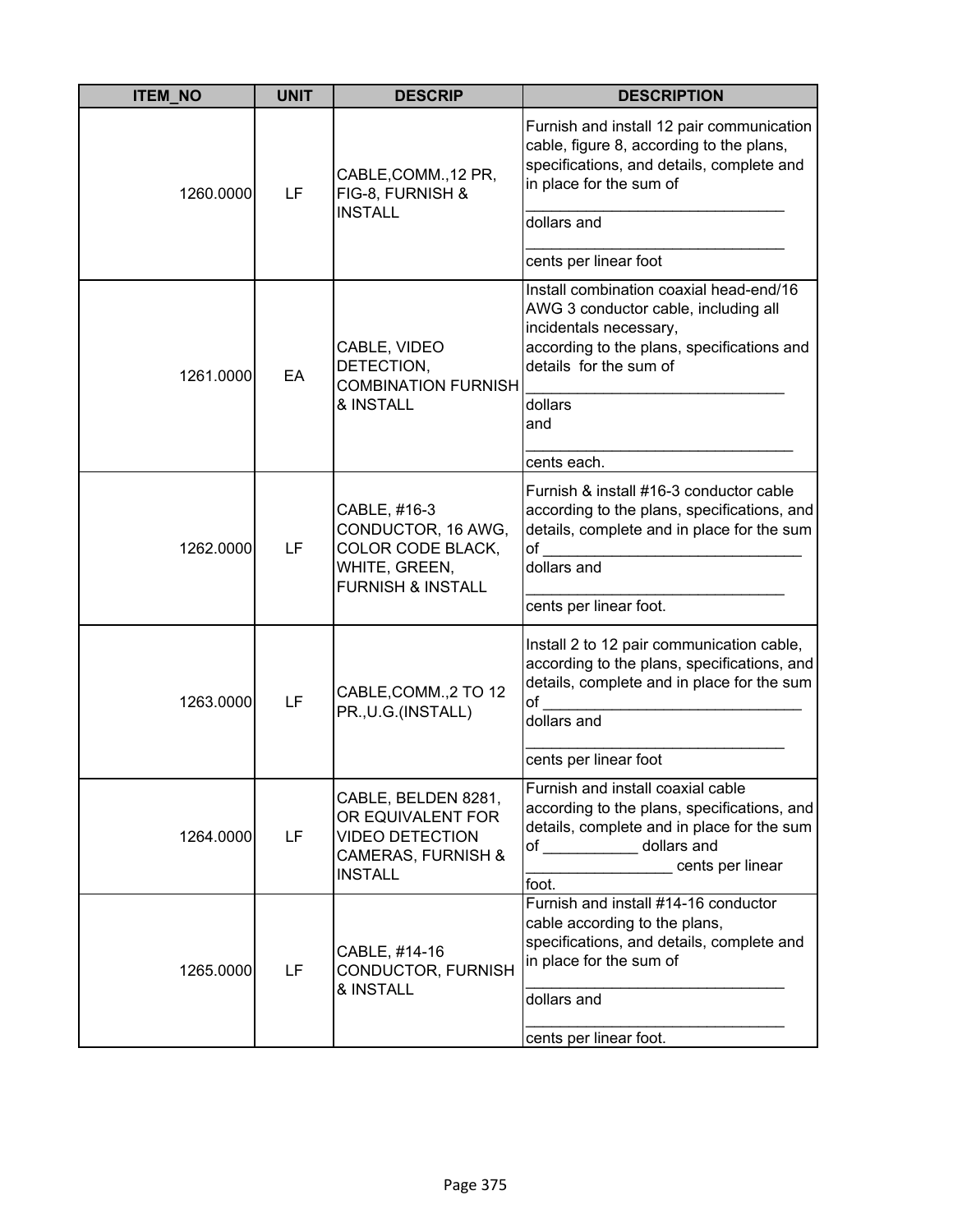| <b>ITEM_NO</b> | <b>UNIT</b> | <b>DESCRIP</b>                                     | <b>DESCRIPTION</b>                                                                                                                                                                    |
|----------------|-------------|----------------------------------------------------|---------------------------------------------------------------------------------------------------------------------------------------------------------------------------------------|
| 1267.0000      | LF          | CABLE, #14-8<br>CONDUCTOR, FURNISH<br>& INSTALL    | Furnish and install #14-8 conductor cable<br>according to the plans, specifications, and<br>details, complete and in place for the sum<br>of<br>dollars and<br>cents per linear foot. |
| 1268.0100      | LF          | CABLE, #1<br>CONDUCTOR, FURNISH<br>& INSTALL       | Furnish and install #1 conductor cable<br>including all necessary incidentals for the<br>sum of<br>dollars and<br>cents per linear foot.                                              |
| 1268.0400      | LF          | CABLE, #4<br>CONDUCTOR, FURNISH<br>& INSTALL       | Furnish and install #4 conductor cable<br>including all necessary incidentals for the<br>sum of<br>dollars and<br>cents per linear foot.                                              |
| 1268.0600      | LF          | CABLE, #6<br>CONDUCTOR, FURNISH<br>& INSTALL       | Furnish and install #6 conductor cable<br>including all necessary incidentals for the<br>sum of<br>dollars and<br>cents per linear foot.                                              |
| 1268.0800      | LF          | CABLE #8CONDUCTOR,<br><b>FURNISH &amp; INSTALL</b> | Furnish and install #8 conductor cable<br>including all necessary incidentals for the<br>sum of<br>dollars and<br>cents per linear foot.                                              |
| 1268.1000      | LF          | CABLE #10<br>CONDUCTOR, FURNISH<br>& INSTALL       | Furnish and install #10 conductor cable<br>including all necessary incidentals for the<br>sum of<br>dollars and<br>cents per linear foot.                                             |
| 1269.1000      | LF          | CABLE, #1/0<br>CONDUCTOR, FURNISH<br>& INSTALL     | Furnish and install #1/0 conductor cable<br>including all necessary incidentals for the<br>sum of<br>dollars and<br>cents per linear foot.                                            |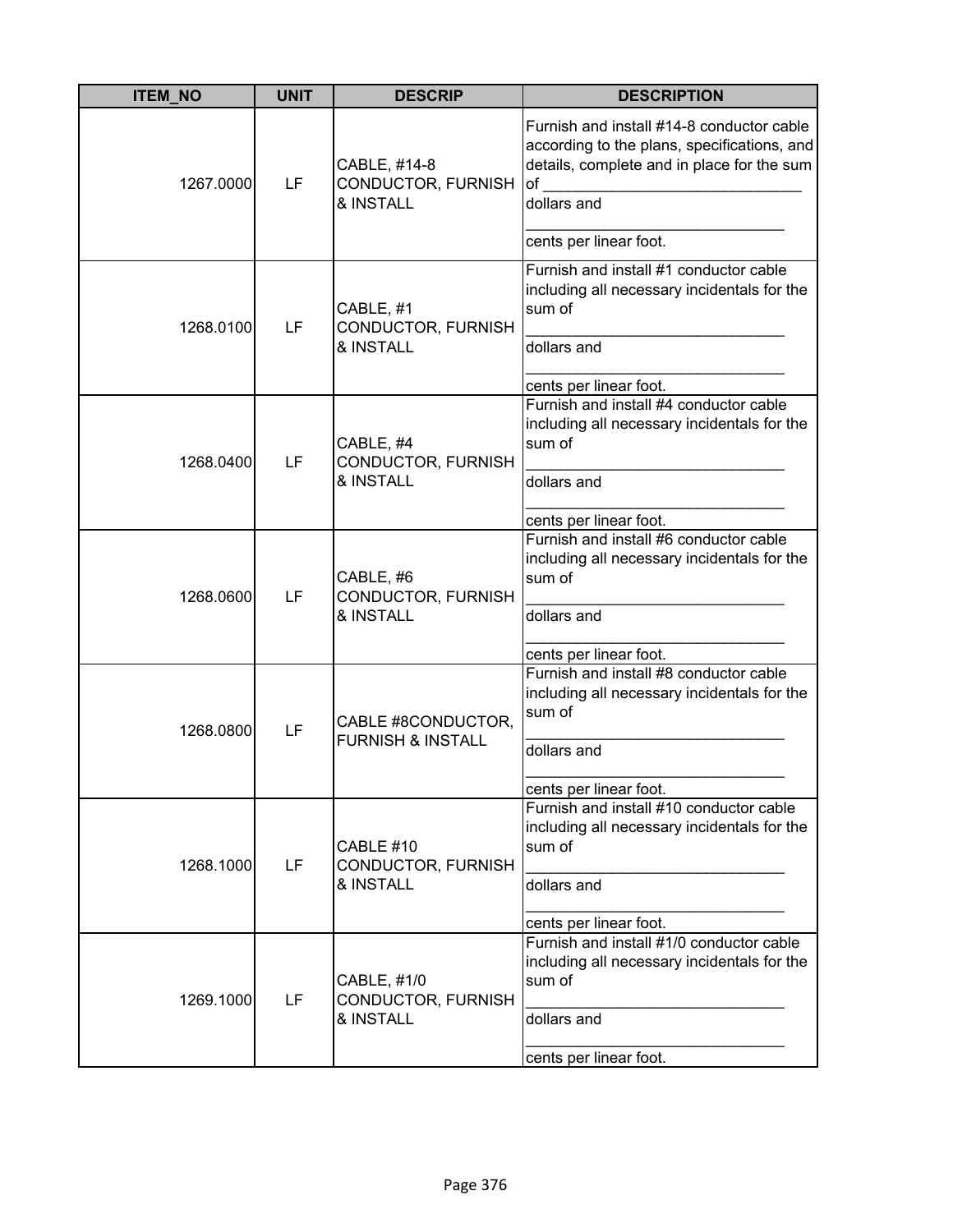| <b>ITEM_NO</b> | <b>UNIT</b> | <b>DESCRIP</b>                                                                | <b>DESCRIPTION</b>                                                                                                                                                                           |
|----------------|-------------|-------------------------------------------------------------------------------|----------------------------------------------------------------------------------------------------------------------------------------------------------------------------------------------|
| 1270.0000      | LF          | CABLE, #14-5<br>CONDUCTOR, FURNISH<br>& INSTALL                               | Furnish and install #14-5 conductor cable<br>according to the plans, specifications, and<br>details, complete and in place for the sum<br>of<br>dollars and                                  |
|                |             |                                                                               | cents per linear foot.                                                                                                                                                                       |
| 1271.0000      | LF          | CABLE, #14-20<br>CONDUCTOR, FURNISH<br>& INSTALL                              | Furnish and install #14-20 conductor<br>cable according to the plans,<br>specifications, and details, complete and<br>in place for the sum of<br>dollars and<br>cents per linear foot.       |
| 1272.0800      | LF          | CABLE, #8 INSULATED<br>POWER CABLE PER<br>TxDOT, FURNISH &<br><b>INSTALL</b>  | Furnish and install #8 insulated power<br>cable per TxDOT including all necessary<br>incidentals for the sum of<br>dollars and<br>cents per linear foot.                                     |
| 1272.1200      | LF          | CABLE, #12 INSULATED<br>POWER CABLE PER<br>TxDOT, FURNISH &<br><b>INSTALL</b> | Furnish and install #12 insulated power<br>cable per TxDOT including all necessary<br>incidentals for the sum of<br>dollars and<br>cents per linear foot.                                    |
| 1273.0000      | LF          | CABLE, #6 POWER,<br><b>FURNISH &amp; INSTALL</b>                              | Furnish and install #6 power cable<br>according to the plans, specifications, and<br>details, complete and in place for the sum<br>of<br>dollars and<br>cents per linear foot.               |
| 1274.0000      | LF          | CABLE, #6 AERIAL<br>DUPLEX POWER,<br><b>FURNISH &amp; INSTALL</b>             | Furnish and install #6 aerial duplex power<br>cable according to the plans,<br>specifications, and details, complete and<br>in place for the sum of<br>dollars and<br>cents per linear foot. |
| 1275.0000      | LF          | CABLE, DETECTOR, 1<br>PAIR, FURNISH &<br><b>INSTALL</b>                       | Furnish and install 1 pair detector cable<br>according to the plans, specifications, and<br>details, complete and in place for the sum<br>of<br>dollars and<br>cents per linear foot.        |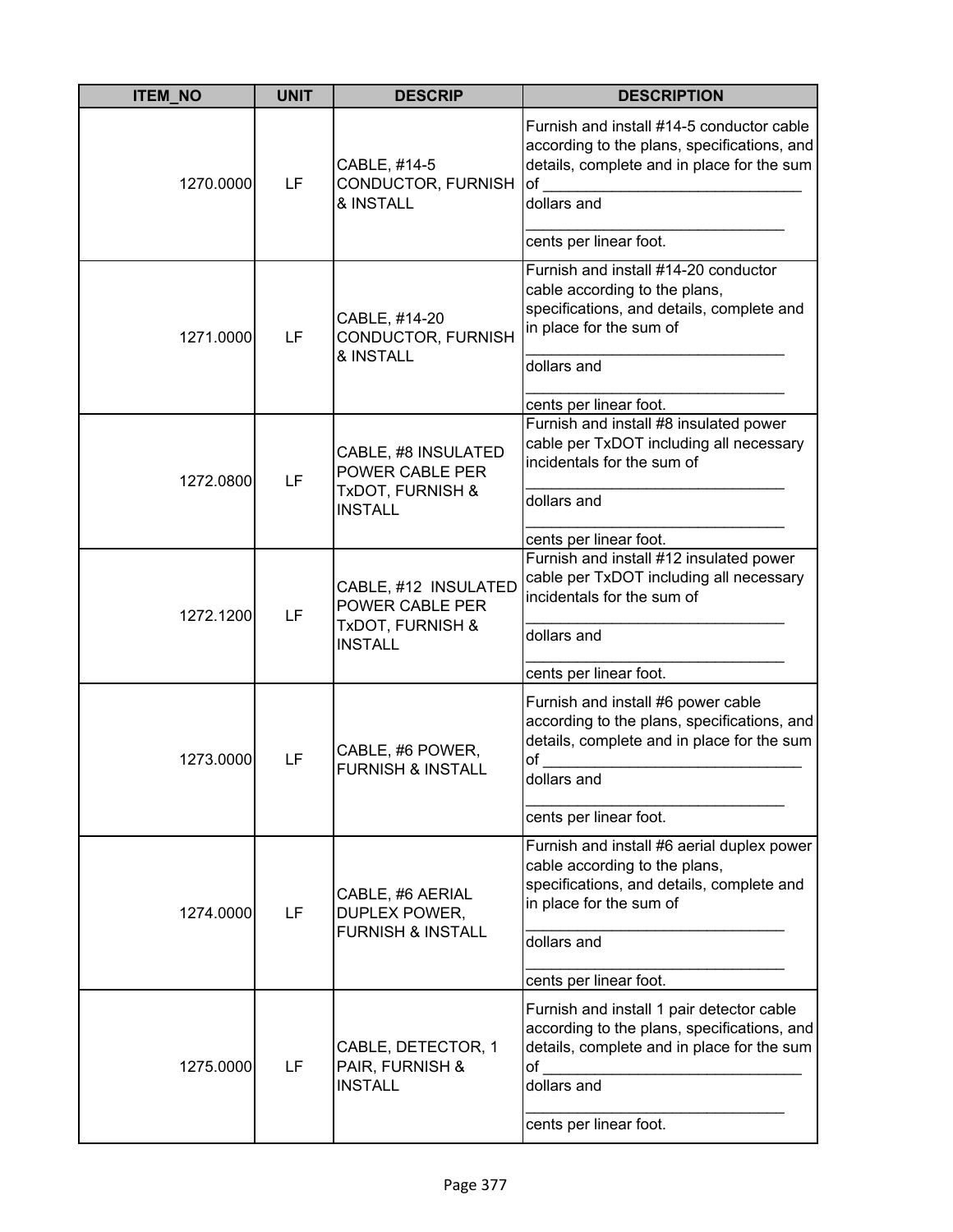| <b>ITEM NO</b> | <b>UNIT</b> | <b>DESCRIP</b>                                                                                   | <b>DESCRIPTION</b>                                                                                                                                          |
|----------------|-------------|--------------------------------------------------------------------------------------------------|-------------------------------------------------------------------------------------------------------------------------------------------------------------|
| 1276.0000      | LF          | WIRE #4 POWER,<br><b>FURNISH &amp; INSTALL</b>                                                   | Furnish and install #4 power cable<br>according to the plans, specifications, and<br>details, complete and in place for the sum<br>of<br>dollars and        |
|                |             |                                                                                                  | cents per LINEAR FOOT.                                                                                                                                      |
| 1277.0000      | LF          | DETECTOR CABLE 2<br>PAIR, FURNISH &<br><b>INSTALL</b>                                            | Furnish and install 2 pair detector cable<br>according to the plans, specifications, and<br>details, complete and in place for the sum<br>of<br>dollars and |
|                |             |                                                                                                  | cents per linear foot.                                                                                                                                      |
| 1278.0800      | LF          | CABLE, #8 INSULATED<br><b>GROUND CABLE PER</b><br><b>TxDOT, FURNISH &amp;</b><br><b>INSTALL</b>  | Furnish and install #8 insulated ground<br>cable per TxDOT including all necessary<br>incidentals for the sum of                                            |
|                |             |                                                                                                  | dollars and                                                                                                                                                 |
|                |             |                                                                                                  | cents per linear foot.                                                                                                                                      |
| 1278.1000      | LF          | CABLE, #10 INSULATED<br><b>GROUND CABLE PER</b><br><b>TxDOT, FURNISH &amp;</b><br><b>INSTALL</b> | Furnish and install #10 insulated ground<br>cable per TxDOT including all necessary<br>incidentals for the sum of                                           |
|                |             |                                                                                                  | dollars and                                                                                                                                                 |
|                |             |                                                                                                  | cents per linear foot.<br>Furnish and install #12 insulated ground                                                                                          |
| 1278.1200      | LF          | CABLE, #12 INSULATED<br><b>GROUND CABLE PER</b><br><b>TxDOT, FURNISH &amp;</b><br>INSTALL        | cable per TxDOT including all necessary<br>incidentals for the sum of                                                                                       |
|                |             |                                                                                                  | dollars and                                                                                                                                                 |
|                |             |                                                                                                  | cents per linear foot.                                                                                                                                      |
| 1279.0000      | LF          | <b>DETECTOR CABLE 4</b><br>PAIR, FURNISH &<br><b>INSTALL</b>                                     | Furnish and install 4 pair detector cable<br>according to the plans, specifications, and<br>details, complete and in place for the sum<br>of<br>dollars and |
|                |             |                                                                                                  | cents per linear foot.                                                                                                                                      |
|                |             |                                                                                                  | Furnish and install 2 pair detector cable,                                                                                                                  |
| 1283.0000      | LF          | CABLE, DETECTOR, 2<br>PR., LASH, FURNISH &<br><b>INSTALL</b>                                     | lashed, according to the plans,<br>specifications, and details, complete and<br>in place for the sum of                                                     |
|                |             |                                                                                                  | dollars and                                                                                                                                                 |
|                |             |                                                                                                  | cents per linear foot.                                                                                                                                      |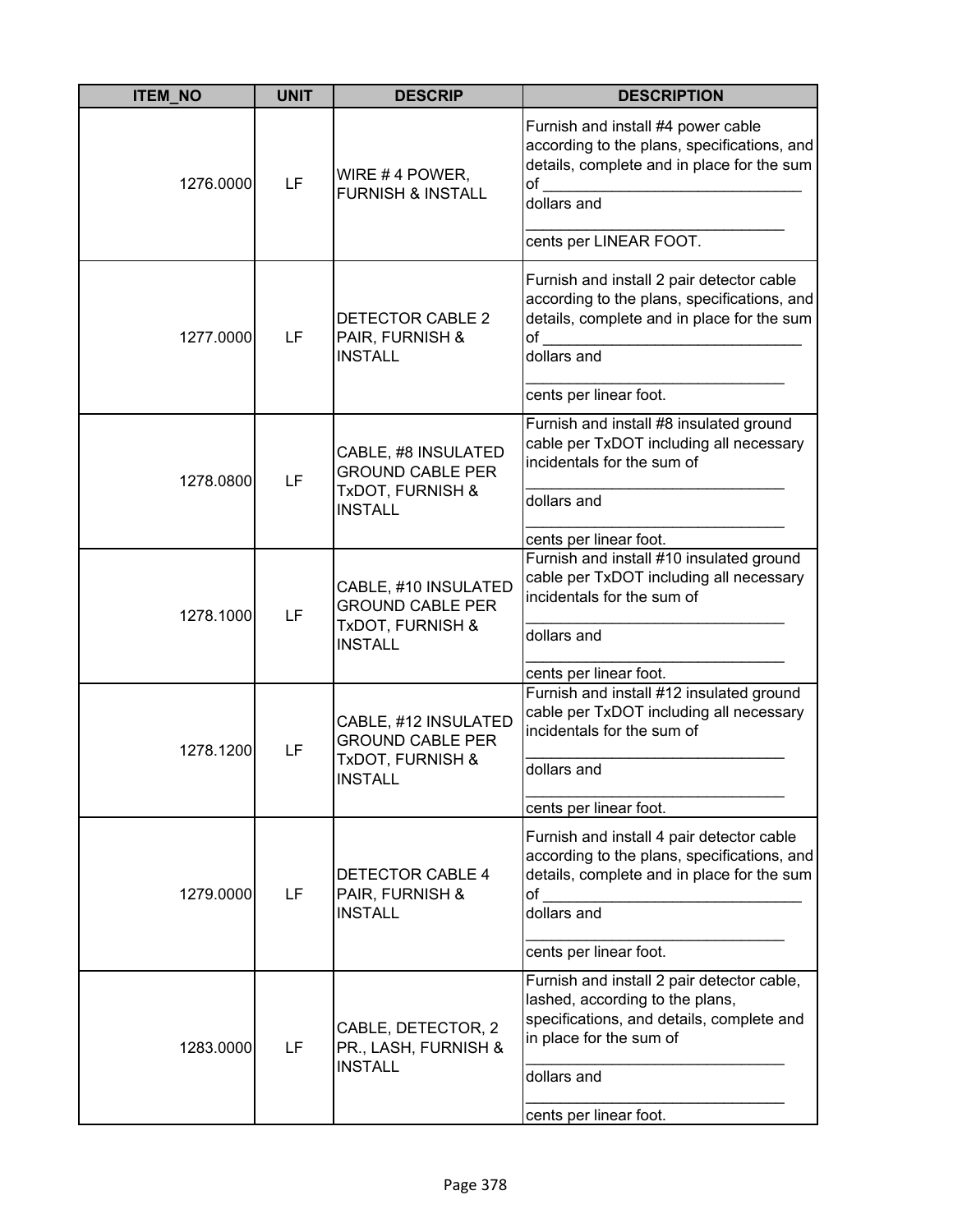| <b>ITEM_NO</b> | <b>UNIT</b> | <b>DESCRIP</b>                                                         | <b>DESCRIPTION</b>                                                                                                                                                                                      |
|----------------|-------------|------------------------------------------------------------------------|---------------------------------------------------------------------------------------------------------------------------------------------------------------------------------------------------------|
| 1285.0000      | LF          | CABLE, DETECTOR, 4<br>PR., LASH, FURNISH &<br><b>INSTALL</b>           | Furnish and install 4 pair detector cable,<br>lashed, according to the plans,<br>specifications, and details, complete and<br>in place for the sum of<br>dollars and                                    |
| 1291.0000      | LF          | CABLE, OPTICOM, 3-M,<br><b>FURNISH &amp; INSTALL</b>                   | cents per linear foot.<br>Furnish and install Opticom cable<br>according to the plans, specifications, and<br>details, complete and in place for the sum<br>of<br>dollars and<br>cents per linear foot. |
| 1295.0000      | LF          | CABLE, DETECTOR, 5<br>PAIR, FURNISH &<br><b>INSTALL</b>                | Furnish and install 5 pair detector cable<br>according to the plans, specifications, and<br>details, complete and in place for the sum<br>of<br>dollars and<br>cents per linear foot.                   |
| 1296.0000      | LF          | CABLE, CAT 5E<br><b>OUTDOOR CABLE,</b><br><b>FURNISH &amp; INSTALL</b> | Furnish and install Outdoor CAT 5E cable<br>according to the plans, specifications, and<br>details, complete and in place for the sum<br>of<br>dollars and<br>cents per linear foot.                    |
| 1297.0100      | LF          | CABLE BARE #1<br><b>FURNISH &amp; INSTALL</b>                          | Furnish and install # 1 bare cable<br>including all labor and incidentals<br>necessary complete and in place for the<br>sum of<br>dollars and<br>cents<br>per linear foot.                              |
| 1297.1000      | LF          | CABLE BARE #10<br><b>FURNISH &amp; INSTALL</b>                         | Furnish and install # 10 bare cable<br>including all labor and incidentals<br>necessary complete and in place for the<br>sum of<br>dollars and<br>cents<br>per linear foot.                             |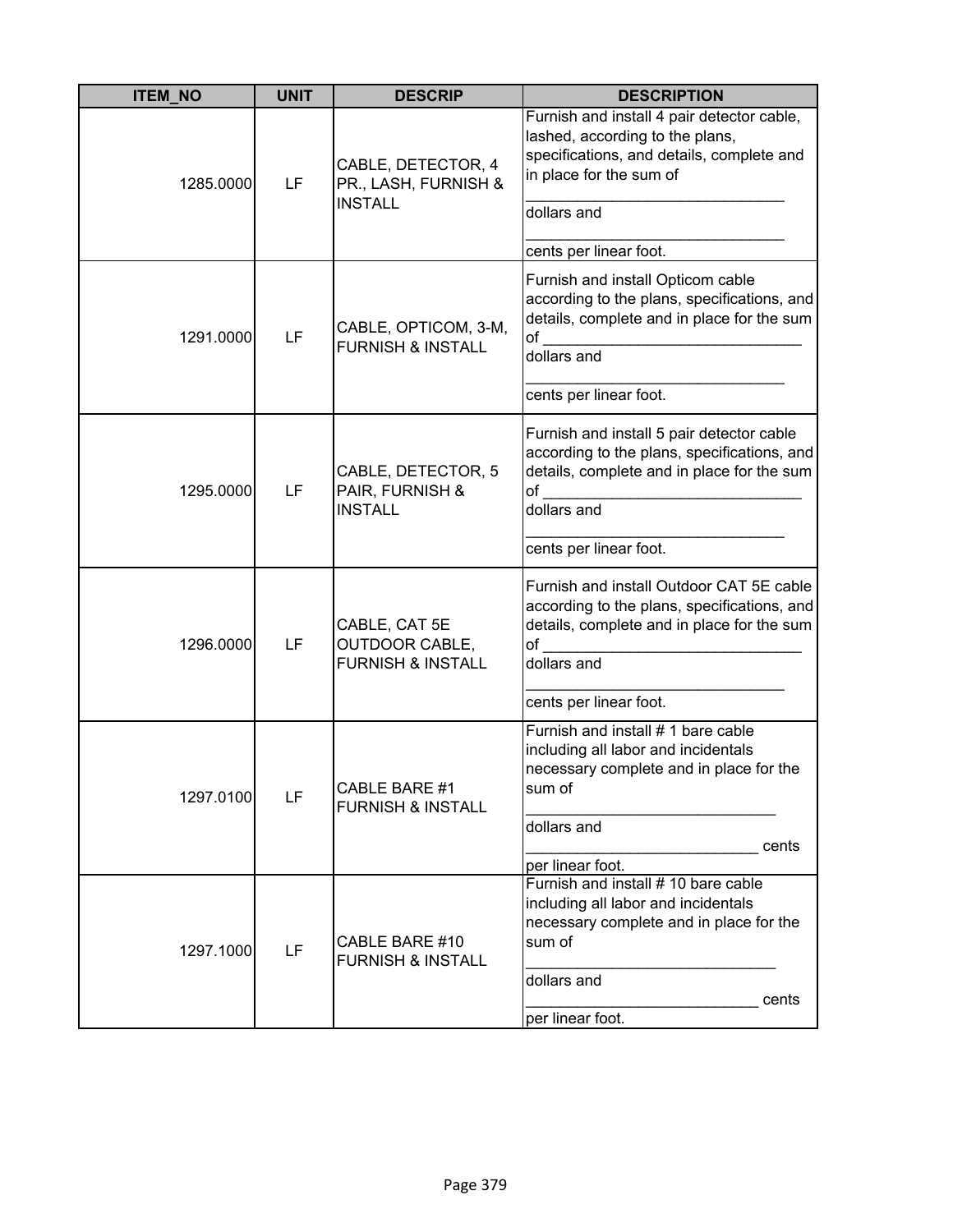| <b>ITEM_NO</b> | <b>UNIT</b> | <b>DESCRIP</b>                                                                | <b>DESCRIPTION</b>                                                                                                                                                                           |
|----------------|-------------|-------------------------------------------------------------------------------|----------------------------------------------------------------------------------------------------------------------------------------------------------------------------------------------|
| 1298.1000      | LF          | CABLE, #4/0 BARE<br><b>FURNISH &amp; INSTALL</b>                              | Furnish and install #4/0 bare cable<br>including all labor and incidentals<br>necessary complete and in place for the<br>sum of<br>dollars and<br>cents<br>per linear foot.                  |
| 1299.0000      | LF          | CABLE, BARE, #6<br><b>FURNISH &amp; INSTALL</b>                               | Furnish and install # 6 bare cable<br>including all labor and incidentals<br>necessary complete and in place for the<br>sum of<br>dollars and<br>cents<br>per linear foot.                   |
| 1299.0001      | LF          | CABLE, BARE, #6 PER<br><b>TxDOT FURNISH &amp;</b><br><b>INSTALL</b>           | Furnish and install # 6 bare cable per<br>TxDOT including all necessary incidentals<br>for the sum of<br>dollars and<br>cents<br>per linear foot.                                            |
| 1299.1000      | LF          | CABLE, INSULATED, #6<br><b>FURNISH &amp; INSTALL</b>                          | Furnish and install # 6 insulated cable<br>including all labor and incidentals<br>necessary complete and in place for the<br>sum of<br>dollars and<br>cents<br>per linear foot.              |
| 1301.0000      | EA          | LOOP DETECTOR 6' X 6' Idetails for the sum of<br><b>FURNISH &amp; INSTALL</b> | Furnish and install 6' x 6' loop detector<br>including all incidentals necessary,<br>according to the plans, specifications and<br>dollars and<br>cents per each.                            |
| 1302.0000      | EA          | LOOP DETECTOR 6' X<br><b>15' FURNISH &amp; INSTALL</b>                        | Furnish and install 6' x 15' loop detector<br>including all incidentals necessary,<br>according to the plans, specifications and<br>details for the sum of<br>dollars and<br>cents per each. |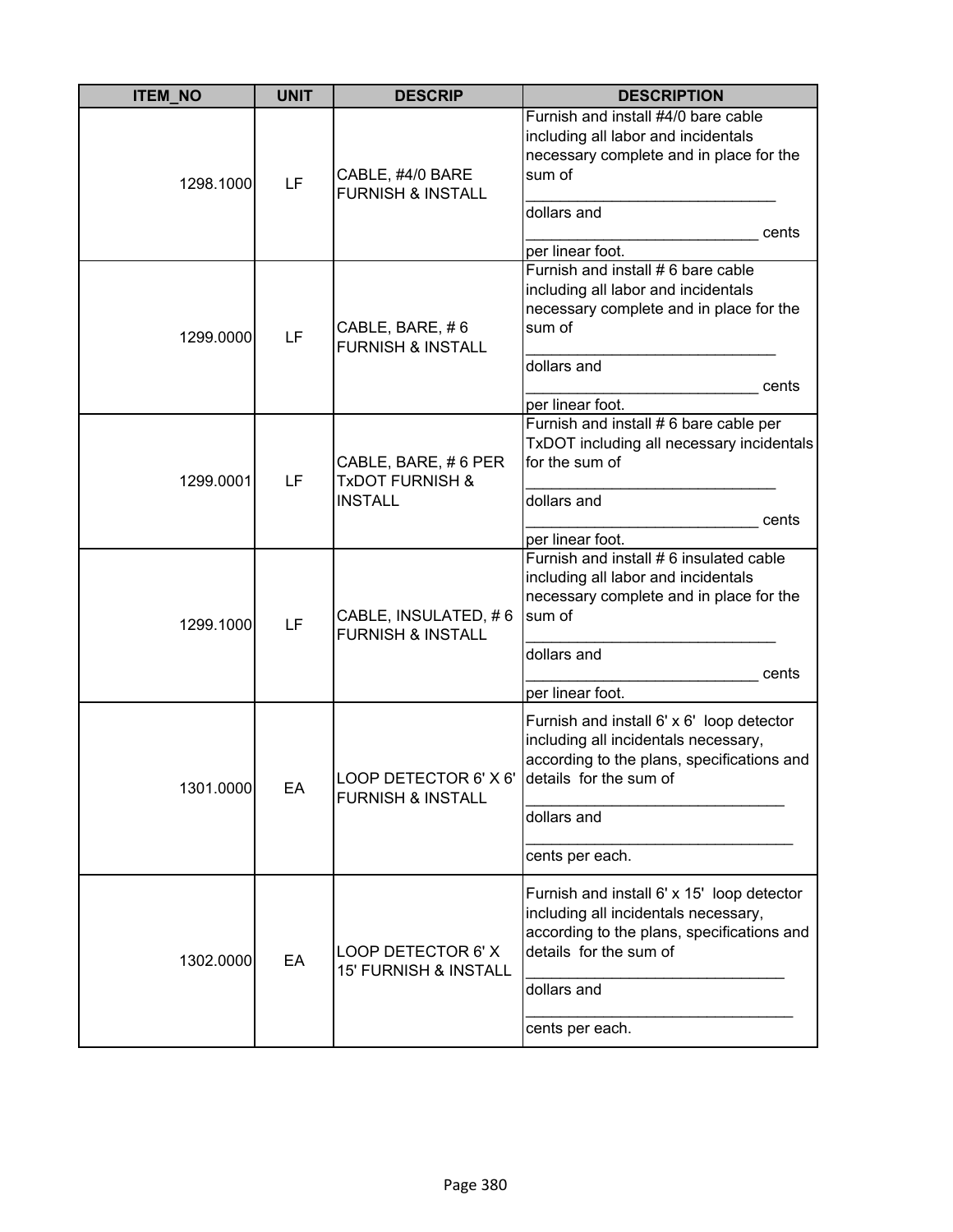| <b>ITEM_NO</b> | <b>UNIT</b> | <b>DESCRIP</b>                                                              | <b>DESCRIPTION</b>                                                                                                                                                        |
|----------------|-------------|-----------------------------------------------------------------------------|---------------------------------------------------------------------------------------------------------------------------------------------------------------------------|
| 1303.0000      | EA          | LOOP DETECTOR,<br>6' X 18' FURNISH &                                        | Furnish and install 6' x 18' loop detector<br>including all incidentals necessary,<br>according to the plans, specifications and<br>details for the sum of                |
|                |             | <b>INSTALL</b>                                                              | dollars and                                                                                                                                                               |
|                |             |                                                                             | cents per each.                                                                                                                                                           |
| 1304.0000      | EA          | LOOP DETECTOR 6' X<br>20' (QUAD) FURNISH &                                  | Furnish and install 6' x 20' quad left turn<br>loop detector including all incidentals<br>necessary, according to the plans,<br>specifications and details for the sum of |
|                |             | <b>INSTALL</b>                                                              | dollars and                                                                                                                                                               |
|                |             |                                                                             | cents per each.                                                                                                                                                           |
| 1305.0000      | EA          | LOOP DETECTOR,<br>6' X 20' FURNISH &<br><b>INSTALL</b>                      | Furnish and install 6' x 20' loop detector<br>including all incidentals necessary,<br>according to the plans, specifications and<br>details for the sum of                |
|                |             |                                                                             | dollars and                                                                                                                                                               |
|                |             |                                                                             | cents per each.                                                                                                                                                           |
| 1306.0000      | EA          | LOOP DETECTOR, 6'X<br><b>25' QUADRUPOLE</b><br><b>FURNISH &amp; INSTALL</b> | Furnish and install 6' x 25' loop detector<br>including all incidentals necessary,<br>according to the plans, specifications and<br>details for the sum of                |
|                |             |                                                                             | dollars and                                                                                                                                                               |
|                |             |                                                                             | cents per each.                                                                                                                                                           |
| 1309.0000      | EA          | LOOP DETECTOR,<br>6' X 28' FURNISH &                                        | Furnish and install 6' x 28' loop detector<br>including all incidentals necessary,<br>according to the plans, specifications and<br>details for the sum of                |
|                |             | <b>INSTALL</b>                                                              | dollars and                                                                                                                                                               |
|                |             |                                                                             | cents per each.                                                                                                                                                           |
| 1310.0000      | EA          | LOOP DETECTOR,<br>6' X 30' QUAD FURNISH                                     | Furnish and install 6' x 30' quad loop<br>detector including all incidentals<br>necessary, according to the plans,<br>specifications and details for the sum of           |
|                |             | & INSTALL                                                                   | dollars and                                                                                                                                                               |
|                |             |                                                                             | cents per each.                                                                                                                                                           |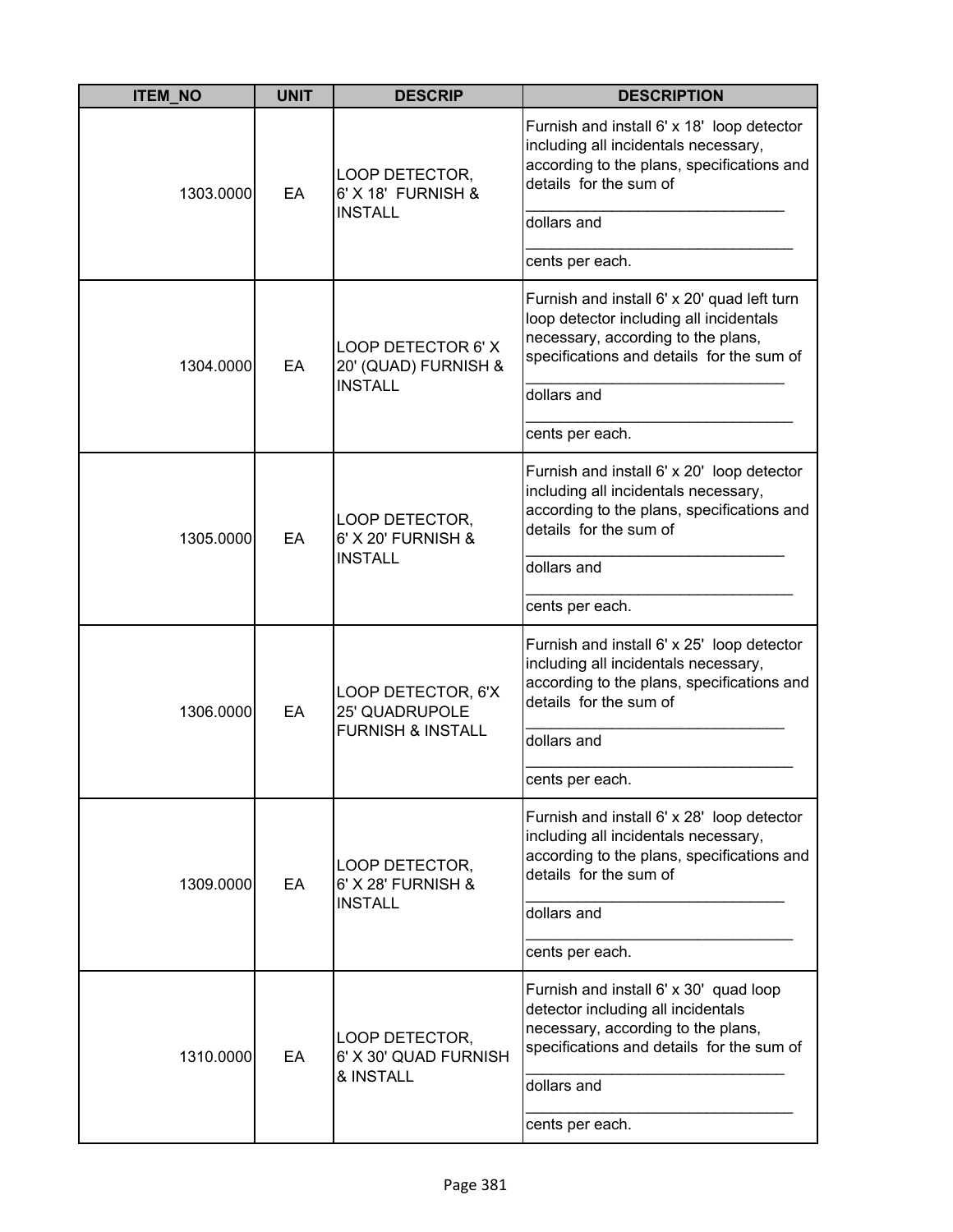| <b>ITEM_NO</b> | <b>UNIT</b> | <b>DESCRIP</b>                                                                       | <b>DESCRIPTION</b>                                                                                                                                                                                |
|----------------|-------------|--------------------------------------------------------------------------------------|---------------------------------------------------------------------------------------------------------------------------------------------------------------------------------------------------|
| 1311.0000      | EA          | LOOP DETECTOR,<br>6' X 30' FURNISH &<br><b>INSTALL</b>                               | Furnish and install 6' x 30' loop detector<br>including all incidentals necessary,<br>according to the plans, specifications and<br>details for the sum of                                        |
|                |             |                                                                                      | dollars and<br>cents per each.                                                                                                                                                                    |
| 1314.0000      | EA          | LOOP DETECTOR,<br>6' X 40' QUAD FURNISH<br>& INSTALL                                 | Furnish and install 6' x 40' quad loop<br>detector including all incidentals<br>necessary, according to the plans,<br>specifications and details for the sum of<br>dollars and<br>cents per each. |
| 1315.0000      | EA          | LOOP DETECTOR,<br>6' X 40' FURNISH &<br><b>INSTALL</b>                               | Furnish and install 6' x 40' loop detector<br>including all incidentals necessary,<br>according to the plans, specifications and<br>details for the sum of<br>dollars and<br>cents per each.      |
| 1317.0000      | EA          | LOOP DETECTOR,<br>6' X 50', FURNISH &<br><b>INSTALL</b>                              | Furnish and install 6' x 50' loop detector<br>including all incidentals necessary,<br>according to the plans, specifications and<br>details for the sum of<br>dollars and<br>cents per each.      |
| 1323.0000      | EA          | <b>TRAFFIC CONTROLLER</b><br><b>BASE 4000 PSI</b><br>CONSTRUCT, FURNISH<br>& INSTALL | Construct 4000 PSI reinforced concrete<br>traffic signal controller base, foundation<br>and all incidentals necessary according to<br>the plans for the sum of<br>dollars and<br>cents each.      |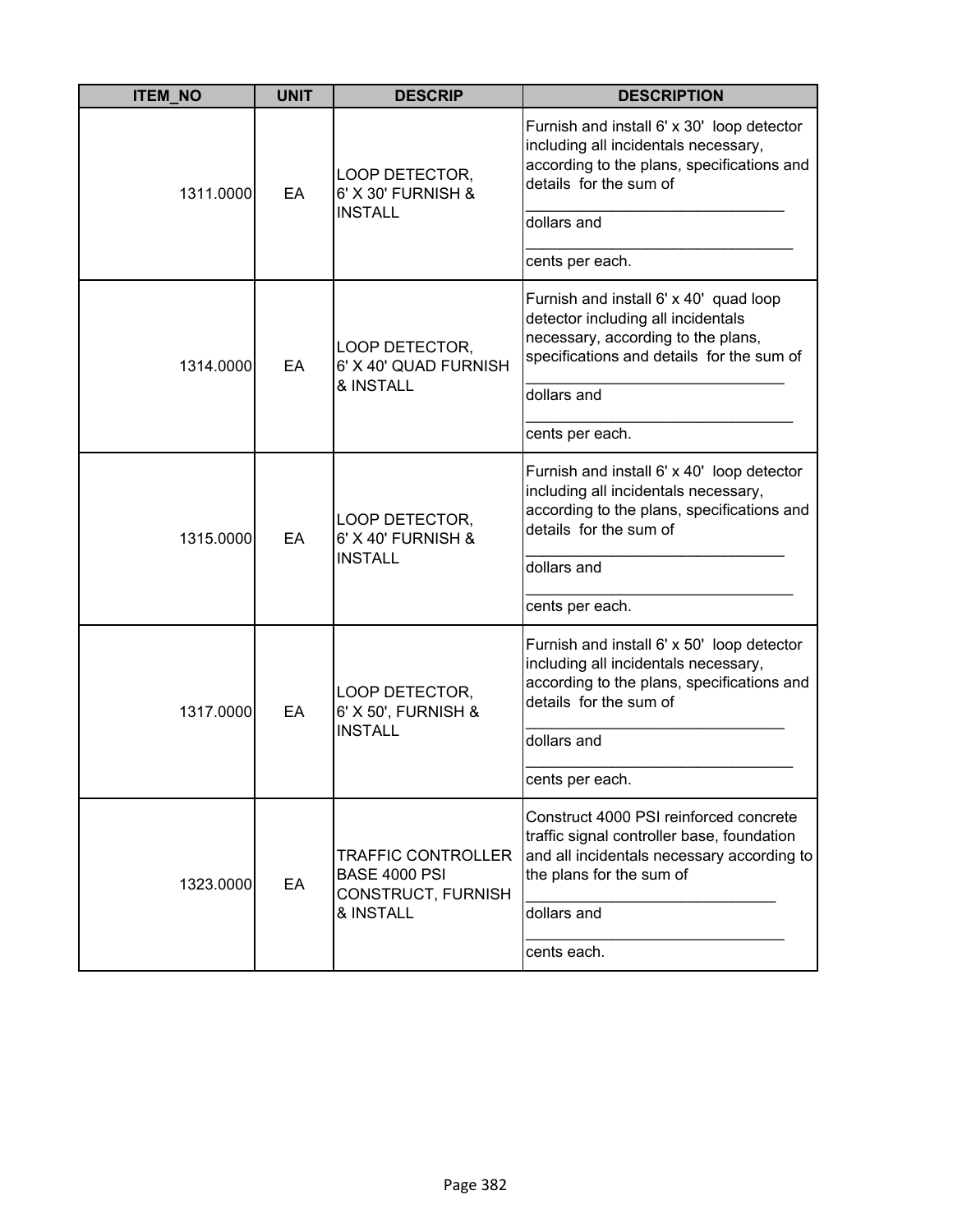| <b>ITEM_NO</b> | <b>UNIT</b> | <b>DESCRIP</b>                                                                       | <b>DESCRIPTION</b>                                                                                                                                                                                            |
|----------------|-------------|--------------------------------------------------------------------------------------|---------------------------------------------------------------------------------------------------------------------------------------------------------------------------------------------------------------|
| 1323.3000      | EA          | <b>TRAFFIC CONTROLLER</b><br><b>BASE 3000 PSI</b><br>CONSTRUCT, FURNISH<br>& INSTALL | Construct 3000 PSI reinforced concrete<br>traffic signal controller base, foundation<br>and all incidentals necessary, according<br>to the plans, specifications and details for<br>the sum of<br>dollars and |
|                |             |                                                                                      | cents per each.                                                                                                                                                                                               |
| 1324.0000      | EA          | FOUNDATION, POLE,<br>TYPE "II", FURNISH &<br><b>INSTALL</b>                          | Construct Type II reinforced concrete for<br>combination traffic signal or street light<br>pole and all incidentals necessary,<br>according to the plans, specifications and<br>details for the sum of        |
|                |             |                                                                                      | dollars and                                                                                                                                                                                                   |
|                |             |                                                                                      | cents each                                                                                                                                                                                                    |
| 1325.0000      | EA          | <b>TYPE A COMBINATION</b><br><b>BASE CONSTRUCT,</b><br><b>FURNISH &amp; INSTALL</b>  | Construct Type A reinforced concrete<br>base for traffic signal pole and all<br>incidentals necessary, according to the<br>plans, specifications and details for the<br>sum of<br>dollars and                 |
|                |             |                                                                                      | cents each                                                                                                                                                                                                    |
| 1326.0000      | EA          | <b>TYPE B COMBINATION</b><br><b>BASE CONSTRUCT,</b><br><b>FURNISH &amp; INSTALL</b>  | Construct Type B reinforced concrete<br>base for traffic signal pole and all<br>incidentals necessary, according to the<br>plans, specifications and details for the<br>sum of<br>dollars and                 |
|                |             |                                                                                      |                                                                                                                                                                                                               |
|                |             |                                                                                      | cents each                                                                                                                                                                                                    |
| 1327.0000      | EA          | <b>TYPE III POLE</b><br><b>FOUNDATION</b><br>CONSTRUCT, FURNISH<br>& INSTALL         | Construct Type III reinforced concrete for<br>combination traffic signal or street light<br>pole and all incidentals necessary,<br>according to the plans, specifications and<br>details for the sum of       |
|                |             |                                                                                      | dollars and                                                                                                                                                                                                   |
|                |             |                                                                                      | cents each                                                                                                                                                                                                    |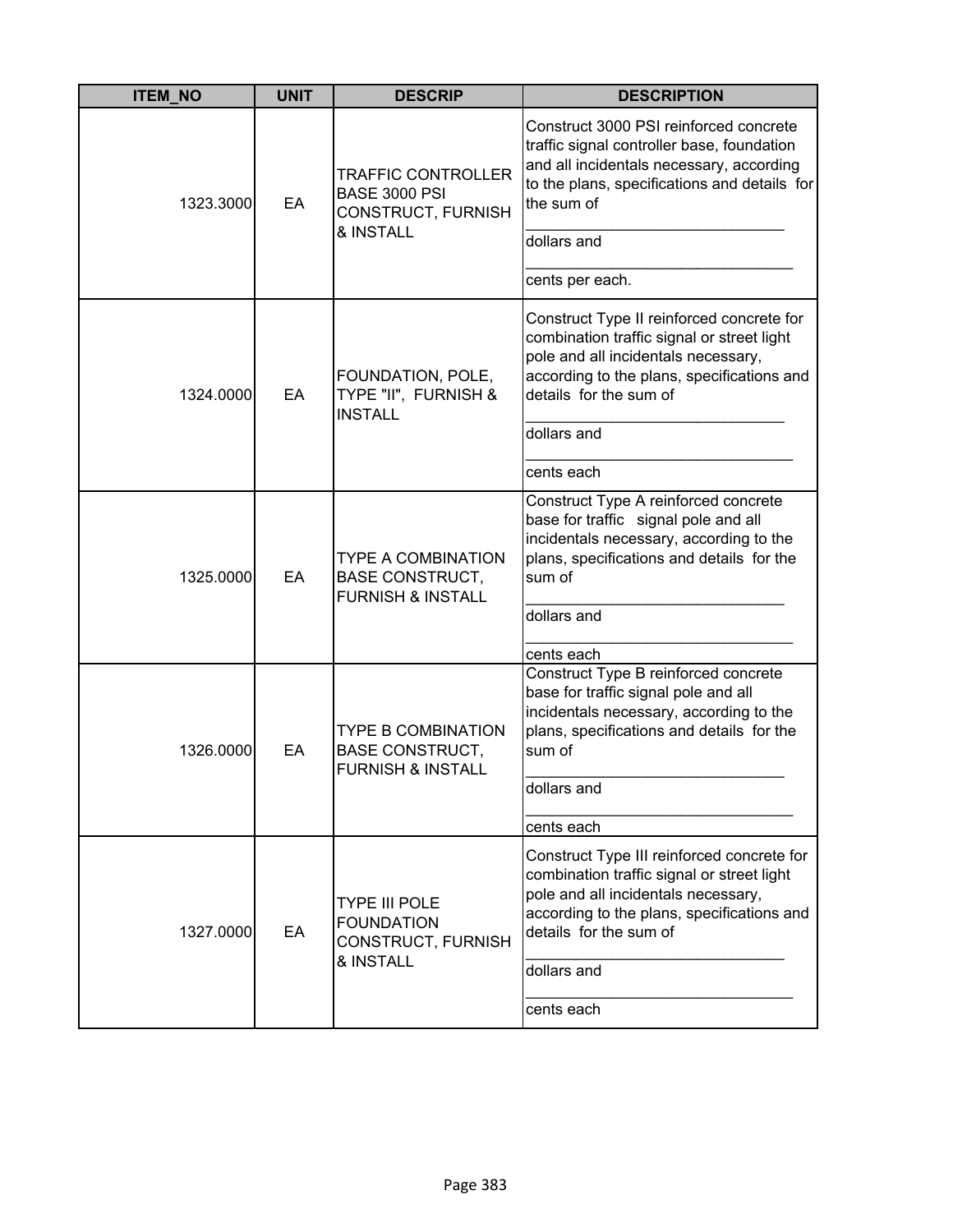| <b>ITEM NO</b> | <b>UNIT</b> | <b>DESCRIP</b>                                                           | <b>DESCRIPTION</b>                                                                                                                                                                                                                                                     |
|----------------|-------------|--------------------------------------------------------------------------|------------------------------------------------------------------------------------------------------------------------------------------------------------------------------------------------------------------------------------------------------------------------|
| 1327.1000      | EA          | TYPE 24-A, TxDOT<br>SIGNAL FOUNDATION<br>CONSTRUCT, FURNISH<br>& INSTALL | Construct Type 24-A TxDOT, reinforced<br>concrete foundation for combination<br>traffic signal or street light pole and all<br>incidentals necessary, according to the<br>plans, specifications and details for the<br>sum of<br>dollars and<br>cents each             |
| 1328.0000      | EA          | PED POLE, 10' & STD.<br><b>BASE (INSTALL)</b>                            | Install standard base and ped pole<br>including all incidentals necessary,<br>according to the plans, specifications and<br>details for the sum of<br>dollars and<br>cents each.                                                                                       |
| 1328.1500      | EA          | PED POLE, 15' & STD.<br><b>BASE (INSTALL)</b>                            | Install standard base and 15' ped pole<br>including all incidentals necessary,<br>according to the plans, specifications and<br>details for the sum of<br>dollars and<br>cents each.                                                                                   |
| 1329.0000      | EA          | POLE PEDESTAL &<br><b>STANDARD BASE</b>                                  | Furnish and install pedestal pole and<br>standard base for traffic signal, including<br>all incidentals necessary, according to the<br>plans, specifications and details for the<br>sum of<br>dollars and<br>cents each.                                               |
| 1330.0000      | EA          | TYPE 30-A TxDOT<br>SIGNAL FOUNDATION<br>CONSTRUCT, FURNISH<br>& INSTALL  | Construct Type 30-A TxDOT, reinforced<br>concrete foundation for traffic signal pole,<br>per TxDOT Standard Detail TS-FD-99<br>and all incidentals necessary, according<br>to the plans, specifications and details for<br>the sum of<br>dollars<br>and<br>cents each. |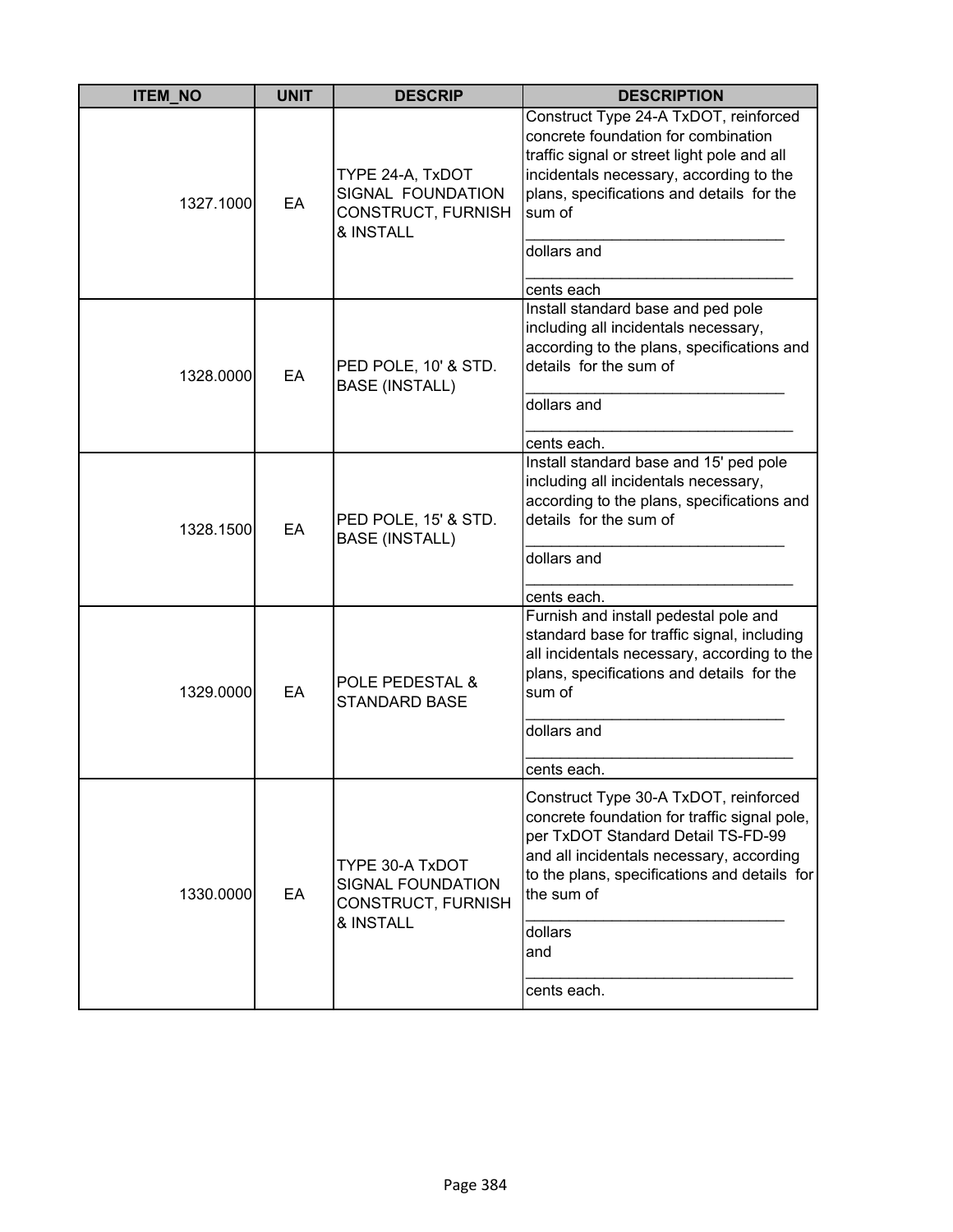| <b>ITEM_NO</b> | <b>UNIT</b> | <b>DESCRIP</b>                                                            | <b>DESCRIPTION</b>                                                                                                                                                                                                                                                             |
|----------------|-------------|---------------------------------------------------------------------------|--------------------------------------------------------------------------------------------------------------------------------------------------------------------------------------------------------------------------------------------------------------------------------|
| 1331.0000      | EA          | TYPE 36-A, TxDOT<br>SIGNAL FOUNDATION,<br>CONSTRUCT, FURNISH<br>& INSTALL | Construct Type 36-A TxDOT, reinforced<br>concrete foundation for traffic signal pole,<br>per TxDOT standard detail, TS-FD-99<br>and all incidentals necessary according to<br>the plans, specifications and details for<br>the sum of<br>dollars and<br>cents<br>each.         |
| 1332.0000      | EA          | POLE, STEEL & 24' ARM<br>(INSTALL)                                        | Install pole and 24' arm, including all<br>incidentals necessary, according to the<br>plans, specifications and details for the<br>sum of<br>dollars and<br>cents each.                                                                                                        |
| 1332.1000      | LF          | POLE, STEEL & 24' ARM<br><b>FURNISH &amp; INSTALL</b>                     | Furnish and Install 19' pole and 24' arm,<br>including all incidentals necessary,<br>according to the plans, specifications and<br>details for the sum of<br>dollars and<br>cents per LINEAR FOOT.                                                                             |
| 1333.0000      | EA          | POLE 19', STEEL & 24'<br>thru 48' ARM (INSTALL)                           | Furnish and Install pole and 24' arm,<br>including all incidentals necessary,<br>according to the plans, specifications and<br>details for the sum of<br>dollars and<br>cents EACH.                                                                                            |
| 1335.0000      | LF          | TYPE 48-A, TxDOT<br>SIGNAL FOUNDATION,<br>CONSTRUCT, FURNISH<br>& INSTALL | Construct Type 48-A TxDOT, reinforced<br>concrete foundation for traffic signal pole,<br>per TxDOT standard detail, TS-FD-99<br>and all incidentals necessary according to<br>the plans, specifications and details for<br>the sum of<br>dollars and<br>cents per LINEAR FOOT. |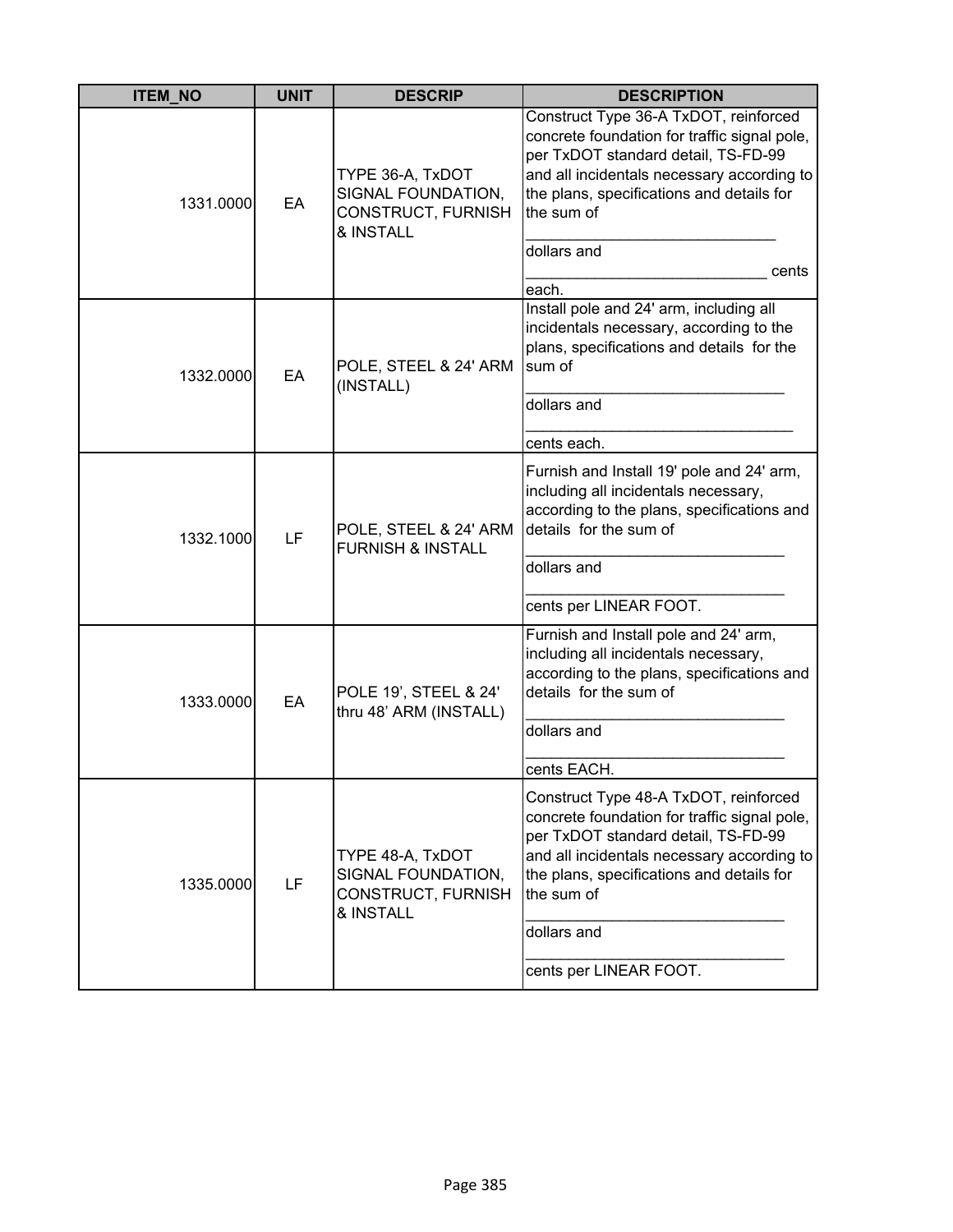| <b>ITEM_NO</b> | <b>UNIT</b> | <b>DESCRIP</b>                                                       | <b>DESCRIPTION</b>                                                                                                                                                                              |
|----------------|-------------|----------------------------------------------------------------------|-------------------------------------------------------------------------------------------------------------------------------------------------------------------------------------------------|
| 1335.1000      | LF          | FOUNDATION, TxDOT<br>SIGNAL, "SPECIAL" (FI)                          | Construct Special F1 reinforced concrete<br>foundation for traffic signal pole including<br>all incidentals necessary, according to the<br>plans, specifications, and details for the<br>sum of |
|                |             |                                                                      | dollars and                                                                                                                                                                                     |
|                |             |                                                                      | cents per LINEAR FOOT.                                                                                                                                                                          |
| 1336.0000      | EA          | POLE, STEEL & 28' ARM                                                | Install pole and 28' arm, including all<br>incidentals necessary, according to the<br>plans, specifications and details for the<br>sum of                                                       |
|                |             | (INSTALL)                                                            | dollars and                                                                                                                                                                                     |
|                |             |                                                                      | cents each.                                                                                                                                                                                     |
| 1336.1000      | EA          | POLE, 19', STEEL & 28'<br><b>ARM FURNISH &amp;</b><br><b>INSTALL</b> | Furnish and Install 19' pole and 28' arm,<br>including all incidentals necessary,<br>according to the plans, specifications and<br>details for the sum of                                       |
|                |             |                                                                      | dollars and                                                                                                                                                                                     |
|                |             |                                                                      | cents EACH.                                                                                                                                                                                     |
| 1339.0000      | EA          | POLE, STEEL & 32' ARM<br>(INSTALL)                                   | Install pole and 32' arm, including all<br>incidentals necessary, according to the<br>plans, specifications and details for the<br>sum of                                                       |
|                |             |                                                                      | dollars and                                                                                                                                                                                     |
|                |             |                                                                      | cents each.                                                                                                                                                                                     |
| 1339.1000      | EA          | POLE, 19', STEEL & 32'<br><b>ARM FURNISH &amp;</b><br><b>INSTALL</b> | Furnish and Install 19' pole and 32' arm,<br>including all incidentals necessary,<br>according to the plans, specifications and<br>details for the sum of                                       |
|                |             |                                                                      | dollars and                                                                                                                                                                                     |
|                |             |                                                                      | cents EACH.                                                                                                                                                                                     |
| 1342.0000      | EA          | POLE, STEEL & 36' ARM<br>(INSTALL)                                   | Install pole and 36' arm, including all<br>incidentals necessary, according to the<br>plans, specifications and details for the<br>sum of                                                       |
|                |             |                                                                      | dollars and                                                                                                                                                                                     |
|                |             |                                                                      | cents each.                                                                                                                                                                                     |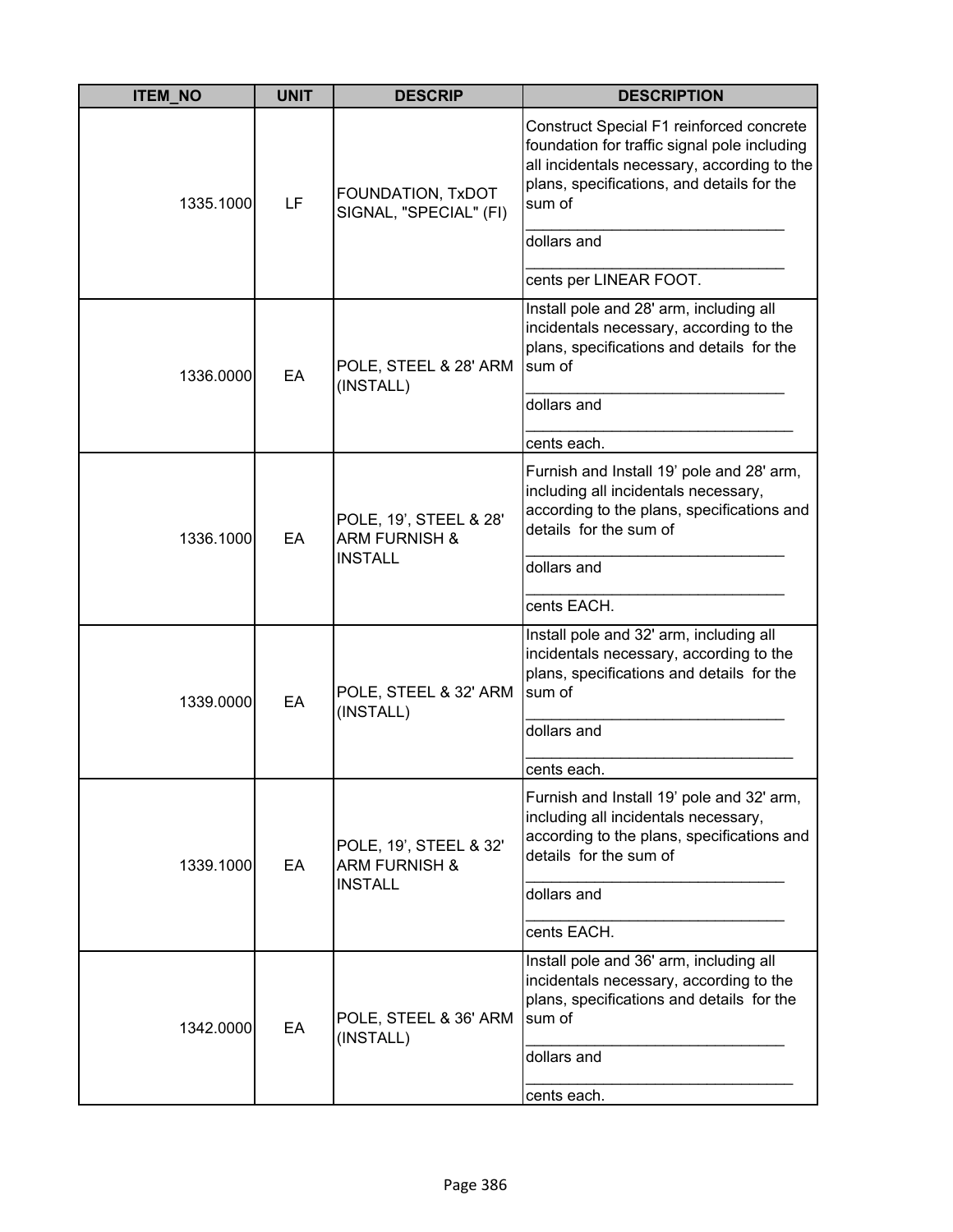| <b>ITEM_NO</b> | <b>UNIT</b> | <b>DESCRIP</b>                                                       | <b>DESCRIPTION</b>                                                                                                                                                                      |
|----------------|-------------|----------------------------------------------------------------------|-----------------------------------------------------------------------------------------------------------------------------------------------------------------------------------------|
| 1342.1000      | EA          | POLE, 19', STEEL & 36'<br><b>ARM FURNISH &amp;</b><br><b>INSTALL</b> | Furnish and Install 19' pole and 36' arm,<br>including all incidentals necessary,<br>according to the plans, specifications and<br>details for the sum of<br>dollars and<br>cents EACH. |
| 1345.0000      | EA          | POLE, STEEL & 40' ARM<br>(INSTALL)                                   | Install pole and 40' arm, including all<br>incidentals necessary, according to the<br>plans, specifications and details for the<br>sum of<br>dollars and<br>cents each.                 |
| 1345.1000      | EA          | POLE, 19, STEEL & 40'<br><b>ARM FURNISH &amp;</b><br><b>INSTALL</b>  | Furnish and Install 19' pole and 40' arm,<br>including all incidentals necessary,<br>according to the plans, specifications and<br>details for the sum of<br>dollars and<br>cents EACH. |
| 1348.0000      | EA          | POLE, STEEL & 44' ARM<br>(INSTALL)                                   | Install pole and 44' arm, including all<br>incidentals necessary, according to the<br>plans, specifications and details for the<br>sum of<br>dollars and<br>cents each.                 |
| 1348.1000      | EA          | POLE, 19', STEEL & 44'<br><b>ARM FURNISH &amp;</b><br><b>INSTALL</b> | Furnish and Install 19' pole and 44' arm<br>including all incidentals necessary,<br>according to the plans, specifications and<br>details for the sum of<br>dollars and<br>cents EACH.  |
| 1351.0000      | EA          | POLE, STEEL & 48' ARM<br>(INSTALL)                                   | Install pole and 48' arm, including all<br>incidentals necessary, according to the<br>plans, specifications and details for the<br>sum of<br>dollars and<br>cents each.                 |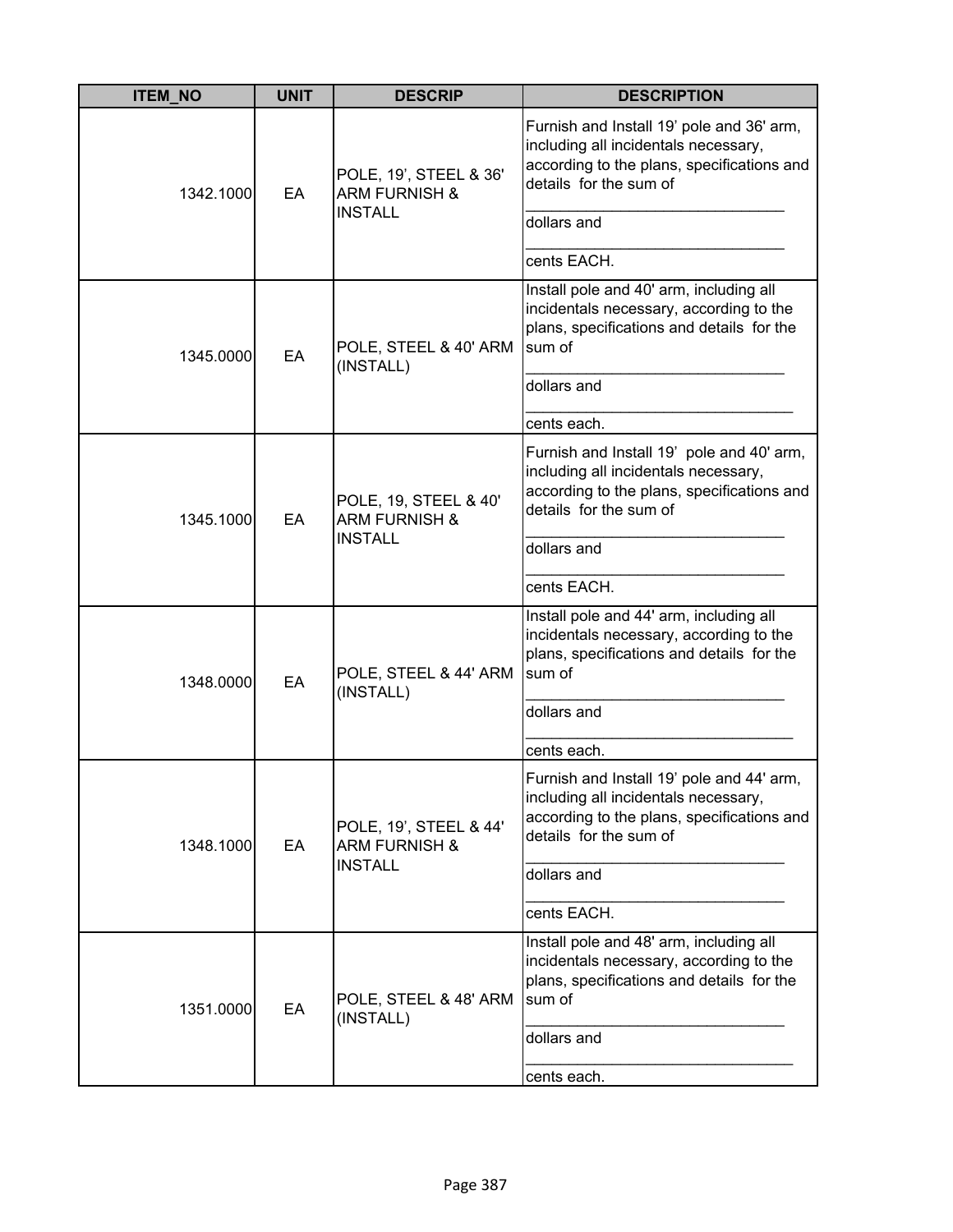| <b>ITEM_NO</b> | <b>UNIT</b> | <b>DESCRIP</b>                                                       | <b>DESCRIPTION</b>                                                                                                                                                       |
|----------------|-------------|----------------------------------------------------------------------|--------------------------------------------------------------------------------------------------------------------------------------------------------------------------|
| 1351.1000      | EA          | POLE, 19', STEEL & 48'<br><b>ARM FURNISH &amp;</b><br><b>INSTALL</b> | Furnish and Install 19' pole and 48' arm,<br>including all incidentals necessary,<br>according to the plans, specifications and<br>details for the sum of<br>dollars and |
|                |             |                                                                      | cents EACH.                                                                                                                                                              |
| 1352.0000      | EA          | POLE, STEEL & 50' ARM<br>(INSTALL)                                   | Install pole and 50' arm, including all<br>incidentals necessary, according to the<br>plans, specifications and details for the<br>sum of                                |
|                |             |                                                                      | dollars                                                                                                                                                                  |
|                |             |                                                                      | cents each.                                                                                                                                                              |
| 1352.1000      | EA          | POLE, 19', STEEL & 50'<br><b>ARM FURNISH &amp;</b><br><b>INSTALL</b> | Furnish and Install 19' pole and 50' arm,<br>including all incidentals necessary,<br>according to the plans, specifications and<br>details for the sum                   |
|                |             |                                                                      | dollars and                                                                                                                                                              |
|                |             |                                                                      | cents each.                                                                                                                                                              |
| 1353.0000      | EA          | POLE, STEEL & 55' ARM<br>(INSTALL)                                   | Install pole and 55' arm, including all<br>incidentals necessary, according to the<br>plans,<br>specifications and details for the sum of                                |
|                |             |                                                                      | dollars<br>and                                                                                                                                                           |
|                |             |                                                                      | cents each.                                                                                                                                                              |
| 1353.1000      | EA          | POLE, 19', STEEL & 55'<br><b>ARM FURNISH &amp;</b>                   | Furnish and Install 19' pole and 55' arm,<br>including all incidentals necessary,<br>according to the plans, specifications and<br>details for the sum                   |
|                |             | <b>INSTALL</b>                                                       | dollars and                                                                                                                                                              |
|                |             |                                                                      | cents EACH.                                                                                                                                                              |
| 1354.0000      | EA          | POLE, STEEL & 60' ARM<br>(INSTALL)                                   | Install pole and 60' arm, including all<br>incidentals necessary, according to the<br>plans,<br>specifications and details for the sum of                                |
|                |             |                                                                      | dollars<br>and                                                                                                                                                           |
|                |             |                                                                      | cents each.                                                                                                                                                              |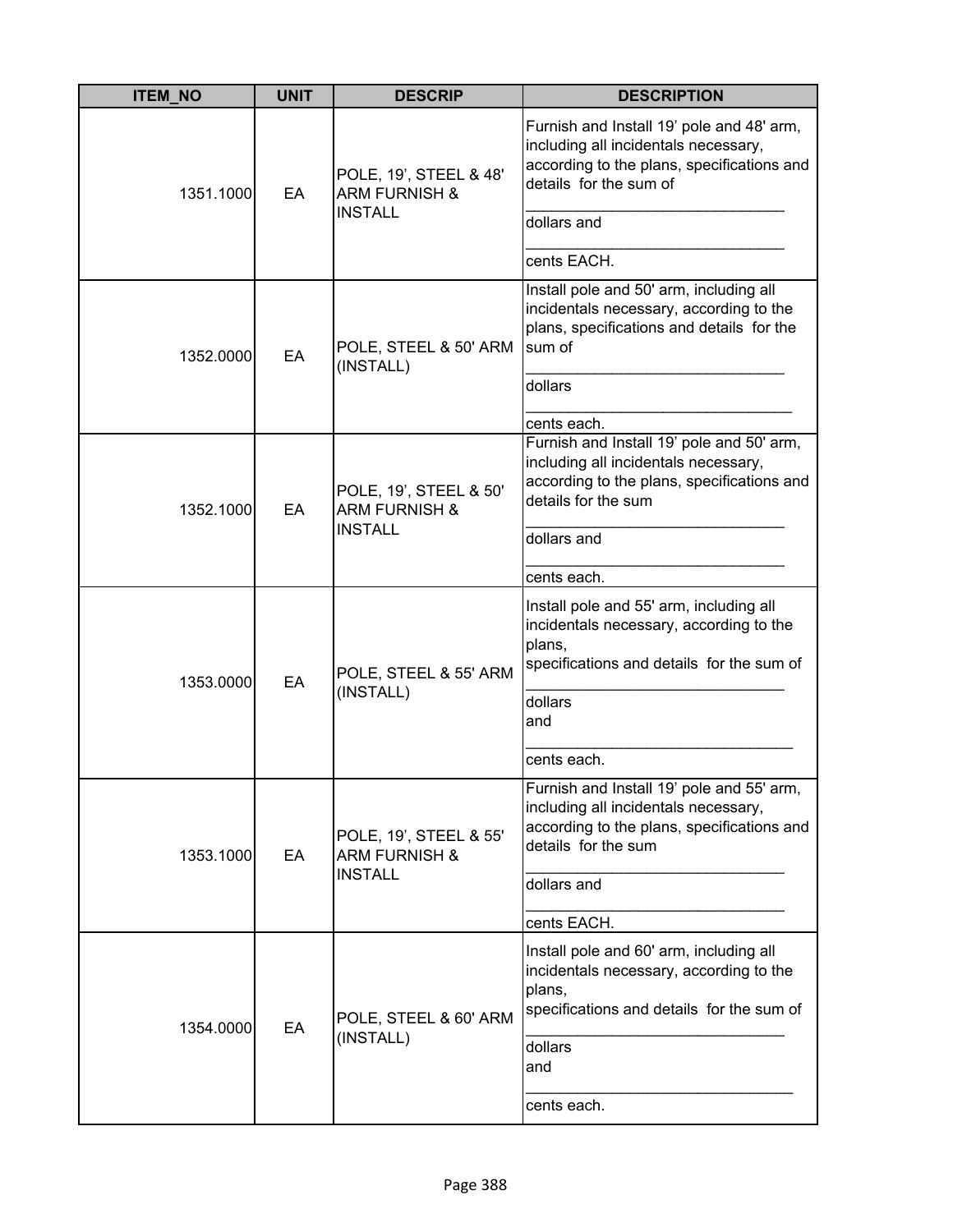| <b>ITEM NO</b> | <b>UNIT</b> | <b>DESCRIP</b>                                                                               | <b>DESCRIPTION</b>                                                                                                                                                                                                                            |
|----------------|-------------|----------------------------------------------------------------------------------------------|-----------------------------------------------------------------------------------------------------------------------------------------------------------------------------------------------------------------------------------------------|
| 1354.1000      | EA          | POLE, 19', STEEL & 60'<br><b>ARM FURNISH &amp;</b>                                           | Furnish and Install 19' pole and 60' arm,<br>including all incidentals necessary,<br>according to the plans, specifications and<br>details for the sum of                                                                                     |
|                |             | <b>INSTALL</b>                                                                               | dollars and                                                                                                                                                                                                                                   |
|                |             |                                                                                              | cents EACH.                                                                                                                                                                                                                                   |
| 1355.0000      | EA          | POLE, STEEL & 65' ARM                                                                        | Install pole and 65' arm, including all<br>incidentals necessary, according to the<br>plans,<br>specifications and details for the sum of                                                                                                     |
|                |             | (INSTALL)                                                                                    | dollars<br>and                                                                                                                                                                                                                                |
|                |             |                                                                                              | cents each.                                                                                                                                                                                                                                   |
| 1355.1000      | EA          | POLE, 19', STEEL & 65'<br><b>ARM FURNISH &amp;</b><br><b>INSTALL</b>                         | Furnish and Install 19' pole and 65' arm,<br>including all incidentals necessary,<br>according to the plans, specifications and<br>details for the sum of                                                                                     |
|                |             |                                                                                              | dollars and                                                                                                                                                                                                                                   |
|                |             |                                                                                              | cents EACH.                                                                                                                                                                                                                                   |
| 1360.0000      | EA          | POLE, STEEL, W/2<br>ARMS (INSTALL)                                                           | Install pole with 2 arms, including all<br>incidentals necessary, according to the<br>plans, specifications and details for the<br>sum of                                                                                                     |
|                |             |                                                                                              | dollars and                                                                                                                                                                                                                                   |
|                |             |                                                                                              | cents each.                                                                                                                                                                                                                                   |
| 1361.0000      | EA          | <b>REMOVE &amp; RELOCATE</b><br>POLE, ARM, SIGNAL<br><b>HEADS MULTIPLE</b><br><b>LENGTHS</b> | Remove and relocate traffic signal pole,<br>arm, and signal heads complete and in<br>place of varying lengths, including all<br>incidentals necessary, according to the<br>plans, specifications and details for the<br>sum of<br>dollars and |
|                |             |                                                                                              | cents each.                                                                                                                                                                                                                                   |
| 1362.0000      | EA          | POLE 30', STEEL & 24'<br>thru 48' ARM INSTALL                                                | Install traffic signal arm on 30' pole,<br>including all incidentals necessary,<br>according to the plans, specifications and<br>details for the sum of<br>dollars and                                                                        |
|                |             |                                                                                              | cents EACH.                                                                                                                                                                                                                                   |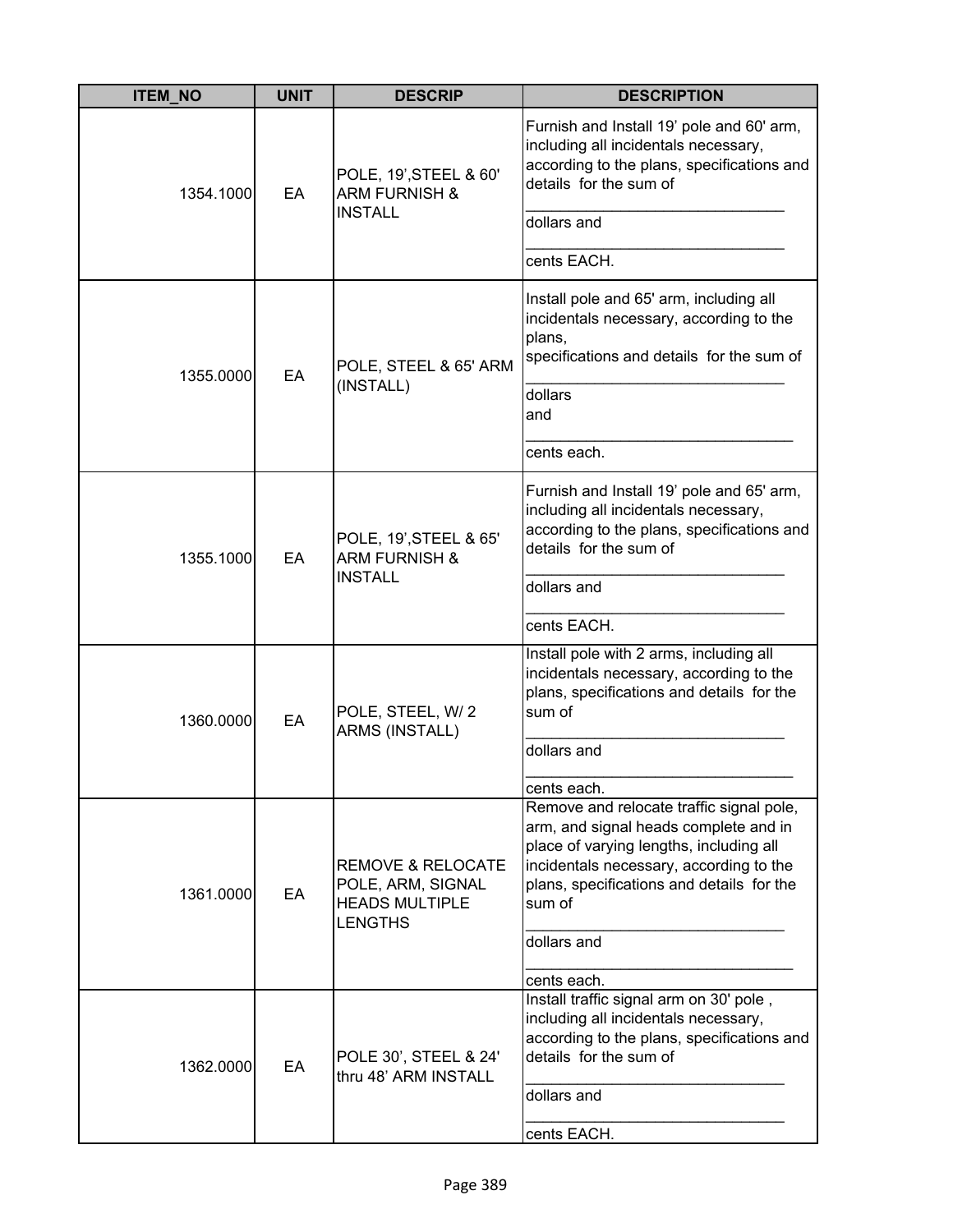| <b>ITEM_NO</b> | <b>UNIT</b> | <b>DESCRIP</b>                                                       | <b>DESCRIPTION</b>                                                                                                                                                                      |
|----------------|-------------|----------------------------------------------------------------------|-----------------------------------------------------------------------------------------------------------------------------------------------------------------------------------------|
| 1362.1000      | EA          | POLE, 30', STEEL & 24'<br><b>ARM FURNISH &amp;</b><br><b>INSTALL</b> | Furnish and Install 19' pole and 24' arm,<br>including all incidentals necessary,<br>according to the plans, specifications and<br>details for the sum of<br>dollars and<br>cents EACH. |
| 1363.1000      | EA          | POLE, 30', STEEL & 28'<br><b>ARM FURNISH &amp;</b><br><b>INSTALL</b> | Furnish and Install 30'pole and 28' arm,<br>including all incidentals necessary,<br>according to the plans, specifications and<br>details for the sum of<br>dollars and<br>cents EACH.  |
| 1364.1000      | EA          | POLE, 30', STEEL & 32'<br><b>ARM FURNISH &amp;</b><br><b>INSTALL</b> | Furnish and Install 30' pole and 32' arm,<br>including all incidentals necessary,<br>according to the plans, specifications and<br>details for the sum of<br>dollars and<br>cents EACH. |
| 1365.1000      | EA          | POLE, 30', STEEL & 36'<br><b>ARM FURNISH &amp;</b><br><b>INSTALL</b> | Furnish and Install 30'pole and 36' arm,<br>including all incidentals necessary,<br>according to the plans, specifications and<br>details for the sum of<br>dollars and<br>cents EACH.  |
| 1366.1000      | EA          | POLE, 30', STEEL & 40'<br><b>ARM FURNISH &amp;</b><br><b>INSTALL</b> | Furnish and Install 30' pole and 40' arm,<br>including all incidentals necessary,<br>according to the plans, specifications and<br>details for the sum<br>dollars and<br>cents EACH.    |
| 1367.1000      | EA          | POLE, 30', STEEL & 44'<br><b>ARM FURNISH &amp;</b><br><b>INSTALL</b> | Furnish and Install 30' pole and 44' arm,<br>including all incidentals necessary,<br>according to the plans, specifications and<br>details for the sum<br>dollars and<br>cents EACH.    |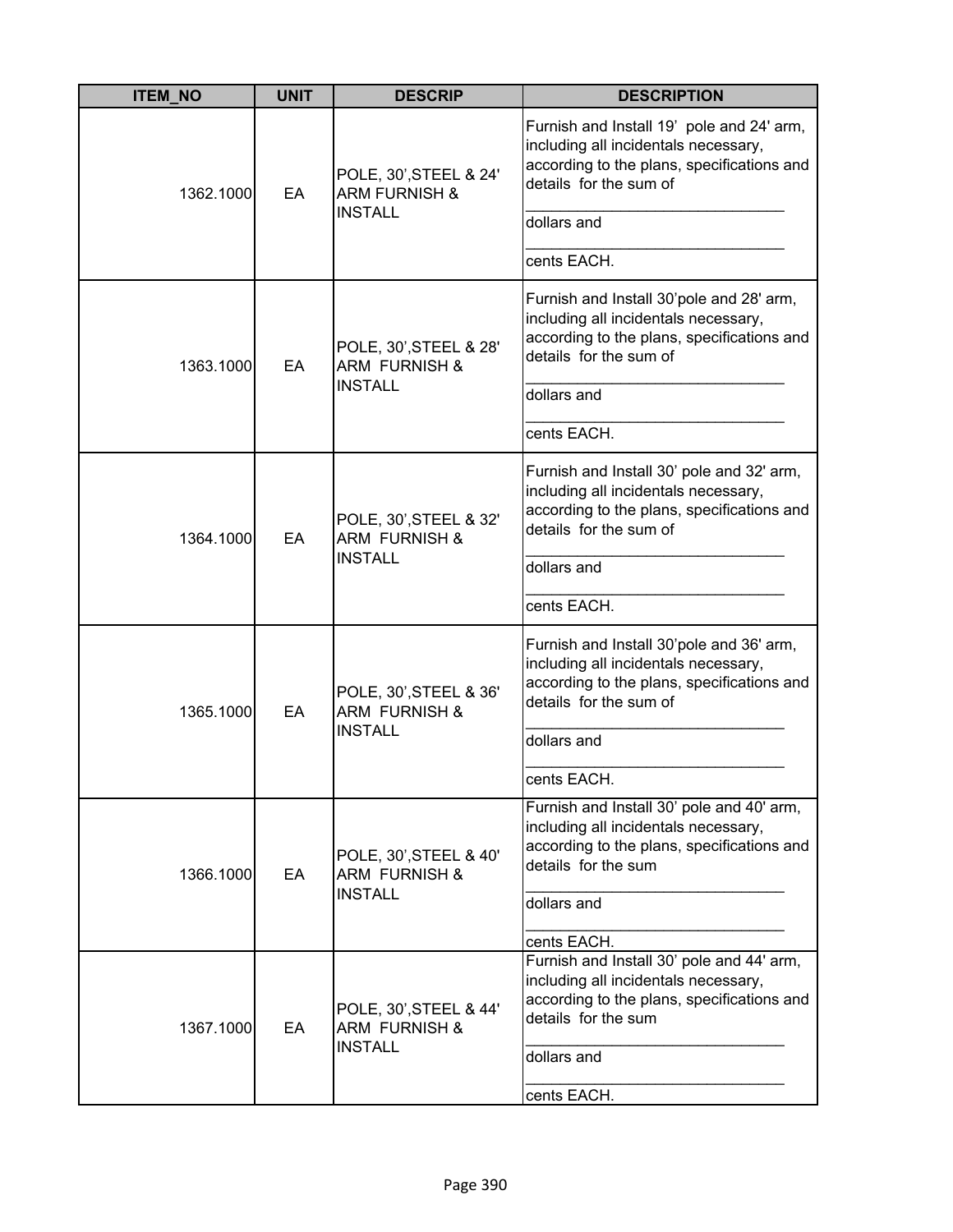| <b>ITEM_NO</b> | <b>UNIT</b> | <b>DESCRIP</b>                                                          | <b>DESCRIPTION</b>                                                                                                                                                                                                                     |
|----------------|-------------|-------------------------------------------------------------------------|----------------------------------------------------------------------------------------------------------------------------------------------------------------------------------------------------------------------------------------|
| 1368.1000      | EA          | POLE, 30', STEEL & 48'<br><b>ARM FURNISH &amp;</b><br><b>INSTALL</b>    | Furnish and Install 30'pole and 48' arm,<br>including all incidentals necessary,<br>according to the plans, specifications and<br>details for the sum<br>dollars and<br>cents EACH.                                                    |
| 1369.0000      | EA          | POLE, 30', STEEL & 50'<br><b>ARM FURNISH &amp;</b><br><b>INSTALL</b>    | Furnish and Install 30' pole and 50' arm,<br>including all incidentals necessary,<br>according to the plans, specifications and<br>details for the sum of<br>dollars and<br>cents each.                                                |
| 1369.1000      | EA          | POLE, 30', STEEL & 55'<br><b>ARM FURNISH &amp;</b><br><b>INSTALL</b>    | Furnish and Install 30' pole and 55' arm,<br>including all incidentals necessary,<br>according to the plans, specifications and<br>details for the sum of<br>dollars and<br>cents EACH.                                                |
| 1370.1000      | EA          | POLE, 30', STEEL & 60'<br><b>ARM FURNISH &amp;</b><br><b>INSTALL</b>    | Furnish and Install 30'pole and 60' arm,<br>including all incidentals necessary,<br>according to the plans, specifications and<br>details for the sum of<br>dollars and<br>cents EACH.                                                 |
| 1371.1000      | EA          | POLE, 30', STEEL & 65'<br><b>ARM FURNISH &amp;</b><br><b>INSTALL</b>    | Furnish and Install 30' pole and 65' arm,<br>including all incidentals necessary,<br>according to the plans, specifications and<br>details for the sum of<br>dollars and<br>cents EACH.                                                |
| 1372.1000      | EA          | Monotube Signal<br>Structure, 173' span<br><b>FURNISH &amp; INSTALL</b> | Furnish and install monotube signal<br>structure, 173' span, including all<br>incidentals necessary, according to the<br>plans, specifications, and details,<br>complete and in place for the sum of<br>dollars and<br>cents per EACH. |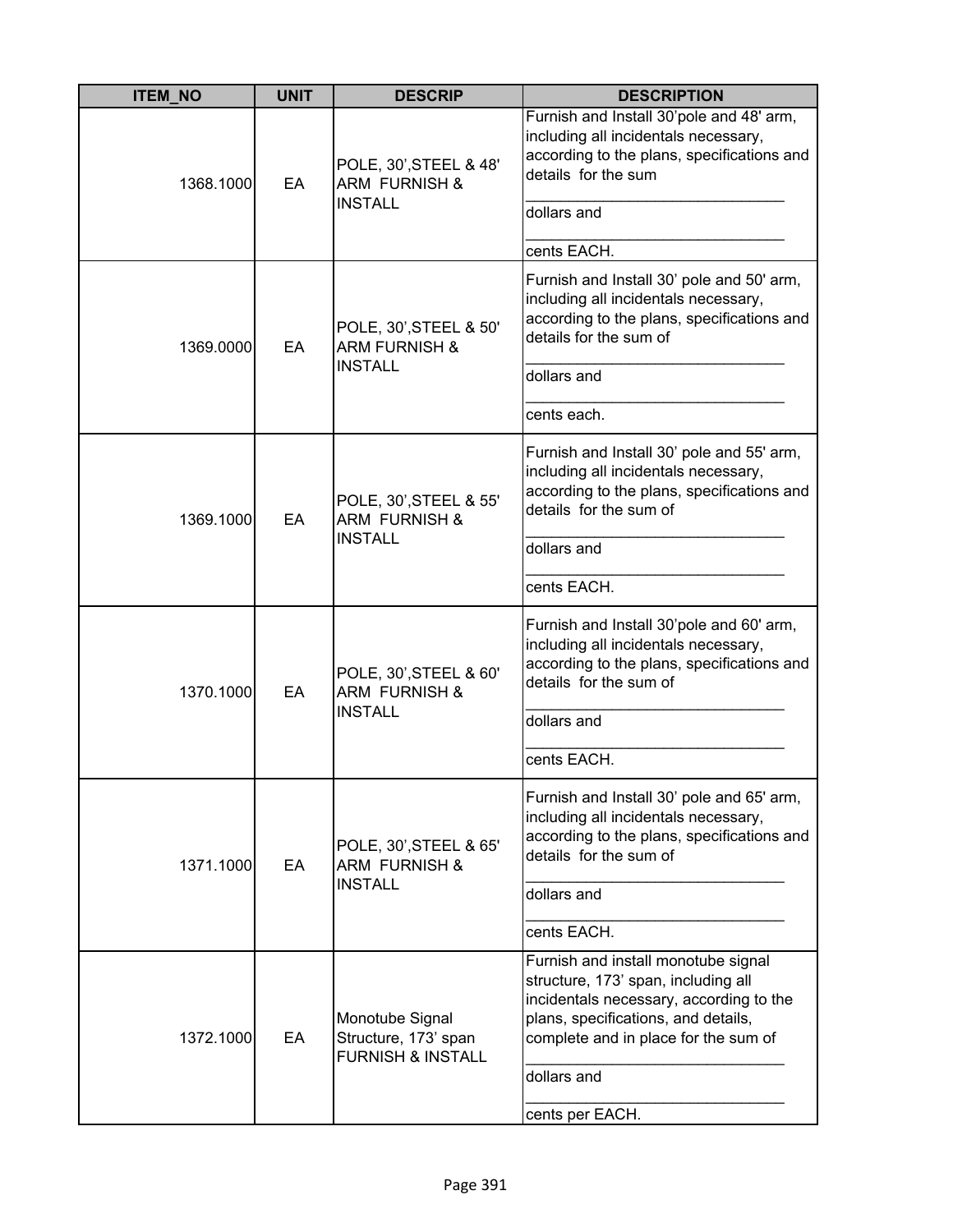| <b>ITEM_NO</b> | <b>UNIT</b> | <b>DESCRIP</b>                                                                                                   | <b>DESCRIPTION</b>                                                                                                                                                                                                                         |
|----------------|-------------|------------------------------------------------------------------------------------------------------------------|--------------------------------------------------------------------------------------------------------------------------------------------------------------------------------------------------------------------------------------------|
| 1390.0000      | EA          | POLE 35'(WOOD)<br><b>INSTALL</b>                                                                                 | Install 35' wood pole including all<br>incidentals necessary according to the<br>plans, specifications, and details for the<br>sum<br>dollars and<br>cents EACH.                                                                           |
| 1390.1000      | EA          | POLE 35' (WOOD)<br><b>FURNISH &amp; INSTALL</b>                                                                  | Furnish and Install 35' wood pole<br>including all incidentals necessary<br>according to the plans, specifications, and<br>details for the sum of<br>dollars and<br>cents EACH.                                                            |
| 1398.0000      | EA          | <b>STREET LIGHT</b><br><b>EXTENSION ASSY.</b><br>(INSTALL)                                                       | Install street light extension assembly,<br>including all incidentals necessary,<br>according to the plans, specifications and<br>details for the sum of<br>dollars and<br>cents each.                                                     |
| 1399.0000      | EA          | <b>STREET LIGHT</b><br>POLE/LUMINAIR ASSY.<br><b>INSTALL</b>                                                     | Install standard street light pole, arm and<br>luminair assembly including all incidentals<br>necessary, according to the plans,<br>specifications and details for the sum of<br>dollars and<br>cents each.                                |
| 1399.2401      | EA          | 24' STREET LIGHT<br>POLE/LUMINAIRE ASSY.<br><b>FURNISH &amp; INSTALL</b>                                         | Furnish and Install standard 24' street<br>light pole, arm and luminaire assembly<br>including all incidentals necessary,<br>according to the plans, specifications and<br>details for the sum of<br>dollars and<br>ce<br>nts each.        |
| 1399.3001      | EA          | 30' STREET LIGHT<br>POLE, ARM, AND<br><b>SINGLE LUMINAIRE</b><br><b>ASSEMBLY FURNISH &amp;</b><br><b>INSTALL</b> | Furnish and Install standard 30' street<br>light pole, arm and single luminaire<br>assembly including all incidentals<br>necessary, according to the plans,<br>specifications and details for the sum of<br>dollars and<br>ce<br>nts each. |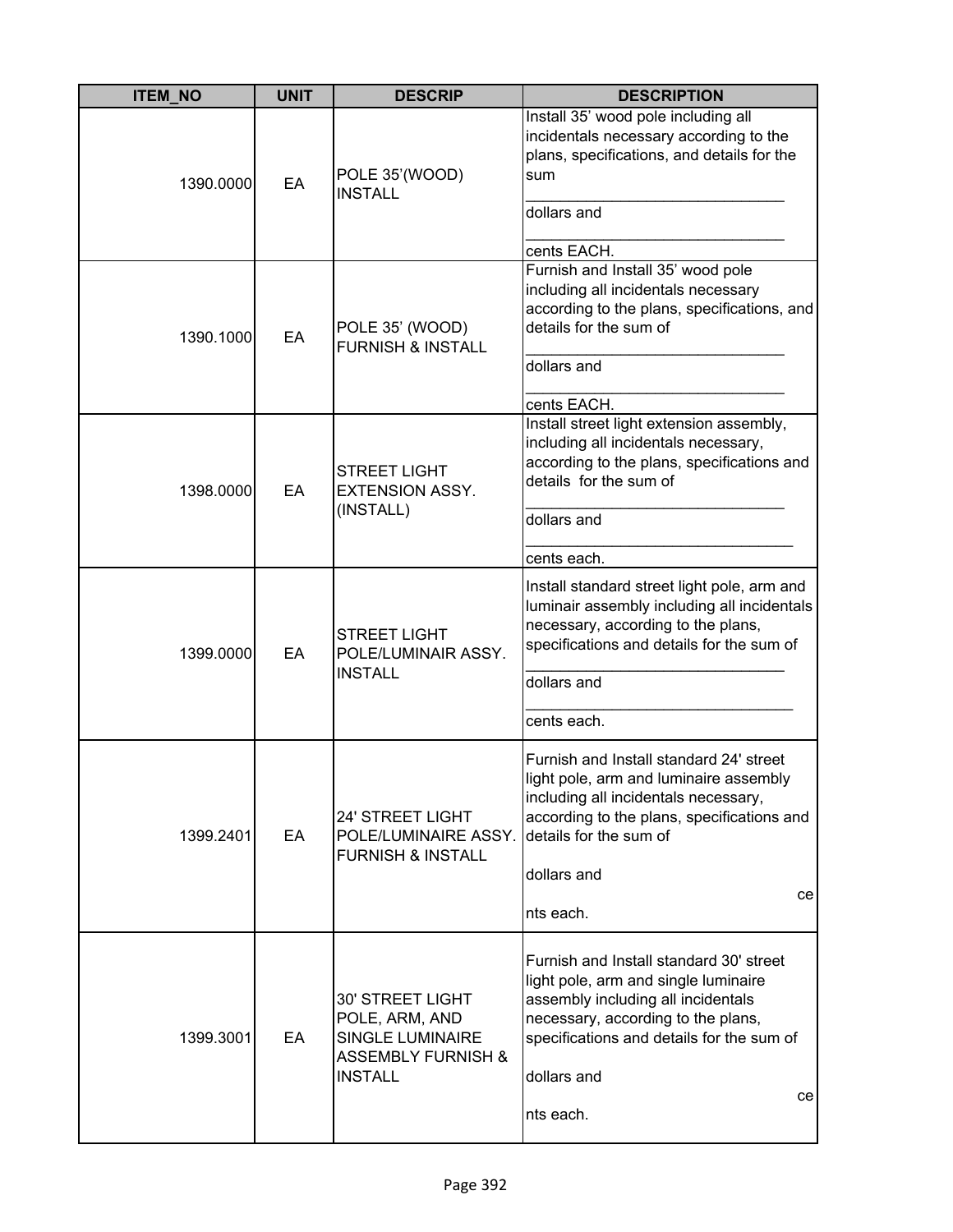| <b>ITEM_NO</b> | <b>UNIT</b> | <b>DESCRIP</b>                                                                                                            | <b>DESCRIPTION</b>                                                                                                                                                                                                                           |
|----------------|-------------|---------------------------------------------------------------------------------------------------------------------------|----------------------------------------------------------------------------------------------------------------------------------------------------------------------------------------------------------------------------------------------|
| 1399.3002      | EA          | <b>30' STREET LIGHT</b><br>POLE, ARMS, AND<br><b>DOUBLE LUMINAIRES</b><br><b>ASSEMBLY FURNISH &amp;</b><br><b>INSTALL</b> | Furnish and Install standard 30' street<br>light pole, arms and double luminaires<br>assembly including all incidentals<br>necessary, according to the plans,<br>specifications and details for the sum of<br>dollars and<br>ce<br>nts each. |
| 1401.0000      | EA          | SIGNAL HEAD, 3<br>SECTION (INSTALL)                                                                                       | Install 3 section signal head including all<br>incidentals necessary, according to the<br>plans, specifications and details for the<br>sum of<br>dollars and<br>cents each.                                                                  |
| 1401.1000      | EA          | SIGNAL HEAD, 3<br>SECTION, LED's WITH<br><b>INCANDESCENT LOOK</b><br><b>FURNISH &amp; INSTALL</b>                         | Furnish and Install 3 section signal head,<br>with incandescent look LED's including all<br>incidentals necessary, according to the<br>plans, specifications and details for the<br>sum of<br>dollars and                                    |
| 1402.0000      | EA          | SIGNAL HEAD, 4<br>SECTION (INSTALL)                                                                                       | cents EACH.<br>Install 4 section signal head including all<br>incidentals necessary, according to the<br>plans,<br>specifications and details for the sum of<br>dollars<br>and<br>cents each.                                                |
| 1402.1000      | EA          | SIGNAL HEAD, 4<br>SECTION, LED's WITH<br><b>INCANDESCENT LOOK</b><br><b>FURNISH &amp; INSTALL</b>                         | Furnish and Install 4 section signal head,<br>with incandescent look LED's including all<br>incidentals necessary, according to the<br>plans, specifications and details for the<br>sum of<br>dollars and<br>cents EACH.                     |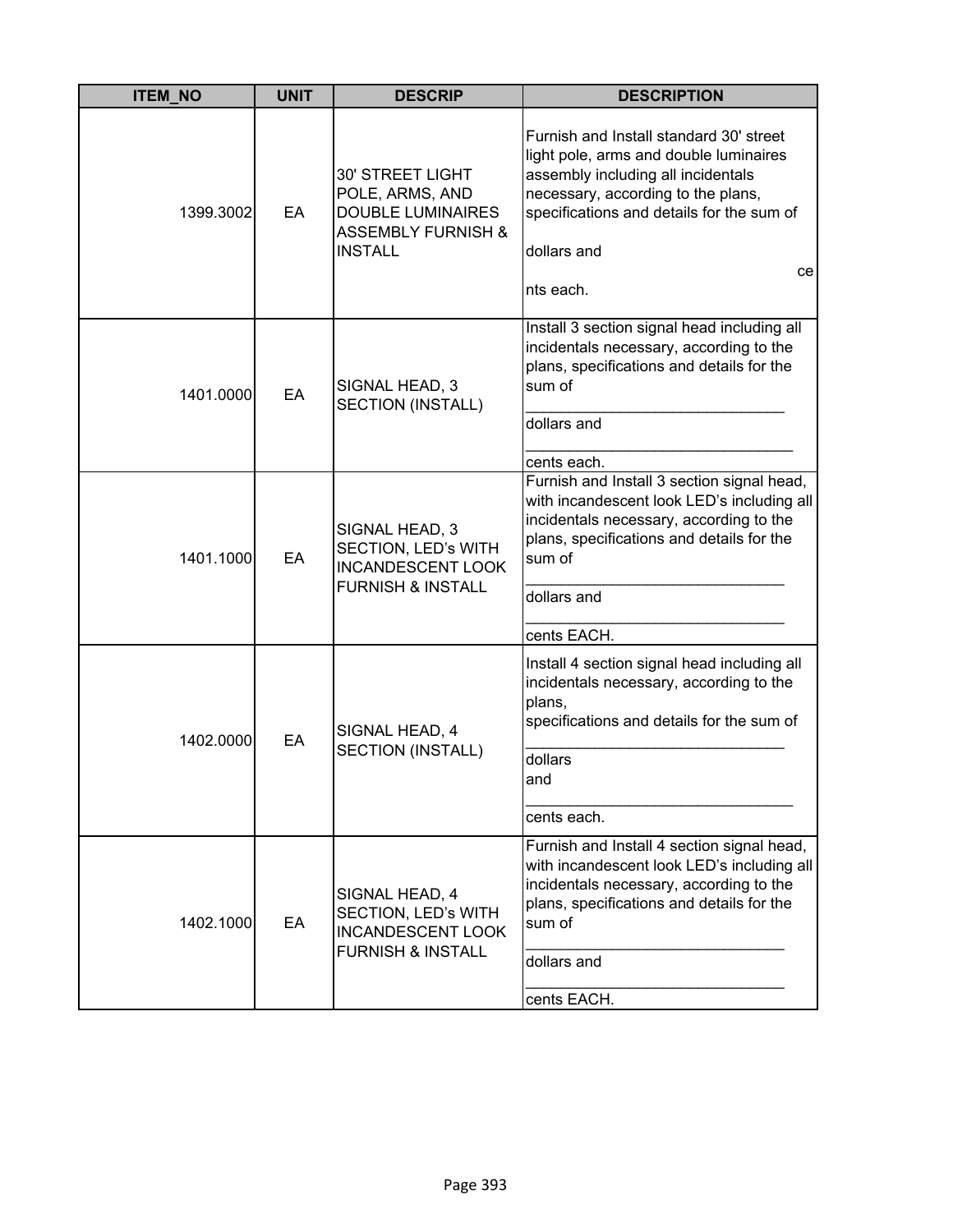| <b>ITEM_NO</b> | <b>UNIT</b> | <b>DESCRIP</b>                                                                                    | <b>DESCRIPTION</b>                                                                                                                                                                                                       |
|----------------|-------------|---------------------------------------------------------------------------------------------------|--------------------------------------------------------------------------------------------------------------------------------------------------------------------------------------------------------------------------|
| 1404.0000      | EA          | SIGNAL HEAD, 5<br><b>SECTION (INSTALL)</b>                                                        | Install 5 section signal head including all<br>incidentals necessary, according to the<br>plans, specifications and details for the<br>sum of<br>dollars and<br>cents each.                                              |
| 1404.1000      | EA          | SIGNAL HEAD, 5<br>SECTION, LED's WITH<br><b>INCANDESCENT LOOK</b><br><b>FURNISH &amp; INSTALL</b> | Furnish and Install 5 section signal head,<br>with incandescent look LED's including all<br>incidentals necessary, according to the<br>plans, specifications and details for the<br>sum of<br>dollars and<br>cents EACH. |
| 1407.0000      | EA          | PEDESTRIAN PUSH<br><b>BUTTON (INSTALL)</b>                                                        | Install pedestrian push button, including<br>all incidentals necessary, according to the<br>plans, specifications and details for the<br>sum of<br>dollars and<br>cents each.                                            |
| 1407.1000      | EA          | <b>ADJUST PEDESTRIAN</b><br><b>PUSH BUTTON</b>                                                    | Adjust pedestrian push button including<br>all necessary incidentals for the sum of<br>dollars and<br>cents each.                                                                                                        |
| 1408.0000      | EA          | PEDESTRIAN POLE<br><b>LIGHT SA2 FURNISH &amp;</b><br><b>INSTALL</b>                               | Furnish and Install SA2 pedestrian pole<br>light including all necessary incidentals fot<br>the sum of<br>dollars and<br>cents each.                                                                                     |
| 1408.0016      | EA          | <b>16' DECORATIVE</b><br>PEDESTRIAN LIGHT<br><b>POLE</b>                                          | Furnish and Install 16' decorative<br>pedestrian pole light including all<br>necessary materials, equipment, labor as<br>shown on the plans and in the<br>specifications for the sum of<br>dollars and<br>cents each.    |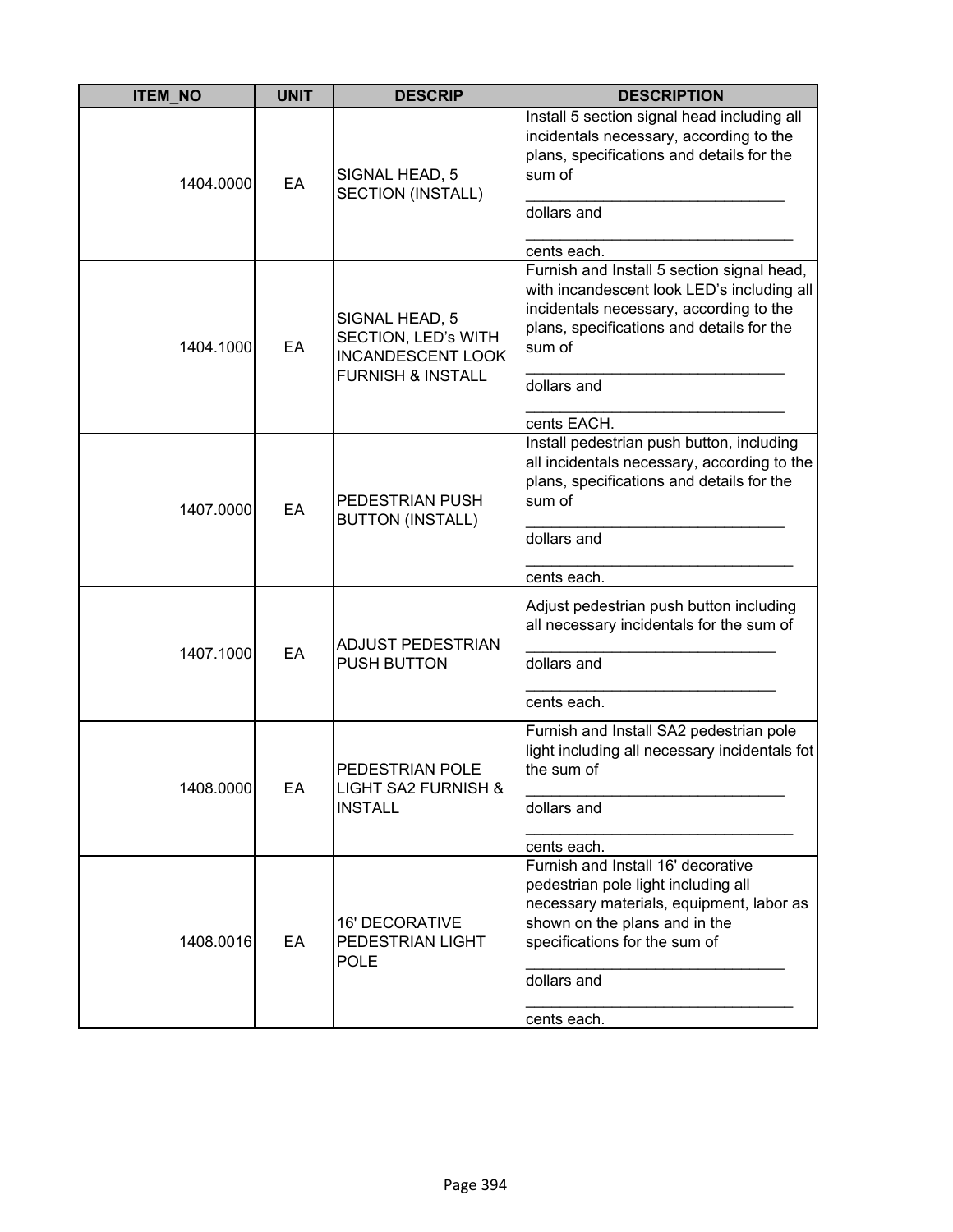| <b>ITEM_NO</b> | <b>UNIT</b> | <b>DESCRIP</b>                                                                   | <b>DESCRIPTION</b>                                                                                                                                                                                              |
|----------------|-------------|----------------------------------------------------------------------------------|-----------------------------------------------------------------------------------------------------------------------------------------------------------------------------------------------------------------|
| 1410.0000      | EA          | PEDESTRIAN SIGNAL<br><b>HEAD (INSTALL)</b>                                       | Install pedestrian signal head including all<br>incidentals necessary, according to the<br>plans, specifications and details for the<br>sum of<br>dollars and                                                   |
|                |             |                                                                                  |                                                                                                                                                                                                                 |
|                |             |                                                                                  | cents each.                                                                                                                                                                                                     |
| 1410.1000      | EA          | PEDESTRIAN SIGNAL<br>HEAD, LED WITH<br><b>INCANDESCENT LOOK</b><br>AND COUNTDOWN | Furnish and Install pedestrian signal<br>head, with incandescent look LED's and<br>countdown timer including all incidentals<br>necessary, according to the plans,<br>specifications and details for the sum of |
|                |             | <b>TIMER FURNISH &amp;</b><br><b>INSTALL</b>                                     | dollars and                                                                                                                                                                                                     |
|                |             |                                                                                  | cents EACH.                                                                                                                                                                                                     |
| 1451.0000      | EA          | <b>OPTICOM</b><br><b>DISCRIMINATORS</b><br>(INSTALL)                             | Install Opticom discriminator, including all<br>incidentals necessary, according to the<br>plans, specifications and details for the<br>sum of<br>dollars and                                                   |
|                |             |                                                                                  | cents each.                                                                                                                                                                                                     |
| 1454.0000      | EA          | OPTI-COM DETECTORS<br>(INSTALL)                                                  | Install Opticom detectors, including all<br>incidentals necessary, according to the<br>plans, specifications and details for the<br>sum of                                                                      |
|                |             |                                                                                  | dollars and                                                                                                                                                                                                     |
|                |             |                                                                                  | cents each.                                                                                                                                                                                                     |
| 1456.0000      | EA          | OPTICOM DETECTORS<br>(FURNISH)                                                   | Furnish Opticom, 3M brand detectors,<br>including all incidentals necessary,<br>according to the plans, specifications and<br>details for the sum of                                                            |
|                |             |                                                                                  | dollars and                                                                                                                                                                                                     |
|                |             |                                                                                  | cents each.                                                                                                                                                                                                     |
| 1461.0000      | EA          | MICROWAVE/RADAR<br>DETECTORS (INSTALL)                                           | Install microwave vehicle detectors,<br>including all incidentals necessary,<br>according to the plans, specifications and<br>details for the sum of<br>dollars and                                             |
|                |             |                                                                                  | cents each                                                                                                                                                                                                      |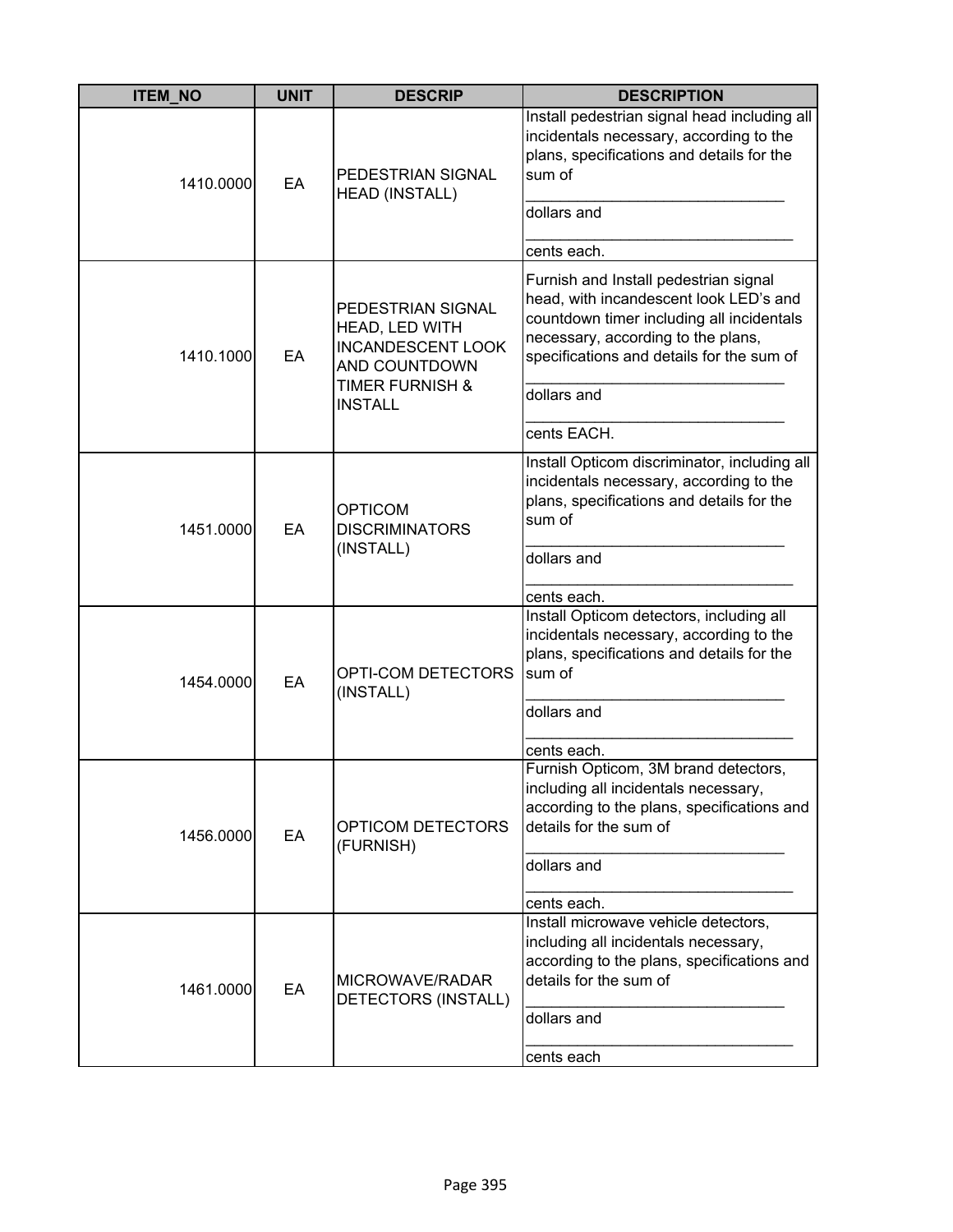| <b>ITEM_NO</b> | <b>UNIT</b> | <b>DESCRIP</b>                               | <b>DESCRIPTION</b>                                                                                                                                                                       |
|----------------|-------------|----------------------------------------------|------------------------------------------------------------------------------------------------------------------------------------------------------------------------------------------|
| 1462.0000      | EA          | MICROWAVE/RADAR<br>DETECTORS (FURNISH)       | Furnish microwave vehicle detectors,<br>including all incidentals necessary,<br>according to the plans, specifications and<br>details for the sum of<br>dollars and                      |
|                |             |                                              | cents each.                                                                                                                                                                              |
| 1463.0000      | EA          | VIDEO CAMERAS,<br>MOUNT TO POLE OR           | Install video camera on traffic signal poles<br>or mast arms, including all incidentals<br>necessary, according to the plans,<br>specifications and details for the sum of               |
|                |             | ARM, INSTALL                                 | dollars and                                                                                                                                                                              |
|                |             |                                              | cents each.                                                                                                                                                                              |
| 1501.0000      | EA          | SIGNAL/PED HEAD                              | Remove and salvage vehicle & pedestrian<br>signal heads, including all incidentals<br>necessary, according to the plans,<br>REMOVE AND SALVAGE specifications and details for the sum of |
|                |             |                                              | dollars and                                                                                                                                                                              |
|                |             |                                              | cents each.                                                                                                                                                                              |
| 1502.0000      | EA          | PULL BOX - REMOVE                            | Remove pull box and all incidentals<br>according to the plans, specifications and<br>details for the sum of                                                                              |
|                |             |                                              | dollars and                                                                                                                                                                              |
|                |             |                                              | cents each.                                                                                                                                                                              |
| 1503.0000      | EA          | <b>REMOVE TYPE III POLE</b><br>(HR/LUMENAIR) | Remove Type III pole, including all<br>incidentals necessary, according to the<br>plans, specifications and details for the<br>sum of                                                    |
|                |             |                                              | dollars and                                                                                                                                                                              |
|                |             |                                              | cents each.<br>Remove cantilever type assembly,                                                                                                                                          |
| 1504.0000      | EA          | REMOVE 25/16' CANT.<br>TYPE ASSY.            | including all incidentals necessary,<br>according to the plans, specifications and<br>details for the sum of                                                                             |
|                |             |                                              | dollars and                                                                                                                                                                              |
|                |             |                                              | cents each.                                                                                                                                                                              |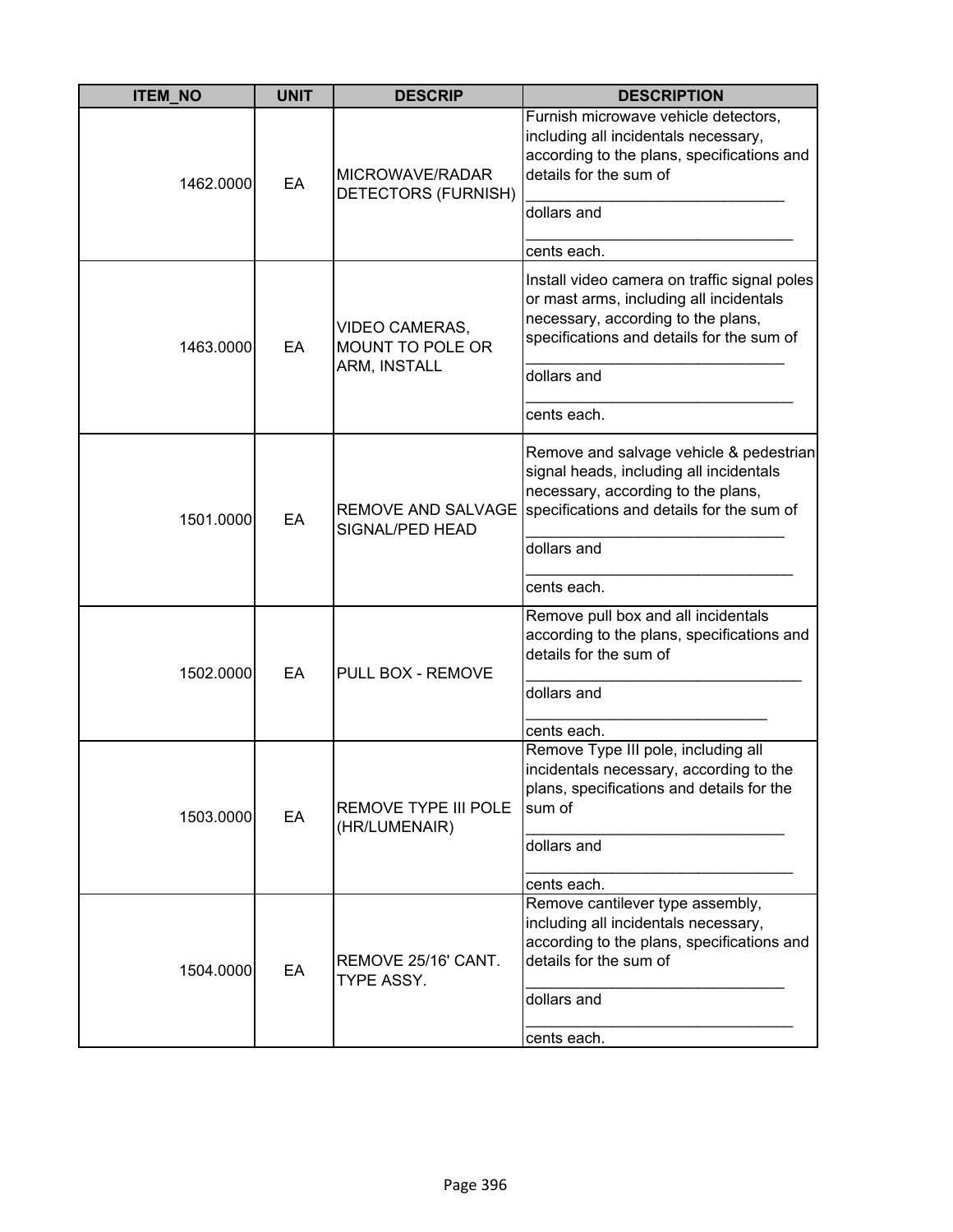| <b>ITEM NO</b> | <b>UNIT</b> | <b>DESCRIP</b>                                                                            | <b>DESCRIPTION</b>                                                                                                                                                                                                                                              |
|----------------|-------------|-------------------------------------------------------------------------------------------|-----------------------------------------------------------------------------------------------------------------------------------------------------------------------------------------------------------------------------------------------------------------|
| 1505.0000      | EA          | REMOVE STREET LIGHT details for the sum of<br><b>EXTENSION ASSY</b>                       | Remove street light extension assembly,<br>including all incidentals necessary,<br>according to the plans, specifications and<br>dollars and<br>cents each.                                                                                                     |
| 1506.0000      | EA          | <b>REMOVE AND SALVAGE</b><br>POLE, ARM, SIGNAL<br><b>HEADS MULTIPLE</b><br><b>LENGTHS</b> | Remove and salvage traffic signal pole,<br>arm, and signal heads of varying lengths<br>complete and in place, including all<br>incidentals necessary, according to the<br>plans, specifications and details for the<br>sum of<br>dollars and<br>cents per each. |
| 1508.0000      | EA          | <b>REMOVE</b><br>CABINET/POLE<br><b>FOUNDATION</b>                                        | Remove cabinet/pole foundations,<br>including all incidentals necessary,<br>according to the plans, specifications and<br>details for the sum of<br>dollars and<br>cents each.                                                                                  |
| 1509.0000      | EA          | REMOVE/SALVAGE<br><b>EXISTING CABINET</b>                                                 | Remove and salvage existing cabinet,<br>including all incidentals necessary,<br>according to the plans, specifications and<br>details for the sum of<br>dollars and<br>cents each.                                                                              |
| 1510.0000      | EA          | <b>REMOVE STANDARD</b><br><b>BASE/POLE ASSEMBLY</b>                                       | Remove standard base/pole, including all<br>incidentals necessary, according to the<br>plans, specifications and details for the<br>sum of<br>dollars and<br>cents per each.                                                                                    |
| 1511.0000      | EA          | REMOVE WOOD POLE                                                                          | Remove wood pole including all<br>incidentals necessary according to the<br>plans, specifications, and details for the<br>sum of<br>dollars and<br>cents each.                                                                                                  |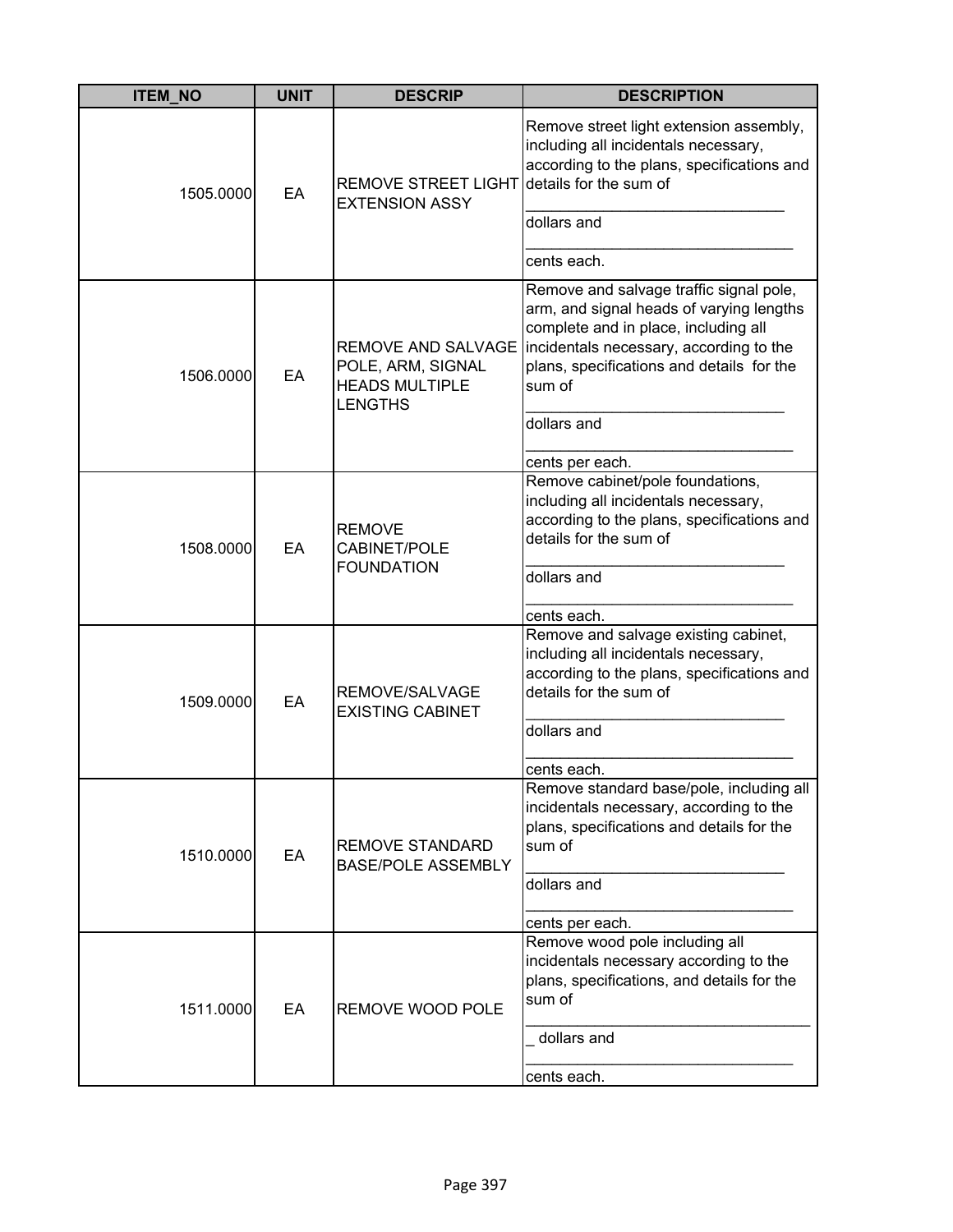| <b>ITEM_NO</b> | <b>UNIT</b> | <b>DESCRIP</b>                                                        | <b>DESCRIPTION</b>                                                                                                                                                                                               |
|----------------|-------------|-----------------------------------------------------------------------|------------------------------------------------------------------------------------------------------------------------------------------------------------------------------------------------------------------|
| 1511.0100      | EA          | <b>REMOVE &amp; RESET</b><br><b>CONCRETE POLE</b>                     | Remove and reset concrete pole<br>including all incidentals necessary<br>according to the plans, specifications, and<br>details for the sum of<br>dollars and<br>cents each.                                     |
| 1512.0000      | EA          | <b>REMOVE STREET LIGHT</b><br>POLE ASSY                               | Remove street light pole assembly<br>including all incidentals necessary<br>according to the plans, specifications, and<br>details for the sum of<br>dollars and<br>cents each.                                  |
| 1513.0000      | LS          | <b>REMOVE SPAN WIRE</b><br><b>ASSY W/CABLE &amp; SIGNS</b>            | Remove span wire assembly with cable<br>and signs including all incidentals<br>necessary according to the plans,<br>specifications, and details for the sum of<br>dollars and<br>cents per lump sum.             |
| 1514.0000      | EA          | <b>INSTALL OLD STREET</b><br><b>LIGHT ON NEW</b><br><b>FOUNDATION</b> | Installation of existing street light pole on<br>new foundation all according to the plans,<br>specifications, and details, for the sum of<br>and<br>cents each.                                                 |
| 1515.0000      | EA          | <b>INSTALL OLD SIGNAL</b><br>POLE ON NEW<br><b>FOUNDATION</b>         | Installation of old signal pole on new<br>foundation and all other incidentals<br>necessary to complete in place according<br>to the plans, specifications, and details,<br>for the sum of<br>and<br>cents each. |
| 1516.0000      | <b>LS</b>   | TEMPORARY TRAFFIC<br><b>SIGNAL</b>                                    | Furnish and install Temporary Traffic<br>Signals as required, all according to the<br>plans, specifications and details for the<br>lump sum of<br>dollars and<br>cents per lump sum                              |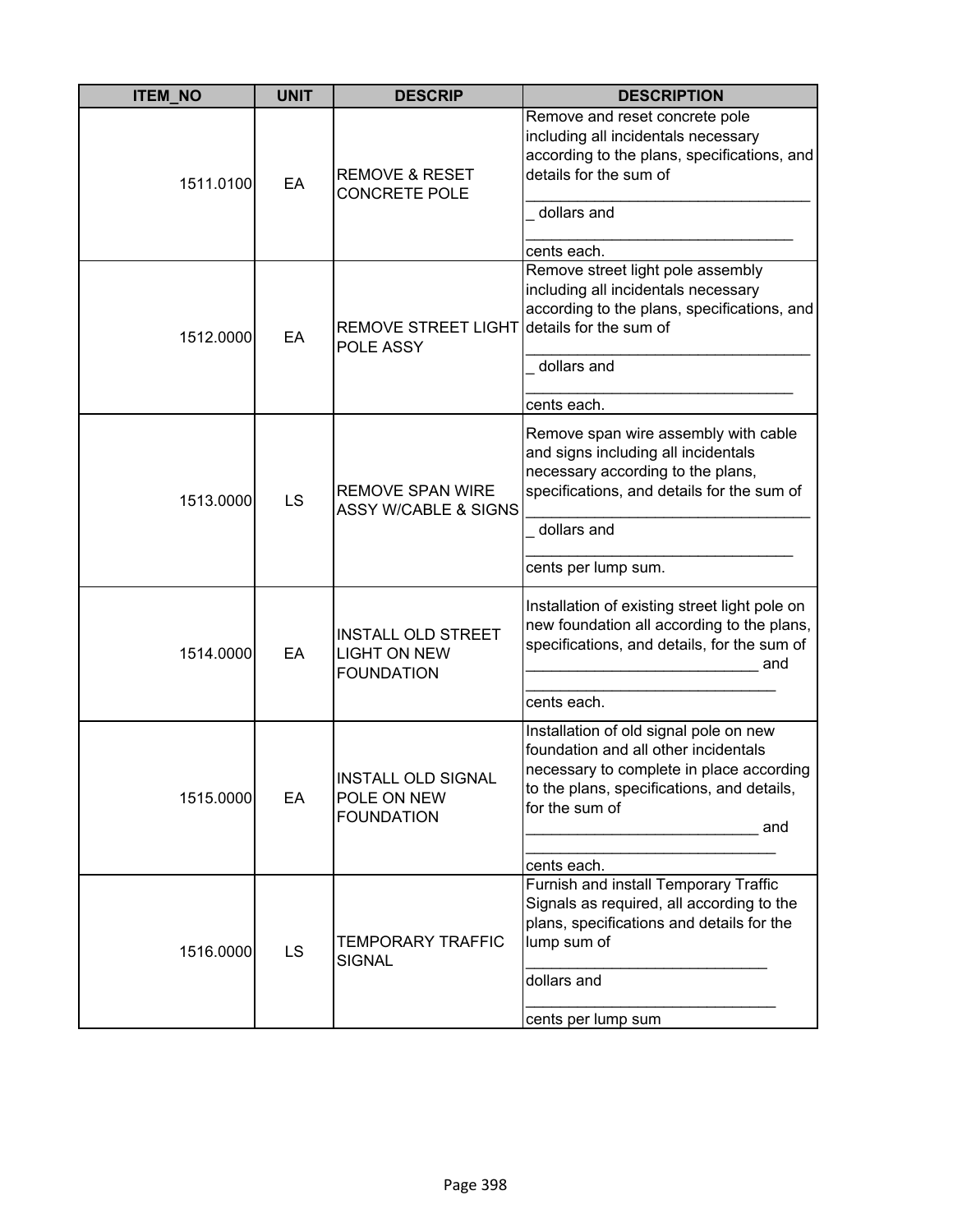| <b>ITEM_NO</b> | <b>UNIT</b> | <b>DESCRIP</b>                                                                           | <b>DESCRIPTION</b>                                                                                                                                                                                                                                                                                                        |
|----------------|-------------|------------------------------------------------------------------------------------------|---------------------------------------------------------------------------------------------------------------------------------------------------------------------------------------------------------------------------------------------------------------------------------------------------------------------------|
| 1570.0000      | EA          | <b>REMOVAL OF EXISTING</b><br><b>PAVEMENT MARKINGS</b><br>AND BUTTONS, EACH              | Remove existing traffic buttons including<br>all incidentals necessary, according to the<br>plans, specifications and details for the<br>sum of<br>dollars and                                                                                                                                                            |
|                |             |                                                                                          | cents per each.                                                                                                                                                                                                                                                                                                           |
| 1575.0000      | LF          | PAINT &<br><b>THERMOPLASTIC</b><br>MARKINGS, REMOVE                                      | Remove paint and thermoplastic<br>markings including all incidentals<br>necessary, according to the plans,<br>specifications and details for the sum of<br>dollars and                                                                                                                                                    |
|                |             |                                                                                          | cents per linear foot.                                                                                                                                                                                                                                                                                                    |
| 1577.0000      | LS          | <b>REMOVAL OF EXISTING</b><br><b>REFLECTIVE</b><br>PAVEMENT MARKERS,<br><b>LUMP SUM</b>  | Remove existing reflective pavement<br>markers including all incidentals<br>necessary, according to the plans,<br>specifications and details for the sum of<br>dollars and                                                                                                                                                |
|                |             |                                                                                          | cents per lump sum.                                                                                                                                                                                                                                                                                                       |
| 1601.0000      | LF          | THERMOPLASTIC, 8"<br>(CROSSWALK) (FI)                                                    | Furnish and install 8" thermoplastic<br>crosswalk including all incidentals<br>necessary, according to the plans,<br>specifications and details for the sum of<br>dollars and                                                                                                                                             |
|                |             |                                                                                          | cents per linear foot.                                                                                                                                                                                                                                                                                                    |
| 1601.0400      | LF          | 4" SOLID WHITE<br><b>THERMOPLASTIC</b><br><b>PAVEMENT MARKINGS</b>                       | Install 4" wide white thermoplastic<br>markings on pavement including<br>thermoplastic and all other incidentals<br>necessary to complete in place all<br>acording to the plans, specifications, and<br>details, for the sum of                                                                                           |
|                |             |                                                                                          | dollars and<br>cents per linear foot.                                                                                                                                                                                                                                                                                     |
| 1601.0500      | LF          | 4" DOTTED WHITE<br><b>THERMOPLASTIC LANE</b><br><b>LINE EXTENSION</b><br><b>MARKINGS</b> | Furnish and install 4" white dotted<br>thermoplastic lane line extension<br>markings on pavement, consisting of 2-ft<br>line segments, including all incidentals<br>necessary to complete in place all<br>according to the plans, specifications, and<br>details, for the sum of<br>dollars and<br>cents per linear foot. |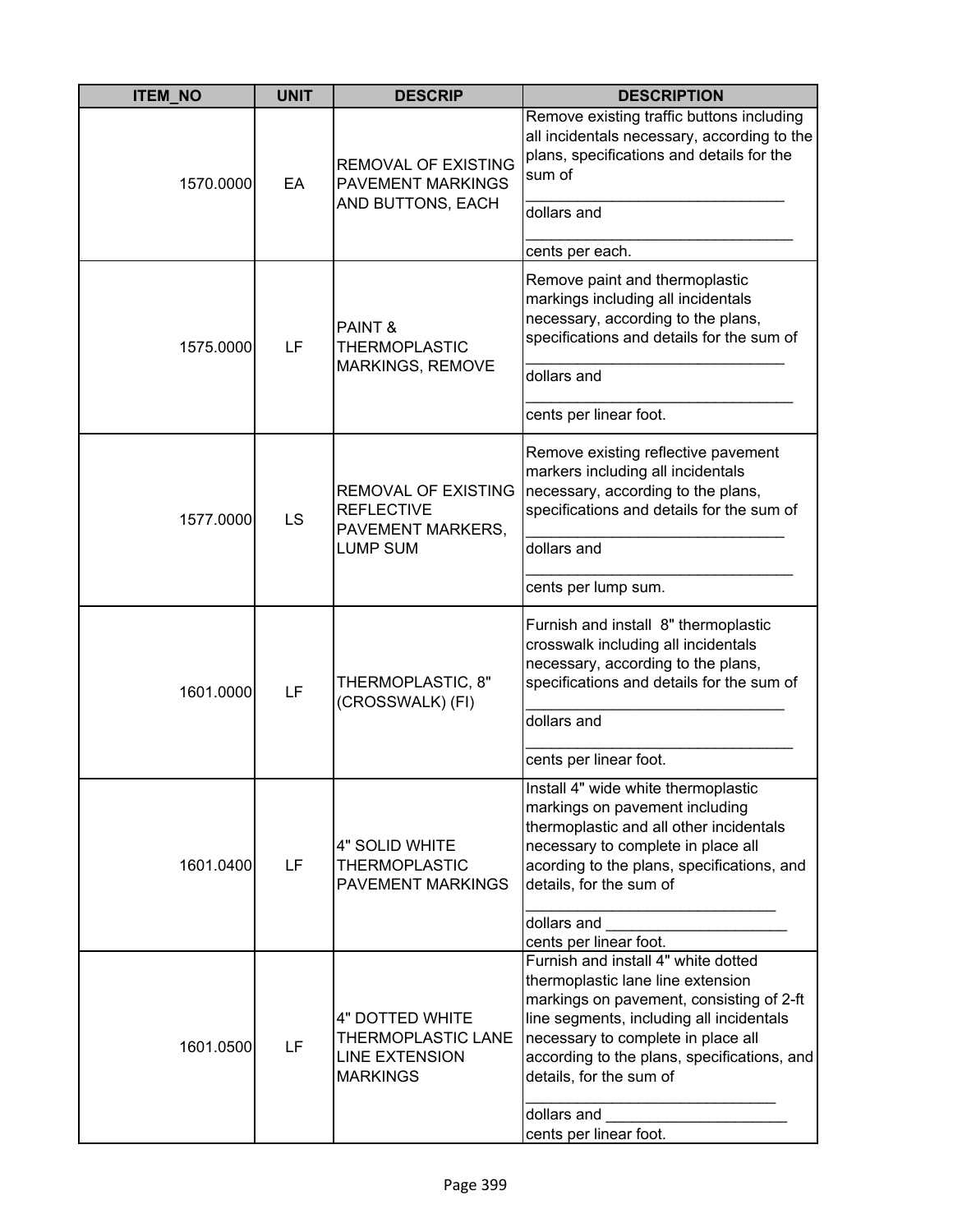| <b>ITEM_NO</b> | <b>UNIT</b> | <b>DESCRIP</b>                                                                    | <b>DESCRIPTION</b>                                                                                                                                                                                                                                                            |
|----------------|-------------|-----------------------------------------------------------------------------------|-------------------------------------------------------------------------------------------------------------------------------------------------------------------------------------------------------------------------------------------------------------------------------|
| 1601.0600      | LF          | 6" SOLID WHITE<br><b>THERMOPLASTIC</b><br><b>PAVEMENT MARKINGS</b>                | Install 6" wide white thermoplastic<br>markings on pavement including<br>thermoplastic and all other incidentals<br>necessary to complete in place all<br>acording to the plans, specifications, and<br>details, for the sum of<br>dollars and<br>cents per linear foot.      |
| 1601.1200      | LF          | 12" SOLID WHITE<br><b>THERMOPLASTIC</b><br>PAVEMENT MARKINGS                      | Install 12" wide white thermoplastic<br>markings on pavement including<br>thermoplastic and all other incidentals<br>necessary to complete in place all<br>according to the plans, specifications, and<br>details, for the sum of<br>dollars and<br>cents per linear<br>foot. |
| 1602.0000      | LF          | TRAFFIC STOP BAR 24"<br><b>INSTALL</b>                                            | Install 24" wide white thermoplastic stop<br>bar on pavement including thermoplastic<br>and all other incidentals necessary<br>according to the plans, specifications and<br>details for the sum of<br>dollars and<br>cents per linear foot.                                  |
| 1606.0000      | LF          | <b>PAVEMENT MARKINGS</b><br><b>WHITE SOLID 4"</b><br><b>FURNISH &amp; INSTALL</b> | Install 4" wide white solid construction<br>pavement marking according to the BC<br>standards, fot the sum of<br>dollars and<br>cents per linear foot.                                                                                                                        |
| 1606.0400      | LF          | <b>PAVEMENT MARKINGS</b><br><b>WHITE 4" FURNISH &amp;</b><br><b>INSTALL</b>       | Furnish and install 4" white pavement<br>markings including all other incidentals<br>necessary according to the plans,<br>specifications, and details for the sum of<br>dollars and<br>cents linear foot.                                                                     |
| 1606.0600      | LF          | <b>PAVEMENT MARKINGS</b><br><b>WHITE 6" FURNISH &amp;</b><br><b>INSTALL</b>       | Furnish and install 6" white pavement<br>markings including all other incidentals<br>necessary according to the plans,<br>specifications, and details for the sum of<br>dollars and<br>cents linear foot.                                                                     |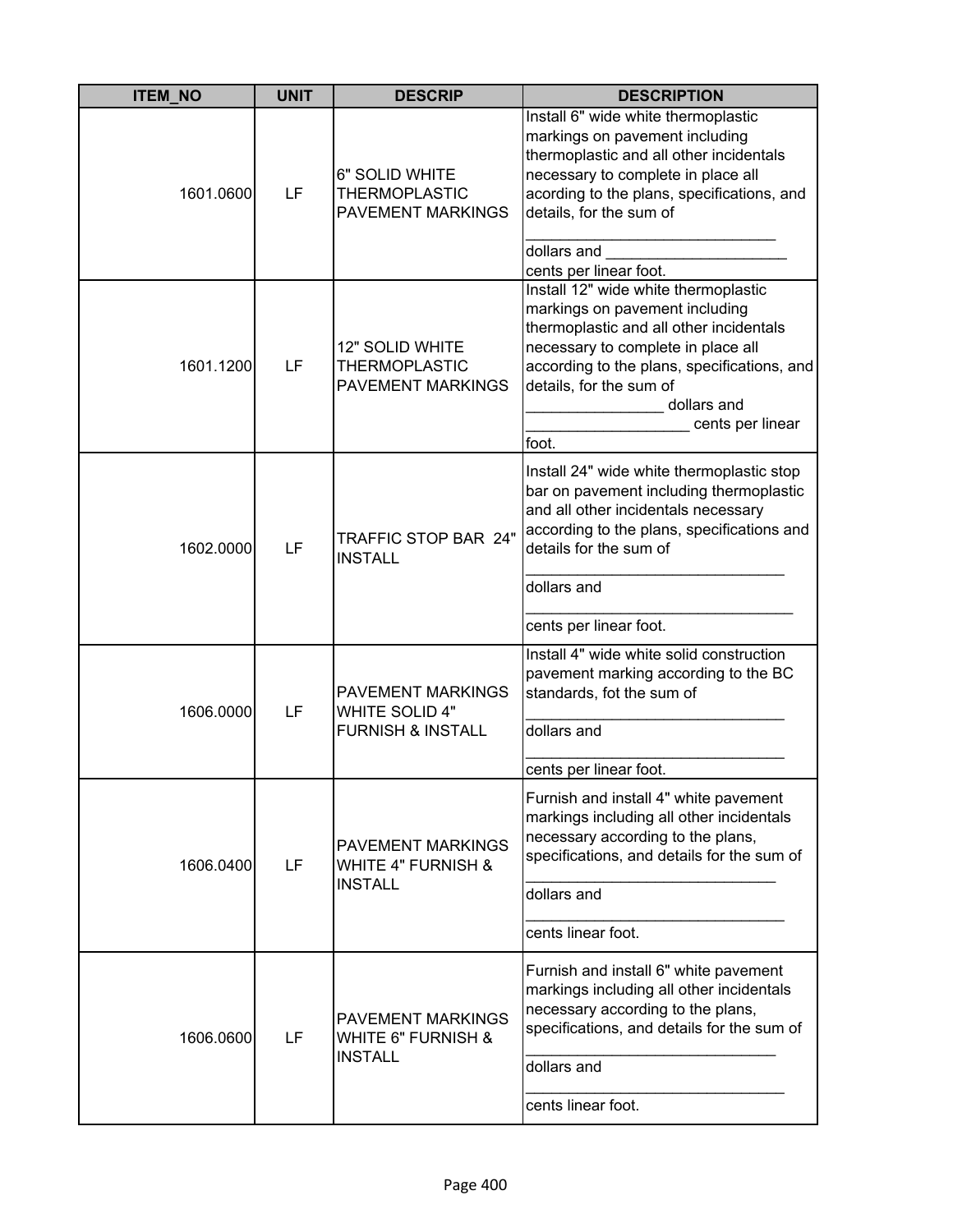| <b>ITEM_NO</b> | <b>UNIT</b> | <b>DESCRIP</b>                                                                     | <b>DESCRIPTION</b>                                                                                                                                                                                                                                                        |
|----------------|-------------|------------------------------------------------------------------------------------|---------------------------------------------------------------------------------------------------------------------------------------------------------------------------------------------------------------------------------------------------------------------------|
| 1606.1200      | LF          | <b>PAVEMENT MARKINGS</b><br>12" SOLID WHITE<br><b>FURNISH &amp; INSTALL</b>        | Furnish and install 12" solid white<br>pavement markings and all other<br>incidentals necessary according to the<br>plans, specifications, and details for the<br>sum of<br>dollars and<br>cents per linear foot.                                                         |
| 1606.2400      | LF          | <b>PAVEMENT MARKINGS</b><br><b>SOLID WHITE 24"</b><br><b>FURNISH &amp; INSTALL</b> | Furnish and install 24" solid white<br>pavement markings and all other<br>incidentals necessary according to the<br>plans for the sum of<br>dollars and<br>cents per linear foot.                                                                                         |
| 1610.0000      | LF          | <b>PAVEMENT MARKING</b><br><b>YELLOW SOLID 4"</b><br><b>FURNISH &amp; INSTALL</b>  | Furnish and install 4" yellow solid<br>pavement markings and all other<br>incidentals necessary according to the<br>plans, specifications, and details for the<br>sum of<br>dollars and<br>cents per linear foot.                                                         |
| 1611.0000      | LF          | 4" SOLID YELLOW<br><b>THERMOPLASTIC</b><br><b>PAVEMENT MARKINGS</b>                | Install 4" wide yellow thermoplastic<br>markings on pavement including<br>thermoplastic and all other incidentals<br>necessary to complete in place all<br>acording to the plans, specifications, and<br>details, for the sum of<br>dollars and<br>cents per linear foot. |
| 1612.0000      | LF          | <b>PAVEMENT MARKINGS</b><br><b>DOUBLE YELLOW</b><br>SOLID 4" CONSTRUCT             | Install 4" wide yellow double solid<br>construction pavement marking according<br>to the BC standards, for the sum of<br>dollars and<br>cents per linear foot.                                                                                                            |
| 1613.0000      | LF          | PAVEMENT MARKING<br>YELLOW BROKEN 4"<br><b>FURNISH &amp; INSTALL</b>               | Furnish and install 4" yellow broken<br>pavement markings and all other<br>incidentals necessary according to the<br>plans, specifications, and details for the<br>sum of<br>dollars and<br>cents per linear foot.                                                        |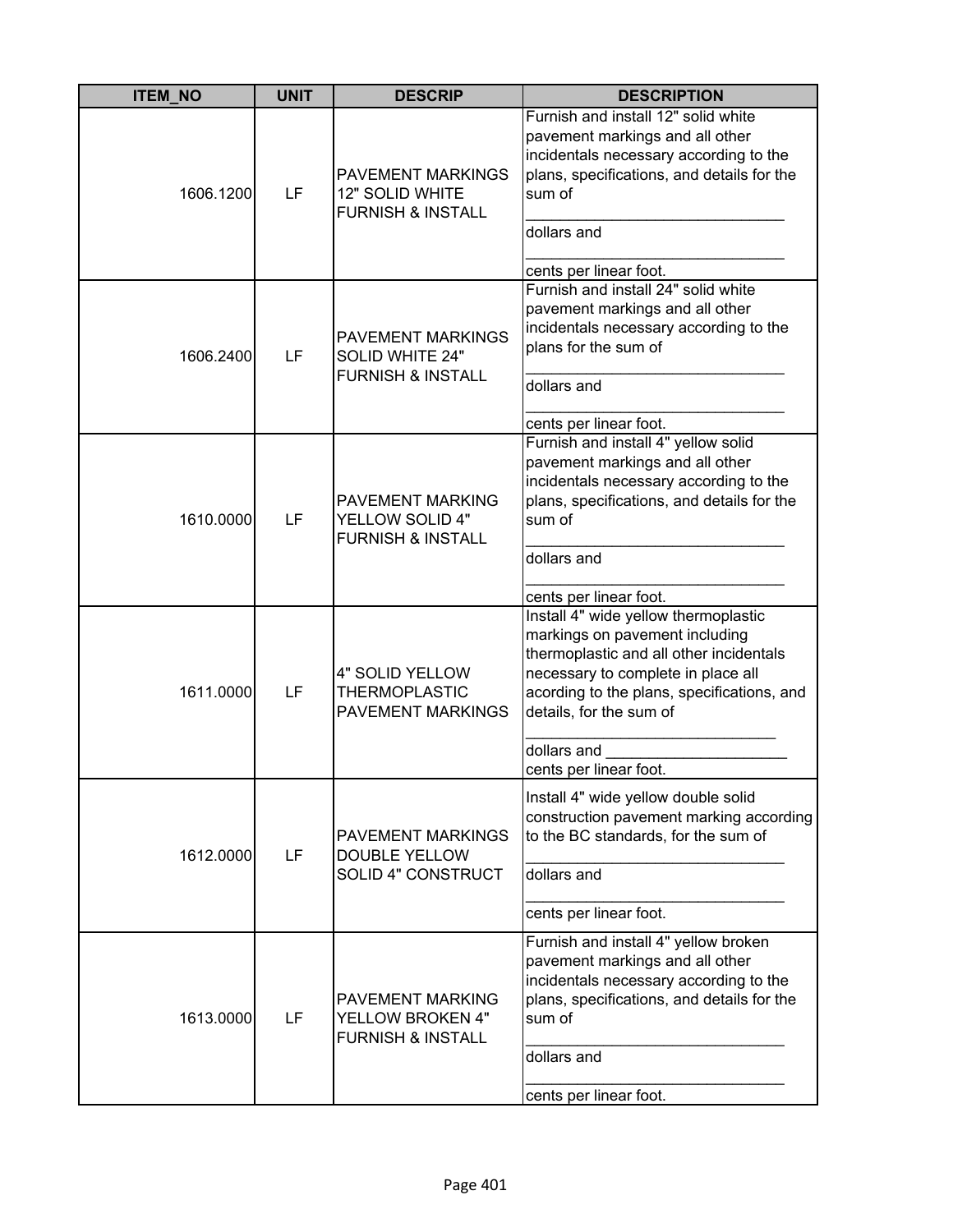| <b>ITEM_NO</b> | <b>UNIT</b> | <b>DESCRIP</b>                                                    | <b>DESCRIPTION</b>                                                                                                                                                                                                                                                                                                                                                                                                                                                  |
|----------------|-------------|-------------------------------------------------------------------|---------------------------------------------------------------------------------------------------------------------------------------------------------------------------------------------------------------------------------------------------------------------------------------------------------------------------------------------------------------------------------------------------------------------------------------------------------------------|
| 1615.0600      | LF          | <b>PAVEMENT MARKINGS</b><br>FIRE LANE FURNISH &<br><b>INSTALL</b> | Install pavement markings fire lane<br>according to the Fire Code standards, for<br>the sum of<br>dollars and<br>cents per linear foot.                                                                                                                                                                                                                                                                                                                             |
| 1626.0000      | EA          | TRAFFIC ARROWS (FI)                                               | Furnish and install pre- formed lane<br>marking arrows and symbols including all<br>labor and incidentals necessary according<br>to the plans for the sum of<br>dollars and<br>cents each.                                                                                                                                                                                                                                                                          |
| 1626.1000      | EA          | PAVEMENT MARKING<br><b>LETTER</b>                                 | Furnish and install pre-formed pavement<br>marking letters including all labor and<br>incidentals necessary according to the<br>plans for the sum of<br>dollars and<br>cents each.                                                                                                                                                                                                                                                                                  |
| 1626.2000      | EA          | PAVEMENT MARKING<br><b>SYMBOL</b>                                 | Furnish and install pre-formed pavement<br>marking symbol including all labor and<br>incidentals necessary according to the<br>plans for the sum of<br>dollars and<br>cents each.                                                                                                                                                                                                                                                                                   |
| 1626.3000      | EA          | PAVEMENT MARKING<br>12" x 18" YIELD<br><b>TRIANGLE</b>            | Furnish and install pre-formed 12" x 18"<br>pavement marking yield triangle symbol<br>including all labor and incidentals<br>necessary according to the plans for the<br>sum of ____________________ dollars and<br>cents each.                                                                                                                                                                                                                                     |
| 1635.0000      | EA          | <b>WHITE PAINT</b><br>WHEELCHAIR SYMBOL                           | Install white paint wheelchair symbol on<br>pavement including paint and all other<br>incidentals necessary to complete in<br>place all acording to the plans,<br>specifications and details, for the sum of<br>dollars and <b>with the contract of the contract of the contract of the contract of the contract of the contract of the contract of the contract of the contract of the contract of the contract of the contract of the contract</b><br>cents each. |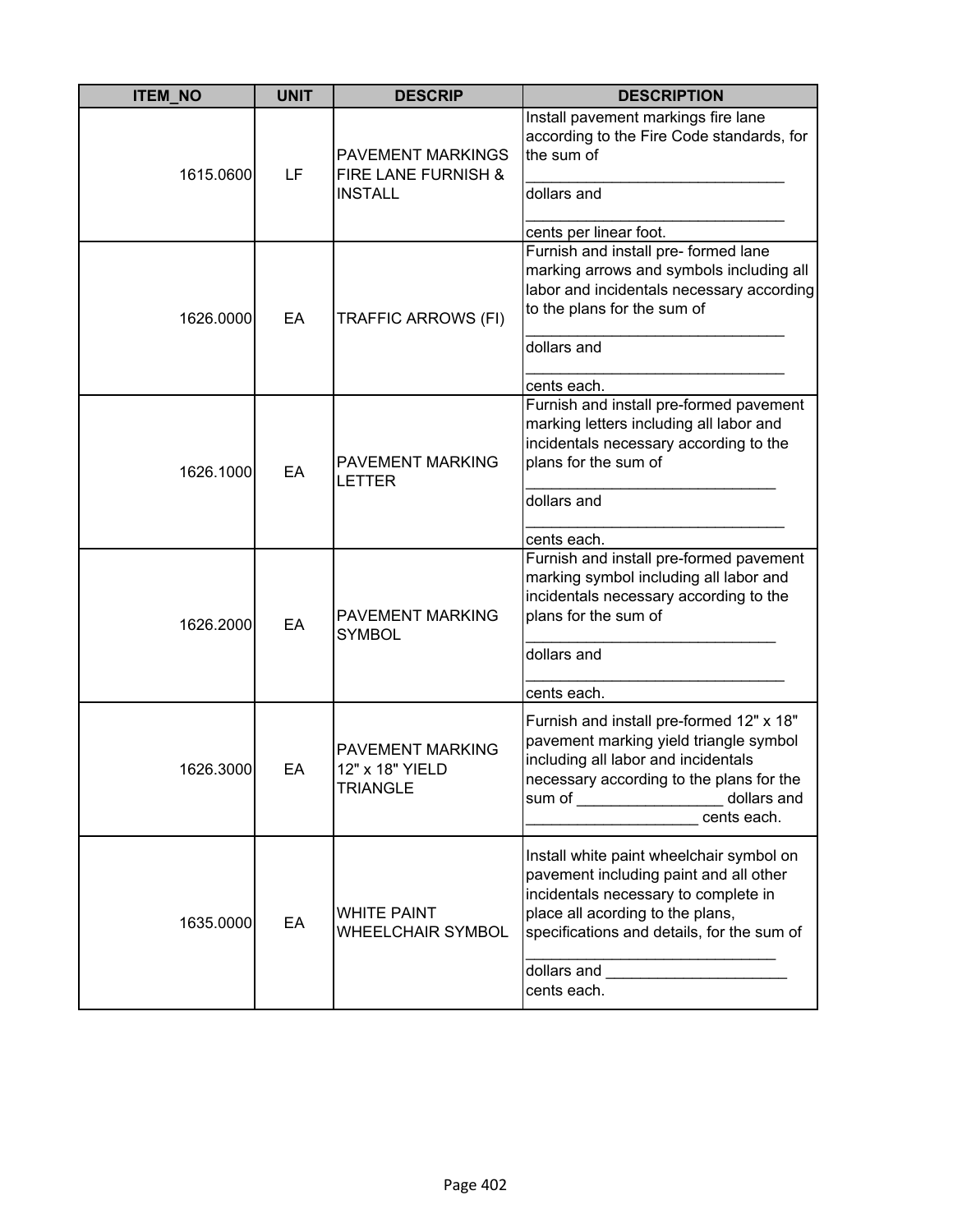| <b>ITEM_NO</b> | <b>UNIT</b> | <b>DESCRIP</b>                                                                                                          | <b>DESCRIPTION</b>                                                                                                                                                                                                                               |
|----------------|-------------|-------------------------------------------------------------------------------------------------------------------------|--------------------------------------------------------------------------------------------------------------------------------------------------------------------------------------------------------------------------------------------------|
| 1635.5000      | EA          | <b>HANDICAP SIGN</b>                                                                                                    | Furnish and install sign, post, concrete,<br>mounts and all other incidentals<br>necessary to install in place all according<br>to the plans, specifications and details, for<br>the sum of                                                      |
|                |             |                                                                                                                         | dollars and _________________________<br>cents each.                                                                                                                                                                                             |
| 1637.0000      | EA          | <b>CONCRETE</b><br><b>WHEELSTOP</b>                                                                                     | Furnish and install concrete wheelstop,<br>and all other incidentals necessary to<br>mount into cocrete pavement and install<br>in place according to the plans,<br>specifications, and details, for the sum of                                  |
|                |             |                                                                                                                         | cents each.                                                                                                                                                                                                                                      |
| 1640.0000      | EA          | 4" SQ. ACRYLIC<br><b>TRAFFIC BUTTON</b><br>MONO-REFLECTIVE,<br>WHITE (FI)                                               | Furnish and install 4" square mono-<br>directional reflective white acrylic traffic<br>buttons including all labor and all<br>incidentals necessary according to the<br>plans, specifications, and details for the<br>sum of                     |
|                |             |                                                                                                                         | dollars and ________________________                                                                                                                                                                                                             |
| 1641.0000      | EA          | 4" SQ. ACRYLIC<br><b>TRAFFIC BUTTON</b><br>MONO-REFLECTIVE,<br>YELLOW (FI)                                              | cents each.<br>Furnish and install 4" square mono-<br>directional reflective yellow acrylic traffic<br>buttons including all labor and all<br>incidentals necessary according to the<br>plans for the sum of                                     |
|                |             |                                                                                                                         |                                                                                                                                                                                                                                                  |
| 1646.0000      | EA          | 4" SQ. ACRYLIC<br><b>TRAFFIC BUTTON BI-</b><br><b>DIRECTIONAL</b><br>REFLECTIVE, YELLOW<br>(FI)                         | cents each.<br>Furnish and install 4" square bi-<br>directional reflective yellow acrylic traffic<br>buttons including all labor and all<br>incidentals necessary according to the<br>plans for the sum of                                       |
|                |             |                                                                                                                         | cents each.                                                                                                                                                                                                                                      |
| 1647.0000      | EA          | 4" SQUARE ACRYLIC<br><b>TRAFFIC BUTTON BI-</b><br><b>DIRECTIONAL</b><br>REFLECIVE, BLUE<br><b>FURNISH &amp; INSTALL</b> | Furnish and install 4" square bi-<br>directional reflective blue acrylic traffic<br>buttons including all labor and all<br>incidentals necessary according to the<br>plans for the sum of<br>dollars and ________________________<br>cents each. |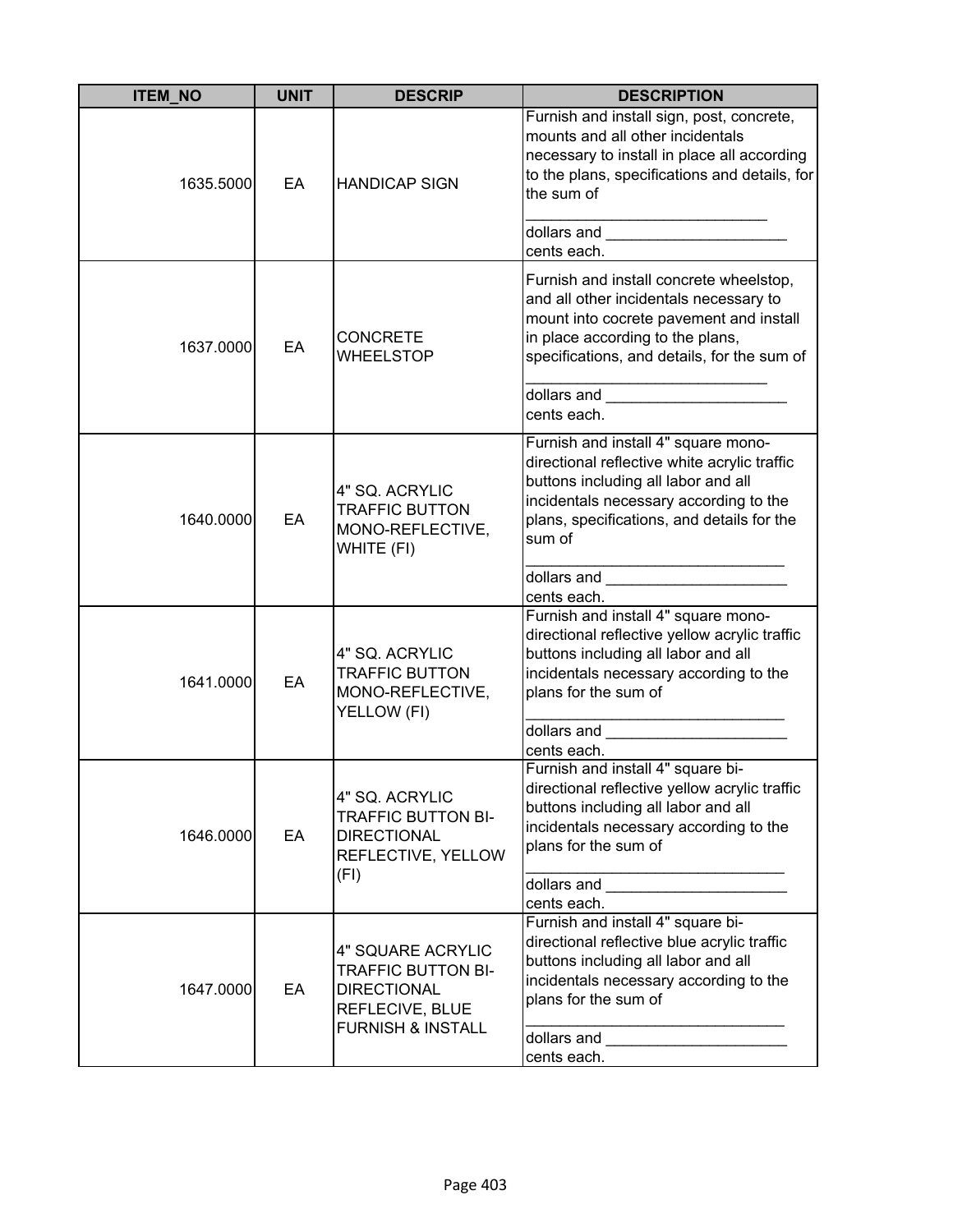| <b>ITEM_NO</b> | <b>UNIT</b> | <b>DESCRIP</b>                                                                                    | <b>DESCRIPTION</b>                                                                                                                                                                                                                                                                                 |
|----------------|-------------|---------------------------------------------------------------------------------------------------|----------------------------------------------------------------------------------------------------------------------------------------------------------------------------------------------------------------------------------------------------------------------------------------------------|
| 1650.0000      | EA          | <b>TRAFFIC BUTTONS</b><br>NRW 4" ROUND<br><b>FURNISH &amp; INSTALL</b>                            | Furnish and install 4" round non-reflective<br>white glazed ceramic traffic buttons (P-<br>7W) and all incidentals necessary<br>according to the plans for the sum of<br>dollars and                                                                                                               |
|                |             |                                                                                                   |                                                                                                                                                                                                                                                                                                    |
|                |             |                                                                                                   | cents each.                                                                                                                                                                                                                                                                                        |
| 1651.0000      | EA          | <b>TRAFFIC BUTTONS NRY</b><br>JIGGLE BAR TILE 6"<br><b>SQUARE FURNISH &amp;</b><br><b>INSTALL</b> | Furnish and install 6" square non-<br>reflective yellow glazed ceramic jiggle bar<br>tile traffic butttons (P-6-1Y) and all other<br>incidentals necessary according to the<br>plans, specifications, and details for the<br>sum of ____________________________<br>dollars and the cents<br>each. |
| 1652.0000      | EA          | <b>TRAFFIC BUTTONS</b><br>NRW JIGGLE BAR TILE<br>6" SQUARE FURNISH &<br><b>INSTALL</b>            | Furnish and install 6" square non-<br>reflective white glazed ceramic jiggle bar<br>tile traffic buttons (P-6-1W) and all<br>incidentals necessary according to the<br>plans, specifications, and details for the<br>sum of<br>dollars and<br>cents each.                                          |
| 1653.0000      | EA          | <b>TRAFFIC BUTTONS</b><br><b>MDW 4" ROUND</b><br><b>FURNISH &amp; INSTALL</b>                     | Furnish and install 4" round mono-<br>directional white reflective glazed ceramic<br>traffic buttons and all incidentals<br>necessary according to the plans,<br>specifications, and details for the sum of<br>dollars and<br>cents each.                                                          |
| 1654.0000      | EA          | <b>TRAFFIC BUTTONS</b><br>MDW JIGGLE BAR TILE<br>6" SQUARE FURNISH &<br><b>INSTALL</b>            | Furnish and install 6" square mono-<br>directional white reflective glazed ceramic<br>jiggle bar tile (P-6W) traffic buttons and all<br>incidentals necessary according to the<br>plans, specifications, and details for the<br>sum of<br>dollars and<br>cents each.                               |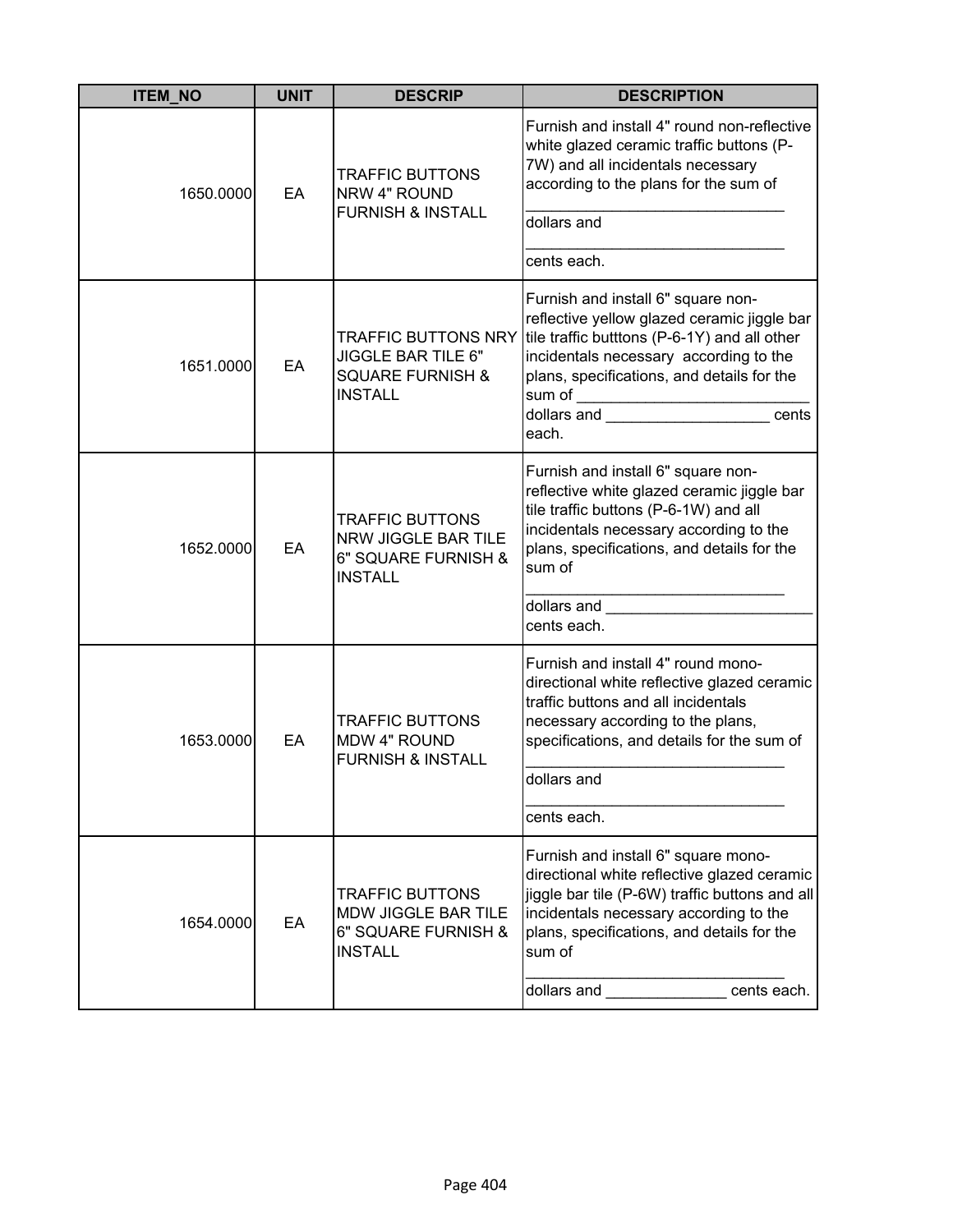| <b>ITEM_NO</b> | <b>UNIT</b> | <b>DESCRIP</b>                                                                                    | <b>DESCRIPTION</b>                                                                                                                                                                                                                                                                     |
|----------------|-------------|---------------------------------------------------------------------------------------------------|----------------------------------------------------------------------------------------------------------------------------------------------------------------------------------------------------------------------------------------------------------------------------------------|
| 1655.0000      | EA          | <b>TRAFFIC BUTTONS MDY</b><br>JIGGLE BAR TILE 6"<br><b>SQUARE FURNISH &amp;</b><br><b>INSTALL</b> | Furnish and install 6" square mono-<br>directional yellow reflective glazed<br>ceramic jiggle bar tile (P-6Y) traffic<br>buttons and all incidentals necessary<br>according to the plans, specifications, and<br>details for the sum of ________<br>dollars and __________ cents each. |
| 1656.0000      | EA          | <b>TRAFFIC BUTTONS NRY</b><br>4" ROUND FURNISH &<br><b>INSTALL</b>                                | Furnish and install 4" non-reflecting yellow<br>glazed ceramic traffic buttons and all<br>incidentals according to the plans for the<br>sum of<br>dollars and<br>cents each.                                                                                                           |
| 1657.0000      | EA          | <b>TRAFFIC BUTTONS 4"</b><br><b>ROUND BDY FURNISH &amp;</b><br><b>INSTALL</b>                     | Furnish and install 4" bi-directional yellow<br>reflective glazed ceramic traffic buttons<br>and all incidentals according to the plans<br>for the sum of<br>dollars and<br>cents each.                                                                                                |
| 1658.0000      | EA          | 8" ROUND CEREMIC<br><b>TRAFFIC BUTTON NON-</b><br>REFLECTIVE, WHITE (FI)                          | Furnish and install 8" round non-<br>reflective white glazed ceramic traffic<br>buttons and all incidentals according to<br>the plans, specifications, and details for<br>the sum of<br>dollars and<br>cents each.                                                                     |
| 1660.0000      | EA          | 6" ROUND CEREMIC<br>TRAFFIC BUTTON NON-<br>REFLECTIVE, WHITE (FI)                                 | Furnish and install 6" round non-<br>reflective white glazed ceramic traffic<br>buttons and all incidentals according to<br>the plans, specifications, and details for<br>the sum of<br>dollars and<br>cents each.                                                                     |
| 1661.0000      | EA          | 6" ROUND CEREMIC<br><b>TRAFFIC BUTTON</b><br>MONO-REFLECTIVE,<br>WHITE (FI)                       | Furnish and install 6" round mono-<br>reflective white glazed ceramic traffic<br>buttons and all incidentals according to<br>the plans, specifications, and details for<br>the sum of<br>dollars and<br>cents each.                                                                    |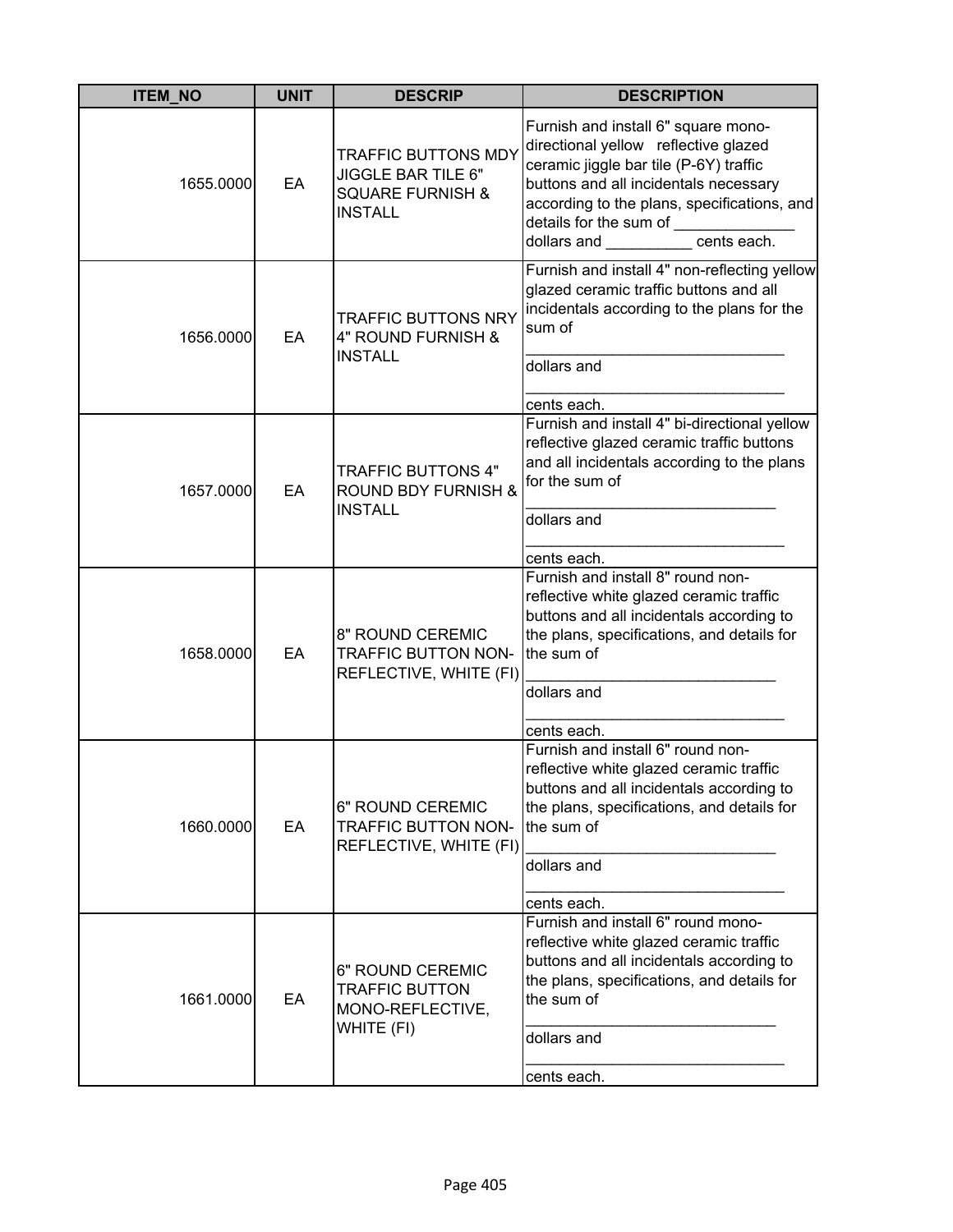| <b>ITEM_NO</b> | <b>UNIT</b> | <b>DESCRIP</b>                                                                                       | <b>DESCRIPTION</b>                                                                                                                                                                                                                                    |
|----------------|-------------|------------------------------------------------------------------------------------------------------|-------------------------------------------------------------------------------------------------------------------------------------------------------------------------------------------------------------------------------------------------------|
| 1670.0000      | EA          | 4" ROUND CEREMIC<br><b>TRAFFIC BUTTON NON-</b><br>REFLECTIVE, YELLOW<br><b>FURNISH &amp; INSTALL</b> | Furnish and install 4" round non-<br>reflectiveyellow glazed ceramic traffic<br>buttons including all labor and all<br>incidentals according to the plans,<br>specifications, and details for the sum of<br>dollars and<br>cents each.                |
| 1672.0000      | EA          | 4" ROUND/ OVAL BI-<br><b>DIRECTIONAL</b><br>REFLECTIVE, YELLOW<br><b>FURNISH &amp; INSTALL</b>       | Furnish and install 4" round/ oval bi-<br>directional reflective yellow glazed<br>ceramic traffic buttons including all labor<br>and all incidentals according to the plans,<br>specifications, and details for the sum of<br>dollars and cents each. |
| 1676.0000      | EA          | 8" ROUND CEREMIC<br><b>TRAFFIC BUTTON NON-</b><br>REFLECTIVE, YELLOW<br>(FI)                         | Furnish and install 8" round non-<br>reflective yellow glazed ceramic traffic<br>buttons and all incidentals according to<br>the plans, specifications, and details for<br>the sum of<br>dollars and<br>cents each.                                   |
| 1677.0000      | EA          | 8" ROUND CEREMIC<br><b>TRAFFIC BUTTON</b><br>MONO-REFLECTIVE,<br>YELLOW (FI)                         | Furnish and install 8" round mono-<br>reflective yellow glazed ceramic traffic<br>buttons and all incidentals according to<br>the plans, specifications, and details for<br>the sum of<br>dollars and<br>cents each.                                  |
| 1678.0000      | EA          | 8" ROUND CEREMIC<br><b>TRAFFIC BUTTON BI-</b><br><b>DIRECTIONAL</b><br>REFLECTIVE, YELLOW<br>(FI)    | Furnish and install 8" round bi- directional<br>reflective yellow glazed ceramic traffic<br>buttons and all incidentals according to<br>the plans, specifications, and details for<br>the sum of<br>dollars and<br>cents each.                        |
| 1679.0000      | EA          | 8" ROUND CEREMIC<br><b>TRAFFIC BUTTON</b><br>MONO-REFLECTIVE,<br>WHITE (FI)                          | Furnish and install 8" round mono-<br>reflective white glazed ceramic traffic<br>buttons and all incidentals according to<br>the plans, specifications, and details for<br>the sum of<br>dollars and<br>cents each.                                   |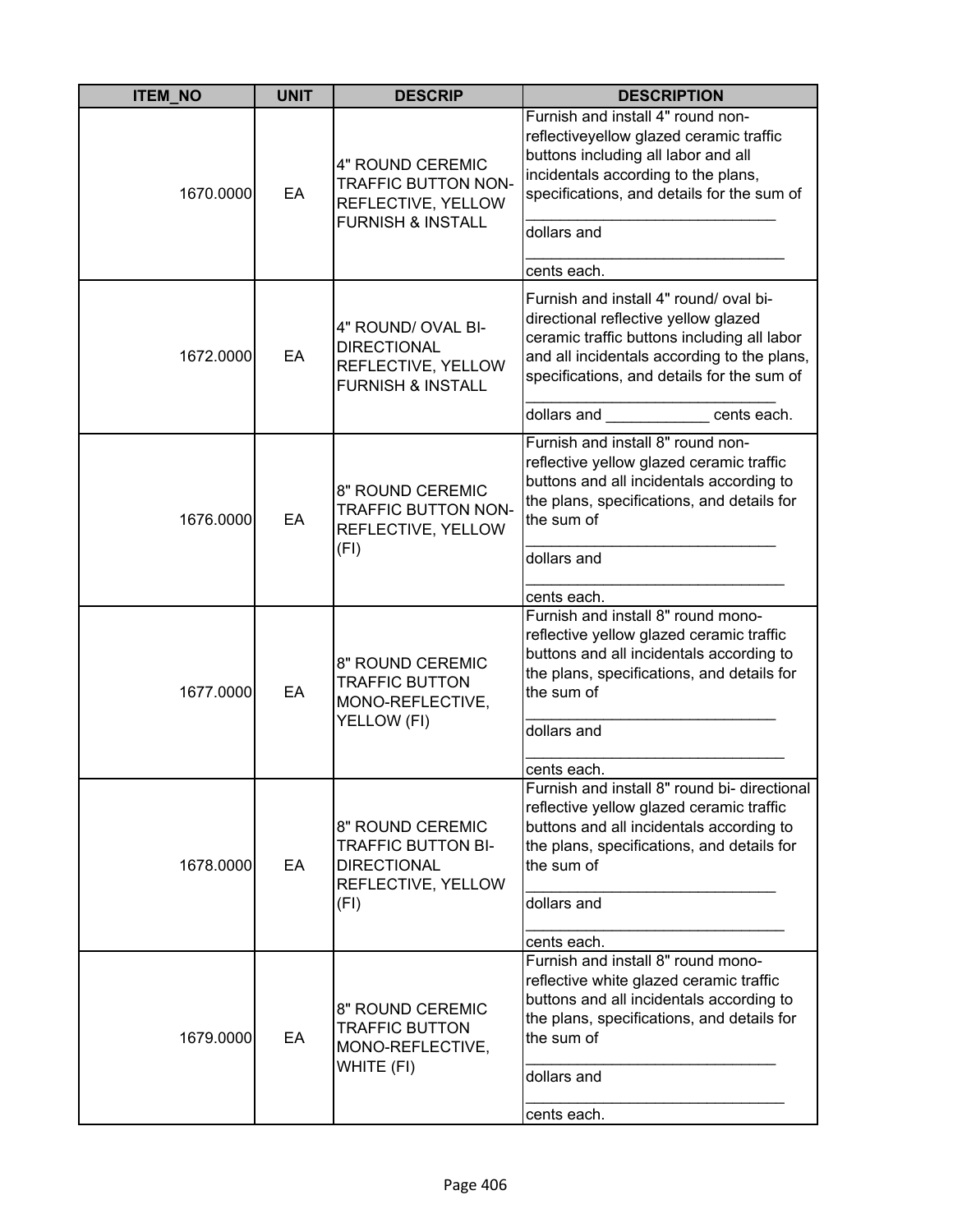| <b>ITEM_NO</b> | <b>UNIT</b> | <b>DESCRIP</b>                                                                                                  | <b>DESCRIPTION</b>                                                                                                                                                                                                                              |
|----------------|-------------|-----------------------------------------------------------------------------------------------------------------|-------------------------------------------------------------------------------------------------------------------------------------------------------------------------------------------------------------------------------------------------|
| 1682.0000      | EA          | 6" SQUARE CEREMIC<br><b>JIGGLE BAR TRAFFIC</b><br><b>BUTTON BI-</b><br><b>DIRECTIONAL</b><br>REFLECTIVE, YELLOW | Furnish and install 6" square bi-<br>directional yellow reflective glazed<br>ceramic jiggle bar tile traffic buttons and<br>all incidentals according to the plans,<br>specifications, and details for the sum of                               |
|                |             | (FI)                                                                                                            | dollars and<br>cents each.                                                                                                                                                                                                                      |
| 1700.0000      | EA          | <b>TRAFFIC SIGNAL BASE</b><br>TYPE I OR II 4000PSI<br>CONST.                                                    | Construct one (1) Type I or Type II 4000<br>psi traffic signal base at designated<br>location, including all drilling, materials,<br>and labor necessary to complete in place<br>for the sum of                                                 |
|                |             |                                                                                                                 | dollars and<br>cents each.                                                                                                                                                                                                                      |
| 1702.0000      | EA          | SIGN, MAST ARM<br>MOUNT, INSTALL                                                                                | Install signs on traffic signal mast arms,<br>including all incidentals necessary,<br>according to the plans, specifications and<br>details for the sum of                                                                                      |
|                |             |                                                                                                                 | dollars and                                                                                                                                                                                                                                     |
|                |             |                                                                                                                 | cents each.                                                                                                                                                                                                                                     |
| 1750.0000      | EA          | 400- WATT HPS LAMP                                                                                              | Install 400W HPS street lamp furnished<br>by Garland Power & Light Co. including all<br>incidentals necessary to complete in<br>place, all according to the plans,<br>specifications, and details, for the sum of<br>dollars and<br>cents each. |
| 1751.0000      | EA          | 250- WATT HPS LAMP                                                                                              | Install 250W HPS street lamp furnished<br>by Garland Power & Light Co. including all<br>incidentals necessary to complete in<br>place, all according to the plans,<br>specifications, and details, for the sum of<br>dollars and<br>cents each. |
| 1800.0000      | EA          | <b>STREET LIGHT OR</b><br><b>TRAFFIC SIGNAL BASE</b><br>CONST.                                                  | Construct one (1) of the following street<br>light or traffic signal base: Type 1, 2, 3, 4<br>concrete base to be constructed of 3600<br>psi reinforced concrete at designated<br>locations for the sum of<br>dollars and<br>cents each.        |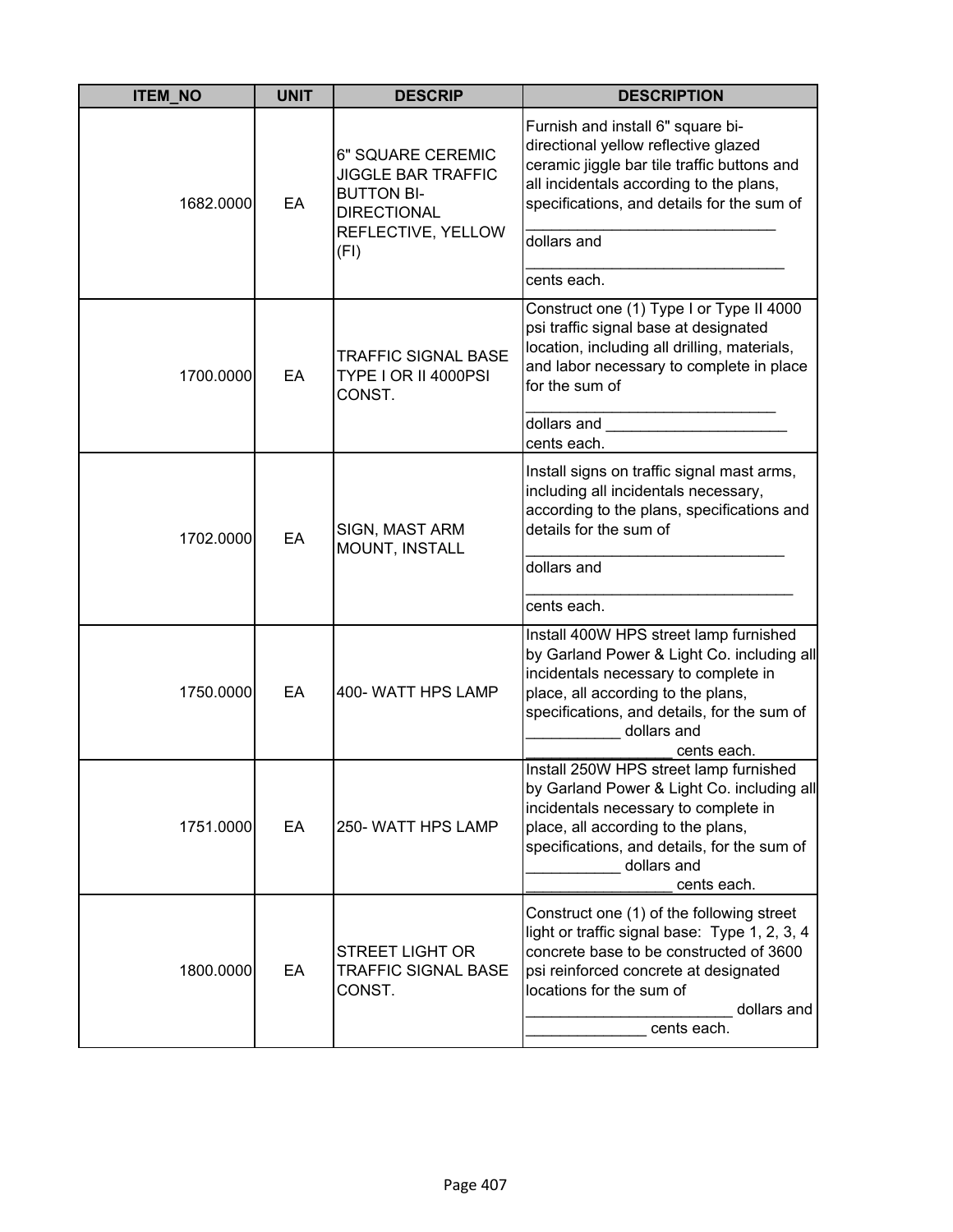| <b>ITEM_NO</b> | <b>UNIT</b> | <b>DESCRIP</b>              | <b>DESCRIPTION</b>                                                                                                                                                                                                      |
|----------------|-------------|-----------------------------|-------------------------------------------------------------------------------------------------------------------------------------------------------------------------------------------------------------------------|
| 1801.0000      | EA          | <b>STREET LIGHT RISER</b>   | Construct street light riser including all<br>incidentals necessary to complete in<br>place, all according to the plans,<br>specifications, and details, for the sum of<br>dollars and<br>cents each.                   |
| 1850.0000      | LF          | WIRE #6 CU, BARE            | Pull in #6 Cu wire (bare) furnished by<br>Garland Power & Light Co., complete and<br>in place, all according to the plans,<br>specifications, and details, for the sum of<br>dollars and<br>cents per linear foot.      |
| 1851.0000      | LF          | WIRE #6 CU INSULATED        | Pull in #6 Cu wire (insulated) furnished by<br>Garland Power & Light Co., complete and<br>in place, all according to the plans,<br>specifications, and details, for the sum of<br>dollars and<br>cents per linear foot. |
| 1900.0000      | LS          | <b>SIGN &amp; BARRICADE</b> | Implement traffic control, signing, and<br>barricading and all other incidentals<br>necessary according to the plans for the<br>lump sum of<br>dollars and<br>cents.                                                    |
| 1900.0001      | LS          | <b>SIGN &amp; BARRICADE</b> | Implement traffic control, signing, and<br>barricading for Saturn Road, and all other<br>incidentals necessary according to the<br>plans for the lump sum of<br>dollars and<br>cents.                                   |
| 1900.0002      | LS          | <b>SIGN &amp; BARRICADE</b> | Implement traffic control, signing, and<br>barricading, excluding Saturn Road, and<br>all other incidentals necessary according<br>to the plans for the lump sum of<br>dollars and<br>cents.                            |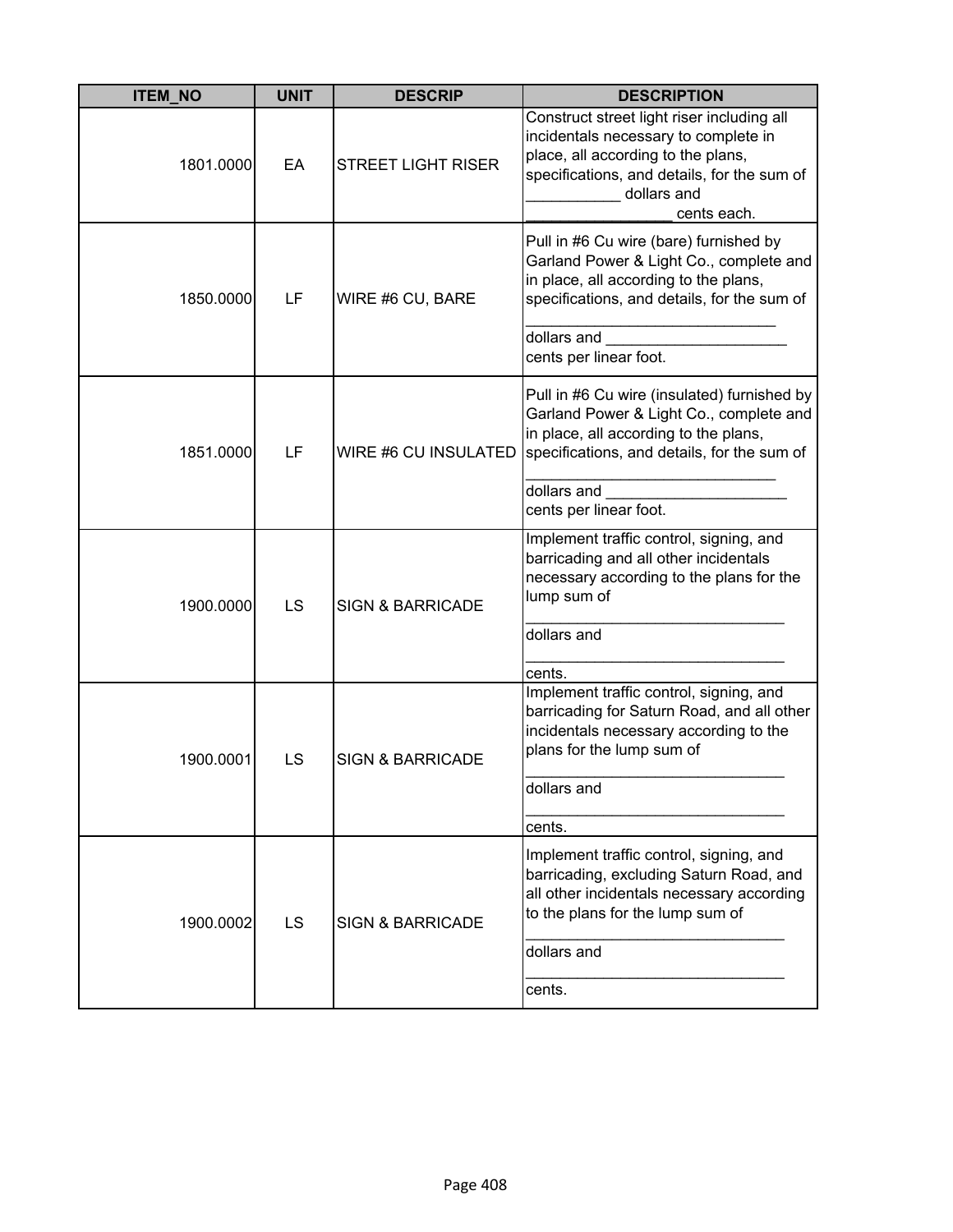| <b>ITEM_NO</b> | <b>UNIT</b>     | <b>DESCRIP</b>                                                                                         | <b>DESCRIPTION</b>                                                                                                                                                                                           |
|----------------|-----------------|--------------------------------------------------------------------------------------------------------|--------------------------------------------------------------------------------------------------------------------------------------------------------------------------------------------------------------|
| 1900.1000      | <b>MOS</b>      | SIGN & BARRICADE,<br><b>MONTHLY</b>                                                                    | Implement traffic control, signing, and<br>barricading and all other incidentals<br>necessary according to the plans for the<br>sum of<br>dollars and                                                        |
|                |                 |                                                                                                        | cents per month.<br>Install 4' x 6' electric vault as furnished by                                                                                                                                           |
| 1901.4600      | EA              | ELECTRIC VAULT 4' X 6'<br><b>INSTALL</b>                                                               | Garland Power & Light, including all<br>incidentals necessary according to the<br>plans for the sum of<br>dollars and                                                                                        |
|                |                 |                                                                                                        | cents each.                                                                                                                                                                                                  |
| 1905.0000      | EA              | <b>STREET PARKING LOT</b><br><b>LIGHT REMOVE &amp;</b><br><b>RELOCATE</b>                              | Remove and relocate street parking lot<br>light at designated location, including all<br>drilling, materials, and labor necessary to<br>complete in place for the sum of                                     |
|                |                 |                                                                                                        | dollars and                                                                                                                                                                                                  |
|                |                 |                                                                                                        | cents<br>each.                                                                                                                                                                                               |
| 1906.0020      | EA              | <b>SCHOOL FLASHER &amp; 2"</b><br><b>UNDERGROUND</b><br><b>CONDUIT REMOVE &amp;</b><br><b>RELOCATE</b> | Remove and relocate existing school<br>flasher and 2" underground conduit for<br>control power, including all incidentals<br>necessary according to the plans for the<br>sum of<br>dollars and               |
|                |                 |                                                                                                        |                                                                                                                                                                                                              |
|                | EA<br>1907.0000 | POST & FOUNDATION<br>OF STREET AND<br><b>TRAFFIC SIGN INSTALL</b>                                      | cents each.<br>Install post and foundation of street and<br>traffic sign, including all incidentals<br>necessary according to the plans for the<br>sum of<br>dollars and                                     |
|                |                 |                                                                                                        |                                                                                                                                                                                                              |
| 1907.0020      | EA              | <b>POST &amp; FOUNDATION</b><br>OF STREET AND<br>TRAFFIC SIGN REMOVE<br>AND RELOCATE                   | cents each.<br>Remove and relocate existing post and<br>foundation of street and traffic sign,<br>including all incidentals necessary<br>according to the plans for the sum of<br>dollars and<br>cents each. |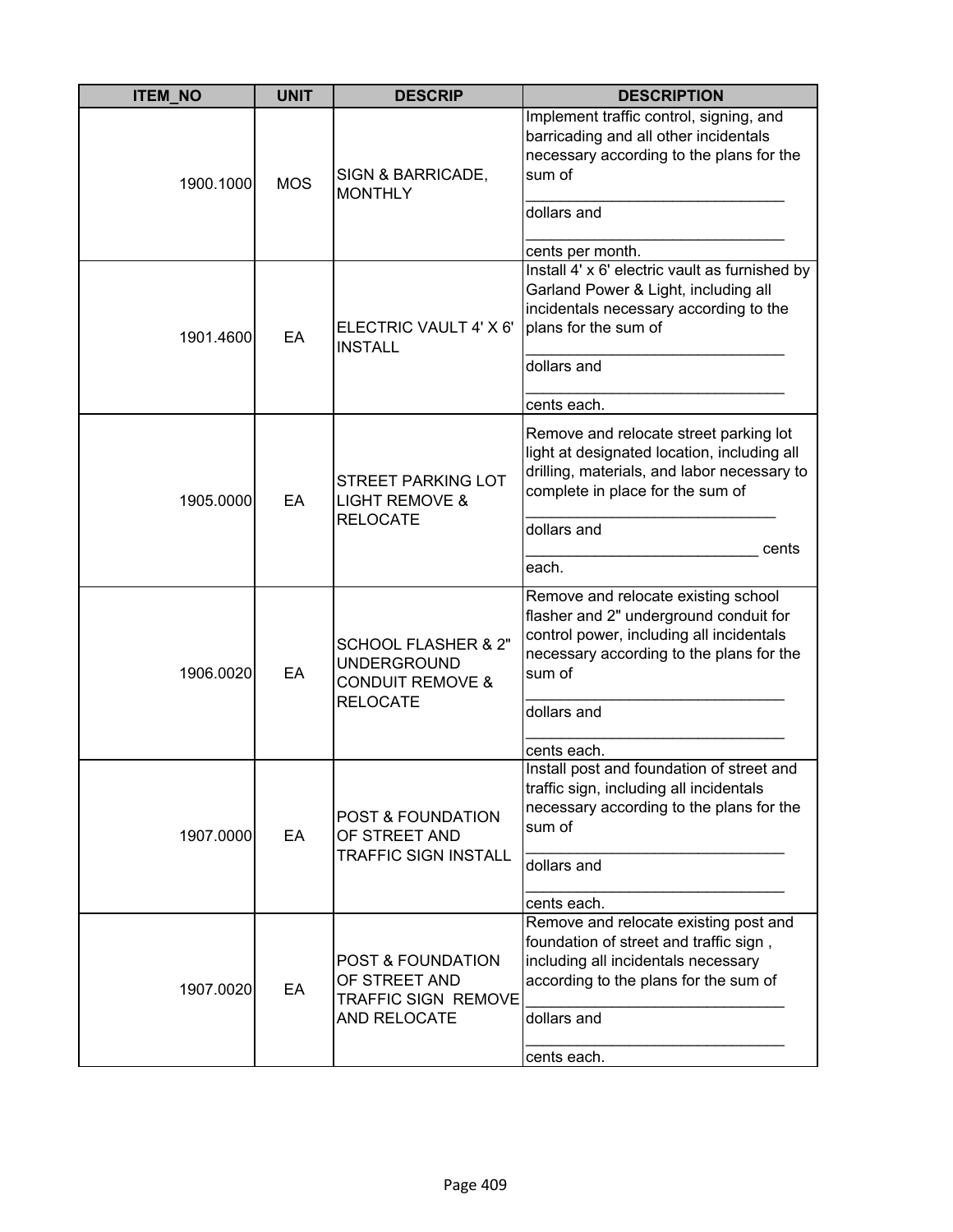| <b>ITEM_NO</b> | <b>UNIT</b> | <b>DESCRIP</b>                                                                                            | <b>DESCRIPTION</b>                                                                                                                                                                                        |
|----------------|-------------|-----------------------------------------------------------------------------------------------------------|-----------------------------------------------------------------------------------------------------------------------------------------------------------------------------------------------------------|
| 1907.1000      | EA          | <b>STREET AND TRAFFIC</b><br><b>SIGN INSTALL</b>                                                          | Install street and traffic sign, including all<br>incidentals according to the plans and<br>specifications necessary according to the<br>plans for the sum of<br>dollars and                              |
|                |             |                                                                                                           | cents each.                                                                                                                                                                                               |
| 1908.0000      | EA          | <b>POST &amp; FOUNDATION</b><br>OF STREET AND<br><b>TRAFFIC SIGN REMOVE</b><br><b>AND DISPOSE</b>         | Remove and dispose existing post and<br>foundation of street and traffic sign,<br>including all incidentals necessary<br>according to the plans for the sum of<br>dollars and                             |
|                |             |                                                                                                           | cents each.                                                                                                                                                                                               |
| 1909.0000      | EA          | <b>STREET &amp; TRAFFIC</b><br>SIGN PANELS REMOVE,<br><b>SALVAGE &amp; DELIVER TO</b><br>COG TRAFFIC SHOP | Remove, salvage, deliver existing street<br>and traffic sign panel to the City Of<br>Garland Traffic Shop, including all<br>incidentals necessary according to the<br>plans for the sum of<br>dollars and |
|                |             |                                                                                                           | cents each.                                                                                                                                                                                               |
| 1909.1000      | <b>MOS</b>  | <b>SIGN &amp; BARRICADE</b><br><b>MONTHLY</b>                                                             | Implement traffic control, signing, and<br>barricading and all other incidentals<br>necessary according to the plans for the<br>sum of                                                                    |
|                |             |                                                                                                           | dollars and                                                                                                                                                                                               |
|                |             |                                                                                                           | cents per month.                                                                                                                                                                                          |
| 1910.0000      | LS          | <b>UNDERGROUND</b><br><b>ELECTRIC LINES</b><br><b>REPAIR &amp; REPLACE</b>                                | For the repairing or replacingof any<br>damaged underground electric lines,<br>complete and in place according to the<br>plans for the lump sum of<br>dollars and<br>cents.                               |
| 1910.0100      | <b>LS</b>   | <b>UNDERGROUND</b><br><b>ELECTRIC LINES</b><br><b>REMOVE &amp;</b><br><b>RELOCATION</b>                   | For removing and relocation of<br>underground electric conduit and electric<br>lines, including all incidentals, complete<br>and in place for the sum of<br>dollars and<br>cents per linear foot.         |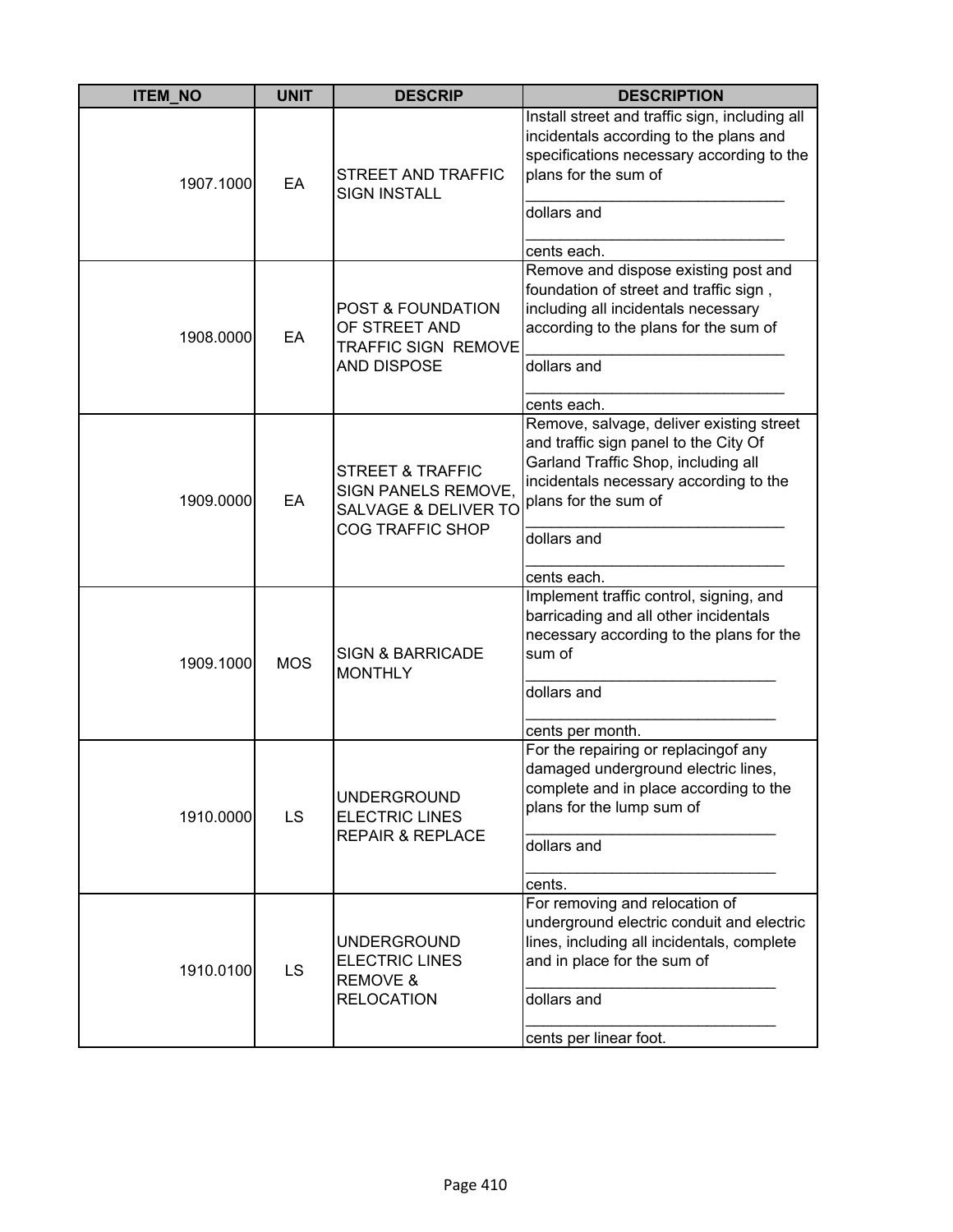| <b>ITEM NO</b> | <b>UNIT</b> | <b>DESCRIP</b>                                                                          | <b>DESCRIPTION</b>                                                                                                                                                                                                                                                                                                                                                                                                                                               |
|----------------|-------------|-----------------------------------------------------------------------------------------|------------------------------------------------------------------------------------------------------------------------------------------------------------------------------------------------------------------------------------------------------------------------------------------------------------------------------------------------------------------------------------------------------------------------------------------------------------------|
| 1915.0210      | LF          | <b>CONDUIT 2" SCHEDULE</b><br>40 PVC, DIRECTIONAL<br>DRILL, FURNISH &<br><b>INSTALL</b> | Furnish and install 2-inch, schedule 40<br>PVC conduit, by directional drill including<br>all incidentals according to the plans,<br>specifications, and details, for the sum of<br>dollars<br>and<br>cents per<br>linear foot.                                                                                                                                                                                                                                  |
| 1915.0310      | LF          | <b>CONDUIT 3" SCHEDULE</b><br>40 PVC, DIRECTIONAL<br>DRILL, FURNISH &<br><b>INSTALL</b> | Furnish and install 3-inch, schedule 40<br>PVC conduit, by directional drill including<br>all incidentals according to the plans,<br>specifications, and details, for the sum of<br>dollars<br>and <u>the contract of the contract of the contract of the contract of the contract of the contract of the contract of the contract of the contract of the contract of the contract of the contract of the contract of the contr</u><br>cents per<br>linear foot. |
| 1915.0400      | LF          | <b>CONDUIT 4" SCHEDULE</b><br>40 PVC, OPEN CUT,<br><b>FURNISH &amp; INSTALL</b>         | Furnish and install 4-inch, schedule 40<br>PVC conduit, open cut in unclassified<br>trench depth according to the plans<br>including all incidentals necessary for the<br>dollars and<br>cents per linear foot.                                                                                                                                                                                                                                                  |
| 1915.0410      | LF          | <b>CONDUIT 4" SCHEDULE</b><br>40 PVC, DIRECTIONAL<br>DRILL, FURNISH &<br><b>INSTALL</b> | Furnish and install 4-inch, schedule 40<br>PVC conduit, by directional drill including<br>all incidentals according to the plans,<br>specifications, and details, for the sum of<br>dollars<br>and<br>cents per<br>linear foot.                                                                                                                                                                                                                                  |
| 1920.0000      | LF          | <b>FIBER OPTIC CONDUIT</b>                                                              | Furnish and install conduit for fiber optic<br>line, open cut in unclassified trench depth<br>according to the plans, including all<br>incidentals necessary according to the<br>plans, specifications, and details, for the<br>sum of<br>dollars and                                                                                                                                                                                                            |
| 1920.0001      | LF          | <b>FIBER OPTIC CONDUIT</b><br>BY DIRECTIONAL DRILL                                      | cents per linear foot.<br>Furnish and install conduit for fiber optic<br>line by directional drill including all<br>incidentals according to the plans,<br>specifications, and details, for the lump<br>sum of<br>dollars and<br>cents per linear foot.                                                                                                                                                                                                          |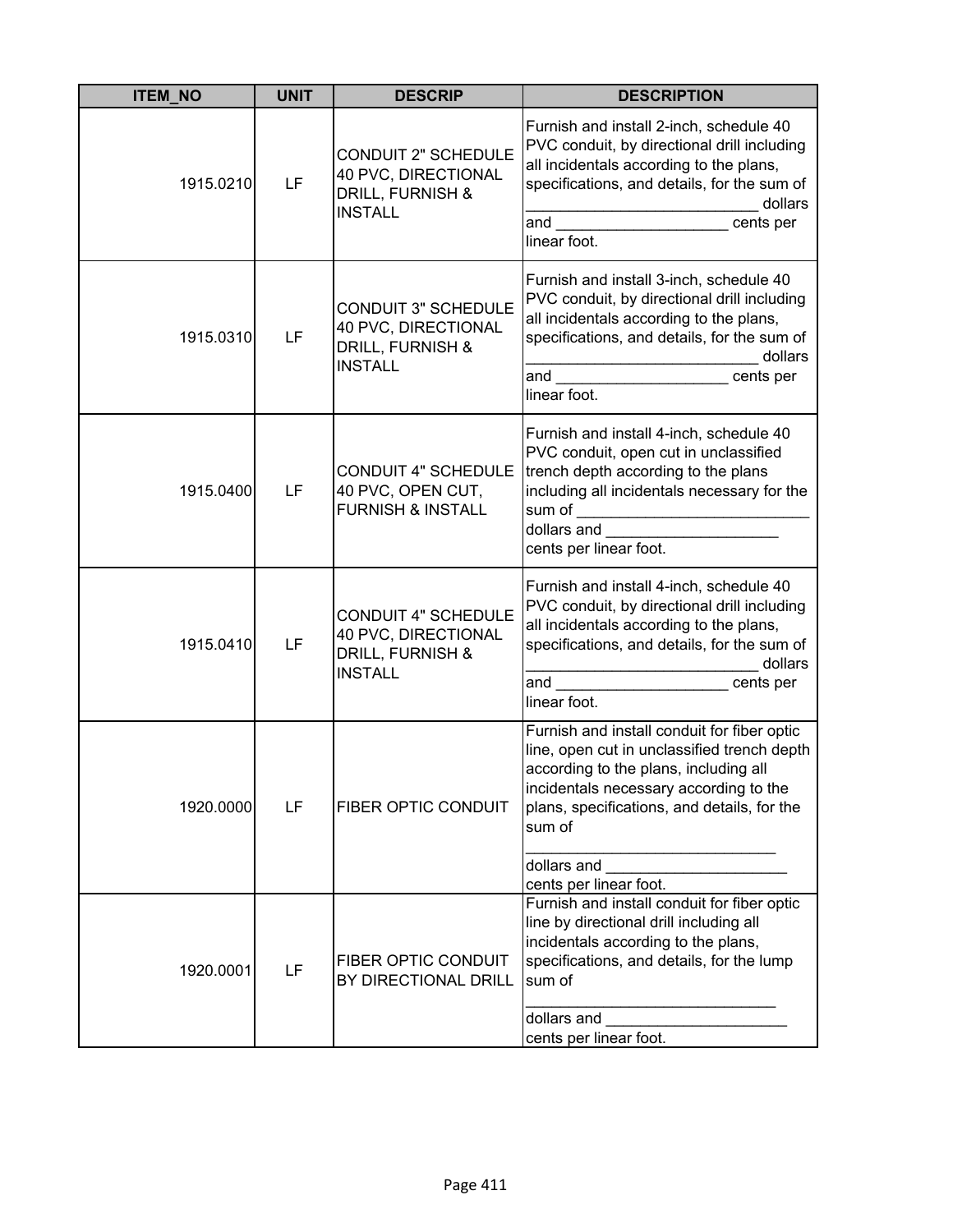| <b>ITEM_NO</b> | <b>UNIT</b> | <b>DESCRIP</b>                                    | <b>DESCRIPTION</b>                                                                                                                                                                                                                                        |
|----------------|-------------|---------------------------------------------------|-----------------------------------------------------------------------------------------------------------------------------------------------------------------------------------------------------------------------------------------------------------|
| 1921.0000      | EA          | <b>FIBER OPTIC JUNCTION</b><br><b>BOX</b>         | Furnish and install fiber optic junction box<br>including all incidentals necessary<br>according to the plans for the sum of<br>dollars and<br>cents each.                                                                                                |
| 1922.0000      | EA          | PULL BOX 13"x24",<br><b>FURNISH &amp; INSTALL</b> | Furnish and install 13"x24" pullbox<br>including all incidentals necessary<br>according to the plans for the sum of<br>dollars and<br>cents each.                                                                                                         |
| 1922.0001      | EA          | PULL BOX 36"x60",<br><b>FURNISH &amp; INSTALL</b> | Furnish and install 36"x60" pullbox<br>including all incidentals necessary<br>according to the plans for the sum of<br>dollars and<br>cents each.                                                                                                         |
| 2000.0000      | LS          | <b>CONTINGENCY</b><br><b>CONSTRUCT</b>            | For unforeseen items or additional<br>quantities of work to construct the project,<br>to be used at the direction of the owner,<br>for the lump sum of<br>dollars and                                                                                     |
| 2000.0001      | LS          | <b>CONTINGENCY FOR</b><br><b>UNFORESEEN ITEMS</b> | cents.<br>Contingency for unforeseen items or<br>additional quantities of work to construct<br>Duck Creek Interceptor Sewer System -<br>Eastern Hills Sewer, to be used at the<br>direction of the owner, for the lump sum<br>Ωf<br>dollars and<br>cents. |
| 2100.0000      | <b>LS</b>   | <b>MOBILIZATION &amp; MOVE</b><br>IN              | For mobilization and move-in 5% max<br>complete in place for the lump sum of<br>dollars and<br>cents.                                                                                                                                                     |
| 2100.1000      | <b>LS</b>   | <b>SUPPLEMENTAL</b><br><b>MOBILIZATION</b>        | For supplemental mobilization and move-<br>in complete in place for the lump sum of<br>dollars and<br>cents.                                                                                                                                              |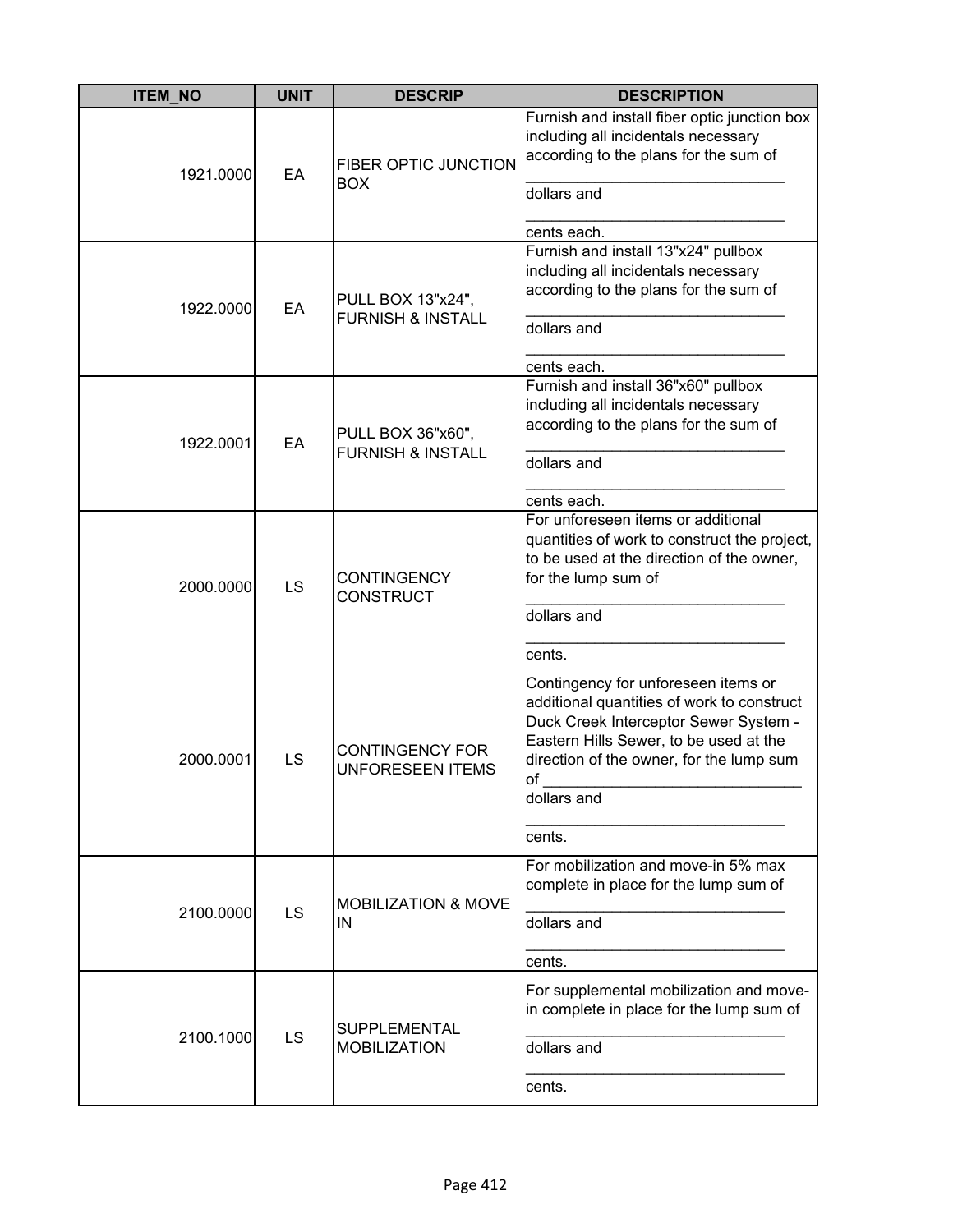| <b>ITEM_NO</b> | <b>UNIT</b> | <b>DESCRIP</b>                                                            | <b>DESCRIPTION</b>                                                                                                                                                                                                              |
|----------------|-------------|---------------------------------------------------------------------------|---------------------------------------------------------------------------------------------------------------------------------------------------------------------------------------------------------------------------------|
| 2101.0000      | LS          | <b>MOBILIZATION DUE TO</b><br>THE NON-<br><b>OPERATIONAL STATUS</b>       | For possible delays and remobilization<br>due to the non-operational status of the<br>Duck Creek Interceptor Sewer project<br>complete in place for the lump sum of<br>dollars and<br>cents.                                    |
| 2200.0000      | MT          | <b>FACILITIES FOR FIELD</b><br><b>OFFICE</b>                              | Field office, for the sum of<br>dollars and<br>cents per month.                                                                                                                                                                 |
| 2300.0000      | LS          | <b>REPAIR/ REPLACE</b><br>DAMAGE U.G.E.                                   | For the repairing or replacing of any<br>damaged underground electric lines,<br>complete and in place, for the lump sum<br>of<br>dollars and<br>cents.                                                                          |
| 2500.0000      | LS          | <b>TEMPORARY SUPPORT</b><br>OF POWER POLES                                | For temporary support of power poles as<br>shown on the plans for the lump sum of<br>dollars and<br>cents                                                                                                                       |
| 2660.2000      | LF          | 2-6" PVC ELECTRICAL<br><b>DUCT LINE FURNISH &amp;</b><br><b>INSTALL</b>   | Furnish and Install 2-6" PVC concrete<br>encased electrical duct bank, including all<br>incidentals according to the plans,<br>specifications, and details, for the sum of<br>dollars and<br>cents per linear foot.             |
| 2664.2100      | <b>LF</b>   | 2-6" and 1-4" PVC<br>ELECTRICAL DUCT LINE<br><b>FURNISH &amp; INSTALL</b> | Furnish and Install 2-6" and 1-4" PVC<br>concrete encased electrical duct bank,<br>including all incidentals according to the<br>plans, specifications, and details, for the<br>sum of<br>dollars and<br>cents per linear foot. |
| 2664.5100      | LF          | 5-6" and 1-4" PVC<br>ELECTRICAL DUCT LINE<br><b>FURNISH &amp; INSTALL</b> | Furnish and Install 5-6" and 1-4" PVC<br>concrete encased electrical duct bank,<br>including all incidentals according to the<br>plans, specifications, and details, for the<br>sum of<br>dollars and<br>cents per linear foot. |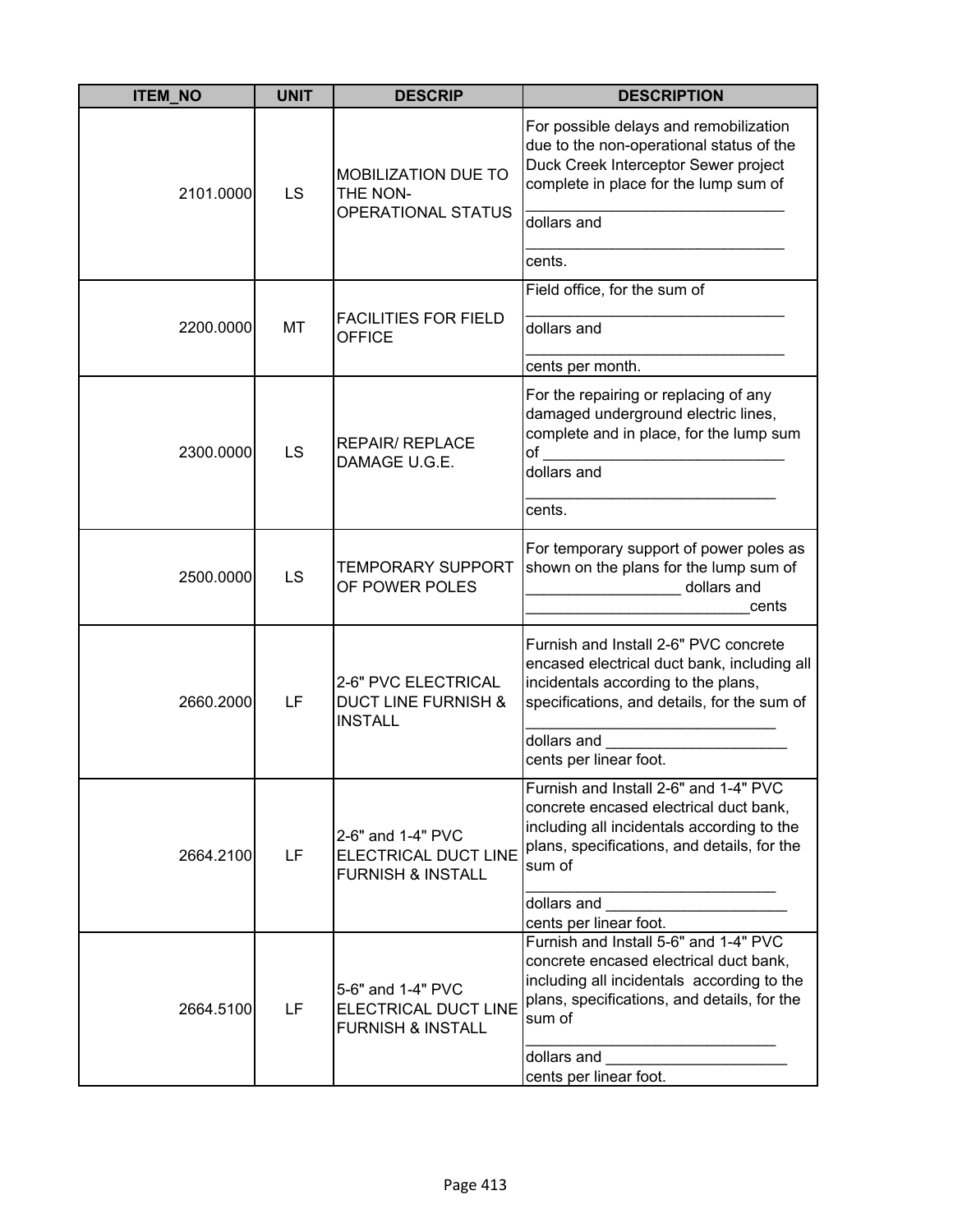| <b>ITEM NO</b> | <b>UNIT</b> | <b>DESCRIP</b>                                                                                         | <b>DESCRIPTION</b>                                                                                                                                                                                                                                                                                 |
|----------------|-------------|--------------------------------------------------------------------------------------------------------|----------------------------------------------------------------------------------------------------------------------------------------------------------------------------------------------------------------------------------------------------------------------------------------------------|
| 2664.6200      | LF          | 6-6" and 2-4" PVC<br>ELECTRICAL DUCT LINE<br><b>FURNISH &amp; INSTALL</b>                              | Furnish and Install 6-6" and 2-4" PVC<br>concrete encased electrical duct bank,<br>including all incidentals according to the<br>plans, specifications, and details, for the<br>sum of                                                                                                             |
| 2665.2200      | LF          | 2-4" and 2-6"<br><b>GALVANIZED RIGID</b><br><b>CONDUITS</b>                                            | dollars and<br>cents per linear foot.<br>Furnish and install 2-4" and 2-6"<br>galvanized rigid conduits in a concrete<br>encased electrical duct bank including all<br>incidentals according to the plans,<br>specifications, and details, for the sum of<br>dollars and<br>cents per linear foot. |
| 2700.0000      | EA          | CONCRETE PAVING,<br><b>BOLLARD AND</b><br><b>APPURTENANCES SAW</b><br>CUT, REMOVE &<br><b>DISPOSAL</b> | Saw cut, remove and disposal of all<br>concrete paving, bollards and<br>appurtenances according to the plans and<br>specifications including all incidentals for<br>the lump sum of<br>dollars<br>and<br>cents.                                                                                    |
| 2710.0101      | EA          | <b>CALYLOPHUS FURNISH</b><br>& INSTALL                                                                 | Furnish and install 1 gallon Calylophus<br>(Calylophus spp.) complete and in place<br>according to the plans and specifications<br>for the sum of<br>dollars and<br>cents<br>each.                                                                                                                 |
| 2710.0102      | EA          | <b>IRIS FURNISH &amp;</b><br><b>INSTALL</b>                                                            | Furnish and install 1 gallon Iris, L.A. (Iris<br>brevicaulis 'Black Gamecock') complete<br>and in place according to the plans and<br>specifications for the sum of<br>dollars and<br>cents<br>each.                                                                                               |
| 2710.0103      | EA          | TWISTED LEAF YUCCA<br><b>FURNISH &amp; INSTALL</b>                                                     | Furnish and install 1 gallon Twisted leaf<br>Yucca (Yucca rupicola) complete and in<br>place according to the plans and<br>specifications for the sum of<br>dollars and<br>cents<br>each.                                                                                                          |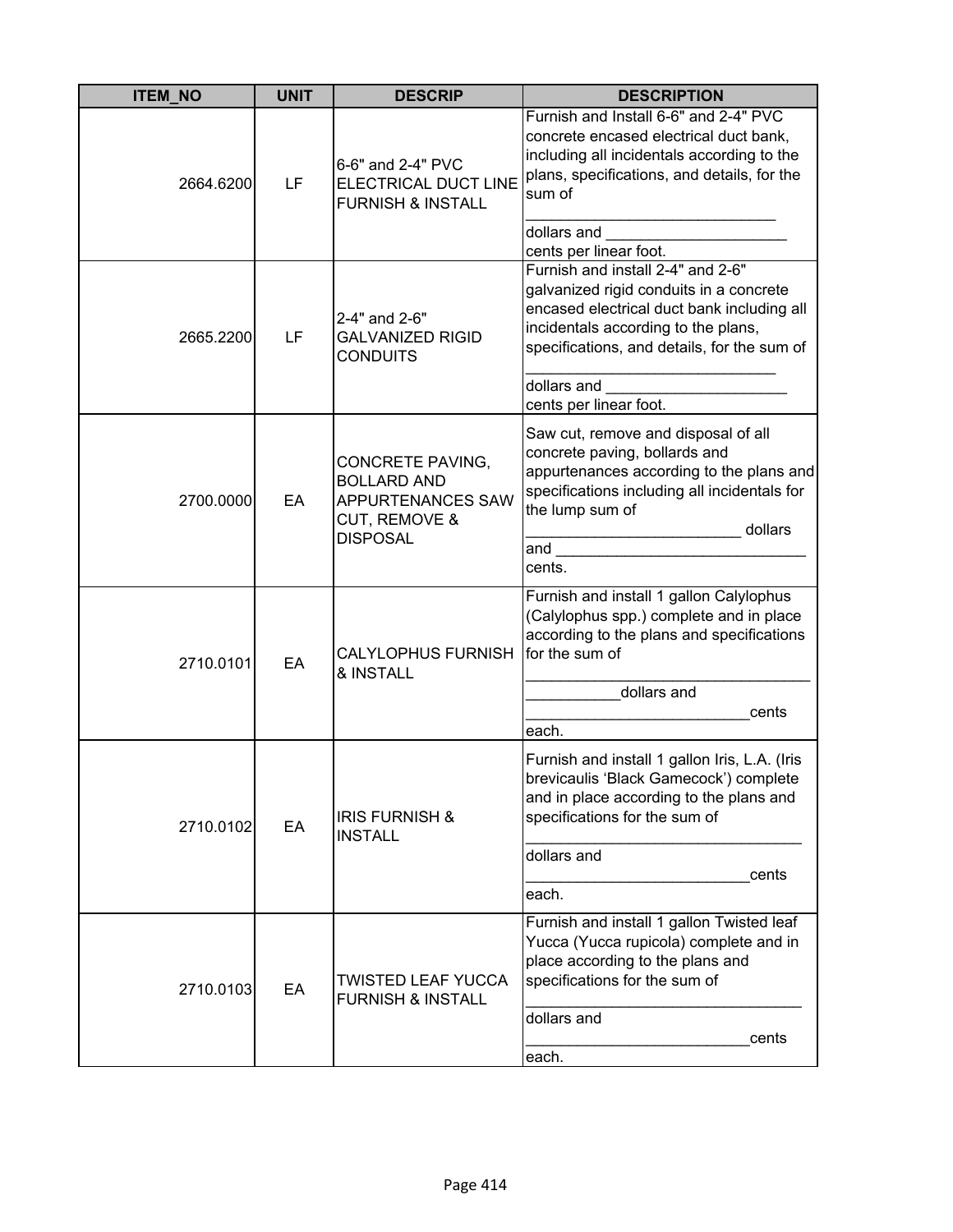| <b>ITEM_NO</b> | <b>UNIT</b> | <b>DESCRIP</b>                                               | <b>DESCRIPTION</b>                                                                                                                                                                                  |
|----------------|-------------|--------------------------------------------------------------|-----------------------------------------------------------------------------------------------------------------------------------------------------------------------------------------------------|
| 2710.0104      | EA          | <b>SALVIA GREGGII</b><br>'WHITE' FURNISH &<br><b>INSTALL</b> | Furnish and install 1 gallon Salvia greggii<br>'white' (Salvia greggii) complete and in<br>place according to the plans and<br>specifications for the sum of<br>dollars and                         |
|                |             |                                                              | cents<br>each.                                                                                                                                                                                      |
| 2710.0205      | EA          | <b>DOUBLE KNOCKOUT /</b><br><b>RED FURNISH &amp;</b>         | Furnish and install 2 gallon Double<br>Knockout / Red (Rosa 'double knockout')<br>complete and in place according to the<br>plans and specifications for the sum of                                 |
|                |             | <b>INSTALL</b>                                               | dollars and<br>cents                                                                                                                                                                                |
|                |             |                                                              | each.                                                                                                                                                                                               |
| 2710.0306      | EA          | <b>ROSEMARY FURNISH &amp;</b><br><b>INSTALL</b>              | Furnish and install 3 gallon Rosemary<br>(Rosimarinus officinalis) complete and in<br>place according to the plans and<br>specifications for the sum of                                             |
|                |             |                                                              | dollars and<br>cents                                                                                                                                                                                |
|                |             |                                                              | each.                                                                                                                                                                                               |
| 2710.0502      | EA          | <b>RED YUCCA 2 GALLON</b><br><b>PLANT</b>                    | For planting Red Yucca (Hesperaloe<br>parviflora) 2 Gallon including all<br>necessary materials equipment and labor<br>as shown on the plans and specifications<br>for the sum of<br><b>Dollars</b> |
|                |             |                                                              | &<br>Cents per Each.                                                                                                                                                                                |
| 2710.0507      | EA          | <b>DWARF YAUPON HOLLY</b><br><b>FURNISH &amp; INSTALL</b>    | Furnish and install 5 gallon Dwarf Yaupon<br>Holly (Ilex vomitoria 'Nana') complete and<br>in place according to the plans and<br>specifications for the sum of<br>dollars and<br>cents<br>each.    |
| 2710.0508      | EA          | YUCCA/ SOFTLEAF<br>YUCCA FURNISH &<br><b>INSTALL</b>         | Furnish and install 5 gallon Yucca /<br>Softleaf Yucca (Yucca recurvifolia)<br>complete and in place according to the<br>plans and specifications for the sum of<br>dollars and                     |
|                |             |                                                              | cents each.                                                                                                                                                                                         |
|                |             |                                                              |                                                                                                                                                                                                     |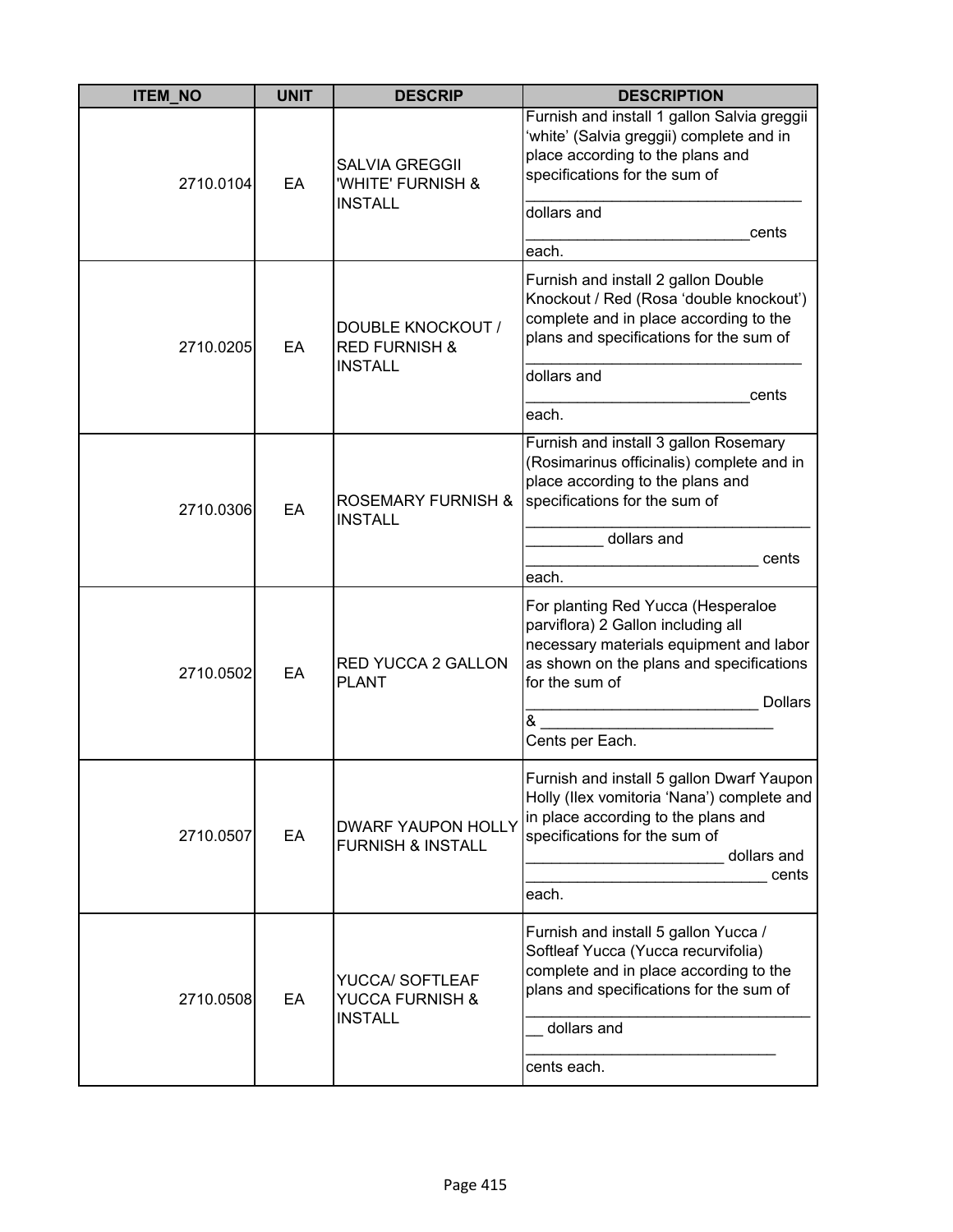| <b>ITEM_NO</b> | <b>UNIT</b> | <b>DESCRIP</b>                                           | <b>DESCRIPTION</b>                                                                                                                                                                       |
|----------------|-------------|----------------------------------------------------------|------------------------------------------------------------------------------------------------------------------------------------------------------------------------------------------|
| 2710.0509      | EA          | <b>RED YUCCA 5 GALLON</b><br><b>PLANT</b>                | For planting Red Yucca (Hesperaloe<br>parviflora) 5 Gallon including all<br>necessary incidentals for the sum of<br><b>Dollars</b><br>&<br>Cents per Unit.                               |
| 2720.0801      | EA          | <b>DESERT WILLOW</b><br><b>FURNISH &amp; INSTALL</b>     | Furnish and install 8'-10' tall Desert<br>Willow (Chiopsis lineraris) complete and<br>in place according to the plans and<br>specifications for the sum of<br>dollars and<br>cents each. |
| 2720.0802      | EA          | POSSUMHAW HOLLY<br><b>FURNISH &amp; INSTALL</b>          | Furnish and install 8'-10' tall Possumhaw<br>Holly (Ilex decidua) complete and in place<br>according to the plans and specifications<br>for the sum of<br>dollars and<br>cents each.     |
| 2750.0001      | SY          | <b>RIVER ROCK FURNISH</b><br>& INSTALL                   | Furnish and install River Rock (New<br>Mexico) complete and in place according<br>to the plans and specifications for the<br>sum of<br>dollars and<br>cents<br>per square yard.          |
| 2760.0001      | SY          | <b>CONCRETE CURB</b><br>CLASS "C" 6"<br><b>CONSTRUCT</b> | Construct 6" thick, reinforced Class "C"<br>concrete curb complete and in place<br>according to the plans and specifications<br>for the sum of<br>dollars and<br>cents per square yard.  |
| 2770.0001      | LS          | <b>IRRIGATION SYSTEM</b><br><b>FURNISH &amp; INSTALL</b> | Furnish and install irrigation system<br>complete and in place according to the<br>plans and specifications for the lump sum<br>of<br>dollars and<br>cents.                              |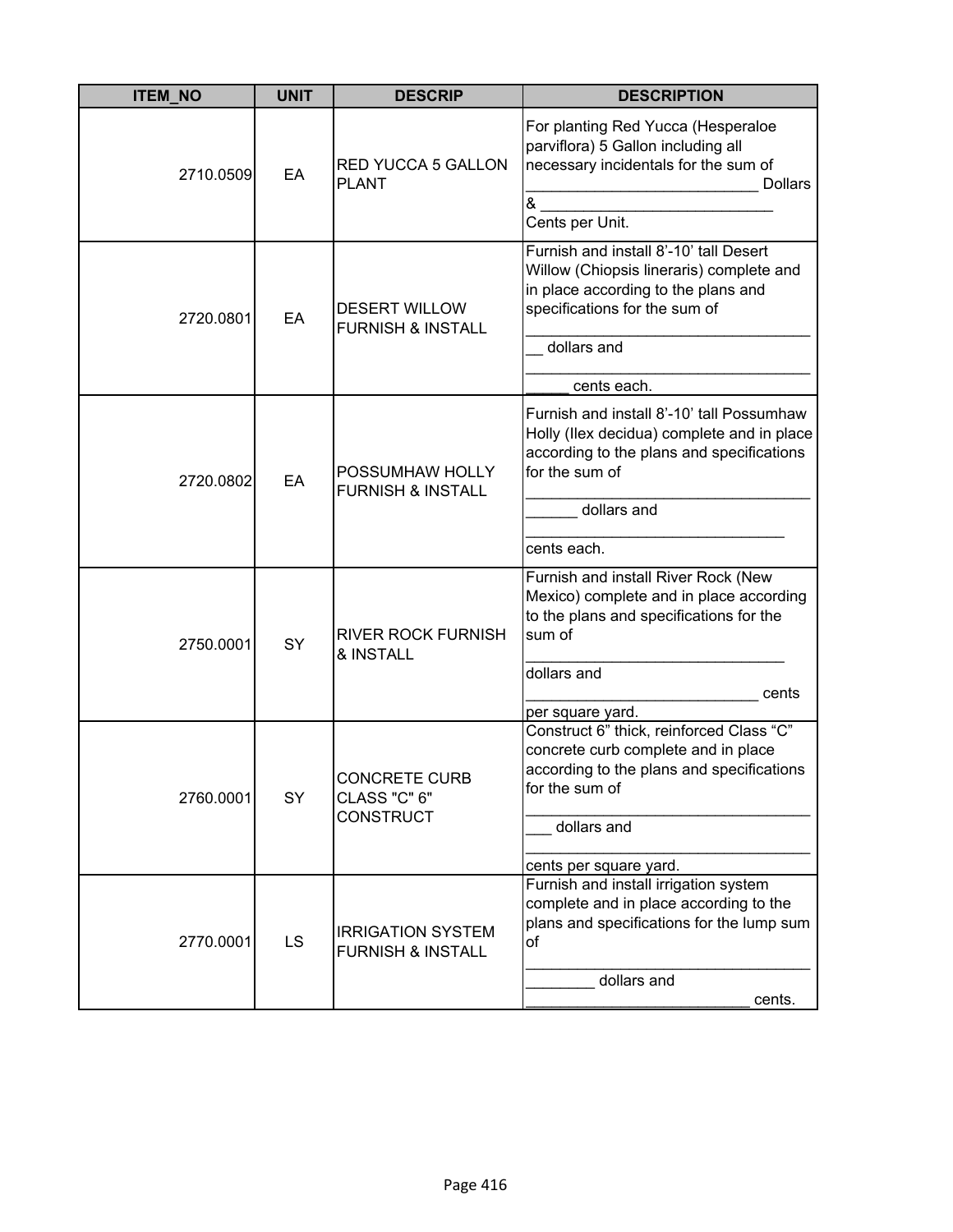| <b>ITEM_NO</b> | <b>UNIT</b> | <b>DESCRIP</b>                                                                                | <b>DESCRIPTION</b>                                                                                                                                                                                                                                                                               |
|----------------|-------------|-----------------------------------------------------------------------------------------------|--------------------------------------------------------------------------------------------------------------------------------------------------------------------------------------------------------------------------------------------------------------------------------------------------|
| 2780.0000      | EA          | <b>BOLLARD STEEL 6"</b><br><b>SCHEDULE 40 FURNISH</b><br>& INSTALL                            | Furnish and install 6" schedule 40 steel<br>bollards complete and in place according<br>to the plans and specifications for the<br>sum of<br>dollars and                                                                                                                                         |
|                |             |                                                                                               | cents each.                                                                                                                                                                                                                                                                                      |
| 2780.0001      | EA          | <b>BOLLARD STEEL 6"</b><br>SCHEDULE 40 CUT,<br>REMOVE, DISPOSE &<br><b>RECAP W/ CONCRETE</b>  | Cut, remove, dispose, and recap with<br>concrete, existing 6" schedule 40 steel<br>bollards complete and in place according<br>to the plans and specifications for the<br>sum of<br>dollars and<br>cents                                                                                         |
|                |             |                                                                                               | each.                                                                                                                                                                                                                                                                                            |
| 2790.0000      | LS          | <b>APPURTENANCES</b><br><b>PAINT</b>                                                          | Paint all above ground appurtenances of<br>the existing air scrubbers according to the<br>plans and specification for the lump sum<br>of                                                                                                                                                         |
|                |             |                                                                                               | dollars and                                                                                                                                                                                                                                                                                      |
|                |             |                                                                                               | cents.                                                                                                                                                                                                                                                                                           |
| 3003.0800      | LF          | <b>CONDUIT 2-4" SHEDULE</b><br>40 PVC ONCOR<br><b>CONSTRUCT BY</b><br><b>DIRECTIONAL BORE</b> | Construct two 4-inch, schedule 40 PVC<br>Verizon conduits by directional bore<br>including equipment, materials, bends,<br>fittings, excavation, embedment,<br>backfilling, and all incidentals necessary<br>to complete according to the plans,<br>specifications, and details for the sum of   |
|                |             |                                                                                               | dollars and                                                                                                                                                                                                                                                                                      |
|                |             |                                                                                               | cents per LINEAR FOOT.                                                                                                                                                                                                                                                                           |
| 3003.1200      | LF          | <b>CONDUIT 2-6" SHEDULE</b><br>40 PVC ONCOR<br><b>CONSTRUCT BY</b><br><b>DIRECTIONAL BORE</b> | Construct two 6-inch, schedule 40 PVC<br>Oncor conduits by directional bore<br>including equipment, materials, bends,<br>fittings, excavation, backfilling, and all<br>incidentals necessary to complete<br>according to the plans, specifications, and<br>details for the sum of<br>dollars and |
|                |             |                                                                                               | cents per LINEAR FOOT.                                                                                                                                                                                                                                                                           |
|                |             |                                                                                               |                                                                                                                                                                                                                                                                                                  |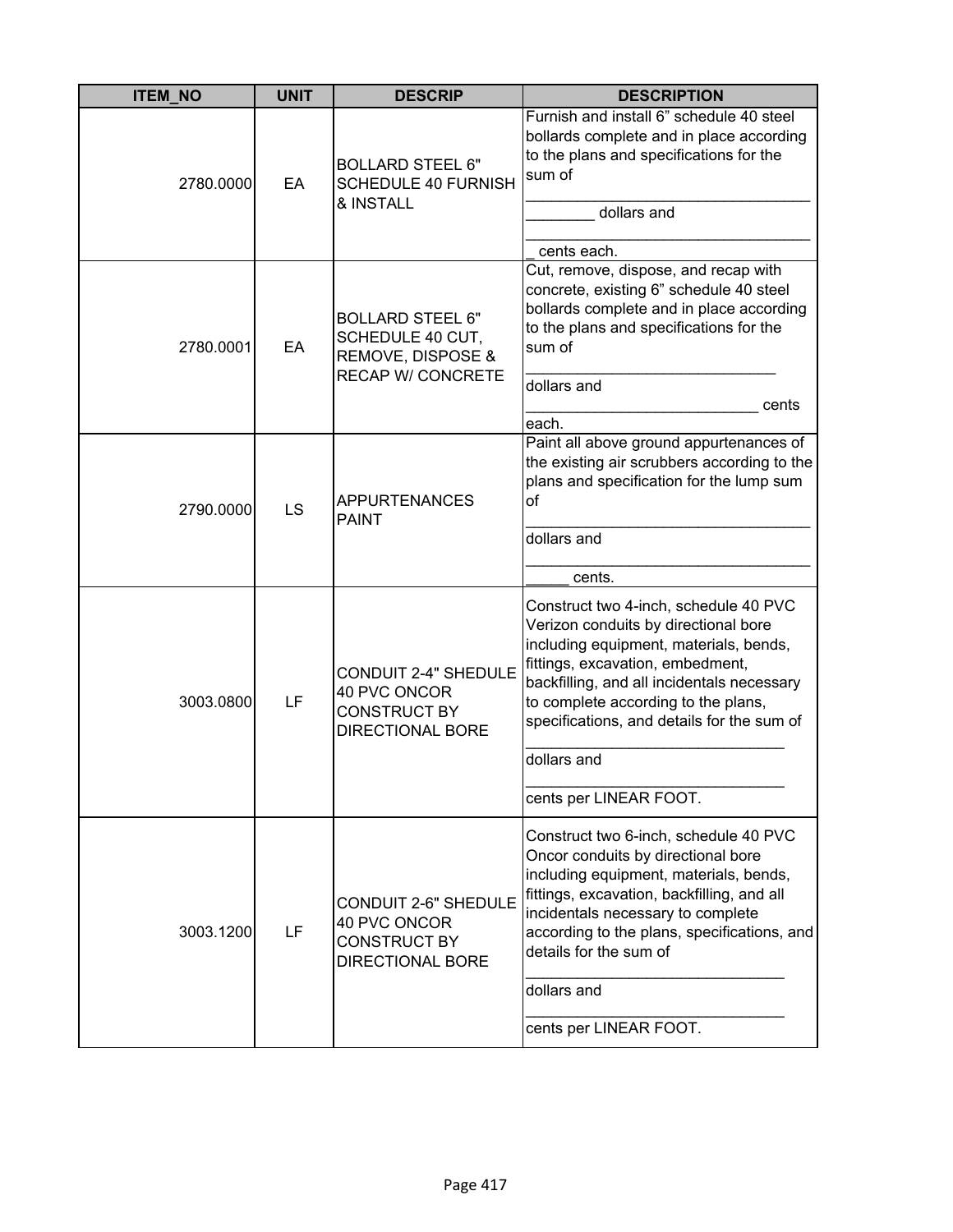| <b>ITEM NO</b> | <b>UNIT</b> | <b>DESCRIP</b>                                                            | <b>DESCRIPTION</b>                                                                                                                                                                                                                                                                                                                                                                             |
|----------------|-------------|---------------------------------------------------------------------------|------------------------------------------------------------------------------------------------------------------------------------------------------------------------------------------------------------------------------------------------------------------------------------------------------------------------------------------------------------------------------------------------|
| 3104.0800      | LF          | <b>DUCT BANK 2-4"</b><br>SHEDULE 40 PVC<br>ONCOR CONSTRUCT<br>BY OPEN CUT | Construct two 4-inch, schedule 40 PVC<br>Verizon duct bank by open cut in<br>unclassified trench depth including<br>equipment, materials, bends, fittings,<br>excavation, embedment, electronic<br>conduit marker, backfilling, and all<br>incidentals necessary to complete<br>according to the plans, specifications, and<br>details for the sum of<br>dollars and<br>cents per LINEAR FOOT. |
| 3104.1200      | LF          | DUCT BANK 2-6"<br>SHEDULE 40 PVC<br>ONCOR CONSTRUCT<br>BY OPEN CUT        | Construct two 6-inch, schedule 40 PVC<br>Oncor duct bank by open cut in<br>unclassified trench depth including<br>equipment, materials, bends, fittings,<br>excavation, embedment, electronic<br>conduit marker, backfilling, and all<br>incidentals necessary to complete<br>according to the plans, specifications, and<br>details for the sum of<br>dollars and<br>cents per LINEAR FOOT.   |
| 3200.0408      | EA          | PULL BOX 4' x 8'<br><b>FURNISH &amp; INSTALL</b>                          | Furnish and install 4'x 8' primary pull box<br>including equipment, materials, fittings,<br>excavation, backfilling, and all incidentals<br>necessary to complete according to the<br>plans, specifications, and details for the<br>sum of<br>dollars and<br>cents EACH.                                                                                                                       |
| 3300.0201      | LF          | POLE RISER 2" RIGID<br><b>METAL, FURNISH &amp;</b><br><b>INSTALL</b>      | Furnish and install 2-inch ridged metal<br>pole riser including equipment, materials,<br>bends, fittings, standoffs, excavation,<br>backfilling, and incidentals necessary<br>according to the plans for the sum of<br>dollars and<br>cents per linear foot.                                                                                                                                   |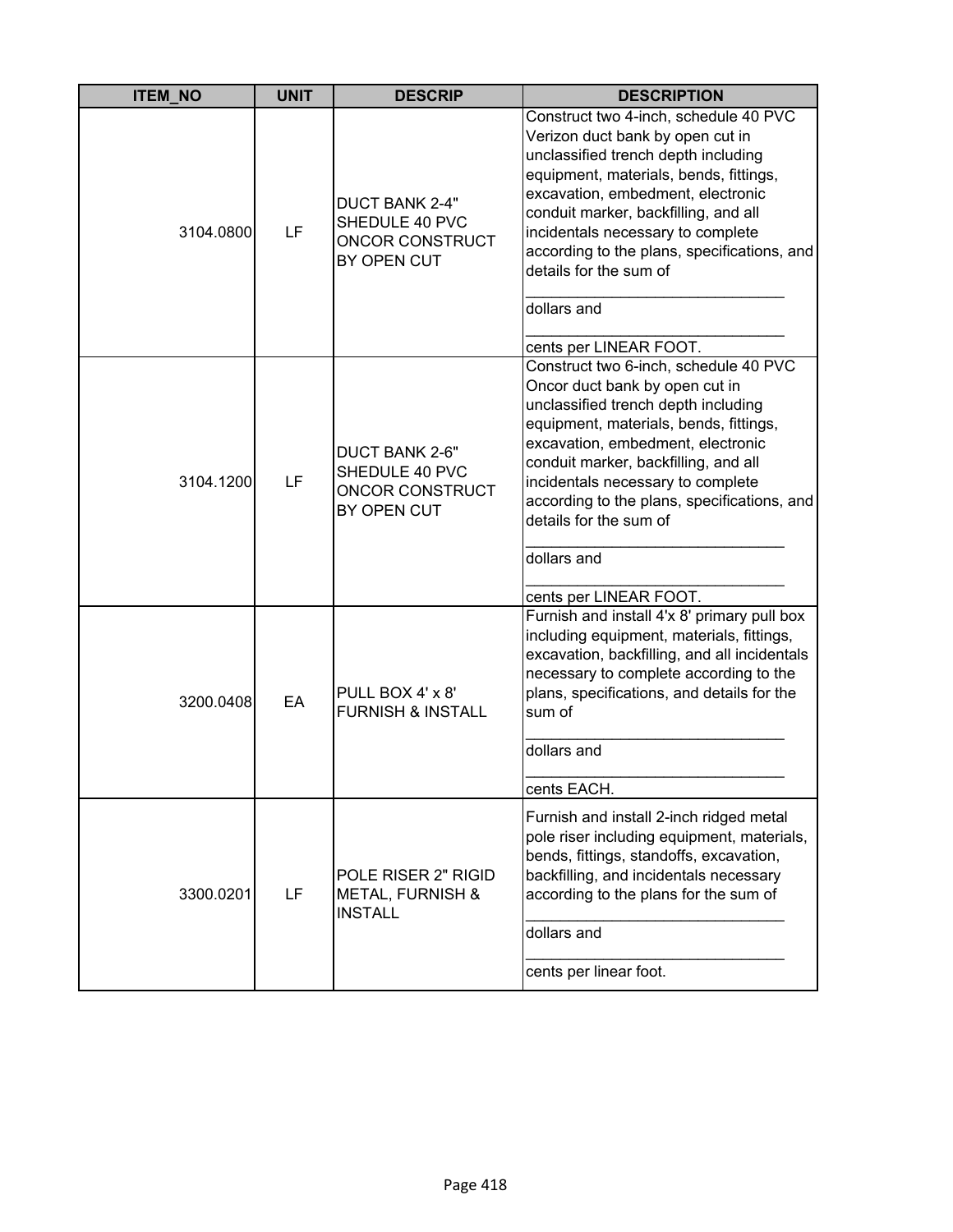| <b>ITEM_NO</b> | <b>UNIT</b> | <b>DESCRIP</b>                                                          | <b>DESCRIPTION</b>                                                                                                                                                                                                                                                                               |
|----------------|-------------|-------------------------------------------------------------------------|--------------------------------------------------------------------------------------------------------------------------------------------------------------------------------------------------------------------------------------------------------------------------------------------------|
| 3300.0301      | EA          | POLE RISER 3" RIDGID<br><b>METAL FURNISH &amp;</b><br><b>INSTALL</b>    | Furnish and install 3-inch ridged metal<br>pole riser including equipment, materials,<br>bends, fittings, standoffs, excavation,<br>backfilling, and incidentals necessary<br>according to the plans for the sum of<br>dollars and                                                               |
|                |             |                                                                         | cents EACH.                                                                                                                                                                                                                                                                                      |
| 3300.0400      | EA          | POLE RISER 4"<br><b>SCHEDULE 80 PVC</b><br><b>FURNISH &amp; INSTALL</b> | Furnish and install 4-inch schedule 80<br>PVC pole riser (1 per pole) including<br>equipment, materials, bends, fittings,<br>standoffs, excavation, backfilling, and<br>incidentals necessary according to the<br>plans for the sum of                                                           |
|                |             |                                                                         | dollars and                                                                                                                                                                                                                                                                                      |
|                |             |                                                                         | cents EACH.                                                                                                                                                                                                                                                                                      |
| 3300.0401      | LF          | POLE RISER 4" RIGID<br><b>METAL, FURNISH &amp;</b><br><b>INSTALL</b>    | Furnish and install 4-inch ridged metal<br>pole riser including equipment, materials,<br>bends, fittings, standoffs, excavation,<br>backfilling, and incidentals necessary<br>according to the plans for the sum<br>dollars and                                                                  |
|                |             |                                                                         | cents per linear foot.                                                                                                                                                                                                                                                                           |
| 3300.0600      | EА          | POLE RISER 6"<br>SCHEDULE 80 PVC<br><b>FURNISH &amp; INSTALL</b>        | Furnish and install 6-inch schedule 80<br>PVC pole riser (1 per pole) including<br>equipment, materials, bends, fittings,<br>standoffs, excavation, backfilling, and<br>incidentals necessary according to the<br>plans for the sum of                                                           |
|                |             |                                                                         | dollars and                                                                                                                                                                                                                                                                                      |
|                |             |                                                                         | cents EACH.                                                                                                                                                                                                                                                                                      |
| 3402.0000      | <b>LS</b>   | CONCRETE PAD FOR<br><b>SWITCHGEAR</b><br><b>CONSTRUCT</b>               | Construct precast concrete pad for<br>switchgear including equipment,<br>materials, pipe, bends, fittings, grounding<br>rods, excavation, backfilling, and all<br>incidentals necessary to complete<br>according to the plans, specifications, and<br>details for the lump sum of<br>dollars and |
|                |             |                                                                         | cents.                                                                                                                                                                                                                                                                                           |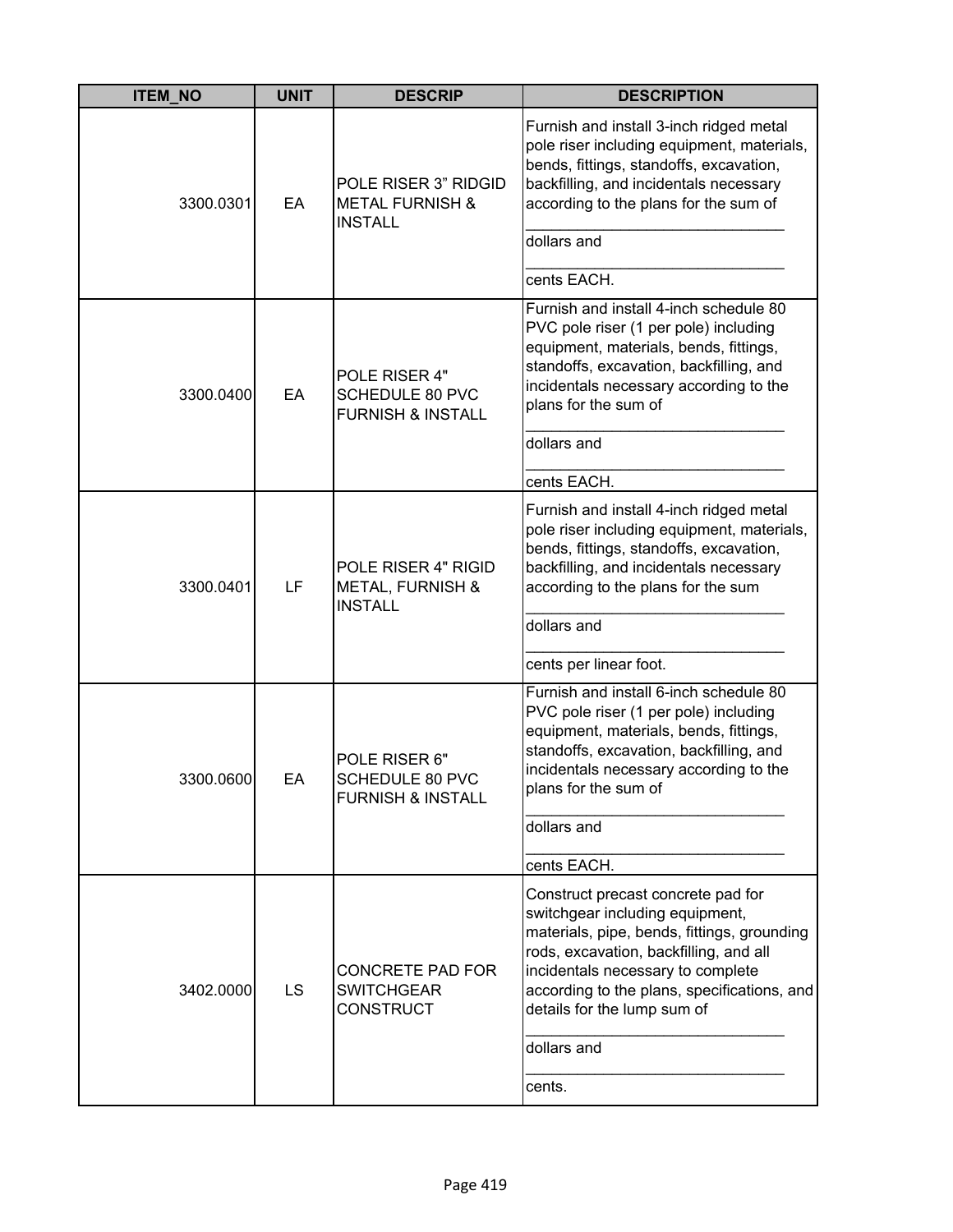| <b>ITEM_NO</b> | <b>UNIT</b> | <b>DESCRIP</b>                                                                                                                 | <b>DESCRIPTION</b>                                                                                                                                                                                                                                                                                                                                                                 |
|----------------|-------------|--------------------------------------------------------------------------------------------------------------------------------|------------------------------------------------------------------------------------------------------------------------------------------------------------------------------------------------------------------------------------------------------------------------------------------------------------------------------------------------------------------------------------|
| 3500.0000      | EA          | <b>SPLICE BOX FURNISH &amp;</b><br><b>INTALL</b>                                                                               | Furnish and install 3'x 5' splice box<br>including equipment, materials, fittings,<br>excavation, backfilling, and all incidentals<br>necessary to complete according to the<br>plans, specifications, and details for the<br>sum of                                                                                                                                               |
|                |             |                                                                                                                                | dollars and<br>cents EACH.                                                                                                                                                                                                                                                                                                                                                         |
| 4001.0000      | EA          | <b>TELEPHONE PULL BOX</b><br><b>REMOVE &amp; RELOCATE</b>                                                                      | Remove & relocate existing telphone pull<br>box and all incidentals necessary to<br>complete according to the plans,<br>specifications, and details for the sum of                                                                                                                                                                                                                 |
|                |             |                                                                                                                                | dollars and<br>cents EACH.                                                                                                                                                                                                                                                                                                                                                         |
| 6742.2400      | EA          | <b>HEADWALL 24" TXDOT</b><br>CH-PW-O CONSTRUCT                                                                                 | Construct 24" TXDOT Type CH-PW-O<br>reinforced concrete headwall including all<br>necessary incidentals for the sum of<br>dollars<br>and<br>cents each.                                                                                                                                                                                                                            |
| 6742.4800      | EA          | <b>HEADWALL 48" TXDOT</b><br>CH-PW-O CONSTRUCT                                                                                 | Construct 48" TXDOT Type CH-PW-O<br>reinforced concrete headwall including all<br>necessary incidentals for the sum of<br>dollars<br>and<br>cents each.                                                                                                                                                                                                                            |
| 6742.6000      | EA          | <b>HEADWALL 60" TXDOT</b><br>CH-PW-O CONSTRUCT                                                                                 | Construct 60" TXDOT Type CH-PW-O<br>reinforced concrete headwall including all<br>necessary incidentals for the sum of<br>dollars<br>and the contract of the contract of the contract of the contract of the contract of the contract of the contract of the contract of the contract of the contract of the contract of the contract of the contract of the contra<br>cents each. |
| 6910.0000      | EA          | <b>DRILLED SHAFT FOR</b><br><b>ROADWAY</b><br><b>ILLUMINATION</b><br><b>ASSEMBLY PER TxDOT</b><br><b>FURNISH &amp; INSTALL</b> | Furnish and install drilled shaft for<br>roadway illumination assembly per<br>TxDOT including all necessay incidentals<br>for the sum of<br>dollars and                                                                                                                                                                                                                            |
| 9000.0000      | LF          | POWER WASH<br><b>CONCRETE RAIL</b>                                                                                             | cents each.<br>Power wash Concrete Rail Complete in<br>place<br>dollars and<br>cents per linear foot.                                                                                                                                                                                                                                                                              |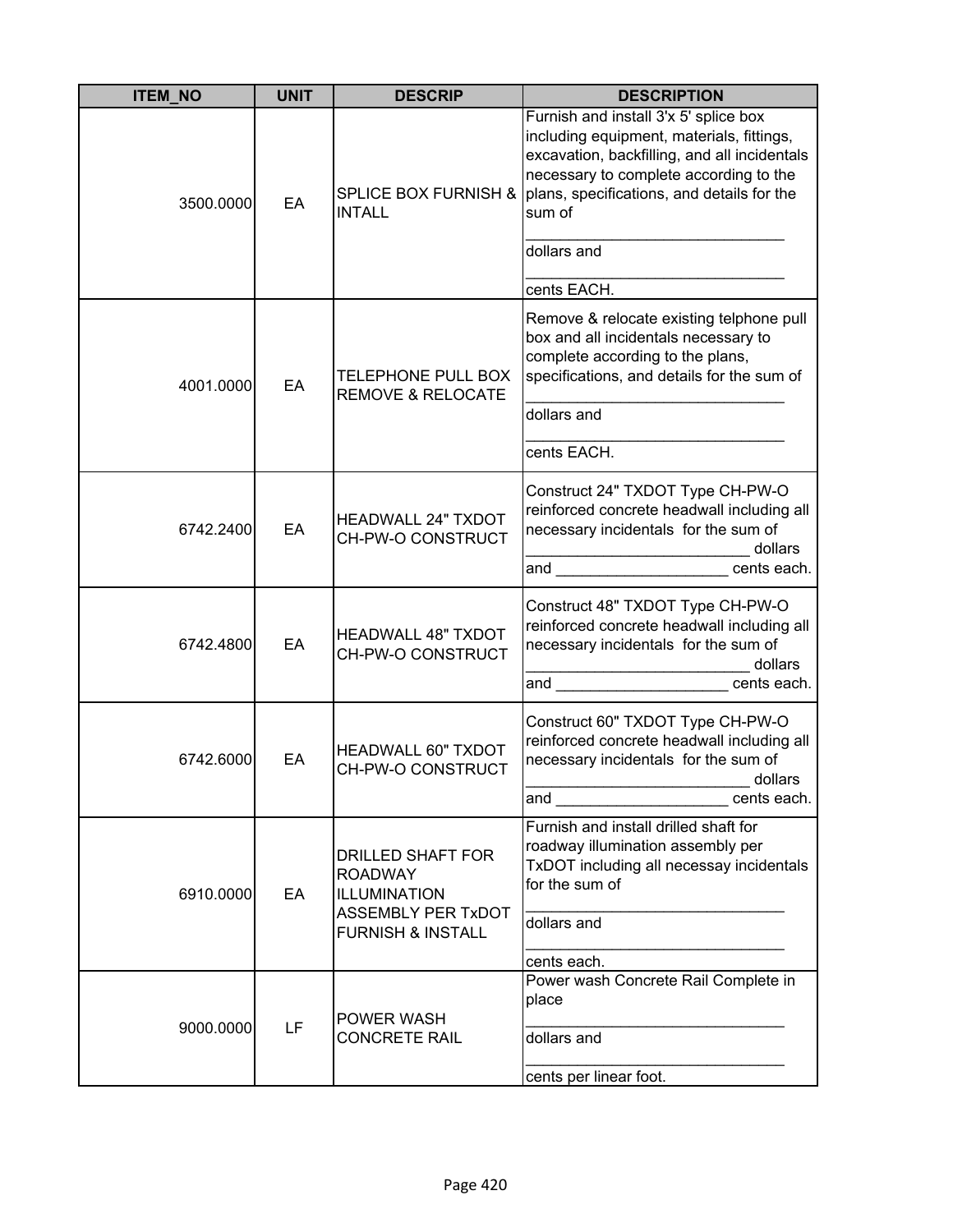| E<br>P |
|--------|
|        |
|        |
|        |
|        |
|        |
|        |
|        |
|        |
|        |
|        |
|        |
|        |
|        |
|        |
|        |
|        |
|        |
|        |
|        |
|        |
|        |
|        |
|        |
|        |
|        |
|        |
|        |
|        |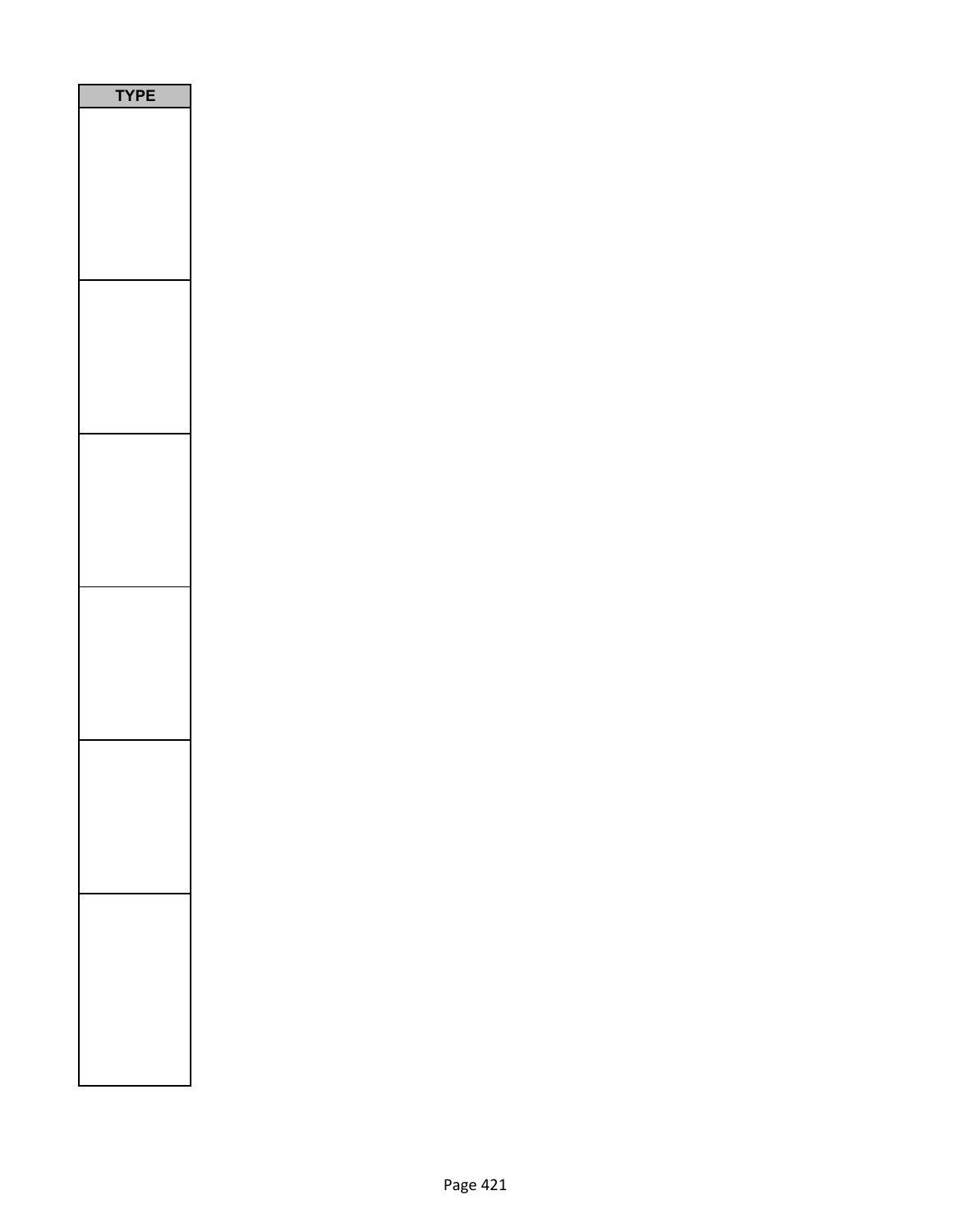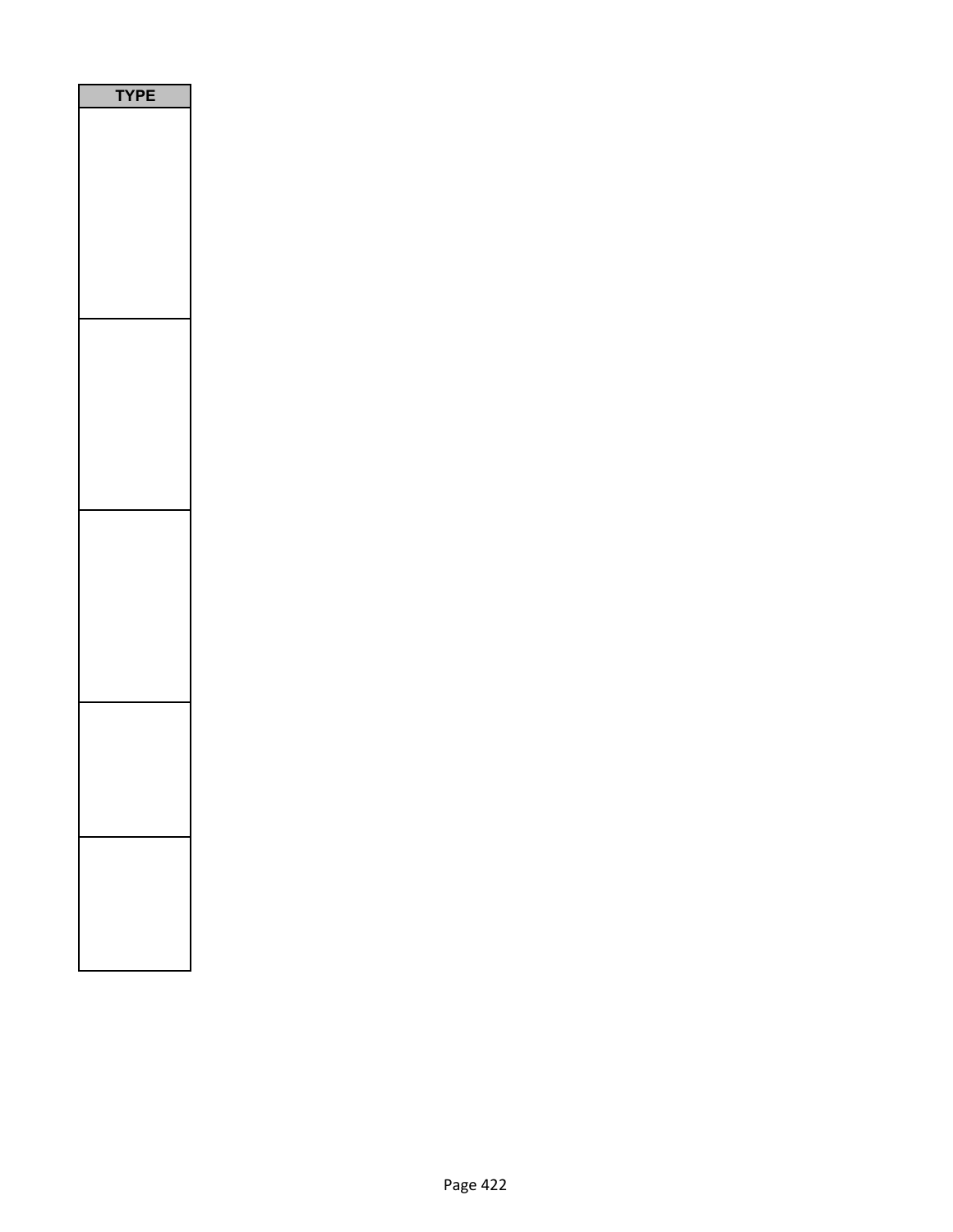| Ε<br>P<br>r |  |  |
|-------------|--|--|
|             |  |  |
|             |  |  |
|             |  |  |
|             |  |  |
|             |  |  |
|             |  |  |
|             |  |  |
|             |  |  |
|             |  |  |
|             |  |  |
|             |  |  |
|             |  |  |
|             |  |  |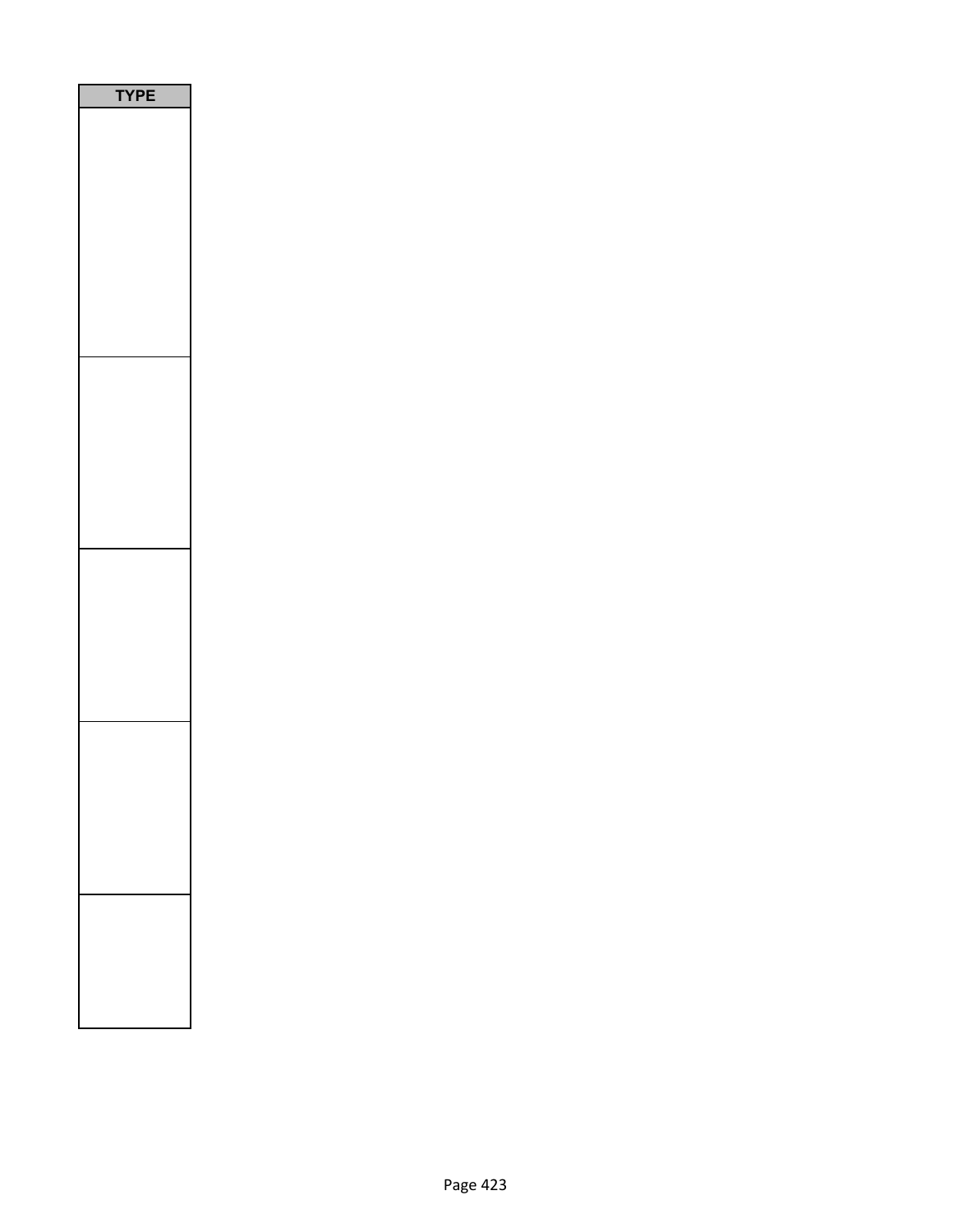| YPE |
|-----|
|     |
|     |
|     |
|     |
|     |
|     |
|     |
|     |
|     |
|     |
| ſ   |
|     |
|     |
|     |
|     |
|     |
|     |
|     |
|     |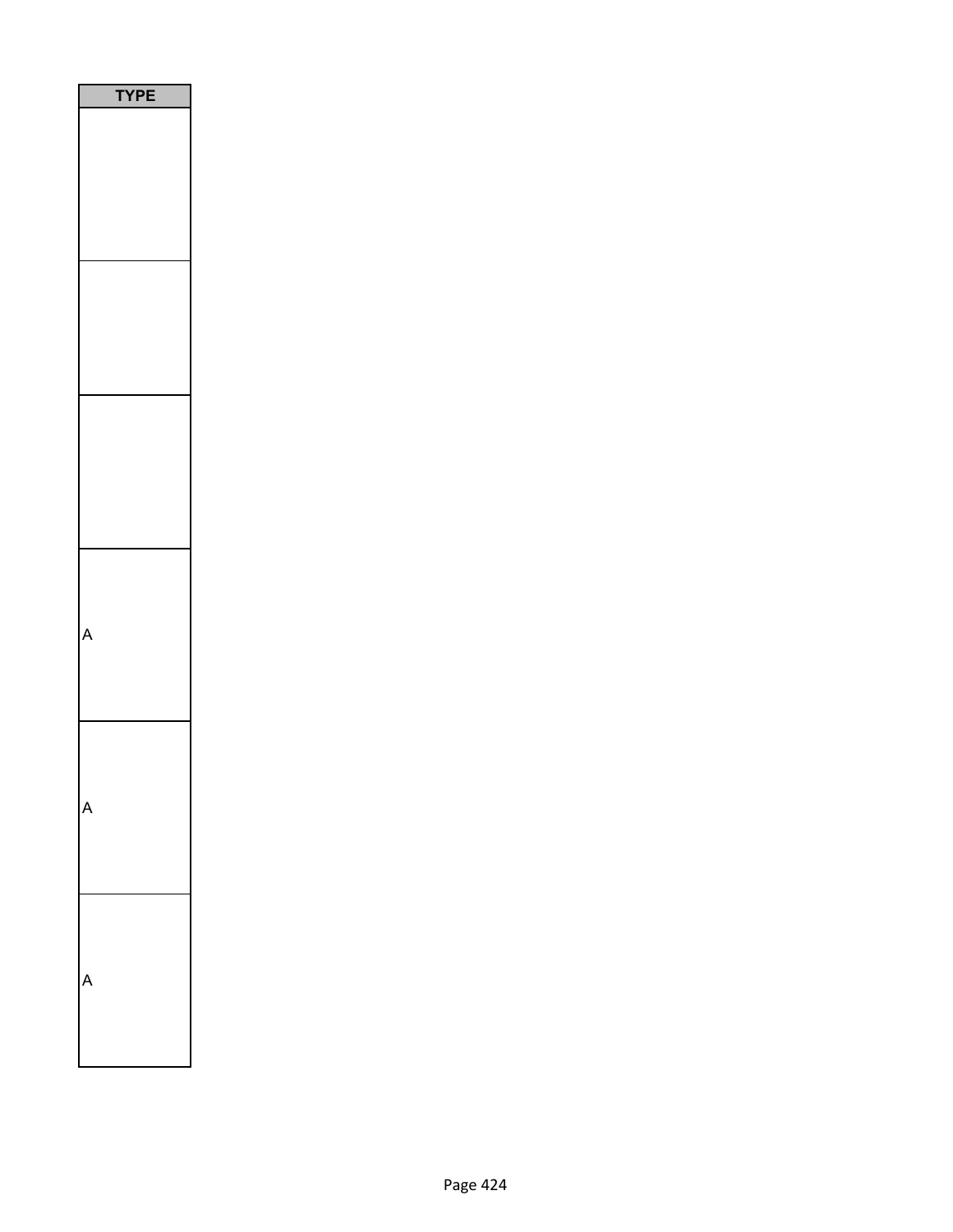| PE<br>Υ |
|---------|
|         |
|         |
|         |
|         |
|         |
|         |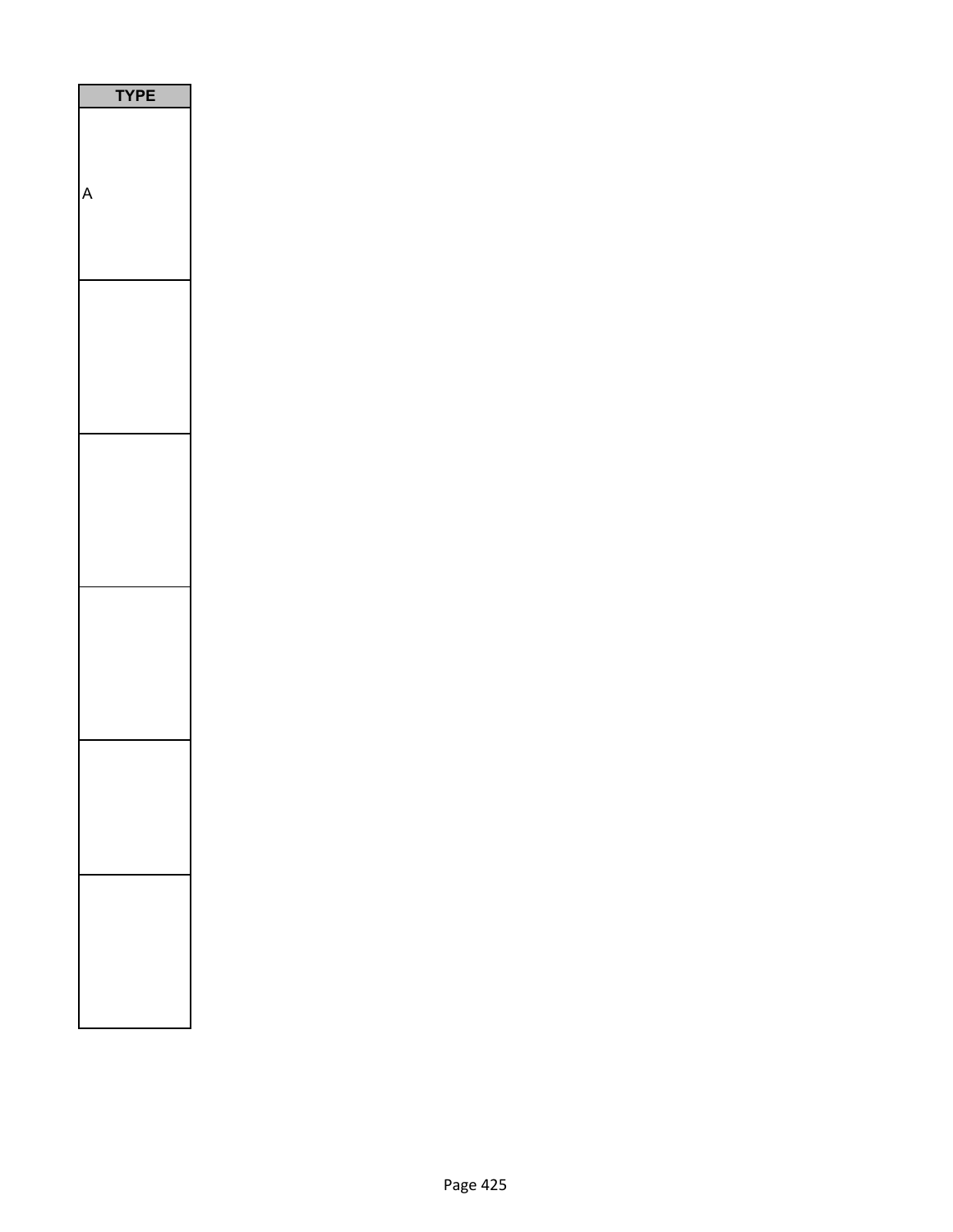| <b>YPE</b> |
|------------|
|            |
|            |
|            |
|            |
|            |
|            |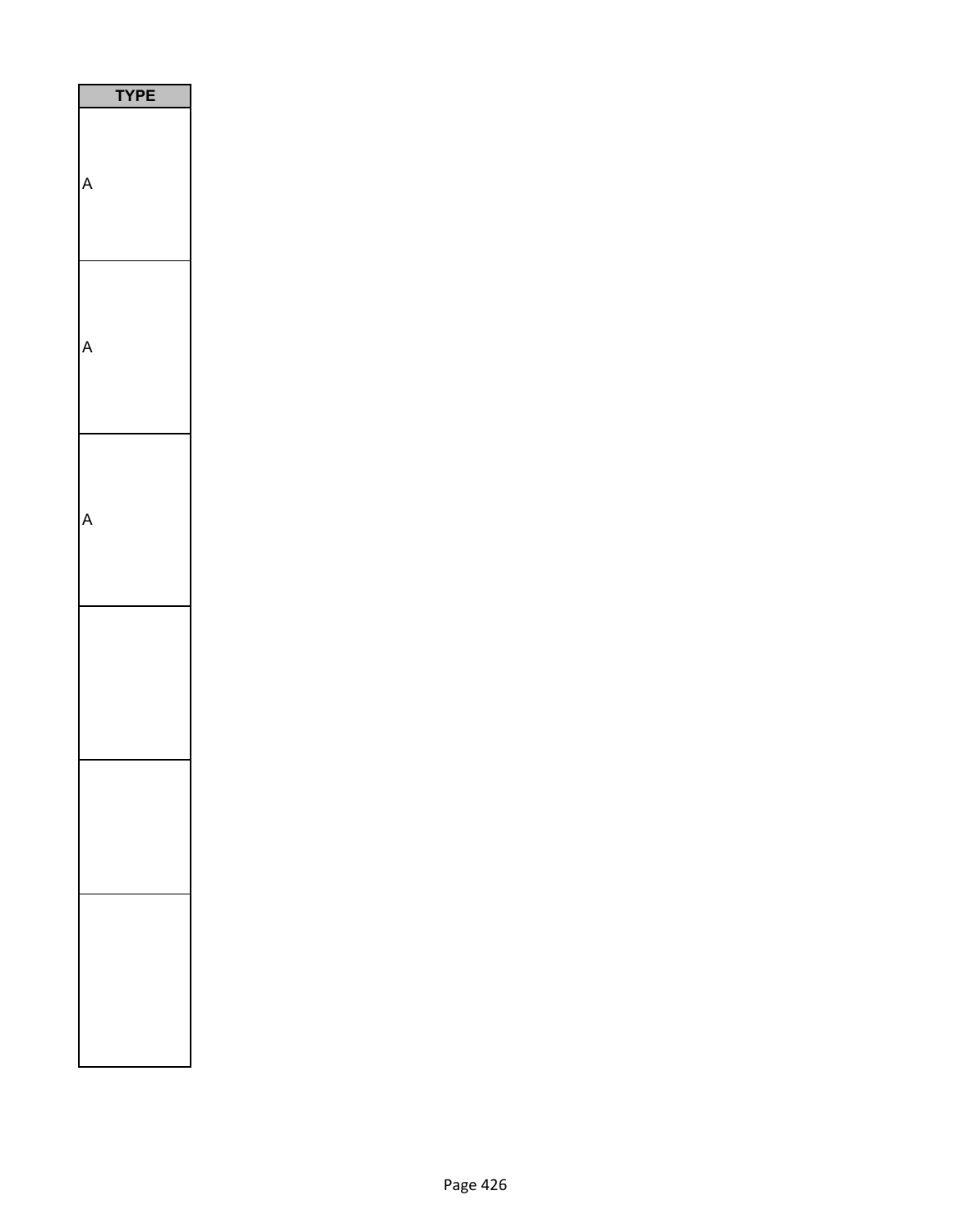| E<br>P |
|--------|
|        |
|        |
|        |
|        |
|        |
|        |
|        |
|        |
|        |
|        |
|        |
|        |
|        |
|        |
|        |
|        |
|        |
|        |
|        |
|        |
|        |
|        |
|        |
|        |
|        |
|        |
|        |
|        |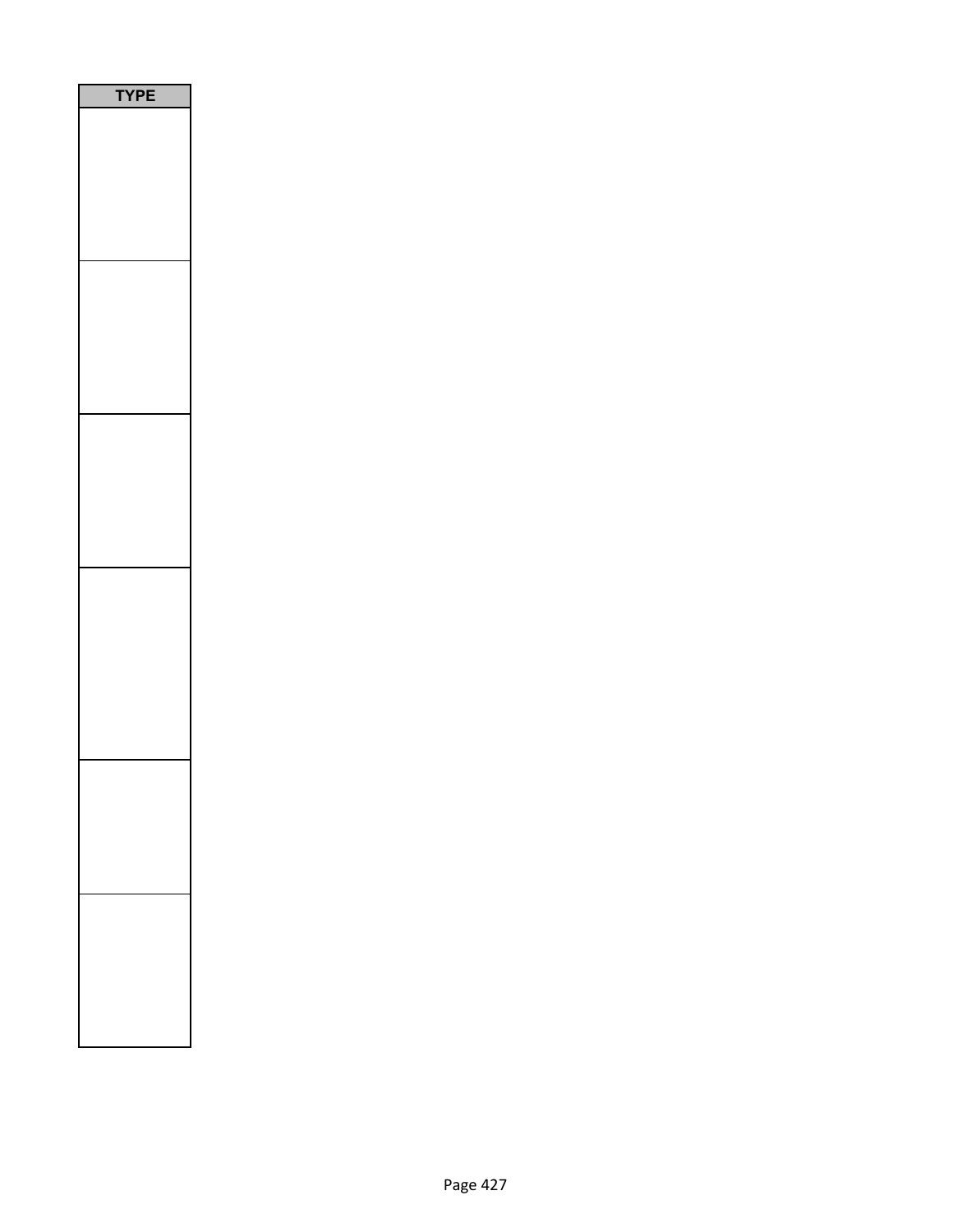| РE |
|----|
|    |
|    |
|    |
|    |
|    |
|    |
|    |
|    |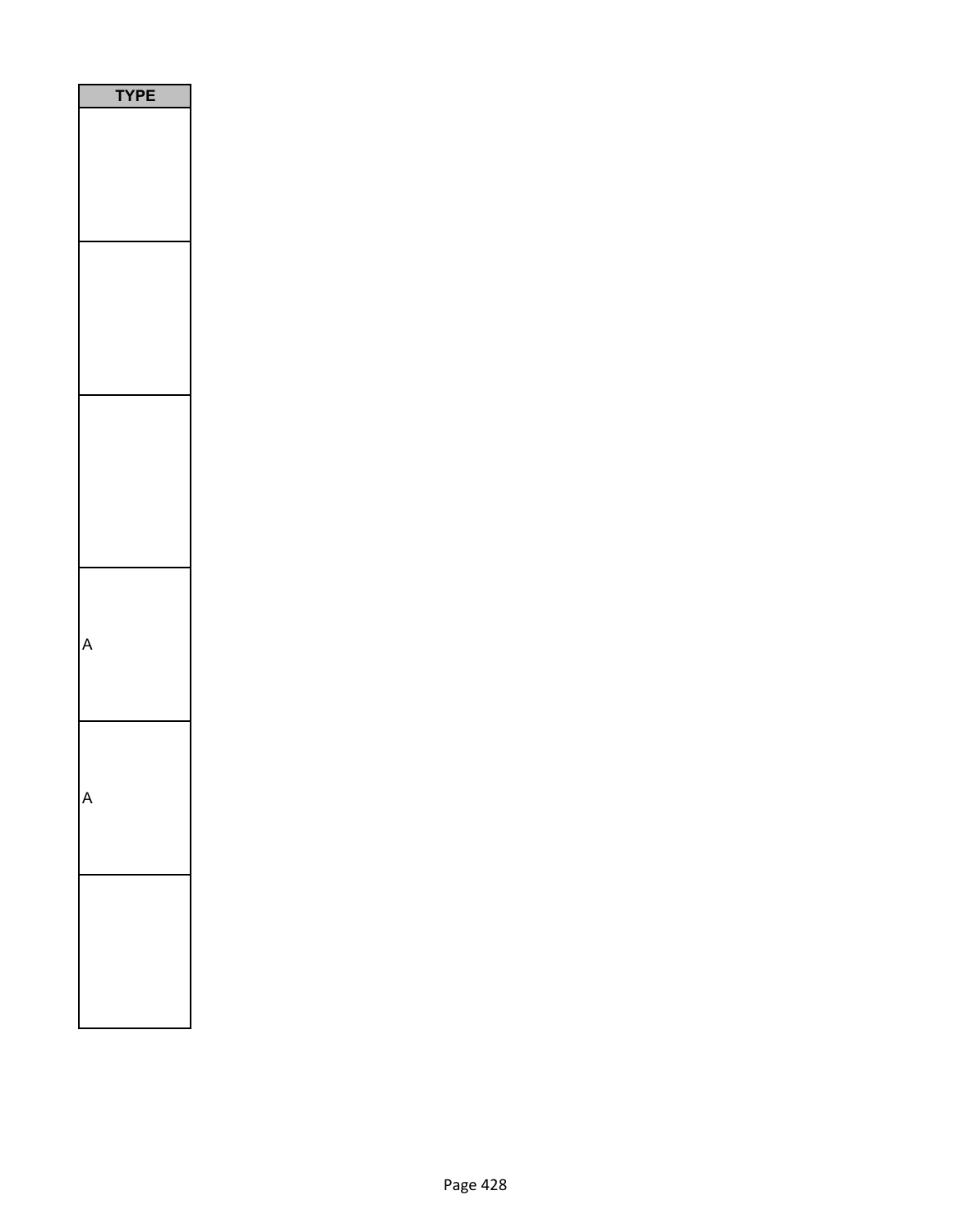| PE<br>۵ |
|---------|
|         |
|         |
|         |
|         |
|         |
|         |
|         |
|         |
|         |
|         |
|         |
|         |
|         |
|         |
|         |
|         |
|         |
|         |
|         |
|         |
|         |
|         |
|         |
|         |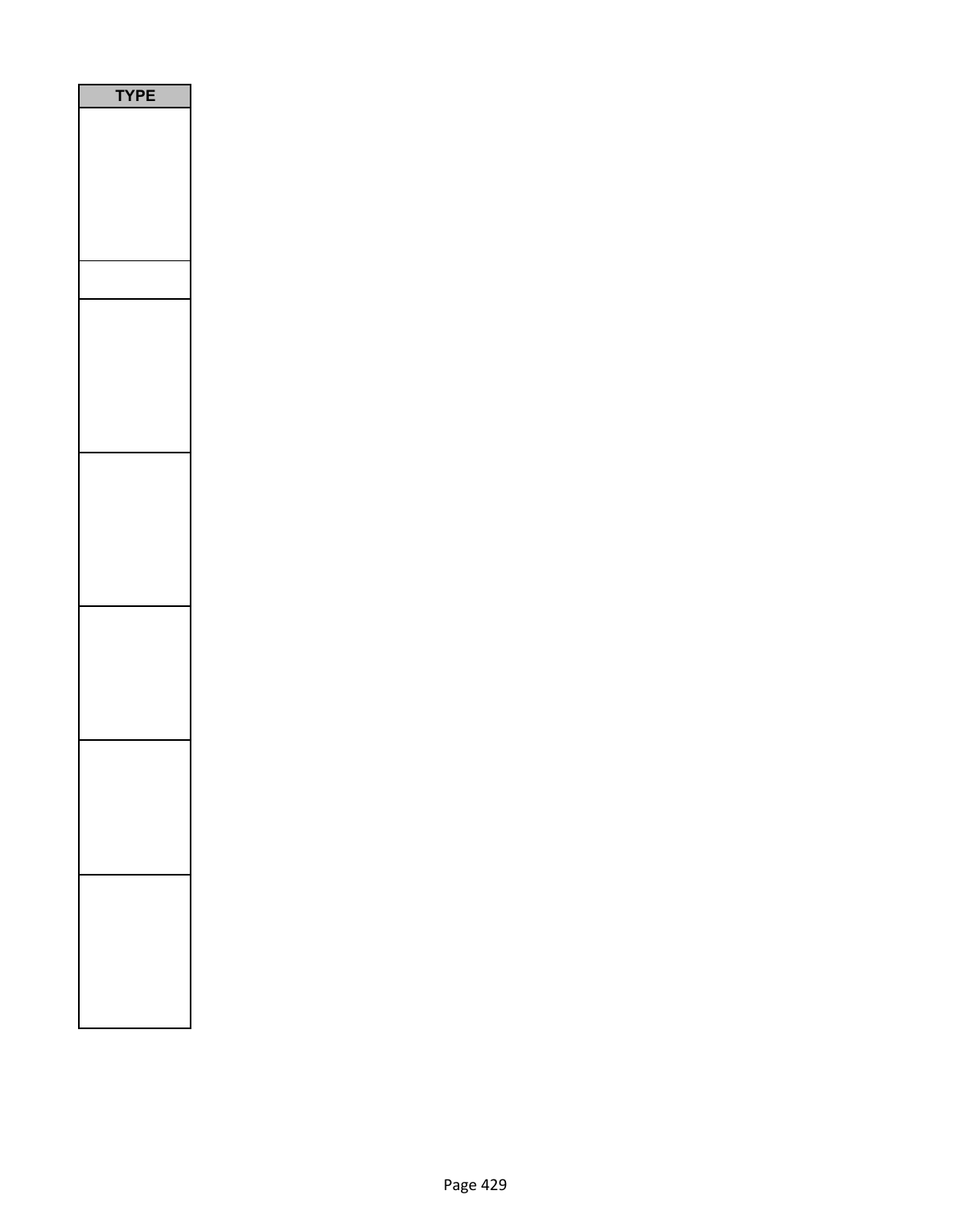| <b>TYPE</b> |  |
|-------------|--|
|             |  |
|             |  |
|             |  |
|             |  |
|             |  |
|             |  |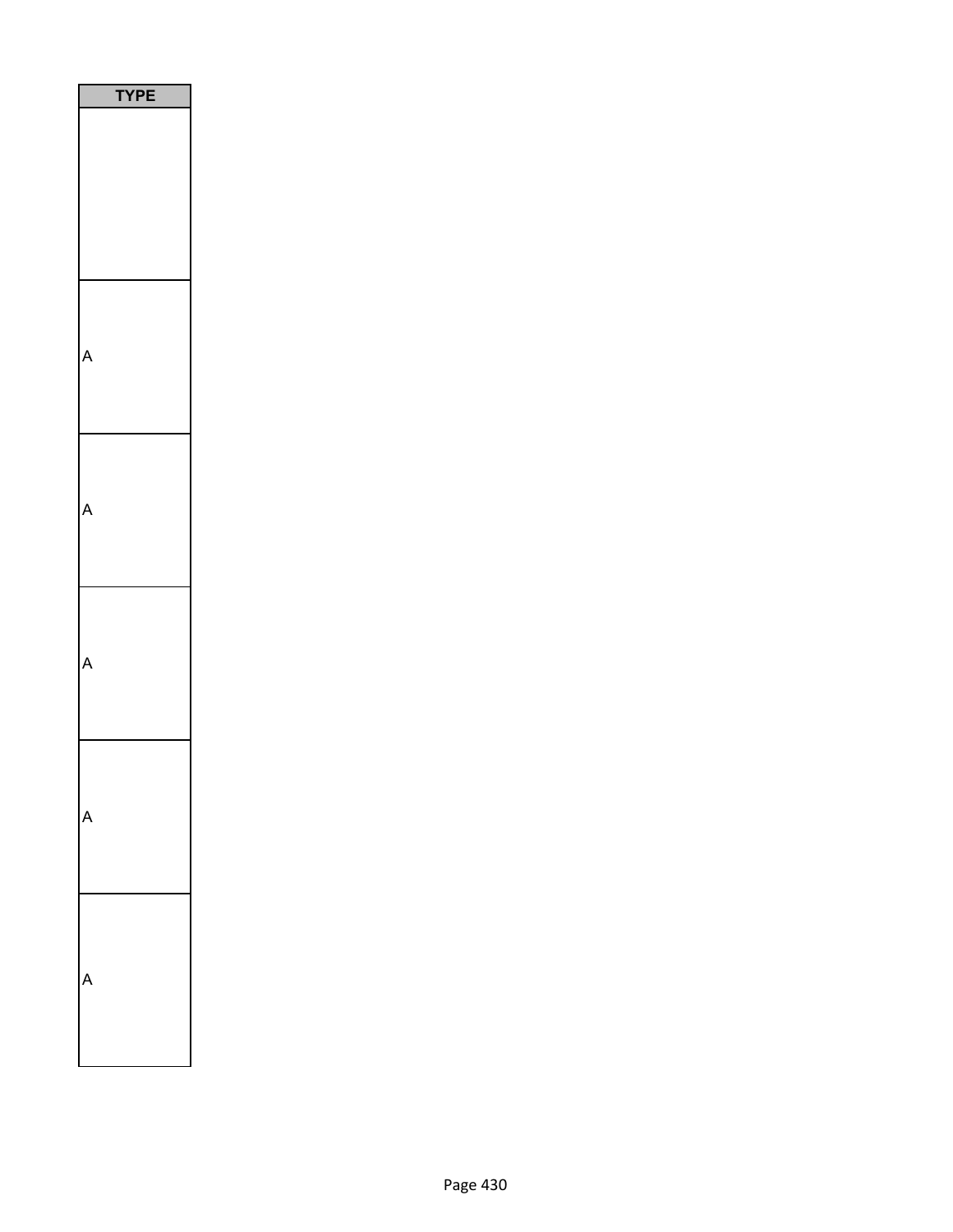| PЕ<br>Y |
|---------|
|         |
|         |
|         |
|         |
|         |
|         |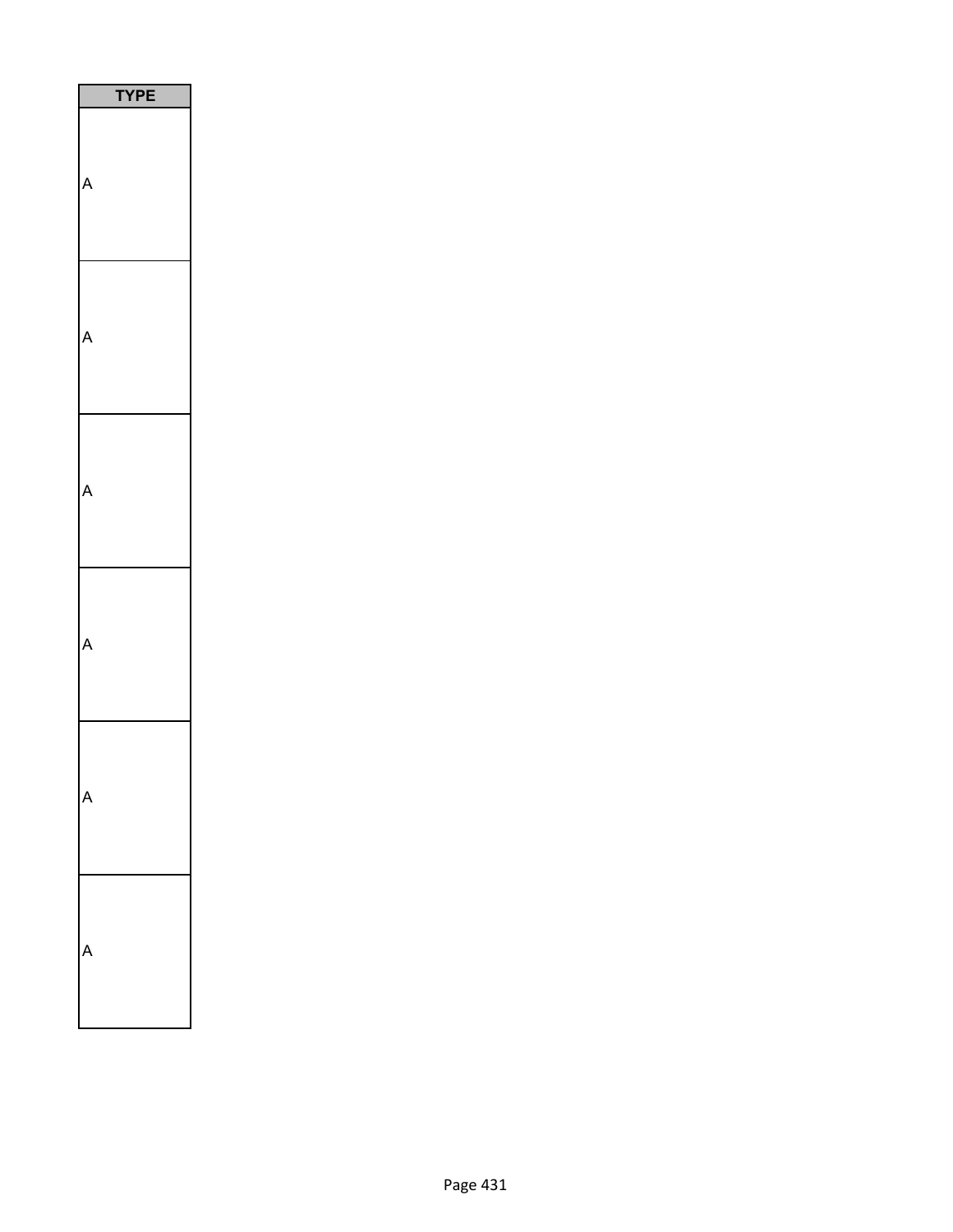| <b>TYPE</b><br>I |  |
|------------------|--|
|                  |  |
|                  |  |
|                  |  |
|                  |  |
|                  |  |
|                  |  |
|                  |  |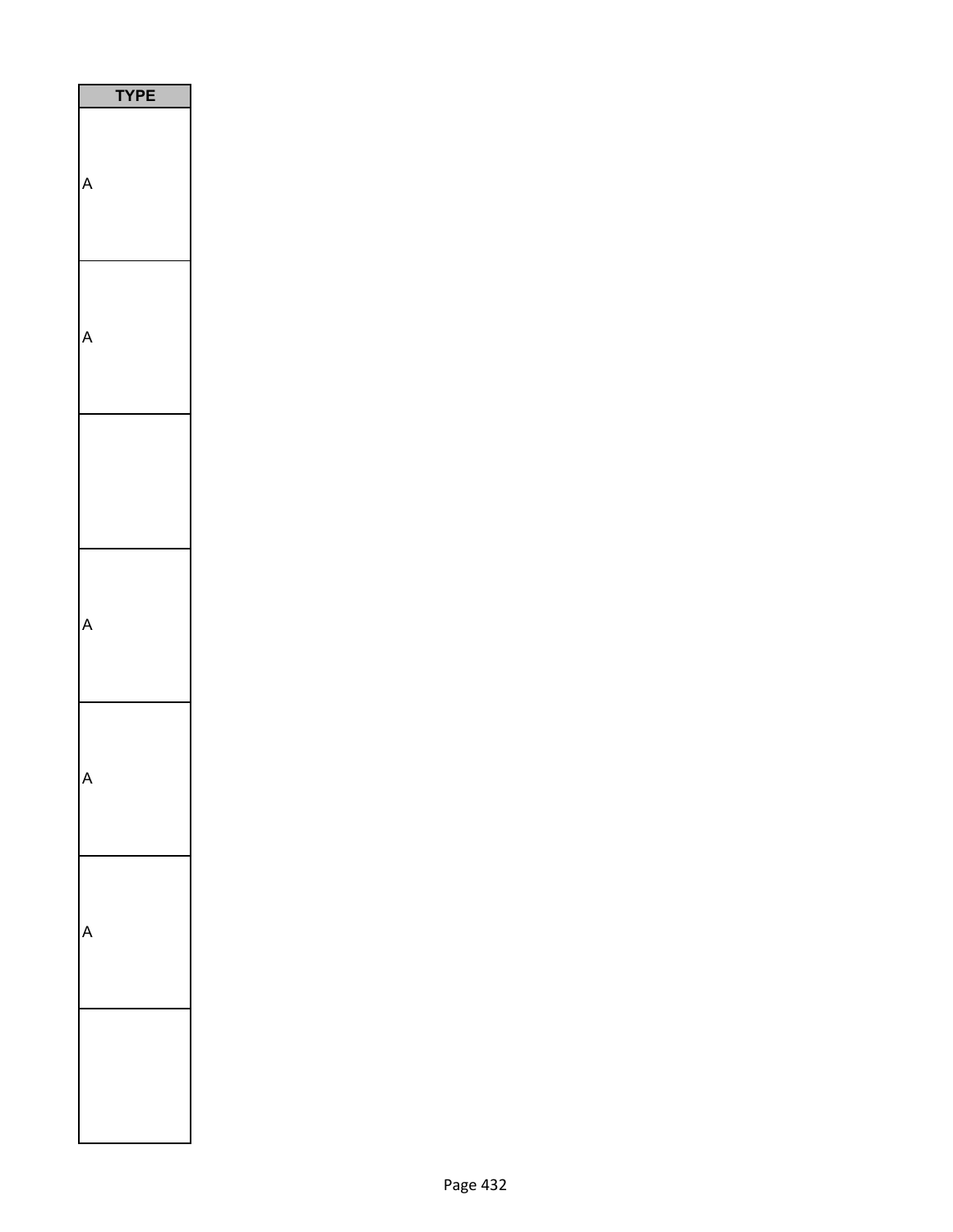| ֦ׅ֚֘֡֡֡֡֡֡֡֝<br>٦<br>۲<br>ľ. |  |
|------------------------------|--|
|                              |  |
|                              |  |
|                              |  |
|                              |  |
|                              |  |
|                              |  |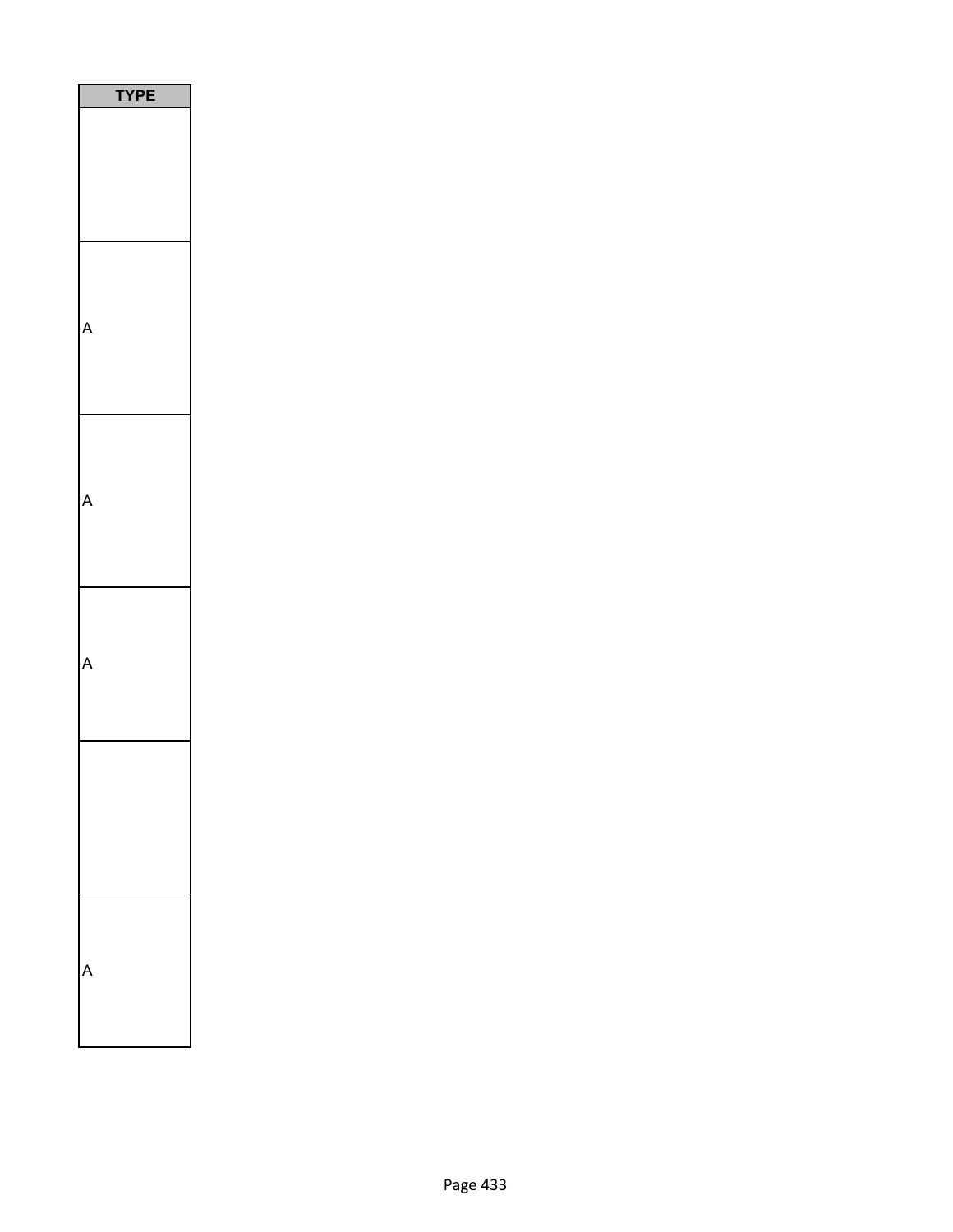| <b>YPE</b> |
|------------|
|            |
|            |
|            |
|            |
|            |
|            |
|            |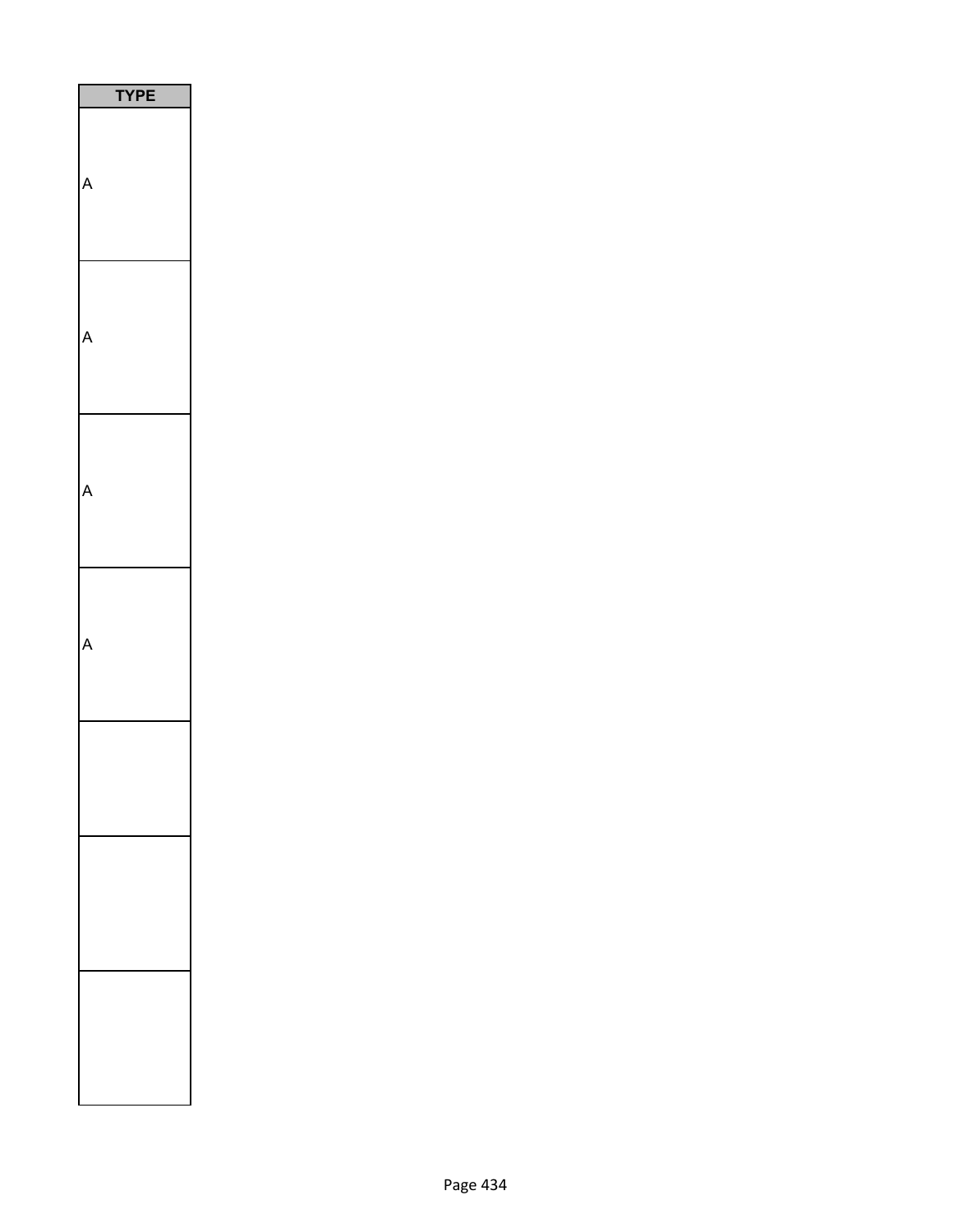| 'YP<br>Ε |  |
|----------|--|
|          |  |
|          |  |
|          |  |
|          |  |
|          |  |
|          |  |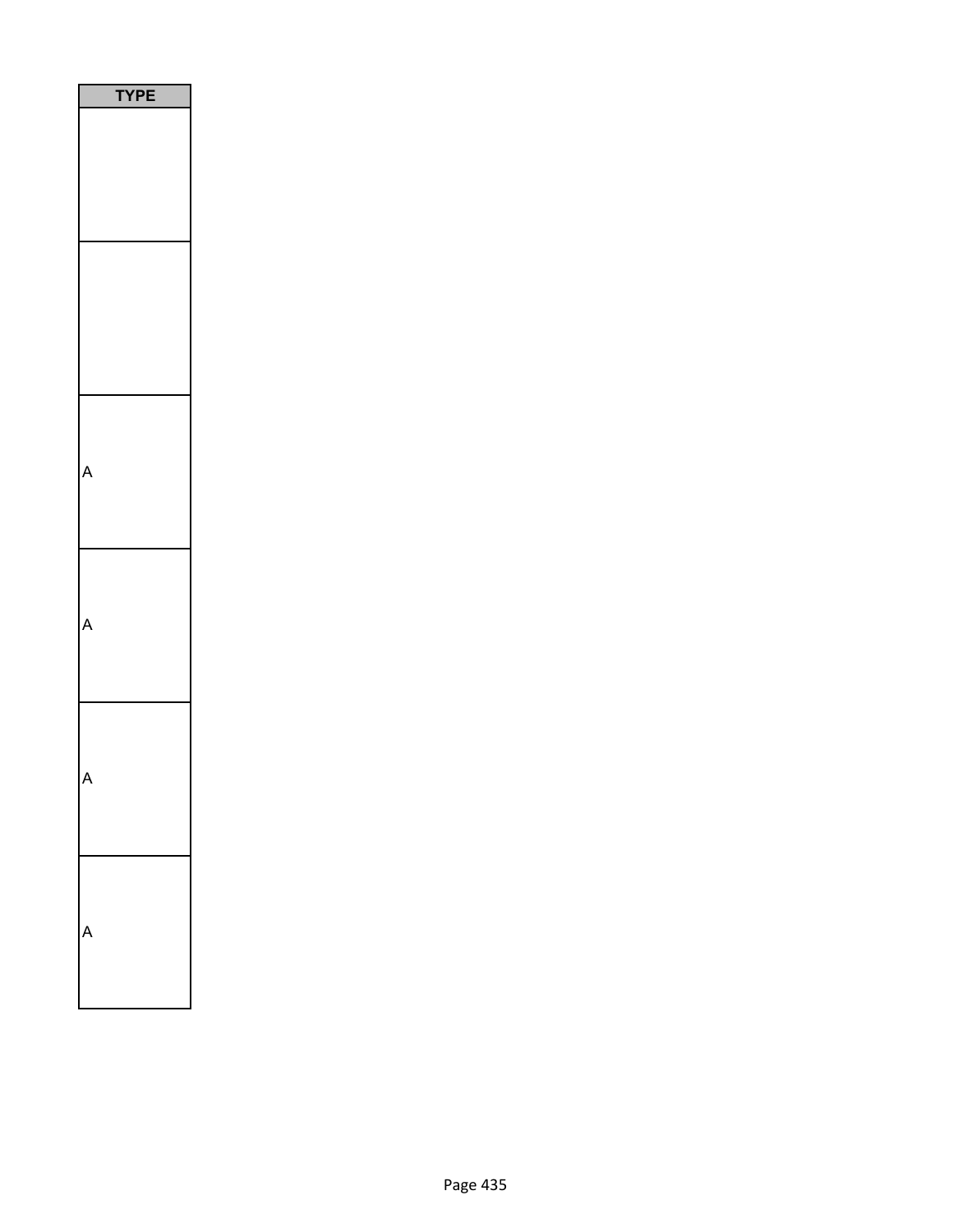| PE<br>$\overline{\phantom{a}}$ |
|--------------------------------|
|                                |
|                                |
|                                |
|                                |
|                                |
|                                |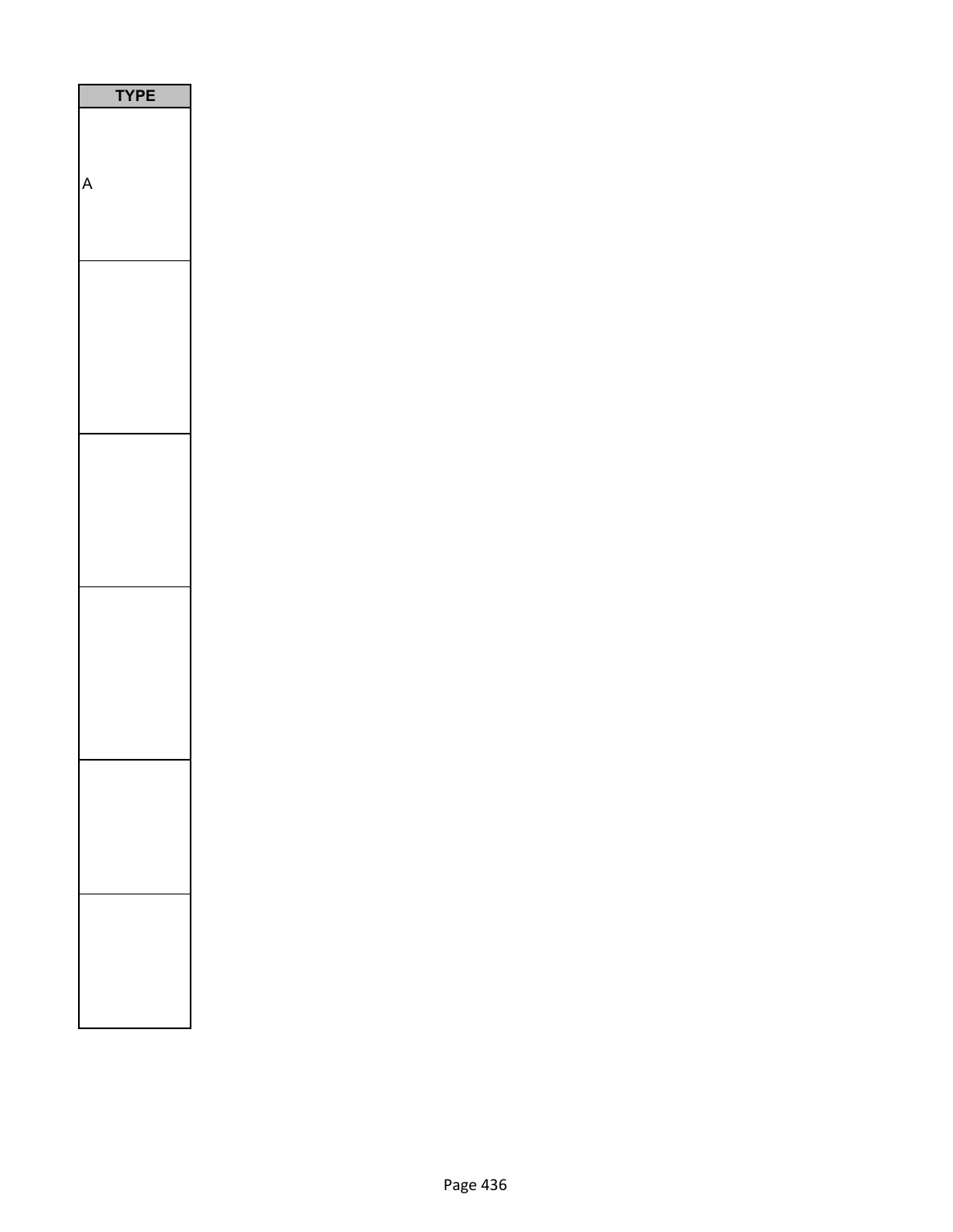| PE<br>'Y |  |
|----------|--|
|          |  |
|          |  |
|          |  |
|          |  |
|          |  |
|          |  |
|          |  |
|          |  |
|          |  |
|          |  |
|          |  |
|          |  |
|          |  |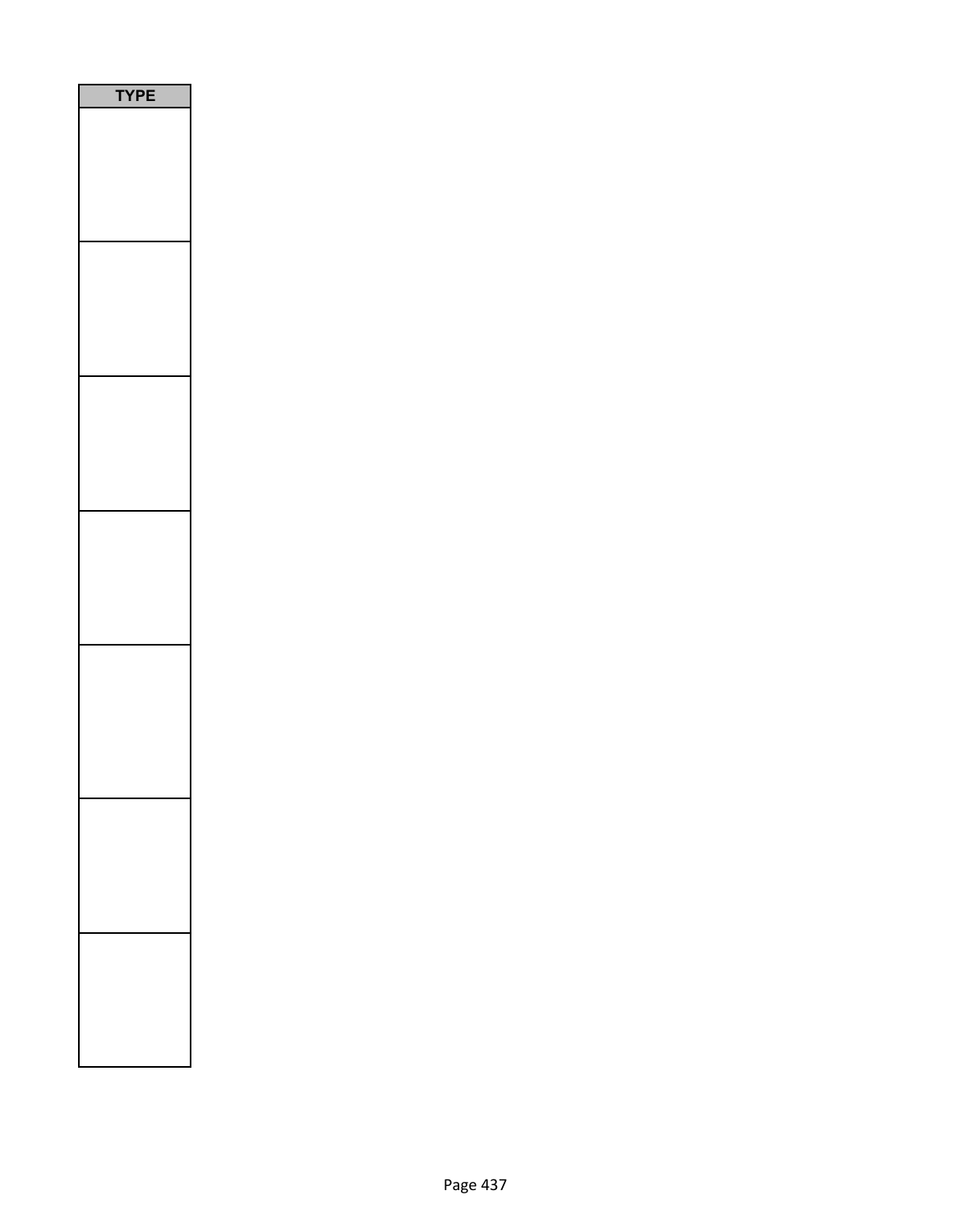| E<br>P |  |
|--------|--|
|        |  |
|        |  |
|        |  |
|        |  |
|        |  |
|        |  |
|        |  |
|        |  |
|        |  |
|        |  |
|        |  |
|        |  |
|        |  |
|        |  |
|        |  |
|        |  |
|        |  |
|        |  |
|        |  |
|        |  |
|        |  |
|        |  |
|        |  |
|        |  |
|        |  |
|        |  |
|        |  |
|        |  |
|        |  |
|        |  |
|        |  |
|        |  |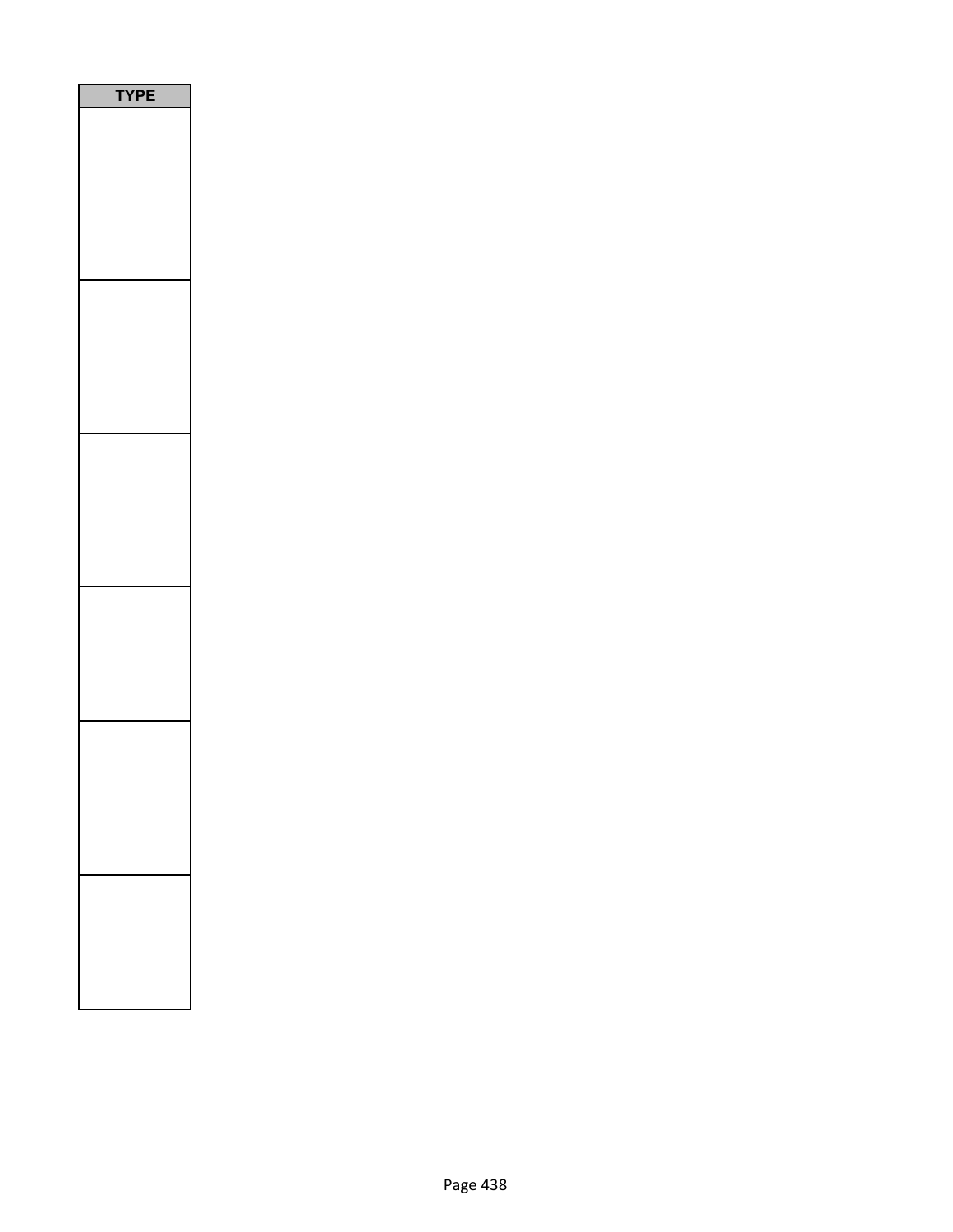| PE<br>Y |
|---------|
|         |
|         |
|         |
|         |
|         |
|         |
|         |
|         |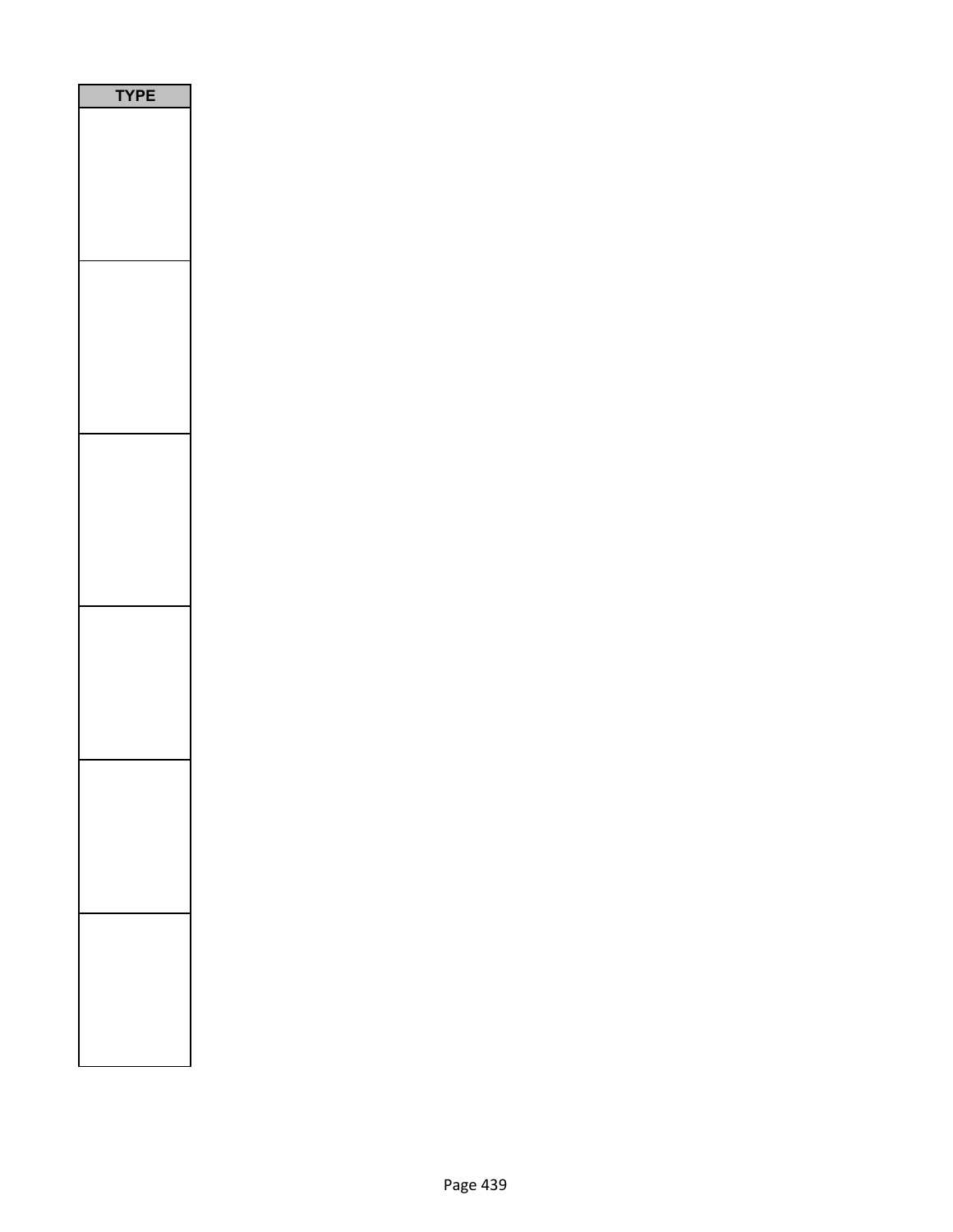| <b>TYPE</b>                    |
|--------------------------------|
|                                |
| NOT IN<br>AVERAGE BID<br>PRICE |
| <b>PROJECT</b>                 |
| <b>PROJECT</b>                 |
|                                |
| NOT IN<br>AVERAGE BID<br>PRICE |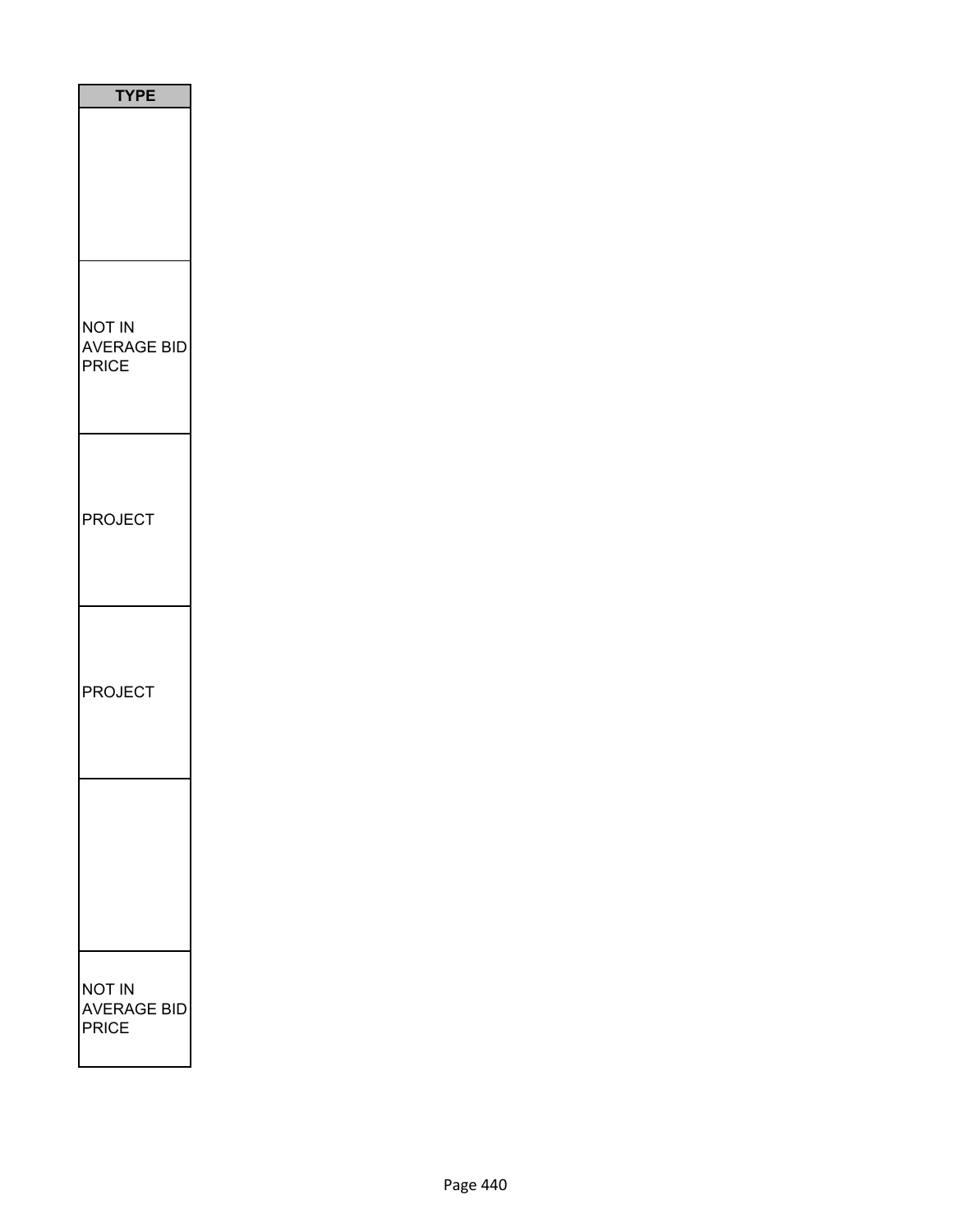| <b>TYPE</b>                                         |
|-----------------------------------------------------|
| <b>NOT IN</b><br><b>AVERAGE BID</b><br><b>PRICE</b> |
| <b>NOT IN</b><br><b>AVERAGE BID</b><br><b>PRICE</b> |
| <b>NOT IN</b><br><b>AVERAGE BID</b><br><b>PRICE</b> |
| <b>NOT IN</b><br><b>AVERAGE BID</b><br><b>PRICE</b> |
| <b>NOT IN</b><br><b>AVERAGE BID</b><br><b>PRICE</b> |
|                                                     |
|                                                     |
|                                                     |
|                                                     |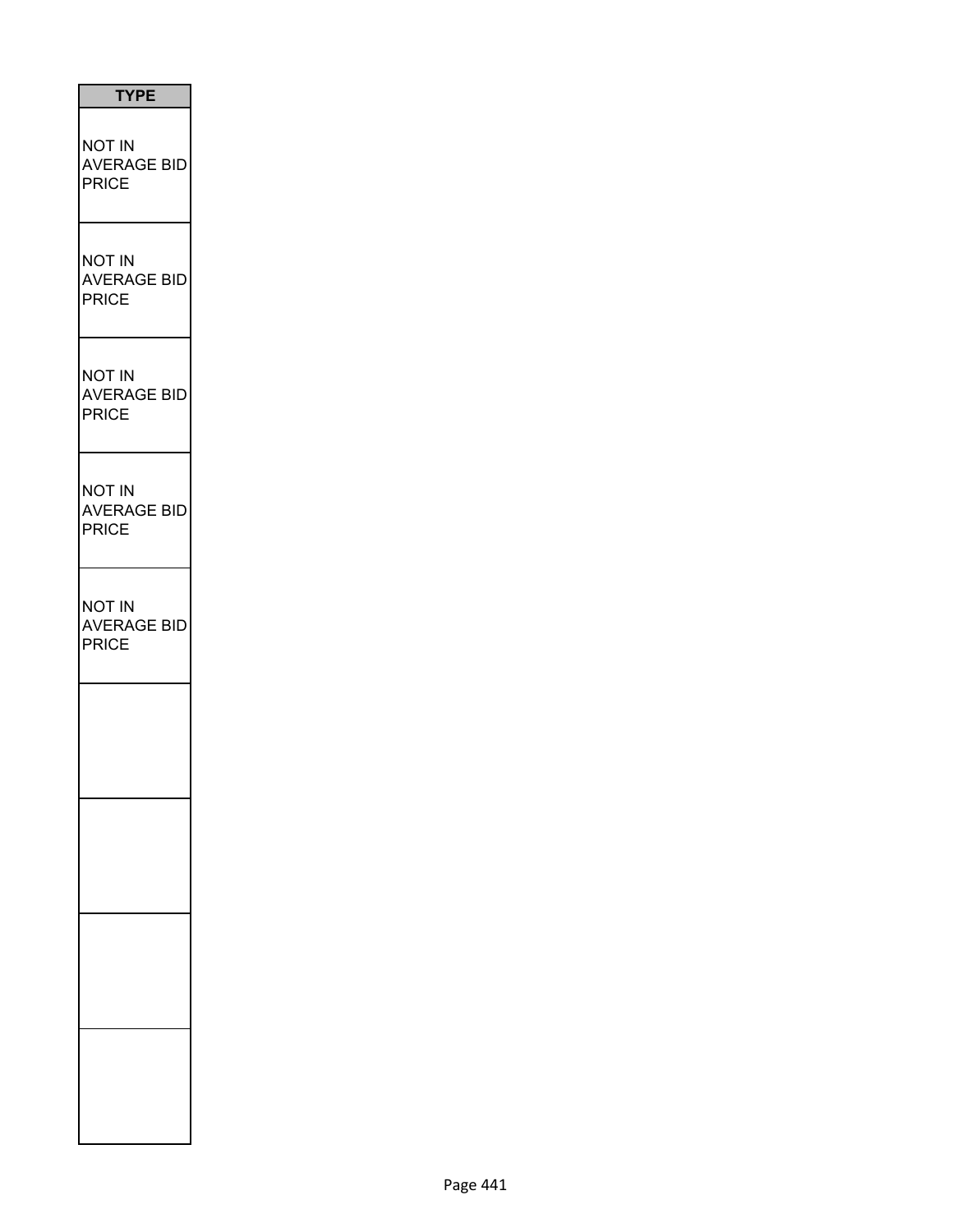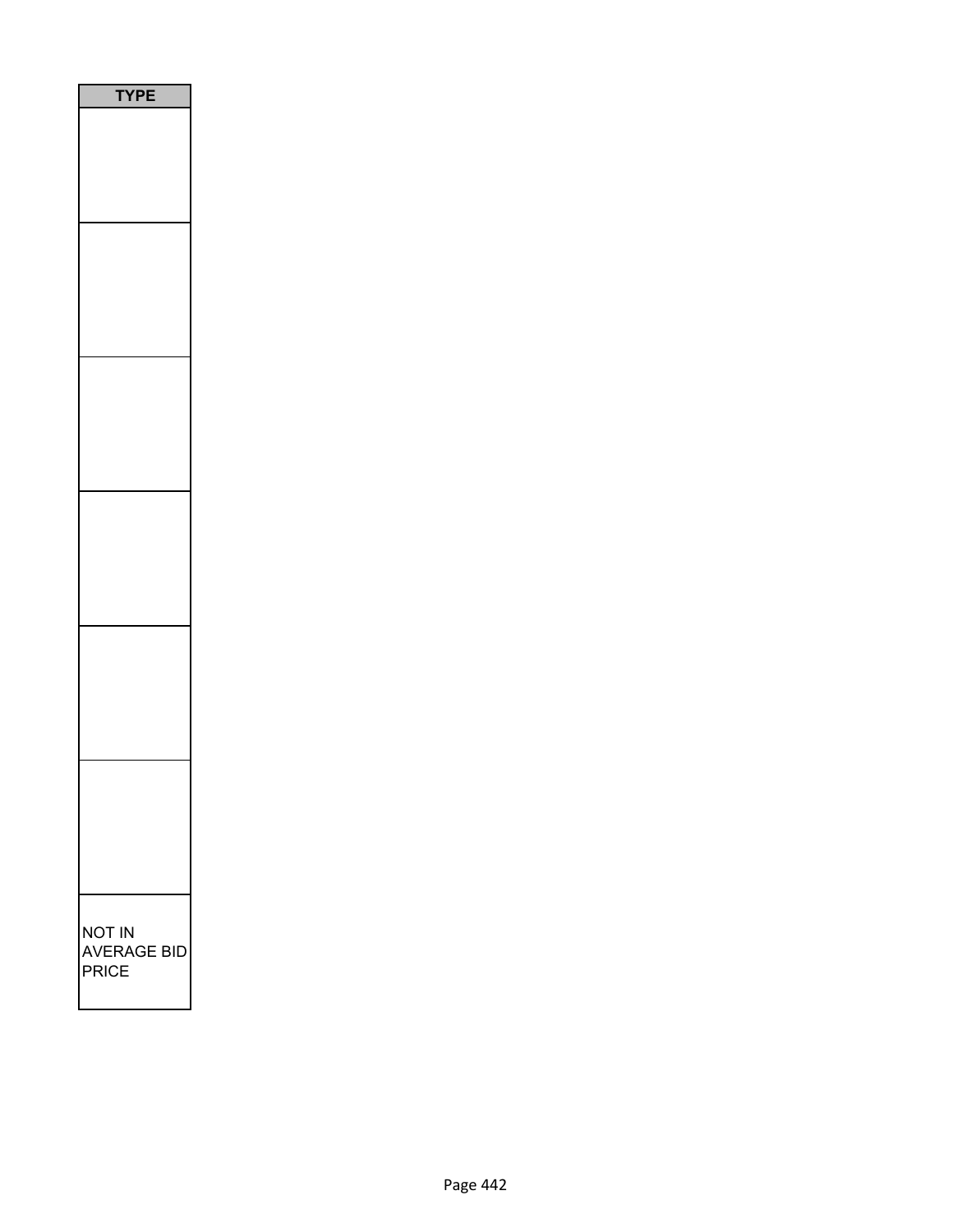| <b>TYPE</b>                                  |
|----------------------------------------------|
| NOT IN<br><b>AVERAGE BID</b><br><b>PRICE</b> |
|                                              |
|                                              |
|                                              |
|                                              |
|                                              |
|                                              |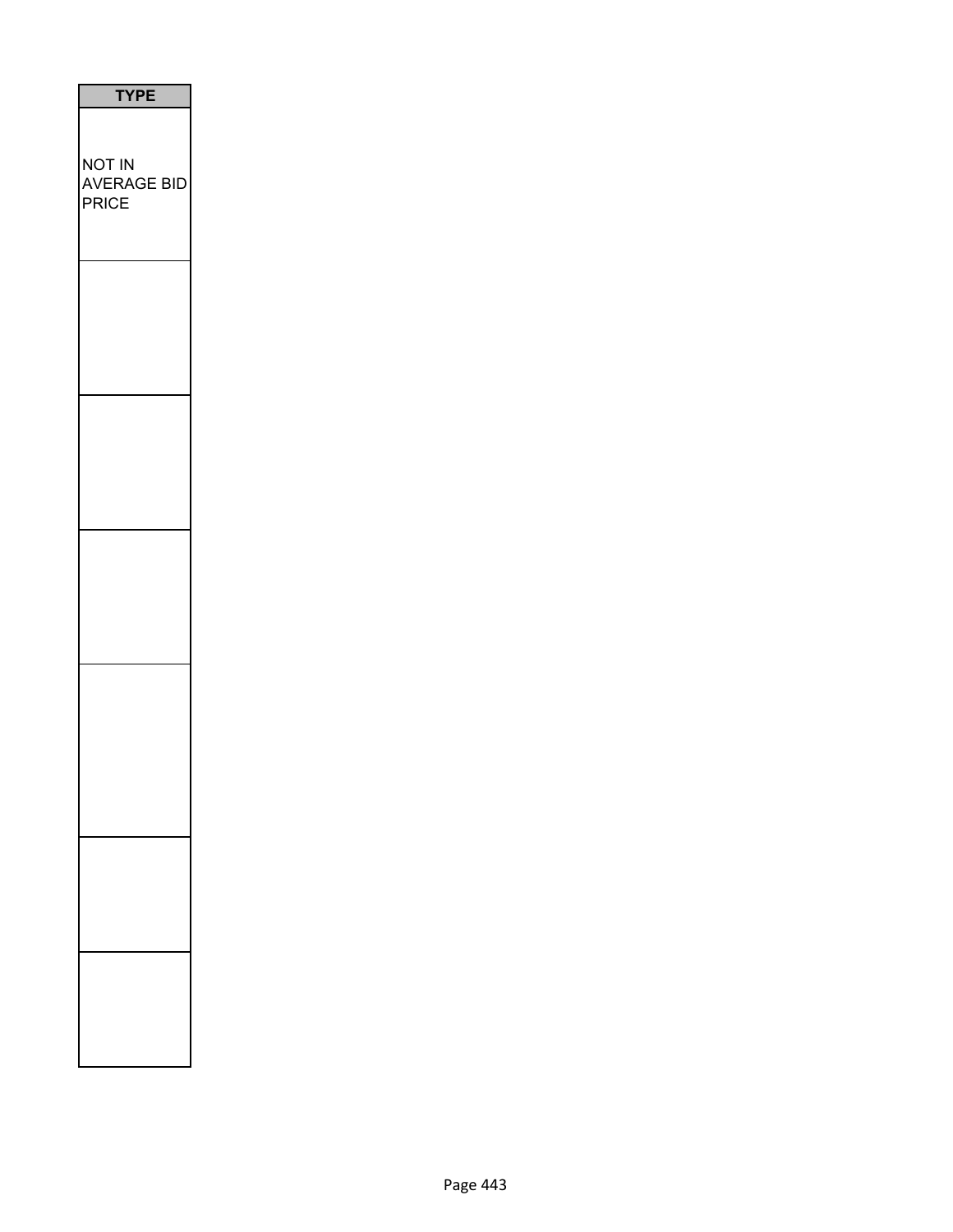| <b>TPE</b> |  |
|------------|--|
|            |  |
|            |  |
|            |  |
|            |  |
|            |  |
|            |  |
|            |  |
|            |  |
|            |  |
|            |  |
|            |  |
|            |  |
|            |  |
|            |  |
|            |  |
|            |  |
|            |  |
|            |  |
|            |  |
|            |  |
|            |  |
|            |  |
|            |  |
|            |  |
|            |  |
|            |  |
|            |  |
|            |  |
|            |  |
|            |  |
|            |  |
|            |  |
|            |  |
|            |  |
|            |  |
|            |  |
|            |  |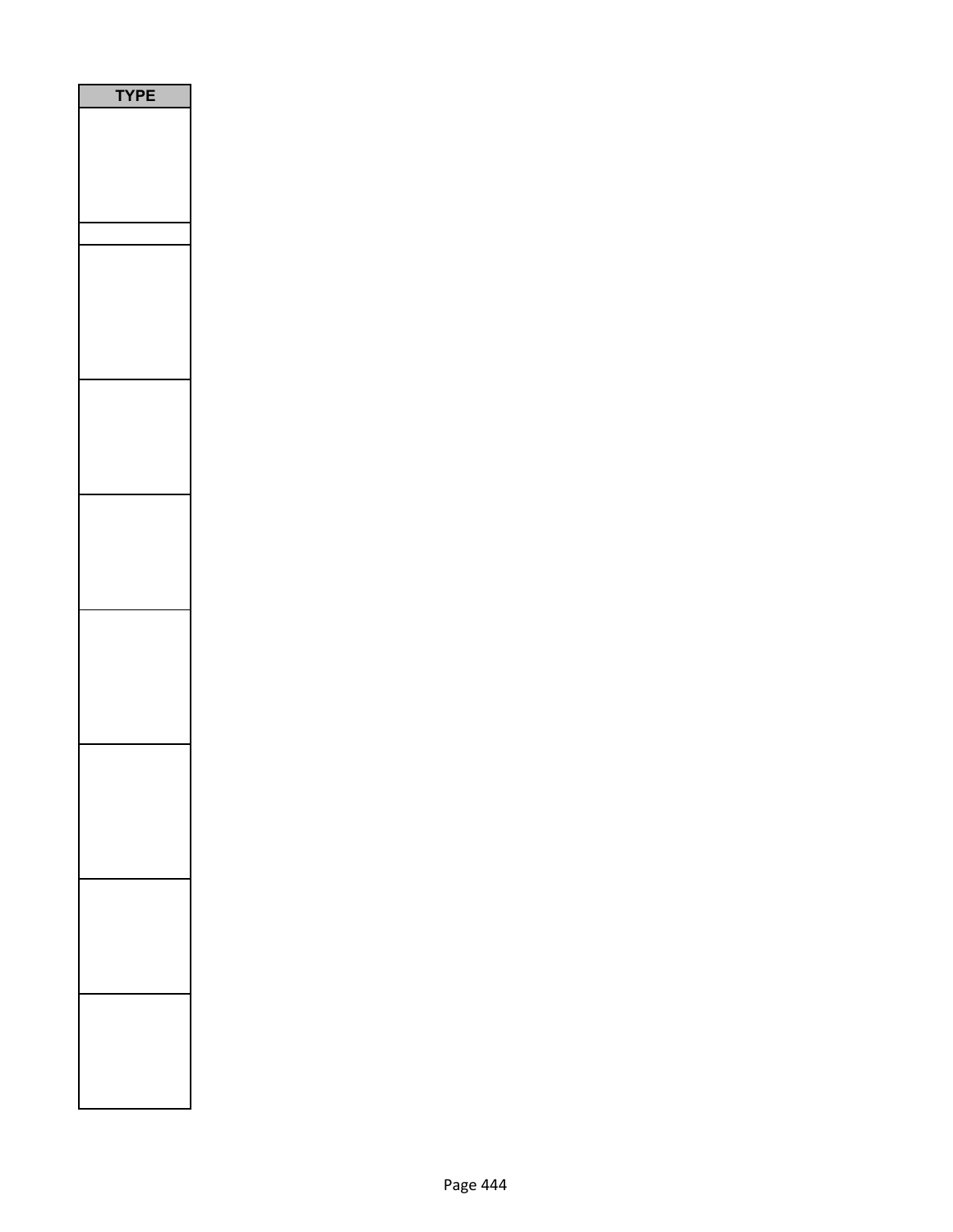| <b>PE</b> |  |
|-----------|--|
|           |  |
|           |  |
|           |  |
|           |  |
|           |  |
|           |  |
|           |  |
|           |  |
|           |  |
|           |  |
|           |  |
|           |  |
|           |  |
|           |  |
|           |  |
|           |  |
|           |  |
|           |  |
|           |  |
|           |  |
|           |  |
|           |  |
|           |  |
|           |  |
|           |  |
|           |  |
|           |  |
|           |  |
|           |  |
|           |  |
|           |  |
|           |  |
|           |  |
|           |  |
|           |  |
|           |  |
|           |  |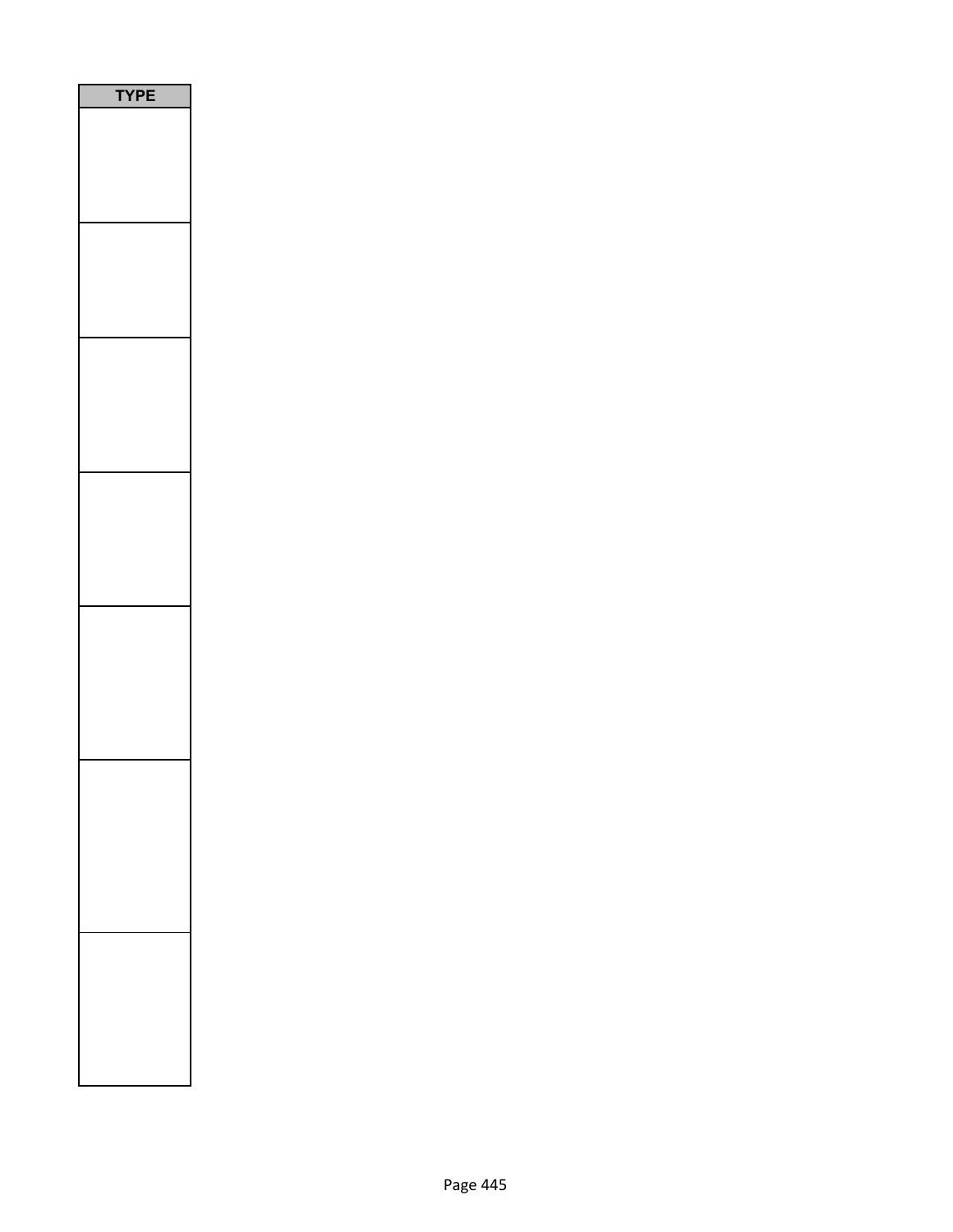| PE<br>$\mathbf r$<br>٦ |
|------------------------|
|                        |
|                        |
|                        |
|                        |
|                        |
|                        |
|                        |
|                        |
|                        |
|                        |
|                        |
|                        |
|                        |
|                        |
|                        |
|                        |
|                        |
|                        |
|                        |
|                        |
|                        |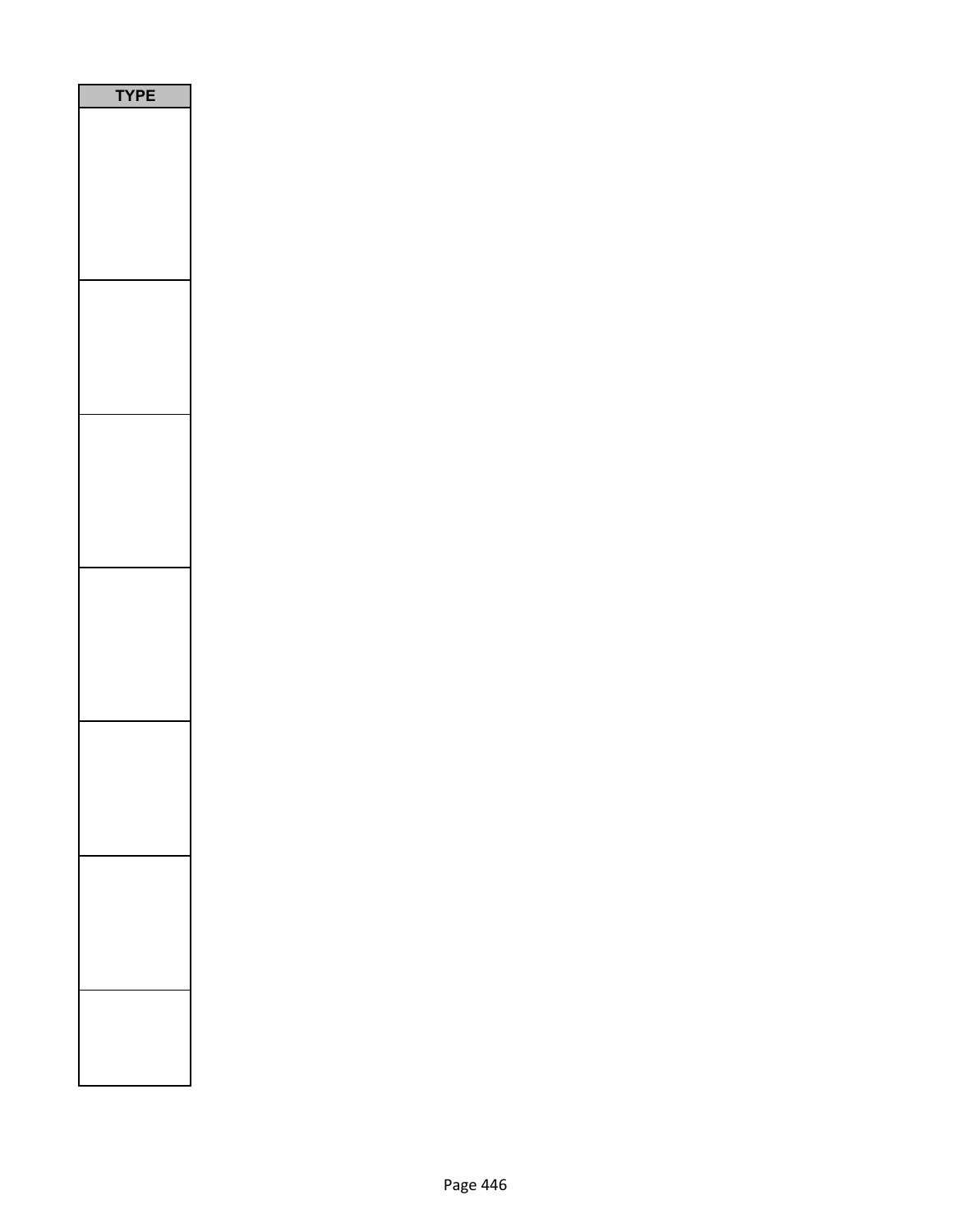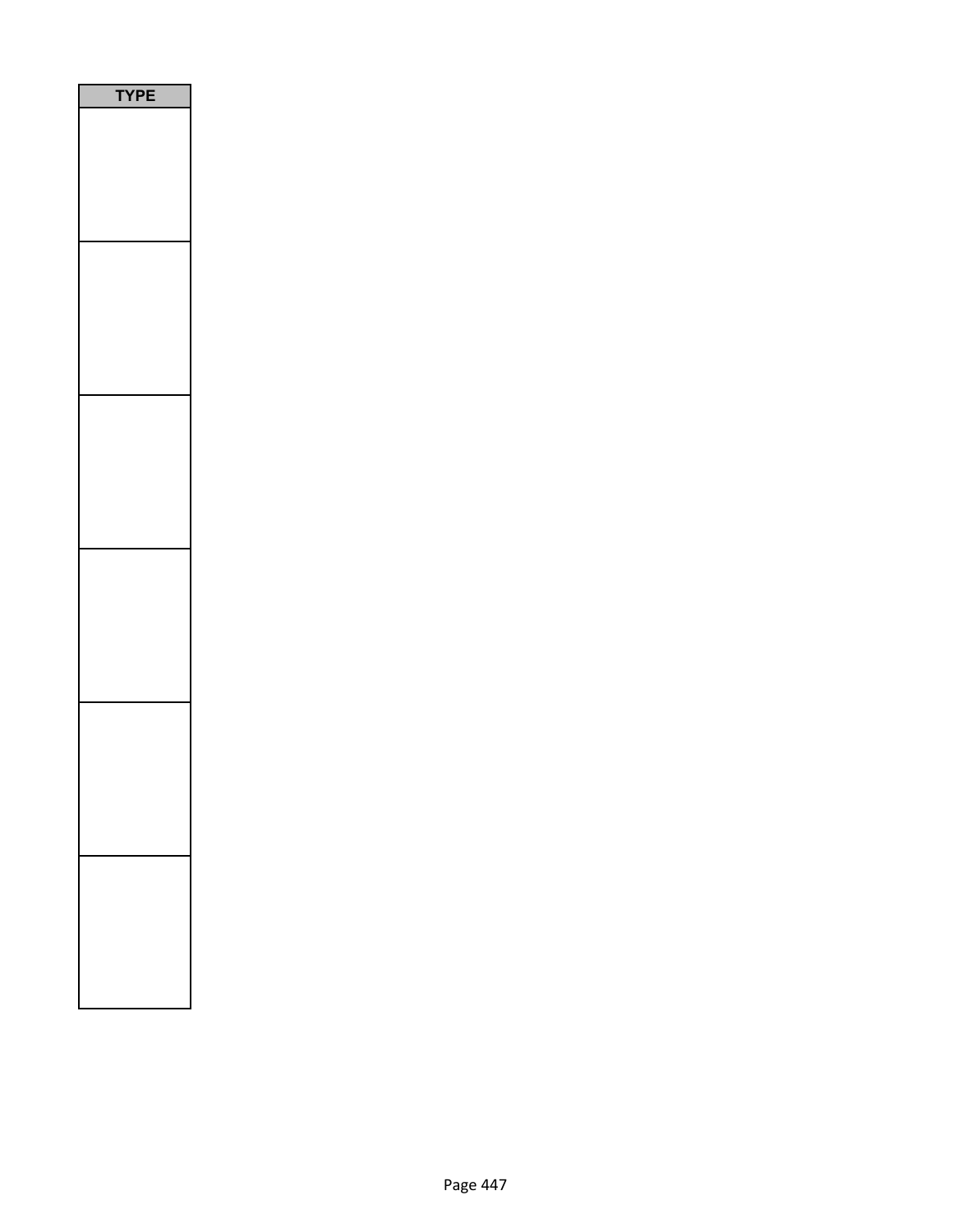| PE<br>٢ |
|---------|
|         |
|         |
|         |
|         |
|         |
|         |
|         |
|         |
|         |
|         |
|         |
|         |
|         |
|         |
|         |
|         |
|         |
|         |
|         |
|         |
|         |
|         |
|         |
|         |
|         |
|         |
|         |
|         |
|         |
|         |
|         |
|         |
|         |
|         |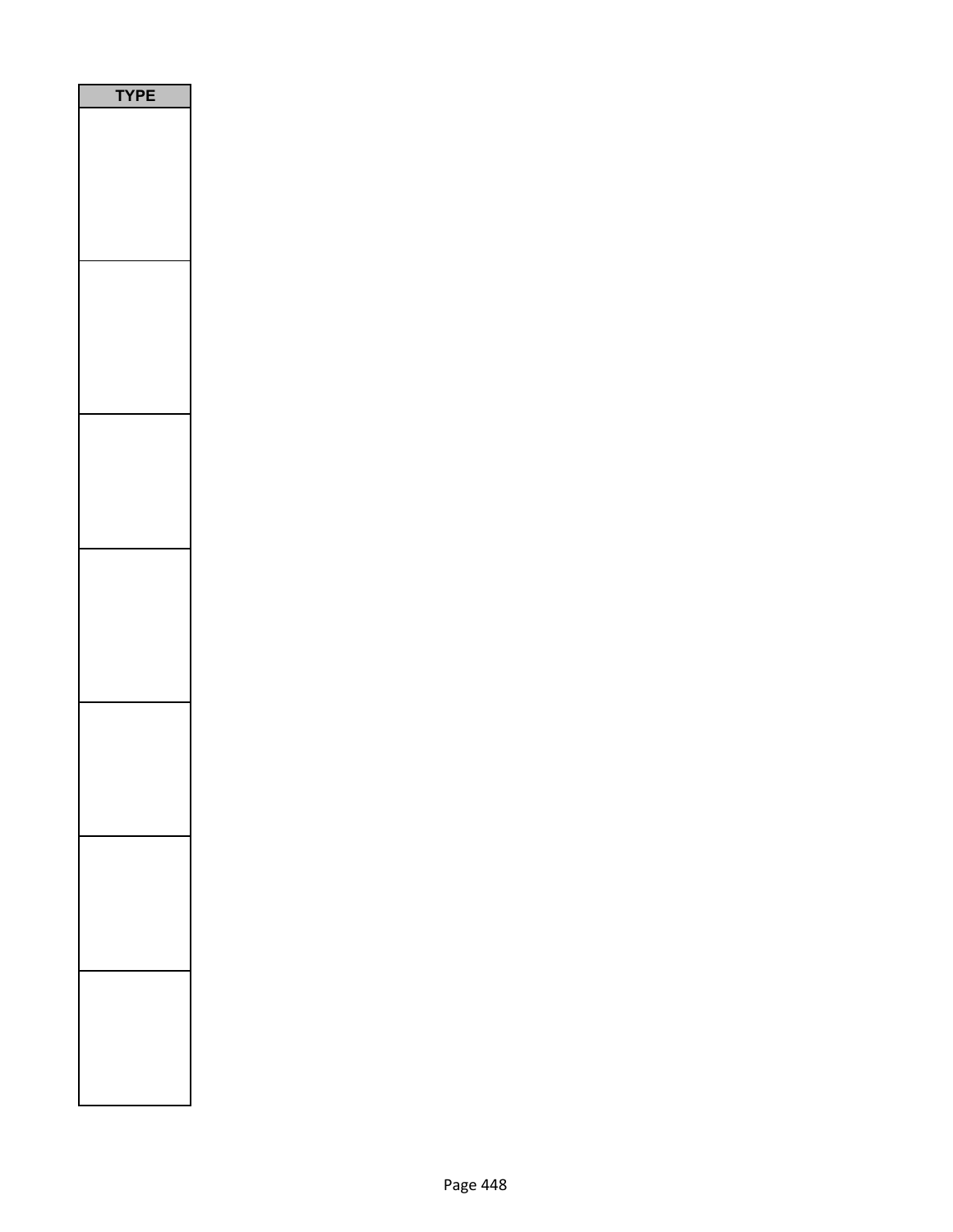| <b>TYPE</b>       |
|-------------------|
| <b>HISTORICAL</b> |
| <b>HISTORICAL</b> |
| <b>HISTORICAL</b> |
| Δ                 |
|                   |
|                   |
|                   |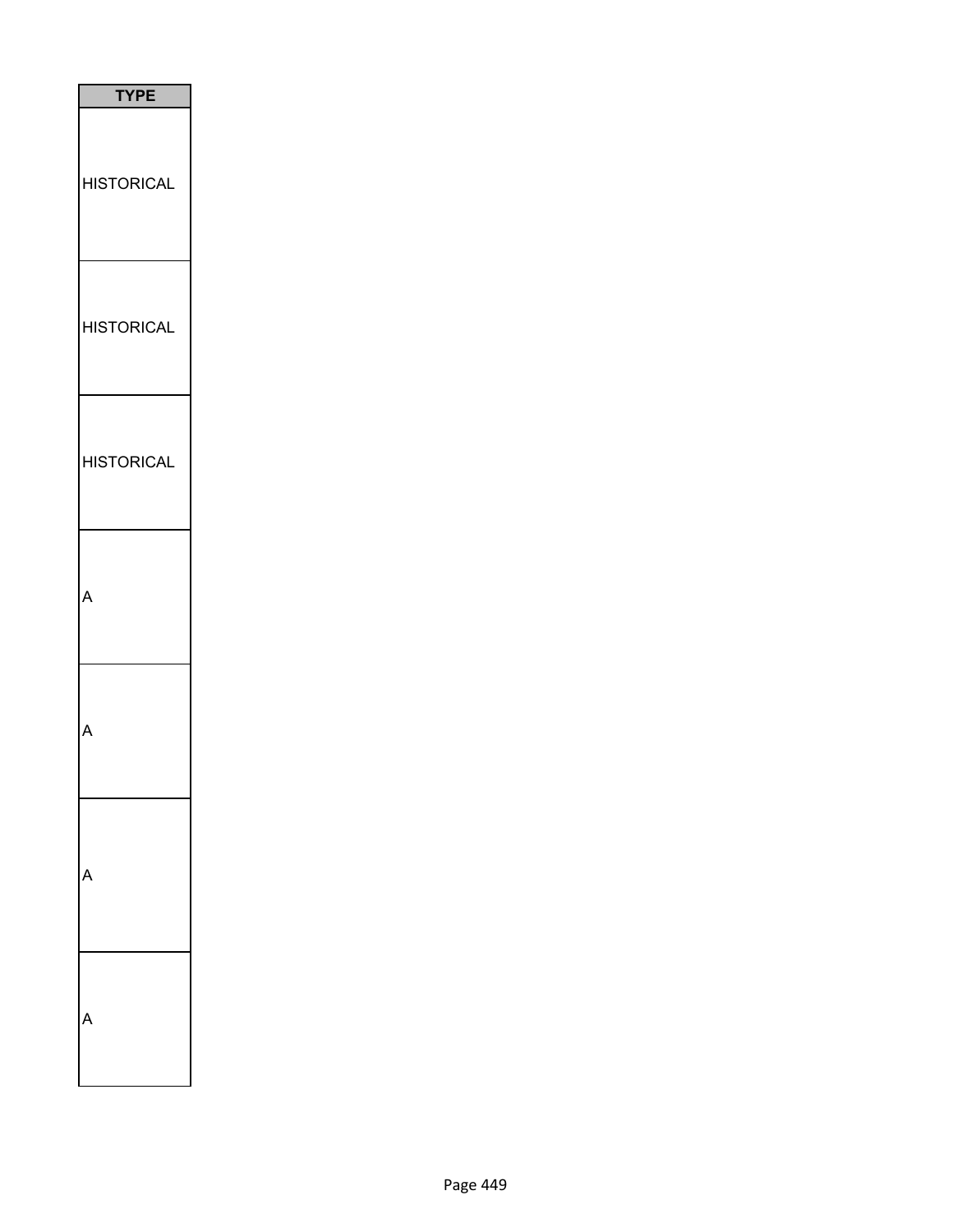| <b>TYPE</b>       |
|-------------------|
|                   |
|                   |
| <b>HISTORICAL</b> |
|                   |
|                   |
|                   |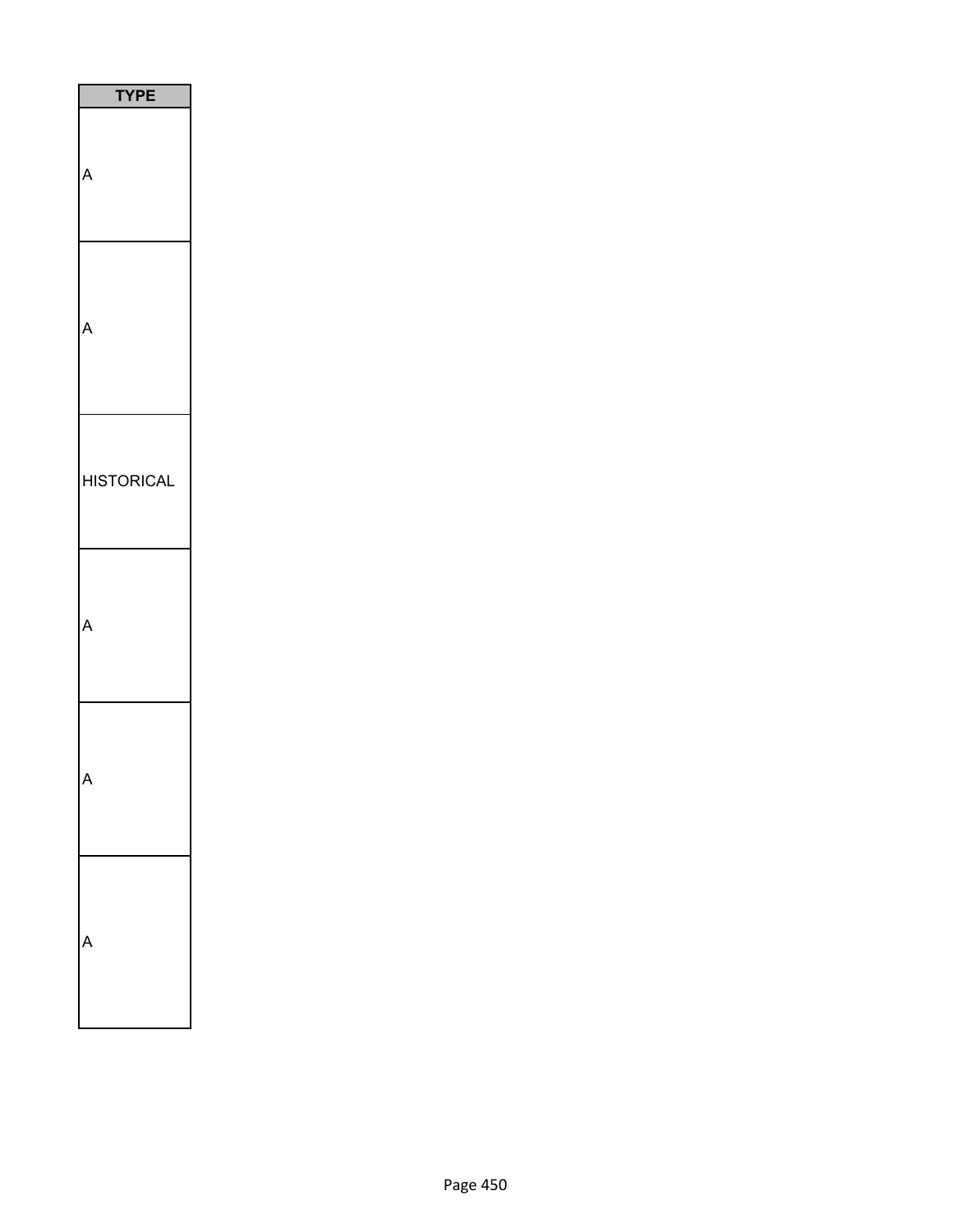| <b>YPE</b>        |
|-------------------|
|                   |
|                   |
|                   |
|                   |
|                   |
|                   |
|                   |
|                   |
|                   |
|                   |
|                   |
|                   |
|                   |
|                   |
|                   |
|                   |
|                   |
|                   |
|                   |
|                   |
|                   |
|                   |
|                   |
|                   |
| <b>HISTORICAL</b> |
|                   |
|                   |
|                   |
|                   |
|                   |
|                   |
|                   |
|                   |
|                   |
|                   |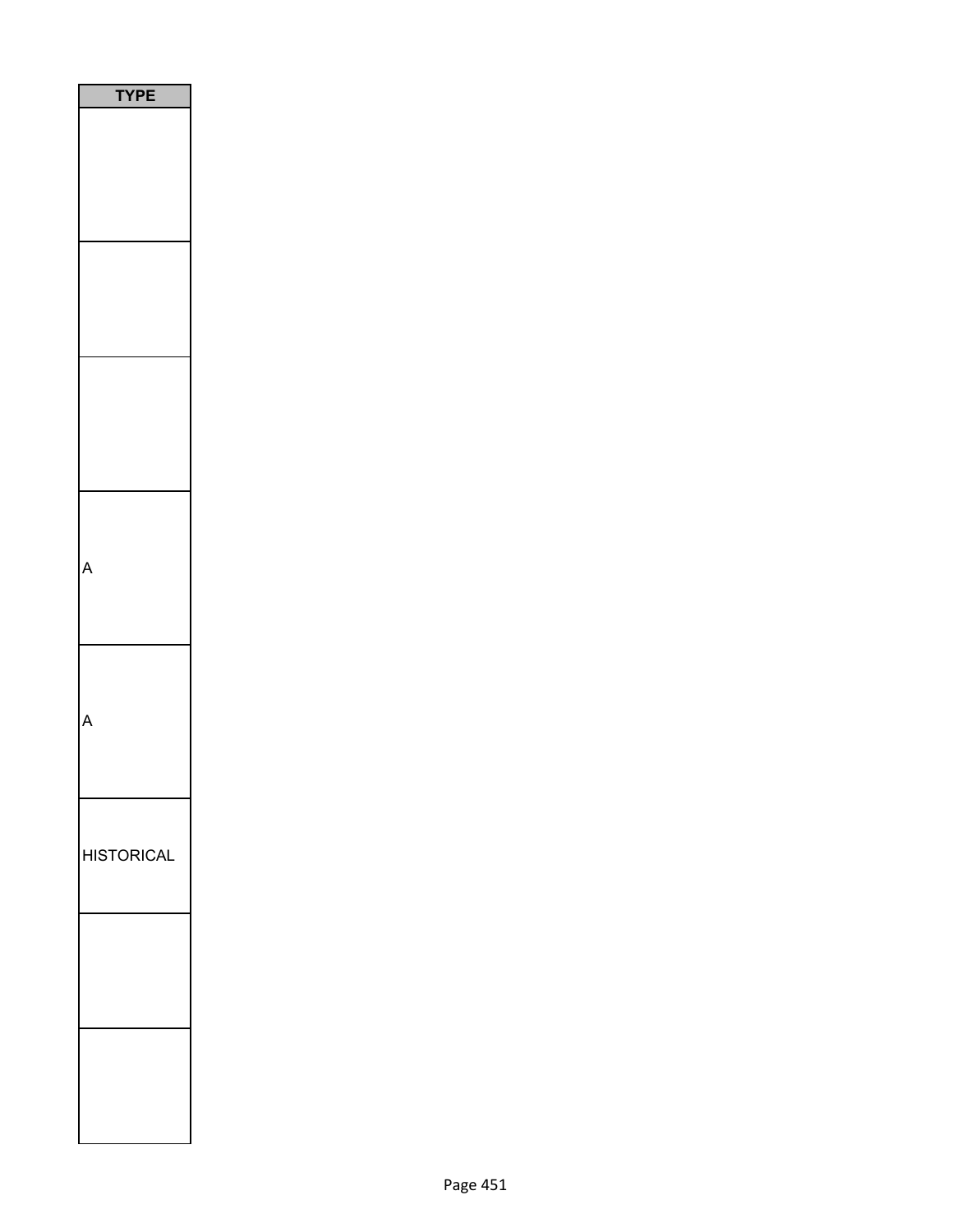| ۲<br>E |
|--------|
|        |
|        |
|        |
|        |
|        |
|        |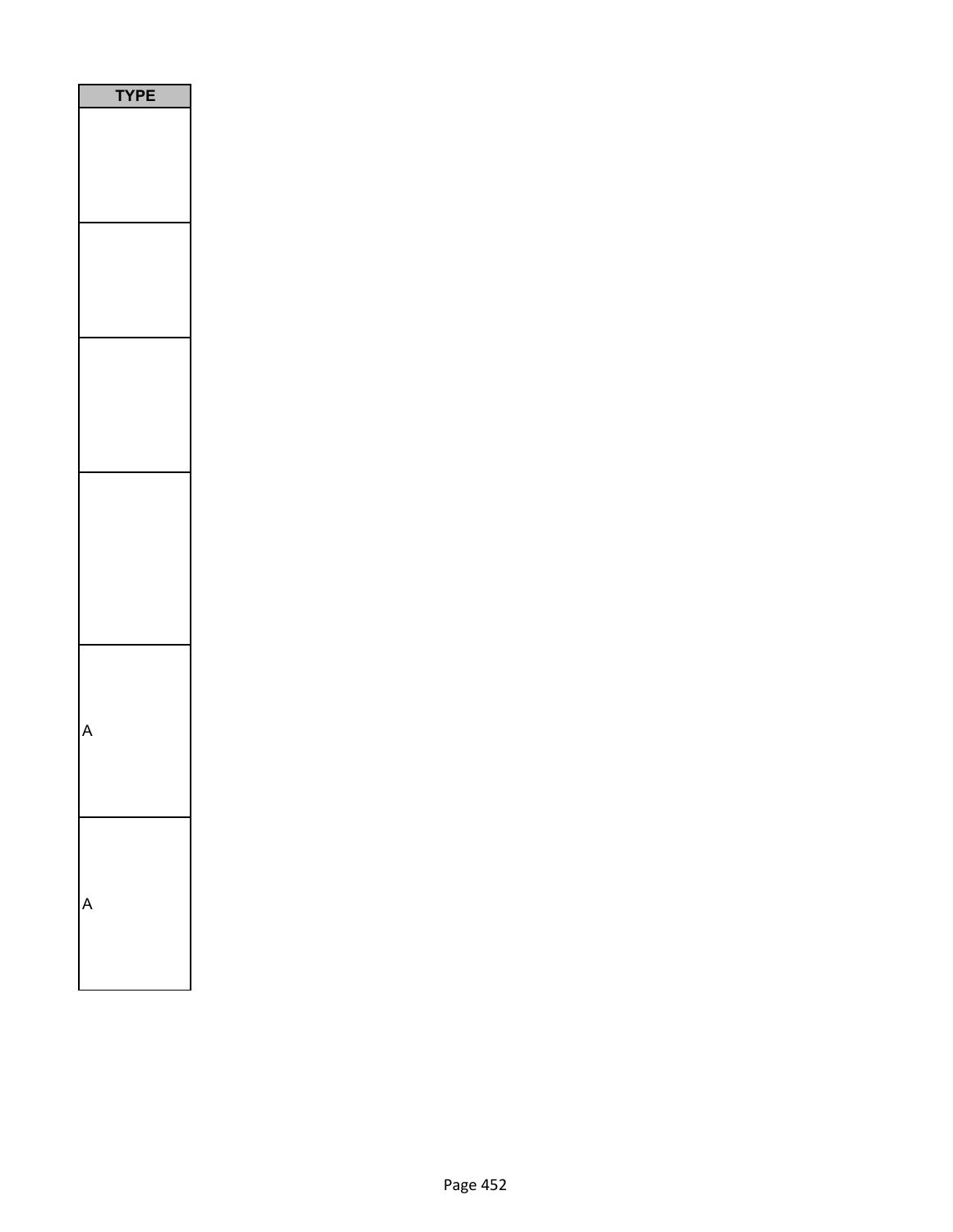| PE |
|----|
|    |
|    |
|    |
|    |
|    |
|    |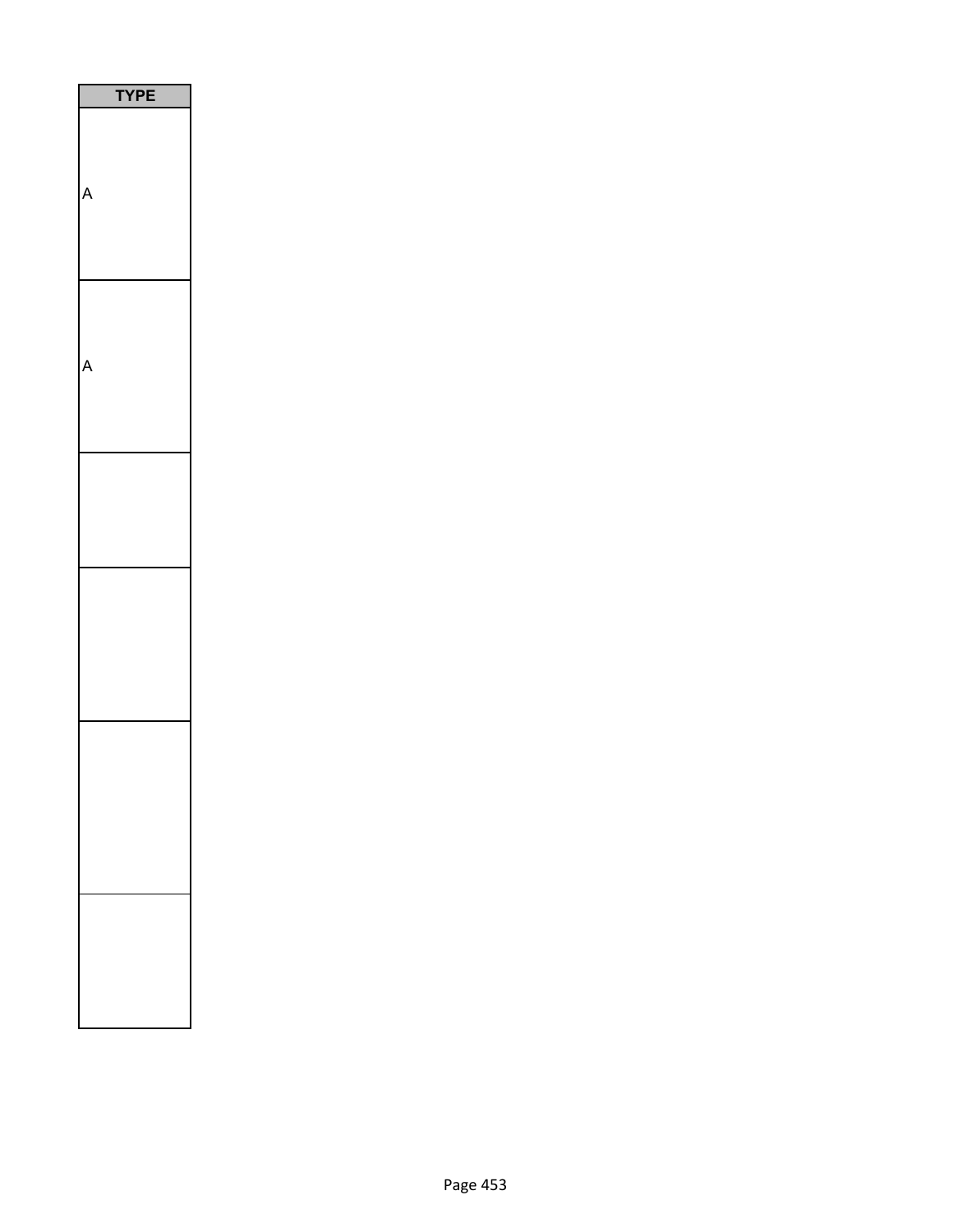| E<br>Р<br>1<br>ſ |
|------------------|
|                  |
|                  |
|                  |
|                  |
|                  |
|                  |
|                  |
|                  |
|                  |
|                  |
|                  |
|                  |
|                  |
|                  |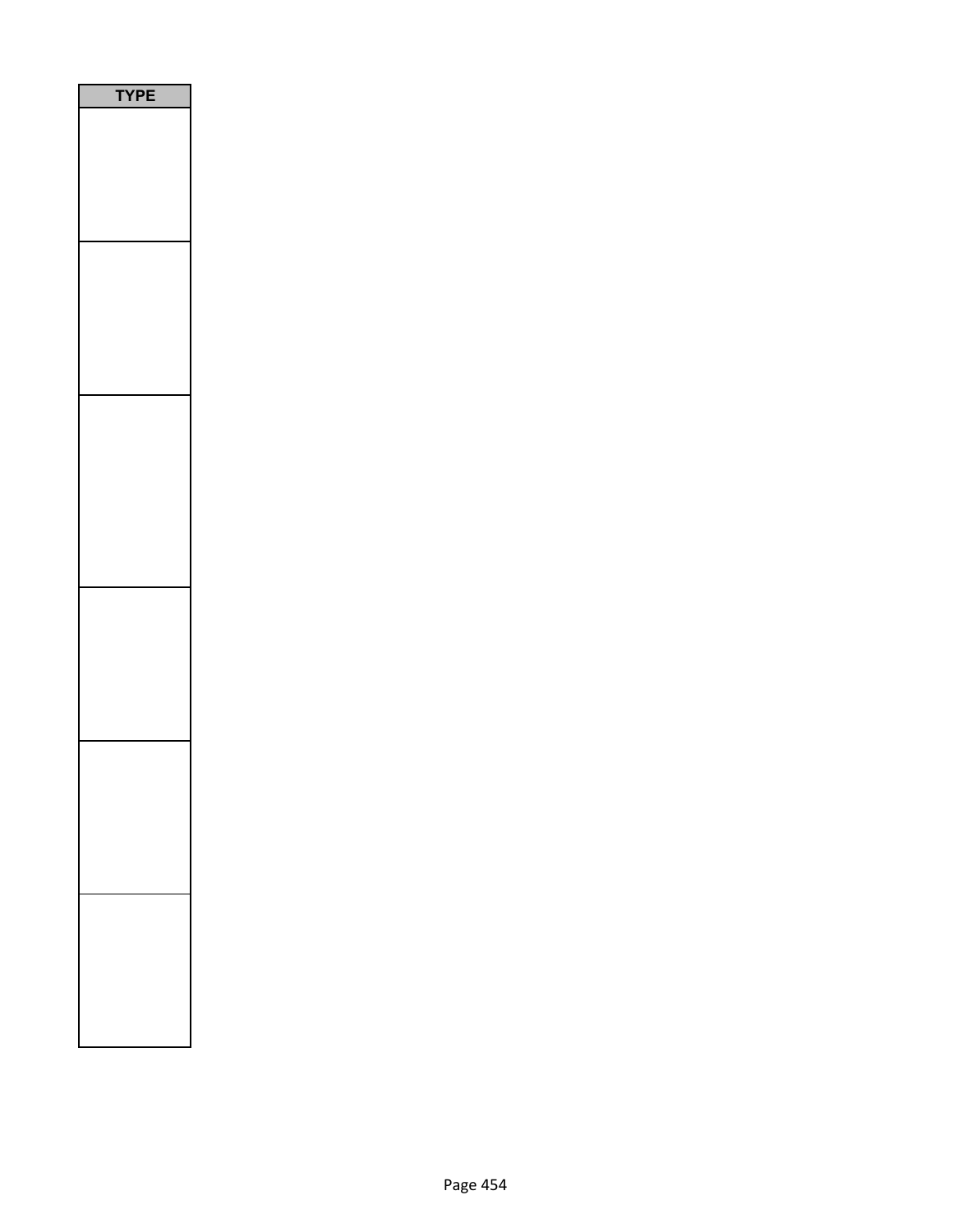| PE<br>ï |  |
|---------|--|
|         |  |
|         |  |
|         |  |
|         |  |
|         |  |
|         |  |
|         |  |
|         |  |
|         |  |
|         |  |
|         |  |
|         |  |
|         |  |
|         |  |
|         |  |
|         |  |
|         |  |
|         |  |
|         |  |
|         |  |
|         |  |
|         |  |
|         |  |
|         |  |
|         |  |
|         |  |
|         |  |
|         |  |
|         |  |
|         |  |
|         |  |
|         |  |
|         |  |
|         |  |
|         |  |
|         |  |
|         |  |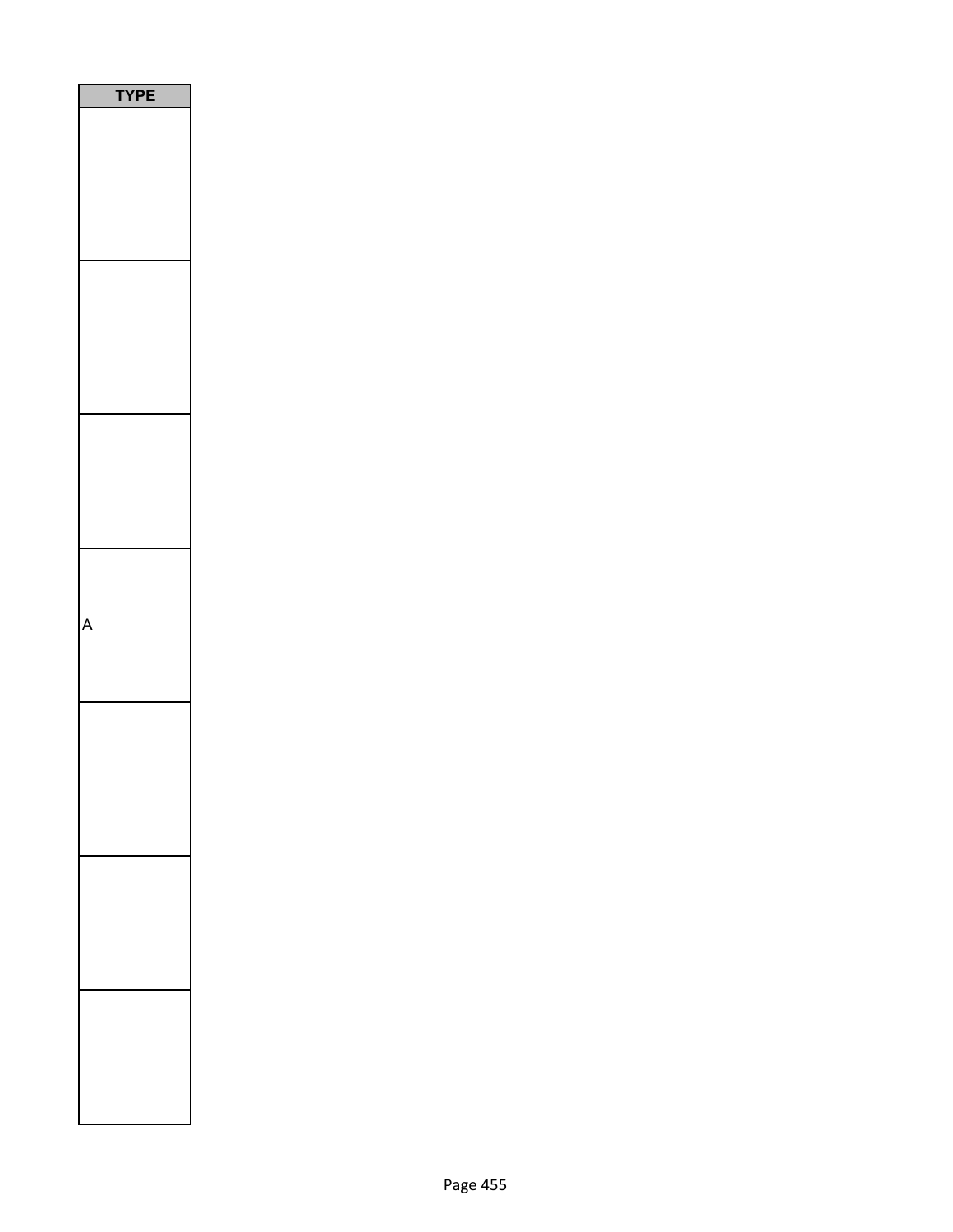| <b>/PE</b><br>١ |  |
|-----------------|--|
|                 |  |
|                 |  |
|                 |  |
|                 |  |
|                 |  |
|                 |  |
|                 |  |
|                 |  |
|                 |  |
|                 |  |
|                 |  |
|                 |  |
|                 |  |
|                 |  |
|                 |  |
|                 |  |
|                 |  |
|                 |  |
|                 |  |
|                 |  |
|                 |  |
|                 |  |
|                 |  |
|                 |  |
|                 |  |
|                 |  |
|                 |  |
|                 |  |
|                 |  |
|                 |  |
|                 |  |
|                 |  |
|                 |  |
|                 |  |
|                 |  |
|                 |  |
|                 |  |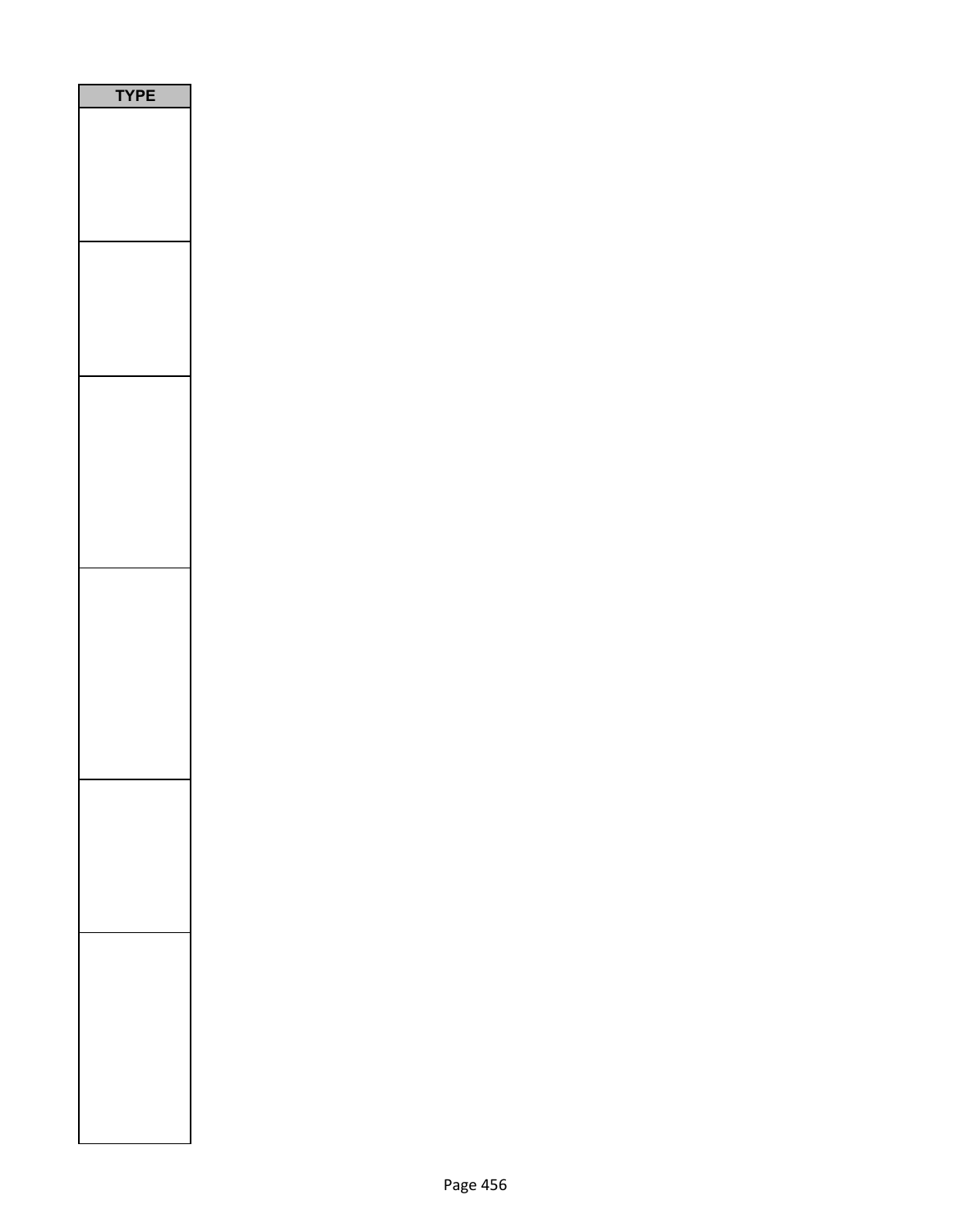| PE<br>ſ |
|---------|
|         |
|         |
|         |
|         |
|         |
|         |
|         |
|         |
|         |
|         |
|         |
|         |
|         |
|         |
|         |
|         |
|         |
|         |
|         |
|         |
|         |
|         |
|         |
|         |
|         |
|         |
|         |
|         |
|         |
|         |
|         |
|         |
|         |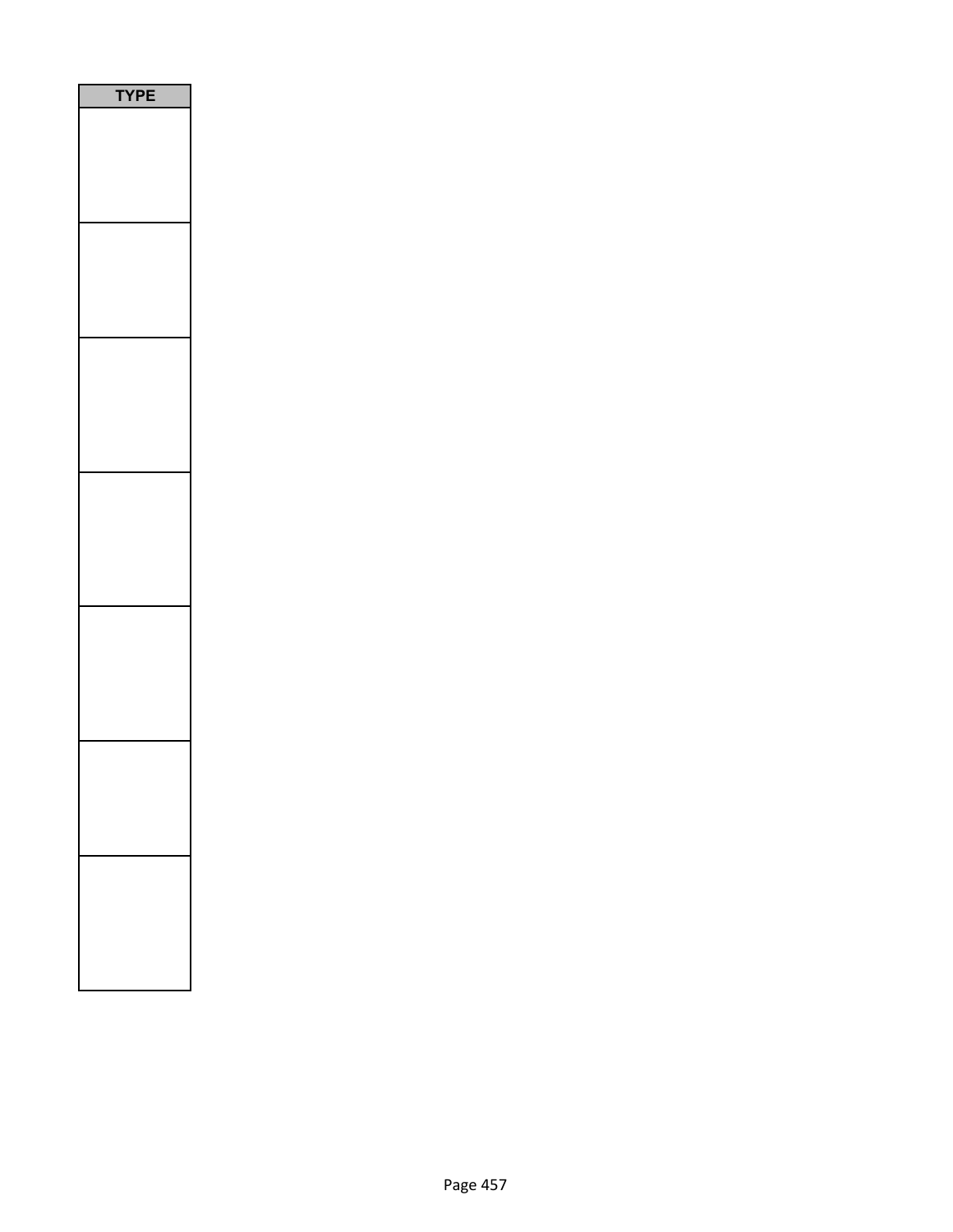| PЕ<br>1 |  |
|---------|--|
|         |  |
|         |  |
|         |  |
|         |  |
|         |  |
|         |  |
|         |  |
|         |  |
|         |  |
|         |  |
|         |  |
|         |  |
|         |  |
|         |  |
|         |  |
|         |  |
|         |  |
|         |  |
|         |  |
|         |  |
|         |  |
|         |  |
|         |  |
|         |  |
|         |  |
|         |  |
|         |  |
|         |  |
|         |  |
|         |  |
|         |  |
|         |  |
|         |  |
|         |  |
|         |  |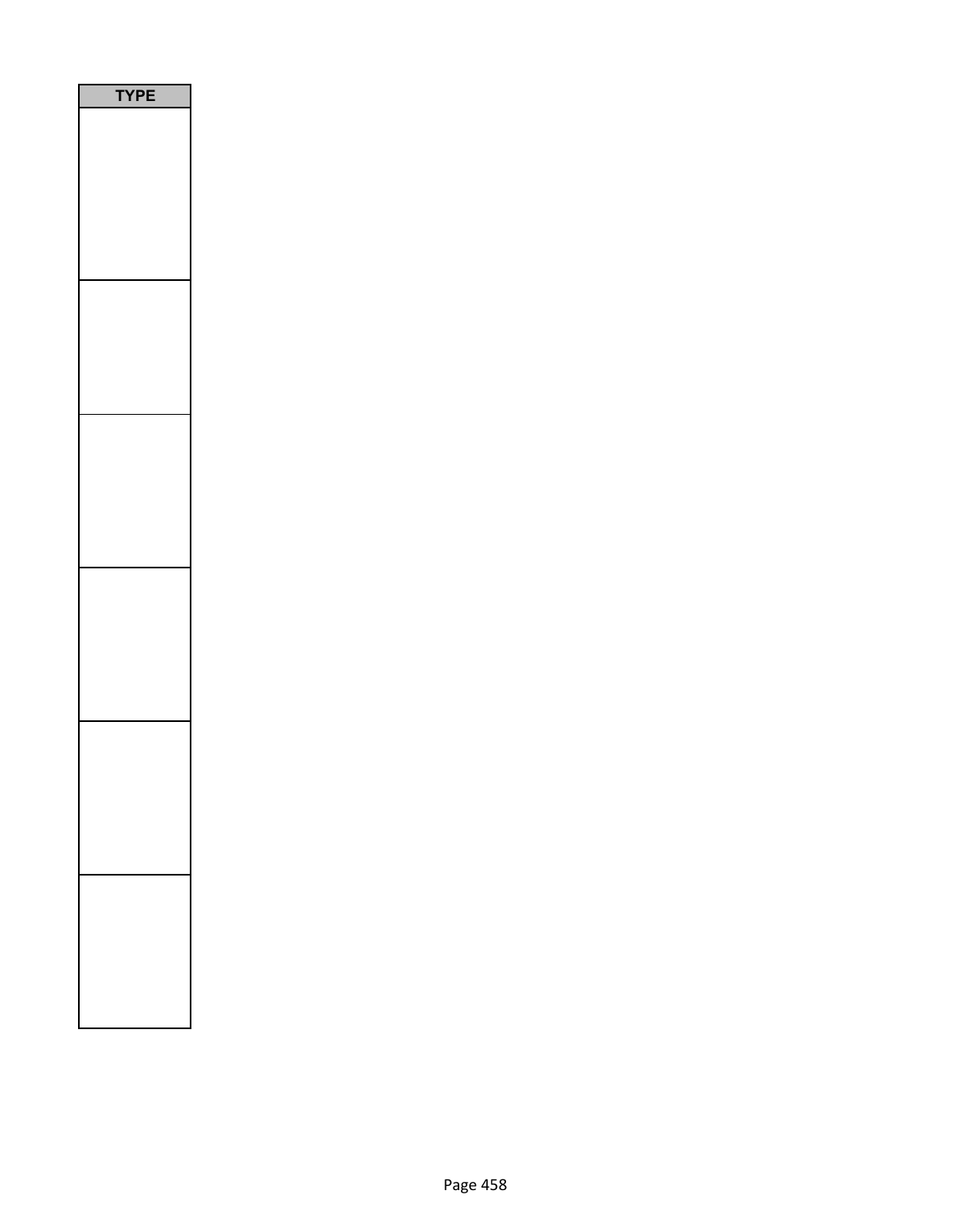| PE<br>١ |
|---------|
|         |
|         |
|         |
|         |
|         |
|         |
|         |
|         |
|         |
|         |
|         |
|         |
|         |
|         |
|         |
|         |
|         |
|         |
|         |
|         |
|         |
|         |
|         |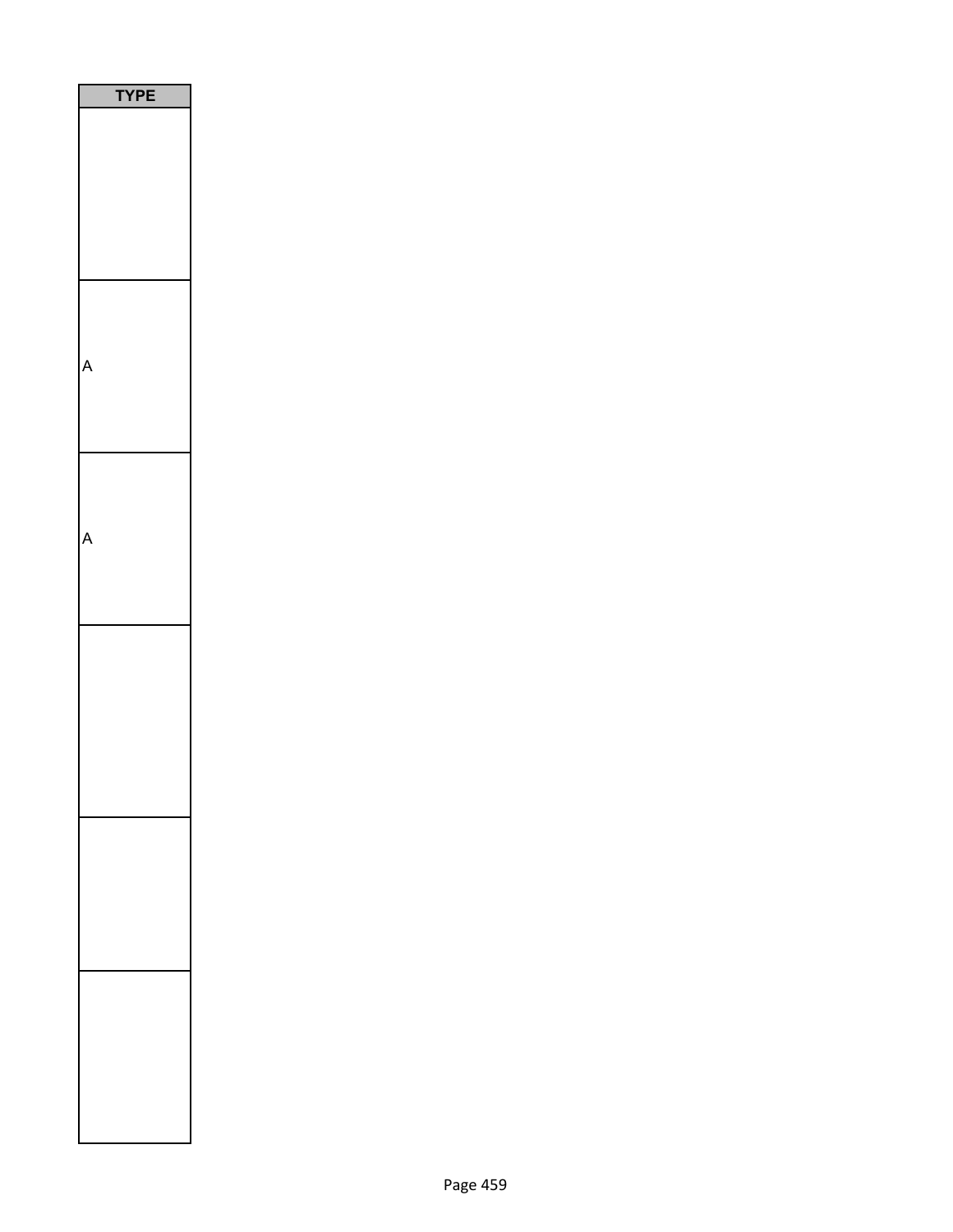| YPE |  |
|-----|--|
|     |  |
|     |  |
|     |  |
|     |  |
|     |  |
|     |  |
|     |  |
|     |  |
|     |  |
|     |  |
|     |  |
|     |  |
|     |  |
|     |  |
|     |  |
|     |  |
|     |  |
|     |  |
|     |  |
|     |  |
|     |  |
|     |  |
|     |  |
|     |  |
|     |  |
|     |  |
|     |  |
|     |  |
|     |  |
|     |  |
|     |  |
|     |  |
|     |  |
|     |  |
|     |  |
|     |  |
|     |  |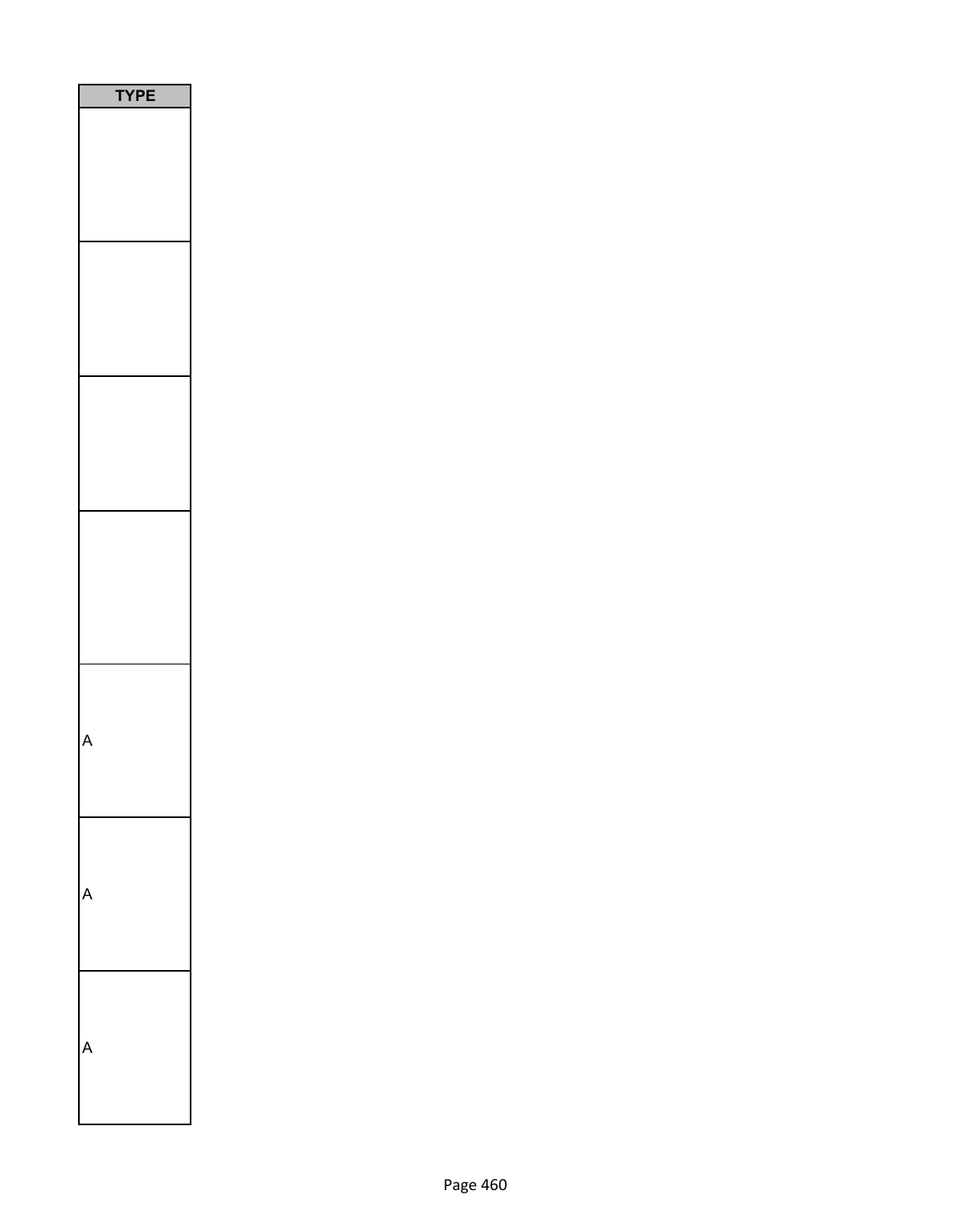| <b>YPE</b> |
|------------|
|            |
|            |
|            |
|            |
|            |
|            |
|            |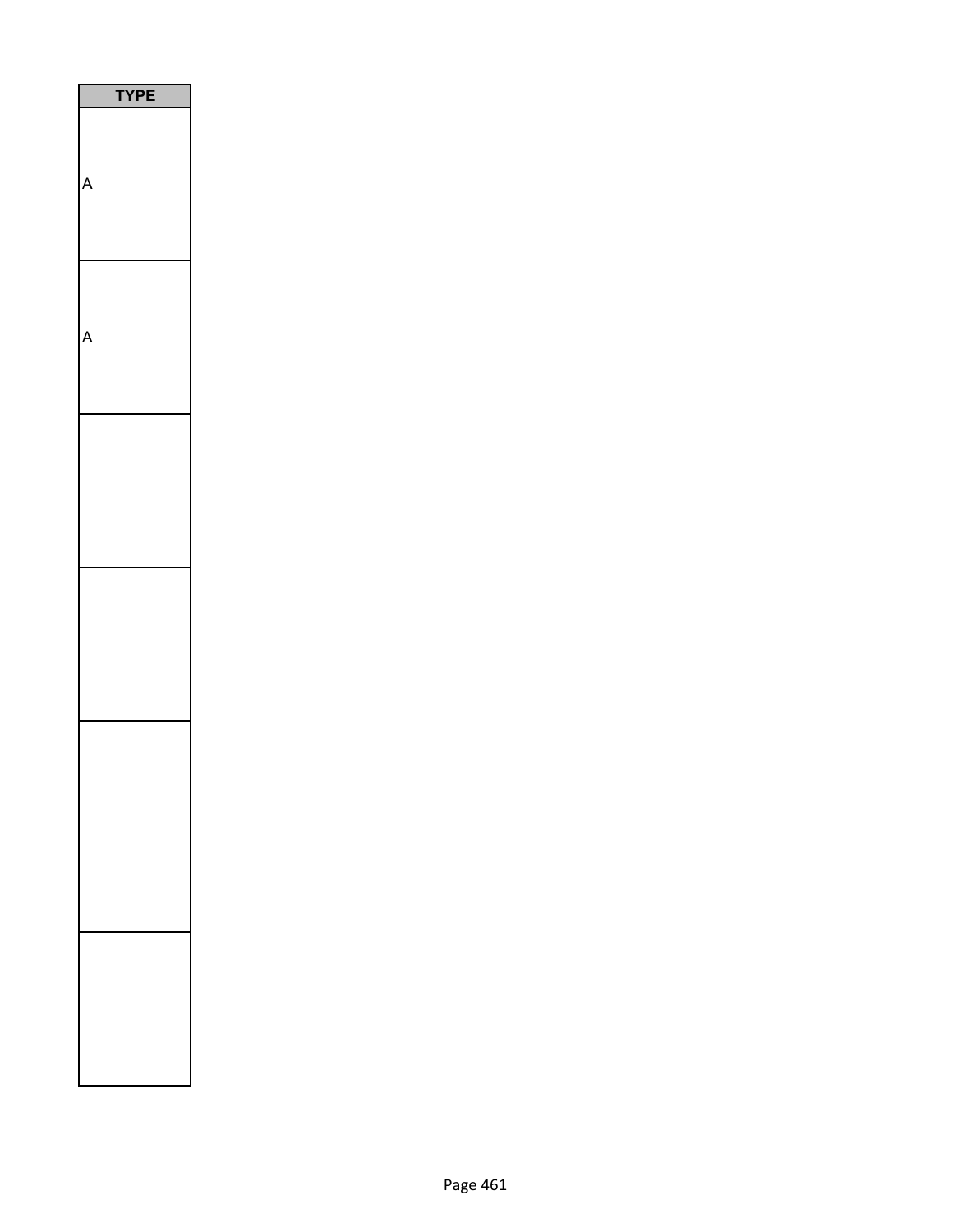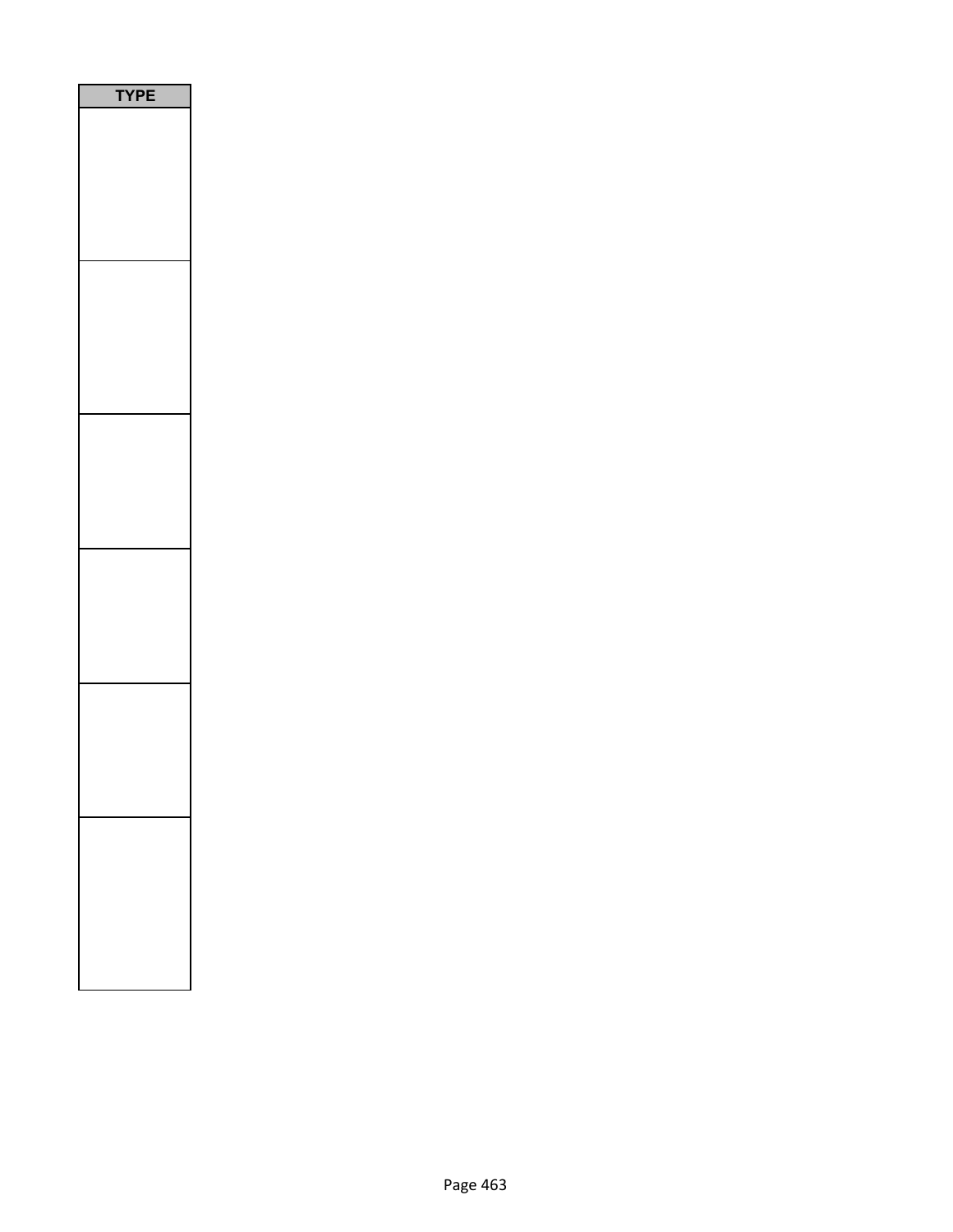| P |
|---|
|   |
|   |
|   |
|   |
|   |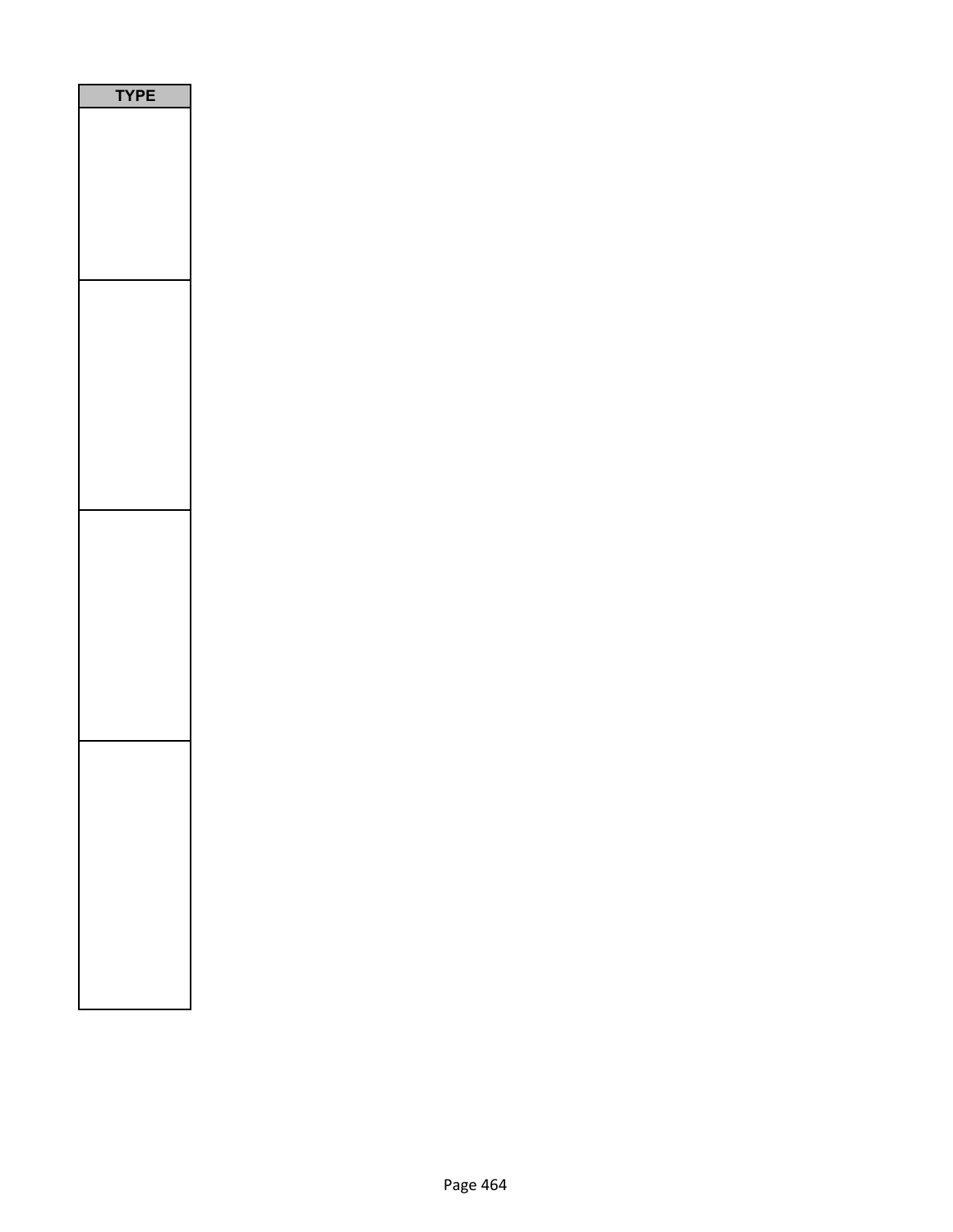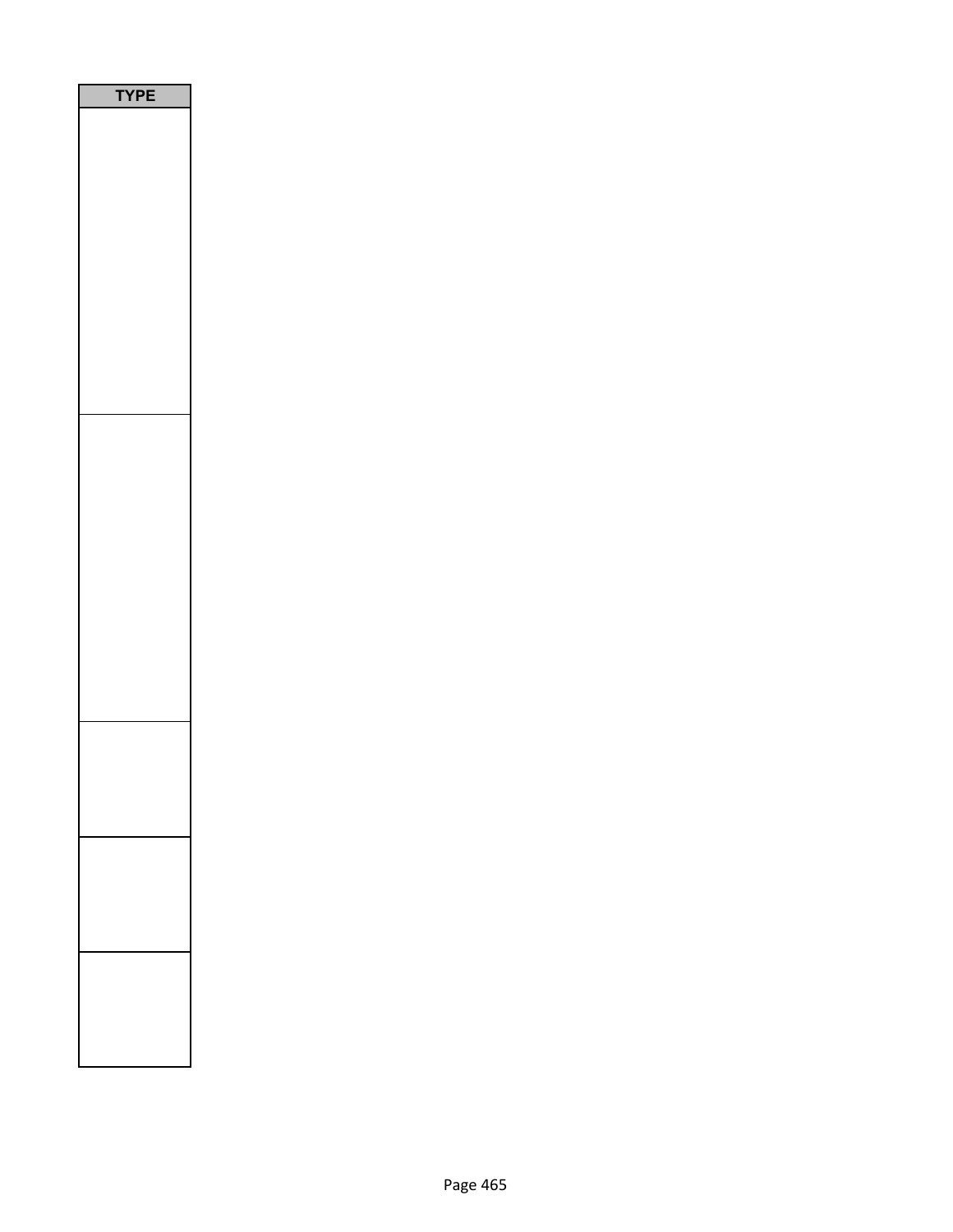| PE<br>٦<br>$\mathbf r$ |
|------------------------|
|                        |
|                        |
|                        |
|                        |
|                        |
|                        |
|                        |
|                        |
|                        |
|                        |
|                        |
|                        |
|                        |
|                        |
|                        |
|                        |
|                        |
|                        |
|                        |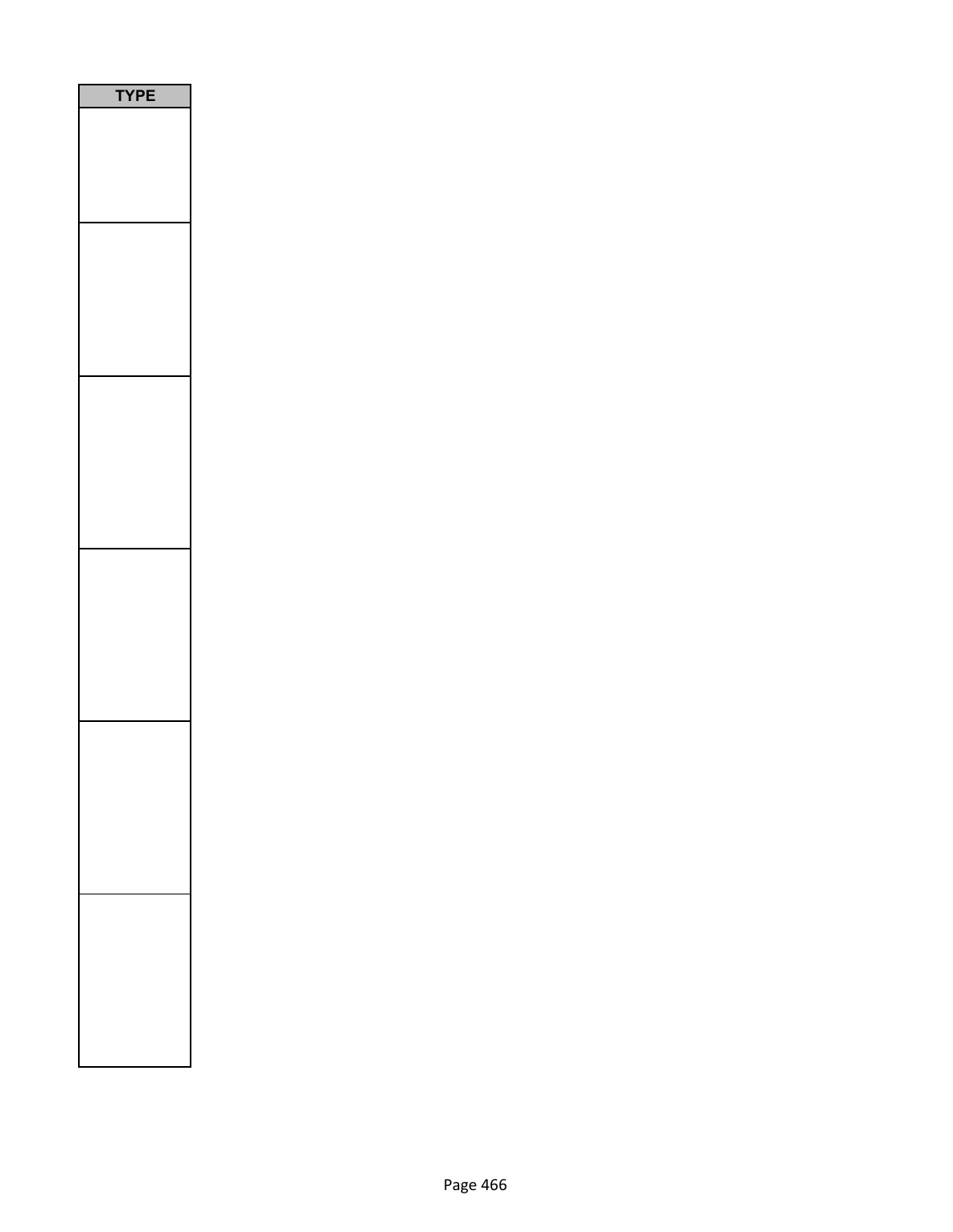| <b>YPE</b> |
|------------|
|            |
|            |
|            |
|            |
|            |
|            |
|            |
|            |
|            |
|            |
|            |
|            |
|            |
|            |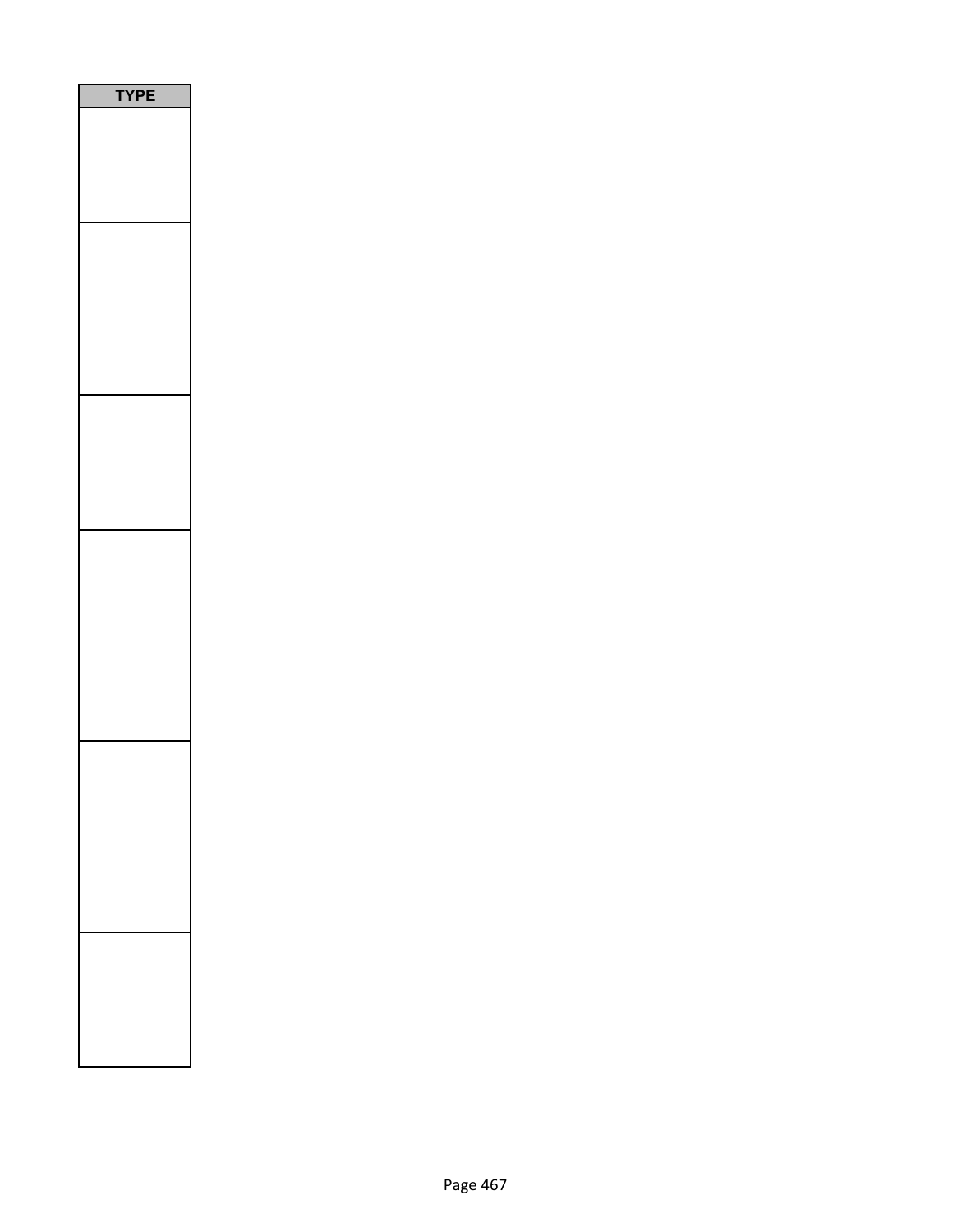| PE<br>ſ |
|---------|
|         |
|         |
|         |
|         |
|         |
|         |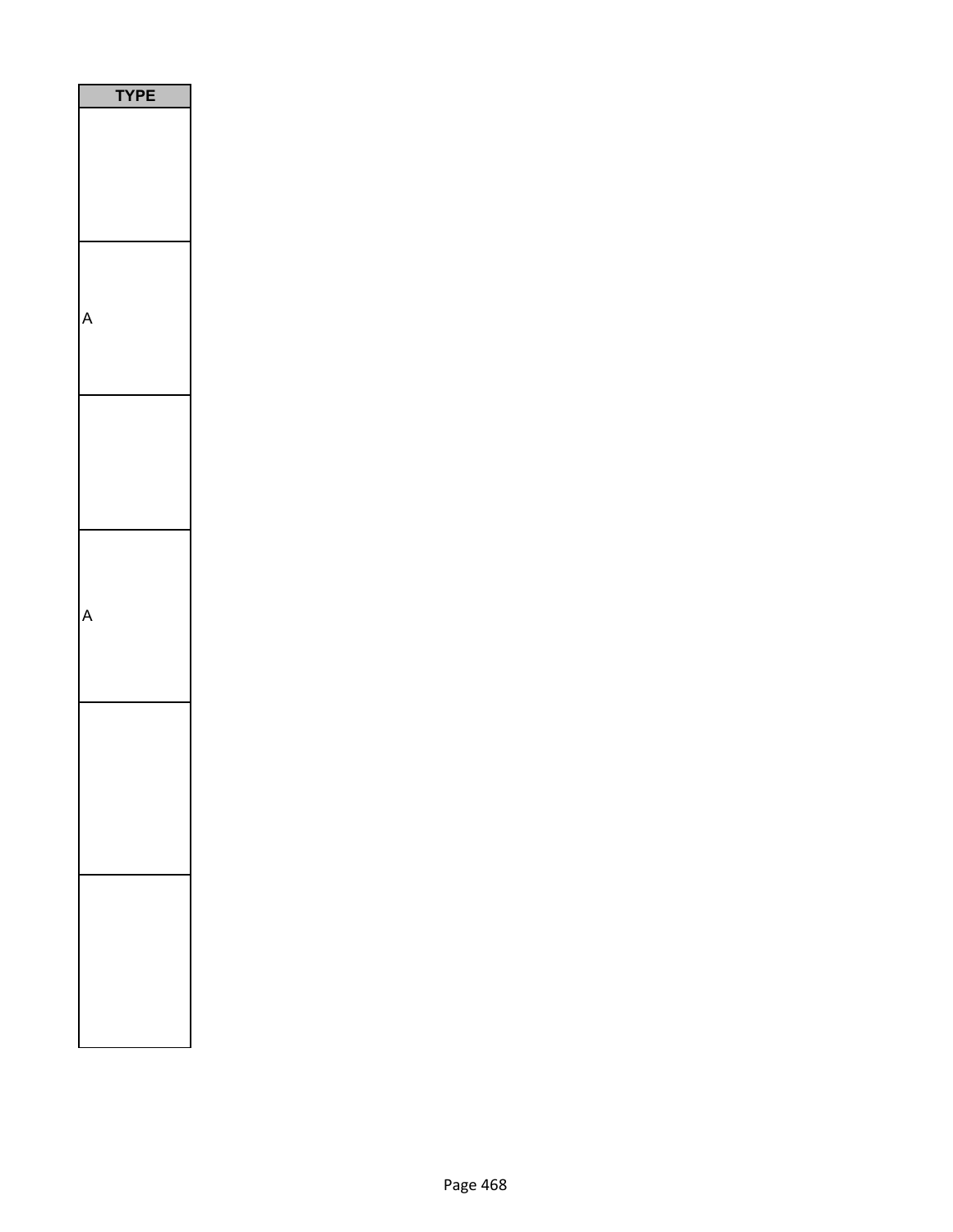| <b>PE</b> |
|-----------|
|           |
|           |
|           |
|           |
|           |
|           |
|           |
|           |
|           |
|           |
|           |
|           |
|           |
|           |
|           |
|           |
|           |
|           |
|           |
|           |
|           |
|           |
|           |
|           |
|           |
|           |
|           |
|           |
|           |
|           |
|           |
|           |
|           |
|           |
|           |
|           |
|           |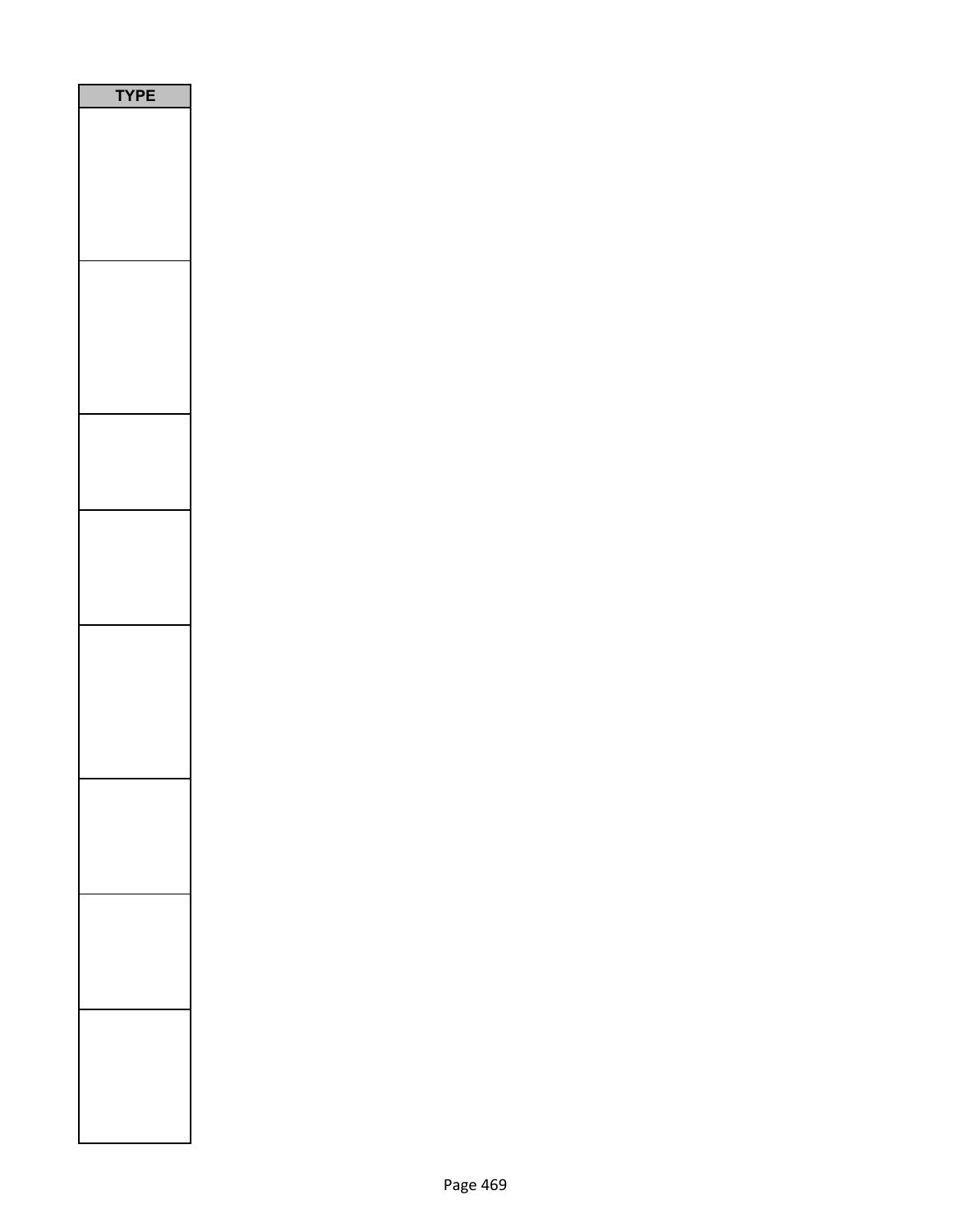| <b>TYPE</b> |
|-------------|
|             |
|             |
|             |
|             |
|             |
|             |
|             |
|             |
|             |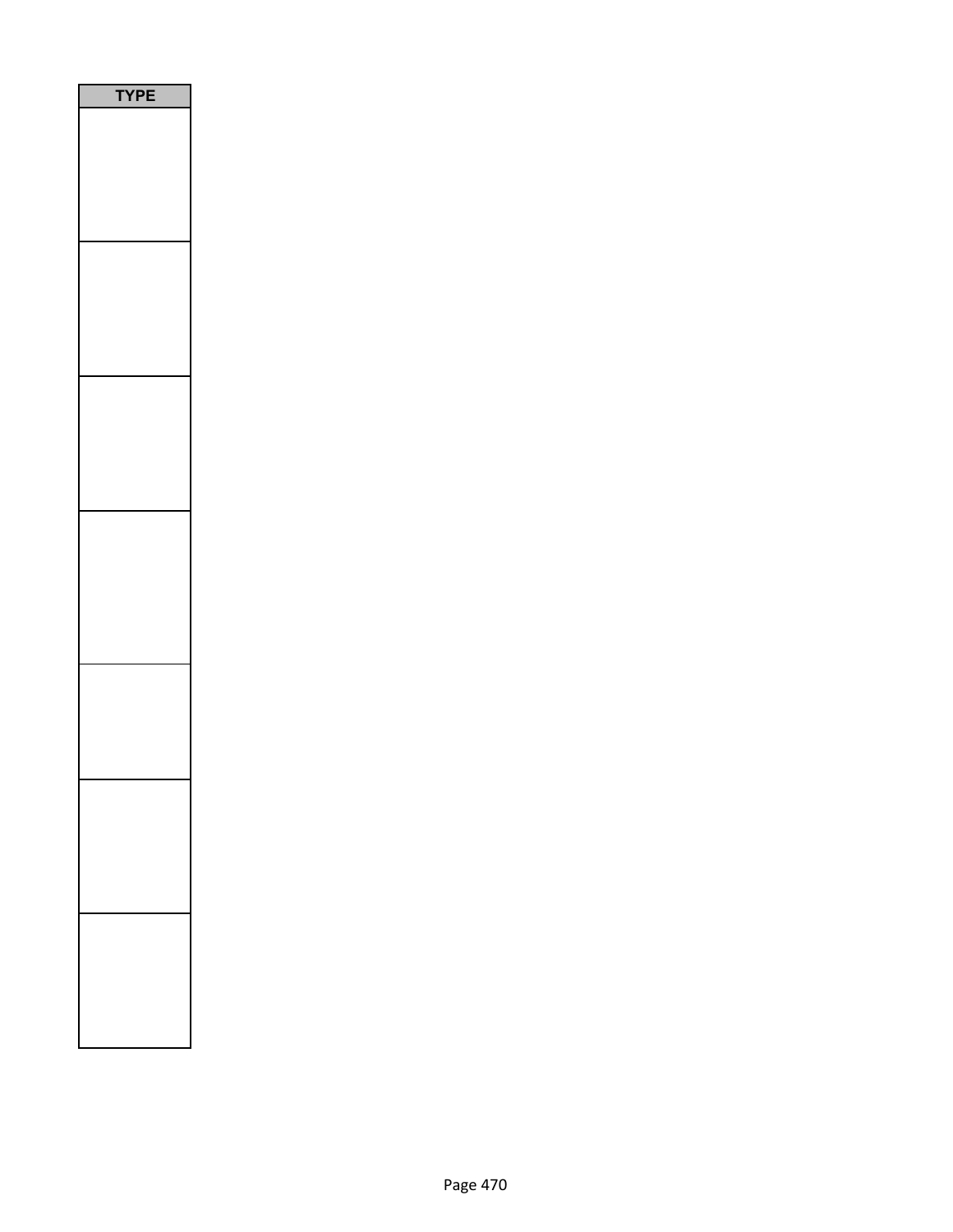| E<br>I<br>י<br>٢ |
|------------------|
|                  |
|                  |
|                  |
|                  |
|                  |
|                  |
|                  |
|                  |
|                  |
|                  |
|                  |
|                  |
|                  |
|                  |
|                  |
|                  |
|                  |
|                  |
|                  |
|                  |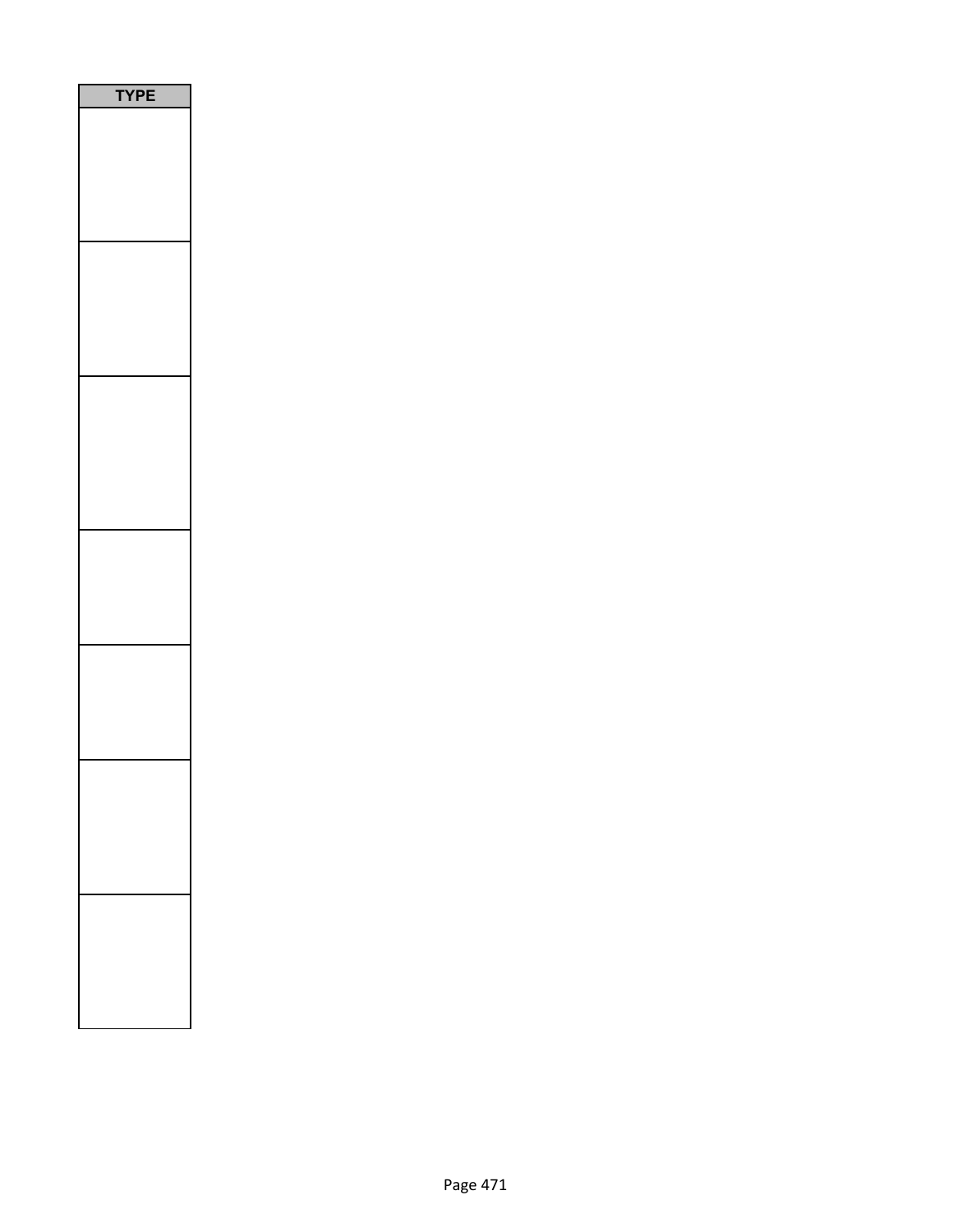|   | ٢<br>ı<br>I |  |
|---|-------------|--|
|   |             |  |
|   |             |  |
|   |             |  |
|   |             |  |
| ŗ |             |  |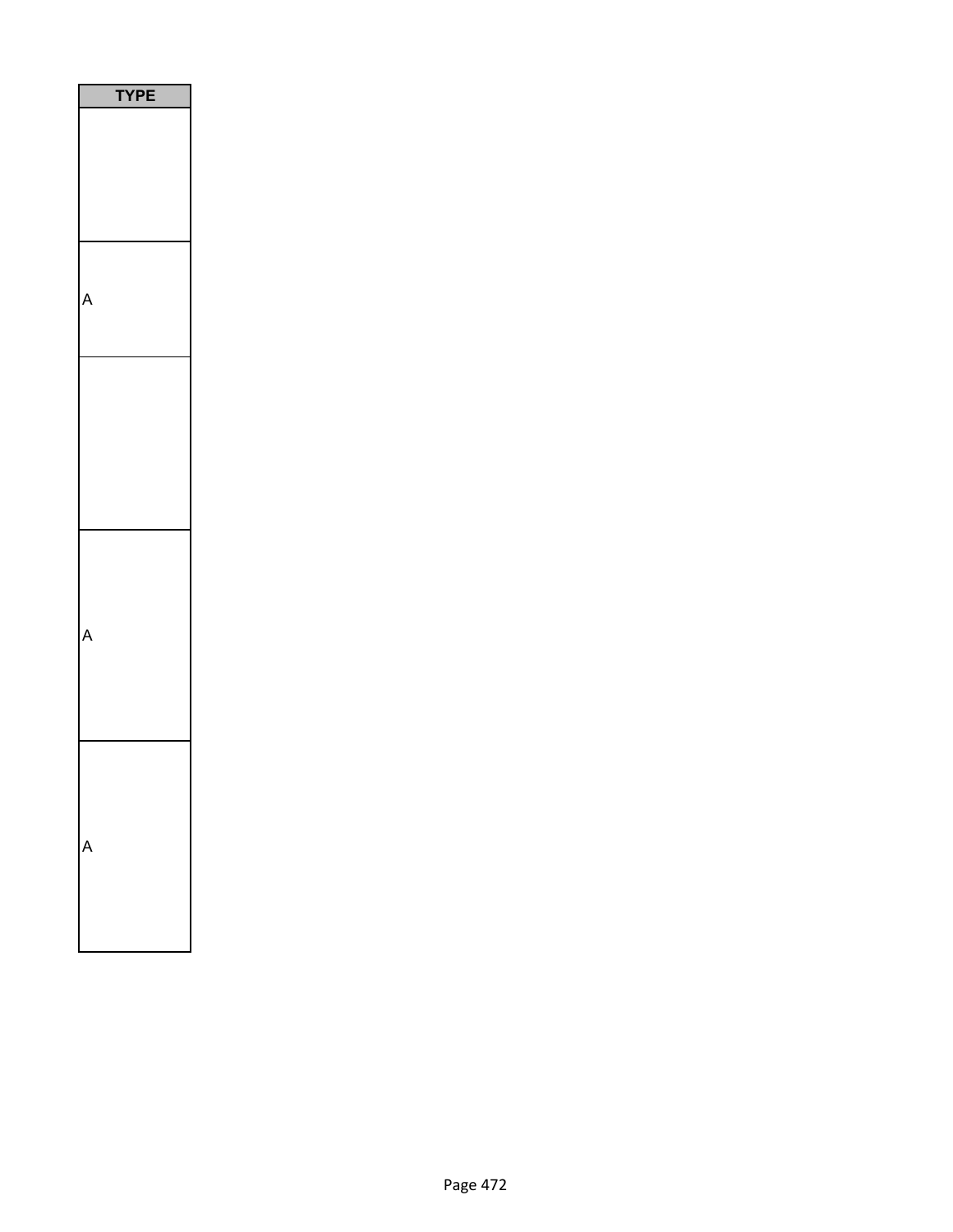| PE |  |
|----|--|
|    |  |
|    |  |
|    |  |
|    |  |
|    |  |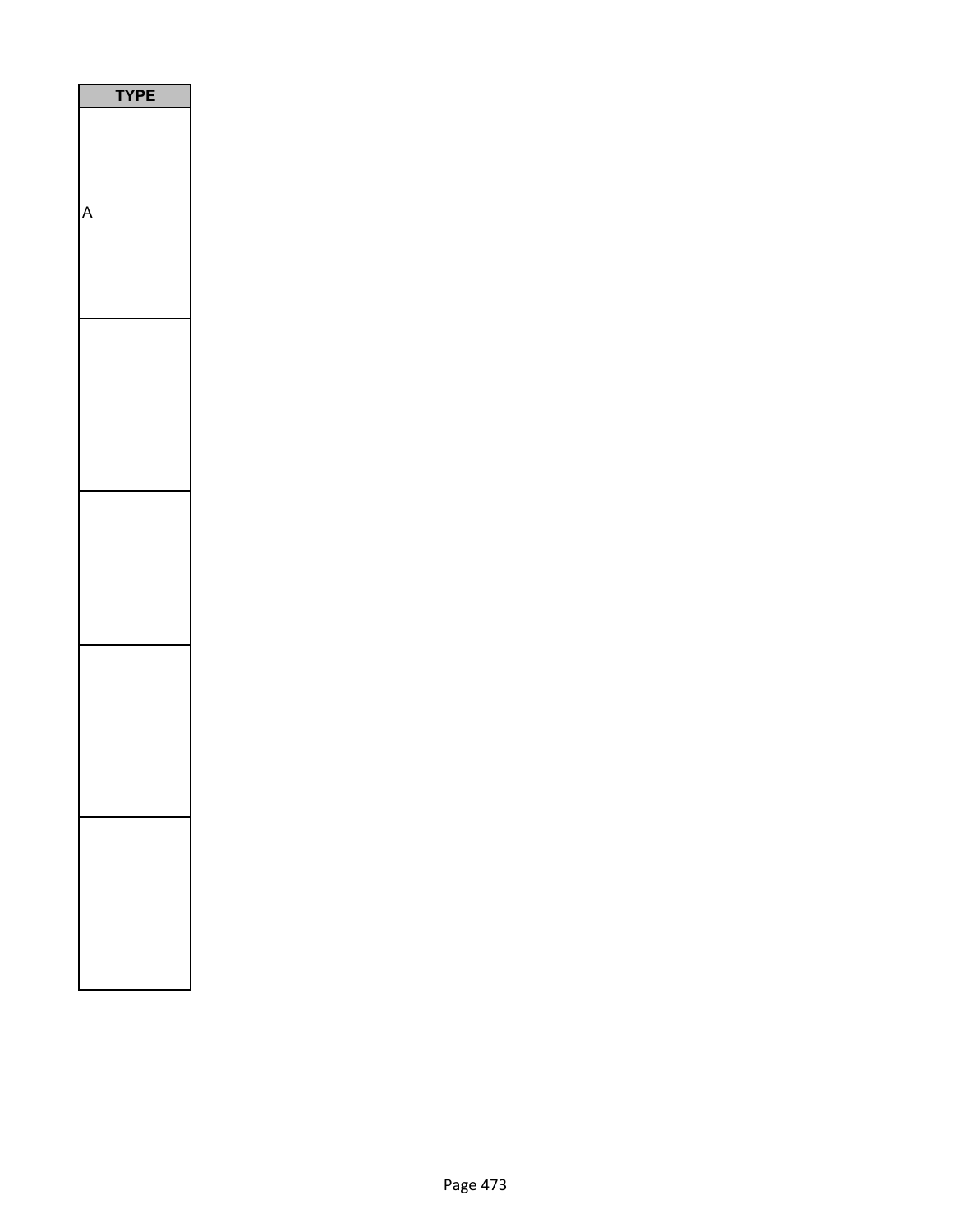| РE<br>ť |  |
|---------|--|
|         |  |
|         |  |
|         |  |
|         |  |
|         |  |
|         |  |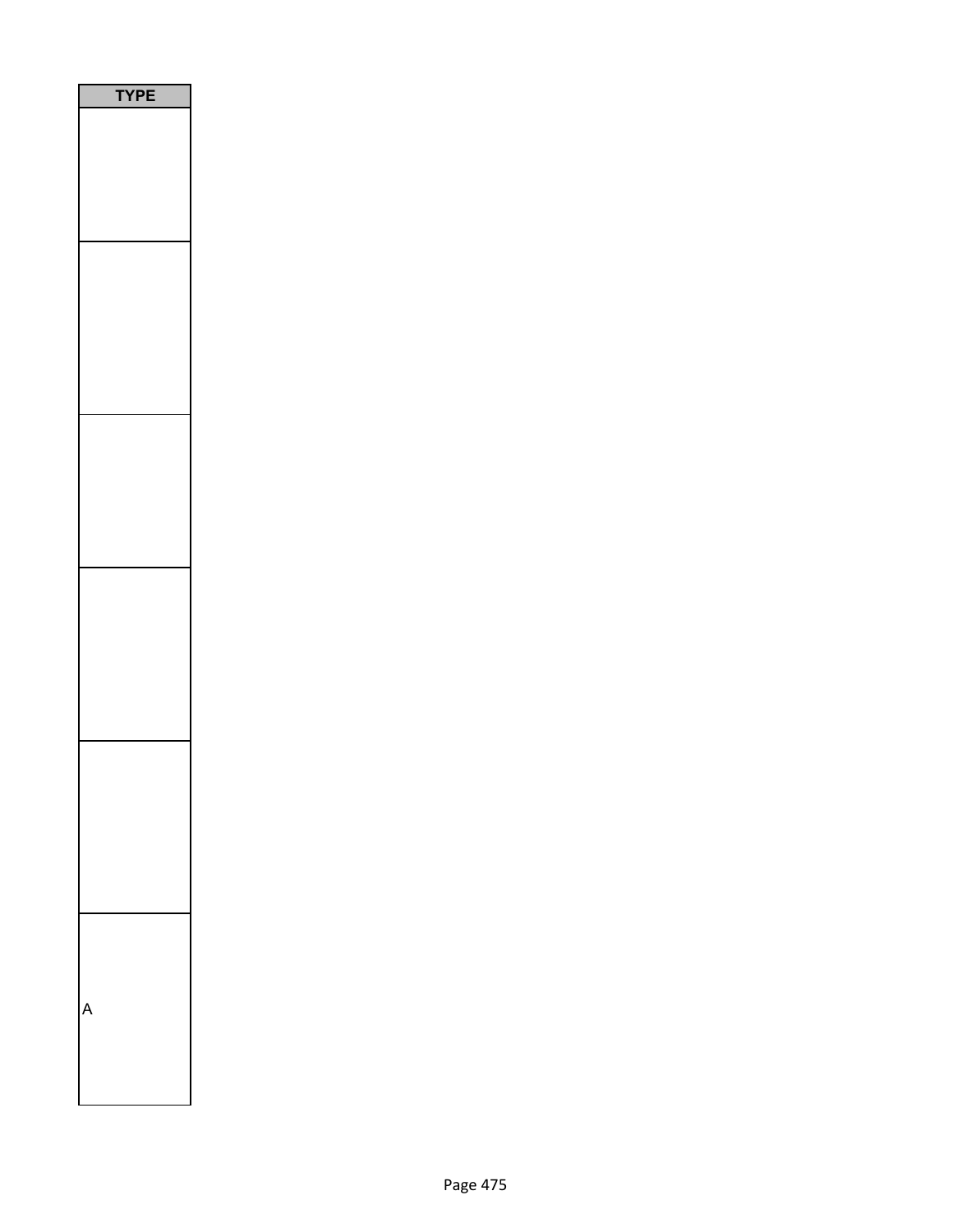| <b>TPE</b> |  |
|------------|--|
|            |  |
|            |  |
|            |  |
|            |  |
|            |  |
|            |  |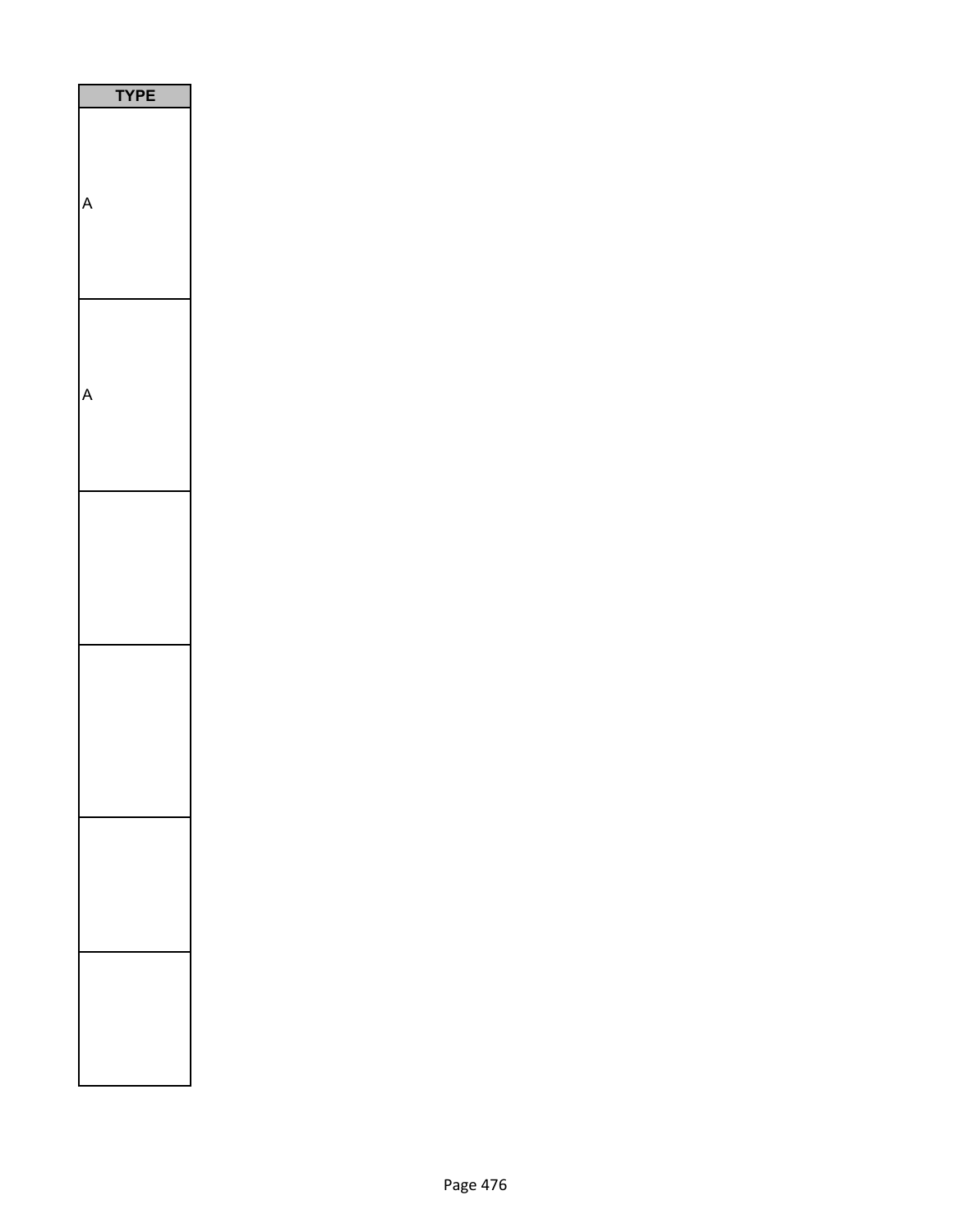| E<br>P |
|--------|
|        |
|        |
|        |
|        |
|        |
|        |
|        |
|        |
|        |
|        |
|        |
|        |
|        |
|        |
|        |
|        |
|        |
|        |
|        |
|        |
|        |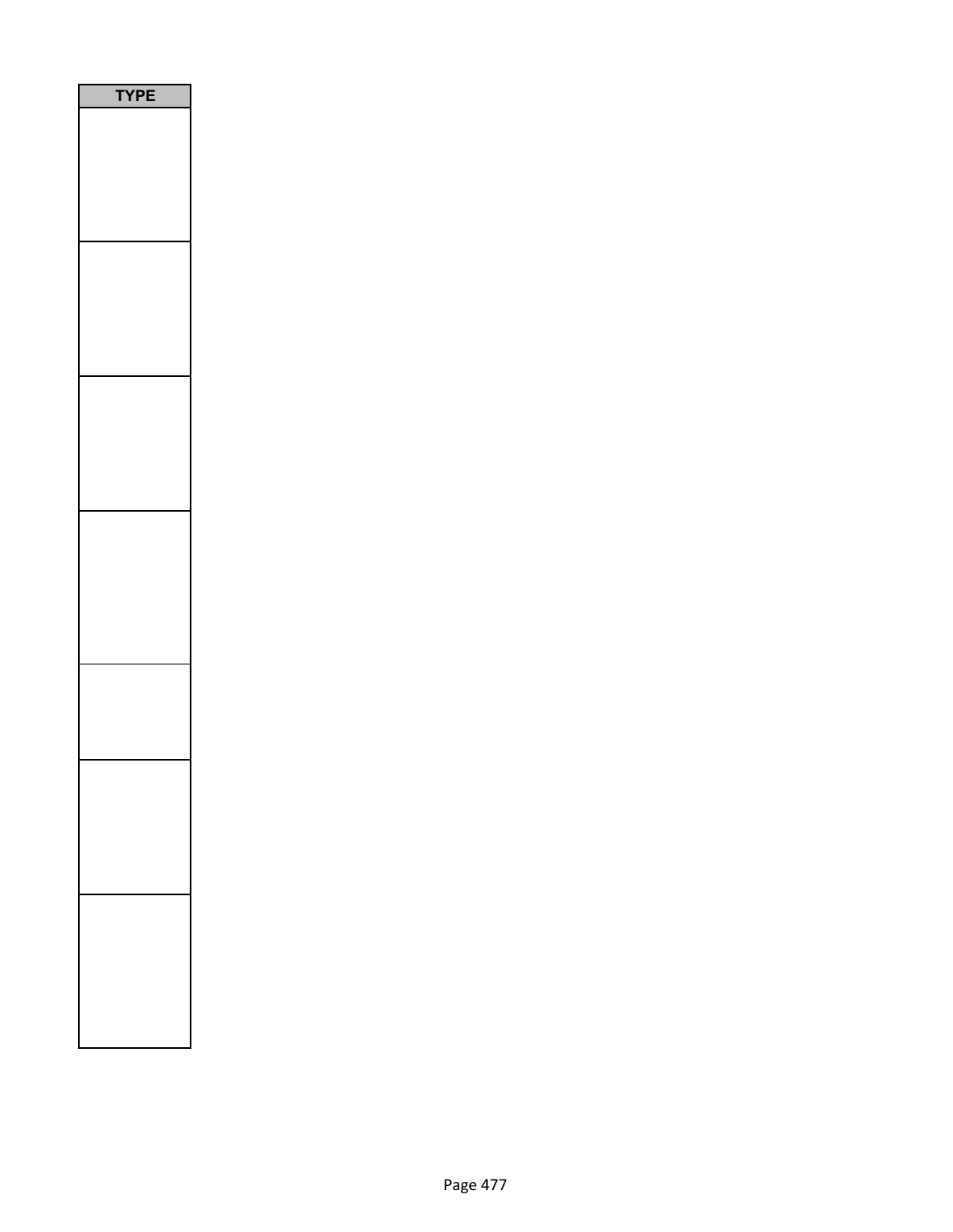| <b>TYPE</b> |
|-------------|
| OLD         |
| OLD A       |
| OLD A       |
| OLD A       |
| OLD A       |
| OLD A       |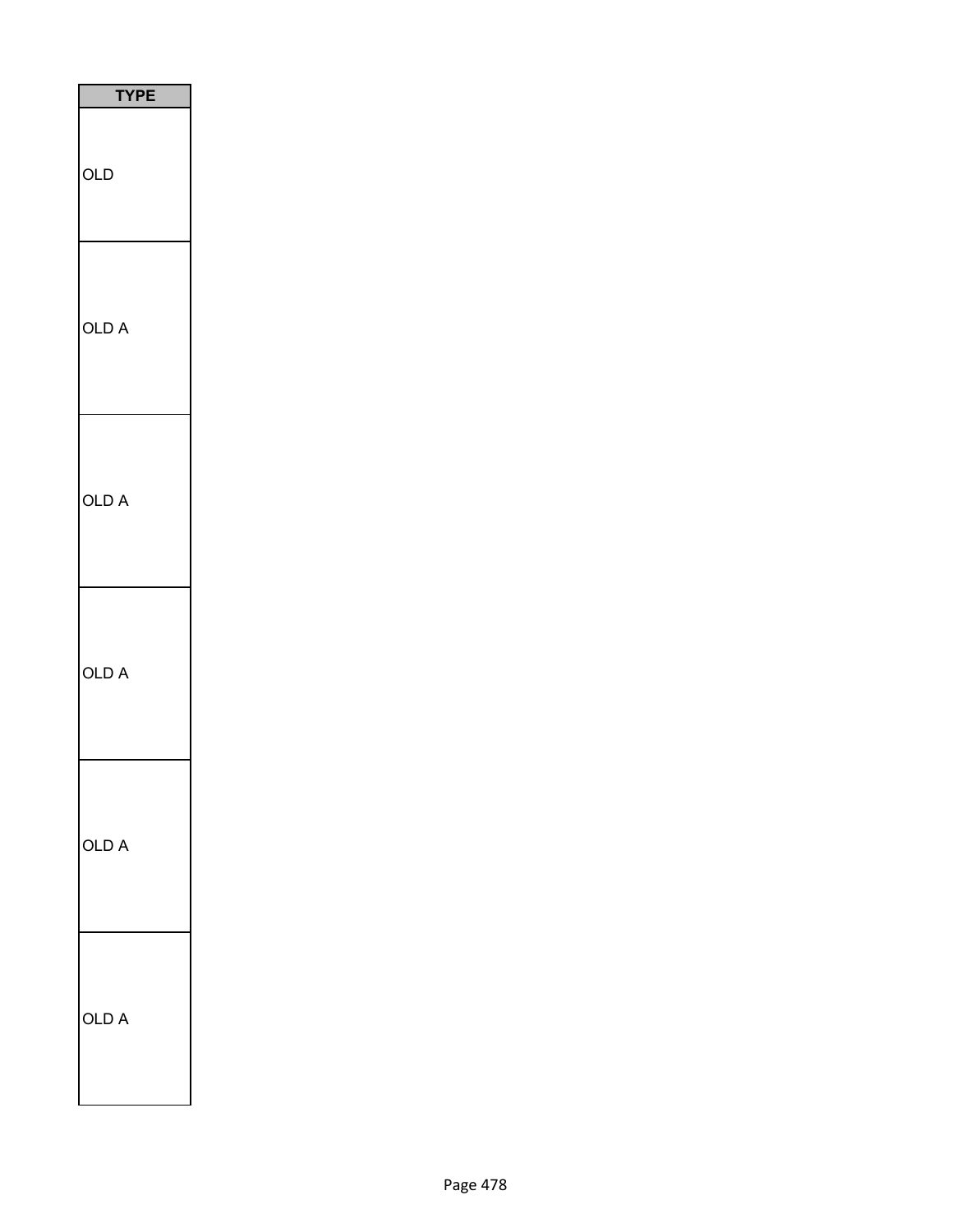| YPE |  |
|-----|--|
|     |  |
|     |  |
|     |  |
|     |  |
|     |  |
|     |  |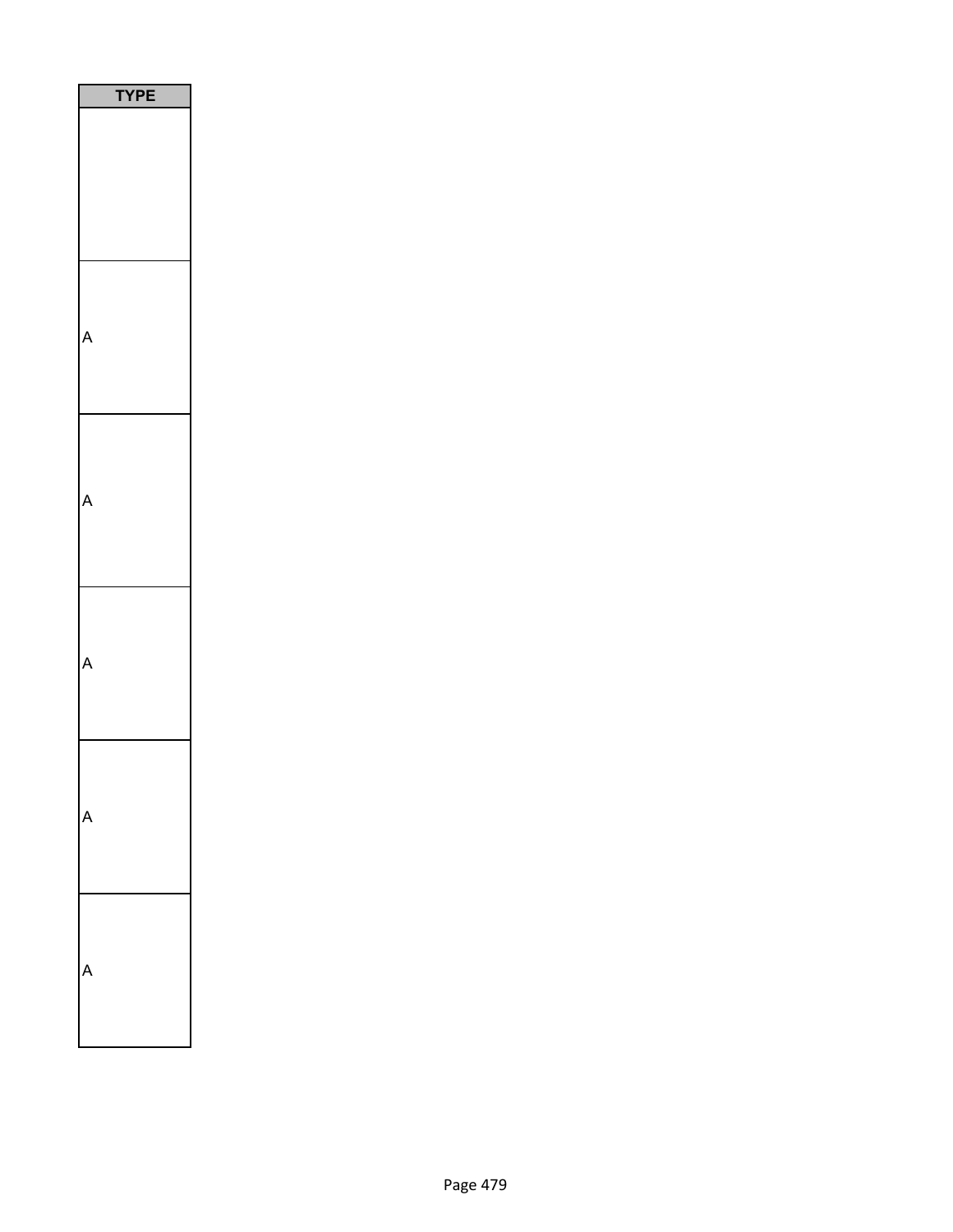| PE<br>Y |
|---------|
|         |
|         |
|         |
|         |
|         |
|         |
|         |
|         |
|         |
|         |
|         |
|         |
|         |
|         |
|         |
|         |
|         |
|         |
|         |
|         |
|         |
|         |
|         |
|         |
|         |
|         |
|         |
|         |
|         |
|         |
|         |
|         |
|         |
|         |
|         |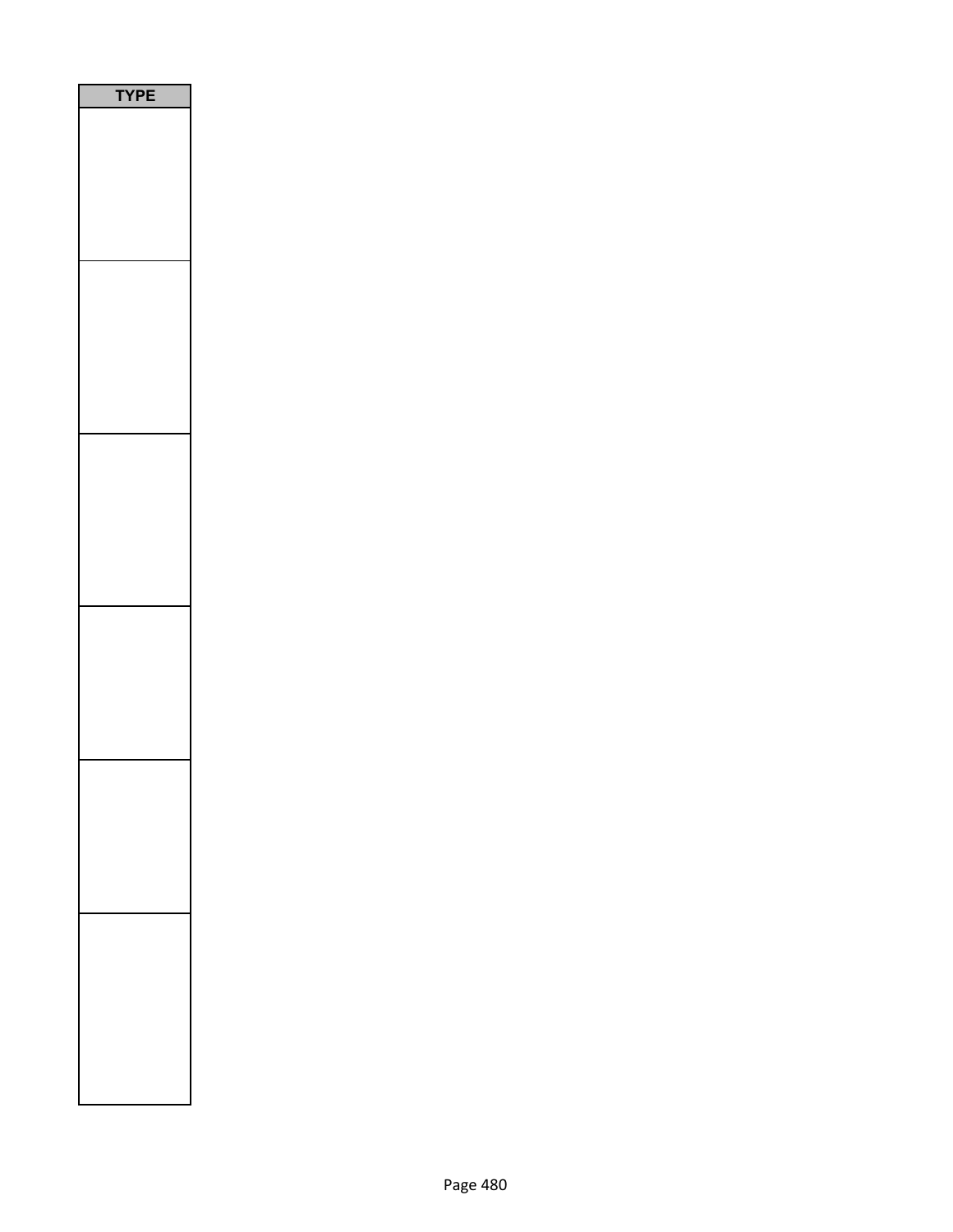| YPE |  |
|-----|--|
|     |  |
|     |  |
|     |  |
|     |  |
|     |  |
|     |  |
|     |  |
|     |  |
|     |  |
|     |  |
|     |  |
|     |  |
|     |  |
|     |  |
|     |  |
|     |  |
|     |  |
|     |  |
|     |  |
|     |  |
|     |  |
|     |  |
|     |  |
|     |  |
|     |  |
|     |  |
|     |  |
|     |  |
|     |  |
|     |  |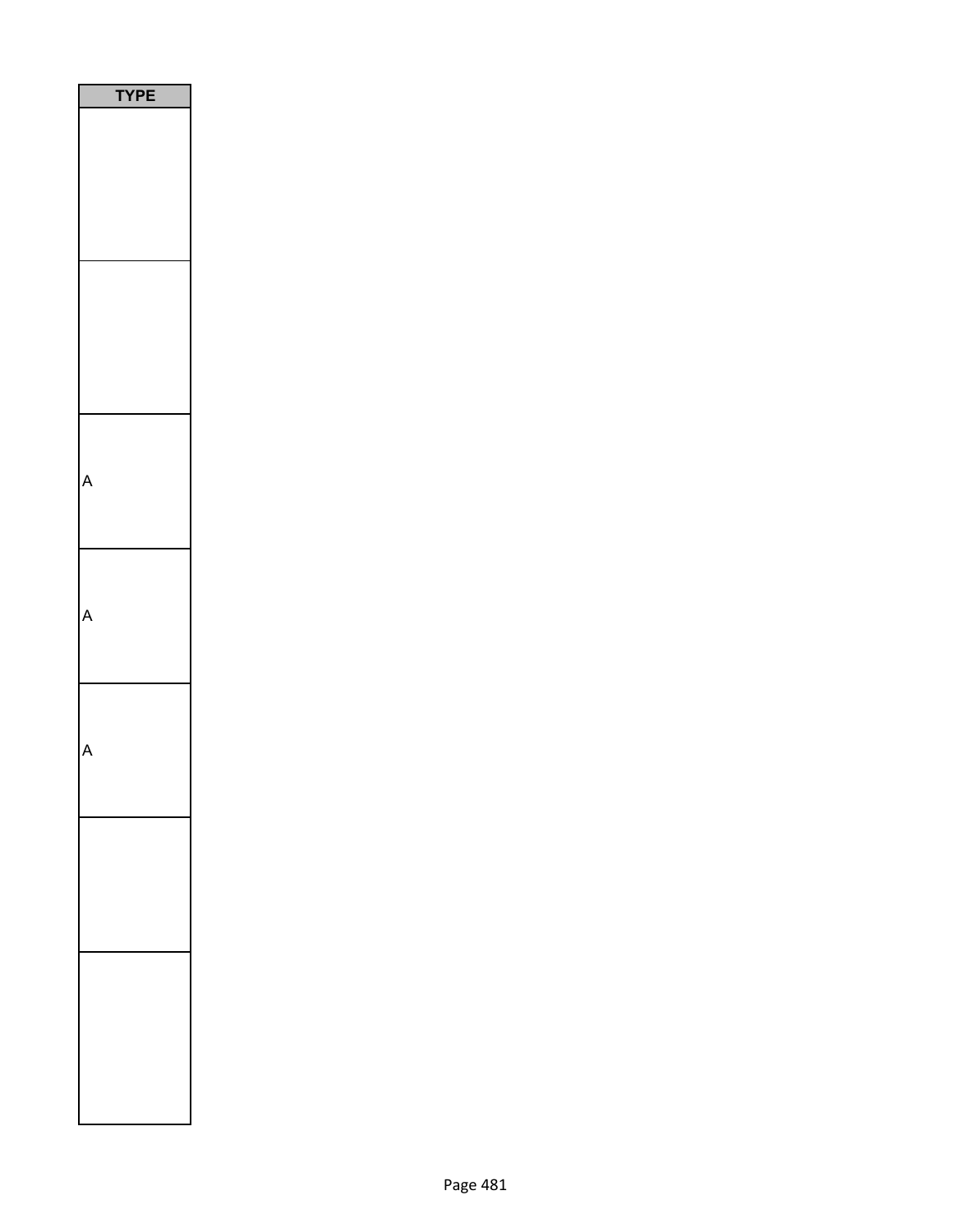| E<br>P |
|--------|
|        |
|        |
|        |
|        |
|        |
|        |
|        |
|        |
|        |
|        |
|        |
|        |
|        |
|        |
|        |
|        |
|        |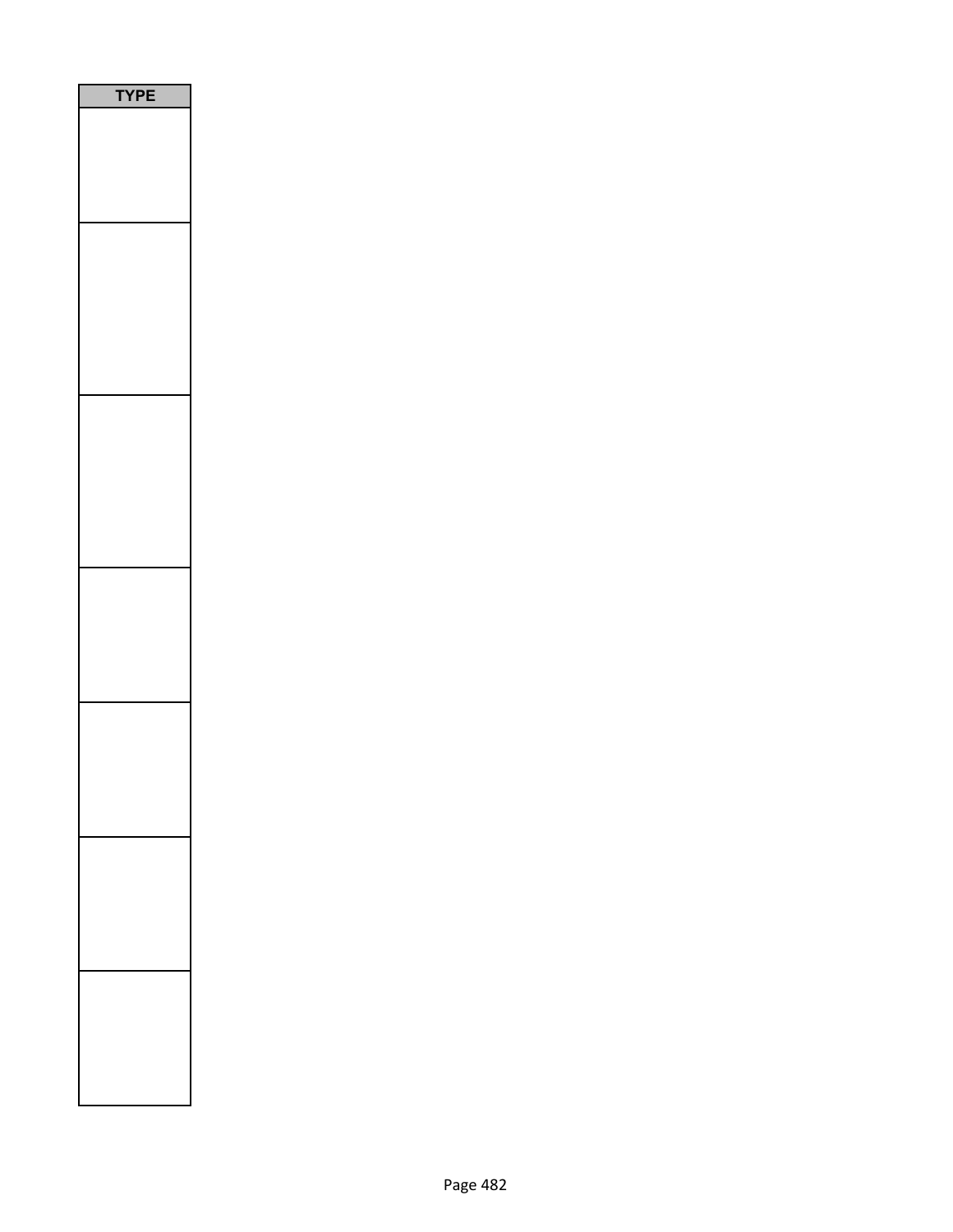| <b>TYPE</b>     |
|-----------------|
|                 |
| OLD A           |
| OLD A           |
| OLD A           |
| OLD A           |
| <b>OLD</b><br>A |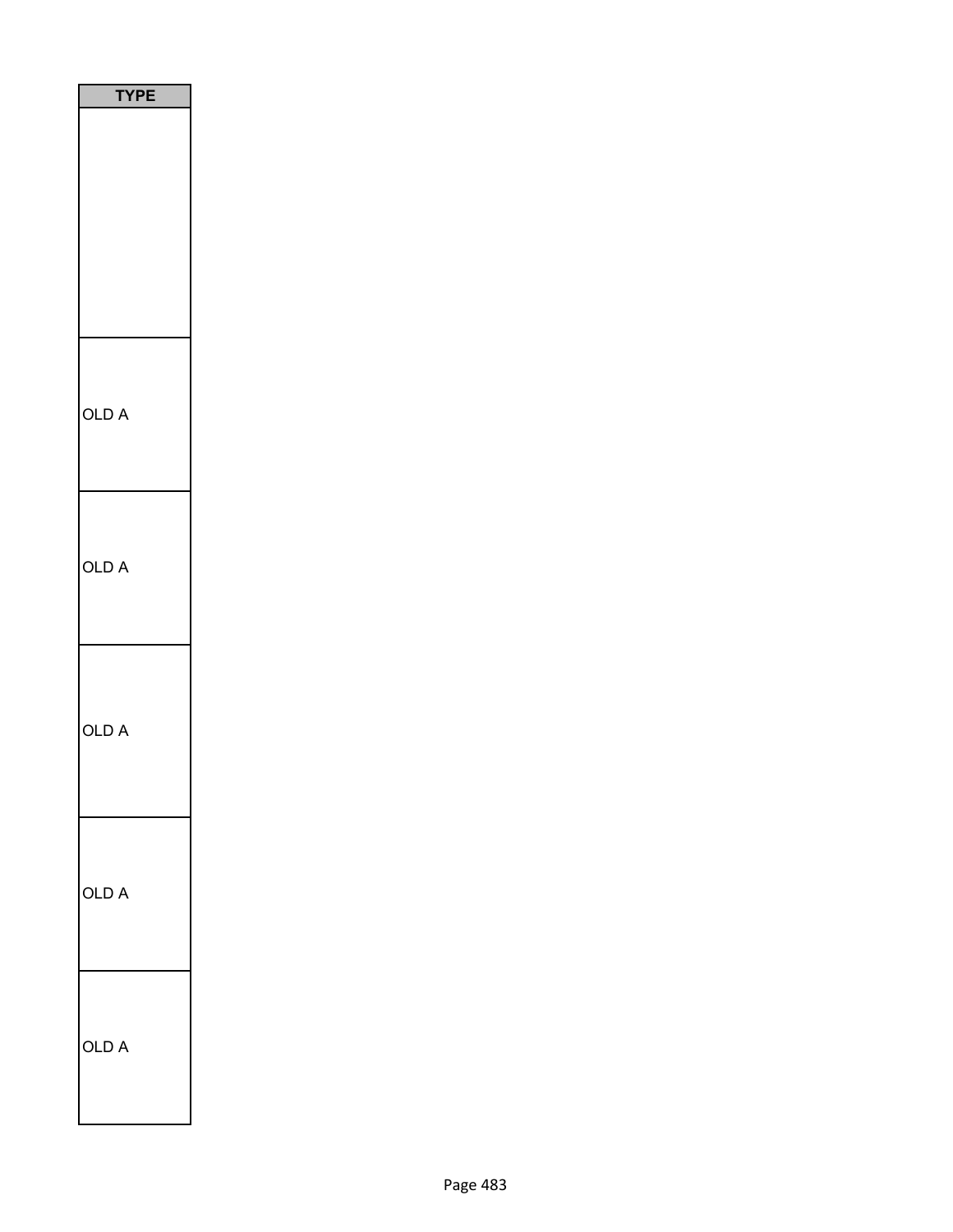| <b>TYPE</b> |
|-------------|
| OLD A       |
| OLD A       |
| OLD A       |
|             |
| OLD A       |
| OLD A       |
| OLD A       |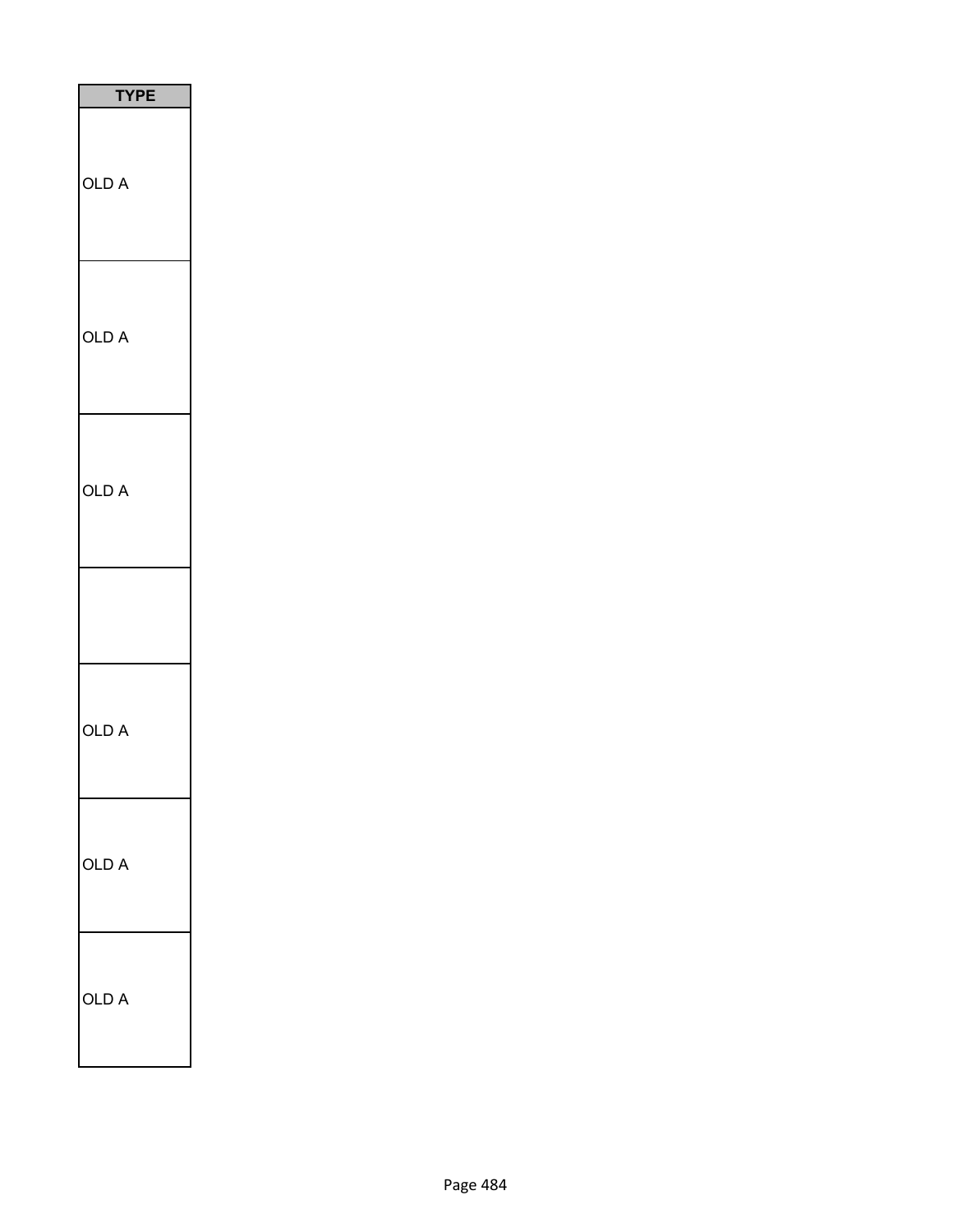| P<br>E<br>i |
|-------------|
| OLD A       |
| OLD A       |
|             |
|             |
|             |
|             |
|             |
|             |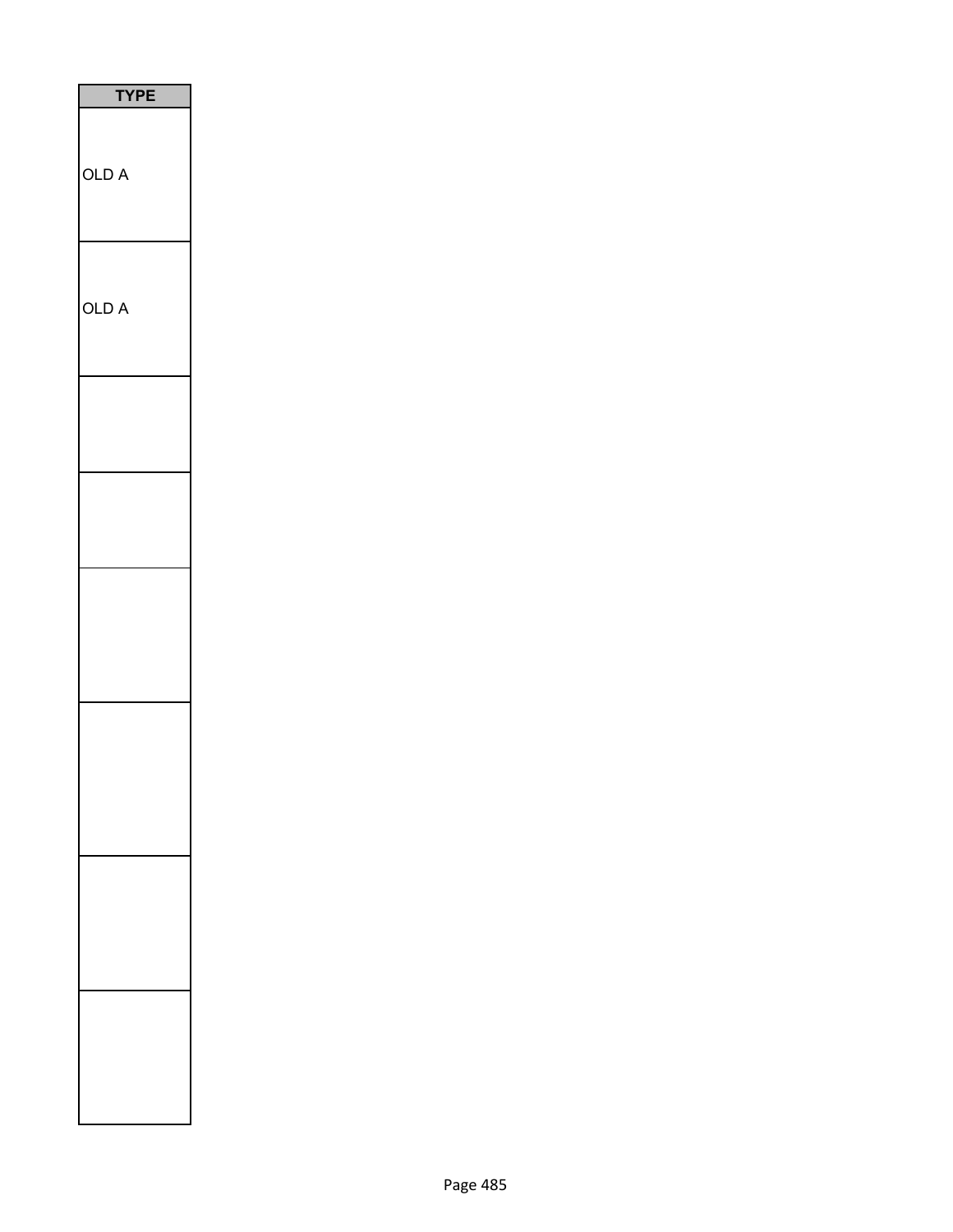| <b>TYPE</b> |
|-------------|
|             |
|             |
|             |
|             |
|             |
|             |
|             |
|             |
|             |
|             |
|             |
|             |
|             |
|             |
|             |
|             |
|             |
|             |
|             |
|             |
|             |
|             |
|             |
|             |
| OLD         |
|             |
|             |
|             |
|             |
|             |
| OLD         |
|             |
|             |
|             |
|             |
|             |
|             |
|             |
|             |
|             |
|             |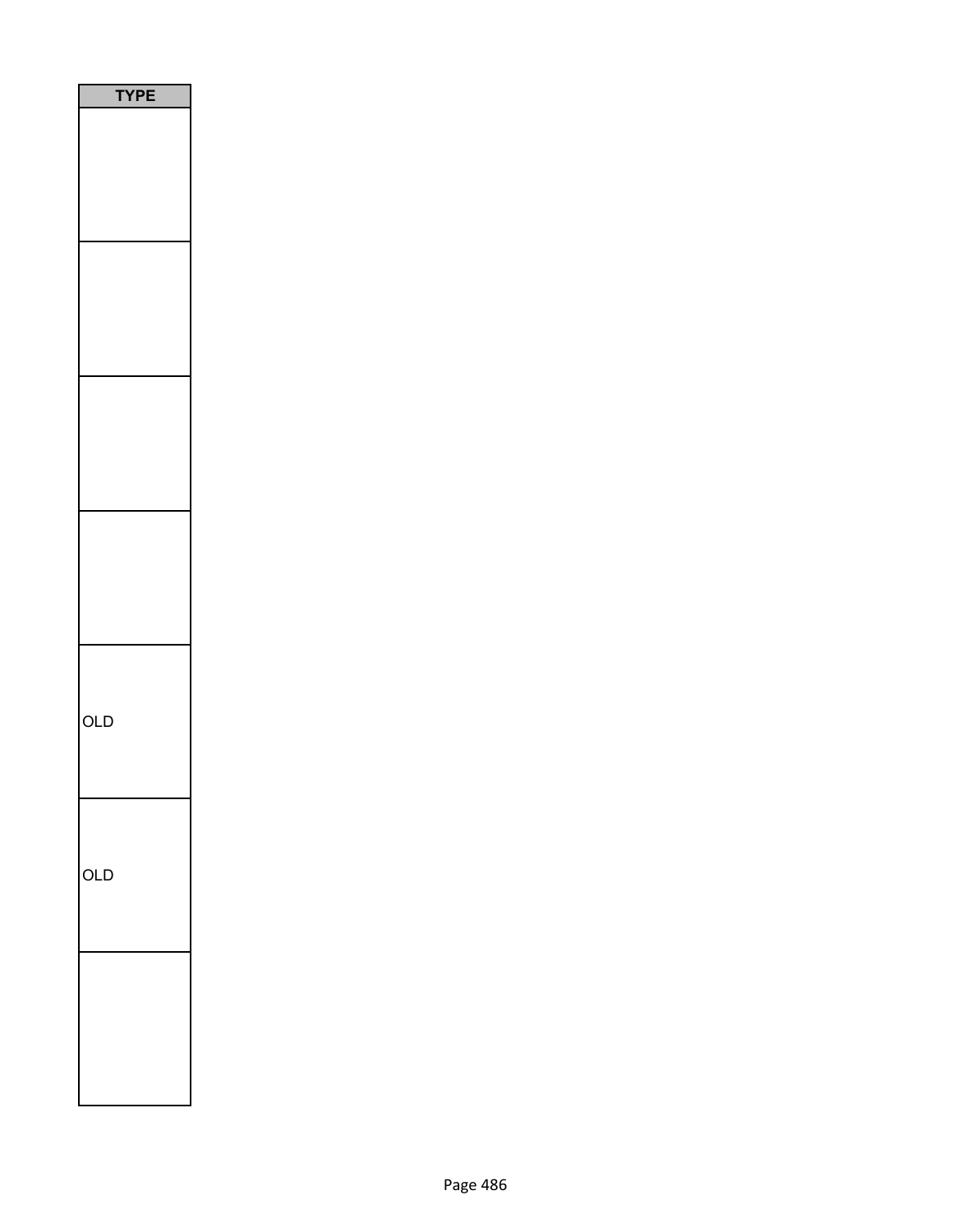| <b>/PE</b> |
|------------|
|            |
|            |
|            |
|            |
|            |
|            |
|            |
|            |
|            |
|            |
|            |
|            |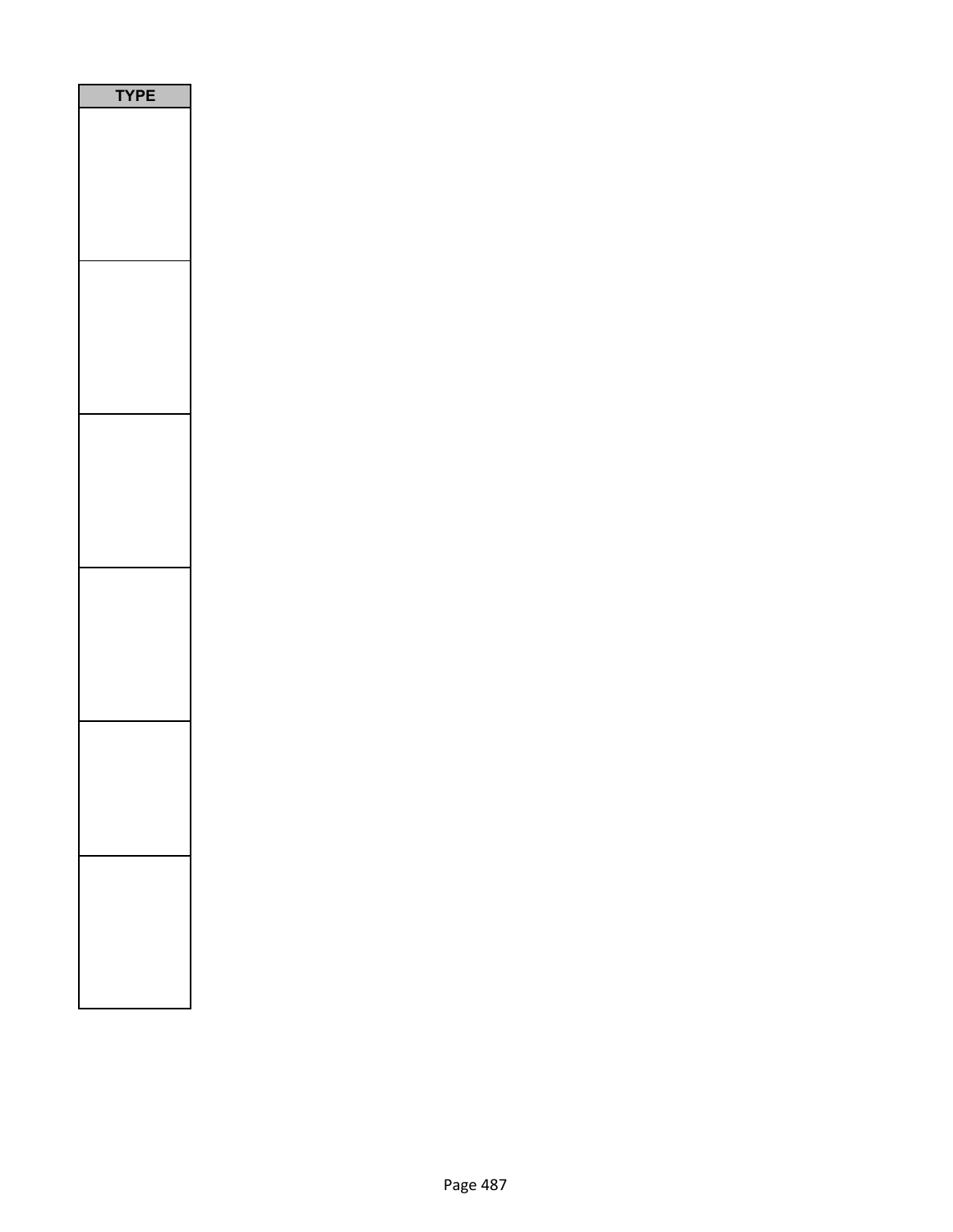| PE<br>٢ |
|---------|
|         |
|         |
|         |
|         |
|         |
|         |
|         |
|         |
|         |
|         |
|         |
|         |
|         |
|         |
|         |
|         |
|         |
|         |
|         |
|         |
|         |
|         |
|         |
|         |
|         |
|         |
|         |
|         |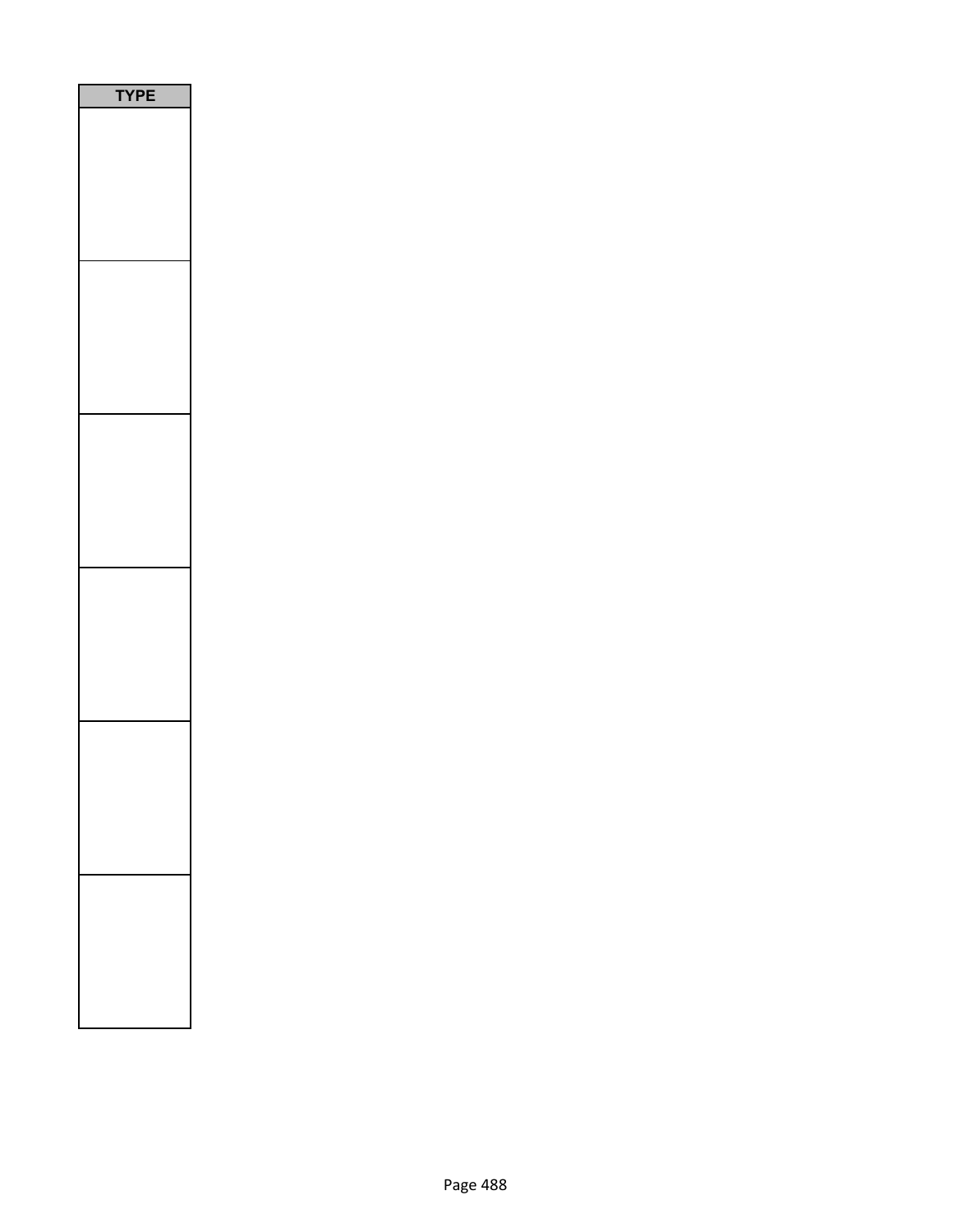| <b>/PE</b> |
|------------|
|            |
|            |
|            |
|            |
|            |
|            |
|            |
|            |
|            |
|            |
|            |
|            |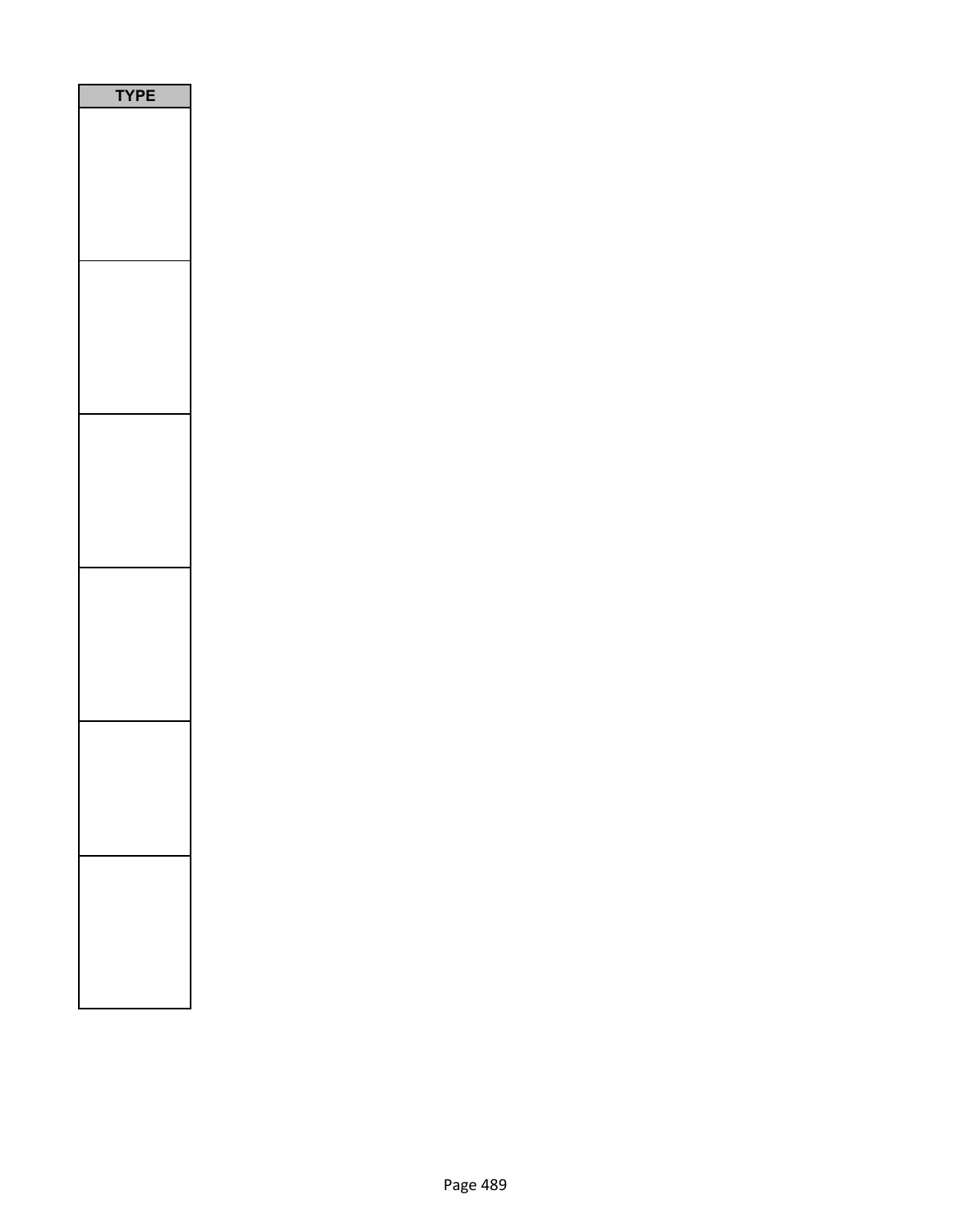| TΥ<br>PЕ |
|----------|
| OLD      |
| OLD      |
| OLD      |
| OLD      |
| OLD      |
| OLD      |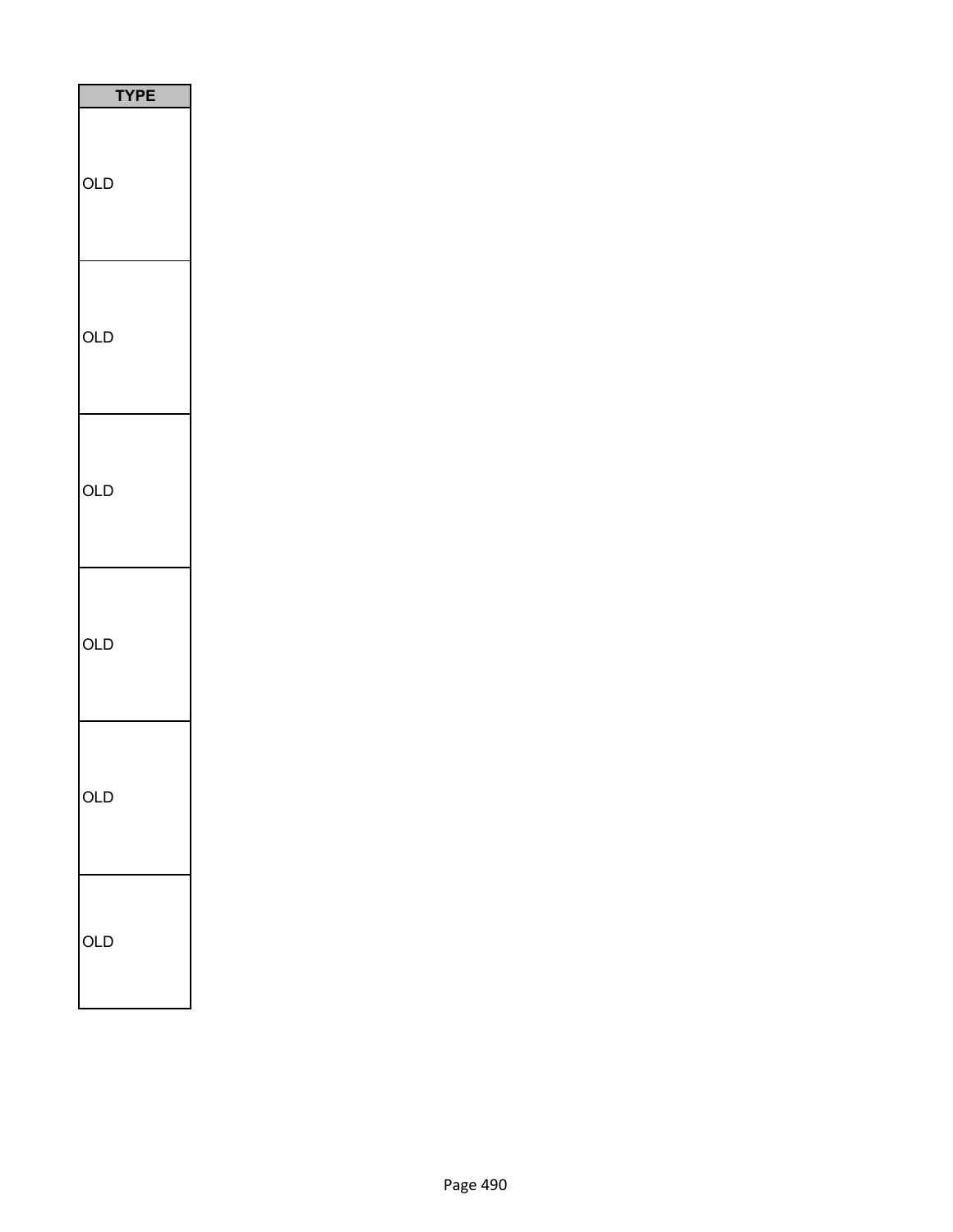| PE<br>٢ |
|---------|
|         |
|         |
|         |
|         |
|         |
|         |
|         |
|         |
|         |
|         |
|         |
|         |
|         |
|         |
|         |
|         |
|         |
|         |
|         |
|         |
|         |
|         |
|         |
|         |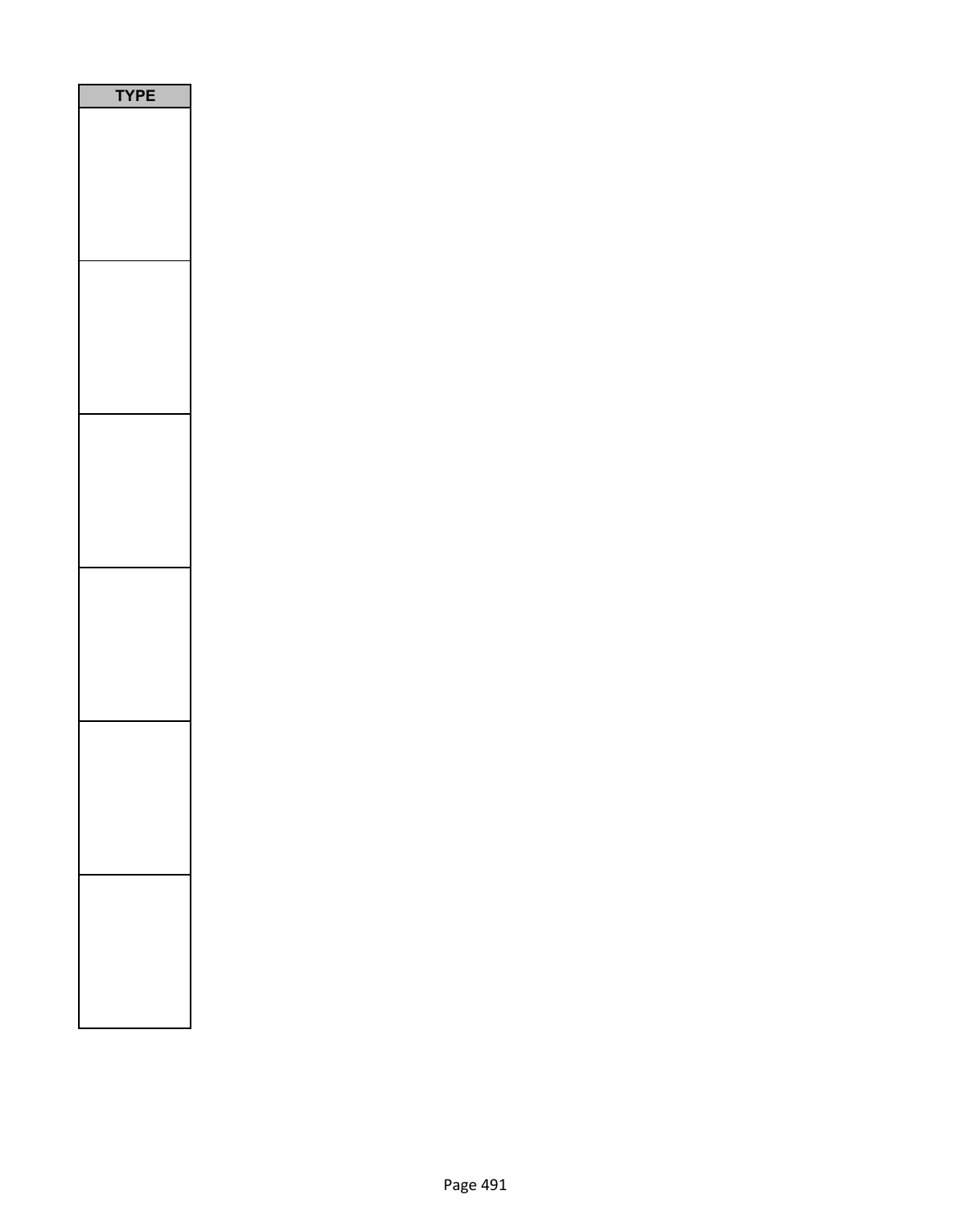| E<br>$\mathsf{P}$<br>1<br>J |
|-----------------------------|
|                             |
|                             |
|                             |
|                             |
|                             |
|                             |
|                             |
|                             |
|                             |
|                             |
|                             |
|                             |
|                             |
|                             |
|                             |
|                             |
|                             |
|                             |
|                             |
|                             |
|                             |
|                             |
|                             |
|                             |
|                             |
|                             |
|                             |
|                             |
|                             |
|                             |
|                             |
|                             |
|                             |
|                             |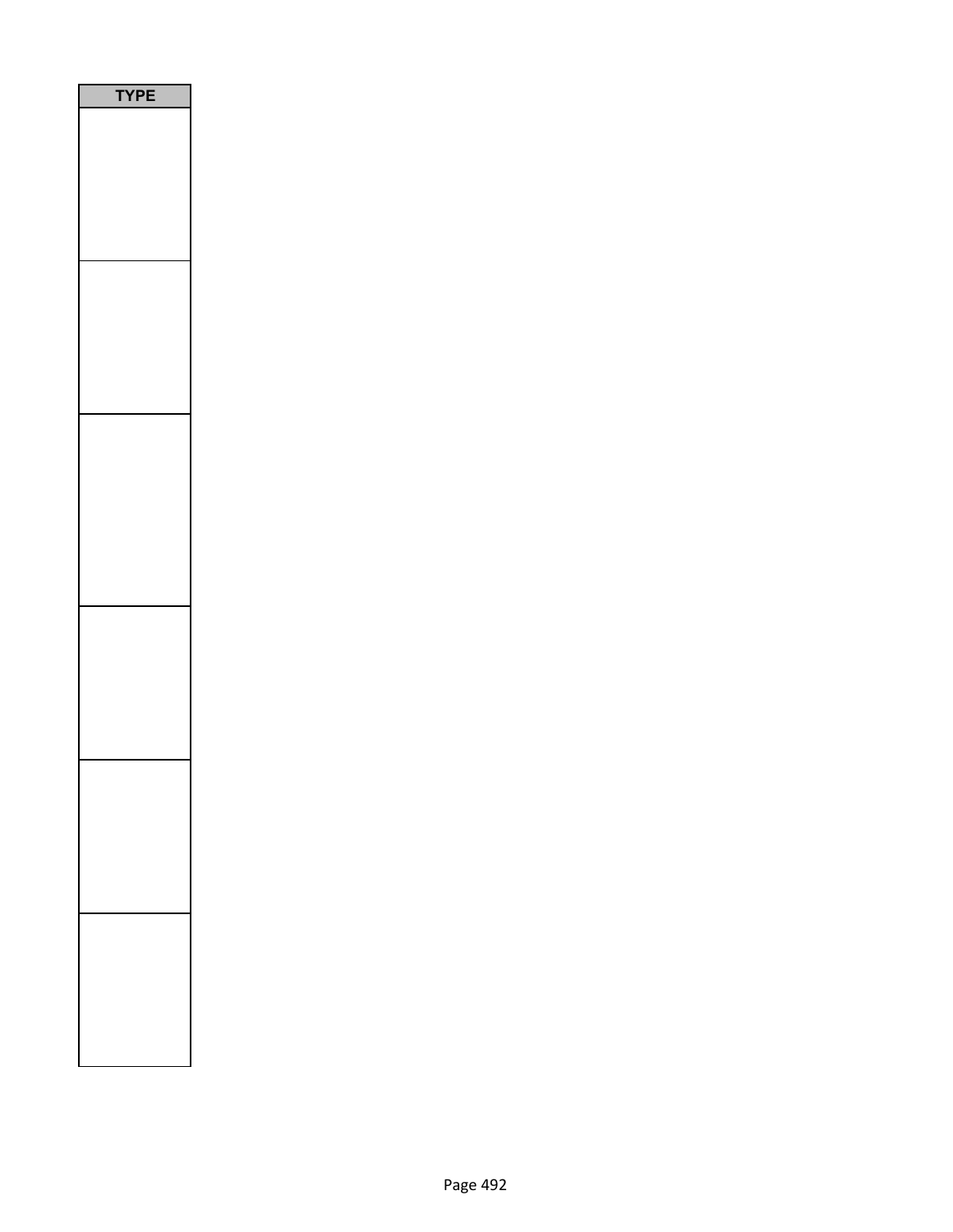| PE<br>ľ<br>٦ |
|--------------|
|              |
|              |
|              |
|              |
|              |
|              |
|              |
|              |
|              |
|              |
|              |
|              |
|              |
|              |
|              |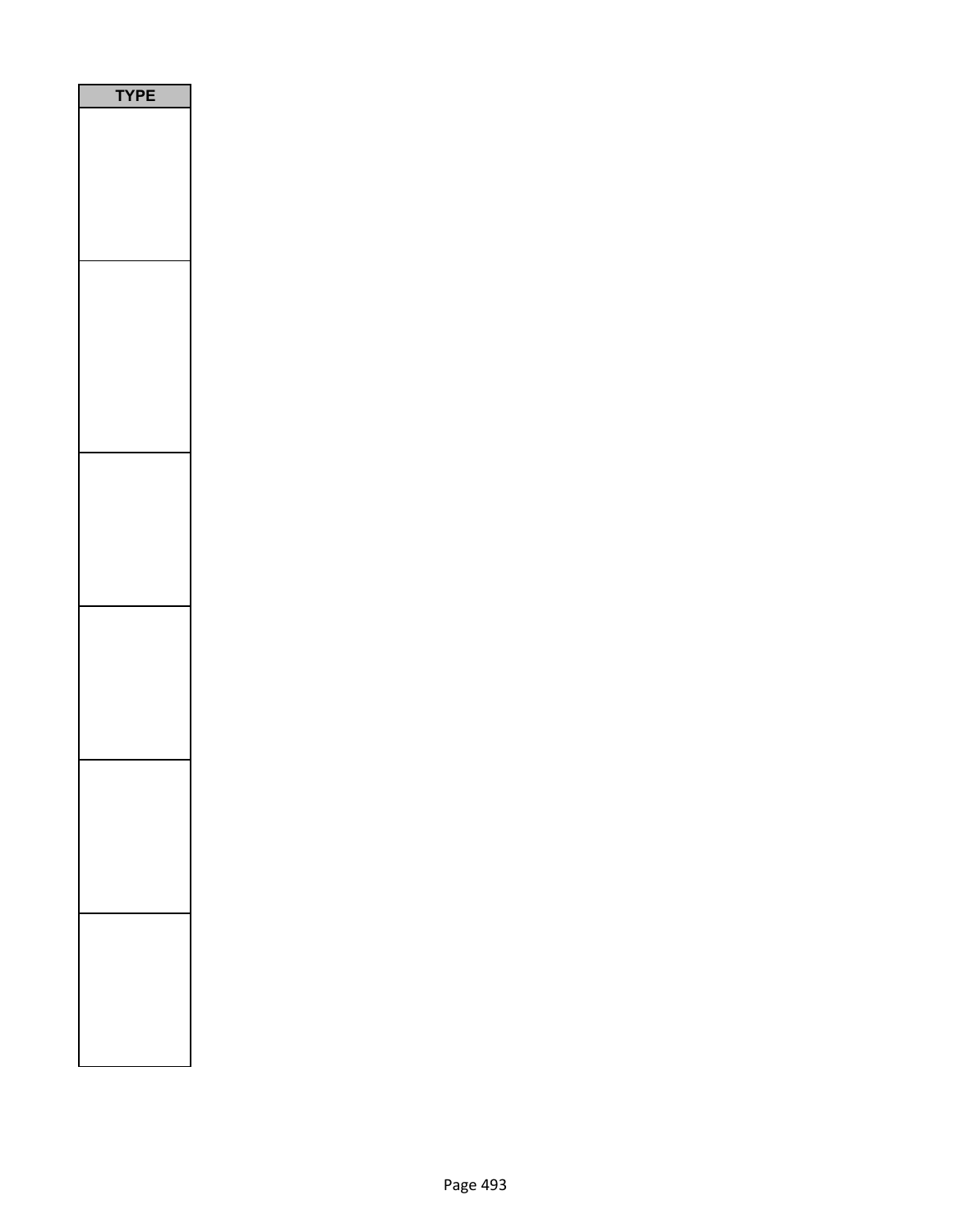| <b>TYPE</b> |
|-------------|
|             |
|             |
| OLD         |
| OLD A       |
| OLD A       |
| OLD A       |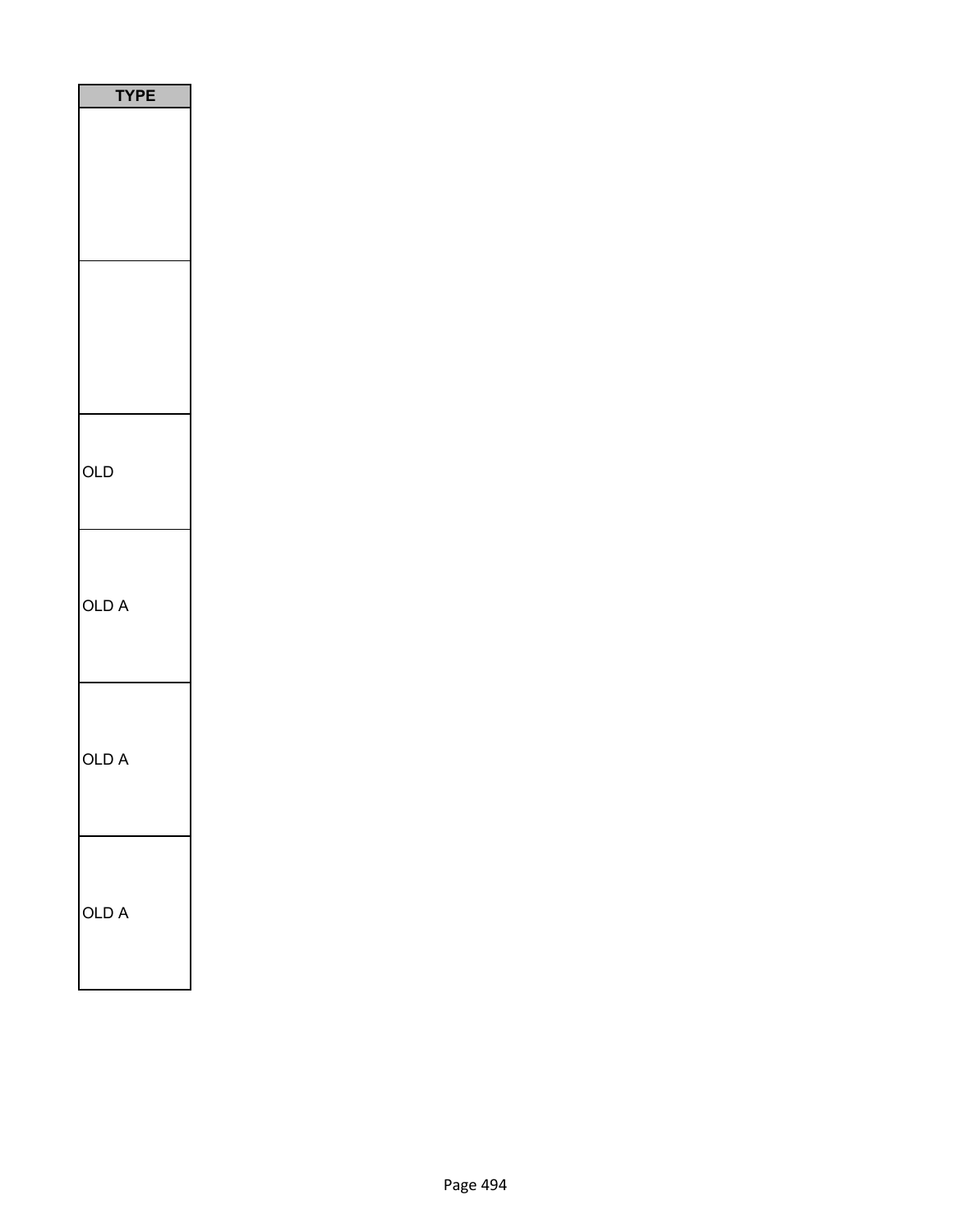| <b>TYPE</b> |  |
|-------------|--|
| OLD A       |  |
| OLD A       |  |
| OLD A       |  |
| OLD A       |  |
| OLD A       |  |
| OLD A       |  |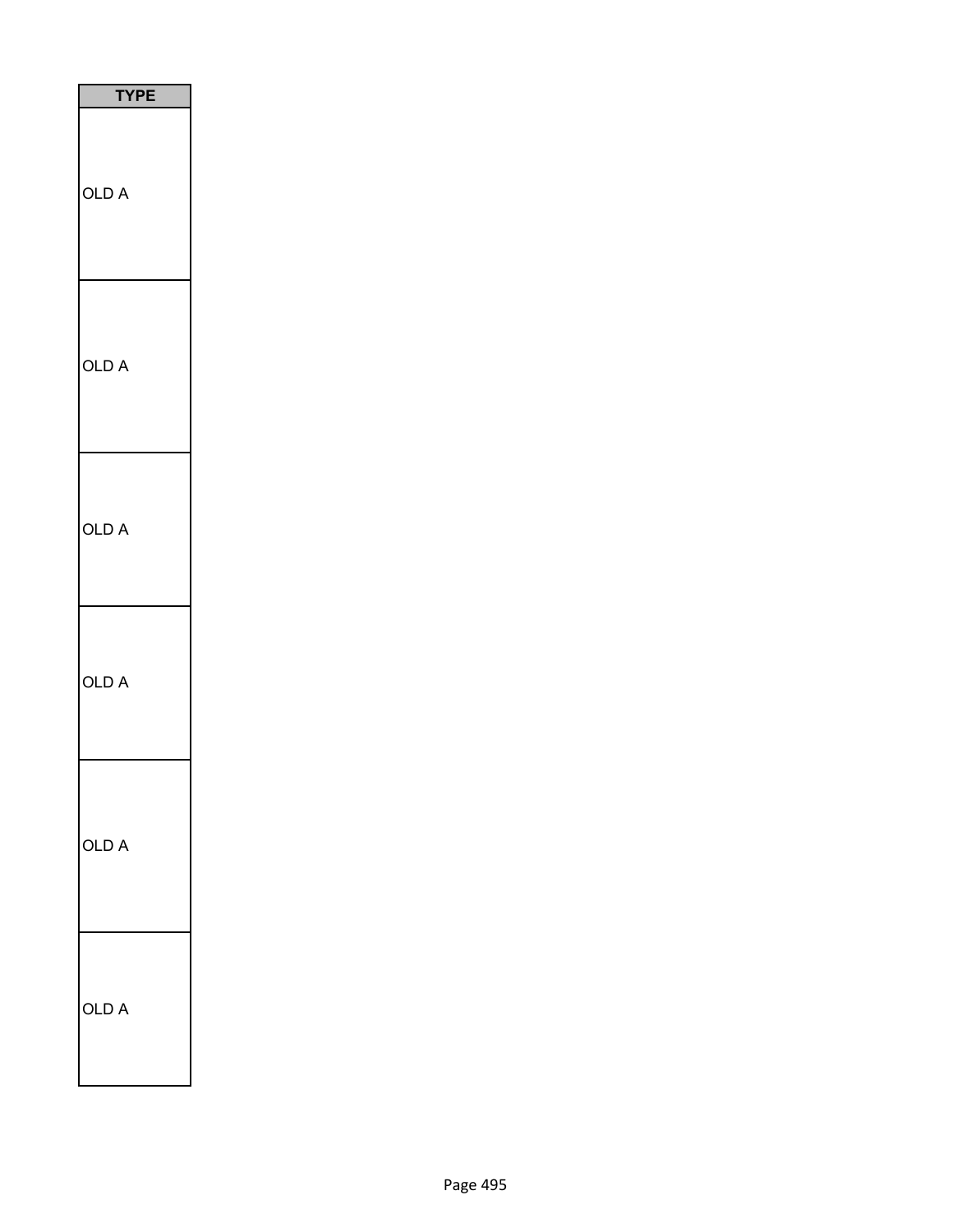| <b>TYPE</b> |
|-------------|
| OLD A       |
| OLD A       |
| OLD A       |
| OLD A       |
| OLD         |
| OLD A       |
| OLD A       |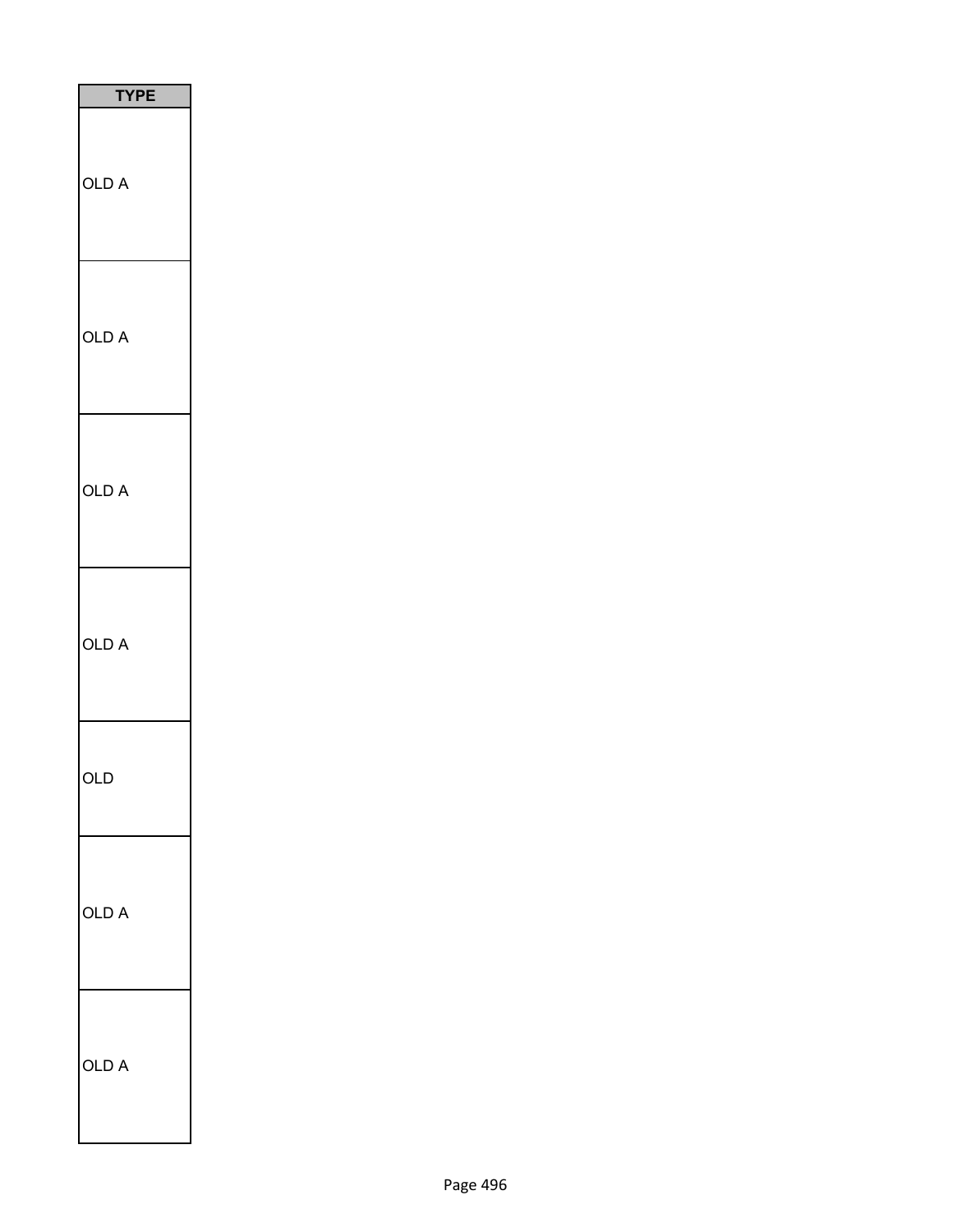| <b>TYPE</b> |
|-------------|
| OLD A       |
| OLD A       |
| OLD A       |
| OLD A       |
| OLD A       |
| OLD A       |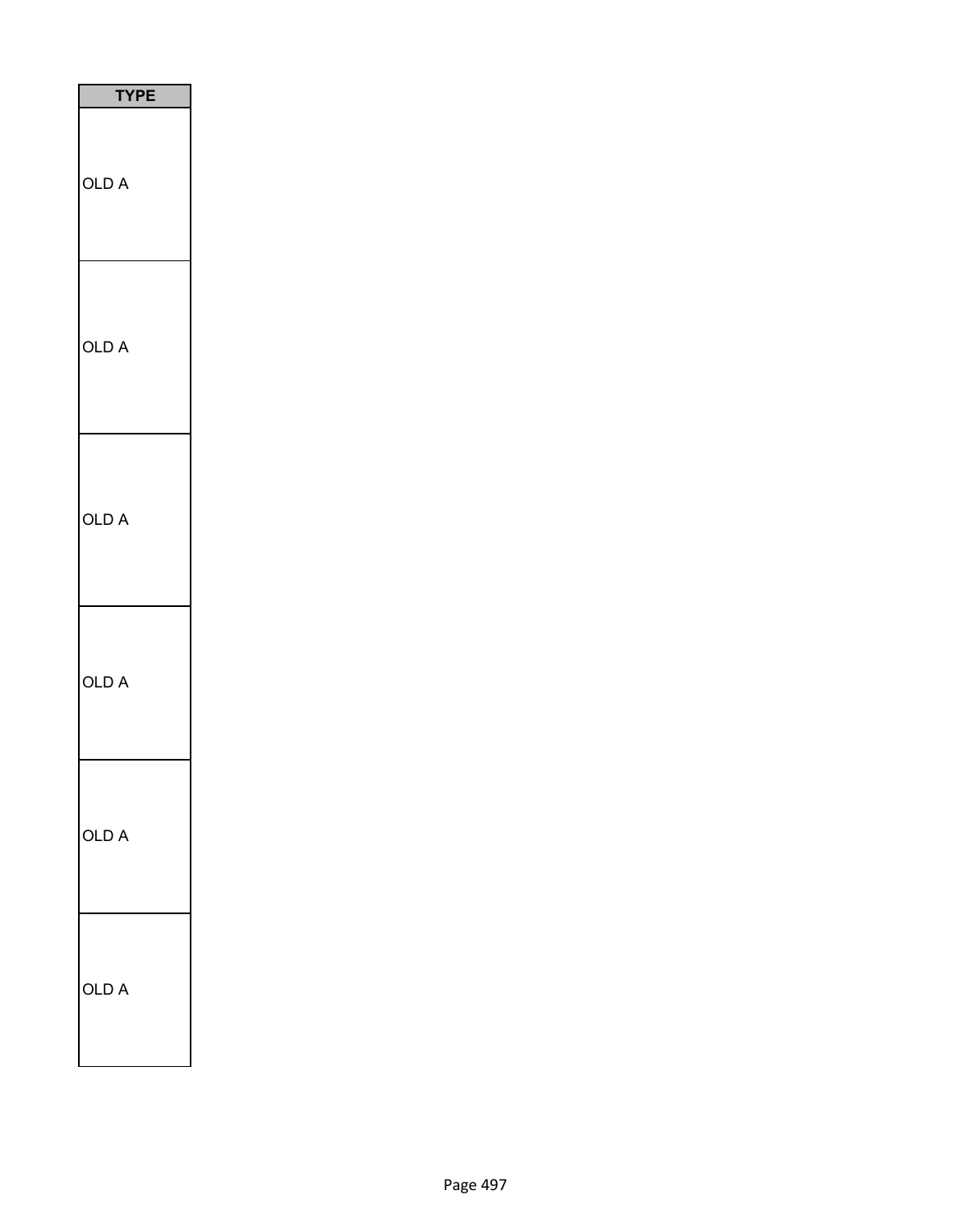| <b>TYPE</b> |
|-------------|
| OLD A       |
| OLD A       |
| OLD A       |
| OLD A       |
| OLD A       |
|             |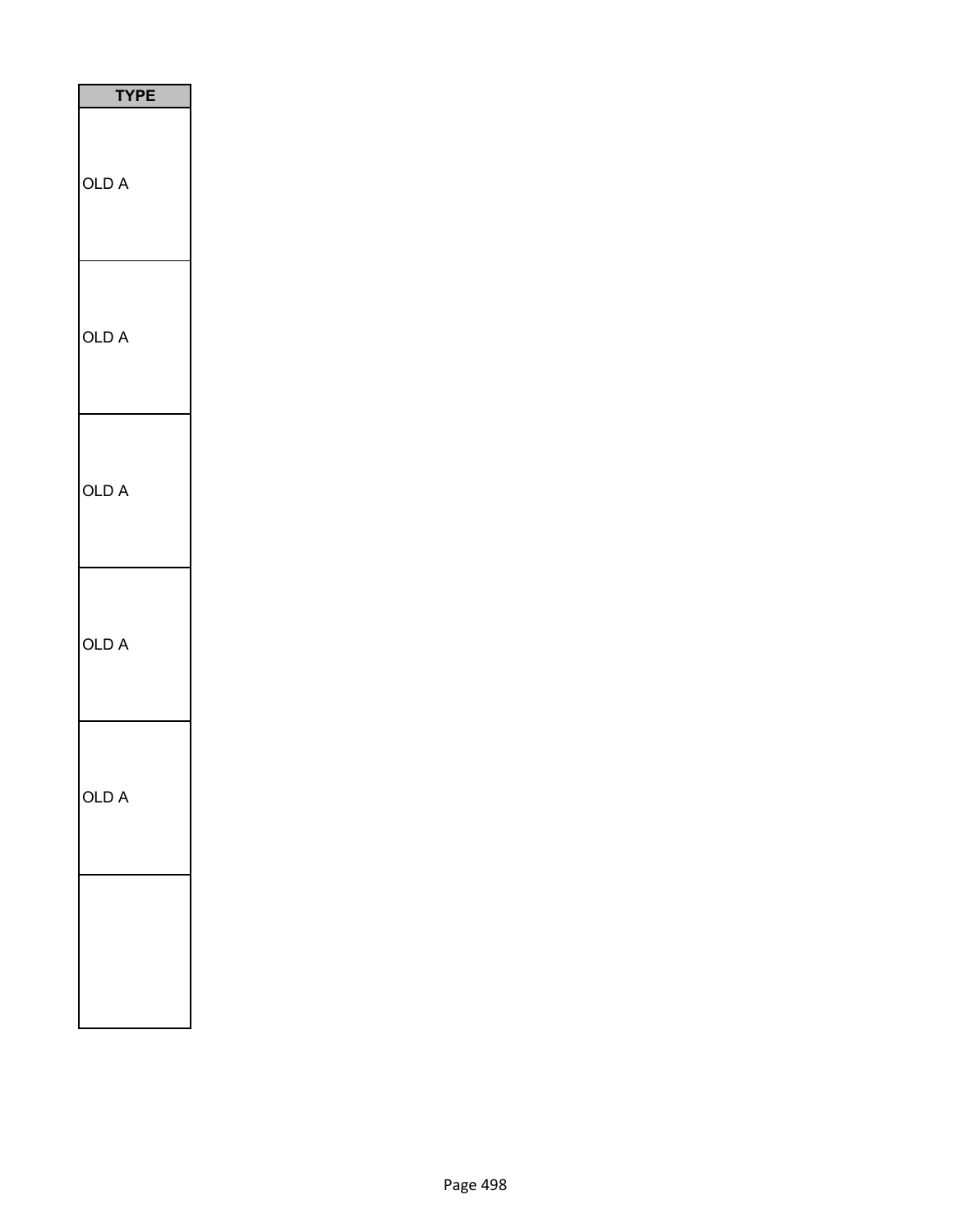| <b>TYPE</b>     |
|-----------------|
| OLD A           |
| OLD A           |
| OLD A           |
| OLD A           |
| OLD A           |
| A<br><b>OLD</b> |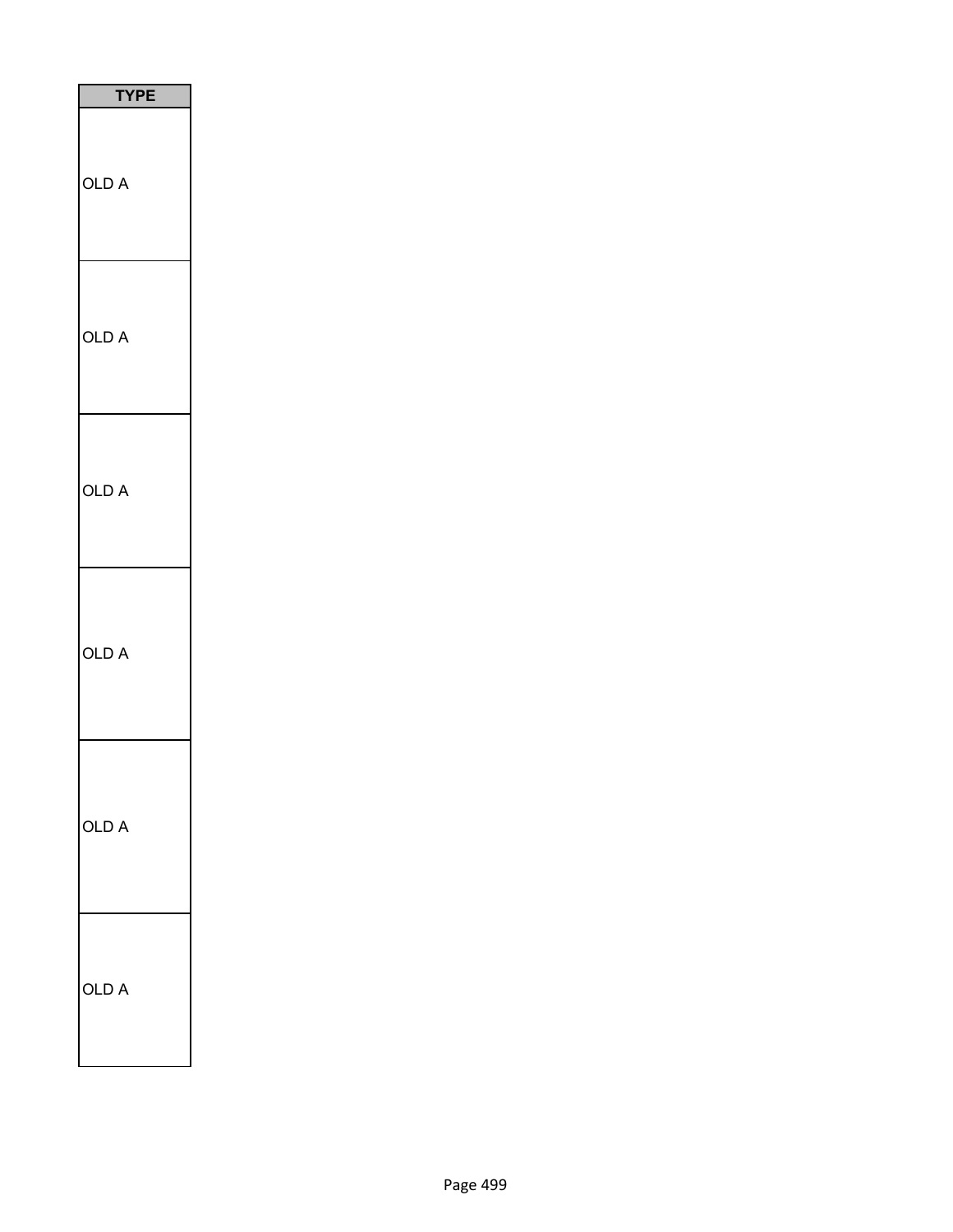| <b>TYPE</b> |
|-------------|
| OLD A       |
| OLD A       |
| OLD A       |
| OLD A       |
| Г           |
| OLD<br>A    |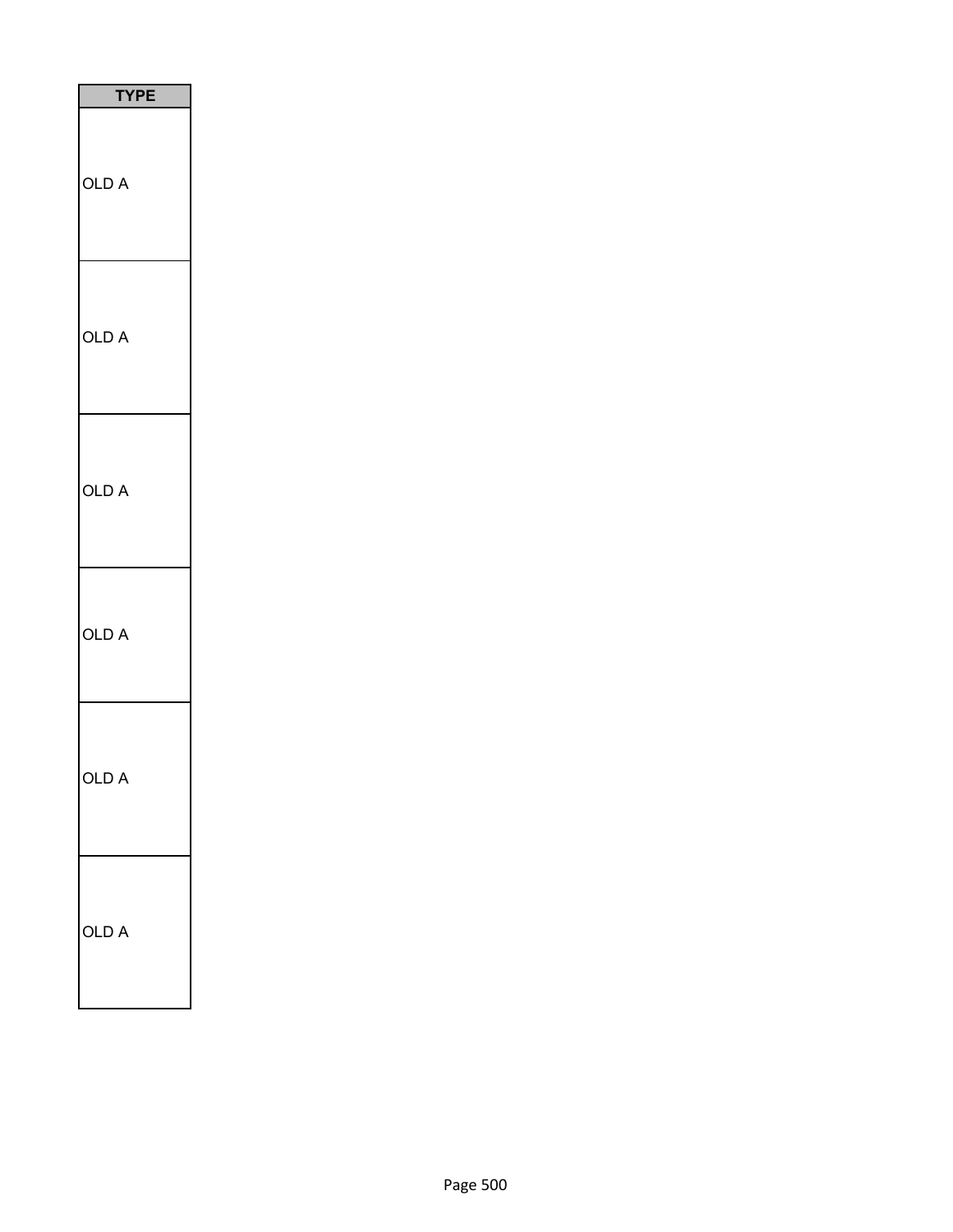| <b>TYPE</b> |
|-------------|
| OLD A       |
| OLD A       |
| OLD         |
| OLD A       |
| വ<br>D      |
| OLD<br>A    |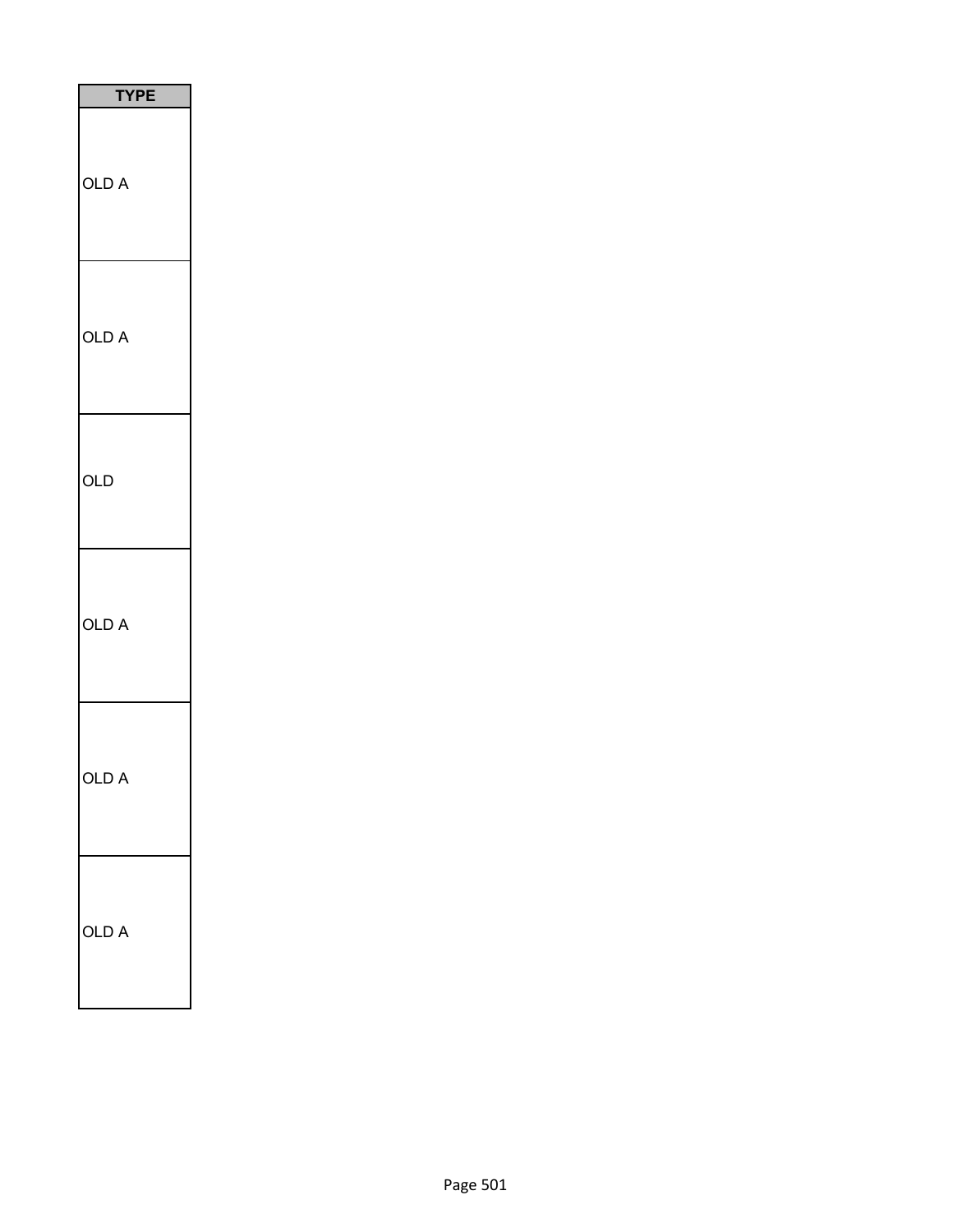| <b>TYPE</b> |  |
|-------------|--|
| OLD A       |  |
| OLD A       |  |
| OLD A       |  |
| OLD A       |  |
| OLD A       |  |
| OLD A       |  |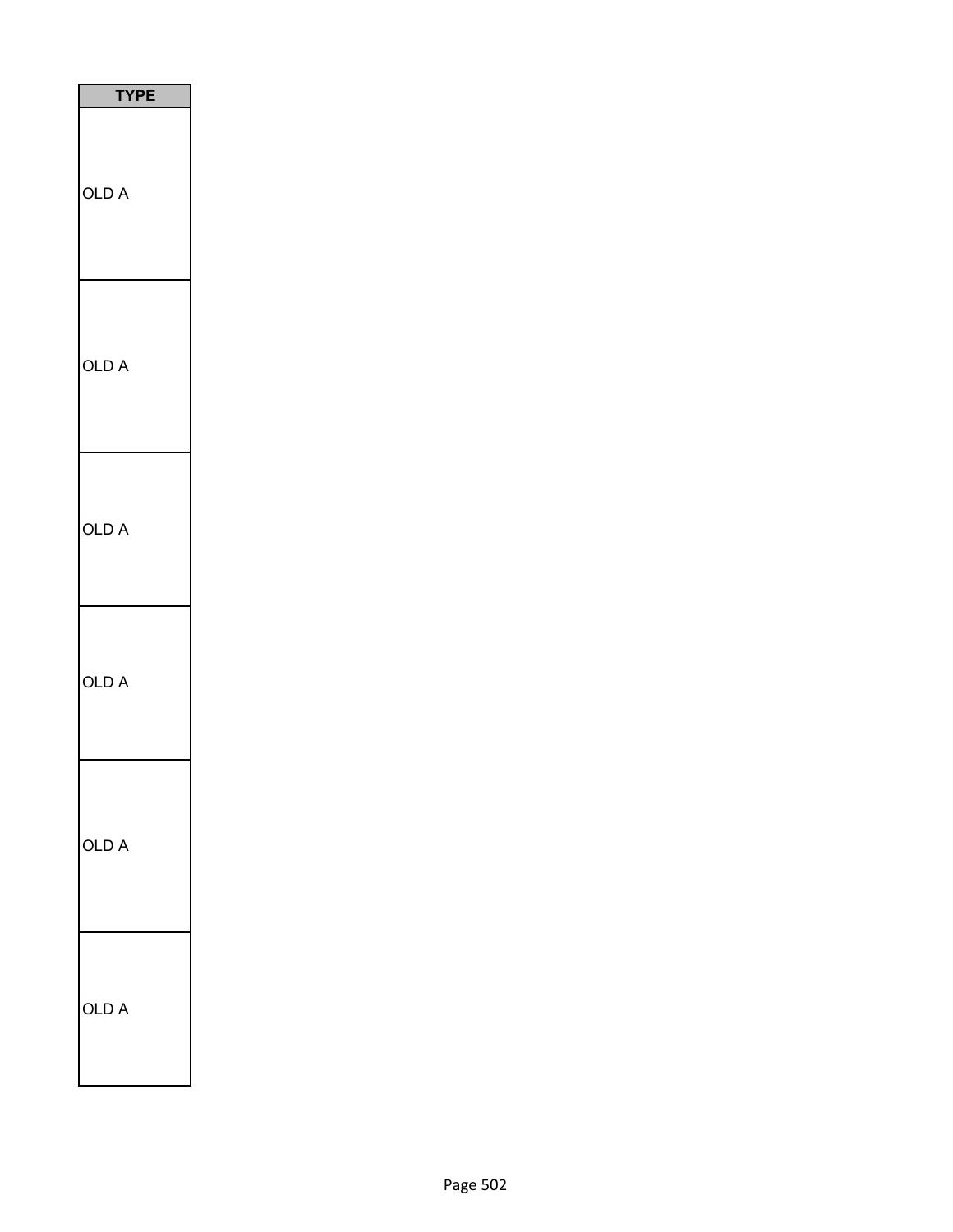| <b>TYPE</b>  |
|--------------|
| <b>OLD A</b> |
| OLD A        |
| OLD A        |
| OLD A        |
|              |
| OLD<br>A     |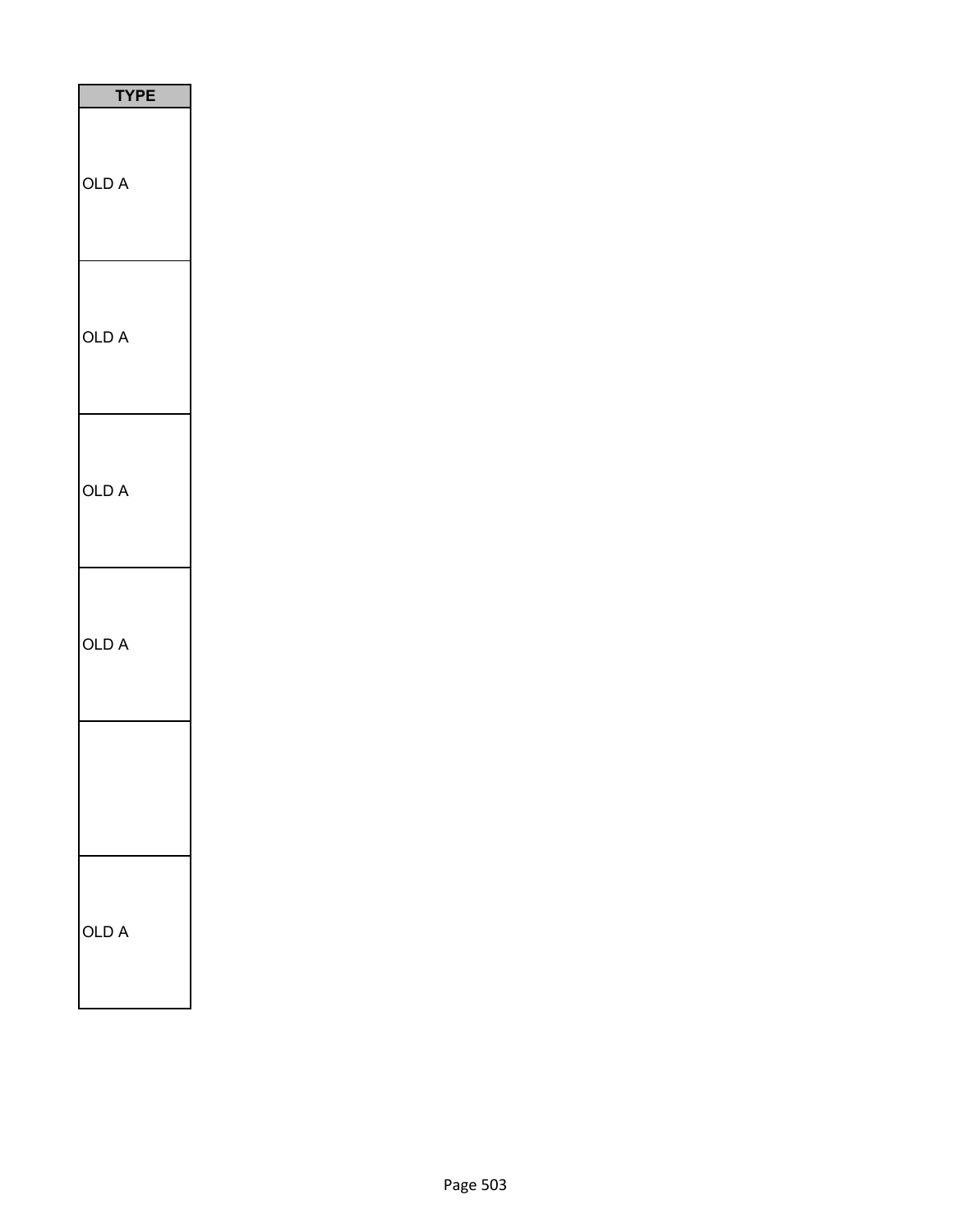| <b>TYPE</b> |
|-------------|
| OLD A       |
| OLD A       |
| OLD A       |
| OLD A       |
| OLD A       |
| OLD A       |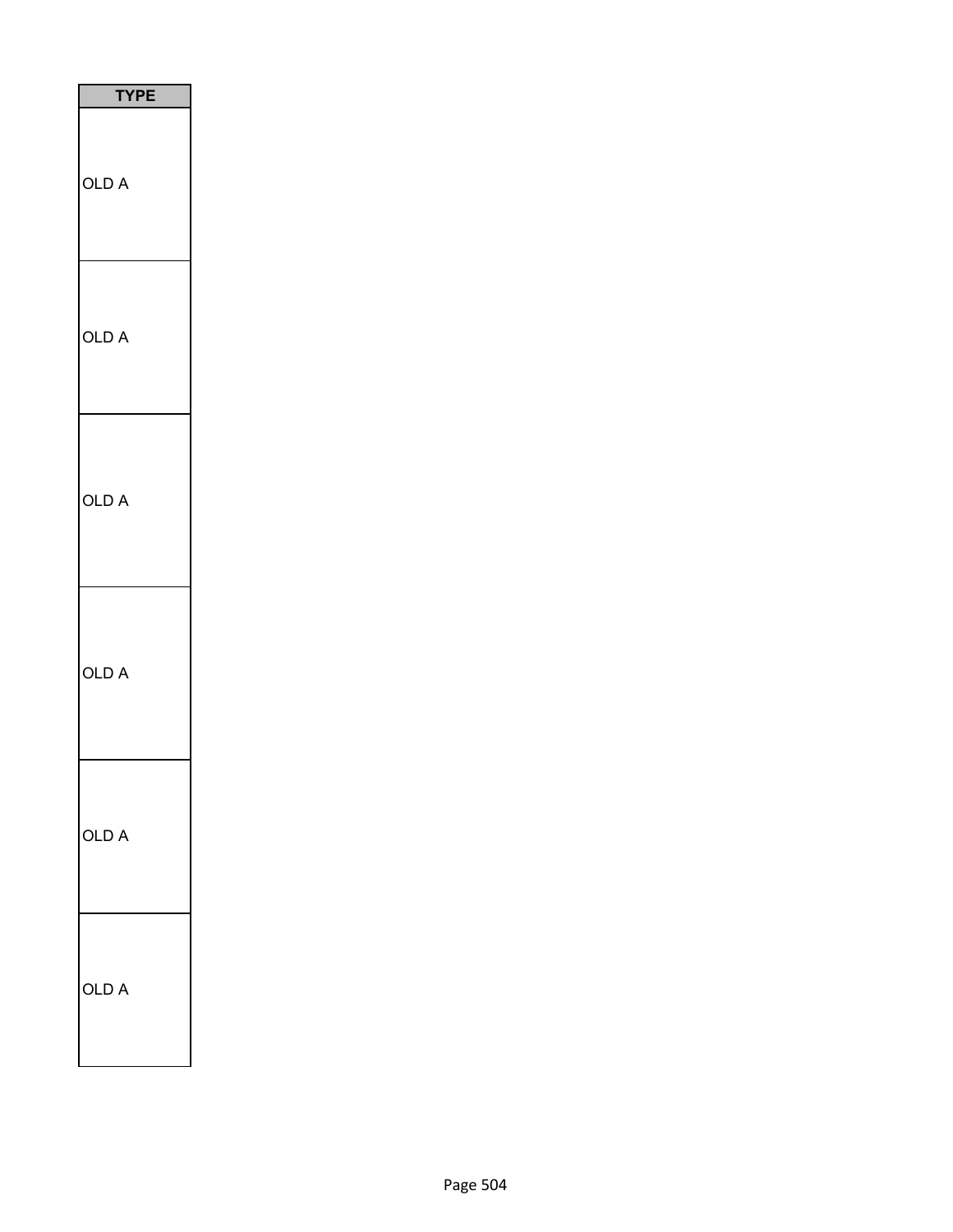| TΥ<br>PЕ |  |
|----------|--|
| OLD A    |  |
| OLD A    |  |
| OLD A    |  |
| OLD A    |  |
| OLD A    |  |
| OLD A    |  |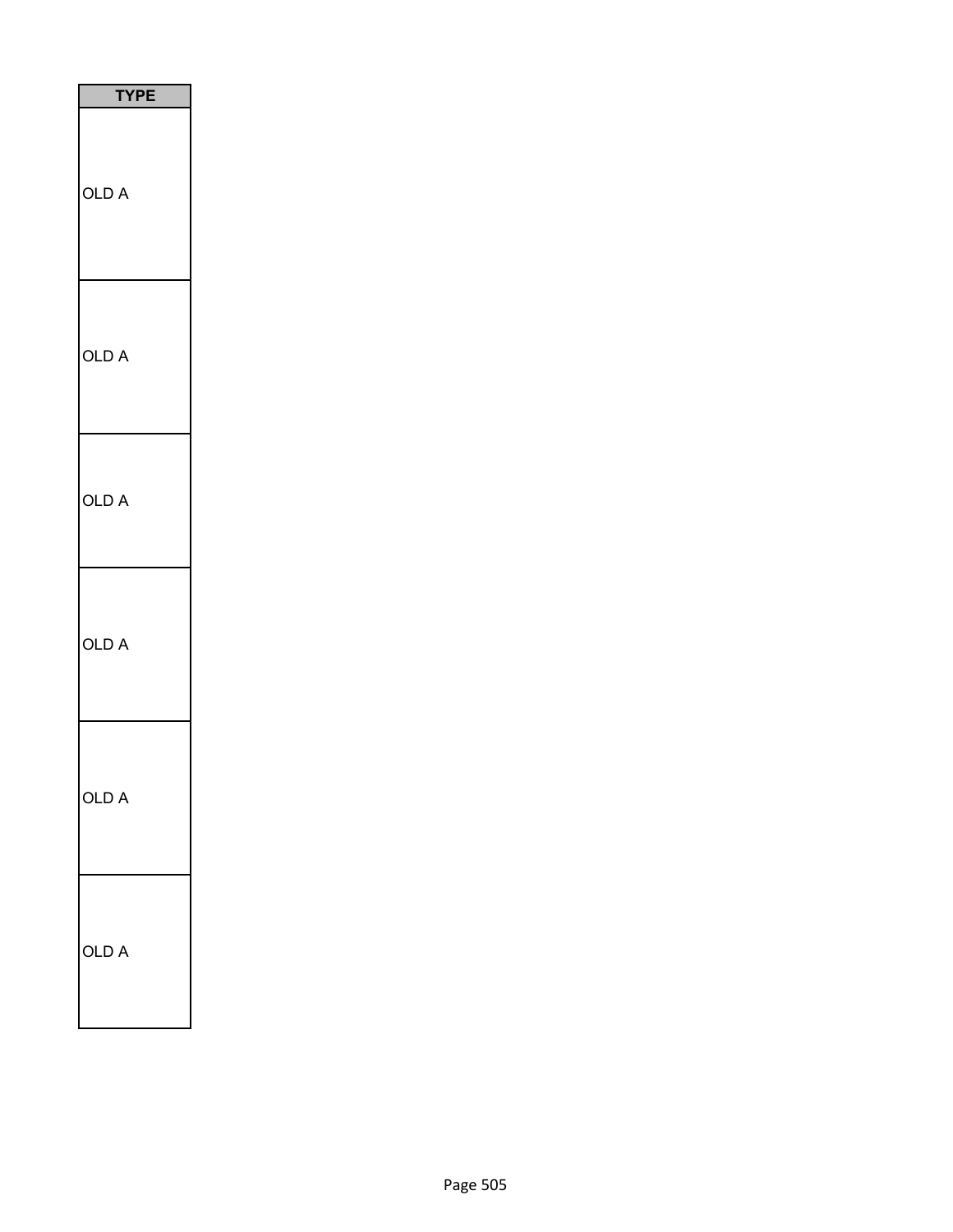| <b>TYPE</b> |
|-------------|
| OLD A       |
| OLD A       |
| OLD A       |
| Ą           |
|             |
|             |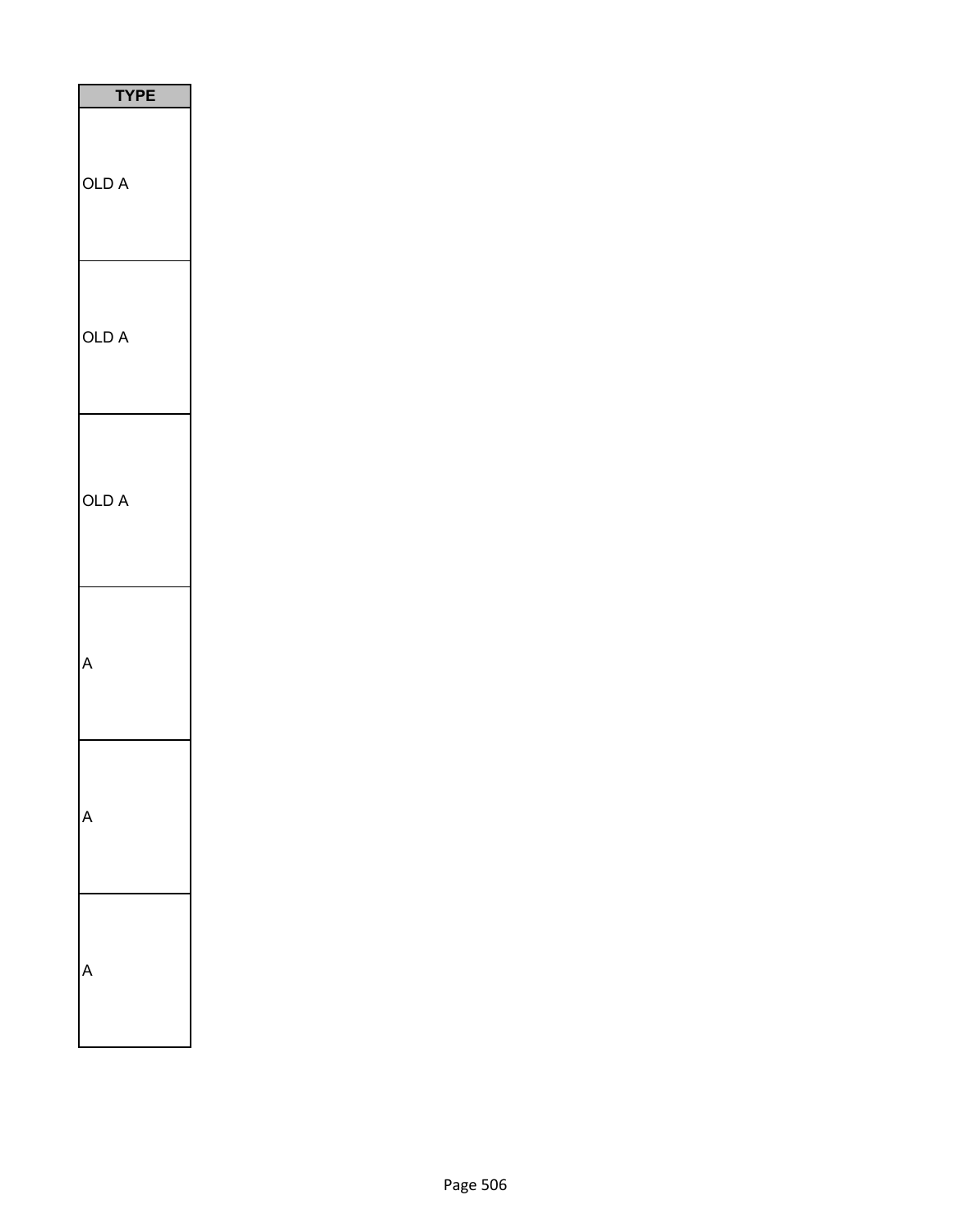| $\overline{PE}$<br>ï |  |
|----------------------|--|
|                      |  |
|                      |  |
|                      |  |
|                      |  |
|                      |  |
|                      |  |
|                      |  |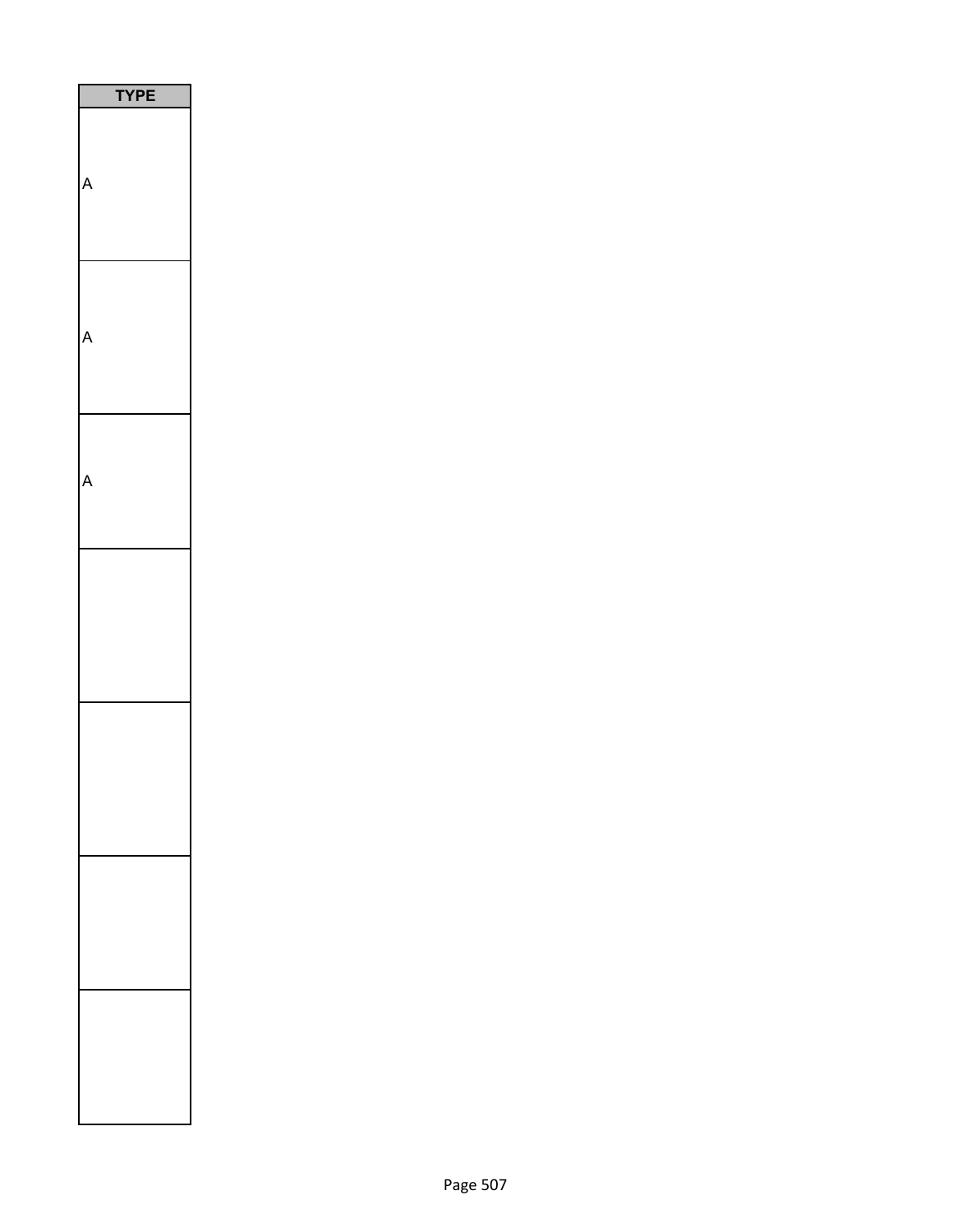| <b>YPE</b> |
|------------|
|            |
|            |
|            |
|            |
|            |
|            |
|            |
|            |
|            |
|            |
|            |
|            |
|            |
|            |
|            |
|            |
|            |
|            |
|            |
|            |
|            |
|            |
|            |
|            |
|            |
|            |
|            |
|            |
|            |
|            |
|            |
|            |
|            |
|            |
|            |
|            |
|            |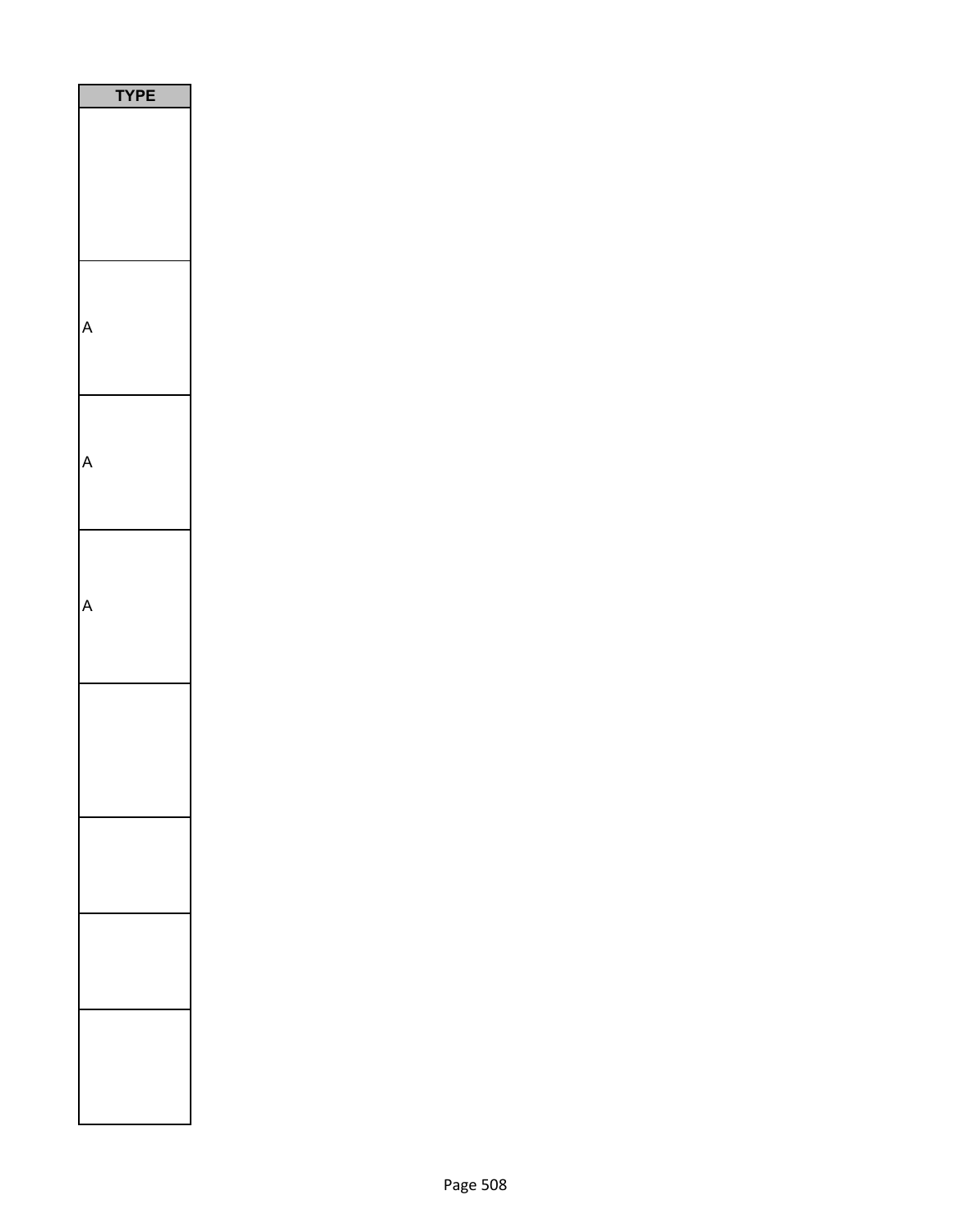| <b>YPE</b> |
|------------|
|            |
|            |
|            |
|            |
|            |
|            |
|            |
|            |
|            |
|            |
|            |
|            |
|            |
|            |
|            |
|            |
|            |
|            |
|            |
|            |
|            |
|            |
|            |
|            |
|            |
|            |
|            |
| OLD A      |
|            |
|            |
|            |
|            |
| OLD A      |
|            |
|            |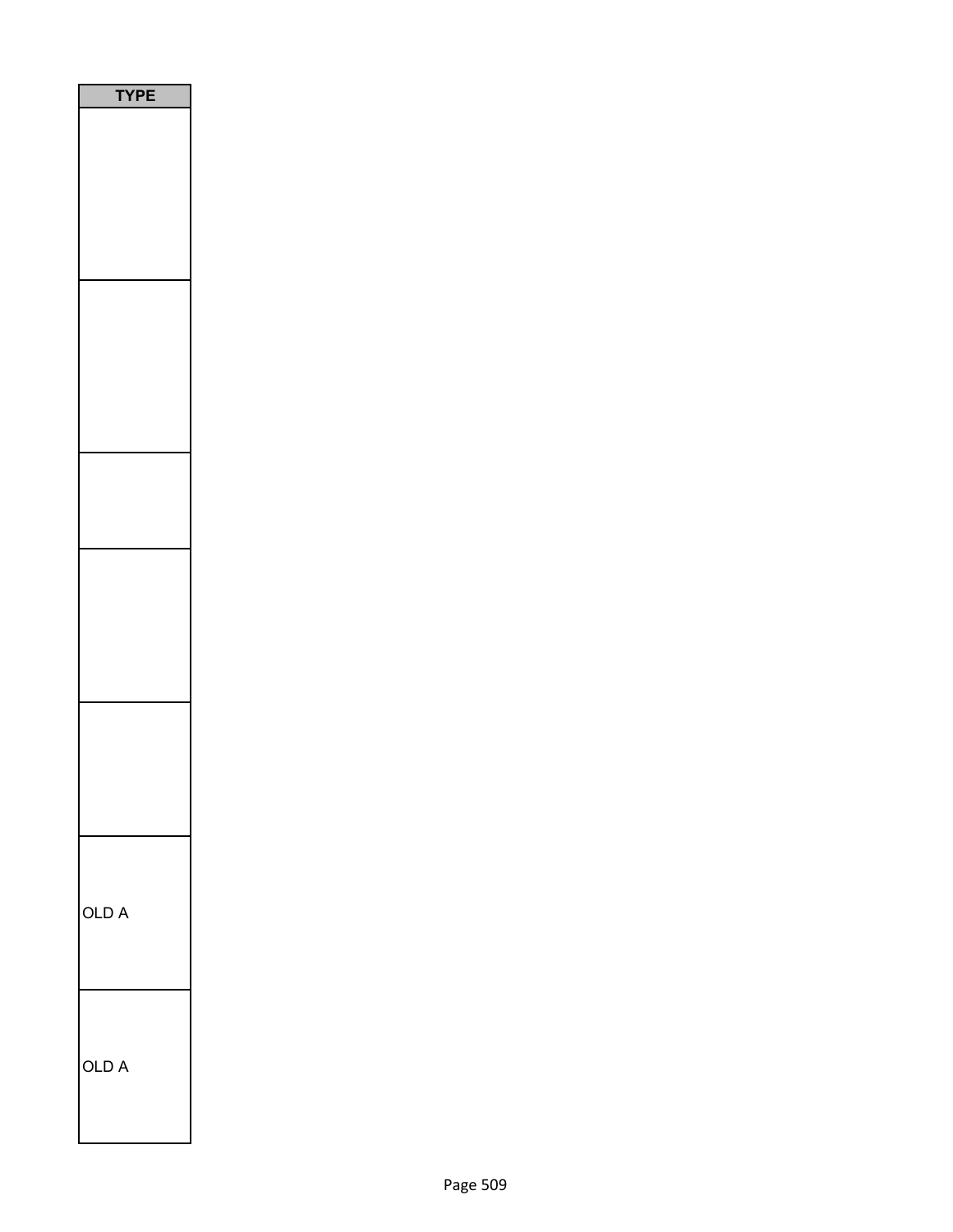| <b>TYPE</b> |
|-------------|
| OLD A       |
| OLD A       |
| OLD A       |
|             |
|             |
|             |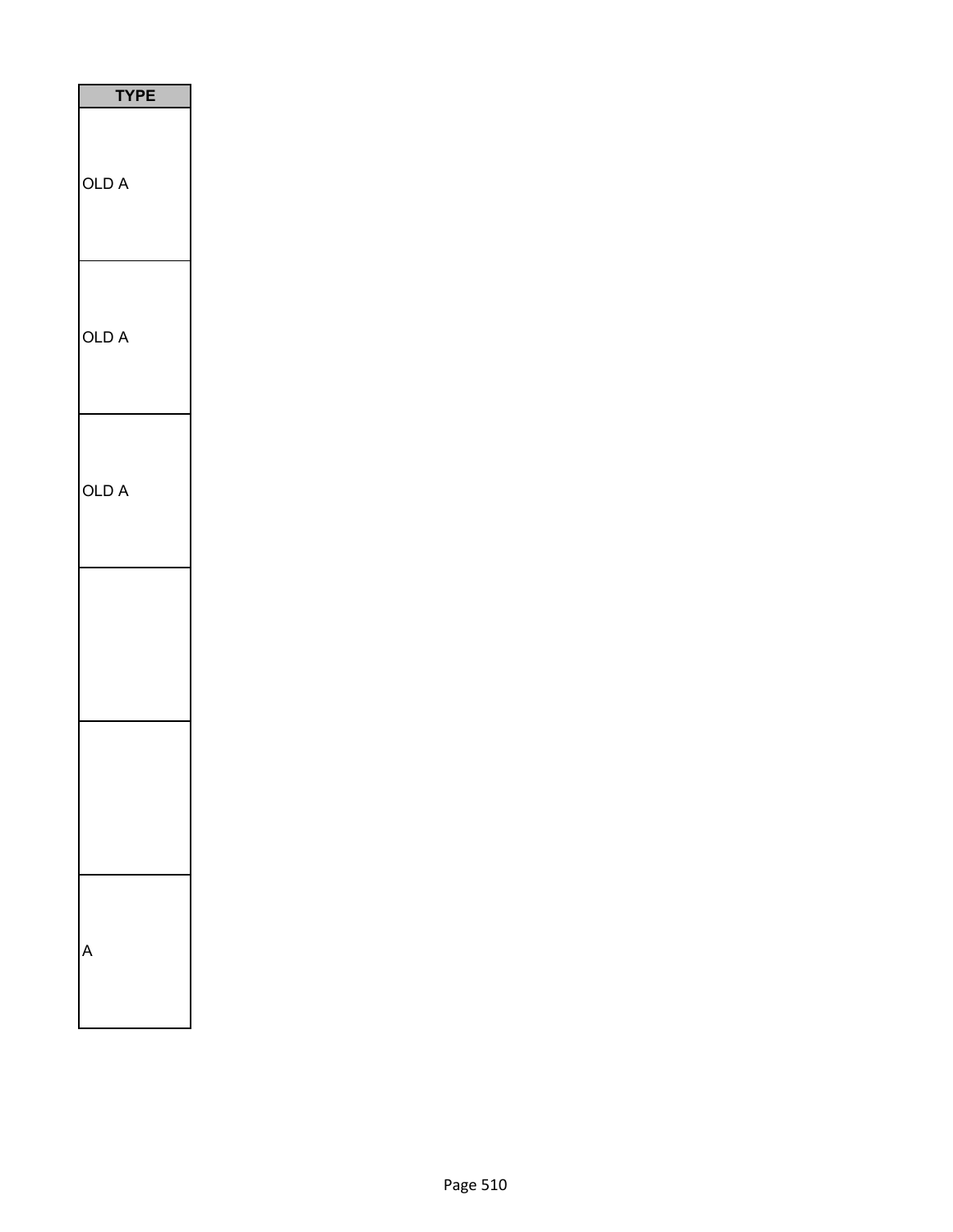| <b>YPE</b> |
|------------|
|            |
|            |
|            |
|            |
|            |
|            |
|            |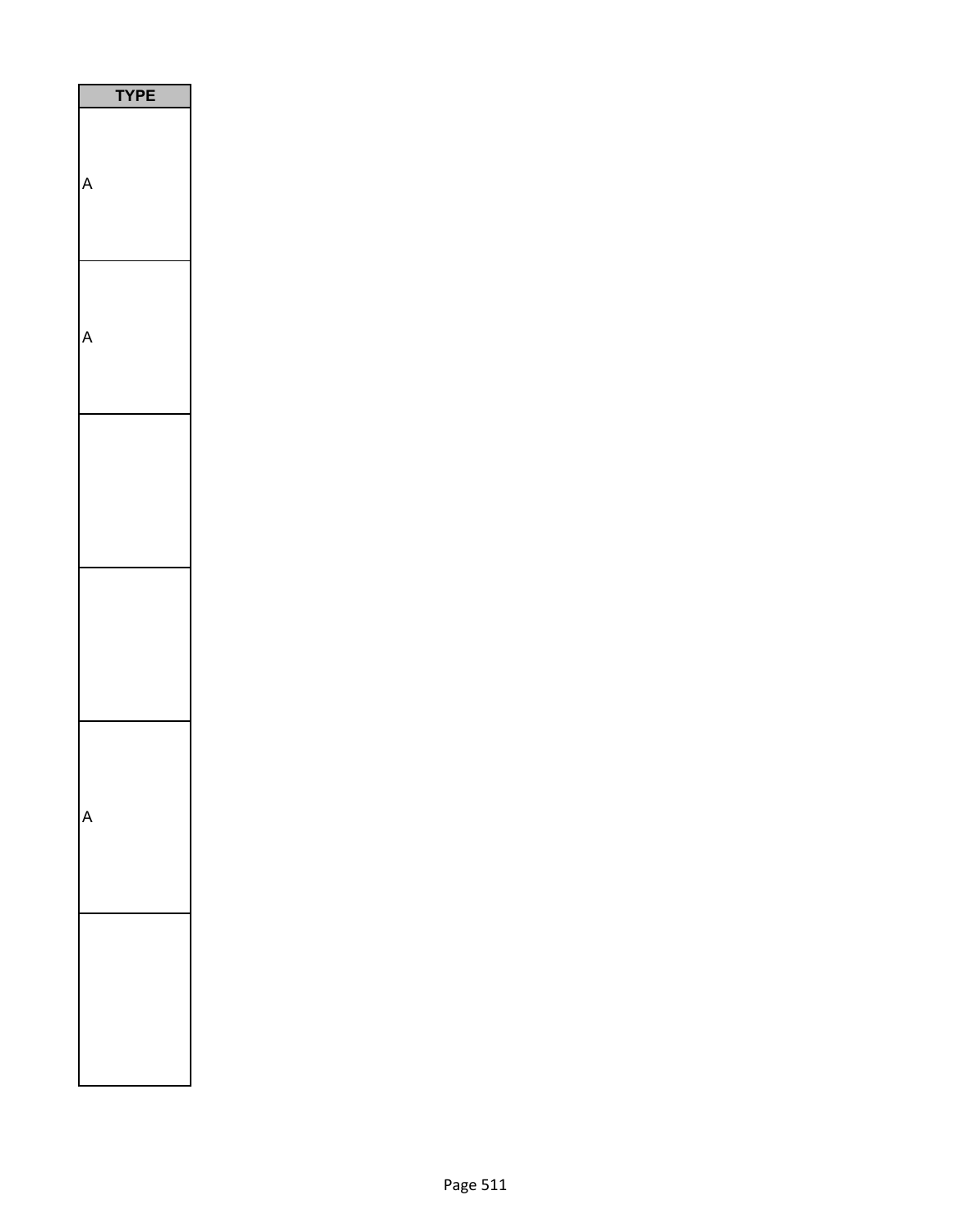| <b>YPE</b><br>l |
|-----------------|
|                 |
|                 |
|                 |
|                 |
|                 |
|                 |
|                 |
|                 |
|                 |
|                 |
|                 |
|                 |
|                 |
|                 |
|                 |
|                 |
|                 |
|                 |
|                 |
|                 |
|                 |
|                 |
|                 |
|                 |
|                 |
|                 |
|                 |
|                 |
|                 |
|                 |
|                 |
|                 |
|                 |
|                 |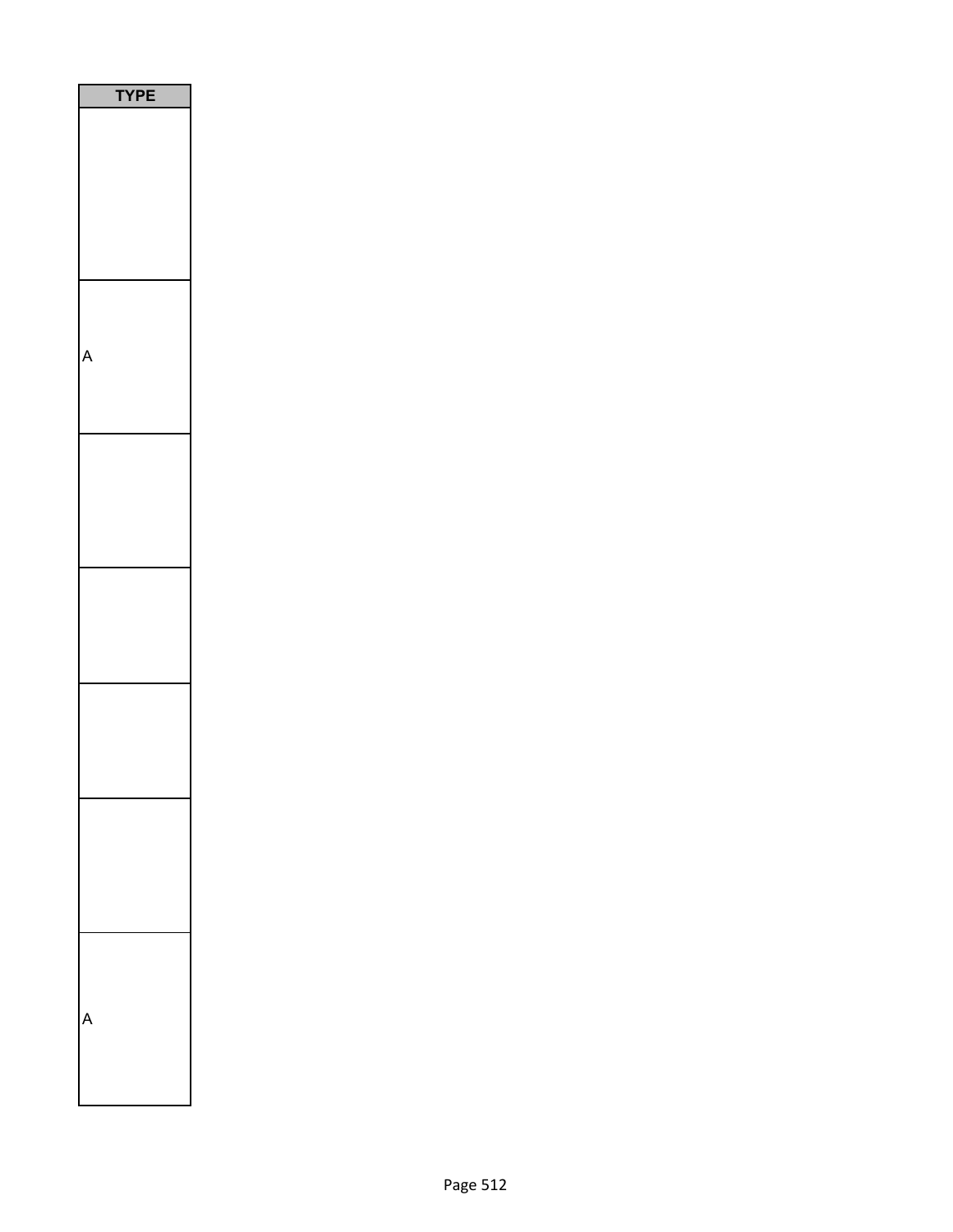| PE<br>l |
|---------|
|         |
|         |
|         |
|         |
|         |
|         |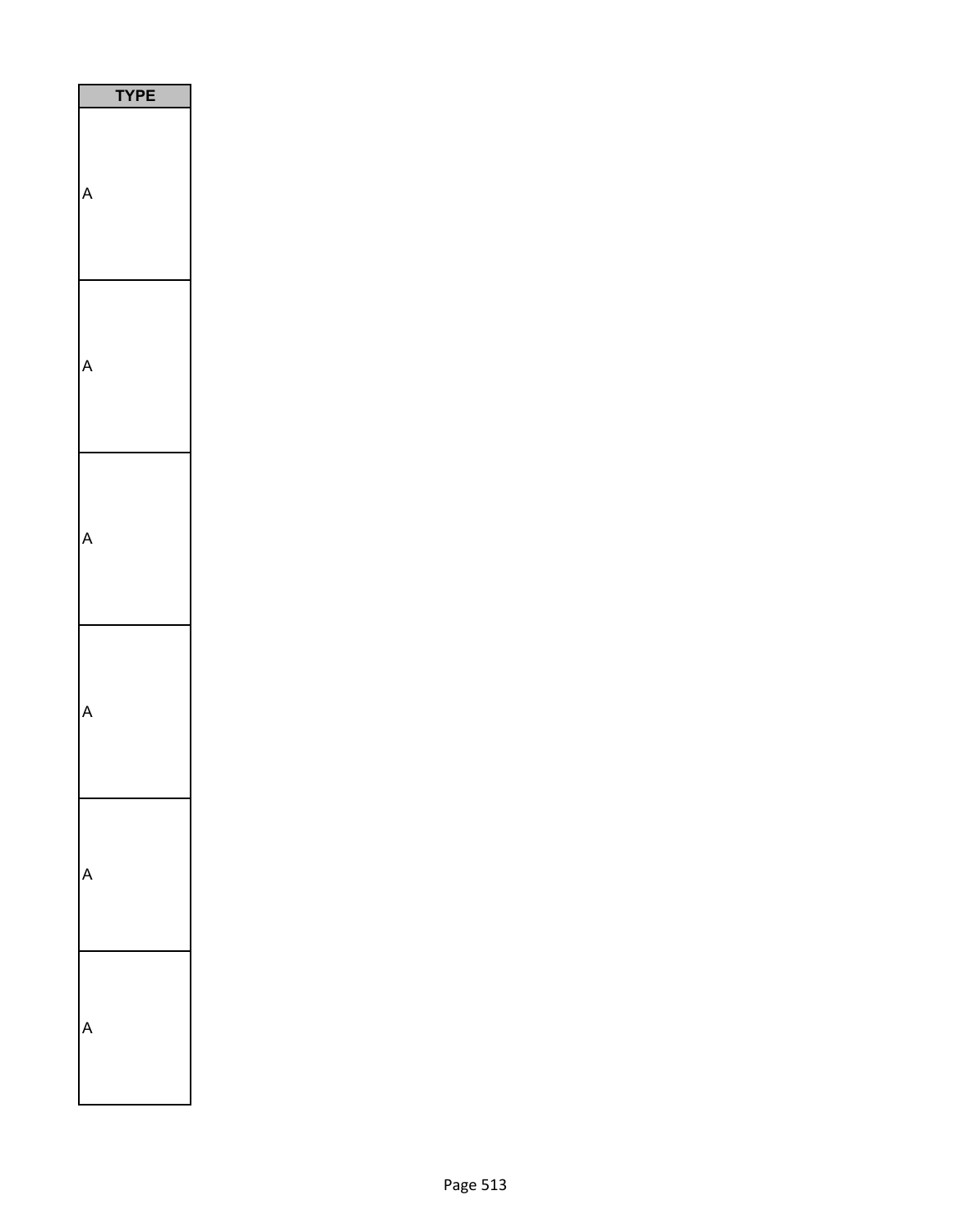| PЕ<br>ΓY |
|----------|
| A        |
| OLD A    |
| OLD A    |
| OLD A    |
| OLD A    |
| OLD A    |
| OLD A    |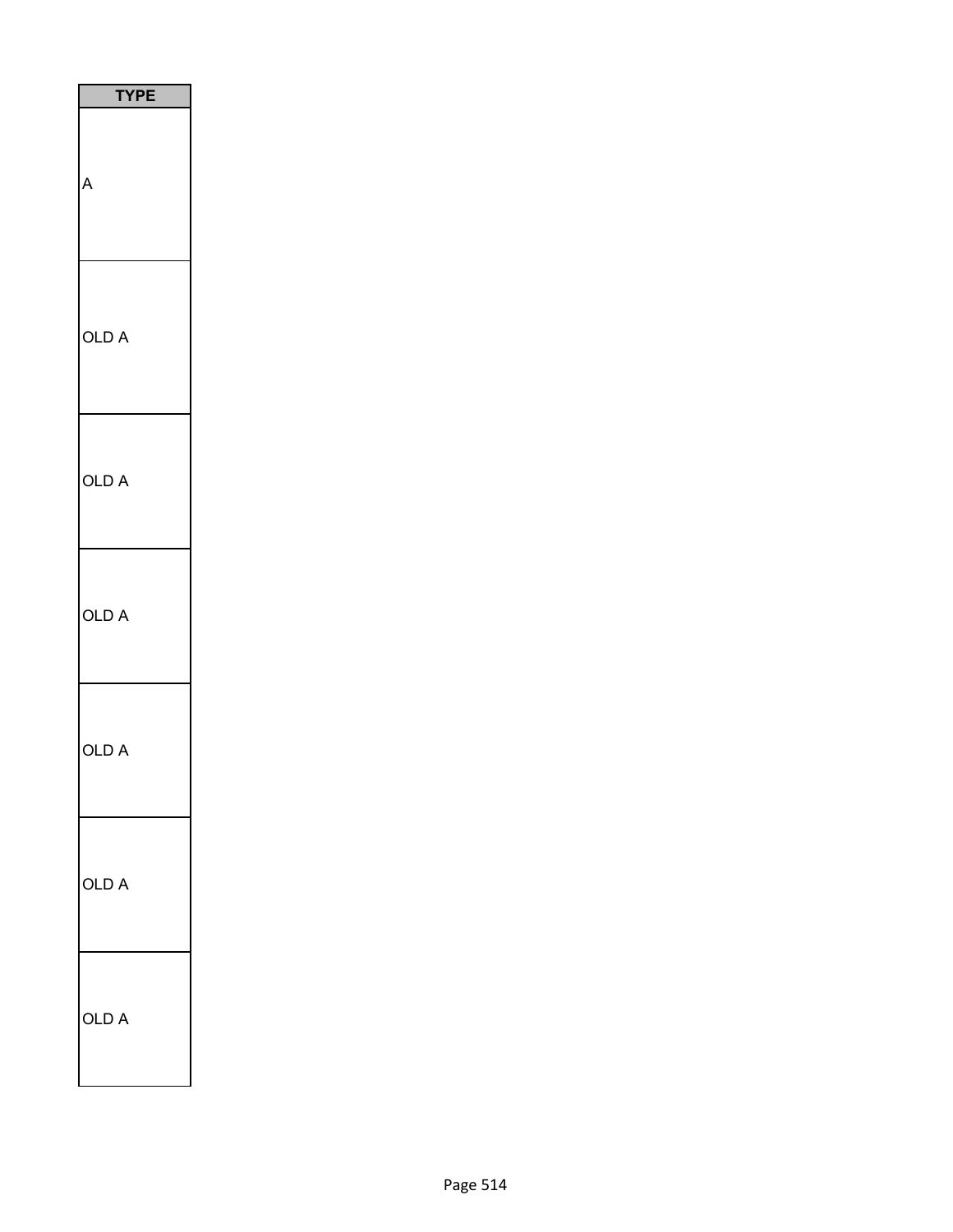| YPE |  |
|-----|--|
|     |  |
|     |  |
|     |  |
|     |  |
|     |  |
|     |  |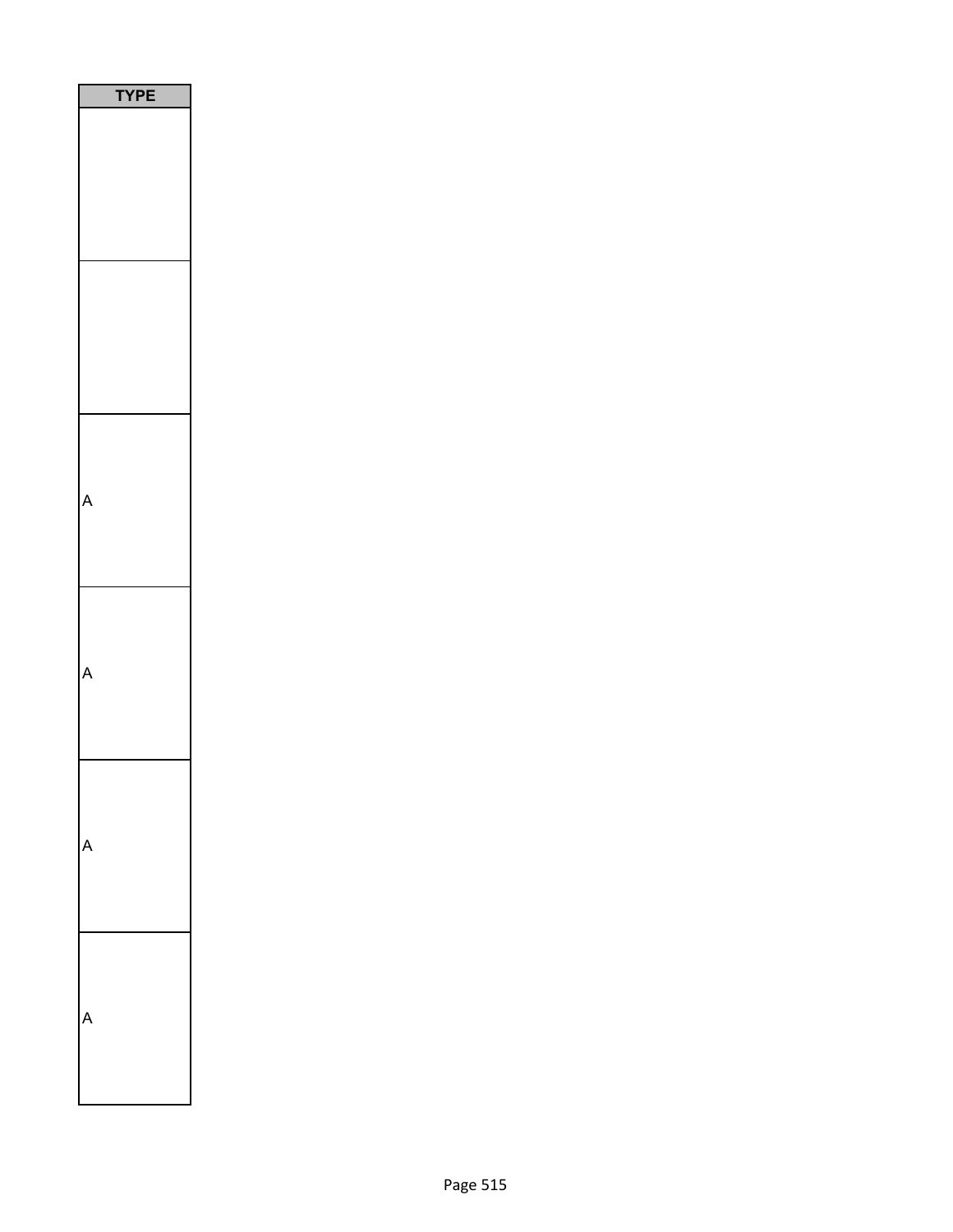| PE    |
|-------|
|       |
|       |
|       |
|       |
| OLD A |
| OLD A |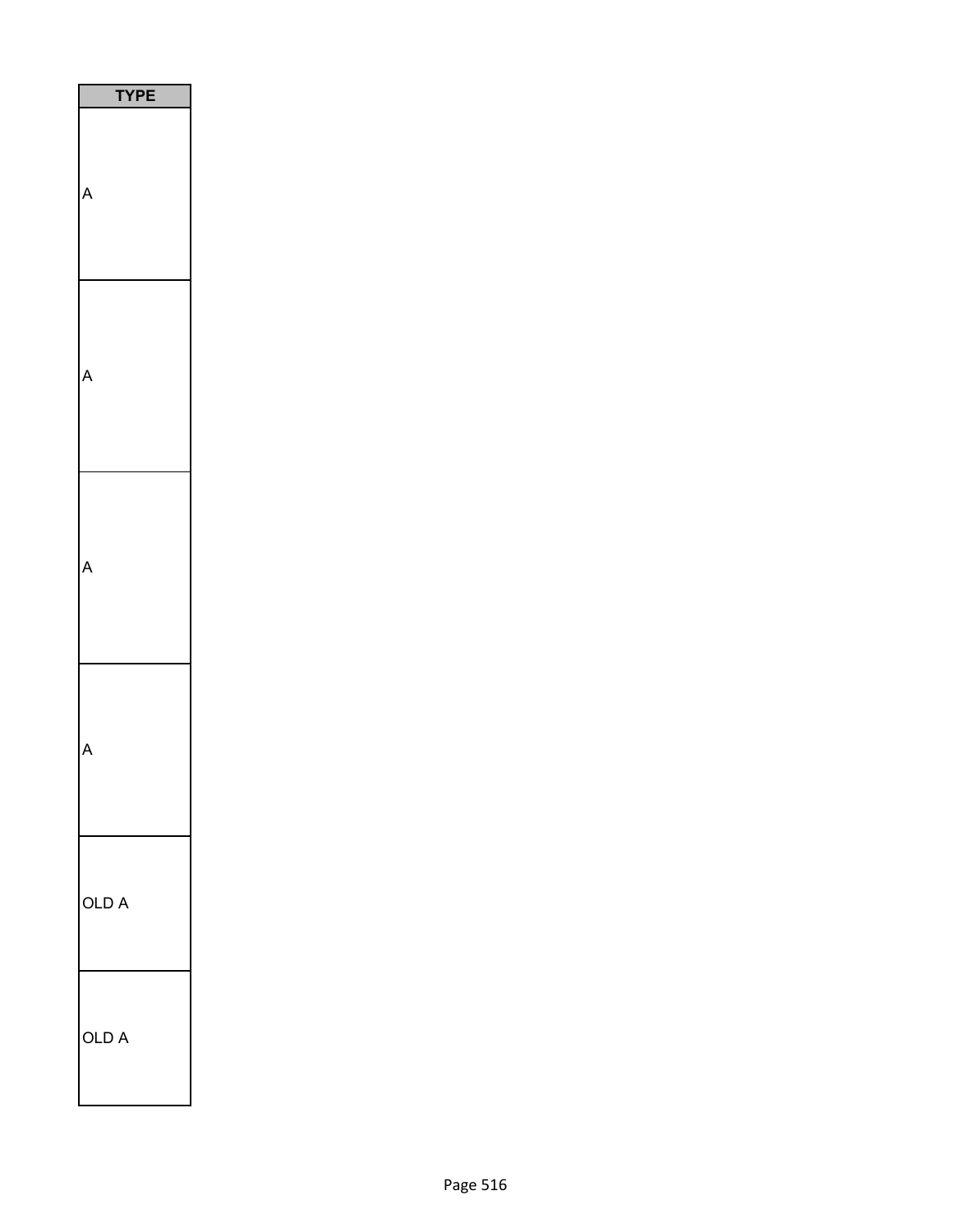| <b>TYPE</b> |
|-------------|
| OLD A       |
| OLD A       |
| OLD A       |
|             |
|             |
|             |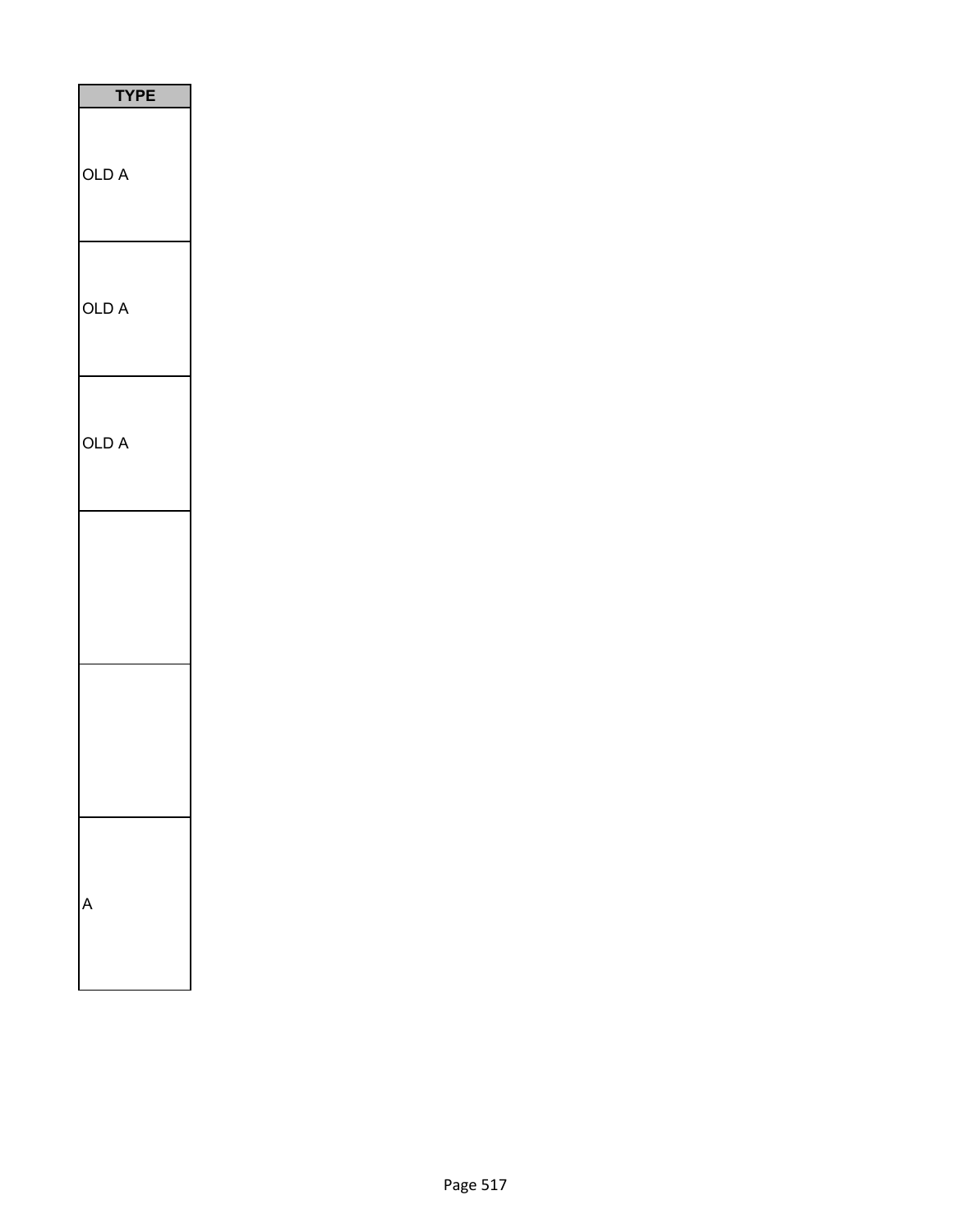| <b>YPE</b> |
|------------|
|            |
|            |
|            |
|            |
|            |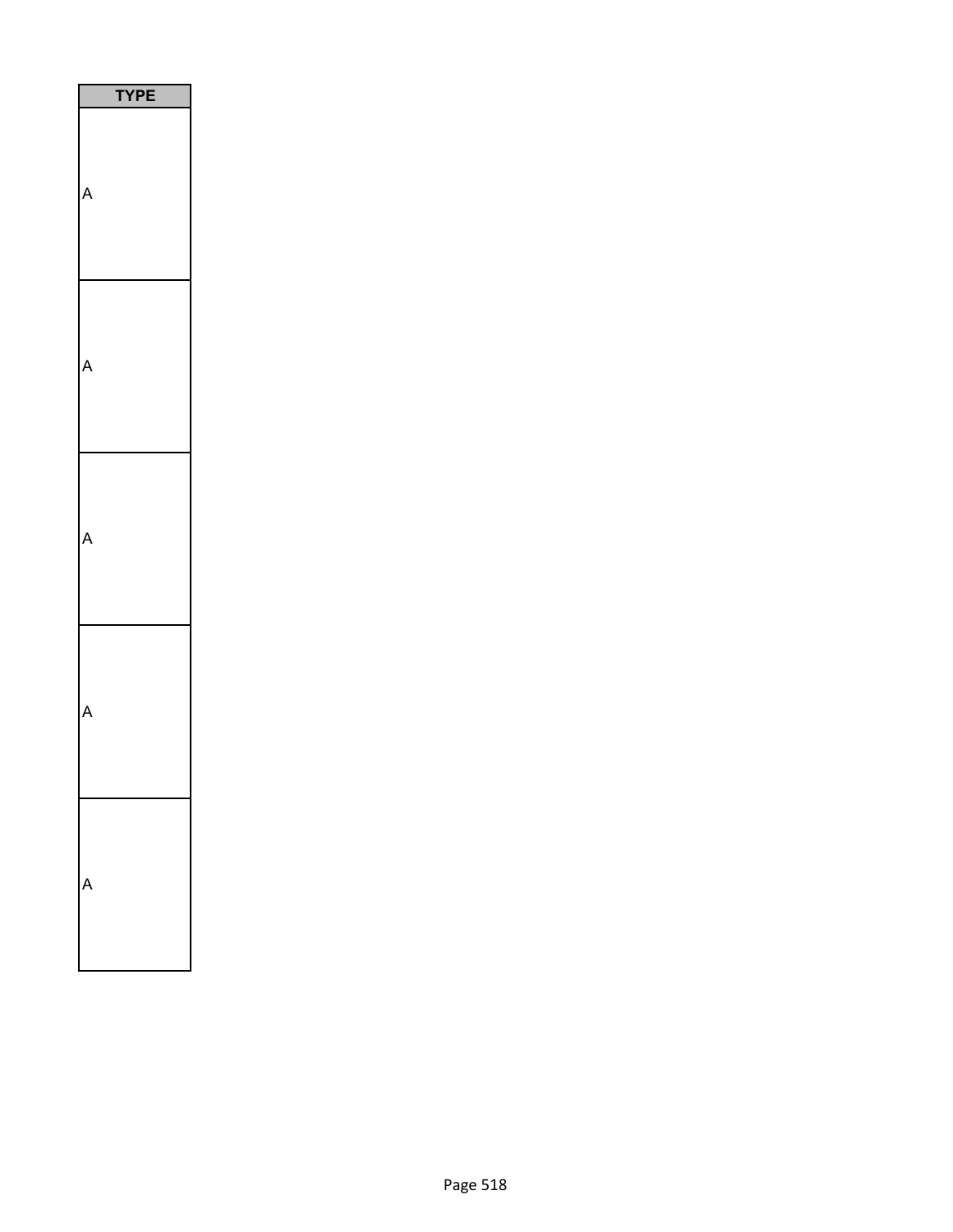| Р<br>E |
|--------|
|        |
|        |
| OLD A  |
| OLD A  |
| OLD A  |
| OLD A  |
| OLD A  |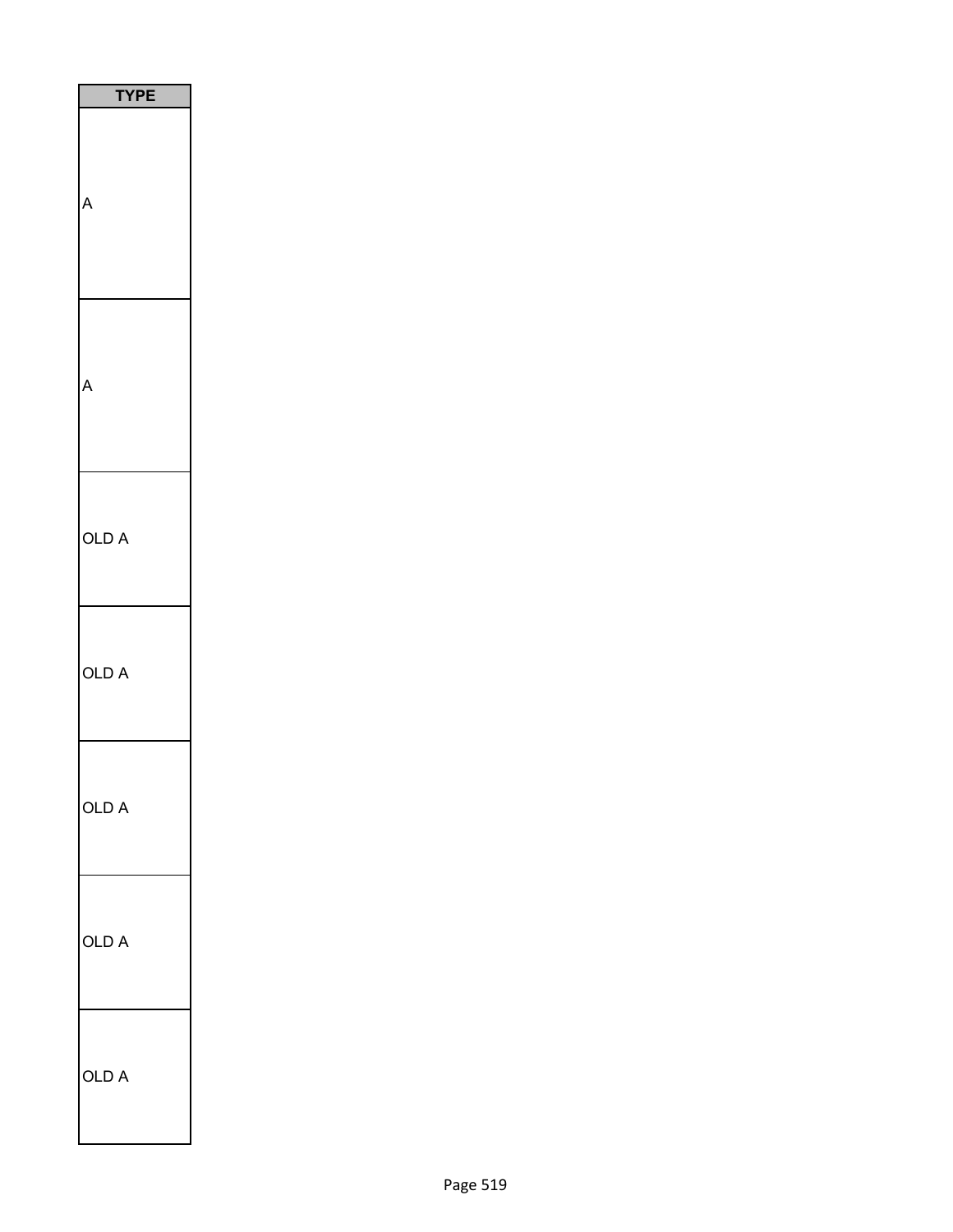| PE<br>٢ |  |
|---------|--|
|         |  |
|         |  |
|         |  |
|         |  |
|         |  |
|         |  |
|         |  |
|         |  |
|         |  |
|         |  |
|         |  |
|         |  |
|         |  |
|         |  |
|         |  |
|         |  |
|         |  |
|         |  |
|         |  |
|         |  |
|         |  |
|         |  |
|         |  |
|         |  |
|         |  |
|         |  |
|         |  |
|         |  |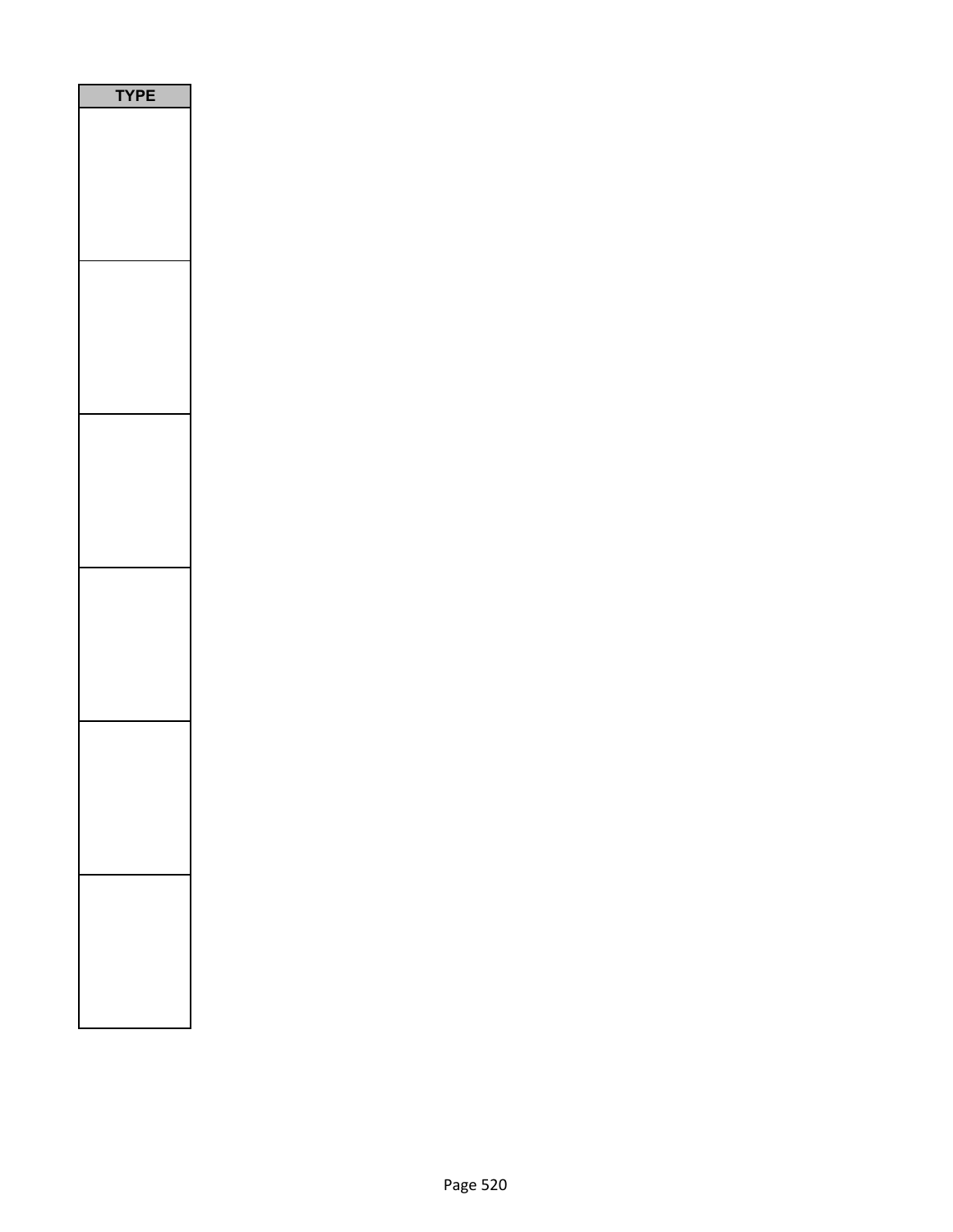| PE |
|----|
|    |
|    |
|    |
|    |
|    |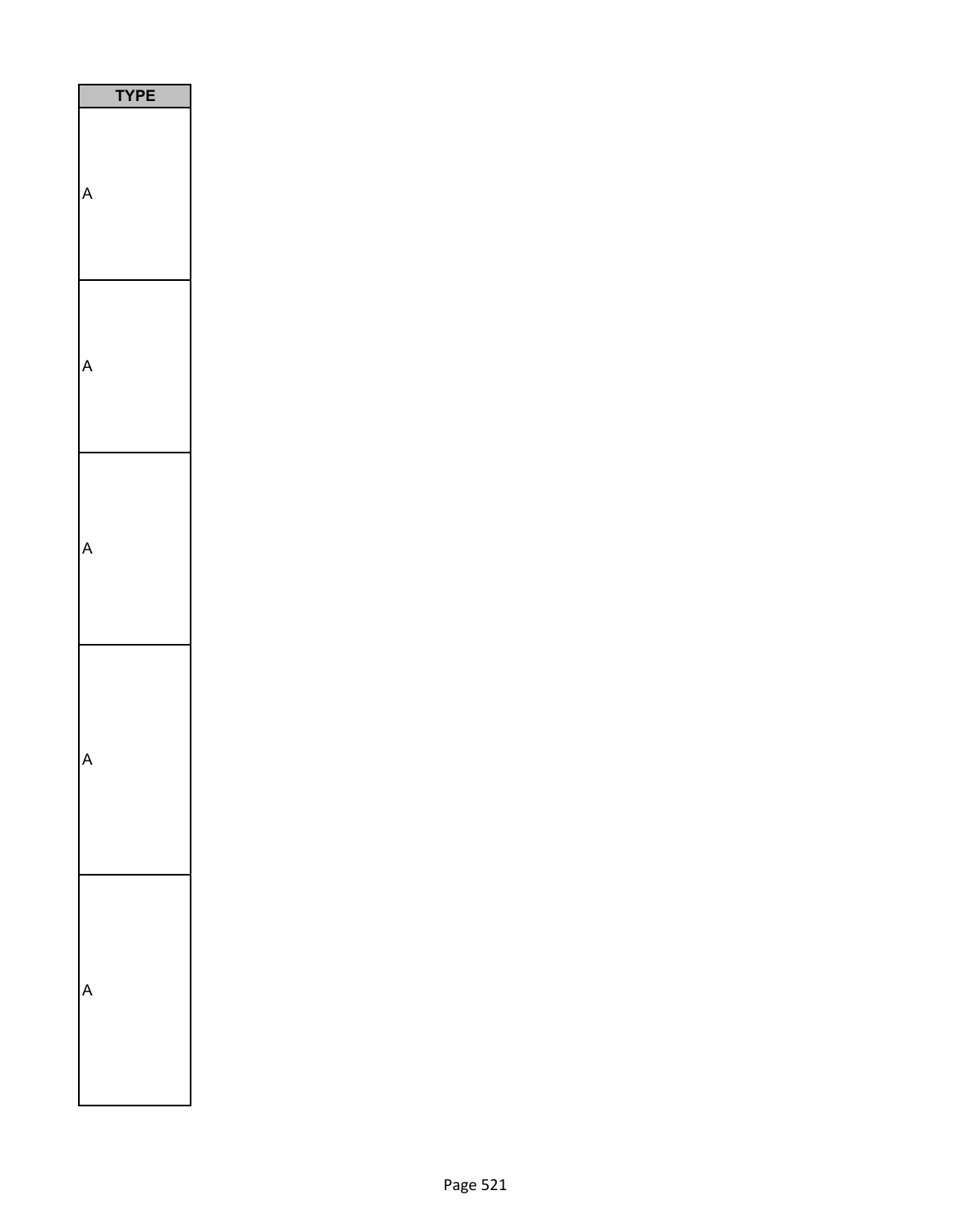| PE<br>٢ |  |
|---------|--|
|         |  |
|         |  |
|         |  |
|         |  |
|         |  |
|         |  |
|         |  |
|         |  |
|         |  |
|         |  |
|         |  |
|         |  |
|         |  |
|         |  |
|         |  |
|         |  |
|         |  |
|         |  |
|         |  |
|         |  |
|         |  |
|         |  |
|         |  |
|         |  |
|         |  |
|         |  |
|         |  |
|         |  |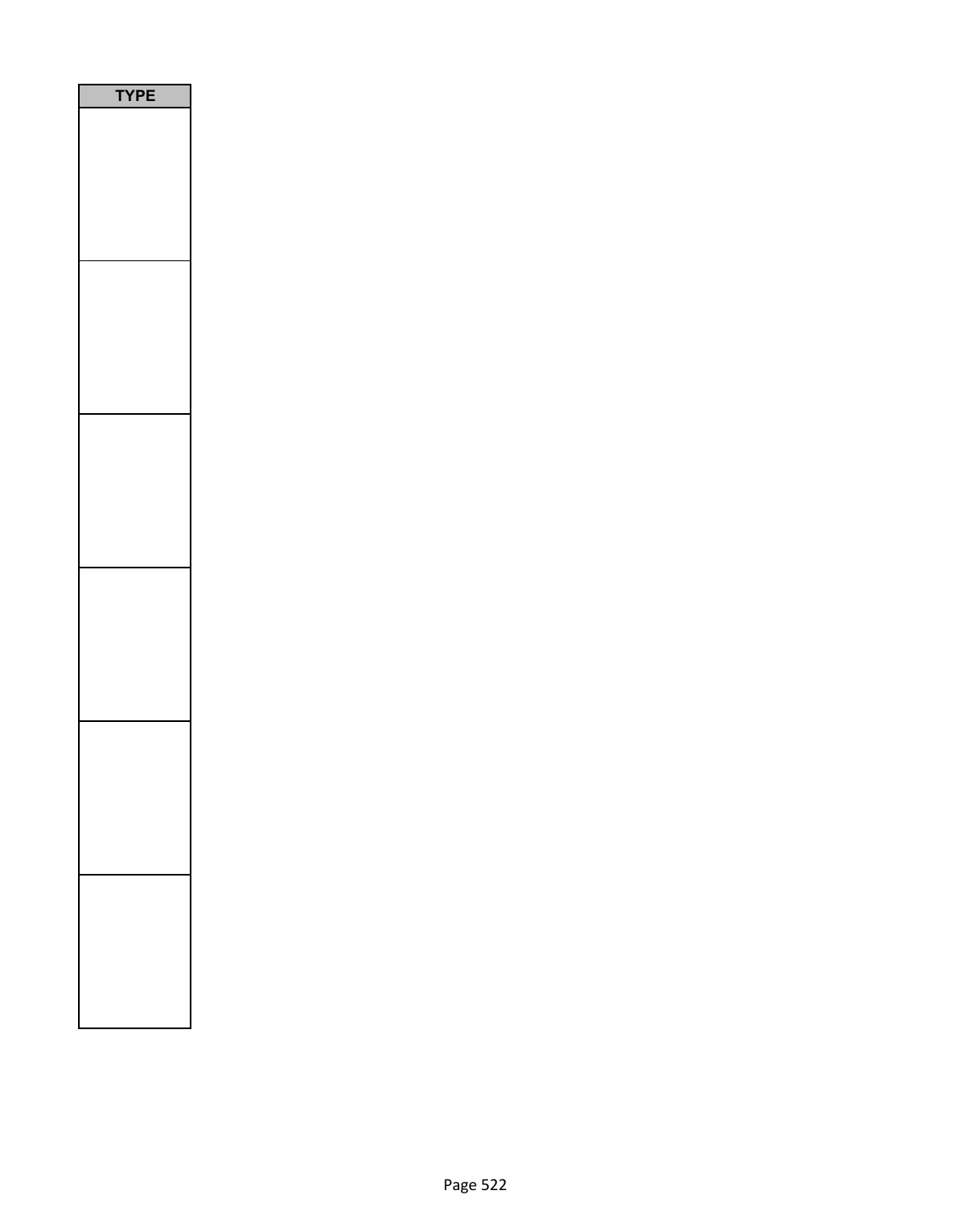| PE<br>Y |
|---------|
|         |
|         |
|         |
|         |
|         |
|         |
|         |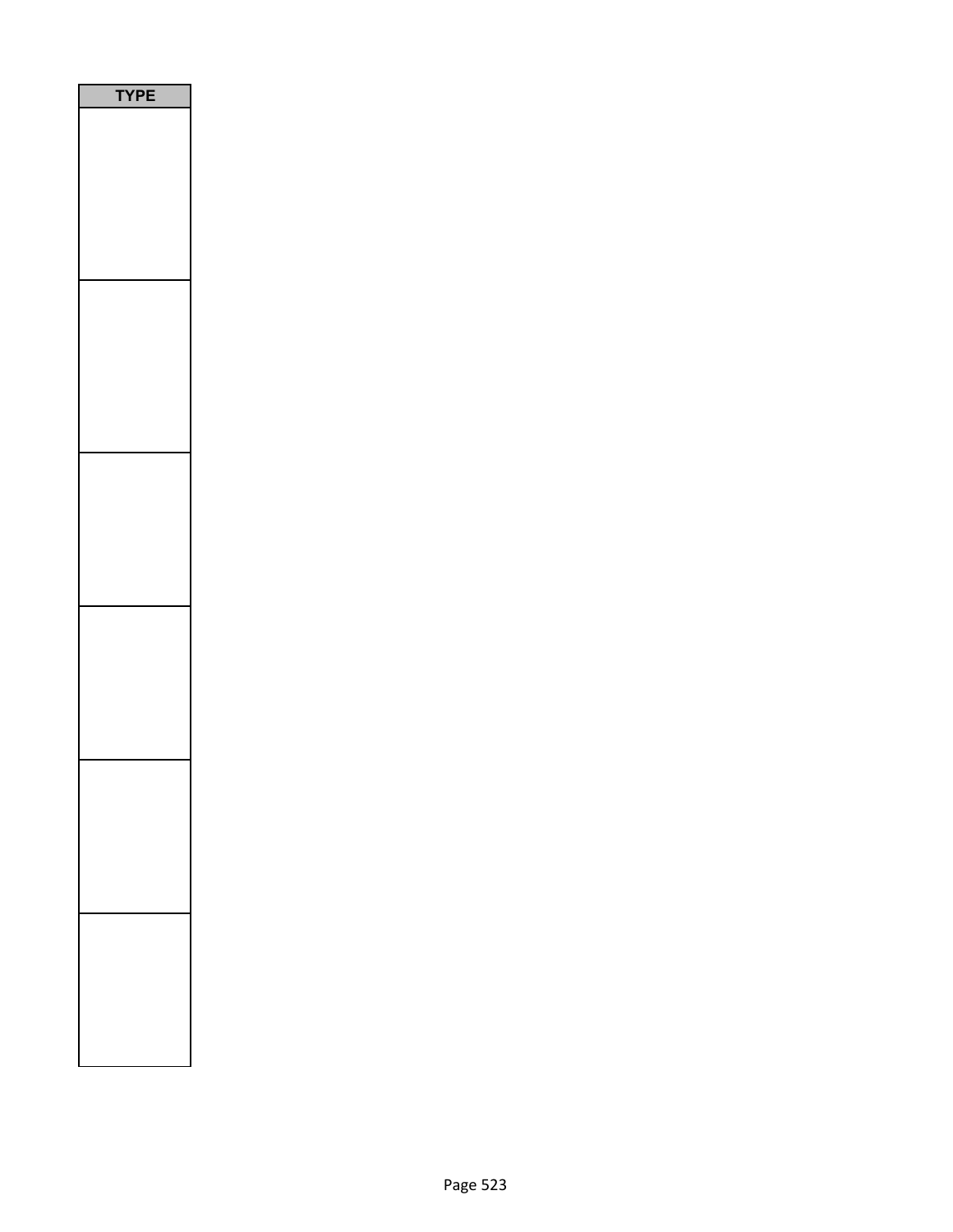| PE<br>Ē |  |
|---------|--|
|         |  |
|         |  |
|         |  |
|         |  |
|         |  |
|         |  |
|         |  |
|         |  |
|         |  |
|         |  |
|         |  |
|         |  |
|         |  |
|         |  |
|         |  |
|         |  |
|         |  |
|         |  |
|         |  |
|         |  |
|         |  |
|         |  |
|         |  |
|         |  |
|         |  |
|         |  |
|         |  |
|         |  |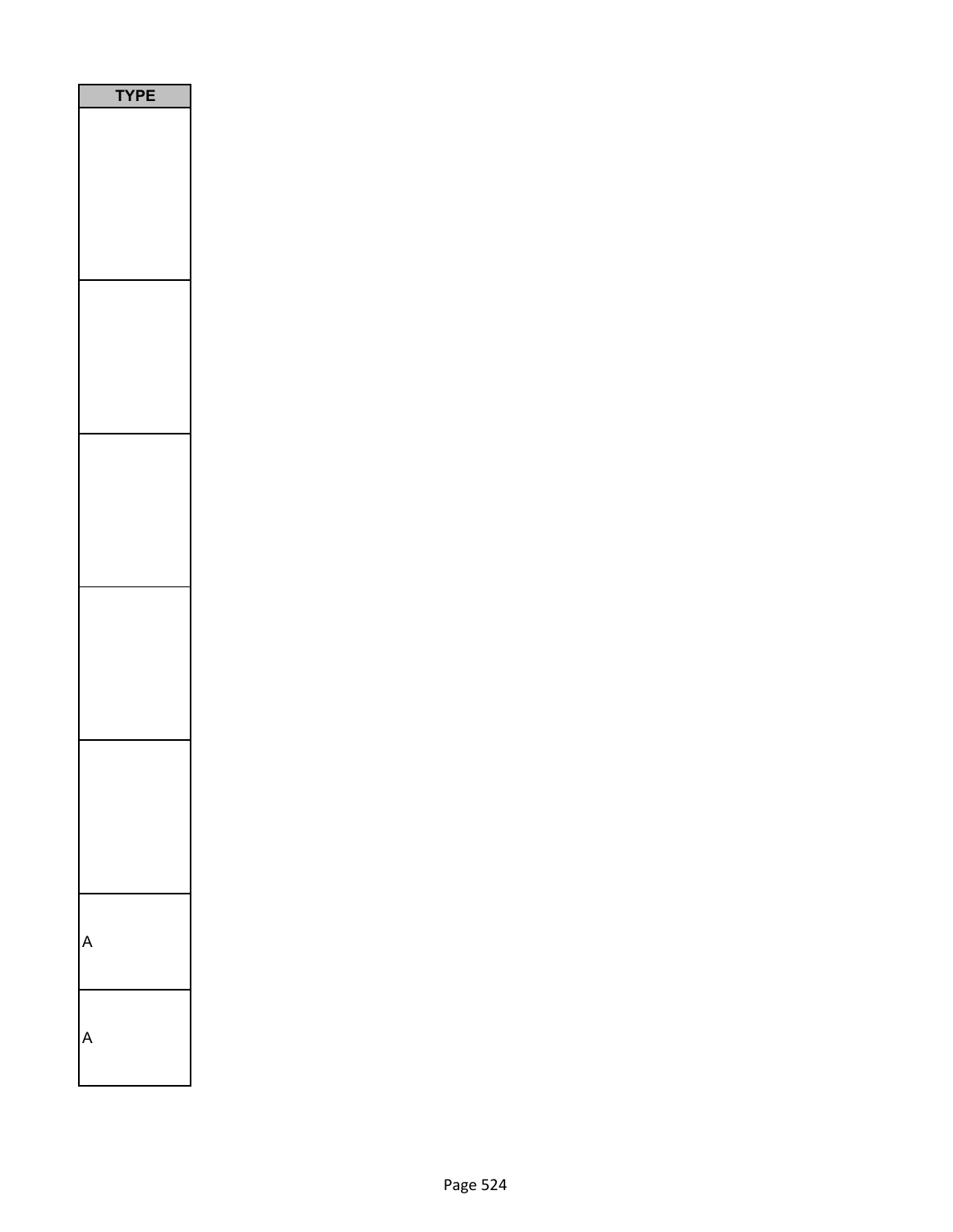| PE<br><u>Y</u> |
|----------------|
|                |
|                |
| OLD            |
|                |
| OLD            |
|                |
|                |
|                |
|                |
|                |
|                |
|                |
|                |
|                |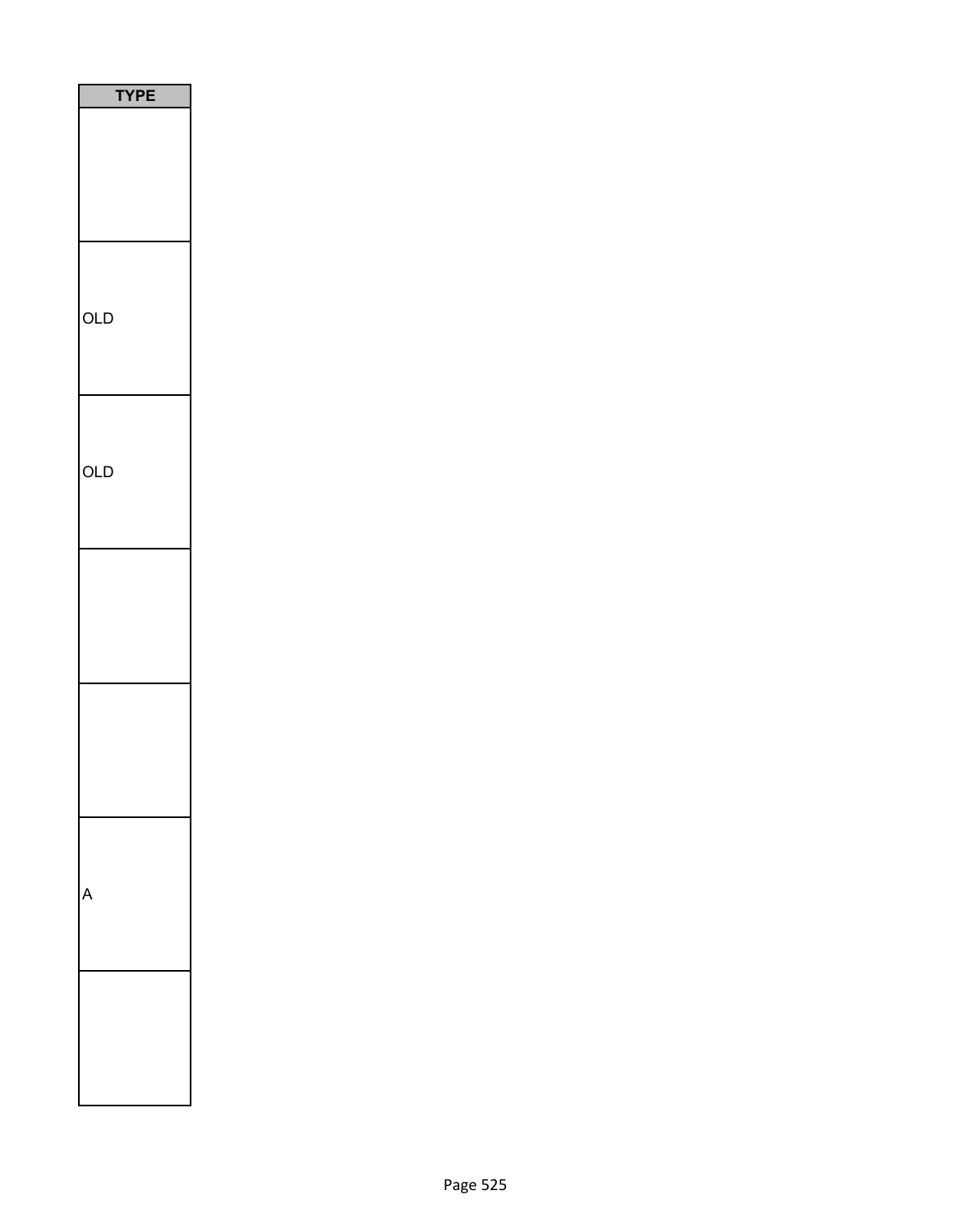| PЕ<br>Y |
|---------|
|         |
|         |
|         |
|         |
|         |
|         |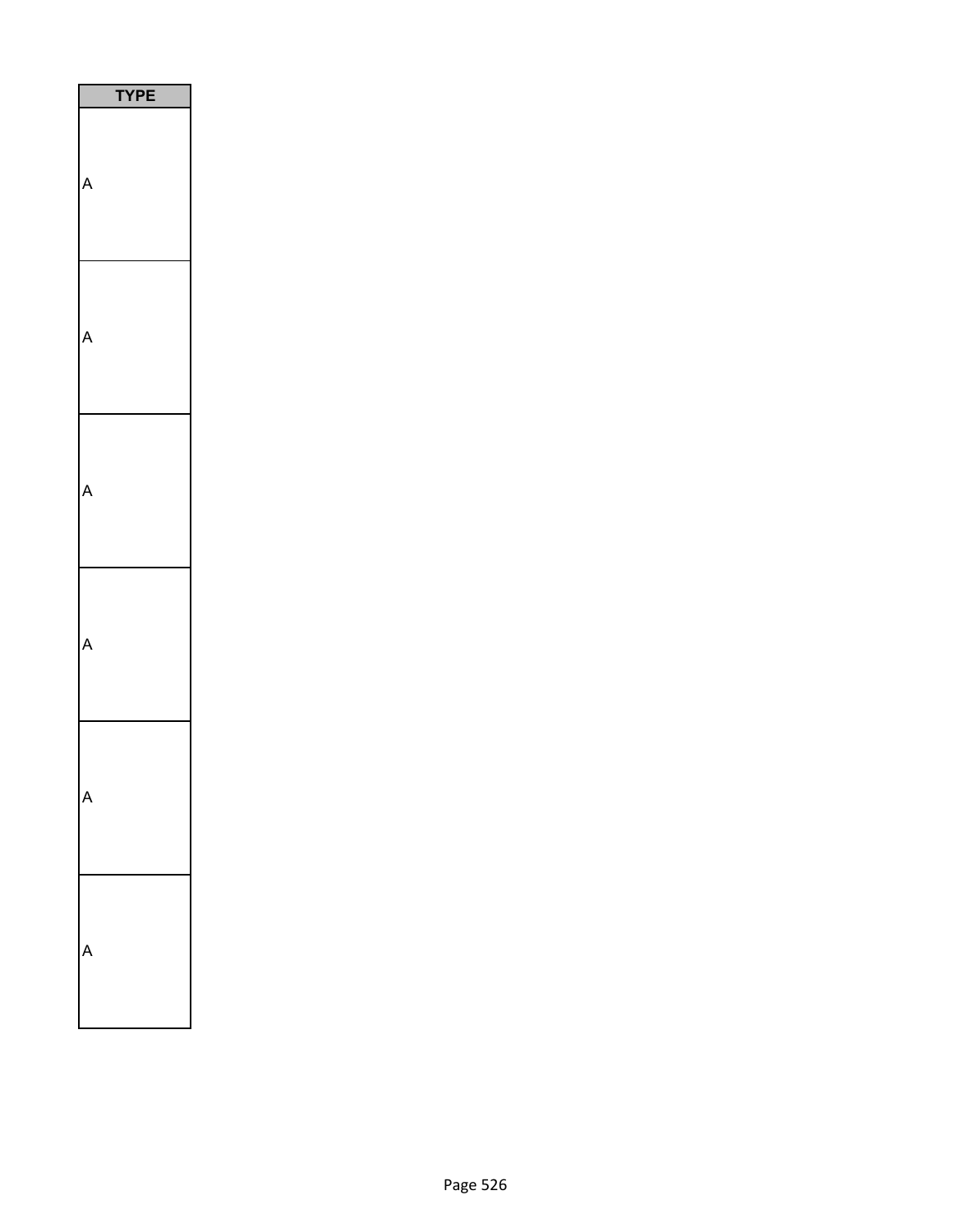| PЕ<br>Y |
|---------|
|         |
|         |
|         |
|         |
|         |
|         |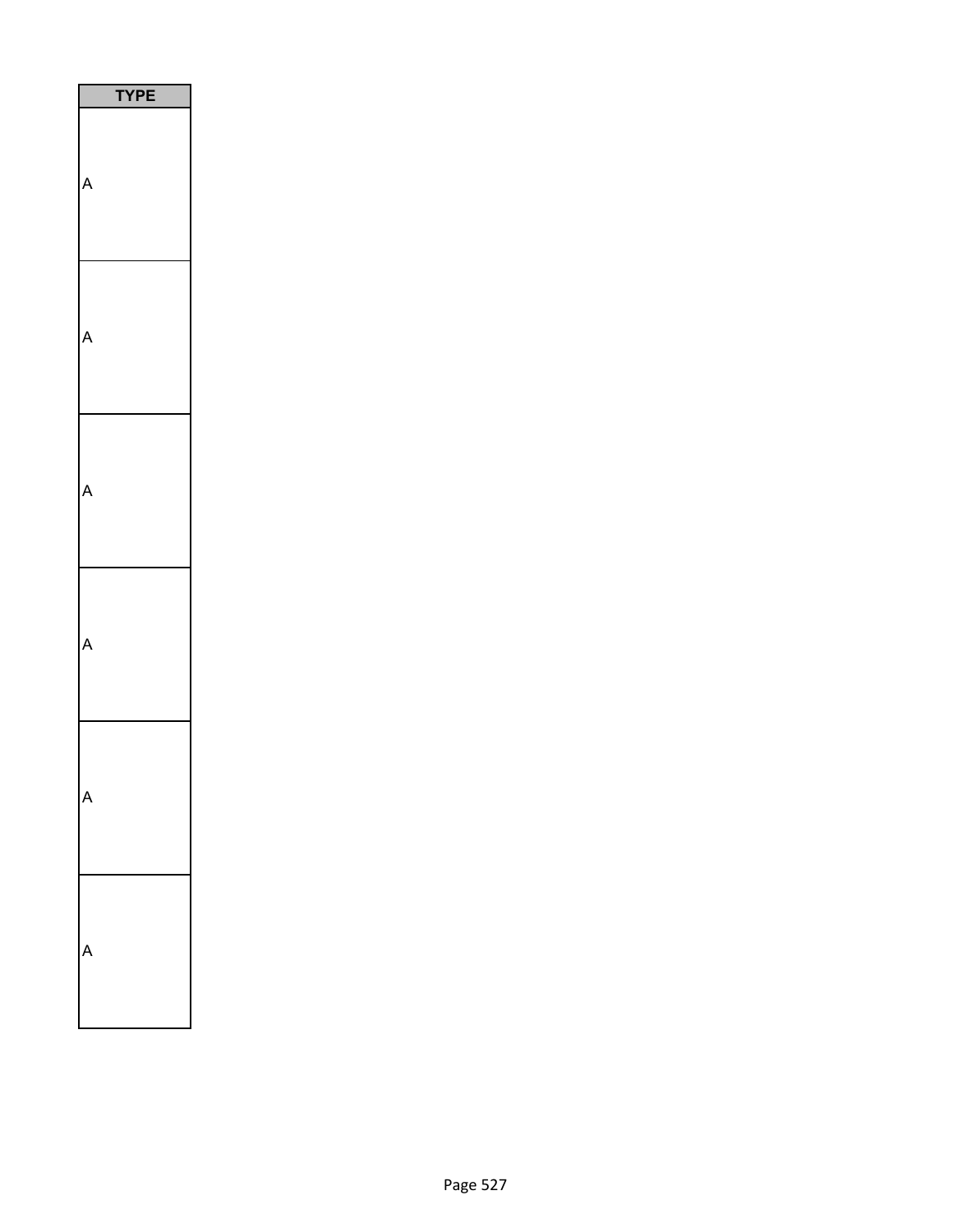| P<br>E<br>ľ |  |
|-------------|--|
|             |  |
|             |  |
|             |  |
|             |  |
|             |  |
|             |  |
|             |  |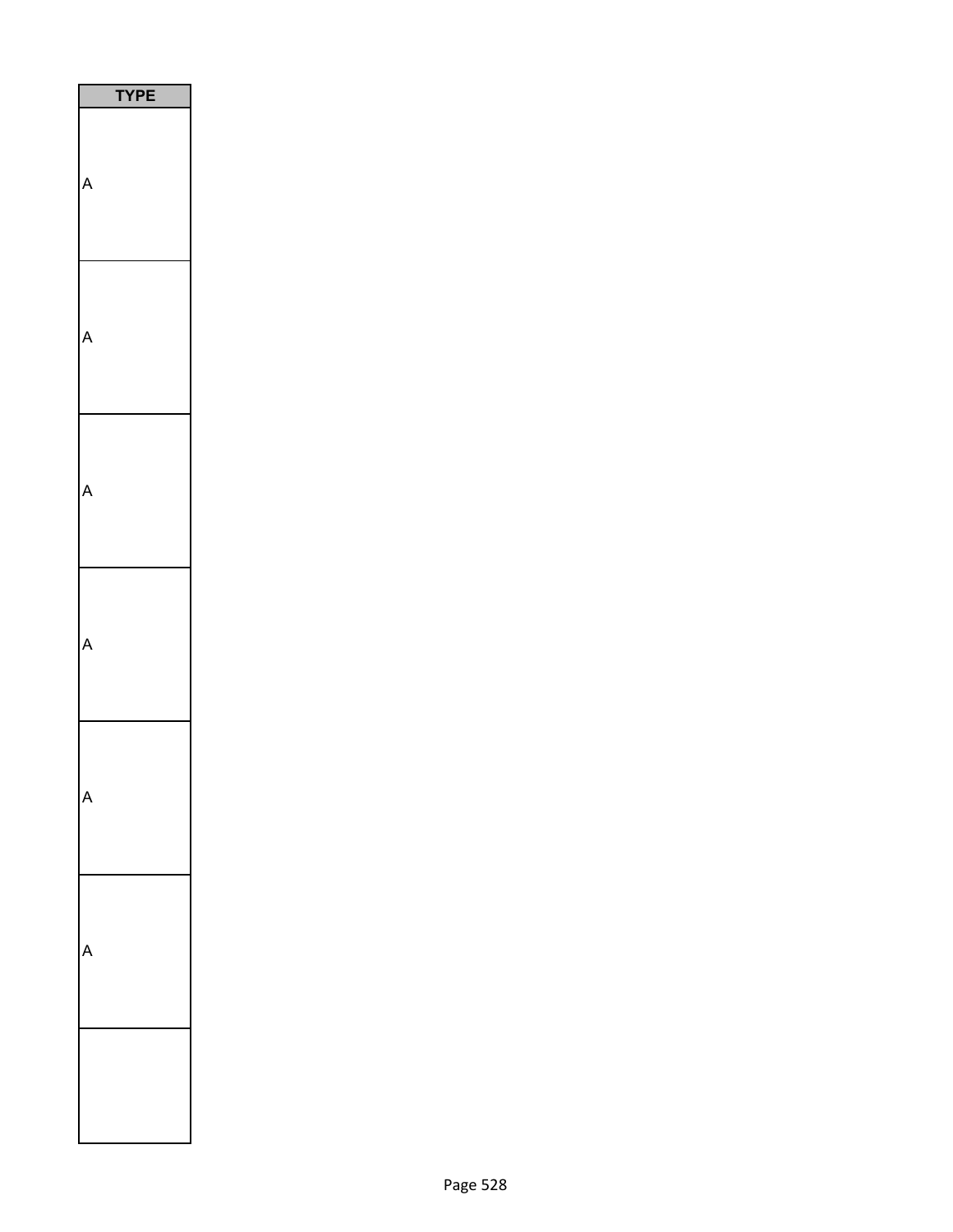| <b>YPE</b> |  |
|------------|--|
|            |  |
|            |  |
|            |  |
|            |  |
|            |  |
|            |  |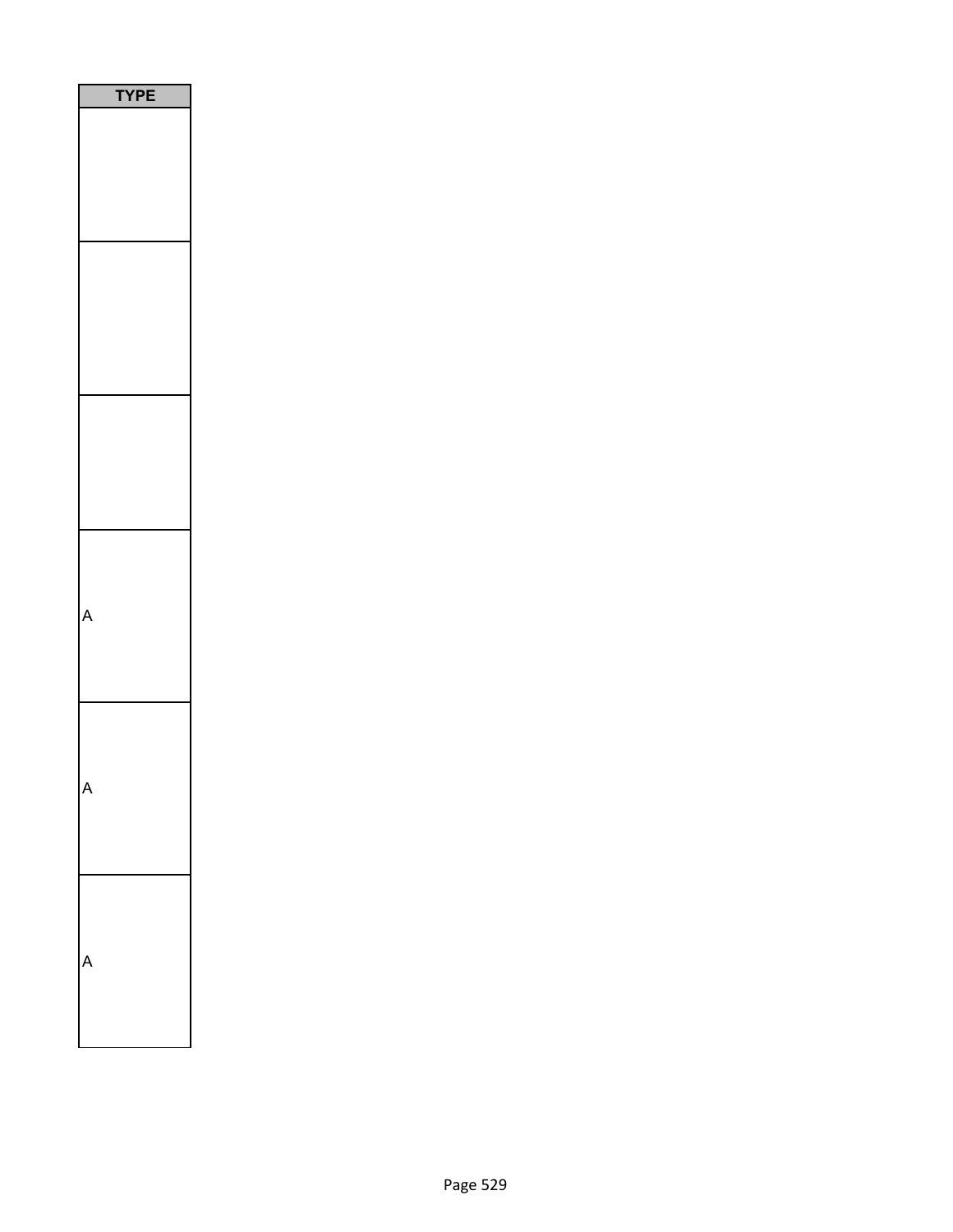| <b>TPE</b> |  |
|------------|--|
| l          |  |
|            |  |
|            |  |
|            |  |
|            |  |
|            |  |
|            |  |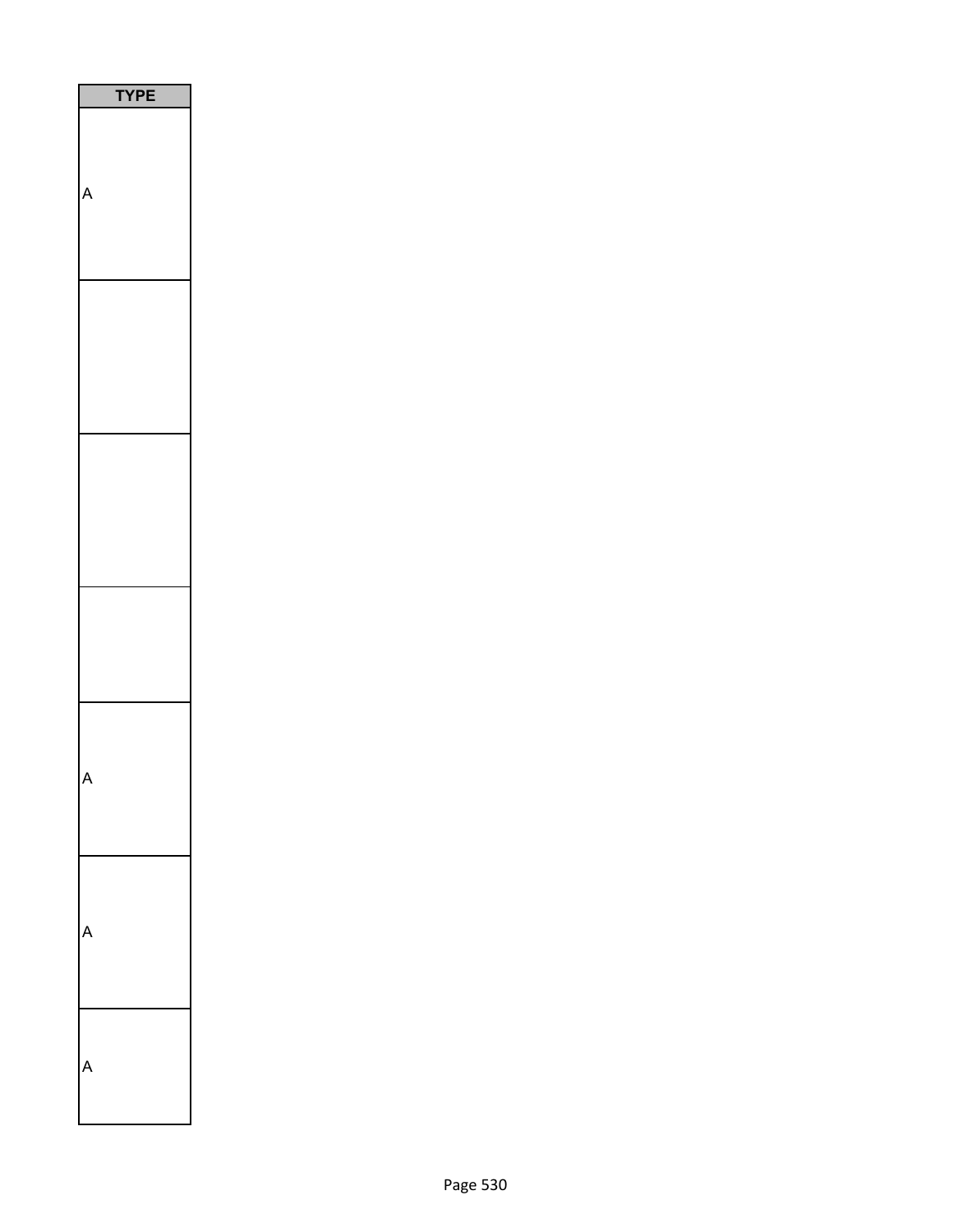| <b>TYPE</b> |
|-------------|
|             |
| Δ           |
|             |
|             |
|             |
|             |
|             |
| OLD         |
| OLD         |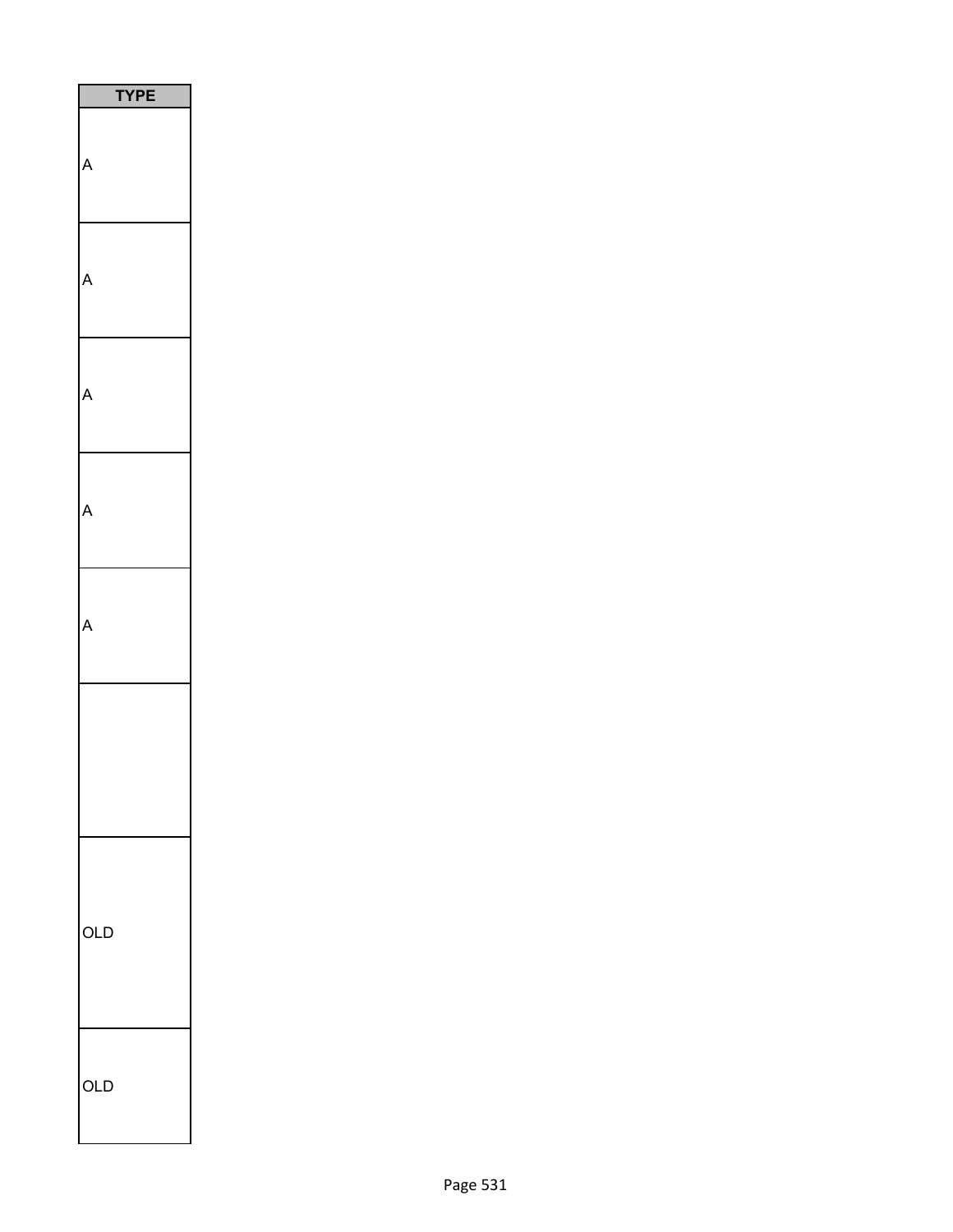| <b>TYPE</b> |  |
|-------------|--|
| OLD         |  |
|             |  |
|             |  |
|             |  |
|             |  |
|             |  |
|             |  |
| OLD         |  |
|             |  |
|             |  |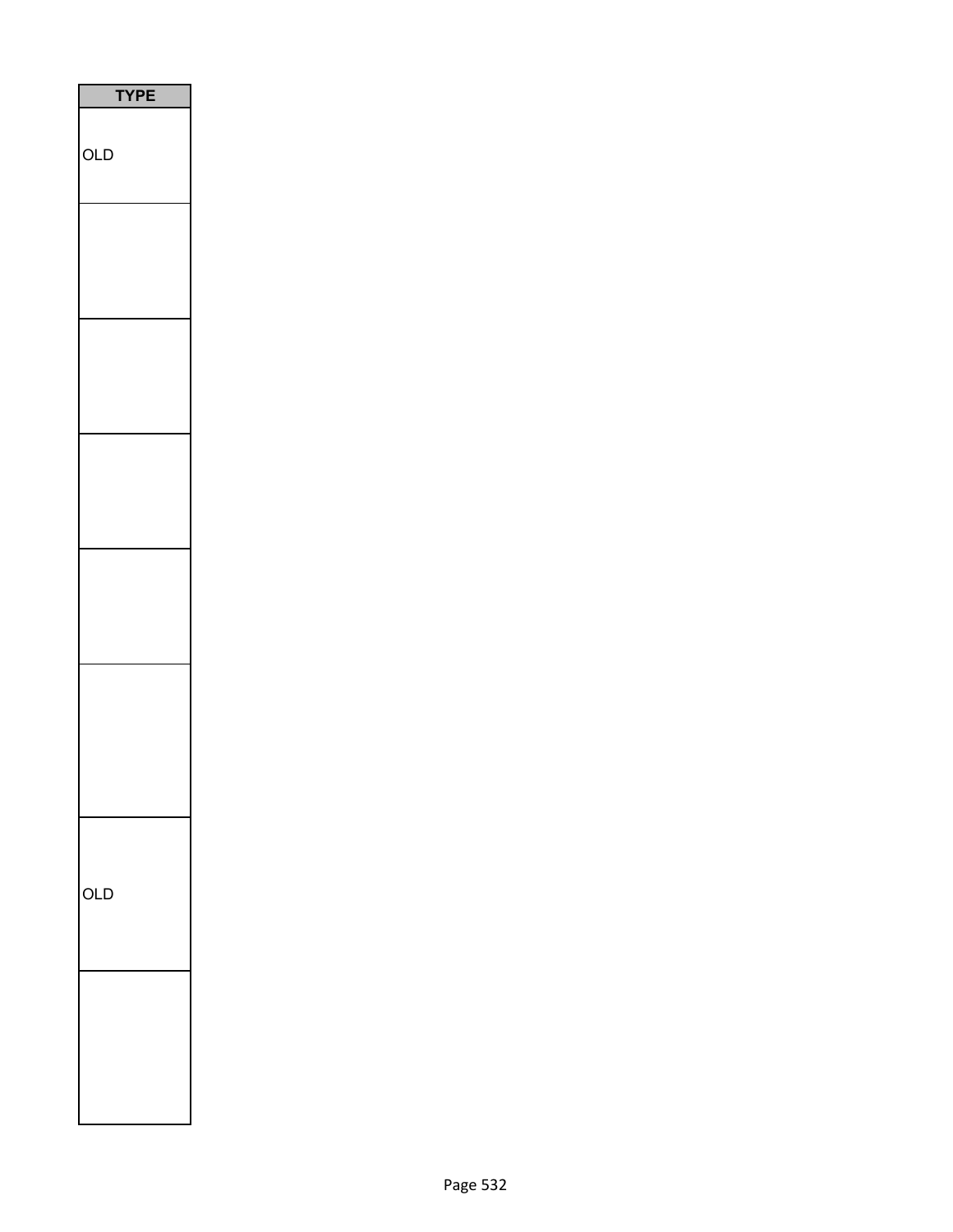| PE  |
|-----|
|     |
|     |
|     |
|     |
|     |
|     |
|     |
|     |
|     |
|     |
|     |
| OLD |
|     |
|     |
|     |
|     |
|     |
|     |
|     |
|     |
|     |
|     |
|     |
|     |
|     |
|     |
|     |
|     |
|     |
|     |
|     |
|     |
|     |
|     |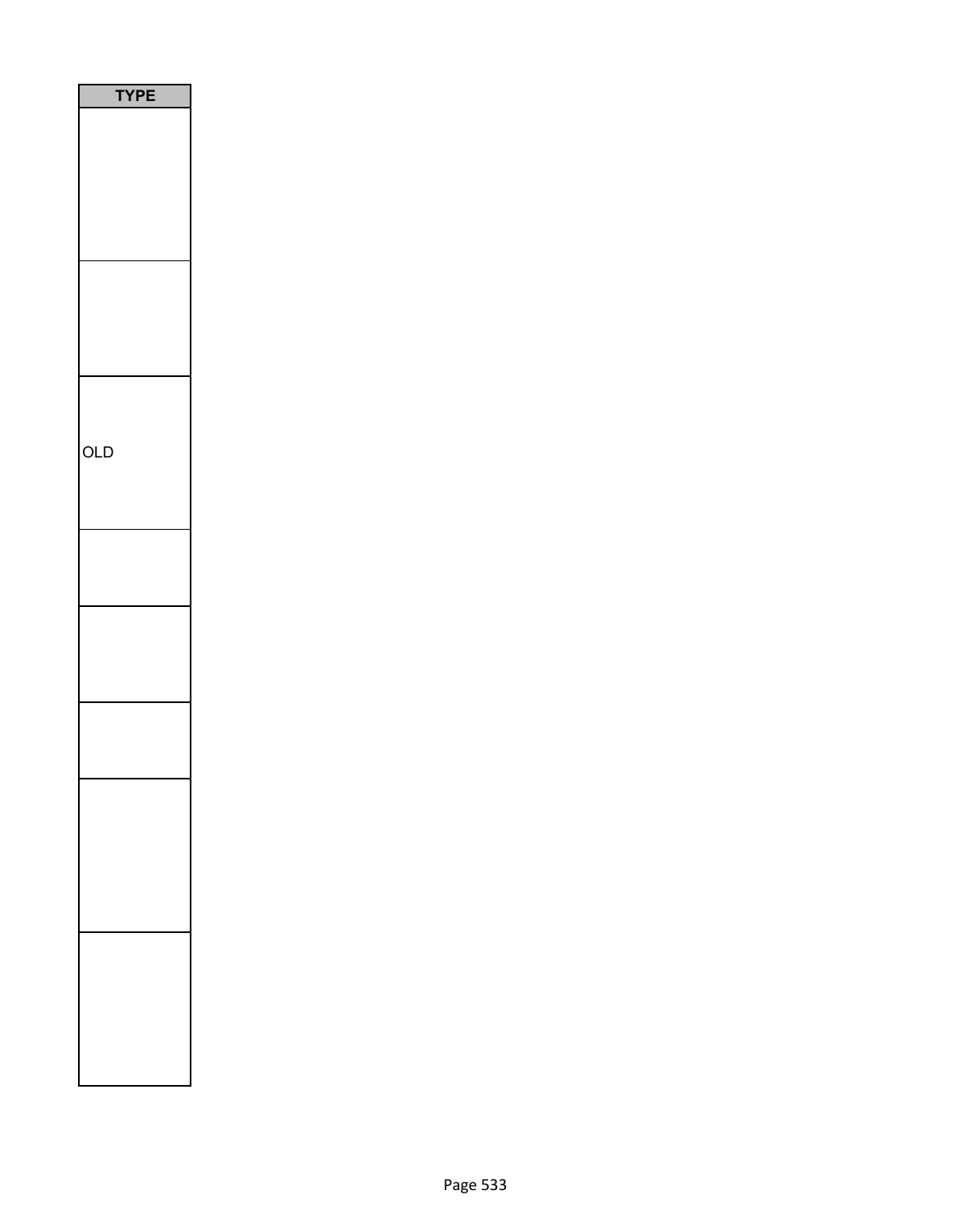| PE |  |
|----|--|
|    |  |
|    |  |
|    |  |
|    |  |
|    |  |
|    |  |
|    |  |
|    |  |
|    |  |
|    |  |
|    |  |
|    |  |
|    |  |
|    |  |
|    |  |
|    |  |
|    |  |
|    |  |
|    |  |
|    |  |
|    |  |
|    |  |
|    |  |
|    |  |
|    |  |
|    |  |
|    |  |
|    |  |
|    |  |
|    |  |
|    |  |
|    |  |
|    |  |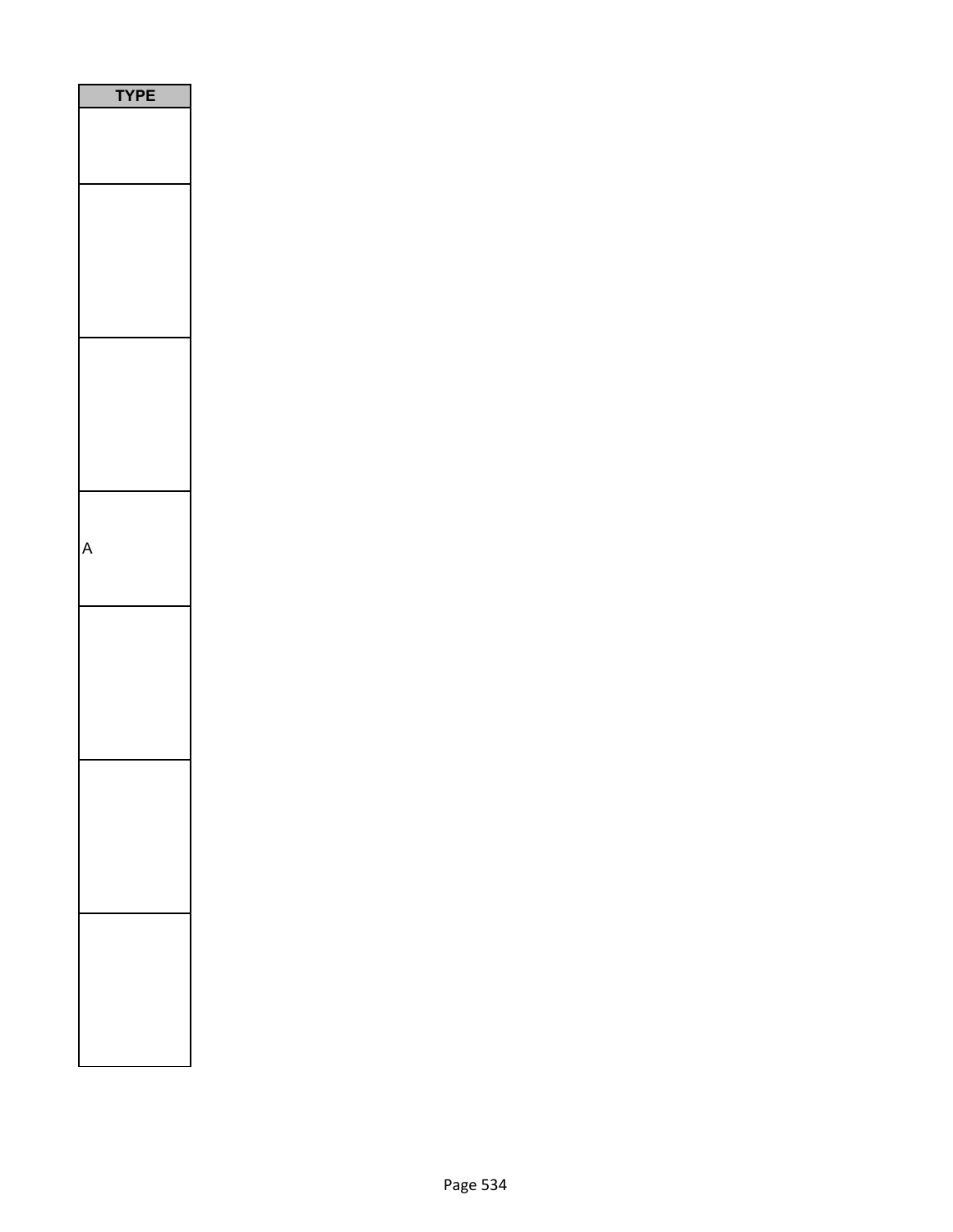| YPE |  |
|-----|--|
|     |  |
|     |  |
|     |  |
|     |  |
|     |  |
|     |  |
|     |  |
|     |  |
|     |  |
|     |  |
|     |  |
|     |  |
|     |  |
|     |  |
|     |  |
|     |  |
|     |  |
|     |  |
|     |  |
|     |  |
|     |  |
|     |  |
|     |  |
|     |  |
|     |  |
|     |  |
|     |  |
|     |  |
|     |  |
|     |  |
|     |  |
|     |  |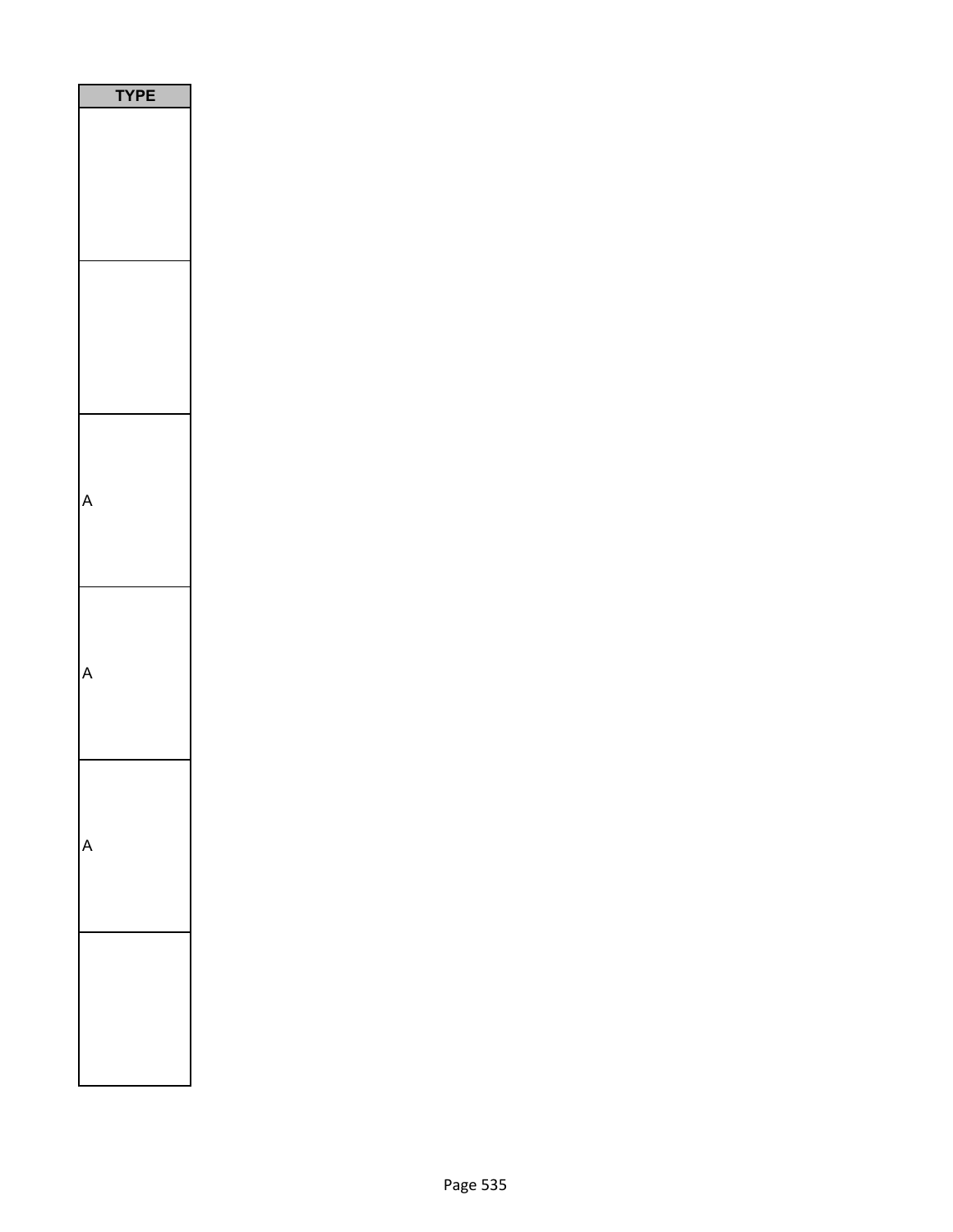| PE |  |
|----|--|
|    |  |
|    |  |
|    |  |
|    |  |
|    |  |
|    |  |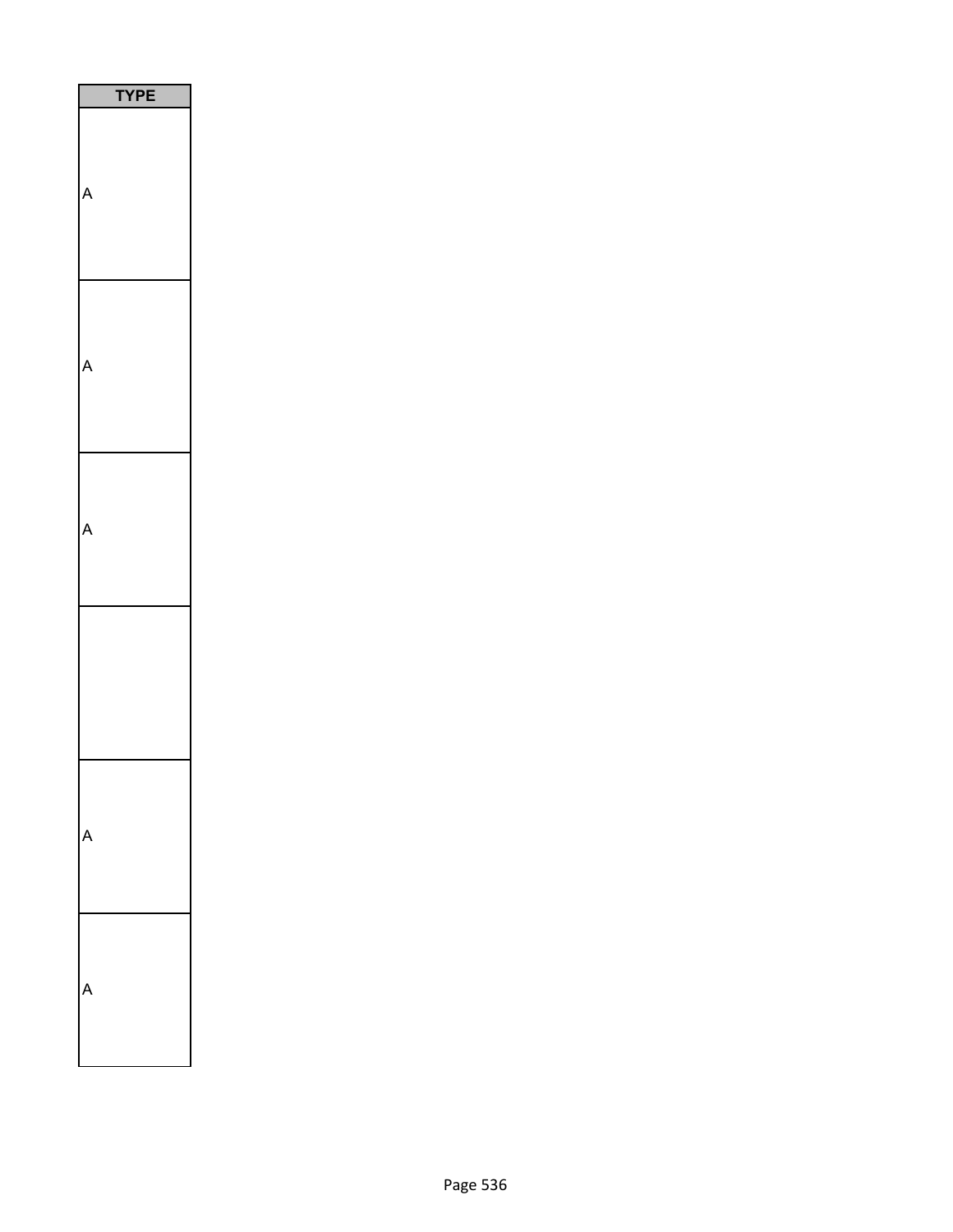| PЕ |
|----|
|    |
|    |
|    |
|    |
|    |
|    |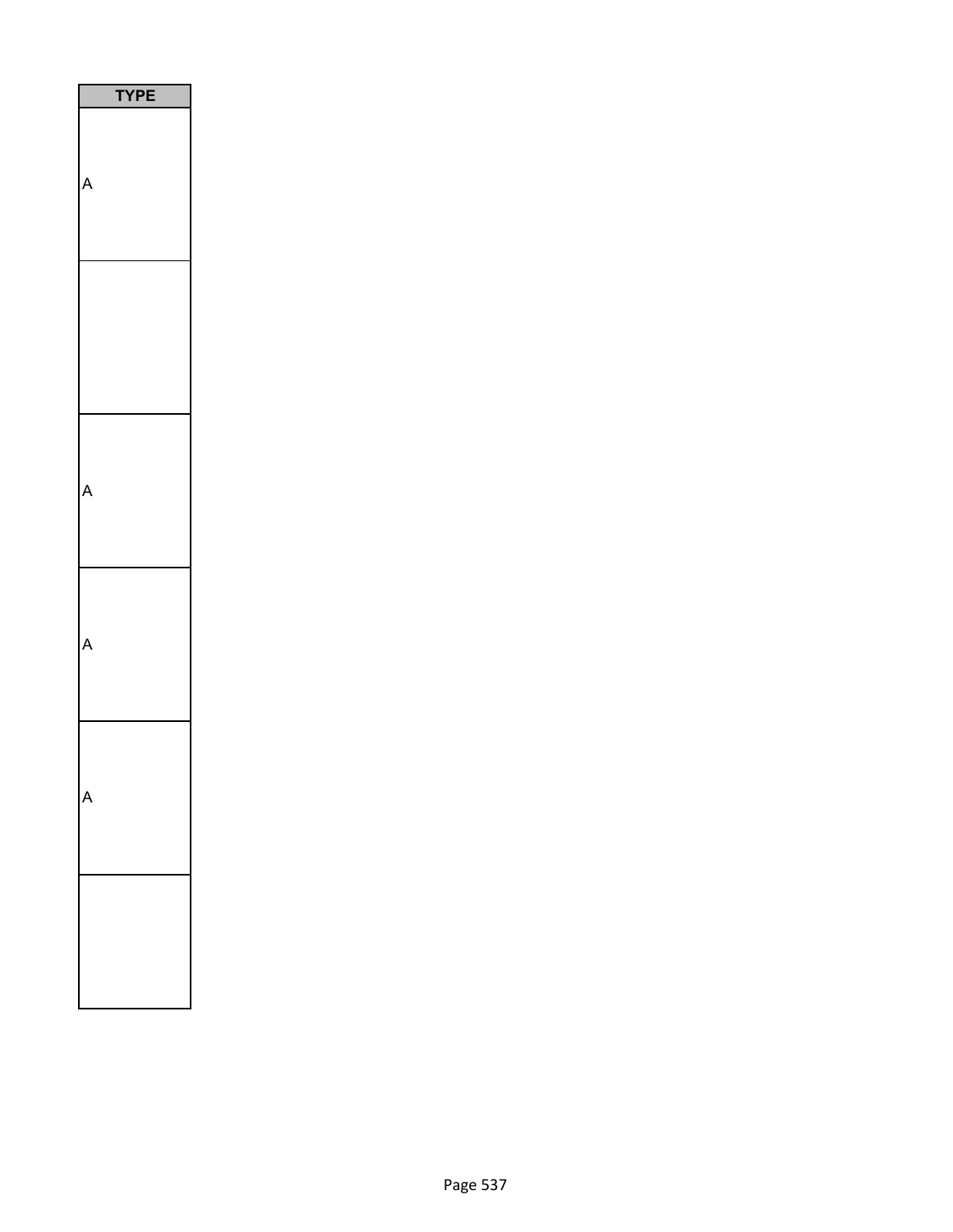| Ε<br>P<br>Y |
|-------------|
|             |
|             |
|             |
|             |
|             |
|             |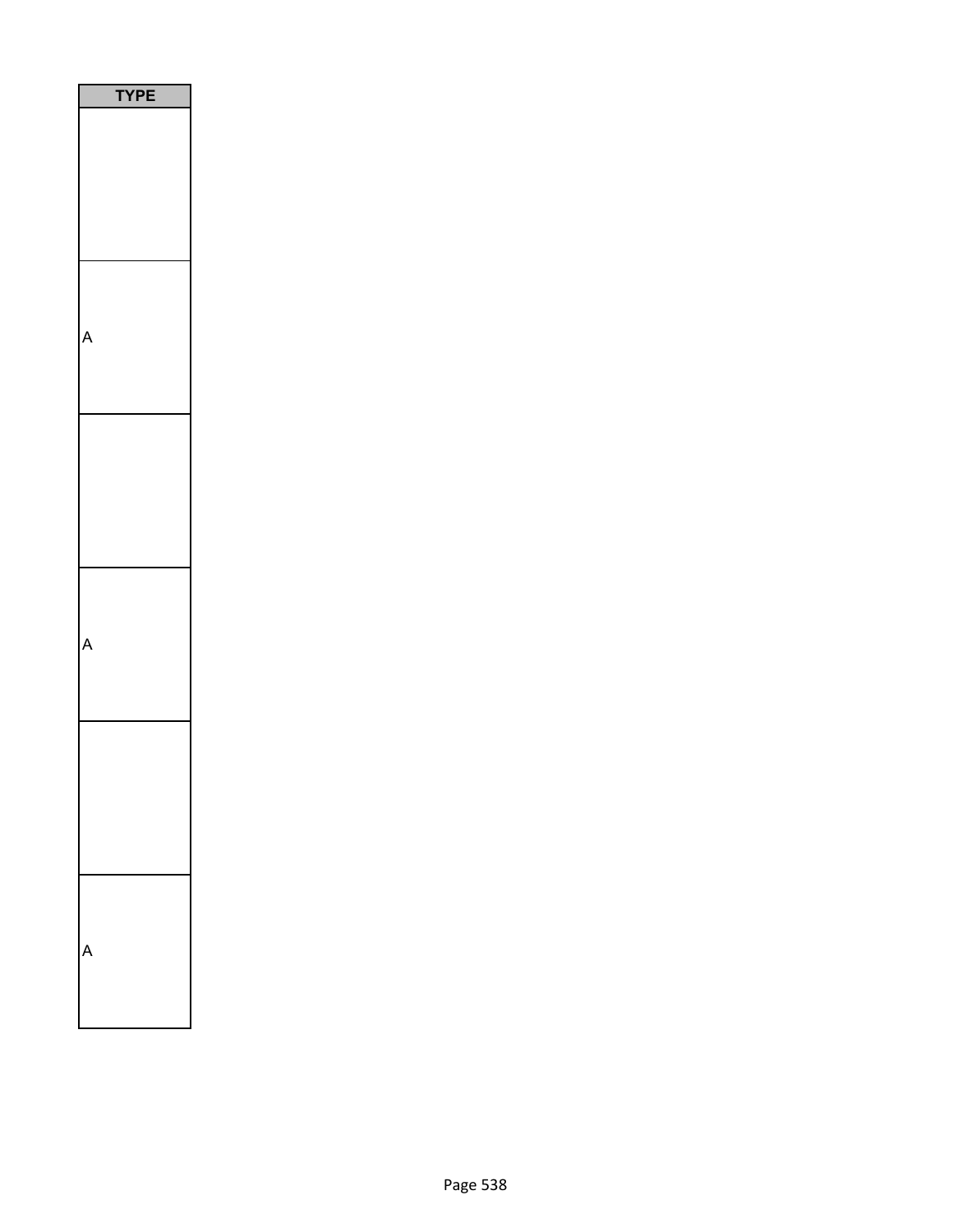| E<br>P |  |
|--------|--|
|        |  |
|        |  |
|        |  |
|        |  |
|        |  |
|        |  |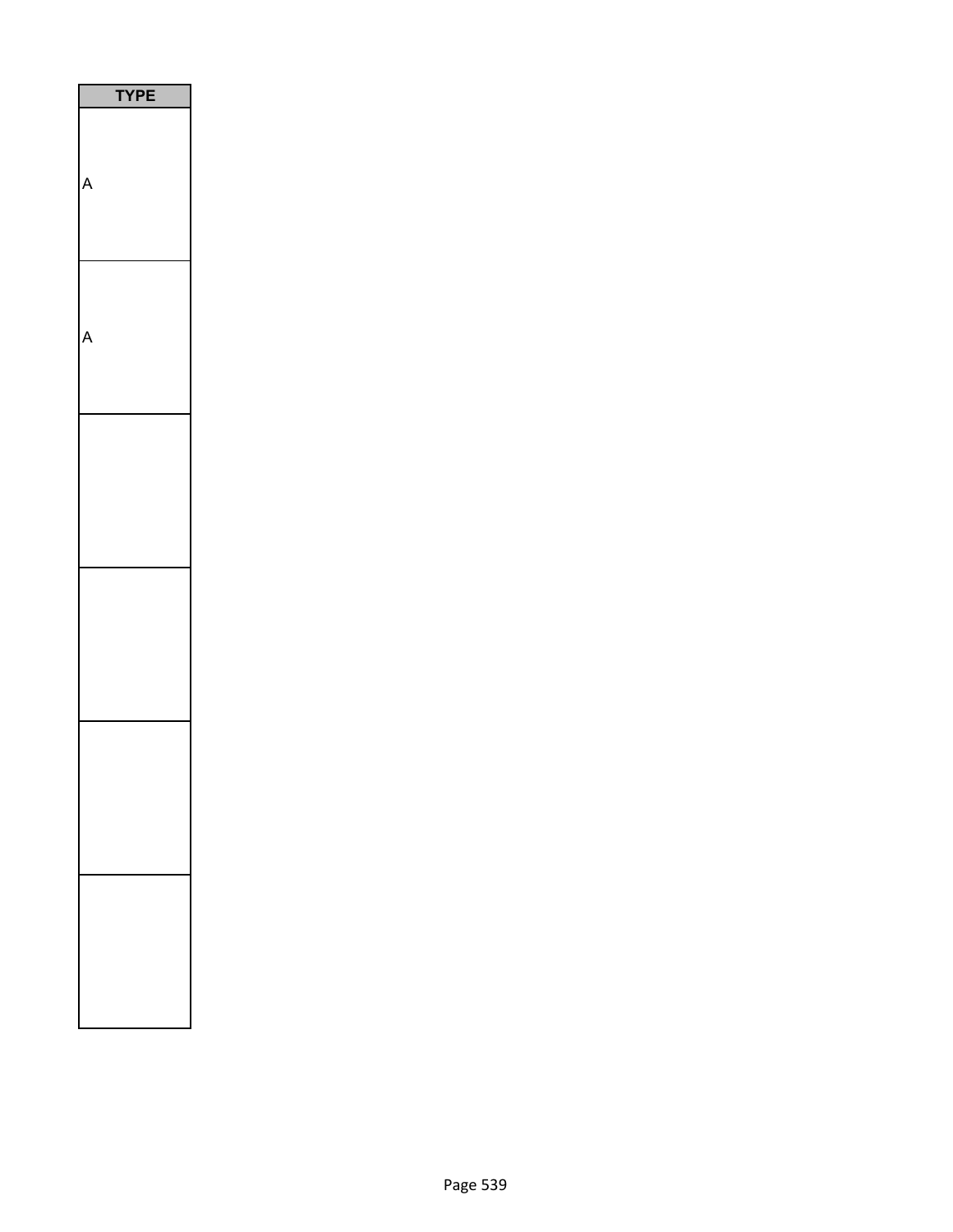| <b>/PE</b> |
|------------|
|            |
|            |
|            |
|            |
|            |
|            |
|            |
|            |
|            |
|            |
|            |
|            |
|            |
|            |
|            |
|            |
|            |
|            |
|            |
|            |
|            |
|            |
|            |
|            |
|            |
|            |
|            |
|            |
|            |
|            |
|            |
|            |
|            |
|            |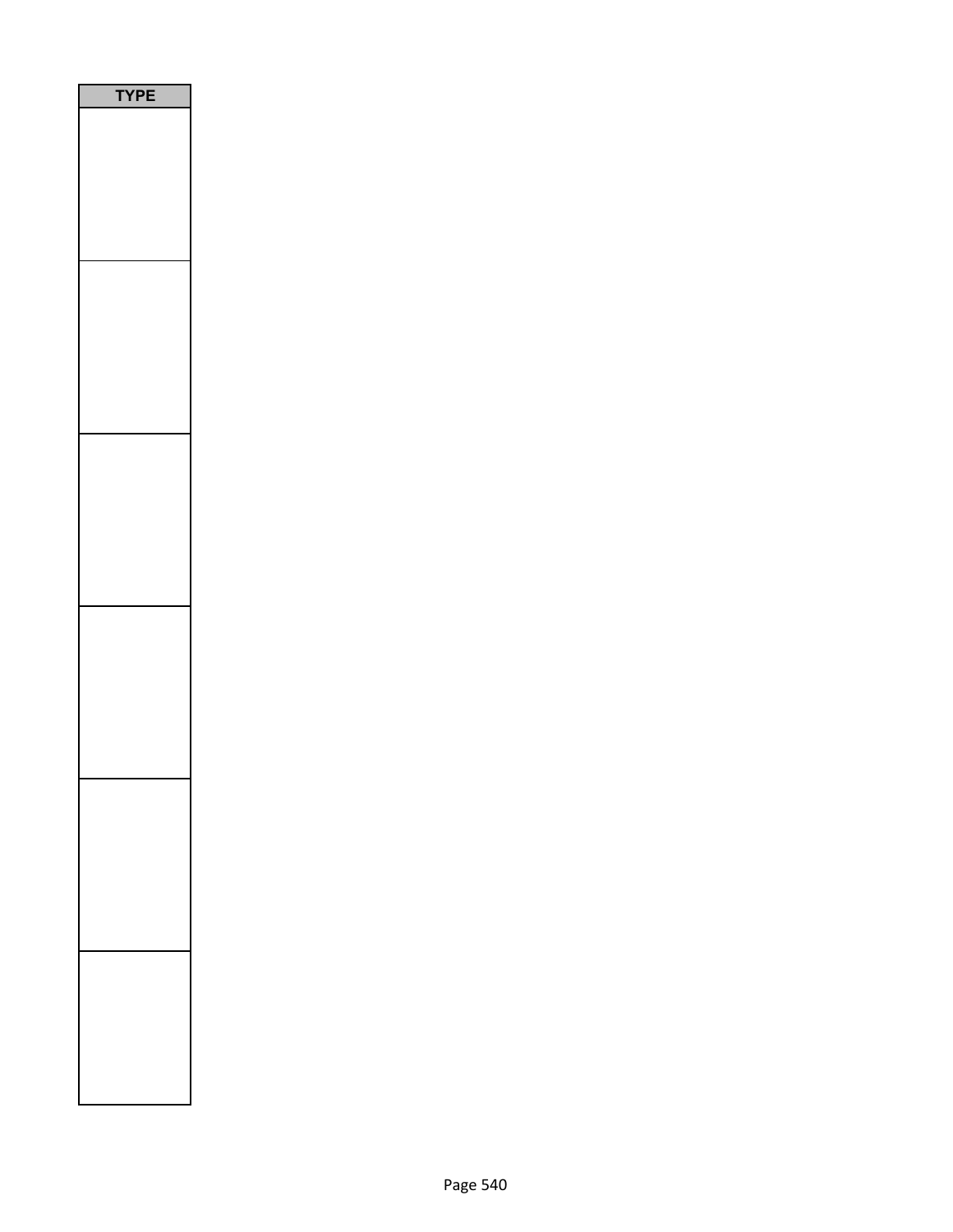| PЕ |
|----|
|    |
|    |
|    |
|    |
|    |
|    |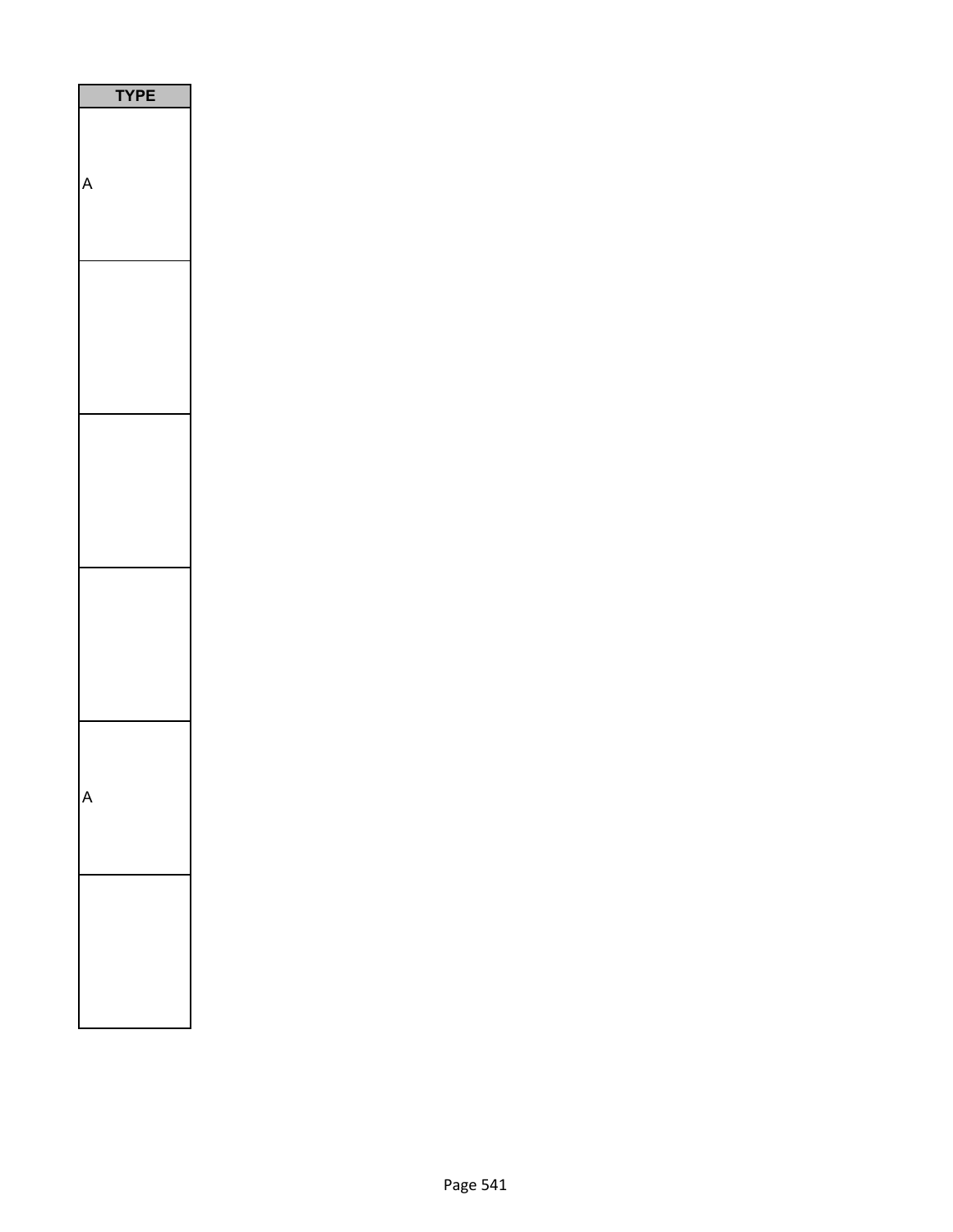| PE<br>Y |
|---------|
|         |
|         |
|         |
|         |
|         |
|         |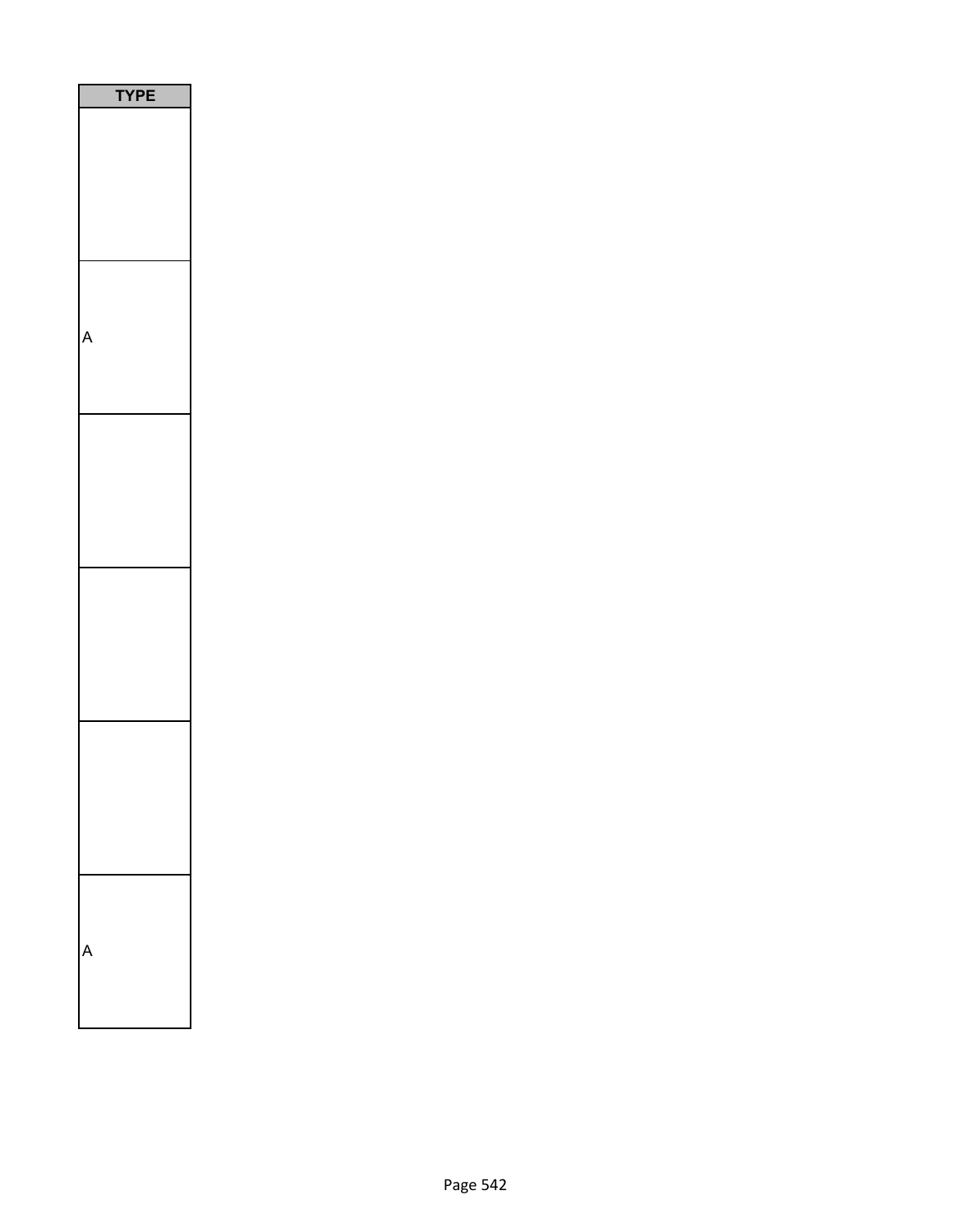| E<br>l |
|--------|
|        |
|        |
|        |
|        |
|        |
|        |
|        |
|        |
|        |
|        |
|        |
|        |
|        |
|        |
|        |
|        |
|        |
|        |
|        |
|        |
|        |
|        |
|        |
|        |
|        |
|        |
|        |
|        |
|        |
|        |
|        |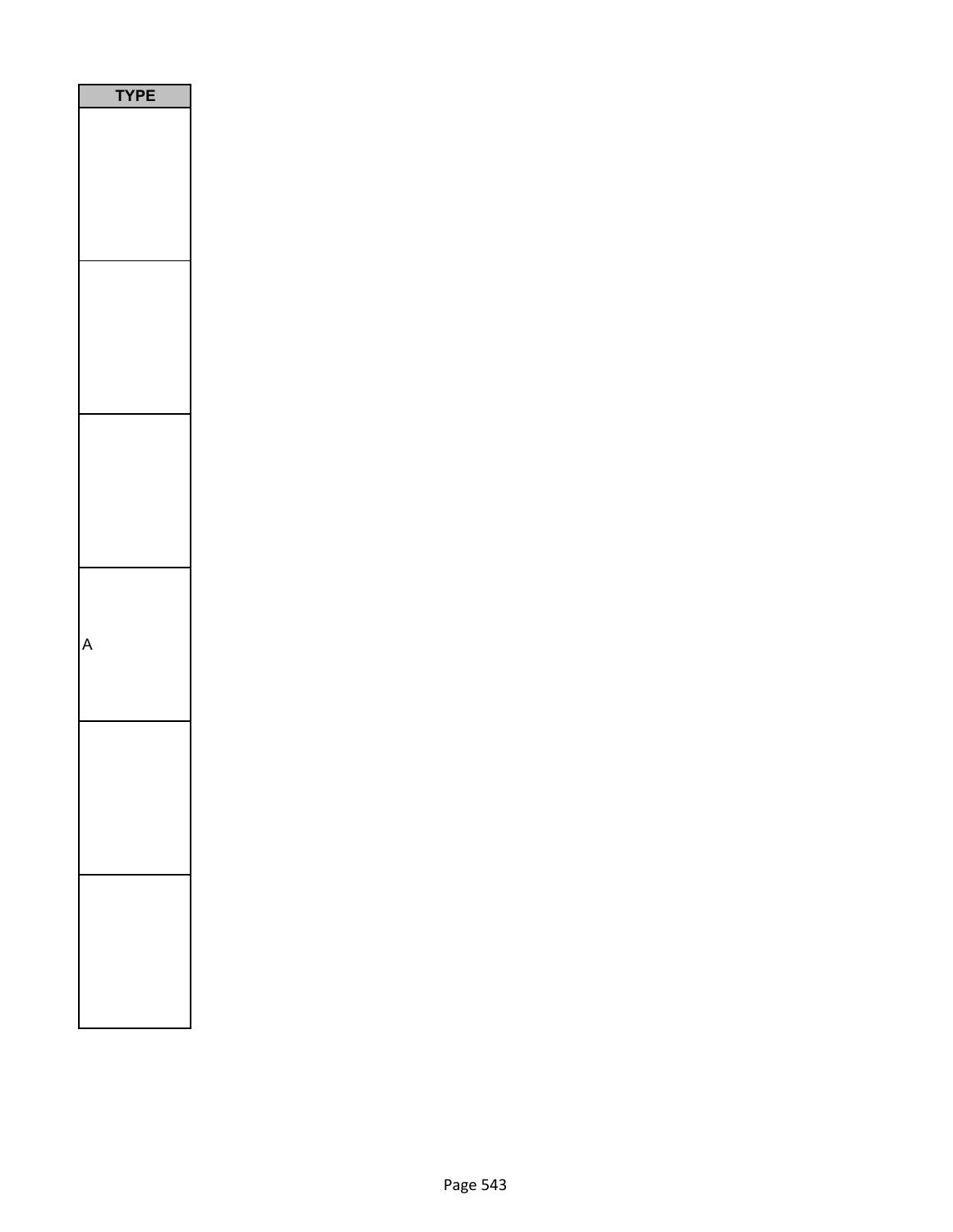| <b>TYPE</b> |
|-------------|
|             |
|             |
|             |
|             |
|             |
|             |
|             |
|             |
|             |
|             |
|             |
|             |
|             |
|             |
|             |
|             |
|             |
|             |
|             |
|             |
|             |
|             |
|             |
|             |
|             |
|             |
|             |
|             |
|             |
|             |
|             |
|             |
|             |
|             |
|             |
|             |
|             |
|             |
|             |
|             |
|             |
|             |
|             |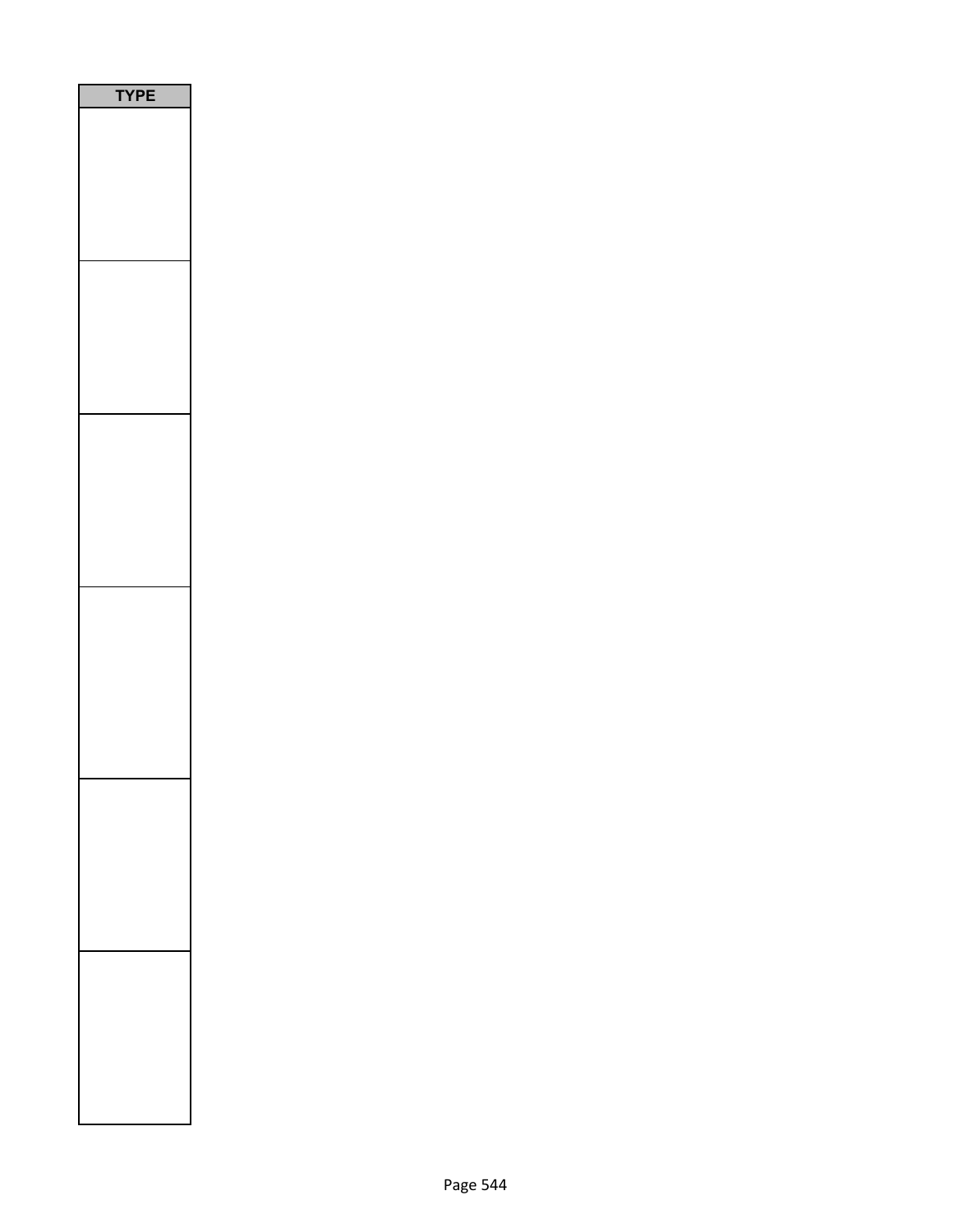| E<br>P |  |
|--------|--|
|        |  |
|        |  |
|        |  |
|        |  |
|        |  |
|        |  |
|        |  |
|        |  |
|        |  |
|        |  |
|        |  |
|        |  |
|        |  |
|        |  |
|        |  |
|        |  |
|        |  |
|        |  |
|        |  |
|        |  |
|        |  |
|        |  |
|        |  |
|        |  |
|        |  |
|        |  |
|        |  |
|        |  |
|        |  |
|        |  |
|        |  |
|        |  |
|        |  |
|        |  |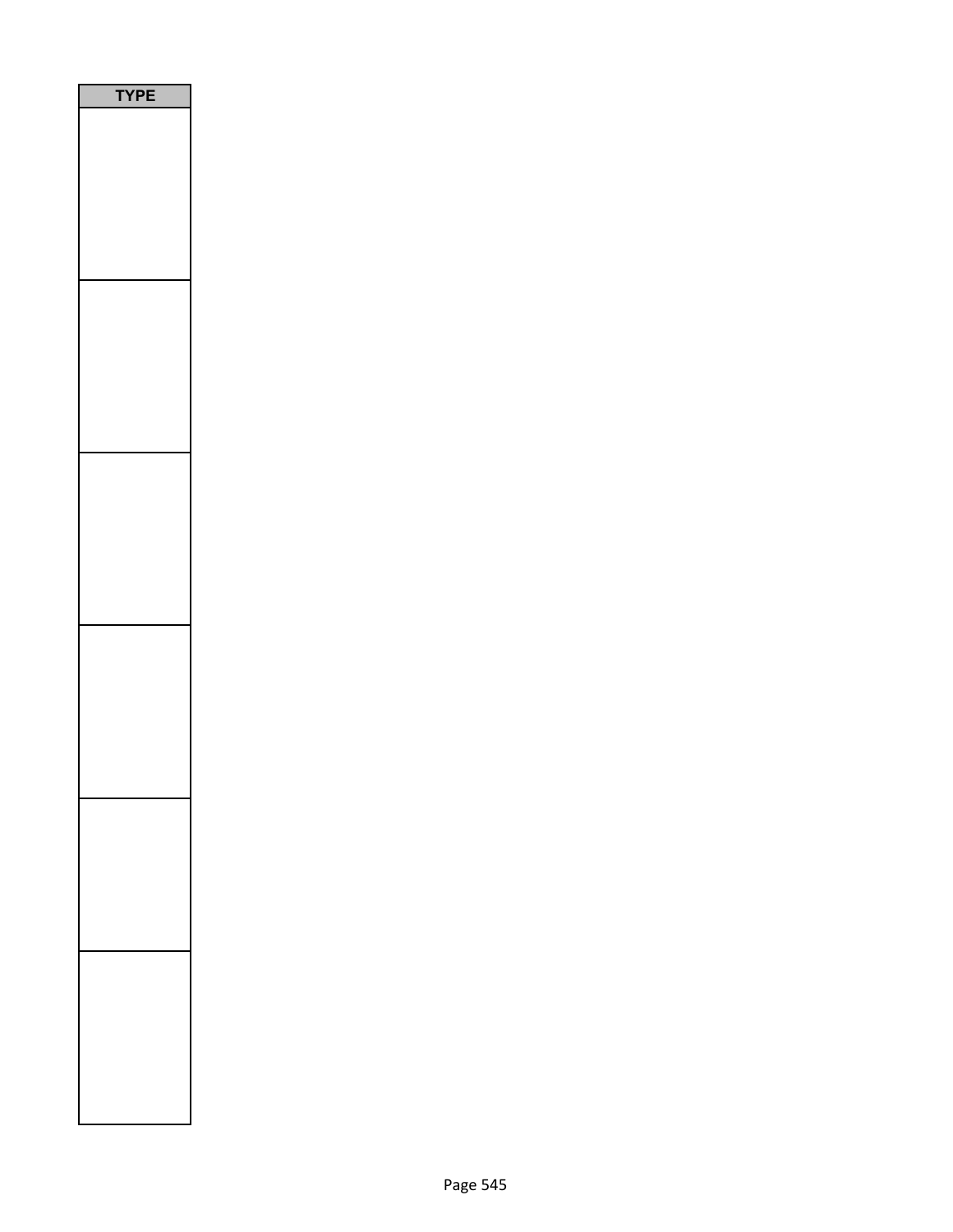| PE<br>Ϋ́ |  |
|----------|--|
|          |  |
|          |  |
|          |  |
|          |  |
|          |  |
|          |  |
|          |  |
|          |  |
|          |  |
|          |  |
|          |  |
|          |  |
|          |  |
|          |  |
|          |  |
|          |  |
|          |  |
|          |  |
|          |  |
|          |  |
|          |  |
|          |  |
|          |  |
|          |  |
|          |  |
|          |  |
|          |  |
|          |  |
|          |  |
|          |  |
|          |  |
|          |  |
|          |  |
|          |  |
|          |  |
|          |  |
|          |  |
|          |  |
|          |  |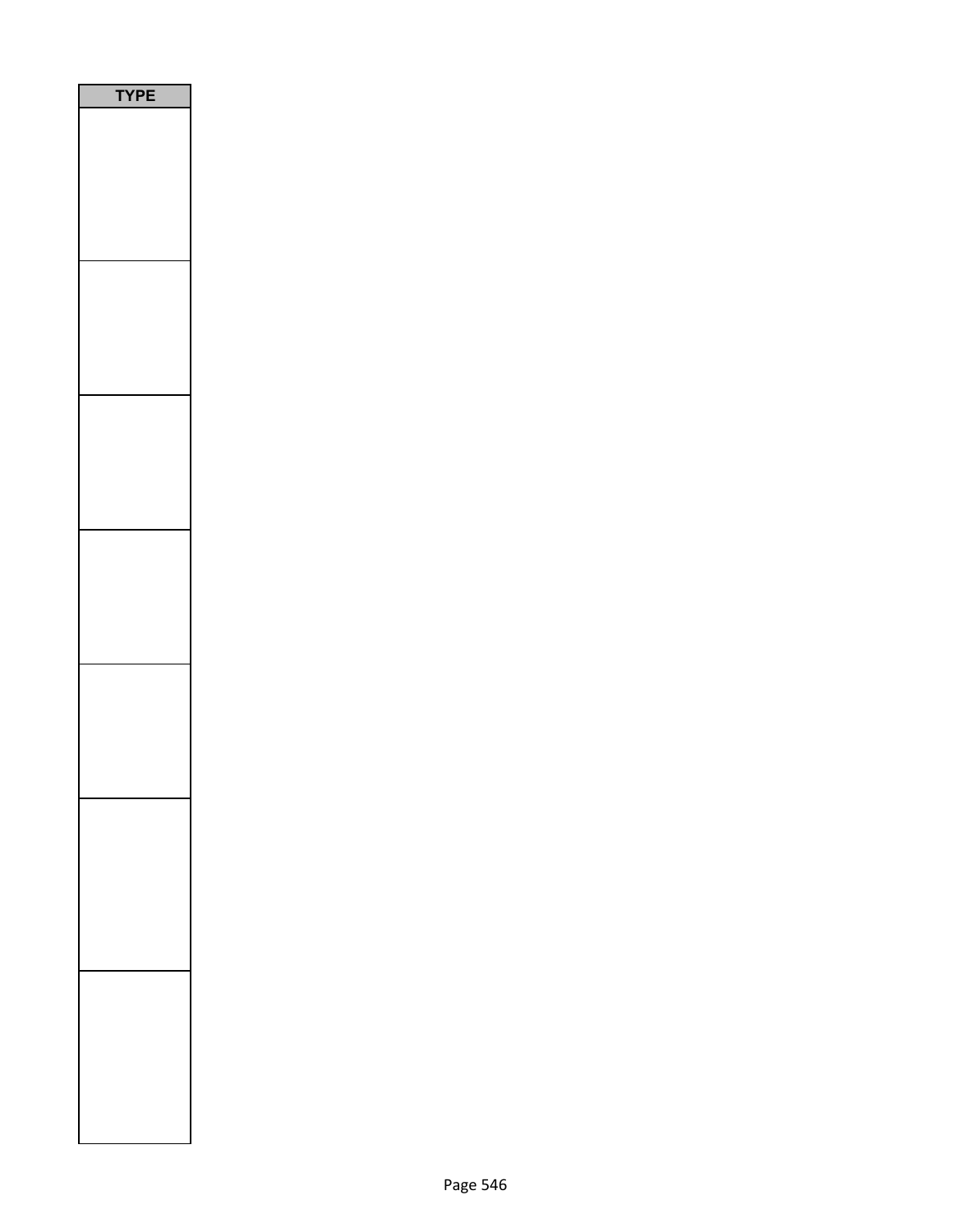| <b>PE</b> |
|-----------|
|           |
|           |
|           |
|           |
|           |
|           |
|           |
|           |
|           |
|           |
|           |
|           |
|           |
|           |
|           |
|           |
|           |
|           |
|           |
|           |
|           |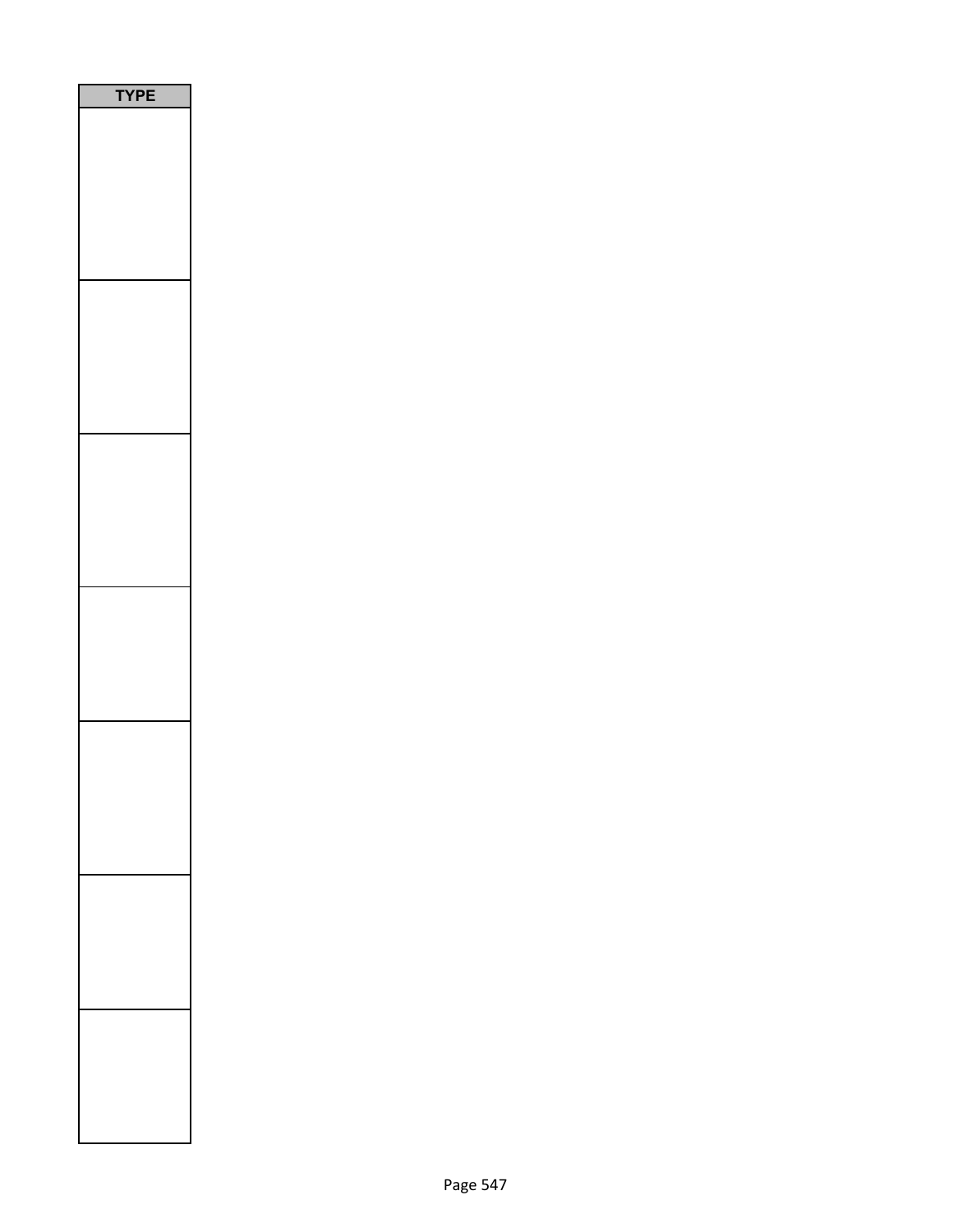| <b>YPE</b> |
|------------|
|            |
|            |
|            |
|            |
|            |
|            |
|            |
|            |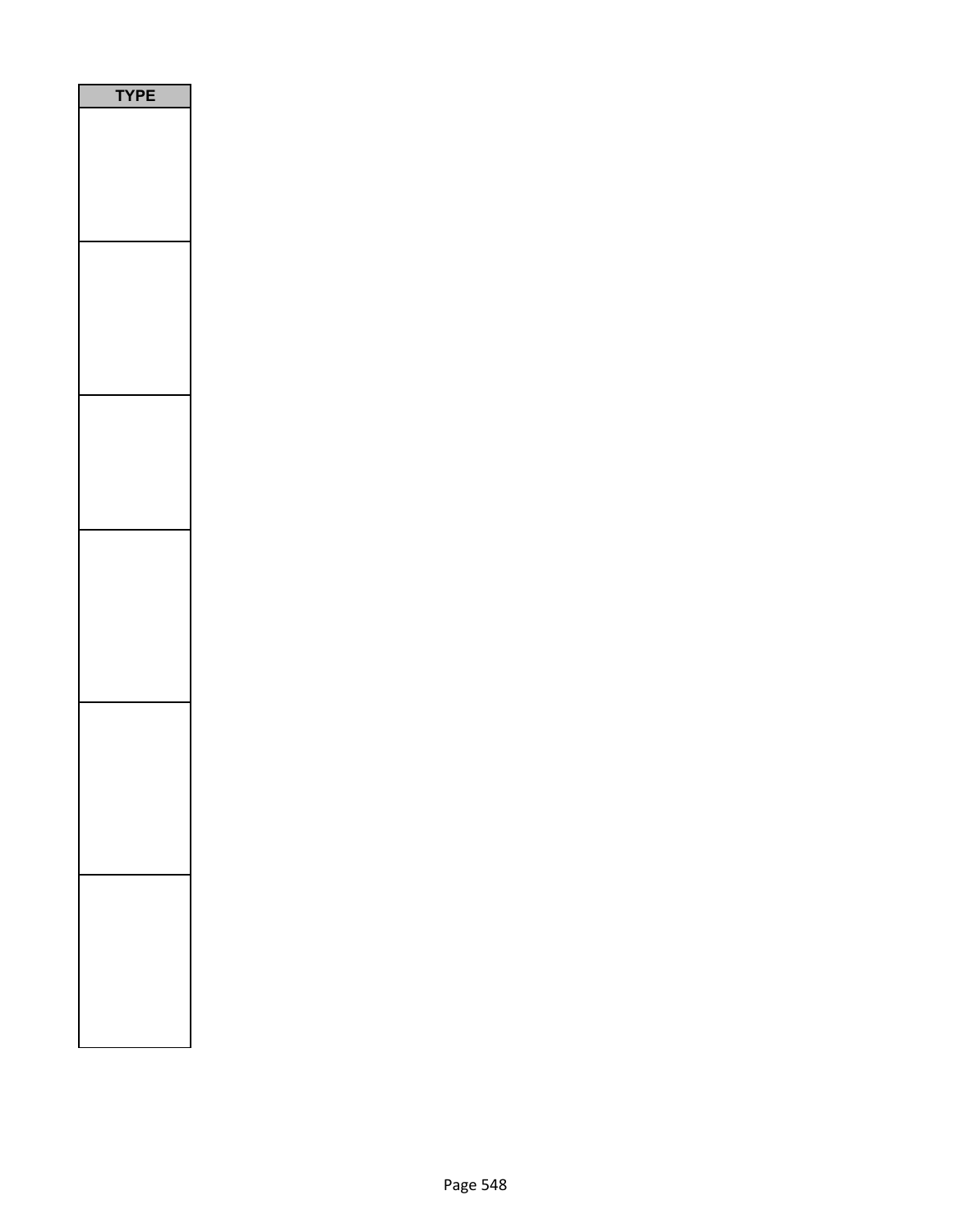| YPE |  |
|-----|--|
|     |  |
|     |  |
|     |  |
|     |  |
|     |  |
|     |  |
|     |  |
|     |  |
|     |  |
|     |  |
|     |  |
|     |  |
|     |  |
|     |  |
|     |  |
|     |  |
|     |  |
|     |  |
|     |  |
|     |  |
|     |  |
|     |  |
|     |  |
|     |  |
|     |  |
|     |  |
|     |  |
|     |  |
|     |  |
|     |  |
|     |  |
|     |  |
|     |  |
|     |  |
|     |  |
|     |  |
|     |  |
|     |  |
|     |  |
|     |  |
|     |  |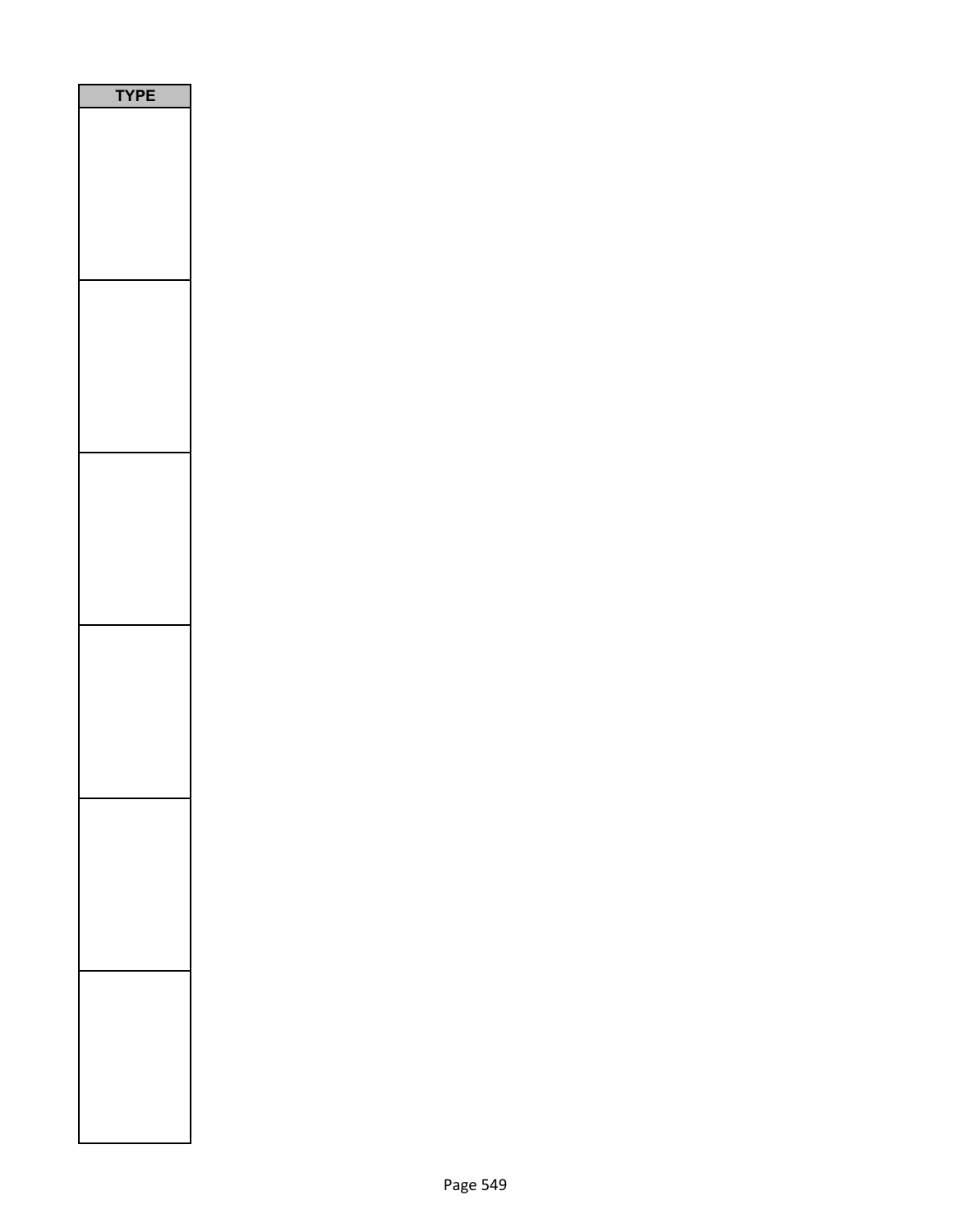| <b>/PE</b><br>٦ |
|-----------------|
|                 |
|                 |
|                 |
|                 |
|                 |
|                 |
|                 |
|                 |
|                 |
|                 |
|                 |
|                 |
|                 |
|                 |
|                 |
|                 |
|                 |
|                 |
|                 |
|                 |
|                 |
|                 |
|                 |
|                 |
|                 |
|                 |
|                 |
|                 |
|                 |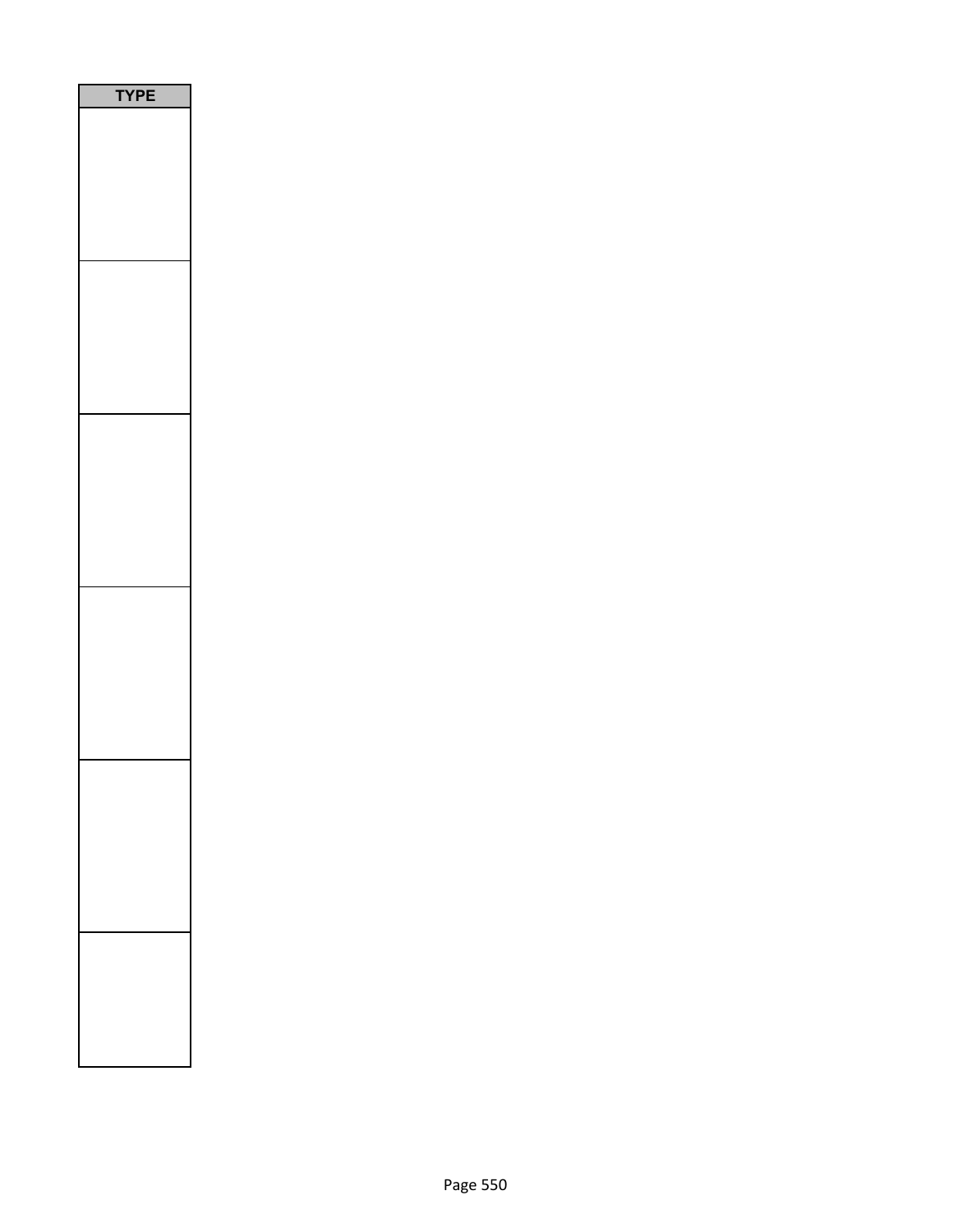| PE<br>۵ |  |
|---------|--|
|         |  |
|         |  |
|         |  |
|         |  |
|         |  |
|         |  |
|         |  |
|         |  |
|         |  |
|         |  |
|         |  |
|         |  |
|         |  |
|         |  |
|         |  |
|         |  |
|         |  |
|         |  |
|         |  |
|         |  |
|         |  |
|         |  |
|         |  |
|         |  |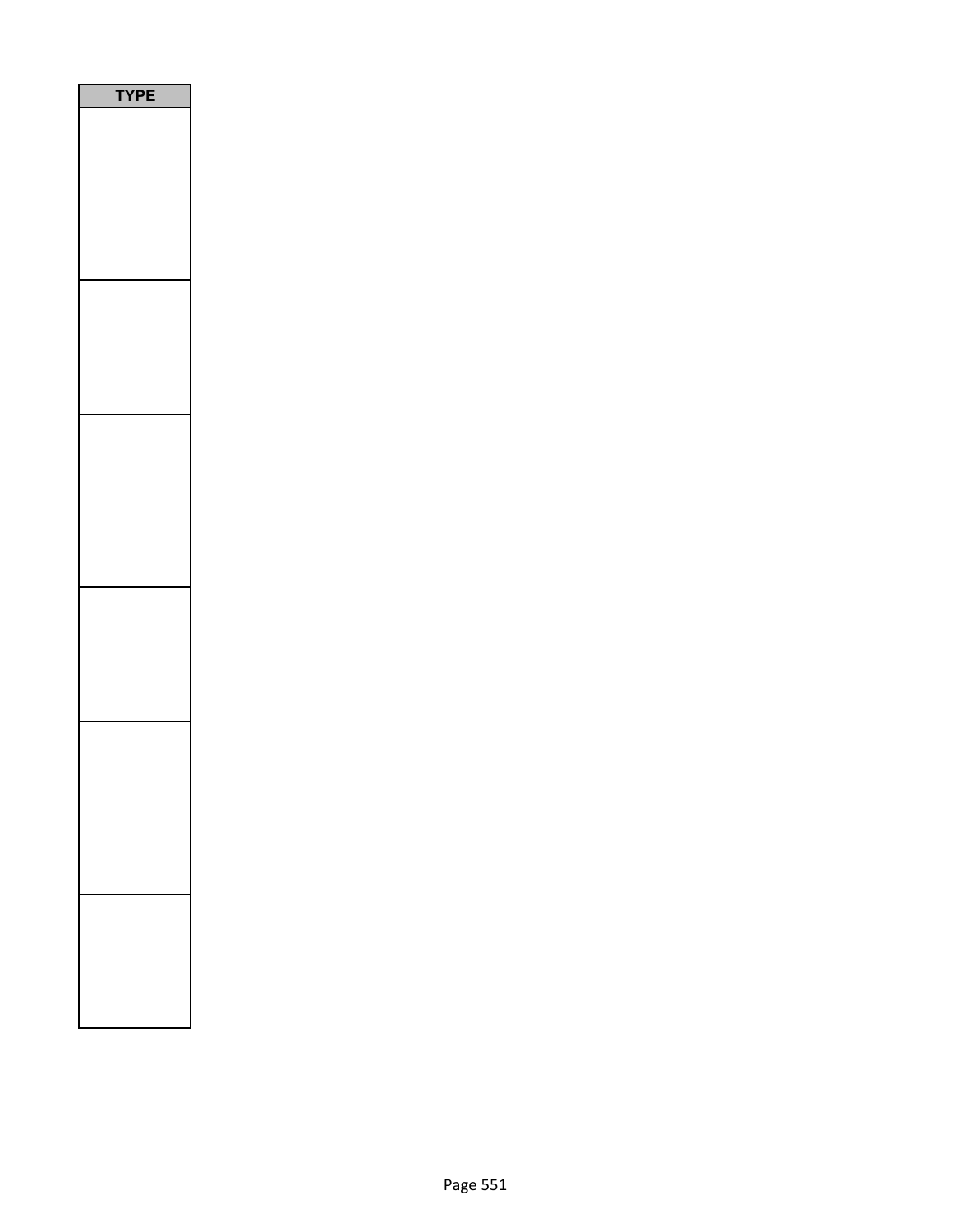| <b>TYPE</b> |
|-------------|
|             |
|             |
|             |
|             |
|             |
|             |
|             |
|             |
|             |
|             |
|             |
|             |
|             |
|             |
| OLD         |
|             |
|             |
|             |
|             |
|             |
|             |
|             |
|             |
|             |
|             |
|             |
|             |
|             |
|             |
|             |
|             |
|             |
|             |
|             |
|             |
|             |
|             |
|             |
|             |
|             |
|             |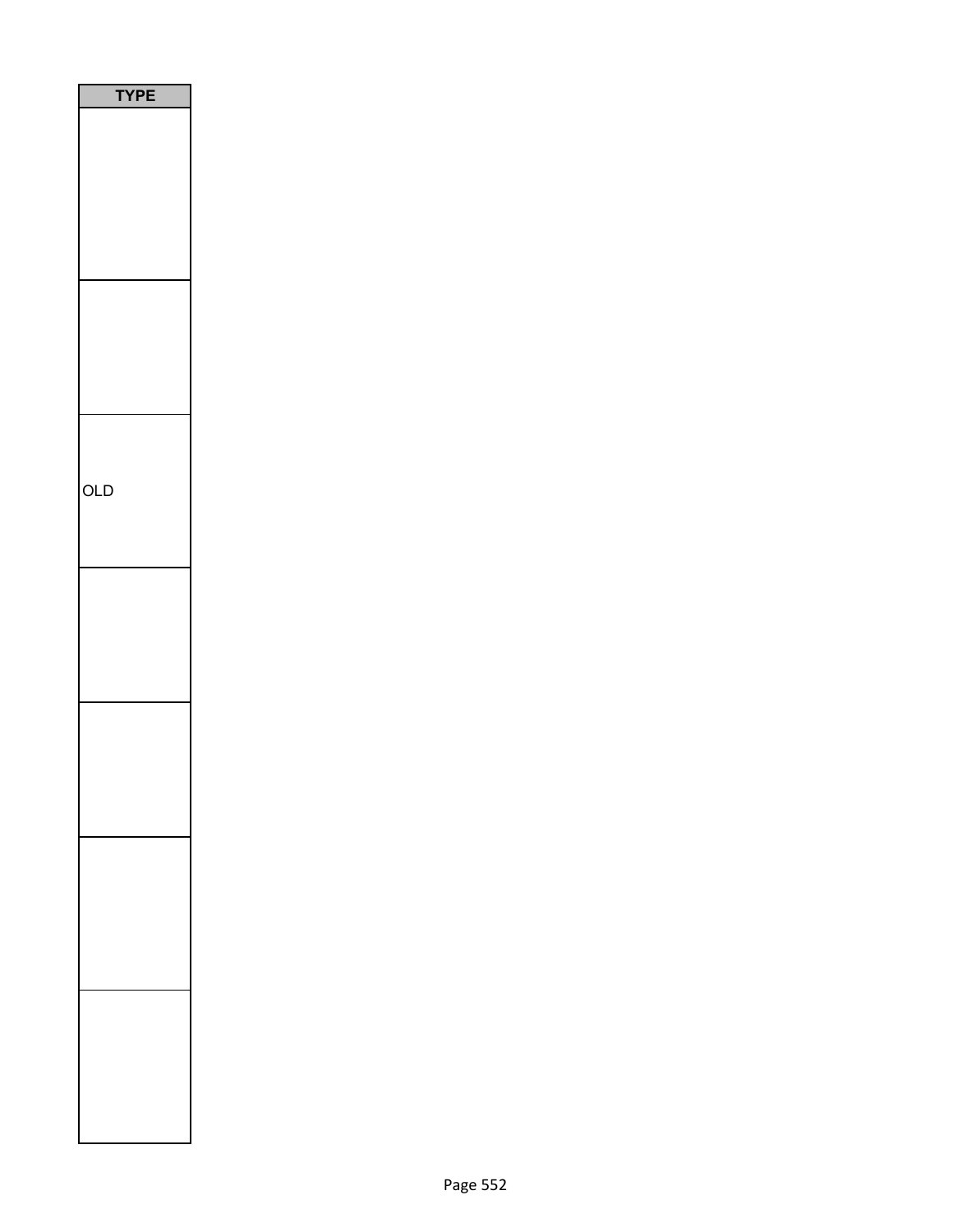| YPE |
|-----|
|     |
|     |
| OLD |
|     |
|     |
|     |
|     |
|     |
|     |
|     |
|     |
|     |
|     |
|     |
|     |
|     |
|     |
|     |
|     |
|     |
|     |
|     |
|     |
|     |
|     |
|     |
|     |
|     |
|     |
|     |
|     |
|     |
|     |
|     |
|     |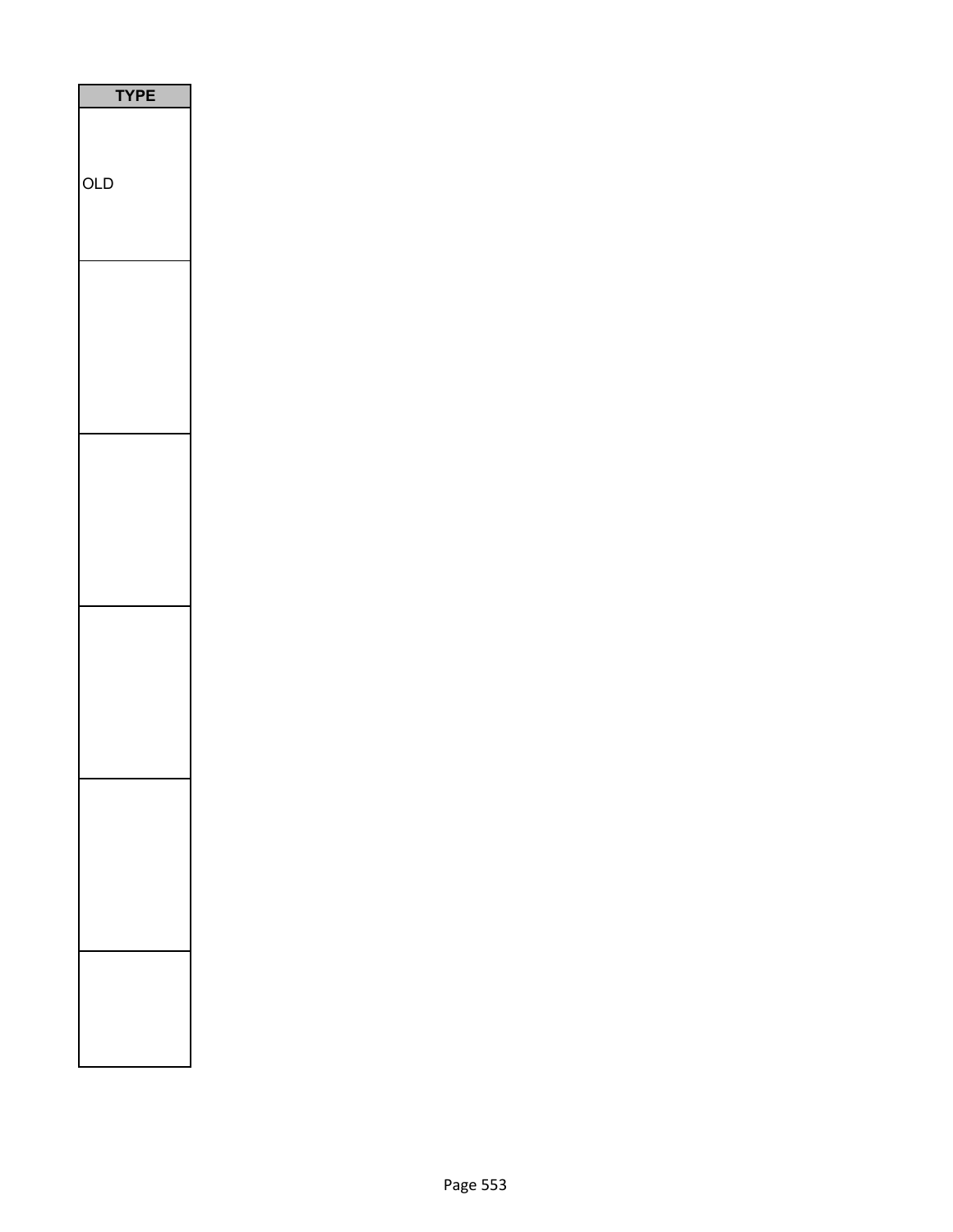| E<br>Р<br>Ē<br>٢<br>ŋ |
|-----------------------|
|                       |
|                       |
|                       |
|                       |
|                       |
|                       |
|                       |
|                       |
|                       |
|                       |
|                       |
|                       |
|                       |
|                       |
|                       |
|                       |
|                       |
|                       |
|                       |
|                       |
|                       |
|                       |
|                       |
|                       |
|                       |
|                       |
|                       |
|                       |
|                       |
|                       |
|                       |
|                       |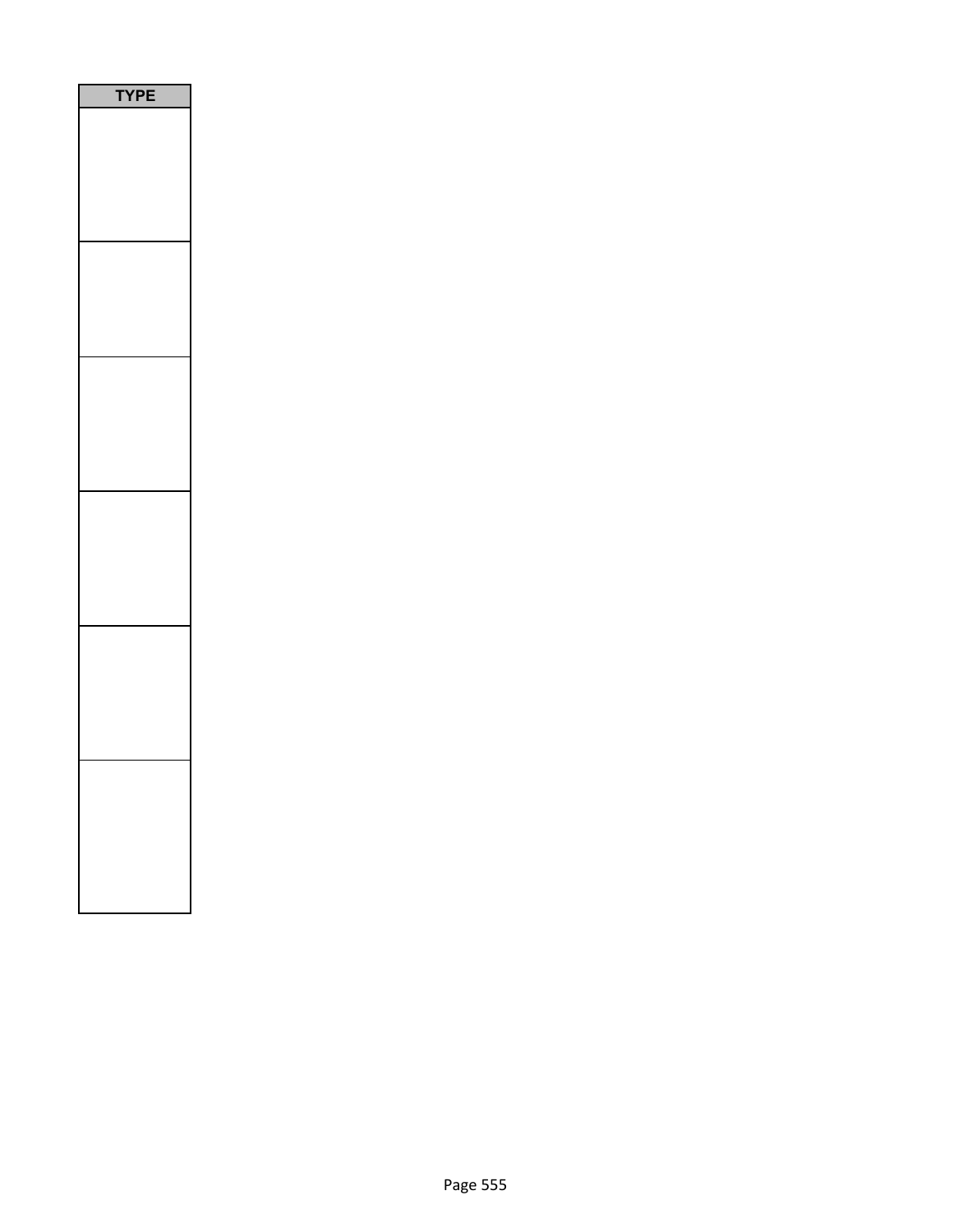| PE<br>ſ<br>J |
|--------------|
|              |
|              |
|              |
|              |
|              |
|              |
|              |
|              |
|              |
|              |
|              |
|              |
|              |
|              |
|              |
|              |
|              |
|              |
|              |
|              |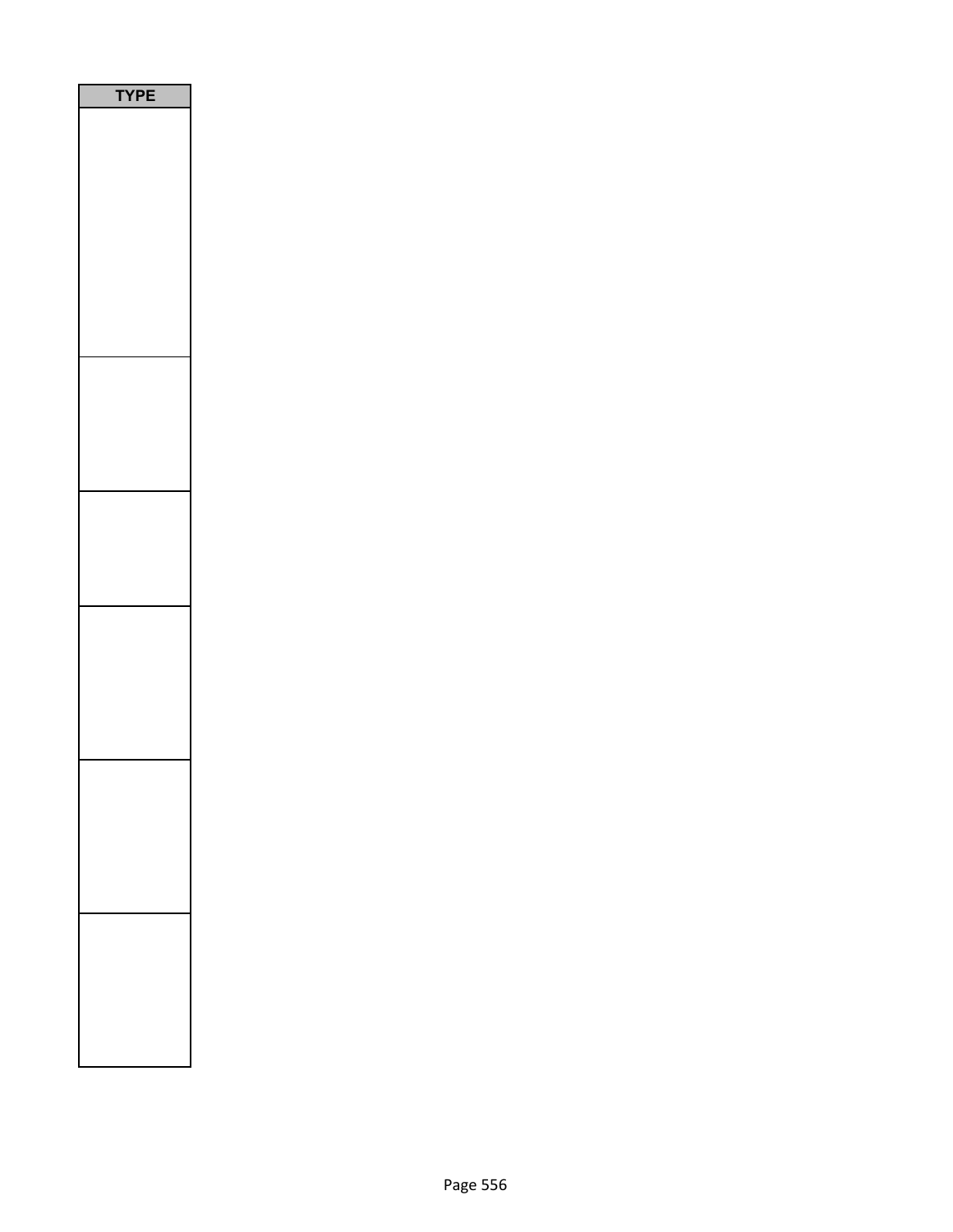| PE |
|----|
|    |
|    |
|    |
|    |
|    |
|    |
|    |
|    |
|    |
|    |
|    |
|    |
|    |
|    |
|    |
|    |
|    |
|    |
|    |
|    |
|    |
|    |
|    |
|    |
|    |
|    |
|    |
|    |
|    |
|    |
|    |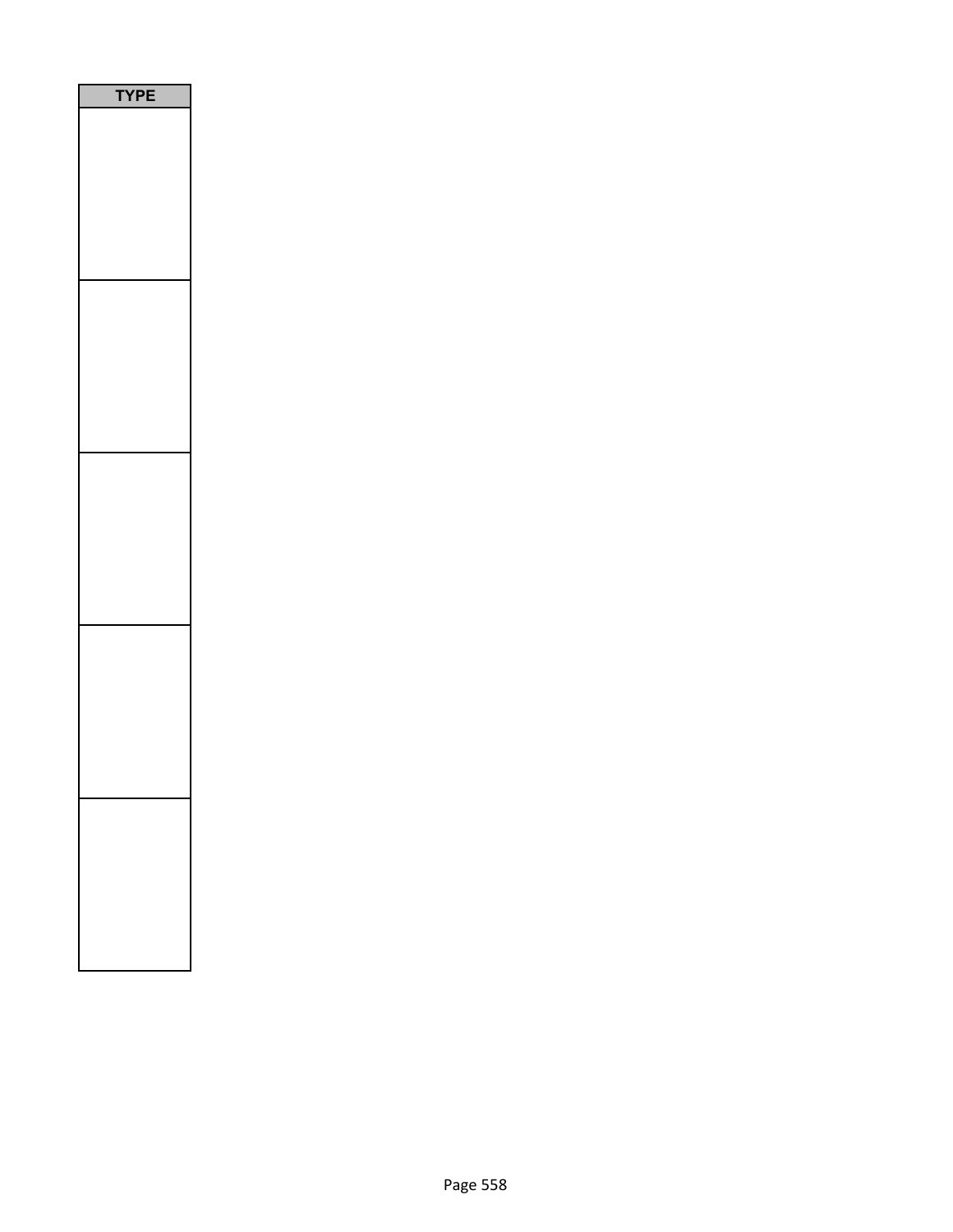| <b>TPE</b><br>١ |  |
|-----------------|--|
|                 |  |
|                 |  |
|                 |  |
|                 |  |
|                 |  |
|                 |  |
|                 |  |
|                 |  |
|                 |  |
|                 |  |
|                 |  |
|                 |  |
|                 |  |
|                 |  |
|                 |  |
|                 |  |
|                 |  |
|                 |  |
|                 |  |
|                 |  |
|                 |  |
|                 |  |
|                 |  |
|                 |  |
|                 |  |
|                 |  |
|                 |  |
|                 |  |
|                 |  |
|                 |  |
|                 |  |
|                 |  |
|                 |  |
|                 |  |
|                 |  |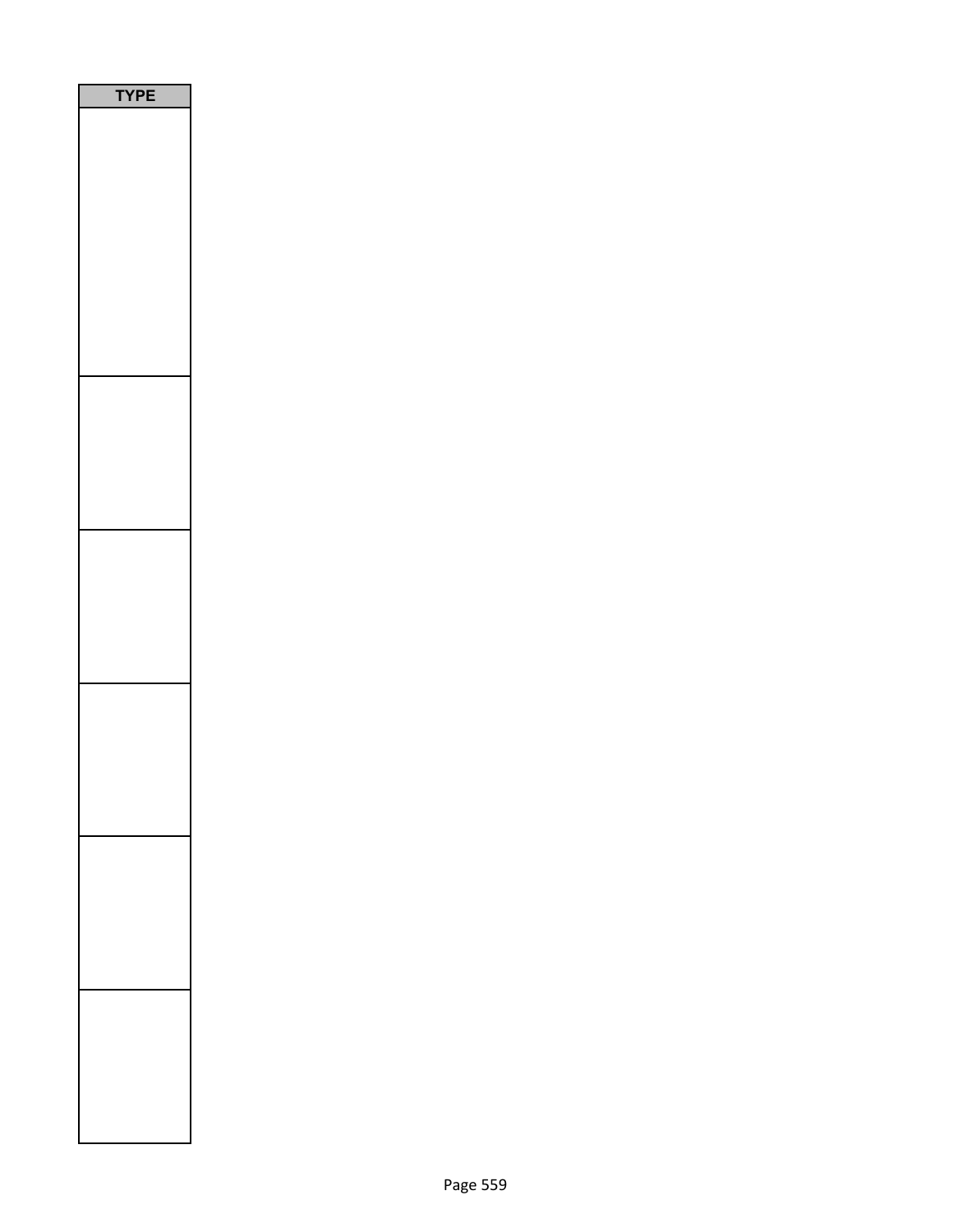| P<br>Ε<br>1<br>n |  |
|------------------|--|
|                  |  |
|                  |  |
|                  |  |
|                  |  |
|                  |  |
|                  |  |
|                  |  |
|                  |  |
|                  |  |
|                  |  |
|                  |  |
|                  |  |
|                  |  |
|                  |  |
|                  |  |
|                  |  |
|                  |  |
|                  |  |
|                  |  |
|                  |  |
|                  |  |
|                  |  |
|                  |  |
|                  |  |
|                  |  |
|                  |  |
|                  |  |
|                  |  |
|                  |  |
|                  |  |
|                  |  |
|                  |  |
|                  |  |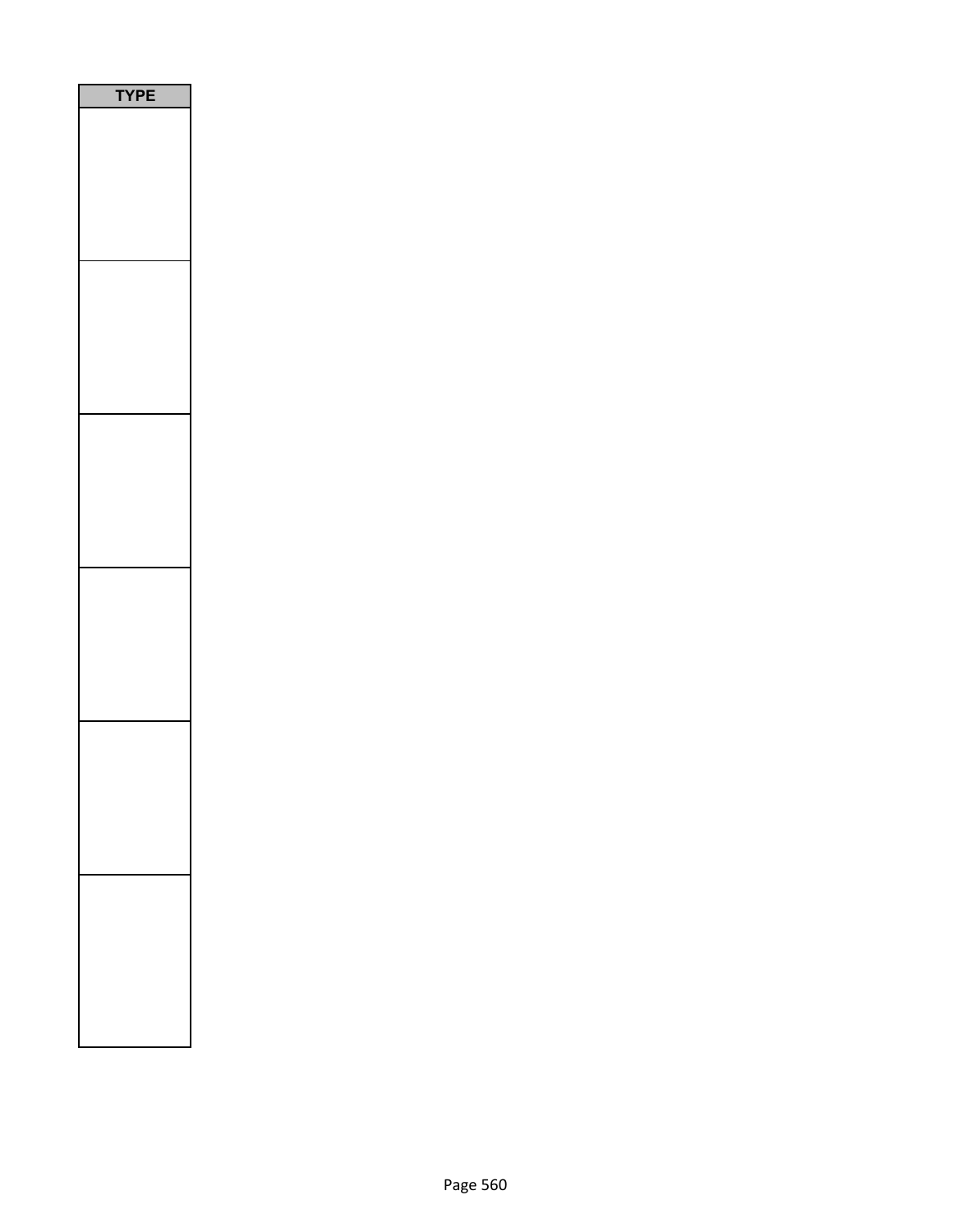| E<br>P<br>Ē<br>٢<br>ŋ |
|-----------------------|
|                       |
|                       |
|                       |
|                       |
|                       |
|                       |
|                       |
|                       |
|                       |
|                       |
|                       |
|                       |
|                       |
|                       |
|                       |
|                       |
|                       |
|                       |
|                       |
|                       |
|                       |
|                       |
|                       |
|                       |
|                       |
|                       |
|                       |
|                       |
|                       |
|                       |
|                       |
|                       |
|                       |
|                       |
|                       |
|                       |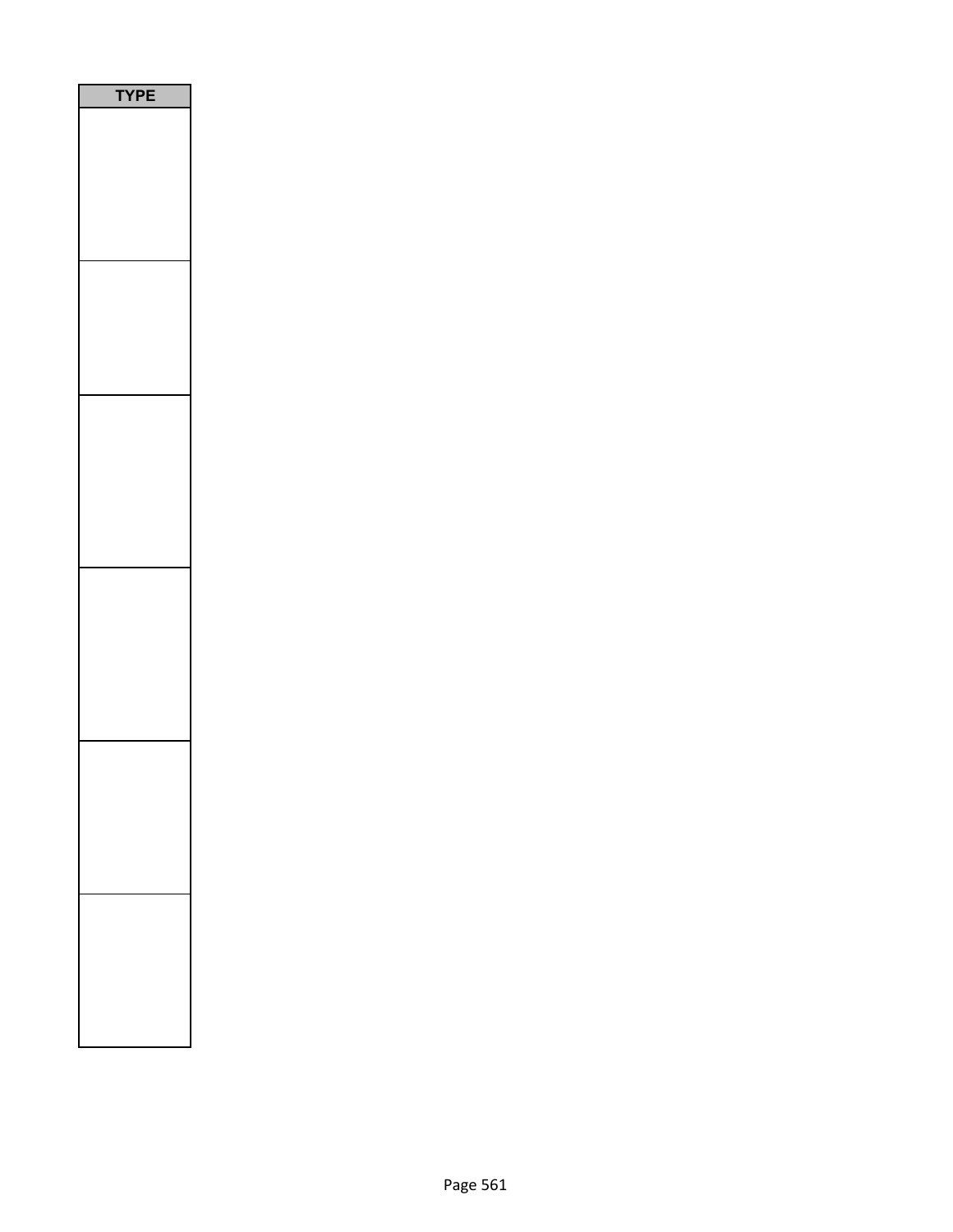| Е<br>PI<br>ſ |
|--------------|
|              |
|              |
|              |
|              |
|              |
|              |
|              |
|              |
|              |
| OLD          |
|              |
|              |
|              |
|              |
|              |
|              |
|              |
|              |
|              |
|              |
|              |
|              |
|              |
|              |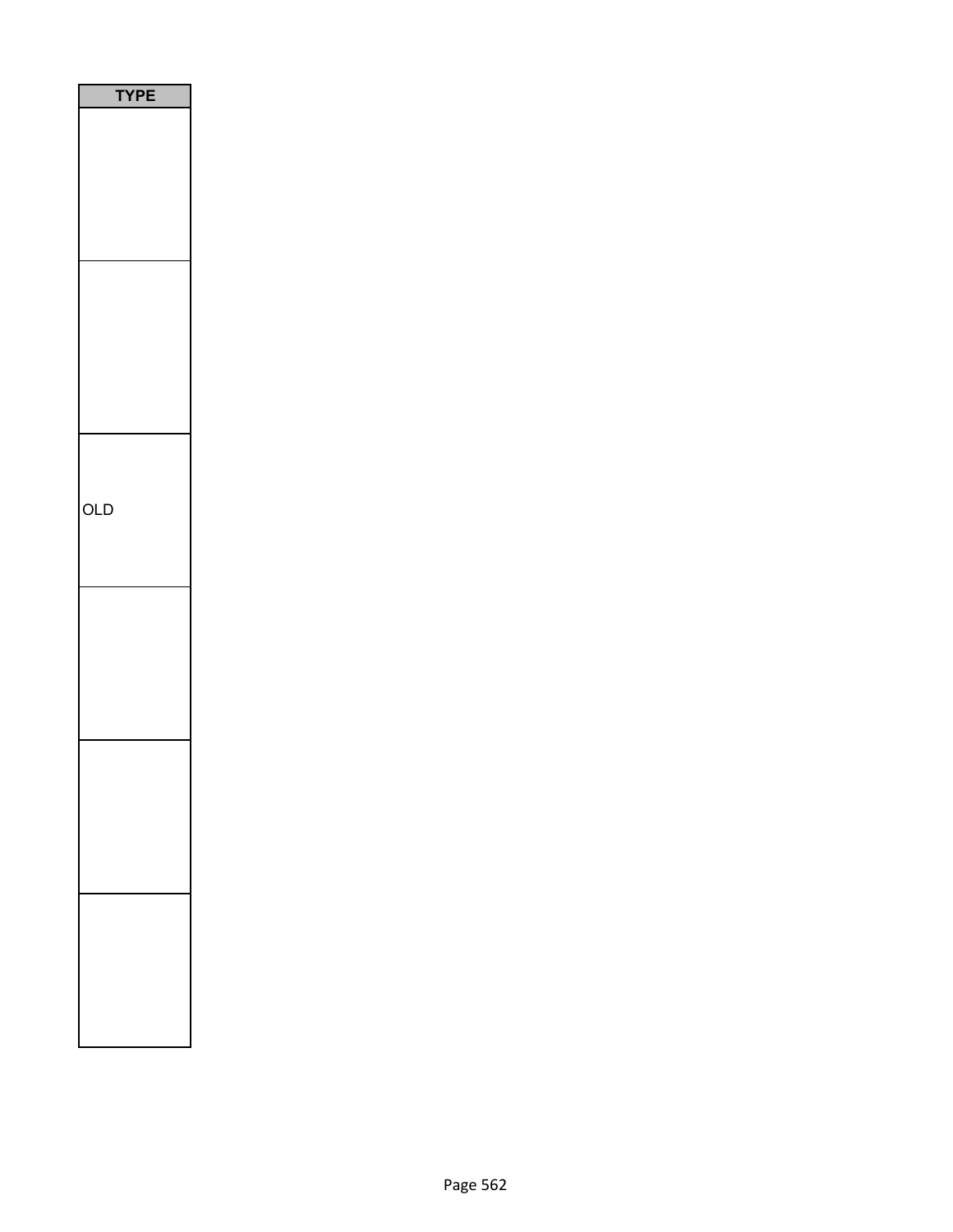| <b>TYPE</b> |  |
|-------------|--|
|             |  |
|             |  |
|             |  |
|             |  |
|             |  |
|             |  |
|             |  |
|             |  |
|             |  |
|             |  |
|             |  |
|             |  |
|             |  |
|             |  |
|             |  |
|             |  |
|             |  |
|             |  |
|             |  |
|             |  |
|             |  |
|             |  |
|             |  |
|             |  |
|             |  |
|             |  |
|             |  |
|             |  |
|             |  |
|             |  |
|             |  |
|             |  |
|             |  |
|             |  |
|             |  |
|             |  |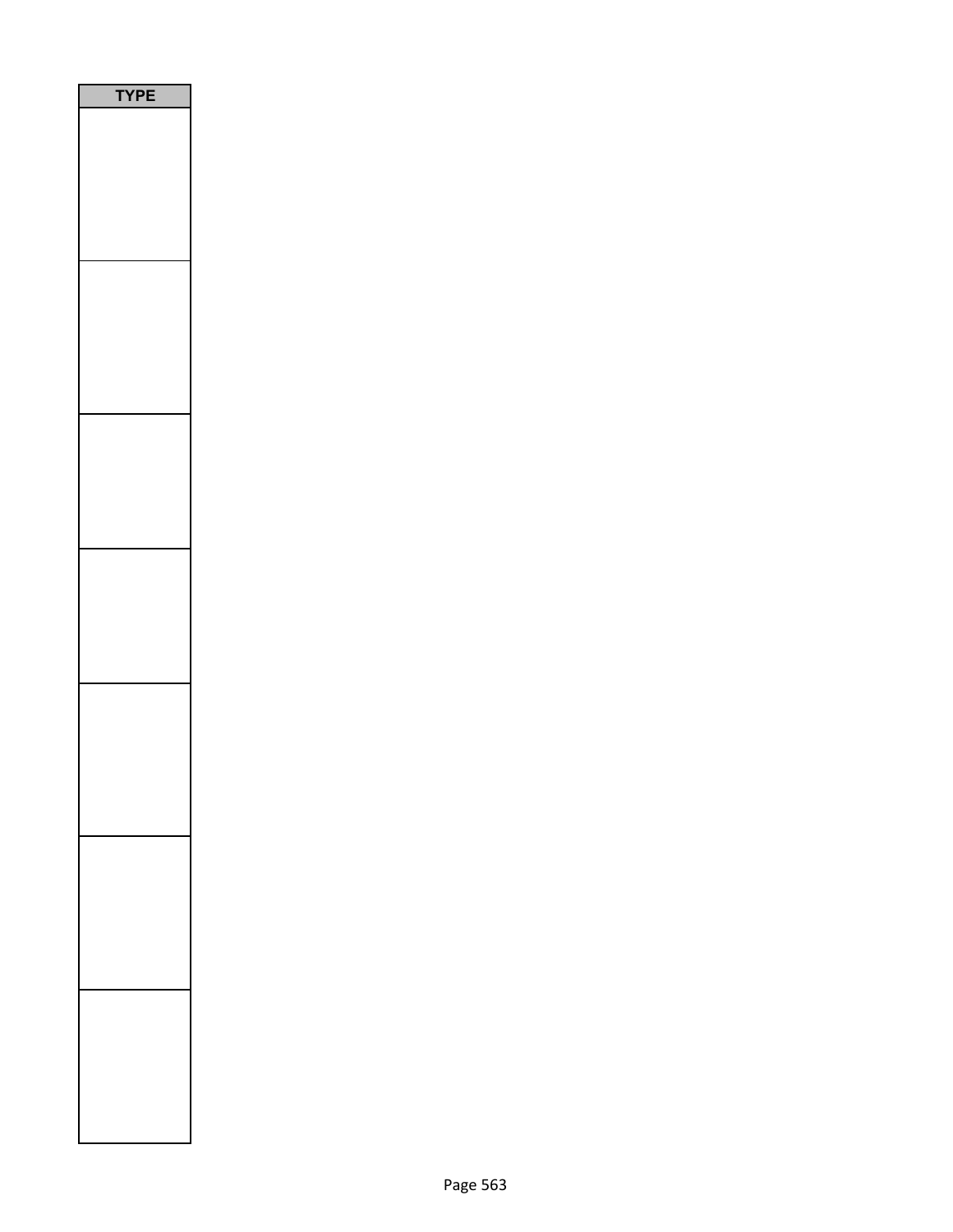| PE<br>٢ |
|---------|
|         |
|         |
|         |
|         |
|         |
|         |
|         |
|         |
|         |
|         |
|         |
|         |
|         |
|         |
|         |
|         |
|         |
|         |
|         |
|         |
|         |
|         |
|         |
|         |
|         |
|         |
|         |
|         |
|         |
|         |
|         |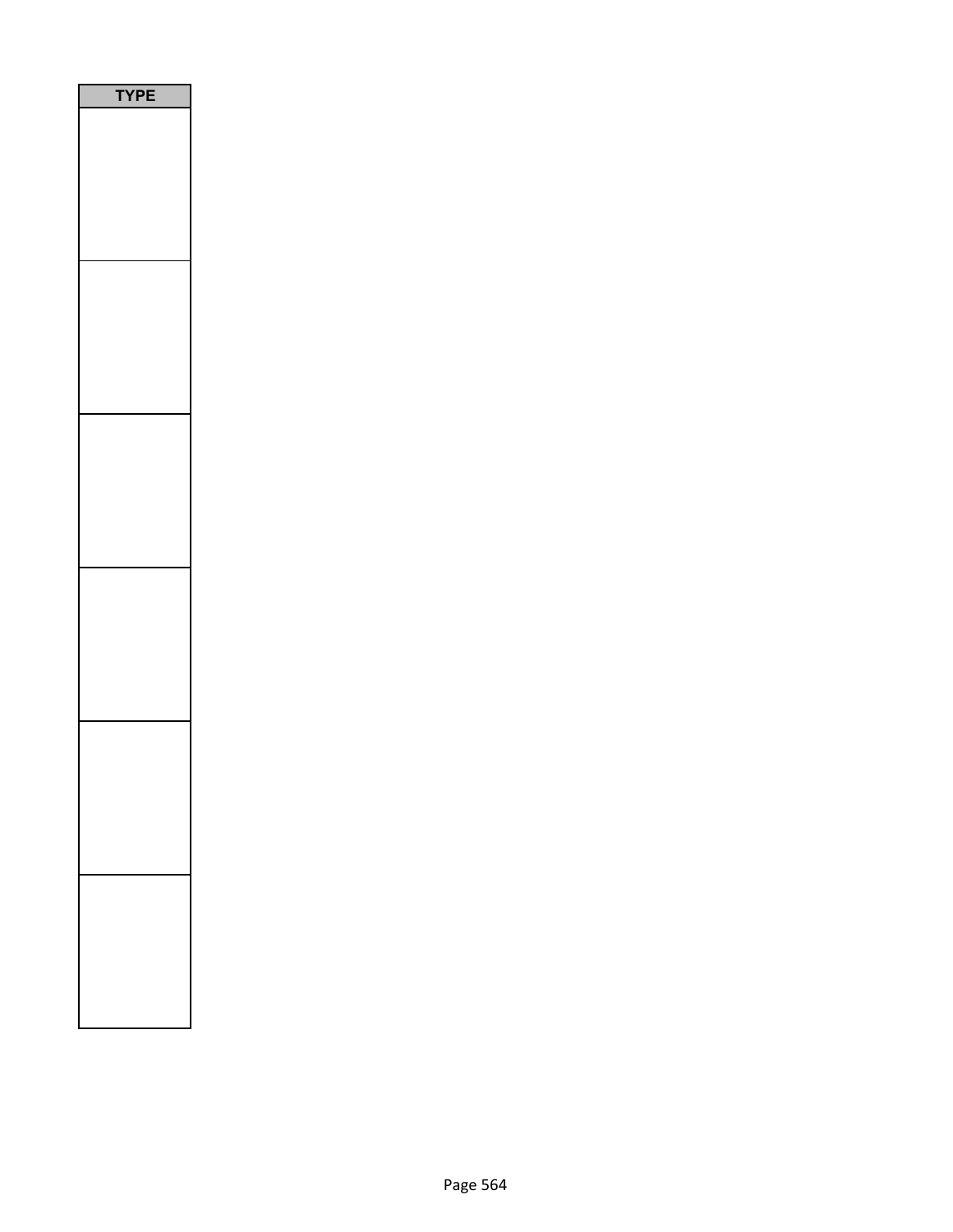| PE<br>٢ |
|---------|
|         |
|         |
|         |
|         |
|         |
|         |
|         |
|         |
|         |
|         |
|         |
|         |
|         |
|         |
|         |
|         |
|         |
|         |
|         |
|         |
|         |
|         |
|         |
|         |
|         |
|         |
|         |
|         |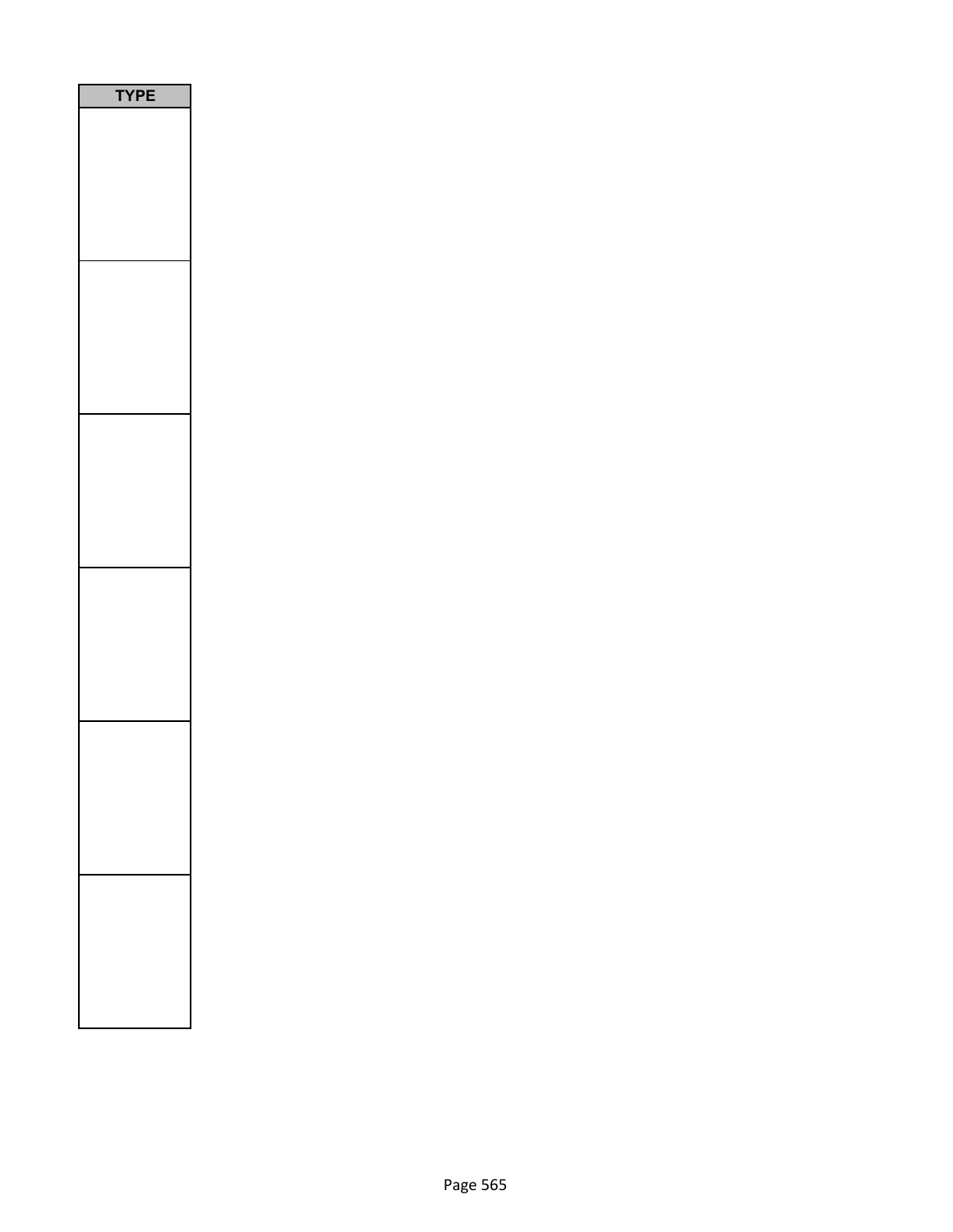| PE<br>٢ |
|---------|
|         |
|         |
|         |
|         |
|         |
|         |
|         |
|         |
|         |
|         |
|         |
|         |
|         |
|         |
|         |
|         |
|         |
|         |
|         |
|         |
|         |
|         |
|         |
|         |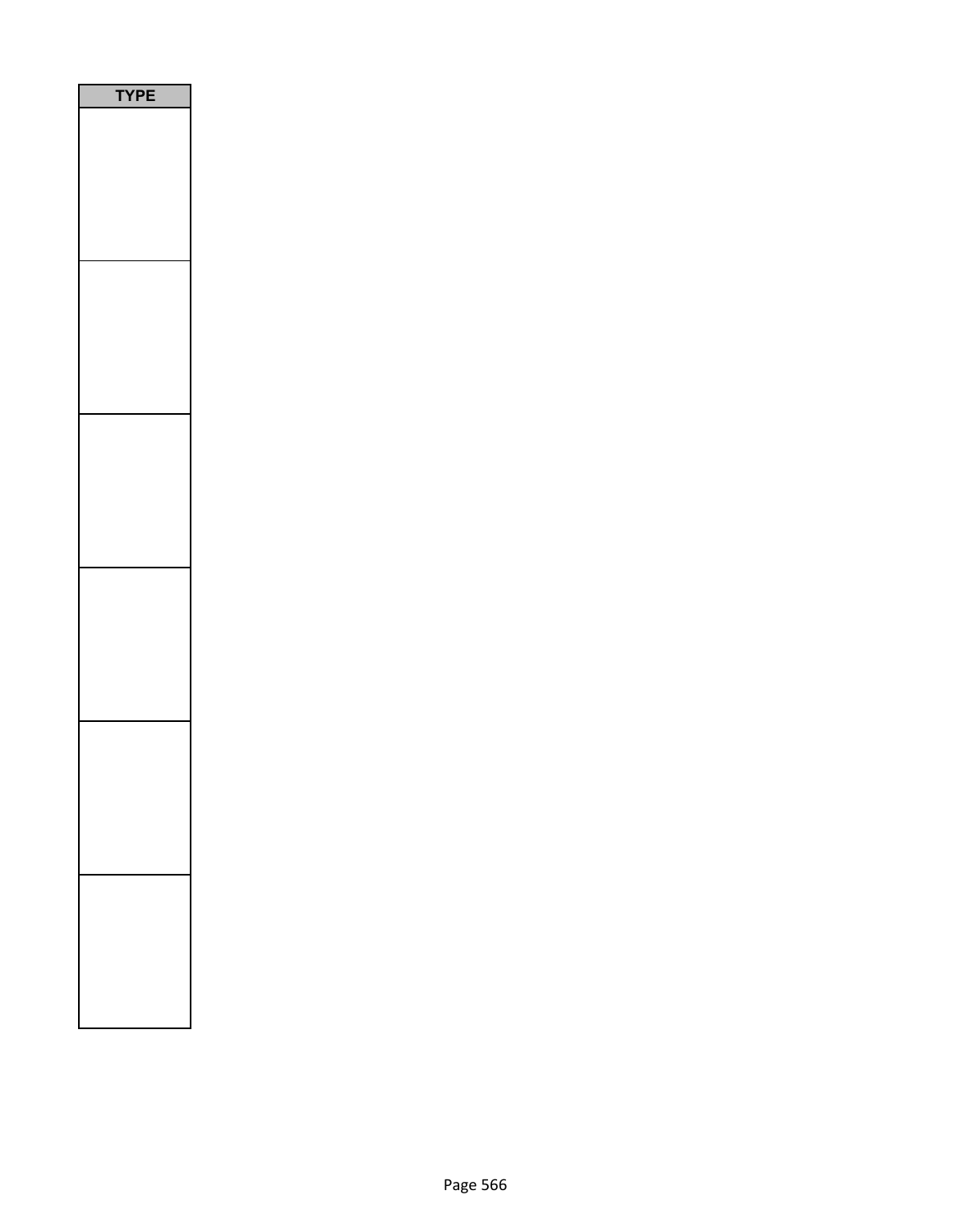| PE<br>٢ |
|---------|
|         |
|         |
|         |
|         |
|         |
|         |
|         |
|         |
|         |
|         |
|         |
|         |
|         |
|         |
|         |
|         |
|         |
|         |
|         |
|         |
|         |
|         |
|         |
|         |
|         |
|         |
|         |
|         |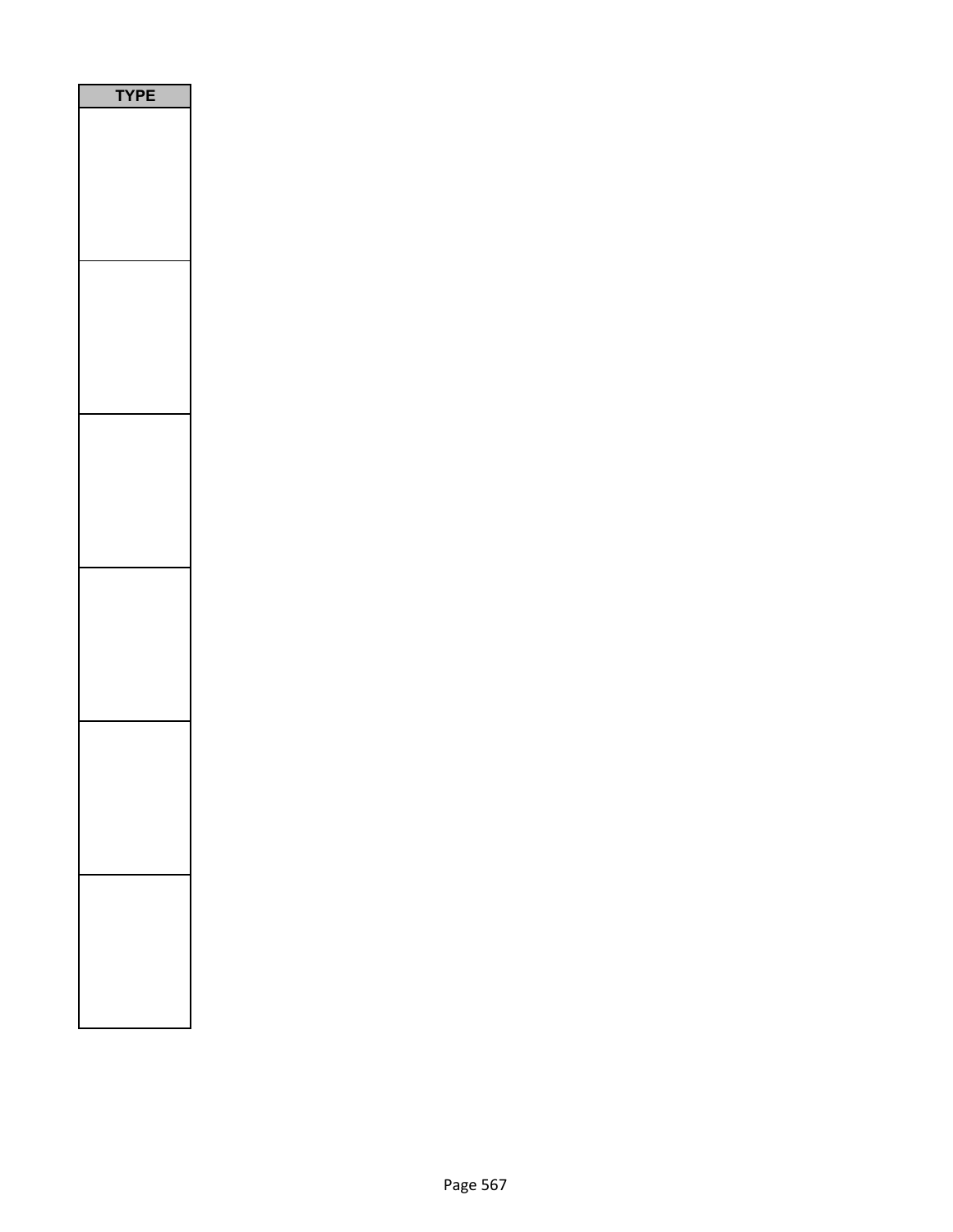| PE<br>٢ |
|---------|
|         |
|         |
|         |
|         |
|         |
|         |
|         |
|         |
|         |
|         |
|         |
|         |
|         |
|         |
|         |
|         |
|         |
|         |
|         |
|         |
|         |
|         |
|         |
|         |
|         |
|         |
|         |
|         |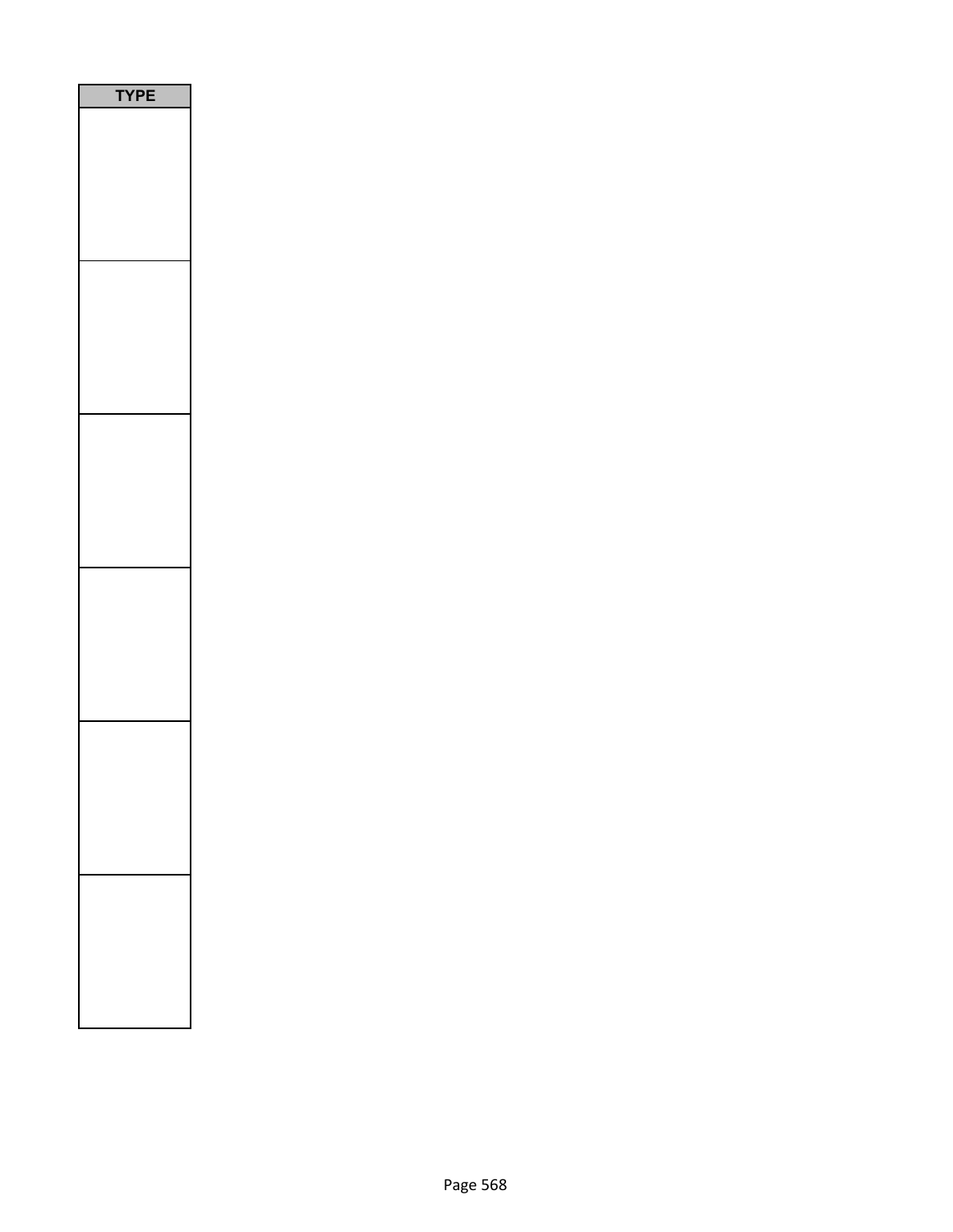| PE<br>٢ |
|---------|
|         |
|         |
|         |
|         |
|         |
|         |
|         |
|         |
|         |
|         |
|         |
|         |
|         |
|         |
|         |
|         |
|         |
|         |
|         |
|         |
|         |
|         |
|         |
|         |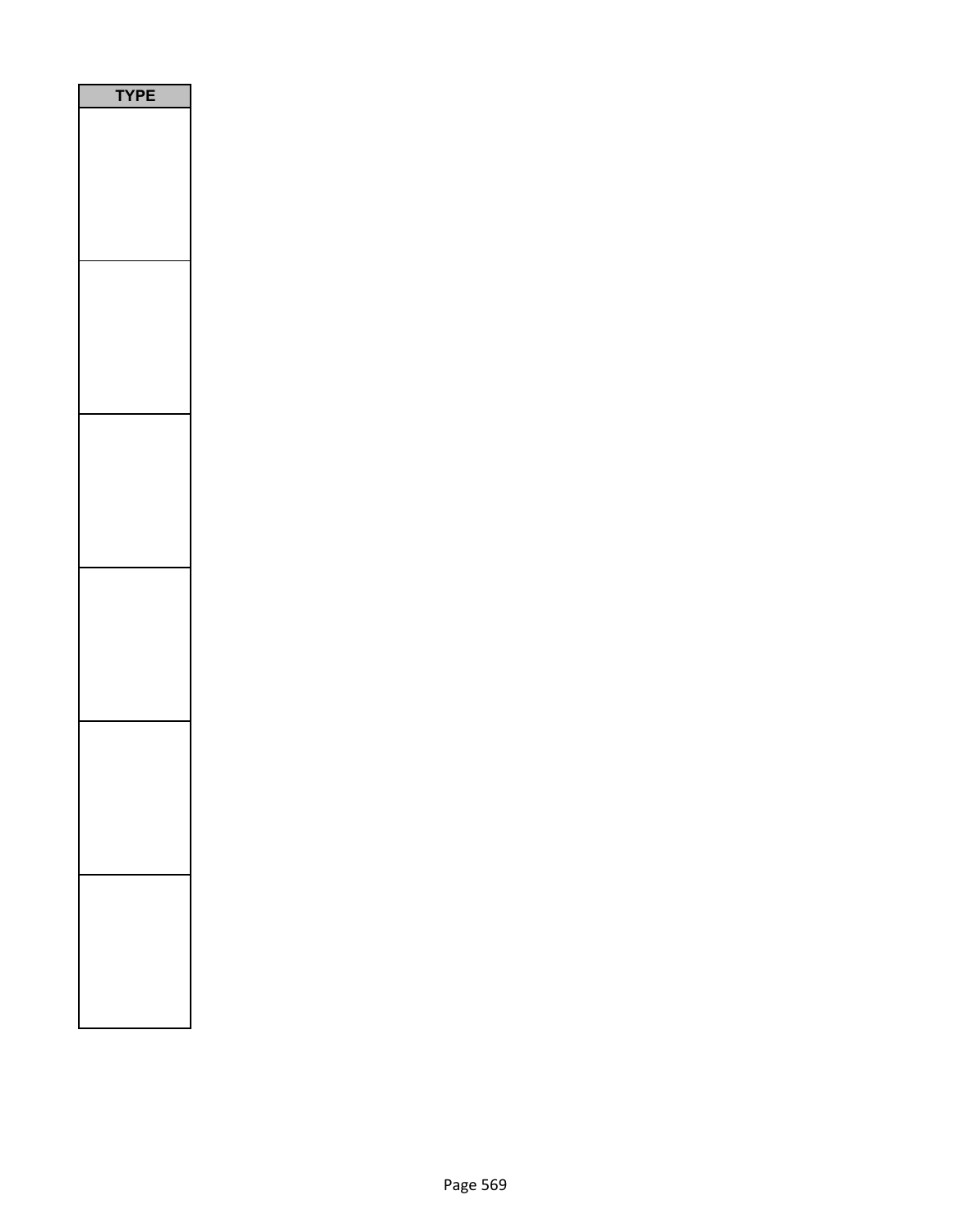| E<br>Р |
|--------|
|        |
|        |
|        |
|        |
|        |
|        |
|        |
|        |
|        |
|        |
|        |
|        |
|        |
|        |
|        |
|        |
|        |
|        |
|        |
|        |
|        |
|        |
|        |
|        |
|        |
|        |
|        |
|        |
|        |
|        |
|        |
|        |
|        |
|        |
|        |
|        |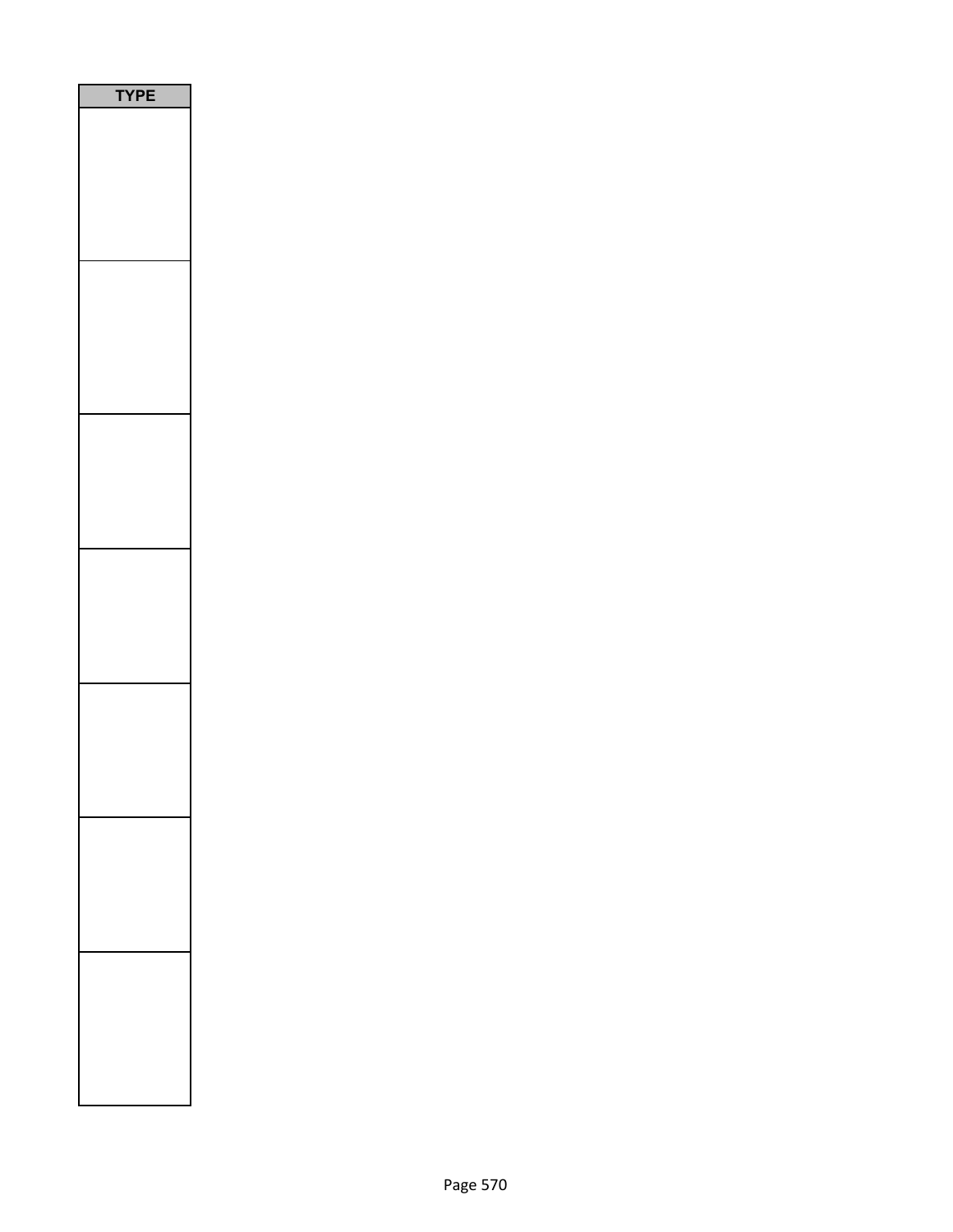| P<br>E<br>ŗ<br>J |  |
|------------------|--|
|                  |  |
|                  |  |
|                  |  |
|                  |  |
|                  |  |
|                  |  |
|                  |  |
|                  |  |
|                  |  |
|                  |  |
|                  |  |
|                  |  |
|                  |  |
|                  |  |
|                  |  |
|                  |  |
|                  |  |
|                  |  |
|                  |  |
|                  |  |
|                  |  |
|                  |  |
|                  |  |
|                  |  |
|                  |  |
|                  |  |
|                  |  |
|                  |  |
|                  |  |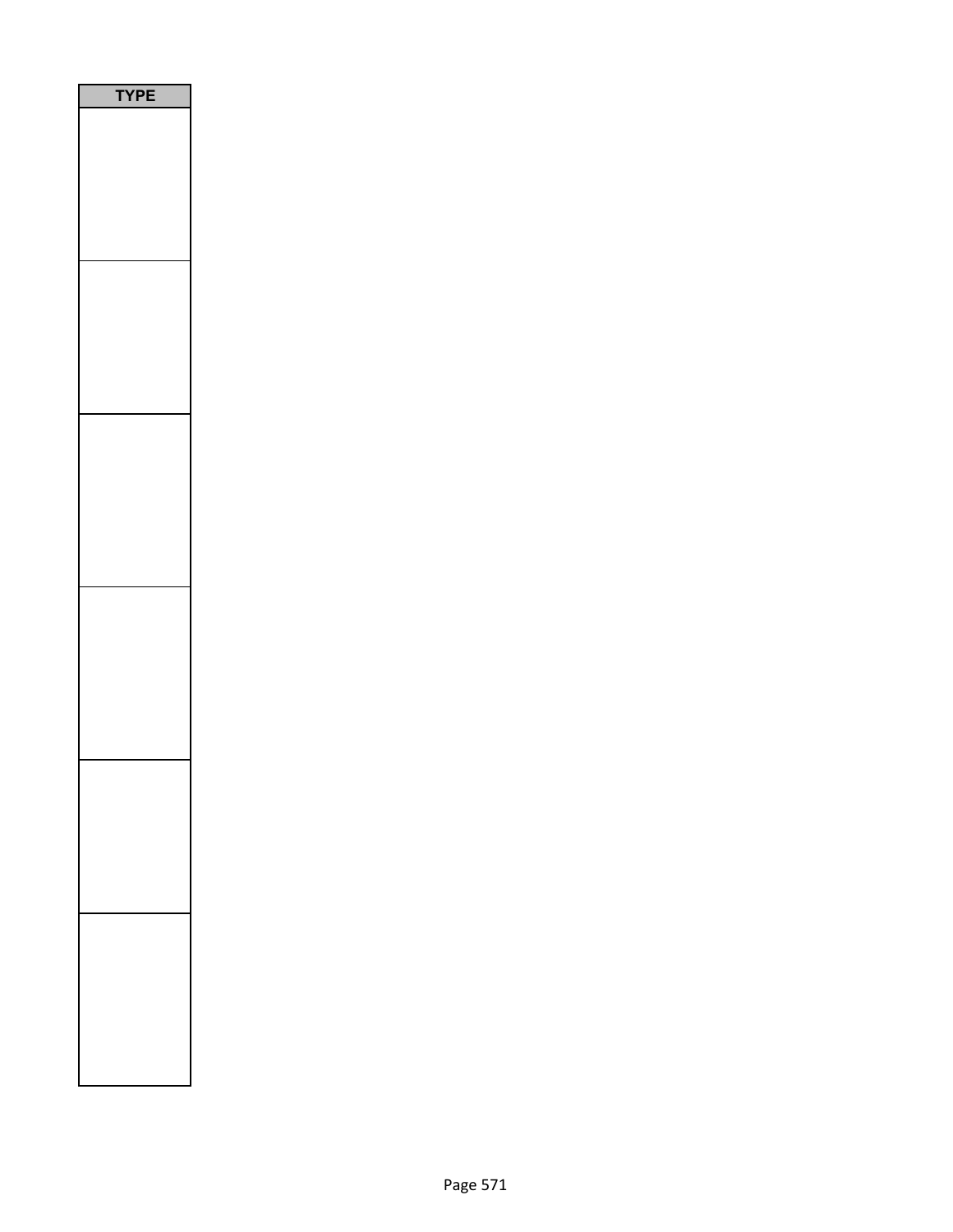| <b>/PE</b><br>Ì |
|-----------------|
|                 |
|                 |
|                 |
|                 |
|                 |
|                 |
|                 |
|                 |
|                 |
|                 |
|                 |
|                 |
|                 |
|                 |
|                 |
|                 |
|                 |
|                 |
|                 |
|                 |
|                 |
|                 |
|                 |
|                 |
|                 |
|                 |
|                 |
|                 |
|                 |
|                 |
|                 |
|                 |
|                 |
|                 |
|                 |
|                 |
|                 |
|                 |
|                 |
|                 |
|                 |
|                 |
|                 |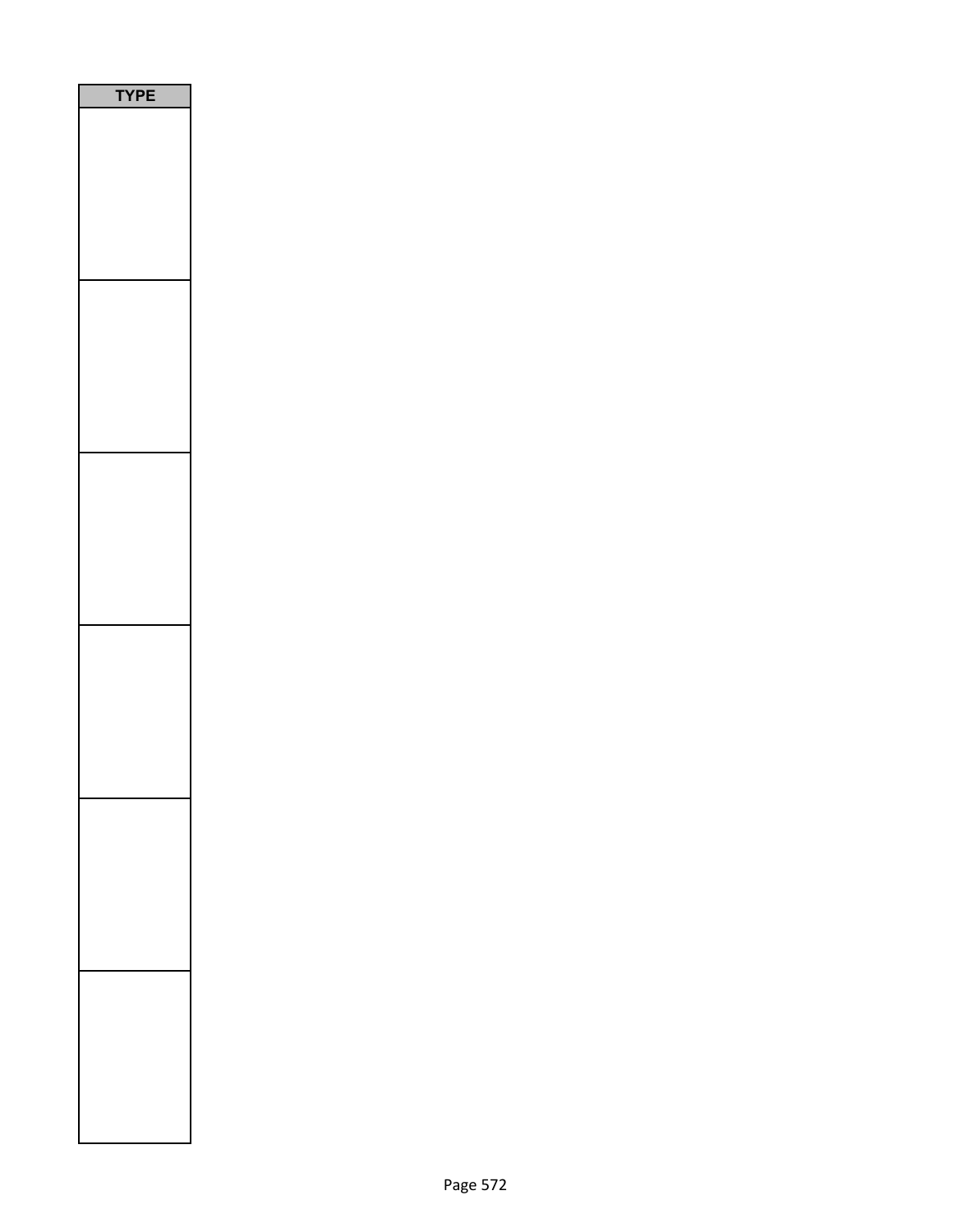| PE |
|----|
|    |
|    |
|    |
|    |
|    |
|    |
|    |
|    |
|    |
|    |
|    |
|    |
|    |
|    |
|    |
|    |
|    |
|    |
|    |
|    |
|    |
|    |
|    |
|    |
|    |
|    |
|    |
|    |
|    |
|    |
|    |
|    |
|    |
|    |
|    |
|    |
|    |
|    |
|    |
|    |
|    |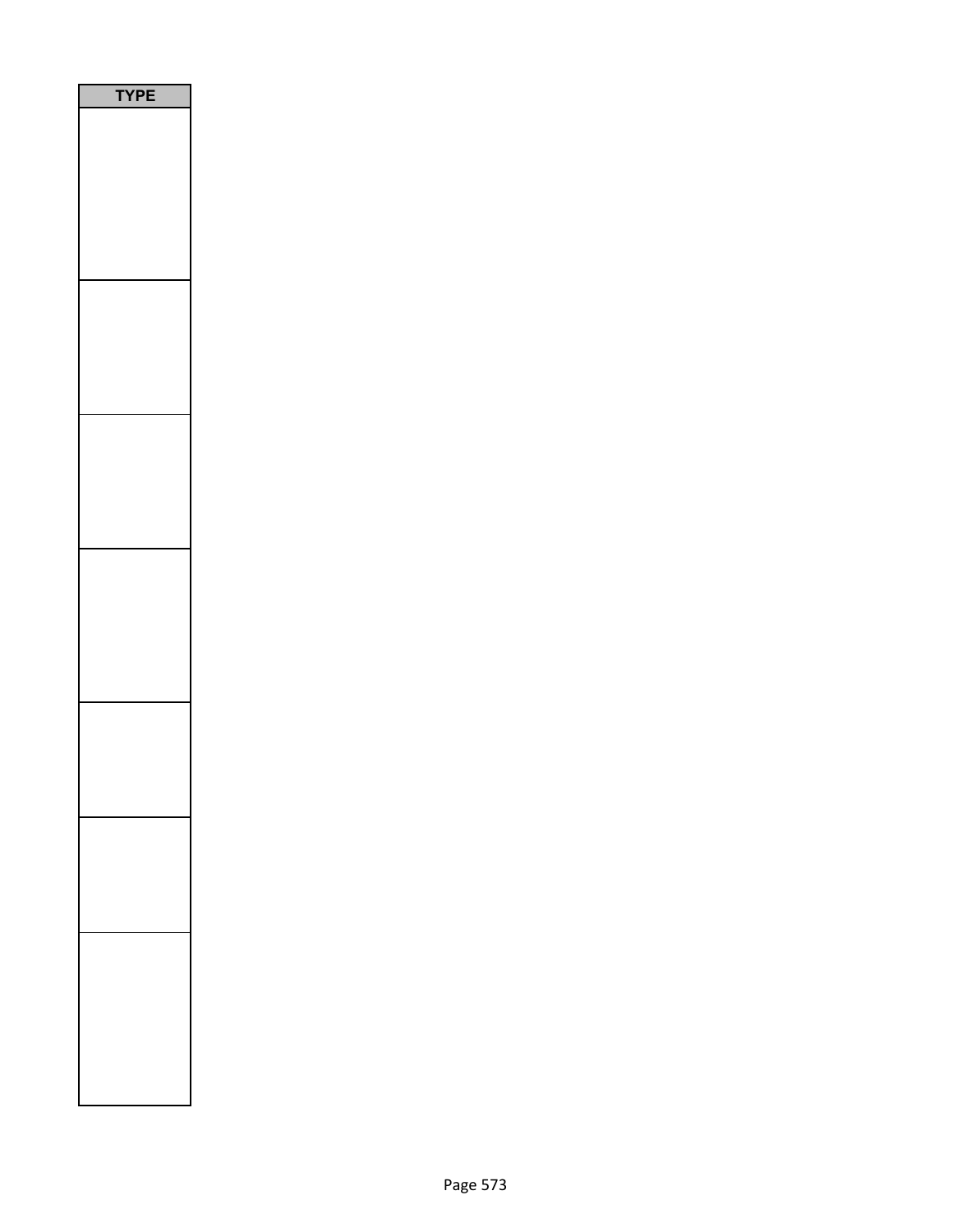| PE<br>۵ |  |
|---------|--|
|         |  |
|         |  |
|         |  |
|         |  |
|         |  |
|         |  |
|         |  |
|         |  |
|         |  |
|         |  |
|         |  |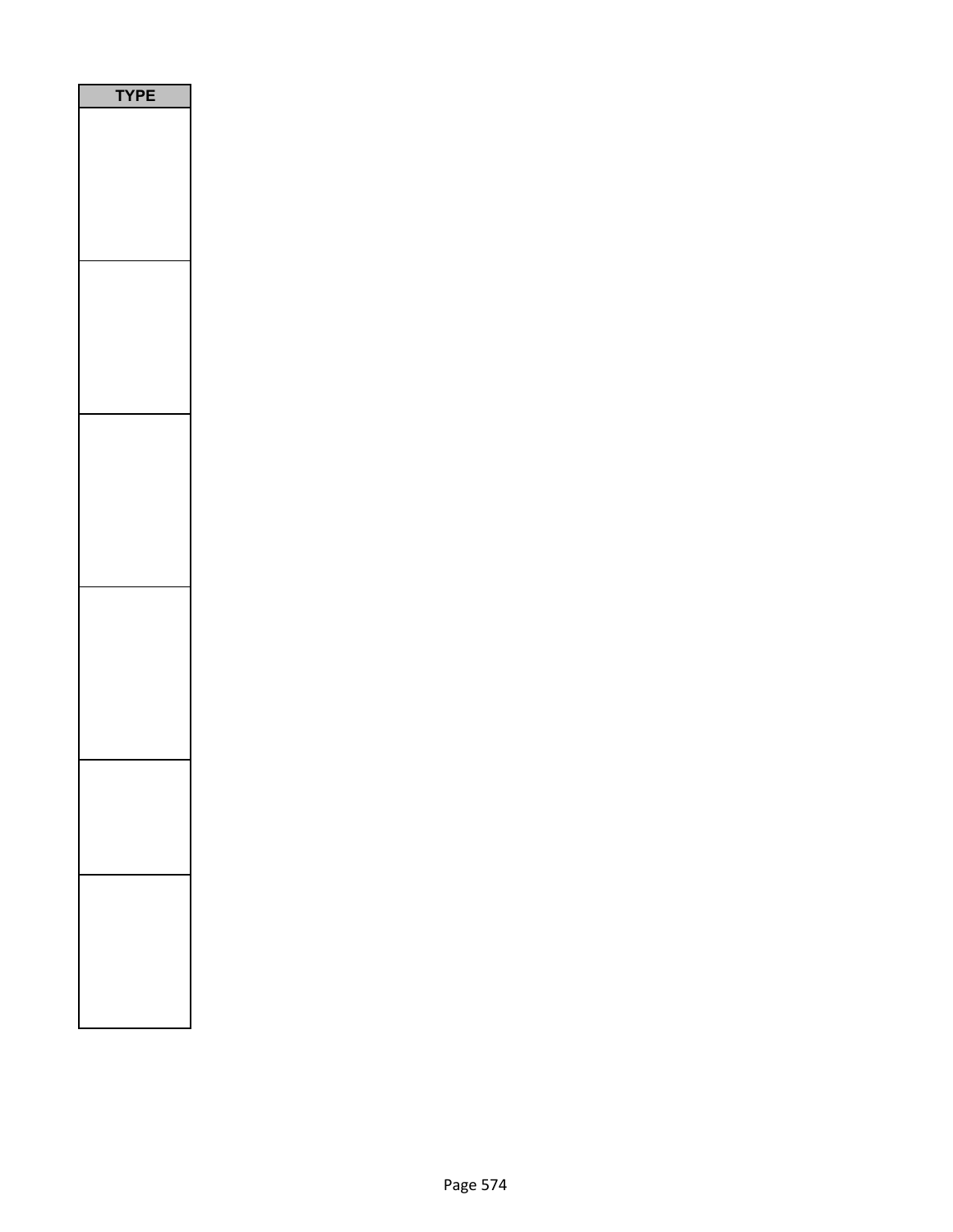| PE |
|----|
|    |
|    |
|    |
|    |
|    |
|    |
|    |
|    |
|    |
|    |
|    |
|    |
|    |
|    |
|    |
|    |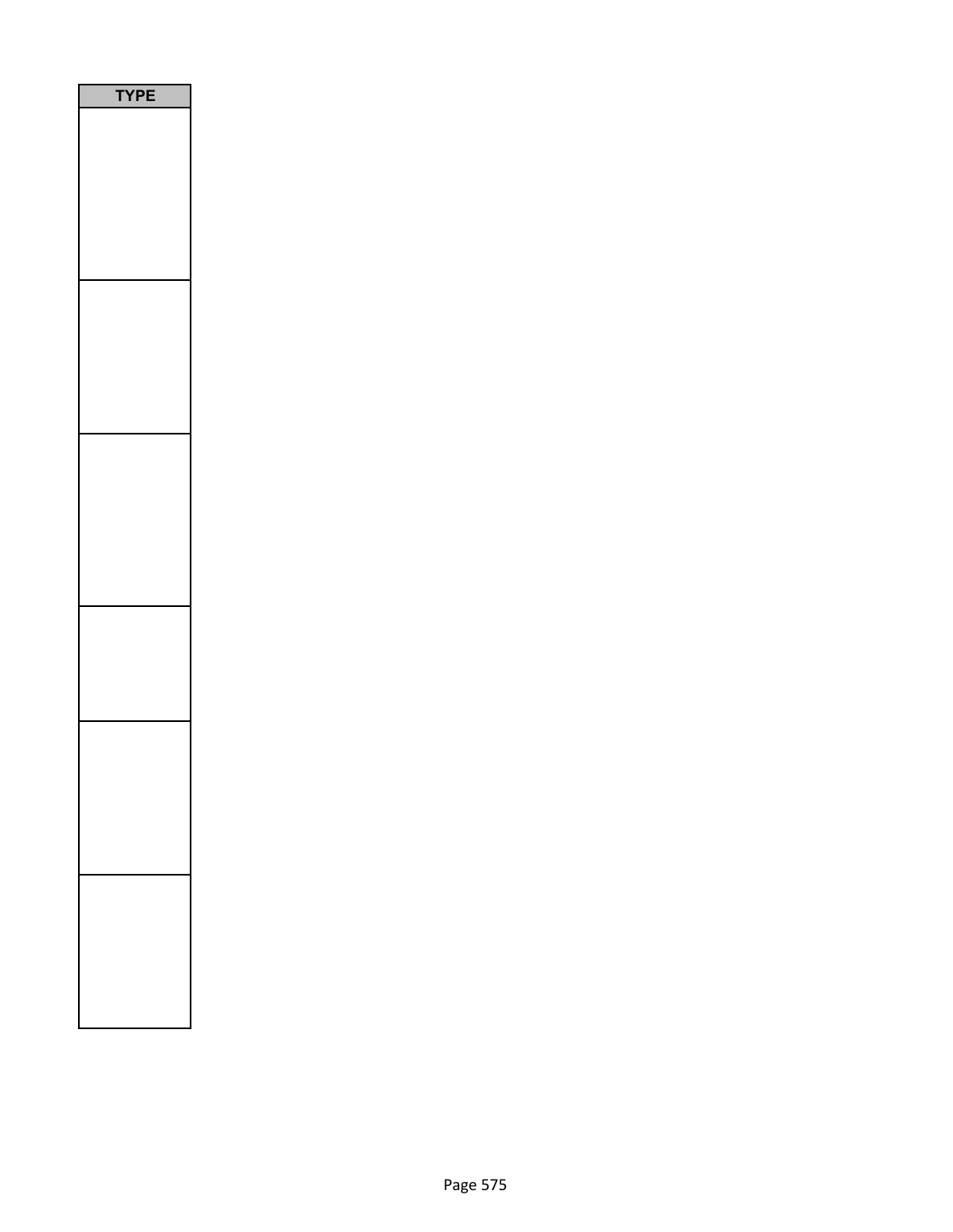| PE<br>١<br>٢ |
|--------------|
|              |
|              |
|              |
|              |
|              |
|              |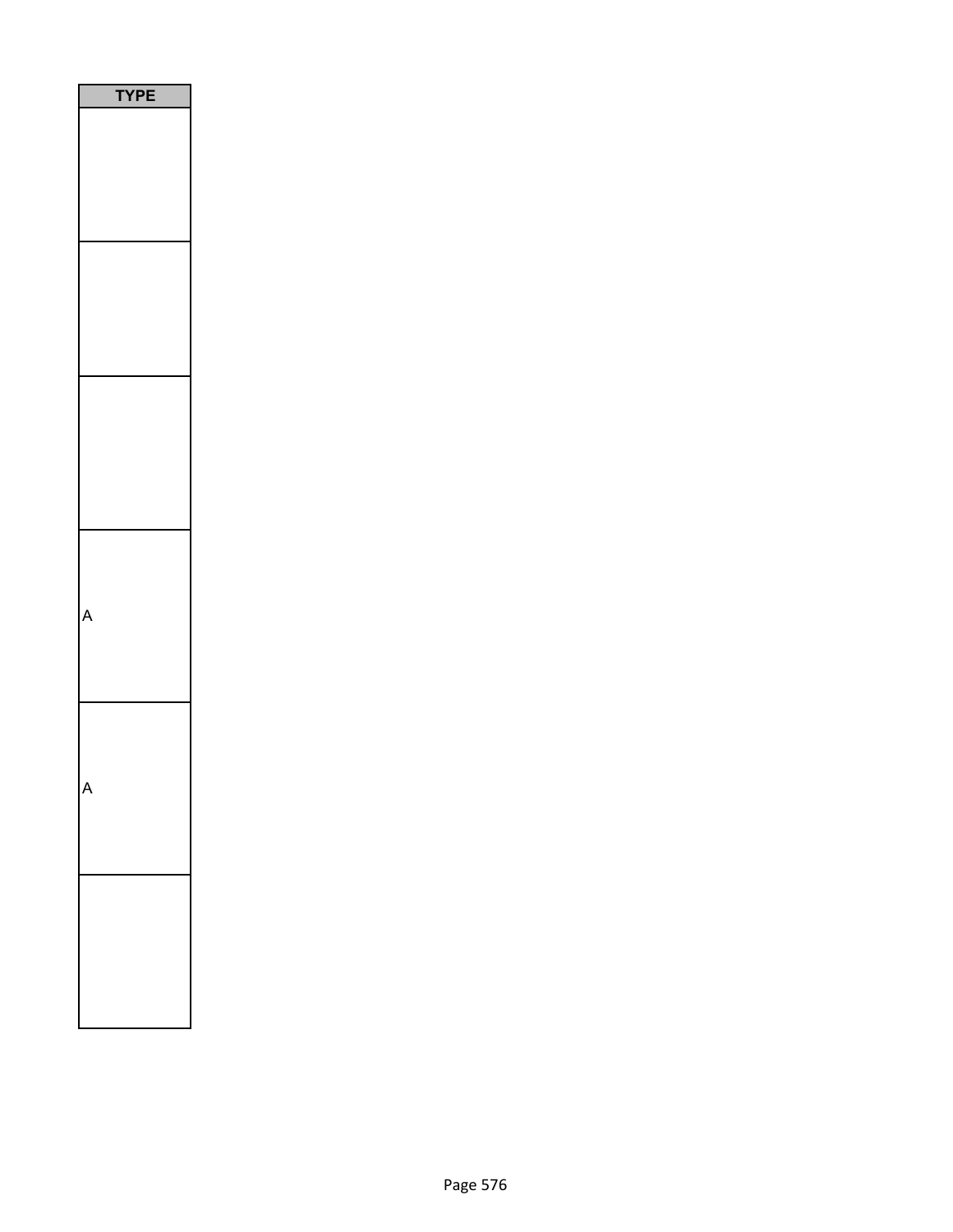| PE<br>$\mathbf$<br>٦ |
|----------------------|
|                      |
|                      |
|                      |
|                      |
|                      |
|                      |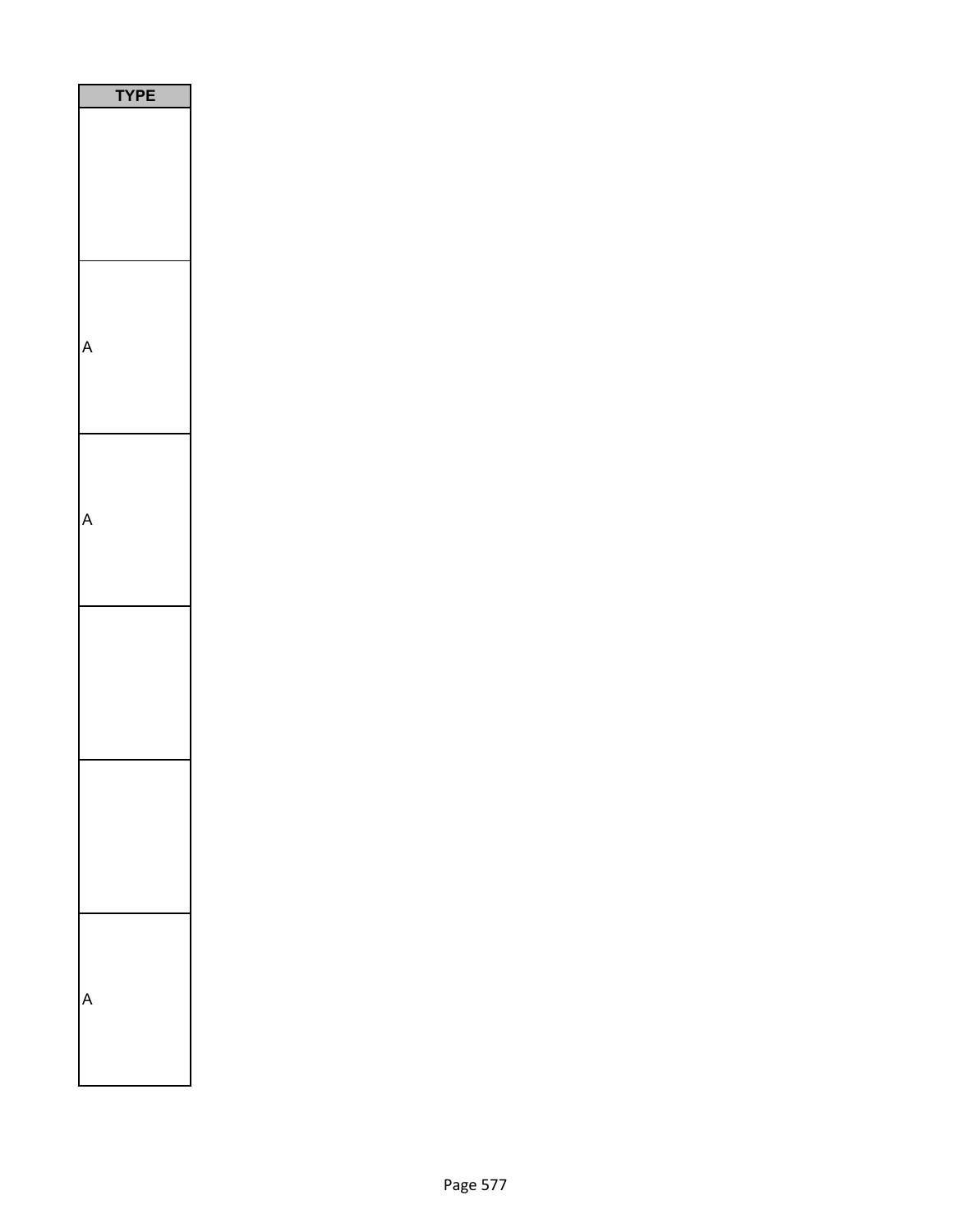| l<br>p |
|--------|
|        |
|        |
|        |
|        |
|        |
|        |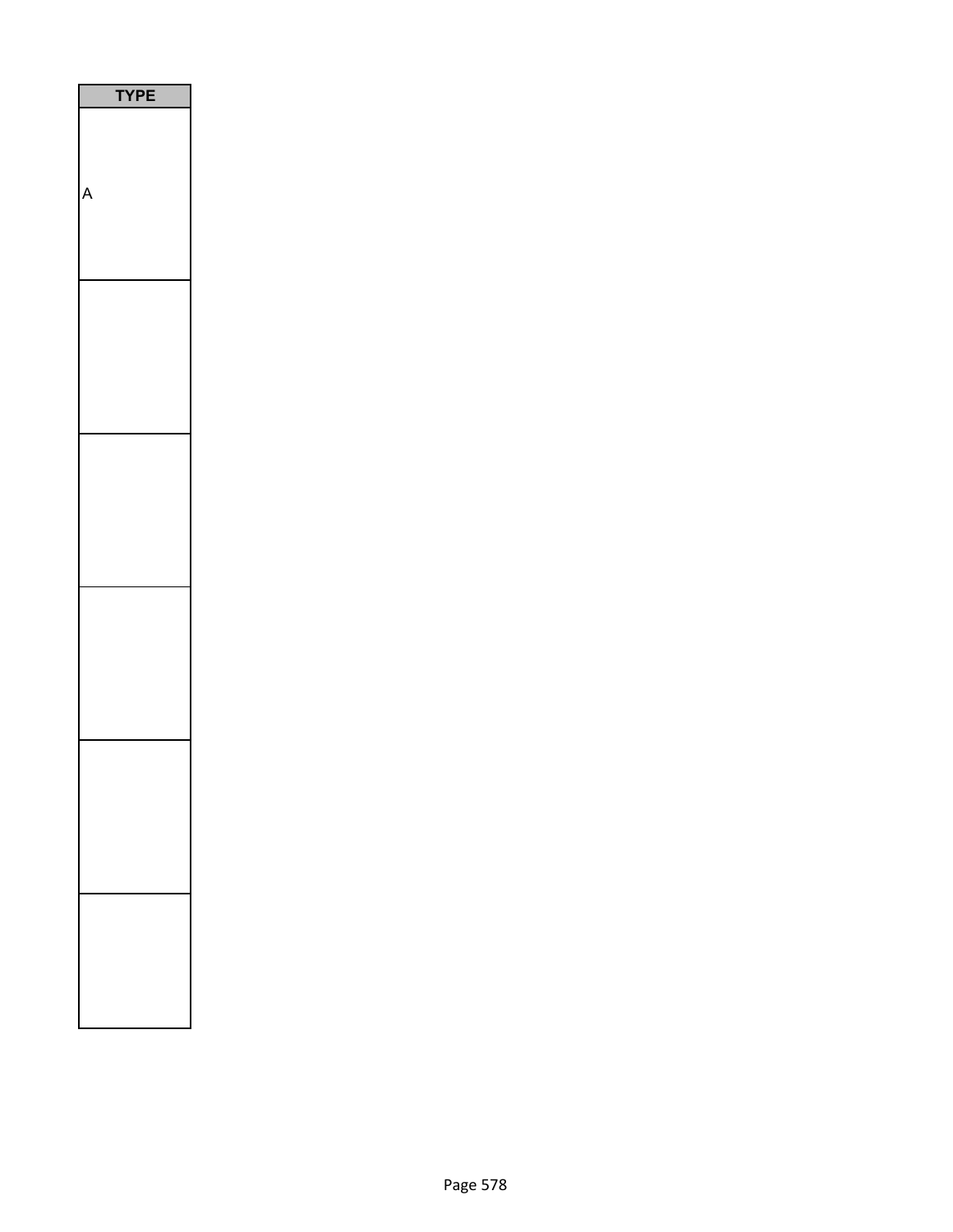| ī |  |
|---|--|
|   |  |
|   |  |
|   |  |
|   |  |
|   |  |
|   |  |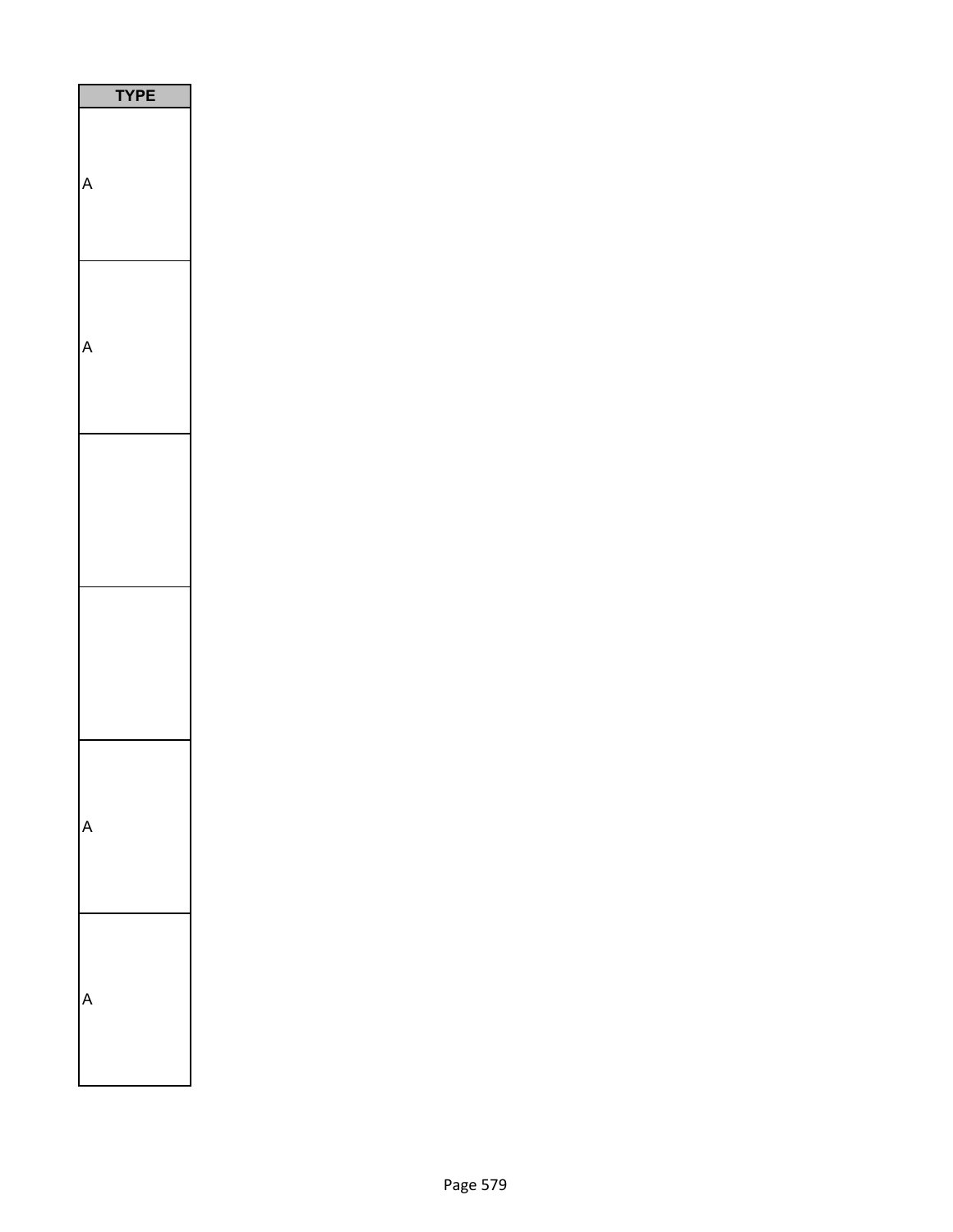| <b>YPE</b><br>ı |
|-----------------|
|                 |
|                 |
|                 |
|                 |
|                 |
|                 |
|                 |
|                 |
|                 |
|                 |
|                 |
|                 |
|                 |
|                 |
|                 |
|                 |
| OLD             |
|                 |
|                 |
|                 |
|                 |
|                 |
|                 |
|                 |
|                 |
|                 |
|                 |
|                 |
|                 |
|                 |
|                 |
|                 |
|                 |
|                 |
|                 |
|                 |
|                 |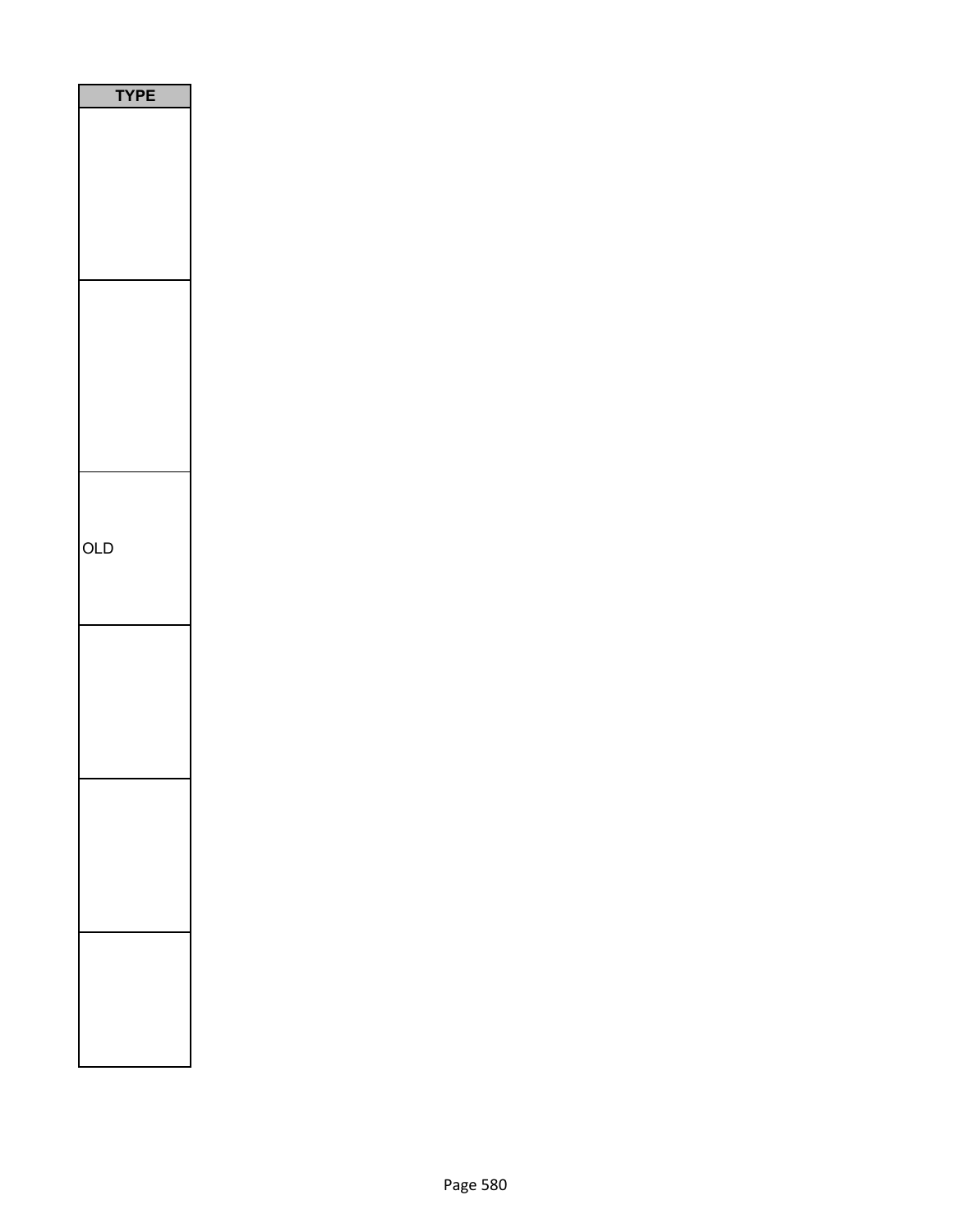| PE<br>٢<br>J |  |
|--------------|--|
|              |  |
|              |  |
|              |  |
|              |  |
|              |  |
|              |  |
|              |  |
|              |  |
|              |  |
|              |  |
|              |  |
|              |  |
|              |  |
|              |  |
|              |  |
|              |  |
|              |  |
|              |  |
|              |  |
|              |  |
|              |  |
|              |  |
|              |  |
|              |  |
|              |  |
|              |  |
|              |  |
|              |  |
|              |  |
|              |  |
|              |  |
|              |  |
|              |  |
|              |  |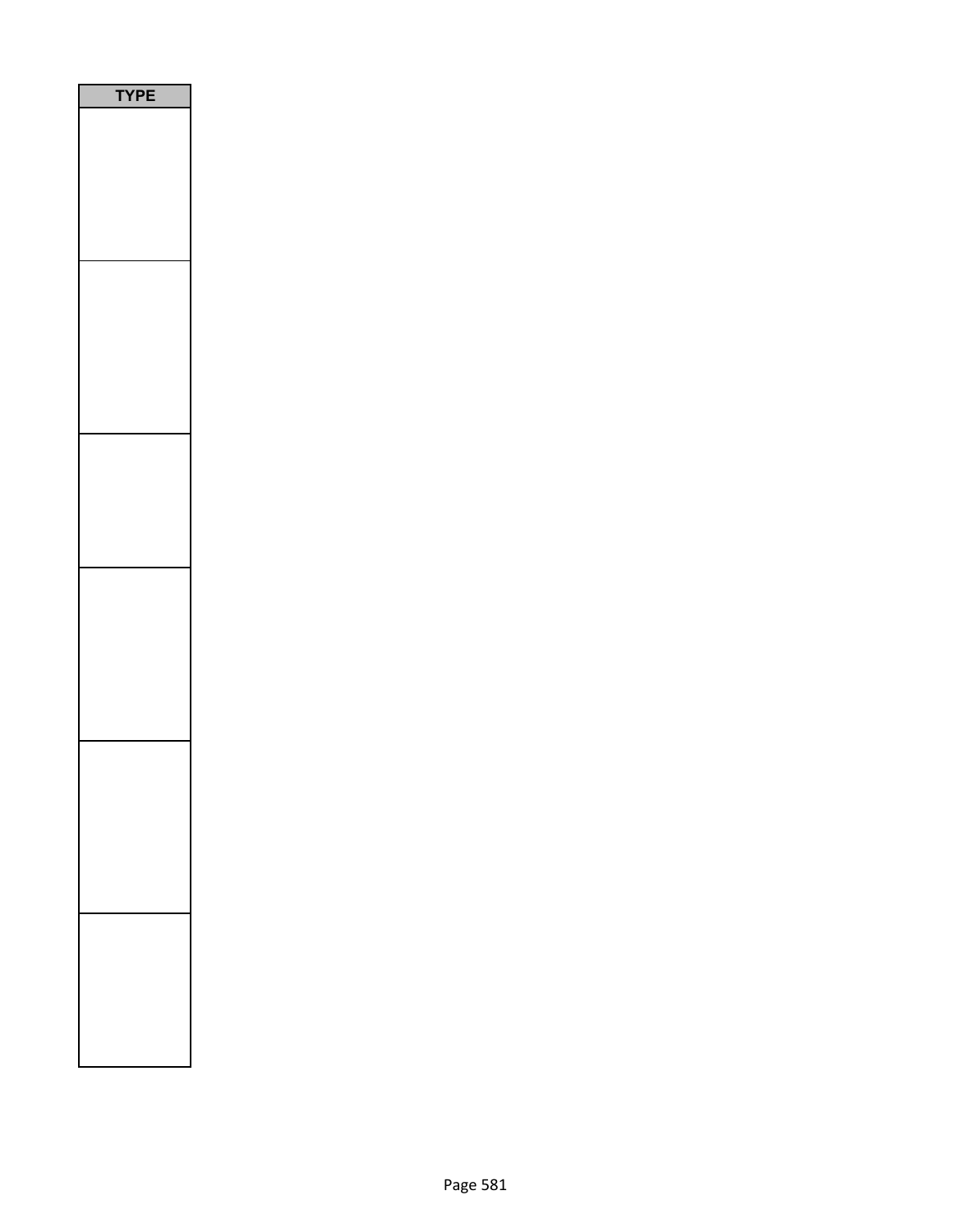| PE<br>$\sqrt{2}$<br>١ |
|-----------------------|
|                       |
|                       |
|                       |
|                       |
|                       |
|                       |
|                       |
|                       |
|                       |
|                       |
|                       |
|                       |
|                       |
|                       |
|                       |
|                       |
|                       |
|                       |
|                       |
|                       |
|                       |
|                       |
|                       |
|                       |
|                       |
|                       |
|                       |
|                       |
|                       |
|                       |
|                       |
|                       |
|                       |
|                       |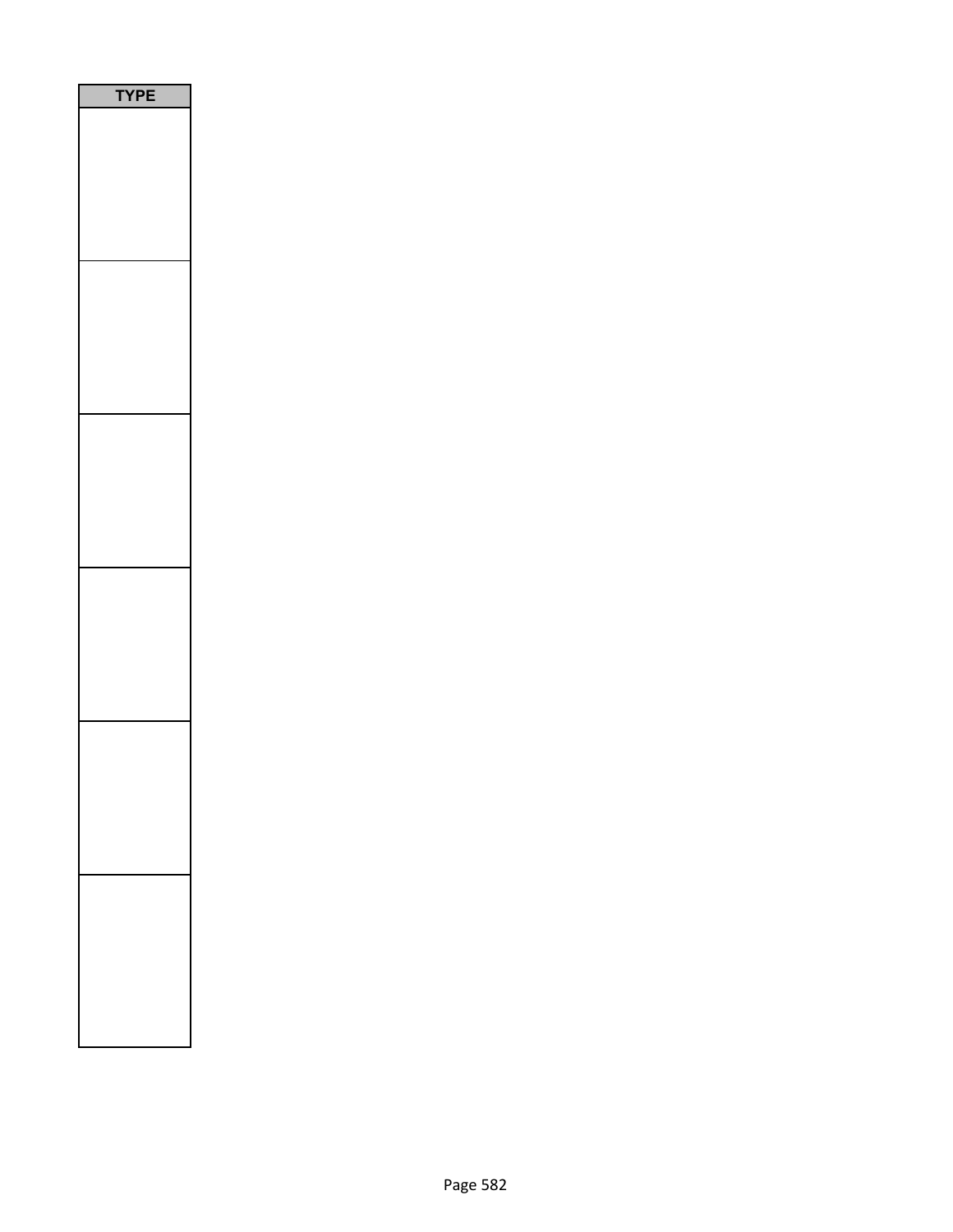| PE<br>Y |
|---------|
|         |
|         |
|         |
|         |
| OLD     |
|         |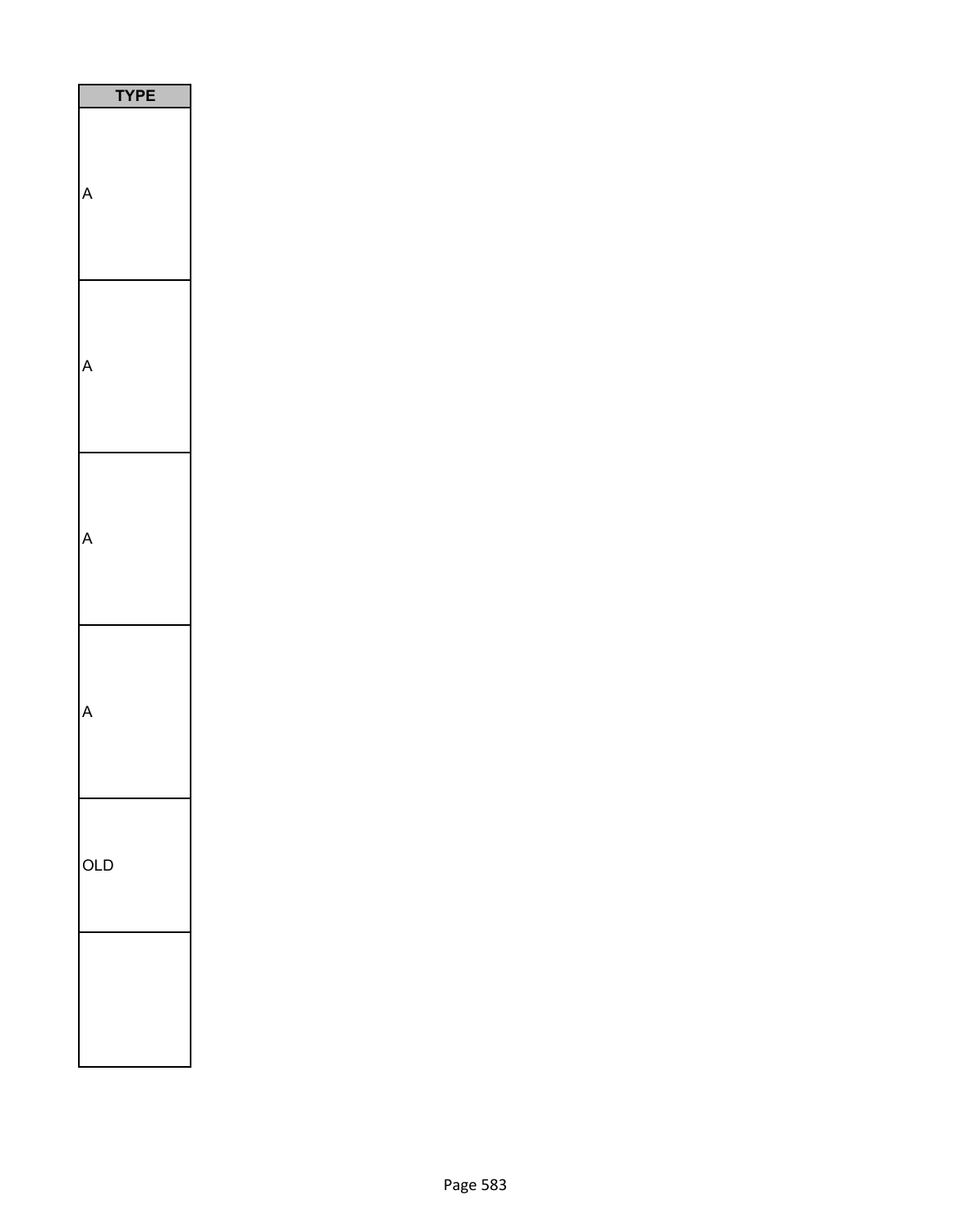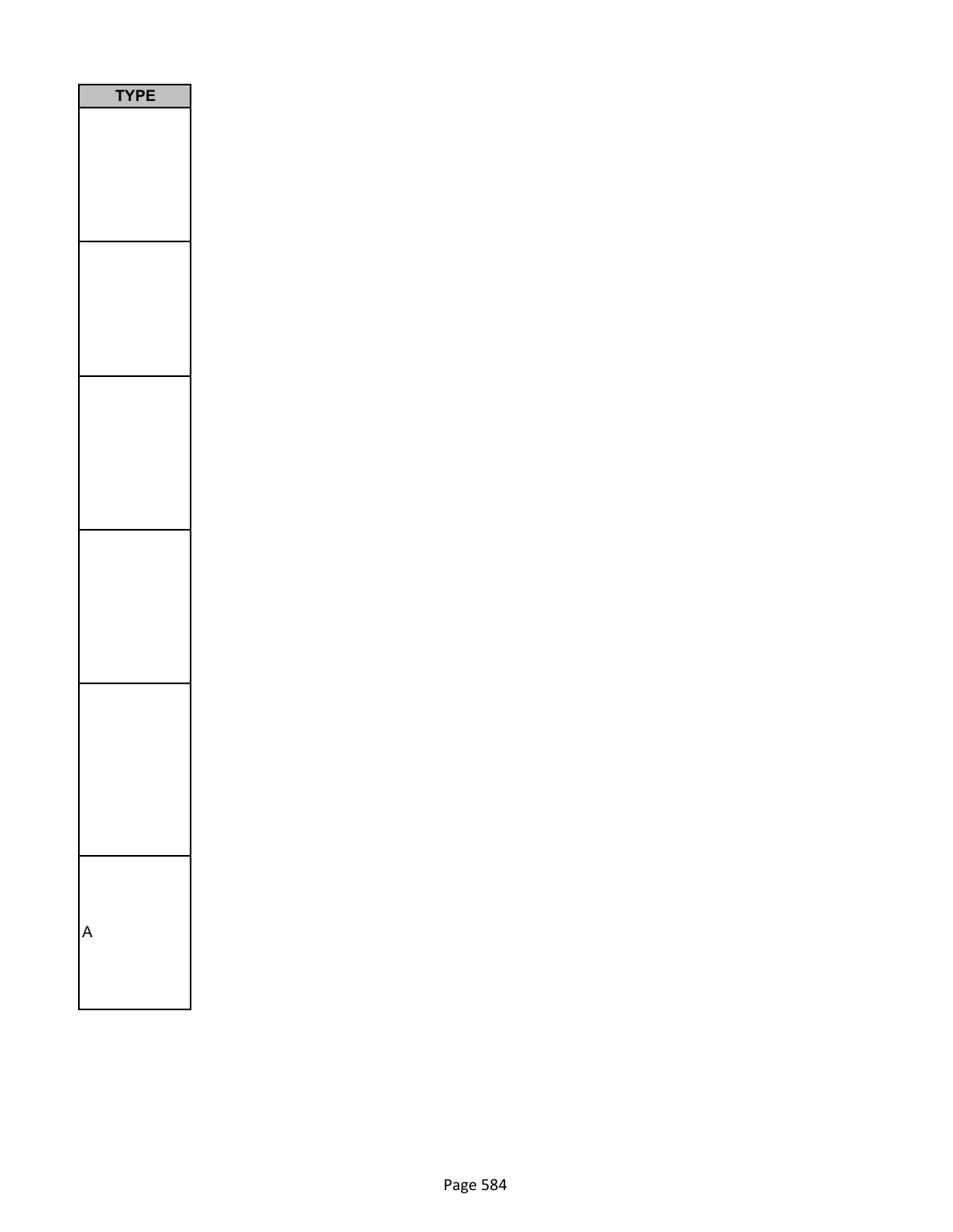| <b>TPE</b> |
|------------|
|            |
|            |
|            |
|            |
|            |
|            |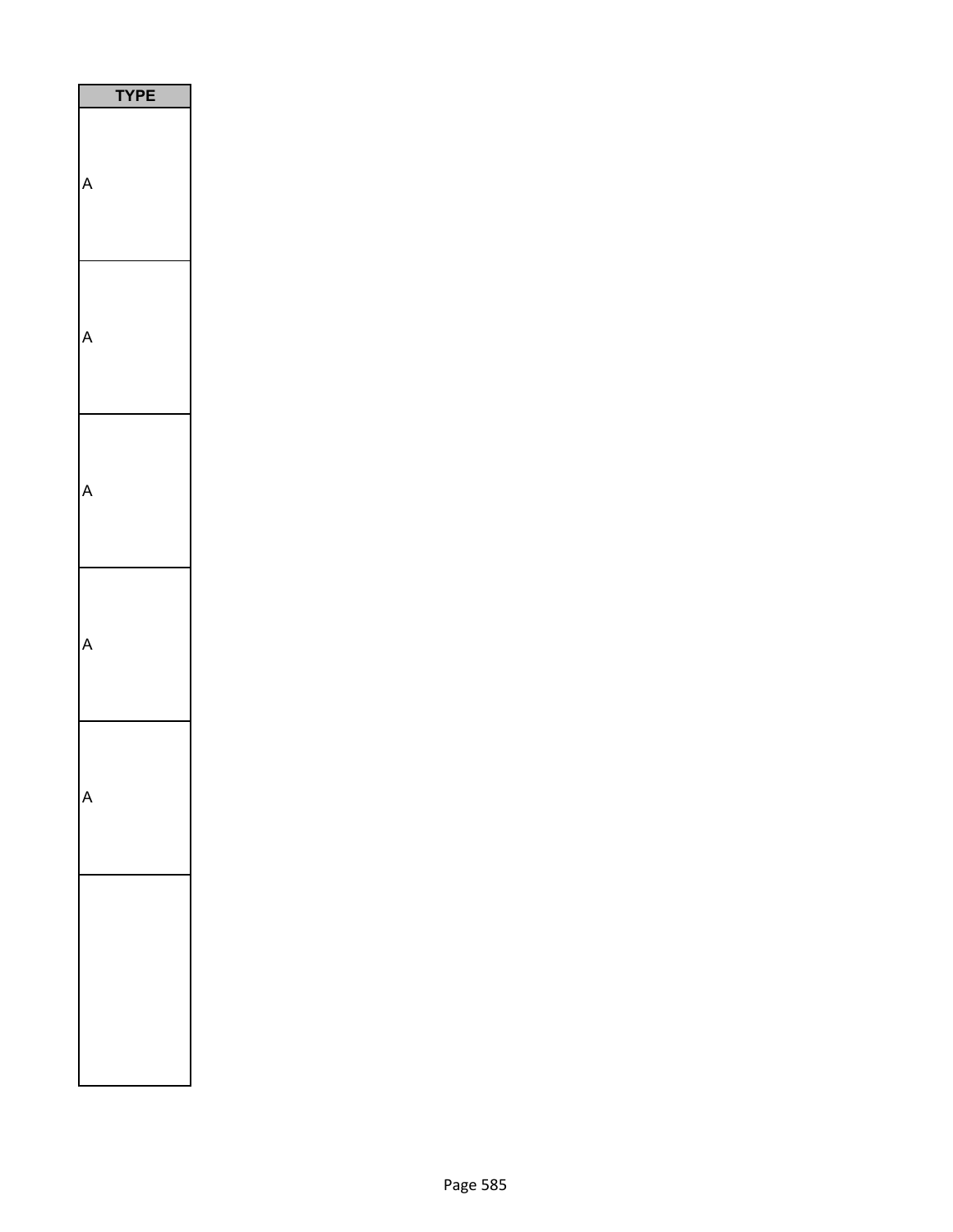| E<br>1<br>ı |
|-------------|
|             |
|             |
|             |
|             |
|             |
|             |
|             |
|             |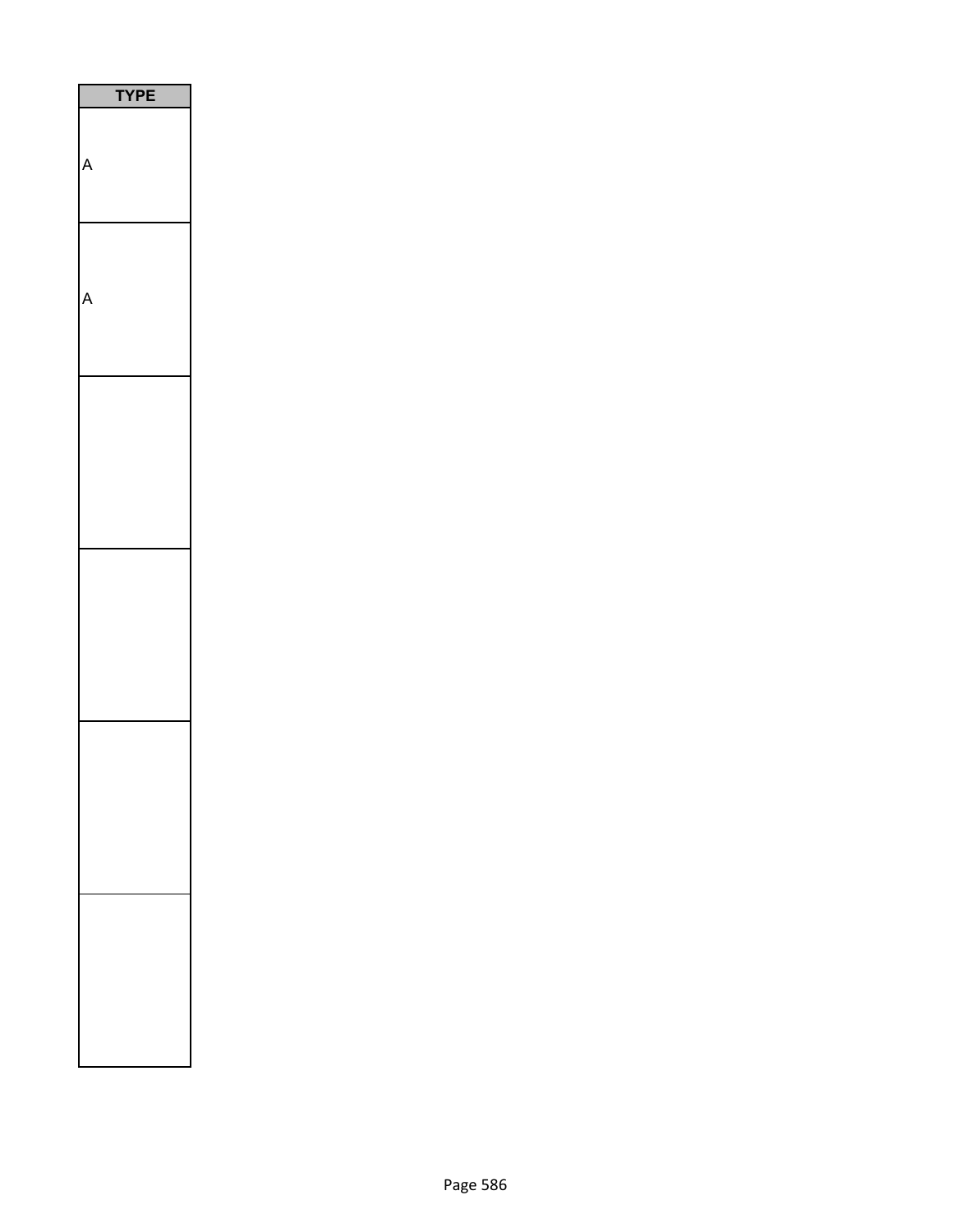| /PE |
|-----|
|     |
|     |
|     |
|     |
|     |
|     |
|     |
|     |
|     |
|     |
|     |
|     |
|     |
|     |
|     |
|     |
|     |
|     |
|     |
|     |
|     |
|     |
|     |
|     |
|     |
|     |
|     |
|     |
|     |
|     |
|     |
|     |
|     |
|     |
|     |
|     |
|     |
|     |
|     |
|     |
|     |
|     |
|     |
|     |
|     |
|     |
|     |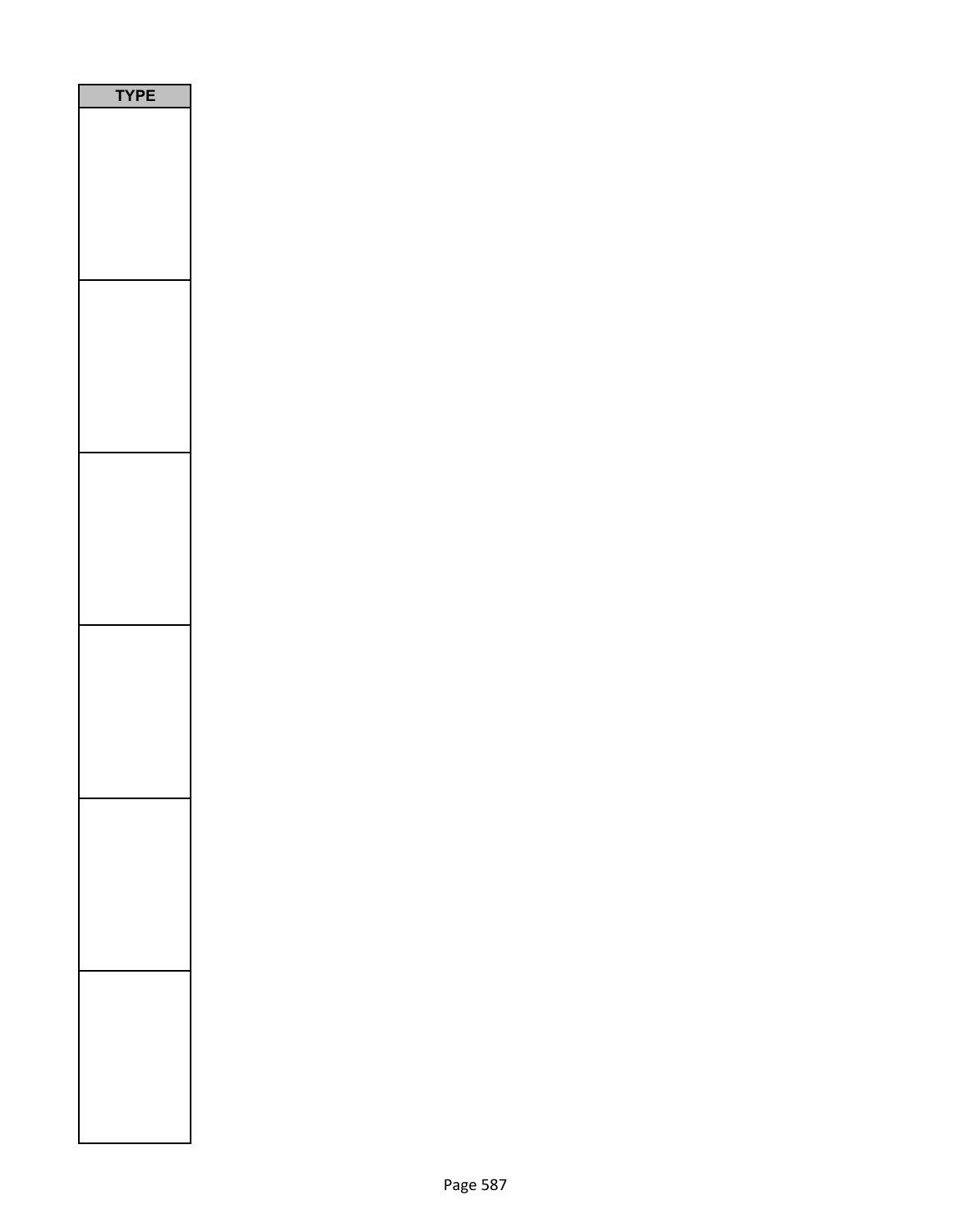| PE<br>Y |
|---------|
|         |
|         |
|         |
|         |
|         |
|         |
|         |
|         |
|         |
|         |
|         |
|         |
|         |
|         |
|         |
|         |
|         |
|         |
|         |
|         |
|         |
|         |
|         |
|         |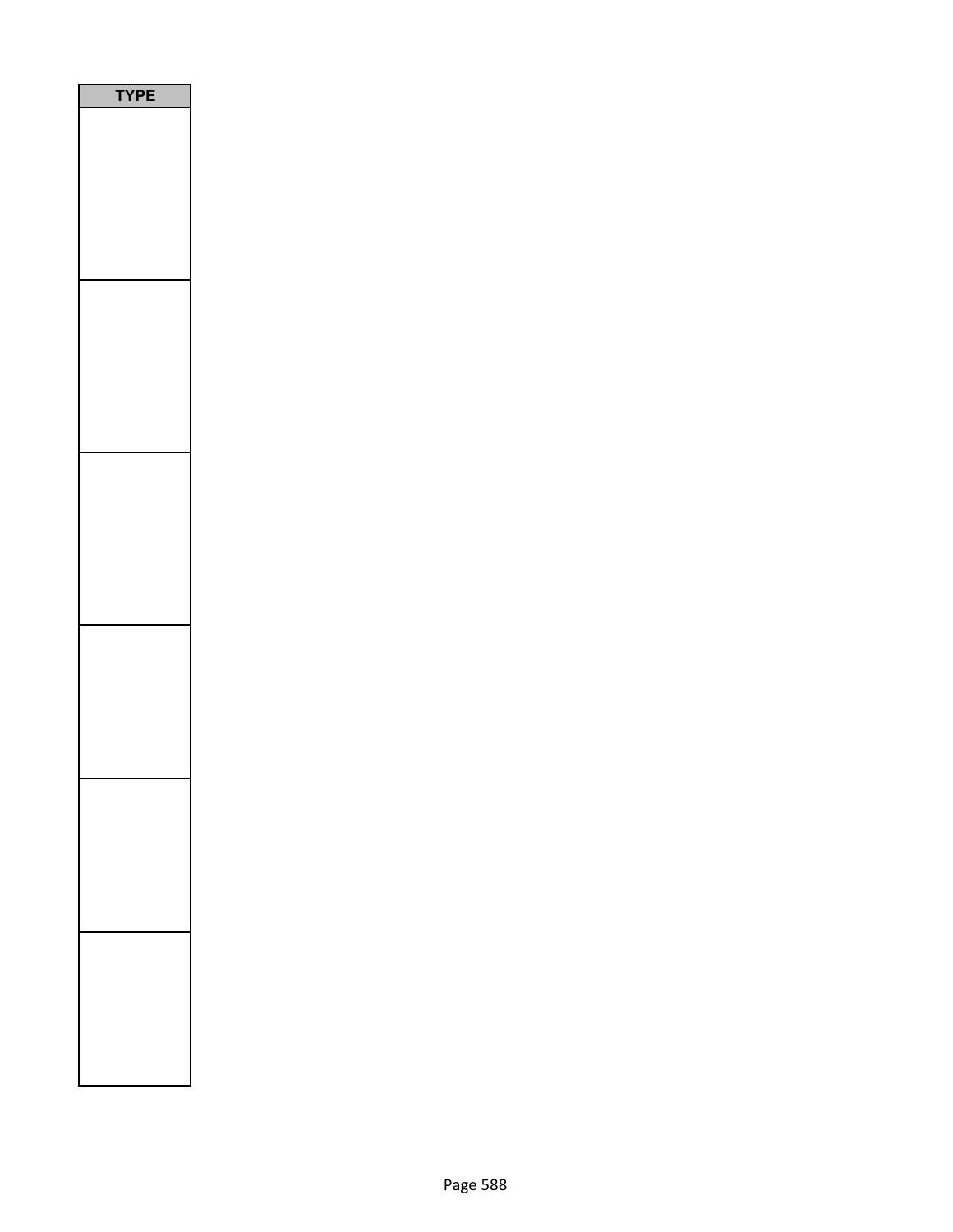| I<br><b>TYPE</b>   |
|--------------------|
| <b>ROJECT</b><br>I |
|                    |
|                    |
|                    |
| PROJECT            |
|                    |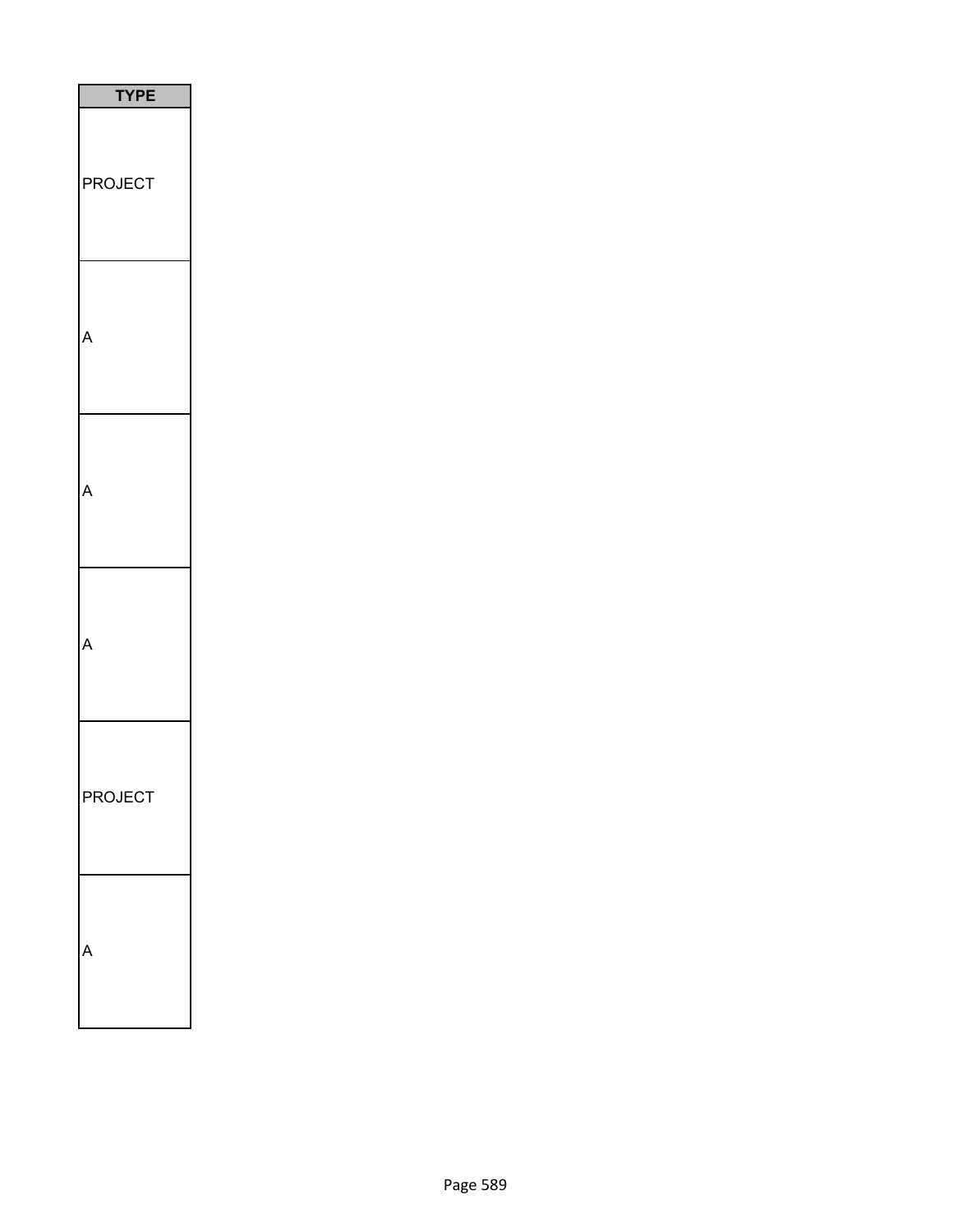|         | <b>TYPE</b> |
|---------|-------------|
|         |             |
|         |             |
| PROJECT |             |
|         |             |
|         |             |
|         |             |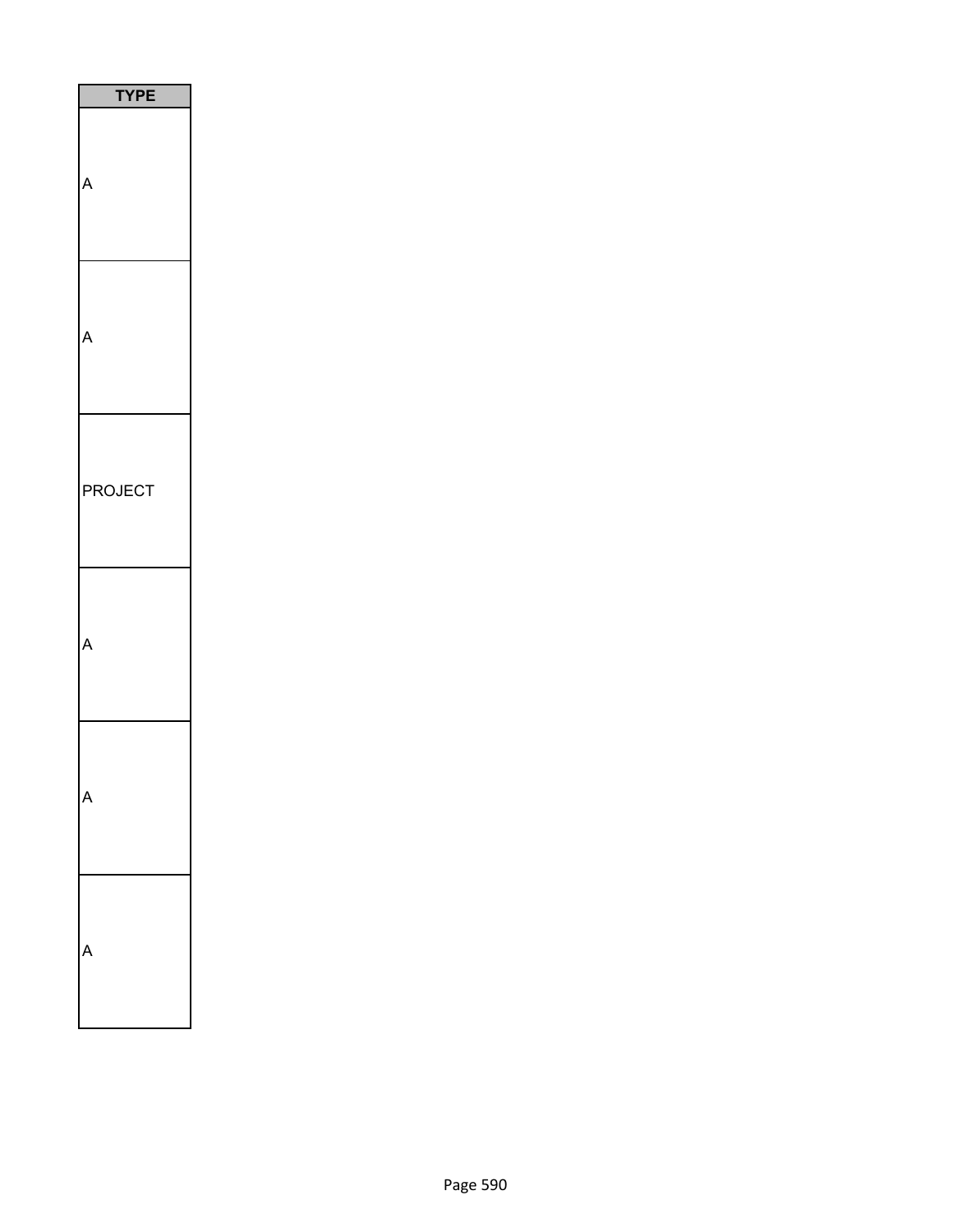| <b>TYPE</b>    |
|----------------|
| <b>PROJECT</b> |
|                |
|                |
|                |
| PROJECT        |
|                |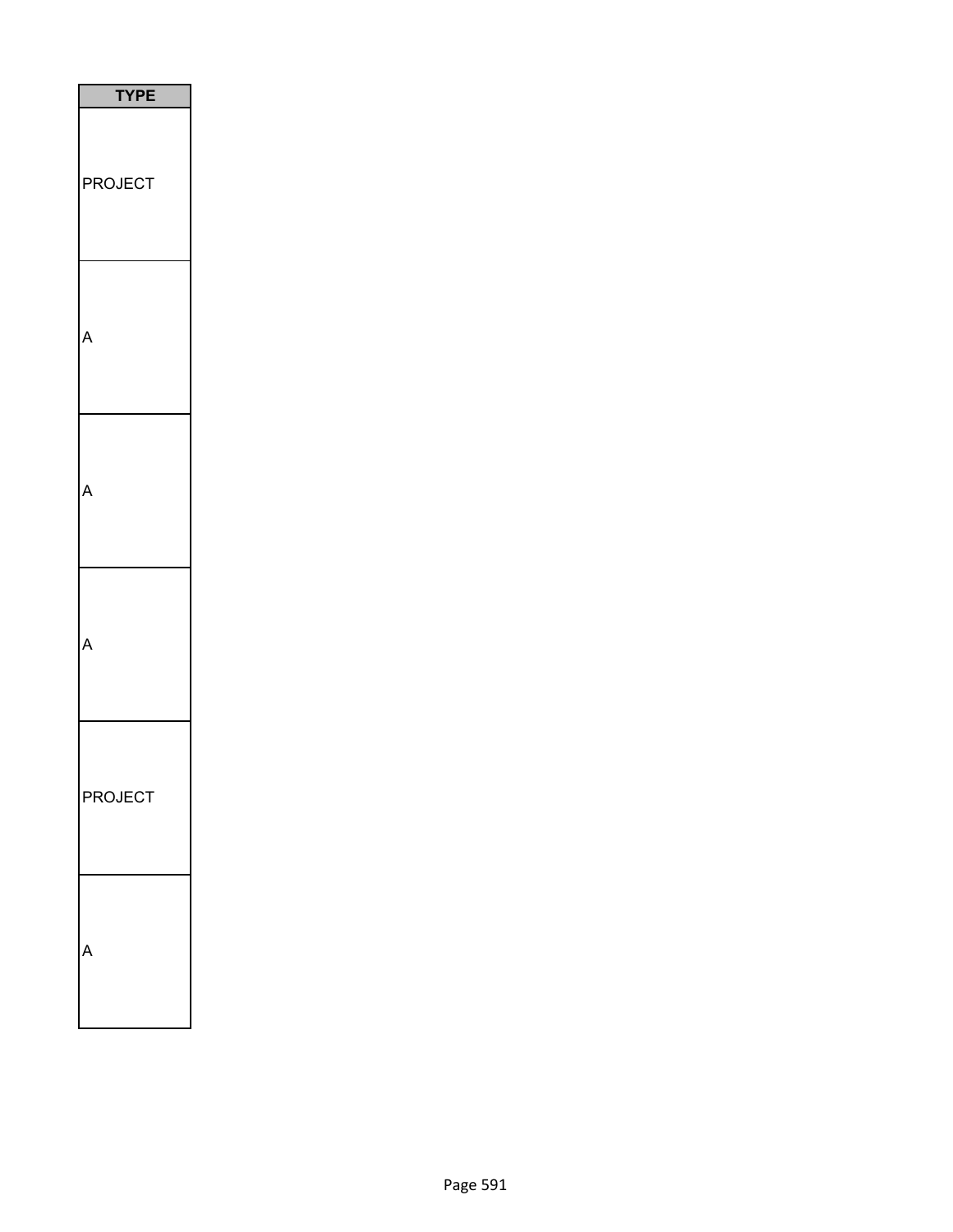|         | <b>TYPE</b> |
|---------|-------------|
|         |             |
|         |             |
| PROJECT |             |
|         |             |
|         |             |
|         |             |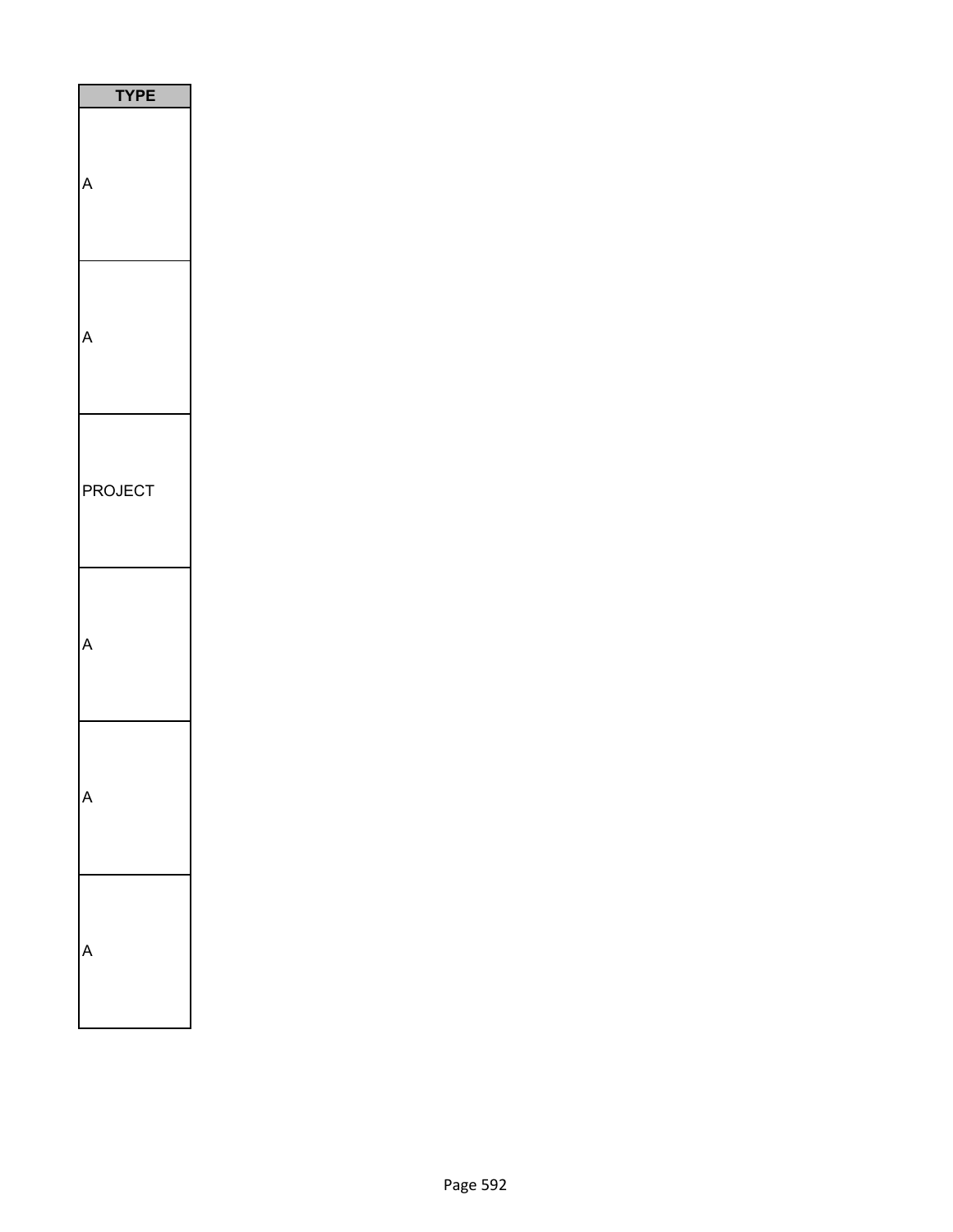| <b>TYPE</b>                           |
|---------------------------------------|
| <b>PROJECT</b><br>F                   |
|                                       |
|                                       |
|                                       |
| <b>NOT IN</b><br>AVERAGE BID<br>PRICE |
| <b>PROJECT</b>                        |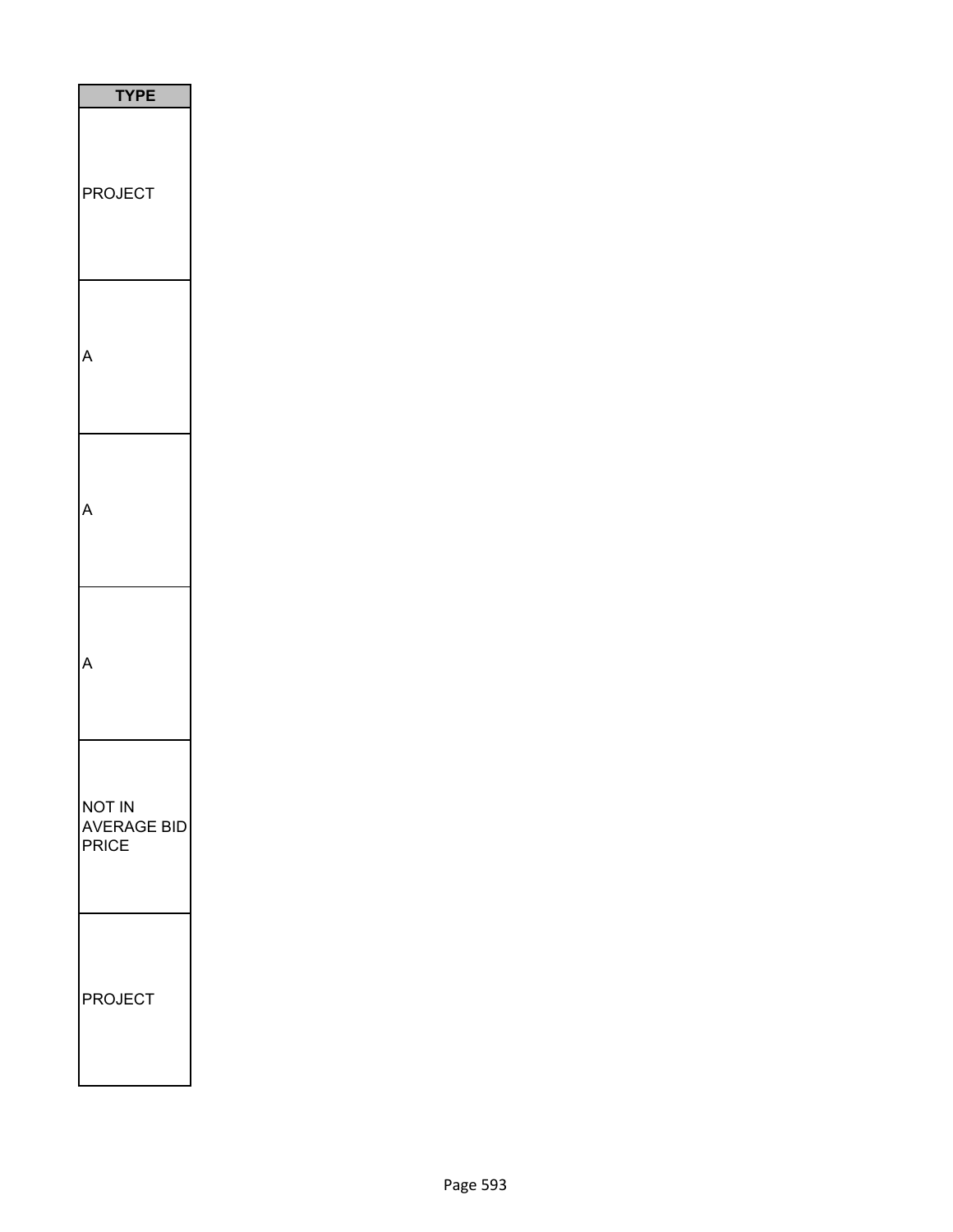| <b>TYPE</b> |
|-------------|
|             |
|             |
| OLD         |
| OLD         |
| OLD         |
| OLD         |
| OLD         |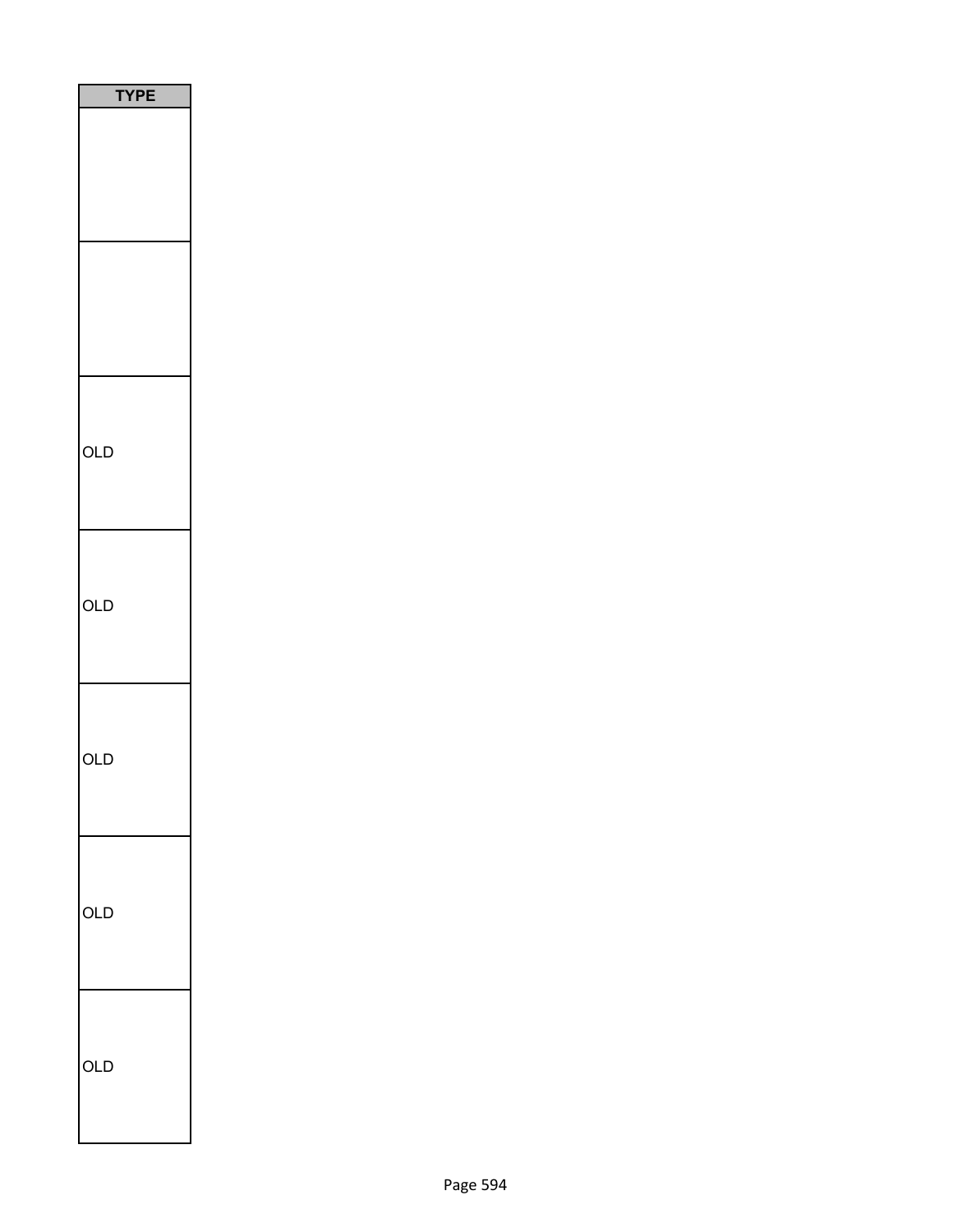| <b>TYPE</b> |
|-------------|
| OLD         |
| OLD         |
| OLD         |
|             |
|             |
|             |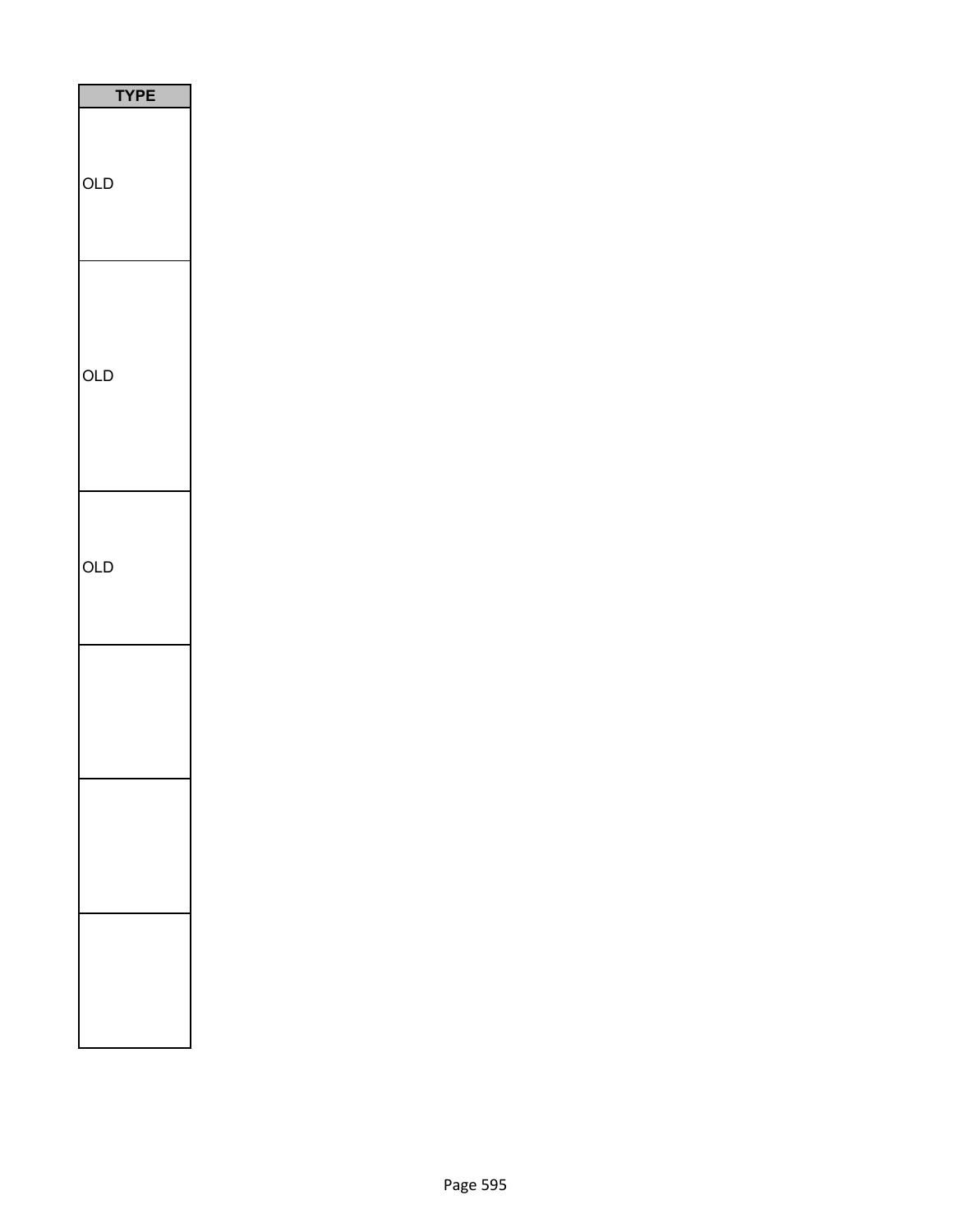| <b>`YPE</b> |
|-------------|
|             |
|             |
| PROJECT     |
|             |
| PROJECT     |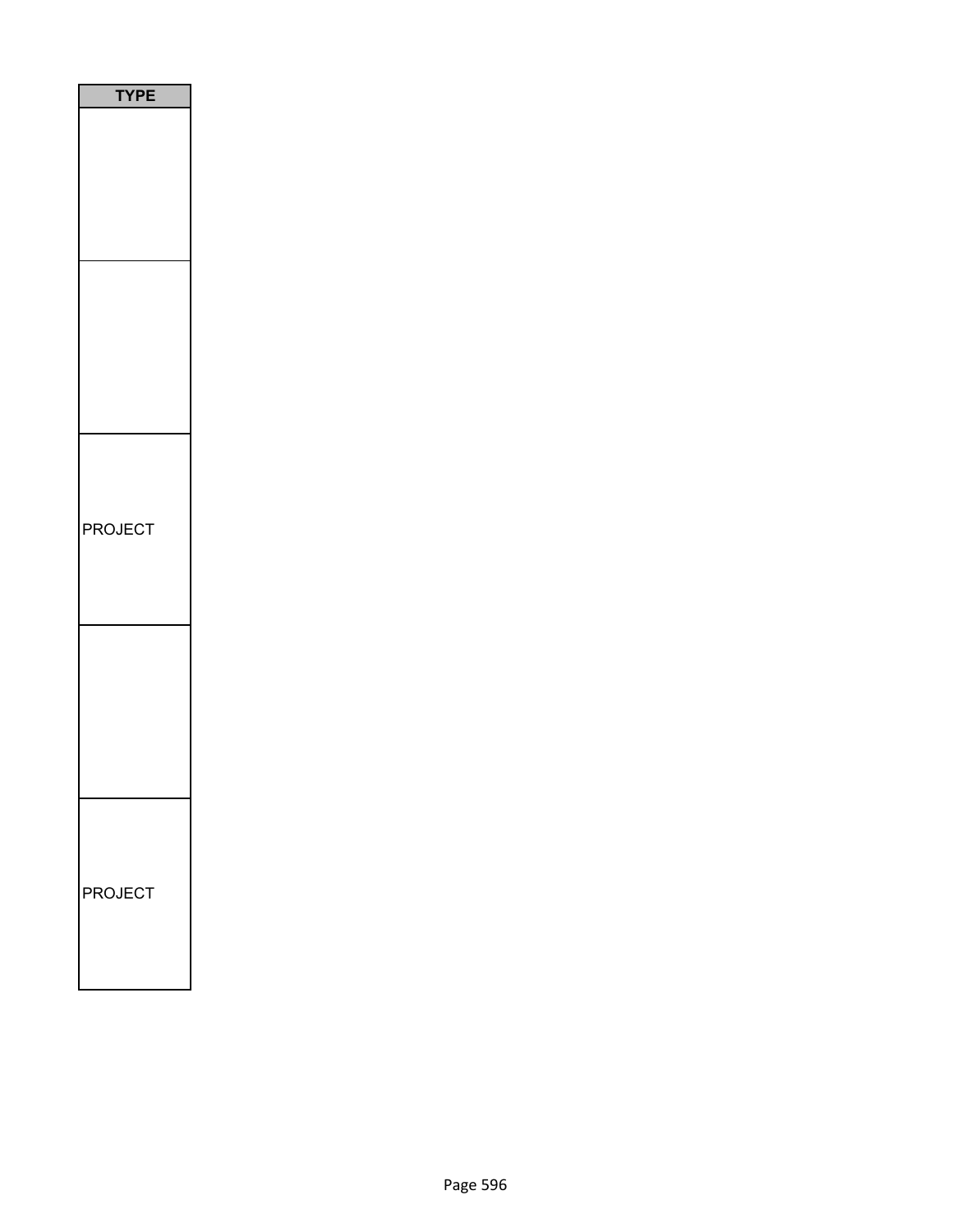| <b>TYPE</b>             |  |
|-------------------------|--|
| <b>PROJECT</b>          |  |
| <b>PROJECT</b>          |  |
| <b>PROJECT</b>          |  |
| $\mathsf{c}$<br>١I<br>∩ |  |
| <b>PROJECT</b>          |  |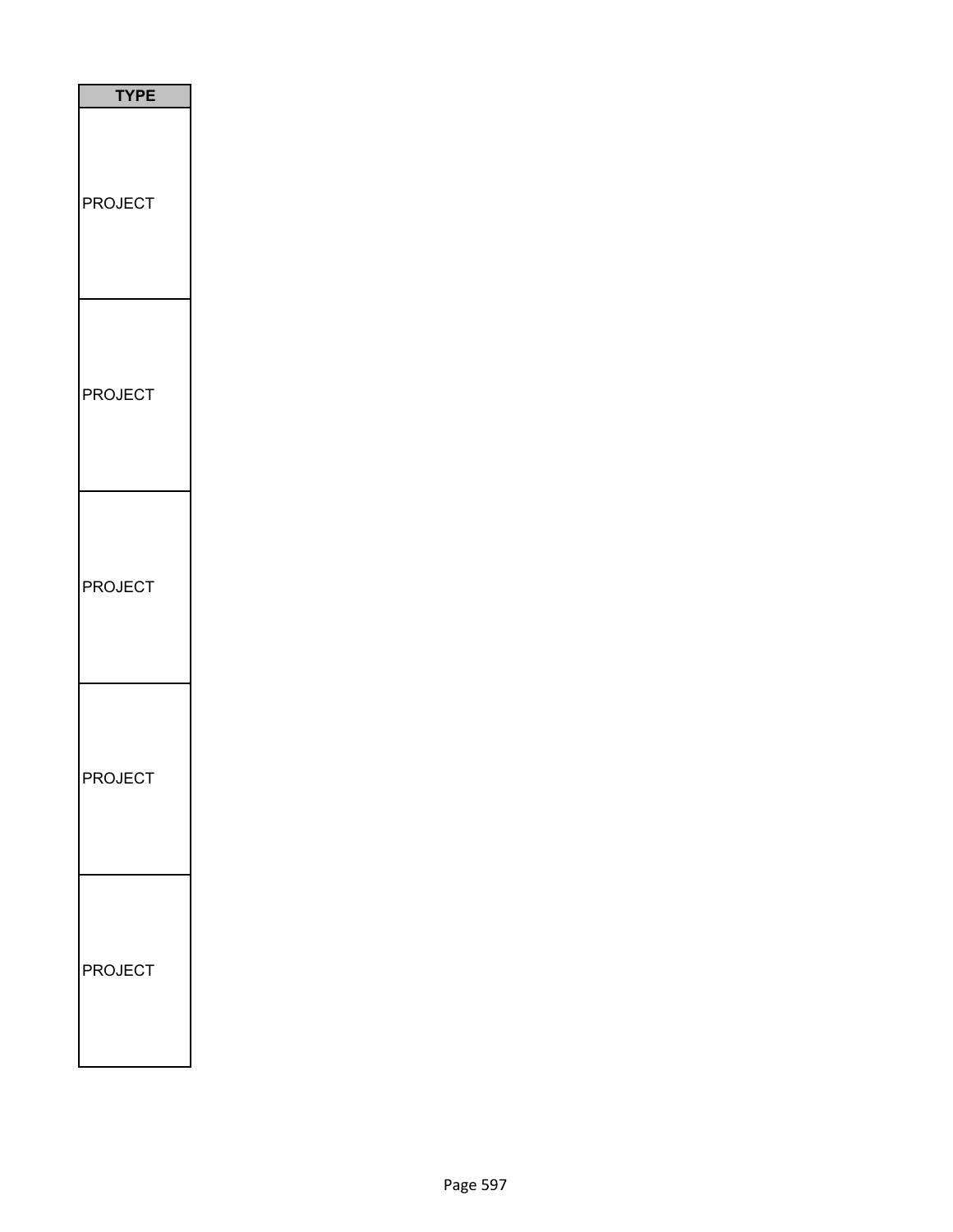| <b>TYPE</b>                                  |
|----------------------------------------------|
| NOT IN<br><b>AVERAGE BID</b><br><b>PRICE</b> |
| NOT IN<br><b>AVERAGE BID</b><br><b>PRICE</b> |
| NOT IN<br><b>AVERAGE BID</b><br><b>PRICE</b> |
|                                              |
| ЖĽ                                           |
| )l [                                         |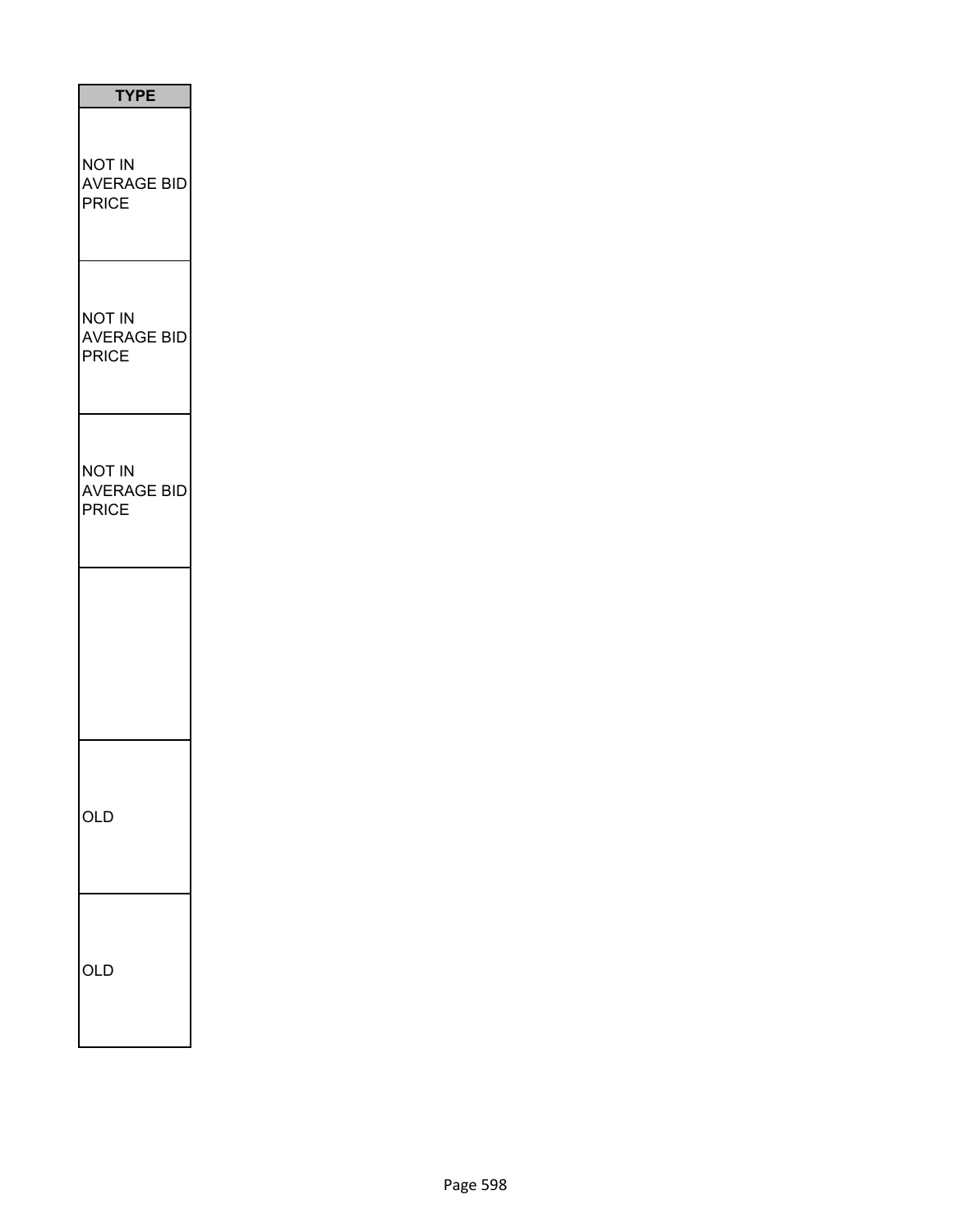| <b>TYPE</b>                                         |
|-----------------------------------------------------|
| <b>NOT IN</b><br><b>AVERAGE BID</b><br><b>PRICE</b> |
| <b>NOT IN</b><br><b>AVERAGE BID</b><br><b>PRICE</b> |
| <b>NOT IN</b><br><b>AVERAGE BID</b><br><b>PRICE</b> |
| <b>PROJECT</b>                                      |
| NOT IN<br>AVERAGE BID<br><b>PRICE</b>               |
| <b>PROJECT</b>                                      |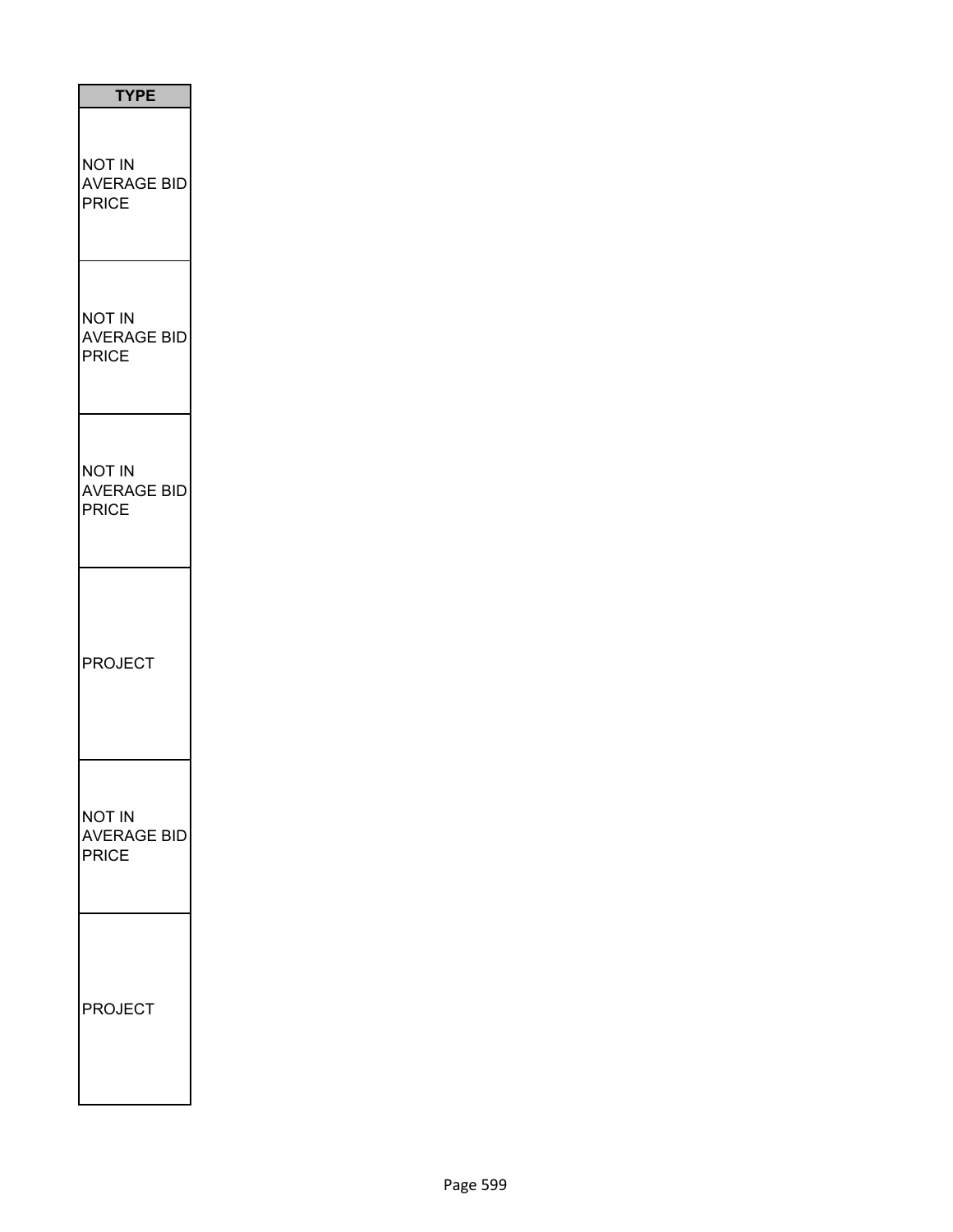| <b>TYPE</b>                                         |
|-----------------------------------------------------|
| NOT IN<br><b>AVERAGE BID</b><br><b>PRICE</b>        |
| NOT IN<br><b>AVERAGE BID</b><br>PRICE               |
| NOT IN<br><b>AVERAGE BID</b><br>PRICE               |
| NOT IN<br><b>AVERAGE BID</b><br>PRICE               |
| <b>NOT IN</b><br><b>AVERAGE BID</b><br><b>PRICE</b> |
| OLD                                                 |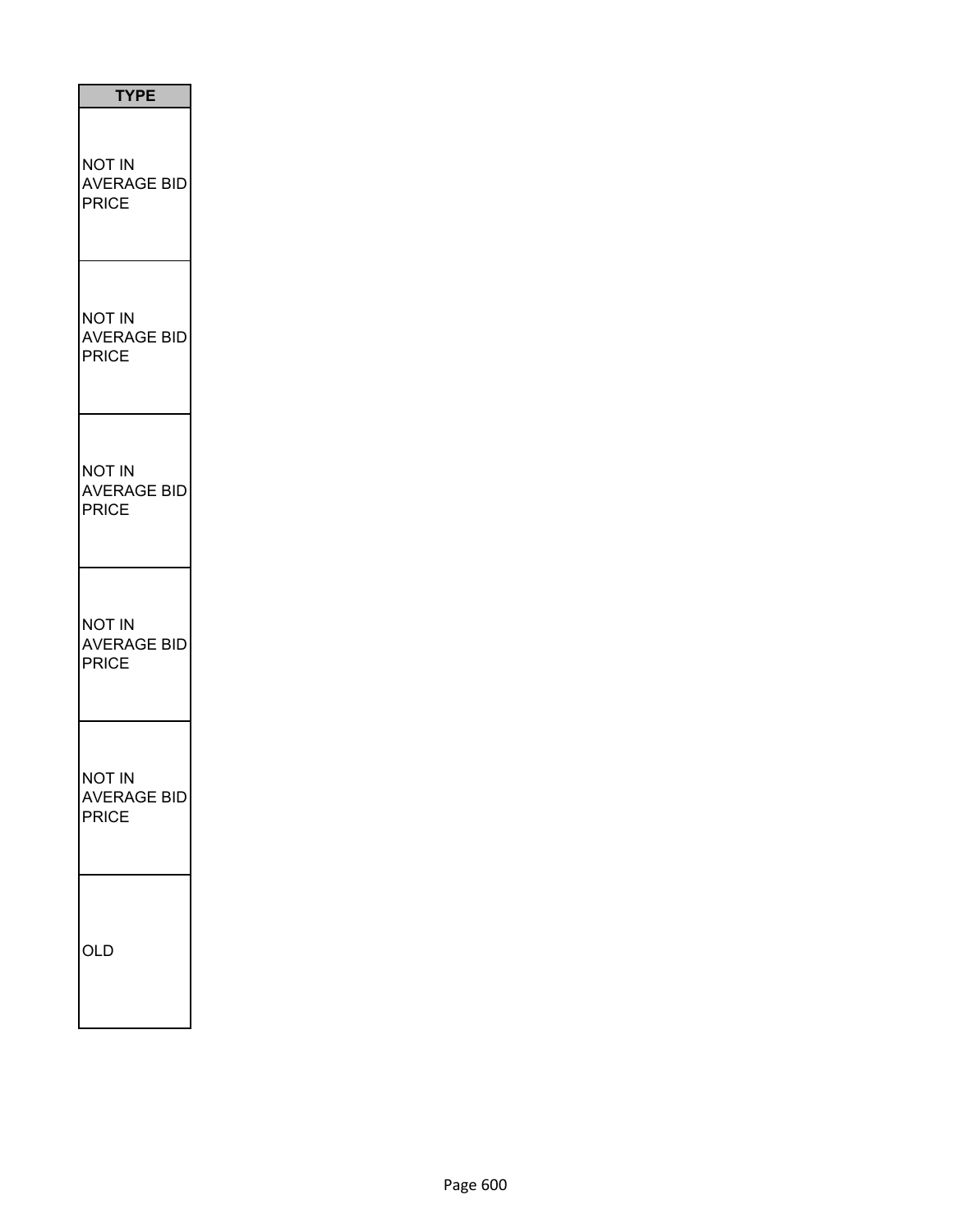| <b>TYPE</b>                                  |  |
|----------------------------------------------|--|
| NOT IN<br><b>AVERAGE BID</b><br><b>PRICE</b> |  |
| NOT IN<br><b>AVERAGE BID</b><br><b>PRICE</b> |  |
| NOT IN<br><b>AVERAGE BID</b><br><b>PRICE</b> |  |
| NOT IN<br><b>AVERAGE BID</b><br>PRICE        |  |
| NOT IN<br><b>AVERAGE BID</b><br><b>PRICE</b> |  |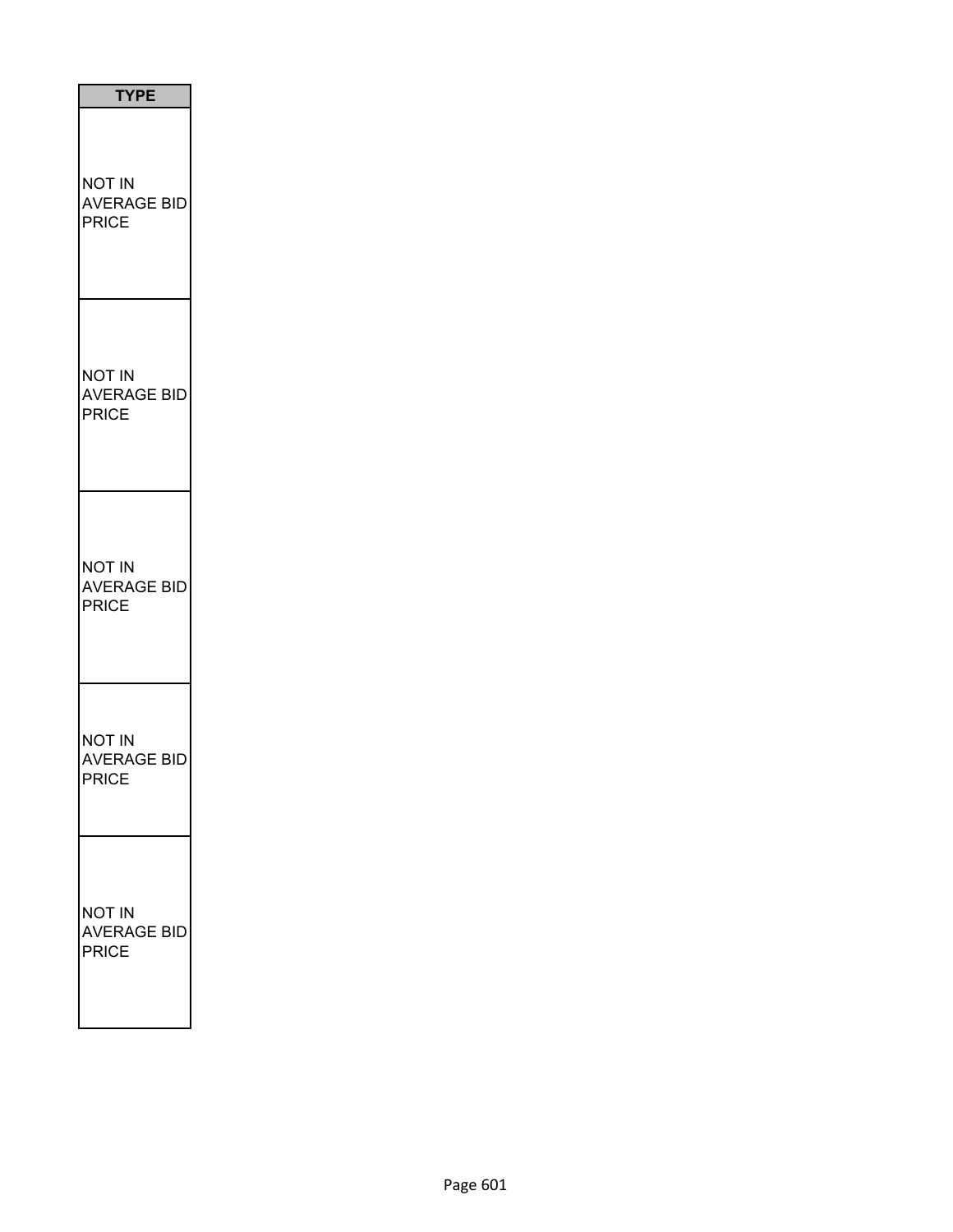| <b>TYPE</b>                                         |  |
|-----------------------------------------------------|--|
| NOT IN<br><b>AVERAGE BID</b><br><b>PRICE</b>        |  |
| <b>NOT IN</b><br><b>AVERAGE BID</b><br><b>PRICE</b> |  |
| <b>NOT IN</b><br><b>AVERAGE BID</b><br>PRICE        |  |
| OLD                                                 |  |
| OLD                                                 |  |
| OLD                                                 |  |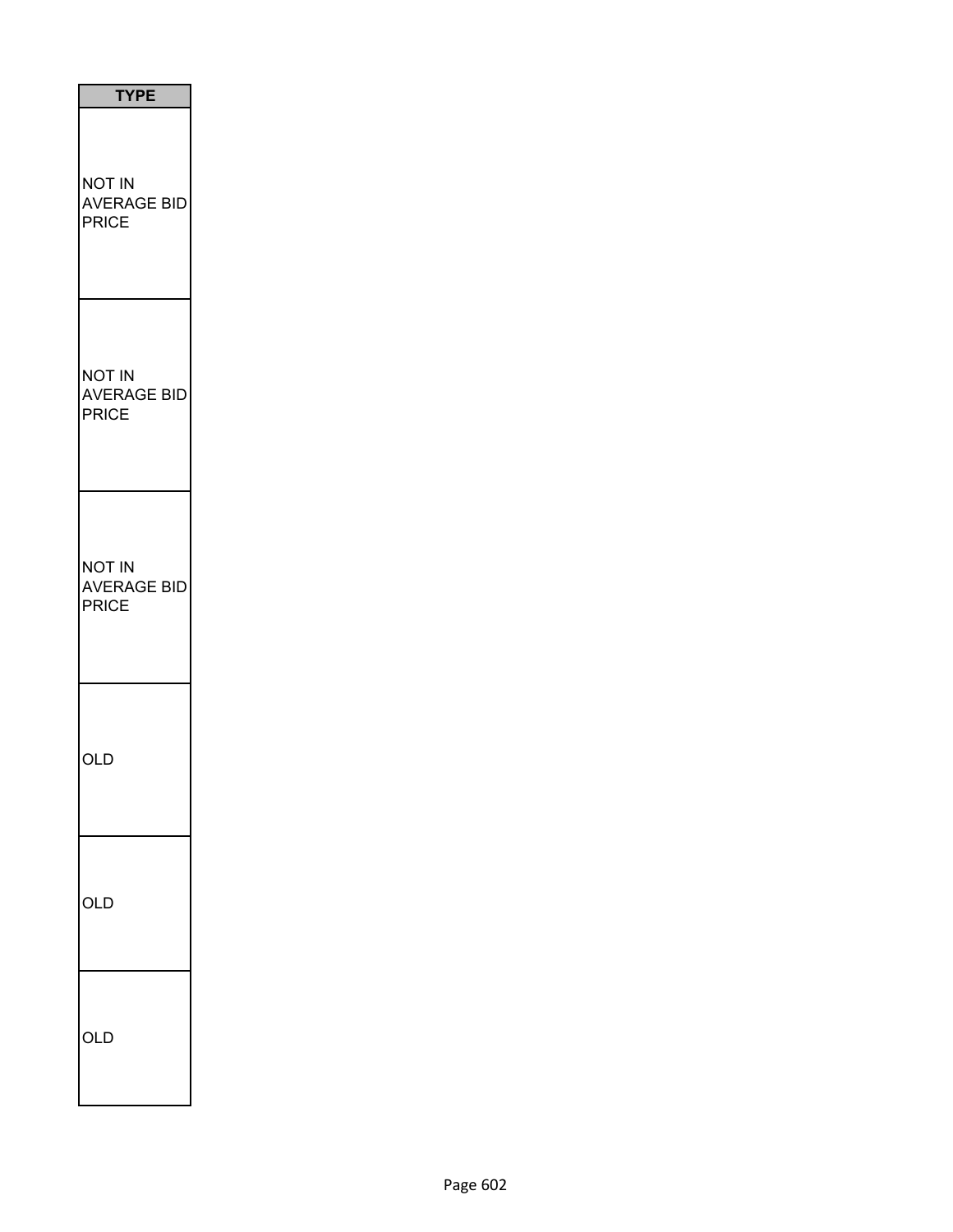| <b>TYPE</b>                                  |
|----------------------------------------------|
| <b>PROJECT</b>                               |
| OLD                                          |
| <b>NOT IN</b><br><b>AVERAGE BID</b><br>PRICE |
| NOT IN<br><b>AVERAGE BID</b><br><b>PRICE</b> |
| <b>ROJECT</b>                                |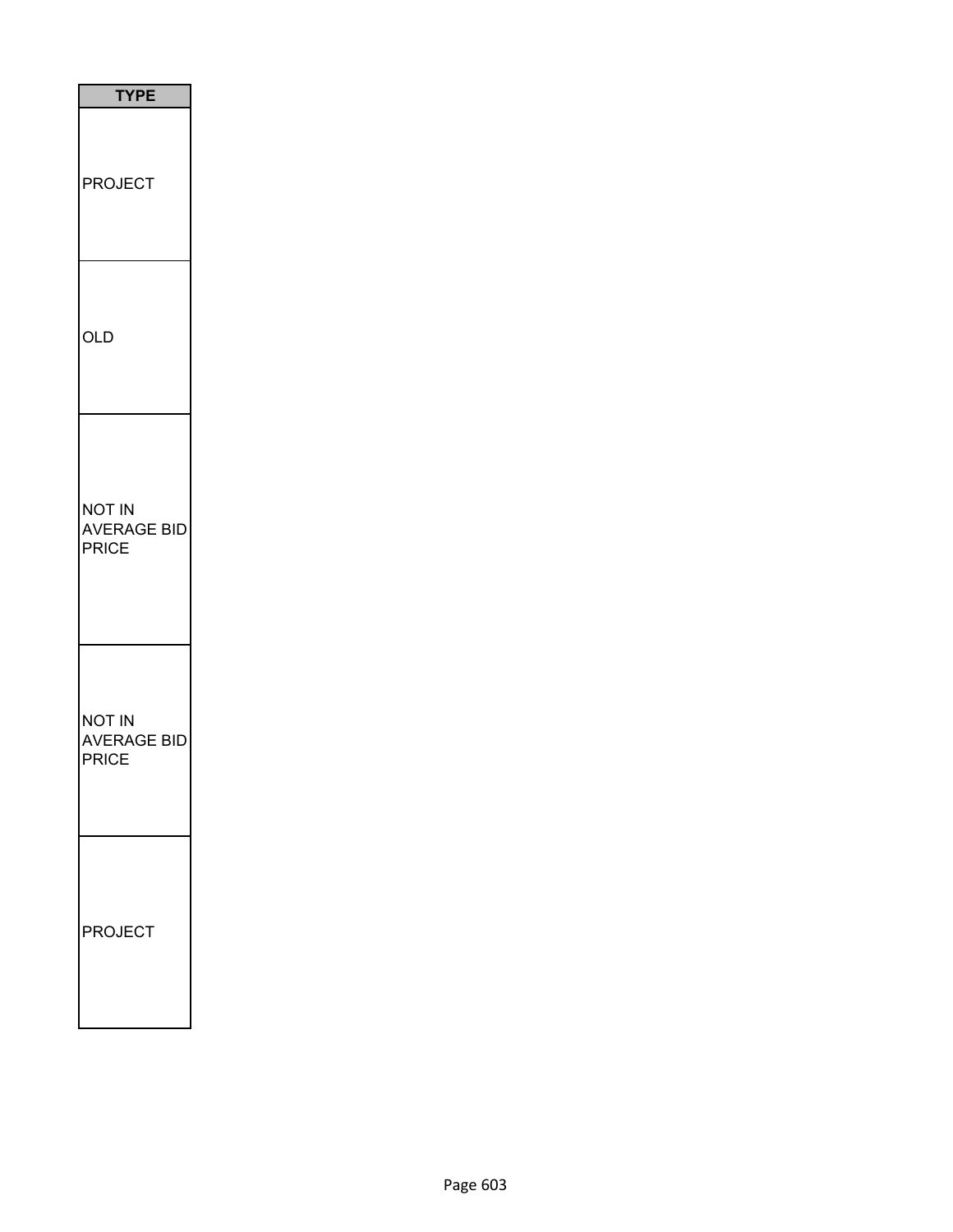| <b>TYPE</b>                                         |  |
|-----------------------------------------------------|--|
| <b>PROJECT</b>                                      |  |
| <b>PROJECT</b>                                      |  |
| <b>NOT IN</b><br><b>AVERAGE BID</b><br><b>PRICE</b> |  |
| <b>NOT IN</b><br><b>AVERAGE BID</b><br><b>PRICE</b> |  |
| <b>NOT IN</b><br><b>AVERAGE BID</b><br><b>PRICE</b> |  |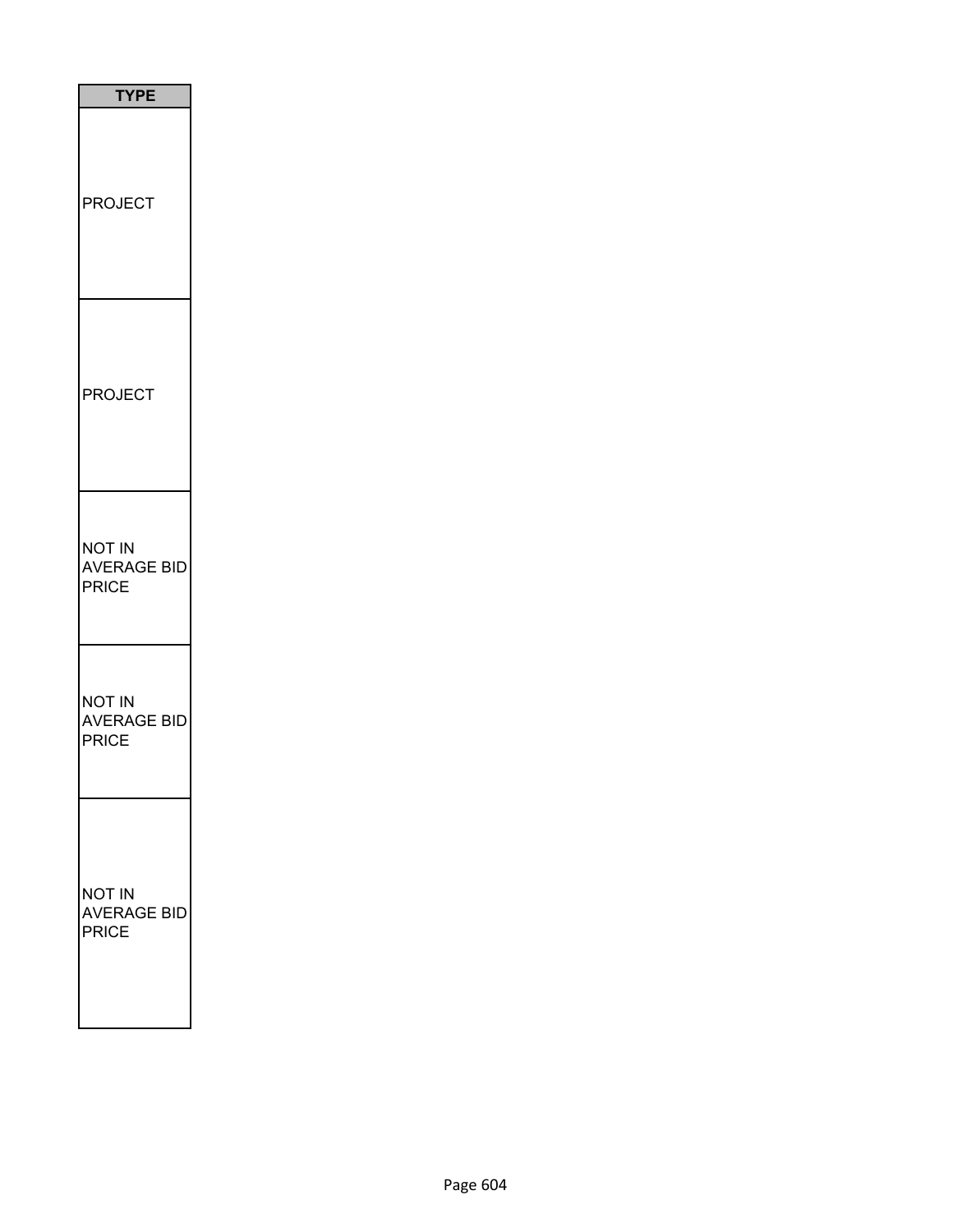| <b>TYPE</b>                           |
|---------------------------------------|
| <b>NOT IN</b><br>AVERAGE BID<br>PRICE |
| OLD                                   |
| OLD                                   |
| OLD                                   |
| OLD                                   |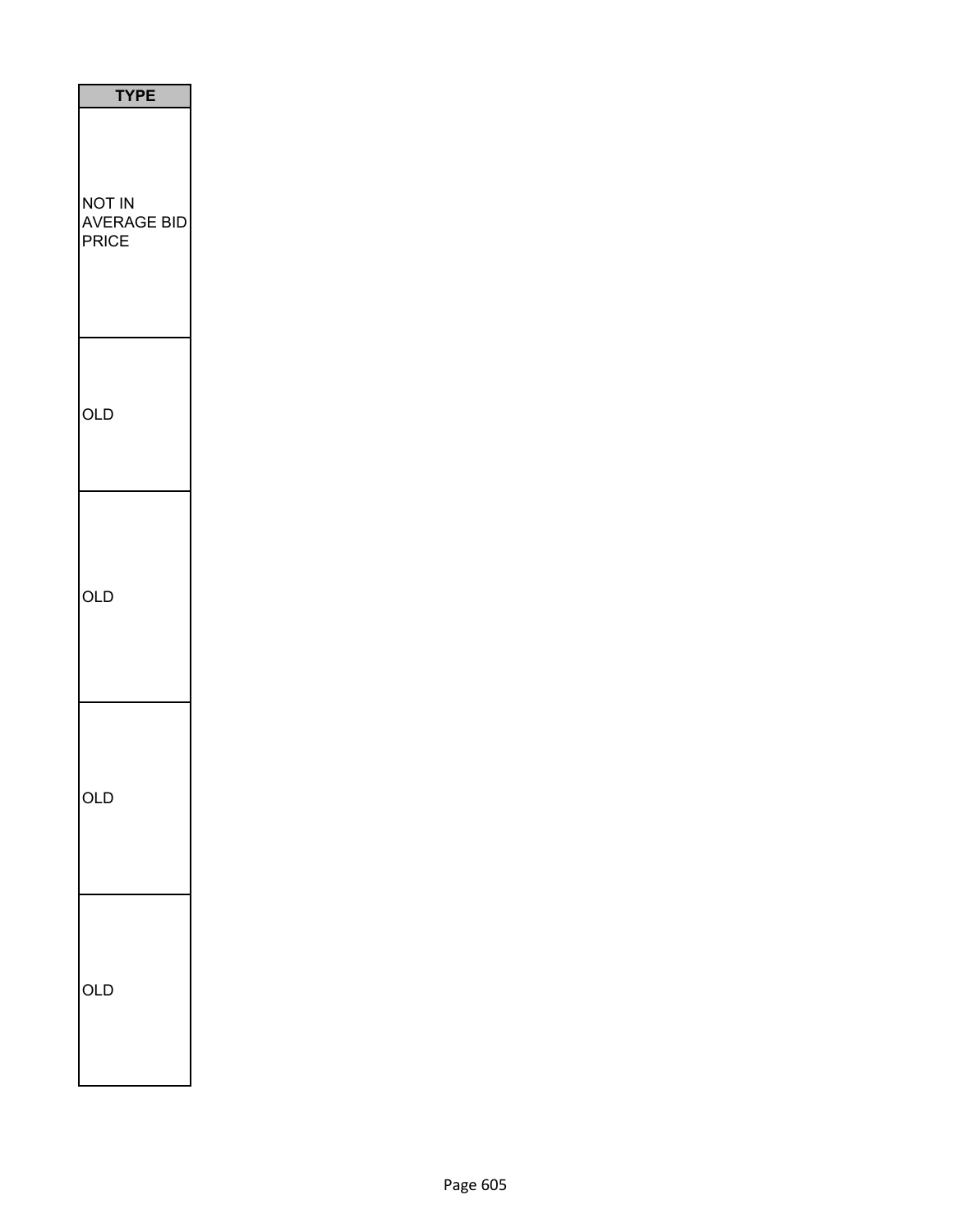| <b>TYPE</b> |  |
|-------------|--|
| OLD         |  |
| OLD         |  |
| OLD         |  |
| Ő<br>J      |  |
| OLD         |  |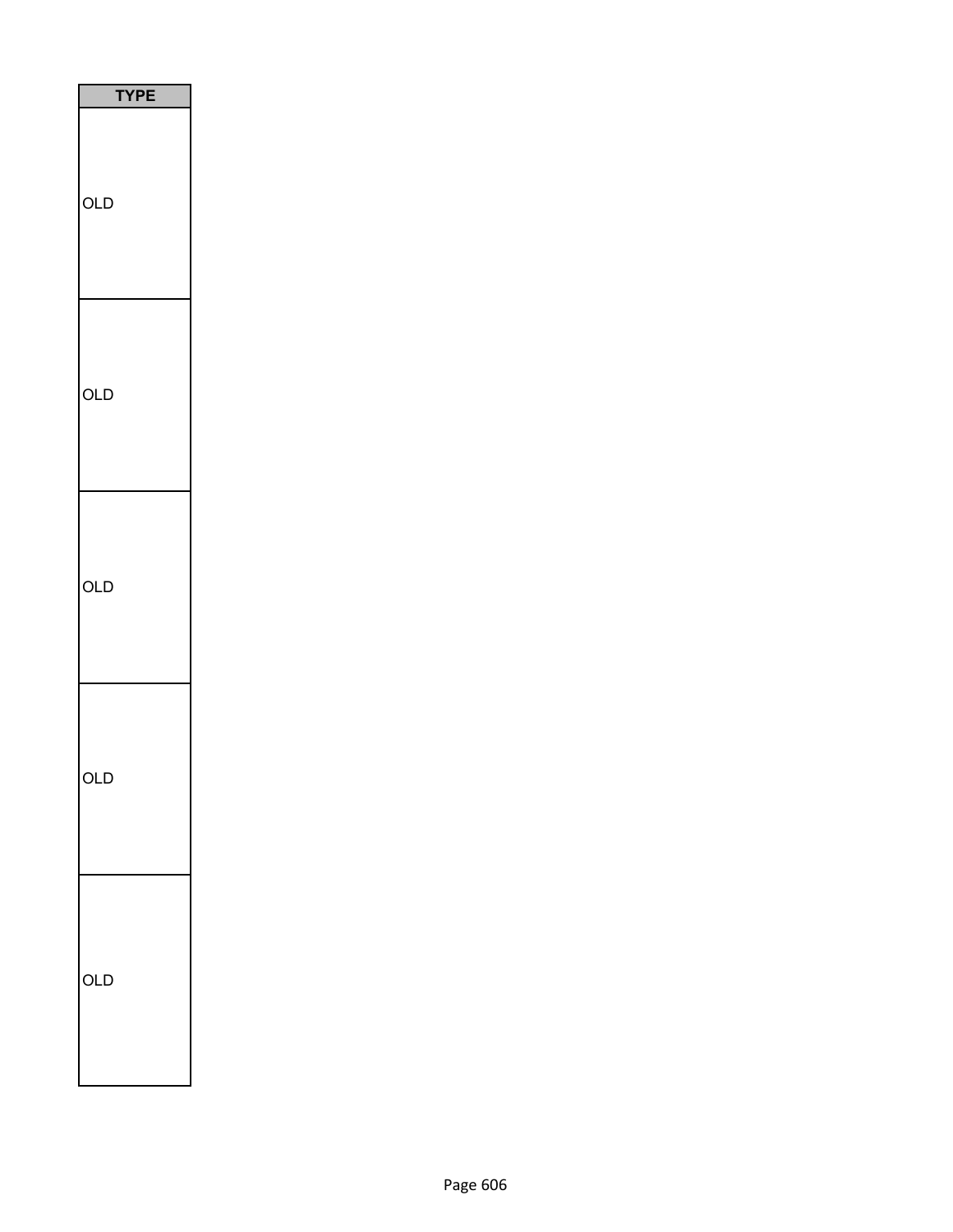| <b>TYPE</b>                                  |
|----------------------------------------------|
| <b>OLD</b>                                   |
| NOT IN<br><b>AVERAGE BID</b><br><b>PRICE</b> |
| <b>PROJECT</b>                               |
|                                              |
| <b>PROJECT</b>                               |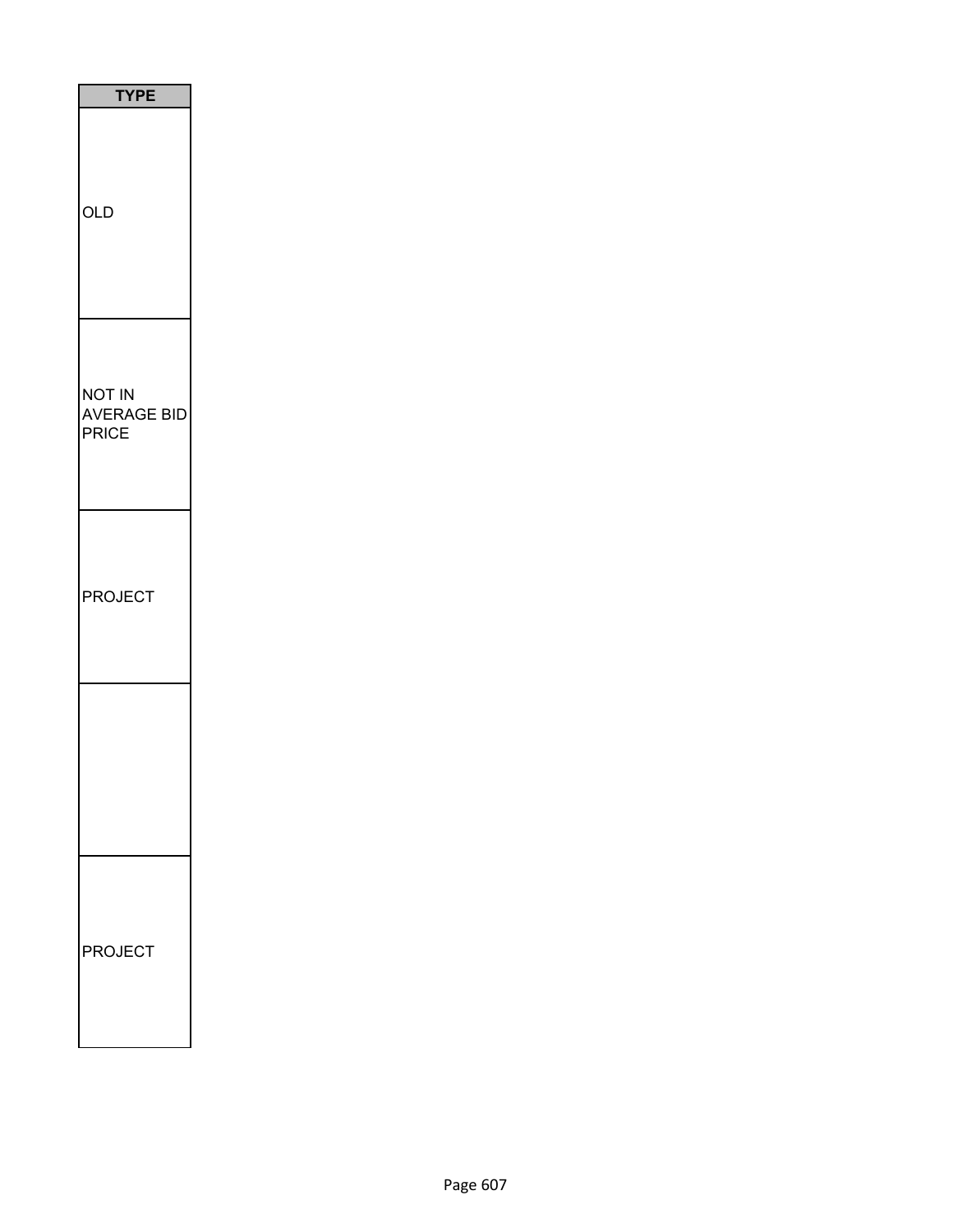| P<br>Ε<br>$\sqrt{2}$<br>٦ |  |
|---------------------------|--|
|                           |  |
|                           |  |
|                           |  |
|                           |  |
|                           |  |
|                           |  |
|                           |  |
|                           |  |
|                           |  |
|                           |  |
|                           |  |
|                           |  |
|                           |  |
|                           |  |
|                           |  |
|                           |  |
|                           |  |
|                           |  |
|                           |  |
|                           |  |
|                           |  |
|                           |  |
|                           |  |
|                           |  |
|                           |  |
|                           |  |
|                           |  |
|                           |  |
|                           |  |
|                           |  |
|                           |  |
|                           |  |
|                           |  |
|                           |  |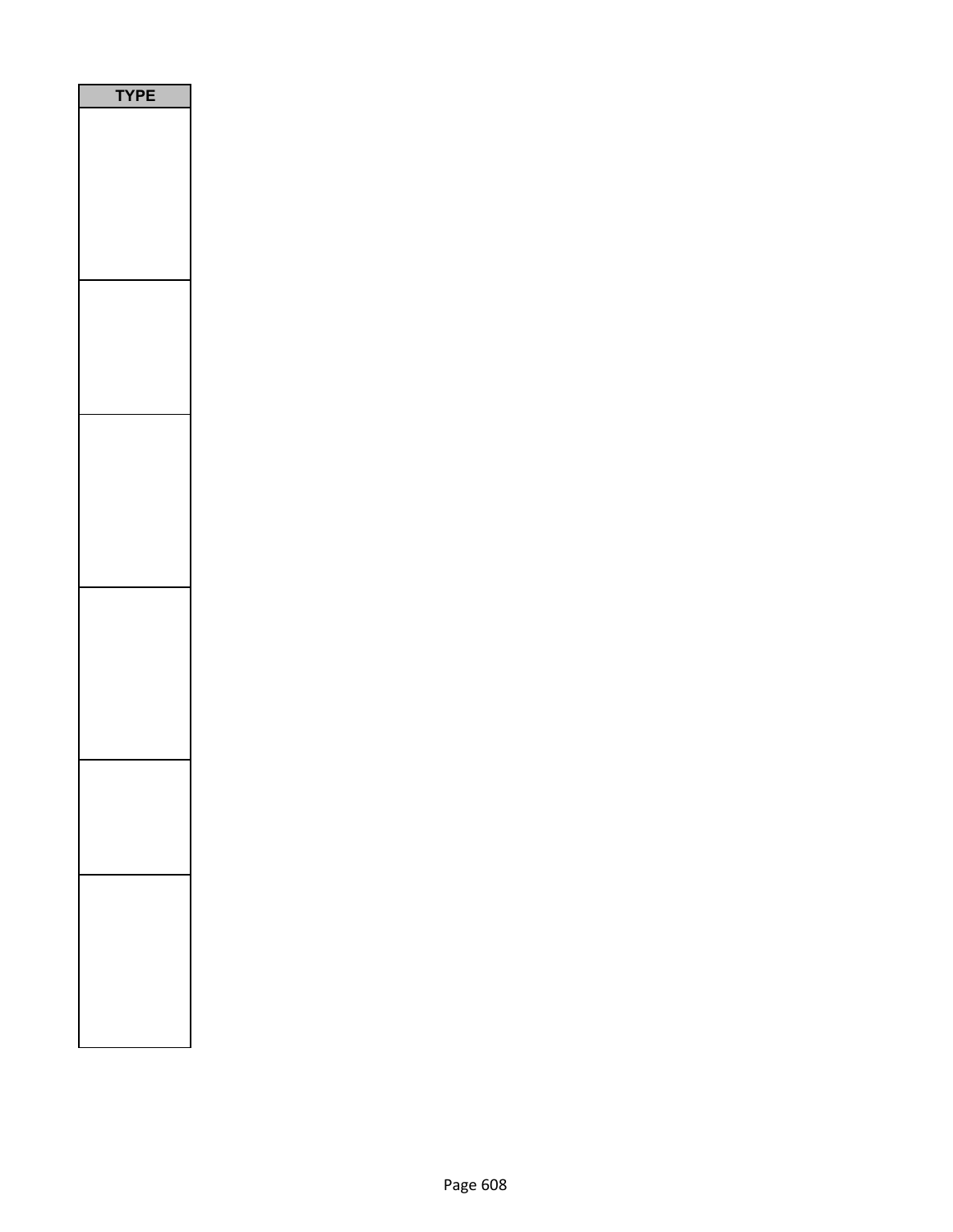| <b>/PE</b><br>٦ |
|-----------------|
|                 |
|                 |
|                 |
|                 |
|                 |
|                 |
| <b>PROJECT</b>  |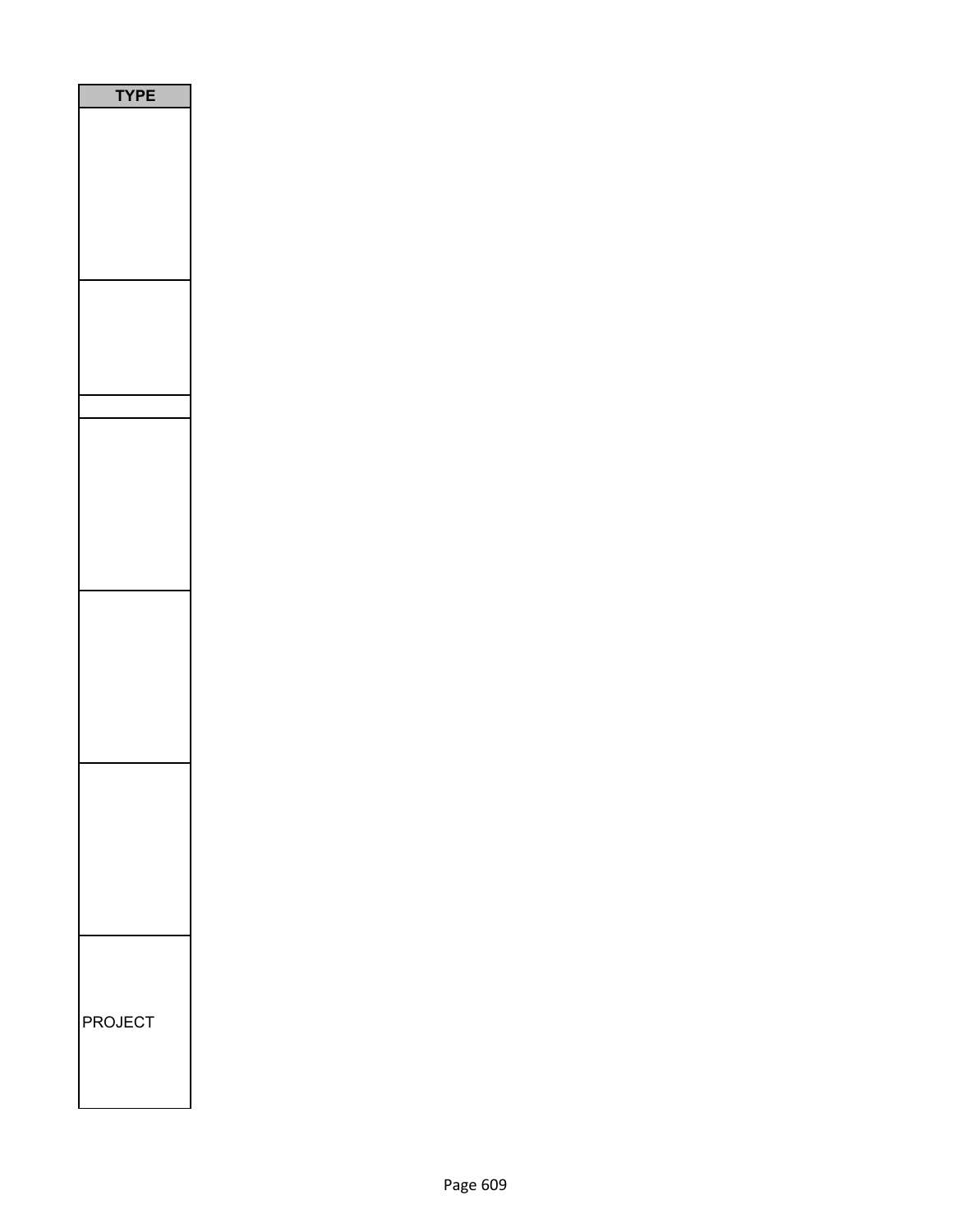| <b>TYPE</b> |
|-------------|
|             |
|             |
|             |
|             |
|             |
|             |
|             |
|             |
|             |
|             |
|             |
|             |
|             |
|             |
|             |
|             |
| PROJECT     |
|             |
|             |
|             |
|             |
|             |
|             |
|             |
|             |
|             |
|             |
|             |
|             |
|             |
|             |
|             |
|             |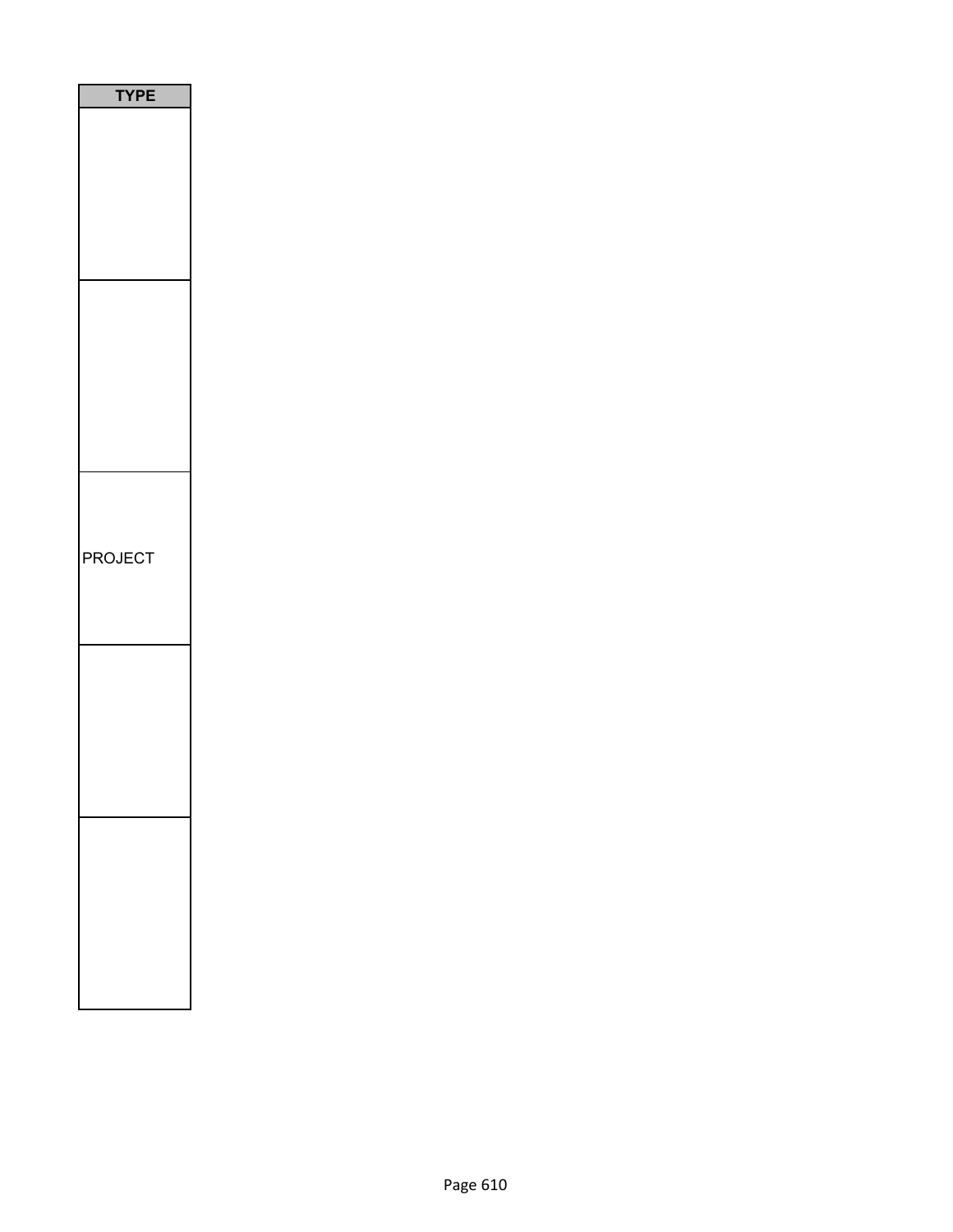| <b>TYPE</b>                           |
|---------------------------------------|
| <b>PROJECT</b>                        |
|                                       |
| OLD                                   |
| OLD                                   |
| NOT IN<br>AVERAGE BID<br><b>PRICE</b> |
|                                       |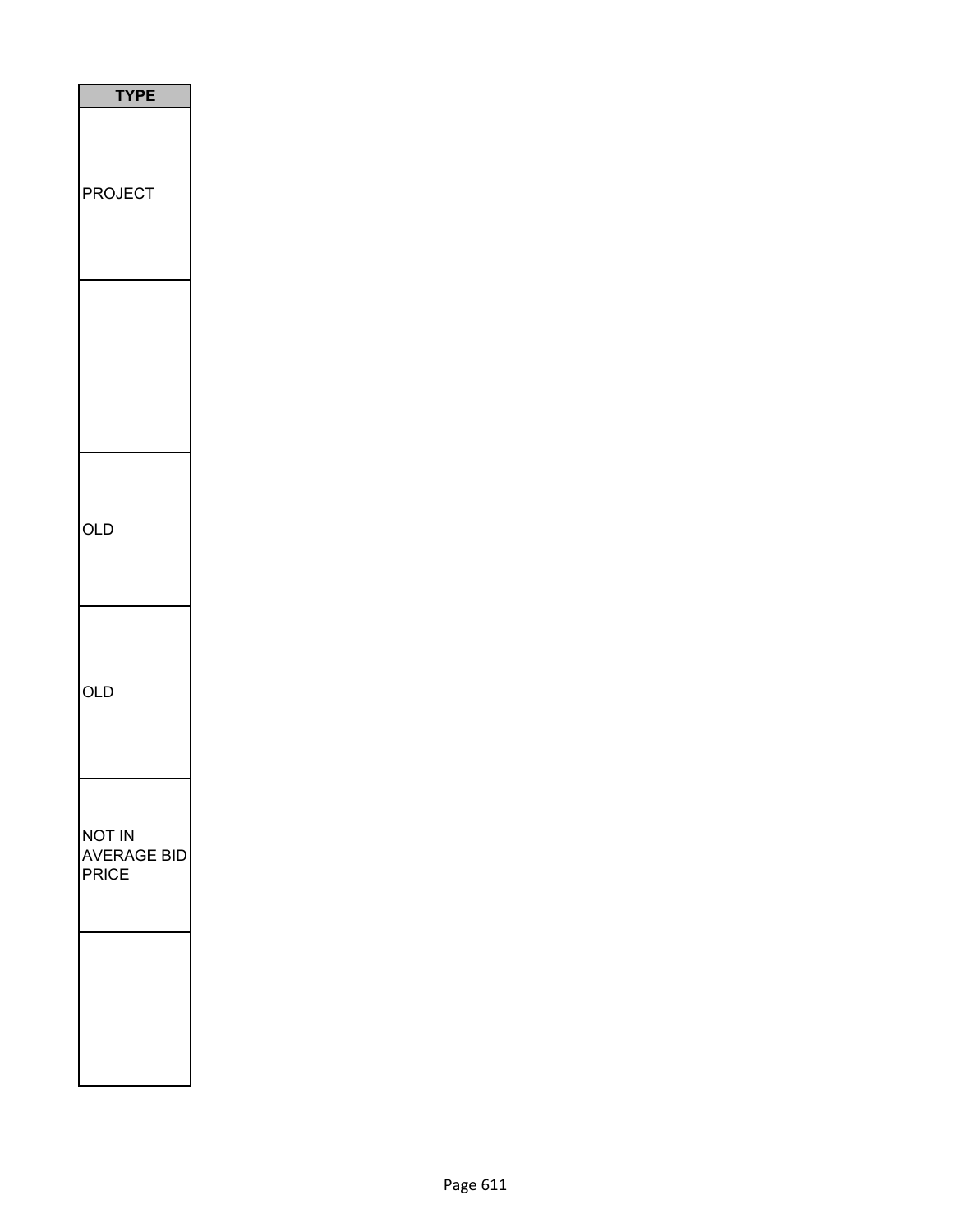| <b>TYPE</b>    |  |
|----------------|--|
|                |  |
|                |  |
|                |  |
|                |  |
|                |  |
|                |  |
| OLD            |  |
|                |  |
|                |  |
|                |  |
| <b>OLD</b>     |  |
|                |  |
|                |  |
|                |  |
|                |  |
|                |  |
|                |  |
|                |  |
|                |  |
|                |  |
|                |  |
| <b>PROJECT</b> |  |
|                |  |
|                |  |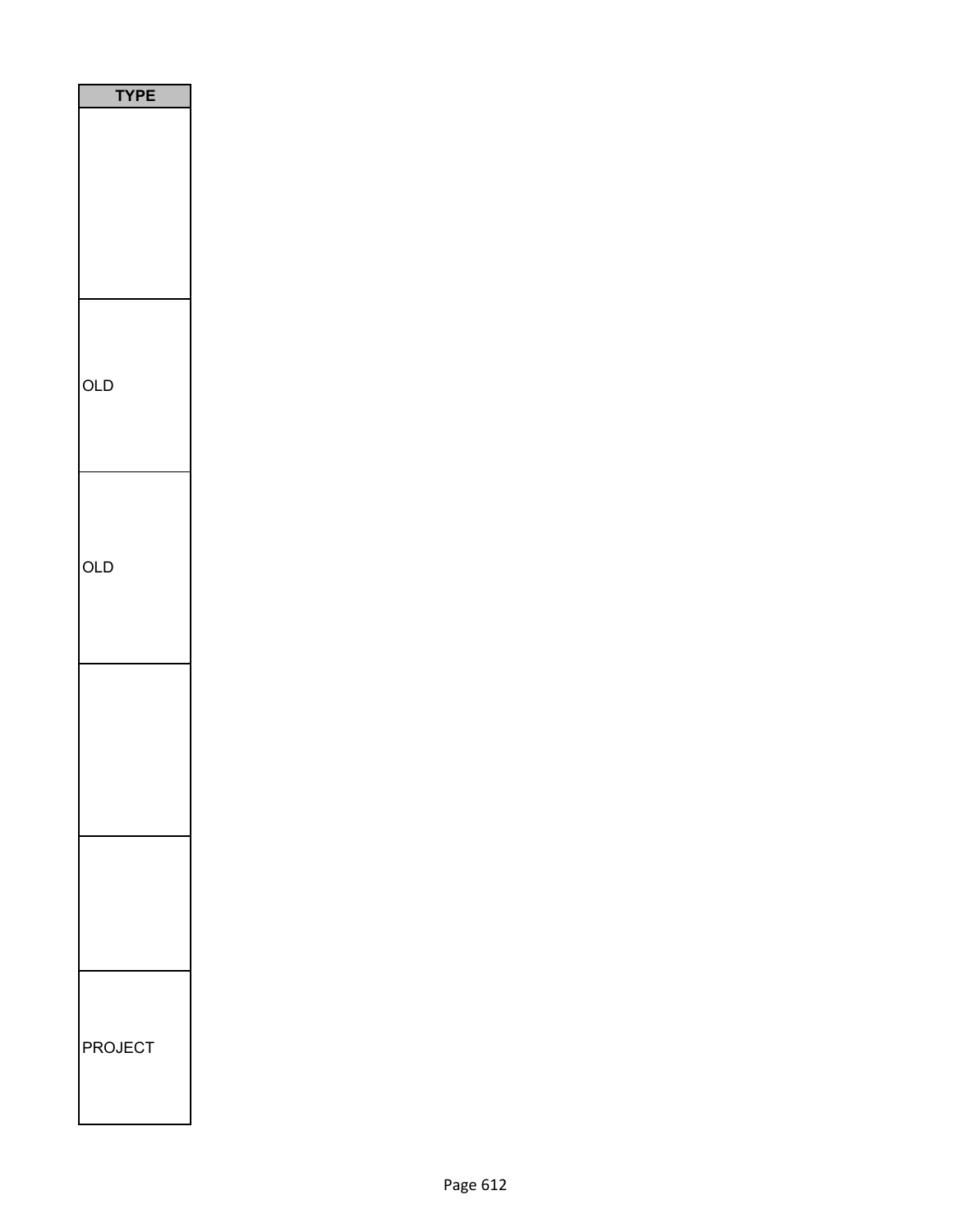| <b>TYPE</b>                                         |
|-----------------------------------------------------|
|                                                     |
| <b>NOT IN</b><br><b>AVERAGE BID</b><br><b>PRICE</b> |
| NOT IN<br><b>AVERAGE BID</b><br><b>PRICE</b>        |
|                                                     |
|                                                     |
|                                                     |
| <b>PROJECT</b>                                      |
| <b>PROJECT</b>                                      |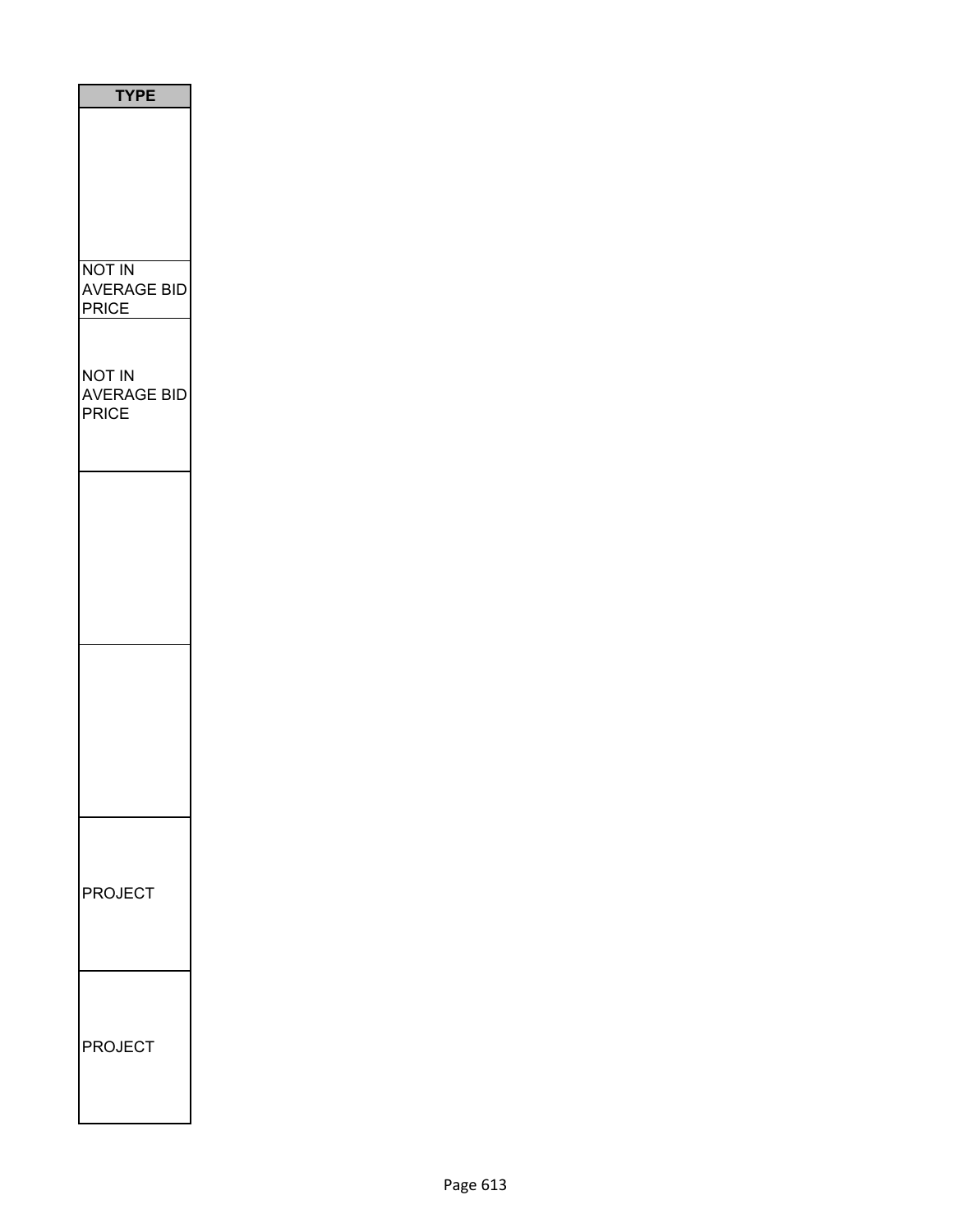| E<br>PI                               |
|---------------------------------------|
|                                       |
|                                       |
|                                       |
|                                       |
| <b>PROJECT</b>                        |
| NOT IN<br><b>AVERAGE BID</b><br>PRICE |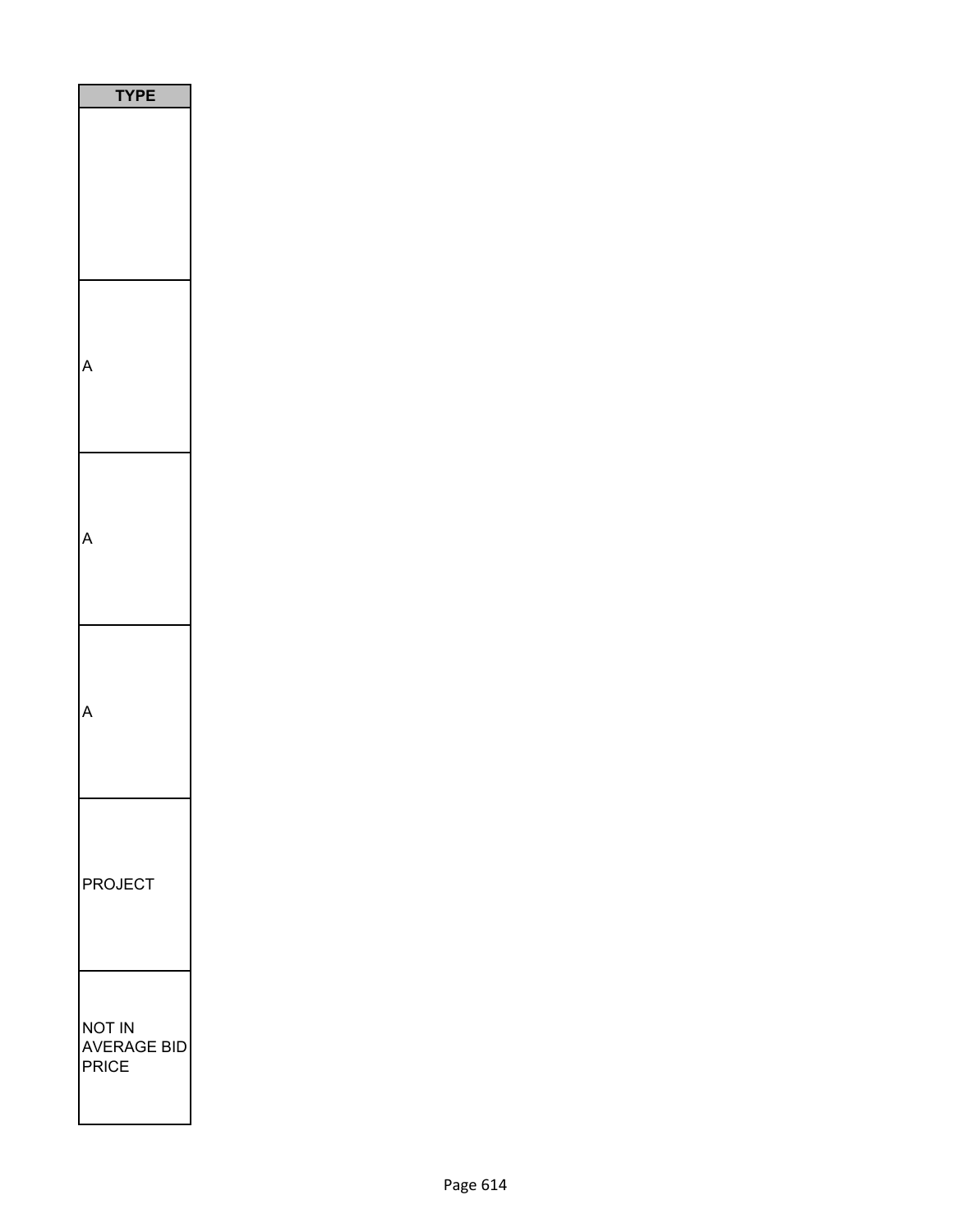| <b>TYPE</b>                    |
|--------------------------------|
| NOT IN<br>AVERAGE BID<br>PRICE |
|                                |
| Δ                              |
|                                |
|                                |
|                                |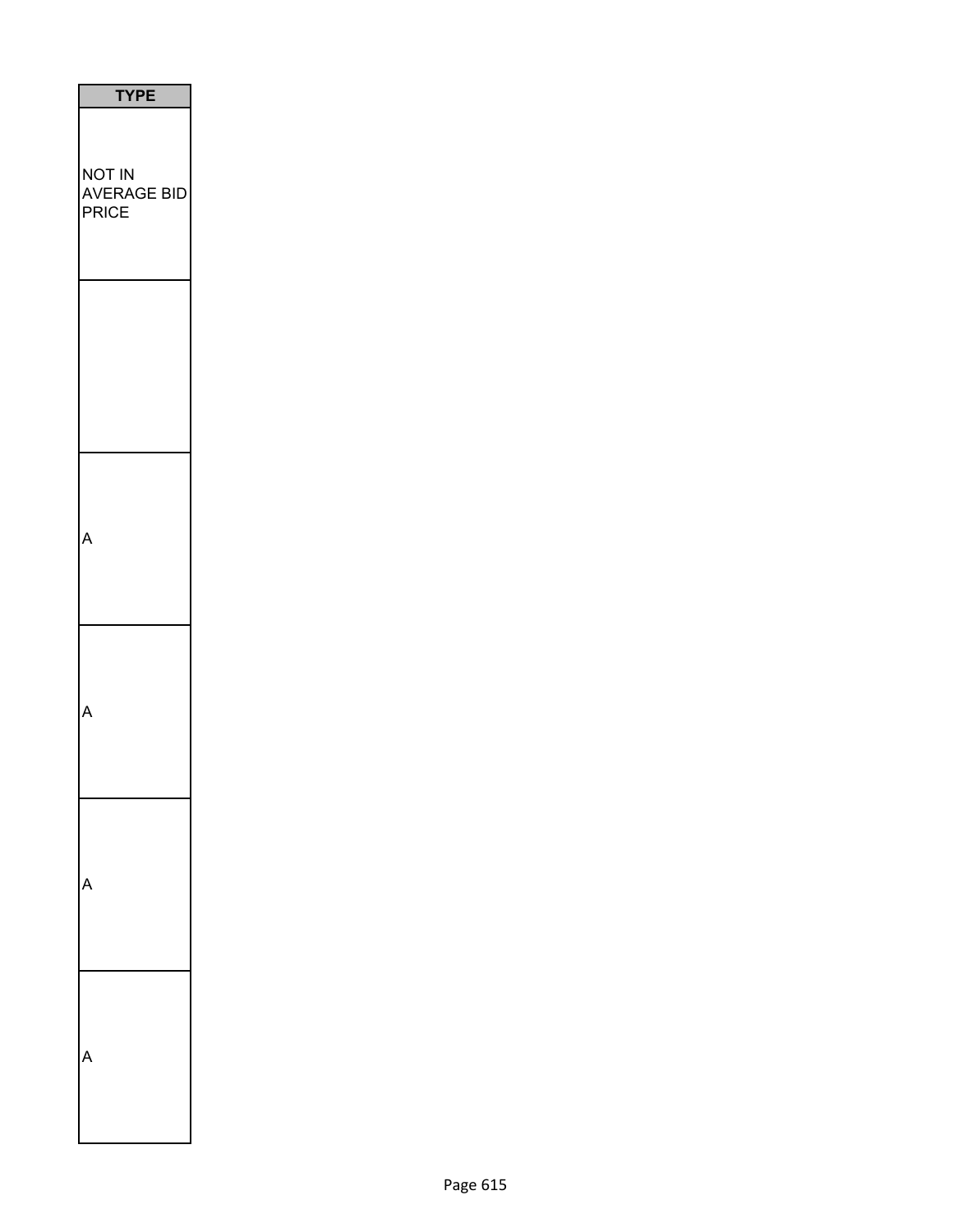| <b>TYPE</b>                           |
|---------------------------------------|
|                                       |
| <b>PROJECT</b>                        |
|                                       |
| NOT IN<br>AVERAGE BID<br>PRICE        |
| NOT IN<br><b>AVERAGE BID</b><br>PRICE |
|                                       |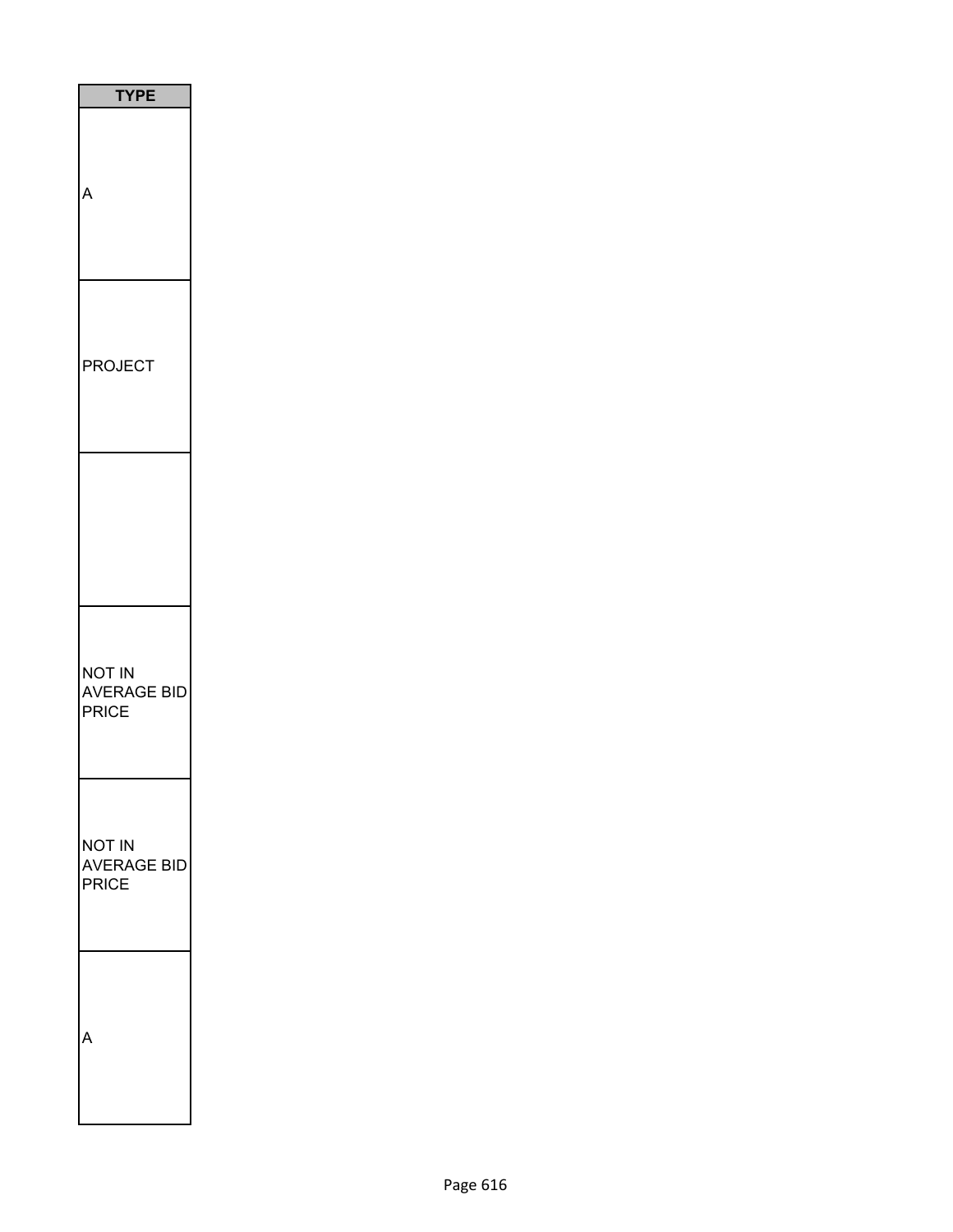| ᠈                              |
|--------------------------------|
|                                |
|                                |
|                                |
|                                |
|                                |
| NOT IN<br>AVERAGE BID<br>PRICE |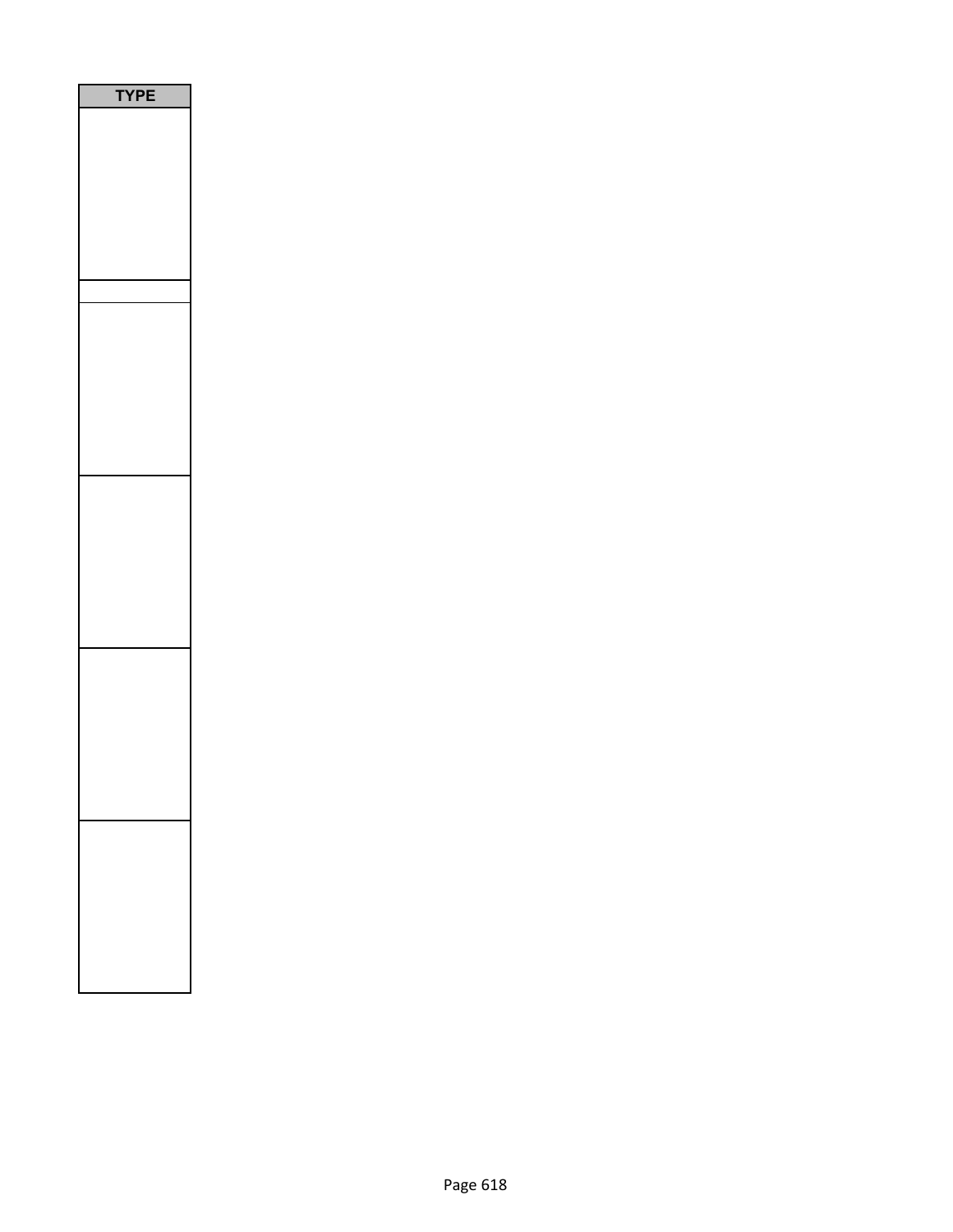| F              |
|----------------|
|                |
|                |
|                |
|                |
| <b>PROJECT</b> |
| <b>PROJECT</b> |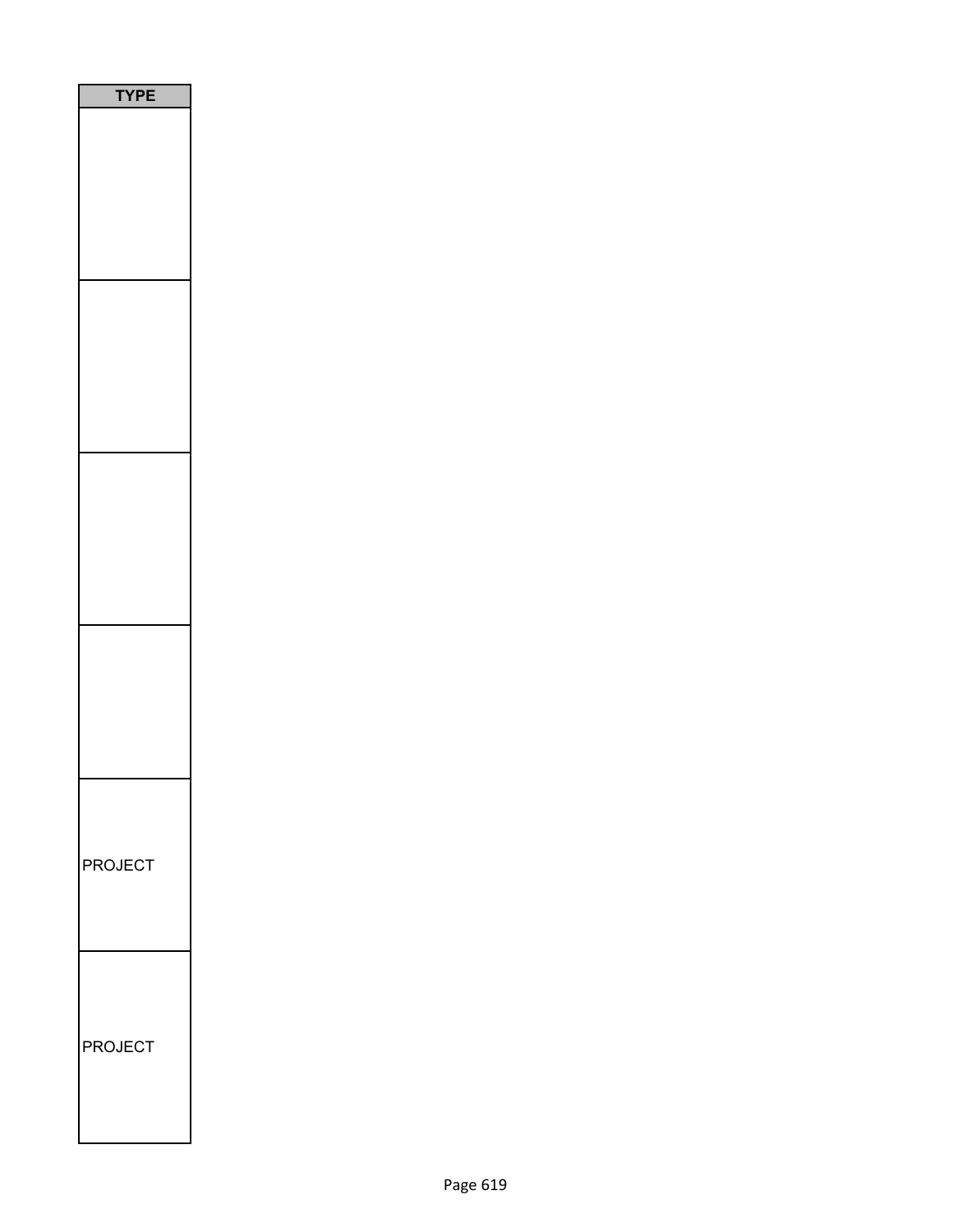| <b>TYPE</b>                                         |
|-----------------------------------------------------|
| <b>PROJECT</b>                                      |
| <b>NOT IN</b><br><b>AVERAGE BID</b><br><b>PRICE</b> |
|                                                     |
|                                                     |
|                                                     |
|                                                     |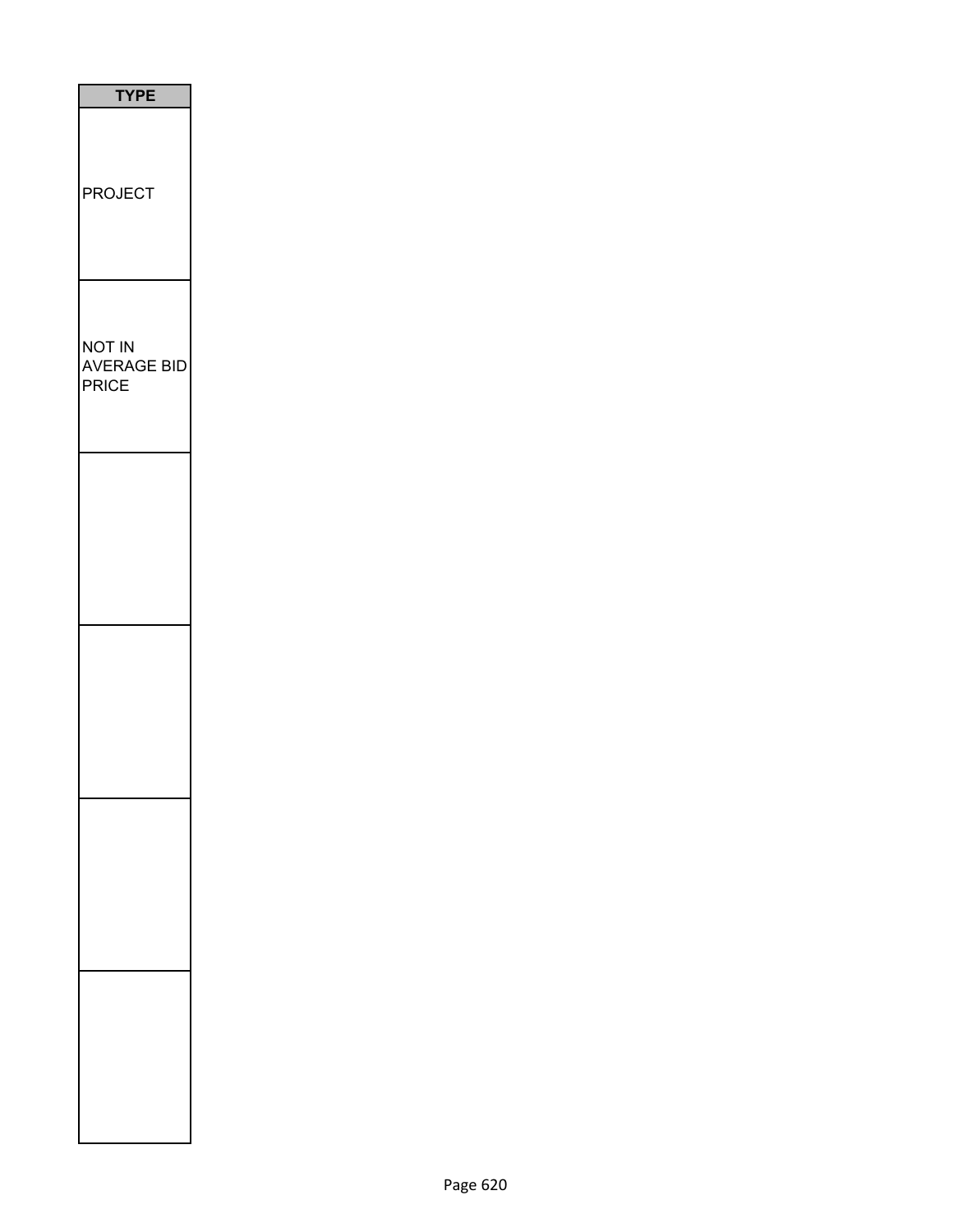|  | <b>TYPE</b> |  |  |
|--|-------------|--|--|
|  |             |  |  |
|  |             |  |  |
|  |             |  |  |
|  |             |  |  |
|  |             |  |  |
|  |             |  |  |
|  |             |  |  |
|  |             |  |  |
|  |             |  |  |
|  |             |  |  |
|  |             |  |  |
|  |             |  |  |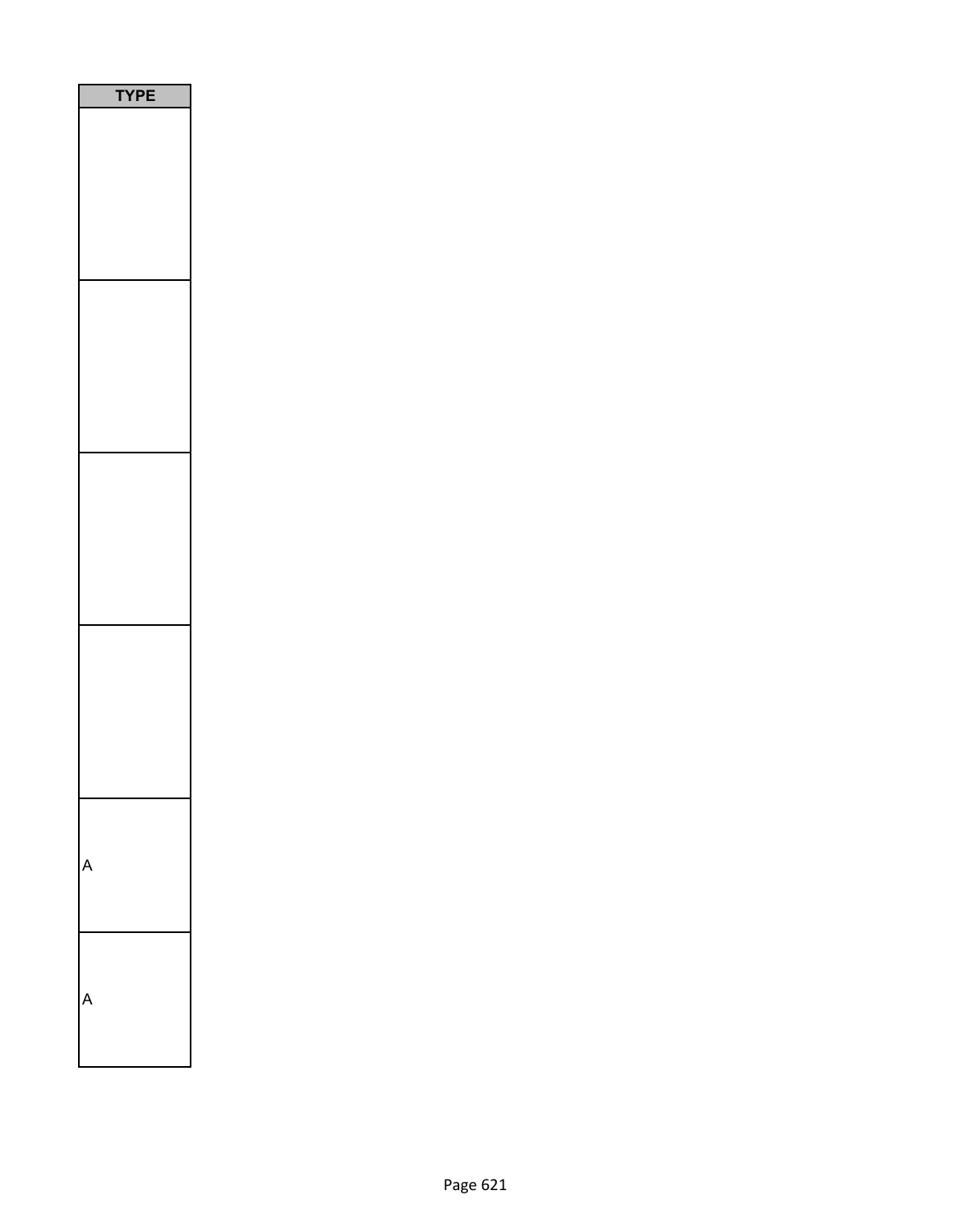| <b>TYPE</b>    |
|----------------|
|                |
| <b>PROJECT</b> |
|                |
|                |
|                |
|                |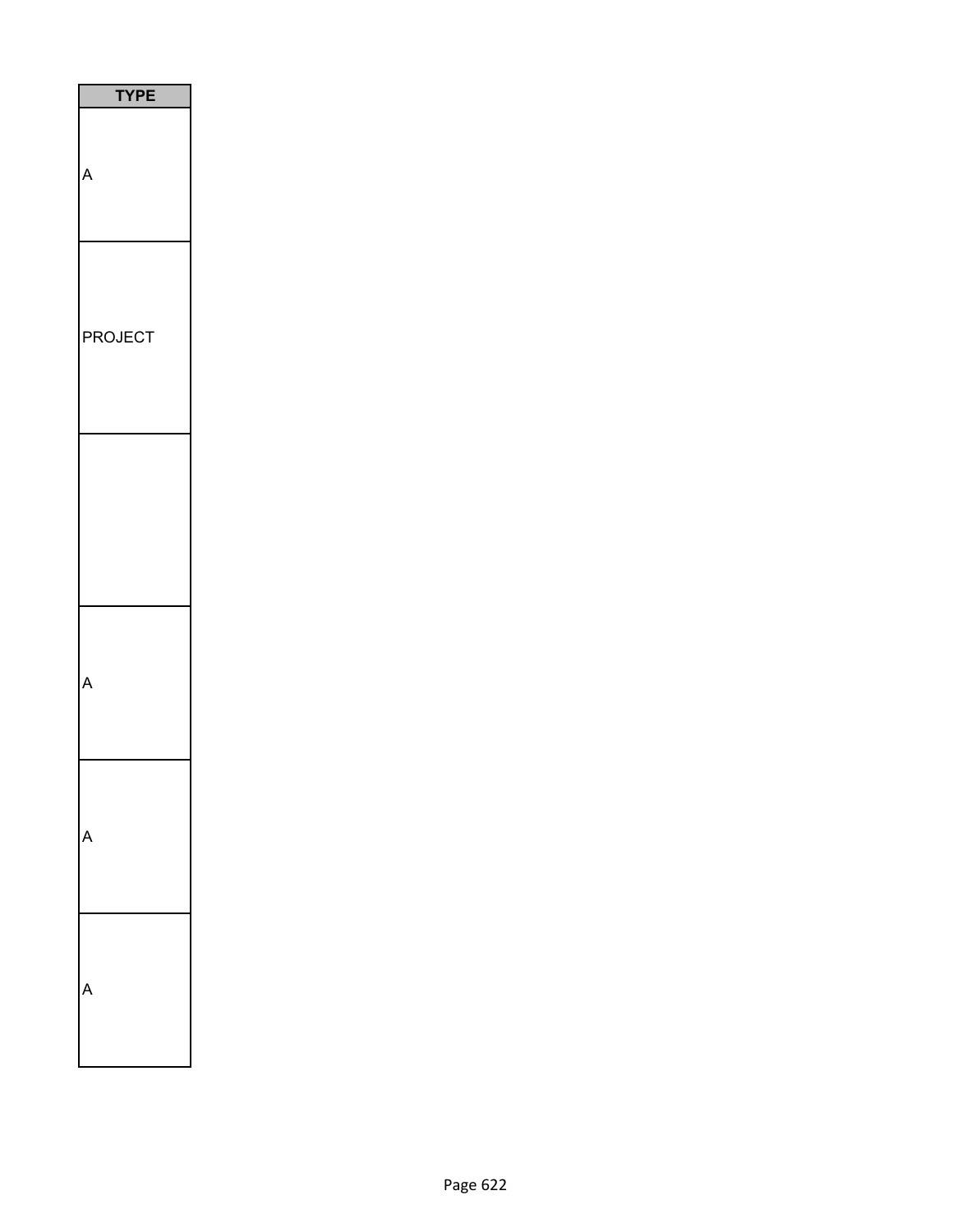| <b>TYPE</b> |
|-------------|
| p           |
|             |
| PROJECT     |
|             |
|             |
|             |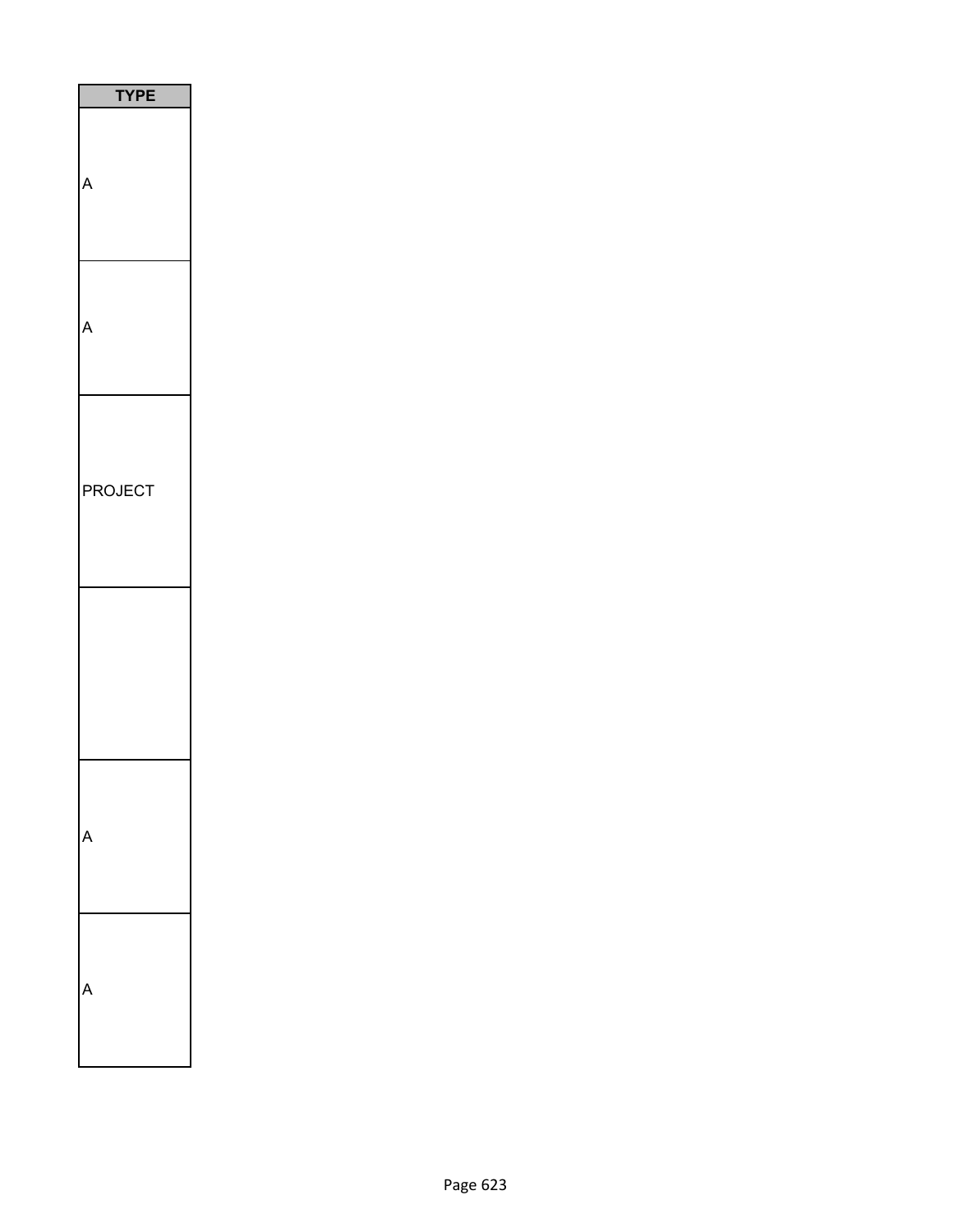| <b>TYPE</b>                                  |
|----------------------------------------------|
|                                              |
|                                              |
|                                              |
| not in<br><b>AVERAGE BID</b><br><b>PRICE</b> |
| NOT IN<br>AVERAGE BID<br>PRICE               |
|                                              |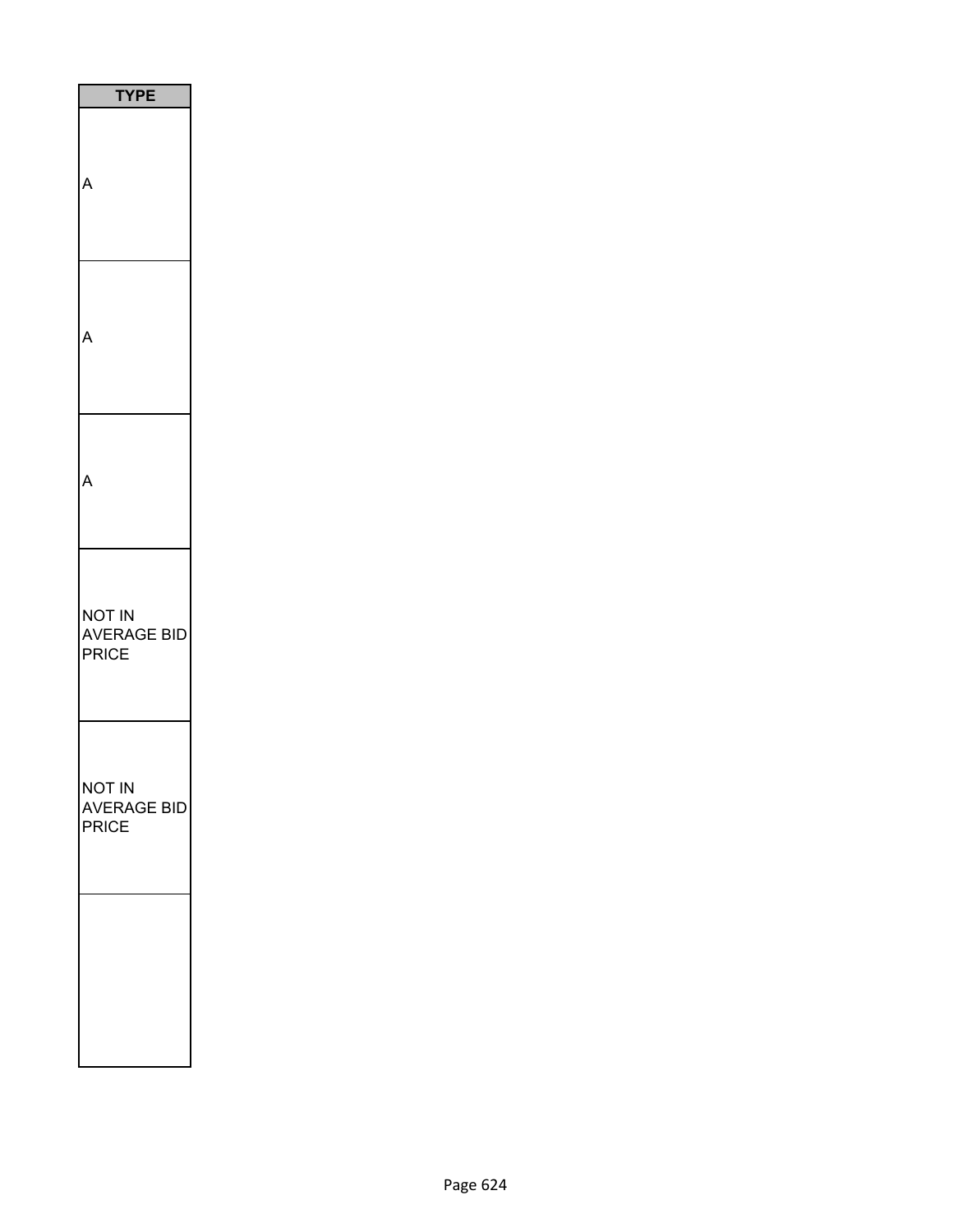| <b>TYPE</b> |
|-------------|
|             |
|             |
|             |
|             |
|             |
|             |
|             |
|             |
|             |
|             |
|             |
|             |
|             |
|             |
|             |
| PROJECT     |
|             |
|             |
|             |
|             |
|             |
|             |
| <b>OLD</b>  |
|             |
|             |
|             |
|             |
|             |
|             |
|             |
|             |
|             |
|             |
|             |
|             |
|             |
|             |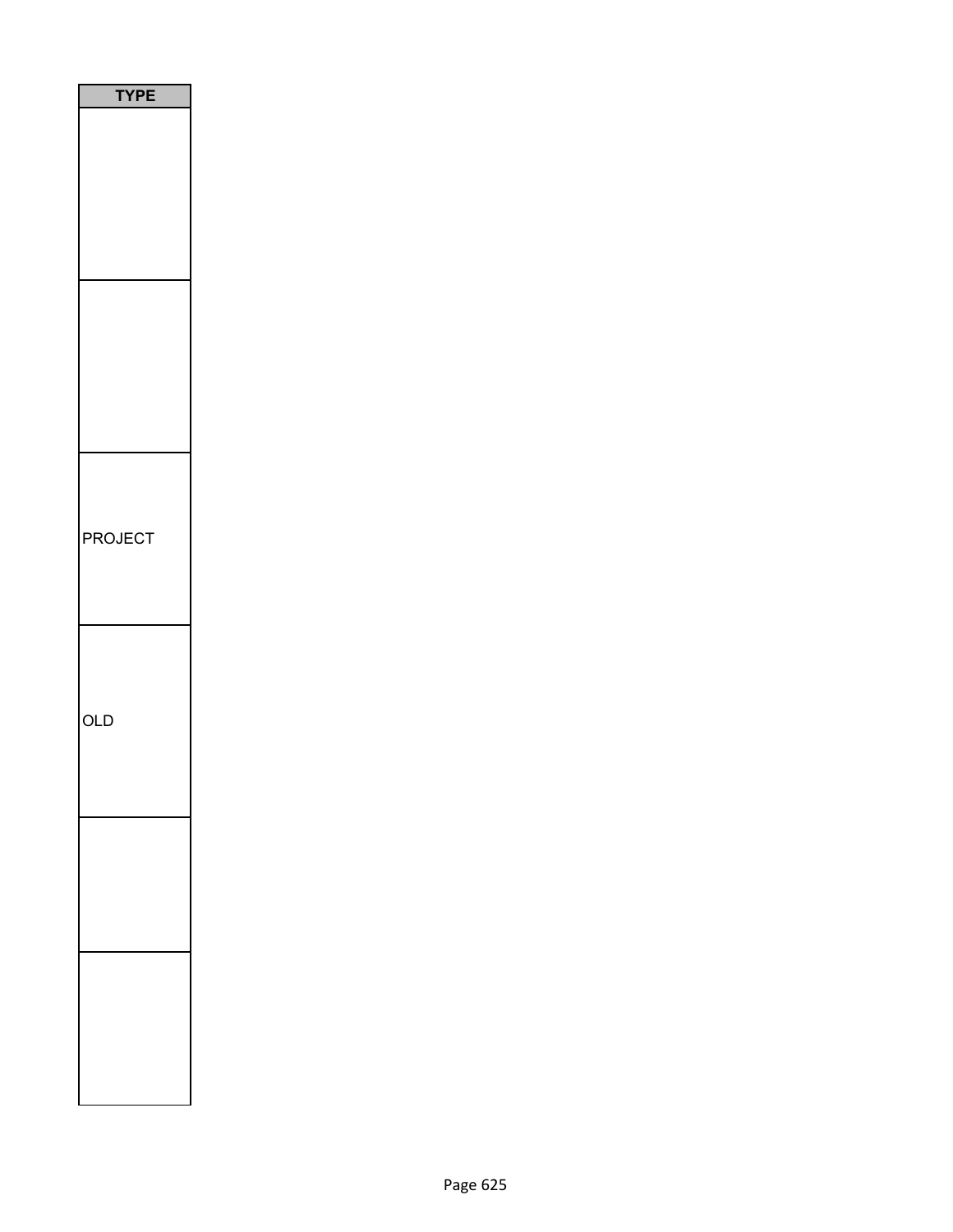| <b>TYPE</b>    |  |
|----------------|--|
| <b>PROJECT</b> |  |
| <b>OLD</b>     |  |
| <b>PROJECT</b> |  |
|                |  |
| <b>PROJECT</b> |  |
| <b>PROJECT</b> |  |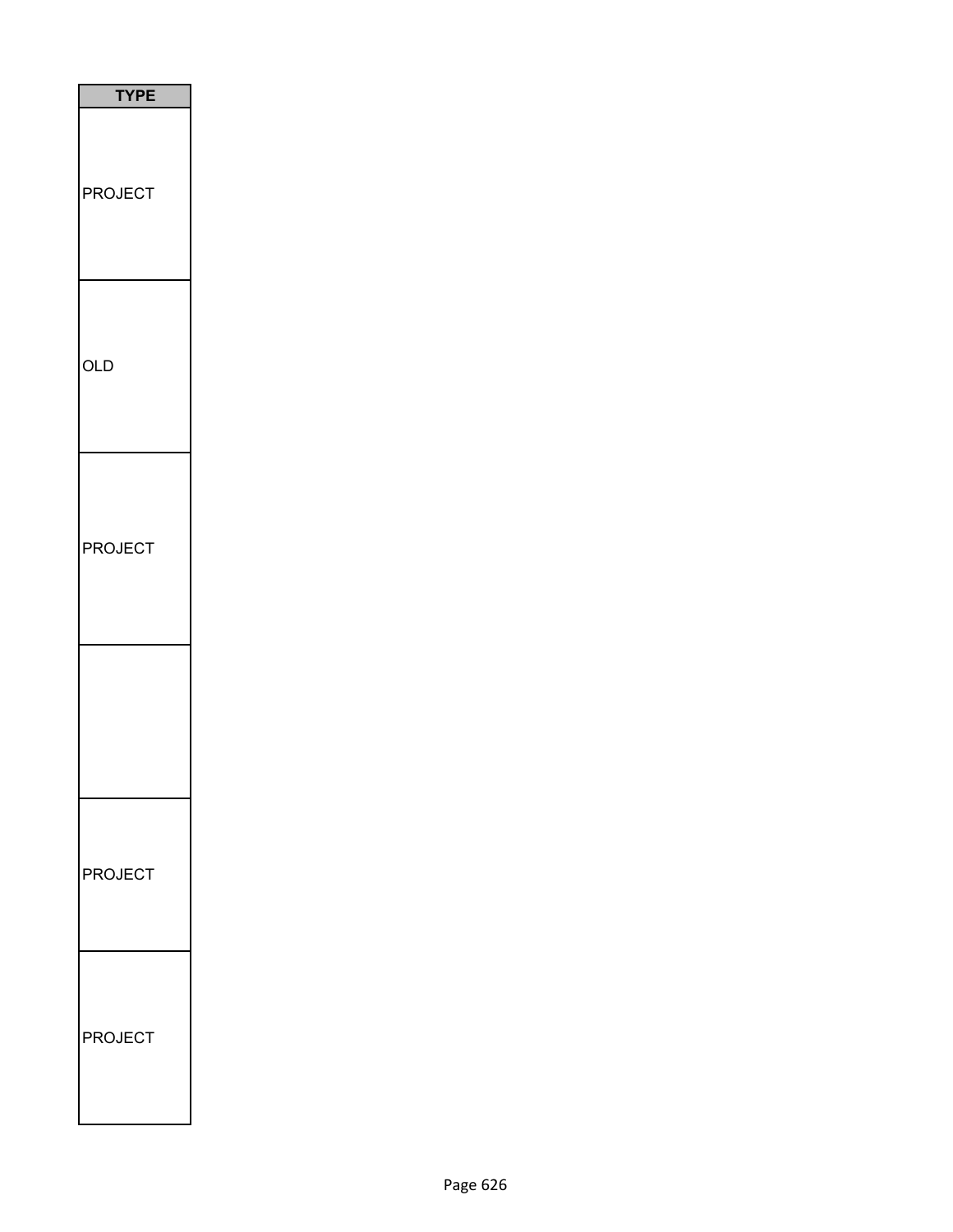| <b>TYPE</b>    |
|----------------|
| <b>PROJECT</b> |
|                |
|                |
|                |
|                |
|                |
|                |
|                |
|                |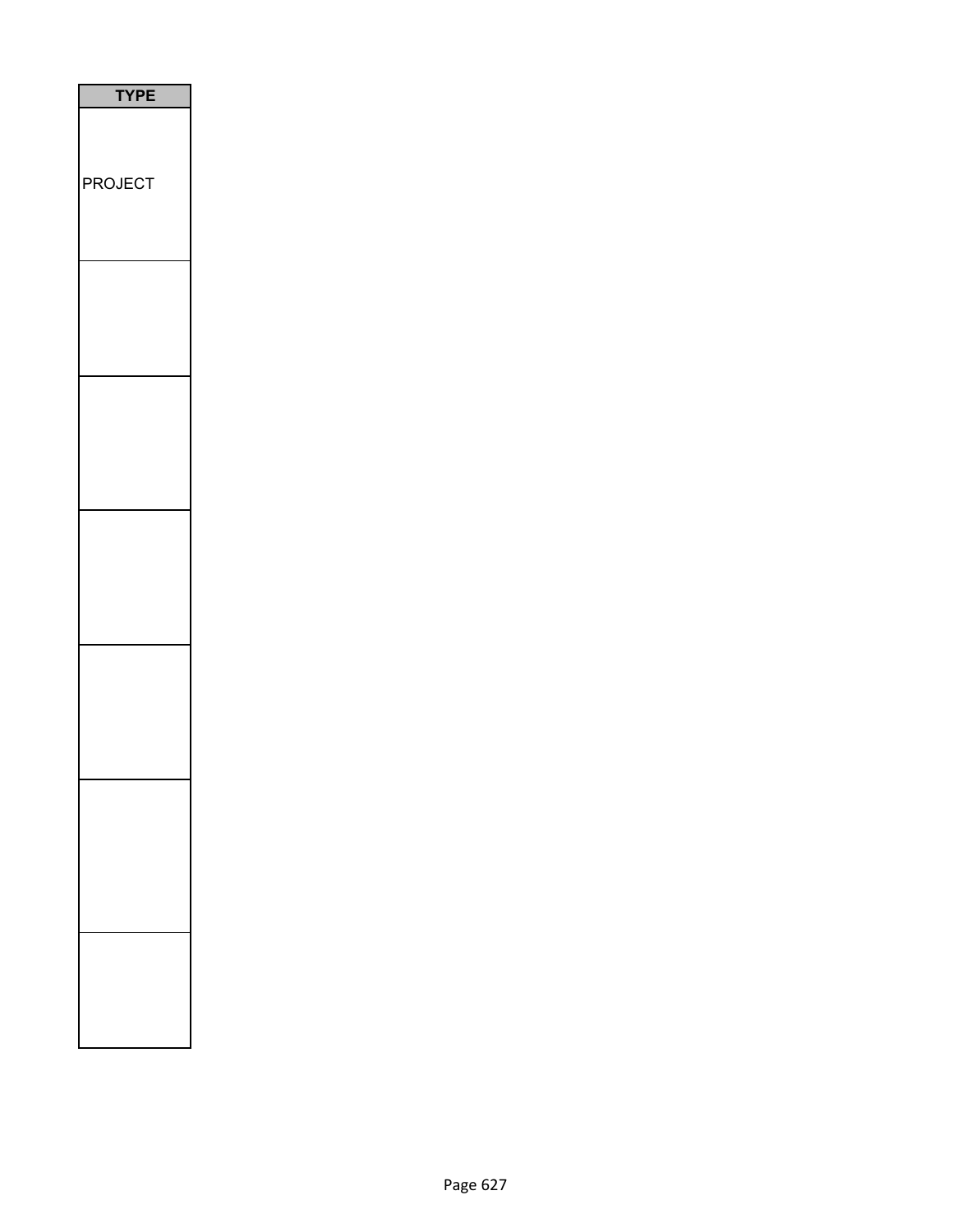| <b>TYPE</b>                           |
|---------------------------------------|
|                                       |
| NOT IN<br><b>AVERAGE BID</b><br>PRICE |
|                                       |
|                                       |
|                                       |
|                                       |
| NOT IN<br><b>AVERAGE BID</b><br>PRICE |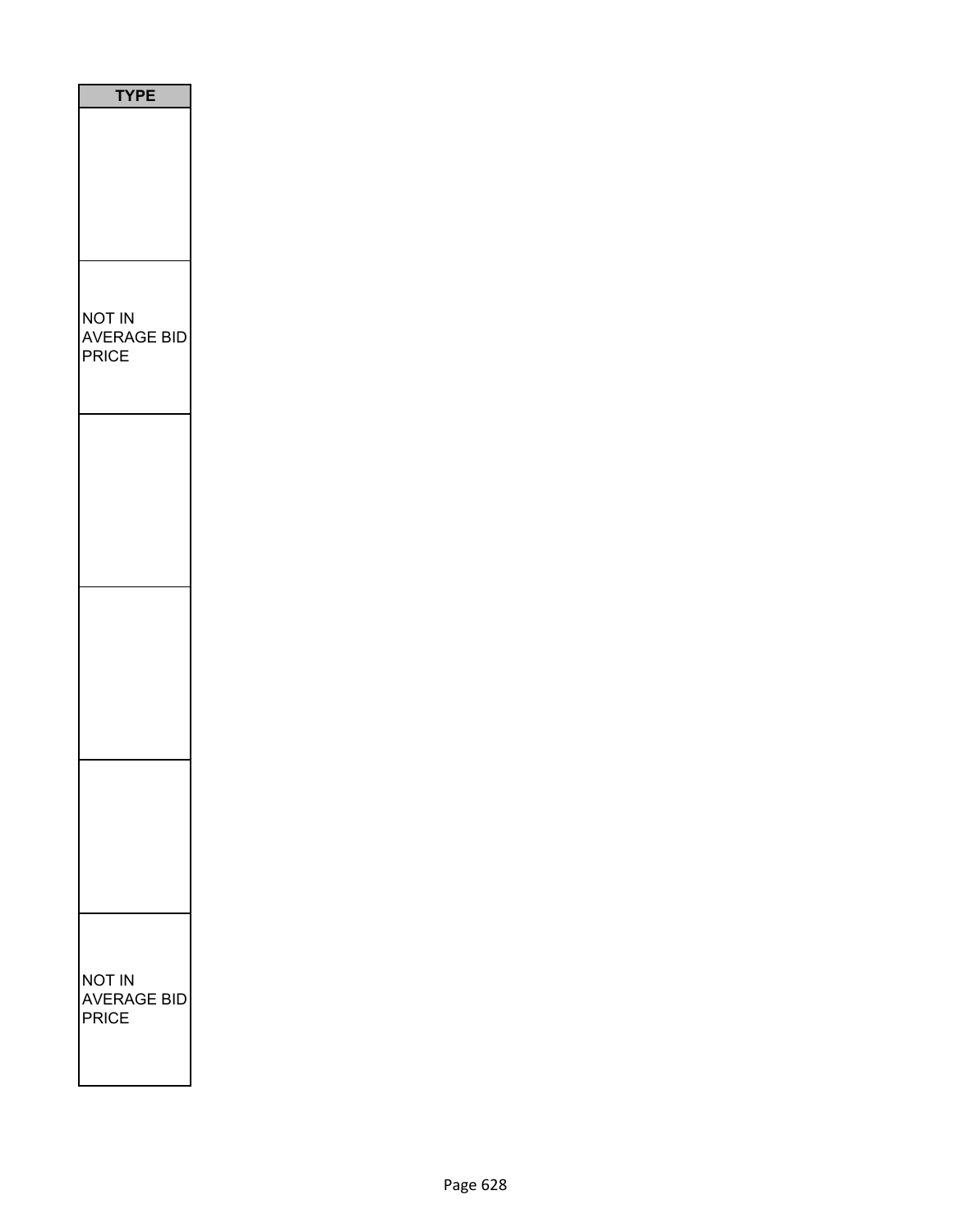| <b>TYPE</b>        |
|--------------------|
| <b>PROJECT</b>     |
| <b>PROJECT</b>     |
| <b>PROJECT</b>     |
| <b>PROJECT</b>     |
| <b>ROJECT</b><br>ŀ |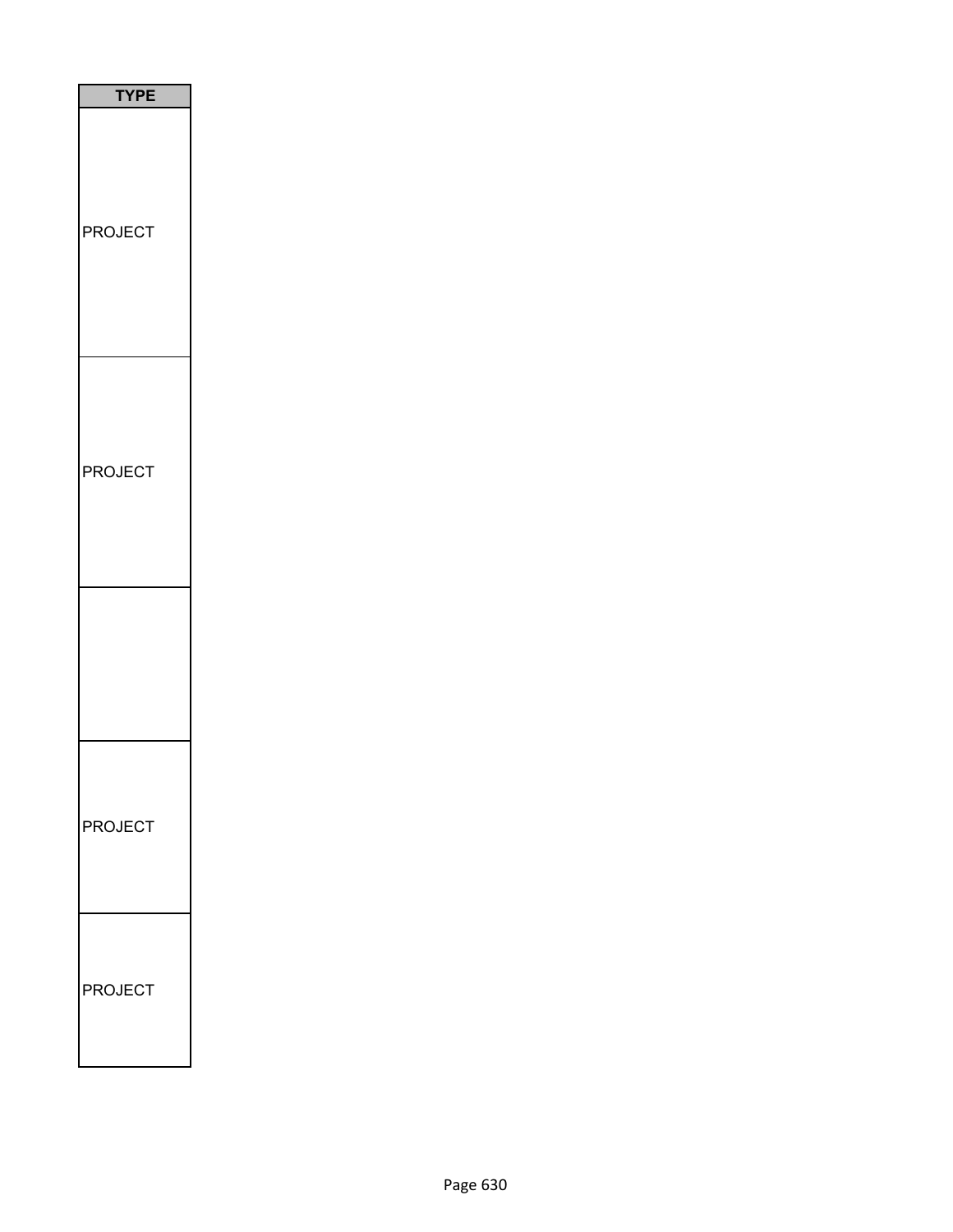| <b>TYPE</b>                                  |
|----------------------------------------------|
| <b>PROJECT</b>                               |
| <b>PROJECT</b>                               |
| <b>PROJECT</b>                               |
| <b>PROJECT</b>                               |
| OLD                                          |
| <b>NOT IN</b><br><b>AVERAGE BID</b><br>PRICE |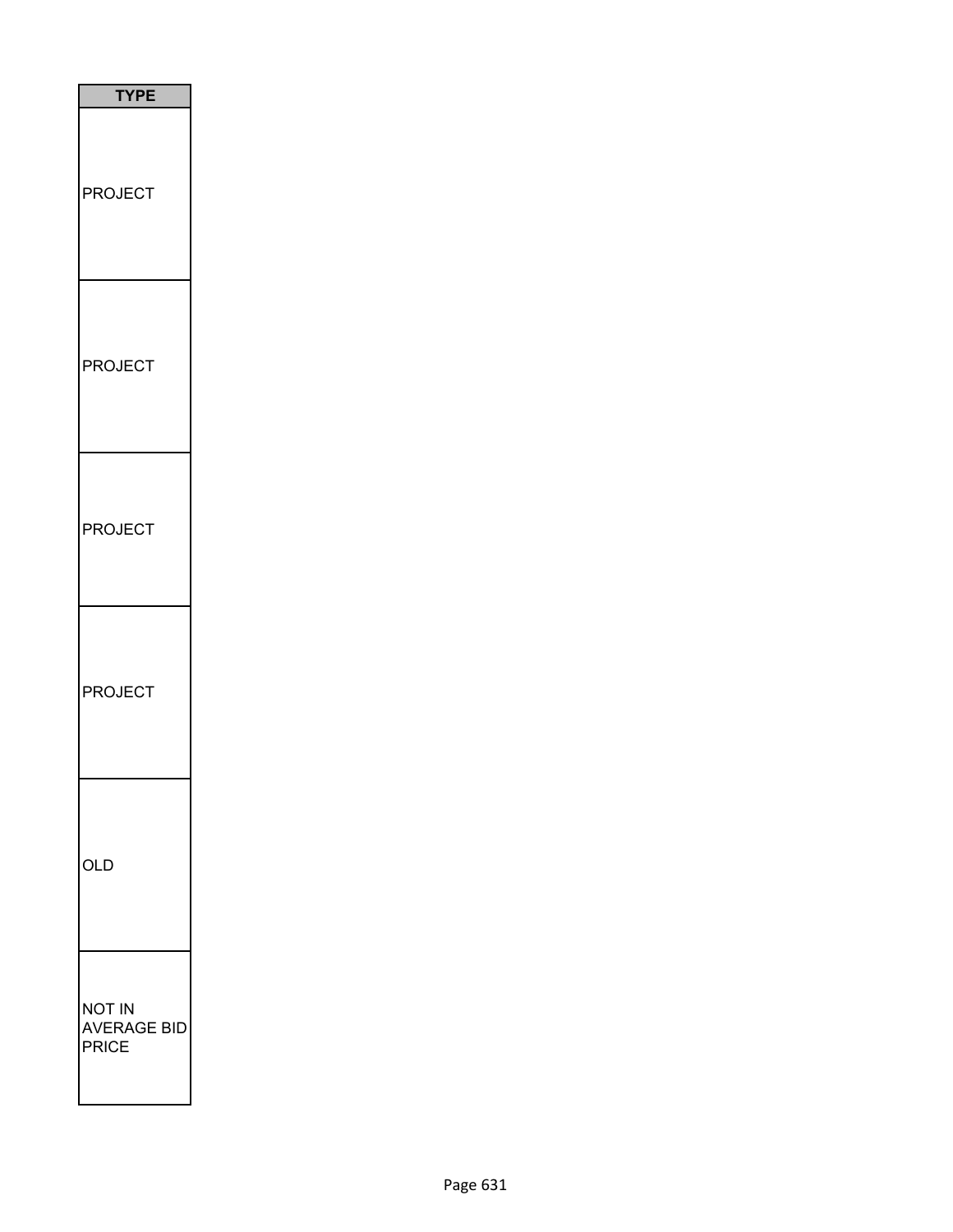| <b>TYPE</b> |
|-------------|
| OLD         |
| <b>OLD</b>  |
|             |
|             |
|             |
|             |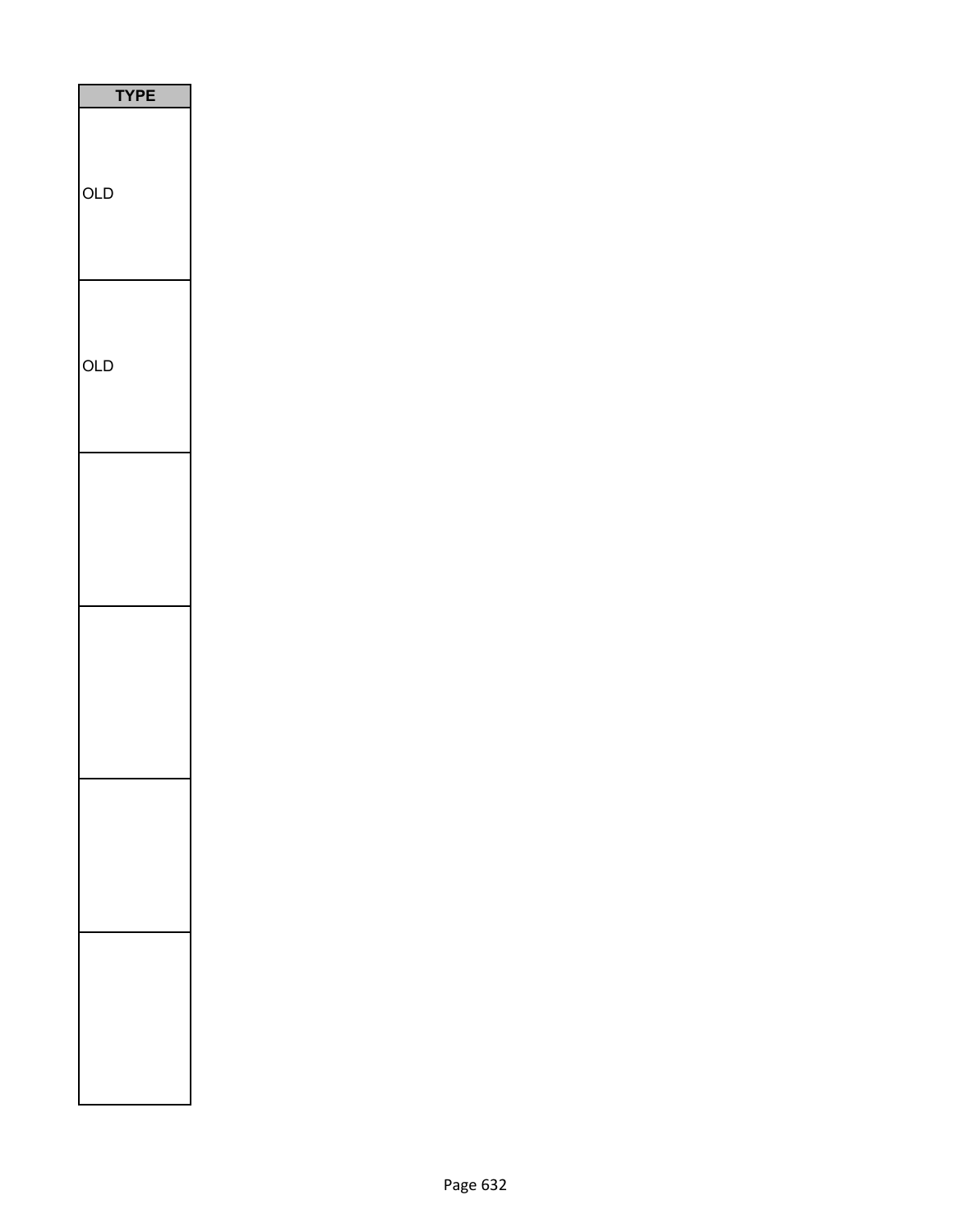| <b>TYPE</b> |
|-------------|
|             |
|             |
|             |
| PROJECT     |
| PROJECT     |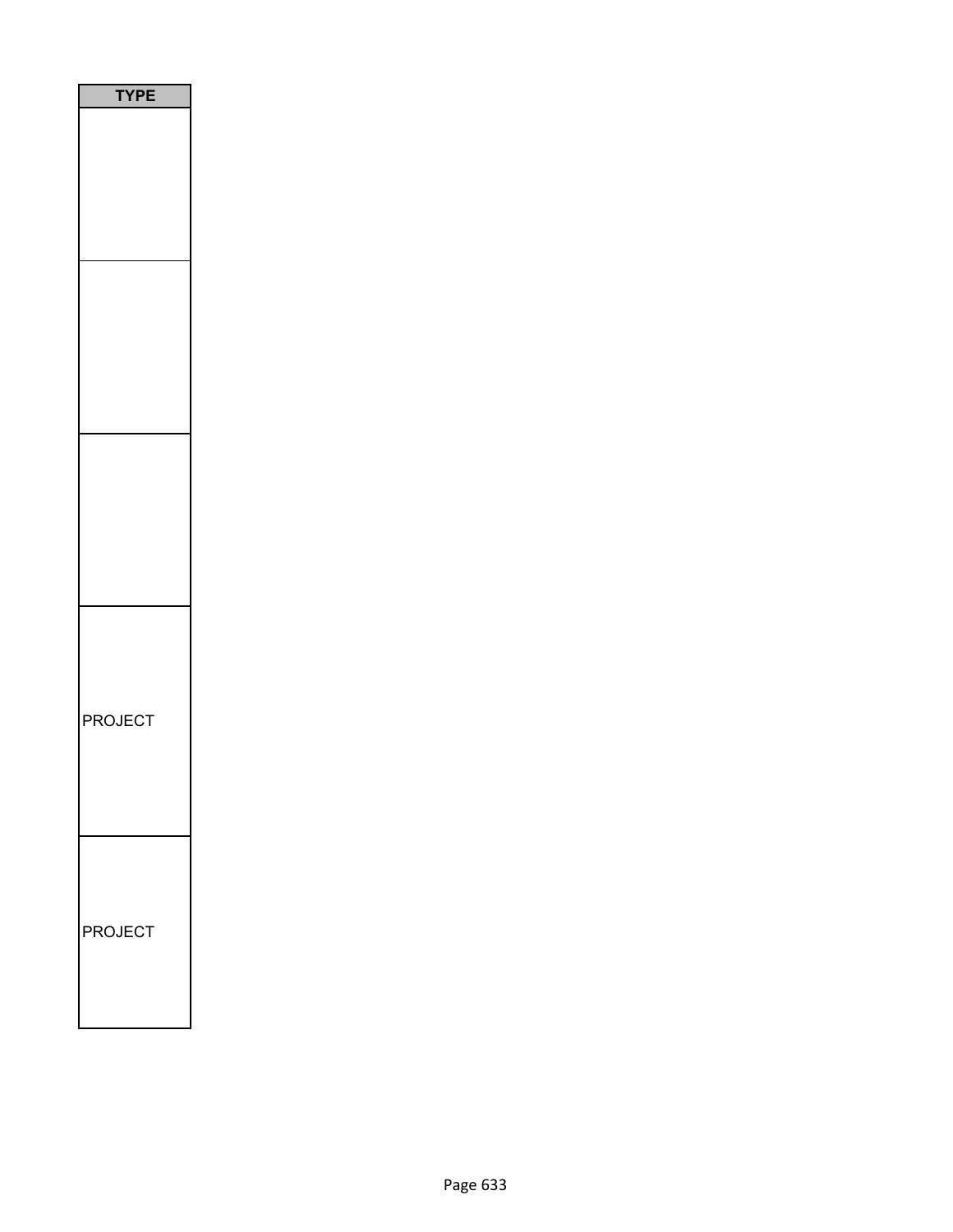| <b>YPE</b>     |
|----------------|
| <b>PROJECT</b> |
| <b>PROJECT</b> |
|                |
|                |
|                |
|                |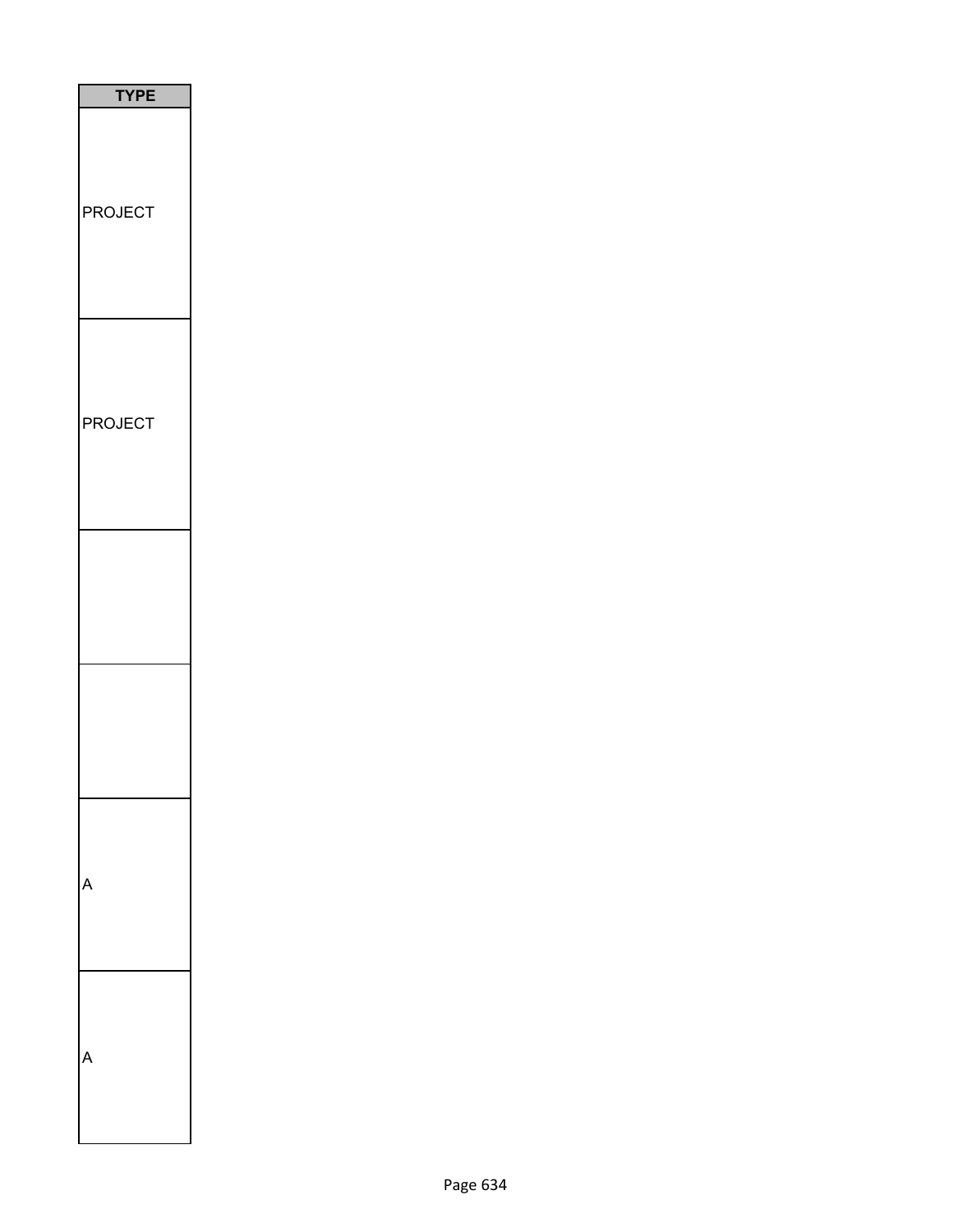| <b>TYPE</b>                                         |
|-----------------------------------------------------|
|                                                     |
|                                                     |
| NOT IN<br><b>AVERAGE BID</b><br><b>PRICE</b>        |
|                                                     |
|                                                     |
| <b>NOT IN</b><br><b>AVERAGE BID</b><br><b>PRICE</b> |
| <b>NOT IN</b><br><b>AVERAGE BID</b><br>PRICE        |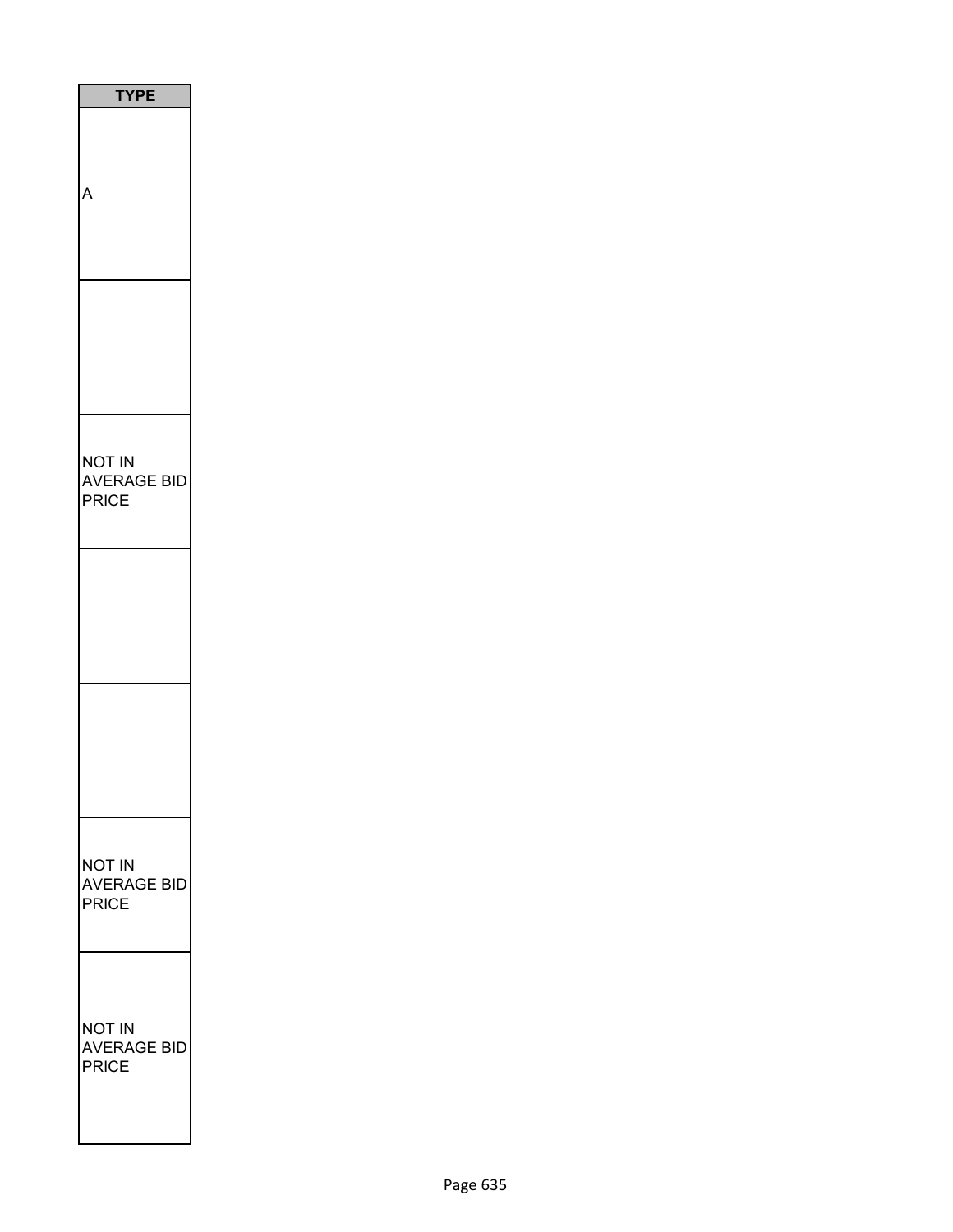| PE<br>٢ |
|---------|
|         |
|         |
|         |
| OLD     |
| PROJECT |
| PROJECT |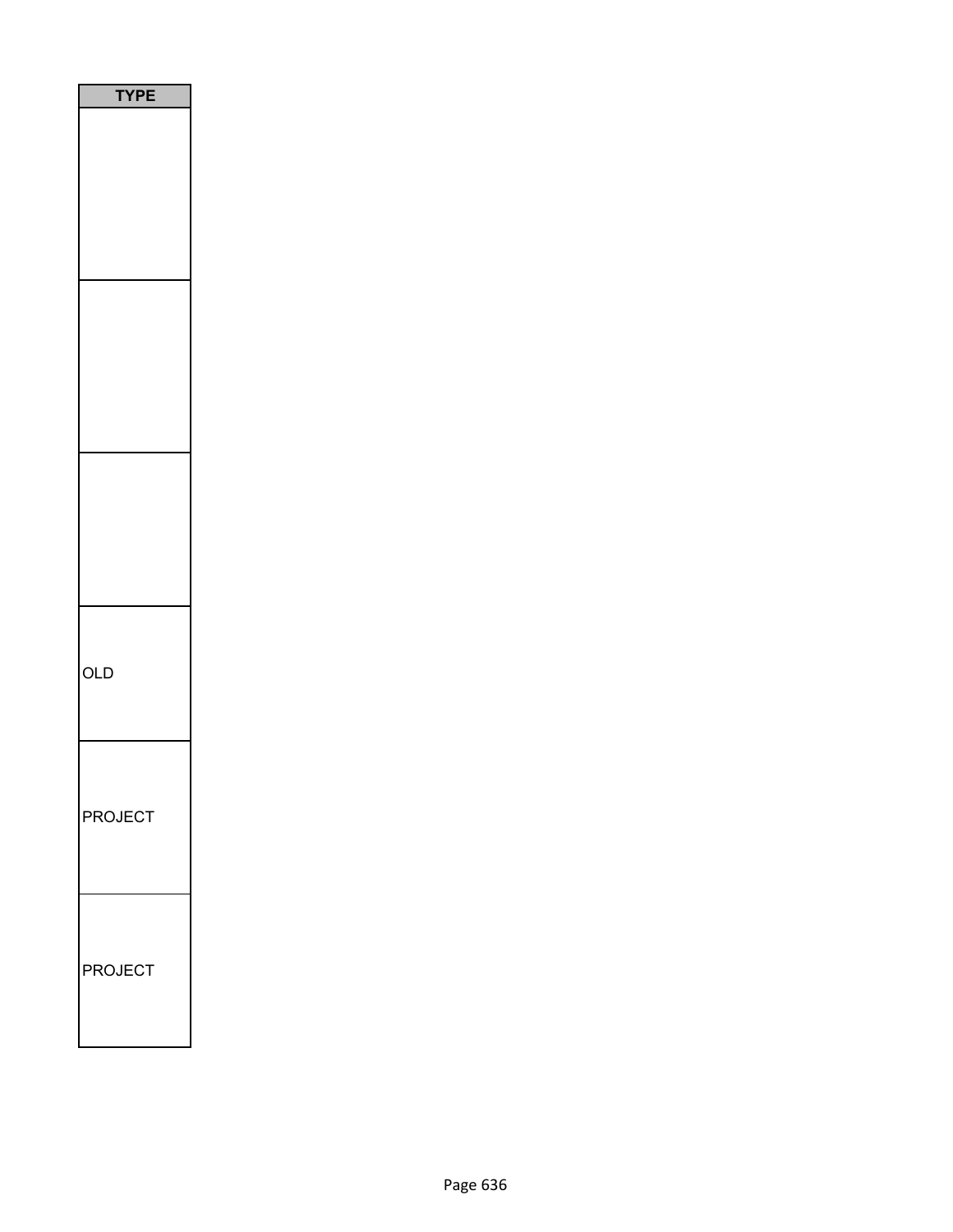| <b>TYPE</b>    |
|----------------|
| <b>PROJECT</b> |
| <b>PROJECT</b> |
| <b>PROJECT</b> |
| PROJECT        |
|                |
|                |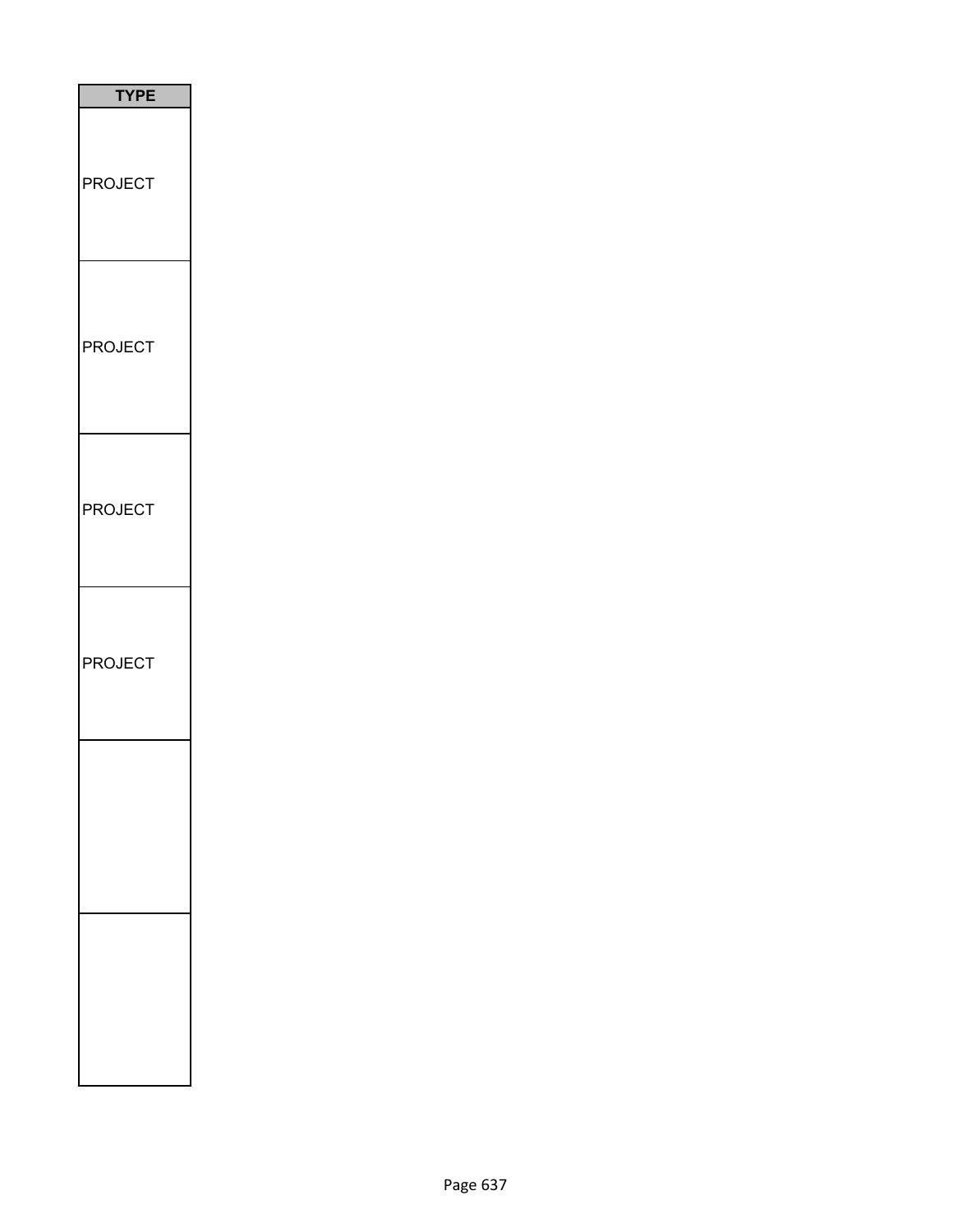| <b>TYPE</b>    |
|----------------|
|                |
|                |
|                |
|                |
|                |
|                |
|                |
|                |
| <b>PROJECT</b> |
|                |
|                |
| <b>PROJECT</b> |
|                |
|                |
| PROJECT        |
|                |
|                |
|                |
|                |
|                |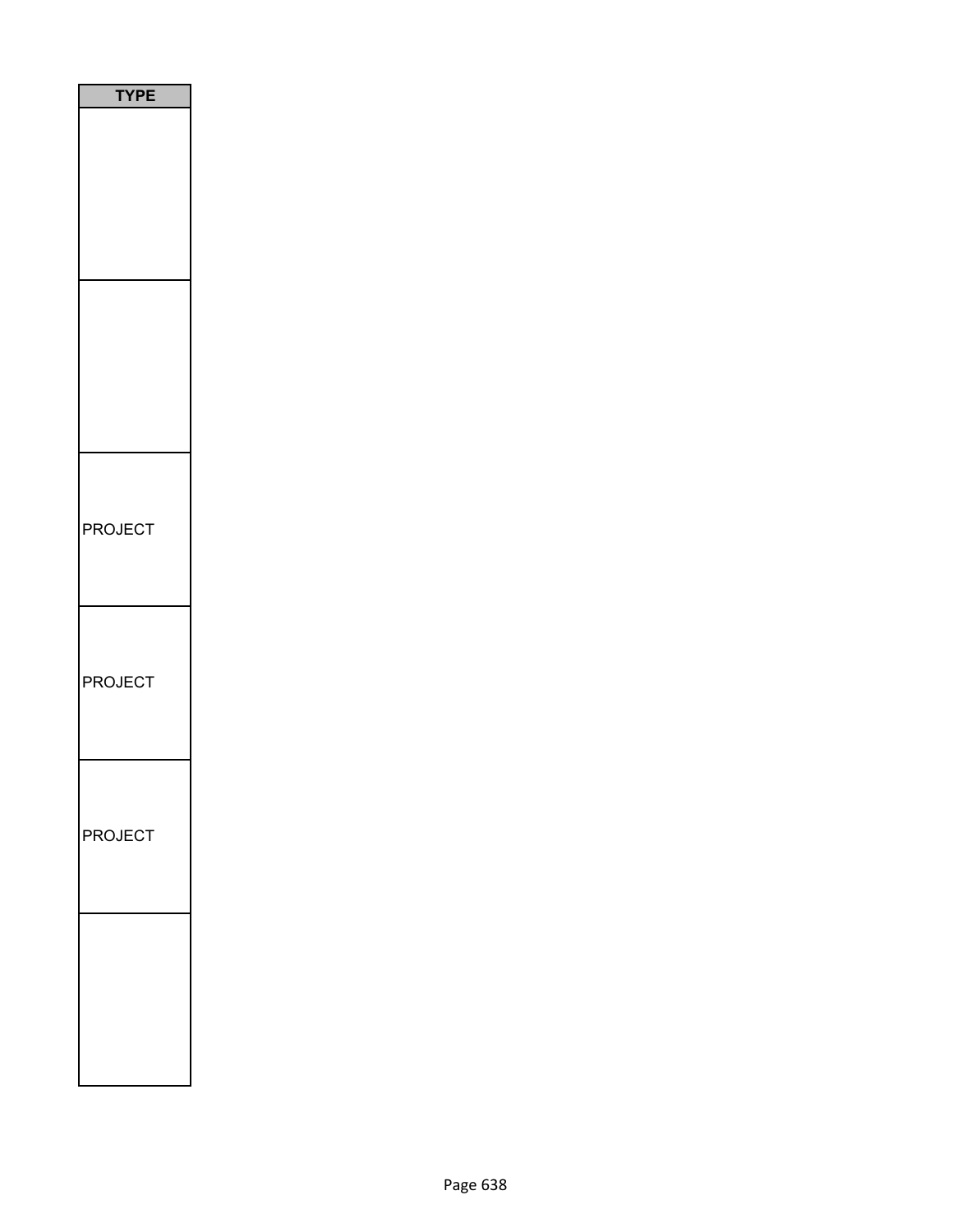| <b>TYPE</b>                           |
|---------------------------------------|
| <b>PROJECT</b>                        |
| <b>NOT IN</b><br>AVERAGE BID<br>PRICE |
|                                       |
|                                       |
|                                       |
|                                       |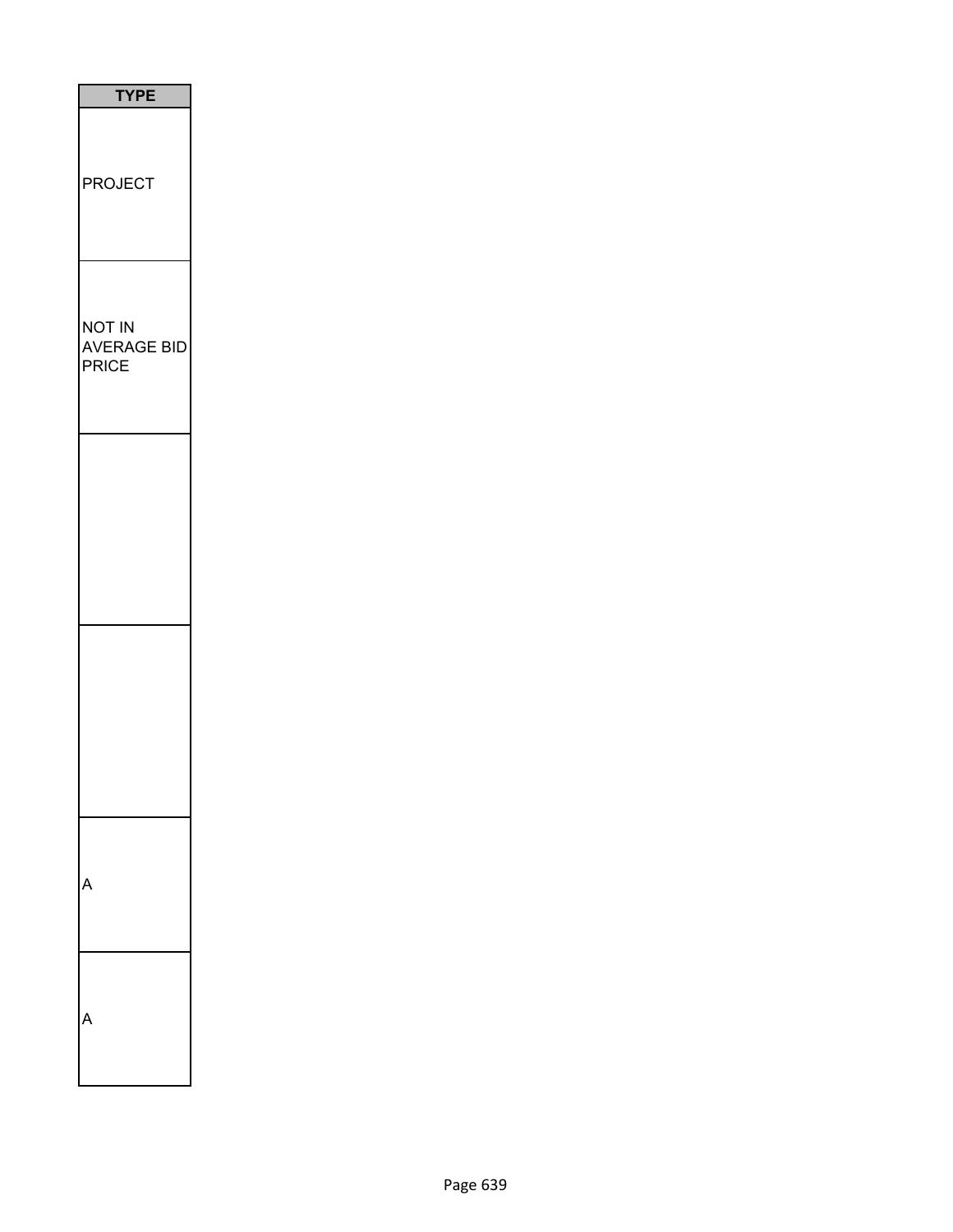| <b>/PE</b><br>٦ |
|-----------------|
|                 |
|                 |
|                 |
|                 |
|                 |
|                 |
|                 |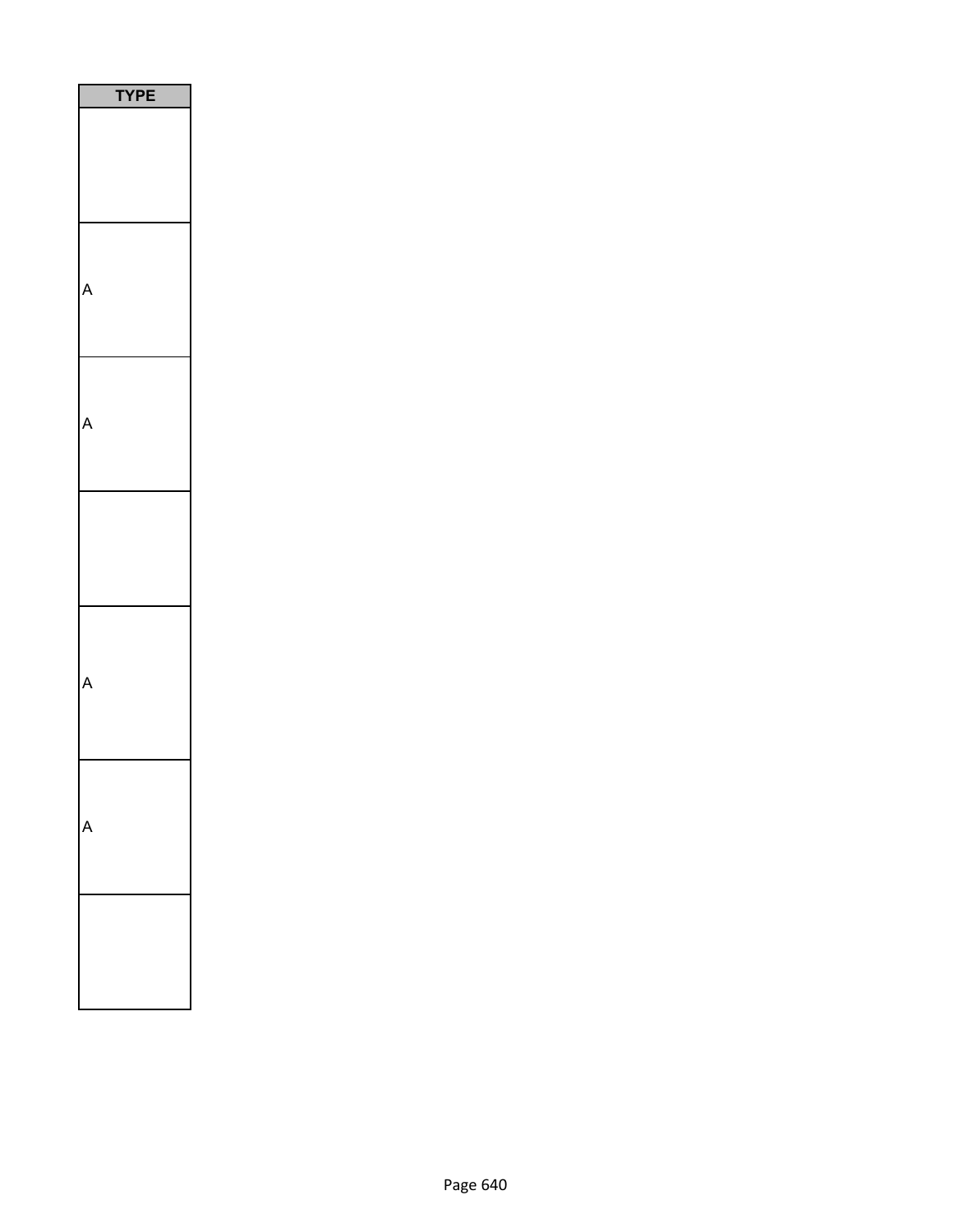| <b>YPE</b> |
|------------|
|            |
|            |
|            |
|            |
|            |
|            |
|            |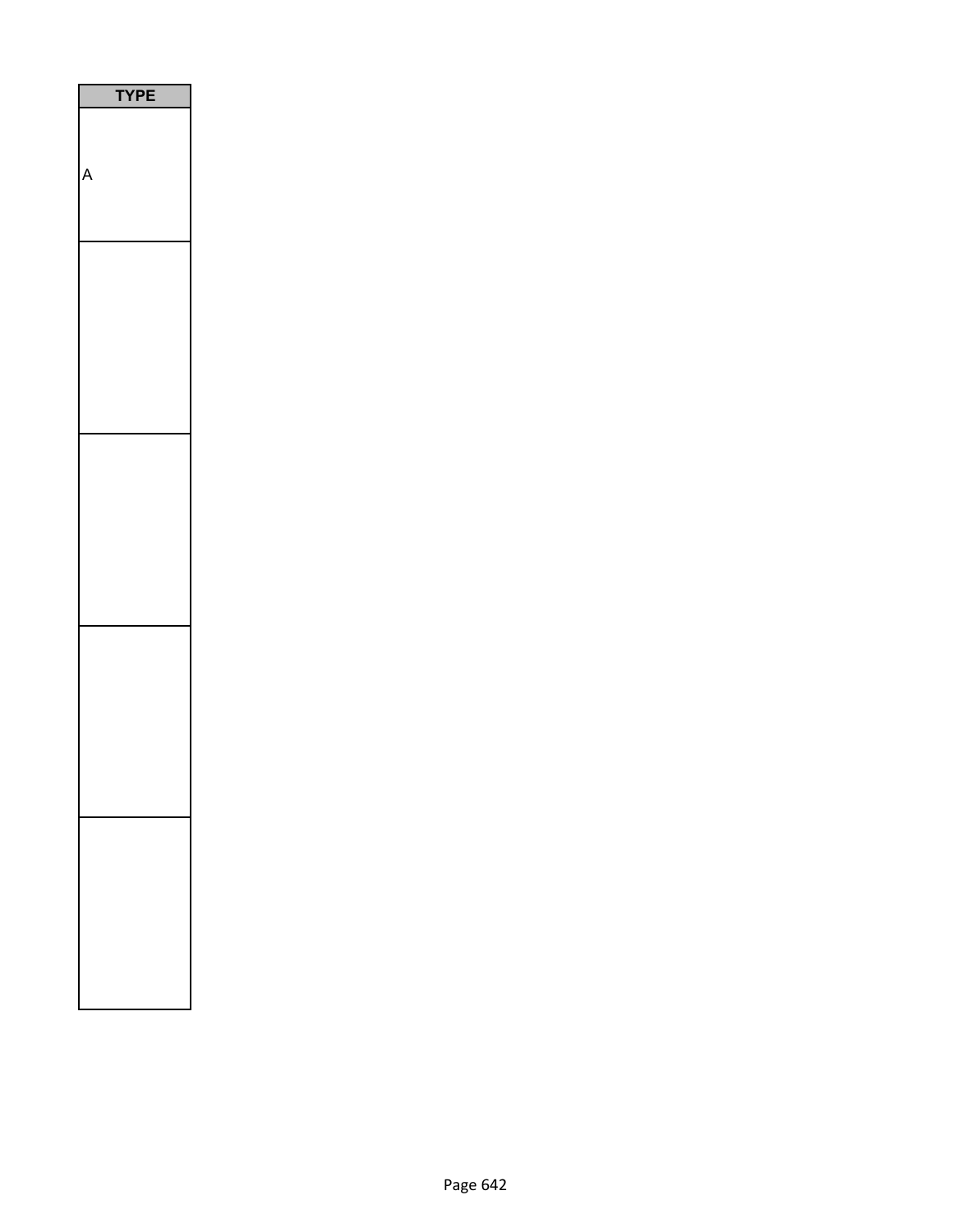| <b>TYPE</b>                                         |
|-----------------------------------------------------|
| NOT IN<br><b>AVERAGE BID</b><br><b>PRICE</b>        |
| NOT IN<br><b>AVERAGE BID</b><br>PRICE               |
| NOT IN<br><b>AVERAGE BID</b><br><b>PRICE</b>        |
| <b>NOT IN</b><br><b>AVERAGE BID</b><br><b>PRICE</b> |
| NOT IN<br><b>AVERAGE BID</b><br><b>PRICE</b>        |
| not in<br><b>AVERAGE BID</b><br><b>PRICE</b>        |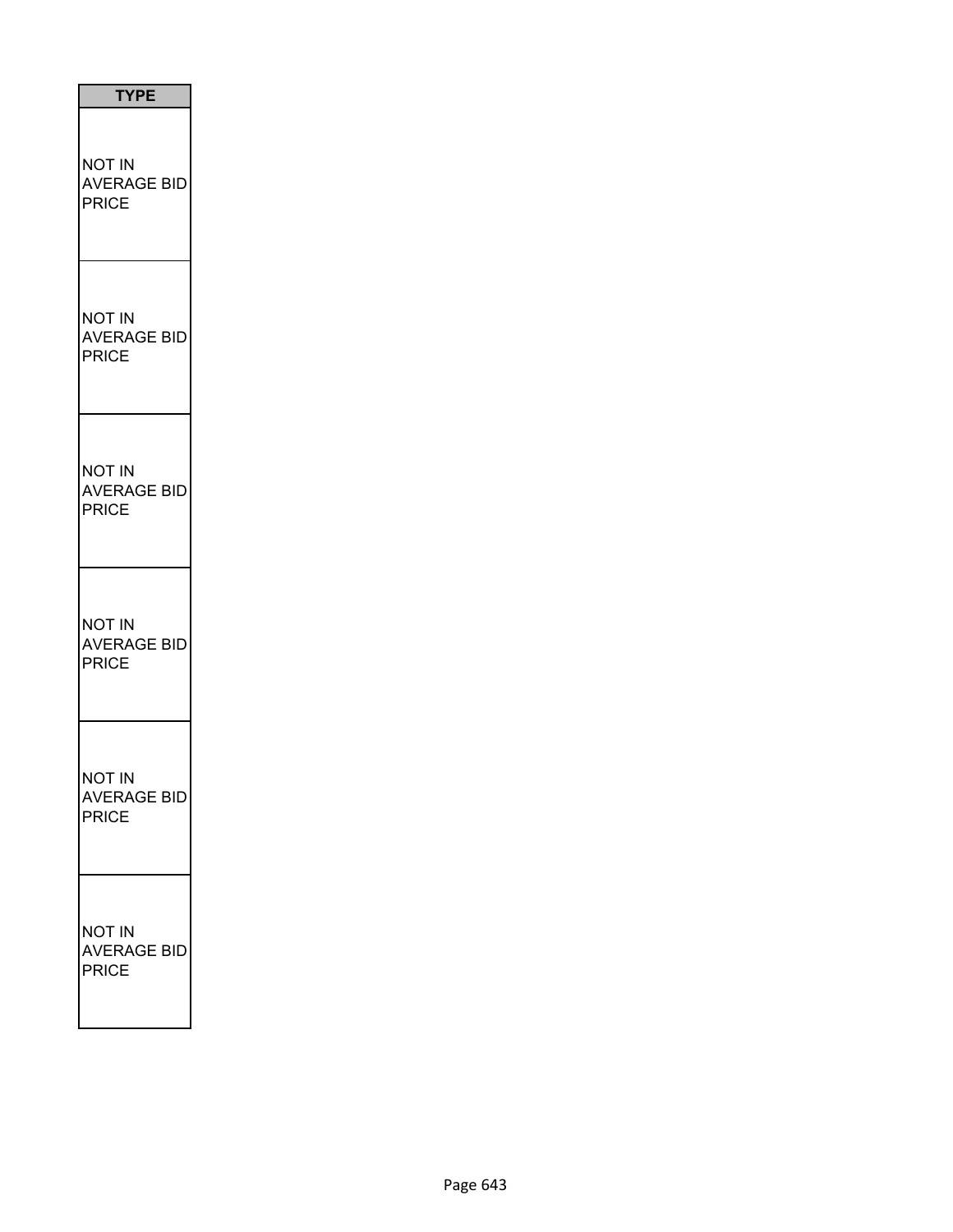| <b>TYPE</b>         |
|---------------------|
| <b>PROJECT</b>      |
|                     |
| <b>PROJECT</b>      |
|                     |
|                     |
| <b>PROJECT</b><br>F |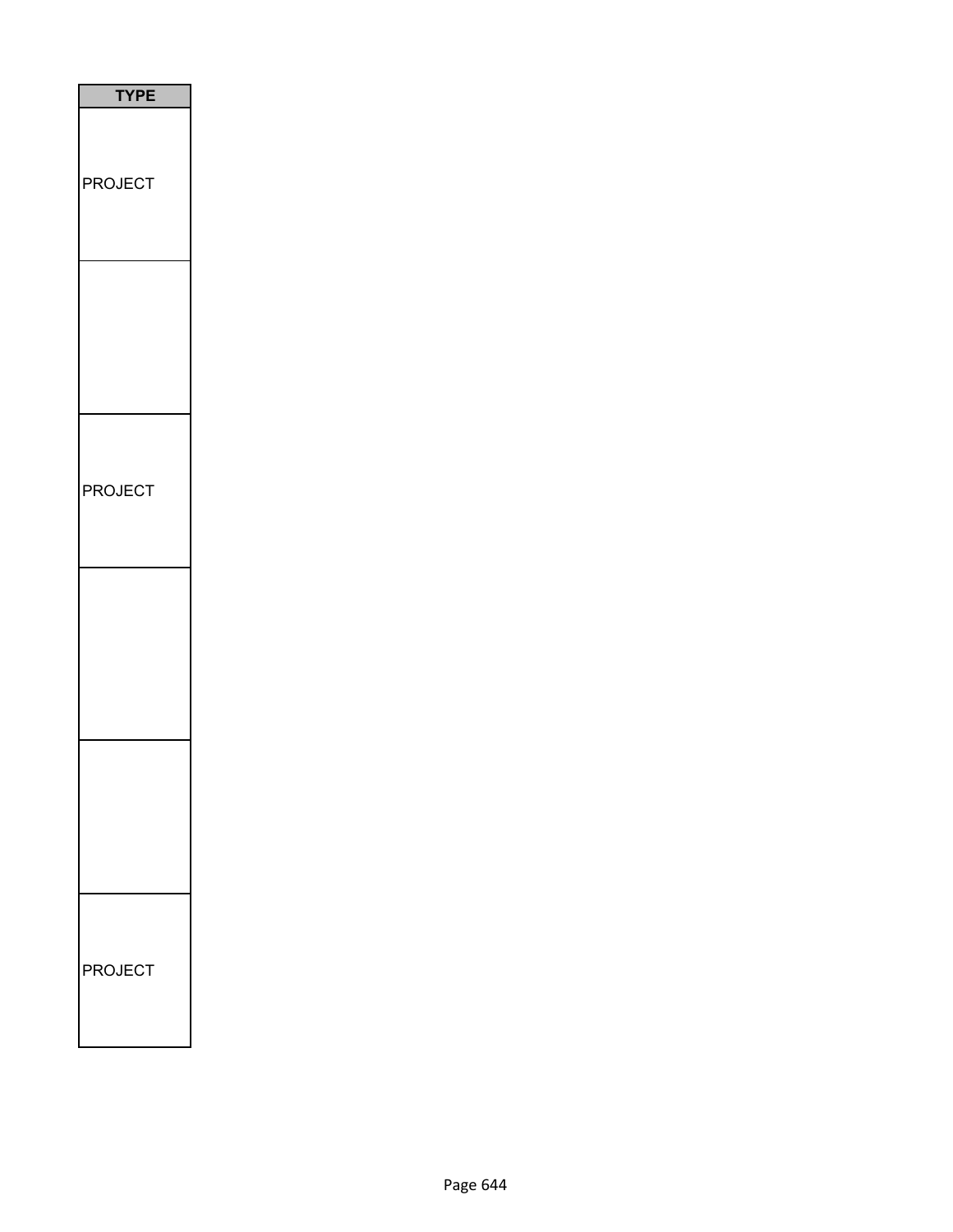| PI<br>Ε<br>Y |
|--------------|
| OLD          |
| OLD          |
|              |
|              |
| PROJECT      |
|              |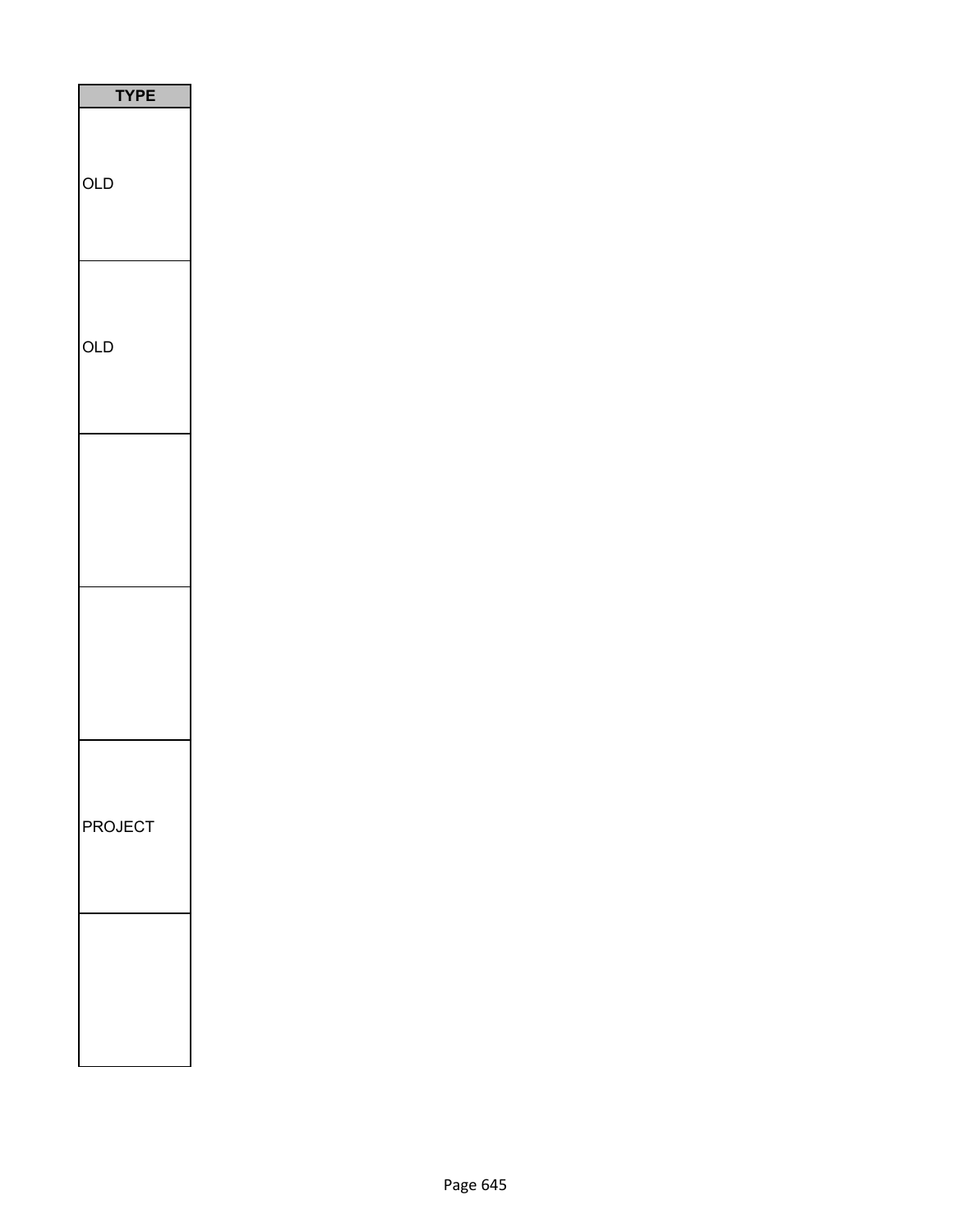| ٦<br>PЕ |  |
|---------|--|
|         |  |
|         |  |
|         |  |
|         |  |
|         |  |
|         |  |
|         |  |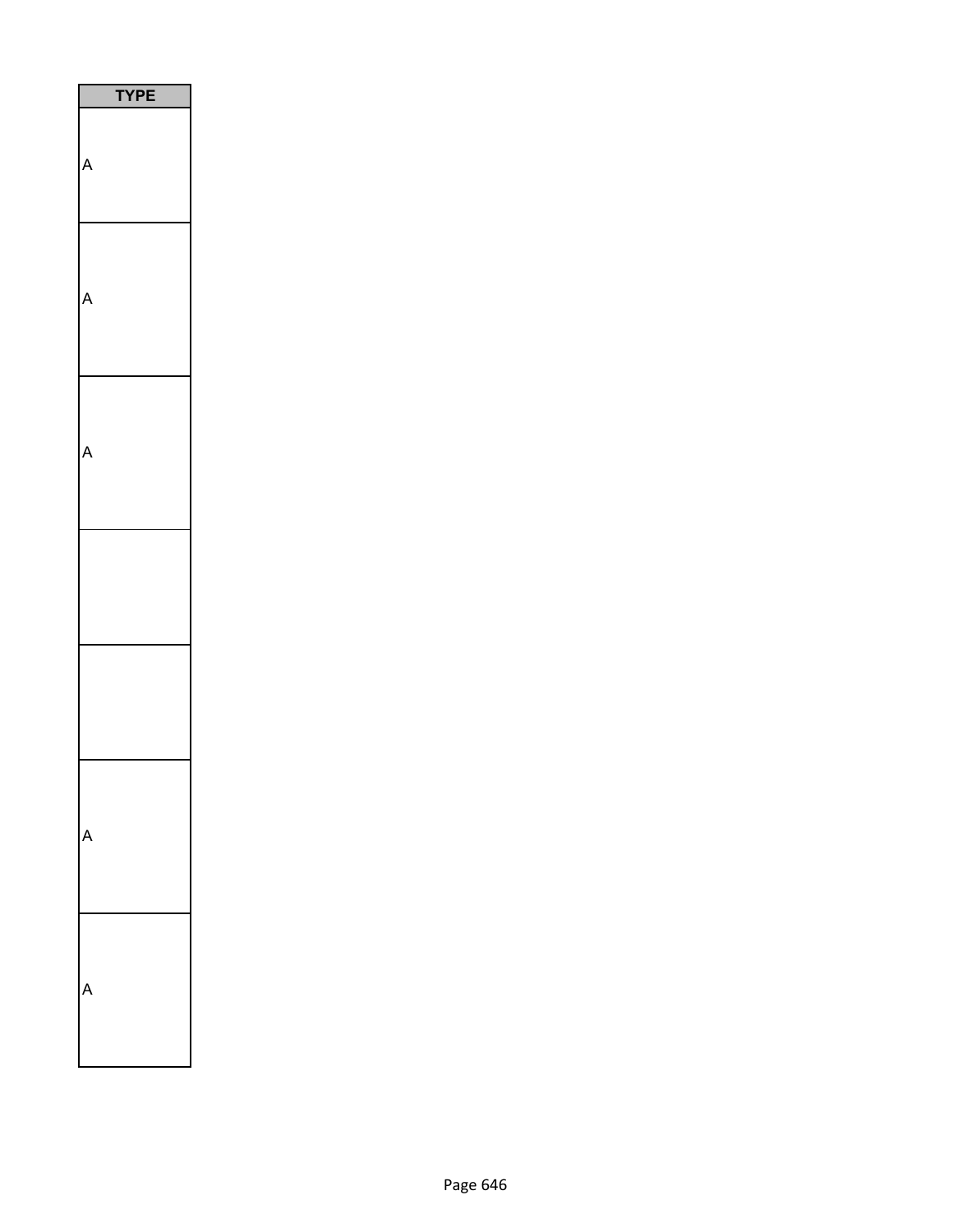| <b>TYPE</b>                                         |
|-----------------------------------------------------|
| <b>NOT IN</b><br><b>AVERAGE BID</b><br><b>PRICE</b> |
| <b>NOT IN</b><br><b>AVERAGE BID</b><br><b>PRICE</b> |
| <b>OLD</b>                                          |
| <b>PROJECT</b>                                      |
|                                                     |
|                                                     |
| <b>PROJECT</b>                                      |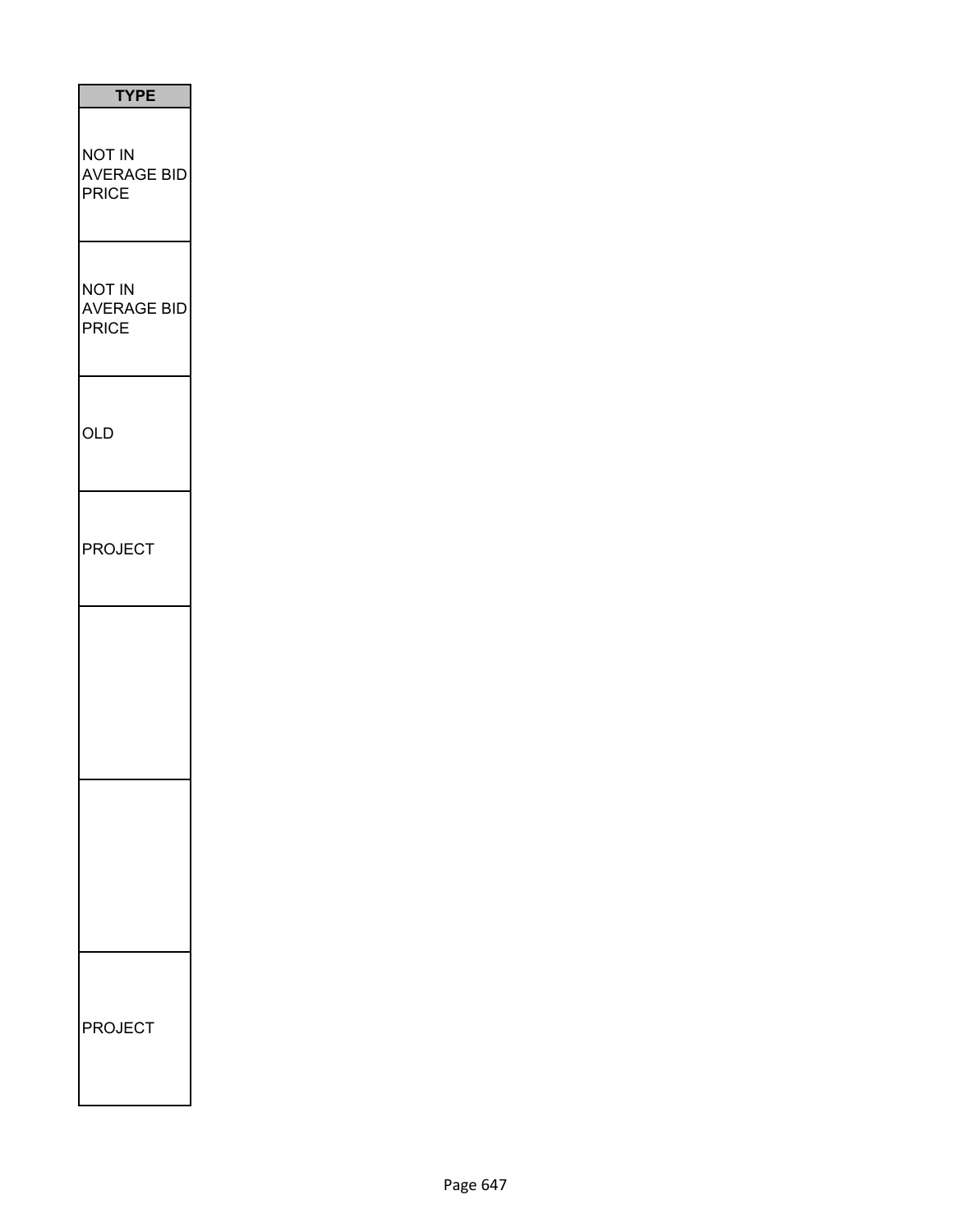| <b>YPE</b> |
|------------|
|            |
|            |
|            |
|            |
|            |
|            |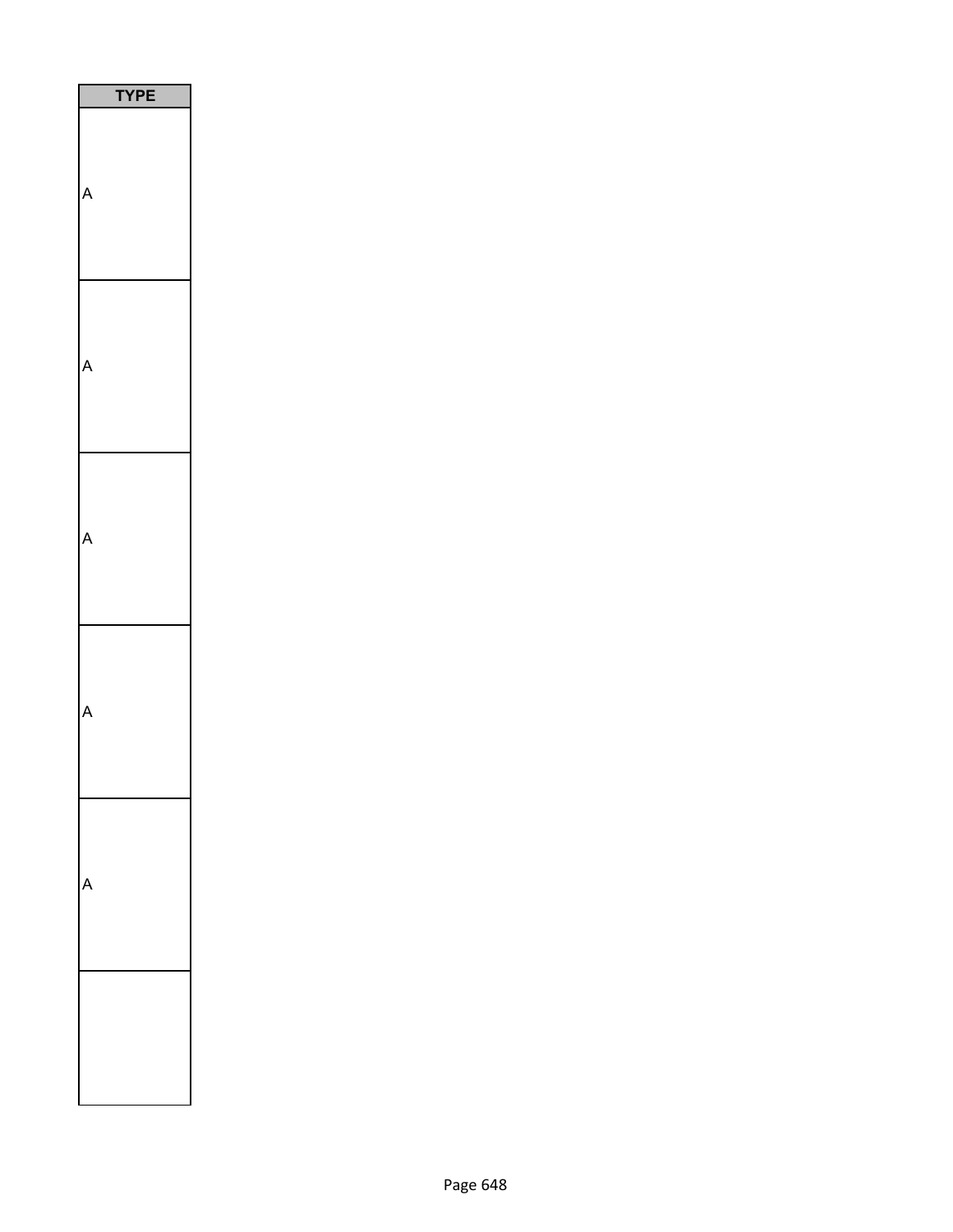| <b>YPE</b> |
|------------|
|            |
|            |
|            |
|            |
|            |
|            |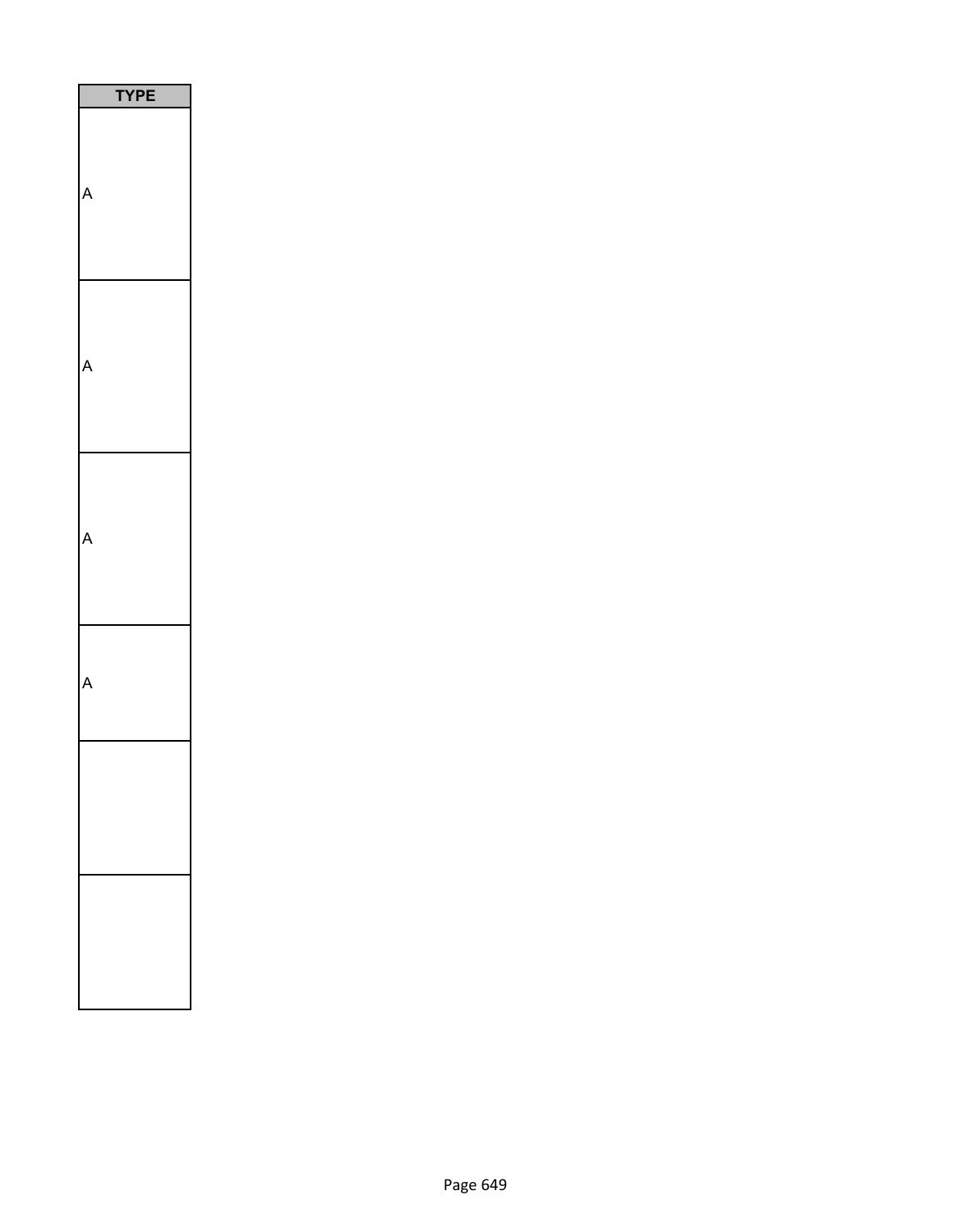| <b>TYPE</b><br>i |
|------------------|
|                  |
|                  |
|                  |
|                  |
|                  |
|                  |
|                  |
|                  |
| PROJECT          |
|                  |
|                  |
|                  |
|                  |
|                  |
|                  |
|                  |
|                  |
|                  |
|                  |
|                  |
| PROJECT          |
|                  |
|                  |
|                  |
|                  |
|                  |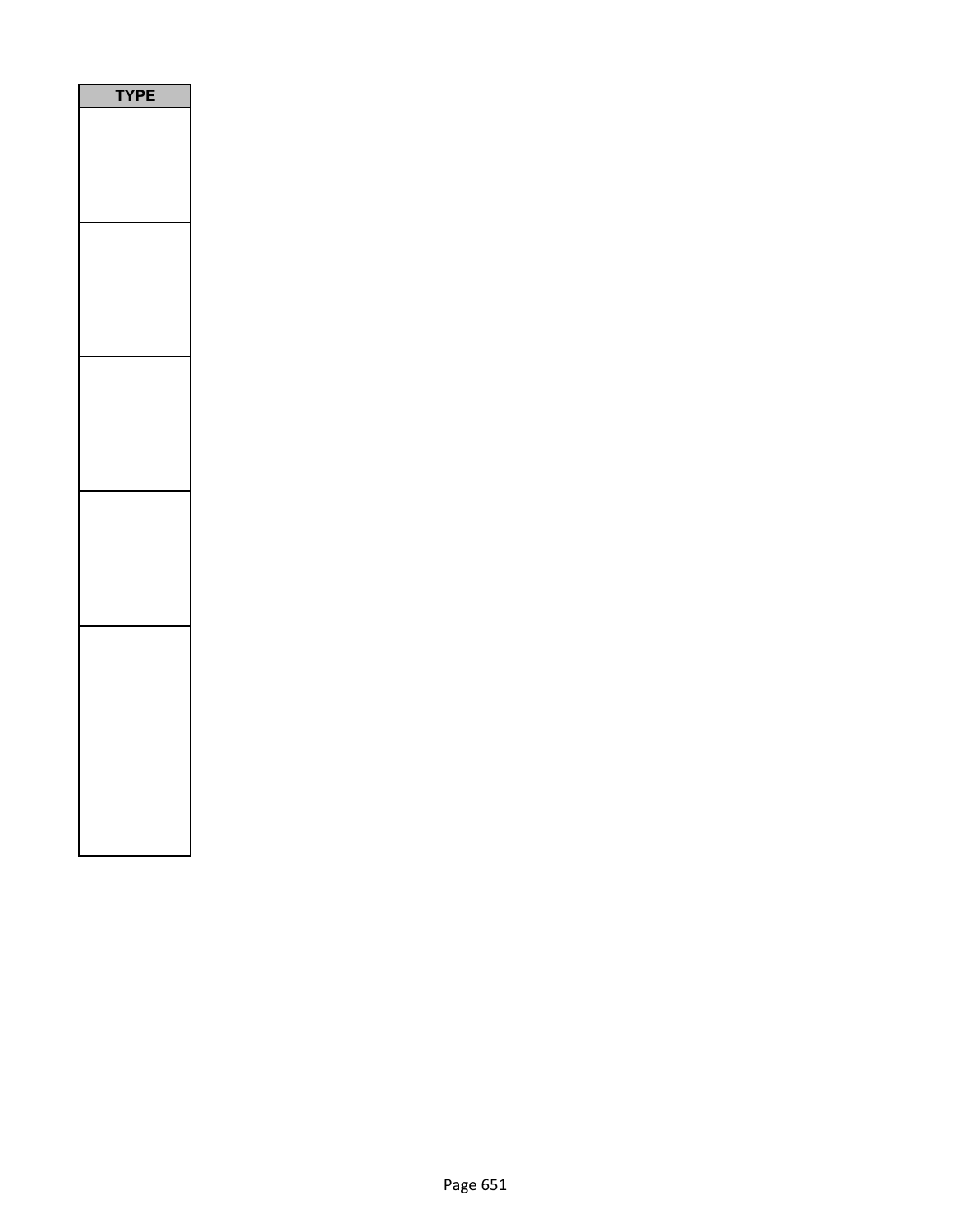| <b>YPE</b><br>I |  |
|-----------------|--|
|                 |  |
|                 |  |
|                 |  |
|                 |  |
|                 |  |
|                 |  |
|                 |  |
|                 |  |
|                 |  |
|                 |  |
|                 |  |
|                 |  |
|                 |  |
|                 |  |
|                 |  |
|                 |  |
|                 |  |
|                 |  |
|                 |  |
|                 |  |
|                 |  |
|                 |  |
|                 |  |
|                 |  |
|                 |  |
|                 |  |
|                 |  |
|                 |  |
|                 |  |
|                 |  |
|                 |  |
|                 |  |
|                 |  |
|                 |  |
|                 |  |
|                 |  |
|                 |  |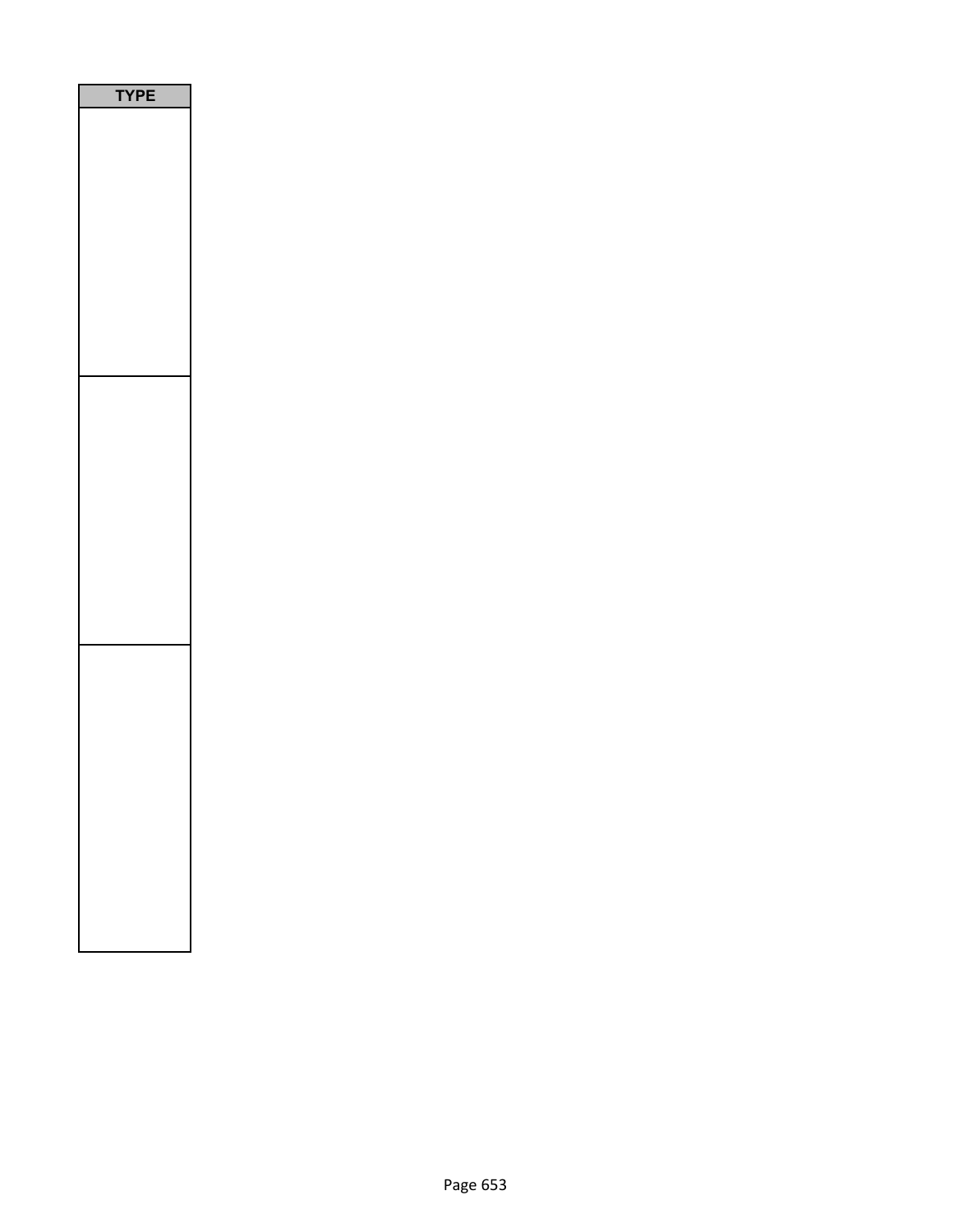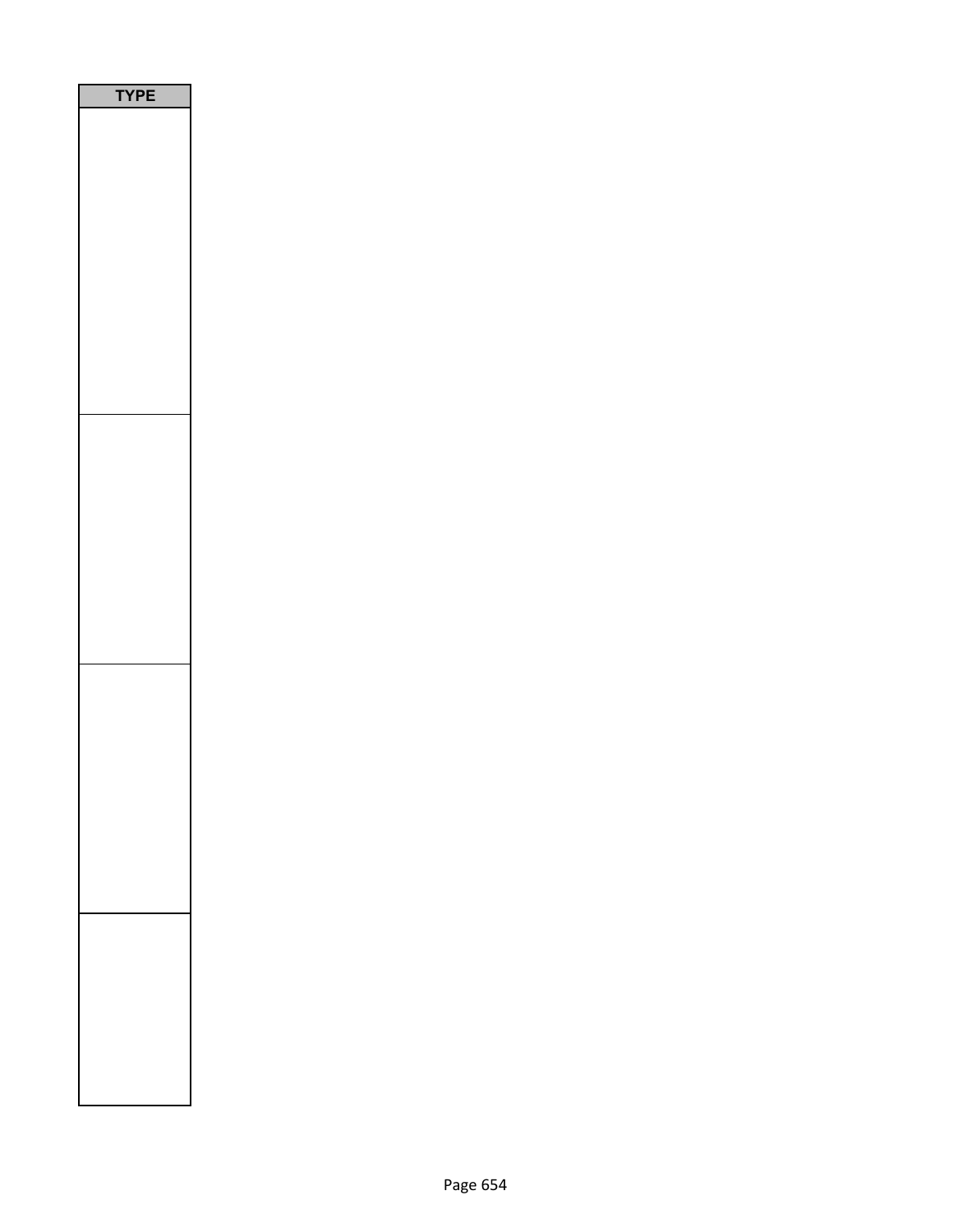| I<br>P<br>E |
|-------------|
|             |
|             |
|             |
|             |
|             |
|             |
|             |
|             |
|             |
|             |
|             |
|             |
|             |
|             |
|             |
|             |
|             |
|             |
|             |
|             |
|             |
|             |
|             |
|             |
|             |
|             |
|             |
|             |
|             |
|             |
|             |
|             |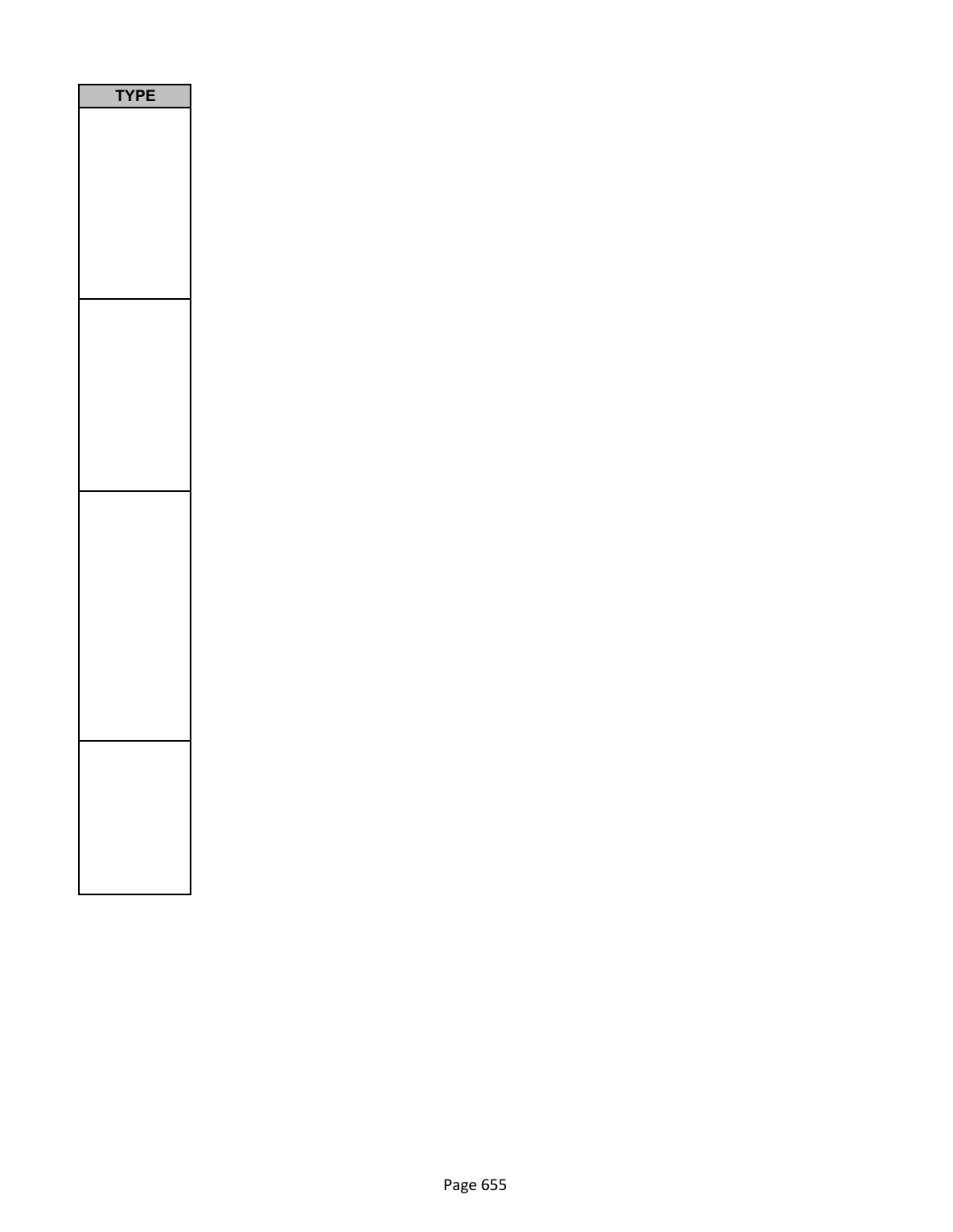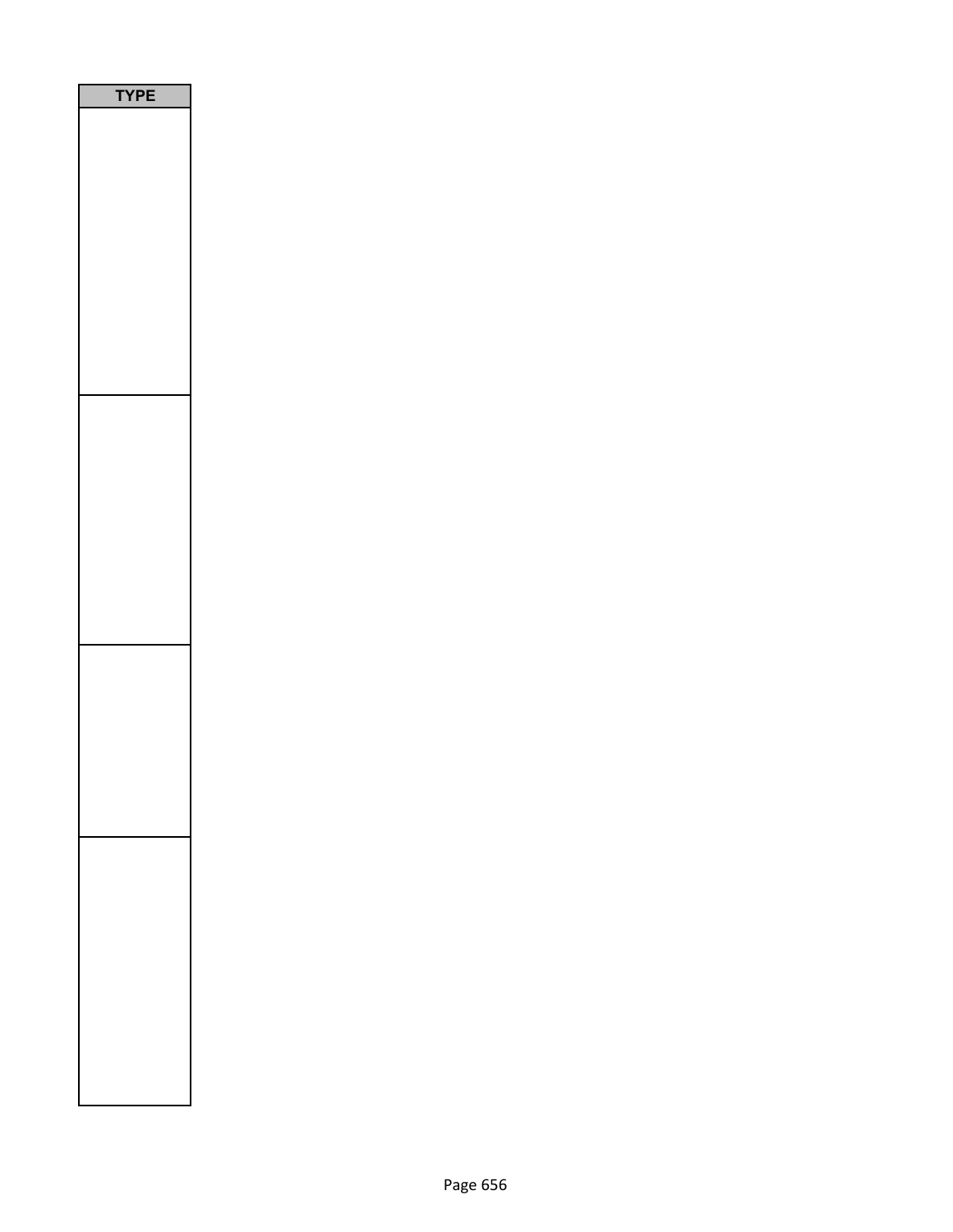| P<br>ı |  |
|--------|--|
|        |  |
|        |  |
|        |  |
|        |  |
|        |  |
|        |  |
|        |  |
|        |  |
|        |  |
|        |  |
|        |  |
|        |  |
|        |  |
|        |  |
|        |  |
|        |  |
|        |  |
|        |  |
|        |  |
|        |  |
|        |  |
|        |  |
|        |  |
|        |  |
|        |  |
|        |  |
|        |  |
|        |  |
|        |  |
|        |  |
|        |  |
|        |  |
|        |  |
|        |  |
|        |  |
|        |  |
|        |  |
|        |  |
|        |  |
|        |  |
|        |  |
|        |  |
|        |  |
|        |  |
|        |  |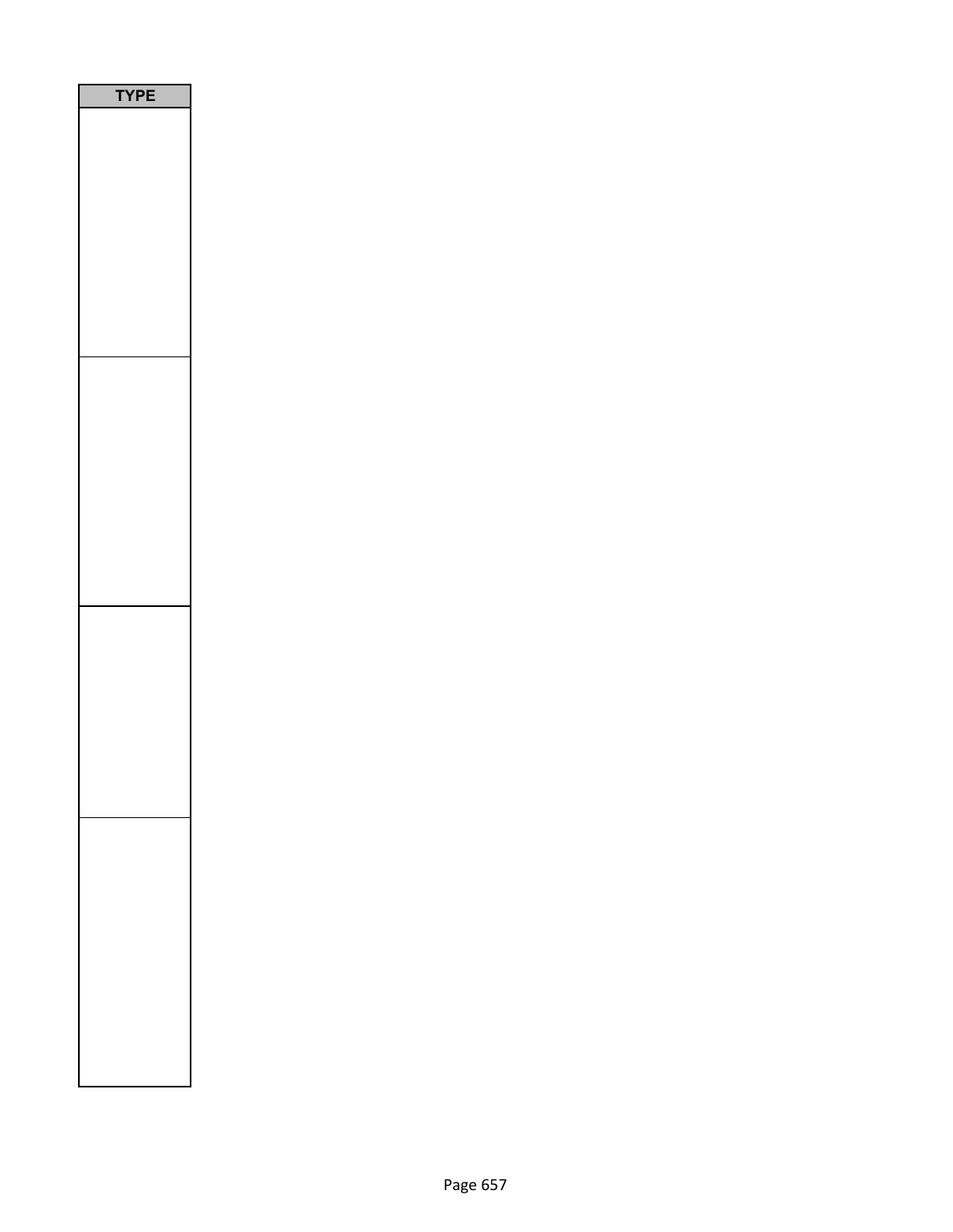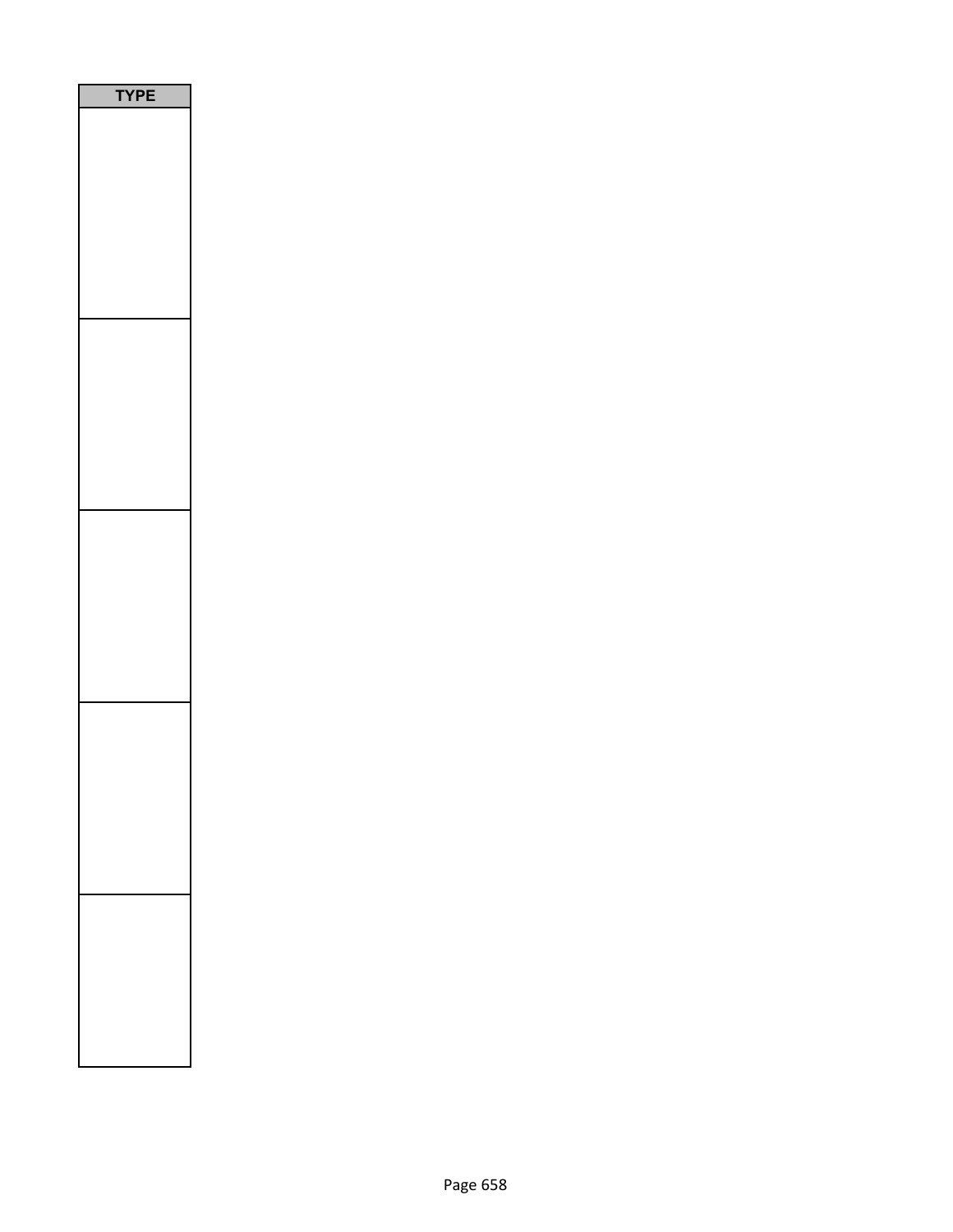| <b>YPE</b> |
|------------|
|            |
|            |
|            |
|            |
|            |
|            |
|            |
|            |
|            |
|            |
|            |
|            |
|            |
|            |
|            |
|            |
|            |
|            |
|            |
|            |
|            |
|            |
|            |
|            |
|            |
|            |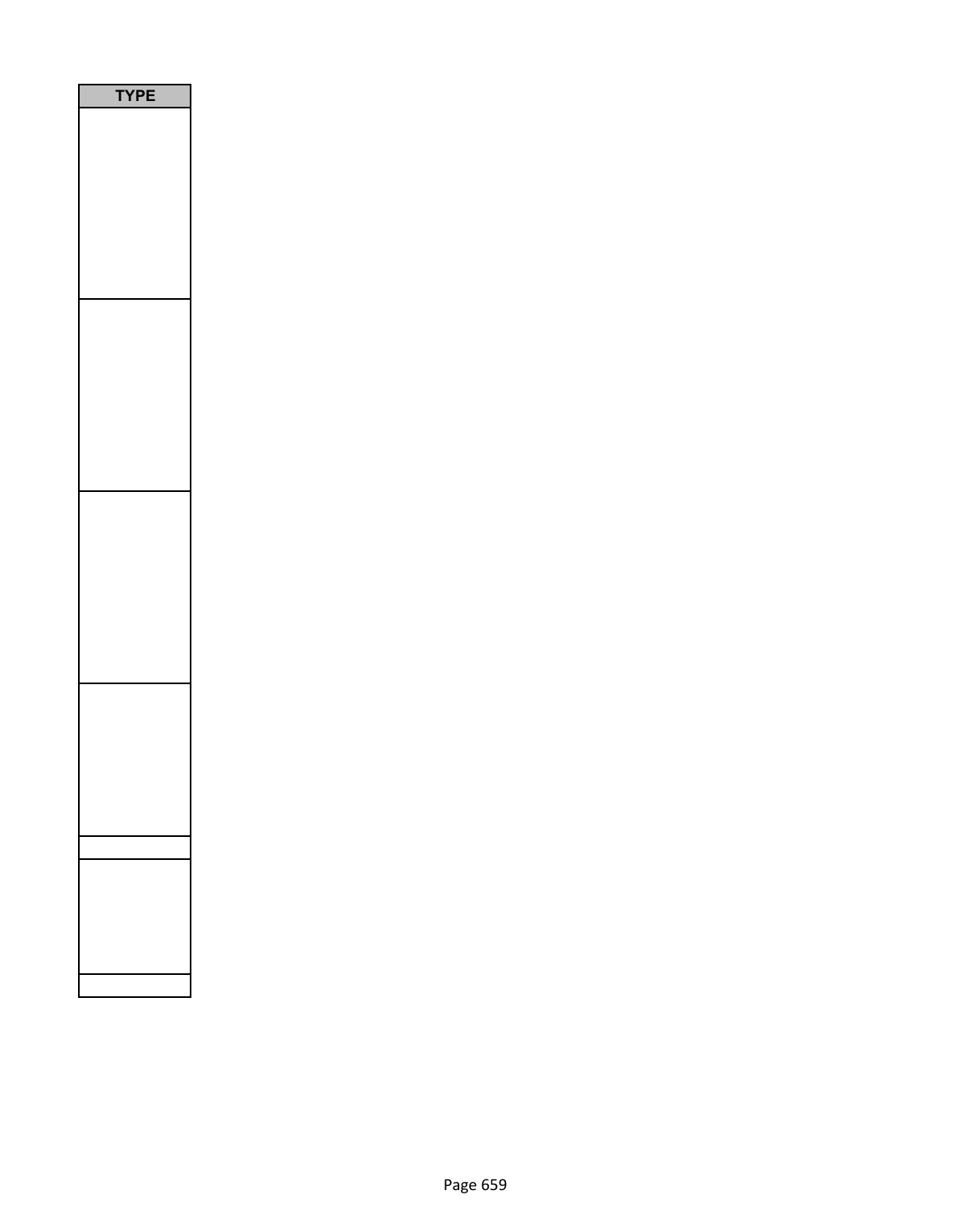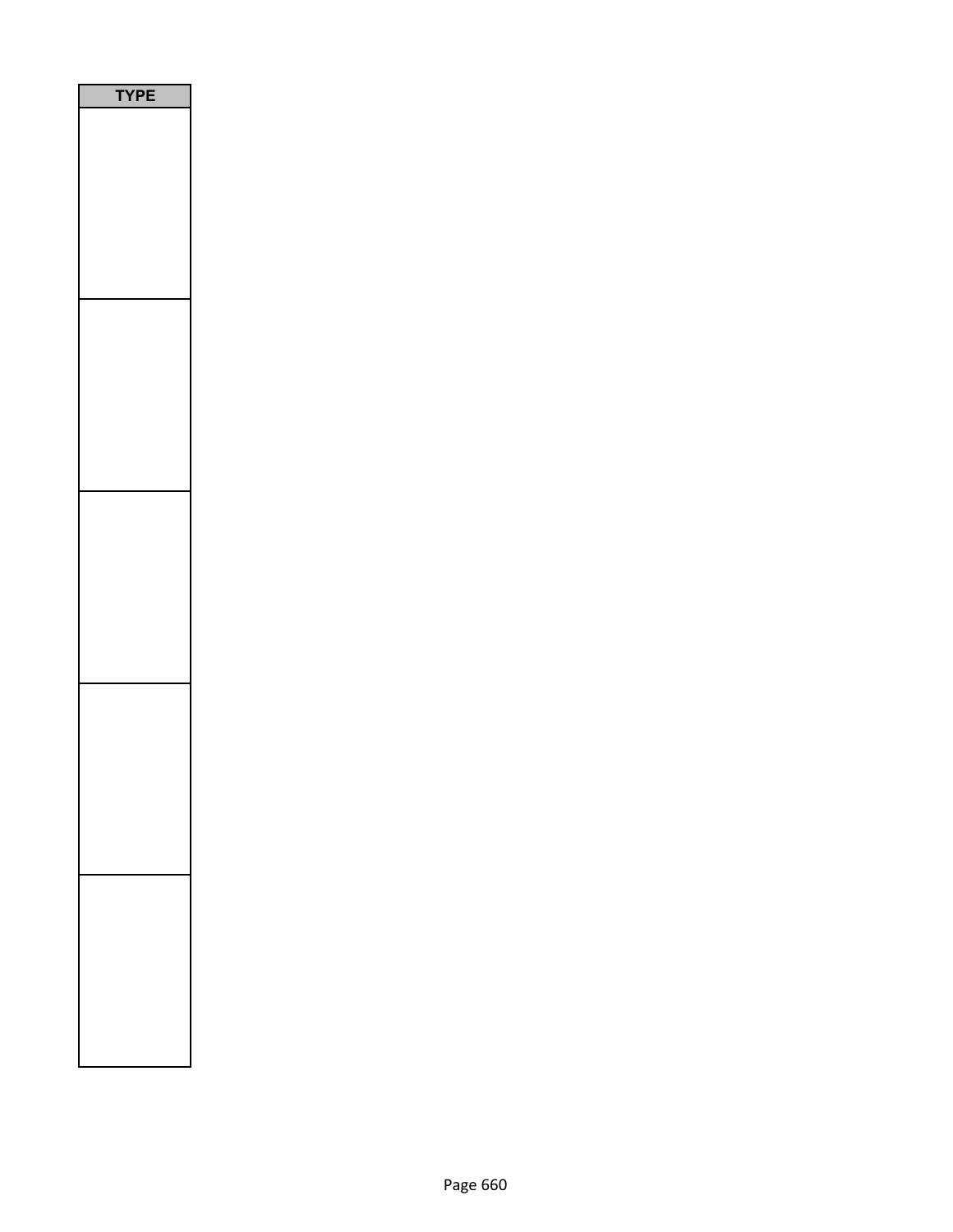| <b>YPE</b> |
|------------|
|            |
|            |
|            |
|            |
|            |
|            |
|            |
|            |
|            |
|            |
|            |
|            |
|            |
|            |
|            |
|            |
|            |
|            |
|            |
|            |
|            |
|            |
|            |
|            |
|            |
|            |
|            |
|            |
|            |
|            |
|            |
|            |
|            |
|            |
|            |
|            |
|            |
|            |
|            |
|            |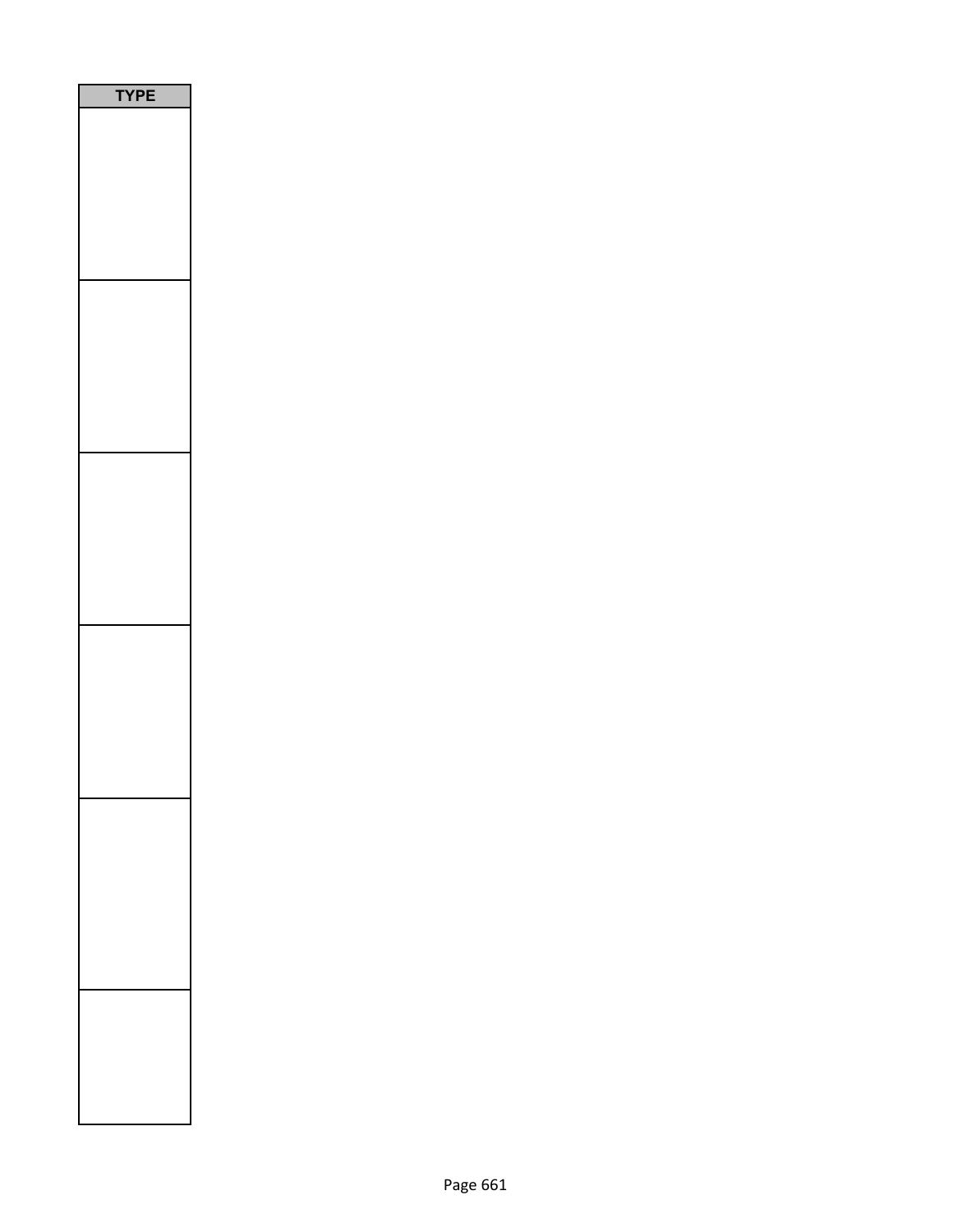| E<br>Р<br>ſ |  |
|-------------|--|
|             |  |
|             |  |
|             |  |
|             |  |
|             |  |
|             |  |
|             |  |
|             |  |
|             |  |
|             |  |
|             |  |
|             |  |
|             |  |
|             |  |
|             |  |
|             |  |
|             |  |
|             |  |
|             |  |
|             |  |
|             |  |
|             |  |
|             |  |
|             |  |
|             |  |
|             |  |
|             |  |
|             |  |
|             |  |
|             |  |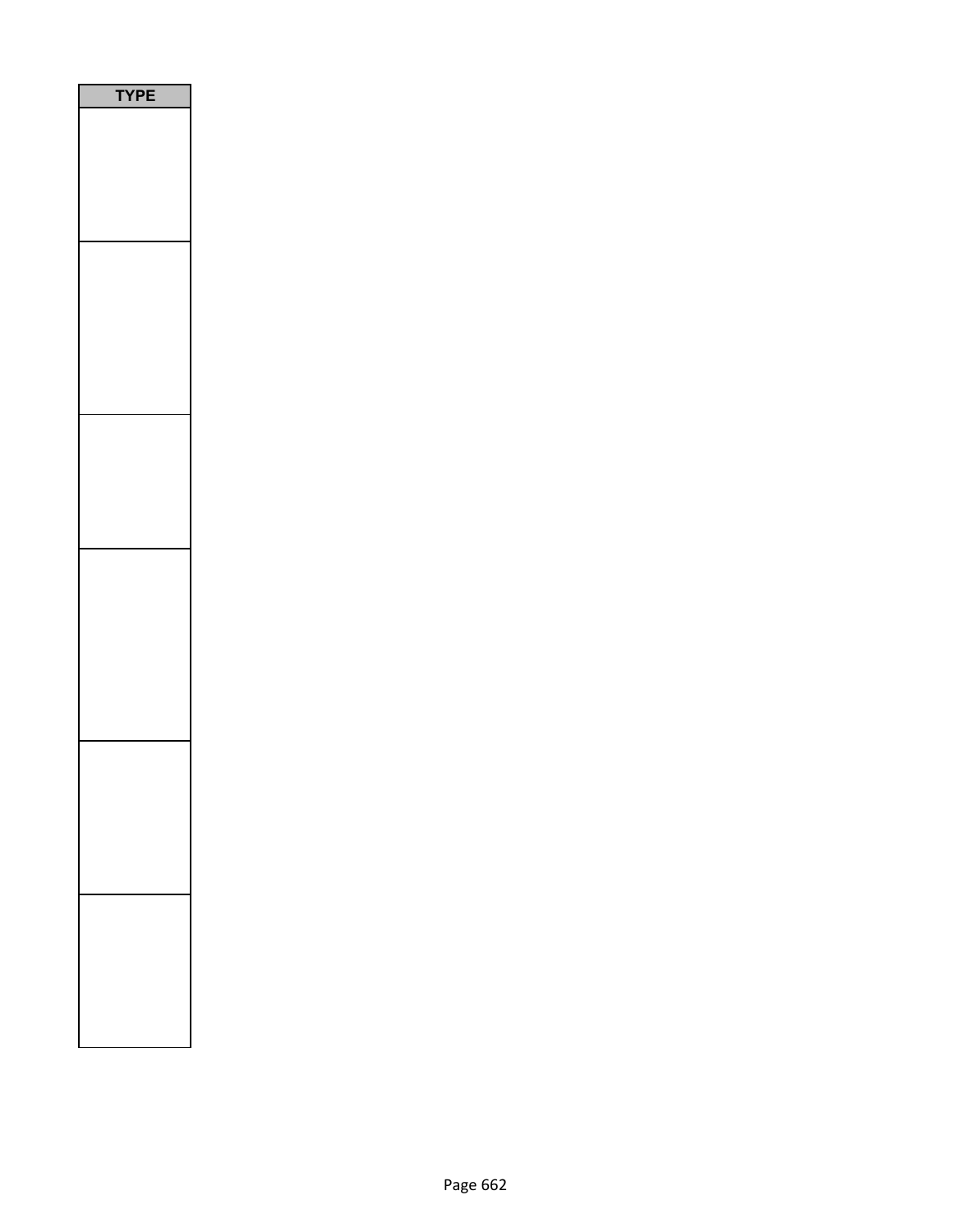| PE<br>$\epsilon$<br>٦ |
|-----------------------|
|                       |
|                       |
|                       |
|                       |
|                       |
|                       |
|                       |
|                       |
|                       |
|                       |
|                       |
|                       |
|                       |
|                       |
|                       |
|                       |
|                       |
|                       |
|                       |
|                       |
|                       |
|                       |
|                       |
|                       |
|                       |
|                       |
|                       |
|                       |
|                       |
|                       |
|                       |
|                       |
|                       |
|                       |
|                       |
|                       |
|                       |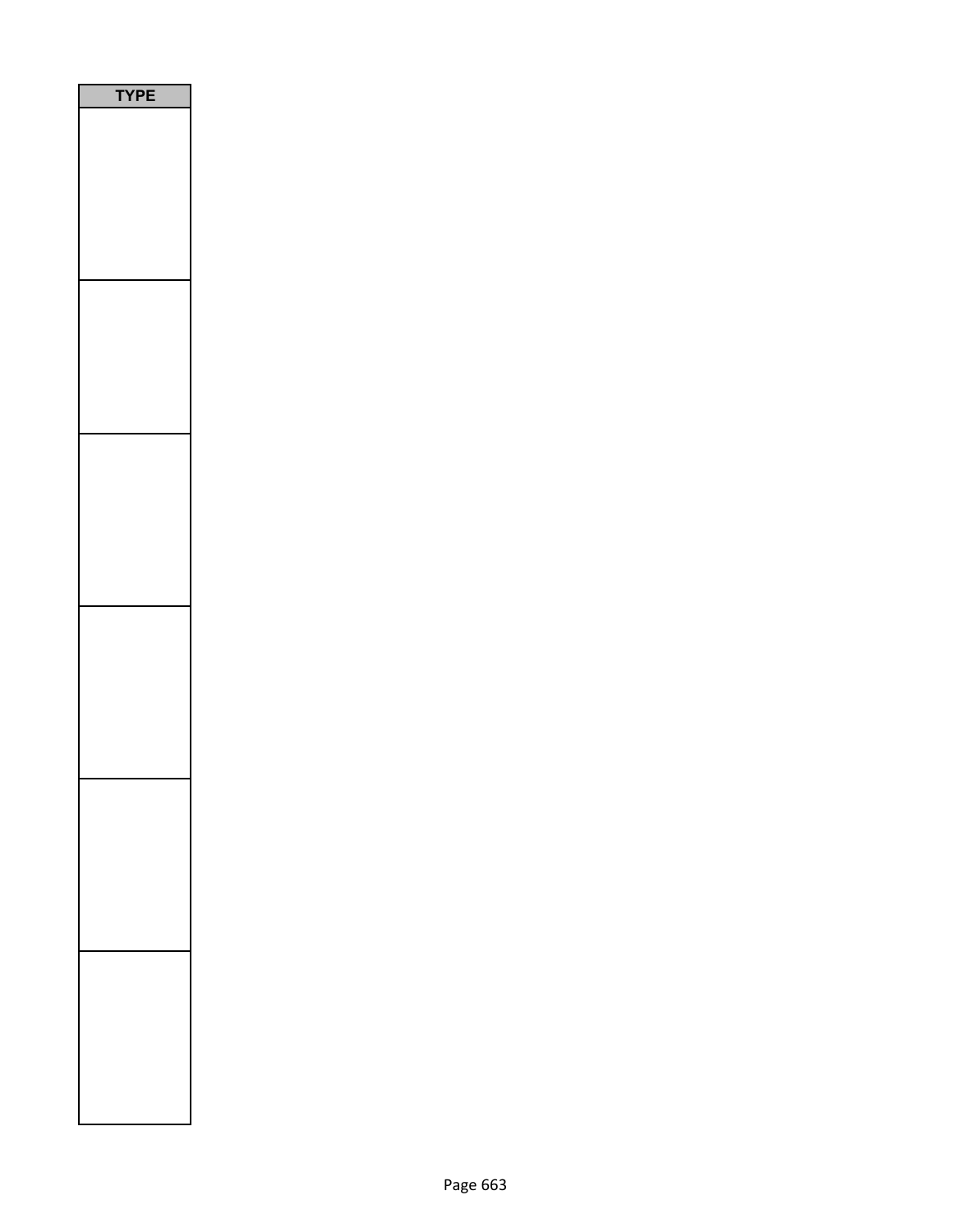| E<br>P<br>Ē<br>٢<br>٦ |  |
|-----------------------|--|
|                       |  |
|                       |  |
|                       |  |
|                       |  |
|                       |  |
|                       |  |
|                       |  |
|                       |  |
|                       |  |
|                       |  |
|                       |  |
|                       |  |
|                       |  |
|                       |  |
|                       |  |
|                       |  |
|                       |  |
|                       |  |
|                       |  |
|                       |  |
|                       |  |
|                       |  |
|                       |  |
|                       |  |
|                       |  |
|                       |  |
|                       |  |
|                       |  |
|                       |  |
|                       |  |
|                       |  |
|                       |  |
|                       |  |
|                       |  |
|                       |  |
|                       |  |
|                       |  |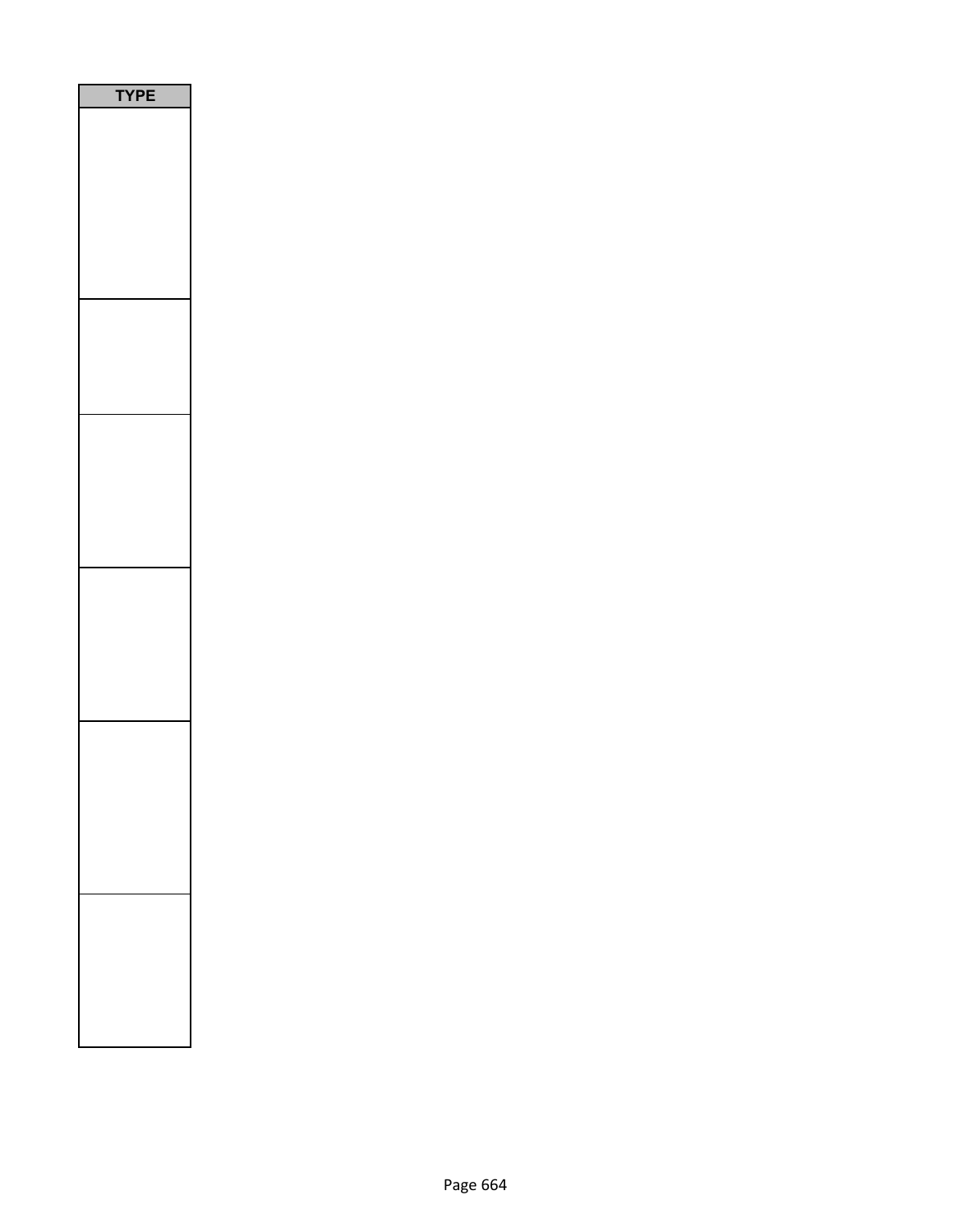| <b>YPE</b><br>֘֝֬ |
|-------------------|
|                   |
|                   |
|                   |
|                   |
|                   |
|                   |
|                   |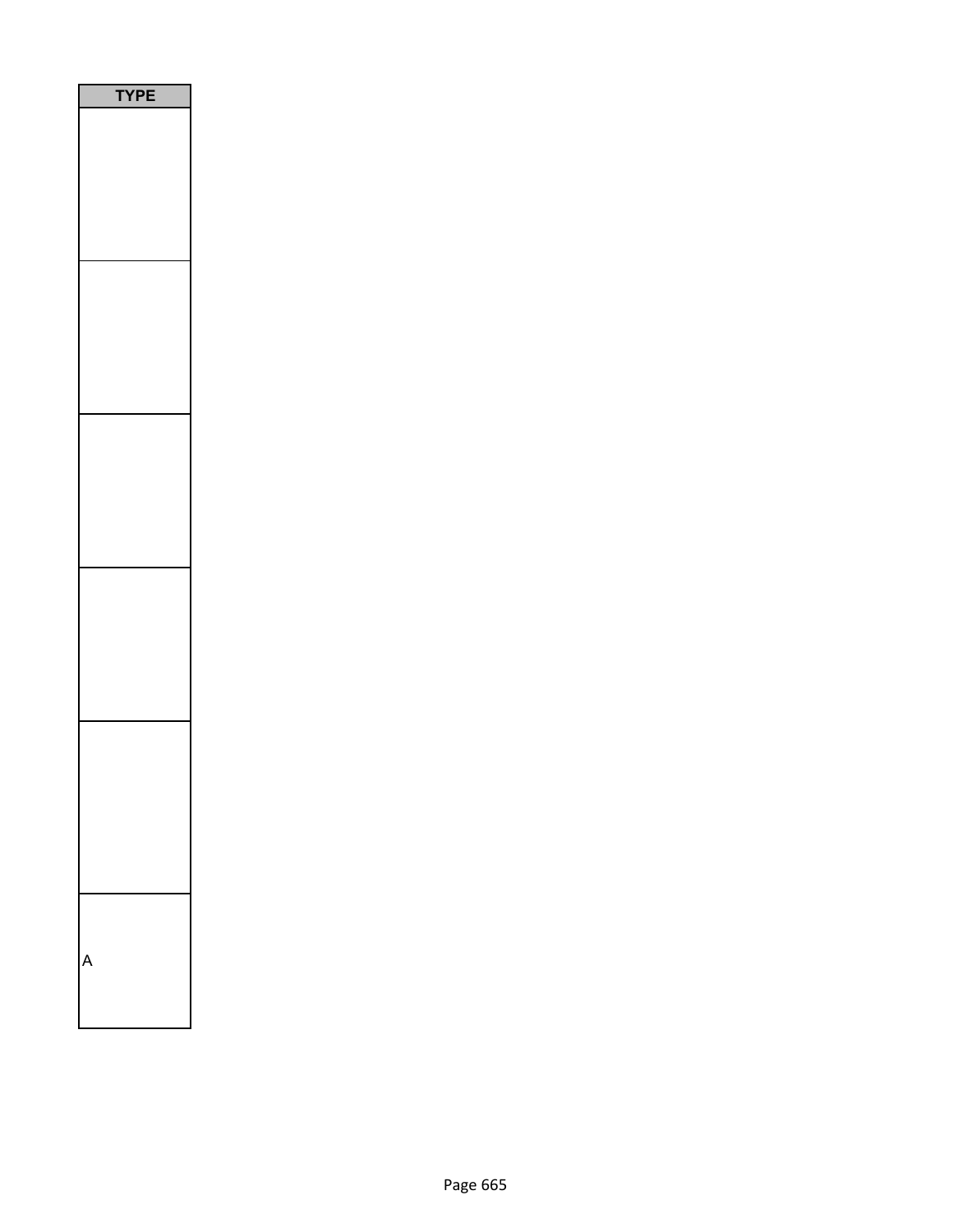| <b>YPE</b> |
|------------|
|            |
|            |
|            |
|            |
|            |
|            |
|            |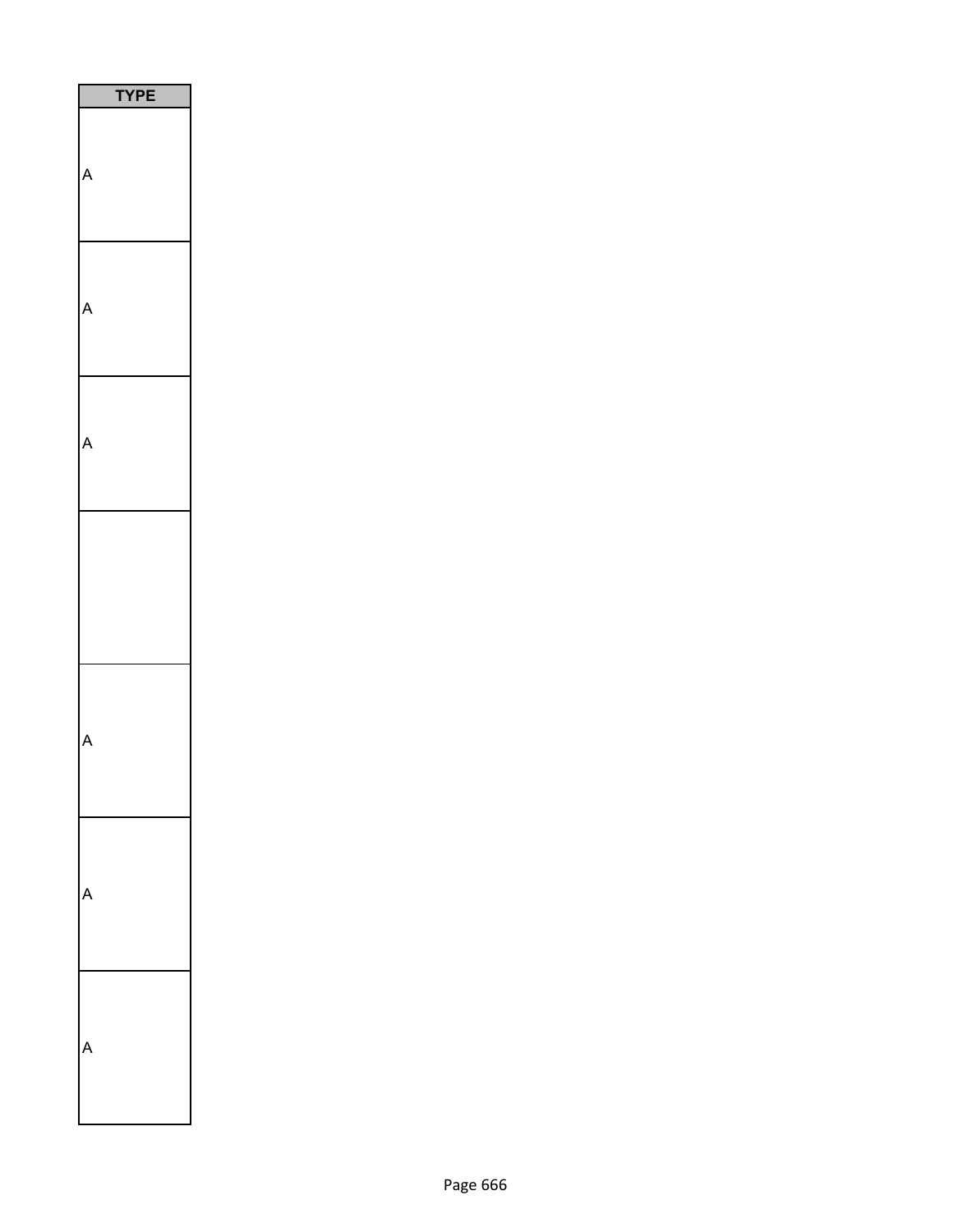| <b>/PE</b><br>٦ |
|-----------------|
|                 |
|                 |
|                 |
|                 |
|                 |
|                 |
|                 |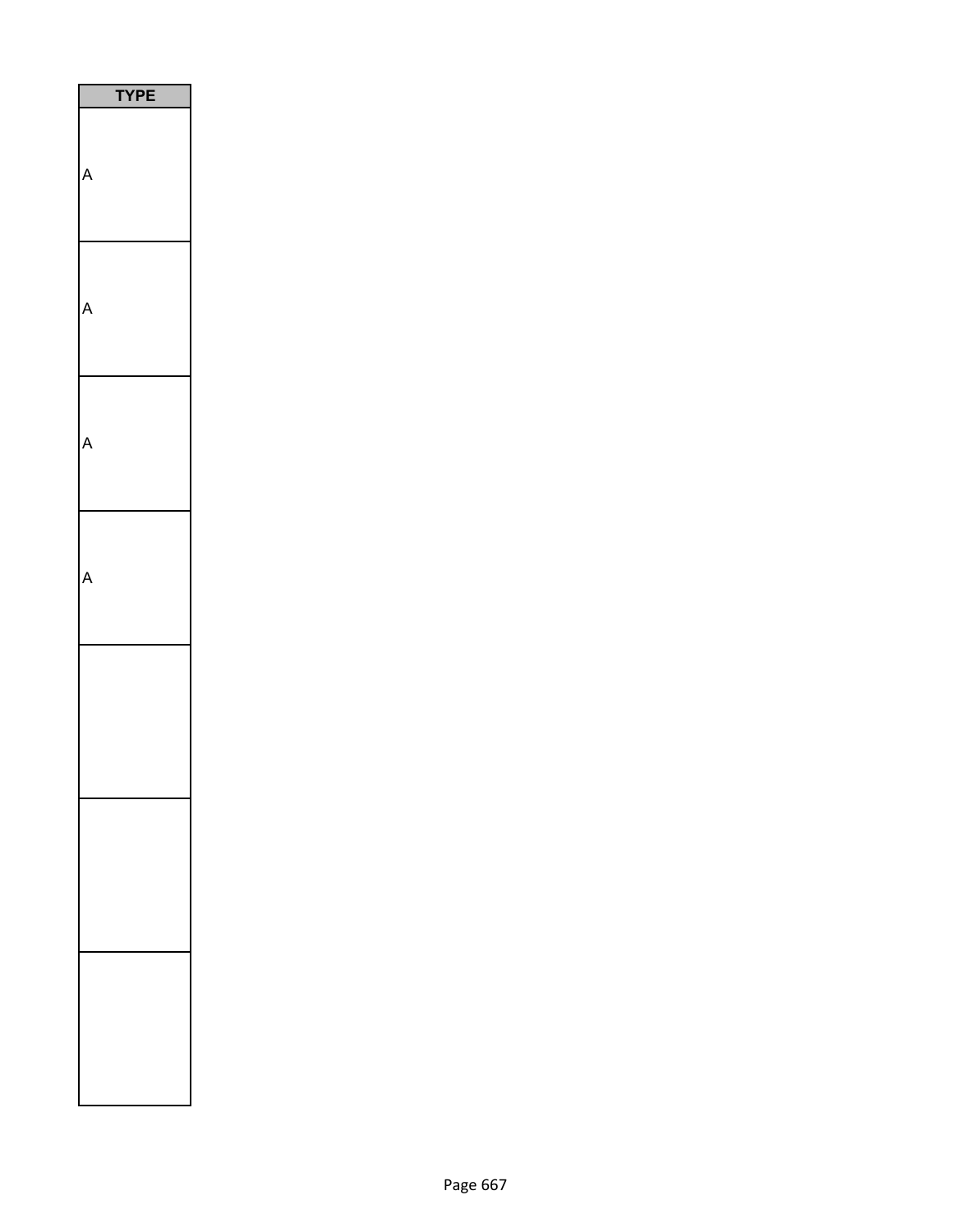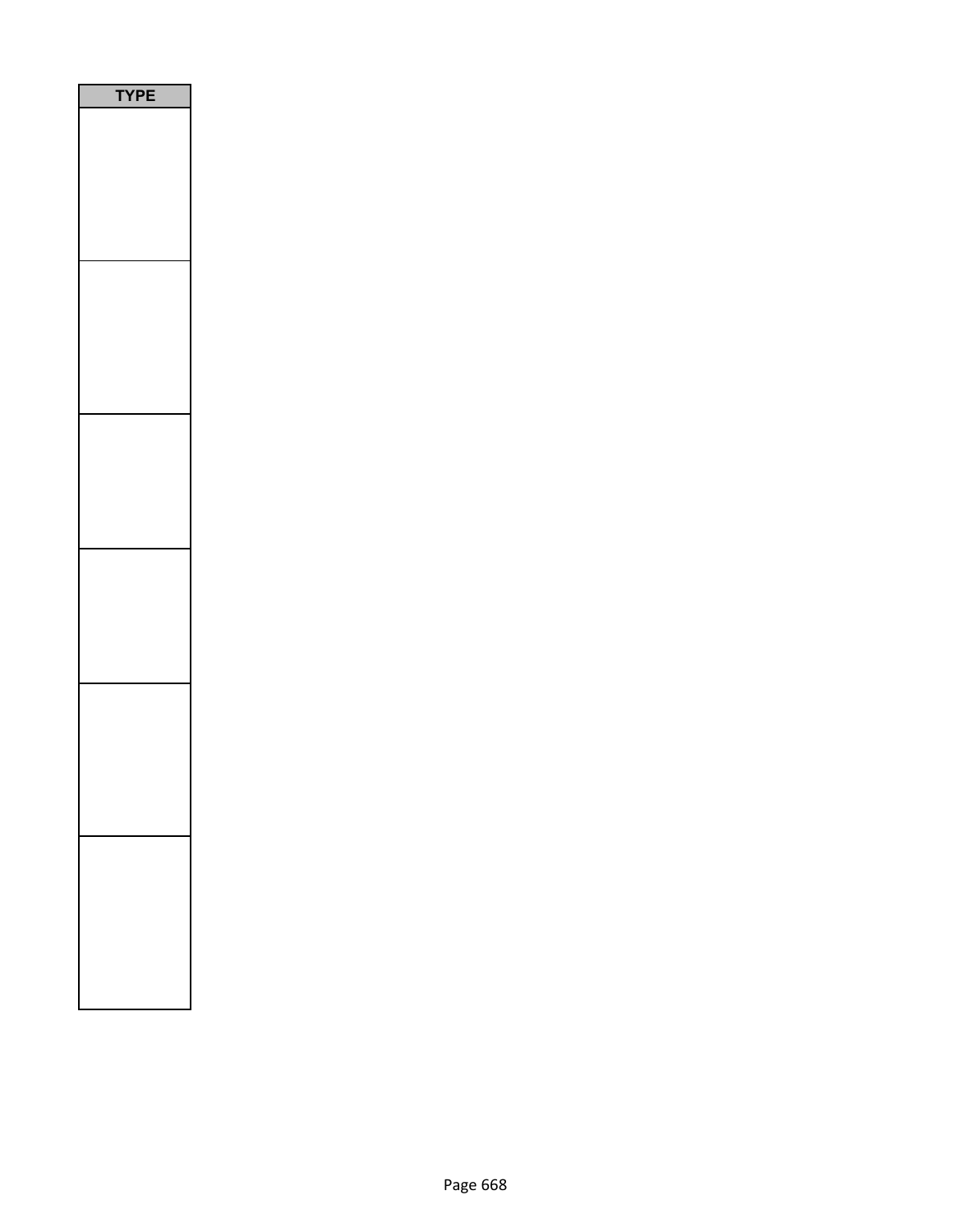| YPE |
|-----|
|     |
|     |
|     |
|     |
|     |
|     |
|     |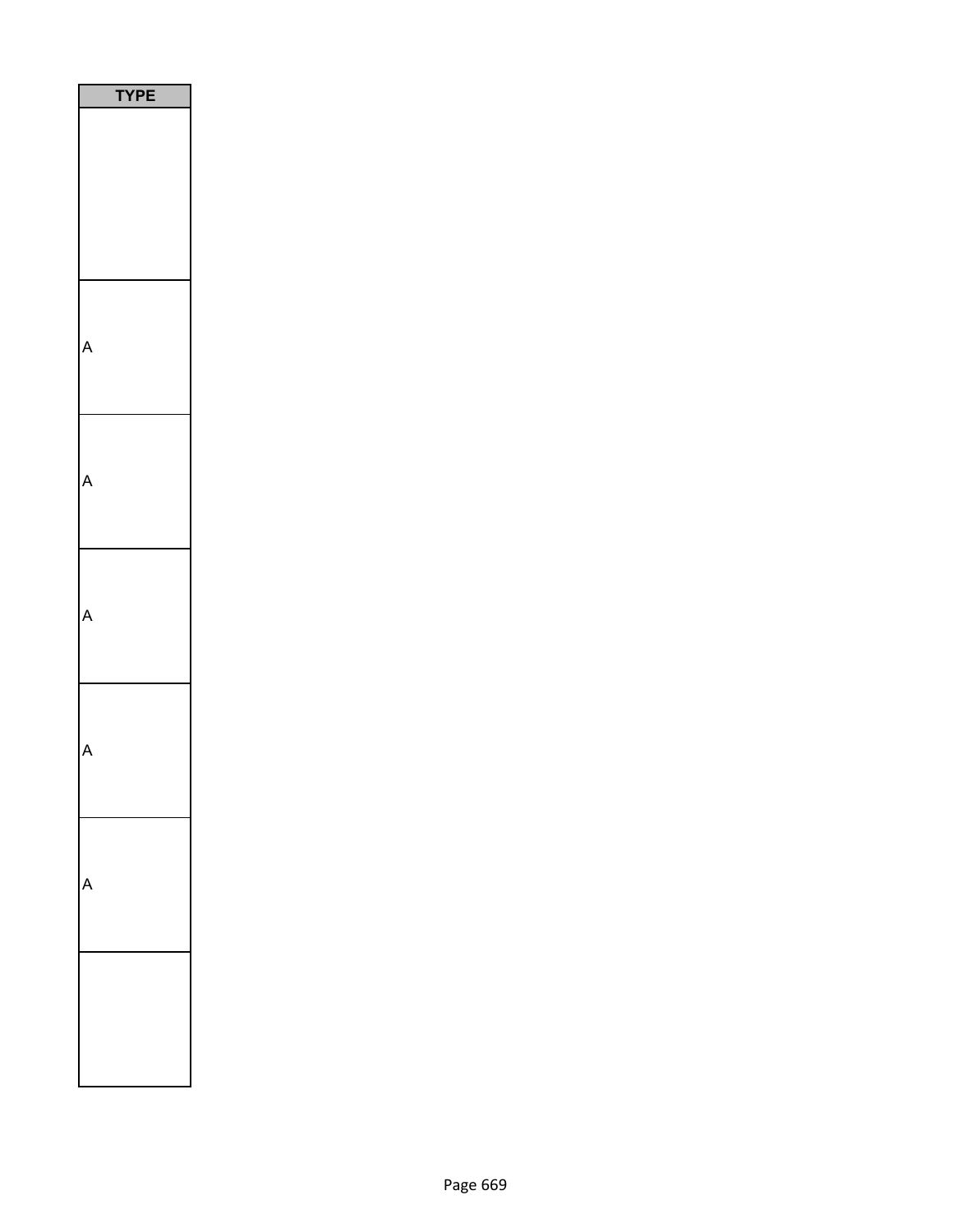| <b>/PE</b><br>٦ |  |
|-----------------|--|
|                 |  |
|                 |  |
|                 |  |
|                 |  |
|                 |  |
|                 |  |
|                 |  |
|                 |  |
|                 |  |
|                 |  |
|                 |  |
|                 |  |
|                 |  |
|                 |  |
|                 |  |
|                 |  |
|                 |  |
|                 |  |
|                 |  |
|                 |  |
|                 |  |
|                 |  |
|                 |  |
|                 |  |
|                 |  |
|                 |  |
|                 |  |
|                 |  |
|                 |  |
|                 |  |
|                 |  |
|                 |  |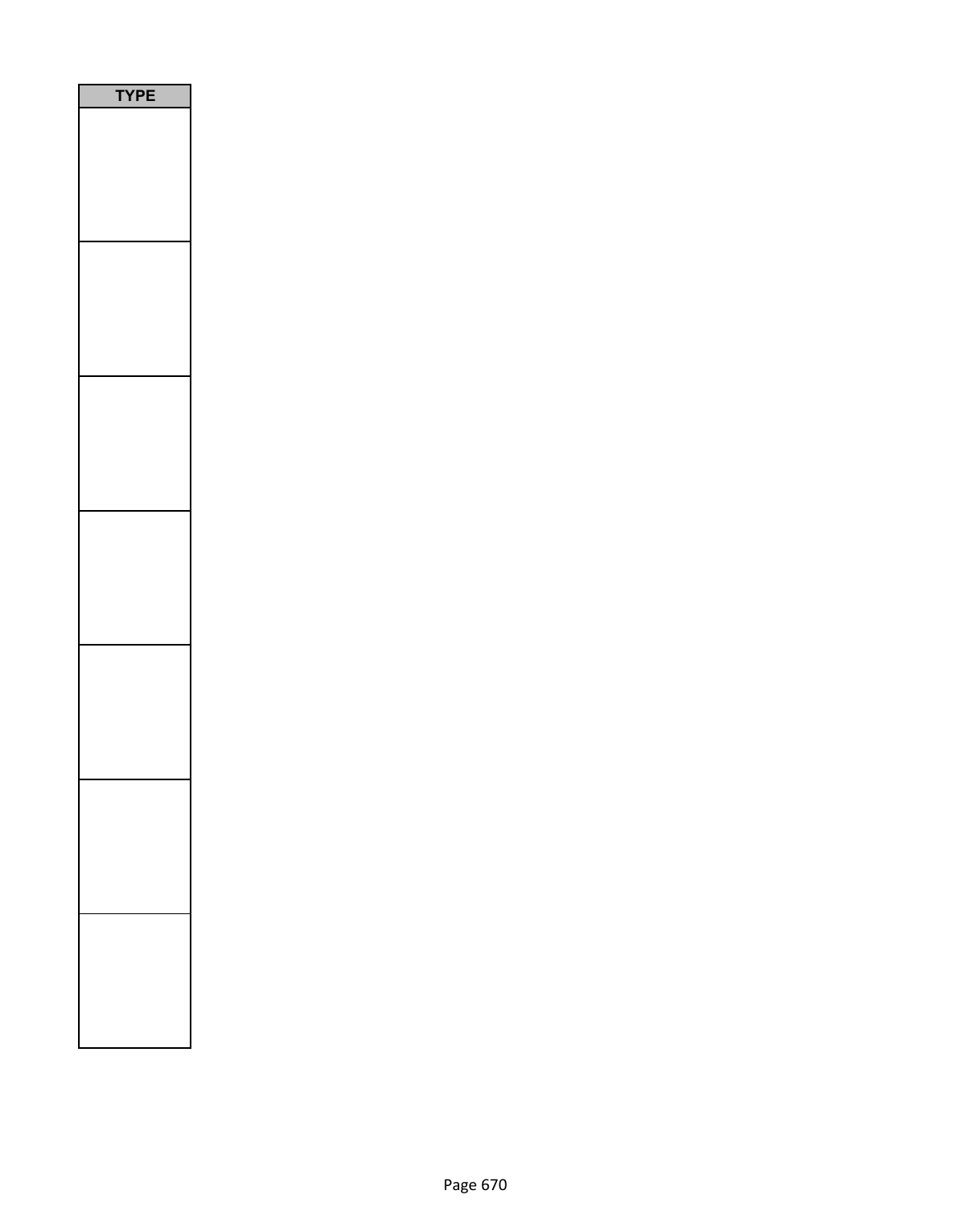| PE<br>Ύ<br>l |  |
|--------------|--|
|              |  |
|              |  |
|              |  |
|              |  |
|              |  |
|              |  |
|              |  |
|              |  |
|              |  |
|              |  |
|              |  |
|              |  |
|              |  |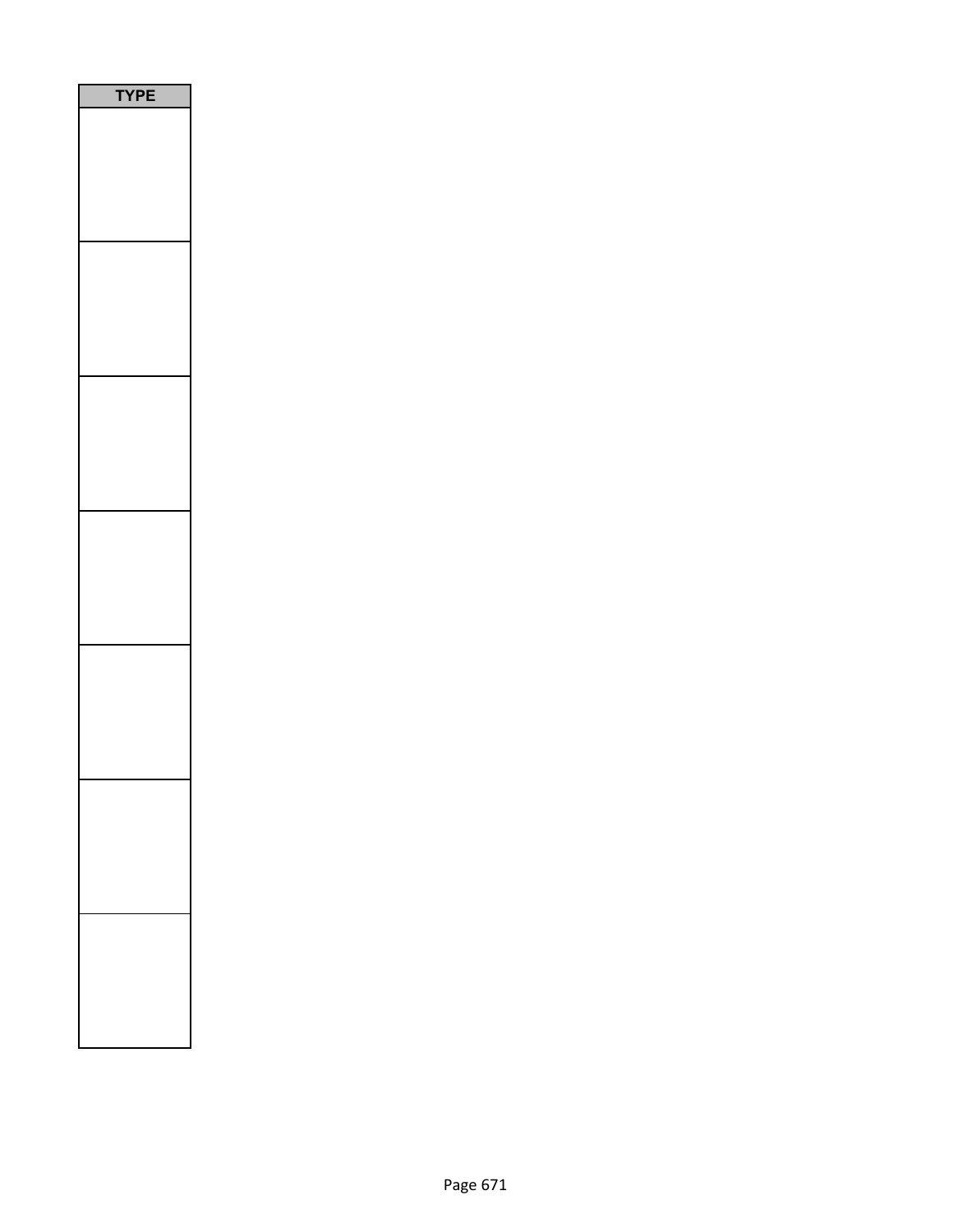| Y<br>P<br>Ε |
|-------------|
|             |
|             |
|             |
|             |
|             |
|             |
|             |
|             |
|             |
|             |
|             |
|             |
|             |
|             |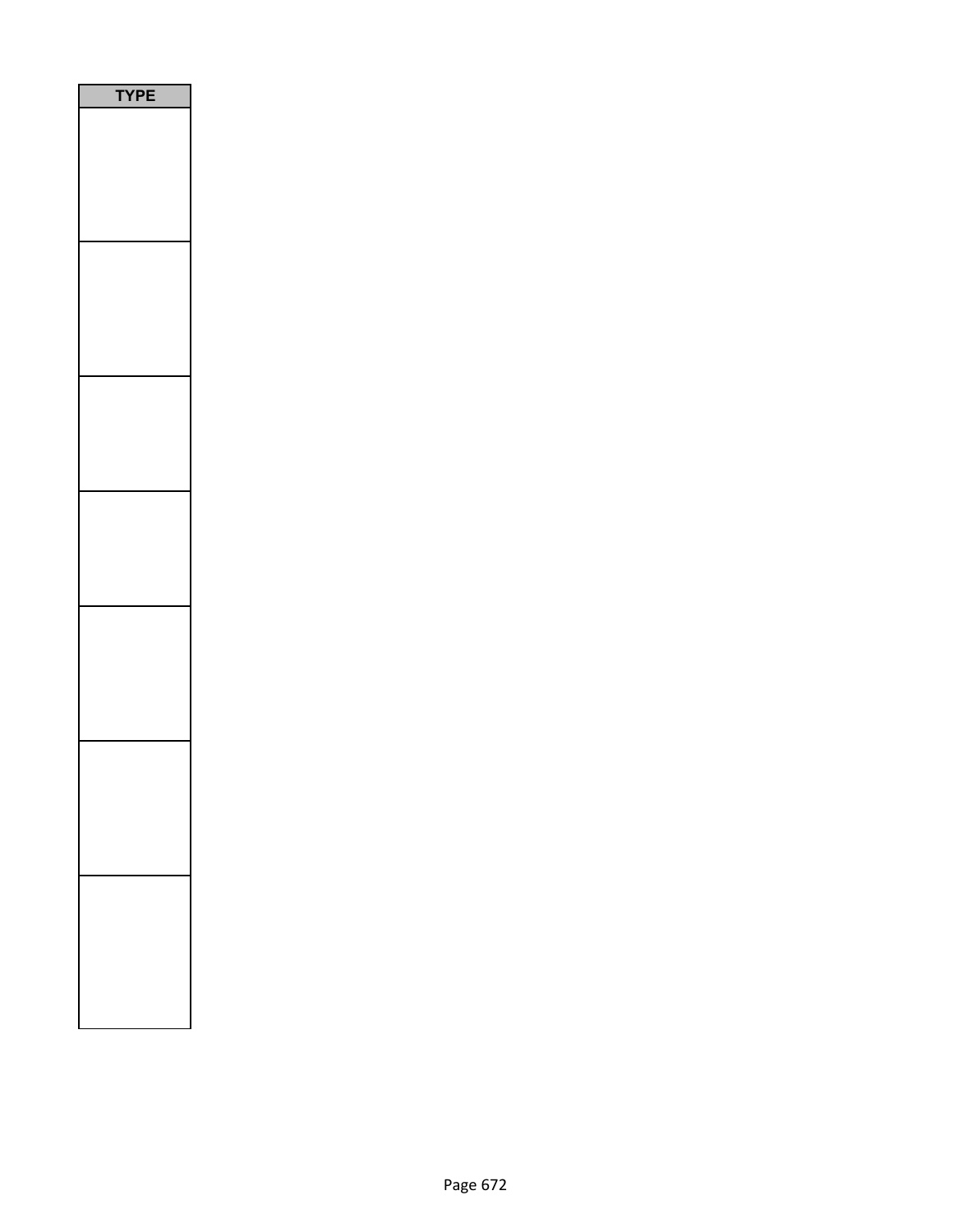| E<br>PI<br>٢ |  |
|--------------|--|
|              |  |
|              |  |
|              |  |
|              |  |
|              |  |
|              |  |
|              |  |
|              |  |
|              |  |
|              |  |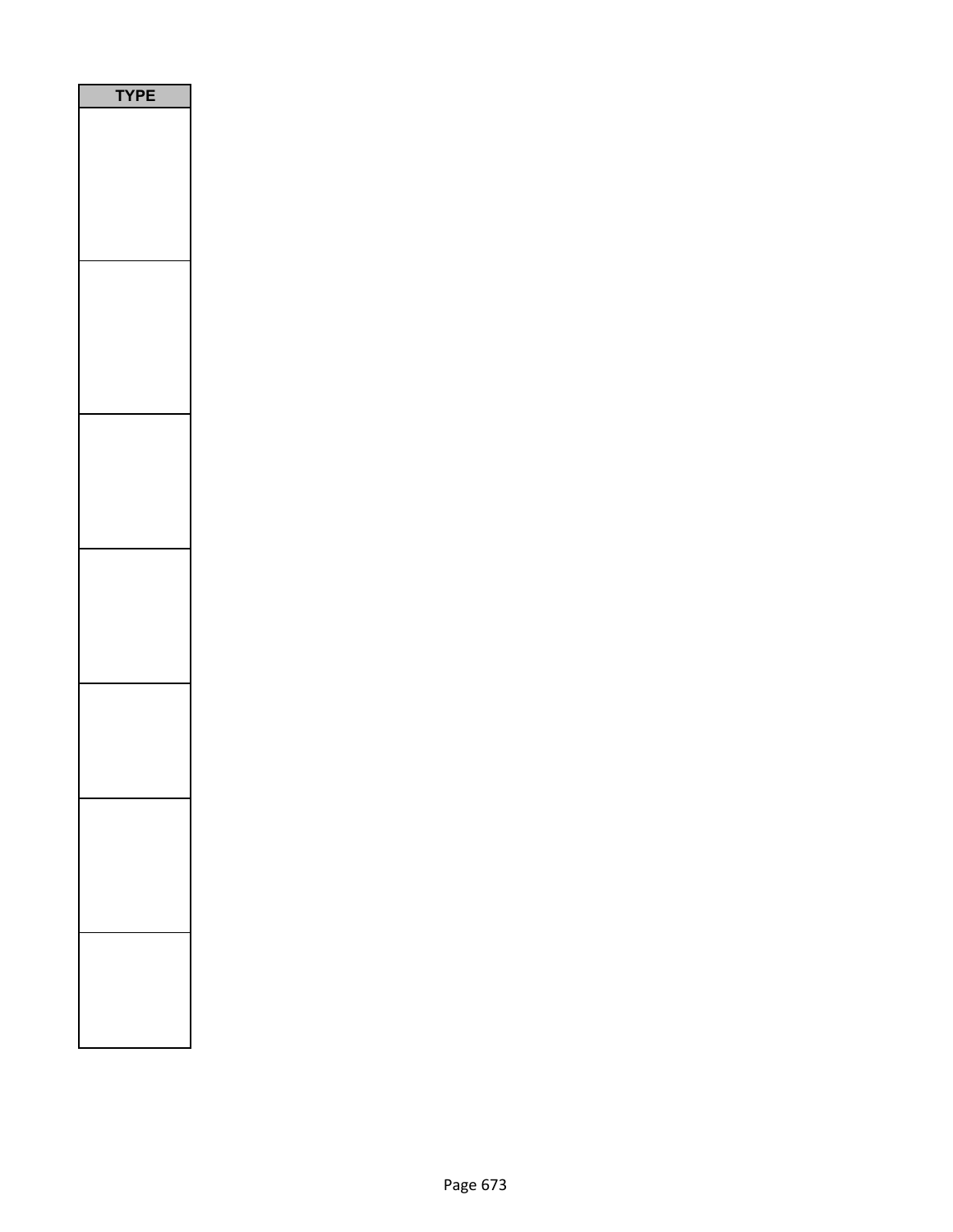| PE |
|----|
|    |
|    |
|    |
|    |
|    |
|    |
|    |
|    |
|    |
|    |
|    |
|    |
|    |
|    |
|    |
|    |
|    |
|    |
|    |
|    |
|    |
|    |
|    |
|    |
|    |
|    |
|    |
|    |
|    |
|    |
|    |
|    |
|    |
|    |
|    |
|    |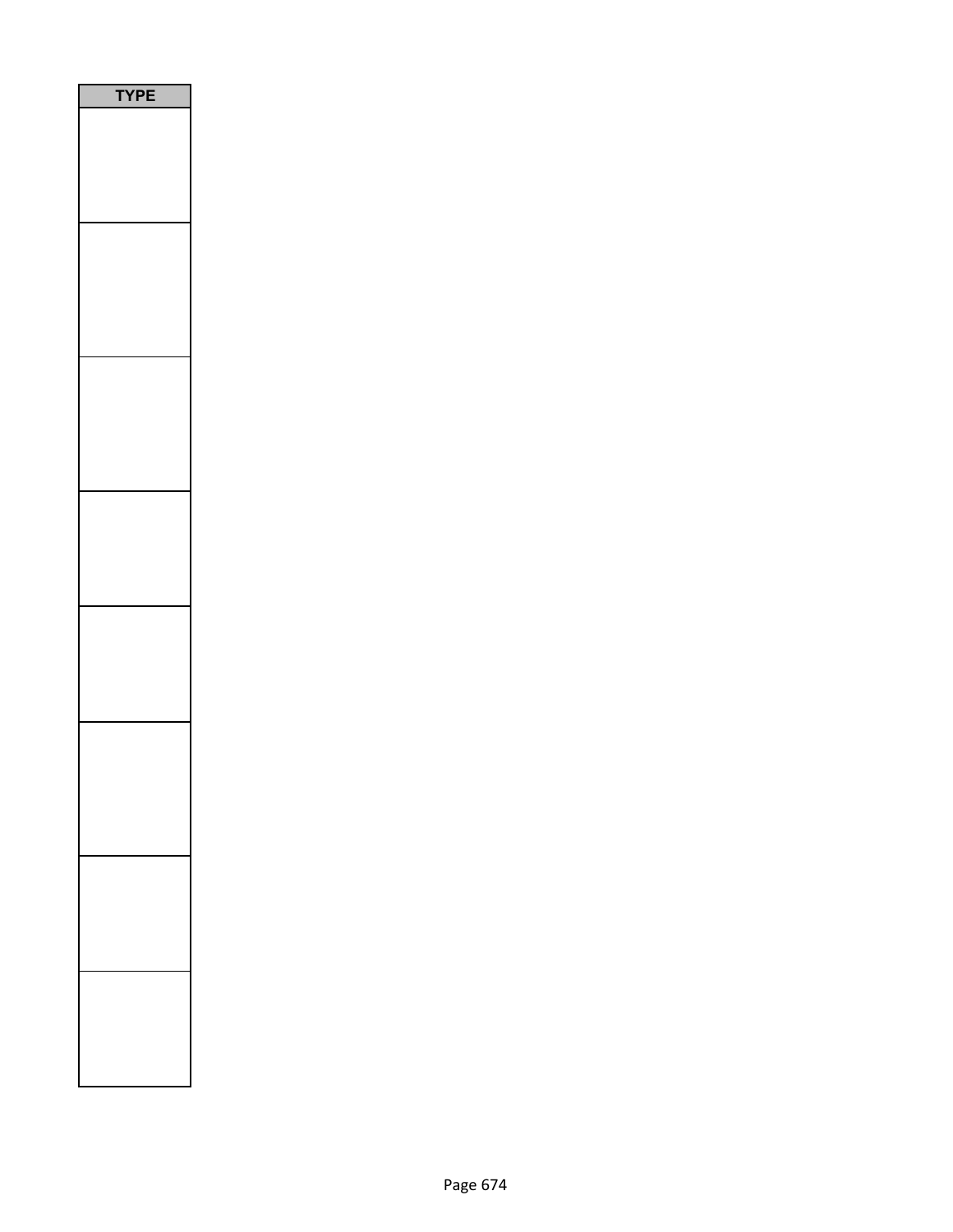| PЕ |  |
|----|--|
|    |  |
|    |  |
|    |  |
|    |  |
|    |  |
|    |  |
|    |  |
|    |  |
|    |  |
|    |  |
|    |  |
|    |  |
|    |  |
|    |  |
|    |  |
|    |  |
|    |  |
|    |  |
|    |  |
|    |  |
|    |  |
|    |  |
|    |  |
|    |  |
|    |  |
|    |  |
|    |  |
|    |  |
|    |  |
|    |  |
|    |  |
|    |  |
|    |  |
|    |  |
|    |  |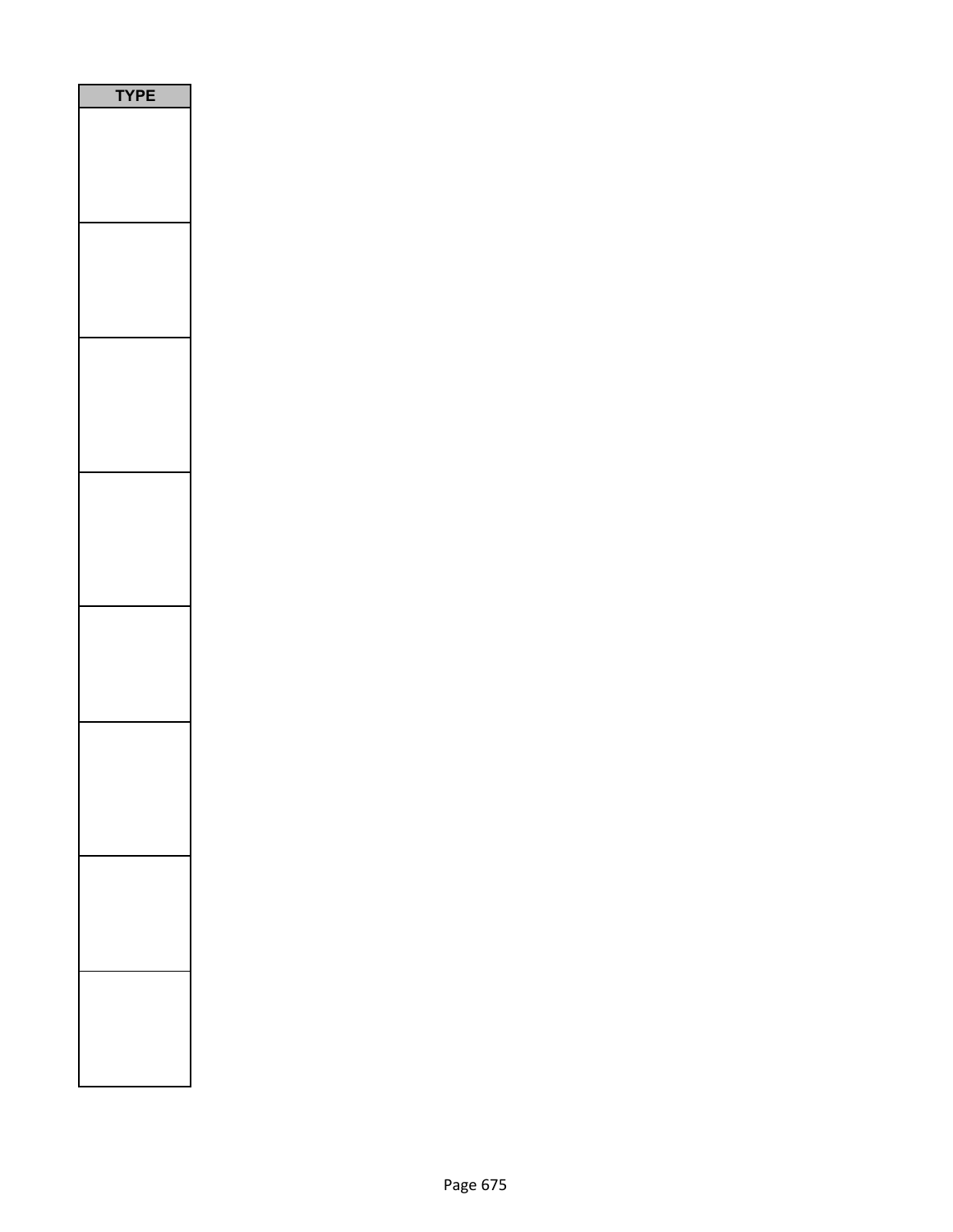| P<br>E |
|--------|
|        |
|        |
|        |
|        |
|        |
|        |
|        |
|        |
|        |
|        |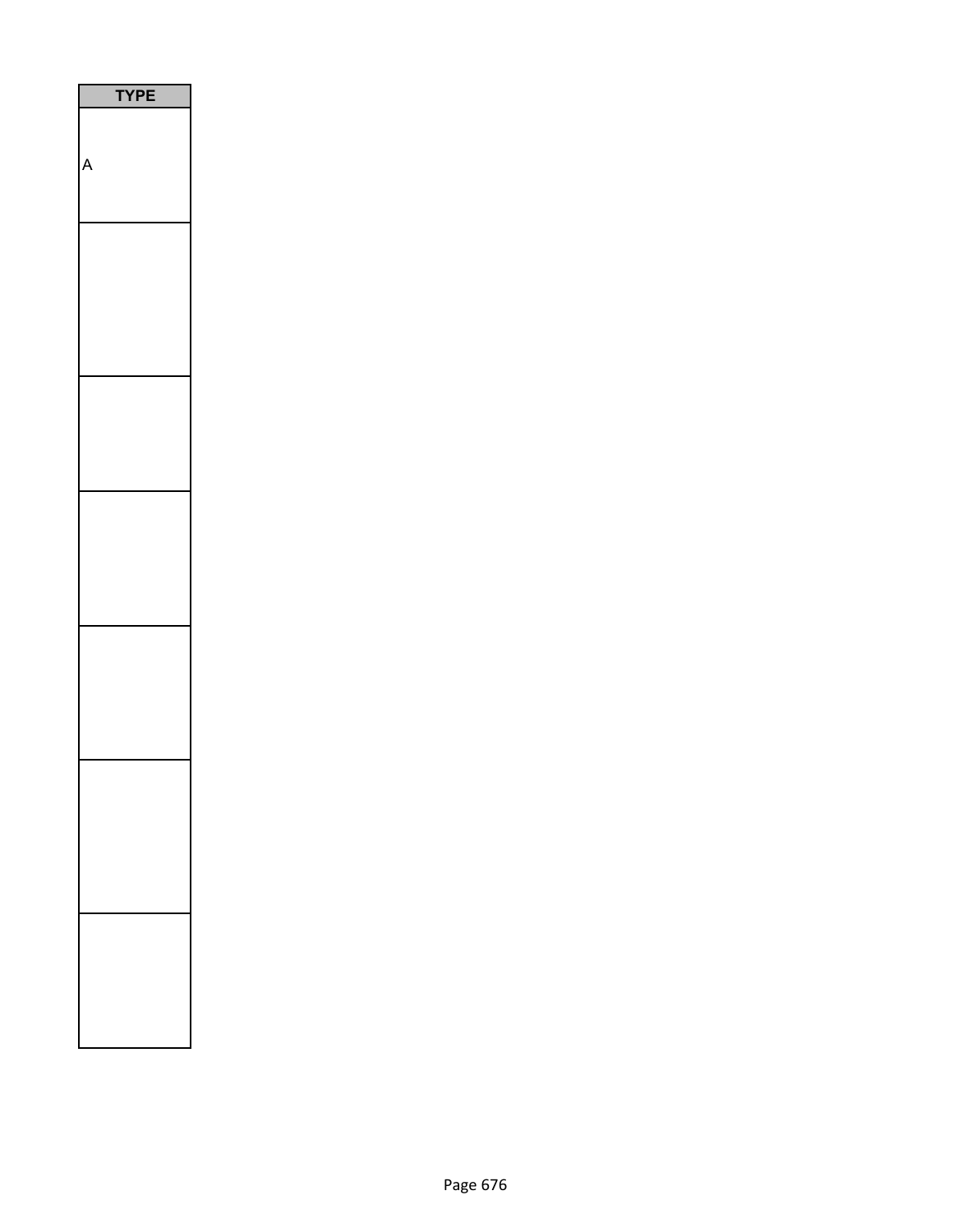| PE<br>$\sqrt{2}$<br>J |  |
|-----------------------|--|
|                       |  |
|                       |  |
|                       |  |
|                       |  |
|                       |  |
|                       |  |
|                       |  |
|                       |  |
|                       |  |
|                       |  |
|                       |  |
|                       |  |
|                       |  |
|                       |  |
|                       |  |
|                       |  |
|                       |  |
|                       |  |
|                       |  |
|                       |  |
|                       |  |
|                       |  |
|                       |  |
|                       |  |
|                       |  |
|                       |  |
|                       |  |
|                       |  |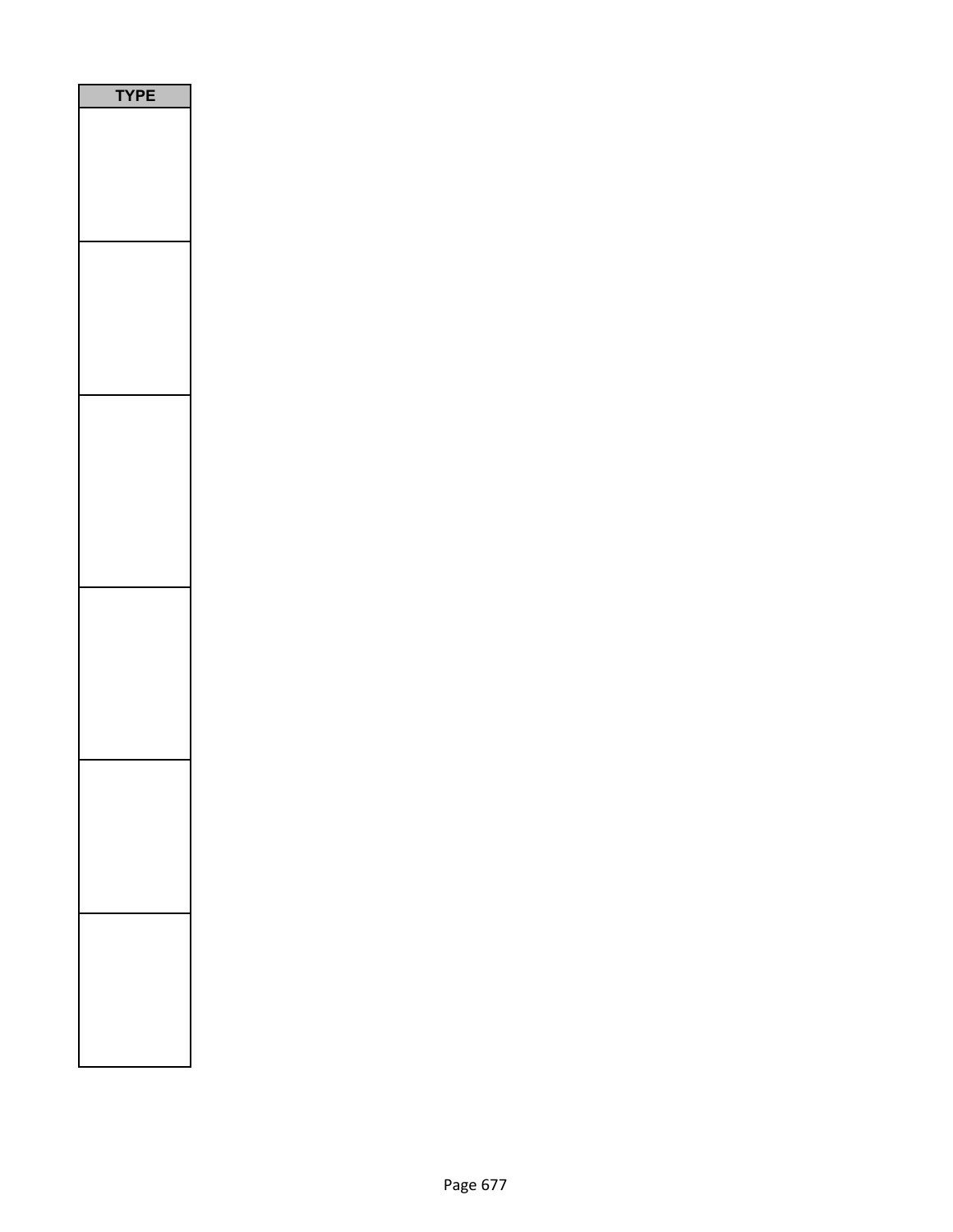| PE<br>Y |
|---------|
|         |
|         |
|         |
|         |
|         |
|         |
|         |
|         |
|         |
|         |
|         |
|         |
|         |
|         |
|         |
|         |
|         |
|         |
|         |
|         |
|         |
|         |
|         |
|         |
|         |
|         |
|         |
|         |
|         |
|         |
|         |
|         |
|         |
|         |
|         |
|         |
|         |
|         |
|         |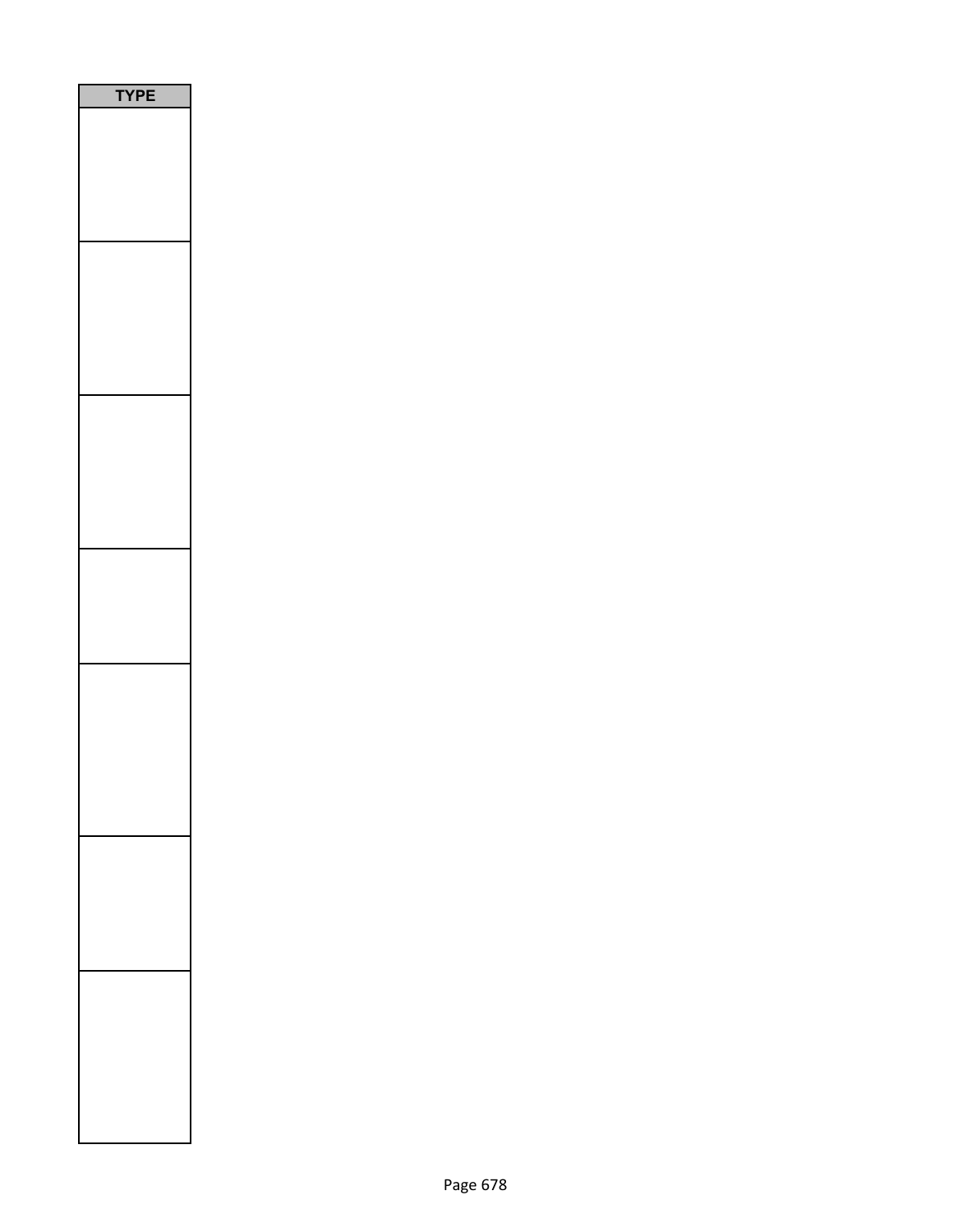| <b>/PE</b><br>٦ |  |
|-----------------|--|
|                 |  |
|                 |  |
|                 |  |
|                 |  |
|                 |  |
|                 |  |
|                 |  |
|                 |  |
|                 |  |
|                 |  |
|                 |  |
|                 |  |
|                 |  |
|                 |  |
|                 |  |
|                 |  |
|                 |  |
|                 |  |
|                 |  |
|                 |  |
|                 |  |
|                 |  |
|                 |  |
|                 |  |
|                 |  |
|                 |  |
|                 |  |
|                 |  |
|                 |  |
|                 |  |
|                 |  |
|                 |  |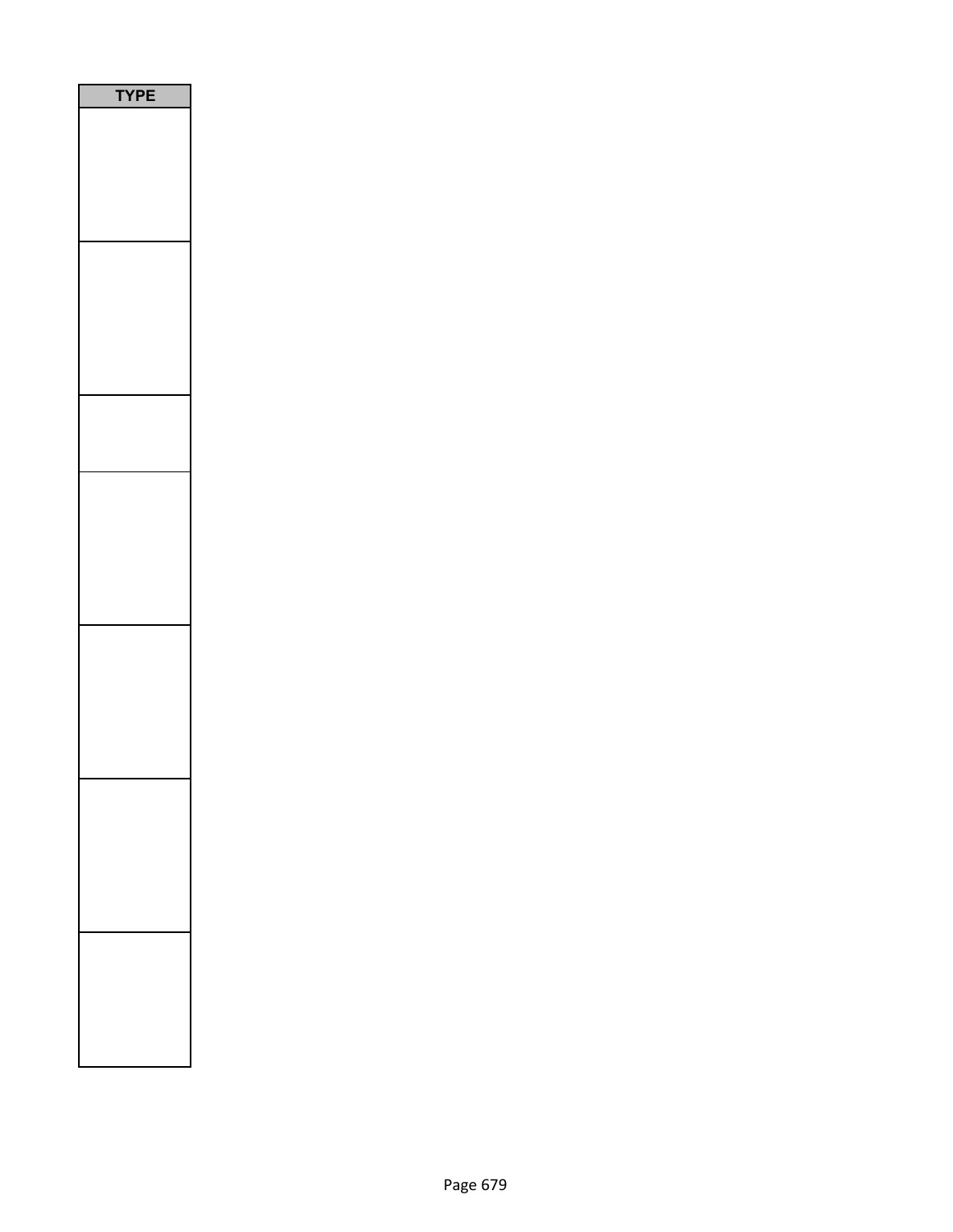| l |
|---|
|   |
|   |
|   |
|   |
|   |
|   |
|   |
|   |
|   |
|   |
|   |
|   |
|   |
|   |
|   |
|   |
|   |
|   |
|   |
|   |
|   |
|   |
|   |
|   |
|   |
|   |
|   |
|   |
|   |
|   |
|   |
|   |
|   |
|   |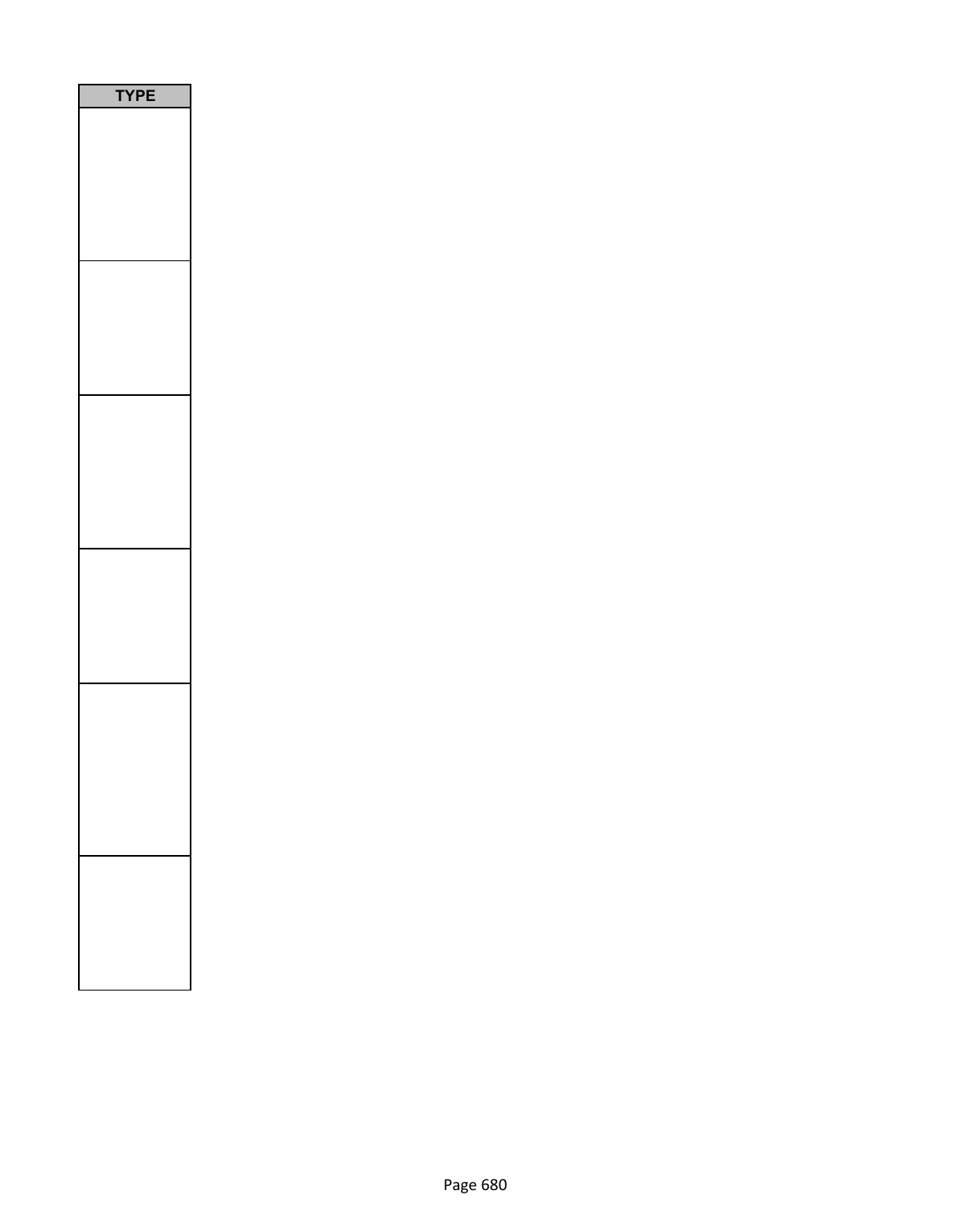| <b>YPE</b> |
|------------|
|            |
|            |
|            |
|            |
|            |
|            |
|            |
|            |
|            |
|            |
|            |
|            |
|            |
|            |
|            |
|            |
|            |
|            |
|            |
|            |
|            |
|            |
|            |
|            |
|            |
|            |
|            |
|            |
|            |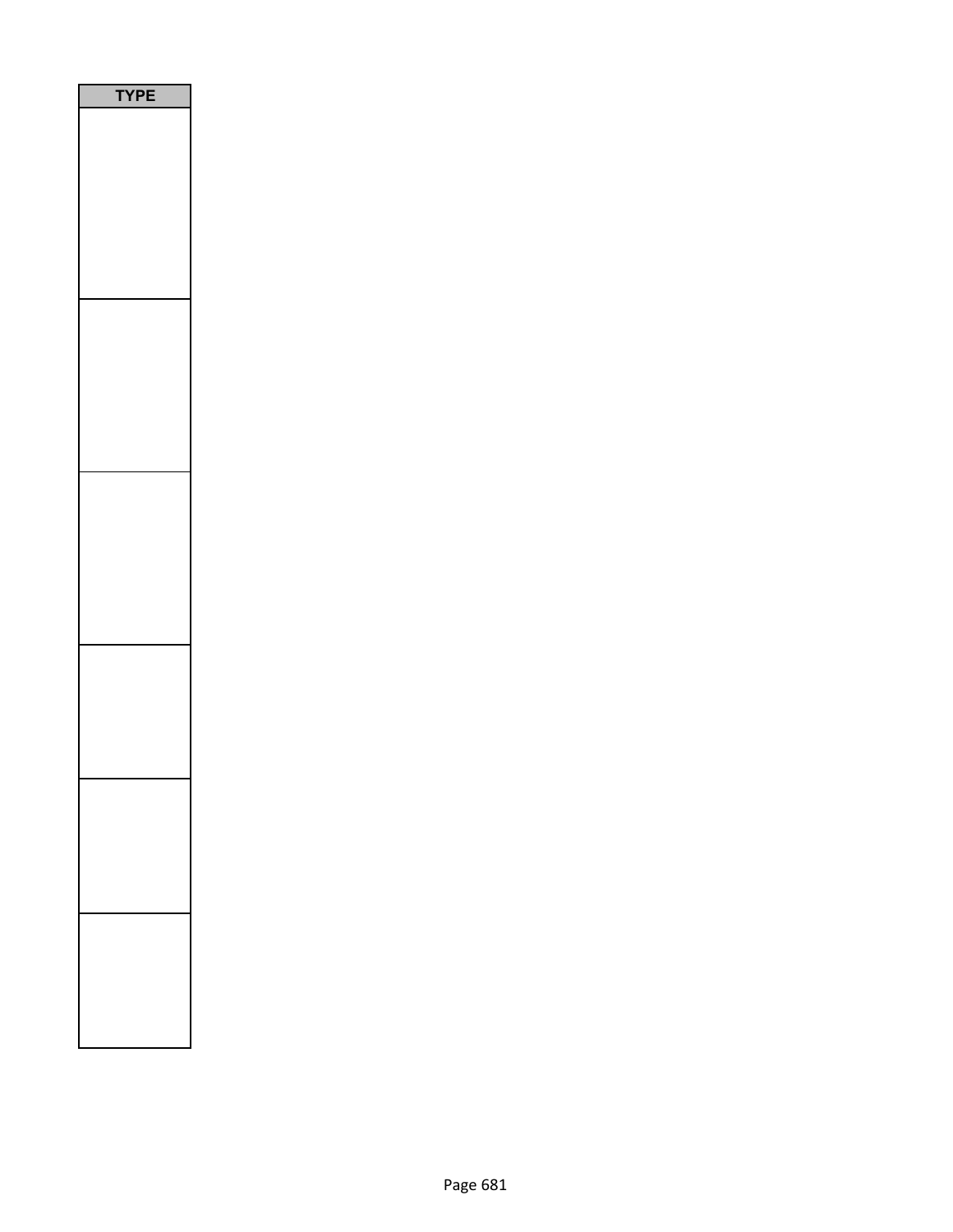| <b>PE</b><br>٦ |
|----------------|
|                |
|                |
|                |
|                |
|                |
|                |
|                |
|                |
|                |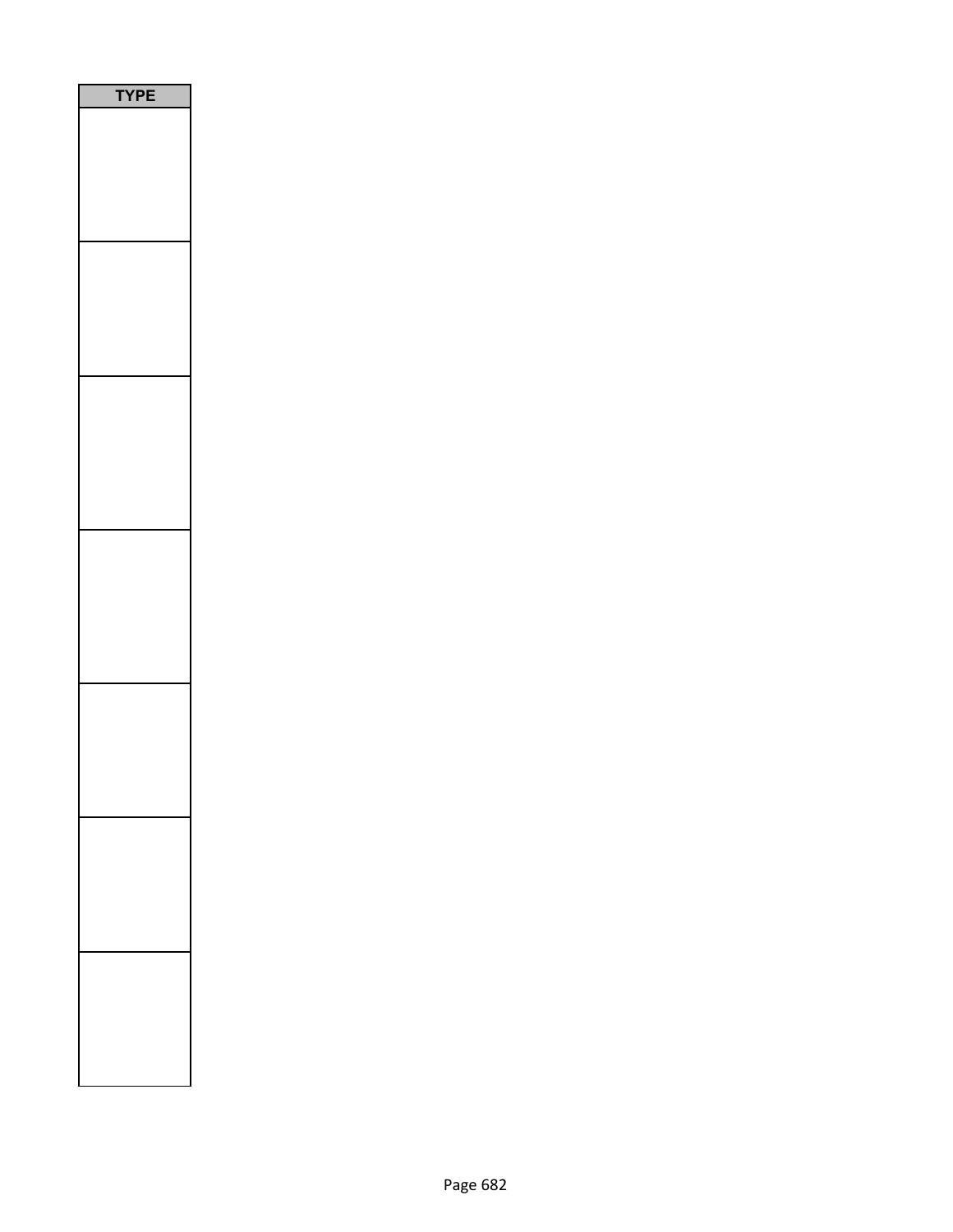| <b>YPE</b><br>I |
|-----------------|
|                 |
|                 |
|                 |
|                 |
|                 |
|                 |
|                 |
|                 |
|                 |
|                 |
|                 |
|                 |
|                 |
|                 |
|                 |
|                 |
|                 |
|                 |
|                 |
|                 |
|                 |
|                 |
|                 |
|                 |
|                 |
|                 |
|                 |
|                 |
|                 |
|                 |
|                 |
|                 |
|                 |
|                 |
|                 |
|                 |
|                 |
|                 |
|                 |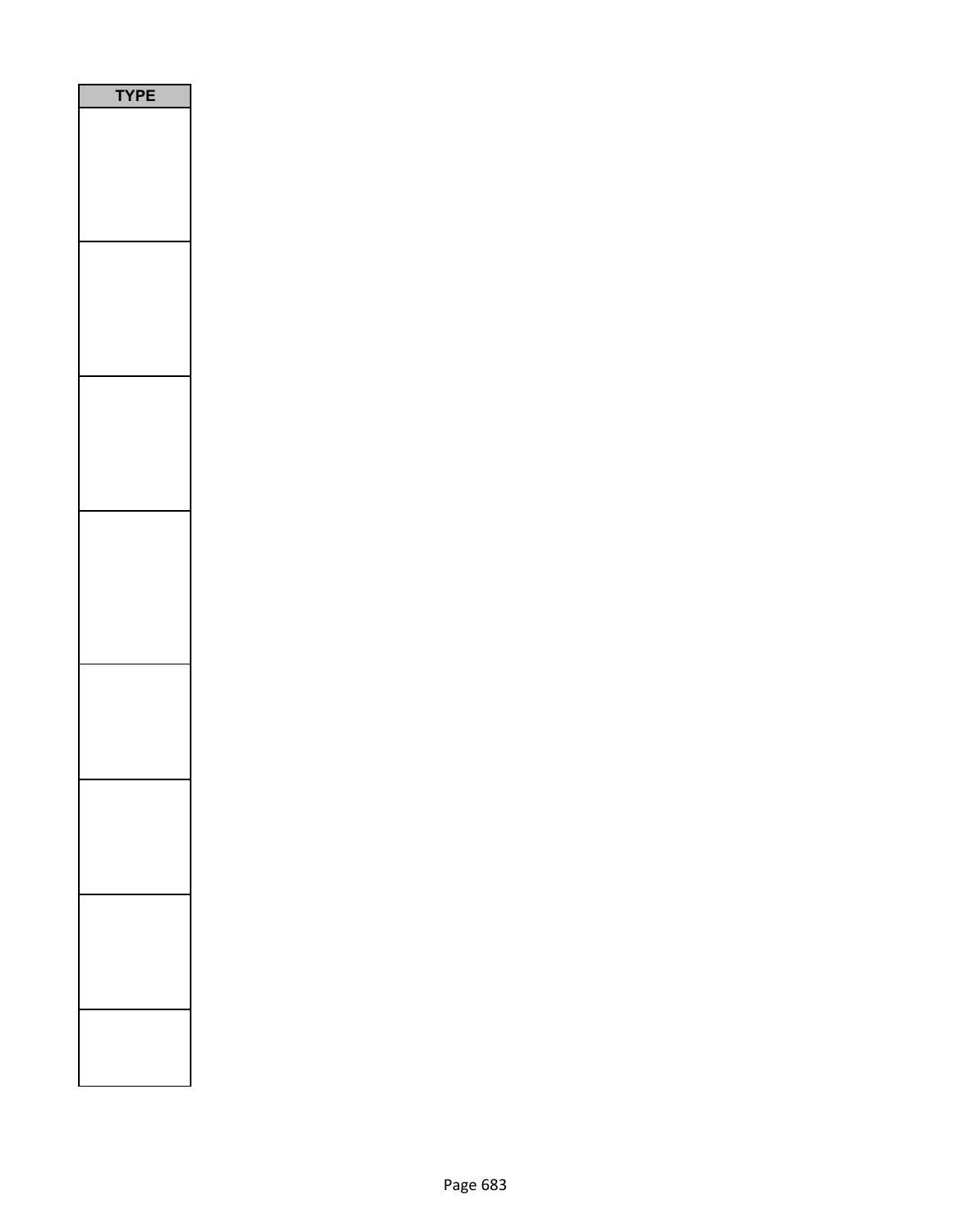| PE<br>┋ |
|---------|
|         |
|         |
|         |
|         |
|         |
|         |
|         |
|         |
|         |
|         |
|         |
|         |
|         |
|         |
|         |
|         |
|         |
|         |
|         |
|         |
|         |
|         |
|         |
|         |
|         |
|         |
|         |
|         |
|         |
|         |
|         |
|         |
|         |
|         |
|         |
|         |
|         |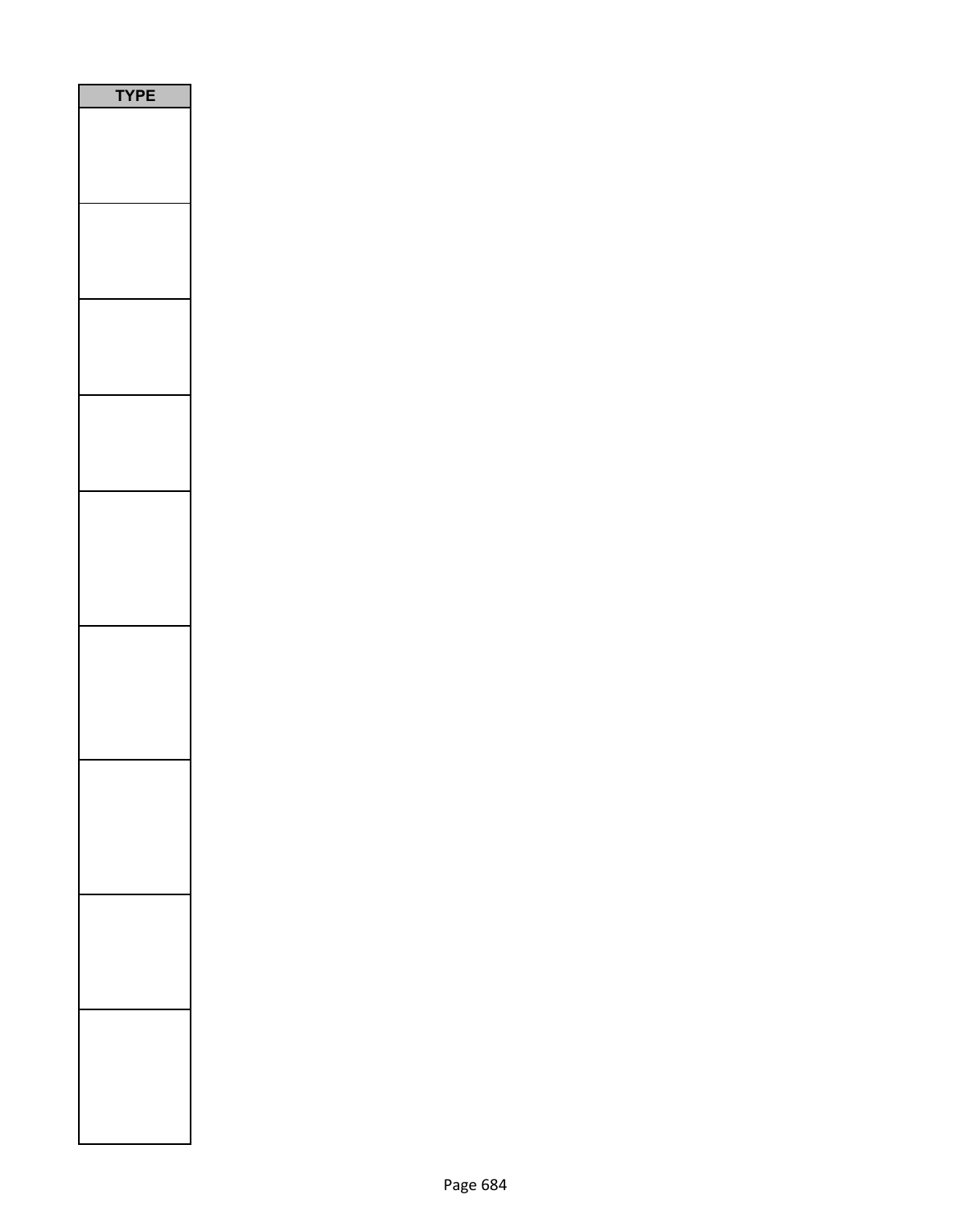| ı |
|---|
|   |
|   |
|   |
|   |
|   |
|   |
|   |
|   |
|   |
|   |
|   |
|   |
|   |
|   |
|   |
|   |
|   |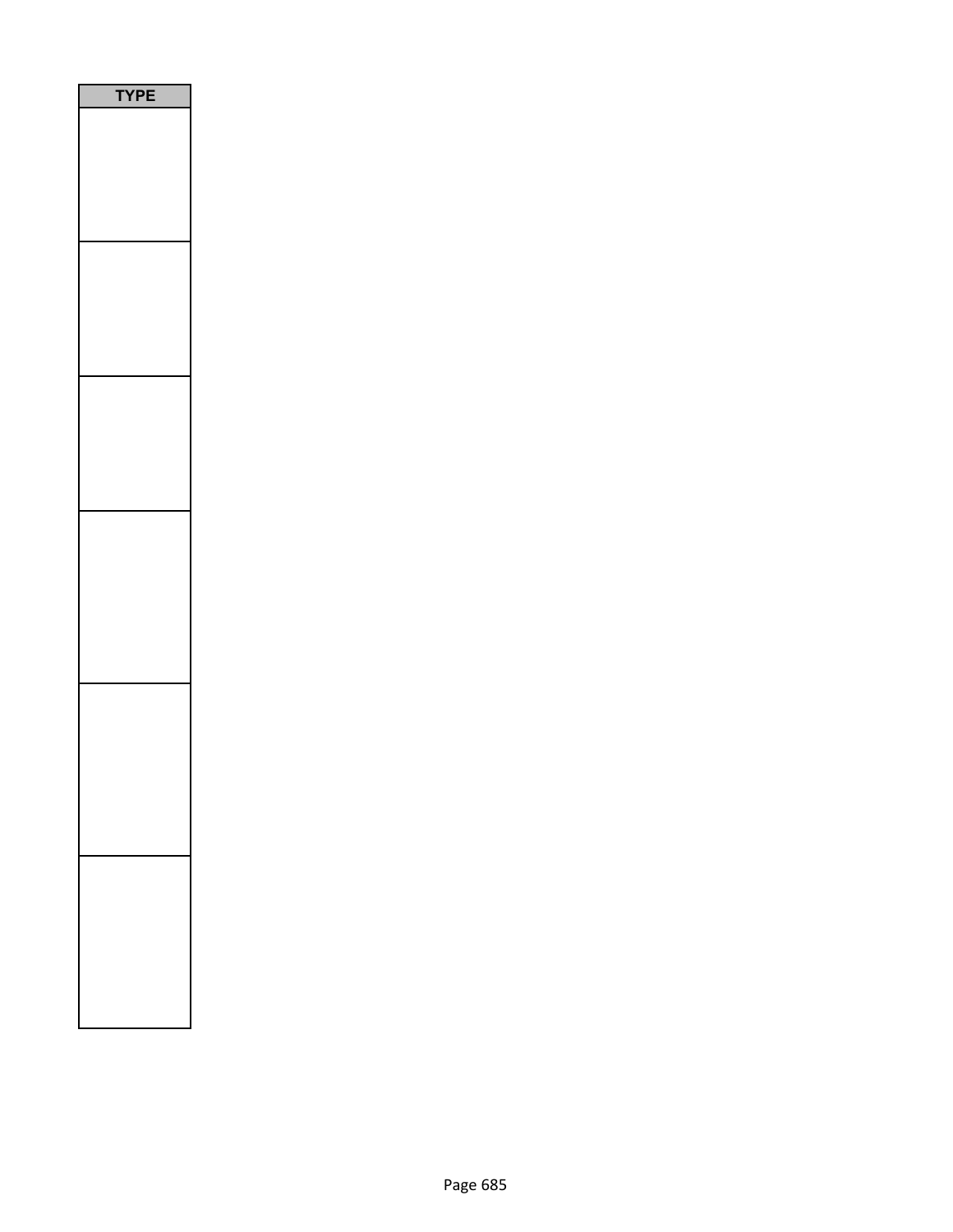| PE<br>Υ |  |
|---------|--|
|         |  |
|         |  |
|         |  |
|         |  |
|         |  |
|         |  |
|         |  |
|         |  |
|         |  |
|         |  |
|         |  |
|         |  |
|         |  |
|         |  |
|         |  |
|         |  |
|         |  |
|         |  |
|         |  |
|         |  |
|         |  |
|         |  |
|         |  |
|         |  |
|         |  |
|         |  |
|         |  |
|         |  |
|         |  |
|         |  |
|         |  |
|         |  |
|         |  |
|         |  |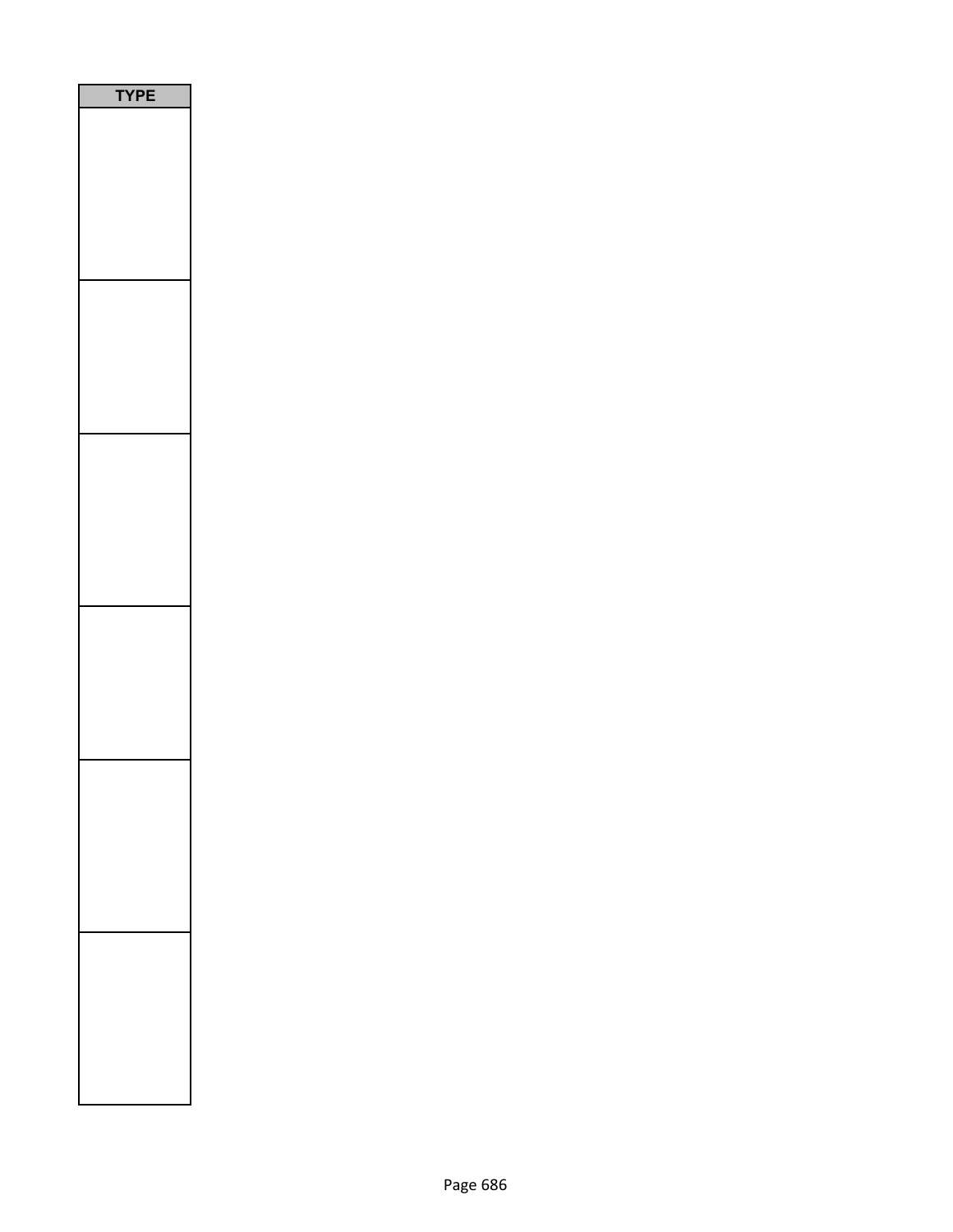| <b>YPE</b> |
|------------|
|            |
|            |
|            |
|            |
|            |
|            |
|            |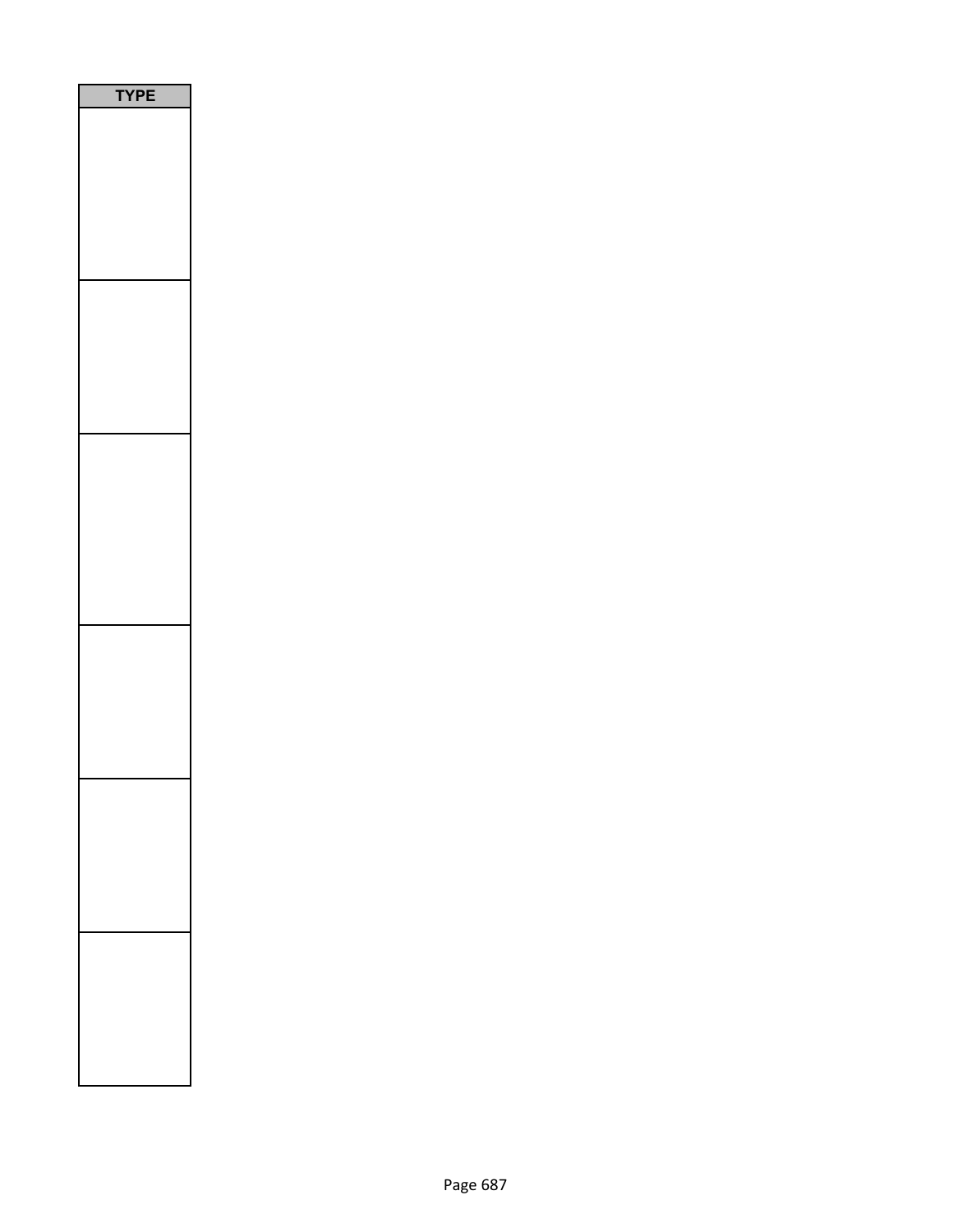| PE<br>ſ |
|---------|
|         |
|         |
|         |
|         |
|         |
|         |
|         |
|         |
|         |
|         |
|         |
|         |
|         |
|         |
|         |
|         |
|         |
|         |
|         |
|         |
|         |
|         |
|         |
|         |
|         |
|         |
|         |
|         |
|         |
|         |
|         |
|         |
|         |
|         |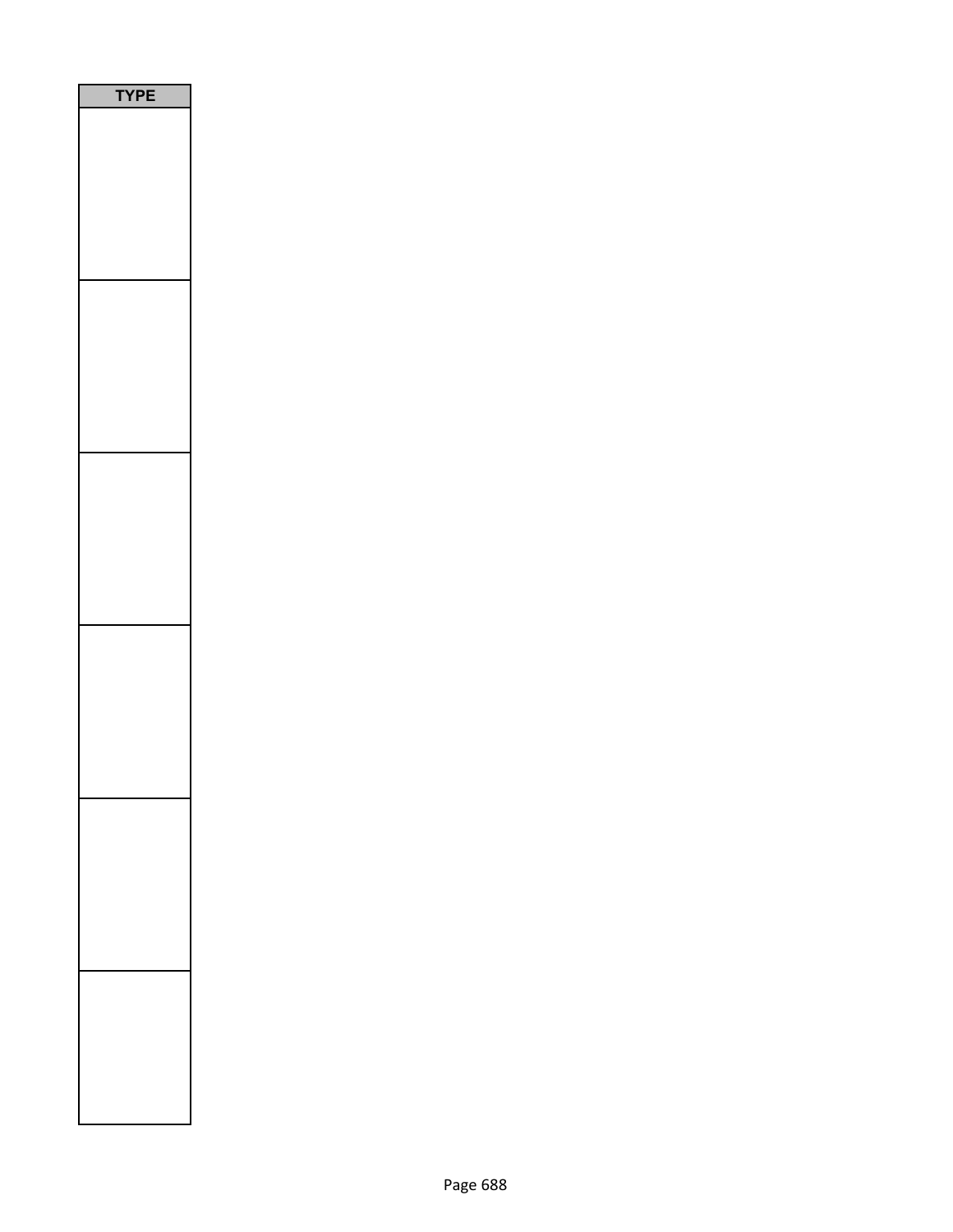| PE<br>٢ |
|---------|
|         |
|         |
|         |
|         |
|         |
|         |
|         |
|         |
|         |
|         |
|         |
|         |
|         |
|         |
|         |
|         |
|         |
|         |
|         |
|         |
|         |
|         |
|         |
|         |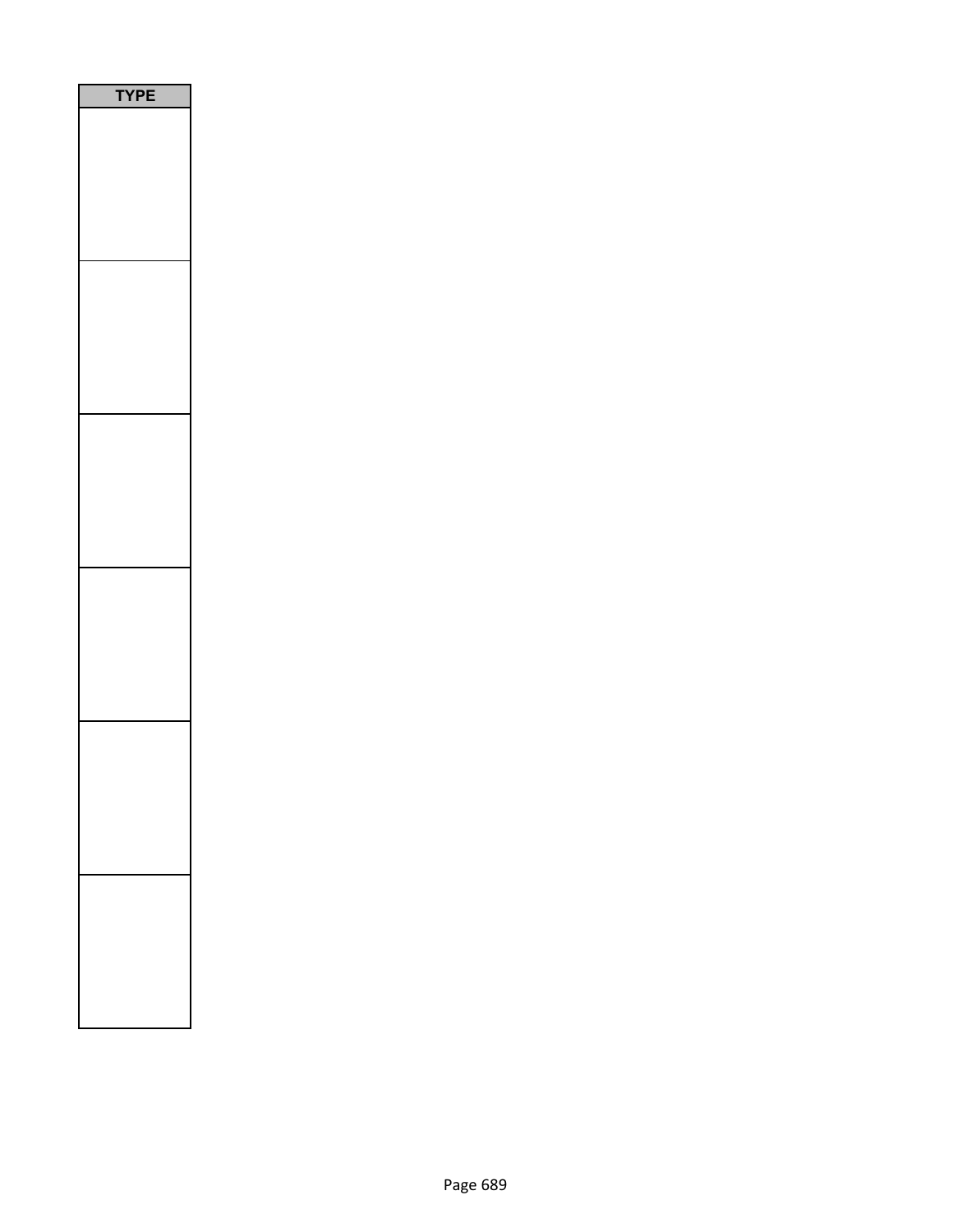| P<br>Ε<br>1<br>n |
|------------------|
|                  |
|                  |
|                  |
|                  |
|                  |
|                  |
|                  |
|                  |
|                  |
|                  |
|                  |
|                  |
|                  |
|                  |
|                  |
|                  |
|                  |
|                  |
|                  |
|                  |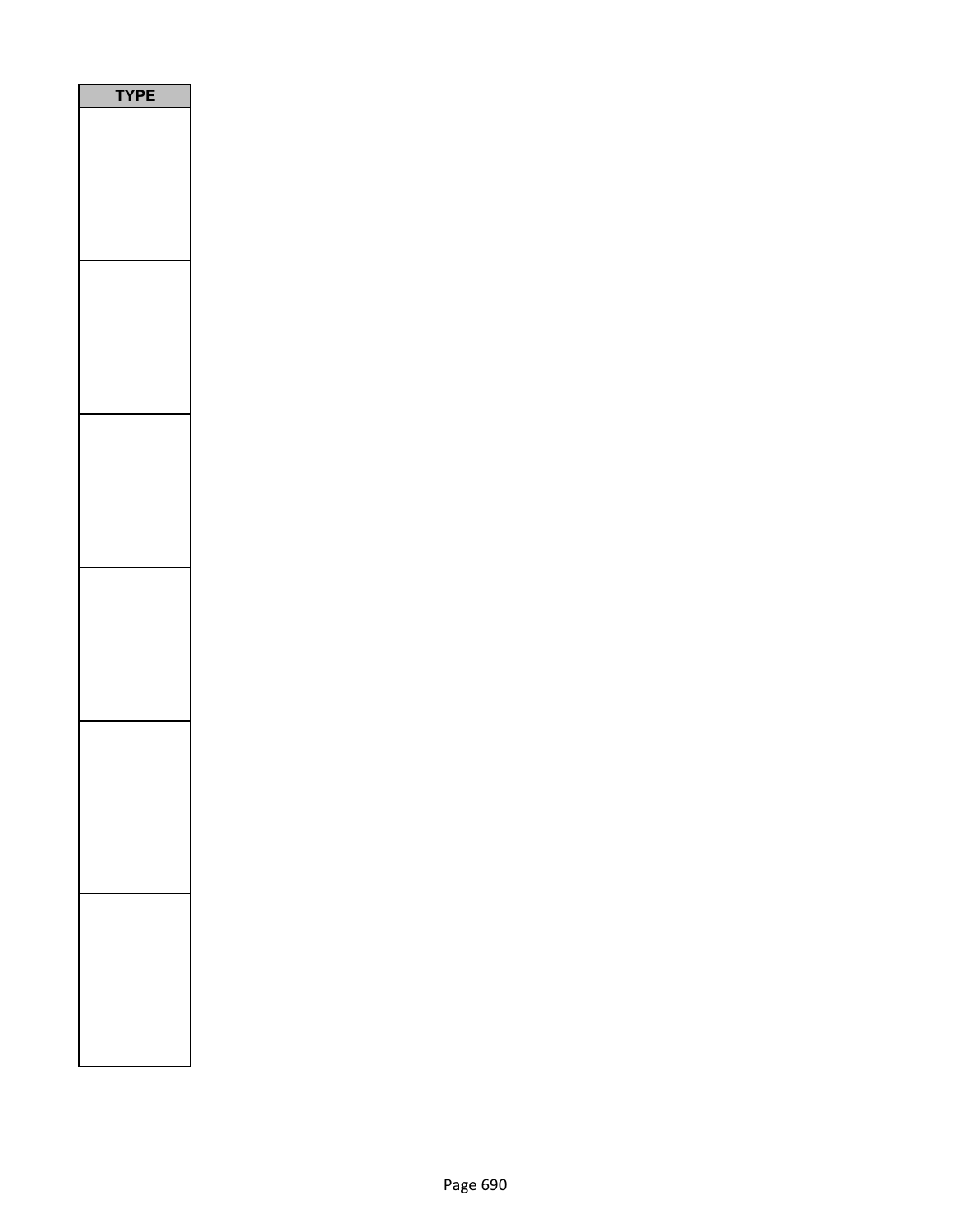| PE<br>١<br>ť |
|--------------|
|              |
|              |
|              |
|              |
|              |
|              |
|              |
|              |
|              |
|              |
|              |
|              |
|              |
|              |
|              |
|              |
|              |
|              |
|              |
|              |
|              |
|              |
|              |
|              |
|              |
|              |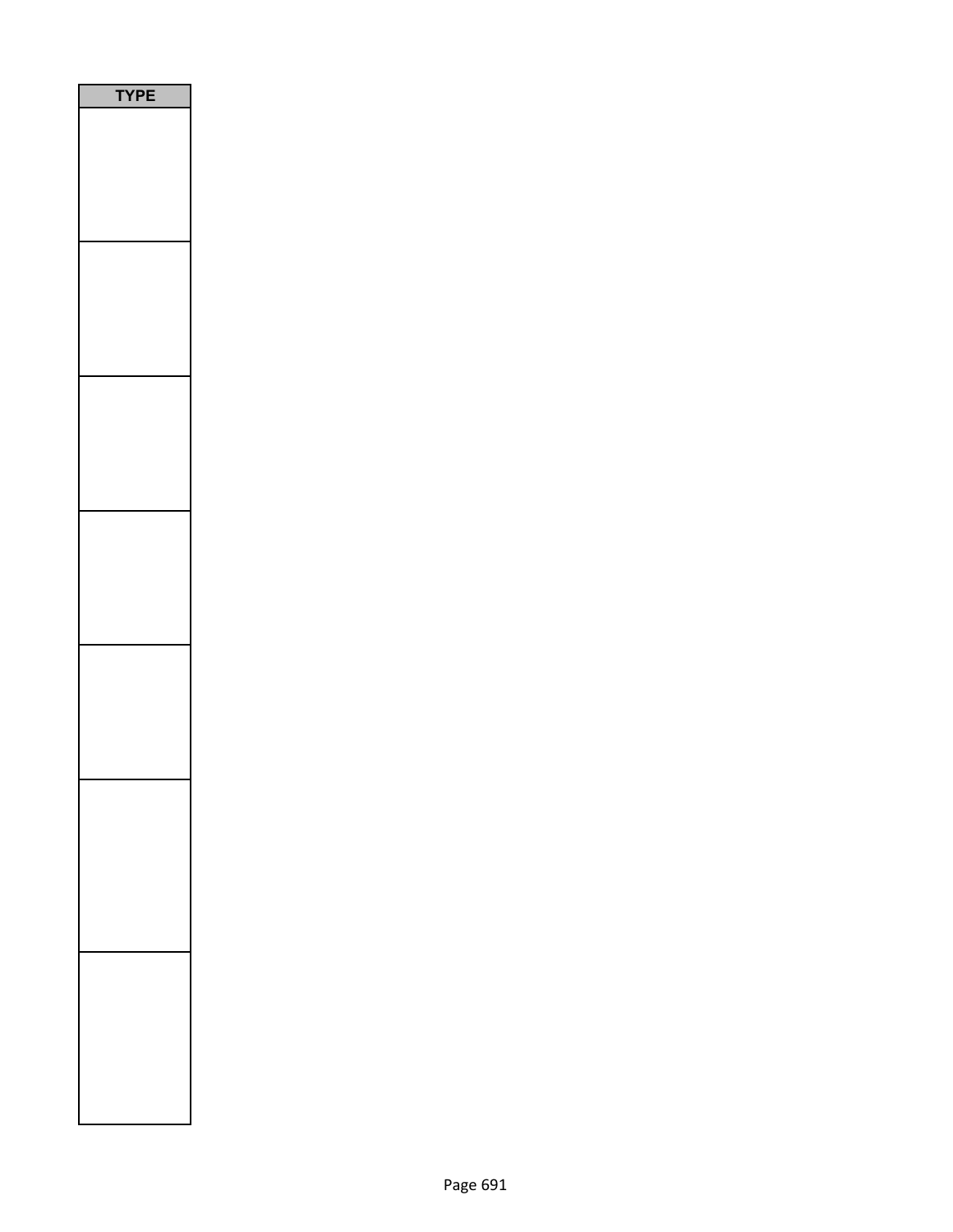| PE<br>۵ |
|---------|
|         |
|         |
|         |
|         |
|         |
|         |
|         |
|         |
|         |
|         |
|         |
|         |
|         |
|         |
|         |
|         |
|         |
|         |
|         |
|         |
|         |
|         |
|         |
|         |
|         |
|         |
|         |
|         |
|         |
|         |
|         |
|         |
|         |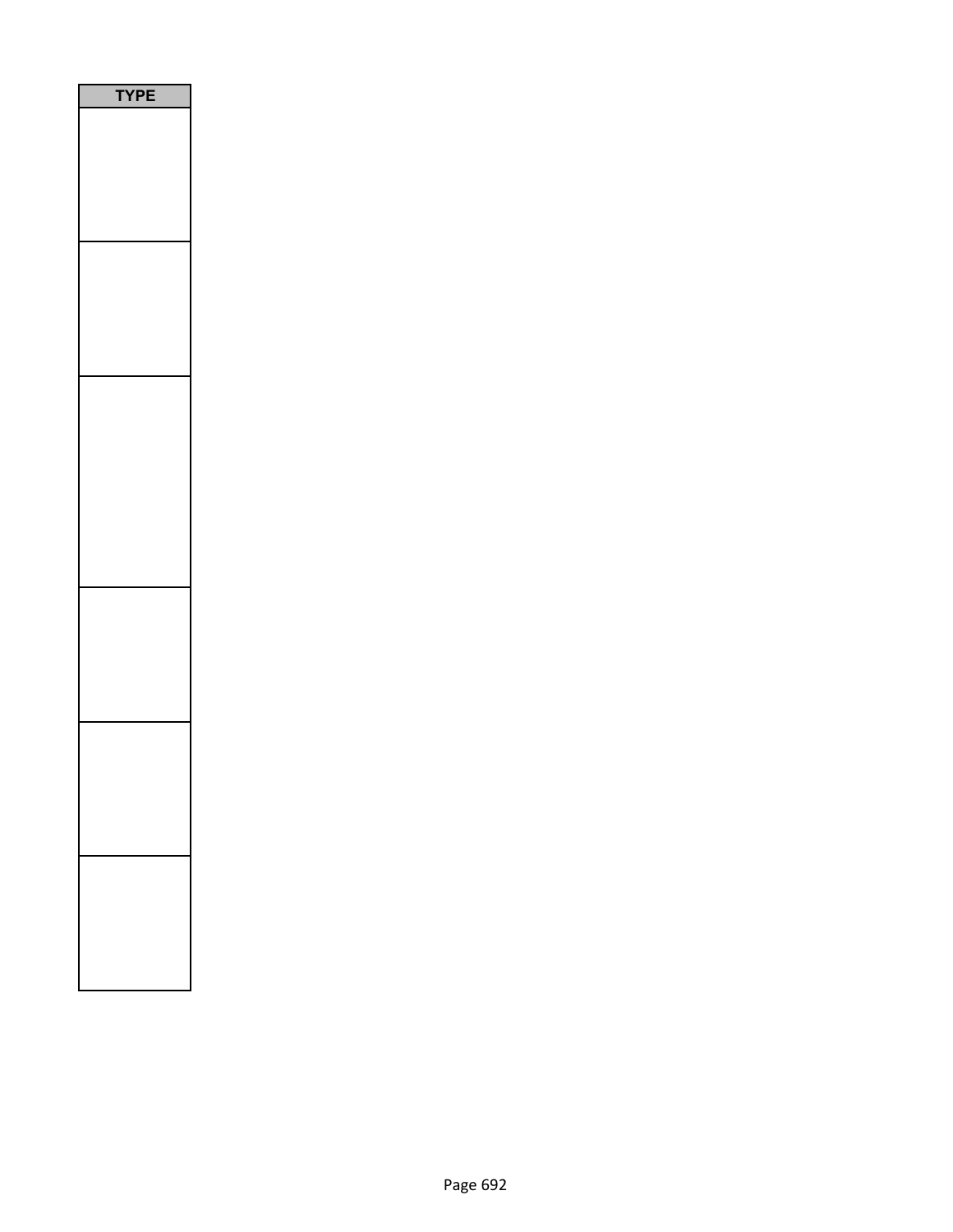| P<br>Ε<br>Y |
|-------------|
|             |
|             |
|             |
|             |
|             |
|             |
|             |
|             |
|             |
|             |
|             |
|             |
|             |
|             |
|             |
|             |
|             |
|             |
|             |
|             |
|             |
|             |
|             |
|             |
|             |
|             |
|             |
|             |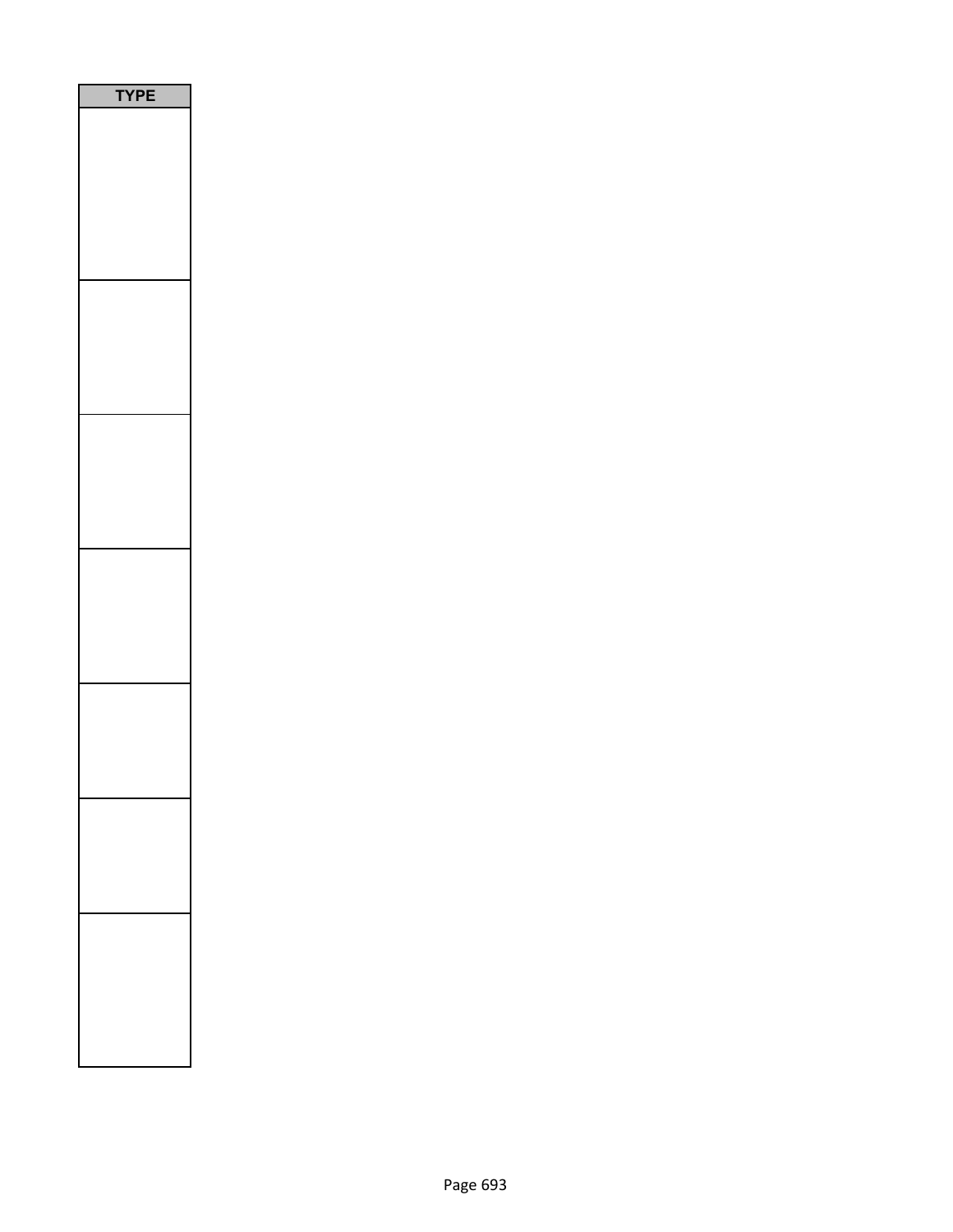| /PE<br>٦ |
|----------|
|          |
|          |
|          |
|          |
|          |
|          |
|          |
|          |
|          |
|          |
|          |
|          |
|          |
|          |
|          |
|          |
|          |
|          |
|          |
|          |
|          |
|          |
|          |
|          |
|          |
|          |
|          |
|          |
|          |
|          |
|          |
|          |
|          |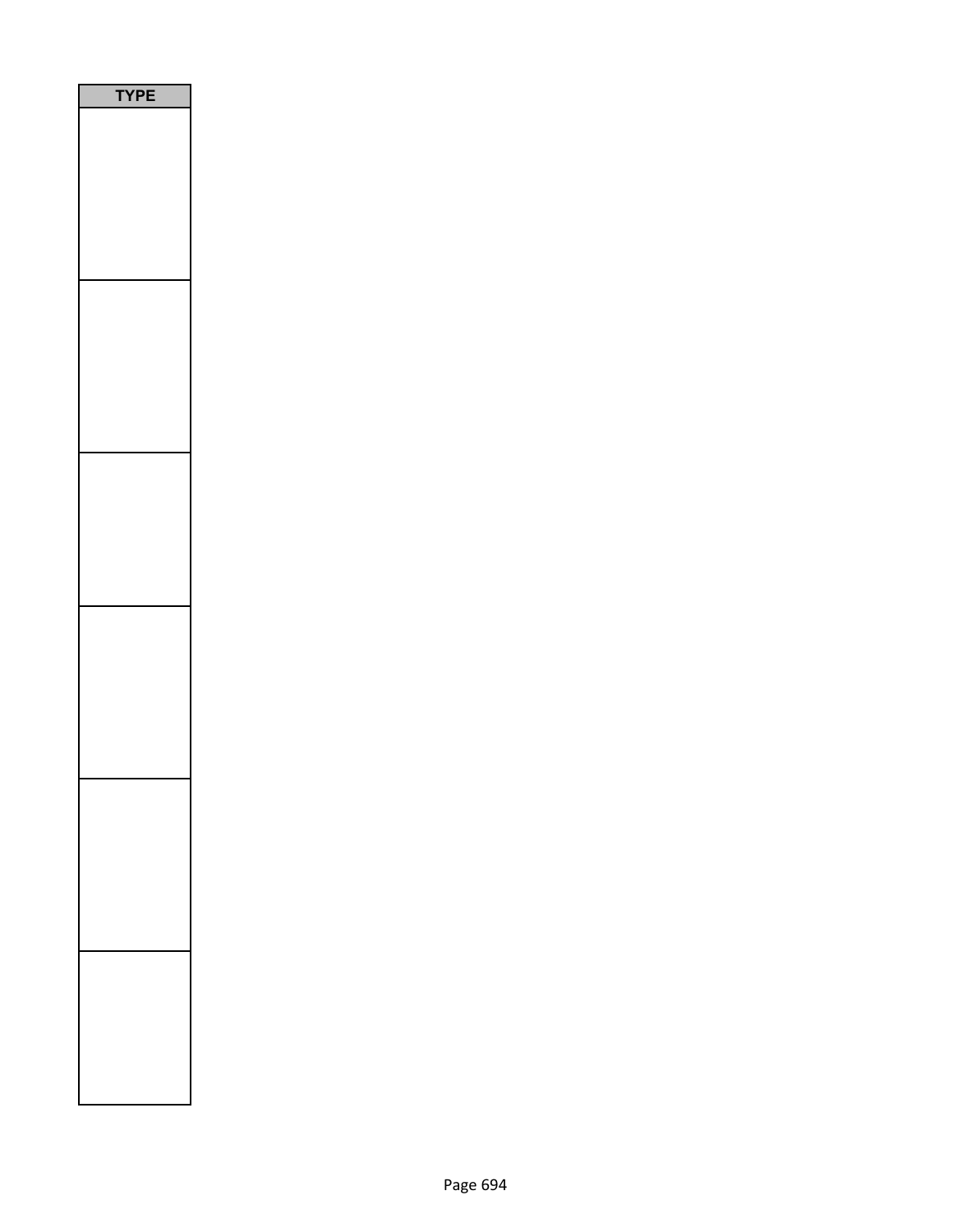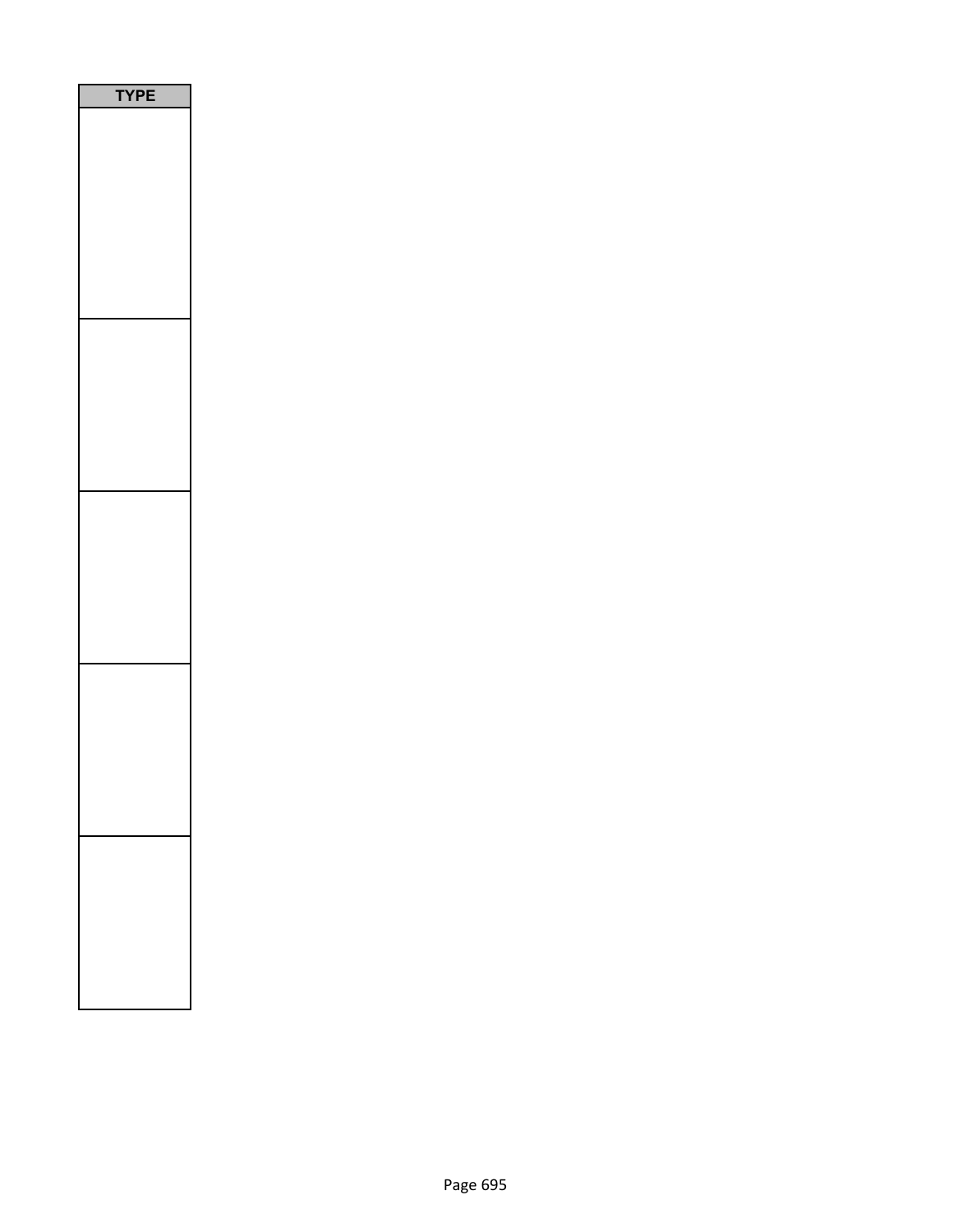| ٩ |
|---|
|   |
|   |
|   |
|   |
|   |
|   |
|   |
|   |
|   |
|   |
|   |
|   |
|   |
|   |
|   |
|   |
|   |
|   |
|   |
|   |
|   |
|   |
|   |
|   |
|   |
|   |
|   |
|   |
|   |
|   |
|   |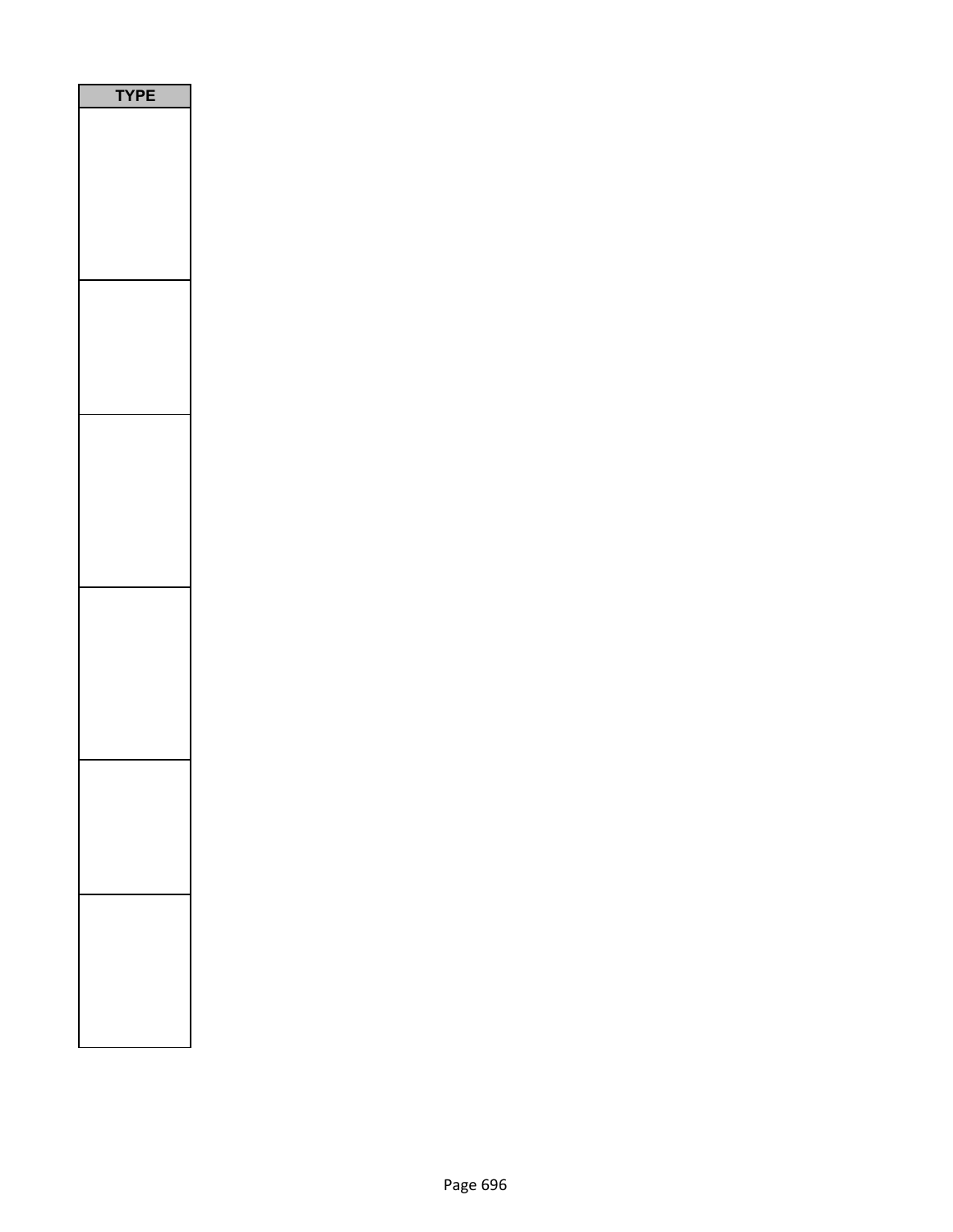| <b>YPE</b> |
|------------|
|            |
|            |
|            |
|            |
|            |
|            |
|            |
|            |
|            |
|            |
|            |
|            |
|            |
|            |
|            |
|            |
|            |
|            |
|            |
|            |
|            |
|            |
|            |
|            |
|            |
|            |
|            |
|            |
|            |
|            |
|            |
|            |
|            |
|            |
|            |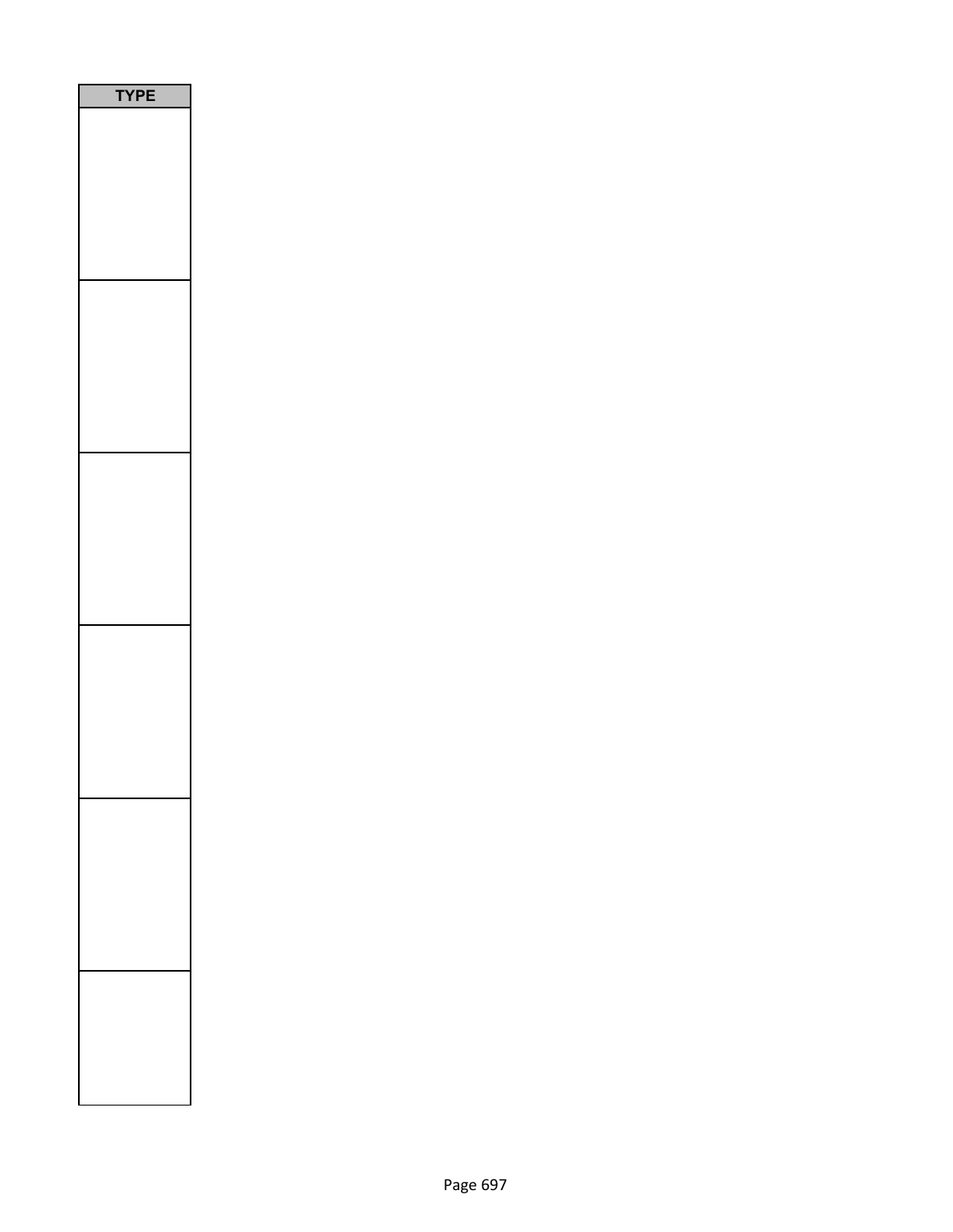| PE |
|----|
|    |
|    |
|    |
|    |
|    |
|    |
|    |
|    |
|    |
|    |
|    |
|    |
|    |
|    |
|    |
|    |
|    |
|    |
|    |
|    |
|    |
|    |
|    |
|    |
|    |
|    |
|    |
|    |
|    |
|    |
|    |
|    |
|    |
|    |
|    |
|    |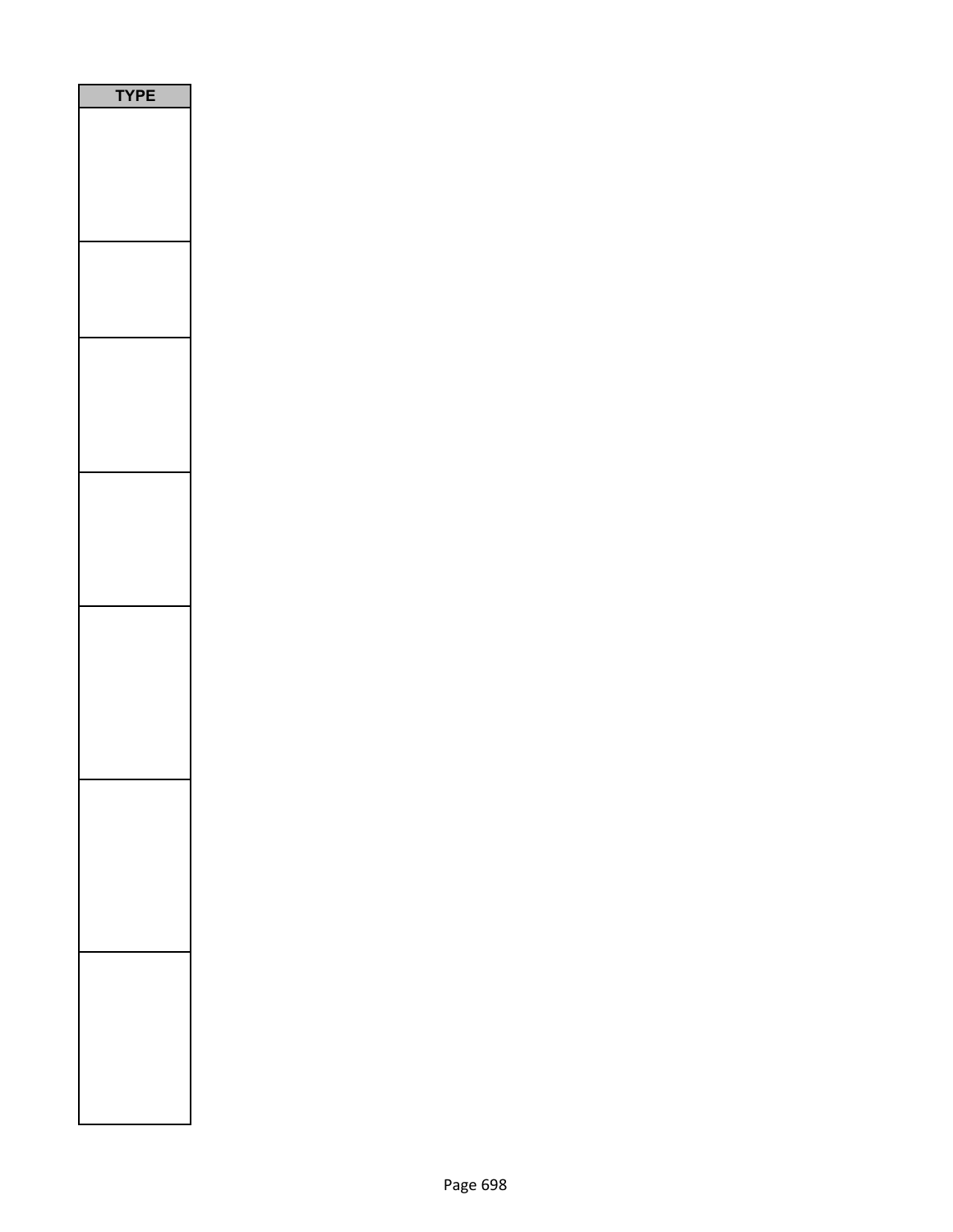| Ρ<br>1<br>I |  |
|-------------|--|
|             |  |
|             |  |
|             |  |
|             |  |
|             |  |
|             |  |
|             |  |
|             |  |
|             |  |
|             |  |
|             |  |
|             |  |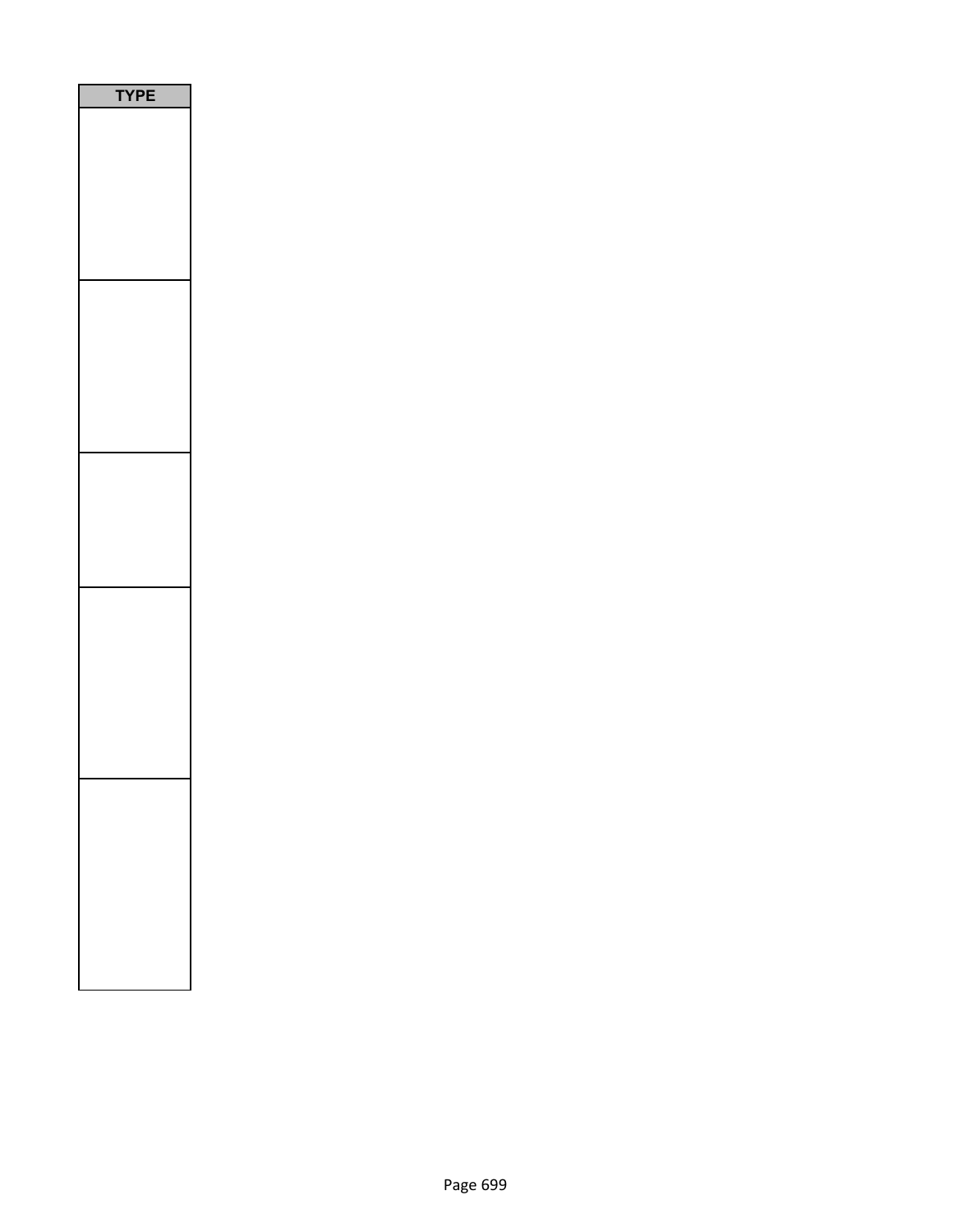| E<br>P<br>ſ |
|-------------|
|             |
|             |
|             |
|             |
|             |
|             |
|             |
|             |
|             |
|             |
|             |
|             |
|             |
|             |
|             |
|             |
|             |
|             |
|             |
|             |
|             |
|             |
|             |
|             |
|             |
|             |
|             |
|             |
|             |
|             |
|             |
|             |
|             |
|             |
|             |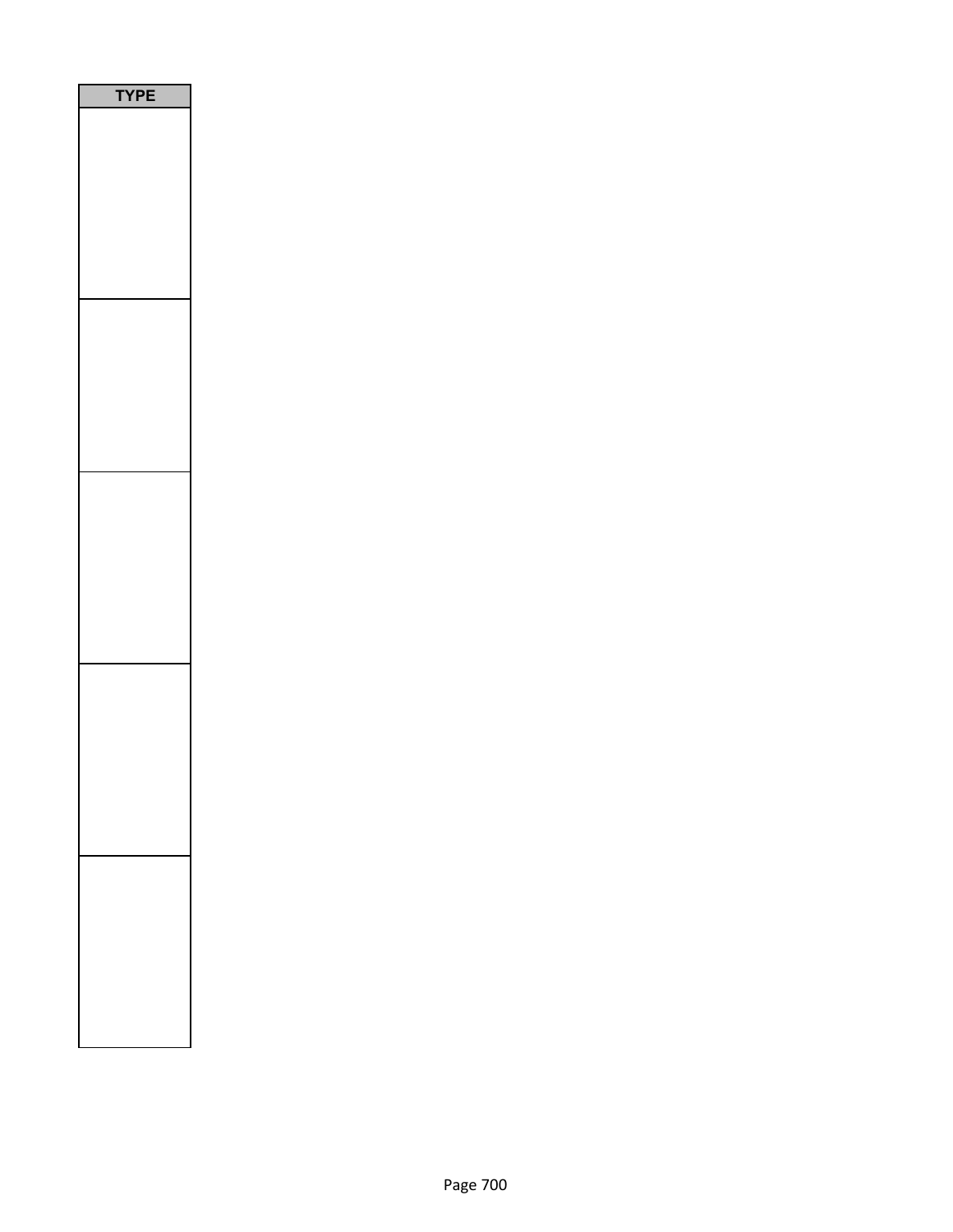| <b>TYPE</b> |  |
|-------------|--|
|             |  |
|             |  |
|             |  |
|             |  |
|             |  |
|             |  |
|             |  |
|             |  |
|             |  |
|             |  |
|             |  |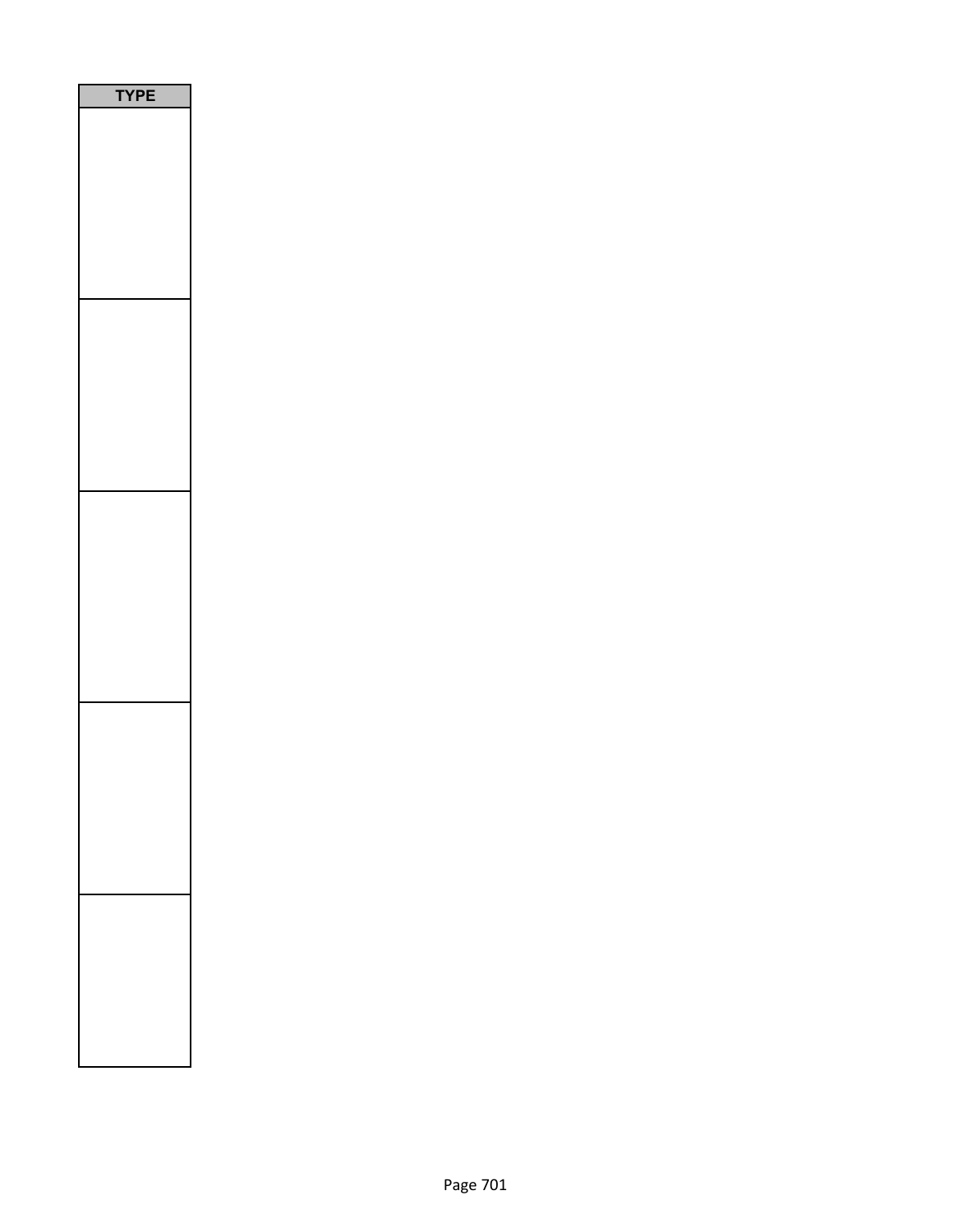| PE<br>٦ |  |
|---------|--|
|         |  |
|         |  |
|         |  |
|         |  |
|         |  |
|         |  |
|         |  |
|         |  |
|         |  |
|         |  |
|         |  |
|         |  |
|         |  |
|         |  |
|         |  |
|         |  |
|         |  |
|         |  |
|         |  |
|         |  |
|         |  |
|         |  |
|         |  |
|         |  |
|         |  |
|         |  |
|         |  |
|         |  |
|         |  |
|         |  |
|         |  |
|         |  |
|         |  |
|         |  |
|         |  |
|         |  |
|         |  |
|         |  |
|         |  |
|         |  |
|         |  |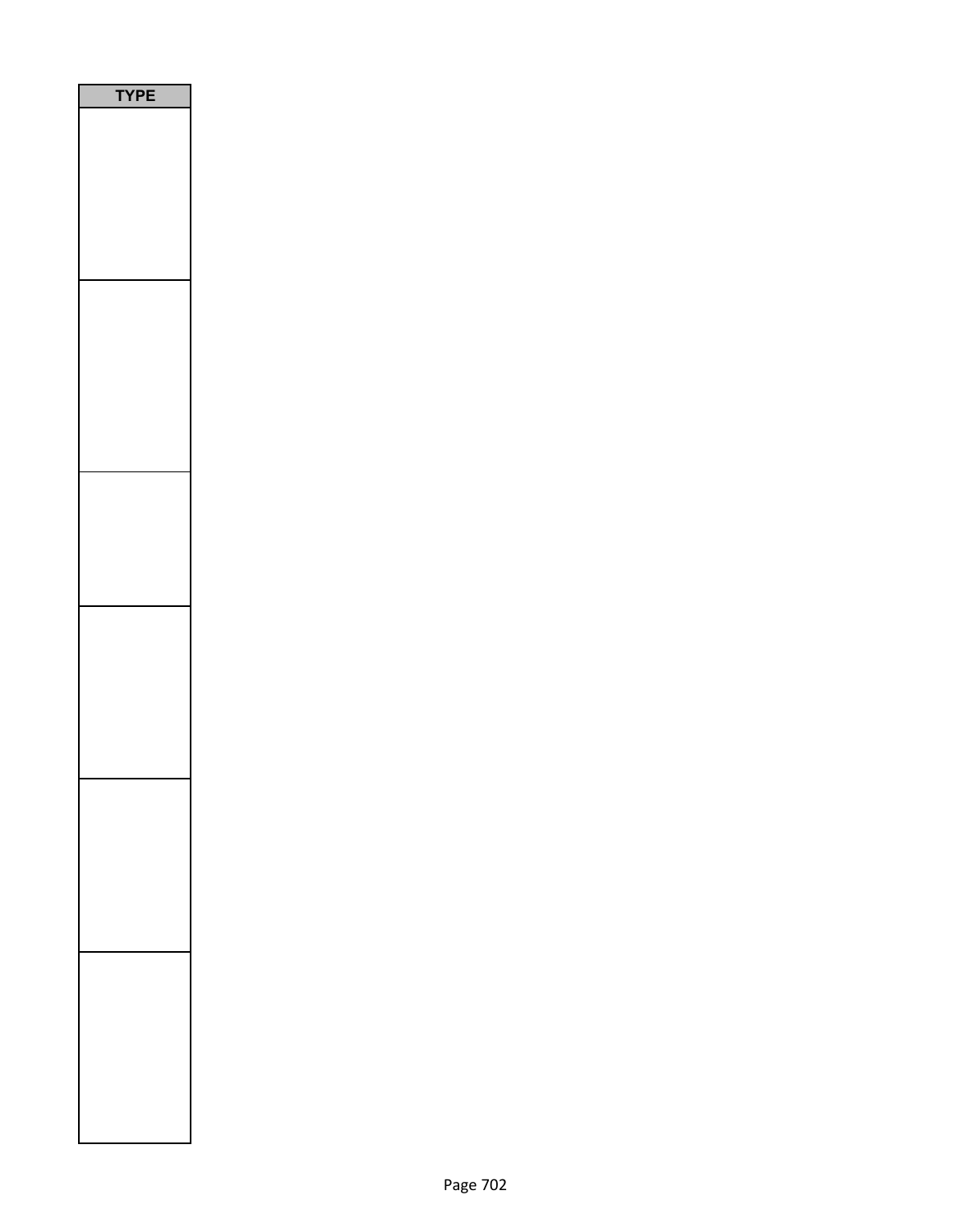| E<br>P<br>1<br>٦ |
|------------------|
|                  |
|                  |
|                  |
|                  |
|                  |
|                  |
|                  |
|                  |
|                  |
|                  |
|                  |
|                  |
|                  |
|                  |
|                  |
|                  |
|                  |
|                  |
|                  |
|                  |
|                  |
|                  |
|                  |
|                  |
|                  |
|                  |
|                  |
|                  |
|                  |
|                  |
|                  |
|                  |
|                  |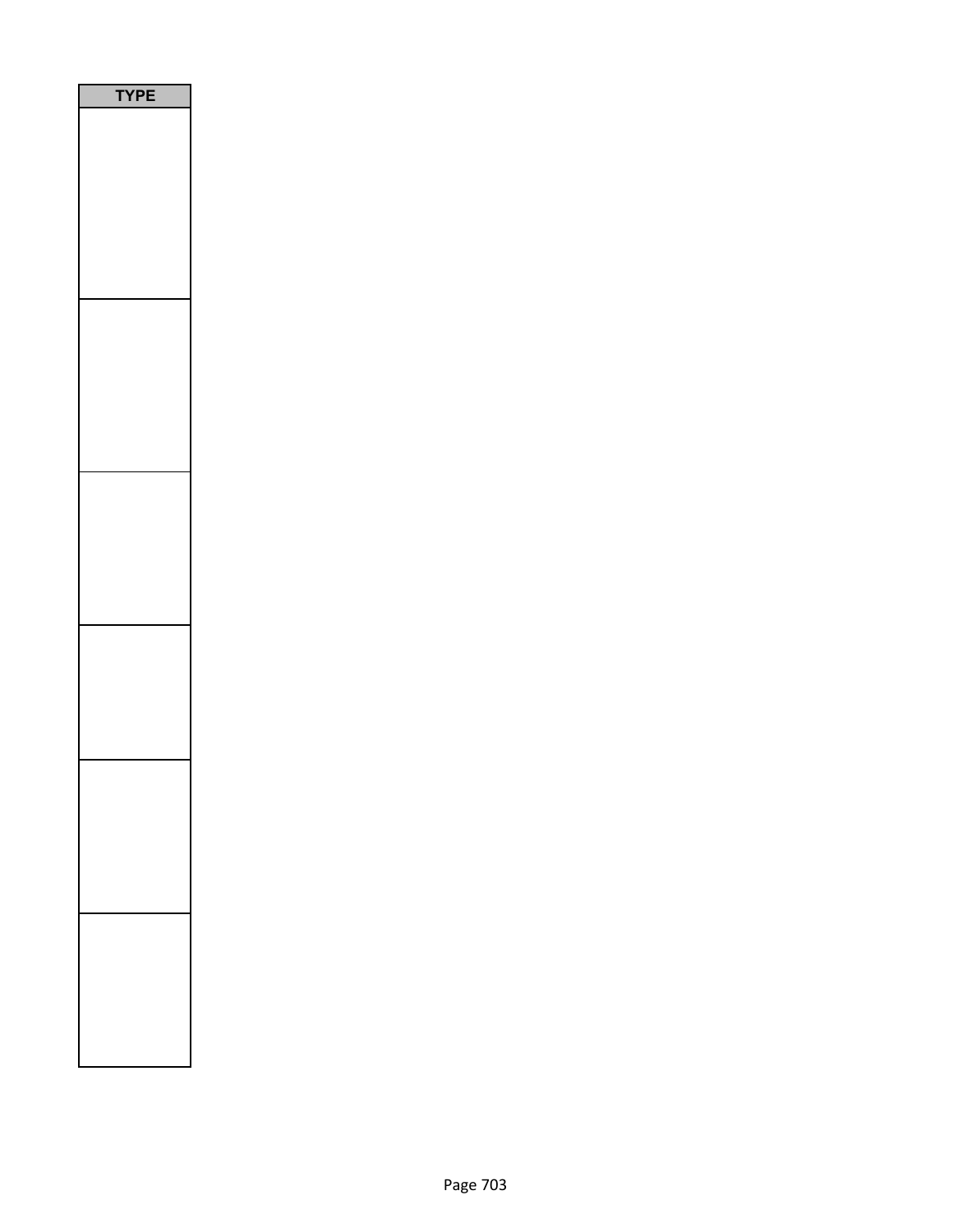| E<br>י |
|--------|
|        |
|        |
|        |
|        |
|        |
|        |
|        |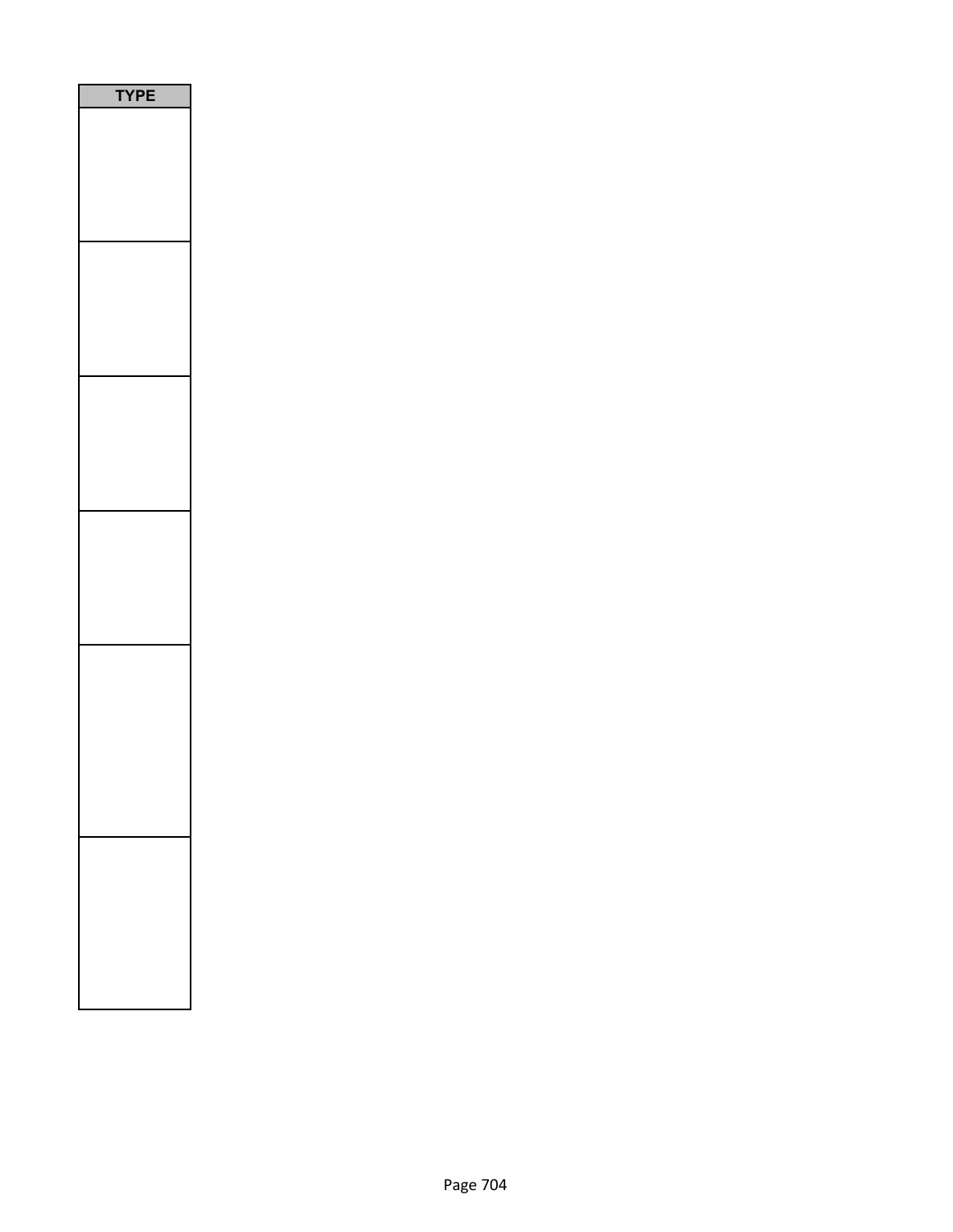| <b>/PE</b><br>٦ |
|-----------------|
|                 |
|                 |
|                 |
|                 |
|                 |
|                 |
|                 |
|                 |
|                 |
|                 |
|                 |
|                 |
|                 |
|                 |
|                 |
|                 |
|                 |
|                 |
|                 |
|                 |
|                 |
|                 |
|                 |
|                 |
|                 |
|                 |
|                 |
|                 |
|                 |
|                 |
|                 |
|                 |
|                 |
|                 |
|                 |
|                 |
|                 |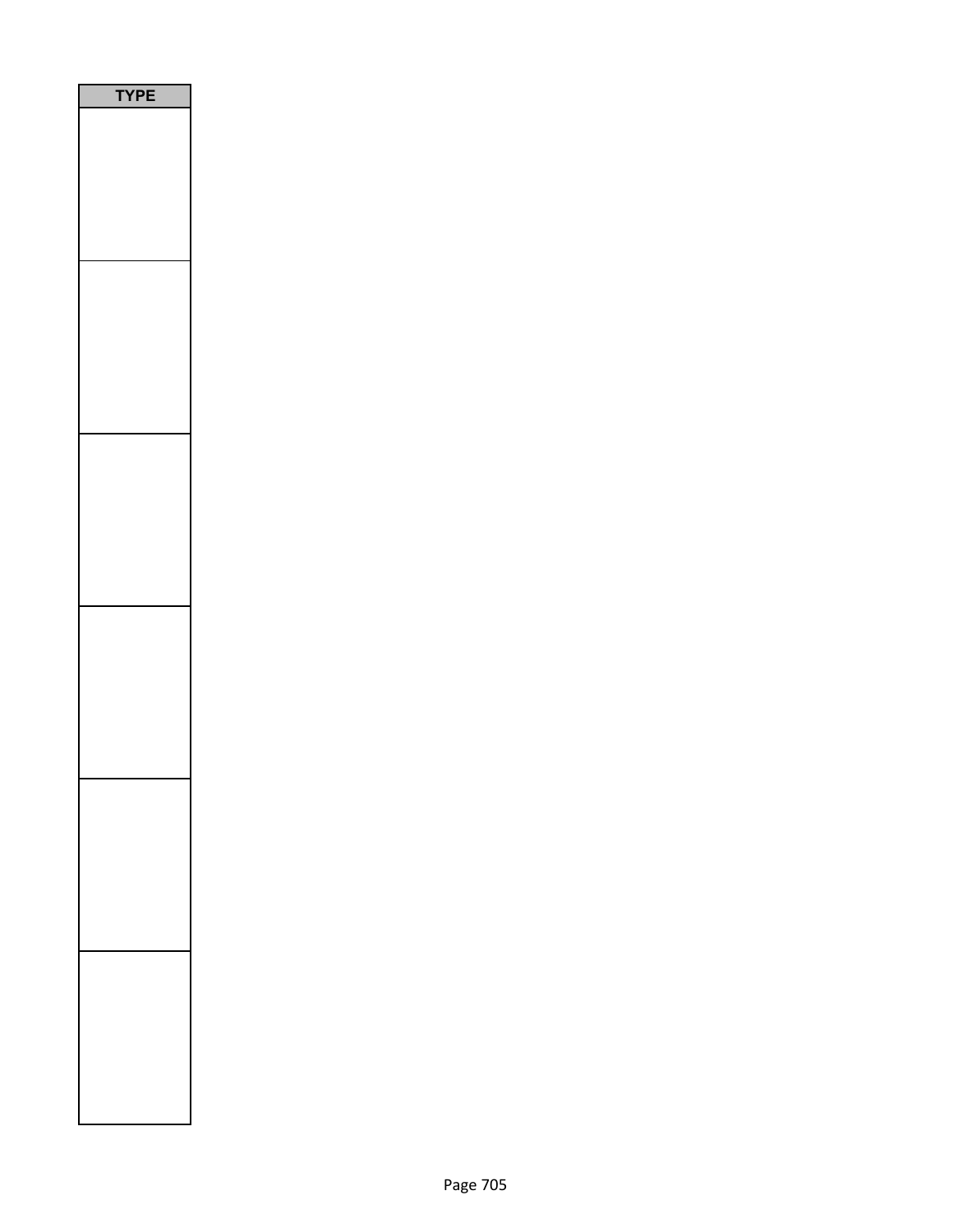| Ε<br>PI |
|---------|
|         |
|         |
|         |
|         |
|         |
|         |
|         |
|         |
|         |
|         |
|         |
|         |
|         |
|         |
|         |
|         |
|         |
|         |
|         |
|         |
|         |
|         |
|         |
|         |
|         |
|         |
|         |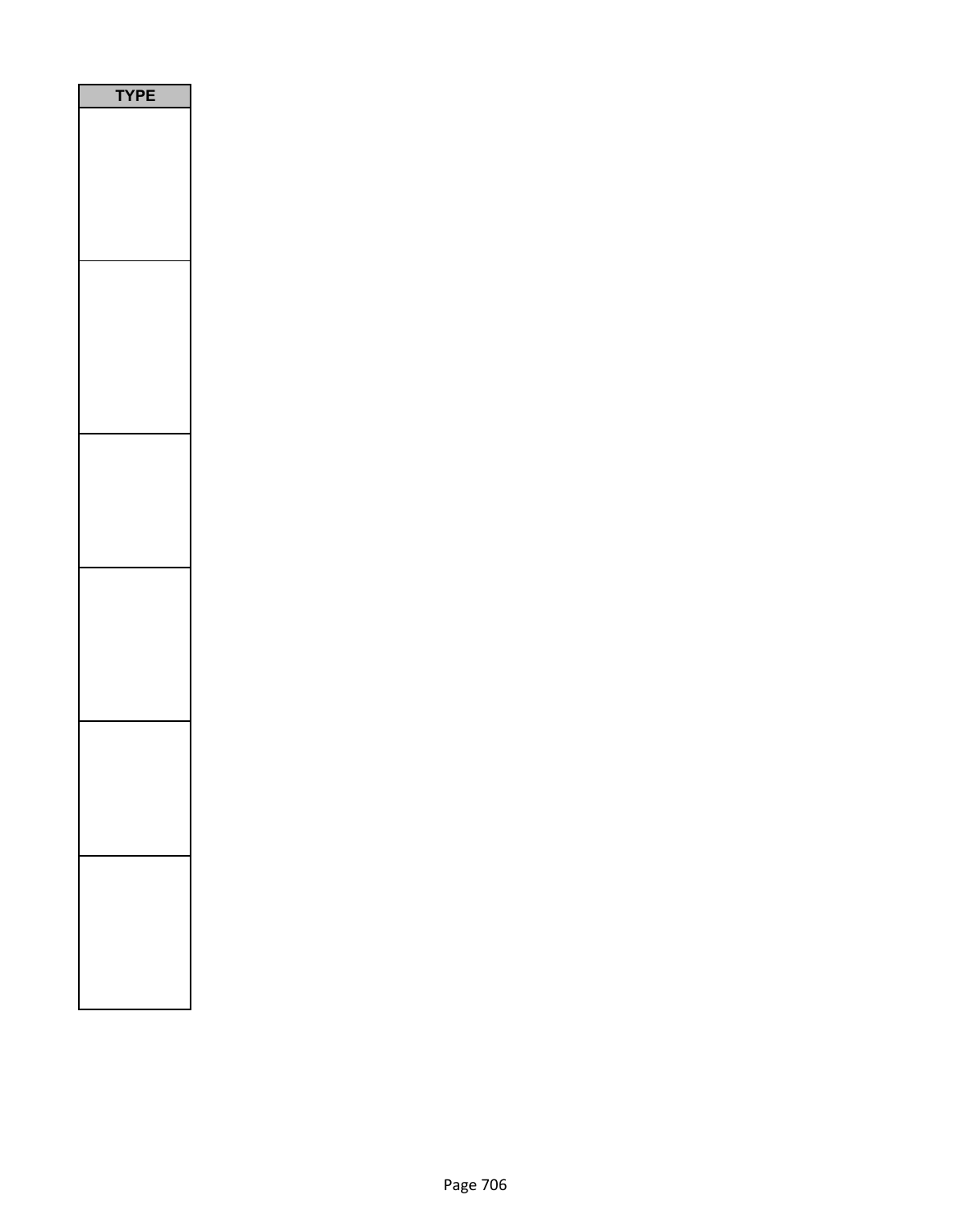| PE<br>Y |
|---------|
|         |
|         |
|         |
|         |
|         |
|         |
|         |
|         |
|         |
|         |
|         |
|         |
|         |
|         |
|         |
|         |
|         |
|         |
|         |
|         |
|         |
|         |
|         |
|         |
|         |
|         |
|         |
|         |
|         |
|         |
|         |
|         |
|         |
|         |
|         |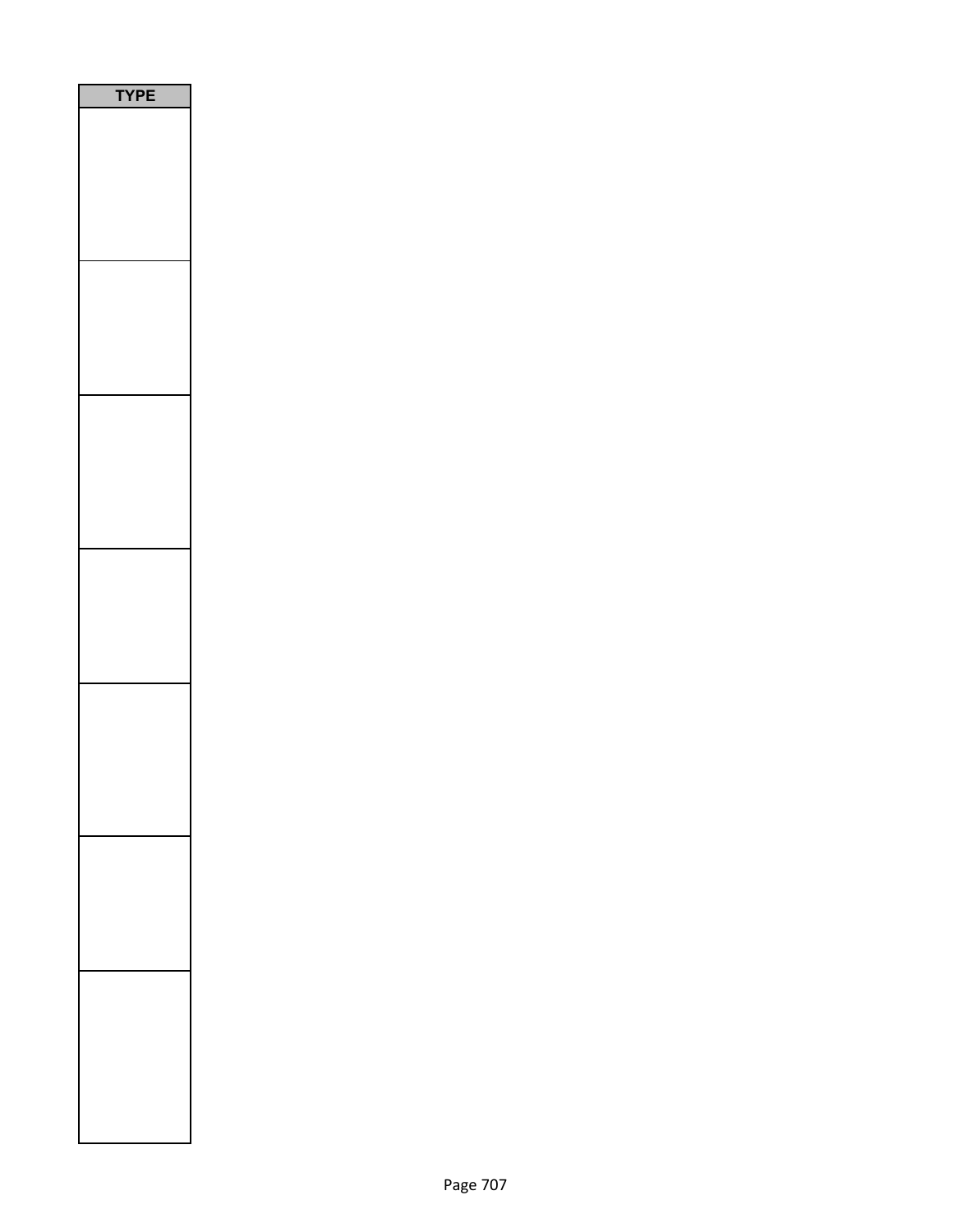| PE<br>$\sqrt{2}$<br>١ |
|-----------------------|
|                       |
|                       |
|                       |
|                       |
|                       |
|                       |
|                       |
|                       |
|                       |
|                       |
|                       |
|                       |
|                       |
|                       |
|                       |
|                       |
|                       |
|                       |
|                       |
|                       |
|                       |
|                       |
|                       |
|                       |
|                       |
|                       |
|                       |
|                       |
|                       |
|                       |
|                       |
|                       |
|                       |
|                       |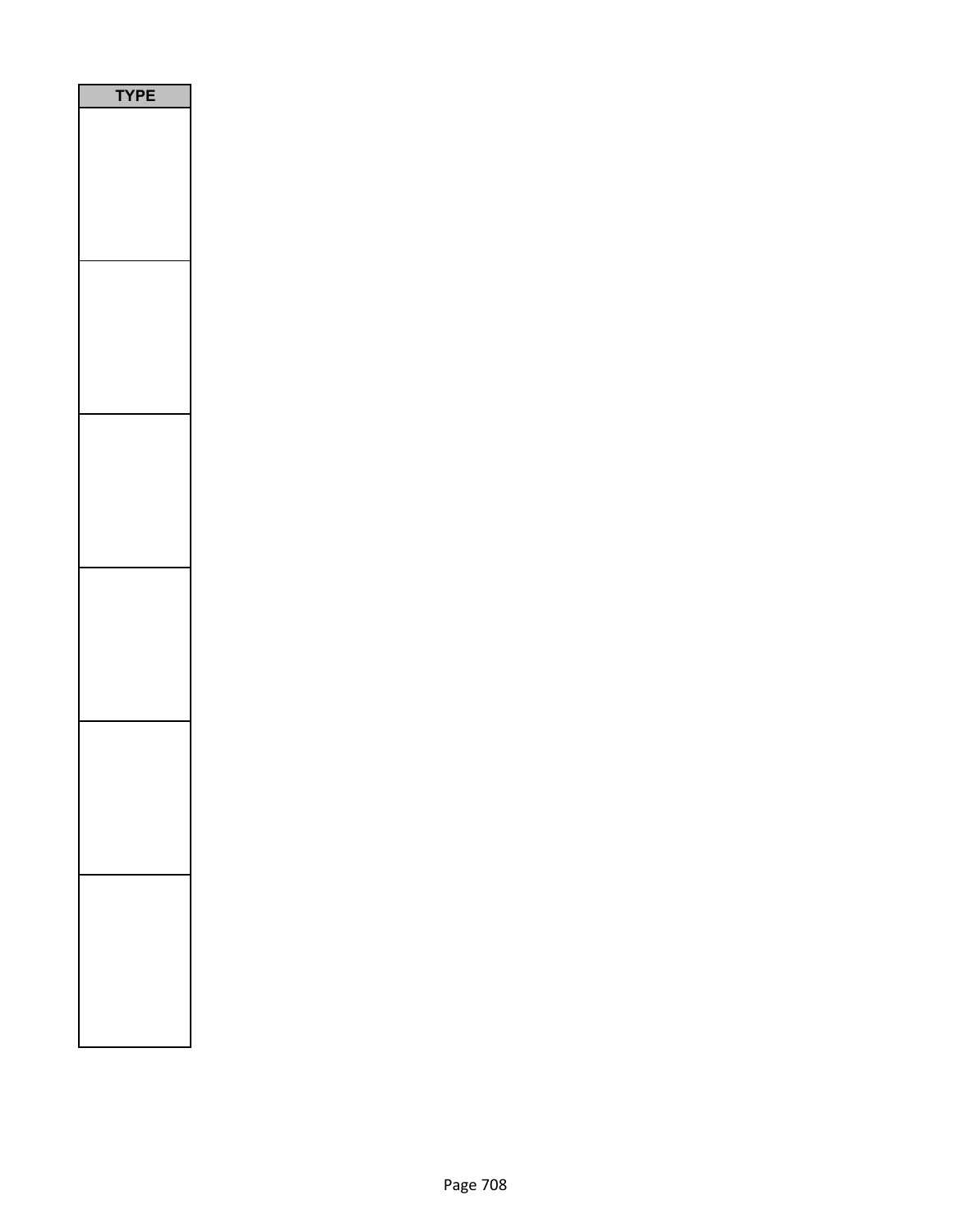| <b>YPE</b> |
|------------|
|            |
|            |
|            |
|            |
|            |
|            |
|            |
|            |
|            |
|            |
|            |
|            |
|            |
|            |
|            |
|            |
|            |
|            |
|            |
|            |
|            |
|            |
|            |
|            |
|            |
|            |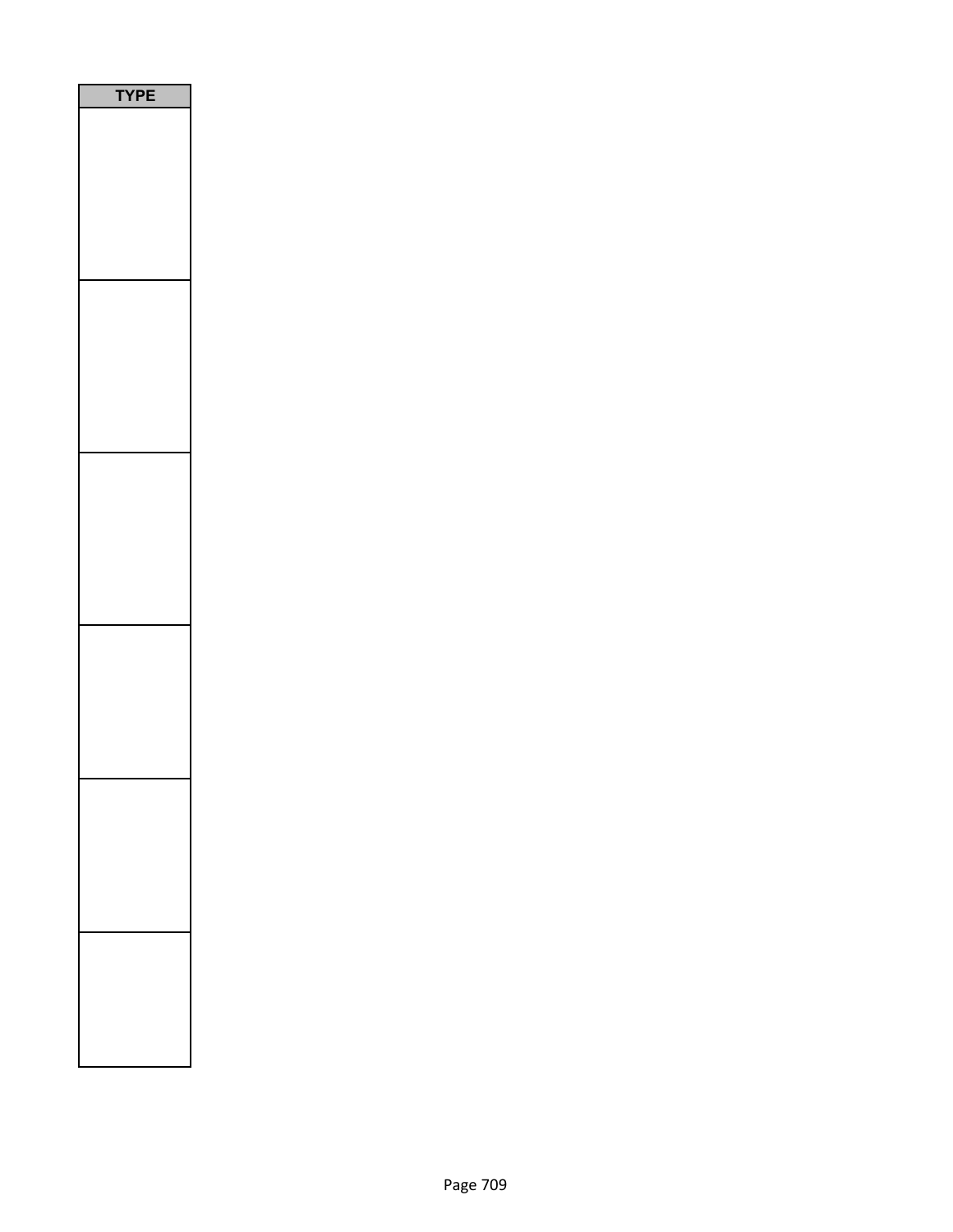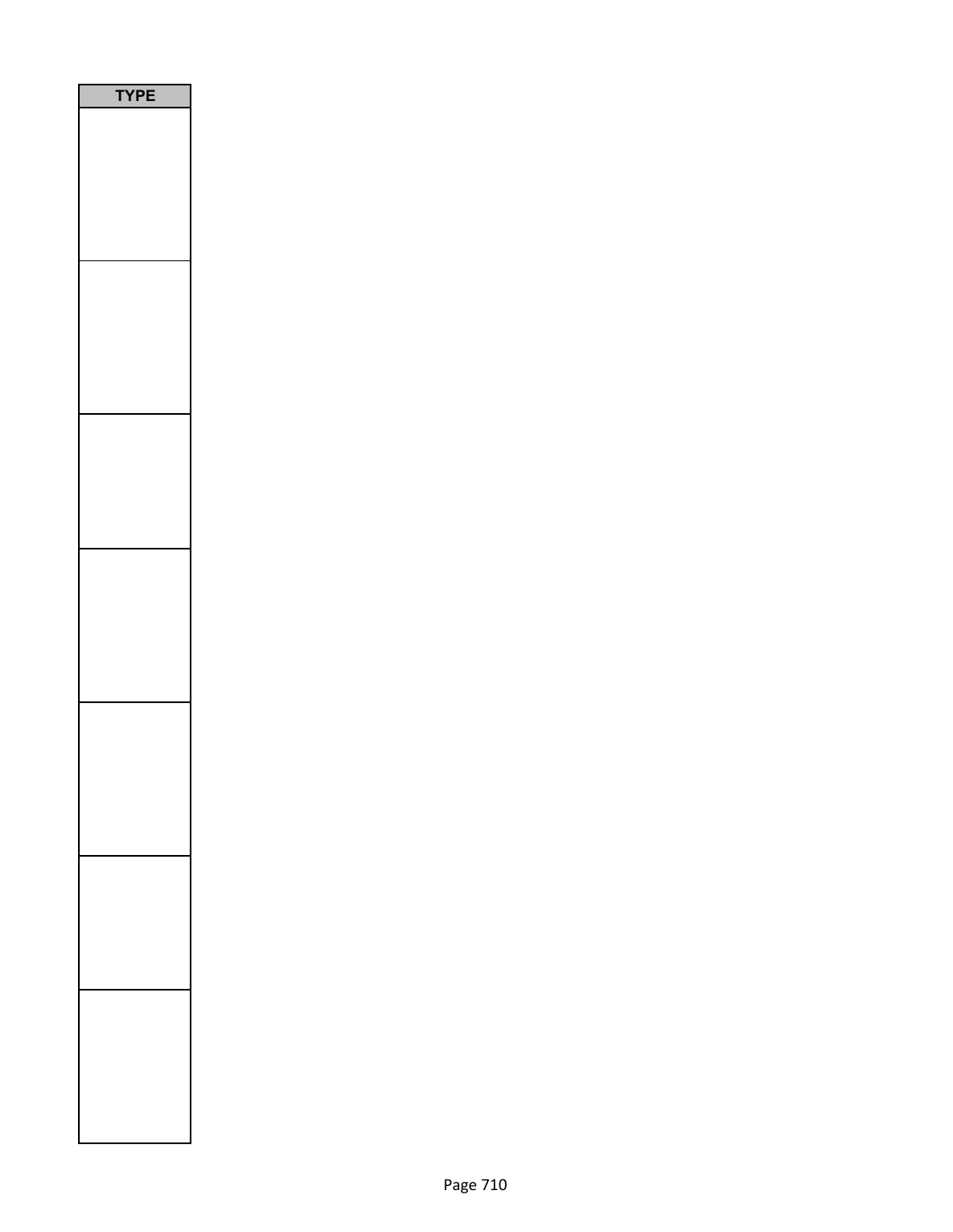| PE<br>٢ |
|---------|
|         |
|         |
|         |
|         |
|         |
|         |
|         |
|         |
|         |
|         |
|         |
|         |
|         |
|         |
|         |
|         |
|         |
|         |
|         |
|         |
|         |
|         |
|         |
|         |
|         |
|         |
|         |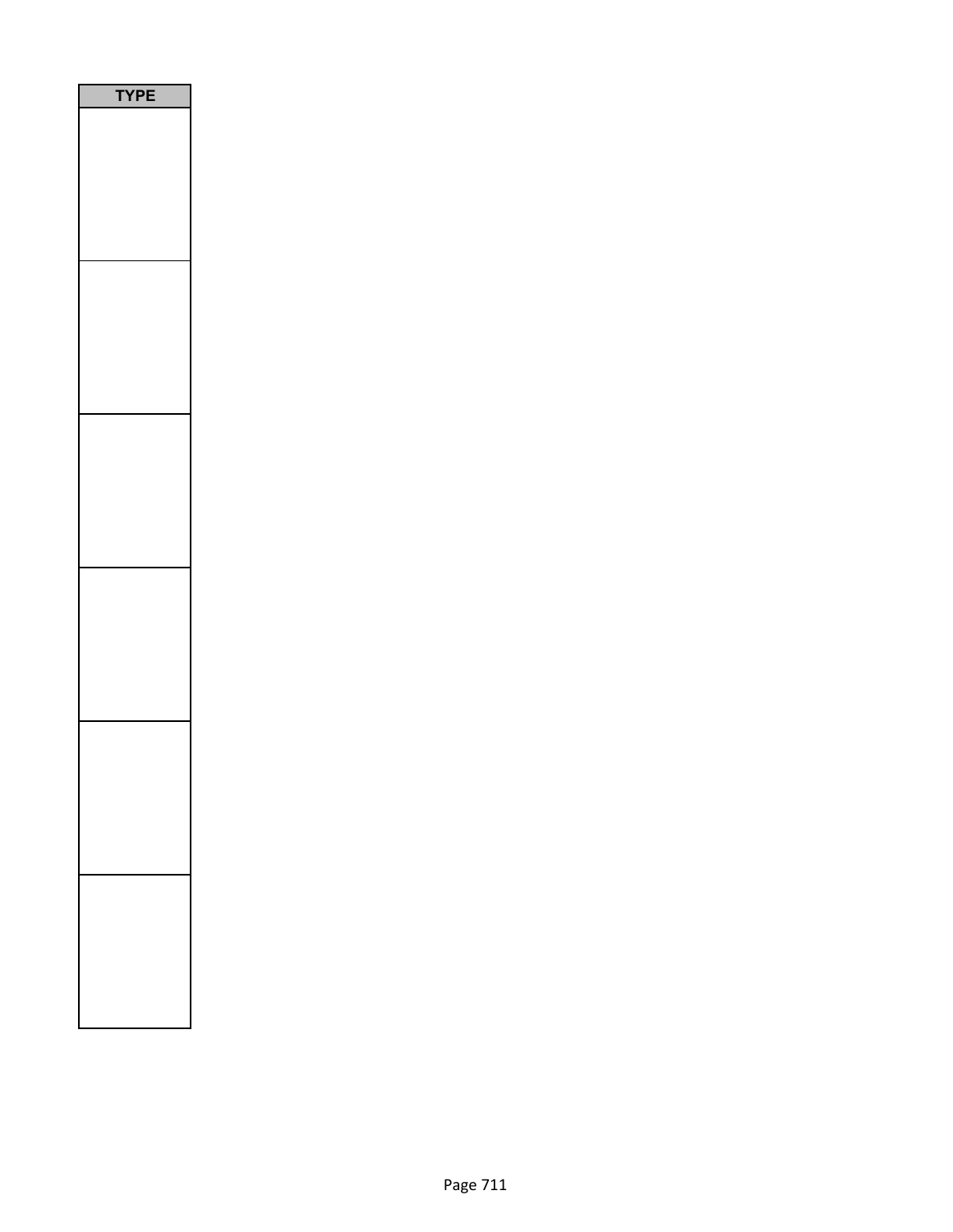| <b>YPE</b> |
|------------|
|            |
|            |
|            |
|            |
|            |
|            |
|            |
|            |
|            |
|            |
|            |
|            |
|            |
|            |
|            |
|            |
|            |
|            |
|            |
|            |
|            |
|            |
|            |
|            |
|            |
|            |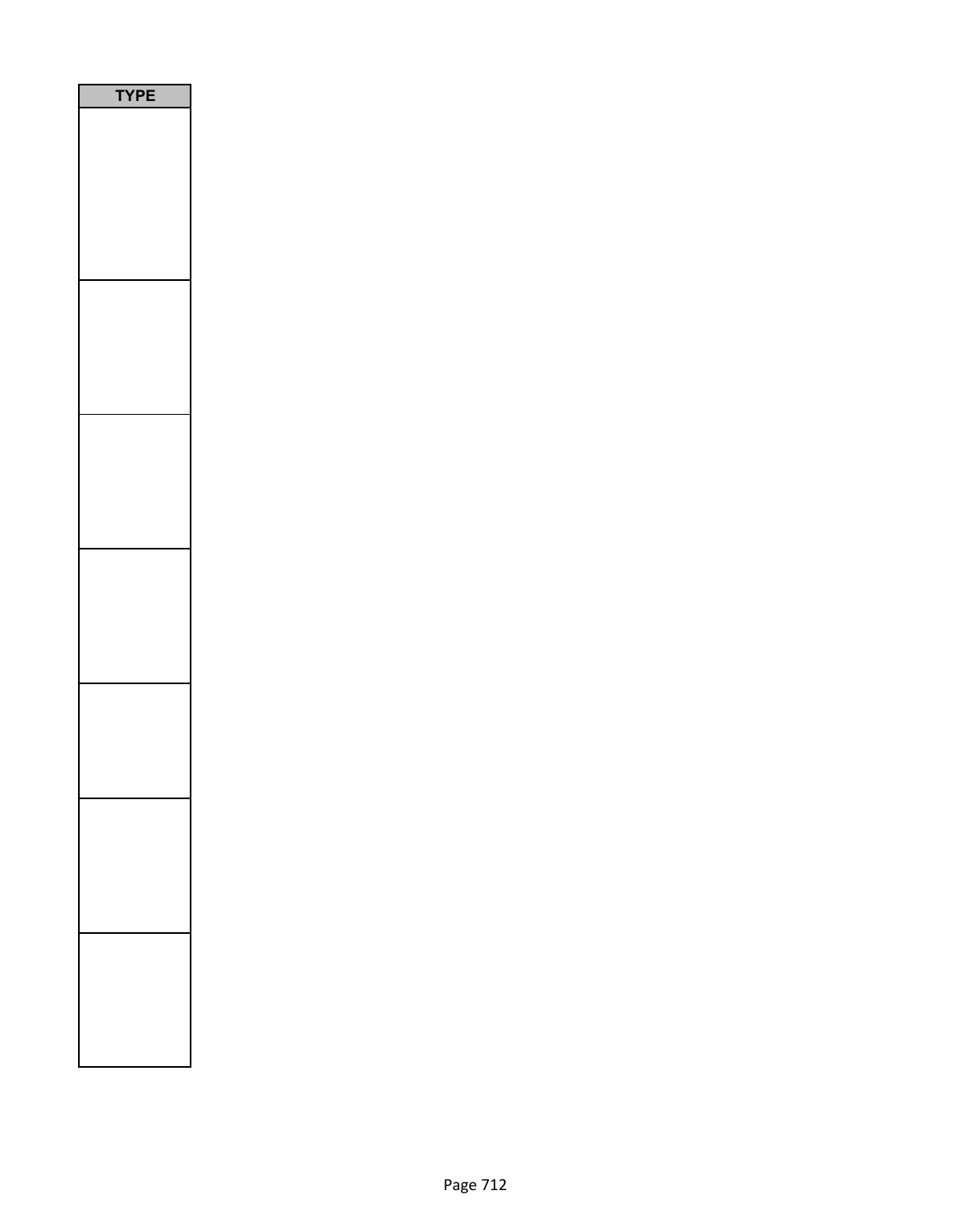| <b>/PE</b><br>٦ |
|-----------------|
|                 |
|                 |
|                 |
|                 |
|                 |
|                 |
|                 |
|                 |
|                 |
|                 |
|                 |
|                 |
|                 |
|                 |
|                 |
|                 |
|                 |
|                 |
|                 |
|                 |
|                 |
|                 |
|                 |
|                 |
|                 |
|                 |
|                 |
|                 |
|                 |
|                 |
|                 |
|                 |
|                 |
|                 |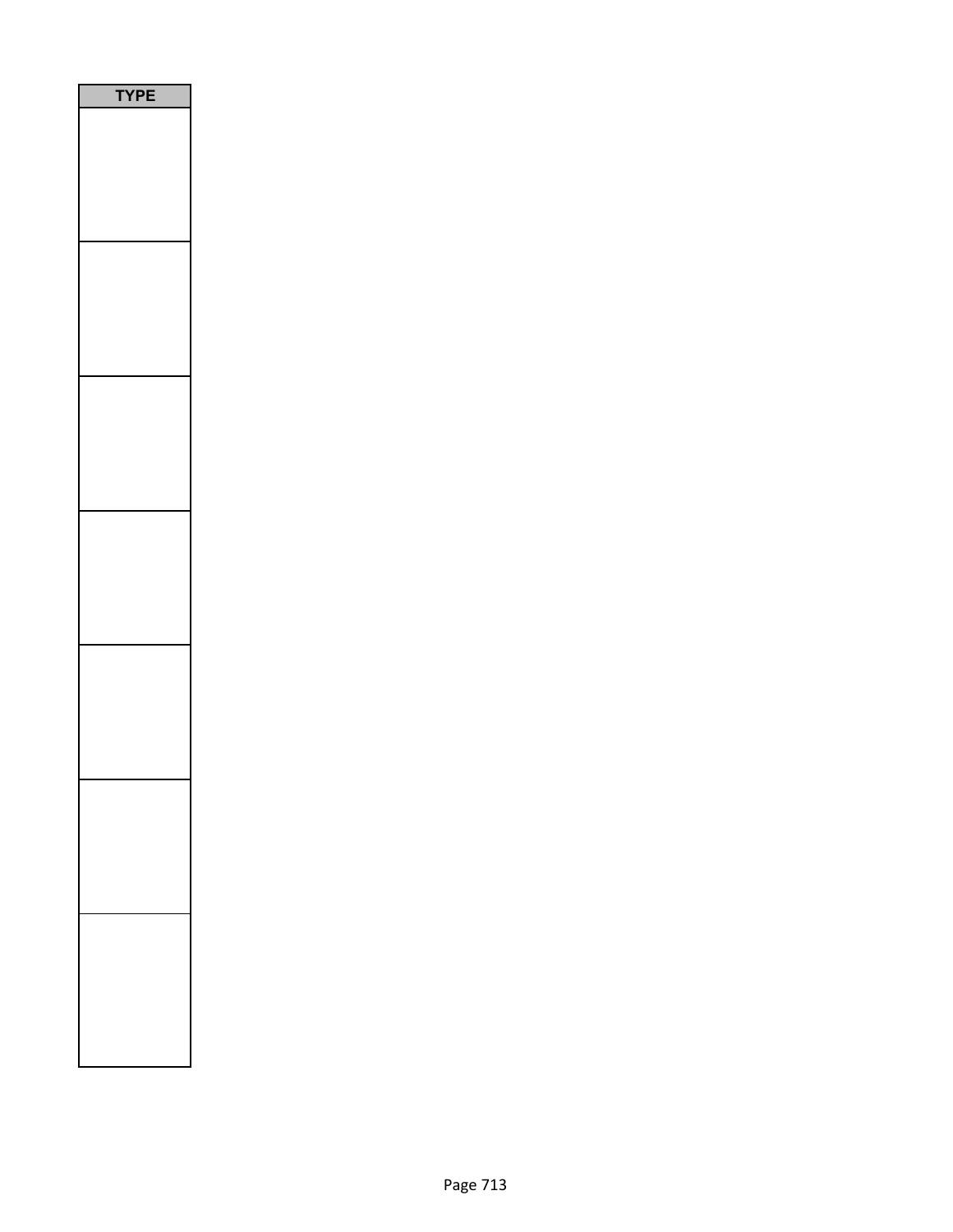| Ε<br>P<br>ſ<br>h |
|------------------|
|                  |
|                  |
|                  |
|                  |
|                  |
|                  |
|                  |
|                  |
|                  |
|                  |
|                  |
|                  |
|                  |
|                  |
|                  |
|                  |
|                  |
|                  |
|                  |
|                  |
|                  |
|                  |
|                  |
|                  |
|                  |
|                  |
|                  |
|                  |
|                  |
|                  |
|                  |
|                  |
|                  |
|                  |
|                  |
|                  |
|                  |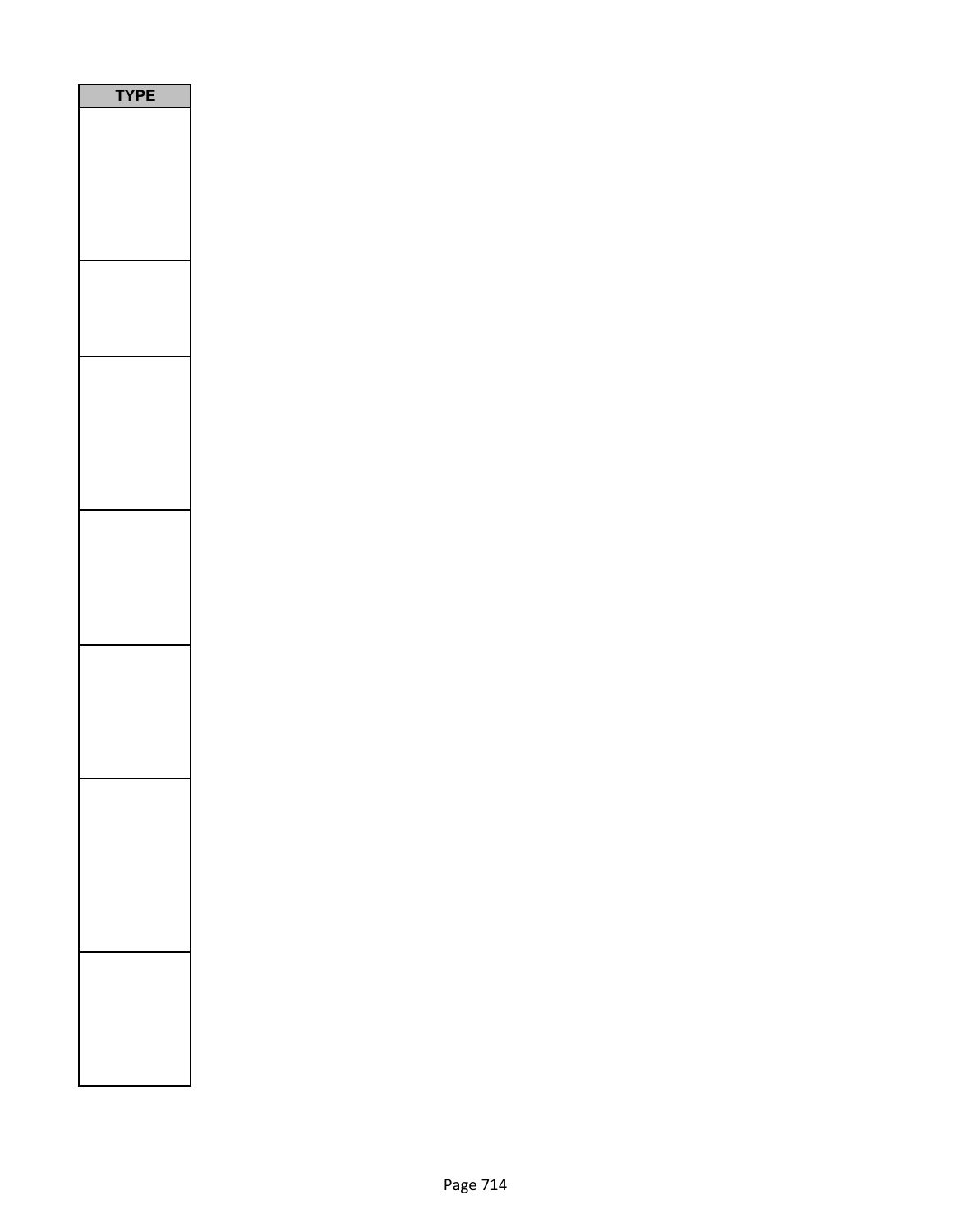| ١ | <b>TYPE</b> |
|---|-------------|
|   |             |
|   |             |
|   |             |
|   |             |
|   |             |
|   |             |
|   |             |
|   |             |
|   |             |
|   |             |
|   |             |
|   |             |
|   |             |
|   |             |
|   |             |
|   |             |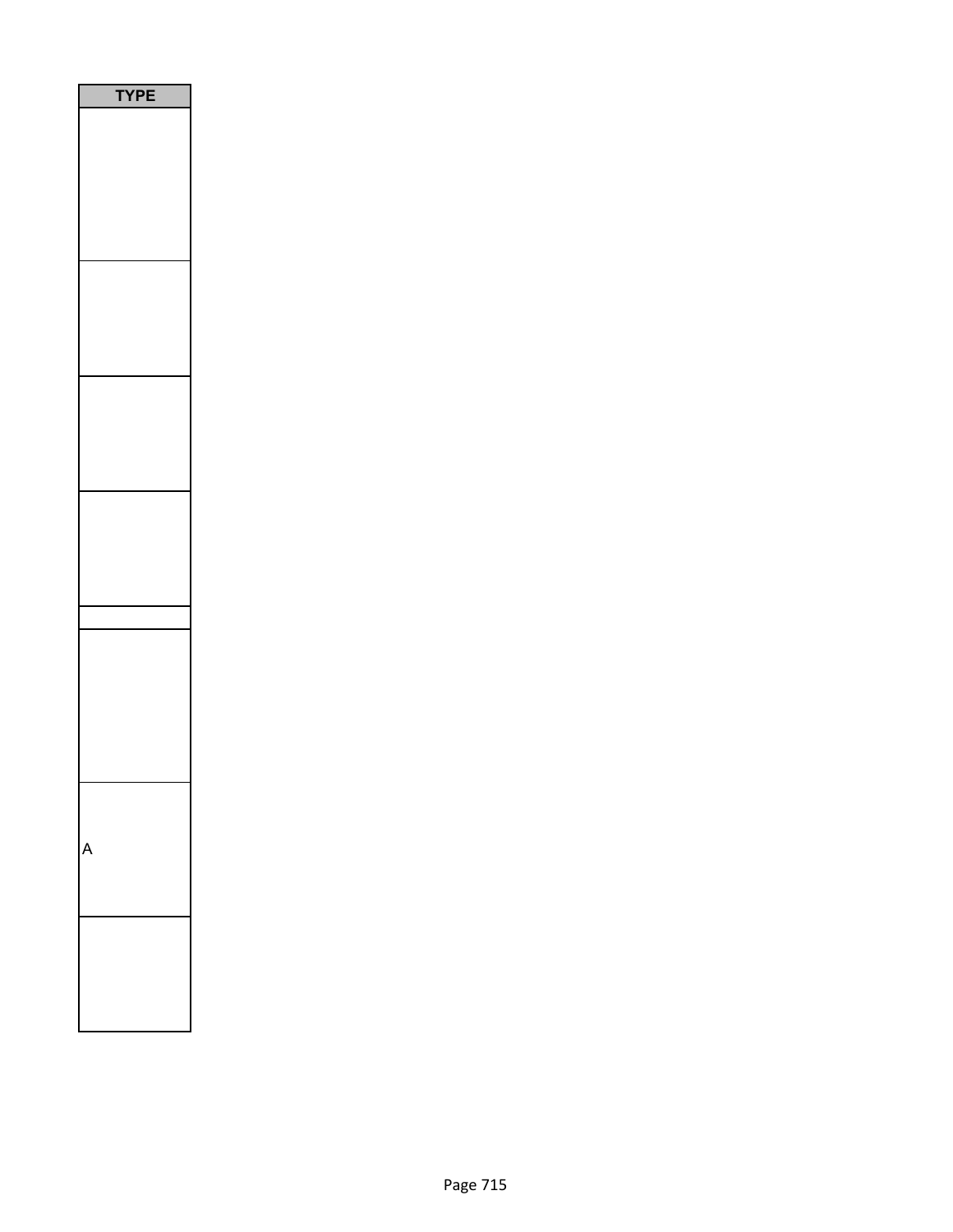| l<br>ı |
|--------|
|        |
|        |
|        |
|        |
|        |
|        |
|        |
|        |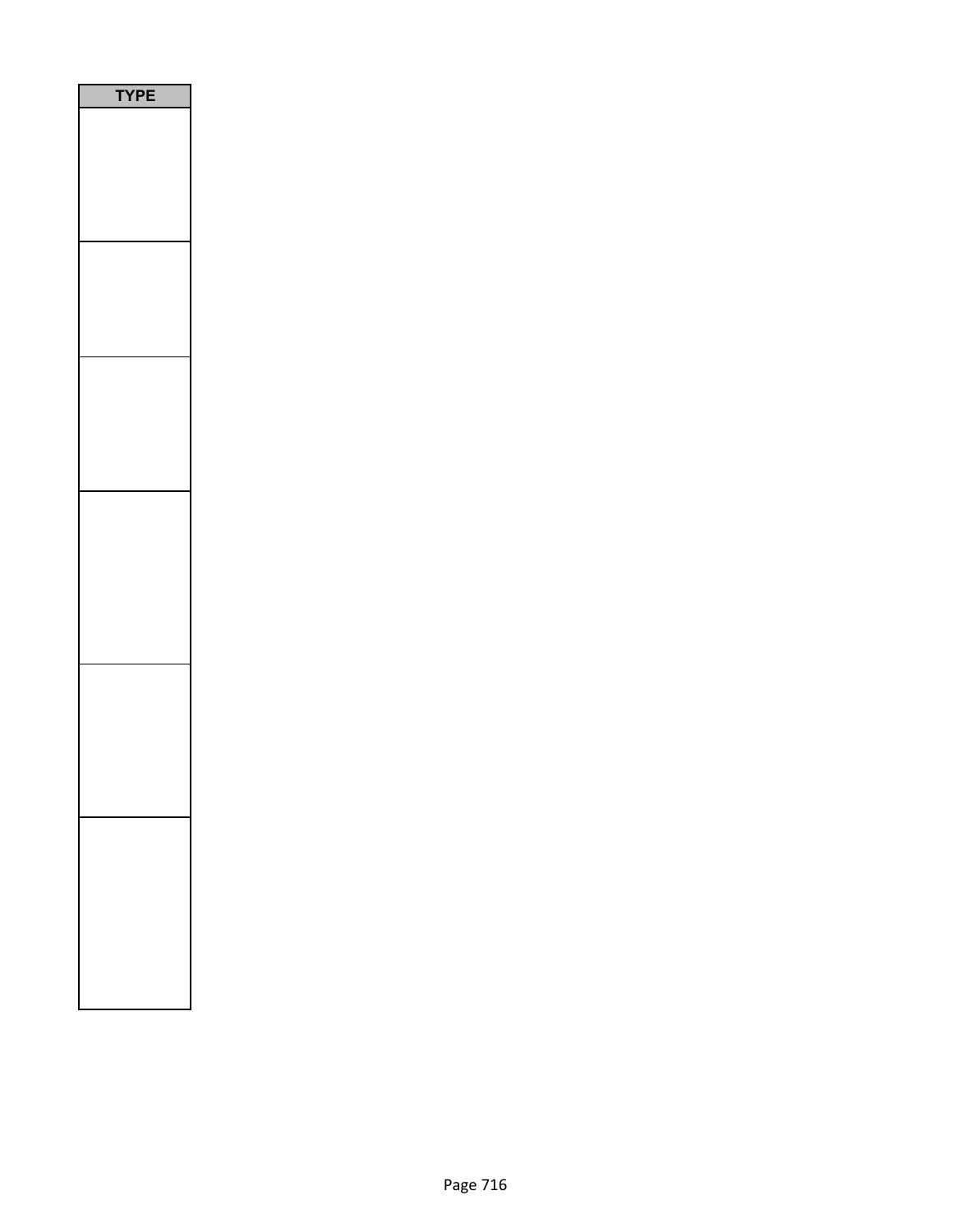| /PE<br>١ |
|----------|
|          |
|          |
|          |
|          |
|          |
|          |
|          |
|          |
|          |
|          |
|          |
|          |
|          |
|          |
|          |
|          |
|          |
|          |
|          |
|          |
|          |
|          |
|          |
|          |
|          |
|          |
|          |
|          |
|          |
|          |
|          |
|          |
|          |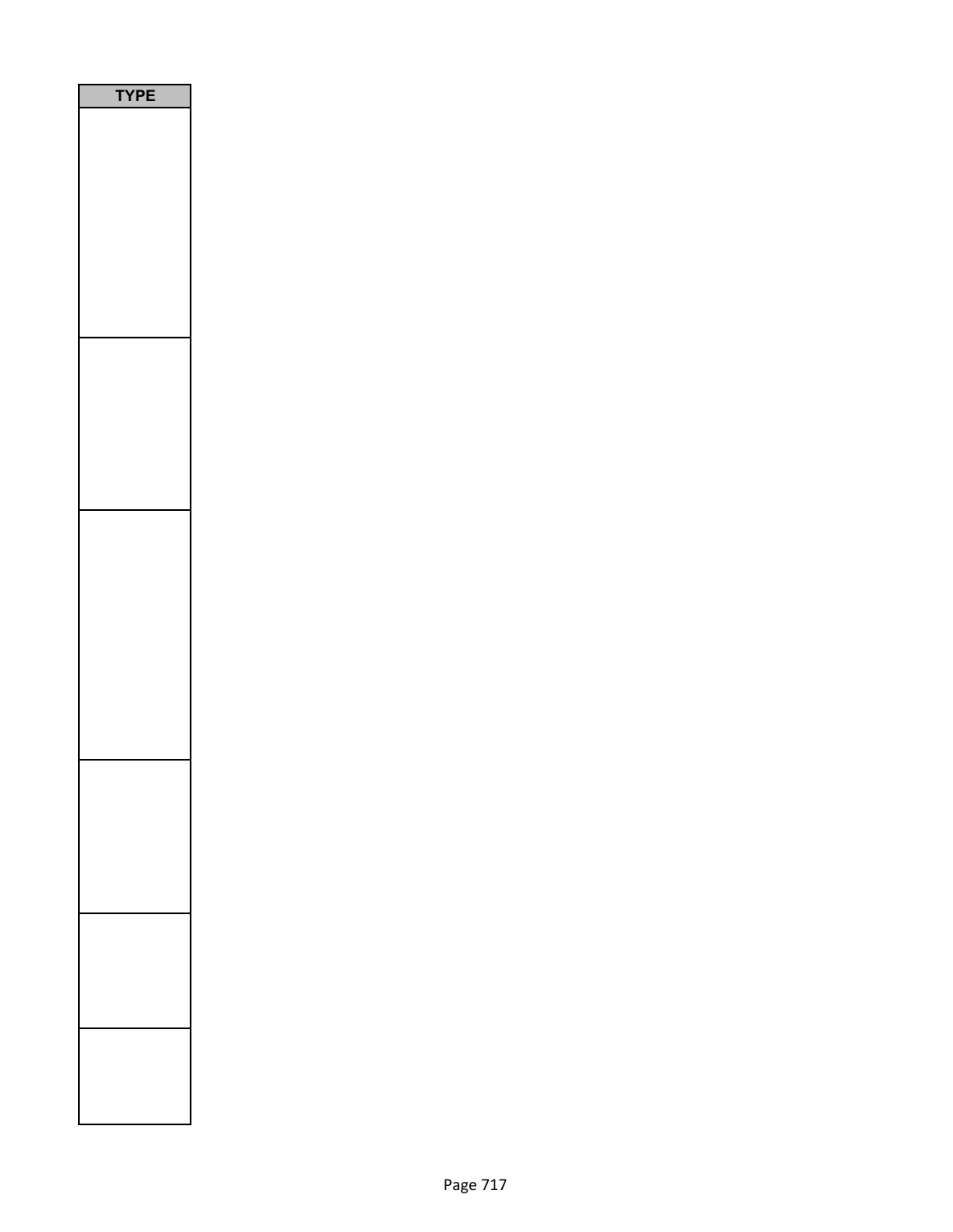| ı<br>ı |
|--------|
|        |
|        |
|        |
|        |
|        |
|        |
|        |
|        |
|        |
|        |
|        |
|        |
|        |
|        |
|        |
|        |
|        |
|        |
|        |
|        |
|        |
|        |
|        |
|        |
|        |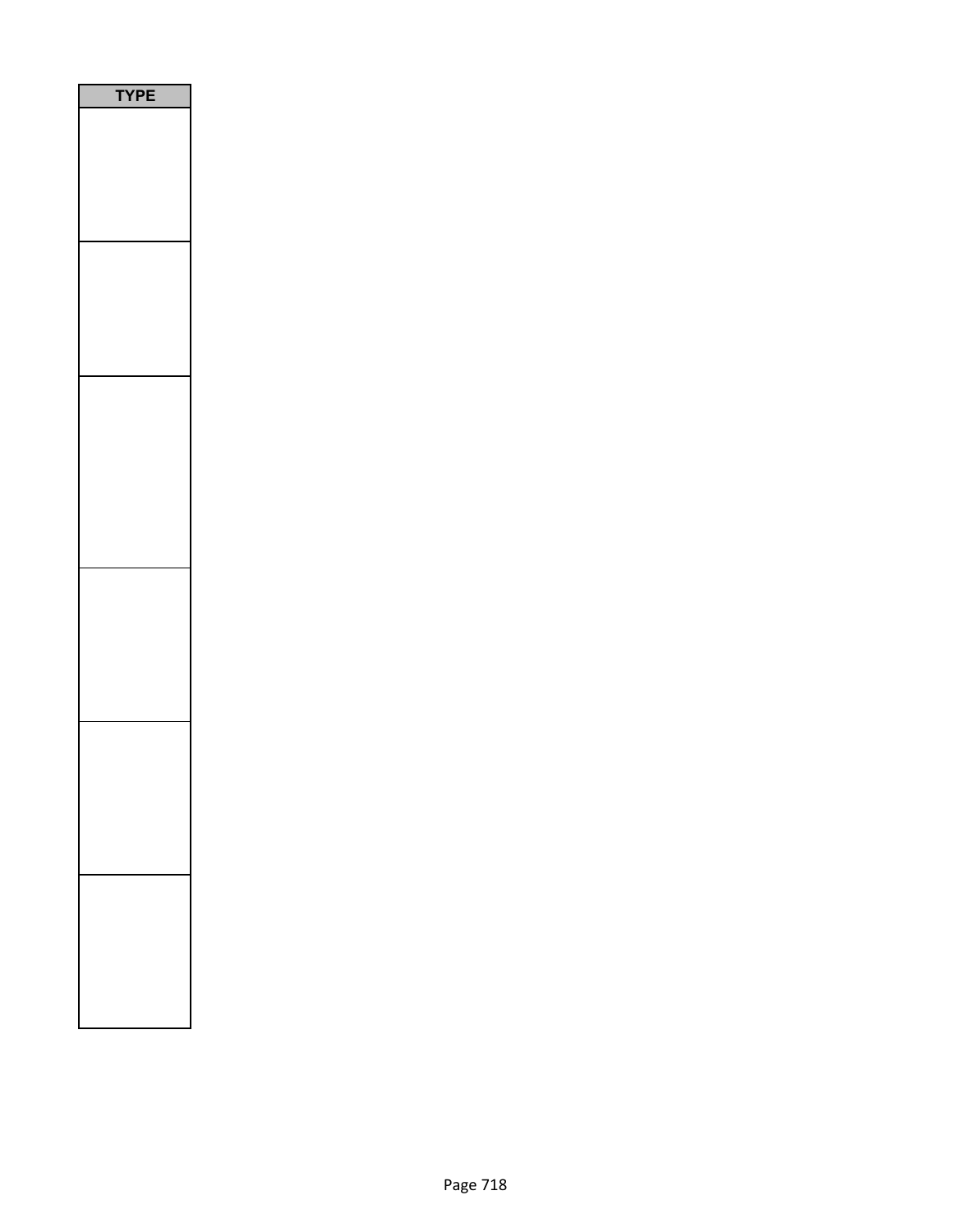| PE<br>$\mathbf r$<br>٦ |  |
|------------------------|--|
|                        |  |
|                        |  |
|                        |  |
|                        |  |
|                        |  |
|                        |  |
|                        |  |
|                        |  |
|                        |  |
|                        |  |
|                        |  |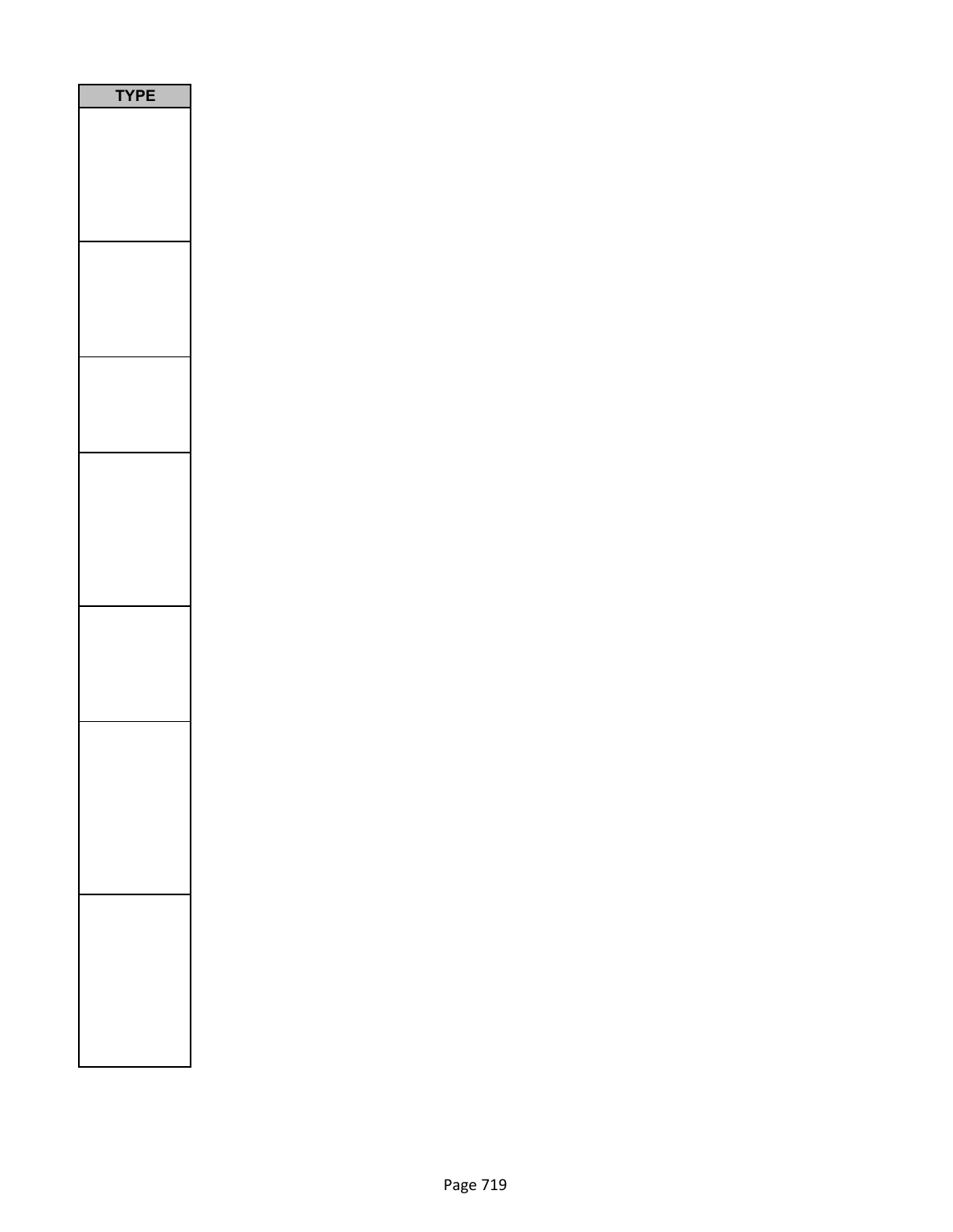| <b>YPE</b> |  |
|------------|--|
|            |  |
|            |  |
|            |  |
|            |  |
|            |  |
|            |  |
|            |  |
|            |  |
|            |  |
|            |  |
|            |  |
|            |  |
|            |  |
|            |  |
|            |  |
|            |  |
|            |  |
|            |  |
|            |  |
|            |  |
|            |  |
|            |  |
|            |  |
|            |  |
|            |  |
|            |  |
|            |  |
|            |  |
|            |  |
|            |  |
|            |  |
|            |  |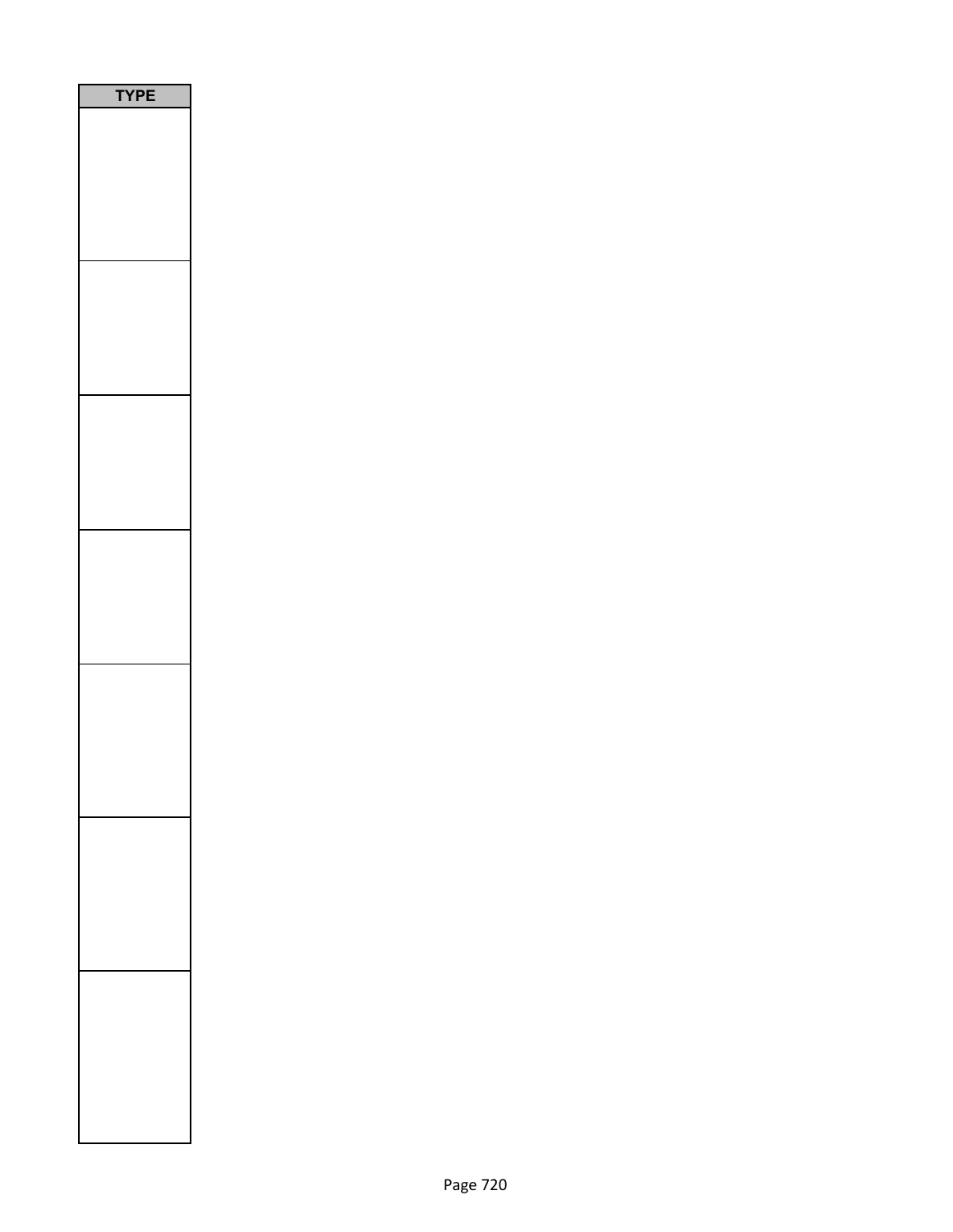| PЕ<br>7 |
|---------|
|         |
|         |
|         |
|         |
|         |
|         |
|         |
|         |
|         |
|         |
|         |
|         |
|         |
|         |
|         |
|         |
|         |
|         |
|         |
|         |
|         |
|         |
|         |
|         |
|         |
|         |
|         |
|         |
|         |
|         |
|         |
|         |
|         |
|         |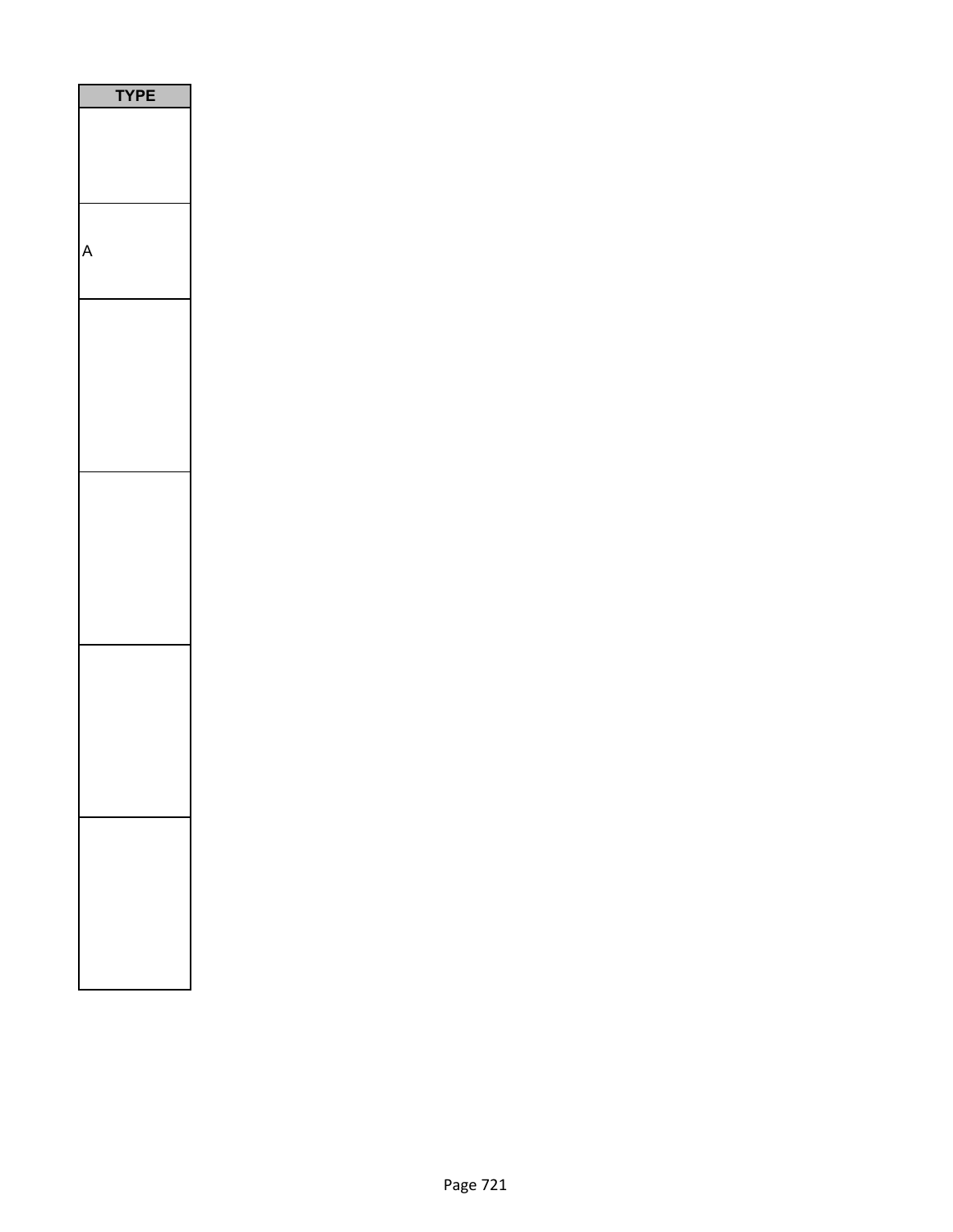| <b>/PE</b><br>Ì |
|-----------------|
|                 |
|                 |
|                 |
|                 |
|                 |
|                 |
|                 |
|                 |
|                 |
|                 |
|                 |
|                 |
|                 |
|                 |
|                 |
|                 |
|                 |
|                 |
|                 |
|                 |
|                 |
|                 |
|                 |
|                 |
|                 |
|                 |
|                 |
|                 |
|                 |
|                 |
|                 |
|                 |
|                 |
|                 |
|                 |
|                 |
|                 |
|                 |
|                 |
|                 |
|                 |
|                 |
|                 |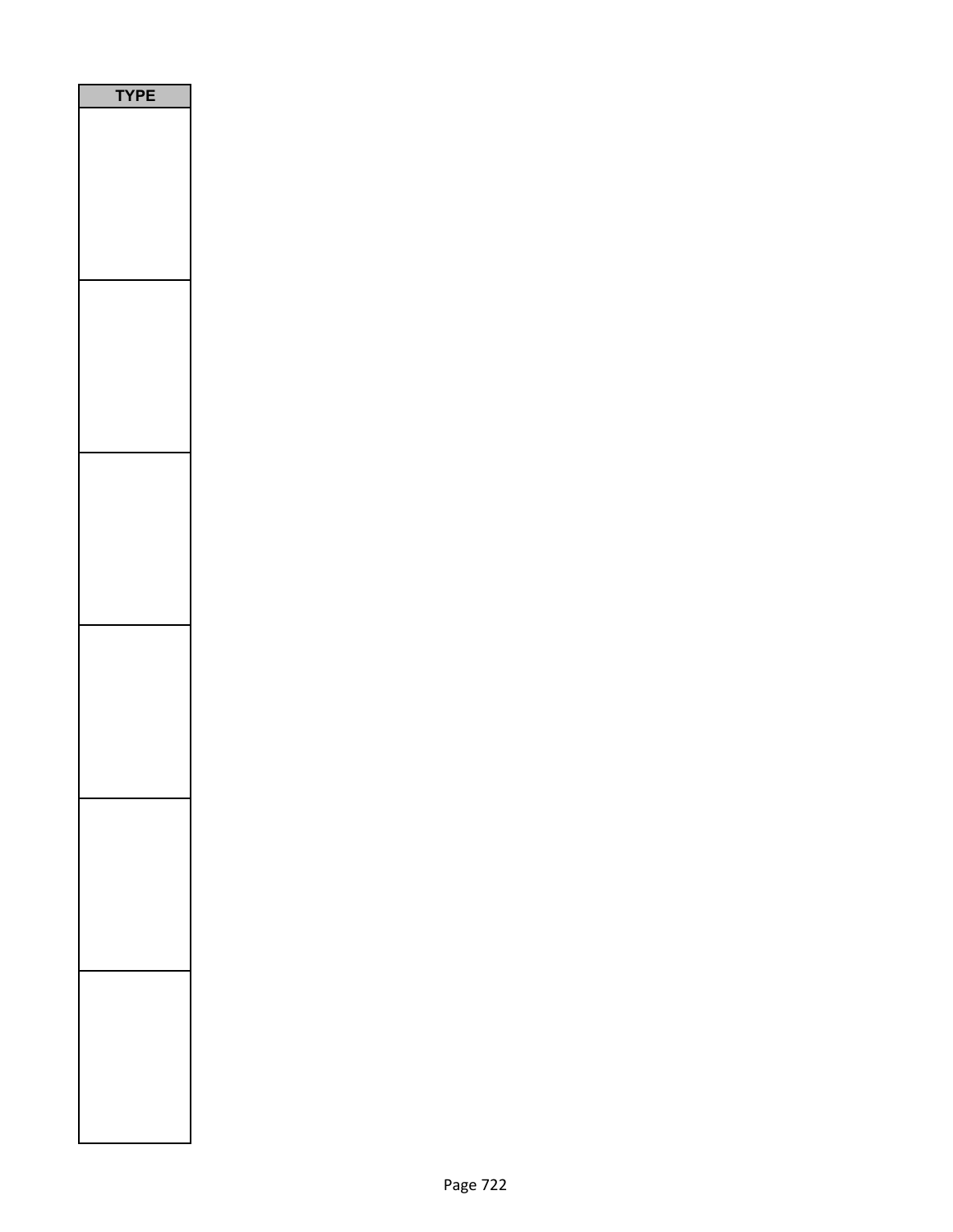| YPE |  |
|-----|--|
|     |  |
|     |  |
|     |  |
|     |  |
|     |  |
|     |  |
|     |  |
|     |  |
|     |  |
|     |  |
|     |  |
|     |  |
|     |  |
|     |  |
|     |  |
|     |  |
|     |  |
|     |  |
|     |  |
|     |  |
|     |  |
|     |  |
|     |  |
|     |  |
|     |  |
|     |  |
|     |  |
|     |  |
|     |  |
|     |  |
|     |  |
|     |  |
|     |  |
|     |  |
|     |  |
|     |  |
|     |  |
|     |  |
|     |  |
|     |  |
|     |  |
|     |  |
|     |  |
|     |  |
|     |  |
|     |  |
|     |  |
|     |  |
|     |  |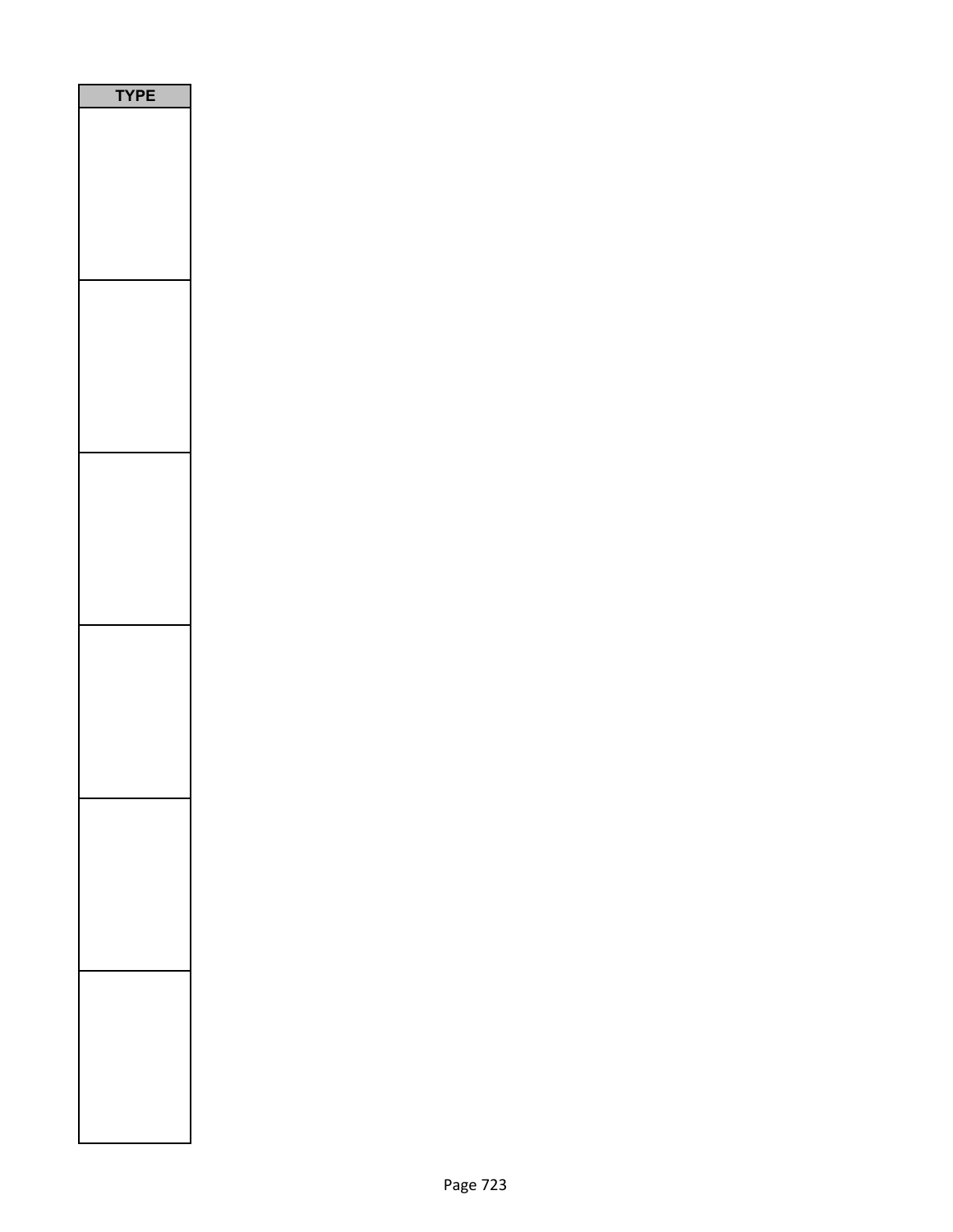| <b>/PE</b><br>Ì |
|-----------------|
|                 |
|                 |
|                 |
|                 |
|                 |
|                 |
|                 |
|                 |
|                 |
|                 |
|                 |
|                 |
|                 |
|                 |
|                 |
|                 |
|                 |
|                 |
|                 |
|                 |
|                 |
|                 |
|                 |
|                 |
|                 |
|                 |
|                 |
|                 |
|                 |
|                 |
|                 |
|                 |
|                 |
|                 |
|                 |
|                 |
|                 |
|                 |
|                 |
|                 |
|                 |
|                 |
|                 |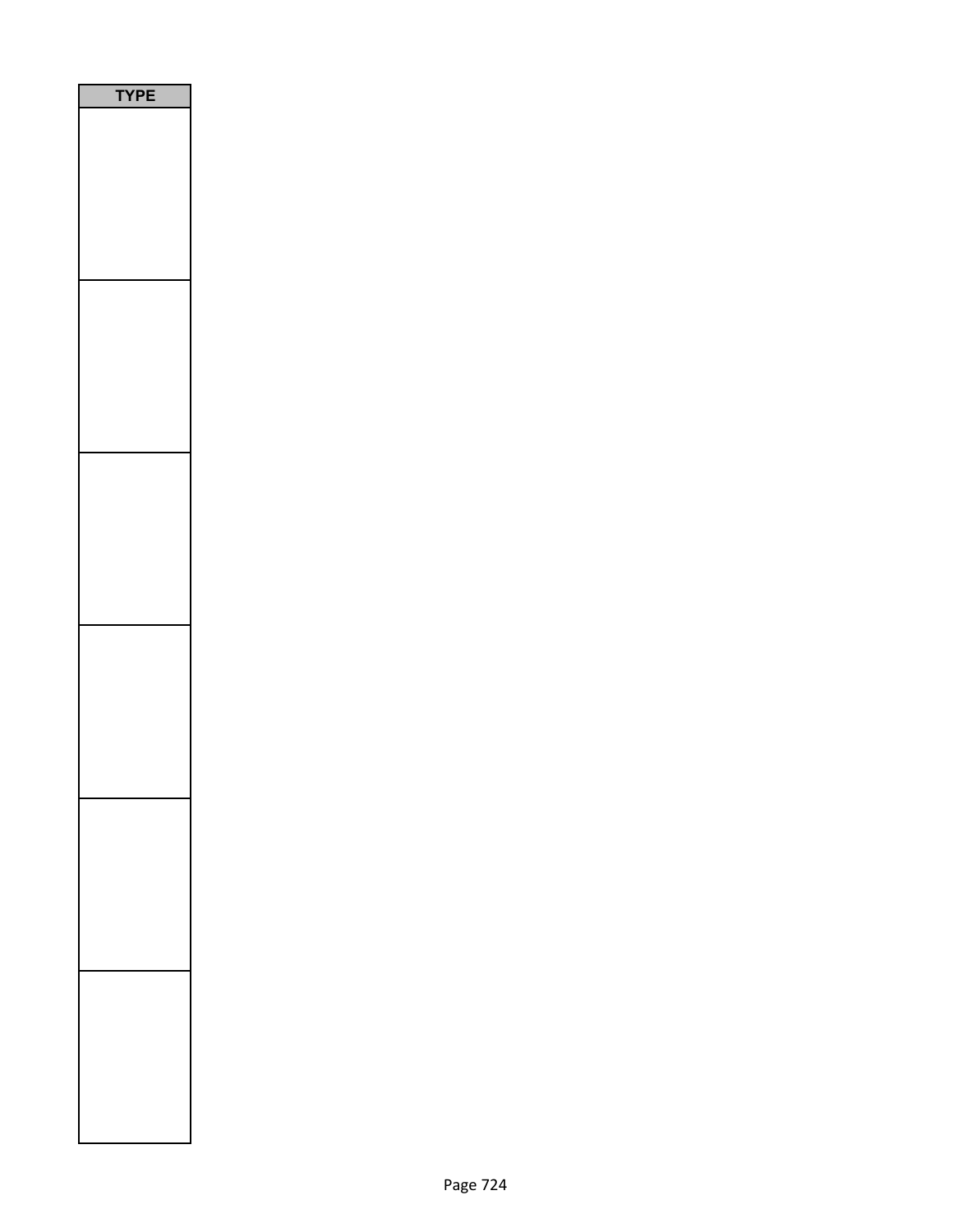| <b>/PE</b><br>Ì |
|-----------------|
|                 |
|                 |
|                 |
|                 |
|                 |
|                 |
|                 |
|                 |
|                 |
|                 |
|                 |
|                 |
|                 |
|                 |
|                 |
|                 |
|                 |
|                 |
|                 |
|                 |
|                 |
|                 |
|                 |
|                 |
|                 |
|                 |
|                 |
|                 |
|                 |
|                 |
|                 |
|                 |
|                 |
|                 |
|                 |
|                 |
|                 |
|                 |
|                 |
|                 |
|                 |
|                 |
|                 |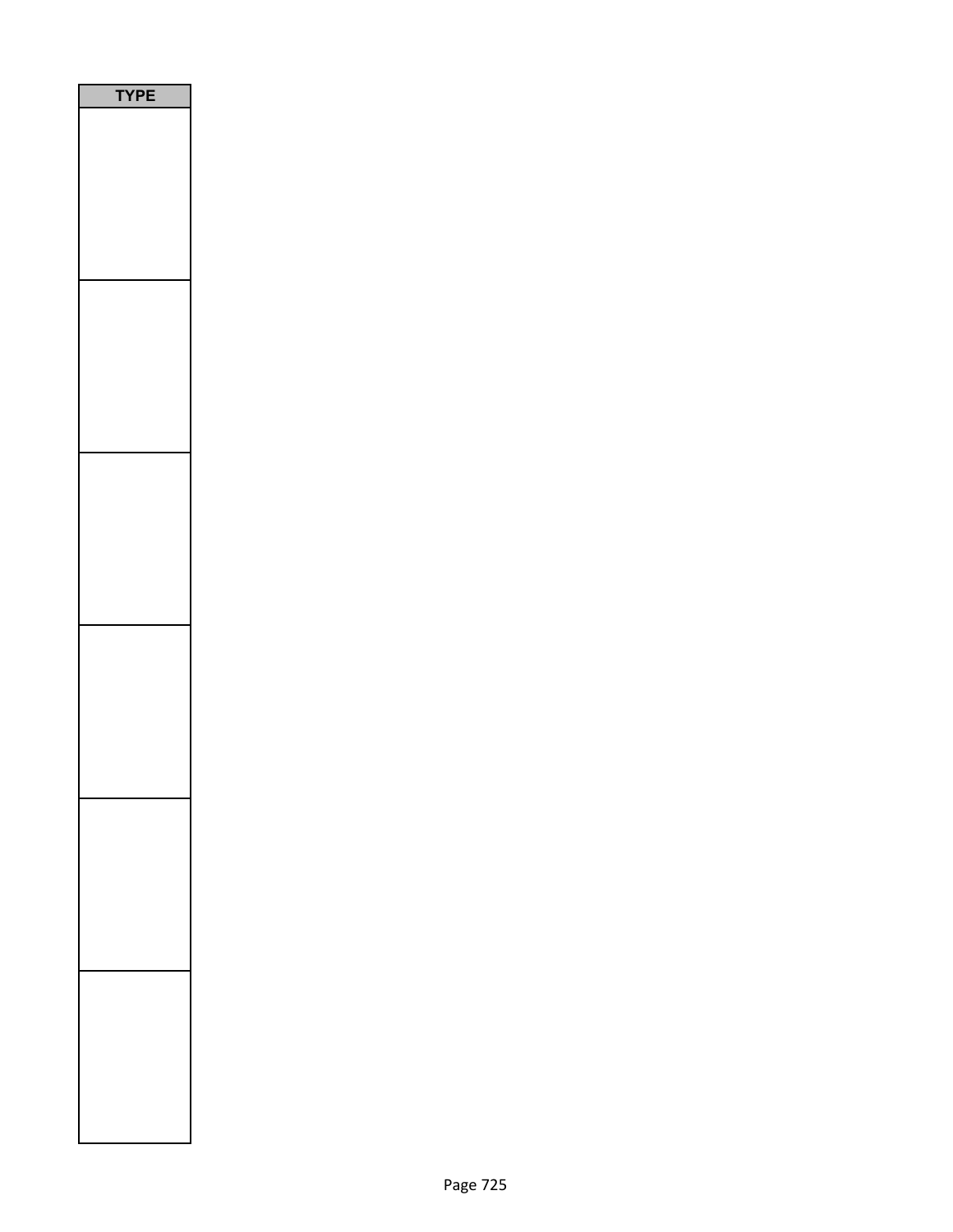| YPE |  |
|-----|--|
|     |  |
|     |  |
|     |  |
|     |  |
|     |  |
|     |  |
|     |  |
|     |  |
|     |  |
|     |  |
|     |  |
|     |  |
|     |  |
|     |  |
|     |  |
|     |  |
|     |  |
|     |  |
|     |  |
|     |  |
|     |  |
|     |  |
|     |  |
|     |  |
|     |  |
|     |  |
|     |  |
|     |  |
|     |  |
|     |  |
|     |  |
|     |  |
|     |  |
|     |  |
|     |  |
|     |  |
|     |  |
|     |  |
|     |  |
|     |  |
|     |  |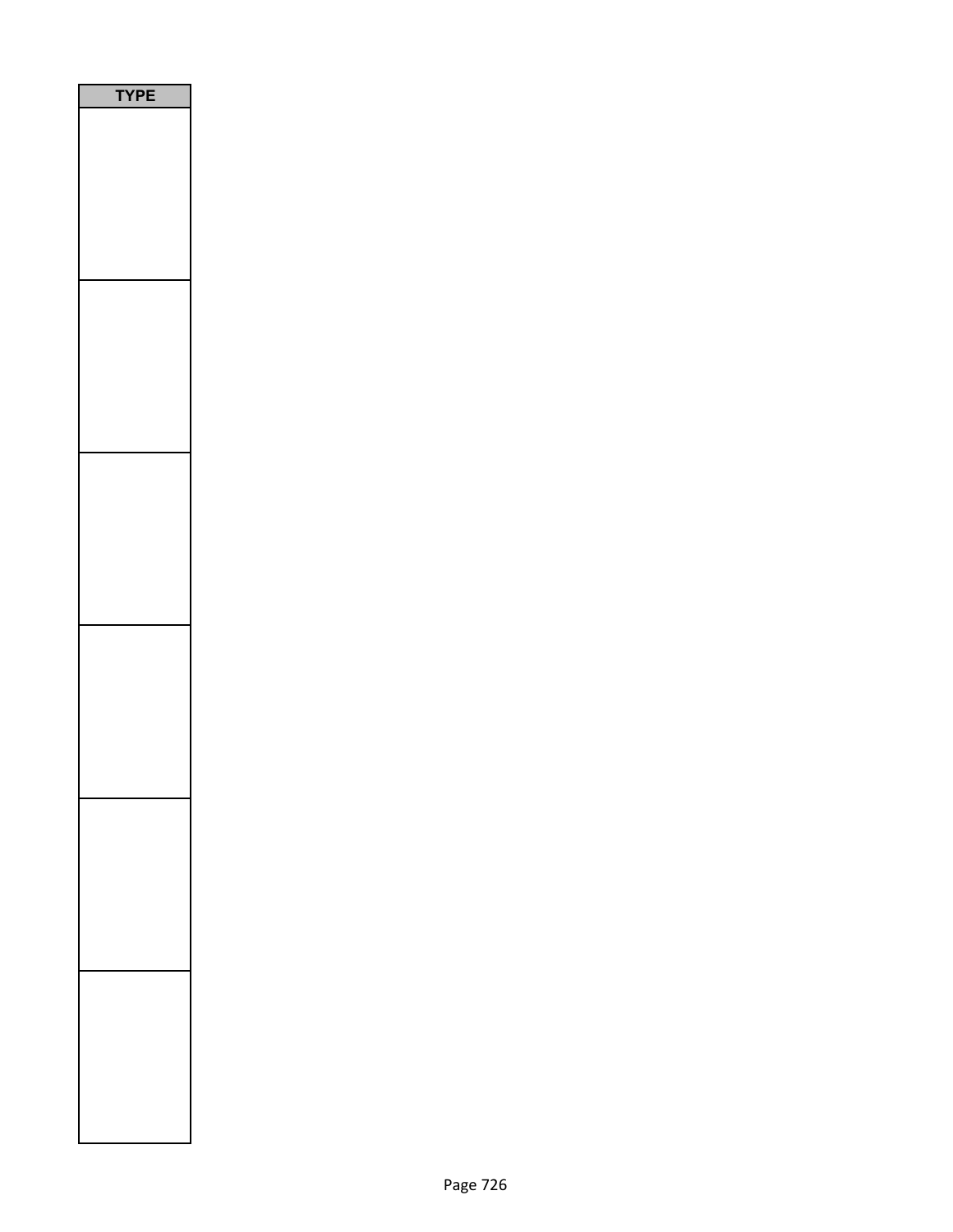| Ε<br>P |
|--------|
|        |
|        |
|        |
|        |
|        |
|        |
|        |
|        |
|        |
|        |
|        |
|        |
|        |
|        |
|        |
|        |
|        |
|        |
|        |
|        |
|        |
|        |
|        |
|        |
|        |
|        |
|        |
|        |
|        |
|        |
|        |
|        |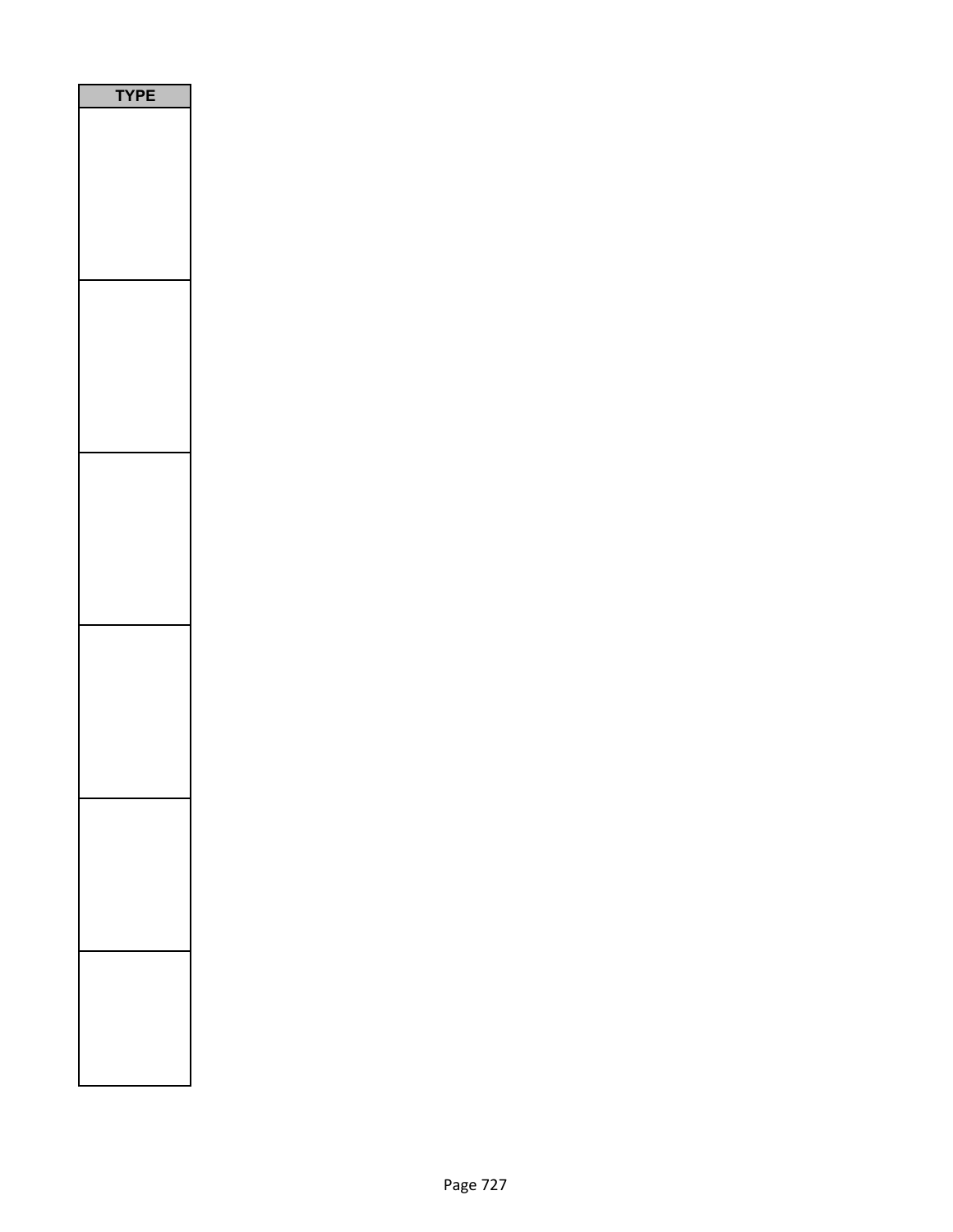| <b>TYPE</b>       |
|-------------------|
|                   |
|                   |
|                   |
| <b>HISTORICAL</b> |
| <b>HISTORICAL</b> |
| <b>HISTORICAL</b> |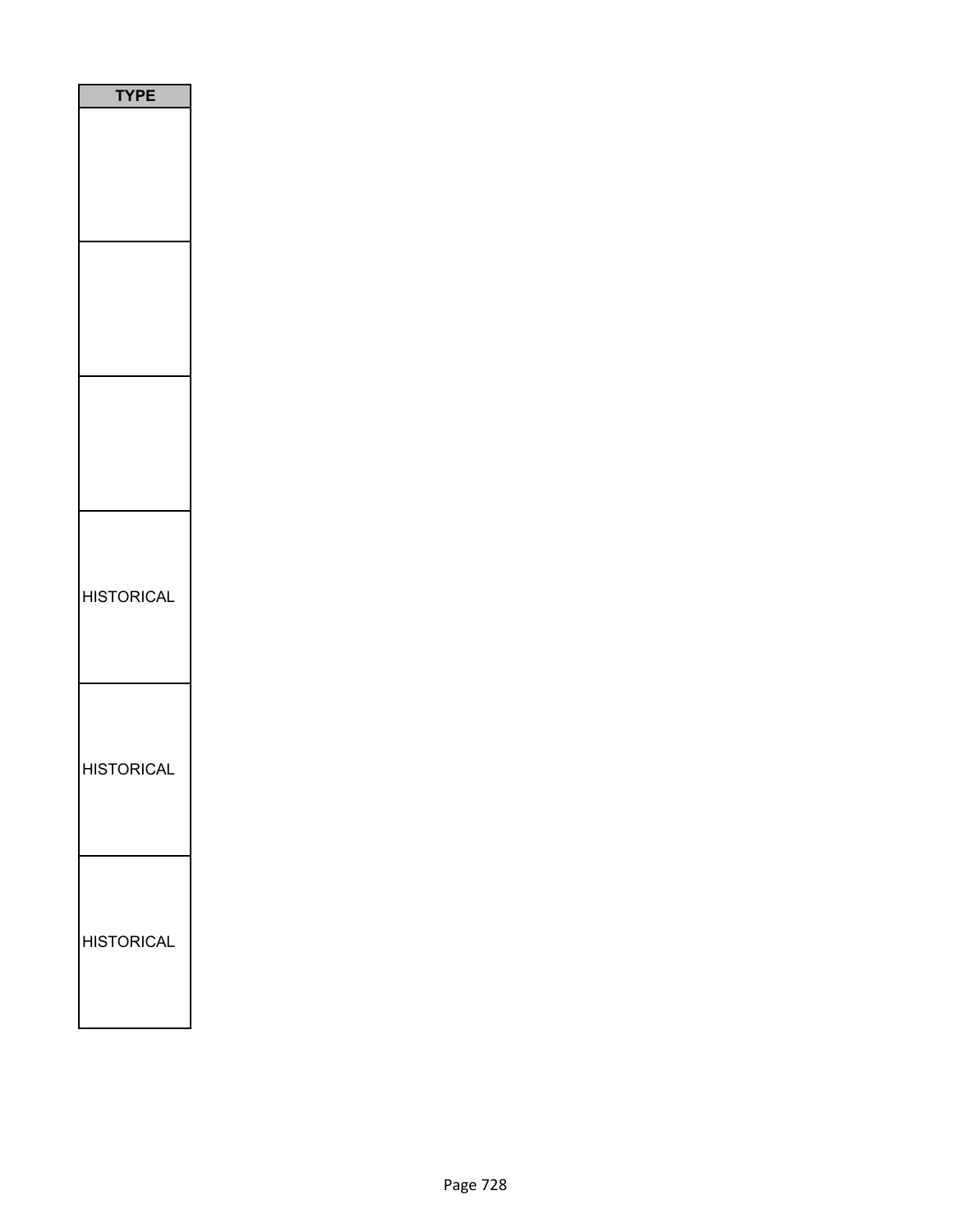| PE<br>٢ |
|---------|
|         |
|         |
|         |
|         |
|         |
|         |
|         |
|         |
|         |
|         |
|         |
|         |
|         |
|         |
|         |
|         |
|         |
|         |
|         |
|         |
|         |
|         |
|         |
|         |
|         |
|         |
|         |
|         |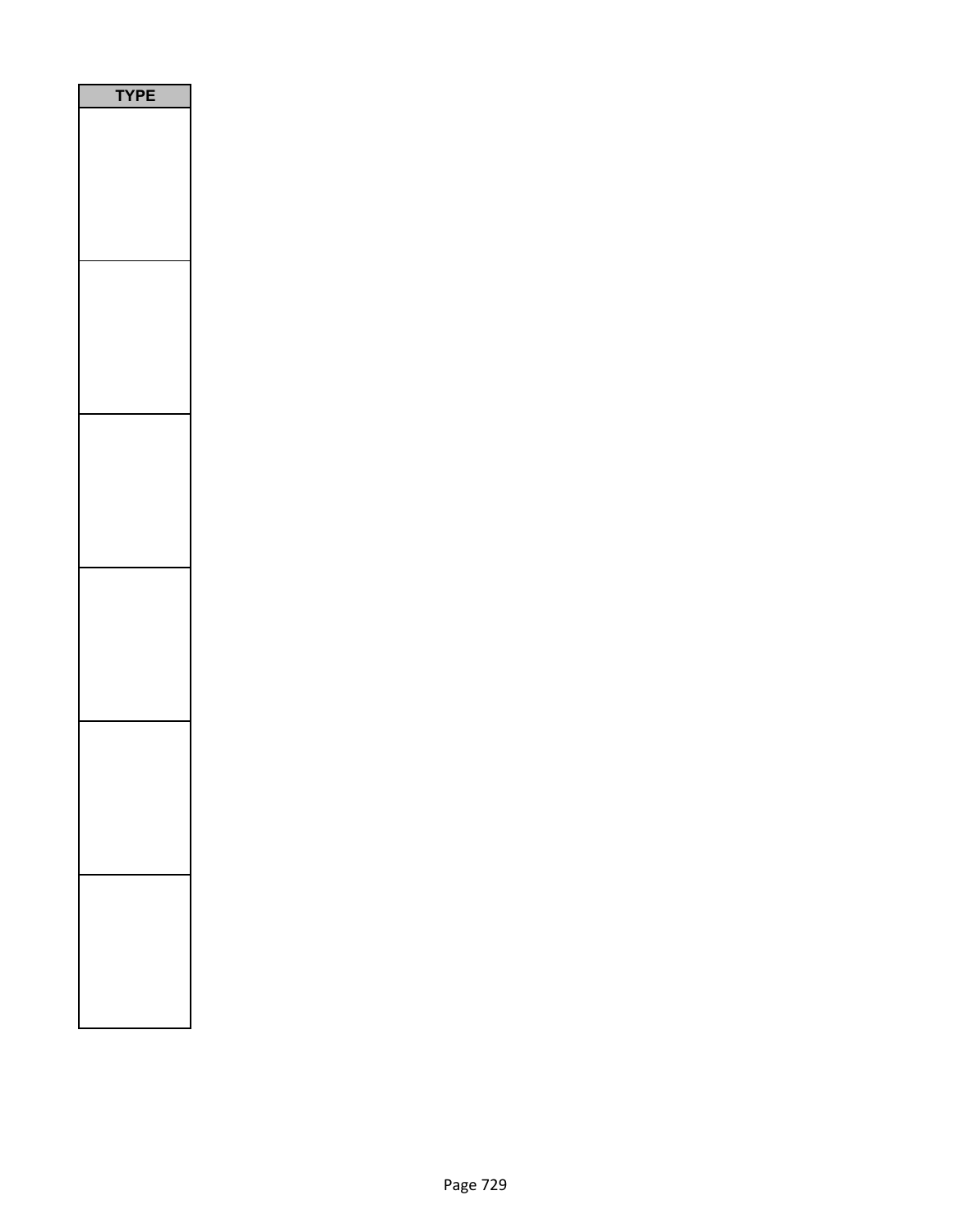| PE<br>٢ |  |
|---------|--|
|         |  |
|         |  |
|         |  |
|         |  |
|         |  |
|         |  |
|         |  |
|         |  |
|         |  |
|         |  |
|         |  |
|         |  |
|         |  |
|         |  |
|         |  |
|         |  |
|         |  |
|         |  |
|         |  |
|         |  |
|         |  |
|         |  |
|         |  |
|         |  |
|         |  |
|         |  |
|         |  |
|         |  |
|         |  |
|         |  |
|         |  |
|         |  |
|         |  |
|         |  |
|         |  |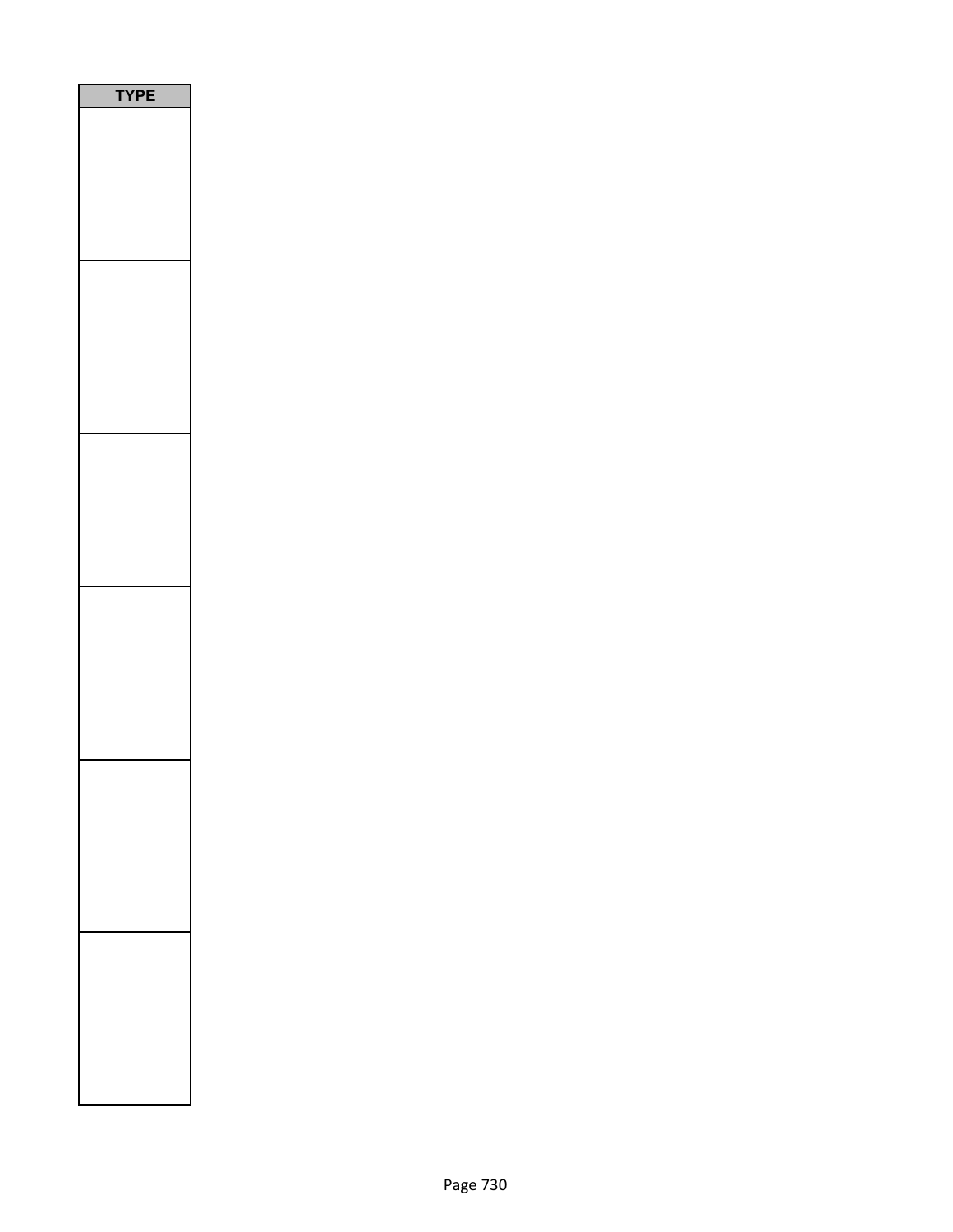| <b>YPE</b> |
|------------|
|            |
|            |
|            |
|            |
|            |
|            |
|            |
|            |
|            |
|            |
|            |
|            |
|            |
|            |
|            |
|            |
|            |
|            |
|            |
|            |
|            |
|            |
|            |
|            |
|            |
|            |
|            |
|            |
|            |
|            |
|            |
|            |
|            |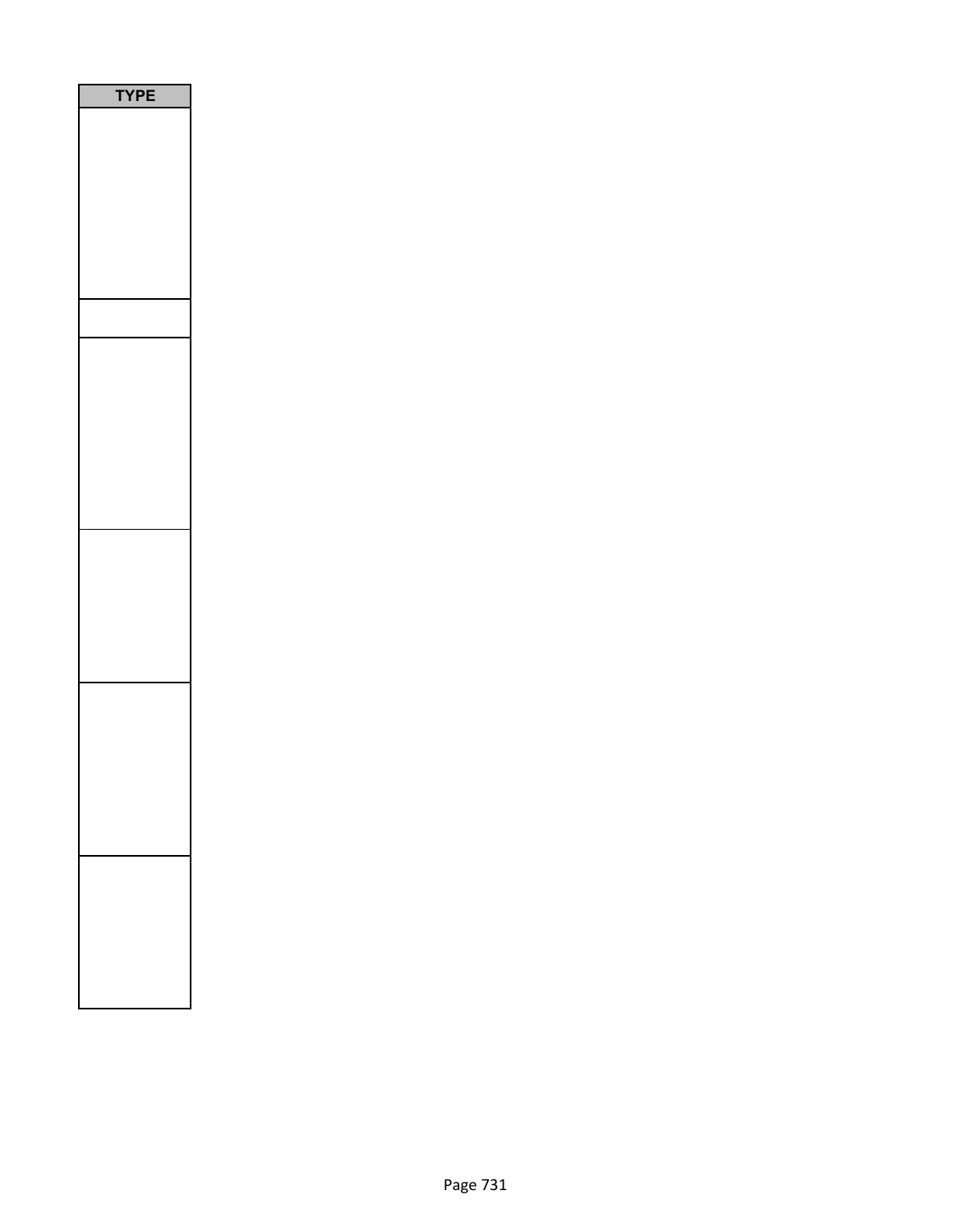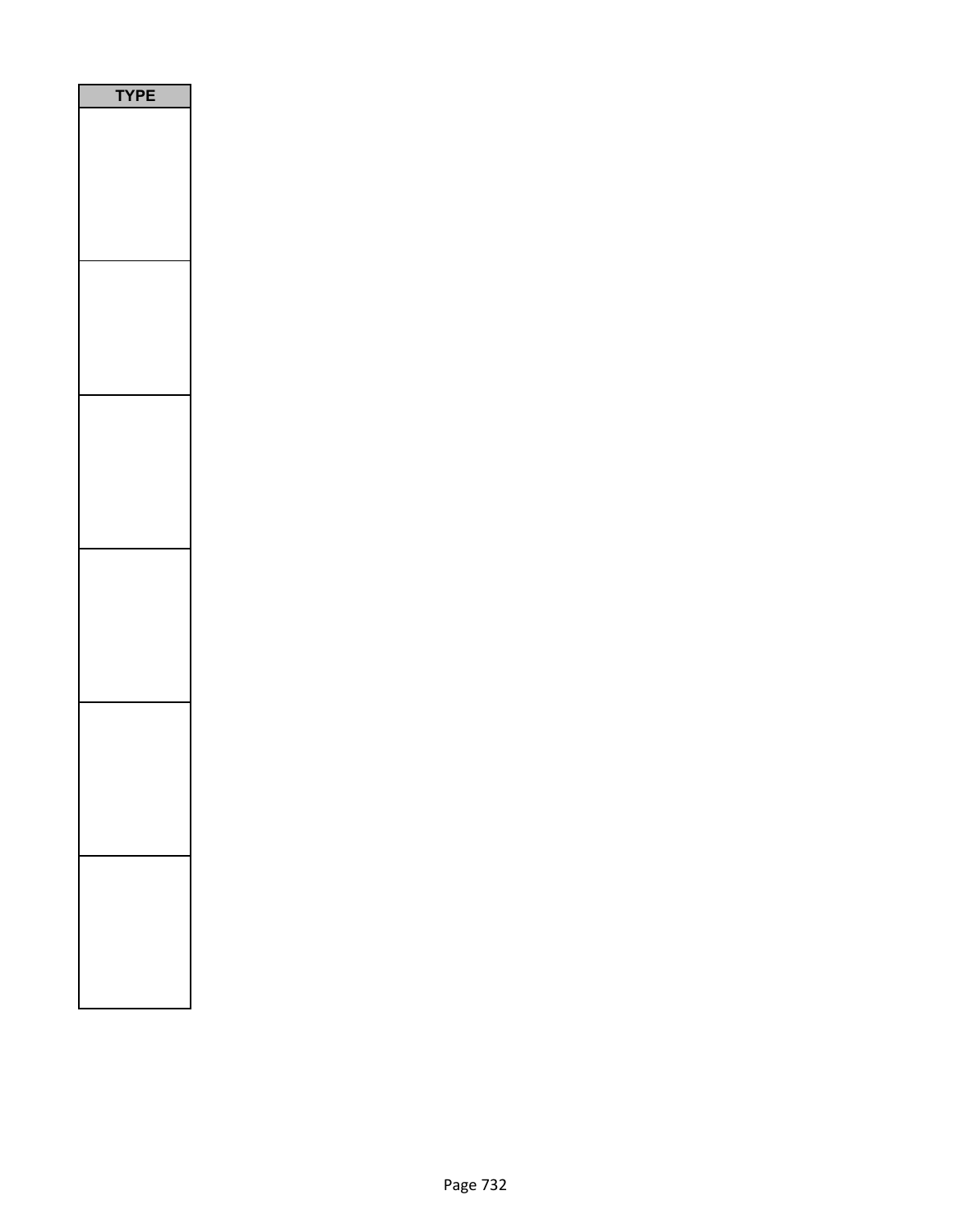| Е<br>P<br>ſ |
|-------------|
|             |
|             |
|             |
|             |
|             |
|             |
|             |
|             |
|             |
|             |
|             |
|             |
|             |
|             |
|             |
|             |
|             |
|             |
|             |
|             |
|             |
|             |
|             |
|             |
|             |
|             |
|             |
|             |
|             |
|             |
|             |
|             |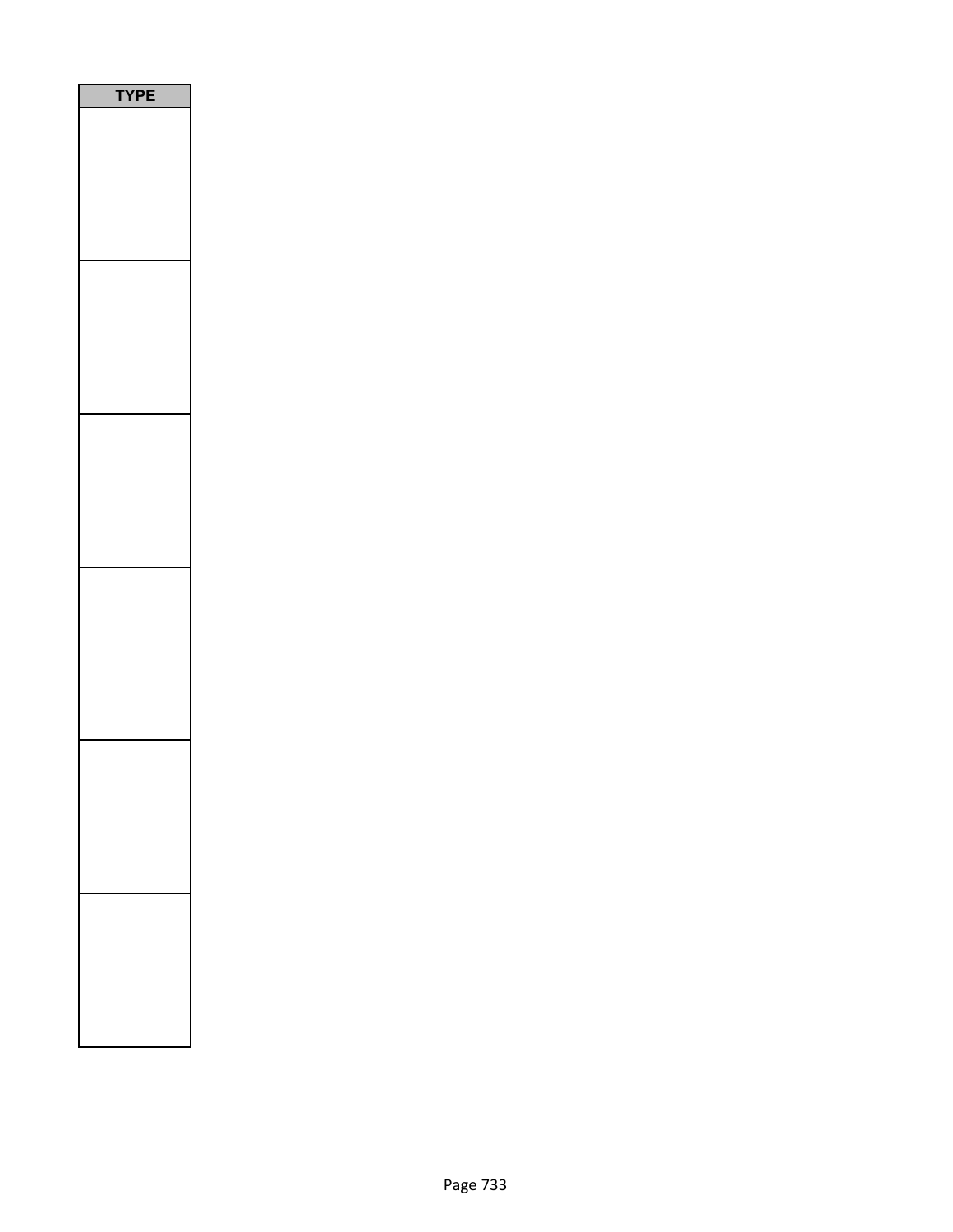| PЕ<br>Y           |
|-------------------|
|                   |
|                   |
|                   |
|                   |
|                   |
| <b>HISTORICAL</b> |
|                   |
|                   |
|                   |
|                   |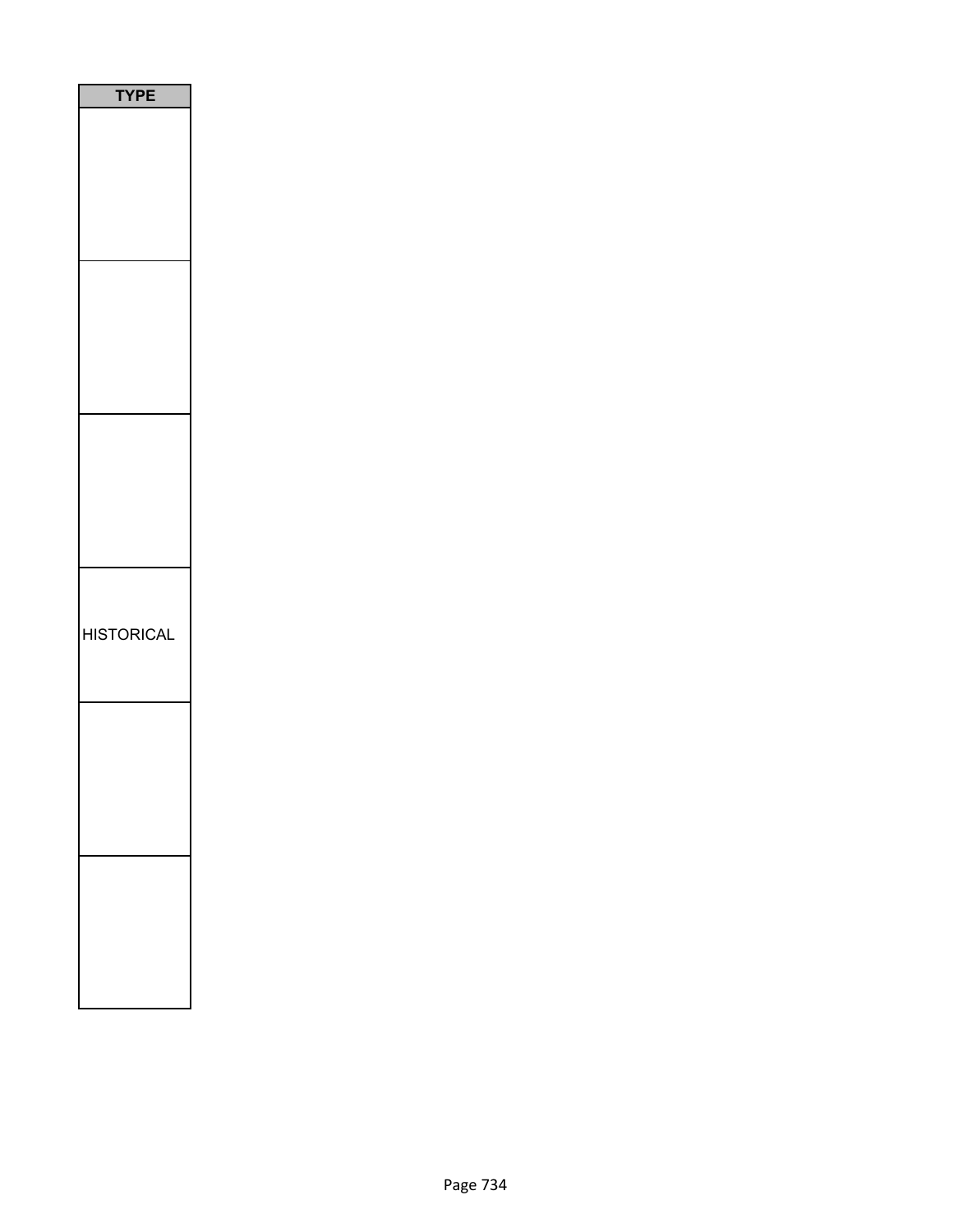| PE<br>٢ |  |
|---------|--|
|         |  |
|         |  |
|         |  |
|         |  |
|         |  |
|         |  |
|         |  |
|         |  |
|         |  |
|         |  |
|         |  |
|         |  |
|         |  |
|         |  |
|         |  |
|         |  |
|         |  |
|         |  |
|         |  |
|         |  |
|         |  |
|         |  |
|         |  |
|         |  |
|         |  |
|         |  |
|         |  |
|         |  |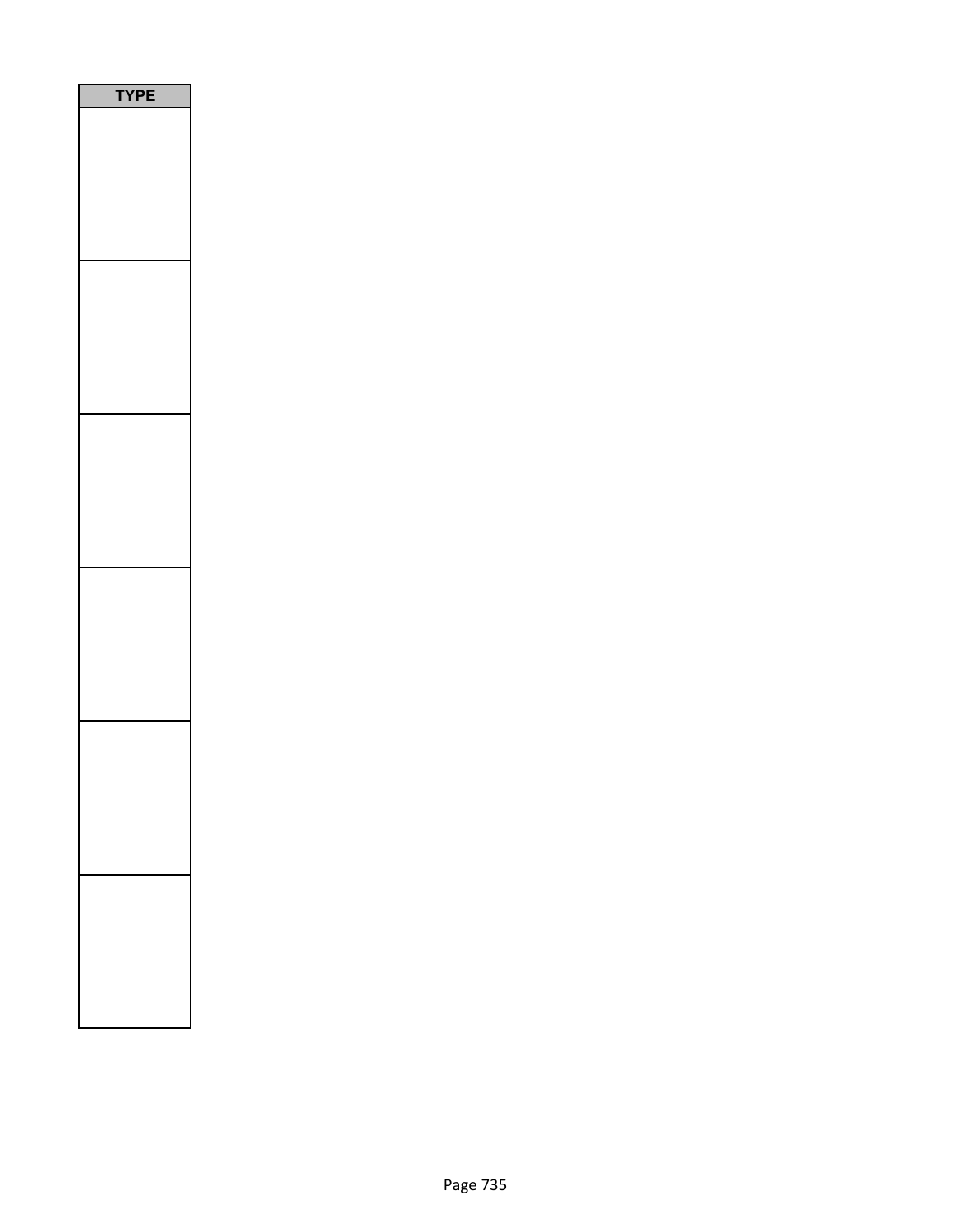| <b>/PE</b><br>٦ |
|-----------------|
|                 |
|                 |
|                 |
|                 |
|                 |
|                 |
|                 |
|                 |
|                 |
|                 |
|                 |
|                 |
|                 |
|                 |
|                 |
|                 |
|                 |
|                 |
|                 |
|                 |
|                 |
|                 |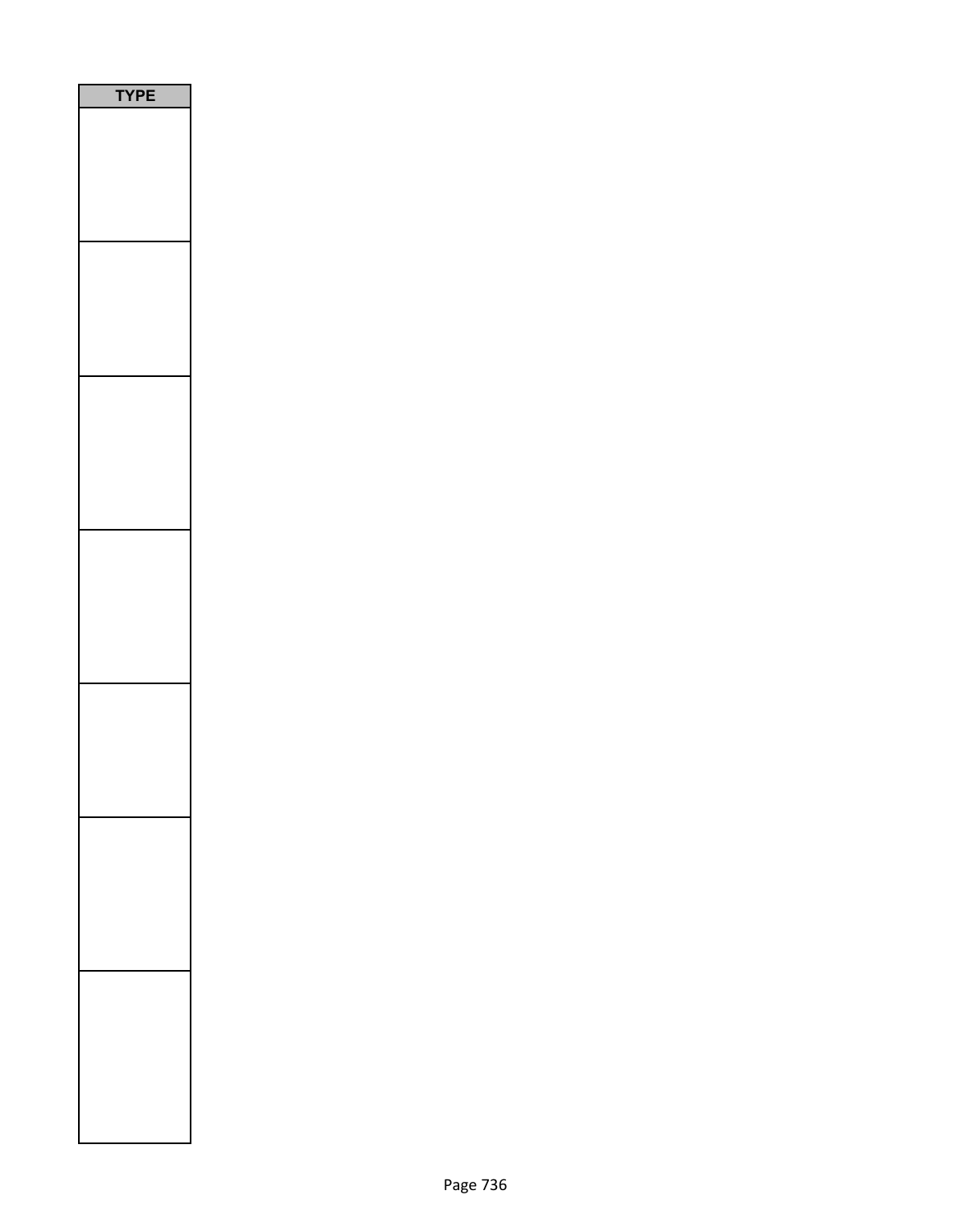| PE<br>٢ |  |
|---------|--|
|         |  |
|         |  |
|         |  |
|         |  |
|         |  |
|         |  |
|         |  |
|         |  |
|         |  |
|         |  |
|         |  |
|         |  |
|         |  |
|         |  |
|         |  |
|         |  |
|         |  |
|         |  |
|         |  |
|         |  |
|         |  |
|         |  |
|         |  |
|         |  |
|         |  |
|         |  |
|         |  |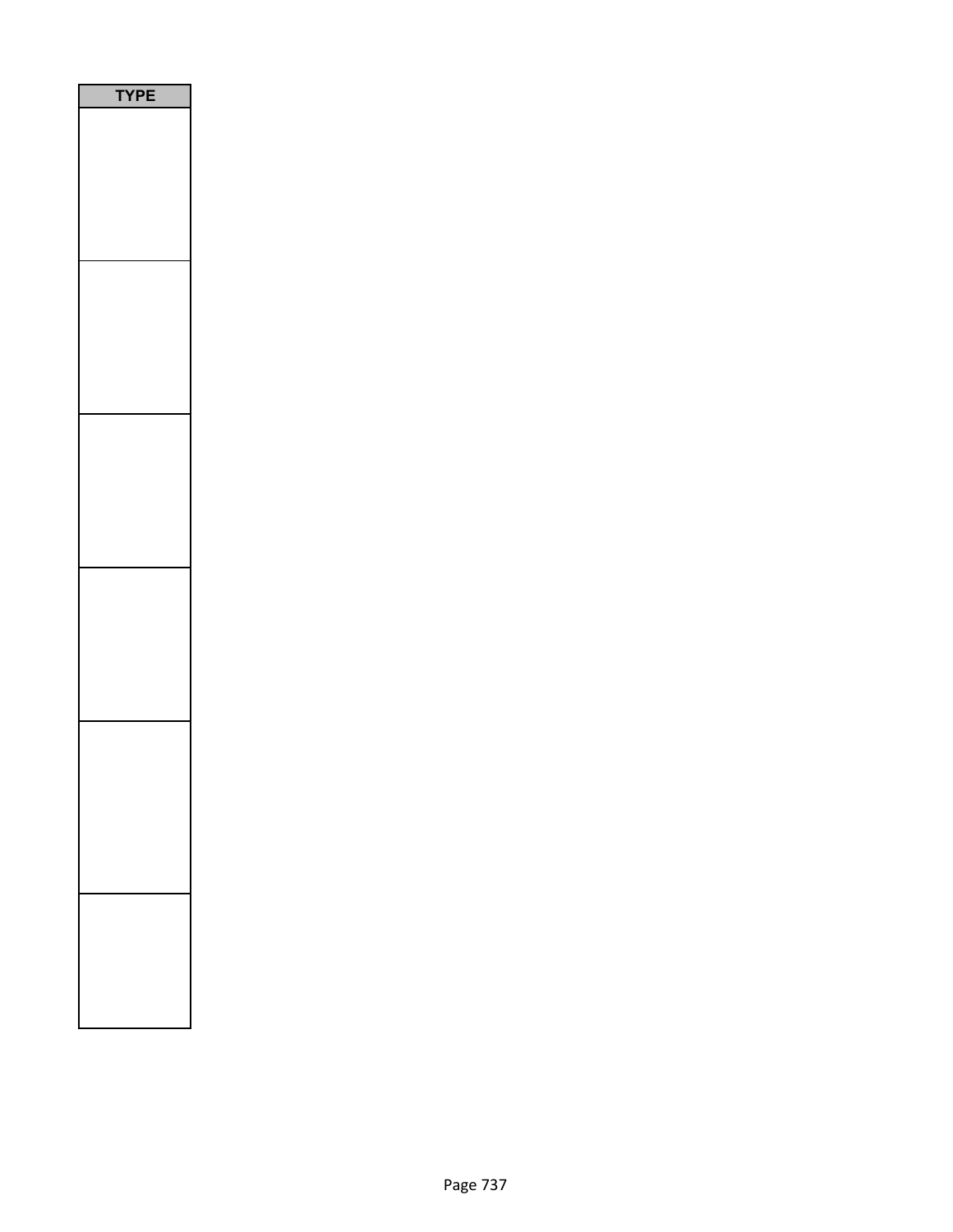| PE<br>٢ |
|---------|
|         |
|         |
|         |
|         |
|         |
|         |
|         |
|         |
|         |
|         |
|         |
|         |
|         |
|         |
|         |
|         |
|         |
|         |
|         |
|         |
|         |
|         |
|         |
|         |
|         |
|         |
|         |
|         |
|         |
|         |
|         |
|         |
|         |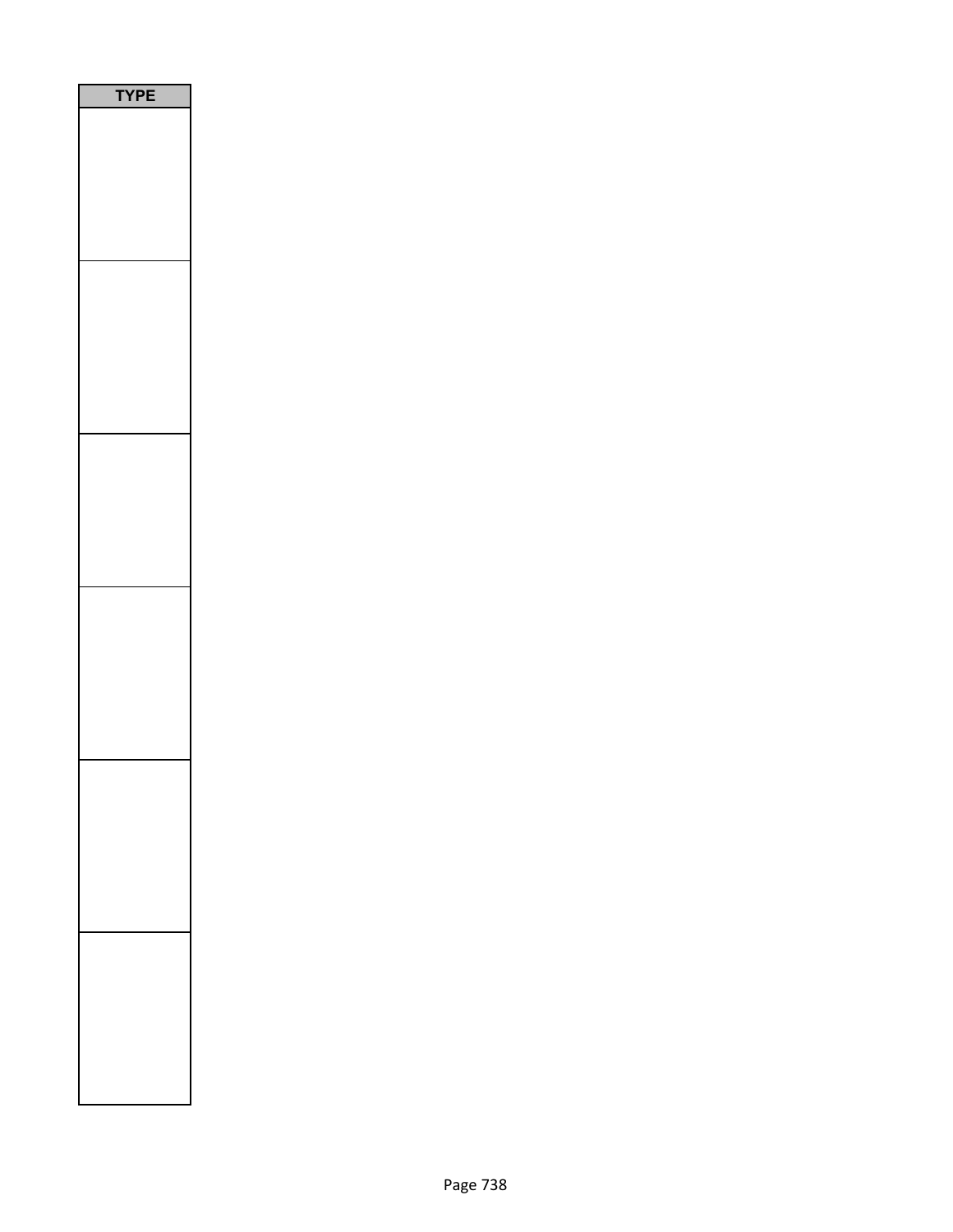| <b>TYPE</b>       |
|-------------------|
| <b>HISTORICAL</b> |
| <b>HISTORICAL</b> |
|                   |
| <b>HISTORICAL</b> |
| <b>HISTORICAL</b> |
| <b>HISTORICAL</b> |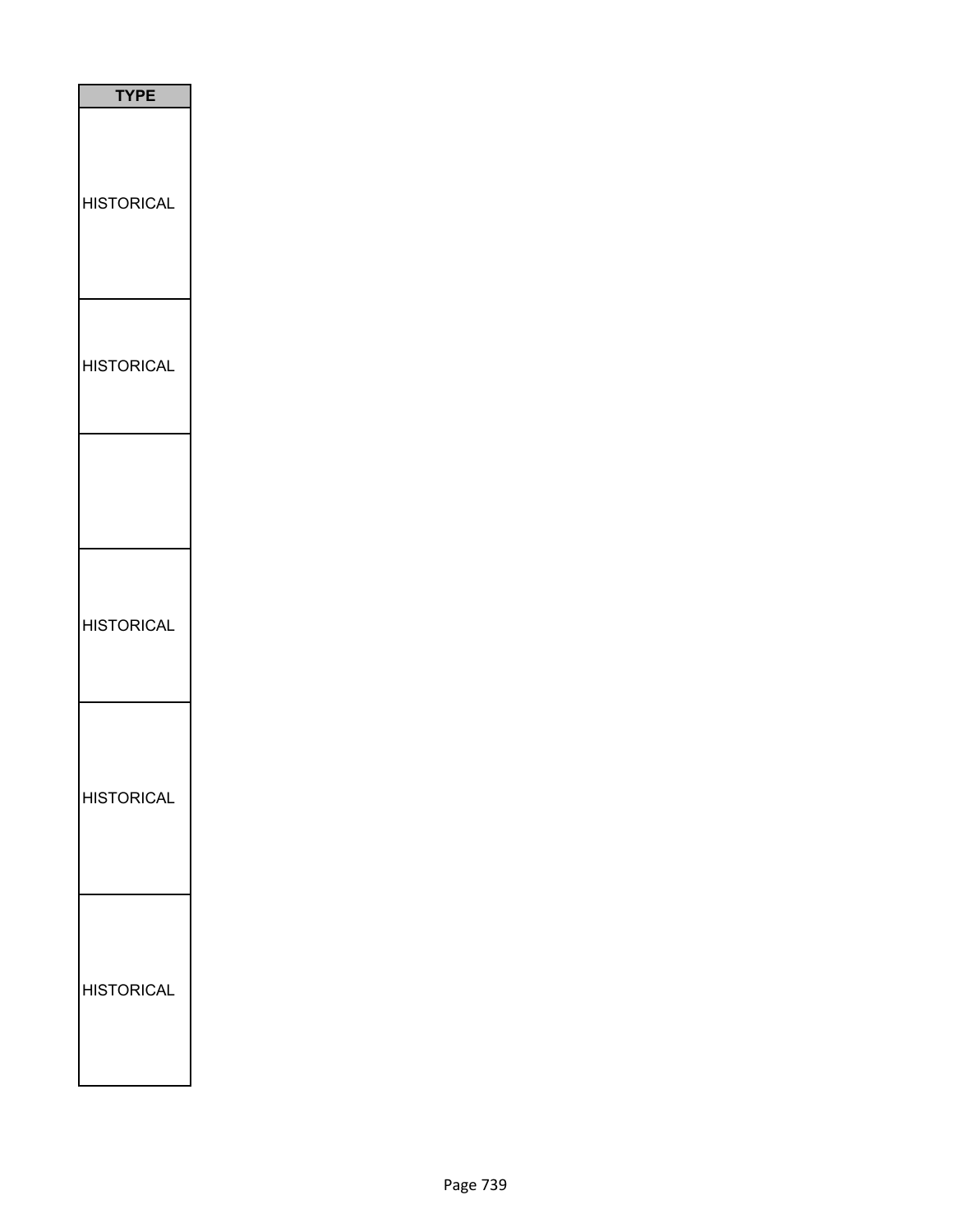| <b>TYPE</b>       |
|-------------------|
| <b>HISTORICAL</b> |
| <b>HISTORICAL</b> |
|                   |
|                   |
|                   |
|                   |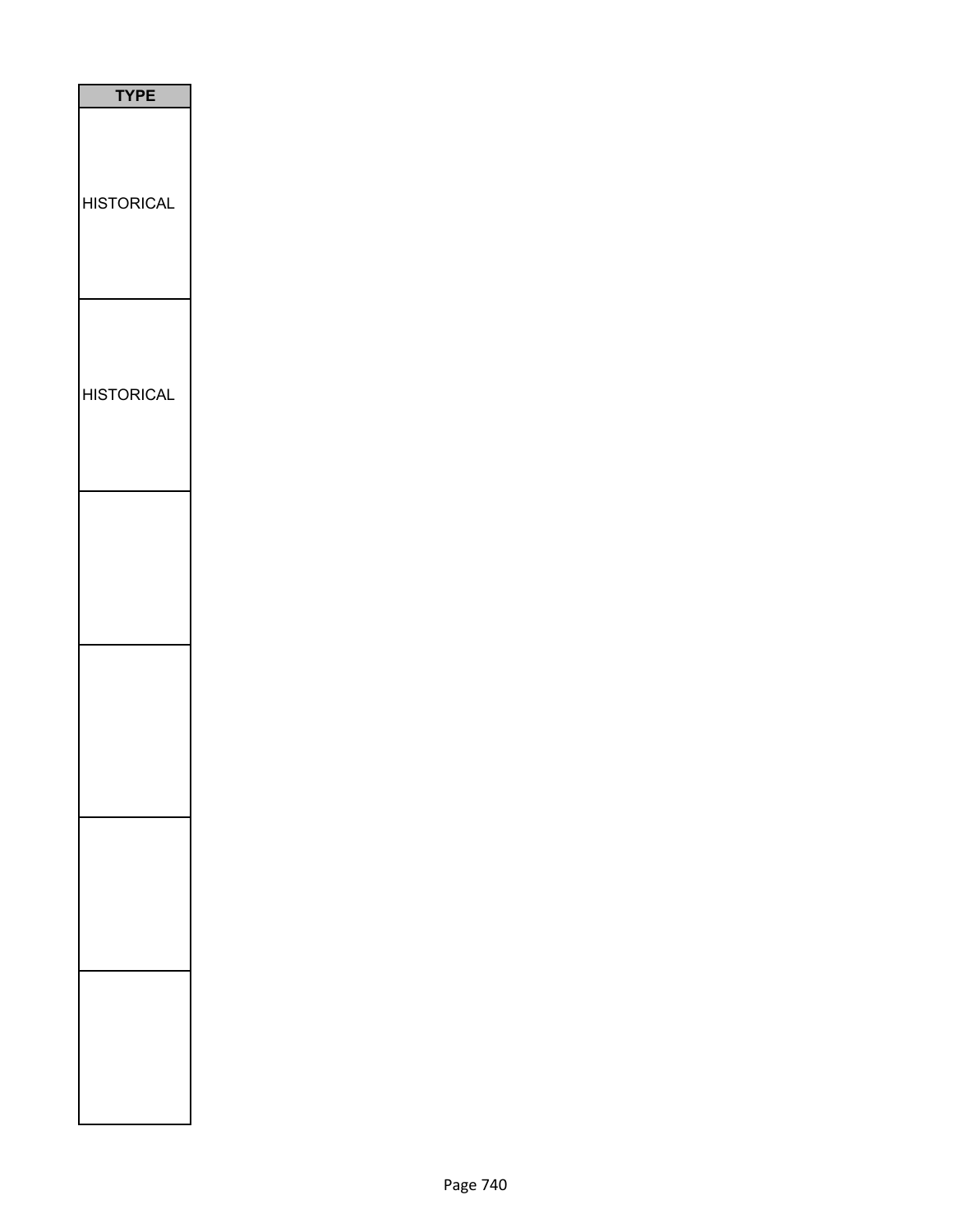| <b>TYPE</b>       |
|-------------------|
|                   |
|                   |
|                   |
|                   |
|                   |
|                   |
|                   |
|                   |
|                   |
|                   |
|                   |
|                   |
|                   |
| <b>HISTORICAL</b> |
|                   |
|                   |
|                   |
|                   |
|                   |
|                   |
|                   |
|                   |
|                   |
|                   |
|                   |
|                   |
|                   |
|                   |
|                   |
|                   |
|                   |
|                   |
|                   |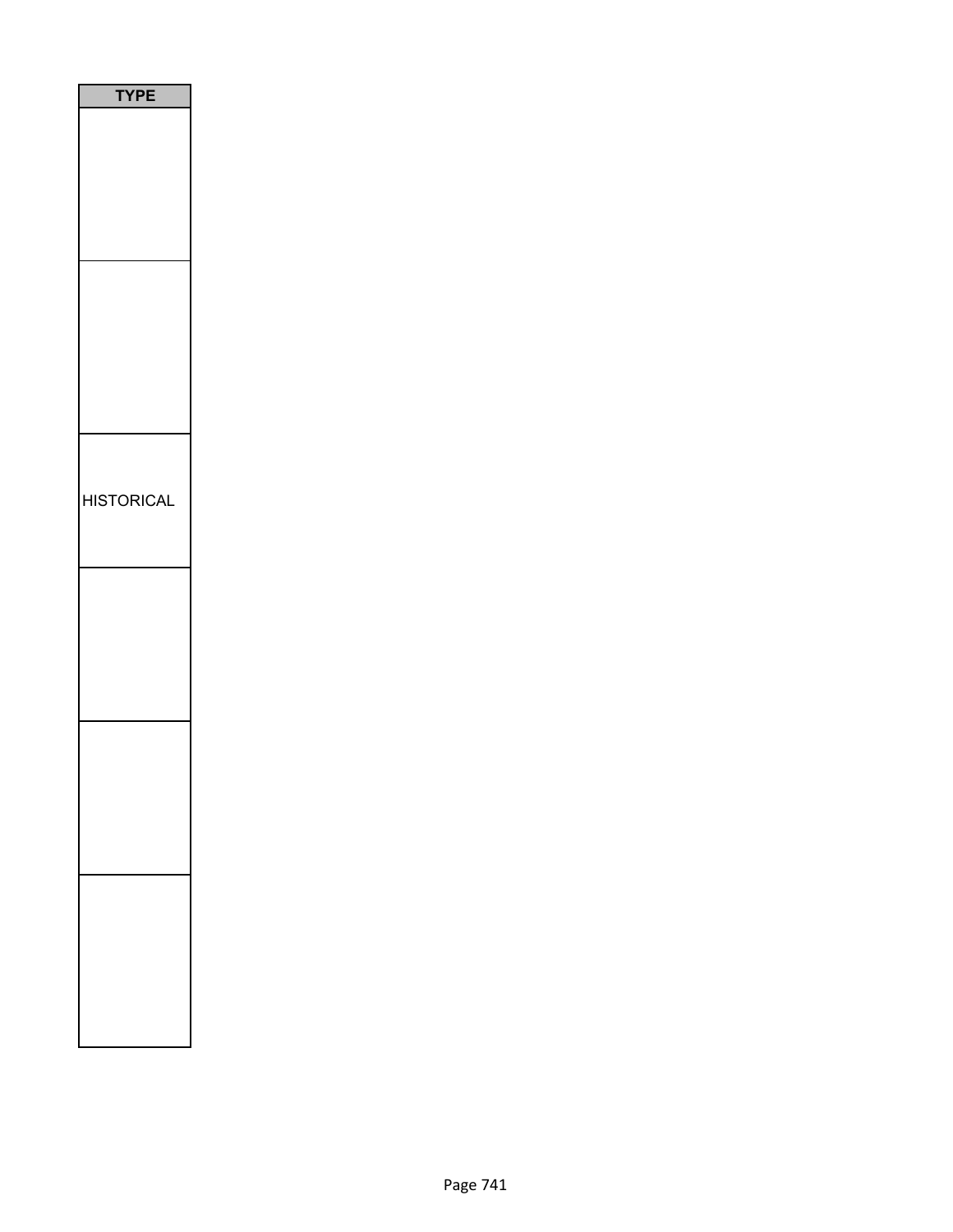| P<br>Ε<br>1<br>n |  |
|------------------|--|
|                  |  |
|                  |  |
|                  |  |
|                  |  |
|                  |  |
|                  |  |
|                  |  |
|                  |  |
|                  |  |
|                  |  |
|                  |  |
|                  |  |
|                  |  |
|                  |  |
|                  |  |
|                  |  |
|                  |  |
|                  |  |
|                  |  |
|                  |  |
|                  |  |
|                  |  |
|                  |  |
|                  |  |
|                  |  |
|                  |  |
|                  |  |
|                  |  |
|                  |  |
|                  |  |
|                  |  |
|                  |  |
|                  |  |
|                  |  |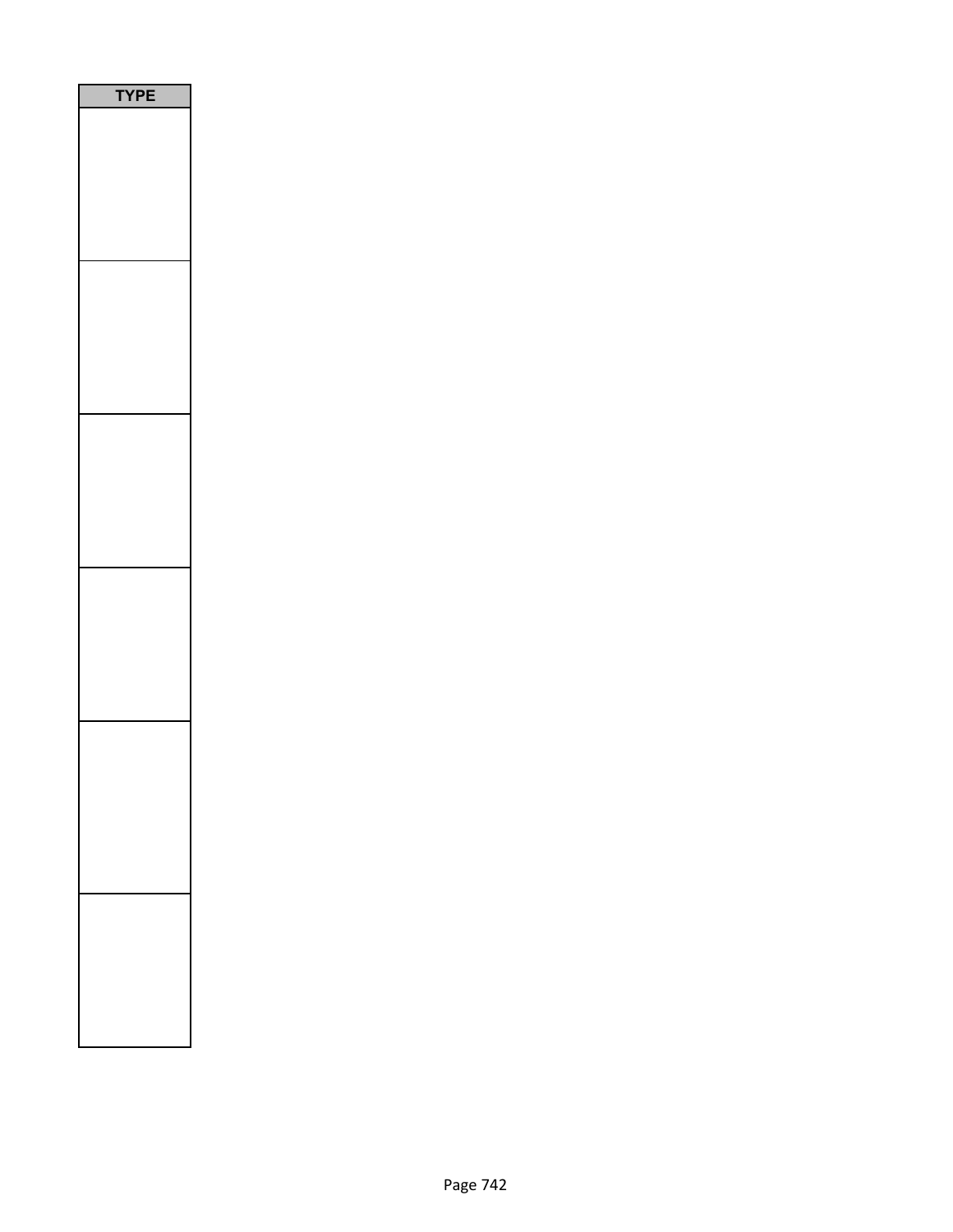| PE<br>1 |  |
|---------|--|
|         |  |
|         |  |
|         |  |
|         |  |
|         |  |
|         |  |
|         |  |
|         |  |
|         |  |
|         |  |
|         |  |
|         |  |
|         |  |
|         |  |
|         |  |
|         |  |
|         |  |
|         |  |
|         |  |
|         |  |
|         |  |
|         |  |
|         |  |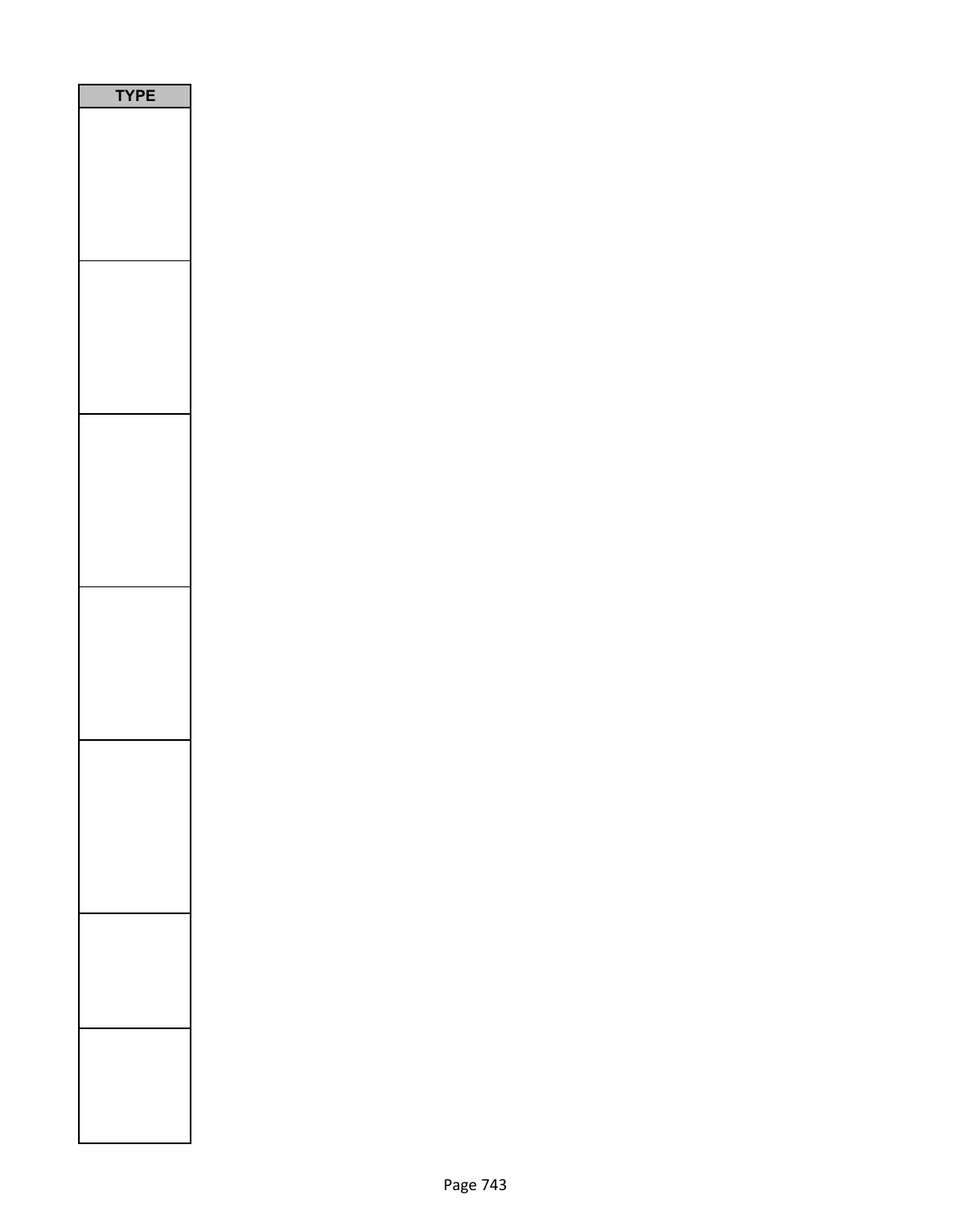| P<br>E<br>Ξ<br>1<br>٦ |
|-----------------------|
|                       |
|                       |
|                       |
|                       |
|                       |
|                       |
|                       |
|                       |
|                       |
|                       |
|                       |
|                       |
|                       |
|                       |
|                       |
|                       |
|                       |
|                       |
|                       |
|                       |
|                       |
|                       |
|                       |
|                       |
|                       |
|                       |
|                       |
|                       |
|                       |
|                       |
|                       |
|                       |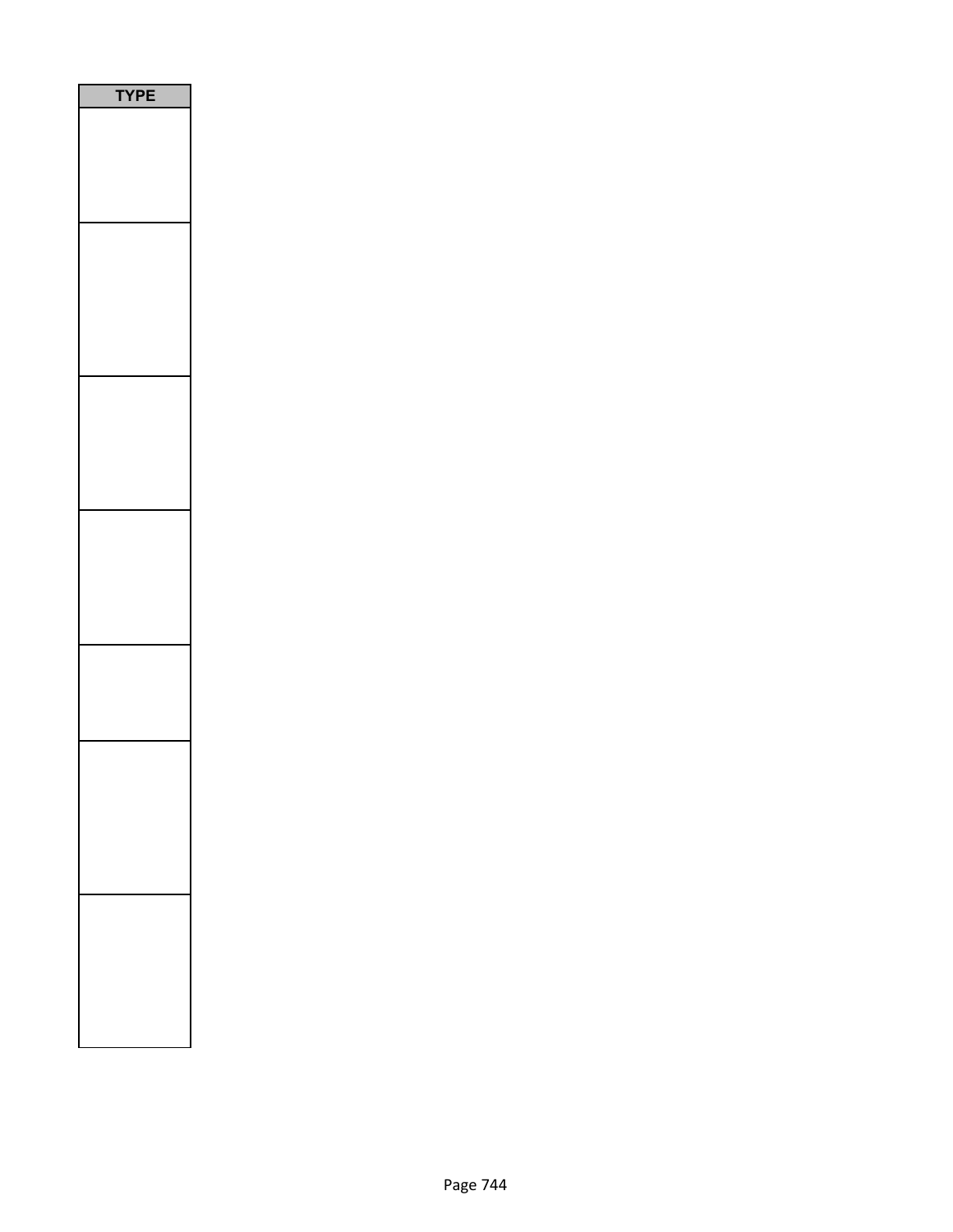| <b>TYPE</b> |
|-------------|
|             |
|             |
|             |
|             |
|             |
|             |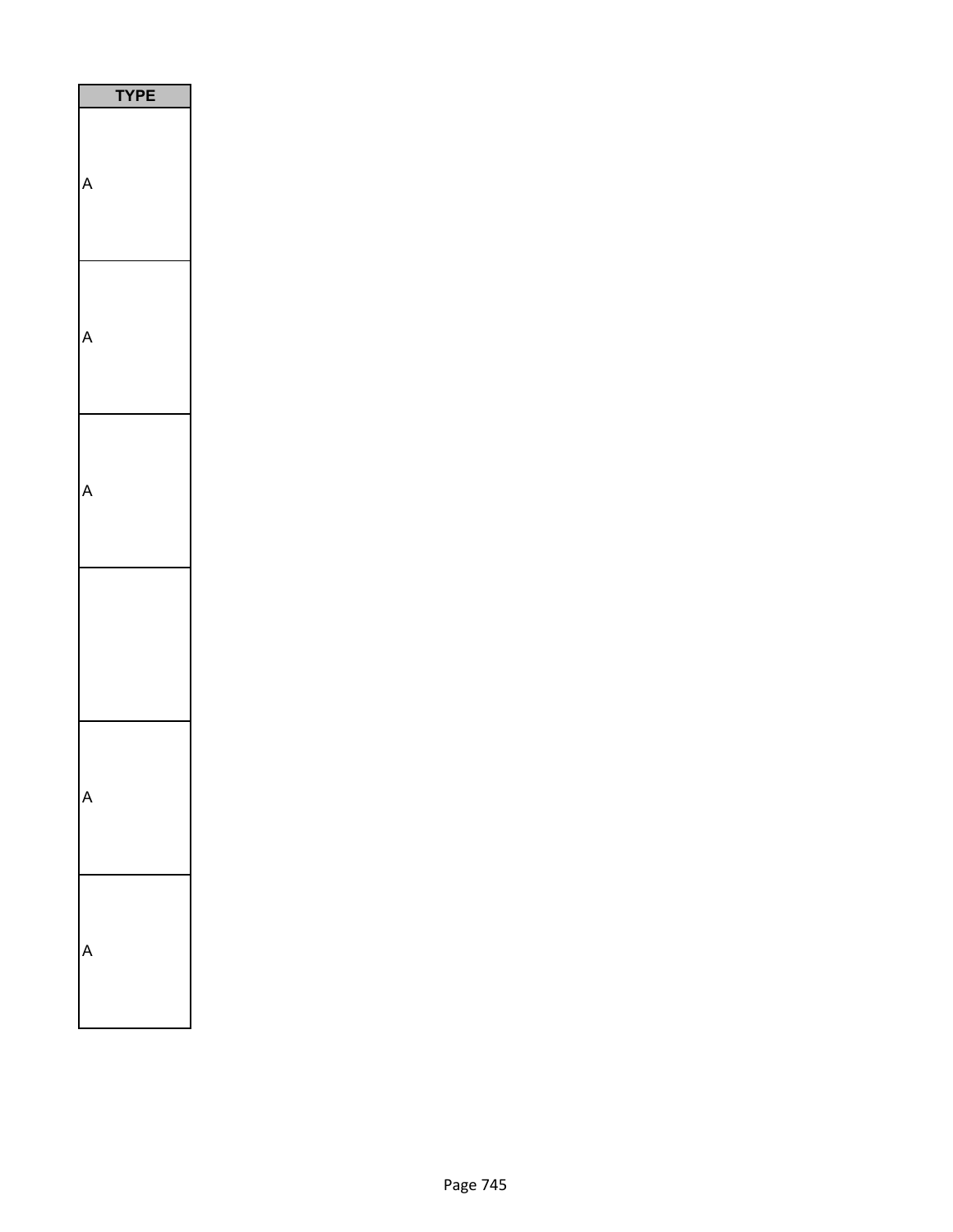| <b>YPE</b><br>I |
|-----------------|
|                 |
|                 |
| Δ               |
|                 |
|                 |
|                 |
|                 |
|                 |
|                 |
|                 |
|                 |
|                 |
|                 |
|                 |
|                 |
|                 |
|                 |
|                 |
|                 |
|                 |
|                 |
|                 |
|                 |
|                 |
|                 |
|                 |
|                 |
|                 |
|                 |
|                 |
|                 |
|                 |
|                 |
|                 |
|                 |
|                 |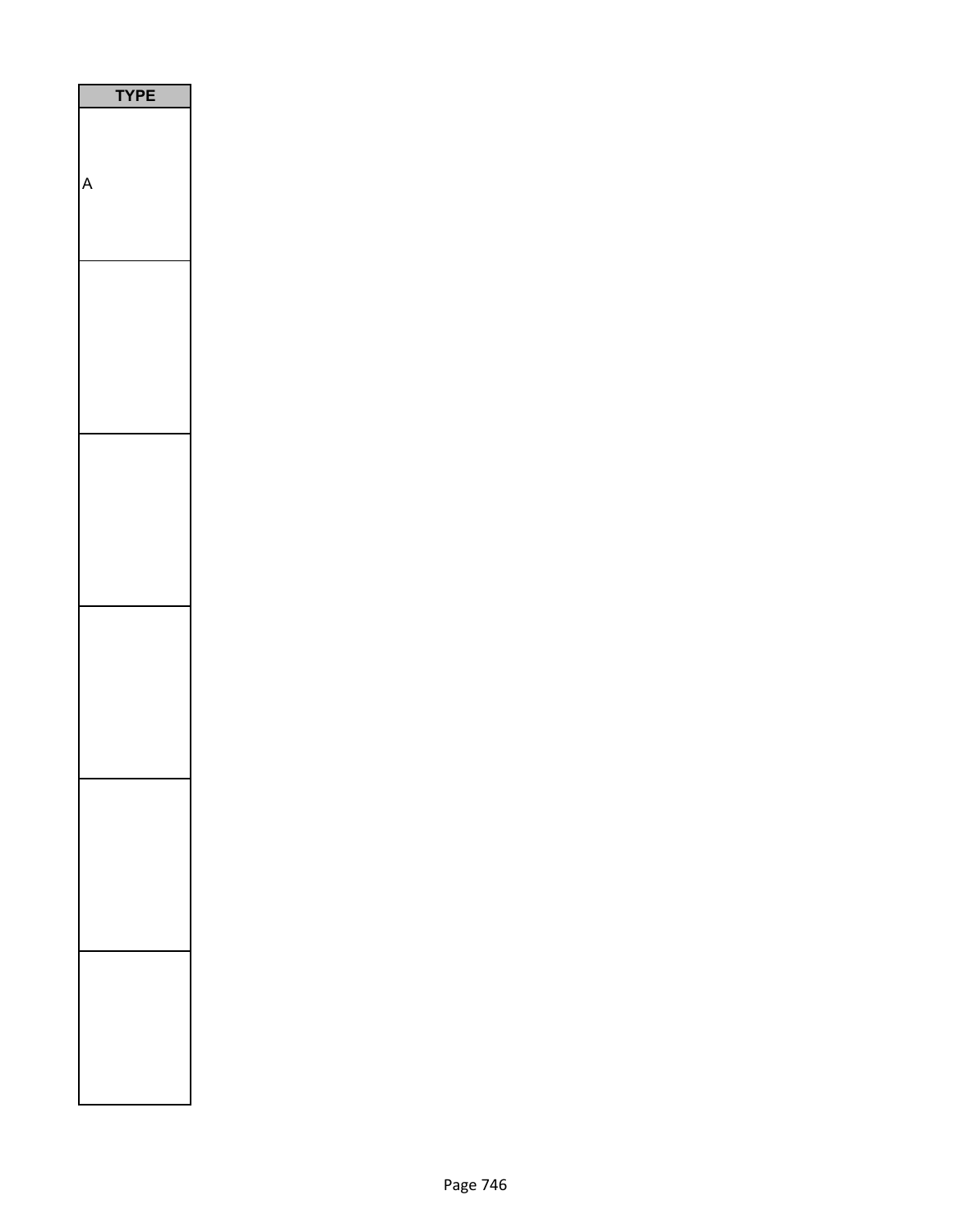| PE |
|----|
|    |
|    |
|    |
|    |
|    |
|    |
|    |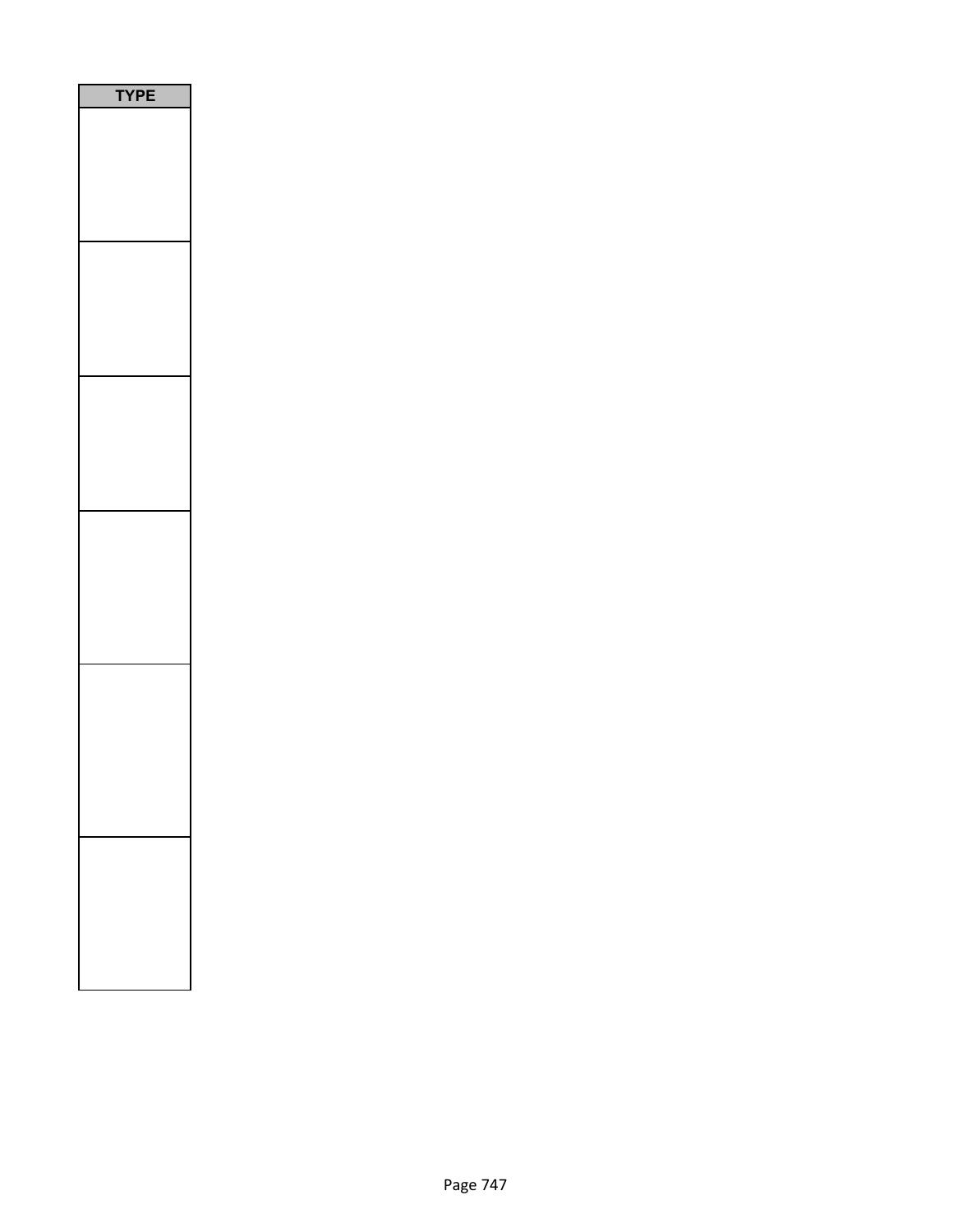| /PE<br>١ |
|----------|
|          |
|          |
|          |
|          |
|          |
|          |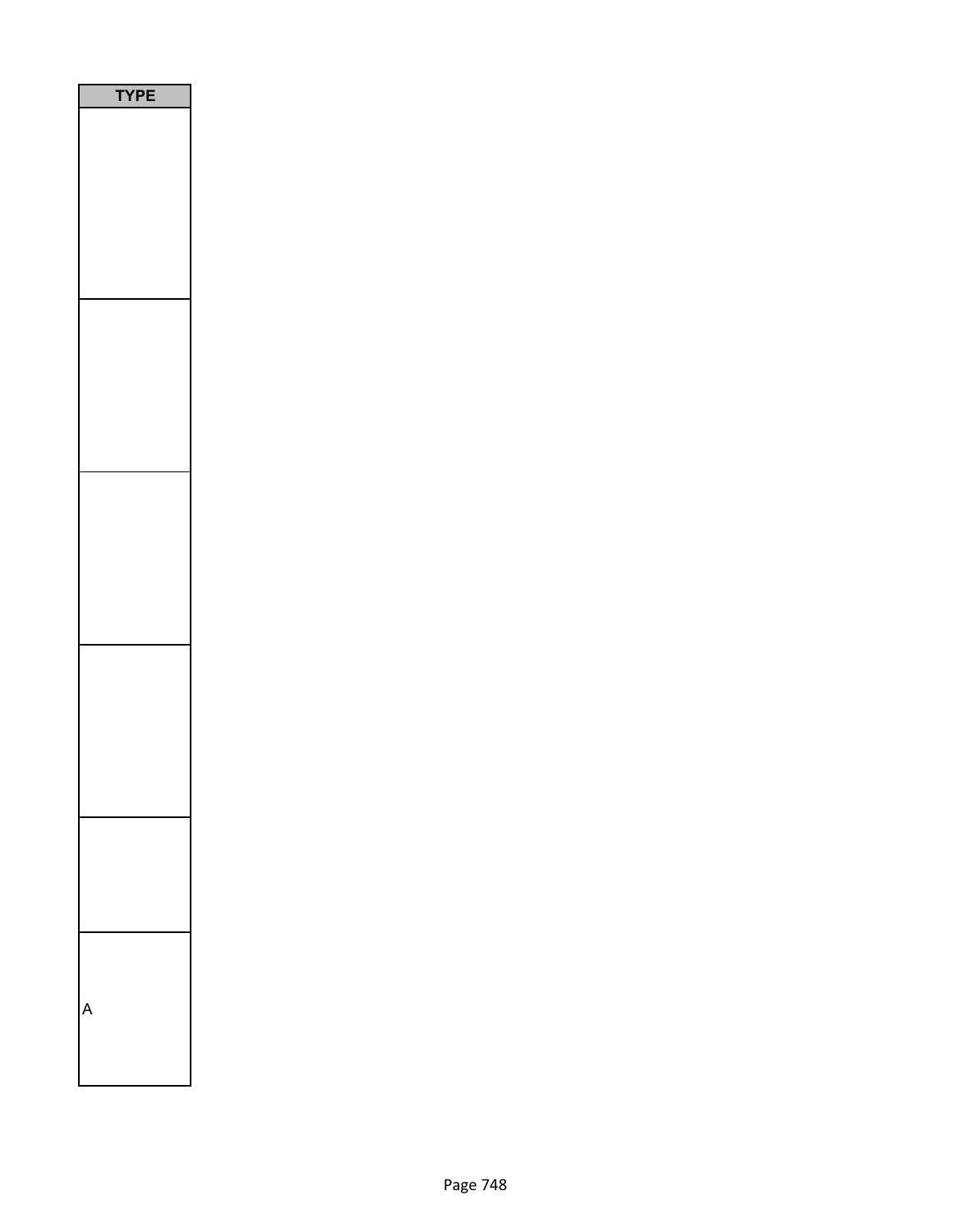| <b>TPE</b> |  |
|------------|--|
|            |  |
|            |  |
|            |  |
|            |  |
|            |  |
|            |  |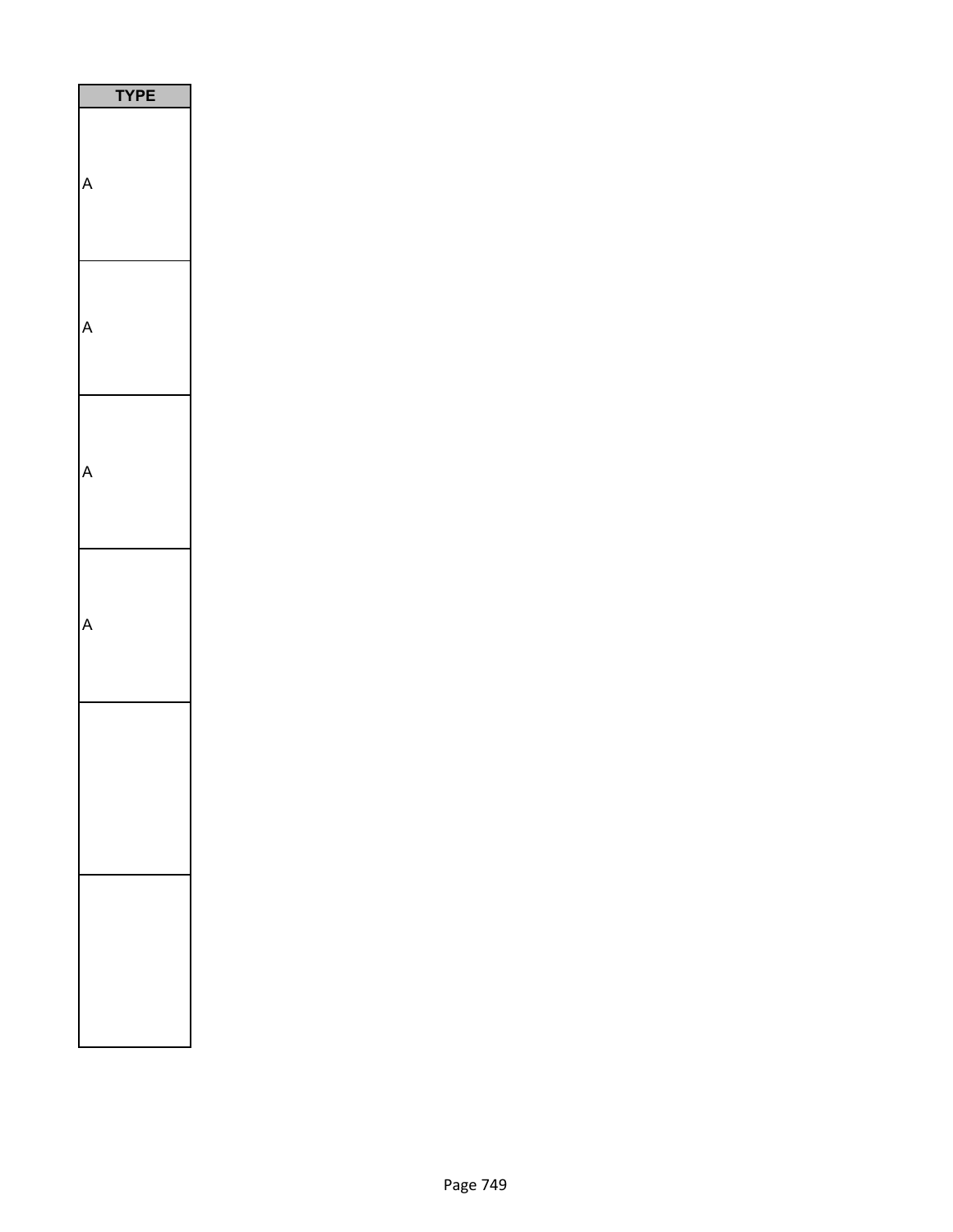| E<br>ı |
|--------|
|        |
|        |
|        |
|        |
|        |
|        |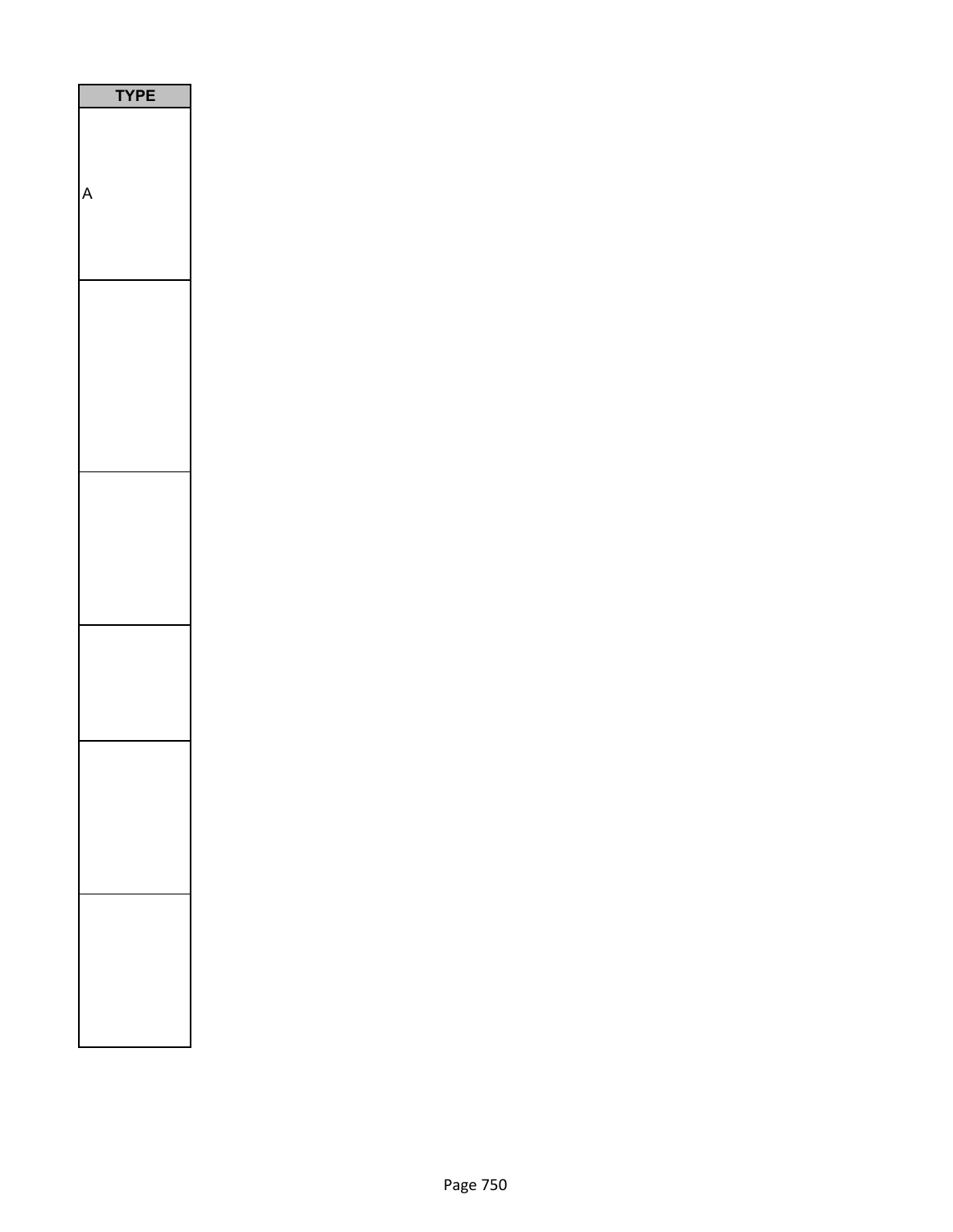| E<br>₹ |
|--------|
|        |
|        |
|        |
|        |
|        |
|        |
|        |
|        |
|        |
|        |
|        |
|        |
|        |
|        |
|        |
|        |
|        |
|        |
|        |
|        |
|        |
|        |
|        |
|        |
|        |
|        |
|        |
|        |
|        |
|        |
|        |
|        |
|        |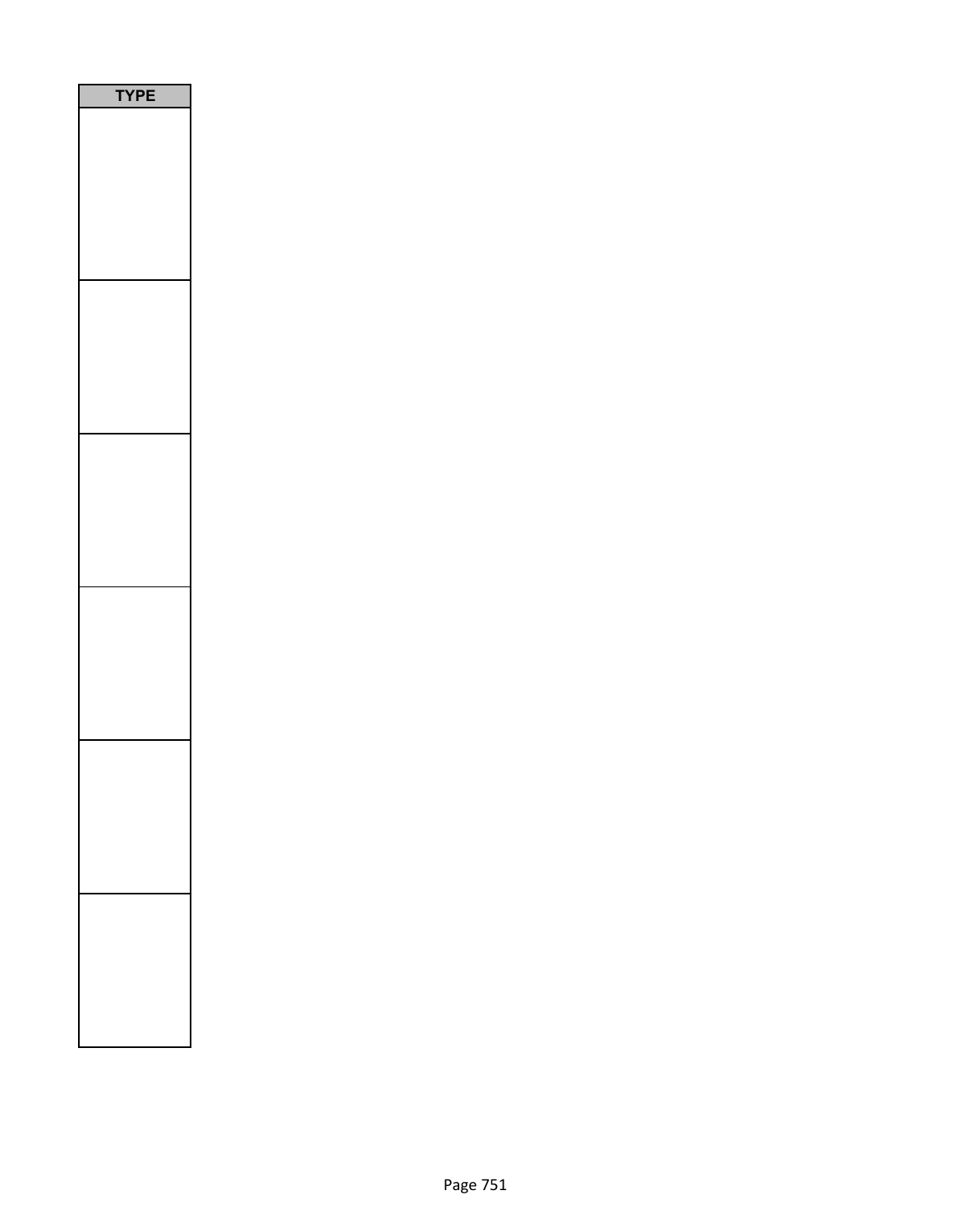| PE<br>٢ |
|---------|
|         |
|         |
|         |
|         |
|         |
|         |
|         |
|         |
|         |
|         |
|         |
|         |
|         |
|         |
|         |
|         |
|         |
|         |
|         |
|         |
|         |
|         |
|         |
|         |
|         |
|         |
|         |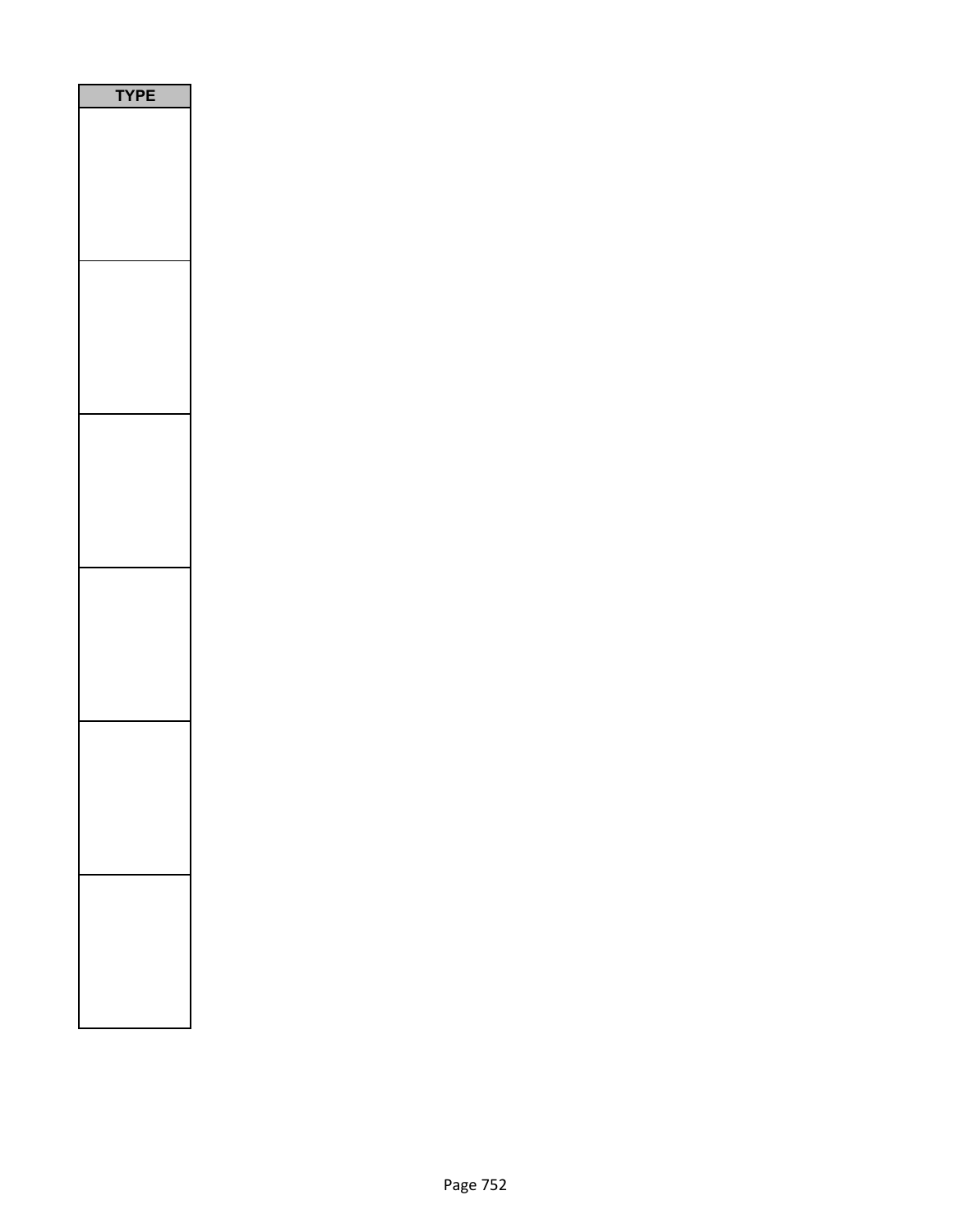| <b>TYPE</b> |
|-------------|
|             |
|             |
|             |
|             |
|             |
|             |
|             |
|             |
|             |
|             |
|             |
|             |
|             |
|             |
|             |
|             |
|             |
|             |
|             |
|             |
|             |
| OLD         |
|             |
|             |
|             |
|             |
|             |
|             |
|             |
|             |
|             |
|             |
|             |
|             |
|             |
|             |
|             |
|             |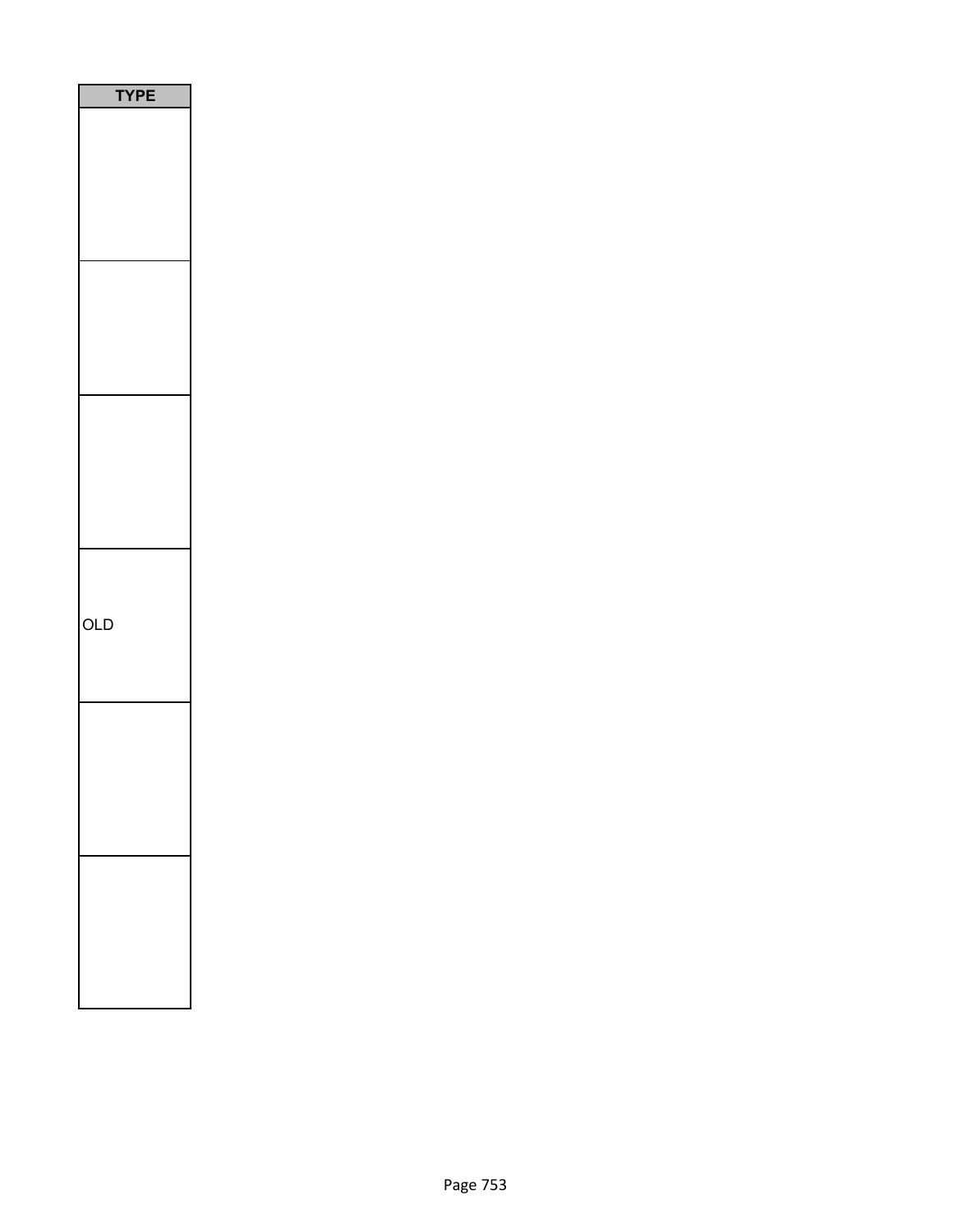| PE |
|----|
|    |
|    |
|    |
|    |
|    |
|    |
|    |
|    |
|    |
|    |
|    |
|    |
|    |
|    |
|    |
|    |
|    |
|    |
|    |
|    |
|    |
|    |
|    |
|    |
|    |
|    |
|    |
|    |
|    |
|    |
|    |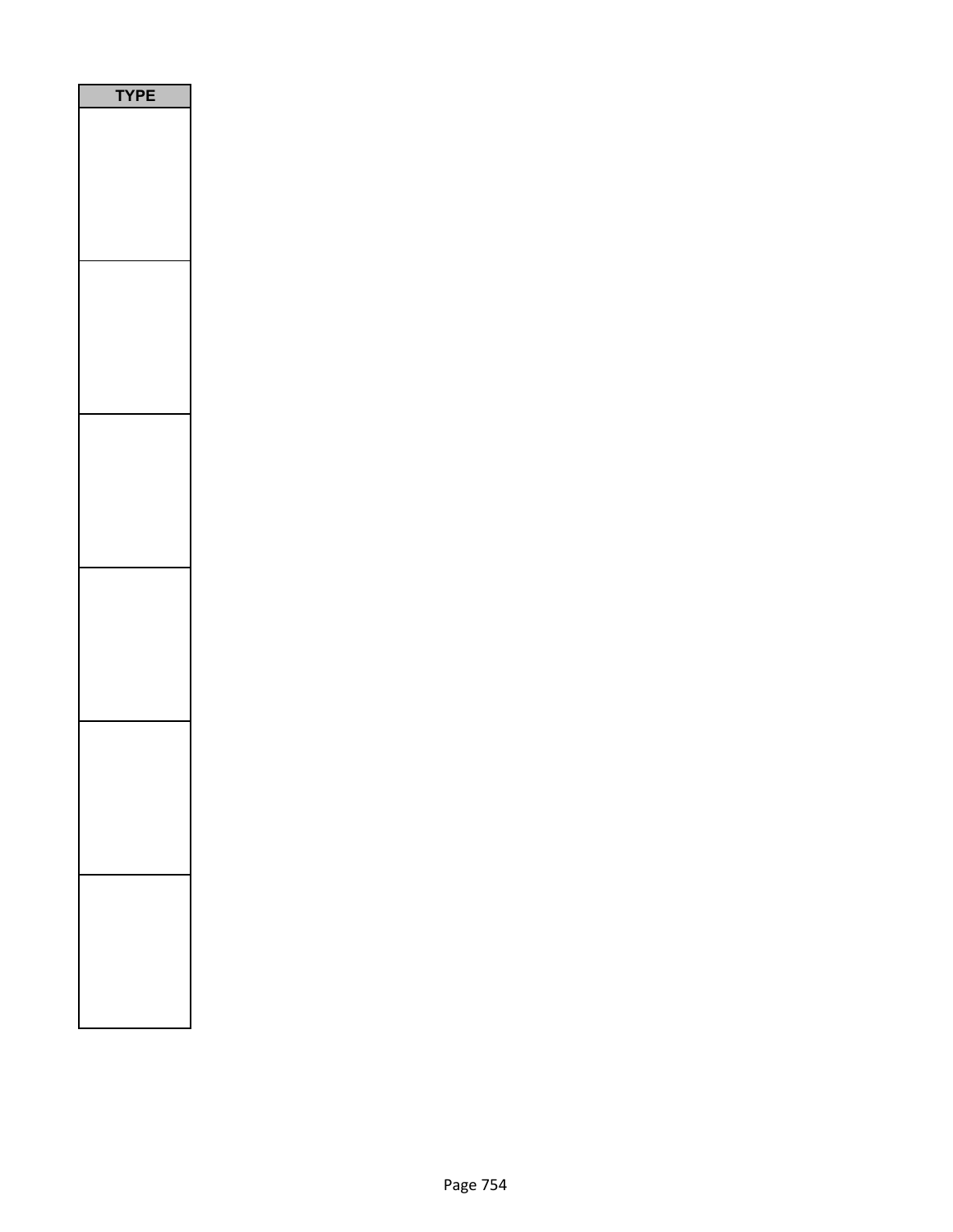| PE<br>٢ |  |
|---------|--|
|         |  |
|         |  |
|         |  |
|         |  |
|         |  |
|         |  |
|         |  |
|         |  |
|         |  |
|         |  |
|         |  |
|         |  |
|         |  |
|         |  |
|         |  |
|         |  |
|         |  |
|         |  |
|         |  |
|         |  |
|         |  |
|         |  |
|         |  |
|         |  |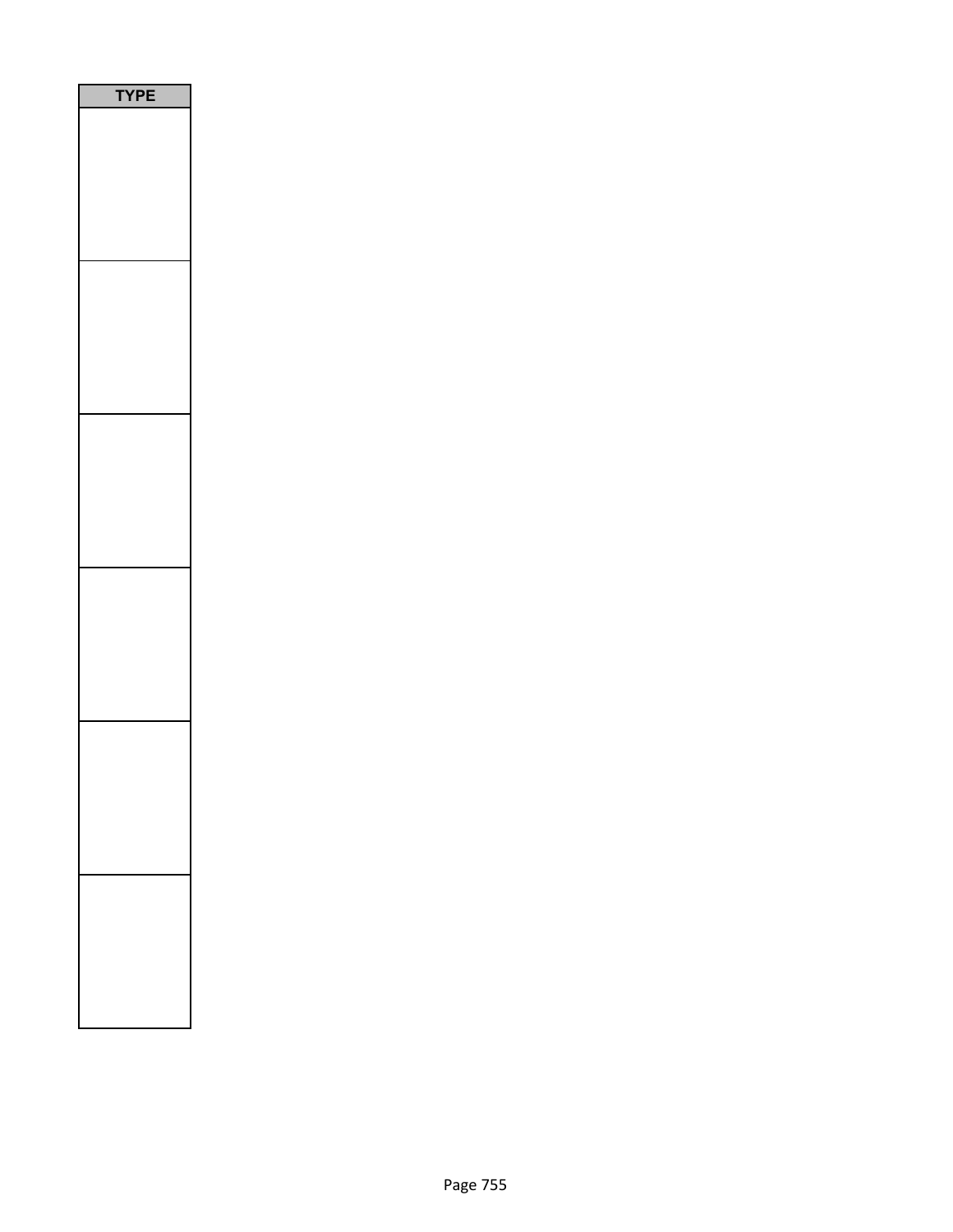| PE<br>٢ |
|---------|
|         |
|         |
|         |
|         |
|         |
|         |
|         |
|         |
|         |
|         |
|         |
|         |
|         |
|         |
|         |
|         |
|         |
|         |
|         |
|         |
|         |
|         |
|         |
|         |
|         |
|         |
|         |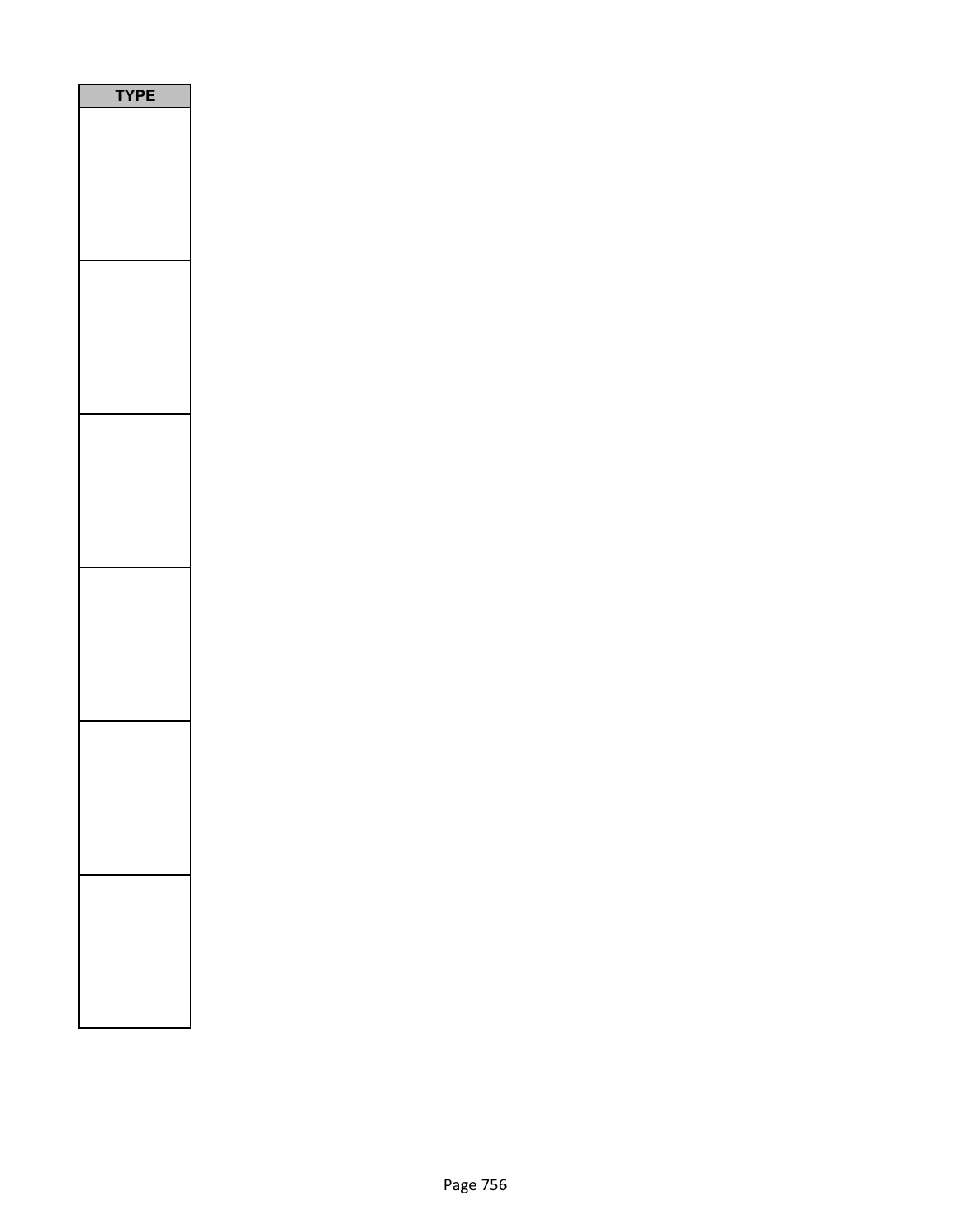| PE<br>٢ |
|---------|
|         |
|         |
|         |
|         |
|         |
|         |
|         |
|         |
|         |
|         |
|         |
|         |
|         |
|         |
|         |
|         |
|         |
|         |
|         |
|         |
|         |
|         |
|         |
|         |
|         |
|         |
|         |
|         |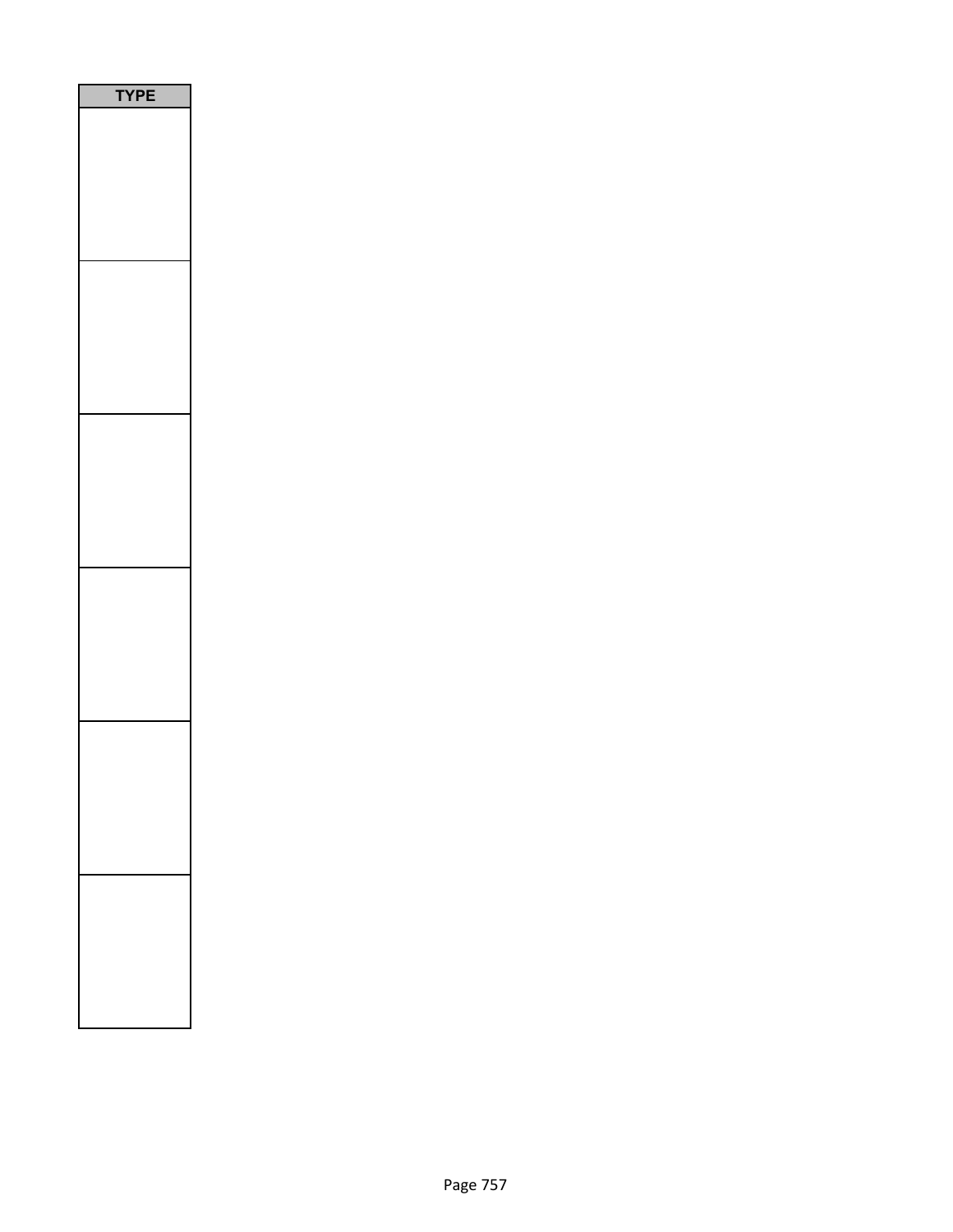| PE<br>٢ |
|---------|
|         |
|         |
|         |
|         |
|         |
|         |
|         |
|         |
|         |
|         |
|         |
|         |
|         |
|         |
|         |
|         |
|         |
|         |
|         |
|         |
|         |
|         |
|         |
|         |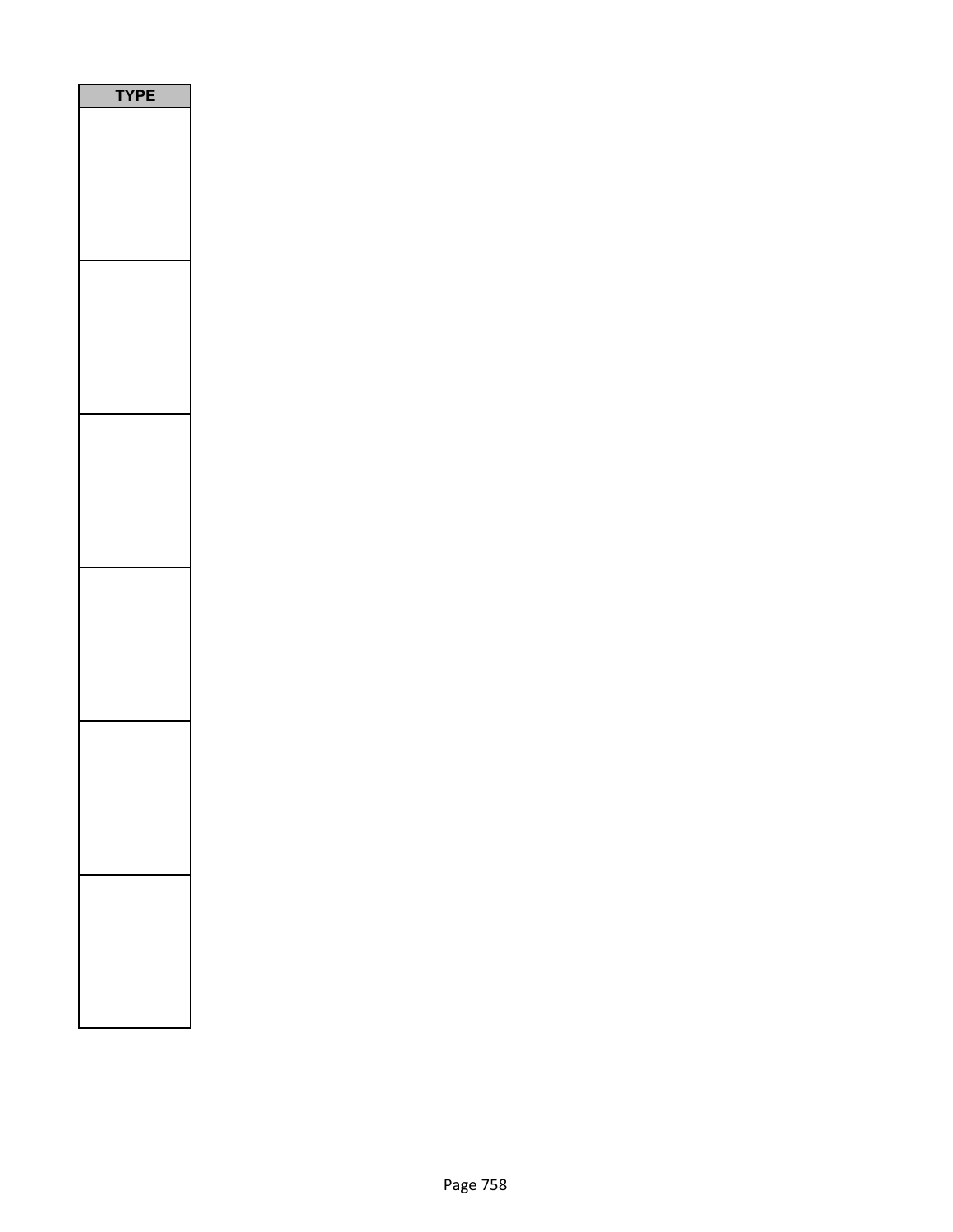| YPE |
|-----|
|     |
|     |
|     |
|     |
|     |
|     |
|     |
|     |
|     |
|     |
|     |
|     |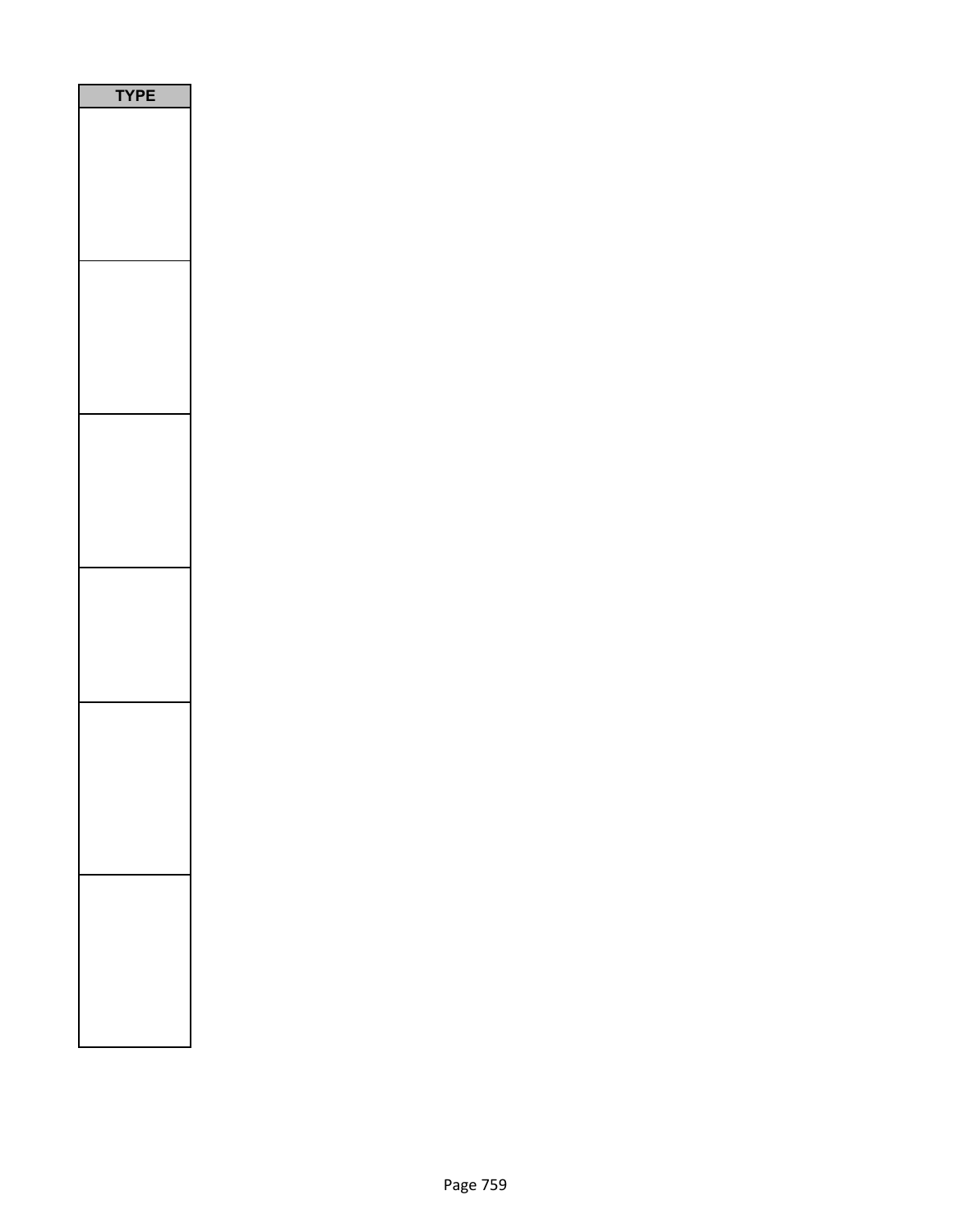| <b>TPE</b>        |
|-------------------|
|                   |
|                   |
|                   |
|                   |
|                   |
|                   |
|                   |
|                   |
|                   |
|                   |
|                   |
|                   |
|                   |
|                   |
|                   |
|                   |
|                   |
|                   |
|                   |
| <b>HISTORICAL</b> |
|                   |
|                   |
|                   |
|                   |
|                   |
|                   |
|                   |
|                   |
|                   |
|                   |
|                   |
|                   |
|                   |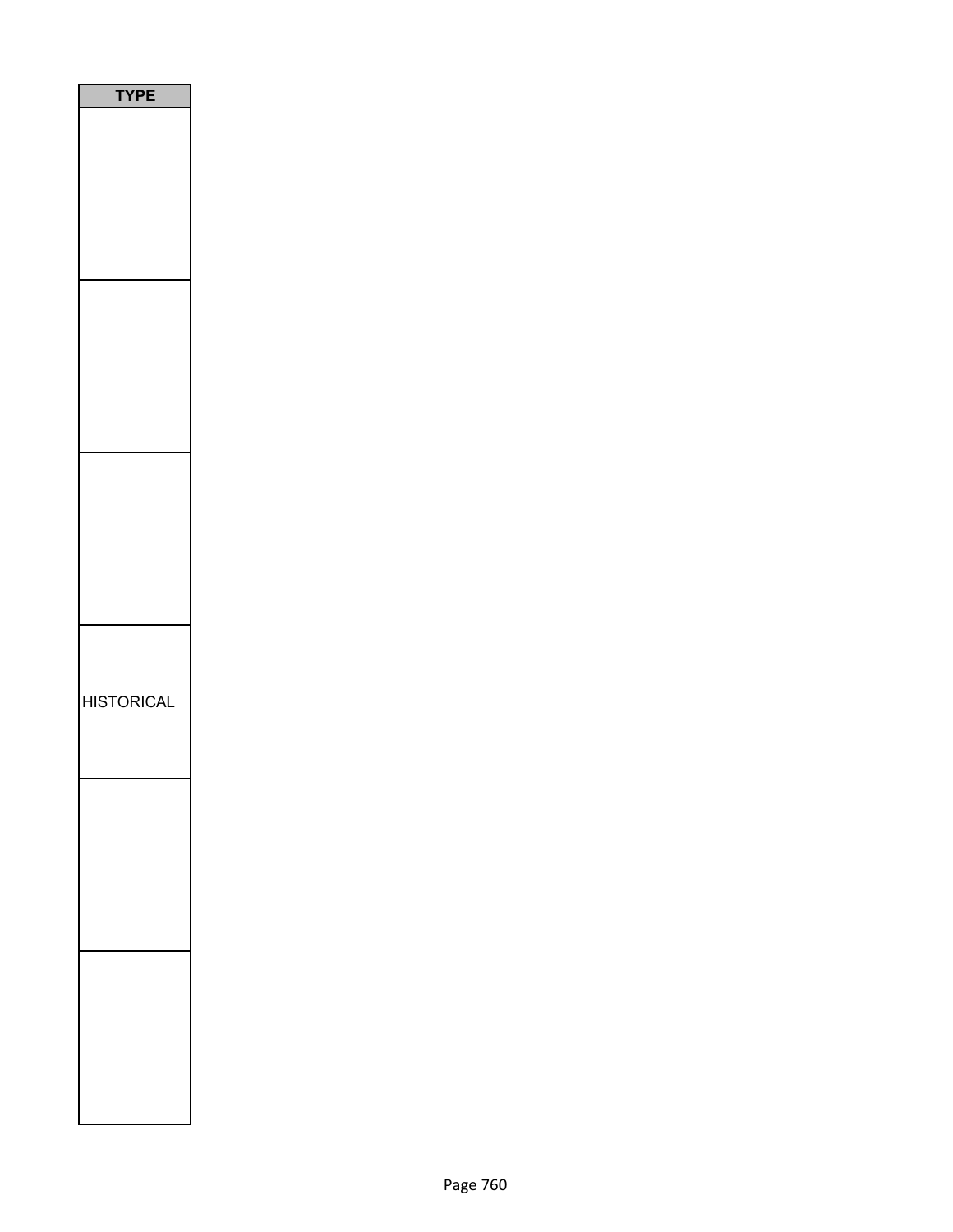| P<br>E<br>Y |
|-------------|
|             |
|             |
|             |
|             |
|             |
|             |
|             |
|             |
|             |
|             |
|             |
|             |
|             |
|             |
|             |
|             |
|             |
|             |
|             |
|             |
|             |
|             |
|             |
|             |
|             |
|             |
|             |
|             |
|             |
|             |
|             |
|             |
|             |
|             |
|             |
|             |
|             |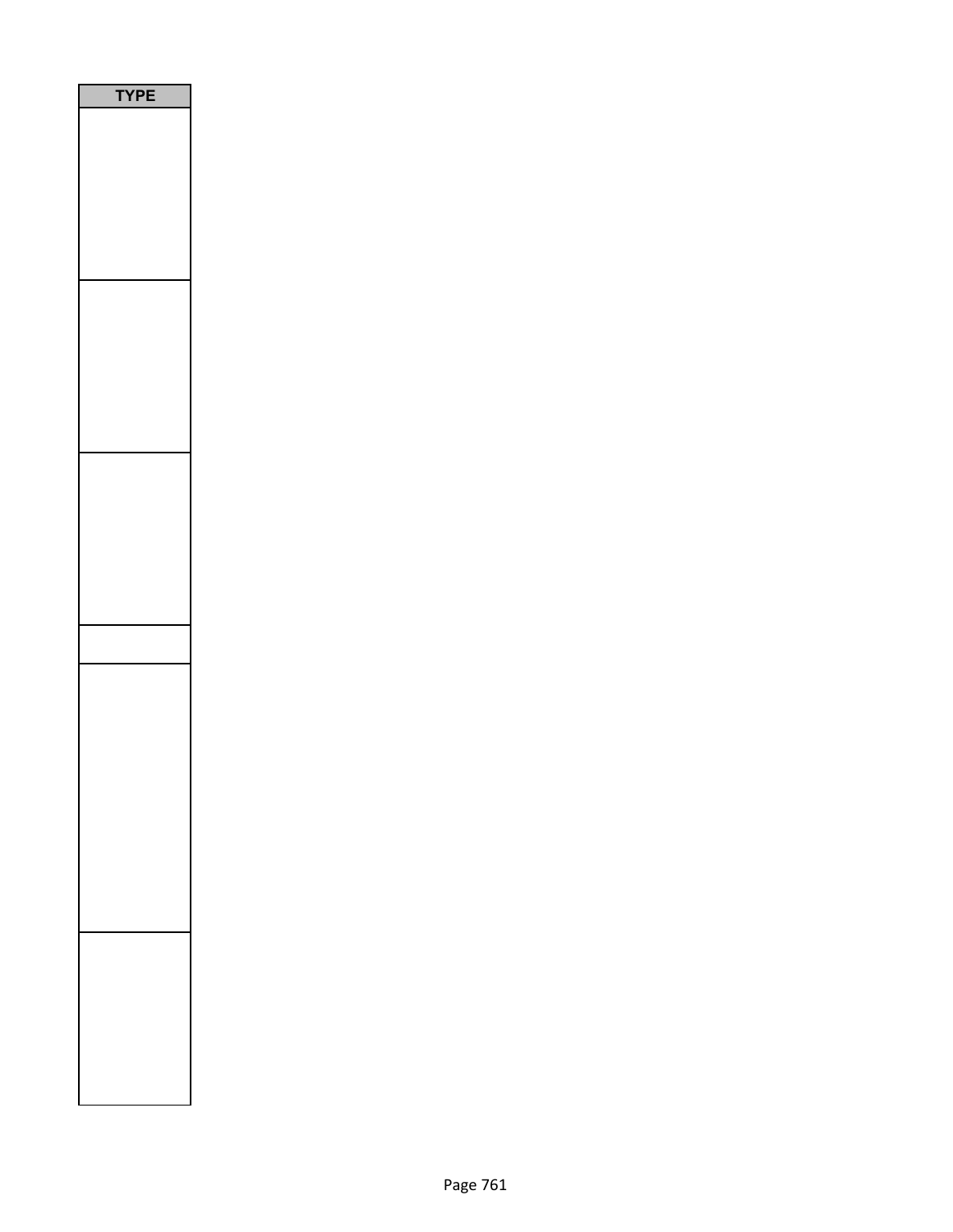| PE<br>Y |  |
|---------|--|
|         |  |
|         |  |
|         |  |
|         |  |
|         |  |
|         |  |
|         |  |
|         |  |
|         |  |
|         |  |
|         |  |
|         |  |
|         |  |
|         |  |
|         |  |
|         |  |
|         |  |
|         |  |
|         |  |
|         |  |
|         |  |
|         |  |
|         |  |
|         |  |
|         |  |
|         |  |
|         |  |
|         |  |
|         |  |
|         |  |
|         |  |
|         |  |
|         |  |
|         |  |
|         |  |
|         |  |
|         |  |
|         |  |
|         |  |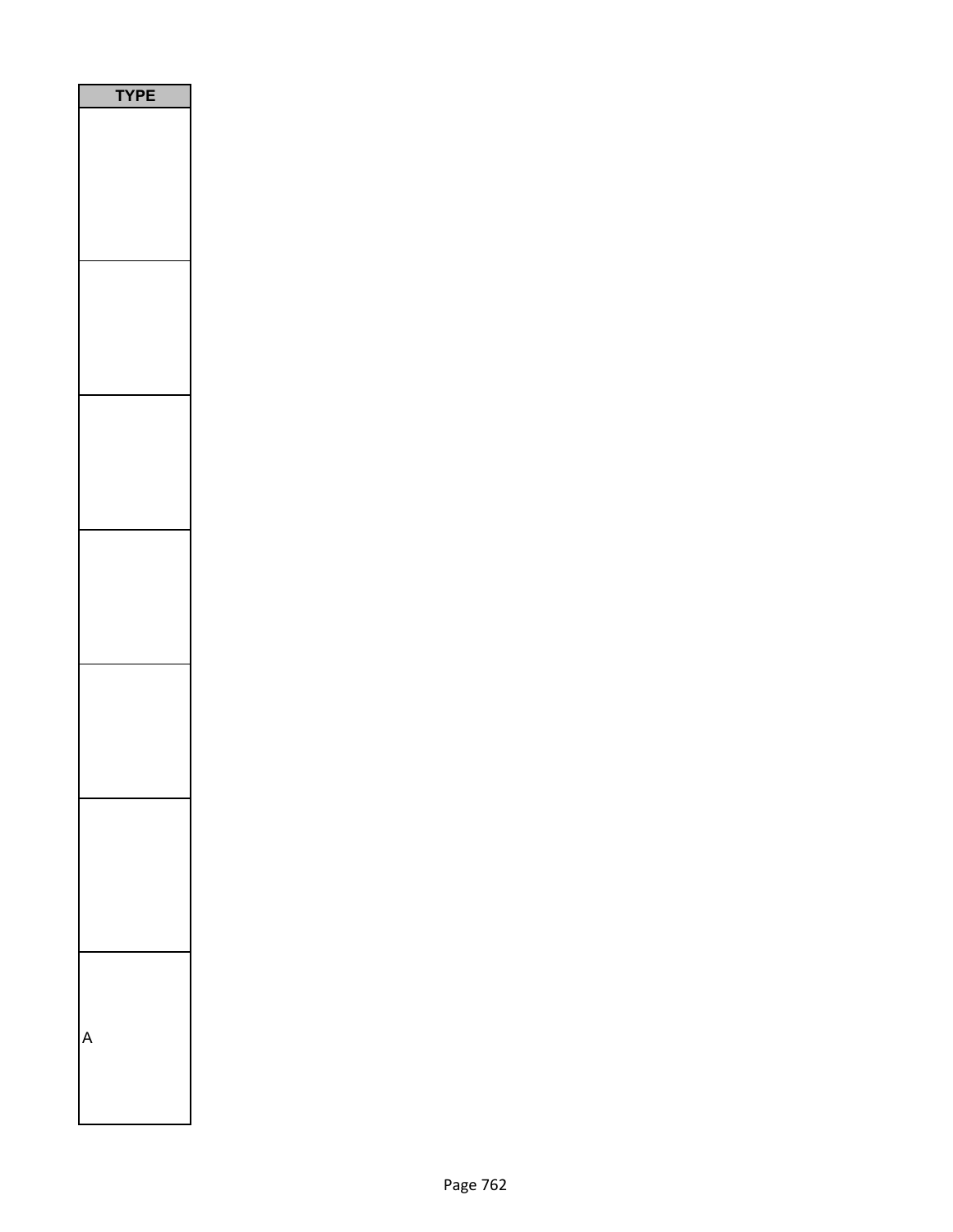| <b>YPE</b> |  |
|------------|--|
| Δ          |  |
|            |  |
|            |  |
|            |  |
|            |  |
|            |  |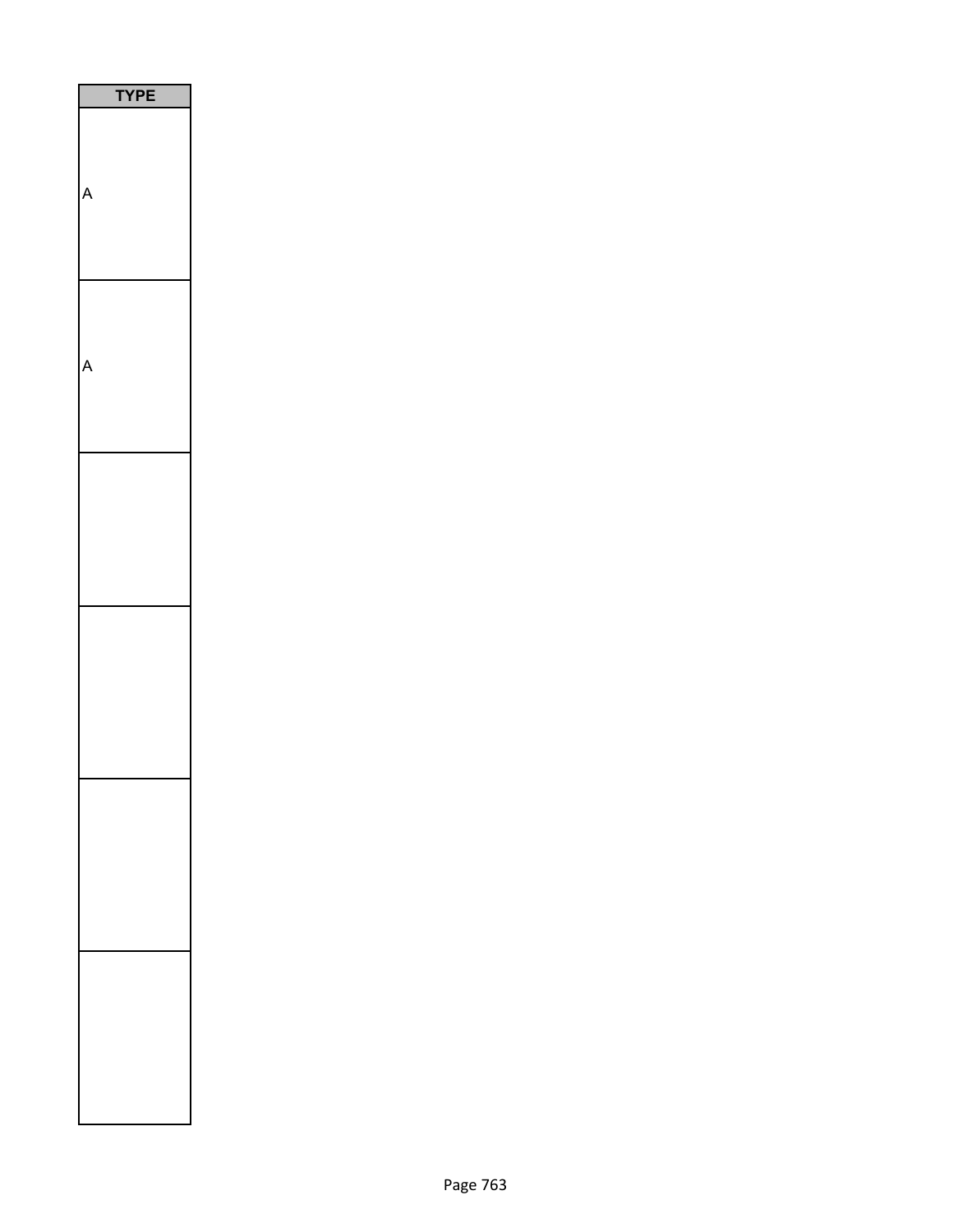| <b>YPE</b> |  |
|------------|--|
|            |  |
|            |  |
|            |  |
|            |  |
|            |  |
|            |  |
|            |  |
|            |  |
|            |  |
|            |  |
|            |  |
|            |  |
|            |  |
|            |  |
|            |  |
|            |  |
|            |  |
|            |  |
|            |  |
|            |  |
|            |  |
|            |  |
|            |  |
|            |  |
|            |  |
|            |  |
|            |  |
|            |  |
|            |  |
|            |  |
|            |  |
|            |  |
|            |  |
|            |  |
|            |  |
|            |  |
|            |  |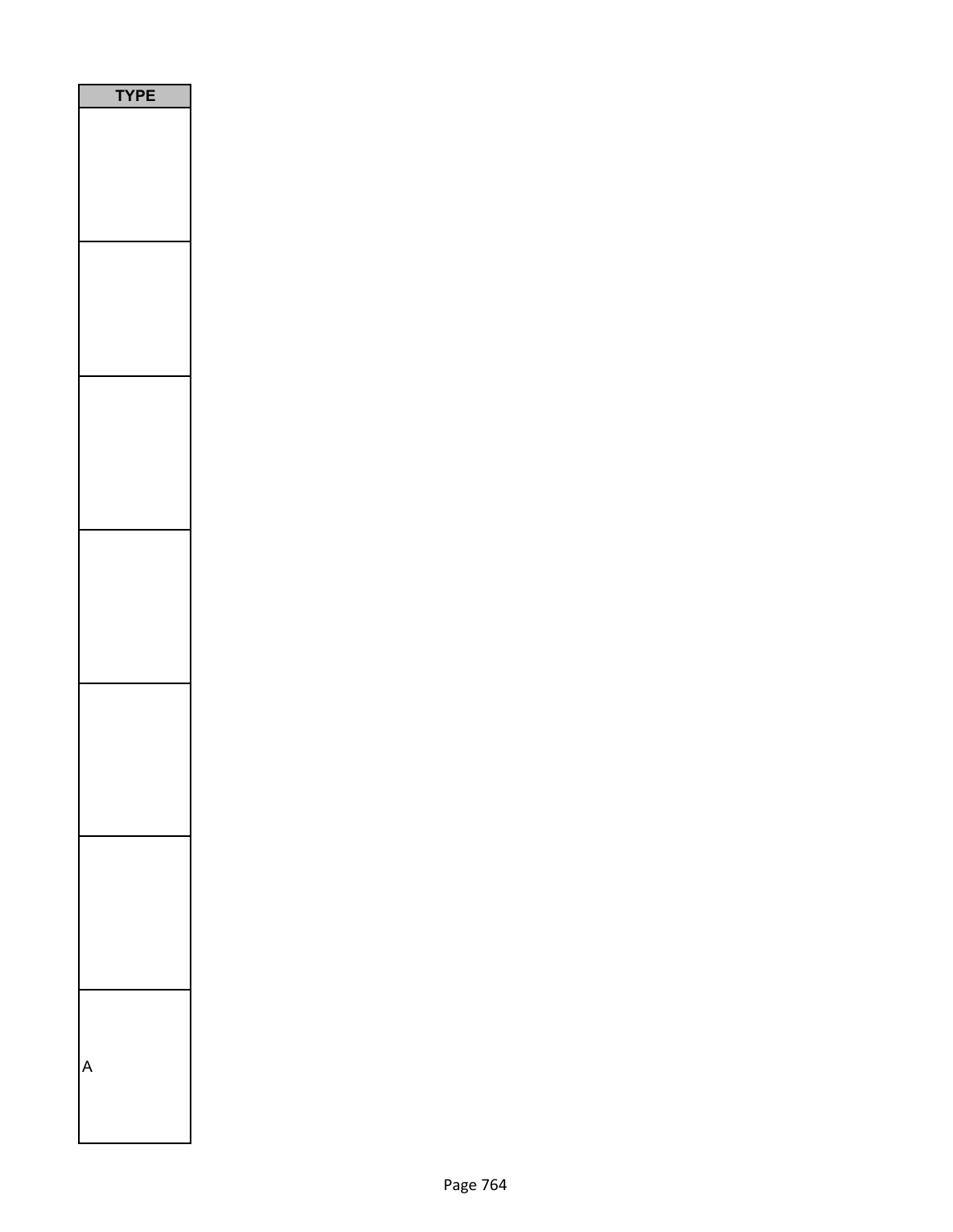| PE |
|----|
|    |
|    |
|    |
|    |
|    |
|    |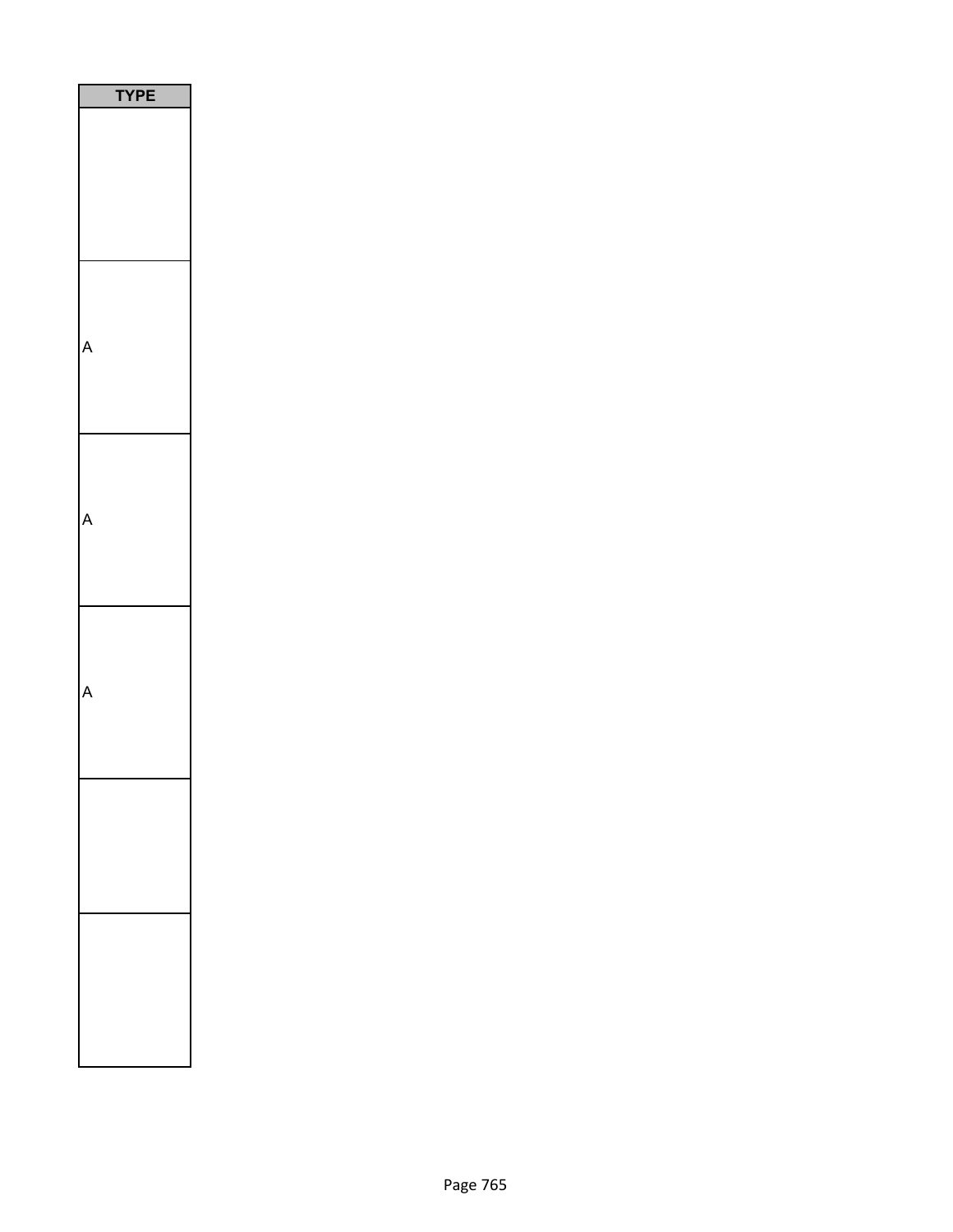| PE<br>١<br>ſ |  |
|--------------|--|
|              |  |
|              |  |
|              |  |
|              |  |
|              |  |
|              |  |
|              |  |
|              |  |
|              |  |
|              |  |
|              |  |
|              |  |
|              |  |
|              |  |
|              |  |
|              |  |
|              |  |
|              |  |
|              |  |
|              |  |
|              |  |
|              |  |
|              |  |
|              |  |
|              |  |
|              |  |
|              |  |
|              |  |
|              |  |
|              |  |
|              |  |
|              |  |
|              |  |
|              |  |
|              |  |
|              |  |
|              |  |
|              |  |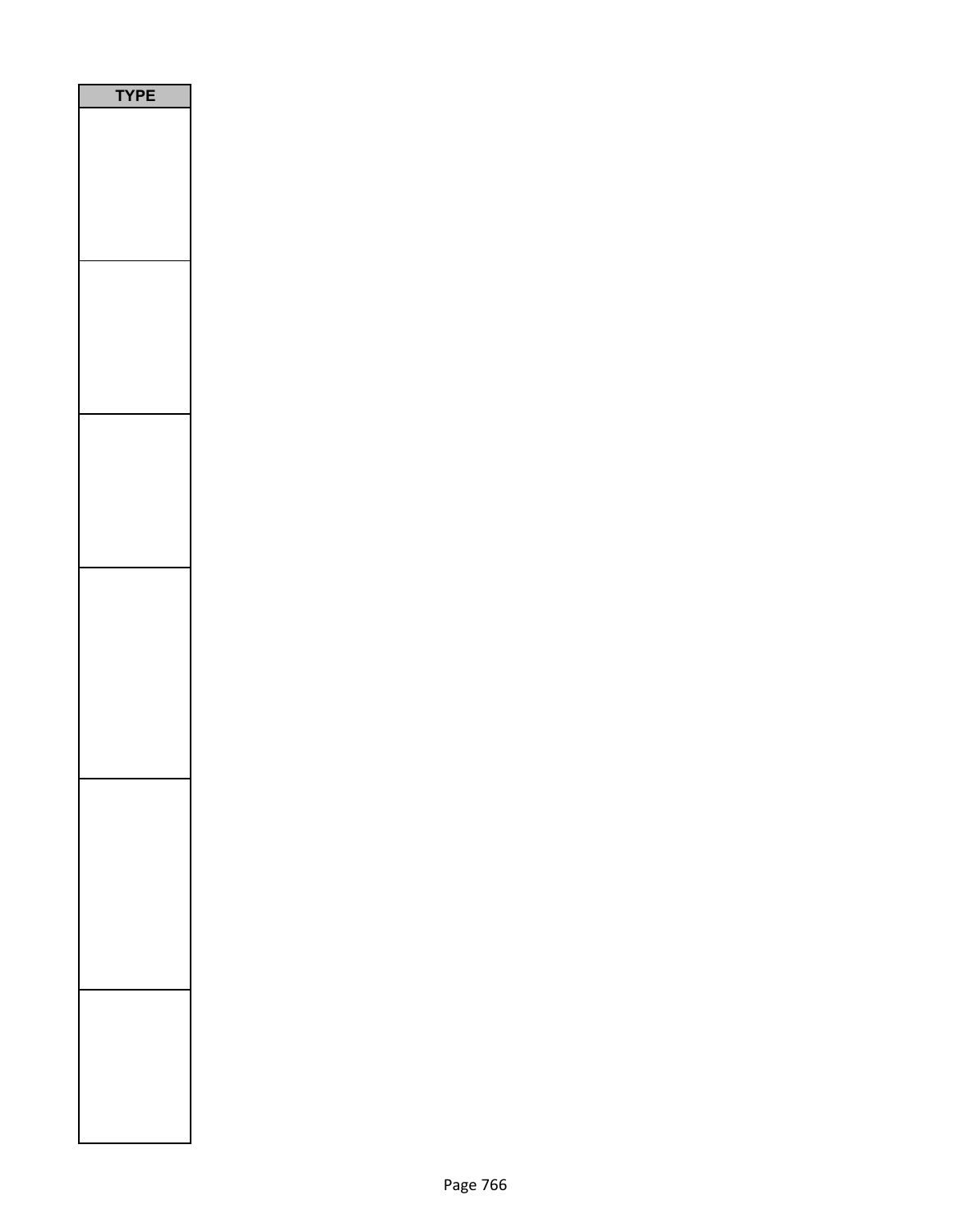| <b>/PE</b><br>٦ |  |
|-----------------|--|
|                 |  |
|                 |  |
|                 |  |
|                 |  |
|                 |  |
|                 |  |
|                 |  |
|                 |  |
|                 |  |
|                 |  |
|                 |  |
|                 |  |
|                 |  |
|                 |  |
|                 |  |
|                 |  |
|                 |  |
|                 |  |
|                 |  |
|                 |  |
|                 |  |
|                 |  |
|                 |  |
|                 |  |
|                 |  |
|                 |  |
|                 |  |
|                 |  |
|                 |  |
|                 |  |
|                 |  |
|                 |  |
|                 |  |
|                 |  |
|                 |  |
|                 |  |
|                 |  |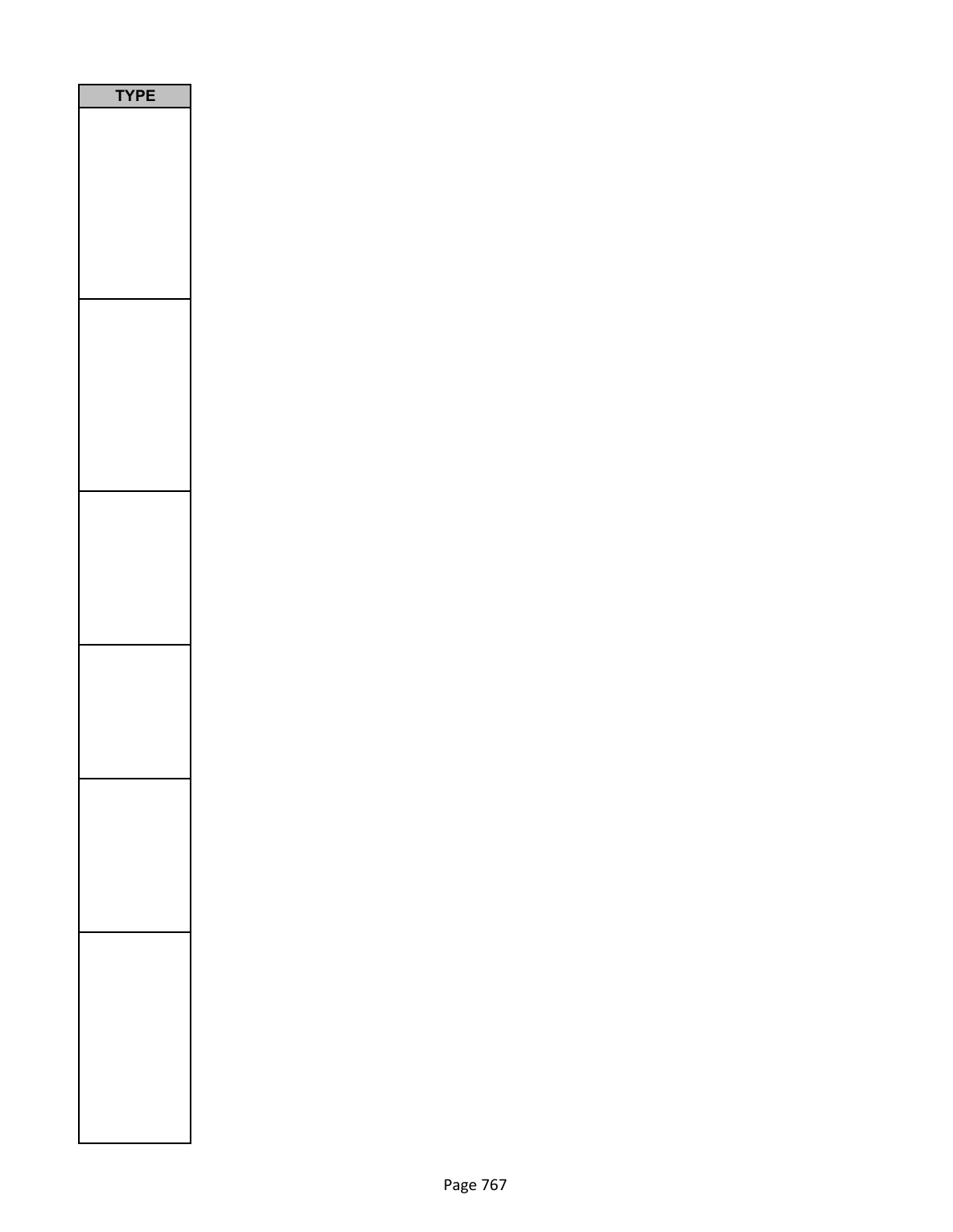| PE<br>$\overline{\phantom{a}}$ |
|--------------------------------|
|                                |
|                                |
|                                |
|                                |
|                                |
|                                |
|                                |
|                                |
|                                |
|                                |
|                                |
|                                |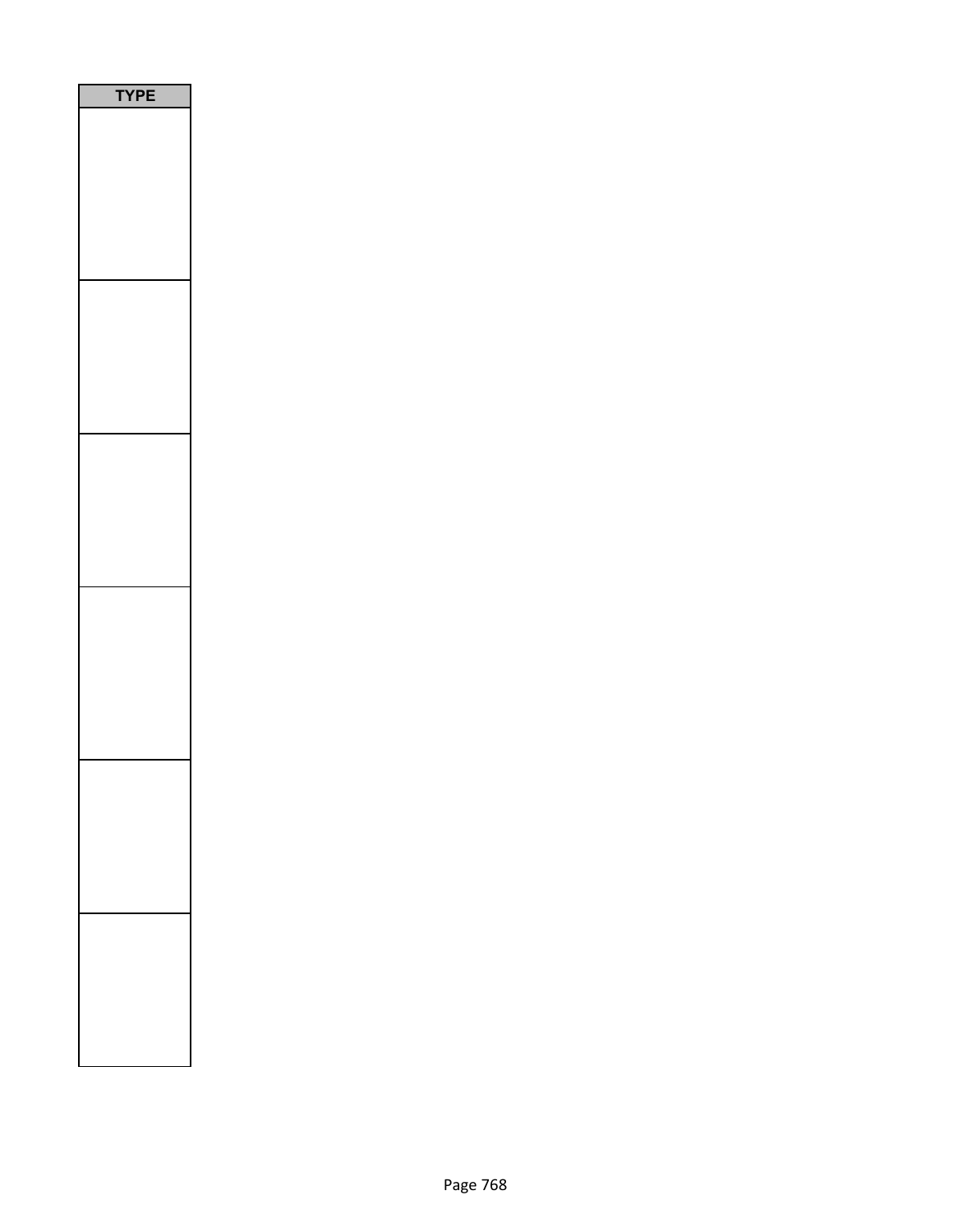| PE<br>$\mathbf r$ |
|-------------------|
|                   |
|                   |
|                   |
|                   |
|                   |
|                   |
|                   |
|                   |
|                   |
|                   |
|                   |
|                   |
|                   |
|                   |
|                   |
|                   |
|                   |
|                   |
|                   |
|                   |
|                   |
|                   |
|                   |
|                   |
|                   |
|                   |
|                   |
|                   |
|                   |
|                   |
|                   |
|                   |
|                   |
|                   |
|                   |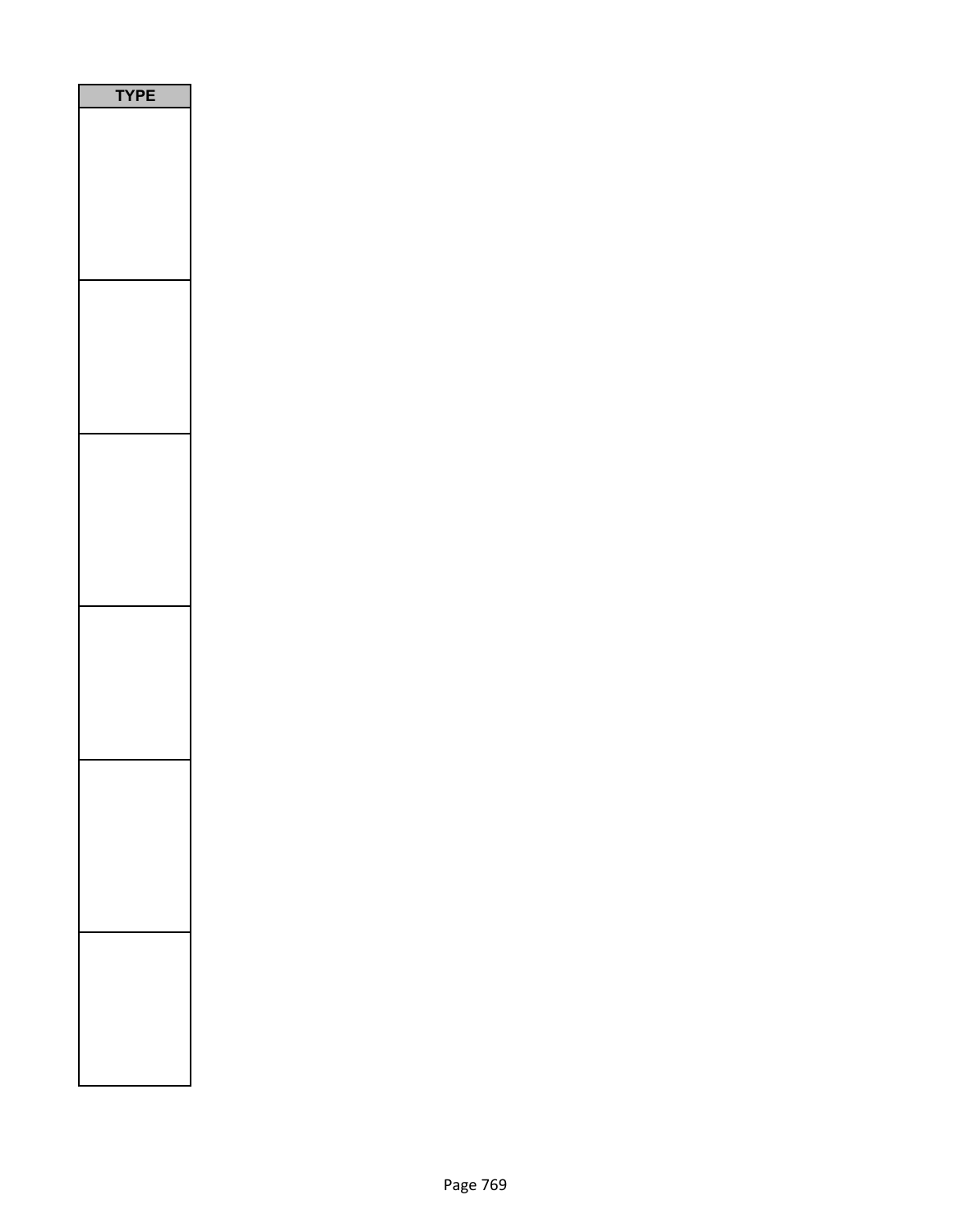| PE |
|----|
|    |
|    |
|    |
|    |
|    |
|    |
|    |
|    |
|    |
|    |
|    |
|    |
|    |
|    |
|    |
|    |
|    |
|    |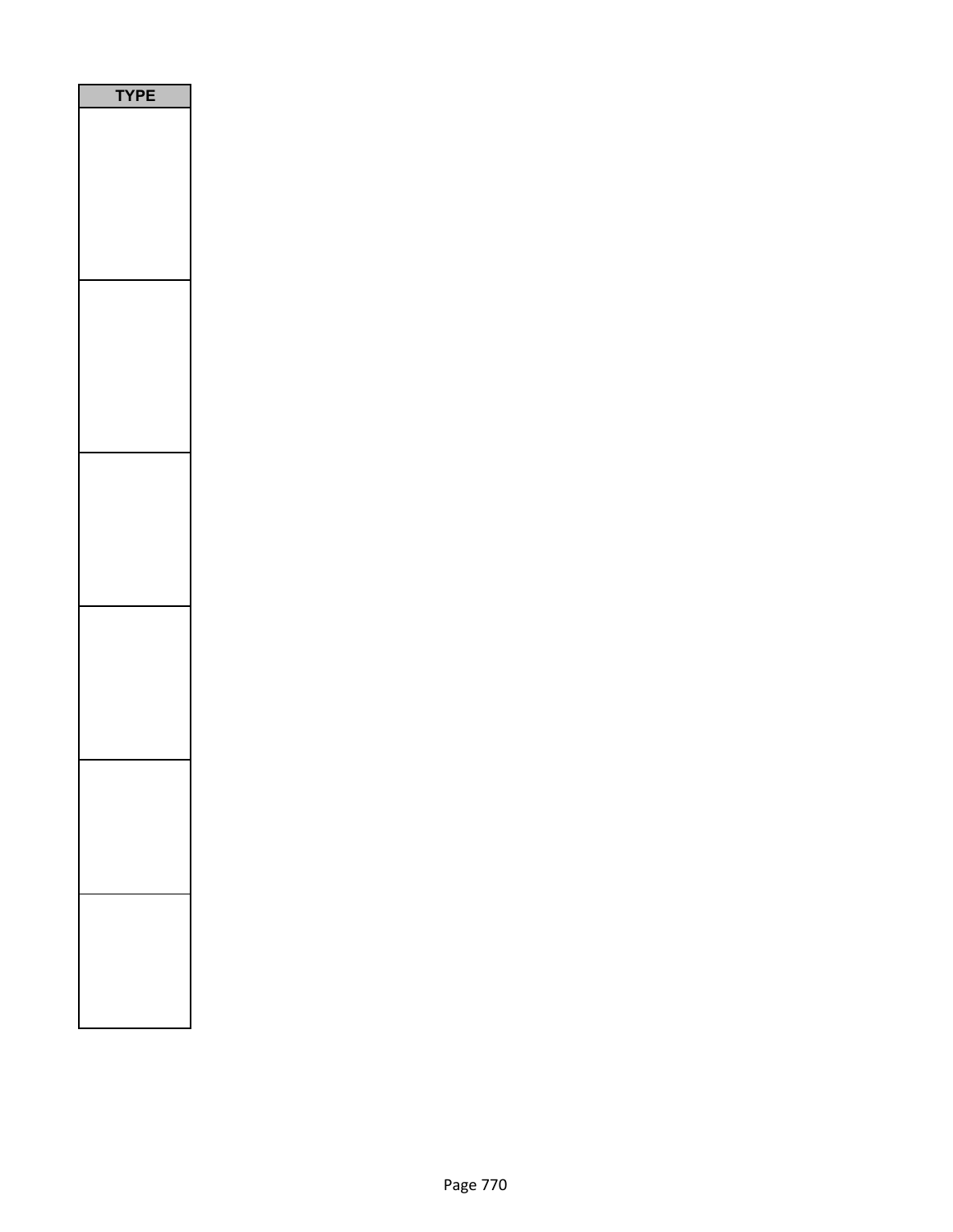| E<br>P |
|--------|
|        |
|        |
|        |
|        |
|        |
|        |
|        |
|        |
|        |
|        |
|        |
|        |
|        |
|        |
|        |
|        |
|        |
|        |
|        |
|        |
|        |
|        |
|        |
|        |
|        |
|        |
|        |
|        |
|        |
|        |
|        |
|        |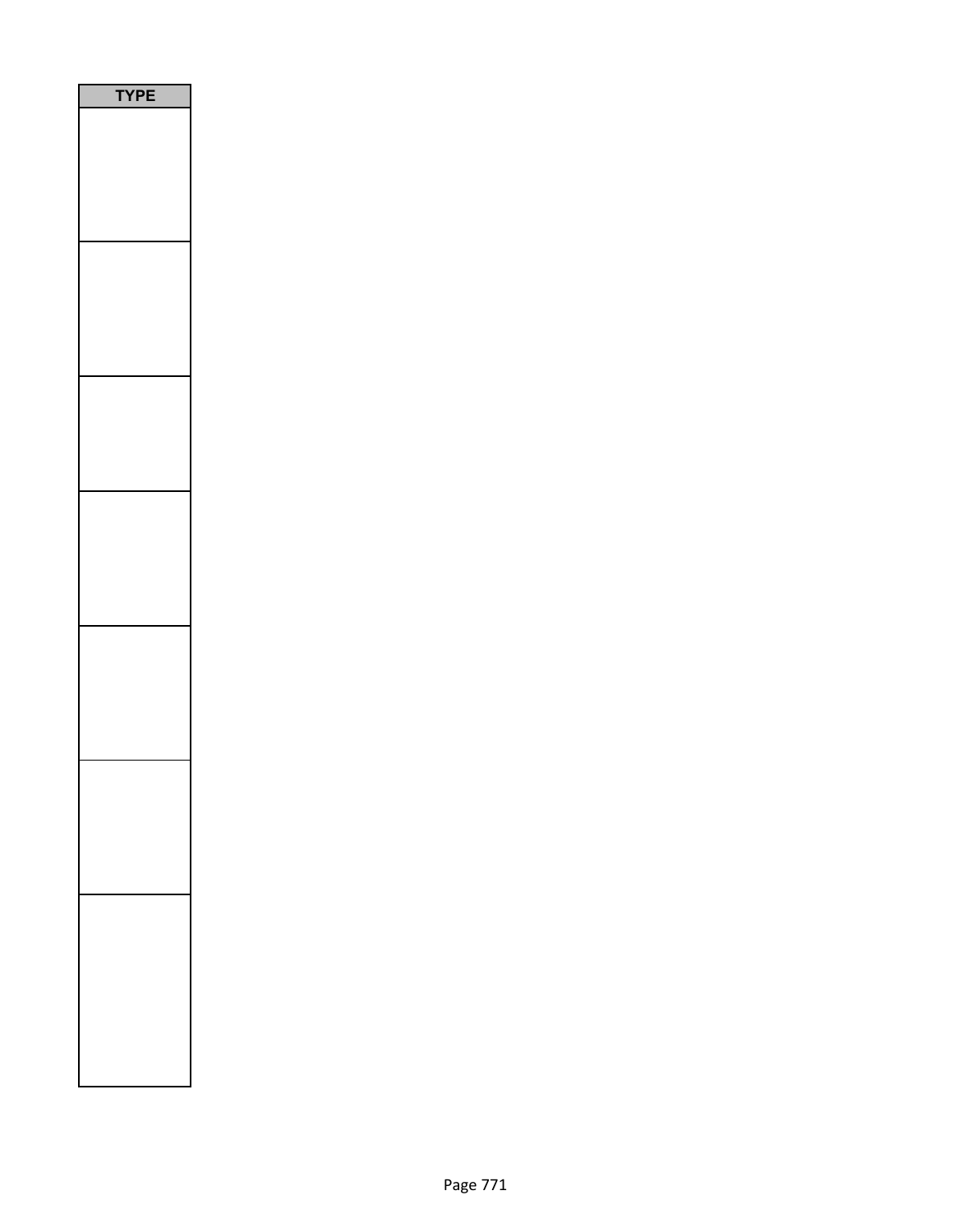| PE<br>'Y |
|----------|
|          |
|          |
|          |
|          |
|          |
|          |
|          |
|          |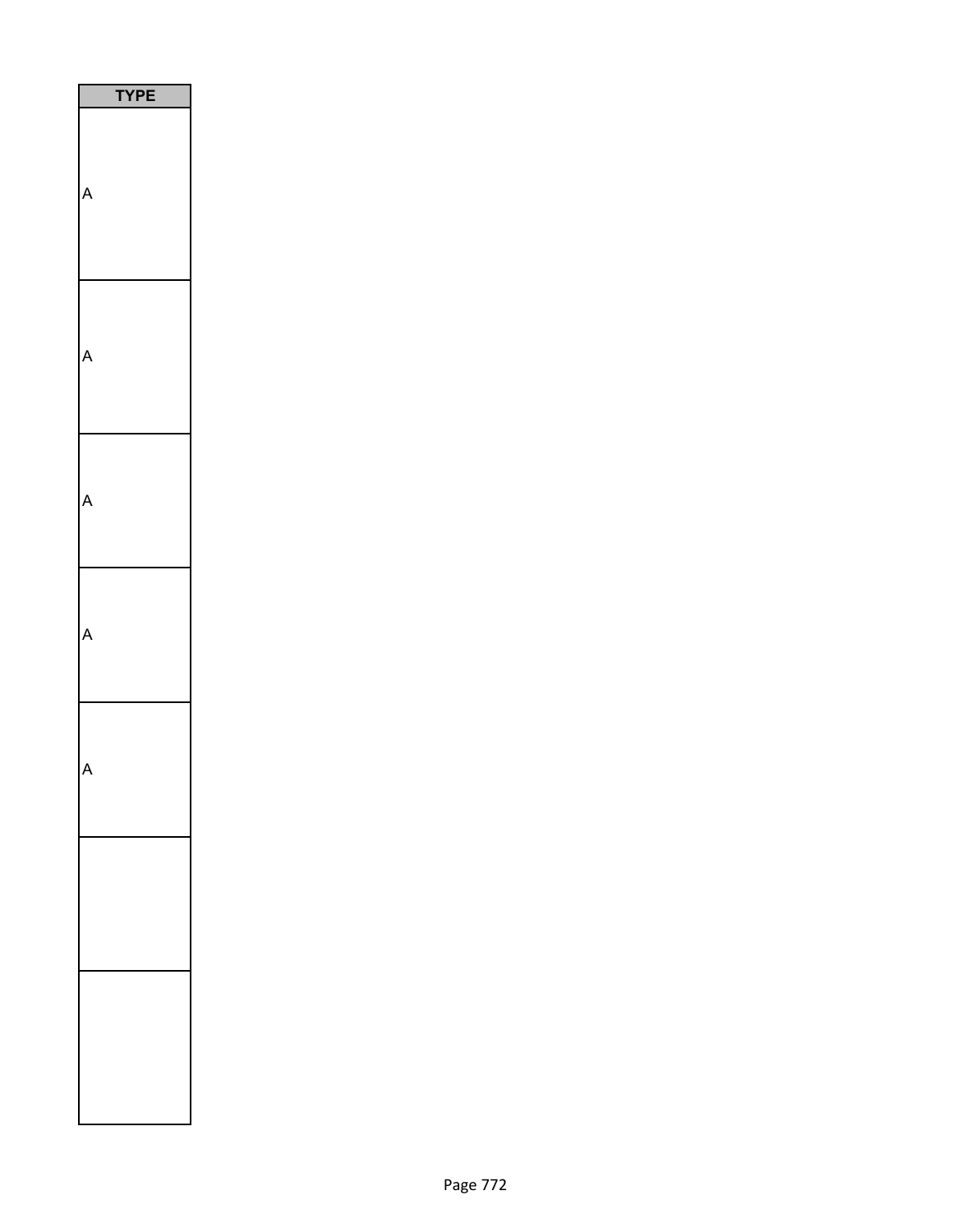| <b>TYPE</b>       |
|-------------------|
|                   |
| <b>HISTORICAL</b> |
|                   |
|                   |
|                   |
|                   |
|                   |
|                   |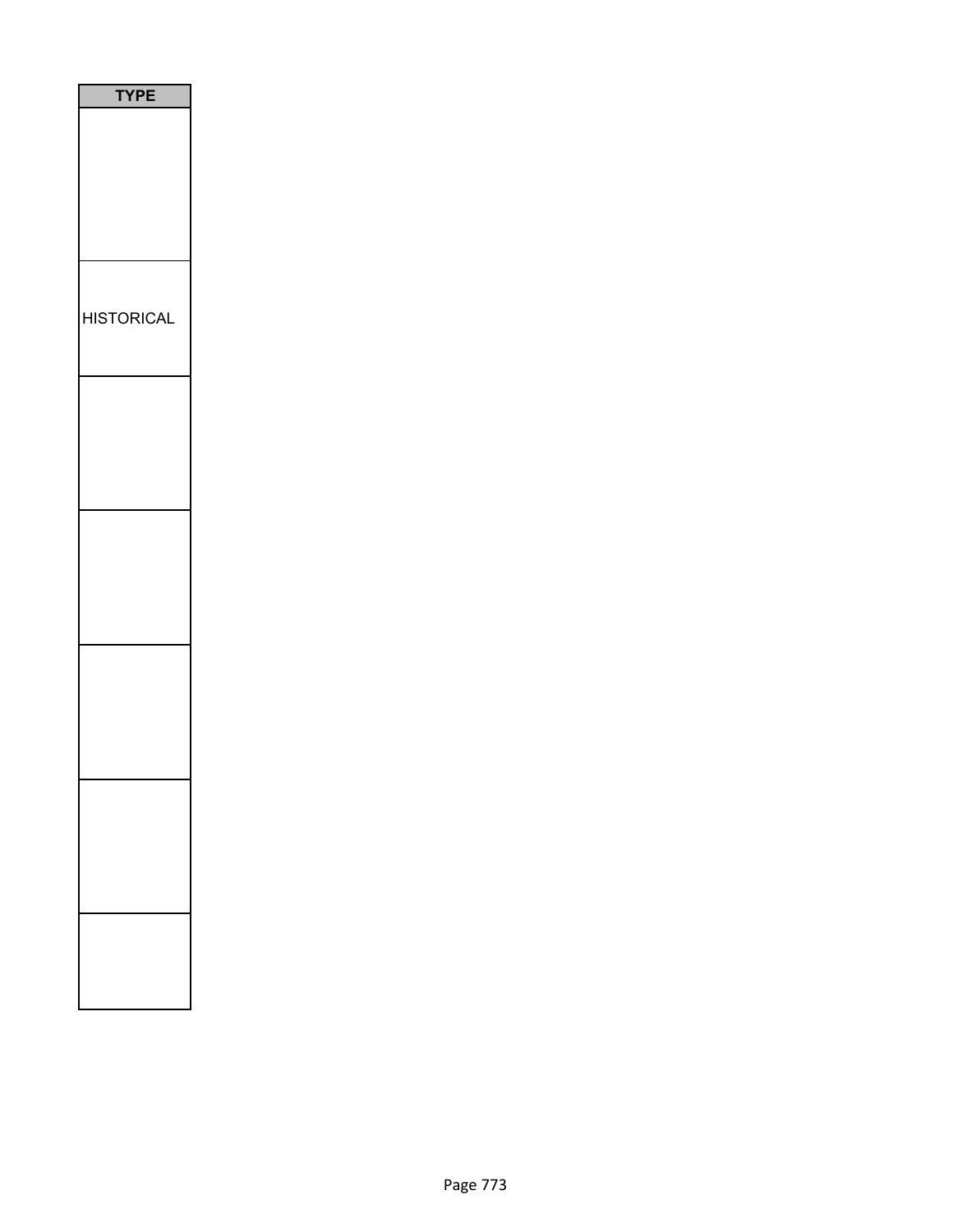| <b>TYPE</b> |  |
|-------------|--|
|             |  |
|             |  |
|             |  |
|             |  |
|             |  |
| ١           |  |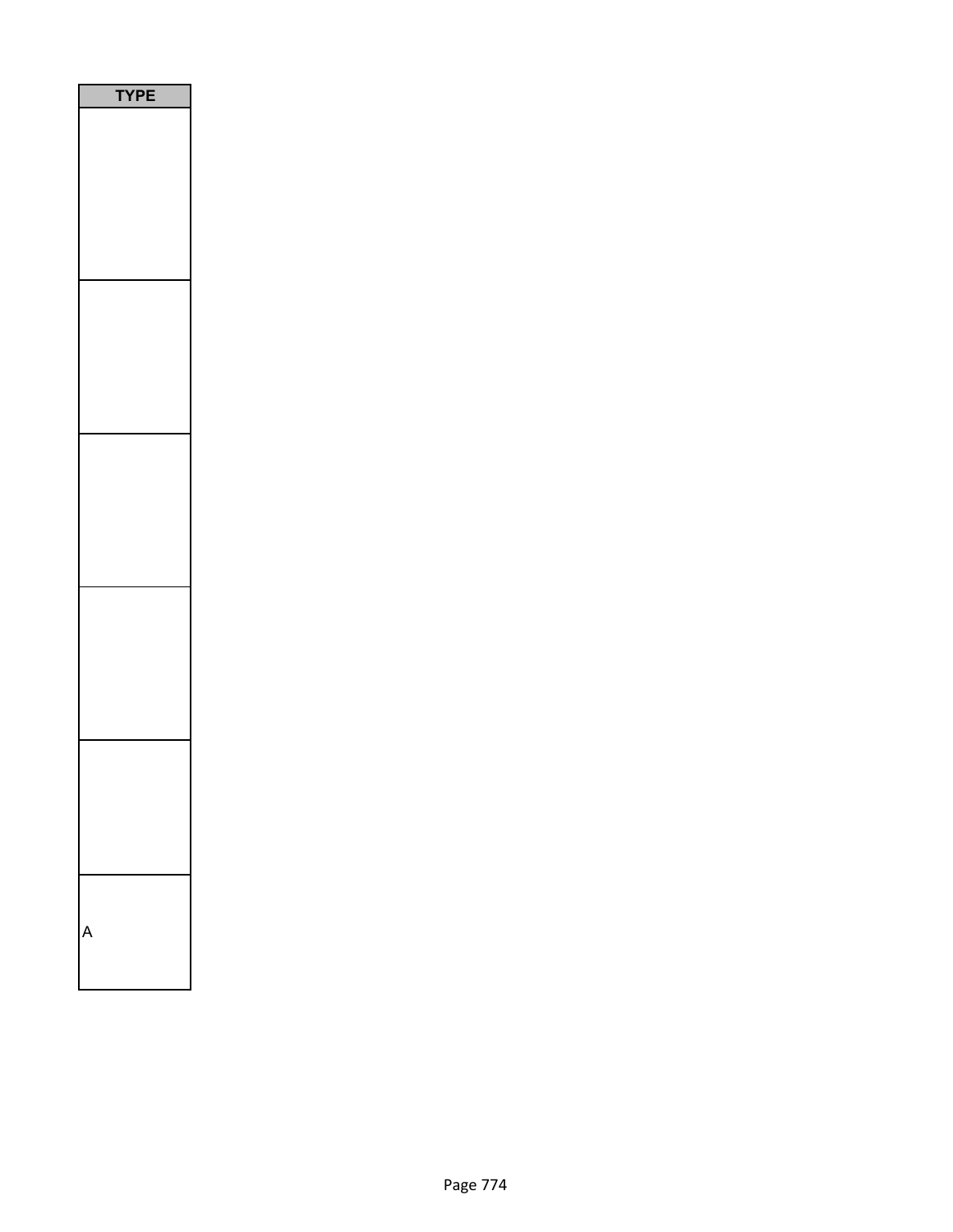| PE                                           |
|----------------------------------------------|
|                                              |
|                                              |
|                                              |
|                                              |
| <b>NOT IN</b><br><b>AVERAGE BID</b><br>PRICE |
| OLD                                          |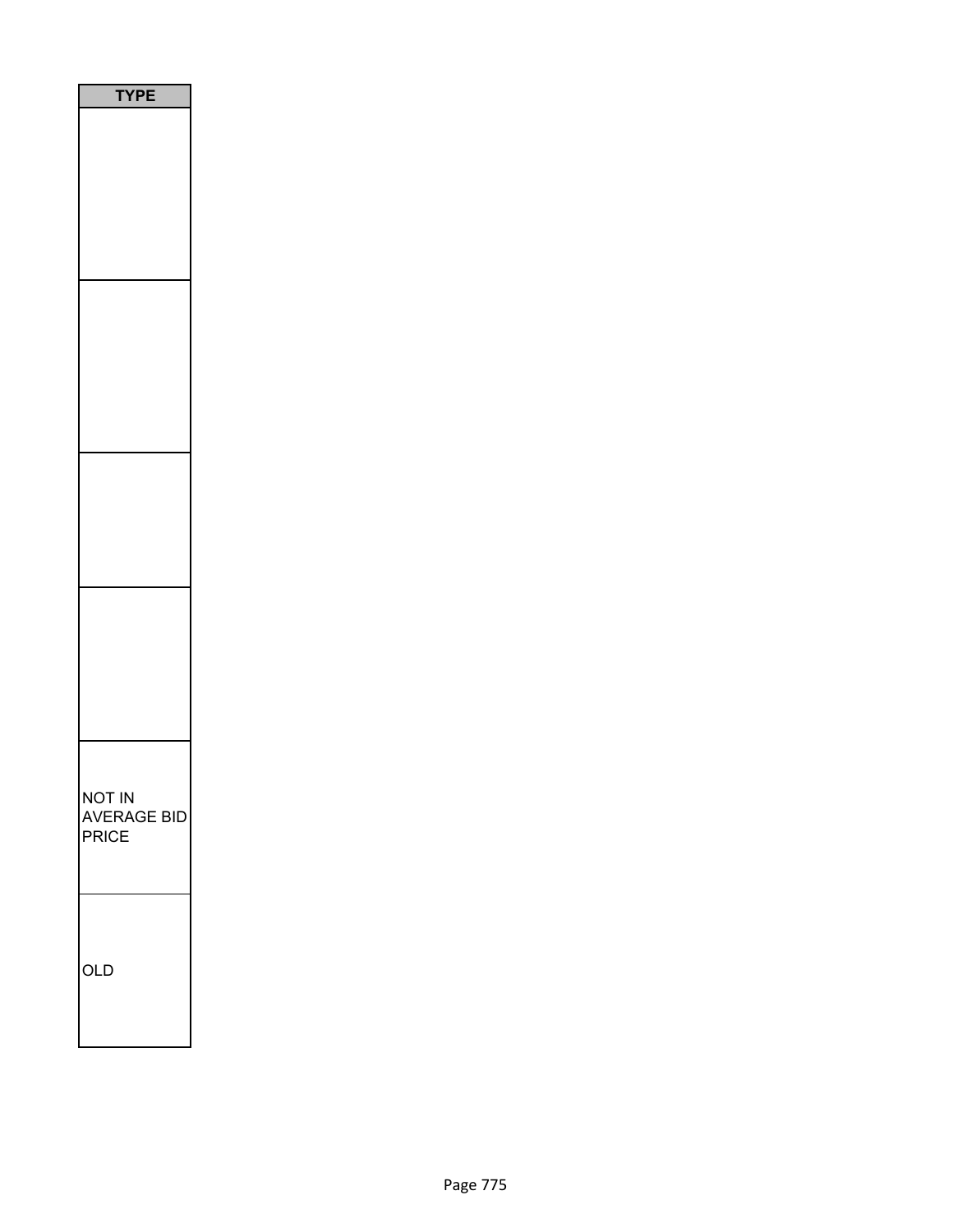| <b>TYPE</b>    |
|----------------|
| <b>OLD</b>     |
| <b>PROJECT</b> |
|                |
|                |
|                |
|                |
|                |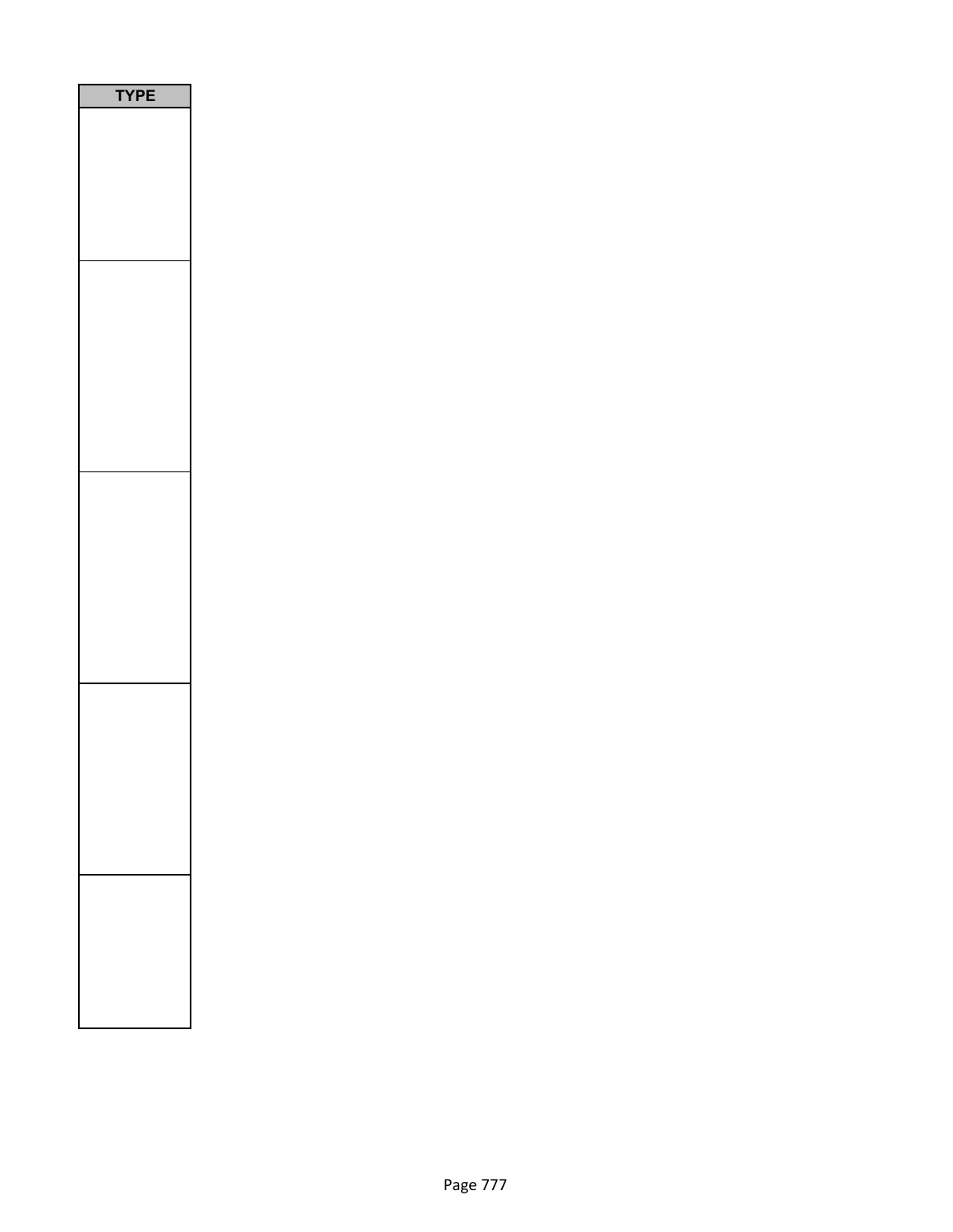| <b>YPE</b> |
|------------|
|            |
|            |
|            |
|            |
|            |
|            |
|            |
|            |
|            |
|            |
|            |
|            |
|            |
|            |
|            |
|            |
|            |
|            |
|            |
|            |
|            |
|            |
|            |
|            |
|            |
|            |
|            |
|            |
|            |
|            |
|            |
|            |
|            |
|            |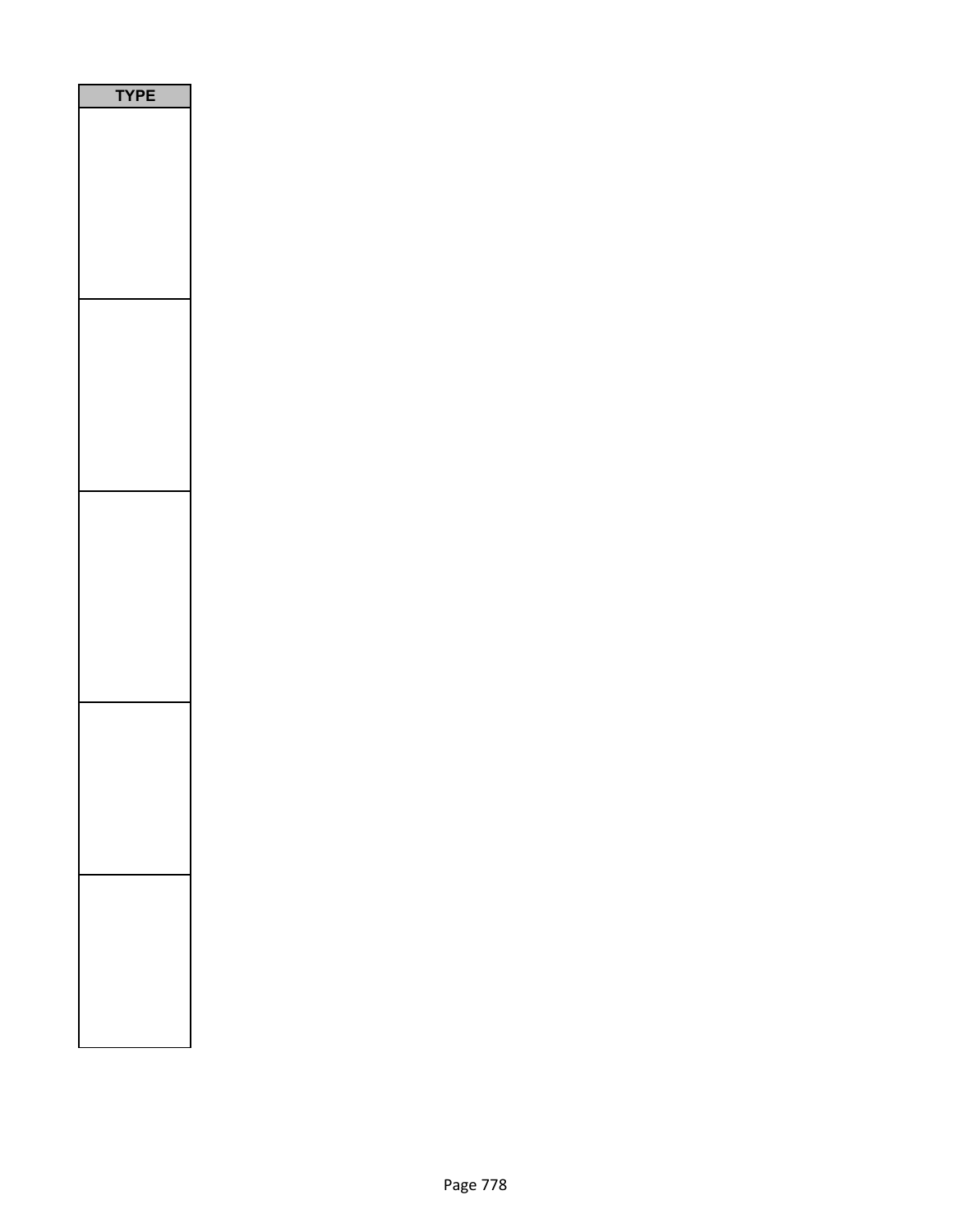| PE |
|----|
|    |
|    |
|    |
|    |
|    |
|    |
|    |
|    |
|    |
|    |
|    |
|    |
|    |
|    |
|    |
|    |
|    |
|    |
|    |
|    |
|    |
|    |
|    |
|    |
|    |
|    |
|    |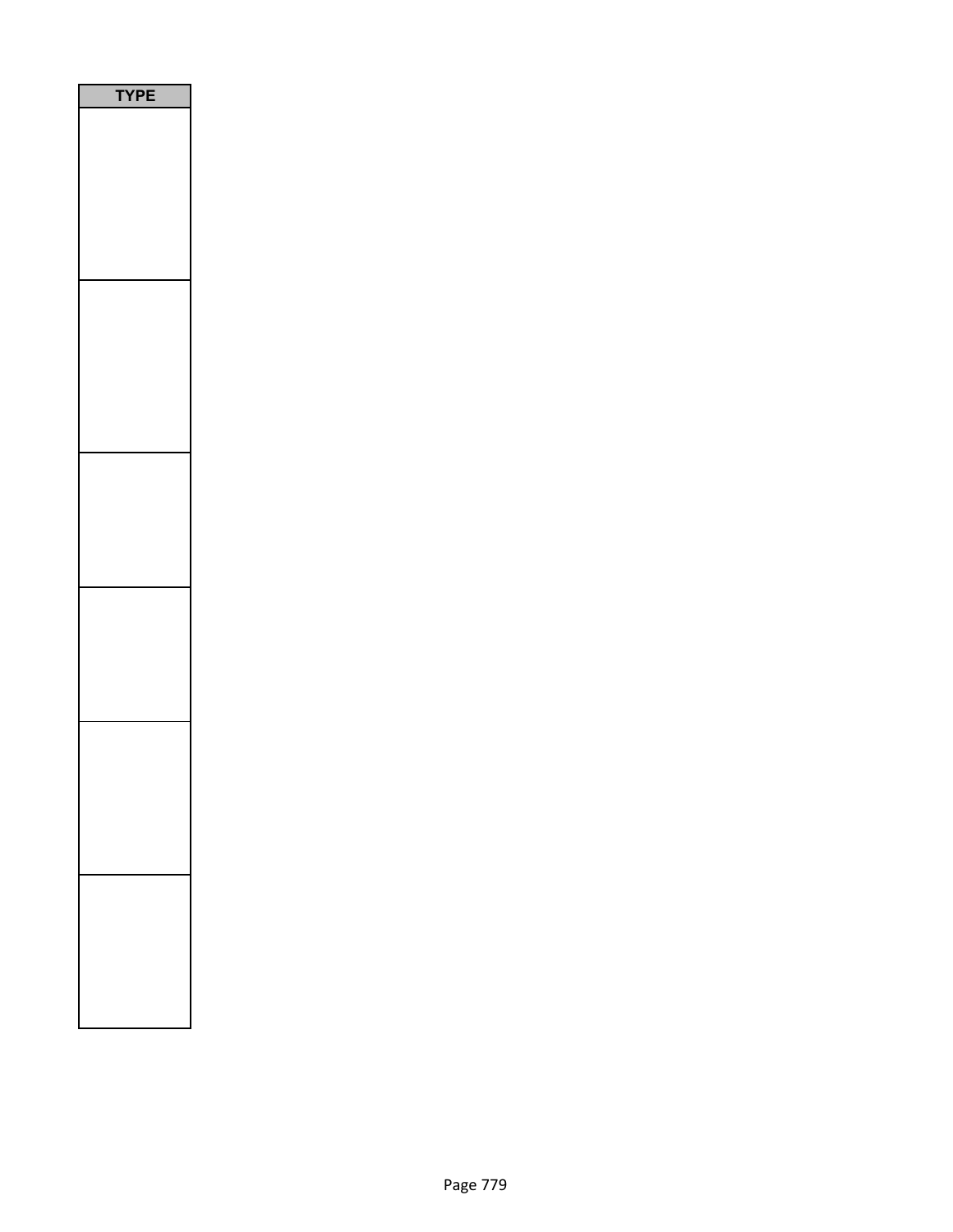| <b>PE</b><br>٦ |
|----------------|
|                |
|                |
|                |
|                |
|                |
|                |
|                |
|                |
|                |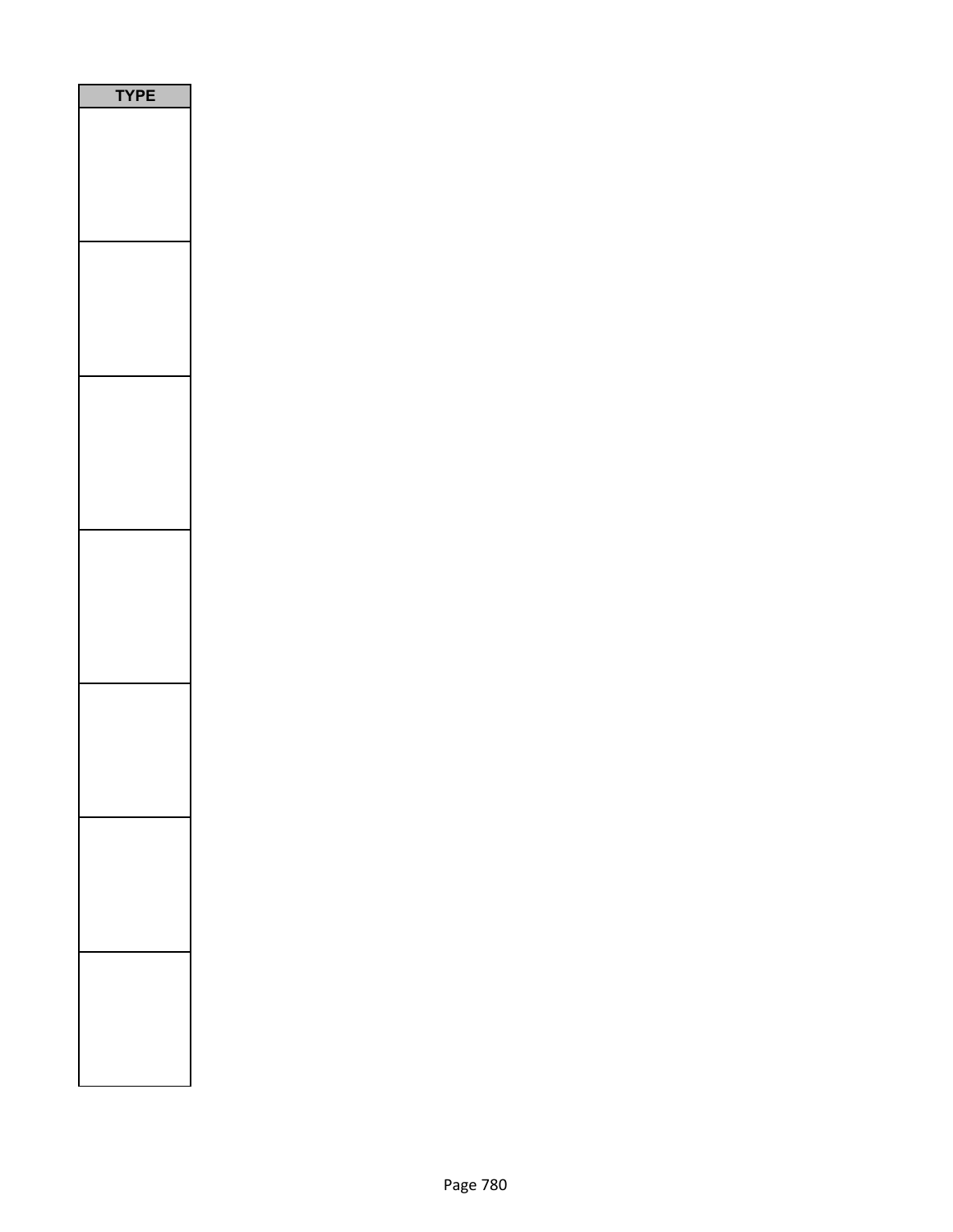| <b>YPE</b> |
|------------|
|            |
|            |
|            |
|            |
|            |
|            |
|            |
|            |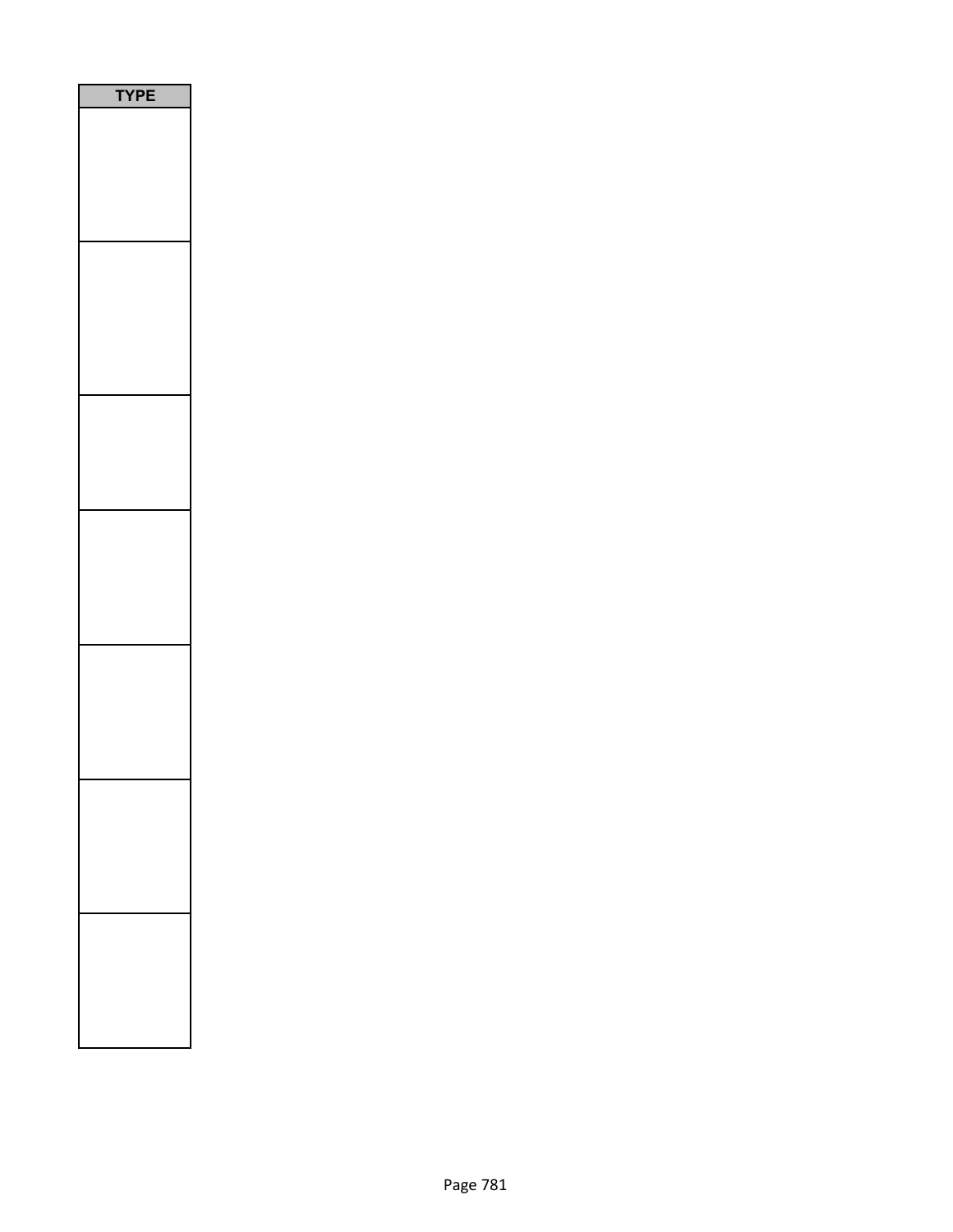| י<br>I<br>l |
|-------------|
|             |
|             |
|             |
|             |
|             |
|             |
|             |
|             |
|             |
|             |
|             |
|             |
|             |
|             |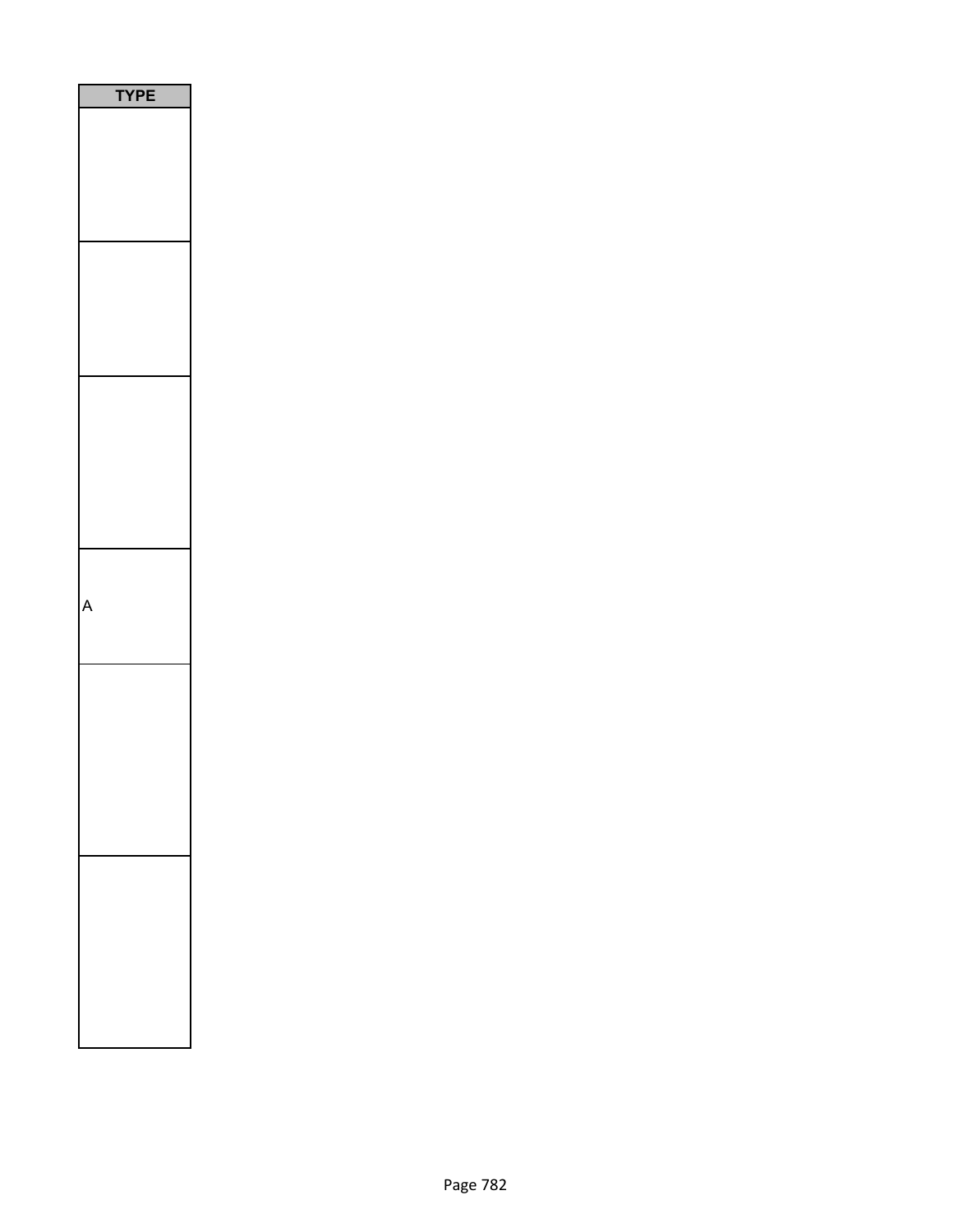| YPE<br>┋ |
|----------|
|          |
|          |
|          |
|          |
|          |
|          |
|          |
|          |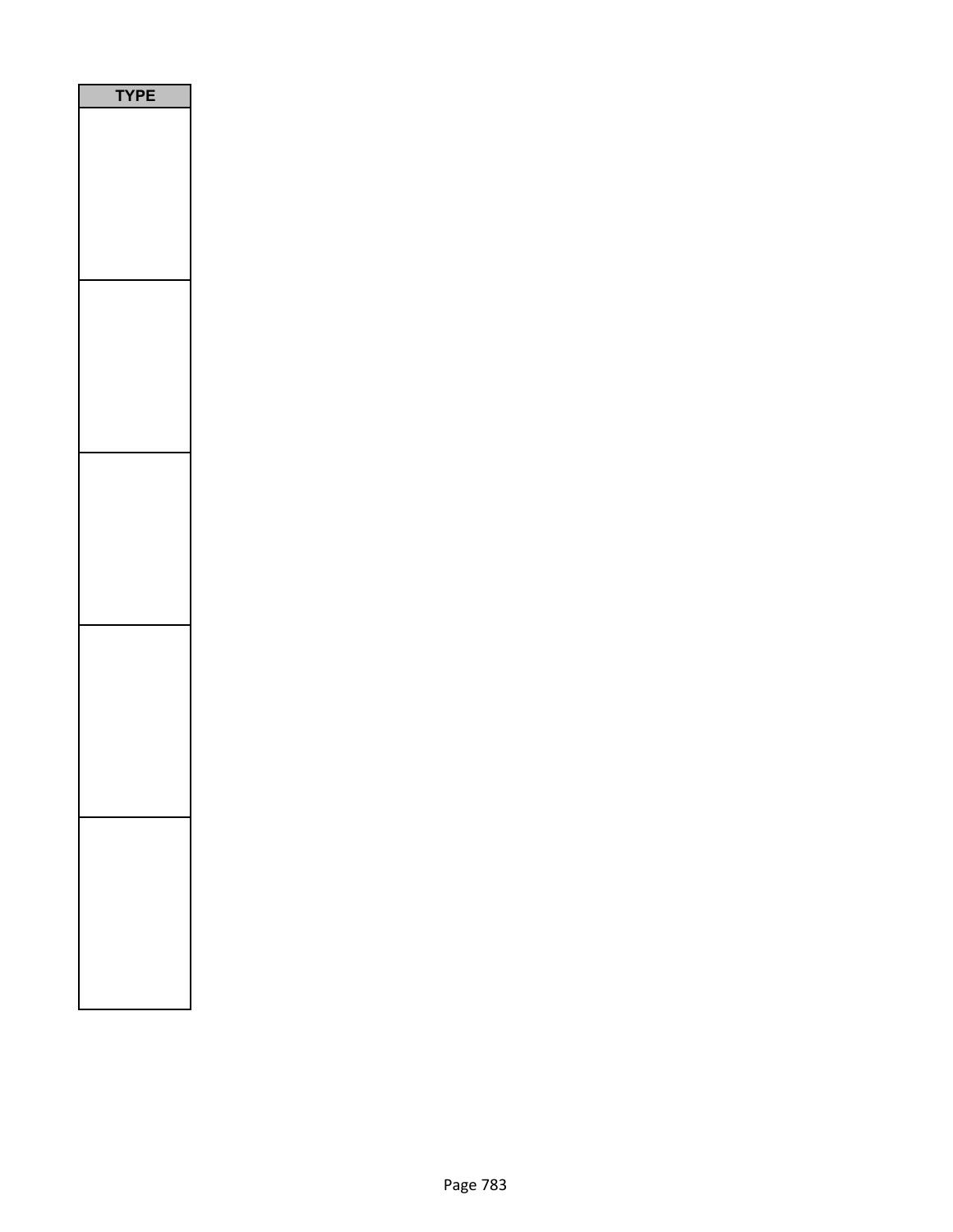| P<br>Ε<br>Y |  |
|-------------|--|
|             |  |
|             |  |
|             |  |
|             |  |
|             |  |
|             |  |
|             |  |
|             |  |
|             |  |
|             |  |
|             |  |
|             |  |
|             |  |
|             |  |
|             |  |
|             |  |
|             |  |
|             |  |
|             |  |
|             |  |
|             |  |
|             |  |
|             |  |
|             |  |
|             |  |
|             |  |
|             |  |
|             |  |
|             |  |
|             |  |
|             |  |
|             |  |
|             |  |
|             |  |
|             |  |
|             |  |
|             |  |
|             |  |
|             |  |
|             |  |
|             |  |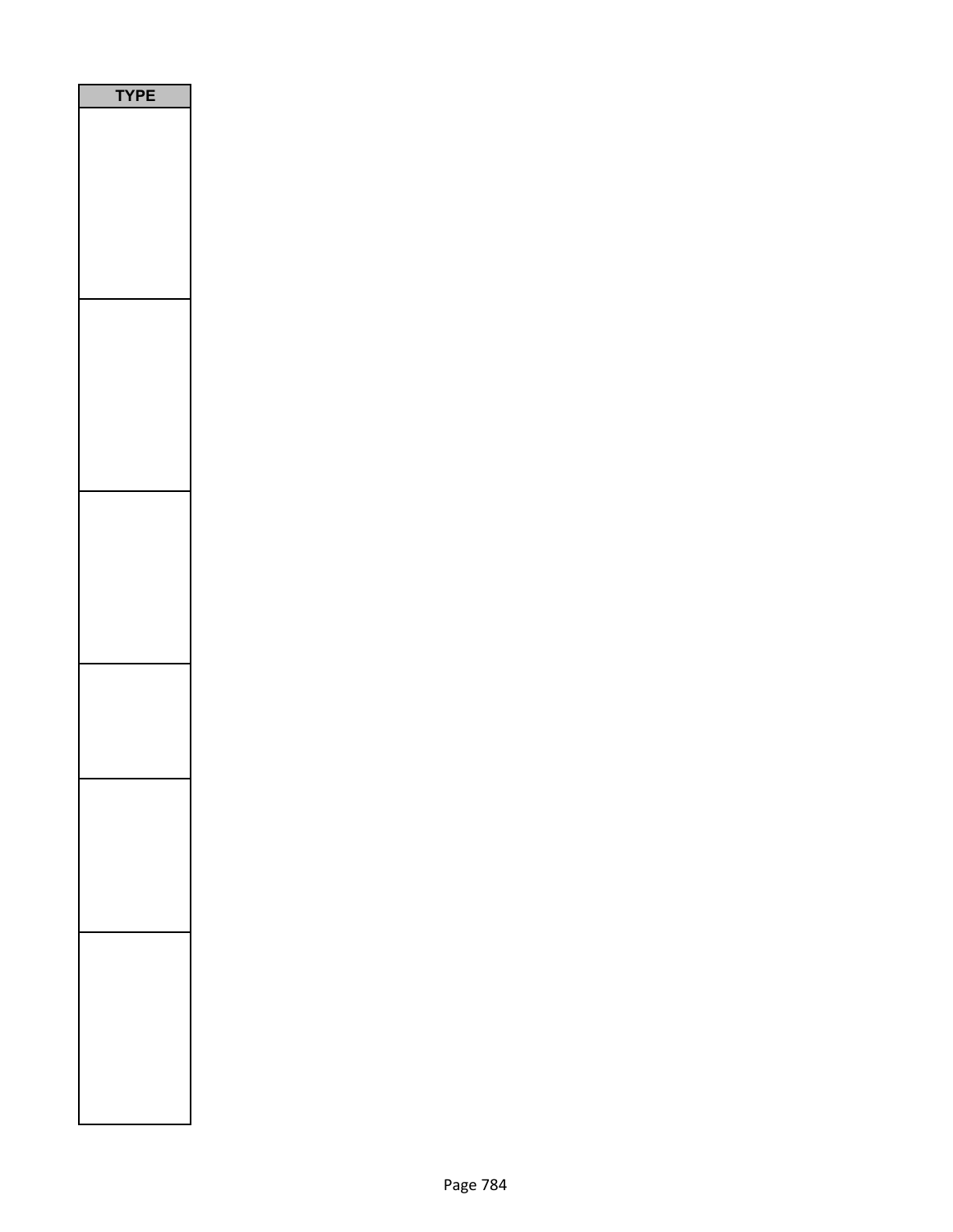| P |
|---|
|   |
|   |
|   |
|   |
|   |
|   |
|   |
|   |
|   |
|   |
|   |
|   |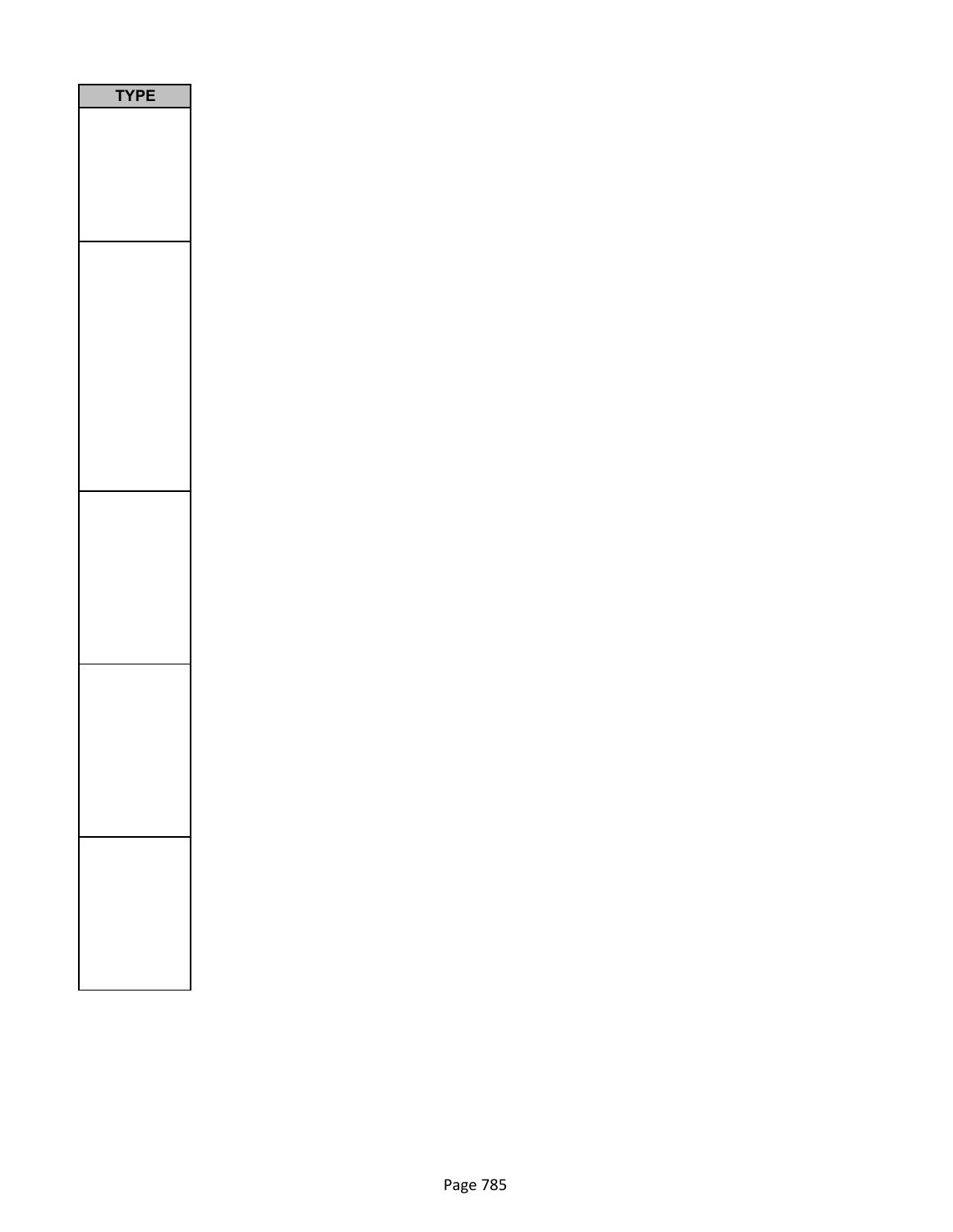| PE<br>$\overline{\phantom{a}}$ |
|--------------------------------|
|                                |
|                                |
|                                |
|                                |
|                                |
|                                |
|                                |
|                                |
|                                |
|                                |
|                                |
|                                |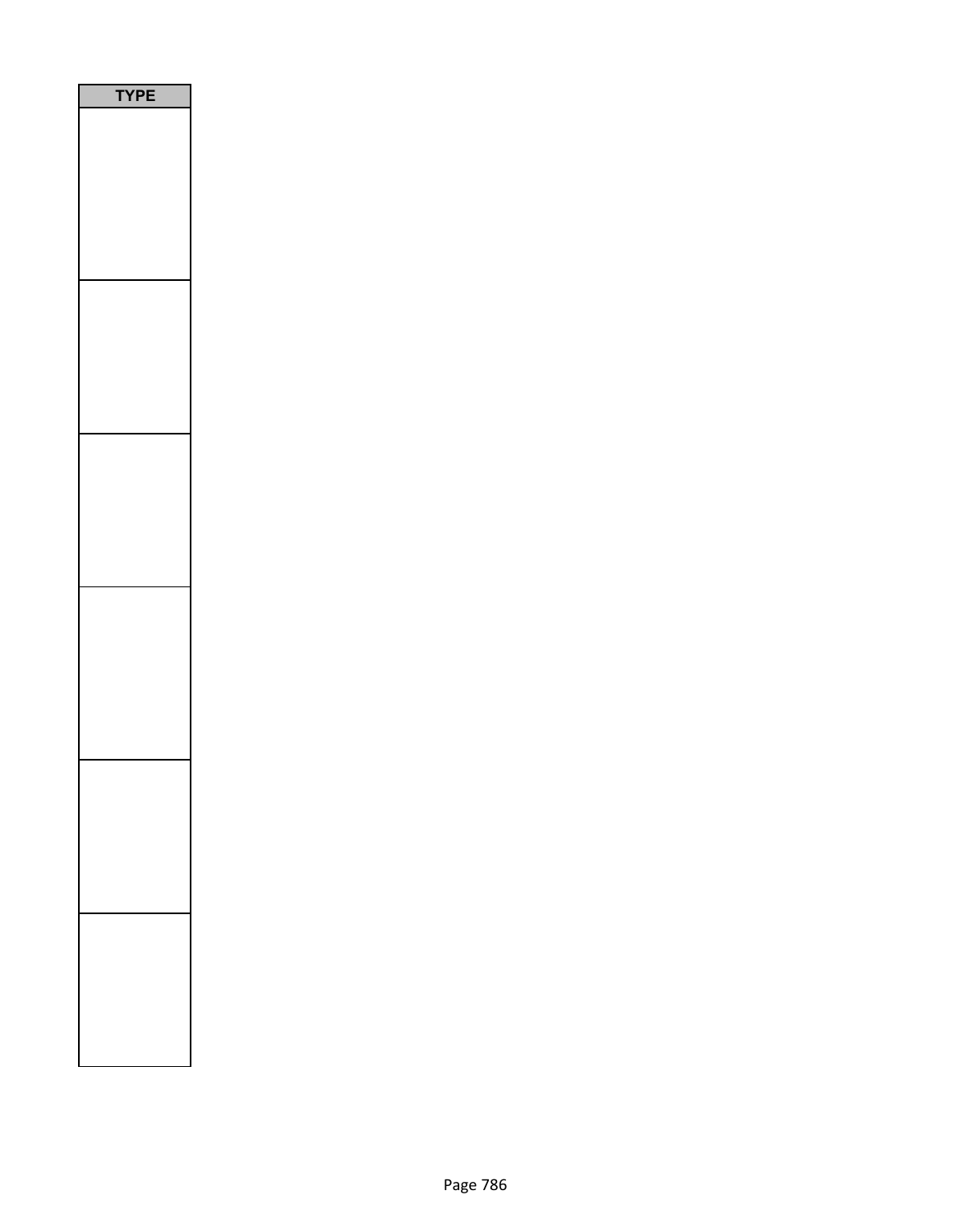| E<br>P |
|--------|
|        |
|        |
|        |
|        |
|        |
|        |
|        |
|        |
|        |
|        |
|        |
|        |
|        |
|        |
|        |
|        |
|        |
|        |
|        |
|        |
|        |
|        |
|        |
|        |
|        |
|        |
|        |
|        |
|        |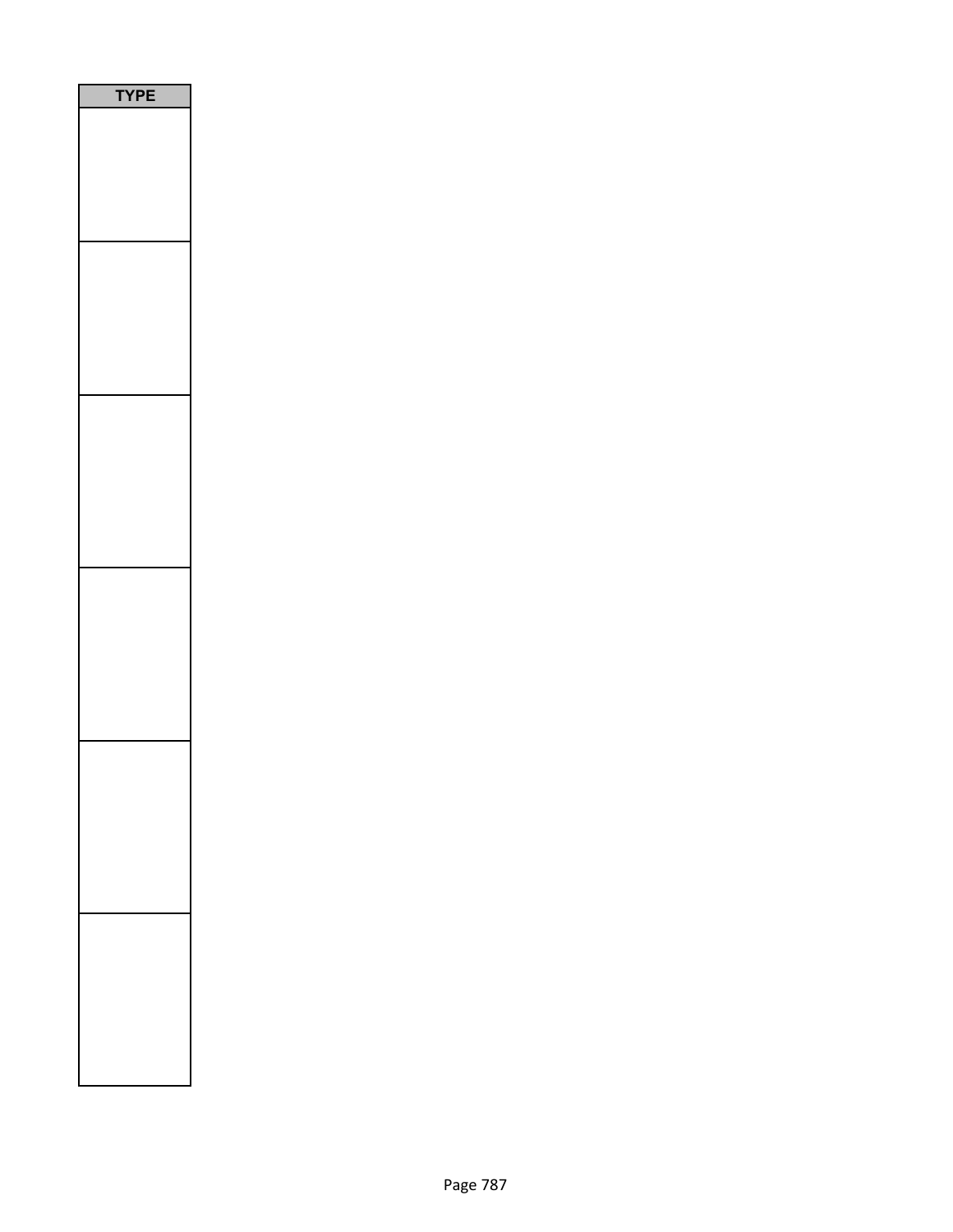| <b>/PE</b> |  |
|------------|--|
|            |  |
|            |  |
|            |  |
|            |  |
|            |  |
|            |  |
|            |  |
|            |  |
|            |  |
|            |  |
|            |  |
|            |  |
|            |  |
|            |  |
|            |  |
|            |  |
|            |  |
|            |  |
|            |  |
|            |  |
|            |  |
|            |  |
|            |  |
|            |  |
|            |  |
|            |  |
|            |  |
|            |  |
|            |  |
|            |  |
|            |  |
|            |  |
|            |  |
|            |  |
|            |  |
|            |  |
|            |  |
|            |  |
|            |  |
|            |  |
|            |  |
|            |  |
|            |  |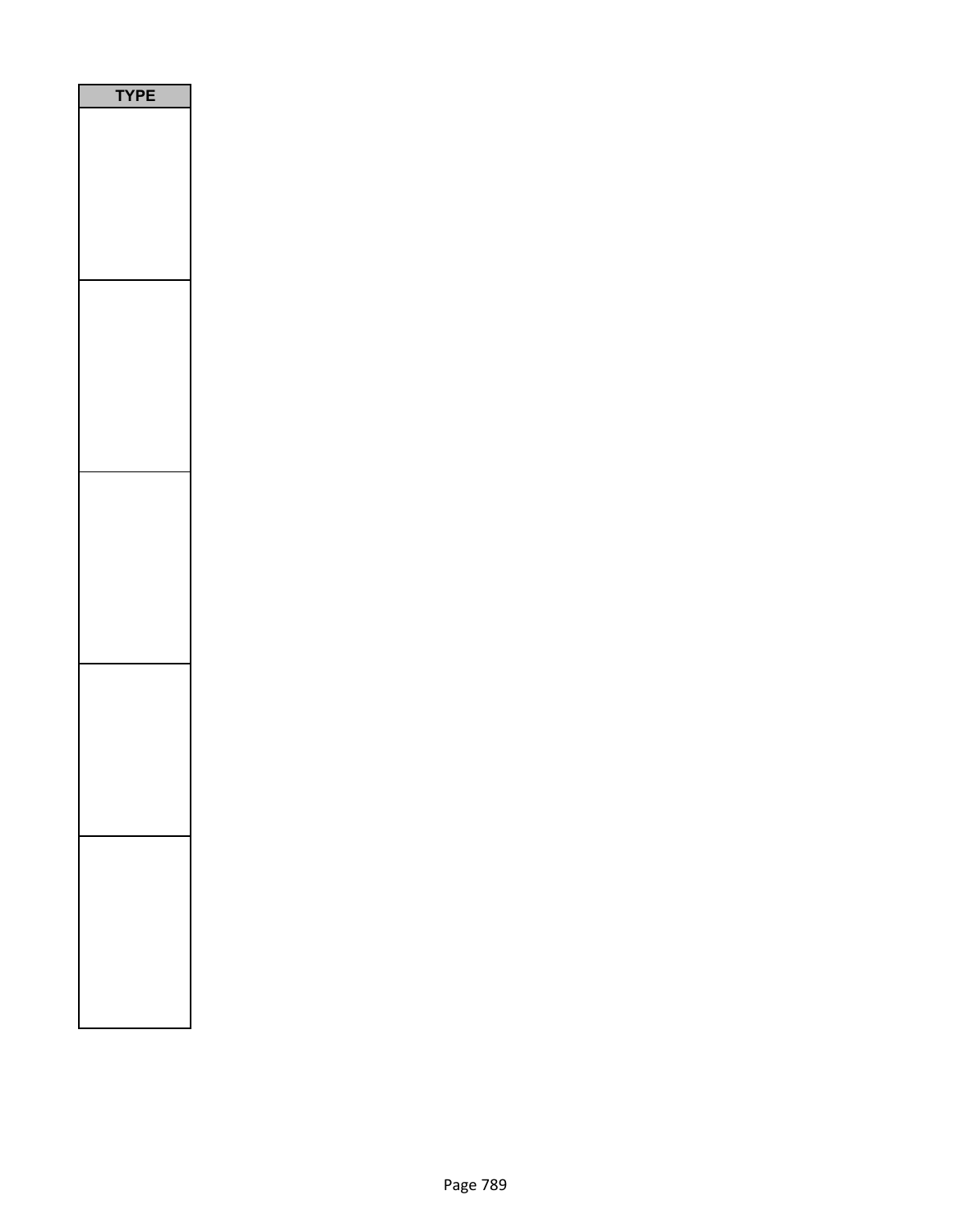| PE |
|----|
|    |
|    |
|    |
|    |
|    |
|    |
|    |
|    |
|    |
|    |
|    |
|    |
|    |
|    |
|    |
|    |
|    |
|    |
|    |
|    |
|    |
|    |
|    |
|    |
|    |
|    |
|    |
|    |
|    |
|    |
|    |
|    |
|    |
|    |
|    |
|    |
|    |
|    |
|    |
|    |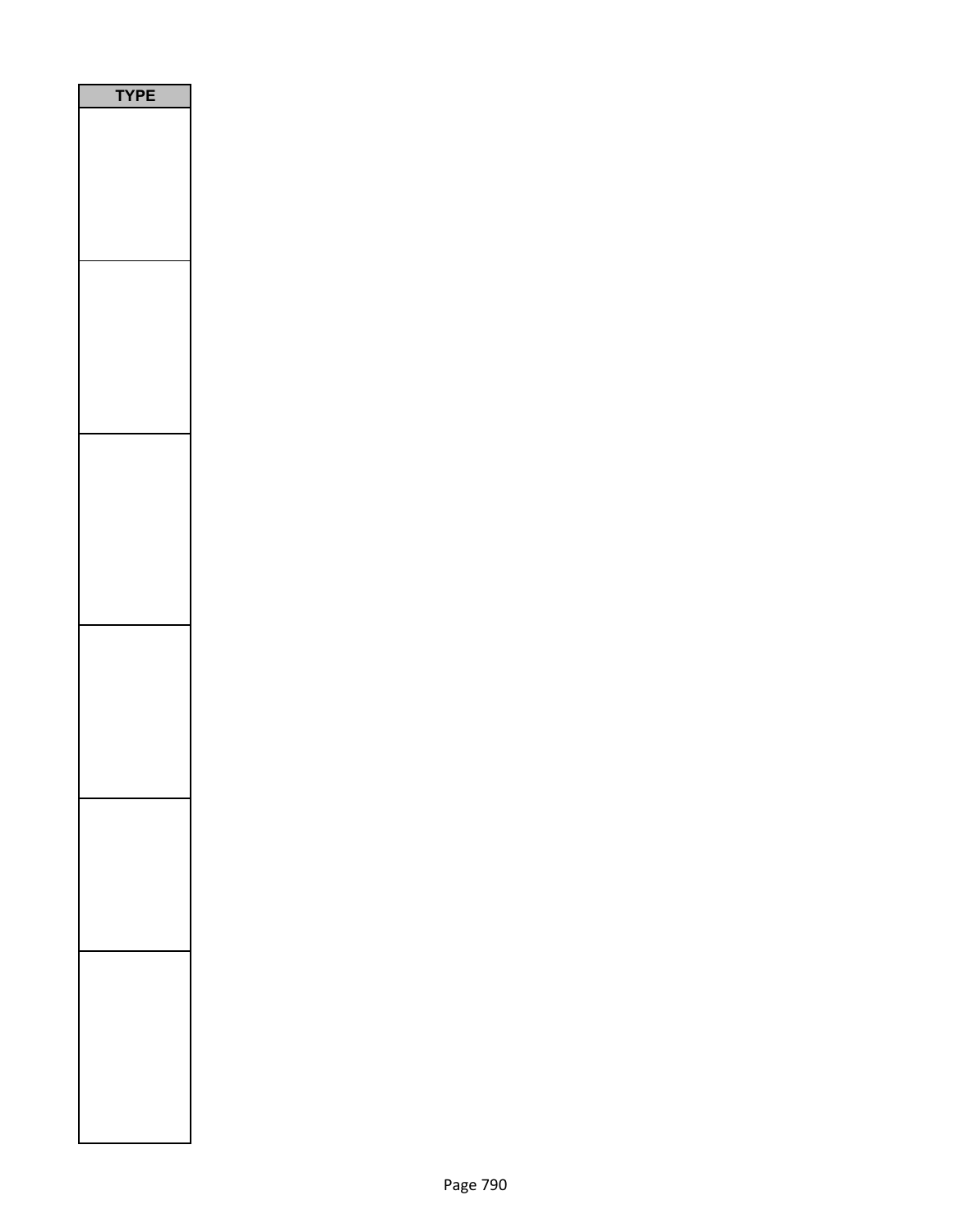| <b>YPE</b> |
|------------|
|            |
|            |
|            |
|            |
|            |
|            |
|            |
|            |
|            |
|            |
|            |
|            |
|            |
|            |
|            |
|            |
|            |
| OLD        |
|            |
|            |
|            |
|            |
|            |
|            |
|            |
|            |
|            |
|            |
|            |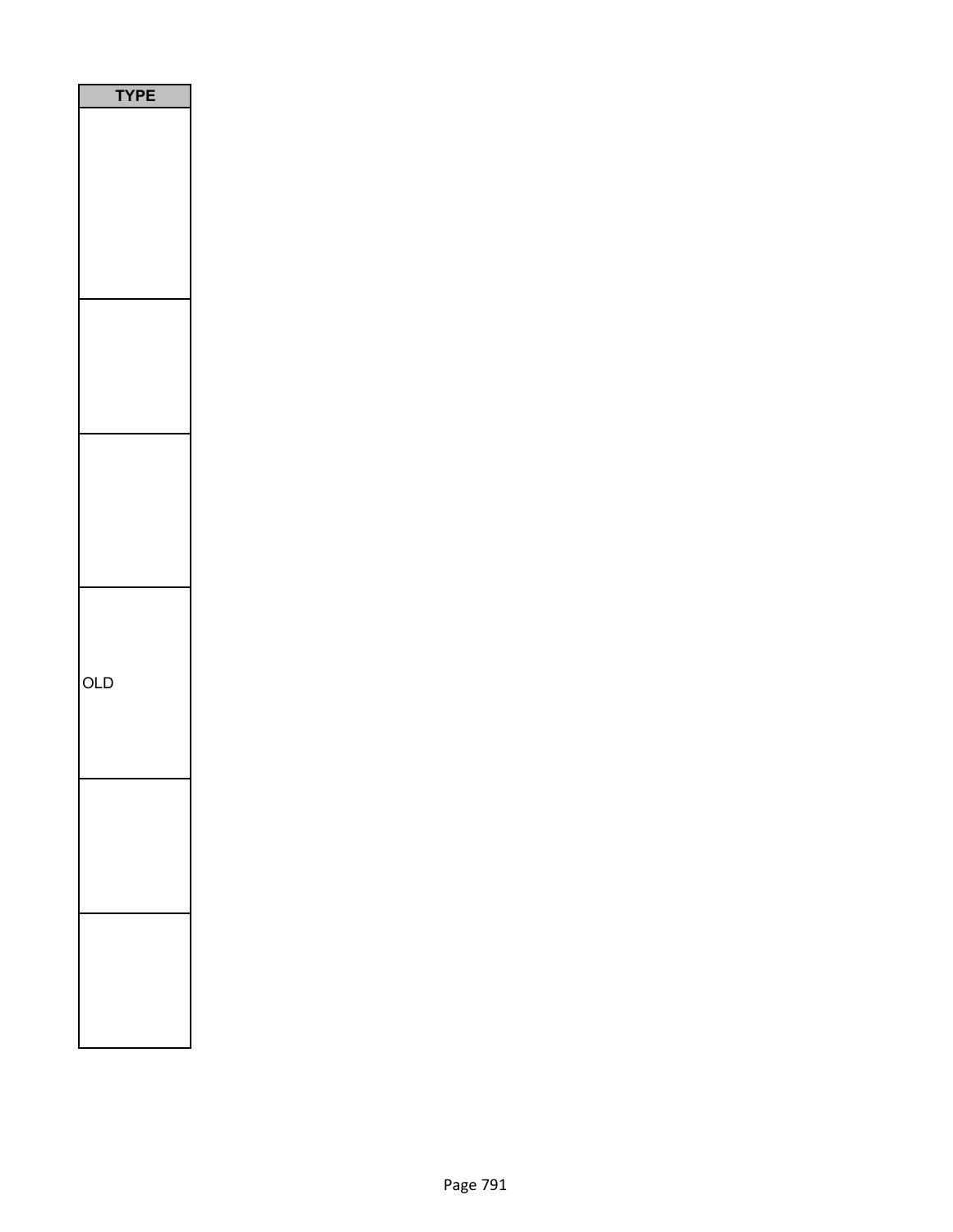| PE<br>ſ |
|---------|
|         |
|         |
|         |
|         |
|         |
|         |
|         |
|         |
|         |
|         |
|         |
|         |
|         |
|         |
|         |
|         |
|         |
|         |
|         |
|         |
|         |
|         |
|         |
|         |
|         |
|         |
|         |
|         |
|         |
|         |
|         |
|         |
|         |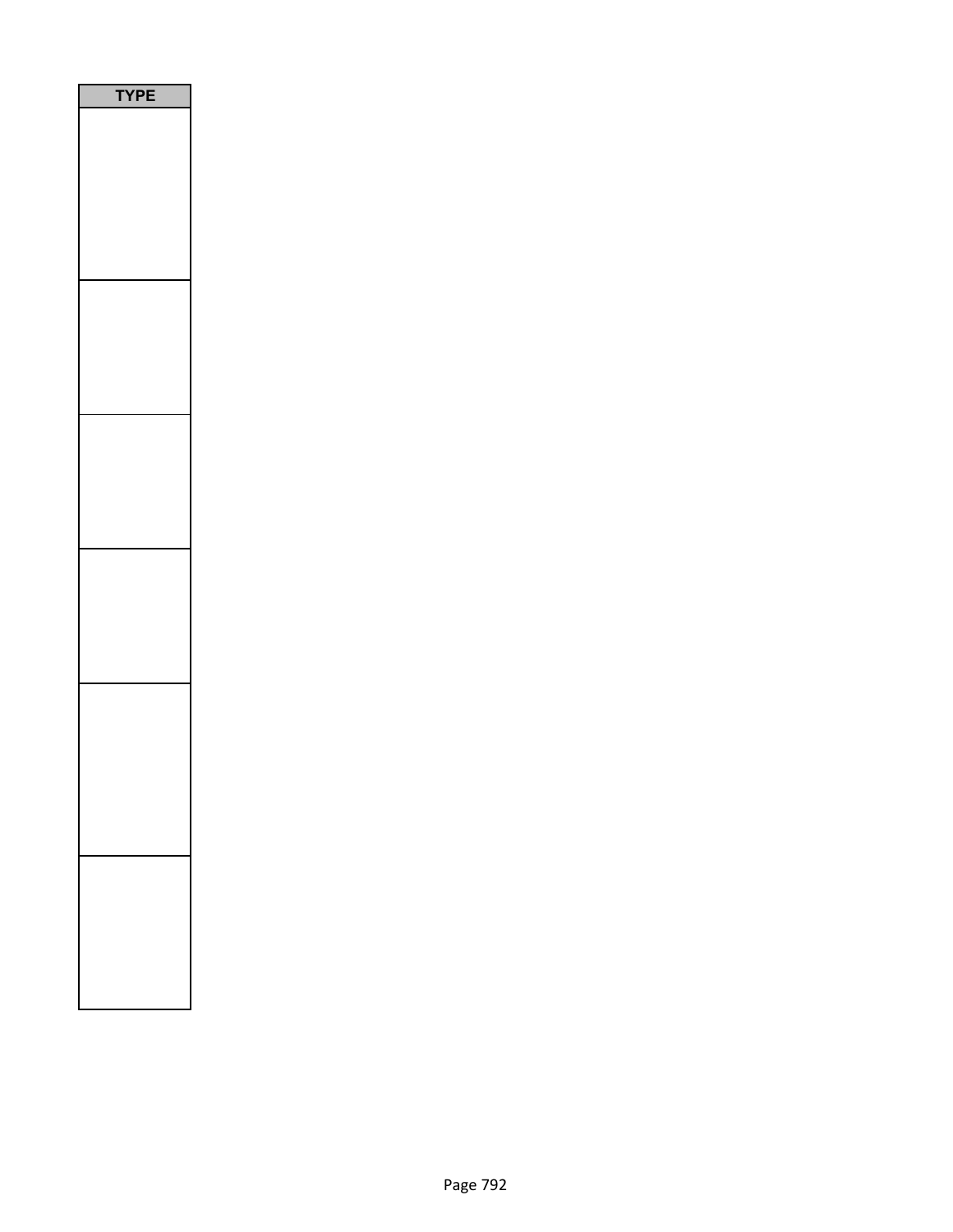| PE<br>ſ |
|---------|
|         |
|         |
|         |
|         |
|         |
|         |
|         |
|         |
|         |
|         |
|         |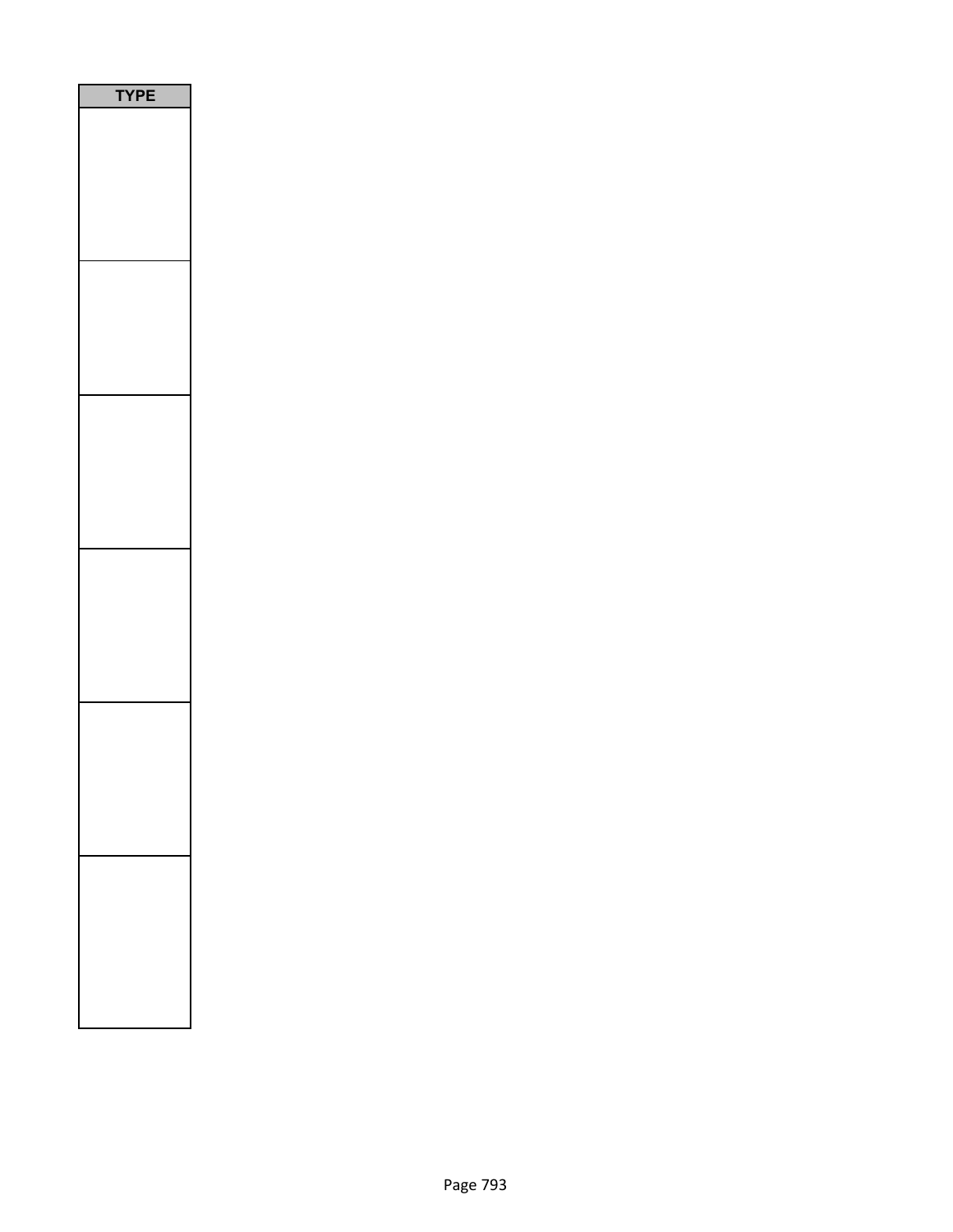| YPE |  |
|-----|--|
|     |  |
|     |  |
|     |  |
|     |  |
|     |  |
|     |  |
|     |  |
|     |  |
|     |  |
|     |  |
|     |  |
|     |  |
|     |  |
|     |  |
|     |  |
|     |  |
|     |  |
|     |  |
|     |  |
|     |  |
|     |  |
|     |  |
|     |  |
|     |  |
|     |  |
|     |  |
|     |  |
|     |  |
|     |  |
|     |  |
|     |  |
|     |  |
|     |  |
|     |  |
|     |  |
|     |  |
|     |  |
|     |  |
|     |  |
|     |  |
|     |  |
|     |  |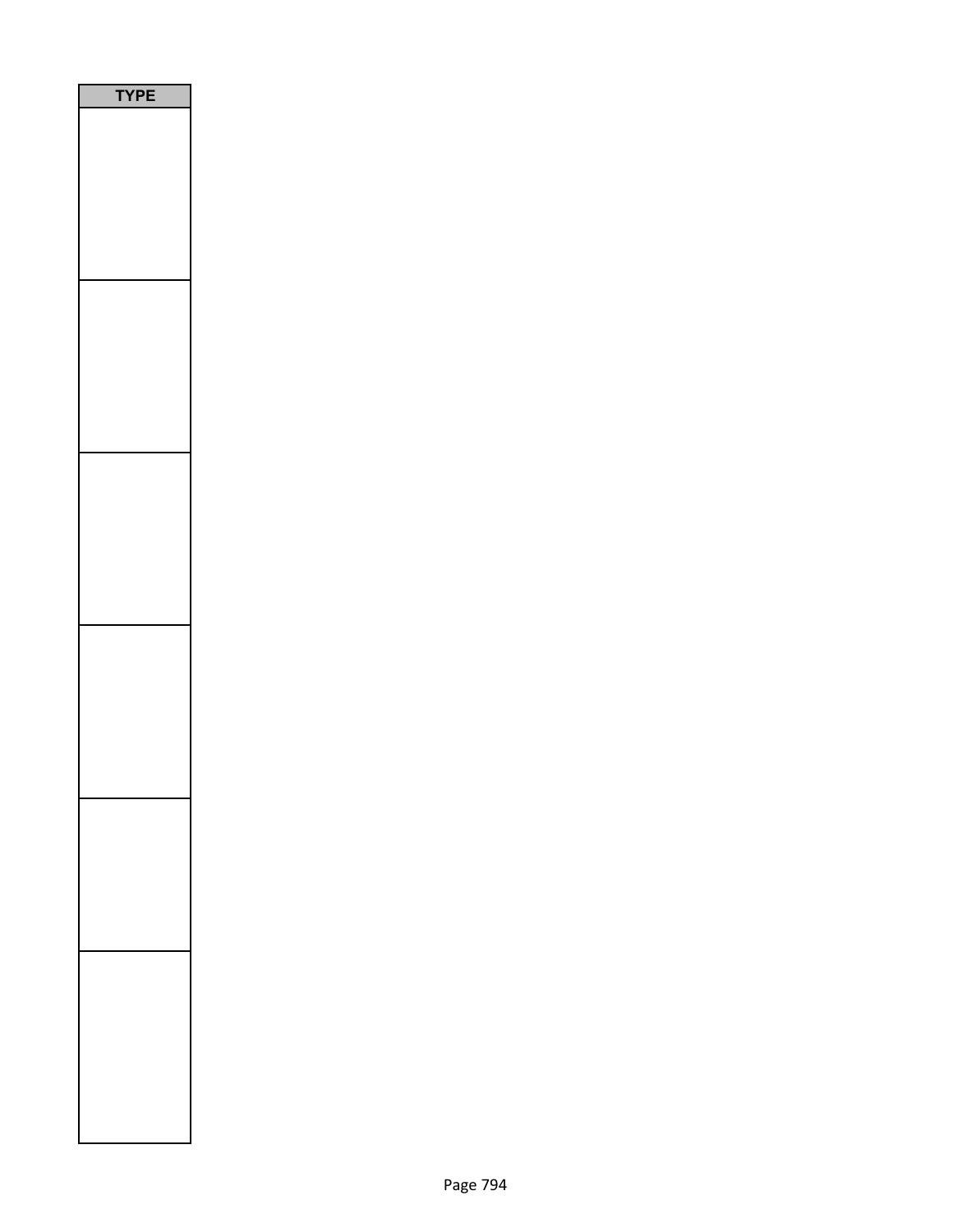| PE<br>٢ |  |
|---------|--|
|         |  |
|         |  |
|         |  |
|         |  |
|         |  |
|         |  |
|         |  |
|         |  |
|         |  |
|         |  |
|         |  |
|         |  |
|         |  |
|         |  |
|         |  |
|         |  |
|         |  |
|         |  |
|         |  |
|         |  |
|         |  |
|         |  |
|         |  |
|         |  |
|         |  |
|         |  |
|         |  |
|         |  |
|         |  |
|         |  |
|         |  |
|         |  |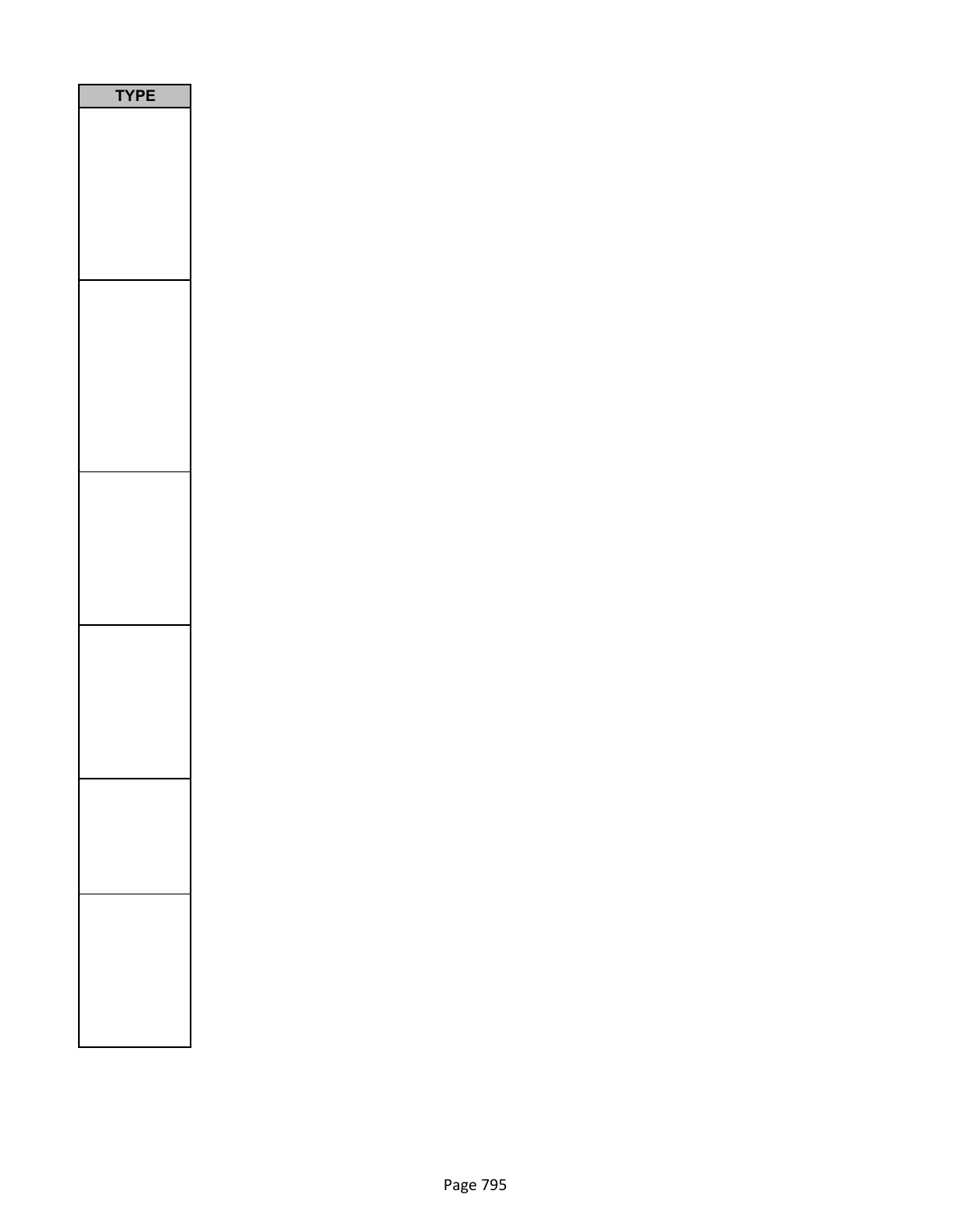| <b>/PE</b><br>٦ |
|-----------------|
|                 |
|                 |
|                 |
|                 |
|                 |
|                 |
|                 |
|                 |
|                 |
|                 |
|                 |
|                 |
|                 |
|                 |
|                 |
|                 |
|                 |
|                 |
|                 |
|                 |
|                 |
|                 |
|                 |
|                 |
|                 |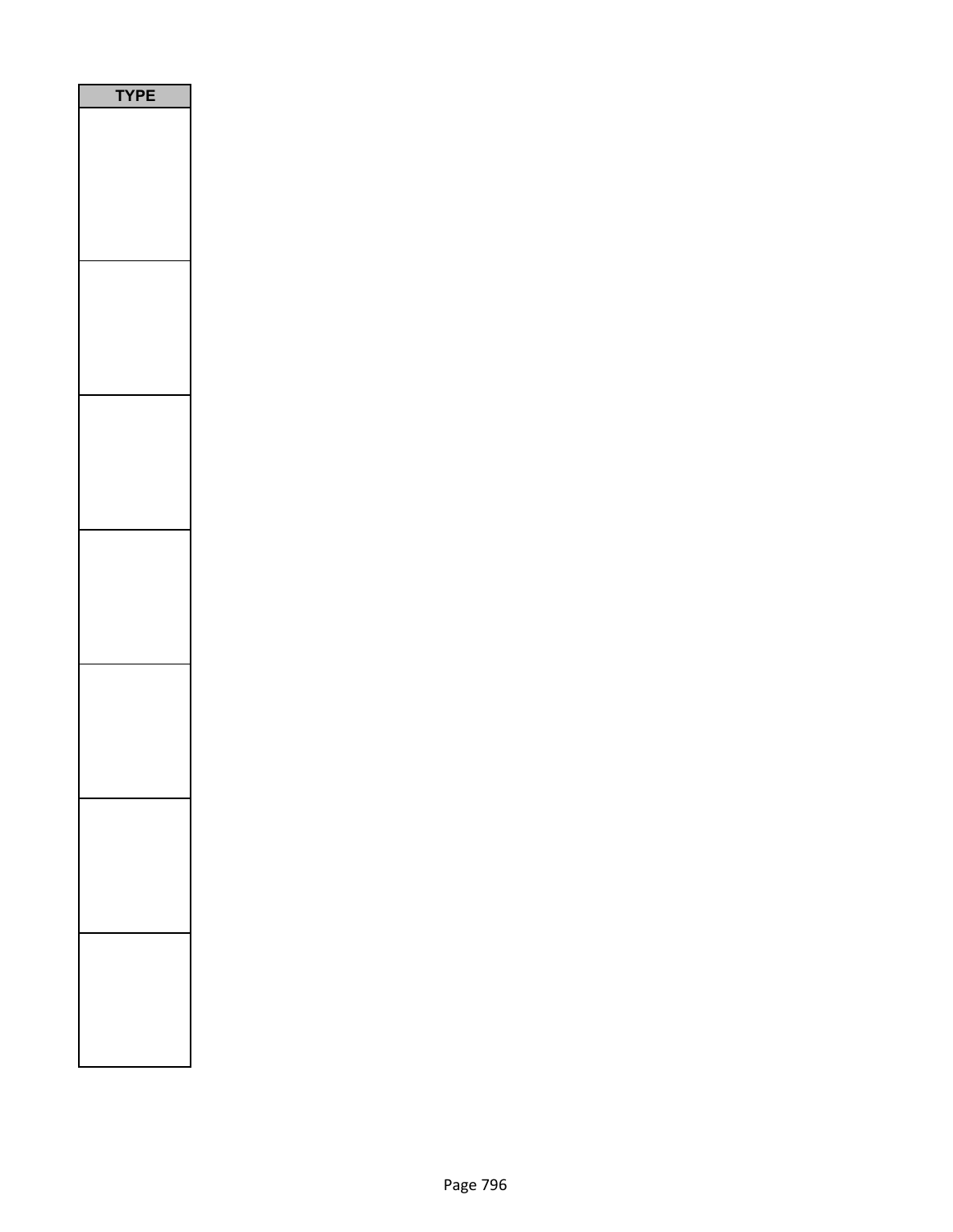| PE<br>'Y |  |
|----------|--|
|          |  |
|          |  |
|          |  |
|          |  |
|          |  |
|          |  |
|          |  |
|          |  |
|          |  |
|          |  |
|          |  |
|          |  |
|          |  |
|          |  |
|          |  |
|          |  |
|          |  |
|          |  |
|          |  |
|          |  |
|          |  |
|          |  |
|          |  |
|          |  |
|          |  |
|          |  |
|          |  |
|          |  |
|          |  |
|          |  |
|          |  |
|          |  |
|          |  |
|          |  |
|          |  |
|          |  |
|          |  |
|          |  |
|          |  |
|          |  |
|          |  |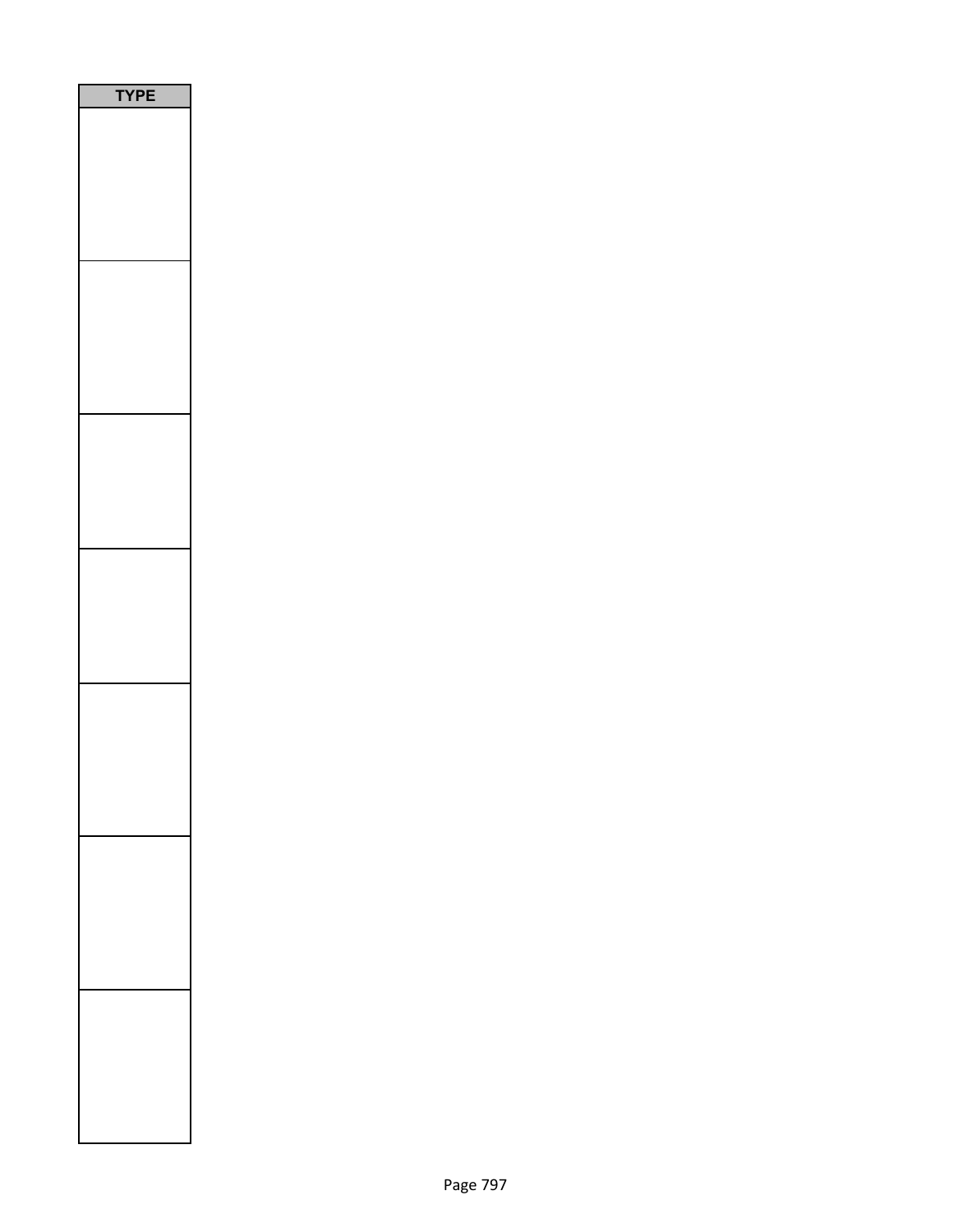| YPE |
|-----|
|     |
|     |
|     |
|     |
|     |
|     |
|     |
|     |
|     |
|     |
|     |
|     |
|     |
|     |
|     |
|     |
|     |
|     |
|     |
|     |
|     |
|     |
|     |
|     |
|     |
|     |
|     |
|     |
|     |
|     |
|     |
|     |
|     |
|     |
|     |
|     |
|     |
|     |
|     |
|     |
|     |
|     |
|     |
|     |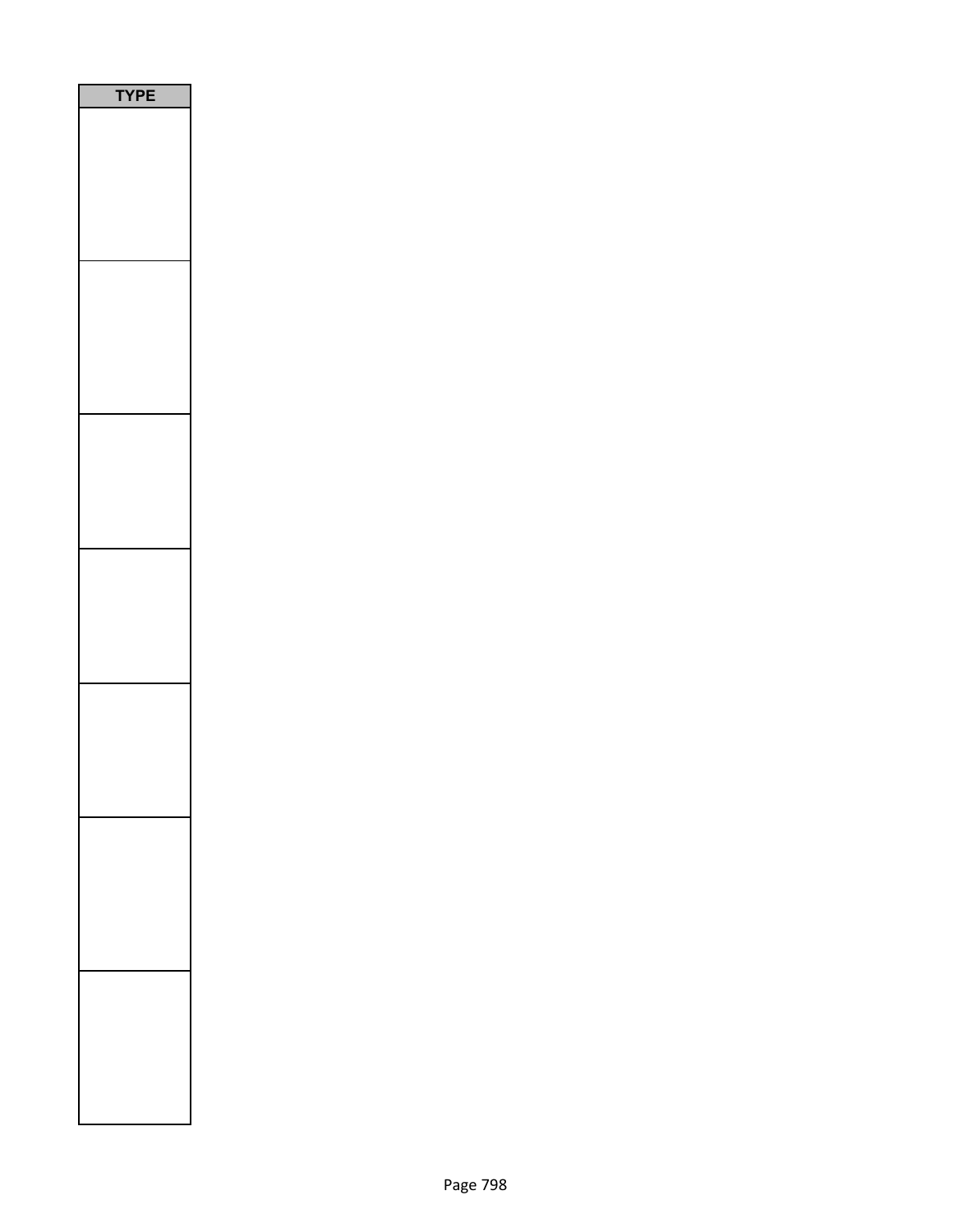| PE<br>٢ |
|---------|
|         |
|         |
|         |
|         |
|         |
|         |
|         |
|         |
|         |
|         |
|         |
|         |
|         |
|         |
|         |
|         |
|         |
|         |
|         |
|         |
|         |
|         |
|         |
|         |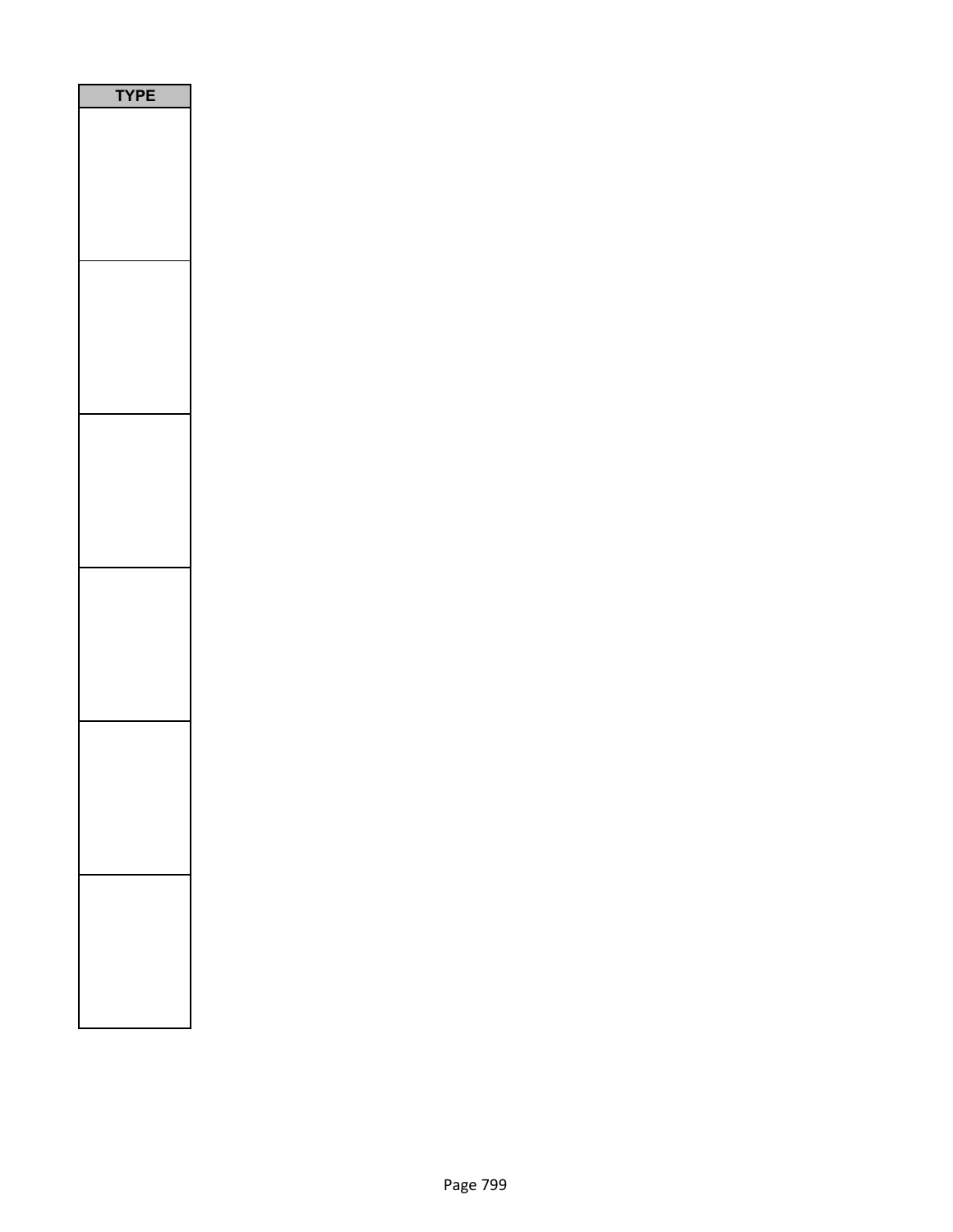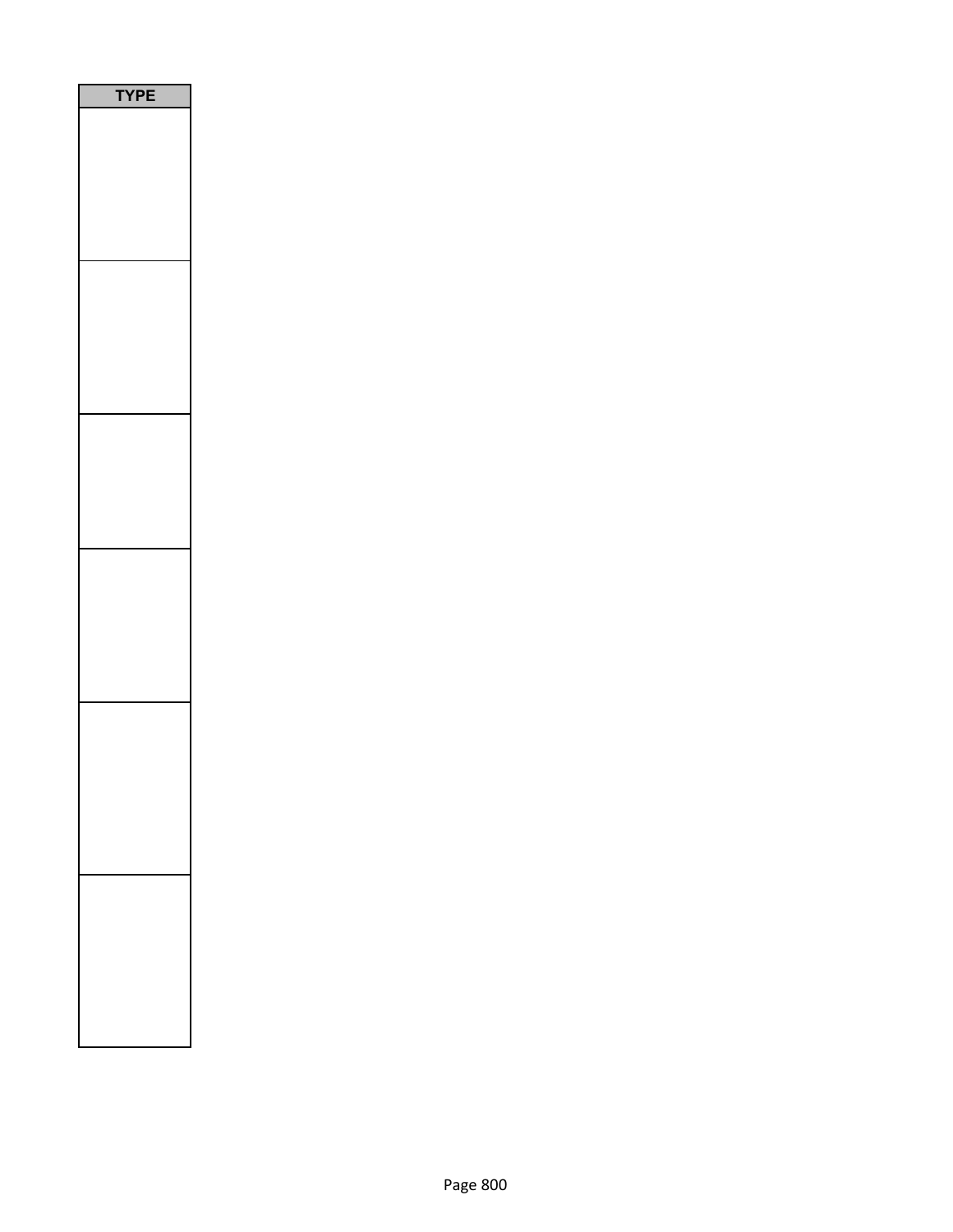| YPE |  |
|-----|--|
|     |  |
|     |  |
|     |  |
|     |  |
|     |  |
|     |  |
|     |  |
|     |  |
|     |  |
|     |  |
|     |  |
|     |  |
|     |  |
|     |  |
|     |  |
|     |  |
|     |  |
|     |  |
|     |  |
|     |  |
|     |  |
|     |  |
|     |  |
|     |  |
|     |  |
|     |  |
|     |  |
|     |  |
|     |  |
|     |  |
|     |  |
|     |  |
|     |  |
|     |  |
|     |  |
|     |  |
|     |  |
|     |  |
|     |  |
|     |  |
|     |  |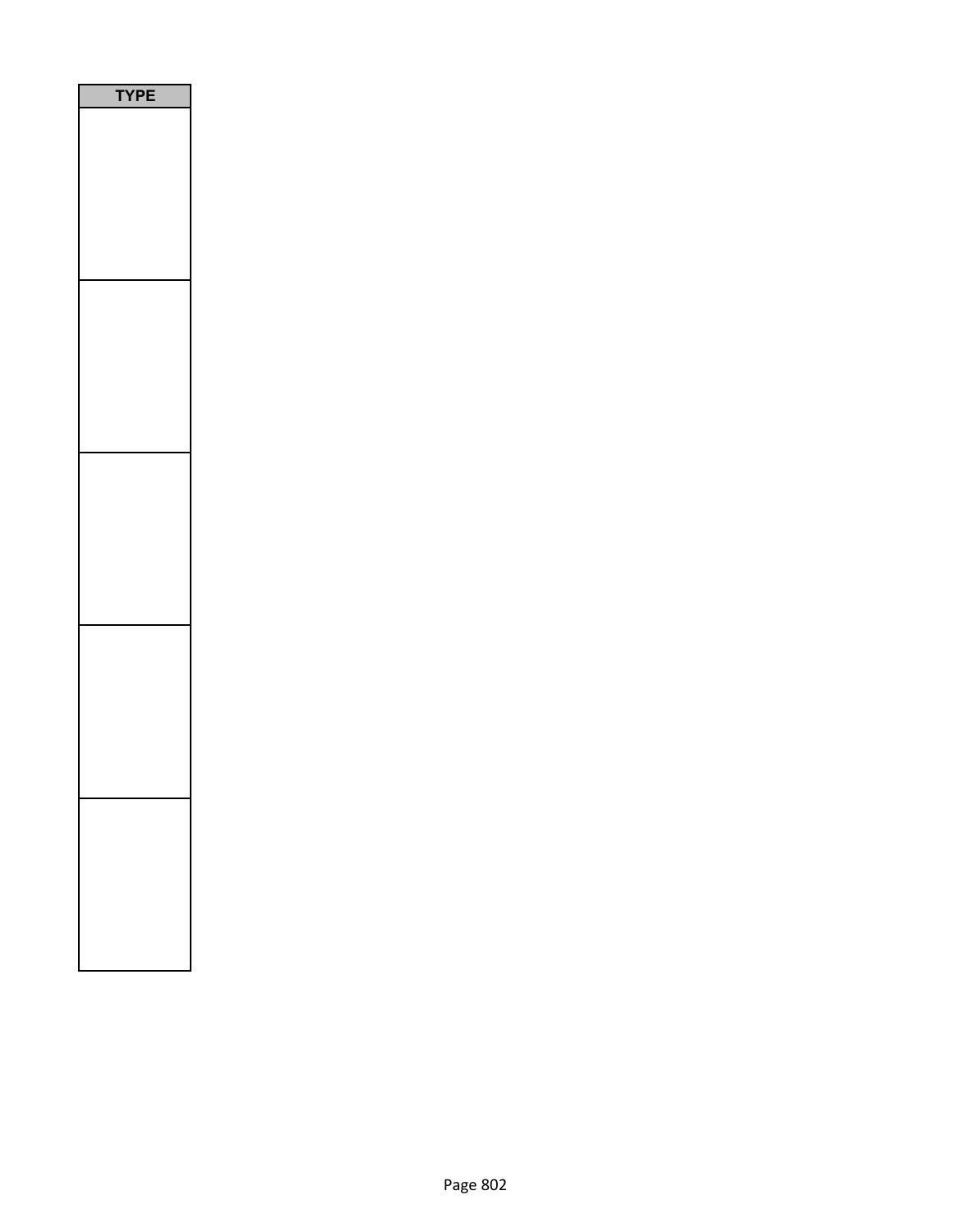| PE<br>1 |
|---------|
|         |
|         |
|         |
|         |
|         |
|         |
|         |
|         |
|         |
|         |
|         |
|         |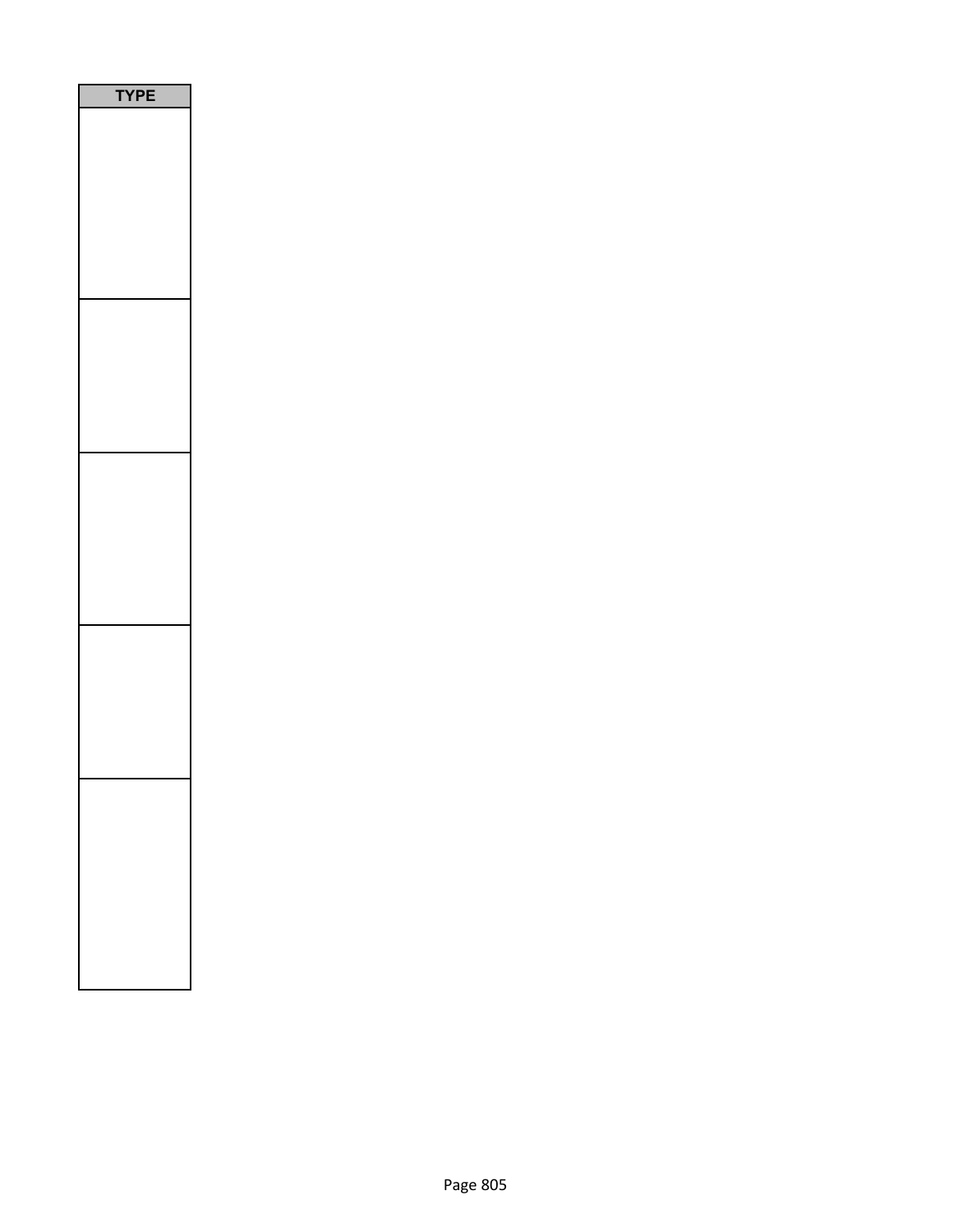| P<br>Ε<br>$\sqrt{2}$<br>٦ |
|---------------------------|
|                           |
|                           |
|                           |
|                           |
|                           |
|                           |
|                           |
|                           |
|                           |
|                           |
|                           |
|                           |
|                           |
|                           |
|                           |
|                           |
|                           |
|                           |
|                           |
|                           |
|                           |
|                           |
|                           |
|                           |
|                           |
|                           |
|                           |
|                           |
|                           |
|                           |
|                           |
|                           |
|                           |
|                           |
|                           |
|                           |
|                           |
|                           |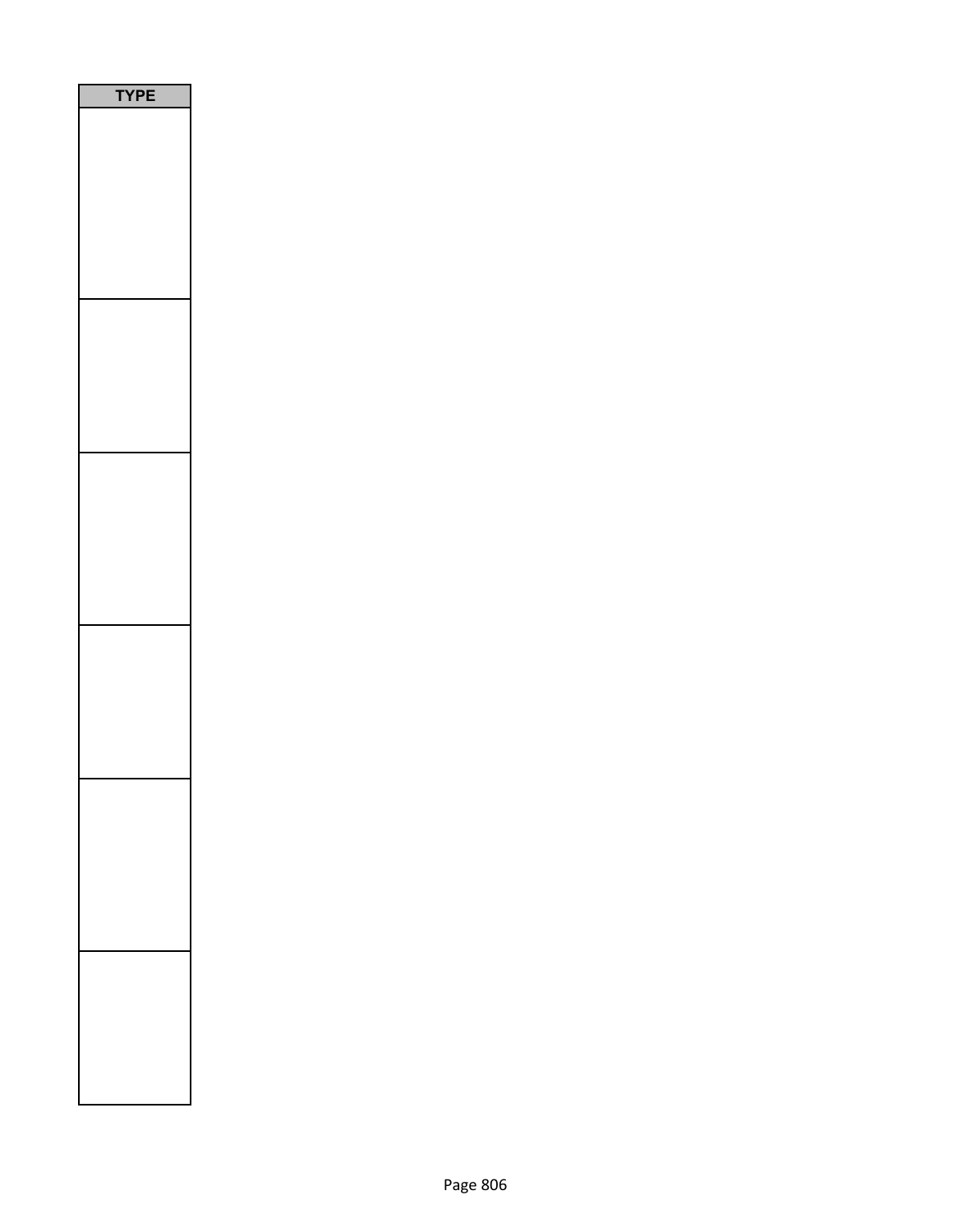| <b>/PE</b> |
|------------|
|            |
|            |
|            |
|            |
|            |
|            |
|            |
|            |
|            |
|            |
|            |
|            |
|            |
|            |
|            |
|            |
|            |
|            |
|            |
|            |
|            |
|            |
|            |
|            |
|            |
|            |
|            |
|            |
|            |
|            |
|            |
|            |
|            |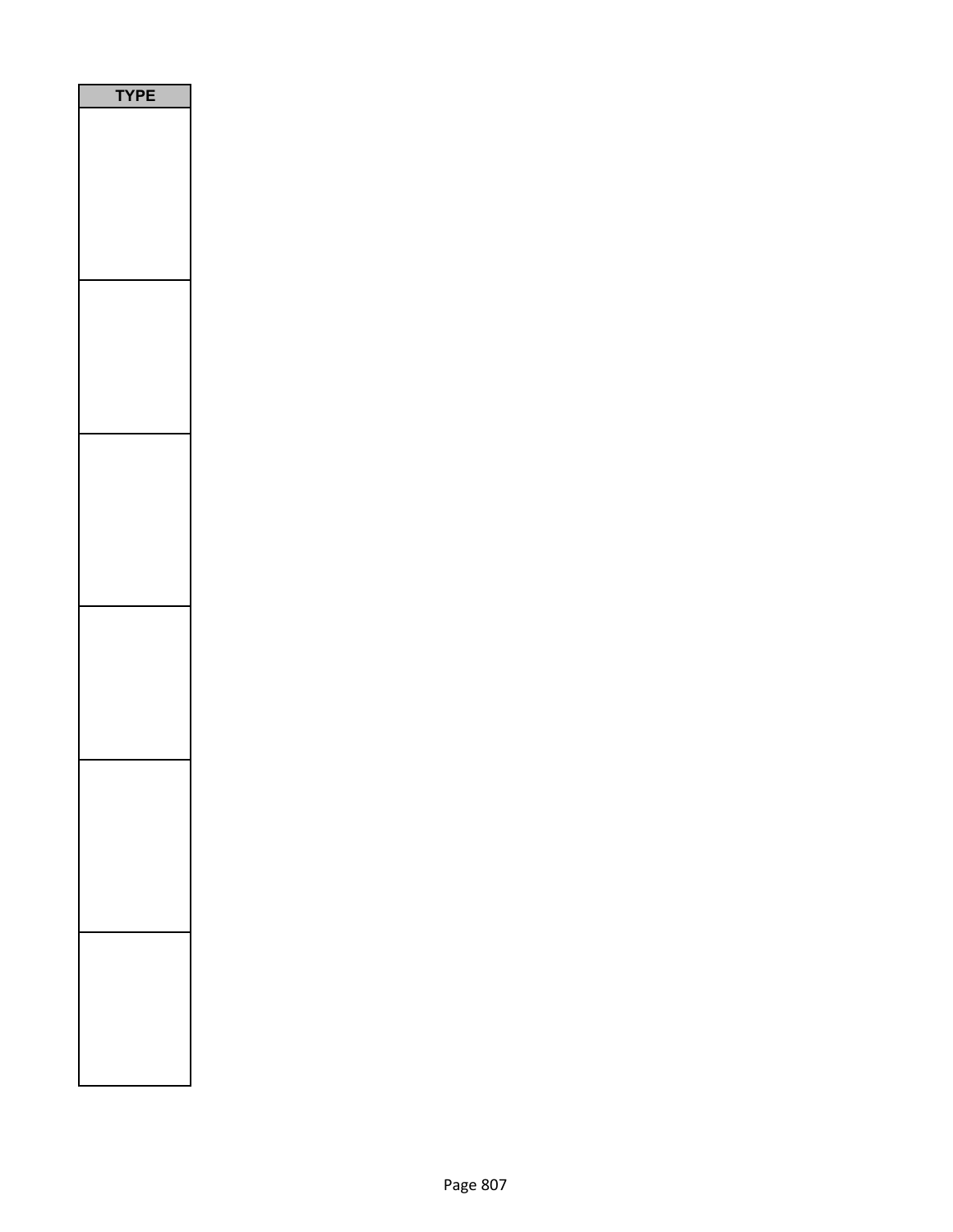| <b>YPE</b> |
|------------|
|            |
|            |
|            |
|            |
|            |
|            |
|            |
|            |
|            |
|            |
|            |
|            |
|            |
|            |
|            |
|            |
|            |
|            |
|            |
|            |
|            |
|            |
|            |
|            |
|            |
|            |
|            |
|            |
|            |
|            |
|            |
|            |
|            |
|            |
|            |
|            |
|            |
|            |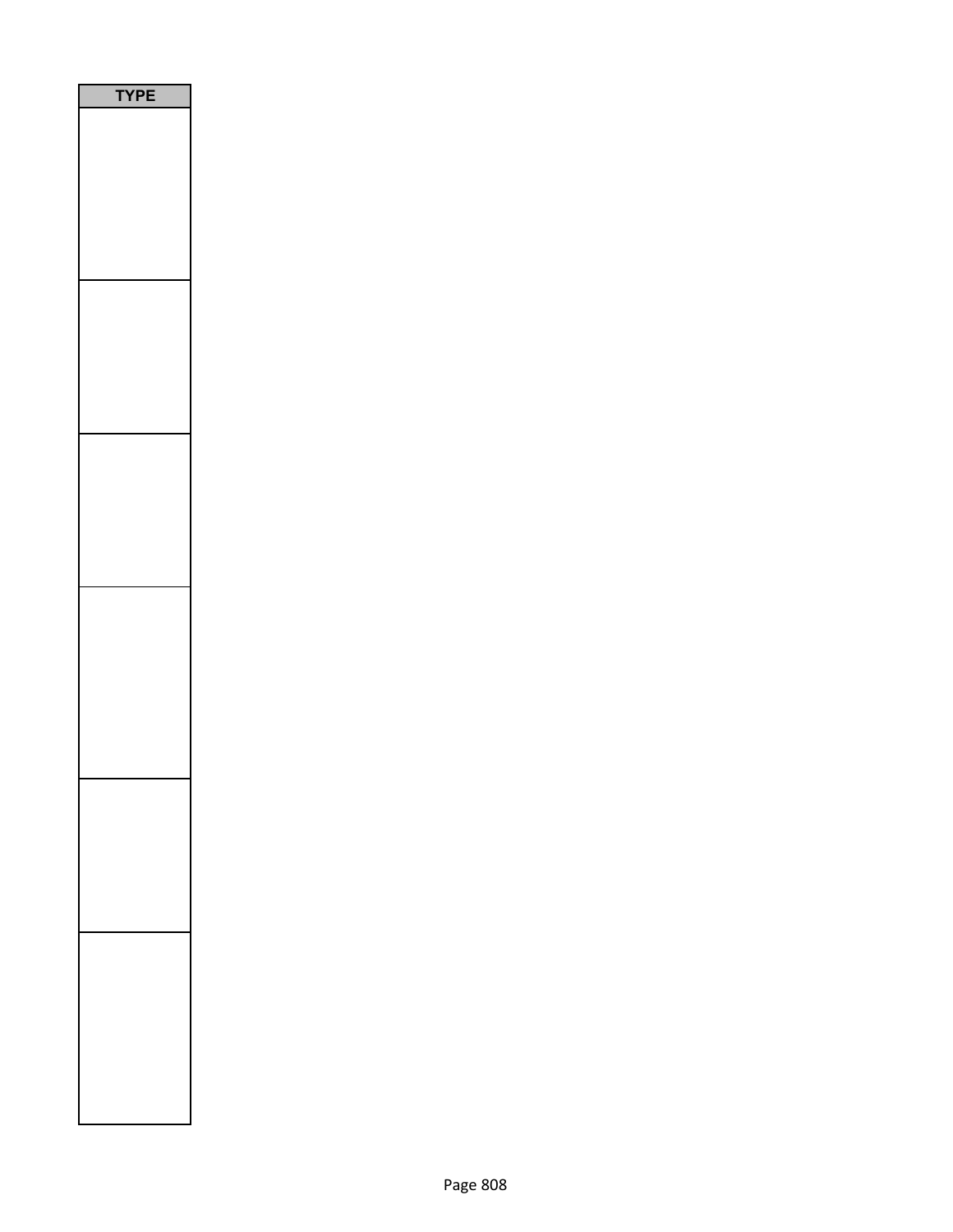| Ε<br>Р<br>ſ |
|-------------|
|             |
|             |
|             |
|             |
|             |
|             |
|             |
|             |
|             |
|             |
|             |
|             |
|             |
|             |
|             |
|             |
|             |
|             |
|             |
|             |
|             |
|             |
|             |
|             |
|             |
|             |
|             |
|             |
|             |
|             |
|             |
|             |
|             |
|             |
|             |
|             |
|             |
|             |
|             |
|             |
|             |
|             |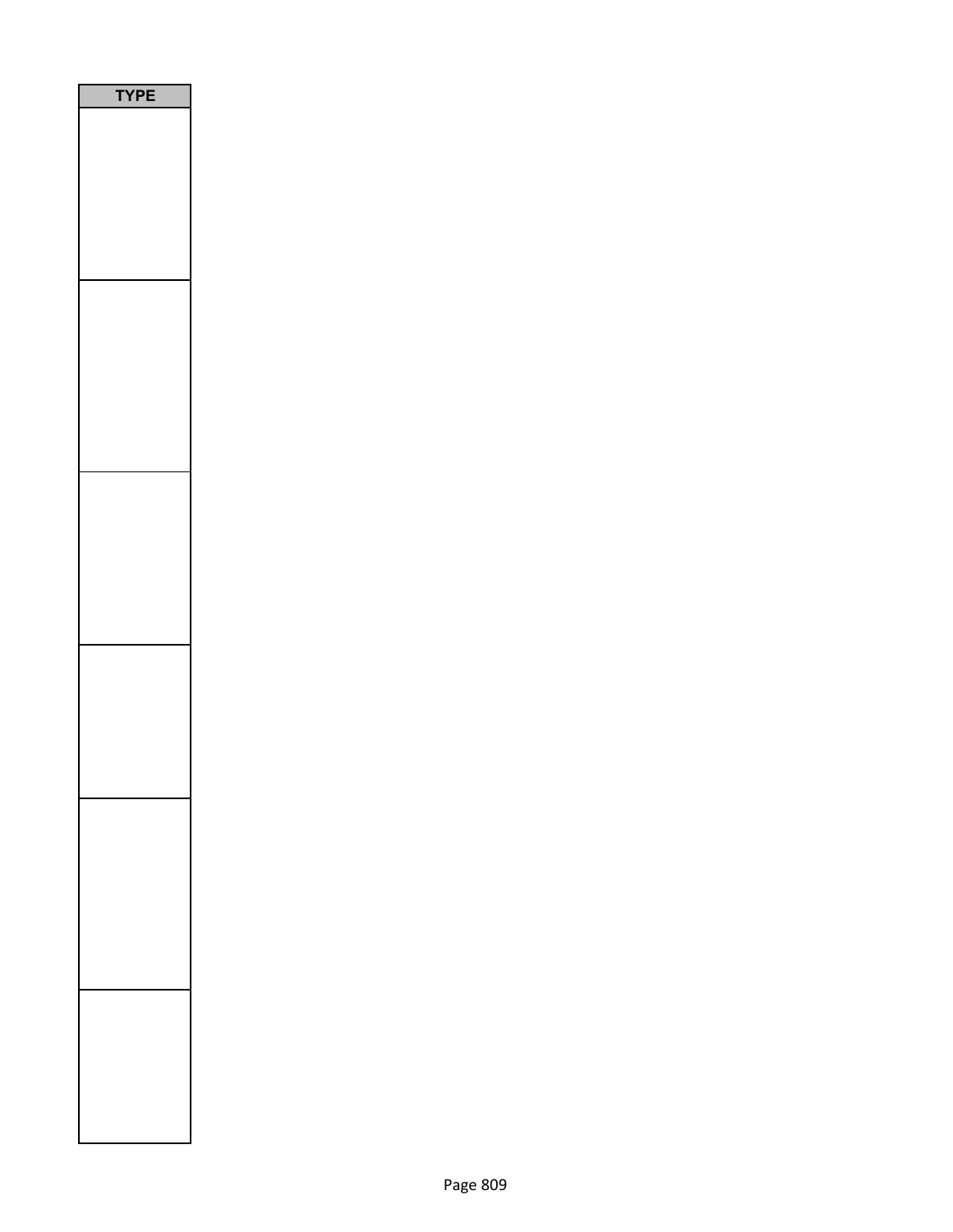| <b>YPE</b> |  |
|------------|--|
|            |  |
|            |  |
|            |  |
|            |  |
|            |  |
|            |  |
|            |  |
|            |  |
|            |  |
|            |  |
|            |  |
|            |  |
|            |  |
|            |  |
|            |  |
|            |  |
|            |  |
|            |  |
|            |  |
|            |  |
|            |  |
|            |  |
|            |  |
|            |  |
|            |  |
|            |  |
|            |  |
|            |  |
|            |  |
|            |  |
|            |  |
|            |  |
|            |  |
|            |  |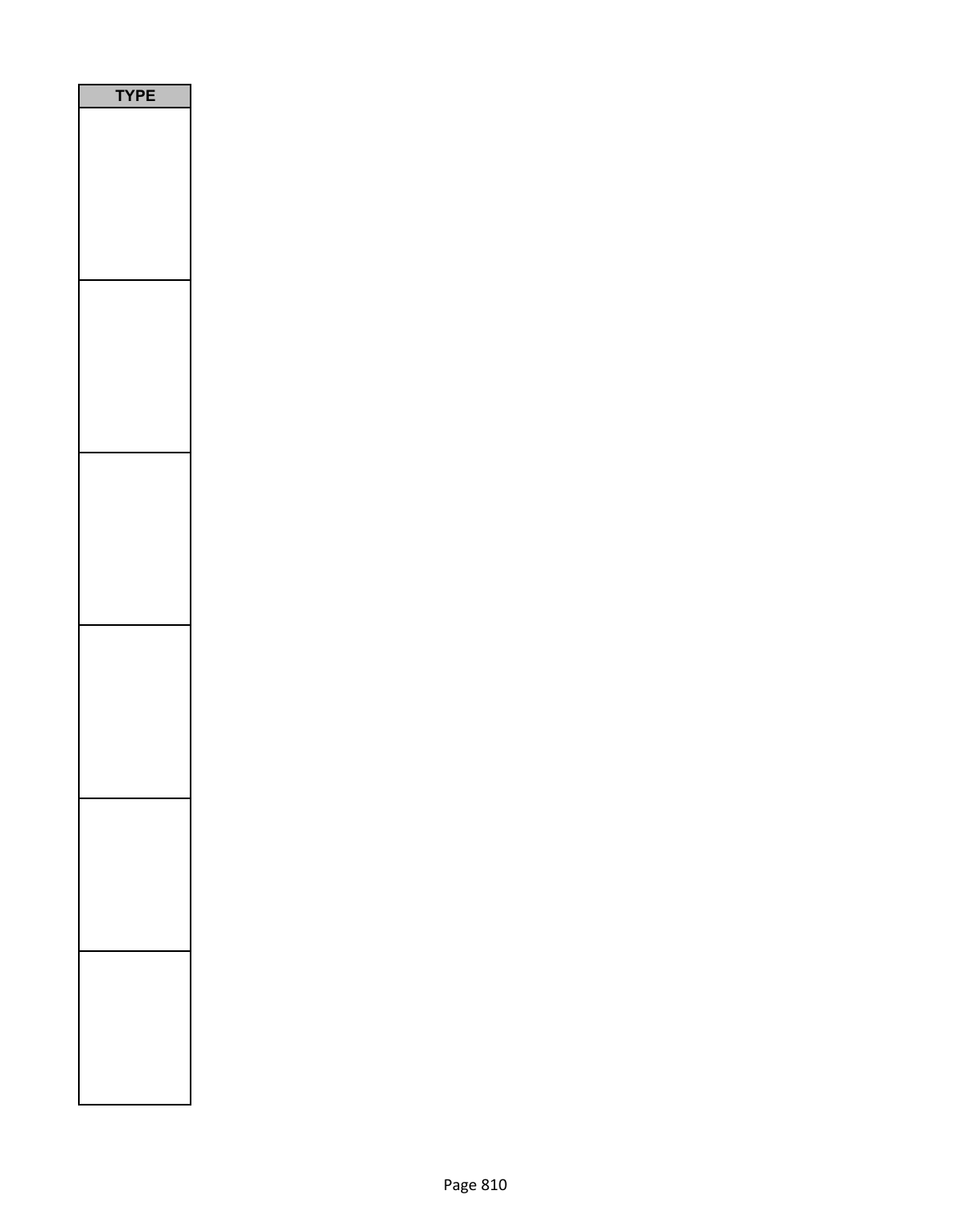| <b>/PE</b><br>٦ |
|-----------------|
|                 |
|                 |
|                 |
|                 |
|                 |
|                 |
|                 |
|                 |
|                 |
|                 |
|                 |
|                 |
|                 |
|                 |
|                 |
|                 |
|                 |
|                 |
|                 |
|                 |
|                 |
|                 |
|                 |
|                 |
|                 |
|                 |
|                 |
|                 |
|                 |
|                 |
|                 |
|                 |
|                 |
|                 |
|                 |
|                 |
|                 |
|                 |
|                 |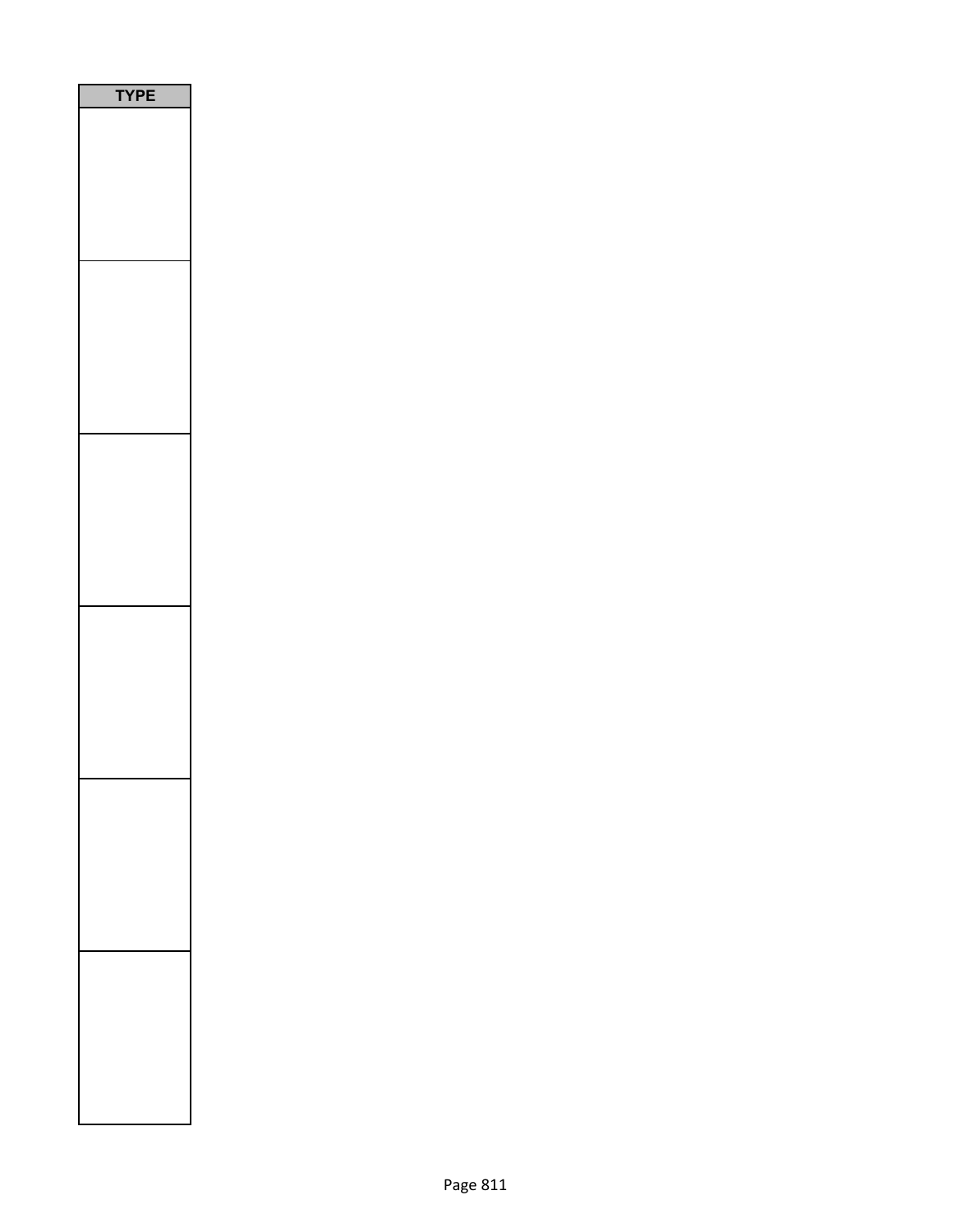| <b>YPE</b> |  |
|------------|--|
|            |  |
|            |  |
|            |  |
|            |  |
|            |  |
|            |  |
|            |  |
|            |  |
|            |  |
|            |  |
|            |  |
|            |  |
|            |  |
|            |  |
|            |  |
|            |  |
|            |  |
|            |  |
|            |  |
|            |  |
|            |  |
|            |  |
|            |  |
|            |  |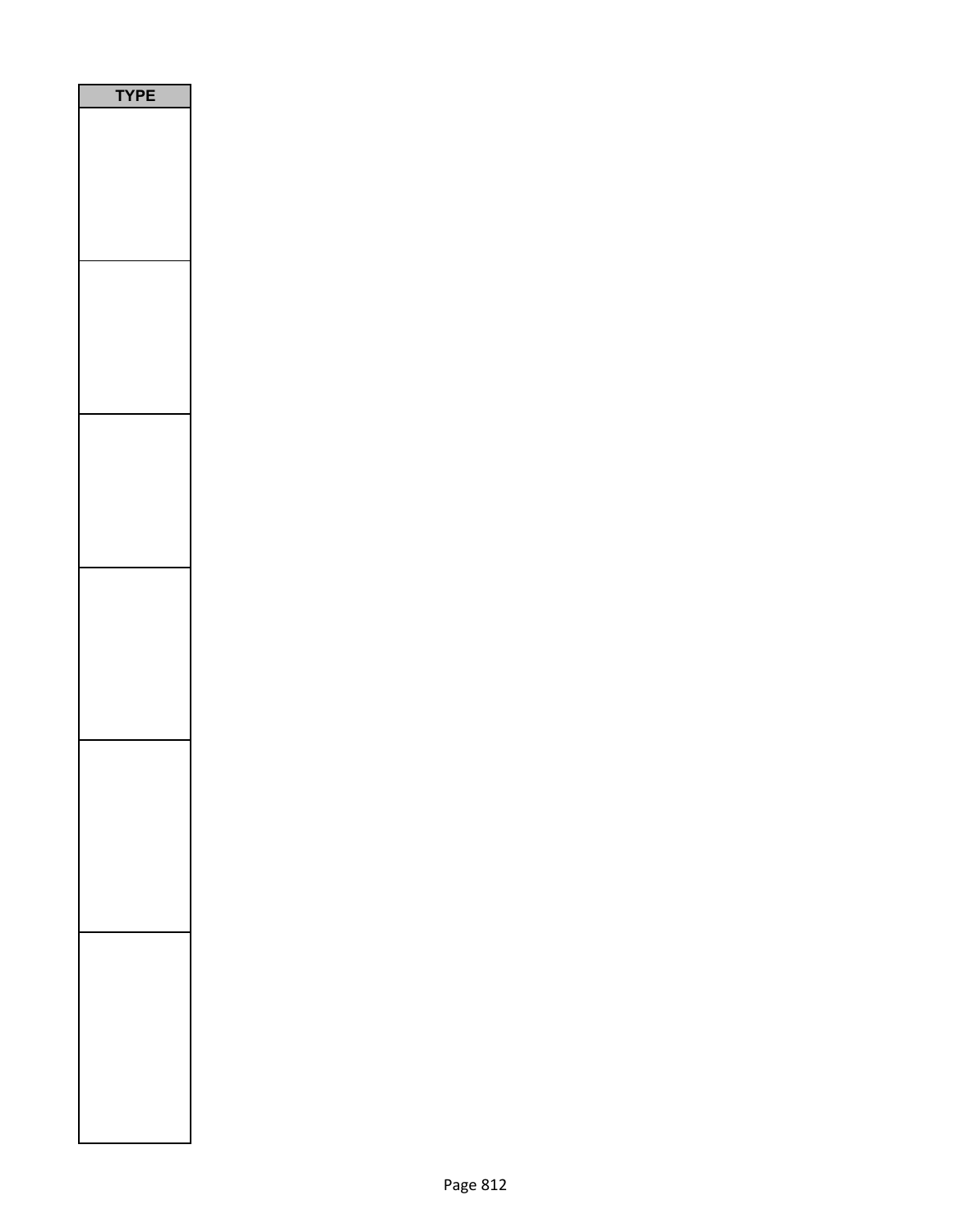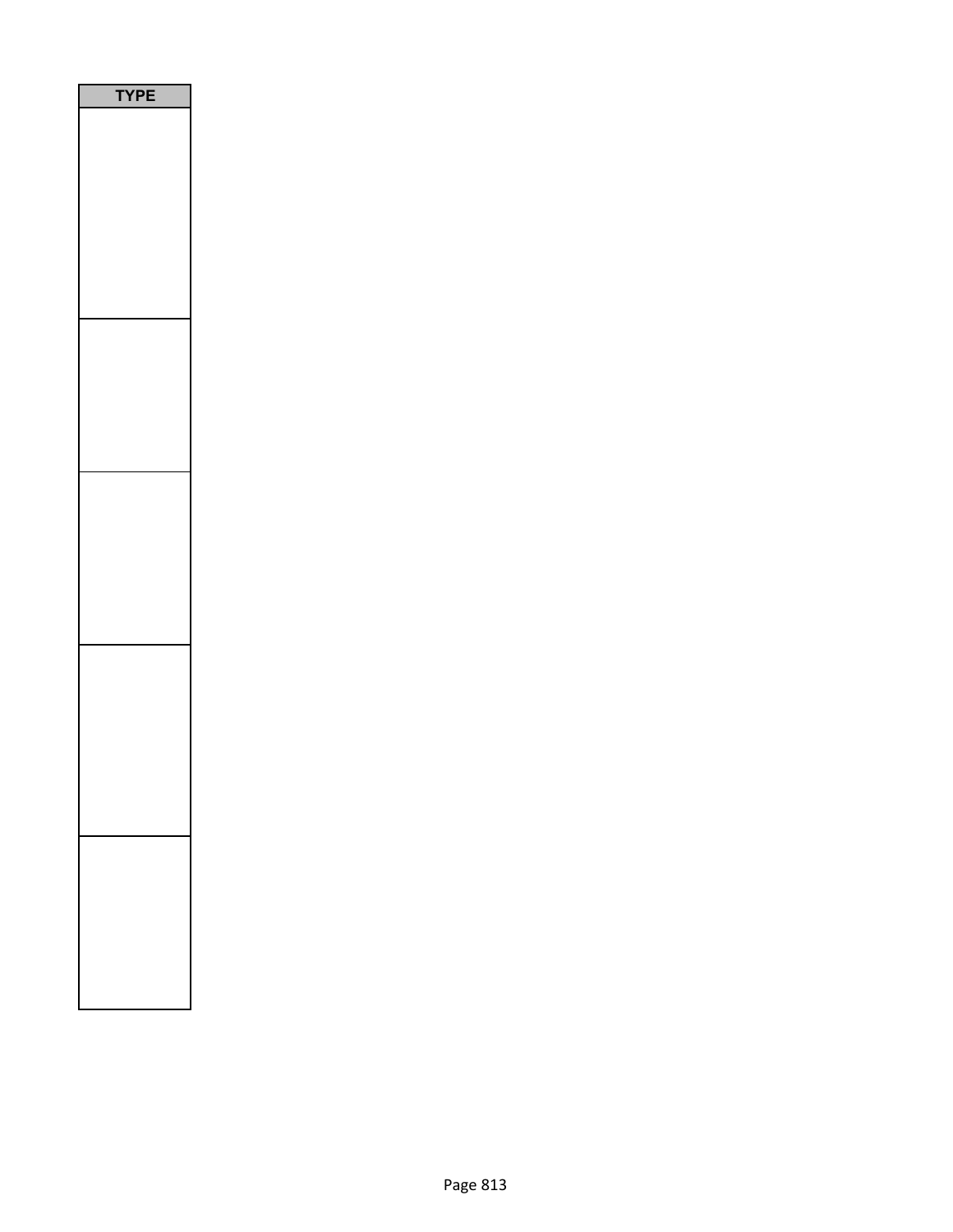| PE<br>ſ |
|---------|
|         |
|         |
|         |
|         |
|         |
|         |
|         |
|         |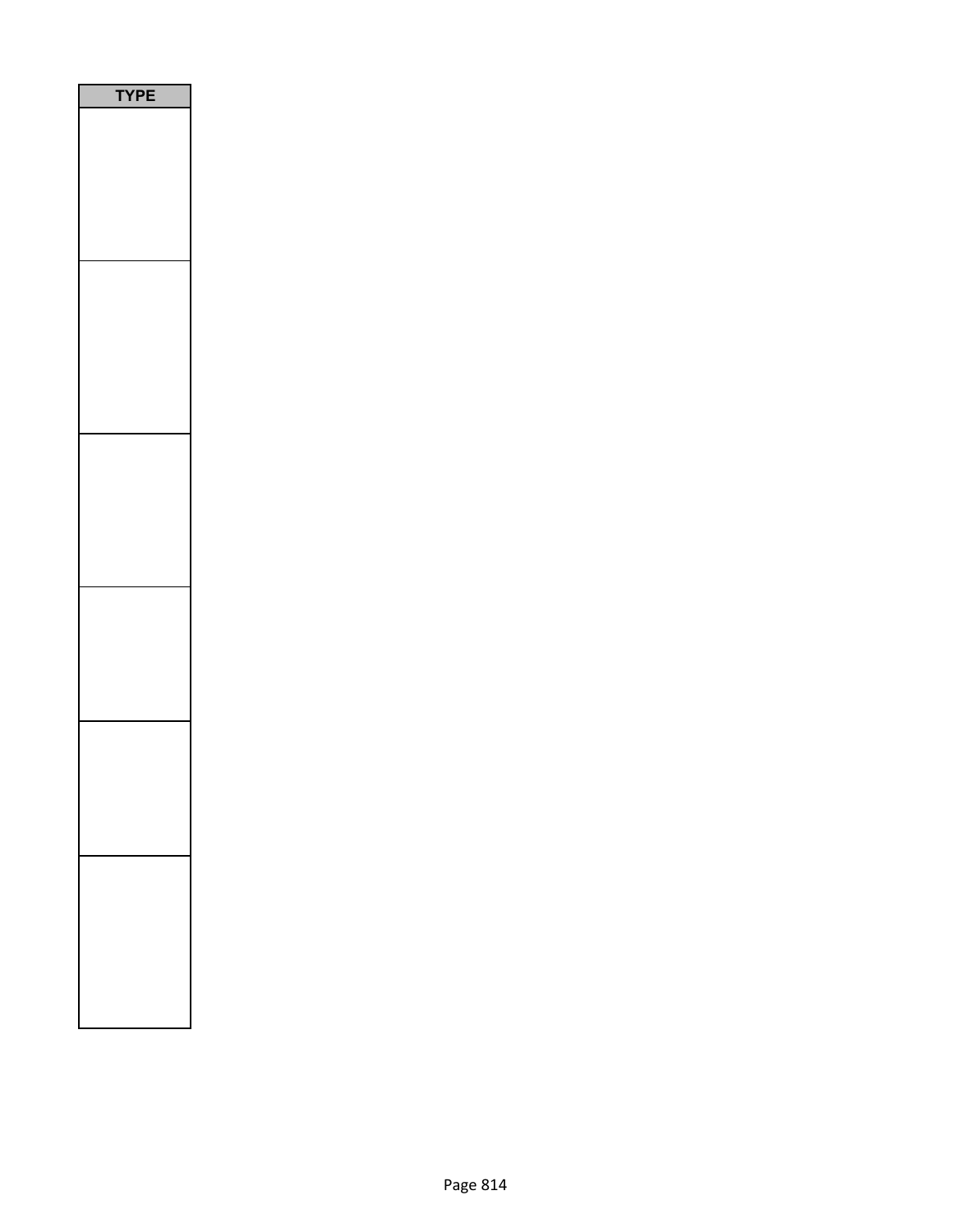| PE |
|----|
|    |
|    |
|    |
|    |
|    |
|    |
|    |
|    |
|    |
|    |
|    |
|    |
|    |
|    |
|    |
|    |
|    |
|    |
|    |
|    |
|    |
|    |
|    |
|    |
|    |
|    |
|    |
|    |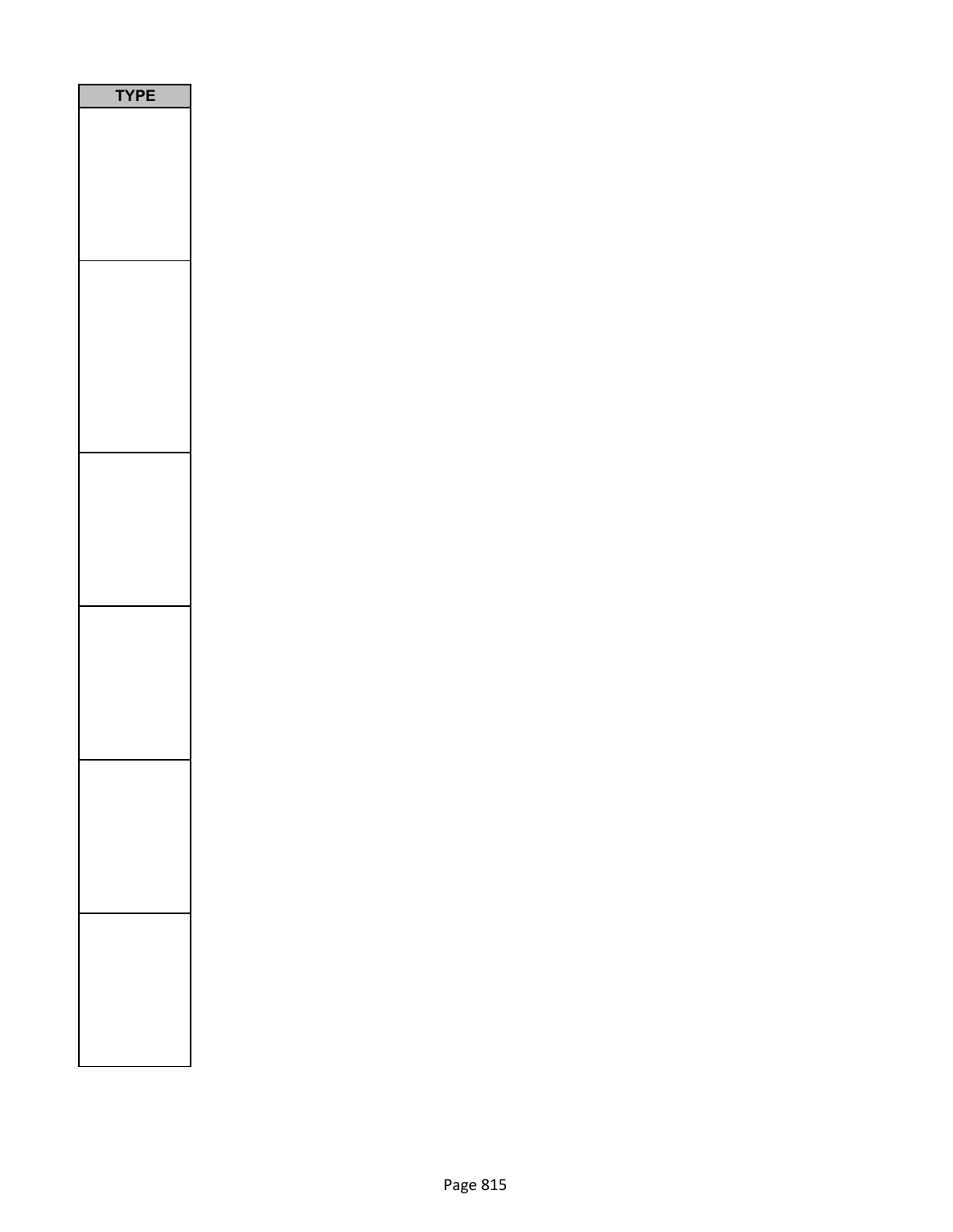| P<br>Ε<br>ſ<br>٦ |
|------------------|
|                  |
|                  |
|                  |
|                  |
|                  |
|                  |
|                  |
|                  |
|                  |
|                  |
|                  |
|                  |
|                  |
|                  |
|                  |
|                  |
|                  |
|                  |
|                  |
|                  |
|                  |
|                  |
|                  |
|                  |
|                  |
|                  |
|                  |
|                  |
|                  |
|                  |
|                  |
|                  |
|                  |
|                  |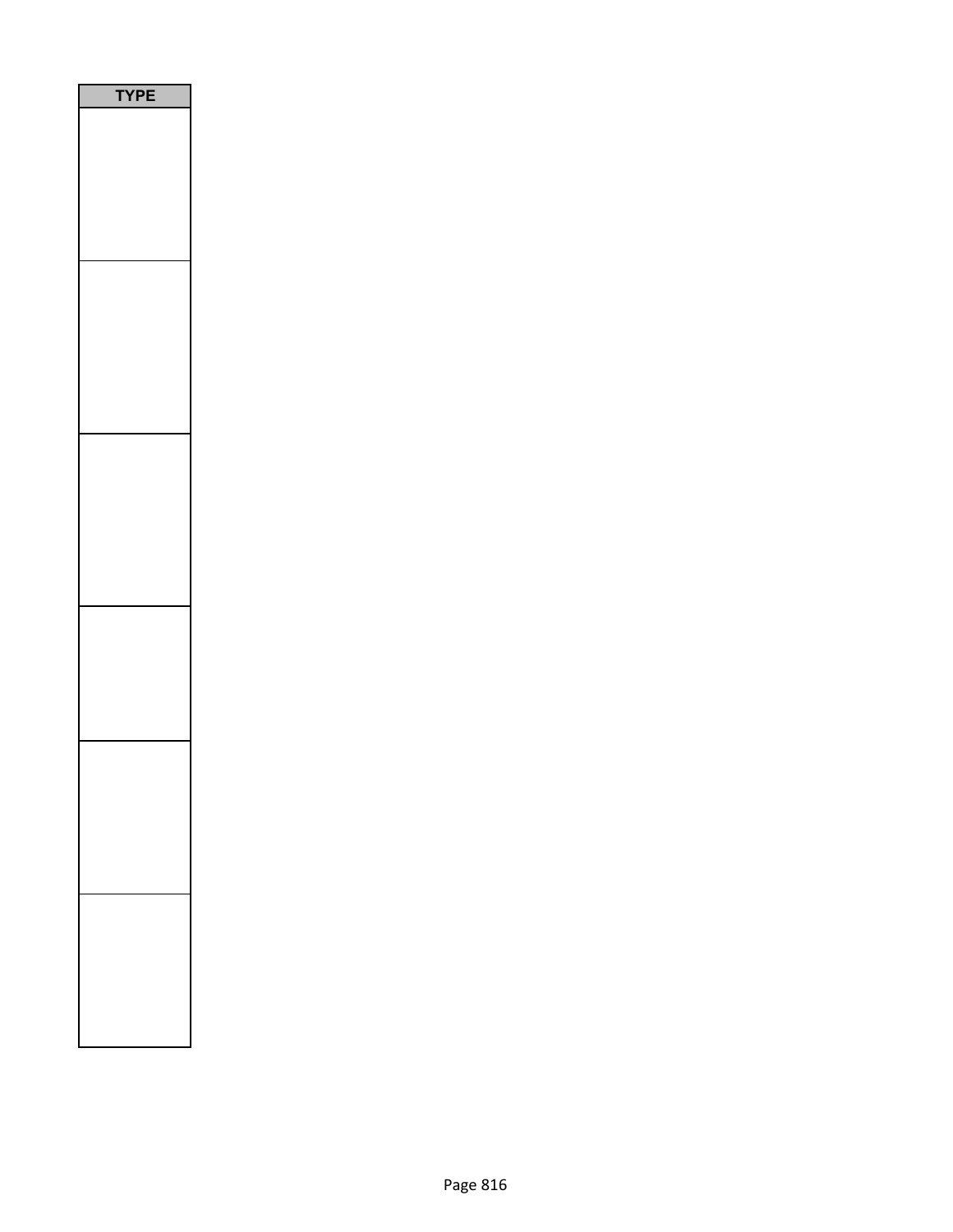| <b>YPE</b> |
|------------|
|            |
|            |
|            |
|            |
|            |
|            |
|            |
|            |
|            |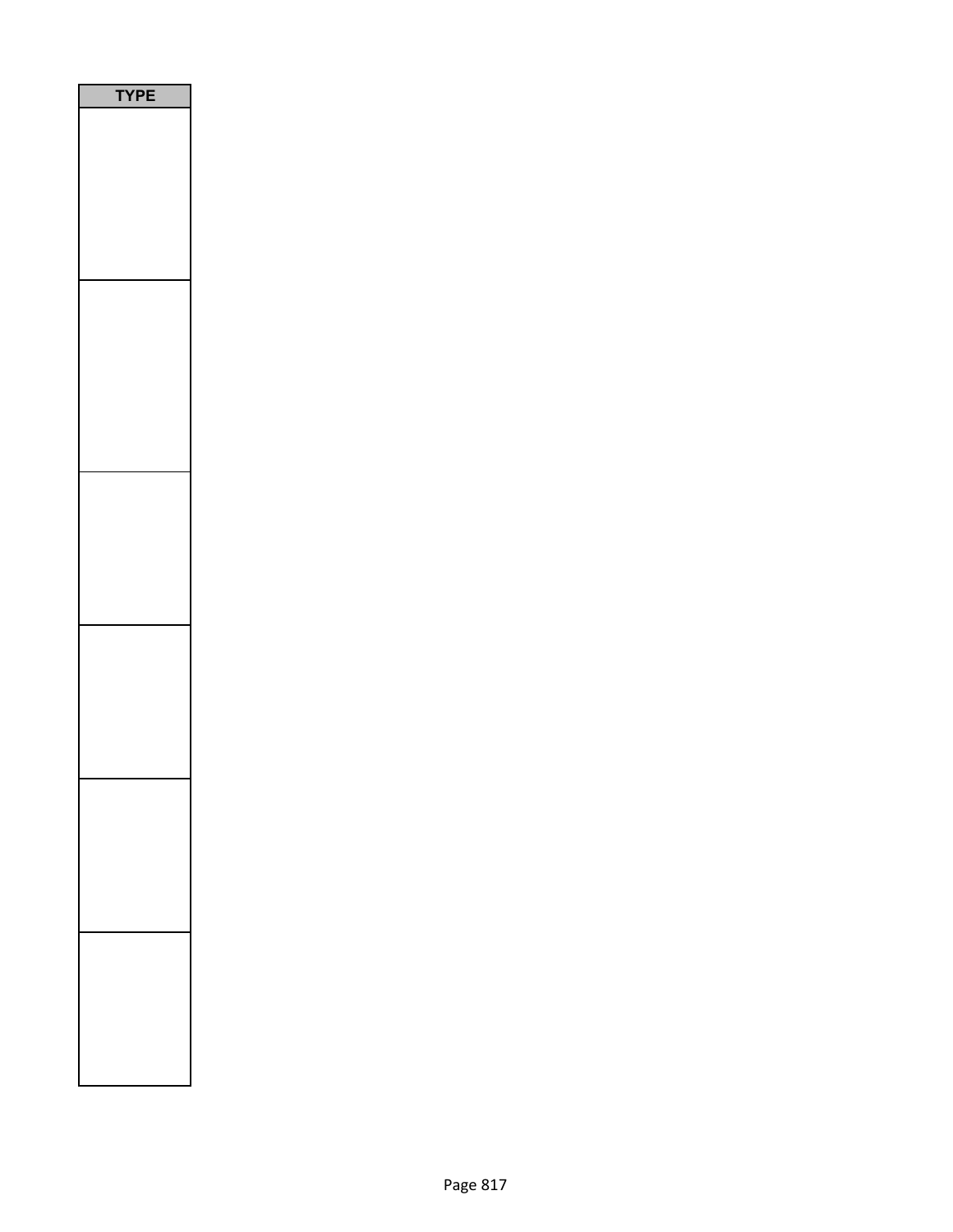| PE<br>٢ |
|---------|
|         |
|         |
|         |
|         |
|         |
|         |
|         |
|         |
|         |
|         |
|         |
|         |
|         |
|         |
|         |
|         |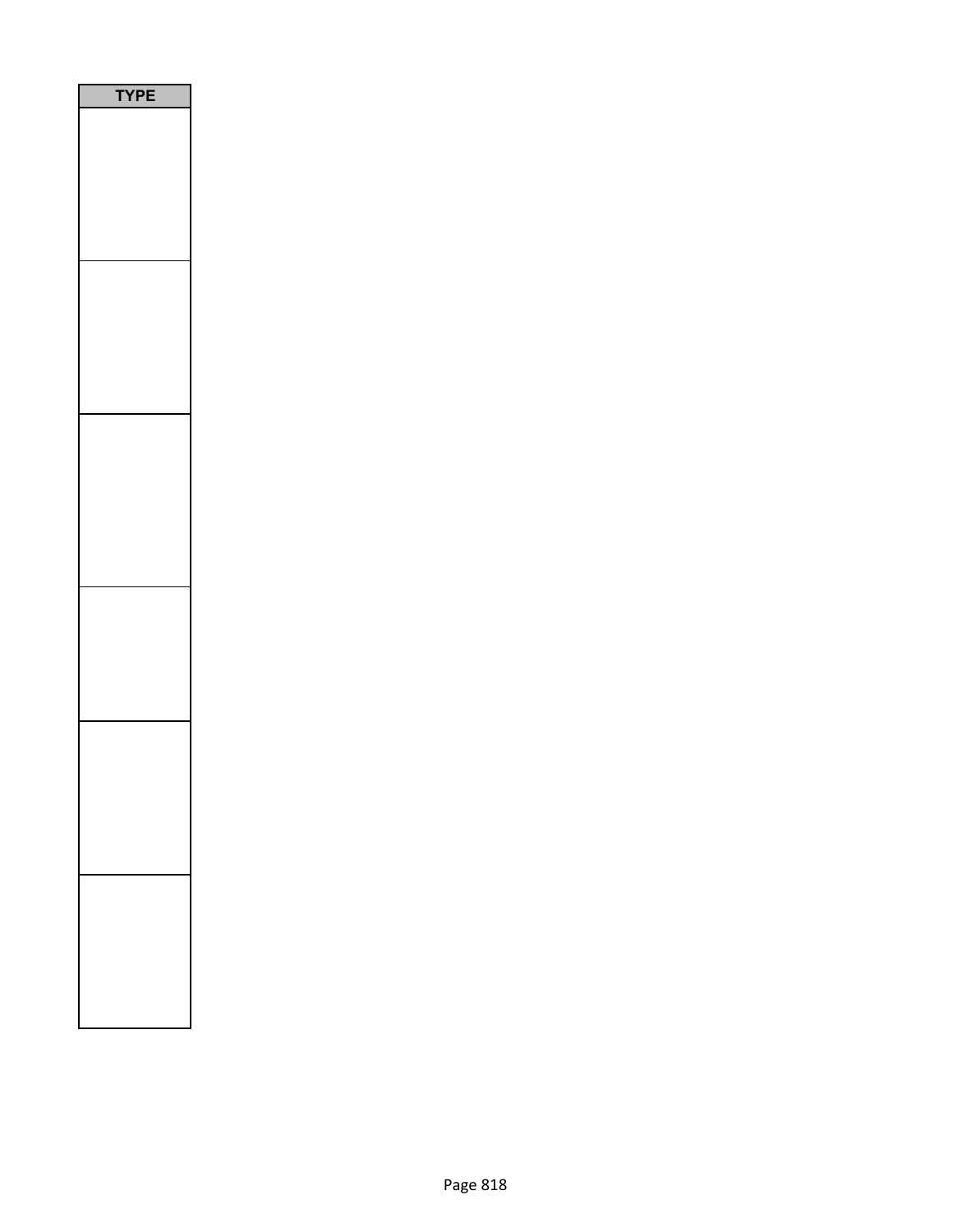| PE<br>٦ |  |
|---------|--|
|         |  |
|         |  |
|         |  |
|         |  |
|         |  |
|         |  |
|         |  |
|         |  |
|         |  |
|         |  |
|         |  |
|         |  |
|         |  |
|         |  |
|         |  |
|         |  |
|         |  |
|         |  |
|         |  |
|         |  |
|         |  |
|         |  |
|         |  |
|         |  |
|         |  |
|         |  |
|         |  |
|         |  |
|         |  |
|         |  |
|         |  |
|         |  |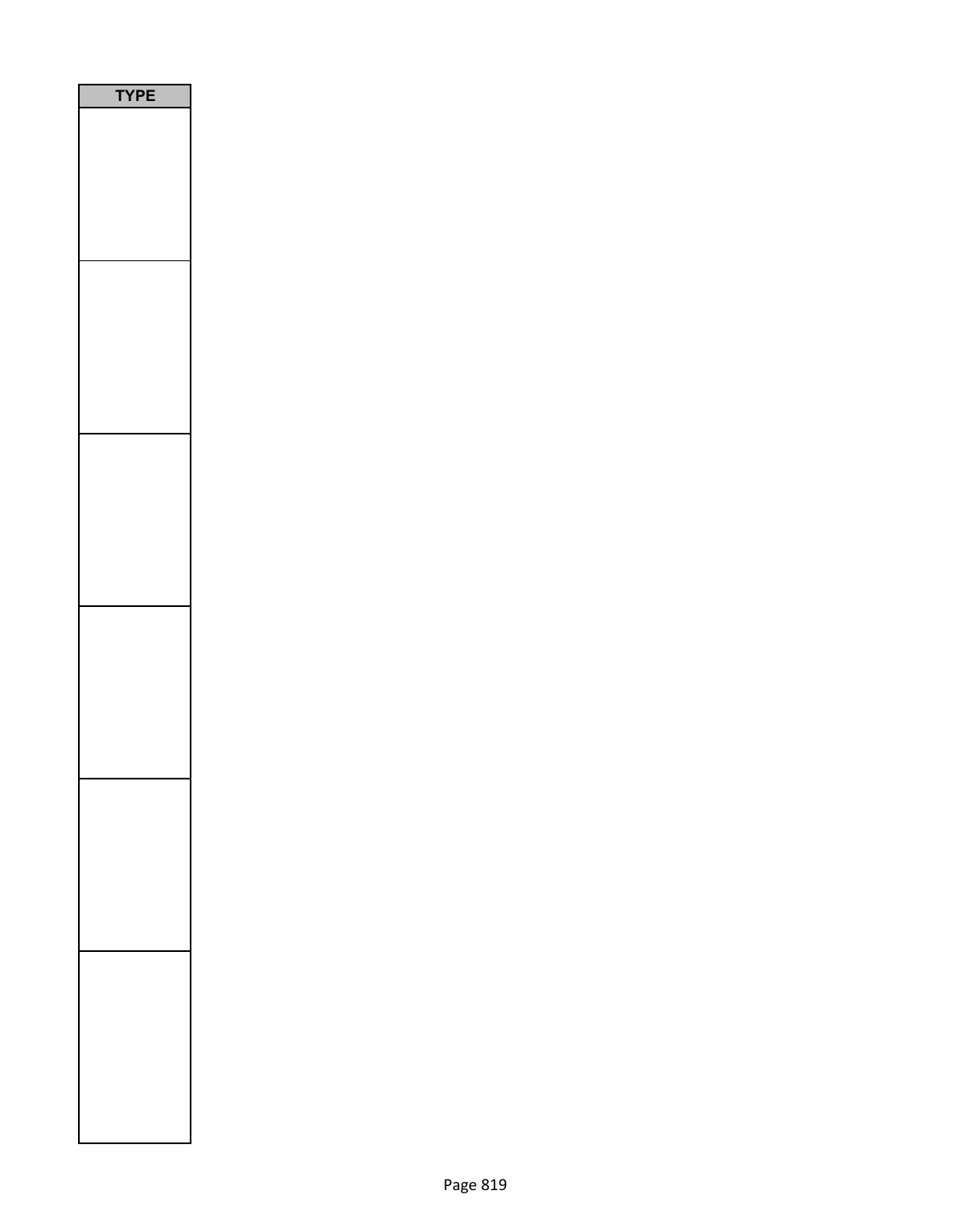| PE<br>٢<br>٦ |
|--------------|
|              |
|              |
|              |
|              |
|              |
|              |
|              |
|              |
|              |
|              |
|              |
|              |
|              |
|              |
|              |
|              |
|              |
|              |
|              |
|              |
|              |
|              |
|              |
|              |
|              |
|              |
|              |
|              |
|              |
|              |
|              |
|              |
|              |
|              |
|              |
|              |
|              |
|              |
|              |
|              |
|              |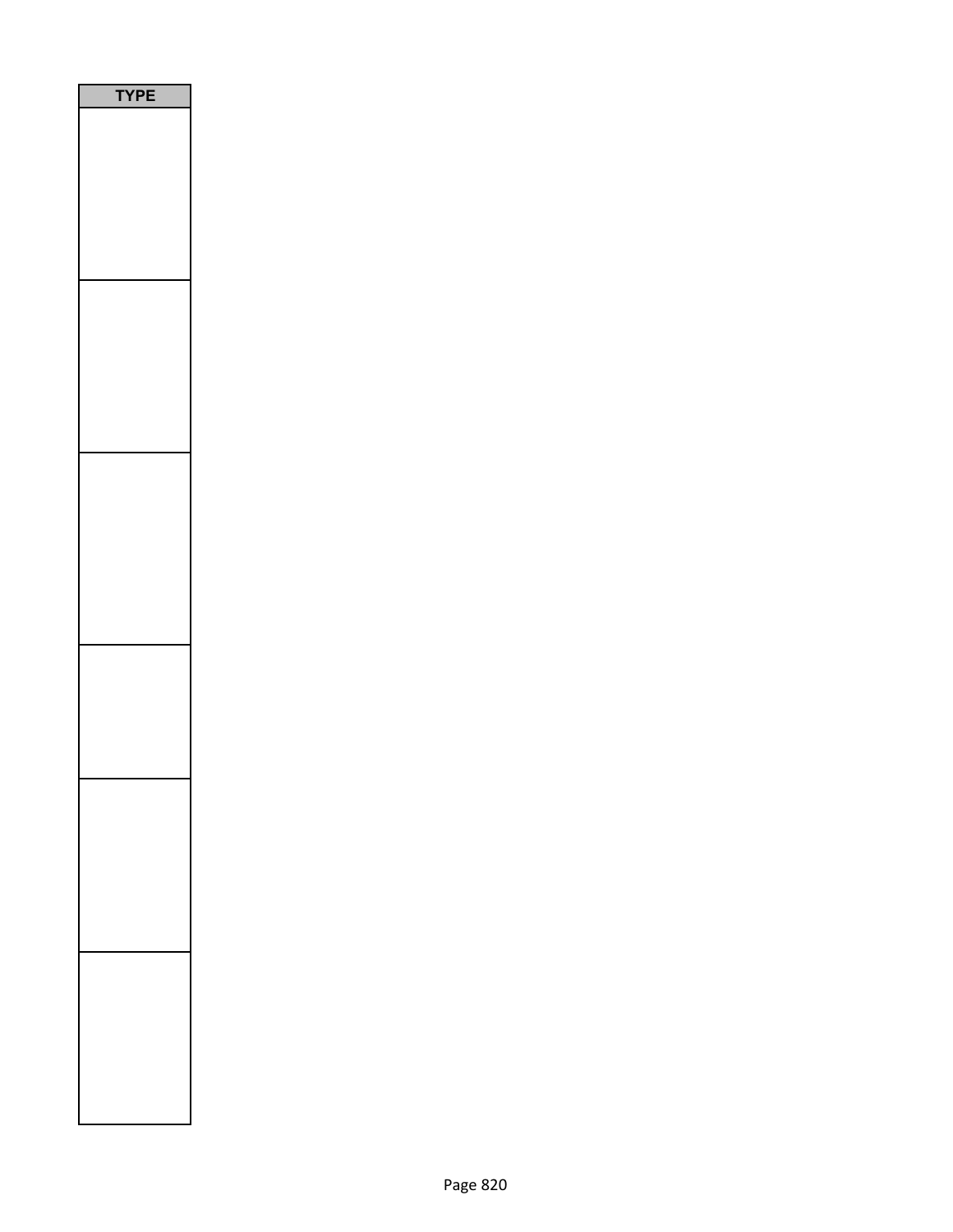| <b>YPE</b> |
|------------|
|            |
|            |
|            |
|            |
|            |
|            |
|            |
|            |
|            |
|            |
|            |
|            |
|            |
|            |
|            |
|            |
|            |
|            |
|            |
|            |
|            |
|            |
|            |
|            |
|            |
|            |
|            |
|            |
|            |
|            |
|            |
|            |
|            |
|            |
|            |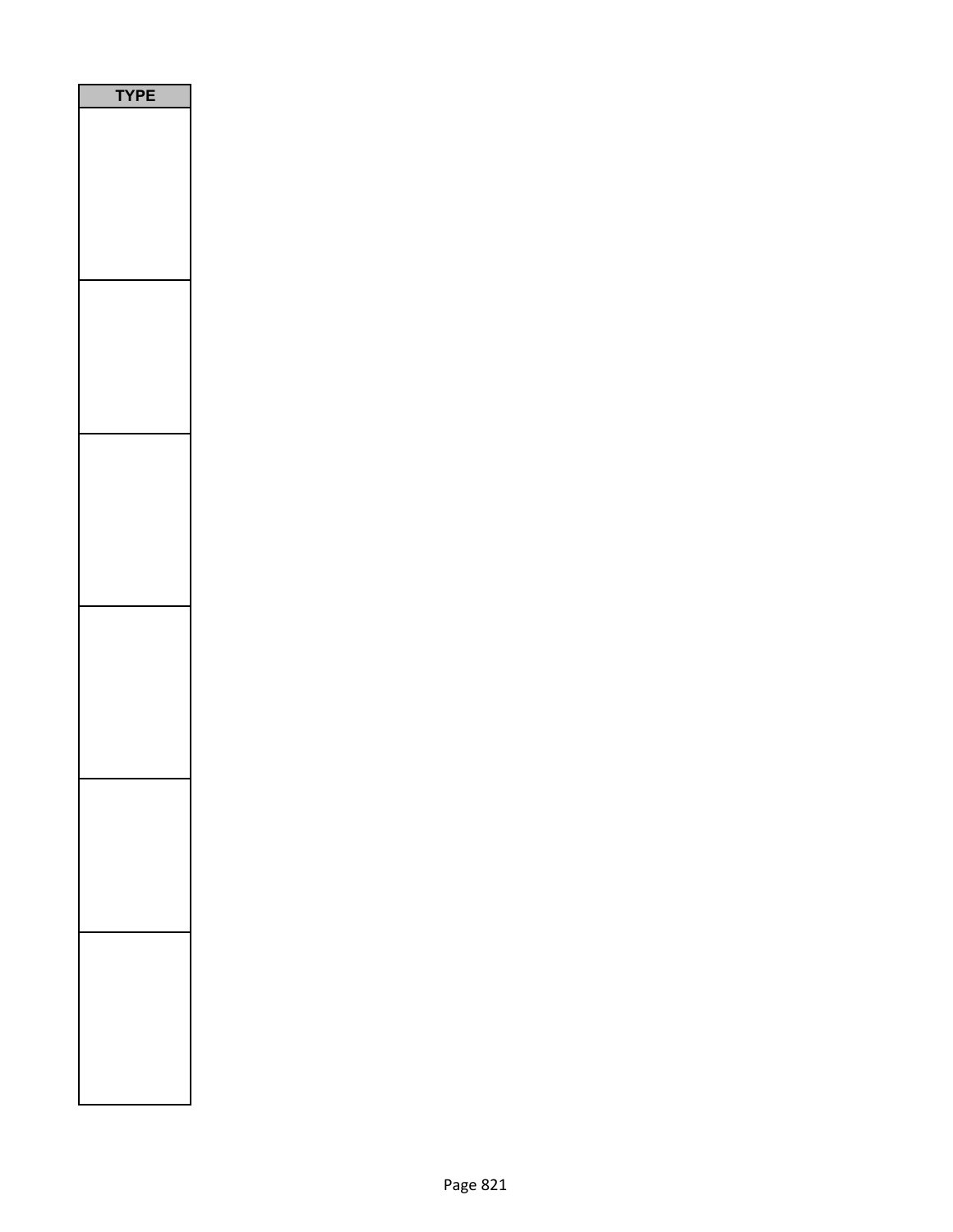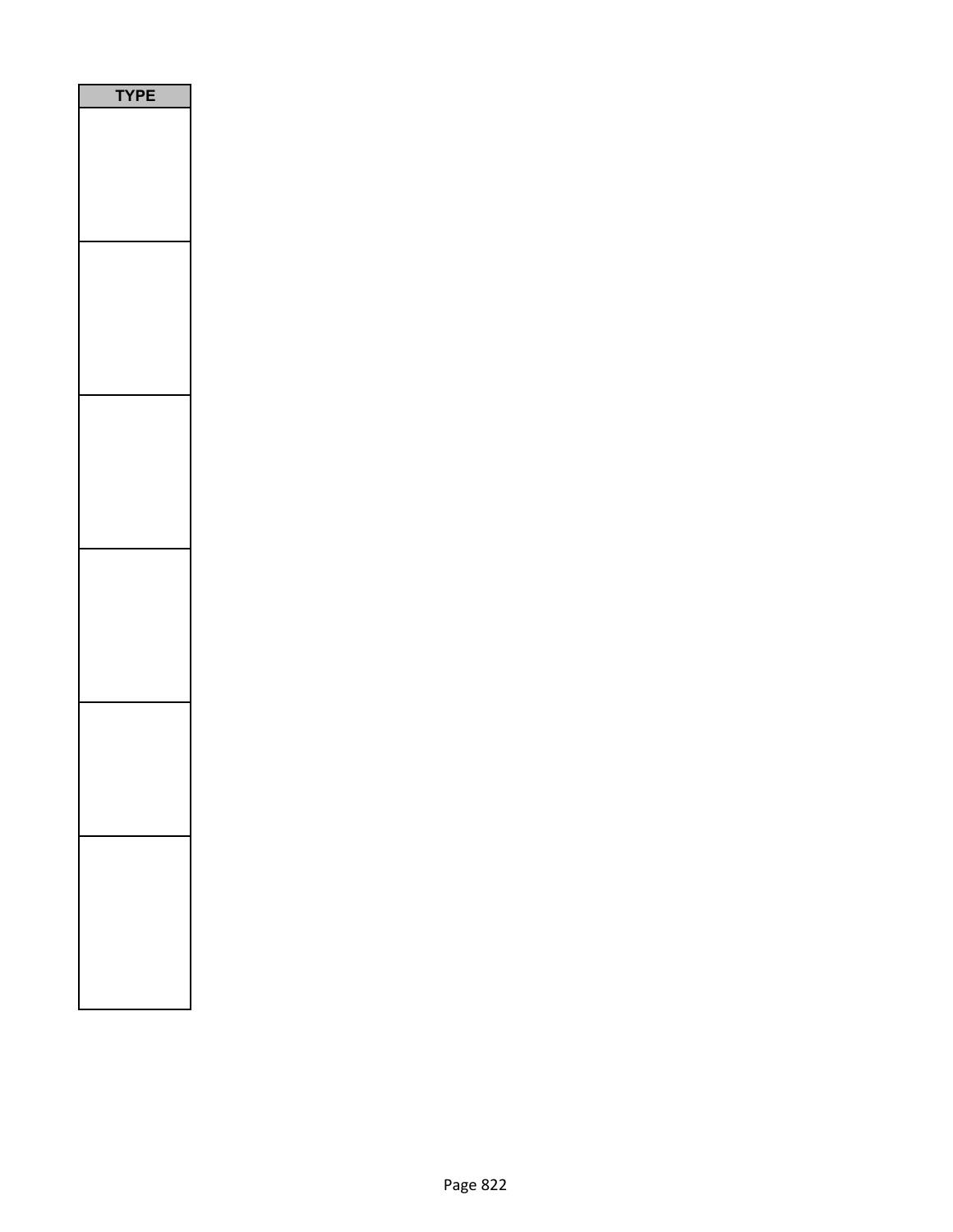| <b>PE</b><br>٦ |
|----------------|
|                |
|                |
|                |
|                |
|                |
|                |
|                |
|                |
|                |
|                |
|                |
|                |
|                |
|                |
|                |
|                |
|                |
|                |
|                |
|                |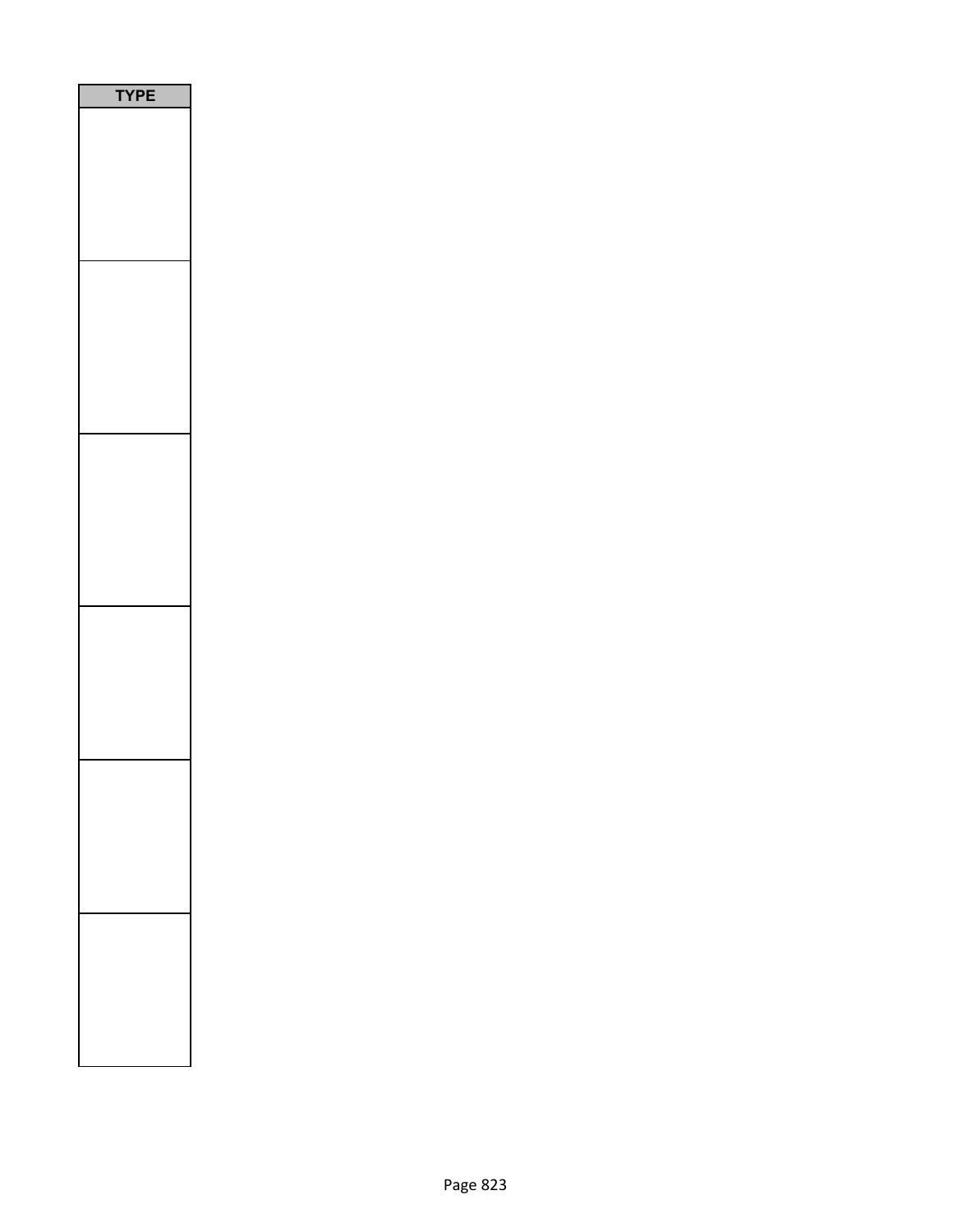| PE<br>٢ |
|---------|
|         |
|         |
|         |
|         |
|         |
|         |
|         |
|         |
|         |
|         |
|         |
|         |
|         |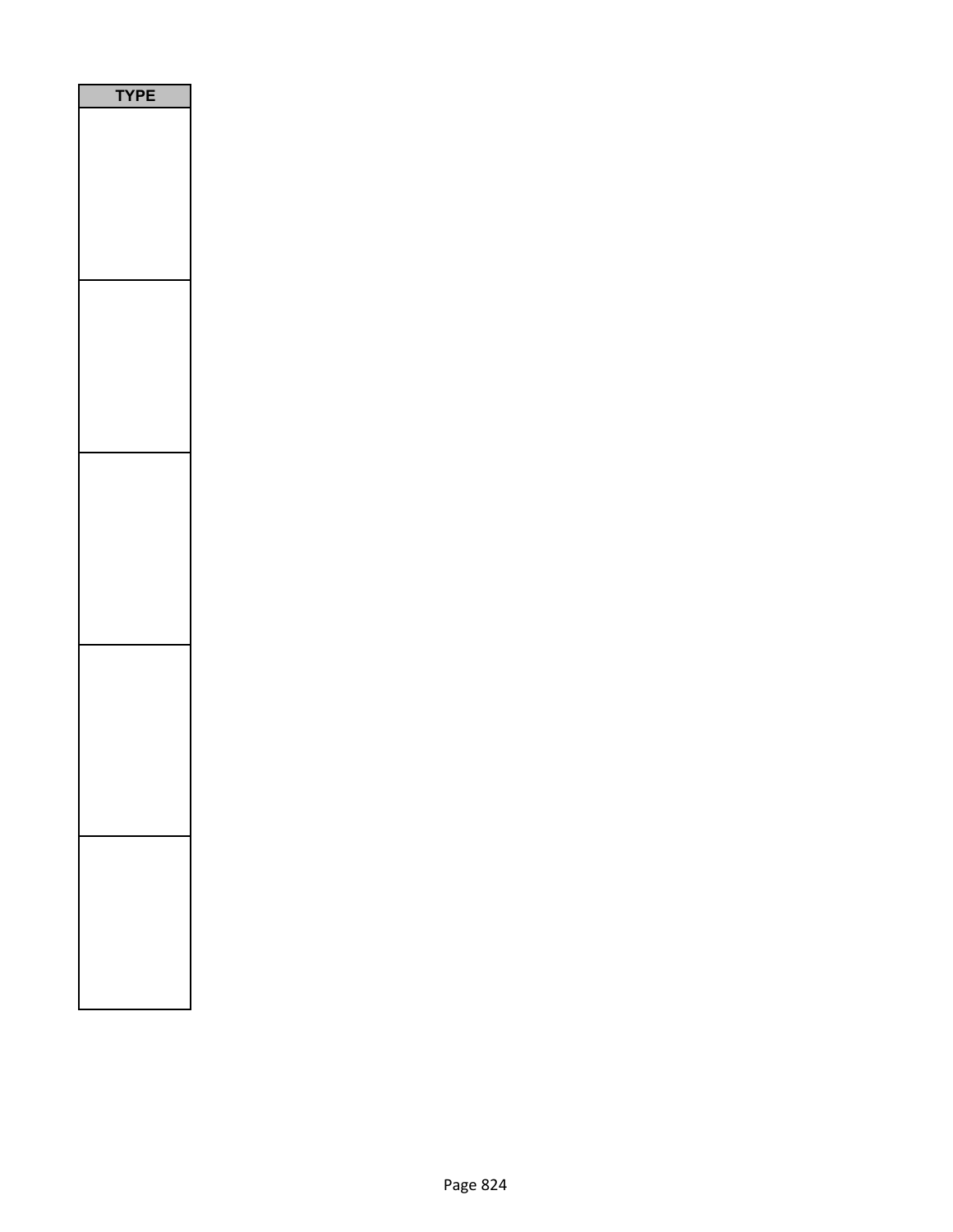| Ε<br>P<br>٢ |
|-------------|
|             |
|             |
|             |
|             |
|             |
|             |
|             |
|             |
|             |
|             |
|             |
|             |
|             |
|             |
|             |
|             |
|             |
|             |
|             |
|             |
|             |
|             |
|             |
|             |
|             |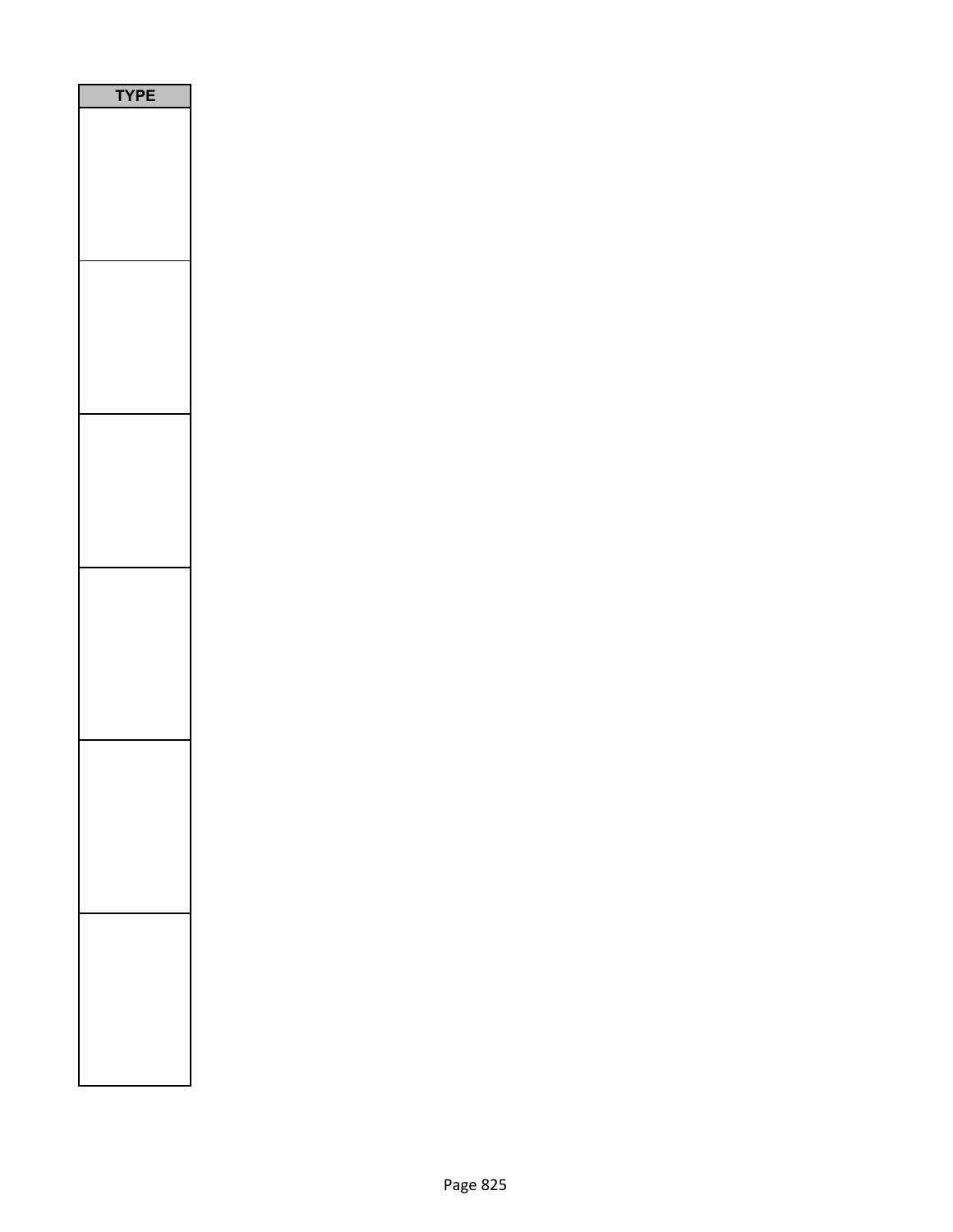| PE<br>$\epsilon$<br>٦ |
|-----------------------|
|                       |
|                       |
|                       |
|                       |
|                       |
|                       |
|                       |
|                       |
|                       |
|                       |
|                       |
|                       |
|                       |
|                       |
|                       |
|                       |
|                       |
|                       |
|                       |
|                       |
|                       |
|                       |
|                       |
|                       |
|                       |
|                       |
|                       |
|                       |
|                       |
|                       |
|                       |
|                       |
|                       |
|                       |
|                       |
|                       |
|                       |
|                       |
|                       |
|                       |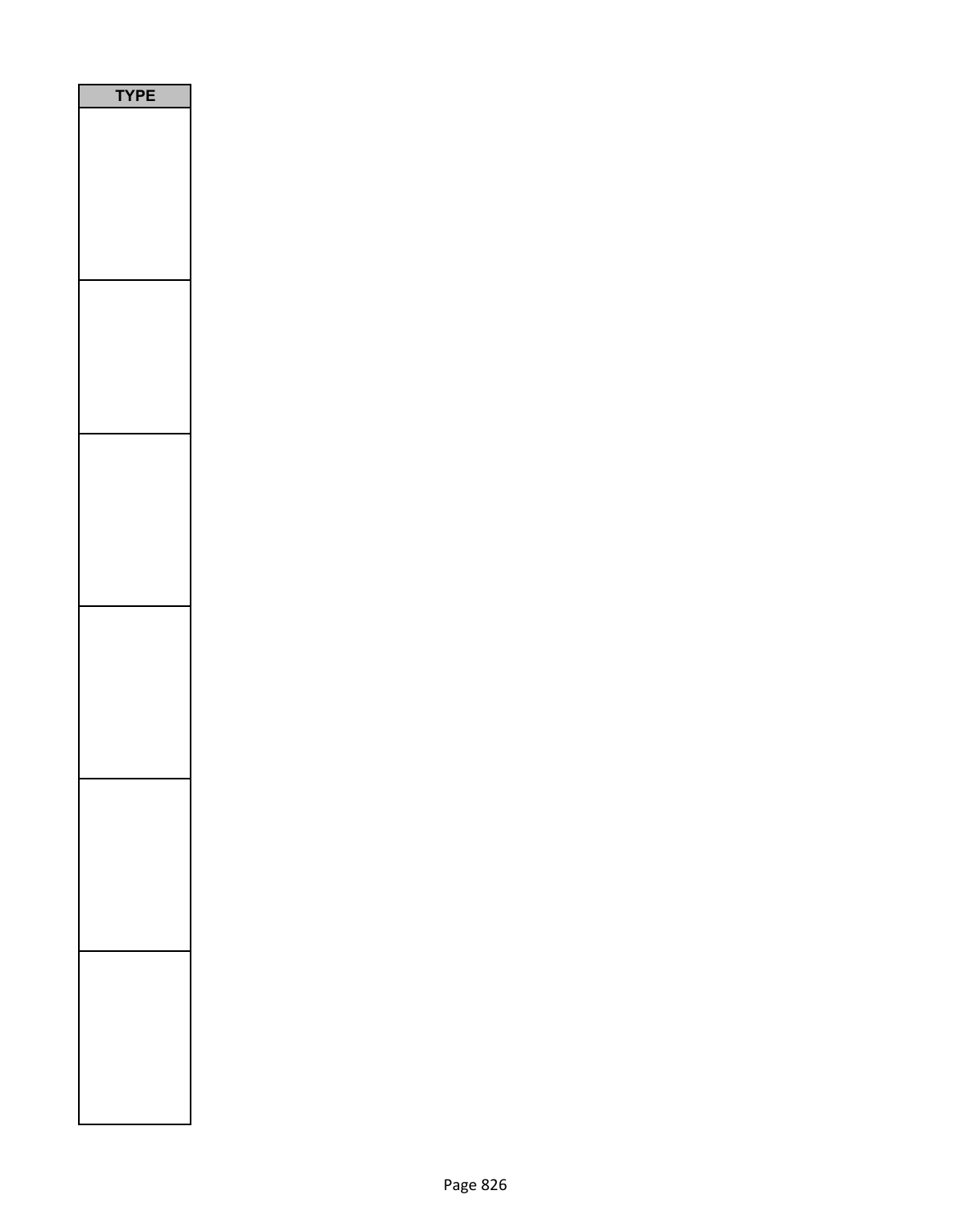| E<br>P |
|--------|
|        |
|        |
|        |
|        |
|        |
|        |
|        |
|        |
|        |
|        |
|        |
|        |
|        |
|        |
|        |
|        |
|        |
|        |
|        |
|        |
|        |
|        |
|        |
|        |
|        |
|        |
|        |
|        |
|        |
|        |
|        |
|        |
|        |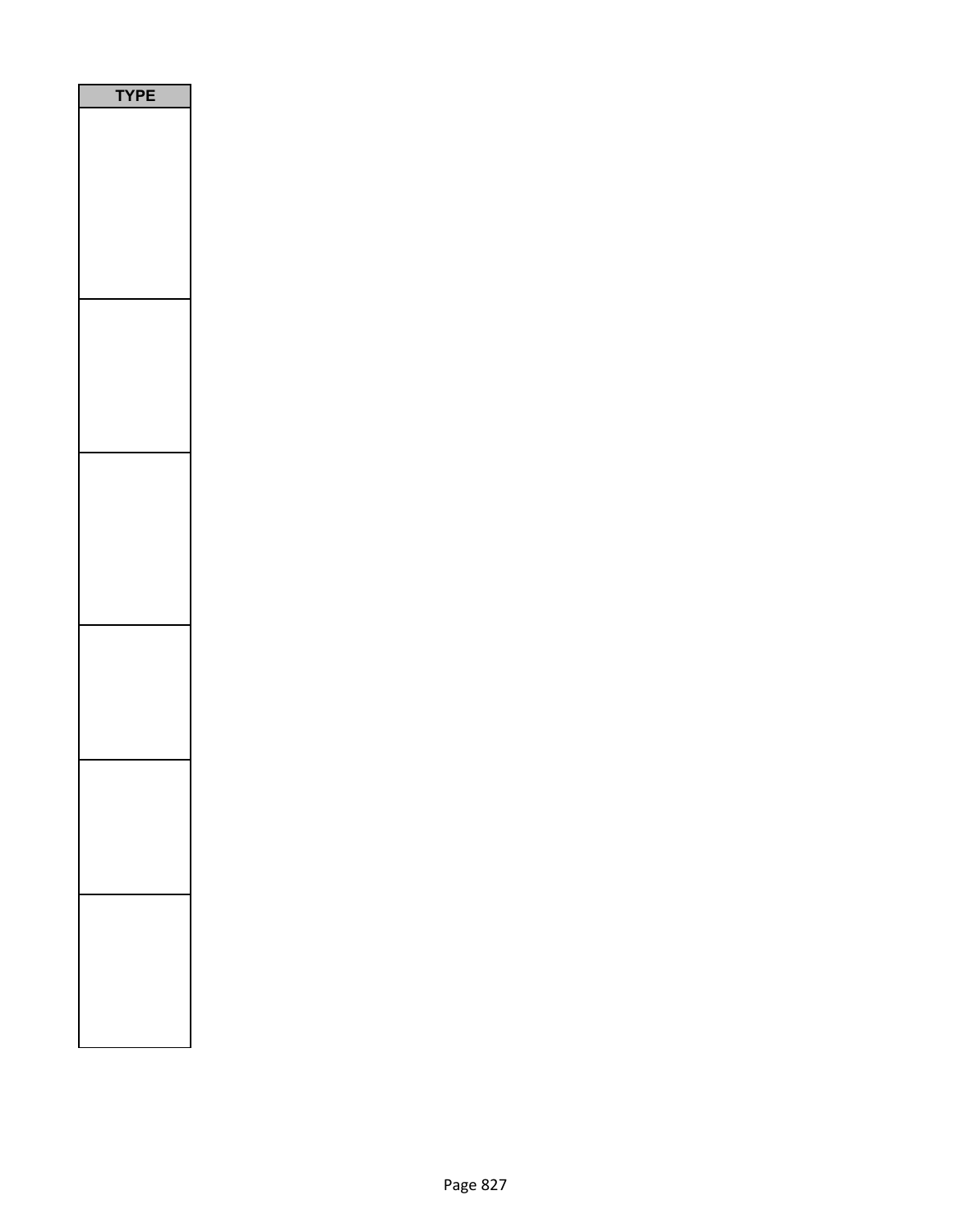| E<br>P<br>1<br>١<br>ſ, |
|------------------------|
|                        |
|                        |
|                        |
|                        |
|                        |
|                        |
|                        |
|                        |
|                        |
|                        |
|                        |
|                        |
|                        |
|                        |
|                        |
|                        |
|                        |
|                        |
|                        |
|                        |
|                        |
|                        |
|                        |
|                        |
|                        |
|                        |
|                        |
|                        |
|                        |
|                        |
|                        |
|                        |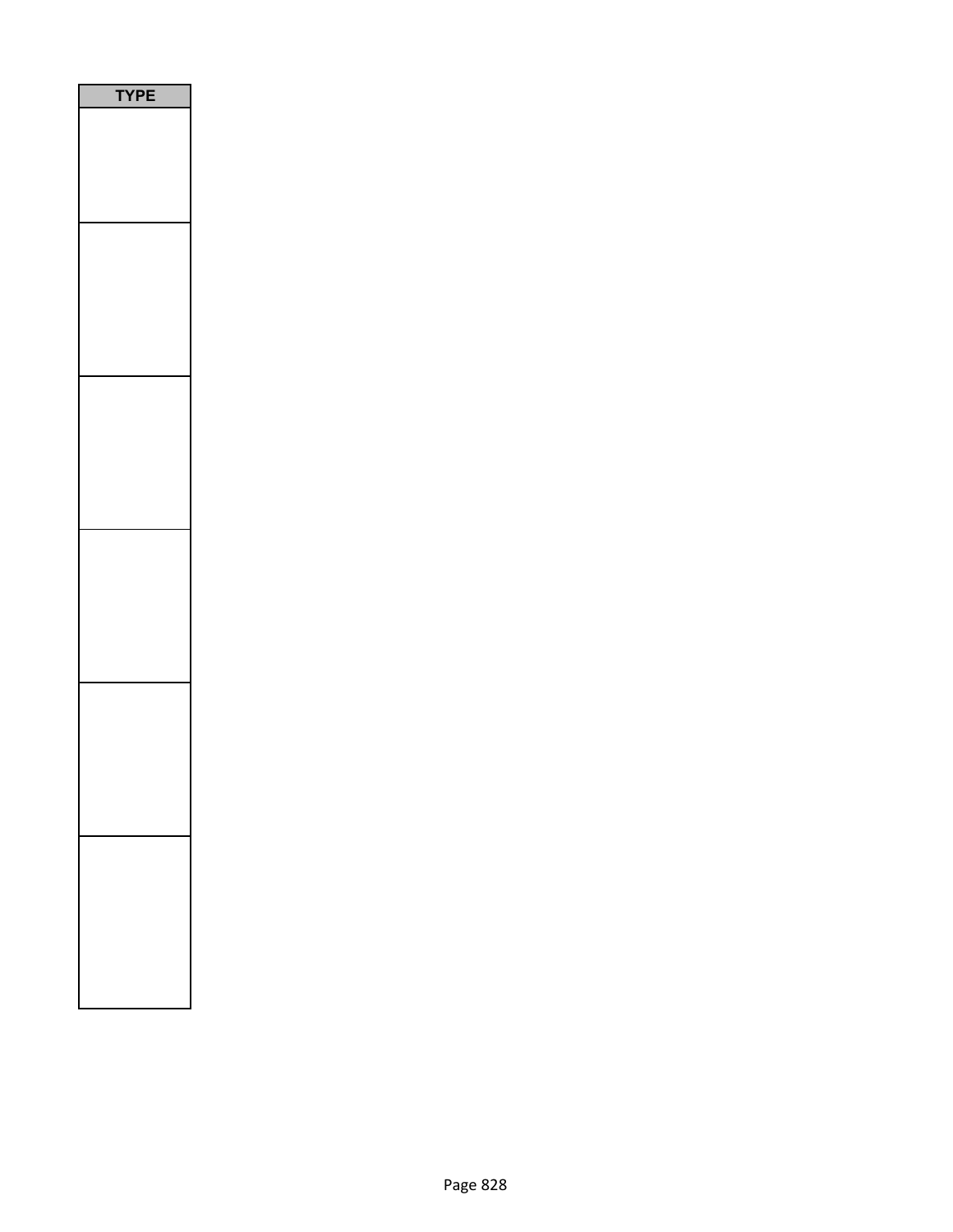| <b>YPE</b> |
|------------|
|            |
|            |
|            |
|            |
|            |
|            |
|            |
|            |
|            |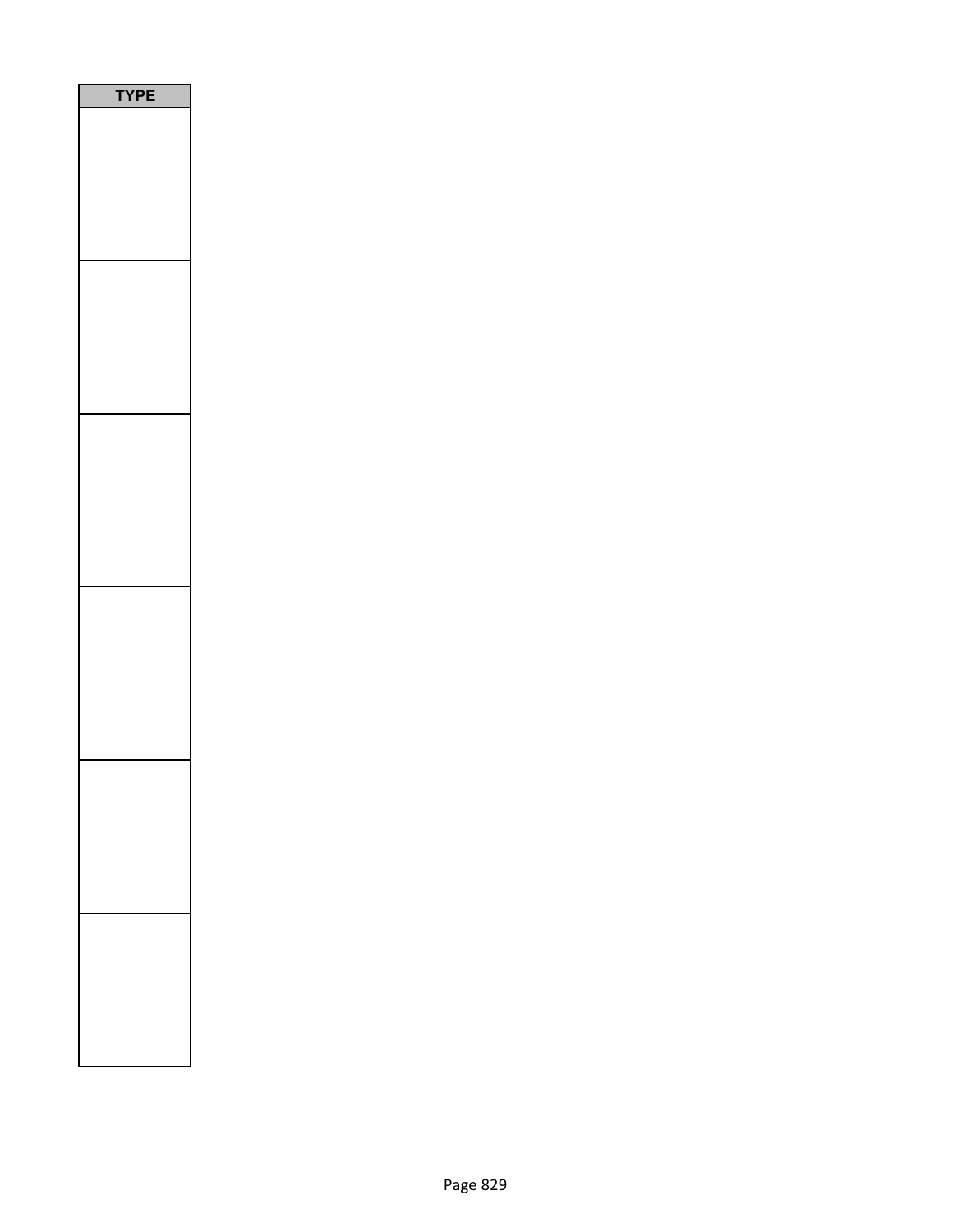| E<br>P |
|--------|
|        |
|        |
|        |
|        |
|        |
|        |
|        |
|        |
|        |
|        |
|        |
|        |
|        |
|        |
|        |
|        |
|        |
|        |
|        |
|        |
|        |
|        |
|        |
|        |
|        |
|        |
|        |
|        |
|        |
|        |
|        |
|        |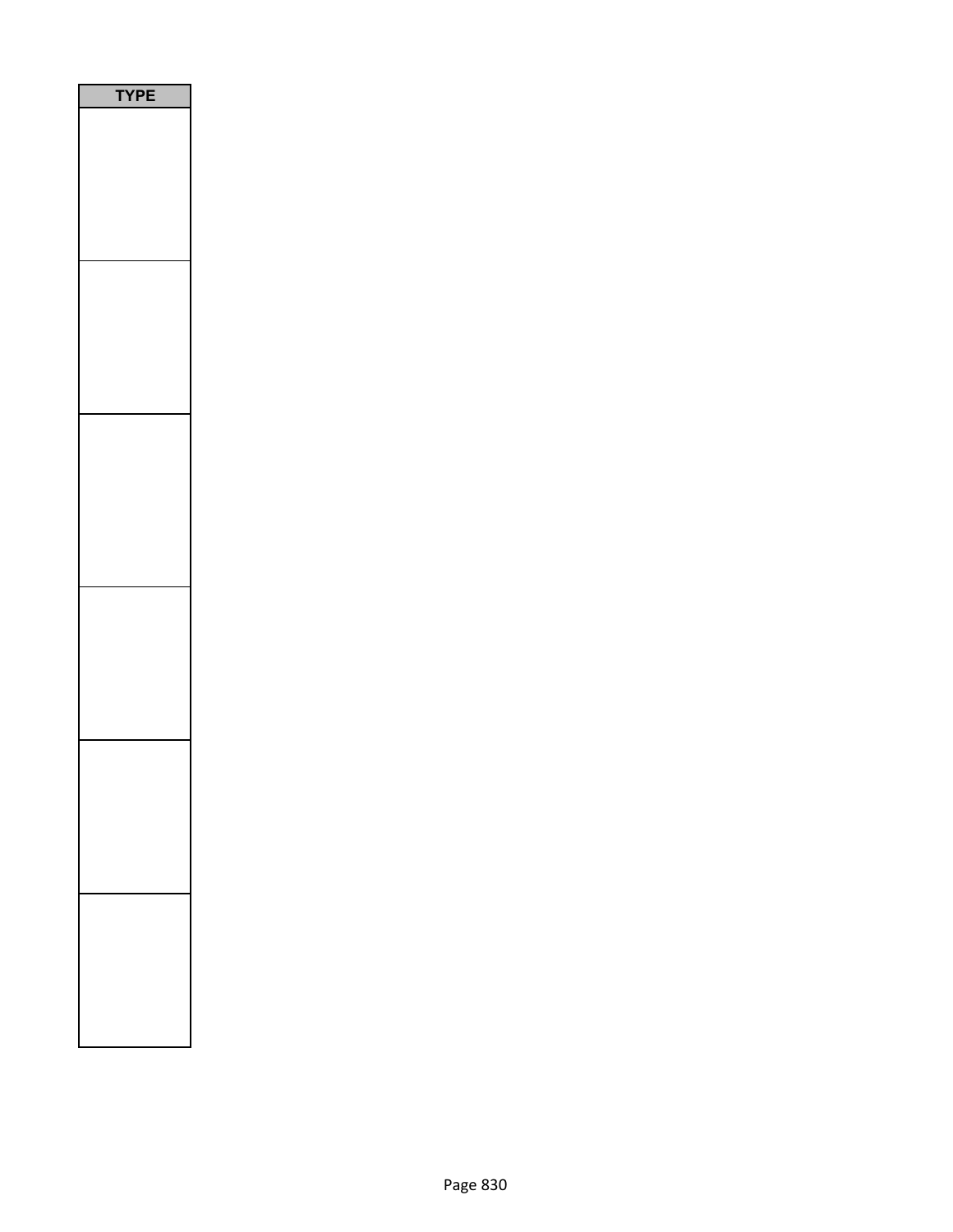| P<br>Ε<br>1<br>n |  |
|------------------|--|
|                  |  |
|                  |  |
|                  |  |
|                  |  |
|                  |  |
|                  |  |
|                  |  |
|                  |  |
|                  |  |
|                  |  |
|                  |  |
|                  |  |
|                  |  |
|                  |  |
|                  |  |
|                  |  |
|                  |  |
|                  |  |
|                  |  |
|                  |  |
|                  |  |
|                  |  |
|                  |  |
|                  |  |
|                  |  |
|                  |  |
|                  |  |
|                  |  |
|                  |  |
|                  |  |
|                  |  |
|                  |  |
|                  |  |
|                  |  |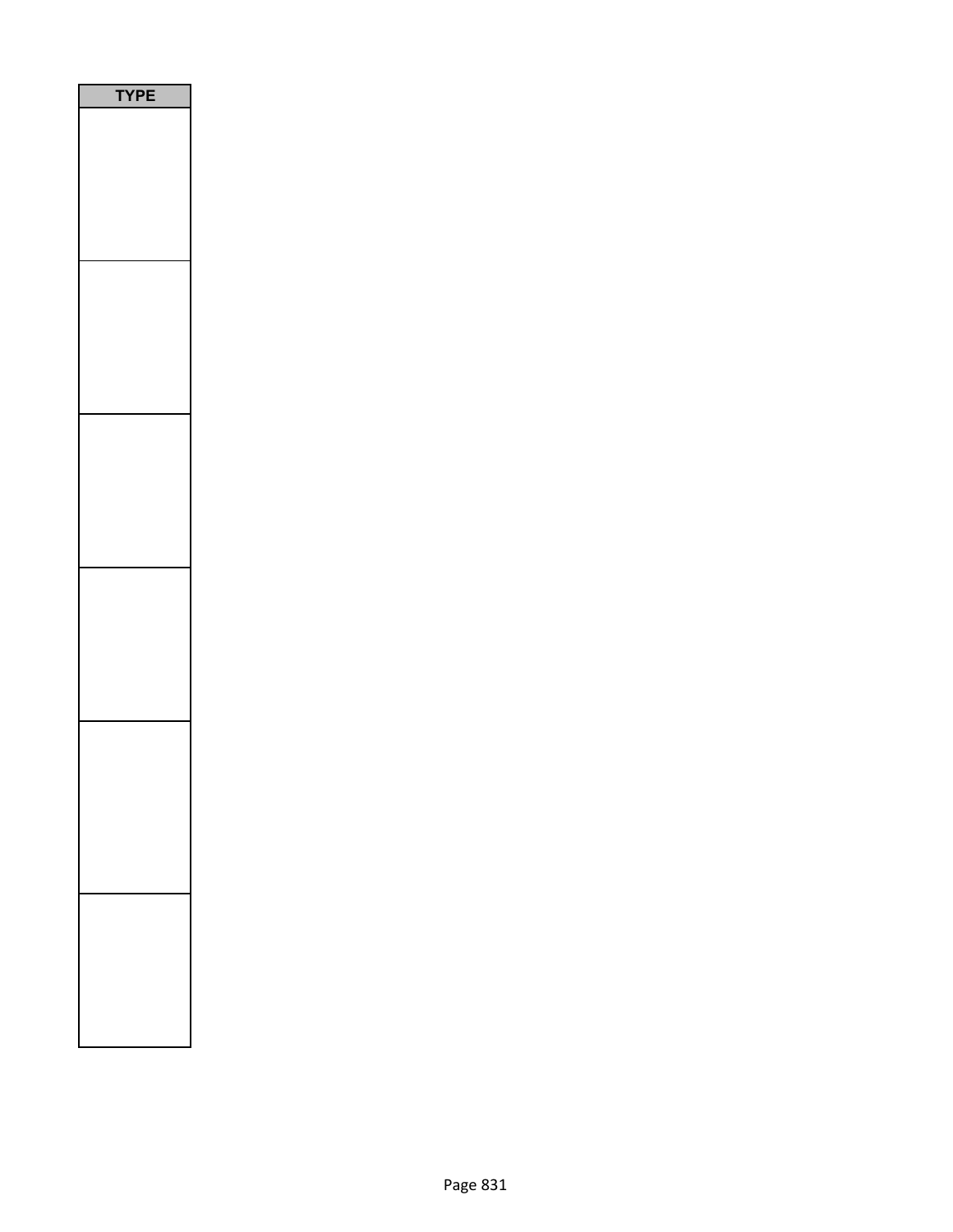| <b>TYPE</b>    |
|----------------|
|                |
|                |
|                |
|                |
|                |
|                |
|                |
|                |
|                |
|                |
|                |
|                |
|                |
|                |
|                |
|                |
|                |
|                |
|                |
|                |
|                |
| <b>PROJECT</b> |
|                |
|                |
|                |
|                |
|                |
|                |
|                |
|                |
|                |
|                |
|                |
|                |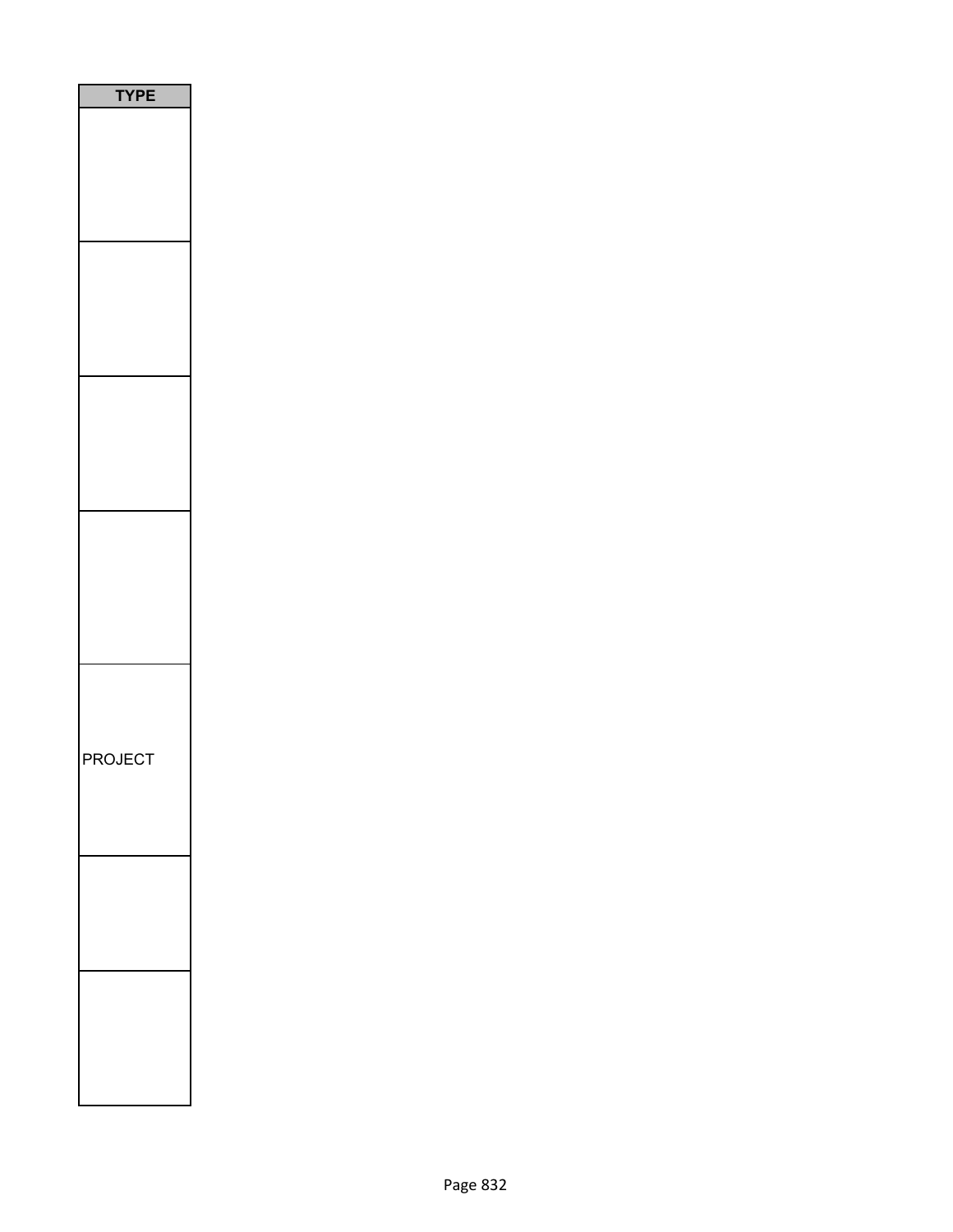| <b>TYPE</b>    |
|----------------|
| <b>PROJECT</b> |
|                |
|                |
|                |
|                |
|                |
|                |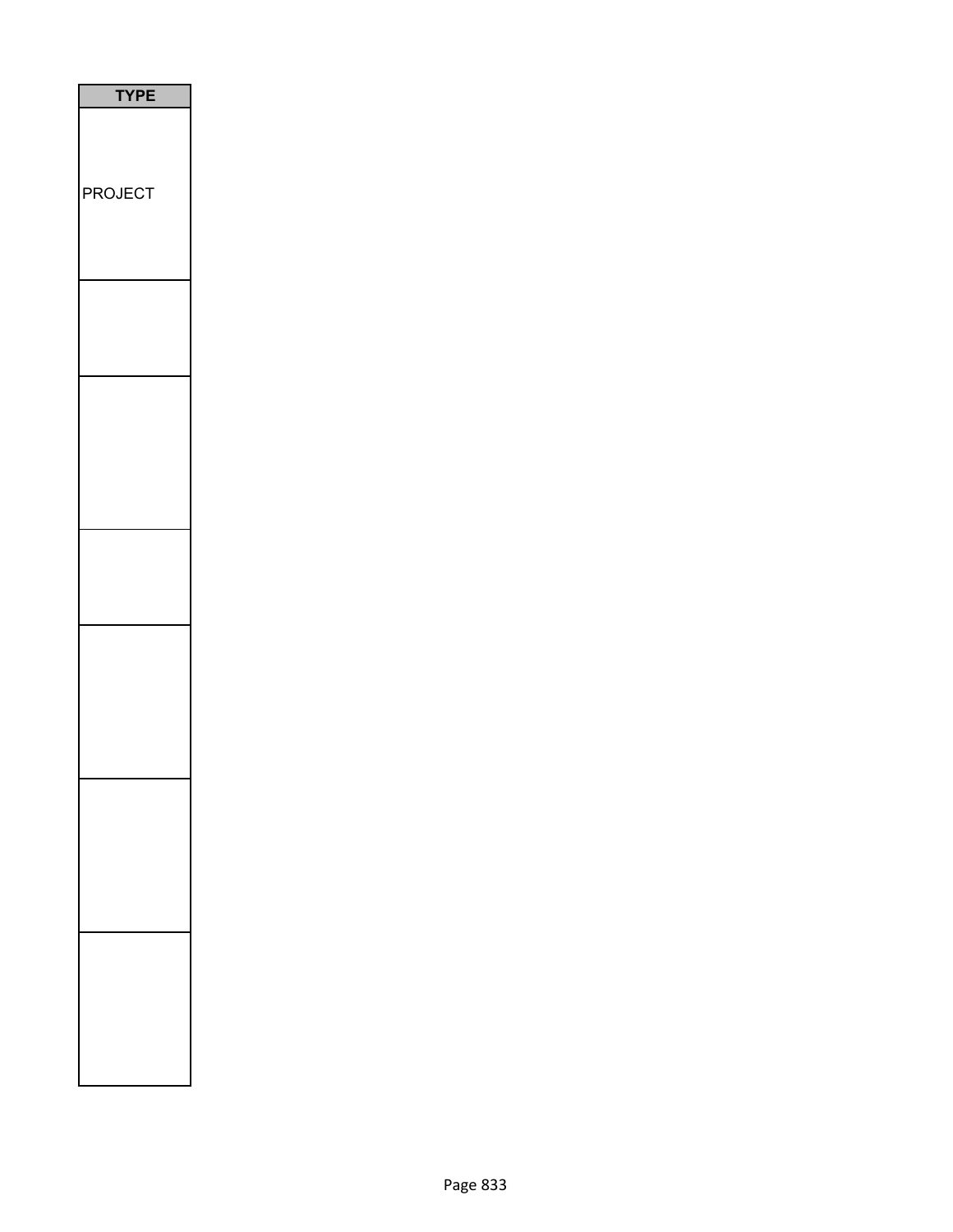| YPE |
|-----|
|     |
|     |
|     |
|     |
|     |
|     |
|     |
|     |
|     |
|     |
|     |
|     |
|     |
|     |
|     |
|     |
|     |
|     |
|     |
|     |
|     |
|     |
|     |
|     |
|     |
|     |
|     |
|     |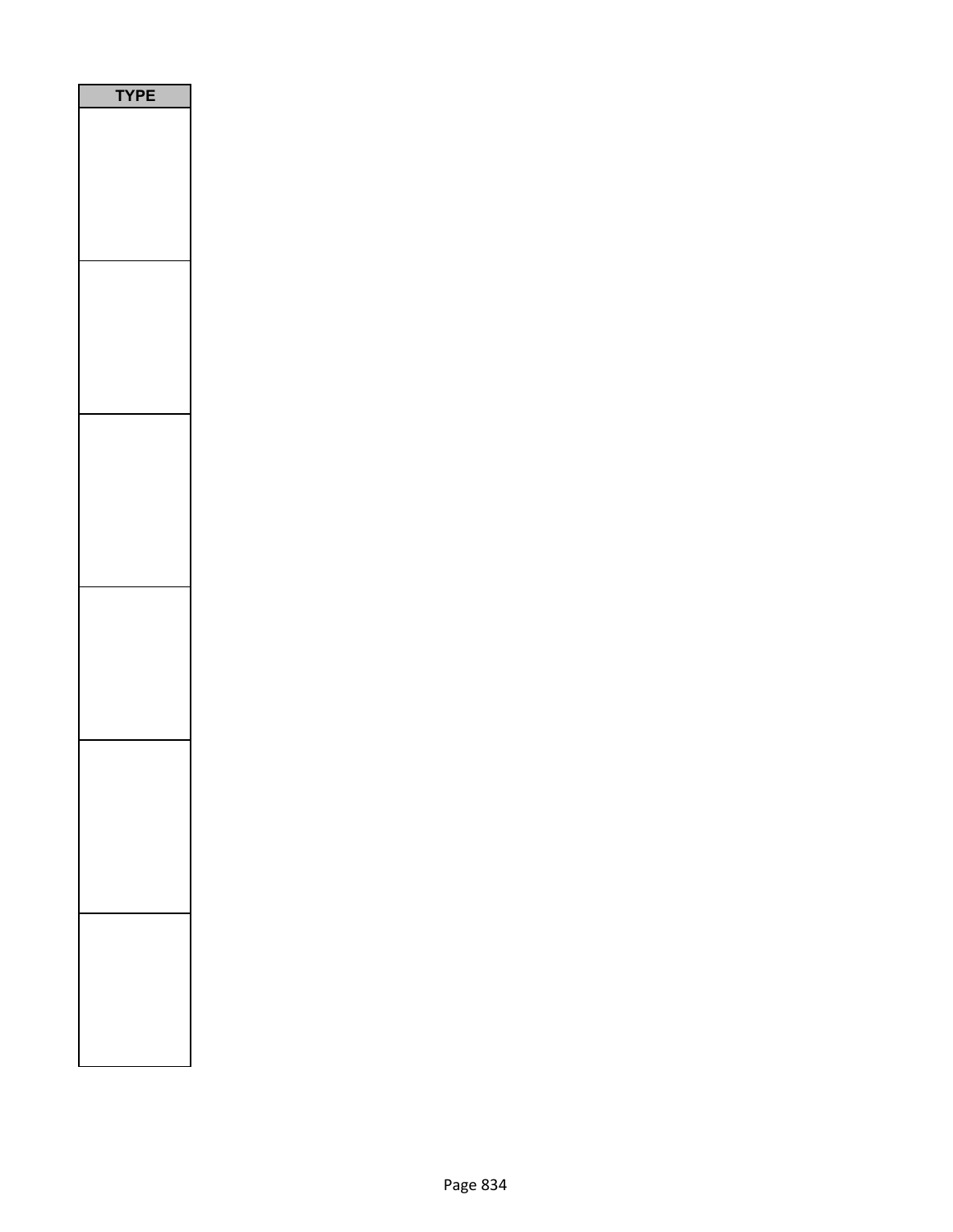| PE<br>ſ<br>٦ |
|--------------|
|              |
|              |
|              |
|              |
|              |
|              |
|              |
|              |
|              |
|              |
|              |
|              |
|              |
|              |
|              |
|              |
|              |
|              |
|              |
|              |
|              |
|              |
|              |
|              |
|              |
|              |
|              |
|              |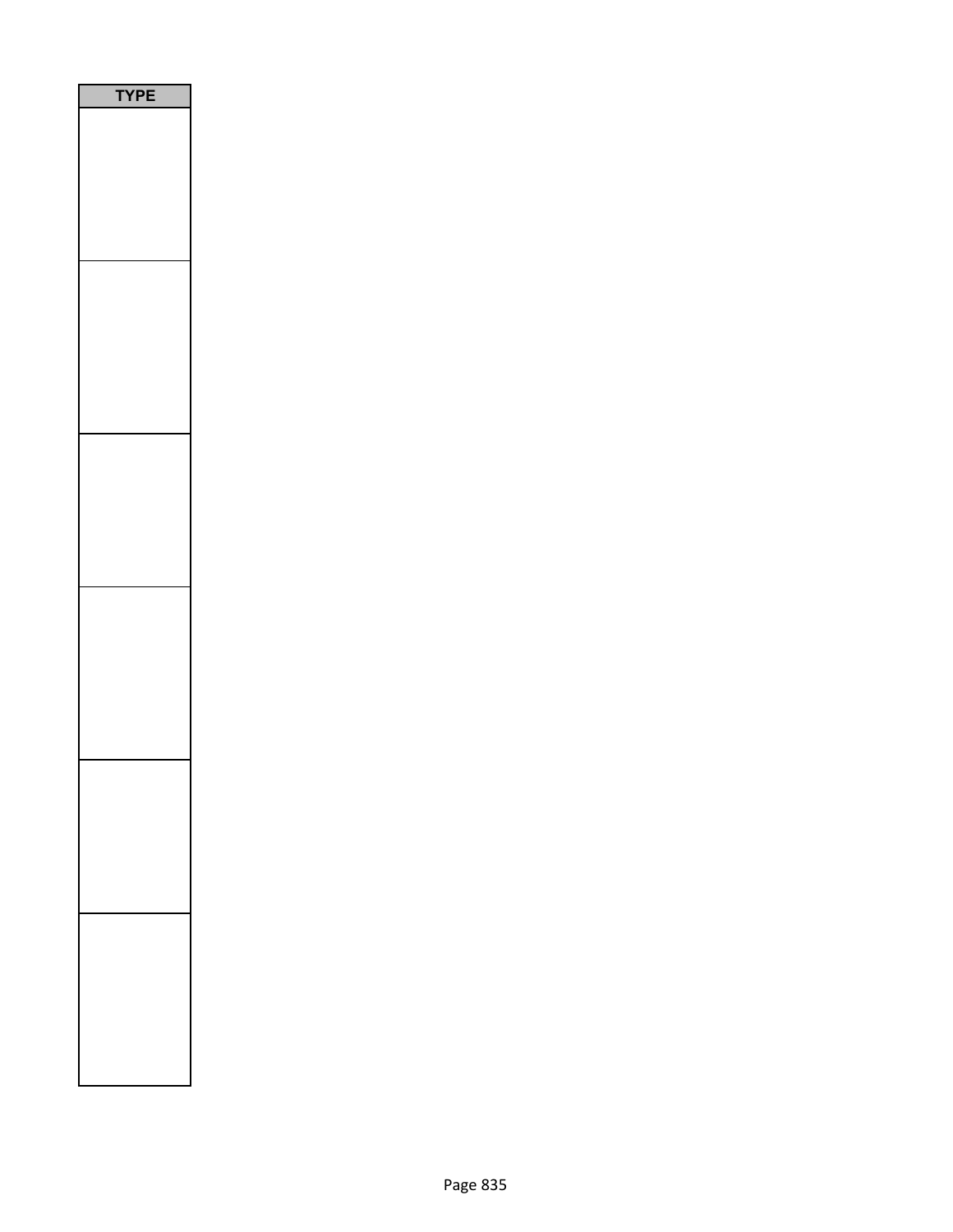| E<br>P<br>Ē<br>1<br>٦ |
|-----------------------|
|                       |
|                       |
|                       |
|                       |
|                       |
|                       |
|                       |
|                       |
|                       |
|                       |
|                       |
|                       |
|                       |
|                       |
|                       |
|                       |
|                       |
|                       |
|                       |
|                       |
|                       |
|                       |
|                       |
|                       |
|                       |
|                       |
|                       |
|                       |
|                       |
|                       |
|                       |
|                       |
|                       |
|                       |
|                       |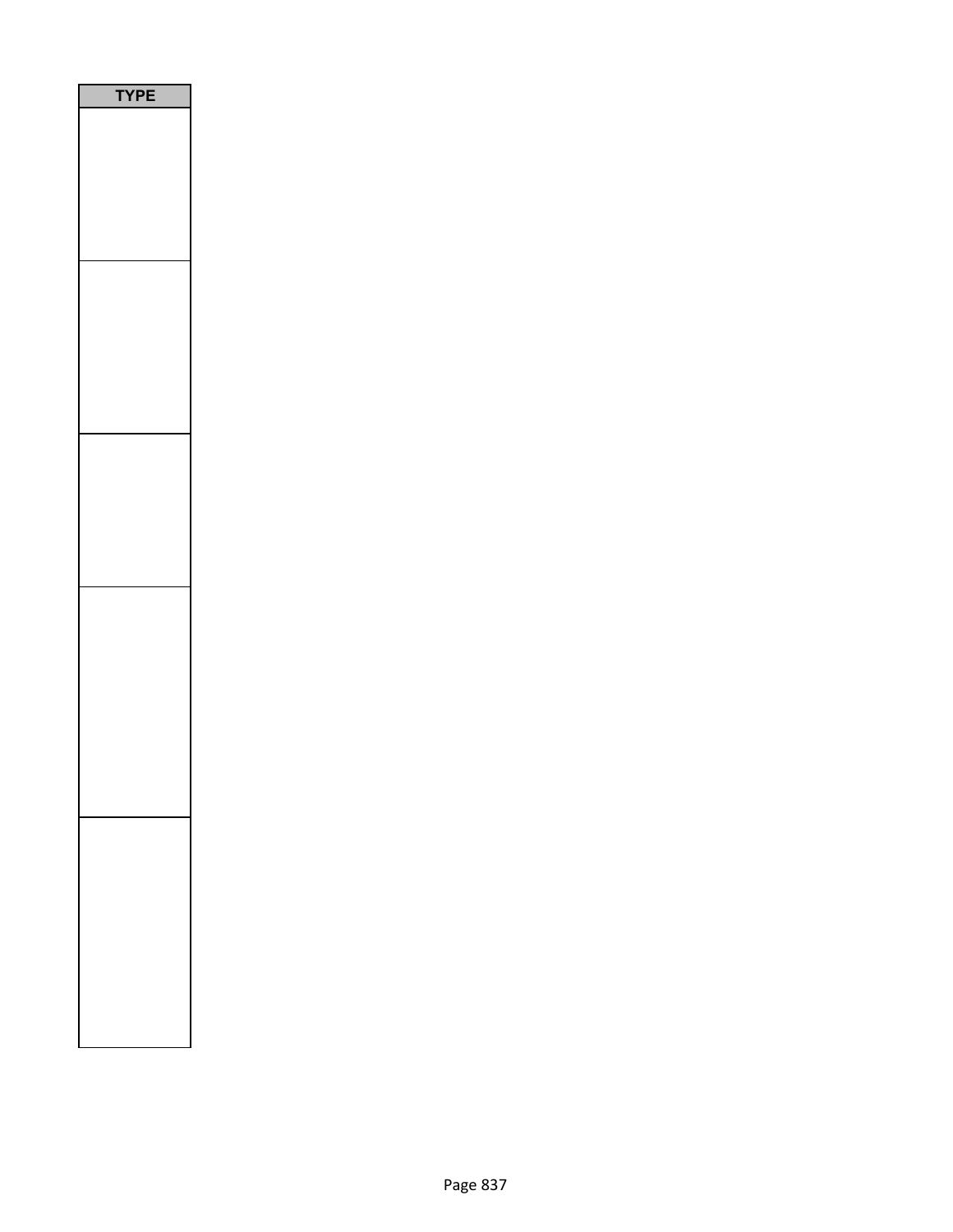| P<br>1<br>l |  |
|-------------|--|
|             |  |
|             |  |
|             |  |
|             |  |
|             |  |
|             |  |
|             |  |
|             |  |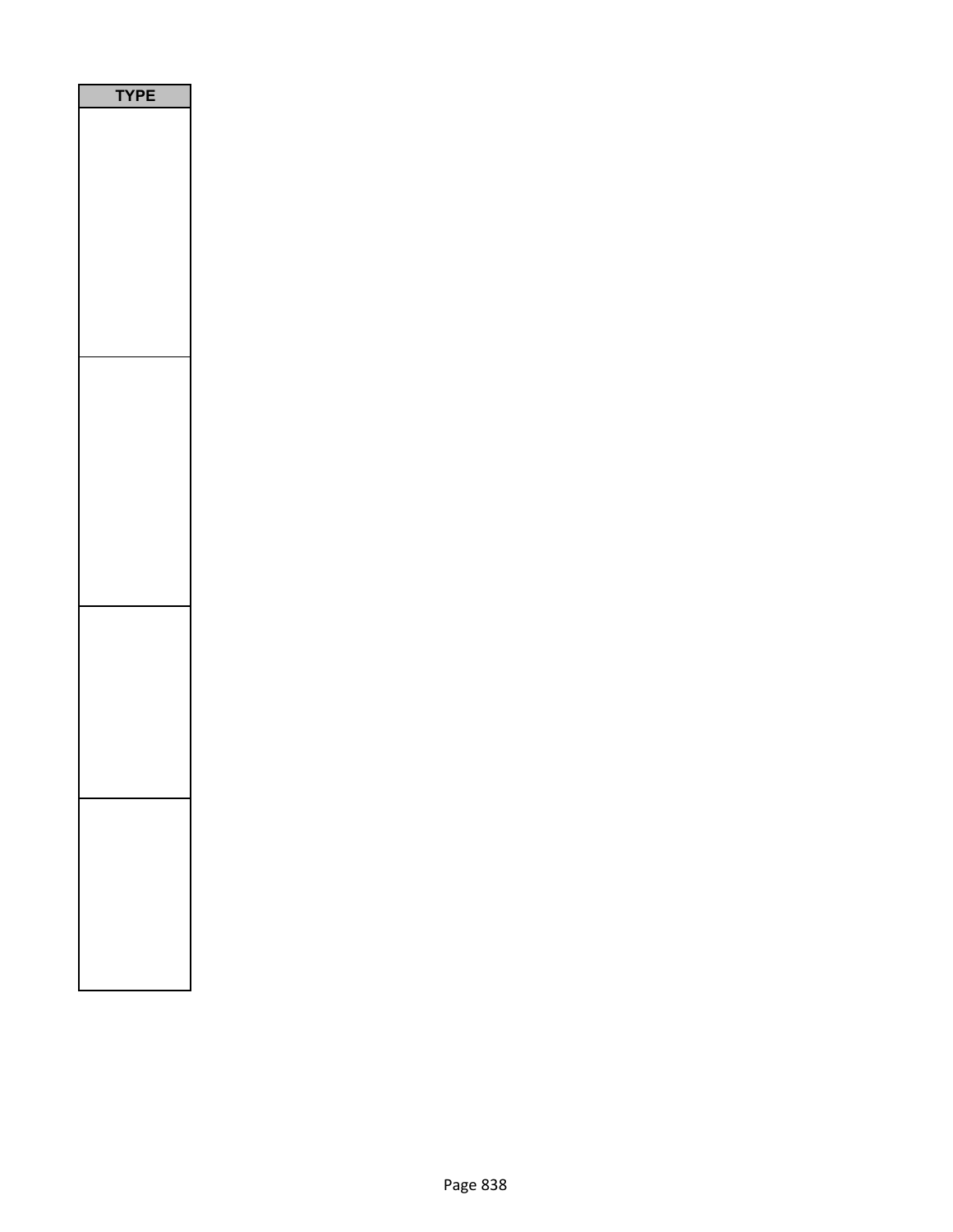| ٢<br>P<br>I<br>l |
|------------------|
|                  |
|                  |
|                  |
|                  |
|                  |
|                  |
|                  |
|                  |
|                  |
|                  |
|                  |
|                  |
|                  |
|                  |
|                  |
|                  |
|                  |
|                  |
|                  |
|                  |
|                  |
|                  |
|                  |
|                  |
|                  |
|                  |
|                  |
|                  |
|                  |
|                  |
|                  |
|                  |
|                  |
|                  |
|                  |
|                  |
|                  |
|                  |